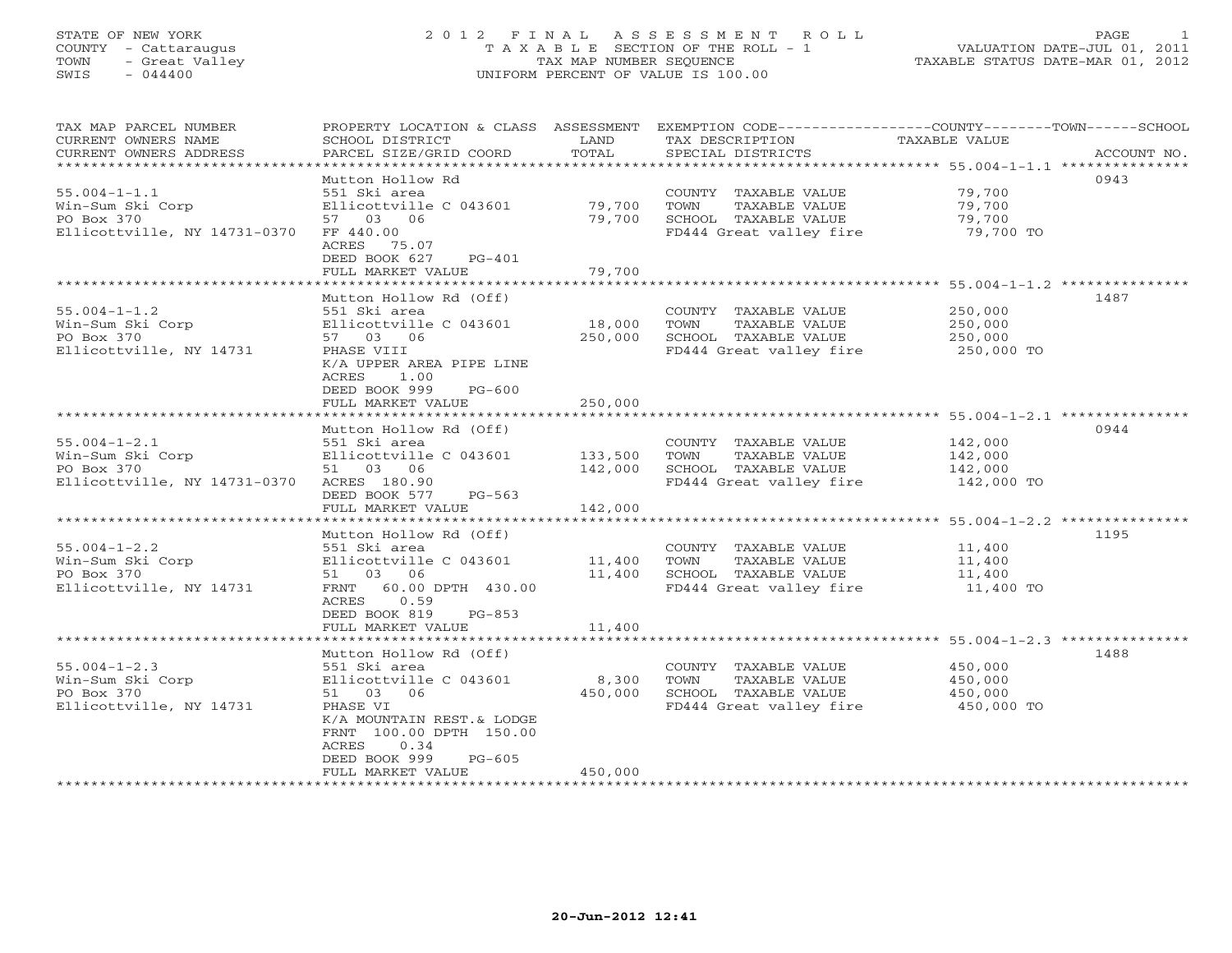# STATE OF NEW YORK 2 0 1 2 F I N A L A S S E S S M E N T R O L L PAGE 2 COUNTY - Cattaraugus T A X A B L E SECTION OF THE ROLL - 1 VALUATION DATE-JUL 01, 2011 TOWN - Great Valley TAX MAP NUMBER SEQUENCE TAXABLE STATUS DATE-MAR 01, 2012 SWIS - 044400 UNIFORM PERCENT OF VALUE IS 100.00UNIFORM PERCENT OF VALUE IS 100.00

| TAX MAP PARCEL NUMBER<br>CURRENT OWNERS NAME<br>CURRENT OWNERS ADDRESS<br>**********************      | PROPERTY LOCATION & CLASS ASSESSMENT<br>SCHOOL DISTRICT<br>PARCEL SIZE/GRID COORD<br>***************                                                                                                                                | LAND<br>TOTAL                | TAX DESCRIPTION<br>SPECIAL DISTRICTS                                                                                     | EXEMPTION CODE-----------------COUNTY-------TOWN------SCHOOL<br>TAXABLE VALUE<br>ACCOUNT NO. |
|-------------------------------------------------------------------------------------------------------|-------------------------------------------------------------------------------------------------------------------------------------------------------------------------------------------------------------------------------------|------------------------------|--------------------------------------------------------------------------------------------------------------------------|----------------------------------------------------------------------------------------------|
| $55.004 - 1 - 3$<br>Win-Sum Ski Corp<br>PO Box 370<br>Ellicottville, NY 14731                         | Mutton Hollow Rd<br>551 Ski area<br>Ellicottville C 043601<br>51 03 06<br>FF 1750.00<br>ACRES<br>58.56                                                                                                                              | 88,900<br>88,900             | COUNTY TAXABLE VALUE<br>TOWN<br>TAXABLE VALUE<br>SCHOOL TAXABLE VALUE<br>FD444 Great valley fire                         | 1146<br>88,900<br>88,900<br>88,900<br>88,900 TO                                              |
|                                                                                                       | DEED BOOK 755<br>PG-1166<br>FULL MARKET VALUE                                                                                                                                                                                       | 88,900                       |                                                                                                                          |                                                                                              |
|                                                                                                       |                                                                                                                                                                                                                                     |                              |                                                                                                                          |                                                                                              |
|                                                                                                       | Us Rte $219$ (Off)                                                                                                                                                                                                                  |                              |                                                                                                                          | 0945                                                                                         |
| $55.004 - 1 - 4.1$<br>Win-Sum Ski Corp<br>PO Box 370<br>Ellicottville, NY 14731-1370                  | 551 Ski area<br>Ellicottville C 043601<br>42 03 06<br>ACRES 131.66<br>DEED BOOK 722<br>PG-687                                                                                                                                       | 118,700<br>118,700           | COUNTY TAXABLE VALUE<br>TOWN<br>TAXABLE VALUE<br>SCHOOL TAXABLE VALUE<br>FD444 Great valley fire                         | 118,700<br>118,700<br>118,700<br>118,700 TO                                                  |
|                                                                                                       | FULL MARKET VALUE                                                                                                                                                                                                                   | 118,700                      |                                                                                                                          |                                                                                              |
|                                                                                                       | ***********************                                                                                                                                                                                                             | ************                 |                                                                                                                          | ******************************** 55.004-1-4.2 ***************                                |
|                                                                                                       | Us Rte $219$ (Off)                                                                                                                                                                                                                  |                              |                                                                                                                          | 1489                                                                                         |
| $55.004 - 1 - 4.2$<br>Win-Sum Ski Corp<br>PO Box 370<br>Ellicottville, NY 14731<br>$55.004 - 1 - 4.3$ | 551 Ski area<br>Ellicottville C 043601<br>42 03<br>06<br>PHASE IV<br>K/A EXPLORER PIPE LINES<br>10.00 DPTH 3140.00<br>FRNT<br>0.72<br>ACRES<br>DEED BOOK 999<br>$PG-605$<br>FULL MARKET VALUE<br>Us Rte $219$ (Off)<br>551 Ski area | 12,700<br>250,000<br>250,000 | COUNTY TAXABLE VALUE<br>TOWN<br>TAXABLE VALUE<br>SCHOOL TAXABLE VALUE<br>FD444 Great valley fire<br>COUNTY TAXABLE VALUE | 250,000<br>250,000<br>250,000<br>250,000 TO<br>1490<br>150,000                               |
| Win-Sum Ski Corp                                                                                      | Ellicottville C 043601                                                                                                                                                                                                              | 24,900                       | TAXABLE VALUE<br>TOWN                                                                                                    | 150,000                                                                                      |
| PO Box 370<br>Ellicottville, NY 14731                                                                 | 42 03<br>06<br>PHASE II<br>K/A CINDY'S QUAD CHAIR<br>ACRES<br>3.16<br>DEED BOOK 999<br>$PG-605$                                                                                                                                     | 150,000                      | SCHOOL TAXABLE VALUE<br>FD444 Great valley fire                                                                          | 150,000<br>150,000 TO                                                                        |
|                                                                                                       | FULL MARKET VALUE                                                                                                                                                                                                                   | 150,000                      |                                                                                                                          |                                                                                              |
|                                                                                                       |                                                                                                                                                                                                                                     |                              |                                                                                                                          |                                                                                              |
| $55.004 - 1 - 4.4$<br>Win-Sum Ski Corp<br>PO Box 370<br>Ellicottville, NY 14731                       | Us Rte $219$ (Off)<br>551 Ski area<br>Ellicottville C 043601<br>42 03<br>06<br>PHASE I<br>K/A MOTEL TRIPLE CHAIR<br>1.91<br>ACRES                                                                                                   | 19,800<br>80,000             | COUNTY TAXABLE VALUE<br>TOWN<br>TAXABLE VALUE<br>SCHOOL TAXABLE VALUE<br>FD444 Great valley fire                         | 1491<br>80,000<br>80,000<br>80,000<br>80,000 TO                                              |
|                                                                                                       | DEED BOOK 999<br>$PG-605$<br>FULL MARKET VALUE                                                                                                                                                                                      | 80,000                       |                                                                                                                          |                                                                                              |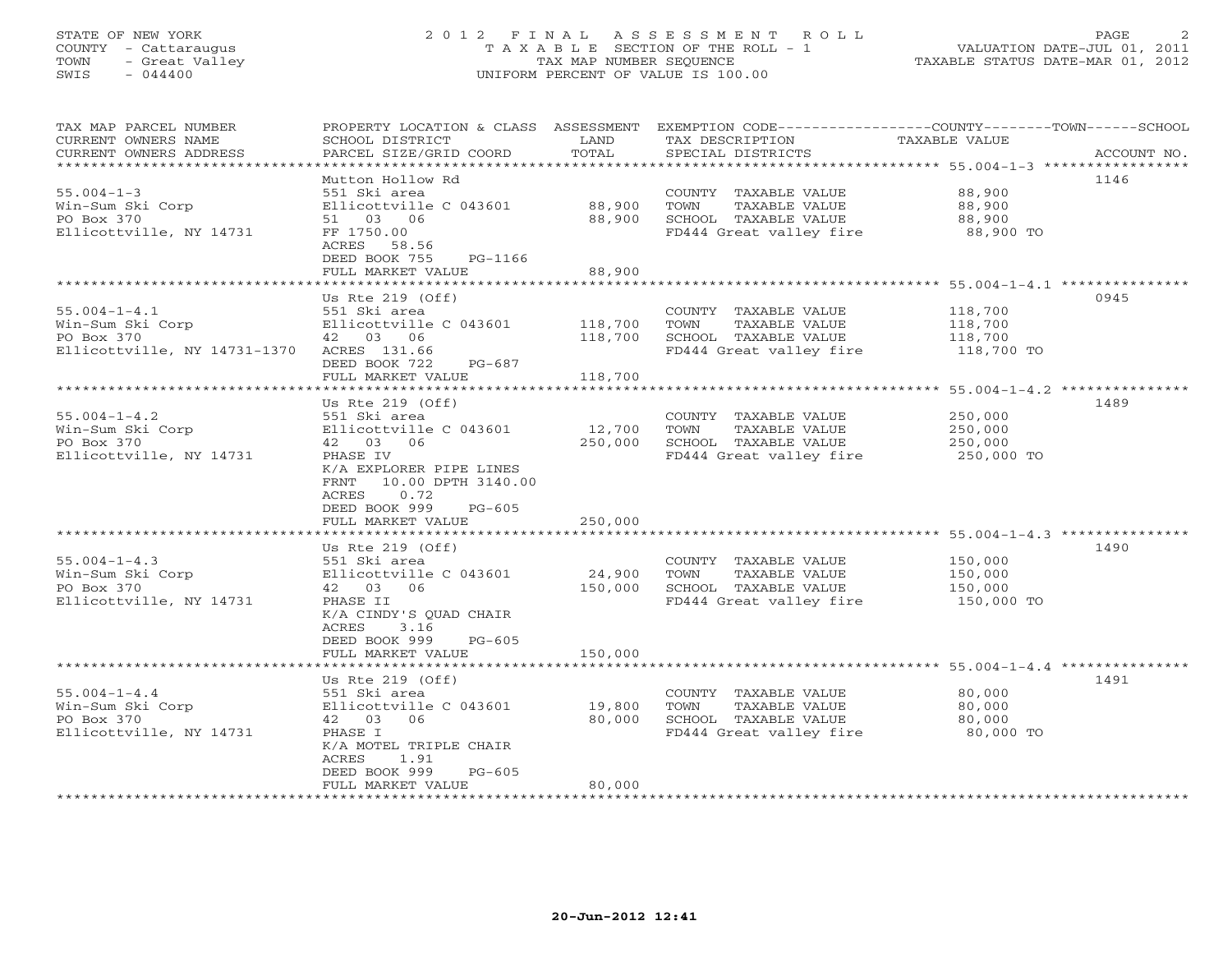#### STATE OF NEW YORK 2 0 1 2 F I N A L A S S E S S M E N T R O L L PAGE 3 COUNTY - Cattaraugus T A X A B L E SECTION OF THE ROLL - 1 VALUATION DATE-JUL 01, 2011 TOWN - Great Valley TAX MAP NUMBER SEQUENCE TAXABLE STATUS DATE-MAR 01, 2012 SWIS - 044400 UNIFORM PERCENT OF VALUE IS 100.00UNIFORM PERCENT OF VALUE IS 100.00

| TAX MAP PARCEL NUMBER<br>CURRENT OWNERS NAME<br>CURRENT OWNERS ADDRESS                                                            | PROPERTY LOCATION & CLASS ASSESSMENT<br>SCHOOL DISTRICT<br>PARCEL SIZE/GRID COORD | LAND<br>TOTAL           | TAX DESCRIPTION<br>SPECIAL DISTRICTS | EXEMPTION CODE----------------COUNTY-------TOWN------SCHOOL<br>TAXABLE VALUE | ACCOUNT NO. |
|-----------------------------------------------------------------------------------------------------------------------------------|-----------------------------------------------------------------------------------|-------------------------|--------------------------------------|------------------------------------------------------------------------------|-------------|
| **********************                                                                                                            |                                                                                   |                         |                                      |                                                                              |             |
|                                                                                                                                   | Holiday Valley                                                                    |                         |                                      |                                                                              | 1937        |
| $55.004 - 1 - 6.2$                                                                                                                | 551 Ski area                                                                      |                         | COUNTY TAXABLE VALUE                 | 83,200                                                                       |             |
| Win Sum Ski Corp                                                                                                                  | Ellicottville C 043601                                                            | 83,200                  | TOWN<br>TAXABLE VALUE                | 83,200                                                                       |             |
| PO Box 370                                                                                                                        | ACRES 46.75                                                                       | 83,200                  | SCHOOL TAXABLE VALUE                 | 83,200                                                                       |             |
| Ellicottville, NY 14731                                                                                                           | FULL MARKET VALUE                                                                 | 83,200<br>************* | FD444 Great valley fire              | $83,200$ TO                                                                  |             |
|                                                                                                                                   | Mutton Hollow Rd                                                                  |                         |                                      | ********************************** 55.004-1-8.2 ***************              | 1939        |
| $55.004 - 1 - 8.2$                                                                                                                | 551 Ski area                                                                      |                         | COUNTY TAXABLE VALUE                 | 72,500                                                                       |             |
| Win Sum Ski Corp                                                                                                                  |                                                                                   |                         | TOWN<br>TAXABLE VALUE                | 72,500                                                                       |             |
| PO Box 370                                                                                                                        | Ellicottville C 043601 72,500<br>ACRES 24.75 72,500<br>ACRES 24.75                | 72,500                  | SCHOOL TAXABLE VALUE                 | 72,500                                                                       |             |
| Ellicottville, NY 14731                                                                                                           | FULL MARKET VALUE                                                                 | 72,500                  | FD444 Great valley fire              | 72,500 TO                                                                    |             |
|                                                                                                                                   |                                                                                   |                         |                                      |                                                                              |             |
|                                                                                                                                   | 5939 Us Rte 219                                                                   |                         |                                      |                                                                              | 0808        |
| $56.003 - 1 - 1$                                                                                                                  | 400 Commercial                                                                    |                         | COUNTY TAXABLE VALUE                 | 100,100                                                                      |             |
| $\begin{bmatrix} \text{win-Sum} \\ \text{win-Sum} \end{bmatrix}$ = $\begin{bmatrix} \text{Step 1} \\ \text{Step 2} \end{bmatrix}$ | Ellicottville C 043601                                                            | 7,600                   | TOWN<br>TAXABLE VALUE                | 100,100                                                                      |             |
| PO Box 370                                                                                                                        | 42 03 06                                                                          | 100,100                 | SCHOOL TAXABLE VALUE                 | 100,100                                                                      |             |
| Ellicottville, NY 14731                                                                                                           | FRNT 90.00 DPTH 142.00                                                            |                         | FD444 Great valley fire              | 100,100 TO                                                                   |             |
|                                                                                                                                   | ACRES<br>0.29<br>DEED BOOK 793<br>PG-732                                          |                         |                                      |                                                                              |             |
|                                                                                                                                   | FULL MARKET VALUE                                                                 | 100,100                 |                                      |                                                                              |             |
|                                                                                                                                   | *************************                                                         |                         |                                      |                                                                              |             |
|                                                                                                                                   | Sugartown Rd                                                                      |                         |                                      |                                                                              | 0016        |
| $56.003 - 1 - 2$                                                                                                                  | 105 Vac farmland                                                                  |                         | AG DIST<br>41720                     | 2,627<br>2,627                                                               | 2,627       |
| Andera David                                                                                                                      | Ellicottville C 043601                                                            | 52,200                  | COUNTY TAXABLE VALUE                 | 49,573                                                                       |             |
| Andera Barbara                                                                                                                    | 42/29 03 06                                                                       | 52,200                  | TOWN<br>TAXABLE VALUE                | 49,573                                                                       |             |
| 5912 Sugartown Rd                                                                                                                 | FF 140.00                                                                         |                         | SCHOOL TAXABLE VALUE                 | 49,573                                                                       |             |
| PO Box 61                                                                                                                         | ACRES 70.32                                                                       |                         | FD444 Great valley fire              | 52,200 TO                                                                    |             |
| Ellicottville, NY 14731                                                                                                           | DEED BOOK 799<br>PG-980                                                           |                         |                                      |                                                                              |             |
|                                                                                                                                   | FULL MARKET VALUE                                                                 | 52,200                  |                                      |                                                                              |             |
| MAY BE SUBJECT TO PAYMENT<br>UNDER AGDIST LAW TIL 2030                                                                            |                                                                                   |                         |                                      |                                                                              |             |
|                                                                                                                                   |                                                                                   |                         |                                      |                                                                              |             |
|                                                                                                                                   | Sugartown Rd                                                                      |                         |                                      |                                                                              | 0788        |
| $56.003 - 1 - 3$                                                                                                                  | 210 1 Family Res                                                                  |                         | COUNTY TAXABLE VALUE                 | 93,800                                                                       |             |
| Etenger Daniel                                                                                                                    | Ellicottville C 043601 9,800                                                      |                         | TOWN<br>TAXABLE VALUE                | 93,800                                                                       |             |
| Miller Paul                                                                                                                       | 29 03 06                                                                          | 93,800                  | SCHOOL TAXABLE VALUE                 | 93,800                                                                       |             |
| 127 W Grimsby Rd                                                                                                                  | FRNT 118.00 DPTH 166.00                                                           |                         | FD444 Great valley fire 53,800 TO    |                                                                              |             |
| Kenmore, NY 14223-1951                                                                                                            | ACRES 0.45                                                                        |                         |                                      |                                                                              |             |
|                                                                                                                                   | DEED BOOK 992<br>PG-795                                                           |                         |                                      |                                                                              |             |
|                                                                                                                                   | FULL MARKET VALUE                                                                 | 93,800                  |                                      |                                                                              |             |
|                                                                                                                                   | 5994 Sugartown Rd                                                                 |                         |                                      |                                                                              | 0214        |
| $56.003 - 1 - 4$                                                                                                                  | 210 1 Family Res                                                                  |                         | COUNTY TAXABLE VALUE                 | 159,000                                                                      |             |
| Pearson Ardella B                                                                                                                 | Ellicottville C 043601                                                            | 11,400                  | TOWN<br>TAXABLE VALUE                | 159,000                                                                      |             |
| 1554 Scandia Rd                                                                                                                   | 29 03 06                                                                          | 159,000                 | SCHOOL TAXABLE VALUE                 | 159,000                                                                      |             |
| Warren, PA 16365                                                                                                                  | FRNT 172.00 DPTH 150.00                                                           |                         | FD444 Great valley fire              | 159,000 TO                                                                   |             |
|                                                                                                                                   | ACRES<br>0.59                                                                     |                         |                                      |                                                                              |             |
|                                                                                                                                   | DEED BOOK 10258 PG-875                                                            |                         |                                      |                                                                              |             |
|                                                                                                                                   | FULL MARKET VALUE<br>******************************                               | 159,000                 |                                      |                                                                              |             |
|                                                                                                                                   |                                                                                   |                         |                                      |                                                                              |             |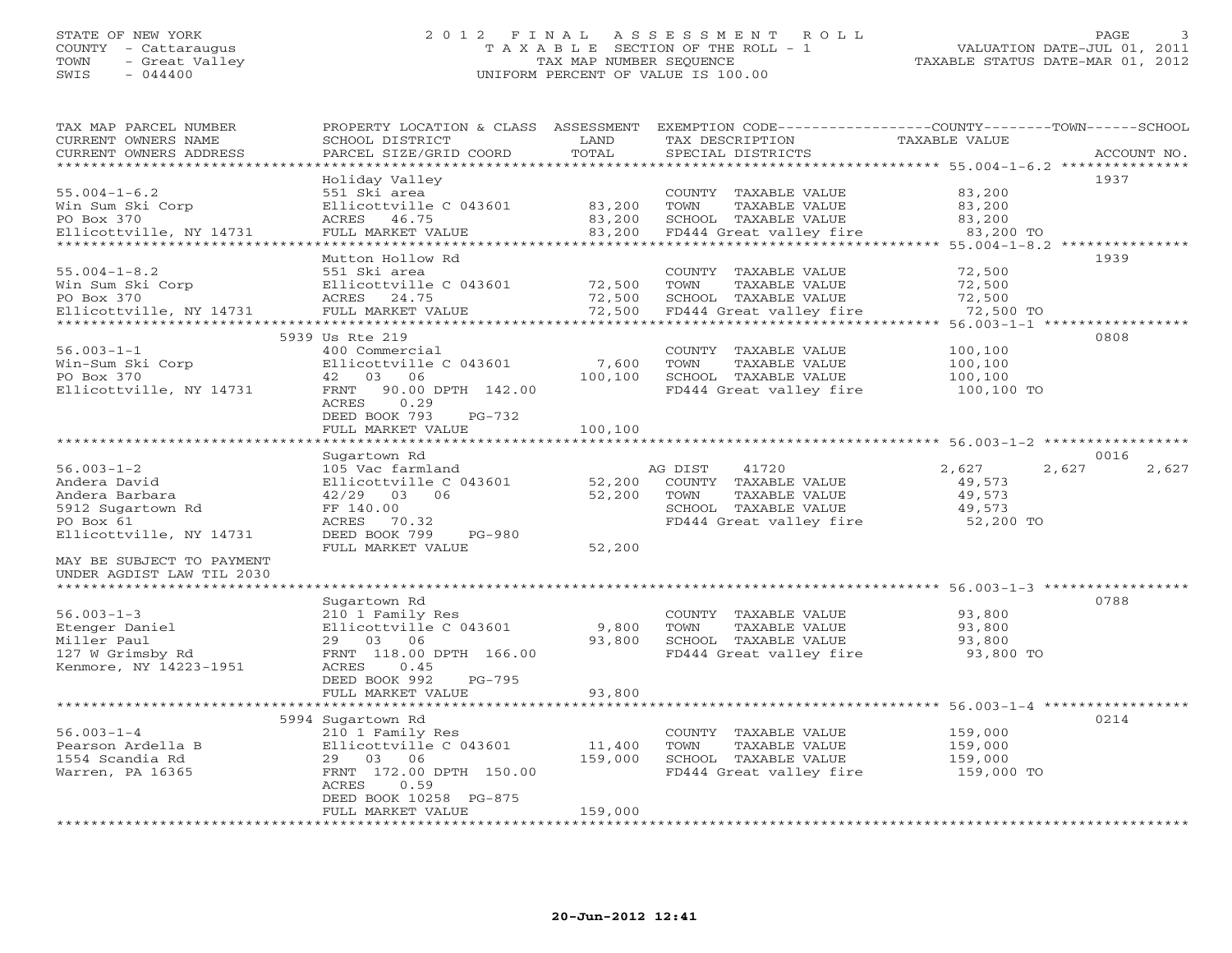| STATE OF NEW YORK<br>2 0 1 2<br>FINAL<br>ASSESSMENT<br>R O L L<br>COUNTY - Cattaraugus<br>T A X A B L E SECTION OF THE ROLL - 1<br>- Great Valley<br>TAX MAP NUMBER SEQUENCE<br>TOWN<br>$-044400$<br>UNIFORM PERCENT OF VALUE IS 100.00<br>SWIS |                                                                                                                                                                                                                                       |                              | TAXABLE STATUS DATE-MAR 01, 2012                                                                                     | PAGE<br>VALUATION DATE-JUL 01, 2011                    |                            |
|-------------------------------------------------------------------------------------------------------------------------------------------------------------------------------------------------------------------------------------------------|---------------------------------------------------------------------------------------------------------------------------------------------------------------------------------------------------------------------------------------|------------------------------|----------------------------------------------------------------------------------------------------------------------|--------------------------------------------------------|----------------------------|
| TAX MAP PARCEL NUMBER<br>CURRENT OWNERS NAME<br>CURRENT OWNERS ADDRESS                                                                                                                                                                          | PROPERTY LOCATION & CLASS ASSESSMENT<br>SCHOOL DISTRICT<br>PARCEL SIZE/GRID COORD                                                                                                                                                     | LAND<br>TOTAL                | EXEMPTION CODE-----------------COUNTY-------TOWN------SCHOOL<br>TAX DESCRIPTION<br>SPECIAL DISTRICTS                 | TAXABLE VALUE                                          | ACCOUNT NO.                |
| $56.003 - 1 - 5$<br>Friel James T<br>5954 Sugartown Rd<br>Ellicottville, NY 14731                                                                                                                                                               | 5954 Sugartown Rd<br>210 1 Family Res<br>Ellicottville C 043601<br>29 03<br>06<br>FF 200.00 SOMMERVILLE RD<br>FF 140.00 SUGARTOWN RD<br>200.00 DPTH 140.00<br>FRNT<br>ACRES<br>0.64<br>DEED BOOK 603<br>$PG-121$<br>FULL MARKET VALUE | 11,900<br>97,200<br>97,200   | SR STAR<br>41834<br>COUNTY TAXABLE VALUE<br>TOWN<br>TAXABLE VALUE<br>SCHOOL TAXABLE VALUE<br>FD444 Great valley fire | $\circ$<br>97,200<br>97,200<br>33,400<br>97,200 TO     | 0307<br>$\Omega$<br>63,800 |
|                                                                                                                                                                                                                                                 |                                                                                                                                                                                                                                       |                              |                                                                                                                      |                                                        |                            |
| $56.003 - 1 - 6$<br>Friel Joseph D<br>5962 Sommerville Valley Rd<br>Ellicottville, NY 14731                                                                                                                                                     | 5962 Sommerville Valley Rd<br>210 1 Family Res<br>Ellicottville C 043601<br>29 03 06<br>FRNT 201.16 DPTH 134.00<br>ACRES<br>0.62<br>EAST-1132861 NRTH-0822511<br>DEED BOOK 755<br>$PG-444$<br>FULL MARKET VALUE                       | 11,700<br>150,100<br>150,100 | SR STAR<br>41834<br>COUNTY TAXABLE VALUE<br>TOWN<br>TAXABLE VALUE<br>SCHOOL TAXABLE VALUE<br>FD444 Great valley fire | $\circ$<br>150,100<br>150,100<br>86,300<br>150,100 TO  | 1018<br>$\cap$<br>63,800   |
|                                                                                                                                                                                                                                                 |                                                                                                                                                                                                                                       |                              |                                                                                                                      |                                                        |                            |
| $56.003 - 1 - 7$<br>Martin Jane M<br>5982 Sommerville Valley Rd<br>Ellicottville, NY 14731                                                                                                                                                      | 5982 Sommerville Valley Rd<br>210 1 Family Res<br>Ellicottville C 043601<br>29 03 06<br>FRNT 260.00 DPTH 282.00<br>ACRES<br>1.68 BANK<br>017<br>EAST-1133379 NRTH-0822762<br>DEED BOOK 948<br>$PG-565$                                | 19,500<br>137,500            | SR STAR<br>41834<br>COUNTY TAXABLE VALUE<br>TOWN<br>TAXABLE VALUE<br>SCHOOL TAXABLE VALUE<br>FD444 Great valley fire | $\Omega$<br>137,500<br>137,500<br>73,700<br>137,500 TO | 0215<br>$\Omega$<br>63,800 |
|                                                                                                                                                                                                                                                 | FULL MARKET VALUE                                                                                                                                                                                                                     | 137,500                      |                                                                                                                      |                                                        |                            |
| $56.003 - 1 - 8.1$<br>Destefano Emilio<br>Destefano Maria<br>244 Maplemere E<br>Williamsville, NY 14221                                                                                                                                         | Sommerville Valley Rd<br>314 Rural vac<10<br>Ellicottville C 043601<br>29 03 06<br>FRNT 146.00 DPTH 222.00<br><b>ACRES</b><br>0.74<br>DEED BOOK 889<br>$PG-282$                                                                       | 1,600<br>1,600               | COUNTY TAXABLE VALUE<br>TOWN<br>TAXABLE VALUE<br>SCHOOL TAXABLE VALUE<br>FD444 Great valley fire                     | 1,600<br>1,600<br>1,600<br>1,600 TO                    | 0213                       |

|                         | FULL MARKET VALUE          | 1,600  |          |                         |           |          |        |
|-------------------------|----------------------------|--------|----------|-------------------------|-----------|----------|--------|
|                         |                            |        |          |                         |           |          |        |
|                         | 6000 Sommerville Valley Rd |        |          |                         |           | 1056     |        |
| $56.003 - 1 - 8.2$      | 240 Rural res              |        | RES STAR | 41854                   |           | $\Omega$ | 31,840 |
| Abriatis Thomas D       | Ellicottville C 043601     | 21,700 | COUNTY   | TAXABLE VALUE           | 67,500    |          |        |
| PO Box 246              | 03<br>06<br>29             | 67.500 | TOWN     | TAXABLE VALUE           | 67,500    |          |        |
| Ellicottville, NY 14731 | FF 390.00                  |        | SCHOOL   | TAXABLE VALUE           | 35,660    |          |        |
|                         | 31.78<br>ACRES             |        |          | FD444 Great valley fire | 67,500 TO |          |        |
|                         | DEED BOOK 1001<br>PG-246   |        |          |                         |           |          |        |
|                         | FULL MARKET VALUE          | 67,500 |          |                         |           |          |        |
|                         |                            |        |          |                         |           |          |        |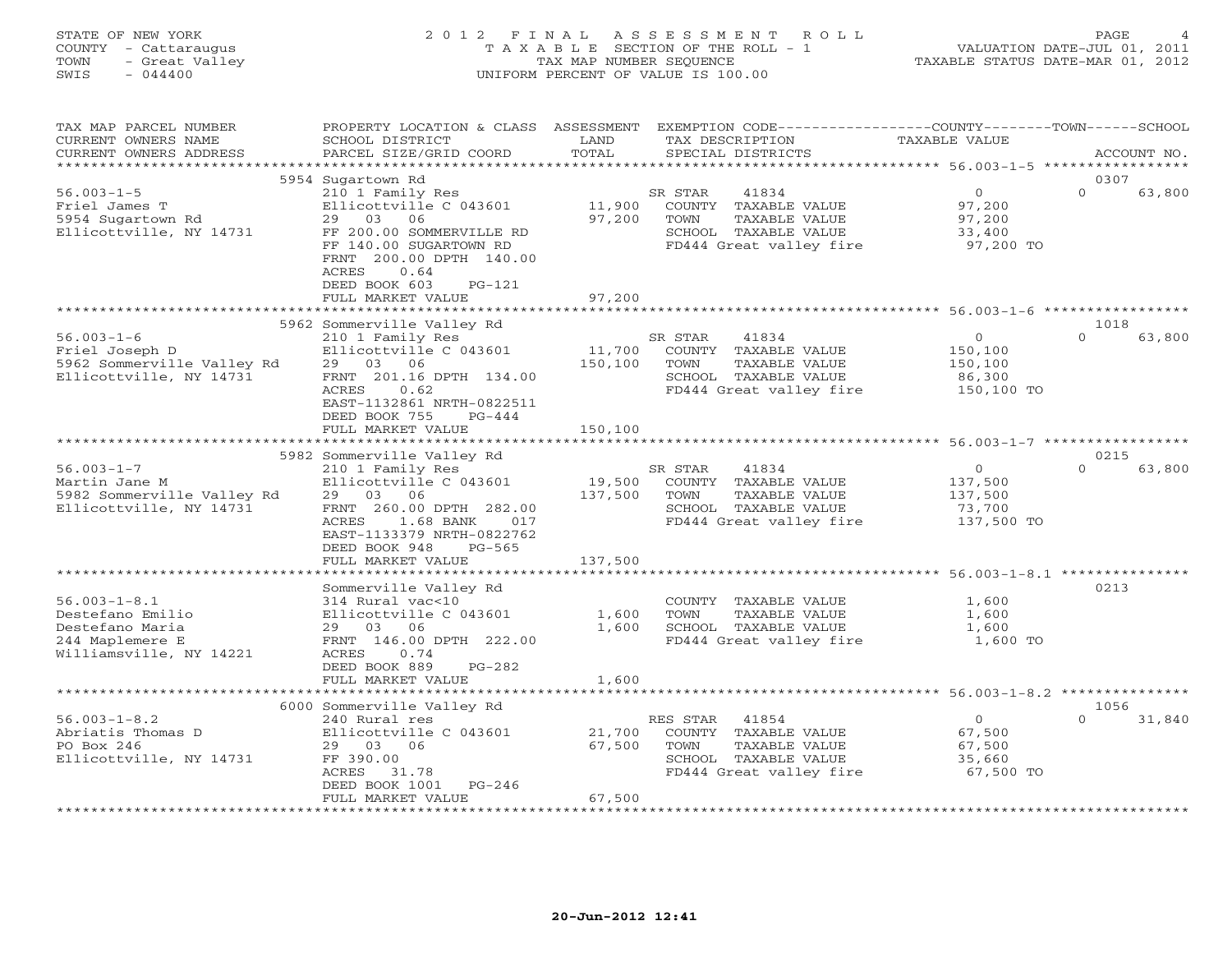# STATE OF NEW YORK 2 0 1 2 F I N A L A S S E S S M E N T R O L L PAGE 5 COUNTY - Cattaraugus T A X A B L E SECTION OF THE ROLL - 1 VALUATION DATE-JUL 01, 2011 TOWN - Great Valley TAX MAP NUMBER SEQUENCE TAXABLE STATUS DATE-MAR 01, 2012 SWIS - 044400 UNIFORM PERCENT OF VALUE IS 100.00UNIFORM PERCENT OF VALUE IS 100.00

| TAX MAP PARCEL NUMBER<br>CURRENT OWNERS NAME<br>CURRENT OWNERS ADDRESS          | PROPERTY LOCATION & CLASS ASSESSMENT<br>SCHOOL DISTRICT<br>PARCEL SIZE/GRID COORD                                               | LAND<br>TOTAL    | EXEMPTION CODE-----------------COUNTY-------TOWN------SCHOOL<br>TAX DESCRIPTION<br>SPECIAL DISTRICTS | <b>TAXABLE VALUE</b>                | ACCOUNT NO.          |
|---------------------------------------------------------------------------------|---------------------------------------------------------------------------------------------------------------------------------|------------------|------------------------------------------------------------------------------------------------------|-------------------------------------|----------------------|
|                                                                                 |                                                                                                                                 |                  |                                                                                                      |                                     |                      |
|                                                                                 | Sugartown Rd                                                                                                                    |                  |                                                                                                      |                                     | 1257                 |
| $56.003 - 1 - 8.3$<br>Friel James T<br>Friel Joseph D                           | 105 Vac farmland<br>Ellicottville C 043601<br>06<br>29 03                                                                       | 38,800<br>38,800 | COUNTY TAXABLE VALUE<br>TOWN<br>TAXABLE VALUE<br>SCHOOL TAXABLE VALUE                                | 38,800<br>38,800<br>38,800          |                      |
| 5962 Sommerville Valley Rd<br>Ellicottville, NY 14731                           | FF 1550.00 SOMMERVILLE<br>FF 340.00 SUGARTOWN<br>13.50<br>ACRES<br>DEED BOOK 849<br>$PG-932$                                    |                  | FD444 Great valley fire                                                                              | 38,800 TO                           |                      |
|                                                                                 | FULL MARKET VALUE                                                                                                               | 38,800           |                                                                                                      |                                     |                      |
|                                                                                 | 5980 Sugartown Rd                                                                                                               |                  |                                                                                                      |                                     | 1387                 |
| $56.003 - 1 - 8.4$<br>Win-Sum Ski Corp<br>PO Box 370<br>Ellicottville, NY 14731 | 314 Rural vac<10<br>Ellicottville C 043601<br>29 03 06<br>1.40<br>ACRES<br>EAST-1132388 NRTH-0823067<br>DEED BOOK 16822 PG-4001 | 4,600<br>4,600   | COUNTY TAXABLE VALUE<br>TOWN<br>TAXABLE VALUE<br>SCHOOL TAXABLE VALUE<br>FD444 Great valley fire     | 4,600<br>4,600<br>4,600<br>4,600 TO |                      |
|                                                                                 | FULL MARKET VALUE                                                                                                               | 4,600            |                                                                                                      |                                     |                      |
|                                                                                 |                                                                                                                                 |                  |                                                                                                      |                                     |                      |
|                                                                                 | Sugartown Rd                                                                                                                    |                  |                                                                                                      |                                     | 0306                 |
| $56.003 - 1 - 9$                                                                | 112 Dairy farm                                                                                                                  |                  | COUNTY TAXABLE VALUE                                                                                 | 151,300                             |                      |
| Friel Farms Inc                                                                 | Ellicottville C 043601                                                                                                          | 55,600           | TOWN<br>TAXABLE VALUE                                                                                | 151,300                             |                      |
| 5954 Sugartown Rd<br>Ellicottville, NY 14731                                    | 29 03 06<br>ACRES 88.10                                                                                                         | 151,300          | SCHOOL TAXABLE VALUE<br>FD444 Great valley fire                                                      | 151,300<br>151,300 TO               |                      |
|                                                                                 | DEED BOOK 806<br>PG-1045<br>FULL MARKET VALUE                                                                                   | 151,300          |                                                                                                      |                                     |                      |
|                                                                                 |                                                                                                                                 |                  |                                                                                                      |                                     |                      |
|                                                                                 | 5912 Sugartown Rd                                                                                                               |                  |                                                                                                      |                                     | 0013                 |
| $56.003 - 1 - 10$                                                               | 112 Dairy farm                                                                                                                  |                  | 41720<br>AG DIST                                                                                     | $\Omega$                            | $\Omega$<br>$\Omega$ |
| Andera David                                                                    | Ellicottville C 043601                                                                                                          | 43,000 SR STAR   | 41834                                                                                                | $\Omega$                            | 63,800<br>$\Omega$   |
| Andera Barbara<br>5912 Sugartown Rd                                             | 29 03 06<br>FF 870.00                                                                                                           |                  | 182,800 SILO T/C/S 42100<br>COUNTY TAXABLE VALUE                                                     | 25,585<br>157,215                   | 25,585<br>25,585     |
| PO Box 61                                                                       | ACRES 82.63                                                                                                                     |                  | TOWN<br>TAXABLE VALUE                                                                                | 157,215                             |                      |
| Ellicottville, NY 14731                                                         | DEED BOOK 681<br>PG-507                                                                                                         |                  | SCHOOL TAXABLE VALUE                                                                                 | 93,415                              |                      |
|                                                                                 | FULL MARKET VALUE                                                                                                               |                  | 182,800 FD444 Great valley fire                                                                      | 182,800 TO                          |                      |
| MAY BE SUBJECT TO PAYMENT<br>UNDER AGDIST LAW TIL 2030                          |                                                                                                                                 |                  |                                                                                                      |                                     |                      |
| *********************                                                           |                                                                                                                                 |                  |                                                                                                      |                                     |                      |
|                                                                                 | 5886 Plum Brook Rd                                                                                                              |                  |                                                                                                      |                                     | 0846                 |
| $56.003 - 1 - 11$<br>Snider Gordon                                              | 270 Mfg housing<br>Ellicottville C 043601                                                                                       | 67,900           | COUNTY TAXABLE VALUE<br>TOWN<br>TAXABLE VALUE                                                        | 77,800<br>77,800                    |                      |
| Snider William                                                                  | 24 03 06                                                                                                                        | 77,800           | SCHOOL TAXABLE VALUE                                                                                 | 77,800                              |                      |
| 7401 Metcalf Ave                                                                | FRNT 2900.00 DPTH                                                                                                               |                  | FD444 Great valley fire                                                                              | 77,800 TO                           |                      |
| Overland Park, KS 66204                                                         | ACRES 154.00<br>DEED BOOK 1018<br>$PG-180$                                                                                      |                  |                                                                                                      |                                     |                      |
|                                                                                 | FULL MARKET VALUE                                                                                                               | 77,800           |                                                                                                      |                                     |                      |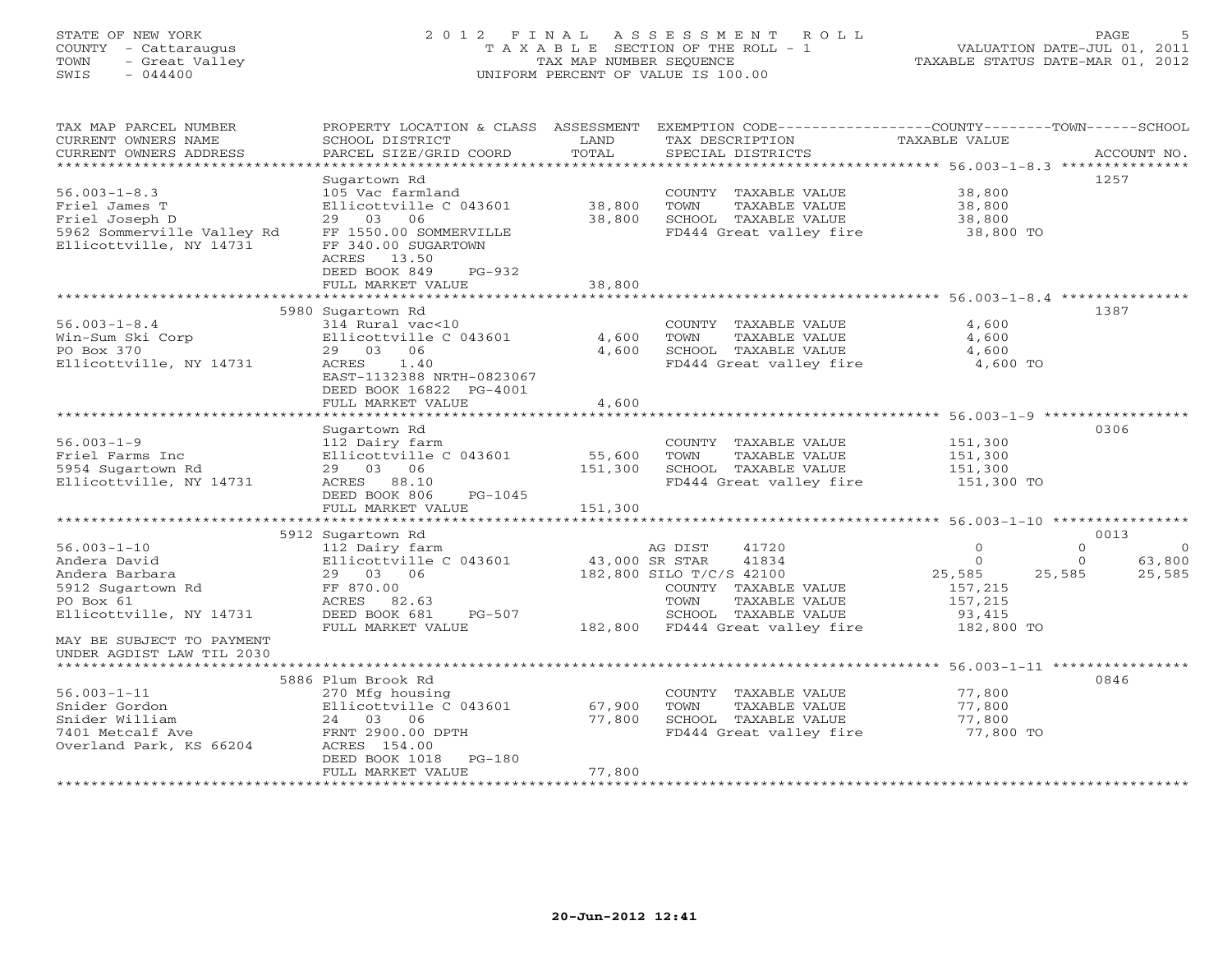# STATE OF NEW YORK 2 0 1 2 F I N A L A S S E S S M E N T R O L L PAGE 6 COUNTY - Cattaraugus T A X A B L E SECTION OF THE ROLL - 1 VALUATION DATE-JUL 01, 2011 TOWN - Great Valley TAX MAP NUMBER SEQUENCE TAXABLE STATUS DATE-MAR 01, 2012 SWIS - 044400 UNIFORM PERCENT OF VALUE IS 100.00UNIFORM PERCENT OF VALUE IS 100.00

| TAX MAP PARCEL NUMBER<br>CURRENT OWNERS NAME<br>CURRENT OWNERS ADDRESS                                 | PROPERTY LOCATION & CLASS ASSESSMENT<br>SCHOOL DISTRICT<br>PARCEL SIZE/GRID COORD                                                                                                       | LAND<br>TOTAL              | EXEMPTION CODE-----------------COUNTY-------TOWN------SCHOOL<br>TAX DESCRIPTION<br>SPECIAL DISTRICTS | TAXABLE VALUE                           | ACCOUNT NO. |
|--------------------------------------------------------------------------------------------------------|-----------------------------------------------------------------------------------------------------------------------------------------------------------------------------------------|----------------------------|------------------------------------------------------------------------------------------------------|-----------------------------------------|-------------|
| $56.003 - 1 - 12.1$<br>Fitzpatrick & Weller Inc<br>12 Mill St<br>PO Box 490                            | Plum Brook Rd (Off)<br>910 Priv forest<br>Ellicottville C 043601<br>24 03 06<br>29.60<br>ACRES                                                                                          | 18,144<br>18,144           | COUNTY TAXABLE VALUE<br>TOWN<br>TAXABLE VALUE<br>SCHOOL TAXABLE VALUE<br>FD444 Great valley fire     | 18,144<br>18,144<br>18,144<br>18,144 TO | 0265        |
| Ellicottville, NY 14731                                                                                | DEED BOOK 689<br>$PG-472$<br>FULL MARKET VALUE                                                                                                                                          | 18,100                     |                                                                                                      |                                         |             |
| ***********************                                                                                |                                                                                                                                                                                         |                            |                                                                                                      |                                         |             |
| $56.003 - 1 - 12.2$<br>Kopec Alphonse A<br>Kopec Rose A<br>50 Edgewood Pl<br>Lackawanna, NY 14218      | 5842 Plum Brook Rd<br>260 Seasonal res<br>Ellicottville C 043601<br>24 03 06<br>FF 365.00<br>3.20<br>ACRES<br>EAST-1138507 NRTH-0821155<br>DEED BOOK 879<br>PG-447<br>FULL MARKET VALUE | 13,800<br>20,700<br>20,700 | COUNTY TAXABLE VALUE<br>TAXABLE VALUE<br>TOWN<br>SCHOOL TAXABLE VALUE<br>FD444 Great valley fire     | 20,700<br>20,700<br>20,700<br>20,700 TO | 1388        |
|                                                                                                        |                                                                                                                                                                                         |                            |                                                                                                      |                                         |             |
| $56.003 - 1 - 12.3$<br>Kelley Harvey D<br>Kelley Deborah A<br>77 Summit St<br>Salamanca, NY 14779      | Plum Brook Rd<br>910 Priv forest<br>Ellicottville C 043601<br>24 03 06<br>FF 1065.00<br>ACRES<br>6.60<br>DEED BOOK 968<br>PG-772                                                        | 19,000<br>19,000           | COUNTY TAXABLE VALUE<br>TOWN<br>TAXABLE VALUE<br>SCHOOL TAXABLE VALUE<br>FD444 Great valley fire     | 19,000<br>19,000<br>19,000<br>19,000 TO | 1722        |
|                                                                                                        | FULL MARKET VALUE                                                                                                                                                                       | 19,000                     |                                                                                                      |                                         |             |
| $56.003 - 1 - 12.4$<br>Wyatt Paul<br>6248 Sommerville Valley Rd<br>Ellicottville, NY 14731             | ***************************<br>Plum Brook Rd<br>910 Priv forest<br>Ellicottville C 043601<br>$24 - 3 - 6$<br>ACRES<br>5.00<br>DEED BOOK 9368 PG-2002<br>FULL MARKET VALUE               | 26,800<br>26,800<br>26,800 | COUNTY TAXABLE VALUE<br>TAXABLE VALUE<br>TOWN<br>SCHOOL TAXABLE VALUE<br>FD444 Great valley fire     | 26,800<br>26,800<br>26,800<br>26,800 TO | 1986        |
|                                                                                                        |                                                                                                                                                                                         |                            |                                                                                                      |                                         |             |
| $56.003 - 1 - 13.1$<br>Fitzpatrick & Weller Inc<br>12 Mill St<br>PO Box 490<br>Ellicottville, NY 14731 | Plum Brook Rd<br>910 Priv forest<br>Ellicottville C 043601<br>24 03 06<br>FF 480.00<br>22.45<br>ACRES<br>EAST-1139238 NRTH-0820827<br>DEED BOOK 583<br>$PG-288$                         | 22,000<br>22,000           | COUNTY TAXABLE VALUE<br>TAXABLE VALUE<br>TOWN<br>SCHOOL TAXABLE VALUE<br>FD444 Great valley fire     | 22,000<br>22,000<br>22,000<br>22,000 TO | 0270        |
| *********************                                                                                  | FULL MARKET VALUE                                                                                                                                                                       | 22,000                     |                                                                                                      |                                         |             |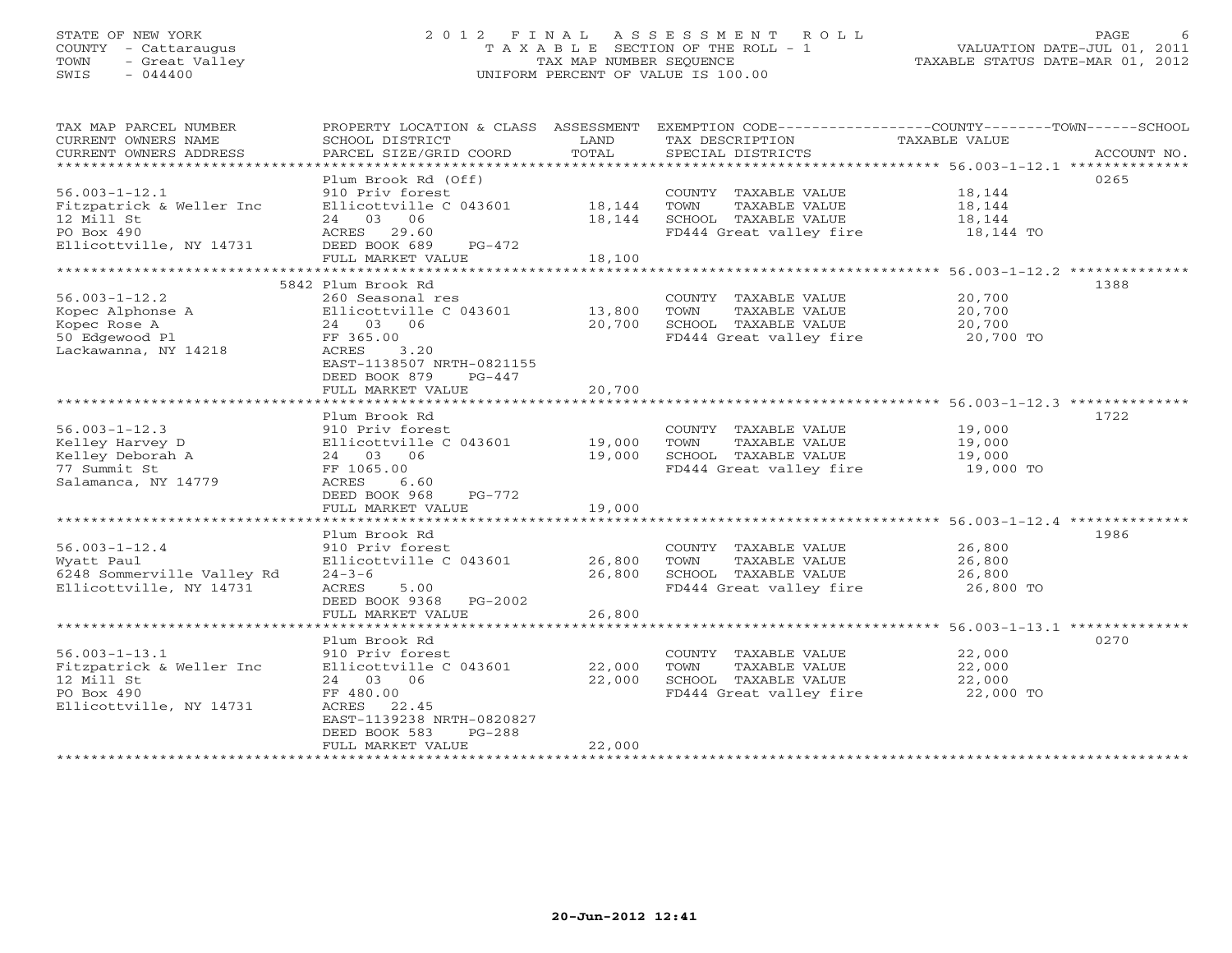# STATE OF NEW YORK 2 0 1 2 F I N A L A S S E S S M E N T R O L L PAGE 7 COUNTY - Cattaraugus T A X A B L E SECTION OF THE ROLL - 1 VALUATION DATE-JUL 01, 2011 TOWN - Great Valley TAX MAP NUMBER SEQUENCE TAXABLE STATUS DATE-MAR 01, 2012 SWIS - 044400 UNIFORM PERCENT OF VALUE IS 100.00UNIFORM PERCENT OF VALUE IS 100.00

| TAX MAP PARCEL NUMBER<br>CURRENT OWNERS NAME<br>CURRENT OWNERS ADDRESS                                     | PROPERTY LOCATION & CLASS ASSESSMENT<br>SCHOOL DISTRICT<br>PARCEL SIZE/GRID COORD                                                                                 | LAND<br>TOTAL       | TAX DESCRIPTION<br>SPECIAL DISTRICTS                                                             | EXEMPTION CODE-----------------COUNTY-------TOWN-----SCHOOL<br><b>TAXABLE VALUE</b><br>ACCOUNT NO. |
|------------------------------------------------------------------------------------------------------------|-------------------------------------------------------------------------------------------------------------------------------------------------------------------|---------------------|--------------------------------------------------------------------------------------------------|----------------------------------------------------------------------------------------------------|
| * * * * * * * * * * * * * * * * * * * *                                                                    |                                                                                                                                                                   | **************      |                                                                                                  | ********************************* 56.003-1-13.2 **************                                     |
| $56.003 - 1 - 13.2$<br>Abriatis Thomas<br>PO Box 246<br>Ellicottville, NY 14731                            | 5779 Plum Brook Rd<br>260 Seasonal res<br>Ellicottville C 043601<br>24 03 06<br>FF 450.00<br>ACRES 11.65<br>EAST-1137280 NRTH-0820788                             | 27,200<br>65,000    | COUNTY TAXABLE VALUE<br>TOWN<br>TAXABLE VALUE<br>SCHOOL TAXABLE VALUE<br>FD444 Great valley fire | 1693<br>65,000<br>65,000<br>65,000<br>65,000 TO                                                    |
|                                                                                                            | DEED BOOK 3947 PG-4001                                                                                                                                            |                     |                                                                                                  |                                                                                                    |
|                                                                                                            | FULL MARKET VALUE                                                                                                                                                 | 65,000<br>********* |                                                                                                  |                                                                                                    |
|                                                                                                            |                                                                                                                                                                   |                     |                                                                                                  | 0268                                                                                               |
| $56.003 - 1 - 14$<br>Ellis Robert M<br>461 Broad St<br>Salamanca, NY 14779                                 | Plum Brook Rd (Off)<br>910 Priv forest<br>Ellicottville C 043601<br>24 03 06<br>ACRES 20.00<br>EAST-1139944 NRTH-0819936<br>DEED BOOK 880<br>PG-1127              | 24,900<br>24,900    | COUNTY TAXABLE VALUE<br>TOWN<br>TAXABLE VALUE<br>SCHOOL TAXABLE VALUE<br>FD444 Great valley fire | 24,900<br>24,900<br>24,900<br>24,900 TO                                                            |
|                                                                                                            | FULL MARKET VALUE                                                                                                                                                 | 24,900              |                                                                                                  |                                                                                                    |
|                                                                                                            |                                                                                                                                                                   |                     |                                                                                                  |                                                                                                    |
| $56.003 - 1 - 15.1$<br>Snider Gary<br>Snider Doreen<br>5437 Crestwood Rd<br>Bemus Point, NY 14712          | Plum Brook Rd<br>120 Field crops<br>Ellicottville C 043601<br>24 03 06<br>FF 1530.00<br>ACRES 70.40<br>EAST-1137071 NRTH-0819979<br>DEED BOOK 2304 PG-4001        | 52,200<br>52,200    | COUNTY TAXABLE VALUE<br>TOWN<br>TAXABLE VALUE<br>SCHOOL TAXABLE VALUE<br>FD444 Great valley fire | 0840<br>52,200<br>52,200<br>52,200<br>52,200 TO                                                    |
|                                                                                                            | FULL MARKET VALUE                                                                                                                                                 | 52,200              |                                                                                                  |                                                                                                    |
|                                                                                                            |                                                                                                                                                                   |                     |                                                                                                  |                                                                                                    |
| $56.003 - 1 - 15.2$<br>Lewis Lisa M<br>334 Willet Rd<br>Blasdell, NY 14219                                 | 5739 Plum Brook Rd<br>240 Rural res<br>Ellicottville C 043601<br>24 03 06<br>FF 1530.00<br>ACRES 27.60<br>EAST-1137000 NRTH-0819900<br>DEED BOOK 10100 PG-4001    | 44,200<br>230,600   | COUNTY TAXABLE VALUE<br>TOWN<br>TAXABLE VALUE<br>SCHOOL TAXABLE VALUE<br>FD444 Great valley fire | 1913<br>230,600<br>230,600<br>230,600<br>230,600 TO                                                |
|                                                                                                            | FULL MARKET VALUE                                                                                                                                                 | 230,600             |                                                                                                  |                                                                                                    |
|                                                                                                            |                                                                                                                                                                   |                     |                                                                                                  | ******************************** 56.003-1-16 **************<br>0775                                |
| $56.003 - 1 - 16$<br>Oneill Revocable Trust<br>Oneill Timothy M<br>463 Honereng Trl<br>Annapolis, MD 21401 | 5814 Sugartown Rd<br>210 1 Family Res<br>Ellicottville C 043601<br>29 03 06<br>FF 1790.00<br>ACRES 118.88<br>EAST-1135020 NRTH-0820040<br>DEED BOOK 11065 PG-4001 | 61,400<br>139,000   | COUNTY TAXABLE VALUE<br>TOWN<br>TAXABLE VALUE<br>SCHOOL TAXABLE VALUE<br>FD444 Great valley fire | 139,000<br>139,000<br>139,000<br>139,000 TO                                                        |
|                                                                                                            | FULL MARKET VALUE                                                                                                                                                 | 139,000             |                                                                                                  |                                                                                                    |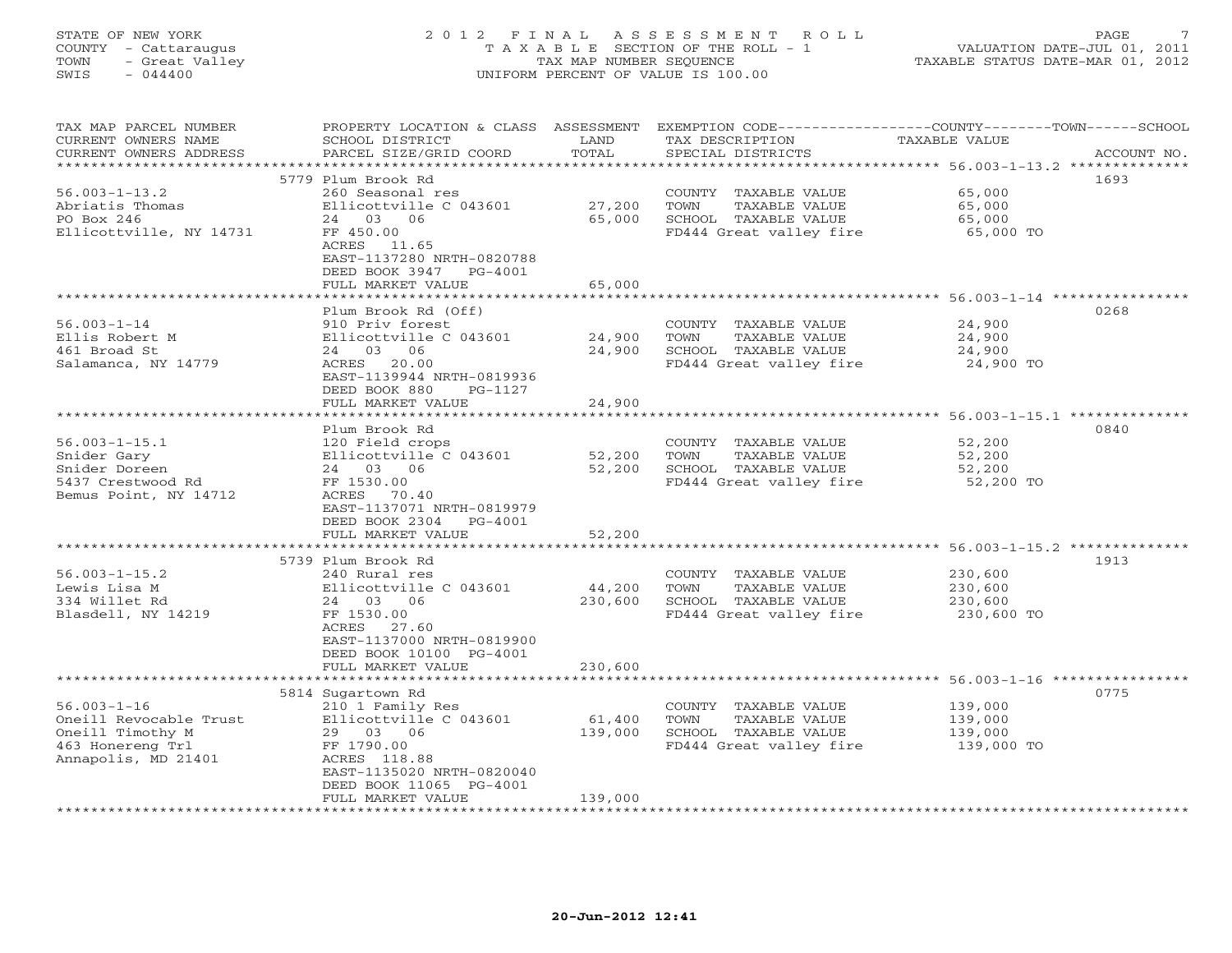# STATE OF NEW YORK 2 0 1 2 F I N A L A S S E S S M E N T R O L L PAGE 8 COUNTY - Cattaraugus T A X A B L E SECTION OF THE ROLL - 1 VALUATION DATE-JUL 01, 2011 TOWN - Great Valley TAX MAP NUMBER SEQUENCE TAXABLE STATUS DATE-MAR 01, 2012 SWIS - 044400 UNIFORM PERCENT OF VALUE IS 100.00UNIFORM PERCENT OF VALUE IS 100.00

| TAX MAP PARCEL NUMBER<br>CURRENT OWNERS NAME<br>CURRENT OWNERS ADDRESS                                      | PROPERTY LOCATION & CLASS ASSESSMENT<br>SCHOOL DISTRICT<br>PARCEL SIZE/GRID COORD                                                                               | LAND<br>TOTAL                | EXEMPTION CODE-----------------COUNTY-------TOWN------SCHOOL<br>TAX DESCRIPTION<br>SPECIAL DISTRICTS | TAXABLE VALUE                               | ACCOUNT NO. |
|-------------------------------------------------------------------------------------------------------------|-----------------------------------------------------------------------------------------------------------------------------------------------------------------|------------------------------|------------------------------------------------------------------------------------------------------|---------------------------------------------|-------------|
| $56.003 - 1 - 17$<br>Marren Thomas J<br>Marren Margaret A<br>9 Marlee Dr<br>Tonawanda, NY 14150             | 5900 Sugartown Rd<br>210 1 Family Res<br>Ellicottville C 043601<br>29 03 06<br>FRNT 100.00 DPTH 312.00<br>ACRES<br>0.72<br>EAST-1133131 NRTH-0820829            | 12,700<br>129,900            | COUNTY TAXABLE VALUE<br>TOWN<br>TAXABLE VALUE<br>SCHOOL TAXABLE VALUE<br>FD444 Great valley fire     | 129,900<br>129,900<br>129,900<br>129,900 TO | 0022        |
|                                                                                                             | DEED BOOK 4083<br>PG-6002<br>FULL MARKET VALUE                                                                                                                  | 129,900<br>***************   | *********************************** 56.003-1-18 ****************                                     |                                             |             |
|                                                                                                             |                                                                                                                                                                 |                              |                                                                                                      |                                             | 0923        |
| $56.003 - 1 - 18$<br>Linsler James P<br>6126 Sommerville Valley Rd<br>PO Box 243<br>Ellicottville, NY 14731 | Sugartown Rd<br>120 Field crops<br>Ellicottville C 043601<br>29 03 06<br>ACRES 37.50<br>EAST-1132955 NRTH-0820194                                               | 46,000<br>46,000             | COUNTY TAXABLE VALUE<br>TOWN<br>TAXABLE VALUE<br>SCHOOL TAXABLE VALUE<br>FD444 Great valley fire     | 46,000<br>46,000<br>46,000<br>46,000 TO     |             |
|                                                                                                             | DEED BOOK 1020<br>PG-715<br>FULL MARKET VALUE                                                                                                                   | 46,000                       |                                                                                                      |                                             |             |
|                                                                                                             |                                                                                                                                                                 |                              |                                                                                                      |                                             |             |
|                                                                                                             | 5780 Sugartown Rd                                                                                                                                               |                              |                                                                                                      |                                             | 0888        |
| $56.003 - 1 - 19$<br>Chess Paul T III<br>Chess Michael N<br>51 Summit St<br>Chagrin Falls, OH 44022         | 210 1 Family Res<br>Ellicottville C 043601<br>29 03 06<br>FF 140.00<br>ACRES<br>1.01<br>EAST-1134149 NRTH-0819344<br>DEED BOOK 7652<br>PG-3002                  | 18,000<br>149,200            | COUNTY TAXABLE VALUE<br>TOWN<br>TAXABLE VALUE<br>SCHOOL TAXABLE VALUE<br>FD444 Great valley fire     | 149,200<br>149,200<br>149,200<br>149,200 TO |             |
|                                                                                                             | FULL MARKET VALUE                                                                                                                                               | 149,200                      |                                                                                                      |                                             |             |
|                                                                                                             |                                                                                                                                                                 |                              |                                                                                                      |                                             |             |
| $56.003 - 1 - 25.1$<br>Schrantz Daniel R<br>PO Box 1403<br>Ellicottville, NY 14731                          | 5799 Us Rte 219<br>210 1 Family Res<br>Ellicottville C 043601<br>42 03 06<br>ACRES<br>9.55<br>DEED BOOK 1025<br>$PG-963$                                        | 58,000<br>434,800            | COUNTY TAXABLE VALUE<br>TOWN<br>TAXABLE VALUE<br>SCHOOL TAXABLE VALUE<br>FD444 Great valley fire     | 434,800<br>434,800<br>434,800<br>434,800 TO | 1941        |
|                                                                                                             | FULL MARKET VALUE                                                                                                                                               | 434,800                      |                                                                                                      |                                             |             |
|                                                                                                             |                                                                                                                                                                 |                              |                                                                                                      |                                             |             |
| $56.003 - 1 - 25.2$<br>Hunt Chris<br>Hunt Bonnie<br>15 Bristol View Dr<br>Fairport, NY 14450                | 5799 Us Rte 219<br>210 1 Family Res<br>Ellicottville C 043601<br>1.00<br>ACRES<br>EAST-1130121 NRTH-0819489<br>DEED BOOK 3725<br>$PG-4002$<br>FULL MARKET VALUE | 35,000<br>250,000<br>250,000 | COUNTY TAXABLE VALUE<br>TOWN<br>TAXABLE VALUE<br>SCHOOL TAXABLE VALUE<br>FD444 Great valley fire     | 250,000<br>250,000<br>250,000<br>250,000 TO | 1904        |
|                                                                                                             |                                                                                                                                                                 |                              |                                                                                                      |                                             |             |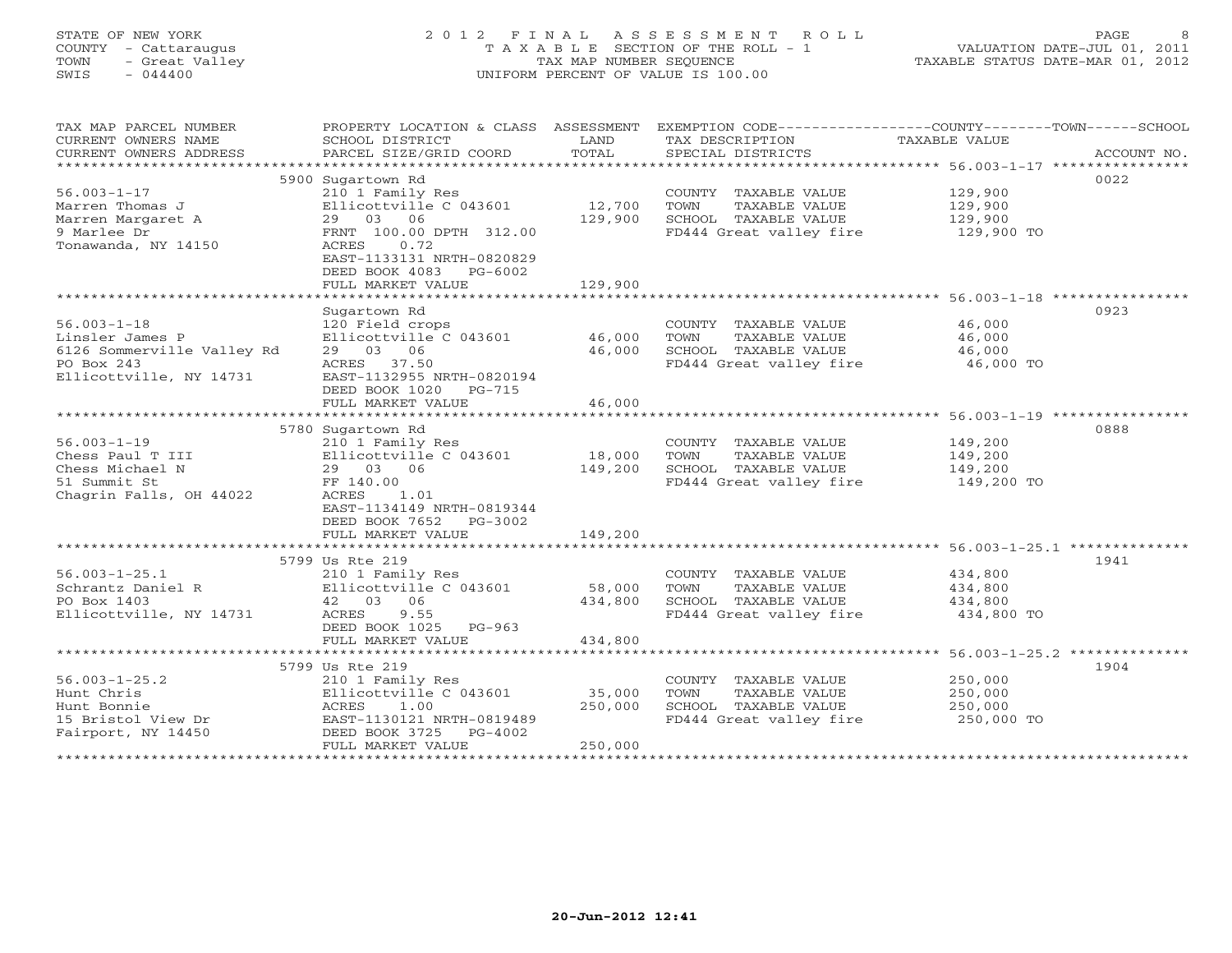# STATE OF NEW YORK 2 0 1 2 F I N A L A S S E S S M E N T R O L L PAGE 9 COUNTY - Cattaraugus T A X A B L E SECTION OF THE ROLL - 1 VALUATION DATE-JUL 01, 2011 TOWN - Great Valley TAX MAP NUMBER SEQUENCE TAXABLE STATUS DATE-MAR 01, 2012 SWIS - 044400 UNIFORM PERCENT OF VALUE IS 100.00UNIFORM PERCENT OF VALUE IS 100.00

| TAX MAP PARCEL NUMBER<br>CURRENT OWNERS NAME<br>CURRENT OWNERS ADDRESS | PROPERTY LOCATION & CLASS ASSESSMENT<br>SCHOOL DISTRICT<br>PARCEL SIZE/GRID COORD          | LAND<br>TOTAL | TAX DESCRIPTION<br>SPECIAL DISTRICTS | EXEMPTION CODE----------------COUNTY-------TOWN------SCHOOL<br>TAXABLE VALUE<br>ACCOUNT NO. |
|------------------------------------------------------------------------|--------------------------------------------------------------------------------------------|---------------|--------------------------------------|---------------------------------------------------------------------------------------------|
|                                                                        |                                                                                            |               |                                      |                                                                                             |
|                                                                        | 5799 Us Rte 219                                                                            |               |                                      | 1929                                                                                        |
| $56.003 - 1 - 25.4$                                                    | 210 1 Family Res                                                                           |               | COUNTY TAXABLE VALUE                 | 175,700                                                                                     |
| Wissenz Brenda                                                         | Ellicottville C 043601                                                                     | 31,800        | TOWN<br>TAXABLE VALUE                | 175,700                                                                                     |
| 44 Paffard St                                                          | 42 03 06                                                                                   | 175,700       | SCHOOL TAXABLE VALUE                 | 175,700                                                                                     |
| PO Box 969                                                             | ACRES<br>0.84                                                                              |               | FD444 Great valley fire              | 175,700 TO                                                                                  |
| Niagara On Lake, ON Canada DEED BOOK 1210 PG-2001                      |                                                                                            |               |                                      |                                                                                             |
| L0S 1J0                                                                | FULL MARKET VALUE                                                                          | 175,700       |                                      |                                                                                             |
|                                                                        |                                                                                            |               |                                      |                                                                                             |
|                                                                        | 5799 Us Rte 219                                                                            |               |                                      | 0159                                                                                        |
| $56.003 - 1 - 25.5$                                                    | 210 1 Family Res                                                                           |               | COUNTY TAXABLE VALUE                 | 286,200                                                                                     |
| Myers Patrick                                                          | Ellicottville C 043601                                                                     | 25,600        | TOWN<br>TAXABLE VALUE                | 286,200                                                                                     |
| 9810 Cumberland Tr                                                     | 42 03 06                                                                                   | 286,200       | SCHOOL TAXABLE VALUE                 | 286,200                                                                                     |
| Chagrin Falls, OH 44023                                                | FRNT 114.00 DPTH 202.00                                                                    |               | FD444 Great valley fire              | 286,200 TO                                                                                  |
|                                                                        | ACRES<br>$0.53$ BANK<br>017<br>DEED BOOK 2250 PG-2001                                      |               |                                      |                                                                                             |
|                                                                        | FULL MARKET VALUE                                                                          | 286,200       |                                      |                                                                                             |
|                                                                        |                                                                                            |               |                                      |                                                                                             |
|                                                                        | Us Rte $219$ (Off)                                                                         |               |                                      | 1963                                                                                        |
| $56.003 - 1 - 25.6$                                                    | 323 Vacant rural                                                                           |               | COUNTY TAXABLE VALUE                 | 34,800                                                                                      |
| Wissenz Brenda                                                         | Ellicottville C $043601$ 34,800                                                            |               | TOWN<br>TAXABLE VALUE                | 34,800                                                                                      |
| 44 Paffard St                                                          | FRNT 199.00 DPTH 217.00                                                                    | 34,800        | SCHOOL TAXABLE VALUE                 | 34,800                                                                                      |
| PO Box 969                                                             | ACRES<br>0.99                                                                              |               | FD444 Great valley fire              | 34,800 TO                                                                                   |
| Niagara On Lake, ON Canada DEED BOOK 4554<br>$LOS$ 1J $0$              | PG-3001<br>FULL MARKET VALUE                                                               | 34,800        |                                      |                                                                                             |
|                                                                        |                                                                                            |               |                                      |                                                                                             |
|                                                                        | 5799 Us Rte 219                                                                            |               |                                      | 1985                                                                                        |
| $56.003 - 1 - 25.7$                                                    | 240 Rural res                                                                              |               | COUNTY TAXABLE VALUE                 | 385,000                                                                                     |
| Lyons Scott                                                            | Ellicottville C 043601                                                                     | 26,600        | TOWN<br>TAXABLE VALUE                | 385,000                                                                                     |
| 73 Highland Dr Rr 4                                                    | 42 03 06                                                                                   | 385,000       | SCHOOL TAXABLE VALUE                 | 385,000                                                                                     |
| Brantford, ON Canada                                                   | FRNT 144.60 DPTH 176.00                                                                    |               | FD444 Great valley fire              | 385,000 TO                                                                                  |
| N3T 5L7                                                                | ACRES<br>0.58<br>EAST-1129142 NRTH-0819362<br>DEED BOOK 12976 PG-3001<br>FULL MARKET VALUE | 385,000       |                                      |                                                                                             |
|                                                                        |                                                                                            |               |                                      |                                                                                             |
|                                                                        | 5799 Us Rte 219                                                                            |               |                                      | 1989                                                                                        |
|                                                                        |                                                                                            |               |                                      |                                                                                             |
| $56.003 - 1 - 25.8$                                                    | 210 1 Family Res                                                                           |               | COUNTY TAXABLE VALUE                 | 184,900                                                                                     |
| Mark Terry J T.                                                        | Ellicottville C 043601 28,200                                                              |               | TOWN<br>TAXABLE VALUE                | 184,900                                                                                     |
| Harrison Carol A                                                       | FRNT 153.00 DPTH 187.00                                                                    | 184,900       | SCHOOL TAXABLE VALUE                 | 184,900                                                                                     |
| 22 Dalhousie Ave                                                       | ACRES<br>0.66                                                                              |               | FD444 Great valley fire              | 184,900 TO                                                                                  |
| St Catherines, ON Canada                                               | DEED BOOK 11119 PG-8001                                                                    |               |                                      |                                                                                             |
| L2N 4W4                                                                | FULL MARKET VALUE                                                                          | 184,900       |                                      |                                                                                             |
|                                                                        |                                                                                            |               |                                      |                                                                                             |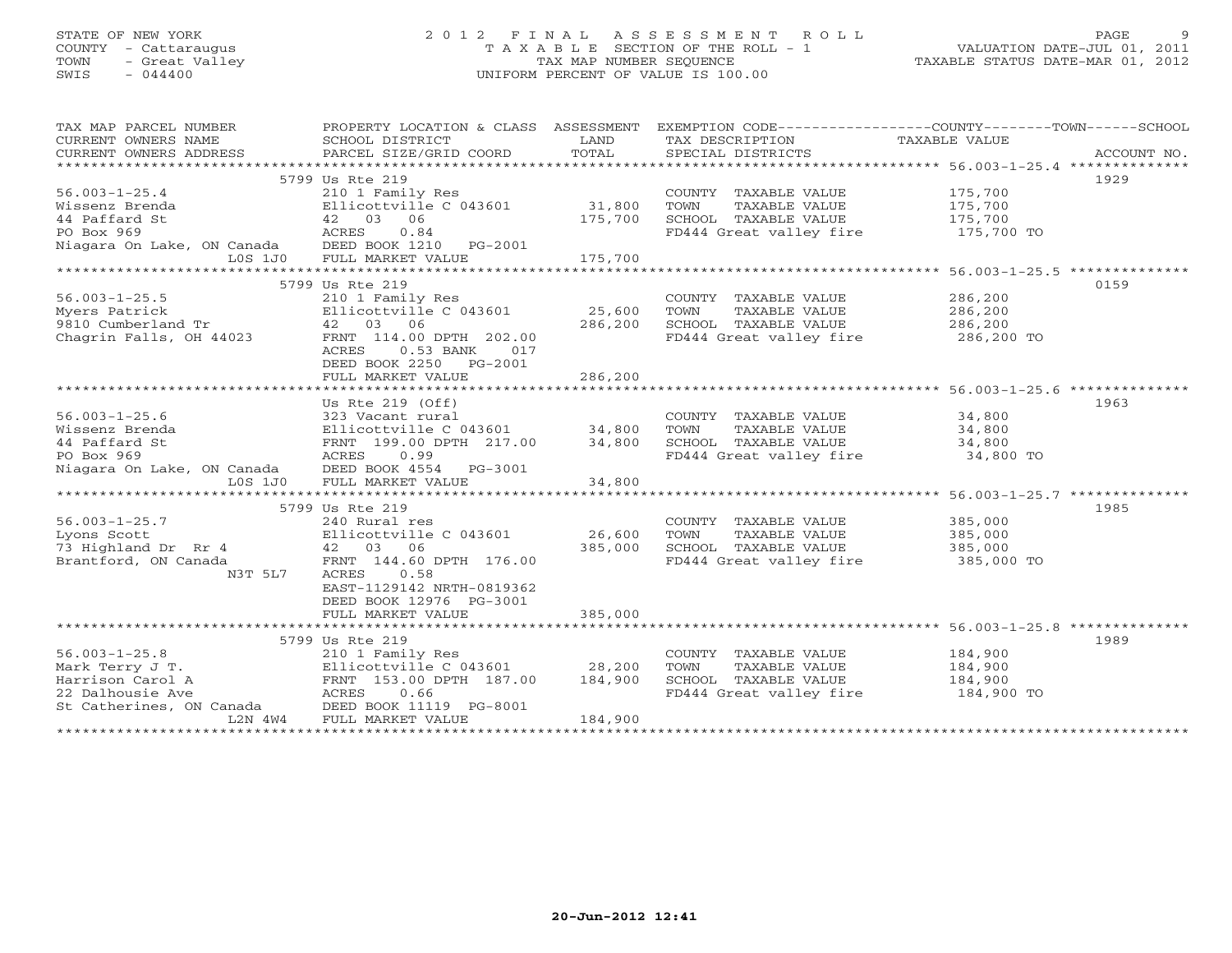# STATE OF NEW YORK 2 0 1 2 F I N A L A S S E S S M E N T R O L L PAGE 10 COUNTY - Cattaraugus T A X A B L E SECTION OF THE ROLL - 1 VALUATION DATE-JUL 01, 2011 TOWN - Great Valley TAX MAP NUMBER SEQUENCE TAXABLE STATUS DATE-MAR 01, 2012 SWIS - 044400 UNIFORM PERCENT OF VALUE IS 100.00UNIFORM PERCENT OF VALUE IS 100.00

| TAX MAP PARCEL NUMBER<br>CURRENT OWNERS NAME<br>CURRENT OWNERS ADDRESS | PROPERTY LOCATION & CLASS<br>SCHOOL DISTRICT<br>PARCEL SIZE/GRID COORD | ASSESSMENT<br>LAND<br>TOTAL | TAX DESCRIPTION<br>SPECIAL DISTRICTS     | EXEMPTION CODE-----------------COUNTY-------TOWN------SCHOOL<br>TAXABLE VALUE | ACCOUNT NO. |
|------------------------------------------------------------------------|------------------------------------------------------------------------|-----------------------------|------------------------------------------|-------------------------------------------------------------------------------|-------------|
| ****************                                                       |                                                                        | **********                  |                                          | ********************************* 56.003-1-26 ****************                |             |
|                                                                        | 5833 Us Rte 219                                                        |                             |                                          |                                                                               | 0830        |
| $56.003 - 1 - 26$                                                      | 210 1 Family Res                                                       |                             | COUNTY<br>TAXABLE VALUE                  | 94,100                                                                        |             |
| Piscitello Family Trust                                                | Ellicottville C 043601                                                 | 18,500                      | TOWN<br>TAXABLE VALUE                    | 94,100                                                                        |             |
| Piscitello Trustee Wendy C                                             | 42 03<br>06                                                            | 94,100                      | SCHOOL TAXABLE VALUE                     | 94,100                                                                        |             |
| 253 Paramount Pkwy                                                     | FRNT 200.00 DPTH                                                       |                             | FD444 Great valley fire                  | 94,100 TO                                                                     |             |
| Tonawanda, NY 14223                                                    | ACRES<br>017<br>1.22 BANK                                              |                             |                                          |                                                                               |             |
|                                                                        | EAST-1130702 NRTH-0820224                                              |                             |                                          |                                                                               |             |
|                                                                        | DEED BOOK 1480<br>PG-2001                                              |                             |                                          |                                                                               |             |
|                                                                        | FULL MARKET VALUE                                                      | 94,100                      |                                          | ******************** 56.003-1-27.1 **************                             |             |
|                                                                        | 5828 Us Rte 219                                                        |                             |                                          |                                                                               | 0322        |
| $56.003 - 1 - 27.1$                                                    | 220 2 Family Res                                                       |                             | CVET C/T<br>41131                        | 20,000<br>20,000                                                              | $\circ$     |
| Germain Robert G                                                       | Ellicottville C 043601                                                 |                             | 18,000 SR STAR<br>41834                  | $\circ$<br>$\circ$                                                            | 63,800      |
| 5828 Nys Rte 219                                                       | 42 03 06                                                               | 152,000                     | COUNTY TAXABLE VALUE                     | 132,000                                                                       |             |
| Ellicottville, NY 14731                                                | FRNT 415.26 DPTH 107.40                                                |                             | TOWN<br>TAXABLE VALUE                    | 132,000                                                                       |             |
|                                                                        | ACRES<br>1.02                                                          |                             | SCHOOL TAXABLE VALUE                     | 88,200                                                                        |             |
|                                                                        | EAST-1130959 NRTH-0820265                                              |                             | FD444 Great valley fire                  | 152,000 TO                                                                    |             |
|                                                                        | DEED BOOK 17474 PG-6001                                                |                             |                                          |                                                                               |             |
|                                                                        | FULL MARKET VALUE                                                      | 152,000                     |                                          |                                                                               |             |
|                                                                        |                                                                        |                             |                                          | $56.003 - 1 - 27.2$ **************                                            |             |
|                                                                        | 5834 Us Rte 219                                                        |                             |                                          |                                                                               | 1439        |
| $56.003 - 1 - 27.2$                                                    | 210 1 Family Res                                                       |                             | COUNTY TAXABLE VALUE                     | 30,000                                                                        |             |
| Mowery John T                                                          | Ellicottville C 043601                                                 | 9,000                       | TOWN<br>TAXABLE VALUE                    | 30,000                                                                        |             |
| 5761 Peth Rd                                                           | 03<br>42<br>06                                                         | 30,000                      | SCHOOL TAXABLE VALUE                     | 30,000                                                                        |             |
| Great Valley, NY 14741                                                 | FRNT 170.10 DPTH 150.38                                                |                             | FD444 Great valley fire                  | 30,000 TO                                                                     |             |
|                                                                        | ACRES<br>0.39<br>EAST-1130845 NRTH-0820453                             |                             |                                          |                                                                               |             |
|                                                                        | DEED BOOK 124<br>PG-3001                                               |                             |                                          |                                                                               |             |
|                                                                        | FULL MARKET VALUE                                                      | 30,000                      |                                          |                                                                               |             |
|                                                                        |                                                                        |                             |                                          | $56.003 - 1 - 28.1$ *************                                             |             |
|                                                                        | Us Rte 219                                                             |                             |                                          |                                                                               | 0298        |
| $56.003 - 1 - 28.1$                                                    | 120 Field crops                                                        |                             | COUNTY TAXABLE VALUE                     | 98,600                                                                        |             |
| Ellicottville Vacation Prop Co Ellicottville C 043601                  |                                                                        | 98,600                      | TOWN<br>TAXABLE VALUE                    | 98,600                                                                        |             |
| 30 Algie Ave                                                           | 42<br>03<br>06                                                         | 98,600                      | SCHOOL TAXABLE VALUE                     | 98,600                                                                        |             |
| 30 Algie Ave                                                           | LEASED TO FRAN ANDERA                                                  |                             | FD444 Great valley fire                  | 98,600 TO                                                                     |             |
| Toronto, ON Canada M8Z 5J8                                             | ACRES<br>54.70                                                         |                             |                                          |                                                                               |             |
|                                                                        | EAST-1129008 NRTH-0820135                                              |                             |                                          |                                                                               |             |
|                                                                        | DEED BOOK 11296 PG-5001                                                |                             |                                          |                                                                               |             |
|                                                                        | FULL MARKET VALUE                                                      | 98,600                      |                                          |                                                                               |             |
|                                                                        |                                                                        |                             |                                          | ***** 56.003-1-28.2 ********                                                  |             |
|                                                                        | Us Rte $219$ (Off)                                                     |                             |                                          |                                                                               | 1097        |
| $56.003 - 1 - 28.2$<br>Gernatt Asphalt Products Inc                    | 120 Field crops                                                        |                             | AG DIST<br>41720<br>COUNTY TAXABLE VALUE | 5,174<br>5,174                                                                | 5,174       |
| 13870 Taylor Hollow Rd                                                 | Ellicottville C 043601<br>42 03 06                                     | 50,800<br>50,800            | TOWN<br>TAXABLE VALUE                    | 45,626<br>45,626                                                              |             |
| Collins, NY 14034                                                      | ACRES<br>63.00                                                         |                             | SCHOOL TAXABLE VALUE                     | 45,626                                                                        |             |
|                                                                        | EAST-1131621 NRTH-0820830                                              |                             | FD444 Great valley fire                  | 50,800 TO                                                                     |             |
| MAY BE SUBJECT TO PAYMENT                                              | DEED BOOK 17593 PG-6002                                                |                             |                                          |                                                                               |             |
| UNDER AGDIST LAW TIL 2030                                              | FULL MARKET VALUE                                                      | 50,800                      |                                          |                                                                               |             |
|                                                                        |                                                                        |                             |                                          |                                                                               |             |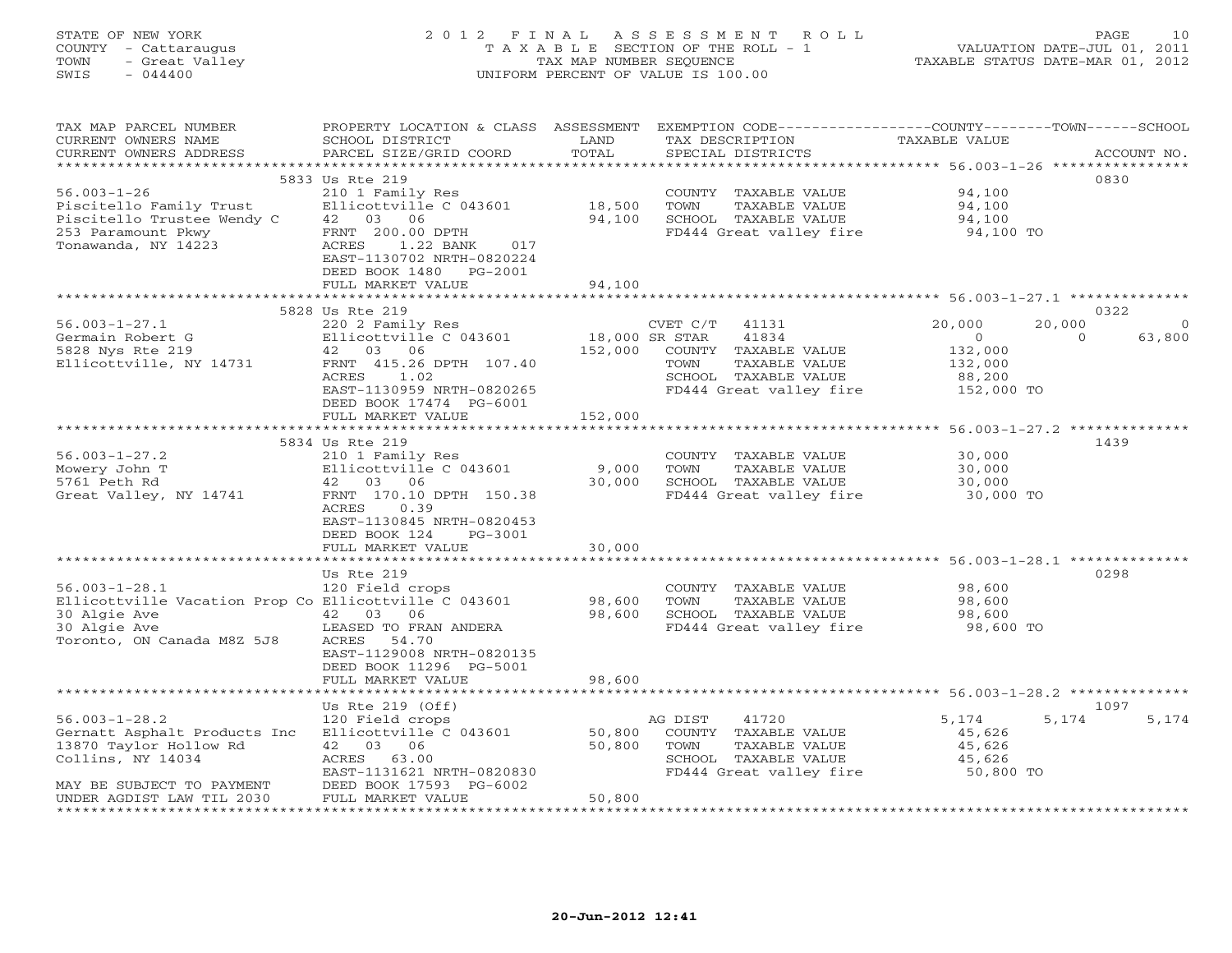# STATE OF NEW YORK 2 0 1 2 F I N A L A S S E S S M E N T R O L L PAGE 11 COUNTY - Cattaraugus T A X A B L E SECTION OF THE ROLL - 1 VALUATION DATE-JUL 01, 2011 TOWN - Great Valley TAX MAP NUMBER SEQUENCE TAXABLE STATUS DATE-MAR 01, 2012 SWIS - 044400 UNIFORM PERCENT OF VALUE IS 100.00UNIFORM PERCENT OF VALUE IS 100.00

| TAX MAP PARCEL NUMBER<br>CURRENT OWNERS NAME<br>CURRENT OWNERS ADDRESS                                                                                       | PROPERTY LOCATION & CLASS ASSESSMENT<br>SCHOOL DISTRICT<br>PARCEL SIZE/GRID COORD                                                                                                      | LAND<br>TOTAL              | EXEMPTION CODE-----------------COUNTY-------TOWN------SCHOOL<br>TAX DESCRIPTION<br>SPECIAL DISTRICTS                 | <b>TAXABLE VALUE</b>                                     | ACCOUNT NO.    |
|--------------------------------------------------------------------------------------------------------------------------------------------------------------|----------------------------------------------------------------------------------------------------------------------------------------------------------------------------------------|----------------------------|----------------------------------------------------------------------------------------------------------------------|----------------------------------------------------------|----------------|
| *************************                                                                                                                                    |                                                                                                                                                                                        |                            |                                                                                                                      |                                                          |                |
| $56.003 - 1 - 28.3$<br>Marzucco Linda R<br>3770 Golden Gate Blyd<br>Naples, FL 34120                                                                         | 5854 Us Rte 219<br>281 Multiple res<br>Ellicottville C 043601<br>42 03 06<br>FRNT 395.00 DPTH<br>ACRES<br>1.51<br>EAST-1130688 NRTH-0820735<br>DEED BOOK 1032<br>$PG-272$              | 19,100<br>158,300          | COUNTY TAXABLE VALUE<br>TOWN<br>TAXABLE VALUE<br>SCHOOL TAXABLE VALUE<br>FD444 Great valley fire                     | 158,300<br>158,300<br>158,300<br>158,300 TO              | 1127           |
|                                                                                                                                                              | FULL MARKET VALUE                                                                                                                                                                      | 158,300                    |                                                                                                                      |                                                          |                |
|                                                                                                                                                              |                                                                                                                                                                                        |                            |                                                                                                                      |                                                          |                |
|                                                                                                                                                              |                                                                                                                                                                                        |                            |                                                                                                                      |                                                          |                |
| $56.003 - 1 - 28.4$<br>Gernatt Asphalt Products Inc<br>13870 Taylor Hollow Rd<br>Collins, NY 14034<br>MAY BE SUBJECT TO PAYMENT<br>UNDER AGDIST LAW TIL 2030 | Us Rte 219<br>120 Field crops<br>Ellicottville C 043601<br>42 03 06<br>FF 720.00<br>ACRES<br>5.70<br>EAST-1130296 NRTH-0821370<br>DEED BOOK 17593 PG-6002                              | 28,300<br>28,300           | AG DIST<br>41720<br>COUNTY TAXABLE VALUE<br>TOWN<br>TAXABLE VALUE<br>SCHOOL TAXABLE VALUE<br>FD444 Great valley fire | 24,213<br>24,213<br>4,087<br>4,087<br>4,087<br>28,300 TO | 1128<br>24,213 |
|                                                                                                                                                              | FULL MARKET VALUE                                                                                                                                                                      | 28,300                     |                                                                                                                      |                                                          |                |
|                                                                                                                                                              |                                                                                                                                                                                        | ************               |                                                                                                                      | ******************** 56.003-1-28.5 ***************       |                |
| $56.003 - 1 - 28.5$<br>Schrantz Daniel R<br>PO Box 1403<br>Ellicottville, NY 14731-1403                                                                      | Us Rte $219$ (Off)<br>311 Res vac land<br>Ellicottville C 043601<br>42 03 06<br>2.07<br>ACRES<br>EAST-1128607 NRTH-0820368<br>DEED BOOK 2250<br>PG-2001<br>FULL MARKET VALUE           | 20,400<br>20,400<br>20,400 | COUNTY TAXABLE VALUE<br>TOWN<br>TAXABLE VALUE<br>SCHOOL TAXABLE VALUE<br>FD444 Great valley fire                     | 20,400<br>20,400<br>20,400<br>20,400 TO                  | 1621           |
|                                                                                                                                                              |                                                                                                                                                                                        |                            |                                                                                                                      |                                                          |                |
| $56.003 - 1 - 29$<br>Davis Bert J<br>Urbancic Frank<br>5864 Rt 219<br>Ellicottville, NY 14731                                                                | 5864 Us Rte 219<br>210 1 Family Res<br>Ellicottville C 043601<br>42 03 06<br>FRNT 150.00 DPTH 128.00<br>ACRES<br>0.44<br>EAST-1130481 NRTH-0820966<br>DEED BOOK 835<br>$PG-1179$       | 9,700<br>66,600            | COUNTY TAXABLE VALUE<br>TOWN<br><b>TAXABLE VALUE</b><br>SCHOOL TAXABLE VALUE<br>FD444 Great valley fire              | 66,600<br>66,600<br>66,600<br>66,600 TO                  | 0899           |
|                                                                                                                                                              | FULL MARKET VALUE                                                                                                                                                                      | 66,600                     |                                                                                                                      |                                                          |                |
|                                                                                                                                                              | Us Rte 219                                                                                                                                                                             |                            |                                                                                                                      |                                                          | 0847           |
| $56.003 - 1 - 30$<br>Davis Bert<br>5864 Rt 219<br>Ellicottville, NY 14731                                                                                    | 312 Vac w/imprv<br>Ellicottville C 043601<br>06<br>42<br>03<br>FRNT 106.00 DPTH 204.00<br>ACRES<br>0.50<br>EAST-1130419 NRTH-0821089<br>DEED BOOK 868<br>$PG-430$<br>FULL MARKET VALUE | 10,500<br>21,500<br>21,500 | COUNTY TAXABLE VALUE<br>TOWN<br>TAXABLE VALUE<br>SCHOOL TAXABLE VALUE<br>FD444 Great valley fire                     | 21,500<br>21,500<br>21,500<br>21,500 TO                  |                |
|                                                                                                                                                              |                                                                                                                                                                                        |                            |                                                                                                                      |                                                          |                |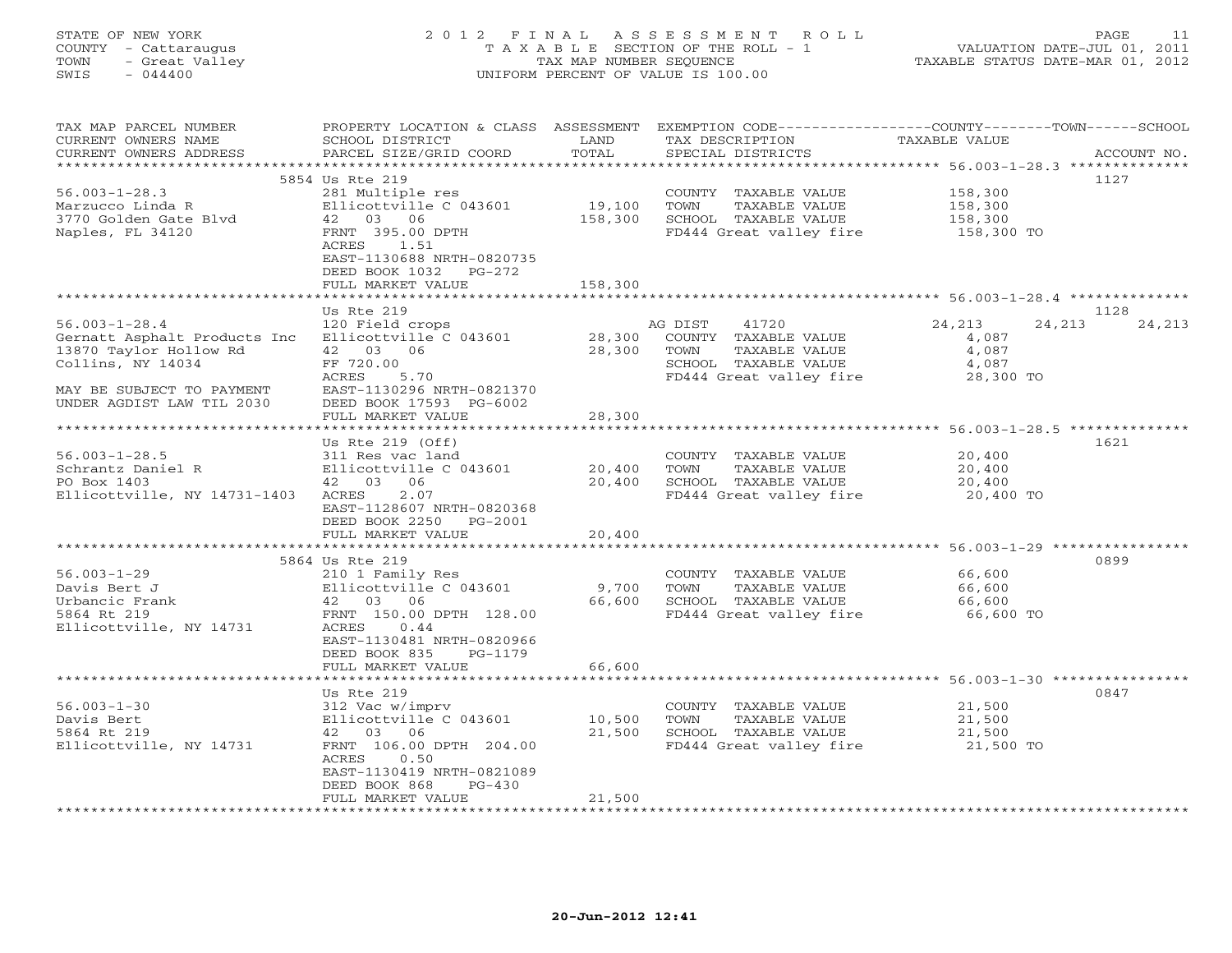# STATE OF NEW YORK 2 0 1 2 F I N A L A S S E S S M E N T R O L L PAGE 12 COUNTY - Cattaraugus T A X A B L E SECTION OF THE ROLL - 1 VALUATION DATE-JUL 01, 2011 TOWN - Great Valley TAX MAP NUMBER SEQUENCE TAXABLE STATUS DATE-MAR 01, 2012 SWIS - 044400 UNIFORM PERCENT OF VALUE IS 100.00UNIFORM PERCENT OF VALUE IS 100.00

| TAX MAP PARCEL NUMBER<br>CURRENT OWNERS NAME<br>CURRENT OWNERS ADDRESS | PROPERTY LOCATION & CLASS ASSESSMENT<br>SCHOOL DISTRICT<br>PARCEL SIZE/GRID COORD           | LAND<br>TOTAL   | TAX DESCRIPTION<br>SPECIAL DISTRICTS                                        | EXEMPTION CODE-----------------COUNTY-------TOWN------SCHOOL<br>TAXABLE VALUE<br>ACCOUNT NO. |
|------------------------------------------------------------------------|---------------------------------------------------------------------------------------------|-----------------|-----------------------------------------------------------------------------|----------------------------------------------------------------------------------------------|
|                                                                        |                                                                                             |                 |                                                                             |                                                                                              |
|                                                                        | Us Rte $219$ (Off)                                                                          |                 |                                                                             | 1242                                                                                         |
| $56.003 - 1 - 31.2$                                                    | 552 Golf course                                                                             |                 | COUNTY TAXABLE VALUE 350,000                                                |                                                                                              |
| Win-Sum Ski Corp                                                       | Ellicottville C 043601                                                                      | 80,000          | TOWN<br>TAXABLE VALUE                                                       | 350,000<br>350,000                                                                           |
| PO Box 370                                                             | 42 03 06                                                                                    | 350,000         | SCHOOL TAXABLE VALUE                                                        |                                                                                              |
| Ellicottville, NY 14731                                                | ACRES<br>6.17<br>EAST-1129139 NRTH-0821422<br>DEED BOOK 843<br>$PG-405$                     |                 | FD444 Great valley fire 350,000 TO                                          |                                                                                              |
|                                                                        | FULL MARKET VALUE                                                                           | 350,000         |                                                                             |                                                                                              |
|                                                                        |                                                                                             |                 |                                                                             |                                                                                              |
|                                                                        | 5915 Us Rte 219                                                                             |                 |                                                                             | 0069                                                                                         |
| $56.003 - 1 - 32$                                                      | 312 Vac w/imprv<br>Ellicottville C 043601                                                   |                 | COUNTY TAXABLE VALUE                                                        | 10,600<br>10,600                                                                             |
| Win-Sum Ski Corp<br>PO Box 370                                         | 42 03 06                                                                                    | 5,600<br>10,600 | TOWN<br>TAXABLE VALUE<br>SCHOOL TAXABLE VALUE                               | 10,600                                                                                       |
| Ellicottville, NY 14731                                                | FRNT 40.00 DPTH 220.00                                                                      |                 | FD444 Great valley fire                                                     | $10,600$ TO                                                                                  |
|                                                                        | ACRES<br>0.20<br>EAST-1129668 NRTH-0821598<br>DEED BOOK 820<br>PG-1194<br>FULL MARKET VALUE | 10,600          |                                                                             |                                                                                              |
|                                                                        |                                                                                             |                 |                                                                             |                                                                                              |
|                                                                        | Us Rte 219                                                                                  |                 |                                                                             | 1243                                                                                         |
| $56.003 - 1 - 33.1$                                                    | 552 Golf course<br>Ellicottville C 043601 287,600<br>42 03 06                               |                 | COUNTY TAXABLE VALUE                                                        |                                                                                              |
| Win-Sum Ski Corp                                                       |                                                                                             |                 | TAXABLE VALUE<br>TOWN                                                       | 877,600<br>877,600                                                                           |
| PO Box 370                                                             |                                                                                             | 877,600         | SCHOOL TAXABLE VALUE                                                        | 877,600                                                                                      |
| Ellicottville, NY 14731                                                | FF 1860.00<br>ACRES 46.70                                                                   |                 | FD444 Great valley fire                                                     | 877,600 TO                                                                                   |
|                                                                        | EAST-1128954 NRTH-0822381<br>FULL MARKET VALUE                                              | 877,600         |                                                                             |                                                                                              |
|                                                                        |                                                                                             |                 |                                                                             |                                                                                              |
|                                                                        | C104 Snowpine Village 5915                                                                  |                 |                                                                             | 1288                                                                                         |
| $56.003 - 1 - 33.2/1$                                                  | 411 Apartment - CONDO                                                                       |                 | COUNTY TAXABLE VALUE 38,774                                                 |                                                                                              |
| James A Zaepfel Rev Trust                                              | Ellicottville C 043601                                                                      |                 | 300 TOWN<br>TAXABLE VALUE                                                   | 38,774                                                                                       |
| 5505 Main St                                                           | 42 03<br>06                                                                                 | 38,774          | SCHOOL TAXABLE VALUE                                                        | 38,774                                                                                       |
| Williamsville, NY 14221                                                | 0.01<br>ACRES                                                                               |                 | FD444 Great valley fire 38,774 TO<br>SW441 Snowpine sewer dist1 38,774 TO   |                                                                                              |
|                                                                        | EAST-1127548 NRTH-0822959                                                                   |                 | WB440 Snowpine wat dist 2                                                   |                                                                                              |
|                                                                        | DEED BOOK 12114 PG-8001<br>FULL MARKET VALUE                                                | 38,800          |                                                                             | 38,774 TO                                                                                    |
|                                                                        |                                                                                             |                 |                                                                             |                                                                                              |
|                                                                        | C204 Snowpine Village 5915                                                                  |                 |                                                                             | 1258                                                                                         |
| $56.003 - 1 - 33.2/2$                                                  | 411 Apartment - CONDO                                                                       |                 | COUNTY TAXABLE VALUE                                                        | 91,063                                                                                       |
| Tambar Prem K                                                          | Ellicottville C 043601                                                                      | 300             | TAXABLE VALUE<br>TOWN                                                       | 91,063                                                                                       |
| Tambar Indra                                                           | 42 03 06                                                                                    | 91,063          | SCHOOL TAXABLE VALUE                                                        | 91,063                                                                                       |
| Tambar Indra<br>329 Troy Del Way                                       | ACRES<br>0.01                                                                               |                 | FD444 Great valley fire                                                     | 91,063 TO                                                                                    |
| Williamsville, NY 14221                                                | EAST-1127548 NRTH-0822950                                                                   |                 | SW441 Snowpine sewer dist1 91,063 TO<br>WB440 Snowpine wat dist 2 91,063 TO |                                                                                              |
|                                                                        | DEED BOOK 889<br>PG-191                                                                     |                 |                                                                             |                                                                                              |
|                                                                        | FULL MARKET VALUE                                                                           | 91,100          |                                                                             |                                                                                              |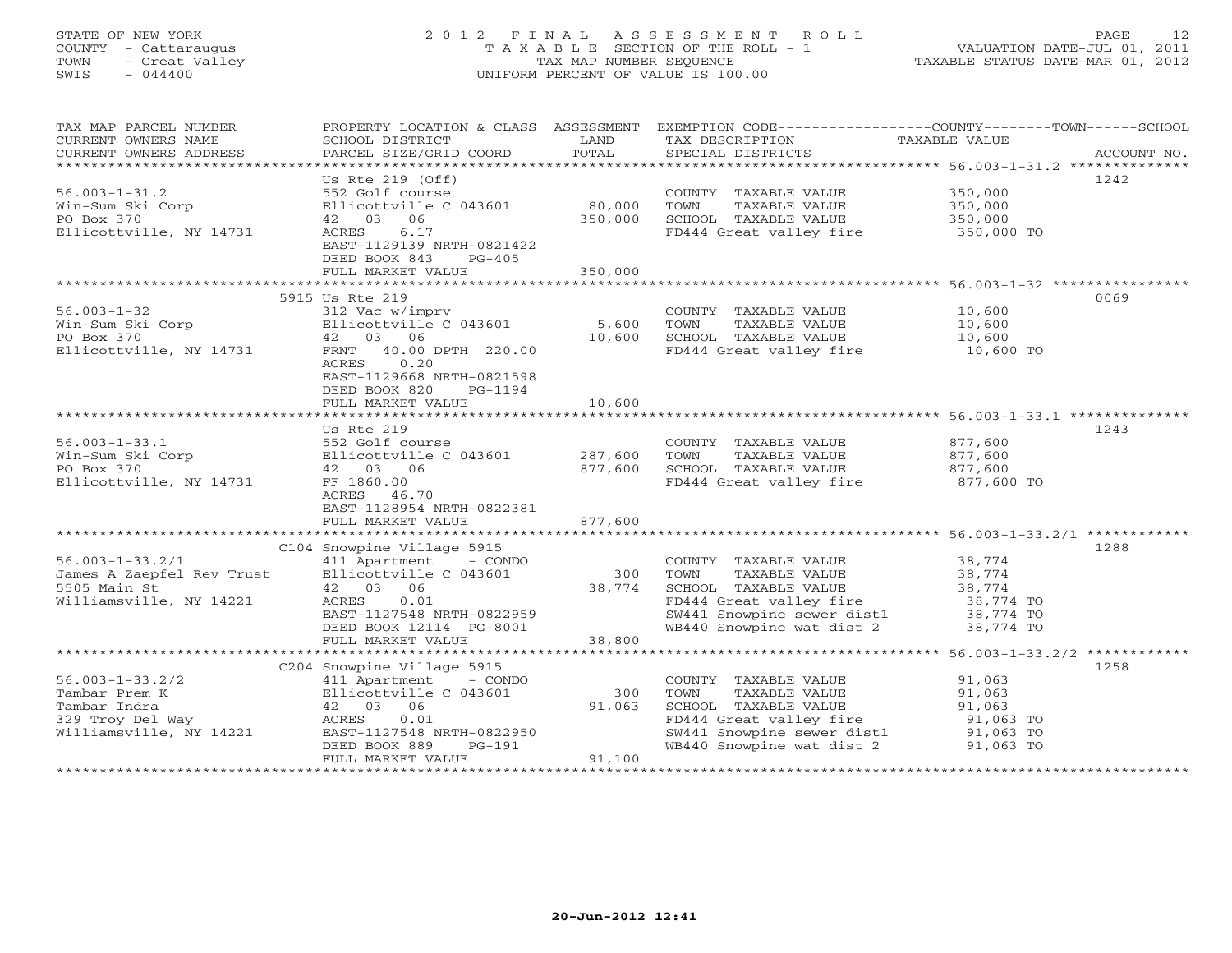# STATE OF NEW YORK 2 0 1 2 F I N A L A S S E S S M E N T R O L L PAGE 13 COUNTY - Cattaraugus T A X A B L E SECTION OF THE ROLL - 1 VALUATION DATE-JUL 01, 2011 TOWN - Great Valley TAX MAP NUMBER SEQUENCE TAXABLE STATUS DATE-MAR 01, 2012 SWIS - 044400 UNIFORM PERCENT OF VALUE IS 100.00UNIFORM PERCENT OF VALUE IS 100.00

| TAX MAP PARCEL NUMBER PROPERTY LOCATION & CLASS ASSESSMENT EXEMPTION CODE------------------COUNTY-------TOWN-----SCHOOL SCHOOL DISTRICT LAND TAX DESCRIPTION TANABLE VALUE<br>CURRENT OWNERS ADDRESS PARCEL SIZE/GRID COORD TOTAL                                                                                                                                                                    |                            |                                                                                                                                                                                                                                                      |                                   |      |
|------------------------------------------------------------------------------------------------------------------------------------------------------------------------------------------------------------------------------------------------------------------------------------------------------------------------------------------------------------------------------------------------------|----------------------------|------------------------------------------------------------------------------------------------------------------------------------------------------------------------------------------------------------------------------------------------------|-----------------------------------|------|
|                                                                                                                                                                                                                                                                                                                                                                                                      |                            |                                                                                                                                                                                                                                                      |                                   |      |
|                                                                                                                                                                                                                                                                                                                                                                                                      | C304 Snowpine Village 5915 |                                                                                                                                                                                                                                                      |                                   | 1289 |
|                                                                                                                                                                                                                                                                                                                                                                                                      |                            | COUNTY TAXABLE VALUE 61,138                                                                                                                                                                                                                          |                                   |      |
|                                                                                                                                                                                                                                                                                                                                                                                                      |                            |                                                                                                                                                                                                                                                      |                                   |      |
|                                                                                                                                                                                                                                                                                                                                                                                                      |                            |                                                                                                                                                                                                                                                      |                                   |      |
|                                                                                                                                                                                                                                                                                                                                                                                                      |                            |                                                                                                                                                                                                                                                      |                                   |      |
|                                                                                                                                                                                                                                                                                                                                                                                                      |                            |                                                                                                                                                                                                                                                      |                                   |      |
|                                                                                                                                                                                                                                                                                                                                                                                                      |                            | COUNTY TAXABLE VALUE<br>TOWN TAXABLE VALUE 61,138<br>SCHOOL TAXABLE VALUE 61,138<br>FD444 Great valley fire 61,138 TO<br>SW441 Snowpine sewer dist1 61,138 TO<br>WB440 Snowpine wat dist 2 61,138 TO                                                 |                                   |      |
|                                                                                                                                                                                                                                                                                                                                                                                                      |                            |                                                                                                                                                                                                                                                      |                                   |      |
| $\begin{tabular}{lllllllll} 56.003-1-33.2/3 & \text{c304} & \text{S1000} & \text{COUNT}\\ \text{Tanis John} & & & & & \text{E11} & \text{L11} & \text{L12} & \text{L12} & \text{L130} & \text{COUNT}\\ \text{Tanis John} & & & & & \text{E11} & \text{C0100} & \text{C01} & \text{S00} & \text{TOWN}\\ \text{Tanis Mary Sue} & & & & & 42 & 03 & 06 & 61,138 & \text{SCHOO1}\\ \text{Nestlike, OH 4$ |                            |                                                                                                                                                                                                                                                      |                                   |      |
|                                                                                                                                                                                                                                                                                                                                                                                                      | C305 Snowpine Village 5915 |                                                                                                                                                                                                                                                      |                                   | 1290 |
| $56.003 - 1 - 33.2/4$                                                                                                                                                                                                                                                                                                                                                                                | 411 Apartment - CONDO      | COUNTY TAXABLE VALUE 61,138                                                                                                                                                                                                                          |                                   |      |
|                                                                                                                                                                                                                                                                                                                                                                                                      |                            |                                                                                                                                                                                                                                                      |                                   |      |
|                                                                                                                                                                                                                                                                                                                                                                                                      |                            |                                                                                                                                                                                                                                                      |                                   |      |
|                                                                                                                                                                                                                                                                                                                                                                                                      |                            |                                                                                                                                                                                                                                                      |                                   |      |
|                                                                                                                                                                                                                                                                                                                                                                                                      |                            |                                                                                                                                                                                                                                                      |                                   |      |
|                                                                                                                                                                                                                                                                                                                                                                                                      |                            |                                                                                                                                                                                                                                                      |                                   |      |
|                                                                                                                                                                                                                                                                                                                                                                                                      |                            |                                                                                                                                                                                                                                                      |                                   |      |
|                                                                                                                                                                                                                                                                                                                                                                                                      |                            |                                                                                                                                                                                                                                                      |                                   |      |
|                                                                                                                                                                                                                                                                                                                                                                                                      |                            |                                                                                                                                                                                                                                                      |                                   |      |
|                                                                                                                                                                                                                                                                                                                                                                                                      | D101 Snowpine Village 5915 |                                                                                                                                                                                                                                                      |                                   | 1291 |
|                                                                                                                                                                                                                                                                                                                                                                                                      |                            |                                                                                                                                                                                                                                                      |                                   |      |
|                                                                                                                                                                                                                                                                                                                                                                                                      |                            |                                                                                                                                                                                                                                                      |                                   |      |
|                                                                                                                                                                                                                                                                                                                                                                                                      |                            |                                                                                                                                                                                                                                                      |                                   |      |
|                                                                                                                                                                                                                                                                                                                                                                                                      |                            |                                                                                                                                                                                                                                                      |                                   |      |
|                                                                                                                                                                                                                                                                                                                                                                                                      |                            |                                                                                                                                                                                                                                                      |                                   |      |
|                                                                                                                                                                                                                                                                                                                                                                                                      |                            | COUNTY TAXABLE VALUE<br>TOWN TAXABLE VALUE 44,727<br>SCHOOL TAXABLE VALUE 44,727<br>FD444 Great valley fire 44,727<br>SW441 Snowpine sewer dist1 44,727 TO<br>WB440 Snowpine wat dist 2 44,727 TO                                                    |                                   |      |
|                                                                                                                                                                                                                                                                                                                                                                                                      |                            |                                                                                                                                                                                                                                                      |                                   |      |
|                                                                                                                                                                                                                                                                                                                                                                                                      |                            |                                                                                                                                                                                                                                                      |                                   |      |
|                                                                                                                                                                                                                                                                                                                                                                                                      | D102 Snowpine Village 5915 |                                                                                                                                                                                                                                                      |                                   | 1292 |
|                                                                                                                                                                                                                                                                                                                                                                                                      |                            |                                                                                                                                                                                                                                                      |                                   |      |
|                                                                                                                                                                                                                                                                                                                                                                                                      |                            |                                                                                                                                                                                                                                                      |                                   |      |
|                                                                                                                                                                                                                                                                                                                                                                                                      |                            |                                                                                                                                                                                                                                                      |                                   |      |
|                                                                                                                                                                                                                                                                                                                                                                                                      |                            |                                                                                                                                                                                                                                                      |                                   |      |
|                                                                                                                                                                                                                                                                                                                                                                                                      |                            |                                                                                                                                                                                                                                                      |                                   |      |
|                                                                                                                                                                                                                                                                                                                                                                                                      |                            |                                                                                                                                                                                                                                                      |                                   |      |
|                                                                                                                                                                                                                                                                                                                                                                                                      |                            |                                                                                                                                                                                                                                                      |                                   |      |
|                                                                                                                                                                                                                                                                                                                                                                                                      |                            |                                                                                                                                                                                                                                                      |                                   |      |
|                                                                                                                                                                                                                                                                                                                                                                                                      | D103 Snowpine Village 5915 |                                                                                                                                                                                                                                                      |                                   | 1293 |
|                                                                                                                                                                                                                                                                                                                                                                                                      |                            |                                                                                                                                                                                                                                                      |                                   |      |
|                                                                                                                                                                                                                                                                                                                                                                                                      |                            |                                                                                                                                                                                                                                                      |                                   |      |
|                                                                                                                                                                                                                                                                                                                                                                                                      |                            | COUNTY TAXABLE VALUE<br>TOWN TAXABLE VALUE<br>SCHOOL TAXABLE VALUE<br>FD444 Great valley fire<br>SW441 Snowpine sewer dist1<br>THE 35,235 TO<br>SW441 Snowpine wat dist 2<br>THE 35,235 TO<br>THE 35,235 TO<br>THE 35,235 TO<br>THE 35,235 TO<br>THE |                                   |      |
|                                                                                                                                                                                                                                                                                                                                                                                                      |                            |                                                                                                                                                                                                                                                      |                                   |      |
|                                                                                                                                                                                                                                                                                                                                                                                                      |                            |                                                                                                                                                                                                                                                      |                                   |      |
|                                                                                                                                                                                                                                                                                                                                                                                                      |                            |                                                                                                                                                                                                                                                      |                                   |      |
| 56.003-1-33.2/7<br>Blurunner Llc and the showpine viringe 5915<br>17766 River Rd and Hall Apartment - CONDO<br>17766 River Rd 42 03 06 35,235<br>Bowling Green, OH 43402 ACRES 0.01<br>EAST-1127548 NRTH-0822907<br>DEED BOOK 599 PG-6001<br>                                                                                                                                                        |                            |                                                                                                                                                                                                                                                      |                                   |      |
|                                                                                                                                                                                                                                                                                                                                                                                                      |                            |                                                                                                                                                                                                                                                      | ********************************* |      |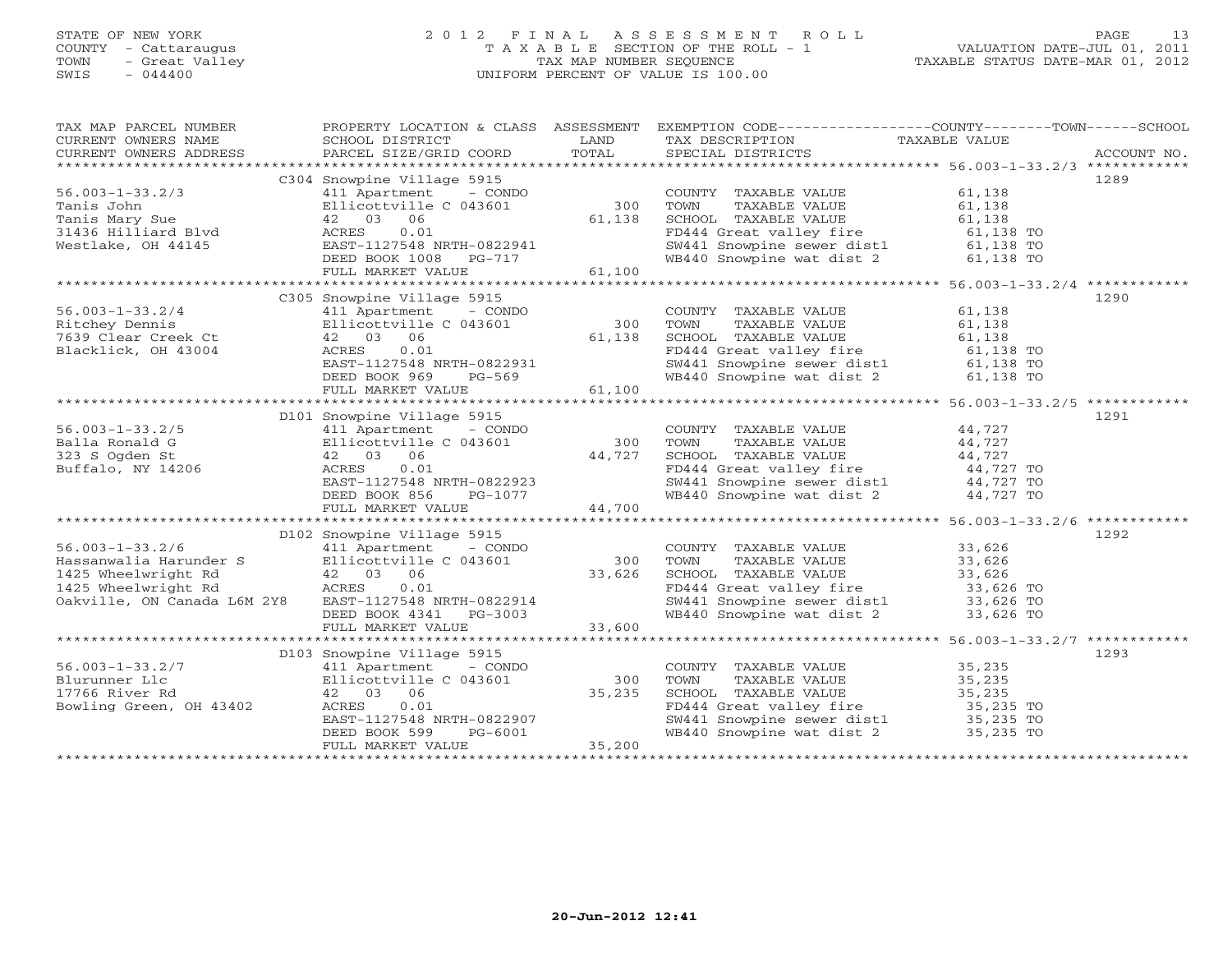### STATE OF NEW YORK 2 0 1 2 F I N A L A S S E S S M E N T R O L L PAGE 14 COUNTY - Cattaraugus T A X A B L E SECTION OF THE ROLL - 1 VALUATION DATE-JUL 01, 2011 TOWN - Great Valley TAX MAP NUMBER SEQUENCE TAXABLE STATUS DATE-MAR 01, 2012 SWIS - 044400 UNIFORM PERCENT OF VALUE IS 100.00UNIFORM PERCENT OF VALUE IS 100.00

| TAX MAP PARCEL NUMBER<br>CURRENT OWNERS NAME<br>CURRENT OWNERS ADDRESS                                                                                                                                                                                        | SCHOOL DISTRICT<br>PARCEL SIZE/GRID COORD                            | LAND<br>TOTAL        | PROPERTY LOCATION & CLASS ASSESSMENT EXEMPTION CODE---------------COUNTY-------TOWN------SCHOOL<br>TAX DESCRIPTION TAXABLE VALUE SPECIAL DISTRICTS |                     | ACCOUNT NO. |
|---------------------------------------------------------------------------------------------------------------------------------------------------------------------------------------------------------------------------------------------------------------|----------------------------------------------------------------------|----------------------|----------------------------------------------------------------------------------------------------------------------------------------------------|---------------------|-------------|
|                                                                                                                                                                                                                                                               |                                                                      |                      |                                                                                                                                                    |                     |             |
|                                                                                                                                                                                                                                                               | D104 Snowpine Village 5915                                           |                      |                                                                                                                                                    |                     | 1294        |
| $56.003 - 1 - 33.2/8$                                                                                                                                                                                                                                         | 411 Apartment - CONDO                                                |                      | COUNTY TAXABLE VALUE 38,774                                                                                                                        |                     |             |
| Ellicottville C 043601<br>Luther Kyle E<br>Luther Lori A<br>6157 Berkley Dr. England McRES 0.01<br>6157 Berkley Dr. EAST-1127548 NRTH-0822900<br>Orchard Park, NY 14127<br>DEED BOOK 5691 PG-3001                                                             |                                                                      | 300                  | TAXABLE VALUE 38, 774<br>TAXABLE VALUE 38, 774<br>TOWN                                                                                             |                     |             |
|                                                                                                                                                                                                                                                               |                                                                      | 38,774               |                                                                                                                                                    |                     |             |
|                                                                                                                                                                                                                                                               |                                                                      |                      |                                                                                                                                                    |                     |             |
|                                                                                                                                                                                                                                                               |                                                                      |                      |                                                                                                                                                    |                     |             |
|                                                                                                                                                                                                                                                               |                                                                      | PG-3001              | SCHOOL TAXABLE VALUE 38,774<br>FD444 Great valley fire 38,774 TO<br>SW441 Snowpine sewer dist1 38,774 TO<br>WB440 Snowpine wat dist 2 38,774 TO    |                     |             |
|                                                                                                                                                                                                                                                               | FULL MARKET VALUE                                                    | 38,800               |                                                                                                                                                    |                     |             |
|                                                                                                                                                                                                                                                               |                                                                      |                      |                                                                                                                                                    |                     |             |
|                                                                                                                                                                                                                                                               | D201 Snowpine Village 5915                                           |                      |                                                                                                                                                    |                     | 1295        |
| $56.003 - 1 - 33.2/9$                                                                                                                                                                                                                                         | 411 Apartment - CONDO                                                |                      | COUNTY TAXABLE VALUE 73,526                                                                                                                        |                     |             |
|                                                                                                                                                                                                                                                               | Ellicottville C 043601                                               | 300                  | TOWN TAXABLE VALUE 73,526<br>SCHOOL TAXABLE VALUE 73,526                                                                                           |                     |             |
| Boepple Hartwig<br>Boepple Adriana (1994)<br>2 N Woodside Ln (1994)<br>Williamsville, NY 14221 (1995)<br>EAST-112                                                                                                                                             | 06                                                                   | 73,526               |                                                                                                                                                    |                     |             |
|                                                                                                                                                                                                                                                               | 017<br>$0.01$ BANK                                                   |                      |                                                                                                                                                    |                     |             |
|                                                                                                                                                                                                                                                               | EAST-1127548 NRTH-0822893                                            |                      |                                                                                                                                                    |                     |             |
|                                                                                                                                                                                                                                                               | DEED BOOK 918                                                        | $PG-779$<br>E 73,500 | FD444 Great valley fire<br>SW441 Snowpine sewer dist1<br>WB440 Snowpine wat dist 2 73,526 TO<br>TO WB440 Snowpine wat dist 2 73,526 TO             |                     |             |
|                                                                                                                                                                                                                                                               | FULL MARKET VALUE                                                    |                      |                                                                                                                                                    |                     |             |
|                                                                                                                                                                                                                                                               |                                                                      |                      |                                                                                                                                                    |                     |             |
|                                                                                                                                                                                                                                                               | D202 Snowpine Village 5915                                           |                      |                                                                                                                                                    |                     | 1259        |
|                                                                                                                                                                                                                                                               |                                                                      |                      | COUNTY TAXABLE VALUE 73,526                                                                                                                        |                     |             |
|                                                                                                                                                                                                                                                               |                                                                      |                      | TOWN<br>TAXABLE VALUE                                                                                                                              | 73,526              |             |
|                                                                                                                                                                                                                                                               |                                                                      |                      | TOWN TAXABLE VALUE<br>SCHOOL TAXABLE VALUE 73,526<br>FD444 Great valley fire 73,526 TO<br>SW441 Snowpine sewer dist1 73,526 TO                     |                     |             |
|                                                                                                                                                                                                                                                               |                                                                      |                      |                                                                                                                                                    |                     |             |
|                                                                                                                                                                                                                                                               |                                                                      |                      |                                                                                                                                                    |                     |             |
|                                                                                                                                                                                                                                                               |                                                                      |                      | WB440 Snowpine wat dist 2 73,526 TO                                                                                                                |                     |             |
| 56.003-1-33.2/10<br>Warthling Joyce M<br>Zajdel Sharon L<br>2ajdel Sharon L<br>6179 Cole Rd<br>Corchard Park, NY 14127<br>2008 EAST-1127548 NRTH-0822885<br>DEED BOOK 13592 PG-9001<br>23,500<br>23,500<br>23,500<br>23,500<br>23,500<br>23,500<br>23,500<br> |                                                                      |                      |                                                                                                                                                    |                     |             |
|                                                                                                                                                                                                                                                               |                                                                      |                      |                                                                                                                                                    |                     |             |
|                                                                                                                                                                                                                                                               | D203 Snowpine Village 5915                                           |                      |                                                                                                                                                    |                     | 1260        |
|                                                                                                                                                                                                                                                               |                                                                      | $300$                | COUNTY TAXABLE VALUE<br>TOWN      TAXABLE VALUE                                                                                                    | 91,948<br>91,948    |             |
|                                                                                                                                                                                                                                                               |                                                                      |                      |                                                                                                                                                    |                     |             |
|                                                                                                                                                                                                                                                               |                                                                      | 91,948               |                                                                                                                                                    |                     |             |
| 56.003-1-33.2/11<br>Anthony Joseph A<br>Anthony Susan J 42 03 06 91,948<br>1520 Robb Rd ACRES 0.01 91,948<br>Ligonier, PA 15658 EAST-1127548 NRTH-0822877<br>DEED BOOK 7358 PG-9001                                                                           |                                                                      |                      | SCHOOL TAXABLE VALUE<br>FD444 Great valley fire 91,948 TO<br>SW441 Snowpine sewer dist1 91,948 TO                                                  |                     |             |
|                                                                                                                                                                                                                                                               |                                                                      |                      |                                                                                                                                                    |                     |             |
|                                                                                                                                                                                                                                                               |                                                                      |                      | WB440 Snowpine wat dist 2 91,948 TO                                                                                                                |                     |             |
|                                                                                                                                                                                                                                                               | FULL MARKET VALUE                                                    | 91,900               |                                                                                                                                                    |                     |             |
|                                                                                                                                                                                                                                                               |                                                                      |                      |                                                                                                                                                    |                     |             |
|                                                                                                                                                                                                                                                               | D204 Snowpine Village 5915                                           |                      |                                                                                                                                                    |                     | 1261        |
|                                                                                                                                                                                                                                                               |                                                                      |                      | COUNTY TAXABLE VALUE<br>TAXABLE VALUE                                                                                                              | 91,063<br>91,063    |             |
|                                                                                                                                                                                                                                                               |                                                                      | 300                  | TOWN                                                                                                                                               |                     |             |
| 56.003-1-33.2/12<br>Gurley Karen S<br>30914 Arlington Cir (12 03 06 Bay Village, OH 44140 ACRES 0.01                                                                                                                                                          |                                                                      | 91,063               | SCHOOL TAXABLE VALUE<br>FD444 Great valley fire                                                                                                    | 91,063<br>91,063 TO |             |
|                                                                                                                                                                                                                                                               |                                                                      |                      |                                                                                                                                                    |                     |             |
|                                                                                                                                                                                                                                                               |                                                                      |                      | SW441 Snowpine sewer dist1 91,063 TO<br>WB440 Snowpine wat dist 2 91,063 TO                                                                        |                     |             |
|                                                                                                                                                                                                                                                               | 112/048 NRTH-0822869<br>DEED BOOK 11489 PG-2003<br>FULL MARKET VALUE | 91,100               |                                                                                                                                                    |                     |             |
|                                                                                                                                                                                                                                                               |                                                                      |                      |                                                                                                                                                    |                     |             |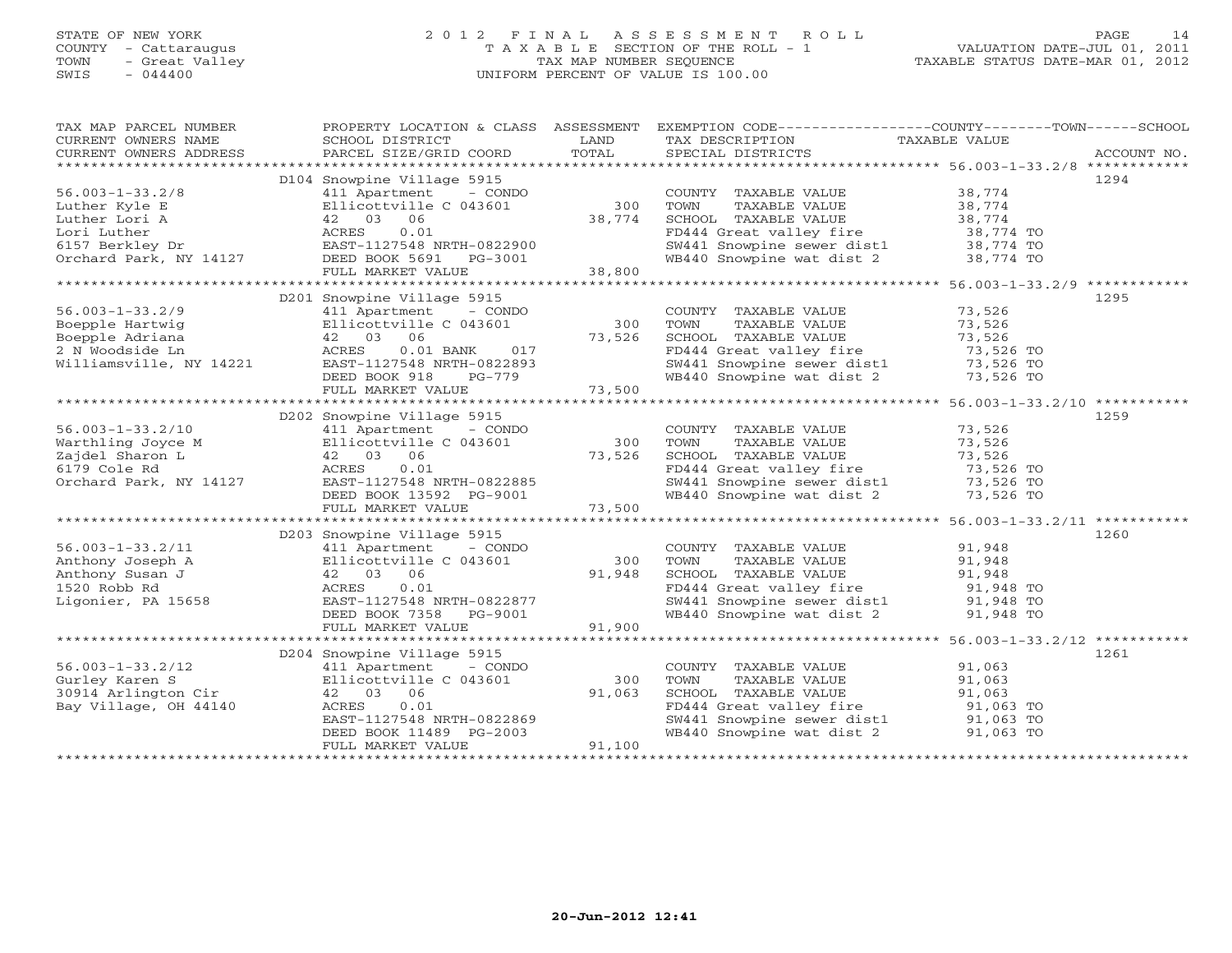# STATE OF NEW YORK 2 0 1 2 F I N A L A S S E S S M E N T R O L L PAGE 15 COUNTY - Cattaraugus T A X A B L E SECTION OF THE ROLL - 1 VALUATION DATE-JUL 01, 2011 TOWN - Great Valley TAX MAP NUMBER SEQUENCE TAXABLE STATUS DATE-MAR 01, 2012 SWIS - 044400 UNIFORM PERCENT OF VALUE IS 100.00UNIFORM PERCENT OF VALUE IS 100.00

| TAX MAP PARCEL NUMBER<br>CURRENT OWNERS NAME<br>CURRENT OWNERS ADDRESS | SCHOOL DISTRICT<br>PARCEL SIZE/GRID COORD | LAND<br>TOTAL | PROPERTY LOCATION & CLASS ASSESSMENT EXEMPTION CODE---------------COUNTY-------TOWN-----SCHOOL<br>TAX DESCRIPTION TAXABLE VALUE<br>SPECIAL DISTRICTS<br>SPECIAL DISTRICTS |                                     | ACCOUNT NO. |
|------------------------------------------------------------------------|-------------------------------------------|---------------|---------------------------------------------------------------------------------------------------------------------------------------------------------------------------|-------------------------------------|-------------|
|                                                                        |                                           |               |                                                                                                                                                                           |                                     |             |
|                                                                        | D301 Snowpine Village 5915                |               |                                                                                                                                                                           |                                     | 1296        |
| $56.003 - 1 - 33.2/13$                                                 | 411 Apartment - CONDO                     |               | COUNTY TAXABLE VALUE                                                                                                                                                      | 84,788                              |             |
| Costiniuk Carmela                                                      | Ellicottville C 043601                    | 300           | TOWN                                                                                                                                                                      |                                     |             |
|                                                                        | 42 03 06                                  | 84,788        | TAXABLE VALUE                                                                                                                                                             | 84,788                              |             |
| Raso Mary<br>--<br>ACRES<br>EAST-                                      |                                           |               | SCHOOL TAXABLE VALUE                                                                                                                                                      | 84,788                              |             |
| 328 Woodhaven Ct                                                       | 0.01                                      |               | FD444 Great valley fire                                                                                                                                                   | 84,788 TO                           |             |
|                                                                        |                                           |               | SW441 Snowpine sewer dist1 84,788 TO<br>WB440 Snowpine wat dist 2 84,788 TO                                                                                               |                                     |             |
|                                                                        |                                           |               |                                                                                                                                                                           |                                     |             |
| L3X 3A4                                                                | FULL MARKET VALUE                         | 84,800        |                                                                                                                                                                           |                                     |             |
|                                                                        |                                           |               |                                                                                                                                                                           |                                     |             |
|                                                                        | D302 Snowpine Village 5915                |               |                                                                                                                                                                           |                                     | 1262        |
| $56.003 - 1 - 33.2/14$                                                 | 411 Apartment - CONDO                     |               | COUNTY TAXABLE VALUE                                                                                                                                                      | 84,788                              |             |
| French Gary E                                                          | Ellicottville C 043601                    | 300           | TOWN<br>TAXABLE VALUE                                                                                                                                                     | 84,788                              |             |
| French Brenda R<br>5420 Raintree Ct<br>Williamsville, NY 14221         | 42 03 06                                  | 84,788        | SCHOOL TAXABLE VALUE                                                                                                                                                      | 84,788                              |             |
|                                                                        | ACRES<br>$0.01$ BANK<br>017               |               | FD444 Great valley fire 84,788 TO<br>SW441 Snowpine sewer dist1 84,788 TO                                                                                                 |                                     |             |
|                                                                        | EAST-1127548 NRTH-0822854                 |               |                                                                                                                                                                           |                                     |             |
|                                                                        | DEED BOOK 2357 PG-4001                    |               | WB440 Snowpine wat dist 2 84,788 TO                                                                                                                                       |                                     |             |
|                                                                        | FULL MARKET VALUE                         | 84,800        |                                                                                                                                                                           |                                     |             |
|                                                                        |                                           |               |                                                                                                                                                                           |                                     |             |
|                                                                        | D303 Snowpine Village 5915                |               |                                                                                                                                                                           |                                     | 1297        |
| $56.003 - 1 - 33.2/15$                                                 | 411 Apartment - CONDO                     |               | COUNTY TAXABLE VALUE                                                                                                                                                      | 63,229                              |             |
| Hamilton John B                                                        | Ellicottville C 043601                    | 300           | TOWN<br>TAXABLE VALUE                                                                                                                                                     | 63,229                              |             |
| Hamilton Julie A                                                       | 06<br>42 03                               | 63,229        | SCHOOL TAXABLE VALUE                                                                                                                                                      | 63,229                              |             |
| 5217 Cheryl Dr                                                         | ACRES<br>0.01                             |               | FD444 Great valley fire 63,229 TO<br>SW441 Snowpine sewer dist1 63,229 TO                                                                                                 |                                     |             |
| Concord, OH 44077                                                      | EAST-1127548 NRTH-0822846                 |               |                                                                                                                                                                           |                                     |             |
|                                                                        | DEED BOOK 16725 PG-7001                   |               | WB440 Snowpine wat dist 2 63,229 TO                                                                                                                                       |                                     |             |
|                                                                        | FULL MARKET VALUE                         | 63,200        |                                                                                                                                                                           |                                     |             |
|                                                                        |                                           |               |                                                                                                                                                                           |                                     |             |
|                                                                        | D304 Snowpine Village 5915                |               |                                                                                                                                                                           |                                     | 1298        |
| $56.003 - 1 - 33.2/16$                                                 | 411 Apartment<br>- CONDO                  |               | COUNTY TAXABLE VALUE                                                                                                                                                      | 61,138                              |             |
| Klemm Robert                                                           | Ellicottville C 043601                    | 300           | TOWN<br>TAXABLE VALUE                                                                                                                                                     |                                     |             |
| 1315 Peninsula Dr                                                      | 42 03 06                                  | 61,138        | SCHOOL TAXABLE VALUE                                                                                                                                                      |                                     |             |
| Erie, PA 16505                                                         | 0.01<br>ACRES                             |               | FD444 Great valley fire 61,138 TO<br>SW441 Snowpine sewer dist1 61,138 TO                                                                                                 | $61,130$<br>$61,138$ TO<br>$138$ TO |             |
|                                                                        | EAST-1127548 NRTH-0822838                 |               |                                                                                                                                                                           |                                     |             |
|                                                                        | DEED BOOK 5835<br>PG-2001                 |               | WB440 Snowpine wat dist 2 61,138 TO                                                                                                                                       |                                     |             |
|                                                                        | FULL MARKET VALUE                         | 61,100        |                                                                                                                                                                           |                                     |             |
|                                                                        |                                           |               |                                                                                                                                                                           |                                     |             |
|                                                                        | D305 Snowpine Village 5915                |               |                                                                                                                                                                           |                                     | 1299        |
| $56.003 - 1 - 33.2/17$                                                 | 411 Apartment - CONDO                     |               | COUNTY TAXABLE VALUE                                                                                                                                                      | 61,138                              |             |
| Macina Domenic                                                         | Ellicottville C 043601                    | 300           | TOWN<br>TAXABLE VALUE                                                                                                                                                     | 61,138                              |             |
| Macina Stephanie                                                       | 42 03 06                                  | 61,138        | SCHOOL TAXABLE VALUE                                                                                                                                                      | 61,138                              |             |
| 2676 Castle Hill Crescent                                              | 0.01<br>ACRES                             |               | FD444 Great valley fire                                                                                                                                                   | 61,138 TO                           |             |
| Oakville, ON Canada L6H 6J1                                            | EAST-1127548 NRTH-0822830                 |               | SW441 Snowpine sewer dist1 61,138 TO                                                                                                                                      |                                     |             |
|                                                                        | DEED BOOK 16757 PG-8001                   |               | WB440 Snowpine wat dist 2                                                                                                                                                 | 61,138 TO                           |             |
|                                                                        | FULL MARKET VALUE                         | 61,100        |                                                                                                                                                                           |                                     |             |
|                                                                        |                                           |               |                                                                                                                                                                           | **********************              |             |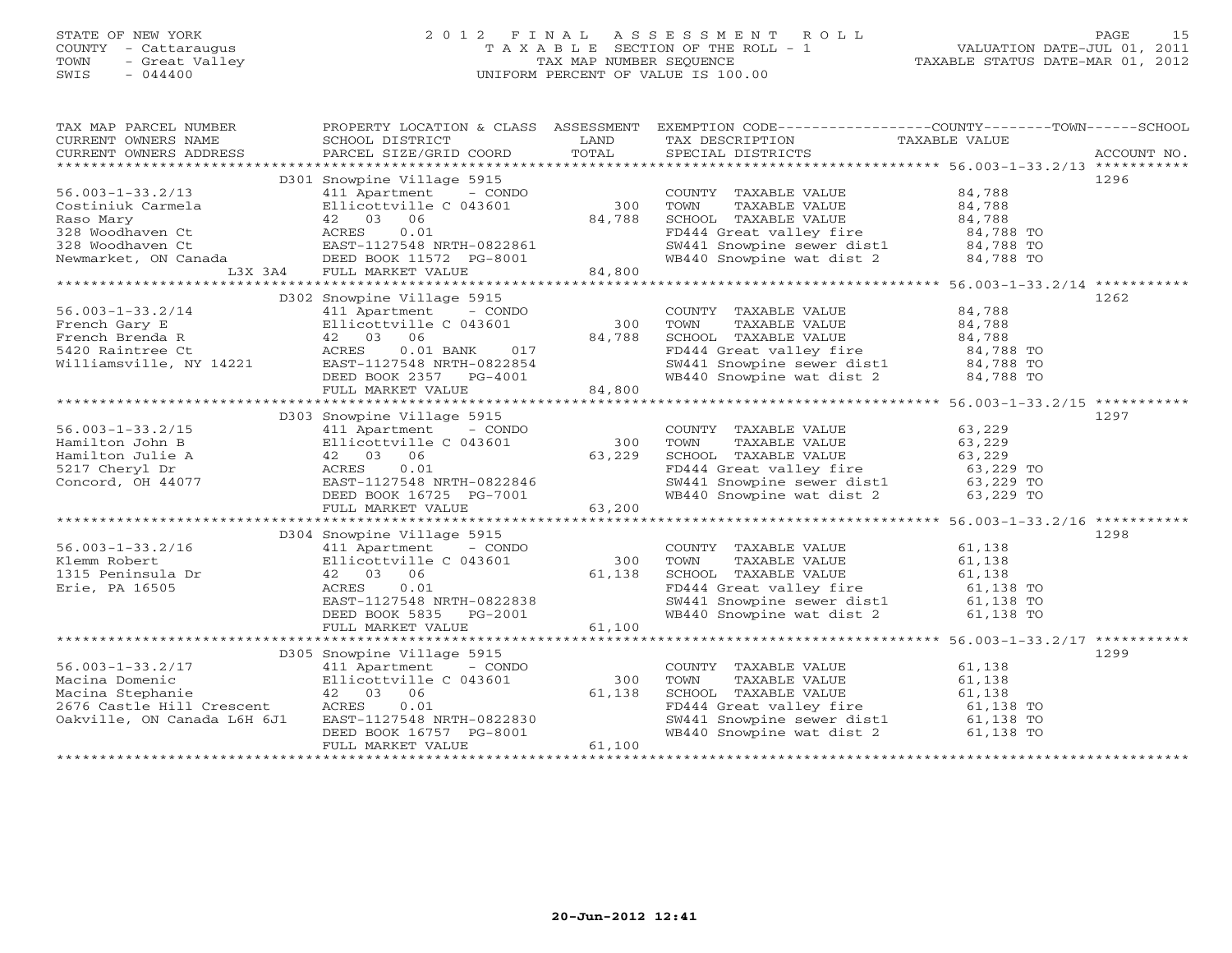# STATE OF NEW YORK 2 0 1 2 F I N A L A S S E S S M E N T R O L L PAGE 16 COUNTY - Cattaraugus T A X A B L E SECTION OF THE ROLL - 1 VALUATION DATE-JUL 01, 2011 TOWN - Great Valley TAX MAP NUMBER SEQUENCE TAXABLE STATUS DATE-MAR 01, 2012 SWIS - 044400 UNIFORM PERCENT OF VALUE IS 100.00

| TA PIE TAND TO THE TAND TO THE TAXING THE TANK CONTREST TO THE TAXING THE TAXING THE TAXING THE TAXING THE TAXING THE TAXING THE TAXING TAXABLE VALUE<br>CURRENT OWNERS ADDRESS PARCEL SIZE/GRID COORD TOTAL SPECIAL DISTRICTS AC                                                                                                         |  |
|-------------------------------------------------------------------------------------------------------------------------------------------------------------------------------------------------------------------------------------------------------------------------------------------------------------------------------------------|--|
|                                                                                                                                                                                                                                                                                                                                           |  |
| E101 Snowpine Village 5915<br>1263                                                                                                                                                                                                                                                                                                        |  |
| 411 Apartment - CONDO<br>COUNTY TAXABLE VALUE 44,727<br>56.003-1-33.2/18<br>Saunders Bart Ellicot<br>Saunders Lisa (1200)<br>7621 Pointview Cir (2200)<br>2003<br>7621 Pointview Cir (2201)<br>2008<br>2008<br>2008<br>2008<br>2008<br>2007<br>2008<br>2007<br>2008<br>2007<br>2007<br>2007<br>2007<br>2007<br>2007<br>2007<br>200        |  |
| TAXABLE VALUE 44,727<br>300<br>Ellicottville C 043601<br>TOWN                                                                                                                                                                                                                                                                             |  |
| 42 03 06<br>44,727                                                                                                                                                                                                                                                                                                                        |  |
| 0.01                                                                                                                                                                                                                                                                                                                                      |  |
| EAST-1127548 NRTH-0822823                                                                                                                                                                                                                                                                                                                 |  |
| SCHOOL TAXABLE VALUE 44,727<br>FD444 Great valley fire 44,727 TO<br>SW441 Snowpine sewer dist1 44,727 TO<br>WB440 Snowpine wat dist 2 44,727 TO<br>DEED BOOK 8100 PG-7001                                                                                                                                                                 |  |
| 44,700<br>FULL MARKET VALUE                                                                                                                                                                                                                                                                                                               |  |
|                                                                                                                                                                                                                                                                                                                                           |  |
| E102 Snowpine Village 5915<br>1300<br>56.003-1-33.2/19<br>Holmes Richard<br>Holmes Lammegian (Greta)<br>42 03 06<br>830 Brock Rd<br>Pickering, ON Canada<br>L1W 3VC<br>BEED BOOK 1015 PG-1013<br>FULL MARKET VALUE<br>PICKET 33,600<br>23,600<br>23,600<br>23,600<br>23,600<br>23,600<br>23,600<br>2                                      |  |
| COUNTY TAXABLE VALUE 33,626                                                                                                                                                                                                                                                                                                               |  |
|                                                                                                                                                                                                                                                                                                                                           |  |
|                                                                                                                                                                                                                                                                                                                                           |  |
|                                                                                                                                                                                                                                                                                                                                           |  |
|                                                                                                                                                                                                                                                                                                                                           |  |
| TOWN TAXABLE VALUE 33,626<br>SCHOOL TAXABLE VALUE 33,626<br>FD444 Great valley fire 33,626<br>SW441 Snowpine sewer dist1 33,626 TO<br>WB440 Snowpine wat dist 2 33,626 TO<br>33,626 TO                                                                                                                                                    |  |
|                                                                                                                                                                                                                                                                                                                                           |  |
|                                                                                                                                                                                                                                                                                                                                           |  |
| E103 Snowpine Village 5915<br>1301                                                                                                                                                                                                                                                                                                        |  |
| COUNTY TAXABLE VALUE 35,235<br>411 Apartment - CONDO                                                                                                                                                                                                                                                                                      |  |
| 56.003-1-33.2/20<br>James A Zaepfel Rev Trust<br>5505 Main St<br>Williamsville, NY 14221<br>TOWN TAXABLE VALUE 35,235<br>SCHOOL TAXABLE VALUE 35,235<br>FD444 Great valley fire 35,235 TO<br>SW441 Snowpine sewer dist1 35,235 TO                                                                                                         |  |
|                                                                                                                                                                                                                                                                                                                                           |  |
|                                                                                                                                                                                                                                                                                                                                           |  |
|                                                                                                                                                                                                                                                                                                                                           |  |
| WB440 Snowpine wat dist 2 35,235 TO                                                                                                                                                                                                                                                                                                       |  |
| Ellicottville C 043601 35,235 SCHOOL<br>42 03 06 35,235 SCHOOL<br>ACRES 0.01 FD444 G:<br>EAST-1127548 NRTH-0822803 SW441 S:<br>DEED BOOK 12114 PG-8001 35,200 WB440 S:<br>FULL MARKET VALUE 35,200                                                                                                                                        |  |
|                                                                                                                                                                                                                                                                                                                                           |  |
| E104 Snowpine Village 5915<br>1302                                                                                                                                                                                                                                                                                                        |  |
|                                                                                                                                                                                                                                                                                                                                           |  |
|                                                                                                                                                                                                                                                                                                                                           |  |
|                                                                                                                                                                                                                                                                                                                                           |  |
| 56.003-1-33.2/21<br>James A Zaepfel Rev Trust<br>5505 Main St<br>Williamsville, NY 14221<br>ACRES<br>$0.01$<br>ACRES<br>$0.01$<br>ACRES<br>$0.01$<br>ACRES<br>$0.01$<br>COUNTY TAXABLE VALUE 38,774<br>TOWN TAXABLE VALUE 38,774<br>SCHOOL TAXABLE VALUE 38,774<br>FD444 Great valley fire 38,774<br>SW441 Snowpine sewer dist1 38,774 TO |  |
|                                                                                                                                                                                                                                                                                                                                           |  |
| 42 03 06 38,774<br>ACRES 0.01 38,774<br>EAST-1127763 NRTH-0822659<br>DEED BOOK 12114 PG-8001<br>WILLIAM PG-8001<br>WB440 Snowpine wat dist 2 38,774 TO                                                                                                                                                                                    |  |
| 38,800<br>FULL MARKET VALUE                                                                                                                                                                                                                                                                                                               |  |
|                                                                                                                                                                                                                                                                                                                                           |  |
| 1303<br>E201 Snowpine Village 5915                                                                                                                                                                                                                                                                                                        |  |
| COUNTY TAXABLE VALUE<br>TOWN     TAXABLE VALUE                                                                                                                                                                                                                                                                                            |  |
| 73,526<br>73,526<br>$56.003-1-33.2/22$ $411$ Apartment - CONDO<br>Holmes Richard Ellicottville C 043601<br>$42$ 03 06<br>$33.0$ Brock Pd<br>300                                                                                                                                                                                           |  |
|                                                                                                                                                                                                                                                                                                                                           |  |
| 73,526<br>ACRES<br>830 Brock Rd<br>Pickering, ON Canada                                                                                                                                                                                                                                                                                   |  |
|                                                                                                                                                                                                                                                                                                                                           |  |
| CHOOL TAXABLE VALUE<br>FD444 Great valley fire<br>SW441 Snowpine sewer dist1<br>T3,526 TO<br>WB440 Snowpine wat dist 2<br>T3,526 TO<br>T3,526 TO<br>U.U.<br>EAST-1127763 NRTH-0822649<br>DEED BOOK 1012 PG-1028<br>FULL MARKET WATHER<br>L1W 1Z8                                                                                          |  |
| 73,500<br>FULL MARKET VALUE                                                                                                                                                                                                                                                                                                               |  |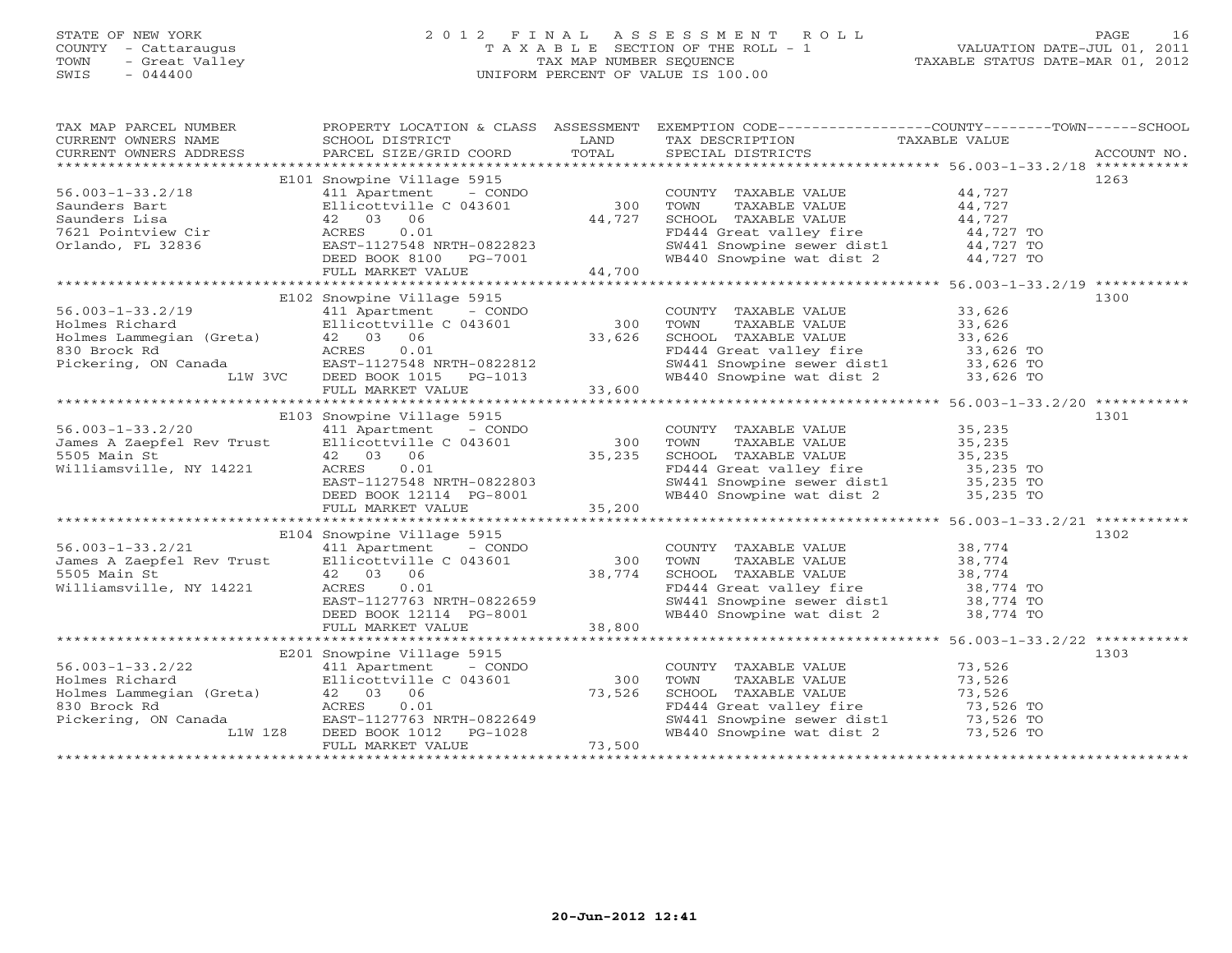# STATE OF NEW YORK 2 0 1 2 F I N A L A S S E S S M E N T R O L L PAGE 17 COUNTY - Cattaraugus T A X A B L E SECTION OF THE ROLL - 1 VALUATION DATE-JUL 01, 2011 TOWN - Great Valley TAX MAP NUMBER SEQUENCE TAXABLE STATUS DATE-MAR 01, 2012 SWIS - 044400 UNIFORM PERCENT OF VALUE IS 100.00UNIFORM PERCENT OF VALUE IS 100.00

| TAX MAP PARCEL NUMBER<br>CURRENT OWNERS NAME<br>CURRENT OWNERS ADDRESS                                                                                                                                                                          | SCHOOL DISTRICT<br><b>Example 12</b> LAND<br>PARCEL SIZE/GRID COORD                                                                                 | TOTAL                                         | PROPERTY LOCATION & CLASS ASSESSMENT EXEMPTION CODE---------------COUNTY-------TOWN------SCHOOL<br>TAX DESCRIPTION TAXABLE VALUE<br>SPECIAL DISTRICTS                                                                           |        | ACCOUNT NO. |
|-------------------------------------------------------------------------------------------------------------------------------------------------------------------------------------------------------------------------------------------------|-----------------------------------------------------------------------------------------------------------------------------------------------------|-----------------------------------------------|---------------------------------------------------------------------------------------------------------------------------------------------------------------------------------------------------------------------------------|--------|-------------|
|                                                                                                                                                                                                                                                 |                                                                                                                                                     |                                               |                                                                                                                                                                                                                                 |        |             |
|                                                                                                                                                                                                                                                 | E202 Snowpine Village 5915                                                                                                                          |                                               |                                                                                                                                                                                                                                 |        | 1304        |
| $56.003 - 1 - 33.2/23$                                                                                                                                                                                                                          | 411 Apartment - CONDO                                                                                                                               |                                               | COUNTY TAXABLE VALUE 73,526                                                                                                                                                                                                     |        |             |
|                                                                                                                                                                                                                                                 |                                                                                                                                                     |                                               |                                                                                                                                                                                                                                 |        |             |
|                                                                                                                                                                                                                                                 |                                                                                                                                                     |                                               |                                                                                                                                                                                                                                 |        |             |
| Close Nathalie H and Hillicottville C 043601 300<br>1195 Edgewater Cir 42 03 06 73,526<br>Bradenton, FL 34209 ACRES 0.01 73,526                                                                                                                 |                                                                                                                                                     |                                               |                                                                                                                                                                                                                                 |        |             |
|                                                                                                                                                                                                                                                 | EAST-1127763 NRTH-0822640                                                                                                                           |                                               |                                                                                                                                                                                                                                 |        |             |
|                                                                                                                                                                                                                                                 | DEED BOOK 1752 PG-4001                                                                                                                              |                                               | COUNTY TAXABLE VALUE<br>TOWN TAXABLE VALUE 73,526<br>SCHOOL TAXABLE VALUE 73,526<br>FD444 Great valley fire 73,526 TO<br>SW441 Snowpine sewer dist1 73,526 TO<br>WB440 Snowpine wat dist 2 73,526 TO                            |        |             |
|                                                                                                                                                                                                                                                 | FULL MARKET VALUE                                                                                                                                   | 73,500                                        |                                                                                                                                                                                                                                 |        |             |
|                                                                                                                                                                                                                                                 |                                                                                                                                                     |                                               |                                                                                                                                                                                                                                 |        |             |
|                                                                                                                                                                                                                                                 | E203 Snowpine Village 5915                                                                                                                          |                                               |                                                                                                                                                                                                                                 |        | 1264        |
| $56.003 - 1 - 33.2/24$                                                                                                                                                                                                                          | 411 Apartment - CONDO                                                                                                                               |                                               | COUNTY TAXABLE VALUE 91,948                                                                                                                                                                                                     |        |             |
|                                                                                                                                                                                                                                                 | Ellicottville C 043601                                                                                                                              |                                               |                                                                                                                                                                                                                                 |        |             |
|                                                                                                                                                                                                                                                 |                                                                                                                                                     | COUN <sup>1</sup><br>300 TOWN<br>91,948 SCHOO |                                                                                                                                                                                                                                 |        |             |
|                                                                                                                                                                                                                                                 |                                                                                                                                                     |                                               | TOWN TAXABLE VALUE<br>SCHOOL TAXABLE VALUE<br>FD444 Great valley fire<br>SW441 Snowpine sewer dist1<br>TAXABLE VALUE<br>91,948 TO<br>SW441 Snowpine wat dist 2<br>91,948 TO<br>91,948 TO<br>91,948 TO<br>91,948 TO<br>91,948 TO |        |             |
|                                                                                                                                                                                                                                                 | AURES 0.01<br>EAST-1127763 NRTH-0822631<br>DEED BOOK 1120 - DE SERI                                                                                 |                                               |                                                                                                                                                                                                                                 |        |             |
|                                                                                                                                                                                                                                                 | DEED BOOK 1138 PG-2001<br>FULL MARKET VALUE 91,900                                                                                                  |                                               |                                                                                                                                                                                                                                 |        |             |
|                                                                                                                                                                                                                                                 |                                                                                                                                                     |                                               |                                                                                                                                                                                                                                 |        |             |
|                                                                                                                                                                                                                                                 |                                                                                                                                                     |                                               |                                                                                                                                                                                                                                 |        |             |
|                                                                                                                                                                                                                                                 | E204 Snowpine Village 5915                                                                                                                          |                                               |                                                                                                                                                                                                                                 |        | 1265        |
|                                                                                                                                                                                                                                                 | 411 Apartment - CONDO                                                                                                                               |                                               | COUNTY TAXABLE VALUE 91,063                                                                                                                                                                                                     |        |             |
|                                                                                                                                                                                                                                                 | Ellicottville C 043601                                                                                                                              |                                               | 300 TOWN<br>TAXABLE VALUE                                                                                                                                                                                                       | 91,063 |             |
| Analysis and the matrix of the control of the control of the control of the control of the control of the control of the control of the control of the control of the control of the control of the control of the control of                   |                                                                                                                                                     |                                               | SCHOOL TAXABLE VALUE<br>SCHOOL TAXABLE VALUE 91,063<br>FD444 Great valley fire 91,063 TO<br>SW441 Snowpine sewer dist1 91,063 TO                                                                                                |        |             |
|                                                                                                                                                                                                                                                 |                                                                                                                                                     |                                               |                                                                                                                                                                                                                                 |        |             |
|                                                                                                                                                                                                                                                 |                                                                                                                                                     |                                               |                                                                                                                                                                                                                                 |        |             |
|                                                                                                                                                                                                                                                 |                                                                                                                                                     |                                               | WB440 Snowpine wat dist 2 91,063 TO                                                                                                                                                                                             |        |             |
|                                                                                                                                                                                                                                                 | Ellicottville C 043601 300<br>42 03 06 91,063<br>ACRES 0.01 BANK 017<br>EAST-1127763 NRTH-0822622<br>DEED BOOK 825 PG-6001 FULL MARKET VALUE 91,100 |                                               |                                                                                                                                                                                                                                 |        |             |
|                                                                                                                                                                                                                                                 |                                                                                                                                                     |                                               |                                                                                                                                                                                                                                 |        |             |
|                                                                                                                                                                                                                                                 | E301 Snowpine Village 5915                                                                                                                          |                                               |                                                                                                                                                                                                                                 |        | 1266        |
|                                                                                                                                                                                                                                                 |                                                                                                                                                     |                                               |                                                                                                                                                                                                                                 |        |             |
|                                                                                                                                                                                                                                                 |                                                                                                                                                     |                                               | COUNTY TAXABLE VALUE 84,788<br>TOWN TAXABLE VALUE 84,788                                                                                                                                                                        |        |             |
|                                                                                                                                                                                                                                                 |                                                                                                                                                     |                                               |                                                                                                                                                                                                                                 |        |             |
|                                                                                                                                                                                                                                                 |                                                                                                                                                     |                                               |                                                                                                                                                                                                                                 |        |             |
| 36.003-1-33.2/26<br>Noble Robert S<br>Noble Robert S<br>Noble Patrice of Martiment - CONDO<br>Noble Patrice of Martiment - CONDO TOWN TAXABLE VALUE<br>Noble Patrice of S4,788<br>2930 Lamor Rd<br>2930 Lamor Rd<br>ACRES 0.01 BANK 017<br>Herm |                                                                                                                                                     |                                               |                                                                                                                                                                                                                                 |        |             |
|                                                                                                                                                                                                                                                 |                                                                                                                                                     |                                               |                                                                                                                                                                                                                                 |        |             |
|                                                                                                                                                                                                                                                 |                                                                                                                                                     |                                               |                                                                                                                                                                                                                                 |        |             |
|                                                                                                                                                                                                                                                 |                                                                                                                                                     |                                               |                                                                                                                                                                                                                                 |        |             |
|                                                                                                                                                                                                                                                 | E302 Snowpine Village 5915                                                                                                                          |                                               |                                                                                                                                                                                                                                 |        | 1267        |
| 56.003-1-33.2/27                                                                                                                                                                                                                                | 411 Apartment - CONDO                                                                                                                               |                                               | COUNTY TAXABLE VALUE 84,788                                                                                                                                                                                                     |        |             |
| Sill Colleen T                                                                                                                                                                                                                                  |                                                                                                                                                     |                                               | TAXABLE VALUE 84,788<br>TOWN                                                                                                                                                                                                    |        |             |
| 5653 Salem Dr                                                                                                                                                                                                                                   | 411 Apartment - CONDO<br>Ellicottville C 043601<br>42 03 06<br>42 03 06                                                                             | 300<br>84,788                                 |                                                                                                                                                                                                                                 |        |             |
| Westerville, OH 43082                                                                                                                                                                                                                           | ACRES<br>0.01                                                                                                                                       |                                               | SCHOOL TAXABLE VALUE 34,788<br>FD444 Great valley fire 34,788 TO<br>SW441 Snowpine sewer dist1 34,788 TO<br>WB440 Snowpine wat dist 2 34,788 TO                                                                                 |        |             |
|                                                                                                                                                                                                                                                 |                                                                                                                                                     |                                               |                                                                                                                                                                                                                                 |        |             |
|                                                                                                                                                                                                                                                 | EAST-1127763 NRTH-0822606<br>DEED BOOK 14480 PG-6002                                                                                                |                                               |                                                                                                                                                                                                                                 |        |             |
|                                                                                                                                                                                                                                                 | FULL MARKET VALUE                                                                                                                                   | 84,800                                        |                                                                                                                                                                                                                                 |        |             |
|                                                                                                                                                                                                                                                 |                                                                                                                                                     |                                               |                                                                                                                                                                                                                                 |        |             |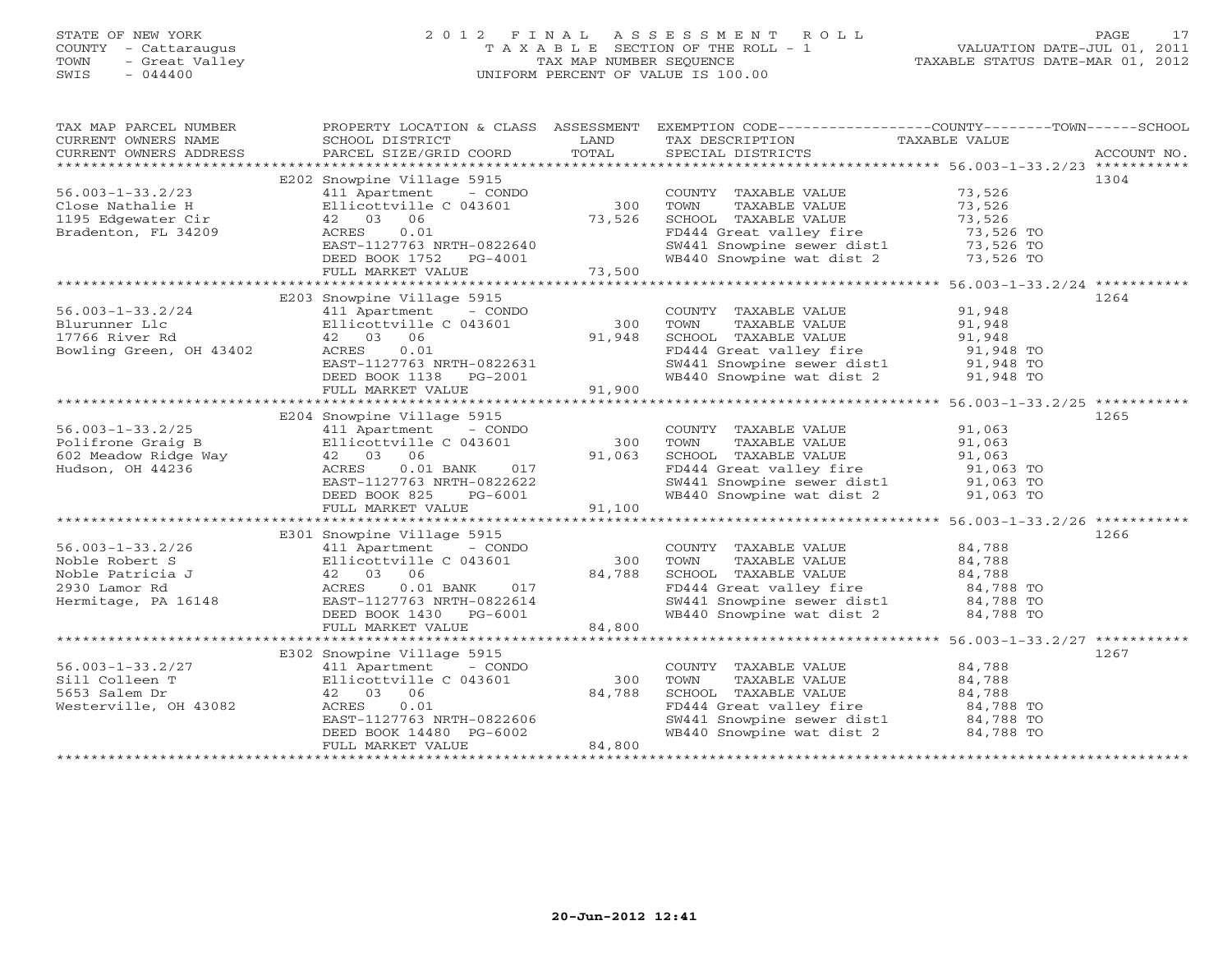# STATE OF NEW YORK 2 0 1 2 F I N A L A S S E S S M E N T R O L L PAGE 18 COUNTY - Cattaraugus T A X A B L E SECTION OF THE ROLL - 1 VALUATION DATE-JUL 01, 2011 TOWN - Great Valley TAX MAP NUMBER SEQUENCE TAXABLE STATUS DATE-MAR 01, 2012 SWIS - 044400 UNIFORM PERCENT OF VALUE IS 100.00UNIFORM PERCENT OF VALUE IS 100.00

| TAX MAP PARCEL NUMBER<br>TA PIE TAND TRINITY AND MULTICULARE TRINITY OF THE CONFIDENT OWNERS NOTES SCHOOL DISTRICT TO LAND TAXABLES TO TAXABLE VALUE<br>CURRENT OWNERS ADDRESS PARCEL SIZE/GRID COORD TOTAL SPECIAL DISTRICTS ACCOUNT NO.<br>**************** |                                                                                                                         |                                    | PROPERTY LOCATION & CLASS ASSESSMENT EXEMPTION CODE---------------COUNTY-------TOWN------SCHOOL                                                                                |                  |      |
|---------------------------------------------------------------------------------------------------------------------------------------------------------------------------------------------------------------------------------------------------------------|-------------------------------------------------------------------------------------------------------------------------|------------------------------------|--------------------------------------------------------------------------------------------------------------------------------------------------------------------------------|------------------|------|
|                                                                                                                                                                                                                                                               |                                                                                                                         |                                    |                                                                                                                                                                                |                  |      |
|                                                                                                                                                                                                                                                               | E303 Snowpine Village 5915                                                                                              |                                    |                                                                                                                                                                                |                  | 1305 |
| $56.003 - 1 - 33.2/28$                                                                                                                                                                                                                                        | 411 Apartment - CONDO                                                                                                   |                                    | COUNTY TAXABLE VALUE 63,229                                                                                                                                                    |                  |      |
|                                                                                                                                                                                                                                                               | Ellicottville C 043601                                                                                                  | 300                                | TAXABLE VALUE<br>TAXABLE VALUE 63,229<br>TAXABLE VALUE 63,229<br>TOWN                                                                                                          |                  |      |
|                                                                                                                                                                                                                                                               |                                                                                                                         | 63,229                             | SCHOOL TAXABLE VALUE                                                                                                                                                           |                  |      |
|                                                                                                                                                                                                                                                               | 0.01                                                                                                                    |                                    |                                                                                                                                                                                |                  |      |
| Bo.003-1-33.2/20<br>Augusta Peter J<br>Augusta Brenda K<br>27 East Broad<br>27 East Broad<br>27 East Broad<br>Newton Falls, OH 44444<br>EAST-1127763<br>Newton Falls, OH 44444<br>EAST-1127763<br>NEED BOOK 999                                               | EAST-1127763 NRTH-0822600                                                                                               |                                    |                                                                                                                                                                                |                  |      |
|                                                                                                                                                                                                                                                               | DEED BOOK 999                                                                                                           | PG-1156                            | ED444 Great valley fire<br>SW441 Snowpine sewer dist1 63,229 TO<br>WB440 Snowpine wat dist 2 63,229 TO                                                                         |                  |      |
|                                                                                                                                                                                                                                                               | FULL MARKET VALUE                                                                                                       | 63,200                             |                                                                                                                                                                                |                  |      |
|                                                                                                                                                                                                                                                               |                                                                                                                         |                                    |                                                                                                                                                                                |                  |      |
|                                                                                                                                                                                                                                                               | E304 Snowpine Village 5915                                                                                              |                                    |                                                                                                                                                                                |                  | 1306 |
| $56.003 - 1 - 33.2/29$                                                                                                                                                                                                                                        | 411 Apartment - CONDO                                                                                                   |                                    | COUNTY TAXABLE VALUE 61,138                                                                                                                                                    |                  |      |
|                                                                                                                                                                                                                                                               | Ellicottville C 043601                                                                                                  |                                    |                                                                                                                                                                                | 61,138           |      |
|                                                                                                                                                                                                                                                               |                                                                                                                         | LUUN'I<br>300 TOWN<br>61,138 SCHOO | TOWN       TAXABLE  VALUE<br>SCHOOL    TAXABLE  VALUE                                                                                                                          | 61,138<br>61,138 |      |
| Hurley John R<br>Hurley Betsy G<br>42 03 06<br>477 Washburn St<br>Lockport, NY 14094<br>EAST-1127763                                                                                                                                                          | 0.01                                                                                                                    |                                    | FD444 Great valley fire<br>SW441 Snowpine sewer dist1 61,138 TO<br>WB440 Snowpine wat dist 2 61,138 TO                                                                         |                  |      |
|                                                                                                                                                                                                                                                               | EAST-1127763 NRTH-0822593                                                                                               |                                    |                                                                                                                                                                                |                  |      |
|                                                                                                                                                                                                                                                               | DEED BOOK 876<br>PG-492                                                                                                 |                                    |                                                                                                                                                                                |                  |      |
|                                                                                                                                                                                                                                                               | FULL MARKET VALUE                                                                                                       | 61,100                             |                                                                                                                                                                                |                  |      |
|                                                                                                                                                                                                                                                               |                                                                                                                         |                                    |                                                                                                                                                                                |                  |      |
|                                                                                                                                                                                                                                                               | E305 Snowpine Village 5915                                                                                              |                                    |                                                                                                                                                                                |                  | 1268 |
| $56.003 - 1 - 33.2/30$                                                                                                                                                                                                                                        |                                                                                                                         |                                    | COUNTY TAXABLE VALUE 61,138                                                                                                                                                    |                  |      |
|                                                                                                                                                                                                                                                               |                                                                                                                         | 300 TOWN                           | TAXABLE VALUE                                                                                                                                                                  | 61,138           |      |
| Rhode Island Medical Serv<br>761 Johnsonburg Rd #210                                                                                                                                                                                                          | 411 Apartment - $\frac{100}{24}$ - $\frac{300}{61}$<br>Ellicottville C 043601 61,138                                    |                                    | SCHOOL TAXABLE VALUE<br>FD444 Great valley fire 61,138<br>FD444 Great valley fire 61,138 TO<br>SW441 Snowpine sewer dist1 61,138 TO                                            |                  |      |
| St Marys, PA 15857                                                                                                                                                                                                                                            | ACRES 0.01<br>EAST-1127763 NRTH-0822585<br>DEED DOOK 011                                                                |                                    |                                                                                                                                                                                |                  |      |
|                                                                                                                                                                                                                                                               |                                                                                                                         |                                    |                                                                                                                                                                                |                  |      |
|                                                                                                                                                                                                                                                               | PG-1157<br>DEED BOOK 914                                                                                                |                                    | WB440 Snowpine wat dist 2 61,138 TO                                                                                                                                            |                  |      |
|                                                                                                                                                                                                                                                               | FULL MARKET VALUE                                                                                                       | $157$ 61,100                       |                                                                                                                                                                                |                  |      |
|                                                                                                                                                                                                                                                               |                                                                                                                         |                                    |                                                                                                                                                                                |                  |      |
|                                                                                                                                                                                                                                                               | F101 Snowpine Village 5915                                                                                              |                                    |                                                                                                                                                                                |                  | 1269 |
| $56.003 - 1 - 33.2/31$                                                                                                                                                                                                                                        |                                                                                                                         |                                    |                                                                                                                                                                                |                  |      |
| Boske Laura M                                                                                                                                                                                                                                                 |                                                                                                                         |                                    | $\begin{tabular}{lllllll} \multicolumn{2}{c}{\textbf{COUNTY}} & \textbf{TAXABLE VALUE} & & & & 44,727\\ \textbf{TOWN} & \textbf{TAXABLE VALUE} & & & & 44,727\\ \end{tabular}$ |                  |      |
| 1641 Harmony Sw                                                                                                                                                                                                                                               | 411 Apartment - CONDO<br>Ellicottville C 043601<br>42 03 06                                                             |                                    |                                                                                                                                                                                |                  |      |
| North Canton, OH 44709                                                                                                                                                                                                                                        |                                                                                                                         |                                    |                                                                                                                                                                                |                  |      |
|                                                                                                                                                                                                                                                               |                                                                                                                         |                                    |                                                                                                                                                                                |                  |      |
|                                                                                                                                                                                                                                                               | 42 03 06 44,727<br>ACRES 0.01 44,727<br>EAST-1127763 NRTH-0822576<br>DEED BOOK 6796 PG-4001<br>FIII MARKER YANG PG-4001 |                                    | CHOOL TAXABLE VALUE<br>FD444 Great valley fire<br>SW441 Snowpine sewer dist1<br>WB440 Snowpine wat dist 2<br>44,727 TO<br>WB440 Snowpine wat dist 2<br>44,727 TO               |                  |      |
|                                                                                                                                                                                                                                                               | FULL MARKET VALUE                                                                                                       | 44,700                             |                                                                                                                                                                                |                  |      |
|                                                                                                                                                                                                                                                               |                                                                                                                         |                                    |                                                                                                                                                                                |                  |      |
|                                                                                                                                                                                                                                                               | F102 Snowpine Village 5915                                                                                              |                                    |                                                                                                                                                                                |                  | 1307 |
| $56.003 - 1 - 33.2/32$                                                                                                                                                                                                                                        | 411 Apartment - CONDO                                                                                                   |                                    | COUNTY TAXABLE VALUE 33,626                                                                                                                                                    |                  |      |
|                                                                                                                                                                                                                                                               |                                                                                                                         | 300                                | TAXABLE VALUE 33,626<br>TOWN                                                                                                                                                   |                  |      |
|                                                                                                                                                                                                                                                               |                                                                                                                         | $300$<br>$33,626$                  |                                                                                                                                                                                |                  |      |
| 56.003-1-33.2/32 411 Apartment - CONDO<br>Peterson Timothy J<br>Laurence Nancy L<br>1896 Center Rd<br>Hinckley, OH 44233 EAST-1127763 NRTH-0822569                                                                                                            | 032                                                                                                                     |                                    | SCHOOL TAXABLE VALUE<br>FD444 Great valley fire<br>SW441 Snowpine sewer dist1<br>WB440 Snowpine wat dist 2<br>33,626 TO<br>33,626 TO<br>33,626 TO                              |                  |      |
|                                                                                                                                                                                                                                                               | EAST-1127763 NRTH-0822569                                                                                               |                                    |                                                                                                                                                                                |                  |      |
|                                                                                                                                                                                                                                                               | DEED BOOK 9270<br>PG-9001                                                                                               |                                    |                                                                                                                                                                                |                  |      |
|                                                                                                                                                                                                                                                               | FULL MARKET VALUE                                                                                                       | 33,600                             |                                                                                                                                                                                |                  |      |
|                                                                                                                                                                                                                                                               |                                                                                                                         |                                    |                                                                                                                                                                                |                  |      |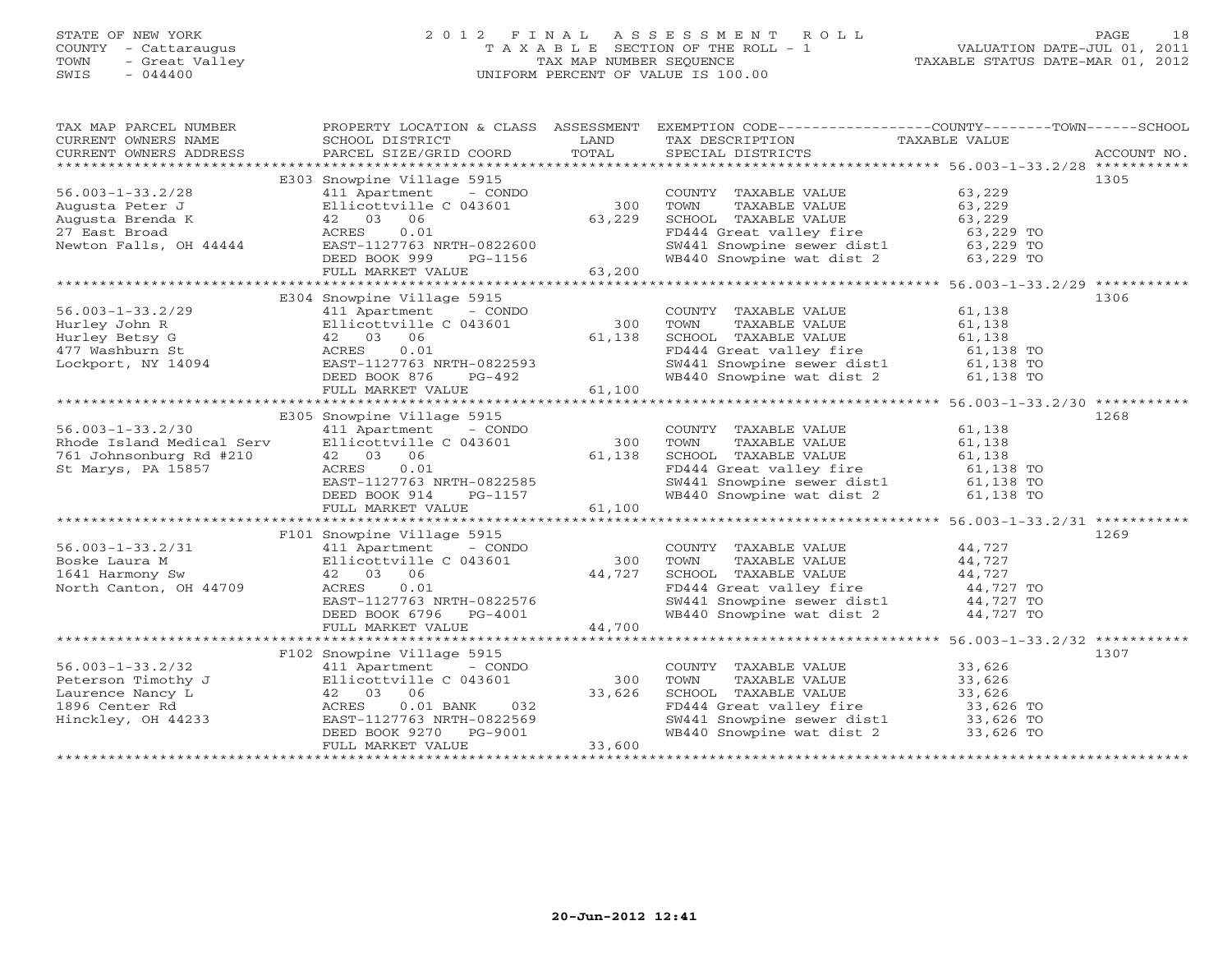# STATE OF NEW YORK 2 0 1 2 F I N A L A S S E S S M E N T R O L L PAGE 19 COUNTY - Cattaraugus T A X A B L E SECTION OF THE ROLL - 1 VALUATION DATE-JUL 01, 2011 TOWN - Great Valley TAX MAP NUMBER SEQUENCE TAXABLE STATUS DATE-MAR 01, 2012 SWIS - 044400 UNIFORM PERCENT OF VALUE IS 100.00

| TAXABLE STATUS DATE-MAR 01, 2012 |  |  |
|----------------------------------|--|--|
|----------------------------------|--|--|

| TAX MAP PARCEL NUMBER<br>CURRENT OWNERS NAME<br>CURRENT OWNERS ADDRESS | PROPERTY LOCATION & CLASS ASSESSMENT<br>SCHOOL DISTRICT<br>PARCEL SIZE/GRID COORD                       | LAND<br>TOTAL              | EXEMPTION CODE-----------------COUNTY-------TOWN------SCHOOL<br>TAX DESCRIPTION<br>SPECIAL DISTRICTS                       | TAXABLE VALUE       | ACCOUNT NO. |
|------------------------------------------------------------------------|---------------------------------------------------------------------------------------------------------|----------------------------|----------------------------------------------------------------------------------------------------------------------------|---------------------|-------------|
|                                                                        |                                                                                                         |                            |                                                                                                                            |                     |             |
|                                                                        | F103 Snowpine Village 5915                                                                              |                            |                                                                                                                            |                     | 1308        |
| $56.003 - 1 - 33.2/33$                                                 | 411 Apartment - CONDO                                                                                   |                            | COUNTY TAXABLE VALUE 35,235                                                                                                |                     |             |
| Evans Douglas                                                          | Ellicottville C 043601                                                                                  | 300                        | TAXABLE VALUE 35,235<br>TOWN                                                                                               |                     |             |
| 207 Garnett Rd                                                         | 42 03 06                                                                                                | 35,235                     | SCHOOL TAXABLE VALUE                                                                                                       | 35,235              |             |
| Joppa, MD 21085                                                        | $0.01$ BANK<br>017<br>ACRES                                                                             |                            | FD444 Great valley fire 35,235 TO                                                                                          |                     |             |
|                                                                        | EAST-1127763 NRTH-0822561                                                                               |                            | SW441 Snowpine sewer dist1 35,235 TO<br>WB440 Snowpine wat dist 2 35,235 TO                                                |                     |             |
|                                                                        | DEED BOOK 3177 PG-3002                                                                                  |                            |                                                                                                                            |                     |             |
|                                                                        | FULL MARKET VALUE                                                                                       | 35,200                     |                                                                                                                            |                     |             |
|                                                                        |                                                                                                         |                            |                                                                                                                            |                     |             |
|                                                                        | F104 Snowpine Village 5915                                                                              |                            |                                                                                                                            | 38,774              | 1309        |
| $56.003 - 1 - 33.2/34$                                                 | 411 Apartment - CONDO                                                                                   | 300                        | COUNTY TAXABLE VALUE<br>TOWN<br>TAXABLE VALUE                                                                              | 38,774              |             |
|                                                                        |                                                                                                         |                            | SCHOOL TAXABLE VALUE                                                                                                       |                     |             |
|                                                                        |                                                                                                         | $300$<br>$38,774$<br>$017$ | FD444 Great valley fire                                                                                                    | 38,774<br>38,774 TO |             |
| Elma, NY 14059                                                         | EAST-1127763 NRTH-0822554                                                                               |                            |                                                                                                                            |                     |             |
|                                                                        | DEED BOOK 5844 PG-2001                                                                                  |                            | SW441 Snowpine sewer dist1 38,774 TO<br>WB440 Snowpine wat dist 2 38,774 TO                                                |                     |             |
|                                                                        | FULL MARKET VALUE                                                                                       | 38,800                     |                                                                                                                            |                     |             |
|                                                                        |                                                                                                         |                            |                                                                                                                            |                     |             |
|                                                                        | F201 Snowpine Village 5915                                                                              |                            |                                                                                                                            |                     | 1310        |
| $56.003 - 1 - 33.2/35$                                                 | 411 Apartment - CONDO                                                                                   |                            | COUNTY TAXABLE VALUE                                                                                                       | 73,526              |             |
| Greco Dennis                                                           | Ellicottville C 043601                                                                                  | 300                        | TAXABLE VALUE<br>TOWN                                                                                                      | 73,526              |             |
| Gianadda Robert                                                        | 42 03 06                                                                                                | 73,526                     | SCHOOL TAXABLE VALUE                                                                                                       | 73,526              |             |
| 90 Lexington Ave                                                       | ACRES<br>0.01                                                                                           |                            | FD444 Great valley fire                                                                                                    | $73,526$ TO         |             |
| Buffalo, NY 14222                                                      | EAST-1127763 NRTH-0822546<br>DEED BOOK 896 PG-913                                                       |                            |                                                                                                                            |                     |             |
|                                                                        |                                                                                                         |                            | SW441 Snowpine sewer dist1 73,526 TO<br>WB440 Snowpine wat dist 2 73,526 TO                                                |                     |             |
|                                                                        | FULL MARKET VALUE                                                                                       | 73,500                     |                                                                                                                            |                     |             |
|                                                                        |                                                                                                         |                            |                                                                                                                            |                     |             |
|                                                                        | F202 Snowpine Village 5915                                                                              |                            |                                                                                                                            |                     | 1270        |
| $56.003 - 1 - 33.2/36$                                                 | 411 Apartment - CONDO                                                                                   |                            | COUNTY TAXABLE VALUE                                                                                                       | 73,526              |             |
| Aberth Joel R                                                          | Ellicottville C 043601                                                                                  | 300                        | TOWN<br>TAXABLE VALUE                                                                                                      | 73,526              |             |
| 270 Delaware Pl                                                        | 42 03 06                                                                                                | 73,526                     | SCHOOL TAXABLE VALUE<br>SCHOOL TAXABLE VALUE<br>FD444 Great valley fire 73,526 TO                                          | 73,526              |             |
| Akron, OH 44303                                                        | ACRES<br>0.01                                                                                           |                            |                                                                                                                            |                     |             |
|                                                                        | DEED BOOK 923                                                                                           |                            | FD444 Great valley fire 373,526 TO<br>FD444 Snowpine sewer dist1 373,526 TO<br>T3,500 WB440 Snowpine wat dist 2 373,526 TO |                     |             |
|                                                                        | FULL MARKET VALUE                                                                                       |                            |                                                                                                                            |                     |             |
|                                                                        | F203 Snowpine Village 5915                                                                              |                            |                                                                                                                            |                     | 1271        |
| $56.003 - 1 - 33.2/37$                                                 | - CONDO                                                                                                 |                            | COUNTY TAXABLE VALUE                                                                                                       | 91,948              |             |
| Hurlburt Jay T                                                         | 411 Apartment - COND<br>Ellicottville C 043601<br>42 03 06<br>ACRES 0.01<br>D52 EAST-1127763 NRTH-08225 | 300                        | TOWN<br>TAXABLE VALUE                                                                                                      | 91,948              |             |
| Hurlburt Cheryl K                                                      |                                                                                                         | 91,948                     | SCHOOL TAXABLE VALUE                                                                                                       | 91,948              |             |
| 1330 Mill Rd                                                           |                                                                                                         |                            |                                                                                                                            |                     |             |
| East Aurora, NY 14052                                                  | EAST-1127763 NRTH-0822530                                                                               |                            | FD444 Great valley fire 91,948 TO<br>SW441 Snowpine sewer dist1 91,948 TO                                                  |                     |             |
|                                                                        | DEED BOOK 951<br>PG-1094                                                                                |                            | WB440 Snowpine wat dist 2 91,948 TO                                                                                        |                     |             |
|                                                                        | FULL MARKET VALUE                                                                                       | 91,900                     |                                                                                                                            |                     |             |
|                                                                        |                                                                                                         |                            |                                                                                                                            |                     |             |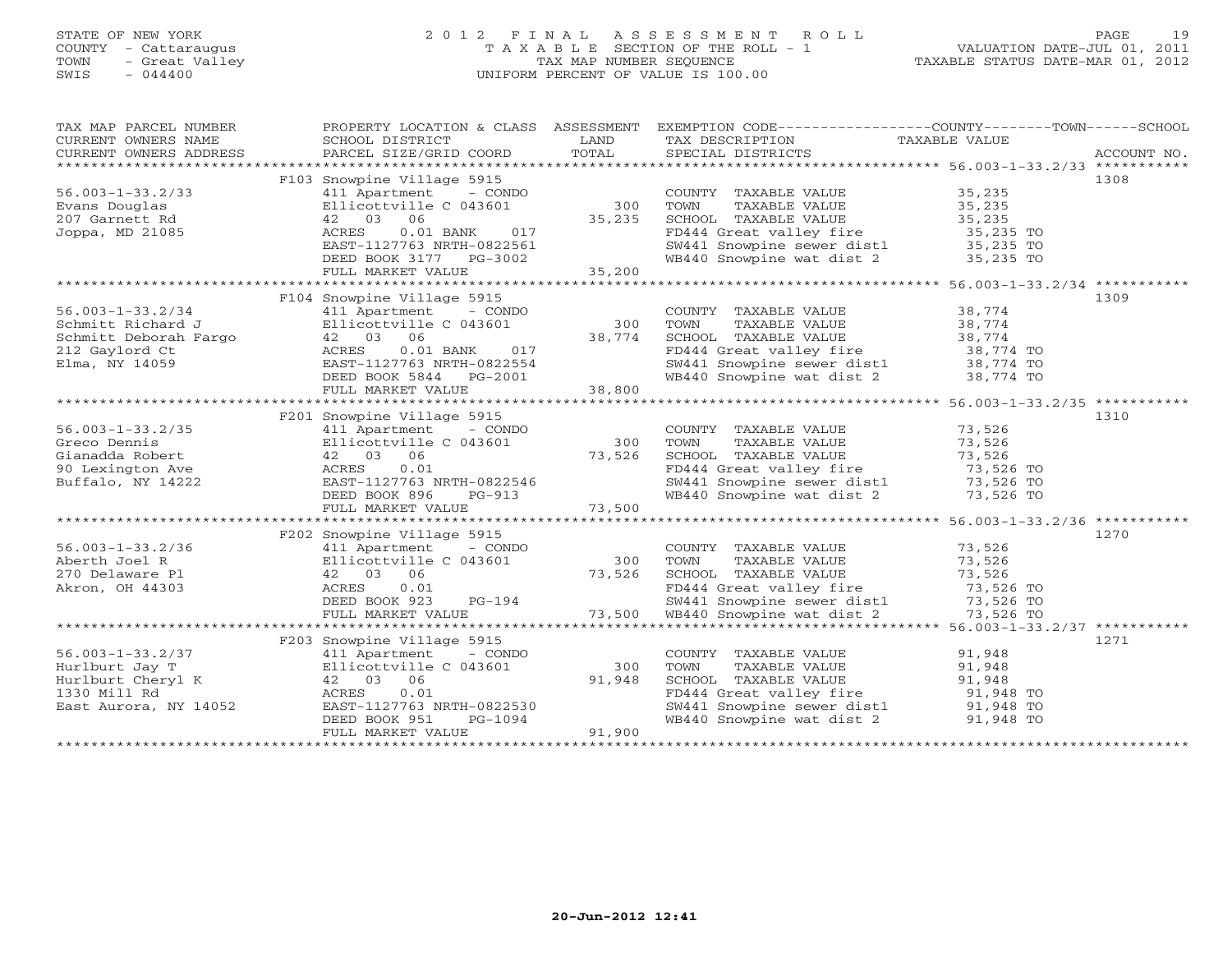# STATE OF NEW YORK 2 0 1 2 F I N A L A S S E S S M E N T R O L L PAGE 20 COUNTY - Cattaraugus T A X A B L E SECTION OF THE ROLL - 1 VALUATION DATE-JUL 01, 2011 TOWN - Great Valley TAX MAP NUMBER SEQUENCE TAXABLE STATUS DATE-MAR 01, 2012 SWIS - 044400 UNIFORM PERCENT OF VALUE IS 100.00UNIFORM PERCENT OF VALUE IS 100.00

| TAX MAP PARCEL NUMBER<br>CURRENT OWNERS NAME         | PROPERTY LOCATION & CLASS ASSESSMENT<br>SCHOOL DISTRICT | LAND   | EXEMPTION CODE-----------------COUNTY-------TOWN------SCHOOL<br>TAX DESCRIPTION                                  | TAXABLE VALUE    |             |
|------------------------------------------------------|---------------------------------------------------------|--------|------------------------------------------------------------------------------------------------------------------|------------------|-------------|
| CURRENT OWNERS ADDRESS                               | PARCEL SIZE/GRID COORD                                  | TOTAL  | SPECIAL DISTRICTS                                                                                                |                  | ACCOUNT NO. |
|                                                      | F204 Snowpine Village 5915                              |        |                                                                                                                  |                  | 1272        |
| $56.003 - 1 - 33.2/38$                               | 411 Apartment - CONDO                                   |        | COUNTY TAXABLE VALUE 91,063                                                                                      |                  |             |
| May Peter                                            | Ellicottville C 043601                                  | 300    | TOWN<br>TAXABLE VALUE                                                                                            |                  |             |
| May Bernadette                                       | Ellicottville<br>42     03     06                       | 91,063 | SCHOOL TAXABLE VALUE                                                                                             | 91,063<br>91,063 |             |
|                                                      |                                                         |        |                                                                                                                  |                  |             |
|                                                      |                                                         |        |                                                                                                                  |                  |             |
|                                                      |                                                         |        | FD444 Great valley fire 91,063 TO<br>SW441 Snowpine sewer dist1 91,063 TO<br>WB440 Snowpine wat dist 2 91,063 TO |                  |             |
|                                                      |                                                         |        |                                                                                                                  |                  |             |
|                                                      | F301 Snowpine Village 5915                              |        |                                                                                                                  |                  | 1311        |
| $56.003 - 1 - 33.2/39$                               | 411 Apartment - CONDO                                   |        | COUNTY TAXABLE VALUE                                                                                             | 84,788           |             |
| Lozinski Ala Z                                       | Ellicottville C 043601                                  | 300    | TOWN<br>TAXABLE VALUE                                                                                            | 84,788           |             |
| 237 Shore Blvd East                                  | 42 03 06                                                | 84,788 | SCHOOL TAXABLE VALUE                                                                                             | 84,788           |             |
| Burlington, ON Canada                                | 032<br>ACRES<br>$0.01$ BANK                             |        |                                                                                                                  |                  |             |
| LZT 1W8                                              | EAST-1127763 NRTH-0822512                               |        | FD444 Great valley fire 84,788 TO<br>SW441 Snowpine sewer dist1 84,788 TO                                        |                  |             |
|                                                      | DEED BOOK 1031 PG-925                                   |        | WB440 Snowpine wat dist 2 84,788 TO                                                                              |                  |             |
|                                                      | FULL MARKET VALUE                                       | 84,800 |                                                                                                                  |                  |             |
|                                                      |                                                         |        |                                                                                                                  |                  |             |
|                                                      | F302 Snowpine Village 5915                              |        |                                                                                                                  |                  | 1273        |
| $56.003 - 1 - 33.2/40$                               | 411 Apartment - CONDO                                   |        | COUNTY TAXABLE VALUE                                                                                             | 84,788           |             |
| Humphries Derek                                      | Ellicottville C 043601                                  | 300    | TAXABLE VALUE<br>TOWN                                                                                            | 84,788           |             |
| 2560 S Geronimo Head Tr<br>Apache Junction, AZ 85118 | 42 03 06                                                | 84,788 | SCHOOL TAXABLE VALUE                                                                                             |                  |             |
|                                                      | TRUST UNDER WILL OF C.T.                                |        |                                                                                                                  |                  |             |
|                                                      | HALL FBO CHARLES HALL                                   |        |                                                                                                                  |                  |             |
|                                                      | ACRES<br>0.01                                           |        | SW441 Snowpine sewer dist1 84,788 TO<br>WB440 Snowpine wat dist 2 84,788 TO                                      |                  |             |
|                                                      | EAST-1127763 NRTH-0822503                               |        |                                                                                                                  |                  |             |
|                                                      | DEED BOOK 584<br>PG-9002                                |        |                                                                                                                  |                  |             |
|                                                      | FULL MARKET VALUE                                       | 84,800 |                                                                                                                  |                  |             |
|                                                      |                                                         |        |                                                                                                                  |                  |             |
|                                                      | F303 Snowpine Village 5915                              |        |                                                                                                                  |                  | 1274        |
| $56.003 - 1 - 33.2/41$                               | 411 Apartment - CONDO                                   |        | COUNTY TAXABLE VALUE 63,229                                                                                      |                  |             |
| Naum Robert                                          | Ellicottville C 043601                                  | 300    | TOWN<br>TAXABLE VALUE                                                                                            | 63,229           |             |
| Naum Carolyn                                         | 42 03 06                                                | 63,229 | SCHOOL TAXABLE VALUE                                                                                             | 63,229           |             |
| 41 Charter Oaks Dr                                   | ACRES<br>0.01                                           |        | FD444 Great valley fire 63,229 TO<br>SW441 Snowpine sewer dist1 63,229 TO                                        |                  |             |
| Pittsford, NY 14545                                  | EAST-1127934 NRTH-0822573                               |        |                                                                                                                  |                  |             |
|                                                      | DEED BOOK 849<br>PG-849                                 |        | WB440 Snowpine wat dist 2 63,229 TO                                                                              |                  |             |
|                                                      | FULL MARKET VALUE                                       | 63,200 |                                                                                                                  |                  |             |
|                                                      |                                                         |        |                                                                                                                  |                  |             |
|                                                      | F304 Snowpine Village 5915                              |        |                                                                                                                  |                  | 1312        |
| $56.003 - 1 - 33.2/42$                               | 411 Apartment<br>- CONDO                                |        | COUNTY TAXABLE VALUE                                                                                             | 61,138           |             |
| Lee Marcia L                                         |                                                         | 300    | TAXABLE VALUE<br>TOWN                                                                                            | 61,138           |             |
| 1133 Davis Rd                                        | 411 Apartment<br>Ellicottville C 043601<br>42 03 06     | 61,138 | SCHOOL TAXABLE VALUE                                                                                             | 61,138           |             |
| Hamilton, OH 45013                                   | 0.01<br>ACRES                                           |        | FD444 Great valley fire                                                                                          | 61,138 TO        |             |
|                                                      | EAST-1127934 NRTH-0822564                               |        | SW441 Snowpine sewer dist1 61,138 TO<br>WB440 Snowpine wat dist 2 61,138 TO                                      |                  |             |
|                                                      | DEED BOOK 1011<br>$PG-394$                              |        |                                                                                                                  |                  |             |
|                                                      | FULL MARKET VALUE                                       | 61,100 |                                                                                                                  |                  |             |
|                                                      |                                                         |        |                                                                                                                  |                  |             |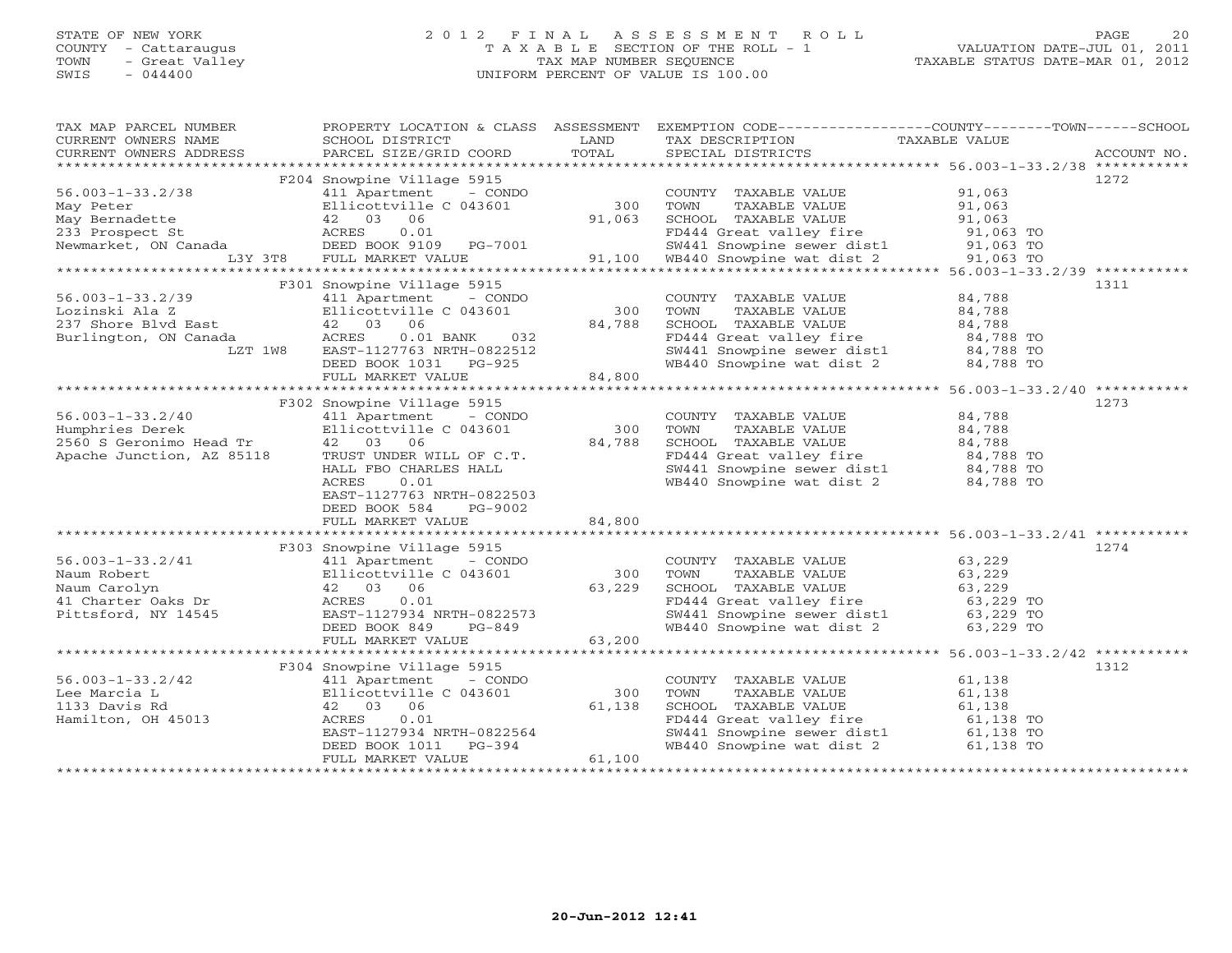# STATE OF NEW YORK 2 0 1 2 F I N A L A S S E S S M E N T R O L L PAGE 21 COUNTY - Cattaraugus T A X A B L E SECTION OF THE ROLL - 1 VALUATION DATE-JUL 01, 2011 TOWN - Great Valley TAX MAP NUMBER SEQUENCE TAXABLE STATUS DATE-MAR 01, 2012 SWIS - 044400 UNIFORM PERCENT OF VALUE IS 100.00UNIFORM PERCENT OF VALUE IS 100.00

| TAX MAP PARCEL NUMBER<br>CURRENT OWNERS NAME<br>CURRENT OWNERS ADDRESS                                                                                                                           | SCHOOL DISTRICT<br>PARCEL SIZE/GRID COORD                                   | LAND<br>TOTAL     | PROPERTY LOCATION & CLASS ASSESSMENT EXEMPTION CODE---------------COUNTY-------TOWN------SCHOOL<br>TAX DESCRIPTION TAXABLE VALUE SPECIAL DISTRICTS                          |                     | ACCOUNT NO. |
|--------------------------------------------------------------------------------------------------------------------------------------------------------------------------------------------------|-----------------------------------------------------------------------------|-------------------|-----------------------------------------------------------------------------------------------------------------------------------------------------------------------------|---------------------|-------------|
|                                                                                                                                                                                                  |                                                                             |                   |                                                                                                                                                                             |                     |             |
|                                                                                                                                                                                                  | F305 Snowpine Village 5915                                                  |                   |                                                                                                                                                                             |                     | 1275        |
| $56.003 - 1 - 33.2/43$                                                                                                                                                                           | 411 Apartment - CONDO                                                       |                   | COUNTY TAXABLE VALUE                                                                                                                                                        | 61,138              |             |
|                                                                                                                                                                                                  | Ellicottville C 043601                                                      | $300$ TOWN        | TAXABLE VALUE                                                                                                                                                               | 61,138              |             |
|                                                                                                                                                                                                  | 42 03 06                                                                    | 61,138            | SCHOOL TAXABLE VALUE                                                                                                                                                        | 61,138              |             |
|                                                                                                                                                                                                  | ACRES                                                                       |                   | SCHOOL TAXABLE VALUE<br>FD444 Great valley fire                                                                                                                             | 61,138 TO           |             |
|                                                                                                                                                                                                  |                                                                             |                   |                                                                                                                                                                             |                     |             |
|                                                                                                                                                                                                  | ACRES 0.01 BANK 017<br>EAST-1127934 NRTH-0822555<br>DEED BOOK 10838 PG-5004 |                   | SW441 Snowpine sewer dist1 61,138 TO<br>WB440 Snowpine wat dist 2 61,138 TO                                                                                                 |                     |             |
| --------as uoan C<br>Thomas Erika<br>1888 Deepwood Dr<br>Akron, OH 44313                                                                                                                         | FULL MARKET VALUE                                                           | 61,100            |                                                                                                                                                                             |                     |             |
|                                                                                                                                                                                                  |                                                                             |                   |                                                                                                                                                                             |                     |             |
|                                                                                                                                                                                                  | G101 Snowpine Village 5915                                                  |                   |                                                                                                                                                                             |                     | 1313        |
|                                                                                                                                                                                                  |                                                                             |                   | COUNTY TAXABLE VALUE 44,727                                                                                                                                                 |                     |             |
|                                                                                                                                                                                                  |                                                                             |                   | TOWN                                                                                                                                                                        |                     |             |
|                                                                                                                                                                                                  |                                                                             | $300$<br>$44,727$ | $\begin{tabular}{llll} \texttt{TAXABLE} & \texttt{VALUE} & \texttt{44,727} \\ \texttt{TAXABLE} & \texttt{VALUE} & \texttt{44,727} \\ \end{tabular}$<br>SCHOOL TAXABLE VALUE |                     |             |
|                                                                                                                                                                                                  |                                                                             |                   | FD444 Great valley fire<br>SW441 Snowpine sewer dist1 44,727 TO<br>WB440 Snowpine wat dist 2 44,727 TO                                                                      |                     |             |
|                                                                                                                                                                                                  |                                                                             |                   |                                                                                                                                                                             |                     |             |
|                                                                                                                                                                                                  |                                                                             |                   |                                                                                                                                                                             |                     |             |
|                                                                                                                                                                                                  |                                                                             |                   |                                                                                                                                                                             |                     |             |
| 96.003-1-33.2/44<br>Mulvaney Daniel Ellicottville C 045001<br>Mulvaney Madonna (12 03 06 14,727<br>236 Brookside Dr (127934 NRTH-0822545<br>DEED BOOK 10016 PG-6001 44,700<br>THIT, MARKET VALUE |                                                                             |                   |                                                                                                                                                                             |                     |             |
|                                                                                                                                                                                                  | G102 Snowpine Village 5915                                                  |                   |                                                                                                                                                                             |                     | 1314        |
| $56.003 - 1 - 33.2/45$                                                                                                                                                                           | 411 Apartment - CONDO                                                       |                   | COUNTY TAXABLE VALUE 33,626                                                                                                                                                 |                     |             |
|                                                                                                                                                                                                  |                                                                             | 300 TOWN          |                                                                                                                                                                             |                     |             |
| Sullivan Francis W Jr<br>Sullivan Tamela D (1994) 42 03 06<br>518 Treeside Ln (1995) 42 03 06<br>818 Treeside Ln (19934 NRTH-0822537<br>822537 NRTH-0822537<br>822537 NRTH-0822537               |                                                                             | 33,626            | SCHOOL TAXABLE VALUE 33,626<br>FD444 Great valley fire 33,626                                                                                                               |                     |             |
|                                                                                                                                                                                                  |                                                                             |                   | FD444 Great valley fire 33,626 TO<br>SW441 Snowpine sewer dist1 33,626 TO                                                                                                   |                     |             |
|                                                                                                                                                                                                  |                                                                             |                   |                                                                                                                                                                             |                     |             |
|                                                                                                                                                                                                  | DEED BOOK 744<br>PG-4001                                                    |                   | WB440 Snowpine wat dist 2 33,626 TO                                                                                                                                         |                     |             |
|                                                                                                                                                                                                  | FULL MARKET VALUE                                                           | $001$ 33,600      |                                                                                                                                                                             |                     |             |
|                                                                                                                                                                                                  |                                                                             |                   |                                                                                                                                                                             |                     |             |
|                                                                                                                                                                                                  | G103 Snowpine Village 5915                                                  |                   |                                                                                                                                                                             |                     | 1315        |
| $56.003 - 1 - 33.2/46$                                                                                                                                                                           | 411 Apartment - CONDO                                                       |                   | COUNTY TAXABLE VALUE                                                                                                                                                        |                     |             |
| Krog Peter L                                                                                                                                                                                     | 6 411 Apartment - CONDO<br>Ellicottville C 043601<br>42 03 06               |                   | TAXABLE VALUE                                                                                                                                                               | 35,235<br>35,235    |             |
| 4 Centre Dr                                                                                                                                                                                      |                                                                             | 35,235            |                                                                                                                                                                             |                     |             |
| Orchard Park, NY 14127                                                                                                                                                                           | EAST-1127934 NRTH-0822529<br>DEED BOOK 876 PG-289<br>FULL MARKET WAT        |                   | CONN TAXABLE VALUE<br>SCHOOL TAXABLE VALUE 35,235<br>FD444 Great valley fire 35,235 TO<br>SW441 Snowpine sewer dist1 35,235 TO                                              |                     |             |
|                                                                                                                                                                                                  |                                                                             |                   |                                                                                                                                                                             |                     |             |
|                                                                                                                                                                                                  |                                                                             |                   | WB440 Snowpine wat dist 2 35,235 TO                                                                                                                                         |                     |             |
|                                                                                                                                                                                                  | FULL MARKET VALUE                                                           | 35,200            |                                                                                                                                                                             |                     |             |
|                                                                                                                                                                                                  |                                                                             |                   |                                                                                                                                                                             |                     |             |
|                                                                                                                                                                                                  | G104 Snowpine Village 5915                                                  |                   |                                                                                                                                                                             |                     | 1316        |
| $56.003 - 1 - 33.2/47$                                                                                                                                                                           | 411 Apartment - CONDO                                                       |                   | COUNTY TAXABLE VALUE                                                                                                                                                        | 38,744              |             |
| 56.003-1-33.2/47 411 Apartment - CONDO<br>Still Colin Ellicottville C 043601<br>Grad Charlotte 42 03 06<br>5184 Elgrin Mills Rd ACRES 0.01                                                       |                                                                             | 300               | TOWN<br>TAXABLE VALUE                                                                                                                                                       | 38,744              |             |
|                                                                                                                                                                                                  |                                                                             | 38,744            |                                                                                                                                                                             |                     |             |
|                                                                                                                                                                                                  |                                                                             |                   | SCHOOL TAXABLE VALUE<br>FD444 Great valley fire                                                                                                                             | 38,744<br>38,744 TO |             |
| Markham, ON Canada L6C 1L5                                                                                                                                                                       |                                                                             |                   |                                                                                                                                                                             |                     |             |
|                                                                                                                                                                                                  | EAST-1127934 NRTH-0822521<br>DEED BOOK 9065 PG-9001                         |                   | SW441 Showpine sewer dist1 38,744 TO<br>WB440 Showpine wat dist 2 38,744 TO                                                                                                 |                     |             |
|                                                                                                                                                                                                  | FULL MARKET VALUE                                                           | 38,700            |                                                                                                                                                                             |                     |             |
|                                                                                                                                                                                                  |                                                                             |                   |                                                                                                                                                                             |                     |             |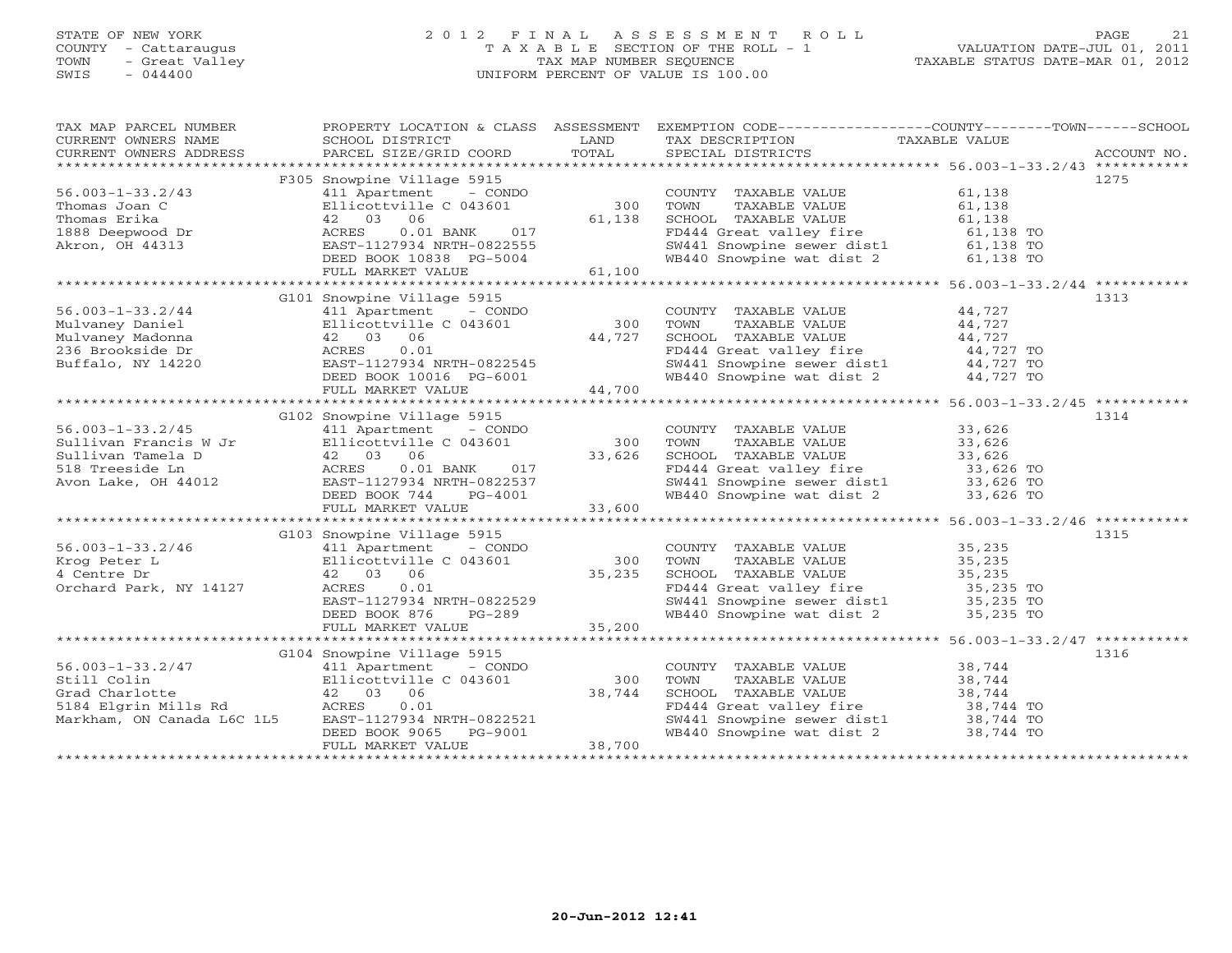# STATE OF NEW YORK 2 0 1 2 F I N A L A S S E S S M E N T R O L L PAGE 22 COUNTY - Cattaraugus T A X A B L E SECTION OF THE ROLL - 1 VALUATION DATE-JUL 01, 2011 TOWN - Great Valley TAX MAP NUMBER SEQUENCE TAXABLE STATUS DATE-MAR 01, 2012 SWIS - 044400 UNIFORM PERCENT OF VALUE IS 100.00UNIFORM PERCENT OF VALUE IS 100.00

| TAX MAP PARCEL NUMBER<br>CURRENT OWNERS NAME<br>CURRENT OWNERS ADDRESS | PROPERTY LOCATION & CLASS ASSESSMENT<br>SCHOOL DISTRICT<br>PARCEL SIZE/GRID COORD | LAND<br>TOTAL | EXEMPTION CODE-----------------COUNTY-------TOWN------SCHOOL<br>TAX DESCRIPTION<br>SPECIAL DISTRICTS | TAXABLE VALUE                | ACCOUNT NO. |
|------------------------------------------------------------------------|-----------------------------------------------------------------------------------|---------------|------------------------------------------------------------------------------------------------------|------------------------------|-------------|
|                                                                        |                                                                                   |               |                                                                                                      |                              |             |
|                                                                        | G201 Snowpine Village 5915                                                        |               |                                                                                                      |                              | 1317        |
| $56.003 - 1 - 33.2/48$                                                 | 411 Apartment - CONDO                                                             |               | COUNTY TAXABLE VALUE                                                                                 | 73,526                       |             |
| Eqqler David H                                                         | Ellicottville C 043601                                                            | 300           | TOWN<br>TAXABLE VALUE                                                                                | 73,526                       |             |
| Eggler Betsy                                                           | 42 03 06                                                                          | 73,526        | SCHOOL TAXABLE VALUE                                                                                 | 73,526                       |             |
| 386 Gregory Ln                                                         | 0.01<br>ACRES                                                                     |               | FD444 Great valley fire 73,526 TO                                                                    |                              |             |
| Bellefonte, PA 16823                                                   | EAST-1127934 NRTH-0822514                                                         |               |                                                                                                      |                              |             |
|                                                                        | DEED BOOK 984<br>PG-8001                                                          |               | SW441 Snowpine sewer dist1 73,526 TO<br>WB440 Snowpine wat dist 2 73,526 TO                          |                              |             |
|                                                                        | FULL MARKET VALUE                                                                 | 73,500        |                                                                                                      |                              |             |
|                                                                        |                                                                                   |               |                                                                                                      |                              |             |
|                                                                        | G202 Snowpine Village 5915                                                        |               |                                                                                                      |                              | 1318        |
| $56.003 - 1 - 33.2/49$                                                 | 411 Apartment - CONDO                                                             |               | COUNTY TAXABLE VALUE                                                                                 | 73,526                       |             |
| Sill Colleen T                                                         | Ellicottville C 043601                                                            | 300           | TAXABLE VALUE<br>TOWN                                                                                |                              |             |
| Sill Christopher T                                                     | 42 03<br>06                                                                       | 73,526        | SCHOOL TAXABLE VALUE                                                                                 | $\frac{73}{73}$ , 526        |             |
| 5653 Salem Dr                                                          | ACRES<br>$0.01$ BANK<br>065                                                       |               |                                                                                                      |                              |             |
| Westerville, OH 43082                                                  | EAST-1127934 NRTH-0822507                                                         |               | FD444 Great valley fire 73,526 TO<br>SW441 Snowpine sewer dist1 73,526 TO                            |                              |             |
|                                                                        | DEED BOOK 10344 PG-9001                                                           |               | $WB440$ Snowpine wat dist 2 $73,526$ TO                                                              |                              |             |
|                                                                        | FULL MARKET VALUE                                                                 | 73,500        |                                                                                                      |                              |             |
|                                                                        |                                                                                   |               |                                                                                                      |                              |             |
|                                                                        | G203 Snowpine Village 5915                                                        |               |                                                                                                      |                              | 1319        |
|                                                                        |                                                                                   |               |                                                                                                      |                              |             |
| $56.003 - 1 - 33.2/50$                                                 | 411 Apartment - CONDO                                                             |               | COUNTY TAXABLE VALUE                                                                                 | 91,948                       |             |
| Hamilton Ian                                                           | Ellicottville C 043601                                                            | 300           | TOWN<br>TAXABLE VALUE                                                                                | 91,948                       |             |
| Hamilton Laure                                                         | 42 03<br>06                                                                       | 91,948        | SCHOOL TAXABLE VALUE                                                                                 | 91,948                       |             |
| 1598 Lookout St<br>Ridgeview, ON Canada<br>Ridgeview, ON Canada        | 0.01<br>ACRES                                                                     |               | FD444 Great valley fire 91,948 TO<br>SW441 Snowpine sewer dist1 91,948 TO                            |                              |             |
|                                                                        | EAST-1127934 NRTH-0822499                                                         |               |                                                                                                      |                              |             |
| $LOS$ 1M $0$                                                           | DEED BOOK 16823 PG-7001                                                           |               | WB440 Snowpine wat dist 2 91,948 TO                                                                  |                              |             |
|                                                                        | FULL MARKET VALUE                                                                 | 91,900        |                                                                                                      |                              |             |
|                                                                        |                                                                                   |               |                                                                                                      |                              |             |
|                                                                        | G204 Snowpine Village 5915                                                        |               |                                                                                                      |                              | 1320        |
| $56.003 - 1 - 33.2/51$                                                 | - CONDO<br>411 Apartment                                                          |               | COUNTY TAXABLE VALUE                                                                                 | 91,063                       |             |
| Karnath Stephen                                                        | Ellicottville C 043601                                                            | 300           | TAXABLE VALUE<br>TOWN                                                                                | 91,063                       |             |
| Malave Lilliam M                                                       | 42 03 06                                                                          | 91,063        | SCHOOL TAXABLE VALUE                                                                                 |                              |             |
| 516 Lafayette Ave                                                      | ACRES<br>0.01                                                                     |               | FD444 Great valley fire                                                                              | 91,005<br>91,063 TO<br>23 TO |             |
| Buffalo, NY 14222                                                      | EAST-1127934 NRTH-0822491                                                         |               | SW441 Snowpine sewer dist1 91,063 TO                                                                 |                              |             |
|                                                                        | DEED BOOK 15889 PG-3001                                                           |               | WB440 Snowpine wat dist 2 91,063 TO                                                                  |                              |             |
|                                                                        | FULL MARKET VALUE                                                                 | 91,100        |                                                                                                      |                              |             |
|                                                                        |                                                                                   |               |                                                                                                      |                              |             |
|                                                                        | G301 Snowpine Village 5915                                                        |               |                                                                                                      |                              | 1276        |
| $56.003 - 1 - 33.2/52$                                                 | 411 Apartment<br>- CONDO                                                          |               | COUNTY TAXABLE VALUE                                                                                 | 84,788                       |             |
| Arlington Virginia P                                                   | Ellicottville C 043601                                                            | 300           | TOWN<br>TAXABLE VALUE                                                                                | 84,788                       |             |
| 16 Four Seasons Cir                                                    | 42 03 06                                                                          | 84,788        | SCHOOL TAXABLE VALUE                                                                                 | 84,788                       |             |
| Amherst, NY 14226                                                      | 0.01<br>ACRES                                                                     |               | FD444 Great valley fire                                                                              | 84,788 TO                    |             |
|                                                                        | EAST-1127934 NRTH-0822483                                                         |               | SW441 Snowpine sewer dist1 84,788 TO                                                                 |                              |             |
|                                                                        | DEED BOOK 5641<br>PG-9001                                                         |               | WB440 Snowpine wat dist 2                                                                            | 84,788 TO                    |             |
|                                                                        | FULL MARKET VALUE                                                                 | 84,800        |                                                                                                      |                              |             |
|                                                                        |                                                                                   |               |                                                                                                      |                              |             |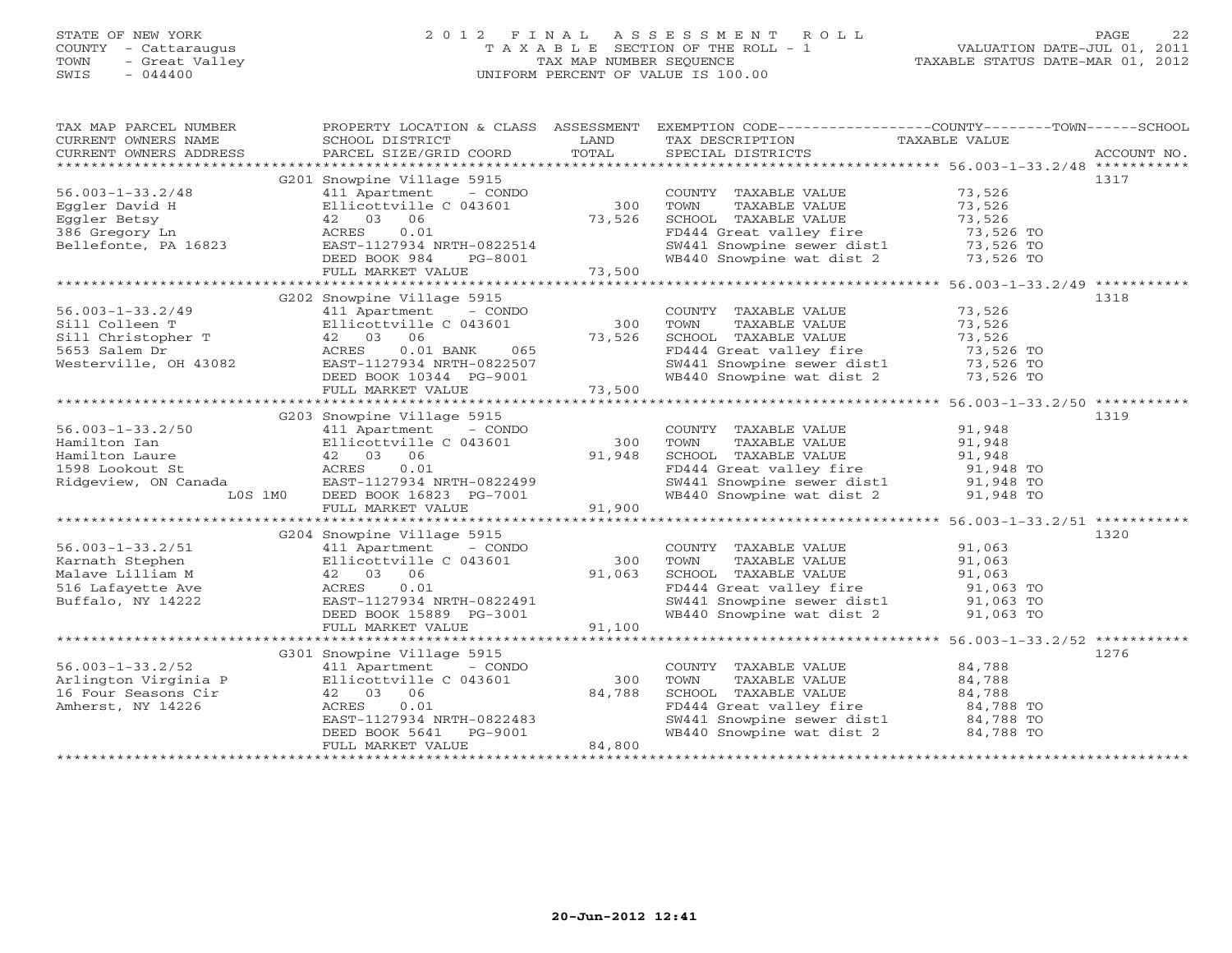# STATE OF NEW YORK 2 0 1 2 F I N A L A S S E S S M E N T R O L L PAGE 23 COUNTY - Cattaraugus T A X A B L E SECTION OF THE ROLL - 1 VALUATION DATE-JUL 01, 2011 TOWN - Great Valley TAX MAP NUMBER SEQUENCE TAXABLE STATUS DATE-MAR 01, 2012 SWIS - 044400 UNIFORM PERCENT OF VALUE IS 100.00UNIFORM PERCENT OF VALUE IS 100.00

| TAX MAP PARCEL NUMBER<br>CURRENT OWNERS NAME<br>CURRENT OWNERS ADDRESS | PROPERTY LOCATION & CLASS ASSESSMENT<br>SCHOOL DISTRICT<br>PARCEL SIZE/GRID COORD           | LAND<br>TOTAL   | EXEMPTION CODE-----------------COUNTY-------TOWN------SCHOOL<br>TAX DESCRIPTION TAXABLE VALUE<br>SPECIAL DISTRICTS<br>SPECIAL DISTRICTS |        | ACCOUNT NO. |
|------------------------------------------------------------------------|---------------------------------------------------------------------------------------------|-----------------|-----------------------------------------------------------------------------------------------------------------------------------------|--------|-------------|
|                                                                        |                                                                                             |                 |                                                                                                                                         |        |             |
|                                                                        | G302 Snowpine Village 5915                                                                  |                 |                                                                                                                                         |        | 1321        |
| $56.003 - 1 - 33.2/53$                                                 | 411 Apartment - CONDO                                                                       | 300             | COUNTY TAXABLE VALUE                                                                                                                    | 84,788 |             |
| Snedeker Charles                                                       | Ellicottville C 043601                                                                      |                 | TOWN<br>TAXABLE VALUE                                                                                                                   | 84,788 |             |
|                                                                        | 42 03 06                                                                                    | 84,788          | SCHOOL TAXABLE VALUE                                                                                                                    | 84,788 |             |
| Snedeker Elizabet<br>3277 Catalina Ave Nw Ave                          | 0.01<br>ACRES                                                                               |                 | FD444 Great valley fire 84,788 TO<br>SW441 Snowpine sewer dist1 84,788 TO                                                               |        |             |
| Nassillon, OH 44646                                                    |                                                                                             |                 |                                                                                                                                         |        |             |
|                                                                        |                                                                                             |                 | WB440 Snowpine wat dist 2 84,788 TO                                                                                                     |        |             |
|                                                                        | EAST-1127934 NRTH-0822475<br>DEED BOOK 1007 PG-618<br>FULL MARKET VALUE 84,800              |                 |                                                                                                                                         |        |             |
|                                                                        |                                                                                             |                 |                                                                                                                                         |        |             |
|                                                                        | G303 Snowpine Village 5915                                                                  |                 |                                                                                                                                         |        | 1277        |
| $56.003 - 1 - 33.2/54$                                                 | 411 Apartment - CONDO                                                                       |                 | COUNTY TAXABLE VALUE                                                                                                                    | 63,229 |             |
| Doerfler Joseph J                                                      |                                                                                             | 300             | TOWN<br>TAXABLE VALUE                                                                                                                   | 63,229 |             |
| 55 Hunter Ln                                                           |                                                                                             | $300$<br>63,229 | SCHOOL TAXABLE VALUE                                                                                                                    | 63,229 |             |
|                                                                        | 4<br>Ellicottville C 043601<br>42 03 06<br>NY 14221 ACRES 0.01                              |                 |                                                                                                                                         |        |             |
| Williamsville, NY 14221                                                |                                                                                             |                 | FD444 Great valley fire 63,229 TO<br>SW441 Snowpine sewer dist1 63,229 TO                                                               |        |             |
|                                                                        |                                                                                             |                 |                                                                                                                                         |        |             |
|                                                                        | ACRES 0.01<br>EAST-1127934 NRTH-0822468<br>DEED BOOK 1009 PG-85<br>FULL MARKET VALUE 63,200 |                 | WB440 Snowpine wat dist 2 63,229 TO                                                                                                     |        |             |
|                                                                        |                                                                                             |                 |                                                                                                                                         |        |             |
|                                                                        |                                                                                             |                 |                                                                                                                                         |        |             |
|                                                                        | G304 Snowpine Village 5915                                                                  |                 |                                                                                                                                         |        | 1322        |
| $56.003 - 1 - 33.2/55$                                                 | 411 Apartment - CONDO                                                                       |                 | COUNTY TAXABLE VALUE                                                                                                                    | 61,138 |             |
| Cobler Joanne L                                                        | Ellicottville C 043601                                                                      | 300             | TAXABLE VALUE<br>TOWN                                                                                                                   | 61,138 |             |
| 8690 Millcreek Dr                                                      | 411 Apartment<br>Ellicottville<br>42 03 06                                                  | 61,138          | SCHOOL TAXABLE VALUE                                                                                                                    | 61,138 |             |
| East Amherst, NY 14051                                                 | ACRES<br>$0.01$ BANK                                                                        | 017             | FD444 Great valley fire 61,138 TO<br>SW441 Snowpine sewer dist1 61,138 TO                                                               |        |             |
|                                                                        | EAST-1127934 NRTH-0822460                                                                   |                 |                                                                                                                                         |        |             |
|                                                                        | DEED BOOK 15126 PG-3001                                                                     |                 | WB440 Snowpine wat dist 2 61,138 TO                                                                                                     |        |             |
|                                                                        | FULL MARKET VALUE                                                                           | $3-3001$ 61,100 |                                                                                                                                         |        |             |
|                                                                        |                                                                                             |                 |                                                                                                                                         |        |             |
|                                                                        | G305 Snowpine Village 5915                                                                  |                 |                                                                                                                                         |        | 1323        |
| $56.003 - 1 - 33.2/56$                                                 | 411 Apartment - CONDO                                                                       |                 | COUNTY TAXABLE VALUE                                                                                                                    | 61,138 |             |
| Kemer Daniel P                                                         | Ellicottville C 043601                                                                      | 300             | TAXABLE VALUE<br>TOWN                                                                                                                   | 61,138 |             |
| 11919 Brookshire Pkwy                                                  | 42 03 06                                                                                    | 61,138          | SCHOOL TAXABLE VALUE                                                                                                                    | 61,138 |             |
| Carmel, IN 46033                                                       |                                                                                             |                 |                                                                                                                                         |        |             |
|                                                                        | ACRES<br>$0.01$ BANK                                                                        | $026$<br>2153   |                                                                                                                                         |        |             |
|                                                                        | EAST-1127934 NRTH-0822453                                                                   |                 | FD444 Great valley fire 61,138 TO<br>SW441 Snowpine sewer dist1 61,138 TO<br>WB440 Snowpine wat dist 2 61,138 TO                        |        |             |
|                                                                        | DEED BOOK 1024 PG-651                                                                       |                 |                                                                                                                                         |        |             |
|                                                                        | FULL MARKET VALUE                                                                           | 61,100          |                                                                                                                                         |        |             |
|                                                                        |                                                                                             |                 |                                                                                                                                         |        |             |
|                                                                        | H101 Snowpine Village 5915                                                                  |                 |                                                                                                                                         |        | 1278        |
| $56.003 - 1 - 33.2/57$                                                 | 411 Apartment - CONDO                                                                       |                 | COUNTY TAXABLE VALUE                                                                                                                    | 44,727 |             |
| Amigo Roger                                                            | Ellicottville C 043601                                                                      | 300             | TOWN<br>TAXABLE VALUE                                                                                                                   | 44,727 |             |
| 9010 Mediterra Pl                                                      | 42 03 06                                                                                    | 44,727          | SCHOOL TAXABLE VALUE                                                                                                                    | 44,727 |             |
| Dublin, OH 43016                                                       | ACRES 0.01 BANK 017<br>DEED BOOK 2757 PG-9001                                               |                 |                                                                                                                                         |        |             |
|                                                                        |                                                                                             |                 | FD444 Great valley fire 44,727 TO<br>SW441 Snowpine sewer dist1 44,727 TO                                                               |        |             |
|                                                                        | FULL MARKET VALUE                                                                           |                 | 44,700 WB440 Snowpine wat dist 2 $44,727$ TO                                                                                            |        |             |
|                                                                        |                                                                                             |                 |                                                                                                                                         |        |             |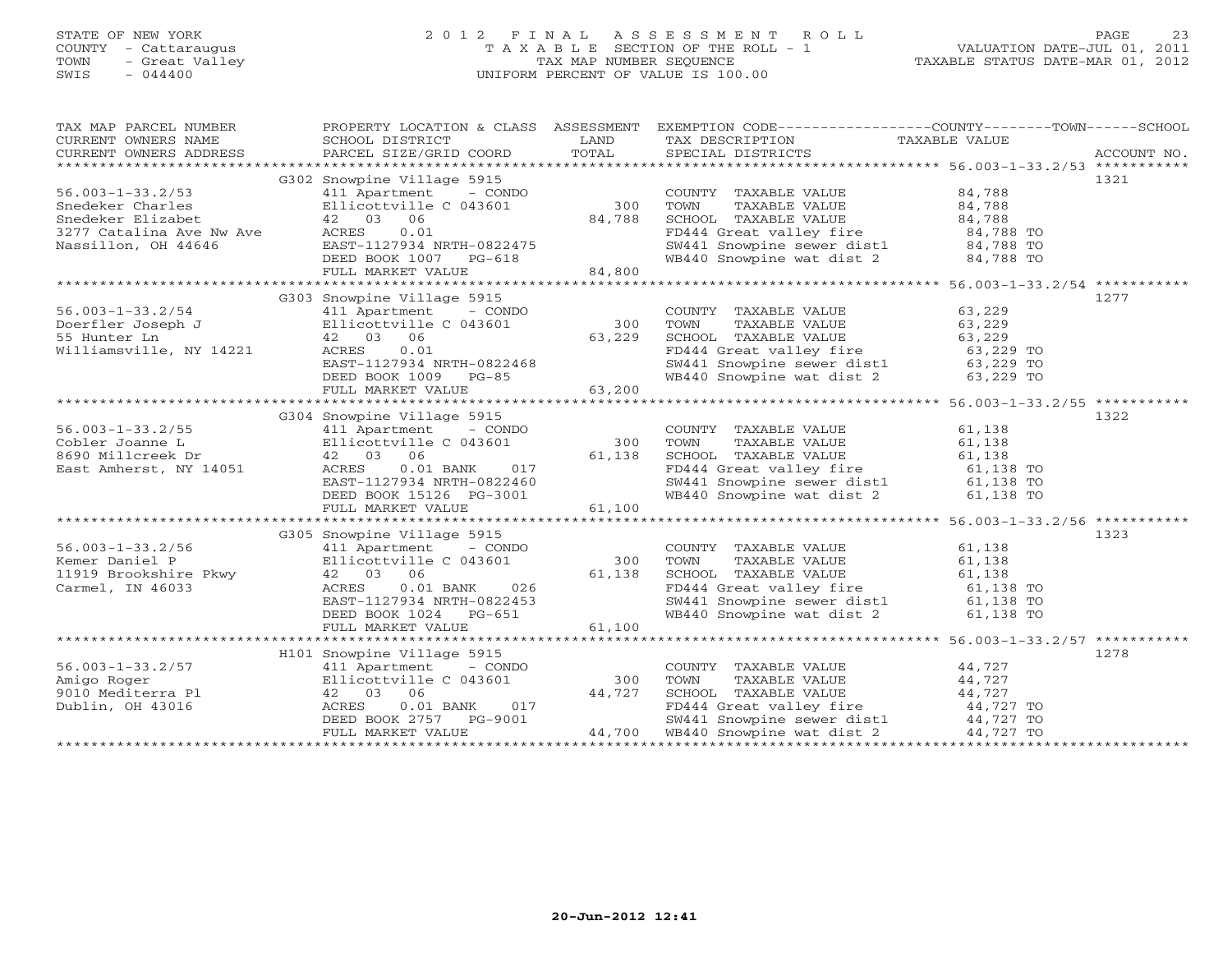# STATE OF NEW YORK 2 0 1 2 F I N A L A S S E S S M E N T R O L L PAGE 24 COUNTY - Cattaraugus T A X A B L E SECTION OF THE ROLL - 1 VALUATION DATE-JUL 01, 2011 TOWN - Great Valley TAX MAP NUMBER SEQUENCE TAXABLE STATUS DATE-MAR 01, 2012 SWIS - 044400 UNIFORM PERCENT OF VALUE IS 100.00UNIFORM PERCENT OF VALUE IS 100.00

| TAX MAP PARCEL NUMBER<br>CURRENT OWNERS NAME<br>CURRENT OWNERS ADDRESS                                                                                                                                                                                     | PROPERTY LOCATION & CLASS ASSESSMENT<br>SCHOOL DISTRICT<br>PARCEL SIZE/GRID COORD | LAND<br>TOTAL | EXEMPTION CODE-----------------COUNTY-------TOWN------SCHOOL<br>TAX DESCRIPTION<br>SPECIAL DISTRICTS<br>SPECIAL DISTRICTS |                            | ACCOUNT NO. |
|------------------------------------------------------------------------------------------------------------------------------------------------------------------------------------------------------------------------------------------------------------|-----------------------------------------------------------------------------------|---------------|---------------------------------------------------------------------------------------------------------------------------|----------------------------|-------------|
|                                                                                                                                                                                                                                                            |                                                                                   |               |                                                                                                                           |                            |             |
|                                                                                                                                                                                                                                                            | H102 Snowpine Village 5915                                                        |               |                                                                                                                           |                            | 1324        |
| $56.003 - 1 - 33.2/58$                                                                                                                                                                                                                                     | 411 Apartment - CONDO                                                             |               | COUNTY TAXABLE VALUE                                                                                                      | 33,626                     |             |
|                                                                                                                                                                                                                                                            |                                                                                   | 300           | TOWN<br>TAXABLE VALUE                                                                                                     | 33,626                     |             |
|                                                                                                                                                                                                                                                            |                                                                                   | 33,626        | SCHOOL TAXABLE VALUE                                                                                                      | 33,626                     |             |
|                                                                                                                                                                                                                                                            |                                                                                   |               |                                                                                                                           | 33,6∠6<br>33,626 TO        |             |
| Reynolds Thomas M<br>Tills Ronald<br>Tills Ronald<br>1085 Davis Rd<br>1085 Davis Rd<br>1085 Davis Rd<br>1085 Davis Rd<br>1085 Davis Rd<br>1085 Davis Rd<br>1085 Davis Rd<br>1085 Davis Rd<br>1085 Davis Rd<br>1085 Davis Rd<br>1087 Davis Rd<br>1087-11279 |                                                                                   |               |                                                                                                                           |                            |             |
|                                                                                                                                                                                                                                                            |                                                                                   |               |                                                                                                                           |                            |             |
| 1111s Ronald<br>1085 Davis Rd<br>Mest Falls, NY 14170 ACRES 0.01<br>ENGERENT MARKET VALUE 33,600 MB440 Groupine wat dist 2 33,626 TO<br>FULL MARKET VALUE 33,600 MB440 Snowpine wat dist 2 33,626 TO<br>FULL MARKET VALUE 33,600 MB440                     |                                                                                   |               |                                                                                                                           |                            |             |
|                                                                                                                                                                                                                                                            | H103 Snowpine Village 5915                                                        |               |                                                                                                                           |                            | 1279        |
| $56.003 - 1 - 33.2/59$                                                                                                                                                                                                                                     | 411 Apartment - CONDO                                                             |               | COUNTY TAXABLE VALUE                                                                                                      | 35,235<br>35,235           |             |
| Getter Alan                                                                                                                                                                                                                                                | Ellicottville C 043601                                                            | 300           | TAXABLE VALUE<br>TOWN                                                                                                     |                            |             |
| 4655 Pepperwood Lan                                                                                                                                                                                                                                        | $42$ 03 06                                                                        | 35,235        | SCHOOL TAXABLE VALUE                                                                                                      | 35,235                     |             |
| Clarence, NY 14031                                                                                                                                                                                                                                         | ACRES<br>0.01                                                                     |               | FD444 Great valley fire                                                                                                   | 35,235 TO                  |             |
|                                                                                                                                                                                                                                                            | EAST-1127934 NRTH-0822427<br>DEED BOOK 4961 PG-2001                               |               | SW441 Snowpine sewer dist1 35,235 TO<br>WB440 Snowpine wat dist 2 35,235 TO                                               |                            |             |
|                                                                                                                                                                                                                                                            |                                                                                   |               |                                                                                                                           |                            |             |
|                                                                                                                                                                                                                                                            | FULL MARKET VALUE                                                                 | 35,200        |                                                                                                                           |                            |             |
|                                                                                                                                                                                                                                                            |                                                                                   |               |                                                                                                                           |                            |             |
|                                                                                                                                                                                                                                                            | H104 Snowpine Village 5915                                                        |               |                                                                                                                           |                            | 1325        |
| $56.003 - 1 - 33.2/60$                                                                                                                                                                                                                                     | 411 Apartment - CONDO                                                             |               | COUNTY TAXABLE VALUE                                                                                                      | 38,774                     |             |
| Kreuzer Fred J                                                                                                                                                                                                                                             | Ellicottville C 043601                                                            | 300           | TOWN<br>TAXABLE VALUE                                                                                                     | 38,774                     |             |
| 3221 Mariners Isl Dr 1A                                                                                                                                                                                                                                    | 42 03 06                                                                          | 38,774        | SCHOOL TAXABLE VALUE                                                                                                      | 38,774                     |             |
| Canton, OH 44708                                                                                                                                                                                                                                           | 0.01<br>ACRES                                                                     |               | FD444 Great valley fire 38,774 TO                                                                                         |                            |             |
|                                                                                                                                                                                                                                                            | EAST-1127934 NRTH-0822417                                                         |               |                                                                                                                           |                            |             |
|                                                                                                                                                                                                                                                            | DEED BOOK 15845 PG-2001                                                           |               | SW441 Snowpine sewer dist1 38,774 TO<br>WB440 Snowpine wat dist 2 38,774 TO                                               |                            |             |
|                                                                                                                                                                                                                                                            | FULL MARKET VALUE                                                                 | 38,800        |                                                                                                                           |                            |             |
|                                                                                                                                                                                                                                                            |                                                                                   |               |                                                                                                                           |                            |             |
|                                                                                                                                                                                                                                                            |                                                                                   |               |                                                                                                                           |                            | 1326        |
|                                                                                                                                                                                                                                                            | H201 Snowpine Village 5915                                                        |               |                                                                                                                           |                            |             |
| $56.003 - 1 - 33.2/61$                                                                                                                                                                                                                                     | 411 Apartment - CONDO                                                             |               | COUNTY TAXABLE VALUE 73,526                                                                                               |                            |             |
| Sasala Richard L                                                                                                                                                                                                                                           | Ellicottville C 043601                                                            | 300           | TOWN<br>TAXABLE VALUE                                                                                                     |                            |             |
| 253 Allen St                                                                                                                                                                                                                                               | 42 03 06                                                                          | 73,526        | SCHOOL TAXABLE VALUE                                                                                                      | 73, J<br>73, 526<br>73, 52 |             |
| Buffalo, NY 14201                                                                                                                                                                                                                                          | 1010/735 CORRECTS 958/620                                                         |               |                                                                                                                           |                            |             |
|                                                                                                                                                                                                                                                            | ACRES<br>0.01                                                                     |               | FD444 Great valley fire<br>SW441 Snowpine sewer dist1 73,526 TO<br>WB440 Snowpine wat dist 2 73,526 TO                    |                            |             |
|                                                                                                                                                                                                                                                            | EAST-1127900 NRTH-0822377                                                         |               |                                                                                                                           |                            |             |
|                                                                                                                                                                                                                                                            | DEED BOOK 7140 PG-9001                                                            |               |                                                                                                                           |                            |             |
|                                                                                                                                                                                                                                                            | FULL MARKET VALUE                                                                 | 73,500        |                                                                                                                           |                            |             |
|                                                                                                                                                                                                                                                            |                                                                                   |               |                                                                                                                           |                            |             |
|                                                                                                                                                                                                                                                            | H202 Snowpine Village 5915                                                        |               |                                                                                                                           |                            | 1327        |
| $56.003 - 1 - 33.2/62$                                                                                                                                                                                                                                     | 411 Apartment - CONDO                                                             |               | COUNTY TAXABLE VALUE                                                                                                      | 73,526                     |             |
| Ski Forever Ltd                                                                                                                                                                                                                                            | Ellicottville C 043601                                                            | 300           | TOWN<br>TAXABLE VALUE                                                                                                     | 73,526                     |             |
| 1St Realty Prop Mgt                                                                                                                                                                                                                                        | 42 03 06<br>ACRES 0.01                                                            | 73,526        | SCHOOL TAXABLE VALUE                                                                                                      | 73,526                     |             |
| 6690 Beta Dr Ste 220                                                                                                                                                                                                                                       | 0.01                                                                              |               | FD444 Great valley fire                                                                                                   | 73,526 TO                  |             |
| Mayfield Village, OH 44143                                                                                                                                                                                                                                 | EAST-1127900 NRTH-0822369                                                         |               | SW441 Snowpine sewer dist1 73,526 TO<br>WB440 Snowpine wat dist 2 73,526 TO                                               |                            |             |
|                                                                                                                                                                                                                                                            | DEED BOOK 13148 PG-7001                                                           |               |                                                                                                                           |                            |             |
|                                                                                                                                                                                                                                                            | FULL MARKET VALUE                                                                 | 73,500        |                                                                                                                           |                            |             |
|                                                                                                                                                                                                                                                            |                                                                                   |               |                                                                                                                           |                            |             |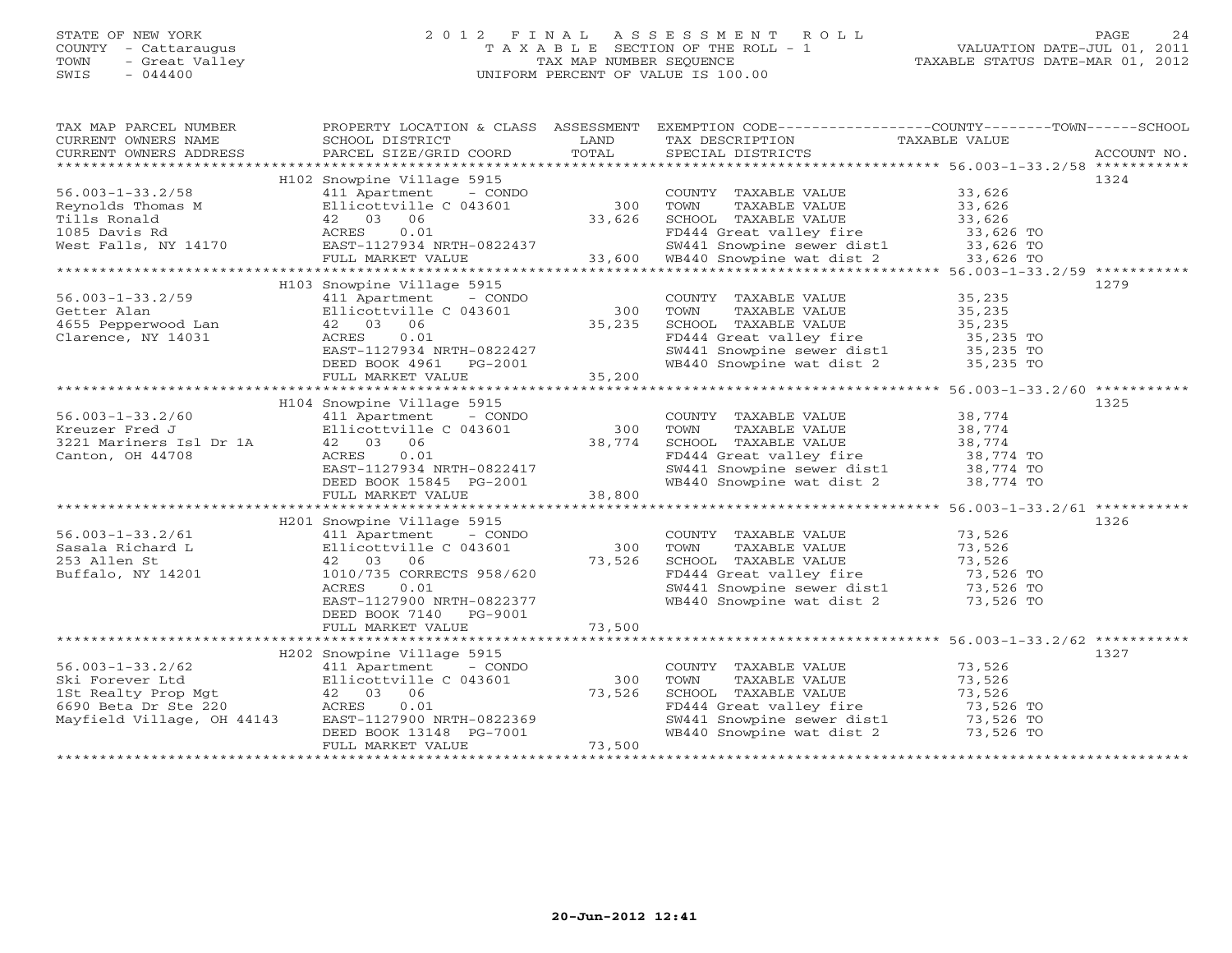# STATE OF NEW YORK 2 0 1 2 F I N A L A S S E S S M E N T R O L L PAGE 25COUNTY - Cattaraugus T A X A B L E SECTION OF THE ROLL - 1<br>
TOWN - Great Valley TAX MAP NUMBER SEQUENCE<br>
SWIS - 044400 SWIS - 044400 UNIFORM PERCENT OF VALUE IS 100.00

| TAX MAP PARCEL NUMBER  | PROPERTY LOCATION & CLASS ASSESSMENT<br>TAXIN'S PARCEL SUPERTY OF THE CONDUCTER CONSUMERT OF THE CONDUCTER CONSUMERT OF THE CONDUCTER CONSUMERT OF THE CONTRACT THE CONDUCTER CONDUCTER THE CONDUCTER CONDUCTER THE CONDUCTER CONDUCTER THE CONDUCTER CONDUCTER THE CO |        | EXEMPTION CODE----------------COUNTY-------TOWN------SCHOOL                                                                                                                                                           |      |
|------------------------|------------------------------------------------------------------------------------------------------------------------------------------------------------------------------------------------------------------------------------------------------------------------|--------|-----------------------------------------------------------------------------------------------------------------------------------------------------------------------------------------------------------------------|------|
|                        |                                                                                                                                                                                                                                                                        |        |                                                                                                                                                                                                                       |      |
|                        | H203 Snowpine Village 5915                                                                                                                                                                                                                                             |        |                                                                                                                                                                                                                       | 1280 |
| $56.003 - 1 - 33.2/63$ | 411 Apartment - CONDO                                                                                                                                                                                                                                                  |        | COUNTY TAXABLE VALUE 91,948                                                                                                                                                                                           |      |
|                        |                                                                                                                                                                                                                                                                        |        | COONT TAXABLE VALUE<br>TOWN TAXABLE VALUE<br>SCHOOL TAXABLE VALUE<br>FD444 Great valley fire 91,948 TO<br>SW441 Snowpine sewer dist1 91,948 TO<br>WB440 Snowpine wat dist 2 91,948 TO                                 |      |
|                        |                                                                                                                                                                                                                                                                        |        |                                                                                                                                                                                                                       |      |
|                        |                                                                                                                                                                                                                                                                        |        |                                                                                                                                                                                                                       |      |
|                        |                                                                                                                                                                                                                                                                        |        |                                                                                                                                                                                                                       |      |
|                        |                                                                                                                                                                                                                                                                        |        |                                                                                                                                                                                                                       |      |
|                        | 411 Apartment - CONDO<br>Ellicottville C 043601 300<br>42 03 06 91,948<br>ACRES 0.01 BAST-1127900 NRTH-0822362<br>DEED BOOK 12719 PG-5001 91,900<br>FULL MARKET VALUE                                                                                                  |        |                                                                                                                                                                                                                       |      |
|                        |                                                                                                                                                                                                                                                                        |        |                                                                                                                                                                                                                       |      |
|                        | H204 Snowpine Village 5915                                                                                                                                                                                                                                             |        |                                                                                                                                                                                                                       | 1281 |
| $56.003 - 1 - 33.2/64$ | 411 Apartment - CONDO                                                                                                                                                                                                                                                  |        | COUNTY TAXABLE VALUE 91,063                                                                                                                                                                                           |      |
|                        |                                                                                                                                                                                                                                                                        |        |                                                                                                                                                                                                                       |      |
|                        |                                                                                                                                                                                                                                                                        |        |                                                                                                                                                                                                                       |      |
|                        |                                                                                                                                                                                                                                                                        |        | FOWN TAXABLE VALUE<br>SCHOOL TAXABLE VALUE<br>SCHOOL TAXABLE VALUE<br>FD444 Great valley fire<br>SW441 Snowpine sewer dist1<br>WB440 Snowpine wat dist 2<br>91,063 TO<br>91,063 TO<br>91,063 TO                       |      |
|                        |                                                                                                                                                                                                                                                                        |        |                                                                                                                                                                                                                       |      |
|                        |                                                                                                                                                                                                                                                                        |        |                                                                                                                                                                                                                       |      |
|                        | 2008 1982 12/03 12/04 11 1994 11 1994 11 1994 11 1996 11 1996 11 1996 11 1997 11 1996 11 1997 11 1997 11 1997 1<br>Kacmarski Teresa M (2008) 1998 1,063 SCHOOL<br>5337 Briercliff Dr ACRES 0.01 FD444<br>Hamburg, NY 14075 EAST-1127                                   |        |                                                                                                                                                                                                                       |      |
|                        |                                                                                                                                                                                                                                                                        |        |                                                                                                                                                                                                                       |      |
|                        | H301 Snowpine Village 5915                                                                                                                                                                                                                                             |        |                                                                                                                                                                                                                       | 1328 |
|                        |                                                                                                                                                                                                                                                                        |        | COUNTY TAXABLE VALUE $84,788$<br>TOWN TAXABLE VALUE $84,788$<br>SCHOOL TAXABLE VALUE $84,788$<br>FD444 Great valley fire $84,788$<br>SW441 Snowpine sewer dist1 $84,788$ TO<br>SW441 Snowpine sewer dist1 $84,788$ TO |      |
|                        |                                                                                                                                                                                                                                                                        |        |                                                                                                                                                                                                                       |      |
|                        |                                                                                                                                                                                                                                                                        |        |                                                                                                                                                                                                                       |      |
|                        |                                                                                                                                                                                                                                                                        |        |                                                                                                                                                                                                                       |      |
|                        |                                                                                                                                                                                                                                                                        |        |                                                                                                                                                                                                                       |      |
|                        |                                                                                                                                                                                                                                                                        |        | WB440 Snowpine wat dist 2 84,788 TO                                                                                                                                                                                   |      |
|                        | 56.003-1-33.2/65<br>Pierce Drew C<br>Pierce Ann Marie (11.1 Apartment - CONDO)<br>2 Oaktree Ct<br>West Middlesex, PA 16159<br>COUNTY<br>Pierce Ann Marie (11.2090)<br>2 Oaktree Ct<br>Mest Middlesex, PA 16159<br>EAST-1127900 NRTH-0822346<br>DEE                     |        |                                                                                                                                                                                                                       |      |
|                        |                                                                                                                                                                                                                                                                        |        |                                                                                                                                                                                                                       |      |
|                        | H302 Snowpine Village 5915                                                                                                                                                                                                                                             |        |                                                                                                                                                                                                                       | 1329 |
|                        |                                                                                                                                                                                                                                                                        |        |                                                                                                                                                                                                                       |      |
|                        |                                                                                                                                                                                                                                                                        |        |                                                                                                                                                                                                                       |      |
|                        |                                                                                                                                                                                                                                                                        |        |                                                                                                                                                                                                                       |      |
|                        |                                                                                                                                                                                                                                                                        |        |                                                                                                                                                                                                                       |      |
|                        |                                                                                                                                                                                                                                                                        |        |                                                                                                                                                                                                                       |      |
|                        | 56.003-1-33.2/66<br>Marshall Jason C<br>Marshall Jason C<br>Marshall Claire D<br>42 03 06 84,788 SCHOOL TAXABLE VALUE 84,788<br>4705 Curtis Ct ACRES 0.01 BANK 012<br>North Lewiston, NY 14092 EAST-1127900 NRTH-0822338<br>DEED MARKET VA                             |        |                                                                                                                                                                                                                       |      |
|                        | FULL MARKET VALUE                                                                                                                                                                                                                                                      | 84,800 |                                                                                                                                                                                                                       |      |
|                        |                                                                                                                                                                                                                                                                        |        |                                                                                                                                                                                                                       |      |
|                        | H303 Snowpine Village 5915                                                                                                                                                                                                                                             |        |                                                                                                                                                                                                                       | 1330 |
|                        | 411 Apartment - CONDO                                                                                                                                                                                                                                                  |        | COUNTY TAXABLE VALUE 63,229                                                                                                                                                                                           |      |
|                        |                                                                                                                                                                                                                                                                        |        | TAXABLE VALUE 63,229<br>TOWN                                                                                                                                                                                          |      |
|                        |                                                                                                                                                                                                                                                                        |        |                                                                                                                                                                                                                       |      |
|                        |                                                                                                                                                                                                                                                                        |        |                                                                                                                                                                                                                       |      |
|                        |                                                                                                                                                                                                                                                                        |        |                                                                                                                                                                                                                       |      |
|                        |                                                                                                                                                                                                                                                                        |        | SCHOOL TAXABLE VALUE 63,229<br>FD444 Great valley fire 63,229 TO<br>SW441 Snowpine sewer dist1 63,229 TO<br>WB440 Snowpine wat dist 2 63,229 TO                                                                       |      |
|                        | 411 Apartment - CONDO<br>Ellicottville C 043601 300<br>42 03 06 53,229<br>ACRES 0.01 BANK 017<br>EAST-1127900 NRTH-0822330<br>DEED BOOK 2246 PG-8001 63,200<br>FULL MARKET VALUE 63,200                                                                                |        |                                                                                                                                                                                                                       |      |
|                        |                                                                                                                                                                                                                                                                        |        |                                                                                                                                                                                                                       |      |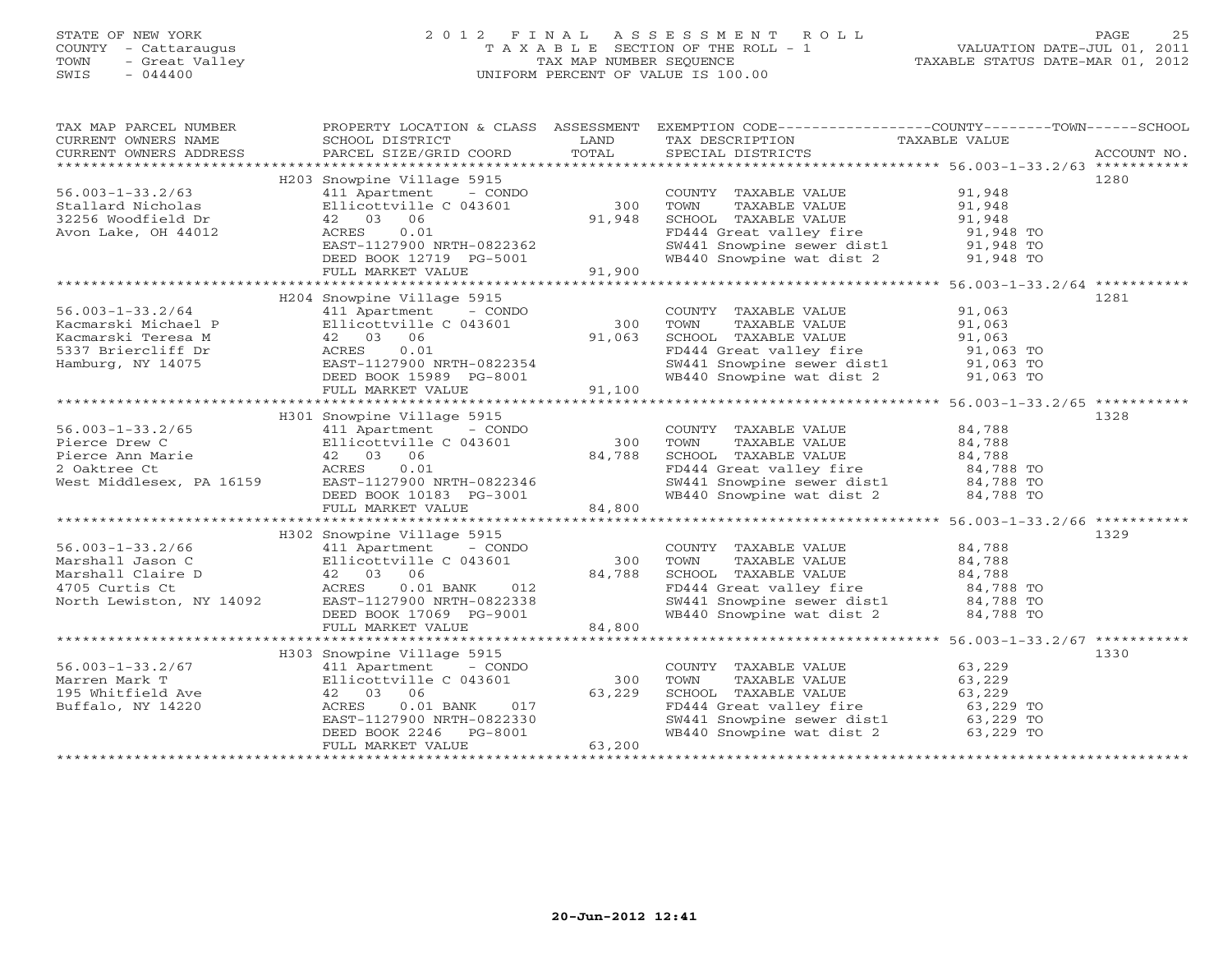# STATE OF NEW YORK 2 0 1 2 F I N A L A S S E S S M E N T R O L L PAGE 26 COUNTY - Cattaraugus T A X A B L E SECTION OF THE ROLL - 1 VALUATION DATE-JUL 01, 2011 TOWN - Great Valley TAX MAP NUMBER SEQUENCE TAXABLE STATUS DATE-MAR 01, 2012 SWIS - 044400 UNIFORM PERCENT OF VALUE IS 100.00UNIFORM PERCENT OF VALUE IS 100.00

| TAX MAP PARCEL NUMBER<br>CURRENT OWNERS NAME<br>CURRENT OWNERS ADDRESS<br>**********************           | PROPERTY LOCATION & CLASS ASSESSMENT<br>SCHOOL DISTRICT<br>PARCEL SIZE/GRID COORD                                                                                                                                         | LAND<br>TOTAL              | EXEMPTION CODE-----------------COUNTY-------TOWN-----SCHOOL<br>TAX DESCRIPTION<br>SPECIAL DISTRICTS                                                         | TAXABLE VALUE                                                                                           | ACCOUNT NO. |
|------------------------------------------------------------------------------------------------------------|---------------------------------------------------------------------------------------------------------------------------------------------------------------------------------------------------------------------------|----------------------------|-------------------------------------------------------------------------------------------------------------------------------------------------------------|---------------------------------------------------------------------------------------------------------|-------------|
| $56.003 - 1 - 33.2/68$<br>Schneider Michael N<br>6229 Pheasant Hill Rd<br>Dayton, OH 45424                 | H304 Snowpine Village 5915<br>411 Apartment - CONDO<br>Ellicottville C 043601<br>06<br>42 03<br>$0.01$ BANK<br>ACRES<br>017<br>EAST-1127900 NRTH-0822320                                                                  | 300<br>61,138              | COUNTY TAXABLE VALUE<br>TAXABLE VALUE<br>TOWN<br>SCHOOL TAXABLE VALUE<br>FD444 Great valley fire<br>SW441 Snowpine sewer dist1                              | 61,138<br>61,138<br>61,138<br>61,138 TO<br>61,138 TO                                                    | 1331        |
| **********************                                                                                     | DEED BOOK 1013 PG-322<br>FULL MARKET VALUE<br>***************************                                                                                                                                                 | 61,100                     | WB440 Snowpine wat dist 2                                                                                                                                   | 61,138 TO                                                                                               |             |
| $56.003 - 1 - 33.2/69$<br>Lewis Tracy L<br>3006 Pine Trails Cir<br>Hudson, OH 44236                        | H305 Snowpine Village 5915<br>411 Apartment<br>- CONDO<br>Ellicottville C 043601<br>06<br>42 03<br>ACRES<br>$0.01$ BANK<br>017<br>DEED BOOK 17252 PG-9001<br>FULL MARKET VALUE<br>* * * * * * * * * * * * * * * * * * * * | 300<br>61,138<br>61,100    | COUNTY TAXABLE VALUE<br>TOWN<br>TAXABLE VALUE<br>SCHOOL TAXABLE VALUE<br>FD444 Great valley fire<br>SW441 Snowpine sewer dist1<br>WB440 Snowpine wat dist 2 | 61,138<br>61,138<br>61,138<br>61,138 TO<br>61,138 TO<br>61,138 TO<br>$56.003 - 1 - 33.3$ ************** | 1332        |
| $56.003 - 1 - 33.3$<br>Snowpine Village Homeowners<br>Mountain Rd<br>PO Box 958<br>Ellicottville, NY 14731 | Us Rte $219$ (Off)<br>546 Oth Ind Spor<br>Ellicottville C 043601<br>42 03 06<br>TENNIS COURTS<br>FRNT 177.37 DPTH 163.72<br>ACRES<br>0.67<br>DEED BOOK 848<br>$PG-436$<br>FULL MARKET VALUE                               | 5,000<br>15,000<br>15,000  | COUNTY TAXABLE VALUE<br>TOWN<br>TAXABLE VALUE<br>SCHOOL TAXABLE VALUE<br>FD444 Great valley fire                                                            | 15,000<br>15,000<br>15,000<br>15,000 TO                                                                 | 1245        |
|                                                                                                            | 5986 Brewer Rd                                                                                                                                                                                                            |                            |                                                                                                                                                             |                                                                                                         | 0598        |
| $56.003 - 2 - 1$<br>Moore Susan E<br>5986 Brewer Rd<br>Great Valley, NY 14741                              | 210 1 Family Res<br>Ellicottville C 043601<br>42 03 06<br>74.40 DPTH 150.00<br>FRNT<br>ACRES<br>$0.26$ BANK<br>023<br>DEED BOOK 00978 PG-00069                                                                            | 7,100<br>47,200            | RES STAR<br>41854<br>COUNTY TAXABLE VALUE<br>TOWN<br>TAXABLE VALUE<br>SCHOOL TAXABLE VALUE<br>FD444 Great valley fire                                       | $\circ$<br>$\Omega$<br>47,200<br>47,200<br>15,360<br>47,200 TO                                          | 31,840      |
|                                                                                                            | FULL MARKET VALUE                                                                                                                                                                                                         | 47,200                     |                                                                                                                                                             |                                                                                                         |             |
| $56.003 - 2 - 2$<br>Riegle Edward<br>Riegle Susan<br>58 Boxwood Ln<br>Fairport, NY 14450                   | 5962 Brewer Rd<br>270 Mfg housing<br>Ellicottville C 043601<br>42 03<br>06<br>FF210.00<br>1.04<br>ACRES<br>EAST-1131630 NRTH-0819527<br>DEED BOOK 754<br>$PG-976$                                                         | 18,100<br>35,900<br>35,900 | COUNTY TAXABLE VALUE<br>TOWN<br>TAXABLE VALUE<br>SCHOOL TAXABLE VALUE<br>FD444 Great valley fire                                                            | 35,900<br>35,900<br>35,900<br>35,900 TO                                                                 | 0520        |
|                                                                                                            | FULL MARKET VALUE                                                                                                                                                                                                         |                            |                                                                                                                                                             |                                                                                                         |             |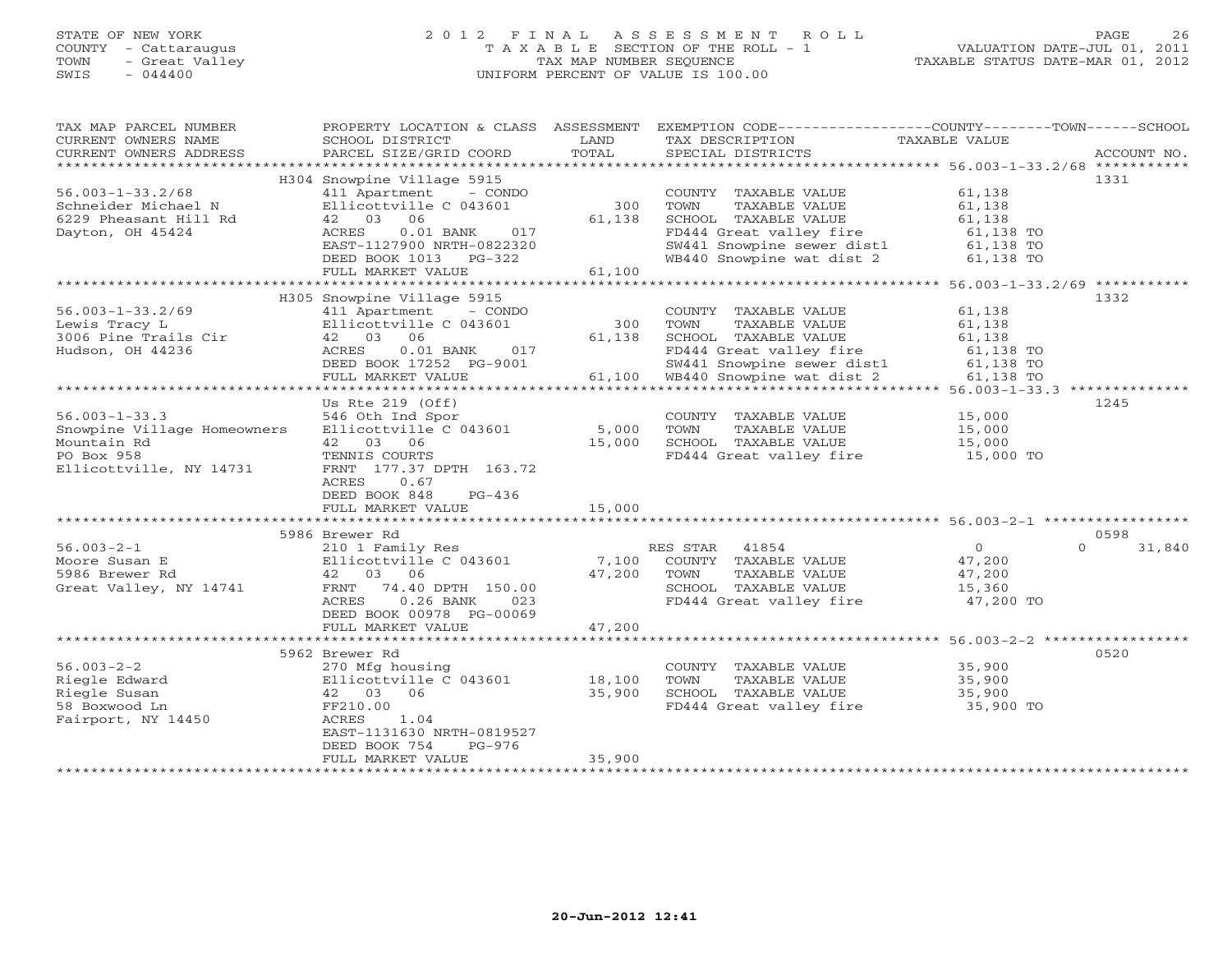# STATE OF NEW YORK 2 0 1 2 F I N A L A S S E S S M E N T R O L L PAGE 27 COUNTY - Cattaraugus T A X A B L E SECTION OF THE ROLL - 1 VALUATION DATE-JUL 01, 2011 TOWN - Great Valley TAX MAP NUMBER SEQUENCE TAXABLE STATUS DATE-MAR 01, 2012 SWIS - 044400 UNIFORM PERCENT OF VALUE IS 100.00UNIFORM PERCENT OF VALUE IS 100.00

| TAX MAP PARCEL NUMBER<br>CURRENT OWNERS NAME                                          | PROPERTY LOCATION & CLASS ASSESSMENT EXEMPTION CODE---------------COUNTY-------TOWN------SCHOOL<br>SCHOOL DISTRICT                                                                                                                                               | LAND                         | TAX DESCRIPTION                                                                                                                                                       | TAXABLE VALUE                                                                      |                                                                |
|---------------------------------------------------------------------------------------|------------------------------------------------------------------------------------------------------------------------------------------------------------------------------------------------------------------------------------------------------------------|------------------------------|-----------------------------------------------------------------------------------------------------------------------------------------------------------------------|------------------------------------------------------------------------------------|----------------------------------------------------------------|
| CURRENT OWNERS ADDRESS                                                                | PARCEL SIZE/GRID COORD                                                                                                                                                                                                                                           | TOTAL                        | SPECIAL DISTRICTS                                                                                                                                                     |                                                                                    | ACCOUNT NO.                                                    |
|                                                                                       | 5936 Brewer Rd                                                                                                                                                                                                                                                   |                              |                                                                                                                                                                       |                                                                                    | 0321                                                           |
| $56.003 - 2 - 3$<br>Germain Robert<br>Germain Valerie                                 | 210 1 Family Res<br>Ellicottville C 043601<br>Ellicottville<br>42 03 06<br>DEED BOOK 678<br>PG-590<br>FULL MARKET VALUE                                                                                                                                          | 18,700<br>151,800<br>151,800 | RES STAR 41854<br>COUNTY TAXABLE VALUE<br>TAXABLE VALUE<br>TOWN<br>-<br>SCHOOL TAXABLE VALUE 119,960<br>FD444 Great valley fire 151,800 TO<br>FD444 Great valley fire | $\overline{0}$<br>151,800<br>151,800                                               | $\Omega$<br>31,840                                             |
|                                                                                       |                                                                                                                                                                                                                                                                  |                              |                                                                                                                                                                       |                                                                                    |                                                                |
| $56.003 - 2 - 4.1$<br>56.003-2-4.1<br>Dineen Thomas J Jr<br>6165 Route 219            | 5904 Brewer Rd<br>220 2 Family Res<br>Ellicottville C 043601<br>42 03 06<br>Ellicottville, NY 14731 FRNT 160.00 DPTH 180.00<br>0.66<br>ACRES<br>DEED BOOK 00980 PG-00655                                                                                         | 12,100<br>105,700            | COUNTY TAXABLE VALUE<br>TOWN<br>TAXABLE VALUE<br>SCHOOL TAXABLE VALUE<br>FD444 Great valley fire 105,700 TO                                                           | 105,700<br>105,700<br>105,700                                                      | 0197                                                           |
|                                                                                       | FULL MARKET VALUE                                                                                                                                                                                                                                                | 105,700                      |                                                                                                                                                                       |                                                                                    |                                                                |
|                                                                                       |                                                                                                                                                                                                                                                                  |                              |                                                                                                                                                                       |                                                                                    |                                                                |
| $56.003 - 2 - 4.2$<br>Dineen Thomas J Jr<br>6165 Route 219<br>Ellicottville, NY 14731 | 5900 Brewer Rd<br>210 1 Family Res<br>210 1 Family Res<br>Ellicottville C 043601 11,900<br>42 03 06 100 100 15,500<br>FRNT 155.00 DPTH 180.00<br>ACRES<br>0.64<br>DEED BOOK 899<br>$PG-718$                                                                      |                              | COUNTY TAXABLE VALUE<br>TAXABLE VALUE<br>TOWN                                                                                                                         | 75,500<br>75,500                                                                   | 1460                                                           |
|                                                                                       | FULL MARKET VALUE                                                                                                                                                                                                                                                | 75,500                       |                                                                                                                                                                       |                                                                                    |                                                                |
|                                                                                       |                                                                                                                                                                                                                                                                  |                              |                                                                                                                                                                       |                                                                                    |                                                                |
|                                                                                       | 5882 Brewer Rd                                                                                                                                                                                                                                                   |                              |                                                                                                                                                                       |                                                                                    | 0077                                                           |
| $56.003 - 2 - 5.1$<br>Great Valley, NY 14741                                          | 210 1 Family Res<br>56.003-2-5.1 210 1 Family Res<br>Blendinger Gordon Ellicottville C 043601 10,200 AGED C/T/S 41800<br>Blendinger Gladys 42 03 06 104,600 SR STAR 41834<br>5882 Brewer Rd 1911<br>ACRES 0.48<br>DEED BOOK 512<br>$PG-438$<br>FULL MARKET VALUE |                              | $CVET C/T$ 41131<br>COUNTY TAXABLE VALUE<br>TOWN<br>TAXABLE VALUE<br>SCHOOL TAXABLE VALUE<br>104,600 FD444 Great valley fire 104,600 TO                               | 20,000<br>42,300<br>42,300<br>$\overline{0}$<br>42,300<br>42,300<br>$\overline{0}$ | 20,000<br>$\overline{0}$<br>52,300<br>52,300<br>$\overline{0}$ |
|                                                                                       |                                                                                                                                                                                                                                                                  |                              |                                                                                                                                                                       |                                                                                    |                                                                |
| $56.003 - 2 - 5.2$                                                                    | 5876 Brewer Rd<br>210 1 Family Res<br>Ellicottville $C$ 043601 12,100<br>DEED BOOK 965<br>PG-1039<br>FULL MARKET VALUE                                                                                                                                           | 50,000<br>50,000             | COUNTY TAXABLE VALUE<br>TOWN<br>TAXABLE VALUE<br>SCHOOL TAXABLE VALUE<br>FD444 Great valley fire 50,000 TO                                                            | 50,000<br>50,000<br>50,000                                                         | 0078                                                           |
|                                                                                       |                                                                                                                                                                                                                                                                  |                              |                                                                                                                                                                       |                                                                                    |                                                                |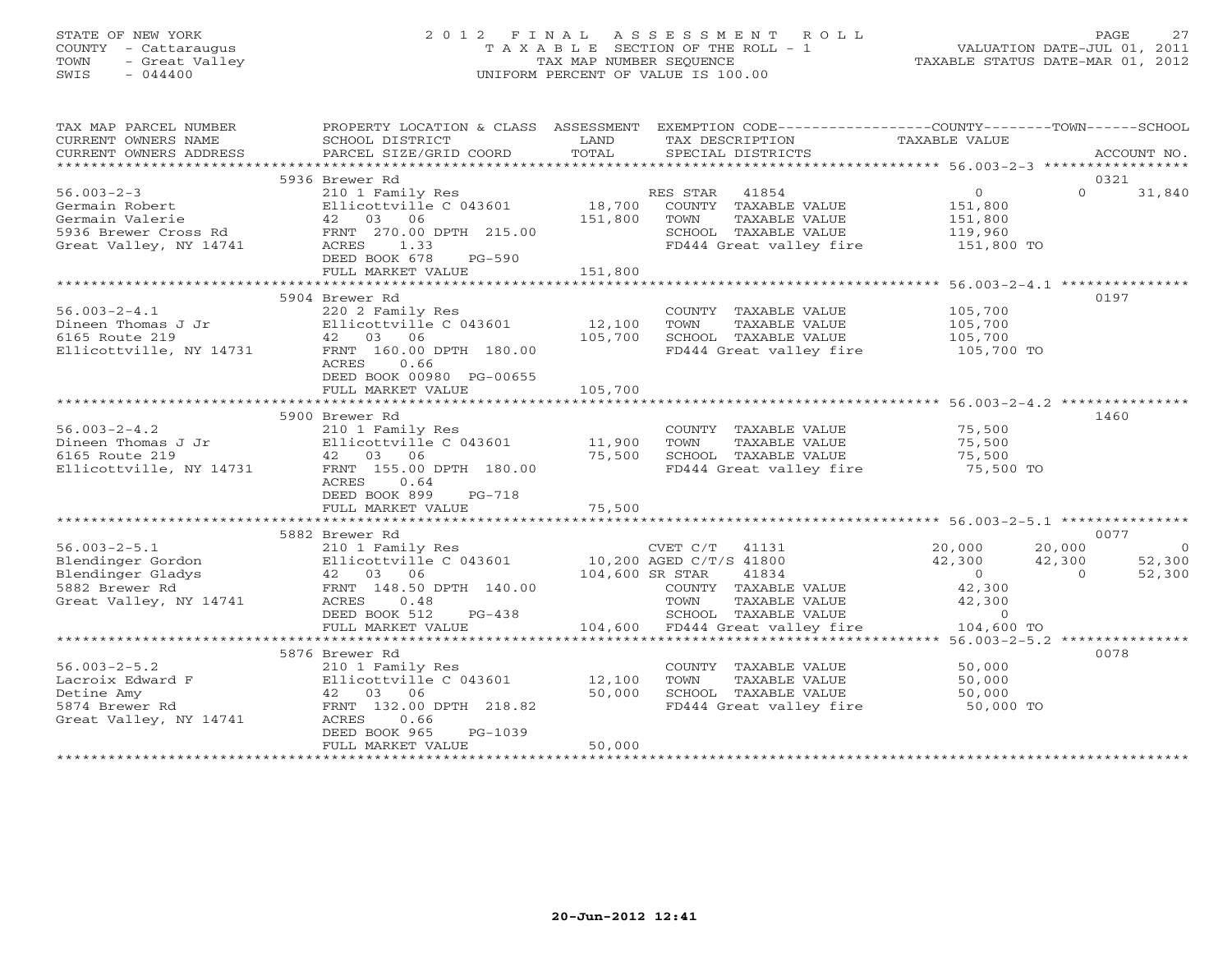# STATE OF NEW YORK 2 0 1 2 F I N A L A S S E S S M E N T R O L L PAGE 28 COUNTY - Cattaraugus T A X A B L E SECTION OF THE ROLL - 1 VALUATION DATE-JUL 01, 2011 TOWN - Great Valley TAX MAP NUMBER SEQUENCE TAXABLE STATUS DATE-MAR 01, 2012 SWIS - 044400 UNIFORM PERCENT OF VALUE IS 100.00UNIFORM PERCENT OF VALUE IS 100.00

| TAX MAP PARCEL NUMBER<br>CURRENT OWNERS NAME<br>CURRENT OWNERS ADDRESS                                                | PROPERTY LOCATION & CLASS ASSESSMENT<br>SCHOOL DISTRICT<br>PARCEL SIZE/GRID COORD                                                                                             | LAND<br>TOTAL                | EXEMPTION CODE-----------------COUNTY-------TOWN------SCHOOL<br>TAX DESCRIPTION<br>SPECIAL DISTRICTS                  | TAXABLE VALUE                                                 | ACCOUNT NO.        |
|-----------------------------------------------------------------------------------------------------------------------|-------------------------------------------------------------------------------------------------------------------------------------------------------------------------------|------------------------------|-----------------------------------------------------------------------------------------------------------------------|---------------------------------------------------------------|--------------------|
|                                                                                                                       |                                                                                                                                                                               |                              |                                                                                                                       |                                                               |                    |
|                                                                                                                       | 5874 Brewer Rd                                                                                                                                                                |                              |                                                                                                                       |                                                               | 0079               |
| $56.003 - 2 - 6$<br>Lacroix Edward F<br>Detine Amy<br>5874 Brewer Rd<br>Great Valley, NY 14741                        | 210 1 Family Res<br>Ellicottville C 043601<br>42 03 06<br>FF 200.00<br>ACRES<br>1.84 BANK<br>026<br>DEED BOOK 939<br>PG-174                                                   | 19,800<br>94,400             | RES STAR<br>41854<br>COUNTY TAXABLE VALUE<br>TAXABLE VALUE<br>TOWN<br>SCHOOL TAXABLE VALUE<br>FD444 Great valley fire | $\overline{0}$<br>94,400<br>94,400<br>62,560<br>94,400 TO     | $\Omega$<br>31,840 |
|                                                                                                                       | FULL MARKET VALUE                                                                                                                                                             | 94,400                       |                                                                                                                       |                                                               |                    |
|                                                                                                                       | 5751 Clark Rd                                                                                                                                                                 |                              |                                                                                                                       |                                                               | 0199               |
| $56.003 - 2 - 7.1$<br>Calderon Barbara A<br>5751 Clark Rd<br>Great Valley, NY 14741                                   | 210 1 Family Res<br>Ellicottville C 043601<br>41/42 03 06<br>FF 650.00<br>1.20<br>ACRES<br>DEED BOOK 16612 PG-2001<br>FULL MARKET VALUE                                       | 18,400<br>104,300<br>104,300 | RES STAR 41854<br>COUNTY TAXABLE VALUE<br>TOWN<br>TAXABLE VALUE<br>SCHOOL TAXABLE VALUE<br>FD444 Great valley fire    | $\circ$<br>104,300<br>104,300<br>72,460<br>104,300 TO         | $\Omega$<br>31,840 |
|                                                                                                                       |                                                                                                                                                                               |                              |                                                                                                                       |                                                               |                    |
|                                                                                                                       | 5750 Clark Rd                                                                                                                                                                 |                              |                                                                                                                       |                                                               | 1227               |
| $56.003 - 2 - 7.2$<br>Brown Barbara A<br>5750 Clark Rd<br>Great Valley, NY 14741                                      | 210 1 Family Res<br>Ellicottville C 043601<br>41/42<br>03 06<br>FRNT 230.00 DPTH 160.00<br>ACRES<br>0.84<br>DEED BOOK 2206 PG-2001<br>FULL MARKET VALUE                       | 14,800<br>148,500<br>148,500 | RES STAR 41854<br>COUNTY TAXABLE VALUE<br>TOWN<br>TAXABLE VALUE<br>SCHOOL TAXABLE VALUE<br>FD444 Great valley fire    | $\overline{0}$<br>148,500<br>148,500<br>116,660<br>148,500 TO | $\Omega$<br>31,840 |
|                                                                                                                       |                                                                                                                                                                               |                              |                                                                                                                       |                                                               |                    |
| $56.003 - 2 - 7.3$<br>Andera David J<br>Andera Barbara L<br>5912 Sugartown Rd<br>PO Box 61<br>Ellicottville, NY 14731 | 5689 Us Rte 219<br>112 Dairy farm<br>Ellicottville C 043601<br>41/42 03 06<br>FF 1180.00 BREWER RD<br>FF 920.00 CLARK RD<br>ACRES<br>52.40<br>DEED BOOK 1001<br><b>PG-985</b> | 48,900<br>95,000             | COUNTY TAXABLE VALUE<br>TAXABLE VALUE<br>TOWN<br>SCHOOL TAXABLE VALUE<br>FD444 Great valley fire 95,000 TO            | 95,000<br>95,000<br>95,000                                    | 1643               |
|                                                                                                                       | FULL MARKET VALUE                                                                                                                                                             | 95,000                       |                                                                                                                       |                                                               |                    |
|                                                                                                                       |                                                                                                                                                                               |                              |                                                                                                                       |                                                               |                    |
| $56.003 - 2 - 7.4$<br>Johnson Michael<br>Johnson Thomas<br>195 Main St<br>Springville, NY 14141                       | 5767 Us Rte 219<br>431 Auto dealer<br>Ellicottville C 043601<br>42 03 06<br>FORD GARAGE<br>FF 410.00<br>ACRES<br>7.00<br>DEED BOOK 948<br>PG-1183                             | 62,000<br>447,600            | COUNTY TAXABLE VALUE<br>TAXABLE VALUE<br>TOWN<br>SCHOOL TAXABLE VALUE<br>FD444 Great valley fire                      | 447,600<br>447,600<br>447,600<br>447,600 TO                   | 1691               |
|                                                                                                                       | FULL MARKET VALUE<br>**********************                                                                                                                                   | 447,600                      |                                                                                                                       |                                                               |                    |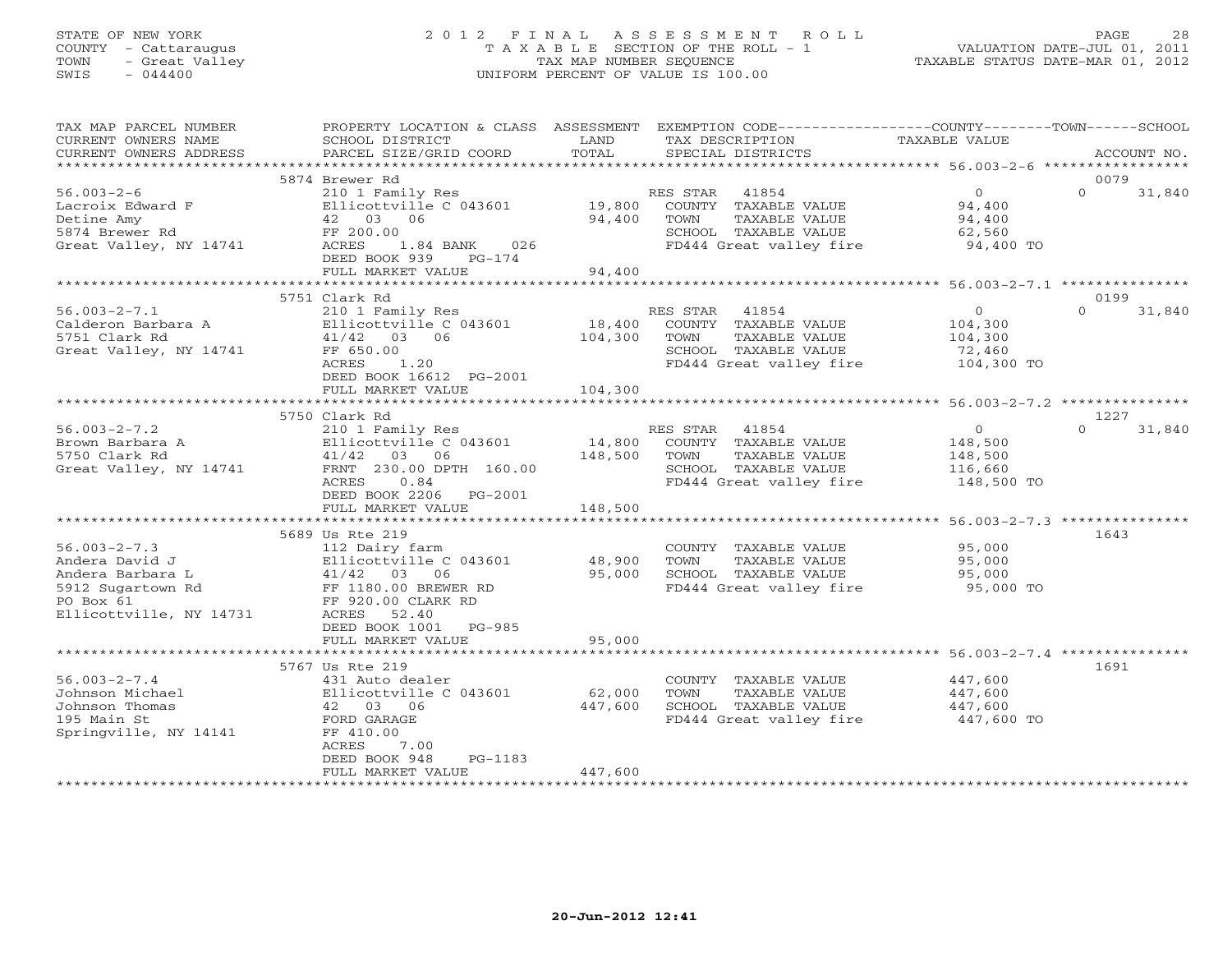# STATE OF NEW YORK 2 0 1 2 F I N A L A S S E S S M E N T R O L L PAGE 29 COUNTY - Cattaraugus T A X A B L E SECTION OF THE ROLL - 1 VALUATION DATE-JUL 01, 2011 TOWN - Great Valley TAX MAP NUMBER SEQUENCE TAXABLE STATUS DATE-MAR 01, 2012 SWIS - 044400 UNIFORM PERCENT OF VALUE IS 100.00UNIFORM PERCENT OF VALUE IS 100.00

| TAX MAP PARCEL NUMBER        | PROPERTY LOCATION & CLASS   | ASSESSMENT | EXEMPTION CODE-----------------COUNTY-------TOWN------SCHOOL |                      |                    |
|------------------------------|-----------------------------|------------|--------------------------------------------------------------|----------------------|--------------------|
| CURRENT OWNERS NAME          | SCHOOL DISTRICT             | LAND       | TAX DESCRIPTION                                              | TAXABLE VALUE        |                    |
| CURRENT OWNERS ADDRESS       | PARCEL SIZE/GRID COORD      | TOTAL      | SPECIAL DISTRICTS                                            |                      | ACCOUNT NO.        |
| *************************    |                             |            |                                                              |                      |                    |
|                              | 5810 Andera Ln              |            |                                                              |                      | 0014               |
| $56.003 - 2 - 8.1$           | 112 Dairy farm              |            | SILO T/C/S 42100                                             | 39,334               | 39,334<br>39,334   |
| Gernatt Asphalt Products Inc | Ellicottville C 043601      | 67,200     | COUNTY TAXABLE VALUE                                         | 281,466              |                    |
| 13870 Taylor Hollow Rd       | 23 03 06                    | 320,800    | TOWN<br>TAXABLE VALUE                                        | 281,466              |                    |
| Collins, NY 14034            | ACRES 150.00                |            | SCHOOL TAXABLE VALUE                                         | 281,466              |                    |
|                              | DEED BOOK 17593 PG-6002     |            | FD444 Great valley fire                                      | 320,800 TO           |                    |
|                              | FULL MARKET VALUE           | 320,800    |                                                              |                      |                    |
|                              |                             |            |                                                              |                      |                    |
|                              | 5782 Andera Ln              |            |                                                              |                      | 1925               |
| $56.003 - 2 - 8.2$           | 270 Mfg housing             |            | RES STAR<br>41854                                            | $\Omega$             | $\Omega$<br>31,840 |
| Andera Christopher J         | Ellicottville C 043601      | 18,000     | COUNTY<br>TAXABLE VALUE                                      | 110,900              |                    |
| Conhiser-Andera Catherine E  | <b>ACRES</b><br>1.00        | 110,900    | TOWN<br>TAXABLE VALUE                                        | 110,900              |                    |
| 5782 Andera Ln               | DEED BOOK 15606 PG-4001     |            | SCHOOL TAXABLE VALUE                                         | 79,060               |                    |
| Great Valley, NY 14741       | FULL MARKET VALUE           | 110,900    | FD444 Great valley fire                                      | 110,900 TO           |                    |
|                              |                             |            |                                                              |                      |                    |
|                              | 5726 Sugartown Rd           |            |                                                              |                      | 0262               |
| $56.003 - 2 - 9$             | 210 1 Family Res            |            | RES STAR<br>41854                                            | $\Omega$             | $\Omega$<br>31,840 |
| Chapman Darcy L              | Ellicottville C 043601      | 31,700     | COUNTY<br>TAXABLE VALUE                                      | 120,600              |                    |
| 5726 Sugartown Rd            | 23 03 06                    | 120,600    | TOWN<br>TAXABLE VALUE                                        | 120,600              |                    |
| Great Valley, NY 14741       | FF 525.00                   |            | SCHOOL TAXABLE VALUE                                         | 88,760               |                    |
|                              | ACRES<br>8.07               |            | FD444 Great valley fire                                      | 120,600 TO           |                    |
|                              | DEED BOOK 1030<br>$PG-1013$ |            |                                                              |                      |                    |
|                              | FULL MARKET VALUE           | 120,600    |                                                              |                      |                    |
|                              |                             |            |                                                              | $56.003 - 2 - 10$ ** |                    |
|                              | 5717 Plum Brook Rd          |            |                                                              |                      | 0266               |
| $56.003 - 2 - 10$            | 240 Rural res               |            | COUNTY<br>TAXABLE VALUE                                      | 186,100              |                    |
| Distefano Vince              | Ellicottville C 043601      | 45,000     | TOWN<br>TAXABLE VALUE                                        | 186,100              |                    |
| 14 Leeanna Ln                | 23 03<br>06                 | 186,100    | SCHOOL TAXABLE VALUE                                         | 186,100              |                    |
| Leeper, PA 16233             | FF 1140.00                  |            | FD444 Great valley fire                                      | 186,100 TO           |                    |
|                              | ACRES<br>32.03              |            |                                                              |                      |                    |
|                              | EAST-1136372 NRTH-0818723   |            |                                                              |                      |                    |
|                              | DEED BOOK 5938<br>PG-2001   |            |                                                              |                      |                    |
|                              | FULL MARKET VALUE           | 186,100    |                                                              |                      |                    |
|                              | ***********************     |            |                                                              |                      |                    |
|                              | 5714 Plum Brook Rd          |            |                                                              |                      | 1036               |
| $56.003 - 2 - 11.1$          | 240 Rural res               |            | 41834<br>SR STAR                                             | $\mathbf{0}$         | $\Omega$<br>63,800 |
| McKinney Duane               | Ellicottville C 043601      | 42,200     | COUNTY TAXABLE VALUE                                         | 146,700              |                    |
| McKinney Marilyn             | 06<br>23 03                 | 146,700    | TOWN<br>TAXABLE VALUE                                        | 146,700              |                    |
| 5714 Plum Brook Rd           | FF 930.00                   |            | SCHOOL TAXABLE VALUE                                         | 82,900               |                    |
| Great Valley, NY 14741       | ACRES<br>017<br>17.20 BANK  |            | FD444 Great valley fire                                      | 146,700 TO           |                    |
|                              | DEED BOOK 755<br>$PG-218$   |            |                                                              |                      |                    |
|                              | FULL MARKET VALUE           | 146,700    |                                                              |                      |                    |
|                              | *******************         |            |                                                              |                      |                    |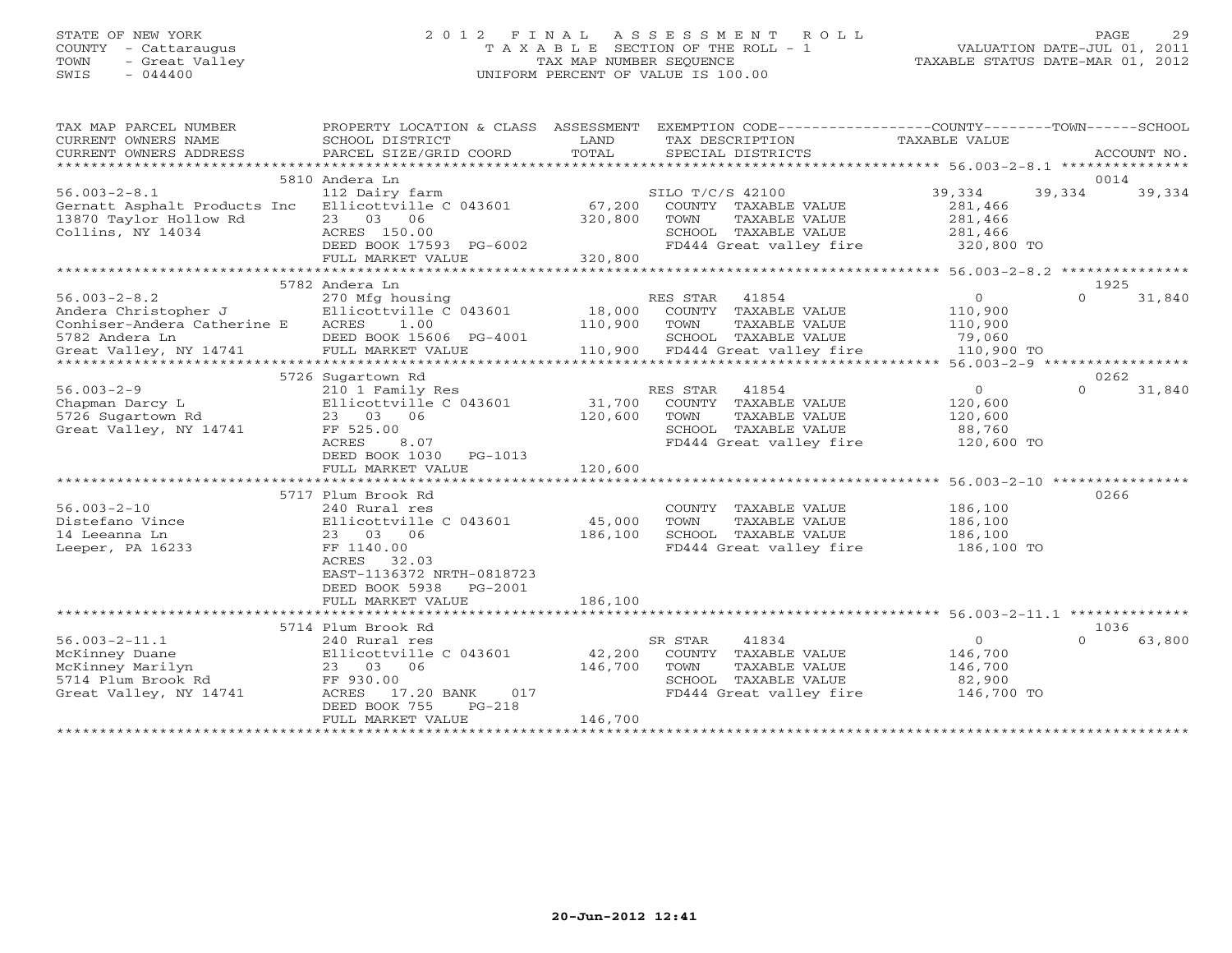# STATE OF NEW YORK 2 0 1 2 F I N A L A S S E S S M E N T R O L L PAGE 30 COUNTY - Cattaraugus T A X A B L E SECTION OF THE ROLL - 1 VALUATION DATE-JUL 01, 2011 TOWN - Great Valley TAX MAP NUMBER SEQUENCE TAXABLE STATUS DATE-MAR 01, 2012 SWIS - 044400 UNIFORM PERCENT OF VALUE IS 100.00UNIFORM PERCENT OF VALUE IS 100.00

| TAX MAP PARCEL NUMBER   | PROPERTY LOCATION & CLASS ASSESSMENT |         | EXEMPTION CODE-----------------COUNTY-------TOWN------SCHOOL |                                                       |             |
|-------------------------|--------------------------------------|---------|--------------------------------------------------------------|-------------------------------------------------------|-------------|
| CURRENT OWNERS NAME     | SCHOOL DISTRICT                      | LAND    | TAX DESCRIPTION                                              | TAXABLE VALUE                                         |             |
| CURRENT OWNERS ADDRESS  | PARCEL SIZE/GRID COORD               | TOTAL   | SPECIAL DISTRICTS                                            |                                                       | ACCOUNT NO. |
|                         |                                      |         |                                                              |                                                       |             |
|                         | 5736 Plum Brook Rd                   |         |                                                              |                                                       | 1334        |
| $56.003 - 2 - 11.2$     | 210 1 Family Res                     |         | 41854<br>RES STAR                                            | $\overline{0}$<br>$\Omega$                            | 31,840      |
| Ditcher Franklin B      | Ellicottville C 043601               | 26,600  | COUNTY TAXABLE VALUE                                         | 186,000                                               |             |
| 5736 Plum Brook Rd      | 23 03 06                             | 186,000 | TOWN<br>TAXABLE VALUE                                        | 186,000                                               |             |
| Great Valley, NY 14741  | FF 200.00                            |         | SCHOOL TAXABLE VALUE                                         | 154,160                                               |             |
|                         | ACRES<br>4.90                        |         | FD444 Great valley fire                                      | 186,000 TO                                            |             |
|                         | DEED BOOK 881<br>PG-686              |         |                                                              |                                                       |             |
|                         | FULL MARKET VALUE                    | 186,000 |                                                              |                                                       |             |
|                         |                                      |         |                                                              | ************************ 56.003-2-12 **************** |             |
|                         | 5556 Sugartown Rd (Off)              |         |                                                              |                                                       | 0815        |
| $56.003 - 2 - 12$       | 910 Priv forest                      |         | COUNTY TAXABLE VALUE                                         | 33,900                                                |             |
| Sebastiano Michael F Jr | Ellicottville C 043601               | 33,900  | TOWN<br>TAXABLE VALUE                                        | 33,900                                                |             |
| 1126 Greenfield Dr      | 23 03<br>06                          | 33,900  | SCHOOL TAXABLE VALUE                                         | 33,900                                                |             |
| Alden, NY 14004         | ACRES<br>67.35                       |         | FD444 Great valley fire                                      | 33,900 TO                                             |             |
|                         | DEED BOOK 00996 PG-00037             |         |                                                              |                                                       |             |
|                         | FULL MARKET VALUE                    | 33,900  |                                                              |                                                       |             |
|                         |                                      |         |                                                              |                                                       |             |
|                         | 5478 Sugartown Rd                    |         |                                                              |                                                       | 0615        |
| $56.003 - 2 - 13.1$     | 210 1 Family Res                     |         | COUNTY TAXABLE VALUE                                         | 192,850                                               |             |
| Brown Christopher K     | Ellicottville C 043601               | 31,500  | TAXABLE VALUE<br>TOWN                                        | 192,850                                               |             |
| Brown Victoria S        | 23 03 06                             | 192,850 | SCHOOL TAXABLE VALUE                                         | 192,850                                               |             |
| PO Box 596              | FF 440.00                            |         | FD444 Great valley fire                                      | 192,850 TO                                            |             |
| Ellicottville, NY 14731 | ACRES<br>7.89 BANK<br>017            |         |                                                              |                                                       |             |
|                         | $PG-145$<br>DEED BOOK 942            | 192,900 |                                                              |                                                       |             |
|                         | FULL MARKET VALUE                    |         |                                                              |                                                       |             |
|                         | 5512 Sugartown Rd                    |         |                                                              |                                                       | 0538        |
| $56.003 - 2 - 13.2$     | 260 Seasonal res                     |         | COUNTY TAXABLE VALUE                                         | 103,800                                               |             |
| Sprod Peter             | Ellicottville C 043601               | 20,700  | TOWN<br>TAXABLE VALUE                                        | 103,800                                               |             |
| 2058 Lynchmere Ave      | 23 03 06                             | 103,800 | SCHOOL TAXABLE VALUE                                         | 103,800                                               |             |
| 2058 Lynchmere Ave      | FF 300.00                            |         | FD444 Great valley fire                                      | 103,800 TO                                            |             |
| Mississaugua, ON Canada | ACRES<br>2.24                        |         |                                                              |                                                       |             |
| L5B 1W8                 | DEED BOOK 887<br>PG-556              |         |                                                              |                                                       |             |
|                         | FULL MARKET VALUE                    | 103,800 |                                                              |                                                       |             |
|                         |                                      |         |                                                              |                                                       |             |
|                         | Sugartown Rd                         |         |                                                              |                                                       | 1061        |
| $56.003 - 2 - 13.3$     | 314 Rural vac<10                     |         | COUNTY TAXABLE VALUE                                         | 21,500                                                |             |
| Ellis Robert M          | Ellicottville C 043601               | 21,500  | TOWN<br>TAXABLE VALUE                                        | 21,500                                                |             |
| 461 Broad St            | 23 03 06                             | 21,500  | SCHOOL TAXABLE VALUE                                         | 21,500                                                |             |
| Salamanca, NY 14779     | FF 125.00                            |         | FD444 Great valley fire                                      | 21,500 TO                                             |             |
|                         | ACRES<br>5.06                        |         |                                                              |                                                       |             |
|                         | DEED BOOK 780<br>PG-1172             |         |                                                              |                                                       |             |
|                         | FULL MARKET VALUE                    | 21,500  |                                                              |                                                       |             |
|                         |                                      |         |                                                              |                                                       |             |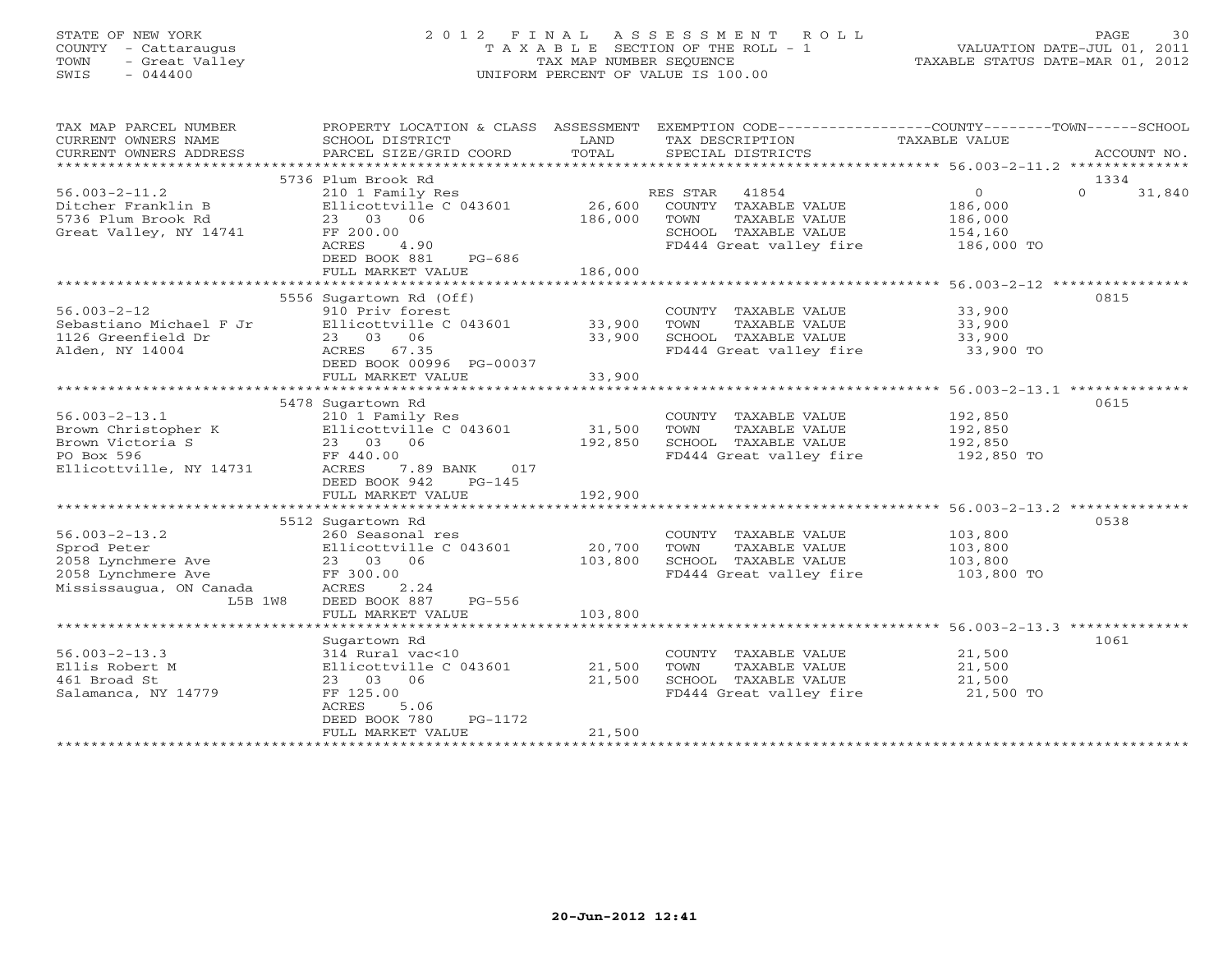# STATE OF NEW YORK 2 0 1 2 F I N A L A S S E S S M E N T R O L L PAGE 31 COUNTY - Cattaraugus T A X A B L E SECTION OF THE ROLL - 1 VALUATION DATE-JUL 01, 2011 TOWN - Great Valley TAX MAP NUMBER SEQUENCE TAXABLE STATUS DATE-MAR 01, 2012 SWIS - 044400 UNIFORM PERCENT OF VALUE IS 100.00

| TAX MAP PARCEL NUMBER                           | PROPERTY LOCATION & CLASS ASSESSMENT |                  | EXEMPTION CODE-----------------COUNTY-------TOWN------SCHOOL |                                                    |                          |
|-------------------------------------------------|--------------------------------------|------------------|--------------------------------------------------------------|----------------------------------------------------|--------------------------|
| CURRENT OWNERS NAME                             | SCHOOL DISTRICT                      | LAND             | TAX DESCRIPTION                                              | TAXABLE VALUE                                      |                          |
| CURRENT OWNERS ADDRESS<br>********************* | PARCEL SIZE/GRID COORD               | TOTAL            | SPECIAL DISTRICTS                                            |                                                    | ACCOUNT NO.              |
|                                                 |                                      |                  |                                                              |                                                    |                          |
|                                                 | Sugartown Rd                         |                  |                                                              |                                                    | 1086                     |
| $56.003 - 2 - 13.4$                             | 910 Priv forest                      |                  | COUNTY TAXABLE VALUE                                         | 32,500                                             |                          |
| Carnes James P                                  | Ellicottville C 043601               | 32,500<br>32,500 | TOWN<br>TAXABLE VALUE<br>SCHOOL TAXABLE VALUE                | 32,500                                             |                          |
| Carnes Jason A<br>PO Box 28                     | 23 03 06<br>FF 100.00                |                  | FD444 Great valley fire                                      | 32,500                                             |                          |
| Ellicottville, NY 14731                         | ACRES 60.14                          |                  |                                                              | 32,500 TO                                          |                          |
|                                                 | DEED BOOK 807<br>PG-82               |                  |                                                              |                                                    |                          |
|                                                 | FULL MARKET VALUE                    | 32,500           |                                                              |                                                    |                          |
|                                                 |                                      |                  |                                                              |                                                    |                          |
|                                                 | 5480 Sugartown Rd                    |                  |                                                              |                                                    | 0613                     |
| $56.003 - 2 - 14$                               | 210 1 Family Res                     |                  | RES STAR<br>41854                                            | $\circ$                                            | $\Omega$<br>31,840       |
| Kooser Ronald                                   | Ellicottville C 043601               | 21,200           | COUNTY TAXABLE VALUE                                         | 158,300                                            |                          |
| Kooser Carolyn                                  | 23 03 06                             | 158,300          | TOWN<br>TAXABLE VALUE                                        | 158,300                                            |                          |
| 5480 Sugartown Rd Box 23                        | FF 230.00                            |                  | SCHOOL TAXABLE VALUE                                         | 126,460                                            |                          |
| Great Valley, NY 14741                          | 2.47<br>ACRES                        |                  | FD444 Great valley fire                                      | 158,300 TO                                         |                          |
|                                                 | DEED BOOK 776<br>$PG-80$             |                  |                                                              |                                                    |                          |
|                                                 | FULL MARKET VALUE                    | 158,300          |                                                              |                                                    |                          |
|                                                 | ************************             |                  |                                                              | ************************ 56.003-2-16 ************* |                          |
|                                                 | Sugartown Rd                         |                  |                                                              |                                                    | 0843                     |
| $56.003 - 2 - 16$                               | 120 Field crops                      |                  | COUNTY TAXABLE VALUE                                         | 49,300                                             |                          |
| Snider Robert F                                 | Ellicottville C 043601               | 49,300           | TOWN<br>TAXABLE VALUE                                        | 49,300                                             |                          |
| 5578 Martin Rd                                  | 23 03 06                             | 49,300           | SCHOOL TAXABLE VALUE                                         | 49,300                                             |                          |
| Great Valley, NY 14741                          | FF 1350.00                           |                  | FD444 Great valley fire                                      | 49,300 TO                                          |                          |
|                                                 | ACRES<br>54.54                       |                  |                                                              |                                                    |                          |
|                                                 | DEED BOOK 7028<br>PG-9002            |                  |                                                              |                                                    |                          |
|                                                 | FULL MARKET VALUE                    | 49,300           |                                                              |                                                    |                          |
|                                                 |                                      |                  |                                                              |                                                    |                          |
|                                                 | Sugartown Rd                         |                  |                                                              |                                                    | 1144                     |
| $56.003 - 2 - 17.1$                             | 120 Field crops                      |                  | AG DIST<br>41720                                             | 22,252                                             | 22,252<br>22,252         |
| Andera Francis                                  | Ellicottville C 043601               | 40,600           | COUNTY TAXABLE VALUE                                         | 18,348                                             |                          |
| Andera Barbara<br>5810 Andera Ln                | 23 03 06                             | 40,600           | TOWN<br>TAXABLE VALUE<br>SCHOOL TAXABLE VALUE                | 18,348                                             |                          |
| Great Valley, NY 14741                          | FF 510.00<br>14.90<br>ACRES          |                  | FD444 Great valley fire                                      | 18,348<br>40,600 TO                                |                          |
|                                                 | DEED BOOK 00995 PG-00876             |                  |                                                              |                                                    |                          |
| MAY BE SUBJECT TO PAYMENT                       | FULL MARKET VALUE                    | 40,600           |                                                              |                                                    |                          |
| UNDER AGDIST LAW TIL 2030                       |                                      |                  |                                                              |                                                    |                          |
|                                                 |                                      |                  |                                                              |                                                    |                          |
|                                                 | 5529 Sugartown Rd                    |                  |                                                              |                                                    | 1055                     |
| $56.003 - 2 - 17.2$                             | 210 1 Family Res                     |                  | CVET C/T<br>41131                                            | 20,000                                             | 20,000<br>$\overline{0}$ |
| Hope Sunny A                                    | Ellicottville C 043601               |                  | 19,500 AGED C/T/S 41800                                      | 55,650                                             | 55,650<br>65,650         |
| 5529 Sugartown Rd                               | 23 03 06                             | 131,300 SR STAR  | 41834                                                        | $\Omega$                                           | $\Omega$<br>63,800       |
| Great Valley, NY 14741                          | FRNT 292.00 DPTH                     |                  | COUNTY TAXABLE VALUE                                         | 55,650                                             |                          |
|                                                 | 1.70<br>ACRES                        |                  | TAXABLE VALUE<br>TOWN                                        | 55,650                                             |                          |
|                                                 | DEED BOOK 3216 PG-8001               |                  | SCHOOL TAXABLE VALUE                                         | 1,850                                              |                          |
|                                                 | FULL MARKET VALUE                    |                  | 131,300 FD444 Great valley fire                              | 131,300 TO                                         |                          |
|                                                 |                                      |                  |                                                              |                                                    |                          |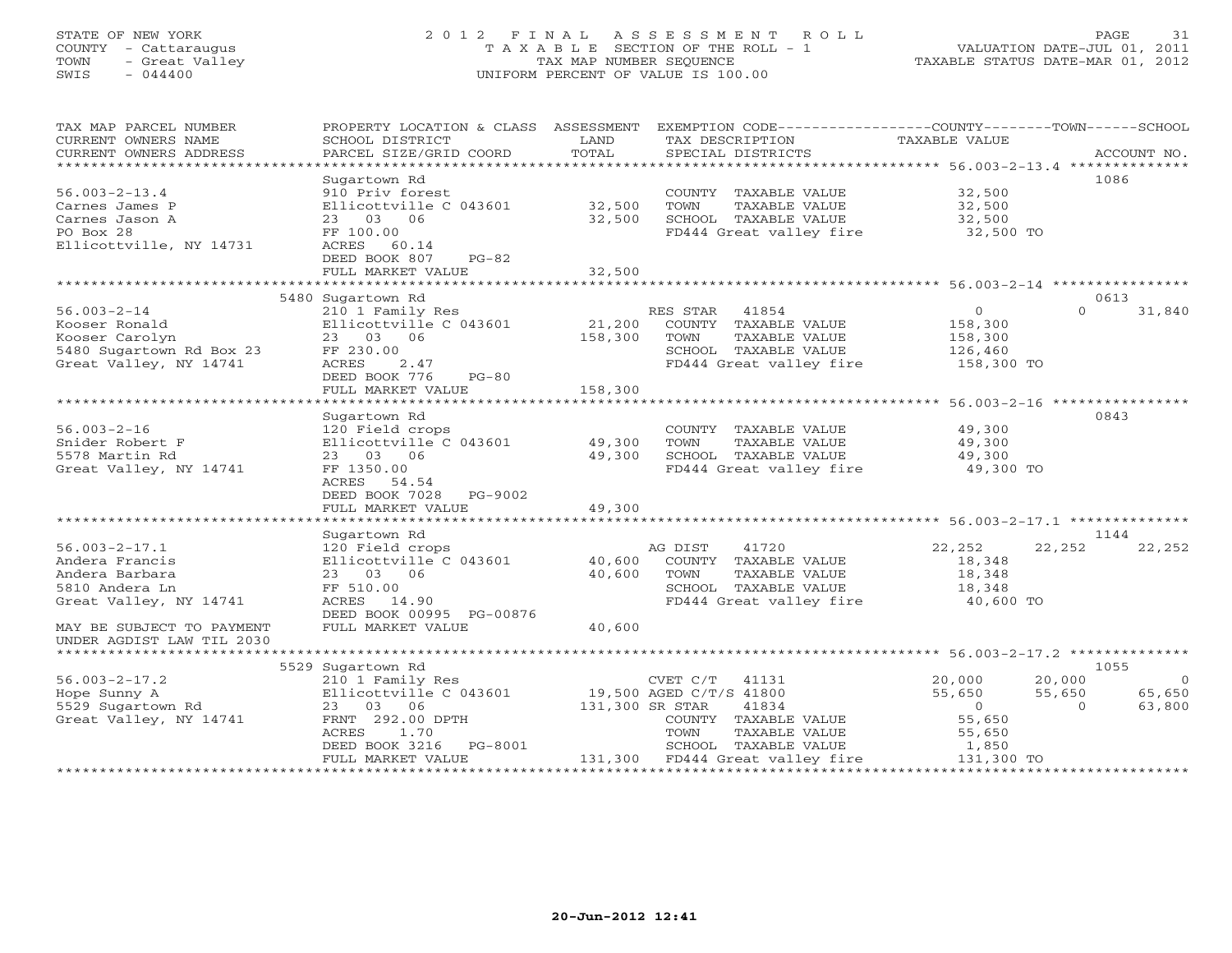# STATE OF NEW YORK 2 0 1 2 F I N A L A S S E S S M E N T R O L L PAGE 32 COUNTY - Cattaraugus T A X A B L E SECTION OF THE ROLL - 1 VALUATION DATE-JUL 01, 2011 TOWN - Great Valley TAX MAP NUMBER SEQUENCE TAXABLE STATUS DATE-MAR 01, 2012 SWIS - 044400 UNIFORM PERCENT OF VALUE IS 100.00UNIFORM PERCENT OF VALUE IS 100.00

| TAX MAP PARCEL NUMBER   | PROPERTY LOCATION & CLASS ASSESSMENT |         |                                    | EXEMPTION CODE----------------COUNTY-------TOWN------SCHOOL |
|-------------------------|--------------------------------------|---------|------------------------------------|-------------------------------------------------------------|
| CURRENT OWNERS NAME     | SCHOOL DISTRICT                      | LAND    | TAX DESCRIPTION                    | TAXABLE VALUE                                               |
| CURRENT OWNERS ADDRESS  | PARCEL SIZE/GRID COORD               | TOTAL   | SPECIAL DISTRICTS                  | ACCOUNT NO.                                                 |
| *******************     |                                      |         |                                    |                                                             |
|                         | Sugartown Rd                         |         |                                    | 1940                                                        |
| $56.003 - 2 - 17.3$     | 311 Res vac land                     |         | COUNTY TAXABLE VALUE               | 18,600                                                      |
| Gregg Bertha M          | Ellicottville C 043601               | 18,600  | TOWN<br>TAXABLE VALUE              | 18,600                                                      |
| PO Box 759              | 23 03 06                             | 18,600  | SCHOOL TAXABLE VALUE               | 18,600                                                      |
| Guernsey, WY 82214      | FRNT 292.00 DPTH                     |         | FD444 Great valley fire 18,600 TO  |                                                             |
|                         | 1.25<br>ACRES                        |         |                                    |                                                             |
|                         | DEED BOOK 2067 PG-8001               |         |                                    |                                                             |
|                         | FULL MARKET VALUE                    | 18,600  |                                    |                                                             |
|                         |                                      |         |                                    |                                                             |
|                         | 5548 Sugartown Rd                    |         |                                    | 0263                                                        |
| $56.003 - 2 - 18.1$     | 240 Rural res                        |         | COUNTY TAXABLE VALUE               | 105,100                                                     |
| Barnum Scott C          | Ellicottville C 043601               | 34,800  | TOWN<br>TAXABLE VALUE              | 105,100                                                     |
| Barnum Laura J          | 23 03 06                             | 105,100 | SCHOOL TAXABLE VALUE               | 105,100                                                     |
| 229 Goundry St          | FF 660.00                            |         | FD444 Great valley fire 105,100 TO |                                                             |
| No Tonawanda, NY 14120  | ACRES 10.45 BANK<br>012              |         |                                    |                                                             |
|                         | DEED BOOK 1964<br>PG-5001            |         |                                    |                                                             |
|                         | FULL MARKET VALUE                    | 105,100 |                                    |                                                             |
|                         |                                      |         |                                    |                                                             |
|                         | Sugartown Rd (Off)                   |         |                                    | 1750                                                        |
| $56.003 - 2 - 18.2$     |                                      |         |                                    |                                                             |
|                         | 323 Vacant rural                     |         | COUNTY TAXABLE VALUE               | 18,700                                                      |
| Venezia Patricia M      | Ellicottville C 043601               | 18,700  | TOWN<br>TAXABLE VALUE              | 18,700                                                      |
| 5120 Laura Ln           | 23 03 06                             | 18,700  | SCHOOL TAXABLE VALUE               | 18,700                                                      |
| Canandaigua, NY 14424   | 1.30<br>ACRES                        |         | FD444 Great valley fire            | 18,700 TO                                                   |
|                         | DEED BOOK 17385 PG-7001              |         |                                    |                                                             |
|                         | FULL MARKET VALUE                    | 18,700  |                                    |                                                             |
|                         |                                      |         |                                    |                                                             |
|                         | 5544 Sugartown Rd                    |         |                                    | 1030                                                        |
| $56.003 - 2 - 19$       | 210 1 Family Res                     |         | COUNTY TAXABLE VALUE               | 52,500                                                      |
| Earley Patrick          | Ellicottville C 043601               | 10,400  | TOWN<br>TAXABLE VALUE              | 52,500                                                      |
| 7656 California Hill Rd | 23 03 06                             | 52,500  | SCHOOL TAXABLE VALUE               | 52,500                                                      |
| Little Valley, NY 14755 | FRNT 143.00 DPTH 150.00              |         | FD444 Great valley fire            | 52,500 TO                                                   |
|                         | ACRES<br>0.49                        |         |                                    |                                                             |
|                         | DEED BOOK 16749 PG-3002              |         |                                    |                                                             |
|                         | FULL MARKET VALUE                    | 52,500  |                                    |                                                             |
|                         |                                      |         |                                    |                                                             |
|                         | 5558 Sugartown Rd                    |         |                                    | 0900                                                        |
| $56.003 - 2 - 20$       | 210 1 Family Res                     |         | COUNTY TAXABLE VALUE               | 79,100                                                      |
| Venezia Patricia M      | Ellicottville C 043601               | 18,600  | TAXABLE VALUE<br>TOWN              | 79,100                                                      |
| 5120 Laura Ln           |                                      | 79,100  | SCHOOL TAXABLE VALUE               | 79,100                                                      |
|                         | 23 03 06                             |         |                                    |                                                             |
| Canandaigua, NY 14424   | FRNT 250.00 DPTH 225.00              |         | FD444 Great valley fire            | 79,100 TO                                                   |
|                         | 1.29<br>ACRES                        |         |                                    |                                                             |
|                         | DEED BOOK 17385 PG-7001              |         |                                    |                                                             |
|                         | FULL MARKET VALUE                    | 79,100  |                                    |                                                             |
| ********************    |                                      |         |                                    |                                                             |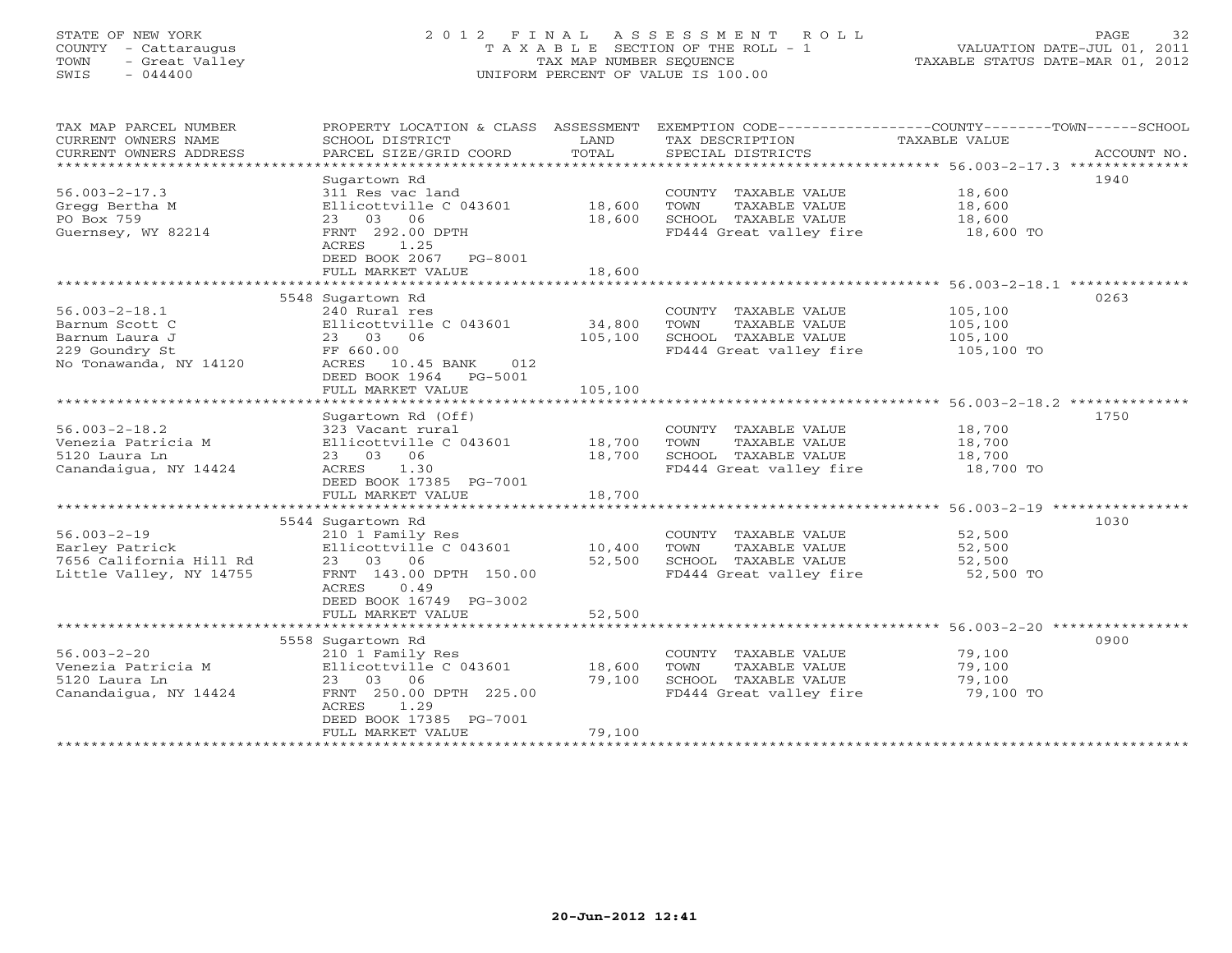# STATE OF NEW YORK 2 0 1 2 F I N A L A S S E S S M E N T R O L L PAGE 33 COUNTY - Cattaraugus T A X A B L E SECTION OF THE ROLL - 1 VALUATION DATE-JUL 01, 2011 TOWN - Great Valley TAX MAP NUMBER SEQUENCE TAXABLE STATUS DATE-MAR 01, 2012 SWIS - 044400 UNIFORM PERCENT OF VALUE IS 100.00UNIFORM PERCENT OF VALUE IS 100.00

| TAX MAP PARCEL NUMBER<br>CURRENT OWNERS NAME<br>CURRENT OWNERS ADDRESS | PROPERTY LOCATION & CLASS ASSESSMENT<br>SCHOOL DISTRICT<br>PARCEL SIZE/GRID COORD | LAND<br>TOTAL    | TAX DESCRIPTION<br>SPECIAL DISTRICTS                                  | EXEMPTION CODE----------------COUNTY-------TOWN------SCHOOL<br>TAXABLE VALUE<br>ACCOUNT NO. |
|------------------------------------------------------------------------|-----------------------------------------------------------------------------------|------------------|-----------------------------------------------------------------------|---------------------------------------------------------------------------------------------|
| *************************                                              |                                                                                   |                  |                                                                       |                                                                                             |
|                                                                        | 5576 Sugartown Rd                                                                 |                  |                                                                       | 0768                                                                                        |
| $56.003 - 2 - 21.1$<br>Venezia Patricia M<br>5120 Laura Ln             | 105 Vac farmland<br>Ellicottville C 043601<br>23 03 06                            | 46,200<br>46,200 | COUNTY TAXABLE VALUE<br>TOWN<br>TAXABLE VALUE<br>SCHOOL TAXABLE VALUE | 46,200<br>46,200<br>46,200                                                                  |
| Canandaigua, NY 14424                                                  | FF 700.00<br>ACRES 38.15<br>DEED BOOK 17385 PG-7001                               |                  | FD444 Great valley fire                                               | 46,200 TO                                                                                   |
|                                                                        | FULL MARKET VALUE                                                                 | 46,200           |                                                                       |                                                                                             |
|                                                                        |                                                                                   |                  |                                                                       |                                                                                             |
| $56.003 - 2 - 21.2$                                                    | Sugartown Rd<br>120 Field crops                                                   |                  |                                                                       | 1115<br>46,100                                                                              |
| Snider Robert F                                                        | Ellicottville C 043601                                                            | 46,100           | COUNTY TAXABLE VALUE<br>TOWN<br>TAXABLE VALUE                         | 46,100                                                                                      |
| 5578 Martin Rd                                                         | 23 03 06                                                                          | 46,100           | SCHOOL TAXABLE VALUE                                                  | 46,100                                                                                      |
| Great Valley, NY 14741                                                 | FF 1300.00                                                                        |                  | FD444 Great valley fire                                               | 46,100 TO                                                                                   |
|                                                                        | ACRES 37.90                                                                       |                  |                                                                       |                                                                                             |
|                                                                        | DEED BOOK 7028<br>PG-9001                                                         |                  |                                                                       |                                                                                             |
|                                                                        | FULL MARKET VALUE                                                                 | 46,100           |                                                                       |                                                                                             |
|                                                                        |                                                                                   |                  |                                                                       |                                                                                             |
|                                                                        | 5568 Sugartown Rd                                                                 |                  |                                                                       | 1228                                                                                        |
| $56.003 - 2 - 21.3$                                                    | 270 Mfg housing                                                                   |                  | COUNTY TAXABLE VALUE                                                  | 42,500                                                                                      |
| Chambers Robert J                                                      | Ellicottville C 043601                                                            | 18,100           | TAXABLE VALUE<br>TOWN                                                 | 42,500                                                                                      |
| Chambers Jane<br>5568 Sugartown Rd                                     | 23 03 06<br>FRNT 175.00 DPTH 260.00                                               | 42,500           | SCHOOL TAXABLE VALUE<br>FD444 Great valley fire                       | 42,500<br>42,500 TO                                                                         |
| Great Valley, NY 14741                                                 | EAST-1138115 NRTH-0816372                                                         |                  |                                                                       |                                                                                             |
|                                                                        | DEED BOOK 987<br>$PG-108$                                                         |                  |                                                                       |                                                                                             |
|                                                                        | FULL MARKET VALUE                                                                 | 42,500           |                                                                       |                                                                                             |
|                                                                        |                                                                                   |                  |                                                                       |                                                                                             |
|                                                                        | 5616 Sugartown Rd                                                                 |                  |                                                                       | 0752                                                                                        |
| $56.003 - 2 - 22$                                                      | 260 Seasonal res                                                                  |                  | COUNTY TAXABLE VALUE                                                  | 170,600                                                                                     |
| Owsianik Walter                                                        | Ellicottville C 043601                                                            | 22,500           | TAXABLE VALUE<br>TOWN                                                 | 170,600                                                                                     |
| Sibma Ruth                                                             | 23 03 06                                                                          | 170,600          | SCHOOL TAXABLE VALUE                                                  | 170,600                                                                                     |
| 605 James St                                                           | FF 500.00                                                                         |                  | FD444 Great valley fire                                               | 170,600 TO                                                                                  |
| Hamilton, ON Canada L8L 1J9                                            | ACRES<br>3.05<br>EAST-1137057 NRTH-0816903                                        |                  |                                                                       |                                                                                             |
|                                                                        | DEED BOOK 953<br>$PG-25$                                                          |                  |                                                                       |                                                                                             |
|                                                                        | FULL MARKET VALUE                                                                 | 170,600          |                                                                       |                                                                                             |
|                                                                        |                                                                                   |                  |                                                                       |                                                                                             |
|                                                                        | 5654 Sugartown Rd                                                                 |                  |                                                                       | 0814                                                                                        |
| $56.003 - 2 - 23.1$                                                    | 240 Rural res                                                                     |                  | 41834<br>SR STAR                                                      | $\circ$<br>$\Omega$<br>63,800                                                               |
| Showers Kurt                                                           | Ellicottville C 043601                                                            | 42,200           | COUNTY TAXABLE VALUE                                                  | 102,900                                                                                     |
| Showers Merle                                                          | 06<br>23 03                                                                       | 102,900          | TAXABLE VALUE<br>TOWN                                                 | 102,900                                                                                     |
| 5654 Sugartown Rd                                                      | FF 1260.00 SUGARTOWN RD                                                           |                  | SCHOOL TAXABLE VALUE                                                  | 39,100                                                                                      |
| Great Valley, NY 14741                                                 | FF 800.00 PLUM BROOK RD<br>ACRES 17.15                                            |                  | FD444 Great valley fire                                               | 102,900 TO                                                                                  |
|                                                                        | DEED BOOK 2364<br>PG-5002                                                         |                  |                                                                       |                                                                                             |
|                                                                        | FULL MARKET VALUE                                                                 | 102,900          |                                                                       |                                                                                             |
|                                                                        |                                                                                   |                  |                                                                       |                                                                                             |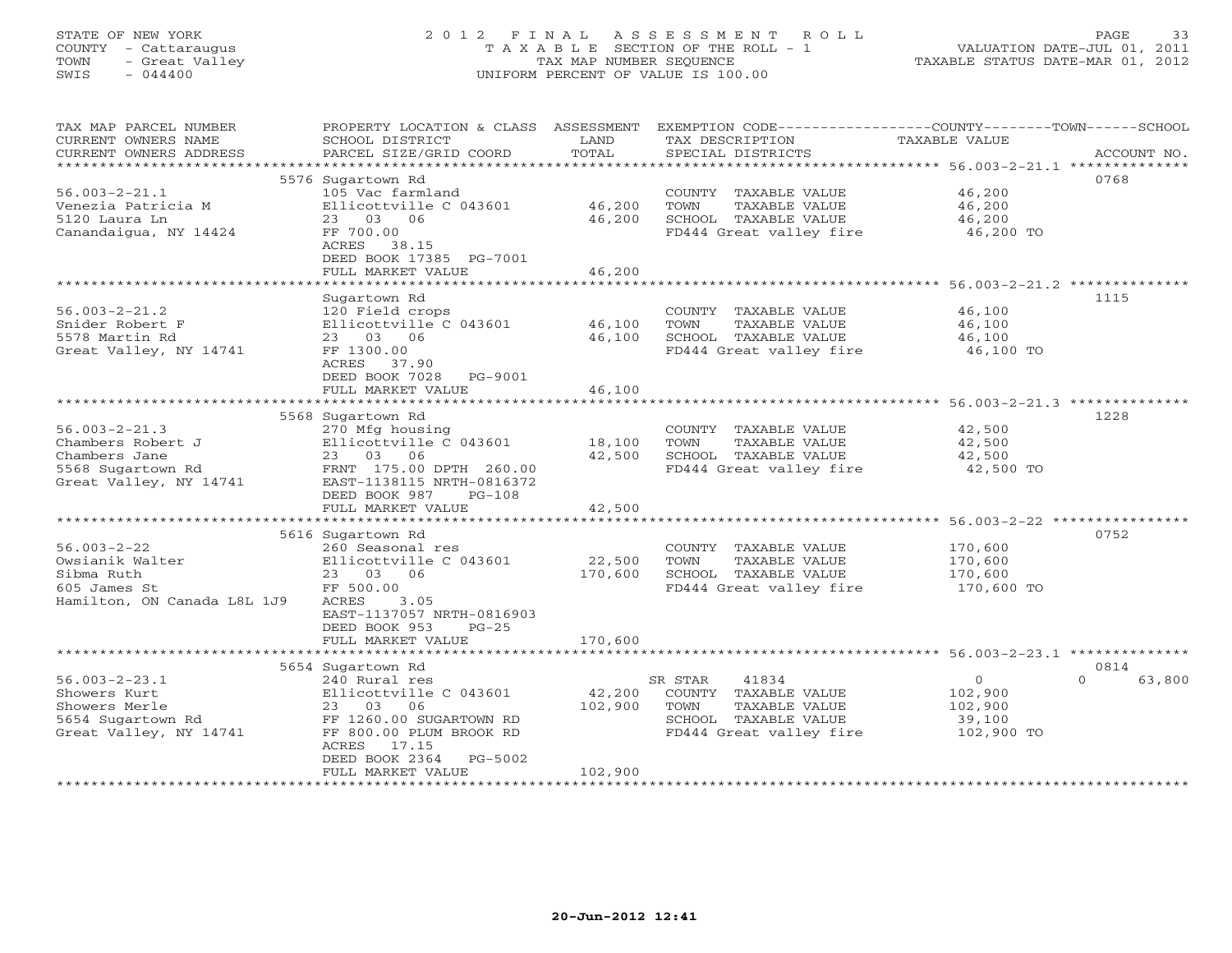# STATE OF NEW YORK 2 0 1 2 F I N A L A S S E S S M E N T R O L L PAGE 34 COUNTY - Cattaraugus T A X A B L E SECTION OF THE ROLL - 1 VALUATION DATE-JUL 01, 2011 TOWN - Great Valley TAX MAP NUMBER SEQUENCE TAXABLE STATUS DATE-MAR 01, 2012 SWIS - 044400 UNIFORM PERCENT OF VALUE IS 100.00UNIFORM PERCENT OF VALUE IS 100.00

| TAX MAP PARCEL NUMBER<br>CURRENT OWNERS NAME<br>CURRENT OWNERS ADDRESS | PROPERTY LOCATION & CLASS ASSESSMENT<br>SCHOOL DISTRICT<br>PARCEL SIZE/GRID COORD | LAND<br>TOTAL | EXEMPTION CODE----------------COUNTY-------TOWN------SCHOOL<br>TAX DESCRIPTION TAXABLE VALUE<br>SPECIAL DISTRICTS |           | ACCOUNT NO.        |
|------------------------------------------------------------------------|-----------------------------------------------------------------------------------|---------------|-------------------------------------------------------------------------------------------------------------------|-----------|--------------------|
|                                                                        |                                                                                   |               |                                                                                                                   |           |                    |
|                                                                        | 5682 Plum Brook Rd                                                                |               |                                                                                                                   |           | 1203               |
| $56.003 - 2 - 23.2$                                                    | 210 1 Family Res                                                                  |               | RES STAR<br>41854                                                                                                 | $\Omega$  | $\Omega$<br>31,840 |
| Showers Marieta Sue                                                    | Ellicottville C 043601                                                            | 9,100         | COUNTY TAXABLE VALUE                                                                                              | 94,300    |                    |
| 5682 Plum Brook Rd                                                     | 23 03 06                                                                          | 94,300        | TAXABLE VALUE<br>TOWN                                                                                             | 94,300    |                    |
| Great Valley, NY 14741                                                 | FRNT 100.00 DPTH 175.00                                                           |               | SCHOOL TAXABLE VALUE                                                                                              | 62,460    |                    |
|                                                                        | 0.40<br>ACRES                                                                     |               | FD444 Great valley fire                                                                                           | 94,300 TO |                    |
|                                                                        | DEED BOOK 823<br>$PG-900$                                                         |               |                                                                                                                   |           |                    |
|                                                                        | FULL MARKET VALUE                                                                 | 94,300        |                                                                                                                   |           |                    |
|                                                                        |                                                                                   |               |                                                                                                                   |           |                    |
|                                                                        | Sugartown Rd                                                                      |               |                                                                                                                   |           | 1773               |
| $56.003 - 2 - 23.3$                                                    | 314 Rural vac<10                                                                  |               | COUNTY TAXABLE VALUE                                                                                              | 18,200    |                    |
| Trowbridge Louise                                                      | Ellicottville C 043601                                                            | 18,200        | TAXABLE VALUE<br>TOWN                                                                                             | 18,200    |                    |
| PO Box 203                                                             | 23 03 06                                                                          | 18,200        | SCHOOL TAXABLE VALUE                                                                                              | 18,200    |                    |
| Holland, NY 14080                                                      | ACRES<br>1.10                                                                     |               | FD444 Great valley fire 18,200 TO                                                                                 |           |                    |
|                                                                        | DEED BOOK 994<br>PG-1122                                                          |               |                                                                                                                   |           |                    |
|                                                                        | FULL MARKET VALUE                                                                 | 18,200        |                                                                                                                   |           |                    |
|                                                                        |                                                                                   |               |                                                                                                                   |           |                    |
|                                                                        | Sugartown Rd                                                                      |               |                                                                                                                   |           | 1777               |
| $56.003 - 2 - 23.5$                                                    | 120 Field crops                                                                   |               | COUNTY TAXABLE VALUE                                                                                              | 36,300    |                    |
| Andera Francis                                                         | Ellicottville C 043601                                                            | 36,300        | TOWN<br>TAXABLE VALUE                                                                                             | 36,300    |                    |
| Andera Barbara                                                         | $23 \t 3 \t 6$                                                                    | 36,300        | SCHOOL TAXABLE VALUE                                                                                              | 36,300    |                    |
| 5810 Andera Ln                                                         | ACRES 11.60                                                                       |               | FD444 Great valley fire                                                                                           | 36,300 TO |                    |
| Great Valley, NY 14741                                                 | DEED BOOK 995<br>PG-876                                                           |               |                                                                                                                   |           |                    |
|                                                                        | FULL MARKET VALUE                                                                 | 36,300        |                                                                                                                   |           |                    |
|                                                                        |                                                                                   |               |                                                                                                                   |           |                    |
|                                                                        | 5692 Plum Brook Rd                                                                |               |                                                                                                                   |           | 0947               |
| $56.003 - 2 - 24$                                                      | 260 Seasonal res                                                                  |               | COUNTY TAXABLE VALUE                                                                                              | 35,000    |                    |
| Stitt Donna G                                                          | Ellicottville C 043601                                                            | 14,000        | TAXABLE VALUE<br>TOWN                                                                                             | 35,000    |                    |
| Stitt John R                                                           | 3 03 06                                                                           | 35,000        | SCHOOL TAXABLE VALUE                                                                                              | 35,000    |                    |
| 909 Pioneer Dr                                                         | FRNT 200.00 DPTH 175.00                                                           |               | FD444 Great valley fire                                                                                           | 35,000 TO |                    |
| North Tonawanda, NY 14120                                              | ACRES<br>0.80                                                                     |               |                                                                                                                   |           |                    |
|                                                                        | DEED BOOK 969<br>PG-3001                                                          |               |                                                                                                                   |           |                    |
|                                                                        | FULL MARKET VALUE                                                                 | 35,000        |                                                                                                                   |           |                    |
|                                                                        |                                                                                   |               |                                                                                                                   |           |                    |
|                                                                        | 5698 Plum Brook Rd                                                                |               |                                                                                                                   |           | 0602               |
| $56.003 - 2 - 25$                                                      | 260 Seasonal res                                                                  |               | COUNTY TAXABLE VALUE                                                                                              | 82,600    |                    |
| Howard Avron E                                                         | Ellicottville C 043601                                                            | 18,000        | TAXABLE VALUE<br>TOWN                                                                                             | 82,600    |                    |
| 36 Colleen St                                                          | 23 03 06                                                                          | 82,600        | SCHOOL TAXABLE VALUE                                                                                              | 82,600    |                    |
| Thorn Hill, ON Canada                                                  | FF 200.00                                                                         |               | FD444 Great valley fire                                                                                           | 82,600 TO |                    |
| L4J 5G9                                                                | ACRES<br>1.00                                                                     |               |                                                                                                                   |           |                    |
|                                                                        | DEED BOOK 1027 PG-549                                                             |               |                                                                                                                   |           |                    |
|                                                                        | FULL MARKET VALUE                                                                 | 82,600        |                                                                                                                   |           |                    |
|                                                                        | ************************                                                          |               |                                                                                                                   |           |                    |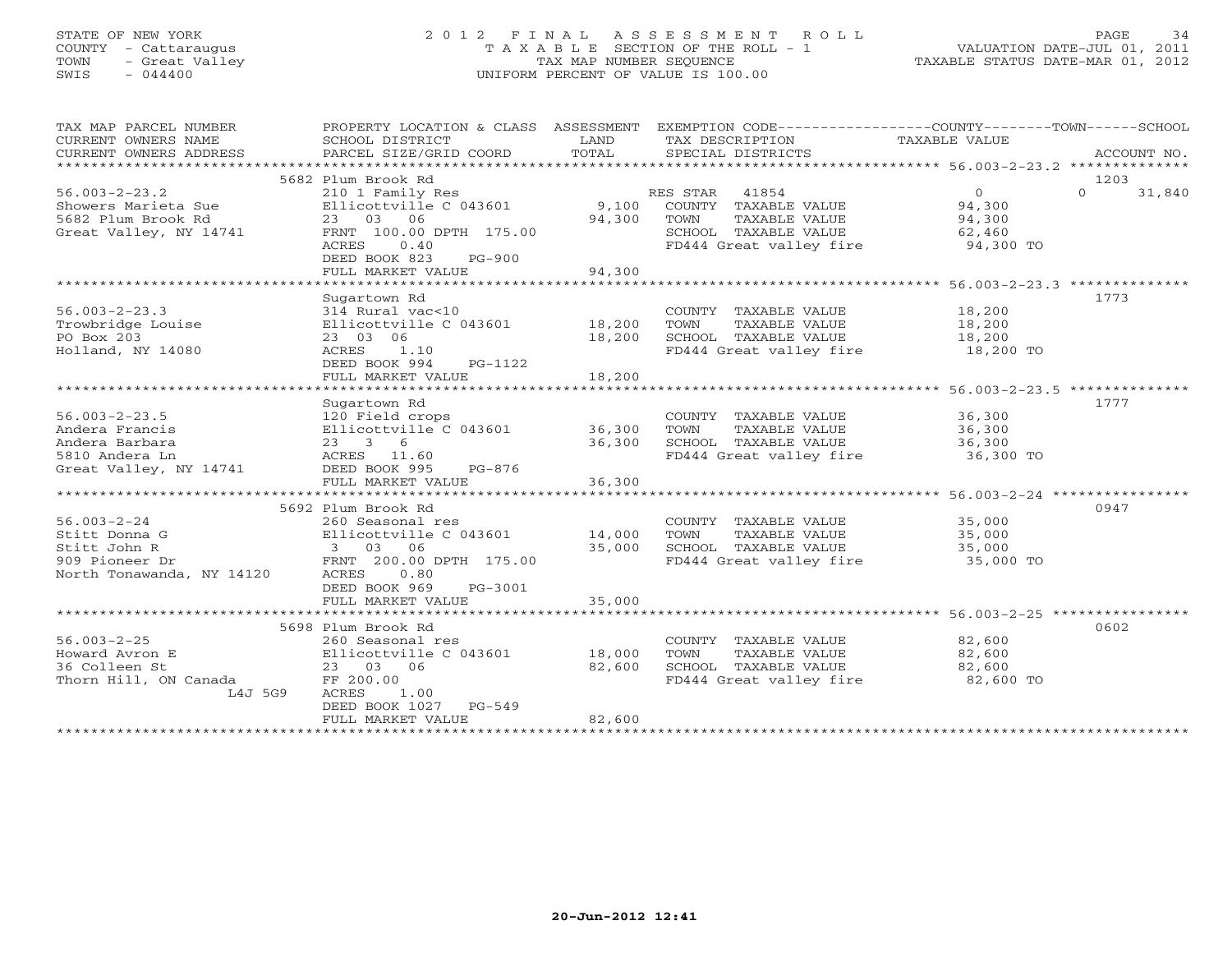# STATE OF NEW YORK 2 0 1 2 F I N A L A S S E S S M E N T R O L L PAGE 35 COUNTY - Cattaraugus T A X A B L E SECTION OF THE ROLL - 1 VALUATION DATE-JUL 01, 2011 TOWN - Great Valley TAX MAP NUMBER SEQUENCE TAXABLE STATUS DATE-MAR 01, 2012 SWIS - 044400 UNIFORM PERCENT OF VALUE IS 100.00UNIFORM PERCENT OF VALUE IS 100.00

| TAX MAP PARCEL NUMBER<br>CURRENT OWNERS NAME<br>CURRENT OWNERS ADDRESS                                 | PROPERTY LOCATION & CLASS ASSESSMENT<br>SCHOOL DISTRICT<br>PARCEL SIZE/GRID COORD                                                                                                  | LAND<br>TOTAL                | EXEMPTION CODE-----------------COUNTY-------TOWN------SCHOOL<br>TAX DESCRIPTION<br>SPECIAL DISTRICTS                                                 | TAXABLE VALUE                                                  |                    | ACCOUNT NO.     |  |  |  |
|--------------------------------------------------------------------------------------------------------|------------------------------------------------------------------------------------------------------------------------------------------------------------------------------------|------------------------------|------------------------------------------------------------------------------------------------------------------------------------------------------|----------------------------------------------------------------|--------------------|-----------------|--|--|--|
| 5691 Plum Brook Rd<br>0274                                                                             |                                                                                                                                                                                    |                              |                                                                                                                                                      |                                                                |                    |                 |  |  |  |
| $56.003 - 2 - 26$<br>Fitzpatrick Thomas<br>Fitzpatrick Karen<br>PO Box 1629<br>Ellicottville, NY 14731 | 210 1 Family Res<br>Ellicottville C 043601<br>23 03 06<br>FF 1150.00<br>ACRES<br>7.07<br>EAST-1136330 NRTH-0817868<br>DEED BOOK 916<br>$PG-654$                                    | 48,400<br>287,100            | RES STAR<br>41854<br>COUNTY TAXABLE VALUE<br>TOWN<br>TAXABLE VALUE<br>SCHOOL TAXABLE VALUE<br>FD444 Great valley fire                                | $\circ$<br>287,100<br>287,100<br>255,260<br>287,100 TO         | $\Omega$           | 31,840          |  |  |  |
|                                                                                                        | FULL MARKET VALUE                                                                                                                                                                  | 287,100                      |                                                                                                                                                      |                                                                |                    |                 |  |  |  |
| ******************************** 56.003-2-27 ****************<br>********************<br>0841          |                                                                                                                                                                                    |                              |                                                                                                                                                      |                                                                |                    |                 |  |  |  |
| $56.003 - 2 - 27$<br>Snider Robert F<br>Snider Juanita M<br>5578 Martin Rd<br>Great Valley, NY 14741   | 5666 Sugartown Rd<br>112 Dairy farm<br>Ellicottville C 043601<br>23 03 06<br>FRNT 1000.00 DPTH<br>ACRES<br>22.37<br>DEED BOOK 7028<br>PG-9002<br>FULL MARKET VALUE                 | 111,300<br>111,300           | RES STAR<br>41854<br>43,200 SILO T/C/S 42100<br>COUNTY TAXABLE VALUE<br>TOWN<br>TAXABLE VALUE<br>SCHOOL TAXABLE VALUE<br>FD444 Great valley fire     | $\circ$<br>3,405<br>107,895<br>107,895<br>76,055<br>111,300 TO | $\Omega$<br>3,405  | 31,840<br>3,405 |  |  |  |
|                                                                                                        |                                                                                                                                                                                    |                              |                                                                                                                                                      | ********************* 56.003-2-28 **************               |                    |                 |  |  |  |
|                                                                                                        | 5712 Sugartown Rd                                                                                                                                                                  |                              |                                                                                                                                                      |                                                                |                    | 0889            |  |  |  |
| $56.003 - 2 - 28$<br>Warner John<br>Warner Theresa<br>5712 Sugartown Rd<br>Great Valley, NY 14741      | 210 1 Family Res<br>Ellicottville C 043601<br>23 03 06<br>FF 350.00<br>ACRES<br>1.39<br>DEED BOOK 753<br>PG-784<br>FULL MARKET VALUE                                               | 79,900<br>79,900             | WVET C/T<br>41121<br>18,900 RES STAR<br>41854<br>COUNTY<br>TAXABLE VALUE<br>TAXABLE VALUE<br>TOWN<br>SCHOOL TAXABLE VALUE<br>FD444 Great valley fire | 11,985<br>$\Omega$<br>67,915<br>67,915<br>48,060<br>79,900 TO  | 11,985<br>$\Omega$ | 31,840          |  |  |  |
|                                                                                                        |                                                                                                                                                                                    | ***********************      |                                                                                                                                                      | ****************** 56.003-2-29 ****************                |                    |                 |  |  |  |
|                                                                                                        | Sugartown Rd                                                                                                                                                                       |                              |                                                                                                                                                      |                                                                |                    | 0816            |  |  |  |
| $56.003 - 2 - 29$<br>Andera Francis<br>Andera Barbara<br>5810 Andera Ln<br>Great Valley, NY 14741      | 120 Field crops<br>Ellicottville C 043601<br>23 03<br>06<br>FF 880.00<br>ACRES<br>30.49<br>DEED BOOK 00995 PG-00876                                                                | 44,700<br>44,700             | 41720<br>AG DIST<br>COUNTY TAXABLE VALUE<br>TOWN<br>TAXABLE VALUE<br>SCHOOL TAXABLE VALUE<br>FD444 Great valley fire                                 | 23,366<br>21,334<br>21,334<br>21,334<br>44,700 TO              | 23,366             | 23,366          |  |  |  |
| MAY BE SUBJECT TO PAYMENT<br>UNDER AGDIST LAW TIL 2030                                                 | FULL MARKET VALUE                                                                                                                                                                  | 44,700                       |                                                                                                                                                      |                                                                |                    |                 |  |  |  |
|                                                                                                        |                                                                                                                                                                                    |                              |                                                                                                                                                      |                                                                |                    |                 |  |  |  |
| $56.003 - 2 - 33$<br>Ouinn James A<br>Quinn Donna M<br>PO Box 43<br>Great Valley, NY 14741             | 5640 Us Rte 219 (Off)<br>210 1 Family Res<br>Ellicottville C 043601<br>41 03<br>06<br>6.70<br>ACRES<br>EAST-1132655 NRTH-0817075<br>DEED BOOK 854<br>$PG-153$<br>FULL MARKET VALUE | 29,900<br>106,800<br>106,800 | RES STAR<br>41854<br>COUNTY TAXABLE VALUE<br>TOWN<br>TAXABLE VALUE<br>SCHOOL TAXABLE VALUE<br>FD444 Great valley fire                                | $\overline{0}$<br>106,800<br>106,800<br>74,960<br>106,800 TO   | $\Omega$           | 0317<br>31,840  |  |  |  |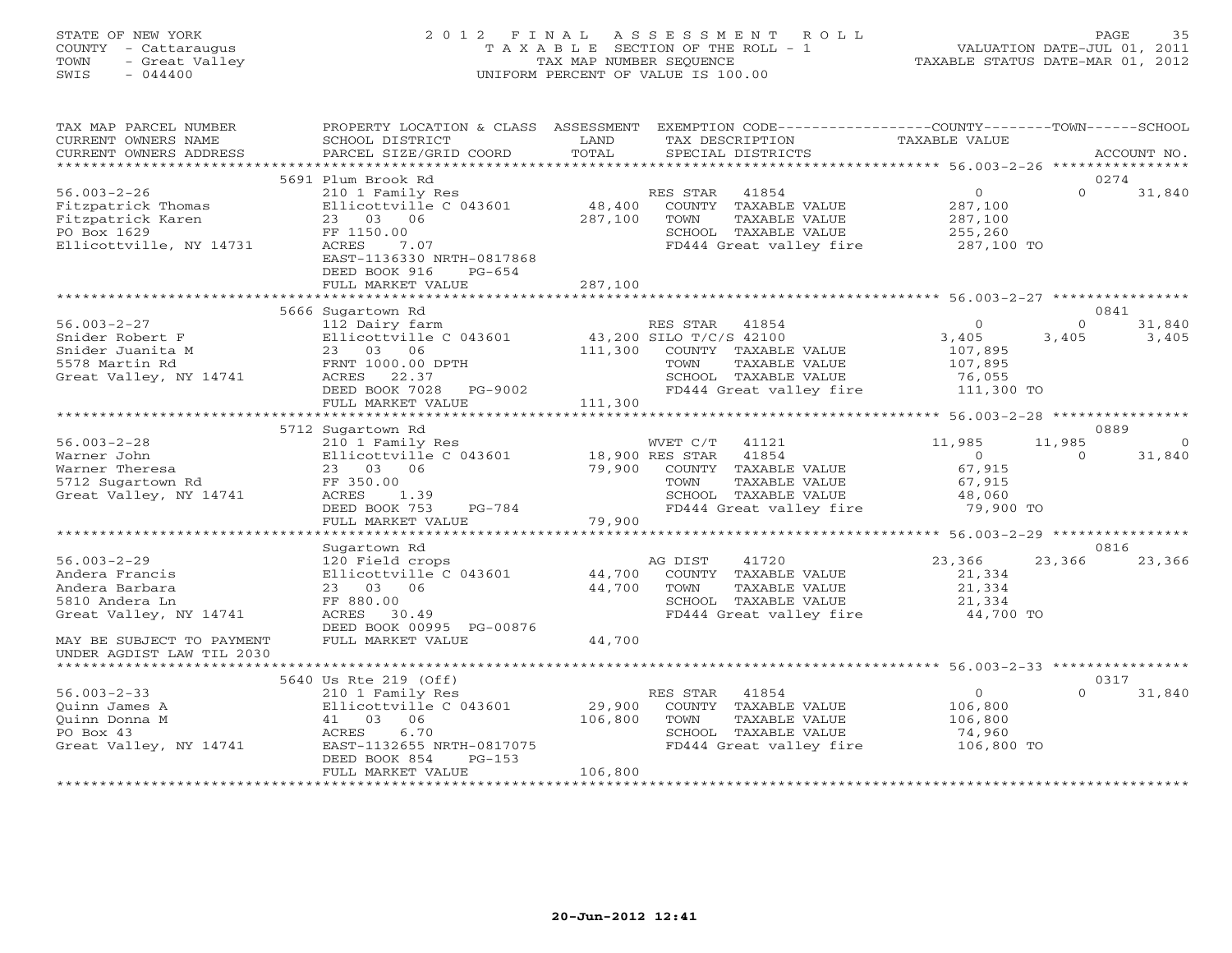# STATE OF NEW YORK 2 0 1 2 F I N A L A S S E S S M E N T R O L L PAGE 36 COUNTY - Cattaraugus T A X A B L E SECTION OF THE ROLL - 1 VALUATION DATE-JUL 01, 2011 TOWN - Great Valley TAX MAP NUMBER SEQUENCE TAXABLE STATUS DATE-MAR 01, 2012 SWIS - 044400 UNIFORM PERCENT OF VALUE IS 100.00UNIFORM PERCENT OF VALUE IS 100.00

| TAX MAP PARCEL NUMBER<br>CURRENT OWNERS NAME<br>CURRENT OWNERS ADDRESS | PROPERTY LOCATION & CLASS ASSESSMENT EXEMPTION CODE---------------COUNTY-------TOWN------SCHOOL<br>SCHOOL DISTRICT<br>PARCEL SIZE/GRID COORD | LAND<br>TOTAL  | TAX DESCRIPTION<br>SPECIAL DISTRICTS | TAXABLE VALUE              | ACCOUNT NO. |
|------------------------------------------------------------------------|----------------------------------------------------------------------------------------------------------------------------------------------|----------------|--------------------------------------|----------------------------|-------------|
|                                                                        |                                                                                                                                              |                |                                      |                            |             |
|                                                                        | Us Rte 219                                                                                                                                   |                |                                      |                            | 0157        |
| $56.003 - 2 - 34$                                                      | 105 Vac farmland                                                                                                                             |                | COUNTY TAXABLE VALUE                 | 124,600                    |             |
| Cole Dean J                                                            | Ellicottville C 043601                                                                                                                       | 124,600        | TAXABLE VALUE<br>TOWN                | 124,600                    |             |
| Cole Bette E                                                           | 41 03 06                                                                                                                                     | 124,600        | SCHOOL TAXABLE VALUE                 | 124,600                    |             |
| PO Box 663                                                             | ACRES 123.85                                                                                                                                 |                | FD444 Great valley fire              | 124,600 TO                 |             |
| Great Valley, NY 14741                                                 | DEED BOOK 1966 PG-7001                                                                                                                       |                |                                      |                            |             |
|                                                                        | FULL MARKET VALUE                                                                                                                            | 124,600        |                                      |                            |             |
|                                                                        |                                                                                                                                              |                |                                      |                            |             |
|                                                                        | 5685 Us Rte 219                                                                                                                              |                |                                      |                            | 0151        |
| $56.003 - 2 - 35$                                                      | 210 1 Family Res                                                                                                                             |                | SR STAR<br>41834                     | $\overline{0}$<br>$\cap$   | 63,800      |
| Clark Harold D                                                         | Ellicottville C 043601                                                                                                                       | 12,400         | COUNTY TAXABLE VALUE                 | 151,900                    |             |
| 5685 Us Rte 219                                                        | 41 03 06                                                                                                                                     | 151,900        | TOWN<br>TAXABLE VALUE                | 151,900                    |             |
| Great Valley, NY 14741                                                 | FRNT 200.00 DPTH 150.00                                                                                                                      |                | SCHOOL TAXABLE VALUE                 | 88,100                     |             |
|                                                                        | ACRES<br>0.69                                                                                                                                |                | FD444 Great valley fire 151,900 TO   |                            |             |
|                                                                        | $PG-293$<br>DEED BOOK 974                                                                                                                    |                |                                      |                            |             |
|                                                                        | FULL MARKET VALUE                                                                                                                            | 151,900        |                                      |                            |             |
|                                                                        |                                                                                                                                              |                |                                      |                            |             |
|                                                                        | 5785 Us Rte 219                                                                                                                              |                |                                      |                            | 1945        |
| $56.003 - 2 - 36.2$                                                    | 484 1 use sm bld                                                                                                                             |                | COUNTY TAXABLE VALUE                 | 315,000                    |             |
| Butternut Dg Llc                                                       | Ellicottville C 043601                                                                                                                       | 62,800         | TOWN<br>TAXABLE VALUE                | 315,000                    |             |
| Bldg 5                                                                 |                                                                                                                                              | 315,000        | SCHOOL TAXABLE VALUE                 | 315,000                    |             |
| Market Pl                                                              | PG-8003                                                                                                                                      |                | FD444 Great valley fire              | 315,000 TO                 |             |
| Manlius, NY 13104                                                      | ACRES 7.45<br>DEED BOOK 503 P<br>FULL MARKET VALUE                                                                                           | 315,000        |                                      |                            |             |
|                                                                        |                                                                                                                                              |                |                                      |                            |             |
|                                                                        | 5731 Us Rte 219                                                                                                                              |                |                                      |                            | 0200        |
| $56.003 - 2 - 37$                                                      | 210 1 Family Res                                                                                                                             |                | COUNTY TAXABLE VALUE                 | 119,000                    |             |
| Bednar Sheila                                                          | Ellicottville C 043601<br>$\begin{array}{cc}\n\text{Ell} & 03 & 06 \\ \text{41} & 03 & 06\n\end{array}$                                      | 12,700         | TOWN<br>TAXABLE VALUE                | 119,000                    |             |
| Bednar Paula                                                           |                                                                                                                                              | 119,000        | SCHOOL TAXABLE VALUE                 | 119,000                    |             |
| 44 E Royal Hill Dr                                                     | FRNT 200.00 DPTH 157.00                                                                                                                      |                | FD444 Great valley fire              | 119,000 TO                 |             |
| Orchard Park, NY 14127                                                 | ACRES<br>0.72<br>DEED BOOK 825                                                                                                               |                |                                      |                            |             |
|                                                                        | $PG-94$                                                                                                                                      | 119,000        |                                      |                            |             |
|                                                                        | FULL MARKET VALUE                                                                                                                            |                |                                      |                            |             |
|                                                                        | 5747 Clark Rd                                                                                                                                |                |                                      |                            | 0198        |
| $56.003 - 2 - 38$                                                      | 210 1 Family Res                                                                                                                             |                | AGED C/T/S 41800                     | 43,400<br>43,400           | 43,400      |
| Dineen Richard                                                         | Ellicottville C 043601                                                                                                                       | 15,400 SR STAR | 41834                                | $\overline{0}$<br>$\Omega$ | 43,400      |
| 5747 Clark Rd                                                          | 41 03 06                                                                                                                                     | 86,800         | COUNTY TAXABLE VALUE                 | 43,400                     |             |
| Great Valley, NY 14741                                                 | FRNT 200.00 DPTH 190.00                                                                                                                      |                | TAXABLE VALUE<br>TOWN                | 43,400                     |             |
|                                                                        | ACRES<br>0.87                                                                                                                                |                | SCHOOL TAXABLE VALUE                 | $\Omega$                   |             |
|                                                                        | EAST-1131733 NRTH-0818964                                                                                                                    |                | FD444 Great valley fire              | 86,800 TO                  |             |
|                                                                        | DEED BOOK 899<br>$PG-124$                                                                                                                    |                |                                      |                            |             |
|                                                                        | FULL MARKET VALUE                                                                                                                            | 86,800         |                                      |                            |             |
|                                                                        |                                                                                                                                              |                |                                      |                            |             |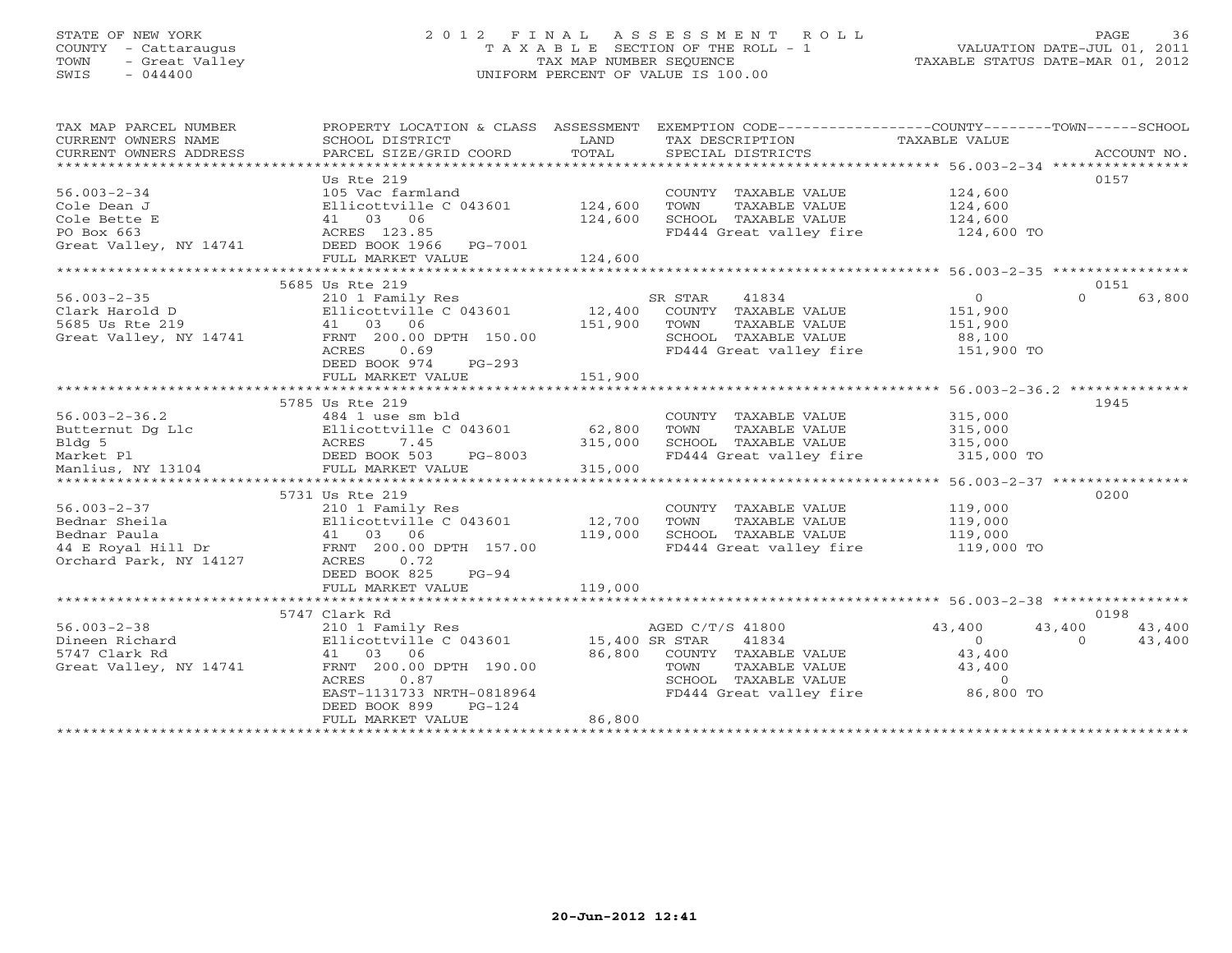## STATE OF NEW YORK 2 0 1 2 F I N A L A S S E S S M E N T R O L L PAGE 37 COUNTY - Cattaraugus T A X A B L E SECTION OF THE ROLL - 1 VALUATION DATE-JUL 01, 2011 TOWN - Great Valley TAX MAP NUMBER SEQUENCE TAXABLE STATUS DATE-MAR 01, 2012 SWIS - 044400 UNIFORM PERCENT OF VALUE IS 100.00UNIFORM PERCENT OF VALUE IS 100.00

| TAX MAP PARCEL NUMBER<br>CURRENT OWNERS NAME<br>CURRENT OWNERS ADDRESS                                                       | PROPERTY LOCATION & CLASS ASSESSMENT<br>SCHOOL DISTRICT<br>PARCEL SIZE/GRID COORD                                                                              | LAND<br>TOTAL              | TAX DESCRIPTION<br>SPECIAL DISTRICTS                                                                                                            | EXEMPTION CODE----------------COUNTY-------TOWN------SCHOOL<br><b>TAXABLE VALUE</b>            | ACCOUNT NO.       |
|------------------------------------------------------------------------------------------------------------------------------|----------------------------------------------------------------------------------------------------------------------------------------------------------------|----------------------------|-------------------------------------------------------------------------------------------------------------------------------------------------|------------------------------------------------------------------------------------------------|-------------------|
| $56.004 - 1 - 1.1$<br>Potter Scott D<br>Potter Michele A<br>33 Crystal Ln<br>West Seneca, NY 14224                           | Haines Hollow Rd<br>910 Priv forest<br>Ellicottville C 043601<br>16 03 06<br>5.00<br>ACRES<br>DEED BOOK 00971 PG-00394<br>FULL MARKET VALUE                    | 24,300<br>24,300<br>24,300 | COUNTY TAXABLE VALUE<br>TOWN<br>TAXABLE VALUE<br>SCHOOL TAXABLE VALUE<br>FD444 Great valley fire                                                | 0010<br>24,300<br>24,300<br>24,300<br>24,300 TO                                                |                   |
| $56.004 - 1 - 1.2$<br>Mouw John<br>Mouw Janice L<br>5373 Oakridge Dr<br>Hamburg, NY 14075                                    | Haines Hollow Rd<br>322 Rural vac>10<br>Ellicottville C 043601<br>16 03 06<br>FF 940.0<br>ACRES 21.50<br>EAST-1142178 NRTH-0821977                             | 43,000<br>43,000           | COUNTY TAXABLE VALUE<br>TOWN<br>TAXABLE VALUE<br>SCHOOL TAXABLE VALUE<br>FD444 Great valley fire                                                | 1045<br>43,000<br>43,000<br>43,000<br>43,000 TO                                                |                   |
|                                                                                                                              | DEED BOOK 00984 PG-00802<br>FULL MARKET VALUE<br>5934 Haines Hollow Rd                                                                                         | 43,000                     |                                                                                                                                                 | 1727                                                                                           |                   |
| $56.004 - 1 - 1.3$<br>Mouw John J<br>Mouw Janice L<br>5373 Oakridge Dr<br>Hamburg, NY 14075                                  | 260 Seasonal res<br>Ellicottville C 043601<br>16 03 06<br>FF 250.00<br>ACRES<br>1.30<br>DEED BOOK 00984 PG-00802                                               | 18,700<br>105,000          | COUNTY TAXABLE VALUE<br>TOWN<br>TAXABLE VALUE<br>SCHOOL TAXABLE VALUE<br>FD444 Great valley fire                                                | 105,000<br>105,000<br>105,000<br>105,000 TO                                                    |                   |
|                                                                                                                              | FULL MARKET VALUE                                                                                                                                              | 105,000                    |                                                                                                                                                 |                                                                                                |                   |
| $56.004 - 1 - 1.4$<br>Cole Dean J<br>Cole Bette E<br>PO Box 663<br>Great Valley, NY 14741                                    | 6000 Haines Hollow Rd<br>240 Rural res<br>Ellicottville C 043601<br>16 03 06<br>ACRES 383.25<br>EAST-1143019 NRTH-0819820<br>DEED BOOK 00971 PG-00417          | 412,300                    | WVET C/T<br>41121<br>110,900 RES STAR 41854<br>COUNTY TAXABLE VALUE<br>TAXABLE VALUE<br>TOWN<br>SCHOOL TAXABLE VALUE<br>FD444 Great valley fire | 1728<br>12,000<br>12,000<br>$\circ$<br>$\Omega$<br>400,300<br>400,300<br>380,460<br>412,300 TO | $\circ$<br>31,840 |
|                                                                                                                              | FULL MARKET VALUE                                                                                                                                              | 412,300                    |                                                                                                                                                 |                                                                                                |                   |
| $56.004 - 1 - 1.6$<br>Zubricky Gary A<br>Zubricky Diane<br>64 Creekview Ave<br>West Seneca, NY 14224<br>******************** | Plum Brook Rd<br>314 Rural vac<10<br>Ellicottville C 043601<br>16 03 06<br>FRNT 365.00 DPTH<br>ACRES<br>5.55<br>DEED BOOK 976<br>$PG-344$<br>FULL MARKET VALUE | 28,000<br>28,000<br>28,000 | COUNTY TAXABLE VALUE<br>TOWN<br>TAXABLE VALUE<br>SCHOOL TAXABLE VALUE<br>FD444 Great valley fire                                                | 1737<br>28,000<br>28,000<br>28,000<br>28,000 TO                                                |                   |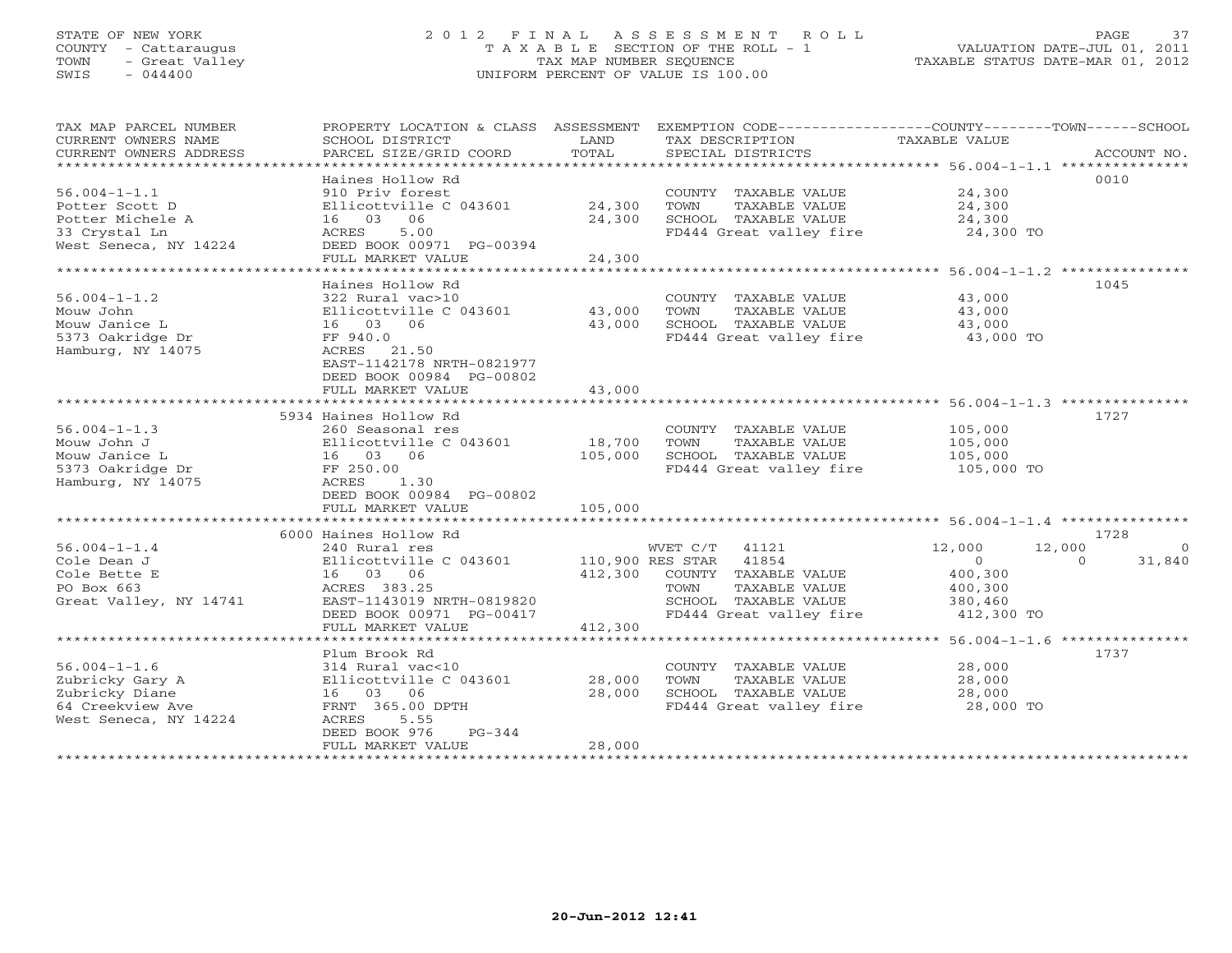### STATE OF NEW YORK 2 0 1 2 F I N A L A S S E S S M E N T R O L L PAGE 38 COUNTY - Cattaraugus T A X A B L E SECTION OF THE ROLL - 1 VALUATION DATE-JUL 01, 2011 TOWN - Great Valley TAX MAP NUMBER SEQUENCE TAXABLE STATUS DATE-MAR 01, 2012 SWIS - 044400 UNIFORM PERCENT OF VALUE IS 100.00UNIFORM PERCENT OF VALUE IS 100.00

| TAX MAP PARCEL NUMBER<br>CURRENT OWNERS NAME | PROPERTY LOCATION & CLASS ASSESSMENT<br>SCHOOL DISTRICT | LAND              | TAX DESCRIPTION                                            | EXEMPTION CODE-----------------COUNTY-------TOWN------SCHOOL<br>TAXABLE VALUE |
|----------------------------------------------|---------------------------------------------------------|-------------------|------------------------------------------------------------|-------------------------------------------------------------------------------|
| CURRENT OWNERS ADDRESS                       | PARCEL SIZE/GRID COORD                                  | TOTAL             | SPECIAL DISTRICTS                                          | ACCOUNT NO.                                                                   |
| *************************                    |                                                         |                   |                                                            |                                                                               |
|                                              | Plum Brook Rd                                           |                   |                                                            | 1753                                                                          |
| $56.004 - 1 - 1.7$                           | 314 Rural vac<10                                        |                   | COUNTY TAXABLE VALUE                                       | 31,500                                                                        |
| Dowd Michael J                               | Ellicottville C 043601                                  | 31,500            | TOWN<br>TAXABLE VALUE                                      | 31,500                                                                        |
| Dowd Melissa B                               | 06<br>16 03                                             | 31,500            | SCHOOL TAXABLE VALUE                                       | 31,500                                                                        |
| 335 Brookshire Rd                            | ACRES<br>7.95 BANK<br>017                               |                   | FD444 Great valley fire                                    | 31,500 TO                                                                     |
| Youngstown, NY 14174                         | DEED BOOK 1016 PG-1024                                  |                   |                                                            |                                                                               |
|                                              | FULL MARKET VALUE                                       | 31,500            |                                                            |                                                                               |
|                                              | *****************************                           |                   |                                                            |                                                                               |
|                                              | 5923 Plum Brook Rd                                      |                   |                                                            | 1771                                                                          |
| $56.004 - 1 - 1.9$                           | 910 Priv forest                                         |                   | COUNTY TAXABLE VALUE                                       | 41,500                                                                        |
| Neff Jerrine L                               | Ellicottville C 043601                                  | 32,200            | TAXABLE VALUE<br>TOWN                                      | 41,500                                                                        |
| 160 Eagle St                                 | 16 03 06                                                | 41,500            | SCHOOL TAXABLE VALUE                                       | 41,500                                                                        |
| Williamsville, NY 14221                      | ACRES<br>8.45                                           |                   | FD444 Great valley fire 41,500 TO                          |                                                                               |
|                                              | DEED BOOK 995<br>$PG-114$                               |                   |                                                            |                                                                               |
|                                              | FULL MARKET VALUE                                       | 41,500            |                                                            |                                                                               |
|                                              | 5942 Plum Brook Rd                                      |                   |                                                            | 1962                                                                          |
| $56.004 - 1 - 1.10$                          | 910 Priv forest                                         |                   |                                                            |                                                                               |
| Deck Joseph                                  | Ellicottville C 043601                                  | 43,400            | COUNTY TAXABLE VALUE<br>TAXABLE VALUE<br>TOWN              | 43,400<br>43,400                                                              |
| Deck Sara                                    | 16 03 06                                                | 43,400            | SCHOOL TAXABLE VALUE                                       | 43,400                                                                        |
| 64 Pinehurst Ct                              | ACRES<br>23.36                                          |                   | FD444 Great valley fire                                    | 43,400 TO                                                                     |
| East Amherst, NY 14051                       | EAST-1140759 NRTH-0822198                               |                   |                                                            |                                                                               |
|                                              | DEED BOOK 1018 PG-281                                   |                   |                                                            |                                                                               |
|                                              | FULL MARKET VALUE                                       | 43,400            |                                                            |                                                                               |
|                                              |                                                         |                   |                                                            |                                                                               |
|                                              | 5967 Plum Brook Rd                                      |                   |                                                            | 1888                                                                          |
| $56.004 - 1 - 1.11$                          | 910 Priv forest                                         |                   | COUNTY TAXABLE VALUE                                       | 41,500                                                                        |
| Potter Scott D                               | Ellicottville C 043601                                  | 26,500            | TOWN<br>TAXABLE VALUE                                      | 41,500                                                                        |
| 33 Crystal Ln                                | ACRES<br>6.00                                           | 41,500            | SCHOOL TAXABLE VALUE                                       | 41,500                                                                        |
| West Seneca, NY 14224                        | DEED BOOK 1002<br>$PG-309$                              |                   | FD444 Great valley fire                                    | 41,500 TO                                                                     |
|                                              | FULL MARKET VALUE                                       | 41,500            |                                                            |                                                                               |
|                                              |                                                         |                   |                                                            |                                                                               |
|                                              | Plum Brook Rd                                           |                   |                                                            | 1959                                                                          |
| $56.004 - 1 - 1.12$                          | 311 Res vac land                                        |                   | COUNTY TAXABLE VALUE                                       | 18,900                                                                        |
| Deck Joseph A                                | Ellicottville C 043601                                  | 18,900            | TOWN<br>TAXABLE VALUE                                      | 18,900                                                                        |
| Deck Sara M                                  | ACRES<br>1.43                                           | 18,900            | SCHOOL TAXABLE VALUE                                       | 18,900                                                                        |
| 4 Lancaster Ln                               | EAST-1140594 NRTH-0822655                               |                   | FD444 Great valley fire                                    | 18,900 TO                                                                     |
| Orchard Park, NY 14127                       | DEED BOOK 3213<br>PG-9002                               |                   |                                                            |                                                                               |
|                                              | FULL MARKET VALUE                                       | 18,900            |                                                            |                                                                               |
|                                              | *************************                               | ***********       |                                                            | ******************************* 56.004-1-1.13 **************                  |
|                                              | Plum Brook Rd                                           |                   |                                                            | 1960                                                                          |
| $56.004 - 1 - 1.13$                          | 210 1 Family Res                                        |                   | COUNTY TAXABLE VALUE                                       | 134,232                                                                       |
| Deck Michael E                               | Ellicottville C 043601                                  | 18,900<br>134,232 | TOWN<br>TAXABLE VALUE                                      | 134,232                                                                       |
| Deck Suzanne M                               | ACRES<br>1.43                                           |                   | SCHOOL TAXABLE VALUE<br>FD444 Great valley fire 134,232 TO | 134,232                                                                       |
| 64 Pinehurst Ct<br>East Amherst, NY 14127    | EAST-1140961 NRTH-0822233<br>$PG-9003$                  |                   |                                                            |                                                                               |
|                                              | DEED BOOK 3213<br>FULL MARKET VALUE                     | 134,200           |                                                            |                                                                               |
|                                              |                                                         |                   |                                                            |                                                                               |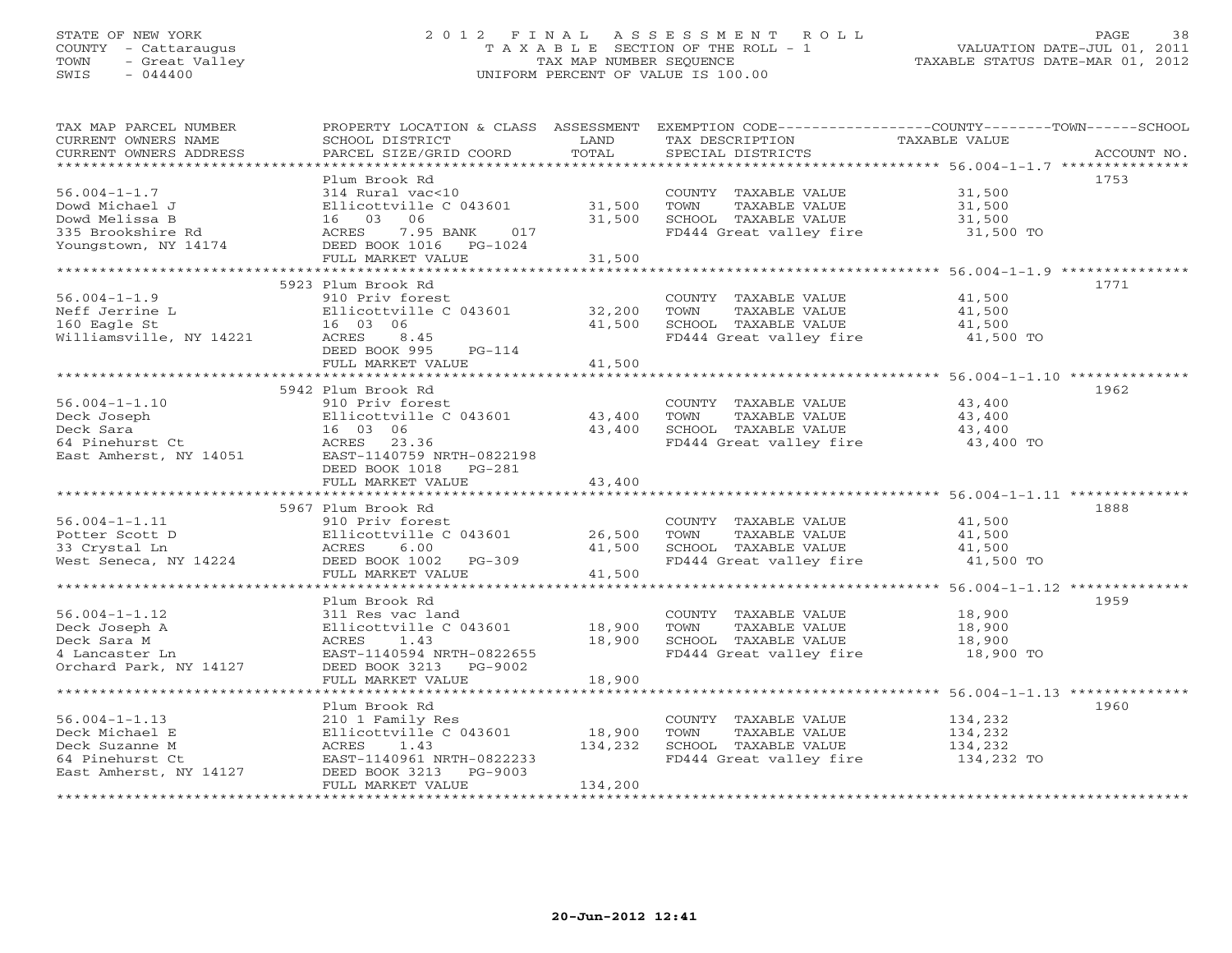# STATE OF NEW YORK 2 0 1 2 F I N A L A S S E S S M E N T R O L L PAGE 39COUNTY - Cattaraugus T A X A B L E SECTION OF THE ROLL - 1<br>
TOWN - Great Valley TAX MAP NUMBER SEQUENCE<br>
SWIS - 044400 SWIS - 044400 UNIFORM PERCENT OF VALUE IS 100.00

| TAX MAP PARCEL NUMBER<br>CURRENT OWNERS NAME<br>CURRENT OWNERS ADDRESS | PROPERTY LOCATION & CLASS ASSESSMENT<br>SCHOOL DISTRICT<br>PARCEL SIZE/GRID COORD | LAND<br>TOTAL    | EXEMPTION CODE----------------COUNTY-------TOWN------SCHOOL<br>TAX DESCRIPTION<br>SPECIAL DISTRICTS | TAXABLE VALUE | ACCOUNT NO.       |
|------------------------------------------------------------------------|-----------------------------------------------------------------------------------|------------------|-----------------------------------------------------------------------------------------------------|---------------|-------------------|
|                                                                        |                                                                                   |                  |                                                                                                     |               |                   |
|                                                                        | Plum Brook Rd                                                                     |                  |                                                                                                     |               | 1961              |
| $56.004 - 1 - 1.14$                                                    | 210 1 Family Res                                                                  |                  | COUNTY TAXABLE VALUE                                                                                | 195,480       |                   |
| Magavern Jeffery C                                                     | Ellicottville C 043601                                                            | 18,900           | TAXABLE VALUE<br>TOWN<br>SCHOOL TAXABLE VALUE                                                       | 195,480       |                   |
| Maqavern Jeanne D                                                      | ACRES<br>1.43                                                                     | 195,480          |                                                                                                     | 195,480       |                   |
| 35 Sylvan Cir<br>Orchard Park, NY 14127                                | EAST-1140610 NRTH-0822398<br>DEED BOOK 3213<br>PG-9004                            |                  | FD444 Great valley fire                                                                             | 195,480 TO    |                   |
|                                                                        | FULL MARKET VALUE                                                                 | 195,500          |                                                                                                     |               |                   |
|                                                                        |                                                                                   | **************** | ************************************ 56.004-1-1.15 ***************                                  |               |                   |
|                                                                        | 5956 Plum Brook Rd                                                                |                  |                                                                                                     |               | 2002              |
| $56.004 - 1 - 1.15$                                                    | 260 Seasonal res                                                                  |                  | COUNTY TAXABLE VALUE                                                                                | 202,700       |                   |
| Allen James A                                                          | Ellicottville C 043601                                                            | 29,800           | TOWN<br>TAXABLE VALUE                                                                               | 202,700       |                   |
| Allen Ann M Caruana                                                    | $16 - 3 - 6$                                                                      | 202,700          | SCHOOL TAXABLE VALUE                                                                                | 202,700       |                   |
| 19 Ellicott Blvd                                                       | ACRES<br>6.65 BANK<br>017                                                         |                  | FD444 Great valley fire                                                                             | 202,700 TO    |                   |
| Tonawanda, NY 14150                                                    | DEED BOOK 12881 PG-5001                                                           |                  |                                                                                                     |               |                   |
|                                                                        | FULL MARKET VALUE                                                                 | 202,700          |                                                                                                     |               |                   |
|                                                                        | ****************************                                                      |                  |                                                                                                     |               |                   |
|                                                                        | 5804 Haines Hollow Rd                                                             |                  |                                                                                                     |               | 0518              |
| $56.004 - 1 - 2.1$                                                     | 322 Rural vac>10                                                                  |                  | COUNTY TAXABLE VALUE                                                                                | 20,500        |                   |
| Acklin Jennifer                                                        | Ellicottville C 043601                                                            | 20,500           | TOWN<br>TAXABLE VALUE                                                                               | 20,500        |                   |
| PO Box 1622                                                            | 16 03 06                                                                          | 20,500           | SCHOOL TAXABLE VALUE                                                                                | 20,500        |                   |
| Ellicottville, NY 14731                                                | FF 1470.00                                                                        |                  | FD444 Great valley fire                                                                             | 20,500 TO     |                   |
|                                                                        | ACRES 12.30                                                                       |                  |                                                                                                     |               |                   |
|                                                                        | DEED BOOK 13488 PG-6001                                                           |                  |                                                                                                     |               |                   |
|                                                                        | FULL MARKET VALUE                                                                 | 20,500           |                                                                                                     |               |                   |
|                                                                        |                                                                                   |                  |                                                                                                     |               |                   |
|                                                                        | 5826 Haines Hollow Rd                                                             |                  |                                                                                                     |               | 1921              |
| $56.004 - 1 - 2.2$                                                     | 210 1 Family Res                                                                  |                  | COUNTY TAXABLE VALUE                                                                                | 182,300       |                   |
| Acklin Jennifer                                                        | Ellicottville C 043601                                                            | 24,700           | TAXABLE VALUE<br>TOWN                                                                               | 182,300       |                   |
| PO Box 1622                                                            | ACRES<br>4.05                                                                     | 182,300          | SCHOOL TAXABLE VALUE                                                                                | 182,300       |                   |
| Ellicottville, NY 14731                                                | EAST-1143967 NRTH-0819783                                                         |                  | FD444 Great valley fire                                                                             | 182,300 TO    |                   |
|                                                                        | DEED BOOK 10800 PG-5003                                                           |                  |                                                                                                     |               |                   |
|                                                                        | FULL MARKET VALUE                                                                 | 182,300          |                                                                                                     |               |                   |
|                                                                        | *************************************                                             |                  |                                                                                                     |               |                   |
|                                                                        | 5982 McGuan Hollow Rd                                                             |                  |                                                                                                     |               | 0738              |
| 56.004-1-3.1                                                           | 120 Field crops                                                                   |                  | RES STAR<br>41854                                                                                   | $\circ$       | 31,840<br>$\circ$ |
| Puszcz Alois                                                           | Ellicottville C 043601                                                            |                  | 117,700 SILO T/C/S 42100                                                                            | 254           | 254<br>254        |
| 5982 McGuan Hollow Rd                                                  | 08 03 06                                                                          | 202,300          | COUNTY TAXABLE VALUE                                                                                | 202,046       |                   |
| Great Valley, NY 14741                                                 | FF 3940.00                                                                        |                  | TAXABLE VALUE<br>TOWN                                                                               | 202,046       |                   |
|                                                                        | ACRES 324.20                                                                      |                  | SCHOOL TAXABLE VALUE                                                                                | 170,206       |                   |
|                                                                        | $PG-700$<br>DEED BOOK 745                                                         |                  | FD444 Great valley fire                                                                             | 202,300 TO    |                   |
|                                                                        | FULL MARKET VALUE                                                                 | 202,300          |                                                                                                     |               |                   |
|                                                                        | *************************                                                         |                  |                                                                                                     |               |                   |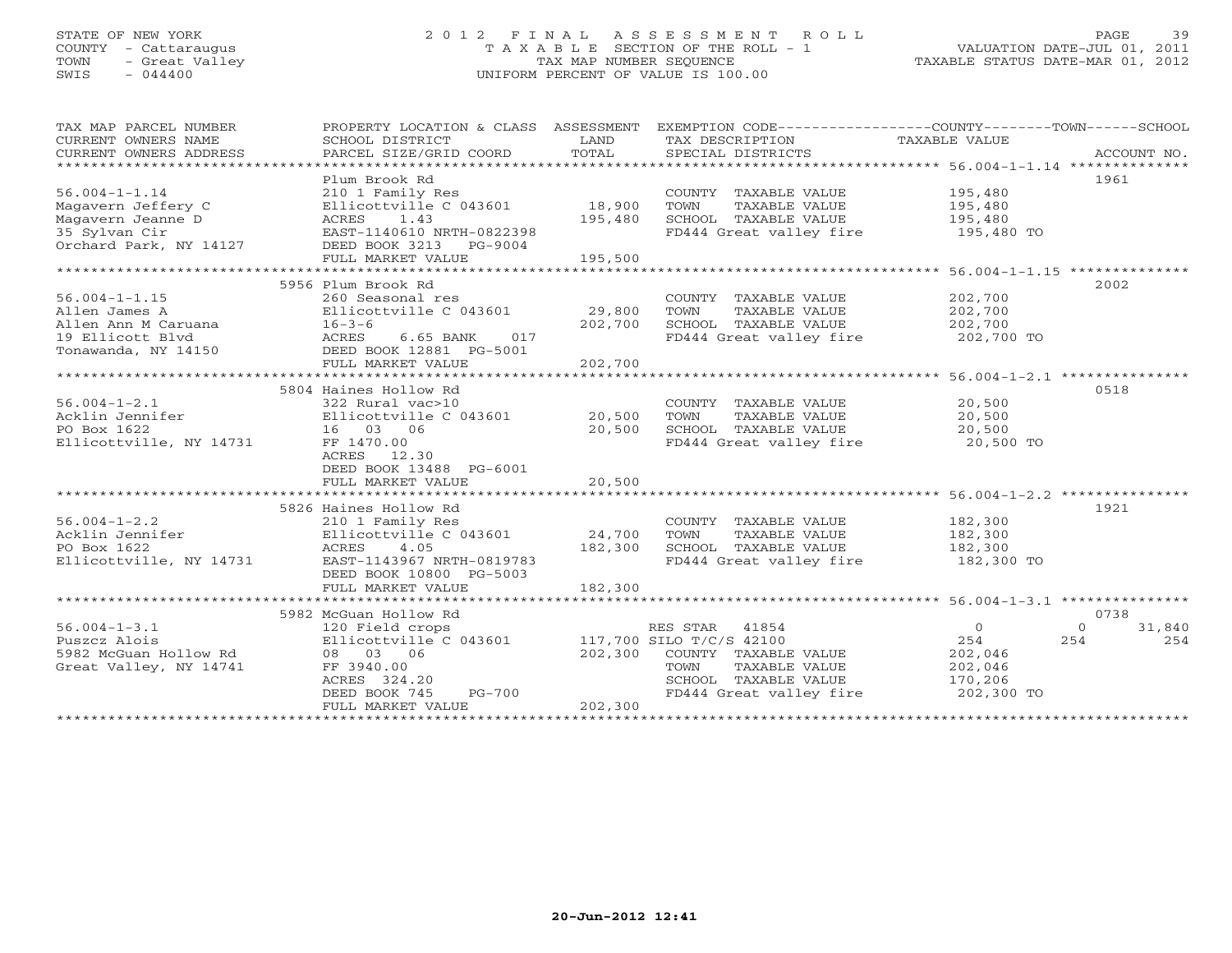# STATE OF NEW YORK 2 0 1 2 F I N A L A S S E S S M E N T R O L L PAGE 40 COUNTY - Cattaraugus T A X A B L E SECTION OF THE ROLL - 1 VALUATION DATE-JUL 01, 2011 TOWN - Great Valley TAX MAP NUMBER SEQUENCE TAXABLE STATUS DATE-MAR 01, 2012 SWIS - 044400 UNIFORM PERCENT OF VALUE IS 100.00UNIFORM PERCENT OF VALUE IS 100.00

| TAX MAP PARCEL NUMBER<br>CURRENT OWNERS NAME<br>CURRENT OWNERS ADDRESS | PROPERTY LOCATION & CLASS ASSESSMENT<br>SCHOOL DISTRICT<br>PARCEL SIZE/GRID COORD | LAND<br>TOTAL | EXEMPTION CODE-----------------COUNTY-------TOWN------SCHOOL<br>TAX DESCRIPTION<br>SPECIAL DISTRICTS | TAXABLE VALUE                    | ACCOUNT NO.        |
|------------------------------------------------------------------------|-----------------------------------------------------------------------------------|---------------|------------------------------------------------------------------------------------------------------|----------------------------------|--------------------|
| ************************                                               |                                                                                   |               |                                                                                                      |                                  |                    |
| $56.004 - 1 - 4$<br>Puszcz Alois                                       | 5046 Sugartown Rd<br>120 Field crops<br>Ellicottville C 043601                    | 55,200        | SILO T/C/S 42100<br>COUNTY TAXABLE VALUE                                                             | 1,524<br>1,524<br>122,476        | 0736<br>1,524      |
| 5982 McGuan Hollow Rd<br>Great Valley, NY 14741                        | 07 03<br>06<br>FF 1760.00 SUGARTOWN RD<br>FF 1600.00 MC GUAN HOLLOW               | 124,000       | TAXABLE VALUE<br>TOWN<br>SCHOOL TAXABLE VALUE<br>FD444 Great valley fire                             | 122,476<br>122,476<br>124,000 TO |                    |
|                                                                        | 86.19<br>ACRES<br>DEED BOOK 650<br>$PG-333$<br>FULL MARKET VALUE                  | 124,000       |                                                                                                      |                                  |                    |
|                                                                        |                                                                                   |               |                                                                                                      |                                  |                    |
|                                                                        | 5845 McGuan Hollow Rd                                                             |               |                                                                                                      |                                  | 1341               |
| $56.004 - 1 - 4.71$                                                    | 270 Mfg housing                                                                   |               | COUNTY TAXABLE VALUE                                                                                 | 15,700                           |                    |
| Puszcz Alois                                                           | Ellicottville C 043601                                                            | 5,000         | TOWN<br>TAXABLE VALUE                                                                                | 15,700                           |                    |
| 5982 McGuan Hollow Rd                                                  | 07 03 06                                                                          | 15,700        | SCHOOL TAXABLE VALUE                                                                                 | 15,700                           |                    |
| Great Valley, NY 14741                                                 | 17.00 DPTH<br>FRNT<br>60.00<br>ACRES<br>0.02<br>EAST-1147780 NRTH-0818196         |               | FD444 Great valley fire                                                                              | 15,700 TO                        |                    |
|                                                                        | FULL MARKET VALUE                                                                 | 15,700        |                                                                                                      |                                  |                    |
|                                                                        |                                                                                   |               | ******************************* 56.004-1-5.1 ***************                                         |                                  |                    |
|                                                                        | Sugartown Rd                                                                      |               |                                                                                                      |                                  | 0359               |
| $56.004 - 1 - 5.1$<br>Steele William D                                 | 120 Field crops<br>Ellicottville C 043601                                         | 43,200        | COUNTY TAXABLE VALUE<br>TOWN<br>TAXABLE VALUE                                                        | 43,200                           |                    |
| 5250 Sugartown Rd                                                      | 07 03 06                                                                          | 43,200        | SCHOOL TAXABLE VALUE                                                                                 | 43,200<br>43,200                 |                    |
| Great Valley, NY 14741                                                 | $L/P$ 977-54                                                                      |               | FD444 Great valley fire                                                                              | 43,200 TO                        |                    |
|                                                                        | FRNT 900.00 DPTH                                                                  |               |                                                                                                      |                                  |                    |
|                                                                        | 22.35<br>ACRES                                                                    |               |                                                                                                      |                                  |                    |
|                                                                        | DEED BOOK 00977 PG-00054                                                          |               |                                                                                                      |                                  |                    |
|                                                                        | FULL MARKET VALUE                                                                 | 43,200        |                                                                                                      |                                  |                    |
|                                                                        |                                                                                   |               |                                                                                                      |                                  |                    |
|                                                                        | 5203 Sugartown Rd                                                                 |               |                                                                                                      |                                  | 1166               |
| $56.004 - 1 - 5.2$                                                     | 210 1 Family Res                                                                  |               | RES STAR<br>41854                                                                                    | $\Omega$                         | $\Omega$<br>31,840 |
| Halloran Michael                                                       | Ellicottville C 043601                                                            | 32,900        | COUNTY TAXABLE VALUE                                                                                 | 234,900                          |                    |
| Halloran Marjorie                                                      | 07 03 06                                                                          | 234,900       | TOWN<br>TAXABLE VALUE                                                                                | 234,900                          |                    |
| 5203 Sugartown Rd                                                      | FRNT 467.00 DPTH                                                                  |               | SCHOOL TAXABLE VALUE                                                                                 | 203,060                          |                    |
| Great Valley, NY 14741                                                 | ACRES<br>9.00                                                                     |               | FD444 Great valley fire                                                                              | 234,900 TO                       |                    |
|                                                                        | DEED BOOK 971<br>PG-1166                                                          |               |                                                                                                      |                                  |                    |
|                                                                        | FULL MARKET VALUE                                                                 | 234,900       |                                                                                                      |                                  |                    |
| **************************                                             |                                                                                   |               |                                                                                                      |                                  |                    |
|                                                                        | Sugartown Rd                                                                      |               |                                                                                                      |                                  | 0739               |
| $56.004 - 1 - 6$                                                       | 322 Rural vac>10                                                                  |               | COUNTY TAXABLE VALUE                                                                                 | 52,000                           |                    |
| Puszcz Alois                                                           | Ellicottville C 043601                                                            | 52,000        | TAXABLE VALUE<br>TOWN                                                                                | 52,000                           |                    |
| 5982 McGuan Hollow Rd                                                  | 07 03 06                                                                          | 52,000        | SCHOOL TAXABLE VALUE                                                                                 | 52,000                           |                    |
| Great Valley, NY 14741                                                 | FF 1370.00<br>ACRES<br>69.00                                                      |               | FD444 Great valley fire                                                                              | 52,000 TO                        |                    |
|                                                                        | DEED BOOK 685<br>$PG-504$                                                         |               |                                                                                                      |                                  |                    |
|                                                                        | FULL MARKET VALUE                                                                 | 52,000        |                                                                                                      |                                  |                    |
|                                                                        |                                                                                   |               |                                                                                                      |                                  |                    |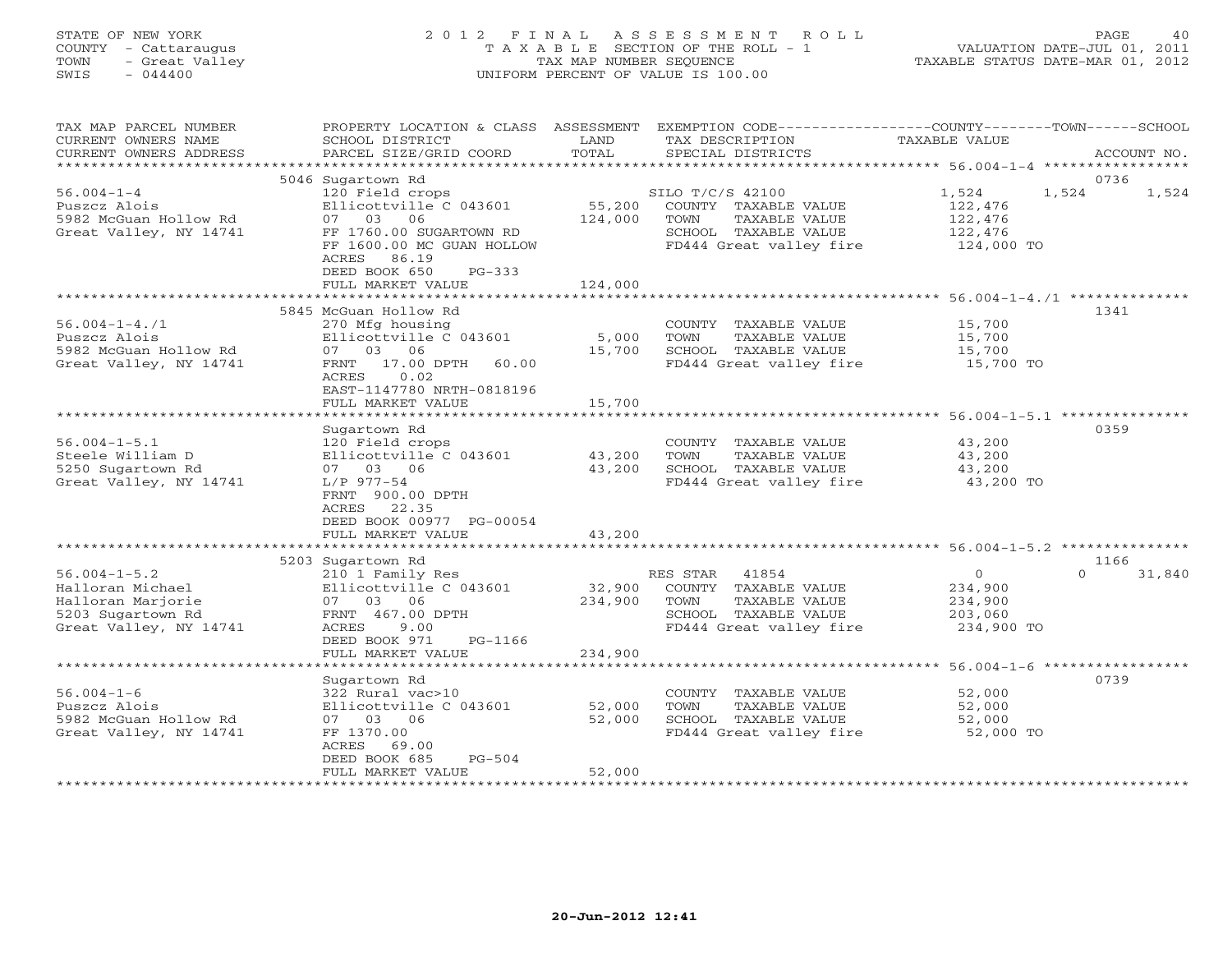# STATE OF NEW YORK 2 0 1 2 F I N A L A S S E S S M E N T R O L L PAGE 41 COUNTY - Cattaraugus T A X A B L E SECTION OF THE ROLL - 1 VALUATION DATE-JUL 01, 2011 TOWN - Great Valley TAX MAP NUMBER SEQUENCE TAXABLE STATUS DATE-MAR 01, 2012 SWIS - 044400 UNIFORM PERCENT OF VALUE IS 100.00UNIFORM PERCENT OF VALUE IS 100.00

| TAX MAP PARCEL NUMBER     | PROPERTY LOCATION & CLASS ASSESSMENT |         | EXEMPTION CODE----------------COUNTY-------TOWN------SCHOOL |               |                    |
|---------------------------|--------------------------------------|---------|-------------------------------------------------------------|---------------|--------------------|
| CURRENT OWNERS NAME       | SCHOOL DISTRICT                      | LAND    | TAX DESCRIPTION                                             | TAXABLE VALUE |                    |
| CURRENT OWNERS ADDRESS    | PARCEL SIZE/GRID COORD               | TOTAL   | SPECIAL DISTRICTS                                           |               | ACCOUNT NO.        |
| ************************* |                                      |         |                                                             |               |                    |
|                           | 5214 Sugartown Rd                    |         |                                                             |               | 0009               |
| $56.004 - 1 - 7.1$        | 260 Seasonal res                     |         | COUNTY TAXABLE VALUE                                        | 61,400        |                    |
| Lockhart Robert L         | Ellicottville C 043601               | 42,100  | TOWN<br>TAXABLE VALUE                                       | 61,400        |                    |
| Lockhart Ellen F          | 07 03 06                             | 61,400  | SCHOOL TAXABLE VALUE                                        | 61,400        |                    |
| 4129 California Rd        | FRNT 1720.00 DPTH                    |         | FD444 Great valley fire                                     | 61,400 TO     |                    |
| Orchard Park, NY 14127    | ACRES 16.30                          |         |                                                             |               |                    |
|                           | DEED BOOK 1002 PG-803                |         |                                                             |               |                    |
|                           | FULL MARKET VALUE                    | 61,400  |                                                             |               |                    |
|                           |                                      |         |                                                             |               |                    |
|                           |                                      |         |                                                             |               | 0699               |
|                           | 5250 Sugartown Rd                    |         |                                                             | $\Omega$      | $\cap$             |
| $56.004 - 1 - 8$          | 210 1 Family Res                     |         | SR STAR<br>41834                                            |               | 63,800             |
| Steele William D          | Ellicottville C 043601               | 16,600  | COUNTY TAXABLE VALUE                                        | 108,300       |                    |
| 5250 Sugartown Rd         | 07 03 06                             | 108,300 | TAXABLE VALUE<br>TOWN                                       | 108,300       |                    |
| Great Valley, NY 14741    | FRNT 200.00 DPTH 203.00              |         | SCHOOL TAXABLE VALUE                                        | 44,500        |                    |
|                           | 0.93<br>ACRES                        |         | FD444 Great valley fire                                     | 108,300 TO    |                    |
|                           | DEED BOOK 965<br>$PG-97$             |         |                                                             |               |                    |
|                           | FULL MARKET VALUE                    | 108,300 |                                                             |               |                    |
|                           |                                      |         |                                                             |               |                    |
|                           | 5259 Sugartown Rd                    |         |                                                             |               | 0810               |
| $56.004 - 1 - 9$          | 210 1 Family Res                     |         | RES STAR<br>41854                                           | $\Omega$      | $\Omega$<br>31,840 |
| Sunderland Peter Y        | Ellicottville C 043601               | 8,100   | COUNTY TAXABLE VALUE                                        | 150,300       |                    |
| 5259 Sugartown Rd         | 15 03 06                             | 150,300 | TOWN<br>TAXABLE VALUE                                       | 150,300       |                    |
| Great Valley, NY 14741    | FRNT 93.00 DPTH 153.40               |         | SCHOOL TAXABLE VALUE                                        | 118,460       |                    |
|                           | $0.33$ BANK<br>017<br>ACRES          |         | FD444 Great valley fire                                     | 150,300 TO    |                    |
|                           | DEED BOOK 969<br>PG-1179             |         |                                                             |               |                    |
|                           | FULL MARKET VALUE                    | 150,300 |                                                             |               |                    |
|                           |                                      |         |                                                             |               |                    |
|                           | 5615 Sugartown Rd                    |         |                                                             |               | 0148               |
| $56.004 - 1 - 10$         | 210 1 Family Res                     |         | COUNTY TAXABLE VALUE                                        | 78,700        |                    |
| Clark Donald              | Ellicottville C 043601               | 18,400  | TOWN<br>TAXABLE VALUE                                       | 78,700        |                    |
| Clark Mary                | 15 03 06                             | 78,700  | SCHOOL TAXABLE VALUE                                        | 78,700        |                    |
|                           |                                      |         |                                                             |               |                    |
| PO Box 13                 | FF 404.50<br>1.20<br>ACRES           |         | FD444 Great valley fire                                     | 78,700 TO     |                    |
| Great Valley, NY 14741    |                                      |         |                                                             |               |                    |
|                           | EAST-1144565 NRTH-0816371            |         |                                                             |               |                    |
|                           | DEED BOOK 717<br>PG-354              |         |                                                             |               |                    |
|                           | FULL MARKET VALUE                    | 78,700  |                                                             |               |                    |
|                           |                                      |         |                                                             |               |                    |
|                           | Sugartown Rd                         |         |                                                             |               | 1143               |
| $56.004 - 1 - 11$         | 312 Vac w/imprv                      |         | COUNTY TAXABLE VALUE                                        | 27,100        |                    |
| Kooser James R            | Ellicottville C 043601               | 26,600  | TOWN<br>TAXABLE VALUE                                       | 27,100        |                    |
| Kooser Elizabeth          | 15 03 06                             | 27,100  | SCHOOL TAXABLE VALUE                                        | 27,100        |                    |
| PO Box 140                | FF 772.00                            |         | FD444 Great valley fire 27,100 TO                           |               |                    |
| Brownfield, PA 15416      | ACRES<br>4.90                        |         |                                                             |               |                    |
|                           | DEED BOOK 845<br>PG-789              |         |                                                             |               |                    |
|                           | FULL MARKET VALUE                    | 27,100  |                                                             |               |                    |
|                           |                                      |         |                                                             |               |                    |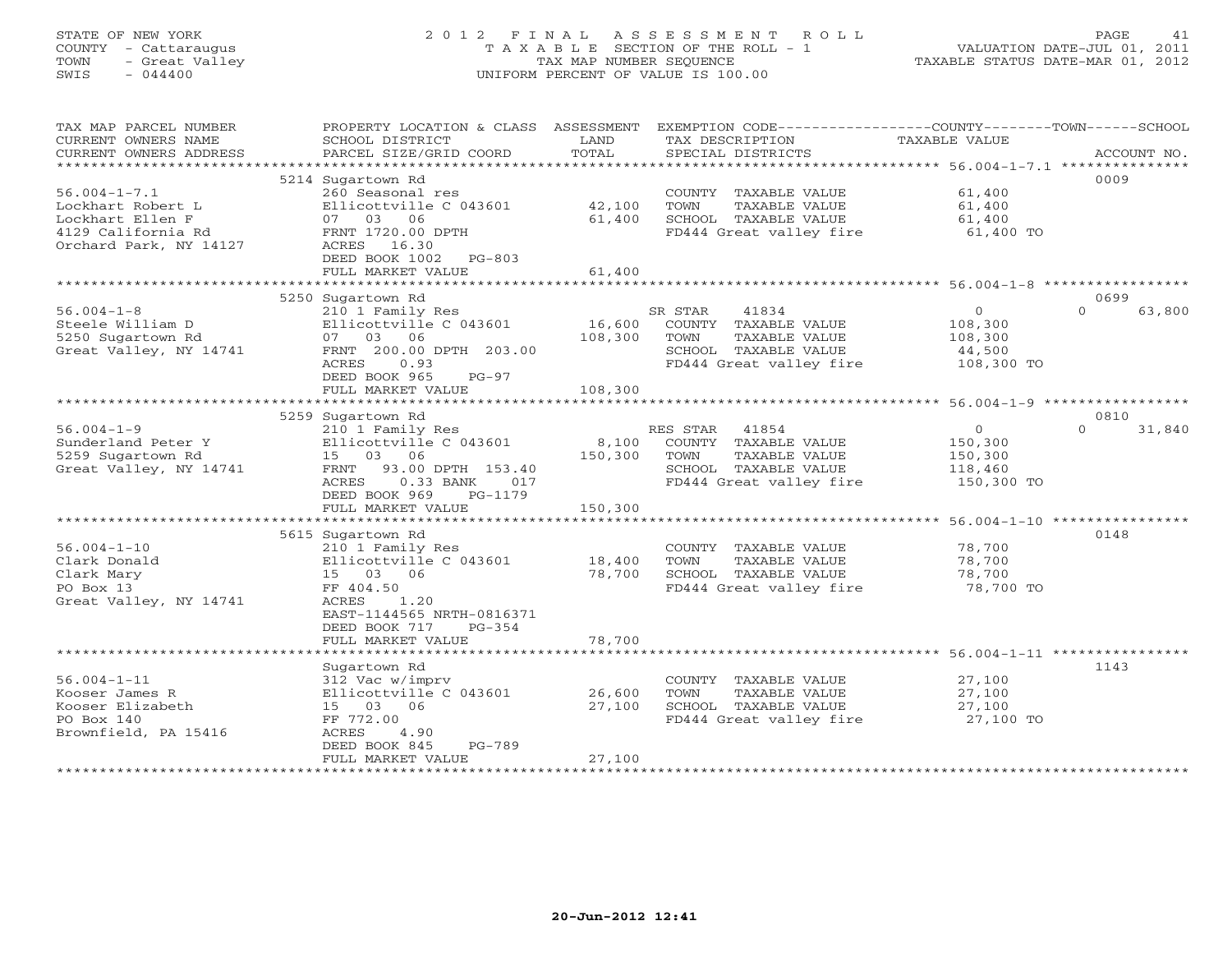# STATE OF NEW YORK 2 0 1 2 F I N A L A S S E S S M E N T R O L L PAGE 42 COUNTY - Cattaraugus T A X A B L E SECTION OF THE ROLL - 1 VALUATION DATE-JUL 01, 2011 TOWN - Great Valley TAX MAP NUMBER SEQUENCE TAXABLE STATUS DATE-MAR 01, 2012 SWIS - 044400 UNIFORM PERCENT OF VALUE IS 100.00UNIFORM PERCENT OF VALUE IS 100.00

| SCHOOL DISTRICT<br>PARCEL SIZE/GRID COORD                                                                                                                 | LAND<br>TOTAL                                                                                                                                                               | TAX DESCRIPTION<br>SPECIAL DISTRICTS                                                                                  | TAXABLE VALUE                                             | ACCOUNT NO.                                                  |
|-----------------------------------------------------------------------------------------------------------------------------------------------------------|-----------------------------------------------------------------------------------------------------------------------------------------------------------------------------|-----------------------------------------------------------------------------------------------------------------------|-----------------------------------------------------------|--------------------------------------------------------------|
| Sugartown Rd<br>322 Rural vac>10<br>Ellicottville C 043601<br>07/15 03 06<br>FF 520.00<br>ACRES<br>4.90<br>DEED BOOK 5784<br>PG-8001<br>FULL MARKET VALUE | 10,800<br>10,800<br>10,800                                                                                                                                                  | COUNTY TAXABLE VALUE<br>TOWN<br>TAXABLE VALUE<br>SCHOOL TAXABLE VALUE<br>FD444 Great valley fire                      | 10,800<br>10,800<br>10,800<br>10,800 TO                   | 0006                                                         |
|                                                                                                                                                           |                                                                                                                                                                             |                                                                                                                       |                                                           | 1778                                                         |
| 210 1 Family Res<br>Ellicottville C 043601<br>7 & 15 3 6<br>ACRES<br>4.60<br>DEED BOOK 999<br>PG-79<br>FULL MARKET VALUE                                  | 25,900<br>179,800<br>179,800                                                                                                                                                | 41854<br>COUNTY TAXABLE VALUE<br>TOWN<br>TAXABLE VALUE<br>SCHOOL TAXABLE VALUE<br>FD444 Great valley fire             | $\circ$<br>179,800<br>179,800<br>147,960<br>179,800 TO    | $\Omega$<br>31,840                                           |
|                                                                                                                                                           |                                                                                                                                                                             |                                                                                                                       |                                                           | 0028                                                         |
| 210 1 Family Res<br>Ellicottville C 043601<br>15 03 06<br>FRNT 161.00 DPTH 245.00<br>0.91<br>ACRES<br>DEED BOOK 893<br>$PG-111$<br>FULL MARKET VALUE      | 16,200<br>93,400<br>93,400                                                                                                                                                  | RES STAR<br>41854<br>COUNTY TAXABLE VALUE<br>TAXABLE VALUE<br>TOWN<br>SCHOOL TAXABLE VALUE<br>FD444 Great valley fire | $\overline{0}$<br>93,400<br>93,400<br>61,560<br>93,400 TO | 31,840<br>$\Omega$                                           |
|                                                                                                                                                           |                                                                                                                                                                             |                                                                                                                       |                                                           | 0011                                                         |
| 260 Seasonal res<br>Ellicottville C 043601<br>15 03 06<br>FF 1610.00<br>8.65<br>ACRES                                                                     | 32,400<br>63,800                                                                                                                                                            | COUNTY TAXABLE VALUE<br>TOWN<br>TAXABLE VALUE<br>SCHOOL TAXABLE VALUE<br>FD444 Great valley fire                      | 63,800<br>63,800<br>63,800<br>63,800 TO                   |                                                              |
| FULL MARKET VALUE                                                                                                                                         | 63,800                                                                                                                                                                      |                                                                                                                       |                                                           |                                                              |
|                                                                                                                                                           |                                                                                                                                                                             |                                                                                                                       |                                                           |                                                              |
| 240 Rural res<br>Ellicottville C 043601<br>15 03 06<br>FF 900.00<br>ACRES<br>15.50<br>$PG-556$<br>DEED BOOK 968<br>FULL MARKET VALUE                      | 41,400<br>307,000<br>307,000                                                                                                                                                | COUNTY TAXABLE VALUE<br>TOWN<br>TAXABLE VALUE<br>SCHOOL TAXABLE VALUE<br>FD444 Great valley fire                      | 307,000<br>307,000<br>307,000<br>307,000 TO               | 1718                                                         |
|                                                                                                                                                           | ***********************<br>5635 Haines Hollow Rd<br>5408 Sugartown Rd<br>5413 Sugartown Rd<br>DEED BOOK 1025<br>$PG-421$<br>**************************<br>5380 Sugartown Rd | PROPERTY LOCATION & CLASS ASSESSMENT                                                                                  | RES STAR                                                  | EXEMPTION CODE-----------------COUNTY-------TOWN------SCHOOL |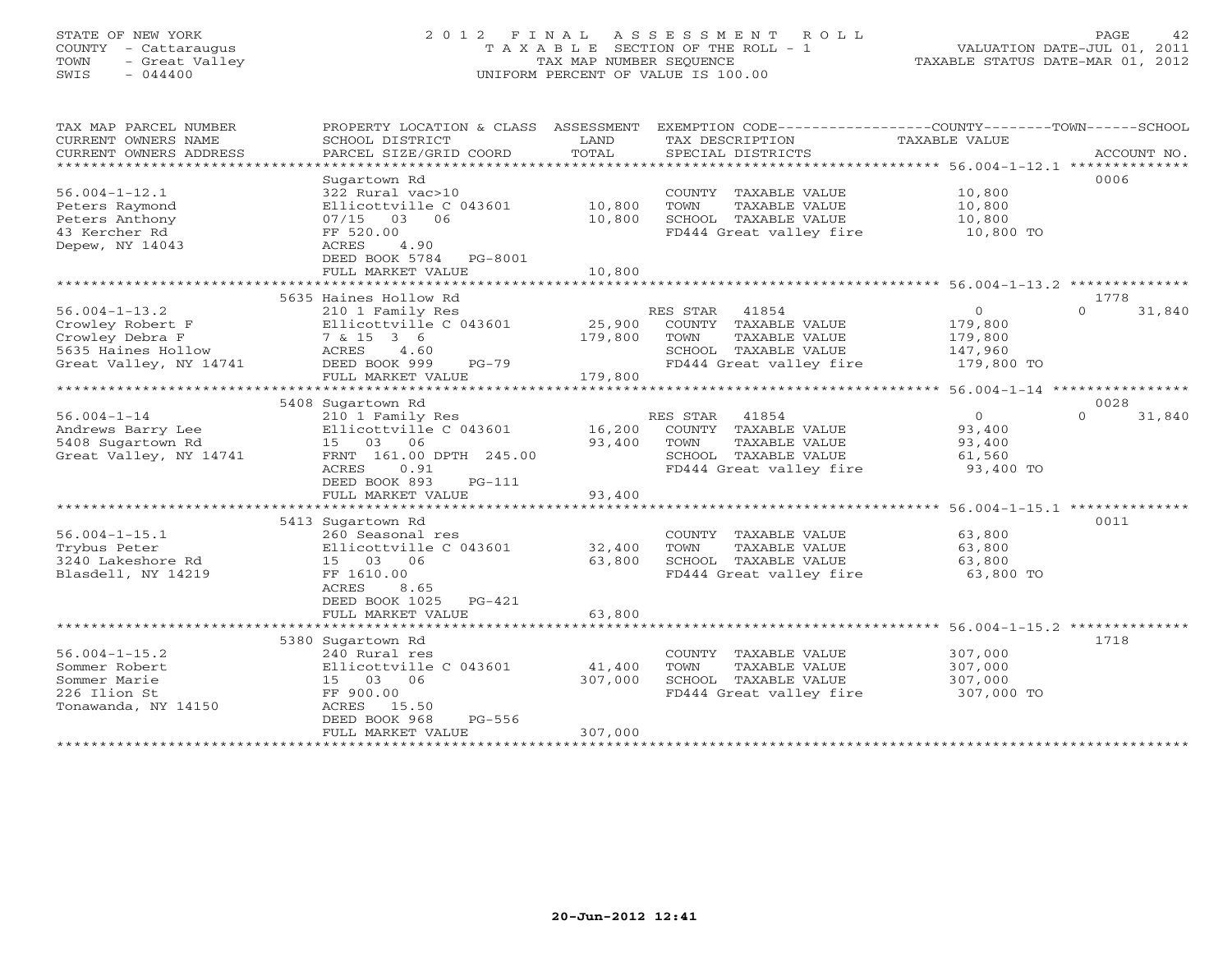# STATE OF NEW YORK 2 0 1 2 F I N A L A S S E S S M E N T R O L L PAGE 43 COUNTY - Cattaraugus T A X A B L E SECTION OF THE ROLL - 1 VALUATION DATE-JUL 01, 2011 TOWN - Great Valley TAX MAP NUMBER SEQUENCE TAXABLE STATUS DATE-MAR 01, 2012 SWIS - 044400 UNIFORM PERCENT OF VALUE IS 100.00UNIFORM PERCENT OF VALUE IS 100.00

| TAX MAP PARCEL NUMBER     | PROPERTY LOCATION & CLASS ASSESSMENT |        | EXEMPTION CODE-----------------COUNTY-------TOWN------SCHOOL |                      |             |
|---------------------------|--------------------------------------|--------|--------------------------------------------------------------|----------------------|-------------|
| CURRENT OWNERS NAME       | SCHOOL DISTRICT                      | LAND   | TAX DESCRIPTION                                              | <b>TAXABLE VALUE</b> |             |
| CURRENT OWNERS ADDRESS    | PARCEL SIZE/GRID COORD               | TOTAL  | SPECIAL DISTRICTS                                            |                      | ACCOUNT NO. |
| ************************* |                                      |        |                                                              |                      |             |
|                           | Sugartown Rd                         |        |                                                              |                      | 1719        |
| $56.004 - 1 - 15.3$       | 322 Rural vac>10                     |        | COUNTY TAXABLE VALUE                                         | 27,200               |             |
| Eysaman Joseph            | Ellicottville C 043601               | 27,200 | TOWN<br>TAXABLE VALUE                                        | 27,200               |             |
| Eysaman Debra             | 15 03 06                             | 27,200 | SCHOOL TAXABLE VALUE                                         | 27,200               |             |
| 8942 Nys Rte 242          | FF 300.00                            |        | FD444 Great valley fire                                      | 27,200 TO            |             |
| Little Valley, NY 14755   | ACRES<br>5.17                        |        |                                                              |                      |             |
|                           | DEED BOOK 968<br>$PG-554$            |        |                                                              |                      |             |
|                           | FULL MARKET VALUE                    | 27,200 |                                                              |                      |             |
|                           |                                      |        |                                                              |                      |             |
|                           | 5357 Sugartown Rd                    |        |                                                              |                      | 1903        |
| $56.004 - 1 - 15.5$       | 260 Seasonal res                     |        | COUNTY TAXABLE VALUE                                         | 50,700               |             |
| Oshirak Paul T            | Ellicottville C 043601               | 38,000 | TAXABLE VALUE<br>TOWN                                        | 50,700               |             |
| Oshirak Roseanne          | 15 3 6                               | 50,700 | SCHOOL TAXABLE VALUE                                         | 50,700               |             |
| 94 Koening Rd             | ACRES 12.95                          |        | FD444 Great valley fire                                      | 50,700 TO            |             |
| Tonawanda, NY 14150       | DEED BOOK 1011<br>PG-624             |        |                                                              |                      |             |
|                           | FULL MARKET VALUE                    | 50,700 |                                                              |                      |             |
|                           |                                      |        |                                                              |                      |             |
|                           | Sugartown Rd                         |        |                                                              |                      | 1916        |
| $56.004 - 1 - 15.6$       | 321 Abandoned ag                     |        | COUNTY TAXABLE VALUE                                         | 30,000               |             |
| Dolinar Albert J          | Ellicottville C 043601               | 30,000 | TOWN<br>TAXABLE VALUE                                        | 30,000               |             |
| Dolinar Mary E            | 15 03 06                             | 30,000 | SCHOOL TAXABLE VALUE                                         | 30,000               |             |
| 63 McGurk St              | FF 1610.00                           |        | FD444 Great valley fire                                      | 30,000 TO            |             |
| Blasdell, NY 14219        | ACRES<br>6.75                        |        |                                                              |                      |             |
|                           | DEED BOOK 1025<br>PG-417             |        |                                                              |                      |             |
|                           | FULL MARKET VALUE                    | 30,000 |                                                              |                      |             |
|                           |                                      |        |                                                              |                      |             |
|                           | Sugartown Rd                         |        |                                                              |                      | 0842        |
| $56.004 - 1 - 16$         | 120 Field crops                      |        | COUNTY TAXABLE VALUE                                         | 45,000               |             |
| Snider Robert F           | Ellicottville C 043601               | 45,000 | TOWN<br>TAXABLE VALUE                                        | 45,000               |             |
| 5578 Martin Rd            | 15 03 06                             | 45,000 | SCHOOL TAXABLE VALUE                                         | 45,000               |             |
| Great Valley, NY 14741    | FF 970.00                            |        | FD444 Great valley fire                                      | 45,000 TO            |             |
|                           | ACRES<br>32.20                       |        |                                                              |                      |             |
|                           | DEED BOOK 7028<br>PG-9002            |        |                                                              |                      |             |
|                           | FULL MARKET VALUE                    | 45,000 |                                                              |                      |             |
|                           |                                      |        |                                                              |                      |             |
|                           | Sugartown Rd (Off)                   |        |                                                              |                      | 0614        |
| 56.004-1-17.1             | 910 Priv forest                      |        | COUNTY TAXABLE VALUE                                         | 32,200               |             |
| Ellis Robert M            | Ellicottville C 043601               | 32,200 | TOWN<br>TAXABLE VALUE                                        | 32,200               |             |
| 461 Broad St              | 15 03 06                             | 32,200 | SCHOOL TAXABLE VALUE                                         | 32,200               |             |
| Salamanca, NY 14779       | ACRES<br>58.58                       |        | FD444 Great valley fire                                      | 32,200 TO            |             |
|                           | DEED BOOK 780<br>PG-1007             |        |                                                              |                      |             |
|                           | FULL MARKET VALUE                    | 32,200 |                                                              |                      |             |
|                           | *************************            |        |                                                              |                      |             |
|                           |                                      |        |                                                              |                      |             |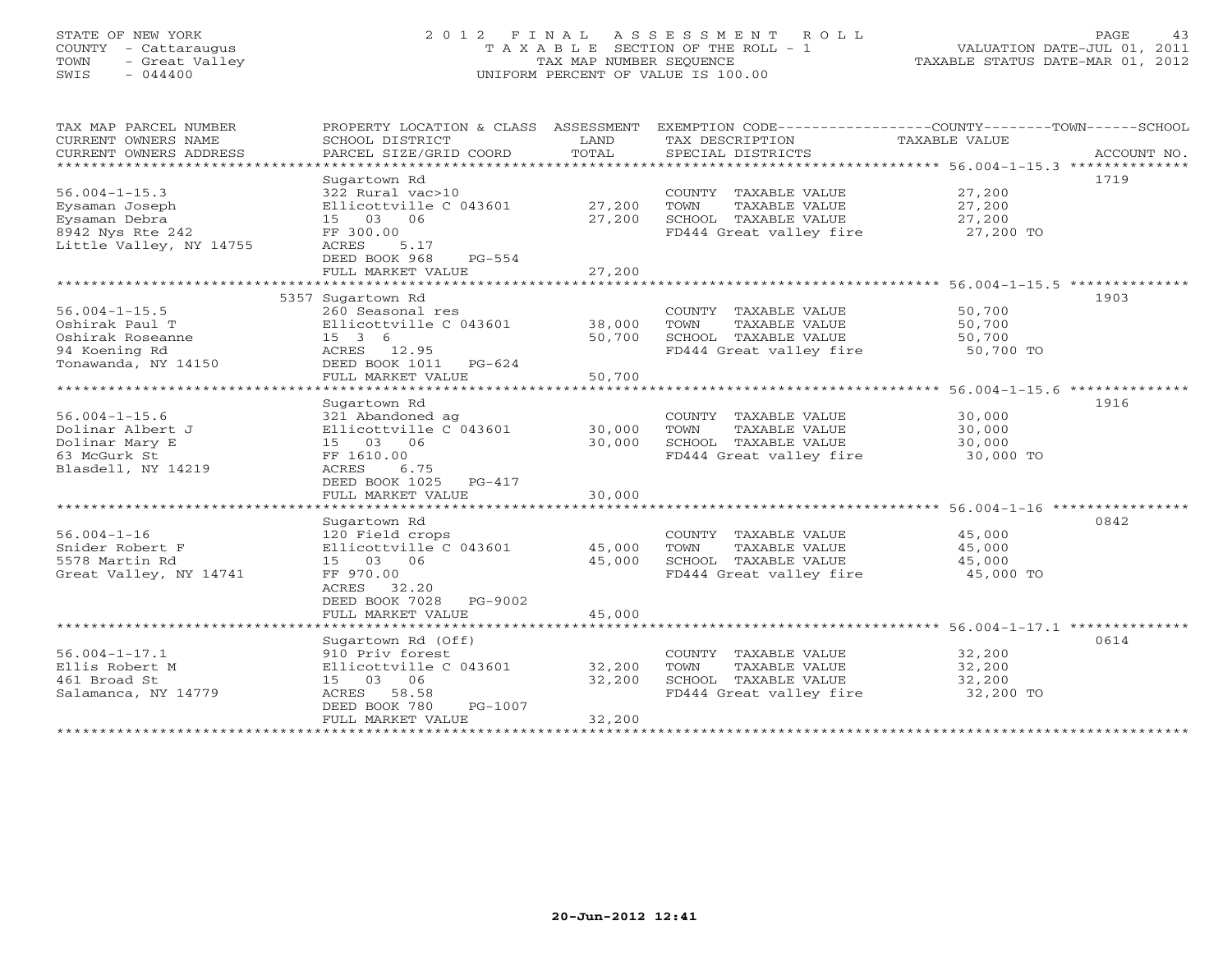# STATE OF NEW YORK 2 0 1 2 F I N A L A S S E S S M E N T R O L L PAGE 44 COUNTY - Cattaraugus T A X A B L E SECTION OF THE ROLL - 1 VALUATION DATE-JUL 01, 2011 TOWN - Great Valley TAX MAP NUMBER SEQUENCE TAXABLE STATUS DATE-MAR 01, 2012 SWIS - 044400 UNIFORM PERCENT OF VALUE IS 100.00UNIFORM PERCENT OF VALUE IS 100.00

| TAX MAP PARCEL NUMBER<br>CURRENT OWNERS NAME<br>CURRENT OWNERS ADDRESS<br>*************************          | PROPERTY LOCATION & CLASS ASSESSMENT<br>SCHOOL DISTRICT<br>PARCEL SIZE/GRID COORD                                                                                                               | LAND<br>TOTAL                | EXEMPTION CODE-----------------COUNTY-------TOWN------SCHOOL<br>TAX DESCRIPTION<br>SPECIAL DISTRICTS                  | TAXABLE VALUE                                          | ACCOUNT NO.                |
|--------------------------------------------------------------------------------------------------------------|-------------------------------------------------------------------------------------------------------------------------------------------------------------------------------------------------|------------------------------|-----------------------------------------------------------------------------------------------------------------------|--------------------------------------------------------|----------------------------|
| $56.004 - 1 - 17.2$<br>Ellis Robert M<br>461 Broad St<br>Salamanca, NY 14779                                 | Sugartown Rd<br>322 Rural vac>10<br>Ellicottville C 043601<br>$15/23$ 03<br>06<br>FF 1114.00<br>ACRES<br>20.18<br>DEED BOOK 764<br>$PG-481$<br>FULL MARKET VALUE                                | 42,800<br>42,800<br>42,800   | COUNTY TAXABLE VALUE<br>TOWN<br>TAXABLE VALUE<br>SCHOOL TAXABLE VALUE<br>FD444 Great valley fire                      | 42,800<br>42,800<br>42,800<br>42,800 TO                | 1054                       |
|                                                                                                              |                                                                                                                                                                                                 |                              |                                                                                                                       |                                                        |                            |
| $56.004 - 1 - 19$<br>Rocco Karen H<br>Rocco Jeremy<br>5879 Haines Hollow Rd<br>Great Valley, NY 14741        | 5879 Haines Hollow Rd<br>240 Rural res<br>Ellicottville C 043601<br>16 03 06<br>FRNT 1080.00 DPTH<br>ACRES<br>55.49<br>DEED BOOK 15559 PG-6001<br>FULL MARKET VALUE                             | 49,400<br>110,900<br>110,900 | RES STAR<br>41854<br>COUNTY TAXABLE VALUE<br>TOWN<br>TAXABLE VALUE<br>SCHOOL TAXABLE VALUE<br>FD444 Great valley fire | $\Omega$<br>110,900<br>110,900<br>79,060<br>110,900 TO | 0348<br>$\Omega$<br>31,840 |
|                                                                                                              |                                                                                                                                                                                                 |                              |                                                                                                                       |                                                        |                            |
| $56.004 - 1 - 20.1$<br>Carroll Jeffrey S<br>Phelan Julius J<br>1398 Eden Evans Center Rd<br>Angola, NY 14006 | 5693 Haines Hollow Rd<br>260 Seasonal res<br>Ellicottville C 043601<br>15 03<br>06<br>FF 650.00<br>ACRES<br>9.40<br>EAST-1144352 NRTH-0817967<br>DEED BOOK 1018<br>PG-1017<br>FULL MARKET VALUE | 33,400<br>58,000<br>58,000   | COUNTY<br>TAXABLE VALUE<br>TOWN<br>TAXABLE VALUE<br>SCHOOL TAXABLE VALUE<br>FD444 Great valley fire                   | 58,000<br>58,000<br>58,000<br>58,000 TO                | 0005                       |
|                                                                                                              |                                                                                                                                                                                                 |                              |                                                                                                                       | ************************ 56.004-1-20.2 **************  |                            |
| $56.004 - 1 - 20.2$<br>Ceccarelli Anthony<br>Ceccarelli Debra<br>5588 Green Meadow Ct<br>Hamburg, NY 14075   | 5671 Haines Hollow Rd<br>210 1 Family Res<br>Ellicottville C 043601<br>15 03 06<br>FRNT 630.00 DPTH<br>ACRES 10.65<br>DEED BOOK 00978 PG-01042                                                  | 35,000<br>259,500            | COUNTY TAXABLE VALUE<br>TOWN<br>TAXABLE VALUE<br>SCHOOL TAXABLE VALUE<br>FD444 Great valley fire                      | 259,500<br>259,500<br>259,500<br>259,500 TO            | 1743                       |
|                                                                                                              | FULL MARKET VALUE                                                                                                                                                                               | 259,500                      |                                                                                                                       |                                                        |                            |
| $56.004 - 1 - 21$<br>Larchmont Development Group<br>590 Kennedy St<br>Cheektowaga, NY 14227                  | Haines Hollow Rd<br>910 Priv forest<br>Ellicottville C 043601<br>ACRES 13.00<br>PG-3001<br>DEED BOOK 4249                                                                                       | 38,100<br>38,100             | COUNTY TAXABLE VALUE<br>TOWN<br>TAXABLE VALUE<br>SCHOOL TAXABLE VALUE<br>FD444 Great valley fire                      | 38,100<br>38,100<br>38,100<br>38,100 TO                | 1922                       |
|                                                                                                              | FULL MARKET VALUE                                                                                                                                                                               | 38,100                       |                                                                                                                       |                                                        |                            |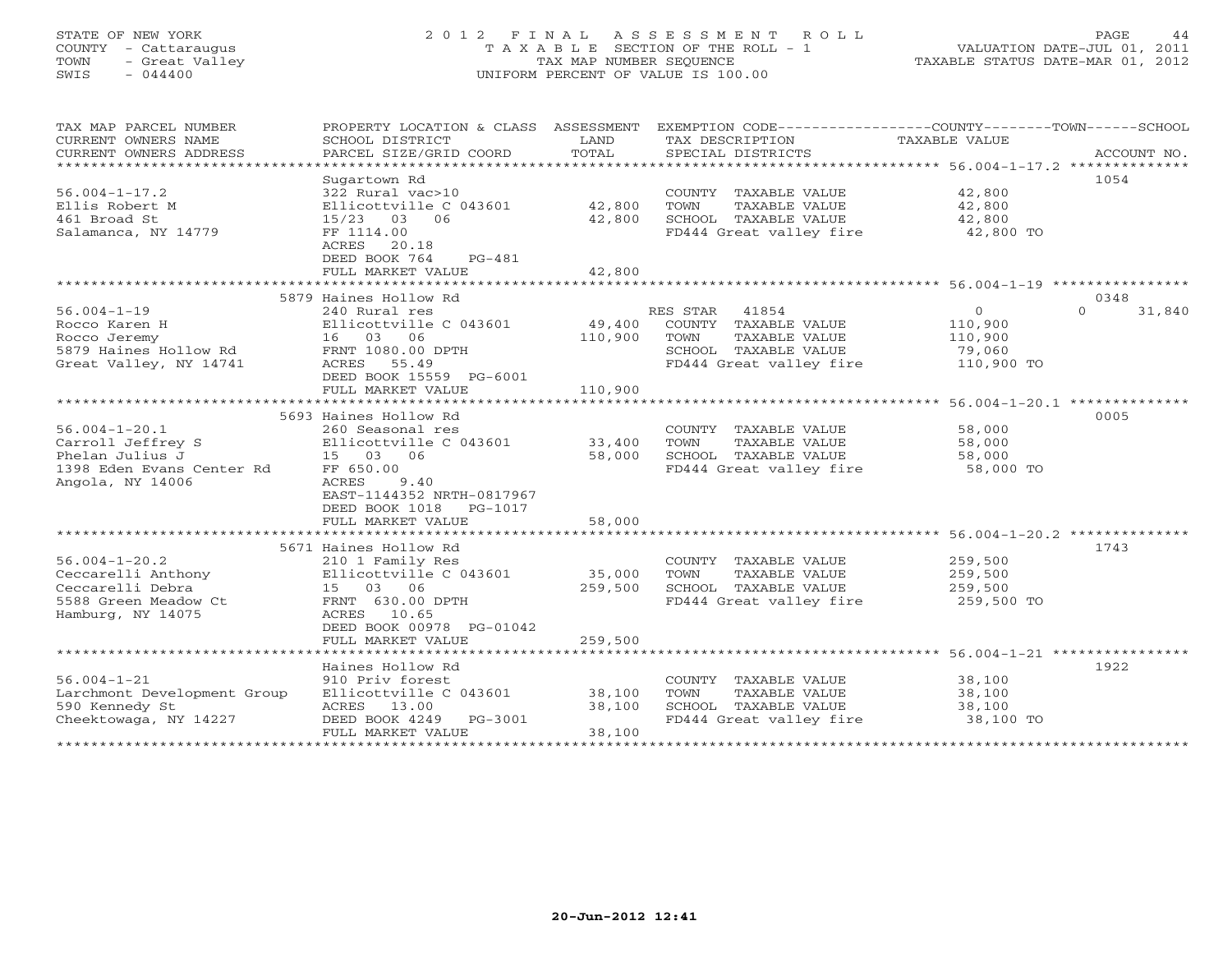# STATE OF NEW YORK 2 0 1 2 F I N A L A S S E S S M E N T R O L L PAGE 45 COUNTY - Cattaraugus T A X A B L E SECTION OF THE ROLL - 1 VALUATION DATE-JUL 01, 2011 TOWN - Great Valley TAX MAP NUMBER SEQUENCE TAXABLE STATUS DATE-MAR 01, 2012 SWIS - 044400 UNIFORM PERCENT OF VALUE IS 100.00UNIFORM PERCENT OF VALUE IS 100.00

| TAX MAP PARCEL NUMBER<br>CURRENT OWNERS NAME<br>CURRENT OWNERS ADDRESS<br>****************************** | PROPERTY LOCATION & CLASS ASSESSMENT<br>SCHOOL DISTRICT<br>PARCEL SIZE/GRID COORD                | LAND<br>TOTAL | TAX DESCRIPTION<br>SPECIAL DISTRICTS | EXEMPTION CODE-----------------COUNTY-------TOWN------SCHOOL<br>TAXABLE VALUE | ACCOUNT NO. |
|----------------------------------------------------------------------------------------------------------|--------------------------------------------------------------------------------------------------|---------------|--------------------------------------|-------------------------------------------------------------------------------|-------------|
|                                                                                                          | Haines Hollow Rd                                                                                 |               |                                      | 1492                                                                          |             |
| $56.004 - 2 - 1.1$                                                                                       | 311 Res vac land                                                                                 |               | COUNTY TAXABLE VALUE                 | 42,800                                                                        |             |
|                                                                                                          |                                                                                                  | 42,800        | TAXABLE VALUE                        | 42,800                                                                        |             |
| Larchmont Development Group<br>590 Kennedy St                                                            | Ellicottville C 043601<br>03 06                                                                  |               | TOWN<br>SCHOOL TAXABLE VALUE         | 42,800                                                                        |             |
|                                                                                                          | 07/15                                                                                            | 42,800        |                                      |                                                                               |             |
| Cheektowaga, NY 14227                                                                                    | <b>ACRES</b><br>2.75<br>EAST-1144719 NRTH-0818289<br>DEED BOOK 4249 PG-3001<br>FULL MARKET VALUE | 42,800        | FD444 Great valley fire              | 42,800 TO                                                                     |             |
|                                                                                                          |                                                                                                  |               |                                      |                                                                               |             |
|                                                                                                          | Bonn Way East (Off)                                                                              |               |                                      | 1742                                                                          |             |
| $56.004 - 2 - 1.3$                                                                                       | 314 Rural vac<10                                                                                 |               | COUNTY TAXABLE VALUE                 | 45,000                                                                        |             |
| Knight Regina                                                                                            | Ellicottville C 043601                                                                           | 45,000        | TAXABLE VALUE<br>TOWN                | 45,000                                                                        |             |
| 364 Amboy St                                                                                             | 07/15<br>03 06                                                                                   | 45,000        | SCHOOL TAXABLE VALUE                 | 45,000                                                                        |             |
| Brooklyn, NY 11212                                                                                       | ACRES<br>6.60                                                                                    |               | FD444 Great valley fire              | 45,000 TO                                                                     |             |
|                                                                                                          | DEED BOOK 7263 PG-5001                                                                           |               |                                      |                                                                               |             |
|                                                                                                          | FULL MARKET VALUE                                                                                |               |                                      |                                                                               |             |
|                                                                                                          |                                                                                                  | 45,000        |                                      |                                                                               |             |
|                                                                                                          |                                                                                                  |               |                                      |                                                                               |             |
|                                                                                                          | Sugartown Rd                                                                                     |               |                                      | 1883                                                                          |             |
| $56.004 - 2 - 1.4$                                                                                       | 120 Field crops                                                                                  |               | COUNTY TAXABLE VALUE                 | 27,600                                                                        |             |
| Steele William                                                                                           | Ellicottville C 043601                                                                           | 27,600        | TOWN<br>TAXABLE VALUE                | 27,600                                                                        |             |
| 5250 Sugartown Rd                                                                                        | 5.35<br>ACRES                                                                                    | 27,600        | SCHOOL TAXABLE VALUE                 | 27,600                                                                        |             |
| Great Valley, NY 14741                                                                                   | DEED BOOK 1002<br>PG-153                                                                         |               | FD444 Great valley fire              | 27,600 TO                                                                     |             |
|                                                                                                          | FULL MARKET VALUE                                                                                | 27,600        |                                      |                                                                               |             |
|                                                                                                          |                                                                                                  |               |                                      |                                                                               |             |
|                                                                                                          | Haines Hollow Rd                                                                                 |               |                                      | 1944                                                                          |             |
| $56.004 - 2 - 1.5$                                                                                       | 120 Field crops                                                                                  |               | COUNTY TAXABLE VALUE                 | 20,200                                                                        |             |
| Steele William                                                                                           | Ellicottville C 043601                                                                           | 20,200        | TAXABLE VALUE<br>TOWN                | 20,200                                                                        |             |
| 5250 Sugartown Rd                                                                                        | ACRES 12.05                                                                                      | 20,200        | SCHOOL TAXABLE VALUE                 | 20,200                                                                        |             |
| Great Valley, NY 14741                                                                                   | DEED BOOK 2183 PG-5001                                                                           |               | FD444 Great valley fire              | 20,200 TO                                                                     |             |
|                                                                                                          | FULL MARKET VALUE                                                                                | 20,200        |                                      |                                                                               |             |
| MAY BE SUBJECT TO PAYMENT                                                                                |                                                                                                  |               |                                      |                                                                               |             |
| UNDER AGDIST LAW TIL 2006                                                                                |                                                                                                  |               |                                      |                                                                               |             |
|                                                                                                          |                                                                                                  |               |                                      |                                                                               |             |
|                                                                                                          | Sugartown Rd                                                                                     |               |                                      | 1500                                                                          |             |
| $56.004 - 2 - 2$                                                                                         | 311 Res vac land                                                                                 |               | COUNTY TAXABLE VALUE                 | 27,900                                                                        |             |
| Steele William D                                                                                         | Ellicottville C 043601                                                                           | 27,900        | TOWN<br>TAXABLE VALUE                | 27,900                                                                        |             |
| 5250 Sugartown Rd                                                                                        | 07 03 06                                                                                         | 27,900        | SCHOOL TAXABLE VALUE                 | 27,900                                                                        |             |
| Great Valley, NY 14741                                                                                   | LOT #1                                                                                           |               | FD444 Great valley fire              | 27,900 TO                                                                     |             |
|                                                                                                          | FRNT 154.00 DPTH 208.20                                                                          |               | SD440 Bonne val swr dist 2           | 27,900 TO                                                                     |             |
|                                                                                                          | 0.74<br>ACRES                                                                                    |               | WD442 Bonne val wtr dist 3           | 27,900 TO                                                                     |             |
|                                                                                                          | PG-156                                                                                           |               |                                      |                                                                               |             |
|                                                                                                          | DEED BOOK 1002<br>FULL MARKET VALUE                                                              | 27,900        |                                      |                                                                               |             |
|                                                                                                          |                                                                                                  |               |                                      |                                                                               |             |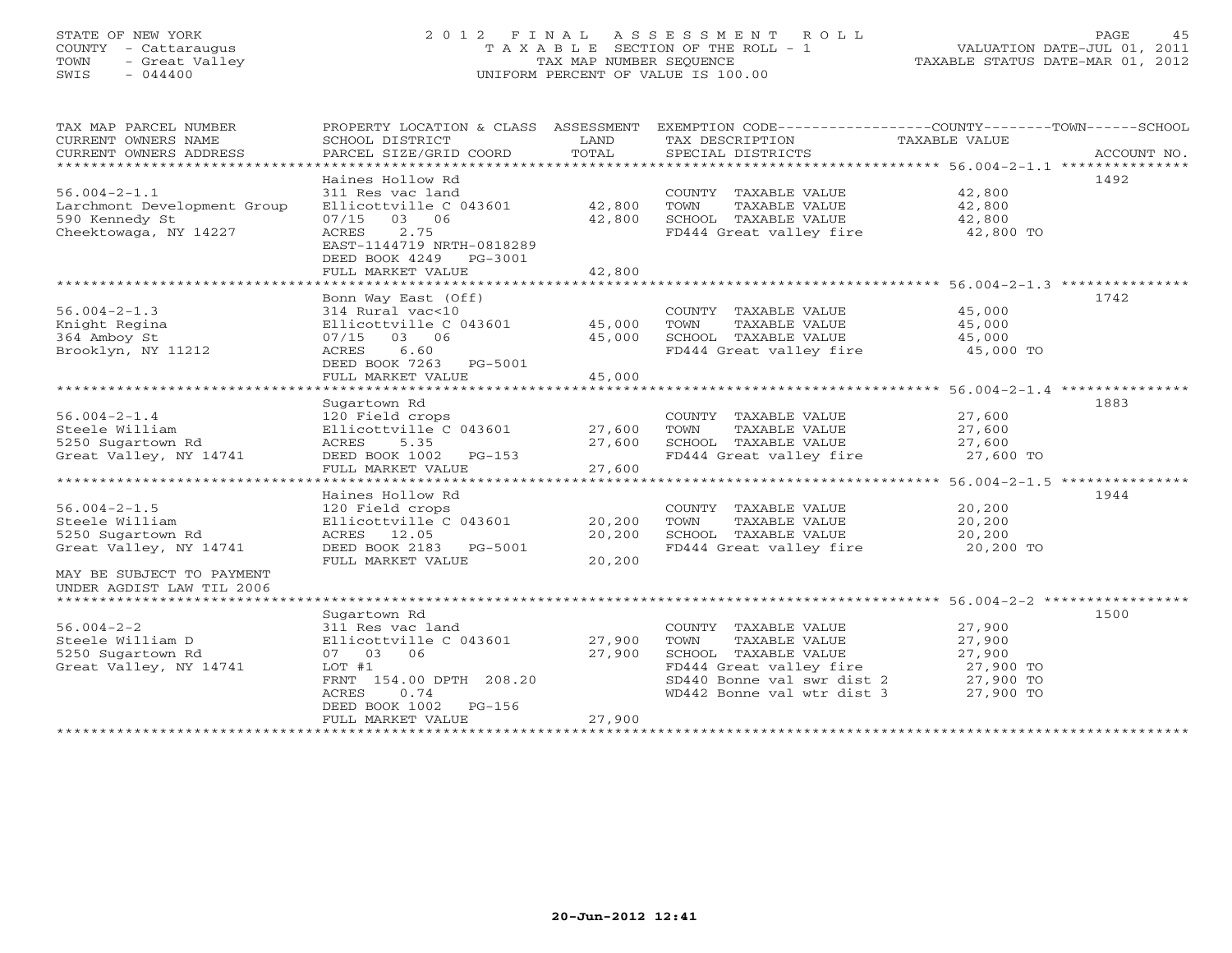# STATE OF NEW YORK 2 0 1 2 F I N A L A S S E S S M E N T R O L L PAGE 46 COUNTY - Cattaraugus T A X A B L E SECTION OF THE ROLL - 1 VALUATION DATE-JUL 01, 2011 TOWN - Great Valley TAX MAP NUMBER SEQUENCE TAXABLE STATUS DATE-MAR 01, 2012 SWIS - 044400 UNIFORM PERCENT OF VALUE IS 100.00UNIFORM PERCENT OF VALUE IS 100.00

| TAX MAP PARCEL NUMBER<br>CURRENT OWNERS NAME<br>CURRENT OWNERS ADDRESS              | SCHOOL DISTRICT<br>PARCEL SIZE/GRID COORD                                                                                                                                                        | LAND<br>TOTAL    | PROPERTY LOCATION & CLASS ASSESSMENT EXEMPTION CODE---------------COUNTY-------TOWN------SCHOOL<br>TAX DESCRIPTION TAXABLE VALUE<br>SPECIAL DISTRICTS                                             |                                         | ACCOUNT NO. |
|-------------------------------------------------------------------------------------|--------------------------------------------------------------------------------------------------------------------------------------------------------------------------------------------------|------------------|---------------------------------------------------------------------------------------------------------------------------------------------------------------------------------------------------|-----------------------------------------|-------------|
| $56.004 - 2 - 3$<br>Steele William D<br>5250 Sugartown Rd<br>Great Valley, NY 14741 | Sugartown Rd<br>311 Res vac land<br>Ellicottville C 043601 27,800<br>07 03 06<br>FRNT 153.00 DPTH 208.10<br>DEED BOOK 1002 PG-158<br>FULL MARKET VALUE                                           | 27,800<br>27,800 | COUNTY TAXABLE VALUE<br>TOWN<br>TAXABLE VALUE<br>SCHOOL TAXABLE VALUE<br>FD444 Great valley fire 27,800 TO<br>SD440 Bonne val swr dist 2 27,800 TO<br>WD442 Bonne val wtr dist 3 27,800 TO        | 27,800<br>27,800<br>27,800              | 1501        |
|                                                                                     | 5657 Bonn Way East                                                                                                                                                                               |                  |                                                                                                                                                                                                   |                                         | 1502        |
| $56.004 - 2 - 4$<br>McRae Andree P<br>PO Box 51<br>Ellicottville, NY 14731          | 210 1 Family Res<br>Ellicottville C $043601$ 29,900<br>07 03 06<br>LOT 3<br>FRNT 155.03 DPTH 207.80<br>ACRES<br>0.74<br>EAST-1145644 NRTH-0816969<br>DEED BOOK 4512 PG-2001                      | 95,600           | COUNTY TAXABLE VALUE 95,600<br>TOWN<br>TAXABLE VALUE<br>SCHOOL TAXABLE VALUE<br>FD444 Great valley fire 95,600 TO<br>SD440 Bonne val swr dist 2 95,600 TO<br>WD442 Bonne val wtr dist 3 95,600 TO | 95,600<br>95,600                        |             |
|                                                                                     | FULL MARKET VALUE                                                                                                                                                                                | 95,600           | ******************************* 56.004-2-5 *****************                                                                                                                                      |                                         |             |
| $56.004 - 2 - 5$<br>Steele William D<br>5250 Sugartown Rd<br>Great Valley, NY 14741 | 5667 Bonn Way East<br>311 Res vac land<br>Ellicottville C $043601$ 34,000<br>07 03 06<br>LOT #5<br>FRNT 144.70 DPTH 291.40<br><b>ACRES</b><br>0.75<br>DEED BOOK 1002 PG-151<br>FULL MARKET VALUE | 34,000<br>34,000 | COUNTY TAXABLE VALUE<br>TOWN<br>TAXABLE VALUE<br>SCHOOL TAXABLE VALUE<br>FD444 Great valley fire 34,000 TO<br>$SD440$ Bonne val swr dist 2 34,000 TO<br>WD442 Bonne val wtr dist 3                | 34,000<br>34,000<br>34,000<br>34,000 TO | 1503        |
|                                                                                     |                                                                                                                                                                                                  |                  |                                                                                                                                                                                                   |                                         |             |
| $56.004 - 2 - 6$<br>Barnes Lynn M<br>104 Tuscarora Rd<br>Buffalo, NY 14220          | 5673 Bonn Way East<br>311 Res vac land<br>Ellicottville C 043601 34,800<br>07 03 06<br>LOT #6<br>FRNT 118.50 DPTH 294.10<br>0.80<br>ACRES<br>DEED BOOK 00993 PG-00348<br>FULL MARKET VALUE       | 34,800<br>34,800 | COUNTY TAXABLE VALUE<br>TOWN<br>TAXABLE VALUE<br>SCHOOL TAXABLE VALUE<br>FD444 Great valley fire 34,800 TO<br>SD440 Bonne val swr dist 2 34,800 TO<br>WD442 Bonne val wtr dist 3                  | 34,800<br>34,800<br>34,800<br>34,800 TO | 1504        |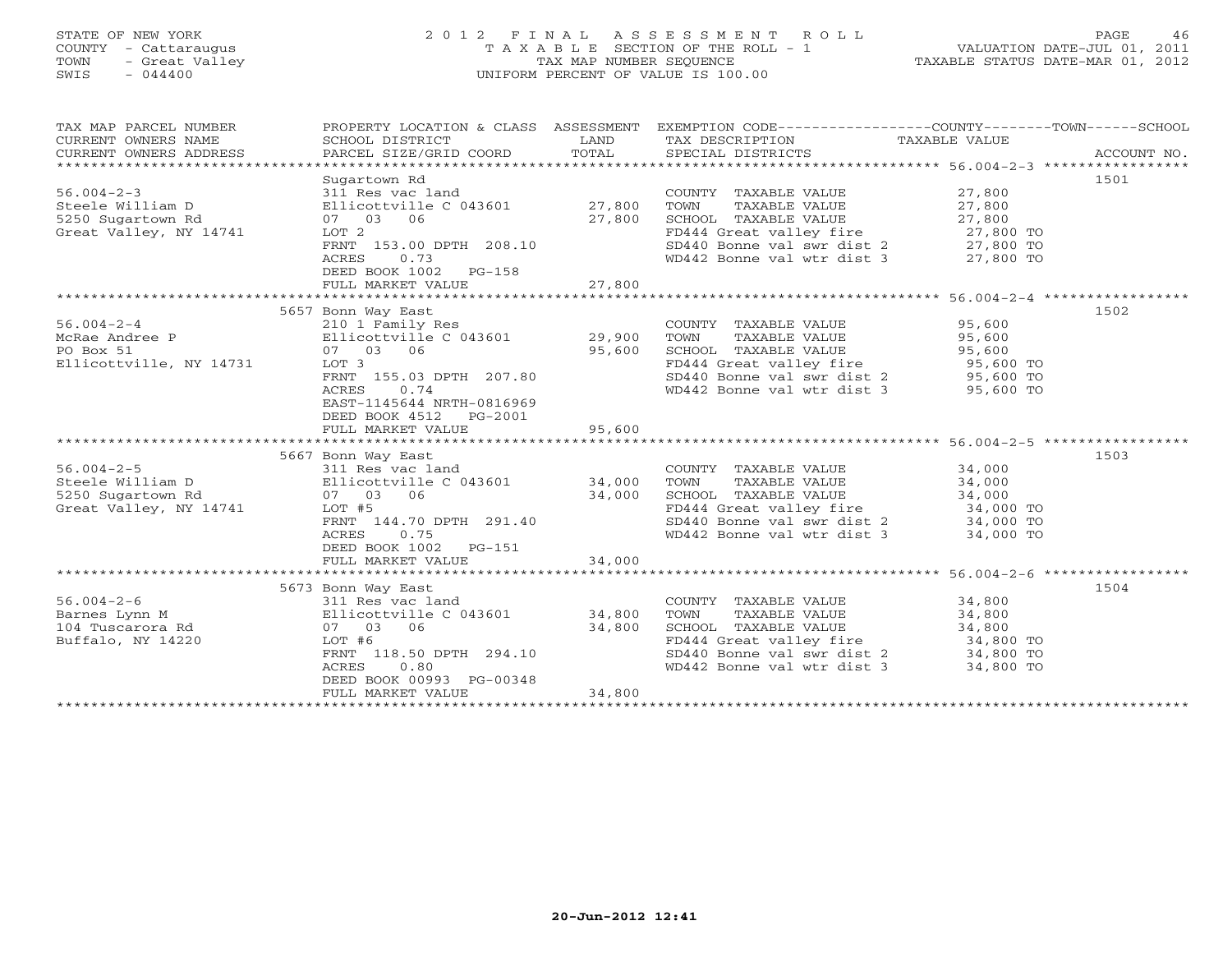# STATE OF NEW YORK 2 0 1 2 F I N A L A S S E S S M E N T R O L L PAGE 47 COUNTY - Cattaraugus T A X A B L E SECTION OF THE ROLL - 1 VALUATION DATE-JUL 01, 2011 TOWN - Great Valley TAX MAP NUMBER SEQUENCE TAXABLE STATUS DATE-MAR 01, 2012 SWIS - 044400 UNIFORM PERCENT OF VALUE IS 100.00UNIFORM PERCENT OF VALUE IS 100.00

| TAX MAP PARCEL NUMBER<br>CURRENT OWNERS NAME<br>CURRENT OWNERS ADDRESS                                       | PROPERTY LOCATION & CLASS ASSESSMENT<br>SCHOOL DISTRICT<br>PARCEL SIZE/GRID COORD                                                                                                                                             | LAND<br>TOTAL              | TAX DESCRIPTION TAXABLE VALUE<br>SPECIAL DISTRICTS                                                                                                                                       | EXEMPTION CODE----------------COUNTY-------TOWN-----SCHOOL<br>ACCOUNT NO. |
|--------------------------------------------------------------------------------------------------------------|-------------------------------------------------------------------------------------------------------------------------------------------------------------------------------------------------------------------------------|----------------------------|------------------------------------------------------------------------------------------------------------------------------------------------------------------------------------------|---------------------------------------------------------------------------|
| $56.004 - 2 - 7$<br>Barnes Lynn<br>104 Tuscarora Rd<br>Buffalo, NY 14220                                     | 5681 Bonn Way East<br>311 Res vac land<br>Ellicottville C $043601$ 33,600<br>07 03 06<br>LOT #8<br>FRNT 106.20 DPTH 290.80<br>0.71<br>ACRES<br>DEED BOOK 1001<br>PG-758<br>FULL MARKET VALUE                                  | 33,600<br>33,600           | COUNTY TAXABLE VALUE<br>TOWN<br>TAXABLE VALUE<br>SCHOOL TAXABLE VALUE<br>FD444 Great valley fire<br>SD440 Bonne val swr dist 2 33,600 TO<br>WD442 Bonne val wtr dist 3                   | 1505<br>33,600<br>33,600<br>33,600<br>33,600 TO<br>33,600 TO              |
|                                                                                                              |                                                                                                                                                                                                                               |                            |                                                                                                                                                                                          |                                                                           |
| $56.004 - 2 - 8$<br>Kopec Alphonse A<br>50 Edgewood Pl<br>Lackawanna, NY 14218                               | 5687 Bonn Way East<br>311 Res vac land<br>Ellicottville C 043601 32,000<br>07 03<br>06<br>$LOT$ #10<br>FRNT 125.00 DPTH 277.90<br>0.80<br>ACRES<br>EAST-1145376 NRTH-0817415<br>DEED BOOK 1001<br>PG-760<br>FULL MARKET VALUE | 32,000<br>32,000           | COUNTY TAXABLE VALUE<br>TOWN<br>TAXABLE VALUE<br>SCHOOL TAXABLE VALUE<br>FD444 Great valley fire<br>SD440 Bonne val swr dist 2<br>WD442 Bonne val wtr dist 3                             | 1506<br>32,000<br>32,000<br>32,000<br>32,000 TO<br>32,000 TO<br>32,000 TO |
|                                                                                                              |                                                                                                                                                                                                                               |                            |                                                                                                                                                                                          |                                                                           |
| $56.004 - 2 - 9$<br>Deglopper Erik P<br>Deglopper Julie M<br>9413 Bonnie Fay Dr<br>Clarence Center, NY 14032 | 5695 Bonn Way East<br>210 1 Family Res<br>Ellicottville C 043601<br>07 03 06<br>LOT #12<br>FRNT 135.00 DPTH 262.60<br>0.81<br>ACRES<br>EAST-1145323 NRTH-0817533<br>DEED BOOK 11180 PG-2002                                   | 35,000<br>303,400          | COUNTY TAXABLE VALUE<br>TOWN<br>TAXABLE VALUE<br>SCHOOL TAXABLE VALUE<br>FD444 Great valley fire 303,400 TO<br>$SD440$ Bonne val swr dist 2 303,400 TO<br>WD442 Bonne val wtr dist 3     | 1507<br>303,400<br>303,400<br>303,400<br>303,400 TO                       |
|                                                                                                              | FULL MARKET VALUE                                                                                                                                                                                                             | 303,400                    |                                                                                                                                                                                          |                                                                           |
|                                                                                                              |                                                                                                                                                                                                                               |                            |                                                                                                                                                                                          |                                                                           |
| $56.004 - 2 - 10$<br>Doyle Paul M<br>Doyle Ellen C<br>58 Elderwood Dr<br>St Catherines, ON Canada<br>L2S 3E7 | 5701 Bonn Way East<br>314 Rural vac<10<br>Ellicottville C 043601<br>07 03<br>06<br>LOT #14<br>FRNT 125.00 DPTH 246.10<br><b>ACRES</b><br>0.71<br>DEED BOOK 1001<br>PG-584<br>FULL MARKET VALUE                                | 33,600<br>33,600<br>33,600 | COUNTY TAXABLE VALUE<br>TOWN<br>TAXABLE VALUE<br>SCHOOL TAXABLE VALUE<br>SCHOOD finance<br>FD444 Great valley fire<br>Aist 2<br>SD440 Bonne val swr dist 2<br>WD442 Bonne val wtr dist 3 | 1508<br>33,600<br>33,600<br>33,600<br>33,600 TO<br>33,600 TO<br>33,600 TO |
|                                                                                                              |                                                                                                                                                                                                                               |                            |                                                                                                                                                                                          |                                                                           |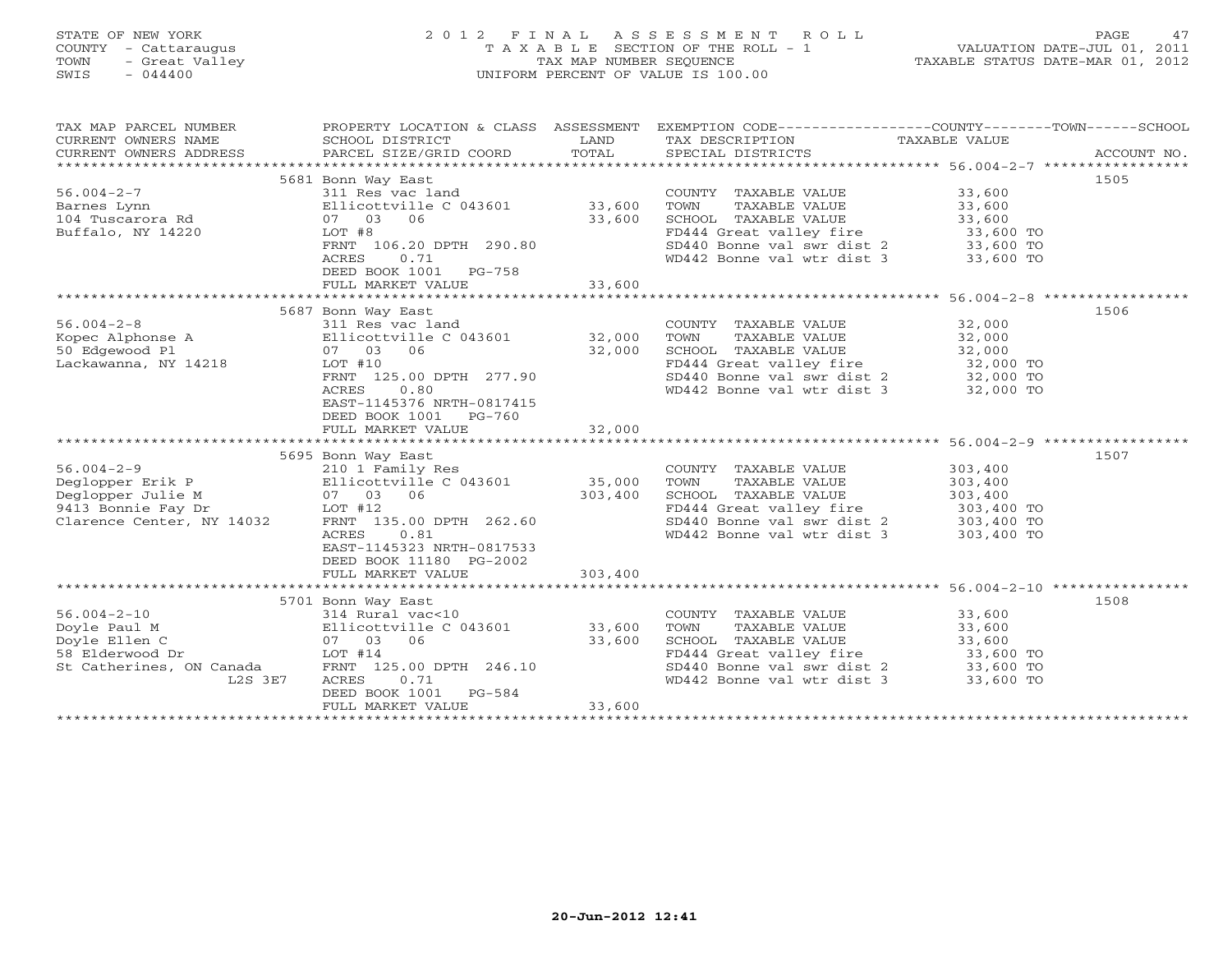## STATE OF NEW YORK 2 0 1 2 F I N A L A S S E S S M E N T R O L L PAGE 48 COUNTY - Cattaraugus T A X A B L E SECTION OF THE ROLL - 1 VALUATION DATE-JUL 01, 2011 TOWN - Great Valley TAX MAP NUMBER SEQUENCE TAXABLE STATUS DATE-MAR 01, 2012 SWIS - 044400 UNIFORM PERCENT OF VALUE IS 100.00UNIFORM PERCENT OF VALUE IS 100.00

| TAX MAP PARCEL NUMBER<br>CURRENT OWNERS NAME<br>CURRENT OWNERS ADDRESS | PROPERTY LOCATION & CLASS ASSESSMENT<br>SCHOOL DISTRICT<br>PARCEL SIZE/GRID COORD | LAND<br>TOTAL | EXEMPTION CODE-----------------COUNTY-------TOWN------SCHOOL<br>TAX DESCRIPTION TAXABLE VALUE<br>SPECIAL DISTRICTS |                     | ACCOUNT NO. |
|------------------------------------------------------------------------|-----------------------------------------------------------------------------------|---------------|--------------------------------------------------------------------------------------------------------------------|---------------------|-------------|
|                                                                        |                                                                                   |               |                                                                                                                    |                     |             |
|                                                                        | 5709 Bonn Way East                                                                |               |                                                                                                                    |                     | 1509        |
| $56.004 - 2 - 11$                                                      | 210 1 Family Res                                                                  |               | COUNTY TAXABLE VALUE                                                                                               | 290,600             |             |
| Doyle Paul M                                                           | Ellicottville C 043601                                                            | 33,100        | TOWN<br>TAXABLE VALUE                                                                                              | 290,600             |             |
| Doyle Ellen C                                                          | 07 03 06                                                                          | 290,600       | SCHOOL TAXABLE VALUE                                                                                               | 290,600             |             |
| 58 Elderwood Dr                                                        | $LOT$ #16                                                                         |               | FD444 Great valley fire                                                                                            | 290,600 TO          |             |
| St Catherines, ON Canada                                               | FRNT 125.00 DPTH 230.80                                                           |               | $SD440$ Bonne val swr dist 2 290,600 TO                                                                            |                     |             |
| L2S 3E7                                                                | ACRES<br>0.66                                                                     |               | WD442 Bonne val wtr dist 3                                                                                         |                     |             |
|                                                                        |                                                                                   |               |                                                                                                                    | 290,600 TO          |             |
|                                                                        | DEED BOOK 1029<br>$PG-913$                                                        |               |                                                                                                                    |                     |             |
|                                                                        | FULL MARKET VALUE                                                                 | 290,600       |                                                                                                                    |                     |             |
|                                                                        |                                                                                   |               |                                                                                                                    |                     |             |
|                                                                        | 5717 Bonn Way East                                                                |               |                                                                                                                    |                     | 1510        |
| $56.004 - 2 - 12$                                                      | 311 Res vac land                                                                  |               | COUNTY TAXABLE VALUE                                                                                               | 32,700              |             |
| Doyle Paul M                                                           | Ellicottville C $043601$ 32,700                                                   |               | TOWN<br>TAXABLE VALUE                                                                                              | 32,700              |             |
| Doyle Ellen C                                                          | 07 03 06                                                                          | 32,700        | SCHOOL TAXABLE VALUE                                                                                               |                     |             |
| 58 Elderwood Dr                                                        | $LOT$ #18                                                                         |               | FD444 Great valley fire                                                                                            | 32,700<br>32,700 TO |             |
| St Catherines, ON Canada                                               | FRNT 125.00 DPTH 215.50                                                           |               |                                                                                                                    |                     |             |
| L2S 3E7                                                                | 0.62                                                                              |               | SD440 Bonne val swr dist 2 32,700 TO<br>WD442 Bonne val wtr dist 3                                                 |                     |             |
|                                                                        | ACRES                                                                             |               |                                                                                                                    | 32,700 TO           |             |
|                                                                        | EAST-1145162 NRTH-0817876                                                         |               |                                                                                                                    |                     |             |
|                                                                        | DEED BOOK 6616 PG-3001                                                            |               |                                                                                                                    |                     |             |
|                                                                        | FULL MARKET VALUE                                                                 | 32,700        |                                                                                                                    |                     |             |
|                                                                        |                                                                                   |               |                                                                                                                    |                     |             |
|                                                                        | 5723 Bonn Way East                                                                |               |                                                                                                                    |                     | 1511        |
| $56.004 - 2 - 13$                                                      | 210 1 Family Res                                                                  |               | COUNTY TAXABLE VALUE                                                                                               | 348,000             |             |
| Knobl Paul                                                             | Ellicottville C 043601                                                            | 33,100        | TOWN<br>TAXABLE VALUE                                                                                              | 348,000             |             |
| Knobl Erin                                                             | 07 03 06                                                                          | 348,000       | SCHOOL TAXABLE VALUE                                                                                               | 348,000             |             |
| 130 W 67Th St Apt 7D                                                   | LOT #20                                                                           |               |                                                                                                                    |                     |             |
| New York, NY 10023                                                     | FRNT 125.00 DPTH 230.00                                                           |               | FD444 Great valley fire 348,000 TO<br>SD440 Bonne val swr dist 2 348,000 TO                                        |                     |             |
|                                                                        | ACRES<br>0.66                                                                     |               | WD442 Bonne val wtr dist 3                                                                                         | 348,000 TO          |             |
|                                                                        | EAST-1145097 NRTH-0817983                                                         |               |                                                                                                                    |                     |             |
|                                                                        |                                                                                   |               |                                                                                                                    |                     |             |
|                                                                        | DEED BOOK 15936 PG-6002                                                           |               |                                                                                                                    |                     |             |
|                                                                        | FULL MARKET VALUE                                                                 | 348,000       |                                                                                                                    |                     |             |
|                                                                        |                                                                                   |               |                                                                                                                    |                     |             |
|                                                                        | 5731 Bonn Way East                                                                |               |                                                                                                                    |                     | 1512        |
| $56.004 - 2 - 14$                                                      | 210 1 Family Res                                                                  |               | COUNTY TAXABLE VALUE                                                                                               | 273,500             |             |
| Oshea Michael                                                          | Ellicottville C 043601                                                            | 33,500        | TOWN<br>TAXABLE VALUE                                                                                              | 273,500             |             |
| Oshea Dorothy                                                          | 07 03 06                                                                          | 273,500       | SCHOOL TAXABLE VALUE                                                                                               | 273,500             |             |
| 2081 Simcoe Dr                                                         | $LOT$ #22                                                                         |               | FD444 Great valley fire 273,500 TO                                                                                 |                     |             |
| Burlington, ON Canada                                                  | FRNT 125.00 DPTH 244.40                                                           |               |                                                                                                                    |                     |             |
|                                                                        | 0.70                                                                              |               | SD440 Bonne val swr dist 2 273,500 TO<br>WD442 Bonne val wtr dist 3 273.500 TO<br>WD442 Bonne val wtr dist 3       |                     |             |
| L7M 4E9                                                                | ACRES                                                                             |               |                                                                                                                    | 273,500 TO          |             |
|                                                                        | EAST-1145038 NRTH-0818092                                                         |               |                                                                                                                    |                     |             |
|                                                                        | DEED BOOK 12451 PG-5003                                                           |               |                                                                                                                    |                     |             |
|                                                                        | FULL MARKET VALUE                                                                 | 273,500       |                                                                                                                    |                     |             |
|                                                                        |                                                                                   |               |                                                                                                                    |                     |             |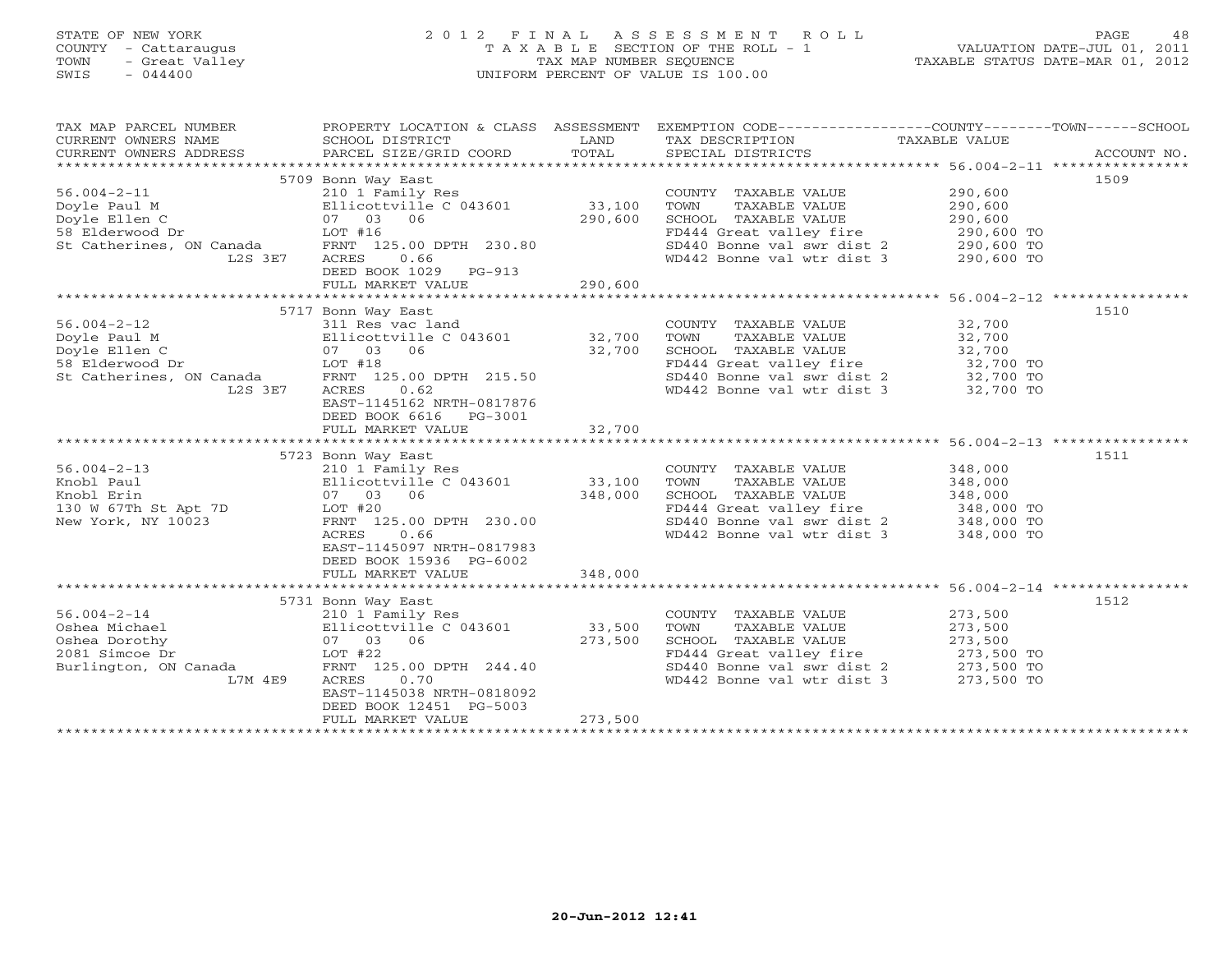# STATE OF NEW YORK 2 0 1 2 F I N A L A S S E S S M E N T R O L L PAGE 49 COUNTY - Cattaraugus T A X A B L E SECTION OF THE ROLL - 1 VALUATION DATE-JUL 01, 2011 TOWN - Great Valley TAX MAP NUMBER SEQUENCE TAXABLE STATUS DATE-MAR 01, 2012 SWIS - 044400 UNIFORM PERCENT OF VALUE IS 100.00UNIFORM PERCENT OF VALUE IS 100.00

| TAX MAP PARCEL NUMBER<br>CURRENT OWNERS NAME<br>CURRENT OWNERS ADDRESS | SCHOOL DISTRICT<br>PARCEL SIZE/GRID COORD                                                               | LAND<br>TOTAL     | PROPERTY LOCATION & CLASS ASSESSMENT EXEMPTION CODE---------------COUNTY-------TOWN------SCHOOL<br>TAX DESCRIPTION<br>SPECIAL DISTRICTS | TAXABLE VALUE            | ACCOUNT NO. |
|------------------------------------------------------------------------|---------------------------------------------------------------------------------------------------------|-------------------|-----------------------------------------------------------------------------------------------------------------------------------------|--------------------------|-------------|
|                                                                        |                                                                                                         |                   |                                                                                                                                         |                          |             |
| $56.004 - 2 - 15$                                                      | 5737 Bonn Way East<br>311 Res vac land                                                                  |                   | COUNTY TAXABLE VALUE                                                                                                                    | 32,600                   | 1513        |
| Koessler Eric J                                                        | Ellicottville C 043601                                                                                  | 32,600            | TOWN<br>TAXABLE VALUE                                                                                                                   | 32,600                   |             |
| Koessler Debra B                                                       | 07 03<br>06                                                                                             | 32,600            | SCHOOL TAXABLE VALUE                                                                                                                    | 32,600                   |             |
| 113 High Park Blvd                                                     | $LOT$ #24                                                                                               |                   | FD444 Great valley fire                                                                                                                 | 32,600 TO                |             |
| Amherst, NY 14226                                                      | FRNT 114.10 DPTH 234.60                                                                                 |                   | SD440 Bonne val swr dist 2                                                                                                              | 32,600 TO                |             |
|                                                                        | <b>ACRES</b><br>0.61<br>EAST-1144987 NRTH-0818200<br>DEED BOOK 5582<br>PG-5001                          |                   | WD442 Bonne val wtr dist 3                                                                                                              | 32,600 TO                |             |
|                                                                        | FULL MARKET VALUE                                                                                       | 32,600            |                                                                                                                                         |                          |             |
|                                                                        |                                                                                                         |                   |                                                                                                                                         |                          |             |
|                                                                        | 5745 Bonn Way East                                                                                      |                   |                                                                                                                                         |                          | 1514        |
| $56.004 - 2 - 16$                                                      | 311 Res vac land                                                                                        |                   | COUNTY TAXABLE VALUE                                                                                                                    | 32,700                   |             |
| Jimerson Philip J                                                      | Ellicottville C 043601 32,700                                                                           |                   | TOWN<br>TAXABLE VALUE                                                                                                                   | 32,700                   |             |
| Jimerson Heidi M                                                       | 07 03 06                                                                                                | 32,700            | SCHOOL TAXABLE VALUE                                                                                                                    | 32,700                   |             |
| 28 Crescent Ave                                                        | LOT #26                                                                                                 |                   | FD444 Great valley fire                                                                                                                 | 32,700 TO                |             |
| Salamanca, NY 14779                                                    | FRNT 119.90 DPTH 225.70                                                                                 |                   | SD440 Bonne val swr dist 2                                                                                                              | 32,700 TO<br>$32,700$ TO |             |
|                                                                        | 0.62<br>ACRES<br>EAST-1144939 NRTH-0818301<br>DEED BOOK 10072 PG-9001                                   |                   | WD442 Bonne val wtr dist 3                                                                                                              |                          |             |
|                                                                        | FULL MARKET VALUE                                                                                       | 32,700            |                                                                                                                                         |                          |             |
|                                                                        |                                                                                                         |                   |                                                                                                                                         |                          |             |
| $56.004 - 2 - 17$                                                      | 5751 Bonn Way East                                                                                      |                   |                                                                                                                                         |                          | 1515        |
|                                                                        | 210 1 Family Res                                                                                        |                   | COUNTY TAXABLE VALUE                                                                                                                    | 425,000                  |             |
| Titman Peter                                                           | Ellicottville C 043601                                                                                  | 32,700<br>425,000 | TOWN<br>TAXABLE VALUE                                                                                                                   | 425,000                  |             |
| Titman Barbara                                                         | 07 03 06                                                                                                |                   | SCHOOL TAXABLE VALUE                                                                                                                    | 425,000                  |             |
| 1097 Indian Rd                                                         | LOT #28                                                                                                 |                   | FD444 Great valley fire                                                                                                                 | 425,000 TO               |             |
| Mississauga, ON Canada                                                 | FRNT 125.80 DPTH 215.00                                                                                 |                   | SD440 Bonne val swr dist 2                                                                                                              | 425,000 TO               |             |
| L5H 1R8                                                                | ACRES<br>$0.62$ BANK<br>023<br>EAST-1144887 NRTH-0818409<br>DEED BOOK 9476 PG-8001<br>FULL MARKET VALUE | 425,000           | WD442 Bonne val wtr dist 3                                                                                                              | 425,000 TO               |             |
|                                                                        |                                                                                                         |                   |                                                                                                                                         |                          |             |
|                                                                        | 5757 Bonn Way East                                                                                      |                   |                                                                                                                                         |                          | 1516        |
| $56.004 - 2 - 18$                                                      | 311 Res vac land                                                                                        |                   | COUNTY TAXABLE VALUE                                                                                                                    | 31,700                   |             |
| Wattengel Priscilla                                                    | Ellicottville C 043601                                                                                  | 31,700            | TOWN<br>TAXABLE VALUE                                                                                                                   | 31,700                   |             |
| 345 Daniel Dr                                                          | $07/15$ 03<br>06                                                                                        | 31,700            | SCHOOL TAXABLE VALUE                                                                                                                    | 31,700                   |             |
| North Tonawanda, NY 14120                                              | LOT #30                                                                                                 |                   | FD444 Great valley fire                                                                                                                 | 31,700 TO                |             |
|                                                                        | FRNT 114.00 DPTH 200.40                                                                                 |                   | SD440 Bonne val swr dist 2                                                                                                              | 31,700 TO                |             |
|                                                                        | ACRES<br>0.52<br>DEED BOOK 449<br>PG-9001<br>FULL MARKET VALUE                                          | 31,700            | WD442 Bonne val wtr dist 3                                                                                                              | 31,700 TO                |             |
|                                                                        |                                                                                                         |                   |                                                                                                                                         |                          |             |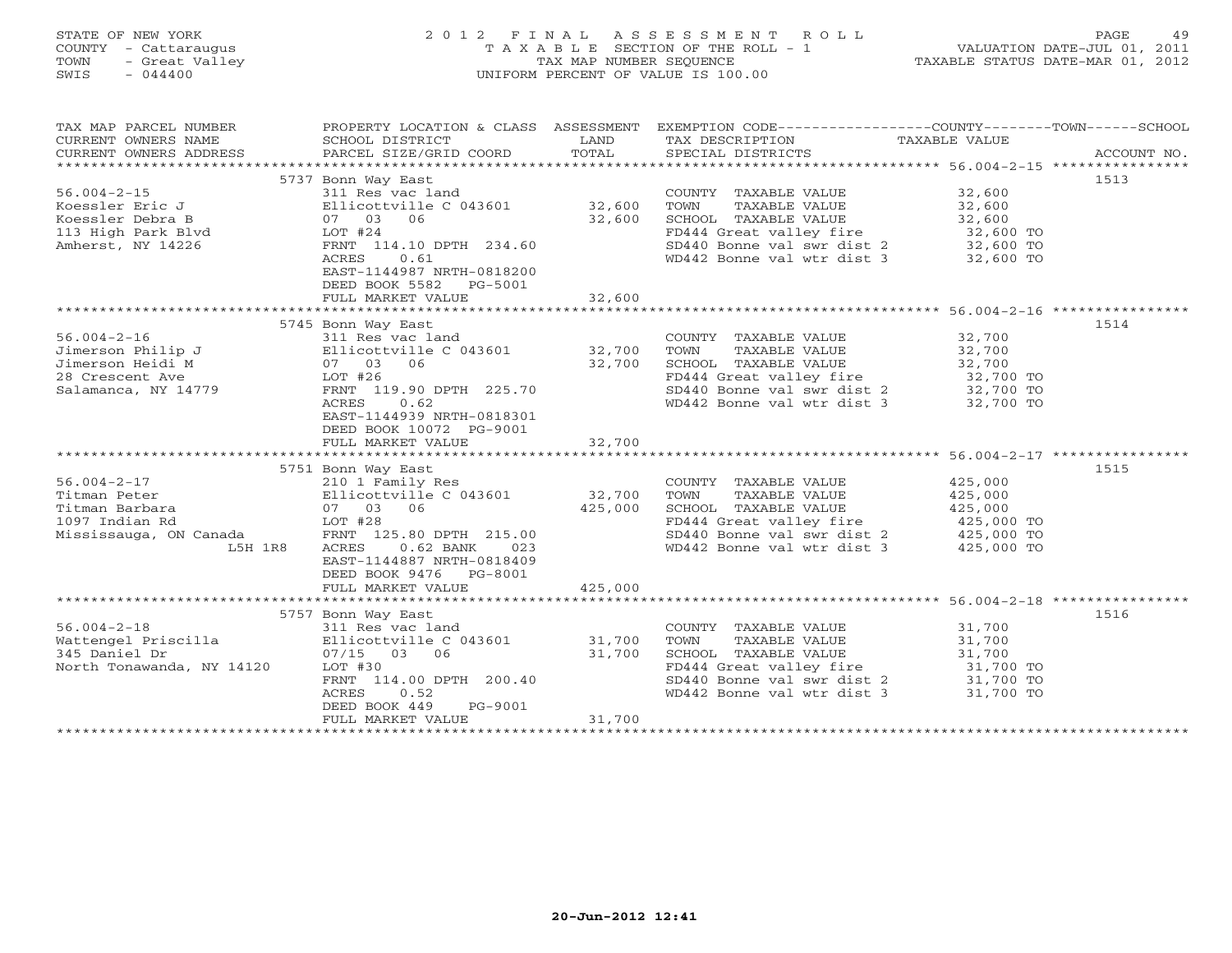## STATE OF NEW YORK 2 0 1 2 F I N A L A S S E S S M E N T R O L L PAGE 50 COUNTY - Cattaraugus T A X A B L E SECTION OF THE ROLL - 1 VALUATION DATE-JUL 01, 2011 TOWN - Great Valley TAX MAP NUMBER SEQUENCE TAXABLE STATUS DATE-MAR 01, 2012 SWIS - 044400 UNIFORM PERCENT OF VALUE IS 100.00UNIFORM PERCENT OF VALUE IS 100.00

| TAX MAP PARCEL NUMBER<br>CURRENT OWNERS NAME<br>CURRENT OWNERS ADDRESS | PROPERTY LOCATION & CLASS ASSESSMENT<br>SCHOOL DISTRICT<br>PARCEL SIZE/GRID COORD | LAND<br>TOTAL | EXEMPTION CODE-----------------COUNTY-------TOWN------SCHOOL<br>TAX DESCRIPTION<br>SPECIAL DISTRICTS | TAXABLE VALUE | ACCOUNT NO. |
|------------------------------------------------------------------------|-----------------------------------------------------------------------------------|---------------|------------------------------------------------------------------------------------------------------|---------------|-------------|
| *************************                                              |                                                                                   |               |                                                                                                      |               |             |
|                                                                        | 5765 Bonn Way East                                                                |               |                                                                                                      |               | 1517        |
| $56.004 - 2 - 19$                                                      | 210 1 Family Res                                                                  |               | COUNTY TAXABLE VALUE                                                                                 | 234,900       |             |
| Davis Robert Kyle                                                      | Ellicottville C 043601                                                            | 31,600        | TOWN<br>TAXABLE VALUE                                                                                | 234,900       |             |
| Johnston-Davis Karen Anne                                              | 07/15 03 06                                                                       | 234,900       | SCHOOL TAXABLE VALUE                                                                                 | 234,900       |             |
| 4345 Millcroft Park Dr                                                 | LOT #32                                                                           |               | FD444 Great valley fire                                                                              | 234,900 TO    |             |
| Burlington, ON Canada                                                  | FRNT 118.00 DPTH 187.20                                                           |               | SD440 Bonne val swr dist 2                                                                           | 234,900 TO    |             |
| L7M 4R1                                                                | 0.51<br>ACRES                                                                     |               | WD442 Bonne val wtr dist 3                                                                           | 234,900 TO    |             |
|                                                                        | DEED BOOK 10564 PG-6001                                                           |               |                                                                                                      |               |             |
|                                                                        | FULL MARKET VALUE                                                                 | 234,900       |                                                                                                      |               |             |
|                                                                        |                                                                                   |               |                                                                                                      |               |             |
|                                                                        | 5773 Bonn Way East                                                                |               |                                                                                                      |               | 1518        |
| $56.004 - 2 - 20$                                                      | 210 1 Family Res                                                                  |               | COUNTY TAXABLE VALUE                                                                                 | 301,400       |             |
| Belote Scott J                                                         | Ellicottville C 043601                                                            | 31,500        | TOWN<br>TAXABLE VALUE                                                                                | 301,400       |             |
| Belote Tracy E                                                         | $07/15$ 03 06                                                                     | 301,400       | SCHOOL TAXABLE VALUE                                                                                 | 301,400       |             |
| 8174 Golden Oak Cir                                                    | $LOT$ #34                                                                         |               | FD444 Great valley fire                                                                              | 301,400 TO    |             |
| Williamsville, NY 14221                                                | FRNT 116.30 DPTH 185.50                                                           |               | SD440 Bonne val swr dist 2                                                                           | 301,400 TO    |             |
|                                                                        | ACRES<br>0.50                                                                     |               | WD442 Bonne val wtr dist 3                                                                           | 301,400 TO    |             |
|                                                                        | EAST-1144723 NRTH-0818721                                                         |               |                                                                                                      |               |             |
|                                                                        | DEED BOOK 6891 PG-5001                                                            |               |                                                                                                      |               |             |
|                                                                        | FULL MARKET VALUE                                                                 | 301,400       |                                                                                                      |               |             |
|                                                                        |                                                                                   |               |                                                                                                      |               |             |
|                                                                        | 5777 Bonn Way East                                                                |               |                                                                                                      |               | 1519        |
| $56.004 - 2 - 21$                                                      | 210 1 Family Res                                                                  |               | COUNTY TAXABLE VALUE                                                                                 | 301,100       |             |
| Lamparelli Properties Llc                                              | Ellicottville C 043601                                                            | 31,100        | TOWN<br>TAXABLE VALUE                                                                                | 301,100       |             |
| 590 Kennedy Rd                                                         | 07/15 03 06                                                                       | 301,100       | SCHOOL TAXABLE VALUE                                                                                 | 301,100       |             |
| Cheektowaga, NY 14227                                                  | LOT #36                                                                           |               | FD444 Great valley fire                                                                              | 301,100 TO    |             |
|                                                                        | FRNT 112.00 DPTH 192.40                                                           |               | SD440 Bonne val swr dist 2                                                                           | 301,100 TO    |             |
|                                                                        | 0.49<br>ACRES                                                                     |               | WD442 Bonne val wtr dist 3                                                                           | 301,100 TO    |             |
|                                                                        | DEED BOOK 9678 PG-2001                                                            |               |                                                                                                      |               |             |
|                                                                        | FULL MARKET VALUE                                                                 | 301,100       |                                                                                                      |               |             |
|                                                                        | 5785 Bonn Way East                                                                |               |                                                                                                      |               | 1520        |
| $56.004 - 2 - 22$                                                      | 311 Res vac land                                                                  |               | COUNTY TAXABLE VALUE                                                                                 | 31,600        |             |
| Nowak Todd                                                             | Ellicottville C 043601                                                            | 31,600        | TOWN<br>TAXABLE VALUE                                                                                | 31,600        |             |
| 5 Forest Glen Ln                                                       | 15 03<br>06                                                                       | 31,600        | SCHOOL TAXABLE VALUE                                                                                 | 31,600        |             |
| Angola, NY 14006                                                       | LOT #38                                                                           |               | FD444 Great valley fire                                                                              | 31,600 TO     |             |
|                                                                        | FRNT 110.00 DPTH 199.10                                                           |               | SD440 Bonne val swr dist 2                                                                           | 31,600 TO     |             |
|                                                                        | 0.50<br>ACRES                                                                     |               | WD442 Bonne val wtr dist 3                                                                           | 31,600 TO     |             |
|                                                                        | EAST-1144612 NRTH-0818914                                                         |               |                                                                                                      |               |             |
|                                                                        | DEED BOOK 9791<br>PG-5001                                                         |               |                                                                                                      |               |             |
|                                                                        | FULL MARKET VALUE                                                                 | 31,600        |                                                                                                      |               |             |
|                                                                        |                                                                                   |               |                                                                                                      |               |             |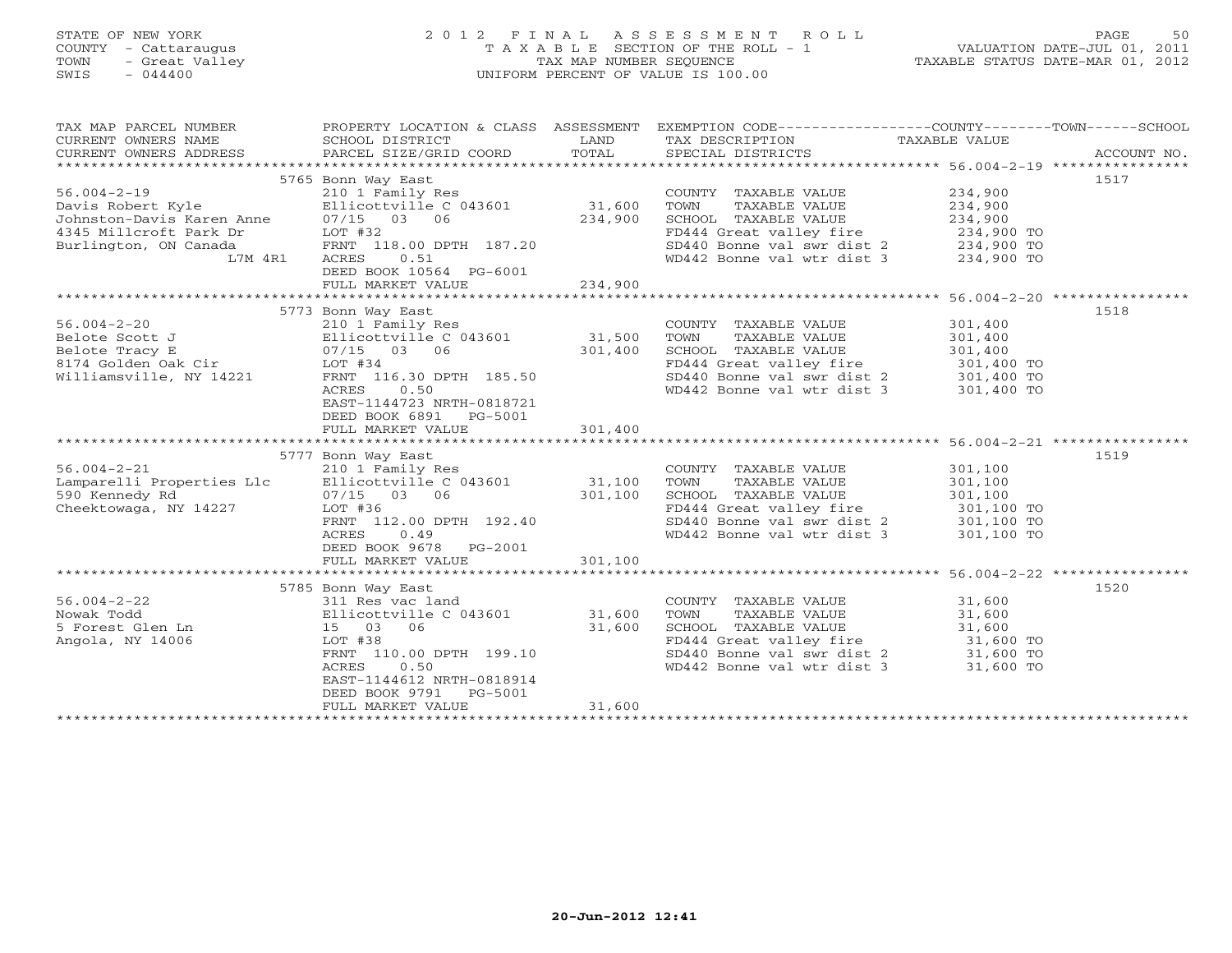# STATE OF NEW YORK 2 0 1 2 F I N A L A S S E S S M E N T R O L L PAGE 51 COUNTY - Cattaraugus T A X A B L E SECTION OF THE ROLL - 1 VALUATION DATE-JUL 01, 2011 TOWN - Great Valley TAX MAP NUMBER SEQUENCE TAXABLE STATUS DATE-MAR 01, 2012 SWIS - 044400 UNIFORM PERCENT OF VALUE IS 100.00UNIFORM PERCENT OF VALUE IS 100.00

| TAX MAP PARCEL NUMBER                               | PROPERTY LOCATION & CLASS ASSESSMENT                                    |         | EXEMPTION CODE-----------------COUNTY-------TOWN------SCHOOL                |                            |      |
|-----------------------------------------------------|-------------------------------------------------------------------------|---------|-----------------------------------------------------------------------------|----------------------------|------|
|                                                     | 5791 Bonn Way East                                                      |         |                                                                             |                            | 1521 |
| $56.004 - 2 - 23$                                   | 210 1 Family Res                                                        |         | COUNTY TAXABLE VALUE                                                        | 174,300                    |      |
| Affronte Joseph M III Ellicottville C 043601 31,500 |                                                                         |         | TOWN<br>TAXABLE VALUE                                                       | 174,300                    |      |
| 6171 Versailles Rd                                  | 15 03 06                                                                |         | SCHOOL TAXABLE VALUE                                                        | 174,300                    |      |
| Lake View, NY 14085                                 | $LOT$ #39                                                               | 174,300 |                                                                             | $174,300$ TO               |      |
|                                                     | LOT #39<br>FRNT 106.80 DPTH 205.70                                      |         | FD444 Great valley fire 174,300 TO<br>SD440 Bonne val swr dist 2 174,300 TO |                            |      |
|                                                     | 0.50<br>ACRES                                                           |         | WD442 Bonne val wtr dist 3 174,300 TO                                       |                            |      |
|                                                     | DEED BOOK 13847 PG-5001                                                 |         |                                                                             |                            |      |
|                                                     | FULL MARKET VALUE                                                       | 174,300 |                                                                             |                            |      |
|                                                     |                                                                         |         |                                                                             |                            |      |
|                                                     | 5803 Bonn Way East                                                      |         |                                                                             |                            | 1522 |
| $56.004 - 2 - 24$                                   | 210 1 Family Res                                                        |         | COUNTY TAXABLE VALUE                                                        | 249,300                    |      |
| Van Buren Bryan J Ellicottville C 043601 33,500     |                                                                         |         | TOWN<br>TAXABLE VALUE                                                       | 249,300                    |      |
| 27 Swan St                                          | 15 03 06                                                                | 249,300 | SCHOOL TAXABLE VALUE                                                        | 249,300                    |      |
| Salamanca, NY 14779                                 | LOT #40                                                                 |         | FD444 Great valley fire                                                     | $249,300$ TO<br>249,300 TO |      |
|                                                     | FRNT 305.00 DPTH 204.60                                                 |         | $SD440$ Bonne val swr dist 2 249,300 TO                                     |                            |      |
|                                                     | ACRES<br>$0.70$ BANK<br>017                                             |         | WD442 Bonne val wtr dist 3 249,300 TO                                       |                            |      |
|                                                     | EAST-1144471 NRTH-0819103                                               |         |                                                                             |                            |      |
|                                                     | DEED BOOK 13835 PG-4001                                                 |         |                                                                             |                            |      |
|                                                     | FULL MARKET VALUE                                                       | 249,300 |                                                                             |                            |      |
|                                                     |                                                                         |         |                                                                             |                            |      |
|                                                     | 5792 Bonn Way East                                                      |         |                                                                             |                            | 1523 |
| $56.004 - 2 - 25$                                   | 210 1 Family Res                                                        |         | COUNTY TAXABLE VALUE                                                        | 250,000                    |      |
| Ray Jennifer K                                      | 210 1 Family Res<br>Ellicottville C 043601 (27,600)<br>250 000 (26,000) |         | TOWN<br>TAXABLE VALUE                                                       | 250,000                    |      |
| 25 Deer Run                                         | 07/15 03 06                                                             | 250,000 | SCHOOL TAXABLE VALUE                                                        | 250,000                    |      |
| Orchard Park, NY 14127                              | LOT #37                                                                 |         | FD444 Great valley fire 250,000 TO                                          |                            |      |
|                                                     | 4.10<br>ACRES                                                           |         | SD440 Bonne val swr dist 2 250,000 TO                                       |                            |      |
|                                                     | DEED BOOK 14967 PG-2001                                                 |         | WD442 Bonne val wtr dist 3                                                  | 250,000 TO                 |      |
|                                                     | FULL MARKET VALUE                                                       | 250,000 |                                                                             |                            |      |
|                                                     |                                                                         |         |                                                                             |                            |      |
|                                                     | 5786 Bonn Way East                                                      |         |                                                                             |                            | 1524 |
| $56.004 - 2 - 26$                                   | 311 Res vac land                                                        |         | COUNTY TAXABLE VALUE                                                        | 33,700                     |      |
| Kilby Scott                                         | Ellicottville C 043601 33,700                                           |         | TAXABLE VALUE<br>TOWN                                                       | 33,700                     |      |
| Kilby Jack                                          | 07/15 03 06                                                             | 33,700  |                                                                             |                            |      |
| 4891 Us Rte 219                                     | LOT #35                                                                 |         | SCHOOL TAXABLE VALUE 33,700<br>FD444 Great valley fire 33,700 TO            |                            |      |
| 219<br>PO Box 265                                   | FRNT 100.00 DPTH 235.00                                                 |         | $SD440$ Bonne val swr dist 2 33,700 TO                                      |                            |      |
| Great Valley, NY 14741                              | ACRES<br>0.54                                                           |         | WD442 Bonne val wtr dist 3 33,700 TO                                        |                            |      |
|                                                     | DEED BOOK 16100 PG-5002                                                 |         |                                                                             |                            |      |
|                                                     | FULL MARKET VALUE                                                       | 33,700  |                                                                             |                            |      |
|                                                     |                                                                         |         |                                                                             |                            |      |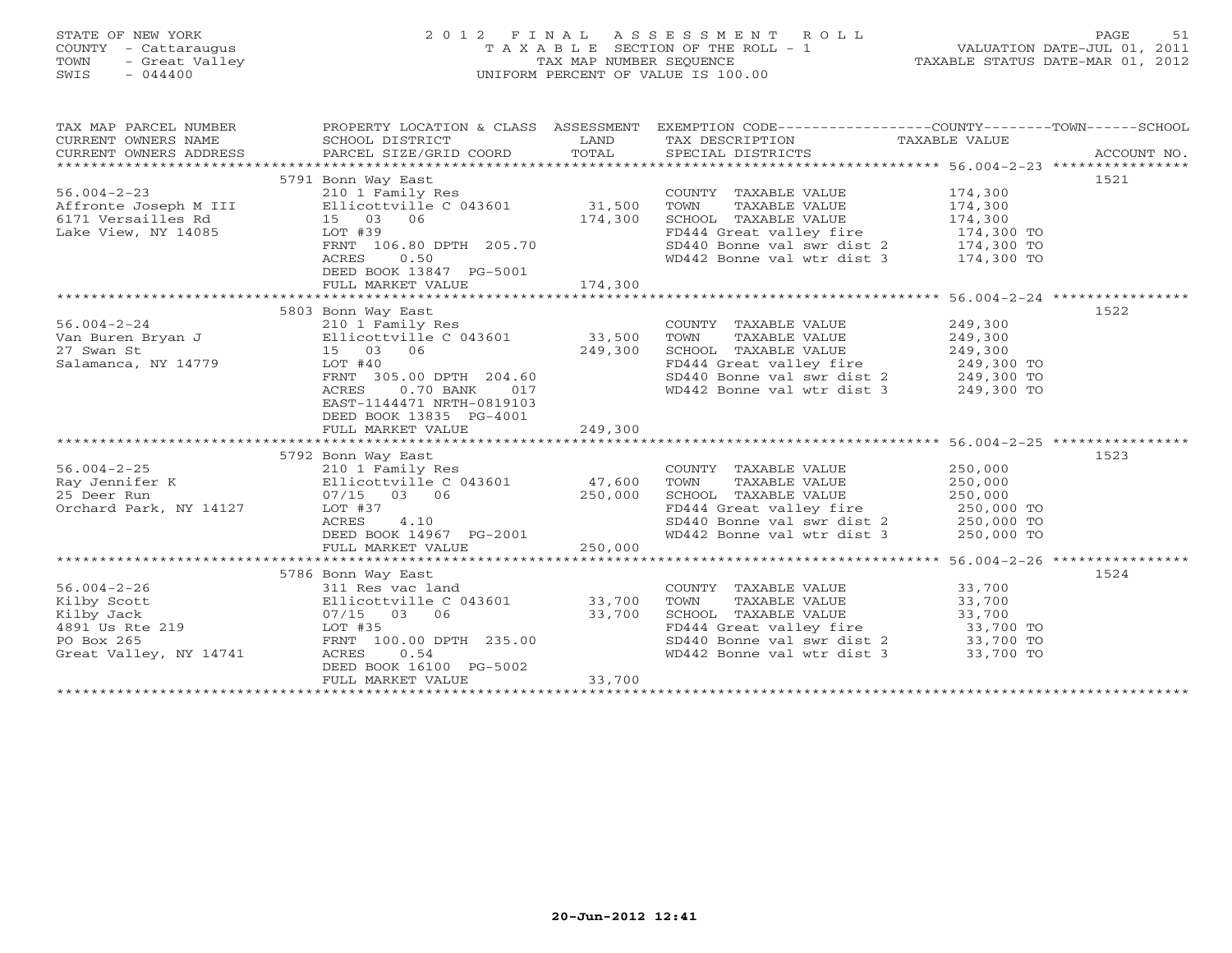# STATE OF NEW YORK 2 0 1 2 F I N A L A S S E S S M E N T R O L L PAGE 52 COUNTY - Cattaraugus T A X A B L E SECTION OF THE ROLL - 1 VALUATION DATE-JUL 01, 2011 TOWN - Great Valley TAX MAP NUMBER SEQUENCE TAXABLE STATUS DATE-MAR 01, 2012 SWIS - 044400 UNIFORM PERCENT OF VALUE IS 100.00UNIFORM PERCENT OF VALUE IS 100.00

| TAX MAP PARCEL NUMBER<br>CURRENT OWNERS NAME<br>CURRENT OWNERS ADDRESS | SCHOOL DISTRICT<br>PARCEL SIZE/GRID COORD         | LAND<br>TOTAL | PROPERTY LOCATION & CLASS ASSESSMENT EXEMPTION CODE----------------COUNTY-------TOWN------SCHOOL<br>TAX DESCRIPTION TAXABLE VALUE<br>SPECIAL DISTRICTS |           | ACCOUNT NO. |
|------------------------------------------------------------------------|---------------------------------------------------|---------------|--------------------------------------------------------------------------------------------------------------------------------------------------------|-----------|-------------|
|                                                                        |                                                   |               |                                                                                                                                                        |           |             |
|                                                                        | 5780 Bonn Way East                                |               |                                                                                                                                                        |           | 1525        |
|                                                                        |                                                   |               | COUNTY TAXABLE VALUE                                                                                                                                   | 34,400    |             |
|                                                                        |                                                   |               | TOWN<br>TAXABLE VALUE                                                                                                                                  | 34,400    |             |
| 5754 Bonn Way East 67 07 03 06                                         |                                                   | 34,400        | SCHOOL TAXABLE VALUE                                                                                                                                   | 34,400    |             |
| Great Valley, NY 14741                                                 | LOT #33                                           |               | FD444 Great valley fire 34,400 TO<br>SD440 Bonne val swr dist 2 34,400 TO                                                                              |           |             |
|                                                                        | FRNT 115.00 DPTH 225.70                           |               |                                                                                                                                                        |           |             |
|                                                                        | 0.60<br>ACRES                                     |               | WD442 Bonne val wtr dist 3 34,400 TO                                                                                                                   |           |             |
|                                                                        | DEED BOOK 1015 PG-497                             |               |                                                                                                                                                        |           |             |
|                                                                        | FULL MARKET VALUE                                 | 34,400        |                                                                                                                                                        |           |             |
|                                                                        |                                                   |               |                                                                                                                                                        |           |             |
|                                                                        | 5774 Bonn Way East<br>311 Res vac land            |               |                                                                                                                                                        |           | 1526        |
| $56.004 - 2 - 28$                                                      | Piontek Diane M Ellicottville C 043601 34,600     |               | COUNTY TAXABLE VALUE                                                                                                                                   | 34,600    |             |
| Plonter Didney --<br>5754 Bonn Way East                                | 07 03 06                                          |               | TOWN<br>TAXABLE VALUE                                                                                                                                  | 34,600    |             |
| Great Valley, NY 14741                                                 | LOT #31                                           | 34,600        |                                                                                                                                                        |           |             |
|                                                                        | FRNT 125.00 DPTH 215.70                           |               | SCHOOL TAXABLE VALUE 34,600<br>FD444 Great valley fire 34,600 TO<br>SD440 Bonne val swr dist 2 34,600 TO                                               |           |             |
|                                                                        | 0.62<br>ACRES                                     |               | WD442 Bonne val wtr dist 3 34,600 TO                                                                                                                   |           |             |
|                                                                        | DEED BOOK 1015 PG-497                             |               |                                                                                                                                                        |           |             |
|                                                                        | FULL MARKET VALUE                                 | 34,600        |                                                                                                                                                        |           |             |
|                                                                        |                                                   |               |                                                                                                                                                        |           |             |
|                                                                        | 5766 Bonn Way East                                |               |                                                                                                                                                        |           | 1527        |
| $56.004 - 2 - 29$                                                      | 311 Res vac land                                  |               | COUNTY TAXABLE VALUE                                                                                                                                   | 33,500    |             |
| Piontek Diane M                                                        | 311 Res vac land<br>Ellicottville C 043601 33,500 |               | TAXABLE VALUE<br>TOWN                                                                                                                                  | 33,500    |             |
| 5754 Bonn Way East                                                     | 07 03 06                                          | 33,500        | SCHOOL TAXABLE VALUE                                                                                                                                   | 33,500    |             |
| Great Valley, NY 14741                                                 | $LOT$ #29                                         |               | FD444 Great valley fire 33,500 TO                                                                                                                      |           |             |
|                                                                        | FRNT 110.00 DPTH 206.90                           |               | SD440 Bonne val swr dist 2 33,500 TO                                                                                                                   |           |             |
|                                                                        | 0.52<br>ACRES                                     |               | WD442 Bonne val wtr dist 3                                                                                                                             | 33,500 TO |             |
|                                                                        | DEED BOOK 1015 PG-497                             |               |                                                                                                                                                        |           |             |
|                                                                        | FULL MARKET VALUE                                 | 33,500        |                                                                                                                                                        |           |             |
|                                                                        |                                                   |               |                                                                                                                                                        |           |             |
|                                                                        | 5760 Bonn Way East                                |               |                                                                                                                                                        |           | 1528        |
| $56.004 - 2 - 30$                                                      | 311 Res vac land                                  |               | COUNTY TAXABLE VALUE 33,300                                                                                                                            |           |             |
| Piontek Daryl M<br>Piontek Diane M                                     | Ellicottville C 043601 33,300<br>07 03 06 33,300  |               | TOWN<br>TAXABLE VALUE                                                                                                                                  | 33,300    |             |
| 5754 Bonn Way East LOT #27                                             |                                                   | 33,300        | SCHOOL TAXABLE VALUE<br>FD444 Great valley fire 33,300 TO                                                                                              | 33,300    |             |
| Great Valley, NY 14741                                                 | FRNT 110.00 DPTH 198.00                           |               |                                                                                                                                                        |           |             |
|                                                                        | 0.50<br>ACRES                                     |               | SD440 Bonne val swr dist $2$ 33,300 TO<br>WD442 Bonne val wtr dist 3                                                                                   | 33,300 TO |             |
|                                                                        | DEED BOOK 3563<br>PG-6001                         |               |                                                                                                                                                        |           |             |
|                                                                        | FULL MARKET VALUE                                 | 33,300        |                                                                                                                                                        |           |             |
|                                                                        |                                                   |               |                                                                                                                                                        |           |             |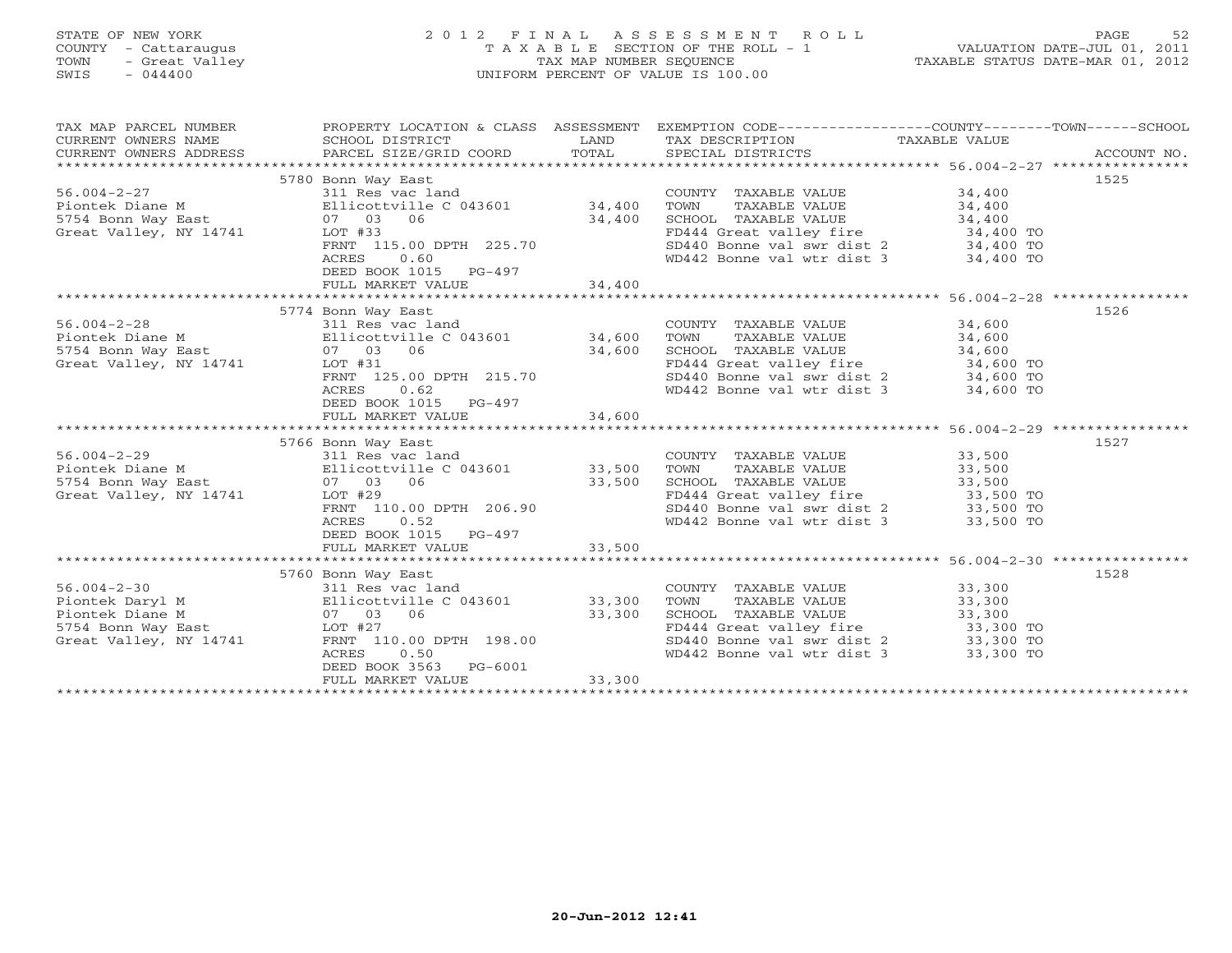# STATE OF NEW YORK 2 0 1 2 F I N A L A S S E S S M E N T R O L L PAGE 53 COUNTY - Cattaraugus T A X A B L E SECTION OF THE ROLL - 1 VALUATION DATE-JUL 01, 2011 TOWN - Great Valley TAX MAP NUMBER SEQUENCE TAXABLE STATUS DATE-MAR 01, 2012 SWIS - 044400 UNIFORM PERCENT OF VALUE IS 100.00UNIFORM PERCENT OF VALUE IS 100.00

| TAX MAP PARCEL NUMBER  | PROPERTY LOCATION & CLASS ASSESSMENT |         | EXEMPTION CODE-----------------COUNTY-------TOWN------SCHOOL                              |                  |                    |
|------------------------|--------------------------------------|---------|-------------------------------------------------------------------------------------------|------------------|--------------------|
| CURRENT OWNERS NAME    | SCHOOL DISTRICT                      | LAND    | TAX DESCRIPTION                                                                           | TAXABLE VALUE    |                    |
| CURRENT OWNERS ADDRESS | PARCEL SIZE/GRID COORD               | TOTAL   | SPECIAL DISTRICTS                                                                         |                  | ACCOUNT NO.        |
|                        |                                      |         |                                                                                           |                  |                    |
|                        | 5754 Bonn Way East                   |         |                                                                                           |                  | 1529               |
| $56.004 - 2 - 31$      | 210 1 Family Res                     |         | RES STAR 41854                                                                            | $\overline{0}$   | $\Omega$<br>31,840 |
| Piontek Diane M        | Ellicottville C 043601               | 55,100  | COUNTY TAXABLE VALUE                                                                      | 399,000          |                    |
| 5754 Bonn Way East     | 07 03 06                             | 399,000 | TOWN<br>TAXABLE VALUE                                                                     | 399,000          |                    |
| Great Valley, NY 14741 | LOT #25                              |         | SCHOOL TAXABLE VALUE                                                                      | 367,160          |                    |
|                        | ACRES<br>6.40                        |         | FD444 Great valley fire 399,000 TO                                                        |                  |                    |
|                        | DEED BOOK 1009 PG-704                |         |                                                                                           |                  |                    |
|                        | FULL MARKET VALUE                    |         | 04 5D440 Bonne val swr dist 2 399,000 TO<br>399,000 6D442 Bonne val wtr dist 3 399,000 TO |                  |                    |
|                        |                                      |         |                                                                                           |                  |                    |
|                        | 5734 Bonn Ridge East                 |         |                                                                                           |                  | 1531               |
| $56.004 - 2 - 33$      | 210 1 Family Res                     |         | COUNTY TAXABLE VALUE                                                                      | 319,000          |                    |
| Mm&E Holdings Llc      | Ellicottville C 043601               | 33,300  | TAXABLE VALUE<br>TOWN                                                                     | 319,000          |                    |
| 43 Ambrose Ct          | 07 03 06                             | 319,000 | SCHOOL TAXABLE VALUE                                                                      | 319,000          |                    |
| Amherst, NY 14228      | LOT #43                              |         | FD444 Great valley fire 319,000 TO                                                        |                  |                    |
|                        | FRNT 121.70 DPTH 178.10              |         |                                                                                           |                  |                    |
|                        | ACRES<br>0.50                        |         | $SD440$ Bonne val swr dist 2 319,000 TO<br>WD442 Bonne val wtr dist 3 319,000 TO          |                  |                    |
|                        | EAST-1145395 NRTH-0818398            |         |                                                                                           |                  |                    |
|                        | DEED BOOK 13950 PG-4001              |         |                                                                                           |                  |                    |
|                        |                                      | 319,000 |                                                                                           |                  |                    |
|                        | FULL MARKET VALUE                    |         |                                                                                           |                  |                    |
|                        |                                      |         |                                                                                           |                  |                    |
|                        | 5728 Bonn Ridge East                 |         |                                                                                           |                  | 1532               |
| $56.004 - 2 - 34$      | 311 Res vac land                     |         | COUNTY TAXABLE VALUE 34,500                                                               |                  |                    |
| Forness Kelly          | Ellicottville C 043601               | 34,500  | TAXABLE VALUE<br>TOWN                                                                     | 34,500<br>34,500 |                    |
| PO Box 234             | 07 03 06                             | 34,500  | SCHOOL TAXABLE VALUE                                                                      |                  |                    |
| Amherst, NY 14226      | $LOT$ #45                            |         | FD444 Great valley fire 34,500 TO                                                         |                  |                    |
|                        | FRNT 127.30 DPTH 208.30              |         |                                                                                           |                  |                    |
|                        | ACRES<br>0.61                        |         |                                                                                           |                  |                    |
|                        | EAST-1145507 NRTH-0818328            |         |                                                                                           |                  |                    |
|                        | DEED BOOK 1010 PG-971                |         |                                                                                           |                  |                    |
|                        | FULL MARKET VALUE                    | 34,500  |                                                                                           |                  |                    |
|                        |                                      |         |                                                                                           |                  |                    |
|                        | 5720 Bonn Ridge East                 |         |                                                                                           |                  | 1533               |
| $56.004 - 2 - 35$      | 311 Res vac land                     |         | COUNTY TAXABLE VALUE                                                                      | 38,700           |                    |
| Westermeier Scott R    | Ellicottville C 043601               | 38,700  | TOWN<br>TAXABLE VALUE                                                                     | 38,700           |                    |
| 8326 Back Creek Rd     | 07 03 06                             | 38,700  | SCHOOL TAXABLE VALUE                                                                      | 38,700           |                    |
| Boston, NY 14025       | LOT #47                              |         | FD444 Great valley fire 38,700 TO                                                         |                  |                    |
|                        | FRNT 167.60 DPTH 208.30              |         | SD440 Bonne val swr dist 2 38,700 TO<br>WD442 Bonne val wtr dist 3 38,700 TO              |                  |                    |
|                        | 0.90<br>ACRES                        |         |                                                                                           |                  |                    |
|                        | EAST-1145656 NRTH-0818234            |         |                                                                                           |                  |                    |
|                        | DEED BOOK 943<br>$PG-848$            |         |                                                                                           |                  |                    |
|                        | FULL MARKET VALUE                    | 38,700  |                                                                                           |                  |                    |
|                        |                                      |         |                                                                                           |                  |                    |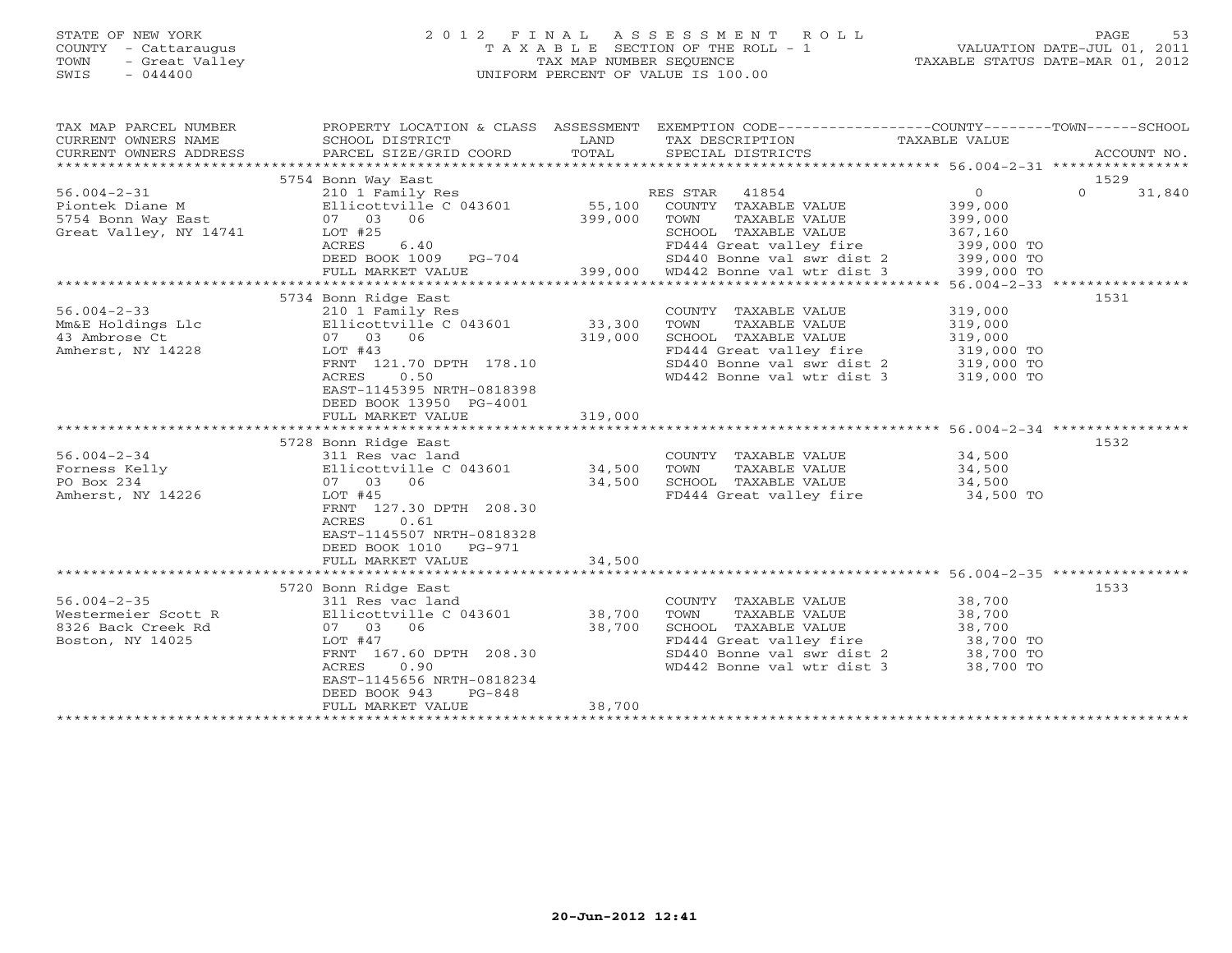## STATE OF NEW YORK 2 0 1 2 F I N A L A S S E S S M E N T R O L L PAGE 54 COUNTY - Cattaraugus T A X A B L E SECTION OF THE ROLL - 1 VALUATION DATE-JUL 01, 2011 TOWN - Great Valley TAX MAP NUMBER SEQUENCE TAXABLE STATUS DATE-MAR 01, 2012 SWIS - 044400 UNIFORM PERCENT OF VALUE IS 100.00UNIFORM PERCENT OF VALUE IS 100.00

| TAX MAP PARCEL NUMBER<br>CURRENT OWNERS NAME<br>CURRENT OWNERS ADDRESS | PROPERTY LOCATION & CLASS ASSESSMENT<br>SCHOOL DISTRICT<br>PARCEL SIZE/GRID COORD | LAND<br>TOTAL | EXEMPTION CODE-----------------COUNTY-------TOWN------SCHOOL<br>TAX DESCRIPTION TAXABLE VALUE<br>SPECIAL DISTRICTS |            | ACCOUNT NO. |
|------------------------------------------------------------------------|-----------------------------------------------------------------------------------|---------------|--------------------------------------------------------------------------------------------------------------------|------------|-------------|
|                                                                        |                                                                                   |               |                                                                                                                    |            |             |
|                                                                        | 5705 Bonn Ridge East                                                              |               |                                                                                                                    |            | 1536        |
| $56.004 - 2 - 38$                                                      | 311 Res vac land                                                                  |               | COUNTY TAXABLE VALUE                                                                                               | 33,500     |             |
| Forness Kelly                                                          | Ellicottville C $043601$ 33,500                                                   |               | TAXABLE VALUE<br>TOWN                                                                                              | 33,500     |             |
| PO Box 234                                                             | 07 03<br>06                                                                       | 33,500        | SCHOOL TAXABLE VALUE                                                                                               | 33,500     |             |
| Amherst, NY 14226                                                      | LOT $#46$                                                                         |               | FD444 Great valley fire 33,500 TO                                                                                  |            |             |
|                                                                        | FRNT 149.80 DPTH 152.50                                                           |               |                                                                                                                    |            |             |
|                                                                        | ACRES<br>0.52                                                                     |               |                                                                                                                    |            |             |
|                                                                        | EAST-1145590 NRTH-0817873                                                         |               |                                                                                                                    |            |             |
|                                                                        | DEED BOOK 01010 PG-00744                                                          |               |                                                                                                                    |            |             |
|                                                                        |                                                                                   |               |                                                                                                                    |            |             |
|                                                                        | FULL MARKET VALUE                                                                 | 33,500        |                                                                                                                    |            |             |
|                                                                        |                                                                                   |               |                                                                                                                    |            |             |
|                                                                        | 5709 Bonn Ridge East                                                              |               |                                                                                                                    |            | 1537        |
| $56.004 - 2 - 39$                                                      | 210 1 Family Res                                                                  |               | COUNTY TAXABLE VALUE                                                                                               | 321,600    |             |
| Capizzi Samuel J                                                       | Ellicottville C 043601 31,200                                                     |               | TOWN<br>TAXABLE VALUE                                                                                              | 321,600    |             |
| Capizzi Michelle M                                                     | 07 03 06                                                                          | 321,600       | SCHOOL TAXABLE VALUE                                                                                               | 321,600    |             |
| 141 Leicester Rd                                                       | LOT #44                                                                           |               | FD444 Great valley fire                                                                                            | 321,600 TO |             |
| Kenmore, NY 14217                                                      | FRNT 132.50 DPTH 143.70                                                           |               |                                                                                                                    |            |             |
|                                                                        | ACRES<br>0.44                                                                     |               | $SD440$ Bonne val swr dist 2 321,600 TO<br>WD442 Bonne val wtr dist 3 321,600 TO                                   |            |             |
|                                                                        | EAST-1145510 NRTH-0818020                                                         |               |                                                                                                                    |            |             |
|                                                                        | DEED BOOK 2758 PG-6001                                                            |               |                                                                                                                    |            |             |
|                                                                        | FULL MARKET VALUE                                                                 | 321,600       |                                                                                                                    |            |             |
|                                                                        |                                                                                   |               |                                                                                                                    |            |             |
|                                                                        | 5721 Bonn Ridge East                                                              |               |                                                                                                                    |            | 1538        |
| $56.004 - 2 - 40$                                                      | 311 Res vac land                                                                  |               |                                                                                                                    | 33,900     |             |
| Casamento Dan                                                          | Ellicottville C 043601 33,900                                                     |               | COUNTY TAXABLE VALUE<br>TOWN<br>TAXABLE VALUE                                                                      | 33,900     |             |
| 60 Hatch Run Rd Ste 4                                                  | 07 03 06                                                                          | 33,900        |                                                                                                                    |            |             |
|                                                                        |                                                                                   |               | SCHOOL TAXABLE VALUE 33,900<br>FD444 Great valley fire 33,900 TO<br>SD440 Bonne val swr dist 2 33,900 TO           |            |             |
| Warren, PA 16365                                                       | $LOT$ #42                                                                         |               |                                                                                                                    |            |             |
|                                                                        | FRNT 333.90 DPTH 143.70                                                           |               |                                                                                                                    |            |             |
|                                                                        | ACRES<br>0.56                                                                     |               | WD442 Bonne val wtr dist 3                                                                                         | 33,900 TO  |             |
|                                                                        | EAST-1145404 NRTH-0818165                                                         |               |                                                                                                                    |            |             |
|                                                                        | DEED BOOK 1011 PG-652                                                             |               |                                                                                                                    |            |             |
|                                                                        | FULL MARKET VALUE                                                                 | 33,900        |                                                                                                                    |            |             |
|                                                                        |                                                                                   |               |                                                                                                                    |            |             |
|                                                                        | 5738 Bonn Way East                                                                |               |                                                                                                                    |            | 1539        |
| $56.004 - 2 - 41$                                                      | 311 Res vac land                                                                  |               | COUNTY TAXABLE VALUE                                                                                               | 33,700     |             |
| Mm&E Holdings Llc                                                      | Ellicottville C 043601 33,700                                                     |               | TAXABLE VALUE<br>TOWN                                                                                              | 33,700     |             |
| 43 Ambrose Ct                                                          | 07 03 06                                                                          | 33,700        | SCHOOL TAXABLE VALUE                                                                                               | 33,700     |             |
| Amherst, NY 14228                                                      | LOT #23                                                                           |               | FD444 Great valley fire 33,700 TO                                                                                  |            |             |
|                                                                        | FRNT 194.40 DPTH 130.00                                                           |               |                                                                                                                    |            |             |
|                                                                        | ACRES<br>0.54                                                                     |               | $SD440$ Bonne val swr dist 2 33,700 TO<br>WD442 Bonne val wtr dist 3 33,700 TO                                     | 33,700 TO  |             |
|                                                                        | DEED BOOK 13950 PG-4001                                                           |               |                                                                                                                    |            |             |
|                                                                        | FULL MARKET VALUE                                                                 | 33,700        |                                                                                                                    |            |             |
|                                                                        |                                                                                   |               |                                                                                                                    |            |             |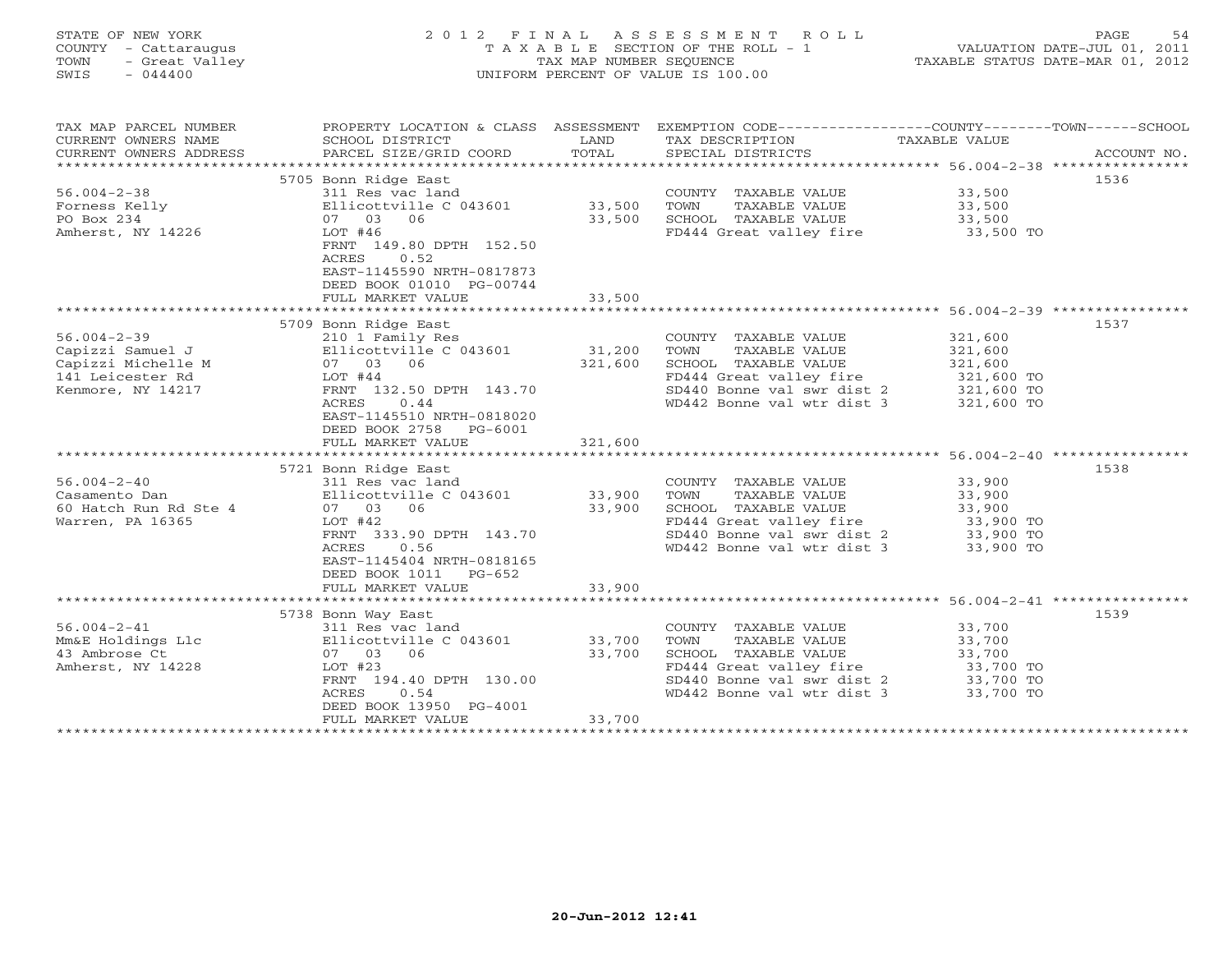## STATE OF NEW YORK 2 0 1 2 F I N A L A S S E S S M E N T R O L L PAGE 55 COUNTY - Cattaraugus T A X A B L E SECTION OF THE ROLL - 1 VALUATION DATE-JUL 01, 2011 TOWN - Great Valley TAX MAP NUMBER SEQUENCE TAXABLE STATUS DATE-MAR 01, 2012 SWIS - 044400 UNIFORM PERCENT OF VALUE IS 100.00UNIFORM PERCENT OF VALUE IS 100.00

| TAX MAP PARCEL NUMBER<br>CURRENT OWNERS NAME<br>CURRENT OWNERS ADDRESS                                        | PROPERTY LOCATION & CLASS ASSESSMENT<br>SCHOOL DISTRICT<br>PARCEL SIZE/GRID COORD                                                                                                                                    | LAND<br>TOTAL                | EXEMPTION CODE-----------------COUNTY-------TOWN------SCHOOL<br>TAX DESCRIPTION<br>SPECIAL DISTRICTS                                                                             | TAXABLE VALUE                                                           | ACCOUNT NO. |
|---------------------------------------------------------------------------------------------------------------|----------------------------------------------------------------------------------------------------------------------------------------------------------------------------------------------------------------------|------------------------------|----------------------------------------------------------------------------------------------------------------------------------------------------------------------------------|-------------------------------------------------------------------------|-------------|
| $56.004 - 2 - 42$<br>Ashton Barry<br>Ashton Valerie<br>31 Brae Crest Dr<br>Stoney Creek, ON Canada<br>L8G 3A5 | 5728 Bonn Way East<br>260 Seasonal res<br>Ellicottville C 043601<br>07 03 06<br>LOT #21<br>FRNT 170.00 DPTH 130.00<br>ACRES<br>0.51<br>EAST-1145296 NRTH-0818109<br>DEED BOOK 3034<br>PG-9001<br>FULL MARKET VALUE   | 33,400<br>250,000<br>250,000 | COUNTY TAXABLE VALUE<br>TOWN<br>TAXABLE VALUE<br>SCHOOL TAXABLE VALUE<br>FD444 Great valley fire<br>SD440 Bonne val swr dist 2 250,000 TO<br>WD442 Bonne val wtr dist 3          | 250,000<br>250,000<br>250,000<br>250,000 TO<br>250,000 TO               | 1540        |
|                                                                                                               | 5718 Bonn Way East                                                                                                                                                                                                   |                              |                                                                                                                                                                                  |                                                                         | 1541        |
| $56.004 - 2 - 43$<br>Casamento Dan<br>60 Hatch Run Rd Ste 4<br>Warren, PA 16365                               | 311 Res vac land<br>Ellicottville C 043601<br>07 03<br>06<br>$LOT$ #19<br>FRNT 170.00 DPTH 130.00<br>ACRES<br>0.51<br>EAST-1145377 NRTH-0817958<br>DEED BOOK 00974 PG-01031<br>FULL MARKET VALUE                     | 33,400<br>33,400<br>33,400   | COUNTY TAXABLE VALUE<br>TOWN<br>TAXABLE VALUE<br>SCHOOL TAXABLE VALUE<br>FD444 Great valley fire 33,400 TO<br>SD440 Bonne val swr dist 2 33,400 TO<br>WD442 Bonne val wtr dist 3 | 33,400<br>33,400<br>33,400<br>33,400 TO                                 |             |
|                                                                                                               |                                                                                                                                                                                                                      |                              |                                                                                                                                                                                  |                                                                         |             |
| $56.004 - 2 - 44$<br>Kohl Charles<br>Kohl Kathy<br>631 Orlando Ave<br>Maitland, FL 32751                      | 5708 Bonn Way East<br>210 1 Family Res<br>Ellicottville C 043601<br>07 03 06<br>LOT #17<br>FRNT 170.00 DPTH 130.00<br>0.51<br>ACRES<br>EAST-1145457 NRTH-0817808<br>DEED BOOK 6599 PG-2001<br>FULL MARKET VALUE      | 33,400<br>307,100<br>307,100 | COUNTY TAXABLE VALUE<br>TOWN<br>TAXABLE VALUE<br>SCHOOL TAXABLE VALUE<br>FD444 Great valley fire<br>SD440 Bonne val swr dist 2<br>WD442 Bonne val wtr dist 3                     | 307,100<br>307,100<br>307,100<br>307,100 TO<br>307,100 TO<br>307,100 TO | 1542        |
|                                                                                                               |                                                                                                                                                                                                                      |                              |                                                                                                                                                                                  |                                                                         |             |
| $56.004 - 2 - 45$<br>Kovarik Ivan<br>139 Howardpark Ave<br>Toronto, ON Canada M6R 1V8                         | 5700 Bonn Way East<br>311 Res vac land<br>Ellicottville C 043601<br>06<br>07 03<br>LOT #15<br>FRNT 100.00 DPTH 277.30<br>ACRES<br>0.64<br>EAST-1145584 NRTH-0817723<br>DEED BOOK 907<br>PG-1091<br>FULL MARKET VALUE | 34,800<br>34,800<br>34,800   | COUNTY TAXABLE VALUE<br>TOWN<br>TAXABLE VALUE<br>SCHOOL TAXABLE VALUE<br>FD444 Great valley fire<br>sp440 Bonne val swr dist 2 34,800 TO<br>WD442 Bonne val wtr dist 3           | 34,800<br>34,800<br>34,800<br>34,800 TO<br>34,800 TO                    | 1543        |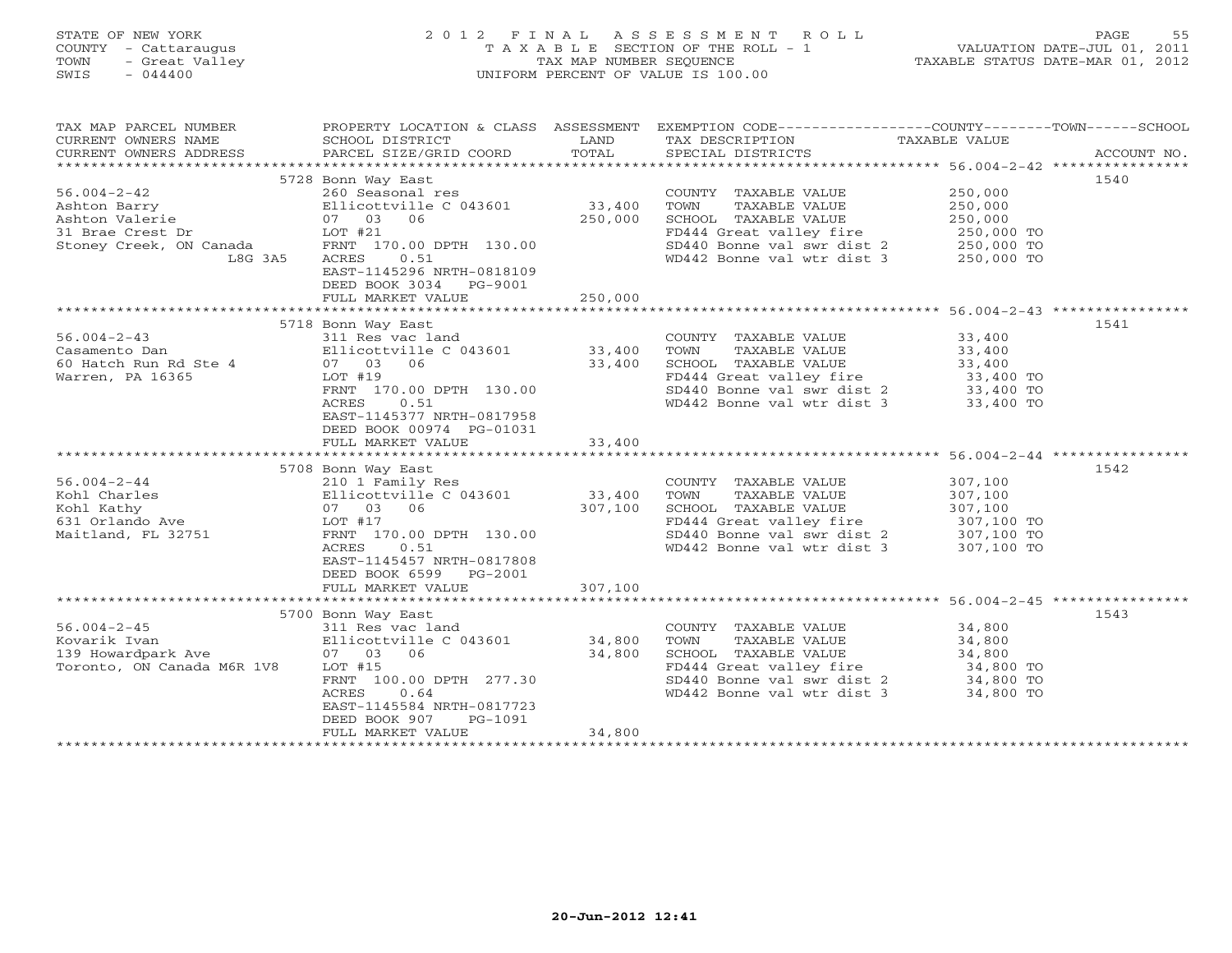## STATE OF NEW YORK 2 0 1 2 F I N A L A S S E S S M E N T R O L L PAGE 56 COUNTY - Cattaraugus T A X A B L E SECTION OF THE ROLL - 1 VALUATION DATE-JUL 01, 2011 TOWN - Great Valley TAX MAP NUMBER SEQUENCE TAXABLE STATUS DATE-MAR 01, 2012 SWIS - 044400 UNIFORM PERCENT OF VALUE IS 100.00UNIFORM PERCENT OF VALUE IS 100.00

| TAX MAP PARCEL NUMBER   | PROPERTY LOCATION & CLASS ASSESSMENT |         | EXEMPTION CODE-----------------COUNTY-------TOWN------SCHOOL |                |                    |
|-------------------------|--------------------------------------|---------|--------------------------------------------------------------|----------------|--------------------|
| CURRENT OWNERS NAME     | SCHOOL DISTRICT                      | LAND    | TAX DESCRIPTION                                              | TAXABLE VALUE  |                    |
| CURRENT OWNERS ADDRESS  | PARCEL SIZE/GRID COORD               | TOTAL   | SPECIAL DISTRICTS                                            |                | ACCOUNT NO.        |
|                         |                                      |         |                                                              |                |                    |
|                         | 5694 Bonn Way East                   |         |                                                              |                | 1544               |
| $56.004 - 2 - 46$       | 210 1 Family Res                     |         | COUNTY TAXABLE VALUE                                         | 308,400        |                    |
| Queen James C Jr        | Ellicottville C 043601               | 36,400  | TOWN<br>TAXABLE VALUE                                        | 308,400        |                    |
| Queen Erin M            | 06<br>07 03                          | 308,400 | SCHOOL TAXABLE VALUE                                         | 308,400        |                    |
| 1166 S Negley Ave       | LOT #13                              |         | FD444 Great valley fire                                      | 308,400 TO     |                    |
| Pittsburgh, PA 15217    | FRNT 104.00 DPTH 373.40              |         | SD440 Bonne val swr dist 2                                   | 308,400 TO     |                    |
|                         | $0.89$ BANK<br>ACRES<br>017          |         | WD442 Bonne val wtr dist 3                                   | 308,400 TO     |                    |
|                         | EAST-1145652 NRTH-0817644            |         |                                                              |                |                    |
|                         | DEED BOOK 14702 PG-4001              |         |                                                              |                |                    |
|                         | FULL MARKET VALUE                    | 308,400 |                                                              |                |                    |
|                         |                                      |         |                                                              |                |                    |
|                         | 5688 Bonn Way East                   |         |                                                              |                | 1545               |
| $56.004 - 2 - 47$       | 210 1 Family Res                     |         | RES STAR<br>41854                                            | $\overline{0}$ | $\Omega$<br>31,840 |
| Uhl Ellen D             | Ellicottville C 043601               | 35,900  | COUNTY TAXABLE VALUE                                         | 118,400        |                    |
| PO Box 1057             | 07 03<br>06                          | 118,400 | TOWN<br>TAXABLE VALUE                                        | 118,400        |                    |
| Ellicottville, NY 14731 | LOT #11                              |         | SCHOOL TAXABLE VALUE                                         | 86,560         |                    |
|                         | FRNT 100.50 DPTH 321.20              |         | FD444 Great valley fire                                      | 118,400 TO     |                    |
|                         | ACRES<br>$0.74$ BANK<br>065          |         | SD440 Bonne val swr dist 2                                   | 118,400 TO     |                    |
|                         | EAST-1145680 NRTH-0817540            |         | WD442 Bonne val wtr dist 3                                   | 118,400 TO     |                    |
|                         | DEED BOOK 12401 PG-9001              |         |                                                              |                |                    |
|                         | FULL MARKET VALUE                    | 118,400 |                                                              |                |                    |
|                         |                                      |         |                                                              |                |                    |
|                         | 5682 Bonn Way East                   |         |                                                              |                | 1546               |
| $56.004 - 2 - 48$       | 311 Res vac land                     |         | COUNTY TAXABLE VALUE                                         | 35,000         |                    |
| Uhl Ellen D             | Ellicottville C 043601               | 35,000  | TAXABLE VALUE<br>TOWN                                        | 35,000         |                    |
| PO Box 1057             | 07 03 06                             | 35,000  | SCHOOL TAXABLE VALUE                                         | 35,000         |                    |
| Ellicottville, NY 14731 | LOT #9                               |         | FD444 Great valley fire                                      | 35,000 TO      |                    |
|                         | FRNT 105.80 DPTH 271.80              |         | SD440 Bonne val swr dist 2                                   | 35,000 TO      |                    |
|                         | 0.66<br>ACRES                        |         | WD442 Bonne val wtr dist 3                                   | 35,000 TO      |                    |
|                         | DEED BOOK 12401 PG-9001              |         |                                                              |                |                    |
|                         | FULL MARKET VALUE                    | 35,000  |                                                              |                |                    |
|                         |                                      |         |                                                              |                |                    |
|                         | 5676 Bonn Way East                   |         |                                                              |                | 1547               |
| $56.004 - 2 - 49$       | 311 Res vac land                     |         | COUNTY TAXABLE VALUE                                         | 32,500         |                    |
| Caligiuri Louis D       | Ellicottville C 043601               | 32,500  | TOWN<br>TAXABLE VALUE                                        | 32,500         |                    |
| Caligiuri Theresa       | 06<br>07 03                          | 32,500  | SCHOOL TAXABLE VALUE                                         | 32,500         |                    |
| 3665 Mile Strip Rd      | LOT #7                               |         | FD444 Great valley fire                                      | 32,500 TO      |                    |
| Blasdell, NY 14219      | FRNT 119.90 DPTH 219.70              |         | SD440 Bonne val swr dist 2                                   | 32,500 TO      |                    |
|                         | 0.60<br>ACRES                        |         | WD442 Bonne val wtr dist 3                                   | 32,500 TO      |                    |
|                         | DEED BOOK 00982 PG-00818             |         |                                                              |                |                    |
|                         | FULL MARKET VALUE                    | 32,500  |                                                              |                |                    |
|                         | *************************            |         |                                                              |                |                    |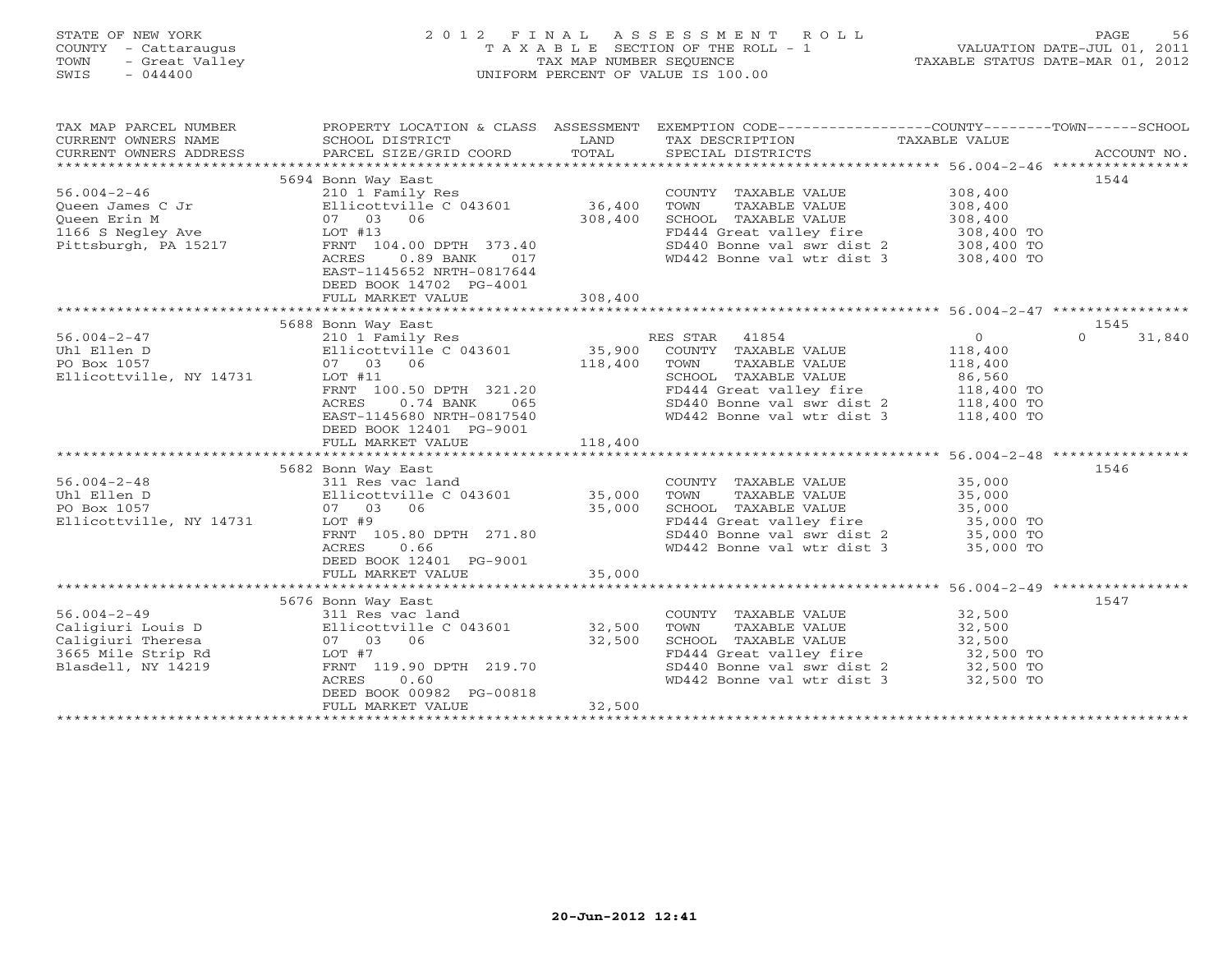# STATE OF NEW YORK 2 0 1 2 F I N A L A S S E S S M E N T R O L L PAGE 57 COUNTY - Cattaraugus T A X A B L E SECTION OF THE ROLL - 1 VALUATION DATE-JUL 01, 2011 TOWN - Great Valley TAX MAP NUMBER SEQUENCE TAXABLE STATUS DATE-MAR 01, 2012 SWIS - 044400 UNIFORM PERCENT OF VALUE IS 100.00UNIFORM PERCENT OF VALUE IS 100.00

| TAX MAP PARCEL NUMBER<br>CURRENT OWNERS NAME<br>CURRENT OWNERS ADDRESS                                       | PROPERTY LOCATION & CLASS ASSESSMENT<br>SCHOOL DISTRICT<br>PARCEL SIZE/GRID COORD                                                                                                    | LAND<br>TOTAL               | EXEMPTION CODE-----------------COUNTY-------TOWN------SCHOOL<br>TAX DESCRIPTION<br>SPECIAL DISTRICTS                                                                                   | TAXABLE VALUE                                                           | ACCOUNT NO. |
|--------------------------------------------------------------------------------------------------------------|--------------------------------------------------------------------------------------------------------------------------------------------------------------------------------------|-----------------------------|----------------------------------------------------------------------------------------------------------------------------------------------------------------------------------------|-------------------------------------------------------------------------|-------------|
| ***********************                                                                                      |                                                                                                                                                                                      |                             |                                                                                                                                                                                        |                                                                         |             |
| $56.004 - 2 - 50$<br>Caligiuri Louis D<br>Caligiuri Theresa<br>3665 Mile Strip Rd<br>Blasdell, NY 14219      | 5662 Bonn Way East<br>210 1 Family Res<br>Ellicottville C 043601<br>07 03 06<br>LOT #4<br>FRNT 375.40 DPTH 25.00<br>ACRES<br>0.22<br>DEED BOOK 00975 PG-00452                        | 24,200<br>175,000           | COUNTY TAXABLE VALUE<br>TOWN<br>TAXABLE VALUE<br>SCHOOL TAXABLE VALUE<br>FD444 Great valley fire<br>$SD440$ Bonne val $swr$ dist 2 175,000 TO<br>WD442 Bonne val wtr dist 3 175,000 TO | 175,000<br>175,000<br>175,000<br>175,000 TO                             | 1548        |
|                                                                                                              | FULL MARKET VALUE                                                                                                                                                                    | 175,000                     |                                                                                                                                                                                        |                                                                         |             |
| $56.060 - 1 - 1$<br>Snowpine Vill Homeowners<br>PO Box 958<br>Ellicottville, NY 14731                        | Snowpine Village<br>311 Res vac land<br>Ellicottville C 043601<br>42 03 06<br>2.50<br>ACRES                                                                                          | 5,000<br>5,000              | COUNTY TAXABLE VALUE<br>TOWN<br>TAXABLE VALUE<br>SCHOOL TAXABLE VALUE<br>FD444 Great valley fire 5,000 TO                                                                              | 5,000<br>5,000<br>5,000                                                 | 1244        |
|                                                                                                              | EAST-1128334 NRTH-0822002<br>DEED BOOK 900<br>$PG-56$<br>FULL MARKET VALUE                                                                                                           | 5,000                       |                                                                                                                                                                                        |                                                                         |             |
|                                                                                                              |                                                                                                                                                                                      |                             |                                                                                                                                                                                        |                                                                         |             |
| $56.060 - 1 - 2$<br>Lsi Properties Llc<br>Kathleen Best<br>361 Delaware Ave<br>Buffalo, NY 14201             | 12 Snowpine Village<br>210 1 Family Res<br>Ellicottville C 043601<br>42 03 06<br>FRNT 30.00 DPTH<br>60.00<br>ACRES<br>0.04<br>DEED BOOK 3950 PG-7001<br>FULL MARKET VALUE            | 6,000<br>297,300<br>297,300 | COUNTY TAXABLE VALUE<br>TOWN<br>TAXABLE VALUE<br>SCHOOL TAXABLE VALUE<br>FD444 Great valley fire<br>SW441 Snowpine sewer dist1 297,300 TO<br>WB440 Snowpine wat dist 2                 | 297,300<br>297,300<br>297,300<br>297,300 TO<br>297,300 TO               | 1445        |
|                                                                                                              |                                                                                                                                                                                      |                             |                                                                                                                                                                                        |                                                                         |             |
| $56.060 - 1 - 3$<br>Caponi Virginia<br>5407 Ellington Ave W Ste 101 A 42 03 06<br>Toronto, ON Canada M9C 5K6 | 11 Snowpine Village<br>210 1 Family Res<br>Ellicottville C 043601<br>30.00 DPTH 60.00<br>FRNT<br>0.04<br>ACRES<br>EAST-1128205 NRTH-0822175<br>DEED BOOK 900<br>$PG-58$              | 6,000<br>300,800            | COUNTY TAXABLE VALUE<br>TOWN<br>TAXABLE VALUE<br>SCHOOL TAXABLE VALUE<br>FD444 Great valley fire<br>SW441 Snowpine sewer dist1 300,800 TO<br>WB440 Snowpine wat dist 2                 | 300,800<br>300,800<br>300,800<br>300,800 TO<br>300,800 TO               | 1446        |
|                                                                                                              | FULL MARKET VALUE                                                                                                                                                                    | 300,800                     |                                                                                                                                                                                        |                                                                         |             |
|                                                                                                              |                                                                                                                                                                                      |                             |                                                                                                                                                                                        |                                                                         |             |
| $56.060 - 1 - 4$<br>Augustine Peter M<br>Augustine Kimberly M<br>39 Hillsboro Dr<br>Orchard Park, NY 14127   | 10 Snowpine Village<br>210 1 Family Res<br>Ellicottville C 043601<br>42 03 06<br>FRNT 30.00 DPTH<br>60.00<br>ACRES<br>0.04<br>EAST-1128245 NRTH-0822122<br>PG-6001<br>DEED BOOK 9045 | 6,000<br>297,300            | COUNTY TAXABLE VALUE<br>TOWN<br>TAXABLE VALUE<br>SCHOOL TAXABLE VALUE<br>FD444 Great valley fire<br>SW441 Snowpine sewer dist1<br>WB440 Snowpine wat dist 2                            | 297,300<br>297,300<br>297,300<br>297,300 TO<br>297,300 TO<br>297,300 TO | 1447        |
|                                                                                                              | FULL MARKET VALUE                                                                                                                                                                    | 297,300                     |                                                                                                                                                                                        |                                                                         |             |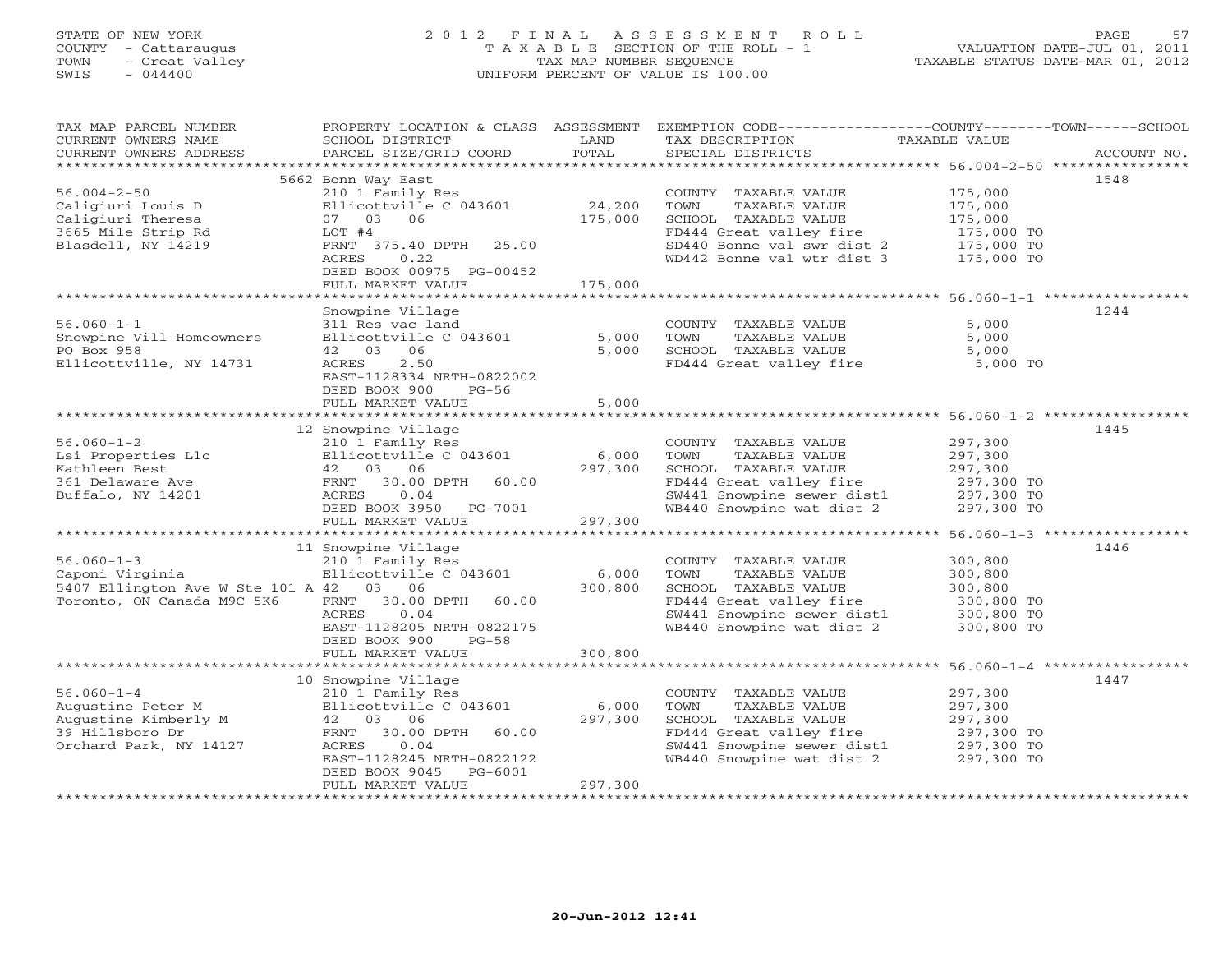# STATE OF NEW YORK 2 0 1 2 F I N A L A S S E S S M E N T R O L L PAGE 58 COUNTY - Cattaraugus T A X A B L E SECTION OF THE ROLL - 1 VALUATION DATE-JUL 01, 2011 TOWN - Great Valley TAX MAP NUMBER SEQUENCE TAXABLE STATUS DATE-MAR 01, 2012 SWIS - 044400 UNIFORM PERCENT OF VALUE IS 100.00UNIFORM PERCENT OF VALUE IS 100.00

| ********************<br>1448<br>9 Snowpine Village<br>$56.060 - 1 - 5$<br>300,100<br>210 1 Family Res<br>COUNTY TAXABLE VALUE<br>Loecher Colleen<br>Ellicottville C 043601<br>6,000<br>300,100<br>TOWN<br>TAXABLE VALUE<br>55 Dauphin Dr<br>03<br>06<br>300,100<br>SCHOOL TAXABLE VALUE<br>42<br>300,100<br>Williamsville, NY 14221<br>30.00 DPTH<br>FD444 Great valley fire<br>300,100 TO<br>FRNT<br>60.00<br>EAST-1128248 NRTH-0822093<br>SW441 Snowpine sewer dist1<br>300,100 TO<br>WB440 Snowpine wat dist 2<br>DEED BOOK 14267 PG-6001<br>300,100 TO<br>300,100<br>FULL MARKET VALUE<br>8 Snowpine Village<br>1449<br>$56.060 - 1 - 6$<br>297,300<br>210 1 Family Res<br>COUNTY TAXABLE VALUE<br>Ferracuti Diane<br>Ellicottville C 043601<br>6,000<br>297,300<br>TOWN<br>TAXABLE VALUE<br>203 Markland Rd<br>42 03 06<br>297,300<br>SCHOOL TAXABLE VALUE<br>297,300<br>FD444 Great valley fire<br>Etobicoke, ON Canada<br>FRNT<br>30.00 DPTH<br>60.00<br>297,300 TO<br>SW441 Snowpine sewer dist1 297,300 TO<br>M9C 1P6<br>ACRES<br>0.04<br>WB440 Snowpine wat dist 2<br>EAST-1128285 NRTH-0822034<br>297,300 TO<br>DEED BOOK 900<br>$PG-60$<br>297,300<br>FULL MARKET VALUE<br>7 Snowpine Village<br>1450<br>$56.060 - 1 - 7$<br>210 1 Family Res<br>297,300<br>COUNTY TAXABLE VALUE<br>Ellicottville C 043601<br>6,000<br>Hawkins John<br>TOWN<br>TAXABLE VALUE<br>297,300<br>Hawkins Diane<br>42 03 06<br>297,300<br>SCHOOL TAXABLE VALUE<br>297,300<br>FD444 Great valley fire<br>10530 Edgewater Dr<br>30.00 DPTH<br>60.00<br>297,300 TO<br>FRNT<br>297,300 TO<br>Cleveland, OH 44102<br>0.04<br>SW441 Snowpine sewer dist1<br>ACRES<br>WB440 Snowpine wat dist 2<br>EAST-1128311 NRTH-0822020<br>297,300 TO<br>DEED BOOK 17302 PG-7001<br>297,300<br>FULL MARKET VALUE<br>6 Snowpine Village<br>1451<br>$56.060 - 1 - 8$<br>297,300<br>210 1 Family Res<br>COUNTY TAXABLE VALUE<br>Ellicottville C 043601<br>297,300<br>Gianfagna Robert A<br>6,000<br>TOWN<br>TAXABLE VALUE<br>Gianfagna Mary S<br>297,300<br>SCHOOL TAXABLE VALUE<br>297,300<br>42 03 06<br>350 Berryman Dr<br>FD444 Great valley fire<br>FRNT<br>30.00 DPTH<br>60.00<br>297,300 TO<br>$297,300$ TO<br>Snyder, NY 14226<br>SW441 Snowpine sewer dist1<br>ACRES<br>$0.04$ BANK<br>017<br>WB440 Snowpine wat dist 2<br>EAST-1128345 NRTH-0821963<br>297,300 TO<br>DEED BOOK 1008 PG-610<br>297,300<br>FULL MARKET VALUE<br>************************* 56.060-1-9 ***********<br>* * * * * * * * * * * * * * * * * * *<br>5 Snowpine Village<br>1452<br>$56.060 - 1 - 9$<br>297,300<br>210 1 Family Res<br>COUNTY TAXABLE VALUE<br>Reading Ann S<br>Ellicottville C 043601<br>297,300<br>6,000<br>TOWN<br>TAXABLE VALUE<br>25 Lakeview Ave<br>04 06<br>297,300<br>SCHOOL TAXABLE VALUE<br>297,300<br>42 | TAX MAP PARCEL NUMBER<br>CURRENT OWNERS NAME<br>CURRENT OWNERS ADDRESS | PROPERTY LOCATION & CLASS ASSESSMENT<br>SCHOOL DISTRICT<br>PARCEL SIZE/GRID COORD | LAND<br>TOTAL | EXEMPTION CODE-----------------COUNTY-------TOWN------SCHOOL<br>TAX DESCRIPTION<br>SPECIAL DISTRICTS | TAXABLE VALUE | ACCOUNT NO. |
|------------------------------------------------------------------------------------------------------------------------------------------------------------------------------------------------------------------------------------------------------------------------------------------------------------------------------------------------------------------------------------------------------------------------------------------------------------------------------------------------------------------------------------------------------------------------------------------------------------------------------------------------------------------------------------------------------------------------------------------------------------------------------------------------------------------------------------------------------------------------------------------------------------------------------------------------------------------------------------------------------------------------------------------------------------------------------------------------------------------------------------------------------------------------------------------------------------------------------------------------------------------------------------------------------------------------------------------------------------------------------------------------------------------------------------------------------------------------------------------------------------------------------------------------------------------------------------------------------------------------------------------------------------------------------------------------------------------------------------------------------------------------------------------------------------------------------------------------------------------------------------------------------------------------------------------------------------------------------------------------------------------------------------------------------------------------------------------------------------------------------------------------------------------------------------------------------------------------------------------------------------------------------------------------------------------------------------------------------------------------------------------------------------------------------------------------------------------------------------------------------------------------------------------------------------------------------------------------------------------------------------------------------------------------------------------------------------------------------------------------------------------------------------|------------------------------------------------------------------------|-----------------------------------------------------------------------------------|---------------|------------------------------------------------------------------------------------------------------|---------------|-------------|
|                                                                                                                                                                                                                                                                                                                                                                                                                                                                                                                                                                                                                                                                                                                                                                                                                                                                                                                                                                                                                                                                                                                                                                                                                                                                                                                                                                                                                                                                                                                                                                                                                                                                                                                                                                                                                                                                                                                                                                                                                                                                                                                                                                                                                                                                                                                                                                                                                                                                                                                                                                                                                                                                                                                                                                                    |                                                                        |                                                                                   |               |                                                                                                      |               |             |
|                                                                                                                                                                                                                                                                                                                                                                                                                                                                                                                                                                                                                                                                                                                                                                                                                                                                                                                                                                                                                                                                                                                                                                                                                                                                                                                                                                                                                                                                                                                                                                                                                                                                                                                                                                                                                                                                                                                                                                                                                                                                                                                                                                                                                                                                                                                                                                                                                                                                                                                                                                                                                                                                                                                                                                                    |                                                                        |                                                                                   |               |                                                                                                      |               |             |
|                                                                                                                                                                                                                                                                                                                                                                                                                                                                                                                                                                                                                                                                                                                                                                                                                                                                                                                                                                                                                                                                                                                                                                                                                                                                                                                                                                                                                                                                                                                                                                                                                                                                                                                                                                                                                                                                                                                                                                                                                                                                                                                                                                                                                                                                                                                                                                                                                                                                                                                                                                                                                                                                                                                                                                                    |                                                                        |                                                                                   |               |                                                                                                      |               |             |
|                                                                                                                                                                                                                                                                                                                                                                                                                                                                                                                                                                                                                                                                                                                                                                                                                                                                                                                                                                                                                                                                                                                                                                                                                                                                                                                                                                                                                                                                                                                                                                                                                                                                                                                                                                                                                                                                                                                                                                                                                                                                                                                                                                                                                                                                                                                                                                                                                                                                                                                                                                                                                                                                                                                                                                                    |                                                                        |                                                                                   |               |                                                                                                      |               |             |
|                                                                                                                                                                                                                                                                                                                                                                                                                                                                                                                                                                                                                                                                                                                                                                                                                                                                                                                                                                                                                                                                                                                                                                                                                                                                                                                                                                                                                                                                                                                                                                                                                                                                                                                                                                                                                                                                                                                                                                                                                                                                                                                                                                                                                                                                                                                                                                                                                                                                                                                                                                                                                                                                                                                                                                                    |                                                                        |                                                                                   |               |                                                                                                      |               |             |
|                                                                                                                                                                                                                                                                                                                                                                                                                                                                                                                                                                                                                                                                                                                                                                                                                                                                                                                                                                                                                                                                                                                                                                                                                                                                                                                                                                                                                                                                                                                                                                                                                                                                                                                                                                                                                                                                                                                                                                                                                                                                                                                                                                                                                                                                                                                                                                                                                                                                                                                                                                                                                                                                                                                                                                                    |                                                                        |                                                                                   |               |                                                                                                      |               |             |
|                                                                                                                                                                                                                                                                                                                                                                                                                                                                                                                                                                                                                                                                                                                                                                                                                                                                                                                                                                                                                                                                                                                                                                                                                                                                                                                                                                                                                                                                                                                                                                                                                                                                                                                                                                                                                                                                                                                                                                                                                                                                                                                                                                                                                                                                                                                                                                                                                                                                                                                                                                                                                                                                                                                                                                                    |                                                                        |                                                                                   |               |                                                                                                      |               |             |
|                                                                                                                                                                                                                                                                                                                                                                                                                                                                                                                                                                                                                                                                                                                                                                                                                                                                                                                                                                                                                                                                                                                                                                                                                                                                                                                                                                                                                                                                                                                                                                                                                                                                                                                                                                                                                                                                                                                                                                                                                                                                                                                                                                                                                                                                                                                                                                                                                                                                                                                                                                                                                                                                                                                                                                                    |                                                                        |                                                                                   |               |                                                                                                      |               |             |
|                                                                                                                                                                                                                                                                                                                                                                                                                                                                                                                                                                                                                                                                                                                                                                                                                                                                                                                                                                                                                                                                                                                                                                                                                                                                                                                                                                                                                                                                                                                                                                                                                                                                                                                                                                                                                                                                                                                                                                                                                                                                                                                                                                                                                                                                                                                                                                                                                                                                                                                                                                                                                                                                                                                                                                                    |                                                                        |                                                                                   |               |                                                                                                      |               |             |
|                                                                                                                                                                                                                                                                                                                                                                                                                                                                                                                                                                                                                                                                                                                                                                                                                                                                                                                                                                                                                                                                                                                                                                                                                                                                                                                                                                                                                                                                                                                                                                                                                                                                                                                                                                                                                                                                                                                                                                                                                                                                                                                                                                                                                                                                                                                                                                                                                                                                                                                                                                                                                                                                                                                                                                                    |                                                                        |                                                                                   |               |                                                                                                      |               |             |
|                                                                                                                                                                                                                                                                                                                                                                                                                                                                                                                                                                                                                                                                                                                                                                                                                                                                                                                                                                                                                                                                                                                                                                                                                                                                                                                                                                                                                                                                                                                                                                                                                                                                                                                                                                                                                                                                                                                                                                                                                                                                                                                                                                                                                                                                                                                                                                                                                                                                                                                                                                                                                                                                                                                                                                                    |                                                                        |                                                                                   |               |                                                                                                      |               |             |
|                                                                                                                                                                                                                                                                                                                                                                                                                                                                                                                                                                                                                                                                                                                                                                                                                                                                                                                                                                                                                                                                                                                                                                                                                                                                                                                                                                                                                                                                                                                                                                                                                                                                                                                                                                                                                                                                                                                                                                                                                                                                                                                                                                                                                                                                                                                                                                                                                                                                                                                                                                                                                                                                                                                                                                                    |                                                                        |                                                                                   |               |                                                                                                      |               |             |
|                                                                                                                                                                                                                                                                                                                                                                                                                                                                                                                                                                                                                                                                                                                                                                                                                                                                                                                                                                                                                                                                                                                                                                                                                                                                                                                                                                                                                                                                                                                                                                                                                                                                                                                                                                                                                                                                                                                                                                                                                                                                                                                                                                                                                                                                                                                                                                                                                                                                                                                                                                                                                                                                                                                                                                                    |                                                                        |                                                                                   |               |                                                                                                      |               |             |
|                                                                                                                                                                                                                                                                                                                                                                                                                                                                                                                                                                                                                                                                                                                                                                                                                                                                                                                                                                                                                                                                                                                                                                                                                                                                                                                                                                                                                                                                                                                                                                                                                                                                                                                                                                                                                                                                                                                                                                                                                                                                                                                                                                                                                                                                                                                                                                                                                                                                                                                                                                                                                                                                                                                                                                                    |                                                                        |                                                                                   |               |                                                                                                      |               |             |
|                                                                                                                                                                                                                                                                                                                                                                                                                                                                                                                                                                                                                                                                                                                                                                                                                                                                                                                                                                                                                                                                                                                                                                                                                                                                                                                                                                                                                                                                                                                                                                                                                                                                                                                                                                                                                                                                                                                                                                                                                                                                                                                                                                                                                                                                                                                                                                                                                                                                                                                                                                                                                                                                                                                                                                                    |                                                                        |                                                                                   |               |                                                                                                      |               |             |
|                                                                                                                                                                                                                                                                                                                                                                                                                                                                                                                                                                                                                                                                                                                                                                                                                                                                                                                                                                                                                                                                                                                                                                                                                                                                                                                                                                                                                                                                                                                                                                                                                                                                                                                                                                                                                                                                                                                                                                                                                                                                                                                                                                                                                                                                                                                                                                                                                                                                                                                                                                                                                                                                                                                                                                                    |                                                                        |                                                                                   |               |                                                                                                      |               |             |
|                                                                                                                                                                                                                                                                                                                                                                                                                                                                                                                                                                                                                                                                                                                                                                                                                                                                                                                                                                                                                                                                                                                                                                                                                                                                                                                                                                                                                                                                                                                                                                                                                                                                                                                                                                                                                                                                                                                                                                                                                                                                                                                                                                                                                                                                                                                                                                                                                                                                                                                                                                                                                                                                                                                                                                                    |                                                                        |                                                                                   |               |                                                                                                      |               |             |
|                                                                                                                                                                                                                                                                                                                                                                                                                                                                                                                                                                                                                                                                                                                                                                                                                                                                                                                                                                                                                                                                                                                                                                                                                                                                                                                                                                                                                                                                                                                                                                                                                                                                                                                                                                                                                                                                                                                                                                                                                                                                                                                                                                                                                                                                                                                                                                                                                                                                                                                                                                                                                                                                                                                                                                                    |                                                                        |                                                                                   |               |                                                                                                      |               |             |
|                                                                                                                                                                                                                                                                                                                                                                                                                                                                                                                                                                                                                                                                                                                                                                                                                                                                                                                                                                                                                                                                                                                                                                                                                                                                                                                                                                                                                                                                                                                                                                                                                                                                                                                                                                                                                                                                                                                                                                                                                                                                                                                                                                                                                                                                                                                                                                                                                                                                                                                                                                                                                                                                                                                                                                                    |                                                                        |                                                                                   |               |                                                                                                      |               |             |
|                                                                                                                                                                                                                                                                                                                                                                                                                                                                                                                                                                                                                                                                                                                                                                                                                                                                                                                                                                                                                                                                                                                                                                                                                                                                                                                                                                                                                                                                                                                                                                                                                                                                                                                                                                                                                                                                                                                                                                                                                                                                                                                                                                                                                                                                                                                                                                                                                                                                                                                                                                                                                                                                                                                                                                                    |                                                                        |                                                                                   |               |                                                                                                      |               |             |
|                                                                                                                                                                                                                                                                                                                                                                                                                                                                                                                                                                                                                                                                                                                                                                                                                                                                                                                                                                                                                                                                                                                                                                                                                                                                                                                                                                                                                                                                                                                                                                                                                                                                                                                                                                                                                                                                                                                                                                                                                                                                                                                                                                                                                                                                                                                                                                                                                                                                                                                                                                                                                                                                                                                                                                                    |                                                                        |                                                                                   |               |                                                                                                      |               |             |
|                                                                                                                                                                                                                                                                                                                                                                                                                                                                                                                                                                                                                                                                                                                                                                                                                                                                                                                                                                                                                                                                                                                                                                                                                                                                                                                                                                                                                                                                                                                                                                                                                                                                                                                                                                                                                                                                                                                                                                                                                                                                                                                                                                                                                                                                                                                                                                                                                                                                                                                                                                                                                                                                                                                                                                                    |                                                                        |                                                                                   |               |                                                                                                      |               |             |
|                                                                                                                                                                                                                                                                                                                                                                                                                                                                                                                                                                                                                                                                                                                                                                                                                                                                                                                                                                                                                                                                                                                                                                                                                                                                                                                                                                                                                                                                                                                                                                                                                                                                                                                                                                                                                                                                                                                                                                                                                                                                                                                                                                                                                                                                                                                                                                                                                                                                                                                                                                                                                                                                                                                                                                                    |                                                                        |                                                                                   |               |                                                                                                      |               |             |
|                                                                                                                                                                                                                                                                                                                                                                                                                                                                                                                                                                                                                                                                                                                                                                                                                                                                                                                                                                                                                                                                                                                                                                                                                                                                                                                                                                                                                                                                                                                                                                                                                                                                                                                                                                                                                                                                                                                                                                                                                                                                                                                                                                                                                                                                                                                                                                                                                                                                                                                                                                                                                                                                                                                                                                                    |                                                                        |                                                                                   |               |                                                                                                      |               |             |
|                                                                                                                                                                                                                                                                                                                                                                                                                                                                                                                                                                                                                                                                                                                                                                                                                                                                                                                                                                                                                                                                                                                                                                                                                                                                                                                                                                                                                                                                                                                                                                                                                                                                                                                                                                                                                                                                                                                                                                                                                                                                                                                                                                                                                                                                                                                                                                                                                                                                                                                                                                                                                                                                                                                                                                                    |                                                                        |                                                                                   |               |                                                                                                      |               |             |
|                                                                                                                                                                                                                                                                                                                                                                                                                                                                                                                                                                                                                                                                                                                                                                                                                                                                                                                                                                                                                                                                                                                                                                                                                                                                                                                                                                                                                                                                                                                                                                                                                                                                                                                                                                                                                                                                                                                                                                                                                                                                                                                                                                                                                                                                                                                                                                                                                                                                                                                                                                                                                                                                                                                                                                                    |                                                                        |                                                                                   |               |                                                                                                      |               |             |
|                                                                                                                                                                                                                                                                                                                                                                                                                                                                                                                                                                                                                                                                                                                                                                                                                                                                                                                                                                                                                                                                                                                                                                                                                                                                                                                                                                                                                                                                                                                                                                                                                                                                                                                                                                                                                                                                                                                                                                                                                                                                                                                                                                                                                                                                                                                                                                                                                                                                                                                                                                                                                                                                                                                                                                                    |                                                                        |                                                                                   |               |                                                                                                      |               |             |
|                                                                                                                                                                                                                                                                                                                                                                                                                                                                                                                                                                                                                                                                                                                                                                                                                                                                                                                                                                                                                                                                                                                                                                                                                                                                                                                                                                                                                                                                                                                                                                                                                                                                                                                                                                                                                                                                                                                                                                                                                                                                                                                                                                                                                                                                                                                                                                                                                                                                                                                                                                                                                                                                                                                                                                                    |                                                                        |                                                                                   |               |                                                                                                      |               |             |
|                                                                                                                                                                                                                                                                                                                                                                                                                                                                                                                                                                                                                                                                                                                                                                                                                                                                                                                                                                                                                                                                                                                                                                                                                                                                                                                                                                                                                                                                                                                                                                                                                                                                                                                                                                                                                                                                                                                                                                                                                                                                                                                                                                                                                                                                                                                                                                                                                                                                                                                                                                                                                                                                                                                                                                                    |                                                                        |                                                                                   |               |                                                                                                      |               |             |
|                                                                                                                                                                                                                                                                                                                                                                                                                                                                                                                                                                                                                                                                                                                                                                                                                                                                                                                                                                                                                                                                                                                                                                                                                                                                                                                                                                                                                                                                                                                                                                                                                                                                                                                                                                                                                                                                                                                                                                                                                                                                                                                                                                                                                                                                                                                                                                                                                                                                                                                                                                                                                                                                                                                                                                                    |                                                                        |                                                                                   |               |                                                                                                      |               |             |
|                                                                                                                                                                                                                                                                                                                                                                                                                                                                                                                                                                                                                                                                                                                                                                                                                                                                                                                                                                                                                                                                                                                                                                                                                                                                                                                                                                                                                                                                                                                                                                                                                                                                                                                                                                                                                                                                                                                                                                                                                                                                                                                                                                                                                                                                                                                                                                                                                                                                                                                                                                                                                                                                                                                                                                                    |                                                                        |                                                                                   |               |                                                                                                      |               |             |
|                                                                                                                                                                                                                                                                                                                                                                                                                                                                                                                                                                                                                                                                                                                                                                                                                                                                                                                                                                                                                                                                                                                                                                                                                                                                                                                                                                                                                                                                                                                                                                                                                                                                                                                                                                                                                                                                                                                                                                                                                                                                                                                                                                                                                                                                                                                                                                                                                                                                                                                                                                                                                                                                                                                                                                                    |                                                                        |                                                                                   |               |                                                                                                      |               |             |
|                                                                                                                                                                                                                                                                                                                                                                                                                                                                                                                                                                                                                                                                                                                                                                                                                                                                                                                                                                                                                                                                                                                                                                                                                                                                                                                                                                                                                                                                                                                                                                                                                                                                                                                                                                                                                                                                                                                                                                                                                                                                                                                                                                                                                                                                                                                                                                                                                                                                                                                                                                                                                                                                                                                                                                                    |                                                                        |                                                                                   |               |                                                                                                      |               |             |
|                                                                                                                                                                                                                                                                                                                                                                                                                                                                                                                                                                                                                                                                                                                                                                                                                                                                                                                                                                                                                                                                                                                                                                                                                                                                                                                                                                                                                                                                                                                                                                                                                                                                                                                                                                                                                                                                                                                                                                                                                                                                                                                                                                                                                                                                                                                                                                                                                                                                                                                                                                                                                                                                                                                                                                                    |                                                                        |                                                                                   |               |                                                                                                      |               |             |
|                                                                                                                                                                                                                                                                                                                                                                                                                                                                                                                                                                                                                                                                                                                                                                                                                                                                                                                                                                                                                                                                                                                                                                                                                                                                                                                                                                                                                                                                                                                                                                                                                                                                                                                                                                                                                                                                                                                                                                                                                                                                                                                                                                                                                                                                                                                                                                                                                                                                                                                                                                                                                                                                                                                                                                                    |                                                                        |                                                                                   |               |                                                                                                      |               |             |
|                                                                                                                                                                                                                                                                                                                                                                                                                                                                                                                                                                                                                                                                                                                                                                                                                                                                                                                                                                                                                                                                                                                                                                                                                                                                                                                                                                                                                                                                                                                                                                                                                                                                                                                                                                                                                                                                                                                                                                                                                                                                                                                                                                                                                                                                                                                                                                                                                                                                                                                                                                                                                                                                                                                                                                                    |                                                                        |                                                                                   |               |                                                                                                      |               |             |
| Lakewood, NY 14750<br>FRNT<br>30.00 DPTH<br>60.00<br>297,300 TO                                                                                                                                                                                                                                                                                                                                                                                                                                                                                                                                                                                                                                                                                                                                                                                                                                                                                                                                                                                                                                                                                                                                                                                                                                                                                                                                                                                                                                                                                                                                                                                                                                                                                                                                                                                                                                                                                                                                                                                                                                                                                                                                                                                                                                                                                                                                                                                                                                                                                                                                                                                                                                                                                                                    |                                                                        |                                                                                   |               | FD444 Great valley fire                                                                              |               |             |
| SW441 Snowpine sewer dist1<br>0.04<br>ACRES<br>297,300 TO                                                                                                                                                                                                                                                                                                                                                                                                                                                                                                                                                                                                                                                                                                                                                                                                                                                                                                                                                                                                                                                                                                                                                                                                                                                                                                                                                                                                                                                                                                                                                                                                                                                                                                                                                                                                                                                                                                                                                                                                                                                                                                                                                                                                                                                                                                                                                                                                                                                                                                                                                                                                                                                                                                                          |                                                                        |                                                                                   |               |                                                                                                      |               |             |
| WB440 Snowpine wat dist 2<br>EAST-1128345 NRTH-0821934<br>297,300 TO                                                                                                                                                                                                                                                                                                                                                                                                                                                                                                                                                                                                                                                                                                                                                                                                                                                                                                                                                                                                                                                                                                                                                                                                                                                                                                                                                                                                                                                                                                                                                                                                                                                                                                                                                                                                                                                                                                                                                                                                                                                                                                                                                                                                                                                                                                                                                                                                                                                                                                                                                                                                                                                                                                               |                                                                        |                                                                                   |               |                                                                                                      |               |             |
| DEED BOOK 905<br>$PG-571$                                                                                                                                                                                                                                                                                                                                                                                                                                                                                                                                                                                                                                                                                                                                                                                                                                                                                                                                                                                                                                                                                                                                                                                                                                                                                                                                                                                                                                                                                                                                                                                                                                                                                                                                                                                                                                                                                                                                                                                                                                                                                                                                                                                                                                                                                                                                                                                                                                                                                                                                                                                                                                                                                                                                                          |                                                                        |                                                                                   |               |                                                                                                      |               |             |
| 297,300<br>FULL MARKET VALUE                                                                                                                                                                                                                                                                                                                                                                                                                                                                                                                                                                                                                                                                                                                                                                                                                                                                                                                                                                                                                                                                                                                                                                                                                                                                                                                                                                                                                                                                                                                                                                                                                                                                                                                                                                                                                                                                                                                                                                                                                                                                                                                                                                                                                                                                                                                                                                                                                                                                                                                                                                                                                                                                                                                                                       |                                                                        |                                                                                   |               |                                                                                                      |               |             |
|                                                                                                                                                                                                                                                                                                                                                                                                                                                                                                                                                                                                                                                                                                                                                                                                                                                                                                                                                                                                                                                                                                                                                                                                                                                                                                                                                                                                                                                                                                                                                                                                                                                                                                                                                                                                                                                                                                                                                                                                                                                                                                                                                                                                                                                                                                                                                                                                                                                                                                                                                                                                                                                                                                                                                                                    |                                                                        |                                                                                   |               |                                                                                                      |               |             |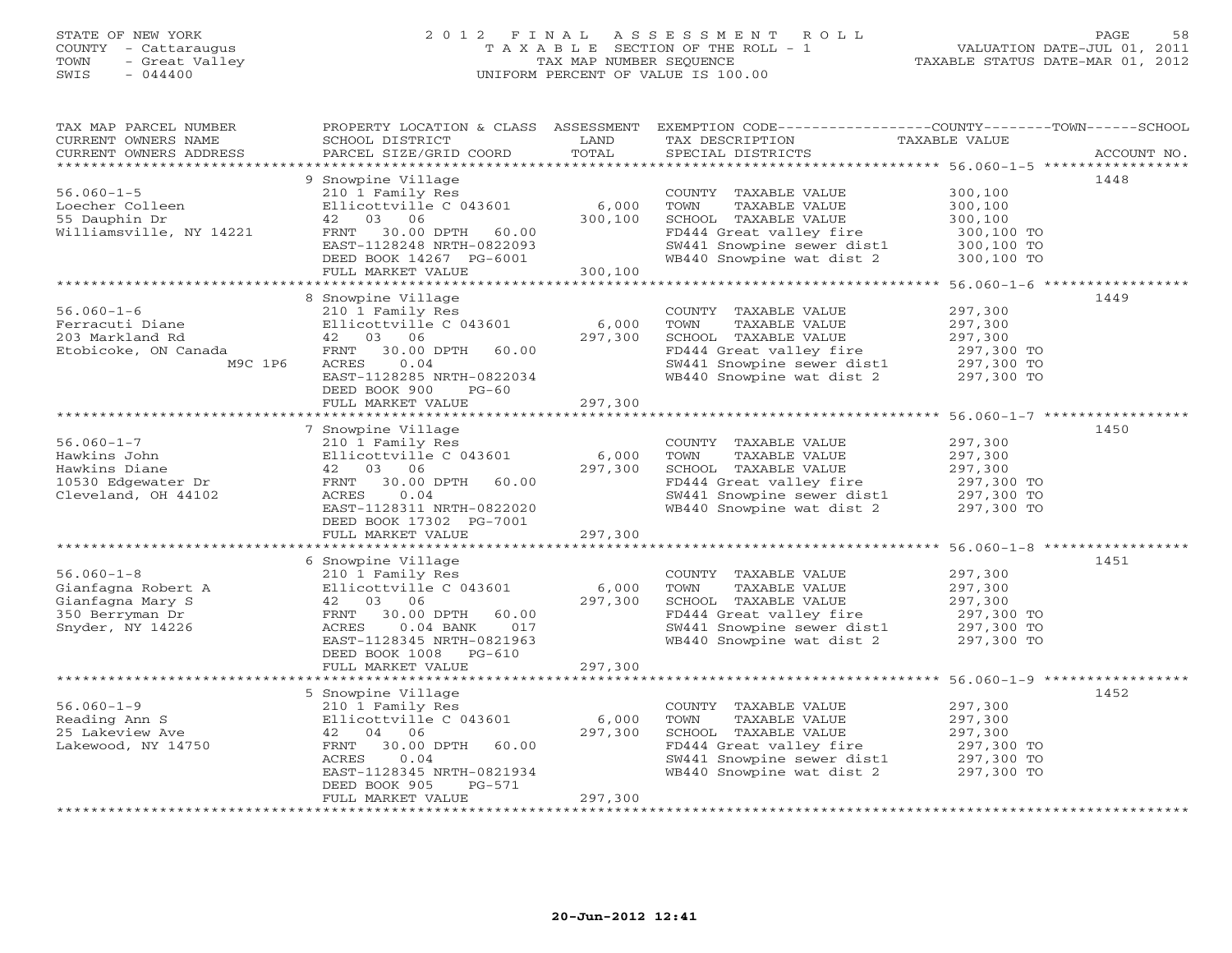# STATE OF NEW YORK 2 0 1 2 F I N A L A S S E S S M E N T R O L L PAGE 59 COUNTY - Cattaraugus T A X A B L E SECTION OF THE ROLL - 1 VALUATION DATE-JUL 01, 2011 TOWN - Great Valley TAX MAP NUMBER SEQUENCE TAXABLE STATUS DATE-MAR 01, 2012 SWIS - 044400 UNIFORM PERCENT OF VALUE IS 100.00UNIFORM PERCENT OF VALUE IS 100.00

| TAX MAP PARCEL NUMBER<br>CURRENT OWNERS NAME<br>CURRENT OWNERS ADDRESS                                             | PROPERTY LOCATION & CLASS ASSESSMENT<br>SCHOOL DISTRICT<br>PARCEL SIZE/GRID COORD                                                                                                                                    | LAND<br>TOTAL               | EXEMPTION CODE-----------------COUNTY-------TOWN------SCHOOL<br>TAX DESCRIPTION TAXABLE VALUE<br>SPECIAL DISTRICTS                                                                           |                                                     | ACCOUNT NO. |
|--------------------------------------------------------------------------------------------------------------------|----------------------------------------------------------------------------------------------------------------------------------------------------------------------------------------------------------------------|-----------------------------|----------------------------------------------------------------------------------------------------------------------------------------------------------------------------------------------|-----------------------------------------------------|-------------|
| $56.060 - 1 - 10$<br>Dell Grazie Patrick<br>Dell Grazie Lesley<br>776 Templemead Dr<br>Hamilton, ON Canada L8W 2V7 | 4 Snowpine Village<br>210 1 Family Res<br>Ellicottville C 043601<br>42 04 06<br>FRNT 30.00 DPTH<br>60.00<br>$0.04$ BANK<br>023<br>ACRES<br>EAST-1128382 NRTH-0821874<br>DEED BOOK 12068 PG-6001<br>FULL MARKET VALUE | 6,000<br>297,300<br>297,300 | COUNTY TAXABLE VALUE<br>TAXABLE VALUE<br>TOWN<br>SCHOOL TAXABLE VALUE<br>FD444 Great valley fire<br>SW441 Showpine sewer dist1 297,300 TO<br>WB440 Snowpine wat dist 2 297,300 TO            | 297,300<br>297,300<br>297,300<br>297,300 TO         | 1453        |
|                                                                                                                    |                                                                                                                                                                                                                      |                             |                                                                                                                                                                                              |                                                     |             |
| $56.060 - 1 - 11$<br>Saxe Kathleen M<br>S-6131 Old Lake Shore Rd<br>Lake View, NY 14085                            | 3 Snowpine Village<br>210 1 Family Res<br>Ellicottville $C$ 043601 6,000<br>42 04 06<br>FRNT 30.00 DPTH<br>60.00<br>0.04<br>ACRES<br>EAST-1128409 NRTH-0821862<br>DEED BOOK 933<br>$PG-648$<br>FULL MARKET VALUE     | 297,300<br>297,300          | COUNTY TAXABLE VALUE<br>TAXABLE VALUE<br>TOWN<br>SCHOOL TAXABLE VALUE<br>FD444 Great valley fire 297,300 TO<br>SW441 Snowpine sewer dist1 297,300 TO<br>WB440 Snowpine wat dist 2 297,300 TO | 297,300<br>297,300<br>297,300                       | 1454        |
|                                                                                                                    |                                                                                                                                                                                                                      |                             |                                                                                                                                                                                              |                                                     |             |
| $56.060 - 1 - 12$<br>Hurley John R<br>Hurley Betsy G<br>477 Washburn St<br>Lockport, NY 14094                      | 2 Snowpine Village<br>210 1 Family Res<br>Ellicottville $C$ 043601 6,000<br>42 04 06<br>FRNT 30.00 DPTH 60.00<br>0.04<br>ACRES<br>EAST-1128506 NRTH-0821696<br>DEED BOOK 940<br>$PG-35$<br>FULL MARKET VALUE         | 297,300<br>297,300          | COUNTY TAXABLE VALUE<br>TOWN<br>TAXABLE VALUE<br>SCHOOL TAXABLE VALUE<br>FD444 Great valley fire<br>SW441 Snowpine sewer dist1 297,300 TO<br>WB440 Snowpine wat dist 2 297,300 TO            | 297,300<br>297,300<br>297,300<br>297,300 TO         | 1455        |
|                                                                                                                    |                                                                                                                                                                                                                      |                             |                                                                                                                                                                                              | ********************** 56.060-1-13 **************** |             |
| $56.060 - 1 - 13$<br>Stucke Frank<br>Stucke Maria E<br>PO Box 424<br>Orchard Park, NY 14127                        | 1 Snowpine Village<br>210 1 Family Res<br>Ellicottville C 043601<br>42 04 06<br>FRNT 30.00 DPTH 60.00<br>0.04<br>ACRES<br>EAST-1128489 NRTH-0821672<br>DEED BOOK 922<br>$PG-301$<br>FULL MARKET VALUE                | 6,000<br>297,300<br>297,300 | COUNTY TAXABLE VALUE<br>TOWN<br>TAXABLE VALUE<br>SCHOOL TAXABLE VALUE<br>FD444 Great valley fire<br>SW441 Snowpine sewer dist1 297,300 TO<br>WB440 Snowpine wat dist 2 297,300 TO            | 297,300<br>297,300<br>297,300<br>$297,300$ TO       | 1456        |
|                                                                                                                    |                                                                                                                                                                                                                      |                             |                                                                                                                                                                                              |                                                     |             |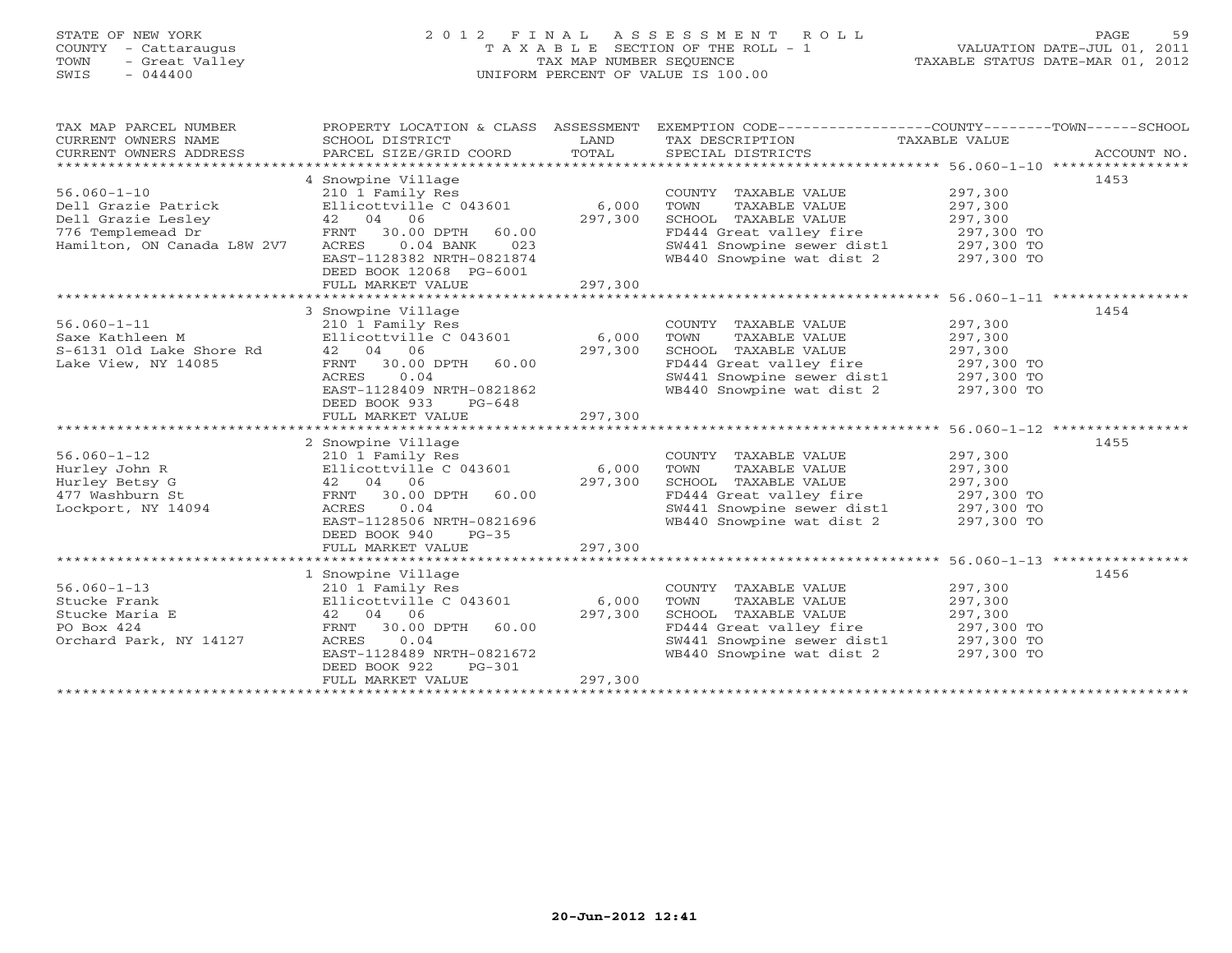#### STATE OF NEW YORK 2 0 1 2 F I N A L A S S E S S M E N T R O L L PAGE 60 COUNTY - Cattaraugus T A X A B L E SECTION OF THE ROLL - 1 VALUATION DATE-JUL 01, 2011 TOWN - Great Valley TAX MAP NUMBER SEQUENCE TAXABLE STATUS DATE-MAR 01, 2012 SWIS - 044400 UNIFORM PERCENT OF VALUE IS 100.00UNIFORM PERCENT OF VALUE IS 100.00

| TAX MAP PARCEL NUMBER<br>CURRENT OWNERS NAME   | PROPERTY LOCATION & CLASS ASSESSMENT<br>SCHOOL DISTRICT | LAND                               | TAX DESCRIPTION                               | EXEMPTION CODE----------------COUNTY-------TOWN------SCHOOL<br>TAXABLE VALUE    |
|------------------------------------------------|---------------------------------------------------------|------------------------------------|-----------------------------------------------|---------------------------------------------------------------------------------|
| CURRENT OWNERS ADDRESS<br>******************** | PARCEL SIZE/GRID COORD                                  | TOTAL<br>*********                 | SPECIAL DISTRICTS                             | ACCOUNT NO.<br>************************************56.060-1-14 **************** |
|                                                | Snowpine Village                                        |                                    |                                               | 1457                                                                            |
| $56.060 - 1 - 14$                              | 311 Res vac land                                        |                                    | COUNTY TAXABLE VALUE                          | 55,500                                                                          |
| Win-Sum Ski Corp                               | Ellicottville C 043601                                  | 55,500                             | TOWN<br>TAXABLE VALUE                         | 55,500                                                                          |
| PO Box 370                                     | 42 03 06                                                | 55,500                             | SCHOOL TAXABLE VALUE                          | 55,500                                                                          |
| Ellicottville, NY 14731                        | ACRES<br>1.25                                           |                                    | FD444 Great valley fire                       | 55,500 TO                                                                       |
|                                                | DEED BOOK 888<br>$PG-78$                                |                                    | SW441 Snowpine sewer dist1                    | 55,500 TO                                                                       |
|                                                | FULL MARKET VALUE                                       | 55,500                             | WB440 Snowpine wat dist 2                     | 55,500 TO                                                                       |
|                                                |                                                         |                                    |                                               | ********************************* 56.060-1-15.1 **************                  |
|                                                | Snowpine Village                                        |                                    |                                               | 1458                                                                            |
| $56.060 - 1 - 15.1$                            | 311 Res vac land                                        |                                    | COUNTY TAXABLE VALUE                          | 1,700                                                                           |
| Snowpine Village Homeowners                    | Ellicottville C 043601                                  | 1,700                              | TOWN<br>TAXABLE VALUE                         | 1,700                                                                           |
| PO Box 958                                     | 42 03 06                                                | 1,700                              | SCHOOL TAXABLE VALUE                          | 1,700                                                                           |
| Ellicottville, NY 14731                        | SUB DIV MAP #1854                                       |                                    | FD444 Great valley fire                       | 1,700 TO                                                                        |
|                                                | FRNT 139.18 DPTH 106.59                                 |                                    | SW441 Snowpine sewer dist1                    | 1,700 TO                                                                        |
|                                                | 0.34<br>ACRES                                           |                                    | WB440 Snowpine wat dist 2                     | 1,700 TO                                                                        |
|                                                | EAST-1128408 NRTH-0822100                               |                                    |                                               |                                                                                 |
|                                                | DEED BOOK 922<br>PG-1083                                |                                    |                                               |                                                                                 |
|                                                | FULL MARKET VALUE                                       | 1,700                              |                                               |                                                                                 |
|                                                | ****************************                            |                                    |                                               |                                                                                 |
|                                                | 13 Snowpine Village                                     |                                    |                                               | 1549                                                                            |
| $56.060 - 1 - 15.2$                            | 210 1 Family Res                                        |                                    | COUNTY TAXABLE VALUE                          | 323,800                                                                         |
| Tdas Investment Corp                           | Ellicottville C 043601                                  | 6,000                              | TOWN<br>TAXABLE VALUE                         | 323,800                                                                         |
| 698 Wilson Ave                                 | 42 03 06                                                | 323,800                            | SCHOOL TAXABLE VALUE                          | 323,800                                                                         |
| Kitchener, ON Canada                           | FRNT<br>30.42 DPTH<br>63.25                             |                                    | FD444 Great valley fire                       | 323,800 TO                                                                      |
| N2C 1H9                                        | 0.04<br>ACRES                                           |                                    |                                               |                                                                                 |
|                                                |                                                         |                                    |                                               |                                                                                 |
|                                                | EAST-1128261 NRTH-0822333                               |                                    |                                               |                                                                                 |
|                                                | DEED BOOK 1010<br>PG-1145                               |                                    |                                               |                                                                                 |
|                                                | FULL MARKET VALUE                                       | 323,800<br>************            |                                               | ******************************** 56.060-1-15.3 **************                   |
|                                                | 14 Snowpine Village                                     |                                    |                                               | 1550                                                                            |
| $56.060 - 1 - 15.3$                            | 210 1 Family Res                                        |                                    | COUNTY TAXABLE VALUE                          | 322,400                                                                         |
| Jkc Land Co Llc                                | Ellicottville C 043601                                  | 6,000                              | TAXABLE VALUE<br>TOWN                         | 322,400                                                                         |
|                                                | 42 03 06                                                | 322,400                            |                                               |                                                                                 |
| 61 Milford Dr                                  |                                                         |                                    | SCHOOL TAXABLE VALUE                          | 322,400                                                                         |
| Hudson, OH 44236                               | 30.42 DPTH 63.25<br>FRNT                                |                                    | FD444 Great valley fire                       | 322,400 TO                                                                      |
|                                                | ACRES<br>0.04                                           |                                    |                                               |                                                                                 |
|                                                | EAST-1128273 NRTH-0822306                               |                                    |                                               |                                                                                 |
|                                                | DEED BOOK 1448<br>PG-2001                               |                                    |                                               |                                                                                 |
|                                                | FULL MARKET VALUE                                       | 322,400<br>* * * * * * * * * * * * |                                               | ******************************** 56.060–1–15.4 **************                   |
|                                                | 15 Snowpine Village                                     |                                    |                                               | 1551                                                                            |
|                                                |                                                         |                                    |                                               |                                                                                 |
| $56.060 - 1 - 15.4$                            | 210 1 Family Res<br>Ellicottville C 043601              | 6,000                              | COUNTY TAXABLE VALUE<br>TOWN<br>TAXABLE VALUE | 330,700<br>330,700                                                              |
| Cowan Family Trust<br>89 Oaklands Park Ct      | 42 03 06                                                | 330,700                            | SCHOOL TAXABLE VALUE                          | 330,700                                                                         |
|                                                |                                                         |                                    |                                               |                                                                                 |
| Burlington, ON Canada                          | UNIT 15                                                 |                                    | FD444 Great valley fire                       | 330,700 TO                                                                      |
| L7T 4G9                                        | FRNT<br>30.42 DPTH 63.25                                |                                    |                                               |                                                                                 |
|                                                | 0.04<br>ACRES                                           |                                    |                                               |                                                                                 |
|                                                | EAST-1128326 NRTH-0822219                               |                                    |                                               |                                                                                 |
|                                                | DEED BOOK 9114<br>PG-2001                               |                                    |                                               |                                                                                 |
|                                                | FULL MARKET VALUE                                       | 330,700                            |                                               |                                                                                 |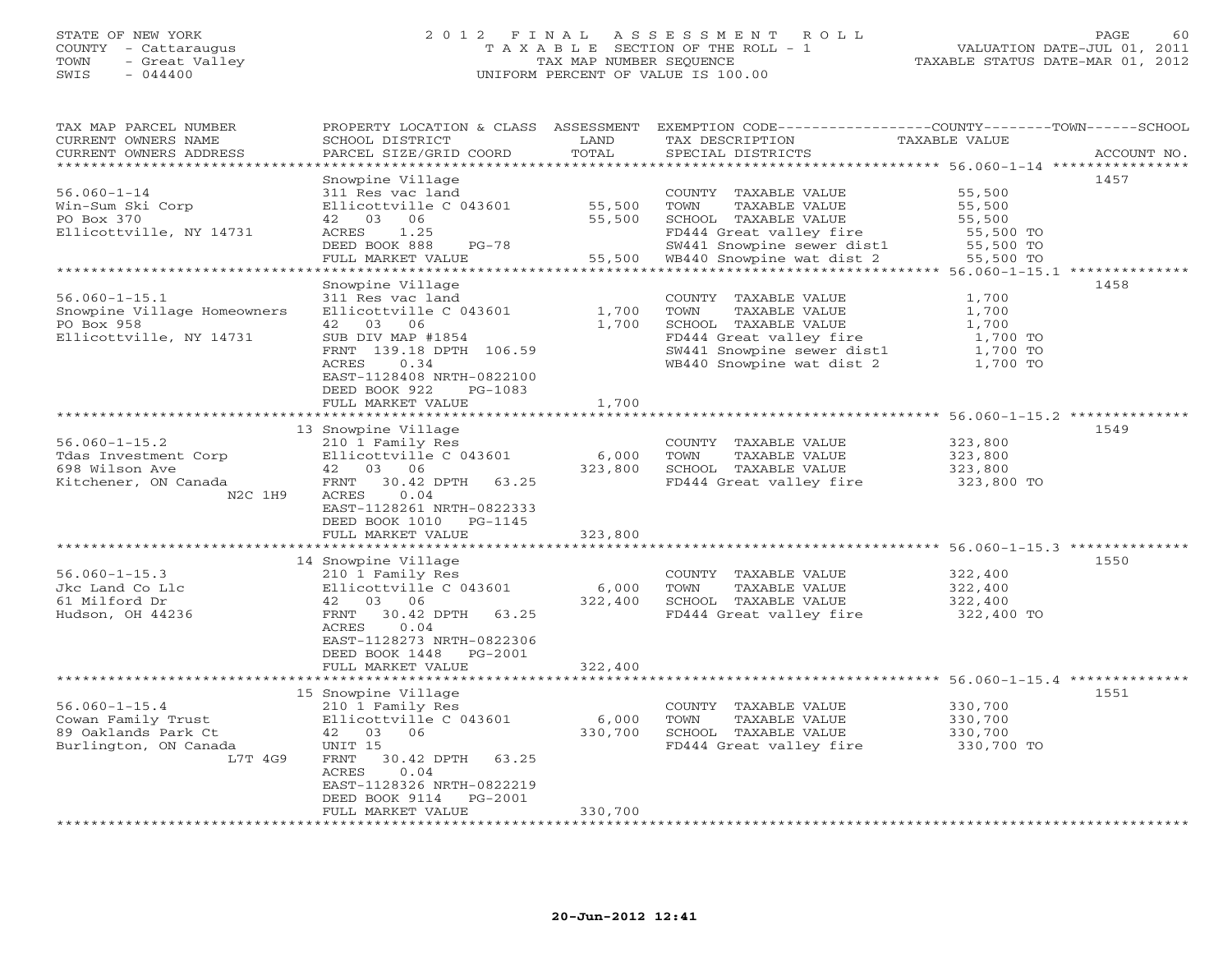# STATE OF NEW YORK 2 0 1 2 F I N A L A S S E S S M E N T R O L L PAGE 61 COUNTY - Cattaraugus T A X A B L E SECTION OF THE ROLL - 1 VALUATION DATE-JUL 01, 2011 TOWN - Great Valley TAX MAP NUMBER SEQUENCE TAXABLE STATUS DATE-MAR 01, 2012 SWIS - 044400 UNIFORM PERCENT OF VALUE IS 100.00UNIFORM PERCENT OF VALUE IS 100.00

| TAX MAP PARCEL NUMBER<br>CURRENT OWNERS NAME<br>CURRENT OWNERS ADDRESS<br>*****************            | PROPERTY LOCATION & CLASS ASSESSMENT<br>SCHOOL DISTRICT<br>PARCEL SIZE/GRID COORD                                                                                                           | LAND<br>TOTAL    | TAX DESCRIPTION<br>SPECIAL DISTRICTS                                                             | EXEMPTION CODE-----------------COUNTY-------TOWN------SCHOOL<br>TAXABLE VALUE                         | ACCOUNT NO. |
|--------------------------------------------------------------------------------------------------------|---------------------------------------------------------------------------------------------------------------------------------------------------------------------------------------------|------------------|--------------------------------------------------------------------------------------------------|-------------------------------------------------------------------------------------------------------|-------------|
| $56.060 - 1 - 15.5$<br>Best Randall K<br>Damerau-Best Corinne A<br>103 Sunset Blyd<br>Angola, NY 14006 | 16 Snowpine Village<br>210 1 Family Res<br>Ellicottville C 043601<br>42 03 06<br>30.42 DPTH<br>FRNT<br>63.25<br>0.04<br>ACRES<br>EAST-1128342 NRTH-0822194<br>DEED BOOK 1027<br>$PG-563$    | 6,000<br>327,300 | COUNTY TAXABLE VALUE<br>TAXABLE VALUE<br>TOWN<br>SCHOOL TAXABLE VALUE<br>FD444 Great valley fire | 327,300<br>327,300<br>327,300<br>327,300 TO                                                           | 1552        |
|                                                                                                        | FULL MARKET VALUE                                                                                                                                                                           | 327,300          |                                                                                                  |                                                                                                       |             |
| $56.060 - 1 - 15.6$<br>Snowpine Vill Homeowners<br>PO Box 958<br>Ellicottville, NY 14731               | Snowpine Village<br>311 Res vac land<br>Ellicottville C 043601<br>42 03 06<br>COMMON AREA<br>FRNT 220.00 DPTH 106.59<br>ACRES<br>0.54<br>EAST-1128313 NRTH-0822282                          | 2,000<br>2,000   | COUNTY TAXABLE VALUE<br>TOWN<br>TAXABLE VALUE<br>SCHOOL TAXABLE VALUE<br>FD444 Great valley fire | ******************************** 56.060-1-15.6 ***************<br>2,000<br>2,000<br>2,000<br>2,000 TO | 1553        |
|                                                                                                        | DEED BOOK 911<br>$PG-60$<br>FULL MARKET VALUE                                                                                                                                               | 2,000            |                                                                                                  |                                                                                                       |             |
|                                                                                                        |                                                                                                                                                                                             |                  |                                                                                                  |                                                                                                       |             |
|                                                                                                        | 19 Snowpine Village                                                                                                                                                                         |                  |                                                                                                  |                                                                                                       | 1565        |
| $56.060 - 1 - 15.7$<br>Gioia Cynthia<br>175 Forest Creek Land<br>Grand Island, NY 14072                | 210 1 Family Res<br>Ellicottville C 043601<br>03<br>42<br>06<br>SUB DIV MAP #1841<br>FRNT<br>30.42 DPTH<br>63.25<br>ACRES<br>0.04<br>EAST-1128465 NRTH-0821986<br>DEED BOOK 954<br>$PG-714$ | 6,000<br>325,800 | COUNTY TAXABLE VALUE<br>TOWN<br>TAXABLE VALUE<br>SCHOOL TAXABLE VALUE<br>FD444 Great valley fire | 325,800<br>325,800<br>325,800<br>325,800 TO                                                           |             |
|                                                                                                        | FULL MARKET VALUE                                                                                                                                                                           | 325,800          |                                                                                                  |                                                                                                       |             |
|                                                                                                        | 20 Snowpine Village                                                                                                                                                                         |                  |                                                                                                  |                                                                                                       | 1566        |
| $56.060 - 1 - 15.8$<br>Brader William J<br>Brader Bonita<br>45 Meadowbrook Dr<br>Elma, NY 14059        | 210 1 Family Res<br>Ellicottville C 043601<br>42<br>03<br>06<br>SUB DIV MAP #1841<br>30.42 DPTH<br>63.25<br>FRNT<br>0.04<br>ACRES<br>EAST-1128478 NRTH-0821958<br>DEED BOOK 9891<br>PG-9002 | 6,000<br>330,700 | COUNTY TAXABLE VALUE<br>TOWN<br>TAXABLE VALUE<br>SCHOOL TAXABLE VALUE<br>FD444 Great valley fire | 330,700<br>330,700<br>330,700<br>330,700 TO                                                           |             |
|                                                                                                        | FULL MARKET VALUE                                                                                                                                                                           | 330,700          |                                                                                                  |                                                                                                       |             |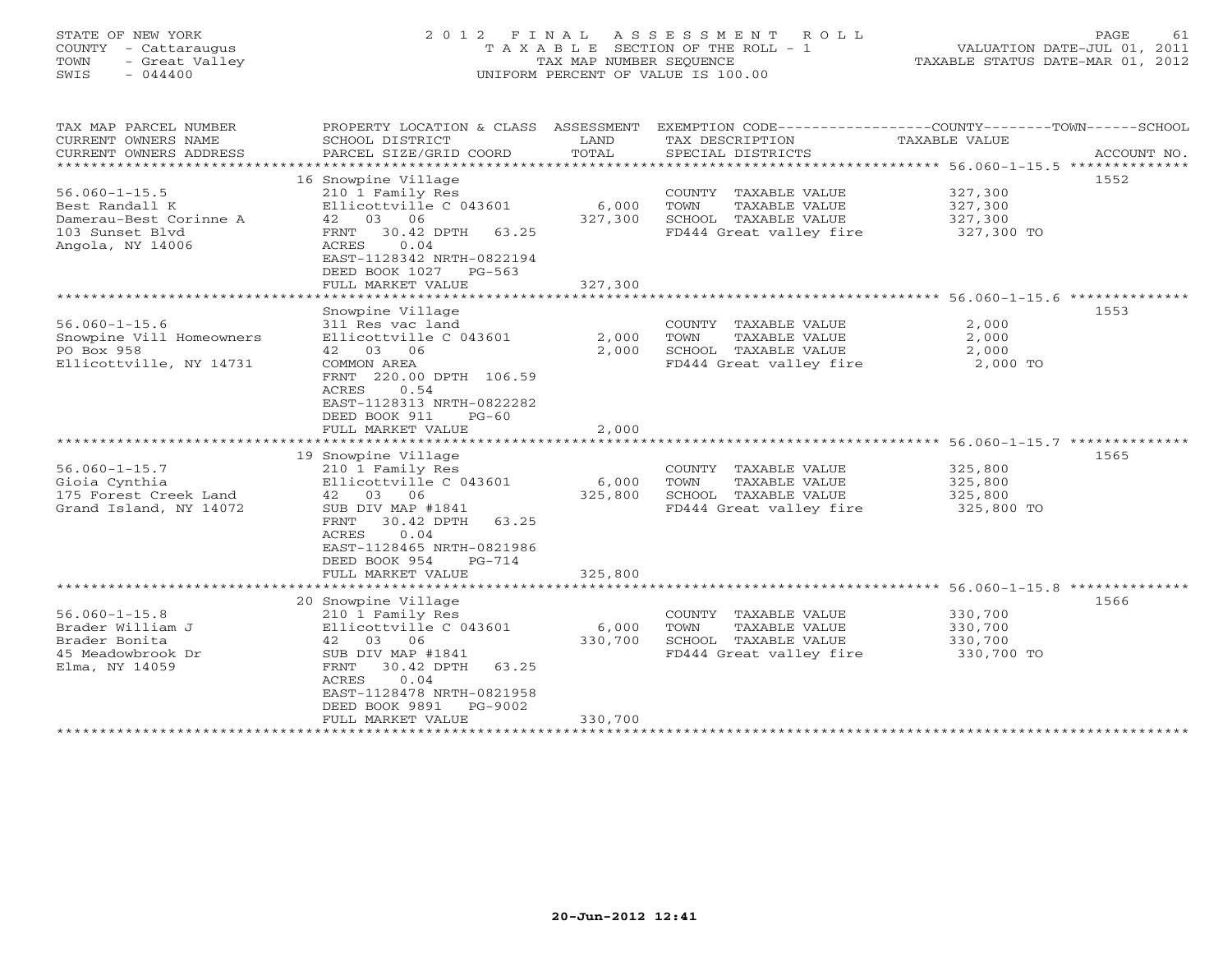# STATE OF NEW YORK 2 0 1 2 F I N A L A S S E S S M E N T R O L L PAGE 62 COUNTY - Cattaraugus T A X A B L E SECTION OF THE ROLL - 1 VALUATION DATE-JUL 01, 2011 TOWN - Great Valley TAX MAP NUMBER SEQUENCE TAXABLE STATUS DATE-MAR 01, 2012 SWIS - 044400 UNIFORM PERCENT OF VALUE IS 100.00UNIFORM PERCENT OF VALUE IS 100.00

| TAX MAP PARCEL NUMBER<br>CURRENT OWNERS NAME<br>CURRENT OWNERS ADDRESS | PROPERTY LOCATION & CLASS ASSESSMENT<br>SCHOOL DISTRICT<br>PARCEL SIZE/GRID COORD | LAND<br>TOTAL | TAX DESCRIPTION<br>SPECIAL DISTRICTS | EXEMPTION CODE-----------------COUNTY-------TOWN------SCHOOL<br>TAXABLE VALUE | ACCOUNT NO. |  |
|------------------------------------------------------------------------|-----------------------------------------------------------------------------------|---------------|--------------------------------------|-------------------------------------------------------------------------------|-------------|--|
|                                                                        |                                                                                   |               |                                      |                                                                               |             |  |
|                                                                        | Snowpine Village                                                                  |               |                                      | 1567                                                                          |             |  |
| $56.060 - 1 - 15.9$                                                    | 311 Res vac land - ASSOC                                                          |               | COUNTY TAXABLE VALUE                 | 1,600                                                                         |             |  |
| Snowpine Vill Homeowners                                               | Ellicottville C 043601                                                            | 1,600         | TAXABLE VALUE<br>TOWN                | 1,600                                                                         |             |  |
| PO Box 958                                                             | 42 03 06                                                                          | 1,600         | SCHOOL TAXABLE VALUE                 | 1,600                                                                         |             |  |
| Ellicottville, NY 14731                                                | SUB DIV MAP #1841                                                                 |               | FD444 Great valley fire              | 1,600 TO                                                                      |             |  |
|                                                                        | FRNT 140.82 DPTH<br>91.89                                                         |               |                                      |                                                                               |             |  |
|                                                                        | ACRES<br>0.30                                                                     |               |                                      |                                                                               |             |  |
|                                                                        | EAST-1128480 NRTH-0821973                                                         |               |                                      |                                                                               |             |  |
|                                                                        | DEED BOOK 912<br>$PG-697$                                                         |               |                                      |                                                                               |             |  |
|                                                                        | FULL MARKET VALUE                                                                 | 1,600         |                                      |                                                                               |             |  |
|                                                                        |                                                                                   |               |                                      |                                                                               |             |  |
|                                                                        | Snowpine Village                                                                  |               |                                      | 1568                                                                          |             |  |
| $56.060 - 1 - 15.10$                                                   | 311 Res vac land                                                                  |               | COUNTY TAXABLE VALUE                 | 1,500                                                                         |             |  |
|                                                                        |                                                                                   |               |                                      |                                                                               |             |  |
| Snowpine Vill Homeowners                                               | Ellicottville C 043601                                                            | 1,500         | TAXABLE VALUE<br>TOWN                | 1,500                                                                         |             |  |
| PO Box 958                                                             | 42 03 06                                                                          | 1,500         | SCHOOL TAXABLE VALUE                 | 1,500                                                                         |             |  |
| Ellicottville, NY 14731                                                | SUB DIV MAP #1854                                                                 |               | FD444 Great valley fire              | 1,500 TO                                                                      |             |  |
|                                                                        | FRNT 128.40 DPTH<br>74.49                                                         |               |                                      |                                                                               |             |  |
|                                                                        | <b>ACRES</b><br>0.22                                                              |               |                                      |                                                                               |             |  |
|                                                                        | EAST-1128556 NRTH-0821785                                                         |               |                                      |                                                                               |             |  |
|                                                                        | DEED BOOK 922<br>PG-1083                                                          |               |                                      |                                                                               |             |  |
|                                                                        | FULL MARKET VALUE                                                                 | 1,500         |                                      |                                                                               |             |  |
|                                                                        |                                                                                   |               |                                      |                                                                               |             |  |
|                                                                        | 17 Snowpine Village                                                               |               |                                      | 1610                                                                          |             |  |
| $56.060 - 1 - 15.11$                                                   | 210 1 Family Res - ASSOC                                                          |               | COUNTY TAXABLE VALUE                 | 327,300                                                                       |             |  |
| Comunale Stephen A                                                     | Ellicottville C 043601                                                            | 6,000         | TOWN<br>TAXABLE VALUE                | 327,300                                                                       |             |  |
| Comunale Martha                                                        | 42 03 06                                                                          | 327,300       | SCHOOL TAXABLE VALUE                 | 327,300                                                                       |             |  |
| 2900 Newpark Dr                                                        | FRNT<br>30.42 DPTH<br>63.25                                                       |               | FD444 Great valley fire              | 327,300 TO                                                                    |             |  |
| Barberton, OH 44203                                                    | 0.04<br>ACRES                                                                     |               |                                      |                                                                               |             |  |
|                                                                        | EAST-1128409 NRTH-0822111                                                         |               |                                      |                                                                               |             |  |
|                                                                        | DEED BOOK 924<br>$PG-621$                                                         |               |                                      |                                                                               |             |  |
|                                                                        | FULL MARKET VALUE                                                                 | 327,300       |                                      |                                                                               |             |  |
| ******************************                                         |                                                                                   |               |                                      |                                                                               |             |  |
|                                                                        | 18 Snowpine Village                                                               |               |                                      | 1611                                                                          |             |  |
| $56.060 - 1 - 15.12$                                                   | 210 1 Family Res - ASSOC                                                          |               | COUNTY TAXABLE VALUE                 | 325,800                                                                       |             |  |
| Polster C L                                                            | Ellicottville C 043601                                                            | 6,000         | TOWN<br>TAXABLE VALUE                | 325,800                                                                       |             |  |
|                                                                        |                                                                                   |               |                                      |                                                                               |             |  |
| 30850 Ainsworth Dr                                                     | 42<br>03 06                                                                       | 325,800       | SCHOOL TAXABLE VALUE                 | 325,800                                                                       |             |  |
| Pepper Pike, OH 44124                                                  | 30.42 DPTH<br>FRNT<br>63.25                                                       |               | FD444 Great valley fire              | 325,800 TO                                                                    |             |  |
|                                                                        | ACRES<br>0.04                                                                     |               |                                      |                                                                               |             |  |
|                                                                        | EAST-1128421 NRTH-0822084                                                         |               |                                      |                                                                               |             |  |
|                                                                        | DEED BOOK 00990 PG-00413                                                          |               |                                      |                                                                               |             |  |
|                                                                        | FULL MARKET VALUE                                                                 | 325,800       |                                      |                                                                               |             |  |
|                                                                        |                                                                                   |               |                                      |                                                                               |             |  |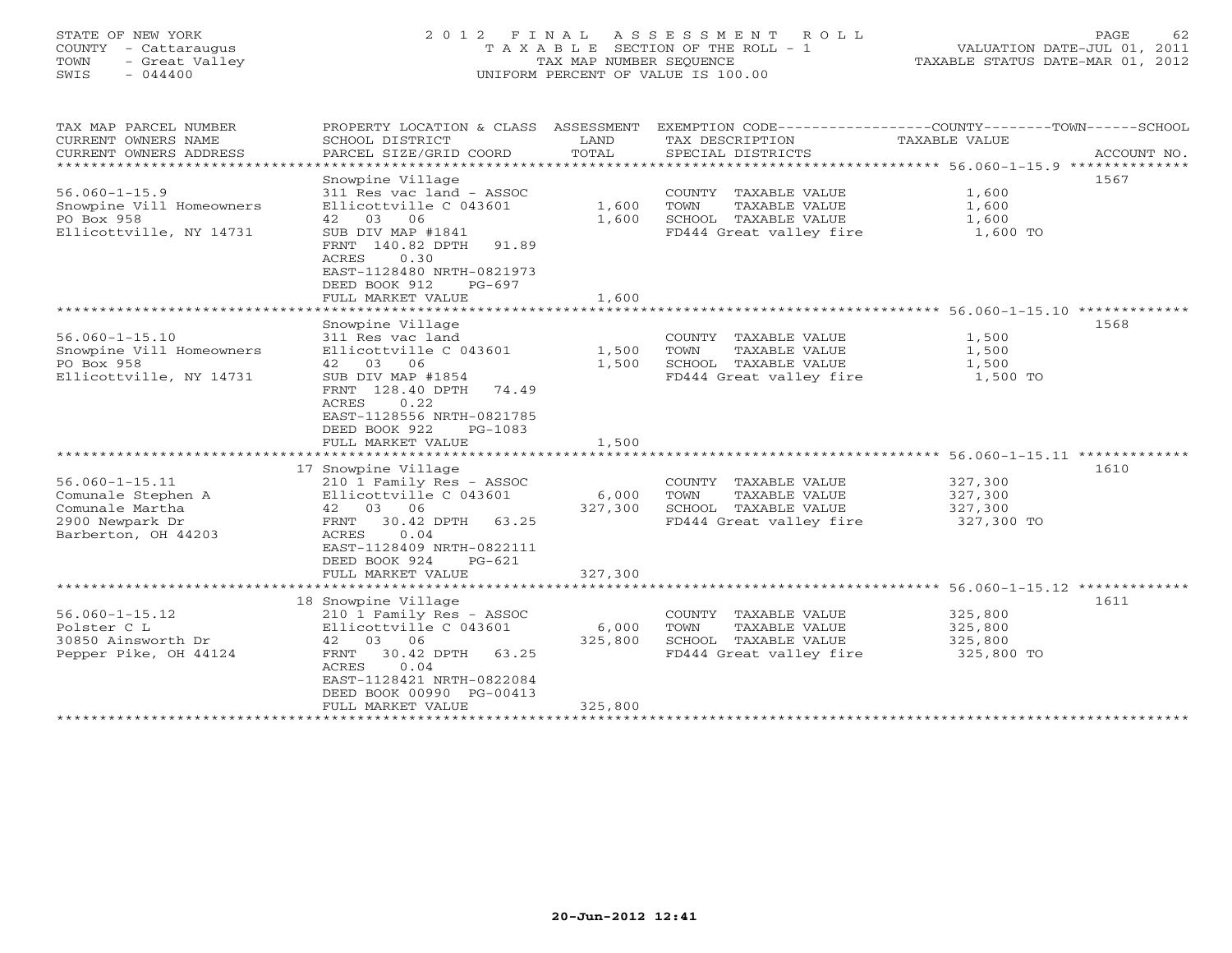# STATE OF NEW YORK 2 0 1 2 F I N A L A S S E S S M E N T R O L L PAGE 63 COUNTY - Cattaraugus T A X A B L E SECTION OF THE ROLL - 1 VALUATION DATE-JUL 01, 2011 TOWN - Great Valley TAX MAP NUMBER SEQUENCE TAXABLE STATUS DATE-MAR 01, 2012 SWIS - 044400 UNIFORM PERCENT OF VALUE IS 100.00UNIFORM PERCENT OF VALUE IS 100.00

| TAX MAP PARCEL NUMBER<br>CURRENT OWNERS NAME<br>CURRENT OWNERS ADDRESS<br>*******************      | PROPERTY LOCATION & CLASS<br>SCHOOL DISTRICT<br>PARCEL SIZE/GRID COORD<br>****************                                                                                                                           | ASSESSMENT<br>LAND<br>TOTAL | TAX DESCRIPTION<br>SPECIAL DISTRICTS                                                                                                                      | EXEMPTION CODE-----------------COUNTY-------TOWN------SCHOOL<br>TAXABLE VALUE                              | ACCOUNT NO.                        |
|----------------------------------------------------------------------------------------------------|----------------------------------------------------------------------------------------------------------------------------------------------------------------------------------------------------------------------|-----------------------------|-----------------------------------------------------------------------------------------------------------------------------------------------------------|------------------------------------------------------------------------------------------------------------|------------------------------------|
| $56.060 - 1 - 15.13$<br>Bauer Joanne<br>102 Brookedge Dr<br>Williamsville, NY 14221                | 21 Snowpine Village<br>210 1 Family Res - ASSOC<br>Ellicottville C 043601<br>42 03 06<br>30.42 DPTH<br>63.25<br>FRNT<br>ACRES<br>0.04<br>EAST-1128526 NRTH-0821829<br>DEED BOOK 4112<br>PG-2001<br>FULL MARKET VALUE | 6,000<br>322,400<br>322,400 | COUNTY TAXABLE VALUE<br>TOWN<br>TAXABLE VALUE<br>SCHOOL TAXABLE VALUE<br>FD444 Great valley fire                                                          | 1612<br>322,400<br>322,400<br>322,400<br>322,400 TO                                                        |                                    |
|                                                                                                    |                                                                                                                                                                                                                      |                             |                                                                                                                                                           |                                                                                                            |                                    |
| $56.060 - 1 - 15.14$<br>Kahl Sonia<br>Kahl Luiz E<br>69 Hidden Creek Ct<br>Williamsville, NY 14221 | 22 Snowpine Village<br>210 1 Family Res - ASSOC<br>Ellicottville C 043601<br>42 03 06<br>30.42 DPTH<br>63.25<br>FRNT<br>0.04<br>ACRES<br>EAST-1128533 NRTH-0821800<br>DEED BOOK 8488<br>PG-9001                      | 6,000<br>325,800            | COUNTY TAXABLE VALUE<br>TOWN<br>TAXABLE VALUE<br>SCHOOL TAXABLE VALUE<br>FD444 Great valley fire                                                          | 1613<br>325,800<br>325,800<br>325,800<br>325,800 TO                                                        |                                    |
|                                                                                                    | FULL MARKET VALUE                                                                                                                                                                                                    | 325,800                     |                                                                                                                                                           |                                                                                                            |                                    |
|                                                                                                    | 6498 Mutton Hollow Rd                                                                                                                                                                                                |                             | 73 PCT OF VALUE USED FOR EXEMPTION PURPOSES                                                                                                               | ************************************** 64.002-1-3 *****************<br>0757                                |                                    |
| $64.002 - 1 - 3$<br>Reese George<br>6498 Mutton Hollow Rd<br>Great Valley, NY 14741                | 271 Mfg housings<br>Ellicottville C 043601<br>49 03 06<br>FRNT 350.00 DPTH<br>ACRES<br>2.10<br>EAST-1123096 NRTH-0812759<br>DEED BOOK 16706 PG-2001                                                                  | 56,200 SR STAR              | WVET C/T<br>41121<br>22,900 AGED C/T/S 41800<br>41834<br>COUNTY TAXABLE VALUE<br>TOWN<br>TAXABLE VALUE<br>SCHOOL TAXABLE VALUE<br>FD444 Great valley fire | 6,154<br>6,154<br>8,718<br>8,718<br>$\overline{0}$<br>$\Omega$<br>41,328<br>41,328<br>$\circ$<br>56,200 TO | $\overline{0}$<br>10,257<br>45,943 |
|                                                                                                    | FULL MARKET VALUE                                                                                                                                                                                                    | 56,200                      |                                                                                                                                                           |                                                                                                            |                                    |
| $64.002 - 1 - 4$<br>Kjl Holdings Llc<br>10 Soldier Wood Cir<br>Orchard Park, NY 14127              | Mutton Hollow Rd (Off)<br>260 Seasonal res<br>Ellicottville C 043601<br>49 03 06<br>ACRES<br>4.25<br>DEED BOOK 15334 PG-8003                                                                                         | 16,200<br>29,700            | COUNTY TAXABLE VALUE<br>TAXABLE VALUE<br>TOWN<br>SCHOOL TAXABLE VALUE<br>FD444 Great valley fire                                                          | 0971<br>29,700<br>29,700<br>29,700<br>29,700 TO                                                            |                                    |
|                                                                                                    | FULL MARKET VALUE                                                                                                                                                                                                    | 29,700                      |                                                                                                                                                           |                                                                                                            |                                    |
| **********************                                                                             |                                                                                                                                                                                                                      |                             |                                                                                                                                                           |                                                                                                            |                                    |
| $64.002 - 1 - 5.1$<br>Levin Living Trust Karen L<br>24684 Riverwood Rd<br>Franklin, MI 48025       | Mutton Hollow Rd<br>311 Res vac land<br>Ellicottville C 043601<br>49 03 06<br>SUB DIV MAP #1836<br>FRNT 500.00 DPTH<br>5.18<br>ACRES                                                                                 | 27,200<br>27,200            | COUNTY TAXABLE VALUE<br>TAXABLE VALUE<br>TOWN<br>SCHOOL TAXABLE VALUE<br>FD444 Great valley fire                                                          | 0521<br>27,200<br>27,200<br>27,200<br>27,200 TO                                                            |                                    |
|                                                                                                    | DEED BOOK 4234<br>PG-7002<br>FULL MARKET VALUE                                                                                                                                                                       | 27,200                      |                                                                                                                                                           |                                                                                                            |                                    |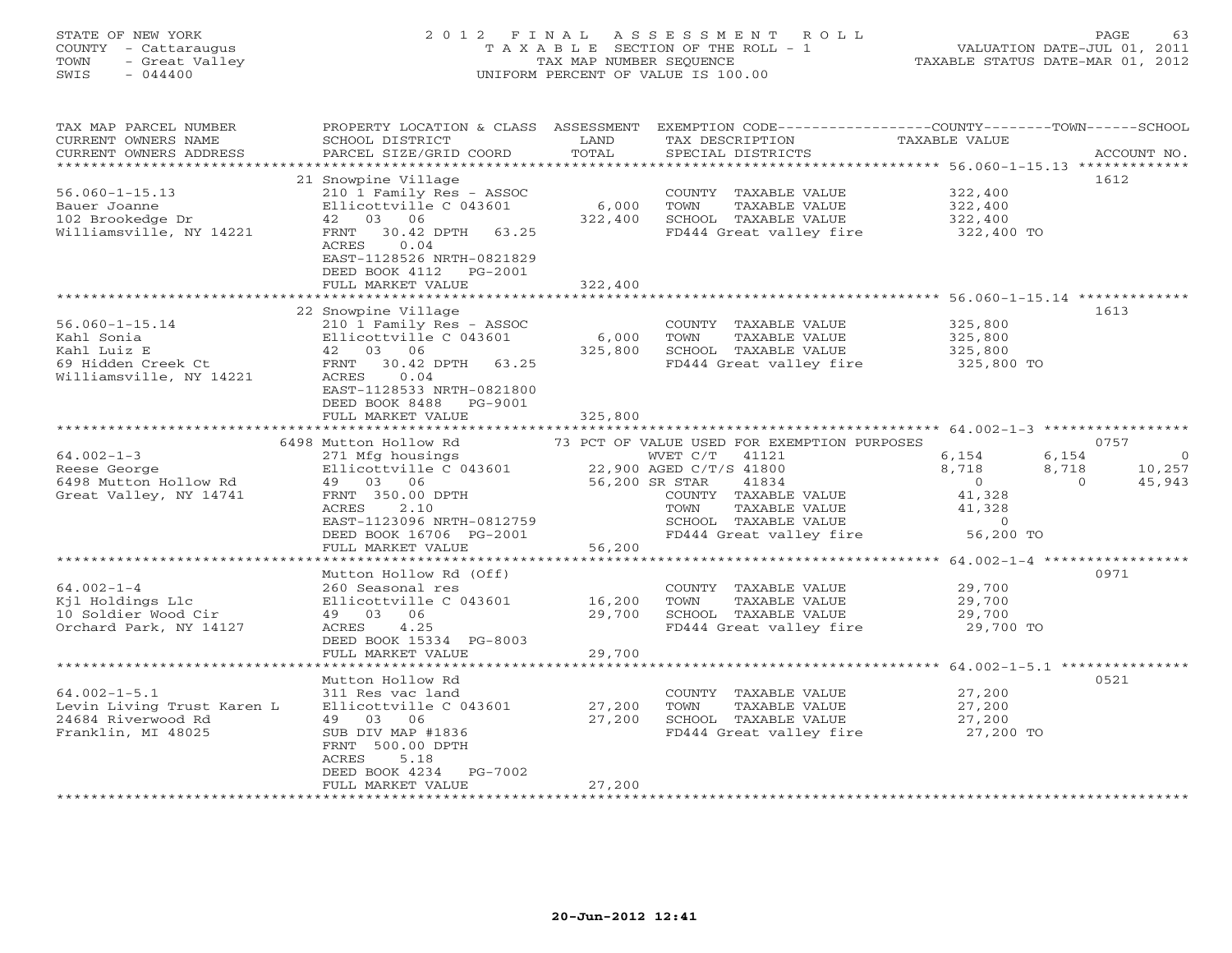## STATE OF NEW YORK 2 0 1 2 F I N A L A S S E S S M E N T R O L L PAGE 64 COUNTY - Cattaraugus T A X A B L E SECTION OF THE ROLL - 1 VALUATION DATE-JUL 01, 2011 TOWN - Great Valley TAX MAP NUMBER SEQUENCE TAXABLE STATUS DATE-MAR 01, 2012 SWIS - 044400 UNIFORM PERCENT OF VALUE IS 100.00UNIFORM PERCENT OF VALUE IS 100.00

| TAX MAP PARCEL NUMBER<br>CURRENT OWNERS NAME<br>CURRENT OWNERS ADDRESS<br>**************        | PROPERTY LOCATION & CLASS<br>SCHOOL DISTRICT<br>PARCEL SIZE/GRID COORD<br>*****************                                              | ASSESSMENT<br>LAND<br>TOTAL<br>********** | TAX DESCRIPTION<br>SPECIAL DISTRICTS                                                                | EXEMPTION CODE----------------COUNTY-------TOWN-----SCHOOL<br>TAXABLE VALUE<br>ACCOUNT NO.<br>***********************************64.002-1-5.2 **************** |
|-------------------------------------------------------------------------------------------------|------------------------------------------------------------------------------------------------------------------------------------------|-------------------------------------------|-----------------------------------------------------------------------------------------------------|----------------------------------------------------------------------------------------------------------------------------------------------------------------|
| $64.002 - 1 - 5.2$                                                                              | 5423 Partridge Hill Rd<br>210 1 Family Res                                                                                               |                                           | COUNTY TAXABLE VALUE                                                                                | 1469<br>227,200                                                                                                                                                |
| Robertson John S<br>Robertson Laine E<br>58 Devlin Pl<br>Aurora, ON Canada L4G 5W8              | Ellicottville C 043601<br>49 03<br>06<br>SUB DIV MAP #1836<br>ROW 350.00'                                                                | 28,900<br>227,200                         | TAXABLE VALUE<br>TOWN<br>SCHOOL TAXABLE VALUE<br>FD444 Great valley fire                            | 227,200<br>227,200<br>227,200 TO                                                                                                                               |
|                                                                                                 | ACRES<br>5.97<br>PG-388<br>DEED BOOK 910<br>FULL MARKET VALUE                                                                            | 227,200<br>********************           |                                                                                                     | ************************ 64.002-1-5.3 ***************                                                                                                          |
|                                                                                                 | 5455 Partridge Hill Rd                                                                                                                   |                                           |                                                                                                     | 1470                                                                                                                                                           |
| $64.002 - 1 - 5.3$<br>Wise Matthew R<br>Wise Elizabeth N<br>6220 Lakeshore Dr<br>Erie, PA 16505 | 210 1 Family Res<br>Ellicottville C 043601<br>49 03 06<br>SUB DIV MAP #1836<br>ROW 800.00'<br>5.04<br>ACRES<br>EAST-1124015 NRTH-0813056 | 26,900<br>232,700                         | COUNTY<br>TAXABLE VALUE<br>TOWN<br>TAXABLE VALUE<br>SCHOOL TAXABLE VALUE<br>FD444 Great valley fire | 232,700<br>232,700<br>232,700<br>232,700 TO                                                                                                                    |
|                                                                                                 | DEED BOOK 15007 PG-7003<br>FULL MARKET VALUE                                                                                             | 232,700                                   |                                                                                                     |                                                                                                                                                                |
|                                                                                                 |                                                                                                                                          |                                           |                                                                                                     | $64.002 - 1 - 5.4$ ***************                                                                                                                             |
|                                                                                                 | 5483 Partridge Hill Rd                                                                                                                   |                                           |                                                                                                     | 1471                                                                                                                                                           |
| $64.002 - 1 - 5.4$                                                                              | 210 1 Family Res                                                                                                                         |                                           | COUNTY TAXABLE VALUE                                                                                | 268,920                                                                                                                                                        |
| Baugh Travis E                                                                                  | Ellicottville C 043601<br>03<br>49<br>06                                                                                                 | 26,800<br>268,920                         | TOWN<br>TAXABLE VALUE<br>SCHOOL TAXABLE VALUE                                                       | 268,920<br>268,920                                                                                                                                             |
| Baugh Darlene K<br>PO Box 470859<br>Fort Worth, TX 76147                                        | SUB DIV MAP #1836<br>ROW 200.00'<br>ACRES<br>5.02<br>EAST-1124047 NRTH-0813591<br>DEED BOOK 1017<br>PG-921                               |                                           | FD444 Great valley fire                                                                             | 268,920 TO                                                                                                                                                     |
|                                                                                                 | FULL MARKET VALUE                                                                                                                        | 268,900                                   |                                                                                                     |                                                                                                                                                                |
|                                                                                                 |                                                                                                                                          |                                           |                                                                                                     |                                                                                                                                                                |
| $64.002 - 1 - 5.5$                                                                              | 5495 Partridge Hill Rd<br>210 1 Family Res                                                                                               |                                           | COUNTY TAXABLE VALUE                                                                                | 1472<br>279,600                                                                                                                                                |
| Davenport Gregory A                                                                             | Ellicottville C 043601                                                                                                                   | 27,400                                    | TOWN<br>TAXABLE VALUE                                                                               | 279,600                                                                                                                                                        |
| Davenport Beverly J                                                                             | 49<br>03 06                                                                                                                              | 279,600                                   | SCHOOL TAXABLE VALUE                                                                                | 279,600                                                                                                                                                        |
| 171 Huntington Tr<br>Cortland, OH 44410                                                         | SUB DIV MAP #1836<br>ROW 300.00'<br>ACRES<br>5.25<br>EAST-1124108 NRTH-0813973<br>DEED BOOK 1030<br>PG-1022                              |                                           | FD444 Great valley fire                                                                             | 279,600 TO                                                                                                                                                     |
|                                                                                                 | FULL MARKET VALUE                                                                                                                        | 279,600                                   |                                                                                                     |                                                                                                                                                                |
|                                                                                                 | *******************                                                                                                                      |                                           | ********************                                                                                |                                                                                                                                                                |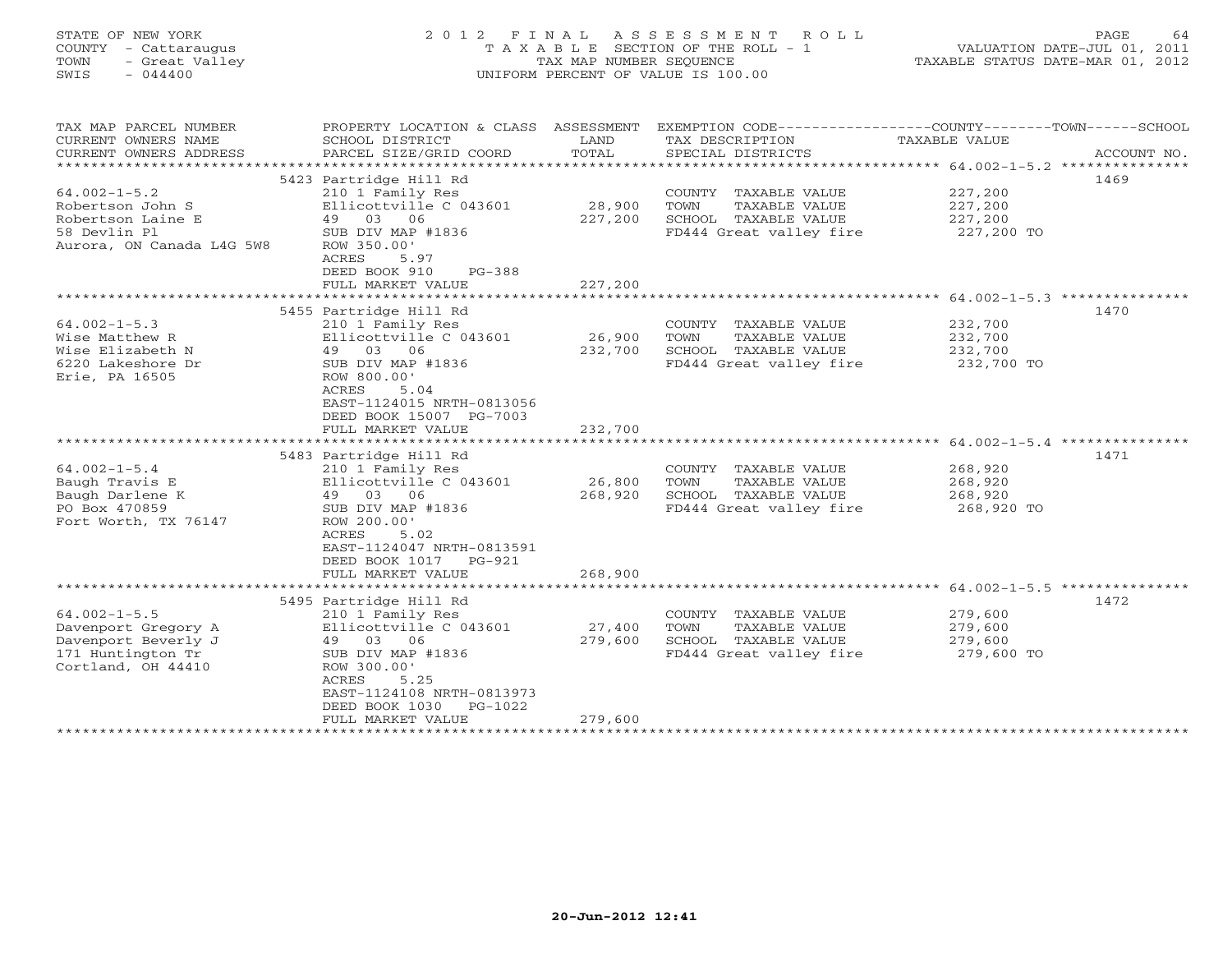## STATE OF NEW YORK 2 0 1 2 F I N A L A S S E S S M E N T R O L L PAGE 65 COUNTY - Cattaraugus T A X A B L E SECTION OF THE ROLL - 1 VALUATION DATE-JUL 01, 2011 TOWN - Great Valley TAX MAP NUMBER SEQUENCE TAXABLE STATUS DATE-MAR 01, 2012 SWIS - 044400 UNIFORM PERCENT OF VALUE IS 100.00UNIFORM PERCENT OF VALUE IS 100.00

| TAX MAP PARCEL NUMBER<br>CURRENT OWNERS NAME<br>CURRENT OWNERS ADDRESS                                                                   | PROPERTY LOCATION & CLASS ASSESSMENT<br>SCHOOL DISTRICT<br>PARCEL SIZE/GRID COORD                                                                                                                                        | LAND<br>TOTAL                            | TAX DESCRIPTION<br>SPECIAL DISTRICTS                                                                | EXEMPTION CODE-----------------COUNTY-------TOWN------SCHOOL<br>TAXABLE VALUE<br>ACCOUNT NO.                |
|------------------------------------------------------------------------------------------------------------------------------------------|--------------------------------------------------------------------------------------------------------------------------------------------------------------------------------------------------------------------------|------------------------------------------|-----------------------------------------------------------------------------------------------------|-------------------------------------------------------------------------------------------------------------|
| **************************<br>$64.002 - 1 - 5.6$<br>Sebastian Chris A<br>Sebastian Kimberly M<br>190 Dan Troy<br>Williamsville, NY 14221 | Partridge Hill Rd<br>311 Res vac land<br>Ellicottville C 043601<br>03<br>06<br>49<br>SUB DIV MAP #1836<br>ROW 370.00'<br>ACRES<br>5.58<br>EAST-1124096 NRTH-0814440<br>DEED BOOK 17057 PG-9002<br>FULL MARKET VALUE      | 21,600<br>21,600<br>21,600               | COUNTY TAXABLE VALUE<br>TOWN<br>TAXABLE VALUE<br>SCHOOL TAXABLE VALUE<br>FD444 Great valley fire    | 1473<br>21,600<br>21,600<br>21,600<br>21,600 TO                                                             |
|                                                                                                                                          |                                                                                                                                                                                                                          |                                          |                                                                                                     | ******************************** 64.002-1-5.7 ***************                                               |
| $64.002 - 1 - 5.7$<br>Sebastian Chris A<br>Sebastian Kimberly M<br>190 Dan Troy<br>Williamsville, NY 14221                               | 5497 Partridge Hill Rd<br>250 Estate<br>Ellicottville C 043601<br>49 03<br>06<br>SUB DIV MAP #1836<br>ROW 620.00'<br>ACRES<br>7.77<br>EAST-1124343 NRTH-0814484<br>DEED BOOK 17057 PG-9002<br>FULL MARKET VALUE          | 25,100<br>678,400<br>678,400             | COUNTY TAXABLE VALUE<br>TOWN<br>TAXABLE VALUE<br>SCHOOL TAXABLE VALUE<br>FD444 Great valley fire    | 1474<br>678,400<br>678,400<br>678,400<br>678,400 TO                                                         |
|                                                                                                                                          | 5464 Partridge Hill Rd                                                                                                                                                                                                   |                                          |                                                                                                     | 1475                                                                                                        |
| $64.002 - 1 - 5.8$<br>Heller Frederick C<br>1701-2287 Lake Shore Blyd<br>Toronto, ON Canada M8V 3Y1                                      | 210 1 Family Res<br>Ellicottville C 043601<br>49 03 06<br>SUB DIV MAP #1836<br>ROW 870.00<br>ACRES<br>5.00<br>EAST-1124354 NRTH-0812983<br>DEED BOOK 10981 PG-8001                                                       | 26,800<br>362,700                        | COUNTY TAXABLE VALUE<br>TOWN<br>TAXABLE VALUE<br>SCHOOL TAXABLE VALUE<br>FD444 Great valley fire    | 362,700<br>362,700<br>362,700<br>362,700 TO                                                                 |
|                                                                                                                                          | FULL MARKET VALUE                                                                                                                                                                                                        | 362,700                                  |                                                                                                     |                                                                                                             |
| $64.002 - 1 - 5.9$<br>Urso Tina<br>15 Twilight Ln<br>East Amherst, NY 14051                                                              | .<br>5438 Partridge Hill Rd<br>210 1 Family Res<br>Ellicottville C 043601<br>49 03 06<br>SUB DIV MAP #1836<br>ROW 260.00'<br>ACRES<br>5.65<br>EAST-1124261 NRTH-0812453<br>DEED BOOK 170<br>PG-7001<br>FULL MARKET VALUE | ********<br>28,200<br>214,000<br>214,000 | COUNTY<br>TAXABLE VALUE<br>TOWN<br>TAXABLE VALUE<br>SCHOOL TAXABLE VALUE<br>FD444 Great valley fire | *********************** 64.002-1-5.9 ***************<br>1476<br>214,000<br>214,000<br>214,000<br>214,000 TO |
|                                                                                                                                          |                                                                                                                                                                                                                          |                                          |                                                                                                     |                                                                                                             |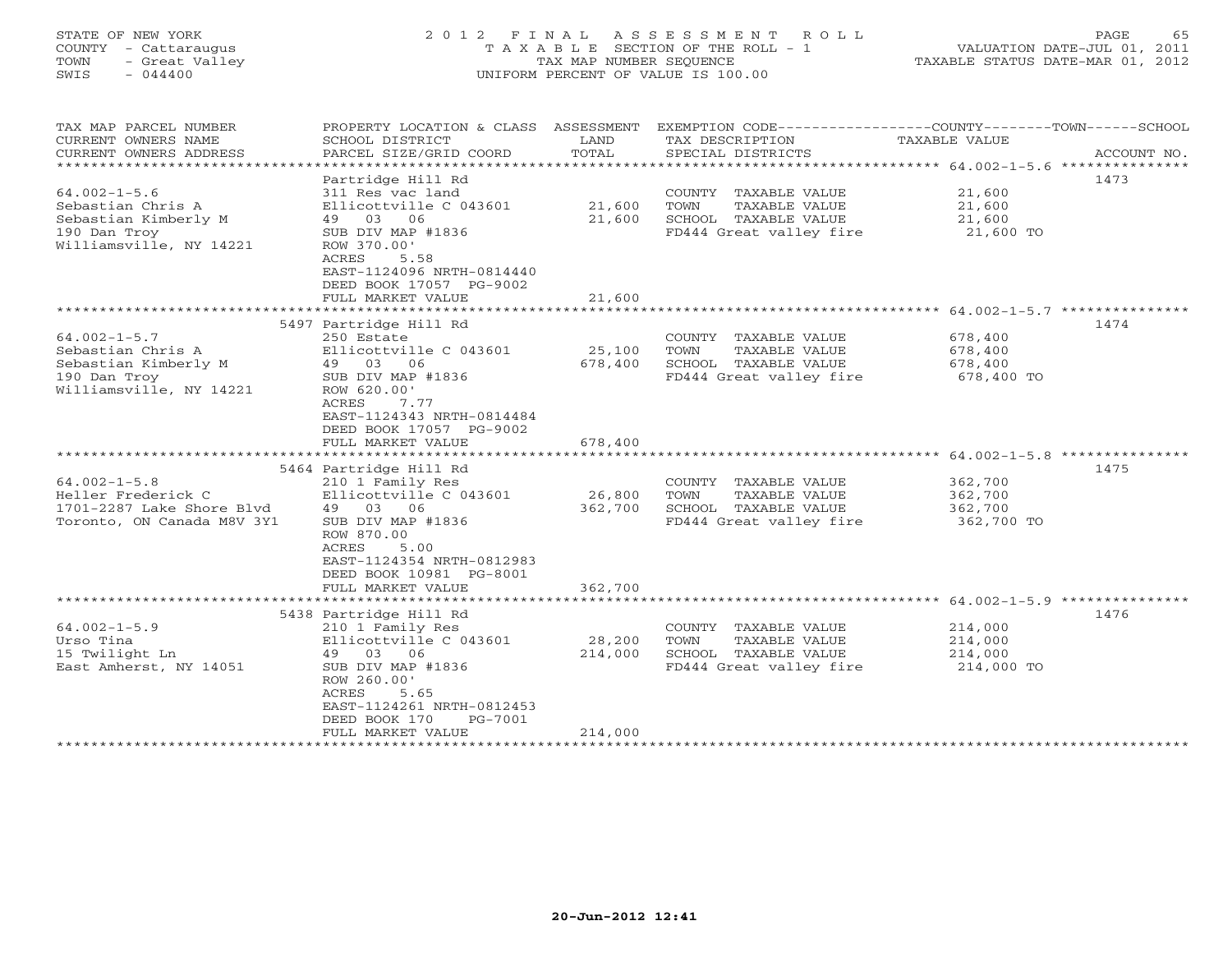## STATE OF NEW YORK 2 0 1 2 F I N A L A S S E S S M E N T R O L L PAGE 66 COUNTY - Cattaraugus T A X A B L E SECTION OF THE ROLL - 1 VALUATION DATE-JUL 01, 2011 TOWN - Great Valley TAX MAP NUMBER SEQUENCE TAXABLE STATUS DATE-MAR 01, 2012 SWIS - 044400 UNIFORM PERCENT OF VALUE IS 100.00UNIFORM PERCENT OF VALUE IS 100.00

| TAX MAP PARCEL NUMBER<br>CURRENT OWNERS NAME<br>CURRENT OWNERS ADDRESS<br>*************************                    | PROPERTY LOCATION & CLASS ASSESSMENT<br>SCHOOL DISTRICT<br>PARCEL SIZE/GRID COORD                                                                                                                                      | LAND<br>TOTAL              | TAX DESCRIPTION<br>SPECIAL DISTRICTS                                                             | EXEMPTION CODE-----------------COUNTY-------TOWN------SCHOOL<br>TAXABLE VALUE<br>ACCOUNT NO. |
|------------------------------------------------------------------------------------------------------------------------|------------------------------------------------------------------------------------------------------------------------------------------------------------------------------------------------------------------------|----------------------------|--------------------------------------------------------------------------------------------------|----------------------------------------------------------------------------------------------|
| $64.002 - 1 - 5.10$<br>Nouse John K<br>Nouse Carrie W<br>2591 Brice Rd<br>Akron, OH 44313                              | Mutton Hollow Rd<br>311 Res vac land<br>Ellicottville C 043601<br>03 06<br>49<br>SUB DIV MAP #1836<br>FRNT 358.54 DPTH<br>2.94<br>ACRES<br>EAST-1123848 NRTH-0812135<br>DEED BOOK 3030<br>PG-4001<br>FULL MARKET VALUE | 22,300<br>22,300<br>22,300 | COUNTY TAXABLE VALUE<br>TOWN<br>TAXABLE VALUE<br>SCHOOL TAXABLE VALUE<br>FD444 Great valley fire | 1477<br>22,300<br>22,300<br>22,300<br>22,300 TO                                              |
|                                                                                                                        |                                                                                                                                                                                                                        |                            |                                                                                                  |                                                                                              |
| $64.002 - 1 - 5.11$<br>Nouse John K<br>Nouse Carrie W<br>2591 Brice Rd<br>Akron, OH 44313                              | Mutton Hollow Rd<br>311 Res vac land<br>Ellicottville C 043601<br>49 03 06<br>SUB DIV MAP #1836<br>FRNT 400.00 DPTH<br>ACRES<br>2.54<br>EAST-1124056 NRTH-0811944<br>DEED BOOK 615<br>PG-9001<br>FULL MARKET VALUE     | 21,400<br>21,400<br>21,400 | COUNTY TAXABLE VALUE<br>TOWN<br>TAXABLE VALUE<br>SCHOOL TAXABLE VALUE<br>FD444 Great valley fire | 1478<br>21,400<br>21,400<br>21,400<br>21,400 TO                                              |
|                                                                                                                        | *********************                                                                                                                                                                                                  |                            |                                                                                                  | **************************** 64.002-1-5.12 **************                                    |
| $64.002 - 1 - 5.12$<br>Kalagian Richard A<br>Kalagian Judith<br>48-178 Scott St<br>St Catherines, ON Canada<br>L2N 6Y5 | 6444 Mutton Hollow Rd<br>210 1 Family Res<br>Ellicottville C 043601<br>49 03 06<br>SUB DIV MAP #1836<br>FF 413.33<br>ACRES<br>5.05<br>EAST-1124350 NRTH-0811883<br>DEED BOOK 910<br>$PG-538$                           | 26,900<br>250,800          | COUNTY TAXABLE VALUE<br>TOWN<br>TAXABLE VALUE<br>SCHOOL TAXABLE VALUE<br>FD444 Great valley fire | 1479<br>250,800<br>250,800<br>250,800<br>250,800 TO                                          |
|                                                                                                                        | FULL MARKET VALUE                                                                                                                                                                                                      | 250,800                    |                                                                                                  |                                                                                              |
| $64.002 - 1 - 5.13$<br>Beckwith Nancy L<br>3363 Birchwood Park Cir<br>Las Vegas, NV 89141                              | 5300 Partridge Hill Cir<br>210 1 Family Res<br>Ellicottville C 043601<br>49 03 06<br>SUB DIV MAP #1836<br>FRNT 440.00 DPTH<br>ACRES<br>5.18<br>EAST-1124273 NRTH-0811236                                               | 27,200<br>289,000          | COUNTY TAXABLE VALUE<br>TOWN<br>TAXABLE VALUE<br>SCHOOL TAXABLE VALUE<br>FD444 Great valley fire | 1480<br>289,000<br>289,000<br>289,000<br>289,000 TO                                          |
|                                                                                                                        | DEED BOOK 967<br>$PG-617$                                                                                                                                                                                              |                            |                                                                                                  |                                                                                              |
|                                                                                                                        | FULL MARKET VALUE                                                                                                                                                                                                      | 289,000                    | ************************                                                                         |                                                                                              |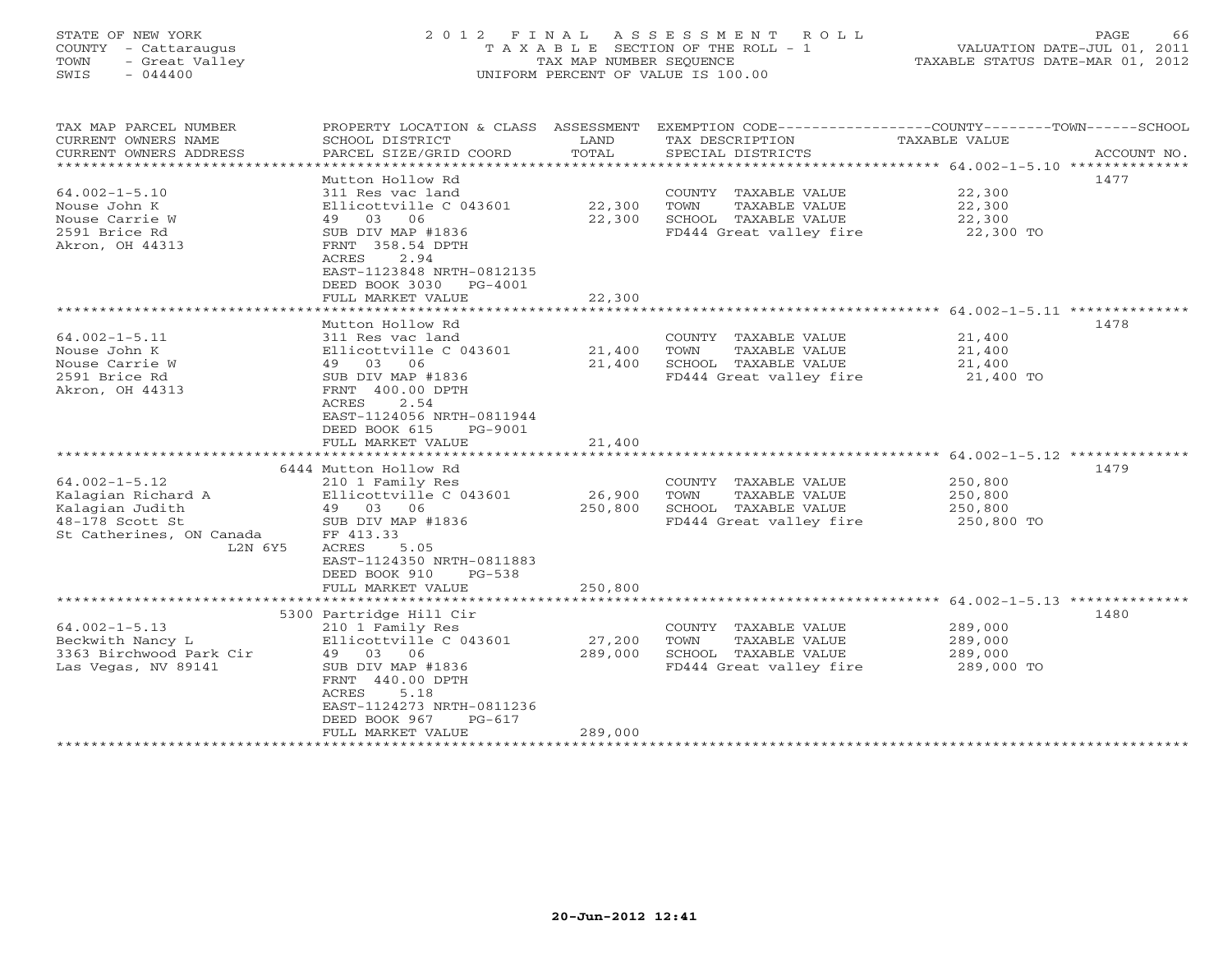| STATE OF NEW YORK<br>COUNTY - Cattaraugus<br>- Great Valley<br>TOWN<br>SWIS<br>$-044400$ | 2012 FINAL ASSESSMENT ROLL<br>T A X A B L E SECTION OF THE ROLL - 1<br>TAX MAP NUMBER SEOUENCE<br>UNIFORM PERCENT OF VALUE IS 100.00 | 67<br><b>PAGE</b><br>VALUATION DATE-JUL 01, 2011<br>TAXABLE STATUS DATE-MAR 01, 2012 |
|------------------------------------------------------------------------------------------|--------------------------------------------------------------------------------------------------------------------------------------|--------------------------------------------------------------------------------------|
|                                                                                          |                                                                                                                                      |                                                                                      |

| TAX MAP PARCEL NUMBER<br>CURRENT OWNERS NAME                     | PROPERTY LOCATION & CLASS<br>SCHOOL DISTRICT                                                                     | ASSESSMENT<br>LAND | TAX DESCRIPTION                                                  | TAXABLE VALUE |                    |
|------------------------------------------------------------------|------------------------------------------------------------------------------------------------------------------|--------------------|------------------------------------------------------------------|---------------|--------------------|
| CURRENT OWNERS ADDRESS                                           | PARCEL SIZE/GRID COORD                                                                                           | TOTAL              | SPECIAL DISTRICTS                                                |               | ACCOUNT NO.        |
| ************                                                     | *************************<br>5280 Partridge Hill Cir                                                             | ***************    |                                                                  |               | 1481               |
| $64.002 - 1 - 5.14$                                              | 311 Res vac land                                                                                                 |                    | COUNTY TAXABLE VALUE                                             | 20,700        |                    |
| Prynn Robert                                                     | Ellicottville C 043601                                                                                           | 20,700             | TOWN<br>TAXABLE VALUE                                            | 20,700        |                    |
| Prynn Dawn M                                                     | 03<br>49<br>06                                                                                                   | 20,700             | SCHOOL TAXABLE VALUE                                             | 20,700        |                    |
| 50 Pine Ct N                                                     | SUB DIV MAP #1836                                                                                                |                    | FD444 Great valley fire                                          | 20,700 TO     |                    |
| West Seneca, NY 14224                                            | ROW 70.00'<br>ACRES<br>2.22<br>EAST-1123937 NRTH-0811099<br>DEED BOOK 14283 PG-7001<br>FULL MARKET VALUE         | 20,700             |                                                                  |               |                    |
|                                                                  | ***************************                                                                                      | ************       | ***********************************64.002-1-5.15 *************** |               |                    |
|                                                                  | Mutton Hollow Rd                                                                                                 |                    |                                                                  |               | 1482               |
| $64.002 - 1 - 5.15$                                              | 311 Res vac land                                                                                                 |                    | COUNTY TAXABLE VALUE                                             | 27,100        |                    |
| Mangione Michael                                                 | Ellicottville C 043601                                                                                           | 27,100             | TOWN<br>TAXABLE VALUE                                            | 27,100        |                    |
| Mangione Linda                                                   | 49 03 06                                                                                                         | 27,100             | SCHOOL TAXABLE VALUE                                             | 27,100        |                    |
| 10733 Jones Rd                                                   | SUB DIV MAP #1836                                                                                                |                    | FD444 Great valley fire                                          | 27,100 TO     |                    |
| Clarence, NY 14031                                               | ROW 70.00<br>ACRES<br>5.13<br>EAST-1123592 NRTH-0811251<br>DEED BOOK 1020<br>PG-1106<br>FULL MARKET VALUE        | 27,100             |                                                                  |               |                    |
|                                                                  |                                                                                                                  |                    |                                                                  |               |                    |
|                                                                  | 5299 Mutton Hollow Rd                                                                                            |                    |                                                                  |               | 1483               |
| $64.002 - 1 - 5.16$                                              | 210 1 Family Res                                                                                                 |                    | 41854<br>RES STAR                                                | $\circ$       | $\Omega$<br>31,840 |
| Chudy Mark R                                                     | Ellicottville C 043601                                                                                           | 26,800             | COUNTY TAXABLE VALUE                                             | 199,900       |                    |
| Chudy Shana C                                                    | 49 03 06                                                                                                         | 199,900            | TOWN<br>TAXABLE VALUE                                            | 199,900       |                    |
| 5299 Mutton Hollow Rd                                            | SUB DIV MAP #1836                                                                                                |                    | SCHOOL TAXABLE VALUE                                             | 168,060       |                    |
| Great Valley, NY 14741                                           | FRNT 589.74 DPTH<br>ACRES<br>5.01 BANK<br>017<br>EAST-1123725 NRTH-0811606<br>DEED BOOK 899<br>PG-8001           |                    | FD444 Great valley fire                                          | 199,900 TO    |                    |
|                                                                  | FULL MARKET VALUE                                                                                                | 199,900            |                                                                  |               |                    |
|                                                                  | ************************                                                                                         |                    |                                                                  |               |                    |
|                                                                  | 6471 Mutton Hollow Rd                                                                                            |                    |                                                                  |               | 1484               |
| $64.002 - 1 - 5.17$                                              | 210 1 Family Res                                                                                                 |                    | COUNTY TAXABLE VALUE                                             | 375,000       |                    |
| Larock James B                                                   | Ellicottville C 043601                                                                                           | 27,100             | TAXABLE VALUE<br>TOWN                                            | 375,000       |                    |
| Mitchell Joya                                                    | 49 03 06                                                                                                         | 375,000            | SCHOOL TAXABLE VALUE                                             | 375,000       |                    |
| 1034 Golden Point Rd<br>Bracebridge, ON Canada<br><b>P1L 1W8</b> | SUB DIV MAP #1836<br>FRNT 164.64 DPTH<br>5.14<br>ACRES<br>EAST-1123260 NRTH-0811703<br>DEED BOOK 58<br>$PG-4001$ |                    | FD444 Great valley fire                                          | 375,000 TO    |                    |
|                                                                  | FULL MARKET VALUE                                                                                                | 375,000            |                                                                  |               |                    |
|                                                                  |                                                                                                                  |                    |                                                                  |               |                    |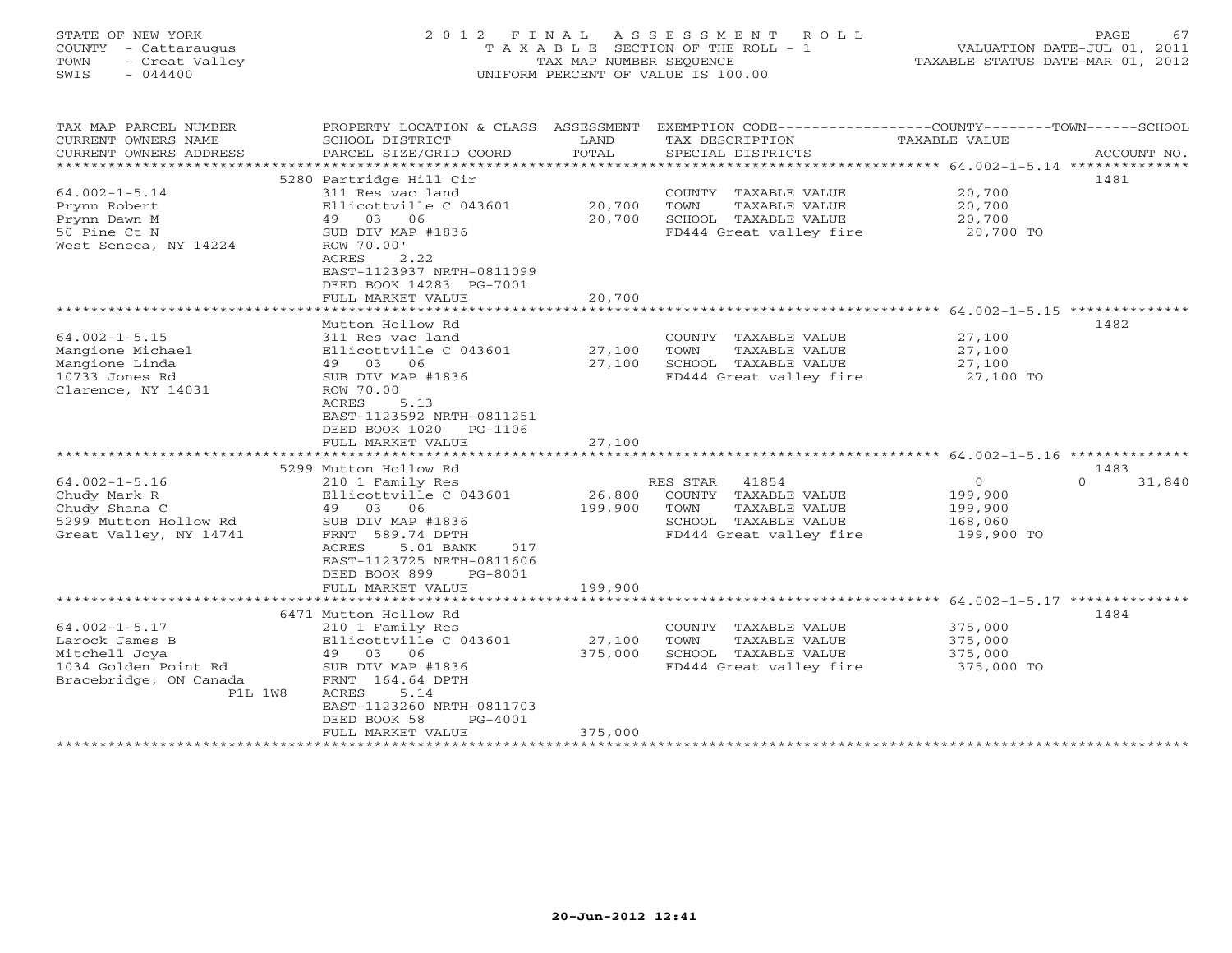#### STATE OF NEW YORK 2 0 1 2 F I N A L A S S E S S M E N T R O L L PAGE 68 COUNTY - Cattaraugus T A X A B L E SECTION OF THE ROLL - 1 VALUATION DATE-JUL 01, 2011 TOWN - Great Valley TAX MAP NUMBER SEQUENCE TAXABLE STATUS DATE-MAR 01, 2012 SWIS - 044400 UNIFORM PERCENT OF VALUE IS 100.00UNIFORM PERCENT OF VALUE IS 100.00

| TAX MAP PARCEL NUMBER<br>CURRENT OWNERS NAME     | PROPERTY LOCATION & CLASS ASSESSMENT<br>SCHOOL DISTRICT | LAND            | TAX DESCRIPTION                             | EXEMPTION CODE----------------COUNTY-------TOWN------SCHOOL<br><b>TAXABLE VALUE</b> |            |
|--------------------------------------------------|---------------------------------------------------------|-----------------|---------------------------------------------|-------------------------------------------------------------------------------------|------------|
| CURRENT OWNERS ADDRESS<br>********************** | PARCEL SIZE/GRID COORD                                  | TOTAL           | SPECIAL DISTRICTS                           | ACCOUNT NO.                                                                         |            |
|                                                  | 6497 Mutton Hollow Rd                                   |                 |                                             | 1485                                                                                |            |
| $64.002 - 1 - 5.18$                              | 210 1 Family Res                                        |                 | COUNTY TAXABLE VALUE                        | 284,600                                                                             |            |
| Goldberg Neil A                                  | Ellicottville C 043601                                  | 27,200          | TOWN<br>TAXABLE VALUE                       | 284,600                                                                             |            |
|                                                  | 49 03 06                                                | 284,600         | SCHOOL TAXABLE VALUE                        | 284,600                                                                             |            |
| Brenner Michelle R<br>665 Main St Ste 400        | SUB DIV MAP #1836                                       |                 | FD444 Great valley fire                     | 284,600 TO                                                                          |            |
|                                                  |                                                         |                 |                                             |                                                                                     |            |
| Buffalo, NY 14203                                | FF 648.26<br>ACRES<br>5.18                              |                 |                                             |                                                                                     |            |
|                                                  | EAST-1123142 NRTH-0812107                               |                 |                                             |                                                                                     |            |
|                                                  | DEED BOOK 13156 PG-4001                                 |                 |                                             |                                                                                     |            |
|                                                  | FULL MARKET VALUE                                       | 284,600         |                                             |                                                                                     |            |
|                                                  |                                                         |                 |                                             |                                                                                     |            |
|                                                  | 6430 Mutton Hollow Rd                                   |                 |                                             | 0522                                                                                |            |
| $64.002 - 1 - 6$                                 | 240 Rural res                                           |                 | COUNTY TAXABLE VALUE                        | 278,900                                                                             |            |
| Neth Thomas G                                    | Ellicottville C 043601                                  |                 | TOWN                                        |                                                                                     |            |
|                                                  |                                                         | 53,000          | TAXABLE VALUE                               | 278,900                                                                             |            |
| Neth Denise                                      | 45 03 06                                                | 278,900         | SCHOOL TAXABLE VALUE                        | 278,900                                                                             |            |
| 177 Enchanted Forest So                          | FF 460.00                                               |                 | FD444 Great valley fire                     | 278,900 TO                                                                          |            |
| Depew, NY 14043                                  | ACRES 74.50                                             |                 |                                             |                                                                                     |            |
|                                                  | EAST-1125493 NRTH-0812306                               |                 |                                             |                                                                                     |            |
|                                                  | DEED BOOK 00991 PG-00751                                |                 |                                             |                                                                                     |            |
|                                                  | FULL MARKET VALUE                                       | 278,900         |                                             |                                                                                     |            |
|                                                  |                                                         |                 |                                             |                                                                                     |            |
|                                                  | Mutton Hollow Rd (Off)                                  |                 |                                             | 0968                                                                                |            |
| $64.002 - 1 - 7$                                 | 910 Priv forest                                         |                 | COUNTY TAXABLE VALUE                        | 30,200                                                                              |            |
| Fitzpatrick & Weller Inc                         | Ellicottville C 043601                                  | 30,200          | TOWN<br>TAXABLE VALUE                       | 30,200                                                                              |            |
| 12 Mill St                                       | 45 03 06                                                | 30,200          | SCHOOL TAXABLE VALUE                        | 30,200                                                                              |            |
| PO Box 490                                       | ACRES 47.85                                             |                 | FD444 Great valley fire                     | 30,200 TO                                                                           |            |
| Ellicottville, NY 14731                          | EAST-1125611 NRTH-0813537                               |                 |                                             |                                                                                     |            |
|                                                  | DEED BOOK 787<br>$PG-442$                               |                 |                                             |                                                                                     |            |
|                                                  | FULL MARKET VALUE                                       | 30,200          |                                             |                                                                                     |            |
|                                                  |                                                         |                 |                                             |                                                                                     |            |
|                                                  | 6400 Christian Hollow Rd                                |                 |                                             | 0468                                                                                |            |
| $64.002 - 1 - 9$                                 | 260 Seasonal res                                        |                 | COUNTY TAXABLE VALUE                        | 78,300                                                                              |            |
| Meckes Thomas J                                  | Ellicottville C 043601                                  | 43,100          | TOWN<br>TAXABLE VALUE                       | 78,300                                                                              |            |
| 6332 Quaker Rd                                   | 45 03 06                                                | 78,300          | SCHOOL TAXABLE VALUE                        | 78,300                                                                              |            |
| Orchard Park, NY 14127                           | FF 50.00                                                |                 | FD444 Great valley fire                     | 78,300 TO                                                                           |            |
|                                                  | ACRES 21.60                                             |                 |                                             |                                                                                     |            |
|                                                  | EAST-1128294 NRTH-0814299                               |                 |                                             |                                                                                     |            |
|                                                  | DEED BOOK 4930 PG-7001                                  |                 |                                             |                                                                                     |            |
|                                                  | FULL MARKET VALUE<br>**************************         | 78,300          |                                             |                                                                                     |            |
|                                                  |                                                         |                 |                                             |                                                                                     |            |
|                                                  | 6408 Mutton Hollow Rd                                   |                 | 74 PCT OF VALUE USED FOR EXEMPTION PURPOSES | 0129                                                                                |            |
| $64.002 - 1 - 10.1$                              | 240 Rural res                                           |                 | CVET C/T<br>41131                           | 20,000<br>20,000                                                                    | $\bigcirc$ |
| Butler Rosida M                                  | Ellicottville C 043601                                  |                 | 46,900 AGED C/T/S 41800                     | 34,807<br>34,807                                                                    | 44,807     |
| Zariczny David P                                 | 45 03 06                                                | 121,100 SR STAR | 41834                                       | $\overline{0}$<br>$\Omega$                                                          | 63,800     |
| 6408 Mutton Hollow Rd                            | FF 340.00                                               |                 | COUNTY TAXABLE VALUE                        | 66,293                                                                              |            |
| Great Valley, NY 14741                           | ACRES 42.15                                             |                 | TOWN<br>TAXABLE VALUE                       | 66,293                                                                              |            |
|                                                  | EAST-1126389 NRTH-0811519                               |                 | SCHOOL TAXABLE VALUE                        | 12,493                                                                              |            |
|                                                  | DEED BOOK 9614 PG-6001                                  |                 | FD444 Great valley fire                     | 121,100 TO                                                                          |            |
|                                                  | FULL MARKET VALUE                                       | 121,100         |                                             |                                                                                     |            |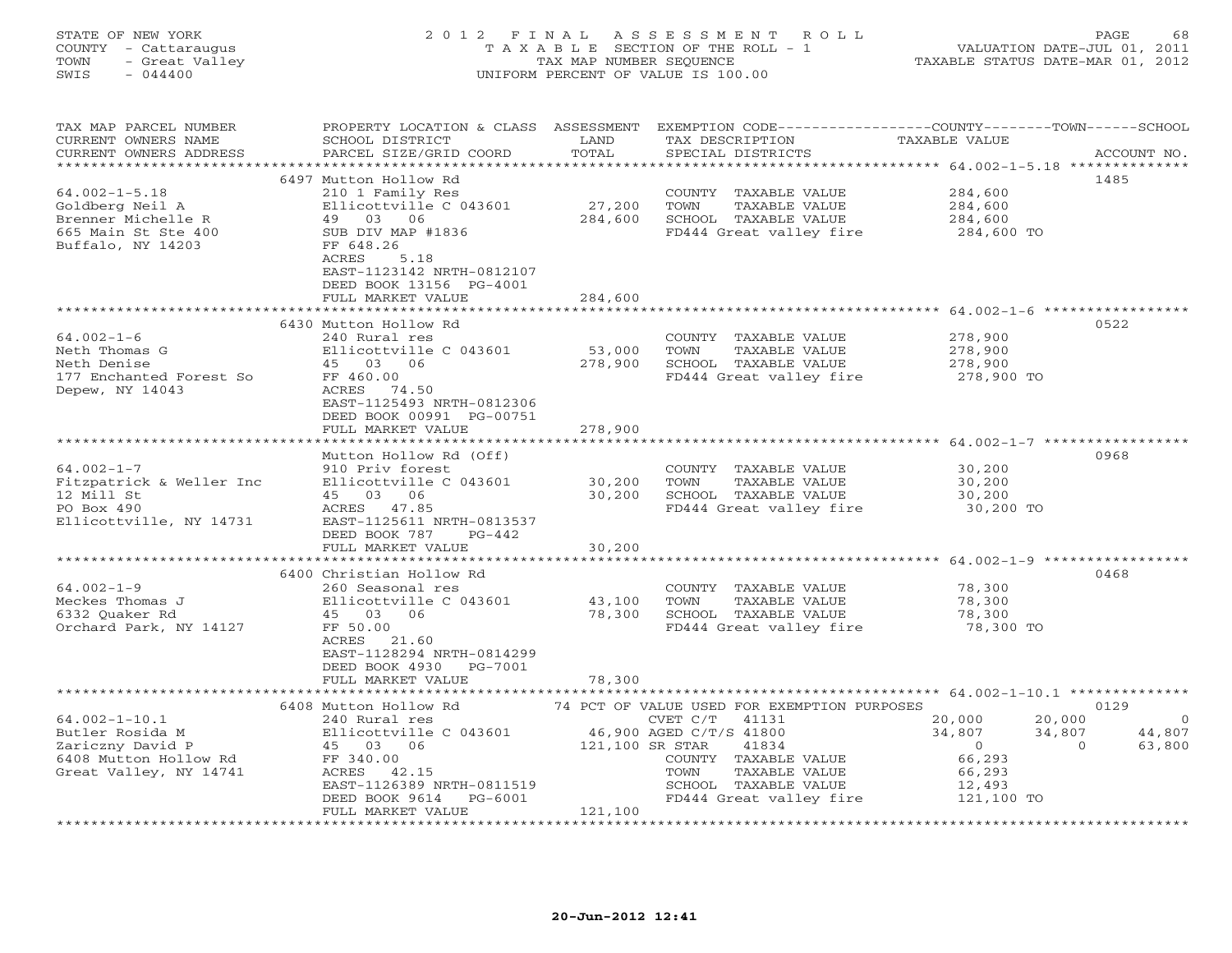#### STATE OF NEW YORK 2 0 1 2 F I N A L A S S E S S M E N T R O L L PAGE 69 COUNTY - Cattaraugus T A X A B L E SECTION OF THE ROLL - 1 VALUATION DATE-JUL 01, 2011 TOWN - Great Valley TAX MAP NUMBER SEQUENCE TAXABLE STATUS DATE-MAR 01, 2012 SWIS - 044400 UNIFORM PERCENT OF VALUE IS 100.00UNIFORM PERCENT OF VALUE IS 100.00

| TAX MAP PARCEL NUMBER<br>CURRENT OWNERS NAME<br>CURRENT OWNERS ADDRESS                                       | PROPERTY LOCATION & CLASS ASSESSMENT<br>SCHOOL DISTRICT<br>PARCEL SIZE/GRID COORD                                                                                       | LAND<br>TOTAL          | TAX DESCRIPTION<br>SPECIAL DISTRICTS                                                                                     | EXEMPTION CODE----------------COUNTY-------TOWN-----SCHOOL<br><b>TAXABLE VALUE</b> | ACCOUNT NO.                |
|--------------------------------------------------------------------------------------------------------------|-------------------------------------------------------------------------------------------------------------------------------------------------------------------------|------------------------|--------------------------------------------------------------------------------------------------------------------------|------------------------------------------------------------------------------------|----------------------------|
| *********************                                                                                        |                                                                                                                                                                         |                        |                                                                                                                          |                                                                                    |                            |
| $64.002 - 1 - 10.2$<br>Butler Robert<br>Butler Jody L<br>6404 Mutton Hollow Rd<br>Great Valley, NY 14741     | 6404 Mutton Hollow Rd<br>270 Mfg housing<br>Ellicottville C 043601<br>45 03 06<br>FF 100.00<br>ACRES<br>4.95<br>EAST-1125507 NRTH-0811133                               | 26,700<br>68,600       | RES STAR<br>41854<br>COUNTY TAXABLE VALUE<br>TAXABLE VALUE<br>TOWN<br>SCHOOL TAXABLE VALUE<br>FD444 Great valley fire    | $\circ$<br>68,600<br>68,600<br>36,760<br>68,600 TO                                 | 1687<br>$\Omega$<br>31,840 |
|                                                                                                              | DEED BOOK 948<br>$PG-320$<br>FULL MARKET VALUE<br>.                                                                                                                     | 68,600<br>*******      |                                                                                                                          |                                                                                    |                            |
|                                                                                                              | 6324 Mutton Hollow Rd                                                                                                                                                   |                        |                                                                                                                          | ********************* 64.002-1-11.1 **************                                 | 0826                       |
| $64.002 - 1 - 11.1$<br>Hall Caroline<br>Boldt Leonard L/U<br>6328 Mutton Hollow Rd<br>Great Valley, NY 14741 | 240 Rural res<br>Ellicottville C 043601<br>44 03<br>06<br>FF 1450.00<br>28.95<br>ACRES<br>EAST-1126942 NRTH-0810136<br>DEED BOOK 00991 PG-00765                         | 44,400<br>96,400       | 41834<br>SR STAR<br>TAXABLE VALUE<br>COUNTY<br>TOWN<br>TAXABLE VALUE<br>SCHOOL TAXABLE VALUE<br>FD444 Great valley fire  | $\circ$<br>96,400<br>96,400<br>32,600<br>96,400 TO                                 | $\Omega$<br>63,800         |
|                                                                                                              | FULL MARKET VALUE<br>***********************                                                                                                                            | 96,400<br>************ |                                                                                                                          | ****************************** 64.002-1-11.2 **************                        |                            |
| $64.002 - 1 - 11.2$<br>Hartman Edwin J Sr<br>101 Maple Dr<br>Orchard Park, NY 14127                          | 6360 Mutton Hollow Rd<br>270 Mfg housing<br>Ellicottville C 043601<br>44 03 06<br>FF 225.00<br>ACRES<br>10.10<br>EAST-1126311 NRTH-0810658<br>DEED BOOK 842<br>$PG-812$ | 34,300<br>60,700       | COUNTY TAXABLE VALUE<br>TOWN<br>TAXABLE VALUE<br>SCHOOL TAXABLE VALUE<br>FD444 Great valley fire                         | 60,700<br>60,700<br>60,700<br>60,700 TO                                            | 1069                       |
|                                                                                                              | FULL MARKET VALUE                                                                                                                                                       | 60,700                 |                                                                                                                          |                                                                                    |                            |
| $64.002 - 1 - 11.3$<br>Graham Ray<br>Graham Georgiana<br>75 Stonecraft Dr<br>Horseheads, NY 14845            | **************************<br>6380 Mutton Hollow Rd<br>210 1 Family Res<br>Ellicottville C 043601<br>44 03<br>06<br>FF 1045.00<br>ACRES<br>6.95                         | 30,200<br>105,000      | COUNTY TAXABLE VALUE<br>TAXABLE VALUE<br>TOWN<br>SCHOOL TAXABLE VALUE<br>FD444 Great valley fire                         | 105,000<br>105,000<br>105,000<br>105,000 TO                                        | 1052                       |
|                                                                                                              | EAST-1125735 NRTH-0810741<br>DEED BOOK 764<br>$PG-222$<br>FULL MARKET VALUE                                                                                             | 105,000                |                                                                                                                          |                                                                                    |                            |
|                                                                                                              | 6354 Mutton Hollow Rd                                                                                                                                                   |                        |                                                                                                                          | ********* 64.002-1-11.4 ********                                                   | 1357                       |
| $64.002 - 1 - 11.4$<br>Horning Lawrence W<br>6354 Mutton Hollow Rd<br>Great Valley, NY 14741                 | 270 Mfg housing<br>Ellicottville C 043601<br>44 03 06<br>FRNT 150.00 DPTH 175.00<br>ACRES<br>0.60<br>EAST-1126277 NRTH-0810137                                          | 11,500<br>43,900       | 41854<br>RES STAR<br>COUNTY<br>TAXABLE VALUE<br>TOWN<br>TAXABLE VALUE<br>SCHOOL TAXABLE VALUE<br>FD444 Great valley fire | $\circ$<br>43,900<br>43,900<br>12,060<br>43,900 TO                                 | 31,840<br>$\Omega$         |
|                                                                                                              | DEED BOOK 00972 PG-01157<br>FULL MARKET VALUE                                                                                                                           | 43,900                 |                                                                                                                          |                                                                                    |                            |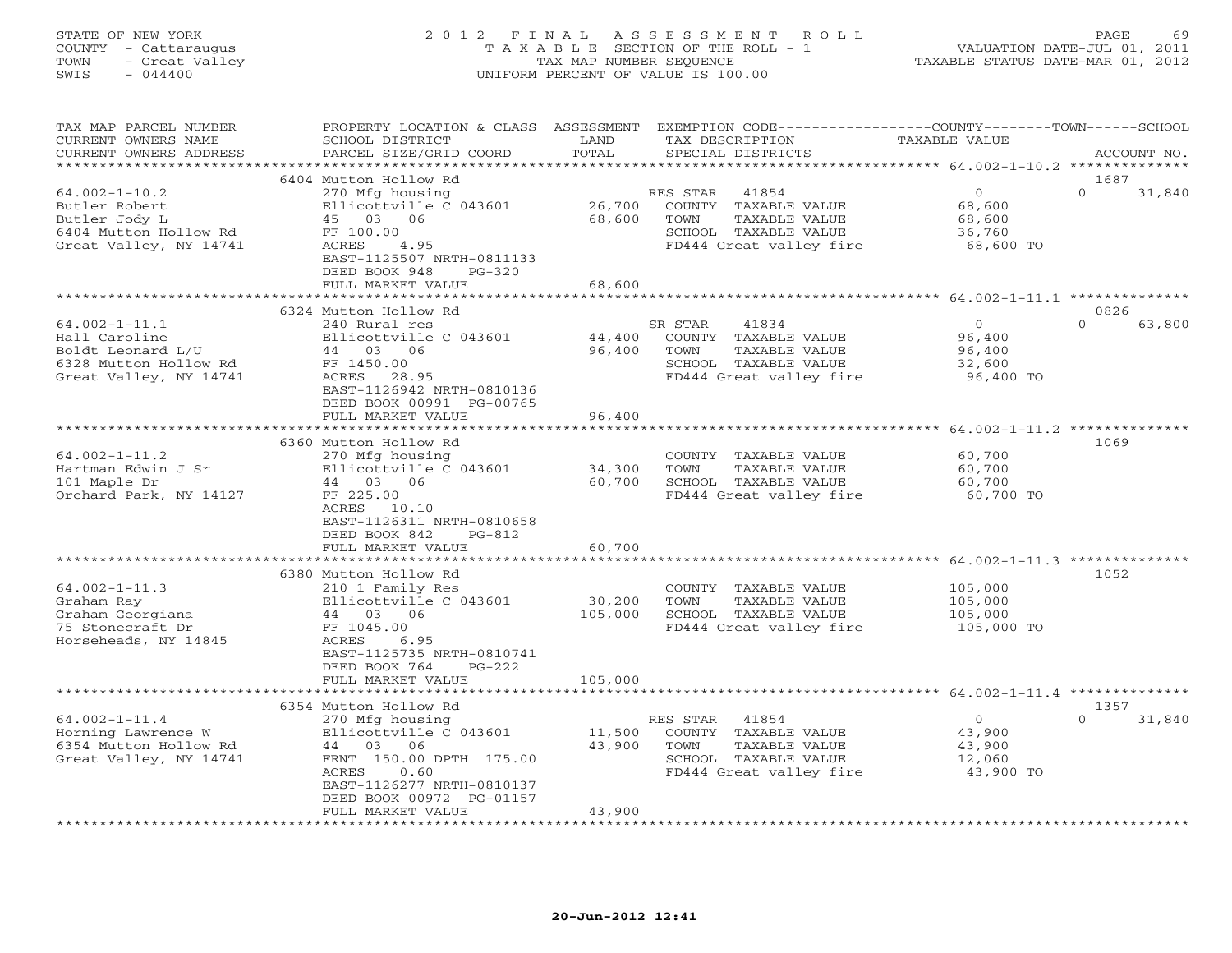# STATE OF NEW YORK 2 0 1 2 F I N A L A S S E S S M E N T R O L L PAGE 70 COUNTY - Cattaraugus T A X A B L E SECTION OF THE ROLL - 1 VALUATION DATE-JUL 01, 2011 TOWN - Great Valley TAX MAP NUMBER SEQUENCE TAXABLE STATUS DATE-MAR 01, 2012 SWIS - 044400 UNIFORM PERCENT OF VALUE IS 100.00UNIFORM PERCENT OF VALUE IS 100.00

| TAX MAP PARCEL NUMBER   |                                 |                |                         | PROPERTY LOCATION & CLASS ASSESSMENT EXEMPTION CODE---------------COUNTY-------TOWN-----SCHOOL |
|-------------------------|---------------------------------|----------------|-------------------------|------------------------------------------------------------------------------------------------|
| CURRENT OWNERS NAME     | SCHOOL DISTRICT                 | LAND           | TAX DESCRIPTION         | TAXABLE VALUE                                                                                  |
| CURRENT OWNERS ADDRESS  | PARCEL SIZE/GRID COORD          | TOTAL          | SPECIAL DISTRICTS       | ACCOUNT NO.                                                                                    |
| *********************** |                                 |                |                         |                                                                                                |
|                         | 6296 Mutton Hollow Rd           |                |                         | 0021                                                                                           |
| $64.002 - 1 - 12.1$     | 322 Rural vac>10                |                | COUNTY TAXABLE VALUE    | 56,600                                                                                         |
| Sardina Lewis J         | Ellicottville C 043601          | 56,600         | TOWN<br>TAXABLE VALUE   | 56,600                                                                                         |
| 489 East 830 North      | 44 03 06                        | 56,600         | SCHOOL TAXABLE VALUE    | 56,600                                                                                         |
| Valparaiso, IN 46383    | ACRES 59.24                     |                | FD444 Great valley fire | 56,600 TO                                                                                      |
|                         | EAST-1128048 NRTH-0809968       |                |                         |                                                                                                |
|                         | DEED BOOK 00982 PG-00621        |                |                         |                                                                                                |
|                         | FULL MARKET VALUE               | 56,600         |                         |                                                                                                |
|                         |                                 |                |                         |                                                                                                |
|                         | 6296 Mutton Hollow Rd           |                |                         | 1074                                                                                           |
| $64.002 - 1 - 12.2$     | 210 1 Family Res                |                | COUNTY TAXABLE VALUE    | 83,900                                                                                         |
|                         |                                 |                |                         |                                                                                                |
| Labruna Charles         | Ellicottville C 043601          | 21,300         | TAXABLE VALUE<br>TOWN   | 83,900                                                                                         |
| 43 Bremen St            | 44 03 06                        | 83,900         | SCHOOL TAXABLE VALUE    | 83,900                                                                                         |
| Buffalo, NY 14123       | 2.50<br>ACRES                   |                | FD444 Great valley fire | 83,900 TO                                                                                      |
|                         | EAST-1127671 NRTH-0809068       |                |                         |                                                                                                |
|                         | DEED BOOK 788<br><b>PG-5008</b> |                |                         |                                                                                                |
|                         | FULL MARKET VALUE               | 83,900         |                         |                                                                                                |
|                         |                                 |                |                         |                                                                                                |
|                         | Mutton Hollow Rd                |                |                         | 1981                                                                                           |
| $64.002 - 1 - 12.3$     | 314 Rural vac<10                |                | COUNTY TAXABLE VALUE    | 20,200                                                                                         |
| Young James W           | Ellicottville C 043601          | 20,200         | TAXABLE VALUE<br>TOWN   | 20,200                                                                                         |
| 209 Southland Ave       | SPLIT FROM 1-12.2 ON 8/20       | 20,200         | SCHOOL TAXABLE VALUE    | 20,200                                                                                         |
| Lakewood, NY 14750      | FRNT 165.00 DPTH                |                | FD444 Great valley fire | 20,200 TO                                                                                      |
|                         | ACRES<br>2.00                   |                |                         |                                                                                                |
|                         | EAST-1127854 NRTH-0808846       |                |                         |                                                                                                |
|                         | DEED BOOK 8572 PG-9001          |                |                         |                                                                                                |
|                         | FULL MARKET VALUE               | 20,200         |                         |                                                                                                |
|                         | ********************            | ************** |                         |                                                                                                |
|                         | Mutton Hollow Rd                |                |                         | 1997                                                                                           |
| $64.002 - 1 - 12.4$     | 314 Rural vac<10                |                | COUNTY TAXABLE VALUE    | 20,100                                                                                         |
| Chamberlain Jackie      | Ellicottville C 043601          | 20,100         | TAXABLE VALUE<br>TOWN   | 20,100                                                                                         |
| 10525 Mosher Hollow Rd  | ACRES<br>1.95                   | 20,100         | SCHOOL TAXABLE VALUE    | 20,100                                                                                         |
| Cattaraugus, NY 14719   | EAST-1127457 NRTH-0809235       |                | FD444 Great valley fire | 20,100 TO                                                                                      |
|                         | DEED BOOK 11562 PG-5001         |                |                         |                                                                                                |
|                         | FULL MARKET VALUE               | 20,100         |                         |                                                                                                |
|                         |                                 |                |                         |                                                                                                |
|                         |                                 |                |                         | 0875                                                                                           |
|                         | 6295 Mutton Hollow Rd           |                |                         |                                                                                                |
| $64.002 - 1 - 13$       | 311 Res vac land                |                | COUNTY TAXABLE VALUE    | 3,700                                                                                          |
| Labruna Daniel J III    | Ellicottville C 043601          | 3,700          | TAXABLE VALUE<br>TOWN   | 3,700                                                                                          |
| 5557 Northside Dr       | 44 03 06                        | 3,700          | SCHOOL TAXABLE VALUE    | 3,700                                                                                          |
| Hamburg, NY 14075       | FRNT 375.00 DPTH 290.00         |                | FD444 Great valley fire | 3,700 TO                                                                                       |
|                         | ACRES<br>2.50                   |                |                         |                                                                                                |
|                         | EAST-1127448 NRTH-0808824       |                |                         |                                                                                                |
|                         | DEED BOOK 821<br>PG-252         |                |                         |                                                                                                |
|                         | FULL MARKET VALUE               | 3,700          |                         |                                                                                                |
|                         |                                 |                |                         |                                                                                                |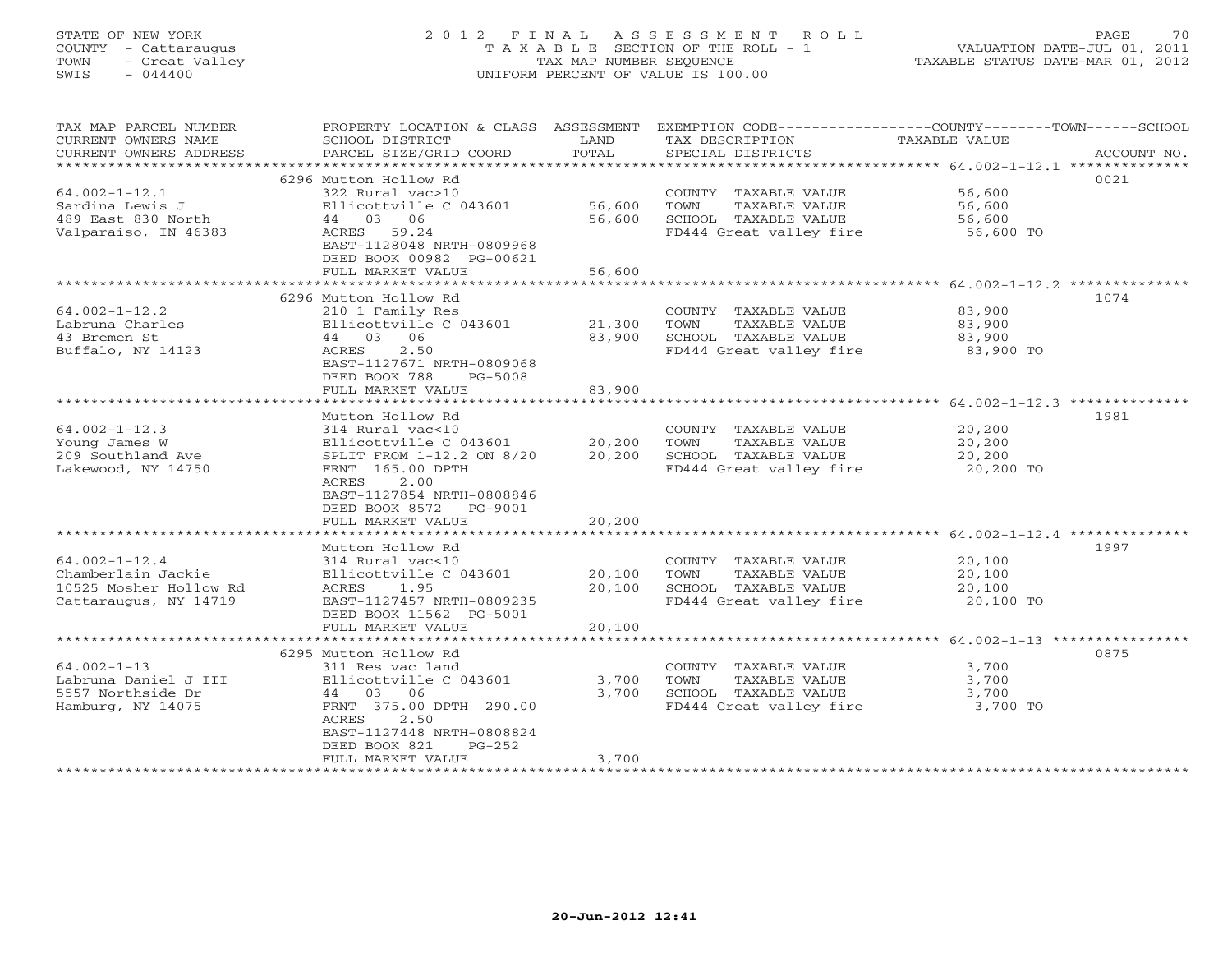#### STATE OF NEW YORK 2 0 1 2 F I N A L A S S E S S M E N T R O L L PAGE 71 COUNTY - Cattaraugus T A X A B L E SECTION OF THE ROLL - 1 VALUATION DATE-JUL 01, 2011 TOWN - Great Valley TAX MAP NUMBER SEQUENCE TAXABLE STATUS DATE-MAR 01, 2012 SWIS - 044400 UNIFORM PERCENT OF VALUE IS 100.00UNIFORM PERCENT OF VALUE IS 100.00

| TAX MAP PARCEL NUMBER<br>CURRENT OWNERS NAME<br>CURRENT OWNERS ADDRESS<br>*********************                | PROPERTY LOCATION & CLASS ASSESSMENT<br>SCHOOL DISTRICT<br>PARCEL SIZE/GRID COORD                                                                                                                    | LAND<br>TOTAL                | EXEMPTION CODE-----------------COUNTY-------TOWN------SCHOOL<br>TAX DESCRIPTION<br>SPECIAL DISTRICTS                  | TAXABLE VALUE                                                | ACCOUNT NO.                |
|----------------------------------------------------------------------------------------------------------------|------------------------------------------------------------------------------------------------------------------------------------------------------------------------------------------------------|------------------------------|-----------------------------------------------------------------------------------------------------------------------|--------------------------------------------------------------|----------------------------|
| $64.002 - 1 - 14.2$<br>Digiore James A<br>Digiore Nancy L<br>9 Colonial Cir<br>Buffalo, NY 14222               | 6275 Mutton Hollow Rd<br>314 Rural vac<10<br>Ellicottville C 043601<br>44 03<br>06<br>FRNT 270.00 DPTH<br>ACRES<br>5.66<br>EAST-1127635 NRTH-0808221<br>DEED BOOK 13043 PG-4001<br>FULL MARKET VALUE | 28,300<br>28,300<br>28,300   | COUNTY TAXABLE VALUE<br>TOWN<br>TAXABLE VALUE<br>SCHOOL TAXABLE VALUE<br>FD444 Great valley fire                      | 28,300<br>28,300<br>28,300<br>28,300 TO                      | 0927                       |
|                                                                                                                |                                                                                                                                                                                                      | ************                 |                                                                                                                       | $64.002 - 1 - 14.3$ *********                                |                            |
| $64.002 - 1 - 14.3$<br>Digiore James<br>Digiore Nancy<br>9 Colonial Cir<br>Buffalo, NY 14222                   | 6287 Mutton Hollow Rd<br>270 Mfg housing<br>Ellicottville C 043601<br>44 03 06<br>FF 235.00<br>ACRES<br>3.48<br>EAST-1127528 NRTH-0808523<br>DEED BOOK 12541 PG-6003<br>FULL MARKET VALUE            | 23,500<br>39,600<br>39,600   | COUNTY TAXABLE VALUE<br>TOWN<br>TAXABLE VALUE<br>SCHOOL TAXABLE VALUE<br>FD444 Great valley fire                      | 39,600<br>39,600<br>39,600<br>39,600 TO                      | 1072                       |
|                                                                                                                |                                                                                                                                                                                                      |                              | ***********************                                                                                               | ***************** 64.002-1-14.4 **************               |                            |
| $64.002 - 1 - 14.4$<br>House Timothy J<br>Wagoner Carol<br>35 Lancelot Ct<br>Amherst, NY 14068                 | 6239 Mutton Hollow Rd<br>260 Seasonal res<br>Ellicottville C 043601<br>44 03 06<br>FF 590.00<br>ACRES 14.23<br>EAST-1127917 NRTH-0807694<br>DEED BOOK 940<br>$PG-18$<br>FULL MARKET VALUE            | 39,700<br>159,600<br>159,600 | COUNTY TAXABLE VALUE<br>TOWN<br>TAXABLE VALUE<br>SCHOOL TAXABLE VALUE<br>FD444 Great valley fire                      | 159,600<br>159,600<br>159,600<br>159,600 TO                  | 1675                       |
|                                                                                                                |                                                                                                                                                                                                      |                              |                                                                                                                       |                                                              |                            |
| $64.002 - 1 - 14.5$<br>Tricarico Sharon<br>6231 Mutton Hollow Rd<br>Great Valley, NY 14741                     | 6231 Mutton Hollow Rd<br>210 1 Family Res<br>Ellicottville C 043601<br>44 03 06<br>FF 400.00<br>ACRES<br>9.54<br>EAST-1128272 NRTH-0807420<br>DEED BOOK 2252<br>PG-5001                              | 33,600<br>108,000            | 41854<br>RES STAR<br>COUNTY TAXABLE VALUE<br>TOWN<br>TAXABLE VALUE<br>SCHOOL TAXABLE VALUE<br>FD444 Great valley fire | $\overline{O}$<br>108,000<br>108,000<br>76,160<br>108,000 TO | 1676<br>$\Omega$<br>31,840 |
|                                                                                                                | FULL MARKET VALUE                                                                                                                                                                                    | 108,000                      |                                                                                                                       |                                                              |                            |
|                                                                                                                | * * * * * * * * * * * * * * * * * *                                                                                                                                                                  |                              |                                                                                                                       |                                                              |                            |
|                                                                                                                | 6261 Mutton Hollow Rd                                                                                                                                                                                |                              |                                                                                                                       |                                                              | 1678                       |
| $64.002 - 1 - 14.6$<br>Willett Malcolm Lee<br>Willett Debra<br>6261 Mutton Hollow Rd<br>Great Valley, NY 14741 | 270 Mfg housing<br>Ellicottville C 043601<br>44 03<br>06<br>ACRES<br>5.00<br>EAST-1127762 NRTH-0808030<br>DEED BOOK 942<br>$PG-294$<br>FULL MARKET VALUE                                             | 26,800<br>51,600<br>51,600   | RES STAR<br>41854<br>COUNTY TAXABLE VALUE<br>TOWN<br>TAXABLE VALUE<br>SCHOOL TAXABLE VALUE<br>FD444 Great valley fire | $\circ$<br>51,600<br>51,600<br>19,760<br>51,600 TO           | $\Omega$<br>31,840         |
| ******************                                                                                             |                                                                                                                                                                                                      |                              |                                                                                                                       |                                                              |                            |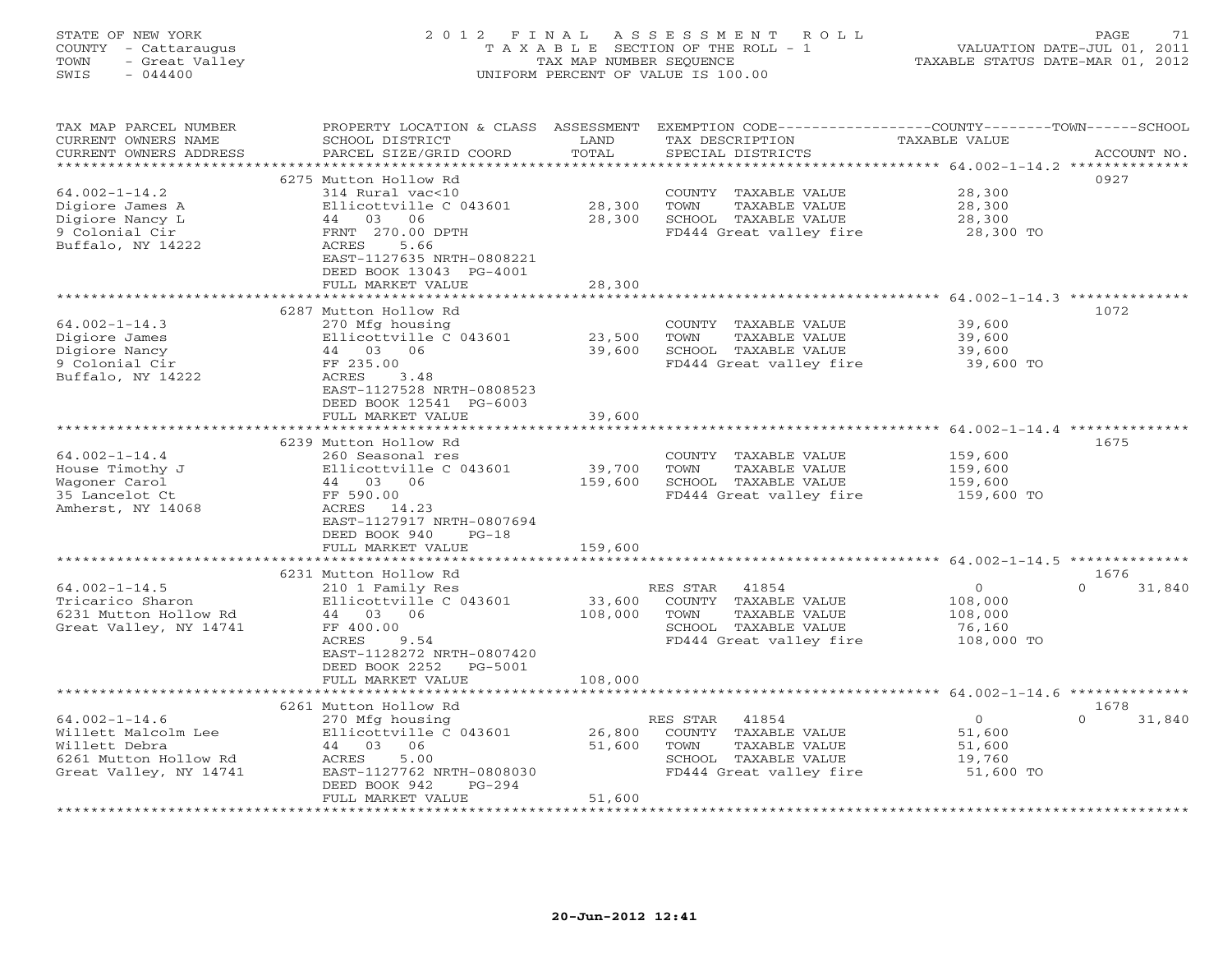# STATE OF NEW YORK 2 0 1 2 F I N A L A S S E S S M E N T R O L L PAGE 72 COUNTY - Cattaraugus T A X A B L E SECTION OF THE ROLL - 1 VALUATION DATE-JUL 01, 2011 TOWN - Great Valley TAX MAP NUMBER SEQUENCE TAXABLE STATUS DATE-MAR 01, 2012 SWIS - 044400 UNIFORM PERCENT OF VALUE IS 100.00UNIFORM PERCENT OF VALUE IS 100.00

| TAX MAP PARCEL NUMBER<br>CURRENT OWNERS NAME<br>CURRENT OWNERS ADDRESS                     | PROPERTY LOCATION & CLASS ASSESSMENT<br>SCHOOL DISTRICT<br>PARCEL SIZE/GRID COORD | LAND<br>TOTAL | TAX DESCRIPTION<br>SPECIAL DISTRICTS | EXEMPTION CODE-----------------COUNTY-------TOWN------SCHOOL<br>TAXABLE VALUE<br>ACCOUNT NO. |        |
|--------------------------------------------------------------------------------------------|-----------------------------------------------------------------------------------|---------------|--------------------------------------|----------------------------------------------------------------------------------------------|--------|
|                                                                                            | *****************                                                                 | *********     |                                      | ********** 64.002-1-15 *****************                                                     |        |
|                                                                                            | 6305 Mutton Hollow Rd                                                             |               |                                      | 0789                                                                                         |        |
| $64.002 - 1 - 15$                                                                          | 240 Rural res                                                                     |               | 41854<br>RES STAR                    | $\mathbf{O}$<br>$\Omega$                                                                     | 31,840 |
| Schweigert Bert                                                                            | Ellicottville C 043601                                                            | 40,100        | COUNTY TAXABLE VALUE                 | 95,000                                                                                       |        |
| Schweigert Karen                                                                           | 03<br>06<br>44                                                                    | 95,000        | TAXABLE VALUE<br>TOWN                | 95,000                                                                                       |        |
| 6305 Mutton Hollow Rd                                                                      | FF 240.00                                                                         |               | SCHOOL TAXABLE VALUE                 | 63,160                                                                                       |        |
| Great Valley, NY 14741                                                                     | 14.55<br>ACRES                                                                    |               | FD444 Great valley fire              | 95,000 TO                                                                                    |        |
|                                                                                            | EAST-1127094 NRTH-0808390<br>FULL MARKET VALUE                                    | 95,000        |                                      |                                                                                              |        |
|                                                                                            | ***************************                                                       |               |                                      |                                                                                              |        |
|                                                                                            | 6328 Mutton Hollow Rd                                                             |               |                                      | 0877                                                                                         |        |
| $64.002 - 1 - 16.1$                                                                        | 105 Vac farmland                                                                  |               | COUNTY TAXABLE VALUE                 | 48,700                                                                                       |        |
| Hall Caroline                                                                              | Ellicottville C 043601                                                            | 48,700        | TOWN<br>TAXABLE VALUE                | 48,700                                                                                       |        |
| Boldt Leonard L/U                                                                          | 44 03 06                                                                          | 48,700        | SCHOOL TAXABLE VALUE                 | 48,700                                                                                       |        |
| 6328 Mutton Hollow Rd                                                                      | FF 810.00                                                                         |               | FD444 Great valley fire              | 48,700 TO                                                                                    |        |
| Great Valley, NY 14741                                                                     | ACRES<br>51.35                                                                    |               |                                      |                                                                                              |        |
|                                                                                            | EAST-1126486 NRTH-0808256                                                         |               |                                      |                                                                                              |        |
|                                                                                            | DEED BOOK 00991 PG-00765                                                          |               |                                      |                                                                                              |        |
|                                                                                            | FULL MARKET VALUE<br>***************************                                  | 48,700        |                                      |                                                                                              |        |
|                                                                                            | Mutton Hollow Rd                                                                  |               |                                      | 1026                                                                                         |        |
| $64.002 - 1 - 16.2$                                                                        | 322 Rural vac>10                                                                  |               | COUNTY TAXABLE VALUE                 | 44,600                                                                                       |        |
| Daniels-Rogers Sherry L                                                                    | Ellicottville C 043601                                                            | 44,600        | TOWN<br>TAXABLE VALUE                | 44,600                                                                                       |        |
| 7701 Noel Rd                                                                               | 44 03<br>06                                                                       | 44,600        | SCHOOL TAXABLE VALUE                 | 44,600                                                                                       |        |
| Indianapolis, IN 46278                                                                     | FF 500.00                                                                         |               | FD444 Great valley fire              | 44,600 TO                                                                                    |        |
|                                                                                            | 29.67<br>ACRES                                                                    |               |                                      |                                                                                              |        |
|                                                                                            | EAST-1125791 NRTH-0808733                                                         |               |                                      |                                                                                              |        |
|                                                                                            | DEED BOOK 1013<br>$PG-219$                                                        |               |                                      |                                                                                              |        |
|                                                                                            | FULL MARKET VALUE                                                                 | 44,600        |                                      |                                                                                              |        |
| **************************************64.002-1-16.3 ***************<br>******************* |                                                                                   |               |                                      |                                                                                              |        |
|                                                                                            | 6369 Mutton Hollow Rd                                                             |               |                                      | 1038                                                                                         |        |
| $64.002 - 1 - 16.3$                                                                        | 322 Rural vac>10                                                                  |               | COUNTY TAXABLE VALUE                 | 45,200                                                                                       |        |
| Odonnell Patricia M                                                                        | Ellicottville C 043601                                                            | 45,200        | TOWN<br>TAXABLE VALUE                | 45,200                                                                                       |        |
| 5901 Louis Dr                                                                              | 44 03<br>06                                                                       | 45,200        | SCHOOL TAXABLE VALUE                 | 45,200                                                                                       |        |
| North Olmsted, OH 44070                                                                    | FF 515.00<br>ACRES<br>33.09                                                       |               | FD444 Great valley fire              | 45,200 TO                                                                                    |        |
|                                                                                            | EAST-1125388 NRTH-0808928                                                         |               |                                      |                                                                                              |        |
|                                                                                            | DEED BOOK 753<br>$PG-458$                                                         |               |                                      |                                                                                              |        |
|                                                                                            | FULL MARKET VALUE                                                                 | 45,200        |                                      |                                                                                              |        |
|                                                                                            |                                                                                   |               |                                      |                                                                                              |        |
|                                                                                            | 6347 Mutton Hollow Rd                                                             |               |                                      | 1120                                                                                         |        |
| $64.002 - 1 - 16.4$                                                                        | 314 Rural vac<10                                                                  |               | COUNTY TAXABLE VALUE                 | 19,600                                                                                       |        |
| Daniels-Rogers Sherry                                                                      | Ellicottville C 043601                                                            | 19,600        | TAXABLE VALUE<br>TOWN                | 19,600                                                                                       |        |
| 7701 Noel Rd                                                                               | 03<br>44<br>06                                                                    | 19,600        | SCHOOL TAXABLE VALUE                 | 19,600                                                                                       |        |
| Indianapolis, IN 46278                                                                     | FF 240.00                                                                         |               | FD444 Great valley fire              | 19,600 TO                                                                                    |        |
|                                                                                            | ACRES<br>1.72                                                                     |               |                                      |                                                                                              |        |
|                                                                                            | EAST-1126229 NRTH-0809710                                                         |               |                                      |                                                                                              |        |
|                                                                                            | DEED BOOK 827<br>$PG-224$<br>FULL MARKET VALUE                                    | 19,600        |                                      |                                                                                              |        |
|                                                                                            |                                                                                   |               |                                      |                                                                                              |        |
|                                                                                            |                                                                                   |               |                                      |                                                                                              |        |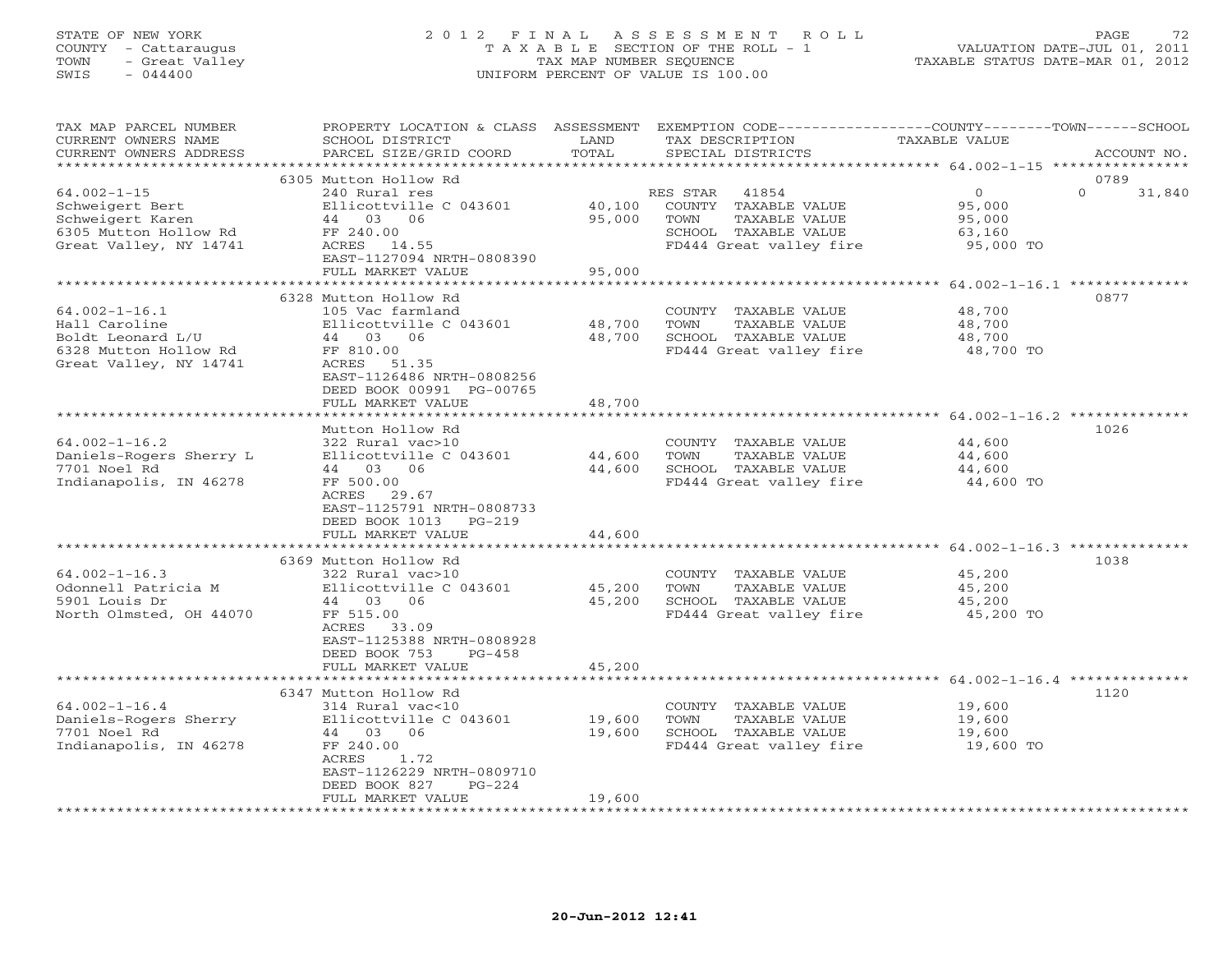## STATE OF NEW YORK 2 0 1 2 F I N A L A S S E S S M E N T R O L L PAGE 73 COUNTY - Cattaraugus T A X A B L E SECTION OF THE ROLL - 1 VALUATION DATE-JUL 01, 2011 TOWN - Great Valley TAX MAP NUMBER SEQUENCE TAXABLE STATUS DATE-MAR 01, 2012 SWIS - 044400 UNIFORM PERCENT OF VALUE IS 100.00UNIFORM PERCENT OF VALUE IS 100.00

| TAX MAP PARCEL NUMBER<br>CURRENT OWNERS NAME<br>CURRENT OWNERS ADDRESS                                           | PROPERTY LOCATION & CLASS<br>SCHOOL DISTRICT<br>PARCEL SIZE/GRID COORD                                                                                                                         | ASSESSMENT<br>LAND<br>TOTAL  | EXEMPTION CODE-----------------COUNTY-------TOWN------SCHOOL<br>TAX DESCRIPTION<br>SPECIAL DISTRICTS                                              | <b>TAXABLE VALUE</b>                                                       | ACCOUNT NO.                            |
|------------------------------------------------------------------------------------------------------------------|------------------------------------------------------------------------------------------------------------------------------------------------------------------------------------------------|------------------------------|---------------------------------------------------------------------------------------------------------------------------------------------------|----------------------------------------------------------------------------|----------------------------------------|
|                                                                                                                  |                                                                                                                                                                                                | **********                   |                                                                                                                                                   | ******************* 64.002-1-16.5 ***************                          |                                        |
| $64.002 - 1 - 16.5$<br>Smith Thomas L<br>6307 Mutton Hollow Rd<br>Great Valley, NY 14741                         | 6307 Mutton Hollow Rd<br>210 1 Family Res<br>Ellicottville C 043601<br>44 03 06<br>FF 200.00<br>ACRES<br>4.60<br>EAST-1126827 NRTH-0808788<br>DEED BOOK 968<br>$PG-593$                        | 25,900<br>89,350             | RES STAR<br>41854<br>COUNTY TAXABLE VALUE<br>TOWN<br>TAXABLE VALUE<br>SCHOOL TAXABLE VALUE<br>FD444 Great valley fire                             | $\overline{0}$<br>89,350<br>89,350<br>57,510<br>89,350 TO                  | 1167<br>$\Omega$<br>31,840             |
|                                                                                                                  | FULL MARKET VALUE                                                                                                                                                                              | 89,400                       |                                                                                                                                                   |                                                                            |                                        |
|                                                                                                                  |                                                                                                                                                                                                |                              |                                                                                                                                                   |                                                                            |                                        |
| $64.002 - 1 - 17$<br>Skibniewski Robert M<br>Skibniewski Paulette A<br>6421 Zetwick Rd<br>Great Valley, NY 14741 | 6421 Zetwick Rd<br>240 Rural res<br>Ellicottville C 043601<br>44 03 06<br>ACRES 42.62<br>EAST-1124825 NRTH-0808664<br>DEED BOOK 850<br>$PG-134$                                                | 190,000                      | RES STAR<br>41854<br>47,000 WVET C/T<br>41121<br>COUNTY TAXABLE VALUE<br>TOWN<br>TAXABLE VALUE<br>SCHOOL TAXABLE VALUE<br>FD444 Great valley fire | $\circ$<br>12,000<br>12,000<br>178,000<br>178,000<br>158,160<br>190,000 TO | 0404<br>31,840<br>$\Omega$<br>$\Omega$ |
|                                                                                                                  | FULL MARKET VALUE                                                                                                                                                                              | 190,000                      |                                                                                                                                                   |                                                                            |                                        |
|                                                                                                                  |                                                                                                                                                                                                |                              |                                                                                                                                                   |                                                                            |                                        |
| $64.002 - 1 - 18$<br>Punturiero Frank<br>Punturiero Lorraine<br>68 Cheekwood Dr<br>Cheektowaga, NY 14227         | 6389 Mutton Hollow Rd<br>270 Mfg housing<br>Ellicottville C 043601<br>44 03 06<br>FF 430.00<br>ACRES<br>4.56<br>EAST-1125257 NRTH-0810508<br>DEED BOOK 746<br>PG-1146<br>FULL MARKET VALUE     | 25,800<br>46,100<br>46,100   | COUNTY TAXABLE VALUE<br>TAXABLE VALUE<br>TOWN<br>SCHOOL TAXABLE VALUE<br>FD444 Great valley fire                                                  | 46,100<br>46,100<br>46,100<br>46,100 TO                                    | 0734                                   |
|                                                                                                                  | **********************                                                                                                                                                                         |                              |                                                                                                                                                   |                                                                            |                                        |
| $64.002 - 1 - 19.1$<br>Light Timothy J<br>6408 Zetwick Rd<br>Great Valley, NY 14741                              | 6408 Zetwick Rd<br>240 Rural res<br>Ellicottville C 043601<br>44 03 06<br>FF 530.00<br>9.70 BANK<br>ACRES<br>017<br>EAST-1124845 NRTH-0810533<br>DEED BOOK 955<br>$PG-34$<br>FULL MARKET VALUE | 33,800<br>110,300<br>110,300 | RES STAR<br>41854<br>COUNTY TAXABLE VALUE<br>TOWN<br>TAXABLE VALUE<br>SCHOOL TAXABLE VALUE<br>FD444 Great valley fire                             | $\overline{O}$<br>110,300<br>110,300<br>78,460<br>110,300 TO               | 0411<br>$\Omega$<br>31,840             |
|                                                                                                                  | ************************                                                                                                                                                                       |                              |                                                                                                                                                   |                                                                            |                                        |
| $64.002 - 1 - 19.2$<br>Stokes William<br>Stokes Annamae<br>6422 Zetwick Rd<br>Great Valley, NY 14741             | 6420 Zetwick Rd<br>314 Rural vac<10<br>Ellicottville C 043601<br>44 03 06<br>FF 190.00<br>ACRES<br>1.10<br>EAST-1124593 NRTH-0810803<br>DEED BOOK 922<br>$PG-473$                              | 18,200<br>18,200             | COUNTY TAXABLE VALUE<br>TOWN<br>TAXABLE VALUE<br>SCHOOL TAXABLE VALUE<br>FD444 Great valley fire                                                  | 18,200<br>18,200<br>18,200<br>18,200 TO                                    | 1463                                   |
|                                                                                                                  | FULL MARKET VALUE                                                                                                                                                                              | 18,200                       |                                                                                                                                                   |                                                                            |                                        |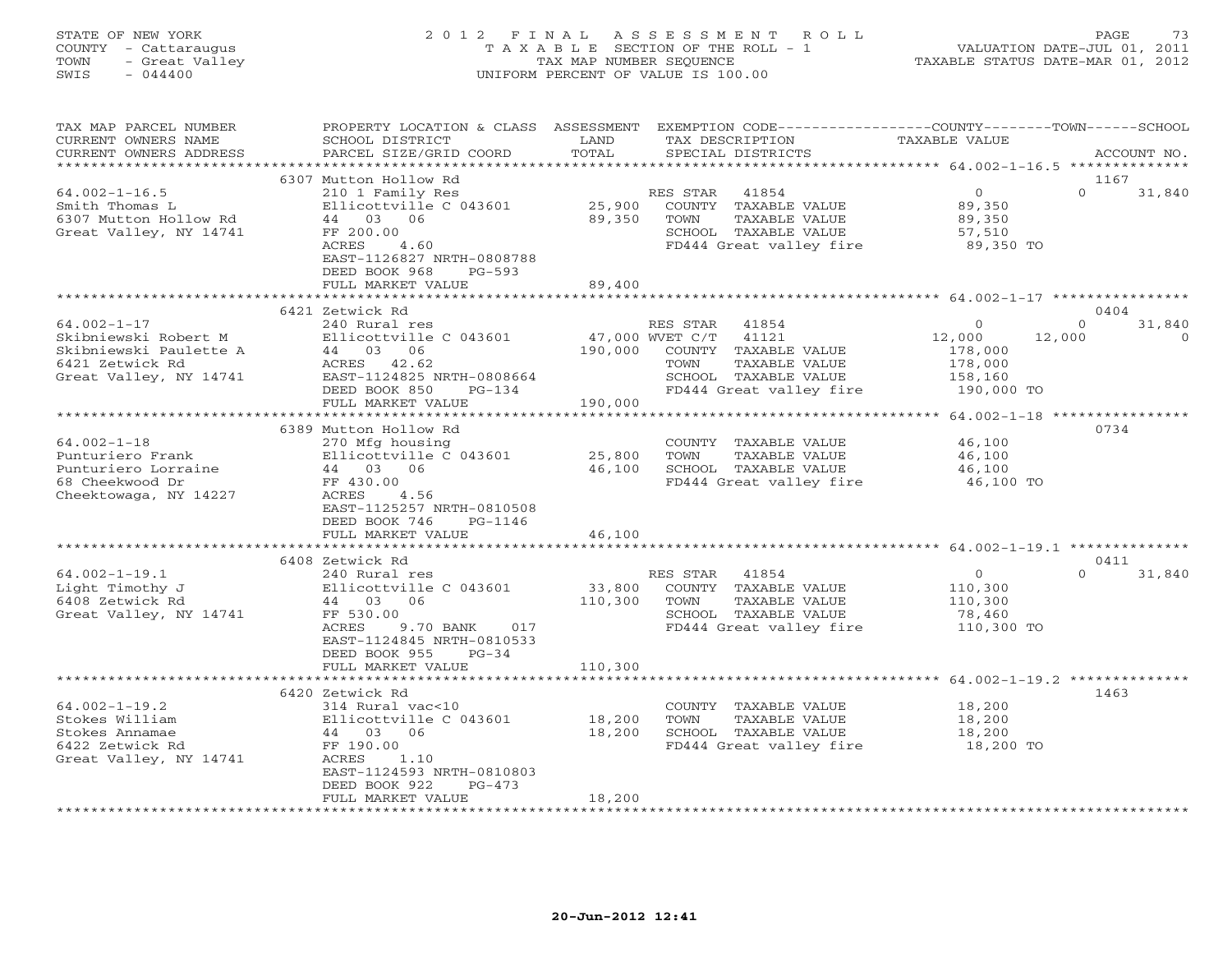#### STATE OF NEW YORK 2 0 1 2 F I N A L A S S E S S M E N T R O L L PAGE 74 COUNTY - Cattaraugus T A X A B L E SECTION OF THE ROLL - 1 VALUATION DATE-JUL 01, 2011 TOWN - Great Valley TAX MAP NUMBER SEQUENCE TAXABLE STATUS DATE-MAR 01, 2012 SWIS - 044400 UNIFORM PERCENT OF VALUE IS 100.00UNIFORM PERCENT OF VALUE IS 100.00

| TAX MAP PARCEL NUMBER<br>CURRENT OWNERS NAME     | PROPERTY LOCATION & CLASS ASSESSMENT<br>SCHOOL DISTRICT | LAND                  | TAX DESCRIPTION                               | EXEMPTION CODE-----------------COUNTY-------TOWN------SCHOOL<br>TAXABLE VALUE |             |
|--------------------------------------------------|---------------------------------------------------------|-----------------------|-----------------------------------------------|-------------------------------------------------------------------------------|-------------|
| CURRENT OWNERS ADDRESS<br>********************** | PARCEL SIZE/GRID COORD<br>***********************       | TOTAL<br>************ | SPECIAL DISTRICTS                             | ********************************** 64.002-1-20.1 **************               | ACCOUNT NO. |
|                                                  | Zetwick Rd                                              |                       |                                               | 0796                                                                          |             |
| $64.002 - 1 - 20.1$                              | 322 Rural vac>10                                        |                       | COUNTY TAXABLE VALUE                          | 25,000                                                                        |             |
| Bickell Richard A                                | Ellicottville C 043601                                  | 25,000                | TOWN<br>TAXABLE VALUE                         | 25,000                                                                        |             |
| Bickell Clarence A                               | 48 03 06                                                | 25,000                | SCHOOL TAXABLE VALUE                          | 25,000                                                                        |             |
| 4990 Klawitter Rd                                | FF 369.10                                               |                       | FD444 Great valley fire                       | 25,000 TO                                                                     |             |
| Great Valley, NY 14741                           | 5.30<br>ACRES                                           |                       |                                               |                                                                               |             |
|                                                  | EAST-1123912 NRTH-0810359                               |                       |                                               |                                                                               |             |
|                                                  | DEED BOOK 15650 PG-7001                                 |                       |                                               |                                                                               |             |
|                                                  | FULL MARKET VALUE                                       | 25,000                |                                               |                                                                               |             |
|                                                  |                                                         | ********              |                                               | ************************* 64.002-1-20.2 **************                        |             |
|                                                  | 6436 Zetwick Rd                                         |                       |                                               | 1493                                                                          |             |
| $64.002 - 1 - 20.2$                              | 311 Res vac land                                        |                       | COUNTY TAXABLE VALUE                          | 21,100                                                                        |             |
| Kulbacki Brian                                   | Ellicottville C 043601                                  | 21,100                | TOWN<br>TAXABLE VALUE                         | 21,100                                                                        |             |
| 5 Roycroft Pkwy                                  | 48 03 06                                                | 21,100                | SCHOOL TAXABLE VALUE                          | 21,100                                                                        |             |
| Elma, NY 14059                                   | FF 360.12                                               |                       | FD444 Great valley fire                       | 21,100 TO                                                                     |             |
|                                                  | 2.41<br>ACRES<br>EAST-1123962 NRTH-0810837              |                       |                                               |                                                                               |             |
|                                                  | DEED BOOK 1012<br>PG-1194                               |                       |                                               |                                                                               |             |
|                                                  | FULL MARKET VALUE                                       | 21,100                |                                               |                                                                               |             |
|                                                  | **********************                                  | ***********           |                                               |                                                                               |             |
|                                                  | 6422 Zetwick Rd                                         |                       |                                               | 1494                                                                          |             |
| $64.002 - 1 - 20.3$                              | 210 1 Family Res                                        |                       | RES STAR 41854                                | $\circ$<br>$\Omega$                                                           | 31,840      |
| Stokes William T                                 | Ellicottville C 043601                                  | 21,100                | COUNTY TAXABLE VALUE                          | 157,000                                                                       |             |
| Stokes Annamae                                   | 48 03 06                                                | 157,000               | TOWN<br>TAXABLE VALUE                         | 157,000                                                                       |             |
| 6422 Zetwick Rd                                  | FRNT 370.00 DPTH                                        |                       | SCHOOL TAXABLE VALUE                          | 125,160                                                                       |             |
| Great Valley, NY 14741                           | ACRES<br>2.40                                           |                       | FD444 Great valley fire                       | 157,000 TO                                                                    |             |
|                                                  | EAST-1124323 NRTH-0810839                               |                       |                                               |                                                                               |             |
|                                                  | DEED BOOK 00973 PG-00741                                |                       |                                               |                                                                               |             |
|                                                  | FULL MARKET VALUE                                       | 157,000               |                                               |                                                                               |             |
|                                                  |                                                         | *************         |                                               |                                                                               |             |
|                                                  | 6429 Zetwick Rd                                         |                       |                                               | 1495                                                                          |             |
| $64.002 - 1 - 20.4$<br>Bickell Richard A         | 260 Seasonal res<br>Ellicottville C 043601              | 27,200                | COUNTY TAXABLE VALUE<br>TOWN<br>TAXABLE VALUE | 40,000<br>40,000                                                              |             |
| Bickell Clarence A                               | 48 03 06                                                | 40,000                | SCHOOL TAXABLE VALUE                          | 40,000                                                                        |             |
| 4990 Klawitter Rd                                | FF 401.59                                               |                       | FD444 Great valley fire                       | 40,000 TO                                                                     |             |
| Great Valley, NY 14741                           | ACRES<br>5.19                                           |                       |                                               |                                                                               |             |
|                                                  | EAST-1124314 NRTH-0810362                               |                       |                                               |                                                                               |             |
|                                                  | DEED BOOK 15651 PG-4001                                 |                       |                                               |                                                                               |             |
|                                                  | FULL MARKET VALUE                                       | 40,000                |                                               |                                                                               |             |
|                                                  |                                                         |                       |                                               |                                                                               |             |
|                                                  | 6449 Zetwick Rd                                         |                       |                                               | 1636                                                                          |             |
| $64.002 - 1 - 20.5$                              | 210 1 Family Res                                        |                       | COUNTY TAXABLE VALUE                          | 100,000                                                                       |             |
| Eisla Gregory B                                  | Ellicottville C 043601                                  | 29,500                | <b>TAXABLE VALUE</b><br>TOWN                  | 100,000                                                                       |             |
| 6449 Zetwick Rd                                  | 48 03 06                                                | 100,000               | SCHOOL TAXABLE VALUE                          | 100,000                                                                       |             |
| PO Box 214                                       | FF 370.00                                               |                       | FD444 Great valley fire                       | 100,000 TO                                                                    |             |
| Great Valley, NY 14741                           | ACRES<br>6.35                                           |                       |                                               |                                                                               |             |
|                                                  | EAST-1123578 NRTH-0810541<br>$PG-539$                   |                       |                                               |                                                                               |             |
|                                                  | DEED BOOK 961<br>FULL MARKET VALUE                      | 100,000               |                                               |                                                                               |             |
|                                                  | * * * * * * * * * * * * * * * * * *                     |                       |                                               |                                                                               |             |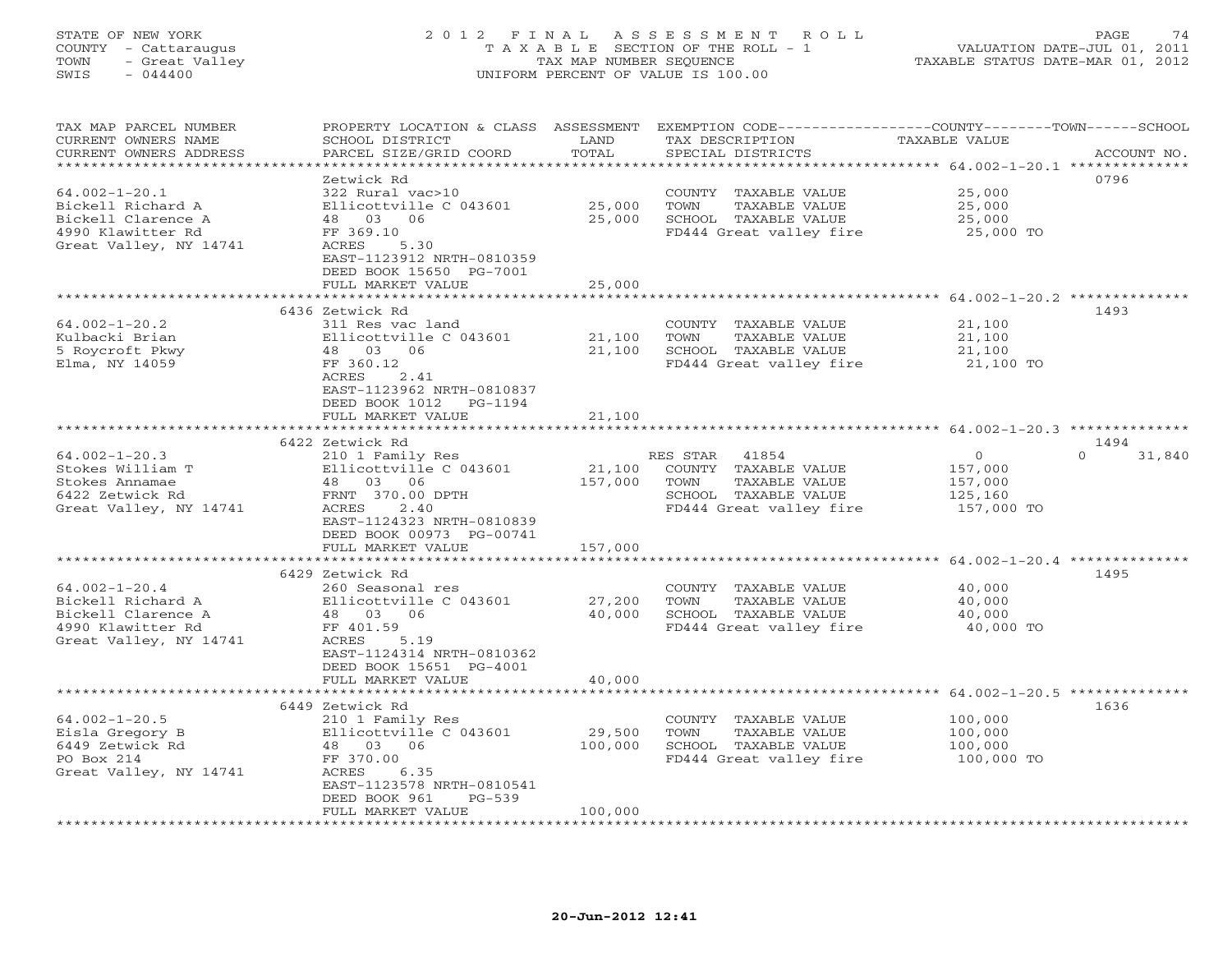## STATE OF NEW YORK 2 0 1 2 F I N A L A S S E S S M E N T R O L L PAGE 75 COUNTY - Cattaraugus T A X A B L E SECTION OF THE ROLL - 1 VALUATION DATE-JUL 01, 2011 TOWN - Great Valley TAX MAP NUMBER SEQUENCE TAXABLE STATUS DATE-MAR 01, 2012 SWIS - 044400 UNIFORM PERCENT OF VALUE IS 100.00UNIFORM PERCENT OF VALUE IS 100.00

| TAX MAP PARCEL NUMBER<br>CURRENT OWNERS NAME<br>CURRENT OWNERS ADDRESS | PROPERTY LOCATION & CLASS ASSESSMENT<br>SCHOOL DISTRICT<br>PARCEL SIZE/GRID COORD | <b>T,AND</b><br>TOTAL | EXEMPTION CODE-----------------COUNTY-------TOWN------SCHOOL<br>TAX DESCRIPTION<br>SPECIAL DISTRICTS | <b>TAXABLE VALUE</b>                          | ACCOUNT NO. |
|------------------------------------------------------------------------|-----------------------------------------------------------------------------------|-----------------------|------------------------------------------------------------------------------------------------------|-----------------------------------------------|-------------|
|                                                                        | 6425 Zetwick Rd                                                                   |                       |                                                                                                      |                                               | 0868        |
| $64.002 - 1 - 21$                                                      | 260 Seasonal res                                                                  |                       | COUNTY TAXABLE VALUE                                                                                 | 68,000                                        |             |
| Stetter John                                                           | Ellicottville C 043601                                                            | 53,100                | TOWN<br>TAXABLE VALUE                                                                                | 68,000                                        |             |
| Stetter Florence                                                       | 48 03 06                                                                          | 68,000                | SCHOOL TAXABLE VALUE                                                                                 | 68,000                                        |             |
| 270 Phyllis St                                                         | ACRES 75.00                                                                       |                       | FD444 Great valley fire                                                                              | 68,000 TO                                     |             |
| Buffalo, NY 14215                                                      | EAST-1123973 NRTH-0808627                                                         |                       |                                                                                                      |                                               |             |
|                                                                        | DEED BOOK 688<br>$PG-509$                                                         |                       |                                                                                                      |                                               |             |
|                                                                        | FULL MARKET VALUE                                                                 | 68,000                |                                                                                                      |                                               |             |
|                                                                        | *******************                                                               | * * * * * * * * * * * |                                                                                                      | ********************* 64.002-1-22 *********** |             |
|                                                                        | Zetwick Rd                                                                        |                       |                                                                                                      |                                               | 0972        |
| $64.002 - 1 - 22$                                                      | 910 Priv forest                                                                   |                       | COUNTY TAXABLE VALUE                                                                                 | 48,400                                        |             |
| Kjl Holdings Llc                                                       | Ellicottville C 043601                                                            | 48,400                | TOWN<br>TAXABLE VALUE                                                                                | 48,400                                        |             |
| 10 Soldier Wood Cir                                                    | 48 03 06                                                                          | 48,400                | SCHOOL TAXABLE VALUE                                                                                 | 48,400                                        |             |
| Orchard Park, NY 14127                                                 | FF 50.00                                                                          |                       | FD444 Great valley fire                                                                              | 48,400 TO                                     |             |
|                                                                        | ACRES 50.00                                                                       |                       |                                                                                                      |                                               |             |
|                                                                        | EAST-1122904 NRTH-0810001                                                         |                       |                                                                                                      |                                               |             |
|                                                                        | DEED BOOK 15334 PG-8003                                                           |                       |                                                                                                      |                                               |             |
|                                                                        | FULL MARKET VALUE                                                                 | 48,400                |                                                                                                      |                                               |             |
|                                                                        |                                                                                   |                       |                                                                                                      |                                               | 0575        |
| $64.002 - 1 - 23$                                                      | Zetwick Rd (Off)<br>910 Priv forest                                               |                       | COUNTY TAXABLE VALUE                                                                                 | 45,400                                        |             |
| Johnson Elmer L                                                        | Ellicottville C 043601                                                            | 45,400                | TOWN<br>TAXABLE VALUE                                                                                | 45,400                                        |             |
| Johnson Margaret                                                       | 48 03 06                                                                          | 45,400                | SCHOOL TAXABLE VALUE                                                                                 | 45,400                                        |             |
| 4621 Porter Hollow Rd                                                  | ACRES 34.00                                                                       |                       | FD444 Great valley fire                                                                              | 45,400 TO                                     |             |
| Great Valley, NY 14741                                                 | EAST-1123016 NRTH-0808090                                                         |                       |                                                                                                      |                                               |             |
|                                                                        | DEED BOOK 853<br>$PG-681$                                                         |                       |                                                                                                      |                                               |             |
|                                                                        | FULL MARKET VALUE                                                                 | 45,400                |                                                                                                      |                                               |             |
|                                                                        |                                                                                   |                       |                                                                                                      |                                               |             |
|                                                                        | Stone Rd (Off)                                                                    |                       |                                                                                                      |                                               | 0916        |
| $64.002 - 1 - 24$                                                      | 910 Priv forest                                                                   |                       | COUNTY TAXABLE VALUE                                                                                 | 55,000                                        |             |
| William E Weir Rev Trust                                               | Salamanca Centr 041600                                                            | 55,000                | TOWN<br>TAXABLE VALUE                                                                                | 55,000                                        |             |
| William Weir                                                           | 48 03 06                                                                          | 55,000                | SCHOOL TAXABLE VALUE                                                                                 | 55,000                                        |             |
| 79 Tingler Island                                                      | ACRES 85.00                                                                       |                       | FD445 Killbuck fire                                                                                  | 55,000 TO                                     |             |
| Marathon, FL 33050                                                     | EAST-1121605 NRTH-0808098                                                         |                       |                                                                                                      |                                               |             |
|                                                                        | DEED BOOK 11292 PG-7001                                                           |                       |                                                                                                      |                                               |             |
|                                                                        | FULL MARKET VALUE                                                                 | 55,000                |                                                                                                      |                                               |             |
|                                                                        | Stone Rd (Off)                                                                    |                       |                                                                                                      |                                               | 0918        |
| $64.002 - 1 - 25$                                                      | 910 Priv forest                                                                   |                       | COUNTY TAXABLE VALUE                                                                                 | 45,000                                        |             |
| William E Weir Rev Trust                                               | Salamanca Centr 041600                                                            | 45,000                | TOWN<br>TAXABLE VALUE                                                                                | 45,000                                        |             |
| William Weir                                                           | 54 03 06                                                                          | 45,000                | SCHOOL TAXABLE VALUE                                                                                 | 45,000                                        |             |
| 79 Tingler Island                                                      | ACRES 32.00                                                                       |                       | FD444 Great valley fire                                                                              | 45,000 TO                                     |             |
| Marathon, FL 33050                                                     | EAST-1120095 NRTH-0807834                                                         |                       |                                                                                                      |                                               |             |
|                                                                        | DEED BOOK 11292 PG-7001                                                           |                       |                                                                                                      |                                               |             |
|                                                                        | FULL MARKET VALUE                                                                 | 45,000                |                                                                                                      |                                               |             |
|                                                                        |                                                                                   |                       |                                                                                                      |                                               |             |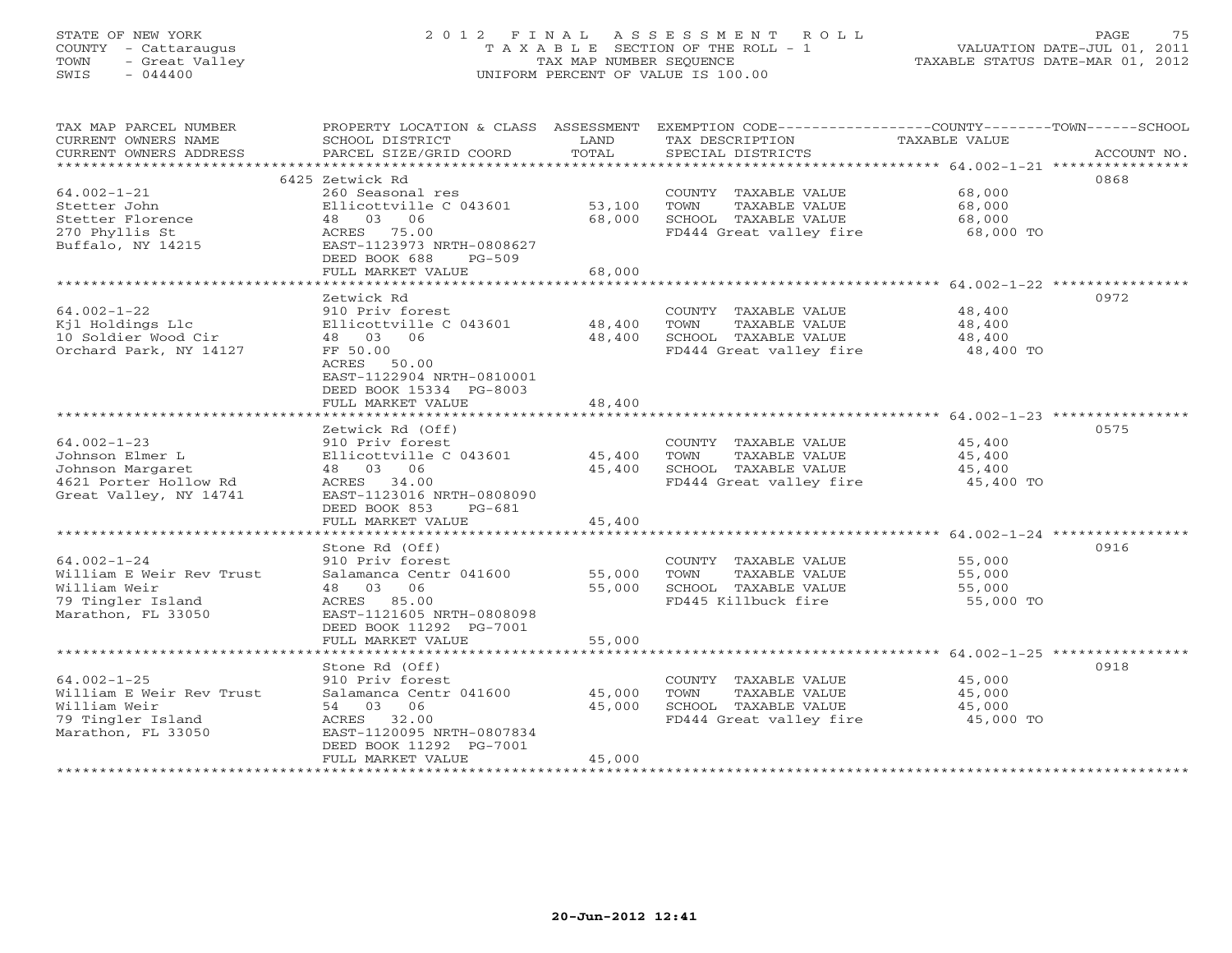## STATE OF NEW YORK 2 0 1 2 F I N A L A S S E S S M E N T R O L L PAGE 76 COUNTY - Cattaraugus T A X A B L E SECTION OF THE ROLL - 1 VALUATION DATE-JUL 01, 2011 TOWN - Great Valley TAX MAP NUMBER SEQUENCE TAXABLE STATUS DATE-MAR 01, 2012 SWIS - 044400 UNIFORM PERCENT OF VALUE IS 100.00UNIFORM PERCENT OF VALUE IS 100.00

| TAX MAP PARCEL NUMBER                      | PROPERTY LOCATION & CLASS ASSESSMENT            |         |                                               | EXEMPTION CODE-----------------COUNTY-------TOWN------SCHOOL |
|--------------------------------------------|-------------------------------------------------|---------|-----------------------------------------------|--------------------------------------------------------------|
| CURRENT OWNERS NAME                        | SCHOOL DISTRICT                                 | LAND    | TAX DESCRIPTION                               | TAXABLE VALUE                                                |
| CURRENT OWNERS ADDRESS                     | PARCEL SIZE/GRID COORD                          | TOTAL   | SPECIAL DISTRICTS                             | ACCOUNT NO.                                                  |
| ************************                   |                                                 |         |                                               |                                                              |
|                                            | 4960 Hungry Hollow Rd                           |         |                                               | 1082                                                         |
| $64.002 - 1 - 26$<br>West Charles A Sr     | 260 Seasonal res<br>Salamanca Centr 041600      | 34,200  | COUNTY TAXABLE VALUE<br>TOWN<br>TAXABLE VALUE | 124,000<br>124,000                                           |
| West Charles A Jr                          | 54 03<br>06                                     | 124,000 | SCHOOL TAXABLE VALUE                          | 124,000                                                      |
| 3701 Simmons Ave                           | FF 700.00                                       |         | FD444 Great valley fire                       | 124,000 TO                                                   |
| Niagara Falls, NY 14303                    | ACRES<br>10.00                                  |         |                                               |                                                              |
|                                            | EAST-1118265 NRTH-0807501                       |         |                                               |                                                              |
|                                            | DEED BOOK 928<br>$PG-465$                       |         |                                               |                                                              |
|                                            | FULL MARKET VALUE                               | 124,000 |                                               |                                                              |
|                                            |                                                 |         |                                               |                                                              |
|                                            | Hungry Hollow Rd                                |         |                                               | 0164                                                         |
| $64.002 - 1 - 27.1$                        | 910 Priv forest                                 |         | COUNTY TAXABLE VALUE                          | 64,800                                                       |
| Congdon Lillian B                          | Salamanca Centr 041600                          | 64,800  | TAXABLE VALUE<br>TOWN                         | 64,800                                                       |
| Perreault Suzanne                          | 54 03 06                                        | 64,800  | SCHOOL TAXABLE VALUE                          | 64,800                                                       |
| 3267 State Park Ave<br>Salamanca, NY 14779 | ACRES 137.10<br>EAST-1119207 NRTH-0809998       |         | FD444 Great valley fire                       | 64,800 TO                                                    |
|                                            | DEED BOOK 856<br>$PG-777$                       |         |                                               |                                                              |
|                                            | FULL MARKET VALUE                               | 64,800  |                                               |                                                              |
|                                            | ************************                        |         |                                               |                                                              |
|                                            | Hungry Hollow Rd                                |         |                                               | 1087                                                         |
| $64.002 - 1 - 27.2$                        | 314 Rural vac<10                                |         | COUNTY TAXABLE VALUE                          | 5,900                                                        |
| Evans Kimberly                             | Salamanca Centr 041600                          | 5,900   | TOWN<br>TAXABLE VALUE                         | 5,900                                                        |
| 5029 Hungry Hollow Rd                      | 54 03<br>06                                     | 5,900   | SCHOOL TAXABLE VALUE                          | 5,900                                                        |
| Great Valley, NY 14741                     | FRNT 230.00 DPTH<br>40.00                       |         | FD444 Great valley fire                       | 5,900 TO                                                     |
|                                            | ACRES<br>0.21                                   |         |                                               |                                                              |
|                                            | EAST-1117661 NRTH-0808787                       |         |                                               |                                                              |
|                                            | DEED BOOK 917<br>PG-356                         |         |                                               |                                                              |
|                                            | FULL MARKET VALUE                               | 5,900   |                                               |                                                              |
|                                            | Hungry Hollow Rd                                |         |                                               | 1091                                                         |
| $64.002 - 1 - 27.3$                        | 320 Rural vacant                                |         | COUNTY TAXABLE VALUE                          | 10,200                                                       |
| Orcutt Michael J                           | Salamanca Centr 041600                          | 10,200  | TOWN<br>TAXABLE VALUE                         | 10,200                                                       |
| Orcutt Kimberly                            | 54 03 06                                        | 10,200  | SCHOOL TAXABLE VALUE                          | 10,200                                                       |
| 5021 Hungry Hollow Rd                      | FRNT 261.75 DPTH<br>80.00                       |         | FD444 Great valley fire                       | 10,200 TO                                                    |
| Great Valley, NY 14741                     | ACRES<br>0.48                                   |         |                                               |                                                              |
|                                            | EAST-1117682 NRTH-0808562                       |         |                                               |                                                              |
|                                            | DEED BOOK 938<br>$PG-327$                       |         |                                               |                                                              |
|                                            | FULL MARKET VALUE<br>************************** | 10,200  |                                               |                                                              |
|                                            | 5005 Hungry Hollow Rd                           |         |                                               | 1100                                                         |
| $64.002 - 1 - 27.4$                        | 314 Rural vac<10                                |         | COUNTY TAXABLE VALUE                          | 16,600                                                       |
| Boskat George C Jr                         | Salamanca Centr 041600                          | 16,600  | TOWN<br>TAXABLE VALUE                         | 16,600                                                       |
| 8067 Goodrich Rd                           | 54<br>03<br>06                                  | 16,600  | SCHOOL TAXABLE VALUE                          | 16,600                                                       |
| Clarence Center, NY 14032                  | FRNT 300.00 DPTH 135.00                         |         | FD444 Great valley fire                       | 16,600 TO                                                    |
|                                            | 0.93<br>ACRES                                   |         |                                               |                                                              |
|                                            | EAST-1117707 NRTH-0808291                       |         |                                               |                                                              |
|                                            | DEED BOOK 12702 PG-5001                         |         |                                               |                                                              |
|                                            | FULL MARKET VALUE                               | 16,600  |                                               |                                                              |
|                                            |                                                 |         |                                               |                                                              |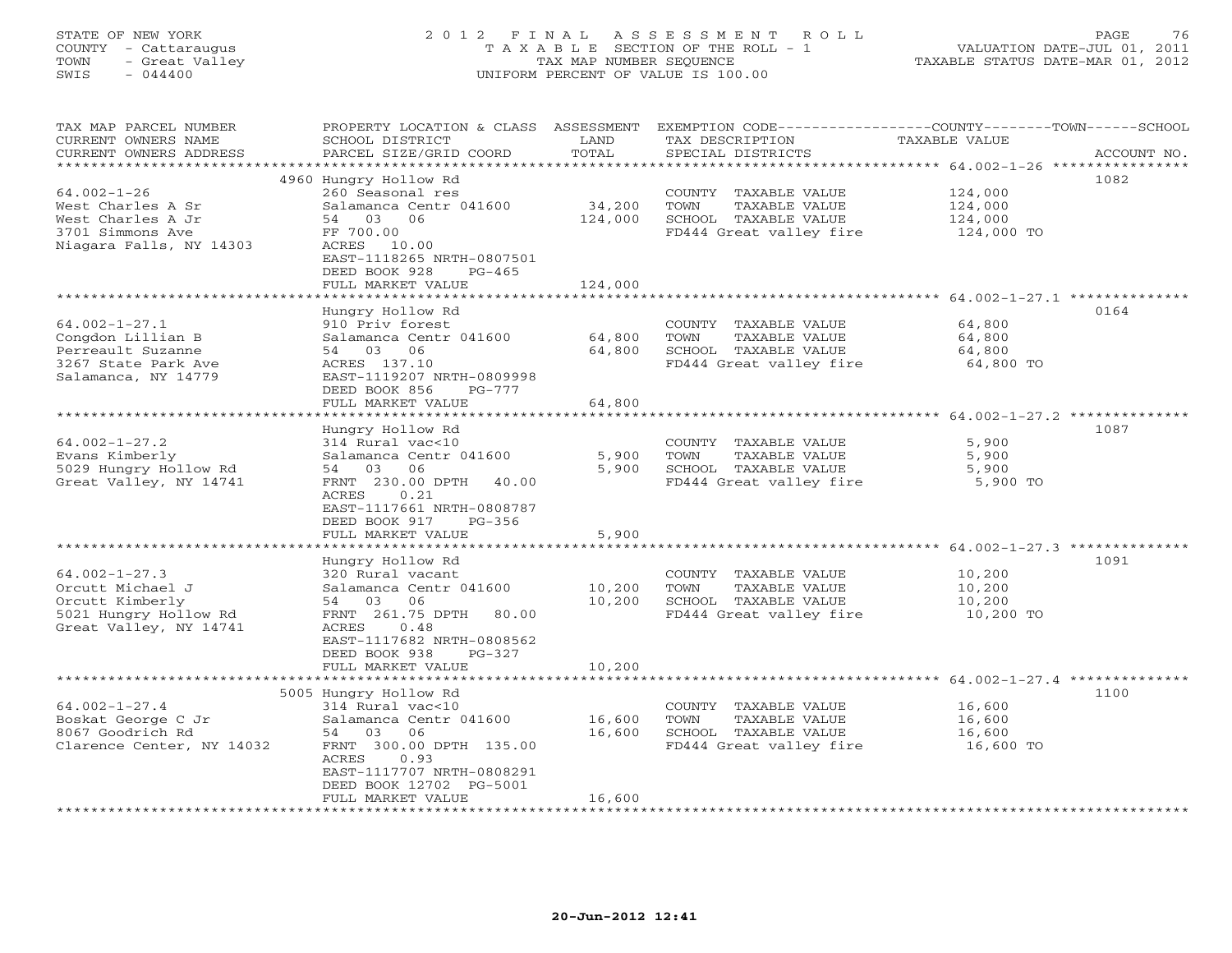## STATE OF NEW YORK 2 0 1 2 F I N A L A S S E S S M E N T R O L L PAGE 77 COUNTY - Cattaraugus T A X A B L E SECTION OF THE ROLL - 1 VALUATION DATE-JUL 01, 2011 TOWN - Great Valley TAX MAP NUMBER SEQUENCE TAXABLE STATUS DATE-MAR 01, 2012 SWIS - 044400 UNIFORM PERCENT OF VALUE IS 100.00UNIFORM PERCENT OF VALUE IS 100.00

| TAX MAP PARCEL NUMBER<br>CURRENT OWNERS NAME<br>CURRENT OWNERS ADDRESS                                           | PROPERTY LOCATION & CLASS ASSESSMENT<br>SCHOOL DISTRICT<br>PARCEL SIZE/GRID COORD                                                                                             | LAND<br>TOTAL     | EXEMPTION CODE-----------------COUNTY-------TOWN------SCHOOL<br>TAX DESCRIPTION<br>SPECIAL DISTRICTS                  | TAXABLE VALUE                                             | ACCOUNT NO.        |
|------------------------------------------------------------------------------------------------------------------|-------------------------------------------------------------------------------------------------------------------------------------------------------------------------------|-------------------|-----------------------------------------------------------------------------------------------------------------------|-----------------------------------------------------------|--------------------|
| *************************                                                                                        |                                                                                                                                                                               |                   |                                                                                                                       |                                                           |                    |
|                                                                                                                  | 4997 Hungry Hollow Rd                                                                                                                                                         |                   |                                                                                                                       |                                                           | 1107               |
| $64.002 - 1 - 27.5$<br>Harrington Michael<br>Harrington Donna<br>4997 Hungry Hollow Rd<br>Great Valley, NY 14741 | 210 1 Family Res<br>Salamanca Centr 041600<br>06<br>54<br>03<br>FRNT 251.00 DPTH 190.00<br>1.09 BANK<br>ACRES<br>017<br>EAST-1117733 NRTH-0808023<br>DEED BOOK 00973 PG-01082 | 18,200<br>92,600  | RES STAR<br>41854<br>COUNTY TAXABLE VALUE<br>TOWN<br>TAXABLE VALUE<br>SCHOOL TAXABLE VALUE<br>FD444 Great valley fire | $\overline{O}$<br>92,600<br>92,600<br>60,760<br>92,600 TO | $\Omega$<br>31,840 |
|                                                                                                                  | FULL MARKET VALUE                                                                                                                                                             | 92,600            |                                                                                                                       |                                                           |                    |
|                                                                                                                  |                                                                                                                                                                               |                   |                                                                                                                       |                                                           |                    |
| $64.002 - 1 - 27.6$<br>Watson William<br>600 State St<br>Salamanca, NY 14779                                     | 4981 Hungry Hollow Rd (Off)<br>312 Vac w/imprv<br>Salamanca Centr 041600<br>54 03<br>06<br>2.35<br>ACRES<br>EAST-1117779 NRTH-0807380<br>DEED BOOK 4749 PG-3002               | 16,500<br>19,200  | COUNTY TAXABLE VALUE<br>TOWN<br>TAXABLE VALUE<br>SCHOOL TAXABLE VALUE<br>FD444 Great valley fire                      | 19,200<br>19,200<br>19,200<br>19,200 TO                   | 1098               |
|                                                                                                                  | FULL MARKET VALUE                                                                                                                                                             | 19,200            |                                                                                                                       |                                                           |                    |
|                                                                                                                  |                                                                                                                                                                               |                   |                                                                                                                       |                                                           |                    |
| $64.002 - 1 - 27.7$<br>Gable Gary C<br>Gable Linda L<br>5114 Mayer Rd<br>Hamburg, NY 14075                       | 5100 Perreault Rd<br>260 Seasonal res<br>Salamanca Centr 041600<br>54 03 06<br>ACRES 25.34<br>EAST-1119477 NRTH-0808630<br>DEED BOOK 900<br>$PG-223$                          | 43,800<br>118,800 | COUNTY TAXABLE VALUE<br>TOWN<br>TAXABLE VALUE<br>SCHOOL TAXABLE VALUE<br>FD444 Great valley fire                      | 118,800<br>118,800<br>118,800<br>118,800 TO               | 1464               |
|                                                                                                                  | FULL MARKET VALUE                                                                                                                                                             | 118,800           |                                                                                                                       |                                                           |                    |
| $64.002 - 1 - 27.8$<br>Wal-Cem Realty Corp<br>55 Hemlock Ln<br>Lancaster, NY 14086                               | 4983 Hungry Hollow Rd<br>210 1 Family Res<br>Salamanca Centr 041600<br>54 03 06<br>FF 280.00<br>1.60<br>ACRES<br>EAST-1117767 NRTH-0807740<br>DEED BOOK 4598<br>PG-4002       | 19,300<br>200,200 | COUNTY TAXABLE VALUE<br>TOWN<br>TAXABLE VALUE<br>SCHOOL TAXABLE VALUE<br>FD444 Great valley fire                      | 200,200<br>200,200<br>200,200<br>200,200 TO               | 1496               |
|                                                                                                                  | FULL MARKET VALUE                                                                                                                                                             | 200,200           |                                                                                                                       |                                                           |                    |
|                                                                                                                  | Hungry Hollow Rd (Off)                                                                                                                                                        |                   |                                                                                                                       |                                                           | 1570               |
| $64.002 - 1 - 27.9$<br>Gable Gary C<br>Gable Linda L<br>5114 Mayer Rd<br>Hamburg, NY 14075                       | 311 Res vac land<br>Salamanca Centr 041600<br>54 03<br>06<br>ACRES<br>5.03<br>DEED BOOK 00992 PG-01109                                                                        | 26,900<br>26,900  | COUNTY TAXABLE VALUE<br>TOWN<br>TAXABLE VALUE<br>SCHOOL TAXABLE VALUE<br>FD444 Great valley fire                      | 26,900<br>26,900<br>26,900<br>26,900 TO                   |                    |
|                                                                                                                  | FULL MARKET VALUE                                                                                                                                                             | 26,900            |                                                                                                                       |                                                           |                    |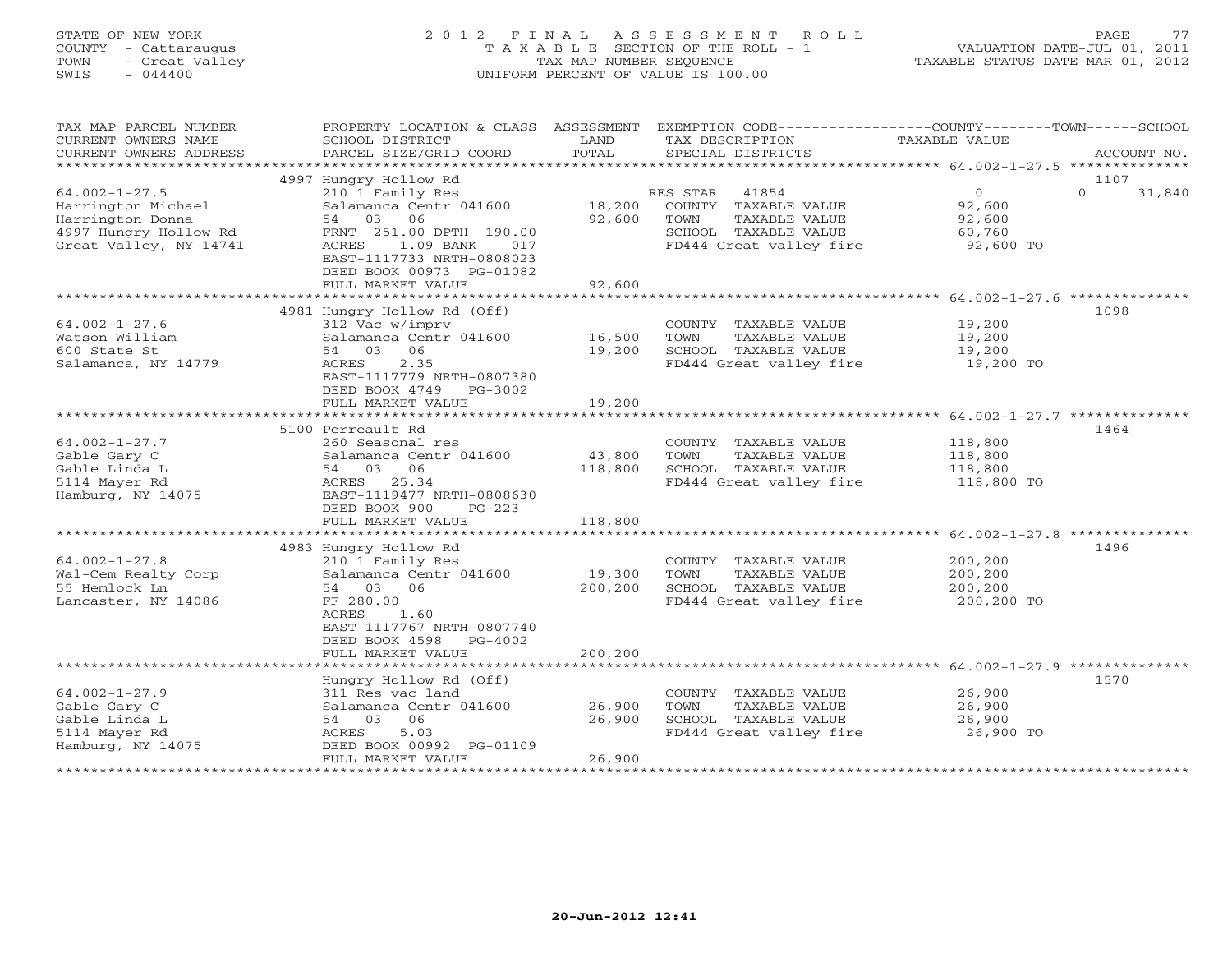## STATE OF NEW YORK 2 0 1 2 F I N A L A S S E S S M E N T R O L L PAGE 78 COUNTY - Cattaraugus T A X A B L E SECTION OF THE ROLL - 1 VALUATION DATE-JUL 01, 2011 TOWN - Great Valley TAX MAP NUMBER SEQUENCE TAXABLE STATUS DATE-MAR 01, 2012 SWIS - 044400 UNIFORM PERCENT OF VALUE IS 100.00UNIFORM PERCENT OF VALUE IS 100.00

| TAX MAP PARCEL NUMBER<br>CURRENT OWNERS NAME<br>CURRENT OWNERS ADDRESS | SCHOOL DISTRICT<br>PARCEL SIZE/GRID COORD                                                   | LAND<br>TOTAL     | PROPERTY LOCATION & CLASS ASSESSMENT EXEMPTION CODE----------------COUNTY-------TOWN------SCHOOL<br>TAX DESCRIPTION<br>SPECIAL DISTRICTS | TAXABLE VALUE                 | ACCOUNT NO.        |
|------------------------------------------------------------------------|---------------------------------------------------------------------------------------------|-------------------|------------------------------------------------------------------------------------------------------------------------------------------|-------------------------------|--------------------|
| $64.002 - 1 - 27.10$<br>Suter Frederick<br>Suter Barbara               | 5027 Perreault Rd<br>210 1 Family Res<br>Salamanca Centr 041600<br>54 03 06                 | 27,500<br>160,100 | COUNTY TAXABLE VALUE<br>TOWN<br>TAXABLE VALUE<br>SCHOOL TAXABLE VALUE                                                                    | 160,100<br>160,100<br>160,100 | 1574               |
| 88 Fuller Ave<br>Webster, NY 14580                                     | ACRES<br>5.33<br>EAST-1118897 NRTH-0807349<br>DEED BOOK 999<br>PG-1113<br>FULL MARKET VALUE | 160,100           | FD444 Great valley fire                                                                                                                  | 160,100 TO                    |                    |
|                                                                        |                                                                                             |                   |                                                                                                                                          |                               |                    |
|                                                                        | Hungry Hollow Rd (Off)                                                                      |                   |                                                                                                                                          |                               | 1593               |
| $64.002 - 1 - 27.11$                                                   | 311 Res vac land                                                                            |                   | COUNTY TAXABLE VALUE                                                                                                                     | 27,400                        |                    |
| Mazur Thomas                                                           | Salamanca Centr 041600 27,400                                                               |                   | TOWN<br>TAXABLE VALUE                                                                                                                    | 27,400                        |                    |
| Mazur Jerolyn                                                          | 54 03 06                                                                                    | 27,400            | SCHOOL TAXABLE VALUE                                                                                                                     | 27,400                        |                    |
| 154 Highland Ave<br>Buffalo, NY 14222                                  | ACRES<br>5.29<br>EAST-1134923 NRTH-0808004<br>DEED BOOK 9007 PG-6001                        |                   | FD444 Great valley fire 27,400 TO                                                                                                        |                               |                    |
|                                                                        | FULL MARKET VALUE                                                                           | 27,400            |                                                                                                                                          |                               |                    |
|                                                                        |                                                                                             |                   |                                                                                                                                          |                               | 1615               |
| $64.002 - 1 - 27.12$                                                   | 5016 Hungry Hollow Rd<br>210 1 Family Res                                                   |                   | RES STAR<br>41854                                                                                                                        | $\circ$                       | $\Omega$<br>31,840 |
| Arena Victor J                                                         | Salamanca Centr 041600                                                                      | 26,900            | COUNTY TAXABLE VALUE                                                                                                                     | 105,000                       |                    |
| 5016 Hungry Hollow Rd                                                  | 54 03 06                                                                                    | 105,000           | TOWN<br>TAXABLE VALUE                                                                                                                    | 105,000                       |                    |
| Great Valley, NY 14741                                                 | FRNT 373.60 DPTH                                                                            |                   | SCHOOL TAXABLE VALUE                                                                                                                     | 73,160                        |                    |
|                                                                        | ACRES<br>5.05 BANK<br>017                                                                   |                   | FD444 Great valley fire                                                                                                                  | 105,000 TO                    |                    |
|                                                                        | DEED BOOK 15097 PG-001                                                                      |                   |                                                                                                                                          |                               |                    |
|                                                                        | FULL MARKET VALUE                                                                           | 105,000           |                                                                                                                                          |                               |                    |
|                                                                        |                                                                                             |                   |                                                                                                                                          |                               |                    |
|                                                                        | Hungry Hollow Rd                                                                            |                   |                                                                                                                                          |                               | 1616               |
| $64.002 - 1 - 27.13$                                                   | 240 Rural res                                                                               |                   | COUNTY TAXABLE VALUE                                                                                                                     | 187,400                       |                    |
| Dickerson James                                                        | Salamanca Centr 041600                                                                      | 34,400            | TOWN<br>TAXABLE VALUE                                                                                                                    | 187,400                       |                    |
| Dickerson Suzanne                                                      | 54 03 06                                                                                    | 187,400           | SCHOOL TAXABLE VALUE                                                                                                                     | 187,400                       |                    |
| 31 Windridge Ct                                                        | FF 770.00                                                                                   |                   | FD444 Great valley fire                                                                                                                  | 187,400 TO                    |                    |
| Williamsville, NY 14221                                                | ACRES 10.15                                                                                 |                   |                                                                                                                                          |                               |                    |
|                                                                        | PG-237<br>DEED BOOK 935                                                                     | 187,400           |                                                                                                                                          |                               |                    |
|                                                                        | FULL MARKET VALUE                                                                           |                   |                                                                                                                                          |                               |                    |
|                                                                        | 5028 Hungry Hollow Rd                                                                       |                   |                                                                                                                                          |                               | 1735               |
| $64.002 - 1 - 27.14$                                                   | 210 1 Family Res                                                                            |                   | RES STAR 41854                                                                                                                           | $\circ$                       | $\Omega$<br>31,840 |
| Hansen Thomas P                                                        | Salamanca Centr 041600                                                                      | 32,300            | COUNTY TAXABLE VALUE                                                                                                                     | 145,000                       |                    |
| 5028 Hungry Hollow Rd                                                  | 54 03 06                                                                                    | 145,000           | TOWN<br>TAXABLE VALUE                                                                                                                    | 145,000                       |                    |
| Great Valley, NY 14741                                                 | FF 340.00                                                                                   |                   | SCHOOL TAXABLE VALUE                                                                                                                     | 113,160                       |                    |
|                                                                        | ACRES<br>8.50 BANK<br>017                                                                   |                   | FD444 Great valley fire                                                                                                                  | 145,000 TO                    |                    |
|                                                                        | DEED BOOK 00976 PG-00025                                                                    |                   |                                                                                                                                          |                               |                    |
|                                                                        | FULL MARKET VALUE                                                                           | 145,000           |                                                                                                                                          |                               |                    |
|                                                                        |                                                                                             |                   |                                                                                                                                          |                               |                    |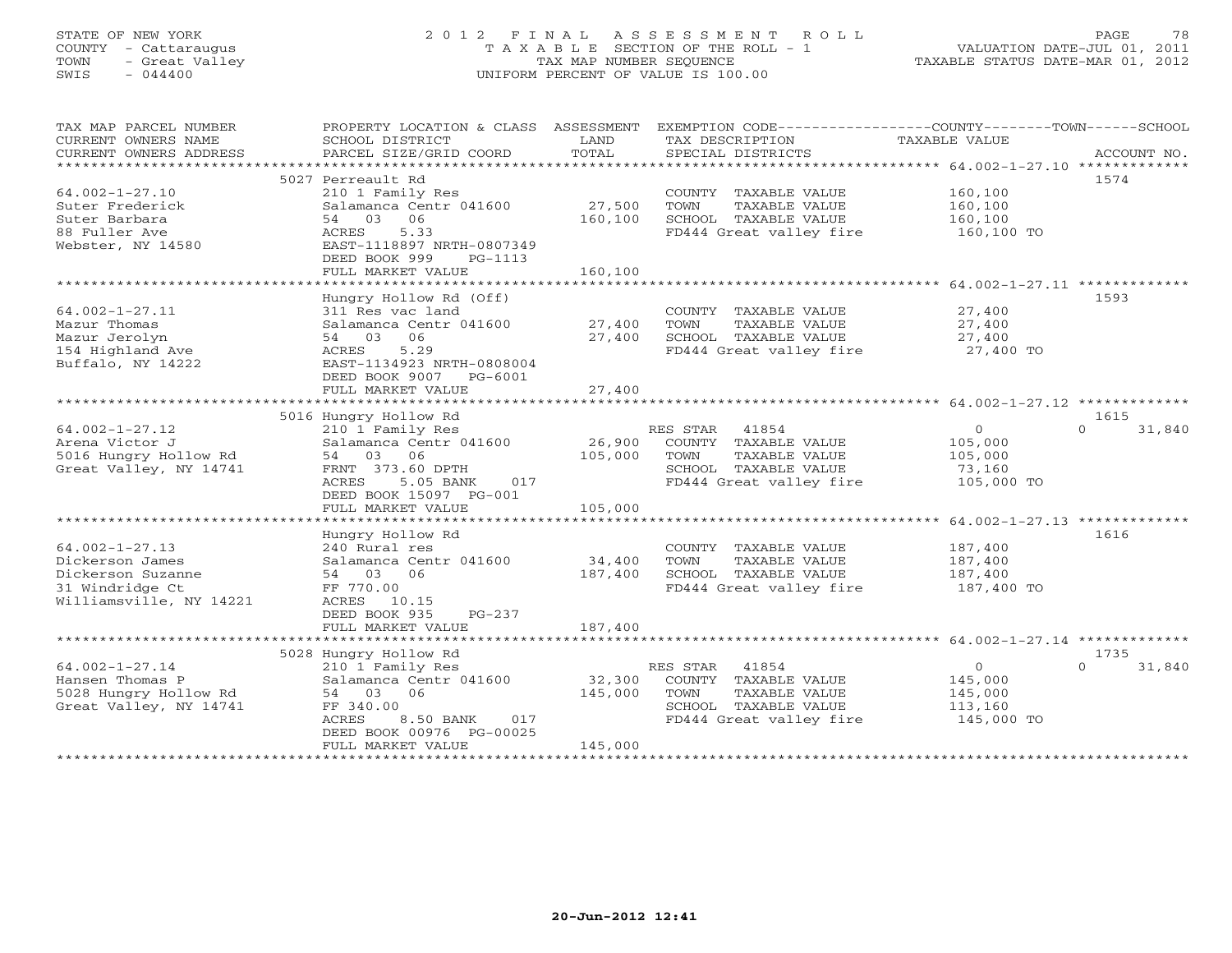## STATE OF NEW YORK 2 0 1 2 F I N A L A S S E S S M E N T R O L L PAGE 79 COUNTY - Cattaraugus T A X A B L E SECTION OF THE ROLL - 1 VALUATION DATE-JUL 01, 2011 TOWN - Great Valley TAX MAP NUMBER SEQUENCE TAXABLE STATUS DATE-MAR 01, 2012<br>SWIS - 044400 - 2012 SWIS - 044400 SWIS - 044400 UNIFORM PERCENT OF VALUE IS 100.00

TAX MAP PARCEL NUMBER PROPERTY LOCATION & CLASS ASSESSMENT EXEMPTION CODE------------------COUNTY--------TOWN------SCHOOL

| CURRENT OWNERS NAME     | SCHOOL DISTRICT           | LAND    | TAX DESCRIPTION                                        | TAXABLE VALUE                  |                    |
|-------------------------|---------------------------|---------|--------------------------------------------------------|--------------------------------|--------------------|
| CURRENT OWNERS ADDRESS  | PARCEL SIZE/GRID COORD    | TOTAL   | SPECIAL DISTRICTS                                      |                                | ACCOUNT NO.        |
|                         |                           |         |                                                        | ********** 64.004-1-1 ******** |                    |
|                         | 4921 Hungry Hollow Rd     |         |                                                        |                                | 0684               |
| $64.004 - 1 - 1$        | 260 Seasonal res          |         | COUNTY TAXABLE VALUE                                   | 155,300                        |                    |
| Oyer David Smith        | Salamanca Centr 041600    | 64,500  | TOWN<br>TAXABLE VALUE                                  | 155,300                        |                    |
| Oyer Brian W            | 53 03 06                  | 155,300 | SCHOOL TAXABLE VALUE                                   | 155,300                        |                    |
| 56 Creekwood Dr         | FF 2075.00                |         | FD444 Great valley fire                                | 155,300 TO                     |                    |
| Rochester, NY 14626     | ACRES 135.55              |         |                                                        |                                |                    |
|                         | EAST-1118450 NRTH-0805360 |         |                                                        |                                |                    |
|                         | DEED BOOK 953<br>$PG-398$ |         |                                                        |                                |                    |
|                         | FULL MARKET VALUE         | 155,300 |                                                        |                                |                    |
|                         | ***********************   |         |                                                        |                                |                    |
|                         | Perreault Rd              |         |                                                        |                                | 0165               |
| $64.004 - 1 - 2.1$      | 311 Res vac land          |         | COUNTY TAXABLE VALUE                                   | 26,400                         |                    |
| Easton Daniel           | Salamanca Centr 041600    | 26,400  | TAXABLE VALUE<br>TOWN                                  | 26,400                         |                    |
| Easton Anne             | 54 03<br>06               | 26,400  | SCHOOL TAXABLE VALUE                                   | 26,400                         |                    |
| 6866 Stone Rd           | 4.80<br>ACRES             |         | FD444 Great valley fire                                | 26,400 TO                      |                    |
| Great Valley, NY 14741  | DEED BOOK 2794<br>PG-8001 |         |                                                        |                                |                    |
|                         | FULL MARKET VALUE         | 26,400  |                                                        |                                |                    |
|                         |                           |         |                                                        |                                |                    |
|                         | 4820 Hungry Hollow Rd     |         |                                                        |                                | 1062               |
| $64.004 - 1 - 2.2$      | 240 Rural res             |         | 41854<br>RES STAR                                      | $\circ$                        | $\Omega$<br>31,840 |
| Clopp Walter F          | Salamanca Centr 041600    | 35,700  | COUNTY TAXABLE VALUE                                   | 105,000                        |                    |
| Clopp Karen S           | 53 03 06                  | 105,000 | TOWN<br>TAXABLE VALUE                                  | 105,000                        |                    |
| 4820 Hungry Hollow Rd   | L/P 788-380               |         | SCHOOL TAXABLE VALUE                                   | 73,160                         |                    |
| Great Valley, NY 14741  | FRNT 800.00 DPTH          |         | FD445 Killbuck fire                                    | 105,000 TO                     |                    |
|                         | 23.15<br>ACRES            |         |                                                        |                                |                    |
|                         | DEED BOOK 859<br>PG-1105  |         |                                                        |                                |                    |
|                         | FULL MARKET VALUE         | 105,000 |                                                        |                                |                    |
|                         |                           |         |                                                        |                                |                    |
|                         | 6909 Stone Rd             |         |                                                        |                                | 1084               |
| $64.004 - 1 - 2.3$      | 240 Rural res             |         | RES STAR<br>41854                                      | $\circ$                        | $\cap$<br>31,840   |
| Wright Alexis Verros    | Salamanca Centr 041600    | 33,600  | COUNTY TAXABLE VALUE                                   | 202,500                        |                    |
| PO Box 104              | 53 03<br>06               | 202,500 | TOWN<br>TAXABLE VALUE                                  | 202,500                        |                    |
| Ellicottville, NY 14731 | FF 580.00                 |         | SCHOOL TAXABLE VALUE                                   | 170,660                        |                    |
|                         | 017<br>ACRES<br>9.54 BANK |         | FD444 Great valley fire                                | 202,500 TO                     |                    |
|                         | DEED BOOK 927<br>PG-1076  |         |                                                        |                                |                    |
|                         | FULL MARKET VALUE         | 202,500 |                                                        |                                |                    |
|                         | **********************    |         | ************************* 64.004-1-2.4 *************** |                                |                    |
|                         | 6893 Stone Rd             |         |                                                        |                                | 1105               |
| $64.004 - 1 - 2.4$      | 410 Living accom          |         | COUNTY TAXABLE VALUE                                   | 165,100                        |                    |
| Keils Scott E           | Salamanca Centr 041600    | 40,900  | TOWN<br>TAXABLE VALUE                                  | 165,100                        |                    |
| Keils Lolita            | 53 03 06                  | 165,100 | SCHOOL TAXABLE VALUE                                   | 165,100                        |                    |
| 6893 Stone Rd           | 24X32 BLD                 |         | FD444 Great valley fire                                | 165,100 TO                     |                    |
|                         |                           |         |                                                        |                                |                    |
| Great Valley, NY 14741  | FF 440.00                 |         |                                                        |                                |                    |
|                         | ACRES 15.15               |         |                                                        |                                |                    |
|                         | DEED BOOK 1031<br>$PG-17$ |         |                                                        |                                |                    |
|                         | FULL MARKET VALUE         | 165,100 |                                                        |                                |                    |
|                         |                           |         |                                                        |                                |                    |
|                         |                           |         |                                                        |                                |                    |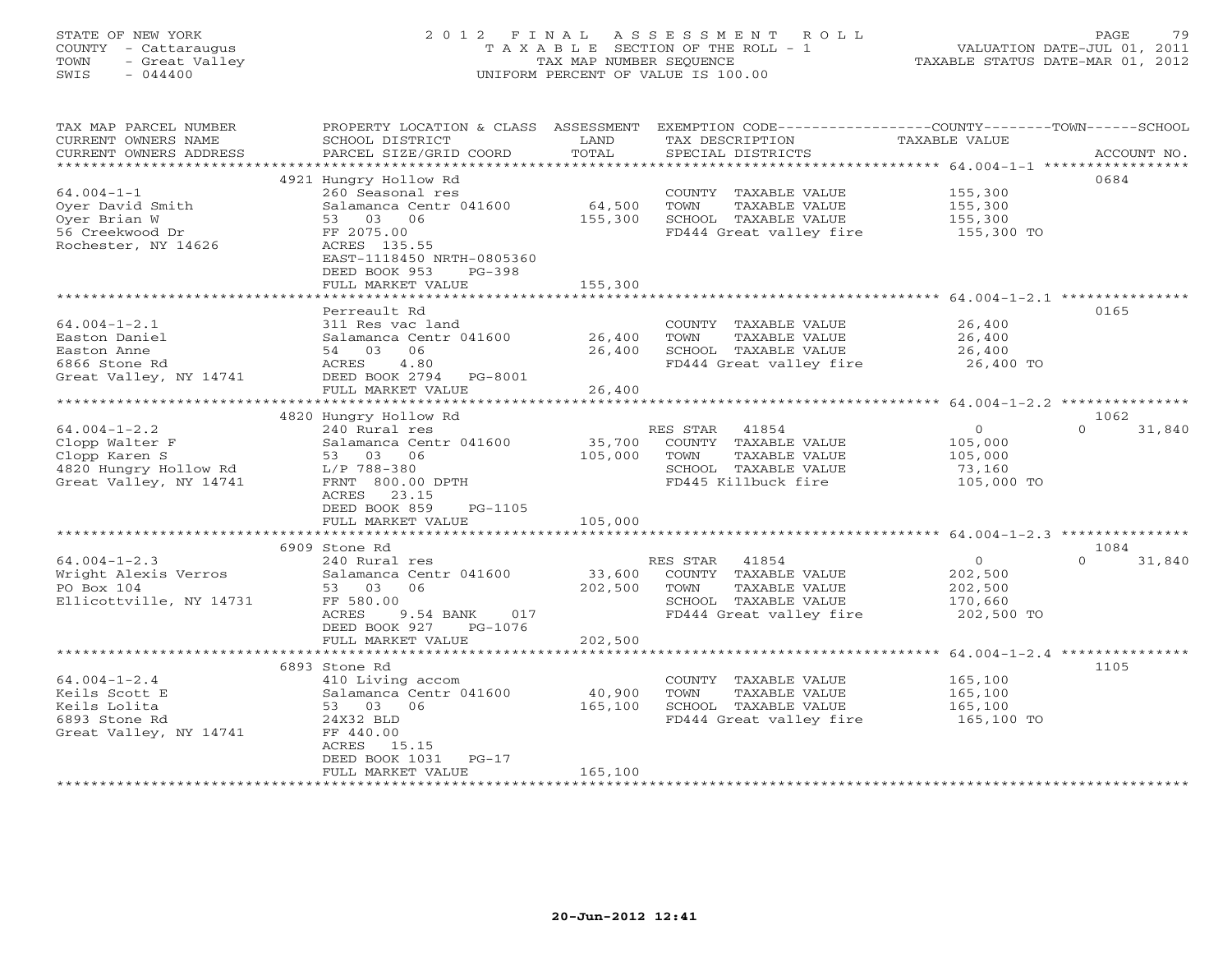## STATE OF NEW YORK 2 0 1 2 F I N A L A S S E S S M E N T R O L L PAGE 80 COUNTY - Cattaraugus T A X A B L E SECTION OF THE ROLL - 1 VALUATION DATE-JUL 01, 2011 TOWN - Great Valley TAX MAP NUMBER SEQUENCE TAXABLE STATUS DATE-MAR 01, 2012 SWIS - 044400 UNIFORM PERCENT OF VALUE IS 100.00UNIFORM PERCENT OF VALUE IS 100.00

| TAX MAP PARCEL NUMBER<br>CURRENT OWNERS NAME<br>CURRENT OWNERS ADDRESS                             | PROPERTY LOCATION & CLASS ASSESSMENT<br>SCHOOL DISTRICT<br>PARCEL SIZE/GRID COORD                                                                                                                         | LAND<br>TOTAL                | TAX DESCRIPTION<br>SPECIAL DISTRICTS                                                             | EXEMPTION CODE-----------------COUNTY-------TOWN------SCHOOL<br><b>TAXABLE VALUE</b><br>ACCOUNT NO. |
|----------------------------------------------------------------------------------------------------|-----------------------------------------------------------------------------------------------------------------------------------------------------------------------------------------------------------|------------------------------|--------------------------------------------------------------------------------------------------|-----------------------------------------------------------------------------------------------------|
| ******************************                                                                     |                                                                                                                                                                                                           |                              |                                                                                                  |                                                                                                     |
| $64.004 - 1 - 2.6$<br>McNell Timothy<br>4788 Hungry Hollow Rd<br>Great Valley, NY 14741            | Hungry Hollow Rd<br>314 Rural vac<10<br>Salamanca Centr 041600<br>06<br>53<br>03<br>FRNT 675.00 DPTH 130.00<br>ACRES<br>2.01<br>EAST-1119217 NRTH-0803547<br>DEED BOOK 12583 PG-8001<br>FULL MARKET VALUE | 3,500<br>3,500<br>3,500      | COUNTY TAXABLE VALUE<br>TOWN<br>TAXABLE VALUE<br>SCHOOL TAXABLE VALUE<br>FD445 Killbuck fire     | 1103<br>3,500<br>3,500<br>3,500<br>3,500 TO                                                         |
|                                                                                                    |                                                                                                                                                                                                           |                              |                                                                                                  |                                                                                                     |
| $64.004 - 1 - 2.7$<br>Manti Anthony J<br>Remington Mary Jane<br>9 Merden St<br>Salamanca, NY 14779 | Stone Rd (Off)<br>322 Rural vac>10<br>Salamanca Centr 041600<br>53 03 06<br>ACRES 13.45<br>EAST-1120044 NRTH-0804922<br>DEED BOOK 891<br>PG-1139                                                          | 38,700<br>38,700             | COUNTY TAXABLE VALUE<br>TAXABLE VALUE<br>TOWN<br>SCHOOL TAXABLE VALUE<br>FD444 Great valley fire | 1111<br>38,700<br>38,700<br>38,700<br>38,700 TO                                                     |
|                                                                                                    | FULL MARKET VALUE                                                                                                                                                                                         | 38,700                       |                                                                                                  |                                                                                                     |
| $64.004 - 1 - 2.8$<br>Manti Anthony J<br>PO Box 211<br>Great Valley, NY 14741                      | 6867 Stone Rd<br>210 1 Family Res<br>Salamanca Centr 041600<br>53 03<br>06<br>FF 202.00<br>ACRES<br>1.74<br>EAST-1119948 NRTH-0805849<br>FULL MARKET VALUE<br>Stone Rd                                    | 19,600<br>116,900<br>116,900 | COUNTY TAXABLE VALUE<br>TOWN<br>TAXABLE VALUE<br>SCHOOL TAXABLE VALUE<br>FD444 Great valley fire | 1108<br>116,900<br>116,900<br>116,900<br>116,900 TO<br>1110                                         |
| $64.004 - 1 - 2.9$<br>Remington Mary Jane<br>9 Merden Ave<br>Salamanca, NY 14779                   | 314 Rural vac<10<br>Salamanca Centr 041600<br>06<br>03<br>53<br>FF 202.00<br>1.74<br>ACRES<br>EAST-1120125 NRTH-0805943<br>DEED BOOK 1028<br>$PG-290$<br>FULL MARKET VALUE                                | 19,600<br>19,600<br>19,600   | COUNTY TAXABLE VALUE<br>TOWN<br>TAXABLE VALUE<br>SCHOOL TAXABLE VALUE<br>FD444 Great valley fire | 19,600<br>19,600<br>19,600<br>19,600 TO                                                             |
|                                                                                                    |                                                                                                                                                                                                           |                              |                                                                                                  | ***************** $64.004-1-2.10$ **                                                                |
| $64.004 - 1 - 2.10$<br>Northeast Timberlands Llc<br>Drawer 32<br>Coudersport, PA 16915             | Stone Rd<br>910 Priv forest<br>Salamanca Centr 041600<br>53 03<br>06<br>FF 400.00<br>ACRES<br>18.29<br>EAST-1120410 NRTH-0805197<br>DEED BOOK 00990 PG-00297<br>FULL MARKET VALUE                         | 42,400<br>42,400<br>42,400   | COUNTY TAXABLE VALUE<br>TAXABLE VALUE<br>TOWN<br>SCHOOL TAXABLE VALUE<br>FD444 Great valley fire | 1130<br>42,400<br>42,400<br>42,400<br>42,400 TO                                                     |
|                                                                                                    |                                                                                                                                                                                                           |                              |                                                                                                  |                                                                                                     |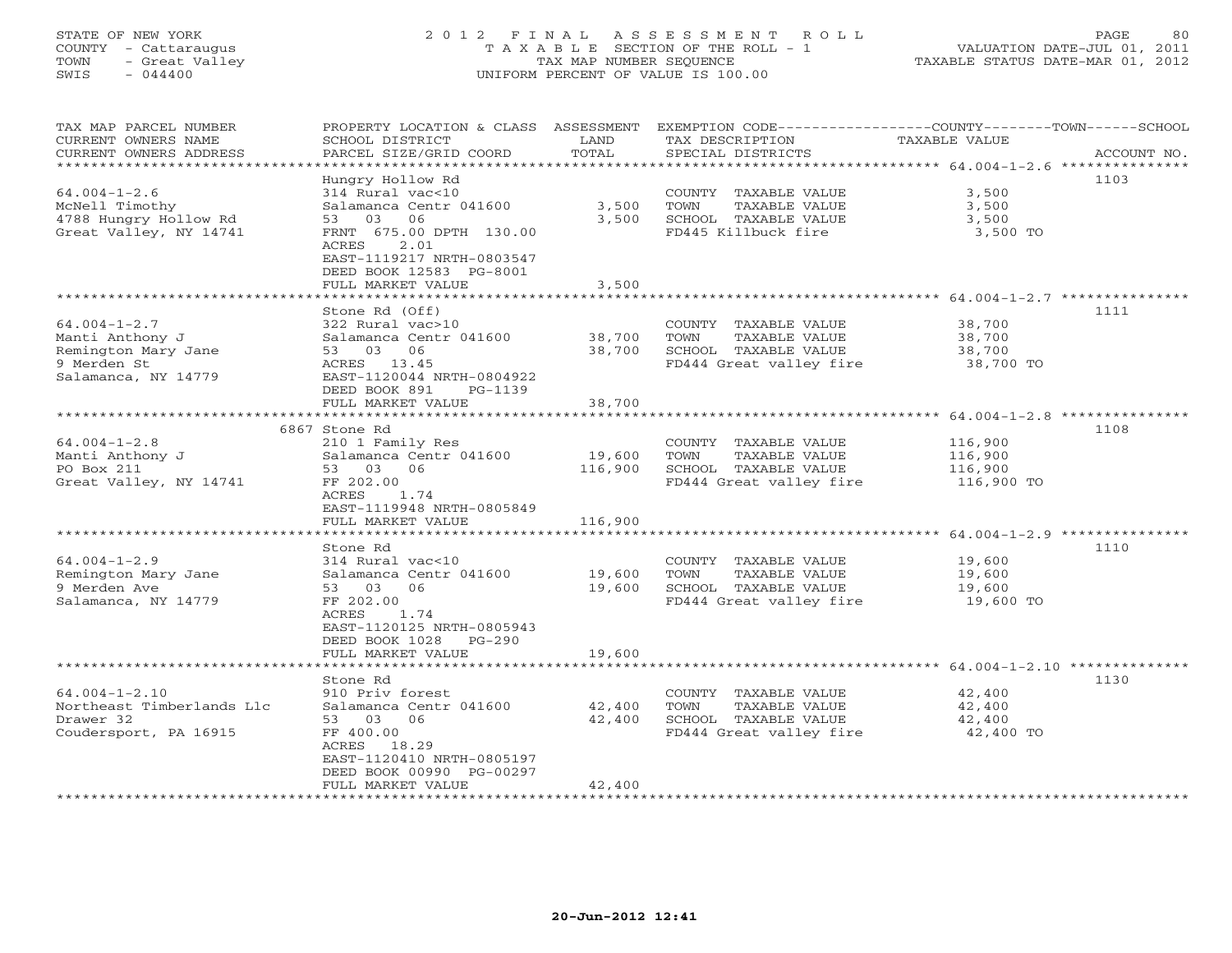## STATE OF NEW YORK 2 0 1 2 F I N A L A S S E S S M E N T R O L L PAGE 81 COUNTY - Cattaraugus T A X A B L E SECTION OF THE ROLL - 1 VALUATION DATE-JUL 01, 2011 TOWN - Great Valley TAX MAP NUMBER SEQUENCE TAXABLE STATUS DATE-MAR 01, 2012 SWIS - 044400 UNIFORM PERCENT OF VALUE IS 100.00UNIFORM PERCENT OF VALUE IS 100.00

| TAX MAP PARCEL NUMBER<br>CURRENT OWNERS NAME<br>CURRENT OWNERS ADDRESS                                               | PROPERTY LOCATION & CLASS ASSESSMENT<br>SCHOOL DISTRICT<br>PARCEL SIZE/GRID COORD                                                                                                                        | LAND<br>TOTAL                | TAX DESCRIPTION<br>SPECIAL DISTRICTS                                                             | EXEMPTION CODE-----------------COUNTY-------TOWN------SCHOOL<br>TAXABLE VALUE<br>ACCOUNT NO. |
|----------------------------------------------------------------------------------------------------------------------|----------------------------------------------------------------------------------------------------------------------------------------------------------------------------------------------------------|------------------------------|--------------------------------------------------------------------------------------------------|----------------------------------------------------------------------------------------------|
| *******************                                                                                                  |                                                                                                                                                                                                          |                              |                                                                                                  |                                                                                              |
| $64.004 - 1 - 2.11$<br>Mazur Thomas<br>Mazur Jerolyn<br>154 Highland Ave<br>Buffalo, NY 14222                        | 5042 Perreault Rd<br>210 1 Family Res<br>Salamanca Centr 041600<br>54<br>03<br>06<br>SUB MAP 1724 LOT 15<br>ACRES<br>3.70<br>EAST-1119371 NRTH-0807626<br>DEED BOOK 9007<br>PG-6001<br>FULL MARKET VALUE | 23,900<br>235,000<br>235,000 | COUNTY TAXABLE VALUE<br>TOWN<br>TAXABLE VALUE<br>SCHOOL TAXABLE VALUE<br>FD444 Great valley fire | 1180<br>235,000<br>235,000<br>235,000<br>235,000 TO                                          |
|                                                                                                                      | ******************                                                                                                                                                                                       |                              |                                                                                                  |                                                                                              |
| $64.004 - 1 - 2.12$<br>Sutton Richard<br>Sutton Trish<br>21 Broadfield Dr<br>Etobicoke, ON Canada<br>M9C 1L4         | Perreault Rd<br>311 Res vac land<br>Salamanca Centr 041600<br>53/54 03 06<br>MAP 1724-LOT 14<br>2.60<br>ACRES<br>EAST-1119435 NRTH-0807229<br>DEED BOOK 4729<br>$PG-4001$                                | 21,500<br>21,500             | COUNTY TAXABLE VALUE<br>TOWN<br>TAXABLE VALUE<br>SCHOOL TAXABLE VALUE<br>FD444 Great valley fire | 1181<br>21,500<br>21,500<br>21,500<br>21,500 TO                                              |
|                                                                                                                      | FULL MARKET VALUE                                                                                                                                                                                        | 21,500                       |                                                                                                  |                                                                                              |
|                                                                                                                      | ******************                                                                                                                                                                                       |                              |                                                                                                  | ***************************** 64.004-1-2.13 **************                                   |
| $64.004 - 1 - 2.13$<br>Ounpuu Stephanie<br>Gulliver Nancy<br>38 Paisley Ave North Ave<br>Hamilton, ON Canada L8S 4G6 | 5009 Perreault Rd<br>210 1 Family Res<br>Salamanca Centr 041600<br>53/54 03 06<br>MAP 1724 LOT 10<br>2.15<br>ACRES<br>EAST-1119256 NRTH-0806972<br>DEED BOOK 16037 PG-3001<br>FULL MARKET VALUE          | 20,500<br>126,600<br>126,600 | COUNTY TAXABLE VALUE<br>TAXABLE VALUE<br>TOWN<br>SCHOOL TAXABLE VALUE<br>FD444 Great valley fire | 1182<br>126,600<br>126,600<br>126,600<br>126,600 TO                                          |
|                                                                                                                      | ******************                                                                                                                                                                                       | ***************              |                                                                                                  |                                                                                              |
| $64.004 - 1 - 2.14$<br>Duncan Dawn H<br>Hughes Allison R<br>4347 Forsyth Blvd<br>Burlington, ON Canada<br>L7L 2M2    | Perreault Rd<br>311 Res vac land<br>Salamanca Centr 041600<br>53 03<br>06<br>MAP 1724 LOT 13<br>ACRES<br>4.05<br>DEED BOOK 7587<br>PG-9002<br>FULL MARKET VALUE                                          | 24,700<br>24,700<br>24,700   | COUNTY TAXABLE VALUE<br>TOWN<br>TAXABLE VALUE<br>SCHOOL TAXABLE VALUE<br>FD444 Great valley fire | 1183<br>24,700<br>24,700<br>24,700<br>24,700 TO                                              |
|                                                                                                                      | ***************************                                                                                                                                                                              |                              |                                                                                                  |                                                                                              |
| $64.004 - 1 - 2.15$<br>Baker Dale<br>Baker Eve<br>423 Maple Ave<br>Grimsby, ON Canada L3M 3C1                        | 4991 Perreault Rd<br>210 1 Family Res<br>Salamanca Centr 041600<br>53 03<br>06<br>MAP 1724 LOT 9<br>ACRES<br>3.70<br>DEED BOOK 6599<br>$PG-6001$<br>FULL MARKET VALUE                                    | 23,900<br>141,700<br>141,700 | COUNTY TAXABLE VALUE<br>TOWN<br>TAXABLE VALUE<br>SCHOOL TAXABLE VALUE<br>FD444 Great valley fire | 1184<br>141,700<br>141,700<br>141,700<br>141,700 TO                                          |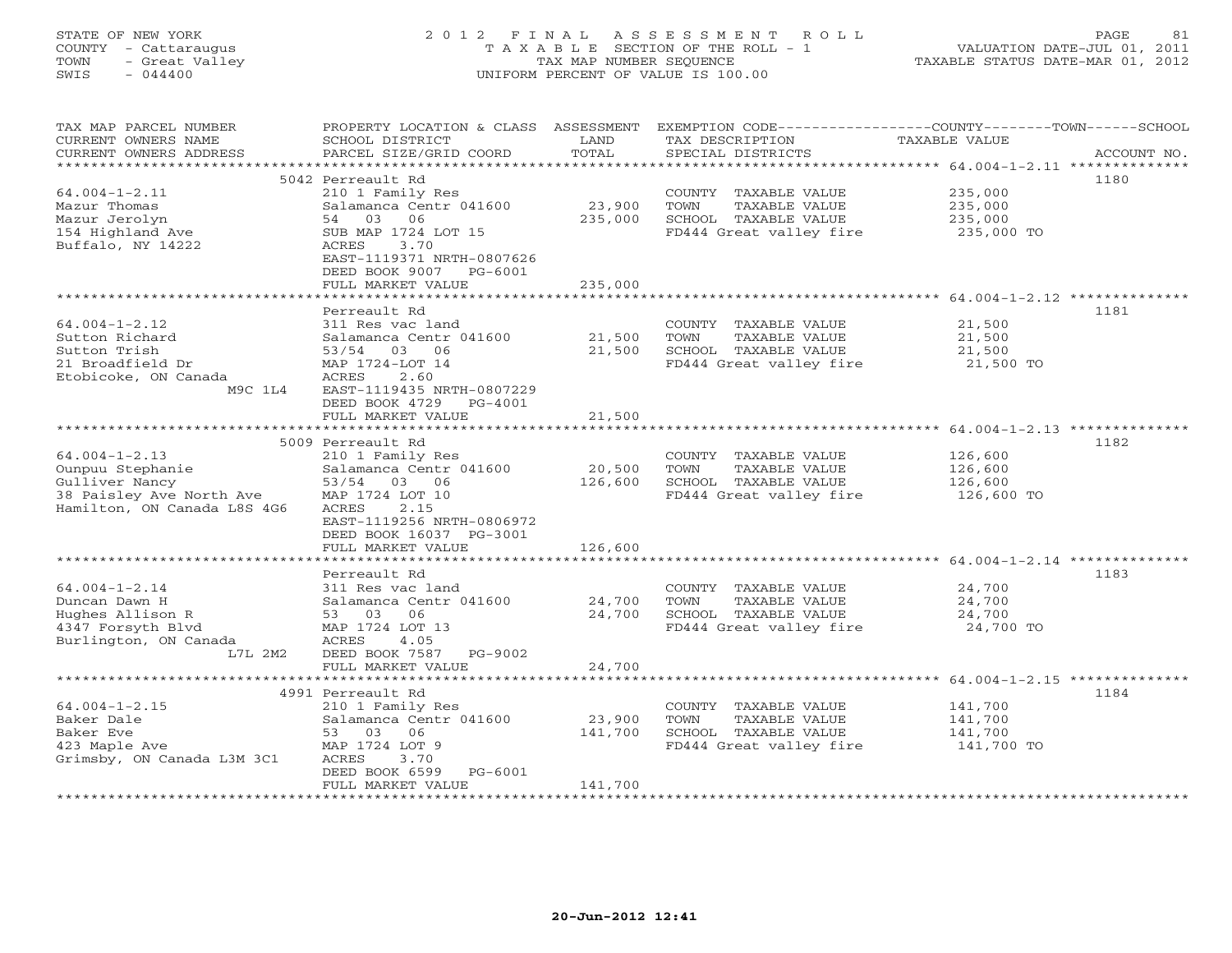## STATE OF NEW YORK 2 0 1 2 F I N A L A S S E S S M E N T R O L L PAGE 82 COUNTY - Cattaraugus T A X A B L E SECTION OF THE ROLL - 1 VALUATION DATE-JUL 01, 2011 TOWN - Great Valley TAX MAP NUMBER SEQUENCE TAXABLE STATUS DATE-MAR 01, 2012 SWIS - 044400 UNIFORM PERCENT OF VALUE IS 100.00UNIFORM PERCENT OF VALUE IS 100.00

| TAX MAP PARCEL NUMBER<br>CURRENT OWNERS NAME<br>CURRENT OWNERS ADDRESS<br>************************             | PROPERTY LOCATION & CLASS ASSESSMENT<br>SCHOOL DISTRICT<br>PARCEL SIZE/GRID COORD                                                                                         | LAND<br>TOTAL                | EXEMPTION CODE-----------------COUNTY-------TOWN------SCHOOL<br>TAX DESCRIPTION<br>SPECIAL DISTRICTS               | TAXABLE VALUE                                                 | ACCOUNT NO.        |
|----------------------------------------------------------------------------------------------------------------|---------------------------------------------------------------------------------------------------------------------------------------------------------------------------|------------------------------|--------------------------------------------------------------------------------------------------------------------|---------------------------------------------------------------|--------------------|
| $64.004 - 1 - 2.16$<br>Dux Carl<br>Dux Dolores<br>36 Bahama Ln<br>Cheektowaga, NY 14225                        | Perreault Rd<br>311 Res vac land<br>Salamanca Centr 041600<br>53 03<br>06<br>MAP 1724 LOT 12<br>3.20<br>ACRES<br>DEED BOOK 911<br>$PG-50$                                 | 22,800<br>22,800             | COUNTY TAXABLE VALUE<br>TOWN<br>TAXABLE VALUE<br>SCHOOL TAXABLE VALUE<br>FD444 Great valley fire 22,800 TO         | 22,800<br>22,800<br>22,800                                    | 1185               |
|                                                                                                                | FULL MARKET VALUE                                                                                                                                                         | 22,800                       |                                                                                                                    |                                                               |                    |
|                                                                                                                |                                                                                                                                                                           |                              |                                                                                                                    |                                                               |                    |
| $64.004 - 1 - 2.17$<br>Fortier Larry A<br>Fortier Stephanie E<br>2 Cherryhill Dr<br>Grimsby, ON Canada L3M 3B4 | 4987 Perreault Rd<br>210 1 Family Res<br>Salamanca Centr 041600<br>53 03 06<br>MAP 1724 LOT 8<br>3.25<br>ACRES<br>DEED BOOK 10173 PG-2003                                 | 23,000<br>130,000            | COUNTY TAXABLE VALUE<br>TOWN<br>TAXABLE VALUE<br>SCHOOL TAXABLE VALUE<br>FD444 Great valley fire 130,000 TO        | 130,000<br>130,000<br>130,000                                 | 1186               |
|                                                                                                                | FULL MARKET VALUE                                                                                                                                                         | 130,000                      |                                                                                                                    |                                                               |                    |
|                                                                                                                |                                                                                                                                                                           |                              |                                                                                                                    |                                                               |                    |
|                                                                                                                | 4970 Perreault Rd                                                                                                                                                         |                              |                                                                                                                    |                                                               | 1187               |
| $64.004 - 1 - 2.18$<br>Dux Daryl V<br>Dux Laurie F<br>4970 Perreault Rd<br>Great Valley, NY 14741              | 210 1 Family Res<br>Salamanca Centr 041600<br>53 03 06<br>MAP 1724 LOT 11<br>ACRES<br>2.60<br>DEED BOOK 900<br>PG-66<br>FULL MARKET VALUE                                 | 21,500<br>186,200<br>186,200 | RES STAR 41854<br>COUNTY TAXABLE VALUE<br>TOWN<br>TAXABLE VALUE<br>SCHOOL TAXABLE VALUE<br>FD444 Great valley fire | $\overline{0}$<br>186,200<br>186,200<br>154,360<br>186,200 TO | $\Omega$<br>31,840 |
|                                                                                                                |                                                                                                                                                                           |                              |                                                                                                                    |                                                               |                    |
| $64.004 - 1 - 2.19$<br>Keils Scott E<br>Keils Lolita<br>6893 Stone Rd<br>Great Valley, NY 14741                | 6838 Stone Rd<br>410 Living accom<br>Salamanca Centr 041600<br>53 03<br>06<br>MAP 1724 LOT 7<br>FF 200.00<br>ACRES<br>5.45<br>DEED BOOK 934<br>PG-911                     | 27,800<br>140,000            | COUNTY TAXABLE VALUE<br>TOWN<br>TAXABLE VALUE<br>SCHOOL TAXABLE VALUE<br>FD444 Great valley fire 140,000 TO        | 140,000<br>140,000<br>140,000                                 | 1188               |
|                                                                                                                | FULL MARKET VALUE                                                                                                                                                         | 140,000                      |                                                                                                                    |                                                               |                    |
|                                                                                                                |                                                                                                                                                                           |                              |                                                                                                                    |                                                               |                    |
| $64.004 - 1 - 2.20$<br>Keils Scott E<br>6893 Stone Rd<br>Great Valley, NY 14741                                | 6846 Stone Rd<br>410 Living accom<br>Salamanca Centr 041600<br>53 03 06<br>MAP 1724 LOT 6<br>FF 200.00<br>ACRES<br>1.90<br>DEED BOOK 878<br>$PG-170$<br>FULL MARKET VALUE | 20,000<br>225,000<br>225,000 | COUNTY TAXABLE VALUE<br>TOWN<br>TAXABLE VALUE<br>SCHOOL TAXABLE VALUE<br>FD444 Great valley fire                   | 225,000<br>225,000<br>225,000<br>225,000 TO                   | 1189               |
|                                                                                                                |                                                                                                                                                                           |                              |                                                                                                                    |                                                               |                    |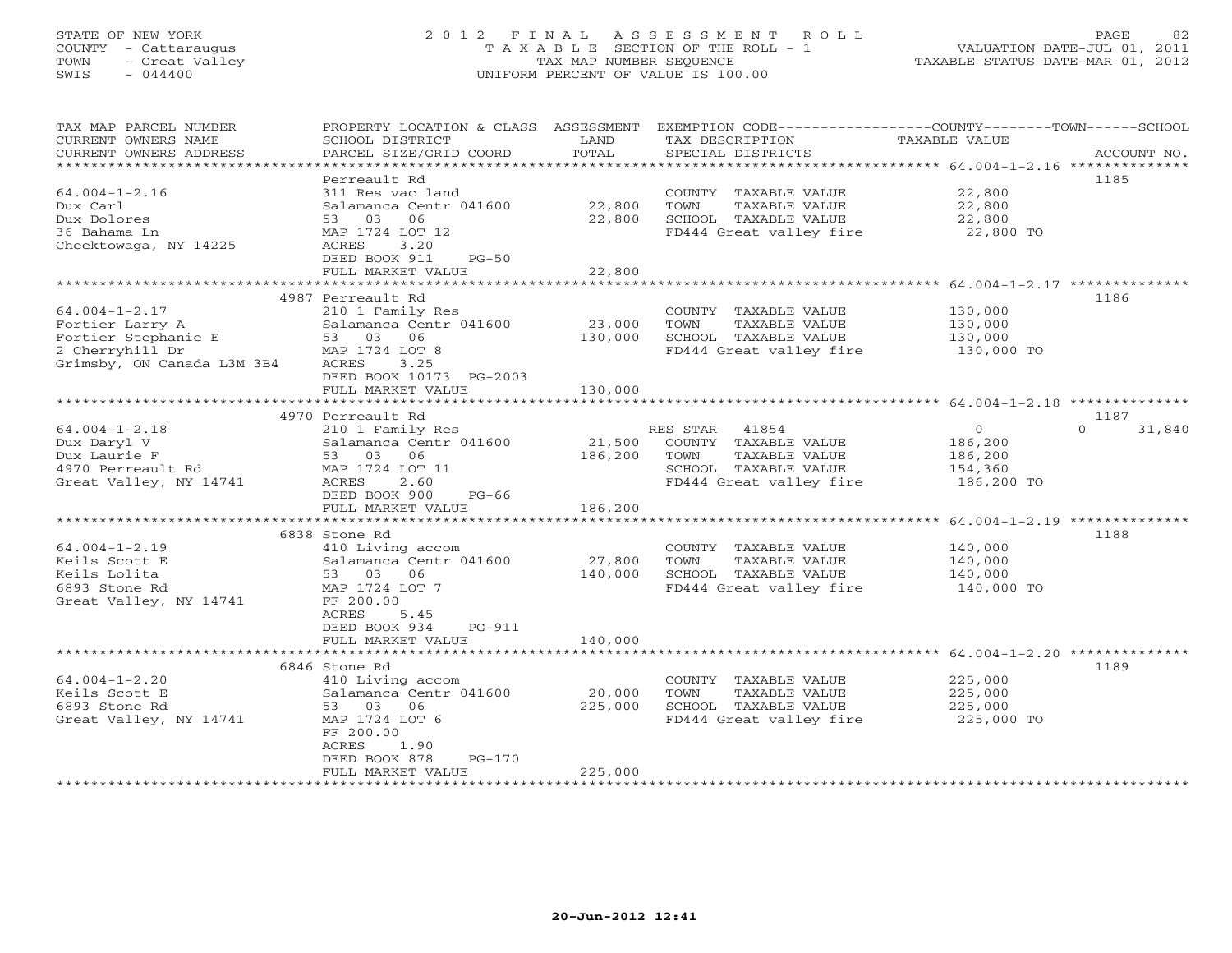| COUNTY<br>- Cattaraugus<br>TOWN<br>- Great Valley<br>SWIS<br>$-044400$ |                                            | TAX MAP NUMBER SEQUENCE | T A X A B L E SECTION OF THE ROLL - 1<br>UNIFORM PERCENT OF VALUE IS 100.00                                        | VALUATION DATE-JUL 01, 2011<br>TAXABLE STATUS DATE-MAR 01, 2012 |                    |
|------------------------------------------------------------------------|--------------------------------------------|-------------------------|--------------------------------------------------------------------------------------------------------------------|-----------------------------------------------------------------|--------------------|
| TAX MAP PARCEL NUMBER<br>CURRENT OWNERS NAME                           | SCHOOL DISTRICT                            | LAND                    | PROPERTY LOCATION & CLASS ASSESSMENT EXEMPTION CODE---------------COUNTY-------TOWN------SCHOOL<br>TAX DESCRIPTION | TAXABLE VALUE                                                   |                    |
| CURRENT OWNERS ADDRESS                                                 | PARCEL SIZE/GRID COORD                     | TOTAL                   | SPECIAL DISTRICTS                                                                                                  |                                                                 | ACCOUNT NO.        |
|                                                                        |                                            |                         |                                                                                                                    |                                                                 |                    |
|                                                                        | 6848 Stone Rd                              |                         |                                                                                                                    |                                                                 | 1190               |
| $64.004 - 1 - 2.21$                                                    | 410 Living accom                           |                         | COUNTY TAXABLE VALUE                                                                                               | 140,000                                                         |                    |
| Keils Scott E                                                          | Salamanca Centr 041600<br>53 03 06         | 19,400                  | TOWN<br>TAXABLE VALUE                                                                                              | 140,000                                                         |                    |
| 6893 Stone Rd<br>Great Valley, NY 14741                                | MAP 1724 LOT 5                             | 140,000                 | SCHOOL TAXABLE VALUE<br>FD444 Great valley fire                                                                    | 140,000<br>140,000 TO                                           |                    |
|                                                                        | FF 165.00                                  |                         |                                                                                                                    |                                                                 |                    |
|                                                                        | ACRES<br>1.65                              |                         |                                                                                                                    |                                                                 |                    |
|                                                                        | DEED BOOK 878<br>PG-170                    |                         |                                                                                                                    |                                                                 |                    |
|                                                                        | FULL MARKET VALUE                          | 140,000                 |                                                                                                                    |                                                                 |                    |
|                                                                        |                                            |                         |                                                                                                                    |                                                                 |                    |
|                                                                        | 6866 Stone Rd                              |                         |                                                                                                                    |                                                                 | 1191               |
| $64.004 - 1 - 2.22$                                                    | 210 1 Family Res                           |                         | RES STAR<br>41854                                                                                                  | $\Omega$                                                        | $\Omega$<br>31,840 |
| Leaskey Ann<br>6866 Stone Rd                                           | Salamanca Centr 041600<br>53 03 06         | 20,000<br>154,800       | COUNTY TAXABLE VALUE<br>TOWN<br>TAXABLE VALUE                                                                      | 154,800                                                         |                    |
| Great Valley, NY 14741                                                 | MAP 1724 LOT 4                             |                         | SCHOOL TAXABLE VALUE                                                                                               | 154,800<br>122,960                                              |                    |
|                                                                        | FF 220.00                                  |                         | FD444 Great valley fire                                                                                            | 154,800 TO                                                      |                    |
|                                                                        | ACRES<br>1.90                              |                         |                                                                                                                    |                                                                 |                    |
|                                                                        | DEED BOOK 886<br>PG-589                    |                         |                                                                                                                    |                                                                 |                    |
|                                                                        | FULL MARKET VALUE                          | 154,800                 |                                                                                                                    |                                                                 |                    |
|                                                                        | **************************                 |                         |                                                                                                                    |                                                                 |                    |
|                                                                        | 6874 Stone Rd                              |                         |                                                                                                                    |                                                                 | 1192               |
| $64.004 - 1 - 2.23$<br>Fernandes Graciano                              | 311 Res vac land<br>Salamanca Centr 041600 | 20,000                  | COUNTY TAXABLE VALUE<br>TAXABLE VALUE<br>TOWN                                                                      | 20,000<br>20,000                                                |                    |
| 379 Parklane Rd                                                        | 53 03 06                                   | 20,000                  | SCHOOL TAXABLE VALUE                                                                                               | 20,000                                                          |                    |
| Oakville, ON Canada L6H 4J3                                            | MAP 1724 LOT 3                             |                         | FD444 Great valley fire                                                                                            | 20,000 TO                                                       |                    |
|                                                                        | FF 190.00                                  |                         |                                                                                                                    |                                                                 |                    |
|                                                                        | ACRES<br>1.90                              |                         |                                                                                                                    |                                                                 |                    |
|                                                                        | DEED BOOK 907<br>PG-882                    |                         |                                                                                                                    |                                                                 |                    |
|                                                                        | FULL MARKET VALUE                          | 20,000                  |                                                                                                                    |                                                                 |                    |
|                                                                        |                                            |                         |                                                                                                                    |                                                                 |                    |
| $64.004 - 1 - 2.24$                                                    | 6884 Stone Rd                              |                         | COUNTY TAXABLE VALUE                                                                                               |                                                                 | 1193               |
| Fernandes Graciano                                                     | 210 1 Family Res<br>Salamanca Centr 041600 | 20,500                  | TOWN<br>TAXABLE VALUE                                                                                              | 149,700<br>149,700                                              |                    |
| 379 Parklane Rd                                                        | 53 03 06                                   | 149,700                 | SCHOOL TAXABLE VALUE                                                                                               | 149,700                                                         |                    |
| Oakville, ON Canada L6H 4J3                                            | MAP 1724 LOT 2                             |                         | FD444 Great valley fire                                                                                            | 149,700 TO                                                      |                    |
|                                                                        | FF 190.00                                  |                         |                                                                                                                    |                                                                 |                    |
|                                                                        | ACRES<br>2.15                              |                         |                                                                                                                    |                                                                 |                    |
|                                                                        | DEED BOOK 907<br>PG-882                    |                         |                                                                                                                    |                                                                 |                    |
|                                                                        | FULL MARKET VALUE                          | 149,700                 |                                                                                                                    |                                                                 |                    |
|                                                                        | 6898 Stone Rd                              |                         |                                                                                                                    | ************** 64.004-1-2.25 **************                     | 1194               |
| $64.004 - 1 - 2.25$                                                    | 210 1 Family Res                           |                         | COUNTY TAXABLE VALUE                                                                                               | 298,400                                                         |                    |
| Persichini Michael R                                                   | Salamanca Centr 041600                     | 21,700                  | TOWN<br>TAXABLE VALUE                                                                                              | 298,400                                                         |                    |
| PO Box 285                                                             | 53 03 06                                   | 298,400                 | SCHOOL TAXABLE VALUE                                                                                               | 298,400                                                         |                    |
| West Seneca, NY 14224                                                  | MAP 1724 LOT 1                             |                         | FD444 Great valley fire                                                                                            | 298,400 TO                                                      |                    |
|                                                                        | FF 490.00                                  |                         |                                                                                                                    |                                                                 |                    |
|                                                                        | ACRES<br>2.70                              |                         |                                                                                                                    |                                                                 |                    |
|                                                                        | DEED BOOK 11830 PG-5002                    |                         |                                                                                                                    |                                                                 |                    |
|                                                                        | FULL MARKET VALUE                          | 298,400                 |                                                                                                                    |                                                                 |                    |

STATE OF NEW YORK 2 0 1 2 F I N A L A S S E S S M E N T R O L L PAGE 83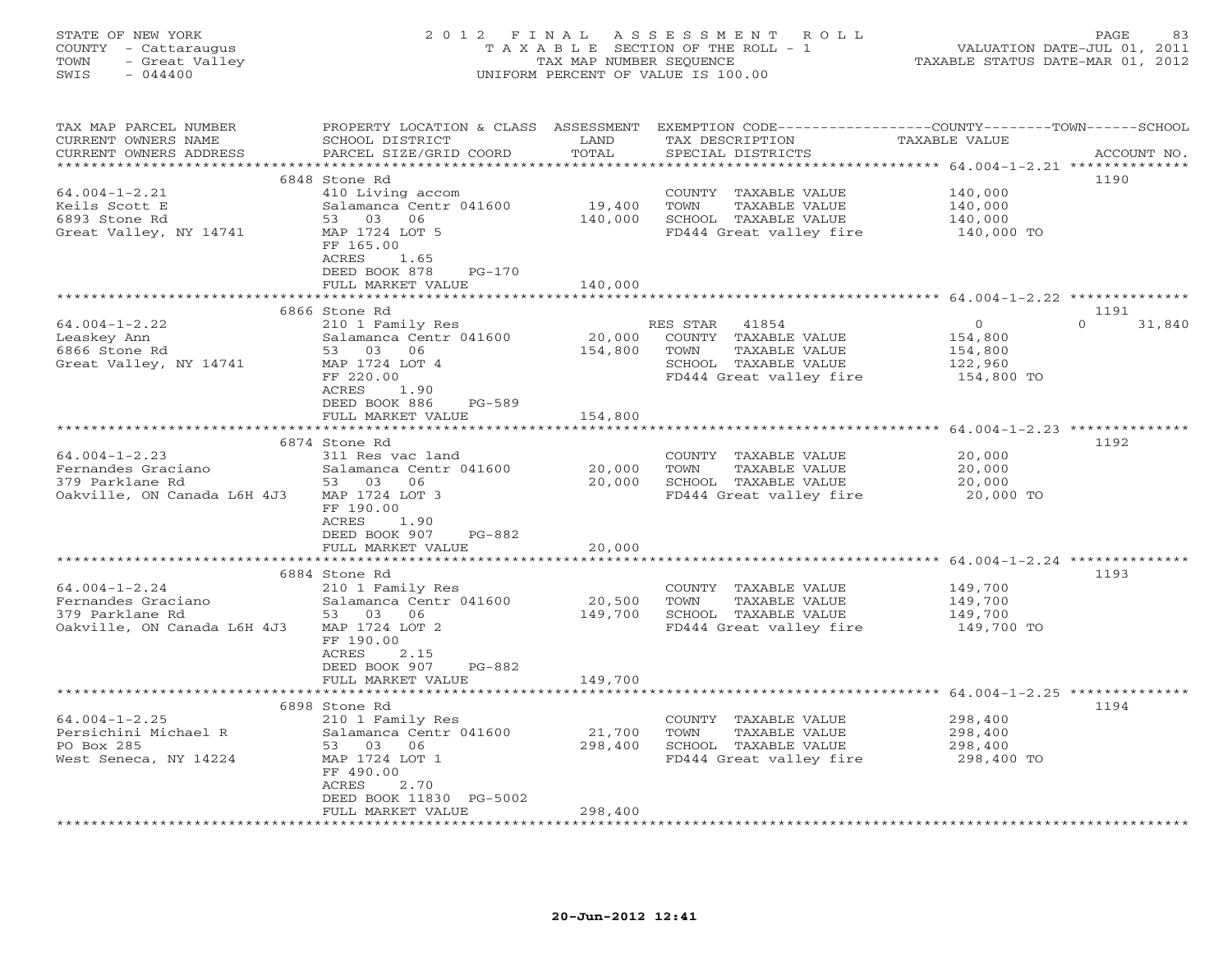## STATE OF NEW YORK 2 0 1 2 F I N A L A S S E S S M E N T R O L L PAGE 84 COUNTY - Cattaraugus T A X A B L E SECTION OF THE ROLL - 1 VALUATION DATE-JUL 01, 2011 TOWN - Great Valley TAX MAP NUMBER SEQUENCE TAXABLE STATUS DATE-MAR 01, 2012 SWIS - 044400 UNIFORM PERCENT OF VALUE IS 100.00UNIFORM PERCENT OF VALUE IS 100.00

| TAX MAP PARCEL NUMBER<br>CURRENT OWNERS NAME<br>CURRENT OWNERS ADDRESS                                                                       | PROPERTY LOCATION & CLASS ASSESSMENT<br>SCHOOL DISTRICT<br>PARCEL SIZE/GRID COORD                                                                                        | LAND<br>TOTAL                | EXEMPTION CODE-----------------COUNTY-------TOWN------SCHOOL<br>TAX DESCRIPTION<br>SPECIAL DISTRICTS | TAXABLE VALUE                               | ACCOUNT NO. |
|----------------------------------------------------------------------------------------------------------------------------------------------|--------------------------------------------------------------------------------------------------------------------------------------------------------------------------|------------------------------|------------------------------------------------------------------------------------------------------|---------------------------------------------|-------------|
|                                                                                                                                              |                                                                                                                                                                          |                              |                                                                                                      |                                             |             |
| $64.004 - 1 - 3$<br>S&R Lindell Family Trust<br>Lindell Sidney & Rebecca (Lu) 47/53 03 06<br>4747 Hungry Hollow Rd<br>Great Valley, NY 14741 | 6829 Stone Rd<br>260 Seasonal res<br>Salamanca Centr 041600<br>FF 235.00<br>ACRES<br>1.34<br>DEED BOOK 16347 PG-9001                                                     | 4,200<br>9,200               | COUNTY TAXABLE VALUE<br>TOWN<br>TAXABLE VALUE<br>SCHOOL TAXABLE VALUE<br>FD444 Great valley fire     | 9,200<br>9,200<br>9,200<br>9,200 TO         | 0510        |
|                                                                                                                                              | FULL MARKET VALUE                                                                                                                                                        | 9,200                        |                                                                                                      |                                             |             |
| $64.004 - 1 - 4$<br>Northeast Timberlands Llc<br>Drawer 32<br>Coudersport, PA 16915                                                          | Stone Rd (Off)<br>910 Priv forest<br>Salamanca Centr 041600 46,900<br>47 03 06<br>ACRES 42.00<br>DEED BOOK 00989 PG-00813<br>FULL MARKET VALUE                           | 46,900<br>46,900             | COUNTY TAXABLE VALUE<br>TOWN<br>TAXABLE VALUE<br>SCHOOL TAXABLE VALUE<br>FD445 Killbuck fire         | 46,900<br>46,900<br>46,900<br>46,900 TO     | 0656        |
|                                                                                                                                              | ************************                                                                                                                                                 |                              |                                                                                                      |                                             |             |
| $64.004 - 1 - 5$<br>William E Weir Rev Trust<br>William Weir<br>79 Tingler Island<br>Marathon, FL 33050                                      | 6802 Stone Rd<br>210 1 Family Res<br>Salamanca Centr 041600<br>47 03<br>06<br>FF 575.00<br>ACRES 61.00<br>DEED BOOK 11292 PG-7001<br>FULL MARKET VALUE                   | 50,500<br>239,500<br>239,500 | COUNTY TAXABLE VALUE<br>TOWN<br>TAXABLE VALUE<br>SCHOOL TAXABLE VALUE<br>FD444 Great valley fire     | 239,500<br>239,500<br>239,500<br>239,500 TO | 0917        |
|                                                                                                                                              |                                                                                                                                                                          |                              |                                                                                                      |                                             |             |
| $64.004 - 1 - 6$<br>Clear Lake Lumber Inc.<br>409 Main St<br>PO Box 129<br>Spartansburg, PA 16434                                            | Stone Rd (Off)<br>910 Priv forest<br>Salamanca Centr 041600<br>06<br>47 03<br>ACRES 76.25<br>EAST-1122073 NRTH-0804482<br>DEED BOOK 3540<br>PG-5004<br>FULL MARKET VALUE | 35,500<br>35,500<br>35,500   | COUNTY TAXABLE VALUE<br>TOWN<br>TAXABLE VALUE<br>SCHOOL TAXABLE VALUE<br>FD445 Killbuck fire         | 35,500<br>35,500<br>35,500<br>35,500 TO     | 0920        |
|                                                                                                                                              |                                                                                                                                                                          |                              |                                                                                                      |                                             |             |
| $64.004 - 1 - 8$<br>Glasgow Harris Loyd Trustee<br>Harris Loyd Glasgow Rev Trust 47 03 06<br>1209 44Th St<br>Bradenton, FL 34203             | 4899 Porter Hollow Rd<br>260 Seasonal res<br>Ellicottville C 043601<br>FF 125.00<br>ACRES<br>73.75<br>DEED BOOK 10002 PG-7001<br>FULL MARKET VALUE                       | 52,900<br>75,700<br>75,700   | COUNTY TAXABLE VALUE<br>TOWN<br>TAXABLE VALUE<br>SCHOOL TAXABLE VALUE<br>FD444 Great valley fire     | 75,700<br>75,700<br>75,700<br>75,700 TO     | 0585        |
|                                                                                                                                              |                                                                                                                                                                          |                              |                                                                                                      |                                             |             |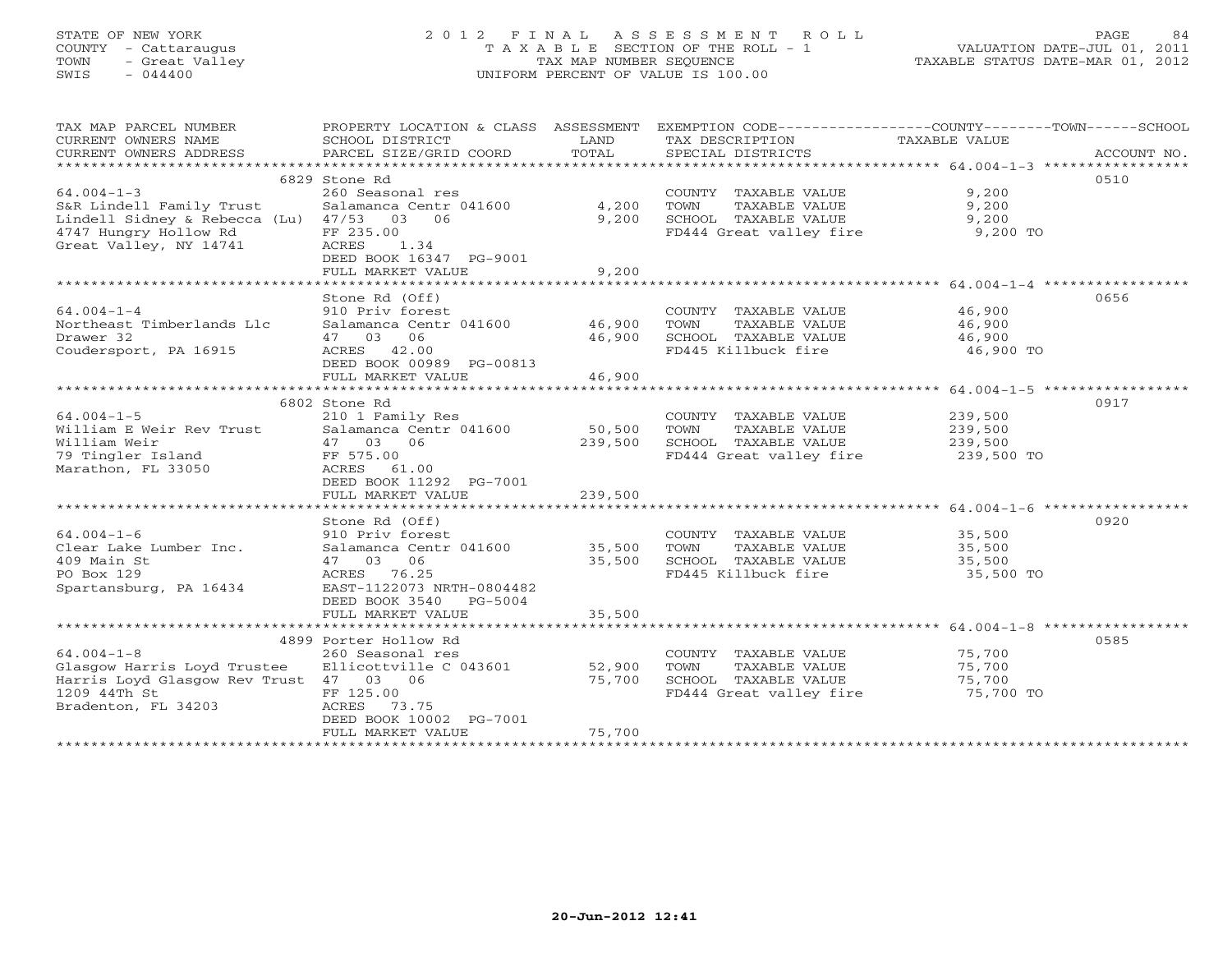## STATE OF NEW YORK 2 0 1 2 F I N A L A S S E S S M E N T R O L L PAGE 85 COUNTY - Cattaraugus T A X A B L E SECTION OF THE ROLL - 1 VALUATION DATE-JUL 01, 2011 TOWN - Great Valley TAX MAP NUMBER SEQUENCE TAXABLE STATUS DATE-MAR 01, 2012 SWIS - 044400 UNIFORM PERCENT OF VALUE IS 100.00UNIFORM PERCENT OF VALUE IS 100.00

| TAX MAP PARCEL NUMBER<br>CURRENT OWNERS NAME | PROPERTY LOCATION & CLASS ASSESSMENT EXEMPTION CODE---------------COUNTY-------TOWN------SCHOOL<br>SCHOOL DISTRICT | LAND           |                                               | TAX DESCRIPTION TAXABLE VALUE     |                                          |
|----------------------------------------------|--------------------------------------------------------------------------------------------------------------------|----------------|-----------------------------------------------|-----------------------------------|------------------------------------------|
| CURRENT OWNERS ADDRESS                       | PARCEL SIZE/GRID COORD                                                                                             | TOTAL          | SPECIAL DISTRICTS                             |                                   | ACCOUNT NO.                              |
|                                              | 4887 Porter Hollow Rd                                                                                              |                |                                               |                                   | 0754                                     |
| $64.004 - 1 - 9$                             | 210 1 Family Res                                                                                                   |                | SR STAR<br>41834                              | $\circ$                           | 63,800<br>$\Omega$                       |
| Rau William R                                | Ellicottville C 043601                                                                                             |                | 21,000 CVET C/T 41131                         | 20,000                            | 20,000<br>$\Omega$                       |
| Rau Eric W                                   | 47 03 06                                                                                                           | 137,000        | COUNTY TAXABLE VALUE                          | 117,000                           |                                          |
| 4887 Porter Hollow Rd                        | FRNT<br>50.00 DPTH                                                                                                 |                | TOWN<br>TAXABLE VALUE                         | 117,000                           |                                          |
| Great Valley, NY 14741                       | ACRES<br>2.37                                                                                                      |                | SCHOOL TAXABLE VALUE                          | 73,200                            |                                          |
|                                              | DEED BOOK 1032 PG-732<br>FULL MARKET VALUE                                                                         | 137,000        | FD444 Great valley fire                       | 137,000 TO                        |                                          |
|                                              |                                                                                                                    |                |                                               |                                   |                                          |
|                                              | 4895 Porter Hollow Rd                                                                                              |                |                                               |                                   | 0762                                     |
| $64.004 - 1 - 10$                            | 210 1 Family Res                                                                                                   |                | 41121<br>WVET C/T                             | 12,000                            | 12,000                                   |
| Rhodes Gary                                  | Ellicottville C 043601                                                                                             | 19,400 SR STAR | 41834                                         | $\overline{0}$                    | $\Omega$<br>63,800                       |
| Rhodes Judith                                | 47 03 06                                                                                                           | 100,800        | COUNTY TAXABLE VALUE                          | 88,800                            |                                          |
| 4895 Porter Hollow Rd                        | 1.65<br>ACRES                                                                                                      |                | TAXABLE VALUE<br>TOWN                         | 88,800                            |                                          |
| Great Valley, NY 14741                       | DEED BOOK 814<br>PG-963                                                                                            |                | SCHOOL TAXABLE VALUE                          | 37,000                            |                                          |
|                                              | FULL MARKET VALUE                                                                                                  |                | 100,800 FD444 Great valley fire               | 100,800 TO                        | ********** 64.004-1-11 ***************** |
|                                              | Porter Hollow Rd                                                                                                   |                |                                               |                                   | 1142                                     |
| $64.004 - 1 - 11$                            | 314 Rural vac<10                                                                                                   |                | COUNTY TAXABLE VALUE                          | 18,400                            |                                          |
| Rau William R                                | Ellicottville C 043601                                                                                             | 18,400         | TOWN<br>TAXABLE VALUE                         | 18,400                            |                                          |
| 4887 Porter Hollow Rd                        | 47 03 06                                                                                                           | 18,400         | SCHOOL TAXABLE VALUE                          | 18,400                            |                                          |
| Great Valley, NY 14741                       | FF 280.00                                                                                                          |                | FD444 Great valley fire                       | 18,400 TO                         |                                          |
|                                              | ACRES<br>1.17                                                                                                      |                |                                               |                                   |                                          |
|                                              | DEED BOOK 737<br>PG-1034                                                                                           |                |                                               |                                   |                                          |
|                                              | FULL MARKET VALUE                                                                                                  | 18,400         |                                               |                                   |                                          |
|                                              |                                                                                                                    |                |                                               |                                   |                                          |
| $64.004 - 1 - 12$                            | 4868 Porter Hollow Rd<br>210 1 Family Res                                                                          |                | COUNTY TAXABLE VALUE                          | 42,500                            | 0753                                     |
| Croker Shawn R                               | Ellicottville C 043601                                                                                             | 20,000         | TAXABLE VALUE<br>TOWN                         | 42,500                            |                                          |
| 4868 Porter Hollow Rd                        | 47 03 06                                                                                                           | 42,500         | SCHOOL TAXABLE VALUE                          | 42,500                            |                                          |
| Great Valley, NY 14741                       | FF 640.00                                                                                                          |                |                                               | FD444 Great valley fire 42,500 TO |                                          |
|                                              | 1.93<br>ACRES                                                                                                      |                |                                               |                                   |                                          |
|                                              | DEED BOOK 894<br>$PG-256$                                                                                          |                |                                               |                                   |                                          |
|                                              | FULL MARKET VALUE                                                                                                  | 42,500         |                                               |                                   |                                          |
|                                              |                                                                                                                    |                |                                               |                                   |                                          |
|                                              | 6205 Mutton Hollow Rd                                                                                              |                |                                               |                                   | 0234                                     |
| $64.004 - 1 - 13$                            | 113 Cattle farm                                                                                                    |                | RES STAR<br>41854                             | $\circ$                           | 31,840<br>$\Omega$                       |
| Ehman Richard M                              | Ellicottville C 043601                                                                                             | 65,300         | COUNTY TAXABLE VALUE                          | 143,300                           |                                          |
| Ehman Ronda J<br>6205 Mutton Hollow Rd       | 38 03 06<br>FF 300.00                                                                                              | 143,300        | TOWN<br>TAXABLE VALUE<br>SCHOOL TAXABLE VALUE | 143,300<br>111,460                |                                          |
| Great Valley, NY 14741                       | ACRES 140.00                                                                                                       |                | FD444 Great valley fire                       | 143,300 TO                        |                                          |
|                                              | DEED BOOK 806<br>PG-871                                                                                            |                |                                               |                                   |                                          |
|                                              | FULL MARKET VALUE                                                                                                  | 143,300        |                                               |                                   |                                          |
|                                              |                                                                                                                    |                |                                               |                                   |                                          |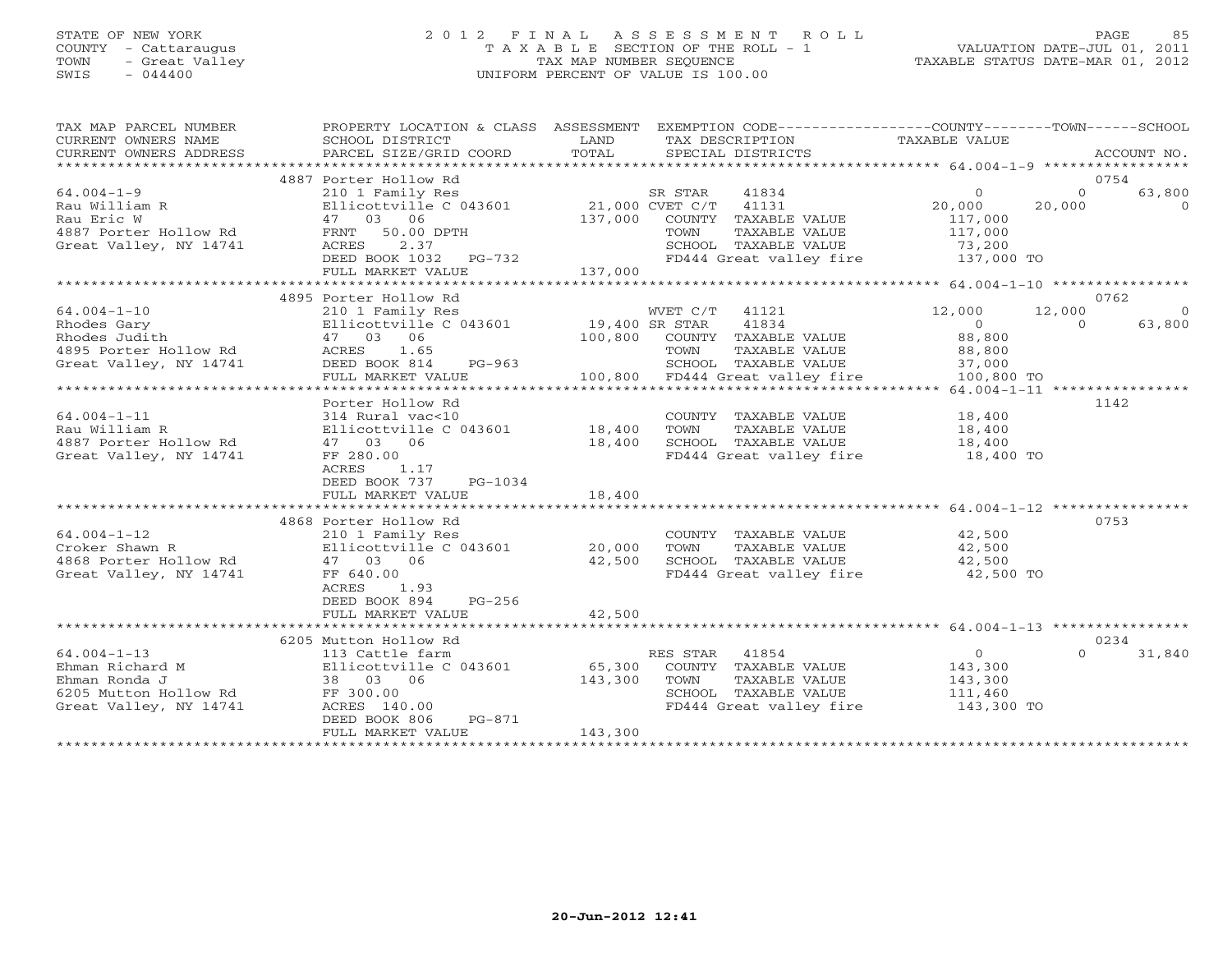# STATE OF NEW YORK 2 0 1 2 F I N A L A S S E S S M E N T R O L L PAGE 86 COUNTY - Cattaraugus T A X A B L E SECTION OF THE ROLL - 1 VALUATION DATE-JUL 01, 2011 TOWN - Great Valley TAX MAP NUMBER SEQUENCE TAXABLE STATUS DATE-MAR 01, 2012 SWIS - 044400 UNIFORM PERCENT OF VALUE IS 100.00

TAX MAP PARCEL NUMBER PROPERTY LOCATION & CLASS ASSESSMENT EXEMPTION CODE------------------COUNTY--------TOWN------SCHOOL CURRENT OWNERS NAME SCHOOL DISTRICT LAND TAX DESCRIPTION TAXABLE VALUE CURRENT OWNERS ADDRESS BARCEL SIZE/GRID COORD TOTAL SPECIAL DISTRICTS SACCOUNT NO. \*\*\*\*\*\*\*\*\*\*\*\*\*\*\*\*\*\*\*\*\*\*\*\*\*\*\*\*\*\*\*\*\*\*\*\*\*\*\*\*\*\*\*\*\*\*\*\*\*\*\*\*\*\*\*\*\*\*\*\*\*\*\*\*\*\*\*\*\*\*\*\*\*\*\*\*\*\*\*\*\*\*\*\*\*\*\*\*\*\*\*\*\*\*\*\*\*\*\*\*\*\*\* 64.004-1-14 \*\*\*\*\*\*\*\*\*\*\*\*\*\*\*\* 4846 Porter Hollow Rd 0750 64.004-1-14 210 1 Family Res CVET C/T 41131 14,725 14,725 0 Oyler Douglas M Ellicottville C 043601 19,800 RES STAR 41854 0 0 31,840 Attn: Charles Oyler 38 03 06 58,900 COUNTY TAXABLE VALUE 44,175 6710 Oyler Ave FF 280.00 TOWN TAXABLE VALUE 44,175 Kill Buck, NY 14748 ACRES 1.80 SCHOOL TAXABLE VALUE 27,060 DEED BOOK 756 PG-954 FD444 Great valley fire 58,900 TO FULL MARKET VALUE 58,900 \*\*\*\*\*\*\*\*\*\*\*\*\*\*\*\*\*\*\*\*\*\*\*\*\*\*\*\*\*\*\*\*\*\*\*\*\*\*\*\*\*\*\*\*\*\*\*\*\*\*\*\*\*\*\*\*\*\*\*\*\*\*\*\*\*\*\*\*\*\*\*\*\*\*\*\*\*\*\*\*\*\*\*\*\*\*\*\*\*\*\*\*\*\*\*\*\*\*\*\*\*\*\* 64.004-1-15.1 \*\*\*\*\*\*\*\*\*\*\*\*\*\* Porter Hollow Rd 039664.004-1-15.1 260 Seasonal res COUNTY TAXABLE VALUE 150,000 Nyp Real Estate Investm Ellicottville C 043601 56,900 TOWN TAXABLE VALUE 150,000 130 E Corsicana St Ste 302 38 03 06 150,000 SCHOOL TAXABLE VALUE 150,000 Athens, TX 75751 ACRES 95.05 FD444 Great valley fire 150,000 TO EAST-1126227 NRTH-0804934 DEED BOOK 16516 PG-8001 FULL MARKET VALUE 150,000 \*\*\*\*\*\*\*\*\*\*\*\*\*\*\*\*\*\*\*\*\*\*\*\*\*\*\*\*\*\*\*\*\*\*\*\*\*\*\*\*\*\*\*\*\*\*\*\*\*\*\*\*\*\*\*\*\*\*\*\*\*\*\*\*\*\*\*\*\*\*\*\*\*\*\*\*\*\*\*\*\*\*\*\*\*\*\*\*\*\*\*\*\*\*\*\*\*\*\*\*\*\*\* 64.004-1-15.2 \*\*\*\*\*\*\*\*\*\*\*\*\*\* Porter Hollow Rd 202264.004-1-15.2 314 Rural vac<10 COUNTY TAXABLE VALUE 11,700 McClain Shanna Ellicottville C 043601 11,700 TOWN TAXABLE VALUE 11,700 656 Broad St 38 03 06 11,700 SCHOOL TAXABLE VALUE 11,700 Salamanca, NY 14779 ACRES 1.65 FD444 Great valley fire 11,700 TO EAST-1124653 NRTH-0804414 DEED BOOK 14862 PG-8002 FULL MARKET VALUE 11,700 \*\*\*\*\*\*\*\*\*\*\*\*\*\*\*\*\*\*\*\*\*\*\*\*\*\*\*\*\*\*\*\*\*\*\*\*\*\*\*\*\*\*\*\*\*\*\*\*\*\*\*\*\*\*\*\*\*\*\*\*\*\*\*\*\*\*\*\*\*\*\*\*\*\*\*\*\*\*\*\*\*\*\*\*\*\*\*\*\*\*\*\*\*\*\*\*\*\*\*\*\*\*\* 64.004-1-16 \*\*\*\*\*\*\*\*\*\*\*\*\*\*\*\* 4803 Porter Hollow Rd 0751 64.004-1-16 210 1 Family Res WVET C/T 41121 12,000 12,000 0 Rau Ernest H Jr Ellicottville C 043601 31,500 SR STAR 41834 0 0 63,800 PO Box 232 37 03 06 80,500 COUNTY TAXABLE VALUE 68,500 Great Valley, NY 14741 FRNT 660.00 DPTH TOWN TAXABLE VALUE 68,500 ACRES 7.95 SCHOOL TAXABLE VALUE 16,700 EAST-1124770 NRTH-0803812 FD444 Great valley fire 80,500 TO DEED BOOK 910 PG-168 FULL MARKET VALUE 80,500 \*\*\*\*\*\*\*\*\*\*\*\*\*\*\*\*\*\*\*\*\*\*\*\*\*\*\*\*\*\*\*\*\*\*\*\*\*\*\*\*\*\*\*\*\*\*\*\*\*\*\*\*\*\*\*\*\*\*\*\*\*\*\*\*\*\*\*\*\*\*\*\*\*\*\*\*\*\*\*\*\*\*\*\*\*\*\*\*\*\*\*\*\*\*\*\*\*\*\*\*\*\*\* 64.004-1-17.1 \*\*\*\*\*\*\*\*\*\*\*\*\*\* Porter Hollow Rd 088164.004-1-17.1 910 Priv forest COUNTY TAXABLE VALUE 58,500 Clear Lake Lumber Inc Ellicottville C 043601 58,500 TOWN TAXABLE VALUE 58,500 Attn: Sharon Stockton 47 03 06 58,500 SCHOOL TAXABLE VALUE 58,500 409 Main St FF 50.00 FD444 Great valley fire 58,500 TO PO Box 129 ACRES 52.00 Spartansburg, PA 16434-0129 DEED BOOK 1012 PG-1081 FULL MARKET VALUE 58,500 \*\*\*\*\*\*\*\*\*\*\*\*\*\*\*\*\*\*\*\*\*\*\*\*\*\*\*\*\*\*\*\*\*\*\*\*\*\*\*\*\*\*\*\*\*\*\*\*\*\*\*\*\*\*\*\*\*\*\*\*\*\*\*\*\*\*\*\*\*\*\*\*\*\*\*\*\*\*\*\*\*\*\*\*\*\*\*\*\*\*\*\*\*\*\*\*\*\*\*\*\*\*\*\*\*\*\*\*\*\*\*\*\*\*\*\*\*\*\*\*\*\*\*\*\*\*\*\*\*\*\*\*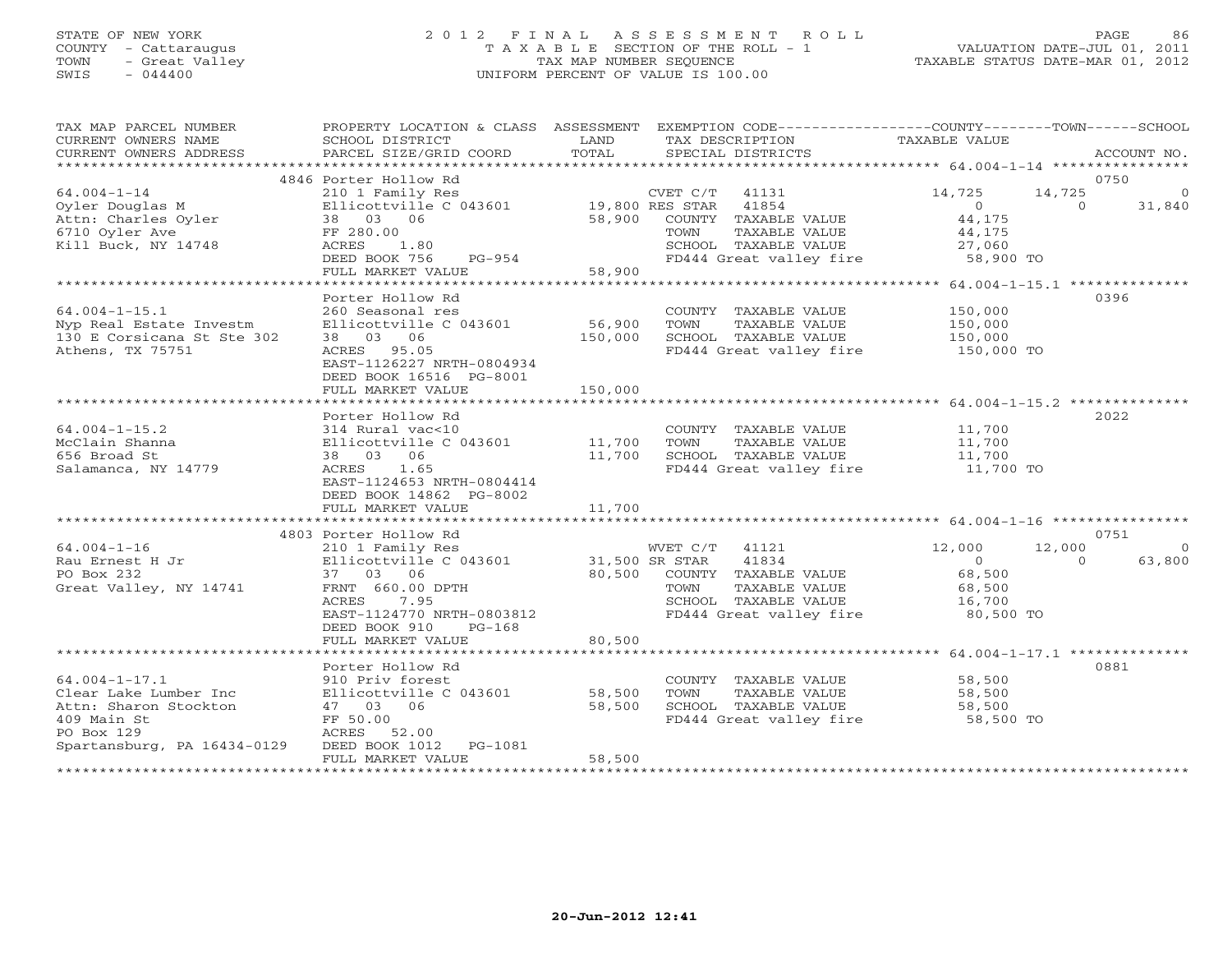## STATE OF NEW YORK 2 0 1 2 F I N A L A S S E S S M E N T R O L L PAGE 87 COUNTY - Cattaraugus T A X A B L E SECTION OF THE ROLL - 1 VALUATION DATE-JUL 01, 2011 TOWN - Great Valley TAX MAP NUMBER SEQUENCE TAXABLE STATUS DATE-MAR 01, 2012 SWIS - 044400 UNIFORM PERCENT OF VALUE IS 100.00UNIFORM PERCENT OF VALUE IS 100.00

| TAX MAP PARCEL NUMBER<br>CURRENT OWNERS NAME<br>CURRENT OWNERS ADDRESS                                      | PROPERTY LOCATION & CLASS ASSESSMENT<br>SCHOOL DISTRICT<br>PARCEL SIZE/GRID COORD                                                                                                                | LAND<br>TOTAL              | EXEMPTION CODE-----------------COUNTY-------TOWN------SCHOOL<br>TAX DESCRIPTION<br>SPECIAL DISTRICTS                  | TAXABLE VALUE                                                                | ACCOUNT NO.                |
|-------------------------------------------------------------------------------------------------------------|--------------------------------------------------------------------------------------------------------------------------------------------------------------------------------------------------|----------------------------|-----------------------------------------------------------------------------------------------------------------------|------------------------------------------------------------------------------|----------------------------|
| ******************                                                                                          |                                                                                                                                                                                                  |                            |                                                                                                                       |                                                                              |                            |
| $64.004 - 1 - 17.2$<br>Vroman James E<br>Vroman Connie L<br>4861 Porter Hollow Rd<br>Great Valley, NY 14741 | 4861 Porter Hollow Rd<br>210 1 Family Res<br>Ellicottville C 043601<br>03<br>06<br>47<br>FRNT 230.00 DPTH<br>4.90 BANK<br>ACRES<br>017<br>EAST-1124342 NRTH-0804617<br>DEED BOOK 3611<br>PG-7001 | 26,600<br>66,900           | RES STAR<br>41854<br>COUNTY TAXABLE VALUE<br>TAXABLE VALUE<br>TOWN<br>SCHOOL TAXABLE VALUE<br>FD444 Great valley fire | $\circ$<br>66,900<br>66,900<br>35,060<br>66,900 TO                           | 1196<br>$\Omega$<br>31,840 |
|                                                                                                             | FULL MARKET VALUE<br>*****************                                                                                                                                                           | 66,900                     |                                                                                                                       |                                                                              |                            |
| $64.004 - 1 - 17.3$<br>Fries William R<br>129 Highland Ave<br>Salamanca, NY 14779                           | Porter Hollow Rd (Off)<br>260 Seasonal res<br>Ellicottville C 043601<br>47 03 06<br>DEED 14.10A<br>ACRES 18.89<br>DEED BOOK 957<br>$PG-923$<br>FULL MARKET VALUE                                 | 24,700<br>29,200<br>29,200 | COUNTY TAXABLE VALUE<br>TOWN<br>TAXABLE VALUE<br>SCHOOL TAXABLE VALUE<br>FD444 Great valley fire                      | *************** 64.004-1-17.3 ***<br>29,200<br>29,200<br>29,200<br>29,200 TO | 1200                       |
|                                                                                                             |                                                                                                                                                                                                  | <b>++++++++++</b>          |                                                                                                                       | *********************** 64.004-1-18 ****************                         |                            |
| $64.004 - 1 - 18$<br>Moore Kermit Jr<br>4771 Porter Hollow Rd<br>Great Valley, NY 14741                     | Porter Hollow Rd<br>314 Rural vac<10<br>Ellicottville C 043601<br>03 06<br>38<br>FRNT 150.00 DPTH 260.00<br><b>ACRES</b><br>0.90<br>DEED BOOK 857<br>PG-1186<br>FULL MARKET VALUE                | 16,000<br>16,000<br>16,000 | COUNTY TAXABLE VALUE<br>TOWN<br>TAXABLE VALUE<br>SCHOOL TAXABLE VALUE<br>FD444 Great valley fire                      | 16,000<br>16,000<br>16,000<br>16,000 TO                                      | 1032                       |
|                                                                                                             |                                                                                                                                                                                                  |                            |                                                                                                                       |                                                                              |                            |
| $64.004 - 1 - 19$<br>Moore Kermit<br>Moore Deborah<br>4771 Porter Hollow Rd<br>Great Valley, NY 14741       | 4771 Porter Hollow Rd<br>210 1 Family Res<br>Ellicottville C 043601<br>37 03 06<br>FRNT 150.00 DPTH 260.00<br>ACRES<br>0.90<br>EAST-1125052 NRTH-0803443                                         | 16,000<br>180,700          | 41854<br>RES STAR<br>COUNTY TAXABLE VALUE<br>TOWN<br>TAXABLE VALUE<br>SCHOOL TAXABLE VALUE<br>FD444 Great valley fire | $\circ$<br>180,700<br>180,700<br>148,860<br>180,700 TO                       | 0432<br>$\Omega$<br>31,840 |
|                                                                                                             | DEED BOOK 771<br>$PG-912$<br>FULL MARKET VALUE                                                                                                                                                   | 180,700                    |                                                                                                                       | $64.004 - 1 - 20.1$ *********                                                |                            |
| $64.004 - 1 - 20.1$<br>Watt Harold C Jr<br>Watt Vicky L<br>4747 Porter Hollow Rd<br>Great Valley, NY 14741  | 4747 Porter Hollow Rd<br>210 1 Family Res<br>Ellicottville C 043601<br>37 03 06<br>FF 322.00<br>ACRES<br>3.90<br>DEED BOOK 8769<br>PG-5001<br>FULL MARKET VALUE                                  | 24,400<br>67,800<br>67,800 | 41854<br>RES STAR<br>COUNTY TAXABLE VALUE<br>TOWN<br>TAXABLE VALUE<br>SCHOOL TAXABLE VALUE<br>FD444 Great valley fire | $\circ$<br>67,800<br>67,800<br>35,960<br>67,800 TO                           | 0913<br>$\Omega$<br>31,840 |
|                                                                                                             |                                                                                                                                                                                                  |                            |                                                                                                                       |                                                                              |                            |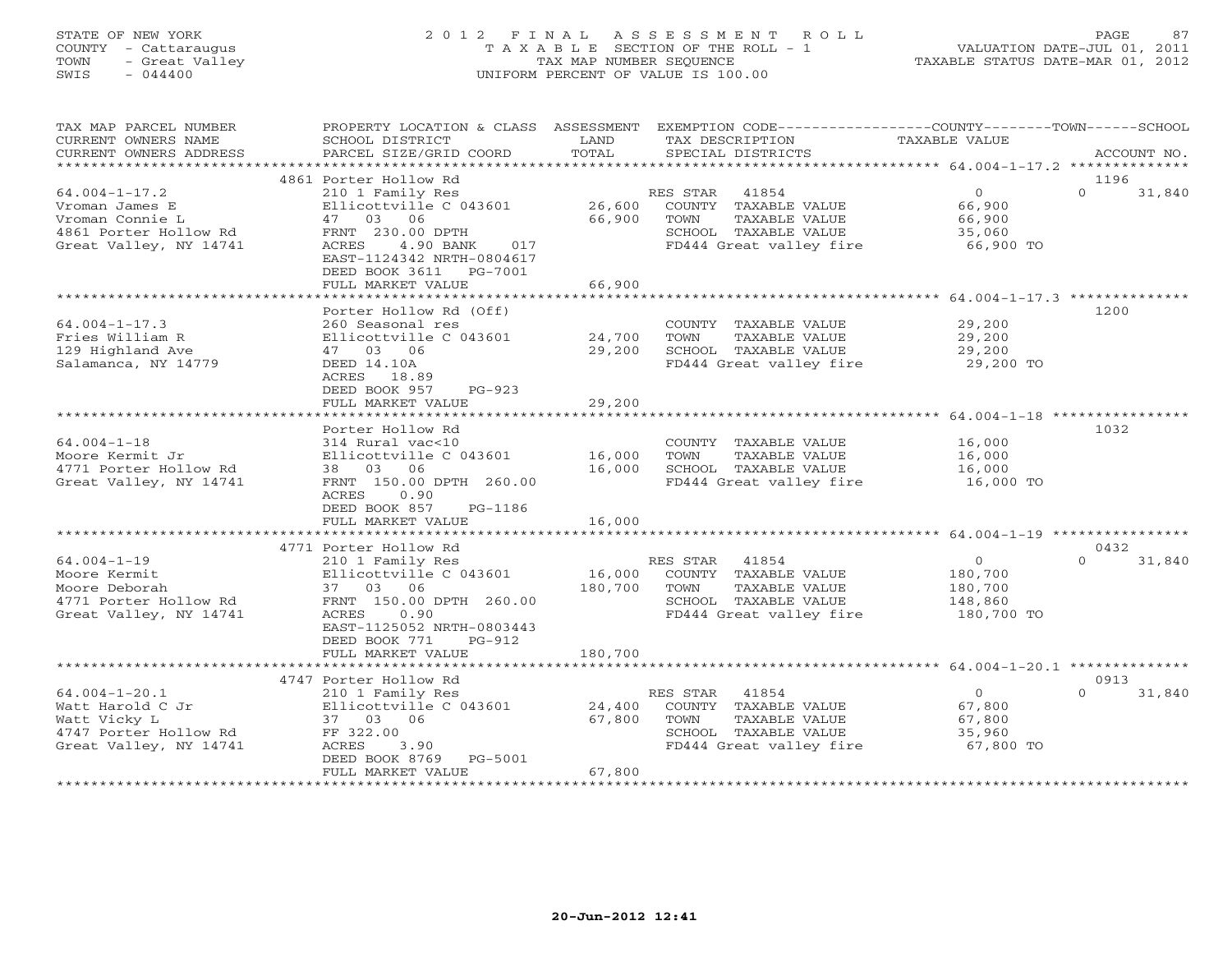## STATE OF NEW YORK 2 0 1 2 F I N A L A S S E S S M E N T R O L L PAGE 88 COUNTY - Cattaraugus T A X A B L E SECTION OF THE ROLL - 1 VALUATION DATE-JUL 01, 2011 TOWN - Great Valley TAX MAP NUMBER SEQUENCE TAXABLE STATUS DATE-MAR 01, 2012 SWIS - 044400 UNIFORM PERCENT OF VALUE IS 100.00UNIFORM PERCENT OF VALUE IS 100.00

| TAX MAP PARCEL NUMBER<br>CURRENT OWNERS NAME                                                                                                 | PROPERTY LOCATION & CLASS<br>SCHOOL DISTRICT                                                                                                                                      | ASSESSMENT<br>TAX DESCRIPTION<br>LAND                                                                                                                                | EXEMPTION CODE-----------------COUNTY-------TOWN------SCHOOL<br>TAXABLE VALUE                                            |
|----------------------------------------------------------------------------------------------------------------------------------------------|-----------------------------------------------------------------------------------------------------------------------------------------------------------------------------------|----------------------------------------------------------------------------------------------------------------------------------------------------------------------|--------------------------------------------------------------------------------------------------------------------------|
| CURRENT OWNERS ADDRESS                                                                                                                       | PARCEL SIZE/GRID COORD                                                                                                                                                            | TOTAL<br>SPECIAL DISTRICTS                                                                                                                                           | ACCOUNT NO.                                                                                                              |
| ***********************                                                                                                                      | 4727 Porter Hollow Rd                                                                                                                                                             |                                                                                                                                                                      | 0880                                                                                                                     |
| $64.004 - 1 - 21.1$<br>Harrison Russell P<br>Harrison Toni<br>4727 Porter Hollow Rd<br>Great Valley, NY 14741                                | 210 1 Family Res<br>Ellicottville C 043601<br>37 03 06<br>FF 366.00<br>ACRES<br>1.81                                                                                              | WVET C/T<br>41121<br>19,800 RES STAR<br>41854<br>56,300<br>COUNTY TAXABLE VALUE<br>TOWN<br>TAXABLE VALUE<br>SCHOOL TAXABLE VALUE                                     | 8,445<br>8,445<br>0<br>$\Omega$<br>31,840<br>$\overline{0}$<br>47,855<br>47,855<br>24,460                                |
|                                                                                                                                              | DEED BOOK 842<br>PG-928<br>FULL MARKET VALUE                                                                                                                                      | FD444 Great valley fire<br>56,300                                                                                                                                    | 56,300 TO                                                                                                                |
|                                                                                                                                              | ************************                                                                                                                                                          | *************                                                                                                                                                        | ********** 64.004-1-21.2 **************                                                                                  |
| $64.004 - 1 - 21.2$<br>Dolamore Terry<br>Dolamore Heidi<br>5882 Ruple Rd<br>Brooks Park, OH 44142                                            | 4737 Porter Hollow Rd<br>260 Seasonal res<br>Ellicottville C 043601<br>37 03 06<br>FF 100.00<br>ACRES 28.65<br>DEED BOOK 804<br>PG-826<br>FULL MARKET VALUE                       | COUNTY TAXABLE VALUE<br>44,400<br>TAXABLE VALUE<br>TOWN<br>70,100<br>SCHOOL TAXABLE VALUE<br>FD444 Great valley fire<br>70,100                                       | 1168<br>70,100<br>70,100<br>70,100<br>70,100 TO                                                                          |
|                                                                                                                                              |                                                                                                                                                                                   |                                                                                                                                                                      |                                                                                                                          |
| $64.004 - 1 - 22.1$<br>Parsons Evelyn J<br>Snyder Debra J<br>4705 Porter Hollow Rd<br>Great Valley, NY 14741                                 | 4705 Porter Hollow Rd<br>270 Mfg housing<br>Salamanca Centr 041600<br>37 03<br>06<br>ACRES<br>1.65<br>EAST-1125246 NRTH-0802322<br>DEED BOOK 7146 PG-3001<br>FULL MARKET VALUE    | AGED C/T<br>41801<br>19,400 SR STAR<br>41834<br>51,800<br>COUNTY TAXABLE VALUE<br>TOWN<br>TAXABLE VALUE<br>SCHOOL TAXABLE VALUE<br>FD444 Great valley fire<br>51,800 | 0901<br>23,310<br>23,310<br>$\circ$<br>$\Omega$<br>51,800<br>$\overline{O}$<br>28,490<br>28,490<br>$\Omega$<br>51,800 TO |
|                                                                                                                                              | *******************************                                                                                                                                                   |                                                                                                                                                                      |                                                                                                                          |
| $64.004 - 1 - 22.2$<br>Snyder Debra J<br>Snyder Thomas L<br>4707 Porter Hollow Rd<br>Great Valley, NY 14741                                  | 4707 Porter Hollow Rd<br>270 Mfg housing<br>Salamanca Centr 041600<br>37 03 06<br>FRNT 100.00 DPTH 375.00<br>0.86<br>ACRES<br>EAST-1125259 NRTH-0802465<br>DEED BOOK 7993 PG-2001 | RES STAR 41854<br>15,200<br>COUNTY TAXABLE VALUE<br>38,600<br>TOWN<br>TAXABLE VALUE<br>SCHOOL TAXABLE VALUE<br>FD444 Great valley fire                               | 1911<br>0<br>$\Omega$<br>31,840<br>38,600<br>38,600<br>6,760<br>38,600 TO                                                |
|                                                                                                                                              | FULL MARKET VALUE                                                                                                                                                                 | 38,600                                                                                                                                                               |                                                                                                                          |
| $64.004 - 1 - 23.1$<br>S&R Lindell Family Trust<br>Lindell Sidney & Rebecca (Lu) 37 03 06<br>4747 Hungry Hollow Rd<br>Great Valley, NY 14741 | 4604 Whalen Rd<br>120 Field crops<br>Salamanca Centr 041600<br>FF 260.00<br>ACRES 38.80<br>DEED BOOK 16347 PG-9001<br>FULL MARKET VALUE                                           | COUNTY TAXABLE VALUE<br>19,830<br>TOWN<br>TAXABLE VALUE<br>20,830<br>SCHOOL TAXABLE VALUE<br>FD444 Great valley fire<br>20,800                                       | 0512<br>20,830<br>20,830<br>20,830<br>20,830 TO                                                                          |
|                                                                                                                                              |                                                                                                                                                                                   |                                                                                                                                                                      |                                                                                                                          |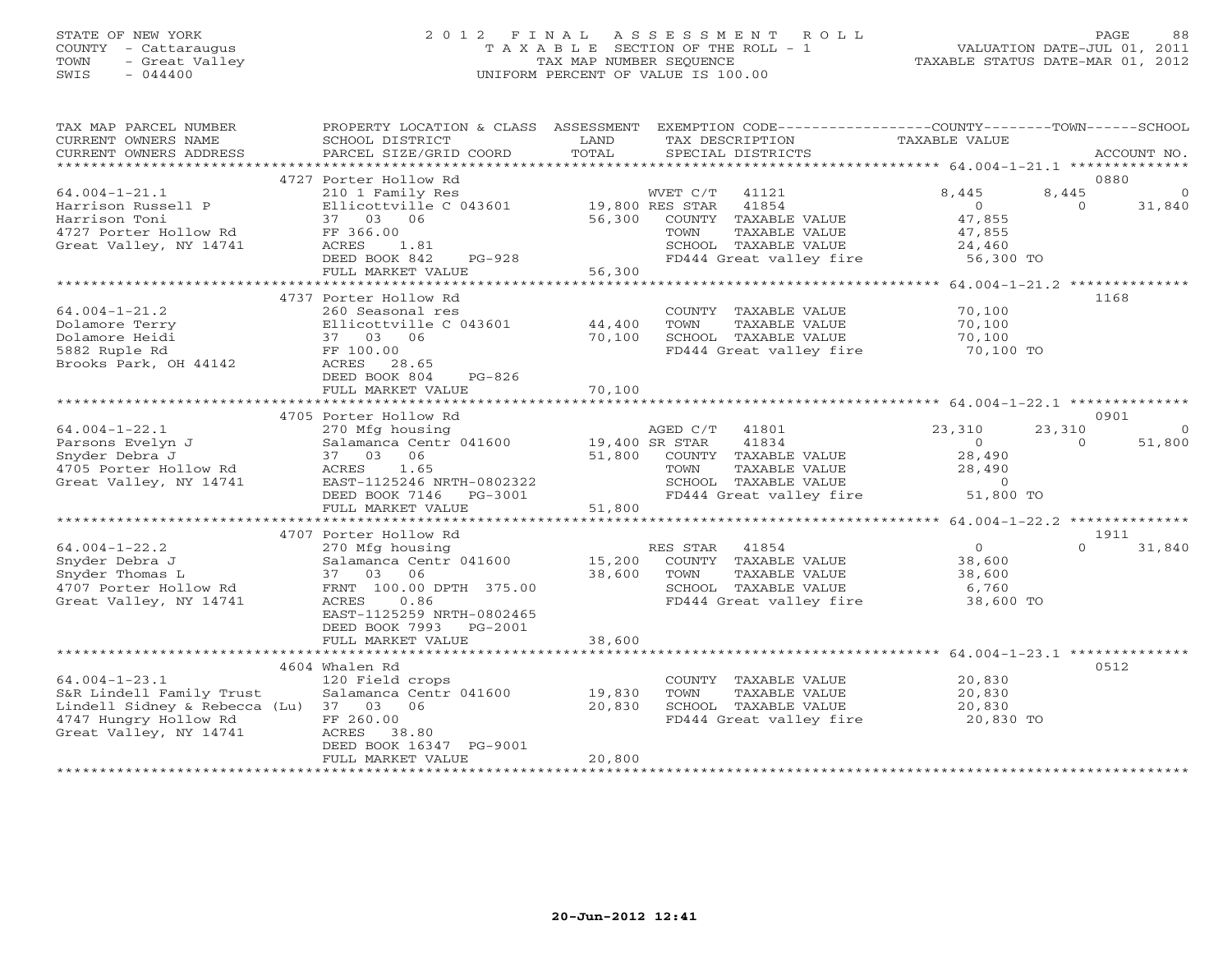## STATE OF NEW YORK 2 0 1 2 F I N A L A S S E S S M E N T R O L L PAGE 89 COUNTY - Cattaraugus T A X A B L E SECTION OF THE ROLL - 1 VALUATION DATE-JUL 01, 2011 TOWN - Great Valley TAX MAP NUMBER SEQUENCE TAXABLE STATUS DATE-MAR 01, 2012 SWIS - 044400 UNIFORM PERCENT OF VALUE IS 100.00UNIFORM PERCENT OF VALUE IS 100.00

| TAX MAP PARCEL NUMBER<br>CURRENT OWNERS NAME<br>CURRENT OWNERS ADDRESS                                               | PROPERTY LOCATION & CLASS ASSESSMENT<br>SCHOOL DISTRICT<br>PARCEL SIZE/GRID COORD                                                                                                          | LAND<br>TOTAL                   | EXEMPTION CODE-----------------COUNTY-------TOWN------SCHOOL<br>TAX DESCRIPTION<br>SPECIAL DISTRICTS                                        | TAXABLE VALUE                                                                     | ACCOUNT NO.                    |
|----------------------------------------------------------------------------------------------------------------------|--------------------------------------------------------------------------------------------------------------------------------------------------------------------------------------------|---------------------------------|---------------------------------------------------------------------------------------------------------------------------------------------|-----------------------------------------------------------------------------------|--------------------------------|
|                                                                                                                      |                                                                                                                                                                                            |                                 |                                                                                                                                             |                                                                                   |                                |
| $64.004 - 1 - 23.2$<br>Whitcomb Lawrence D<br>Whitcomb Constance<br>4689 Porter Hollow Rd<br>Great Valley, NY 14741  | 4689 Porter Hollow Rd<br>210 1 Family Res<br>Salamanca Centr 041600<br>37 03 06<br>FF 200.00<br>ACRES<br>2.65<br>DEED BOOK 1007<br>$PG-247$<br>FULL MARKET VALUE                           | 21,600<br>199,000<br>199,000    | RES STAR<br>41854<br>COUNTY TAXABLE VALUE<br>TOWN<br>TAXABLE VALUE<br>SCHOOL TAXABLE VALUE<br>FD444 Great valley fire                       | $\circ$<br>199,000<br>199,000<br>167,160<br>199,000 TO                            | 1109<br>$\Omega$<br>31,840     |
|                                                                                                                      | 4679 Porter Hollow Rd                                                                                                                                                                      |                                 |                                                                                                                                             |                                                                                   | 1114                           |
| $64.004 - 1 - 23.3$<br>Widger Jennifer A<br>PO Box 1286<br>Ellicottville, NY 14731                                   | 240 Rural res<br>Salamanca Centr 041600<br>37 03 06<br>FF 350.00<br>ACRES<br>35.35<br>DEED BOOK 1014 PG-1006                                                                               | 45,600<br>59,900                | COUNTY TAXABLE VALUE<br>TOWN<br>TAXABLE VALUE<br>SCHOOL TAXABLE VALUE<br>FD444 Great valley fire 59,900 TO                                  | 59,900<br>59,900<br>59,900                                                        |                                |
|                                                                                                                      | FULL MARKET VALUE<br>************************                                                                                                                                              | 59,900<br>* * * * * * * * * * * |                                                                                                                                             | ********************* 64.004-1-23.4 *********                                     |                                |
| $64.004 - 1 - 23.4$<br>Rockwell John<br>167 Hawks Pt Rd<br>Jacksonville, NC 28540                                    | 4657 Porter Hollow Rd<br>210 1 Family Res<br>Salamanca Centr 041600<br>37 03<br>06<br>FF 200.00<br>ACRES<br>3.56<br>DEED BOOK 808<br>PG-76                                                 | 23,600<br>162,500               | COUNTY TAXABLE VALUE<br>TOWN<br>TAXABLE VALUE<br>SCHOOL TAXABLE VALUE<br>FD444 Great valley fire                                            | 162,500<br>162,500<br>162,500<br>162,500 TO                                       | 1112                           |
|                                                                                                                      | FULL MARKET VALUE                                                                                                                                                                          | 162,500                         |                                                                                                                                             |                                                                                   |                                |
|                                                                                                                      | 4572 Whalen Rd (Off)                                                                                                                                                                       |                                 |                                                                                                                                             |                                                                                   | 1775                           |
| $64.004 - 1 - 23.5$<br>Gregory Shawn<br>Gregory Gretta<br>4572 Whalen Rd<br>Great Valley, NY 14741 FULL MARKET VALUE | 210 1 Family Res<br>Salamanca Centr 041600<br>ACRES 1.40<br>DEED BOOK 995<br>PG-1096                                                                                                       | 234,000<br>234,000              | WVET C/T 41121<br>18,900 RES STAR 41854<br>COUNTY TAXABLE VALUE<br>TOWN<br>TAXABLE VALUE<br>SCHOOL TAXABLE VALUE<br>FD444 Great valley fire | 12,000<br>12,000<br>$\overline{O}$<br>222,000<br>222,000<br>202,160<br>234,000 TO | $\Omega$<br>31,840<br>$\Omega$ |
|                                                                                                                      |                                                                                                                                                                                            |                                 |                                                                                                                                             |                                                                                   |                                |
| $64.004 - 1 - 24$<br>Blackley Timothy<br>Petrie Frederick B Et Al<br>5699 W Bluff Rd<br>Olcott, NY 14126             | 4690 Porter Hollow Rd<br>260 Seasonal res<br>Ellicottville C 043601<br>37 03 06<br>FF 348.08<br>4.82<br>ACRES<br>EAST-1125781 NRTH-0802075<br>DEED BOOK 12551 PG-2002<br>FULL MARKET VALUE | 26,400<br>41,400<br>41,400      | COUNTY TAXABLE VALUE<br>TOWN<br>TAXABLE VALUE<br>SCHOOL TAXABLE VALUE<br>FD444 Great valley fire                                            | 41,400<br>41,400<br>41,400<br>41,400 TO                                           | 0104                           |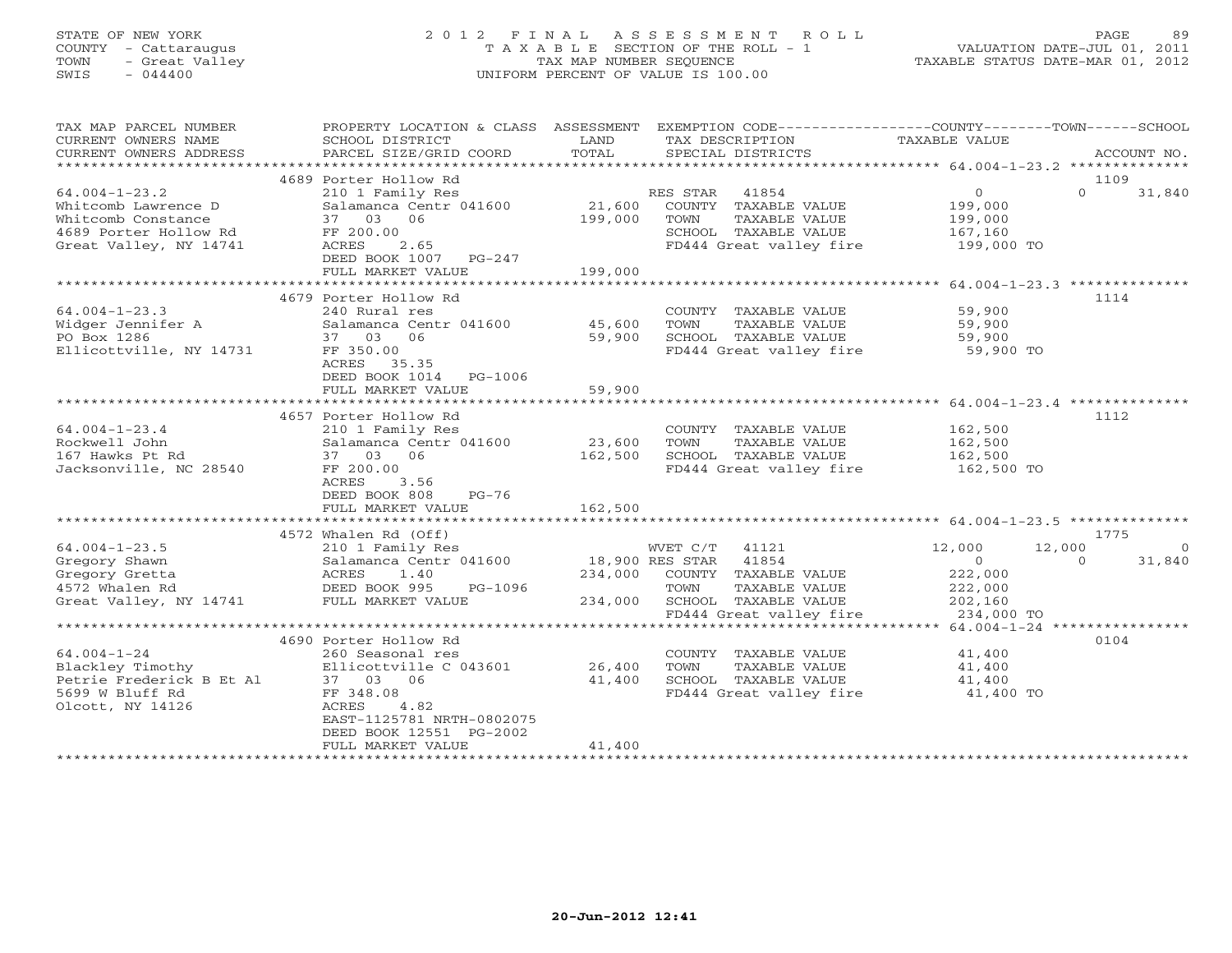## STATE OF NEW YORK 2 0 1 2 F I N A L A S S E S S M E N T R O L L PAGE 90 COUNTY - Cattaraugus T A X A B L E SECTION OF THE ROLL - 1 VALUATION DATE-JUL 01, 2011 TOWN - Great Valley TAX MAP NUMBER SEQUENCE TAXABLE STATUS DATE-MAR 01, 2012 SWIS - 044400 UNIFORM PERCENT OF VALUE IS 100.00UNIFORM PERCENT OF VALUE IS 100.00

| TAX MAP PARCEL NUMBER<br>CURRENT OWNERS NAME<br>CURRENT OWNERS ADDRESS | PROPERTY LOCATION & CLASS ASSESSMENT<br>SCHOOL DISTRICT<br>PARCEL SIZE/GRID COORD | LAND<br>TOTAL | EXEMPTION CODE----------------COUNTY-------TOWN------SCHOOL<br>TAX DESCRIPTION<br>SPECIAL DISTRICTS | <b>TAXABLE VALUE</b>  | ACCOUNT NO.        |
|------------------------------------------------------------------------|-----------------------------------------------------------------------------------|---------------|-----------------------------------------------------------------------------------------------------|-----------------------|--------------------|
|                                                                        |                                                                                   |               |                                                                                                     |                       |                    |
|                                                                        | 4706 Porter Hollow Rd                                                             |               |                                                                                                     |                       | 0444               |
| $64.004 - 1 - 25.1$                                                    | 240 Rural res                                                                     |               | COUNTY TAXABLE VALUE                                                                                | 139,000               |                    |
| Borovich Michael A                                                     | Ellicottville C 043601                                                            | 44,200        | TOWN<br>TAXABLE VALUE                                                                               | 139,000               |                    |
| Coveleskie Nancy L<br>7590 Lewis Rd                                    | 37 03 06<br>FF 1418.00                                                            | 139,000       | SCHOOL TAXABLE VALUE<br>FD444 Great valley fire                                                     | 139,000<br>139,000 TO |                    |
| Olmstead Falls, OH 44138                                               | ACRES 27.60                                                                       |               |                                                                                                     |                       |                    |
|                                                                        | DEED BOOK 14881 PG-2001                                                           |               |                                                                                                     |                       |                    |
|                                                                        | FULL MARKET VALUE                                                                 | 139,000       |                                                                                                     |                       |                    |
|                                                                        |                                                                                   |               |                                                                                                     |                       |                    |
|                                                                        | 4710 Porter Hollow Rd                                                             |               |                                                                                                     |                       | 1047               |
| $64.004 - 1 - 25.2$                                                    | 210 1 Family Res                                                                  |               | COUNTY TAXABLE VALUE                                                                                | 129,200               |                    |
| Thompson Joseph                                                        | Ellicottville C 043601                                                            | 17,000        | TOWN<br>TAXABLE VALUE                                                                               | 129,200               |                    |
| 4710 Porter Hollow Rd                                                  | 37 03 06                                                                          | 129,200       | SCHOOL TAXABLE VALUE                                                                                | 129,200               |                    |
| Great Valley, NY 14741                                                 | FRNT 197.00 DPTH 210.00                                                           |               | FD444 Great valley fire                                                                             | 129,200 TO            |                    |
|                                                                        | ACRES<br>0.95                                                                     |               |                                                                                                     |                       |                    |
|                                                                        | DEED BOOK 11782 PG-5001                                                           |               |                                                                                                     |                       |                    |
|                                                                        | FULL MARKET VALUE                                                                 | 129,200       |                                                                                                     |                       |                    |
|                                                                        | Porter Hollow Rd                                                                  |               |                                                                                                     |                       | 1088               |
| $64.004 - 1 - 25.3$                                                    | 314 Rural vac<10                                                                  |               | COUNTY TAXABLE VALUE                                                                                | 23,100                |                    |
| Swiech Eric J                                                          | Ellicottville C 043601                                                            | 23,100        | TOWN<br>TAXABLE VALUE                                                                               | 23,100                |                    |
| 2113 Stony Brook Rd                                                    | 37 03 06                                                                          | 23,100        | SCHOOL TAXABLE VALUE                                                                                | 23,100                |                    |
| Northfield, VT 05663                                                   | SWIECH ED 3RD PARTY                                                               |               | FD444 Great valley fire                                                                             | 23,100 TO             |                    |
|                                                                        | FF 191.74                                                                         |               |                                                                                                     |                       |                    |
|                                                                        | ACRES<br>3.30                                                                     |               |                                                                                                     |                       |                    |
|                                                                        | DEED BOOK 1004 PG-271                                                             |               |                                                                                                     |                       |                    |
|                                                                        | FULL MARKET VALUE                                                                 | 23,100        |                                                                                                     |                       |                    |
|                                                                        |                                                                                   |               |                                                                                                     |                       |                    |
|                                                                        | 4691 Klawitter Rd                                                                 |               |                                                                                                     |                       | 0445               |
| $64.004 - 1 - 25.4$                                                    | 112 Dairy farm                                                                    |               | RES STAR 41854                                                                                      | $\overline{O}$        | $\Omega$<br>31,840 |
| Lindell Steven                                                         | Ellicottville C 043601                                                            | 71,300        | COUNTY TAXABLE VALUE                                                                                | 192,500               |                    |
| Lindell Susan                                                          | 37 03 06                                                                          | 192,500       | TAXABLE VALUE<br>TOWN                                                                               | 192,500               |                    |
| 4691 Klawitter Rd                                                      | FF 3720.00                                                                        |               | SCHOOL TAXABLE VALUE                                                                                | 160,660               |                    |
| Great Valley, NY 14741                                                 | ACRES 171.80                                                                      |               | FD444 Great valley fire                                                                             | 192,500 TO            |                    |
|                                                                        | DEED BOOK 777<br>PG-477<br>FULL MARKET VALUE                                      | 192,500       |                                                                                                     |                       |                    |
|                                                                        |                                                                                   |               |                                                                                                     |                       |                    |
|                                                                        | Klawitter Rd                                                                      |               |                                                                                                     |                       | 0446               |
| $64.004 - 1 - 25.5$                                                    | 120 Field crops                                                                   |               | AG DIST<br>41720                                                                                    | 8,311<br>8,311        | 8,311              |
| Schultz Fredrick J                                                     | Ellicottville C 043601                                                            | 48,400        | COUNTY TAXABLE VALUE                                                                                | 40,089                |                    |
| Schultz Vicki                                                          | 37 03 06                                                                          | 48,400        | TOWN<br>TAXABLE VALUE                                                                               | 40,089                |                    |
| 5446 Burleson Rd                                                       | FF 630.00                                                                         |               | SCHOOL TAXABLE VALUE                                                                                | 40,089                |                    |
| Great Valley, NY 14741                                                 | ACRES 50.00                                                                       |               | FD444 Great valley fire                                                                             | 48,400 TO             |                    |
|                                                                        | DEED BOOK 776<br>PG-1102                                                          |               |                                                                                                     |                       |                    |
| MAY BE SUBJECT TO PAYMENT                                              | FULL MARKET VALUE                                                                 | 48,400        |                                                                                                     |                       |                    |
| UNDER AGDIST LAW TIL 2030                                              |                                                                                   |               |                                                                                                     |                       |                    |
|                                                                        |                                                                                   |               |                                                                                                     |                       |                    |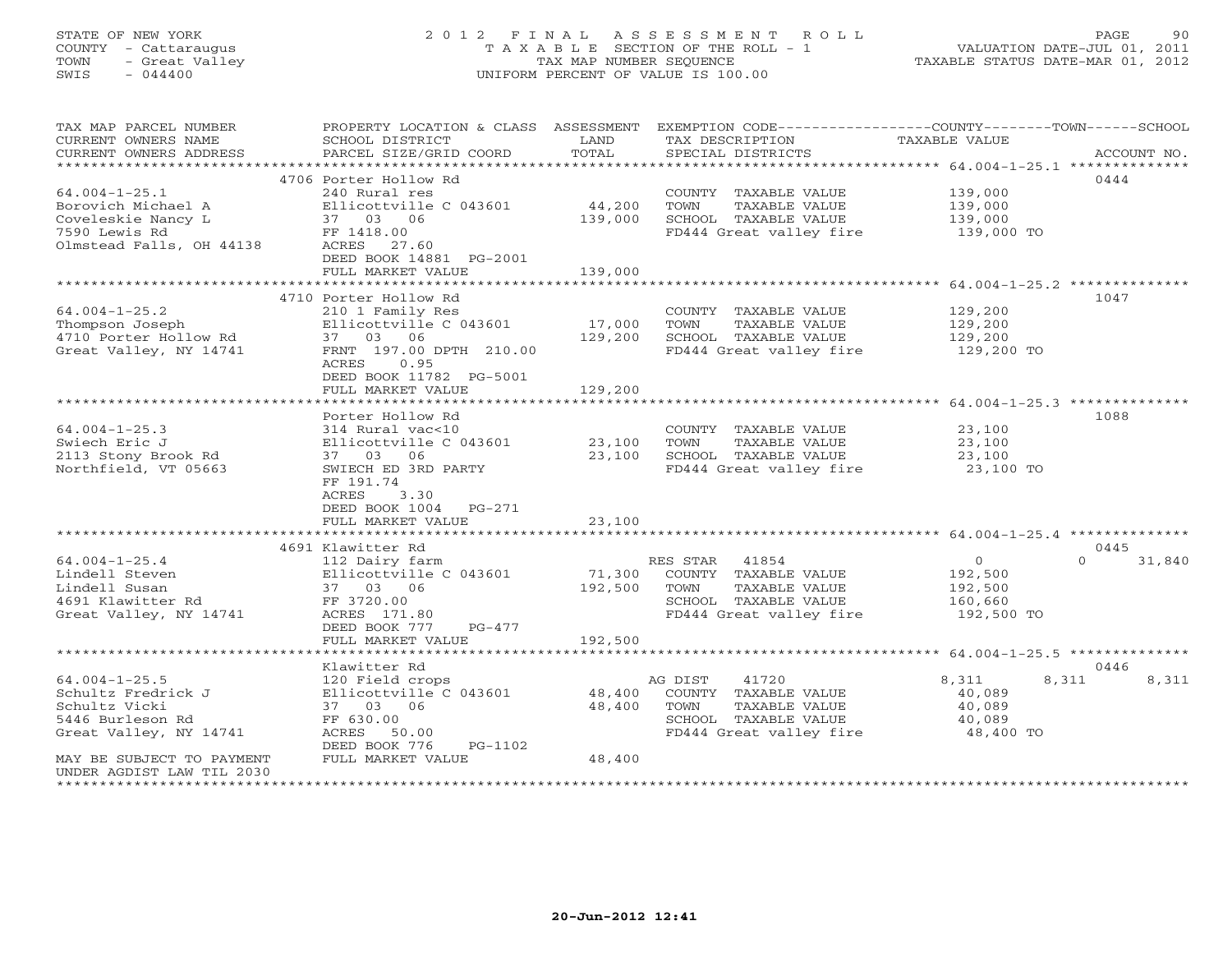## STATE OF NEW YORK 2 0 1 2 F I N A L A S S E S S M E N T R O L L PAGE 91 COUNTY - Cattaraugus T A X A B L E SECTION OF THE ROLL - 1 VALUATION DATE-JUL 01, 2011 TOWN - Great Valley TAX MAP NUMBER SEQUENCE TAXABLE STATUS DATE-MAR 01, 2012 SWIS - 044400 UNIFORM PERCENT OF VALUE IS 100.00UNIFORM PERCENT OF VALUE IS 100.00

| TAX MAP PARCEL NUMBER<br>CURRENT OWNERS NAME<br>CURRENT OWNERS ADDRESS | PROPERTY LOCATION & CLASS<br>SCHOOL DISTRICT<br>PARCEL SIZE/GRID COORD | ASSESSMENT<br>LAND<br>TOTAL | EXEMPTION CODE-----------------COUNTY-------TOWN------SCHOOL<br>TAX DESCRIPTION<br>SPECIAL DISTRICTS | TAXABLE VALUE                                        |                              | ACCOUNT NO. |
|------------------------------------------------------------------------|------------------------------------------------------------------------|-----------------------------|------------------------------------------------------------------------------------------------------|------------------------------------------------------|------------------------------|-------------|
|                                                                        | * * * * * * * * * * * * * * * * * *                                    | * * * * * * * *             |                                                                                                      | *********** 64.004-1-25.7 ***************            |                              |             |
|                                                                        | 4744 Porter Hollow Rd                                                  |                             |                                                                                                      |                                                      | 1337                         |             |
| $64.004 - 1 - 25.7$                                                    | 210 1 Family Res                                                       |                             | WVET C/T<br>41121                                                                                    | 12,000                                               | 12,000                       | $\Omega$    |
| Cummings Terry L                                                       | Ellicottville C 043601                                                 |                             | 23,200 RES STAR<br>41854                                                                             | $\circ$                                              | $\Omega$                     | 31,840      |
| Cummings Bonnie A<br>4744 Porter Hollow Rd                             | 37 03 06                                                               | 117,400                     | COUNTY TAXABLE VALUE                                                                                 | 105,400                                              |                              |             |
| Great Valley, NY 14741                                                 | FF 215.14<br>ACRES<br>3.35                                             |                             | TOWN<br>TAXABLE VALUE<br>SCHOOL TAXABLE VALUE                                                        | 105,400<br>85,560                                    |                              |             |
|                                                                        | DEED BOOK 854<br>$PG-199$                                              |                             | FD444 Great valley fire                                                                              | 117,400 TO                                           |                              |             |
|                                                                        | FULL MARKET VALUE                                                      | 117,400                     |                                                                                                      |                                                      |                              |             |
|                                                                        |                                                                        |                             |                                                                                                      |                                                      |                              |             |
|                                                                        | Porter Hollow Rd                                                       |                             |                                                                                                      |                                                      | 1953                         |             |
| $64.004 - 1 - 25.8$                                                    | 322 Rural vac>10                                                       |                             | COUNTY TAXABLE VALUE                                                                                 | 42,500                                               |                              |             |
| Ahuja Sunil                                                            | Ellicottville C 043601                                                 | 42,500                      | TOWN<br>TAXABLE VALUE                                                                                | 42,500                                               |                              |             |
| Cote Donna J                                                           | ACRES 18.90                                                            | 42,500                      | SCHOOL TAXABLE VALUE                                                                                 | 42,500                                               |                              |             |
| 10018 Chadwick Dr                                                      | DEED BOOK 4354<br>PG-3004                                              |                             | FD444 Great valley fire                                                                              | 42,500 TO                                            |                              |             |
| Port St. Lucie, FL 34987                                               | FULL MARKET VALUE                                                      | 42,500                      |                                                                                                      |                                                      |                              |             |
|                                                                        |                                                                        |                             |                                                                                                      |                                                      | $64.004 - 1 - 26$ *********  |             |
|                                                                        | Klawitter Rd (Off)                                                     |                             |                                                                                                      |                                                      | 0503                         |             |
| $64.004 - 1 - 26$<br>Moore Maureen                                     | 105 Vac farmland<br>Ellicottville C 043601                             | 10,989                      | COUNTY TAXABLE VALUE<br>TOWN<br>TAXABLE VALUE                                                        | 10,989<br>10,989                                     |                              |             |
| PO Box 8                                                               | 37 03 06                                                               | 10,989                      | SCHOOL TAXABLE VALUE                                                                                 | 10,989                                               |                              |             |
| Great Valley, NY 14741                                                 | ACRES 14.10                                                            |                             | FD444 Great valley fire                                                                              | 10,989 TO                                            |                              |             |
|                                                                        | DEED BOOK 920<br>$PG-833$                                              |                             |                                                                                                      |                                                      |                              |             |
|                                                                        | FULL MARKET VALUE                                                      | 11,000                      |                                                                                                      |                                                      |                              |             |
|                                                                        |                                                                        |                             |                                                                                                      | ***********                                          | $64.004 - 1 - 27.1$ ******** |             |
|                                                                        | Us Rte 219                                                             |                             |                                                                                                      |                                                      | 0210                         |             |
| $64.004 - 1 - 27.1$                                                    | 120 Field crops                                                        |                             | COUNTY TAXABLE VALUE                                                                                 | 44,700                                               |                              |             |
| Meacham Sheryl                                                         | Ellicottville C 043601                                                 | 44,700                      | TAXABLE VALUE<br>TOWN                                                                                | 44,700                                               |                              |             |
| PO Box 147                                                             | 06<br>37 03                                                            | 44,700                      | SCHOOL TAXABLE VALUE                                                                                 | 44,700                                               |                              |             |
| Sellersburg, IN 47172                                                  | ACRES<br>30.56                                                         |                             | FD444 Great valley fire                                                                              | 44,700 TO                                            |                              |             |
|                                                                        | DEED BOOK 793<br>$PG-127$                                              |                             |                                                                                                      |                                                      |                              |             |
|                                                                        | FULL MARKET VALUE                                                      | 44,700<br>**********        |                                                                                                      | *********************** 64.004-1-27.2 ************** |                              |             |
|                                                                        | 4499 Us Rte 219                                                        |                             |                                                                                                      |                                                      | 0211                         |             |
| $64.004 - 1 - 27.2$                                                    | 210 1 Family Res                                                       |                             | RES STAR<br>41854                                                                                    | $\Omega$                                             | $\Omega$                     | 31,840      |
| Duhan David A                                                          | Ellicottville C 043601                                                 | 18,300                      | COUNTY TAXABLE VALUE                                                                                 | 61,500                                               |                              |             |
| Duhan Kathryn Marie (Dec)                                              | 36 03<br>06                                                            | 61,500                      | TOWN<br>TAXABLE VALUE                                                                                | 61,500                                               |                              |             |
| 4499 Us Rte 219                                                        | FRNT 308.00 DPTH 160.00                                                |                             | SCHOOL TAXABLE VALUE                                                                                 | 29,660                                               |                              |             |
| Great Valley, NY 14741                                                 | ACRES<br>1.13                                                          |                             | FD444 Great valley fire                                                                              | 61,500 TO                                            |                              |             |
|                                                                        | DEED BOOK 1017<br>$PG-384$                                             |                             |                                                                                                      |                                                      |                              |             |
|                                                                        | FULL MARKET VALUE                                                      | 61,500                      |                                                                                                      |                                                      |                              |             |
|                                                                        |                                                                        |                             |                                                                                                      | ********************** 64.004-1-27.3 **************  |                              |             |
|                                                                        | Us Rte $219$ (Off)                                                     |                             |                                                                                                      |                                                      | 1122                         |             |
| $64.004 - 1 - 27.3$                                                    | 314 Rural vac<10                                                       |                             | COUNTY TAXABLE VALUE                                                                                 | 5,900                                                |                              |             |
| Meacham Sheryl<br>Duhan Bernard G L/U                                  | Ellicottville C 043601<br>37 03 06                                     | 5,900<br>5,900              | TOWN<br>TAXABLE VALUE<br>SCHOOL TAXABLE VALUE                                                        | 5,900<br>5,900                                       |                              |             |
| PO Box 147                                                             | L/P 793-129                                                            |                             | FD444 Great valley fire                                                                              | 5,900 TO                                             |                              |             |
| Sellersburg, IN 47172                                                  | 90.00 DPTH 100.00<br>FRNT                                              |                             |                                                                                                      |                                                      |                              |             |
|                                                                        | ACRES<br>0.21                                                          |                             |                                                                                                      |                                                      |                              |             |
|                                                                        | FULL MARKET VALUE                                                      | 5,900                       |                                                                                                      |                                                      |                              |             |
|                                                                        |                                                                        |                             |                                                                                                      |                                                      |                              |             |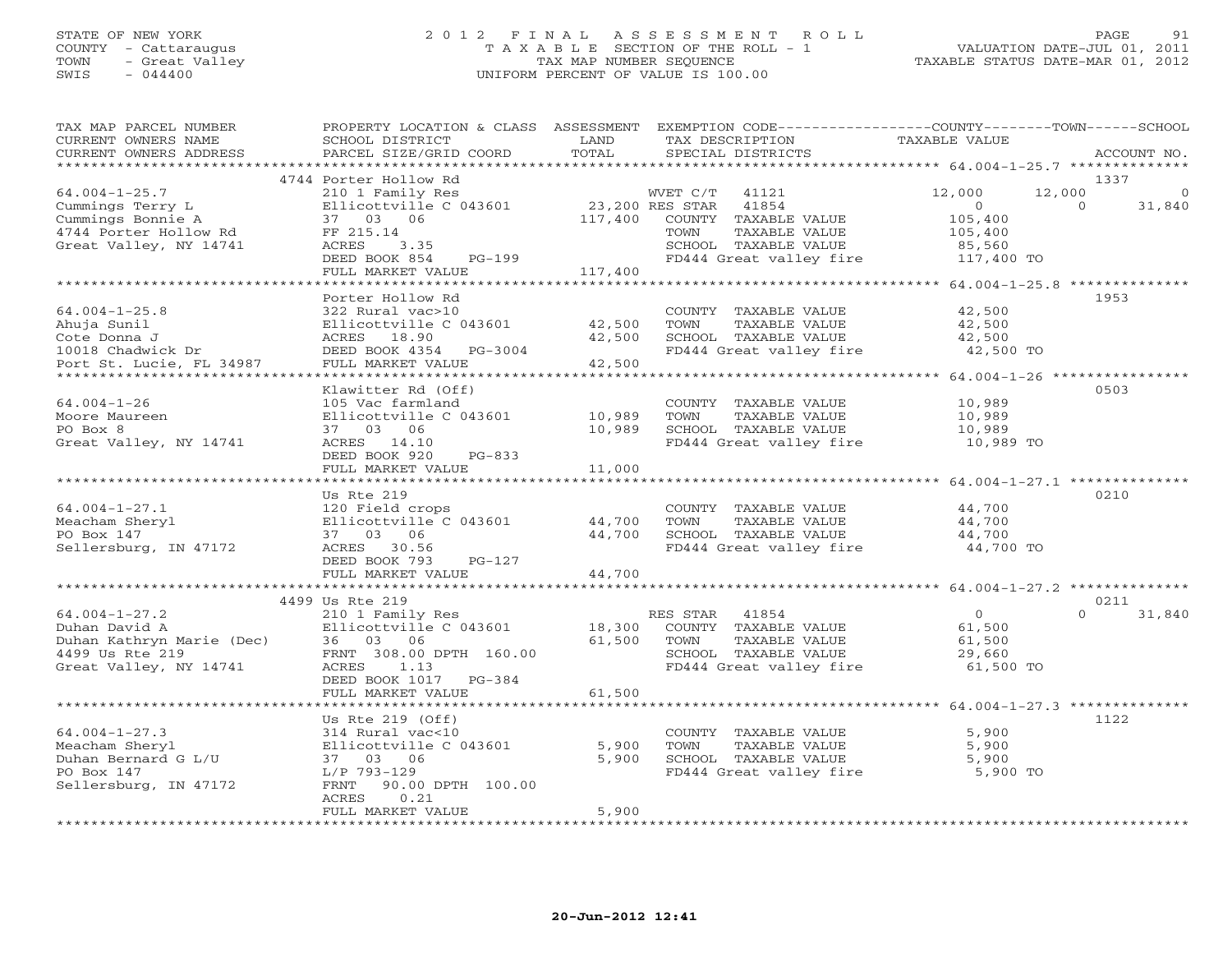### STATE OF NEW YORK 2 0 1 2 F I N A L A S S E S S M E N T R O L L PAGE 92 COUNTY - Cattaraugus T A X A B L E SECTION OF THE ROLL - 1 VALUATION DATE-JUL 01, 2011 TOWN - Great Valley TAX MAP NUMBER SEQUENCE TAXABLE STATUS DATE-MAR 01, 2012 SWIS - 044400 UNIFORM PERCENT OF VALUE IS 100.00UNIFORM PERCENT OF VALUE IS 100.00

| TAX MAP PARCEL NUMBER<br>CURRENT OWNERS NAME | PROPERTY LOCATION & CLASS ASSESSMENT<br>SCHOOL DISTRICT | LAND<br>TAX DESCRIPTION                                           | EXEMPTION CODE-----------------COUNTY-------TOWN------SCHOOL<br>TAXABLE VALUE |
|----------------------------------------------|---------------------------------------------------------|-------------------------------------------------------------------|-------------------------------------------------------------------------------|
| CURRENT OWNERS ADDRESS                       | PARCEL SIZE/GRID COORD                                  | TOTAL<br>SPECIAL DISTRICTS                                        | ACCOUNT NO.                                                                   |
|                                              | 4515 Klawitter Rd                                       |                                                                   | 0507                                                                          |
| $64.004 - 1 - 28$<br>Lindell Paul (Lu)       | 112 Dairy farm<br>Ellicottville C 043601                | CVET C/T<br>41131<br>62,200 AGED C/T/S 41800                      | 20,000<br>20,000<br>$\circ$<br>74,273<br>84,273<br>74,273                     |
| Lindell Helen(Dec)                           | 37 03 06                                                | 173,000 SR STAR<br>41834                                          | 63,800<br>$\Omega$<br>$\Omega$                                                |
| 4515 Klawitter Rd<br>PO Box 99               | FF 2620 PORTER 3030 KLAWI<br>ACRES 123.61               | SILO T/C/S 42100<br>COUNTY TAXABLE VALUE                          | 4,454<br>4,454<br>4,454<br>74,273                                             |
| Great Valley, NY 14741                       | DEED BOOK 886<br>PG-1141<br>FULL MARKET VALUE           | TOWN<br>TAXABLE VALUE<br>173,000<br>SCHOOL TAXABLE VALUE          | 74,273<br>20,473                                                              |
|                                              |                                                         | FD444 Great valley fire                                           | 173,000 TO<br>**************************** 64.004-1-29 ****************       |
|                                              | 4623 Porter Hollow Rd                                   |                                                                   | 0422                                                                          |
| $64.004 - 1 - 29$                            | 210 1 Family Res                                        | 41834<br>SR STAR                                                  | $\overline{0}$<br>$\Omega$<br>63,800                                          |
| Johnson Elmer L<br>Johnson Margaret          | Ellicottville C 043601<br>37<br>03 06                   | 8,800<br>COUNTY TAXABLE VALUE<br>152,700<br>TOWN<br>TAXABLE VALUE | 152,700<br>152,700                                                            |
| 4623 Porter Hollow Rd                        | FRNT 100.00 DPTH 165.00                                 | SCHOOL TAXABLE VALUE                                              | 88,900                                                                        |
| Great Valley, NY 14741                       | 0.38<br>ACRES<br>DEED BOOK 643<br>$PG-97$               | FD444 Great valley fire                                           | 152,700 TO                                                                    |
|                                              | FULL MARKET VALUE                                       | 152,700                                                           |                                                                               |
|                                              | 4635 Porter Hollow Rd                                   |                                                                   | 0576                                                                          |
| $64.004 - 1 - 30.1$<br>Grinols Charles E     | 240 Rural res<br>Ellicottville C 043601                 | RES STAR<br>41854<br>36,900<br>COUNTY TAXABLE VALUE               | $\overline{O}$<br>$\Omega$<br>31,840<br>61,900                                |
| 4635 Porter Hollow Rd                        | 37 03<br>06                                             | 61,900<br>TAXABLE VALUE<br>TOWN                                   | 61,900                                                                        |
| Great Valley, NY 14741                       | ACRES 12.10<br>DEED BOOK 999<br>$PG-171$                | SCHOOL TAXABLE VALUE<br>FD444 Great valley fire                   | 30,060<br>61,900 TO                                                           |
|                                              | FULL MARKET VALUE                                       | 61,900                                                            |                                                                               |
|                                              | 4647 Porter Hollow Rd                                   |                                                                   | 1762                                                                          |
| $64.004 - 1 - 30.2$                          | 220 2 Family Res                                        | RES STAR<br>41854                                                 | $\circ$<br>31,840<br>$\Omega$                                                 |
| Grinols Timothy A                            | Ellicottville C 043601                                  | 34,900<br>COUNTY TAXABLE VALUE                                    | 362,800                                                                       |
| Grinols Debra L<br>4647 Porter Hollow Rd     | 37 03 06<br>FF 274.50                                   | 362,800<br>TOWN<br>TAXABLE VALUE<br>SCHOOL TAXABLE VALUE          | 362,800<br>330,960                                                            |
| Great Valley, NY 14741                       | ACRES<br>10.55 BANK<br>032<br>DEED BOOK 00988 PG-00884  | FD444 Great valley fire                                           | 362,800 TO                                                                    |
|                                              | FULL MARKET VALUE                                       | 362,800                                                           |                                                                               |
|                                              | ******************************                          |                                                                   | ********************************** 64.004-1-30.3 *******                      |
| $64.004 - 1 - 30.3$                          | 4611 Porter Hollow Rd<br>210 1 Family Res               | 41854<br>RES STAR                                                 | 1766<br>$\circ$<br>31,840<br>$\Omega$                                         |
| Hamilton Tammy L                             | Ellicottville C 043601                                  | 34,900<br>COUNTY TAXABLE VALUE                                    | 130,200                                                                       |
| 4611 Porter Hollow Rd                        | 37 03 06                                                | 130,200<br>TOWN<br>TAXABLE VALUE                                  | 130,200                                                                       |
| Great Valley, NY 14741                       | ACRES 10.55                                             | SCHOOL TAXABLE VALUE                                              | 98,360                                                                        |
|                                              | DEED BOOK 14041 PG-6001<br>FULL MARKET VALUE            | FD444 Great valley fire<br>130,200                                | 130,200 TO                                                                    |
|                                              |                                                         |                                                                   |                                                                               |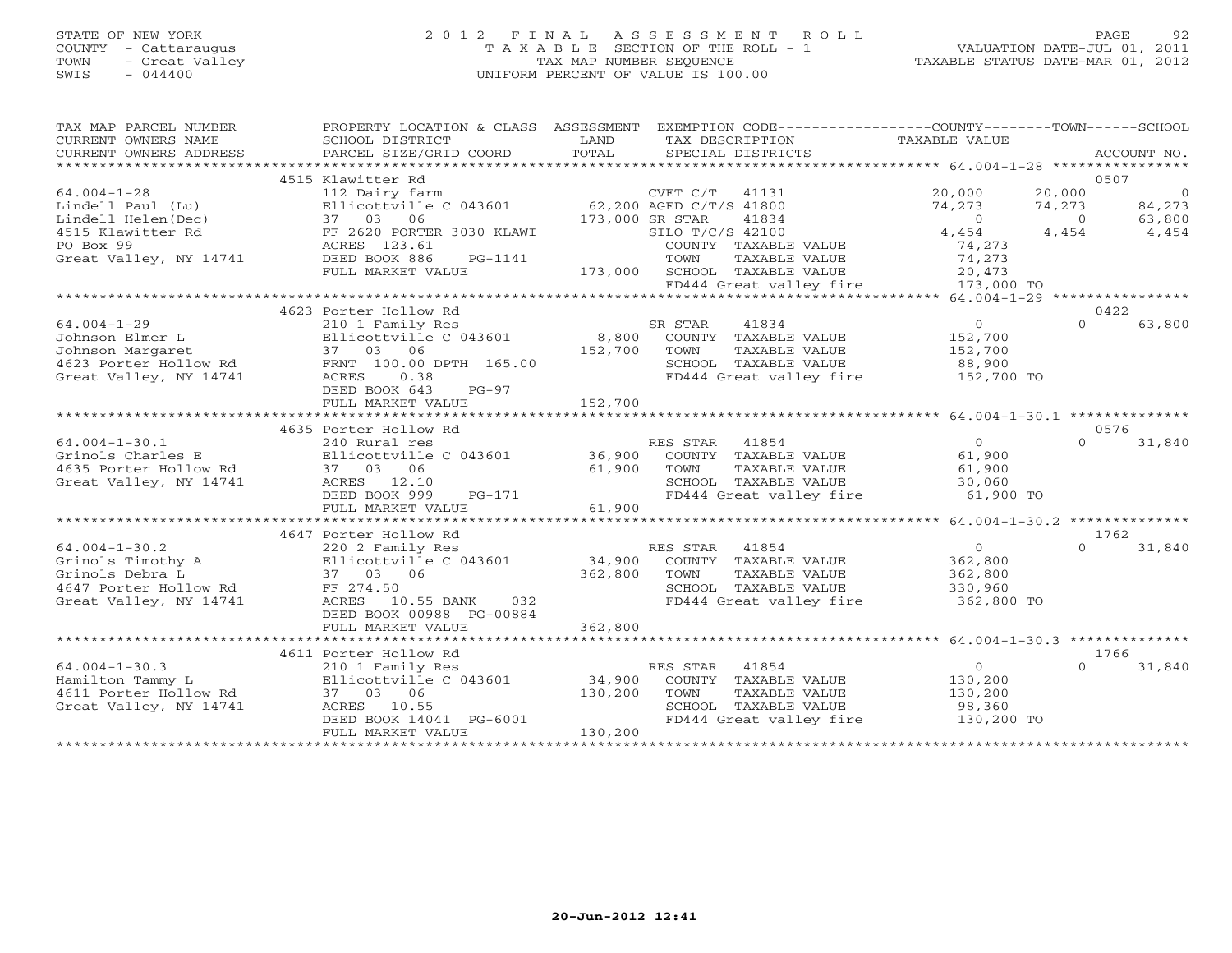#### STATE OF NEW YORK 2 0 1 2 F I N A L A S S E S S M E N T R O L L PAGE 93 COUNTY - Cattaraugus T A X A B L E SECTION OF THE ROLL - 1 VALUATION DATE-JUL 01, 2011 TOWN - Great Valley TAX MAP NUMBER SEQUENCE TAXABLE STATUS DATE-MAR 01, 2012 SWIS - 044400 UNIFORM PERCENT OF VALUE IS 100.00UNIFORM PERCENT OF VALUE IS 100.00

| TAX MAP PARCEL NUMBER  | PROPERTY LOCATION & CLASS                    | ASSESSMENT | EXEMPTION CODE-----------------COUNTY-------TOWN------SCHOOL |                |          |             |
|------------------------|----------------------------------------------|------------|--------------------------------------------------------------|----------------|----------|-------------|
| CURRENT OWNERS NAME    | SCHOOL DISTRICT                              | LAND       | TAX DESCRIPTION                                              | TAXABLE VALUE  |          |             |
| CURRENT OWNERS ADDRESS | PARCEL SIZE/GRID COORD                       | TOTAL      | SPECIAL DISTRICTS                                            |                |          | ACCOUNT NO. |
|                        | 4558 Whalen Rd                               |            |                                                              |                | 0805     |             |
| $64.004 - 1 - 31.1$    | 210 1 Family Res                             |            | RES STAR<br>41854                                            | $\overline{0}$ | $\Omega$ | 31,840      |
| Collins Joseph         | Ellicottville C 043601                       | 38,800     | COUNTY TAXABLE VALUE                                         | 191,400        |          |             |
| Collins Mary Ellen     | 37 03 06                                     | 191,400    | TOWN<br>TAXABLE VALUE                                        | 191,400        |          |             |
| PO Box 536             | FF 400.00                                    |            | SCHOOL TAXABLE VALUE                                         | 159,560        |          |             |
| Salamanca, NY 14779    | 13.56<br>ACRES                               |            | FD445 Killbuck fire                                          | 191,400 TO     |          |             |
|                        | DEED BOOK 787<br>$PG-722$                    |            |                                                              |                |          |             |
|                        | FULL MARKET VALUE                            | 191,400    |                                                              |                |          |             |
|                        |                                              |            |                                                              |                |          |             |
|                        | 4550 Whalen Rd                               |            |                                                              |                | 1076     |             |
| $64.004 - 1 - 31.2$    | 210 1 Family Res                             |            | RES STAR<br>41854                                            | $\overline{0}$ | $\Omega$ | 31,840      |
| Hedlund Timothy J      | Ellicottville C 043601                       | 13,600     | COUNTY TAXABLE VALUE                                         | 171,800        |          |             |
| Hedlund Diane C        | 37 03 06                                     | 171,800    | TAXABLE VALUE<br>TOWN                                        | 171,800        |          |             |
| 4550 Whalen Rd         | FRNT 200.00 DPTH 170.25                      |            | SCHOOL TAXABLE VALUE                                         | 139,960        |          |             |
| Great Valley, NY 14741 | 0.78<br>ACRES                                |            | FD445 Killbuck fire                                          | 171,800 TO     |          |             |
|                        | EAST-1122737 NRTH-0799747                    |            |                                                              |                |          |             |
|                        | DEED BOOK 13328 PG-4001<br>FULL MARKET VALUE | 171,800    |                                                              |                |          |             |
|                        |                                              |            |                                                              |                |          |             |
|                        | Cross Rd                                     |            |                                                              |                | 1104     |             |
| $64.004 - 1 - 31.3$    | 314 Rural vac<10                             |            | COUNTY TAXABLE VALUE                                         | 19,500         |          |             |
| Collins Joseph         | Ellicottville C 043601                       | 19,500     | TOWN<br>TAXABLE VALUE                                        | 19,500         |          |             |
| Collins Mary Ellen     | 37 03 06                                     | 19,500     | SCHOOL TAXABLE VALUE                                         | 19,500         |          |             |
| PO Box 536             | FF 200.00                                    |            | FD445 Killbuck fire                                          | 19,500 TO      |          |             |
| Salamanca, NY 14779    | ACRES<br>1.70                                |            |                                                              |                |          |             |
|                        | DEED BOOK 00984 PG-00055                     |            |                                                              |                |          |             |
|                        | FULL MARKET VALUE                            | 19,500     |                                                              |                |          |             |
|                        |                                              |            |                                                              |                |          |             |
|                        | Cross Rd                                     |            |                                                              |                | 1218     |             |
| $64.004 - 1 - 31.4$    | 314 Rural vac<10                             |            | COUNTY TAXABLE VALUE                                         | 25,900         |          |             |
| Collins Joseph         | Ellicottville C 043601                       | 25,900     | TOWN<br>TAXABLE VALUE                                        | 25,900         |          |             |
| Collins Mary Ellen     | 37 03 06                                     | 25,900     | SCHOOL TAXABLE VALUE                                         | 25,900         |          |             |
| PO Box 536             | FF 952.32                                    |            | FD445 Killbuck fire                                          | 25,900 TO      |          |             |
| Salamanca, NY 14779    | ACRES<br>4.60                                |            |                                                              |                |          |             |
|                        | DEED BOOK 829<br>PG-1080                     |            |                                                              |                |          |             |
|                        | FULL MARKET VALUE                            | 25,900     |                                                              |                |          |             |
|                        |                                              |            |                                                              |                |          |             |
|                        | 4582 Whalen Rd                               |            |                                                              |                | 0952     |             |
| $64.004 - 1 - 32$      | 210 1 Family Res                             |            | SR STAR<br>41834                                             | $\overline{0}$ | $\Omega$ | 63,800      |
| Woodworth Eugene       | Salamanca Centr 041600                       | 14,800     | COUNTY TAXABLE VALUE                                         | 131,800        |          |             |
| <br>Woodworth Margaret | 37 03<br>06                                  | 131,800    | TOWN<br>TAXABLE VALUE                                        | 131,800        |          |             |
| 4582 Whalen Rd         | FRNT 200.00 DPTH 183.00                      |            | SCHOOL TAXABLE VALUE                                         | 68,000         |          |             |
| Great Valley, NY 14741 | ACRES<br>0.84<br>DEED BOOK 722<br>$PG-741$   |            | FD445 Killbuck fire                                          | 131,800 TO     |          |             |
|                        | FULL MARKET VALUE                            | 131,800    |                                                              |                |          |             |
|                        |                                              |            |                                                              |                |          |             |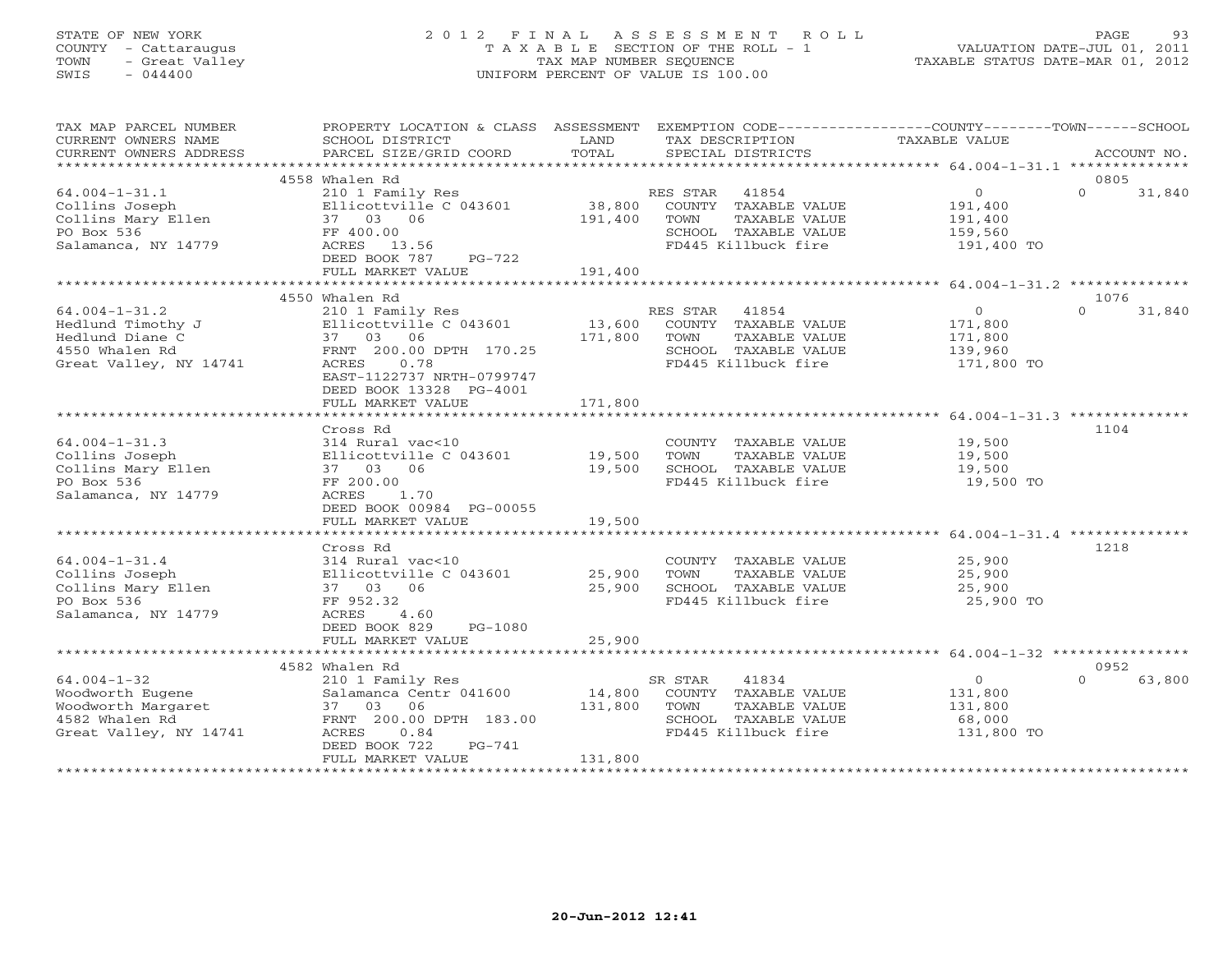## STATE OF NEW YORK 2 0 1 2 F I N A L A S S E S S M E N T R O L L PAGE 94 COUNTY - Cattaraugus T A X A B L E SECTION OF THE ROLL - 1 VALUATION DATE-JUL 01, 2011 TOWN - Great Valley TAX MAP NUMBER SEQUENCE TAXABLE STATUS DATE-MAR 01, 2012 SWIS - 044400 UNIFORM PERCENT OF VALUE IS 100.00UNIFORM PERCENT OF VALUE IS 100.00

| TAX MAP PARCEL NUMBER<br>CURRENT OWNERS NAME<br>CURRENT OWNERS ADDRESS                             | PROPERTY LOCATION & CLASS ASSESSMENT<br>SCHOOL DISTRICT<br>PARCEL SIZE/GRID COORD                                                                                 | LAND<br>TOTAL     | EXEMPTION CODE-----------------COUNTY-------TOWN------SCHOOL<br>TAX DESCRIPTION<br>SPECIAL DISTRICTS              | TAXABLE VALUE                                                 | ACCOUNT NO.        |
|----------------------------------------------------------------------------------------------------|-------------------------------------------------------------------------------------------------------------------------------------------------------------------|-------------------|-------------------------------------------------------------------------------------------------------------------|---------------------------------------------------------------|--------------------|
|                                                                                                    |                                                                                                                                                                   |                   |                                                                                                                   |                                                               |                    |
|                                                                                                    | 4598 Whalen Rd                                                                                                                                                    |                   |                                                                                                                   |                                                               | 0026               |
| $64.004 - 1 - 33$<br>Siperek Marilyn Eddy K.<br>4598 Whalen Rd Box 219<br>Great Valley, NY 14741   | 210 1 Family Res<br>Salamanca Centr 041600<br>37 03 06<br>FF 225.00<br>ACRES<br>1.25<br>DEED BOOK 854<br>$PG-502$                                                 | 18,600<br>148,000 | 41854<br>RES STAR<br>COUNTY TAXABLE VALUE<br>TOWN<br>TAXABLE VALUE<br>SCHOOL TAXABLE VALUE<br>FD445 Killbuck fire | $\overline{0}$<br>148,000<br>148,000<br>116,160<br>148,000 TO | $\Omega$<br>31,840 |
|                                                                                                    | FULL MARKET VALUE                                                                                                                                                 | 148,000           |                                                                                                                   |                                                               |                    |
|                                                                                                    |                                                                                                                                                                   |                   |                                                                                                                   |                                                               |                    |
| $64.004 - 1 - 34.1$<br>Rychcik Linda<br>Fisher Margaret<br>212 Brookview Ave<br>Olean, NY 14760    | 4599 Wright Rd<br>240 Rural res<br>Salamanca Centr 041600<br>37 03 06<br>FF 100.00<br>ACRES 77.92                                                                 | 53,700<br>89,600  | COUNTY TAXABLE VALUE<br>TOWN<br>TAXABLE VALUE<br>SCHOOL TAXABLE VALUE<br>FD445 Killbuck fire                      | 89,600<br>89,600<br>89,600<br>89,600 TO                       | 0961               |
|                                                                                                    | DEED BOOK 867<br>PG-552<br>FULL MARKET VALUE                                                                                                                      | 89,600            |                                                                                                                   |                                                               |                    |
|                                                                                                    |                                                                                                                                                                   |                   |                                                                                                                   |                                                               |                    |
|                                                                                                    | Cross Rd                                                                                                                                                          |                   |                                                                                                                   |                                                               | 1133               |
| $64.004 - 1 - 34.2$<br>Smith Daniel R<br>Smith Becky L<br>4599 Whalen Rd<br>Great Valley, NY 14741 | 314 Rural vac<10<br>Salamanca Centr 041600<br>37 03<br>06<br>FF 260.00 WRIGHT RD<br>FF 560.00 CROSS RD<br>ACRES<br>5.10<br>DEED BOOK 00985 PG-01087               | 17,500<br>17,500  | COUNTY TAXABLE VALUE<br>TAXABLE VALUE<br>TOWN<br>SCHOOL TAXABLE VALUE<br>FD445 Killbuck fire                      | 17,500<br>17,500<br>17,500<br>17,500 TO                       |                    |
|                                                                                                    | FULL MARKET VALUE<br>*****************************                                                                                                                | 17,500            |                                                                                                                   |                                                               |                    |
| $64.004 - 1 - 34.3$<br>Smith Daniel R<br>Smith Becky L<br>4599 Whalen Rd<br>Great Valley, NY 14741 | Whalen Rd<br>314 Rural vac<10<br>Salamanca Centr 041600<br>37 03 06<br>FF 1230.00 WHALEN RD<br>FF 1125.00 WRIGHT RD<br>ACRES<br>14.05<br>DEED BOOK 00974 PG-00255 | 26,000<br>34,000  | COUNTY TAXABLE VALUE<br>TOWN<br>TAXABLE VALUE<br>SCHOOL TAXABLE VALUE<br>FD445 Killbuck fire                      | 34,000<br>34,000<br>34,000<br>34,000 TO                       | 1135               |
|                                                                                                    | FULL MARKET VALUE                                                                                                                                                 | 34,000            |                                                                                                                   |                                                               |                    |
|                                                                                                    |                                                                                                                                                                   |                   |                                                                                                                   |                                                               |                    |
|                                                                                                    | 4599 Whalen Rd (Off)                                                                                                                                              |                   |                                                                                                                   |                                                               | 1591               |
| $64.004 - 1 - 34.4$<br>Smith Daniel<br>Smith Becky<br>4599 Whalen Rd<br>Great Valley, NY 14741     | 210 1 Family Res<br>Salamanca Centr 041600<br>37 03<br>06<br>ACRES<br>1.08 BANK<br>017<br>$PG-167$<br>DEED BOOK 921                                               | 18,200<br>186,000 | 41854<br>RES STAR<br>COUNTY TAXABLE VALUE<br>TOWN<br>TAXABLE VALUE<br>SCHOOL TAXABLE VALUE<br>FD445 Killbuck fire | $\circ$<br>186,000<br>186,000<br>154,160<br>186,000 TO        | $\cap$<br>31,840   |
|                                                                                                    | FULL MARKET VALUE                                                                                                                                                 | 186,000           |                                                                                                                   |                                                               |                    |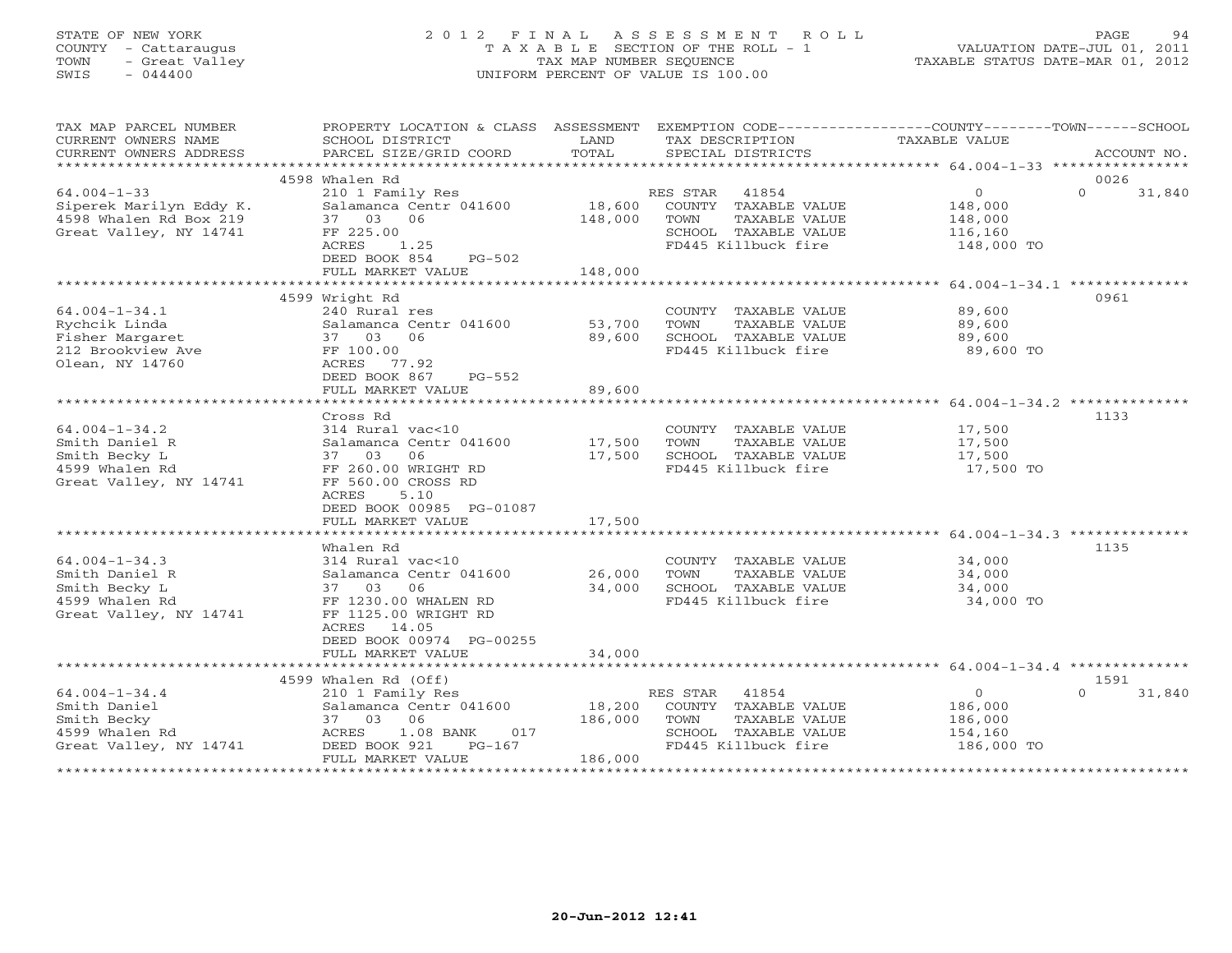## STATE OF NEW YORK 2 0 1 2 F I N A L A S S E S S M E N T R O L L PAGE 95 COUNTY - Cattaraugus T A X A B L E SECTION OF THE ROLL - 1 VALUATION DATE-JUL 01, 2011 TOWN - Great Valley TAX MAP NUMBER SEQUENCE<br>SWIS - 044400 - SWIS - 044400 SWIS - 044400 UNIFORM PERCENT OF VALUE IS 100.00

|  |  |  | TAXABLE STATUS DATE-MAR 01, 2012 |  |  |
|--|--|--|----------------------------------|--|--|
|--|--|--|----------------------------------|--|--|

| TAX MAP PARCEL NUMBER                                           | PROPERTY LOCATION & CLASS ASSESSMENT EXEMPTION CODE----------------COUNTY-------TOWN------SCHOOL |         |                                               |                   |                    |
|-----------------------------------------------------------------|--------------------------------------------------------------------------------------------------|---------|-----------------------------------------------|-------------------|--------------------|
| CURRENT OWNERS NAME                                             | SCHOOL DISTRICT                                                                                  | LAND    | TAX DESCRIPTION                               | TAXABLE VALUE     |                    |
| CURRENT OWNERS ADDRESS                                          | PARCEL SIZE/GRID COORD                                                                           | TOTAL   | SPECIAL DISTRICTS                             |                   | ACCOUNT NO.        |
|                                                                 |                                                                                                  |         |                                               |                   |                    |
|                                                                 | 6806 Cross Rd                                                                                    |         |                                               |                   | 0577               |
| $64.004 - 1 - 35$                                               | 210 1 Family Res                                                                                 |         | RES STAR<br>41854                             | $0 \qquad \qquad$ | $\Omega$<br>31,840 |
| Mendell Kyle                                                    | Salamanca Centr 041600                                                                           |         | 18,300 COUNTY TAXABLE VALUE                   | 65,700            |                    |
| 6806 Cross Rd                                                   | 36 03<br>06                                                                                      | 65,700  | TAXABLE VALUE<br>TOWN                         | 65,700            |                    |
| Great Valley, NY 14741                                          | FF 475.00                                                                                        |         | SCHOOL TAXABLE VALUE                          | 33,860            |                    |
|                                                                 | ACRES<br>1.14 BANK 017                                                                           |         | FD445 Killbuck fire                           | 65,700 TO         |                    |
|                                                                 | EAST-1121549 NRTH-0799518                                                                        |         |                                               |                   |                    |
|                                                                 | DEED BOOK 13484 PG-5001                                                                          | 65,700  |                                               |                   |                    |
|                                                                 | FULL MARKET VALUE                                                                                |         |                                               |                   |                    |
|                                                                 |                                                                                                  |         |                                               |                   |                    |
|                                                                 | Cross Rd                                                                                         |         |                                               |                   | 0513               |
| $64.004 - 1 - 36.1$<br>S&R Lindell Family Trust                 | 120 Field crops<br>Salamanca Centr 041600                                                        | 67,945  | COUNTY TAXABLE VALUE<br>TOWN<br>TAXABLE VALUE | 67,945<br>67,945  |                    |
|                                                                 |                                                                                                  |         | SCHOOL TAXABLE VALUE                          |                   |                    |
| Lindell Sideny & Rebecca (Lu) 37 03 06<br>4747 Hungry Hollow Rd | ACRES 128.40                                                                                     | 67,945  | FD445 Killbuck fire                           | 67,945            |                    |
| Great Valley, NY 14741                                          | EAST-1121050 NRTH-0800335                                                                        |         |                                               | 67,945 TO         |                    |
|                                                                 | DEED BOOK 16374 PG-9001                                                                          |         |                                               |                   |                    |
|                                                                 | FULL MARKET VALUE                                                                                | 67,900  |                                               |                   |                    |
|                                                                 |                                                                                                  |         |                                               |                   |                    |
|                                                                 | 4568 Hungry Hollow Rd                                                                            |         |                                               |                   | 1106               |
| $64.004 - 1 - 36.2$                                             | 210 1 Family Res                                                                                 |         | COUNTY TAXABLE VALUE                          | 160,000           |                    |
| Jimerson Philip J                                               | Salamanca Centr 041600                                                                           | 15,600  | TOWN<br>TAXABLE VALUE                         | 160,000           |                    |
| Jimerson Heidi M                                                | 37 03 08                                                                                         | 160,000 | SCHOOL TAXABLE VALUE                          | 160,000           |                    |
| 4568 Hungry Hollow Rd                                           | FRNT 220.00 DPTH 175.00                                                                          |         | FD445 Killbuck fire                           | 160,000 TO        |                    |
| Great Valley, NY 14741                                          | $0.88$ BANK<br>ACRES<br>017                                                                      |         |                                               |                   |                    |
|                                                                 | EAST-1120732 NRTH-0799933                                                                        |         |                                               |                   |                    |
|                                                                 | DEED BOOK 10992 PG-3002                                                                          |         |                                               |                   |                    |
|                                                                 | FULL MARKET VALUE                                                                                | 160,000 |                                               |                   |                    |
|                                                                 |                                                                                                  |         |                                               |                   |                    |
|                                                                 | Cross Rd                                                                                         |         |                                               |                   | 1998               |
| $64.004 - 1 - 36.3$                                             | 314 Rural vac<10                                                                                 |         | COUNTY TAXABLE VALUE                          | 1,200             |                    |
| Lindell Rebecca                                                 | Salamanca Centr 041600                                                                           | 1,200   | TOWN<br>TAXABLE VALUE                         | 1,200             |                    |
| Jimerson Philp J                                                | FRNT 115.70 DPTH 211.10                                                                          | 1,200   | SCHOOL TAXABLE VALUE                          | 1,200             |                    |
| 28 Crescent Ave                                                 | ACRES<br>0.56                                                                                    |         | FD445 Killbuck fire                           | 1,200 TO          |                    |
| Salamanca, NY 14779                                             | DEED BOOK 11381 PG-9001                                                                          |         |                                               |                   |                    |
|                                                                 | FULL MARKET VALUE                                                                                | 1,200   |                                               |                   |                    |
|                                                                 |                                                                                                  |         |                                               |                   |                    |
|                                                                 | 4610 Hungry Hollow Rd                                                                            |         |                                               |                   | 0514               |
| $64.004 - 1 - 38$                                               | 210 1 Family Res                                                                                 |         | COUNTY TAXABLE VALUE                          | 70,000            |                    |
| Jimmerson Philip J                                              | Salamanca Centr 041600                                                                           | 15,000  | TAXABLE VALUE<br>TOWN                         | 70,000            |                    |
| Jimmerson Heidi M                                               | 52 03<br>06                                                                                      | 70,000  | SCHOOL TAXABLE VALUE                          | 70,000            |                    |
| 28 Crescent Ave                                                 | FRNT 140.00 DPTH 265.00                                                                          |         | FD445 Killbuck fire                           | 70,000 TO         |                    |
| Salamanca, NY 14779                                             | ACRES<br>0.85                                                                                    |         |                                               |                   |                    |
|                                                                 | DEED BOOK 17305 PG-5001                                                                          |         |                                               |                   |                    |
|                                                                 | FULL MARKET VALUE                                                                                | 70,000  |                                               |                   |                    |
|                                                                 |                                                                                                  |         |                                               |                   |                    |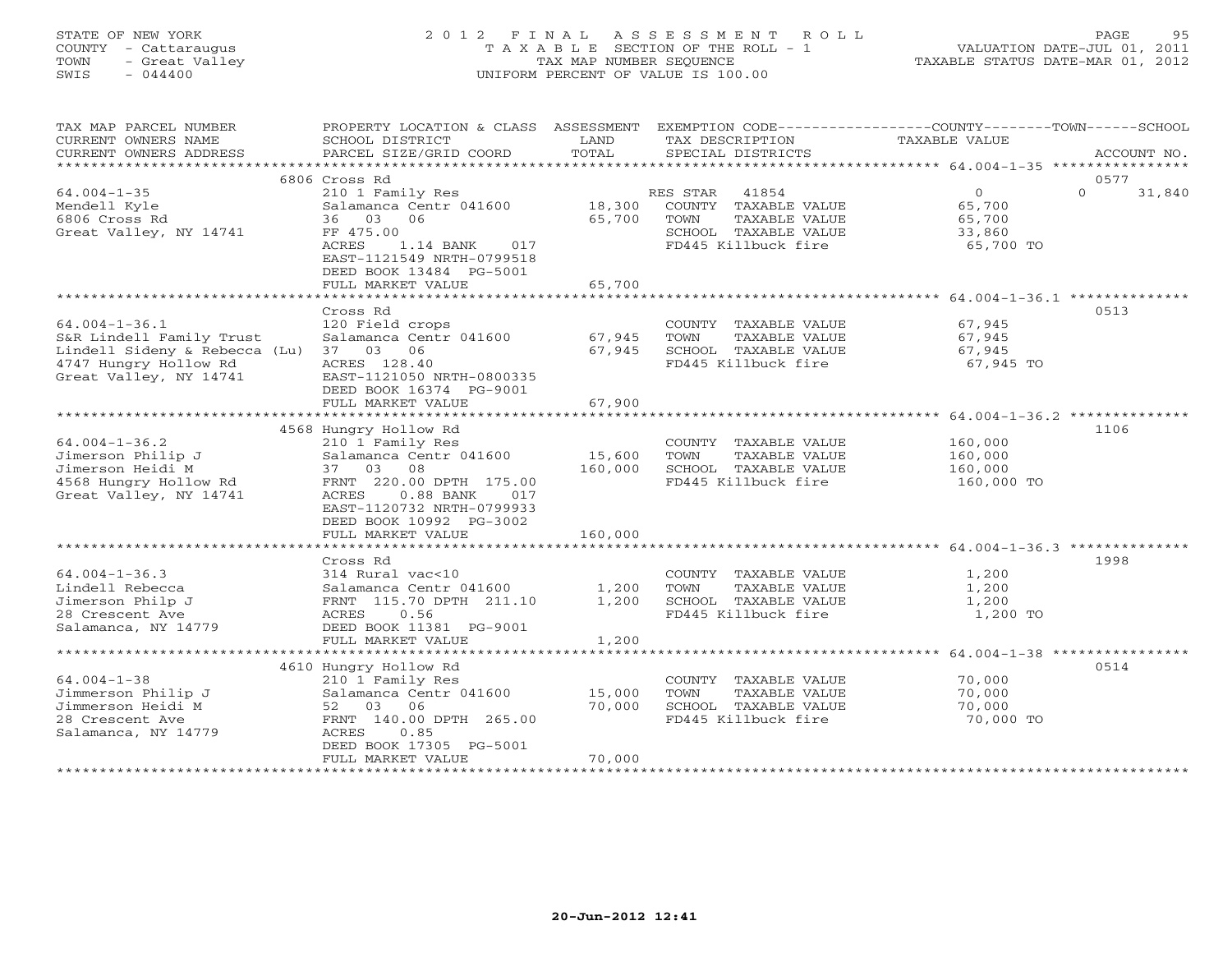## STATE OF NEW YORK 2 0 1 2 F I N A L A S S E S S M E N T R O L L PAGE 96 COUNTY - Cattaraugus T A X A B L E SECTION OF THE ROLL - 1 VALUATION DATE-JUL 01, 2011 TOWN - Great Valley TAX MAP NUMBER SEQUENCE TAXABLE STATUS DATE-MAR 01, 2012 SWIS - 044400 UNIFORM PERCENT OF VALUE IS 100.00UNIFORM PERCENT OF VALUE IS 100.00

| TAX MAP PARCEL NUMBER<br>CURRENT OWNERS NAME<br>CURRENT OWNERS ADDRESS                                                              | PROPERTY LOCATION & CLASS ASSESSMENT EXEMPTION CODE----------------COUNTY-------TOWN------SCHOOL<br>SCHOOL DISTRICT<br>PARCEL SIZE/GRID COORD                 | LAND<br>TOTAL                | TAX DESCRIPTION<br>SPECIAL DISTRICTS                                                                             | TAXABLE VALUE                                                 | ACCOUNT NO.                |
|-------------------------------------------------------------------------------------------------------------------------------------|---------------------------------------------------------------------------------------------------------------------------------------------------------------|------------------------------|------------------------------------------------------------------------------------------------------------------|---------------------------------------------------------------|----------------------------|
|                                                                                                                                     |                                                                                                                                                               |                              |                                                                                                                  |                                                               | 0498                       |
| $64.004 - 1 - 39.1$<br>Lindell Steven P<br>4691 Klawitter Rd<br>PO Box 99<br>Great Valley, NY 14741                                 | 4649 Hungry Hollow Rd<br>120 Field crops<br>Salamanca Centr 041600<br>52 03 06<br>FF 1980.00<br>ACRES 77.10<br>DEED BOOK 889<br>$PG-271$<br>FULL MARKET VALUE | 53,500<br>148,600<br>148,600 | SILO T/C/S 42100<br>COUNTY TAXABLE VALUE<br>TOWN<br>TAXABLE VALUE<br>SCHOOL TAXABLE VALUE<br>FD445 Killbuck fire | 3,073<br>145,527<br>145,527<br>145,527<br>148,600 TO          | 3,073<br>3,073             |
|                                                                                                                                     | 4639 Hungry Hollow Rd                                                                                                                                         |                              |                                                                                                                  |                                                               | 1139                       |
| $64.004 - 1 - 39.2$<br>Mendell Allan D<br>Mendell Cynthia A<br>4639 Hungry Hollow Rd<br>Great Valley, NY 14741                      | 210 1 Family Res<br>Salamanca Centr 041600<br>52 03 06<br>FRNT 160.00 DPTH 285.00<br>ACRES 1.05 BANK<br>017<br>DEED BOOK 10723 PG-3001<br>FULL MARKET VALUE   | 18,100<br>126,100<br>126,100 | RES STAR 41854<br>COUNTY TAXABLE VALUE<br>TAXABLE VALUE<br>TOWN<br>SCHOOL TAXABLE VALUE<br>FD445 Killbuck fire   | $\overline{0}$<br>126,100<br>126,100<br>94,260<br>126,100 TO  | $\Omega$<br>31,840         |
|                                                                                                                                     |                                                                                                                                                               |                              |                                                                                                                  |                                                               |                            |
| $64.004 - 1 - 39.3$<br>Lindell Steven<br>4691 Klawitter Rd<br>Great Valley, NY 14741                                                | Hungry Hollow Rd<br>120 Field crops<br>Salamanca Centr 041600<br>06<br>52 03<br>FF 1380.00<br>ACRES 80.78<br>DEED BOOK 800<br>$PG-296$                        | 54,200<br>54,200             | COUNTY TAXABLE VALUE<br>TOWN<br>TAXABLE VALUE<br>SCHOOL TAXABLE VALUE<br>FD445 Killbuck fire                     | 54,200<br>54,200<br>54,200<br>54,200 TO                       | 0497                       |
|                                                                                                                                     | FULL MARKET VALUE                                                                                                                                             | 54,200                       |                                                                                                                  |                                                               |                            |
|                                                                                                                                     |                                                                                                                                                               |                              |                                                                                                                  |                                                               |                            |
| $64.004 - 1 - 40.2$<br>S&R Lindell Family Trust<br>Lindell Sidney & Rebecca (Lu)<br>4747 Hungry Hollow Rd<br>Great Valley, NY 14741 | 4747 Hungry Hollow Rd<br>210 1 Family Res<br>Salamanca Centr 041600<br>$53 - 3 - 6$<br>ACRES 54.62<br>EAST-1118613 NRTH-0802567<br>DEED BOOK 16347 PG-9001    | 49,300<br>202,000            | RES STAR 41854<br>COUNTY TAXABLE VALUE<br>TOWN<br>TAXABLE VALUE<br>SCHOOL TAXABLE VALUE<br>FD445 Killbuck fire   | $\overline{0}$<br>202,000<br>202,000<br>170,160<br>202,000 TO | 1968<br>$\Omega$<br>31,840 |
|                                                                                                                                     | FULL MARKET VALUE                                                                                                                                             | 202,000                      |                                                                                                                  |                                                               |                            |
|                                                                                                                                     | 4741 Hungry Hollow Rd                                                                                                                                         |                              |                                                                                                                  |                                                               | 0884                       |
| $64.004 - 1 - 41$<br>Davis Jeffrey W<br>Johnson Linda<br>4741 Hungry Hollow Rd<br>Great Valley, NY 14741                            | 210 1 Family Res<br>Salamanca Centr 041600<br>52 03 06<br>FRNT 150.00 DPTH 165.00<br>ACRES<br>0.57<br>DEED BOOK 1007<br>$PG-91$<br>FULL MARKET VALUE          | 11,200<br>135,000<br>135,000 | RES STAR 41854<br>COUNTY TAXABLE VALUE<br>TOWN<br>TAXABLE VALUE<br>SCHOOL TAXABLE VALUE<br>FD445 Killbuck fire   | $\circ$<br>135,000<br>135,000<br>103,160<br>135,000 TO        | $\Omega$<br>31,840         |
|                                                                                                                                     |                                                                                                                                                               |                              |                                                                                                                  |                                                               |                            |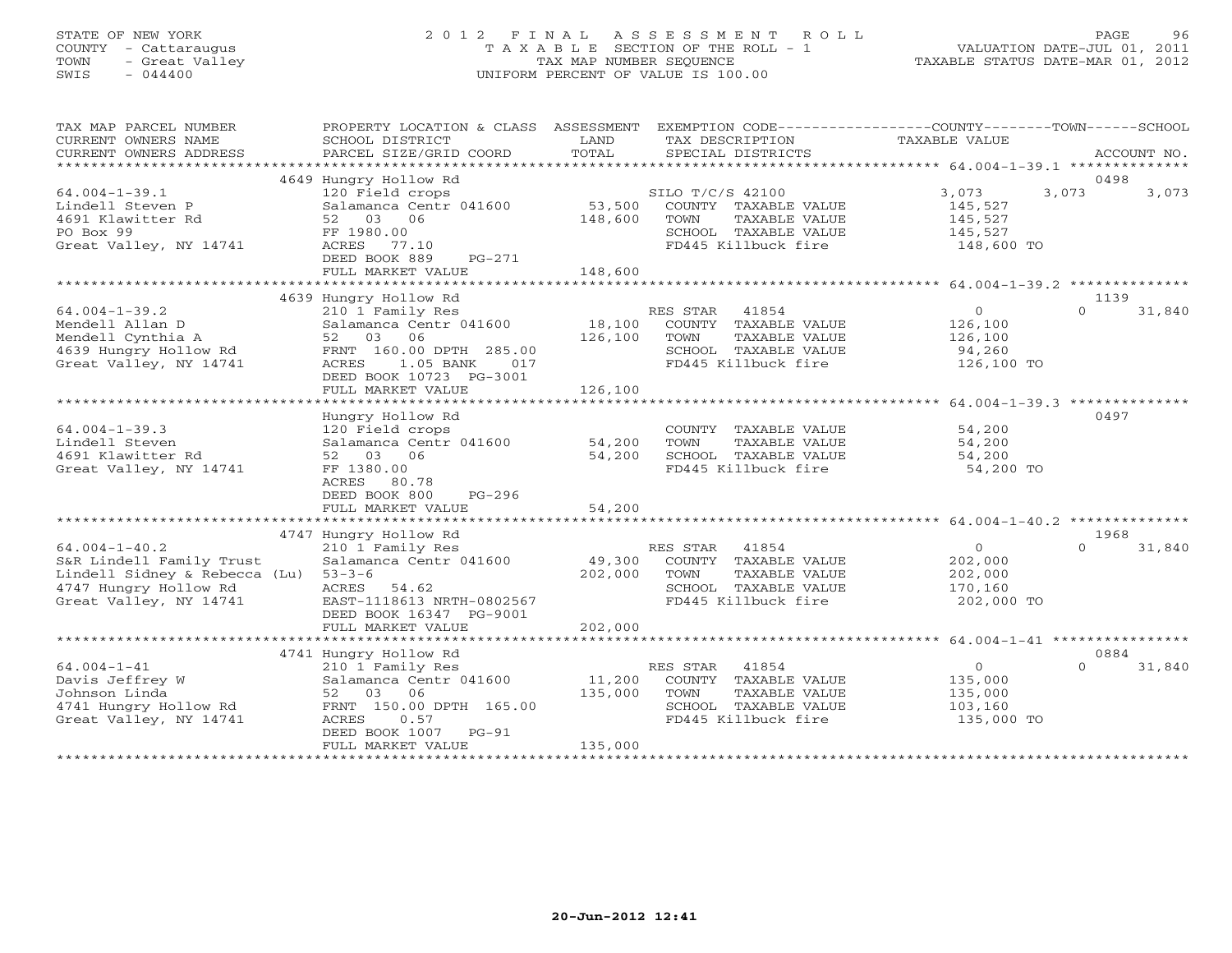## STATE OF NEW YORK 2 0 1 2 F I N A L A S S E S S M E N T R O L L PAGE 97 COUNTY - Cattaraugus T A X A B L E SECTION OF THE ROLL - 1 VALUATION DATE-JUL 01, 2011 TOWN - Great Valley TAX MAP NUMBER SEQUENCE TAXABLE STATUS DATE-MAR 01, 2012 SWIS - 044400 UNIFORM PERCENT OF VALUE IS 100.00UNIFORM PERCENT OF VALUE IS 100.00

| TAX MAP PARCEL NUMBER<br>CURRENT OWNERS NAME<br>CURRENT OWNERS ADDRESS | PROPERTY LOCATION & CLASS ASSESSMENT<br>SCHOOL DISTRICT<br>PARCEL SIZE/GRID COORD | LAND<br>TOTAL  | TAX DESCRIPTION<br>SPECIAL DISTRICTS | EXEMPTION CODE-----------------COUNTY-------TOWN------SCHOOL<br>TAXABLE VALUE | ACCOUNT NO.        |
|------------------------------------------------------------------------|-----------------------------------------------------------------------------------|----------------|--------------------------------------|-------------------------------------------------------------------------------|--------------------|
|                                                                        |                                                                                   |                |                                      |                                                                               |                    |
|                                                                        | 4788 Hungry Hollow Rd                                                             |                |                                      |                                                                               | 1042               |
| $64.004 - 1 - 42.2$                                                    | 210 1 Family Res                                                                  |                | RES STAR<br>41854                    | $0 \qquad \qquad$                                                             | $\Omega$<br>31,840 |
| McNell Timothy I                                                       | Salamanca Centr 041600                                                            | 18,000         | COUNTY TAXABLE VALUE                 | 185,508                                                                       |                    |
| McNell Kathleen M                                                      | 52 03 06                                                                          | 185,508        | TOWN<br>TAXABLE VALUE                | 185,508                                                                       |                    |
| 4788 Hungry Hollow Rd                                                  | FRNT 195.00 DPTH 225.00                                                           |                | SCHOOL TAXABLE VALUE                 | 153,668                                                                       |                    |
| Great Valley, NY 14741                                                 | ACRES<br>1.01                                                                     |                | FD445 Killbuck fire                  | 185,508 TO                                                                    |                    |
|                                                                        | EAST-1119481 NRTH-0803250                                                         |                |                                      |                                                                               |                    |
|                                                                        | DEED BOOK 9060<br>PG-2001                                                         |                |                                      |                                                                               |                    |
|                                                                        | FULL MARKET VALUE                                                                 | 185,500        |                                      |                                                                               |                    |
|                                                                        |                                                                                   |                |                                      |                                                                               |                    |
|                                                                        | 4767 Hungry Hollow Rd                                                             |                |                                      |                                                                               | 2005               |
| $64.004 - 1 - 42.3$                                                    | 210 1 Family Res                                                                  |                | COUNTY TAXABLE VALUE                 | 99,800                                                                        |                    |
| Oyer-Rothrock Anne M                                                   | Salamanca Centr 041600                                                            | 33,300         | TOWN<br>TAXABLE VALUE                | 99,800                                                                        |                    |
| 4767 Hungry Hollow Rd                                                  | $53 - 3 - 6$                                                                      | 99,800         | SCHOOL TAXABLE VALUE                 | 99,800                                                                        |                    |
| Great Valley, NY 14741                                                 | ACRES<br>9.27 BANK<br>032                                                         |                | FD445 Killbuck fire                  | 99,800 TO                                                                     |                    |
|                                                                        | DEED BOOK 13310 PG-8001                                                           |                |                                      |                                                                               |                    |
|                                                                        | FULL MARKET VALUE                                                                 | 99,800         |                                      |                                                                               |                    |
|                                                                        |                                                                                   |                |                                      |                                                                               |                    |
|                                                                        | Hungry Hollow Rd                                                                  |                |                                      |                                                                               | 2009               |
| $64.004 - 1 - 42.4$                                                    | 314 Rural vac<10                                                                  |                | COUNTY TAXABLE VALUE                 | 1,800                                                                         |                    |
|                                                                        |                                                                                   |                |                                      |                                                                               |                    |
| McNell Timothy                                                         | Salamanca Centr 041600                                                            | 1,800          | TAXABLE VALUE<br>TOWN                | 1,800                                                                         |                    |
| McNell Kathleen                                                        | FRNT 256.00 DPTH 138.00                                                           | 1,800          | SCHOOL TAXABLE VALUE                 | 1,800                                                                         |                    |
| 4788 Hungry Hollow Rd                                                  | ACRES 0.81                                                                        |                | FD445 Killbuck fire                  | 1,800 TO                                                                      |                    |
| Great Valley, NY 14741                                                 | DEED BOOK 13558 PG-5001                                                           |                |                                      |                                                                               |                    |
|                                                                        | FULL MARKET VALUE                                                                 | 1,800          |                                      |                                                                               |                    |
|                                                                        |                                                                                   |                |                                      |                                                                               |                    |
|                                                                        | 4491 Us Rte 219                                                                   |                |                                      |                                                                               | 0208               |
| $64.004 - 1 - 44$                                                      | 210 1 Family Res                                                                  |                | AGED C/T/S 41800                     | 31,600<br>31,600                                                              | 31,600             |
| Dunkleman Beverly Ann                                                  | Ellicottville C 043601                                                            | 12,600 SR STAR | 41834                                | $\Omega$                                                                      | $\Omega$<br>31,600 |
| 4491 Us Rte 219                                                        | 36 03 06                                                                          | 63,200         | COUNTY TAXABLE VALUE                 | 31,600                                                                        |                    |
| PO Box 168                                                             | FRNT 155.72 DPTH 200.00                                                           |                | TAXABLE VALUE<br>TOWN                | 31,600                                                                        |                    |
| Great Valley, NY 14741                                                 | ACRES<br>0.71                                                                     |                | SCHOOL TAXABLE VALUE                 | $\circ$                                                                       |                    |
|                                                                        | DEED BOOK 905<br>$PG-569$                                                         |                | FD444 Great valley fire              | 63,200 TO                                                                     |                    |
|                                                                        | FULL MARKET VALUE                                                                 | 63,200         |                                      |                                                                               |                    |
|                                                                        |                                                                                   |                |                                      |                                                                               |                    |
|                                                                        | 6386 Christian Hollow Rd                                                          |                |                                      |                                                                               | 0597               |
| $65.001 - 1 - 1$                                                       | 260 Seasonal res                                                                  |                | COUNTY TAXABLE VALUE                 | 82,200                                                                        |                    |
| Morris John K Rev Liv Trust                                            | Ellicottville C 043601                                                            | 46,500         | TOWN<br>TAXABLE VALUE                | 82,200                                                                        |                    |
| Morris Marjorie N Rev Liv Trst 43 03 06                                |                                                                                   | 82,200         | SCHOOL TAXABLE VALUE                 | 82,200                                                                        |                    |
| 911 Darton Dr                                                          | FF 1100.00                                                                        |                | FD444 Great valley fire 82,200 TO    |                                                                               |                    |
| Alexandria, VA 22308                                                   | ACRES 40.00                                                                       |                |                                      |                                                                               |                    |
|                                                                        | DEED BOOK 17434 PG-8001                                                           |                |                                      |                                                                               |                    |
|                                                                        | FULL MARKET VALUE                                                                 | 82,200         |                                      |                                                                               |                    |
|                                                                        |                                                                                   |                | *******************************      |                                                                               |                    |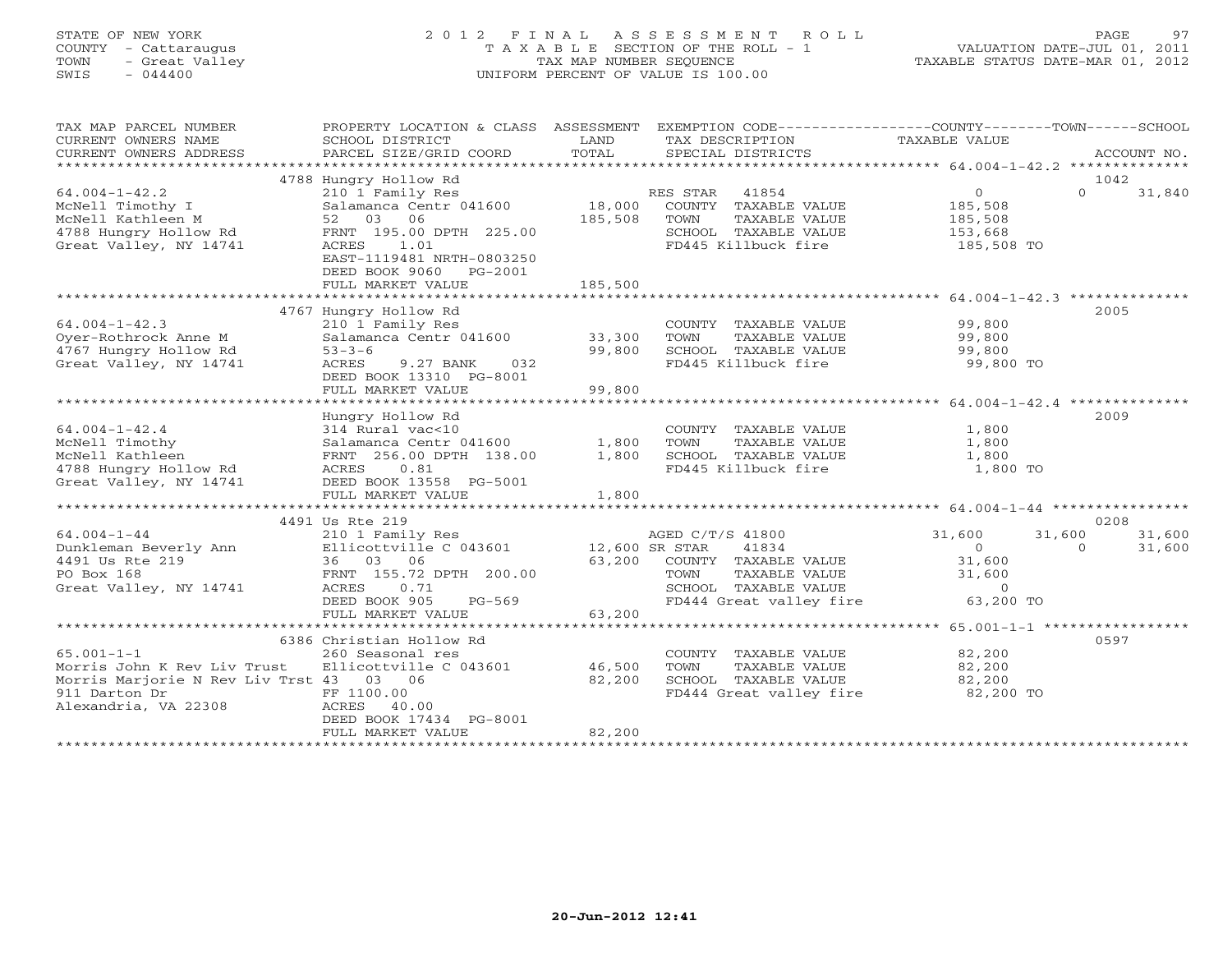## STATE OF NEW YORK 2 0 1 2 F I N A L A S S E S S M E N T R O L L PAGE 98 COUNTY - Cattaraugus T A X A B L E SECTION OF THE ROLL - 1 VALUATION DATE-JUL 01, 2011 TOWN - Great Valley TAX MAP NUMBER SEQUENCE TAXABLE STATUS DATE-MAR 01, 2012 SWIS - 044400 UNIFORM PERCENT OF VALUE IS 100.00UNIFORM PERCENT OF VALUE IS 100.00

| TAX MAP PARCEL NUMBER<br>CURRENT OWNERS NAME<br>CURRENT OWNERS ADDRESS | PROPERTY LOCATION & CLASS ASSESSMENT<br>SCHOOL DISTRICT<br>PARCEL SIZE/GRID COORD | LAND<br>TOTAL | TAX DESCRIPTION<br>SPECIAL DISTRICTS                      | EXEMPTION CODE-----------------COUNTY-------TOWN------SCHOOL<br>TAXABLE VALUE<br>ACCOUNT NO. |
|------------------------------------------------------------------------|-----------------------------------------------------------------------------------|---------------|-----------------------------------------------------------|----------------------------------------------------------------------------------------------|
| ***********************                                                |                                                                                   |               |                                                           |                                                                                              |
|                                                                        | Christian Hollow Rd                                                               |               |                                                           | 0467                                                                                         |
| $65.001 - 1 - 2$                                                       | 312 Vac w/imprv                                                                   |               | COUNTY TAXABLE VALUE                                      | 53,700                                                                                       |
| Krieger Karen K D.                                                     | Ellicottville C 043601                                                            | 49,300        | TOWN<br>TAXABLE VALUE                                     | 53,700                                                                                       |
| Krieger George                                                         | 40 03 06                                                                          | 53,700        | SCHOOL TAXABLE VALUE                                      | 53,700                                                                                       |
| 2501 Little Acorn Crt<br>Virginia Beach, VA 23456                      | 1/4 INTEREST EACH<br>FF 280.00<br>ACRES 54.63<br>PG-222<br>DEED BOOK 814          |               | FD444 Great valley fire                                   | 53,700 TO                                                                                    |
|                                                                        | FULL MARKET VALUE                                                                 | 53,700        |                                                           |                                                                                              |
|                                                                        |                                                                                   |               |                                                           |                                                                                              |
|                                                                        | Us Rte 219                                                                        |               |                                                           | 0273                                                                                         |
| $65.001 - 1 - 3$                                                       | 910 Priv forest                                                                   |               | COUNTY TAXABLE VALUE                                      | 51,900                                                                                       |
| Danzer Forestland Inc                                                  | Ellicottville C 043601                                                            | 51,900        | TAXABLE VALUE<br>TOWN                                     | 51,900                                                                                       |
| 119 A.i.d.dr<br>Darlington, PA 16115                                   | 40 03 06<br>FF 1270.00                                                            | 51,900        | SCHOOL TAXABLE VALUE<br>FD444 Great valley fire 51,900 TO | 51,900                                                                                       |
|                                                                        | ACRES<br>68.80                                                                    |               |                                                           |                                                                                              |
|                                                                        | DEED BOOK 1018 PG-133                                                             |               |                                                           |                                                                                              |
|                                                                        | FULL MARKET VALUE                                                                 | 51,900        |                                                           |                                                                                              |
|                                                                        |                                                                                   |               |                                                           |                                                                                              |
|                                                                        | 5457 Us Rte 219                                                                   |               |                                                           | 0447                                                                                         |
| $65.001 - 1 - 5.1$                                                     | 210 1 Family Res                                                                  |               | COUNTY TAXABLE VALUE                                      | 180,900                                                                                      |
| Williamson Bonnie R                                                    | Ellicottville C 043601                                                            | 26,800        | TOWN<br>TAXABLE VALUE                                     | 180,900                                                                                      |
| 3215 Croydon Dr Nw<br>Canton, OH 44718                                 | 40 03 06                                                                          | 180,900       | SCHOOL TAXABLE VALUE                                      | 180,900                                                                                      |
|                                                                        | FF 400.00<br>ACRES<br>5.00                                                        |               | FD444 Great valley fire                                   | 180,900 TO                                                                                   |
|                                                                        | DEED BOOK 00987 PG-00347                                                          |               |                                                           |                                                                                              |
|                                                                        | FULL MARKET VALUE                                                                 | 180,900       |                                                           |                                                                                              |
|                                                                        |                                                                                   |               |                                                           |                                                                                              |
|                                                                        | Us Rte 219                                                                        |               |                                                           | 1343                                                                                         |
| $65.001 - 1 - 5.2$                                                     | 314 Rural vac<10                                                                  |               | COUNTY TAXABLE VALUE                                      | 27,900                                                                                       |
| Owens Randall                                                          | Ellicottville C 043601                                                            | 27,900        | TOWN<br>TAXABLE VALUE                                     | 27,900                                                                                       |
| 966 E South St                                                         | 40 03 06                                                                          | 27,900        | SCHOOL TAXABLE VALUE                                      | 27,900                                                                                       |
| Corry, PA 16407                                                        | FF 180.00<br>ACRES<br>5.50                                                        |               | FD444 Great valley fire                                   | 27,900 TO                                                                                    |
|                                                                        | DEED BOOK 884<br>$PG-360$                                                         |               |                                                           |                                                                                              |
|                                                                        | FULL MARKET VALUE                                                                 | 27,900        |                                                           |                                                                                              |
|                                                                        |                                                                                   |               |                                                           |                                                                                              |
|                                                                        | 5419 Us Rte 219                                                                   |               |                                                           | 0368                                                                                         |
| $65.001 - 1 - 6$                                                       | 260 Seasonal res                                                                  |               | COUNTY TAXABLE VALUE                                      | 141,300                                                                                      |
| Hansen Dewey Etal                                                      | Ellicottville C 043601                                                            | 43,500        | TAXABLE VALUE<br>TOWN                                     | 141,300                                                                                      |
| 2381 Streetsboro Rd                                                    | 40 03 06                                                                          | 141,300       | SCHOOL TAXABLE VALUE                                      | 141,300                                                                                      |
| Penninsula, OH 44264                                                   | FF 565.00                                                                         |               | FD444 Great valley fire                                   | 141,300 TO                                                                                   |
|                                                                        | ACRES<br>23.71<br>DEED BOOK 1299<br>PG-4001                                       |               |                                                           |                                                                                              |
|                                                                        | FULL MARKET VALUE                                                                 | 141,300       |                                                           |                                                                                              |
|                                                                        | ********************                                                              |               |                                                           |                                                                                              |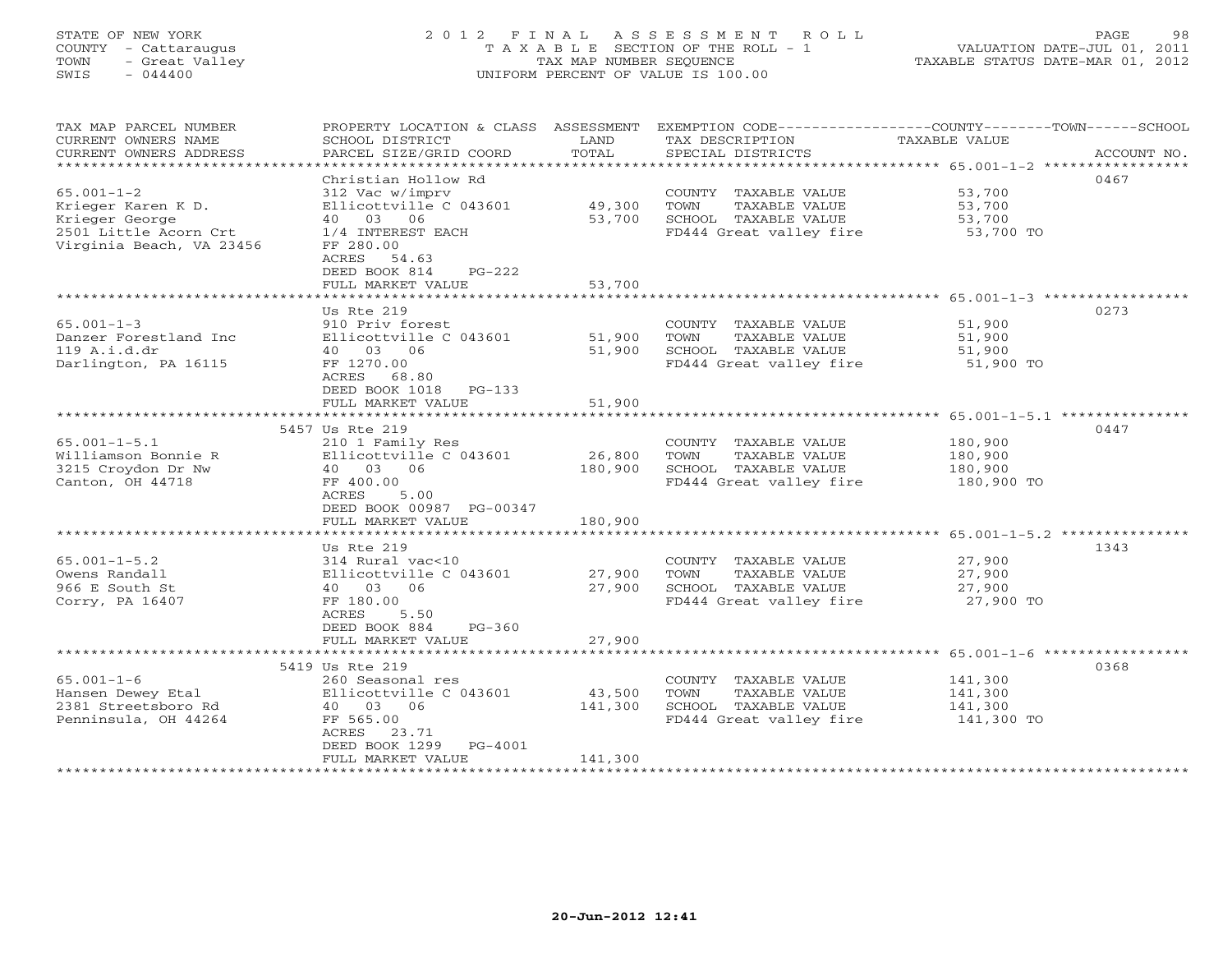## STATE OF NEW YORK 2 0 1 2 F I N A L A S S E S S M E N T R O L L PAGE 99 COUNTY - Cattaraugus T A X A B L E SECTION OF THE ROLL - 1 VALUATION DATE-JUL 01, 2011 TOWN - Great Valley TAX MAP NUMBER SEQUENCE TAXABLE STATUS DATE-MAR 01, 2012 SWIS - 044400 UNIFORM PERCENT OF VALUE IS 100.00UNIFORM PERCENT OF VALUE IS 100.00

| TAX MAP PARCEL NUMBER<br>CURRENT OWNERS NAME<br>CURRENT OWNERS ADDRESS                                           | SCHOOL DISTRICT<br>PARCEL SIZE/GRID COORD                                                                                                                                                        | LAND<br>TOTAL                      | PROPERTY LOCATION & CLASS ASSESSMENT EXEMPTION CODE---------------COUNTY-------TOWN------SCHOOL<br>TAX DESCRIPTION<br>SPECIAL DISTRICTS | TAXABLE VALUE                                                               | ACCOUNT NO.                |                  |
|------------------------------------------------------------------------------------------------------------------|--------------------------------------------------------------------------------------------------------------------------------------------------------------------------------------------------|------------------------------------|-----------------------------------------------------------------------------------------------------------------------------------------|-----------------------------------------------------------------------------|----------------------------|------------------|
|                                                                                                                  |                                                                                                                                                                                                  |                                    |                                                                                                                                         |                                                                             |                            |                  |
| $65.001 - 1 - 7$<br>Burleson Kevin C<br>5534 Burleson Rd<br>Great Valley, NY 14741                               | 5534 Burleson Rd<br>210 1 Family Res<br>Ellicottville C 043601<br>40 03 06<br>FF 320.00<br>1.78 BANK 017<br>ACRES<br>DEED BOOK 00988 PG-00249<br>FULL MARKET VALUE                               | 209,300<br>209,300                 | RES STAR<br>41854<br>19,700 COUNTY TAXABLE VALUE<br>TOWN<br>TAXABLE VALUE<br>SCHOOL TAXABLE VALUE<br>FD444 Great valley fire 209,300 TO | $\overline{0}$<br>209,300<br>209,300<br>177,460                             | 0125<br>$\Omega$           | 31,840           |
|                                                                                                                  |                                                                                                                                                                                                  |                                    |                                                                                                                                         |                                                                             |                            |                  |
|                                                                                                                  | 5514 Burleson Rd                                                                                                                                                                                 |                                    |                                                                                                                                         |                                                                             | 0484                       |                  |
| $65.001 - 1 - 8$<br>Dineen Jeffrey D<br>5514 Burleson Rd<br>Great Valley, NY 14741                               | 270 Mfg housing<br>Ellicottville C 043601<br>40  03  06<br>FRNT 127.00 DPTH 180.00<br>ACRES<br>0.52<br>EAST-1133849 NRTH-0812579<br>DEED BOOK 893<br>$PG-25$                                     | 10,700<br>33,900                   | RES STAR<br>41854<br>COUNTY TAXABLE VALUE<br>TOWN<br>TAXABLE VALUE<br>SCHOOL TAXABLE VALUE<br>FD444 Great valley fire 33,900 TO         | $\overline{O}$<br>33,900<br>33,900<br>2,060                                 | $\Omega$                   | 31,840           |
|                                                                                                                  | FULL MARKET VALUE                                                                                                                                                                                | 33,900                             |                                                                                                                                         |                                                                             |                            |                  |
|                                                                                                                  | 5513 Burleson Rd                                                                                                                                                                                 |                                    |                                                                                                                                         |                                                                             | 0110                       |                  |
| $65.001 - 1 - 9.1$<br>Brisley William Jr<br>Brisley Frieda<br>12833 Dowd Rd<br>Springville, NY 14141             | 210 1 Family Res<br>Ellicottville C 043601<br>40 03 06<br>FRNT 205.00 DPTH 95.00<br>ACRES<br>0.45<br>EAST-1133675 NRTH-0812517<br>DEED BOOK 743<br>PG-1135                                       | 9,800<br>70,300                    | COUNTY TAXABLE VALUE<br>TOWN<br>TAXABLE VALUE<br>SCHOOL TAXABLE VALUE<br>FD444 Great valley fire 50,300 TO                              | 70,300<br>70,300<br>70,300                                                  |                            |                  |
|                                                                                                                  | FULL MARKET VALUE                                                                                                                                                                                | 70,300                             |                                                                                                                                         |                                                                             |                            |                  |
|                                                                                                                  |                                                                                                                                                                                                  |                                    |                                                                                                                                         |                                                                             |                            |                  |
| $65.001 - 1 - 9.2$<br>Dineen Jean<br>Dineen Jeffrey<br>5514 Burleson Rd<br>Great Valley, NY 14741                | 5516 Burleson Rd<br>270 Mfg housing<br>Ellicottville C 043601<br>40 03 06<br>FRNT 105.00 DPTH 235.00<br>ACRES 0.57<br>EAST-1133877 NRTH-0812479<br>DEED BOOK 00981 PG-00446<br>FULL MARKET VALUE | 11,200 SR STAR<br>53,400<br>53,400 | AGED C/T/S 41800<br>41834<br>COUNTY TAXABLE VALUE<br>TAXABLE VALUE<br>TOWN<br>SCHOOL TAXABLE VALUE<br>FD444 Great valley fire           | 26,700<br>$\overline{0}$<br>26,700<br>26,700<br>$\overline{0}$<br>53,400 TO | 1628<br>26,700<br>$\Omega$ | 26,700<br>26,700 |
|                                                                                                                  |                                                                                                                                                                                                  |                                    |                                                                                                                                         |                                                                             |                            |                  |
|                                                                                                                  | Burleson Rd                                                                                                                                                                                      |                                    |                                                                                                                                         |                                                                             | 0799                       |                  |
| $65.001 - 1 - 10$<br>Schultz Fredrick<br>5446 Burleson Rd<br>Great Valley, NY 14741<br>MAY BE SUBJECT TO PAYMENT | 120 Field crops<br>Ellicottville C 043601<br>40 03 06<br>FF 342.00<br>ACRES<br>3.22<br>DEED BOOK 823<br>PG-459                                                                                   | 10,300<br>10,300                   | AG DIST<br>41720<br>COUNTY TAXABLE VALUE<br>TOWN<br>TAXABLE VALUE<br>SCHOOL TAXABLE VALUE<br>FD444 Great valley fire                    | 8,281<br>2,019<br>2,019<br>2,019<br>10,300 TO                               | 8,281                      | 8,281            |
| UNDER AGDIST LAW TIL 2030<br>**************************                                                          | FULL MARKET VALUE                                                                                                                                                                                | 10,300                             |                                                                                                                                         |                                                                             |                            |                  |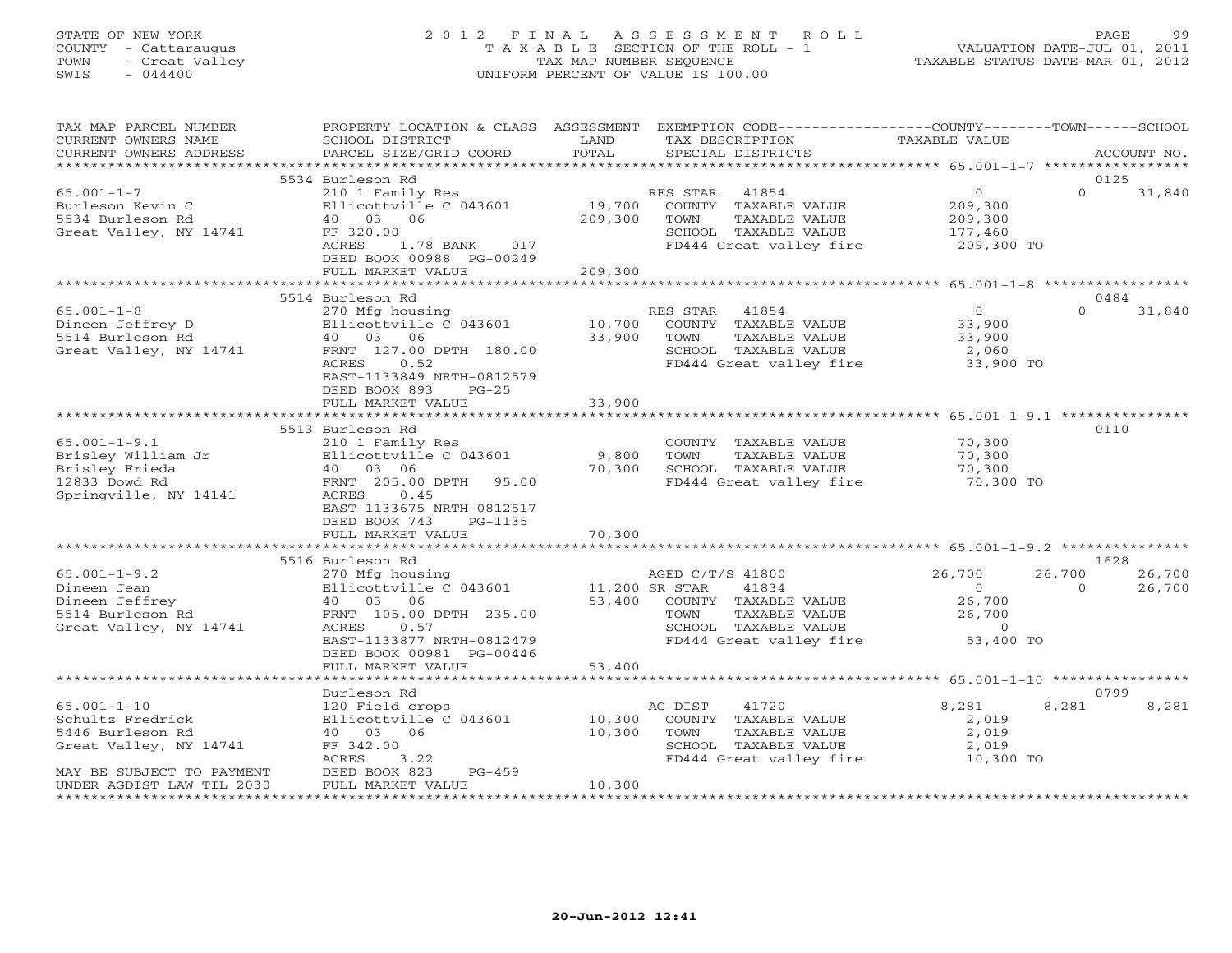## STATE OF NEW YORK 2 0 1 2 F I N A L A S S E S S M E N T R O L L PAGE 100 COUNTY - Cattaraugus T A X A B L E SECTION OF THE ROLL - 1 VALUATION DATE-JUL 01, 2011 TOWN - Great Valley TAX MAP NUMBER SEQUENCE TAXABLE STATUS DATE-MAR 01, 2012 SWIS - 044400 UNIFORM PERCENT OF VALUE IS 100.00

| TAX MAP PARCEL NUMBER<br>CURRENT OWNERS NAME<br>CURRENT OWNERS ADDRESS | PROPERTY LOCATION & CLASS ASSESSMENT<br>SCHOOL DISTRICT<br>PARCEL SIZE/GRID COORD | LAND<br>TOTAL        | EXEMPTION CODE-----------------COUNTY-------TOWN------SCHOOL<br>TAX DESCRIPTION<br>SPECIAL DISTRICTS | TAXABLE VALUE       | ACCOUNT NO.              |
|------------------------------------------------------------------------|-----------------------------------------------------------------------------------|----------------------|------------------------------------------------------------------------------------------------------|---------------------|--------------------------|
|                                                                        |                                                                                   |                      |                                                                                                      |                     |                          |
|                                                                        | Us Rte 219                                                                        |                      |                                                                                                      |                     | 0229                     |
| $65.001 - 1 - 11$                                                      | 323 Vacant rural                                                                  |                      | COUNTY TAXABLE VALUE                                                                                 | 19,100              |                          |
| Advanced Storage Inc                                                   | Ellicottville C 043601<br>40 03<br>06                                             | 19,100<br>19,100     | TOWN<br>TAXABLE VALUE<br>SCHOOL TAXABLE VALUE                                                        | 19,100              |                          |
| 56 Fairlawn Dr<br>Amherst, NY 14226                                    | FRNT 560.00 DPTH 115.00                                                           |                      | FD444 Great valley fire                                                                              | 19,100<br>19,100 TO |                          |
|                                                                        | ACRES<br>1.48                                                                     |                      |                                                                                                      |                     |                          |
|                                                                        | DEED BOOK 958<br>PG-1137                                                          |                      |                                                                                                      |                     |                          |
|                                                                        | FULL MARKET VALUE                                                                 | 19,100               |                                                                                                      |                     |                          |
|                                                                        |                                                                                   |                      |                                                                                                      |                     |                          |
|                                                                        | 5446 Burleson Rd                                                                  |                      |                                                                                                      |                     | 0798                     |
| $65.001 - 1 - 12$                                                      | 112 Dairy farm                                                                    |                      | AG DIST<br>41720                                                                                     | 9,261               | 9,261<br>9,261           |
| Schultz Fredrick                                                       | Ellicottville C 043601                                                            |                      | 44,300 AGED C/T/S 41800                                                                              | 75,373              | 75,373<br>75,373         |
| 5446 Burleson Rd                                                       | 40  03  06                                                                        | 179,000 SR STAR      | 41834                                                                                                | $\overline{0}$      | 63,800<br>$\overline{0}$ |
| Great Valley, NY 14741                                                 | FF 940.00                                                                         |                      | SILO T/C/S 42100                                                                                     | 2,243               | 2,243<br>2,243           |
|                                                                        | ACRES 28.01                                                                       |                      | COUNTY TAXABLE VALUE                                                                                 | 92,123              |                          |
| MAY BE SUBJECT TO PAYMENT                                              | DEED BOOK 823<br>$PG-459$                                                         |                      | TAXABLE VALUE<br>TOWN                                                                                | 92,123              |                          |
| UNDER AGDIST LAW TIL 2030                                              | FULL MARKET VALUE                                                                 | 179,000              | SCHOOL TAXABLE VALUE                                                                                 | 28,323              |                          |
|                                                                        |                                                                                   |                      | FD444 Great valley fire                                                                              | 179,000 TO          |                          |
|                                                                        |                                                                                   |                      |                                                                                                      |                     |                          |
|                                                                        | 5438 Burleson Rd                                                                  |                      |                                                                                                      |                     | 0800                     |
| $65.001 - 1 - 13$                                                      | 270 Mfg housing                                                                   |                      | COUNTY TAXABLE VALUE                                                                                 | 42,000              |                          |
| Hamilton Thomas B (Dec)                                                | Ellicottville C 043601                                                            | 11,400               | TOWN<br>TAXABLE VALUE                                                                                | 42,000              |                          |
| Hamilton Dorothy (Dec)                                                 | 40 03 06                                                                          | 42,000               | SCHOOL TAXABLE VALUE                                                                                 | 42,000              |                          |
| Rebecca Hoffman                                                        | FRNT 160.00 DPTH 160.00                                                           |                      | FD444 Great valley fire                                                                              | 42,000 TO           |                          |
| 1962 Rugby Rd                                                          | ACRES<br>0.59                                                                     |                      |                                                                                                      |                     |                          |
| Dayton, OH 45406                                                       | EAST-1133853 NRTH-0811190                                                         |                      |                                                                                                      |                     |                          |
|                                                                        | DEED BOOK 00993 PG-01108                                                          |                      |                                                                                                      |                     |                          |
|                                                                        | FULL MARKET VALUE                                                                 | 42,000<br>********** |                                                                                                      |                     |                          |
|                                                                        | 5443 Burleson Rd                                                                  |                      |                                                                                                      |                     | 0114                     |
| $65.001 - 1 - 14$                                                      | 210 1 Family Res                                                                  |                      | AGED C/T/S 41800                                                                                     | 38,350              | 38,350<br>38,350         |
| Brooks Marie                                                           | Ellicottville C 043601                                                            |                      | 41834<br>18,600 SR STAR                                                                              | $\overline{O}$      | $\Omega$<br>38,350       |
| Brooks Charles Etal                                                    | 40 03 06                                                                          | 76,700               | COUNTY TAXABLE VALUE                                                                                 | 38,350              |                          |
| 5443 Burleson Rd                                                       | FRNT 280.00 DPTH                                                                  |                      | TAXABLE VALUE<br>TOWN                                                                                | 38,350              |                          |
| Great Valley, NY 14741                                                 | ACRES<br>1.25                                                                     |                      | SCHOOL TAXABLE VALUE                                                                                 | $\circ$             |                          |
|                                                                        | DEED BOOK 1327 PG-2001                                                            |                      | FD444 Great valley fire                                                                              | 76,700 TO           |                          |
|                                                                        | FULL MARKET VALUE                                                                 | 76,700               |                                                                                                      |                     |                          |
|                                                                        | ***************************                                                       |                      |                                                                                                      |                     |                          |
|                                                                        | 5437 Burleson Rd                                                                  |                      |                                                                                                      |                     | 0701                     |
| $65.001 - 1 - 15$                                                      | 210 1 Family Res                                                                  |                      | COUNTY TAXABLE VALUE                                                                                 | 136,600             |                          |
| Kramer John E                                                          | Ellicottville C 043601                                                            | 18,600               | TOWN<br>TAXABLE VALUE                                                                                | 136,600             |                          |
| PO Box 605                                                             | 40 03 06                                                                          | 136,600              | SCHOOL TAXABLE VALUE                                                                                 | 136,600             |                          |
| Ellicottville, NY 14731                                                | FF 225.00                                                                         |                      | FD444 Great valley fire                                                                              | 136,600 TO          |                          |
|                                                                        | ACRES<br>1.28                                                                     |                      |                                                                                                      |                     |                          |
|                                                                        | EAST-1133599 NRTH-0811105                                                         |                      |                                                                                                      |                     |                          |
|                                                                        | DEED BOOK 846<br>PG-1098                                                          |                      |                                                                                                      |                     |                          |
|                                                                        | FULL MARKET VALUE                                                                 | 136,600              | *******************************                                                                      |                     |                          |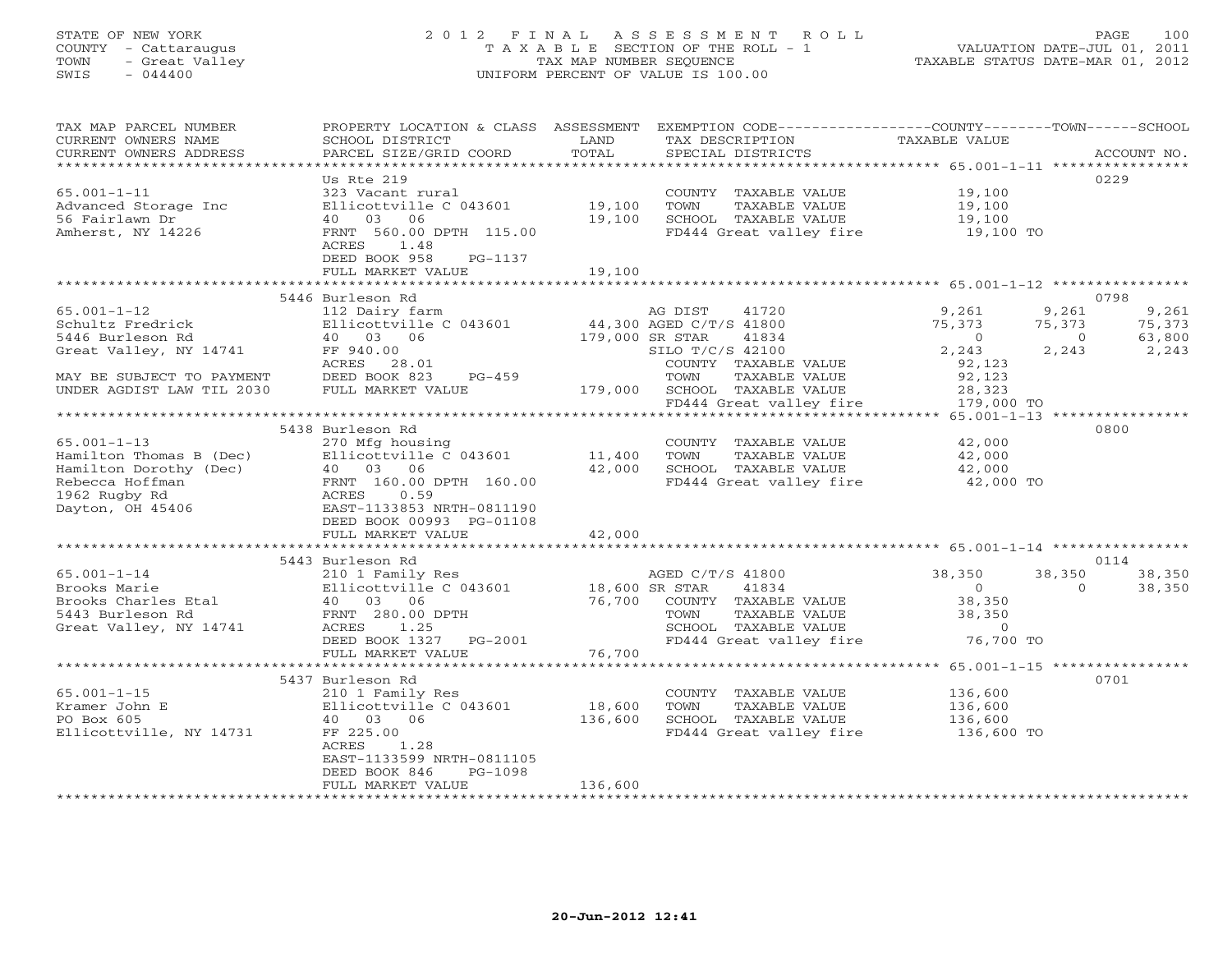# STATE OF NEW YORK 2 0 1 2 F I N A L A S S E S S M E N T R O L L PAGE 101 COUNTY - Cattaraugus T A X A B L E SECTION OF THE ROLL - 1 VALUATION DATE-JUL 01, 2011 TOWN - Great Valley TAX MAP NUMBER SEQUENCE TAXABLE STATUS DATE-MAR 01, 2012 SWIS - 044400 UNIFORM PERCENT OF VALUE IS 100.00

| TAX MAP PARCEL NUMBER<br>CURRENT OWNERS NAME       | PROPERTY LOCATION & CLASS ASSESSMENT<br>SCHOOL DISTRICT | LAND                      | EXEMPTION CODE----------------COUNTY-------TOWN-----SCHOOL<br>TAX DESCRIPTION | TAXABLE VALUE                                       |                      |
|----------------------------------------------------|---------------------------------------------------------|---------------------------|-------------------------------------------------------------------------------|-----------------------------------------------------|----------------------|
| CURRENT OWNERS ADDRESS<br>************************ | PARCEL SIZE/GRID COORD                                  | TOTAL                     | SPECIAL DISTRICTS                                                             |                                                     | ACCOUNT NO.          |
|                                                    | 5419 Burleson Rd                                        |                           |                                                                               |                                                     | 0340                 |
| $65.001 - 1 - 16$                                  | 210 1 Family Res                                        |                           | COUNTY TAXABLE VALUE                                                          | 69,300                                              |                      |
| Graczyk Franklin (Dec)                             | Ellicottville C 043601                                  | 21,700                    | TOWN<br>TAXABLE VALUE                                                         | 69,300                                              |                      |
| Graczyk Anna                                       | 39 03 06                                                | 69,300                    | SCHOOL TAXABLE VALUE                                                          | 69,300                                              |                      |
| 5184 Us Rte 219                                    | FF 435.00                                               |                           | FD444 Great valley fire                                                       | 69,300 TO                                           |                      |
| Great Valley, NY 14741                             | ACRES<br>2.70                                           |                           |                                                                               |                                                     |                      |
|                                                    | FULL MARKET VALUE                                       | 69,300                    |                                                                               |                                                     |                      |
|                                                    | ****************************                            | * * * * * * * * * * * * * |                                                                               | ********************* 65.001-1-17 ***************** |                      |
|                                                    | Us Rte 219                                              |                           |                                                                               |                                                     | 0797                 |
| $65.001 - 1 - 17$                                  | 120 Field crops                                         |                           | 41720<br>AG DIST                                                              | 30,590                                              | 30,590<br>30,590     |
| Schultz Fredrick                                   | Ellicottville C 043601                                  | 43,800                    | COUNTY TAXABLE VALUE                                                          | 21,110                                              |                      |
| 5446 Burleson Rd                                   | 40 03 06                                                | 51,700                    | TAXABLE VALUE<br>TOWN                                                         | 21,110                                              |                      |
| Great Valley, NY 14741                             | FF 1170.00                                              |                           | SCHOOL TAXABLE VALUE                                                          | 21,110                                              |                      |
|                                                    | ACRES<br>25.62                                          |                           | FD444 Great valley fire                                                       | 51,700 TO                                           |                      |
| MAY BE SUBJECT TO PAYMENT                          | DEED BOOK 883<br>$PG-822$                               |                           |                                                                               |                                                     |                      |
| UNDER AGDIST LAW TIL 2030                          | FULL MARKET VALUE                                       | 51,700                    |                                                                               |                                                     |                      |
|                                                    | 5383 Burleson Rd                                        |                           |                                                                               |                                                     | 0908                 |
| $65.001 - 1 - 18.1$                                | 240 Rural res                                           |                           | SR STAR<br>41834                                                              | $\circ$                                             | $\Omega$<br>63,800   |
| Ward James P                                       | Ellicottville C 043601                                  | 46,000                    | COUNTY TAXABLE VALUE                                                          | 113,700                                             |                      |
| Ward Stephen                                       | 39 03 06                                                | 113,700                   | TAXABLE VALUE<br>TOWN                                                         | 113,700                                             |                      |
| 5383 Burleson Rd                                   | FF 810.00 US RTE 219                                    |                           | SCHOOL TAXABLE VALUE                                                          | 49,900                                              |                      |
| Great Valley, NY 14741                             | FRNT 510.00 DPTH                                        |                           | FD444 Great valley fire                                                       | 113,700 TO                                          |                      |
|                                                    | ACRES 37.30                                             |                           |                                                                               |                                                     |                      |
|                                                    | DEED BOOK 10297 PG-7001                                 |                           |                                                                               |                                                     |                      |
|                                                    | FULL MARKET VALUE                                       | 113,700                   |                                                                               |                                                     |                      |
|                                                    |                                                         |                           |                                                                               |                                                     |                      |
|                                                    | 5395 Burleson Rd                                        |                           |                                                                               |                                                     | 1701                 |
| $65.001 - 1 - 18.2$                                | 210 1 Family Res                                        |                           | WVET C/T<br>41121                                                             | 12,000                                              | 12,000<br>$\bigcirc$ |
| Ward Joseph                                        | Ellicottville C 043601                                  |                           | 19,500 AGED C/T/S 41800                                                       | 38,250                                              | 38,250<br>43,650     |
| Ward Virginia                                      | 39 03 06                                                |                           | 97,000 SR STAR<br>41834                                                       | $\Omega$                                            | 53,350<br>$\Omega$   |
| PO Box 128                                         | FRNT 170.00 DPTH                                        |                           | COUNTY TAXABLE VALUE                                                          | 46,750                                              |                      |
| Great Valley, NY 14741                             | ACRES<br>1.70                                           |                           | TOWN<br>TAXABLE VALUE                                                         | 46,750                                              |                      |
|                                                    | DEED BOOK 5960<br>PG-2001                               |                           | SCHOOL TAXABLE VALUE                                                          | $\circ$                                             |                      |
|                                                    | FULL MARKET VALUE                                       |                           | 97,000 FD444 Great valley fire                                                | 97,000 TO                                           |                      |
|                                                    | 6010 Christian Hollow Rd                                |                           |                                                                               |                                                     | 0907                 |
| $65.001 - 1 - 19$                                  | 210 1 Family Res                                        |                           | RES STAR<br>41854                                                             | $\circ$                                             | $\Omega$<br>31,840   |
| Ward Stephen P                                     | Ellicottville C 043601                                  | 23,000                    | COUNTY TAXABLE VALUE                                                          | 235,500                                             |                      |
| Ward Bridget A                                     | 39 03<br>06                                             | 235,500                   | TOWN<br>TAXABLE VALUE                                                         | 235,500                                             |                      |
| 6010 Christian Hollow Rd                           | FF 334.07 CHRISTIAN HOL                                 |                           | SCHOOL TAXABLE VALUE                                                          | 203,660                                             |                      |
| Great Valley, NY 14741                             | FF 710.00 US RTE 219                                    |                           | FD444 Great valley fire                                                       | 235,500 TO                                          |                      |
|                                                    | ACRES<br>3.29                                           |                           |                                                                               |                                                     |                      |
|                                                    | DEED BOOK 870<br>$PG-581$                               |                           |                                                                               |                                                     |                      |
|                                                    | FULL MARKET VALUE                                       | 235,500                   |                                                                               |                                                     |                      |
|                                                    |                                                         |                           |                                                                               |                                                     |                      |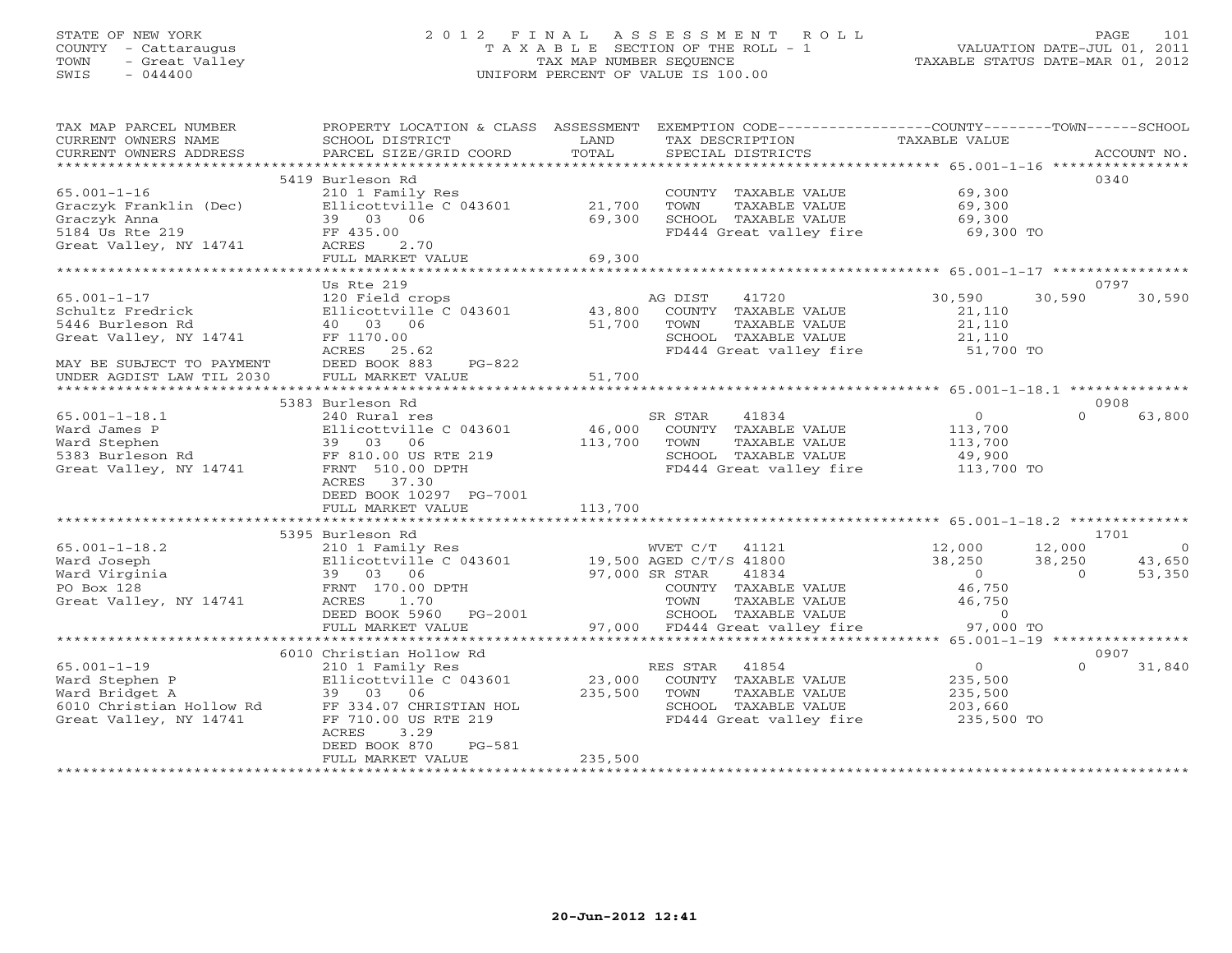### STATE OF NEW YORK 2 0 1 2 F I N A L A S S E S S M E N T R O L L PAGE 102 COUNTY - Cattaraugus T A X A B L E SECTION OF THE ROLL - 1 VALUATION DATE-JUL 01, 2011 TOWN - Great Valley TAX MAP NUMBER SEQUENCE TAXABLE STATUS DATE-MAR 01, 2012 SWIS - 044400 UNIFORM PERCENT OF VALUE IS 100.00UNIFORM PERCENT OF VALUE IS 100.00

| TAX MAP PARCEL NUMBER                              |                                                                                                                                                                                                                                                                                                                                                                                                                                                                                                                        |                  | PROPERTY LOCATION & CLASS ASSESSMENT EXEMPTION CODE---------------COUNTY-------TOWN------SCHOOL |                    |                |                |
|----------------------------------------------------|------------------------------------------------------------------------------------------------------------------------------------------------------------------------------------------------------------------------------------------------------------------------------------------------------------------------------------------------------------------------------------------------------------------------------------------------------------------------------------------------------------------------|------------------|-------------------------------------------------------------------------------------------------|--------------------|----------------|----------------|
| CURRENT OWNERS NAME                                | SCHOOL DISTRICT                                                                                                                                                                                                                                                                                                                                                                                                                                                                                                        | LAND             | TAX DESCRIPTION                                                                                 | TAXABLE VALUE      |                |                |
|                                                    | $\begin{minipage}{.45\textwidth} \begin{minipage}{.45\textwidth} \begin{minipage}{.45\textwidth} \begin{minipage}{.45\textwidth} \begin{minipage}{.45\textwidth} \begin{minipage}{.45\textwidth} \begin{minipage}{.45\textwidth} \begin{minipage}{.45\textwidth} \begin{minipage}{.45\textwidth} \begin{minipage}{.45\textwidth} \begin{minipage}{.45\textwidth} \begin{minipage}{.45\textwidth} \begin{minipage}{.45\textwidth} \begin{minipage}{.45\textwidth} \begin{minipage}{.45\textwidth} \begin{minipage}{.45$ |                  |                                                                                                 |                    |                |                |
|                                                    |                                                                                                                                                                                                                                                                                                                                                                                                                                                                                                                        |                  |                                                                                                 |                    |                |                |
|                                                    | 6015 Christian Hollow Rd                                                                                                                                                                                                                                                                                                                                                                                                                                                                                               |                  |                                                                                                 |                    | 0437           |                |
| $65.001 - 1 - 20$                                  | 210 1 Family Res<br>210 1 Family Res<br>Ellicottville C 043601 11,400 SR STAR<br>39 03 06 115,000 COUNTY                                                                                                                                                                                                                                                                                                                                                                                                               |                  | WVET C/T<br>41121                                                                               | 12,000             | 12,000         | $\Omega$       |
| Keyes Blaine                                       |                                                                                                                                                                                                                                                                                                                                                                                                                                                                                                                        |                  | 41834                                                                                           | $\overline{0}$     | $\overline{0}$ | 63,800         |
| Keyes Betty                                        |                                                                                                                                                                                                                                                                                                                                                                                                                                                                                                                        |                  | COUNTY TAXABLE VALUE                                                                            | 103,000            |                |                |
| 6015 Christian Hollow Rd<br>Great Valley, NY 14741 | FRNT 235.00 DPTH 110.00<br>ACRES<br>0.59                                                                                                                                                                                                                                                                                                                                                                                                                                                                               |                  | TAXABLE VALUE<br>TOWN<br>SCHOOL TAXABLE VALUE                                                   | 103,000<br>51,200  |                |                |
|                                                    | DEED BOOK 1011 PG-909                                                                                                                                                                                                                                                                                                                                                                                                                                                                                                  |                  | FD444 Great valley fire 115,000 TO                                                              |                    |                |                |
|                                                    | FULL MARKET VALUE                                                                                                                                                                                                                                                                                                                                                                                                                                                                                                      | 115,000          |                                                                                                 |                    |                |                |
|                                                    |                                                                                                                                                                                                                                                                                                                                                                                                                                                                                                                        |                  |                                                                                                 |                    |                |                |
|                                                    | 5233 Us Rte 219                                                                                                                                                                                                                                                                                                                                                                                                                                                                                                        |                  |                                                                                                 |                    | 0337           |                |
| $65.001 - 1 - 21$                                  | 210 1 Family Res                                                                                                                                                                                                                                                                                                                                                                                                                                                                                                       |                  | RES STAR<br>41854                                                                               | $\overline{0}$     | $\Omega$       | 31,840         |
|                                                    |                                                                                                                                                                                                                                                                                                                                                                                                                                                                                                                        | 8,400            | COUNTY TAXABLE VALUE                                                                            | 81,900             |                |                |
|                                                    |                                                                                                                                                                                                                                                                                                                                                                                                                                                                                                                        | 81,900           | TOWN<br>TAXABLE VALUE                                                                           | 81,900             |                |                |
|                                                    |                                                                                                                                                                                                                                                                                                                                                                                                                                                                                                                        |                  | SCHOOL TAXABLE VALUE                                                                            | $0 + 7 = 50,060$   |                |                |
|                                                    | Goode Raymond S<br>Goode Theresa<br>5233 Us Rte 219<br>Great Valley, NY 14741<br>Great Valley, NY 14741<br>ACRES 0.35                                                                                                                                                                                                                                                                                                                                                                                                  |                  | FD444 Great valley fire 81,900 TO                                                               |                    |                |                |
|                                                    | PG-1125<br>DEED BOOK 968                                                                                                                                                                                                                                                                                                                                                                                                                                                                                               |                  |                                                                                                 |                    |                |                |
|                                                    | FULL MARKET VALUE                                                                                                                                                                                                                                                                                                                                                                                                                                                                                                      | 81,900           |                                                                                                 |                    |                |                |
|                                                    |                                                                                                                                                                                                                                                                                                                                                                                                                                                                                                                        |                  |                                                                                                 |                    |                |                |
|                                                    | 5205 Us Rte 219                                                                                                                                                                                                                                                                                                                                                                                                                                                                                                        |                  |                                                                                                 |                    | 0600           |                |
| $65.001 - 1 - 22$                                  | 281 Multiple res                                                                                                                                                                                                                                                                                                                                                                                                                                                                                                       |                  | CVET C/T<br>41131                                                                               | 20,000             | 20,000         | $\overline{0}$ |
| Morton James W                                     | Ellicottville C 043601                                                                                                                                                                                                                                                                                                                                                                                                                                                                                                 | $34,300$ SR STAR | 41834                                                                                           | 0                  | $\Omega$       | 63,800         |
| Morton Leona F                                     | 39 03 06                                                                                                                                                                                                                                                                                                                                                                                                                                                                                                               | 183,900          | COUNTY TAXABLE VALUE                                                                            | 163,900            |                |                |
| 5205 Us Rte 219                                    | D.W. 95 1600                                                                                                                                                                                                                                                                                                                                                                                                                                                                                                           |                  | TOWN<br>TAXABLE VALUE                                                                           | 163,900<br>120,100 |                |                |
| Great Valley, NY 14741                             | FF 405.00                                                                                                                                                                                                                                                                                                                                                                                                                                                                                                              |                  | SCHOOL TAXABLE VALUE                                                                            |                    |                |                |
|                                                    | ACRES<br>4.44                                                                                                                                                                                                                                                                                                                                                                                                                                                                                                          |                  | FD444 Great valley fire 183,900 TO                                                              |                    |                |                |
|                                                    | PG-159<br>DEED BOOK 946                                                                                                                                                                                                                                                                                                                                                                                                                                                                                                |                  |                                                                                                 |                    |                |                |
|                                                    | FULL MARKET VALUE                                                                                                                                                                                                                                                                                                                                                                                                                                                                                                      | 183,900          |                                                                                                 |                    |                |                |
|                                                    |                                                                                                                                                                                                                                                                                                                                                                                                                                                                                                                        |                  |                                                                                                 |                    |                |                |
|                                                    | 5157 Us Rte 219                                                                                                                                                                                                                                                                                                                                                                                                                                                                                                        |                  |                                                                                                 |                    | 0181           |                |
| $65.001 - 1 - 23$                                  | 210 1 Family Res                                                                                                                                                                                                                                                                                                                                                                                                                                                                                                       |                  | SR STAR<br>41834                                                                                | $\overline{0}$     | $\Omega$       | 63,800         |
| Morton Shirley                                     | Ellicottville C 043601                                                                                                                                                                                                                                                                                                                                                                                                                                                                                                 | 31,400           | COUNTY TAXABLE VALUE                                                                            | 113,000            |                |                |
| 5157 Us Rte 219                                    | 39 03 06                                                                                                                                                                                                                                                                                                                                                                                                                                                                                                               | 113,000          | TOWN<br>TAXABLE VALUE                                                                           | 113,000            |                |                |
| Great Valley, NY 14741                             | FF 565.00                                                                                                                                                                                                                                                                                                                                                                                                                                                                                                              |                  | SCHOOL TAXABLE VALUE                                                                            | 49,200             |                |                |
|                                                    | ACRES<br>7.88<br>DEED BOOK 918<br>PG-805                                                                                                                                                                                                                                                                                                                                                                                                                                                                               |                  | FD444 Great valley fire                                                                         | 113,000 TO         |                |                |
|                                                    | FULL MARKET VALUE                                                                                                                                                                                                                                                                                                                                                                                                                                                                                                      | 113,000          |                                                                                                 |                    |                |                |
|                                                    |                                                                                                                                                                                                                                                                                                                                                                                                                                                                                                                        |                  |                                                                                                 |                    |                |                |
|                                                    | 6122 Mutton Hollow Rd                                                                                                                                                                                                                                                                                                                                                                                                                                                                                                  |                  |                                                                                                 |                    | 0434           |                |
| $65.001 - 1 - 24.1$                                |                                                                                                                                                                                                                                                                                                                                                                                                                                                                                                                        |                  | 41720                                                                                           | $\circ$            | $\Omega$       | $\overline{0}$ |
| Kent Kay                                           | 112 Dairy farm AG DIST<br>Ellicottville C 043601 62,900 SR STAR                                                                                                                                                                                                                                                                                                                                                                                                                                                        |                  | 41834                                                                                           | $\circ$            | $\Omega$       | 63,800         |
| Kent Kay<br>6122 Mutton Hollow Rd                  | 39 03 06                                                                                                                                                                                                                                                                                                                                                                                                                                                                                                               |                  | 274,900 SILO T/C/S 42100                                                                        | 2,395              | 2,395          | 2,395          |
| Great Valley, NY 14741                             | FF 944.10 CHRISTIAN HOL                                                                                                                                                                                                                                                                                                                                                                                                                                                                                                |                  | COUNTY TAXABLE VALUE                                                                            | 272,505            |                |                |
|                                                    | ACRES 127.10                                                                                                                                                                                                                                                                                                                                                                                                                                                                                                           |                  | TOWN<br>TAXABLE VALUE                                                                           | 272,505            |                |                |
| MAY BE SUBJECT TO PAYMENT                          | PG-4001<br>DEED BOOK 2921                                                                                                                                                                                                                                                                                                                                                                                                                                                                                              |                  | SCHOOL TAXABLE VALUE                                                                            | 208,705            |                |                |
| UNDER AGDIST LAW TIL 2030                          | FULL MARKET VALUE                                                                                                                                                                                                                                                                                                                                                                                                                                                                                                      |                  | 274,900 FD444 Great valley fire                                                                 | 274,900 TO         |                |                |
|                                                    |                                                                                                                                                                                                                                                                                                                                                                                                                                                                                                                        |                  |                                                                                                 |                    |                |                |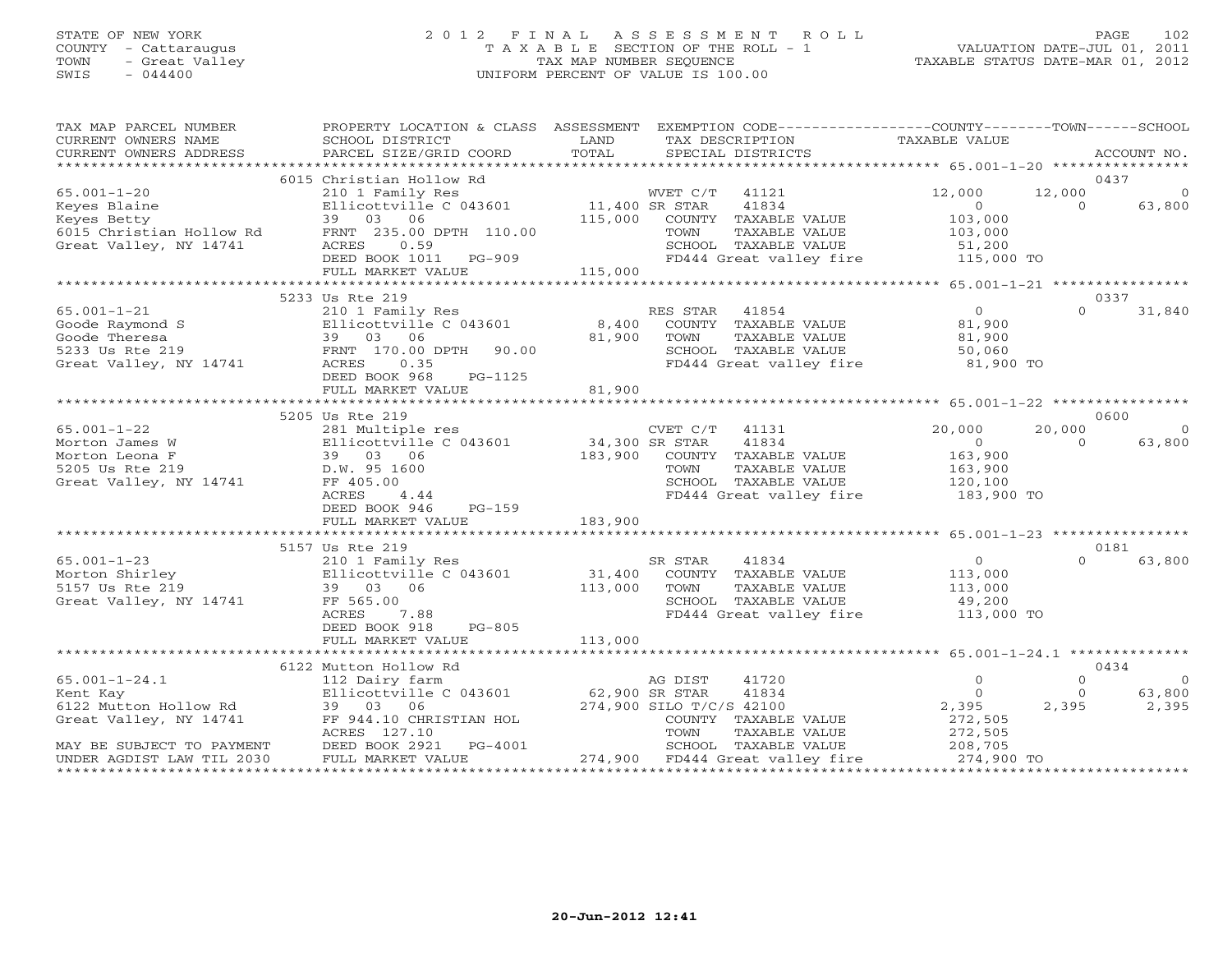## STATE OF NEW YORK 2 0 1 2 F I N A L A S S E S S M E N T R O L L PAGE 103 COUNTY - Cattaraugus T A X A B L E SECTION OF THE ROLL - 1 VALUATION DATE-JUL 01, 2011 TOWN - Great Valley TAX MAP NUMBER SEQUENCE TAXABLE STATUS DATE-MAR 01, 2012 SWIS - 044400 UNIFORM PERCENT OF VALUE IS 100.00UNIFORM PERCENT OF VALUE IS 100.00

| TAX MAP PARCEL NUMBER<br>CURRENT OWNERS NAME<br>CURRENT OWNERS ADDRESS                                             | PROPERTY LOCATION & CLASS<br>SCHOOL DISTRICT<br>PARCEL SIZE/GRID COORD                                                                                                        | ASSESSMENT<br>LAND<br>TOTAL  | TAX DESCRIPTION<br>SPECIAL DISTRICTS |                                                                                                   | EXEMPTION CODE-----------------COUNTY-------TOWN------SCHOOL<br>TAXABLE VALUE | ACCOUNT NO.                |
|--------------------------------------------------------------------------------------------------------------------|-------------------------------------------------------------------------------------------------------------------------------------------------------------------------------|------------------------------|--------------------------------------|---------------------------------------------------------------------------------------------------|-------------------------------------------------------------------------------|----------------------------|
| *********************                                                                                              |                                                                                                                                                                               |                              |                                      |                                                                                                   |                                                                               |                            |
| $65.001 - 1 - 24.2$<br>Hasper William J<br>Hasper Jennifer<br>6053 Christian Hollow Rd<br>Great Valley, NY 14741   | 6053 Christian Hollow Rd<br>210 1 Family Res<br>Ellicottville C 043601<br>39 03 06<br>FF 208.00<br>ACRES<br>1.00<br>DEED BOOK 874<br>PG-638<br>FULL MARKET VALUE              | 18,000<br>141,000<br>141,000 | RES STAR<br>TOWN                     | 41854<br>COUNTY TAXABLE VALUE<br>TAXABLE VALUE<br>SCHOOL TAXABLE VALUE<br>FD444 Great valley fire | $\overline{0}$<br>141,000<br>141,000<br>109,160<br>141,000 TO                 | 1358<br>$\Omega$<br>31,840 |
|                                                                                                                    |                                                                                                                                                                               |                              |                                      |                                                                                                   |                                                                               |                            |
| $65.001 - 1 - 24.3$<br>Kent Gregory<br>Kent Jeannette<br>6126 Mutton Hollow Rd<br>Great Valley, NY 14741           | Mutton Hollow Rd<br>312 Vac w/imprv<br>Ellicottville C 043601<br>99.00 DPTH 165.00<br>FRNT<br>ACRES<br>$0.38$ BANK<br>017<br>DEED BOOK 2921<br>$PG-4001$<br>FULL MARKET VALUE | 800<br>23,600<br>23,600      | TOWN                                 | COUNTY TAXABLE VALUE<br>TAXABLE VALUE<br>SCHOOL TAXABLE VALUE<br>FD444 Great valley fire          | 23,600<br>23,600<br>23,600<br>23,600 TO                                       | 1954                       |
|                                                                                                                    |                                                                                                                                                                               |                              |                                      |                                                                                                   |                                                                               |                            |
| $65.001 - 1 - 24.4$<br>Kent Scott H<br>6162 Mutton Hollow Rd<br>Great Valley, NY 14741                             | 6162 Mutton Hollow Rd<br>210 1 Family Res<br>Ellicottville C 043601<br>41 03 06<br>ACRES<br>1.35 BANK<br>017<br>DEED BOOK 4522<br>PG-7001                                     | 18,800<br>261,000            | RES STAR<br>TOWN                     | 41854<br>COUNTY TAXABLE VALUE<br>TAXABLE VALUE<br>SCHOOL TAXABLE VALUE<br>FD444 Great valley fire | $\overline{O}$<br>261,000<br>261,000<br>229,160<br>261,000 TO                 | 1285<br>$\Omega$<br>31,840 |
|                                                                                                                    | FULL MARKET VALUE                                                                                                                                                             | 261,000                      |                                      |                                                                                                   |                                                                               |                            |
|                                                                                                                    | 6081 Christian Hollow Rd                                                                                                                                                      |                              |                                      |                                                                                                   | ********* 65.001-1-24.5 ***************                                       | 1977                       |
| $65.001 - 1 - 24.5$<br>Blanchard James R<br>Blanchard Star L<br>6081 Christian Hollow Rd<br>Great Valley, NY 14741 | 210 1 Family Res<br>Ellicottville C 043601<br>2.00<br>ACRES<br>DEED BOOK 12084 PG-7001<br>FULL MARKET VALUE                                                                   | 20,200<br>199,900<br>199,900 | RES STAR<br>TOWN                     | 41854<br>COUNTY TAXABLE VALUE<br>TAXABLE VALUE<br>SCHOOL TAXABLE VALUE<br>FD444 Great valley fire | $\circ$<br>199,900<br>199,900<br>168,060<br>199,900 TO                        | $\Omega$<br>31,840         |
|                                                                                                                    |                                                                                                                                                                               |                              |                                      |                                                                                                   |                                                                               |                            |
| $65.001 - 1 - 24.6$<br>Keyes Jason B<br>6015 Christian Hollow Rd<br>Great Valley, NY 14741                         | Christian Hollow Rd<br>314 Rural vac<10<br>Ellicottville C 043601<br>4.80<br>ACRES<br>EAST-1132963 NRTH-0809213<br>DEED BOOK 16962 PG-3001<br>FULL MARKET VALUE               | 26,400<br>26,400<br>26,400   | TOWN                                 | COUNTY TAXABLE VALUE<br>TAXABLE VALUE<br>SCHOOL TAXABLE VALUE<br>FD444 Great valley fire          | 26,400<br>26,400<br>26,400<br>26,400 TO                                       | 1990                       |
|                                                                                                                    |                                                                                                                                                                               |                              |                                      |                                                                                                   |                                                                               |                            |
|                                                                                                                    | 6126 Mutton Hollow Rd                                                                                                                                                         |                              |                                      |                                                                                                   |                                                                               | 0948                       |
| $65.001 - 1 - 25$<br>Kent Gregory J<br>Kent Jennette M<br>6126 Mutton Hollow Rd<br>Great Valley, NY 14741          | 210 1 Family Res<br>Ellicottville C 043601<br>39<br>03 06<br>FRNT 101.00 DPTH 125.00<br>$0.29$ BANK<br>ACRES<br>017<br>DEED BOOK 842<br>$PG-54$                               | 7,600<br>128,900             | RES STAR<br>TOWN                     | 41854<br>COUNTY TAXABLE VALUE<br>TAXABLE VALUE<br>SCHOOL TAXABLE VALUE<br>FD444 Great valley fire | $\Omega$<br>128,900<br>128,900<br>97,060<br>128,900 TO                        | $\Omega$<br>31,840         |
| ********************                                                                                               | FULL MARKET VALUE                                                                                                                                                             | 128,900                      |                                      |                                                                                                   |                                                                               |                            |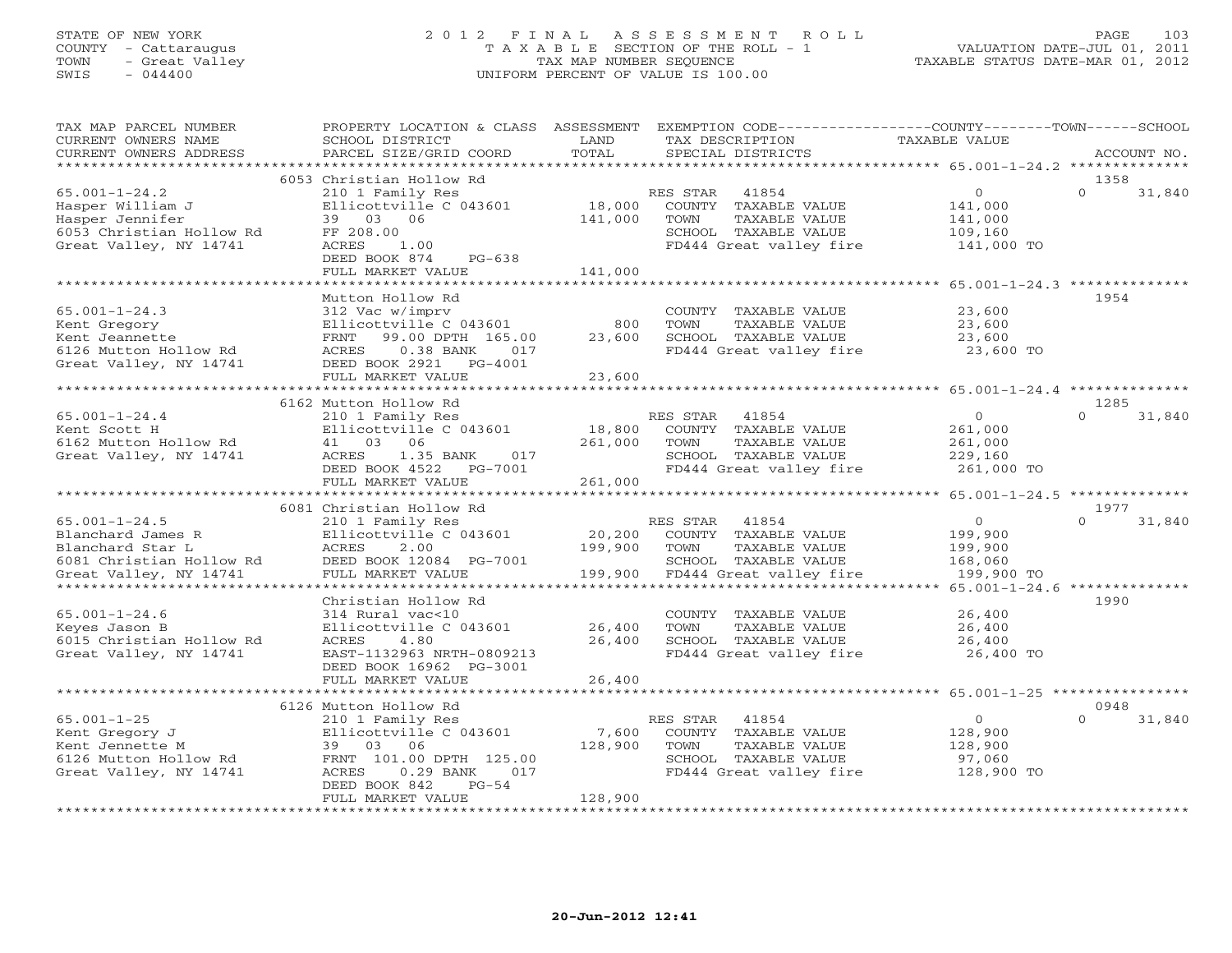# STATE OF NEW YORK 2 0 1 2 F I N A L A S S E S S M E N T R O L L PAGE 104 COUNTY - Cattaraugus T A X A B L E SECTION OF THE ROLL - 1 VALUATION DATE-JUL 01, 2011 TOWN - Great Valley TAX MAP NUMBER SEQUENCE TAXABLE STATUS DATE-MAR 01, 2012 SWIS - 044400 UNIFORM PERCENT OF VALUE IS 100.00

| Mutton Hollow Rd<br>0233<br>$65.001 - 1 - 26.1$<br>120 Field crops<br>COUNTY TAXABLE VALUE<br>43,400<br>Ehman Richard M<br>43,400<br>TOWN<br>43,400<br>Ellicottville C 043601<br>TAXABLE VALUE<br>Ehman Ronda J<br>43,400<br>SCHOOL TAXABLE VALUE<br>43,400<br>39 03 06<br>6205 Mutton Hollow Rd<br>FD444 Great valley fire<br>FF 1080.00<br>43,400 TO<br>Great Valley, NY 14741<br>ACRES 23.60<br>DEED BOOK 806<br>PG-871<br>43,400<br>FULL MARKET VALUE<br>************************ 65.001-1-26.2 **************<br>*************<br>6174 Mutton Hollow Rd<br>1466<br>$65.001 - 1 - 26.2$<br>12,000<br>210 1 Family Res<br>WVET C/T<br>41121<br>12,000<br>Ehman Ralph A<br>Ellicottville C 043601<br>18,900 SR STAR<br>41834<br>$\overline{0}$<br>$\Omega$<br>160,000<br>Ehman Patricia B<br>39 03 06<br>148,000<br>COUNTY TAXABLE VALUE<br>6174 Mutton Hollow Rd<br>FF 350.00<br>TOWN<br>TAXABLE VALUE<br>148,000<br>Great Valley, NY 14741<br>ACRES<br>1.40<br>SCHOOL TAXABLE VALUE<br>96,200<br>EAST-1130285 NRTH-0807338<br>FD444 Great valley fire<br>160,000 TO<br>DEED BOOK 212<br>$PG-4003$<br>FULL MARKET VALUE<br>160,000<br>*************<br>******************************** 65.001-1-27.1 **************<br>0926<br>6225 Mutton Hollow Rd<br>$65.001 - 1 - 27.1$<br>129,200<br>260 Seasonal res<br>COUNTY TAXABLE VALUE<br>22,400<br>TOWN<br>Wilde Jon<br>Ellicottville C 043601<br>TAXABLE VALUE<br>129,200<br>Wilde Susan<br>39 03 06<br>129,200<br>SCHOOL TAXABLE VALUE<br>129,200<br>FD444 Great valley fire<br>PO Box 202<br>FF 250.00<br>129,200 TO<br>Great Valley, NY 14741<br>ACRES<br>3.00<br>DEED BOOK 886<br>$PG-931$<br>129,200<br>FULL MARKET VALUE<br>Mutton Hollow Rd<br>1173<br>$65.001 - 1 - 27.2$<br>314 Rural vac<10<br>18,200<br>COUNTY TAXABLE VALUE<br>Ehman Richard M<br>Ellicottville C 043601<br>18,200<br>TOWN<br>TAXABLE VALUE<br>18,200<br>18,200<br>SCHOOL TAXABLE VALUE<br>Ehman Ronda J<br>39 03 06<br>18,200<br>6205 Mutton Hollow Rd<br>FF 372.00<br>FD444 Great valley fire<br>18,200 TO<br>Great Valley, NY 14741<br>ACRES<br>1.10<br>DEED BOOK 808<br>$PG-842$<br>FULL MARKET VALUE<br>18,200<br>*********** 65.001-1-28.1 ***************<br>6248 Mutton Hollow Rd<br>0925<br>$65.001 - 1 - 28.1$<br>41854<br>$\overline{0}$<br>$\Omega$<br>270 Mfg housing<br>RES STAR<br>Ellicottville C 043601<br>47,100<br>90,800<br>Parker Betty L<br>COUNTY TAXABLE VALUE<br>6248 Mutton Hollow Rd<br>90,800<br>TAXABLE VALUE<br>39/44<br>03<br>06<br>TOWN<br>90,800<br>Great Valley, NY 14741<br>SCHOOL TAXABLE VALUE<br>FF 440.00<br>58,960<br>43.20<br>FD444 Great valley fire<br>90,800 TO<br>ACRES<br>EAST-1129431 NRTH-0808773<br>DEED BOOK 00992 PG-00864<br>90,800<br>FULL MARKET VALUE | TAX MAP PARCEL NUMBER<br>CURRENT OWNERS NAME<br>CURRENT OWNERS ADDRESS | PROPERTY LOCATION & CLASS ASSESSMENT<br>SCHOOL DISTRICT<br>PARCEL SIZE/GRID COORD | LAND<br>TOTAL | EXEMPTION CODE-----------------COUNTY-------TOWN------SCHOOL<br>TAX DESCRIPTION<br>SPECIAL DISTRICTS | TAXABLE VALUE | ACCOUNT NO.        |
|--------------------------------------------------------------------------------------------------------------------------------------------------------------------------------------------------------------------------------------------------------------------------------------------------------------------------------------------------------------------------------------------------------------------------------------------------------------------------------------------------------------------------------------------------------------------------------------------------------------------------------------------------------------------------------------------------------------------------------------------------------------------------------------------------------------------------------------------------------------------------------------------------------------------------------------------------------------------------------------------------------------------------------------------------------------------------------------------------------------------------------------------------------------------------------------------------------------------------------------------------------------------------------------------------------------------------------------------------------------------------------------------------------------------------------------------------------------------------------------------------------------------------------------------------------------------------------------------------------------------------------------------------------------------------------------------------------------------------------------------------------------------------------------------------------------------------------------------------------------------------------------------------------------------------------------------------------------------------------------------------------------------------------------------------------------------------------------------------------------------------------------------------------------------------------------------------------------------------------------------------------------------------------------------------------------------------------------------------------------------------------------------------------------------------------------------------------------------------------------------------------------------------------------------------------------------------------------------------------------------------------------------------------------------------------------------------------------------------------------------|------------------------------------------------------------------------|-----------------------------------------------------------------------------------|---------------|------------------------------------------------------------------------------------------------------|---------------|--------------------|
|                                                                                                                                                                                                                                                                                                                                                                                                                                                                                                                                                                                                                                                                                                                                                                                                                                                                                                                                                                                                                                                                                                                                                                                                                                                                                                                                                                                                                                                                                                                                                                                                                                                                                                                                                                                                                                                                                                                                                                                                                                                                                                                                                                                                                                                                                                                                                                                                                                                                                                                                                                                                                                                                                                                                            | *********************                                                  |                                                                                   |               |                                                                                                      |               |                    |
|                                                                                                                                                                                                                                                                                                                                                                                                                                                                                                                                                                                                                                                                                                                                                                                                                                                                                                                                                                                                                                                                                                                                                                                                                                                                                                                                                                                                                                                                                                                                                                                                                                                                                                                                                                                                                                                                                                                                                                                                                                                                                                                                                                                                                                                                                                                                                                                                                                                                                                                                                                                                                                                                                                                                            |                                                                        |                                                                                   |               |                                                                                                      |               |                    |
|                                                                                                                                                                                                                                                                                                                                                                                                                                                                                                                                                                                                                                                                                                                                                                                                                                                                                                                                                                                                                                                                                                                                                                                                                                                                                                                                                                                                                                                                                                                                                                                                                                                                                                                                                                                                                                                                                                                                                                                                                                                                                                                                                                                                                                                                                                                                                                                                                                                                                                                                                                                                                                                                                                                                            |                                                                        |                                                                                   |               |                                                                                                      |               |                    |
|                                                                                                                                                                                                                                                                                                                                                                                                                                                                                                                                                                                                                                                                                                                                                                                                                                                                                                                                                                                                                                                                                                                                                                                                                                                                                                                                                                                                                                                                                                                                                                                                                                                                                                                                                                                                                                                                                                                                                                                                                                                                                                                                                                                                                                                                                                                                                                                                                                                                                                                                                                                                                                                                                                                                            |                                                                        |                                                                                   |               |                                                                                                      |               |                    |
|                                                                                                                                                                                                                                                                                                                                                                                                                                                                                                                                                                                                                                                                                                                                                                                                                                                                                                                                                                                                                                                                                                                                                                                                                                                                                                                                                                                                                                                                                                                                                                                                                                                                                                                                                                                                                                                                                                                                                                                                                                                                                                                                                                                                                                                                                                                                                                                                                                                                                                                                                                                                                                                                                                                                            |                                                                        |                                                                                   |               |                                                                                                      |               | $\Omega$<br>63,800 |
|                                                                                                                                                                                                                                                                                                                                                                                                                                                                                                                                                                                                                                                                                                                                                                                                                                                                                                                                                                                                                                                                                                                                                                                                                                                                                                                                                                                                                                                                                                                                                                                                                                                                                                                                                                                                                                                                                                                                                                                                                                                                                                                                                                                                                                                                                                                                                                                                                                                                                                                                                                                                                                                                                                                                            |                                                                        |                                                                                   |               |                                                                                                      |               |                    |
|                                                                                                                                                                                                                                                                                                                                                                                                                                                                                                                                                                                                                                                                                                                                                                                                                                                                                                                                                                                                                                                                                                                                                                                                                                                                                                                                                                                                                                                                                                                                                                                                                                                                                                                                                                                                                                                                                                                                                                                                                                                                                                                                                                                                                                                                                                                                                                                                                                                                                                                                                                                                                                                                                                                                            |                                                                        |                                                                                   |               |                                                                                                      |               |                    |
|                                                                                                                                                                                                                                                                                                                                                                                                                                                                                                                                                                                                                                                                                                                                                                                                                                                                                                                                                                                                                                                                                                                                                                                                                                                                                                                                                                                                                                                                                                                                                                                                                                                                                                                                                                                                                                                                                                                                                                                                                                                                                                                                                                                                                                                                                                                                                                                                                                                                                                                                                                                                                                                                                                                                            |                                                                        |                                                                                   |               |                                                                                                      |               |                    |
|                                                                                                                                                                                                                                                                                                                                                                                                                                                                                                                                                                                                                                                                                                                                                                                                                                                                                                                                                                                                                                                                                                                                                                                                                                                                                                                                                                                                                                                                                                                                                                                                                                                                                                                                                                                                                                                                                                                                                                                                                                                                                                                                                                                                                                                                                                                                                                                                                                                                                                                                                                                                                                                                                                                                            |                                                                        |                                                                                   |               |                                                                                                      |               |                    |
|                                                                                                                                                                                                                                                                                                                                                                                                                                                                                                                                                                                                                                                                                                                                                                                                                                                                                                                                                                                                                                                                                                                                                                                                                                                                                                                                                                                                                                                                                                                                                                                                                                                                                                                                                                                                                                                                                                                                                                                                                                                                                                                                                                                                                                                                                                                                                                                                                                                                                                                                                                                                                                                                                                                                            |                                                                        |                                                                                   |               |                                                                                                      |               |                    |
|                                                                                                                                                                                                                                                                                                                                                                                                                                                                                                                                                                                                                                                                                                                                                                                                                                                                                                                                                                                                                                                                                                                                                                                                                                                                                                                                                                                                                                                                                                                                                                                                                                                                                                                                                                                                                                                                                                                                                                                                                                                                                                                                                                                                                                                                                                                                                                                                                                                                                                                                                                                                                                                                                                                                            |                                                                        |                                                                                   |               |                                                                                                      |               |                    |
|                                                                                                                                                                                                                                                                                                                                                                                                                                                                                                                                                                                                                                                                                                                                                                                                                                                                                                                                                                                                                                                                                                                                                                                                                                                                                                                                                                                                                                                                                                                                                                                                                                                                                                                                                                                                                                                                                                                                                                                                                                                                                                                                                                                                                                                                                                                                                                                                                                                                                                                                                                                                                                                                                                                                            |                                                                        |                                                                                   |               |                                                                                                      |               |                    |
|                                                                                                                                                                                                                                                                                                                                                                                                                                                                                                                                                                                                                                                                                                                                                                                                                                                                                                                                                                                                                                                                                                                                                                                                                                                                                                                                                                                                                                                                                                                                                                                                                                                                                                                                                                                                                                                                                                                                                                                                                                                                                                                                                                                                                                                                                                                                                                                                                                                                                                                                                                                                                                                                                                                                            |                                                                        |                                                                                   |               |                                                                                                      |               | 31,840             |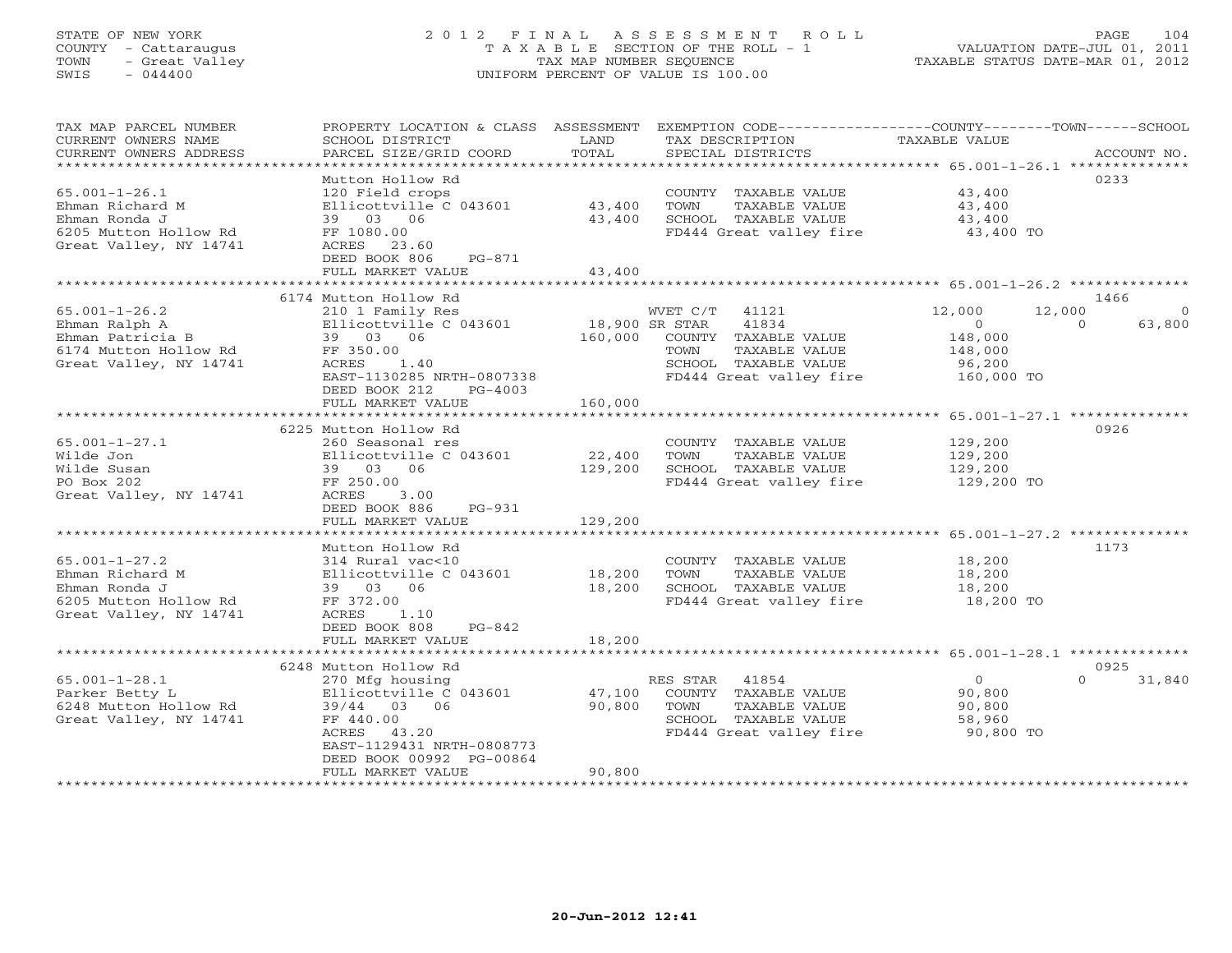## STATE OF NEW YORK 2 0 1 2 F I N A L A S S E S S M E N T R O L L PAGE 105 COUNTY - Cattaraugus T A X A B L E SECTION OF THE ROLL - 1 VALUATION DATE-JUL 01, 2011 TOWN - Great Valley TAX MAP NUMBER SEQUENCE TAXABLE STATUS DATE-MAR 01, 2012 SWIS - 044400 UNIFORM PERCENT OF VALUE IS 100.00UNIFORM PERCENT OF VALUE IS 100.00

| TAX MAP PARCEL NUMBER<br>CURRENT OWNERS NAME<br>CURRENT OWNERS ADDRESS                                 | PROPERTY LOCATION & CLASS ASSESSMENT EXEMPTION CODE---------------COUNTY-------TOWN-----SCHOOL<br>SCHOOL DISTRICT<br>PARCEL SIZE/GRID COORD                       | LAND<br>TOTAL              | TAX DESCRIPTION<br>SPECIAL DISTRICTS                                                                                 | TAXABLE VALUE                                  | ACCOUNT NO. |
|--------------------------------------------------------------------------------------------------------|-------------------------------------------------------------------------------------------------------------------------------------------------------------------|----------------------------|----------------------------------------------------------------------------------------------------------------------|------------------------------------------------|-------------|
| $65.001 - 1 - 28.3$<br>Ditcher Neel<br>4919 Klawitter Rd<br>Great Valley, NY 14741                     | Mutton Hollow Rd<br>260 Seasonal res<br>Ellicottville C 043601<br>44 03 06<br>FF 865.00<br>ACRES<br>6.85<br>DEED BOOK 361<br>PG-9001<br>FULL MARKET VALUE         | 30,100<br>32,100<br>32,100 | COUNTY TAXABLE VALUE<br>TAXABLE VALUE<br>TOWN<br>SCHOOL TAXABLE VALUE<br>FD444 Great valley fire                     | 32,100<br>32,100<br>32,100<br>32,100 TO        | 1761        |
|                                                                                                        |                                                                                                                                                                   |                            |                                                                                                                      |                                                |             |
| $65.001 - 1 - 28.4$<br>Wilde Jonathan<br>Wilde Susan<br>PO Box 202<br>Great Valley, NY 14741           | Mutton Hollow Rd<br>311 Res vac land<br>Ellicottville C 043601<br>39/43 03 06<br>FF 610.00<br>4.70<br>ACRES<br>DEED BOOK 00978 PG-01037<br>FULL MARKET VALUE      | 26,100<br>26,100<br>26,100 | COUNTY TAXABLE VALUE<br>TOWN<br>TAXABLE VALUE<br>SCHOOL TAXABLE VALUE<br>FD444 Great valley fire                     | 26,100<br>26,100<br>26,100<br>26,100 TO        | 1763        |
|                                                                                                        |                                                                                                                                                                   |                            |                                                                                                                      |                                                |             |
|                                                                                                        | 6085 Christian Hollow Rd                                                                                                                                          |                            |                                                                                                                      |                                                | 0905        |
| $65.001 - 1 - 29$<br>Ward Hanna K (Dec)<br>5184 Us Rte 219<br>Great Valley, NY 14741                   | 112 Dairy farm<br>Ellicottville C 043601<br>39 03 06<br>FF 3640.00<br>ACRES 181.33<br>DEED BOOK 333<br>PG-576                                                     | 73,100<br>98,000           | SILO T/C/S 42100<br>COUNTY TAXABLE VALUE<br>TOWN<br>TAXABLE VALUE<br>SCHOOL TAXABLE VALUE<br>FD444 Great valley fire | 562<br>97,438<br>97,438<br>97,438<br>98,000 TO | 562<br>562  |
|                                                                                                        | FULL MARKET VALUE                                                                                                                                                 | 98,000                     |                                                                                                                      |                                                |             |
|                                                                                                        |                                                                                                                                                                   |                            |                                                                                                                      |                                                |             |
| $65.001 - 1 - 30$<br>Bartlebaugh Sherd J<br>4954 Armor Dr<br>Hamburg, NY 14075                         | 6214 Christian Hollow Rd<br>260 Seasonal res<br>Ellicottville C 043601<br>40 03 06<br>FF 1110.00<br>ACRES 45.00<br>DEED BOOK 696<br>$PG-895$<br>FULL MARKET VALUE | 47,500<br>74,500<br>74,500 | COUNTY TAXABLE VALUE<br>TAXABLE VALUE<br>TOWN<br>SCHOOL TAXABLE VALUE<br>FD444 Great valley fire                     | 74,500<br>74,500<br>74,500<br>74,500 TO        | 0036        |
|                                                                                                        |                                                                                                                                                                   |                            |                                                                                                                      |                                                |             |
| $65.001 - 1 - 31$<br>Mullenhoff Donald<br>5400 South Park Ave Apt I-7 Av 40 03 06<br>Hamburg, NY 14075 | 6219 Christian Hollow Rd<br>260 Seasonal res<br>Ellicottville C 043601<br>FF 1100.00<br>ACRES<br>5.00<br>DEED BOOK 1016 PG-979<br>FULL MARKET VALUE               | 26,800<br>57,200<br>57,200 | COUNTY TAXABLE VALUE<br>TAXABLE VALUE<br>TOWN<br>SCHOOL TAXABLE VALUE<br>FD444 Great valley fire 57,200 TO           | 57,200<br>57,200<br>57,200                     | 0879        |
|                                                                                                        |                                                                                                                                                                   |                            |                                                                                                                      |                                                |             |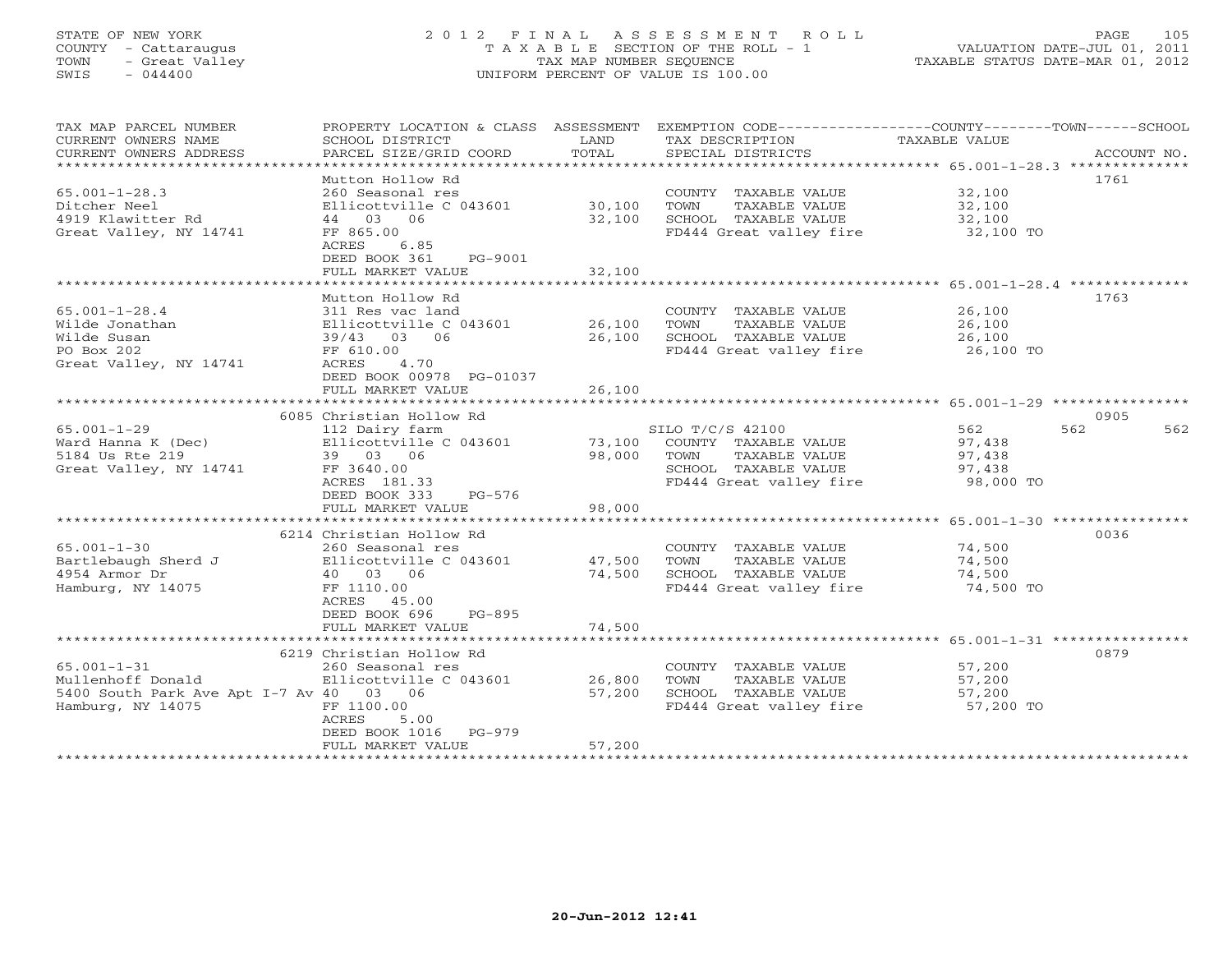# STATE OF NEW YORK 2 0 1 2 F I N A L A S S E S S M E N T R O L L PAGE 106 COUNTY - Cattaraugus T A X A B L E SECTION OF THE ROLL - 1 VALUATION DATE-JUL 01, 2011 TOWN - Great Valley TAX MAP NUMBER SEQUENCE TAXABLE STATUS DATE-MAR 01, 2012 SWIS - 044400 UNIFORM PERCENT OF VALUE IS 100.00

| TAX MAP PARCEL NUMBER<br>CURRENT OWNERS NAME<br>CURRENT OWNERS ADDRESS | PROPERTY LOCATION & CLASS ASSESSMENT<br>SCHOOL DISTRICT<br>PARCEL SIZE/GRID COORD | LAND<br>TOTAL | TAX DESCRIPTION<br>SPECIAL DISTRICTS          | EXEMPTION CODE-----------------COUNTY-------TOWN------SCHOOL<br>TAXABLE VALUE | ACCOUNT NO. |
|------------------------------------------------------------------------|-----------------------------------------------------------------------------------|---------------|-----------------------------------------------|-------------------------------------------------------------------------------|-------------|
| ************************                                               |                                                                                   |               |                                               |                                                                               |             |
|                                                                        | Christian Hollow Rd                                                               |               |                                               | 0912                                                                          |             |
| $65.001 - 1 - 32$                                                      | 910 Priv forest                                                                   |               | COUNTY TAXABLE VALUE                          | 26,800                                                                        |             |
| Northeast Timberlands Llc                                              | Ellicottville C 043601                                                            | 26,800        | TOWN<br>TAXABLE VALUE                         | 26,800                                                                        |             |
| Drawer 32                                                              | 03<br>06<br>40                                                                    | 26,800        | SCHOOL TAXABLE VALUE                          | 26,800                                                                        |             |
| Coudersport, PA 16915                                                  | FF 500.00                                                                         |               | FD444 Great valley fire                       | 26,800 TO                                                                     |             |
|                                                                        | 5.00<br>ACRES                                                                     |               |                                               |                                                                               |             |
|                                                                        | DEED BOOK 00995 PG-01037                                                          |               |                                               |                                                                               |             |
|                                                                        | FULL MARKET VALUE                                                                 | 26,800        |                                               |                                                                               |             |
|                                                                        | *******************************                                                   |               |                                               |                                                                               |             |
|                                                                        | 6266 Christian Hollow Rd                                                          |               |                                               | 0804                                                                          |             |
| $65.001 - 1 - 33.1$                                                    | 260 Seasonal res                                                                  |               | COUNTY TAXABLE VALUE                          | 56,000                                                                        |             |
| Scott Robert A                                                         | Ellicottville C 043601                                                            | 44,100        | TOWN<br>TAXABLE VALUE                         | 56,000                                                                        |             |
| Scott Ronald N                                                         | 40 03 06                                                                          | 56,000        | SCHOOL TAXABLE VALUE                          | 56,000                                                                        |             |
| 1859 Wilson Rd                                                         | FRNT 550.00 DPTH                                                                  |               | FD444 Great valley fire                       | 56,000 TO                                                                     |             |
| Franklinville, NY 14737                                                | ACRES 27.18                                                                       |               |                                               |                                                                               |             |
|                                                                        | DEED BOOK 922<br>PG-1037                                                          |               |                                               |                                                                               |             |
|                                                                        | FULL MARKET VALUE                                                                 | 56,000        |                                               |                                                                               |             |
|                                                                        | ****************************                                                      |               |                                               |                                                                               |             |
|                                                                        | 5392 Us Rte 219                                                                   |               |                                               | 1575                                                                          |             |
| $65.001 - 1 - 33.2$                                                    | 283 Res w/Comuse                                                                  |               | COUNTY TAXABLE VALUE                          | 270,000                                                                       |             |
| Ellicott Valley Llc                                                    | Ellicottville C 043601                                                            | 35,600        | TOWN<br>TAXABLE VALUE                         | 270,000                                                                       |             |
| 5540 Southwestern Blvd                                                 | 40 03 06                                                                          | 270,000       | SCHOOL TAXABLE VALUE                          | 270,000                                                                       |             |
| Hamburg, NY 14075                                                      | FRNT 560.00 DPTH                                                                  |               | FD444 Great valley fire                       | 270,000 TO                                                                    |             |
|                                                                        | ACRES 10.00                                                                       |               |                                               |                                                                               |             |
|                                                                        | EAST-1132954 NRTH-0812348                                                         |               |                                               |                                                                               |             |
|                                                                        | DEED BOOK 12760 PG-7002                                                           |               |                                               |                                                                               |             |
|                                                                        | FULL MARKET VALUE                                                                 | 270,000       |                                               |                                                                               |             |
|                                                                        | Christian Hollow Rd                                                               |               |                                               | 0017                                                                          |             |
| $65.001 - 1 - 34$                                                      | 910 Priv forest                                                                   |               |                                               |                                                                               |             |
| Northeast Timberlands Llc                                              | Ellicottville C 043601                                                            | 42,800        | COUNTY TAXABLE VALUE<br>TOWN<br>TAXABLE VALUE | 42,800<br>42,800                                                              |             |
| Drawer 32                                                              | 03<br>06<br>40                                                                    | 42,800        | SCHOOL TAXABLE VALUE                          | 42,800                                                                        |             |
| Coudersport, PA 16915                                                  | FF 620.00                                                                         |               | FD444 Great valley fire                       | 42,800 TO                                                                     |             |
|                                                                        | ACRES<br>20.00                                                                    |               |                                               |                                                                               |             |
|                                                                        | DEED BOOK 00995 PG-01034                                                          |               |                                               |                                                                               |             |
|                                                                        | FULL MARKET VALUE                                                                 | 42,800        |                                               |                                                                               |             |
|                                                                        |                                                                                   |               |                                               |                                                                               |             |
|                                                                        | Christian Hollow Rd                                                               |               |                                               | 0466                                                                          |             |
| $65.001 - 1 - 35$                                                      | 322 Rural vac>10                                                                  |               | COUNTY TAXABLE VALUE                          | 43,100                                                                        |             |
| Krieger Karen K D.                                                     | Ellicottville C 043601                                                            | 43,100        | TOWN<br>TAXABLE VALUE                         | 43,100                                                                        |             |
| Krieger George                                                         | 06<br>45 03                                                                       | 43,100        | SCHOOL TAXABLE VALUE                          | 43,100                                                                        |             |
| 2501 Little Acorn Crt                                                  | 1/4 INTEREST EACH                                                                 |               | FD444 Great valley fire                       | 43,100 TO                                                                     |             |
| Virginia Beach, VA 23456                                               | FF 630.00                                                                         |               |                                               |                                                                               |             |
|                                                                        | ACRES<br>22.00                                                                    |               |                                               |                                                                               |             |
|                                                                        | DEED BOOK 814<br>$PG-222$                                                         |               |                                               |                                                                               |             |
|                                                                        | FULL MARKET VALUE                                                                 | 43,100        |                                               |                                                                               |             |
|                                                                        |                                                                                   |               |                                               |                                                                               |             |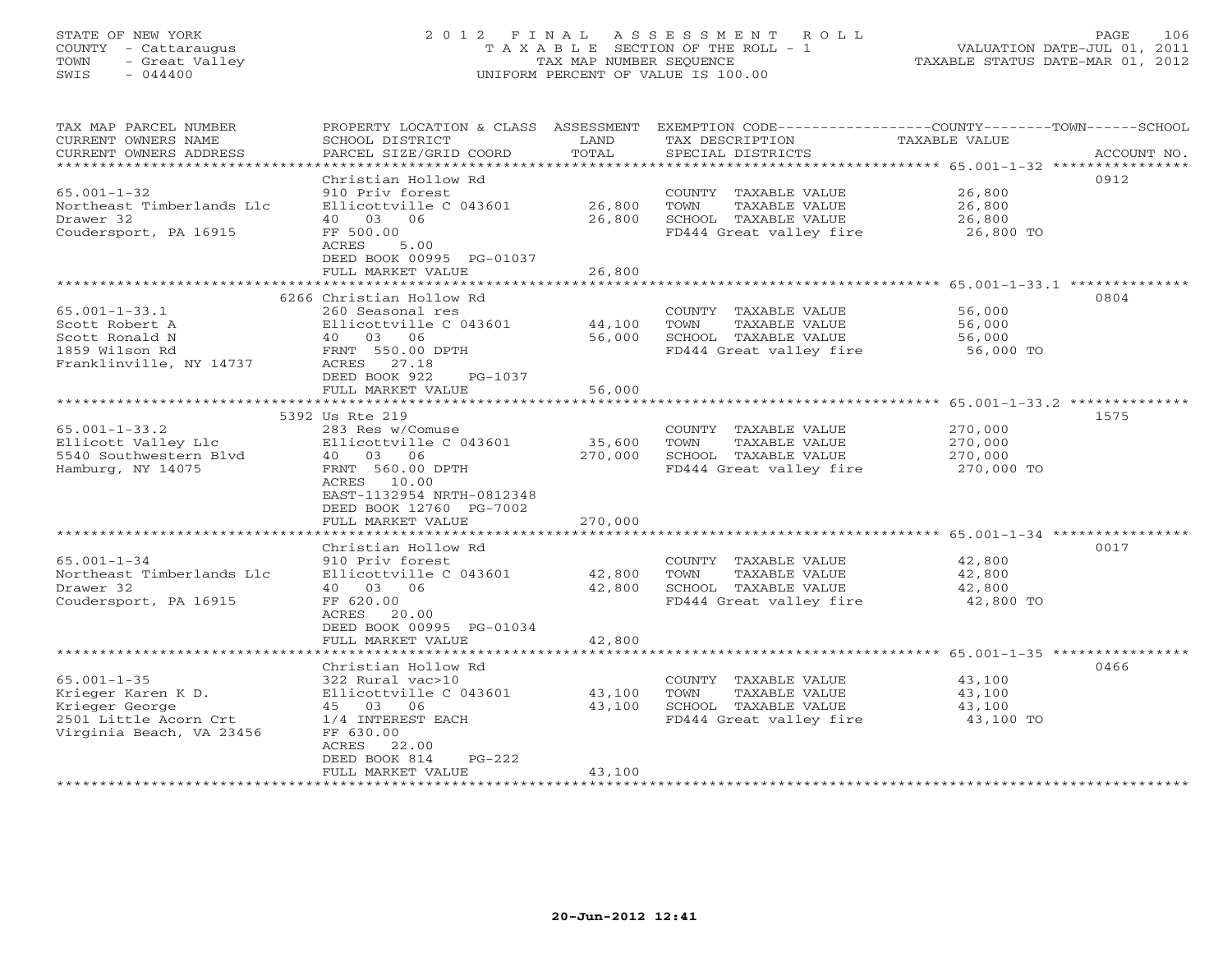## STATE OF NEW YORK 2 0 1 2 F I N A L A S S E S S M E N T R O L L PAGE 107 COUNTY - Cattaraugus T A X A B L E SECTION OF THE ROLL - 1 VALUATION DATE-JUL 01, 2011 TOWN - Great Valley TAX MAP NUMBER SEQUENCE TAXABLE STATUS DATE-MAR 01, 2012 SWIS - 044400 UNIFORM PERCENT OF VALUE IS 100.00UNIFORM PERCENT OF VALUE IS 100.00

| TAX MAP PARCEL NUMBER                                                                               | PROPERTY LOCATION & CLASS ASSESSMENT EXEMPTION CODE---------------COUNTY-------TOWN------SCHOOL | LAND         |                                      | TAXABLE VALUE                                        |          |             |
|-----------------------------------------------------------------------------------------------------|-------------------------------------------------------------------------------------------------|--------------|--------------------------------------|------------------------------------------------------|----------|-------------|
| CURRENT OWNERS NAME<br>CURRENT OWNERS ADDRESS                                                       | SCHOOL DISTRICT<br>PARCEL SIZE/GRID COORD                                                       | TOTAL        | TAX DESCRIPTION<br>SPECIAL DISTRICTS |                                                      |          | ACCOUNT NO. |
|                                                                                                     |                                                                                                 |              |                                      |                                                      |          |             |
|                                                                                                     | 5578 Martin Rd                                                                                  |              |                                      |                                                      | 0561     |             |
| $65.001 - 2 - 1$                                                                                    | 210 1 Family Res                                                                                |              | RES STAR<br>41854                    | $\circ$                                              | $\Omega$ | 31,840      |
| Snider Robert                                                                                       | Ellicottville C 043601                                                                          | 20,700       | COUNTY TAXABLE VALUE                 | 71,600                                               |          |             |
| 5578 Martin Rd                                                                                      | 23 03 06                                                                                        | 71,600       | TOWN<br>TAXABLE VALUE                | 71,600                                               |          |             |
| Great Valley, NY 14741                                                                              | FF 520.00                                                                                       |              | SCHOOL TAXABLE VALUE                 | 39,760                                               |          |             |
|                                                                                                     | 2.23<br>ACRES                                                                                   |              | FD444 Great valley fire              | 71,600 TO                                            |          |             |
|                                                                                                     | DEED BOOK 846<br>PG-787                                                                         |              |                                      |                                                      |          |             |
|                                                                                                     | FULL MARKET VALUE                                                                               | 71,600       |                                      |                                                      |          |             |
|                                                                                                     |                                                                                                 |              |                                      |                                                      |          |             |
|                                                                                                     | Martin Rd                                                                                       |              |                                      |                                                      | 0403     |             |
| $65.001 - 2 - 2.1$                                                                                  | 120 Field crops                                                                                 |              | COUNTY TAXABLE VALUE                 | 41,600                                               |          |             |
|                                                                                                     | Ellicottville C 043601                                                                          | 39,700       | TOWN<br>TAXABLE VALUE                | 41,600                                               |          |             |
|                                                                                                     |                                                                                                 | 41,600       | SCHOOL TAXABLE VALUE                 | 41,600                                               |          |             |
| mailoran Timothy<br>Halloran Deborah<br>5034 Nys Rte 98<br>Great Valley, NY 14741<br>DEED BOOK 4682 |                                                                                                 |              | FD444 Great valley fire              | 41,600 TO                                            |          |             |
|                                                                                                     | DEED BOOK 4682 PG-2004                                                                          |              |                                      |                                                      |          |             |
|                                                                                                     | FULL MARKET VALUE                                                                               | 41,600       |                                      |                                                      |          |             |
|                                                                                                     | ************************                                                                        |              |                                      | ********************* 65.001-2-2.2 ***************   |          |             |
|                                                                                                     | 5560 Martin Rd (Off)                                                                            |              |                                      |                                                      | 1246     |             |
| $65.001 - 2 - 2.2$                                                                                  | 210 1 Family Res                                                                                |              | COUNTY TAXABLE VALUE                 | 175,900                                              |          |             |
| Maclennan Darcy M                                                                                   | Ellicottville C 043601                                                                          | 20,200       | TAXABLE VALUE<br>TOWN                | 175,900                                              |          |             |
| Maclennan Mark F                                                                                    | 23 03 06                                                                                        | 175,900      | SCHOOL TAXABLE VALUE                 | 175,900                                              |          |             |
| 70 North Dr                                                                                         | 2.00<br>ACRES                                                                                   |              | FD444 Great valley fire 175,900 TO   |                                                      |          |             |
| Dundas, ON Canada L9H 6P7                                                                           | DEED BOOK 6386 PG-7002                                                                          |              |                                      |                                                      |          |             |
|                                                                                                     | FULL MARKET VALUE                                                                               | 175,900      |                                      |                                                      |          |             |
|                                                                                                     |                                                                                                 |              |                                      |                                                      |          |             |
|                                                                                                     | 5556 Martin Rd                                                                                  |              |                                      |                                                      | 1247     |             |
| $65.001 - 2 - 2.3$                                                                                  | 210 1 Family Res                                                                                |              | RES STAR<br>41854                    | $\overline{0}$                                       | $\cap$   | 31,840      |
| Howard Ricky E                                                                                      | Ellicottv<br>23 03 06<br>ACRES 2.3<br>Ellicottville C 043601                                    | 20,900       | COUNTY TAXABLE VALUE                 | 174,900                                              |          |             |
| Howard Kathleen J                                                                                   |                                                                                                 | 174,900      | TOWN<br>TAXABLE VALUE                | 174,900                                              |          |             |
| 5556 Martin Rd<br>pppb Martin Rd<br>Great Valley, NY 14741                                          | 2.30                                                                                            |              | SCHOOL TAXABLE VALUE                 | 143,060                                              |          |             |
|                                                                                                     | DEED BOOK 845<br>$PG-436$                                                                       |              | FD444 Great valley fire              | 174,900 TO                                           |          |             |
|                                                                                                     | FULL MARKET VALUE                                                                               | 174,900      |                                      |                                                      |          |             |
|                                                                                                     |                                                                                                 |              |                                      |                                                      |          |             |
|                                                                                                     | Martin Rd (Off)                                                                                 |              |                                      |                                                      | 1248     |             |
| $65.001 - 2 - 2.4$                                                                                  | 314 Rural vac<10                                                                                |              | COUNTY TAXABLE VALUE                 | 20,200                                               |          |             |
| Halloran Timothy                                                                                    | Ellicottville C 043601                                                                          | 20,200       | TOWN<br>TAXABLE VALUE                | 20,200                                               |          |             |
| Halloran Deborah                                                                                    | 23 03 06                                                                                        | 20,200       | SCHOOL TAXABLE VALUE                 | 20,200                                               |          |             |
| 5034 Nys Rte 98                                                                                     | ACRES<br>2.02                                                                                   |              | FD444 Great valley fire              | 20,200 TO                                            |          |             |
| Great Valley, NY 14741                                                                              | DEED BOOK 845<br>$PG-433$<br>FULL MARKET VALUE                                                  | 20,200       |                                      |                                                      |          |             |
|                                                                                                     |                                                                                                 | ************ |                                      | ********************** 65.001-2-2.5 **************** |          |             |
|                                                                                                     | 5557 Martin Rd                                                                                  |              |                                      |                                                      | 1715     |             |
| $65.001 - 2 - 2.5$                                                                                  | 170 Nursery                                                                                     |              | COUNTY TAXABLE VALUE                 | 279,100                                              |          |             |
| Howard Ricky E                                                                                      | Ellicottville C 043601                                                                          | 36,900       | TOWN<br>TAXABLE VALUE                | 279,100                                              |          |             |
| Howard Kathleen J                                                                                   | 23 03 06                                                                                        | 279,100      | SCHOOL TAXABLE VALUE                 | 279,100                                              |          |             |
| 5556 Martin Rd                                                                                      | ACRES 11.00                                                                                     |              | FD444 Great valley fire              | 279,100 TO                                           |          |             |
| Great Valley, NY 14741                                                                              | $PG-962$<br>DEED BOOK 962                                                                       |              |                                      |                                                      |          |             |
|                                                                                                     | FULL MARKET VALUE                                                                               | 279,100      |                                      |                                                      |          |             |
|                                                                                                     |                                                                                                 |              |                                      |                                                      |          |             |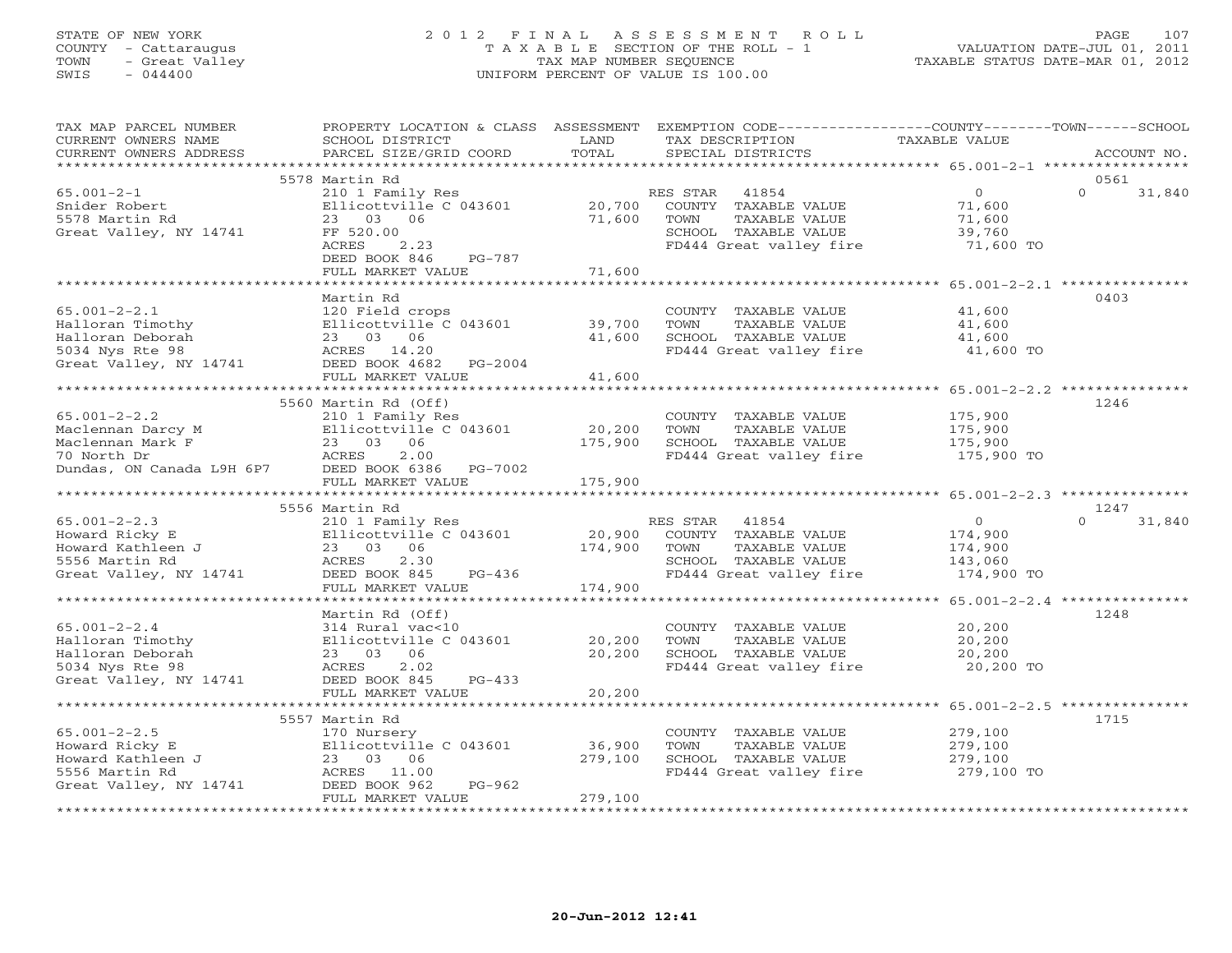# STATE OF NEW YORK 2 0 1 2 F I N A L A S S E S S M E N T R O L L PAGE 108 COUNTY - Cattaraugus T A X A B L E SECTION OF THE ROLL - 1 VALUATION DATE-JUL 01, 2011 TOWN - Great Valley TAX MAP NUMBER SEQUENCE TAXABLE STATUS DATE-MAR 01, 2012 SWIS - 044400 UNIFORM PERCENT OF VALUE IS 100.00

| TAX MAP PARCEL NUMBER<br>CURRENT OWNERS NAME<br>CURRENT OWNERS ADDRESS | PROPERTY LOCATION & CLASS ASSESSMENT<br>SCHOOL DISTRICT<br>PARCEL SIZE/GRID COORD | LAND<br>TOTAL |          | TAX DESCRIPTION<br>SPECIAL DISTRICTS | EXEMPTION CODE----------------COUNTY-------TOWN------SCHOOL<br><b>TAXABLE VALUE</b> | ACCOUNT NO.        |
|------------------------------------------------------------------------|-----------------------------------------------------------------------------------|---------------|----------|--------------------------------------|-------------------------------------------------------------------------------------|--------------------|
| *************************                                              |                                                                                   |               |          |                                      |                                                                                     |                    |
|                                                                        | 5606 Martin Rd                                                                    |               |          |                                      |                                                                                     | 1880               |
| $65.001 - 2 - 2.6$                                                     | 210 1 Family Res                                                                  |               | RES STAR | 41854                                | $\circ$                                                                             | $\Omega$<br>31,840 |
| Westfall Dawn W                                                        | Ellicottville C 043601                                                            | 23,800        |          | COUNTY TAXABLE VALUE                 | 95,800                                                                              |                    |
| 5606 Martin Rd                                                         | 23 3 6                                                                            | 95,800        | TOWN     | TAXABLE VALUE                        | 95,800                                                                              |                    |
| Great Valley, NY 14741                                                 | 3.65<br>ACRES                                                                     |               |          | SCHOOL TAXABLE VALUE                 | 63,960                                                                              |                    |
|                                                                        | DEED BOOK 6123<br>PG-2001                                                         |               |          | FD444 Great valley fire              | 95,800 TO                                                                           |                    |
|                                                                        | FULL MARKET VALUE                                                                 | 95,800        |          |                                      |                                                                                     |                    |
|                                                                        | Martin Rd                                                                         |               |          |                                      |                                                                                     | 1965               |
| $65.001 - 2 - 2.7$                                                     | 120 Field crops                                                                   |               |          | COUNTY TAXABLE VALUE                 | 42,000                                                                              |                    |
| Howard Ricky E                                                         | Ellicottville C 043601                                                            | 42,000        | TOWN     | TAXABLE VALUE                        | 42,000                                                                              |                    |
| Howard Kathleen J                                                      | ACRES 16.20                                                                       | 42,000        |          | SCHOOL TAXABLE VALUE                 | 42,000                                                                              |                    |
| 5556 Martin Rd                                                         | FULL MARKET VALUE                                                                 | 42,000        |          | FD444 Great valley fire              | 42,000 TO                                                                           |                    |
| Great Valley, NY 14741                                                 |                                                                                   |               |          |                                      |                                                                                     |                    |
|                                                                        |                                                                                   |               |          |                                      |                                                                                     |                    |
|                                                                        | 5558 Martin Rd                                                                    |               |          |                                      |                                                                                     | 1966               |
| $65.001 - 2 - 2.8$                                                     | 210 1 Family Res                                                                  |               |          | COUNTY TAXABLE VALUE                 | 185,000                                                                             |                    |
| Howard Ricky E                                                         | Ellicottville C 043601                                                            | 34,600        | TOWN     | TAXABLE VALUE                        | 185,000                                                                             |                    |
| Howard Kathleen J                                                      | ACRES 10.30 BANK<br>017                                                           | 185,000       |          | SCHOOL TAXABLE VALUE                 | 185,000                                                                             |                    |
| 5558 Martin Rd                                                         | DEED BOOK 4682<br>PG-2001                                                         |               |          | FD444 Great valley fire              | 185,000 TO                                                                          |                    |
| Great Valley, NY 14741                                                 | FULL MARKET VALUE                                                                 | 185,000       |          |                                      |                                                                                     |                    |
|                                                                        |                                                                                   |               |          |                                      | ********************* 65.001-2-2.9 ***************                                  |                    |
|                                                                        | 5560 Martin Rd                                                                    |               |          |                                      |                                                                                     | 1964               |
| $65.001 - 2 - 2.9$                                                     | 120 Field crops                                                                   |               |          | COUNTY TAXABLE VALUE                 | 59,700                                                                              |                    |
| Howard Jeffery A                                                       | Ellicottville C 043601                                                            | 42,600        | TOWN     | TAXABLE VALUE                        | 59,700                                                                              |                    |
| Howard Cheryl                                                          | ACRES 19.10                                                                       | 59,700        |          | SCHOOL TAXABLE VALUE                 | 59,700                                                                              |                    |
| PO Box 256                                                             | FULL MARKET VALUE                                                                 | 59,700        |          | FD444 Great valley fire              | 59,700 TO                                                                           |                    |
| Great Valley, NY 14741                                                 |                                                                                   |               |          |                                      |                                                                                     |                    |
|                                                                        |                                                                                   |               |          |                                      |                                                                                     | 1967               |
| $65.001 - 2 - 2.10$                                                    | Martin Rd<br>120 Field crops                                                      |               |          | COUNTY TAXABLE VALUE                 | 44,100                                                                              |                    |
| Halloran Timothy                                                       | Ellicottville C 043601                                                            | 44,100        | TOWN     | TAXABLE VALUE                        | 44,100                                                                              |                    |
| Halloran Deborah                                                       | ACRES 27.20                                                                       | 44,100        |          | SCHOOL TAXABLE VALUE                 | 44,100                                                                              |                    |
| 5034 Nys Rte 98                                                        | FULL MARKET VALUE                                                                 | 44,100        |          | FD444 Great valley fire              | 44,100 TO                                                                           |                    |
| Great Valley, NY 14741                                                 |                                                                                   |               |          |                                      |                                                                                     |                    |
|                                                                        |                                                                                   |               |          |                                      | *********** 65.001-2-3.2 ***************                                            |                    |
|                                                                        | 5545 Martin Rd                                                                    |               |          |                                      |                                                                                     | 0187               |
| $65.001 - 2 - 3.2$                                                     | 430 Mtor veh srv                                                                  |               | RES STAR | 41854                                | $\circ$                                                                             | $\Omega$<br>31,840 |
| Day Kenneth A                                                          | Ellicottville C 043601                                                            | 18,400        |          | COUNTY TAXABLE VALUE                 | 185,000                                                                             |                    |
| 5545 Martin Rd                                                         | 23 03 06                                                                          | 185,000       | TOWN     | TAXABLE VALUE                        | 185,000                                                                             |                    |
| Great Valley, NY 14741                                                 | FF 313.00                                                                         |               |          | SCHOOL TAXABLE VALUE                 | 153,160                                                                             |                    |
|                                                                        | ACRES<br>1.17                                                                     |               |          | FD444 Great valley fire              | 185,000 TO                                                                          |                    |
|                                                                        | DEED BOOK 853<br>$PG-587$                                                         |               |          |                                      |                                                                                     |                    |
|                                                                        | FULL MARKET VALUE                                                                 | 185,000       |          |                                      |                                                                                     |                    |
|                                                                        |                                                                                   |               |          |                                      |                                                                                     |                    |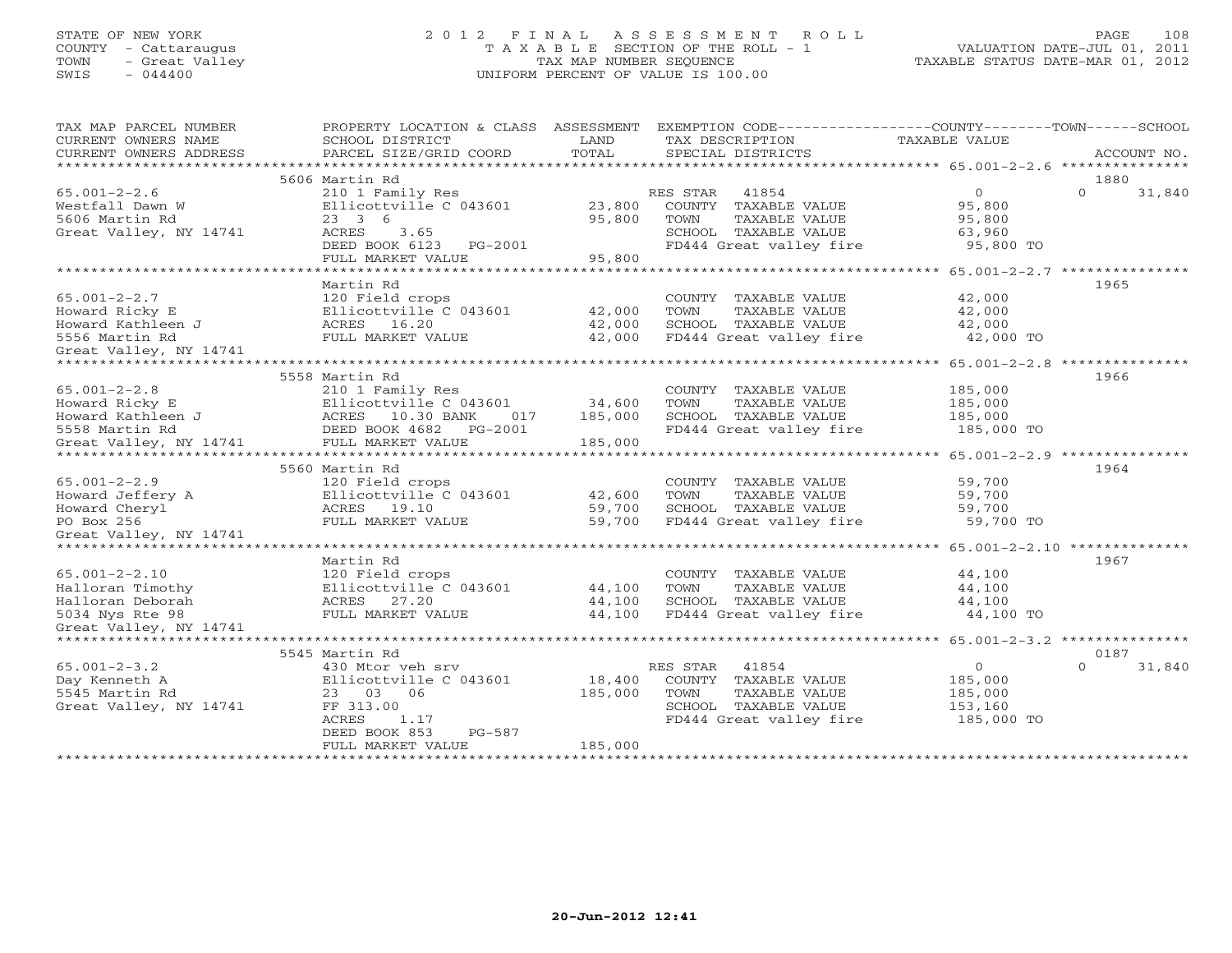# STATE OF NEW YORK 2 0 1 2 F I N A L A S S E S S M E N T R O L L PAGE 109 COUNTY - Cattaraugus T A X A B L E SECTION OF THE ROLL - 1 VALUATION DATE-JUL 01, 2011 TOWN - Great Valley TAX MAP NUMBER SEQUENCE TAXABLE STATUS DATE-MAR 01, 2012 SWIS - 044400 UNIFORM PERCENT OF VALUE IS 100.00

| TAX MAP PARCEL NUMBER<br>CURRENT OWNERS NAME<br>CURRENT OWNERS ADDRESS                                                                                       | PROPERTY LOCATION & CLASS ASSESSMENT<br>SCHOOL DISTRICT<br>PARCEL SIZE/GRID COORD                                                                                                      | LAND<br>TOTAL                | TAX DESCRIPTION<br>SPECIAL DISTRICTS                                                                                  | EXEMPTION CODE----------------COUNTY-------TOWN-----SCHOOL<br>TAXABLE VALUE | ACCOUNT NO.    |
|--------------------------------------------------------------------------------------------------------------------------------------------------------------|----------------------------------------------------------------------------------------------------------------------------------------------------------------------------------------|------------------------------|-----------------------------------------------------------------------------------------------------------------------|-----------------------------------------------------------------------------|----------------|
| **********************                                                                                                                                       |                                                                                                                                                                                        |                              |                                                                                                                       |                                                                             |                |
| $65.001 - 2 - 4$<br>Brennan Joseph<br>Brennan Constance<br>5503 Martin Rd<br>Great Valley, NY 14741                                                          | 5503 Martin Rd<br>210 1 Family Res<br>Ellicottville C 043601<br>23 03 06<br>FRNT 125.00 DPTH 197.00<br>ACRES<br>0.57<br>DEED BOOK 791<br>$PG-632$<br>FULL MARKET VALUE                 | 11,200<br>106,100<br>106,100 | RES STAR<br>41854<br>COUNTY TAXABLE VALUE<br>TOWN<br>TAXABLE VALUE<br>SCHOOL TAXABLE VALUE<br>FD444 Great valley fire | $\circ$<br>$\Omega$<br>106,100<br>106,100<br>74,260<br>106,100 TO           | 0366<br>31,840 |
|                                                                                                                                                              |                                                                                                                                                                                        |                              |                                                                                                                       |                                                                             |                |
| $65.001 - 2 - 5$<br>Frank Ellen A Sirianni<br>Sirianni Brian<br>6538 Donlen Dr<br>Ellicottville, NY 14731                                                    | Martin Rd<br>120 Field crops<br>Ellicottville C 043601<br>23 03 06<br>FF 740.00<br>ACRES 73.60<br>DEED BOOK 12774 PG-6002                                                              | 52,800<br>52,800             | COUNTY TAXABLE VALUE<br>TOWN<br>TAXABLE VALUE<br>SCHOOL TAXABLE VALUE<br>FD444 Great valley fire                      | 52,800<br>52,800<br>52,800<br>52,800 TO                                     | 0824           |
|                                                                                                                                                              | FULL MARKET VALUE<br>***************************                                                                                                                                       | 52,800<br>**************     |                                                                                                                       |                                                                             |                |
|                                                                                                                                                              | 5470 Martin Rd                                                                                                                                                                         |                              |                                                                                                                       |                                                                             | 0465           |
| $65.001 - 2 - 6$<br>Uhl Ellen U<br>PO Box 1057<br>Ellicottville, NY 14731                                                                                    | 210 1 Family Res<br>Ellicottville C 043601<br>23 03 06<br>FRNT 165.00 DPTH 257.00<br>ACRES<br>0.97<br>DEED BOOK 00974 PG-00137<br>FULL MARKET VALUE                                    | 17,400<br>106,000<br>106,000 | RES STAR<br>41854<br>COUNTY TAXABLE VALUE<br>TOWN<br>TAXABLE VALUE<br>SCHOOL TAXABLE VALUE<br>FD444 Great valley fire | $\overline{O}$<br>$\Omega$<br>106,000<br>106,000<br>74,160<br>106,000 TO    | 31,840         |
|                                                                                                                                                              |                                                                                                                                                                                        |                              |                                                                                                                       |                                                                             |                |
| $65.001 - 2 - 7.1$<br>Smith Steven F<br>Smith Jeanne M<br>5382 Martin Rd<br>Great Valley, NY 14741<br>MAY BE SUBJECT TO PAYMENT<br>UNDER AGDIST LAW TIL 2011 | 5382 Martin Rd<br>112 Dairy farm<br>Ellicottville C 043601<br>23 03 06<br>FF 2070 RTE 98<br>FRNT 3120.00 DPTH<br>ACRES 189.10<br>EAST-1135761 NRTH-0812967<br>DEED BOOK 933<br>PG-1172 | 74,500<br>192,900            | SILO T/C/S 42100<br>COUNTY TAXABLE VALUE<br>TOWN<br>TAXABLE VALUE<br>SCHOOL TAXABLE VALUE<br>FD444 Great valley fire  | 5,240<br>5,240<br>187,660<br>187,660<br>187,660<br>192,900 TO               | 0836<br>5,240  |
|                                                                                                                                                              | FULL MARKET VALUE                                                                                                                                                                      | 192,900                      |                                                                                                                       |                                                                             |                |
|                                                                                                                                                              | 5720 Nys Rte 98                                                                                                                                                                        |                              |                                                                                                                       |                                                                             | 1040           |
| $65.001 - 2 - 7.2$<br>Keppel Jeffrey G<br>2615 South Ave<br>Jamestown, NY 14701                                                                              | 210 1 Family Res<br>Ellicottville C 043601<br>23 03 06<br>FF 210.00 NYS RTE 98<br>FF 126.00 MARTIN RD<br>ACRES<br>1.95<br>DEED BOOK 16843 PG-4001<br>FULL MARKET VALUE                 | 20,100<br>47,700<br>47,700   | COUNTY TAXABLE VALUE<br>TAXABLE VALUE<br>TOWN<br>SCHOOL TAXABLE VALUE<br>FD444 Great valley fire                      | 47,700<br>47,700<br>47,700<br>47,700 TO                                     |                |
|                                                                                                                                                              |                                                                                                                                                                                        |                              |                                                                                                                       |                                                                             |                |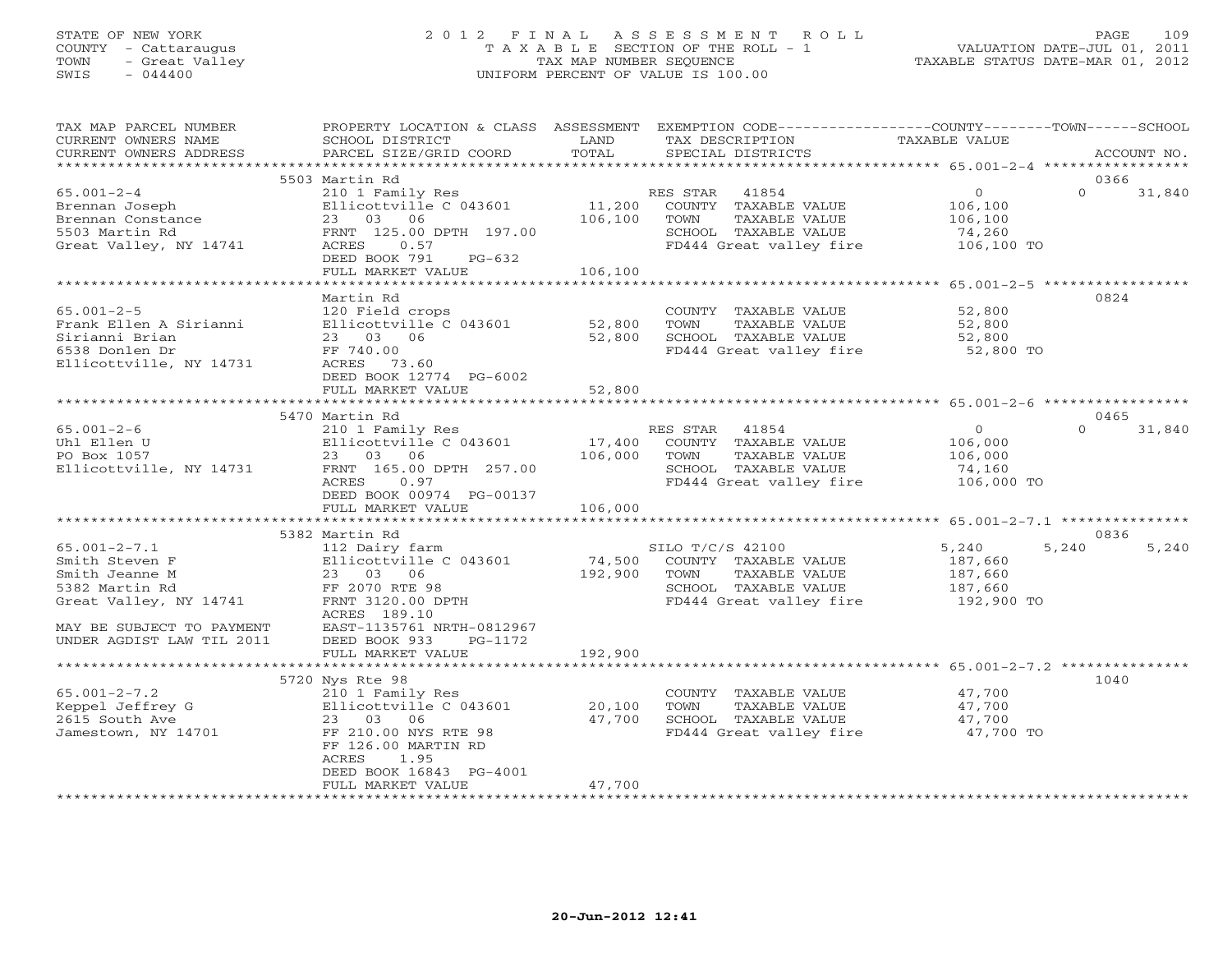# STATE OF NEW YORK 2 0 1 2 F I N A L A S S E S S M E N T R O L L PAGE 110 COUNTY - Cattaraugus T A X A B L E SECTION OF THE ROLL - 1 VALUATION DATE-JUL 01, 2011 TOWN - Great Valley TAX MAP NUMBER SEQUENCE TAXABLE STATUS DATE-MAR 01, 2012 SWIS - 044400 UNIFORM PERCENT OF VALUE IS 100.00

| TAX MAP PARCEL NUMBER                       |                                                                                     |         | PROPERTY LOCATION & CLASS ASSESSMENT EXEMPTION CODE---------------COUNTY-------TOWN------SCHOOL |                        |                          |
|---------------------------------------------|-------------------------------------------------------------------------------------|---------|-------------------------------------------------------------------------------------------------|------------------------|--------------------------|
| CURRENT OWNERS NAME                         | SCHOOL DISTRICT                                                                     | LAND    | TAX DESCRIPTION                                                                                 | TAXABLE VALUE          |                          |
| CURRENT OWNERS ADDRESS                      | PARCEL SIZE/GRID COORD                                                              | TOTAL   | SPECIAL DISTRICTS                                                                               |                        | ACCOUNT NO.              |
|                                             |                                                                                     |         |                                                                                                 |                        |                          |
|                                             | 5680 Nys Rte 98                                                                     |         |                                                                                                 |                        | 1152                     |
| $65.001 - 2 - 7.3$                          | 210 1 Family Res                                                                    |         | COUNTY TAXABLE VALUE                                                                            | 151,200                |                          |
| Fruehauf Jacob Matthew                      | Ellicottville C 043601                                                              | 15,000  | TOWN<br>TAXABLE VALUE                                                                           | 151,200                |                          |
| 26 Pine Ridge Ter                           | 23 03 06                                                                            | 151,200 | SCHOOL TAXABLE VALUE                                                                            | 151,200                |                          |
| Buffalo, NY 14225                           | FRNT 184.70 DPTH 200.00                                                             |         | FD444 Great valley fire 151,200 TO                                                              |                        |                          |
|                                             | ACRES<br>0.85                                                                       |         |                                                                                                 |                        |                          |
|                                             | EAST-1136150 NRTH-0811890                                                           |         |                                                                                                 |                        |                          |
|                                             | DEED BOOK 17072 PG-5001                                                             |         |                                                                                                 |                        |                          |
|                                             | FULL MARKET VALUE                                                                   | 151,200 |                                                                                                 |                        |                          |
|                                             |                                                                                     |         |                                                                                                 |                        |                          |
|                                             | 5335 Martin Rd                                                                      |         |                                                                                                 |                        | 1991                     |
| $65.001 - 2 - 7.4$                          | 314 Rural vac<10                                                                    |         | COUNTY TAXABLE VALUE                                                                            | 18,800                 |                          |
| Smith Chad S                                | Ellicottville C 043601 18,800                                                       |         | TOWN<br>TAXABLE VALUE                                                                           | 18,800                 |                          |
| Smith Sarah L                               | 314 Kurai vac<10<br>Ellicottville C 043601<br>ACRES 1.35<br>DEED BOOK 10825 PG-2002 | 18,800  | SCHOOL TAXABLE VALUE 18,800<br>FD444 Great valley fire 18,800 TO                                |                        |                          |
| 6209 Valley Dr                              |                                                                                     |         | FD444 Great valley fire                                                                         |                        |                          |
| Great Valley, NY 14741                      | FULL MARKET VALUE                                                                   | 18,800  |                                                                                                 |                        |                          |
|                                             |                                                                                     |         |                                                                                                 |                        |                          |
|                                             | Sugartown Rd (Off)                                                                  |         |                                                                                                 |                        | 0305                     |
| $65.001 - 2 - 8$                            | 120 Field crops                                                                     |         | COUNTY TAXABLE VALUE                                                                            | 43,600                 |                          |
| Snider Robert F                             | Ellicottville C 043601 43,600                                                       |         | TOWN<br>TAXABLE VALUE                                                                           | 43,600                 |                          |
| 5578 Martin Rd Box 52                       | 23 03 06                                                                            | 43,600  | SCHOOL TAXABLE VALUE                                                                            | 43,600                 |                          |
| Great Valley, NY 14741                      | ACRES 24.75                                                                         |         | FD444 Great valley fire                                                                         | 43,600 TO              |                          |
|                                             | DEED BOOK 834<br>PG-371                                                             |         |                                                                                                 |                        |                          |
|                                             | FULL MARKET VALUE                                                                   | 43,600  |                                                                                                 |                        |                          |
|                                             |                                                                                     |         |                                                                                                 |                        |                          |
|                                             | 5513 Nys Rte 98                                                                     |         |                                                                                                 |                        | 0131                     |
| $65.001 - 2 - 9$                            | 210 1 Family Res                                                                    |         | $CVET C/T$ 41131                                                                                | 20,000                 | 20,000<br>$\Omega$       |
| Baker Theodore A                            | 210 1 Family Res<br>Ellicottville C 043601<br>22   03   06                          |         | $21,100$ DVET C/T $41141$                                                                       | 40,000                 | 40,000<br>$\Omega$       |
| Baker Virginia                              |                                                                                     |         | 100,700 RES STAR 41854                                                                          | $\overline{0}$         | 31,840<br>$\overline{0}$ |
| FF 396.00<br>14741 ACRES<br>5513 Nys Rte 98 |                                                                                     |         | COUNTY TAXABLE VALUE                                                                            | 40,700                 |                          |
| Great Valley, NY 14741                      | 2.42<br>ACRES                                                                       |         | TOWN<br>TAXABLE VALUE                                                                           | 40,700                 |                          |
|                                             | DEED BOOK 806                                                                       |         | PG-1114 SCHOOL TAXABLE VALUE<br>TJIE 100,700 FD444 Great valley fire                            | 68,860<br>e 100,700 TO |                          |
|                                             | FULL MARKET VALUE                                                                   |         |                                                                                                 |                        |                          |
|                                             |                                                                                     |         |                                                                                                 |                        |                          |
|                                             | 5250 Brown Rd                                                                       |         |                                                                                                 |                        | 0582                     |
| $65.001 - 2 - 10.1$                         | 240 Rural res                                                                       |         | COUNTY TAXABLE VALUE                                                                            | 196,500                |                          |
| Wells John                                  | Ellicottville C 043601                                                              | 53,500  | TOWN<br>TAXABLE VALUE                                                                           | 196,500                |                          |
| 40 Kerr St                                  | 21 03 06                                                                            | 196,500 | SCHOOL TAXABLE VALUE                                                                            | 196,500                |                          |
| Oakville, ON Canada L6K 3A1                 | FRNT 210.00 DPTH                                                                    |         | FD444 Great valley fire                                                                         | 196,500 TO             |                          |
|                                             | ACRES 77.00                                                                         |         |                                                                                                 |                        |                          |
|                                             | EAST-1139481 NRTH-0810422                                                           |         |                                                                                                 |                        |                          |
|                                             | DEED BOOK 16425 PG-7001                                                             |         |                                                                                                 |                        |                          |
|                                             | FULL MARKET VALUE                                                                   | 196,500 |                                                                                                 |                        |                          |
|                                             |                                                                                     |         |                                                                                                 |                        |                          |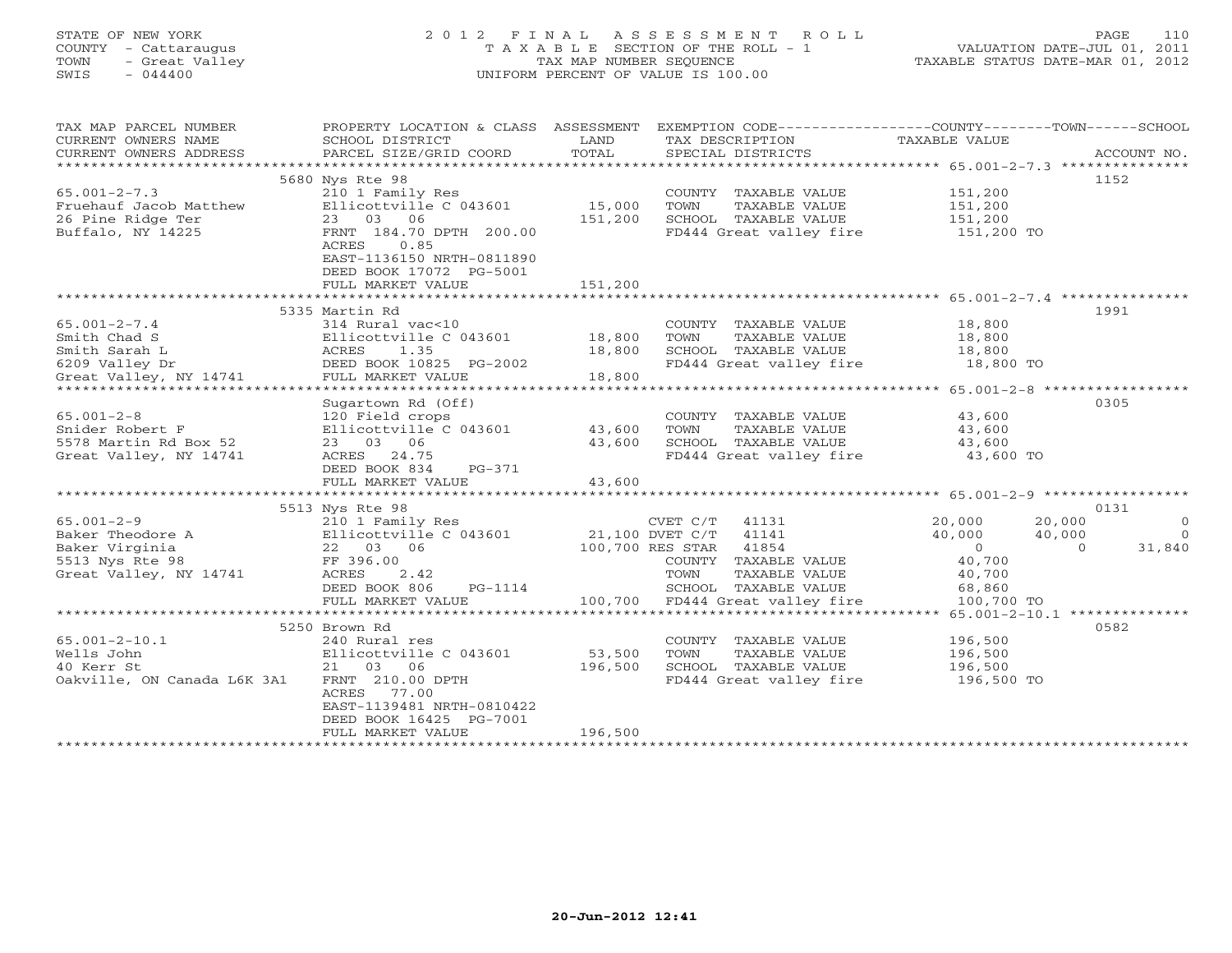# STATE OF NEW YORK 2 0 1 2 F I N A L A S S E S S M E N T R O L L PAGE 111 COUNTY - Cattaraugus T A X A B L E SECTION OF THE ROLL - 1 VALUATION DATE-JUL 01, 2011 TOWN - Great Valley TAX MAP NUMBER SEQUENCE TAXABLE STATUS DATE-MAR 01, 2012 SWIS - 044400 UNIFORM PERCENT OF VALUE IS 100.00

| TAX MAP PARCEL NUMBER                         | PROPERTY LOCATION & CLASS ASSESSMENT          |               | EXEMPTION CODE-----------------COUNTY-------TOWN------SCHOOL |                      |             |
|-----------------------------------------------|-----------------------------------------------|---------------|--------------------------------------------------------------|----------------------|-------------|
| CURRENT OWNERS NAME<br>CURRENT OWNERS ADDRESS | SCHOOL DISTRICT<br>PARCEL SIZE/GRID COORD     | LAND<br>TOTAL | TAX DESCRIPTION<br>SPECIAL DISTRICTS                         | <b>TAXABLE VALUE</b> | ACCOUNT NO. |
|                                               |                                               |               |                                                              |                      |             |
|                                               | 5244 Brown Rd                                 |               |                                                              |                      | 1894        |
| $65.001 - 2 - 10.2$                           | 260 Seasonal res                              |               | COUNTY TAXABLE VALUE                                         | 54,700               |             |
| Fierle Richard                                | Ellicottville C 043601                        | 16,600        | TOWN<br>TAXABLE VALUE                                        | 54,700               |             |
| Greg Fierle                                   | 21 03 06                                      | 54,700        | SCHOOL TAXABLE VALUE                                         | 54,700               |             |
| 4639 Winding Woods Ln<br>Hamburg, NY 14075    | ACRES<br>2.90<br>EAST-1138377 NRTH-0809824    |               | FD444 Great valley fire                                      | 54,700 TO            |             |
|                                               | DEED BOOK 1004 PG-854                         |               |                                                              |                      |             |
|                                               | FULL MARKET VALUE                             | 54,700        |                                                              |                      |             |
|                                               |                                               |               |                                                              |                      |             |
|                                               | Brown Rd (Off)                                |               |                                                              |                      | 0279        |
| $65.001 - 2 - 11$<br>Kowalski Arthur          | 910 Priv forest<br>Ellicottville C 043601     | 42,500        | COUNTY TAXABLE VALUE<br>TOWN<br>TAXABLE VALUE                | 42,500<br>42,500     |             |
| Pietruski Michael J                           | 21 03 06                                      | 42,500        | SCHOOL TAXABLE VALUE                                         | 42,500               |             |
| 119 Highview Ct                               | FLINT HOLLOW LODGE                            |               | FD444 Great valley fire                                      | 42,500 TO            |             |
| Blasdell, NY 14219                            | ACRES 94.00                                   |               |                                                              |                      |             |
|                                               | EAST-1139985 NRTH-0808600                     |               |                                                              |                      |             |
|                                               | DEED BOOK 4516 PG-7001                        |               |                                                              |                      |             |
|                                               | FULL MARKET VALUE                             | 42,500        |                                                              |                      |             |
|                                               |                                               |               |                                                              |                      |             |
|                                               | Brown Rd                                      |               |                                                              |                      | 0276        |
| $65.001 - 2 - 12$<br>Fierle Richard J         | 910 Priv forest<br>Ellicottville C 043601     | 32,600        | COUNTY TAXABLE VALUE<br>TOWN<br>TAXABLE VALUE                | 32,600<br>32,600     |             |
| Greg Fierle                                   | 21 03 06                                      | 32,600        | SCHOOL TAXABLE VALUE                                         | 32,600               |             |
| 4639 Winding Woods Ln                         | FF 1910.00                                    |               | FD444 Great valley fire                                      | 32,600 TO            |             |
| Hamburg, NY 14075                             | ACRES 23.90                                   |               |                                                              |                      |             |
|                                               | DEED BOOK 903<br>$PG-874$                     |               |                                                              |                      |             |
|                                               | FULL MARKET VALUE                             | 32,600        |                                                              |                      |             |
|                                               |                                               |               |                                                              |                      |             |
|                                               | Brown Rd                                      |               |                                                              |                      | 0275        |
| $65.001 - 2 - 13$                             | 910 Priv forest                               |               | COUNTY TAXABLE VALUE                                         | 48,200               |             |
| Penn York Resources Inc                       | Ellicottville C 043601                        | 48,200        | TOWN<br>TAXABLE VALUE                                        | 48,200               |             |
| 1716 Honeoye Rd                               | 21 03 06                                      | 48,200        | SCHOOL TAXABLE VALUE                                         | 48,200               |             |
| Shinglehouse, PA 16748                        | FF 2010.00                                    |               | FD444 Great valley fire                                      | 48,200 TO            |             |
|                                               | ACRES 48.85                                   |               |                                                              |                      |             |
|                                               | DEED BOOK 00986 PG-00854<br>FULL MARKET VALUE | 48,200        |                                                              |                      |             |
|                                               |                                               |               |                                                              |                      |             |
|                                               | 5103 Brown Rd                                 |               |                                                              |                      | 0408        |
| $65.001 - 2 - 14$                             | 260 Seasonal res                              |               | COUNTY TAXABLE VALUE                                         | 67,900               |             |
| Fierle Thomas                                 | Ellicottville C 043601                        | 14,000        | TOWN<br>TAXABLE VALUE                                        | 67,900               |             |
| Fierle Ellen                                  | 21 03 06                                      | 67,900        | SCHOOL TAXABLE VALUE                                         | 67,900               |             |
| 1823 North Creek Rd                           | FF 230.00                                     |               | FD444 Great valley fire                                      | 67,900 TO            |             |
| Lake View, NY 14085                           | ACRES<br>1.28                                 |               |                                                              |                      |             |
|                                               | DEED BOOK 1013 PG-1106                        |               |                                                              |                      |             |
|                                               | FULL MARKET VALUE                             | 67,900        |                                                              |                      |             |
|                                               |                                               |               |                                                              |                      |             |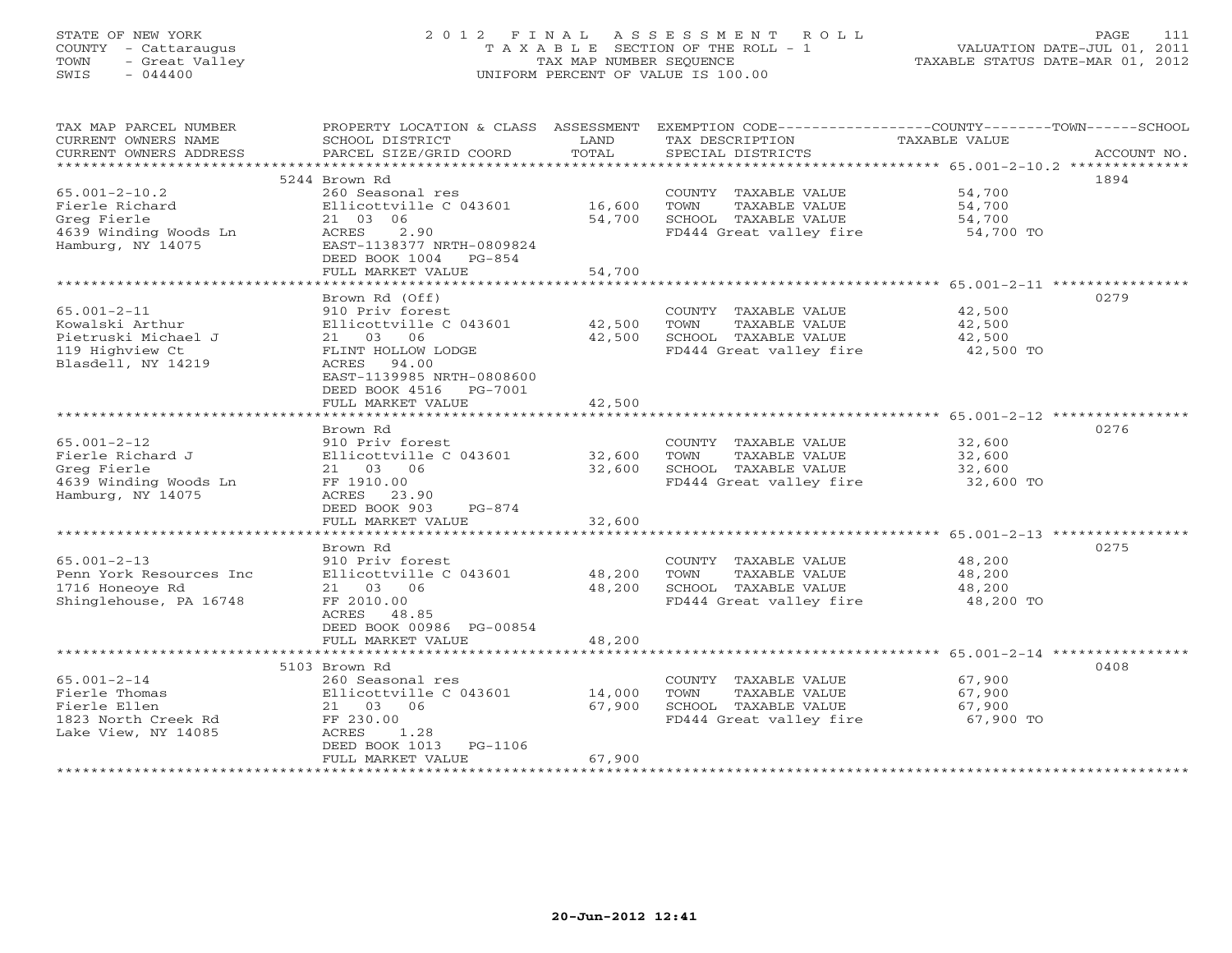# STATE OF NEW YORK 2 0 1 2 F I N A L A S S E S S M E N T R O L L PAGE 112 COUNTY - Cattaraugus T A X A B L E SECTION OF THE ROLL - 1 VALUATION DATE-JUL 01, 2011 TOWN - Great Valley TAX MAP NUMBER SEQUENCE TAXABLE STATUS DATE-MAR 01, 2012 SWIS - 044400 UNIFORM PERCENT OF VALUE IS 100.00

| TAX MAP PARCEL NUMBER<br>CURRENT OWNERS NAME<br>CURRENT OWNERS ADDRESS | PROPERTY LOCATION & CLASS ASSESSMENT<br>SCHOOL DISTRICT<br>PARCEL SIZE/GRID COORD | LAND<br>TOTAL | EXEMPTION CODE-----------------COUNTY-------TOWN------SCHOOL<br>TAX DESCRIPTION<br>SPECIAL DISTRICTS | TAXABLE VALUE      | ACCOUNT NO.                |
|------------------------------------------------------------------------|-----------------------------------------------------------------------------------|---------------|------------------------------------------------------------------------------------------------------|--------------------|----------------------------|
| ************************                                               |                                                                                   |               |                                                                                                      |                    |                            |
| $65.001 - 2 - 15.1$                                                    | Brown Rd                                                                          |               |                                                                                                      |                    | 0409                       |
| Swenson Matthew R                                                      | 321 Abandoned ag<br>Ellicottville C 043601                                        | 32,500        | COUNTY TAXABLE VALUE<br>TOWN<br>TAXABLE VALUE                                                        | 32,500<br>32,500   |                            |
| Brady Erin M                                                           | 21 03 06                                                                          | 32,500        | SCHOOL TAXABLE VALUE                                                                                 | 32,500             |                            |
| 41 Main St                                                             | FF 590.00                                                                         |               | FD444 Great valley fire                                                                              | 32,500 TO          |                            |
| Salamanca, NY 14779                                                    | ACRES<br>22.85                                                                    |               |                                                                                                      |                    |                            |
|                                                                        | DEED BOOK 1024<br>PG-1091                                                         |               |                                                                                                      |                    |                            |
|                                                                        | FULL MARKET VALUE                                                                 | 32,500        |                                                                                                      |                    |                            |
|                                                                        | *******************                                                               | ************* | ********************************* 65.001-2-15.2 *********                                            |                    |                            |
| $65.001 - 2 - 15.2$                                                    | Brown Rd<br>314 Rural vac<10                                                      |               | COUNTY TAXABLE VALUE                                                                                 | 17,000             | 1126                       |
| Brunner Mark                                                           | Ellicottville C 043601                                                            | 17,000        | TOWN<br>TAXABLE VALUE                                                                                | 17,000             |                            |
| Brunner William                                                        | 21 03<br>06                                                                       | 17,000        | SCHOOL TAXABLE VALUE                                                                                 | 17,000             |                            |
| 2028 Lakeview Rd                                                       | FRNT 960.00 DPTH                                                                  |               | FD444 Great valley fire                                                                              | 17,000 TO          |                            |
| Lake View, NY 14085                                                    | ACRES<br>5.67                                                                     |               |                                                                                                      |                    |                            |
|                                                                        | DEED BOOK 924<br>$PG-798$                                                         |               |                                                                                                      |                    |                            |
|                                                                        | FULL MARKET VALUE                                                                 | 17,000        |                                                                                                      |                    |                            |
|                                                                        |                                                                                   |               |                                                                                                      |                    |                            |
|                                                                        | 5005 Brown Rd                                                                     |               |                                                                                                      |                    | 1712                       |
| $65.001 - 2 - 15.3$<br>Swenson Matthew R                               | 240 Rural res<br>Ellicottville C 043601                                           | 34,500        | COUNTY TAXABLE VALUE<br>TAXABLE VALUE<br>TOWN                                                        | 183,900<br>183,900 |                            |
| Brady Erin M                                                           | 21 03 06                                                                          | 183,900       | SCHOOL TAXABLE VALUE                                                                                 | 183,900            |                            |
| 41 Main St                                                             | FF 840.00                                                                         |               | FD444 Great valley fire                                                                              | 183,900 TO         |                            |
| Salamanca, NY 14779                                                    | ACRES<br>37.35                                                                    |               |                                                                                                      |                    |                            |
|                                                                        | EAST-1136786 NRTH-0807949                                                         |               |                                                                                                      |                    |                            |
|                                                                        | DEED BOOK 1024<br>PG-1091                                                         |               |                                                                                                      |                    |                            |
|                                                                        | FULL MARKET VALUE                                                                 | 183,900       |                                                                                                      |                    |                            |
|                                                                        |                                                                                   |               |                                                                                                      |                    |                            |
| $65.001 - 2 - 16.1$                                                    | 5925 Nys Rte 98<br>240 Rural res                                                  |               | RES STAR<br>41854                                                                                    | $\circ$            | 0703<br>$\Omega$<br>31,840 |
| Pierce Rebecca A                                                       | Ellicottville C 043601                                                            | 43,800        | COUNTY TAXABLE VALUE                                                                                 | 119,600            |                            |
| 5925 Nys Rte 98                                                        | 21 03 06                                                                          | 119,600       | TOWN<br>TAXABLE VALUE                                                                                | 119,600            |                            |
| Great Valley, NY 14741                                                 | FF 330.00                                                                         |               | SCHOOL TAXABLE VALUE                                                                                 | 87,760             |                            |
|                                                                        | ACRES<br>25.70                                                                    |               | FD444 Great valley fire                                                                              | 119,600 TO         |                            |
|                                                                        | DEED BOOK 7205<br>PG-3001                                                         |               |                                                                                                      |                    |                            |
|                                                                        | FULL MARKET VALUE                                                                 | 119,600       |                                                                                                      |                    |                            |
|                                                                        |                                                                                   |               |                                                                                                      |                    |                            |
| $65.001 - 2 - 16.2$                                                    | 5935 Nys Rte 98                                                                   |               | AGED C/T/S 41800                                                                                     | 13,200             | 1441<br>13,200             |
| Schuppenhauer Rosalie R                                                | 270 Mfg housing<br>Ellicottville C 043601                                         |               | 9,400 SR STAR<br>41834                                                                               | 13,200<br>$\circ$  | 13,200<br>$\Omega$         |
| Pierce Rebecca A                                                       | 06<br>21 03                                                                       | 26,400        | COUNTY TAXABLE VALUE                                                                                 | 13,200             |                            |
| PO Box 342                                                             | FRNT 100.00 DPTH 184.00                                                           |               | TAXABLE VALUE<br>TOWN                                                                                | 13,200             |                            |
| Great Valley, NY 14741                                                 | 0.42<br>ACRES                                                                     |               | SCHOOL TAXABLE VALUE                                                                                 | $\circ$            |                            |
|                                                                        | EAST-1134708 NRTH-0807652                                                         |               | FD444 Great valley fire                                                                              | 26,400 TO          |                            |
|                                                                        | DEED BOOK 7205<br>PG-3001                                                         |               |                                                                                                      |                    |                            |
|                                                                        | FULL MARKET VALUE                                                                 | 26,400        |                                                                                                      |                    |                            |
|                                                                        |                                                                                   |               |                                                                                                      |                    |                            |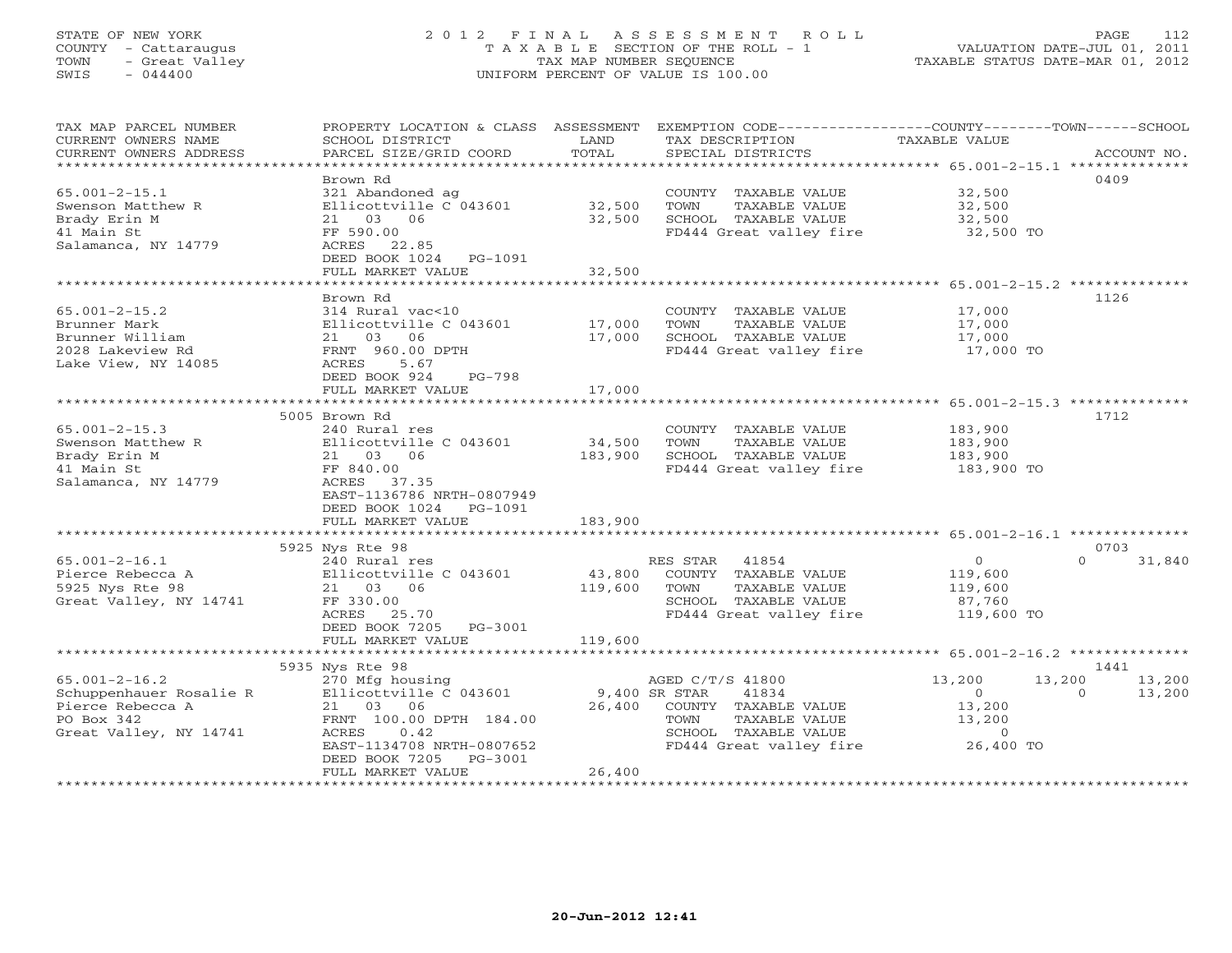# STATE OF NEW YORK 2 0 1 2 F I N A L A S S E S S M E N T R O L L PAGE 113 COUNTY - Cattaraugus T A X A B L E SECTION OF THE ROLL - 1 VALUATION DATE-JUL 01, 2011 TOWN - Great Valley TAX MAP NUMBER SEQUENCE TAXABLE STATUS DATE-MAR 01, 2012 SWIS - 044400 UNIFORM PERCENT OF VALUE IS 100.00

| TAX MAP PARCEL NUMBER<br>CURRENT OWNERS NAME<br>CURRENT OWNERS ADDRESS                            | PROPERTY LOCATION & CLASS ASSESSMENT<br>SCHOOL DISTRICT<br>PARCEL SIZE/GRID COORD                                                                                             | LAND<br>TOTAL                | EXEMPTION CODE-----------------COUNTY-------TOWN------SCHOOL<br>TAX DESCRIPTION<br>SPECIAL DISTRICTS                  | TAXABLE VALUE                                                 | ACCOUNT NO.                |
|---------------------------------------------------------------------------------------------------|-------------------------------------------------------------------------------------------------------------------------------------------------------------------------------|------------------------------|-----------------------------------------------------------------------------------------------------------------------|---------------------------------------------------------------|----------------------------|
|                                                                                                   | 5963 Nys Rte 98                                                                                                                                                               |                              |                                                                                                                       |                                                               | 0144                       |
| $65.001 - 2 - 17$<br>Wild Donald R<br>Wild Sharon M<br>5963 Nys Rte 98<br>Great Valley, NY 14741  | 210 1 Family Res<br>Ellicottville C 043601<br>21 03 06<br>FF 280.00<br>1.35<br>ACRES<br>DEED BOOK 839<br>PG-1001<br>FULL MARKET VALUE                                         | 18,800<br>109,500<br>109,500 | RES STAR 41854<br>COUNTY TAXABLE VALUE<br>TOWN<br>TAXABLE VALUE<br>SCHOOL TAXABLE VALUE<br>FD444 Great valley fire    | $\overline{0}$<br>109,500<br>109,500<br>77,660<br>109,500 TO  | $\Omega$<br>31,840         |
|                                                                                                   |                                                                                                                                                                               |                              |                                                                                                                       |                                                               |                            |
| $65.001 - 2 - 19$<br>Phillips Lynne E<br>5904 Nys Rte 98<br>Great Valley, NY 14741                | 5904 Nys Rte 98<br>210 1 Family Res<br>Ellicottville C 043601<br>21 03 06<br>FRNT 322.00 DPTH<br>51.00<br>ACRES<br>0.38<br>DEED BOOK 11832 PG-2001                            | 8,800<br>66,000              | RES STAR<br>41854<br>COUNTY TAXABLE VALUE<br>TOWN<br>TAXABLE VALUE<br>SCHOOL TAXABLE VALUE<br>FD444 Great valley fire | $\overline{0}$<br>66,000<br>66,000<br>34,160<br>66,000 TO     | 0719<br>$\Omega$<br>31,840 |
|                                                                                                   | FULL MARKET VALUE                                                                                                                                                             | 66,000                       |                                                                                                                       |                                                               |                            |
|                                                                                                   |                                                                                                                                                                               |                              |                                                                                                                       |                                                               |                            |
| $65.001 - 2 - 20$<br>Stuve Edward L<br>Stuve Alice A<br>5919 Nys Rte 98<br>Great Valley, NY 14741 | 5919 Nys Rte 98<br>210 1 Family Res<br>Ellicottville C 043601<br>21 03 06<br>FRNT 105.00 DPTH 180.00<br>0.43<br>ACRES<br>DEED BOOK 960<br>PG-956<br>FULL MARKET VALUE         | 9,500<br>137,900<br>137,900  | RES STAR 41854<br>COUNTY TAXABLE VALUE<br>TOWN<br>TAXABLE VALUE<br>SCHOOL TAXABLE VALUE<br>FD444 Great valley fire    | $\overline{0}$<br>137,900<br>137,900<br>106,060<br>137,900 TO | 0184<br>$\Omega$<br>31,840 |
|                                                                                                   |                                                                                                                                                                               |                              |                                                                                                                       |                                                               | 0101                       |
| $65.001 - 2 - 21$<br>Curtis Howard<br>Curtis Malita<br>5913 Nys Rte 98<br>Great Valley, NY 14741  | 5913 Nys Rte 98<br>270 Mfg housing<br>Ellicottville C 043601<br>21 03 06<br>FRNT 89.00 DPTH 165.00<br>ACRES<br>0.34<br>EAST-1134923 NRTH-0808004<br>DEED BOOK 1226<br>PG-8001 | 8,300<br>98,300              | 41834<br>SR STAR<br>COUNTY TAXABLE VALUE<br>TOWN<br>TAXABLE VALUE<br>SCHOOL TAXABLE VALUE<br>FD444 Great valley fire  | $\Omega$<br>98,300<br>98,300<br>34,500<br>98,300 TO           | $\Omega$<br>63,800         |
|                                                                                                   | FULL MARKET VALUE                                                                                                                                                             | 98,300                       |                                                                                                                       |                                                               |                            |
|                                                                                                   |                                                                                                                                                                               |                              |                                                                                                                       |                                                               |                            |
| $65.001 - 2 - 22.1$<br>Tabak Duane E<br>6718 Ridgevue Dr<br>Pittsburgh, PA 15236                  | 5897 Nys Rte 98<br>210 1 Family Res<br>Ellicottville C 043601<br>21 03 06<br>FF 250.00<br>ACRES<br>8.60<br>$PG-6001$<br>DEED BOOK 181<br>FULL MARKET VALUE                    | 32,400<br>99,600<br>99,600   | COUNTY TAXABLE VALUE<br>TAXABLE VALUE<br>TOWN<br>SCHOOL TAXABLE VALUE<br>FD444 Great valley fire                      | 99,600<br>99,600<br>99,600<br>99,600 TO                       | 0130                       |
|                                                                                                   |                                                                                                                                                                               |                              |                                                                                                                       |                                                               |                            |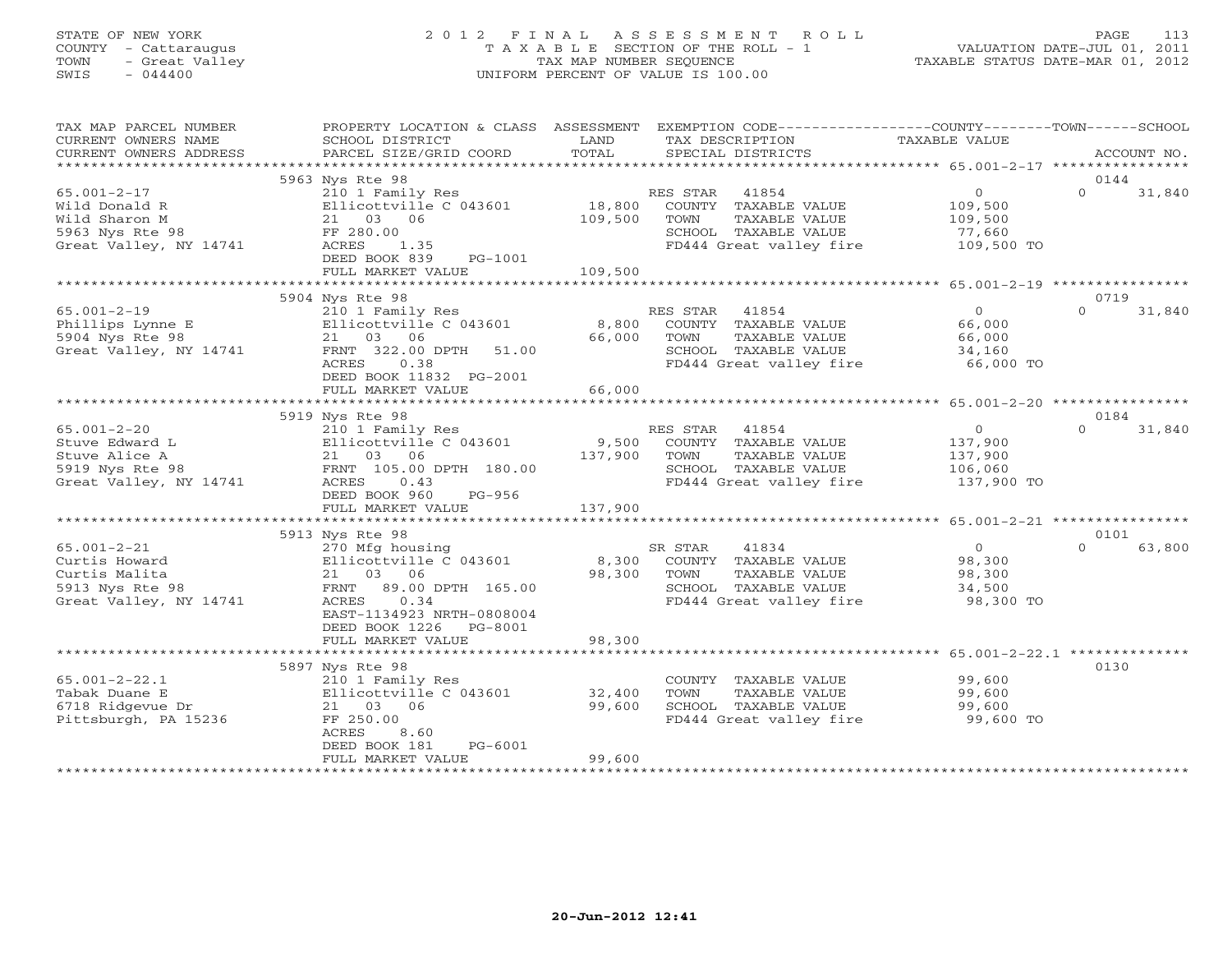# STATE OF NEW YORK 2 0 1 2 F I N A L A S S E S S M E N T R O L L PAGE 114 COUNTY - Cattaraugus T A X A B L E SECTION OF THE ROLL - 1 VALUATION DATE-JUL 01, 2011 TOWN - Great Valley TAX MAP NUMBER SEQUENCE TAXABLE STATUS DATE-MAR 01, 2012 SWIS - 044400 UNIFORM PERCENT OF VALUE IS 100.00

| TAX MAP PARCEL NUMBER<br>CURRENT OWNERS NAME<br>CURRENT OWNERS ADDRESS | PROPERTY LOCATION & CLASS ASSESSMENT<br>SCHOOL DISTRICT<br>PARCEL SIZE/GRID COORD | LAND<br>TOTAL | EXEMPTION CODE-----------------COUNTY-------TOWN------SCHOOL<br>TAX DESCRIPTION<br>SPECIAL DISTRICTS | TAXABLE VALUE             | ACCOUNT NO.                |
|------------------------------------------------------------------------|-----------------------------------------------------------------------------------|---------------|------------------------------------------------------------------------------------------------------|---------------------------|----------------------------|
| ***********************                                                |                                                                                   |               |                                                                                                      |                           |                            |
|                                                                        | 5891 Nys Rte 98                                                                   |               |                                                                                                      |                           | 1031                       |
| $65.001 - 2 - 22.2$                                                    | 210 1 Family Res                                                                  |               | COUNTY TAXABLE VALUE                                                                                 | 155,200                   |                            |
| Tabak Duane E                                                          | Ellicottville C 043601                                                            | 18,200        | TOWN<br>TAXABLE VALUE                                                                                | 155,200<br>155,200        |                            |
| 6718 Ridgevue Dr                                                       | 21 03 06                                                                          | 155,200       | SCHOOL TAXABLE VALUE                                                                                 |                           |                            |
| Pittsburgh, PA 15236                                                   | FF 180.00<br>1.07<br>ACRES                                                        |               | FD444 Great valley fire 155,200 TO                                                                   |                           |                            |
|                                                                        | DEED BOOK 181<br>PG-6001                                                          |               |                                                                                                      |                           |                            |
|                                                                        | FULL MARKET VALUE                                                                 | 155,200       |                                                                                                      |                           |                            |
|                                                                        |                                                                                   |               |                                                                                                      |                           |                            |
|                                                                        | 5879 Nys Rte 98                                                                   |               |                                                                                                      |                           | 0412                       |
| $65.001 - 2 - 23$                                                      | 210 1 Family Res                                                                  |               | COUNTY TAXABLE VALUE                                                                                 | 93,000                    |                            |
| Philip Brian                                                           | Ellicottville C 043601                                                            | 18,200        | TOWN<br>TAXABLE VALUE                                                                                | 93,000                    |                            |
| Philip Lisa                                                            | 21 03 06                                                                          | 93,000        | SCHOOL TAXABLE VALUE                                                                                 | 93,000                    |                            |
| 24 Windermere Rd                                                       | FF 136.00                                                                         |               | FD444 Great valley fire                                                                              | 93,000 TO                 |                            |
| St Catherines, ON Canada                                               | ACRES<br>1.10                                                                     |               |                                                                                                      |                           |                            |
| L2T 3W2                                                                | EAST-1135212 NRTH-0808511                                                         |               |                                                                                                      |                           |                            |
|                                                                        | DEED BOOK 14394 PG-5001                                                           | 93,000        |                                                                                                      |                           |                            |
|                                                                        | FULL MARKET VALUE                                                                 |               |                                                                                                      |                           |                            |
|                                                                        | 5876 Nys Rte 98                                                                   |               |                                                                                                      |                           | 0259                       |
| $65.001 - 2 - 25$                                                      | 210 1 Family Res                                                                  |               | COUNTY TAXABLE VALUE                                                                                 | 88,000                    |                            |
|                                                                        |                                                                                   | 5,600         | TOWN<br>TAXABLE VALUE                                                                                | 88,000                    |                            |
|                                                                        |                                                                                   | 88,000        | SCHOOL TAXABLE VALUE                                                                                 | 88,000                    |                            |
|                                                                        |                                                                                   |               | FD444 Great valley fire                                                                              | 88,000 TO                 |                            |
| Erie, PA 16509                                                         | ACRES<br>0.20                                                                     |               |                                                                                                      |                           |                            |
|                                                                        | DEED BOOK 16103 PG-4001                                                           |               |                                                                                                      |                           |                            |
|                                                                        | FULL MARKET VALUE                                                                 | 88,000        |                                                                                                      |                           |                            |
|                                                                        |                                                                                   |               |                                                                                                      |                           |                            |
|                                                                        | 5865 Nys Rte 98<br>280 Res Multiple                                               |               | RES STAR 41854                                                                                       |                           | 0702<br>$\Omega$<br>31,840 |
| $65.001 - 2 - 26.1$<br>Pelton David M                                  | Ellicottville C 043601                                                            |               | 65,300 COUNTY TAXABLE VALUE                                                                          | $\overline{0}$<br>259,800 |                            |
| Pelton Sandra L                                                        | 21 03 06                                                                          | 259,800       | TAXABLE VALUE<br>TOWN                                                                                | 259,800                   |                            |
| 5865 Nys Rte 98                                                        | FF 500.00                                                                         |               | SCHOOL TAXABLE VALUE                                                                                 | 227,960                   |                            |
| Great Valley, NY 14741                                                 | ACRES<br>45.30                                                                    |               | FD444 Great valley fire                                                                              | 259,800 TO                |                            |
|                                                                        | DEED BOOK 4727 PG-4001                                                            |               |                                                                                                      |                           |                            |
|                                                                        | FULL MARKET VALUE                                                                 | 259,800       |                                                                                                      |                           |                            |
|                                                                        |                                                                                   |               |                                                                                                      |                           |                            |
|                                                                        | Nys Rte 98                                                                        |               |                                                                                                      |                           | 1231                       |
| $65.001 - 2 - 26.2$                                                    | 314 Rural vac<10                                                                  |               | COUNTY TAXABLE VALUE                                                                                 | 35,100                    |                            |
| Smith Charles A                                                        | Ellicottville C 043601 35,100                                                     |               | TOWN<br>TAXABLE VALUE                                                                                | 35,100                    |                            |
| PO Box 233                                                             | 21 03 06                                                                          | 35,100        | SCHOOL TAXABLE VALUE<br>UCHOOD TAXABLE VALUE<br>FD444 Great valley fire                              | 35,100                    |                            |
| Great Valley, NY 14741                                                 | FF 550.00<br>ACRES 10.70                                                          |               |                                                                                                      | 35,100 TO                 |                            |
|                                                                        | DEED BOOK 1646<br>PG-5001                                                         |               |                                                                                                      |                           |                            |
|                                                                        | FULL MARKET VALUE                                                                 | 35,100        |                                                                                                      |                           |                            |
|                                                                        | ************************                                                          |               |                                                                                                      |                           |                            |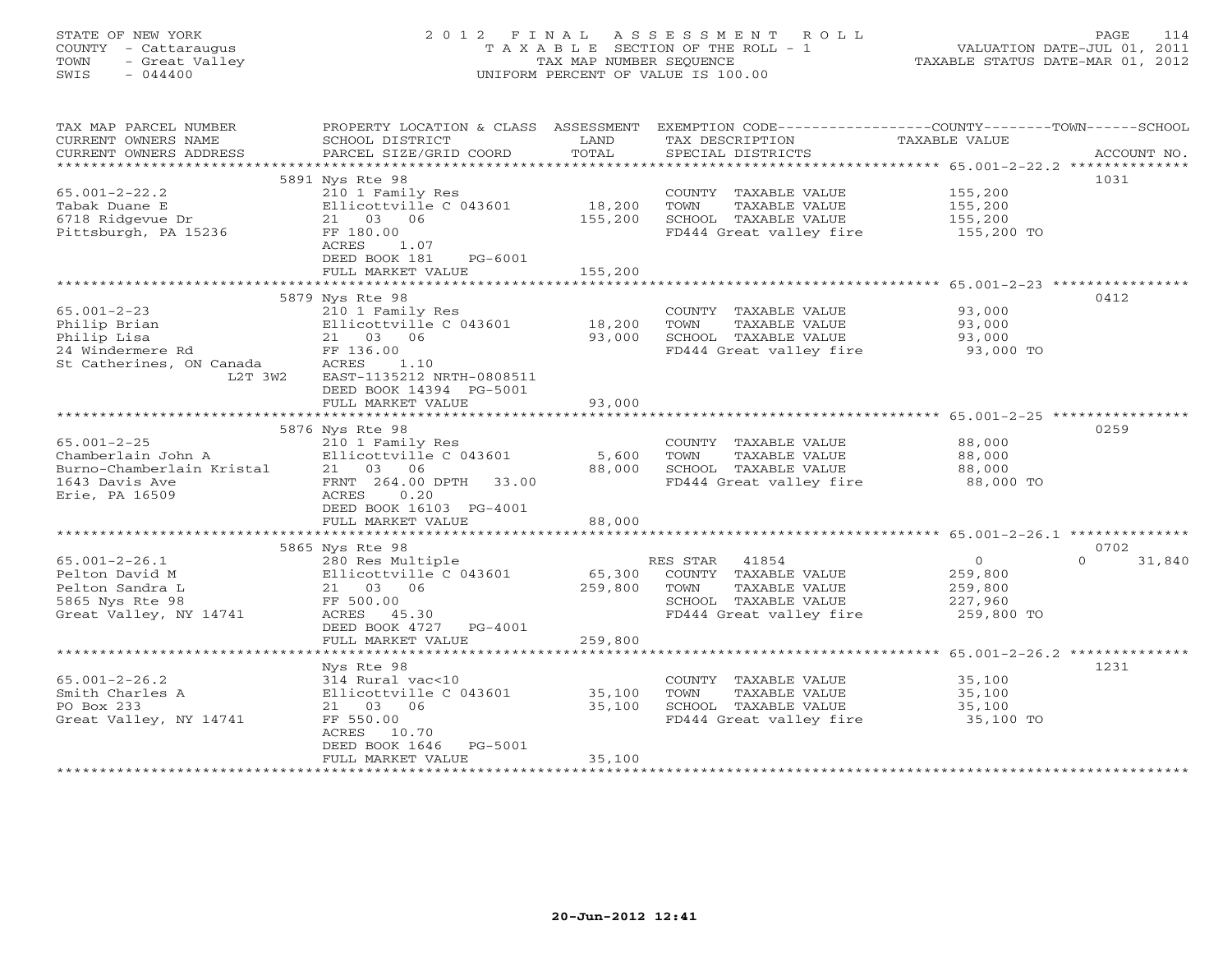#### STATE OF NEW YORK 2 0 1 2 F I N A L A S S E S S M E N T R O L L PAGE 115 COUNTY - Cattaraugus T A X A B L E SECTION OF THE ROLL - 1 VALUATION DATE-JUL 01, 2011 TOWN - Great Valley TAX MAP NUMBER SEQUENCE TAXABLE STATUS DATE-MAR 01, 2012 SWIS - 044400 UNIFORM PERCENT OF VALUE IS 100.00UNIFORM PERCENT OF VALUE IS 100.00

| TAX MAP PARCEL NUMBER<br>CURRENT OWNERS NAME                                                                                                                                                                                      | SCHOOL DISTRICT                                                                                                                                                                                                                                   | LAND                       | PROPERTY LOCATION & CLASS ASSESSMENT EXEMPTION CODE----------------COUNTY-------TOWN------SCHOOL<br>TAX DESCRIPTION                                                   | TAXABLE VALUE                                          |                                            |                |
|-----------------------------------------------------------------------------------------------------------------------------------------------------------------------------------------------------------------------------------|---------------------------------------------------------------------------------------------------------------------------------------------------------------------------------------------------------------------------------------------------|----------------------------|-----------------------------------------------------------------------------------------------------------------------------------------------------------------------|--------------------------------------------------------|--------------------------------------------|----------------|
| CURRENT OWNERS ADDRESS                                                                                                                                                                                                            | PARCEL SIZE/GRID COORD                                                                                                                                                                                                                            | TOTAL                      | SPECIAL DISTRICTS                                                                                                                                                     |                                                        | ACCOUNT NO.                                |                |
|                                                                                                                                                                                                                                   | 5871 Nys Rte 98                                                                                                                                                                                                                                   |                            |                                                                                                                                                                       |                                                        | 1232                                       |                |
| $65.001 - 2 - 26.3$<br>Howard Jordan<br>5871 Nys Rte 98<br>Great Valley, NY 14741                                                                                                                                                 | 210 1 Family Res<br>Ellicottville C 043601 19,100 COUNTY TAXABLE VALUE<br>21 03 06 144,400 TOWN TAXABLE VALUE<br>586/433 775/1047<br>ACRES 1.50<br>DEED BOOK 2272 PG-9001                                                                         |                            | RES STAR 41854<br>SCHOOL TAXABLE VALUE 112,560<br>FD444 Great valley fire 144,400 TO                                                                                  | $\overline{0}$<br>144,400<br>144,400                   | $\Omega$<br>31,840                         |                |
|                                                                                                                                                                                                                                   | FULL MARKET VALUE                                                                                                                                                                                                                                 | 144,400                    |                                                                                                                                                                       |                                                        |                                            |                |
|                                                                                                                                                                                                                                   |                                                                                                                                                                                                                                                   |                            |                                                                                                                                                                       |                                                        |                                            |                |
| $65.001 - 2 - 28.1$<br>Graczyk Franklin G (Dec)<br>Graczyk Franklin G (Dec)<br>Graczyk Anna E 39 03 06 133,900 SR STAR 41834<br>S184 Us Rte 219 FRNT 585.00 DPTH TOWN TAXABLE<br>Great Valley, NY 14741 ACRES 9.77 SCHOOL TAXABLE | 5184 Us Rte 219<br>210 1 Family Res<br>$PG-643$<br>DEED BOOK 825<br>FULL MARKET VALUE                                                                                                                                                             | $-643$ 133,800             | WVET C/T 41121<br>COUNTY TAXABLE VALUE<br>TAXABLE VALUE<br>SCHOOL TAXABLE VALUE<br>FD444 Great valley fire 133,800 TO                                                 | 12,000<br>$\sim$ 0<br>121,800<br>121,800<br>70,000     | 0527<br>12,000<br>$\overline{0}$<br>63,800 | $\overline{0}$ |
|                                                                                                                                                                                                                                   |                                                                                                                                                                                                                                                   |                            |                                                                                                                                                                       |                                                        |                                            |                |
|                                                                                                                                                                                                                                   | 5232 Us Rte 219                                                                                                                                                                                                                                   |                            |                                                                                                                                                                       |                                                        | 1092                                       |                |
| $65.001 - 2 - 28.2$<br>Wiser Randy<br>Wiser Norma<br>5232 Us Rte 219<br>Great Valley, NY 14741                                                                                                                                    | 210 1 Family Res<br>Ellicottville C 043601 10,500 SR STAR<br>Ellicottville C 043601<br>Ellicottville C 043601<br>39 03 06<br>FRNT 75.00 DPTH 293.00<br>0.50<br>ACRES<br>EAST-1133906 NRTH-0809428<br>DEED BOOK 778<br>PG-122<br>FULL MARKET VALUE | 75,100                     | CW_15_VET/ 41161<br>41834<br>75,100 COUNTY TAXABLE VALUE<br>75,100 COUNTY TAXABLE VALUE<br>TAXABLE VALUE<br>SCHOOL TAXABLE VALUE<br>FD444 Great valley fire 75,100 TO | 11,265<br>$\overline{0}$<br>63,835<br>63,835<br>11,300 | 11,265<br>63,800<br>$\Omega$               | $\overline{0}$ |
|                                                                                                                                                                                                                                   |                                                                                                                                                                                                                                                   |                            |                                                                                                                                                                       |                                                        |                                            |                |
| $65.001 - 2 - 30.1$<br>Schultz Fredrick J<br>Schultz Vicki<br>5446 Burleson Rd<br>Great Valley, NY 14741<br>MAY BE SUBJECT TO PAYMENT<br>UNDER AGDIST LAW TIL 2030                                                                | Burleson Rd<br>120 Field crops<br>Ellicottville C 043601<br>39 03 06<br>ACRES 33.00<br>DEED BOOK 800<br>PG-1187<br>FULL MARKET VALUE                                                                                                              | 45,200<br>45,200<br>45,200 | 41720<br>AG DIST<br>COUNTY TAXABLE VALUE<br>TAXABLE VALUE<br>TOWN<br>SCHOOL TAXABLE VALUE 25,582<br>FD444 Great valley fire 45,200 TO                                 | 19,618<br>25,582<br>25,582                             | 0333<br>19,618 19,618                      |                |
|                                                                                                                                                                                                                                   | 5364 Burleson Rd                                                                                                                                                                                                                                  |                            |                                                                                                                                                                       |                                                        | 1344                                       |                |
| $65.001 - 2 - 30.2$<br>Lapallo Cathy E<br>60 Brownback Rd<br>Linfield, PA 19468                                                                                                                                                   | 210 1 Family Res<br>Ellicottville C 043601 18,000<br>39 03 06<br>FF 170.00<br>ACRES<br>1.00<br>PG-794<br>DEED BOOK 863<br>FULL MARKET VALUE                                                                                                       | 63,400<br>63,400           | COUNTY TAXABLE VALUE<br>TOWN<br>TAXABLE VALUE<br>SCHOOL TAXABLE VALUE<br>FD444 Great valley fire                                                                      | 63,400<br>63,400<br>63,400<br>63,400 TO                |                                            |                |
|                                                                                                                                                                                                                                   |                                                                                                                                                                                                                                                   |                            |                                                                                                                                                                       |                                                        |                                            |                |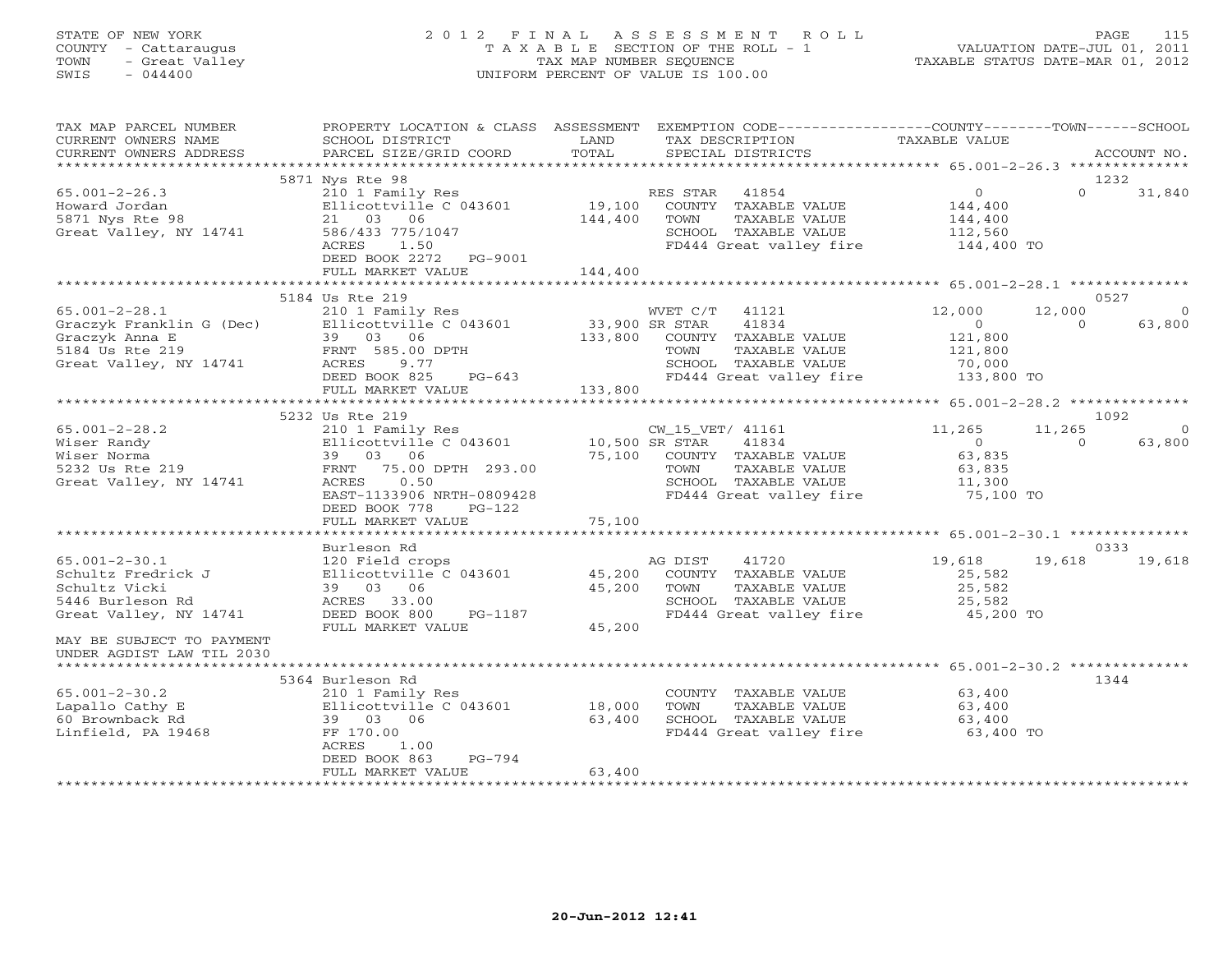# STATE OF NEW YORK 2 0 1 2 F I N A L A S S E S S M E N T R O L L PAGE 116 COUNTY - Cattaraugus T A X A B L E SECTION OF THE ROLL - 1 VALUATION DATE-JUL 01, 2011 TOWN - Great Valley TAX MAP NUMBER SEQUENCE TAXABLE STATUS DATE-MAR 01, 2012 SWIS - 044400 UNIFORM PERCENT OF VALUE IS 100.00

| TAX MAP PARCEL NUMBER<br>CURRENT OWNERS NAME<br>CURRENT OWNERS ADDRESS                                                                                                 | PROPERTY LOCATION & CLASS ASSESSMENT EXEMPTION CODE---------------COUNTY-------TOWN------SCHOOL<br>SCHOOL DISTRICT<br>PARCEL SIZE/GRID COORD                                                                                                | LAND<br>TOTAL              | TAX DESCRIPTION<br>SPECIAL DISTRICTS |                                                                                          | TAXABLE VALUE                                                                                                                                 |                    | ACCOUNT NO.              |
|------------------------------------------------------------------------------------------------------------------------------------------------------------------------|---------------------------------------------------------------------------------------------------------------------------------------------------------------------------------------------------------------------------------------------|----------------------------|--------------------------------------|------------------------------------------------------------------------------------------|-----------------------------------------------------------------------------------------------------------------------------------------------|--------------------|--------------------------|
|                                                                                                                                                                        |                                                                                                                                                                                                                                             |                            |                                      |                                                                                          |                                                                                                                                               |                    |                          |
| $65.001 - 2 - 30.3$<br>Knab Jeremy M<br>Knab Lisa L<br>- 1991 - 1991 - 1992<br>Sayo Burleson Rd 19910<br>Great Valley, NY 14741 1991 - 1992<br>ACRES 1992068 BANK 1917 | 5370 Burleson Rd<br>210 1 Family Res<br>Ellicottville C 043601<br>39 03 06<br>017<br>DEED BOOK 1006 PG-332<br>FULL MARKET VALUE                                                                                                             | 12,300<br>92,800<br>92,800 | RES STAR 41854<br>TOWN               | COUNTY TAXABLE VALUE<br>TAXABLE VALUE                                                    | $\overline{O}$<br>92,800<br>92,800<br>SCHOOL TAXABLE VALUE 60,960<br>FD444 Great valley fire 92,800 TO                                        | $\Omega$           | 1895<br>31,840           |
|                                                                                                                                                                        |                                                                                                                                                                                                                                             |                            |                                      |                                                                                          |                                                                                                                                               |                    |                          |
| $65.001 - 2 - 31$<br>Schultz Fredrick J<br>Schultz Vicki<br>Schultz Vicki<br>5446 Burleson Rd<br>Great Valley, NY 14741<br>MAY BE SUBJECT TO PAYMENT                   | Nys Rte 98<br>120 Field crops<br>Ellicottville C 043601 38,800 COUNTY TAXABLE VALUE<br>21 03 06 38,800 TOWN TAXABLE VALUE<br>FF 1200.00 NYS RTE 98<br>FF 390.00 MARTIN RD<br>FF 390.00 MARTIN RD<br>ACRES 18.31<br>DEED BOOK 800<br>PG-1187 |                            | AG DIST                              | 41720                                                                                    | 25,211<br>13,589<br>13,589<br>SCHOOL TAXABLE VALUE 13,589<br>FD444 Great valley fire 38,800 TO                                                | 25,211             | 0334<br>25,211           |
| UNDER AGDIST LAW TIL 2030                                                                                                                                              | FULL MARKET VALUE                                                                                                                                                                                                                           | 38,800                     |                                      |                                                                                          |                                                                                                                                               |                    |                          |
|                                                                                                                                                                        | 5823 Nys Rte 98                                                                                                                                                                                                                             |                            |                                      |                                                                                          |                                                                                                                                               |                    | 0354                     |
| $65.001 - 2 - 32$<br>Hall Hobart<br>Hall Eilene<br>Great Valley, NY 14741                                                                                              | 240 Rural res<br>Ellicottville C 043601 58,000 RES STAR 41854<br>21 03 06<br>ACRES 100.79<br>DEED BOOK 589                                                                                                                                  | $PG-223$<br>E 136,100      | CVET C/T 41131                       | 136,100 COUNTY TAXABLE VALUE                                                             | 20,000<br>$\overline{0}$<br>116,100<br>TOWN TAXABLE VALUE $116,100$<br>SCHOOL TAXABLE VALUE $104,260$<br>FD444 Great valley fire $136,100$ TO | 20,000<br>$\Omega$ | $\overline{0}$<br>31,840 |
|                                                                                                                                                                        | FULL MARKET VALUE                                                                                                                                                                                                                           |                            |                                      |                                                                                          |                                                                                                                                               |                    |                          |
|                                                                                                                                                                        | 5745 Nys Rte 98                                                                                                                                                                                                                             |                            |                                      |                                                                                          |                                                                                                                                               |                    | 0218                     |
|                                                                                                                                                                        | 210 1 Family Res                                                                                                                                                                                                                            |                            |                                      |                                                                                          | $\overline{0}$<br>77,600<br>77,600<br>SCHOOL TAXABLE VALUE $13,800$<br>FD444 Great valley fire 77,600 TO                                      | $\Omega$           | 63,800                   |
|                                                                                                                                                                        | FULL MARKET VALUE                                                                                                                                                                                                                           | 77,600                     |                                      |                                                                                          |                                                                                                                                               |                    |                          |
|                                                                                                                                                                        | 5757 Nys Rte 98                                                                                                                                                                                                                             |                            |                                      |                                                                                          |                                                                                                                                               |                    | 0755                     |
| $65.001 - 2 - 34.1$<br>Everett Luanne<br>5757 Nys Rte 98<br>Great Valley, NY 14741                                                                                     | 210 1 Family Res<br>Ellicottville C $043601$ 22,600<br>21 03 06<br>FF 217.62<br>ACRES<br>3.07<br>DEED BOOK 00989 PG-00834<br>FULL MARKET VALUE                                                                                              | 81,800<br>81,800           | RES STAR 41854<br>TOWN               | COUNTY TAXABLE VALUE<br>TAXABLE VALUE<br>SCHOOL TAXABLE VALUE<br>FD444 Great valley fire | $\overline{0}$<br>81,800<br>81,800<br>49,960<br>81,800 TO                                                                                     | $\Omega$           | 31,840                   |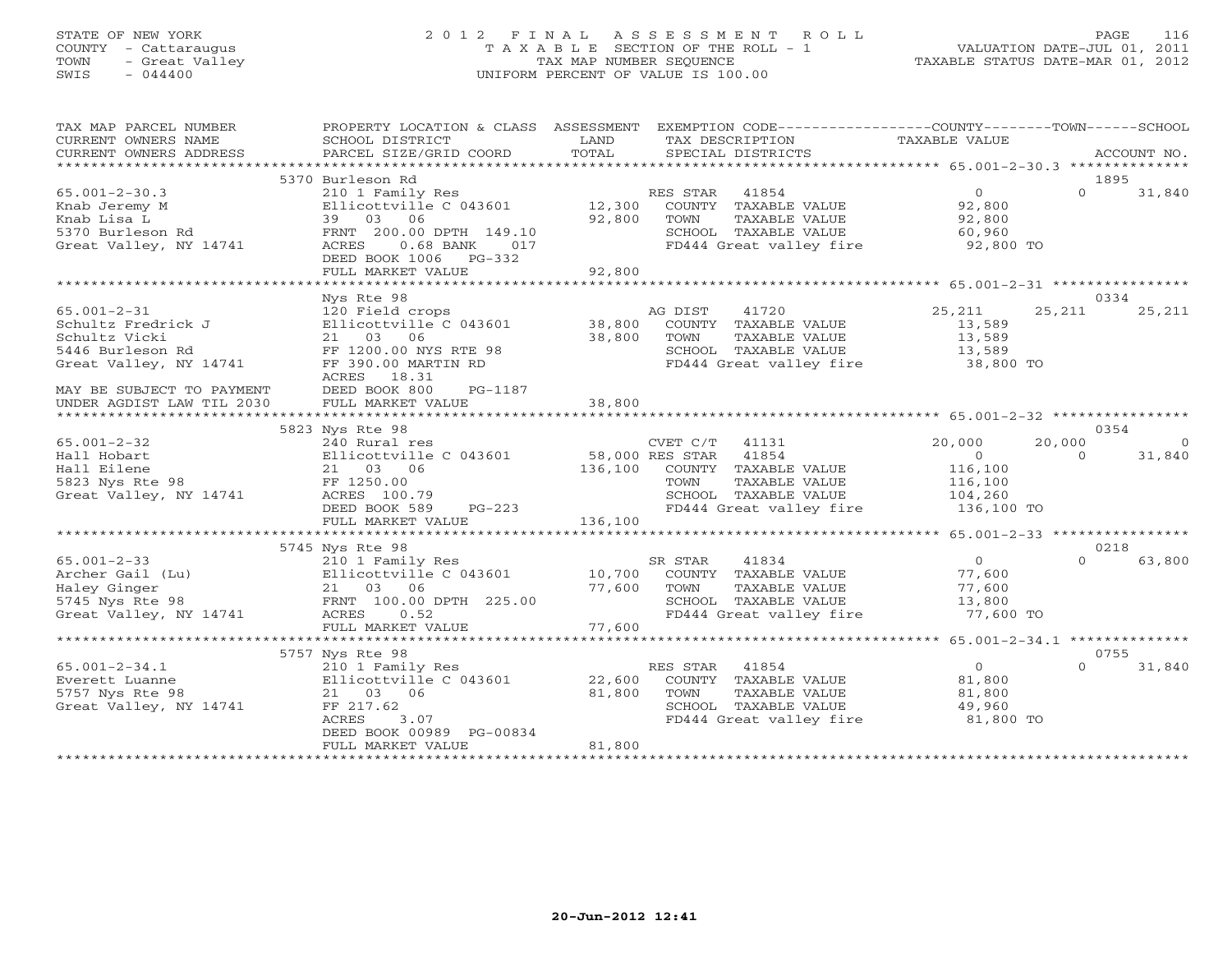#### STATE OF NEW YORK 2 0 1 2 F I N A L A S S E S S M E N T R O L L PAGE 117 COUNTY - Cattaraugus T A X A B L E SECTION OF THE ROLL - 1 VALUATION DATE-JUL 01, 2011 TOWN - Great Valley TAX MAP NUMBER SEQUENCE TAXABLE STATUS DATE-MAR 01, 2012 SWIS - 044400 UNIFORM PERCENT OF VALUE IS 100.00UNIFORM PERCENT OF VALUE IS 100.00

| TAX MAP PARCEL NUMBER<br>CURRENT OWNERS NAME<br>CURRENT OWNERS ADDRESS                                             | PROPERTY LOCATION & CLASS ASSESSMENT<br>SCHOOL DISTRICT<br>PARCEL SIZE/GRID COORD                                                                                                        | LAND<br>TOTAL                         | EXEMPTION CODE----------------COUNTY-------TOWN-----SCHOOL<br>TAX DESCRIPTION<br>SPECIAL DISTRICTS                                               | <b>TAXABLE VALUE</b>                                                         | ACCOUNT NO.                            |
|--------------------------------------------------------------------------------------------------------------------|------------------------------------------------------------------------------------------------------------------------------------------------------------------------------------------|---------------------------------------|--------------------------------------------------------------------------------------------------------------------------------------------------|------------------------------------------------------------------------------|----------------------------------------|
|                                                                                                                    |                                                                                                                                                                                          |                                       |                                                                                                                                                  |                                                                              |                                        |
| $65.001 - 2 - 34.2$<br>Provorse Loyal Sr<br>Provorse Margaret<br>5737 Nys Rte 98<br>Great Valley, NY 14741         | 5737 Nys Rte 98<br>270 Mfg housing<br>Ellicottville C 043601<br>21 03 06<br>FRNT 200.00 DPTH<br>ACRES<br>3.50<br>EAST-1135975 NRTH-0810819<br>DEED BOOK 768<br>PG-982                    | 60,700                                | CVET C/T<br>41131<br>23,500 SR STAR<br>41834<br>COUNTY TAXABLE VALUE<br>TOWN<br>TAXABLE VALUE<br>SCHOOL TAXABLE VALUE<br>FD444 Great valley fire | 15,175<br>15,175<br>$\Omega$<br>45,525<br>45,525<br>$\circ$<br>60,700 TO     | 1071<br>$\Omega$<br>60,700<br>$\Omega$ |
|                                                                                                                    | FULL MARKET VALUE                                                                                                                                                                        | 60,700                                |                                                                                                                                                  |                                                                              |                                        |
|                                                                                                                    |                                                                                                                                                                                          | * * * * * * * * * * * * * * * * * * * |                                                                                                                                                  | ************************ 65.001-2-34.3 **************                        |                                        |
| $65.001 - 2 - 34.3$<br>Provorse Donald D<br>Provorse Deborah<br>5732 Nys Rte 98<br>Great Valley, NY 14741          | 5732 Nys Rte 98<br>210 1 Family Res<br>Ellicottville C 043601<br>21 03<br>06<br>FRNT 210.00 DPTH 230.00<br>ACRES<br>1.11<br>EAST-1135598 NRTH-0810984<br>DEED BOOK 803<br>$PG-143$       | 18,200<br>74,000                      | 41854<br>RES STAR<br>COUNTY TAXABLE VALUE<br>TOWN<br>TAXABLE VALUE<br>SCHOOL TAXABLE VALUE<br>FD444 Great valley fire                            | $\Omega$<br>74,000<br>74,000<br>42,160<br>74,000 TO                          | 1169<br>$\Omega$<br>31,840             |
|                                                                                                                    | FULL MARKET VALUE<br>*******************************                                                                                                                                     | 74,000                                |                                                                                                                                                  |                                                                              |                                        |
|                                                                                                                    |                                                                                                                                                                                          |                                       |                                                                                                                                                  |                                                                              |                                        |
| $65.001 - 2 - 34.4$<br>Houston Brian<br>Houston Dianne M<br>1697 Cedar Creek Rd<br>Cambridge, ON Canada<br>N1R 5S5 | 5729 Nys Rte 98<br>270 Mfg housing<br>Ellicottville C 043601<br>21<br>03<br>06<br>FRNT 101.05 DPTH 120.00<br>ACRES<br>0.28<br>EAST-1135856 NRTH-0810982<br>DEED BOOK 350<br>PG-7001      | 7,400<br>72,600                       | COUNTY TAXABLE VALUE<br>TOWN<br>TAXABLE VALUE<br>SCHOOL TAXABLE VALUE<br>FD444 Great valley fire                                                 | 72,600<br>72,600<br>72,600<br>72,600 TO                                      | 1335                                   |
|                                                                                                                    | FULL MARKET VALUE                                                                                                                                                                        | 72,600                                |                                                                                                                                                  |                                                                              |                                        |
| $65.001 - 2 - 34.5$<br>Provorse Donald D<br>Provorse Debra A<br>5732 Nys Rte 98<br>Great Valley, NY 14741          | Nys Rte 98 (Off)<br>320 Rural vacant<br>Ellicottville C 043601<br>03<br>06<br>21<br>59.50 DPTH 307.85<br>FRNT<br>0.42<br>ACRES<br>EAST-1136150 NRTH-0811021<br>DEED BOOK 853<br>$PG-422$ | 9,400<br>9,400                        | COUNTY TAXABLE VALUE<br>TOWN<br>TAXABLE VALUE<br>SCHOOL TAXABLE VALUE<br>FD444 Great valley fire                                                 | *************** 65.001-2-34.5 *******<br>9,400<br>9,400<br>9,400<br>9,400 TO | 1336                                   |
|                                                                                                                    | FULL MARKET VALUE                                                                                                                                                                        | 9,400                                 |                                                                                                                                                  |                                                                              |                                        |
| $65.001 - 2 - 34.6$<br>Archer Gail M (Lu)<br>Haley Ginger<br>5745 Nys Rte 98<br>Great Valley, NY 14741             | Nys Rte 98<br>320 Rural vacant<br>Ellicottville C 043601<br>03<br>06<br>21<br>56.10 DPTH 236.05<br>FRNT<br>0.30<br>ACRES<br>EAST-1135728 NRTH-0810635<br>FULL MARKET VALUE               | 7,700<br>7,700<br>7,700               | COUNTY TAXABLE VALUE<br>TOWN<br>TAXABLE VALUE<br>SCHOOL TAXABLE VALUE<br>FD444 Great valley fire                                                 | 7,700<br>7,700<br>7,700<br>7,700 TO                                          | 1345                                   |
|                                                                                                                    |                                                                                                                                                                                          |                                       |                                                                                                                                                  |                                                                              |                                        |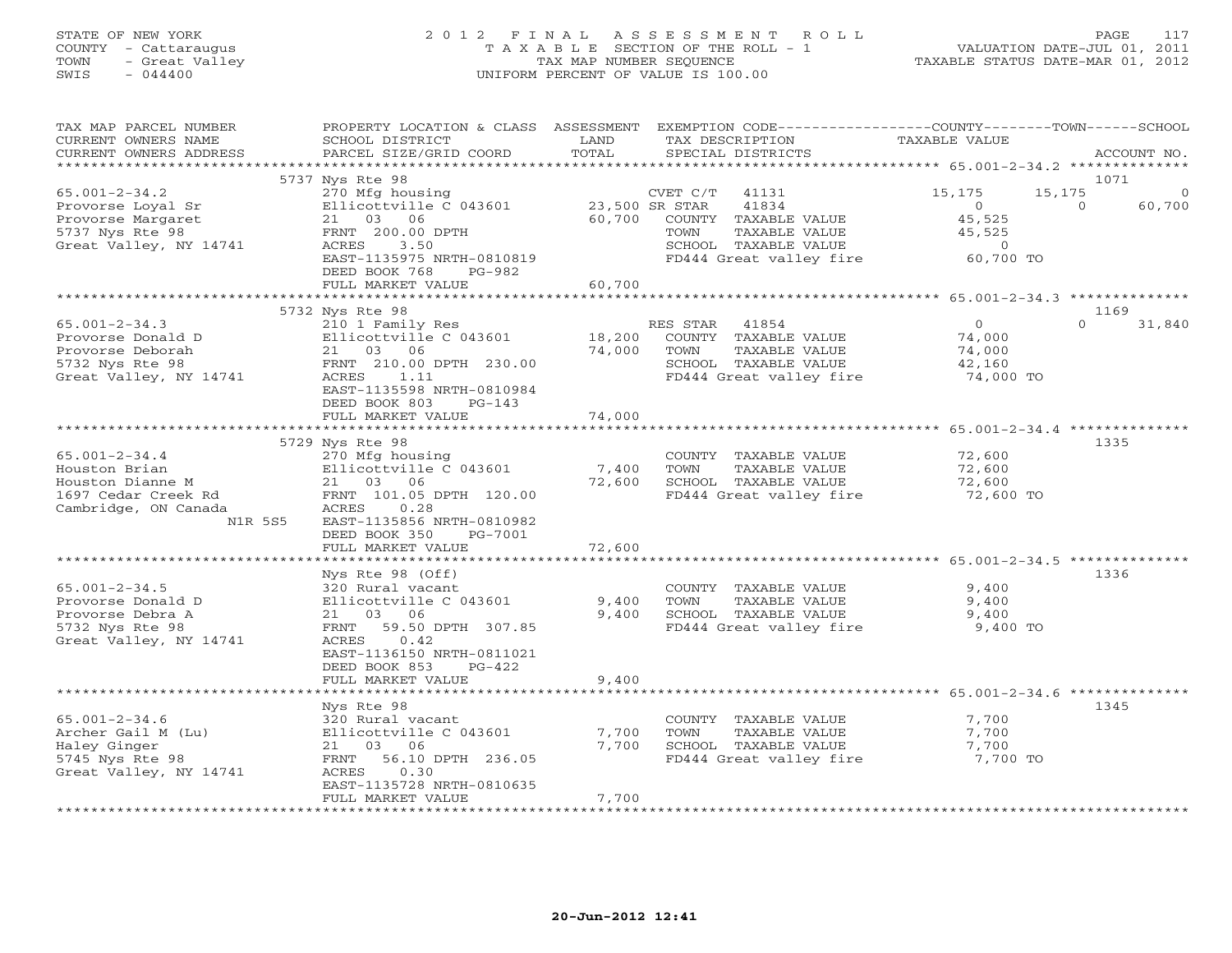# STATE OF NEW YORK 2 0 1 2 F I N A L A S S E S S M E N T R O L L PAGE 118 COUNTY - Cattaraugus T A X A B L E SECTION OF THE ROLL - 1 VALUATION DATE-JUL 01, 2011 TOWN - Great Valley TAX MAP NUMBER SEQUENCE TAXABLE STATUS DATE-MAR 01, 2012 SWIS - 044400 UNIFORM PERCENT OF VALUE IS 100.00

| TAX MAP PARCEL NUMBER<br>CURRENT OWNERS NAME<br>CURRENT OWNERS ADDRESS | PROPERTY LOCATION & CLASS ASSESSMENT<br>SCHOOL DISTRICT<br>PARCEL SIZE/GRID COORD | LAND<br>TOTAL   | EXEMPTION CODE-----------------COUNTY-------TOWN------SCHOOL<br>TAX DESCRIPTION<br>SPECIAL DISTRICTS | TAXABLE VALUE        | ACCOUNT NO. |
|------------------------------------------------------------------------|-----------------------------------------------------------------------------------|-----------------|------------------------------------------------------------------------------------------------------|----------------------|-------------|
|                                                                        | 5691 Nys Rte 98                                                                   |                 | 82 PCT OF VALUE USED FOR EXEMPTION PURPOSES                                                          |                      | 0929        |
| $65.001 - 2 - 35.1$                                                    | 240 Rural res                                                                     |                 | WVET C/T<br>41121                                                                                    | 12,000<br>12,000     | $\Omega$    |
| Dechane Timothy                                                        | Ellicottville C 043601                                                            | 63,900 RES STAR | 41854                                                                                                | $\Omega$<br>$\Omega$ | 31,840      |
| Dechane Dorothea                                                       | 22 03 06                                                                          | 135,900         | COUNTY TAXABLE VALUE                                                                                 | 123,900              |             |
| 5691 Nys Rte 98                                                        | LIFE USE-J CURTIN 3 ACRES                                                         |                 | TAXABLE VALUE<br>TOWN                                                                                | 123,900              |             |
| Great Valley, NY 14741                                                 | BY L/P 965-554                                                                    |                 | SCHOOL TAXABLE VALUE                                                                                 | 104,060              |             |
|                                                                        | FRNT 2230.00 DPTH                                                                 |                 | FD444 Great valley fire                                                                              | 135,900 TO           |             |
|                                                                        | 017<br>ACRES<br>37.70 BANK                                                        |                 |                                                                                                      |                      |             |
|                                                                        | EAST-1136836 NRTH-0811727                                                         |                 |                                                                                                      |                      |             |
|                                                                        | DEED BOOK 844<br>$PG-685$                                                         |                 |                                                                                                      |                      |             |
|                                                                        | FULL MARKET VALUE                                                                 | 135,900         |                                                                                                      |                      |             |
|                                                                        |                                                                                   |                 |                                                                                                      |                      |             |
|                                                                        | 5719 Nys Rte 98                                                                   |                 |                                                                                                      |                      | 1208        |
| $65.001 - 2 - 35.2$                                                    | 270 Mfg housing                                                                   |                 | COUNTY TAXABLE VALUE                                                                                 | 40,700               |             |
| Naraine Paul                                                           | Ellicottville C 043601                                                            | 18,100          | TOWN<br>TAXABLE VALUE                                                                                | 40,700               |             |
| Naraine Janice                                                         | 22 03 06                                                                          | 40,700          | SCHOOL TAXABLE VALUE                                                                                 | 40,700               |             |
| 190 W 32Nd St                                                          | FRNT 160.00 DPTH 280.00                                                           |                 | FD444 Great valley fire                                                                              | 40,700 TO            |             |
| Hamilton, ON Canada L9C 5H4                                            | ACRES<br>1.03                                                                     |                 |                                                                                                      |                      |             |
|                                                                        | EAST-1135929 NRTH-0811100                                                         |                 |                                                                                                      |                      |             |
|                                                                        | DEED BOOK 962<br>$PG-35$                                                          |                 |                                                                                                      |                      |             |
|                                                                        | FULL MARKET VALUE                                                                 | 40,700          |                                                                                                      |                      |             |
|                                                                        |                                                                                   |                 |                                                                                                      |                      |             |
|                                                                        | Nys Rte 98                                                                        |                 |                                                                                                      |                      | 1049        |
| $65.001 - 2 - 36.1$                                                    | 910 Priv forest                                                                   |                 | COUNTY TAXABLE VALUE                                                                                 | 62,300               |             |
| McNamara Jean M                                                        | Ellicottville C 043601                                                            | 62,300          | TOWN<br>TAXABLE VALUE                                                                                | 62,300               |             |
| McNamara Susan E                                                       | 22 03 06                                                                          | 62,300          | SCHOOL TAXABLE VALUE                                                                                 | 62,300               |             |
| 189 Cresthill Ave                                                      | FF 1960.00                                                                        |                 | FD444 Great valley fire                                                                              | 62,300 TO            |             |
| Tonawanda, NY 14150                                                    | ACRES 123.76<br>EAST-1138592 NRTH-0812199                                         |                 |                                                                                                      |                      |             |
|                                                                        | DEED BOOK 11637 PG-2001                                                           |                 |                                                                                                      |                      |             |
|                                                                        | FULL MARKET VALUE                                                                 | 62,300          |                                                                                                      |                      |             |
|                                                                        |                                                                                   |                 |                                                                                                      |                      |             |
|                                                                        | 5586 Nys Rte 98                                                                   |                 |                                                                                                      |                      | 0161        |
| $65.001 - 2 - 36.2$                                                    | 210 1 Family Res                                                                  |                 | COUNTY TAXABLE VALUE                                                                                 | 119,000              |             |
| Moser Robert W                                                         | Ellicottville C 043601                                                            | 22,500          | TOWN<br>TAXABLE VALUE                                                                                | 119,000              |             |
| Moser Judith Ann                                                       | 22 03 06                                                                          | 119,000         | SCHOOL TAXABLE VALUE                                                                                 | 119,000              |             |
| 12851 Thoma Dr                                                         | FF 630.00                                                                         |                 | FD444 Great valley fire                                                                              | 119,000 TO           |             |
| Conneaut Lake, PA 16316                                                | 3.05<br>ACRES                                                                     |                 |                                                                                                      |                      |             |
|                                                                        | EAST-1137685 NRTH-0813007                                                         |                 |                                                                                                      |                      |             |
|                                                                        | DEED BOOK 6484<br>$PG-5001$                                                       |                 |                                                                                                      |                      |             |
|                                                                        | FULL MARKET VALUE                                                                 | 119,000         |                                                                                                      |                      |             |
|                                                                        |                                                                                   |                 |                                                                                                      |                      |             |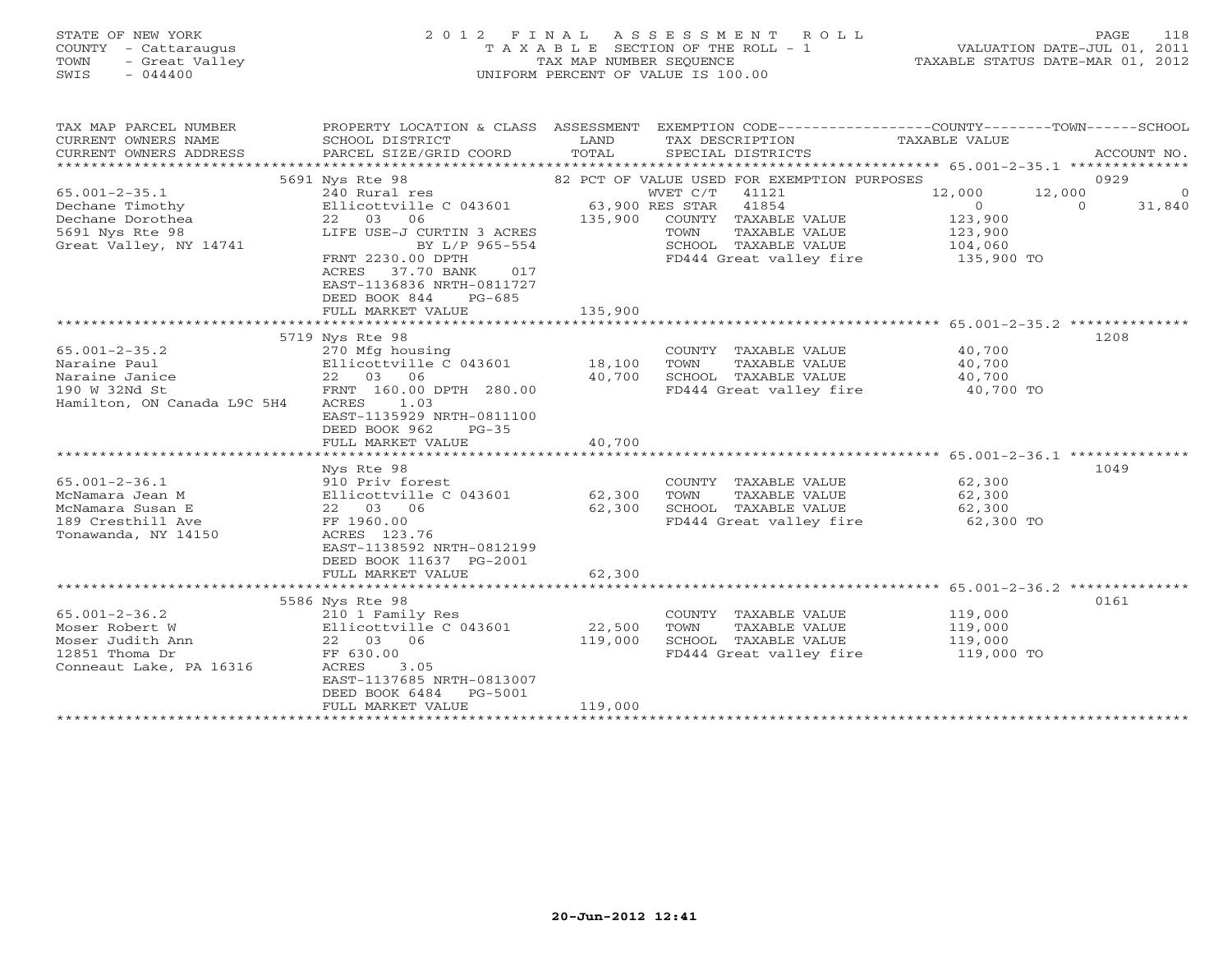# STATE OF NEW YORK 2 0 1 2 F I N A L A S S E S S M E N T R O L L PAGE 119 COUNTY - Cattaraugus T A X A B L E SECTION OF THE ROLL - 1 VALUATION DATE-JUL 01, 2011 TOWN - Great Valley TAX MAP NUMBER SEQUENCE TAXABLE STATUS DATE-MAR 01, 2012 SWIS - 044400 UNIFORM PERCENT OF VALUE IS 100.00

| TAX MAP PARCEL NUMBER<br>CURRENT OWNERS NAME<br>CURRENT OWNERS ADDRESS                                                         | PROPERTY LOCATION & CLASS ASSESSMENT<br>SCHOOL DISTRICT<br>PARCEL SIZE/GRID COORD                                                                              | LAND<br>TOTAL              | EXEMPTION CODE-----------------COUNTY-------TOWN------SCHOOL<br>TAX DESCRIPTION<br>SPECIAL DISTRICTS                           | TAXABLE VALUE                                                    | ACCOUNT NO.                             |
|--------------------------------------------------------------------------------------------------------------------------------|----------------------------------------------------------------------------------------------------------------------------------------------------------------|----------------------------|--------------------------------------------------------------------------------------------------------------------------------|------------------------------------------------------------------|-----------------------------------------|
| ************************                                                                                                       |                                                                                                                                                                |                            |                                                                                                                                |                                                                  |                                         |
| $65.001 - 2 - 36.3$<br>Stoehr Kristi A                                                                                         | 5572 Nys Rte 98<br>210 1 Family Res<br>Ellicottville C 043601                                                                                                  | 11,300                     | RES STAR<br>41854<br>COUNTY TAXABLE VALUE                                                                                      | $\overline{O}$<br>77,900                                         | 1034<br>$\Omega$<br>31,840              |
| 5572 Nys Rte 98<br>Great Valley, NY 14741                                                                                      | 22 03 06<br>FRNT 150.00 DPTH 167.00<br>ACRES<br>$0.58$ BANK<br>017<br>EAST-1138007 NRTH-0813105<br>DEED BOOK 1022<br>PG-712                                    | 77,900                     | TAXABLE VALUE<br>TOWN<br>SCHOOL TAXABLE VALUE<br>FD444 Great valley fire                                                       | 77,900<br>46,060<br>77,900 TO                                    |                                         |
|                                                                                                                                | FULL MARKET VALUE<br>**************************                                                                                                                | 77,900                     |                                                                                                                                |                                                                  |                                         |
|                                                                                                                                | Nys Rte 98 (Off)                                                                                                                                               |                            |                                                                                                                                |                                                                  | 1249                                    |
| $65.001 - 2 - 37$<br>Andera Francis<br>Andera Barbara<br>5810 Andera Ln<br>Great Valley, NY 14741<br>MAY BE SUBJECT TO PAYMENT | 120 Field crops<br>Ellicottville C 043601<br>23 03<br>06<br>ACRES<br>20.50<br>DEED BOOK 953<br>PG-9001<br>FULL MARKET VALUE                                    | 25,000<br>25,000<br>25,000 | AG DIST<br>41720<br>COUNTY TAXABLE VALUE<br>TAXABLE VALUE<br>TOWN<br>SCHOOL TAXABLE VALUE<br>FD444 Great valley fire           | 7,545<br>17,455<br>17,455<br>17,455<br>25,000 TO                 | 7,545<br>7,545                          |
| UNDER AGDIST LAW TIL 2030                                                                                                      |                                                                                                                                                                |                            |                                                                                                                                |                                                                  |                                         |
|                                                                                                                                | 5444 Nys Rte 98                                                                                                                                                |                            |                                                                                                                                |                                                                  | 1075                                    |
| $65.002 - 1 - 1$<br>Slaughenhaupt Trenton J<br>Slaughenhaupt Amber D<br>5444 Nys Rte 98<br>Great Valley, NY 14741              | 210 1 Family Res<br>Ellicottville C 043601<br>22 03 06<br>RF 290<br>ACRES<br>2.65 BANK<br>017<br>DEED BOOK 1010 PG-625                                         | 21,600<br>81,100           | RES STAR<br>41854<br>COUNTY TAXABLE VALUE<br>TOWN<br>TAXABLE VALUE<br>SCHOOL TAXABLE VALUE<br>FD444 Great valley fire          | $\overline{0}$<br>81,100<br>81,100<br>49,260<br>81,100 TO        | $\Omega$<br>31,840                      |
|                                                                                                                                | FULL MARKET VALUE                                                                                                                                              | 81,100                     |                                                                                                                                |                                                                  |                                         |
|                                                                                                                                |                                                                                                                                                                |                            |                                                                                                                                |                                                                  |                                         |
|                                                                                                                                | Nys Rte 98                                                                                                                                                     |                            |                                                                                                                                |                                                                  | 0379                                    |
| $65.002 - 1 - 2.1$<br>Northrup John D<br>PO Box 669<br>Ellicottville, NY 14731                                                 | 120 Field crops<br>Ellicottville C 043601<br>22 03 06<br>ACRES 13.75<br>DEED BOOK 9796 PG-5001                                                                 | 39,100<br>39,100           | AG DIST<br>41720<br>COUNTY TAXABLE VALUE<br>TOWN<br>TAXABLE VALUE<br>SCHOOL TAXABLE VALUE<br>FD444 Great valley fire           | 16,964<br>22,136<br>22,136<br>22,136<br>39,100 TO                | 16,964<br>16,964                        |
| MAY BE SUBJECT TO PAYMENT<br>UNDER AGDIST LAW TIL 2030                                                                         | FULL MARKET VALUE                                                                                                                                              | 39,100                     |                                                                                                                                |                                                                  |                                         |
|                                                                                                                                | 5457 Nys Rte 98                                                                                                                                                |                            |                                                                                                                                |                                                                  | 1927                                    |
| $65.002 - 1 - 2.2$<br>Mook Joseph D<br>Mook Jayne A<br>5457 Nys Rte 98<br>Great Valley, NY 14741                               | 240 Rural res<br>Ellicottville C 043601<br>22 03 06<br>FRNT 900.00 DPTH<br>ACRES<br>24.55 BANK<br>017<br>EAST-1140076 NRTH-0813359<br>DEED BOOK 546<br>PG-7003 | 43,600 RES STAR<br>315,000 | WVET C/T<br>41121<br>41854<br>COUNTY TAXABLE VALUE<br>TOWN<br>TAXABLE VALUE<br>SCHOOL TAXABLE VALUE<br>FD444 Great valley fire | 12,000<br>$\circ$<br>303,000<br>303,000<br>283,160<br>315,000 TO | 12,000<br>$\circ$<br>$\Omega$<br>31,840 |
| ***********************                                                                                                        | FULL MARKET VALUE                                                                                                                                              | 315,000                    |                                                                                                                                |                                                                  |                                         |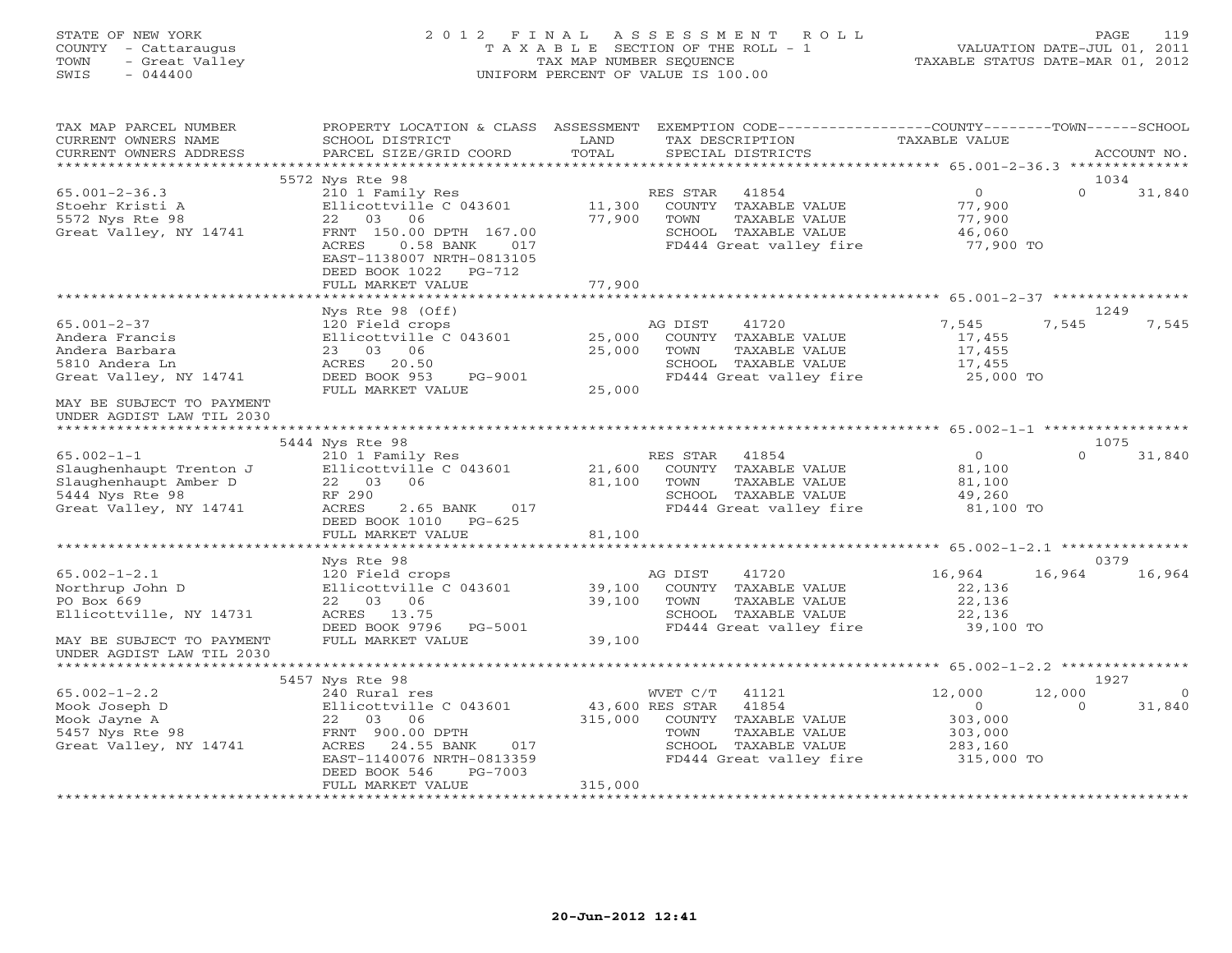# STATE OF NEW YORK 2 0 1 2 F I N A L A S S E S S M E N T R O L L PAGE 120 COUNTY - Cattaraugus T A X A B L E SECTION OF THE ROLL - 1 VALUATION DATE-JUL 01, 2011 TOWN - Great Valley TAX MAP NUMBER SEQUENCE TAXABLE STATUS DATE-MAR 01, 2012 SWIS - 044400 UNIFORM PERCENT OF VALUE IS 100.00

| TAX MAP PARCEL NUMBER<br>CURRENT OWNERS NAME<br>CURRENT OWNERS ADDRESS | PROPERTY LOCATION & CLASS ASSESSMENT<br>SCHOOL DISTRICT<br>PARCEL SIZE/GRID COORD | LAND<br>TOTAL  | EXEMPTION CODE-----------------COUNTY-------TOWN------SCHOOL<br>TAX DESCRIPTION<br>SPECIAL DISTRICTS | <b>TAXABLE VALUE</b> | ACCOUNT NO.        |
|------------------------------------------------------------------------|-----------------------------------------------------------------------------------|----------------|------------------------------------------------------------------------------------------------------|----------------------|--------------------|
| ************************                                               |                                                                                   |                |                                                                                                      |                      |                    |
|                                                                        | Nys Rte 98                                                                        |                |                                                                                                      |                      | 1932               |
| $65.002 - 1 - 2.3$                                                     | 105 Vac farmland                                                                  |                | COUNTY TAXABLE VALUE                                                                                 | 35,600               |                    |
| Polanski Gail M                                                        | Ellicottville C 043601                                                            | 35,600         | TOWN<br>TAXABLE VALUE                                                                                | 35,600               |                    |
| Polanski Aaron                                                         | 22 03 06                                                                          | 35,600         | SCHOOL TAXABLE VALUE                                                                                 | 35,600               |                    |
| 5563 Coachmans Ln                                                      |                                                                                   |                |                                                                                                      |                      |                    |
|                                                                        | FRNT 510.00 DPTH<br>11.10                                                         |                | FD444 Great valley fire                                                                              | 35,600 TO            |                    |
| Hamburg, NY 14075                                                      | ACRES                                                                             |                |                                                                                                      |                      |                    |
|                                                                        | DEED BOOK 1529<br>$PG-6001$                                                       |                |                                                                                                      |                      |                    |
|                                                                        | FULL MARKET VALUE                                                                 | 35,600         |                                                                                                      |                      |                    |
|                                                                        |                                                                                   |                |                                                                                                      |                      |                    |
|                                                                        | 5393 Nys Rte 98                                                                   |                |                                                                                                      |                      | 1934               |
| $65.002 - 1 - 2.4$                                                     | 240 Rural res                                                                     |                | RES STAR 41854                                                                                       | $\Omega$             | 31,840<br>$\Omega$ |
| Cloud Alana                                                            | Ellicottville C 043601                                                            | 55,200 AG BLDG | 41700                                                                                                | 42,119               | 42,119<br>42,119   |
| 5393 Nys Rte 98                                                        | 22 03 06                                                                          | 376,100        | COUNTY TAXABLE VALUE                                                                                 | 333,981              |                    |
| Great Valley, NY 14741                                                 | ACRES 107.85                                                                      |                | TOWN<br>TAXABLE VALUE                                                                                | 333,981              |                    |
|                                                                        | EAST-1140677 NRTH-0812399                                                         |                | SCHOOL TAXABLE VALUE                                                                                 | 302,141              |                    |
| MAY BE SUBJECT TO PAYMENT                                              | DEED BOOK 1620<br>PG-3002                                                         |                | FD444 Great valley fire                                                                              | 376,100 TO           |                    |
| UNDER RPTL483 UNTIL 2019                                               | FULL MARKET VALUE                                                                 | 376,100        |                                                                                                      |                      |                    |
|                                                                        |                                                                                   |                |                                                                                                      |                      |                    |
|                                                                        | Nys Rte 98                                                                        |                |                                                                                                      |                      | 1942               |
| $65.002 - 1 - 2.5$                                                     | 120 Field crops                                                                   |                | COUNTY TAXABLE VALUE                                                                                 | 33,900               |                    |
| Vogt Philip E                                                          | Ellicottville C 043601                                                            | 33,900         | TOWN<br>TAXABLE VALUE                                                                                | 33,900               |                    |
| PO Box 637                                                             | 9.80<br>ACRES                                                                     | 33,900         | SCHOOL TAXABLE VALUE                                                                                 | 33,900               |                    |
| Ellicottville, NY 14731                                                | EAST-1139917 NRTH-0814154                                                         |                | FD444 Great valley fire                                                                              | 33,900 TO            |                    |
|                                                                        | DEED BOOK 6142 PG-9001                                                            |                |                                                                                                      |                      |                    |
|                                                                        | FULL MARKET VALUE                                                                 | 33,900         |                                                                                                      |                      |                    |
|                                                                        | **************************                                                        |                |                                                                                                      |                      |                    |
|                                                                        | 5445 Nys Rte 98                                                                   |                |                                                                                                      |                      | 1956               |
| $65.002 - 1 - 2.6$                                                     | 240 Rural res                                                                     |                | COUNTY TAXABLE VALUE                                                                                 | 426,500              |                    |
| Polanski Paul N                                                        | Ellicottville C 043601                                                            | 41,800         | TAXABLE VALUE<br>TOWN                                                                                | 426,500              |                    |
| Polanski Gail M                                                        | ACRES 15.85                                                                       | 426,500        | SCHOOL TAXABLE VALUE                                                                                 | 426,500              |                    |
| 5563 Coachmans Ln                                                      | EAST-1141747 NRTH-0813814                                                         |                | FD444 Great valley fire                                                                              | 426,500 TO           |                    |
| Hamburg, NY 14075                                                      | FULL MARKET VALUE                                                                 | 426,500        |                                                                                                      |                      |                    |
| ********************                                                   | ********************                                                              |                |                                                                                                      |                      |                    |
|                                                                        | Nys Rte 98                                                                        |                |                                                                                                      |                      | 0381               |
| $65.002 - 1 - 3.1$                                                     | 120 Field crops                                                                   |                | 41720<br>AG DIST                                                                                     | 20,679               | 20,679<br>20,679   |
|                                                                        |                                                                                   |                |                                                                                                      |                      |                    |
| Northrup John D                                                        | Ellicottville C 043601                                                            | 42,500         | COUNTY TAXABLE VALUE                                                                                 | 21,821               |                    |
| PO Box 669                                                             | FRNT 1081.00 DPTH                                                                 | 42,500         | TOWN<br>TAXABLE VALUE                                                                                | 21,821               |                    |
| Ellicottville, NY 14731                                                | ACRES 18.40                                                                       |                | SCHOOL TAXABLE VALUE                                                                                 | 21,821               |                    |
|                                                                        | EAST-1142519 NRTH-0815303                                                         |                | FD444 Great valley fire                                                                              | 42,500 TO            |                    |
| MAY BE SUBJECT TO PAYMENT                                              | DEED BOOK 9796<br>PG-5001                                                         |                |                                                                                                      |                      |                    |
| UNDER AGDIST LAW TIL 2030                                              | FULL MARKET VALUE                                                                 | 42,500         |                                                                                                      |                      |                    |
|                                                                        |                                                                                   |                |                                                                                                      |                      |                    |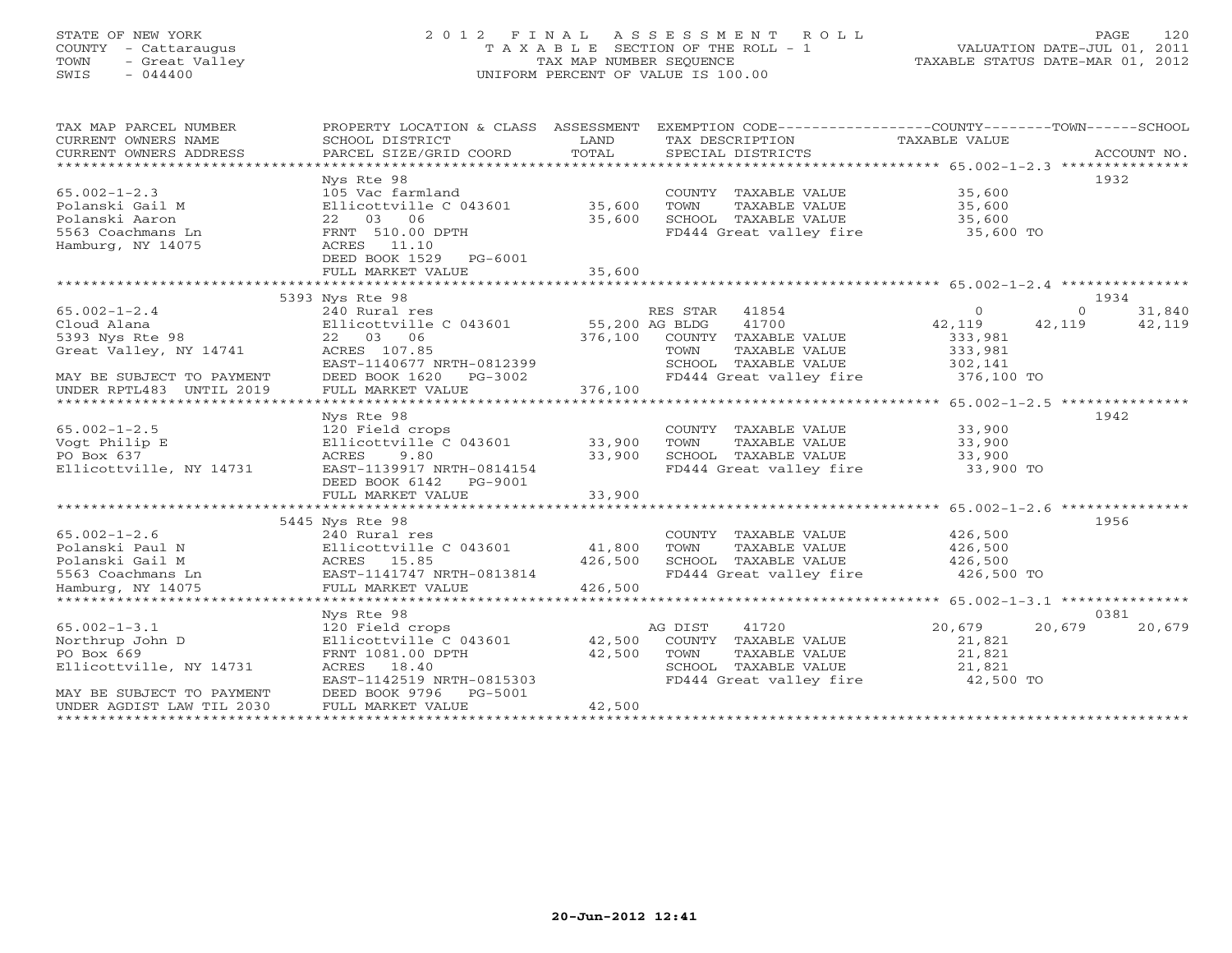# STATE OF NEW YORK 2 0 1 2 F I N A L A S S E S S M E N T R O L L PAGE 121 COUNTY - Cattaraugus T A X A B L E SECTION OF THE ROLL - 1 VALUATION DATE-JUL 01, 2011 TOWN - Great Valley TAX MAP NUMBER SEQUENCE TAXABLE STATUS DATE-MAR 01, 2012 SWIS - 044400 UNIFORM PERCENT OF VALUE IS 100.00

| TAX MAP PARCEL NUMBER     |                                          |        | PROPERTY LOCATION & CLASS ASSESSMENT EXEMPTION CODE----------------COUNTY-------TOWN------SCHOOL |               |                |
|---------------------------|------------------------------------------|--------|--------------------------------------------------------------------------------------------------|---------------|----------------|
| CURRENT OWNERS NAME       | SCHOOL DISTRICT                          | LAND   | TAX DESCRIPTION                                                                                  | TAXABLE VALUE |                |
| CURRENT OWNERS ADDRESS    | PARCEL SIZE/GRID COORD                   | TOTAL  | SPECIAL DISTRICTS                                                                                |               | ACCOUNT NO.    |
|                           |                                          |        |                                                                                                  |               | 1933           |
| $65.002 - 1 - 3.2$        | Nys Rte 98                               |        |                                                                                                  | 51,300        |                |
|                           | 105 Vac farmland                         |        | COUNTY TAXABLE VALUE                                                                             |               |                |
| Polanski Gail M           | Ellicottville C 043601                   | 51,300 | TOWN<br>TAXABLE VALUE                                                                            | 51,300        |                |
| Polanski Aaron            | 14 03 06                                 | 51,300 | SCHOOL TAXABLE VALUE                                                                             | 51,300        |                |
| 5563 Coachmans Ln         | FF 1081.00                               |        | FD444 Great valley fire                                                                          | 51,300 TO     |                |
| Hamburg, NY 14075         | ACRES 65.25                              |        |                                                                                                  |               |                |
|                           | EAST-1142735 NRTH-0813050                |        |                                                                                                  |               |                |
|                           | DEED BOOK 1529<br>PG-6001                |        |                                                                                                  |               |                |
|                           | FULL MARKET VALUE                        | 51,300 |                                                                                                  |               |                |
|                           |                                          |        |                                                                                                  |               |                |
|                           | Nys Rte 98                               |        |                                                                                                  |               | 1955           |
| $65.002 - 1 - 3.3$        | 105 Vac farmland                         |        | COUNTY TAXABLE VALUE                                                                             | 37,600        |                |
| Polanski Paul             | Ellicottville C 043601                   | 37,600 | TAXABLE VALUE<br>TOWN                                                                            | 37,600        |                |
| Polanski Gail M           | ACRES 12.65<br>EAST-1142134 NRTH-0813893 | 37,600 | SCHOOL TAXABLE VALUE                                                                             | 37,600        |                |
| 5563 Coachmans Ln         |                                          |        | FD444 Great valley fire                                                                          | 37,600 TO     |                |
| Hamburg, NY 14075         | DEED BOOK 3405<br>PG-5002                |        |                                                                                                  |               |                |
|                           | FULL MARKET VALUE                        | 37,600 |                                                                                                  |               |                |
|                           |                                          |        |                                                                                                  |               |                |
|                           | 5321 Nys Rte 98                          |        |                                                                                                  |               | 0316           |
| $65.002 - 1 - 4$          | 433 Auto body                            |        | COUNTY TAXABLE VALUE                                                                             | 72,000        |                |
| Schumaker Joseph B        | Ellicottville C 043601                   | 21,000 | TOWN<br>TAXABLE VALUE                                                                            | 72,000        |                |
| PO Box 106                | 14 03 06                                 | 72,000 | SCHOOL TAXABLE VALUE                                                                             | 72,000        |                |
| Great Valley, NY 14741    | FRNT 281.00 DPTH                         |        | FD444 Great valley fire                                                                          | 72,000 TO     |                |
|                           | ACRES<br>2.37                            |        |                                                                                                  |               |                |
|                           | DEED BOOK 984<br>$PG-916$                |        |                                                                                                  |               |                |
|                           | FULL MARKET VALUE                        | 72,000 |                                                                                                  |               |                |
|                           |                                          |        |                                                                                                  |               |                |
|                           | Nys Rte 98 (Off)                         |        |                                                                                                  |               | 0315           |
| $65.002 - 1 - 5$          | 330 Vacant comm                          |        | COUNTY TAXABLE VALUE                                                                             | 26,400        |                |
| Schumaker Joseph B        | Ellicottville C 043601                   | 26,400 | TAXABLE VALUE<br>TOWN                                                                            | 26,400        |                |
| PO Box 106                | 14 03 06                                 | 26,400 | SCHOOL TAXABLE VALUE                                                                             | 26,400        |                |
| Great Valley, NY 14741    | 4.80<br>ACRES                            |        | FD444 Great valley fire                                                                          | 26,400 TO     |                |
|                           | DEED BOOK 984<br>PG-916                  |        |                                                                                                  |               |                |
|                           | FULL MARKET VALUE                        | 26,400 |                                                                                                  |               |                |
|                           | ************************                 |        |                                                                                                  |               |                |
|                           | Nys Rte 98                               |        |                                                                                                  |               | 0413           |
| $65.002 - 1 - 6.1$        | 112 Dairy farm                           |        | AG DIST<br>41720                                                                                 | 4,322         | 4,322<br>4,322 |
| Hurlburt Ralph            | Ellicottville C 043601                   |        | 69,100 SILO T/C/S 42100                                                                          | 2,238         | 2,238<br>2,238 |
| Hurlburt Hanna            | 14 03 06                                 | 99,800 | COUNTY TAXABLE VALUE                                                                             | 93,240        |                |
| 5199 Nys Rte 98           | FF 1517.00                               |        | TOWN<br>TAXABLE VALUE                                                                            | 93,240        |                |
| Great Valley, NY 14741    | ACRES 160.10                             |        | SCHOOL TAXABLE VALUE                                                                             | 93,240        |                |
|                           | DEED BOOK 00979 PG-00165                 |        | FD444 Great valley fire                                                                          | 99,800 TO     |                |
| MAY BE SUBJECT TO PAYMENT | FULL MARKET VALUE                        | 99,800 |                                                                                                  |               |                |
| UNDER AGDIST LAW TIL 2030 |                                          |        |                                                                                                  |               |                |
|                           |                                          |        |                                                                                                  |               |                |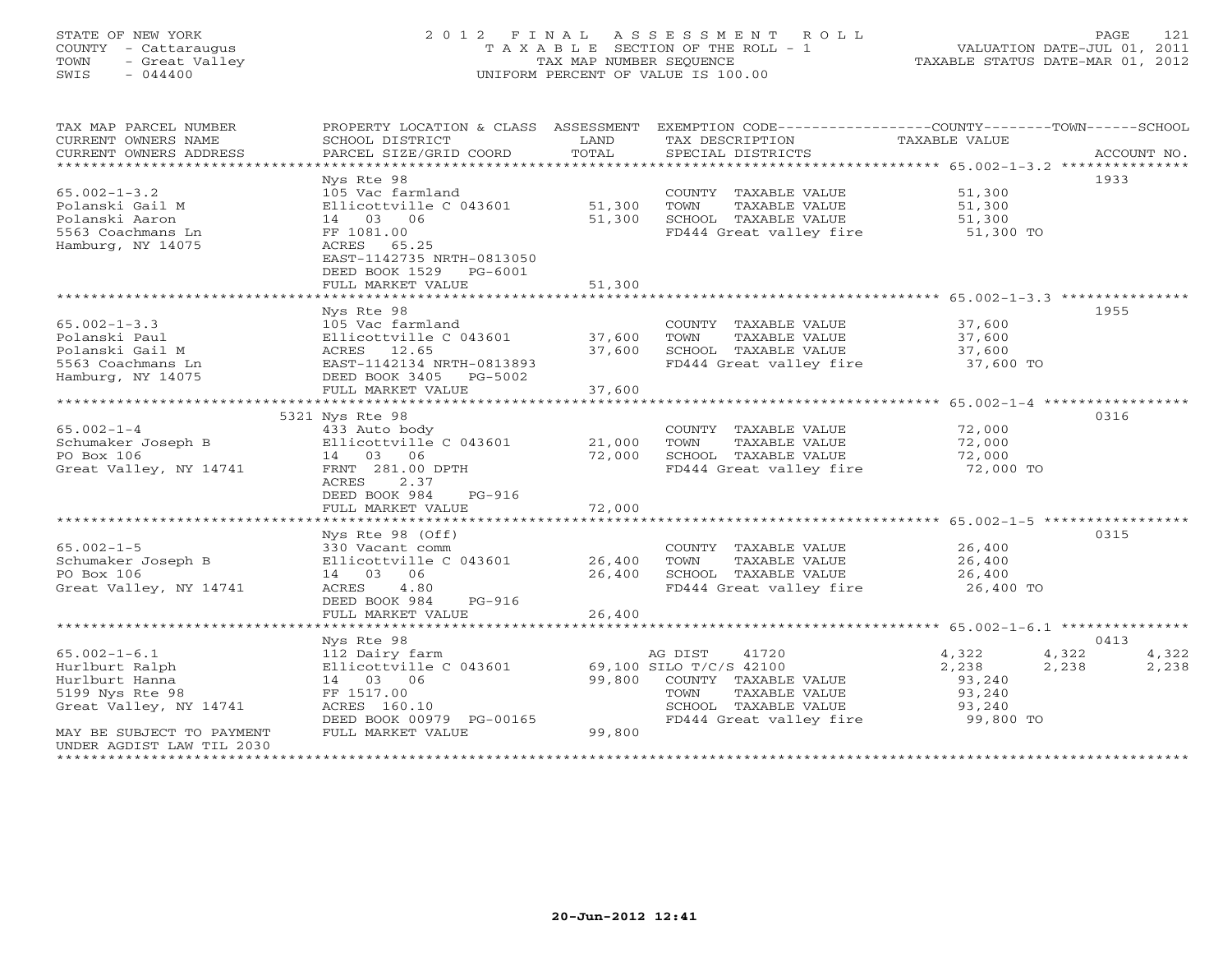# STATE OF NEW YORK 2 0 1 2 F I N A L A S S E S S M E N T R O L L PAGE 122 COUNTY - Cattaraugus T A X A B L E SECTION OF THE ROLL - 1 VALUATION DATE-JUL 01, 2011 TOWN - Great Valley TAX MAP NUMBER SEQUENCE TAXABLE STATUS DATE-MAR 01, 2012 SWIS - 044400 UNIFORM PERCENT OF VALUE IS 100.00

| TAX MAP PARCEL NUMBER<br>CURRENT OWNERS NAME<br>CURRENT OWNERS ADDRESS                                                                                             | PROPERTY LOCATION & CLASS ASSESSMENT<br>SCHOOL DISTRICT<br>PARCEL SIZE/GRID COORD                                                                                                                 | LAND<br>TOTAL<br>SPECIAL DISTRICTS                                                                                                                                                     | EXEMPTION CODE-----------------COUNTY-------TOWN------SCHOOL<br>TAX DESCRIPTION TAXABLE VALUE<br>ACCOUNT NO.                                            |
|--------------------------------------------------------------------------------------------------------------------------------------------------------------------|---------------------------------------------------------------------------------------------------------------------------------------------------------------------------------------------------|----------------------------------------------------------------------------------------------------------------------------------------------------------------------------------------|---------------------------------------------------------------------------------------------------------------------------------------------------------|
| $65.002 - 1 - 6.2$<br>Hurlburt Dennis J<br>Hurlburt Marie K<br>5257 Nys Rte 98<br>Great Valley, NY 14741<br>MAY BE SUBJECT TO PAYMENT<br>UNDER AGDIST LAW TIL 2030 | 5257 Nys Rte 98<br>240 Rural res<br>Ellicottville C 043601<br>07 14 15<br>ACRES 28.60<br>EAST-1144149 NRTH-0815567<br>DEED BOOK 2871 PG-5001<br>FULL MARKET VALUE                                 | AG DIST<br>41720<br>44,400 RES STAR 41854<br>206,100<br>COUNTY TAXABLE VALUE<br>TOWN<br>TAXABLE VALUE<br>SCHOOL TAXABLE VALUE<br>FD444 Great valley fire<br>206,100                    | 1048<br>6,952<br>6,952<br>6,952<br>$\overline{0}$<br>31,840<br>$\Omega$<br>199,148<br>199,148<br>167,308<br>206,100 TO                                  |
|                                                                                                                                                                    |                                                                                                                                                                                                   |                                                                                                                                                                                        |                                                                                                                                                         |
|                                                                                                                                                                    | 5271 Nys Rte 98                                                                                                                                                                                   |                                                                                                                                                                                        | 0323                                                                                                                                                    |
| $65.002 - 1 - 7$<br>Harrington John J Jr Ellicottville C 043601 20,000<br>5271 Nys Rte 98<br>PO Box 252<br>Great Valley, NY 14741                                  | 210 1 Family Res<br>14 03 06<br>FF 275.00<br>1.93<br>ACRES<br>DEED BOOK 922<br>PG-1162<br>FULL MARKET VALUE                                                                                       | RES STAR 41854<br>COUNTY TAXABLE VALUE<br>160,800<br>TAXABLE VALUE<br>TOWN<br>SCHOOL TAXABLE VALUE<br>FD444 Great valley fire<br>160,800                                               | $\overline{0}$<br>$\Omega$<br>31,840<br>160,800<br>160,800<br>128,960<br>160,800 TO                                                                     |
|                                                                                                                                                                    |                                                                                                                                                                                                   |                                                                                                                                                                                        |                                                                                                                                                         |
| $65.002 - 1 - 8.1$<br>Conlon James H<br>5224 Nys Rte 98<br>Great Valley, NY 14741                                                                                  | 5224 Nys Rte 98<br>210 1 Family Res<br>Ellicottville C 043601<br>14 03 06<br>FF 1460.00 NYS RTE 98<br>FF 200.00 CO RD 71<br>2.27<br>ACRES<br>EAST-1144981 NRTH-0815345<br>DEED BOOK 10276 PG-8001 | AGED C/T/S 41800<br>20,800 SR STAR<br>41834<br>65,700 COUNTY TAXABLE VALUE<br>TAXABLE VALUE<br>TOWN<br>SCHOOL TAXABLE VALUE<br>FD444 Great valley fire                                 | 0401<br>32,850<br>32,850<br>32,850<br>$\overline{0}$<br>32,850<br>$\circ$<br>32,850<br>32,850<br>$\Omega$<br>65,700 TO                                  |
|                                                                                                                                                                    | FULL MARKET VALUE                                                                                                                                                                                 | 65,700                                                                                                                                                                                 |                                                                                                                                                         |
|                                                                                                                                                                    |                                                                                                                                                                                                   |                                                                                                                                                                                        |                                                                                                                                                         |
| $65.002 - 1 - 9$<br>Hurlburt Ralph<br>Hurlburt Hanna<br>5199 Nys Rte 98<br>Great Valley, NY 14741<br>MAY BE SUBJECT TO PAYMENT<br>UNDER AGDIST LAW TIL 2030        | 5199 Nys Rte 98<br>112 Dairy farm<br>Ellicottville C 043601<br>06 03 06<br>FRNT 1020.00 DPTH<br>ACRES 110.57<br>DEED BOOK 00979 PG-00165<br>FULL MARKET VALUE                                     | 41720<br>AG DIST<br>59,800 SR STAR<br>41834<br>229,800 SILO T/C/S 42100<br>COUNTY TAXABLE VALUE<br>TOWN<br>TAXABLE VALUE<br>SCHOOL TAXABLE VALUE<br>229,800<br>FD444 Great valley fire | 0414<br>$\Omega$<br>$\circ$<br>$\bigcirc$<br>63,800<br>$\circ$<br>$\Omega$<br>19,604<br>19,604<br>19,604<br>210,196<br>210,196<br>146,396<br>229,800 TO |
|                                                                                                                                                                    |                                                                                                                                                                                                   |                                                                                                                                                                                        |                                                                                                                                                         |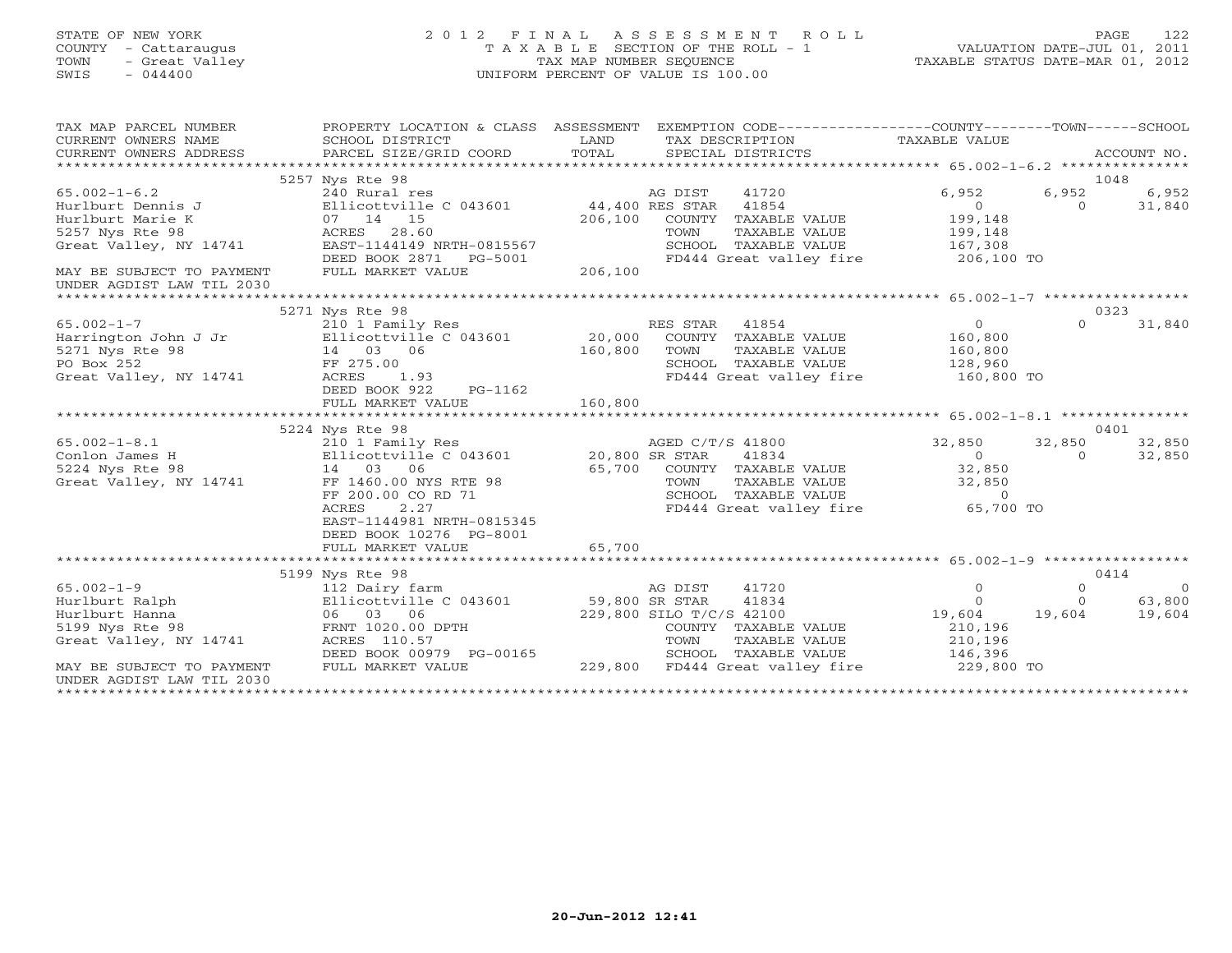# STATE OF NEW YORK 2 0 1 2 F I N A L A S S E S S M E N T R O L L PAGE 123 COUNTY - Cattaraugus T A X A B L E SECTION OF THE ROLL - 1 VALUATION DATE-JUL 01, 2011 TOWN - Great Valley TAX MAP NUMBER SEQUENCE TAXABLE STATUS DATE-MAR 01, 2012 SWIS - 044400 UNIFORM PERCENT OF VALUE IS 100.00

| TAX MAP PARCEL NUMBER<br>CURRENT OWNERS NAME | PROPERTY LOCATION & CLASS ASSESSMENT<br>SCHOOL DISTRICT | LAND            | EXEMPTION CODE-----------------COUNTY-------TOWN------SCHOOL<br>TAX DESCRIPTION | TAXABLE VALUE                                    |                    |
|----------------------------------------------|---------------------------------------------------------|-----------------|---------------------------------------------------------------------------------|--------------------------------------------------|--------------------|
| CURRENT OWNERS ADDRESS                       | PARCEL SIZE/GRID COORD                                  | TOTAL           | SPECIAL DISTRICTS                                                               |                                                  | ACCOUNT NO.        |
| *************************                    |                                                         |                 |                                                                                 |                                                  | 0935               |
| $65.002 - 1 - 11$                            | 5160 Nys Rte 98<br>210 1 Family Res                     |                 | CW_15_VET/ 41161                                                                | 12,000<br>12,000                                 | $\Omega$           |
| Watson Frank W                               | Ellicottville C 043601                                  | 18,000 RES STAR | 41854                                                                           | $\Omega$                                         | 31,840<br>$\Omega$ |
| 5160 Nys Rte 98                              | 06 03 06                                                | 89,000          | COUNTY TAXABLE VALUE                                                            | 77,000                                           |                    |
| Great Valley, NY 14741                       | FF 145.00                                               |                 | TAXABLE VALUE<br>TOWN                                                           | 77,000                                           |                    |
|                                              | ACRES<br>1.00                                           |                 | SCHOOL TAXABLE VALUE                                                            | 57,160                                           |                    |
|                                              | DEED BOOK 968<br>PG-641                                 |                 | FD444 Great valley fire                                                         | 89,000 TO                                        |                    |
|                                              | FULL MARKET VALUE                                       | 89,000          |                                                                                 |                                                  |                    |
|                                              |                                                         |                 |                                                                                 |                                                  |                    |
|                                              | Nys Rte 98                                              |                 |                                                                                 |                                                  | 0936               |
| $65.002 - 1 - 12$                            | 320 Rural vacant                                        |                 | COUNTY TAXABLE VALUE                                                            | 8,000                                            |                    |
| Gerwitz Lloyd N                              | Ellicottville C 043601                                  | 8,000           | TOWN<br>TAXABLE VALUE                                                           | 8,000                                            |                    |
| 5058 Nys Rte 98                              | 06 03 06                                                | 8,000           | SCHOOL TAXABLE VALUE                                                            | 8,000                                            |                    |
| Great Valley, NY 14741                       | FRNT 132.00 DPTH 297.00                                 |                 | FD444 Great valley fire                                                         | 8,000 TO                                         |                    |
|                                              | ACRES<br>0.90                                           |                 |                                                                                 |                                                  |                    |
|                                              | DEED BOOK 963<br>$PG-94$                                |                 |                                                                                 |                                                  |                    |
|                                              | FULL MARKET VALUE                                       | 8,000           |                                                                                 |                                                  |                    |
|                                              |                                                         |                 |                                                                                 |                                                  |                    |
|                                              | 5135 Nys Rte 98                                         |                 |                                                                                 |                                                  | 0357               |
| $65.002 - 1 - 13$                            | 210 1 Family Res                                        |                 | WVET C/T<br>41121                                                               | 12,000<br>12,000                                 | $\Omega$           |
| Halloran James                               | Ellicottville C 043601                                  | 9,500 SR STAR   | 41834                                                                           | $\overline{0}$                                   | $\cap$<br>63,800   |
| Halloran June                                | 06 03 06                                                | 148,200         | COUNTY TAXABLE VALUE                                                            | 136,200                                          |                    |
| 5135 Nys Rte 98                              | FRNT 150.00 DPTH 125.00                                 |                 | TOWN<br>TAXABLE VALUE                                                           | 136,200                                          |                    |
| Great Valley, NY 14741                       | ACRES<br>0.43                                           |                 | SCHOOL TAXABLE VALUE                                                            | 84,400                                           |                    |
|                                              | DEED BOOK 690<br>$PG-366$                               |                 | FD444 Great valley fire                                                         | 148,200 TO                                       |                    |
|                                              | FULL MARKET VALUE                                       | 148,200         |                                                                                 |                                                  |                    |
|                                              |                                                         |                 |                                                                                 |                                                  |                    |
|                                              | 5127 Nys Rte 98                                         |                 |                                                                                 |                                                  | 0361               |
| $65.002 - 1 - 14$                            | 210 1 Family Res                                        |                 | SR STAR<br>41834                                                                | $\circ$                                          | $\Omega$<br>63,800 |
| Roblee Joanna M                              | Ellicottville C 043601                                  | 18,000          | COUNTY TAXABLE VALUE                                                            | 149,400                                          |                    |
| 5127 Nys Rte 98                              | 06 03 06                                                | 149,400         | TOWN<br>TAXABLE VALUE                                                           | 149,400                                          |                    |
| Great Valley, NY 14741                       | ACRES<br>1.00                                           |                 | SCHOOL TAXABLE VALUE                                                            | 85,600                                           |                    |
|                                              | DEED BOOK 971<br>PG-499                                 |                 | FD444 Great valley fire                                                         | 149,400 TO                                       |                    |
|                                              | FULL MARKET VALUE                                       | 149,400         |                                                                                 |                                                  |                    |
|                                              |                                                         |                 |                                                                                 | ****************** 65.002-1-16.1 *************** |                    |
|                                              | Nys Rte 98                                              |                 |                                                                                 |                                                  | 0358               |
| $65.002 - 1 - 16.1$                          | 311 Res vac land                                        |                 | COUNTY TAXABLE VALUE                                                            | 3,500                                            |                    |
| Andrews Troy S                               | Ellicottville C 043601                                  | 3,500           | TOWN<br>TAXABLE VALUE                                                           | 3,500                                            |                    |
| Andrews Kathryn J                            | 06 03<br>06                                             | 3,500           | SCHOOL TAXABLE VALUE                                                            | 3,500                                            |                    |
| 5134 Nys Rte 98                              | FRNT 125.00 DPTH 275.00                                 |                 | FD444 Great valley fire                                                         | 3,500 TO                                         |                    |
| Great Valley, NY 14741                       | 0.79<br>ACRES                                           |                 |                                                                                 |                                                  |                    |
|                                              | DEED BOOK 15743 PG-3001                                 |                 |                                                                                 |                                                  |                    |
|                                              | FULL MARKET VALUE                                       | 3,500           |                                                                                 |                                                  |                    |
|                                              | * * * * * * * * * * * * * * * * * * *                   |                 |                                                                                 |                                                  |                    |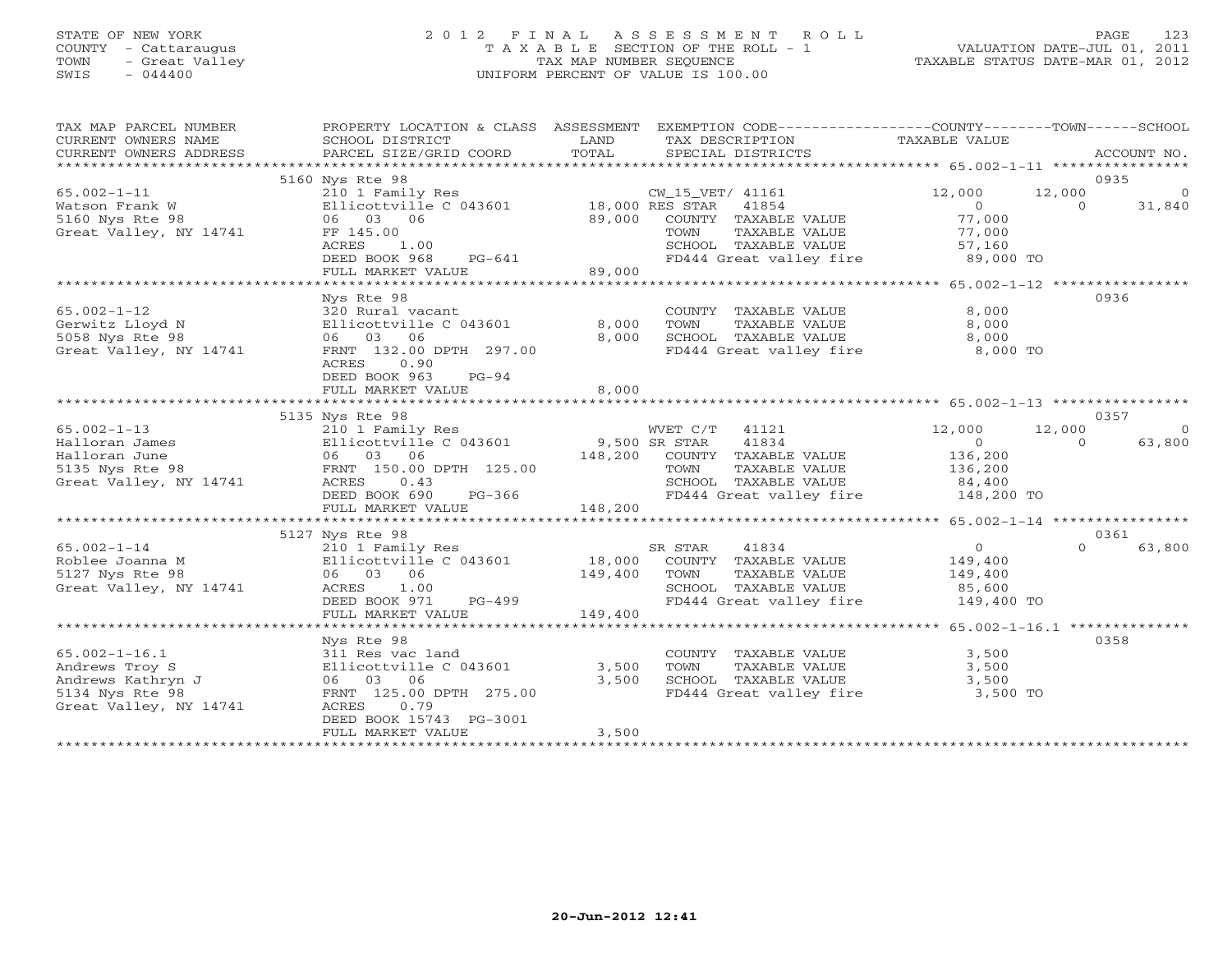# STATE OF NEW YORK 2 0 1 2 F I N A L A S S E S S M E N T R O L L PAGE 124 COUNTY - Cattaraugus T A X A B L E SECTION OF THE ROLL - 1 VALUATION DATE-JUL 01, 2011 TOWN - Great Valley TAX MAP NUMBER SEQUENCE TAXABLE STATUS DATE-MAR 01, 2012 SWIS - 044400 UNIFORM PERCENT OF VALUE IS 100.00

| TAX MAP PARCEL NUMBER<br>CURRENT OWNERS NAME | PROPERTY LOCATION & CLASS ASSESSMENT<br>SCHOOL DISTRICT | LAND            | EXEMPTION CODE-----------------COUNTY-------TOWN------SCHOOL<br>TAX DESCRIPTION | TAXABLE VALUE                           |                    |
|----------------------------------------------|---------------------------------------------------------|-----------------|---------------------------------------------------------------------------------|-----------------------------------------|--------------------|
| CURRENT OWNERS ADDRESS                       | PARCEL SIZE/GRID COORD                                  | TOTAL           | SPECIAL DISTRICTS                                                               |                                         | ACCOUNT NO.        |
| *********************                        |                                                         |                 |                                                                                 |                                         |                    |
|                                              | 5124 Nys Rte 98                                         |                 |                                                                                 |                                         | 1725               |
| $65.002 - 1 - 16.2$                          | 210 1 Family Res                                        |                 | 41854<br>RES STAR                                                               | 0                                       | $\Omega$<br>31,840 |
| Neilon Mary C                                | Ellicottville C 043601                                  | 18,800          | COUNTY TAXABLE VALUE                                                            | 95,800                                  |                    |
| 5124 Nys Rte 98                              | 06 03 06                                                | 95,800          | TOWN<br>TAXABLE VALUE                                                           | 95,800                                  |                    |
| Great Valley, NY 14741                       | FRNT 218.00 DPTH                                        |                 | SCHOOL TAXABLE VALUE                                                            | 63,960                                  |                    |
|                                              | 026<br>ACRES<br>1.35 BANK                               |                 | FD444 Great valley fire                                                         | 95,800 TO                               |                    |
|                                              | EAST-1146634 NRTH-0815858                               |                 |                                                                                 |                                         |                    |
|                                              | DEED BOOK 970<br>$PG-780$                               |                 |                                                                                 |                                         |                    |
|                                              | FULL MARKET VALUE                                       | 95,800          |                                                                                 |                                         |                    |
|                                              | 5134 Nys Rte 98                                         |                 |                                                                                 |                                         | 1971               |
| $65.002 - 1 - 16.3$                          | 210 1 Family Res                                        |                 | WVET C/T 41121                                                                  | 12,000                                  | 12,000<br>$\Omega$ |
| Andrews Troy S                               | Ellicottville C 043601                                  | 21,100 RES STAR | 41854                                                                           | $\Omega$                                | 31,840<br>$\Omega$ |
| Andrews Kathryn J                            | 2.40 BANK<br>ACRES<br>017                               |                 | 132,200 COUNTY TAXABLE VALUE                                                    | 120,200                                 |                    |
| 5134 Nys Rte 98                              | EAST-1146349 NRTH-0815779                               |                 | TAXABLE VALUE<br>TOWN                                                           | 120,200                                 |                    |
| Great Valley, NY 14741                       | DEED BOOK 6237 PG-5003                                  |                 | SCHOOL TAXABLE VALUE                                                            | 100,360                                 |                    |
|                                              | FULL MARKET VALUE                                       |                 | 132,200 FD444 Great valley fire                                                 | 132,200 TO                              |                    |
|                                              |                                                         |                 |                                                                                 |                                         |                    |
|                                              | Nys Rte 98                                              |                 |                                                                                 |                                         | 0356               |
| $65.002 - 1 - 17.1$                          | 120 Field crops                                         |                 | COUNTY TAXABLE VALUE                                                            | 79,100                                  |                    |
| Steele William D                             | Ellicottville C 043601                                  | 58,100          | TOWN<br>TAXABLE VALUE                                                           | 79,100                                  |                    |
| 5250 Sugartown Rd<br>Great Valley, NY 14741  | 06 03 06<br>ACRES 101.50                                | 79,100          | SCHOOL TAXABLE VALUE<br>FD444 Great valley fire                                 | 79,100<br>79,100 TO                     |                    |
|                                              | EAST-1146638 NRTH-0813508                               |                 |                                                                                 |                                         |                    |
|                                              | DEED BOOK 00977 PG-00054                                |                 |                                                                                 |                                         |                    |
|                                              | FULL MARKET VALUE                                       | 79,100          |                                                                                 |                                         |                    |
|                                              | **********************                                  |                 |                                                                                 |                                         |                    |
|                                              | 5117 Nys Rte 98                                         |                 |                                                                                 |                                         | 1222               |
| $65.002 - 1 - 17.2$                          | 210 1 Family Res                                        |                 | RES STAR 41854                                                                  | $\circ$                                 | $\Omega$<br>31,840 |
| Weishan Brian L                              | Ellicottville C 043601                                  | 8,400           | COUNTY TAXABLE VALUE                                                            | 75,000                                  |                    |
| 5117 Nys Rte 98                              | 06 03 06                                                | 75,000          | TOWN<br>TAXABLE VALUE                                                           | 75,000                                  |                    |
| Great Valley, NY 14741                       | FRNT 119.60 DPTH 126.40                                 |                 | SCHOOL TAXABLE VALUE                                                            | 43,160                                  |                    |
|                                              | ACRES<br>0.35                                           |                 | FD444 Great valley fire                                                         | 75,000 TO                               |                    |
|                                              | EAST-1146759 NRTH-0815606                               |                 |                                                                                 |                                         |                    |
|                                              | DEED BOOK 933<br>$PG-345$<br>FULL MARKET VALUE          | 75,000          |                                                                                 |                                         |                    |
|                                              |                                                         |                 |                                                                                 | ********** 65.002-1-17.3 ************** |                    |
|                                              | Nys Rte 98                                              |                 |                                                                                 |                                         | 1726               |
| $65.002 - 1 - 17.3$                          | 314 Rural vac<10                                        |                 | COUNTY TAXABLE VALUE                                                            | 21,100                                  |                    |
| Halloran James                               | Ellicottville C 043601                                  | 21,100          | TOWN<br>TAXABLE VALUE                                                           | 21,100                                  |                    |
| Nys Rte 98 Box 100                           | 06 03 06                                                | 21,100          | SCHOOL TAXABLE VALUE                                                            | 21,100                                  |                    |
| Great Valley, NY 14741                       | FRNT 231.20 DPTH                                        |                 | FD444 Great valley fire                                                         | 21,100 TO                               |                    |
|                                              | 2.40<br>ACRES                                           |                 |                                                                                 |                                         |                    |
|                                              | EAST-1146357 NRTH-0815410                               |                 |                                                                                 |                                         |                    |
|                                              | DEED BOOK 971<br>$PG-495$                               |                 |                                                                                 |                                         |                    |
|                                              | FULL MARKET VALUE<br>***********************            | 21,100          |                                                                                 |                                         |                    |
|                                              |                                                         |                 |                                                                                 |                                         |                    |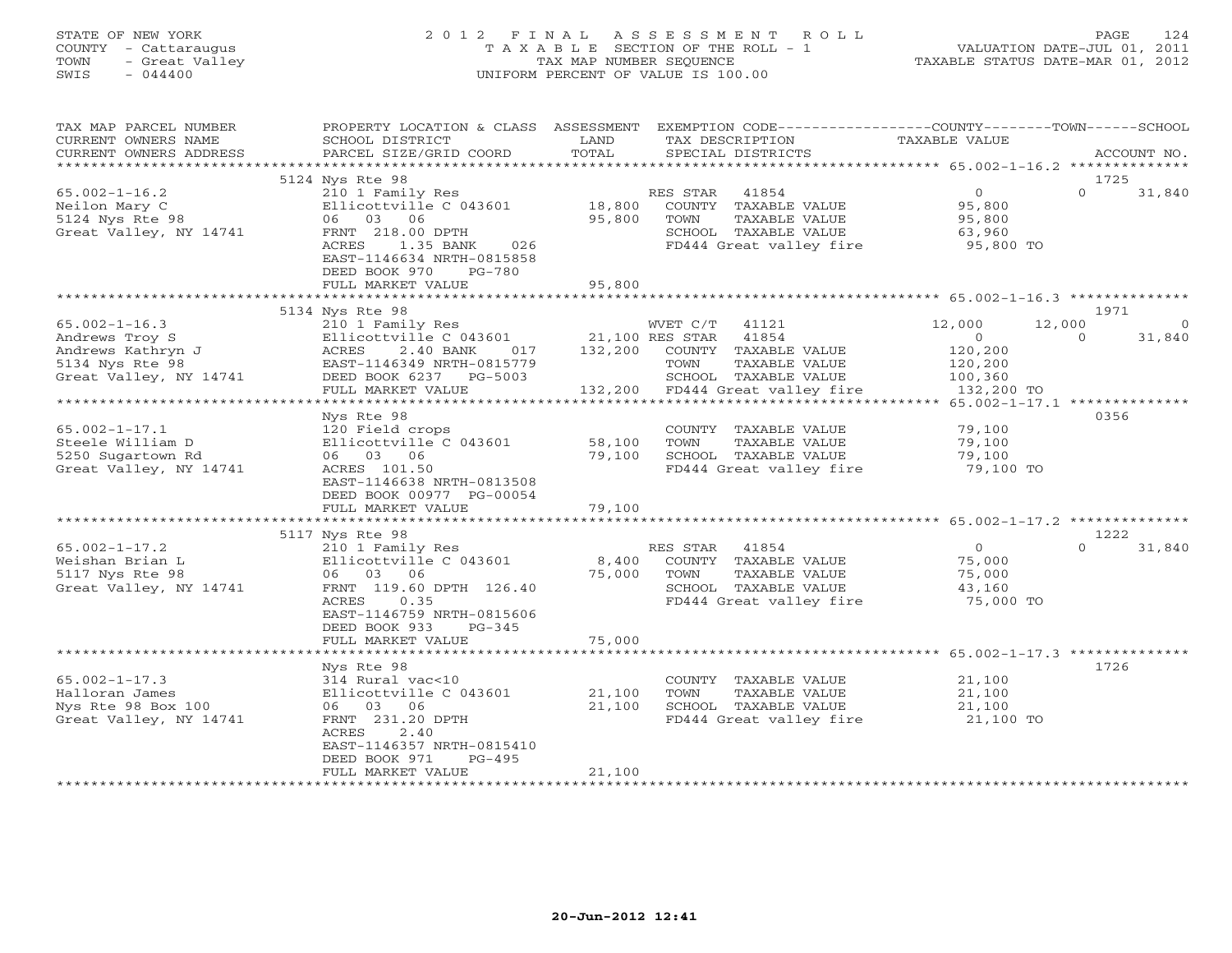#### STATE OF NEW YORK 2 0 1 2 F I N A L A S S E S S M E N T R O L L PAGE 125 COUNTY - Cattaraugus T A X A B L E SECTION OF THE ROLL - 1 VALUATION DATE-JUL 01, 2011 TOWN - Great Valley TAX MAP NUMBER SEQUENCE TAXABLE STATUS DATE-MAR 01, 2012 SWIS - 044400 UNIFORM PERCENT OF VALUE IS 100.00UNIFORM PERCENT OF VALUE IS 100.00

| TAX MAP PARCEL NUMBER<br>CURRENT OWNERS NAME<br>CURRENT OWNERS ADDRESS                                     | SCHOOL DISTRICT<br>PARCEL SIZE/GRID COORD                                                                                                                                          | LAND<br>TOTAL                | PROPERTY LOCATION & CLASS ASSESSMENT EXEMPTION CODE---------------COUNTY-------TOWN-----SCHOOL<br>TAX DESCRIPTION<br>SPECIAL DISTRICTS           | TAXABLE VALUE                                                              | ACCOUNT NO.                                  |
|------------------------------------------------------------------------------------------------------------|------------------------------------------------------------------------------------------------------------------------------------------------------------------------------------|------------------------------|--------------------------------------------------------------------------------------------------------------------------------------------------|----------------------------------------------------------------------------|----------------------------------------------|
| ***********************                                                                                    |                                                                                                                                                                                    |                              |                                                                                                                                                  |                                                                            |                                              |
| $65.002 - 1 - 18$<br>Harrington Michael<br>Harrington Susanne<br>5073 Nys Rte 98<br>Great Valley, NY 14741 | 5073 Nys Rte 98<br>112 Dairy farm<br>Ellicottville C 043601<br>06 03 06<br>FF 480.00<br>ACRES 68.41<br>EAST-1147489 NRTH-0813684<br>DEED BOOK 774<br>$PG-504$<br>FULL MARKET VALUE | 164,300<br>164,300           | RES STAR<br>41854<br>51,900 SILO T/C/S 42100<br>COUNTY TAXABLE VALUE<br>TOWN<br>TAXABLE VALUE<br>SCHOOL TAXABLE VALUE<br>FD444 Great valley fire | $\circ$<br>3,512<br>160,788<br>160,788<br>128,948<br>164,300 TO            | 0859<br>$\Omega$<br>31,840<br>3,512<br>3,512 |
|                                                                                                            |                                                                                                                                                                                    |                              |                                                                                                                                                  |                                                                            |                                              |
| $65.002 - 1 - 19$<br>Fish Katherine G<br>Fish Allan L<br>5059 Nys Rte 98<br>Great Valley, NY 14741         | 5059 Nys Rte 98<br>270 Mfg housing<br>Ellicottville C 043601<br>06 03 06<br>FF 265.00<br>ACRES<br>2.94<br>EAST-1147684 NRTH-0815729<br>DEED BOOK 967<br>$PG-262$                   | 22,300<br>42,100             | RES STAR<br>41854<br>COUNTY TAXABLE VALUE<br>TAXABLE VALUE<br>TOWN<br>SCHOOL TAXABLE VALUE<br>FD444 Great valley fire                            | $\overline{0}$<br>42,100<br>42,100<br>10,260<br>42,100 TO                  | 0244<br>$\Omega$<br>31,840                   |
|                                                                                                            | FULL MARKET VALUE                                                                                                                                                                  | 42,100                       |                                                                                                                                                  |                                                                            |                                              |
|                                                                                                            |                                                                                                                                                                                    |                              |                                                                                                                                                  |                                                                            | 0362                                         |
| $65.002 - 1 - 20$<br>Halloran Timothy<br>5034 Nys Rte 98<br>Great Valley, NY 14741                         | 5034 Nys Rte 98<br>210 1 Family Res<br>Ellicottville C 043601<br>06 03 06<br>FRNT 256.00 DPTH 142.00<br>ACRES<br>0.83<br>DEED BOOK 727<br>$PG-89$<br>FULL MARKET VALUE             | 14,600<br>192,000<br>192,000 | RES STAR<br>41854<br>COUNTY TAXABLE VALUE<br>TOWN<br>TAXABLE VALUE<br>SCHOOL TAXABLE VALUE<br>FD444 Great valley fire                            | $\overline{O}$<br>192,000<br>192,000<br>160,160<br>192,000 TO              | $\Omega$<br>31,840                           |
|                                                                                                            |                                                                                                                                                                                    |                              |                                                                                                                                                  | ********** 65.002-1-21 *****************                                   |                                              |
| $65.002 - 1 - 21$<br>Gerwitz Lloyd<br>Gerwitz Joan<br>5058 Nys Rte 98<br>Great Valley, NY 14741            | 5058 Nys Rte 98<br>210 1 Family Res<br>Ellicottville C 043601<br>06 03 06<br>FF 940.00<br>ACRES 10.73<br>DEED BOOK 716<br>PG-1021                                                  | 35,100<br>95,600             | 41834<br>SR STAR<br>COUNTY TAXABLE VALUE<br>TOWN<br>TAXABLE VALUE<br>SCHOOL TAXABLE VALUE<br>FD444 Great valley fire                             | $\overline{0}$<br>95,600<br>95,600<br>31,800<br>95,600 TO                  | 0324<br>$\cap$<br>63,800                     |
|                                                                                                            | FULL MARKET VALUE                                                                                                                                                                  | 95,600                       |                                                                                                                                                  |                                                                            |                                              |
| $65.002 - 1 - 22.1$<br>Longo Mark J<br>Dichristina Carla M<br>166 Morris Ave<br>Buffalo, NY 14214          | 5566 Howe Hill Rd<br>210 1 Family Res<br>Ellicottville C 043601<br>06 03 06<br>FF 670.00<br>2.20<br>ACRES<br>EAST-1148470 NRTH-0816074<br>DEED BOOK 16640 PG-3002                  | 20,600<br>213,100            | COUNTY TAXABLE VALUE<br>TOWN<br>TAXABLE VALUE<br>SCHOOL TAXABLE VALUE<br>FD444 Great valley fire                                                 | ********** 65.002-1-22.1 **<br>213,100<br>213,100<br>213,100<br>213,100 TO | 0132                                         |
|                                                                                                            | FULL MARKET VALUE                                                                                                                                                                  | 213,100                      |                                                                                                                                                  |                                                                            |                                              |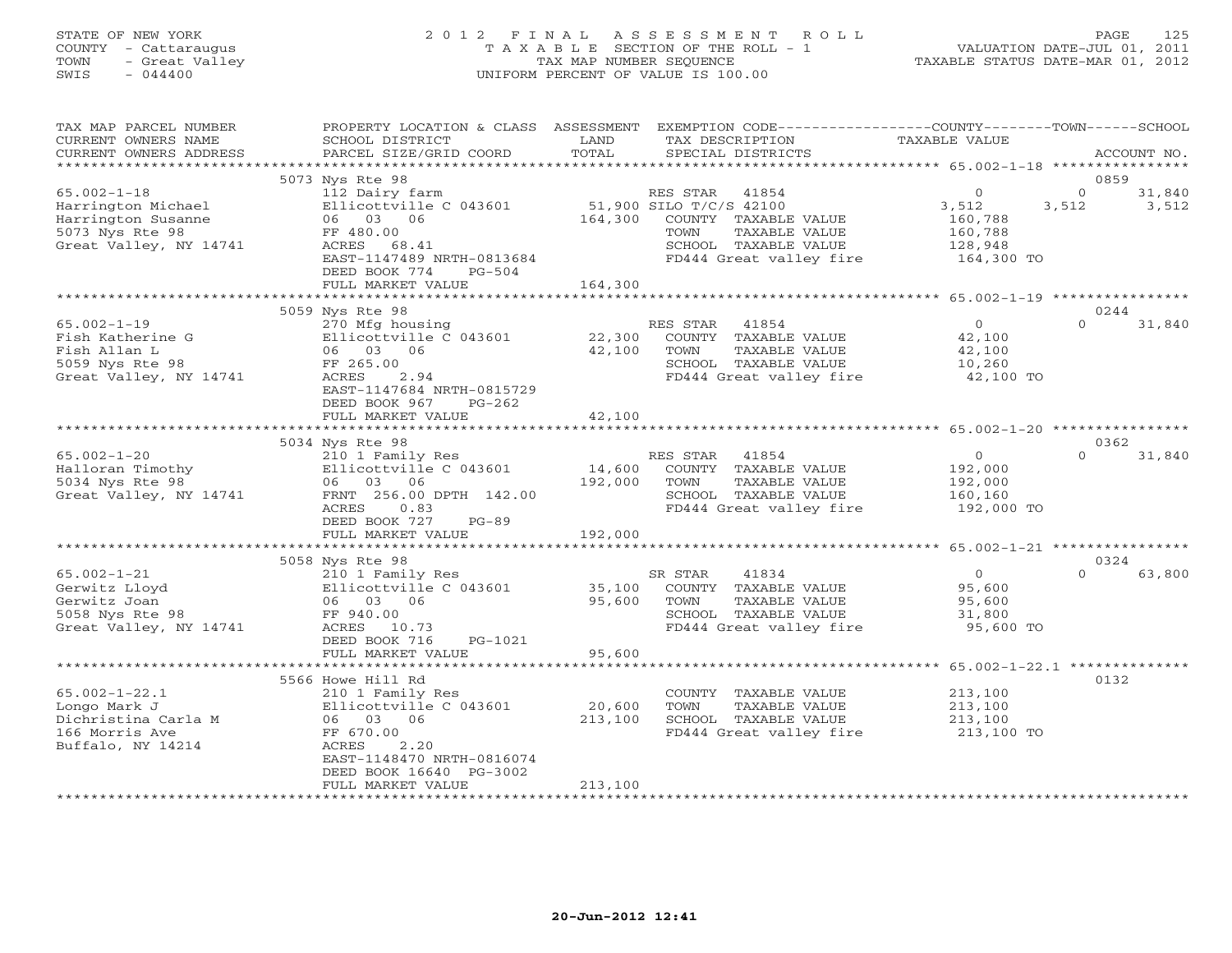# STATE OF NEW YORK 2 0 1 2 F I N A L A S S E S S M E N T R O L L PAGE 126 COUNTY - Cattaraugus T A X A B L E SECTION OF THE ROLL - 1 VALUATION DATE-JUL 01, 2011 TOWN - Great Valley TAX MAP NUMBER SEQUENCE TAXABLE STATUS DATE-MAR 01, 2012 SWIS - 044400 UNIFORM PERCENT OF VALUE IS 100.00

| TAX MAP PARCEL NUMBER<br>CURRENT OWNERS NAME<br>CURRENT OWNERS ADDRESS<br>*********************** | PROPERTY LOCATION & CLASS ASSESSMENT<br>SCHOOL DISTRICT<br>PARCEL SIZE/GRID COORD            | LAND<br>TOTAL    | EXEMPTION CODE-----------------COUNTY-------TOWN------SCHOOL<br>TAX DESCRIPTION<br>SPECIAL DISTRICTS | TAXABLE VALUE    | ACCOUNT NO.        |
|---------------------------------------------------------------------------------------------------|----------------------------------------------------------------------------------------------|------------------|------------------------------------------------------------------------------------------------------|------------------|--------------------|
| $65.002 - 1 - 22.2$                                                                               | 5594 Howe Hill Rd<br>210 1 Family Res                                                        |                  | COUNTY TAXABLE VALUE                                                                                 | 45,000           | 1380               |
| Hennas Andrew J<br>Hennas Jacqulene                                                               | Ellicottville C 043601<br>06 03 06                                                           | 19,300<br>45,000 | TOWN<br>TAXABLE VALUE<br>SCHOOL TAXABLE VALUE                                                        | 45,000<br>45,000 |                    |
| 151 Dorchester Rd<br>Buffalo, NY 14213                                                            | FF 430.00 NYS RTE 98<br>FF 190.00 HOWE HILL RD<br>1.60<br>ACRES<br>DEED BOOK 881<br>$PG-138$ |                  | FD444 Great valley fire                                                                              | 45,000 TO        |                    |
|                                                                                                   | FULL MARKET VALUE                                                                            | 45,000           |                                                                                                      |                  |                    |
|                                                                                                   | 5043 Nys Rte 98                                                                              |                  |                                                                                                      |                  | 0735               |
| $65.002 - 1 - 23.1$                                                                               | 210 1 Family Res                                                                             |                  | RES STAR 41854                                                                                       | $\circ$          | $\Omega$<br>31,840 |
| Puszcz Robert                                                                                     | Ellicottville C 043601                                                                       | 34,500           | COUNTY TAXABLE VALUE                                                                                 | 84,600           |                    |
| 5043 Nys Rte 98                                                                                   | 06 03 06                                                                                     | 84,600           | TOWN<br>TAXABLE VALUE                                                                                | 84,600           |                    |
| Great Valley, NY 14741                                                                            | FRNT 780.00 DPTH                                                                             |                  | SCHOOL TAXABLE VALUE                                                                                 | 52,760           |                    |
|                                                                                                   | ACRES 10.20<br>DEED BOOK 828<br>PG-721                                                       |                  | FD444 Great valley fire                                                                              | 84,600 TO        |                    |
|                                                                                                   | FULL MARKET VALUE                                                                            | 84,600           |                                                                                                      |                  |                    |
|                                                                                                   |                                                                                              |                  |                                                                                                      |                  |                    |
|                                                                                                   | 5557 Howe Hill Rd                                                                            |                  |                                                                                                      |                  | 1733               |
| $65.002 - 1 - 23.2$                                                                               | 210 1 Family Res                                                                             |                  | RES STAR<br>41854                                                                                    | $\circ$          | 31,840<br>$\Omega$ |
| Roll Donald A                                                                                     | Ellicottville C 043601                                                                       | 22,400           | COUNTY TAXABLE VALUE                                                                                 | 114,600          |                    |
| Roll Nancy L                                                                                      | 06 03 06                                                                                     | 114,600          | TOWN<br>TAXABLE VALUE                                                                                | 114,600          |                    |
| 5557 Howe Hill Rd                                                                                 | FRNT 465.00 DPTH                                                                             |                  | SCHOOL TAXABLE VALUE                                                                                 | 82,760           |                    |
| Great Valley, NY 14741                                                                            | ACRES<br>3.00                                                                                |                  | FD444 Great valley fire                                                                              | 114,600 TO       |                    |
|                                                                                                   | EAST-1148418 NRTH-0815421                                                                    |                  |                                                                                                      |                  |                    |
|                                                                                                   | DEED BOOK 1017 PG-63                                                                         | 114,600          |                                                                                                      |                  |                    |
|                                                                                                   | FULL MARKET VALUE<br>**************************                                              | ************     |                                                                                                      |                  |                    |
|                                                                                                   | Nys Rte 98                                                                                   |                  |                                                                                                      |                  | 2000               |
| $65.002 - 1 - 23.3$                                                                               | 322 Rural vac>10                                                                             |                  | COUNTY TAXABLE VALUE                                                                                 | 17,800           |                    |
| Hurlburt Darrell                                                                                  | Ellicottville C 043601                                                                       | 17,800           | TOWN<br>TAXABLE VALUE                                                                                | 17,800           |                    |
| 4946 Raecher Rd                                                                                   | $6 - 3 - 6$                                                                                  | 17,800           | SCHOOL TAXABLE VALUE                                                                                 | 17,800           |                    |
| Great Valley, NY 14741                                                                            | ACRES 10.20                                                                                  |                  | FD444 Great valley fire                                                                              | 17,800 TO        |                    |
|                                                                                                   | EAST-1148007 NRTH-0815503                                                                    |                  |                                                                                                      |                  |                    |
|                                                                                                   | DEED BOOK 12936 PG-7001                                                                      |                  |                                                                                                      |                  |                    |
|                                                                                                   | FULL MARKET VALUE                                                                            | 17,800           |                                                                                                      |                  |                    |
|                                                                                                   |                                                                                              |                  |                                                                                                      |                  |                    |
| $65.002 - 1 - 23.4$                                                                               | Nys Rte 98<br>314 Rural vac<10                                                               |                  | COUNTY TAXABLE VALUE                                                                                 | 3,600            | 5030               |
| Roll Donald                                                                                       | Ellicottville C 043601                                                                       | 3,600            | TOWN<br>TAXABLE VALUE                                                                                | 3,600            |                    |
| 5557 Howe Hill Rd                                                                                 | ACRES<br>3.25                                                                                | 3,600            | SCHOOL TAXABLE VALUE                                                                                 | 3,600            |                    |
| Great Valley, NY 14741                                                                            | EAST-1148266 NRTH-0815816                                                                    |                  | FD444 Great valley fire                                                                              | 3,600 TO         |                    |
|                                                                                                   | DEED BOOK 12936 PG-7002                                                                      |                  |                                                                                                      |                  |                    |
|                                                                                                   | FULL MARKET VALUE                                                                            | 3,600            |                                                                                                      |                  |                    |
|                                                                                                   |                                                                                              |                  |                                                                                                      |                  |                    |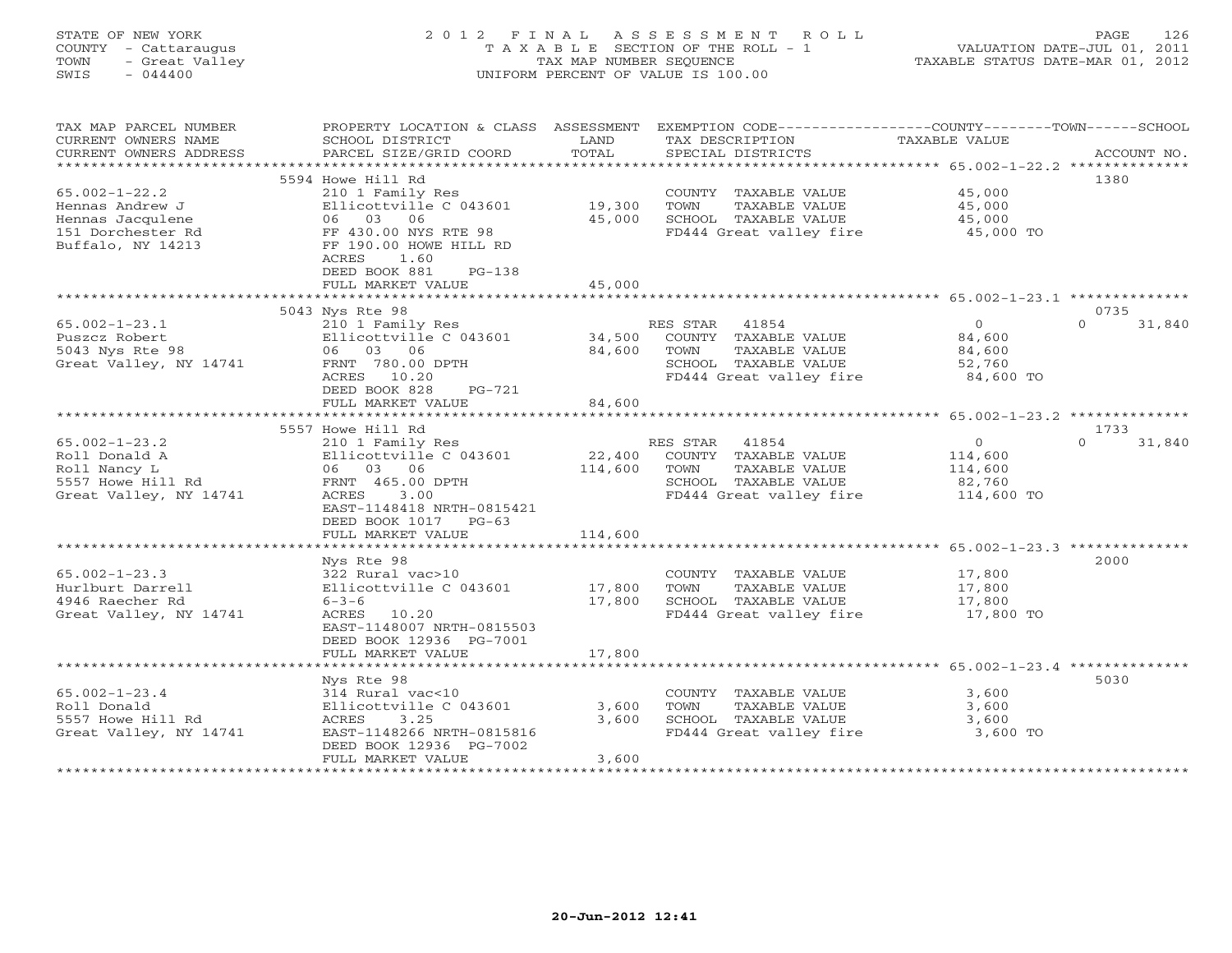#### STATE OF NEW YORK 2 0 1 2 F I N A L A S S E S S M E N T R O L L PAGE 127 COUNTY - Cattaraugus T A X A B L E SECTION OF THE ROLL - 1 VALUATION DATE-JUL 01, 2011 TOWN - Great Valley TAX MAP NUMBER SEQUENCE TAXABLE STATUS DATE-MAR 01, 2012 SWIS - 044400 UNIFORM PERCENT OF VALUE IS 100.00UNIFORM PERCENT OF VALUE IS 100.00

| TAX MAP PARCEL NUMBER<br>CURRENT OWNERS NAME<br>CURRENT OWNERS ADDRESS                           | PROPERTY LOCATION & CLASS ASSESSMENT<br>SCHOOL DISTRICT<br>PARCEL SIZE/GRID COORD                                             | LAND<br>TOTAL     | TAX DESCRIPTION<br>SPECIAL DISTRICTS                                                                    | EXEMPTION CODE-----------------COUNTY-------TOWN-----SCHOOL<br><b>TAXABLE VALUE</b><br>ACCOUNT NO. |
|--------------------------------------------------------------------------------------------------|-------------------------------------------------------------------------------------------------------------------------------|-------------------|---------------------------------------------------------------------------------------------------------|----------------------------------------------------------------------------------------------------|
| *************************                                                                        |                                                                                                                               |                   |                                                                                                         |                                                                                                    |
|                                                                                                  | Nys Rte 98                                                                                                                    |                   |                                                                                                         | 2006                                                                                               |
| $65.002 - 1 - 23.5$<br>Robinson Theodore J Jr<br>Robinson Tracy L                                | 322 Rural vac>10<br>Ellicottville C 043601<br>$6 - 3 - 6$                                                                     | 10,600<br>10,600  | COUNTY TAXABLE VALUE<br>TOWN<br>TAXABLE VALUE<br>SCHOOL TAXABLE VALUE                                   | 10,600<br>10,600<br>10,600                                                                         |
| 5474 Davies Rd<br>Great Valley, NY 14741                                                         | 10.10<br>ACRES<br>EAST-1148007 NRTH-0815503<br>DEED BOOK 13304 PG-6001<br>FULL MARKET VALUE                                   | 10,600            | FD444 Great valley fire                                                                                 | 10,600 TO                                                                                          |
|                                                                                                  | *********************                                                                                                         | ***********       |                                                                                                         | ******************** 65.002-1-24.1 ********                                                        |
|                                                                                                  | 5550 Davis Rd                                                                                                                 |                   |                                                                                                         | 0806                                                                                               |
| $65.002 - 1 - 24.1$<br>Selice Joan M<br>Selice Joanne C<br>59 Meadow Run<br>Hamburg, NY 14075    | 260 Seasonal res<br>Ellicottville C 043601<br>06 03 06<br>L/P 744-678<br>ACRES 63.65                                          | 51,000<br>117,600 | COUNTY TAXABLE VALUE<br>TOWN<br>TAXABLE VALUE<br>SCHOOL TAXABLE VALUE<br>FD444 Great valley fire        | 117,600<br>117,600<br>117,600<br>117,600 TO                                                        |
|                                                                                                  | EAST-1148268 NRTH-0813123<br>DEED BOOK 15288 PG-5001<br>FULL MARKET VALUE<br>**********************                           | 117,600           |                                                                                                         | ******************** 65.002-1-24.2 **************                                                  |
|                                                                                                  |                                                                                                                               |                   |                                                                                                         | 1644                                                                                               |
| $65.002 - 1 - 24.2$<br>Selice Joan M<br>Selice Joanne C<br>59 Meadow Run<br>Hamburg, NY 14075    | Davis Rd<br>314 Rural vac<10<br>Ellicottville C 043601<br>06 03 06<br>FF 365.00<br>ACRES<br>1.55<br>EAST-1148518 NRTH-0814989 | 19,200<br>19,200  | COUNTY TAXABLE VALUE<br>TOWN<br>TAXABLE VALUE<br>SCHOOL TAXABLE VALUE<br>FD444 Great valley fire        | 19,200<br>19,200<br>19,200<br>19,200 TO                                                            |
|                                                                                                  | DEED BOOK 15288 PG-5001<br>FULL MARKET VALUE                                                                                  | 19,200            |                                                                                                         |                                                                                                    |
|                                                                                                  | ****************************                                                                                                  | *************     |                                                                                                         | ********************************* 65.002-1-26 **********                                           |
|                                                                                                  | 5098 Raecher Rd                                                                                                               |                   |                                                                                                         | 0126                                                                                               |
| $65.002 - 1 - 26$<br>Trimper James Sr<br>Trimper Georgia<br>1211 Dodge Rd<br>Getzville, NY 14068 | 910 Priv forest<br>Ellicottville C 043601<br>05 03 06<br>ACCESS RD<br>ACRES 127.53                                            | 63,000<br>140,500 | COUNTY TAXABLE VALUE<br><b>TAXABLE VALUE</b><br>TOWN<br>SCHOOL TAXABLE VALUE<br>FD444 Great valley fire | 140,500<br>140,500<br>140,500<br>140,500 TO                                                        |
|                                                                                                  | DEED BOOK 881<br>$PG-640$                                                                                                     |                   |                                                                                                         |                                                                                                    |
|                                                                                                  | FULL MARKET VALUE                                                                                                             | 140,500           |                                                                                                         |                                                                                                    |
|                                                                                                  | 5074 McAndrew Rd                                                                                                              |                   |                                                                                                         | 0235                                                                                               |
| $65.002 - 1 - 28.1$                                                                              | 210 1 Family Res                                                                                                              |                   | RES STAR<br>41854                                                                                       | $\circ$<br>$\Omega$<br>31,840                                                                      |
| Kruppner Rodney W<br>Kruppner Linda L<br>5074 McAndrew Rd<br>Great Valley, NY 14741              | Ellicottville C 043601<br>13 03 06<br>FF 233.00<br>ACRES<br>8.05                                                              | 31,700<br>106,100 | COUNTY TAXABLE VALUE<br>TOWN<br>TAXABLE VALUE<br>SCHOOL TAXABLE VALUE<br>FD444 Great valley fire        | 106,100<br>106,100<br>74,260<br>106,100 TO                                                         |
|                                                                                                  | DEED BOOK 00981 PG-00448                                                                                                      |                   |                                                                                                         |                                                                                                    |
| *******************                                                                              | FULL MARKET VALUE                                                                                                             | 106,100           |                                                                                                         |                                                                                                    |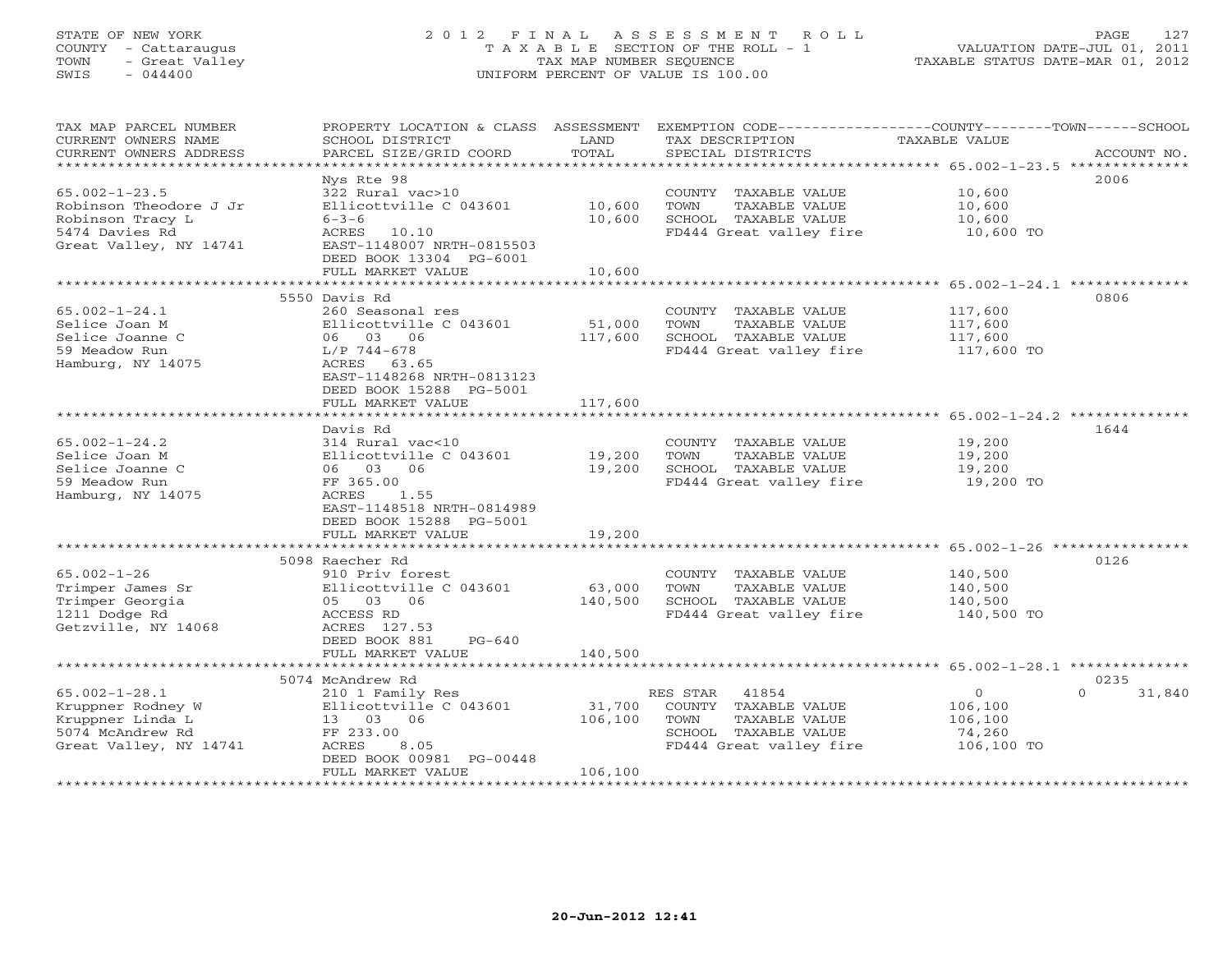# STATE OF NEW YORK 2 0 1 2 F I N A L A S S E S S M E N T R O L L PAGE 128 COUNTY - Cattaraugus T A X A B L E SECTION OF THE ROLL - 1 VALUATION DATE-JUL 01, 2011 TOWN - Great Valley TAX MAP NUMBER SEQUENCE TAXABLE STATUS DATE-MAR 01, 2012 SWIS - 044400 UNIFORM PERCENT OF VALUE IS 100.00

| TAX MAP PARCEL NUMBER<br>CURRENT OWNERS NAME<br>CURRENT OWNERS ADDRESS | PROPERTY LOCATION & CLASS<br>SCHOOL DISTRICT<br>PARCEL SIZE/GRID COORD | ASSESSMENT<br>LAND<br>TOTAL | EXEMPTION CODE-----------------COUNTY-------TOWN------SCHOOL<br>TAX DESCRIPTION<br>SPECIAL DISTRICTS | TAXABLE VALUE                            | ACCOUNT NO.                   |
|------------------------------------------------------------------------|------------------------------------------------------------------------|-----------------------------|------------------------------------------------------------------------------------------------------|------------------------------------------|-------------------------------|
|                                                                        |                                                                        |                             |                                                                                                      | ***************** 65.002-1-28.2 ******** |                               |
|                                                                        | 5043 McAndrew Rd                                                       |                             |                                                                                                      |                                          | 1124                          |
| $65.002 - 1 - 28.2$<br>Walters Ronald                                  | 210 1 Family Res<br>Ellicottville C 043601                             |                             | CVET C/T<br>41131<br>20,400 RES STAR<br>41854                                                        | 20,000<br>$\circ$                        | 20,000<br>$\Omega$<br>31,840  |
| Walters Suzanne<br>5043 McAndrew Rd                                    | 13 03<br>06<br>2.10<br>ACRES                                           | 106,800                     | COUNTY<br>TAXABLE VALUE<br><b>TAXABLE VALUE</b><br>TOWN                                              | 86,800<br>86,800                         |                               |
| Great Valley, NY 14741                                                 | DEED BOOK 809<br>PG-778                                                |                             | SCHOOL TAXABLE VALUE                                                                                 | 74,960                                   |                               |
|                                                                        | FULL MARKET VALUE                                                      | 106,800                     | FD444 Great valley fire                                                                              | 106,800 TO                               |                               |
|                                                                        |                                                                        |                             |                                                                                                      | $65.002 - 1 - 29$ ***                    |                               |
|                                                                        | Flint Rd                                                               |                             |                                                                                                      |                                          | 0278                          |
| $65.002 - 1 - 29$                                                      | 322 Rural vac>10                                                       |                             | COUNTY<br>TAXABLE VALUE                                                                              | 45,000                                   |                               |
| Kowalski Arthur                                                        | Ellicottville C 043601                                                 | 45,000                      | TOWN<br><b>TAXABLE VALUE</b>                                                                         | 45,000                                   |                               |
| Pietruski Michael J                                                    | $12/13$ 03<br>06                                                       | 45,000                      | SCHOOL TAXABLE VALUE                                                                                 | 45,000                                   |                               |
| 119 Highview Ct                                                        | FLINT HOLLOW LODGE                                                     |                             | FD444 Great valley fire                                                                              | 45,000 TO                                |                               |
| Blasdell, NY 14219                                                     | FF 900.00                                                              |                             |                                                                                                      |                                          |                               |
|                                                                        | ACRES<br>80.25                                                         |                             |                                                                                                      |                                          |                               |
|                                                                        | EAST-1141439 NRTH-0808196                                              |                             |                                                                                                      |                                          |                               |
|                                                                        | DEED BOOK 4516<br>PG-7001                                              |                             |                                                                                                      |                                          |                               |
|                                                                        | FULL MARKET VALUE<br>***********************                           | 45,000<br>************      | ******************************** 65.003-1-1 *****************                                        |                                          |                               |
|                                                                        | 6195 Mutton Hollow Rd                                                  |                             |                                                                                                      |                                          | 0417                          |
| $65.003 - 1 - 1$                                                       | 210 1 Family Res                                                       |                             | AGED C/T/S 41800                                                                                     | 43,360                                   | 43,360<br>43,360              |
| Jacoby Dorothy I                                                       | Ellicottville C 043601                                                 |                             | 15,800 SR STAR<br>41834                                                                              | $\overline{0}$                           | 63,800<br>$\Omega$            |
| Jacoby William H                                                       | 38 03 06                                                               | 108,400                     | COUNTY TAXABLE VALUE                                                                                 | 65,040                                   |                               |
| 6195 Mutton Hollow Rd                                                  | FRNT 215.00 DPTH 180.00                                                |                             | TOWN<br>TAXABLE VALUE                                                                                | 65,040                                   |                               |
| Great Valley, NY 14741                                                 | ACRES<br>0.89                                                          |                             | SCHOOL TAXABLE VALUE                                                                                 | 1,240                                    |                               |
|                                                                        | DEED BOOK 11768 PG-4001                                                |                             | FD444 Great valley fire                                                                              | 108,400 TO                               |                               |
|                                                                        | FULL MARKET VALUE                                                      | 108,400                     |                                                                                                      |                                          |                               |
| . * * * * * * * * * * * * * * * * *                                    | *********************                                                  | * * * * * * * * * * * * * * |                                                                                                      | ***********                              | 65.003-1-2.1 **************** |
|                                                                        | Mutton Hollow Rd                                                       |                             |                                                                                                      |                                          | 0433                          |
| $65.003 - 1 - 2.1$                                                     | 105 Vac farmland                                                       |                             | COUNTY<br>TAXABLE VALUE                                                                              | 57,200                                   |                               |
| Kent Kay                                                               | Ellicottville C 043601                                                 | 57,200                      | TAXABLE VALUE<br>TOWN                                                                                | 57,200                                   |                               |
| 6122 Mutton Hollow Rd                                                  | 38 03 06                                                               | 57,200                      | SCHOOL TAXABLE VALUE                                                                                 | 57,200                                   |                               |
| Great Valley, NY 14741                                                 | FF 1668.81                                                             |                             | FD444 Great valley fire                                                                              | 57,200 TO                                |                               |
|                                                                        | ACRES<br>96.93                                                         |                             |                                                                                                      |                                          |                               |
|                                                                        | EAST-1129469 NRTH-0806062                                              |                             |                                                                                                      |                                          |                               |
|                                                                        | DEED BOOK 638<br>$PG-406$                                              |                             |                                                                                                      |                                          |                               |
|                                                                        | FULL MARKET VALUE                                                      | 57,200                      |                                                                                                      |                                          |                               |
|                                                                        |                                                                        |                             |                                                                                                      |                                          |                               |
|                                                                        | 6187 Mutton Hollow Rd                                                  |                             |                                                                                                      |                                          | 1554                          |
| $65.003 - 1 - 2.2$                                                     | 210 1 Family Res                                                       |                             | RES STAR<br>41854                                                                                    | $\circ$                                  | $\Omega$<br>31,840            |
| Garthwaite Bruce L                                                     | Ellicottville C 043601                                                 | 15,400<br>190,750           | COUNTY TAXABLE VALUE                                                                                 | 190,750                                  |                               |
| Garthwaite Sandra<br>6187 Mutton Hollow Rd                             | 38 03 06<br>FRNT 220.56 DPTH 172.50                                    |                             | TOWN<br>TAXABLE VALUE<br>SCHOOL TAXABLE VALUE                                                        | 190,750<br>158,910                       |                               |
| Great Valley, NY 14741                                                 | ACRES<br>$0.87$ BANK<br>012                                            |                             | FD444 Great valley fire                                                                              | 190,750 TO                               |                               |
|                                                                        | EAST-1129954 NRTH-0807037                                              |                             |                                                                                                      |                                          |                               |
|                                                                        | DEED BOOK 00993 PG-00949                                               |                             |                                                                                                      |                                          |                               |
|                                                                        | FULL MARKET VALUE                                                      | 190,800                     |                                                                                                      |                                          |                               |
|                                                                        | *******************                                                    | ***********                 |                                                                                                      |                                          |                               |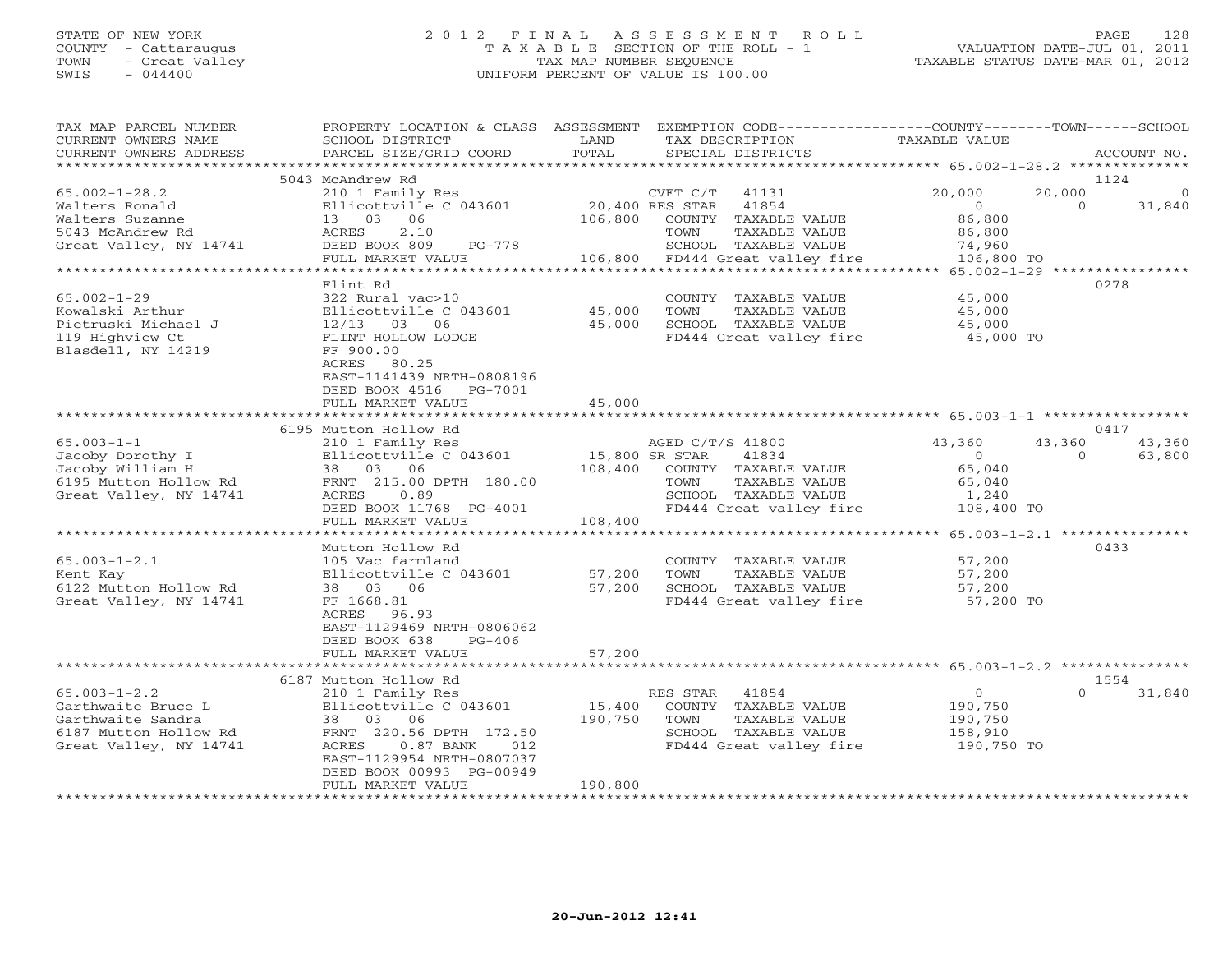# STATE OF NEW YORK 2 0 1 2 F I N A L A S S E S S M E N T R O L L PAGE 129 COUNTY - Cattaraugus T A X A B L E SECTION OF THE ROLL - 1 VALUATION DATE-JUL 01, 2011 TOWN - Great Valley TAX MAP NUMBER SEQUENCE TAXABLE STATUS DATE-MAR 01, 2012 SWIS - 044400 UNIFORM PERCENT OF VALUE IS 100.00

| TAX MAP PARCEL NUMBER<br>CURRENT OWNERS NAME<br>CURRENT OWNERS ADDRESS | PROPERTY LOCATION & CLASS ASSESSMENT<br>SCHOOL DISTRICT<br>PARCEL SIZE/GRID COORD | LAND<br>TOTAL | TAX DESCRIPTION<br>SPECIAL DISTRICTS | EXEMPTION CODE----------------COUNTY-------TOWN------SCHOOL<br>TAXABLE VALUE<br>ACCOUNT NO. |
|------------------------------------------------------------------------|-----------------------------------------------------------------------------------|---------------|--------------------------------------|---------------------------------------------------------------------------------------------|
|                                                                        |                                                                                   |               |                                      |                                                                                             |
|                                                                        | 6127 Mutton Hollow Rd                                                             |               |                                      | 1992                                                                                        |
| $65.003 - 1 - 2.3$                                                     | 210 1 Family Res                                                                  |               | COUNTY TAXABLE VALUE                 | 120,100                                                                                     |
| Detsch David                                                           | Ellicottville C 043601                                                            | 22,800        | TOWN<br>TAXABLE VALUE                | 120,100                                                                                     |
| Detsch Lori                                                            | 5.00<br>ACRES                                                                     | 120,100       | SCHOOL TAXABLE VALUE                 | 120,100                                                                                     |
| 350 W Creek Rd                                                         | EAST-1131590 NRTH-0806866                                                         |               | FD444 Great valley fire              | 120,100 TO                                                                                  |
| St Marys, PA 15857                                                     | DEED BOOK 11103 PG-3002                                                           |               |                                      |                                                                                             |
|                                                                        | FULL MARKET VALUE                                                                 | 120,100       |                                      |                                                                                             |
|                                                                        | ************************                                                          |               |                                      | ************************ 65.003-1-2.4 ***************                                       |
|                                                                        | 6151 Mutton Hollow Rd                                                             |               |                                      | 1993                                                                                        |
| $65.003 - 1 - 2.4$                                                     | 314 Rural vac<10                                                                  |               |                                      | 22,500                                                                                      |
|                                                                        |                                                                                   |               | COUNTY TAXABLE VALUE                 |                                                                                             |
| Scherrer Thomas                                                        | Ellicottville C 043601                                                            | 22,500        | TOWN<br>TAXABLE VALUE                | 22,500                                                                                      |
| Scherrer Margaret                                                      | 6.75<br>ACRES                                                                     | 22,500        | SCHOOL TAXABLE VALUE                 | 22,500                                                                                      |
| 234 W Grand Blvd                                                       | EAST-1130997 NRTH-0807028                                                         |               | FD444 Great valley fire              | 22,500 TO                                                                                   |
| Cheektowaga, NY 14225                                                  | DEED BOOK 11183 PG-7004                                                           |               |                                      |                                                                                             |
|                                                                        | FULL MARKET VALUE                                                                 | 22,500        |                                      |                                                                                             |
|                                                                        |                                                                                   |               |                                      |                                                                                             |
|                                                                        | 4951 Klawitter Rd                                                                 |               |                                      | 1053                                                                                        |
| $65.003 - 1 - 3.1$                                                     | 210 1 Family Res                                                                  |               | RES STAR 41854                       | $\Omega$<br>$\Omega$<br>31,840                                                              |
| Taton John                                                             | Ellicottville C 043601                                                            | 19,800        | COUNTY TAXABLE VALUE                 | 84,700                                                                                      |
| Monkelbaan David D                                                     | 38 03 06                                                                          | 84,700        | TOWN<br>TAXABLE VALUE                | 84,700                                                                                      |
| 4951 Klawitter Rd                                                      | ACRES<br>1.80                                                                     |               | SCHOOL TAXABLE VALUE                 | 52,860                                                                                      |
| Great Valley, NY 14741                                                 | EAST-1131555 NRTH-0805924                                                         |               | FD444 Great valley fire              | 84,700 TO                                                                                   |
|                                                                        | DEED BOOK 909<br>$PG-188$                                                         |               |                                      |                                                                                             |
|                                                                        | FULL MARKET VALUE                                                                 | 84,700        |                                      |                                                                                             |
|                                                                        |                                                                                   |               |                                      |                                                                                             |
|                                                                        |                                                                                   |               |                                      |                                                                                             |
|                                                                        | Klawitter Rd                                                                      |               |                                      | 2030                                                                                        |
| $65.003 - 1 - 3.2$                                                     | 314 Rural vac<10                                                                  |               | COUNTY TAXABLE VALUE                 | 7,875                                                                                       |
| Monkelbaan David D                                                     | Ellicottville C 043601                                                            | 7,875         | TAXABLE VALUE<br>TOWN                | 7,875                                                                                       |
| 4183 Beach Ridge Rd                                                    | 38 03 06                                                                          | 7,875         | SCHOOL TAXABLE VALUE                 | 7,875                                                                                       |
| N Tonawanda, NY 14120                                                  | 2.10<br>ACRES                                                                     |               | FD444 Great valley fire              | 7,875 TO                                                                                    |
|                                                                        | EAST-1131682 NRTH-0806138                                                         |               |                                      |                                                                                             |
|                                                                        | DEED BOOK 15649 PG-4001                                                           |               |                                      |                                                                                             |
|                                                                        | FULL MARKET VALUE                                                                 | 7,900         |                                      |                                                                                             |
|                                                                        |                                                                                   |               |                                      |                                                                                             |
|                                                                        | Klawitter Rd                                                                      |               |                                      | 2031                                                                                        |
| $65.003 - 1 - 3.3$                                                     | 314 Rural vac<10                                                                  |               | COUNTY TAXABLE VALUE                 | 8,250                                                                                       |
| Taton Justin C                                                         | Ellicottville C 043601                                                            | 8,250         | TOWN<br>TAXABLE VALUE                | 8,250                                                                                       |
| 4880 Sawmill Rd                                                        | $38 - 3 - 6$                                                                      | 8,250         | SCHOOL TAXABLE VALUE                 | 8,250                                                                                       |
| Clarence, NY 14031                                                     | ACRES<br>2.20                                                                     |               | FD444 Great valley fire              | 8,250 TO                                                                                    |
|                                                                        | EAST-1131401 NRTH-0805734                                                         |               |                                      |                                                                                             |
|                                                                        |                                                                                   |               |                                      |                                                                                             |
|                                                                        | DEED BOOK 15649 PG-4002                                                           | 8,300         |                                      |                                                                                             |
|                                                                        | FULL MARKET VALUE                                                                 |               |                                      |                                                                                             |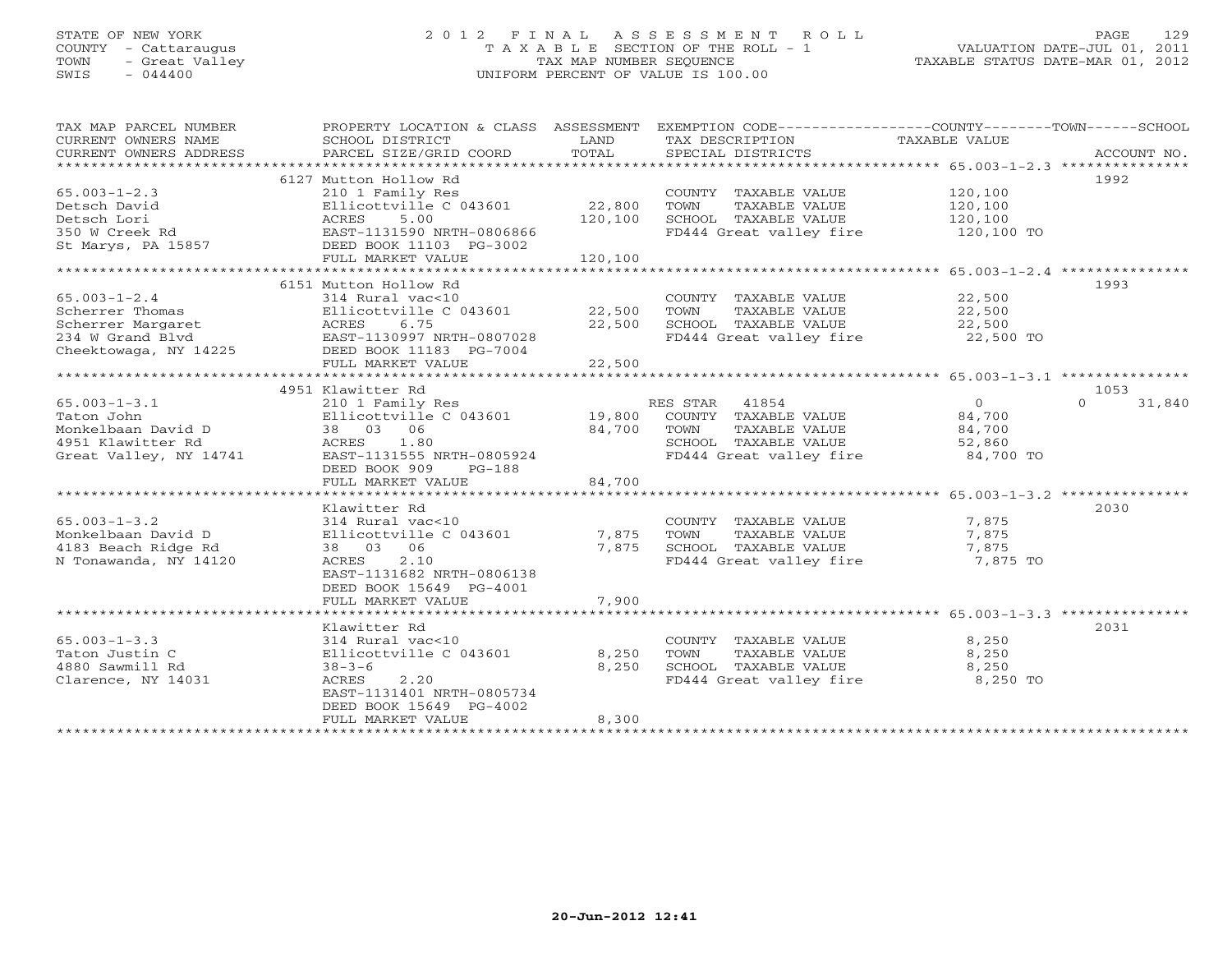# STATE OF NEW YORK 2 0 1 2 F I N A L A S S E S S M E N T R O L L PAGE 130 COUNTY - Cattaraugus T A X A B L E SECTION OF THE ROLL - 1 VALUATION DATE-JUL 01, 2011 TOWN - Great Valley TAX MAP NUMBER SEQUENCE TAXABLE STATUS DATE-MAR 01, 2012 SWIS - 044400 UNIFORM PERCENT OF VALUE IS 100.00

| TAX MAP PARCEL NUMBER<br>CURRENT OWNERS NAME<br>CURRENT OWNERS ADDRESS                              | PROPERTY LOCATION & CLASS ASSESSMENT<br>SCHOOL DISTRICT<br>PARCEL SIZE/GRID COORD                                                                                                                                   | LAND<br>TOTAL                | EXEMPTION CODE-----------------COUNTY-------TOWN------SCHOOL<br>TAX DESCRIPTION<br>SPECIAL DISTRICTS                                                                               | TAXABLE VALUE                                                 | ACCOUNT NO.                |
|-----------------------------------------------------------------------------------------------------|---------------------------------------------------------------------------------------------------------------------------------------------------------------------------------------------------------------------|------------------------------|------------------------------------------------------------------------------------------------------------------------------------------------------------------------------------|---------------------------------------------------------------|----------------------------|
| *************************                                                                           |                                                                                                                                                                                                                     |                              |                                                                                                                                                                                    |                                                               |                            |
| $65.003 - 1 - 4$<br>Steffan Andrew P<br>4962 Klawitter Rd<br>Great Valley, NY 14741                 | 4962 Klawitter Rd<br>210 1 Family Res<br>Ellicottville C 043601<br>38 03 06<br>6.09<br>ACRES<br>EAST-1132296 NRTH-0805913<br>DEED BOOK 14<br>PG-1001<br>FULL MARKET VALUE                                           | 29,100<br>131,000<br>131,000 | RES STAR<br>41854<br>COUNTY TAXABLE VALUE<br>TAXABLE VALUE<br>TOWN<br>SCHOOL TAXABLE VALUE<br>FD444 Great valley fire                                                              | $\circ$<br>131,000<br>131,000<br>99,160<br>131,000 TO         | 1054<br>$\Omega$<br>31,840 |
|                                                                                                     |                                                                                                                                                                                                                     |                              | ********************************* 65.003-1-5 ******************                                                                                                                    |                                                               |                            |
| $65.003 - 1 - 5$<br>Havers Michael A<br>4905 Us Rte 219<br>Great Valley, NY 14741                   | 4905 Us Rte 219<br>210 1 Family Res<br>Ellicottville C 043601<br>28 03 06<br>FRNT 250.00 DPTH 153.50<br>ACRES<br>0.88<br>EAST-1132705 NRTH-0805159<br>DEED BOOK 12895 PG-3001<br>FULL MARKET VALUE                  | 15,600<br>86,400<br>86,400   | COUNTY TAXABLE VALUE<br>TAXABLE VALUE<br>TOWN<br>SCHOOL TAXABLE VALUE<br>FD444 Great valley fire                                                                                   | 86,400<br>86,400<br>86,400<br>86,400 TO                       | 0146                       |
|                                                                                                     |                                                                                                                                                                                                                     |                              |                                                                                                                                                                                    |                                                               |                            |
| $65.003 - 1 - 6.1$<br>Kilby Scott<br>4891 Us Rte 219<br>Great Valley, NY 14741                      | 4891 Us Rte 219<br>280 Res Multiple<br>Ellicottville C 043601<br>28  03  06<br>FF 230.00<br><b>ACRES</b><br>5.45<br>EAST-1132403 NRTH-0805201<br>DEED BOOK 4633 PG-5001<br>FULL MARKET VALUE<br>******************* | 43,600<br>157,300<br>157,300 | RES STAR<br>41854<br>COUNTY TAXABLE VALUE<br>TAXABLE VALUE<br>TOWN<br>SCHOOL TAXABLE VALUE<br>FD444 Great valley fire<br>******************************** 65.003-1-6.2 *********** | $\overline{O}$<br>157,300<br>157,300<br>125,460<br>157,300 TO | 0152<br>$\Omega$<br>31,840 |
|                                                                                                     | 4861 Us Rte 219                                                                                                                                                                                                     |                              |                                                                                                                                                                                    |                                                               | 0153                       |
| $65.003 - 1 - 6.2$<br>Moore Donald B<br>5143 Humphrey Rd<br>Great Valley, NY 14741                  | 453 Large retail<br>Ellicottville C 043601<br>28 03 06<br>2 TRLS<br>FF 252.00<br>2.96<br>ACRES<br>EAST-1132110 NRTH-0804415<br>DEED BOOK 15636 PG-8001                                                              | 16,500<br>159,800            | COUNTY TAXABLE VALUE<br>TOWN<br>TAXABLE VALUE<br>SCHOOL TAXABLE VALUE<br>FD444 Great valley fire                                                                                   | 159,800<br>159,800<br>159,800<br>159,800 TO                   |                            |
|                                                                                                     | FULL MARKET VALUE                                                                                                                                                                                                   | 159,800                      |                                                                                                                                                                                    |                                                               |                            |
|                                                                                                     |                                                                                                                                                                                                                     |                              |                                                                                                                                                                                    |                                                               |                            |
| $65.003 - 1 - 6.3$<br>Howard Ricky E<br>Howard Kathleen<br>5556 Martin Rd<br>Great Valley, NY 14741 | 4915 Us Rte 219<br>433 Auto body<br>Ellicottville C 043601<br>28 03 06<br>FRNT 250.00 DPTH 156.50<br>ACRES<br>0.90<br>DEED BOOK 1012<br>PG-00332<br>FULL MARKET VALUE                                               | 16,000<br>117,500<br>117,500 | COUNTY TAXABLE VALUE<br>TAXABLE VALUE<br>TOWN<br>SCHOOL TAXABLE VALUE<br>FD444 Great valley fire                                                                                   | 117,500<br>117,500<br>117,500<br>117,500 TO                   | 1204                       |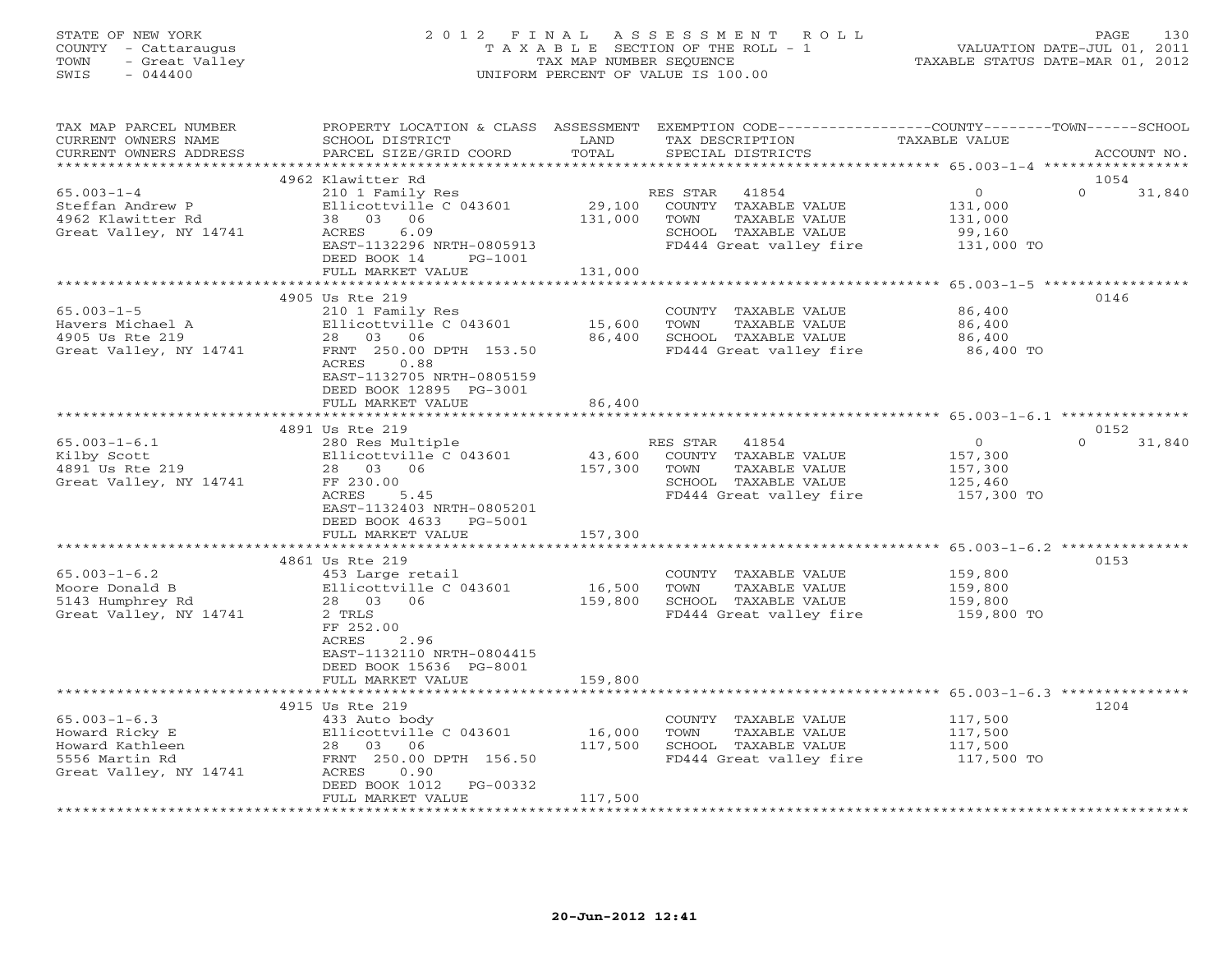# STATE OF NEW YORK 2 0 1 2 F I N A L A S S E S S M E N T R O L L PAGE 131 COUNTY - Cattaraugus T A X A B L E SECTION OF THE ROLL - 1 VALUATION DATE-JUL 01, 2011 TOWN - Great Valley TAX MAP NUMBER SEQUENCE TAXABLE STATUS DATE-MAR 01, 2012 SWIS - 044400 UNIFORM PERCENT OF VALUE IS 100.00

| TAX MAP PARCEL NUMBER<br>CURRENT OWNERS NAME<br>CURRENT OWNERS ADDRESS                                  | PROPERTY LOCATION & CLASS ASSESSMENT<br>SCHOOL DISTRICT<br>PARCEL SIZE/GRID COORD                                                                                                 | LAND<br>TOTAL                | EXEMPTION CODE-----------------COUNTY-------TOWN------SCHOOL<br>TAX DESCRIPTION<br>SPECIAL DISTRICTS               | TAXABLE VALUE                                              | ACCOUNT NO.        |
|---------------------------------------------------------------------------------------------------------|-----------------------------------------------------------------------------------------------------------------------------------------------------------------------------------|------------------------------|--------------------------------------------------------------------------------------------------------------------|------------------------------------------------------------|--------------------|
| *********************                                                                                   |                                                                                                                                                                                   |                              |                                                                                                                    |                                                            |                    |
| $65.003 - 1 - 6.4$<br>Phoenix Entertainment Inc<br>PO Box 365<br>Ellicottville, NY 14731                | 4929 Us Rte 219<br>421 Restaurant<br>Ellicottville C 043601<br>28 03 06<br>FRNT 250.00 DPTH 156.50<br>ACRES<br>0.90                                                               | 16,000<br>162,400            | COUNTY TAXABLE VALUE<br>TOWN<br>TAXABLE VALUE<br>SCHOOL TAXABLE VALUE<br>FD444 Great valley fire                   | 162,400<br>162,400<br>162,400<br>162,400 TO                | 1209               |
|                                                                                                         | DEED BOOK 859<br>PG-599                                                                                                                                                           |                              |                                                                                                                    |                                                            |                    |
|                                                                                                         | FULL MARKET VALUE                                                                                                                                                                 | 162,400                      |                                                                                                                    |                                                            |                    |
|                                                                                                         | 4898 Us Rte 219                                                                                                                                                                   |                              |                                                                                                                    |                                                            | 1359               |
| $65.003 - 1 - 6.5$<br>Bradley Randy R<br>Bradley Debra<br>4512 Bear Hollow Rd<br>Great Valley, NY 14741 | 431 Auto dealer<br>Ellicottville C 043601<br>28 03 06<br>FRNT 300.00 DPTH<br>ACRES<br>6.60<br>EAST-1133108 NRTH-0804900<br>DEED BOOK 966<br>PG-237<br>FULL MARKET VALUE           | 87,800<br>179,400<br>179,400 | COUNTY TAXABLE VALUE<br>TOWN<br>TAXABLE VALUE<br>SCHOOL TAXABLE VALUE<br>FD444 Great valley fire                   | 179,400<br>179,400<br>179,400<br>179,400 TO                |                    |
|                                                                                                         |                                                                                                                                                                                   |                              |                                                                                                                    |                                                            |                    |
| $65.003 - 1 - 6.6$<br>Phoenix Entertainment Inc<br>PO Box 365<br>Ellicottville, NY 14731                | Us Rte 219<br>320 Rural vacant<br>Ellicottville C 043601<br>28 03 06<br>FF 130.00<br>ACRES<br>6.40<br>EAST-1132746 NRTH-0805659<br>DEED BOOK 880<br>$PG-254$<br>FULL MARKET VALUE | 29,500<br>29,500<br>29,500   | COUNTY TAXABLE VALUE<br>TOWN<br>TAXABLE VALUE<br>SCHOOL TAXABLE VALUE<br>FD444 Great valley fire                   | 29,500<br>29,500<br>29,500<br>29,500 TO                    | 1389               |
|                                                                                                         | 4867 Us Rte 219                                                                                                                                                                   |                              |                                                                                                                    |                                                            | 1555               |
| $65.003 - 1 - 6.7$<br>Moore Donald B<br>5143 Humphrey Rd<br>Great Valley, NY 14741                      | 210 1 Family Res<br>Ellicottville C 043601<br>28 03 06<br>FRNT 65.00 DPTH 450.00<br>ACRES<br>0.67<br>EAST-1132187 NRTH-0804587<br>DEED BOOK 15636 PG-8001                         | 10,000<br>28,700             | RES STAR 41854<br>COUNTY TAXABLE VALUE<br>TOWN<br>TAXABLE VALUE<br>SCHOOL TAXABLE VALUE<br>FD444 Great valley fire | $\circ$<br>28,700<br>28,700<br>$\overline{0}$<br>28,700 TO | 28,700<br>$\Omega$ |
|                                                                                                         | FULL MARKET VALUE                                                                                                                                                                 | 28,700                       |                                                                                                                    |                                                            |                    |
| $65.003 - 1 - 6.8$<br>Moore Donald B<br>5143 Humphrey Rd<br>Great Valley, NY 14741                      | Us Rte 219<br>453 Large retail<br>Ellicottville C 043601<br>28 03 06<br>FF 340.90<br>ACRES<br>4.90<br>EAST-1132258 NRTH-0804808<br>DEED BOOK 15636 PG-8001<br>FULL MARKET VALUE   | 46,500<br>61,500<br>61,500   | COUNTY TAXABLE VALUE<br>TOWN<br>TAXABLE VALUE<br>SCHOOL TAXABLE VALUE<br>FD444 Great valley fire                   | 61,500<br>61,500<br>61,500<br>61,500 TO                    | 1646               |
|                                                                                                         |                                                                                                                                                                                   |                              |                                                                                                                    |                                                            |                    |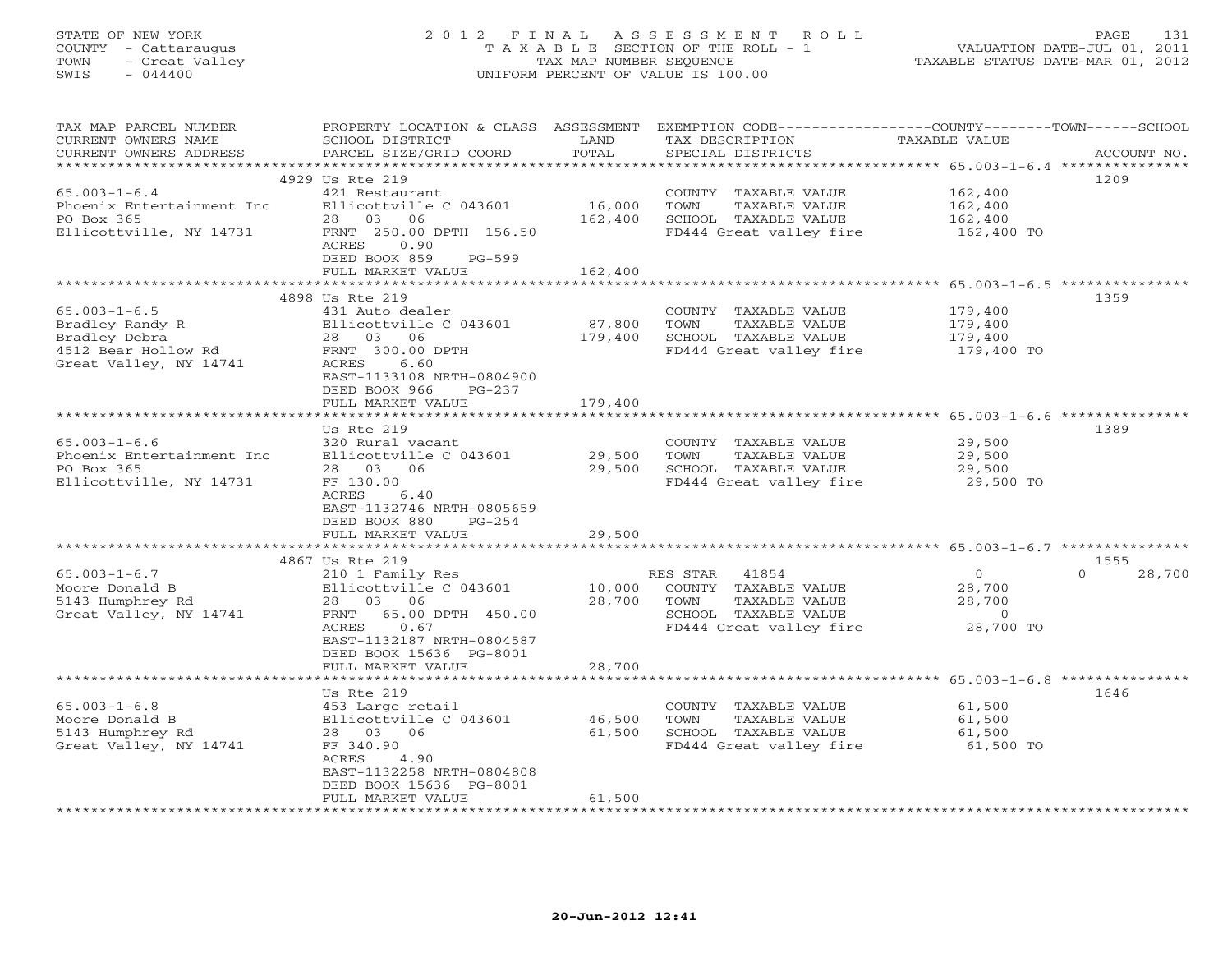## STATE OF NEW YORK 2 0 1 2 F I N A L A S S E S S M E N T R O L L PAGE 132 COUNTY - Cattaraugus T A X A B L E SECTION OF THE ROLL - 1 VALUATION DATE-JUL 01, 2011 TOWN - Great Valley TAX MAP NUMBER SEQUENCE TAXABLE STATUS DATE-MAR 01, 2012 SWIS - 044400 UNIFORM PERCENT OF VALUE IS 100.00

| EXEMPTION CODE-----------------COUNTY-------TOWN------SCHOOL<br>TAX MAP PARCEL NUMBER<br>PROPERTY LOCATION & CLASS ASSESSMENT<br>TAXABLE VALUE<br>CURRENT OWNERS NAME<br>SCHOOL DISTRICT<br>LAND<br>TAX DESCRIPTION |                                 |
|---------------------------------------------------------------------------------------------------------------------------------------------------------------------------------------------------------------------|---------------------------------|
| TOTAL<br>CURRENT OWNERS ADDRESS<br>PARCEL SIZE/GRID COORD<br>SPECIAL DISTRICTS                                                                                                                                      | ACCOUNT NO.                     |
|                                                                                                                                                                                                                     |                                 |
| 4884 Us Rte 219                                                                                                                                                                                                     | 1698                            |
| $65.003 - 1 - 6.9$<br>416 Mfg hsing pk 5R STAR 41834<br>Ellicottville C 043601 179,600 RES STAR 41854<br>41834<br>$\circ$                                                                                           | $\circ$<br>577,200              |
| $\circ$<br>Pengilly Corp                                                                                                                                                                                            | $\Omega$<br>79,200              |
| PO Box 669<br>2330,000<br>28 03 06<br>COUNTY TAXABLE VALUE<br>2330,000                                                                                                                                              |                                 |
| Ellicottville, NY 14731<br>2330,000<br>NORTH<br>TOWN<br>TAXABLE VALUE                                                                                                                                               |                                 |
| FF ROUTE 850 FT.<br>1673,600<br>SCHOOL TAXABLE VALUE 1673,600<br>FD444 Great valley fire 2330,000 TO                                                                                                                |                                 |
| ACRES<br>31.35<br>$PG-436$                                                                                                                                                                                          |                                 |
| DEED BOOK 945<br>2330,000                                                                                                                                                                                           |                                 |
| FULL MARKET VALUE                                                                                                                                                                                                   |                                 |
| 4896 Us Rte 219                                                                                                                                                                                                     | 1902                            |
| COUNTY TAXABLE VALUE 225,000<br>$65.003 - 1 - 6.10$<br>449 Other Storag                                                                                                                                             |                                 |
| 54,600<br>Ellicottville C 043601                                                                                                                                                                                    |                                 |
| Premium Self Storage Inc<br>PO Box 488<br>28 3 6<br>225,000                                                                                                                                                         |                                 |
| TOWN TAXABLE VALUE<br>SCHOOL TAXABLE VALUE 225,000<br>FD444 Great valley fire 225,000 TO<br>Ellicottville, NY 14731<br>ACRES 1.10                                                                                   |                                 |
| DEED BOOK 1009 PG-1161                                                                                                                                                                                              |                                 |
| 225,000<br>FULL MARKET VALUE                                                                                                                                                                                        |                                 |
| **************                                                                                                                                                                                                      |                                 |
| 4836 Us Rte 219                                                                                                                                                                                                     | 0228                            |
| $65.003 - 1 - 7.1$<br>423 Snack bar<br>COUNTY TAXABLE VALUE<br>153,500<br>153,500                                                                                                                                   |                                 |
| 18,700<br>Eddy Neal R<br>TOWN<br>TAXABLE VALUE                                                                                                                                                                      |                                 |
| 423 SHACA DUL<br>Ellicottville C 043601<br>28 03 06<br>$4836$ Us Rte 219<br>153,500<br>SCHOOL TAXABLE VALUE 153,500<br>FD444 Great valley fire 153,500 TO                                                           |                                 |
| Great Valley, NY 14741<br>FF 350.00                                                                                                                                                                                 |                                 |
| ACRES 1.34                                                                                                                                                                                                          |                                 |
| EAST-1132157 NRTH-0803867                                                                                                                                                                                           |                                 |
| DEED BOOK 737 PG-1195                                                                                                                                                                                               |                                 |
| FULL MARKET VALUE<br>153,500                                                                                                                                                                                        |                                 |
|                                                                                                                                                                                                                     |                                 |
| 4826 Us Rte 219                                                                                                                                                                                                     | 1170                            |
| 416 Mfg hsing pk<br>$65.003 - 1 - 7.2$<br>SR STAR<br>41834<br>$\Omega$<br>41834 ADORES STAR 41854<br>238,400 RES STAR 41854<br>$\overline{O}$                                                                       | $\Omega$<br>459,600<br>$\Omega$ |
| Pengilly Corp<br>Ellicottville C 043601                                                                                                                                                                             | 344,700                         |
| PO Box 669<br>3800,000 COUNTY TAXABLE VALUE<br>3800,000<br>28 03 06<br>Ellicottville, NY 14731<br>TAXABLE VALUE<br>3800,000<br>90 TRLS<br>TOWN                                                                      |                                 |
| SCHOOL TAXABLE VALUE<br>2995,700<br>FF 510.00                                                                                                                                                                       |                                 |
| ACRES 33.56<br>FD444 Great valley fire<br>3800,000 TO                                                                                                                                                               |                                 |
| EAST-1133047 NRTH-0803832                                                                                                                                                                                           |                                 |
| DEED BOOK 896 PG-1180                                                                                                                                                                                               |                                 |
| 3800,000<br>FULL MARKET VALUE                                                                                                                                                                                       |                                 |
|                                                                                                                                                                                                                     |                                 |
| 4848 Us Rte 219                                                                                                                                                                                                     | 0865                            |
| 210 1 Family Res<br>$65.003 - 1 - 8$<br>COUNTY TAXABLE VALUE 85,100                                                                                                                                                 |                                 |
| Ellicottville C 043601<br>Stark Jeffrey M<br>7,600                                                                                                                                                                  |                                 |
| 85,100<br>28 03 06<br>Stark Mary Jo                                                                                                                                                                                 |                                 |
| TOWN TAXABLE VALUE<br>SCHOOL TAXABLE VALUE 85,100<br>CHOOL TAXABLE VALUE 85,100 TO<br>PO Box 196<br>FRNT 75.00 DPTH 167.00                                                                                          |                                 |
| Great Valley, NY 14741<br>ACRES<br>0.29                                                                                                                                                                             |                                 |
| EAST-1132269 NRTH-0804049                                                                                                                                                                                           |                                 |
| 85,100<br>FULL MARKET VALUE                                                                                                                                                                                         |                                 |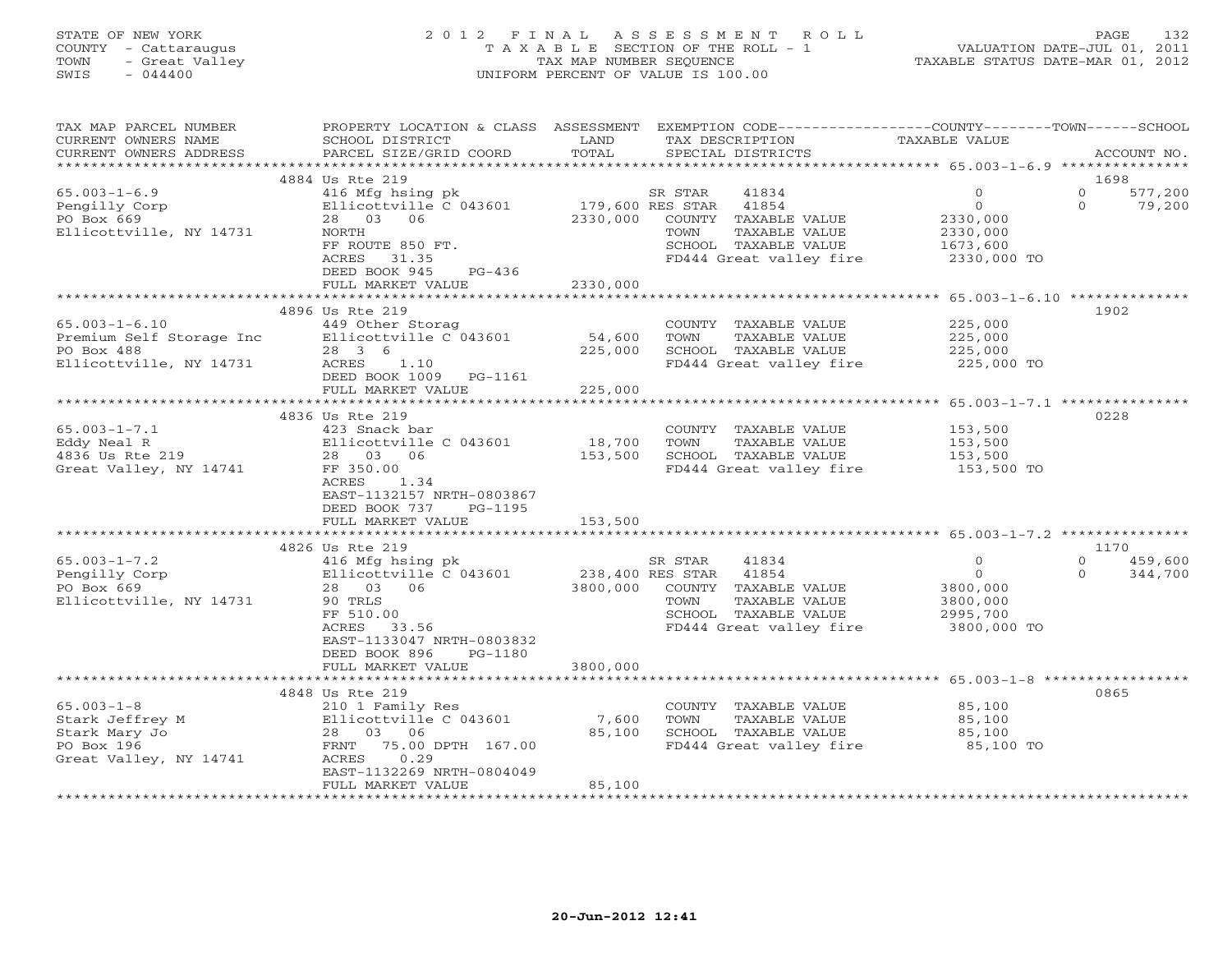#### STATE OF NEW YORK 2 0 1 2 F I N A L A S S E S S M E N T R O L L PAGE 133 COUNTY - Cattaraugus T A X A B L E SECTION OF THE ROLL - 1 VALUATION DATE-JUL 01, 2011 TOWN - Great Valley TAX MAP NUMBER SEQUENCE TAXABLE STATUS DATE-MAR 01, 2012 SWIS - 044400 UNIFORM PERCENT OF VALUE IS 100.00UNIFORM PERCENT OF VALUE IS 100.00

| TAX MAP PARCEL NUMBER<br>CURRENT OWNERS NAME<br>CURRENT OWNERS ADDRESS                           | PROPERTY LOCATION & CLASS ASSESSMENT<br>SCHOOL DISTRICT<br>PARCEL SIZE/GRID COORD                                                                                                                                  | LAND<br>TOTAL               | EXEMPTION CODE-----------------COUNTY-------TOWN-----SCHOOL<br>TAX DESCRIPTION<br>SPECIAL DISTRICTS                                                                      | TAXABLE VALUE                                                                  | ACCOUNT NO.                                                       |
|--------------------------------------------------------------------------------------------------|--------------------------------------------------------------------------------------------------------------------------------------------------------------------------------------------------------------------|-----------------------------|--------------------------------------------------------------------------------------------------------------------------------------------------------------------------|--------------------------------------------------------------------------------|-------------------------------------------------------------------|
| ***********************                                                                          |                                                                                                                                                                                                                    |                             |                                                                                                                                                                          |                                                                                |                                                                   |
| $65.003 - 1 - 10$<br>Hart Donna<br>4788 Us Rte 219<br>Great Valley, NY 14741                     | 4788 Us Rte 219<br>210 1 Family Res<br>Ellicottville C 043601<br>27 03 06<br>FRNT 130.00 DPTH 115.00<br>ACRES<br>0.34<br>EAST-1131573 NRTH-0802996<br>DEED BOOK 746<br>$PG-622$<br>FULL MARKET VALUE               | 8,300<br>111,500<br>111,500 | SR STAR<br>41834<br>COUNTY TAXABLE VALUE<br>TAXABLE VALUE<br>TOWN<br>SCHOOL TAXABLE VALUE<br>FD444 Great valley fire                                                     | $\circ$<br>111,500<br>111,500<br>47,700<br>111,500 TO                          | 0378<br>$\Omega$<br>63,800                                        |
|                                                                                                  |                                                                                                                                                                                                                    |                             |                                                                                                                                                                          |                                                                                |                                                                   |
| $65.003 - 1 - 11$<br>Wilson Kenneth P<br>4784 Us Rte 219<br>Great Valley, NY 14741               | 4784 Us Rte 219<br>210 1 Family Res<br>Ellicottville C 043601<br>27 03 06<br>FRNT 100.00 DPTH 120.00<br>ACRES<br>$0.28$ BANK<br>065<br>EAST-1131535 NRTH-0802896<br>DEED BOOK 967<br>$PG-219$<br>FULL MARKET VALUE | 7,400<br>87,500<br>87,500   | RES STAR<br>41854<br>COUNTY TAXABLE VALUE<br>TOWN<br>TAXABLE VALUE<br>SCHOOL TAXABLE VALUE<br>FD444 Great valley fire                                                    | $\overline{0}$<br>87,500<br>87,500<br>55,660<br>87,500 TO                      | 0346<br>$\Omega$<br>31,840                                        |
|                                                                                                  |                                                                                                                                                                                                                    |                             |                                                                                                                                                                          |                                                                                |                                                                   |
|                                                                                                  | 4796 Us Rte 219                                                                                                                                                                                                    |                             |                                                                                                                                                                          |                                                                                | 0398                                                              |
| $65.003 - 1 - 12.1$<br>Houghton Bruce R<br>4796 Us Rte 219<br>Great Valley, NY 14741             | 210 1 Family Res<br>Ellicottville C 043601<br>27 03 06<br>FRNT 168.40 DPTH 171.88<br>ACRES<br>0.66<br>EAST-1131713 NRTH-0803105<br>DEED BOOK 00974 PG-01073                                                        |                             | WVET C/T 41121<br>12,100 DVET C/T 41141<br>125,400 RES STAR<br>41854<br>COUNTY TAXABLE VALUE<br>TOWN<br>TAXABLE VALUE<br>SCHOOL TAXABLE VALUE<br>FD444 Great valley fire | 12,000<br>40,000<br>$\overline{0}$<br>73,400<br>73,400<br>93,560<br>125,400 TO | 12,000<br>$\mathbf 0$<br>$\Omega$<br>40,000<br>$\Omega$<br>31,840 |
|                                                                                                  | FULL MARKET VALUE                                                                                                                                                                                                  | 125,400                     |                                                                                                                                                                          |                                                                                |                                                                   |
|                                                                                                  | *************************                                                                                                                                                                                          |                             | *******************************                                                                                                                                          | *********** 65.003-1-12.2 **************                                       |                                                                   |
| $65.003 - 1 - 12.2$<br>Hart James L<br>Hart Donna K<br>4788 Us Rte 219<br>Great Valley, NY 14741 | Us Rte 219<br>210 1 Family Res<br>Ellicottville C 043601<br>27 03 06<br>6.60 DPTH 171.88<br>FRNT<br>ACRES<br>0.03<br>EAST-1131653 NRTH-0802963<br>DEED BOOK 912<br>PG-507                                          | 7,400<br>87,000             | COUNTY TAXABLE VALUE<br>TOWN<br>TAXABLE VALUE<br>SCHOOL TAXABLE VALUE<br>FD444 Great valley fire                                                                         | 87,000<br>87,000<br>87,000<br>87,000 TO                                        | 1569                                                              |
|                                                                                                  | FULL MARKET VALUE                                                                                                                                                                                                  | 87,000                      |                                                                                                                                                                          |                                                                                |                                                                   |
| $65.003 - 1 - 12.3$<br>Hart James L<br>Hart Donna K<br>4788 Us Rte 219<br>Great Valley, NY 14741 | 4774 Us Rte 219<br>484 1 use sm bld<br>Ellicottville C 043601<br>27 03 06<br>FF 290.00<br>ACRES<br>3.60<br>EAST-1131664 NRTH-0802815<br>DEED BOOK 915<br>$PG-624$<br>FULL MARKET VALUE                             | 23,700<br>85,800<br>85,800  | COUNTY TAXABLE VALUE<br>TOWN<br>TAXABLE VALUE<br>SCHOOL TAXABLE VALUE<br>FD444 Great valley fire                                                                         | 85,800<br>85,800<br>85,800<br>85,800 TO                                        | 1563                                                              |
|                                                                                                  |                                                                                                                                                                                                                    |                             |                                                                                                                                                                          |                                                                                |                                                                   |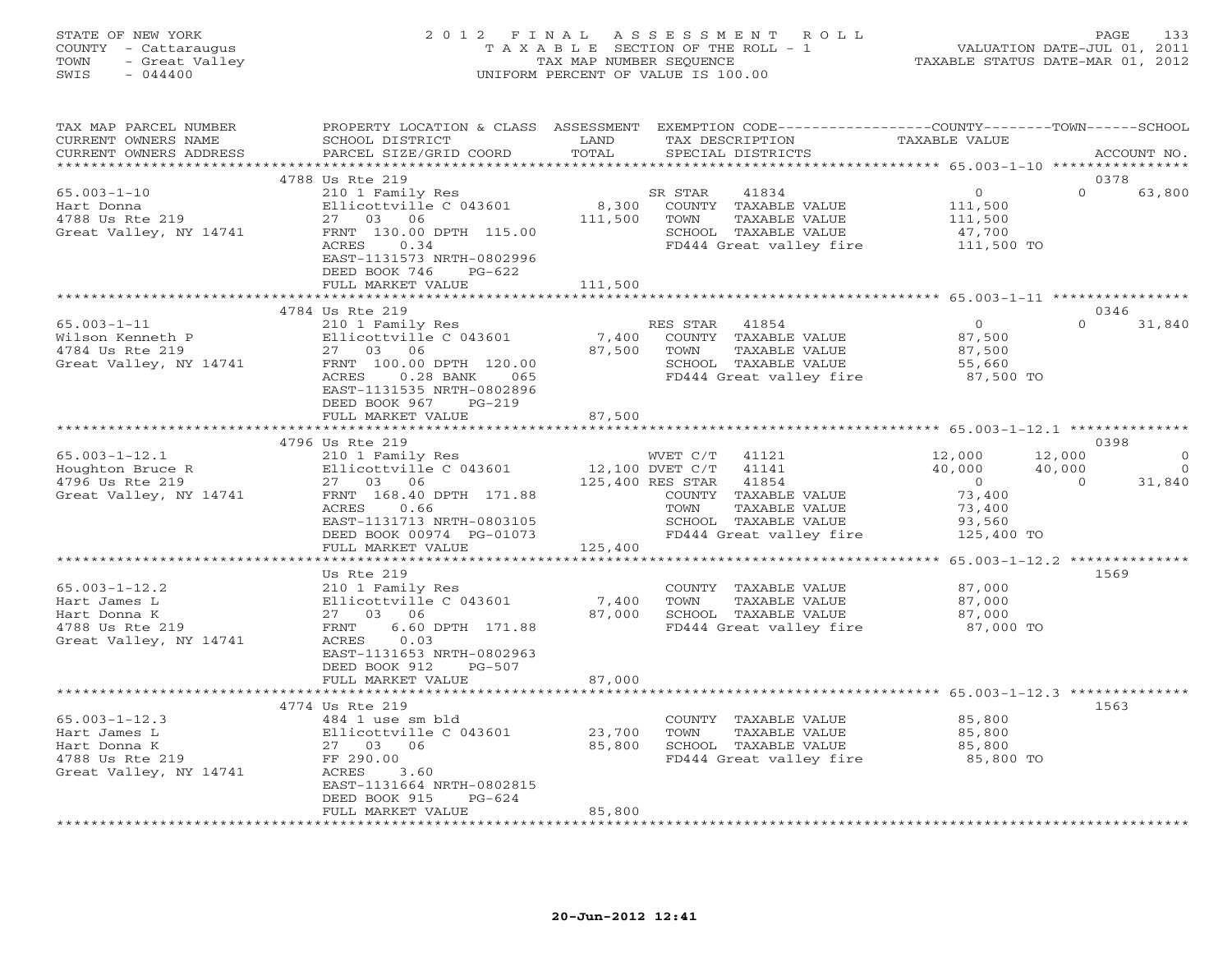# STATE OF NEW YORK 2 0 1 2 F I N A L A S S E S S M E N T R O L L PAGE 134 COUNTY - Cattaraugus T A X A B L E SECTION OF THE ROLL - 1 VALUATION DATE-JUL 01, 2011 TOWN - Great Valley TAX MAP NUMBER SEQUENCE TAXABLE STATUS DATE-MAR 01, 2012 SWIS - 044400 UNIFORM PERCENT OF VALUE IS 100.00

| TAX MAP PARCEL NUMBER<br>CURRENT OWNERS NAME<br>CURRENT OWNERS ADDRESS                              | PROPERTY LOCATION & CLASS ASSESSMENT<br>SCHOOL DISTRICT<br>PARCEL SIZE/GRID COORD                                                                                                           | LAND<br>TOTAL                 | EXEMPTION CODE----------------COUNTY-------TOWN-----SCHOOL<br>TAX DESCRIPTION<br>SPECIAL DISTRICTS                                                                             | <b>TAXABLE VALUE</b>                                                                                  | ACCOUNT NO.                                        |
|-----------------------------------------------------------------------------------------------------|---------------------------------------------------------------------------------------------------------------------------------------------------------------------------------------------|-------------------------------|--------------------------------------------------------------------------------------------------------------------------------------------------------------------------------|-------------------------------------------------------------------------------------------------------|----------------------------------------------------|
| ************************                                                                            |                                                                                                                                                                                             |                               |                                                                                                                                                                                |                                                                                                       |                                                    |
| $65.003 - 1 - 13.1$<br>Keeley Frank R<br>Keeley Tara I<br>4750 Us Rte 219<br>Great Valley, NY 14741 | 4750 Us Rte 219<br>210 1 Family Res<br>Ellicottville C 043601<br>27 03 06<br>FF 230.00<br>ACRES<br>1.90 BANK<br>017<br>EAST-1131237 NRTH-0802260<br>DEED BOOK 960<br><b>PG-880</b>          |                               | CVET C/T<br>41131<br>20,000 DVET C/T<br>41141<br>142,000 RES STAR<br>41854<br>COUNTY TAXABLE VALUE<br>TOWN<br>TAXABLE VALUE<br>SCHOOL TAXABLE VALUE<br>FD444 Great valley fire | 20,000<br>20,000<br>28,400<br>28,400<br>$\overline{O}$<br>93,600<br>93,600<br>110,160<br>142,000 TO   | 0532<br>$\Omega$<br>$\Omega$<br>31,840<br>$\Omega$ |
|                                                                                                     | FULL MARKET VALUE                                                                                                                                                                           | 142,000                       |                                                                                                                                                                                |                                                                                                       |                                                    |
| $65.003 - 1 - 13.2$<br>Gernatt Asphalt Products<br>13870 Taylor Hollow Rd<br>Collins, NY 14034      | 4764 Us Rte 219<br>720 Mine/quarry<br>Ellicottville C 043601<br>27 03 06<br>FF 150.00<br>ACRES 25.10<br>EAST-1132185 NRTH-0802301<br>DEED BOOK 00994 PG-00056                               | 175,600<br>175,600            | COUNTY TAXABLE VALUE<br>TOWN<br>TAXABLE VALUE<br>SCHOOL TAXABLE VALUE<br>FD444 Great valley fire                                                                               | ************************* 65.003-1-13.2 **************<br>175,600<br>175,600<br>175,600<br>175,600 TO | 1148                                               |
|                                                                                                     | FULL MARKET VALUE                                                                                                                                                                           | 175,600                       |                                                                                                                                                                                |                                                                                                       |                                                    |
|                                                                                                     |                                                                                                                                                                                             |                               |                                                                                                                                                                                |                                                                                                       |                                                    |
| $65.003 - 1 - 13.3$                                                                                 | 4758 Us Rte 219                                                                                                                                                                             |                               |                                                                                                                                                                                | 9,060                                                                                                 | 1171<br>9,060<br>$\Omega$                          |
| Lubke Terry G<br>4758 Us Rte 219 Box 75<br>Great Valley, NY 14741                                   | 210 1 Family Res<br>Ellicottville C 043601<br>27 03<br>06<br>FF 70.00<br>1.09 BANK<br>ACRES<br>017<br>EAST-1131361 NRTH-0802395<br>DEED BOOK 863<br>$PG-339$                                | 60,400                        | WVET C/T<br>41121<br>18,200 RES STAR<br>41854<br>COUNTY TAXABLE VALUE<br>TOWN<br>TAXABLE VALUE<br>SCHOOL TAXABLE VALUE<br>FD444 Great valley fire                              | $\Omega$<br>51,340<br>51,340<br>28,560<br>60,400 TO                                                   | 31,840<br>$\Omega$                                 |
|                                                                                                     | FULL MARKET VALUE                                                                                                                                                                           | 60,400                        |                                                                                                                                                                                |                                                                                                       |                                                    |
| $65.003 - 1 - 14.1$<br>Gernatt Asphalt Products<br>13870 Taylor Hollow Rd<br>Collins, NY 14034      | ***********************<br>Us Rte 219<br>105 Vac farmland<br>Ellicottville C 043601<br>27 03 06<br>ACRES 142.57<br>EAST-1131620 NRTH-0801119<br>DEED BOOK 1027 PG-1094<br>FULL MARKET VALUE | 196,100<br>196,100<br>196,100 | COUNTY TAXABLE VALUE<br>TOWN<br>TAXABLE VALUE<br>SCHOOL TAXABLE VALUE<br>FD444 Great valley fire                                                                               | 196,100<br>196,100<br>196,100<br>196,100 TO                                                           | 0620                                               |
|                                                                                                     |                                                                                                                                                                                             |                               |                                                                                                                                                                                |                                                                                                       |                                                    |
|                                                                                                     | 5960 Peth Rd                                                                                                                                                                                |                               |                                                                                                                                                                                |                                                                                                       | 1680                                               |
| $65.003 - 1 - 14.3$<br>John Scott<br>John Lauri Lafferty<br>5960 Peth Rd<br>Great Valley, NY 14741  | 210 1 Family Res<br>Ellicottville C 043601<br>27 03 06<br>FF 150.00<br>ACRES<br>3.50 BANK<br>023<br>EAST-1134268 NRTH-0799900<br>DEED BOOK 944<br>$PG-623$                                  | 14,500<br>181,600             | RES STAR<br>41854<br>COUNTY TAXABLE VALUE<br>TOWN<br>TAXABLE VALUE<br>SCHOOL TAXABLE VALUE<br>FD444 Great valley fire                                                          | $\circ$<br>181,600<br>181,600<br>149,760<br>181,600 TO                                                | $\Omega$<br>31,840                                 |
|                                                                                                     | FULL MARKET VALUE                                                                                                                                                                           | 181,600                       |                                                                                                                                                                                |                                                                                                       |                                                    |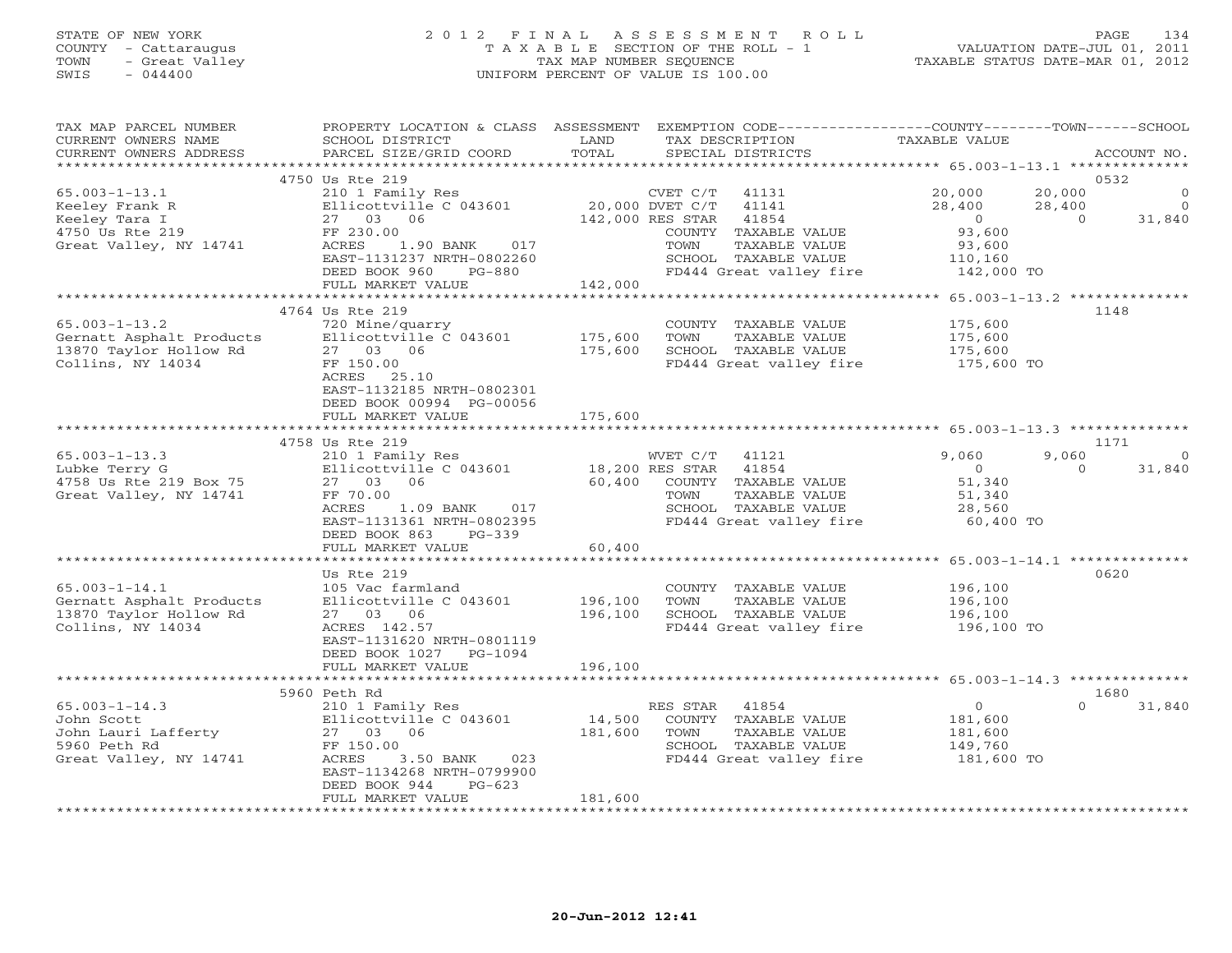#### STATE OF NEW YORK 2 0 1 2 F I N A L A S S E S S M E N T R O L L PAGE 135 COUNTY - Cattaraugus T A X A B L E SECTION OF THE ROLL - 1 VALUATION DATE-JUL 01, 2011 TOWN - Great Valley TAX MAP NUMBER SEQUENCE TAXABLE STATUS DATE-MAR 01, 2012 SWIS - 044400 UNIFORM PERCENT OF VALUE IS 100.00UNIFORM PERCENT OF VALUE IS 100.00

| TAX MAP PARCEL NUMBER<br>CURRENT OWNERS NAME<br>CURRENT OWNERS ADDRESS<br>********************** | PROPERTY LOCATION & CLASS ASSESSMENT<br>SCHOOL DISTRICT<br>PARCEL SIZE/GRID COORD            | LAND<br>TOTAL | TAX DESCRIPTION<br>SPECIAL DISTRICTS          | EXEMPTION CODE-----------------COUNTY-------TOWN------SCHOOL<br>TAXABLE VALUE<br>ACCOUNT NO. |
|--------------------------------------------------------------------------------------------------|----------------------------------------------------------------------------------------------|---------------|-----------------------------------------------|----------------------------------------------------------------------------------------------|
|                                                                                                  |                                                                                              |               |                                               |                                                                                              |
|                                                                                                  | 5805 Humphrey Rd                                                                             |               |                                               | 1764                                                                                         |
| $65.003 - 1 - 14.4$                                                                              | 210 1 Family Res                                                                             |               | RES STAR<br>41854                             | $\mathbf{O}$<br>$\Omega$<br>31,840                                                           |
| John Dana E                                                                                      | Ellicottville C 043601                                                                       | 20,400        | COUNTY TAXABLE VALUE                          | 184,600                                                                                      |
| John Ryanne E                                                                                    | 27 03 06                                                                                     | 184,600       | TOWN<br>TAXABLE VALUE                         | 184,600                                                                                      |
| 5805 Humphrey Rd                                                                                 | FF 30.00                                                                                     |               | SCHOOL TAXABLE VALUE                          | 152,760                                                                                      |
| Great Valley, NY 14741                                                                           | 2.10<br>ACRES<br>EAST-1134133 NRTH-0802344<br>DEED BOOK 2185<br>PG-8001<br>FULL MARKET VALUE | 184,600       | FD444 Great valley fire                       | 184,600 TO                                                                                   |
|                                                                                                  |                                                                                              |               |                                               |                                                                                              |
|                                                                                                  | Us Rte 219                                                                                   |               |                                               | 1969                                                                                         |
| $65.003 - 1 - 14.5$                                                                              |                                                                                              |               |                                               |                                                                                              |
| Lindeman John H                                                                                  | 105 Vac farmland<br>Ellicottville C 043601                                                   | 28,500        | COUNTY TAXABLE VALUE<br>TOWN<br>TAXABLE VALUE | 28,500<br>28,500                                                                             |
| Lindeman Kristina L                                                                              | ACRES<br>5.77                                                                                | 28,500        | SCHOOL TAXABLE VALUE                          | 28,500                                                                                       |
|                                                                                                  |                                                                                              |               | FD444 Great valley fire                       |                                                                                              |
| 6836 Dooley Rd                                                                                   | EAST-1130389 NRTH-0800332                                                                    |               |                                               | 28,500 TO                                                                                    |
| Ellicottville, NY 14731                                                                          | DEED BOOK 9425<br>PG-8002<br>FULL MARKET VALUE                                               | 28,500        |                                               |                                                                                              |
| ******************************                                                                   |                                                                                              |               |                                               |                                                                                              |
|                                                                                                  | Us Rte $219$ (Off)                                                                           |               |                                               | 1970                                                                                         |
| $65.003 - 1 - 14.6$                                                                              | 105 Vac farmland                                                                             |               | COUNTY TAXABLE VALUE                          | 3,600                                                                                        |
| Krause Hildagarde (Nannen)                                                                       | Ellicottville C 043601                                                                       | 3,600         | TOWN<br>TAXABLE VALUE                         | 3,600                                                                                        |
| 6116 Fairview Ln                                                                                 | 3.24<br>ACRES                                                                                | 3,600         | SCHOOL TAXABLE VALUE                          | 3,600                                                                                        |
| Great Valley, NY 14741                                                                           | EAST-1133191 NRTH-0799733                                                                    |               | FD444 Great valley fire                       | 3,600 TO                                                                                     |
|                                                                                                  | DEED BOOK 5178<br>PG-2002                                                                    |               |                                               |                                                                                              |
|                                                                                                  | FULL MARKET VALUE                                                                            | 3,600         |                                               |                                                                                              |
|                                                                                                  | * * * * * * * * * * * * * * * * * * *                                                        | *********     |                                               | ***************** 65.003-1-14.7 **************                                               |
|                                                                                                  | Us Rte 219                                                                                   |               |                                               | 1979                                                                                         |
| $65.003 - 1 - 14.7$                                                                              | 105 Vac farmland                                                                             |               | COUNTY TAXABLE VALUE                          | 14,600                                                                                       |
| Hensel Donnald G                                                                                 | Ellicottville C 043601                                                                       | 14,600        | TOWN<br>TAXABLE VALUE                         | 14,600                                                                                       |
| Hensel Lori A                                                                                    | 7.74<br>ACRES                                                                                | 14,600        | SCHOOL TAXABLE VALUE                          | 14,600                                                                                       |
| 6174 Fairview Ln                                                                                 | EAST-1131648 NRTH-0800535                                                                    |               | FD444 Great valley fire                       | 14,600 TO                                                                                    |
| Great Valley, NY 14741                                                                           | DEED BOOK 8349 PG-6001                                                                       |               |                                               |                                                                                              |
|                                                                                                  | FULL MARKET VALUE                                                                            | 14,600        |                                               |                                                                                              |
|                                                                                                  |                                                                                              |               |                                               |                                                                                              |
|                                                                                                  | 6118 Fairview Ln                                                                             |               |                                               | 1980                                                                                         |
| $65.003 - 1 - 14.8$                                                                              | 210 1 Family Res                                                                             |               | COUNTY TAXABLE VALUE                          | 41,500                                                                                       |
| Krause Julie M                                                                                   | Ellicottville C 043601                                                                       | 3,500         | TAXABLE VALUE<br>TOWN                         | 41,500                                                                                       |
| 1984 Price Rd                                                                                    | $27 - 3 - 6$                                                                                 | 41,500        | SCHOOL TAXABLE VALUE                          | 41,500                                                                                       |
| Montour Falls, NY 14865                                                                          | ACRES<br>3.97                                                                                |               | FD444 Great valley fire                       | 41,500 TO                                                                                    |
|                                                                                                  | EAST-1132624 NRTH-0800577                                                                    |               |                                               |                                                                                              |
|                                                                                                  | DEED BOOK 8350<br>$PG-6001$                                                                  |               |                                               |                                                                                              |
|                                                                                                  | FULL MARKET VALUE                                                                            | 41,500        |                                               |                                                                                              |
|                                                                                                  | ********************                                                                         |               |                                               |                                                                                              |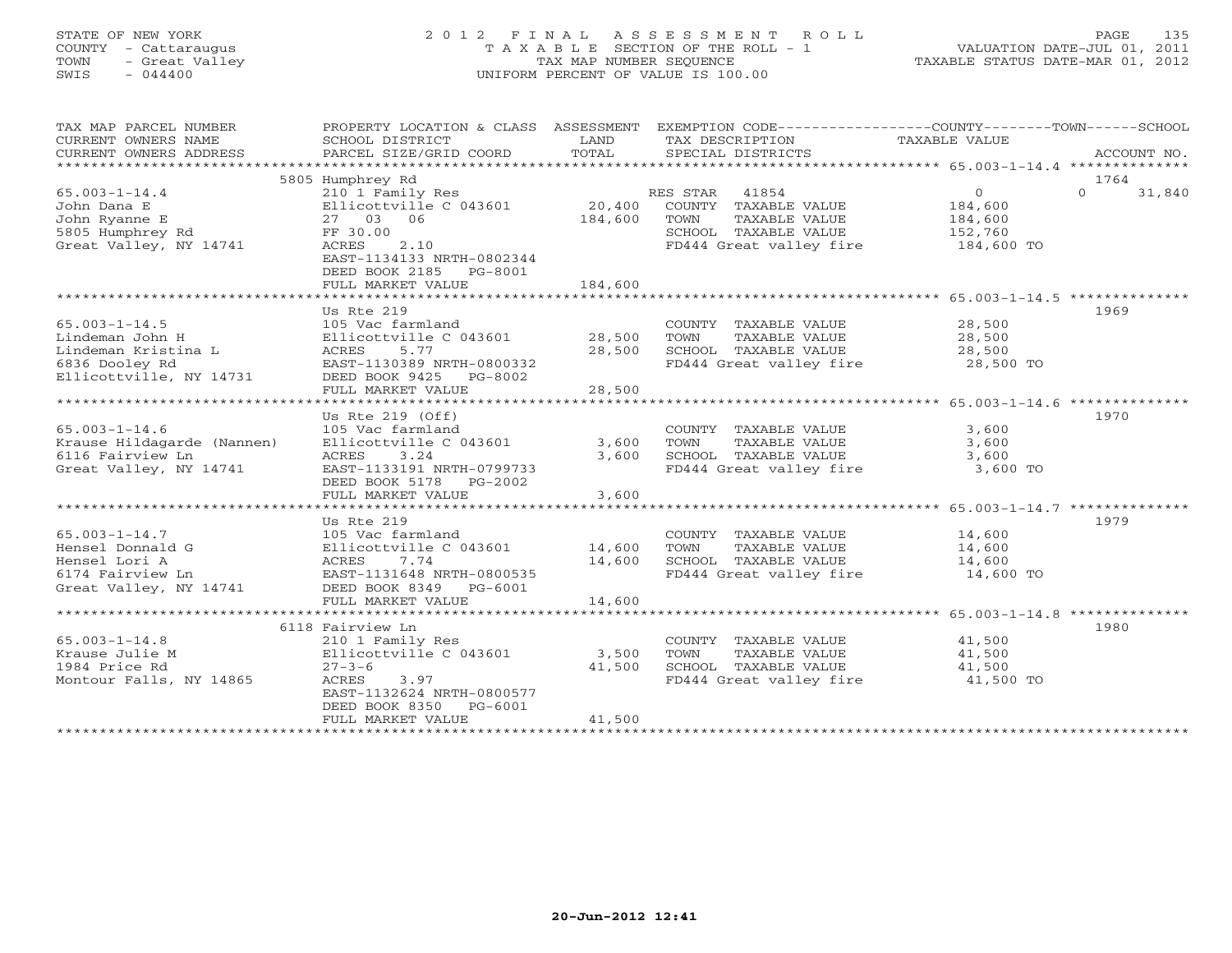# STATE OF NEW YORK 2 0 1 2 F I N A L A S S E S S M E N T R O L L PAGE 136 COUNTY - Cattaraugus T A X A B L E SECTION OF THE ROLL - 1 VALUATION DATE-JUL 01, 2011 TOWN - Great Valley TAX MAP NUMBER SEQUENCE TAXABLE STATUS DATE-MAR 01, 2012 SWIS - 044400 UNIFORM PERCENT OF VALUE IS 100.00

| TAX MAP PARCEL NUMBER   | PROPERTY LOCATION & CLASS ASSESSMENT       |                 | EXEMPTION CODE-----------------COUNTY-------TOWN------SCHOOL |                  |                                            |
|-------------------------|--------------------------------------------|-----------------|--------------------------------------------------------------|------------------|--------------------------------------------|
| CURRENT OWNERS NAME     | SCHOOL DISTRICT                            | LAND            | TAX DESCRIPTION                                              | TAXABLE VALUE    |                                            |
| CURRENT OWNERS ADDRESS  | PARCEL SIZE/GRID COORD                     | TOTAL           | SPECIAL DISTRICTS                                            |                  | ACCOUNT NO.                                |
| *********************   | **********************                     |                 |                                                              |                  |                                            |
|                         | Us Rte 219                                 |                 |                                                              |                  | 2012                                       |
| $65.003 - 1 - 14.9$     | 314 Rural vac<10                           |                 | COUNTY TAXABLE VALUE                                         | 1,800            |                                            |
| Borowiak James          | Ellicottville C 043601                     | 1,800           | TOWN<br>TAXABLE VALUE                                        | 1,800            |                                            |
| 6122 Fairview Ln        | $27 - 3 - 6$                               | 1,800           | SCHOOL TAXABLE VALUE                                         | 1,800            |                                            |
| Great Valley, NY 14741  | 2.05<br>ACRES                              |                 | FD444 Great valley fire                                      | 1,800 TO         |                                            |
|                         | EAST-1132380 NRTH-0800595                  |                 |                                                              |                  |                                            |
|                         | DEED BOOK 14409 PG-8002                    |                 |                                                              |                  |                                            |
|                         | FULL MARKET VALUE                          | 1,800           |                                                              |                  |                                            |
|                         |                                            |                 |                                                              |                  |                                            |
|                         | Us Rte 219                                 |                 |                                                              |                  | 2013                                       |
| $65.003 - 1 - 14.10$    | 314 Rural vac<10                           |                 | COUNTY TAXABLE VALUE                                         | 3,400            |                                            |
| Beattie Steven          | Ellicottville C 043601                     | 3,400           | TAXABLE VALUE<br>TOWN                                        | 3,400            |                                            |
| 6156 Fairview Ln        | $27 - 3 - 6$                               | 3,400           | SCHOOL TAXABLE VALUE                                         | 3,400            |                                            |
| Great Valley, NY 14741  | 3.86<br>ACRES                              |                 | FD444 Great valley fire 3,400 TO                             |                  |                                            |
|                         | EAST-1132150 NRTH-0800603                  |                 |                                                              |                  |                                            |
|                         | DEED BOOK 14409 PG-8004                    |                 |                                                              |                  |                                            |
|                         | FULL MARKET VALUE                          | 3,400           |                                                              |                  |                                            |
|                         |                                            |                 |                                                              |                  |                                            |
|                         | 4666 Us Rte 219                            |                 |                                                              |                  | 2019                                       |
| $65.003 - 1 - 14.11$    | 210 1 Family Res                           |                 | SILO T/C/S 42100                                             | 13,117           | 13,117<br>13,117                           |
| Bachert Rhonda          | Ellicottville C 043601                     |                 | 30,400 COUNTY TAXABLE VALUE                                  | 71,883           |                                            |
| 21 Metzger Dr           | ACRES<br>7.05                              | 85,000 TOWN     | TAXABLE VALUE                                                | 71,883           |                                            |
| Orchard Park, NY 14127  | EAST-1129917 NRTH-0800905                  |                 | SCHOOL TAXABLE VALUE                                         | 71,883           |                                            |
|                         | DEED BOOK 14914 PG-3001                    |                 | FD444 Great valley fire 35,000 TO                            |                  |                                            |
|                         | FULL MARKET VALUE                          | 85,000          |                                                              |                  |                                            |
|                         |                                            |                 |                                                              |                  |                                            |
|                         | 5948 Peth Rd                               |                 |                                                              |                  | 0420                                       |
| $65.003 - 1 - 15$       | 210 1 Family Res                           |                 | SR STAR<br>41834                                             | $\overline{0}$   | $\Omega$<br>63,800                         |
| Nannen Charlene         | Ellicottville C 043601                     |                 | 10,400 COUNTY TAXABLE VALUE                                  | 125,000          |                                            |
| 5948 Peth Rd            | 27 03 06                                   | 125,000 TOWN    | TAXABLE VALUE                                                | 125,000          |                                            |
| Great Valley, NY 14741  | FRNT 121.40 DPTH 175.00                    |                 | SCHOOL TAXABLE VALUE                                         | 61,200           |                                            |
|                         | EAST-1134386 NRTH-0799764                  |                 | FD444 Great valley fire                                      | 125,000 TO       |                                            |
|                         | DEED BOOK 944<br>$PG-625$                  |                 |                                                              |                  |                                            |
|                         | FULL MARKET VALUE                          | 125,000         |                                                              |                  |                                            |
|                         |                                            |                 |                                                              |                  | 0776                                       |
| $65.003 - 1 - 16$       | 6074 Peth Rd                               |                 |                                                              |                  | 20,000                                     |
| Roszyk Alice Clark      | 210 1 Family Res<br>Ellicottville C 043601 |                 | 41131<br>CVET C/T<br>31,000 DVET C/T 41141                   | 20,000<br>40,000 | $\overline{0}$<br>40,000<br>$\overline{0}$ |
| Alice Roszyk            | 26/31 03 06                                | 175,300 SR STAR | 41834                                                        | $\overline{0}$   | 63,800<br>$\Omega$                         |
| 928- Mariner Dr         | FF 241.76 FAIRVIEW DR                      |                 | COUNTY TAXABLE VALUE                                         | 115,300          |                                            |
| Mountain View, CA 94043 | FF 740.00 PETH RD                          |                 | TAXABLE VALUE<br>TOWN                                        | 115,300          |                                            |
|                         | ACRES<br>3.40                              |                 | SCHOOL TAXABLE VALUE                                         | 111,500          |                                            |
|                         | EAST-1133129 NRTH-0799506                  |                 | FD444 Great valley fire                                      | 175,300 TO       |                                            |
|                         | DEED BOOK 868<br>$PG-428$                  |                 |                                                              |                  |                                            |
|                         | FULL MARKET VALUE                          | 175,300         |                                                              |                  |                                            |
|                         |                                            |                 |                                                              |                  |                                            |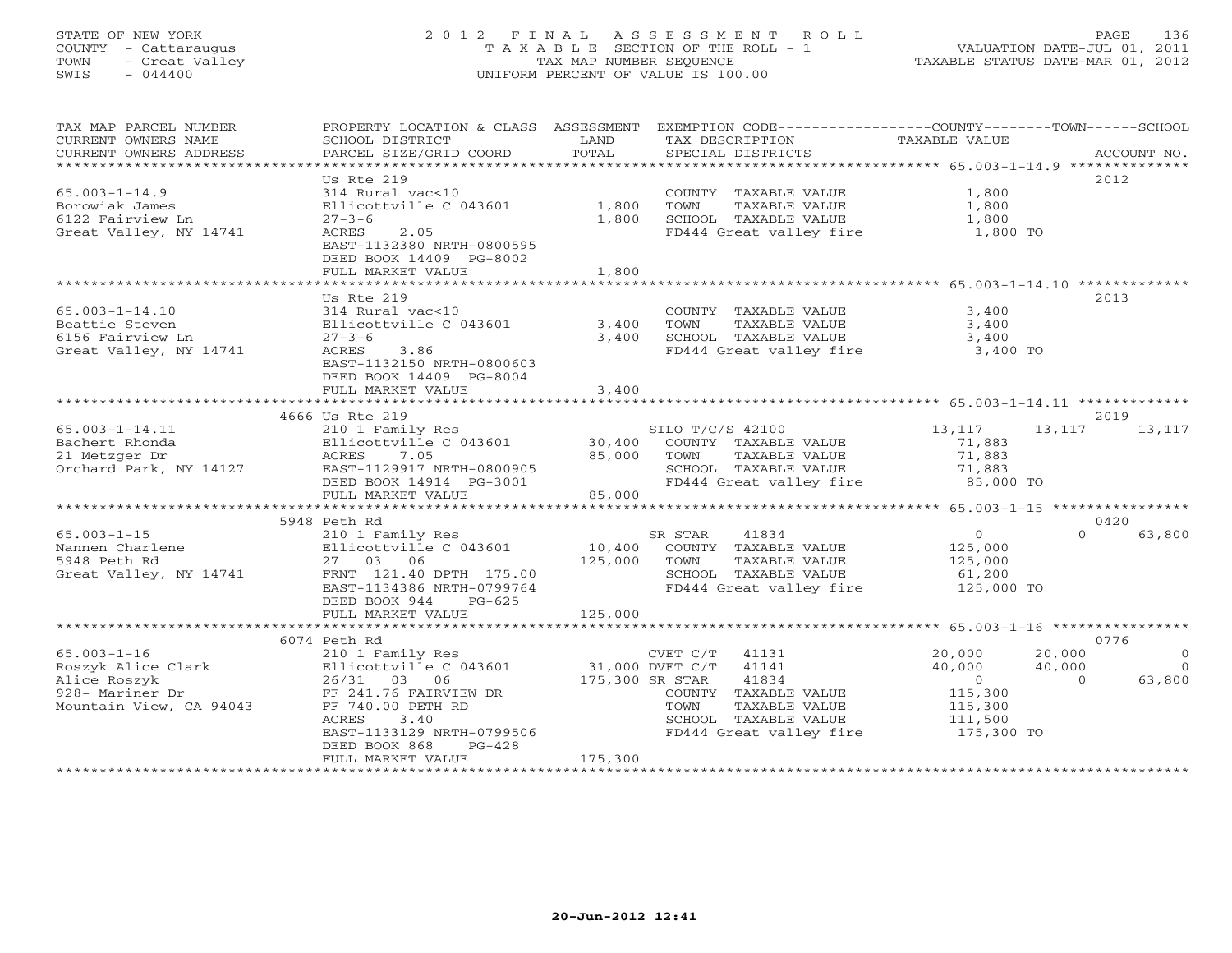#### STATE OF NEW YORK 2 0 1 2 F I N A L A S S E S S M E N T R O L L PAGE 137 COUNTY - Cattaraugus T A X A B L E SECTION OF THE ROLL - 1 VALUATION DATE-JUL 01, 2011 TOWN - Great Valley TAX MAP NUMBER SEQUENCE TAXABLE STATUS DATE-MAR 01, 2012 SWIS - 044400 UNIFORM PERCENT OF VALUE IS 100.00UNIFORM PERCENT OF VALUE IS 100.00

| TAX MAP PARCEL NUMBER  |                                                                                                                                                                                                                                            |         | PROPERTY LOCATION & CLASS ASSESSMENT EXEMPTION CODE---------------COUNTY-------TOWN------SCHOOL                                                                               |                    |          |             |
|------------------------|--------------------------------------------------------------------------------------------------------------------------------------------------------------------------------------------------------------------------------------------|---------|-------------------------------------------------------------------------------------------------------------------------------------------------------------------------------|--------------------|----------|-------------|
| CURRENT OWNERS NAME    | SCHOOL DISTRICT<br><b>Example 12</b> LAND                                                                                                                                                                                                  |         | TAX DESCRIPTION                                                                                                                                                               | TAXABLE VALUE      |          |             |
| CURRENT OWNERS ADDRESS | PARCEL SIZE/GRID COORD                                                                                                                                                                                                                     | TOTAL   | SPECIAL DISTRICTS                                                                                                                                                             |                    |          | ACCOUNT NO. |
|                        | 6104 Peth Rd                                                                                                                                                                                                                               |         |                                                                                                                                                                               |                    | 0173     |             |
| $65.003 - 1 - 17$      | 210 1 Family Res                                                                                                                                                                                                                           |         | RES STAR 41854                                                                                                                                                                | $\overline{0}$     | $\Omega$ | 31,840      |
| Harris Regina          | Ellicottville C 043601                                                                                                                                                                                                                     |         |                                                                                                                                                                               |                    |          |             |
| 6104 Peth Rd           | 27 03 06                                                                                                                                                                                                                                   |         | 24,500 COUNTY TAXABLE VALUE<br>151,400 TOWN TAXABLE VALUE                                                                                                                     | 151,400<br>151,400 |          |             |
| Great Valley, NY 14741 |                                                                                                                                                                                                                                            |         |                                                                                                                                                                               |                    |          |             |
|                        |                                                                                                                                                                                                                                            |         | SCHOOL TAXABLE VALUE 119,560<br>FD444 Great valley fire 151,400 TO                                                                                                            |                    |          |             |
|                        | 27 55.00 DPTH 250.00<br>EAST-1132437 NRTH-0799618<br>DEED BOOK 8817 PG-3001                                                                                                                                                                |         | SD441 Fairview lands sewer .00 MT                                                                                                                                             |                    |          |             |
|                        | FULL MARKET VALUE                                                                                                                                                                                                                          | 151,400 |                                                                                                                                                                               |                    |          |             |
|                        |                                                                                                                                                                                                                                            |         |                                                                                                                                                                               |                    |          |             |
|                        |                                                                                                                                                                                                                                            |         |                                                                                                                                                                               |                    | 0102     |             |
|                        |                                                                                                                                                                                                                                            |         | COUNTY TAXABLE VALUE                                                                                                                                                          | 173,500<br>173,500 |          |             |
|                        |                                                                                                                                                                                                                                            |         | TAXABLE VALUE<br>TOWN                                                                                                                                                         |                    |          |             |
|                        |                                                                                                                                                                                                                                            |         | SCHOOL TAXABLE VALUE 173,500<br>FD444 Great valley fire 173,500 TO                                                                                                            |                    |          |             |
|                        |                                                                                                                                                                                                                                            |         |                                                                                                                                                                               |                    |          |             |
|                        |                                                                                                                                                                                                                                            |         | SD441 Fairview lands sewer .00 MT                                                                                                                                             |                    |          |             |
|                        | EAST-1132275 NRTH-0799634                                                                                                                                                                                                                  |         |                                                                                                                                                                               |                    |          |             |
|                        | DEED BOOK 7084 PG-7001                                                                                                                                                                                                                     |         |                                                                                                                                                                               |                    |          |             |
|                        | FULL MARKET VALUE                                                                                                                                                                                                                          | 173,500 |                                                                                                                                                                               |                    |          |             |
|                        |                                                                                                                                                                                                                                            |         |                                                                                                                                                                               |                    |          |             |
|                        | 6136 Peth Rd                                                                                                                                                                                                                               |         | Peth Rd<br>210 1 Family Res<br>Ellicottville C 043601 25,200 COUNTY TAXABLE VALUE<br>25,200 COUNTY TAXABLE VALUE<br>25,200 COUNTY TAXABLE VALUE<br>290,600 TOWN TAXABLE VALUE |                    | 0740     |             |
| $65.003 - 1 - 19$      |                                                                                                                                                                                                                                            |         |                                                                                                                                                                               | $\overline{0}$     | $\Omega$ | 31,840      |
|                        |                                                                                                                                                                                                                                            |         |                                                                                                                                                                               | 190,600            |          |             |
|                        |                                                                                                                                                                                                                                            |         |                                                                                                                                                                               | 190,600<br>158,760 |          |             |
|                        |                                                                                                                                                                                                                                            |         | SCHOOL TAXABLE VALUE                                                                                                                                                          |                    |          |             |
|                        | 65.003-1-19 210 1 Family Res<br>Tomblin Ralph C Ellicottville C 043601 25,200<br>Tomblin Sandra I 27 03 06 190,600<br>6136 Peth Rd FRNT 200.00 DPTH 239.00<br>Great Valley, NY 14741 EAST-1132094 NRTH-0799650<br>DEED BOOK 864 PG-986     |         | FD444 Great valley fire 190,600 TO<br>SD441 Fairview lands sewer .00 MT                                                                                                       |                    |          |             |
|                        |                                                                                                                                                                                                                                            | 190,600 |                                                                                                                                                                               |                    |          |             |
|                        | FULL MARKET VALUE                                                                                                                                                                                                                          |         |                                                                                                                                                                               |                    |          |             |
|                        | 6150 Peth Rd                                                                                                                                                                                                                               |         |                                                                                                                                                                               |                    | 0742     |             |
|                        | 210 1 Family Res                                                                                                                                                                                                                           |         |                                                                                                                                                                               | $\overline{0}$     | $\cap$   | 31,840      |
|                        |                                                                                                                                                                                                                                            |         | ALS STAR 41854<br>23,500 COUNTY TAXABLE VALUE<br>200,200 TOWN TAYABLE WALLE                                                                                                   | 200,200            |          |             |
|                        |                                                                                                                                                                                                                                            |         |                                                                                                                                                                               | 200,200<br>200,200 |          |             |
|                        | 65.003-1-20 210 1 Family Res<br>Puvel Eugene Ellicottville C 043601 23,<br>Puvel Mickalena 27 03 06 200,<br>6150 Peth Rd FRNT 155.00 DPTH 239.00<br>Great Valley, NY 14741 BAST-1131918 NRTH-0799654<br>FRNT 155.00 NRTH-0799654<br>FRST-1 |         | FORD TAXABLE VALUE<br>FD444 Great valley fire the control of 168,360<br>FD444 Great valley fire 200,200 TO<br>SD441 Fairview lands sewer .00 MT                               |                    |          |             |
|                        |                                                                                                                                                                                                                                            |         |                                                                                                                                                                               |                    |          |             |
|                        | DEED BOOK 735<br>PG-422                                                                                                                                                                                                                    |         |                                                                                                                                                                               |                    |          |             |
|                        | FULL MARKET VALUE                                                                                                                                                                                                                          | 200,200 |                                                                                                                                                                               |                    |          |             |
|                        |                                                                                                                                                                                                                                            |         |                                                                                                                                                                               |                    |          |             |
|                        | 6160 Peth Rd                                                                                                                                                                                                                               |         |                                                                                                                                                                               |                    | 0951     |             |
|                        | 65.003-1-21<br>Barczak Janis I 220 2 Family Res<br>6160 Peth Rd 27 03 06 173,800<br>Great Valley, NY 14741 FRNT 131.80 DPTH 239.00<br>EAST-1131778 NRTH-0799653<br>DEED BOOK 7027 PG-9001                                                  |         | RES STAR<br>41854                                                                                                                                                             | $\overline{0}$     | $\Omega$ | 31,840      |
|                        |                                                                                                                                                                                                                                            |         | COUNTY TAXABLE VALUE                                                                                                                                                          | 173,800            |          |             |
|                        |                                                                                                                                                                                                                                            |         | TAXABLE VALUE<br>TOWN                                                                                                                                                         |                    |          |             |
|                        |                                                                                                                                                                                                                                            |         | SCHOOL TAXABLE VALUE                                                                                                                                                          | 173,800<br>141,960 |          |             |
|                        |                                                                                                                                                                                                                                            |         | FD444 Great valley fire<br>SD444 Great valley fire 173,800 TO<br>SD441 Fairview lands sewer 100 MT                                                                            |                    |          |             |
|                        |                                                                                                                                                                                                                                            |         |                                                                                                                                                                               |                    |          |             |
|                        | FULL MARKET VALUE                                                                                                                                                                                                                          | 173,800 |                                                                                                                                                                               |                    |          |             |
|                        |                                                                                                                                                                                                                                            |         |                                                                                                                                                                               |                    |          |             |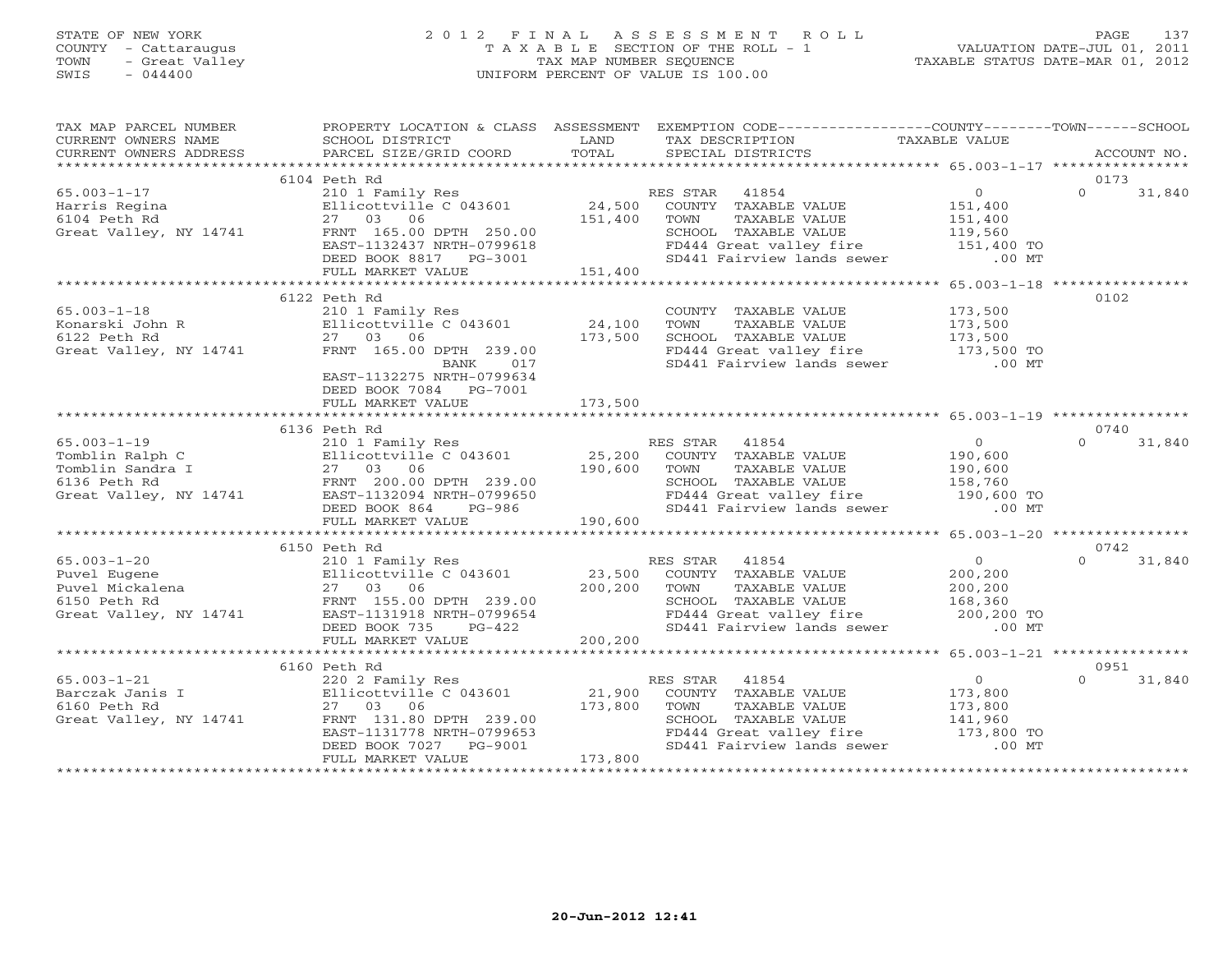# STATE OF NEW YORK 2 0 1 2 F I N A L A S S E S S M E N T R O L L PAGE 138 COUNTY - Cattaraugus T A X A B L E SECTION OF THE ROLL - 1 VALUATION DATE-JUL 01, 2011 TOWN - Great Valley TAX MAP NUMBER SEQUENCE TAXABLE STATUS DATE-MAR 01, 2012 SWIS - 044400 UNIFORM PERCENT OF VALUE IS 100.00

| TAX MAP PARCEL NUMBER<br>CURRENT OWNERS NAME<br>CURRENT OWNERS ADDRESS | PROPERTY LOCATION & CLASS ASSESSMENT<br>SCHOOL DISTRICT<br>PARCEL SIZE/GRID COORD | LAND<br>TOTAL | EXEMPTION CODE----------------COUNTY-------TOWN------SCHOOL<br>TAX DESCRIPTION<br>SPECIAL DISTRICTS | TAXABLE VALUE  | ACCOUNT NO.        |
|------------------------------------------------------------------------|-----------------------------------------------------------------------------------|---------------|-----------------------------------------------------------------------------------------------------|----------------|--------------------|
|                                                                        |                                                                                   |               |                                                                                                     |                | 0463               |
|                                                                        | Peth Rd                                                                           |               |                                                                                                     |                |                    |
| $65.003 - 1 - 22.1$                                                    | 323 Vacant rural                                                                  |               | COUNTY TAXABLE VALUE                                                                                | 5,300          |                    |
| Wendel Mark B                                                          | Ellicottville C 043601                                                            | 5,300         | TOWN<br>TAXABLE VALUE<br>SCHOOL TAXABLE VALUE                                                       | 5,300          |                    |
| Wendel Louise S                                                        | 27/31 03 06                                                                       | 5,300         |                                                                                                     | 5,300          |                    |
| 6090 Peth Rd                                                           | 38.00 DPTH 250.00<br>FRNT<br>0.22                                                 |               | FD444 Great valley fire                                                                             | 5,300 TO       |                    |
| Great Valley, NY 14741                                                 | ACRES<br>EAST-1132526 NRTH-0799610                                                |               |                                                                                                     |                |                    |
|                                                                        | DEED BOOK 17588 PG-5001                                                           |               |                                                                                                     |                |                    |
|                                                                        |                                                                                   |               |                                                                                                     |                |                    |
|                                                                        | FULL MARKET VALUE                                                                 | 5,300         |                                                                                                     |                |                    |
|                                                                        | 6116 Fairview Ln                                                                  |               |                                                                                                     |                | 1346               |
| $65.003 - 1 - 22.2$                                                    | 210 1 Family Res                                                                  |               | SR STAR<br>41834                                                                                    | $\overline{0}$ | 63,800<br>$\Omega$ |
| Krause Charles                                                         | Ellicottville C 043601                                                            | 26,500        | COUNTY TAXABLE VALUE                                                                                | 205,000        |                    |
| Krause Hildegarde                                                      | 27 03 06                                                                          | 205,000       | TOWN<br>TAXABLE VALUE                                                                               | 205,000        |                    |
| 6116 Fairview Ln                                                       | FF 278.50                                                                         |               | SCHOOL TAXABLE VALUE                                                                                | 141,200        |                    |
| Great Valley, NY 14741                                                 | ACRES<br>1.60                                                                     |               | FD444 Great valley fire                                                                             | 205,000 TO     |                    |
|                                                                        | EAST-1132932 NRTH-0800189                                                         |               |                                                                                                     |                |                    |
|                                                                        | DEED BOOK 861<br>$PG-612$                                                         |               |                                                                                                     |                |                    |
|                                                                        | FULL MARKET VALUE                                                                 | 205,000       |                                                                                                     |                |                    |
|                                                                        |                                                                                   |               |                                                                                                     |                |                    |
|                                                                        | 6090 Peth Rd                                                                      |               |                                                                                                     |                | 1347               |
| $65.003 - 1 - 22.3$                                                    | 210 1 Family Res                                                                  |               | RES STAR 41854                                                                                      | $\overline{0}$ | $\Omega$<br>31,840 |
| Wendel Mark B                                                          | Ellicottville C 043601                                                            | 24,000        | COUNTY TAXABLE VALUE                                                                                | 187,200        |                    |
| Wendel Louise S                                                        | 27 03 06                                                                          | 187,200       | TOWN<br>TAXABLE VALUE                                                                               | 187,200        |                    |
| 6090 Peth Rd                                                           | FF 206.00 PETH RD                                                                 |               | SCHOOL TAXABLE VALUE                                                                                | 155,360        |                    |
| Great Valley, NY 14741                                                 | FF 190.00 FAIRVIEW LANE                                                           |               | FD444 Great valley fire                                                                             | $0$ TO         |                    |
|                                                                        | FRNT 206.00 DPTH 190.00                                                           |               | SD441 Fairview lands sewer                                                                          | $.00$ MT       |                    |
|                                                                        | BANK<br>017                                                                       |               |                                                                                                     |                |                    |
|                                                                        | EAST-1132641 NRTH-0799565                                                         |               |                                                                                                     |                |                    |
|                                                                        | DEED BOOK 957<br>$PG-327$                                                         |               |                                                                                                     |                |                    |
|                                                                        | FULL MARKET VALUE                                                                 | 187,200       |                                                                                                     |                |                    |
|                                                                        |                                                                                   |               |                                                                                                     |                |                    |
|                                                                        | 6100 Fairview Ln                                                                  |               |                                                                                                     |                | 1360               |
| $65.003 - 1 - 22.4$                                                    | 210 1 Family Res                                                                  |               | RES STAR<br>41854                                                                                   | $\overline{0}$ | $\Omega$<br>31,840 |
| Wood Blair D                                                           | Ellicottville C 043601                                                            | 23,000        | COUNTY TAXABLE VALUE                                                                                | 204,100        |                    |
| Fitzpatrick-Wood Shannon                                               | 27 03 06                                                                          | 204,100       | TAXABLE VALUE<br>TOWN                                                                               | 204,100        |                    |
| 6100 Fairview Ln                                                       | FRNT 125.00 DPTH 277.48                                                           |               | SCHOOL TAXABLE VALUE                                                                                | 172,260        |                    |
| Great Valley, NY 14741                                                 | $0.80$ BANK<br>ACRES<br>017                                                       |               | FD444 Great valley fire                                                                             | 204,100 TO     |                    |
|                                                                        | EAST-1132937 NRTH-0799742                                                         |               |                                                                                                     |                |                    |
|                                                                        | DEED BOOK 1004<br>$PG-19$                                                         |               |                                                                                                     |                |                    |
|                                                                        | FULL MARKET VALUE                                                                 | 204,100       |                                                                                                     |                |                    |
|                                                                        |                                                                                   |               |                                                                                                     |                |                    |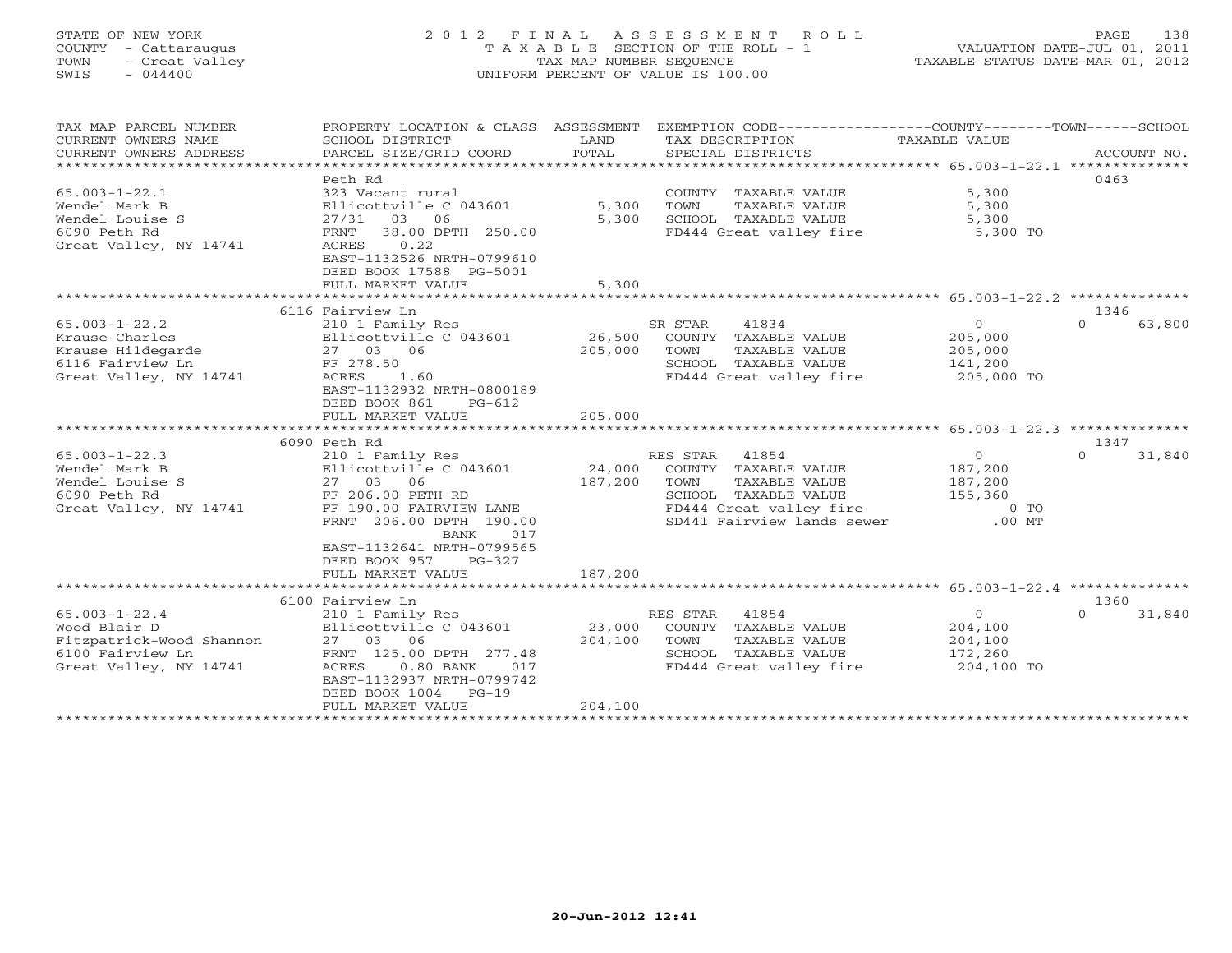| - Cattaraugus<br>COUNTY<br>TOWN<br>- Great Valley<br>$-044400$<br>SWIS | T A X A B L E SECTION OF THE ROLL - 1<br>TAX MAP NUMBER SEQUENCE<br>UNIFORM PERCENT OF VALUE IS 100.00                |                             |                                                                                     | VALUATION DATE-JUL 01, 2011<br>TAXABLE STATUS DATE-MAR 01, 2012 |                            |
|------------------------------------------------------------------------|-----------------------------------------------------------------------------------------------------------------------|-----------------------------|-------------------------------------------------------------------------------------|-----------------------------------------------------------------|----------------------------|
| TAX MAP PARCEL NUMBER<br>CURRENT OWNERS NAME                           | PROPERTY LOCATION & CLASS ASSESSMENT<br>SCHOOL DISTRICT                                                               | LAND                        | EXEMPTION CODE-----------------COUNTY-------TOWN------SCHOOL<br>TAX DESCRIPTION     | TAXABLE VALUE                                                   |                            |
| CURRENT OWNERS ADDRESS                                                 | PARCEL SIZE/GRID COORD                                                                                                | TOTAL<br>*******            | SPECIAL DISTRICTS<br>********************************* 65.003-1-22.5 ************** |                                                                 | ACCOUNT NO.                |
|                                                                        | 6218 Fairview Ln                                                                                                      |                             |                                                                                     |                                                                 | 1410                       |
| $65.003 - 1 - 22.5$                                                    | 311 Res vac land                                                                                                      |                             | COUNTY TAXABLE VALUE                                                                | 23,600                                                          |                            |
| Hensel Donnald G                                                       | Ellicottville C 043601                                                                                                | 23,600                      | TOWN<br>TAXABLE VALUE                                                               | 23,600                                                          |                            |
| Hensel Lori A                                                          | 06<br>27 03                                                                                                           | 23,600                      | SCHOOL TAXABLE VALUE                                                                | 23,600                                                          |                            |
| 6174 Fairview Ln                                                       | LOT 16                                                                                                                |                             | FD444 Great valley fire                                                             | 23,600 TO                                                       |                            |
| Great Valley, NY 14741                                                 | FRNT 145.00 DPTH 257.00<br>ACRES<br>0.86<br>EAST-1131638 NRTH-0800187<br>DEED BOOK 11857 PG-5002<br>FULL MARKET VALUE | 23,600                      |                                                                                     |                                                                 |                            |
|                                                                        |                                                                                                                       | * * * * * * * * * * * * *   |                                                                                     | ****************************** 65.003-1-22.6 **                 |                            |
|                                                                        | 6174 Fairview Ln                                                                                                      |                             |                                                                                     |                                                                 | 1411                       |
| $65.003 - 1 - 22.6$                                                    | 210 1 Family Res                                                                                                      |                             | RES STAR<br>41854                                                                   | $\circ$                                                         | $\Omega$<br>31,840         |
| Hensel Donnald G                                                       | Ellicottville C 043601                                                                                                | 23,800                      | COUNTY TAXABLE VALUE                                                                | 350,000                                                         |                            |
| Hensel Lori A                                                          | 27 03 06                                                                                                              | 350,000                     | TOWN<br>TAXABLE VALUE                                                               | 350,000                                                         |                            |
| 6174 Fairview Ln                                                       | LOT 15                                                                                                                |                             | SCHOOL TAXABLE VALUE                                                                | 318,160                                                         |                            |
| Great Valley, NY 14741                                                 | FRNT 150.00 DPTH 257.00<br>0.88<br>ACRES<br>EAST-1131790 NRTH-0800187<br>DEED BOOK 1028<br>PG-502                     |                             | FD444 Great valley fire                                                             | 350,000 TO                                                      |                            |
|                                                                        | FULL MARKET VALUE<br>********************                                                                             | 350,000                     |                                                                                     |                                                                 |                            |
|                                                                        | 6164 Fairview Ln                                                                                                      |                             |                                                                                     |                                                                 | 1412                       |
| $65.003 - 1 - 22.7$                                                    | 210 1 Family Res                                                                                                      |                             | RES STAR<br>41854                                                                   | $\circ$                                                         | $\Omega$<br>31,840         |
| Ellis Cynthia                                                          | Ellicottville C 043601                                                                                                | 23,800                      | COUNTY TAXABLE VALUE                                                                | 238,000                                                         |                            |
| 6164 Fairview Ln                                                       | 27 03<br>06                                                                                                           | 238,000                     | TOWN<br>TAXABLE VALUE                                                               | 238,000                                                         |                            |
| Great Valley, NY 14741                                                 | LOT 13                                                                                                                |                             | SCHOOL TAXABLE VALUE                                                                | 206,160                                                         |                            |
|                                                                        | FRNT 150.00 DPTH 257.00<br>ACRES<br>0.88<br>EAST-1131938 NRTH-0800189<br>DEED BOOK 1007<br>$PG-14$                    |                             | FD444 Great valley fire                                                             | 238,000 TO                                                      |                            |
|                                                                        | FULL MARKET VALUE<br>*************************                                                                        | 238,000<br>***********      |                                                                                     |                                                                 |                            |
|                                                                        |                                                                                                                       |                             |                                                                                     | ****************************** 65.003-1-22.8 **************     |                            |
| $65.003 - 1 - 22.8$                                                    | 6156 Fairview Ln<br>210 1 Family Res                                                                                  |                             | RES STAR<br>41854                                                                   | $\circ$                                                         | 1413<br>$\Omega$<br>31,840 |
| Beattie Steven A                                                       | Ellicottville C 043601                                                                                                | 23,800                      | COUNTY TAXABLE VALUE                                                                | 228,400                                                         |                            |
| Beattie Penny A                                                        | 27 03 06                                                                                                              | 228,400                     | TAXABLE VALUE<br>TOWN                                                               | 228,400                                                         |                            |
| 6156 Fairview Ln                                                       | LOT 11                                                                                                                |                             | SCHOOL TAXABLE VALUE                                                                | 196,560                                                         |                            |
| Great Valley, NY 14741                                                 | FRNT 150.00 DPTH 257.00<br>$0.88$ BANK<br>ACRES<br>026                                                                |                             | FD444 Great valley fire                                                             | 228,400 TO                                                      |                            |
|                                                                        | EAST-1132089 NRTH-0800192<br>$PG-538$<br>DEED BOOK 1007<br>FULL MARKET VALUE                                          | 228,400                     |                                                                                     |                                                                 |                            |
|                                                                        | *********************                                                                                                 | * * * * * * * * * * * * * * |                                                                                     |                                                                 |                            |

STATE OF NEW YORK 2012 FINAL ASSESSMENT ROLL PAGE 139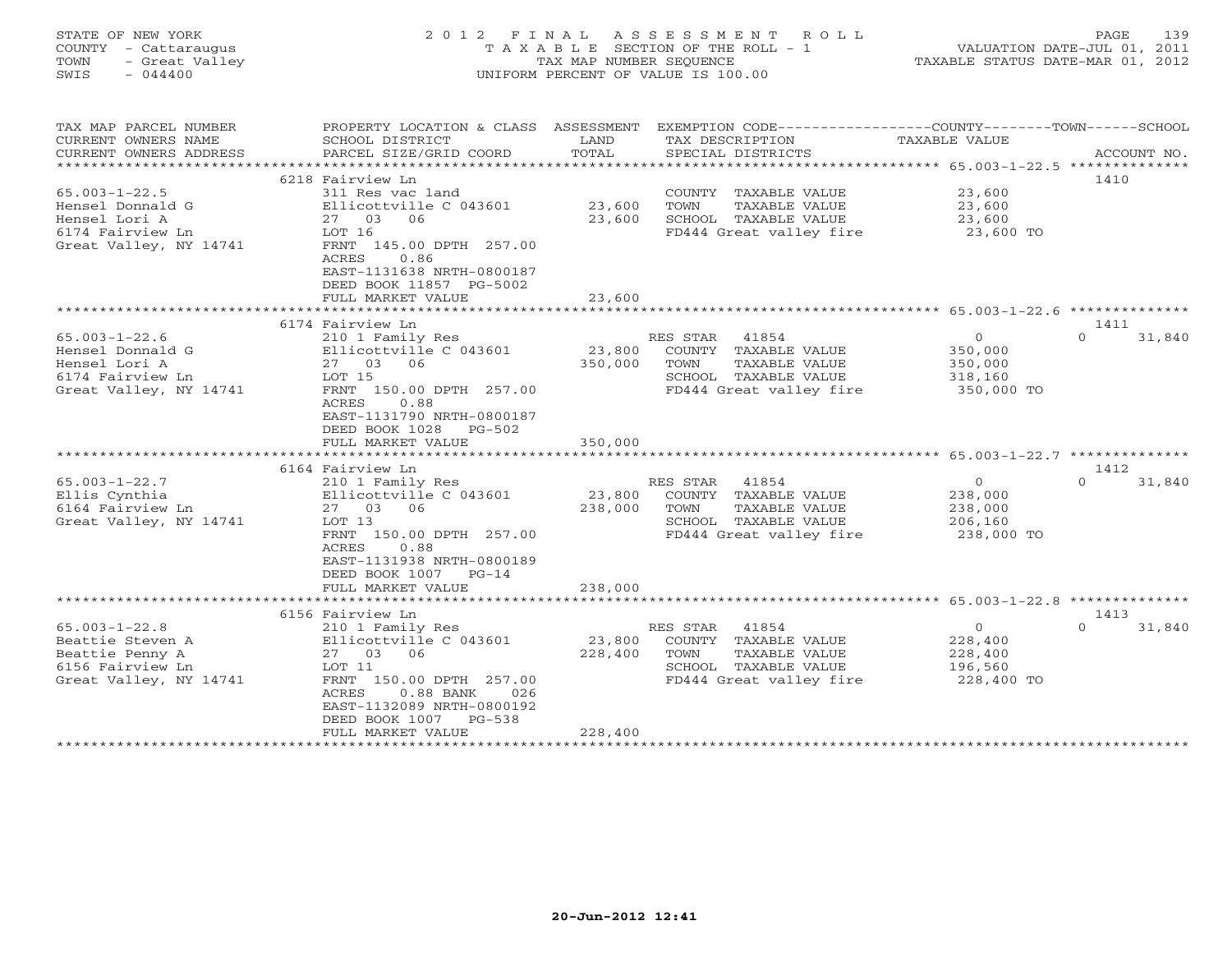| COUNTY - Cattaraugus<br>- Great Valley<br>TOWN<br>$-044400$<br>SWIS                                            | TAXABLE SECTION OF THE ROLL - 1<br>TAX MAP NUMBER SEQUENCE<br>UNIFORM PERCENT OF VALUE IS 100.00                                                                                                                         |                              |                                                                                                                                         | VALUATION DATE-JUL 01, 2011<br>TAXABLE STATUS DATE-MAR 01, 2012 |                            |
|----------------------------------------------------------------------------------------------------------------|--------------------------------------------------------------------------------------------------------------------------------------------------------------------------------------------------------------------------|------------------------------|-----------------------------------------------------------------------------------------------------------------------------------------|-----------------------------------------------------------------|----------------------------|
| TAX MAP PARCEL NUMBER<br>CURRENT OWNERS NAME<br>CURRENT OWNERS ADDRESS                                         | SCHOOL DISTRICT<br>PARCEL SIZE/GRID COORD                                                                                                                                                                                | LAND<br>TOTAL                | PROPERTY LOCATION & CLASS ASSESSMENT EXEMPTION CODE---------------COUNTY-------TOWN------SCHOOL<br>TAX DESCRIPTION<br>SPECIAL DISTRICTS | TAXABLE VALUE                                                   | ACCOUNT NO.                |
|                                                                                                                | 6148 Fairview Ln                                                                                                                                                                                                         |                              |                                                                                                                                         |                                                                 | 1414                       |
| $65.003 - 1 - 22.9$<br>Beattie Steven S<br>Beattie Jody<br>6156 Fairview Ln<br>Great Valley, NY 14741          | 311 Res vac land<br>Ellicottville C 043601<br>27 03 06<br>FRNT 150.00 DPTH 257.00<br>0.88<br>ACRES<br>EAST-1132239 NRTH-0800194<br>DEED BOOK 372<br>PG-5001                                                              | 23,800<br>23,800             | COUNTY TAXABLE VALUE<br>TOWN<br>TAXABLE VALUE<br>SCHOOL TAXABLE VALUE<br>FD444 Great valley fire                                        | 23,800<br>23,800<br>23,800<br>23,800 TO                         |                            |
|                                                                                                                | FULL MARKET VALUE                                                                                                                                                                                                        | 23,800                       |                                                                                                                                         |                                                                 |                            |
|                                                                                                                |                                                                                                                                                                                                                          |                              |                                                                                                                                         |                                                                 |                            |
| $65.003 - 1 - 22.10$<br>Zlockie Leonard M II<br>Zlockie Judith A<br>6140 Fairview Ln<br>Great Valley, NY 14741 | 6140 Fairview Ln<br>210 1 Family Res<br>Ellicottville C 043601<br>27 03 06<br>LOT 7<br>FRNT 150.00 DPTH 257.00<br>ACRES<br>$0.88$ BANK<br>017<br>EAST-1132388 NRTH-0800197<br>DEED BOOK 1007 PG-536<br>FULL MARKET VALUE | 23,800<br>159,900<br>159,900 | RES STAR<br>41854<br>COUNTY TAXABLE VALUE<br>TAXABLE VALUE<br>TOWN<br>SCHOOL TAXABLE VALUE<br>FD444 Great valley fire                   | $\overline{O}$<br>159,900<br>159,900<br>128,060<br>159,900 TO   | 1415<br>31,840<br>$\Omega$ |
|                                                                                                                |                                                                                                                                                                                                                          |                              |                                                                                                                                         | *********************** 65.003-1-22.11 *************            |                            |
| $65.003 - 1 - 22.11$<br>Borowiak James J<br>Borowiak Tina M<br>6122 Fairview Ln<br>Great Valley, NY 14741      | 6130 Fairview Ln<br>311 Res vac land<br>Ellicottville C 043601<br>27 03 06<br>LOT 5<br>FRNT 150.00 DPTH 257.00<br>0.88<br>ACRES<br>EAST-1132539 NRTH-0800199<br>DEED BOOK 1011<br>$PG-802$                               | 23,800<br>23,800             | COUNTY TAXABLE VALUE<br>TOWN<br>TAXABLE VALUE<br>SCHOOL TAXABLE VALUE<br>FD444 Great valley fire                                        | 23,800<br>23,800<br>23,800<br>23,800 TO                         | 1416                       |
|                                                                                                                | FULL MARKET VALUE                                                                                                                                                                                                        | 23,800                       |                                                                                                                                         |                                                                 |                            |
|                                                                                                                | 6122 Fairview Ln                                                                                                                                                                                                         | ************                 |                                                                                                                                         |                                                                 | 1417                       |
| $65.003 - 1 - 22.12$<br>Borowiak James J<br>Borowiak Tina G<br>6122 Fairview Ln<br>Great Valley, NY 14741      | 210 1 Family Res<br>Ellicottville C 043601<br>27 03 06<br>FRNT 152.11 DPTH 257.01<br>ACRES<br>0.90<br>EAST-1132691 NRTH-0800200<br>DEED BOOK 900<br>$PG-285$                                                             | 24,000<br>167,672            | 41854<br>RES STAR<br>COUNTY TAXABLE VALUE<br>TAXABLE VALUE<br>TOWN<br>SCHOOL TAXABLE VALUE<br>FD444 Great valley fire                   | $\circ$<br>167,672<br>167,672<br>135,832<br>167,672 TO          | $\Omega$<br>31,840         |
|                                                                                                                | FULL MARKET VALUE                                                                                                                                                                                                        | 167,700                      |                                                                                                                                         |                                                                 |                            |

STATE OF NEW YORK 2012 FINAL ASSESSMENT ROLL PAGE 140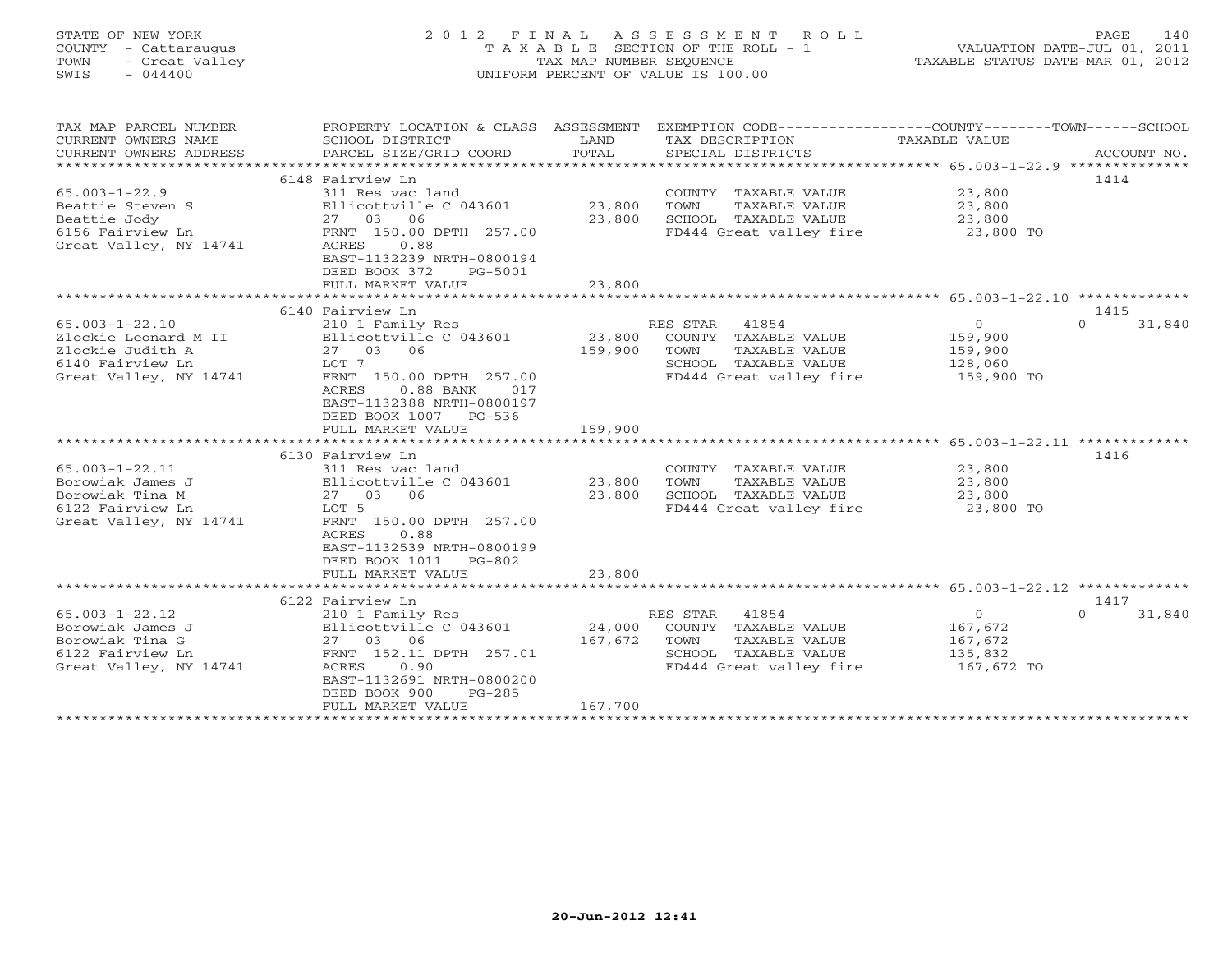| STATE OF NEW YORK<br>COUNTY - Cattaraugus<br>- Great Valley<br>TOWN<br>SWIS<br>$-044400$            | 2 0 1 2<br>F I N A L                                                                                                                                                                      | TAX MAP NUMBER SEQUENCE      | ASSESSMENT<br>ROLL<br>T A X A B L E SECTION OF THE ROLL - 1<br>UNIFORM PERCENT OF VALUE IS 100.00                                                   | TAXABLE STATUS DATE-MAR 01, 2012                                              | 141<br>PAGE<br>VALUATION DATE-JUL 01, 2011 |
|-----------------------------------------------------------------------------------------------------|-------------------------------------------------------------------------------------------------------------------------------------------------------------------------------------------|------------------------------|-----------------------------------------------------------------------------------------------------------------------------------------------------|-------------------------------------------------------------------------------|--------------------------------------------|
| TAX MAP PARCEL NUMBER<br>CURRENT OWNERS NAME<br>CURRENT OWNERS ADDRESS<br>*******************       | PROPERTY LOCATION & CLASS ASSESSMENT<br>SCHOOL DISTRICT<br>PARCEL SIZE/GRID COORD<br>***************************                                                                          | LAND<br>TOTAL<br>*********** | EXEMPTION CODE-----------------COUNTY-------TOWN------SCHOOL<br>TAX DESCRIPTION<br>SPECIAL DISTRICTS                                                | <b>TAXABLE VALUE</b><br>************************ 65.003-1-22.13 ************* | ACCOUNT NO.                                |
|                                                                                                     | 6110 Fairview Ln                                                                                                                                                                          |                              |                                                                                                                                                     |                                                                               | 1418                                       |
| $65.003 - 1 - 22.13$<br>Watt Kevin R<br>Watt Kimberly<br>6110 Fairview Ln<br>Great Valley, NY 14741 | 210 1 Family Res<br>Ellicottville C 043601<br>27 03 06<br>FF 250.00<br>ACRES<br>1.50<br>EAST-1132945 NRTH-0799924<br>DEED BOOK 4084<br>PG-8002                                            | 26,300<br>243,800            | 41854<br>RES STAR<br>COUNTY TAXABLE VALUE<br>TAXABLE VALUE<br>TOWN<br>SCHOOL TAXABLE VALUE<br>FD444 Great valley fire                               | $\circ$<br>243,800<br>243,800<br>211,960<br>243,800 TO                        | $\Omega$<br>31,840                         |
|                                                                                                     | FULL MARKET VALUE<br>*******************                                                                                                                                                  | 243,800                      |                                                                                                                                                     |                                                                               |                                            |
| $65.003 - 1 - 22.14$<br>Wendel Mark B<br>Wendel Louise S<br>6090 Peth Rd<br>Great Valley, NY 14741  | 6097 Fairview Ln<br>312 Vac w/imprv<br>Ellicottville C 043601<br>27 03 06<br>LOT 1<br>FRNT 197.70 DPTH 222.74<br>ACRES<br>0.95<br>EAST-1132646 NRTH-0799743<br>DEED BOOK 5828<br>PG-2001  | 2,400<br>22,100              | COUNTY TAXABLE VALUE<br>TOWN<br>TAXABLE VALUE<br>SCHOOL TAXABLE VALUE<br>FD444 Great valley fire<br>SD441 Fairview lands sewer                      | 22,100<br>22,100<br>22,100<br>22,100 TO<br>$.00$ MT                           | 1419                                       |
|                                                                                                     | FULL MARKET VALUE<br>*************************                                                                                                                                            | 22,100<br>************       | ******************************* 65.003-1-22.15 *************                                                                                        |                                                                               |                                            |
|                                                                                                     | 6123 Fairview Ln                                                                                                                                                                          |                              |                                                                                                                                                     |                                                                               | 1420                                       |
| $65.003 - 1 - 22.15$<br>Ward Mark J<br>Ward Barbara<br>6123 Fairview Ln<br>Great Valley, NY 14741   | 210 1 Family Res<br>Ellicottville C 043601<br>27 03 06<br>LOT 2<br>FRNT 190.71 DPTH 224.97<br>0.98<br>ACRES<br>EAST-1132659 NRTH-0799925                                                  | 24,800<br>280,000            | RES STAR<br>41854<br>COUNTY TAXABLE VALUE<br>TOWN<br>TAXABLE VALUE<br>SCHOOL TAXABLE VALUE<br>FD444 Great valley fire<br>SD441 Fairview lands sewer | $\Omega$<br>280,000<br>280,000<br>248,160<br>280,000 TO<br>$.00$ MT           | $\Omega$<br>31,840                         |
|                                                                                                     | DEED BOOK 947<br>$PG-487$<br>FULL MARKET VALUE                                                                                                                                            | 280,000                      |                                                                                                                                                     |                                                                               |                                            |
|                                                                                                     |                                                                                                                                                                                           |                              |                                                                                                                                                     | **************** 65.003-1-22.16 *************                                 | 1421                                       |
| $65.003 - 1 - 22.16$<br>Cortez Mario<br>Cortez Michelle<br>8088 Route 242<br>Salamanca, NY 14779    | 6133 Fairview Ln<br>311 Res vac land<br>Ellicottville C 043601<br>27 03 06<br>LOT 4<br>FRNT 141.00 DPTH 293.49<br>0.95<br>ACRES<br>EAST-1132475 NRTH-0799876<br>DEED BOOK 8316<br>PG-6001 | 24,500<br>24,500             | COUNTY TAXABLE VALUE<br>TOWN<br>TAXABLE VALUE<br>SCHOOL TAXABLE VALUE<br>FD444 Great valley fire<br>SD441 Fairview lands sewer                      | 24,500<br>24,500<br>24,500<br>24,500 TO<br>$.00$ MT                           |                                            |

\*\*\*\*\*\*\*\*\*\*\*\*\*\*\*\*\*\*\*\*\*\*\*\*\*\*\*\*\*\*\*\*\*\*\*\*\*\*\*\*\*\*\*\*\*\*\*\*\*\*\*\*\*\*\*\*\*\*\*\*\*\*\*\*\*\*\*\*\*\*\*\*\*\*\*\*\*\*\*\*\*\*\*\*\*\*\*\*\*\*\*\*\*\*\*\*\*\*\*\*\*\*\*\*\*\*\*\*\*\*\*\*\*\*\*\*\*\*\*\*\*\*\*\*\*\*\*\*\*\*\*\*

FULL MARKET VALUE 24,500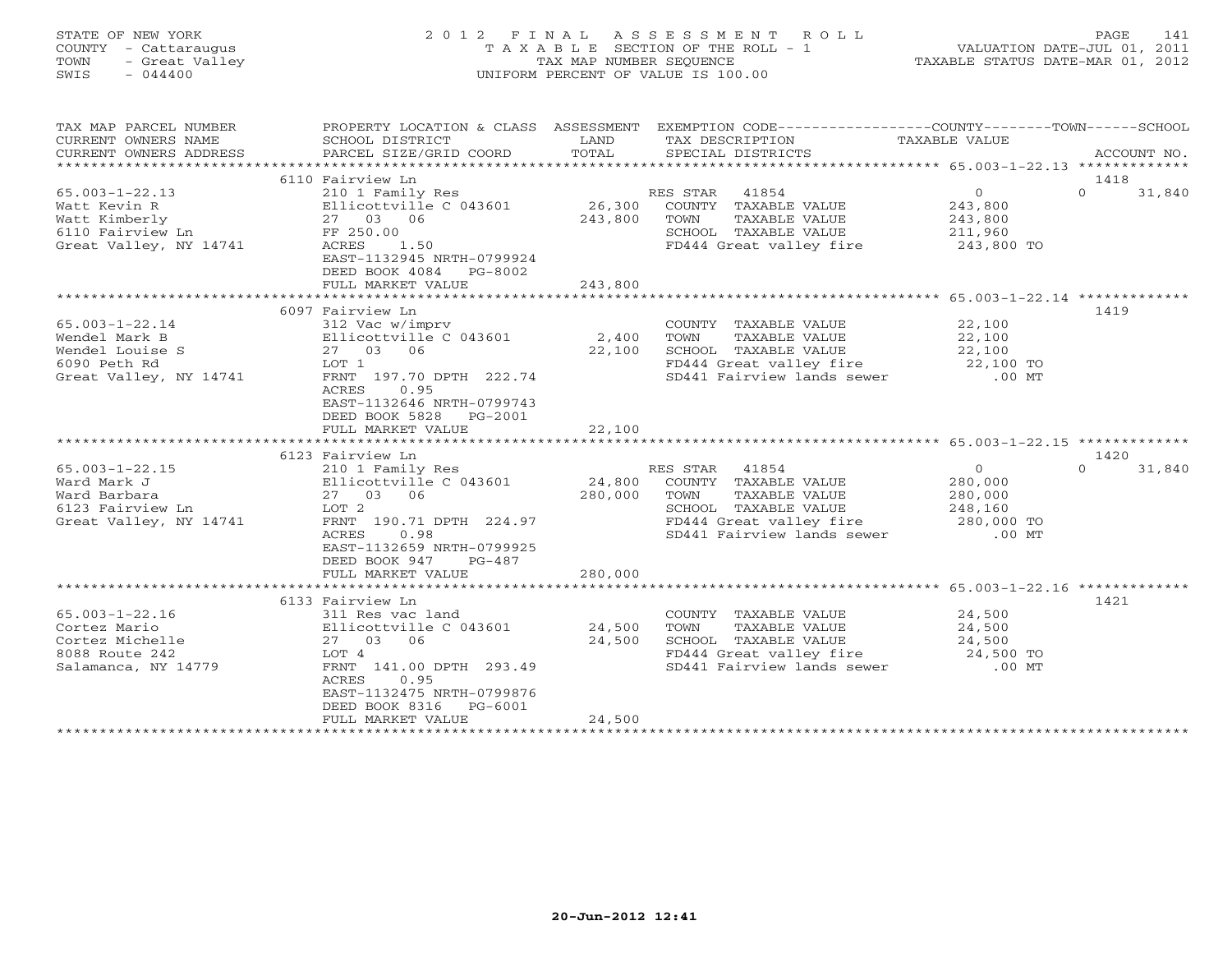# STATE OF NEW YORK 2 0 1 2 F I N A L A S S E S S M E N T R O L L PAGE 142 COUNTY - Cattaraugus T A X A B L E SECTION OF THE ROLL - 1 VALUATION DATE-JUL 01, 2011 TOWN - Great Valley TAX MAP NUMBER SEQUENCE TAXABLE STATUS DATE-MAR 01, 2012 SWIS - 044400 UNIFORM PERCENT OF VALUE IS 100.00

| TAX MAP PARCEL NUMBER<br>CURRENT OWNERS NAME<br>CURRENT OWNERS ADDRESS                                     | PROPERTY LOCATION & CLASS ASSESSMENT<br>SCHOOL DISTRICT<br>PARCEL SIZE/GRID COORD                                                                                                                                            | LAND<br>TOTAL                | EXEMPTION CODE-----------------COUNTY-------TOWN------SCHOOL<br>TAX DESCRIPTION<br>SPECIAL DISTRICTS                                                | TAXABLE VALUE                                                      | ACCOUNT NO.                |
|------------------------------------------------------------------------------------------------------------|------------------------------------------------------------------------------------------------------------------------------------------------------------------------------------------------------------------------------|------------------------------|-----------------------------------------------------------------------------------------------------------------------------------------------------|--------------------------------------------------------------------|----------------------------|
| $65.003 - 1 - 22.17$<br>Gerbes Barbara<br>PO Box 130<br>Great Valley, NY 14741                             | 6141 Fairview Ln<br>210 1 Family Res<br>Ellicottville C 043601<br>27 03 06<br>LOT 6<br>FRNT 141.00 DPTH 279.80<br>0.91<br>ACRES<br>EAST-1132340 NRTH-0799873<br>DEED BOOK 5306<br>PG-9001<br>FULL MARKET VALUE               | 24,100<br>279,400<br>279,400 | COUNTY TAXABLE VALUE<br><b>TAXABLE VALUE</b><br>TOWN<br>SCHOOL TAXABLE VALUE<br>FD444 Great valley fire<br>SD441 Fairview lands sewer               | 279,400<br>279,400<br>279,400<br>279,400 TO<br>$.00$ MT            | 1422                       |
|                                                                                                            |                                                                                                                                                                                                                              |                              |                                                                                                                                                     |                                                                    |                            |
| $65.003 - 1 - 22.18$<br>Lacroix Daniel<br>6149 Fairview Ln<br>Great Valley, NY 14741                       | 6149 Fairview Ln<br>210 1 Family Res<br>Ellicottville C 043601<br>27 03 06<br>LOT 8<br>FRNT 141.00 DPTH 268.59<br>ACRES<br>$0.87$ BANK<br>017<br>EAST-1132198 NRTH-0799878<br>DEED BOOK 4062<br>PG-7001<br>FULL MARKET VALUE | 23,700<br>189,000<br>189,000 | RES STAR<br>41854<br>COUNTY TAXABLE VALUE<br>TOWN<br>TAXABLE VALUE<br>SCHOOL TAXABLE VALUE<br>FD444 Great valley fire<br>SD441 Fairview lands sewer | $\circ$<br>189,000<br>189,000<br>157,160<br>189,000 TO<br>$.00$ MT | 1423<br>31,840<br>$\Omega$ |
|                                                                                                            |                                                                                                                                                                                                                              |                              |                                                                                                                                                     |                                                                    |                            |
| $65.003 - 1 - 22.19$<br>Grabowski Stephen<br>Grabowski Karen<br>6157 Fairview Ln<br>Great Valley, NY 14741 | 6157 Fairview Ln<br>210 1 Family Res<br>Ellicottville C 043601<br>27 03 06<br>LOT 10<br>FRNT 141.00 DPTH 261.79<br>ACRES<br>$0.85$ BANK<br>032<br>EAST-1132055 NRTH-0799879<br>DEED BOOK 933<br>$PG-925$                     | 23,500<br>250,000            | RES STAR<br>41854<br>COUNTY TAXABLE VALUE<br>TAXABLE VALUE<br>TOWN<br>SCHOOL TAXABLE VALUE<br>FD444 Great valley fire<br>SD441 Fairview lands sewer | $\circ$<br>250,000<br>250,000<br>218,160<br>250,000 TO<br>$.00$ MT | 1424<br>$\Omega$<br>31,840 |
|                                                                                                            | FULL MARKET VALUE                                                                                                                                                                                                            | 250,000                      |                                                                                                                                                     |                                                                    |                            |
|                                                                                                            | 6165 Fairview Ln                                                                                                                                                                                                             |                              |                                                                                                                                                     |                                                                    | 1425                       |
| $65.003 - 1 - 22.20$<br>Eddy Lynn R<br>6165 Fairview Ln<br>Great Valley, NY 14741                          | 210 1 Family Res<br>Ellicottville C 043601<br>06<br>27 03<br>LOT 12<br>FRNT 141.00 DPTH 259.39<br>ACRES<br>0.84<br>EAST-1131915 NRTH-0799878<br>DEED BOOK 969<br>$PG-918$<br>FULL MARKET VALUE                               | 23,400<br>283,000<br>283,000 | RES STAR<br>41854<br>COUNTY TAXABLE VALUE<br>TOWN<br>TAXABLE VALUE<br>SCHOOL TAXABLE VALUE<br>FD444 Great valley fire<br>SD441 Fairview lands sewer | $\circ$<br>283,000<br>283,000<br>251,160<br>283,000 TO<br>$.00$ MT | 31,840<br>$\Omega$         |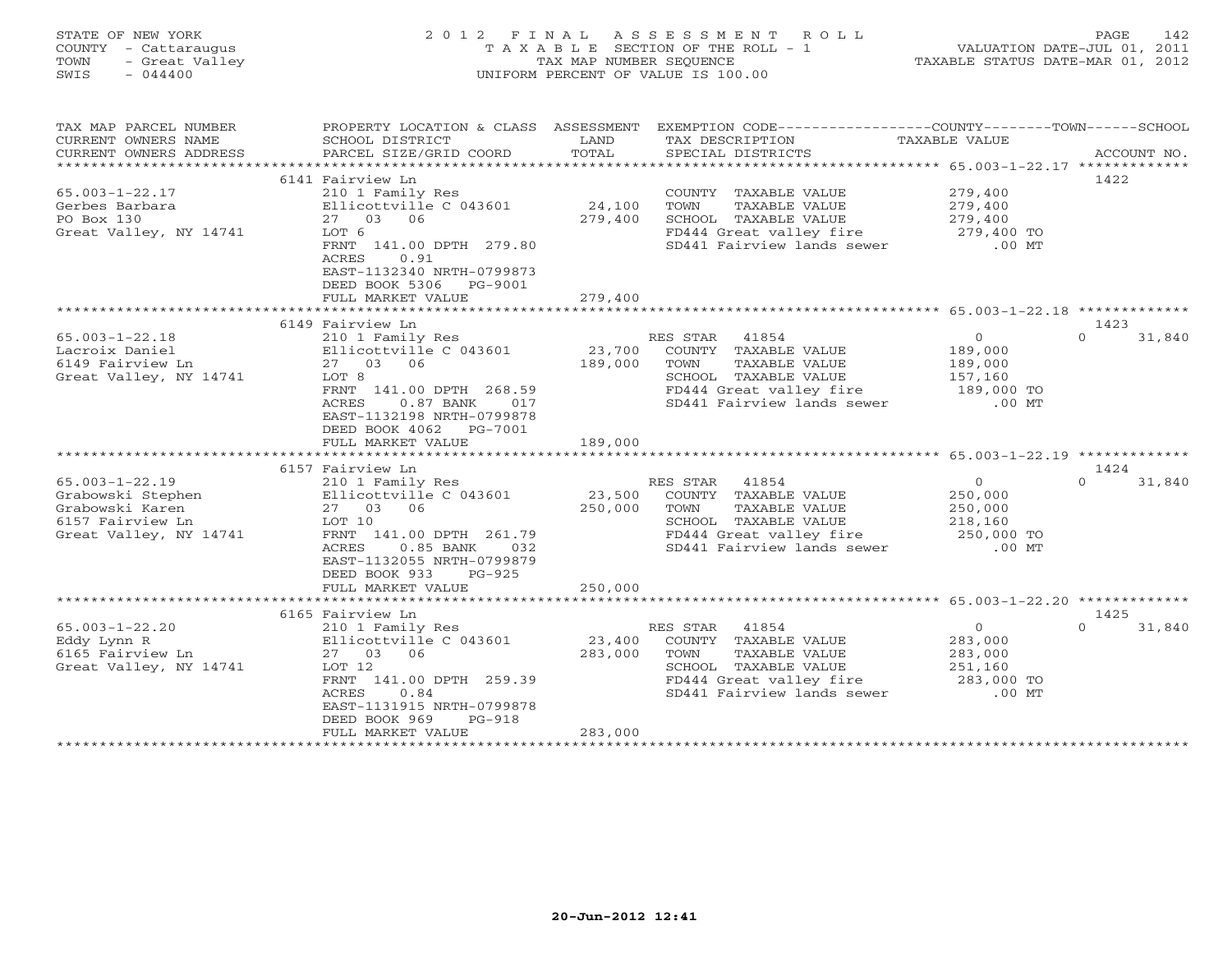### STATE OF NEW YORK 2 0 1 2 F I N A L A S S E S S M E N T R O L L PAGE 143 COUNTY - Cattaraugus T A X A B L E SECTION OF THE ROLL - 1 VALUATION DATE-JUL 01, 2011 TOWN - Great Valley TAX MAP NUMBER SEQUENCE TAXABLE STATUS DATE-MAR 01, 2012 SWIS - 044400 UNIFORM PERCENT OF VALUE IS 100.00

| TAX MAP PARCEL NUMBER<br>CURRENT OWNERS NAME<br>CURRENT OWNERS ADDRESS                                        | PROPERTY LOCATION & CLASS ASSESSMENT<br>SCHOOL DISTRICT<br>PARCEL SIZE/GRID COORD                                                                                      | LAND<br>TOTAL               | EXEMPTION CODE-----------------COUNTY-------TOWN-----SCHOOL<br>TAX DESCRIPTION<br>SPECIAL DISTRICTS                                                 | TAXABLE VALUE                                                      | ACCOUNT NO.                |
|---------------------------------------------------------------------------------------------------------------|------------------------------------------------------------------------------------------------------------------------------------------------------------------------|-----------------------------|-----------------------------------------------------------------------------------------------------------------------------------------------------|--------------------------------------------------------------------|----------------------------|
|                                                                                                               |                                                                                                                                                                        |                             |                                                                                                                                                     |                                                                    |                            |
| $65.003 - 1 - 22.21$<br>Delity William G<br>Delity Sharon E<br>6175 Fairview Ln<br>Great Valley, NY 14741     | 6175 Fairview Ln<br>210 1 Family Res<br>Ellicottville C 043601<br>27 03 06<br>LOT 14<br>1014/136<br>FRNT 191.03 DPTH 254.50                                            | 25,300<br>215,500           | RES STAR<br>41854<br>COUNTY TAXABLE VALUE<br>TOWN<br>TAXABLE VALUE<br>SCHOOL TAXABLE VALUE<br>FD444 Great valley fire<br>SD441 Fairview lands sewer | $\circ$<br>215,500<br>215,500<br>183,660<br>215,500 TO<br>$.00$ MT | 1426<br>$\Omega$<br>31,840 |
|                                                                                                               | 1.12 BANK<br>026<br>ACRES<br>EAST-1131752 NRTH-0799877<br>DEED BOOK 957<br>$PG-830$<br>FULL MARKET VALUE                                                               | 215,500                     |                                                                                                                                                     |                                                                    |                            |
|                                                                                                               | ***************                                                                                                                                                        | * * * * * * * * * * * *     |                                                                                                                                                     | ********************************* 65.003-1-23 ****************     |                            |
| $65.003 - 1 - 23$<br>Krause Const Co<br>6184 Peth Rd<br>Great Valley, NY 14741                                | 6184 Peth Rd<br>210 1 Family Res<br>Ellicottville C 043601<br>27 03 06<br>FRNT 130.00 DPTH 105.00<br>EAST-1131394 NRTH-0799595<br>DEED BOOK 698<br>$PG-762$            | 8,800<br>158,400            | COUNTY TAXABLE VALUE<br>TOWN<br>TAXABLE VALUE<br>SCHOOL TAXABLE VALUE<br>FD444 Great valley fire                                                    | 158,400<br>158,400<br>158,400<br>158,400 TO                        | 0460                       |
|                                                                                                               | FULL MARKET VALUE                                                                                                                                                      | 158,400                     |                                                                                                                                                     |                                                                    |                            |
|                                                                                                               |                                                                                                                                                                        |                             |                                                                                                                                                     |                                                                    |                            |
|                                                                                                               | 6192 Peth Rd                                                                                                                                                           |                             |                                                                                                                                                     |                                                                    | 0454                       |
| $65.003 - 1 - 24$<br>Bemus David K<br>6192 Peth Rd<br>Great Valley, NY 14741                                  | 210 1 Family Res<br>Ellicottville C 043601<br>27 03 06<br>FRNT 130.00 DPTH 105.00<br>EAST-1131265 NRTH-0799593<br>DEED BOOK 780<br>$PG-213$<br>FULL MARKET VALUE       | 8,800<br>120,000<br>120,000 | 41834<br>SR STAR<br>COUNTY TAXABLE VALUE<br>TOWN<br>TAXABLE VALUE<br>SCHOOL TAXABLE VALUE<br>FD444 Great valley fire                                | $\circ$<br>120,000<br>120,000<br>56,200<br>120,000 TO              | $\Omega$<br>63,800         |
|                                                                                                               |                                                                                                                                                                        |                             |                                                                                                                                                     |                                                                    |                            |
| $65.003 - 1 - 25.1$<br>Lindeman John H<br>Lindeman Kristina L<br>6836 Dooley Rd<br>Ellicottville, NY 14731    | Peth Rd<br>105 Vac farmland<br>Ellicottville C 043601<br>27 03 06<br>FF 1670.00<br>ACRES<br>30.05<br>EAST-1130449 NRTH-0799875<br>DEED BOOK 9425<br>PG-8002            | 44,600<br>44,600            | COUNTY TAXABLE VALUE<br>TOWN<br>TAXABLE VALUE<br>SCHOOL TAXABLE VALUE<br>FD444 Great valley fire                                                    | 44,600<br>44,600<br>44,600<br>44,600 TO                            | 0464                       |
|                                                                                                               | FULL MARKET VALUE                                                                                                                                                      | 44,600                      |                                                                                                                                                     |                                                                    |                            |
|                                                                                                               |                                                                                                                                                                        |                             |                                                                                                                                                     |                                                                    |                            |
|                                                                                                               | 6208 Peth Rd                                                                                                                                                           |                             |                                                                                                                                                     |                                                                    | 1361                       |
| $65.003 - 1 - 25.2$<br>Fredrickson James E<br>Fredrickson Dorothy E<br>6208 Peth Rd<br>Great Valley, NY 14741 | 210 1 Family Res<br>Ellicottville C 043601<br>27 03 06<br>$L/P$ 930-636<br>FRNT 300.00 DPTH<br>ACRES<br>3.25<br>EAST-1131048 NRTH-0799791<br>DEED BOOK 1025<br>PG-1075 | 23,000<br>113,000           | RES STAR<br>41854<br>COUNTY TAXABLE VALUE<br>TOWN<br>TAXABLE VALUE<br>SCHOOL TAXABLE VALUE<br>FD444 Great valley fire                               | $\circ$<br>113,000<br>113,000<br>81,160<br>113,000 TO              | 31,840<br>$\Omega$         |
| ************************                                                                                      | FULL MARKET VALUE<br>**************************                                                                                                                        | 113,000<br>**************** |                                                                                                                                                     |                                                                    |                            |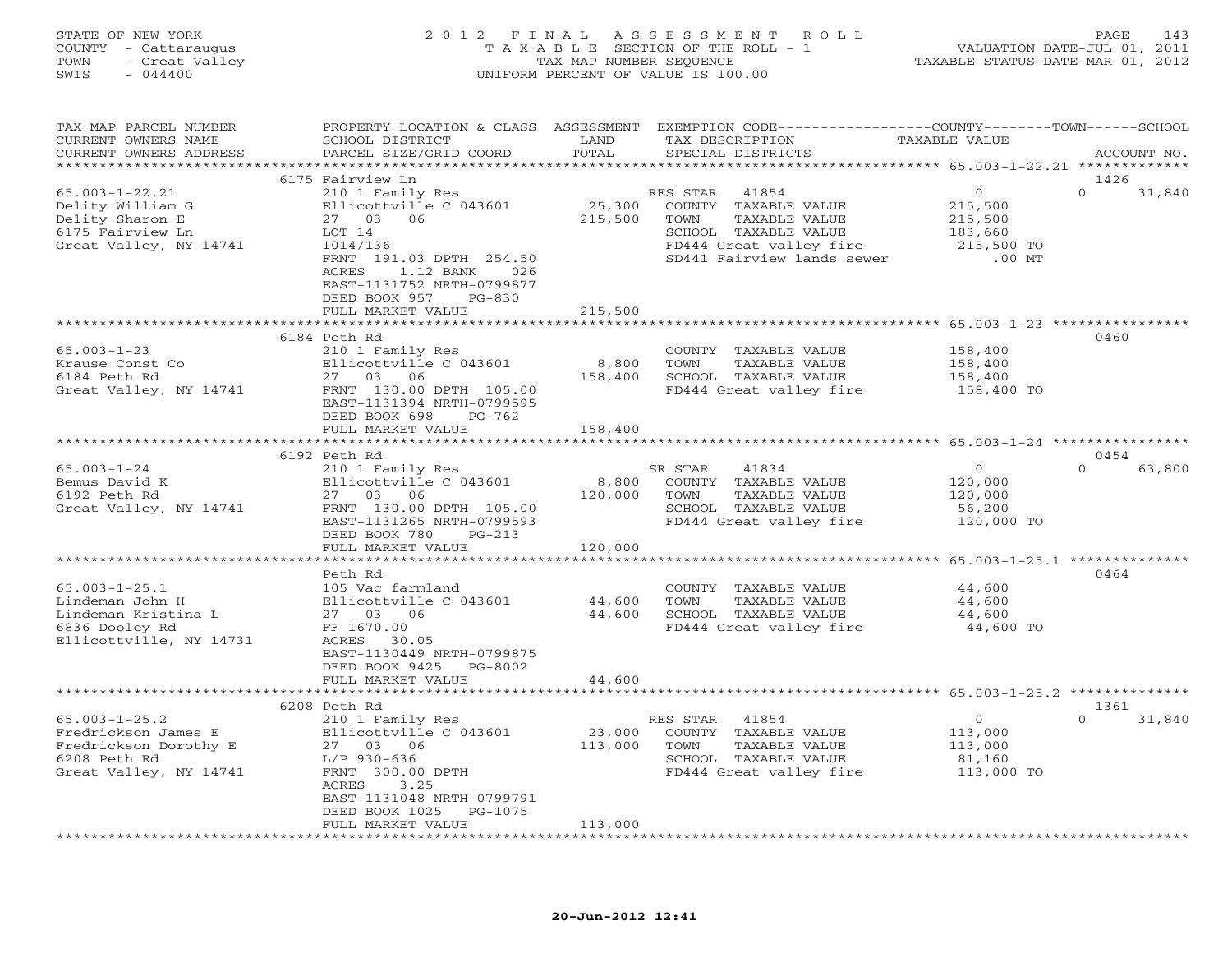#### STATE OF NEW YORK 2 0 1 2 F I N A L A S S E S S M E N T R O L L PAGE 144 COUNTY - Cattaraugus T A X A B L E SECTION OF THE ROLL - 1 VALUATION DATE-JUL 01, 2011 TOWN - Great Valley TAX MAP NUMBER SEQUENCE TAXABLE STATUS DATE-MAR 01, 2012 SWIS - 044400 UNIFORM PERCENT OF VALUE IS 100.00UNIFORM PERCENT OF VALUE IS 100.00

| TAX MAP PARCEL NUMBER<br>CURRENT OWNERS NAME<br>CURRENT OWNERS ADDRESS | PROPERTY LOCATION & CLASS ASSESSMENT<br>SCHOOL DISTRICT<br>PARCEL SIZE/GRID COORD | LAND<br>TOTAL    | EXEMPTION CODE-----------------COUNTY-------TOWN------SCHOOL<br>TAX DESCRIPTION<br>SPECIAL DISTRICTS | TAXABLE VALUE | ACCOUNT NO. |
|------------------------------------------------------------------------|-----------------------------------------------------------------------------------|------------------|------------------------------------------------------------------------------------------------------|---------------|-------------|
|                                                                        |                                                                                   |                  |                                                                                                      |               |             |
|                                                                        | Peth Rd (Off)                                                                     |                  |                                                                                                      |               | 1440        |
| $65.003 - 1 - 25.3$                                                    | 311 Res vac land                                                                  |                  | COUNTY TAXABLE VALUE                                                                                 | 5,000         |             |
| Bemus David K                                                          | Ellicottville C 043601                                                            | 5,000            | TOWN<br>TAXABLE VALUE                                                                                | 5,000         |             |
| 6192 Peth Rd                                                           | 27 03 06                                                                          | 5,000            | SCHOOL TAXABLE VALUE                                                                                 | 5,000         |             |
| Great Valley, NY 14741                                                 | FRNT 130.00 DPTH 70.00<br>EAST-1131264 NRTH-0799682<br>DEED BOOK 896<br>$PG-437$  |                  | FD444 Great valley fire                                                                              | 5,000 TO      |             |
|                                                                        | FULL MARKET VALUE                                                                 | 5,000            |                                                                                                      |               |             |
|                                                                        |                                                                                   |                  |                                                                                                      |               |             |
|                                                                        | Peth Rd (Off)                                                                     |                  |                                                                                                      |               | 1684        |
| $65.003 - 1 - 25.5$                                                    | 311 Res vac land                                                                  |                  | COUNTY TAXABLE VALUE                                                                                 | 16,000        |             |
| Bemus David K                                                          | Ellicottville C 043601                                                            | 16,000           | TOWN<br>TAXABLE VALUE                                                                                | 16,000        |             |
| 6192 Peth Rd                                                           | 27 03 06                                                                          | 16,000           | SCHOOL TAXABLE VALUE                                                                                 | 16,000        |             |
| Great Valley, NY 14741                                                 | FRNT 130.00 DPTH 300.40<br>EAST-1131262 NRTH-0799884<br>DEED BOOK 945<br>$PG-293$ |                  | FD444 Great valley fire                                                                              | 16,000 TO     |             |
|                                                                        | FULL MARKET VALUE                                                                 | 16,000           |                                                                                                      |               |             |
|                                                                        |                                                                                   |                  |                                                                                                      |               |             |
|                                                                        | Peth Rd (Off)                                                                     |                  |                                                                                                      |               | 1686        |
| $65.003 - 1 - 25.6$                                                    | 311 Res vac land                                                                  |                  | COUNTY TAXABLE VALUE                                                                                 | 18,400        |             |
| Krause Charles A<br>Krause Howard A                                    | Ellicottville C 043601<br>27 03<br>06                                             | 18,400<br>18,400 | TOWN<br>TAXABLE VALUE                                                                                | 18,400        |             |
| 6116 Fairview Ln                                                       |                                                                                   |                  | SCHOOL TAXABLE VALUE<br>FD444 Great valley fire                                                      | 18,400        |             |
| Great Valley, NY 14741                                                 | D/B/A FAIR VIEW LANDS<br>ACRES<br>1.20                                            |                  |                                                                                                      | 18,400 TO     |             |
|                                                                        | EAST-1131428 NRTH-0799896                                                         |                  |                                                                                                      |               |             |
|                                                                        | DEED BOOK 946<br>PG-570                                                           |                  |                                                                                                      |               |             |
|                                                                        | FULL MARKET VALUE                                                                 | 18,400           |                                                                                                      |               |             |
|                                                                        |                                                                                   |                  |                                                                                                      |               |             |
|                                                                        | Peth Rd                                                                           |                  |                                                                                                      |               | 1951        |
| $65.003 - 1 - 25.9$                                                    | 320 Rural vacant                                                                  |                  | COUNTY TAXABLE VALUE                                                                                 | 20,600        |             |
| Krause Charles G                                                       | Ellicottville C 043601                                                            | 20,600           | TAXABLE VALUE<br>TOWN                                                                                | 20,600        |             |
| Krause Howard A                                                        | 2.20<br>ACRES                                                                     | 20,600           | SCHOOL TAXABLE VALUE                                                                                 | 20,600        |             |
| 6116 Fairview Ln                                                       | EAST-1131572 NRTH-0799761                                                         |                  | FD444 Great valley fire                                                                              | 20,600 TO     |             |
| Great Valley, NY 14741                                                 | DEED BOOK 3049 PG-3001                                                            |                  |                                                                                                      |               |             |
|                                                                        | FULL MARKET VALUE                                                                 | 20,600           |                                                                                                      |               |             |
|                                                                        |                                                                                   |                  |                                                                                                      |               |             |
|                                                                        | 4616 Us Rte 219                                                                   |                  |                                                                                                      |               | 0285        |
| $65.003 - 1 - 26.1$                                                    | 415 Motel                                                                         |                  | COUNTY TAXABLE VALUE                                                                                 | 90,000        |             |
| Hoge Robert H                                                          | Ellicottville C 043601                                                            | 7,000            | TAXABLE VALUE<br>TOWN                                                                                | 90,000        |             |
| 4616 Us Rte 219                                                        | 27 03<br>06                                                                       | 90,000           | SCHOOL TAXABLE VALUE                                                                                 | 90,000        |             |
| Great Valley, NY 14741                                                 | ACRES<br>$0.25$ BANK<br>017                                                       |                  | FD444 Great valley fire                                                                              | 90,000 TO     |             |
|                                                                        | EAST-1129292 NRTH-0800094                                                         |                  |                                                                                                      |               |             |
|                                                                        | DEED BOOK 1015<br>PG-773                                                          |                  |                                                                                                      |               |             |
|                                                                        | FULL MARKET VALUE                                                                 | 90,000           |                                                                                                      |               |             |
|                                                                        |                                                                                   |                  |                                                                                                      |               |             |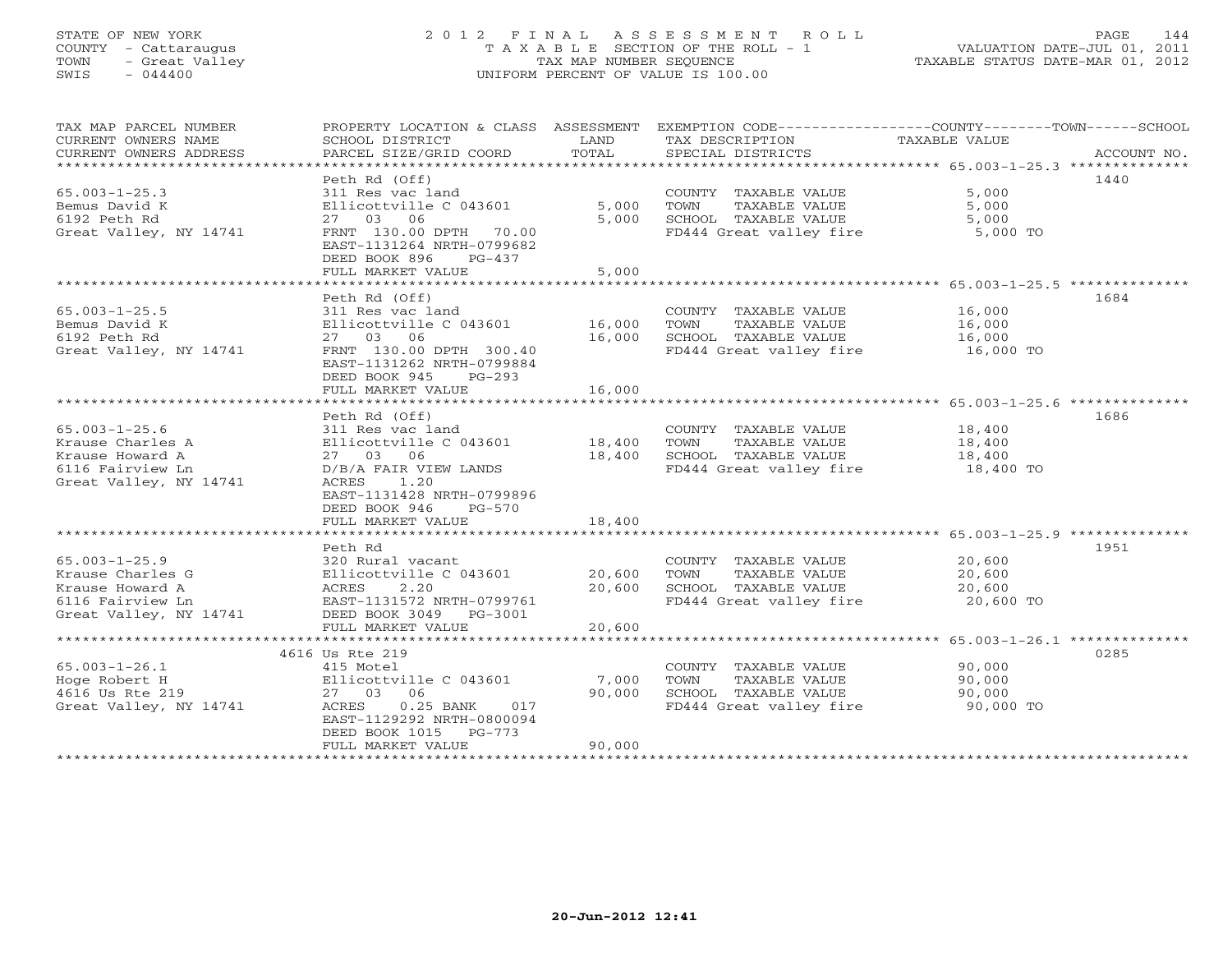### STATE OF NEW YORK 2 0 1 2 F I N A L A S S E S S M E N T R O L L PAGE 145 COUNTY - Cattaraugus T A X A B L E SECTION OF THE ROLL - 1 VALUATION DATE-JUL 01, 2011 TOWN - Great Valley TAX MAP NUMBER SEQUENCE TAXABLE STATUS DATE-MAR 01, 2012 SWIS - 044400 UNIFORM PERCENT OF VALUE IS 100.00

| TAX MAP PARCEL NUMBER<br>CURRENT OWNERS NAME | PROPERTY LOCATION & CLASS ASSESSMENT<br>SCHOOL DISTRICT | LAND             | TAX DESCRIPTION                                 | EXEMPTION CODE-----------------COUNTY-------TOWN------SCHOOL<br>TAXABLE VALUE |        |
|----------------------------------------------|---------------------------------------------------------|------------------|-------------------------------------------------|-------------------------------------------------------------------------------|--------|
| CURRENT OWNERS ADDRESS                       | PARCEL SIZE/GRID COORD                                  | TOTAL            | SPECIAL DISTRICTS                               | ACCOUNT NO.                                                                   |        |
|                                              | 4620 Us Rte 219                                         |                  |                                                 | 1994                                                                          |        |
| $65.003 - 1 - 26.2$                          | 281 Multiple res                                        |                  | COUNTY TAXABLE VALUE                            | 67,400                                                                        |        |
| Morakis Dean                                 | Ellicottville C 043601                                  | 19,100           | TOWN<br>TAXABLE VALUE                           | 67,400                                                                        |        |
| 2196 E River Rd                              | 27 03 06                                                | 67,400           | SCHOOL TAXABLE VALUE                            | 67,400                                                                        |        |
| Grand Island, NY 14072                       | 1.50<br>ACRES                                           |                  | FD444 Great valley fire                         | 67,400 TO                                                                     |        |
|                                              | DEED BOOK 11022 PG-4001                                 |                  |                                                 |                                                                               |        |
|                                              | FULL MARKET VALUE                                       | 67,400           |                                                 |                                                                               |        |
|                                              |                                                         | ***********      |                                                 | ********** 65.003-1-27 ****************                                       |        |
|                                              | 4608 Us Rte 219                                         |                  |                                                 | 0878                                                                          |        |
| $65.003 - 1 - 27$                            | 210 1 Family Res                                        |                  | 41854<br>RES STAR                               | $\circ$<br>$\Omega$                                                           | 31,840 |
| Story Dana J                                 | Ellicottville C 043601                                  | 18,400           | COUNTY TAXABLE VALUE                            | 117,100                                                                       |        |
| Story Ellen J                                | 27 03 06                                                | 117,100          | TOWN<br>TAXABLE VALUE                           | 117,100                                                                       |        |
| 4608 Us Rte 219                              | FRNT 155.00 DPTH 330.00                                 |                  | SCHOOL TAXABLE VALUE                            | 85,260                                                                        |        |
| Great Valley, NY 14741                       | ACRES<br>1.17                                           |                  | FD444 Great valley fire                         | 117,100 TO                                                                    |        |
|                                              | EAST-1129144 NRTH-0799955                               |                  |                                                 |                                                                               |        |
|                                              | DEED BOOK 852<br>$PG-811$                               |                  |                                                 |                                                                               |        |
|                                              | FULL MARKET VALUE                                       | 117,100          |                                                 |                                                                               |        |
|                                              |                                                         |                  |                                                 |                                                                               |        |
|                                              | 6358 Peth Rd                                            |                  |                                                 | 0666                                                                          |        |
| $65.003 - 1 - 28$                            | 484 1 use sm bld                                        |                  | COUNTY TAXABLE VALUE                            | 65,000                                                                        |        |
| Freaney James R<br>Freaney Christine         | Ellicottville C 043601                                  | 12,100<br>65,000 | TOWN<br>TAXABLE VALUE                           | 65,000                                                                        |        |
| 6370 Peth Rd                                 | 27 03 06<br>FRNT 133.00 DPTH 202.00                     |                  | SCHOOL TAXABLE VALUE<br>FD444 Great valley fire | 65,000<br>65,000 TO                                                           |        |
| Great Valley, NY 14741                       | EAST-1129146 NRTH-0799662                               |                  |                                                 |                                                                               |        |
|                                              | DEED BOOK 967<br>$PG-914$                               |                  |                                                 |                                                                               |        |
|                                              | FULL MARKET VALUE                                       | 65,000           |                                                 |                                                                               |        |
|                                              |                                                         |                  |                                                 |                                                                               |        |
|                                              | 6370 Peth Rd                                            |                  |                                                 | 0667                                                                          |        |
| $65.003 - 1 - 29$                            | 210 1 Family Res                                        |                  | RES STAR 41854                                  | $\circ$<br>$\Omega$                                                           | 31,840 |
| Freaney James R                              | Ellicottville C 043601                                  | 16,400           | COUNTY TAXABLE VALUE                            | 185,200                                                                       |        |
| Freaney Christine                            | 27 03 06                                                | 185,200          | TAXABLE VALUE<br>TOWN                           | 185,200                                                                       |        |
| 6370 Peth Rd                                 | FRNT 200.00 DPTH 200.00                                 |                  | SCHOOL TAXABLE VALUE                            | 153,360                                                                       |        |
| Great Valley, NY 14741                       | EAST-1128972 NRTH-0799608                               |                  | FD444 Great valley fire                         | 185,200 TO                                                                    |        |
|                                              | DEED BOOK 967<br>$PG-914$                               |                  |                                                 |                                                                               |        |
|                                              | FULL MARKET VALUE                                       | 185,200          |                                                 |                                                                               |        |
|                                              | ************************                                | *************    |                                                 | ************************* 65.003-1-30 ************                            |        |
|                                              | 4580 Us Rte 219                                         |                  |                                                 | 0320                                                                          |        |
| $65.003 - 1 - 30$                            | 431 Auto dealer                                         |                  | COUNTY TAXABLE VALUE                            | 350,000                                                                       |        |
| Olaughlin Lawrence J III                     | Ellicottville C 043601                                  | 49,200           | TOWN<br>TAXABLE VALUE                           | 350,000                                                                       |        |
| 701 Broad St                                 | 27 03 06                                                | 350,000          | SCHOOL TAXABLE VALUE                            | 350,000                                                                       |        |
| Salamanca, NY 14779                          | FF 597.00 US RTE 219                                    |                  | FD444 Great valley fire                         | 350,000 TO                                                                    |        |
|                                              | FF 296.00 PETH RD                                       |                  |                                                 |                                                                               |        |
|                                              | ACRES<br>4.49<br>EAST-1128814 NRTH-0799758              |                  |                                                 |                                                                               |        |
|                                              | DEED BOOK 905<br>$PG-651$                               |                  |                                                 |                                                                               |        |
|                                              | FULL MARKET VALUE                                       | 350,000          |                                                 |                                                                               |        |
|                                              |                                                         |                  | ***********************                         |                                                                               |        |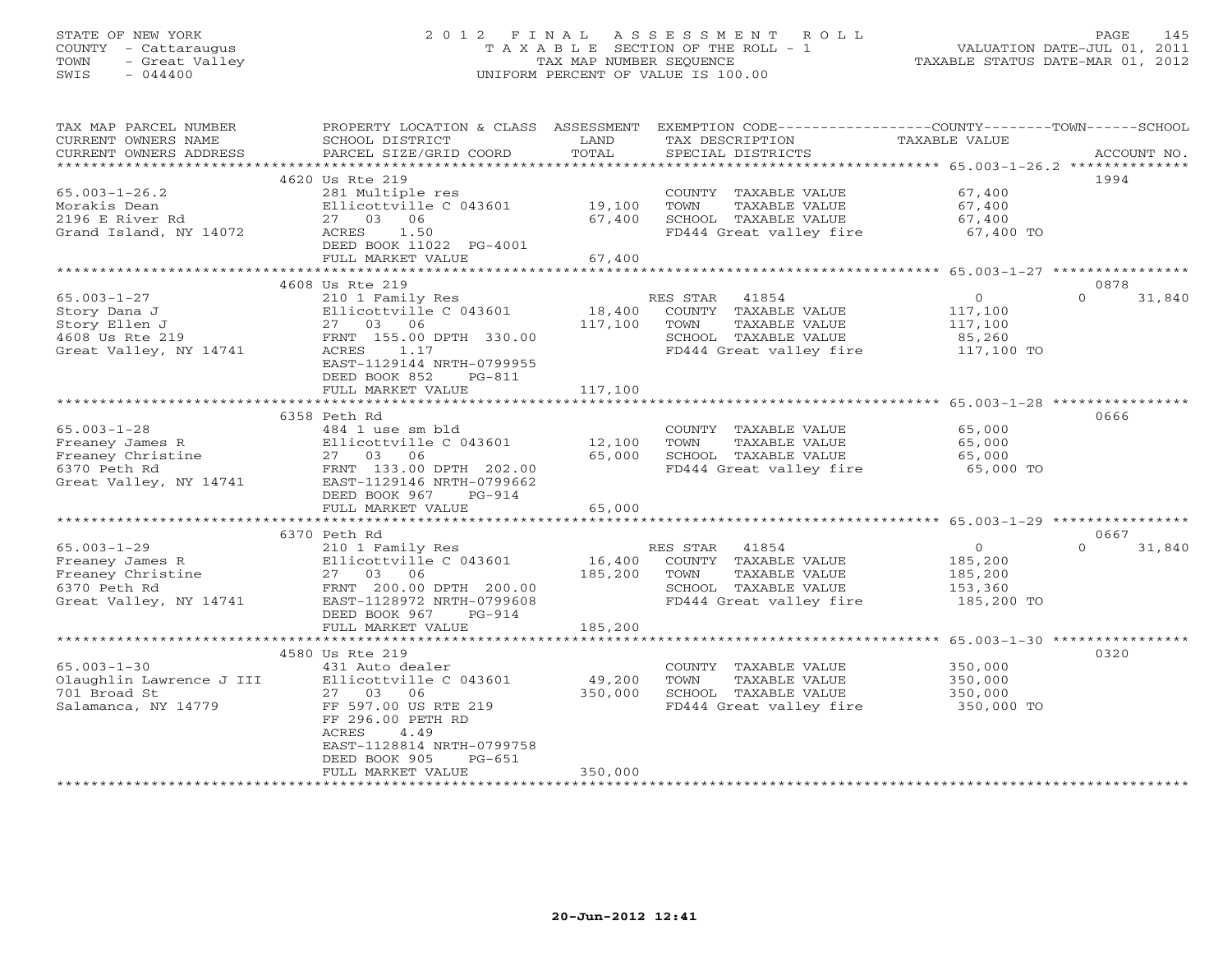### STATE OF NEW YORK 2 0 1 2 F I N A L A S S E S S M E N T R O L L PAGE 146 COUNTY - Cattaraugus T A X A B L E SECTION OF THE ROLL - 1 VALUATION DATE-JUL 01, 2011 TOWN - Great Valley TAX MAP NUMBER SEQUENCE TAXABLE STATUS DATE-MAR 01, 2012 SWIS - 044400 UNIFORM PERCENT OF VALUE IS 100.00

| TAX MAP PARCEL NUMBER<br>CURRENT OWNERS NAME<br>CURRENT OWNERS ADDRESS                                                            | PROPERTY LOCATION & CLASS ASSESSMENT<br>SCHOOL DISTRICT<br>PARCEL SIZE/GRID COORD                                                                                                                                     | LAND<br>TOTAL                | EXEMPTION CODE----------------COUNTY-------TOWN-----SCHOOL<br>TAX DESCRIPTION<br>SPECIAL DISTRICTS                                            | <b>TAXABLE VALUE</b>                                                 | ACCOUNT NO.                              |
|-----------------------------------------------------------------------------------------------------------------------------------|-----------------------------------------------------------------------------------------------------------------------------------------------------------------------------------------------------------------------|------------------------------|-----------------------------------------------------------------------------------------------------------------------------------------------|----------------------------------------------------------------------|------------------------------------------|
| **********************                                                                                                            |                                                                                                                                                                                                                       |                              |                                                                                                                                               |                                                                      |                                          |
| $65.003 - 1 - 31$<br>Foster Kenneth P<br>Foster Melissa<br>4570 Us Rte 219<br>Great Valley, NY 14741                              | 4570 Us Rte 219<br>210 1 Family Res<br>Ellicottville C 043601<br>27 03<br>06<br>FF 535.00 US RTE 219<br>FF 530.00 PETH RD<br>ACRES<br>2.14<br>EAST-1128377 NRTH-0799603<br>DEED BOOK 1013 PG-640<br>FULL MARKET VALUE | 20,500<br>143,500<br>143,500 | RES STAR<br>41854<br>COUNTY TAXABLE VALUE<br>TOWN<br>TAXABLE VALUE<br>SCHOOL TAXABLE VALUE<br>FD444 Great valley fire                         | $\circ$<br>143,500<br>143,500<br>111,660<br>143,500 TO               | 0012<br>$\Omega$<br>31,840               |
|                                                                                                                                   |                                                                                                                                                                                                                       |                              |                                                                                                                                               |                                                                      |                                          |
| $65.003 - 1 - 33$<br>St John Hubert R<br>St John Mary S<br>4541 Us Rte 219 Box 163A<br>Great Valley, NY 14741                     | 4541 Us Rte 219<br>210 1 Family Res<br>Ellicottville C 043601<br>33/27<br>03<br>06<br>FF 600.00<br>ACRES<br>4.70<br>EAST-1127342 NRTH-0799534<br>DEED BOOK 832<br>$PG-639$                                            | 140,800                      | RES STAR 41854<br>26,100 SILO T/C/S 42100<br>COUNTY TAXABLE VALUE<br>TAXABLE VALUE<br>TOWN<br>SCHOOL TAXABLE VALUE<br>FD444 Great valley fire | $\overline{0}$<br>587<br>140,213<br>140,213<br>108,373<br>140,800 TO | 0212<br>$\Omega$<br>31,840<br>587<br>587 |
|                                                                                                                                   | FULL MARKET VALUE                                                                                                                                                                                                     | 140,800                      |                                                                                                                                               |                                                                      |                                          |
|                                                                                                                                   |                                                                                                                                                                                                                       |                              |                                                                                                                                               | ***************** 65.003-1-34 ************                           |                                          |
| $65.003 - 1 - 34$<br>Riethmiller Daniel<br>Riethmiller Denise<br>4557 Us Rte 219<br>Great Valley, NY 14741                        | 4557 Us Rte 219<br>210 1 Family Res<br>Ellicottville C 043601<br>27 03 06<br>FRNT 139.00 DPTH<br>67.00<br>ACRES<br>0.21<br>EAST-1128127 NRTH-0799692<br>DEED BOOK 802<br>$PG-407$<br>FULL MARKET VALUE                | 5,900<br>90,900<br>90,900    | RES STAR<br>41854<br>COUNTY TAXABLE VALUE<br>TAXABLE VALUE<br>TOWN<br>SCHOOL TAXABLE VALUE<br>FD444 Great valley fire                         | $\circ$<br>90,900<br>90,900<br>59,060<br>90,900 TO                   | 0383<br>$\Omega$<br>31,840               |
|                                                                                                                                   |                                                                                                                                                                                                                       |                              |                                                                                                                                               | *********** 65.003-1-35.1 ***************                            |                                          |
| $65.003 - 1 - 35.1$<br>Great Valley Lodge #1178<br>Wakelee Kent & Philips Jack E 27 03 06<br>PO Box 274<br>Great Valley, NY 14741 | 4585 Us Rte 219<br>534 Social org.<br>Ellicottville C 043601<br>FRNT 650.00 DPTH<br>ACRES 11.50<br>EAST-1128373 NRTH-0800273<br>DEED BOOK 00979 PG-00484                                                              | 71,600<br>226,700            | COUNTY TAXABLE VALUE<br>TOWN<br>TAXABLE VALUE<br>SCHOOL TAXABLE VALUE<br>FD444 Great valley fire                                              | 226,700<br>226,700<br>226,700<br>226,700 TO                          | 0319                                     |
|                                                                                                                                   | FULL MARKET VALUE                                                                                                                                                                                                     | 226,700                      |                                                                                                                                               |                                                                      |                                          |
|                                                                                                                                   |                                                                                                                                                                                                                       |                              |                                                                                                                                               |                                                                      |                                          |
| $65.003 - 1 - 35.2$<br>Riethmiller Daniel<br>Riethmiller Denise<br>4557 Us Rte 219<br>Great Valley, NY 14741                      | Us Rte 219<br>320 Rural vacant<br>Ellicottville C 043601<br>06<br>27 03<br>70.00 DPTH 177.00<br>FRNT<br>ACRES<br>0.28<br>EAST-1128072 NRTH-0799769<br>DEED BOOK 832<br>$PG-8$                                         | 7,400<br>7,400               | COUNTY TAXABLE VALUE<br>TOWN<br>TAXABLE VALUE<br>SCHOOL TAXABLE VALUE<br>FD444 Great valley fire                                              | 7,400<br>7,400<br>7,400<br>7,400 TO                                  | 1233                                     |
|                                                                                                                                   | FULL MARKET VALUE                                                                                                                                                                                                     | 7,400                        |                                                                                                                                               |                                                                      |                                          |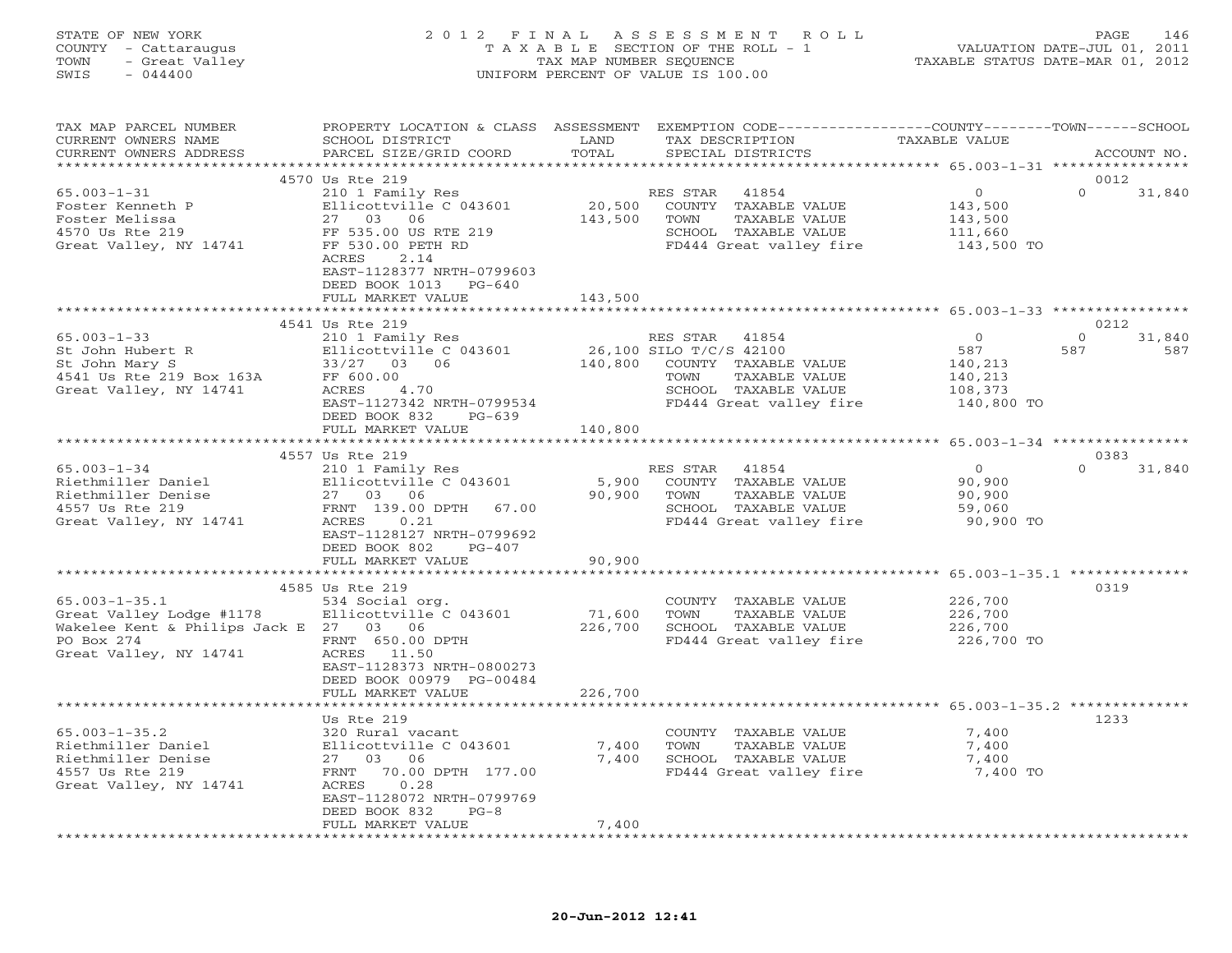### STATE OF NEW YORK 2 0 1 2 F I N A L A S S E S S M E N T R O L L PAGE 147 COUNTY - Cattaraugus T A X A B L E SECTION OF THE ROLL - 1 VALUATION DATE-JUL 01, 2011 TOWN - Great Valley TAX MAP NUMBER SEQUENCE TAXABLE STATUS DATE-MAR 01, 2012 SWIS - 044400 UNIFORM PERCENT OF VALUE IS 100.00UNIFORM PERCENT OF VALUE IS 100.00

| TAX MAP PARCEL NUMBER<br>CURRENT OWNERS NAME<br>CURRENT OWNERS ADDRESS<br>************************                      | PROPERTY LOCATION & CLASS ASSESSMENT<br>SCHOOL DISTRICT<br>PARCEL SIZE/GRID COORD                                                                                                  | LAND<br>TOTAL             | EXEMPTION CODE-----------------COUNTY-------TOWN-----SCHOOL<br>TAX DESCRIPTION<br>SPECIAL DISTRICTS                   | <b>TAXABLE VALUE</b>                                          | ACCOUNT NO.                |
|-------------------------------------------------------------------------------------------------------------------------|------------------------------------------------------------------------------------------------------------------------------------------------------------------------------------|---------------------------|-----------------------------------------------------------------------------------------------------------------------|---------------------------------------------------------------|----------------------------|
| $65.003 - 1 - 35.3$<br>St John Hubert R<br>St John Mary S<br>4541 Us Rte 219<br>Great Valley, NY 14741                  | Us Rte 219<br>314 Rural vac<10<br>Ellicottville C 043601<br>27 03 06<br>FF 350.00<br>ACRES<br>2.10<br>EAST-1127799 NRTH-0799678<br>DEED BOOK 936<br>$PG-1036$<br>FULL MARKET VALUE | 4,600<br>4,600<br>4,600   | COUNTY TAXABLE VALUE<br>TOWN<br>TAXABLE VALUE<br>SCHOOL TAXABLE VALUE<br>FD444 Great valley fire                      | 4,600<br>4,600<br>4,600<br>4,600 TO                           | 1648                       |
|                                                                                                                         |                                                                                                                                                                                    |                           |                                                                                                                       |                                                               |                            |
| $65.003 - 1 - 35.4$<br>Riethmiller Daniel<br>Riethmiller Denise<br>4557 Us Rte 219<br>Great Valley, NY 14741            | Us Rte $219$ (Off)<br>311 Res vac land<br>Ellicottville C 043601<br>27 03 06<br>FRNT 240.00 DPTH 100.00<br>ACRES<br>0.55                                                           | 11,000<br>11,000          | COUNTY TAXABLE VALUE<br>TOWN<br>TAXABLE VALUE<br>SCHOOL TAXABLE VALUE<br>FD444 Great valley fire                      | 11,000<br>11,000<br>11,000<br>11,000 TO                       | 1649                       |
|                                                                                                                         | EAST-1128002 NRTH-0799947<br>DEED BOOK 936<br>$PG-1038$<br>FULL MARKET VALUE<br><b>+++++++++++++++++++</b>                                                                         | 11,000<br>* * * * * * * * |                                                                                                                       | **************** 65.003-1-36.1 **************                 |                            |
|                                                                                                                         | Us Rte 219                                                                                                                                                                         |                           |                                                                                                                       |                                                               | 0502                       |
| $65.003 - 1 - 36.1$<br>Gernatt Asphalt Products In<br>Nannen James R L/U<br>13870 Taylor Hollow Rd<br>Collins, NY 14034 | 120 Field crops<br>Ellicottville C 043601<br>27 03 06<br>FF 600.00<br>ACRES<br>23.45<br>EAST-1131801 NRTH-0801706<br>DEED BOOK 5178<br>PG-2001                                     | 115,000<br>115,000        | COUNTY TAXABLE VALUE<br><b>TOWN</b><br>TAXABLE VALUE<br>SCHOOL TAXABLE VALUE<br>FD444 Great valley fire               | 115,000<br>115,000<br>115,000<br>115,000 TO                   |                            |
|                                                                                                                         | FULL MARKET VALUE                                                                                                                                                                  | 115,000                   |                                                                                                                       |                                                               |                            |
|                                                                                                                         | **********************                                                                                                                                                             | ***********               |                                                                                                                       | ***************************** 65.003-1-36.2 **************    |                            |
|                                                                                                                         | 4741 Us Rte 219                                                                                                                                                                    |                           |                                                                                                                       |                                                               | 0499                       |
| $65.003 - 1 - 36.2$<br>Lindell Family Trust V<br>Lindell Shirley E (Lu)<br>4740 Us Rte 219<br>Great Valley, NY 14741    | 210 1 Family Res<br>Ellicottville C 043601<br>27 03 06<br>FRNT 243.00 DPTH<br>ACRES<br>1.10<br>EAST-1130803 NRTH-0802222<br>DEED BOOK 12918 PG-4005                                | 18,200<br>167,900         | SR STAR<br>41834<br>COUNTY TAXABLE VALUE<br>TOWN<br>TAXABLE VALUE<br>SCHOOL TAXABLE VALUE<br>FD444 Great valley fire  | $\overline{O}$<br>167,900<br>167,900<br>104,100<br>167,900 TO | $\Omega$<br>63,800         |
|                                                                                                                         | FULL MARKET VALUE                                                                                                                                                                  | 167,900                   |                                                                                                                       |                                                               |                            |
|                                                                                                                         |                                                                                                                                                                                    |                           |                                                                                                                       | ******************** 65.003-1-36.3 **************             |                            |
| $65.003 - 1 - 36.3$<br>Nuszkowski Lawrence<br>Nuszkowski Rose<br>4723 Us Rte 219<br>Great Valley, NY 14741              | 4723 Us Rte 219<br>210 1 Family Res<br>Ellicottville C 043601<br>27 03 06<br>FRNT 353.00 DPTH<br>ACRES<br>2.35<br>EAST-1130594 NRTH-0802062<br>DEED BOOK 1028<br>$PG-197$          | 21,000<br>135,000         | 41854<br>RES STAR<br>COUNTY TAXABLE VALUE<br>TOWN<br>TAXABLE VALUE<br>SCHOOL TAXABLE VALUE<br>FD444 Great valley fire | $\circ$<br>135,000<br>135,000<br>103,160<br>135,000 TO        | 1250<br>$\Omega$<br>31,840 |
| *******************                                                                                                     | FULL MARKET VALUE                                                                                                                                                                  | 135,000                   |                                                                                                                       |                                                               |                            |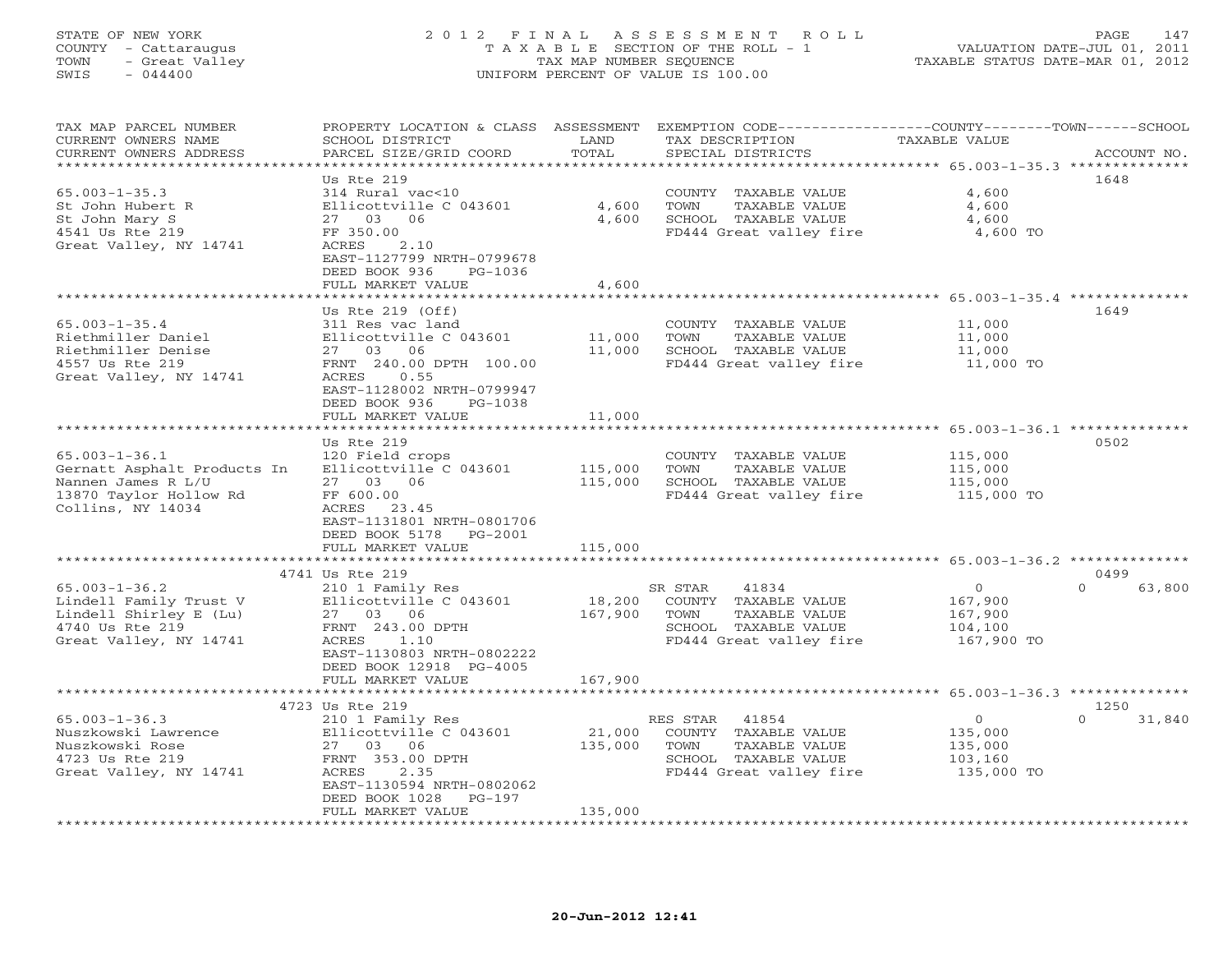# STATE OF NEW YORK 2 0 1 2 F I N A L A S S E S S M E N T R O L L PAGE 148 COUNTY - Cattaraugus T A X A B L E SECTION OF THE ROLL - 1 VALUATION DATE-JUL 01, 2011 TOWN - Great Valley TAX MAP NUMBER SEQUENCE TAXABLE STATUS DATE-MAR 01, 2012 SWIS - 044400 UNIFORM PERCENT OF VALUE IS 100.00

| TAX MAP PARCEL NUMBER<br>CURRENT OWNERS NAME<br>CURRENT OWNERS ADDRESS                                 | PROPERTY LOCATION & CLASS ASSESSMENT<br>SCHOOL DISTRICT<br>PARCEL SIZE/GRID COORD                                                                                                                                     | LAND<br>TOTAL                | TAX DESCRIPTION<br>SPECIAL DISTRICTS                                                             | EXEMPTION CODE-----------------COUNTY-------TOWN------SCHOOL<br>TAXABLE VALUE<br>ACCOUNT NO. |
|--------------------------------------------------------------------------------------------------------|-----------------------------------------------------------------------------------------------------------------------------------------------------------------------------------------------------------------------|------------------------------|--------------------------------------------------------------------------------------------------|----------------------------------------------------------------------------------------------|
| $65.003 - 1 - 36.4$<br>Gernatt Asphalt<br>13870 Taylor Hollow Rd<br>Collins, NY 14034                  | Us Rte $219$ (Off)<br>120 Field crops<br>Ellicottville C 043601<br>27 03 06<br>ACRES<br>1.11<br>EAST-1132919 NRTH-0801568<br>DEED BOOK 858<br>PG-1102<br>FULL MARKET VALUE                                            | 4,900<br>4,900<br>4,900      | COUNTY TAXABLE VALUE<br>TOWN<br>TAXABLE VALUE<br>SCHOOL TAXABLE VALUE<br>FD444 Great valley fire | 1348<br>4,900<br>4,900<br>4,900<br>4,900 TO                                                  |
| $65.003 - 1 - 36.5$<br>Cutre Joseph Jr<br>Cutre Beverly<br>4736 Creekview Dr<br>Great Valley, NY 14741 | 4742 Creekview Dr<br>311 Res vac land<br>Ellicottville C 043601<br>27 03 06<br>LOT19R<br>FRNT 195.10 DPTH 220.60<br>ACRES<br>0.40<br>EAST-1130003 NRTH-0802196<br>DEED BOOK 5617 PG-9001<br>FULL MARKET VALUE         | 8,000<br>8,000<br>8,000      | COUNTY TAXABLE VALUE<br>TOWN<br>TAXABLE VALUE<br>SCHOOL TAXABLE VALUE<br>FD444 Great valley fire | 1623<br>8,000<br>8,000<br>8,000<br>8,000 TO                                                  |
| $65.003 - 1 - 36.7$<br>Cutre Joseph Jr<br>Cutre Beverly<br>86 Oehman Blyd<br>Cheektowaga, NY 14225     | 4736 Creekview Dr<br>210 1 Family Res<br>Ellicottville C 043601<br>27 03 06<br>FRNT 138.00 DPTH 220.00<br>ACRES<br>0.70<br>EAST-1130126 NRTH-0802191<br>DEED BOOK 960<br>$PG-563$<br>FULL MARKET VALUE                | 21,500<br>125,000<br>125,000 | COUNTY TAXABLE VALUE<br>TOWN<br>TAXABLE VALUE<br>SCHOOL TAXABLE VALUE<br>FD444 Great valley fire | 1651<br>125,000<br>125,000<br>125,000<br>125,000 TO                                          |
| $65.003 - 1 - 36.8$<br>Cutre Joseph Jr<br>Cutre Beverly<br>4736 Creekview Dr<br>Great Valley, NY 14741 | Creekview Dr<br>311 Res vac land<br>Ellicottville C 043601<br>27 03 06<br>SUB DIV LOT #21R<br>FRNT 144.80 DPTH 220.60<br>ACRES<br>0.73<br>EAST-1130255 NRTH-0802189<br>DEED BOOK 3515<br>PG-2001<br>FULL MARKET VALUE | 22,100<br>22,100<br>22,100   | COUNTY TAXABLE VALUE<br>TOWN<br>TAXABLE VALUE<br>SCHOOL TAXABLE VALUE<br>FD444 Great valley fire | 1652<br>22,100<br>22,100<br>22,100<br>22,100 TO                                              |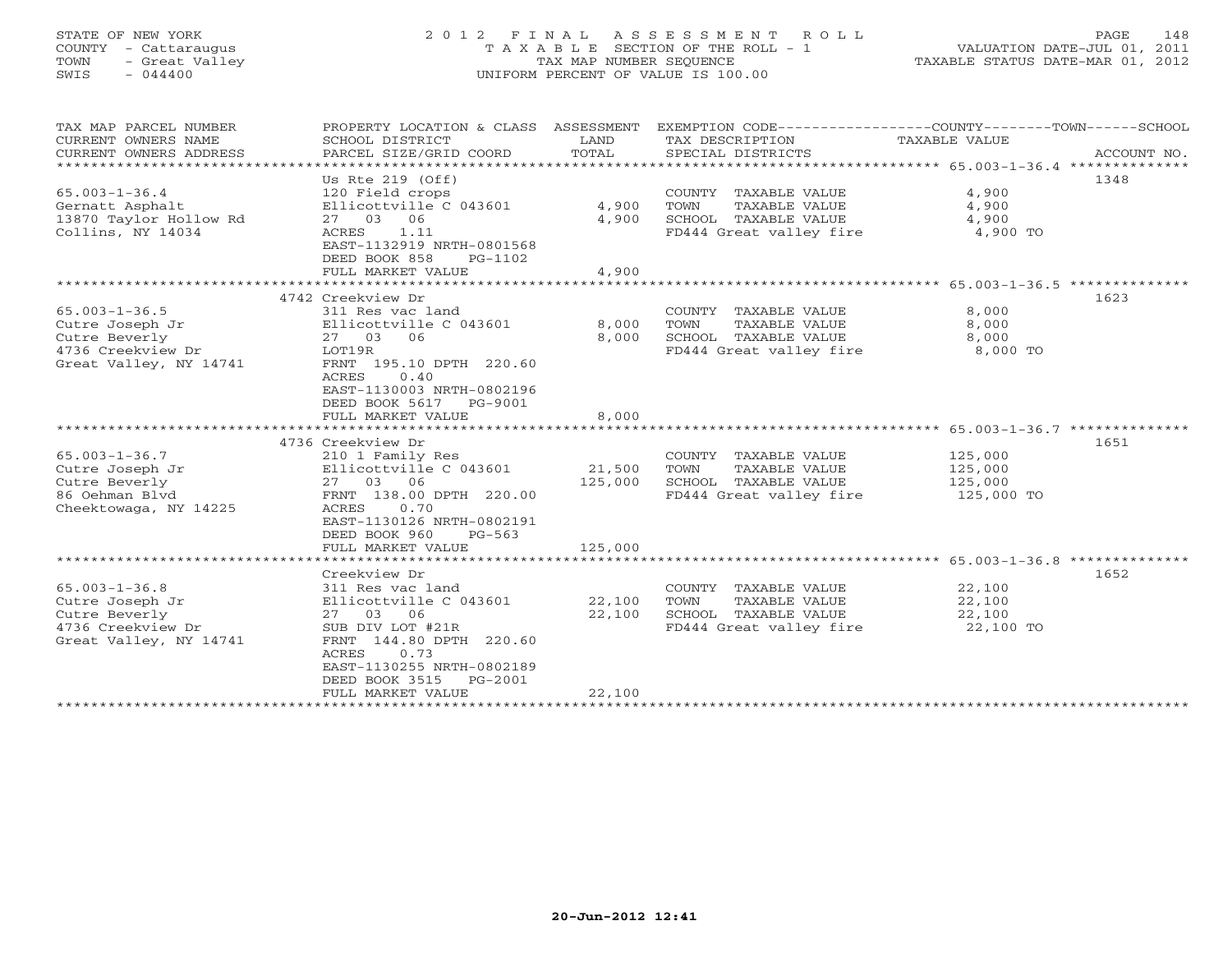# STATE OF NEW YORK 2 0 1 2 F I N A L A S S E S S M E N T R O L L PAGE 149 COUNTY - Cattaraugus T A X A B L E SECTION OF THE ROLL - 1 VALUATION DATE-JUL 01, 2011 TOWN - Great Valley TAX MAP NUMBER SEQUENCE TAXABLE STATUS DATE-MAR 01, 2012 SWIS - 044400 UNIFORM PERCENT OF VALUE IS 100.00

| TAX MAP PARCEL NUMBER<br>CURRENT OWNERS NAME<br>CURRENT OWNERS ADDRESS | PROPERTY LOCATION & CLASS ASSESSMENT<br>SCHOOL DISTRICT<br>PARCEL SIZE/GRID COORD | LAND<br>TOTAL           |                | EXEMPTION CODE-----------------COUNTY-------TOWN------SCHOOL<br>TAX DESCRIPTION TAXABLE VALUE<br>SPECIAL DISTRICTS |                |                  | ACCOUNT NO.    |
|------------------------------------------------------------------------|-----------------------------------------------------------------------------------|-------------------------|----------------|--------------------------------------------------------------------------------------------------------------------|----------------|------------------|----------------|
|                                                                        |                                                                                   |                         |                |                                                                                                                    |                |                  |                |
|                                                                        | 4726 Creekview Dr                                                                 |                         |                |                                                                                                                    |                | 1653             |                |
| $65.003 - 1 - 36.9$                                                    | 210 1 Family Res                                                                  |                         | WVET C/T       | 41121                                                                                                              | 12,000         | 12,000           | $\overline{0}$ |
| Sloand Marie A                                                         | Ellicottville C 043601                                                            | 23,100 AGED C/T/S 41800 |                |                                                                                                                    | 19,680         | 19,680           | 22,080         |
| 4726 Creekview Dr                                                      | 27 03 06                                                                          | 110,400 SR STAR         |                | 41834                                                                                                              | $\bigcirc$     | $\overline{0}$   | 63,800         |
| Great Valley, NY 14741                                                 | SUB DIV LOT #22R                                                                  |                         |                | COUNTY TAXABLE VALUE                                                                                               | 78,720         |                  |                |
|                                                                        | FRNT 138.00 DPTH 255.04                                                           |                         | TOWN           | TAXABLE VALUE                                                                                                      | 78,720         |                  |                |
|                                                                        | 0.81<br>ACRES                                                                     |                         |                | SCHOOL TAXABLE VALUE                                                                                               | 24,520         |                  |                |
|                                                                        | EAST-1130399 NRTH-0802163                                                         |                         |                | FD444 Great valley fire                                                                                            | 110,400 TO     |                  |                |
|                                                                        | DEED BOOK 1029 PG-266                                                             |                         |                |                                                                                                                    |                |                  |                |
|                                                                        | FULL MARKET VALUE                                                                 | 110,400                 |                |                                                                                                                    |                |                  |                |
|                                                                        |                                                                                   |                         |                |                                                                                                                    |                |                  |                |
|                                                                        | 4721 Creekview Dr                                                                 |                         |                |                                                                                                                    |                | 1655             |                |
| $65.003 - 1 - 36.11$                                                   | 210 1 Family Res                                                                  |                         | RES STAR       | 41854                                                                                                              | $\circ$        | $\Omega$         | 31,840         |
| Dirito Thomas A                                                        | Ellicottville C 043601 18,700                                                     |                         |                | COUNTY TAXABLE VALUE                                                                                               | 121,900        |                  |                |
| Dirito Maria A                                                         | Ellicocco -<br>27 03 06<br>-- 198.90                                              | 121,900                 | TOWN           | TAXABLE VALUE                                                                                                      | 121,900        |                  |                |
| 4721 Creekview Dr                                                      | FRNT 198.90 DPTH 74.10                                                            |                         |                | SCHOOL TAXABLE VALUE                                                                                               | 90,060         |                  |                |
| Great Valley, NY 14741                                                 | $0.56$ BANK<br>017<br>ACRES                                                       |                         |                | FD444 Great valley fire                                                                                            | 121,900 TO     |                  |                |
|                                                                        | EAST-1130274 NRTH-0801937                                                         |                         |                |                                                                                                                    |                |                  |                |
|                                                                        | DEED BOOK 1005 PG-495                                                             |                         |                |                                                                                                                    |                |                  |                |
|                                                                        | FULL MARKET VALUE                                                                 | 121,900                 |                |                                                                                                                    |                |                  |                |
|                                                                        |                                                                                   |                         |                |                                                                                                                    |                |                  |                |
|                                                                        | 4731 Creekview Dr                                                                 |                         |                |                                                                                                                    |                | 1656             |                |
| $65.003 - 1 - 36.12$                                                   | 210 1 Family Res                                                                  |                         |                | COUNTY TAXABLE VALUE                                                                                               | 130,100        |                  |                |
| Edwards Richard E                                                      | Ellicottville C 043601                                                            | 17,900                  | TOWN           | TAXABLE VALUE                                                                                                      | 130,100        |                  |                |
| Guerra Michael                                                         | 27 03 06                                                                          | 130,100                 |                | SCHOOL TAXABLE VALUE                                                                                               | 130,100        |                  |                |
| 5355 Nashua Dr                                                         | FRNT 122.80 DPTH 183.20                                                           |                         |                | FD444 Great valley fire 130,100 TO                                                                                 |                |                  |                |
| Austintown, OH 44515                                                   | ACRES<br>0.52                                                                     |                         |                |                                                                                                                    |                |                  |                |
|                                                                        | EAST-1130142 NRTH-0801957                                                         |                         |                |                                                                                                                    |                |                  |                |
|                                                                        | DEED BOOK 6753 PG-9001                                                            |                         |                |                                                                                                                    |                |                  |                |
|                                                                        | FULL MARKET VALUE                                                                 | 130,100                 |                |                                                                                                                    |                |                  |                |
|                                                                        |                                                                                   |                         |                |                                                                                                                    |                |                  |                |
| $65.003 - 1 - 36.13$                                                   | 4739 Creekview Dr<br>210 1 Family Res                                             |                         | RES STAR 41854 |                                                                                                                    | $\overline{0}$ | 1657<br>$\Omega$ | 31,840         |
| Allen Marjorie C                                                       | Ellicottville C 043601                                                            | 15,700                  |                | COUNTY TAXABLE VALUE                                                                                               | 113,300        |                  |                |
| 4739 Creekview Dr                                                      | 27 03 06                                                                          | 113,300                 | TOWN           | TAXABLE VALUE                                                                                                      | 113,300        |                  |                |
| Great Valley, NY 14741                                                 | SUB LOT17                                                                         |                         |                | SCHOOL TAXABLE VALUE                                                                                               | 81,460         |                  |                |
|                                                                        | FRNT 108.80 DPTH 183.20                                                           |                         |                | FD444 Great valley fire 113,300 TO                                                                                 |                |                  |                |
|                                                                        | 0.46<br>ACRES                                                                     |                         |                |                                                                                                                    |                |                  |                |
|                                                                        | EAST-1130008 NRTH-0801953                                                         |                         |                |                                                                                                                    |                |                  |                |
|                                                                        | DEED BOOK 950<br>$PG-328$                                                         |                         |                |                                                                                                                    |                |                  |                |
|                                                                        | FULL MARKET VALUE                                                                 | 113,300                 |                |                                                                                                                    |                |                  |                |
|                                                                        |                                                                                   |                         |                |                                                                                                                    |                |                  |                |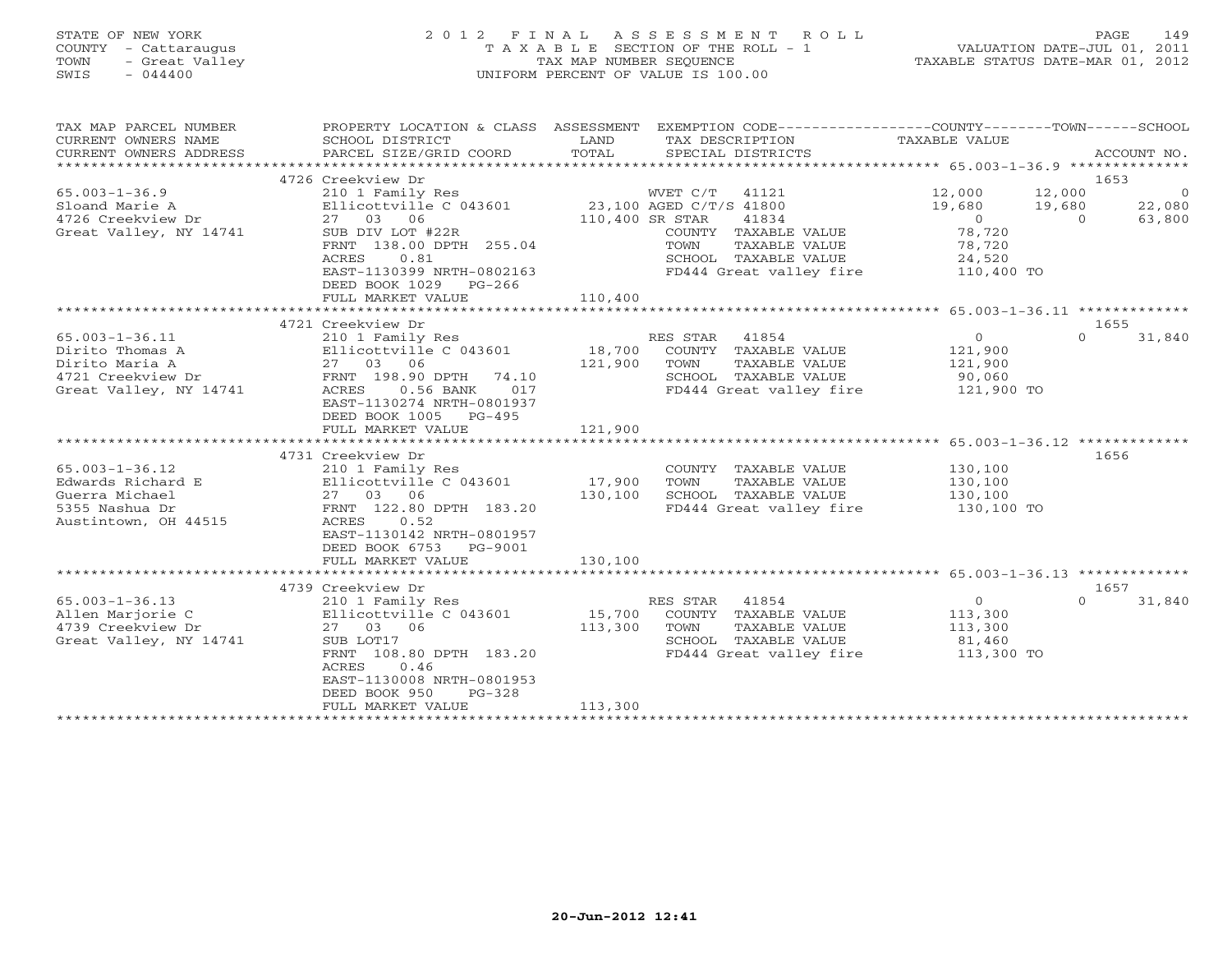| STATE OF NEW YORK<br>COUNTY - Cattaraugus<br>- Great Valley<br>TOWN<br>SWIS<br>$-044400$         | 2012 FINAL                                                                                                                                                                                    | TAX MAP NUMBER SEQUENCE                  | ASSESSMENT<br>ROLL<br>T A X A B L E SECTION OF THE ROLL - 1<br>UNIFORM PERCENT OF VALUE IS 100.00       | TAXABLE STATUS DATE-MAR 01, 2012                      | 150<br>PAGE<br>VALUATION DATE-JUL 01, 2011 |
|--------------------------------------------------------------------------------------------------|-----------------------------------------------------------------------------------------------------------------------------------------------------------------------------------------------|------------------------------------------|---------------------------------------------------------------------------------------------------------|-------------------------------------------------------|--------------------------------------------|
| TAX MAP PARCEL NUMBER<br>CURRENT OWNERS NAME<br>CURRENT OWNERS ADDRESS                           | PROPERTY LOCATION & CLASS ASSESSMENT<br>SCHOOL DISTRICT<br>PARCEL SIZE/GRID COORD                                                                                                             | LAND<br>TOTAL                            | EXEMPTION CODE-----------------COUNTY-------TOWN-----SCHOOL<br>TAX DESCRIPTION<br>SPECIAL DISTRICTS     | TAXABLE VALUE                                         | ACCOUNT NO.                                |
| ***********************                                                                          |                                                                                                                                                                                               |                                          |                                                                                                         |                                                       |                                            |
|                                                                                                  | 4749 Creekview Dr                                                                                                                                                                             |                                          |                                                                                                         |                                                       | 1658                                       |
| $65.003 - 1 - 36.14$<br>Tannenhaus Judy<br>283 Fayette Ave<br>Buffalo, NY 14223                  | 311 Res vac land<br>Ellicottville C 043601<br>27 03<br>06<br>LOT 18<br>FRNT 183.50 DPTH 266.20<br>0.50<br>ACRES                                                                               | 14,900<br>14,900                         | COUNTY TAXABLE VALUE<br>TOWN<br><b>TAXABLE VALUE</b><br>SCHOOL TAXABLE VALUE<br>FD444 Great valley fire | 14,900<br>14,900<br>14,900<br>14,900 TO               |                                            |
|                                                                                                  | EAST-1129830 NRTH-0801935<br>DEED BOOK 11238 PG-3001<br>FULL MARKET VALUE<br>* * * * * * * * * * * * * * * * * *                                                                              | 14,900                                   |                                                                                                         | ************************ 65.003-1-36.15 ************* |                                            |
|                                                                                                  | 6242 Valley Dr                                                                                                                                                                                |                                          |                                                                                                         |                                                       | 1659                                       |
| $65.003 - 1 - 36.15$<br>Tannenhaus Judy<br>283 Fayette Ave<br>Buffalo, NY 14223                  | 311 Res vac land<br>Ellicottville C 043601<br>27 03 06<br>SUB LOT 11<br>FRNT 195.20 DPTH 182.60<br>ACRES<br>0.61<br>EAST-1129776 NRTH-0801793<br>DEED BOOK 15757 PG-2001<br>FULL MARKET VALUE | 19,700<br>19,700<br>19,700<br>********** | COUNTY TAXABLE VALUE<br>TAXABLE VALUE<br>TOWN<br>SCHOOL TAXABLE VALUE<br>FD444 Great valley fire        | 19,700<br>19,700<br>19,700<br>19,700 TO               |                                            |
|                                                                                                  |                                                                                                                                                                                               |                                          |                                                                                                         | **************** 65.003-1-36.16 *************         |                                            |
| $65.003 - 1 - 36.16$<br>Ziemski Wieslaw<br>704 High Valley Rd<br>Ancaster, ON Canada L9G 4E9     | 6234 Valley Dr<br>210 1 Family Res<br>Ellicottville C 043601<br>27 03 06<br>LOT 12<br>FRNT 150.00 DPTH 182.90<br>0.63<br>ACRES<br>EAST-1129926 NRTH-0801786<br>DEED BOOK 4093 PG-5001         | 20,100<br>133,800                        | COUNTY TAXABLE VALUE<br>TOWN<br>TAXABLE VALUE<br>SCHOOL TAXABLE VALUE<br>FD444 Great valley fire        | 133,800<br>133,800<br>133,800<br>133,800 TO           | 1660                                       |
|                                                                                                  | FULL MARKET VALUE                                                                                                                                                                             | 133,800                                  |                                                                                                         |                                                       |                                            |
|                                                                                                  |                                                                                                                                                                                               |                                          |                                                                                                         |                                                       |                                            |
| $65.003 - 1 - 36.17$<br>Montgremy Thomas M<br>Rose Richard M<br>PO Box 280<br>Cortland, OH 44410 | 6228 Valley Dr<br>210 1 Family Res<br>Ellicottville C 043601<br>27 03<br>06<br>FRNT 150.20 DPTH 182.30<br>ACRES<br>0.67<br>EAST-1130079 NRTH-0801788<br>DEED BOOK 6260<br>$PG-4001$           | 20,900<br>122,700                        | COUNTY TAXABLE VALUE<br>TAXABLE VALUE<br>TOWN<br>SCHOOL TAXABLE VALUE<br>FD444 Great valley fire        | 122,700<br>122,700<br>122,700<br>122,700 TO           | 1661                                       |
| +++++++++++++++++++++++++                                                                        | FULL MARKET VALUE                                                                                                                                                                             | 122,700<br>+ + + + + + + + + + + + +     |                                                                                                         |                                                       |                                            |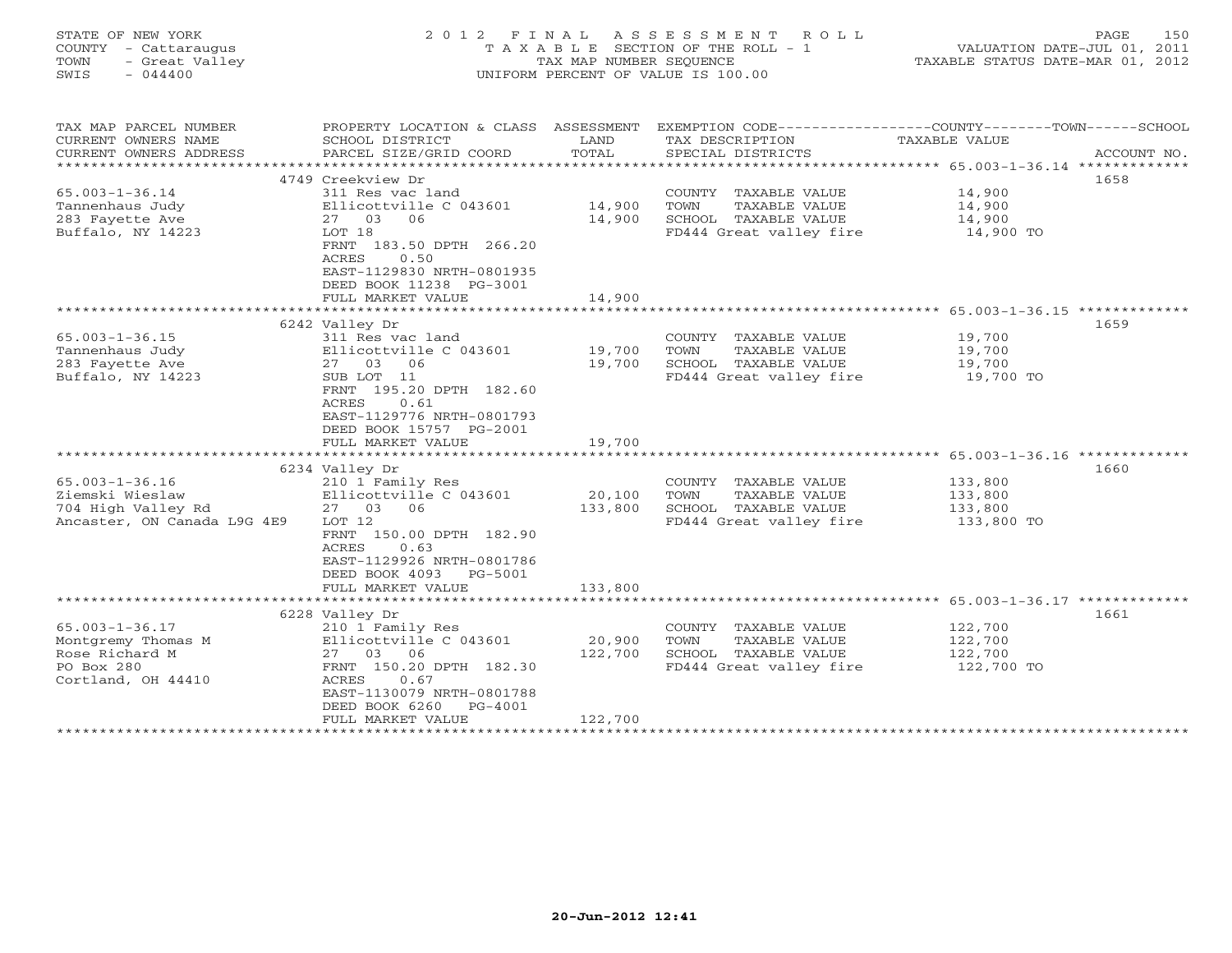### STATE OF NEW YORK 2 0 1 2 F I N A L A S S E S S M E N T R O L L PAGE 151 COUNTY - Cattaraugus T A X A B L E SECTION OF THE ROLL - 1 VALUATION DATE-JUL 01, 2011 TOWN - Great Valley TAX MAP NUMBER SEQUENCE TAXABLE STATUS DATE-MAR 01, 2012 SWIS - 044400 UNIFORM PERCENT OF VALUE IS 100.00

| 6214 Valley Dr<br>1662<br>123,700<br>210 1 Family Res<br>COUNTY TAXABLE VALUE<br>20,500<br>Ellicottville C 043601<br>123,700<br>TOWN<br>TAXABLE VALUE<br>27 03 06<br>123,700<br>SCHOOL TAXABLE VALUE<br>123,700<br>164 Stanley Ave<br>SUB LOT 14<br>FD444 Great valley fire<br>123,700 TO<br>Hamilton, ON Canada L8P 2L4<br>FRNT 298.30 DPTH 170.00<br>0.65<br>ACRES<br>EAST-1130225 NRTH-0801806<br>DEED BOOK 6741<br>PG-7001<br>123,700<br>FULL MARKET VALUE<br>4711 Creekview Dr<br>1663<br>$65.003 - 1 - 36.19$<br>WVET C/T 41121<br>12,000<br>12,000<br>210 1 Family Res<br>$\Omega$<br>16,100 DVET C/T<br>41141<br>5,935<br>5,935<br>Stokes Peter D<br>Ellicottville C 043601<br>$\Omega$<br>27 03 06<br>118,700 RES STAR 41854<br>31,840<br>Stokes Deborah A<br>$\circ$<br>$\Omega$<br>4711 Creekview Dr<br>FRNT 205.00 DPTH 100.00<br>COUNTY TAXABLE VALUE<br>100,765<br>Great Valley, NY 14741<br>ACRES<br>0.47<br>TOWN<br>TAXABLE VALUE<br>100,765<br>EAST-1130494 NRTH-0801808<br>SCHOOL TAXABLE VALUE<br>86,860<br>FD444 Great valley fire<br>118,700 TO<br>DEED BOOK 8517 PG-7001<br>FULL MARKET VALUE<br>118,700<br>1664<br>6209 Valley Dr<br>41854<br>$\overline{0}$<br>31,840<br>$65.003 - 1 - 36.20$<br>210 1 Family Res<br>RES STAR<br>$\Omega$<br>Ellicottville C 043601<br>16,100<br>96,500<br>Smith Chad<br>COUNTY TAXABLE VALUE<br>96,500<br>Bartz Sarah<br>27 03 06<br>TOWN<br>TAXABLE VALUE<br>96,500<br>6209 Valley Dr<br>SCHOOL TAXABLE VALUE<br>LOT 2<br>64,660<br>Great Valley, NY 14741<br>FD444 Great valley fire<br>96,500 TO<br>FRNT 100.00 DPTH 205.00<br>ACRES<br>0.47<br>EAST-1130434 NRTH-0801722<br>DEED BOOK 2767 PG-5001<br>FULL MARKET VALUE<br>96,500<br>1665<br>6213 Valley Dr<br>13,800<br>$65.003 - 1 - 36.21$<br>COUNTY TAXABLE VALUE<br>311 Res vac land<br>13,800<br>Ellicottville C 043601<br>TOWN<br>TAXABLE VALUE<br>Worster Sandra<br>13,800<br>13,800<br>6217 Creekside Dr<br>27 03 06<br>SCHOOL TAXABLE VALUE<br>13,800<br>SUB DIV LOT #3R<br>FD444 Great valley fire<br>13,800 TO<br>Great Valley, NY 14741<br>FRNT<br>88.20 DPTH 206.70<br>ACRES<br>0.42<br>EAST-1130368 NRTH-0801614<br>DEED BOOK 16743 PG-3001<br>13,800<br>FULL MARKET VALUE<br>********************************* | TAX MAP PARCEL NUMBER<br>CURRENT OWNERS NAME<br>CURRENT OWNERS ADDRESS | PROPERTY LOCATION & CLASS ASSESSMENT<br>SCHOOL DISTRICT<br>PARCEL SIZE/GRID COORD | LAND<br>TOTAL | EXEMPTION CODE-----------------COUNTY-------TOWN------SCHOOL<br>TAX DESCRIPTION<br>SPECIAL DISTRICTS | TAXABLE VALUE | ACCOUNT NO. |
|---------------------------------------------------------------------------------------------------------------------------------------------------------------------------------------------------------------------------------------------------------------------------------------------------------------------------------------------------------------------------------------------------------------------------------------------------------------------------------------------------------------------------------------------------------------------------------------------------------------------------------------------------------------------------------------------------------------------------------------------------------------------------------------------------------------------------------------------------------------------------------------------------------------------------------------------------------------------------------------------------------------------------------------------------------------------------------------------------------------------------------------------------------------------------------------------------------------------------------------------------------------------------------------------------------------------------------------------------------------------------------------------------------------------------------------------------------------------------------------------------------------------------------------------------------------------------------------------------------------------------------------------------------------------------------------------------------------------------------------------------------------------------------------------------------------------------------------------------------------------------------------------------------------------------------------------------------------------------------------------------------------------------------------------------------------------------------------------------------------------------------------------------------------------------------------------------------------------------------------------|------------------------------------------------------------------------|-----------------------------------------------------------------------------------|---------------|------------------------------------------------------------------------------------------------------|---------------|-------------|
|                                                                                                                                                                                                                                                                                                                                                                                                                                                                                                                                                                                                                                                                                                                                                                                                                                                                                                                                                                                                                                                                                                                                                                                                                                                                                                                                                                                                                                                                                                                                                                                                                                                                                                                                                                                                                                                                                                                                                                                                                                                                                                                                                                                                                                             |                                                                        |                                                                                   |               |                                                                                                      |               |             |
|                                                                                                                                                                                                                                                                                                                                                                                                                                                                                                                                                                                                                                                                                                                                                                                                                                                                                                                                                                                                                                                                                                                                                                                                                                                                                                                                                                                                                                                                                                                                                                                                                                                                                                                                                                                                                                                                                                                                                                                                                                                                                                                                                                                                                                             |                                                                        |                                                                                   |               |                                                                                                      |               |             |
|                                                                                                                                                                                                                                                                                                                                                                                                                                                                                                                                                                                                                                                                                                                                                                                                                                                                                                                                                                                                                                                                                                                                                                                                                                                                                                                                                                                                                                                                                                                                                                                                                                                                                                                                                                                                                                                                                                                                                                                                                                                                                                                                                                                                                                             | $65.003 - 1 - 36.18$                                                   |                                                                                   |               |                                                                                                      |               |             |
|                                                                                                                                                                                                                                                                                                                                                                                                                                                                                                                                                                                                                                                                                                                                                                                                                                                                                                                                                                                                                                                                                                                                                                                                                                                                                                                                                                                                                                                                                                                                                                                                                                                                                                                                                                                                                                                                                                                                                                                                                                                                                                                                                                                                                                             | McKnight Kevin                                                         |                                                                                   |               |                                                                                                      |               |             |
|                                                                                                                                                                                                                                                                                                                                                                                                                                                                                                                                                                                                                                                                                                                                                                                                                                                                                                                                                                                                                                                                                                                                                                                                                                                                                                                                                                                                                                                                                                                                                                                                                                                                                                                                                                                                                                                                                                                                                                                                                                                                                                                                                                                                                                             | McKnight Linda                                                         |                                                                                   |               |                                                                                                      |               |             |
|                                                                                                                                                                                                                                                                                                                                                                                                                                                                                                                                                                                                                                                                                                                                                                                                                                                                                                                                                                                                                                                                                                                                                                                                                                                                                                                                                                                                                                                                                                                                                                                                                                                                                                                                                                                                                                                                                                                                                                                                                                                                                                                                                                                                                                             |                                                                        |                                                                                   |               |                                                                                                      |               |             |
|                                                                                                                                                                                                                                                                                                                                                                                                                                                                                                                                                                                                                                                                                                                                                                                                                                                                                                                                                                                                                                                                                                                                                                                                                                                                                                                                                                                                                                                                                                                                                                                                                                                                                                                                                                                                                                                                                                                                                                                                                                                                                                                                                                                                                                             |                                                                        |                                                                                   |               |                                                                                                      |               |             |
|                                                                                                                                                                                                                                                                                                                                                                                                                                                                                                                                                                                                                                                                                                                                                                                                                                                                                                                                                                                                                                                                                                                                                                                                                                                                                                                                                                                                                                                                                                                                                                                                                                                                                                                                                                                                                                                                                                                                                                                                                                                                                                                                                                                                                                             |                                                                        |                                                                                   |               |                                                                                                      |               |             |
|                                                                                                                                                                                                                                                                                                                                                                                                                                                                                                                                                                                                                                                                                                                                                                                                                                                                                                                                                                                                                                                                                                                                                                                                                                                                                                                                                                                                                                                                                                                                                                                                                                                                                                                                                                                                                                                                                                                                                                                                                                                                                                                                                                                                                                             |                                                                        |                                                                                   |               |                                                                                                      |               |             |
|                                                                                                                                                                                                                                                                                                                                                                                                                                                                                                                                                                                                                                                                                                                                                                                                                                                                                                                                                                                                                                                                                                                                                                                                                                                                                                                                                                                                                                                                                                                                                                                                                                                                                                                                                                                                                                                                                                                                                                                                                                                                                                                                                                                                                                             |                                                                        |                                                                                   |               |                                                                                                      |               |             |
|                                                                                                                                                                                                                                                                                                                                                                                                                                                                                                                                                                                                                                                                                                                                                                                                                                                                                                                                                                                                                                                                                                                                                                                                                                                                                                                                                                                                                                                                                                                                                                                                                                                                                                                                                                                                                                                                                                                                                                                                                                                                                                                                                                                                                                             |                                                                        |                                                                                   |               |                                                                                                      |               |             |
|                                                                                                                                                                                                                                                                                                                                                                                                                                                                                                                                                                                                                                                                                                                                                                                                                                                                                                                                                                                                                                                                                                                                                                                                                                                                                                                                                                                                                                                                                                                                                                                                                                                                                                                                                                                                                                                                                                                                                                                                                                                                                                                                                                                                                                             |                                                                        |                                                                                   |               |                                                                                                      |               |             |
|                                                                                                                                                                                                                                                                                                                                                                                                                                                                                                                                                                                                                                                                                                                                                                                                                                                                                                                                                                                                                                                                                                                                                                                                                                                                                                                                                                                                                                                                                                                                                                                                                                                                                                                                                                                                                                                                                                                                                                                                                                                                                                                                                                                                                                             |                                                                        |                                                                                   |               |                                                                                                      |               |             |
|                                                                                                                                                                                                                                                                                                                                                                                                                                                                                                                                                                                                                                                                                                                                                                                                                                                                                                                                                                                                                                                                                                                                                                                                                                                                                                                                                                                                                                                                                                                                                                                                                                                                                                                                                                                                                                                                                                                                                                                                                                                                                                                                                                                                                                             |                                                                        |                                                                                   |               |                                                                                                      |               |             |
|                                                                                                                                                                                                                                                                                                                                                                                                                                                                                                                                                                                                                                                                                                                                                                                                                                                                                                                                                                                                                                                                                                                                                                                                                                                                                                                                                                                                                                                                                                                                                                                                                                                                                                                                                                                                                                                                                                                                                                                                                                                                                                                                                                                                                                             |                                                                        |                                                                                   |               |                                                                                                      |               |             |
|                                                                                                                                                                                                                                                                                                                                                                                                                                                                                                                                                                                                                                                                                                                                                                                                                                                                                                                                                                                                                                                                                                                                                                                                                                                                                                                                                                                                                                                                                                                                                                                                                                                                                                                                                                                                                                                                                                                                                                                                                                                                                                                                                                                                                                             |                                                                        |                                                                                   |               |                                                                                                      |               |             |
|                                                                                                                                                                                                                                                                                                                                                                                                                                                                                                                                                                                                                                                                                                                                                                                                                                                                                                                                                                                                                                                                                                                                                                                                                                                                                                                                                                                                                                                                                                                                                                                                                                                                                                                                                                                                                                                                                                                                                                                                                                                                                                                                                                                                                                             |                                                                        |                                                                                   |               |                                                                                                      |               |             |
|                                                                                                                                                                                                                                                                                                                                                                                                                                                                                                                                                                                                                                                                                                                                                                                                                                                                                                                                                                                                                                                                                                                                                                                                                                                                                                                                                                                                                                                                                                                                                                                                                                                                                                                                                                                                                                                                                                                                                                                                                                                                                                                                                                                                                                             |                                                                        |                                                                                   |               |                                                                                                      |               |             |
|                                                                                                                                                                                                                                                                                                                                                                                                                                                                                                                                                                                                                                                                                                                                                                                                                                                                                                                                                                                                                                                                                                                                                                                                                                                                                                                                                                                                                                                                                                                                                                                                                                                                                                                                                                                                                                                                                                                                                                                                                                                                                                                                                                                                                                             |                                                                        |                                                                                   |               |                                                                                                      |               |             |
|                                                                                                                                                                                                                                                                                                                                                                                                                                                                                                                                                                                                                                                                                                                                                                                                                                                                                                                                                                                                                                                                                                                                                                                                                                                                                                                                                                                                                                                                                                                                                                                                                                                                                                                                                                                                                                                                                                                                                                                                                                                                                                                                                                                                                                             |                                                                        |                                                                                   |               |                                                                                                      |               |             |
|                                                                                                                                                                                                                                                                                                                                                                                                                                                                                                                                                                                                                                                                                                                                                                                                                                                                                                                                                                                                                                                                                                                                                                                                                                                                                                                                                                                                                                                                                                                                                                                                                                                                                                                                                                                                                                                                                                                                                                                                                                                                                                                                                                                                                                             |                                                                        |                                                                                   |               |                                                                                                      |               |             |
|                                                                                                                                                                                                                                                                                                                                                                                                                                                                                                                                                                                                                                                                                                                                                                                                                                                                                                                                                                                                                                                                                                                                                                                                                                                                                                                                                                                                                                                                                                                                                                                                                                                                                                                                                                                                                                                                                                                                                                                                                                                                                                                                                                                                                                             |                                                                        |                                                                                   |               |                                                                                                      |               |             |
|                                                                                                                                                                                                                                                                                                                                                                                                                                                                                                                                                                                                                                                                                                                                                                                                                                                                                                                                                                                                                                                                                                                                                                                                                                                                                                                                                                                                                                                                                                                                                                                                                                                                                                                                                                                                                                                                                                                                                                                                                                                                                                                                                                                                                                             |                                                                        |                                                                                   |               |                                                                                                      |               |             |
|                                                                                                                                                                                                                                                                                                                                                                                                                                                                                                                                                                                                                                                                                                                                                                                                                                                                                                                                                                                                                                                                                                                                                                                                                                                                                                                                                                                                                                                                                                                                                                                                                                                                                                                                                                                                                                                                                                                                                                                                                                                                                                                                                                                                                                             |                                                                        |                                                                                   |               |                                                                                                      |               |             |
|                                                                                                                                                                                                                                                                                                                                                                                                                                                                                                                                                                                                                                                                                                                                                                                                                                                                                                                                                                                                                                                                                                                                                                                                                                                                                                                                                                                                                                                                                                                                                                                                                                                                                                                                                                                                                                                                                                                                                                                                                                                                                                                                                                                                                                             |                                                                        |                                                                                   |               |                                                                                                      |               |             |
|                                                                                                                                                                                                                                                                                                                                                                                                                                                                                                                                                                                                                                                                                                                                                                                                                                                                                                                                                                                                                                                                                                                                                                                                                                                                                                                                                                                                                                                                                                                                                                                                                                                                                                                                                                                                                                                                                                                                                                                                                                                                                                                                                                                                                                             |                                                                        |                                                                                   |               |                                                                                                      |               |             |
|                                                                                                                                                                                                                                                                                                                                                                                                                                                                                                                                                                                                                                                                                                                                                                                                                                                                                                                                                                                                                                                                                                                                                                                                                                                                                                                                                                                                                                                                                                                                                                                                                                                                                                                                                                                                                                                                                                                                                                                                                                                                                                                                                                                                                                             |                                                                        |                                                                                   |               |                                                                                                      |               |             |
|                                                                                                                                                                                                                                                                                                                                                                                                                                                                                                                                                                                                                                                                                                                                                                                                                                                                                                                                                                                                                                                                                                                                                                                                                                                                                                                                                                                                                                                                                                                                                                                                                                                                                                                                                                                                                                                                                                                                                                                                                                                                                                                                                                                                                                             |                                                                        |                                                                                   |               |                                                                                                      |               |             |
|                                                                                                                                                                                                                                                                                                                                                                                                                                                                                                                                                                                                                                                                                                                                                                                                                                                                                                                                                                                                                                                                                                                                                                                                                                                                                                                                                                                                                                                                                                                                                                                                                                                                                                                                                                                                                                                                                                                                                                                                                                                                                                                                                                                                                                             |                                                                        |                                                                                   |               |                                                                                                      |               |             |
|                                                                                                                                                                                                                                                                                                                                                                                                                                                                                                                                                                                                                                                                                                                                                                                                                                                                                                                                                                                                                                                                                                                                                                                                                                                                                                                                                                                                                                                                                                                                                                                                                                                                                                                                                                                                                                                                                                                                                                                                                                                                                                                                                                                                                                             |                                                                        |                                                                                   |               |                                                                                                      |               |             |
|                                                                                                                                                                                                                                                                                                                                                                                                                                                                                                                                                                                                                                                                                                                                                                                                                                                                                                                                                                                                                                                                                                                                                                                                                                                                                                                                                                                                                                                                                                                                                                                                                                                                                                                                                                                                                                                                                                                                                                                                                                                                                                                                                                                                                                             |                                                                        |                                                                                   |               |                                                                                                      |               |             |
|                                                                                                                                                                                                                                                                                                                                                                                                                                                                                                                                                                                                                                                                                                                                                                                                                                                                                                                                                                                                                                                                                                                                                                                                                                                                                                                                                                                                                                                                                                                                                                                                                                                                                                                                                                                                                                                                                                                                                                                                                                                                                                                                                                                                                                             |                                                                        |                                                                                   |               |                                                                                                      |               |             |
|                                                                                                                                                                                                                                                                                                                                                                                                                                                                                                                                                                                                                                                                                                                                                                                                                                                                                                                                                                                                                                                                                                                                                                                                                                                                                                                                                                                                                                                                                                                                                                                                                                                                                                                                                                                                                                                                                                                                                                                                                                                                                                                                                                                                                                             |                                                                        |                                                                                   |               |                                                                                                      |               |             |
|                                                                                                                                                                                                                                                                                                                                                                                                                                                                                                                                                                                                                                                                                                                                                                                                                                                                                                                                                                                                                                                                                                                                                                                                                                                                                                                                                                                                                                                                                                                                                                                                                                                                                                                                                                                                                                                                                                                                                                                                                                                                                                                                                                                                                                             |                                                                        |                                                                                   |               |                                                                                                      |               |             |
|                                                                                                                                                                                                                                                                                                                                                                                                                                                                                                                                                                                                                                                                                                                                                                                                                                                                                                                                                                                                                                                                                                                                                                                                                                                                                                                                                                                                                                                                                                                                                                                                                                                                                                                                                                                                                                                                                                                                                                                                                                                                                                                                                                                                                                             |                                                                        |                                                                                   |               |                                                                                                      |               |             |
|                                                                                                                                                                                                                                                                                                                                                                                                                                                                                                                                                                                                                                                                                                                                                                                                                                                                                                                                                                                                                                                                                                                                                                                                                                                                                                                                                                                                                                                                                                                                                                                                                                                                                                                                                                                                                                                                                                                                                                                                                                                                                                                                                                                                                                             |                                                                        |                                                                                   |               |                                                                                                      |               |             |
|                                                                                                                                                                                                                                                                                                                                                                                                                                                                                                                                                                                                                                                                                                                                                                                                                                                                                                                                                                                                                                                                                                                                                                                                                                                                                                                                                                                                                                                                                                                                                                                                                                                                                                                                                                                                                                                                                                                                                                                                                                                                                                                                                                                                                                             |                                                                        |                                                                                   |               |                                                                                                      |               |             |
|                                                                                                                                                                                                                                                                                                                                                                                                                                                                                                                                                                                                                                                                                                                                                                                                                                                                                                                                                                                                                                                                                                                                                                                                                                                                                                                                                                                                                                                                                                                                                                                                                                                                                                                                                                                                                                                                                                                                                                                                                                                                                                                                                                                                                                             |                                                                        |                                                                                   |               |                                                                                                      |               |             |
|                                                                                                                                                                                                                                                                                                                                                                                                                                                                                                                                                                                                                                                                                                                                                                                                                                                                                                                                                                                                                                                                                                                                                                                                                                                                                                                                                                                                                                                                                                                                                                                                                                                                                                                                                                                                                                                                                                                                                                                                                                                                                                                                                                                                                                             |                                                                        |                                                                                   |               |                                                                                                      |               |             |
|                                                                                                                                                                                                                                                                                                                                                                                                                                                                                                                                                                                                                                                                                                                                                                                                                                                                                                                                                                                                                                                                                                                                                                                                                                                                                                                                                                                                                                                                                                                                                                                                                                                                                                                                                                                                                                                                                                                                                                                                                                                                                                                                                                                                                                             |                                                                        |                                                                                   |               |                                                                                                      |               |             |
|                                                                                                                                                                                                                                                                                                                                                                                                                                                                                                                                                                                                                                                                                                                                                                                                                                                                                                                                                                                                                                                                                                                                                                                                                                                                                                                                                                                                                                                                                                                                                                                                                                                                                                                                                                                                                                                                                                                                                                                                                                                                                                                                                                                                                                             |                                                                        |                                                                                   |               |                                                                                                      |               |             |
|                                                                                                                                                                                                                                                                                                                                                                                                                                                                                                                                                                                                                                                                                                                                                                                                                                                                                                                                                                                                                                                                                                                                                                                                                                                                                                                                                                                                                                                                                                                                                                                                                                                                                                                                                                                                                                                                                                                                                                                                                                                                                                                                                                                                                                             |                                                                        |                                                                                   |               |                                                                                                      |               |             |
|                                                                                                                                                                                                                                                                                                                                                                                                                                                                                                                                                                                                                                                                                                                                                                                                                                                                                                                                                                                                                                                                                                                                                                                                                                                                                                                                                                                                                                                                                                                                                                                                                                                                                                                                                                                                                                                                                                                                                                                                                                                                                                                                                                                                                                             |                                                                        |                                                                                   |               |                                                                                                      |               |             |
|                                                                                                                                                                                                                                                                                                                                                                                                                                                                                                                                                                                                                                                                                                                                                                                                                                                                                                                                                                                                                                                                                                                                                                                                                                                                                                                                                                                                                                                                                                                                                                                                                                                                                                                                                                                                                                                                                                                                                                                                                                                                                                                                                                                                                                             |                                                                        |                                                                                   |               |                                                                                                      |               |             |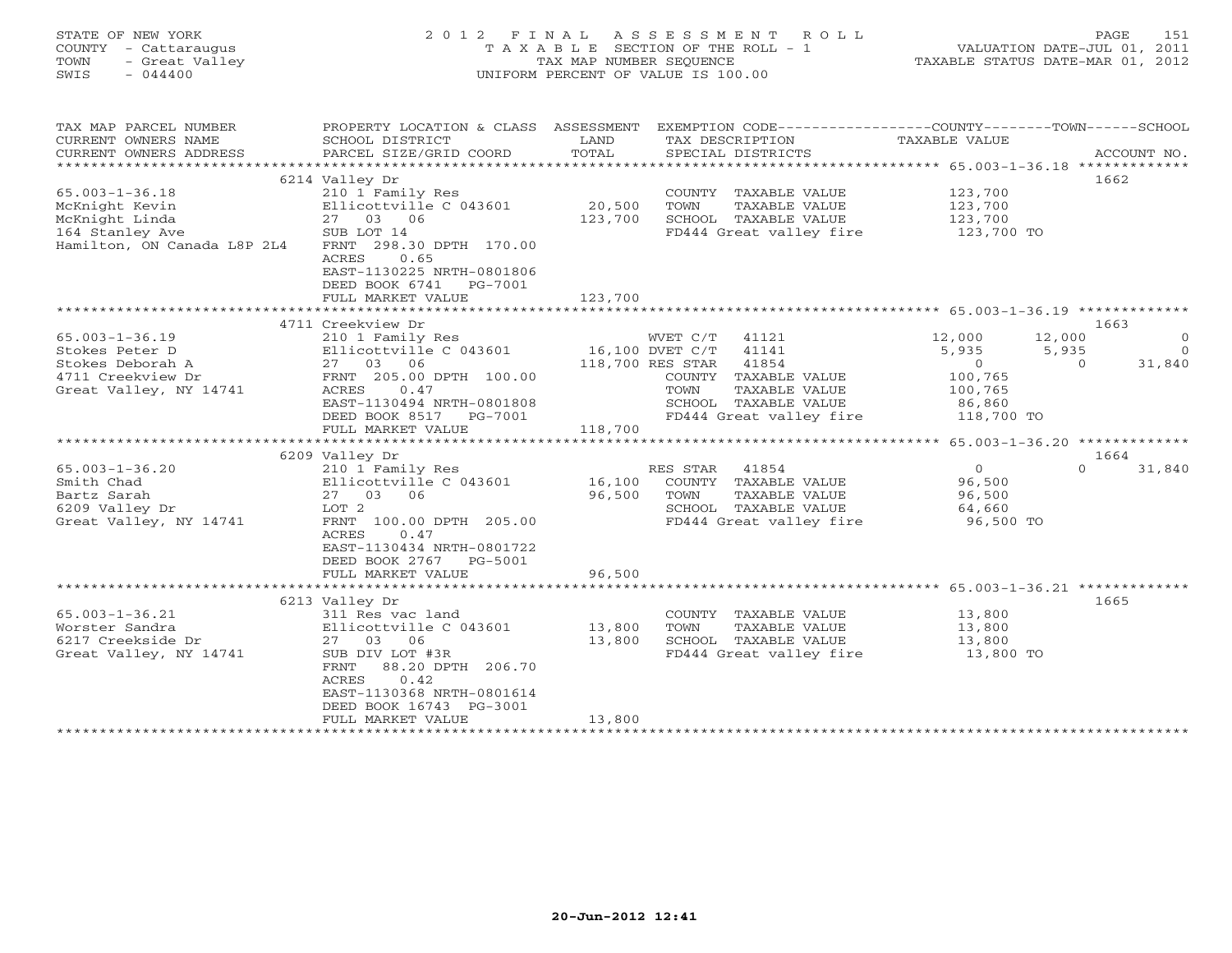| T A X A B L E SECTION OF THE ROLL - 1<br>COUNTY<br>- Cattaraugus<br>- Great Valley<br>TAX MAP NUMBER SEQUENCE<br>TOWN<br>SWIS<br>$-044400$<br>UNIFORM PERCENT OF VALUE IS 100.00 |                                                                                                               |         | VALUATION DATE-JUL 01, 2011<br>TAXABLE STATUS DATE-MAR 01, 2012 |                                                 |                    |
|----------------------------------------------------------------------------------------------------------------------------------------------------------------------------------|---------------------------------------------------------------------------------------------------------------|---------|-----------------------------------------------------------------|-------------------------------------------------|--------------------|
| TAX MAP PARCEL NUMBER                                                                                                                                                            | PROPERTY LOCATION & CLASS ASSESSMENT                                                                          |         | EXEMPTION CODE-----------------COUNTY-------TOWN------SCHOOL    |                                                 |                    |
| CURRENT OWNERS NAME                                                                                                                                                              | SCHOOL DISTRICT                                                                                               | LAND    | TAX DESCRIPTION                                                 | TAXABLE VALUE                                   |                    |
| CURRENT OWNERS ADDRESS<br>***********************                                                                                                                                | PARCEL SIZE/GRID COORD                                                                                        | TOTAL   | SPECIAL DISTRICTS                                               |                                                 | ACCOUNT NO.        |
|                                                                                                                                                                                  | 6217 Valley Dr                                                                                                |         |                                                                 |                                                 | 1666               |
| $65.003 - 1 - 36.22$                                                                                                                                                             | 210 1 Family Res                                                                                              |         | SR STAR<br>41834                                                | $\Omega$                                        | $\Omega$<br>63,800 |
| Worster Sandra J                                                                                                                                                                 | Ellicottville C 043601                                                                                        | 18,500  | COUNTY TAXABLE VALUE                                            | 121,300                                         |                    |
| 6217 Valley Dr                                                                                                                                                                   | 27<br>03<br>06                                                                                                | 121,300 | TOWN<br>TAXABLE VALUE                                           | 121,300                                         |                    |
| Great Valley, NY 14741                                                                                                                                                           | SUB DIV LOT #4R                                                                                               |         | SCHOOL TAXABLE VALUE                                            | 57,500                                          |                    |
|                                                                                                                                                                                  | 95.70 DPTH 251.60<br>FRNT                                                                                     |         | FD444 Great valley fire                                         | 121,300 TO                                      |                    |
|                                                                                                                                                                                  | 0.55<br>ACRES<br>EAST-1130261 NRTH-0801544<br>DEED BOOK 1027<br>PG-957                                        |         |                                                                 |                                                 |                    |
|                                                                                                                                                                                  | FULL MARKET VALUE                                                                                             | 121,300 |                                                                 |                                                 |                    |
|                                                                                                                                                                                  |                                                                                                               |         |                                                                 | ****************** 65.003-1-36.23 ************* |                    |
|                                                                                                                                                                                  | 6221 Valley Dr                                                                                                |         |                                                                 |                                                 | 1667               |
| $65.003 - 1 - 36.23$                                                                                                                                                             | 311 Res vac land                                                                                              |         | COUNTY TAXABLE VALUE                                            | 17,500                                          |                    |
| Worster Sandra                                                                                                                                                                   | Ellicottville C 043601                                                                                        | 17,500  | TOWN<br>TAXABLE VALUE                                           | 17,500                                          |                    |
| 6217 Creekside Dr<br>Great Valley, NY 14741                                                                                                                                      | 27 03<br>06<br>SUB DIV LOT #5R                                                                                | 17,500  | SCHOOL TAXABLE VALUE<br>FD444 Great valley fire                 | 17,500<br>17,500 TO                             |                    |
|                                                                                                                                                                                  | FRNT<br>99.70 DPTH 216.40<br>0.50<br>ACRES<br>EAST-1130129 NRTH-0801531<br>DEED BOOK 16743 PG-3001            |         |                                                                 |                                                 |                    |
|                                                                                                                                                                                  | FULL MARKET VALUE                                                                                             | 17,500  |                                                                 |                                                 |                    |
|                                                                                                                                                                                  |                                                                                                               |         |                                                                 | ********************* 65.003-1-36.25 *******    | 1669               |
| $65.003 - 1 - 36.25$                                                                                                                                                             | 6229 Valley Dr<br>311 Res vac land                                                                            |         | COUNTY TAXABLE VALUE                                            | 16,100                                          |                    |
| Worster Sandra                                                                                                                                                                   | Ellicottville C 043601                                                                                        | 16,100  | TOWN<br>TAXABLE VALUE                                           | 16,100                                          |                    |
| 6217 Creekside Dr                                                                                                                                                                | 27 03<br>06                                                                                                   | 16,100  | SCHOOL TAXABLE VALUE                                            | 16,100                                          |                    |
| Great Valley, NY 14741                                                                                                                                                           | SUB LOT 7<br>FRNT 100.00 DPTH 205.00<br>0.47<br>ACRES<br>EAST-1130017 NRTH-0801539<br>DEED BOOK 16743 PG-3001 |         | FD444 Great valley fire                                         | 16,100 TO                                       |                    |
|                                                                                                                                                                                  | FULL MARKET VALUE                                                                                             | 16,100  |                                                                 |                                                 |                    |
|                                                                                                                                                                                  |                                                                                                               |         | **************************** 65.003-1-36.26 *************       |                                                 | 1670               |
| $65.003 - 1 - 36.26$                                                                                                                                                             | 6235 Valley Dr<br>210 1 Family Res                                                                            |         | WVET C/T<br>41121                                               | 12,000                                          | 12,000             |
| McGilvray Daniel                                                                                                                                                                 | Ellicottville C 043601                                                                                        |         | 16,100 SR STAR<br>41834                                         | $\circ$                                         | 63,800<br>$\Omega$ |
| McGilvray Caroline                                                                                                                                                               | 27<br>03<br>06                                                                                                | 111,500 | COUNTY TAXABLE VALUE                                            | 99,500                                          |                    |
| 6235 Valley Dr                                                                                                                                                                   | LOT 8                                                                                                         |         | TAXABLE VALUE<br>TOWN                                           | 99,500                                          |                    |
| Great Valley, NY 14741                                                                                                                                                           | FRNT 100.00 DPTH 205.00                                                                                       |         | SCHOOL TAXABLE VALUE                                            | 47,700                                          |                    |
|                                                                                                                                                                                  | ACRES<br>0.47                                                                                                 |         | FD444 Great valley fire                                         | 111,500 TO                                      |                    |
|                                                                                                                                                                                  | EAST-1129917 NRTH-0801539<br>DEED BOOK 00976 PG-00617<br>FULL MARKET VALUE                                    | 111,500 |                                                                 |                                                 |                    |
|                                                                                                                                                                                  |                                                                                                               |         |                                                                 |                                                 |                    |

STATE OF NEW YORK 2012 FINAL ASSESSMENT ROLL PAGE 152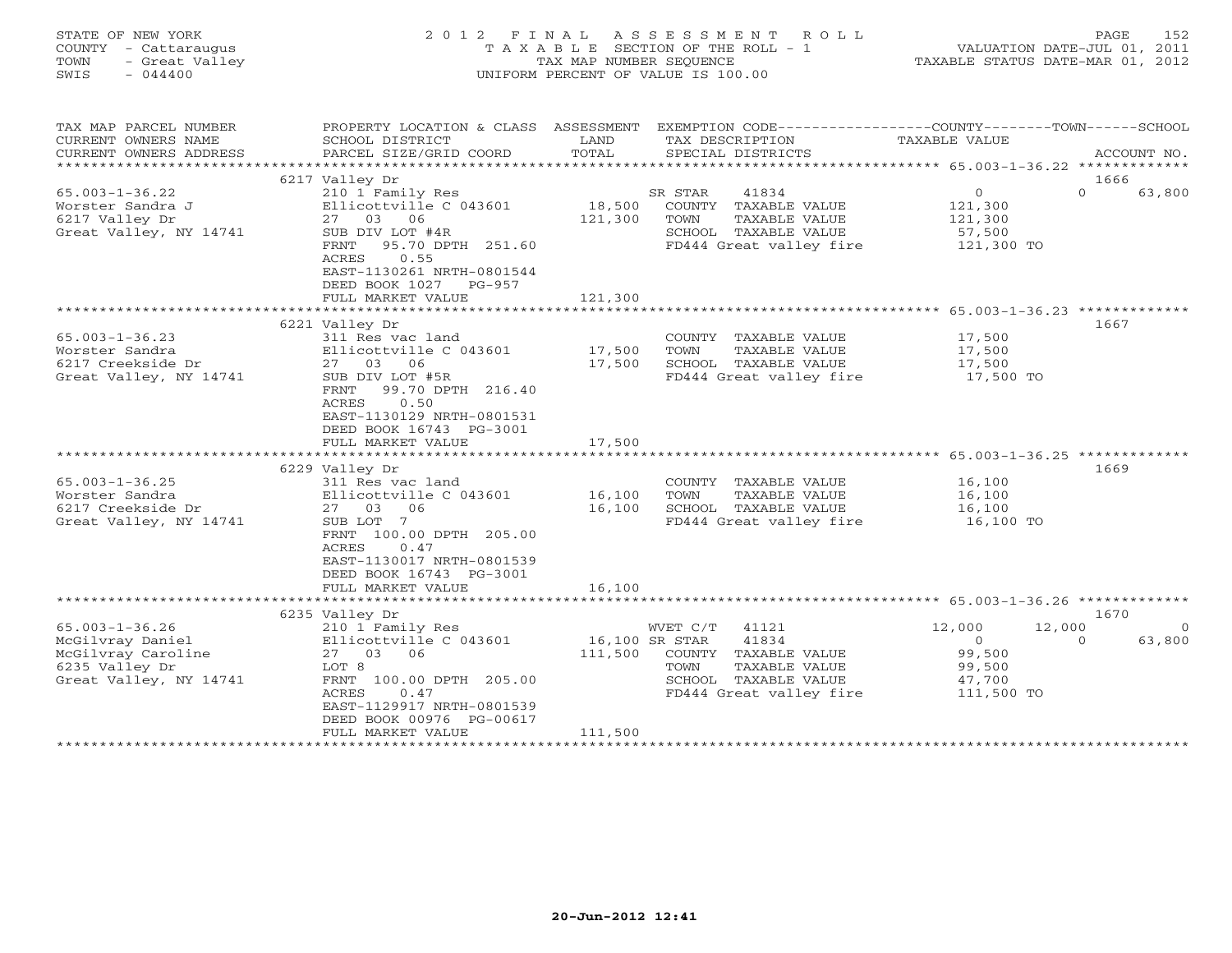#### STATE OF NEW YORK 2 0 1 2 F I N A L A S S E S S M E N T R O L L PAGE 153 COUNTY - Cattaraugus T A X A B L E SECTION OF THE ROLL - 1 VALUATION DATE-JUL 01, 2011 TOWN - Great Valley TAX MAP NUMBER SEQUENCE TAXABLE STATUS DATE-MAR 01, 2012 SWIS - 044400 UNIFORM PERCENT OF VALUE IS 100.00UNIFORM PERCENT OF VALUE IS 100.00

| TAX MAP PARCEL NUMBER<br>CURRENT OWNERS NAME<br>CURRENT OWNERS ADDRESS | PROPERTY LOCATION & CLASS<br>SCHOOL DISTRICT<br>PARCEL SIZE/GRID COORD | ASSESSMENT<br>LAND<br>TOTAL | TAX DESCRIPTION<br>SPECIAL DISTRICTS | EXEMPTION CODE-----------------COUNTY-------TOWN------SCHOOL<br><b>TAXABLE VALUE</b><br>ACCOUNT NO. |
|------------------------------------------------------------------------|------------------------------------------------------------------------|-----------------------------|--------------------------------------|-----------------------------------------------------------------------------------------------------|
|                                                                        |                                                                        | *******                     |                                      | ******** 65.003-1-36.27 *************                                                               |
|                                                                        | 6241 Valley Dr                                                         |                             |                                      | 1671                                                                                                |
|                                                                        |                                                                        |                             |                                      |                                                                                                     |
| $65.003 - 1 - 36.27$                                                   | 311 Res vac land                                                       |                             | COUNTY TAXABLE VALUE                 | 16,100                                                                                              |
| Northrup John D                                                        | Ellicottville C 043601                                                 | 16,100                      | TAXABLE VALUE<br>TOWN                | 16,100                                                                                              |
| Northrup Anne W                                                        | 27<br>03<br>06                                                         | 16,100                      | SCHOOL TAXABLE VALUE                 | 16,100                                                                                              |
| 97 Elizabeth St                                                        | SUB LOT 9                                                              |                             | FD444 Great valley fire              | 16,100 TO                                                                                           |
| Ellicottville, NY 14731                                                | 72.70 DPTH 205.00<br>FRNT                                              |                             |                                      |                                                                                                     |
|                                                                        | ACRES<br>0.47                                                          |                             |                                      |                                                                                                     |
|                                                                        | EAST-1129808 NRTH-0801523                                              |                             |                                      |                                                                                                     |
|                                                                        | DEED BOOK 6644<br>PG-2001                                              |                             |                                      |                                                                                                     |
|                                                                        | FULL MARKET VALUE                                                      | 16,100                      |                                      |                                                                                                     |
|                                                                        |                                                                        |                             |                                      | ***************** 65.003-1-36.28 **************                                                     |
|                                                                        | Valley Dr                                                              |                             |                                      | 1672                                                                                                |
| $65.003 - 1 - 36.28$                                                   | 311 Res vac land                                                       |                             | COUNTY TAXABLE VALUE                 | 20,100                                                                                              |
| Northrup John D                                                        | Ellicottville C 043601                                                 | 20,100                      | TAXABLE VALUE<br>TOWN                | 20,100                                                                                              |
| Northrup Anne W                                                        | 27<br>03<br>06                                                         | 20,100                      | SCHOOL TAXABLE VALUE                 | 20,100                                                                                              |
| 97 Elizabeth St                                                        | SUB DIV LOT 10                                                         |                             | FD444 Great valley fire              | 20,100 TO                                                                                           |
| PO Box 1465                                                            | FRNT 220.00 DPTH 176.20                                                |                             |                                      |                                                                                                     |
| Ellicottville, NY 14731                                                | ACRES<br>0.63                                                          |                             |                                      |                                                                                                     |
|                                                                        | EAST-1129660 NRTH-0801508                                              |                             |                                      |                                                                                                     |
|                                                                        | DEED BOOK 6643<br>PG-9001                                              |                             |                                      |                                                                                                     |
|                                                                        | FULL MARKET VALUE                                                      | 20,100                      |                                      |                                                                                                     |
|                                                                        | **********************                                                 |                             |                                      |                                                                                                     |
|                                                                        | 6247A Valley Dr                                                        |                             |                                      | 1738                                                                                                |
| $65.003 - 1 - 36.29$                                                   | 312 Vac w/imprv                                                        |                             | COUNTY TAXABLE VALUE                 | 52,300                                                                                              |
| Northrup John D                                                        | Ellicottville C 043601                                                 | 26,600                      | <b>TOWN</b><br>TAXABLE VALUE         | 52,300                                                                                              |
| Northrup Anne W                                                        | 27 03<br>06                                                            | 52,300                      | SCHOOL TAXABLE VALUE                 | 52,300                                                                                              |
| 97 Elizabeth St                                                        | ACRES<br>1.65                                                          |                             | FD444 Great valley fire              | 52,300 TO                                                                                           |
| PO Box 1465                                                            | EAST-1129465 NRTH-0801541                                              |                             |                                      |                                                                                                     |
| Ellicottville, NY 14731                                                | DEED BOOK 00976 PG-00819                                               |                             |                                      |                                                                                                     |
|                                                                        | FULL MARKET VALUE                                                      | 52,300                      |                                      |                                                                                                     |
|                                                                        |                                                                        |                             |                                      | ********************* 65.003-1-37 *****************                                                 |
|                                                                        | 4740 Us Rte 219                                                        |                             |                                      | 0286                                                                                                |
| $65.003 - 1 - 37$                                                      | 210 1 Family Res                                                       |                             | COUNTY TAXABLE VALUE                 | 90,000                                                                                              |
| Lindell Family Trust V                                                 | Ellicottville C 043601                                                 | 20,200                      | TOWN<br>TAXABLE VALUE                | 90,000                                                                                              |
| Lindell Shirley E (Lu)                                                 | 27 03 06                                                               | 90,000                      | SCHOOL TAXABLE VALUE                 | 90,000                                                                                              |
| 4740 Us Rte 219                                                        | FRNT 360.00 DPTH                                                       |                             | FD444 Great valley fire              | 90,000 TO                                                                                           |
| Great Valley, NY 14741                                                 | <b>ACRES</b><br>2.00                                                   |                             |                                      |                                                                                                     |
|                                                                        | EAST-1131074 NRTH-0802060                                              |                             |                                      |                                                                                                     |
|                                                                        | DEED BOOK 12918 PG-4005                                                |                             |                                      |                                                                                                     |
|                                                                        | FULL MARKET VALUE                                                      | 90,000                      |                                      |                                                                                                     |
| **************************                                             | *******************                                                    |                             |                                      |                                                                                                     |
|                                                                        | Us Rte 219                                                             |                             |                                      | 0622                                                                                                |
| $65.003 - 1 - 38$                                                      | 120 Field crops                                                        |                             | COUNTY TAXABLE VALUE                 | 38,400                                                                                              |
| Marilyn B Hintz Revoc Trust                                            | Ellicottville C 043601                                                 | 38,400                      | TOWN<br>TAXABLE VALUE                | 38,400                                                                                              |
| Marilyn Hintz Trustee                                                  | 27 03 06                                                               | 38,400                      | SCHOOL TAXABLE VALUE                 | 38,400                                                                                              |
| 7688 Harson Rd                                                         | FF 650.00                                                              |                             | FD444 Great valley fire              | 38,400 TO                                                                                           |
| Little Valley, NY 14755                                                | 13.25<br>ACRES                                                         |                             |                                      |                                                                                                     |
|                                                                        | EAST-1130734 NRTH-0802629                                              |                             |                                      |                                                                                                     |
|                                                                        | DEED BOOK 11837 PG-9001                                                |                             |                                      |                                                                                                     |
|                                                                        | FULL MARKET VALUE                                                      | 38,400                      |                                      |                                                                                                     |
|                                                                        |                                                                        |                             |                                      |                                                                                                     |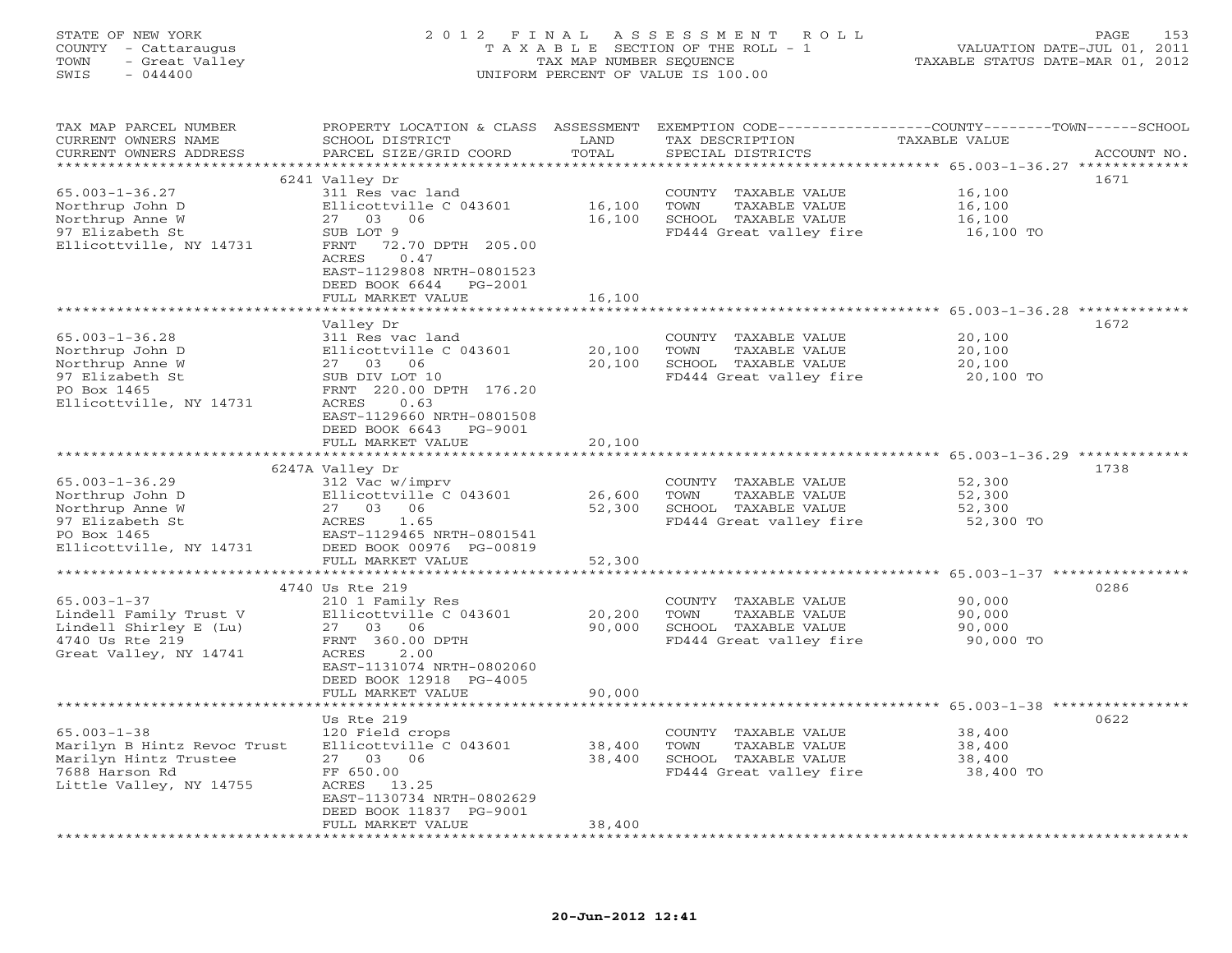### STATE OF NEW YORK 2 0 1 2 F I N A L A S S E S S M E N T R O L L PAGE 154 COUNTY - Cattaraugus T A X A B L E SECTION OF THE ROLL - 1 VALUATION DATE-JUL 01, 2011 TOWN - Great Valley TAX MAP NUMBER SEQUENCE TAXABLE STATUS DATE-MAR 01, 2012 SWIS - 044400 UNIFORM PERCENT OF VALUE IS 100.00

| TAX MAP PARCEL NUMBER                   | PROPERTY LOCATION & CLASS ASSESSMENT                   |                     | EXEMPTION CODE-----------------COUNTY-------TOWN------SCHOOL |                                                            |                    |
|-----------------------------------------|--------------------------------------------------------|---------------------|--------------------------------------------------------------|------------------------------------------------------------|--------------------|
| CURRENT OWNERS NAME                     | SCHOOL DISTRICT                                        | LAND<br>TOTAL       | TAX DESCRIPTION                                              | TAXABLE VALUE                                              |                    |
| CURRENT OWNERS ADDRESS<br>************* | PARCEL SIZE/GRID COORD                                 |                     | SPECIAL DISTRICTS                                            | ********************* 65.003-1-39 ****************         | ACCOUNT NO.        |
|                                         | 4783 Us Rte 219                                        |                     |                                                              |                                                            | 0715               |
| $65.003 - 1 - 39$                       | 210 1 Family Res                                       |                     | SR STAR<br>41834                                             | $\mathsf O$                                                | $\Omega$<br>63,800 |
| Johnston James K                        | Ellicottville C 043601                                 | 24,300              | COUNTY TAXABLE VALUE                                         | 124,700                                                    |                    |
| 4783 Us Rte 219                         | 27 03<br>06                                            | 124,700             | TOWN<br>TAXABLE VALUE                                        | 124,700                                                    |                    |
| Great Valley, NY 14741                  | FF 470.00                                              |                     | SCHOOL TAXABLE VALUE                                         | 60,900                                                     |                    |
|                                         | ACRES<br>3.88                                          |                     | FD444 Great valley fire                                      | 124,700 TO                                                 |                    |
|                                         | EAST-1131320 NRTH-0803122                              |                     |                                                              |                                                            |                    |
|                                         | DEED BOOK 1023<br>PG-834                               |                     |                                                              |                                                            |                    |
|                                         | FULL MARKET VALUE                                      | 124,700             |                                                              |                                                            |                    |
|                                         |                                                        |                     |                                                              |                                                            |                    |
|                                         | 4835 Us Rte 219                                        |                     |                                                              |                                                            | 0224               |
| $65.003 - 1 - 40.1$                     | 120 Field crops                                        |                     | COUNTY TAXABLE VALUE                                         | 164,500                                                    |                    |
| Eddy Neal R                             | Ellicottville C 043601                                 | 57,900              | TAXABLE VALUE<br>TOWN                                        | 164,500                                                    |                    |
| 4835 Us Rte 219                         | $2738-3-6$                                             | 164,500             | SCHOOL TAXABLE VALUE                                         | 164,500                                                    |                    |
| Great Valley, NY 14741                  | ACRES<br>23.90                                         |                     | FD444 Great valley fire                                      | 164,500 TO                                                 |                    |
|                                         | EAST-1130429 NRTH-0802949                              |                     |                                                              |                                                            |                    |
|                                         | DEED BOOK 897<br>$PG-159$                              |                     |                                                              |                                                            |                    |
|                                         | FULL MARKET VALUE                                      | 164,500             |                                                              |                                                            |                    |
|                                         |                                                        |                     |                                                              |                                                            |                    |
|                                         | 4827 Us Rte 219                                        |                     |                                                              |                                                            | 0223               |
| $65.003 - 1 - 40.2$                     | 444 Lumber yd/ml                                       |                     | COUNTY TAXABLE VALUE                                         | 415,800                                                    |                    |
| Chautauqua Brick Co Inc                 | Ellicottville C 043601                                 | 18,700              | TOWN<br>TAXABLE VALUE                                        | 415,800                                                    |                    |
| PO Box 310                              | 28 03 06                                               | 415,800             | SCHOOL TAXABLE VALUE                                         | 415,800                                                    |                    |
| Bemus Point, NY 14712                   | FF 320.00                                              |                     | FD444 Great valley fire                                      | 415,800 TO                                                 |                    |
|                                         | ACRES<br>1.34                                          |                     |                                                              |                                                            |                    |
|                                         | EAST-1131728 NRTH-0803720                              |                     |                                                              |                                                            |                    |
|                                         | DEED BOOK 899<br>$PG-873$                              |                     |                                                              |                                                            |                    |
|                                         | FULL MARKET VALUE                                      | 415,800             |                                                              |                                                            |                    |
|                                         |                                                        | ********            |                                                              | ***************** 65.003-1-40.3 ***************            |                    |
|                                         | Us Rte $219$ (Off)                                     |                     |                                                              |                                                            | 1637               |
| $65.003 - 1 - 40.3$                     | 439 Sm park gar                                        |                     | COUNTY TAXABLE VALUE                                         | 22,500                                                     |                    |
| Northrup John D                         | Ellicottville C 043601                                 | 2,800               | <b>TOWN</b><br>TAXABLE VALUE                                 | 22,500                                                     |                    |
| Widger Anne                             | 28 03 06                                               | 22,500              | SCHOOL TAXABLE VALUE                                         | 22,500                                                     |                    |
| PO Box 669                              | FRNT<br>40.00 DPTH 108.00                              |                     | FD444 Great valley fire                                      | 22,500 TO                                                  |                    |
| Ellicottville, NY 14731                 | ACRES<br>0.10                                          |                     |                                                              |                                                            |                    |
|                                         | EAST-1131795 NRTH-0803881<br>DEED BOOK 931<br>$PG-935$ |                     |                                                              |                                                            |                    |
|                                         | FULL MARKET VALUE                                      | 22,500              |                                                              |                                                            |                    |
|                                         | **********************                                 | * * * * * * * * * * |                                                              | ***************************** 65.003-1-42 **************** |                    |
|                                         | 4843 Us Rte 219                                        |                     |                                                              |                                                            | 0227               |
| $65.003 - 1 - 42$                       | 210 1 Family Res                                       |                     | RES STAR<br>41854                                            | $\mathbf 0$                                                | $\Omega$<br>31,840 |
| Eddy Neal                               | Ellicottville C 043601                                 | 37,400              | COUNTY<br>TAXABLE VALUE                                      | 184,400                                                    |                    |
| Eddy Marlene                            | 28 03 06                                               | 184,400             | TOWN<br>TAXABLE VALUE                                        | 184,400                                                    |                    |
| 4843 Us Rte 219                         | TRL 85-1000                                            |                     | SCHOOL TAXABLE VALUE                                         | 152,560                                                    |                    |
| Great Valley, NY 14741                  | FRNT 360.00 DPTH                                       |                     | FD444 Great valley fire                                      | 184,400 TO                                                 |                    |
|                                         | ACRES<br>3.85                                          |                     |                                                              |                                                            |                    |
|                                         | EAST-1131875 NRTH-0804124                              |                     |                                                              |                                                            |                    |
|                                         | DEED BOOK 748<br>$PG-505$                              |                     |                                                              |                                                            |                    |
|                                         | FULL MARKET VALUE                                      | 184,400             |                                                              |                                                            |                    |
|                                         |                                                        |                     |                                                              |                                                            |                    |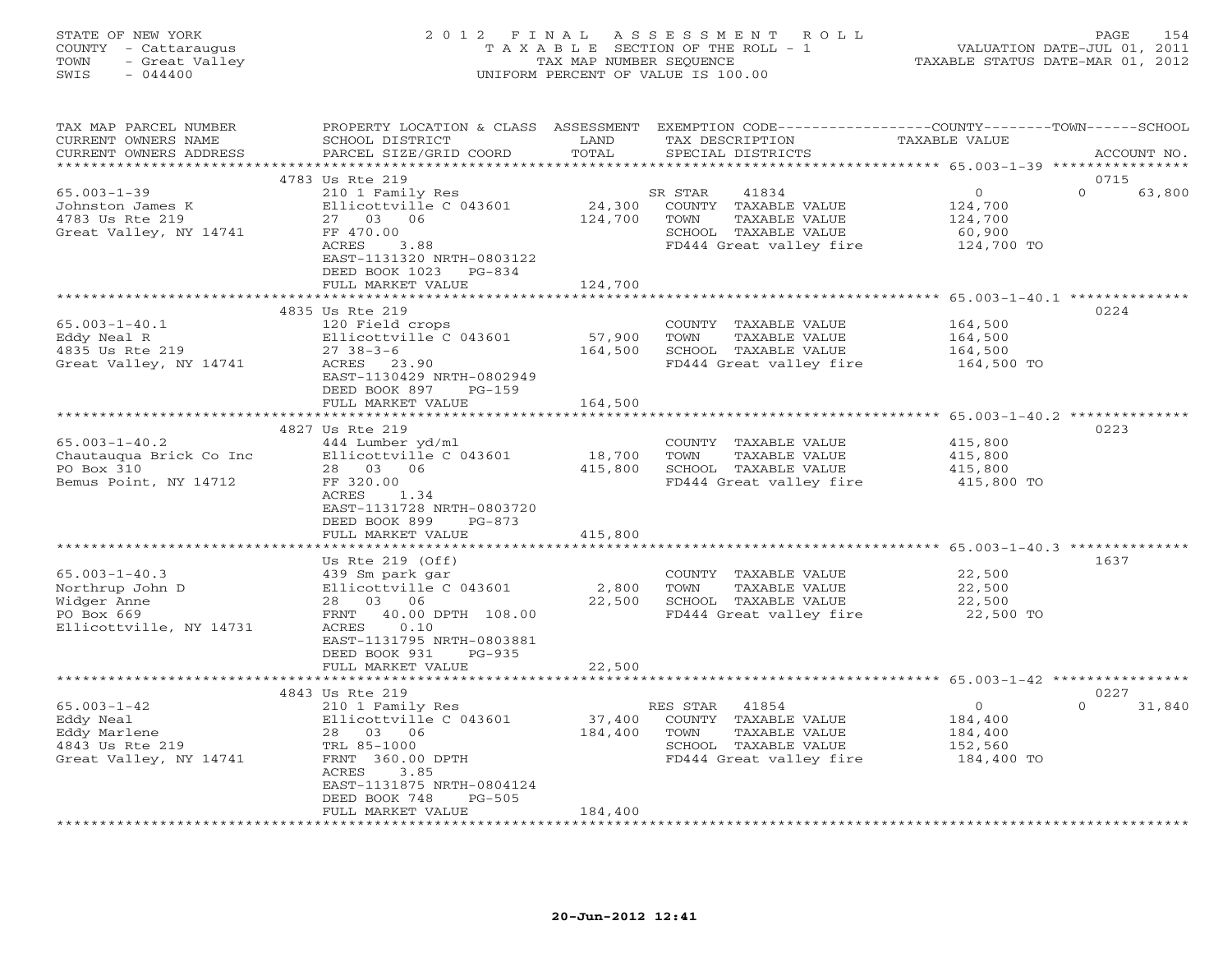### STATE OF NEW YORK 2 0 1 2 F I N A L A S S E S S M E N T R O L L PAGE 155 COUNTY - Cattaraugus T A X A B L E SECTION OF THE ROLL - 1 VALUATION DATE-JUL 01, 2011 TOWN - Great Valley TAX MAP NUMBER SEQUENCE TAXABLE STATUS DATE-MAR 01, 2012 SWIS - 044400 UNIFORM PERCENT OF VALUE IS 100.00UNIFORM PERCENT OF VALUE IS 100.00

| TAX MAP PARCEL NUMBER<br>CURRENT OWNERS NAME<br>CURRENT OWNERS ADDRESS | PROPERTY LOCATION & CLASS ASSESSMENT<br>SCHOOL DISTRICT<br>PARCEL SIZE/GRID COORD | LAND<br>TOTAL | EXEMPTION CODE-----------------COUNTY-------TOWN------SCHOOL<br>TAX DESCRIPTION<br>SPECIAL DISTRICTS | TAXABLE VALUE                                          | ACCOUNT NO.        |
|------------------------------------------------------------------------|-----------------------------------------------------------------------------------|---------------|------------------------------------------------------------------------------------------------------|--------------------------------------------------------|--------------------|
| ***********************                                                |                                                                                   |               |                                                                                                      |                                                        |                    |
|                                                                        | Klawitter Rd                                                                      |               |                                                                                                      |                                                        | 0155               |
| $65.003 - 1 - 43.1$                                                    | 120 Field crops                                                                   |               | COUNTY TAXABLE VALUE                                                                                 | 42,900                                                 |                    |
| Great Valley Vol Fire Co                                               | Ellicottville C 043601                                                            | 42,900        | TOWN<br>TAXABLE VALUE                                                                                | 42,900                                                 |                    |
| PO Box 142                                                             | 38 03 06                                                                          | 42,900        | SCHOOL TAXABLE VALUE                                                                                 | 42,900                                                 |                    |
| Great Valley, NY 14741                                                 | FF 900.00                                                                         |               | FD444 Great valley fire                                                                              | 42,900 TO                                              |                    |
|                                                                        | ACRES 20.85                                                                       |               |                                                                                                      |                                                        |                    |
|                                                                        | EAST-1131689 NRTH-0805006                                                         |               |                                                                                                      |                                                        |                    |
|                                                                        | DEED BOOK 00987 PG-00118                                                          |               |                                                                                                      |                                                        |                    |
|                                                                        | FULL MARKET VALUE                                                                 | 42,900        |                                                                                                      |                                                        |                    |
|                                                                        |                                                                                   |               |                                                                                                      | **************** 65.003-1-43.2 **************          |                    |
|                                                                        | 4888 Klawitter Rd                                                                 |               |                                                                                                      |                                                        | 1381               |
| $65.003 - 1 - 43.2$                                                    | 270 Mfg housing                                                                   |               | COUNTY TAXABLE VALUE                                                                                 | 54,500                                                 |                    |
| Oldshield Toni                                                         | Ellicottville C 043601                                                            | 16,600        | TOWN<br>TAXABLE VALUE                                                                                | 54,500                                                 |                    |
| 94 Jefferson St                                                        | 38 03 06                                                                          | 54,500        | SCHOOL TAXABLE VALUE                                                                                 | 54,500                                                 |                    |
| Salamanca, NY 14779                                                    | FRNT 325.00 DPTH 125.00                                                           |               | FD444 Great valley fire                                                                              | 54,500 TO                                              |                    |
|                                                                        | ACRES<br>0.93                                                                     |               |                                                                                                      |                                                        |                    |
|                                                                        | EAST-1131013 NRTH-0804419                                                         |               |                                                                                                      |                                                        |                    |
|                                                                        | DEED BOOK 7037<br>PG-4001                                                         |               |                                                                                                      |                                                        |                    |
|                                                                        | FULL MARKET VALUE                                                                 | 54,500        |                                                                                                      |                                                        |                    |
|                                                                        | .                                                                                 | ********      |                                                                                                      | ************************* 65.003-1-43.3 ************** |                    |
|                                                                        | Klawitter Rd                                                                      |               |                                                                                                      |                                                        | 1633               |
| $65.003 - 1 - 43.3$                                                    | 311 Res vac land                                                                  |               | COUNTY TAXABLE VALUE                                                                                 | 3,500                                                  |                    |
| Oldshield Toni                                                         | Ellicottville C 043601                                                            | 3,500         | TAXABLE VALUE<br>TOWN                                                                                | 3,500                                                  |                    |
| 94 Jefferson St                                                        | 38 03<br>06                                                                       | 3,500         | SCHOOL TAXABLE VALUE                                                                                 | 3,500                                                  |                    |
| Salamanca, NY 14779                                                    | FF 160.00                                                                         |               | FD444 Great valley fire                                                                              | 3,500 TO                                               |                    |
|                                                                        | 1.60<br>ACRES                                                                     |               |                                                                                                      |                                                        |                    |
|                                                                        | EAST-1131158 NRTH-0804437                                                         |               |                                                                                                      |                                                        |                    |
|                                                                        | DEED BOOK 7037<br>PG-4001                                                         |               |                                                                                                      |                                                        |                    |
|                                                                        | FULL MARKET VALUE                                                                 | 3,500         |                                                                                                      |                                                        |                    |
|                                                                        | ***********************                                                           |               |                                                                                                      |                                                        |                    |
|                                                                        | 4902 Klawitter Rd                                                                 |               |                                                                                                      |                                                        | 1634               |
| $65.003 - 1 - 43.4$                                                    | 210 1 Family Res                                                                  |               | SR STAR<br>41834                                                                                     | $\circ$                                                | $\Omega$<br>63,600 |
| Reger Mary C                                                           | Ellicottville C 043601                                                            | 9,500         | COUNTY TAXABLE VALUE                                                                                 | 63,600                                                 |                    |
| 4902 Klawitter Rd                                                      | 38 03<br>06                                                                       | 63,600        | TOWN<br>TAXABLE VALUE                                                                                | 63,600                                                 |                    |
| Great Valley, NY 14741                                                 | FRNT 150.00 DPTH 125.00                                                           |               | SCHOOL TAXABLE VALUE                                                                                 | $\overline{0}$                                         |                    |
|                                                                        | ACRES<br>0.43                                                                     |               | FD444 Great valley fire                                                                              | 63,600 TO                                              |                    |
|                                                                        | EAST-1131207 NRTH-0804733                                                         |               |                                                                                                      |                                                        |                    |
|                                                                        | DEED BOOK 14333 PG-8001                                                           |               |                                                                                                      |                                                        |                    |
|                                                                        | FULL MARKET VALUE                                                                 | 63,600        |                                                                                                      |                                                        |                    |
|                                                                        | ***********************                                                           |               |                                                                                                      |                                                        |                    |
|                                                                        | 4908 Klawitter Rd                                                                 |               |                                                                                                      |                                                        | 1635               |
| $65.003 - 1 - 43.5$                                                    | 210 1 Family Res                                                                  |               | 41854<br>RES STAR                                                                                    | $\circ$                                                | $\Omega$<br>31,840 |
| Crowley Kathleen P                                                     | Ellicottville C 043601                                                            | 8,500         | COUNTY TAXABLE VALUE                                                                                 | 90,400                                                 |                    |
| 4908 Klawitter Rd                                                      | 38 03 06                                                                          | 90,400        | TOWN<br>TAXABLE VALUE                                                                                | 90,400                                                 |                    |
| Great Valley, NY 14741                                                 | FRNT 125.00 DPTH 125.00                                                           |               | SCHOOL TAXABLE VALUE                                                                                 | 58,560                                                 |                    |
|                                                                        | ACRES<br>0.36                                                                     |               | FD444 Great valley fire                                                                              | 90,400 TO                                              |                    |
|                                                                        | EAST-1131280 NRTH-0804868                                                         |               |                                                                                                      |                                                        |                    |
|                                                                        | DEED BOOK 930<br>PG-994                                                           |               |                                                                                                      |                                                        |                    |
|                                                                        | FULL MARKET VALUE                                                                 | 90,400        |                                                                                                      |                                                        |                    |
| ********************                                                   |                                                                                   |               |                                                                                                      |                                                        |                    |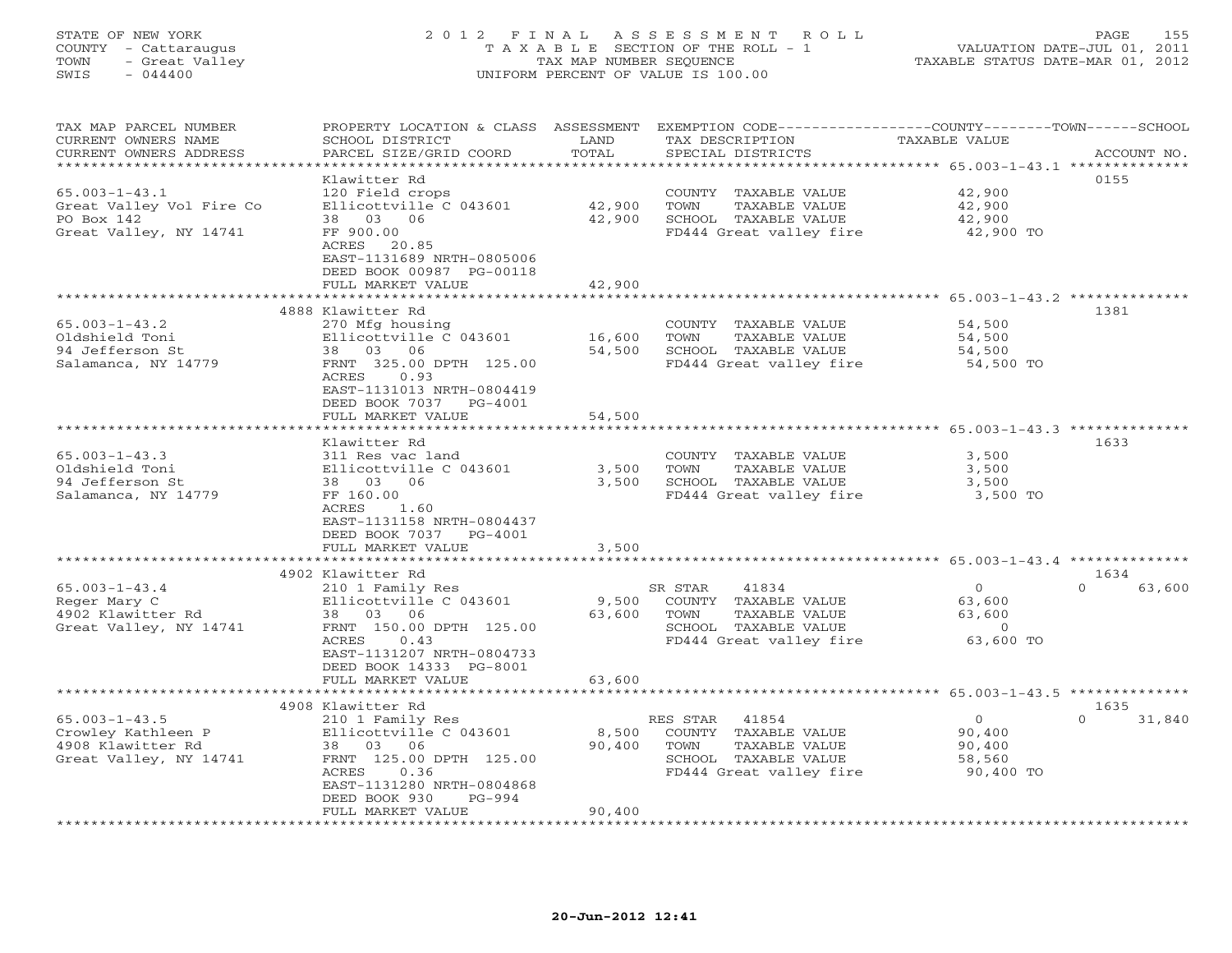### STATE OF NEW YORK 2 0 1 2 F I N A L A S S E S S M E N T R O L L PAGE 156 COUNTY - Cattaraugus T A X A B L E SECTION OF THE ROLL - 1 VALUATION DATE-JUL 01, 2011 TOWN - Great Valley TAX MAP NUMBER SEQUENCE TAXABLE STATUS DATE-MAR 01, 2012 SWIS - 044400 UNIFORM PERCENT OF VALUE IS 100.00

| TAX MAP PARCEL NUMBER<br>CURRENT OWNERS NAME<br>CURRENT OWNERS ADDRESS                                                        | PROPERTY LOCATION & CLASS ASSESSMENT EXEMPTION CODE----------------COUNTY-------TOWN------SCHOOL<br>SCHOOL DISTRICT<br>PARCEL SIZE/GRID COORD | LAND<br>TOTAL  | TAX DESCRIPTION<br>SPECIAL DISTRICTS            | <b>TAXABLE VALUE</b>                                   | ACCOUNT NO.              |
|-------------------------------------------------------------------------------------------------------------------------------|-----------------------------------------------------------------------------------------------------------------------------------------------|----------------|-------------------------------------------------|--------------------------------------------------------|--------------------------|
|                                                                                                                               |                                                                                                                                               |                |                                                 |                                                        |                          |
|                                                                                                                               | 4889 Klawitter Rd                                                                                                                             |                |                                                 |                                                        | 0595                     |
| $65.003 - 1 - 44$                                                                                                             | 210 1 Family Res                                                                                                                              |                | RES STAR<br>41854                               | $\Omega$                                               | $\Omega$<br>31,840       |
| Moore Michael L                                                                                                               | Ellicottville C 043601                                                                                                                        | 15,000         | COUNTY TAXABLE VALUE                            | 94,900                                                 |                          |
| Moore Deborah A<br>4889 Klawitter Rd                                                                                          | 38 03 06<br>FRNT 264.00 DPTH 140.00                                                                                                           | 94,900         | TOWN<br>TAXABLE VALUE<br>SCHOOL TAXABLE VALUE   | 94,900<br>63,060                                       |                          |
| PO Box 10                                                                                                                     | 0.85<br>ACRES                                                                                                                                 |                | FD444 Great valley fire                         | 94,900 TO                                              |                          |
| Great Valley, NY 14741                                                                                                        | EAST-1130953 NRTH-0804676                                                                                                                     |                |                                                 |                                                        |                          |
|                                                                                                                               | DEED BOOK 900<br>PG-813                                                                                                                       |                |                                                 |                                                        |                          |
|                                                                                                                               | FULL MARKET VALUE                                                                                                                             | 94,900         |                                                 |                                                        |                          |
|                                                                                                                               | ************************                                                                                                                      | *************  |                                                 | ************************ 65.003-1-45 ***************** |                          |
|                                                                                                                               | Klawitter Rd                                                                                                                                  |                |                                                 |                                                        | 0592                     |
| $65.003 - 1 - 45$                                                                                                             | 120 Field crops                                                                                                                               |                | COUNTY TAXABLE VALUE                            | 25,800                                                 |                          |
| Moore Ronald C                                                                                                                | Ellicottville C 043601                                                                                                                        | 25,800         | TAXABLE VALUE<br>TOWN                           | 25,800                                                 |                          |
| Moore Julieta C                                                                                                               | 38 03 06                                                                                                                                      | 25,800         | SCHOOL TAXABLE VALUE<br>FD444 Great valley fire | 25,800                                                 |                          |
| 4941 Klawitter Rd<br>Great Valley, NY 14741                                                                                   | FF 1085.00<br>ACRES<br>9.60                                                                                                                   |                |                                                 | 25,800 TO                                              |                          |
|                                                                                                                               | EAST-1130774 NRTH-0804734                                                                                                                     |                |                                                 |                                                        |                          |
|                                                                                                                               | DEED BOOK 261<br>PG-6001                                                                                                                      |                |                                                 |                                                        |                          |
|                                                                                                                               | FULL MARKET VALUE                                                                                                                             | 25,800         |                                                 |                                                        |                          |
|                                                                                                                               |                                                                                                                                               |                |                                                 |                                                        |                          |
|                                                                                                                               | 4919 Klawitter Rd                                                                                                                             |                |                                                 |                                                        | 0201                     |
| $65.003 - 1 - 46$                                                                                                             | 210 1 Family Res                                                                                                                              |                | WVET C/T 41121                                  | 9,960                                                  | 9,960<br>$\circ$         |
| Ditcher Neel<br>Ditcher Betty<br>20.00<br>4919 Klawitter Rd<br>Great Valley, NY 14741<br>220.00<br>ACRES<br>238 058<br>220.00 | Ellicottville C 043601                                                                                                                        | 11,300 SR STAR | 41834                                           | $\overline{0}$                                         | $\Omega$<br>63,800       |
|                                                                                                                               |                                                                                                                                               | 66,400         | COUNTY TAXABLE VALUE                            | 56,440                                                 |                          |
|                                                                                                                               |                                                                                                                                               |                | TOWN<br>TAXABLE VALUE                           | 56,440                                                 |                          |
|                                                                                                                               |                                                                                                                                               |                | SCHOOL TAXABLE VALUE                            | 2,600                                                  |                          |
|                                                                                                                               | EAST-1131167 NRTH-0805129<br>DEED BOOK 637<br>$PG-408$                                                                                        |                | FD444 Great valley fire                         | 66,400 TO                                              |                          |
|                                                                                                                               | FULL MARKET VALUE                                                                                                                             | 66,400         |                                                 |                                                        |                          |
|                                                                                                                               |                                                                                                                                               |                |                                                 |                                                        |                          |
|                                                                                                                               | 4925 Klawitter Rd                                                                                                                             |                |                                                 |                                                        | 0591                     |
| $65.003 - 1 - 47.1$                                                                                                           | 210 1 Family Res                                                                                                                              |                | RES STAR 41854                                  | $\overline{O}$                                         | $\Omega$<br>31,840       |
| Moore Stella C                                                                                                                | Ellicottville C 043601                                                                                                                        | 21,100         | COUNTY TAXABLE VALUE                            | 40,000                                                 |                          |
| Kenyon Maureen Moore 38 03 06                                                                                                 |                                                                                                                                               | 40,000         | TAXABLE VALUE<br>TOWN                           | 40,000                                                 |                          |
| 4925 Klawitter Rd                                                                                                             | FF 300.00                                                                                                                                     |                | SCHOOL TAXABLE VALUE                            | 8,160                                                  |                          |
| Great Valley, NY 14741                                                                                                        | ACRES<br>2.40                                                                                                                                 |                | FD444 Great valley fire                         | 40,000 TO                                              |                          |
|                                                                                                                               | EAST-1131199 NRTH-0805345<br>PG-1188                                                                                                          |                |                                                 |                                                        |                          |
|                                                                                                                               | DEED BOOK 805<br>FULL MARKET VALUE                                                                                                            | 40,000         |                                                 |                                                        |                          |
|                                                                                                                               |                                                                                                                                               |                |                                                 |                                                        |                          |
|                                                                                                                               | 4941 Klawitter Rd                                                                                                                             |                |                                                 |                                                        | 1129                     |
| $65.003 - 1 - 47.2$                                                                                                           | 210 1 Family Res                                                                                                                              |                | CVET C/T<br>41131                               | 20,000                                                 | 20,000<br>$\circ$        |
| Moore Ronald C                                                                                                                | Ellicottville C 043601<br>Ellicottville<br>38     03     06                                                                                   |                | 18,800 DVET C/T<br>41141                        | 18,000                                                 | 18,000<br>$\circ$        |
| Moore Julieta C                                                                                                               |                                                                                                                                               |                | 120,000 SR STAR<br>41834                        | $\overline{0}$                                         | $\overline{0}$<br>63,800 |
| 4941 Klawitter Rd                                                                                                             | FF 300.00                                                                                                                                     |                | COUNTY TAXABLE VALUE                            | 82,000                                                 |                          |
| Great Valley, NY 14741                                                                                                        | ACRES<br>1.35                                                                                                                                 |                | TAXABLE VALUE<br>TOWN                           | 82,000                                                 |                          |
|                                                                                                                               | EAST-1131350 NRTH-0805531                                                                                                                     |                | SCHOOL TAXABLE VALUE                            | 56,200                                                 |                          |
|                                                                                                                               | DEED BOOK 805<br>PG-1186<br>FULL MARKET VALUE                                                                                                 | 120,000        | FD444 Great valley fire                         | 120,000 TO                                             |                          |
|                                                                                                                               |                                                                                                                                               |                |                                                 |                                                        |                          |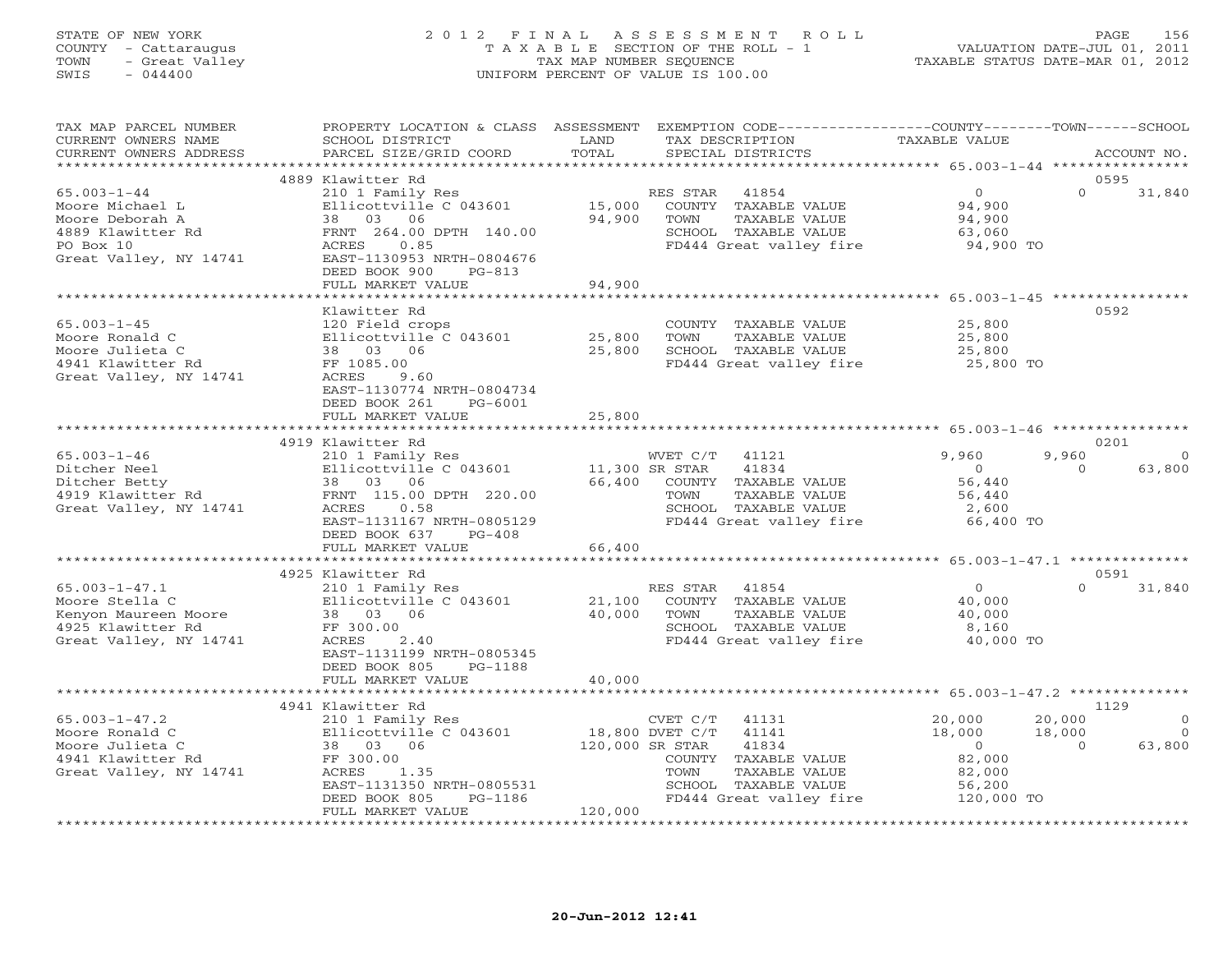### STATE OF NEW YORK 2 0 1 2 F I N A L A S S E S S M E N T R O L L PAGE 157 COUNTY - Cattaraugus T A X A B L E SECTION OF THE ROLL - 1 VALUATION DATE-JUL 01, 2011 TOWN - Great Valley TAX MAP NUMBER SEQUENCE TAXABLE STATUS DATE-MAR 01, 2012 SWIS - 044400 UNIFORM PERCENT OF VALUE IS 100.00UNIFORM PERCENT OF VALUE IS 100.00

| TAX MAP PARCEL NUMBER<br>CURRENT OWNERS NAME<br>CURRENT OWNERS ADDRESS                                                           | PROPERTY LOCATION & CLASS<br>SCHOOL DISTRICT<br>PARCEL SIZE/GRID COORD                                                                                                                           | ASSESSMENT<br>LAND<br>TOTAL                             | TAX DESCRIPTION<br>SPECIAL DISTRICTS                                                                                  | EXEMPTION CODE-----------------COUNTY-------TOWN------SCHOOL<br><b>TAXABLE VALUE</b><br>ACCOUNT NO.         |  |
|----------------------------------------------------------------------------------------------------------------------------------|--------------------------------------------------------------------------------------------------------------------------------------------------------------------------------------------------|---------------------------------------------------------|-----------------------------------------------------------------------------------------------------------------------|-------------------------------------------------------------------------------------------------------------|--|
| *************************<br>$65.003 - 1 - 48$<br>Moore Ronald C<br>Moore Julieta<br>4941 Klawitter Rd<br>Great Valley, NY 14741 | Klawitter Rd<br>120 Field crops<br>Ellicottville C 043601<br>38 03 06<br>1/3 INTEREST<br>FF 75.00<br>ACRES<br>83.99<br>EAST-1129219 NRTH-0804978<br>DEED BOOK 963<br>$PG-25$                     | 49,300<br>49,300                                        | COUNTY TAXABLE VALUE<br>TOWN<br>TAXABLE VALUE<br>SCHOOL TAXABLE VALUE<br>FD444 Great valley fire                      | 0344<br>49,300<br>49,300<br>49,300<br>49,300 TO                                                             |  |
|                                                                                                                                  | FULL MARKET VALUE                                                                                                                                                                                | 49,300                                                  |                                                                                                                       |                                                                                                             |  |
|                                                                                                                                  | 5965 Nys Rte 98                                                                                                                                                                                  |                                                         |                                                                                                                       | 0896                                                                                                        |  |
| $65.003 - 2 - 1$<br>Ullman Roy<br>Ullman Betty (L/U)<br>5965 Nys Rte 98<br>Great Valley, NY 14741                                | 210 1 Family Res<br>Ellicottville C 043601<br>28 03 06<br>FRNT 410.00 DPTH<br>ACRES 15.40<br>EAST-1134862 NRTH-0806993<br>DEED BOOK 14475 PG-3001                                                | 41,200<br>100,000                                       | RES STAR<br>41854<br>COUNTY TAXABLE VALUE<br>TOWN<br>TAXABLE VALUE<br>SCHOOL TAXABLE VALUE<br>FD444 Great valley fire | $\mathbf 0$<br>31,840<br>$\Omega$<br>100,000<br>100,000<br>68,160<br>100,000 TO                             |  |
|                                                                                                                                  | FULL MARKET VALUE                                                                                                                                                                                | 100,000                                                 |                                                                                                                       |                                                                                                             |  |
| $65.003 - 2 - 2$<br>Lenzner Paul<br>3391 Calvano Dr<br>Grand Island, NY 14072                                                    | Nys Rte 98 (Off)<br>312 Vac w/imprv<br>Ellicottville C 043601<br>28 03 06<br>ACRES 14.00<br>EAST-1134905 NRTH-0806486<br>DEED BOOK 957<br>PG-563<br>FULL MARKET VALUE<br>*********************** | 19,600<br>20,000<br>20,000<br>* * * * * * * * * * * * * | COUNTY TAXABLE VALUE<br>TOWN<br>TAXABLE VALUE<br>SCHOOL TAXABLE VALUE<br>FD444 Great valley fire                      | 0569<br>20,000<br>20,000<br>20,000<br>20,000 TO<br>********************************* 65.003-2-3 *********** |  |
|                                                                                                                                  | Humphrey Rd (Off)                                                                                                                                                                                |                                                         |                                                                                                                       | 0407                                                                                                        |  |
| $65.003 - 2 - 3$<br>Adams William D<br>Adams Cynthia<br>56 Vulcan St<br>Buffalo, NY 14207                                        | 322 Rural vac>10<br>Ellicottville C 043601<br>28 03 06<br>ACRES 51.58<br>DEED BOOK 1020 PG-534                                                                                                   | 30,900<br>30,900                                        | COUNTY TAXABLE VALUE<br>TAXABLE VALUE<br>TOWN<br>SCHOOL TAXABLE VALUE<br>FD444 Great valley fire                      | 30,900<br>30,900<br>30,900<br>30,900 TO                                                                     |  |
|                                                                                                                                  | FULL MARKET VALUE                                                                                                                                                                                | 30,900                                                  |                                                                                                                       |                                                                                                             |  |
|                                                                                                                                  | <b>+++++++++++++</b><br>4993 Brown Rd                                                                                                                                                            |                                                         |                                                                                                                       | **************** 65.003-2-4 ***********<br>0029                                                             |  |
| $65.003 - 2 - 4$<br>Adams William D<br>56 Vulcan St<br>Buffalo, NY 14207                                                         | 270 Mfg housing<br>Ellicottville C 043601<br>28 03 06<br>FF 1420.00<br>ACRES<br>32.00<br>EAST-1136696 NRTH-0806030<br>DEED BOOK 950<br>$PG-820$                                                  | 4,600<br>30,400                                         | COUNTY TAXABLE VALUE<br>TAXABLE VALUE<br>TOWN<br>SCHOOL TAXABLE VALUE<br>FD444 Great valley fire                      | 30,400<br>30,400<br>30,400<br>30,400 TO                                                                     |  |
|                                                                                                                                  | FULL MARKET VALUE                                                                                                                                                                                | 30,400                                                  |                                                                                                                       |                                                                                                             |  |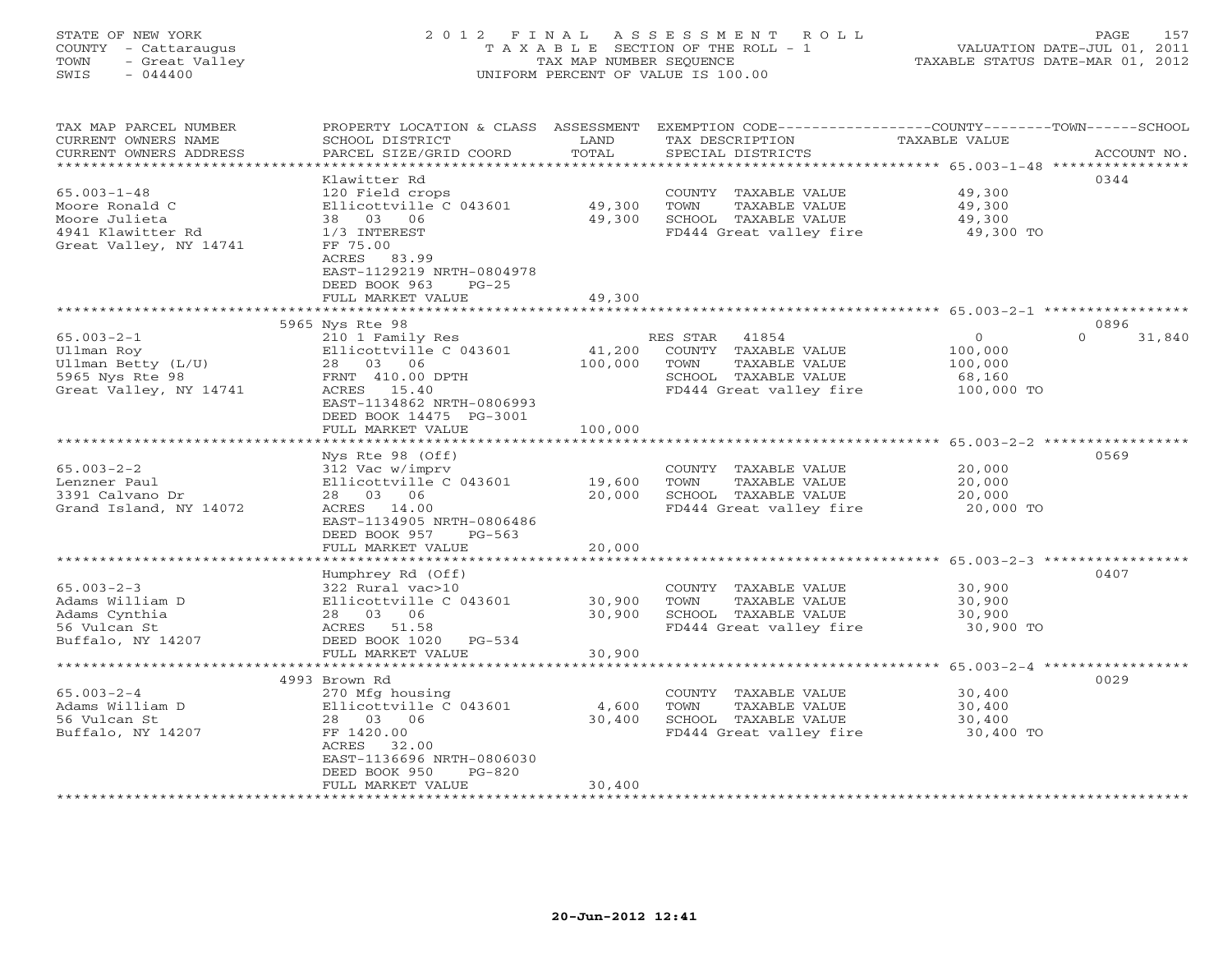# STATE OF NEW YORK 2 0 1 2 F I N A L A S S E S S M E N T R O L L PAGE 158 COUNTY - Cattaraugus T A X A B L E SECTION OF THE ROLL - 1 VALUATION DATE-JUL 01, 2011 TOWN - Great Valley TAX MAP NUMBER SEQUENCE TAXABLE STATUS DATE-MAR 01, 2012 SWIS - 044400 UNIFORM PERCENT OF VALUE IS 100.00

| TAX MAP PARCEL NUMBER<br>CURRENT OWNERS NAME<br>CURRENT OWNERS ADDRESS                                                               | PROPERTY LOCATION & CLASS ASSESSMENT<br>SCHOOL DISTRICT<br>PARCEL SIZE/GRID COORD                                                                                                                   | LAND<br>TOTAL                              | EXEMPTION CODE-----------------COUNTY-------TOWN------SCHOOL<br>TAX DESCRIPTION<br>SPECIAL DISTRICTS                                                               | <b>TAXABLE VALUE</b>                                   | ACCOUNT NO.                |
|--------------------------------------------------------------------------------------------------------------------------------------|-----------------------------------------------------------------------------------------------------------------------------------------------------------------------------------------------------|--------------------------------------------|--------------------------------------------------------------------------------------------------------------------------------------------------------------------|--------------------------------------------------------|----------------------------|
| *******************<br>$65.003 - 2 - 5$<br>Blendinger Kevin<br>Blendinger Colleen<br>4893 Brown Rd Box 14A<br>Great Valley, NY 14741 | Brown Rd<br>314 Rural vac<10<br>Ellicottville C 043601<br>28<br>03<br>06<br>FRNT 100.00 DPTH 175.00<br>ACRES<br>0.40<br>EAST-1137179 NRTH-0805289<br>DEED BOOK 850<br>$PG-141$<br>FULL MARKET VALUE | ***************<br>3,000<br>3,000<br>3,000 | ********************************* 65.003-2-5 *****************<br>COUNTY TAXABLE VALUE<br>TOWN<br>TAXABLE VALUE<br>SCHOOL TAXABLE VALUE<br>FD444 Great valley fire | 3,000<br>3,000<br>3,000<br>3,000 TO                    | 0387                       |
|                                                                                                                                      | ****************************                                                                                                                                                                        |                                            |                                                                                                                                                                    |                                                        |                            |
| $65.003 - 2 - 6$<br>Blendinger Kevin<br>Blendinger Colleen<br>4893 Brown Rd Box 14A<br>Great Valley, NY 14741                        | 4893 Brown Rd<br>210 1 Family Res<br>Ellicottville C 043601<br>28 03 06<br>FF 340.00<br>ACRES<br>5.53<br>EAST-1136984 NRTH-0805073<br>DEED BOOK 850<br>$PG-141$<br>FULL MARKET VALUE                | 21,000<br>143,000<br>143,000               | RES STAR<br>41854<br>COUNTY TAXABLE VALUE<br>TOWN<br>TAXABLE VALUE<br>SCHOOL TAXABLE VALUE<br>FD444 Great valley fire                                              | $\circ$<br>143,000<br>143,000<br>111,160<br>143,000 TO | 0085<br>31,840<br>$\Omega$ |
|                                                                                                                                      |                                                                                                                                                                                                     | ********************                       |                                                                                                                                                                    | ************************ 65.003-2-7 ****************** |                            |
| $65.003 - 2 - 7$<br>Blendinger Kevin<br>Blendinger Colleen<br>4893 Brown Rd Box 14A<br>Great Valley, NY 14741-3174                   | Brown Rd<br>314 Rural vac<10<br>Ellicottville C 043601<br>28<br>03<br>06<br>FF 275.00<br>ACRES<br>4.80<br>EAST-1136993 NRTH-0804773<br>DEED BOOK 918<br>$PG-71$<br>FULL MARKET VALUE                | 19,800<br>19,800<br>19,800                 | COUNTY TAXABLE VALUE<br>TOWN<br>TAXABLE VALUE<br>SCHOOL TAXABLE VALUE<br>FD444 Great valley fire                                                                   | 19,800<br>19,800<br>19,800<br>19,800 TO                | 0391                       |
|                                                                                                                                      |                                                                                                                                                                                                     |                                            |                                                                                                                                                                    | ******** 65.003-2-8.1 **********                       |                            |
| $65.003 - 2 - 8.1$<br>Blendinger Kevin<br>Blendinger Colleen<br>4893 Brown Rd Box 14A<br>Great Valley, NY 14741                      | Brown Rd (Off)<br>311 Res vac land<br>Ellicottville C 043601<br>06<br>28 03<br>ACRES<br>5.45<br>EAST-1136912 NRTH-0804418<br>DEED BOOK 918<br>$PG-71$                                               | 11,600<br>11,600                           | COUNTY TAXABLE VALUE<br>TOWN<br>TAXABLE VALUE<br>SCHOOL TAXABLE VALUE<br>FD444 Great valley fire                                                                   | 11,600<br>11,600<br>11,600<br>11,600 TO                | 0392                       |
|                                                                                                                                      | FULL MARKET VALUE                                                                                                                                                                                   | 11,600                                     |                                                                                                                                                                    |                                                        |                            |
|                                                                                                                                      | 4884 Brown Rd                                                                                                                                                                                       |                                            | ********************************* 65.003-2-8.2 ***************                                                                                                     |                                                        | 1592                       |
| $65.003 - 2 - 8.2$<br>Macomb Orrie E<br>Macomb Nicole R<br>4884 Brown Rd<br>Great Valley, NY 14741                                   | 210 1 Family Res<br>Ellicottville C 043601<br>03<br>06<br>28<br>FF 430.00<br>ACRES<br>1.75 BANK<br>017<br>EAST-1137277 NRTH-0804426<br>DEED BOOK 00972 PG-00911<br>FULL MARKET VALUE                | 14,700<br>117,500<br>117,500               | RES STAR<br>41854<br>COUNTY TAXABLE VALUE<br>TOWN<br>TAXABLE VALUE<br>SCHOOL TAXABLE VALUE<br>FD444 Great valley fire                                              | $\circ$<br>117,500<br>117,500<br>85,660<br>117,500 TO  | $\Omega$<br>31,840         |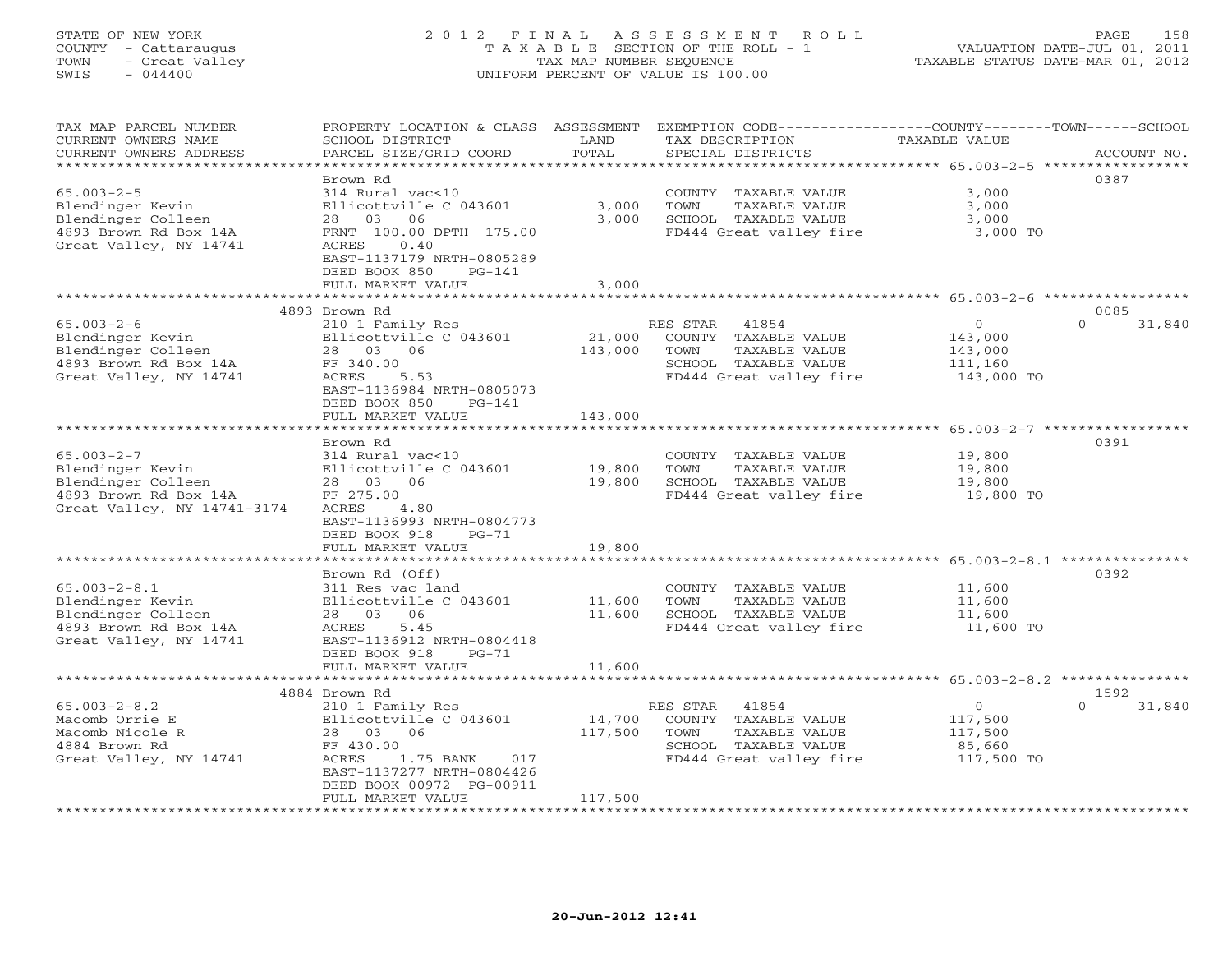### STATE OF NEW YORK 2 0 1 2 F I N A L A S S E S S M E N T R O L L PAGE 159 COUNTY - Cattaraugus T A X A B L E SECTION OF THE ROLL - 1 VALUATION DATE-JUL 01, 2011 TOWN - Great Valley TAX MAP NUMBER SEQUENCE TAXABLE STATUS DATE-MAR 01, 2012 SWIS - 044400 UNIFORM PERCENT OF VALUE IS 100.00UNIFORM PERCENT OF VALUE IS 100.00

| TAX MAP PARCEL NUMBER<br>CURRENT OWNERS NAME     | PROPERTY LOCATION & CLASS ASSESSMENT<br>SCHOOL DISTRICT | LAND    | TAX DESCRIPTION             | EXEMPTION CODE-----------------COUNTY-------TOWN------SCHOOL<br>TAXABLE VALUE |             |
|--------------------------------------------------|---------------------------------------------------------|---------|-----------------------------|-------------------------------------------------------------------------------|-------------|
| CURRENT OWNERS ADDRESS<br>********************** | PARCEL SIZE/GRID COORD                                  | TOTAL   | SPECIAL DISTRICTS           |                                                                               | ACCOUNT NO. |
|                                                  |                                                         |         |                             |                                                                               |             |
|                                                  | 4826 Brown Rd                                           |         |                             | 0081                                                                          |             |
| $65.003 - 2 - 9$                                 | 240 Rural res                                           |         | COUNTY TAXABLE VALUE        | 169,400                                                                       |             |
| Jaskier Kenneth W                                | Ellicottville C 043601                                  | 33,400  | TOWN<br>TAXABLE VALUE       | 169,400                                                                       |             |
| Jaskier Susan C                                  | 20/28 03 06                                             | 169,400 | SCHOOL TAXABLE VALUE        | 169,400                                                                       |             |
| 18 Sussex Ln                                     | L/P 874-1027 & 931-382                                  |         | FD444 Great valley fire     | 169,400 TO                                                                    |             |
| Lancaster, NY 14086                              | FRNT 880.00 DPTH                                        |         |                             |                                                                               |             |
|                                                  | ACRES 29.65 BANK<br>017                                 |         |                             |                                                                               |             |
|                                                  | EAST-1138197 NRTH-0803808                               |         |                             |                                                                               |             |
|                                                  | DEED BOOK 17107 PG-9002                                 |         |                             |                                                                               |             |
|                                                  | FULL MARKET VALUE                                       | 169,400 |                             |                                                                               |             |
|                                                  |                                                         |         |                             |                                                                               |             |
|                                                  | 4866 Brown Rd                                           |         |                             | 1362                                                                          |             |
| $65.003 - 2 - 10.2$                              | 281 Multiple res                                        |         | COUNTY TAXABLE VALUE        | 370,000                                                                       |             |
| Carls James S                                    | Ellicottville C 043601                                  | 43,200  | TAXABLE VALUE<br>TOWN       | 370,000                                                                       |             |
| Dipasquale Dina L                                | 28 03 06                                                | 370,000 | SCHOOL TAXABLE VALUE        | 370,000                                                                       |             |
| PO Box 438                                       | FRNT 960.00 DPTH                                        |         | FD444 Great valley fire     | 370,000 TO                                                                    |             |
| Ellicottville, NY 14731                          | ACRES 22.45 BANK<br>017                                 |         |                             |                                                                               |             |
|                                                  | DEED BOOK 51<br>PG-6001                                 |         |                             |                                                                               |             |
|                                                  | FULL MARKET VALUE                                       | 370,000 |                             |                                                                               |             |
|                                                  |                                                         |         |                             |                                                                               |             |
|                                                  | 4960 Brown Rd                                           |         |                             | 0004                                                                          |             |
| $65.003 - 2 - 11.1$                              | 240 Rural res                                           |         | CW_15_VET/ 41161            | 12,000<br>12,000                                                              | $\bigcirc$  |
| Albright Richard                                 | Ellicottville C 043601                                  |         | 33,200 RES STAR 41854       | $\overline{0}$<br>$\Omega$                                                    | 31,840      |
| 4960 Brown Rd                                    | 28 03 06                                                |         | 98,200 COUNTY TAXABLE VALUE | 86,200                                                                        |             |
| Great Valley, NY 14741                           | FRNT 1280.00 DPTH                                       |         | TOWN<br>TAXABLE VALUE       | 86,200                                                                        |             |
|                                                  | ACRES 27.85                                             |         | SCHOOL TAXABLE VALUE        | 66,360                                                                        |             |
|                                                  | EAST-1137779 NRTH-0805988                               |         | FD444 Great valley fire     | 98,200 TO                                                                     |             |
|                                                  | DEED BOOK 929<br>$PG-444$                               |         |                             |                                                                               |             |
|                                                  | FULL MARKET VALUE                                       | 98,200  |                             |                                                                               |             |
|                                                  | *************************                               |         |                             |                                                                               |             |
|                                                  | Brown Rd                                                |         |                             | 1174                                                                          |             |
| $65.003 - 2 - 11.2$                              | 240 Rural res                                           |         | COUNTY TAXABLE VALUE        | 150,600                                                                       |             |
| New Gregory J                                    | Ellicottville C 043601                                  | 28,100  | TOWN<br>TAXABLE VALUE       | 150,600                                                                       |             |
| New Michael J III                                | 28 03 06                                                | 150,600 | SCHOOL TAXABLE VALUE        | 150,600                                                                       |             |
| 120 Silvern St                                   | FF 475.00                                               |         | FD444 Great valley fire     | 150,600 TO                                                                    |             |
| Huron, OH 44839                                  | ACRES 10.70                                             |         |                             |                                                                               |             |
|                                                  | EAST-1137812 NRTH-0807107                               |         |                             |                                                                               |             |
|                                                  | DEED BOOK 1014 PG-182                                   |         |                             |                                                                               |             |
|                                                  | FULL MARKET VALUE                                       | 150,600 |                             |                                                                               |             |
|                                                  |                                                         |         |                             |                                                                               |             |
|                                                  | 5004 Brown Rd                                           |         |                             | 1437                                                                          |             |
| $65.003 - 2 - 11.3$                              | 260 Seasonal res                                        |         | COUNTY TAXABLE VALUE        | 150,000                                                                       |             |
| Saia Thomas                                      | Ellicottville C 043601                                  | 26,100  | TOWN<br>TAXABLE VALUE       | 150,000                                                                       |             |
| 458 Delevan Ave                                  | 28 03 06                                                | 150,000 | SCHOOL TAXABLE VALUE        | 150,000                                                                       |             |
| Buffalo, NY 14213-1413                           | FF 360.00                                               |         | FD444 Great valley fire     | 150,000 TO                                                                    |             |
|                                                  | ACRES<br>8.80 BANK 017                                  |         |                             |                                                                               |             |
|                                                  | EAST-1137808 NRTH-0806694                               |         |                             |                                                                               |             |
|                                                  | DEED BOOK 1814<br>PG-2001                               |         |                             |                                                                               |             |
|                                                  | FULL MARKET VALUE                                       | 150,000 |                             |                                                                               |             |
|                                                  | *******************                                     |         |                             |                                                                               |             |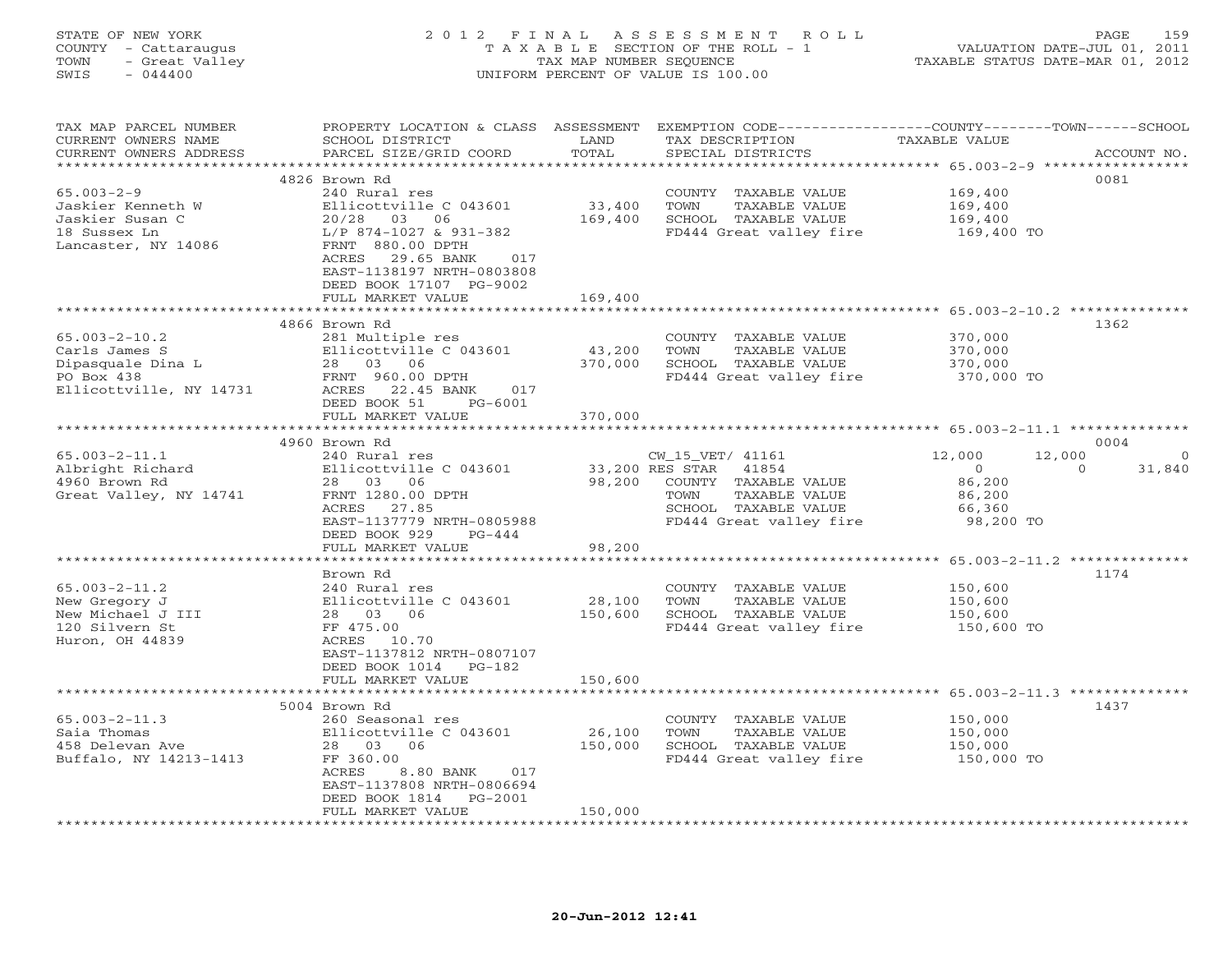### STATE OF NEW YORK 2 0 1 2 F I N A L A S S E S S M E N T R O L L PAGE 160 COUNTY - Cattaraugus T A X A B L E SECTION OF THE ROLL - 1 VALUATION DATE-JUL 01, 2011 TOWN - Great Valley TAX MAP NUMBER SEQUENCE TAXABLE STATUS DATE-MAR 01, 2012 SWIS - 044400 UNIFORM PERCENT OF VALUE IS 100.00

| TAX MAP PARCEL NUMBER<br>CURRENT OWNERS NAME<br>CURRENT OWNERS ADDRESS | PROPERTY LOCATION & CLASS ASSESSMENT<br>SCHOOL DISTRICT<br>PARCEL SIZE/GRID COORD | LAND<br>TOTAL            | EXEMPTION CODE----------------COUNTY-------TOWN------SCHOOL<br>TAX DESCRIPTION<br>SPECIAL DISTRICTS | TAXABLE VALUE                              | ACCOUNT NO. |
|------------------------------------------------------------------------|-----------------------------------------------------------------------------------|--------------------------|-----------------------------------------------------------------------------------------------------|--------------------------------------------|-------------|
|                                                                        |                                                                                   |                          |                                                                                                     |                                            | 2024        |
|                                                                        | 4892 Brown Rd                                                                     |                          |                                                                                                     |                                            |             |
| $65.003 - 2 - 11.4$                                                    | 314 Rural vac<10                                                                  |                          | COUNTY TAXABLE VALUE                                                                                | 20,000                                     |             |
| Novelli Carol Lynn                                                     | Ellicottville C 043601                                                            | 20,000                   | TAXABLE VALUE<br>TOWN                                                                               | 20,000                                     |             |
| 2118 Woodsmere Ct                                                      | ACRES<br>4.95                                                                     | 20,000                   | SCHOOL TAXABLE VALUE                                                                                | 20,000                                     |             |
| Burlington, ON Canada                                                  | DEED BOOK 14869 PG-9002                                                           |                          | FD444 Great valley fire                                                                             | 20,000 TO                                  |             |
| L7L 6J5                                                                | FULL MARKET VALUE                                                                 | 20,000<br>************** |                                                                                                     |                                            |             |
|                                                                        |                                                                                   |                          |                                                                                                     | ************ 65.003-2-12 ***************** |             |
|                                                                        | 4864 Brown Rd (Off)                                                               |                          |                                                                                                     |                                            | 0241        |
| $65.003 - 2 - 12$                                                      | 910 Priv forest                                                                   |                          | COUNTY TAXABLE VALUE                                                                                | 34,700                                     |             |
| Carls James S                                                          | Ellicottville C 043601                                                            | 34,700                   | TOWN<br>TAXABLE VALUE                                                                               | 34,700                                     |             |
| Dipasquale Dina L                                                      | 20 03<br>06                                                                       | 34,700                   | SCHOOL TAXABLE VALUE                                                                                | 34,700                                     |             |
| PO Box 438                                                             | ACRES<br>23.45 BANK<br>017                                                        |                          | FD444 Great valley fire 34,700 TO                                                                   |                                            |             |
| Ellicottville, NY 14731                                                | EAST-1138785 NRTH-0804789                                                         |                          |                                                                                                     |                                            |             |
|                                                                        | DEED BOOK 51<br>PG-6001                                                           |                          |                                                                                                     |                                            |             |
|                                                                        | FULL MARKET VALUE                                                                 | 34,700                   |                                                                                                     |                                            |             |
|                                                                        |                                                                                   |                          |                                                                                                     |                                            |             |
|                                                                        | Brown Rd (Off)                                                                    |                          |                                                                                                     |                                            | 0700        |
| $65.003 - 2 - 13$                                                      | 910 Priv forest                                                                   |                          | COUNTY TAXABLE VALUE                                                                                | 35,100                                     |             |
| Penn York Resources Inc                                                | Ellicottville C 043601                                                            | 35,100                   | TOWN<br>TAXABLE VALUE                                                                               | 35,100                                     |             |
| 1716 Honeoye Rd                                                        | 20 03 06                                                                          | 35,100                   |                                                                                                     | 35,100                                     |             |
| Shinglehouse, PA 16748                                                 | 74.00<br>ACRES                                                                    |                          | SCHOOL TAXABLE VALUE<br>FD444 Great valley fire                                                     | 35,100 TO                                  |             |
|                                                                        | EAST-1139106 NRTH-0805885                                                         |                          |                                                                                                     |                                            |             |
|                                                                        | DEED BOOK 1002<br>PG-1031                                                         |                          |                                                                                                     |                                            |             |
|                                                                        | FULL MARKET VALUE                                                                 | 35,100                   |                                                                                                     |                                            |             |
|                                                                        |                                                                                   |                          |                                                                                                     |                                            |             |
|                                                                        | Brown Rd (Off)                                                                    |                          |                                                                                                     |                                            | 0780        |
| $65.003 - 2 - 14$                                                      | 910 Priv forest                                                                   |                          | COUNTY TAXABLE VALUE                                                                                | 37,700                                     |             |
| Rust Jon Paul                                                          | Ellicottville C 043601                                                            | 37,700                   | TOWN<br>TAXABLE VALUE                                                                               | 37,700                                     |             |
| 115 Wilander Dr                                                        | 20 03 06                                                                          | 37,700                   | SCHOOL TAXABLE VALUE                                                                                | 37,700                                     |             |
| Cary, NC 27511                                                         | ACRES 60.00                                                                       |                          | FD444 Great valley fire                                                                             | 37,700 TO                                  |             |
|                                                                        | EAST-1140255 NRTH-0806223                                                         |                          |                                                                                                     |                                            |             |
|                                                                        | DEED BOOK 1001<br>$PG-250$                                                        |                          |                                                                                                     |                                            |             |
|                                                                        | FULL MARKET VALUE                                                                 | 37,700                   |                                                                                                     |                                            |             |
|                                                                        |                                                                                   |                          |                                                                                                     |                                            |             |
|                                                                        | Humphrey Rd                                                                       |                          |                                                                                                     |                                            | 0534        |
| $65.003 - 2 - 15$                                                      | 910 Priv forest                                                                   |                          | COUNTY TAXABLE VALUE                                                                                | 28,700                                     |             |
| Eberle Dean J                                                          | Ellicottville C 043601                                                            | 28,700                   | TOWN<br>TAXABLE VALUE                                                                               | 28,700                                     |             |
| 5504 Humphrey Rd                                                       | 06                                                                                | 28,700                   | SCHOOL TAXABLE VALUE                                                                                | 28,700                                     |             |
|                                                                        | 20 03                                                                             |                          |                                                                                                     |                                            |             |
| Great Valley, NY 14741                                                 | ACRES 40.00                                                                       |                          | FD444 Great valley fire 28,700 TO                                                                   |                                            |             |
|                                                                        | EAST-1140289 NRTH-0804265                                                         |                          |                                                                                                     |                                            |             |
|                                                                        | DEED BOOK 928<br>$PG-114$                                                         | 28,700                   |                                                                                                     |                                            |             |
| *************************                                              | FULL MARKET VALUE<br>*************************                                    |                          |                                                                                                     |                                            |             |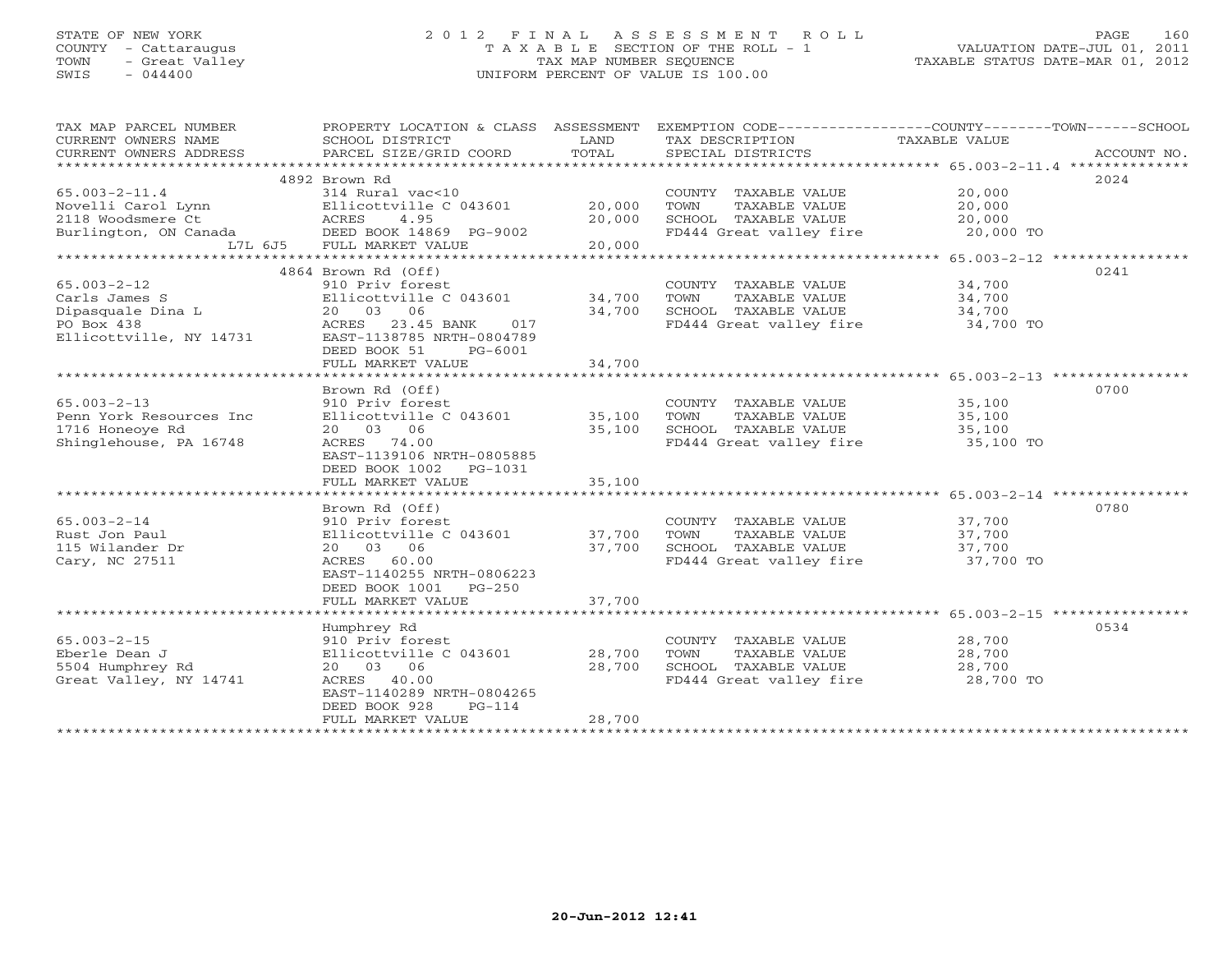### STATE OF NEW YORK 2 0 1 2 F I N A L A S S E S S M E N T R O L L PAGE 161 COUNTY - Cattaraugus T A X A B L E SECTION OF THE ROLL - 1 VALUATION DATE-JUL 01, 2011 TOWN - Great Valley TAX MAP NUMBER SEQUENCE TAXABLE STATUS DATE-MAR 01, 2012 SWIS - 044400 UNIFORM PERCENT OF VALUE IS 100.00

| TAX MAP PARCEL NUMBER<br>CURRENT OWNERS NAME<br>CURRENT OWNERS ADDRESS<br>***********************                                            | PROPERTY LOCATION & CLASS ASSESSMENT<br>SCHOOL DISTRICT<br>PARCEL SIZE/GRID COORD                                                                                                                                       | LAND<br>TOTAL                              | EXEMPTION CODE-----------------COUNTY-------TOWN------SCHOOL<br>TAX DESCRIPTION<br>SPECIAL DISTRICTS                                           | TAXABLE VALUE                                                                                          | ACCOUNT NO.    |
|----------------------------------------------------------------------------------------------------------------------------------------------|-------------------------------------------------------------------------------------------------------------------------------------------------------------------------------------------------------------------------|--------------------------------------------|------------------------------------------------------------------------------------------------------------------------------------------------|--------------------------------------------------------------------------------------------------------|----------------|
| $65.003 - 2 - 16.1$<br>Eberle Dean J<br>5504 Humphrey Rd<br>Great Valley, NY 14741                                                           | 5504 Humphrey Rd<br>100 Agricultural<br>Ellicottville C 043601<br>19 03 06<br>FF 550.00<br>ACRES 19.83<br>EAST-1140696 NRTH-0802717<br>DEED BOOK 928<br>$PG-114$                                                        | 263,300                                    | WVET C/T<br>41121<br>40,200 RES STAR 41854<br>COUNTY TAXABLE VALUE<br>TAXABLE VALUE<br>TOWN<br>SCHOOL TAXABLE VALUE<br>FD444 Great valley fire | 12,000<br>12,000<br>$\circ$<br>$\circ$<br>251,300<br>251,300<br>231,460<br>263,300 TO                  | 0533<br>31,840 |
|                                                                                                                                              | FULL MARKET VALUE                                                                                                                                                                                                       | 263,300                                    |                                                                                                                                                |                                                                                                        |                |
| $65.003 - 2 - 16.2$<br>Eberle Dean J<br>5504 Humphrey Rd<br>Great Valley, NY 14741<br>MAY BE SUBJECT TO PAYMENT<br>UNDER AGDIST LAW TIL 2030 | Humphrey Rd<br>322 Rural vac>10<br>Ellicottville C 043601<br>19 03 06<br>ACRES 20.30<br>EAST-1140730 NRTH-0801035<br>DEED BOOK 999<br>PG-662<br>FULL MARKET VALUE                                                       | 42,800<br>42,800<br>42,800                 | AG DIST<br>41720<br>COUNTY TAXABLE VALUE<br>TOWN<br>TAXABLE VALUE<br>SCHOOL TAXABLE VALUE<br>FD444 Great valley fire                           | 29,388<br>29,388<br>13,412<br>13,412<br>13,412<br>42,800 TO                                            | 1085<br>29,388 |
| $65.003 - 2 - 17$<br>Reynolds Ellen H<br>42 Glades Way<br>Halesite, NY 11743                                                                 | **********************<br>5599 Humphrey Rd<br>210 1 Family Res<br>Ellicottville C 043601<br>19 03 06<br>FRNT 129.00 DPTH<br>ACRES<br>1.07<br>EAST-1139515 NRTH-0801539<br>DEED BOOK 00972 PG-00746<br>FULL MARKET VALUE | **********<br>18,200<br>225,100<br>225,100 | COUNTY TAXABLE VALUE<br>TOWN<br>TAXABLE VALUE<br>SCHOOL TAXABLE VALUE<br>FD444 Great valley fire                                               | ************************ 65.003-2-17 ******************<br>225,100<br>225,100<br>225,100<br>225,100 TO | 0318           |
| $65.003 - 2 - 18.1$<br>Sanders Karl E<br>Sanders Kelly A<br>5659 Peth Rd<br>Great Valley, NY 14741                                           | 5540 Peth Rd<br>120 Field crops<br>Ellicottville C 043601<br>19 03 06<br>FF 760.00<br>ACRES 14.20 BANK<br>017<br>EAST-1138487 NRTH-0800973<br>DEED BOOK 996<br>PG-1063<br>FULL MARKET VALUE                             | 39,700<br>39,700<br>39,700                 | COUNTY TAXABLE VALUE<br>TAXABLE VALUE<br>TOWN<br>SCHOOL TAXABLE VALUE<br>FD444 Great valley fire                                               | 39,700<br>39,700<br>39,700<br>39,700 TO                                                                | 0088           |
| $65.003 - 2 - 18.2$<br>Kerns Michael J<br>PO Box 333<br>Ellicottville, NY 14731                                                              | 5777 Peth Rd<br>240 Rural res<br>Ellicottville C 043601<br>19 03 06<br>FRNT 54.00 DPTH<br>ACRES<br>17.85<br>EAST-1137355 NRTH-0800022<br>DEED BOOK 8882<br>PG-9001<br>FULL MARKET VALUE                                 | 42,300<br>309,900<br>309,900               | COUNTY TAXABLE VALUE<br>TOWN<br>TAXABLE VALUE<br>SCHOOL TAXABLE VALUE<br>FD444 Great valley fire                                               | 309,900<br>309,900<br>309,900<br>309,900 TO                                                            | 1363           |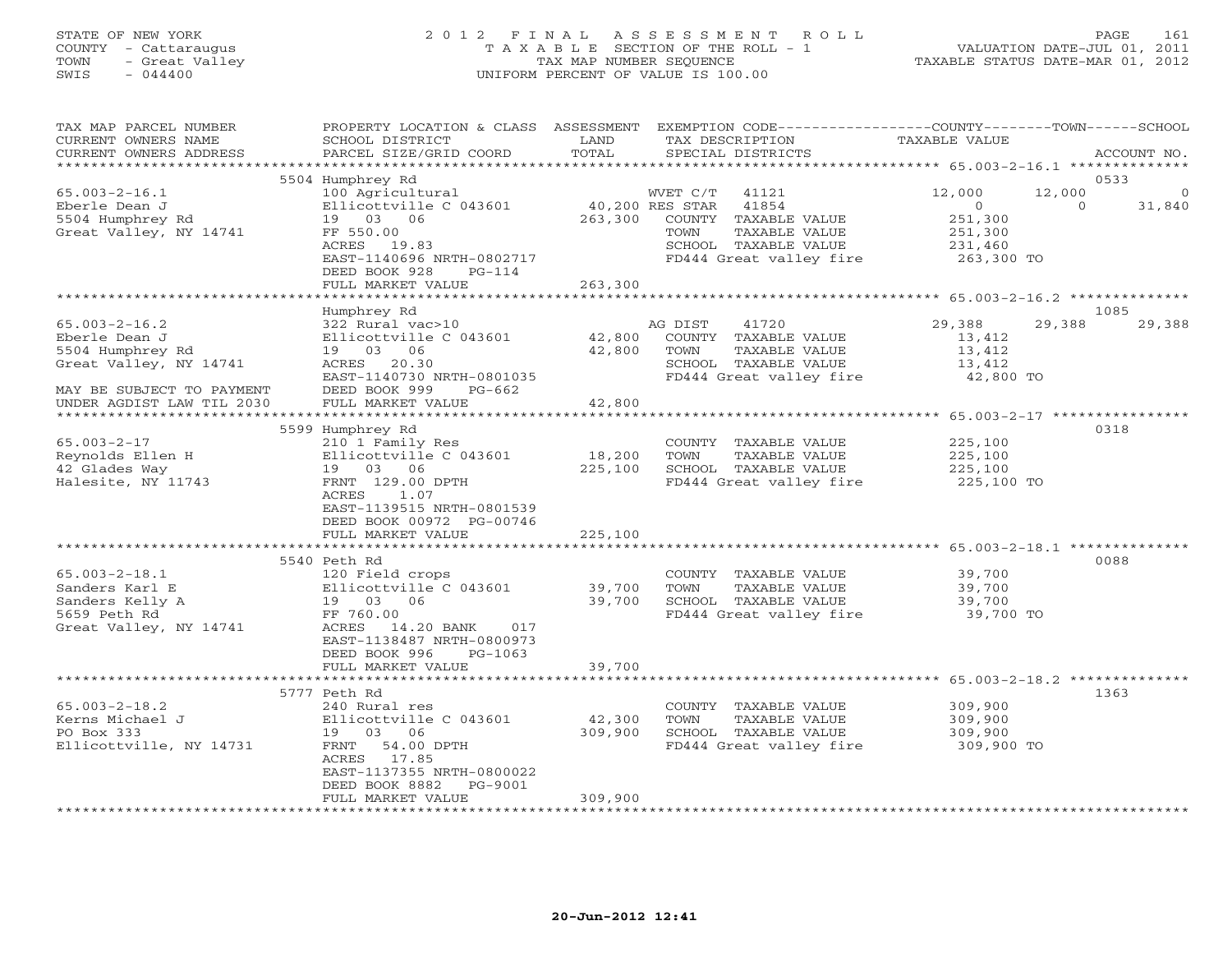# STATE OF NEW YORK 2 0 1 2 F I N A L A S S E S S M E N T R O L L PAGE 162 COUNTY - Cattaraugus T A X A B L E SECTION OF THE ROLL - 1 VALUATION DATE-JUL 01, 2011 TOWN - Great Valley TAX MAP NUMBER SEQUENCE TAXABLE STATUS DATE-MAR 01, 2012 SWIS - 044400 UNIFORM PERCENT OF VALUE IS 100.00

| TAX MAP PARCEL NUMBER<br>CURRENT OWNERS NAME<br>CURRENT OWNERS ADDRESS                           | PROPERTY LOCATION & CLASS ASSESSMENT<br>SCHOOL DISTRICT<br>PARCEL SIZE/GRID COORD                                                                                      | LAND<br>TOTAL                | TAX DESCRIPTION<br>SPECIAL DISTRICTS                                                                               | EXEMPTION CODE----------------COUNTY-------TOWN------SCHOOL<br>TAXABLE VALUE<br>ACCOUNT NO. |  |
|--------------------------------------------------------------------------------------------------|------------------------------------------------------------------------------------------------------------------------------------------------------------------------|------------------------------|--------------------------------------------------------------------------------------------------------------------|---------------------------------------------------------------------------------------------|--|
| *************************                                                                        | 5649 Humphrey Rd                                                                                                                                                       |                              |                                                                                                                    | 1382                                                                                        |  |
| $65.003 - 2 - 18.3$<br>Smith Charles A<br>Smith Patricia<br>PO Box 233<br>Great Valley, NY 14741 | 210 1 Family Res<br>Ellicottville C 043601<br>19 03 06<br>ACRES<br>5.85<br>EAST-1138627 NRTH-0799970<br>DEED BOOK 884<br>$PG-400$<br>FULL MARKET VALUE                 | 24,200<br>144,100<br>144,100 | RES STAR 41854<br>COUNTY TAXABLE VALUE<br>TOWN<br>TAXABLE VALUE<br>SCHOOL TAXABLE VALUE<br>FD444 Great valley fire | $\overline{0}$<br>$\Omega$<br>31,840<br>144,100<br>144,100<br>112,260<br>144,100 TO         |  |
|                                                                                                  | Peth Rd (Off)                                                                                                                                                          |                              |                                                                                                                    | 1688                                                                                        |  |
| $65.003 - 2 - 18.4$<br>Smith John E<br>7101 Old English Rd<br>Lockport, NY 14094                 | 322 Rural vac>10<br>Ellicottville C 043601<br>19 03 06<br>ACRES 13.15<br>EAST-1138201 NRTH-0800084<br>DEED BOOK 1002<br>$PG-11$<br>FULL MARKET VALUE                   | 21,600<br>21,600<br>21,600   | COUNTY TAXABLE VALUE<br>TOWN<br>TAXABLE VALUE<br>SCHOOL TAXABLE VALUE<br>FD444 Great valley fire 21,600 TO         | 21,600<br>21,600<br>21,600                                                                  |  |
|                                                                                                  |                                                                                                                                                                        |                              |                                                                                                                    |                                                                                             |  |
| $65.003 - 2 - 18.5$<br>Smith Charles A<br>Smith Patricia<br>PO Box 233<br>Great Valley, NY 14741 | Peth Rd (Off)<br>314 Rural vac<10<br>Ellicottville C 043601<br>19 03<br>06<br>5.10<br>ACRES<br>EAST-1138937 NRTH-0800089<br>DEED BOOK 951<br>PG-1162                   | 22,500<br>22,500             | COUNTY TAXABLE VALUE<br>TOWN<br>TAXABLE VALUE<br>SCHOOL TAXABLE VALUE<br>FD444 Great valley fire                   | 1699<br>22,500<br>22,500<br>22,500<br>22,500 TO                                             |  |
|                                                                                                  | FULL MARKET VALUE                                                                                                                                                      | 22,500                       |                                                                                                                    |                                                                                             |  |
| $65.003 - 2 - 18.6$<br>Farnham Adam H (Lu)<br>4812 Marjorie Dr<br>Lockport, NY 14094             | 5607 Humphrey Rd<br>210 1 Family Res<br>Ellicottville C 043601<br>19 03 06<br>ACRES 17.20<br>EAST-1139480 NRTH-0800081<br>DEED BOOK 14645 PG-4001<br>FULL MARKET VALUE | 33,800<br>110,000<br>110,000 | COUNTY TAXABLE VALUE<br>TOWN<br>TAXABLE VALUE<br>SCHOOL TAXABLE VALUE<br>FD444 Great valley fire                   | 1700<br>110,000<br>110,000<br>110,000<br>110,000 TO                                         |  |
|                                                                                                  |                                                                                                                                                                        |                              |                                                                                                                    |                                                                                             |  |
| $65.003 - 2 - 18.7$<br>Reynolds David<br>Reynolds Ellen<br>42 Glades Way<br>Halesite, NY 11743   | Humphrey Rd<br>322 Rural vac>10<br>Ellicottville C 043601<br>19 03 06<br>ACRES 48.45<br>EAST-1139690 NRTH-0801065<br>DEED BOOK 967<br>$PG-486$<br>FULL MARKET VALUE    | 48,100<br>48,100<br>48,100   | COUNTY TAXABLE VALUE<br>TOWN<br>TAXABLE VALUE<br>SCHOOL TAXABLE VALUE<br>FD444 Great valley fire                   | 1716<br>48,100<br>48,100<br>48,100<br>48,100 TO                                             |  |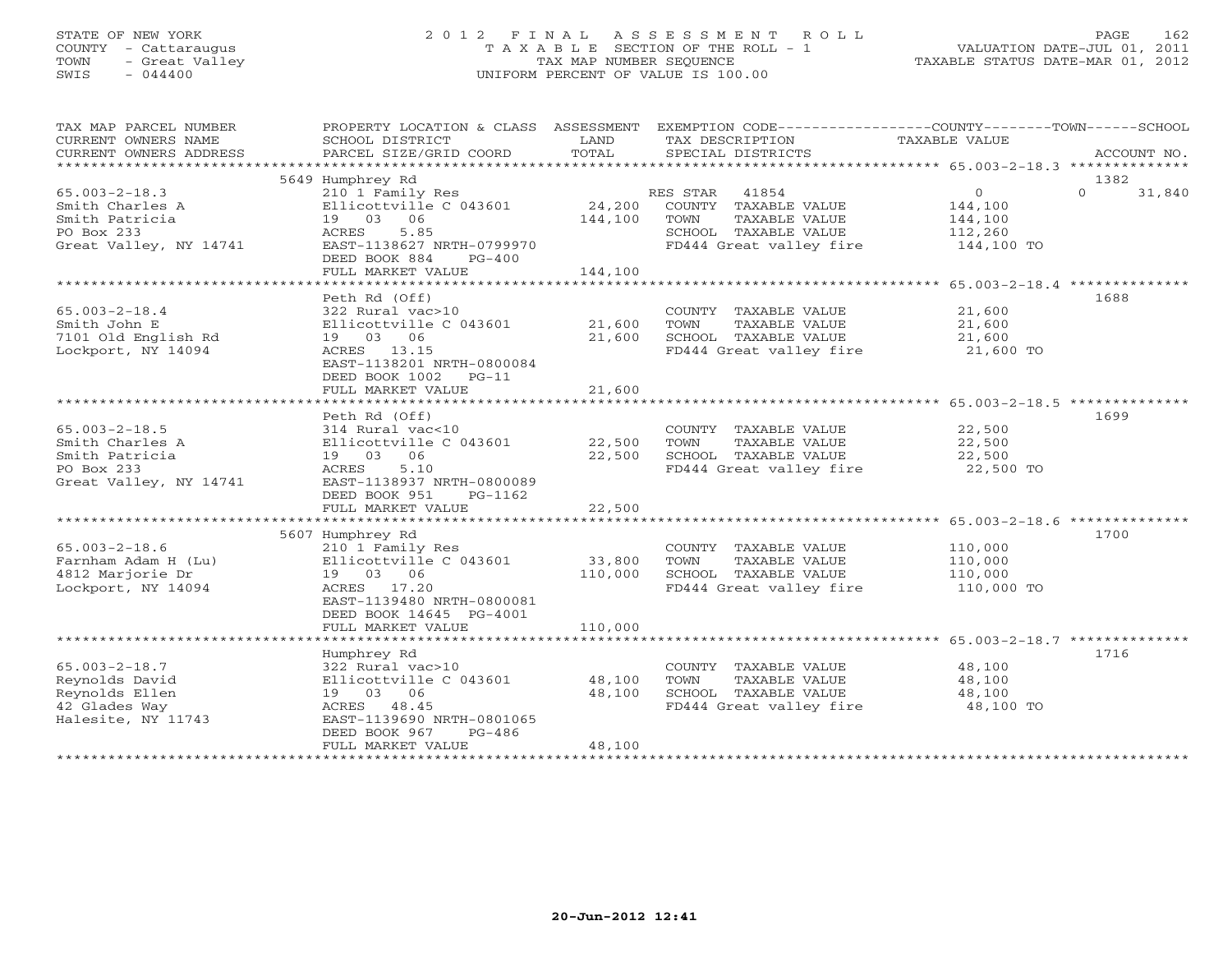# STATE OF NEW YORK 2 0 1 2 F I N A L A S S E S S M E N T R O L L PAGE 163 COUNTY - Cattaraugus T A X A B L E SECTION OF THE ROLL - 1 VALUATION DATE-JUL 01, 2011 TOWN - Great Valley TAX MAP NUMBER SEQUENCE TAXABLE STATUS DATE-MAR 01, 2012 SWIS - 044400 UNIFORM PERCENT OF VALUE IS 100.00

| TAX MAP PARCEL NUMBER  | PROPERTY LOCATION & CLASS ASSESSMENT |                 |                         | EXEMPTION CODE-----------------COUNTY-------TOWN------SCHOOL  |                    |
|------------------------|--------------------------------------|-----------------|-------------------------|---------------------------------------------------------------|--------------------|
| CURRENT OWNERS NAME    | SCHOOL DISTRICT                      | LAND            | TAX DESCRIPTION         | TAXABLE VALUE                                                 |                    |
| CURRENT OWNERS ADDRESS | PARCEL SIZE/GRID COORD               | TOTAL           | SPECIAL DISTRICTS       |                                                               | ACCOUNT NO.        |
| *******************    | ***********************              |                 |                         |                                                               |                    |
|                        | Humphrey Rd (Off)                    |                 |                         |                                                               | 1717               |
| $65.003 - 2 - 18.8$    | 314 Rural vac<10                     |                 | COUNTY TAXABLE VALUE    | 33,100                                                        |                    |
| Anton David            | Ellicottville C 043601               | 33,100          | TOWN<br>TAXABLE VALUE   | 33,100                                                        |                    |
| 1554 Overton Ln        | 19 03 06                             | 33,100          | SCHOOL TAXABLE VALUE    | 33,100                                                        |                    |
| Pittsburgh, PA 15217   | 9.15<br>ACRES                        |                 | FD444 Great valley fire | 33,100 TO                                                     |                    |
|                        | EAST-1140673 NRTH-0799939            |                 |                         |                                                               |                    |
|                        | DEED BOOK 775<br>$PG-105$            |                 |                         |                                                               |                    |
|                        | FULL MARKET VALUE                    | 33,100          |                         |                                                               |                    |
|                        | 5761 Peth Rd                         |                 |                         |                                                               | 1720               |
| $65.003 - 2 - 18.9$    | 210 1 Family Res                     |                 | RES STAR<br>41854       | $\mathbf{O}$                                                  | $\Omega$<br>31,840 |
| Mowery John T          | Ellicottville C 043601               | 20,800          | COUNTY TAXABLE VALUE    | 212,000                                                       |                    |
| Mowery Mary Jo         | 19 03 06                             | 212,000         | TOWN<br>TAXABLE VALUE   | 212,000                                                       |                    |
| 5761 Peth Rd           | FF 616.70                            |                 | SCHOOL TAXABLE VALUE    | 180,160                                                       |                    |
| Great Valley, NY 14741 | ACRES<br>6.65                        |                 | FD444 Great valley fire | 212,000 TO                                                    |                    |
|                        | EAST-1137260 NRTH-0800643            |                 |                         |                                                               |                    |
|                        | DEED BOOK 968<br>$PG-46$             |                 |                         |                                                               |                    |
|                        | FULL MARKET VALUE                    | 212,000         |                         |                                                               |                    |
|                        |                                      | * * * * * * * * |                         | *********************** 65.003-2-18.10 *************          |                    |
|                        | 5540 Humphrey Rd                     |                 |                         |                                                               | 1740               |
| $65.003 - 2 - 18.10$   | 220 2 Family Res                     |                 | RES STAR<br>41854       | $\circ$                                                       | $\Omega$<br>31,840 |
| Chase Dana             | Ellicottville C 043601               | 26,300          | COUNTY TAXABLE VALUE    | 222,700                                                       |                    |
| Chase Susan E          | 19 03 06                             | 222,700         | TAXABLE VALUE<br>TOWN   | 222,700                                                       |                    |
| 5540 Humphrey Rd       | FRNT 451.81 DPTH                     |                 | SCHOOL TAXABLE VALUE    | 190,860                                                       |                    |
| Great Valley, NY 14741 | 4.75<br>ACRES                        |                 | FD444 Great valley fire | 222,700 TO                                                    |                    |
|                        | EAST-1140209 NRTH-0802094            |                 |                         |                                                               |                    |
|                        | DEED BOOK 00977 PG-00355             |                 |                         |                                                               |                    |
|                        | FULL MARKET VALUE                    | 222,700         |                         |                                                               |                    |
|                        |                                      |                 |                         |                                                               |                    |
|                        | Humphrey Rd (Off)                    |                 |                         |                                                               | 1744               |
| $65.003 - 2 - 18.11$   | 311 Res vac land                     |                 | COUNTY TAXABLE VALUE    | 9,400                                                         |                    |
| Farnham Adam H (Lu)    | Ellicottville C 043601               | 9,400           | TOWN<br>TAXABLE VALUE   | 9,400                                                         |                    |
| 4812 Marjorie Rd       | 19 03 06                             | 9,400           | SCHOOL TAXABLE VALUE    | 9,400                                                         |                    |
| Lockport, NY 14094     | ACRES<br>5.60                        |                 | FD444 Great valley fire | 9,400 TO                                                      |                    |
|                        | EAST-1140118 NRTH-0799974            |                 |                         |                                                               |                    |
|                        | DEED BOOK 14645 PG-4001              |                 |                         |                                                               |                    |
|                        | FULL MARKET VALUE                    | 9,400           |                         |                                                               |                    |
|                        |                                      | *************** |                         | ******************************** 65.003-2-18.12 ************* |                    |
|                        | 5608 Humphrey Rd                     |                 |                         |                                                               | 1747               |
| $65.003 - 2 - 18.12$   | 120 Field crops                      |                 | RES STAR<br>41854       | $\circ$                                                       | 31,840<br>$\Omega$ |
| Litchfield Howard      | Ellicottville C 043601               | 44,600          | COUNTY TAXABLE VALUE    | 166,800                                                       |                    |
| 5608 Humphrey Rd       | 19 03 06                             | 166,800         | TAXABLE VALUE<br>TOWN   | 166,800                                                       |                    |
| Great Valley, NY 14741 | ACRES<br>30.00                       |                 | SCHOOL TAXABLE VALUE    | 134,960                                                       |                    |
|                        | EAST-1139288 NRTH-0802156            |                 | FD444 Great valley fire | 166,800 TO                                                    |                    |
|                        | DEED BOOK 00980 PG-00296             |                 |                         |                                                               |                    |
|                        | FULL MARKET VALUE                    | 166,800         |                         |                                                               |                    |
|                        | *************************            |                 |                         |                                                               |                    |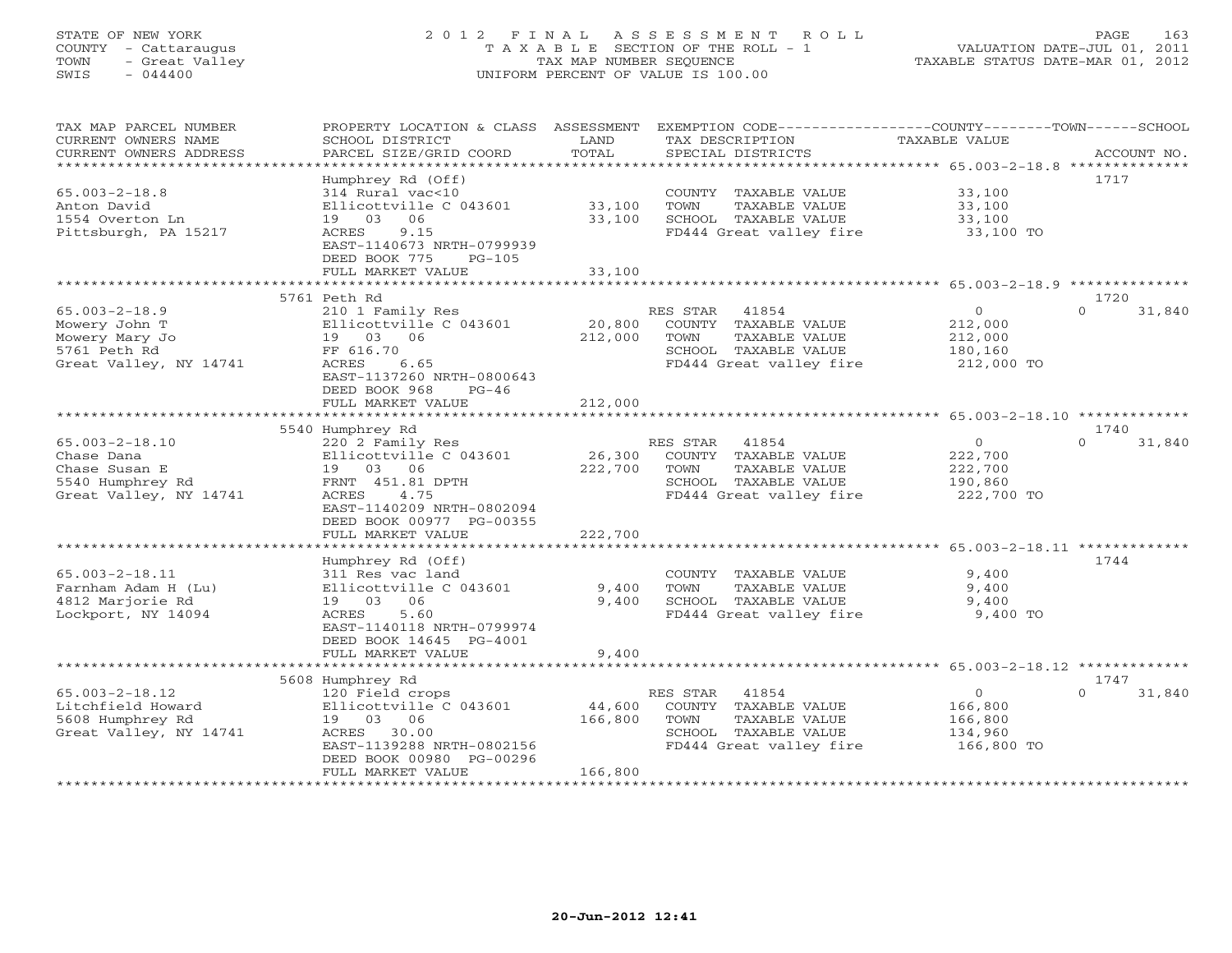### STATE OF NEW YORK 2 0 1 2 F I N A L A S S E S S M E N T R O L L PAGE 164 COUNTY - Cattaraugus T A X A B L E SECTION OF THE ROLL - 1 VALUATION DATE-JUL 01, 2011 TOWN - Great Valley TAX MAP NUMBER SEQUENCE TAXABLE STATUS DATE-MAR 01, 2012 SWIS - 044400 UNIFORM PERCENT OF VALUE IS 100.00UNIFORM PERCENT OF VALUE IS 100.00

| TAX MAP PARCEL NUMBER<br>CURRENT OWNERS NAME<br>CURRENT OWNERS ADDRESS                              | PROPERTY LOCATION & CLASS ASSESSMENT<br>SCHOOL DISTRICT<br>PARCEL SIZE/GRID COORD                                                                                                | LAND<br>TOTAL     | TAX DESCRIPTION<br>SPECIAL DISTRICTS                                                                                  | EXEMPTION CODE-----------------COUNTY-------TOWN------SCHOOL<br><b>TAXABLE VALUE</b> | ACCOUNT NO. |
|-----------------------------------------------------------------------------------------------------|----------------------------------------------------------------------------------------------------------------------------------------------------------------------------------|-------------------|-----------------------------------------------------------------------------------------------------------------------|--------------------------------------------------------------------------------------|-------------|
| *********************                                                                               |                                                                                                                                                                                  |                   |                                                                                                                       |                                                                                      |             |
| $65.003 - 2 - 18.13$<br>Eberle Dean J<br>5504 Humphrey Rd<br>Great Valley, NY 14741                 | Humphrey Rd (Off)<br>910 Priv forest<br>Ellicottville C 043601<br>19 03 06<br>ACRES 35.00<br>EAST-1139630 NRTH-0803027                                                           | 25,000<br>25,000  | COUNTY TAXABLE VALUE<br>TOWN<br>TAXABLE VALUE<br>SCHOOL TAXABLE VALUE<br>FD444 Great valley fire                      | 1748<br>25,000<br>25,000<br>25,000<br>25,000 TO                                      |             |
|                                                                                                     | DEED BOOK 00980 PG-00412<br>FULL MARKET VALUE                                                                                                                                    | 25,000            |                                                                                                                       |                                                                                      |             |
|                                                                                                     |                                                                                                                                                                                  |                   |                                                                                                                       |                                                                                      |             |
| $65.003 - 2 - 18.14$<br>Wiser Randy E<br>5735 Peth Rd<br>Great Valley, NY 14741                     | 5735 Peth Rd<br>210 1 Family Res<br>Ellicottville C 043601<br>19 03 06<br>FF 348.00<br>ACRES<br>4.80<br>EAST-1137692 NRTH-0800762<br>DEED BOOK 1016<br>PG-271                    | 26,400<br>116,000 | RES STAR<br>41854<br>COUNTY TAXABLE VALUE<br>TAXABLE VALUE<br>TOWN<br>SCHOOL TAXABLE VALUE<br>FD444 Great valley fire | 1767<br>$\mathbf{O}$<br>$\Omega$<br>116,000<br>116,000<br>84,160<br>116,000 TO       | 31,840      |
|                                                                                                     | FULL MARKET VALUE                                                                                                                                                                | 116,000           |                                                                                                                       |                                                                                      |             |
|                                                                                                     | *************************                                                                                                                                                        | ***************   |                                                                                                                       | ******************** 65.003-2-18.15 *********                                        |             |
| $65.003 - 2 - 18.15$<br>Wyatt Pamela M<br>5908 Humphrey Rd<br>Great Valley, NY 14741                | Peth Rd (Off)<br>322 Rural vac>10<br>Ellicottville C 043601<br>19 03 06<br>5.80<br>ACRES<br>EAST-1138011 NRTH-0800849<br>DEED BOOK 11861 PG-9002                                 | 28,600<br>28,600  | COUNTY TAXABLE VALUE<br>TAXABLE VALUE<br>TOWN<br>SCHOOL TAXABLE VALUE<br>FD444 Great valley fire                      | 1770<br>28,600<br>28,600<br>28,600<br>28,600 TO                                      |             |
|                                                                                                     | FULL MARKET VALUE                                                                                                                                                                | 28,600            |                                                                                                                       |                                                                                      |             |
|                                                                                                     | 5659 Peth Rd                                                                                                                                                                     |                   |                                                                                                                       | 0729                                                                                 |             |
| $65.003 - 2 - 19$<br>Sanders Kelly A<br>5659 Peth Rd<br>Great Valley, NY 14741                      | 210 1 Family Res<br>Ellicottville C 043601<br>19 03 06<br>FRNT 250.00 DPTH 125.00<br>0.72<br>ACRES<br>EAST-1138661 NRTH-0801495<br>DEED BOOK 9030 PG-9001                        | 12,700<br>155,200 | RES STAR 41854<br>COUNTY TAXABLE VALUE<br>TAXABLE VALUE<br>TOWN<br>SCHOOL TAXABLE VALUE<br>FD444 Great valley fire    | $\overline{O}$<br>$\Omega$<br>155,200<br>155,200<br>123,360<br>155,200 TO            | 31,840      |
|                                                                                                     | FULL MARKET VALUE                                                                                                                                                                | 155,200           |                                                                                                                       |                                                                                      |             |
| $65.003 - 2 - 20$<br>Didonato Jason<br>Didonato Katherine<br>PO Box 1121<br>Ellicottville, NY 14731 | 5653 Humphrey Rd<br>210 1 Family Res<br>Ellicottville C 043601<br>19 03 06<br>FRNT 150.00 DPTH 150.00<br>ACRES<br>0.52<br>EAST-1138579 NRTH-0801653<br>DEED BOOK 965<br>$PG-123$ | 10,700<br>88,900  | COUNTY TAXABLE VALUE<br>TOWN<br>TAXABLE VALUE<br>SCHOOL TAXABLE VALUE<br>FD444 Great valley fire                      | 0425<br>88,900<br>88,900<br>88,900<br>88,900 TO                                      |             |
| *******************                                                                                 | FULL MARKET VALUE                                                                                                                                                                | 88,900            |                                                                                                                       |                                                                                      |             |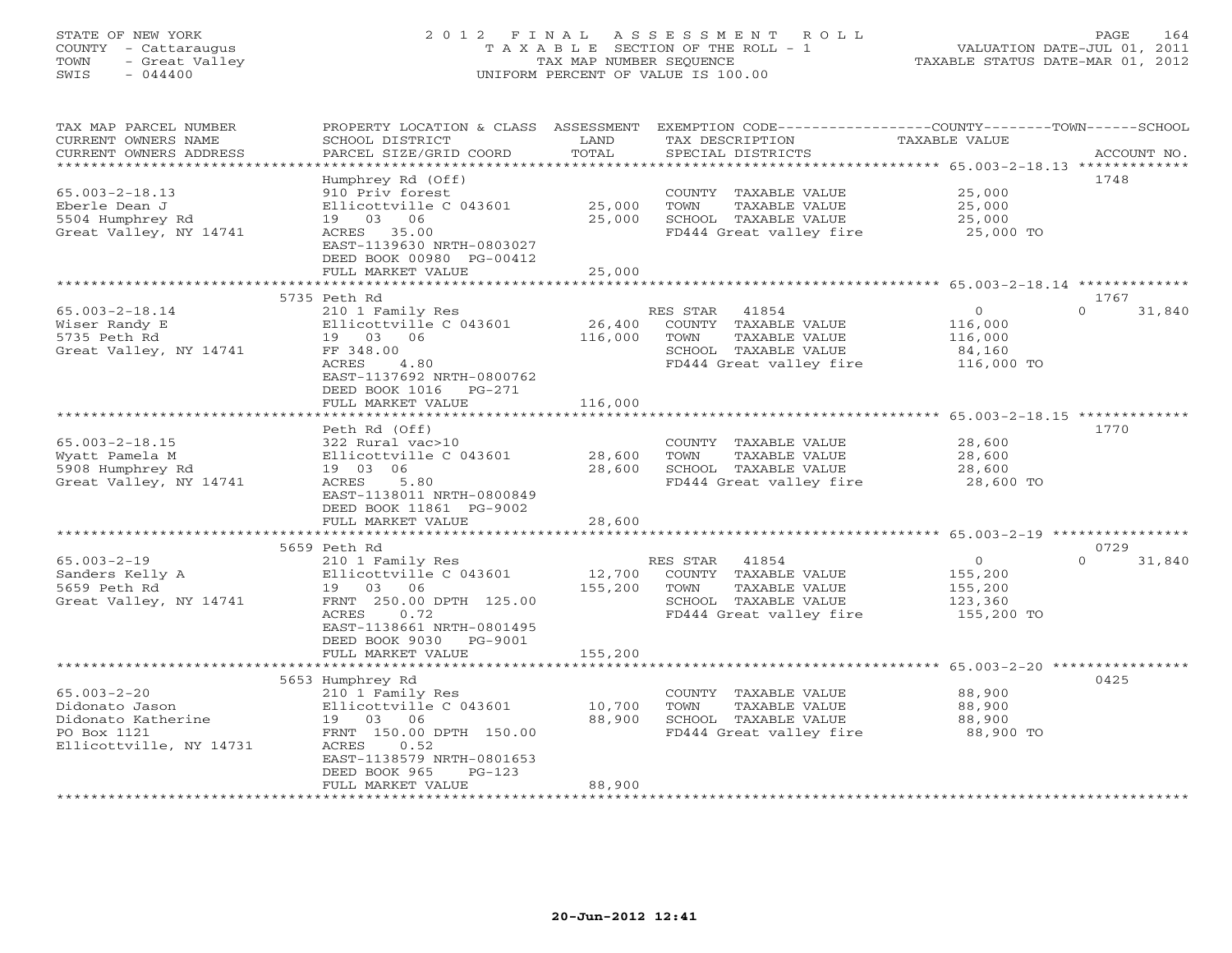### STATE OF NEW YORK 2 0 1 2 F I N A L A S S E S S M E N T R O L L PAGE 165 COUNTY - Cattaraugus T A X A B L E SECTION OF THE ROLL - 1 VALUATION DATE-JUL 01, 2011 TOWN - Great Valley TAX MAP NUMBER SEQUENCE TAXABLE STATUS DATE-MAR 01, 2012 SWIS - 044400 UNIFORM PERCENT OF VALUE IS 100.00

| TAX MAP PARCEL NUMBER                                                                                             | PROPERTY LOCATION & CLASS ASSESSMENT EXEMPTION CODE----------------COUNTY-------TOWN------SCHOOL                                                                               |                   |                                                                                                                       |                                                              |                            |
|-------------------------------------------------------------------------------------------------------------------|--------------------------------------------------------------------------------------------------------------------------------------------------------------------------------|-------------------|-----------------------------------------------------------------------------------------------------------------------|--------------------------------------------------------------|----------------------------|
| CURRENT OWNERS NAME                                                                                               | SCHOOL DISTRICT                                                                                                                                                                | LAND              | TAX DESCRIPTION                                                                                                       | TAXABLE VALUE                                                |                            |
| CURRENT OWNERS ADDRESS                                                                                            | PARCEL SIZE/GRID COORD                                                                                                                                                         | TOTAL             | SPECIAL DISTRICTS                                                                                                     |                                                              | ACCOUNT NO.                |
|                                                                                                                   |                                                                                                                                                                                |                   |                                                                                                                       |                                                              |                            |
| $65.003 - 2 - 21$<br>Backus Dale<br>Backus Melissa<br>5661 Humphrey Rd<br>Great Valley, NY 14741                  | 5661 Humphrey Rd<br>210 1 Family Res<br>Ellicottville C 043601<br>19 03 06<br>FRNT 110.00 DPTH 184.00<br>0.46<br>ACRES<br>EAST-1138533 NRTH-0801756<br>DEED BOOK 946<br>PG-634 | 9,900<br>91,700   | RES STAR<br>41854<br>COUNTY TAXABLE VALUE<br>TOWN<br>TAXABLE VALUE<br>SCHOOL TAXABLE VALUE<br>FD444 Great valley fire | $0 \qquad \qquad$<br>91,700<br>91,700<br>59,860<br>91,700 TO | 0549<br>$\Omega$<br>31,840 |
|                                                                                                                   | FULL MARKET VALUE                                                                                                                                                              | 91,700            |                                                                                                                       |                                                              |                            |
|                                                                                                                   |                                                                                                                                                                                |                   |                                                                                                                       |                                                              |                            |
| $65.003 - 2 - 22.2$<br>Greene Kevin A<br>Greene Teresa M<br>5704 Humphrey Rd<br>Great Valley, NY 14741            | 5704 Humphrey Rd<br>117 Horse farm<br>Ellicottville C 043601<br>19 03 06<br>FF 1560.00 HUMPHREY RD<br>FF 1360.00 BROWN RD<br>ACRES<br>55.40<br>EAST-1137836 NRTH-0802783       | 49,400<br>162,700 | RES STAR<br>41854<br>COUNTY TAXABLE VALUE<br>TOWN<br>TAXABLE VALUE<br>SCHOOL TAXABLE VALUE<br>FD444 Great valley fire | $\circ$<br>162,700<br>162,700<br>130,860<br>162,700 TO       | 1625<br>$\circ$<br>31,840  |
|                                                                                                                   | DEED BOOK 929<br>$PG-929$<br>FULL MARKET VALUE                                                                                                                                 | 162,700           |                                                                                                                       |                                                              |                            |
|                                                                                                                   | 5721 Humphrey Rd                                                                                                                                                               |                   |                                                                                                                       |                                                              | 0237                       |
| $65.003 - 2 - 23.1$<br>Eisenhardt John C (Dec)<br>Eisenhardt Lynn M<br>3202 State Park Ave<br>Salamanca, NY 14779 | 210 1 Family Res<br>Ellicottville C 043601<br>19 03 06<br>FF 1320.00<br>ACRES<br>7.35<br>EAST-1137089 NRTH-0801745<br>DEED BOOK 00987 PG-00351                                 | 30,800<br>194,000 | COUNTY TAXABLE VALUE<br>TOWN<br>TAXABLE VALUE<br>SCHOOL TAXABLE VALUE<br>FD444 Great valley fire 194,000 TO           | 194,000<br>194,000<br>194,000                                |                            |
|                                                                                                                   | FULL MARKET VALUE                                                                                                                                                              | 194,000           |                                                                                                                       |                                                              |                            |
| $65.003 - 2 - 23.2$<br>Clark Frank<br>Clark Barbara N<br>5720 Peth Rd<br>Great Valley, NY 14741                   | Peth Rd<br>314 Rural vac<10<br>Ellicottville C 043601<br>19 03<br>06<br>FF 770.00 PETH RD<br>FF 350.00 HUMPHREY RD<br>7.75<br>ACRES<br>EAST-1138069 NRTH-0801525               | 22,300<br>22,300  | COUNTY TAXABLE VALUE<br>TOWN<br>TAXABLE VALUE<br>SCHOOL TAXABLE VALUE<br>FD444 Great valley fire                      | 22,300<br>22,300<br>22,300<br>22,300 TO                      | 1390                       |
|                                                                                                                   | DEED BOOK 7270<br>PG-8002<br>FULL MARKET VALUE                                                                                                                                 | 22,300            |                                                                                                                       |                                                              |                            |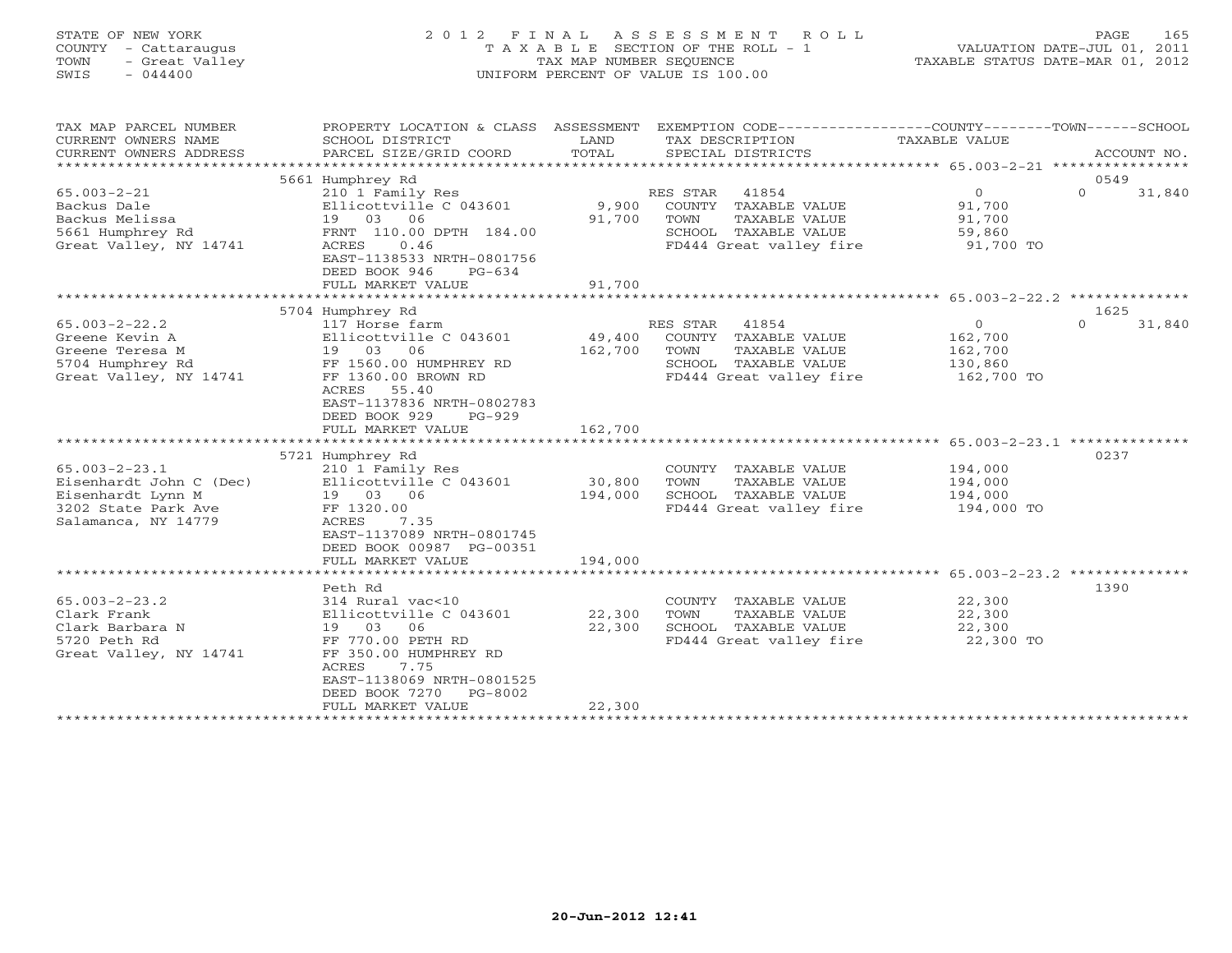### STATE OF NEW YORK 2 0 1 2 F I N A L A S S E S S M E N T R O L L PAGE 166 COUNTY - Cattaraugus T A X A B L E SECTION OF THE ROLL - 1 VALUATION DATE-JUL 01, 2011 TOWN - Great Valley TAX MAP NUMBER SEQUENCE TAXABLE STATUS DATE-MAR 01, 2012 SWIS - 044400 UNIFORM PERCENT OF VALUE IS 100.00UNIFORM PERCENT OF VALUE IS 100.00

| TAX MAP PARCEL NUMBER<br>CURRENT OWNERS NAME                                                            | PROPERTY LOCATION & CLASS ASSESSMENT EXEMPTION CODE----------------COUNTY-------TOWN------SCHOOL<br>SCHOOL DISTRICT<br>PARCEL SIZE/GRID COORD                       | LAND<br>TOTAL             | TAX DESCRIPTION                                                                                                                                | TAXABLE VALUE                                             |                  | ACCOUNT NO.        |
|---------------------------------------------------------------------------------------------------------|---------------------------------------------------------------------------------------------------------------------------------------------------------------------|---------------------------|------------------------------------------------------------------------------------------------------------------------------------------------|-----------------------------------------------------------|------------------|--------------------|
| CURRENT OWNERS ADDRESS                                                                                  |                                                                                                                                                                     |                           | SPECIAL DISTRICTS                                                                                                                              |                                                           |                  |                    |
|                                                                                                         | 5662 Peth Rd                                                                                                                                                        |                           |                                                                                                                                                |                                                           | 1973             |                    |
| $65.003 - 2 - 23.3$<br>Dunkleman Daniel A<br>Dunkleman Daniel A<br>Dunkleman Catherine M<br>PO Box 1598 | 210 1 Family Res<br>Ellicottville C 043601<br>ACRES<br>1.15<br>EAST-1138370 NRTH-0801647<br>Ellicottville, NY 14731 DEED BOOK 7270 PG-8002                          | 18,300<br>104,500         | RES STAR<br>41854<br>COUNTY TAXABLE VALUE<br>TAXABLE VALUE<br>TOWN<br>SCHOOL TAXABLE VALUE<br>FD444 Great valley fire 104,500 TO               | $0 \qquad \qquad$<br>104,500<br>104,500<br>72,660         | $\Omega$         | 31,840             |
|                                                                                                         | FULL MARKET VALUE                                                                                                                                                   | 104,500                   |                                                                                                                                                | ********** 65.003-2-23.4 **************                   |                  |                    |
| $65.003 - 2 - 23.4$<br>Schmick Robert<br>Schmick Nancy<br>5691 Humphrey Rd<br>Great Valley, NY 14741    | 5691 Humphrey Rd<br>210 1 Family Res<br>Ellicottville C 043601<br>19 03 06<br>FF 1320.00<br>ACRES<br>8.20<br>EAST-1137687 NRTH-0801838<br>DEED BOOK 8928<br>PG-9003 | 31,900<br>196,000         | COUNTY TAXABLE VALUE<br>TOWN<br>TAXABLE VALUE<br>SCHOOL TAXABLE VALUE<br>FD444 Great valley fire                                               | 196,000<br>196,000<br>196,000<br>196,000 TO               | 1984             |                    |
|                                                                                                         | FULL MARKET VALUE                                                                                                                                                   | 196,000                   |                                                                                                                                                |                                                           |                  |                    |
|                                                                                                         | 5720 Peth Rd                                                                                                                                                        |                           |                                                                                                                                                |                                                           | 0150             |                    |
| $65.003 - 2 - 24$<br>Clark Frank<br>Clark Barbara<br>5720 Peth Rd<br>Great Valley, NY 14741             | 210 1 Family Res<br>Ellicottville C 043601<br>19 03 06<br>FF 250.00<br>ACRES<br>1.12<br>EAST-1137693 NRTH-0801277<br>DEED BOOK 685<br>PG-305<br>FULL MARKET VALUE   | 18,300 SR STAR<br>158,000 | WVET C/T 41121<br>41834<br>158,000 COUNTY TAXABLE VALUE<br>TOWN<br>TAXABLE VALUE<br>SCHOOL TAXABLE VALUE<br>FD444 Great valley fire 158,000 TO | 12,000<br>$\overline{0}$<br>146,000<br>146,000<br>94,200  | 12,000<br>$\cap$ | $\Omega$<br>63,800 |
|                                                                                                         |                                                                                                                                                                     |                           |                                                                                                                                                |                                                           |                  |                    |
| $65.003 - 2 - 25.1$<br>Woodarek Barbara C<br>5758 Peth Rd<br>Great Valley, NY 14741                     | 5758 Peth Rd<br>210 1 Family Res<br>Ellicottville C 043601<br>27 03 06<br>FRNT 1150.00 DPTH<br>ACRES<br>8.70 BANK<br>017<br>EAST-1137047 NRTH-0801057               | 32,500<br>95,600          | RES STAR 41854<br>COUNTY TAXABLE VALUE<br>TOWN<br>TAXABLE VALUE<br>SCHOOL TAXABLE VALUE<br>FD444 Great valley fire                             | $\overline{0}$<br>95,600<br>95,600<br>63,760<br>95,600 TO | 0238<br>$\cap$   | 31,840             |
|                                                                                                         | DEED BOOK 00971 PG-00966<br>FULL MARKET VALUE<br>***************************<br>5775 Humphrey Rd                                                                    | 95,600                    |                                                                                                                                                |                                                           | 0718             |                    |
| $65.003 - 2 - 25.2$                                                                                     | 240 Rural res                                                                                                                                                       |                           | CW 15 VET/ 41161                                                                                                                               | 12,000                                                    | 12,000           | $\Omega$           |
| Clark Donald<br>Clark Mary<br>PO Box 13<br>Great Valley, NY 14741                                       | Ellicottville C 043601 48,600 SR STAR<br>27 03 06<br>ACRES 51.20<br>EAST-1135913 NRTH-0801457<br>DEED BOOK 1022<br>$PG-73$<br>FULL MARKET VALUE                     | 113,200<br>113,200        | 41834<br>COUNTY TAXABLE VALUE<br>TAXABLE VALUE<br>TOWN<br>SCHOOL TAXABLE VALUE<br>FD444 Great valley fire                                      | 0<br>101,200<br>101,200<br>49,400<br>113,200 TO           | $\Omega$         | 63,800             |
|                                                                                                         |                                                                                                                                                                     |                           |                                                                                                                                                |                                                           |                  |                    |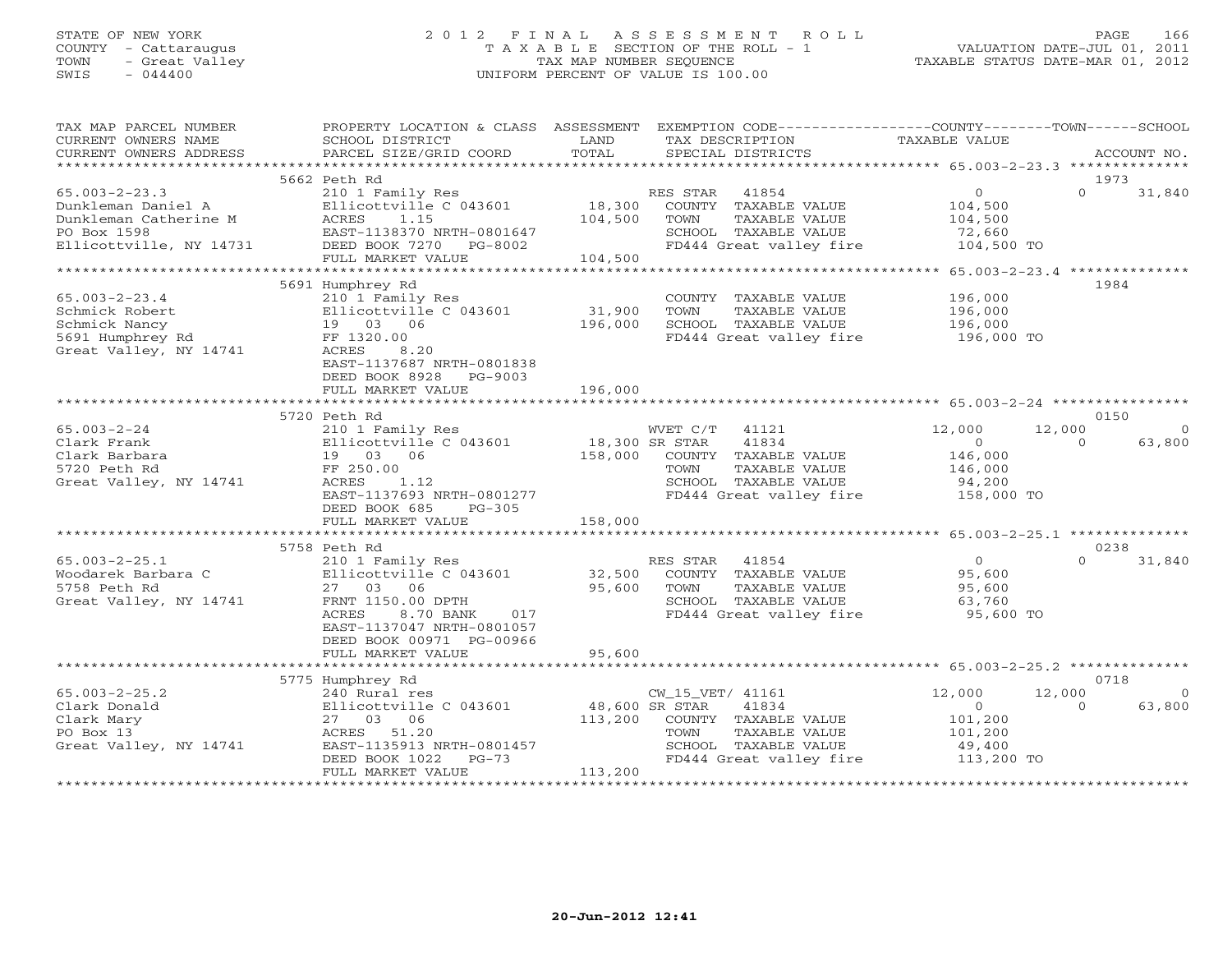#### STATE OF NEW YORK 2 0 1 2 F I N A L A S S E S S M E N T R O L L PAGE 167 COUNTY - Cattaraugus T A X A B L E SECTION OF THE ROLL - 1 VALUATION DATE-JUL 01, 2011 TOWN - Great Valley TAX MAP NUMBER SEQUENCE TAXABLE STATUS DATE-MAR 01, 2012 SWIS - 044400 UNIFORM PERCENT OF VALUE IS 100.00UNIFORM PERCENT OF VALUE IS 100.00

| TAX MAP PARCEL NUMBER<br>CURRENT OWNERS NAME<br>CURRENT OWNERS ADDRESS                                       | PROPERTY LOCATION & CLASS ASSESSMENT<br>SCHOOL DISTRICT<br>PARCEL SIZE/GRID COORD                                                                                                      | LAND<br>TOTAL                        | EXEMPTION CODE-----------------COUNTY-------TOWN------SCHOOL<br>TAX DESCRIPTION<br>SPECIAL DISTRICTS                                             | TAXABLE VALUE                                                              | ACCOUNT NO.                                    |
|--------------------------------------------------------------------------------------------------------------|----------------------------------------------------------------------------------------------------------------------------------------------------------------------------------------|--------------------------------------|--------------------------------------------------------------------------------------------------------------------------------------------------|----------------------------------------------------------------------------|------------------------------------------------|
| *********************                                                                                        |                                                                                                                                                                                        |                                      |                                                                                                                                                  |                                                                            |                                                |
| $65.003 - 2 - 25.3$<br>Kruszynski Daniel<br>Kruszynski Rebecca<br>5739 Humphrey Rd<br>Great Valley, NY 14741 | 5739 Humphrey Rd<br>210 1 Family Res<br>Ellicottville C 043601<br>27 03 06<br>FF 425.00<br>ACRES<br>8.40<br>EAST-1136730 NRTH-0801706<br>DEED BOOK 957<br>PG-1550<br>FULL MARKET VALUE | 32,100<br>93,000<br>93,000           | 41854<br>RES STAR<br>COUNTY TAXABLE VALUE<br>TAXABLE VALUE<br>TOWN<br>SCHOOL TAXABLE VALUE<br>FD444 Great valley fire                            | $\overline{0}$<br>93,000<br>93,000<br>61,160<br>93,000 TO                  | 1364<br>$\Omega$<br>31,840                     |
|                                                                                                              | 5754 Humphrey Rd                                                                                                                                                                       |                                      |                                                                                                                                                  | ********************* 65.003-2-26 *****************                        | 0741                                           |
| $65.003 - 2 - 26$<br>Richards Lawrence<br>5754 Humphrey Rd<br>Great Valley, NY 14741                         | 220 2 Family Res<br>Ellicottville C 043601<br>27 03 06<br>FF 260.00<br>ACRES<br>1.26 BANK<br>023<br>EAST-1136441 NRTH-0802370<br>DEED BOOK 925<br>$PG-889$<br>FULL MARKET VALUE        | 18,600 SR STAR<br>160,900<br>160,900 | CVET C/T<br>41131<br>41834<br>COUNTY TAXABLE VALUE<br>TOWN<br>TAXABLE VALUE<br>SCHOOL TAXABLE VALUE<br>FD444 Great valley fire                   | 20,000<br>20,000<br>$\Omega$<br>140,900<br>140,900<br>97,100<br>160,900 TO | 63,800<br>$\Omega$                             |
|                                                                                                              |                                                                                                                                                                                        |                                      |                                                                                                                                                  |                                                                            |                                                |
| $65.003 - 2 - 27$<br>McNamara Wilma<br>Morton Shirley A<br>5157 Us Rte 219<br>Great Valley, NY 14741         | 5746 Humphrey Rd<br>270 Mfg housing<br>Ellicottville C 043601<br>27 03 06<br>FF 220.00<br>ACRES<br>1.21<br>EAST-1136674 NRTH-0802346<br>DEED BOOK 916<br>PG-1157<br>FULL MARKET VALUE  | 18,500<br>47,400<br>47,400           | COUNTY TAXABLE VALUE<br>TOWN<br>TAXABLE VALUE<br>SCHOOL TAXABLE VALUE<br>FD444 Great valley fire                                                 | 47,400<br>47,400<br>47,400<br>47,400 TO                                    | 0568                                           |
|                                                                                                              |                                                                                                                                                                                        |                                      |                                                                                                                                                  |                                                                            |                                                |
| $65.003 - 2 - 28$<br>Janowicz Mary<br>Janowicz Paul (Dec)<br>5787 Peth Rd<br>Great Valley, NY 14741          | 5787 Peth Rd<br>210 1 Family Res<br>Ellicottville C 043601<br>27 03<br>06<br>FRNT 225.00 DPTH<br>ACRES<br>1.04<br>EAST-1136785 NRTH-0800601<br>DEED BOOK 613<br>$PG-262$               | 77,900                               | CVET C/T<br>41131<br>18,100 SR STAR<br>41834<br>COUNTY TAXABLE VALUE<br>TOWN<br>TAXABLE VALUE<br>SCHOOL TAXABLE VALUE<br>FD444 Great valley fire | 19,475<br>19,475<br>$\circ$<br>58,425<br>58,425<br>14,100<br>77,900 TO     | 0419<br>$\left( \right)$<br>63,800<br>$\Omega$ |
|                                                                                                              | FULL MARKET VALUE<br>*************************                                                                                                                                         | 77,900                               |                                                                                                                                                  |                                                                            |                                                |
| $65.003 - 2 - 29$<br>Ouinn Robert J Jr<br>5817 Peth Rd<br>Great Valley, NY 14741                             | 5817 Peth Rd<br>210 1 Family Res<br>Ellicottville C 043601<br>27 03 06<br>FRNT 230.00 DPTH 160.00<br>EAST-1136349 NRTH-0800417<br>DEED BOOK 2663<br>$PG-5005$<br>FULL MARKET VALUE     | 14,800<br>95,100<br>95,100           | COUNTY TAXABLE VALUE<br>TOWN<br>TAXABLE VALUE<br>SCHOOL TAXABLE VALUE<br>FD444 Great valley fire                                                 | 95,100<br>95,100<br>95,100<br>95,100 TO                                    | 0054                                           |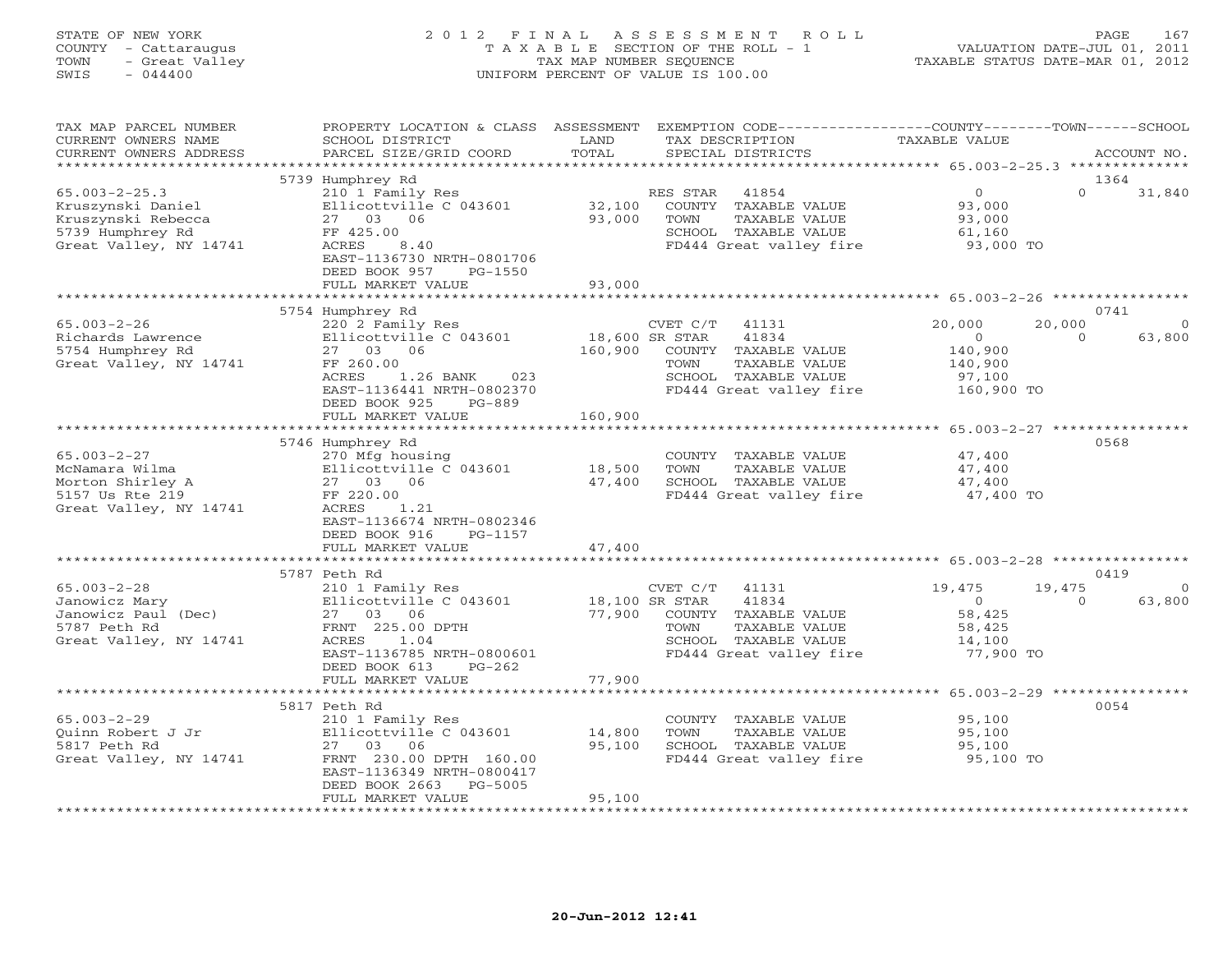### STATE OF NEW YORK 2 0 1 2 F I N A L A S S E S S M E N T R O L L PAGE 168 COUNTY - Cattaraugus T A X A B L E SECTION OF THE ROLL - 1 VALUATION DATE-JUL 01, 2011 TOWN - Great Valley TAX MAP NUMBER SEQUENCE TAXABLE STATUS DATE-MAR 01, 2012 SWIS - 044400 UNIFORM PERCENT OF VALUE IS 100.00

| TAX MAP PARCEL NUMBER<br>CURRENT OWNERS NAME<br>CURRENT OWNERS ADDRESS | PROPERTY LOCATION & CLASS ASSESSMENT<br>SCHOOL DISTRICT<br>PARCEL SIZE/GRID COORD | LAND<br>TOTAL | EXEMPTION CODE-----------------COUNTY-------TOWN------SCHOOL<br>TAX DESCRIPTION<br>SPECIAL DISTRICTS | TAXABLE VALUE  | ACCOUNT NO.        |
|------------------------------------------------------------------------|-----------------------------------------------------------------------------------|---------------|------------------------------------------------------------------------------------------------------|----------------|--------------------|
| *****************                                                      |                                                                                   |               |                                                                                                      |                |                    |
|                                                                        | 5831 Peth Rd                                                                      |               |                                                                                                      |                | 0174               |
| $65.003 - 2 - 30$                                                      | 210 1 Family Res                                                                  |               | WVET C/T<br>41121                                                                                    | 5,400          | 5,400              |
| Fisher Kenneth M                                                       | Ellicottville C 043601                                                            |               | 11,400 RES STAR<br>41854                                                                             | $\overline{O}$ | $\Omega$<br>31,840 |
| Fisher Patricia                                                        | 27 03 06                                                                          | 36,000        | COUNTY TAXABLE VALUE                                                                                 | 30,600         |                    |
| 5831 Peth Rd                                                           | FRNT 166.50 DPTH 155.00                                                           |               | TOWN<br>TAXABLE VALUE                                                                                | 30,600         |                    |
| Great Valley, NY 14741                                                 | EAST-1136164 NRTH-0800353                                                         |               | SCHOOL TAXABLE VALUE                                                                                 | 4,160          |                    |
|                                                                        | DEED BOOK 1013 PG-957                                                             | 36,000        | FD444 Great valley fire                                                                              | 36,000 TO      |                    |
|                                                                        | FULL MARKET VALUE                                                                 |               |                                                                                                      |                |                    |
|                                                                        | Peth Rd                                                                           |               |                                                                                                      |                | 0717               |
| $65.003 - 2 - 31$                                                      | 910 Priv forest                                                                   |               | COUNTY TAXABLE VALUE                                                                                 | 42,200         |                    |
| Northeast Timberlands Llc                                              | Ellicottville C 043601                                                            | 42,200        | TOWN<br>TAXABLE VALUE                                                                                | 42,200         |                    |
| Drawer 32                                                              | 27 03 06                                                                          | 42,200        | SCHOOL TAXABLE VALUE                                                                                 | 42,200         |                    |
|                                                                        | FF 270.00                                                                         |               | FD444 Great valley fire 42,200 TO                                                                    |                |                    |
| Coudersport, PA 16915                                                  | ACRES 17.08                                                                       |               |                                                                                                      |                |                    |
|                                                                        |                                                                                   |               |                                                                                                      |                |                    |
|                                                                        | EAST-1136493 NRTH-0800018                                                         |               |                                                                                                      |                |                    |
|                                                                        | DEED BOOK 1658 PG-4001<br>FULL MARKET VALUE                                       | 42,200        |                                                                                                      |                |                    |
|                                                                        |                                                                                   |               |                                                                                                      |                |                    |
|                                                                        | 5851 Peth Rd                                                                      |               |                                                                                                      |                | 0746               |
| $65.003 - 2 - 32$                                                      | 281 Multiple res                                                                  |               | 41834<br>SR STAR                                                                                     | $\overline{0}$ | $\Omega$<br>63,800 |
| Ramsten Donald F                                                       | Ellicottville C 043601                                                            | 20,600        | COUNTY TAXABLE VALUE                                                                                 | 193,700        |                    |
| Ramsten Nancy A                                                        | 27 03 06                                                                          | 193,700       | TOWN<br>TAXABLE VALUE                                                                                | 193,700        |                    |
| 5851 Peth Rd                                                           | FF 420.00                                                                         |               | SCHOOL TAXABLE VALUE                                                                                 | 129,900        |                    |
| Great Valley, NY 14741                                                 | 2.17<br>ACRES                                                                     |               | FD444 Great valley fire                                                                              | 193,700 TO     |                    |
|                                                                        | EAST-1135923 NRTH-0800181                                                         |               |                                                                                                      |                |                    |
|                                                                        | DEED BOOK 3888 PG-8001                                                            |               |                                                                                                      |                |                    |
|                                                                        | FULL MARKET VALUE                                                                 | 193,700       |                                                                                                      |                |                    |
|                                                                        | ***********************                                                           |               |                                                                                                      |                |                    |
|                                                                        | 5921 Peth Rd                                                                      |               |                                                                                                      |                | 0942               |
| $65.003 - 2 - 33$                                                      | 120 Field crops                                                                   |               | SR STAR<br>41834                                                                                     | $\Omega$       | $\Omega$<br>63,800 |
| Winship Cheryll                                                        | Ellicottville C 043601                                                            | 38,200        | COUNTY TAXABLE VALUE                                                                                 | 113,400        |                    |
| 5921 Peth Rd                                                           | 27 03 06                                                                          | 113,400       | TAXABLE VALUE<br>TOWN                                                                                | 113,400        |                    |
| Great Valley, NY 14741                                                 | FRNT 1460.00 DPTH                                                                 |               | SCHOOL TAXABLE VALUE                                                                                 | 49,600         |                    |
|                                                                        | ACRES 13.05                                                                       |               | FD444 Great valley fire                                                                              | 113,400 TO     |                    |
|                                                                        | EAST-1135368 NRTH-0799802                                                         |               |                                                                                                      |                |                    |
|                                                                        | DEED BOOK 954<br>PG-621                                                           |               |                                                                                                      |                |                    |
|                                                                        | FULL MARKET VALUE                                                                 | 113,400       |                                                                                                      |                |                    |
|                                                                        |                                                                                   |               |                                                                                                      |                |                    |
|                                                                        | 5890 Peth Rd                                                                      |               |                                                                                                      |                | 0891               |
| $65.003 - 2 - 34$                                                      | 210 1 Family Res                                                                  |               | RES STAR<br>41854                                                                                    | $\overline{O}$ | $\Omega$<br>31,840 |
| Brady Marion E (Lu)                                                    | Ellicottville C 043601                                                            | 18,600        | COUNTY TAXABLE VALUE                                                                                 | 106,800        |                    |
| Curtis David A                                                         | 27 03 06                                                                          | 106,800       | TOWN<br>TAXABLE VALUE                                                                                | 106,800        |                    |
| 5980 Peth Rd                                                           | FRNT 220.00 DPTH                                                                  |               | SCHOOL TAXABLE VALUE                                                                                 | 74,960         |                    |
| Great Valley, NY 14741                                                 | ACRES<br>1.29                                                                     |               | FD444 Great valley fire                                                                              | 106,800 TO     |                    |
|                                                                        | EAST-1135365 NRTH-0800262                                                         |               |                                                                                                      |                |                    |
|                                                                        | DEED BOOK 5601<br>PG-4001                                                         |               |                                                                                                      |                |                    |
|                                                                        | FULL MARKET VALUE                                                                 | 106,800       |                                                                                                      |                |                    |
|                                                                        |                                                                                   |               |                                                                                                      |                |                    |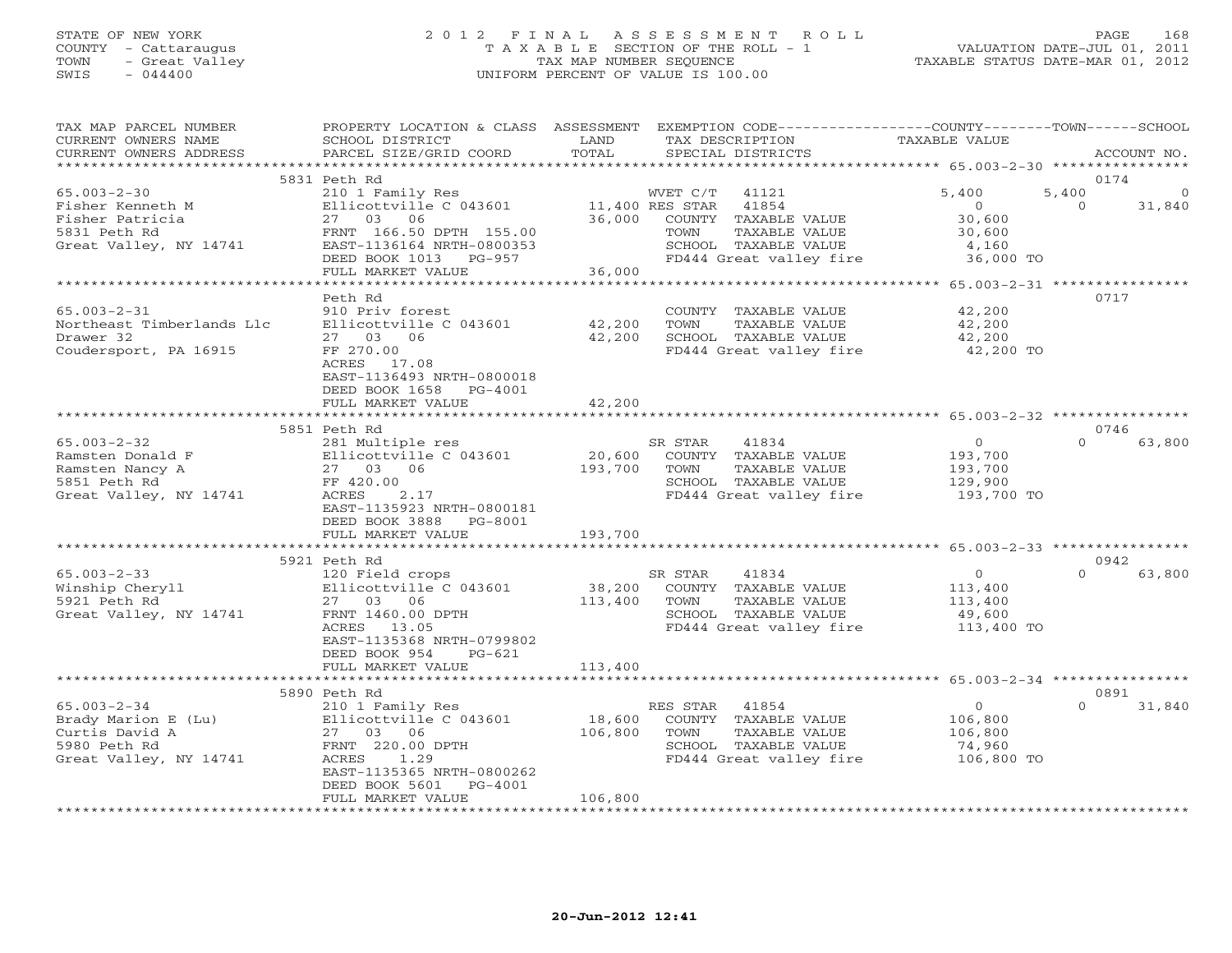# STATE OF NEW YORK 2 0 1 2 F I N A L A S S E S S M E N T R O L L PAGE 169 COUNTY - Cattaraugus T A X A B L E SECTION OF THE ROLL - 1 VALUATION DATE-JUL 01, 2011 TOWN - Great Valley TAX MAP NUMBER SEQUENCE TAXABLE STATUS DATE-MAR 01, 2012 SWIS - 044400 UNIFORM PERCENT OF VALUE IS 100.00

| TAX MAP PARCEL NUMBER<br>CURRENT OWNERS NAME<br>CURRENT OWNERS ADDRESS                                              | PROPERTY LOCATION & CLASS ASSESSMENT<br>SCHOOL DISTRICT<br>PARCEL SIZE/GRID COORD                                                                                           | LAND<br>TOTAL               | EXEMPTION CODE-----------------COUNTY-------TOWN------SCHOOL<br>TAX DESCRIPTION<br>SPECIAL DISTRICTS                  | TAXABLE VALUE                                           | ACCOUNT NO.                             |
|---------------------------------------------------------------------------------------------------------------------|-----------------------------------------------------------------------------------------------------------------------------------------------------------------------------|-----------------------------|-----------------------------------------------------------------------------------------------------------------------|---------------------------------------------------------|-----------------------------------------|
|                                                                                                                     |                                                                                                                                                                             |                             |                                                                                                                       |                                                         |                                         |
|                                                                                                                     | 5934 Peth Rd                                                                                                                                                                |                             |                                                                                                                       |                                                         | 0683                                    |
| $65.003 - 2 - 35.1$<br>Oyer Patrick J<br>5934 Peth Rd<br>Great Valley, NY 14741                                     | 240 Rural res<br>Ellicottville C 043601<br>06<br>27 03<br>ACRES 10.00<br>EAST-1135196 NRTH-0800252                                                                          | 225,300                     | CW_15_VET/ 41161<br>48,300 RES STAR<br>41854<br>COUNTY TAXABLE VALUE<br>TAXABLE VALUE<br>TOWN<br>SCHOOL TAXABLE VALUE | 12,000<br>$\circ$<br>213,300<br>213,300<br>193,460      | 12,000<br>$\circ$<br>$\Omega$<br>31,840 |
|                                                                                                                     | DEED BOOK 13679 PG-2002                                                                                                                                                     |                             | FD444 Great valley fire                                                                                               | 225,300 TO                                              |                                         |
|                                                                                                                     | FULL MARKET VALUE<br>****************************                                                                                                                           | 225,300<br>**************** |                                                                                                                       | ********** 65.003-2-35.2 **************                 |                                         |
|                                                                                                                     | 5912 Peth Rd                                                                                                                                                                |                             |                                                                                                                       |                                                         | 2011                                    |
| $65.003 - 2 - 35.2$<br>Carney John M<br>PO Box 281<br>Great Valley, NY 14741                                        | 314 Rural vac<10<br>Ellicottville C 043601<br>27 03 06<br>1.90<br>ACRES<br>EAST-1135196 NRTH-0800252                                                                        | 20,000<br>20,000            | COUNTY TAXABLE VALUE<br>TOWN<br>TAXABLE VALUE<br>SCHOOL TAXABLE VALUE<br>FD444 Great valley fire                      | 20,000<br>20,000<br>20,000<br>20,000 TO                 |                                         |
|                                                                                                                     | DEED BOOK 13848 PG-3001                                                                                                                                                     |                             |                                                                                                                       |                                                         |                                         |
|                                                                                                                     | FULL MARKET VALUE                                                                                                                                                           | 20,000                      | ******************************* 65.003-2-35.3 **                                                                      |                                                         |                                         |
|                                                                                                                     | Peth Rd                                                                                                                                                                     |                             |                                                                                                                       |                                                         | 2014                                    |
| $65.003 - 2 - 35.3$<br>Dunne Steven<br>Dunne Lori<br>4147 Scott Hollow Rd<br>Salamanca, NY 14779                    | 322 Rural vac>10<br>Ellicottville C 043601<br>$27 - 3 - 6$<br>ACRES<br>39.25<br>EAST-1137816 NRTH-0801359<br>DEED BOOK 13679 PG-2001<br>FULL MARKET VALUE                   | 46,400<br>46,400<br>46,400  | COUNTY TAXABLE VALUE<br>TOWN<br>TAXABLE VALUE<br>SCHOOL TAXABLE VALUE<br>FD444 Great valley fire                      | 46,400<br>46,400<br>46,400<br>46,400 TO                 |                                         |
|                                                                                                                     |                                                                                                                                                                             |                             |                                                                                                                       |                                                         |                                         |
|                                                                                                                     | 5836 Humphrey Rd                                                                                                                                                            |                             |                                                                                                                       |                                                         | 0890                                    |
| $65.003 - 2 - 36.1$<br>Fitzpatrick James M<br>Fitzpatrick Gay<br>PO Box 116<br>Great Valley, NY 14741               | 240 Rural res<br>Ellicottville C 043601<br>27 03 06<br>FF 1440.00<br>ACRES 19.95<br>EAST-1134773 NRTH-0802923<br>DEED BOOK 870<br>$PG-64$                                   | 37,800<br>296,400           | RES STAR<br>41854<br>COUNTY TAXABLE VALUE<br>TOWN<br>TAXABLE VALUE<br>SCHOOL TAXABLE VALUE<br>FD444 Great valley fire | $\Omega$<br>296,400<br>296,400<br>264,560<br>296,400 TO | $\Omega$<br>31,840                      |
|                                                                                                                     | FULL MARKET VALUE                                                                                                                                                           | 296,400                     |                                                                                                                       |                                                         |                                         |
| *************************                                                                                           |                                                                                                                                                                             |                             |                                                                                                                       |                                                         |                                         |
| $65.003 - 2 - 36.2$<br>Gernatt Asphalt Products In<br>Nannen James R<br>13870 Taylor Hollow Rd<br>Collins, NY 14034 | Humphrey Rd (Off)<br>120 Field crops<br>Ellicottville C 043601<br>27 03 06<br>20.05<br>ACRES<br>EAST-1133480 NRTH-0802948<br>DEED BOOK 1027<br>PG-1088<br>FULL MARKET VALUE | 49,900<br>49,900<br>49,900  | COUNTY TAXABLE VALUE<br>TOWN<br>TAXABLE VALUE<br>SCHOOL TAXABLE VALUE<br>FD444 Great valley fire                      | 49,900<br>49,900<br>49,900<br>49,900 TO                 | 1205                                    |
|                                                                                                                     |                                                                                                                                                                             |                             |                                                                                                                       |                                                         |                                         |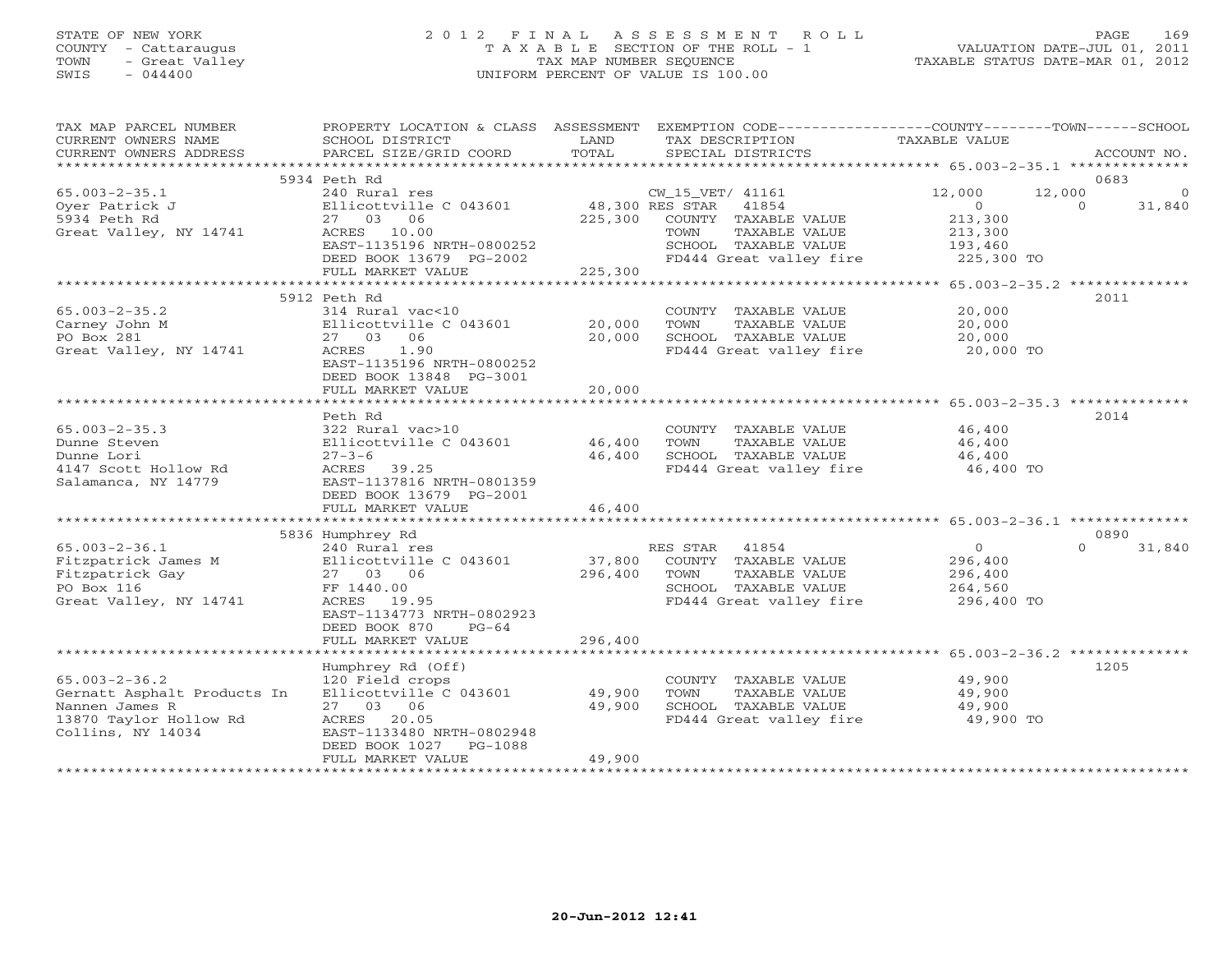| STATE OF NEW YORK<br>COUNTY - Cattaraugus<br>- Great Valley<br>TOWN<br>SWIS<br>$-044400$                   | 2012 FINAL                                                                                                                                                                                                                                                | TAX MAP NUMBER SEQUENCE      | A S S E S S M E N T<br>R O L L<br>T A X A B L E SECTION OF THE ROLL - 1<br>UNIFORM PERCENT OF VALUE IS 100.00                                                          | TAXABLE STATUS DATE-MAR 01, 2012                                       | 170<br>PAGE<br>VALUATION DATE-JUL 01, 2011     |
|------------------------------------------------------------------------------------------------------------|-----------------------------------------------------------------------------------------------------------------------------------------------------------------------------------------------------------------------------------------------------------|------------------------------|------------------------------------------------------------------------------------------------------------------------------------------------------------------------|------------------------------------------------------------------------|------------------------------------------------|
| TAX MAP PARCEL NUMBER<br>CURRENT OWNERS NAME<br>CURRENT OWNERS ADDRESS<br>**********************           | PROPERTY LOCATION & CLASS ASSESSMENT<br>SCHOOL DISTRICT<br>PARCEL SIZE/GRID COORD<br>***********************                                                                                                                                              | LAND<br>TOTAL<br>**********  | EXEMPTION CODE-----------------COUNTY-------TOWN------SCHOOL<br>TAX DESCRIPTION<br>SPECIAL DISTRICTS<br>********************************* 65.003-2-36.3 ************** | TAXABLE VALUE                                                          | ACCOUNT NO.                                    |
| $65.003 - 2 - 36.3$<br>Musall Gerald C<br>5798 Humphrey Rd Box 9A<br>Great Valley, NY 14741                | 5792 Humphrey Rd<br>210 1 Family Res<br>Ellicottville C 043601<br>27 03 06<br>FF 208.00<br>5.45<br>ACRES<br>EAST-1135489 NRTH-0802886<br>DEED BOOK 822<br>$PG-19$                                                                                         | 27,800<br>98,200             | COUNTY TAXABLE VALUE<br>TOWN<br>TAXABLE VALUE<br>SCHOOL TAXABLE VALUE<br>FD444 Great valley fire                                                                       | 98,200<br>98,200<br>98,200<br>98,200 TO                                | 1210                                           |
|                                                                                                            | FULL MARKET VALUE<br>**************************                                                                                                                                                                                                           | 98,200                       |                                                                                                                                                                        |                                                                        |                                                |
| $65.003 - 2 - 36.4$<br>Musall Gerald C<br>5798 Humphrey Rd Box 9A<br>Great Valley, NY 14741                | 5798 Humphrey Rd<br>210 1 Family Res<br>Ellicottville C 043601<br>27 03 06<br>FF 165.00<br>ACRES<br>4.30<br>EAST-1135306 NRTH-0802897<br>DEED BOOK 830<br>$PG-408$                                                                                        | 25,300<br>268,800            | RES STAR<br>41854<br>COUNTY TAXABLE VALUE<br>TOWN<br>TAXABLE VALUE<br>SCHOOL TAXABLE VALUE<br>FD444 Great valley fire                                                  | $\mathbf{O}$<br>268,800<br>268,800<br>236,960<br>268,800 TO            | 1225<br>$\Omega$<br>31,840                     |
|                                                                                                            | FULL MARKET VALUE                                                                                                                                                                                                                                         | 268,800                      |                                                                                                                                                                        | ******* 65.003-2-36.5 *********                                        |                                                |
| $65.003 - 2 - 36.5$<br>Fitzpatrick James M<br>5850 Humphrey Rd<br>Great Valley, NY 14741                   | Humphrey Rd<br>311 Res vac land<br>Ellicottville C 043601<br>27 03 06<br>FF 1100.00<br>5.35<br>ACRES<br>EAST-1134075 NRTH-0802767<br>DEED BOOK 1020<br>PG-301<br>FULL MARKET VALUE                                                                        | 27,600<br>27,600<br>27,600   | COUNTY TAXABLE VALUE<br>TAXABLE VALUE<br>TOWN<br>SCHOOL TAXABLE VALUE<br>FD444 Great valley fire                                                                       | 27,600<br>27,600<br>27,600<br>27,600 TO                                | 1366                                           |
|                                                                                                            |                                                                                                                                                                                                                                                           | *************                | ******************************* 65.003-2-36.6 **************                                                                                                           |                                                                        |                                                |
| $65.003 - 2 - 36.6$<br>Beeles Marvin L<br>Beeles Mary L<br>PO Box 152<br>Great Valley, NY 14741            | 5858 Humphrey Rd<br>210 1 Family Res<br>Ellicottville C 043601<br>27 03 06<br>FRNT 395.00 DPTH<br>ACRES<br>2.85<br>EAST-1134202 NRTH-0803282<br>DEED BOOK 9887<br>PG-5001                                                                                 | 22,100 SR STAR<br>100,000    | AGED C/T/S 41800<br>41834<br>COUNTY TAXABLE VALUE<br>TOWN<br>TAXABLE VALUE<br>SCHOOL TAXABLE VALUE<br>FD444 Great valley fire                                          | 40,000<br>$\Omega$<br>60,000<br>60,000<br>$\overline{0}$<br>100,000 TO | 1367<br>40,000<br>40,000<br>60,000<br>$\Omega$ |
|                                                                                                            | FULL MARKET VALUE<br>4813 Brown Rd                                                                                                                                                                                                                        | 100,000                      |                                                                                                                                                                        |                                                                        | 65.003-2-37 ***************<br>0293            |
| $65.003 - 2 - 37$<br>Dennison Darwin<br>229 Sea Gull In<br>Wilmington, NC 28409<br>*********************** | 260 Seasonal res<br>Ellicottville C 043601<br>27/28<br>03<br>06<br>FF 1850.00 BROWN RD<br>FF 763.33 HUMPHREY RD<br>ACRES 103.15<br>EAST-1136117 NRTH-0803836<br>DEED BOOK 873<br>$PG-890$<br>FULL MARKET VALUE<br>* * * * * * * * * * * * * * * * * * * * | 43,800<br>155,500<br>155,500 | COUNTY TAXABLE VALUE<br>TOWN<br>TAXABLE VALUE<br>SCHOOL TAXABLE VALUE<br>FD444 Great valley fire                                                                       | 155,500<br>155,500<br>155,500<br>155,500 TO                            |                                                |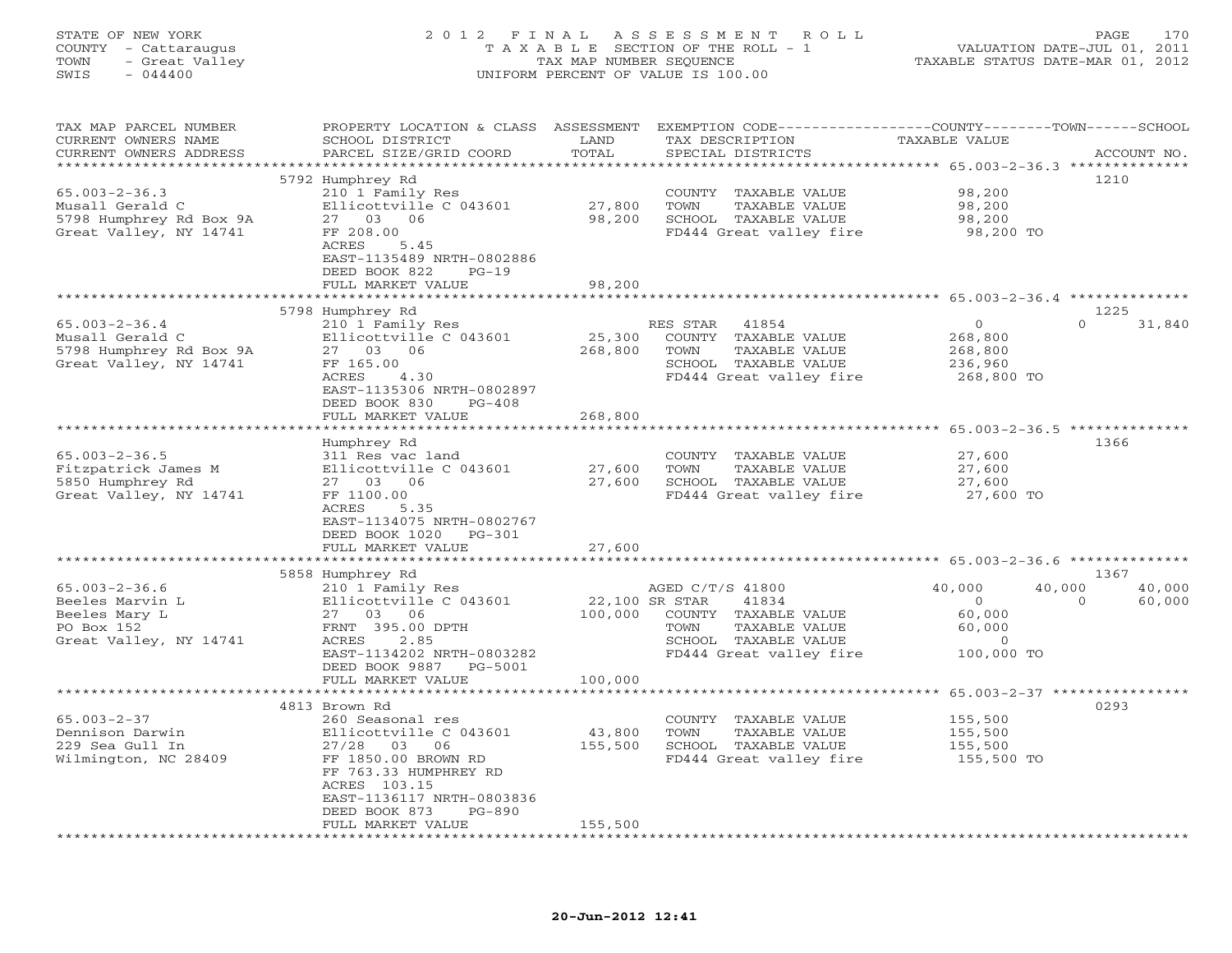### STATE OF NEW YORK 2 0 1 2 F I N A L A S S E S S M E N T R O L L PAGE 171 COUNTY - Cattaraugus T A X A B L E SECTION OF THE ROLL - 1 VALUATION DATE-JUL 01, 2011 TOWN - Great Valley TAX MAP NUMBER SEQUENCE TAXABLE STATUS DATE-MAR 01, 2012 SWIS - 044400 UNIFORM PERCENT OF VALUE IS 100.00UNIFORM PERCENT OF VALUE IS 100.00

| TAX MAP PARCEL NUMBER<br>CURRENT OWNERS NAME<br>CURRENT OWNERS ADDRESS                            | PROPERTY LOCATION & CLASS ASSESSMENT<br>SCHOOL DISTRICT<br>PARCEL SIZE/GRID COORD                                                                                                    | LAND<br>TOTAL                | EXEMPTION CODE-----------------COUNTY-------TOWN------SCHOOL<br>TAX DESCRIPTION<br>SPECIAL DISTRICTS                                              | TAXABLE VALUE                                                 | ACCOUNT NO.                             |
|---------------------------------------------------------------------------------------------------|--------------------------------------------------------------------------------------------------------------------------------------------------------------------------------------|------------------------------|---------------------------------------------------------------------------------------------------------------------------------------------------|---------------------------------------------------------------|-----------------------------------------|
|                                                                                                   | * * * * * * * * * * * * * * * * *                                                                                                                                                    | ************                 | *********************************** 65.003–2–38 ****************                                                                                  |                                                               |                                         |
| $65.003 - 2 - 38$<br>Adams William D<br>Adams Cynthia<br>56 Vulcan St<br>Buffalo, NY 14207        | Humphrey Rd (Off)<br>322 Rural vac>10<br>Ellicottville C 043601<br>28 03 06<br>ACRES 30.00<br>EAST-1134803 NRTH-0804334<br>DEED BOOK 1020<br>PG-534                                  | 39,300<br>39,300             | COUNTY TAXABLE VALUE<br>TOWN<br>TAXABLE VALUE<br>SCHOOL TAXABLE VALUE<br>FD444 Great valley fire                                                  | 39,300<br>39,300<br>39,300<br>39,300 TO                       | 0410                                    |
|                                                                                                   | FULL MARKET VALUE                                                                                                                                                                    | 39,300                       |                                                                                                                                                   |                                                               |                                         |
|                                                                                                   |                                                                                                                                                                                      |                              |                                                                                                                                                   |                                                               |                                         |
|                                                                                                   | 5894 Humphrey Rd                                                                                                                                                                     |                              |                                                                                                                                                   |                                                               | 0236                                    |
| $65.003 - 2 - 39.1$<br>Dunkleman James<br>PO Box 114<br>Great Valley, NY 14741                    | 210 1 Family Res<br>Ellicottville C 043601<br>28 03 06<br>FF 400.00<br>ACRES<br>3.80<br>EAST-1134220 NRTH-0804071<br>DEED BOOK 10954 PG-6001                                         | 20,600<br>120,000            | RES STAR 41854<br>COUNTY TAXABLE VALUE<br>TAXABLE VALUE<br>TOWN<br>SCHOOL TAXABLE VALUE<br>FD444 Great valley fire                                | $\circ$<br>120,000<br>120,000<br>88,160<br>120,000 TO         | $\Omega$<br>31,840                      |
|                                                                                                   | FULL MARKET VALUE                                                                                                                                                                    | 120,000                      |                                                                                                                                                   |                                                               |                                         |
|                                                                                                   |                                                                                                                                                                                      |                              |                                                                                                                                                   |                                                               |                                         |
|                                                                                                   | 5878 Humphrey Rd                                                                                                                                                                     |                              |                                                                                                                                                   |                                                               | 1697                                    |
| $65.003 - 2 - 39.2$<br>Emke James R<br>Emke Victoria J<br>PO Box 124<br>Great Valley, NY 14741    | 210 1 Family Res<br>Ellicottville C 043601<br>28 03 06<br>FF 400.00<br>ACRES<br>3.75 BANK<br>012<br>EAST-1134214 NRTH-0803638                                                        | 111,100                      | 41131<br>CVET C/T<br>24,100 RES STAR<br>41854<br>COUNTY TAXABLE VALUE<br>TAXABLE VALUE<br>TOWN<br>SCHOOL TAXABLE VALUE<br>FD444 Great valley fire | 20,000<br>$\circ$<br>91,100<br>91,100<br>79,260<br>111,100 TO | 20,000<br>$\circ$<br>31,840<br>$\Omega$ |
|                                                                                                   | DEED BOOK 1018 PG-327<br>FULL MARKET VALUE                                                                                                                                           | 111,100                      |                                                                                                                                                   |                                                               |                                         |
|                                                                                                   |                                                                                                                                                                                      |                              |                                                                                                                                                   |                                                               |                                         |
|                                                                                                   | 5908 Humphrey Rd                                                                                                                                                                     |                              |                                                                                                                                                   |                                                               | 0405                                    |
| $65.003 - 2 - 40$<br>Wyatt Pamela M<br>5908 Humphrey Rd<br>Great Valley, NY 14741                 | 210 1 Family Res<br>Ellicottville C 043601<br>28 03 06<br>FF 960.00<br>ACRES<br>6.95<br>EAST-1134260 NRTH-0804694<br>DEED BOOK 1016<br>$PG-102$<br>FULL MARKET VALUE                 | 30,200<br>122,200<br>122,200 | RES STAR<br>41854<br>COUNTY TAXABLE VALUE<br>TAXABLE VALUE<br>TOWN<br>SCHOOL TAXABLE VALUE<br>FD444 Great valley fire                             | $\circ$<br>122,200<br>122,200<br>90,360<br>122,200 TO         | $\Omega$<br>31,840                      |
|                                                                                                   |                                                                                                                                                                                      |                              |                                                                                                                                                   |                                                               |                                         |
| $65.003 - 2 - 41$<br>Freaney James<br>Freaney Christine<br>6370 Peth Rd<br>Great Valley, NY 14741 | 5950 Humphrey Rd<br>311 Res vac land<br>Ellicottville C 043601<br>28 03 06<br>FRNT 165.00 DPTH<br>83.00<br>0.31<br>ACRES<br>EAST-1134225 NRTH-0805563<br>DEED BOOK 3454<br>$PG-4012$ | 2,400<br>2,400               | COUNTY TAXABLE VALUE<br>TOWN<br>TAXABLE VALUE<br>SCHOOL TAXABLE VALUE<br>FD444 Great valley fire                                                  | 2,400<br>2,400<br>2,400<br>2,400 TO                           | 0156                                    |
|                                                                                                   | FULL MARKET VALUE                                                                                                                                                                    | 2,400                        |                                                                                                                                                   |                                                               |                                         |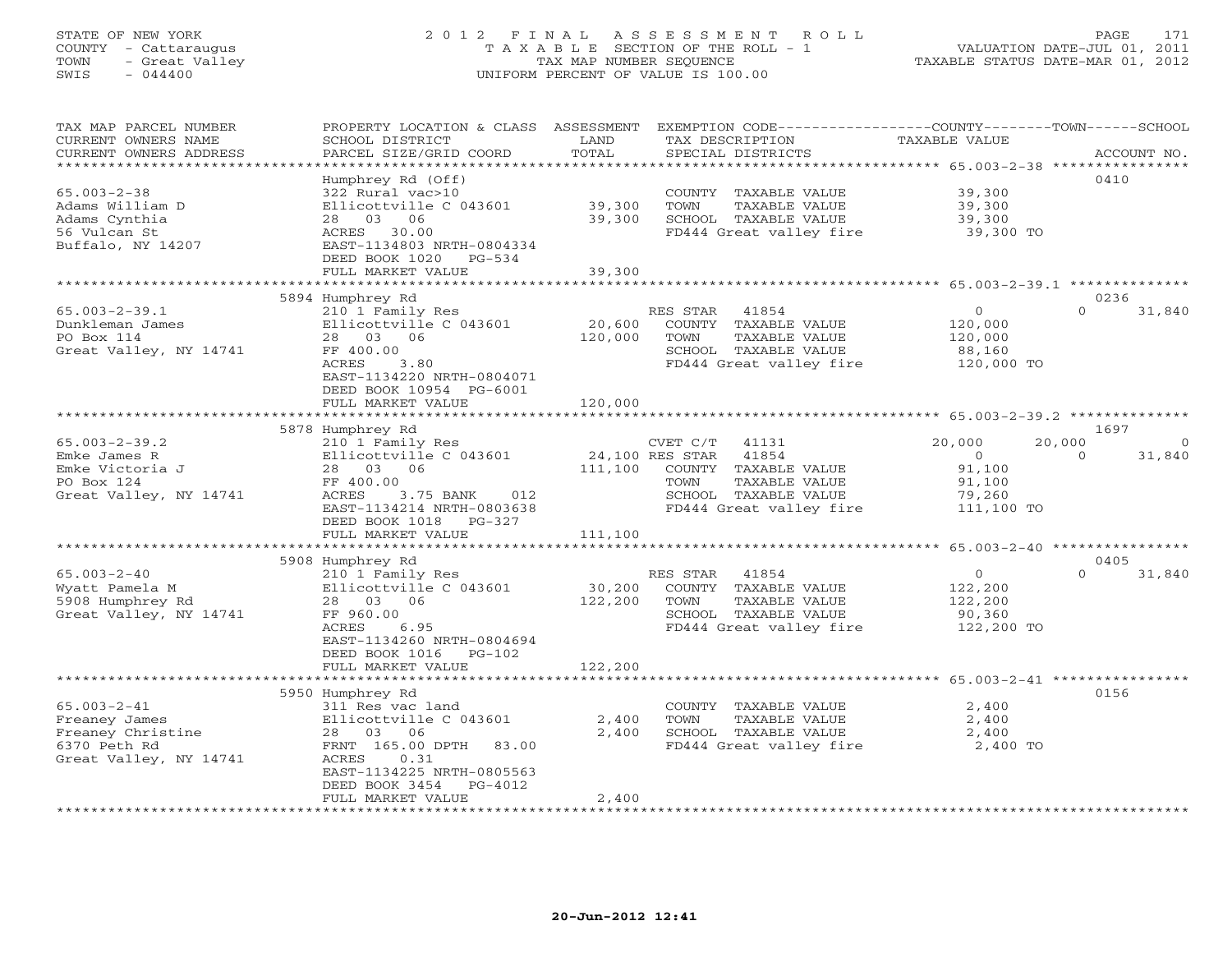#### STATE OF NEW YORK 2 0 1 2 F I N A L A S S E S S M E N T R O L L PAGE 172COUNTY - Cattaraugus T A X A B L E SECTION OF THE ROLL - 1 VALUATION DATE-JUL 01, 2011 TOWN - Great Valley (TAX MAP NUMBER SEQUENCE ) TAXABLE STATUS DATE-MAR 01, 2012<br>SWIS - 044400 - 044400 (TALLE IS 100.00) SWIS - 044400 UNIFORM PERCENT OF VALUE IS 100.00

VALUATION DATE-JUL 01, 2011

| TAX MAP PARCEL NUMBER<br>CURRENT OWNERS NAME<br>CURRENT OWNERS ADDRESS<br>*********************** | PROPERTY LOCATION & CLASS ASSESSMENT<br>SCHOOL DISTRICT<br>PARCEL SIZE/GRID COORD | LAND<br>TOTAL | EXEMPTION CODE-----------------COUNTY-------TOWN------SCHOOL<br>TAX DESCRIPTION<br>SPECIAL DISTRICTS | TAXABLE VALUE  | ACCOUNT NO.        |
|---------------------------------------------------------------------------------------------------|-----------------------------------------------------------------------------------|---------------|------------------------------------------------------------------------------------------------------|----------------|--------------------|
|                                                                                                   | 5958 Humphrey Rd                                                                  |               |                                                                                                      |                | 0795               |
| $65.003 - 2 - 42$                                                                                 | 210 1 Family Res                                                                  |               | 41854<br>RES STAR                                                                                    | $\Omega$       | $\Omega$<br>31,840 |
| Kline Casey                                                                                       | Ellicottville C 043601                                                            | 23,700        | COUNTY TAXABLE VALUE                                                                                 | 74,800         |                    |
| Button Brian                                                                                      | 28 03 06                                                                          | 74,800        | TAXABLE VALUE<br>TOWN                                                                                | 74,800         |                    |
| 5958 Humphrey Rd                                                                                  | FF 663.77                                                                         |               | SCHOOL TAXABLE VALUE                                                                                 | 42,960         |                    |
| Great Valley, NY 14741                                                                            | 3.61<br>ACRES<br>EAST-1134254 NRTH-0805723<br>DEED BOOK 7518<br>PG-2001           |               | FD444 Great valley fire                                                                              | 74,800 TO      |                    |
|                                                                                                   | FULL MARKET VALUE                                                                 | 74,800        |                                                                                                      |                |                    |
|                                                                                                   |                                                                                   |               |                                                                                                      |                |                    |
|                                                                                                   | Humphrey Rd                                                                       |               |                                                                                                      |                | 0072               |
| $65.003 - 2 - 43$                                                                                 | 311 Res vac land                                                                  |               | COUNTY TAXABLE VALUE                                                                                 | 1,000          |                    |
| Andrews Diana                                                                                     | Ellicottville C 043601                                                            | 1,000         | TAXABLE VALUE<br>TOWN                                                                                | 1,000          |                    |
| Cuozzo Darla                                                                                      | 28 03 06                                                                          | 1,000         | SCHOOL TAXABLE VALUE                                                                                 | 1,000          |                    |
| 10758 Nc Hwy 306 S                                                                                | FRNT 150.00 DPTH 127.00                                                           |               | FD444 Great valley fire                                                                              | 1,000 TO       |                    |
| Aurora, NC 27806                                                                                  | 0.44<br>ACRES                                                                     |               |                                                                                                      |                |                    |
|                                                                                                   | EAST-1134205 NRTH-0805710                                                         |               |                                                                                                      |                |                    |
|                                                                                                   | DEED BOOK 936<br>$PG-244$                                                         |               |                                                                                                      |                |                    |
|                                                                                                   | FULL MARKET VALUE                                                                 | 1,000         |                                                                                                      |                |                    |
|                                                                                                   | 5980 Humphrey Rd                                                                  |               |                                                                                                      |                | 0027               |
| $65.003 - 2 - 44$                                                                                 | 281 Multiple res                                                                  |               | RES STAR<br>41854                                                                                    | $\overline{0}$ | $\Omega$<br>31,840 |
| Peplinski Randy M                                                                                 | Ellicottville C 043601                                                            | 41,900        | COUNTY TAXABLE VALUE                                                                                 | 145,300        |                    |
| PO Box 131                                                                                        | 28 03 06                                                                          | 145,300       | TOWN<br>TAXABLE VALUE                                                                                | 145,300        |                    |
| Great Valley, NY 14741                                                                            | TRL 800 84                                                                        |               | SCHOOL TAXABLE VALUE                                                                                 | 113,460        |                    |
|                                                                                                   | L/U G BAKER & F PEPLINSKI                                                         |               | FD444 Great valley fire                                                                              | 145,300 TO     |                    |
|                                                                                                   | 4.69 BANK<br>ACRES<br>023                                                         |               |                                                                                                      |                |                    |
|                                                                                                   |                                                                                   |               |                                                                                                      |                |                    |
|                                                                                                   |                                                                                   |               |                                                                                                      |                |                    |
|                                                                                                   | EAST-1134307 NRTH-0806226                                                         |               |                                                                                                      |                |                    |
|                                                                                                   | DEED BOOK 1662 PG-3001                                                            |               |                                                                                                      |                |                    |
|                                                                                                   | FULL MARKET VALUE                                                                 | 145,300       |                                                                                                      |                |                    |
|                                                                                                   |                                                                                   |               |                                                                                                      |                |                    |
|                                                                                                   | 4959 Flint Rd                                                                     |               |                                                                                                      |                | 0277               |
| $65.004 - 1 - 1$                                                                                  | 260 Seasonal res                                                                  |               | COUNTY TAXABLE VALUE                                                                                 | 55,000         |                    |
| Kowalski Arthur                                                                                   | Ellicottville C 043601                                                            | 19,200        | TOWN<br>TAXABLE VALUE                                                                                | 55,000         |                    |
| Pietrusik Michael J Etal                                                                          | 12 03 06                                                                          | 55,000        | SCHOOL TAXABLE VALUE                                                                                 | 55,000         |                    |
| 119 Highview Ct<br>Blasdell, NY 14219                                                             | FLINT HOLLOW LODGE<br>FF 450.00                                                   |               | FD444 Great valley fire                                                                              | 55,000 TO      |                    |
|                                                                                                   | ACRES<br>1.56                                                                     |               |                                                                                                      |                |                    |
|                                                                                                   | EAST-1141274 NRTH-0806539                                                         |               |                                                                                                      |                |                    |
|                                                                                                   | DEED BOOK 4516<br>PG-7001                                                         |               |                                                                                                      |                |                    |
|                                                                                                   | FULL MARKET VALUE                                                                 | 55,000        |                                                                                                      |                |                    |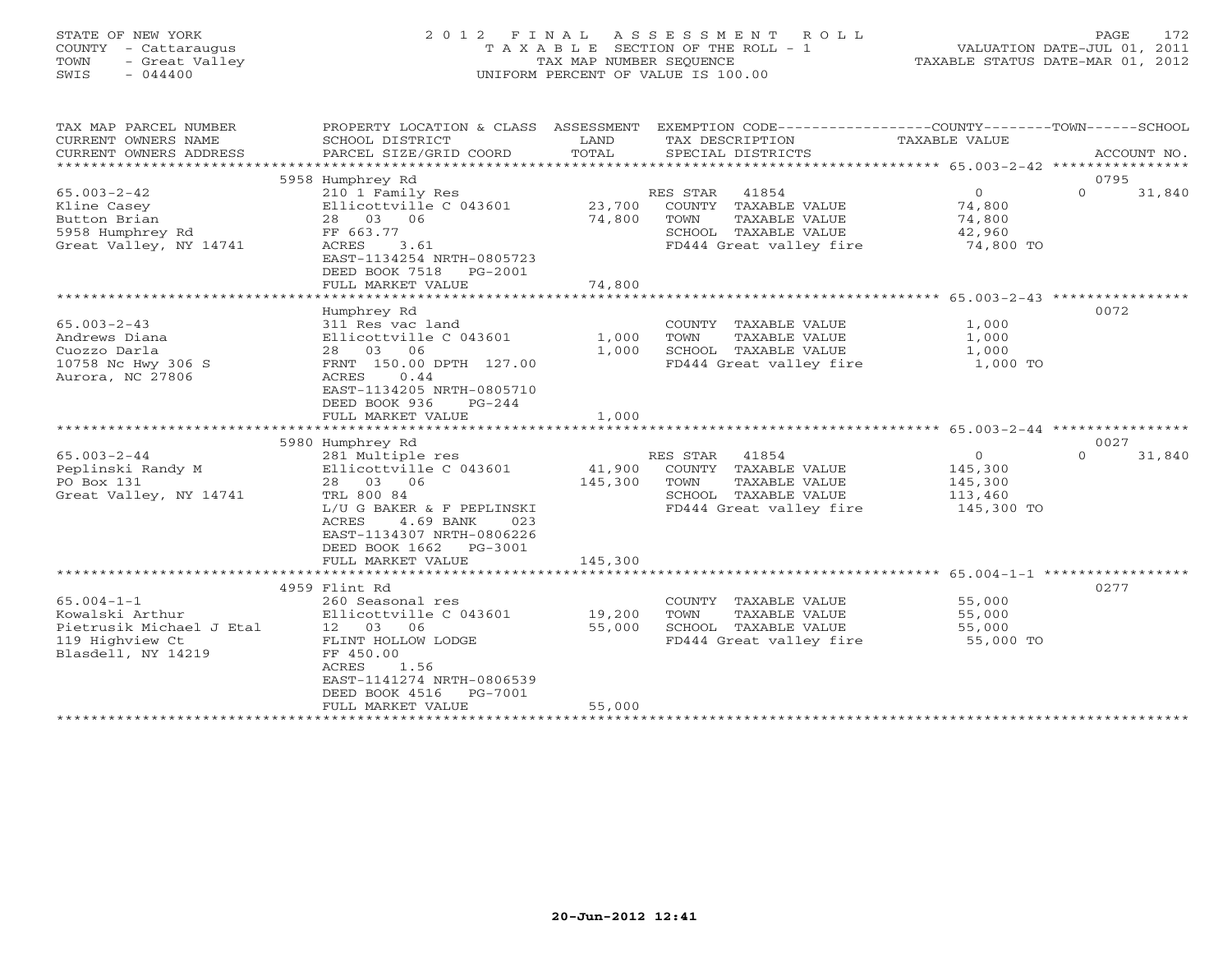| STATE OF NEW YORK<br>COUNTY - Cattaraugus<br>- Great Valley<br>TOWN<br>SWIS<br>$-044400$                          | 2012 FINAL ASSESSMENT ROLL<br>T A X A B L E SECTION OF THE ROLL - 1<br>TAX MAP NUMBER SEQUENCE<br>UNIFORM PERCENT OF VALUE IS 100.00                                                                           | VALUATION DATE-JUL 01, 2011<br>TAXABLE STATUS DATE-MAR 01, 2012                                                                                           | 173<br>PAGE                                                  |                            |
|-------------------------------------------------------------------------------------------------------------------|----------------------------------------------------------------------------------------------------------------------------------------------------------------------------------------------------------------|-----------------------------------------------------------------------------------------------------------------------------------------------------------|--------------------------------------------------------------|----------------------------|
| TAX MAP PARCEL NUMBER<br>CURRENT OWNERS NAME<br>CURRENT OWNERS ADDRESS                                            | SCHOOL DISTRICT<br>PARCEL SIZE/GRID COORD                                                                                                                                                                      | PROPERTY LOCATION & CLASS ASSESSMENT EXEMPTION CODE----------------COUNTY-------TOWN------SCHOOL<br>LAND<br>TAX DESCRIPTION<br>TOTAL<br>SPECIAL DISTRICTS | TAXABLE VALUE                                                | ACCOUNT NO.                |
|                                                                                                                   | 4771 Raecher Rd                                                                                                                                                                                                |                                                                                                                                                           |                                                              | 0744                       |
| $65.004 - 1 - 2.1$<br>Raecher Henry E (Lu)<br>Raecher Roberta C (Lu)<br>4771 Raecher Rd<br>Great Valley, NY 14741 | 112 Dairy farm<br>Ellicottville C 043601<br>12 03 06<br>FF 2090 RAECHER &<br>2500 FLINT;990 MCANDREW<br>ACRES 132.26<br>EAST-1142617 NRTH-0805752<br>DEED BOOK 14733 PG-6001<br>FULL MARKET VALUE              | 41834<br>SR STAR<br>63,900<br>COUNTY TAXABLE VALUE<br>155,700<br>TAXABLE VALUE<br>TOWN<br>SCHOOL TAXABLE VALUE<br>FD444 Great valley fire<br>155,700      | $\overline{0}$<br>155,700<br>155,700<br>91,900<br>155,700 TO | $\Omega$<br>63,800         |
|                                                                                                                   |                                                                                                                                                                                                                |                                                                                                                                                           |                                                              |                            |
| $65.004 - 1 - 2.2$<br>Fisher Timothy A<br>4963 Raecher Rd<br>Great Valley, NY 14741                               | 4963 Raecher Rd<br>210 1 Family Res<br>Ellicottville C 043601<br>12 03 06<br>ACRES<br>7.50<br>EAST-1143406 NRTH-0805813<br>DEED BOOK 3738<br>PG-5001<br>FULL MARKET VALUE                                      | RES STAR<br>41854<br>31,000<br>COUNTY TAXABLE VALUE<br>285,600<br>TOWN<br>TAXABLE VALUE<br>SCHOOL TAXABLE VALUE<br>FD444 Great valley fire<br>285,600     | $\Omega$<br>285,600<br>285,600<br>253,760<br>285,600 TO      | 1958<br>31,840<br>$\Omega$ |
|                                                                                                                   |                                                                                                                                                                                                                |                                                                                                                                                           |                                                              |                            |
| $65.004 - 1 - 3$<br>Roth Beverly A<br>5003 Raecher Rd<br>Great Valley, NY 14741                                   | 5003 Raecher Rd<br>210 1 Family Res<br>Ellicottville C 043601<br>12 03 06<br>FF 360.00<br>ACRES<br>1.08<br>EAST-1143638 NRTH-0806381<br>DEED BOOK 737<br>$PG-721$                                              | COUNTY TAXABLE VALUE<br>18,200<br>TOWN<br>TAXABLE VALUE<br>100,100<br>SCHOOL TAXABLE VALUE<br>FD444 Great valley fire                                     | 100,100<br>100,100<br>100,100<br>100,100 TO                  | 0764                       |
|                                                                                                                   | FULL MARKET VALUE                                                                                                                                                                                              | 100,100                                                                                                                                                   |                                                              |                            |
|                                                                                                                   |                                                                                                                                                                                                                |                                                                                                                                                           |                                                              |                            |
| $65.004 - 1 - 4$<br>Halloran Brian<br>Shaffer Michelle<br>PO Box 251<br>Great Valley, NY 14741                    | 5011 Raecher Rd<br>210 1 Family Res<br>Ellicottville C 043601<br>12<br>03<br>06<br>FRNT 410.00 DPTH 385.00<br>017<br>BANK<br>EAST-1143781 NRTH-0806681<br>DEED BOOK 3019 PG-6001<br>הזדד בידי ההתעור בזו דיורד | RES STAR<br>41854<br>23,800<br>COUNTY TAXABLE VALUE<br>111,500<br>TOWN<br>TAXABLE VALUE<br>SCHOOL TAXABLE VALUE<br>FD444 Great valley fire<br>111 F00     | $\overline{0}$<br>111,500<br>111,500<br>79,660<br>111,500 TO | 0137<br>31,840<br>$\Omega$ |

FULL MARKET VALUE 111,500 \*\*\*\*\*\*\*\*\*\*\*\*\*\*\*\*\*\*\*\*\*\*\*\*\*\*\*\*\*\*\*\*\*\*\*\*\*\*\*\*\*\*\*\*\*\*\*\*\*\*\*\*\*\*\*\*\*\*\*\*\*\*\*\*\*\*\*\*\*\*\*\*\*\*\*\*\*\*\*\*\*\*\*\*\*\*\*\*\*\*\*\*\*\*\*\*\*\*\*\*\*\*\* 65.004-1-5.1 \*\*\*\*\*\*\*\*\*\*\*\*\*\*\* 5006 Raecher Rd 091065.004-1-5.1 322 Rural vac>10 COUNTY TAXABLE VALUE 43,700 Evans Charles W (Lu) Ellicottville C 043601 43,700 TOWN TAXABLE VALUE 43,700 Evans Family Trust II 12 03 06 43,700 SCHOOL TAXABLE VALUE 43,700 PO Box 63 ACRES 25.00 FD444 Great valley fire 43,700 TO Otto, NY 14766 EAST-1144470 NRTH-0806333 DEED BOOK 12586 PG-9001 FULL MARKET VALUE 43,700 \*\*\*\*\*\*\*\*\*\*\*\*\*\*\*\*\*\*\*\*\*\*\*\*\*\*\*\*\*\*\*\*\*\*\*\*\*\*\*\*\*\*\*\*\*\*\*\*\*\*\*\*\*\*\*\*\*\*\*\*\*\*\*\*\*\*\*\*\*\*\*\*\*\*\*\*\*\*\*\*\*\*\*\*\*\*\*\*\*\*\*\*\*\*\*\*\*\*\*\*\*\*\*\*\*\*\*\*\*\*\*\*\*\*\*\*\*\*\*\*\*\*\*\*\*\*\*\*\*\*\*\*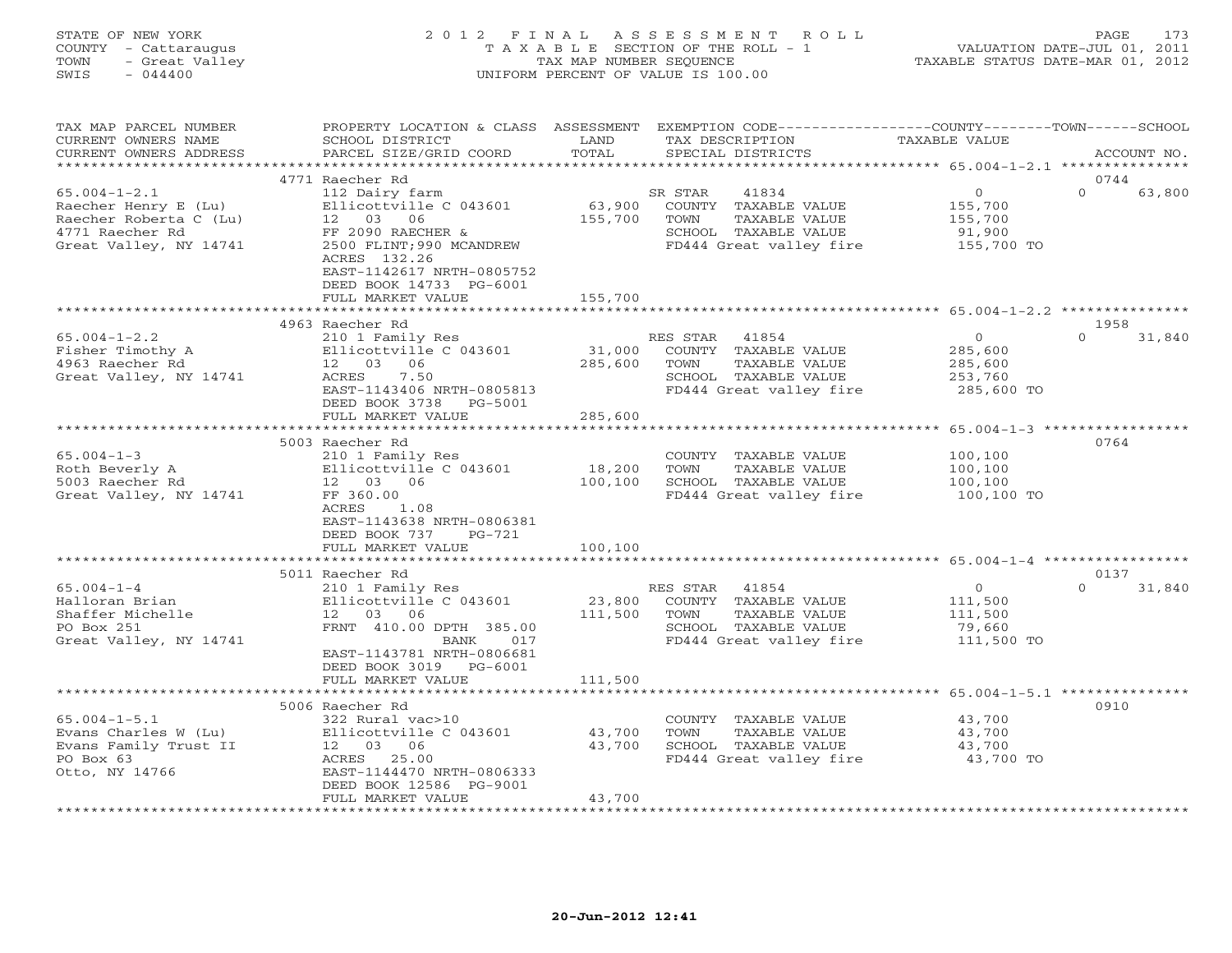# STATE OF NEW YORK 2 0 1 2 F I N A L A S S E S S M E N T R O L L PAGE 174 COUNTY - Cattaraugus T A X A B L E SECTION OF THE ROLL - 1 VALUATION DATE-JUL 01, 2011 TOWN - Great Valley TAX MAP NUMBER SEQUENCE TAXABLE STATUS DATE-MAR 01, 2012 SWIS - 044400 UNIFORM PERCENT OF VALUE IS 100.00

| TAX MAP PARCEL NUMBER  | PROPERTY LOCATION & CLASS ASSESSMENT |         |                                   | EXEMPTION CODE-----------------COUNTY-------TOWN------SCHOOL |
|------------------------|--------------------------------------|---------|-----------------------------------|--------------------------------------------------------------|
| CURRENT OWNERS NAME    | SCHOOL DISTRICT                      | LAND    | TAX DESCRIPTION                   | TAXABLE VALUE                                                |
| CURRENT OWNERS ADDRESS | PARCEL SIZE/GRID COORD               | TOTAL   | SPECIAL DISTRICTS                 | ACCOUNT NO.                                                  |
|                        |                                      |         |                                   |                                                              |
|                        | 5006 Raecher Rd                      |         |                                   | 2015                                                         |
| $65.004 - 1 - 5.2$     | 240 Rural res                        |         | COUNTY TAXABLE VALUE              | 70,000                                                       |
| Evans Charles W (Lu)   | Ellicottville C 043601               | 23,300  | TOWN<br>TAXABLE VALUE             | 70,000                                                       |
| Evans Family Trust II  | 12 03 06                             | 70,000  | SCHOOL TAXABLE VALUE              | 70,000                                                       |
| PO Box 63              | ACRES<br>3.40                        |         | FD444 Great valley fire 70,000 TO |                                                              |
| Otto, NY 14766         | EAST-1144012 NRTH-0086574            |         |                                   |                                                              |
|                        | DEED BOOK 12586 PG-9001              |         |                                   |                                                              |
|                        | FULL MARKET VALUE                    | 70,000  |                                   |                                                              |
|                        |                                      |         |                                   |                                                              |
|                        | 5071 Raecher Rd                      |         |                                   | 0743                                                         |
| $65.004 - 1 - 6.1$     | 270 Mfg housing                      |         | COUNTY TAXABLE VALUE              | 34,700                                                       |
| Radich Carol A         | Ellicottville C 043601               | 21,600  | TOWN<br>TAXABLE VALUE             | 34,700                                                       |
| Radich Michael W       | 04 03 06                             | 34,700  | SCHOOL TAXABLE VALUE              | 34,700                                                       |
| 3699 Saxony Pl         | FRNT 340.00 DPTH 210.00              |         | FD444 Great valley fire 34,700 TO |                                                              |
| Blasdell, NY 14219     | 2.64<br>ACRES                        |         |                                   |                                                              |
|                        | EAST-1145121 NRTH-0807439            |         |                                   |                                                              |
|                        | DEED BOOK 14934 PG-6001              |         |                                   |                                                              |
|                        | FULL MARKET VALUE                    | 34,700  |                                   |                                                              |
|                        |                                      |         |                                   |                                                              |
|                        | 5072 Raecher Rd                      |         |                                   | 1585                                                         |
| $65.004 - 1 - 6.2$     | 260 Seasonal res                     |         | COUNTY TAXABLE VALUE              | 116,000                                                      |
| Filipowicz Robert      | Ellicottville C 043601               | 47,400  | TOWN<br>TAXABLE VALUE             | 116,000                                                      |
| 277 Cairnserent        | 04 03 06                             | 116,000 | SCHOOL TAXABLE VALUE              | 116,000                                                      |
| Fort Erie, ON Canada   | FF 425.00                            |         | FD444 Great valley fire           | 116,000 TO                                                   |
| L2A 5M4                | ACRES 44.80                          |         |                                   |                                                              |
|                        | EAST-1146512 NRTH-0807200            |         |                                   |                                                              |
|                        | DEED BOOK 1027 PG-948                |         |                                   |                                                              |
|                        | FULL MARKET VALUE                    | 116,000 |                                   |                                                              |
|                        | Humphrey Rd (Off)                    |         |                                   | 0911                                                         |
| $65.004 - 1 - 7$       | 910 Priv forest                      |         | COUNTY TAXABLE VALUE              | 57,300                                                       |
| Evans Charles W (Lu)   | Ellicottville C 043601               | 57,300  | TOWN<br>TAXABLE VALUE             | 57,300                                                       |
| Evans Family Trust II  | 04 03 06                             | 57,300  | SCHOOL TAXABLE VALUE              | 57,300                                                       |
| PO Box 63              | ACRES 97.16                          |         | FD444 Great valley fire           | 57,300 TO                                                    |
| Otto, NY 14766         | EAST-1145912 NRTH-0805759            |         |                                   |                                                              |
|                        | DEED BOOK 12586 PG-9001              |         |                                   |                                                              |
|                        | FULL MARKET VALUE                    | 57,300  |                                   |                                                              |
|                        |                                      |         |                                   |                                                              |
|                        | 4950 Raecher Rd                      |         |                                   | 0183                                                         |
| $65.004 - 1 - 8.1$     | 210 1 Family Res                     |         | COUNTY TAXABLE VALUE              | 235,800                                                      |
| Regal Lori             | Ellicottville C 043601               | 29,900  | TOWN<br>TAXABLE VALUE             | 235,800                                                      |
| 4950 Raecher Rd        | 12 03<br>06                          | 235,800 | SCHOOL TAXABLE VALUE              | 235,800                                                      |
| Great Valley, NY 14741 | FF APX 50.00                         |         | FD444 Great valley fire           | 235,800 TO                                                   |
|                        | ACRES<br>6.70                        |         |                                   |                                                              |
|                        | EAST-1143931 NRTH-0805424            |         |                                   |                                                              |
|                        | DEED BOOK 9900<br>PG-9001            |         |                                   |                                                              |
|                        | FULL MARKET VALUE                    | 235,800 |                                   |                                                              |
|                        |                                      |         |                                   |                                                              |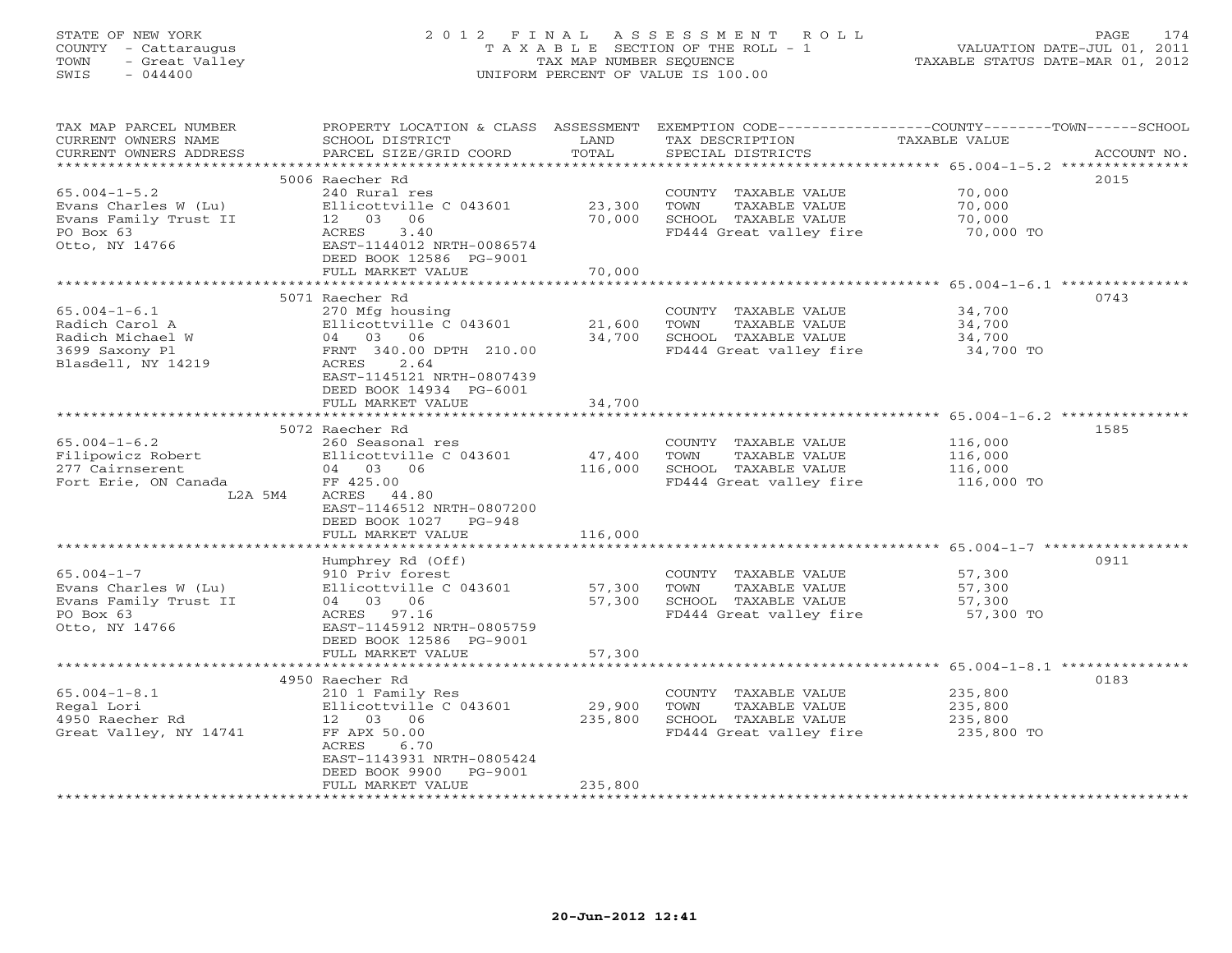| STATE OF NEW YORK<br>COUNTY - Cattaraugus<br>- Great Valley<br>TOWN<br>$-044400$<br>SWIS | 2012<br>F I N A L                                                                   | TAX MAP NUMBER SEQUENCE | ASSESSMENT<br>ROLL<br>T A X A B L E SECTION OF THE ROLL - 1<br>UNIFORM PERCENT OF VALUE IS 100.00    |                                                   | 175<br>PAGE<br>VALUATION DATE-JUL 01, 2011<br>TAXABLE STATUS DATE-MAR 01, 2012 |
|------------------------------------------------------------------------------------------|-------------------------------------------------------------------------------------|-------------------------|------------------------------------------------------------------------------------------------------|---------------------------------------------------|--------------------------------------------------------------------------------|
| TAX MAP PARCEL NUMBER<br>CURRENT OWNERS NAME<br>CURRENT OWNERS ADDRESS                   | PROPERTY LOCATION & CLASS ASSESSMENT<br>SCHOOL DISTRICT<br>PARCEL SIZE/GRID COORD   | LAND<br>TOTAL           | EXEMPTION CODE-----------------COUNTY-------TOWN------SCHOOL<br>TAX DESCRIPTION<br>SPECIAL DISTRICTS | TAXABLE VALUE                                     | ACCOUNT NO.                                                                    |
| **********************                                                                   |                                                                                     |                         |                                                                                                      |                                                   |                                                                                |
|                                                                                          | 4952 Raecher Rd                                                                     |                         |                                                                                                      |                                                   | 1368                                                                           |
| $65.004 - 1 - 8.2$                                                                       | 210 1 Family Res                                                                    |                         | 41854<br>RES STAR                                                                                    | $\circ$                                           | $\Omega$<br>31,840                                                             |
| Curtis Jason L                                                                           | Ellicottville C 043601                                                              | 21,500                  | COUNTY<br>TAXABLE VALUE                                                                              | 115,500                                           |                                                                                |
| Curtis Ann Sue                                                                           | 12<br>03 06                                                                         | 115,500                 | TOWN<br>TAXABLE VALUE                                                                                | 115,500                                           |                                                                                |
| 4952 Raecher Rd                                                                          | L/P 875-526                                                                         |                         | SCHOOL TAXABLE VALUE                                                                                 | 83,660                                            |                                                                                |
| Great Valley, NY 14741                                                                   | FF 50.00<br>2.60<br>ACRES<br>EAST-1144389 NRTH-0805739<br>DEED BOOK 920<br>$PG-200$ |                         | FD444 Great valley fire                                                                              | 115,500 TO                                        |                                                                                |
|                                                                                          | FULL MARKET VALUE                                                                   | 115,500                 |                                                                                                      |                                                   |                                                                                |
|                                                                                          |                                                                                     |                         | ********************************** 65.004-1-8.3 ***************                                      |                                                   |                                                                                |
| $65.004 - 1 - 8.3$                                                                       | 4946 Raecher Rd (Off)<br>910 Priv forest                                            |                         | COUNTY TAXABLE VALUE                                                                                 | 48,000                                            | 1590                                                                           |
| Curtis Howard A                                                                          | Ellicottville C 043601                                                              | 48,000                  | TAXABLE VALUE<br>TOWN                                                                                | 48,000                                            |                                                                                |
| Curtis Malita A                                                                          | 12 <sup>°</sup><br>03<br>06                                                         | 48,000                  | SCHOOL TAXABLE VALUE                                                                                 | 48,000                                            |                                                                                |
| 6043 Mutton Hollow Rd                                                                    | ACRES<br>47.95 BANK<br>017                                                          |                         | FD444 Great valley fire                                                                              | 48,000 TO                                         |                                                                                |
| Great Valley, NY 14741                                                                   | EAST-1144540 NRTH-0804512<br>DEED BOOK 7131<br>PG-4001<br>FULL MARKET VALUE         | 48,000                  |                                                                                                      |                                                   |                                                                                |
|                                                                                          |                                                                                     |                         |                                                                                                      |                                                   |                                                                                |
|                                                                                          | 4946 Raecher Rd                                                                     |                         |                                                                                                      |                                                   | 1909                                                                           |
| $65.004 - 1 - 8.4$                                                                       | 240 Rural res                                                                       |                         | RES STAR<br>41854                                                                                    | $\overline{0}$                                    | $\Omega$<br>31,840                                                             |
| Hurlburt Darrell J                                                                       | Ellicottville C 043601                                                              | 34,200                  | TAXABLE VALUE<br>COUNTY                                                                              | 212,900                                           |                                                                                |
| Hurlburt Alisha                                                                          | 12<br>03<br>06                                                                      | 212,900                 | TOWN<br>TAXABLE VALUE                                                                                | 212,900                                           |                                                                                |
| 4946 Raecher Rd                                                                          | 10.00<br>ACRES                                                                      |                         | SCHOOL TAXABLE VALUE                                                                                 | 181,060                                           |                                                                                |
| Great Valley, NY 14741                                                                   | EAST-1144084 NRTH-0804902<br>DEED BOOK 15166 PG-4001                                |                         | FD444 Great valley fire                                                                              | 212,900 TO                                        |                                                                                |
|                                                                                          | FULL MARKET VALUE<br>* * * * * * * * * * * * * * * * * * *                          | 212,900                 |                                                                                                      | ******************* 65.004-1-10 ***************** |                                                                                |
|                                                                                          | 5194 Humphrey Rd                                                                    |                         |                                                                                                      |                                                   | 0296                                                                           |
| $65.004 - 1 - 10$                                                                        | 270 Mfg housing                                                                     |                         | COUNTY<br>TAXABLE VALUE                                                                              | 66,700                                            |                                                                                |
| Malek Donald John                                                                        | Ellicottville C 043601                                                              | 43,600                  | TOWN<br>TAXABLE VALUE                                                                                | 66,700                                            |                                                                                |
| 1050 Fernwood Dr                                                                         | 03/04<br>03<br>06                                                                   | 66,700                  | SCHOOL TAXABLE VALUE                                                                                 | 66,700                                            |                                                                                |
| Lockport, NY 14094                                                                       | 24.50<br>ACRES                                                                      |                         | FD444 Great valley fire                                                                              | 66,700 TO                                         |                                                                                |
|                                                                                          | EAST-1145510 NRTH-0803409                                                           |                         |                                                                                                      |                                                   |                                                                                |
|                                                                                          | DEED BOOK 3<br>PG-5001                                                              |                         |                                                                                                      |                                                   |                                                                                |
|                                                                                          | FULL MARKET VALUE                                                                   | 66,700                  |                                                                                                      |                                                   |                                                                                |
|                                                                                          |                                                                                     |                         |                                                                                                      | ** 65.004-1-11.1 ****                             |                                                                                |
|                                                                                          | 5098 Humphrey Rd                                                                    |                         |                                                                                                      |                                                   | 0057                                                                           |
| $65.004 - 1 - 11.1$                                                                      | 112 Dairy farm                                                                      |                         | CVET C/T<br>41131                                                                                    | 20,000                                            | 20,000                                                                         |
| Bingerman Bruce                                                                          | Ellicottville C 043601                                                              | 78,700 SR STAR          | 41834                                                                                                | $\circ$                                           | $\Omega$<br>63,800                                                             |
| Bingerman Leona<br>5098 Humphrey Rd                                                      | 04<br>03 06<br>ACRES 211.35                                                         | 169,000                 | COUNTY TAXABLE VALUE<br>TOWN<br>TAXABLE VALUE                                                        | 149,000<br>149,000                                |                                                                                |
| Great Valley, NY 14741                                                                   | EAST-1147382 NRTH-0804331                                                           |                         | SCHOOL<br>TAXABLE VALUE                                                                              | 105,200                                           |                                                                                |
|                                                                                          | DEED BOOK 650<br>$PG-315$                                                           |                         | FD444 Great valley fire                                                                              | 169,000 TO                                        |                                                                                |
|                                                                                          | FULL MARKET VALUE                                                                   | 169,000                 |                                                                                                      |                                                   |                                                                                |

\*\*\*\*\*\*\*\*\*\*\*\*\*\*\*\*\*\*\*\*\*\*\*\*\*\*\*\*\*\*\*\*\*\*\*\*\*\*\*\*\*\*\*\*\*\*\*\*\*\*\*\*\*\*\*\*\*\*\*\*\*\*\*\*\*\*\*\*\*\*\*\*\*\*\*\*\*\*\*\*\*\*\*\*\*\*\*\*\*\*\*\*\*\*\*\*\*\*\*\*\*\*\*\*\*\*\*\*\*\*\*\*\*\*\*\*\*\*\*\*\*\*\*\*\*\*\*\*\*\*\*\*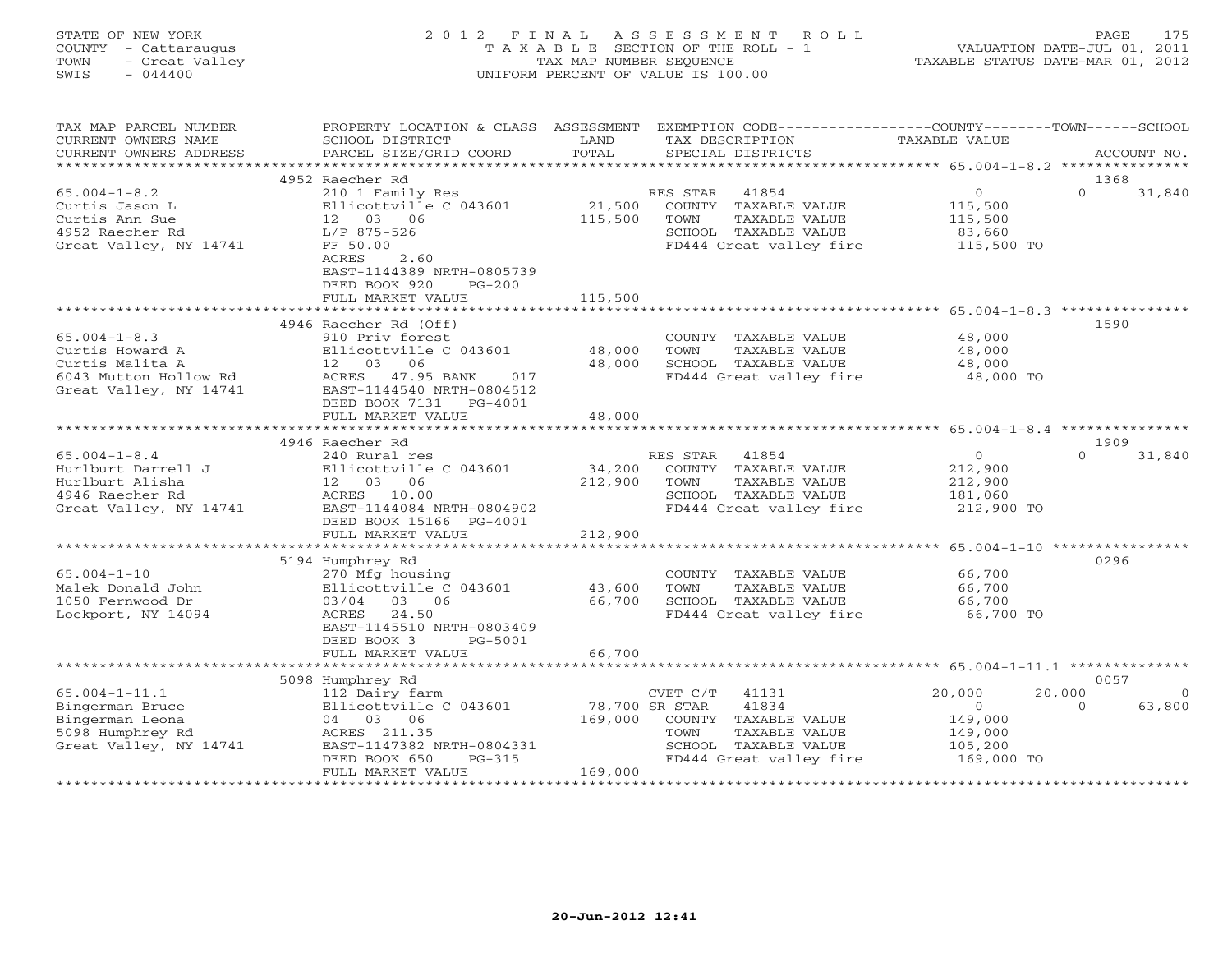#### STATE OF NEW YORK 2 0 1 2 F I N A L A S S E S S M E N T R O L L PAGE 176 COUNTY - Cattaraugus T A X A B L E SECTION OF THE ROLL - 1 VALUATION DATE-JUL 01, 2011 TOWN - Great Valley TAX MAP NUMBER SEQUENCE TAXABLE STATUS DATE-MAR 01, 2012 SWIS - 044400 UNIFORM PERCENT OF VALUE IS 100.00UNIFORM PERCENT OF VALUE IS 100.00

| TAX MAP PARCEL NUMBER<br>CURRENT OWNERS NAME<br>CURRENT OWNERS ADDRESS                                     | PROPERTY LOCATION & CLASS ASSESSMENT<br>SCHOOL DISTRICT<br>PARCEL SIZE/GRID COORD                                                                                                        | LAND<br>TOTAL                | EXEMPTION CODE----------------COUNTY-------TOWN-----SCHOOL<br>TAX DESCRIPTION<br>SPECIAL DISTRICTS                    | <b>TAXABLE VALUE</b>                                   | ACCOUNT NO.                        |
|------------------------------------------------------------------------------------------------------------|------------------------------------------------------------------------------------------------------------------------------------------------------------------------------------------|------------------------------|-----------------------------------------------------------------------------------------------------------------------|--------------------------------------------------------|------------------------------------|
| ***********************                                                                                    |                                                                                                                                                                                          |                              |                                                                                                                       |                                                        |                                    |
| $65.004 - 1 - 11.2$<br>Spehar Patrick<br>Spehar Sandra<br>5146 Humphrey Rd<br>Great Valley, NY 14741       | 5146 Humphrey Rd<br>210 1 Family Res<br>Ellicottville C 043601<br>03 03 06<br>FF 250.00<br>ACRES<br>1.43<br>EAST-1146479 NRTH-0802689<br>DEED BOOK 766<br>$PG-975$<br>FULL MARKET VALUE  | 18,900<br>125,000<br>125,000 | RES STAR<br>41854<br>COUNTY TAXABLE VALUE<br>TOWN<br>TAXABLE VALUE<br>SCHOOL TAXABLE VALUE<br>FD444 Great valley fire | $\circ$<br>125,000<br>125,000<br>93,160<br>125,000 TO  | 1073<br>$\Omega$<br>31,840         |
|                                                                                                            |                                                                                                                                                                                          |                              |                                                                                                                       |                                                        | $65.004 - 1 - 11.3$ ************** |
| $65.004 - 1 - 11.3$<br>Bingerman Ramsey<br>28 Larkin St<br>Randolph, NY 14772                              | 5168 Humphrey Rd<br>312 Vac w/imprv<br>Ellicottville C 043601<br>04 03 06<br>FF 275.00<br>ACRES<br>1.45<br>EAST-1146004 NRTH-0802773<br>DEED BOOK 11912 PG-3002                          | 19,000<br>21,400             | COUNTY<br>TAXABLE VALUE<br>TOWN<br>TAXABLE VALUE<br>SCHOOL TAXABLE VALUE<br>FD444 Great valley fire                   | 21,400<br>21,400<br>21,400<br>21,400 TO                | 1677                               |
|                                                                                                            | FULL MARKET VALUE                                                                                                                                                                        | 21,400                       |                                                                                                                       |                                                        |                                    |
|                                                                                                            | *******************************                                                                                                                                                          |                              |                                                                                                                       |                                                        |                                    |
| $65.004 - 1 - 11.4$<br>Bingerman Bruce II<br>Bingerman Debra<br>5122 Humphrey Rd<br>Great Valley, NY 14741 | 5122 Humphrey Rd<br>210 1 Family Res<br>Ellicottville C 043601<br>03 03<br>06<br>FF 37.00<br>ACRES<br>1.45<br>EAST-1146812 NRTH-0802725<br>DEED BOOK 00991 PG-00028<br>FULL MARKET VALUE | 9,400<br>168,000<br>168,000  | 41854<br>RES STAR<br>COUNTY TAXABLE VALUE<br>TOWN<br>TAXABLE VALUE<br>SCHOOL TAXABLE VALUE<br>FD444 Great valley fire | $\circ$<br>168,000<br>168,000<br>136,160<br>168,000 TO | 1609<br>$\Omega$<br>31,840         |
|                                                                                                            |                                                                                                                                                                                          |                              |                                                                                                                       |                                                        |                                    |
| $65.004 - 1 - 11.5$<br>Bingerman Dennis C<br>Bingerman Carol A<br>PO Box 71<br>Great Valley, NY 14741      | Humphrey Rd<br>100 Agricultural<br>Ellicottville C 043601<br>$4 - 3 - 6$<br>71.10<br>ACRES<br>EAST-1148139 NRTH-0806172<br>DEED BOOK 16564 PG-4001                                       | 17,300<br>17,300             | COUNTY TAXABLE VALUE<br>TOWN<br>TAXABLE VALUE<br>SCHOOL TAXABLE VALUE<br>FD444 Great valley fire                      | 17,300<br>17,300<br>17,300<br>17,300 TO                | 2036                               |
|                                                                                                            | FULL MARKET VALUE                                                                                                                                                                        | 17,300                       |                                                                                                                       |                                                        |                                    |
|                                                                                                            | 5108 Humphrey Rd                                                                                                                                                                         |                              |                                                                                                                       |                                                        | 0059                               |
| $65.004 - 1 - 12$<br>Dineen Kimberly E<br>5108 Humphrey Rd<br>Great Valley, NY 14741                       | 210 1 Family Res<br>Ellicottville C 043601<br>03<br>06<br>03<br>FRNT 120.00 DPTH 250.00<br>ACRES<br>0.69<br>EAST-1147128 NRTH-0802507<br>DEED BOOK 3398<br>PG-4001                       | 12,400<br>85,500             | RES STAR<br>41854<br>COUNTY TAXABLE VALUE<br>TAXABLE VALUE<br>TOWN<br>SCHOOL TAXABLE VALUE<br>FD444 Great valley fire | $\circ$<br>85,500<br>85,500<br>53,660<br>85,500 TO     | $\Omega$<br>31,840                 |
| **********************                                                                                     | FULL MARKET VALUE                                                                                                                                                                        | 85,500                       |                                                                                                                       |                                                        |                                    |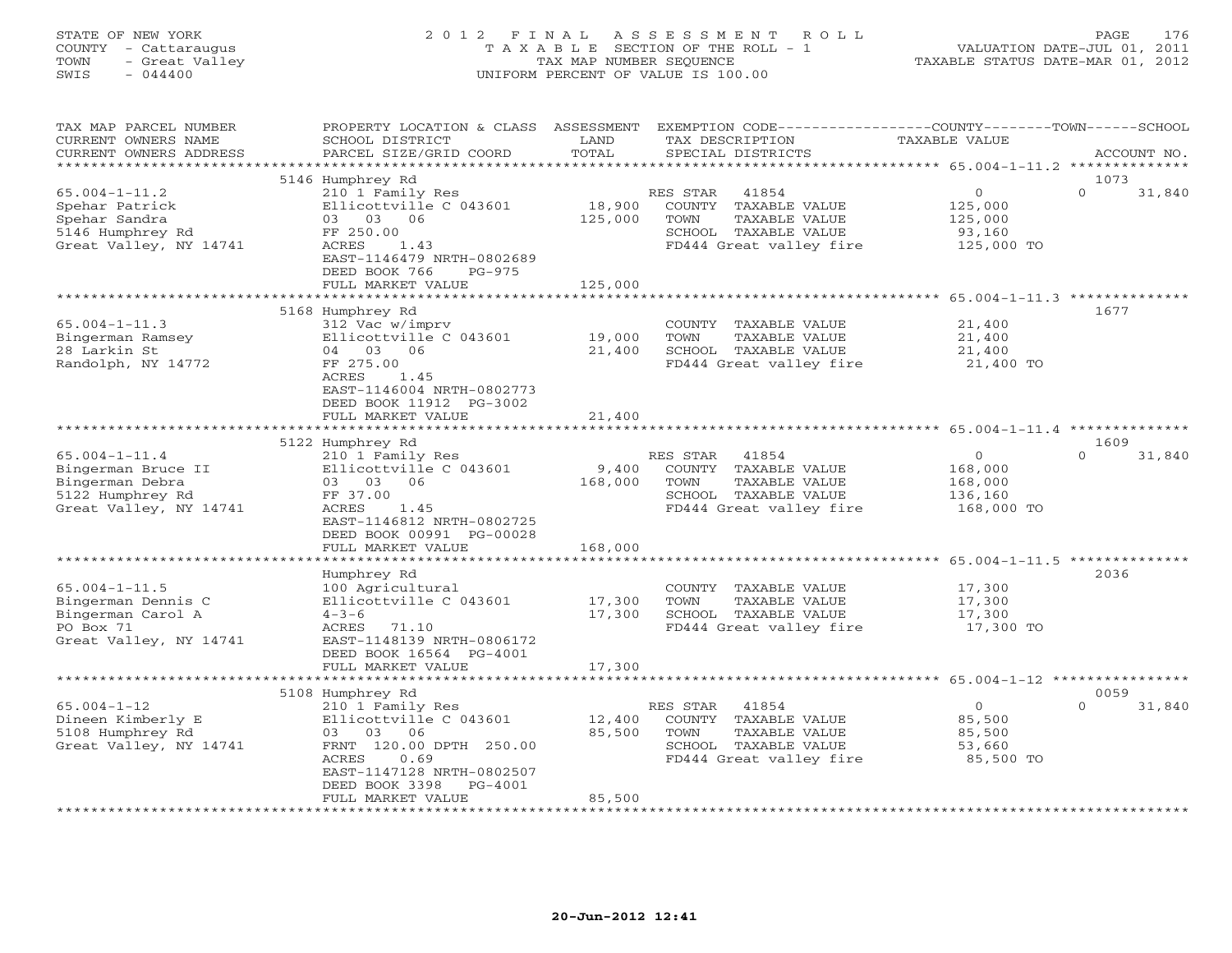### STATE OF NEW YORK 2 0 1 2 F I N A L A S S E S S M E N T R O L L PAGE 177 COUNTY - Cattaraugus T A X A B L E SECTION OF THE ROLL - 1 VALUATION DATE-JUL 01, 2011 TOWN - Great Valley TAX MAP NUMBER SEQUENCE TAXABLE STATUS DATE-MAR 01, 2012 SWIS - 044400 UNIFORM PERCENT OF VALUE IS 100.00UNIFORM PERCENT OF VALUE IS 100.00

| TAX MAP PARCEL NUMBER   |                                                              |                          |                                                                     | PROPERTY LOCATION & CLASS ASSESSMENT EXEMPTION CODE---------------COUNTY-------TOWN------SCHOOL |
|-------------------------|--------------------------------------------------------------|--------------------------|---------------------------------------------------------------------|-------------------------------------------------------------------------------------------------|
| CURRENT OWNERS NAME     | SCHOOL DISTRICT                                              | LAND                     | TAX DESCRIPTION                                                     | TAXABLE VALUE                                                                                   |
| CURRENT OWNERS ADDRESS  | PARCEL SIZE/GRID COORD                                       | TOTAL                    | SPECIAL DISTRICTS                                                   | ACCOUNT NO.                                                                                     |
|                         |                                                              |                          |                                                                     |                                                                                                 |
|                         | 5128 Humphrey Rd                                             |                          |                                                                     | 0196                                                                                            |
| $65.004 - 1 - 13$       | 210 1 Family Res                                             |                          | COUNTY TAXABLE VALUE                                                | 98,100                                                                                          |
| Dineen Joanne           | Ellicottville C 043601                                       | 34,100                   | TAXABLE VALUE<br>TOWN                                               | 98,100                                                                                          |
|                         |                                                              |                          |                                                                     |                                                                                                 |
| Walters Suzanne M Etal  | 03 03 06                                                     | 98,100                   | SCHOOL TAXABLE VALUE                                                | 98,100                                                                                          |
| 5128 Humphrey Rd        | FF 460.00                                                    |                          | FD444 Great valley fire 98,100 TO                                   |                                                                                                 |
| Great Valley, NY 14741  | ACRES<br>9.96                                                |                          |                                                                     |                                                                                                 |
|                         | EAST-1146762 NRTH-0802099                                    |                          |                                                                     |                                                                                                 |
|                         | DEED BOOK 00988 PG-00045                                     |                          |                                                                     |                                                                                                 |
|                         | FULL MARKET VALUE                                            | 98,100                   |                                                                     |                                                                                                 |
|                         |                                                              | *************            |                                                                     | ***********************************65.004-1-14.1 ***************                                |
|                         | 5029 Humphrey Rd                                             |                          |                                                                     | 0539                                                                                            |
| $65.004 - 1 - 14.1$     | 281 Multiple res                                             |                          | SR STAR<br>41834                                                    | $\overline{0}$<br>$\Omega$<br>63,800                                                            |
| Smith Robert J          | Ellicottville C 043601                                       | 75,600                   | COUNTY TAXABLE VALUE                                                | 225,600                                                                                         |
|                         | 03 03 06                                                     |                          | TOWN<br>TAXABLE VALUE                                               |                                                                                                 |
| Smith Cecelia A         |                                                              | 225,600                  |                                                                     | 225,600                                                                                         |
| 5029 Humphrey Rd        | FRNT 1800.00 DPTH                                            |                          | SCHOOL TAXABLE VALUE                                                | 161,800                                                                                         |
| Great Valley, NY 14741  | ACRES 100.00                                                 |                          | FD444 Great valley fire                                             | 225,600 TO                                                                                      |
|                         | EAST-1148014 NRTH-0800972                                    |                          |                                                                     |                                                                                                 |
|                         | DEED BOOK 951<br>PG-394                                      |                          |                                                                     |                                                                                                 |
|                         | FULL MARKET VALUE                                            | 225,600                  |                                                                     |                                                                                                 |
|                         |                                                              |                          |                                                                     |                                                                                                 |
|                         | 5107 Humphrey Rd                                             |                          |                                                                     | 1391                                                                                            |
| $65.004 - 1 - 14.2$     | 270 Mfg housing                                              |                          | RES STAR 41854                                                      | $\overline{0}$<br>$\Omega$<br>31,840                                                            |
| Mack Martha E           | Ellicottville C 043601                                       |                          | 14,000 COUNTY TAXABLE VALUE                                         |                                                                                                 |
| 5107 Humphrey Rd Box 82 | 03 03 06                                                     | 44,600                   | TOWN<br>TAXABLE VALUE                                               | 44,600<br>44,600                                                                                |
| Great Valley, NY 14741  | FRNT 200.00 DPTH 175.00                                      |                          | SCHOOL TAXABLE VALUE                                                | 12,760                                                                                          |
|                         | ACRES<br>0.80                                                |                          | ED444 Great valley fire 12,700<br>FD444 Great valley fire 44,600 TO |                                                                                                 |
|                         |                                                              |                          |                                                                     |                                                                                                 |
|                         | EAST-1147127 NRTH-0802285                                    |                          |                                                                     |                                                                                                 |
|                         | DEED BOOK 880<br>PG-1002                                     |                          |                                                                     |                                                                                                 |
|                         | FULL MARKET VALUE                                            | 44,600                   |                                                                     |                                                                                                 |
|                         |                                                              |                          |                                                                     |                                                                                                 |
|                         | Humphrey Rd (Off)                                            |                          |                                                                     | 0540                                                                                            |
| $65.004 - 1 - 15$       | 910 Priv forest                                              |                          | COUNTY TAXABLE VALUE                                                | 46,100                                                                                          |
| Smith Robert J          | Ellicottville C 043601                                       | 46,100                   | TOWN<br>TAXABLE VALUE                                               | 46,100                                                                                          |
| Smith Cecelia A         | 02 03 06                                                     | 46,100                   | SCHOOL TAXABLE VALUE                                                | 46,100                                                                                          |
| 5029 Humphrey Rd        | ACRES 38.00                                                  |                          | FD444 Great valley fire                                             | 46,100 TO                                                                                       |
| Great Valley, NY 14741  | EAST-1148060 NRTH-0799415                                    |                          |                                                                     |                                                                                                 |
|                         | DEED BOOK 951<br>$PG-394$                                    |                          |                                                                     |                                                                                                 |
|                         |                                                              |                          |                                                                     |                                                                                                 |
|                         | FULL MARKET VALUE<br>* * * * * * * * * * * * * * * * * * * * | 46,100<br>************** |                                                                     |                                                                                                 |
|                         |                                                              |                          |                                                                     |                                                                                                 |
|                         | Humphrey Rd                                                  |                          |                                                                     | 0593                                                                                            |
| $65.004 - 1 - 17.1$     | 322 Rural vac>10                                             |                          | COUNTY TAXABLE VALUE                                                | 53,700                                                                                          |
| Szafnicki Bart G        | Ellicottville C 043601                                       | 53,700                   | TOWN<br>TAXABLE VALUE                                               | 53,700                                                                                          |
| 3513 Telfair Way Ne     | 03 03 06                                                     | 53,700                   | SCHOOL TAXABLE VALUE                                                | 53,700                                                                                          |
| Atlanta, GA 30319       | ACRES 78.35                                                  |                          | SCHOOL TAXABLE VALUE 53,700<br>FD444 Great valley fire 53,700 TO    |                                                                                                 |
|                         | EAST-1146500 NRTH-0800724                                    |                          |                                                                     |                                                                                                 |
|                         | DEED BOOK 1016<br>$PG-308$                                   |                          |                                                                     |                                                                                                 |
|                         | FULL MARKET VALUE                                            | 53,700                   |                                                                     |                                                                                                 |
|                         | *******************                                          |                          |                                                                     |                                                                                                 |
|                         |                                                              |                          |                                                                     |                                                                                                 |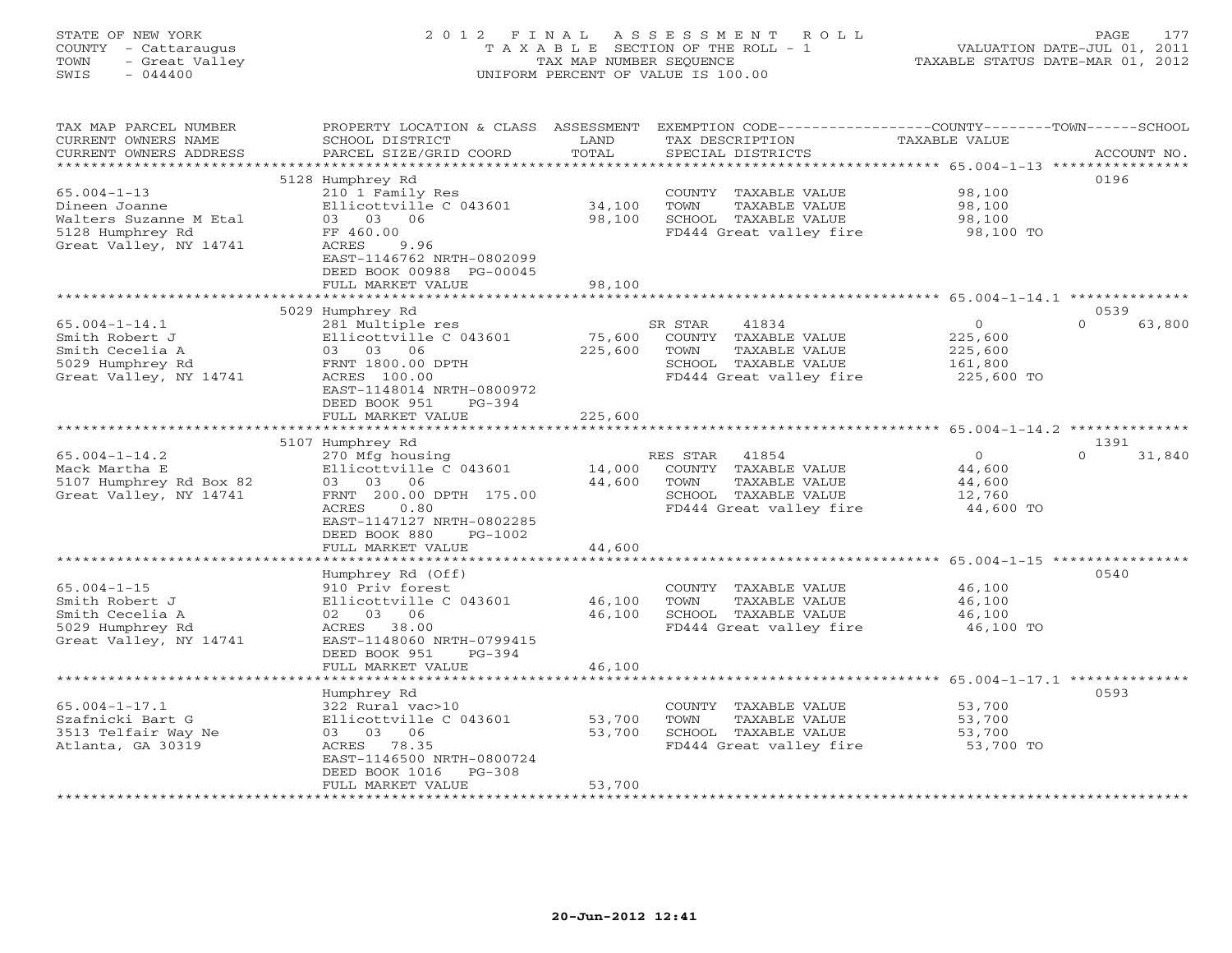### STATE OF NEW YORK 2 0 1 2 F I N A L A S S E S S M E N T R O L L PAGE 178 COUNTY - Cattaraugus T A X A B L E SECTION OF THE ROLL - 1 VALUATION DATE-JUL 01, 2011 TOWN - Great Valley TAX MAP NUMBER SEQUENCE TAXABLE STATUS DATE-MAR 01, 2012 SWIS - 044400 UNIFORM PERCENT OF VALUE IS 100.00UNIFORM PERCENT OF VALUE IS 100.00

| TAX MAP PARCEL NUMBER<br>CURRENT OWNERS NAME<br>CURRENT OWNERS ADDRESS                                   | PROPERTY LOCATION & CLASS ASSESSMENT<br>SCHOOL DISTRICT<br>PARCEL SIZE/GRID COORD                                                                                | LAND<br>TOTAL           | EXEMPTION CODE-----------------COUNTY-------TOWN------SCHOOL<br>TAX DESCRIPTION<br>SPECIAL DISTRICTS                                             | TAXABLE VALUE                                                         | ACCOUNT NO.                              |
|----------------------------------------------------------------------------------------------------------|------------------------------------------------------------------------------------------------------------------------------------------------------------------|-------------------------|--------------------------------------------------------------------------------------------------------------------------------------------------|-----------------------------------------------------------------------|------------------------------------------|
| ***********************                                                                                  |                                                                                                                                                                  |                         |                                                                                                                                                  |                                                                       |                                          |
| $65.004 - 1 - 17.2$                                                                                      | 5149 Humphrey Rd<br>271 Mfg housings                                                                                                                             |                         | 41121<br>WVET C/T                                                                                                                                | 11,940<br>11,940                                                      | 1369<br>0                                |
| Moore Jane R<br>Moore Donald B Jr<br>5149 Humphrey Rd<br>Great Valley, NY 14741                          | Ellicottville C 043601<br>03 03 06<br>FF 280.00<br>ACRES<br>1.40<br>EAST-1146414 NRTH-0802396                                                                    | 79,600                  | 41854<br>18,900 RES STAR<br>COUNTY<br>TAXABLE VALUE<br>TOWN<br>TAXABLE VALUE<br>SCHOOL TAXABLE VALUE<br>FD444 Great valley fire                  | $\circ$<br>67,660<br>67,660<br>47,760<br>79,600 TO                    | 31,840<br>$\Omega$                       |
|                                                                                                          | DEED BOOK 11607 PG-9001<br>FULL MARKET VALUE                                                                                                                     | 79,600                  |                                                                                                                                                  |                                                                       |                                          |
|                                                                                                          |                                                                                                                                                                  |                         |                                                                                                                                                  |                                                                       | 1689                                     |
| $65.004 - 1 - 17.3$<br>Gill Julianna R<br>78 Bory Dr<br>Depew, NY 14043                                  | Humphrey Rd<br>322 Rural vac>10<br>Ellicottville C 043601<br>02/03 03 06<br>FF 339.84<br>63.00<br>ACRES<br>EAST-1145486 NRTH-0800662<br>DEED BOOK 00996 PG-00428 | 50,800<br>50,800        | COUNTY TAXABLE VALUE<br>TOWN<br>TAXABLE VALUE<br>SCHOOL TAXABLE VALUE<br>FD444 Great valley fire                                                 | 50,800<br>50,800<br>50,800<br>50,800 TO                               |                                          |
|                                                                                                          | FULL MARKET VALUE                                                                                                                                                | 50,800                  |                                                                                                                                                  |                                                                       |                                          |
|                                                                                                          |                                                                                                                                                                  |                         |                                                                                                                                                  |                                                                       |                                          |
| $65.004 - 1 - 17.4$<br>Moore Donald B Jr<br>5143 Humphrey Rd<br>Great Valley, NY 14741                   | Humphrey Rd<br>311 Res vac land<br>Ellicottville C 043601<br>03 03 06<br>FRNT<br>91.10 DPTH<br>ACRES<br>1.05<br>EAST-1146256 NRTH-0802322                        | 4,600<br>4,600          | COUNTY TAXABLE VALUE<br>TOWN<br>TAXABLE VALUE<br>SCHOOL TAXABLE VALUE<br>FD444 Great valley fire                                                 | 4,600<br>4,600<br>4,600<br>4,600 TO                                   | 1739                                     |
|                                                                                                          | DEED BOOK 00978 PG-00139<br>FULL MARKET VALUE                                                                                                                    | 4,600                   |                                                                                                                                                  |                                                                       |                                          |
|                                                                                                          | 5169 Humphrey Rd                                                                                                                                                 | * * * * * * * * * * * * |                                                                                                                                                  |                                                                       | 1995                                     |
| $65.004 - 1 - 17.5$<br>Szafnicki Bart G<br>Szafnicki Diane M<br>3513 Telfair Way Ne<br>Atlanta, GA 30319 | 210 1 Family Res<br>Ellicottville C 043601<br>ACRES<br>4.85 BANK<br>017<br>EAST-1146036 NRTH-0802315<br>DEED BOOK 10713 PG-9001                                  | 26,500<br>327,200       | COUNTY TAXABLE VALUE<br>TAXABLE VALUE<br>TOWN<br>SCHOOL TAXABLE VALUE<br>FD444 Great valley fire                                                 | 327,200<br>327,200<br>327,200<br>327,200 TO                           |                                          |
|                                                                                                          | FULL MARKET VALUE                                                                                                                                                | 327,200                 |                                                                                                                                                  |                                                                       |                                          |
|                                                                                                          | 5193 Humphrey Rd                                                                                                                                                 |                         |                                                                                                                                                  |                                                                       | 0438                                     |
| $65.004 - 1 - 18.1$<br>Fisher Timothy A<br>Fisher Patricia<br>4963 Raecher Rd<br>Great Valley, NY 14741  | 416 Mfg hsing pk<br>Ellicottville C 043601<br>03 03 06<br>FRNT 275.00 DPTH<br>ACRES<br>2.95<br>EAST-1145567 NRTH-0802416<br>DEED BOOK 00978 PG-00793             | 109,000<br>109,000      | SR STAR<br>41834<br>30,900 RES STAR<br>41854<br>COUNTY TAXABLE VALUE<br>TAXABLE VALUE<br>TOWN<br>SCHOOL TAXABLE VALUE<br>FD444 Great valley fire | $\mathbf{0}$<br>$\circ$<br>109,000<br>109,000<br>20,170<br>109,000 TO | $\Omega$<br>35,370<br>$\Omega$<br>53,460 |
|                                                                                                          | FULL MARKET VALUE                                                                                                                                                |                         |                                                                                                                                                  |                                                                       |                                          |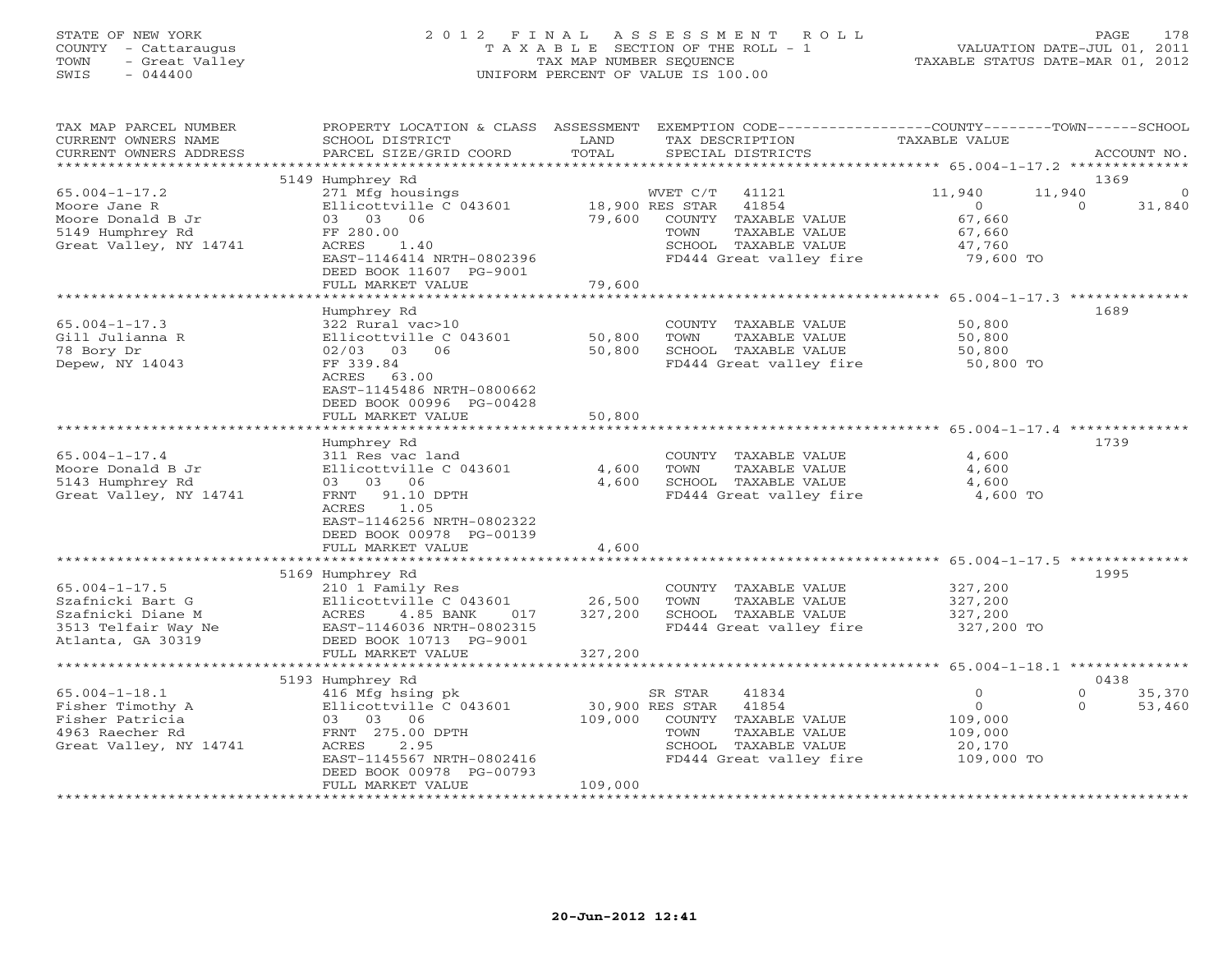### STATE OF NEW YORK 2 0 1 2 F I N A L A S S E S S M E N T R O L L PAGE 179 COUNTY - Cattaraugus T A X A B L E SECTION OF THE ROLL - 1 VALUATION DATE-JUL 01, 2011 TOWN - Great Valley TAX MAP NUMBER SEQUENCE TAXABLE STATUS DATE-MAR 01, 2012 SWIS - 044400 UNIFORM PERCENT OF VALUE IS 100.00UNIFORM PERCENT OF VALUE IS 100.00

| TAX MAP PARCEL NUMBER<br>CURRENT OWNERS NAME<br>CURRENT OWNERS ADDRESS                                   | PROPERTY LOCATION & CLASS ASSESSMENT<br>SCHOOL DISTRICT<br>PARCEL SIZE/GRID COORD                                                                                                     | LAND<br>TOTAL                | EXEMPTION CODE----------------COUNTY-------TOWN-----SCHOOL<br>TAX DESCRIPTION<br>SPECIAL DISTRICTS                    | <b>TAXABLE VALUE</b>                                        | ACCOUNT NO.                |
|----------------------------------------------------------------------------------------------------------|---------------------------------------------------------------------------------------------------------------------------------------------------------------------------------------|------------------------------|-----------------------------------------------------------------------------------------------------------------------|-------------------------------------------------------------|----------------------------|
| *******************                                                                                      |                                                                                                                                                                                       |                              |                                                                                                                       |                                                             |                            |
| $65.004 - 1 - 18.2$<br>Fisher Jonathan A<br>Fisher Tabitha<br>5187 Humphrey Rd<br>Great Valley, NY 14741 | 5187 Humphrey Rd<br>210 1 Family Res<br>Ellicottville C 043601<br>03 03 06<br>FRNT 160.00 DPTH<br>1.75<br>ACRES<br>EAST-1145784 NRTH-0802403<br>DEED BOOK 00978 PG-00791              | 19,700<br>193,400            | 41854<br>RES STAR<br>COUNTY TAXABLE VALUE<br>TOWN<br>TAXABLE VALUE<br>SCHOOL TAXABLE VALUE<br>FD444 Great valley fire | $\circ$<br>193,400<br>193,400<br>161,560<br>193,400 TO      | 1713<br>$\Omega$<br>31,840 |
|                                                                                                          | FULL MARKET VALUE                                                                                                                                                                     | 193,400                      |                                                                                                                       |                                                             |                            |
| $65.004 - 1 - 19$<br>Rust Mark M<br>Rust Sandra L<br>5366 Humphrey Rd<br>Great Valley, NY 14741          | Humphrey Rd<br>120 Field crops<br>Ellicottville C 043601<br>11 03<br>06<br>FF 400.00<br>31.24<br>ACRES<br>EAST-1144774 NRTH-0801548<br>DEED BOOK 930<br>$PG-593$                      | 44,900<br>44,900             | COUNTY TAXABLE VALUE<br>TOWN<br>TAXABLE VALUE<br>SCHOOL TAXABLE VALUE<br>FD444 Great valley fire                      | 44,900<br>44,900<br>44,900<br>44,900 TO                     | 0783                       |
|                                                                                                          | FULL MARKET VALUE                                                                                                                                                                     | 44,900                       |                                                                                                                       |                                                             |                            |
|                                                                                                          |                                                                                                                                                                                       |                              |                                                                                                                       |                                                             |                            |
| $65.004 - 1 - 20$<br>Olson David<br>5054 Beeles Rd Box 92<br>Great Valley, NY 14741                      | 5199 Humphrey Rd<br>314 Rural vac<10<br>Ellicottville C 043601<br>11 03 06<br>FRNT 264.00 DPTH 140.00<br>ACRES<br>0.85<br>EAST-1144955 NRTH-0802610<br>DEED BOOK 784<br>$PG-559$      | 15,000<br>15,000             | COUNTY TAXABLE VALUE<br>TOWN<br>TAXABLE VALUE<br>SCHOOL TAXABLE VALUE<br>FD444 Great valley fire                      | 15,000<br>15,000<br>15,000<br>15,000 TO                     | 0295                       |
|                                                                                                          | FULL MARKET VALUE                                                                                                                                                                     | 15,000                       |                                                                                                                       |                                                             |                            |
|                                                                                                          | 5340 Humphrey Rd                                                                                                                                                                      |                              |                                                                                                                       |                                                             | 0852                       |
| $65.004 - 1 - 21$<br>Smith Charles A<br>Smith Patricia<br>PO Box 233<br>Great Valley, NY 14741           | 260 Seasonal res<br>Ellicottville C 043601<br>11 03 06<br>FRNT 111.00 DPTH 115.50<br>ACRES<br>0.29<br>EAST-1142968 NRTH-0802698<br>DEED BOOK 00980 PG-00352<br>FULL MARKET VALUE      | 7,600<br>30,900<br>30,900    | COUNTY TAXABLE VALUE<br>TOWN<br>TAXABLE VALUE<br>SCHOOL TAXABLE VALUE<br>FD444 Great valley fire                      | 30,900<br>30,900<br>30,900<br>30,900 TO                     |                            |
|                                                                                                          |                                                                                                                                                                                       |                              |                                                                                                                       |                                                             |                            |
| $65.004 - 1 - 22$<br>Costello Roger<br>Costello Sandra<br>5202 Humphrey Rd<br>Great Valley, NY 14741     | 5202 Humphrey Rd<br>210 1 Family Res<br>Ellicottville C 043601<br>11 03 06<br>FF 1340.00<br>ACRES 28.40<br>EAST-1144426 NRTH-0803150<br>DEED BOOK 00983 PG-00685<br>FULL MARKET VALUE | 44,300<br>245,000<br>245,000 | 41854<br>RES STAR<br>COUNTY TAXABLE VALUE<br>TOWN<br>TAXABLE VALUE<br>SCHOOL TAXABLE VALUE<br>FD444 Great valley fire | $\mathbf{O}$<br>245,000<br>245,000<br>213,160<br>245,000 TO | 0297<br>$\Omega$<br>31,840 |
|                                                                                                          |                                                                                                                                                                                       |                              |                                                                                                                       |                                                             |                            |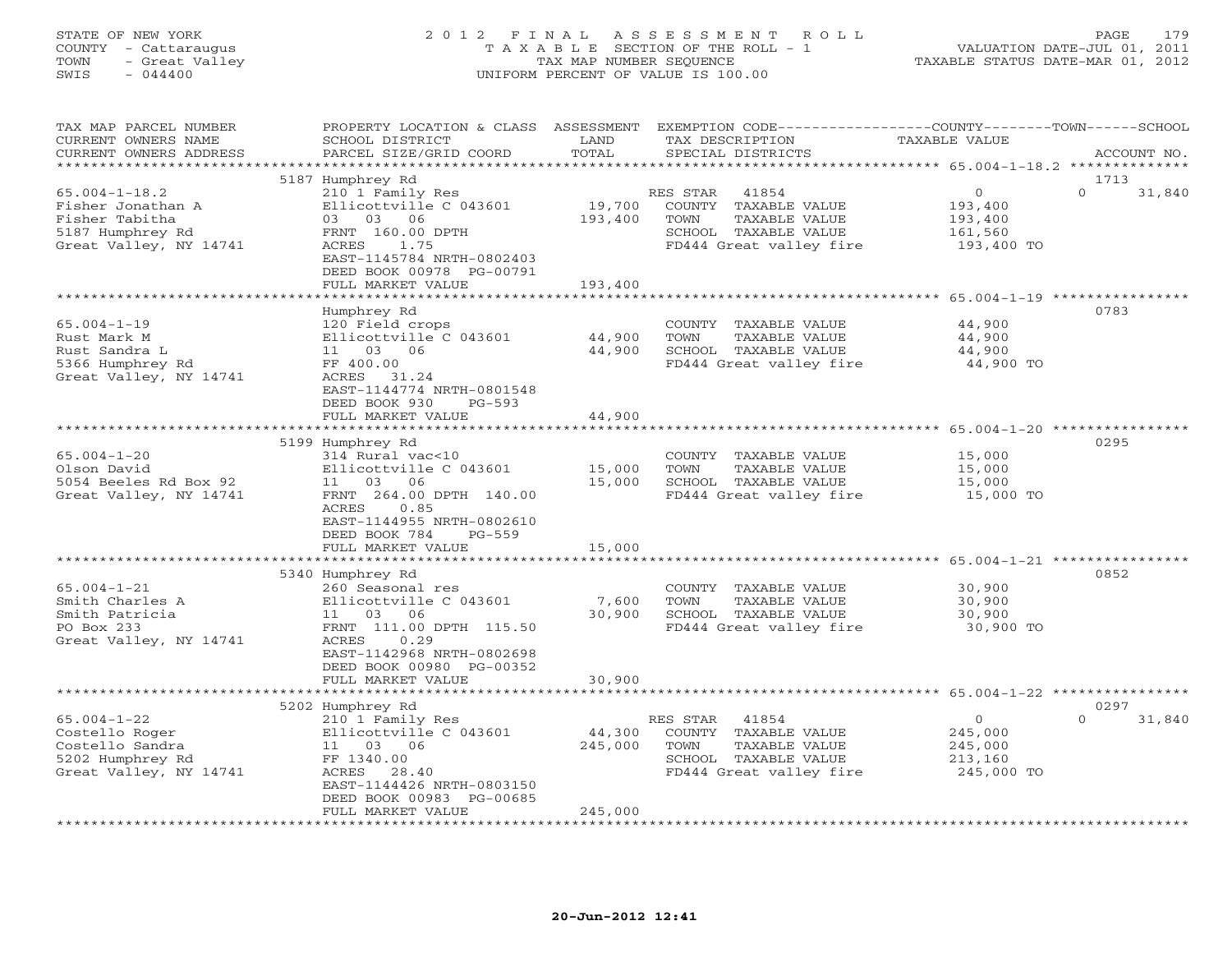### STATE OF NEW YORK 2 0 1 2 F I N A L A S S E S S M E N T R O L L PAGE 180 COUNTY - Cattaraugus T A X A B L E SECTION OF THE ROLL - 1 VALUATION DATE-JUL 01, 2011 TOWN - Great Valley TAX MAP NUMBER SEQUENCE TAXABLE STATUS DATE-MAR 01, 2012 SWIS - 044400 UNIFORM PERCENT OF VALUE IS 100.00

| TAX MAP PARCEL NUMBER     | PROPERTY LOCATION & CLASS                                                                                                | ASSESSMENT | EXEMPTION CODE-----------------COUNTY-------TOWN------SCHOOL |                |                    |
|---------------------------|--------------------------------------------------------------------------------------------------------------------------|------------|--------------------------------------------------------------|----------------|--------------------|
| CURRENT OWNERS NAME       | SCHOOL DISTRICT                                                                                                          | LAND       | TAX DESCRIPTION                                              | TAXABLE VALUE  |                    |
| CURRENT OWNERS ADDRESS    | PARCEL SIZE/GRID COORD                                                                                                   | TOTAL      | SPECIAL DISTRICTS                                            |                | ACCOUNT NO.        |
|                           |                                                                                                                          |            |                                                              |                |                    |
|                           | 4712 Raecher Rd                                                                                                          |            |                                                              |                | 0809               |
| $65.004 - 1 - 23$         | 240 Rural res                                                                                                            |            | COUNTY TAXABLE VALUE                                         | 131,600        |                    |
| Stephen E Novak Rev Trust | Ellicottville C 043601                                                                                                   | 43,100     | TOWN<br>TAXABLE VALUE                                        | 131,600        |                    |
| 2716 Broadmore Ln         | 11 03<br>06                                                                                                              | 131,600    | SCHOOL TAXABLE VALUE                                         | 131,600        |                    |
| Westlake, OH 44145        | FF 950.00 RAECHER RD<br>FF 1041.20 HUMPHREY RD<br>22.00<br>ACRES<br>EAST-1143264 NRTH-0803099<br>DEED BOOK 14294 PG-2001 |            | FD444 Great valley fire                                      | 131,600 TO     |                    |
|                           | FULL MARKET VALUE                                                                                                        | 131,600    |                                                              |                |                    |
|                           |                                                                                                                          |            |                                                              |                |                    |
|                           | 5281 Humphrey Rd                                                                                                         |            |                                                              |                | 0477               |
| $65.004 - 1 - 24$         | 240 Rural res                                                                                                            |            | RES STAR 41854                                               | $\overline{O}$ | $\Omega$<br>31,840 |
| Raecher Victoria          | Ellicottville C 043601                                                                                                   | 45,000     | COUNTY TAXABLE VALUE                                         | 175,000        |                    |
| Brennan James             | 11 03 06                                                                                                                 | 175,000    | TOWN<br>TAXABLE VALUE                                        | 175,000        |                    |
| 5281 Humphrey Rd          | FF 640.00                                                                                                                |            | SCHOOL TAXABLE VALUE                                         | 143,160        |                    |
| Great Valley, NY 14741    | ACRES 32.00<br>EAST-1144134 NRTH-0801520<br>DEED BOOK 844<br>$PG-500$<br>FULL MARKET VALUE                               | 175,000    | FD444 Great valley fire                                      | 175,000 TO     |                    |
|                           |                                                                                                                          |            |                                                              |                |                    |
|                           | 5349 Humphrey Rd                                                                                                         |            |                                                              |                | 0853               |
| $65.004 - 1 - 25.1$       | 210 1 Family Res                                                                                                         |            | 41854<br>RES STAR                                            | $\overline{O}$ | $\Omega$<br>31,840 |
| Raecher Jack H            | Ellicottville C 043601                                                                                                   | 31,200     | COUNTY TAXABLE VALUE                                         | 90,100         |                    |
| Raecher Lowry A           | 11 03 06                                                                                                                 | 90,100     | TOWN<br>TAXABLE VALUE                                        | 90,100         |                    |
| 5349 Humphrey Rd          | FF 1060.00                                                                                                               |            | SCHOOL TAXABLE VALUE                                         | 58,260         |                    |
| Great Valley, NY 14741    | 7.70<br>ACRES<br>EAST-1143206 NRTH-0802446<br>DEED BOOK 1000 PG-659                                                      |            | FD444 Great valley fire                                      | 90,100 TO      |                    |
|                           | FULL MARKET VALUE                                                                                                        | 90,100     |                                                              |                |                    |
|                           |                                                                                                                          |            |                                                              |                |                    |
|                           | Raecher Rd                                                                                                               |            |                                                              |                | 1640               |
| $65.004 - 1 - 25.2$       | 105 Vac farmland                                                                                                         |            | COUNTY TAXABLE VALUE                                         | 48,400         |                    |
| Rust Mark                 | Ellicottville C 043601                                                                                                   | 48,400     | TOWN<br>TAXABLE VALUE                                        | 48,400         |                    |
| Rust Sandra L             | 11 03<br>06                                                                                                              | 48,400     | SCHOOL TAXABLE VALUE                                         | 48,400         |                    |
| 4709 Raecher Rd           | FF 100.00 HUMPHREY RD                                                                                                    |            | FD444 Great valley fire                                      | 48,400 TO      |                    |
| Great Valley, NY 14741    | FF 200.00 RAECHER RD<br>50.20<br>ACRES<br>EAST-1143222 NRTH-0801347<br>DEED BOOK 00990 PG-00467                          |            |                                                              |                |                    |
|                           | FULL MARKET VALUE                                                                                                        | 48,400     |                                                              |                |                    |
|                           |                                                                                                                          |            |                                                              |                |                    |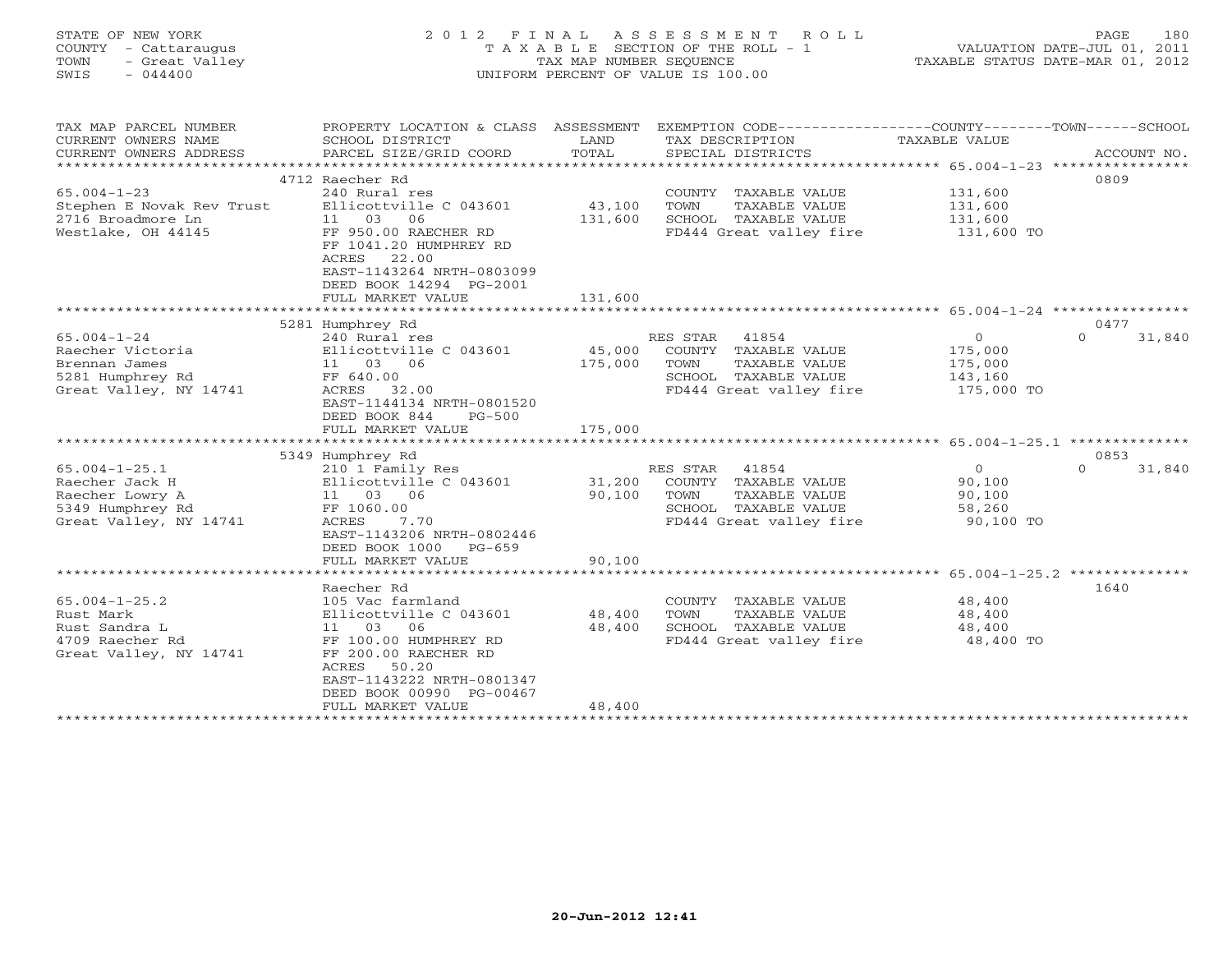# STATE OF NEW YORK 2 0 1 2 F I N A L A S S E S S M E N T R O L L PAGE 181 COUNTY - Cattaraugus T A X A B L E SECTION OF THE ROLL - 1 VALUATION DATE-JUL 01, 2011 TOWN - Great Valley TAX MAP NUMBER SEQUENCE TAXABLE STATUS DATE-MAR 01, 2012 SWIS - 044400 UNIFORM PERCENT OF VALUE IS 100.00

| TAX MAP PARCEL NUMBER<br>CURRENT OWNERS NAME<br>CURRENT OWNERS ADDRESS                                                                                                      | PROPERTY LOCATION & CLASS ASSESSMENT<br>SCHOOL DISTRICT<br>PARCEL SIZE/GRID COORD                                                                                                                                                 | LAND<br>TOTAL                      | EXEMPTION CODE-----------------COUNTY-------TOWN------SCHOOL<br>TAX DESCRIPTION<br>SPECIAL DISTRICTS                                                                                  | TAXABLE VALUE                                                                          | ACCOUNT NO.                                            |
|-----------------------------------------------------------------------------------------------------------------------------------------------------------------------------|-----------------------------------------------------------------------------------------------------------------------------------------------------------------------------------------------------------------------------------|------------------------------------|---------------------------------------------------------------------------------------------------------------------------------------------------------------------------------------|----------------------------------------------------------------------------------------|--------------------------------------------------------|
| $65.004 - 1 - 25.3$<br>Howard James<br>Howard Anna<br>305 Great Lakes Dr<br>Virginia Beach, VA 23462-4352 EAST-1142631 NRTH-0802345                                         | Raecher Rd<br>314 Rural vac<10<br>Ellicottville C 043601<br>11 3 6<br>ACRES 1.15<br>DEED BOOK 1000 PG-511                                                                                                                         | 12,900<br>12,900                   | COUNTY TAXABLE VALUE<br>TOWN<br>TAXABLE VALUE<br>SCHOOL TAXABLE VALUE<br>FD444 Great valley fire 12,900 TO                                                                            | 12,900<br>12,900<br>12,900                                                             | 1881                                                   |
|                                                                                                                                                                             | FULL MARKET VALUE                                                                                                                                                                                                                 | 12,900                             |                                                                                                                                                                                       |                                                                                        |                                                        |
| $65.004 - 1 - 26.1$                                                                                                                                                         | Bear Hollow Rd<br>314 Rural vac<10                                                                                                                                                                                                | 19,500                             | COUNTY TAXABLE VALUE<br>TOWN<br>TAXABLE VALUE                                                                                                                                         | 19,500<br>19,500                                                                       | 0784                                                   |
| Rust Paul Must Geraldine Ellicottville C 043601<br>Rust Geraldine ACRES 1.70<br>5393 Church Rd EAST-1141740 NRTH-0801772<br>Great Valley, NY 14741 DEED BOOK 00990 PG-00465 | FULL MARKET VALUE                                                                                                                                                                                                                 | 19,500<br>19,500                   | SCHOOL TAXABLE VALUE<br>FD444 Great valley fire                                                                                                                                       | 19,500<br>$19,500$ TO                                                                  |                                                        |
|                                                                                                                                                                             |                                                                                                                                                                                                                                   |                                    |                                                                                                                                                                                       |                                                                                        |                                                        |
| $65.004 - 1 - 26.2$<br>Rust Paul V<br>Rust Geraldine A<br>5393 Church Rd<br>Great Valley, NY 14741<br>$65.004 - 1 - 26.3$<br>Rust Elisha                                    | 5393 Church Rd<br>210 1 Family Res<br>Ellicottville C 043601<br>11 03 06<br>FRNT 280.00 DPTH<br>ACRES 1.30<br>EAST-1142053 NRTH-0801785<br>FULL MARKET VALUE<br>Bear Hollow Rd (Off)<br>910 Priv forest<br>Ellicottville C 043601 | 18,700 SR STAR<br>91,300<br>29,000 | AGED C/T/S 41800<br>41834<br>91,300 COUNTY TAXABLE VALUE<br>TAXABLE VALUE<br>TOWN<br>SCHOOL TAXABLE VALUE<br>FD444 Great valley fire<br>COUNTY TAXABLE VALUE<br>TAXABLE VALUE<br>TOWN | 18,260<br>$\overline{0}$<br>73,040<br>73,040<br>9,240<br>91,300 TO<br>29,000<br>29,000 | 1694<br>18,260<br>18,260<br>$\Omega$<br>63,800<br>1915 |
| 4709 Raecher Rd<br>Great Valley, NY 14741                                                                                                                                   | 11 03 06<br>FF 390 CHURCH; 320 HUMPHRY<br>2180 BEAR HOLLOW RD<br>ACRES 41.75<br>EAST-1142049 NRTH-0800945<br>DEED BOOK 1025 PG-883<br>FULL MARKET VALUE                                                                           | 29,000<br>29,000                   | SCHOOL TAXABLE VALUE<br>FD444 Great valley fire 29,000 TO                                                                                                                             | 29,000                                                                                 |                                                        |
|                                                                                                                                                                             | Bear Hollow Rd                                                                                                                                                                                                                    |                                    |                                                                                                                                                                                       |                                                                                        | 1948                                                   |
| $65.004 - 1 - 26.4$<br>Rust Elisha<br>4709 Raecher Rd<br>Great Valley, NY 14741                                                                                             | 320 Rural vacant<br>Ellicottville C $043601$ 1,600<br>FRNT 32.40 DPTH 977.00<br>0.73<br>ACRES<br>EAST-1142129 NRTH-0799707<br>DEED BOOK 2345 PG-5001<br>FULL MARKET VALUE                                                         | 1,600<br>1,600                     | COUNTY TAXABLE VALUE<br>TOWN<br>TAXABLE VALUE<br>SCHOOL TAXABLE VALUE<br>FD444 Great valley fire                                                                                      | 1,600<br>1,600<br>1,600<br>1,600 TO                                                    |                                                        |
|                                                                                                                                                                             |                                                                                                                                                                                                                                   |                                    |                                                                                                                                                                                       |                                                                                        |                                                        |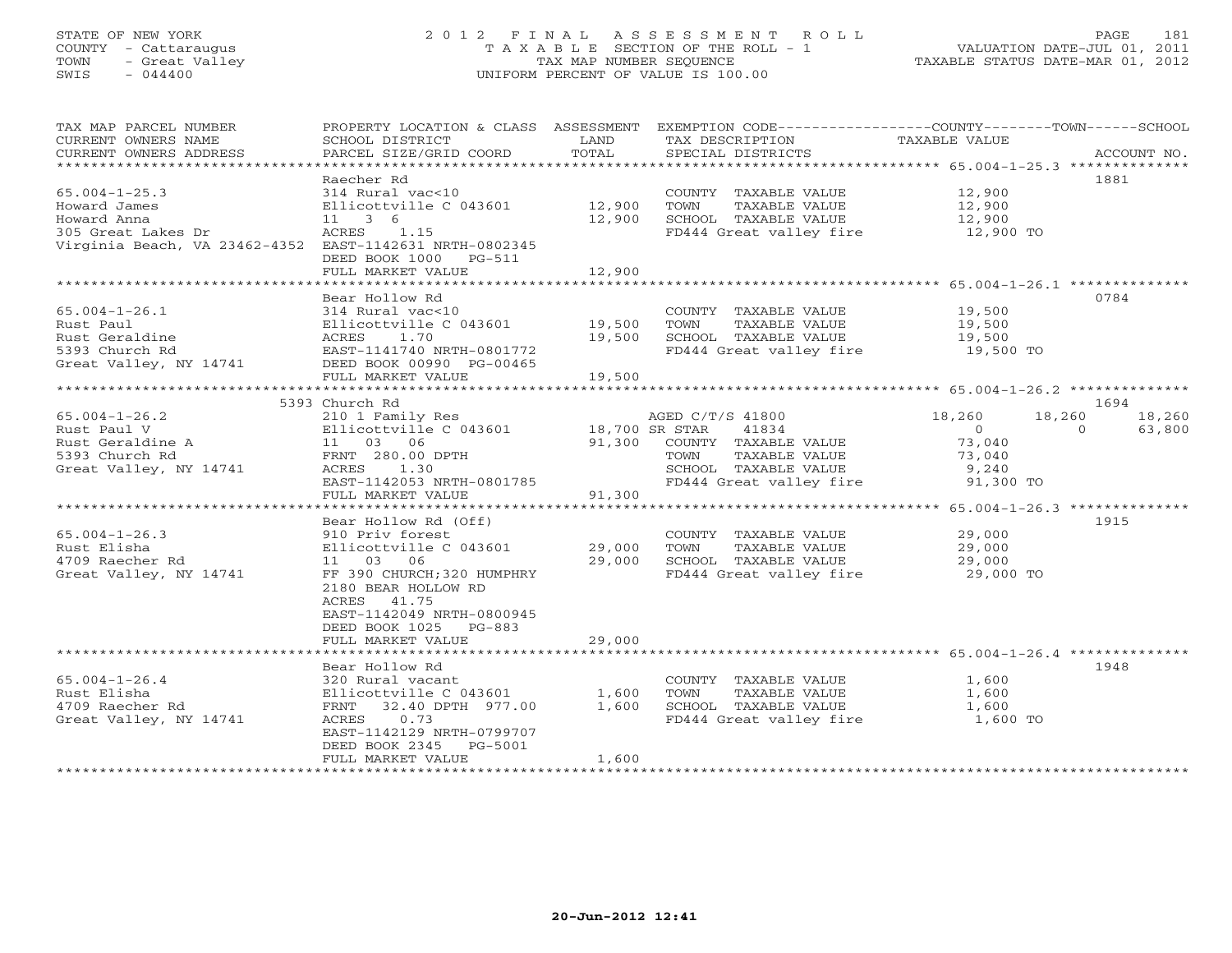## STATE OF NEW YORK 2 0 1 2 F I N A L A S S E S S M E N T R O L L PAGE 182 COUNTY - Cattaraugus T A X A B L E SECTION OF THE ROLL - 1 VALUATION DATE-JUL 01, 2011 TOWN - Great Valley TAX MAP NUMBER SEQUENCE TAXABLE STATUS DATE-MAR 01, 2012 SWIS - 044400 UNIFORM PERCENT OF VALUE IS 100.00

| TAX MAP PARCEL NUMBER<br>CURRENT OWNERS NAME<br>CURRENT OWNERS ADDRESS                              | PROPERTY LOCATION & CLASS ASSESSMENT<br>SCHOOL DISTRICT<br>PARCEL SIZE/GRID COORD                                     | LAND<br>TOTAL  | EXEMPTION CODE----------------COUNTY-------TOWN------SCHOOL<br>TAX DESCRIPTION<br>SPECIAL DISTRICTS | TAXABLE VALUE                       | ACCOUNT NO.        |
|-----------------------------------------------------------------------------------------------------|-----------------------------------------------------------------------------------------------------------------------|----------------|-----------------------------------------------------------------------------------------------------|-------------------------------------|--------------------|
|                                                                                                     |                                                                                                                       |                |                                                                                                     |                                     |                    |
| $65.004 - 1 - 26.5$<br>Bradley Randy                                                                | 4512 Bear Hollow Rd<br>240 Rural res<br>Ellicottville C 043601                                                        | 47,200         | COUNTY TAXABLE VALUE<br>TOWN<br>TAXABLE VALUE                                                       | 323,900<br>323,900                  | 1947               |
| Bradley Debra                                                                                       | ACRES 43.80 BANK<br>017                                                                                               | 323,900        | SCHOOL TAXABLE VALUE                                                                                | 323,900                             |                    |
| 4512 Bear Hollow Rd<br>Great Valley, NY 14741                                                       | EAST-1142108 NRTH-0800834<br>DEED BOOK 2339<br>PG-6002<br>FULL MARKET VALUE                                           | 323,900        | FD444 Great valley fire                                                                             | 323,900 TO                          |                    |
| **********************                                                                              |                                                                                                                       |                |                                                                                                     |                                     |                    |
|                                                                                                     | Bear Hollow Rd                                                                                                        |                |                                                                                                     |                                     | 1949               |
| $65.004 - 1 - 26.6$<br>Rust Paul V<br>Rust Geraldine A<br>5709 Raecher Rd<br>Great Valley, NY 14741 | 100 Agricultural<br>Ellicottville C 043601<br>ACRES<br>1.05<br>EAST-1142504 NRTH-0801968<br>DEED BOOK 7424<br>PG-2001 | 1,200<br>1,200 | COUNTY TAXABLE VALUE<br>TOWN<br>TAXABLE VALUE<br>SCHOOL TAXABLE VALUE<br>FD444 Great valley fire    | 1,200<br>1,200<br>1,200<br>1,200 TO |                    |
|                                                                                                     | FULL MARKET VALUE                                                                                                     | 1,200          |                                                                                                     |                                     |                    |
|                                                                                                     |                                                                                                                       |                |                                                                                                     |                                     |                    |
|                                                                                                     | 5375 Church St                                                                                                        |                |                                                                                                     |                                     | 2017               |
| $65.004 - 1 - 26.7$                                                                                 | 210 1 Family Res                                                                                                      |                | COUNTY TAXABLE VALUE                                                                                | 144,200                             |                    |
| Bradley Kirk                                                                                        | Ellicottville C 043601                                                                                                | 21,300         | TOWN<br>TAXABLE VALUE                                                                               | 144,200                             |                    |
| 4512 Bear Hollow Rd                                                                                 | ACRES<br>2.50                                                                                                         | 144,200        | SCHOOL TAXABLE VALUE                                                                                | 144,200                             |                    |
| Great Valley, NY 14741                                                                              | EAST-1142449 NRTH-0801534<br>DEED BOOK 2339<br>PG-6002                                                                |                | FD444 Great valley fire                                                                             | 144,200 TO                          |                    |
|                                                                                                     | FULL MARKET VALUE                                                                                                     | 144,200        |                                                                                                     |                                     |                    |
|                                                                                                     | 5459 Humphrey Rd                                                                                                      |                |                                                                                                     |                                     | 0097               |
| $65.004 - 1 - 27.1$                                                                                 | 210 1 Family Res                                                                                                      |                | 41131<br>CVET C/T                                                                                   | 20,000<br>20,000                    | $\Omega$           |
| Bolles Gordon D                                                                                     | Ellicottville C 043601                                                                                                |                | 41834<br>19,300 SR STAR                                                                             | $\Omega$<br>$\Omega$                | 63,800             |
| Bolles Mi Jwa Ja                                                                                    | 11  03  06                                                                                                            | 97,600         | COUNTY TAXABLE VALUE                                                                                | 77,600                              |                    |
| 5459 Humphrey Rd                                                                                    | FF 195.00 HUMPHREY RD                                                                                                 |                | TAXABLE VALUE<br>TOWN                                                                               | 77,600                              |                    |
| Great Valley, NY 14741                                                                              | FF 350.00 BEAR HOLLOW RD                                                                                              |                | SCHOOL TAXABLE VALUE                                                                                | 33,800                              |                    |
|                                                                                                     | ACRES<br>1.57                                                                                                         |                | FD444 Great valley fire                                                                             | 97,600 TO                           |                    |
|                                                                                                     | EAST-1141423 NRTH-0801690<br>DEED BOOK 00990 PG-00464                                                                 |                |                                                                                                     |                                     |                    |
|                                                                                                     | FULL MARKET VALUE                                                                                                     | 97,600         |                                                                                                     |                                     |                    |
|                                                                                                     | 4511 Bear Hollow Rd                                                                                                   |                |                                                                                                     |                                     | 0096               |
| $65.004 - 1 - 27.2$                                                                                 | 210 1 Family Res                                                                                                      |                | 41834<br>SR STAR                                                                                    | $\circ$                             | $\Omega$<br>63,800 |
| Bolles Donald                                                                                       | Ellicottville C 043601                                                                                                | 43,600         | COUNTY TAXABLE VALUE                                                                                | 145,600                             |                    |
| Bolles Rose                                                                                         | 11 03 06                                                                                                              | 145,600        | TOWN<br>TAXABLE VALUE                                                                               | 145,600                             |                    |
| 4511 Bear Hollow Rd                                                                                 | FF 330.00 HUMPHREY RD                                                                                                 |                | SCHOOL TAXABLE VALUE                                                                                | 81,800                              |                    |
| Great Valley, NY 14741                                                                              | FF 1860.00 BEAR HOLLOW RD                                                                                             |                | FD444 Great valley fire                                                                             | 145,600 TO                          |                    |
|                                                                                                     | ACRES<br>24.70<br>EAST-1141265 NRTH-0800713<br>DEED BOOK 682<br>$PG-105$                                              |                |                                                                                                     |                                     |                    |
|                                                                                                     | FULL MARKET VALUE                                                                                                     | 145,600        |                                                                                                     |                                     |                    |
|                                                                                                     |                                                                                                                       |                |                                                                                                     |                                     |                    |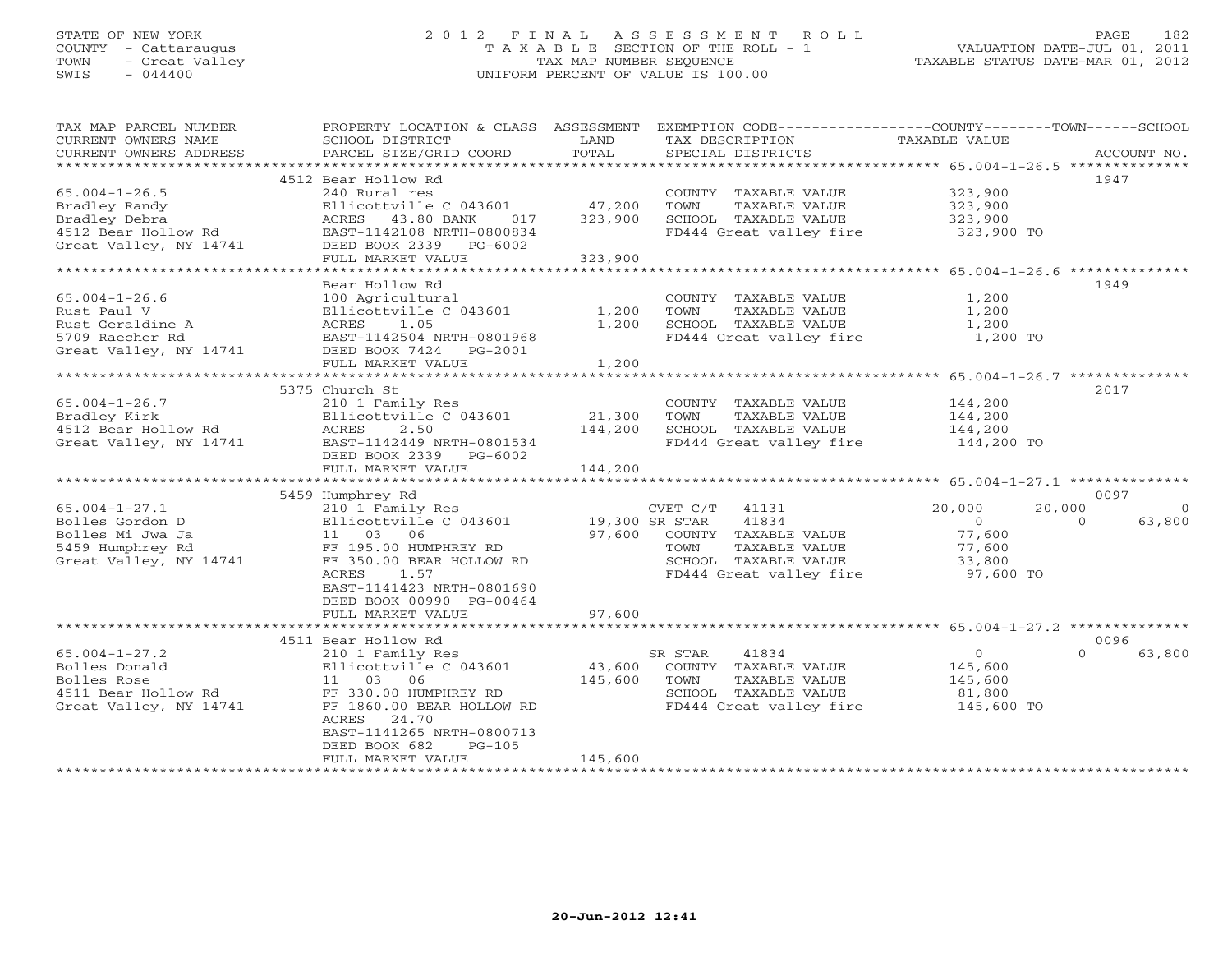### STATE OF NEW YORK 2 0 1 2 F I N A L A S S E S S M E N T R O L L PAGE 183 COUNTY - Cattaraugus T A X A B L E SECTION OF THE ROLL - 1 VALUATION DATE-JUL 01, 2011 TOWN - Great Valley TAX MAP NUMBER SEQUENCE TAXABLE STATUS DATE-MAR 01, 2012 SWIS - 044400 UNIFORM PERCENT OF VALUE IS 100.00

| TAX MAP PARCEL NUMBER<br>CURRENT OWNERS NAME<br>CURRENT OWNERS ADDRESS                                                   | PROPERTY LOCATION & CLASS ASSESSMENT EXEMPTION CODE----------------COUNTY-------TOWN------SCHOOL<br>SCHOOL DISTRICT<br>PARCEL SIZE/GRID COORD                  | LAND<br>TOTAL              | TAX DESCRIPTION            | SPECIAL DISTRICTS                                                                                          | <b>TAXABLE VALUE</b>                                                |                    | ACCOUNT NO.              |
|--------------------------------------------------------------------------------------------------------------------------|----------------------------------------------------------------------------------------------------------------------------------------------------------------|----------------------------|----------------------------|------------------------------------------------------------------------------------------------------------|---------------------------------------------------------------------|--------------------|--------------------------|
|                                                                                                                          |                                                                                                                                                                |                            |                            |                                                                                                            |                                                                     |                    |                          |
|                                                                                                                          | 5372 Church Rd                                                                                                                                                 |                            |                            |                                                                                                            |                                                                     |                    | 0959                     |
| $65.004 - 1 - 29$<br>Carnes Roland A Jr<br>5372 Church Rd<br>Great Valley, NY 14741                                      | 210 1 Family Res<br>Ellicottville C 043601<br>11 03<br>06<br>FF 175.00 HUMPHREY RD                                                                             | 18,400<br>69,800           | RES STAR<br>TOWN           | 41854<br>COUNTY TAXABLE VALUE<br>TAXABLE VALUE<br>SCHOOL TAXABLE VALUE                                     | $\circ$<br>69,800<br>69,800<br>37,960                               | $\Omega$           | 31,840                   |
|                                                                                                                          | FF 460.00 CHURCH RD<br>ACRES<br>1.19<br>EAST-1142248 NRTH-0802023<br>DEED BOOK 13177 PG-6001<br>FULL MARKET VALUE                                              | 69,800                     |                            | FD444 Great valley fire                                                                                    | 69,800 TO                                                           |                    |                          |
|                                                                                                                          | ***************************                                                                                                                                    | ************               |                            |                                                                                                            |                                                                     |                    |                          |
| $65.004 - 1 - 30$<br>Howard Anna M<br>Holiday Trav-L-Park                                                                | 4683 Raecher Rd Ext<br>210 1 Family Res<br>Ellicottville C 043601<br>11 03 06                                                                                  | 112,600                    | CVET C/T<br>9,200 RES STAR | 41131<br>41854<br>COUNTY TAXABLE VALUE                                                                     | 20,000<br>$\overline{0}$<br>92,600                                  | 20,000<br>$\cap$   | 0932<br>$\cap$<br>31,840 |
| 305 Great Lakes Dr<br>Virginia Beach, VA 23462-4352 ACRES                                                                | FRNT 180.00 DPTH 100.00<br>0.41<br>EAST-1142384 NRTH-0802252<br>DEED BOOK 721<br>PG-731                                                                        |                            | TOWN                       | TAXABLE VALUE<br>SCHOOL TAXABLE VALUE<br>FD444 Great valley fire                                           | 92,600<br>80,760<br>112,600 TO                                      |                    |                          |
|                                                                                                                          | FULL MARKET VALUE                                                                                                                                              | 112,600                    |                            |                                                                                                            |                                                                     |                    |                          |
|                                                                                                                          |                                                                                                                                                                |                            |                            |                                                                                                            |                                                                     |                    |                          |
|                                                                                                                          | 4686 Raecher Rd Ext                                                                                                                                            |                            |                            |                                                                                                            |                                                                     |                    | 0247                     |
| $65.004 - 1 - 31$<br>Reinhardt Otto C<br>Reinhardt Shirley<br>4686 Raecher Rd Ext<br>Great Valley, NY 14741              | 210 1 Family Res<br>Ellicottville C 043601<br>11 03 06<br>FRNT 245.00 DPTH<br>96.00<br>ACRES<br>0.54<br>EAST-1142530 NRTH-0802266<br>DEED BOOK 933<br>$PG-138$ | 10,900 SR STAR<br>90,000   | WVET C/T<br>TOWN           | 41121<br>41834<br>COUNTY TAXABLE VALUE<br>TAXABLE VALUE<br>SCHOOL TAXABLE VALUE<br>FD444 Great valley fire | 12,000<br>$\overline{O}$<br>78,000<br>78,000<br>26,200<br>90,000 TO | 12,000<br>$\Omega$ | $\Omega$<br>63,800       |
|                                                                                                                          | FULL MARKET VALUE                                                                                                                                              | 90,000                     |                            |                                                                                                            |                                                                     |                    |                          |
|                                                                                                                          | ********************<br>Raecher Rd                                                                                                                             |                            |                            |                                                                                                            | ***************** 65.004-1-32.1 ***************                     |                    | 0779                     |
| $65.004 - 1 - 32.1$<br>Rust Geraldine A<br>Rust Mark M<br>4709 Raecher Rd<br>Great Valley, NY 14741                      | 112 Dairy farm<br>Ellicottville C 043601<br>11 03 06<br>ACRES 44.80<br>EAST-1141866 NRTH-0802731<br>DEED BOOK 7424<br>PG-2001<br>FULL MARKET VALUE             | 47,400<br>47,400<br>47,400 | TOWN                       | COUNTY TAXABLE VALUE<br>TAXABLE VALUE<br>SCHOOL TAXABLE VALUE<br>FD444 Great valley fire                   | 47,400<br>47,400<br>47,400<br>47,400 TO                             |                    |                          |
|                                                                                                                          |                                                                                                                                                                |                            |                            |                                                                                                            |                                                                     |                    |                          |
| $65.004 - 1 - 32.2$<br>Howard Anna M<br>Holiday Trav-L-Park<br>305 Great Lakes Dr<br>Virginia Beach, VA 23462-4352 ACRES | Humphrey Rd<br>314 Rural vac<10<br>Ellicottville C 043601<br>11 03 06<br>FF 580.00<br>1.26<br>EAST-1142343 NRTH-0802281<br>DEED BOOK 00990 PG-00470            | 2,800<br>2,800             | TOWN                       | COUNTY TAXABLE VALUE<br>TAXABLE VALUE<br>SCHOOL TAXABLE VALUE<br>FD444 Great valley fire                   | 2,800<br>2,800<br>2,800<br>2,800 TO                                 |                    | 1116                     |
|                                                                                                                          | FULL MARKET VALUE                                                                                                                                              | 2,800                      |                            |                                                                                                            |                                                                     |                    |                          |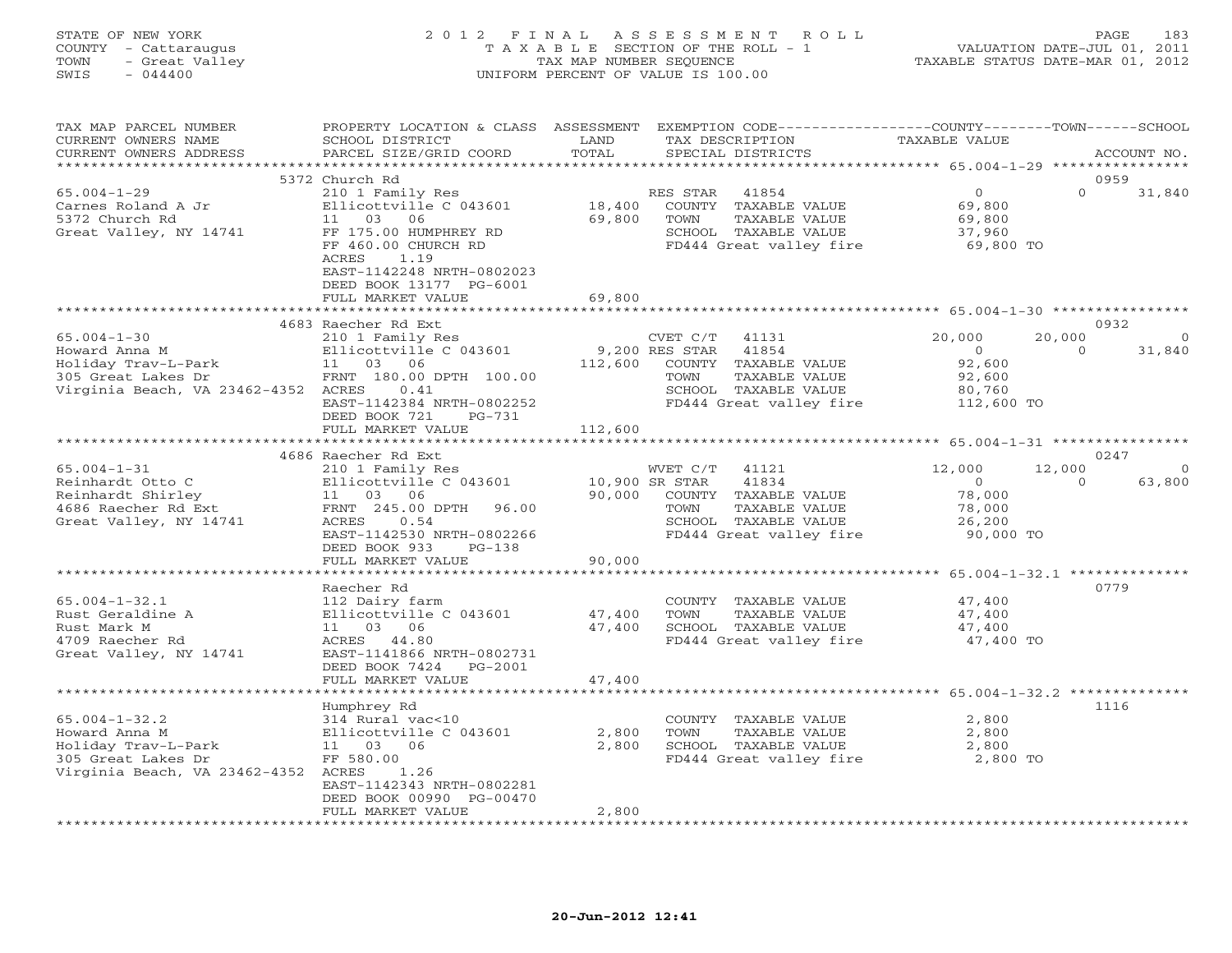## STATE OF NEW YORK 2 0 1 2 F I N A L A S S E S S M E N T R O L L PAGE 184 COUNTY - Cattaraugus T A X A B L E SECTION OF THE ROLL - 1 VALUATION DATE-JUL 01, 2011 TOWN - Great Valley TAX MAP NUMBER SEQUENCE TAXABLE STATUS DATE-MAR 01, 2012 SWIS - 044400 UNIFORM PERCENT OF VALUE IS 100.00

| TAX MAP PARCEL NUMBER<br>CURRENT OWNERS NAME<br>CURRENT OWNERS ADDRESS | PROPERTY LOCATION & CLASS ASSESSMENT<br>SCHOOL DISTRICT<br>PARCEL SIZE/GRID COORD | LAND<br>TOTAL | EXEMPTION CODE-----------------COUNTY-------TOWN------SCHOOL<br>TAX DESCRIPTION<br>SPECIAL DISTRICTS | TAXABLE VALUE | ACCOUNT NO.        |
|------------------------------------------------------------------------|-----------------------------------------------------------------------------------|---------------|------------------------------------------------------------------------------------------------------|---------------|--------------------|
| ***********************                                                |                                                                                   |               |                                                                                                      |               |                    |
|                                                                        | 5366 Humphrey Rd                                                                  |               |                                                                                                      |               | 1562               |
| $65.004 - 1 - 32.3$                                                    | 422 Diner/lunch                                                                   |               | COUNTY TAXABLE VALUE                                                                                 | 69,200        |                    |
| Rust Mark M                                                            | Ellicottville C 043601                                                            | 6,200         | TOWN<br>TAXABLE VALUE                                                                                | 69,200        |                    |
| Rust Sandra L                                                          | 11 03 06                                                                          | 69,200        | SCHOOL TAXABLE VALUE                                                                                 | 69,200        |                    |
| 5366 Humphrey Rd                                                       | FRNT 175.00 DPTH 160.00                                                           |               | FD444 Great valley fire                                                                              | 69,200 TO     |                    |
| Great Valley, NY 14741                                                 | ACRES<br>0.32<br>EAST-1142492 NRTH-0802628<br>DEED BOOK 915<br>$PG-52$            |               |                                                                                                      |               |                    |
|                                                                        | FULL MARKET VALUE                                                                 | 69,200        |                                                                                                      |               |                    |
|                                                                        |                                                                                   |               |                                                                                                      |               |                    |
|                                                                        | 4729 Raecher Rd                                                                   |               |                                                                                                      |               | 1982               |
| $65.004 - 1 - 32.4$                                                    | 210 1 Family Res                                                                  |               | RES STAR 41854                                                                                       | $\circ$       | $\Omega$<br>31,840 |
| Rust Jonathan R                                                        | Ellicottville C 043601                                                            | 18,100        | COUNTY TAXABLE VALUE                                                                                 | 91,100        |                    |
| Rust Tina R                                                            | FRNT 213.00 DPTH                                                                  | 91,100        | TOWN<br>TAXABLE VALUE                                                                                | 91,100        |                    |
| 4729 Raecher Rd                                                        | ACRES<br>1.04                                                                     |               | SCHOOL TAXABLE VALUE                                                                                 | 59,260        |                    |
| Great Valley, NY 14741                                                 | DEED BOOK 12158 PG-4002                                                           |               | FD444 Great valley fire                                                                              | 91,100 TO     |                    |
|                                                                        | FULL MARKET VALUE                                                                 | 91,100        |                                                                                                      |               |                    |
|                                                                        |                                                                                   |               |                                                                                                      |               |                    |
|                                                                        | 4709 Raecher Rd                                                                   |               |                                                                                                      |               | 2034               |
| $65.004 - 1 - 32.5$                                                    | 210 1 Family Res                                                                  |               | SILO T/C/S 42100                                                                                     | 9,088         | 9,088<br>9,088     |
| Rust Nicole                                                            | Ellicottville C 043601                                                            | 20,200        | COUNTY TAXABLE VALUE                                                                                 | 101,012       |                    |
| 4709 Raecher Rd                                                        | 11 3 6                                                                            | 110,100       | TAXABLE VALUE<br>TOWN                                                                                | 101,012       |                    |
| Great Valley, NY 14741                                                 | ACRES<br>2.00                                                                     |               | SCHOOL TAXABLE VALUE                                                                                 | 101,012       |                    |
|                                                                        | EAST-1142387 NRTH-0802714                                                         |               | FD444 Great valley fire                                                                              | 110,100 TO    |                    |
|                                                                        | DEED BOOK 17306 PG-8001                                                           |               |                                                                                                      |               |                    |
|                                                                        | FULL MARKET VALUE                                                                 | 110,100       |                                                                                                      |               |                    |
|                                                                        |                                                                                   |               |                                                                                                      |               |                    |
|                                                                        | 4875 Flint Rd                                                                     |               |                                                                                                      |               | 0781               |
| $65.004 - 1 - 33.1$                                                    | 120 Field crops                                                                   |               | COUNTY TAXABLE VALUE                                                                                 | 216,000       |                    |
| Rust Mark M                                                            | Ellicottville C 043601                                                            | 52,400        | TAXABLE VALUE<br>TOWN                                                                                | 216,000       |                    |
| Rust Sandra L                                                          | 12  03  06                                                                        | 216,000       | SCHOOL TAXABLE VALUE                                                                                 | 216,000       |                    |
| 4875 Flint Rd                                                          | FF 890.00                                                                         |               | FD444 Great valley fire                                                                              | 216,000 TO    |                    |
| Great Valley, NY 14741                                                 | ACRES 71.25                                                                       |               |                                                                                                      |               |                    |
|                                                                        | EAST-1141599 NRTH-0804876                                                         |               |                                                                                                      |               |                    |
|                                                                        | DEED BOOK 6934<br>PG-6001                                                         |               |                                                                                                      |               |                    |
|                                                                        | FULL MARKET VALUE                                                                 | 216,000       |                                                                                                      |               |                    |
|                                                                        |                                                                                   |               |                                                                                                      |               |                    |
|                                                                        | 4915 Flint Rd                                                                     |               |                                                                                                      |               | 1704               |
| $65.004 - 1 - 33.2$                                                    | 210 1 Family Res                                                                  |               | 41854<br>RES STAR                                                                                    | $\circ$       | $\Omega$<br>31,840 |
| Rust Elisha D                                                          | Ellicottville C 043601                                                            | 17,000        | COUNTY TAXABLE VALUE                                                                                 | 130,000       |                    |
| Rust Marcie A                                                          | 12 03 06                                                                          | 130,000       | TAXABLE VALUE<br>TOWN                                                                                | 130,000       |                    |
| 4915 Flint Rd                                                          | FRNT 126.20 DPTH 327.00                                                           |               | SCHOOL TAXABLE VALUE                                                                                 | 98,160        |                    |
| Great Valley, NY 14741                                                 | EAST-1141529 NRTH-0806026                                                         |               | FD444 Great valley fire                                                                              | 130,000 TO    |                    |
|                                                                        | DEED BOOK 7081<br>PG-3005                                                         |               |                                                                                                      |               |                    |
|                                                                        | FULL MARKET VALUE                                                                 | 130,000       |                                                                                                      |               |                    |
|                                                                        |                                                                                   |               |                                                                                                      |               |                    |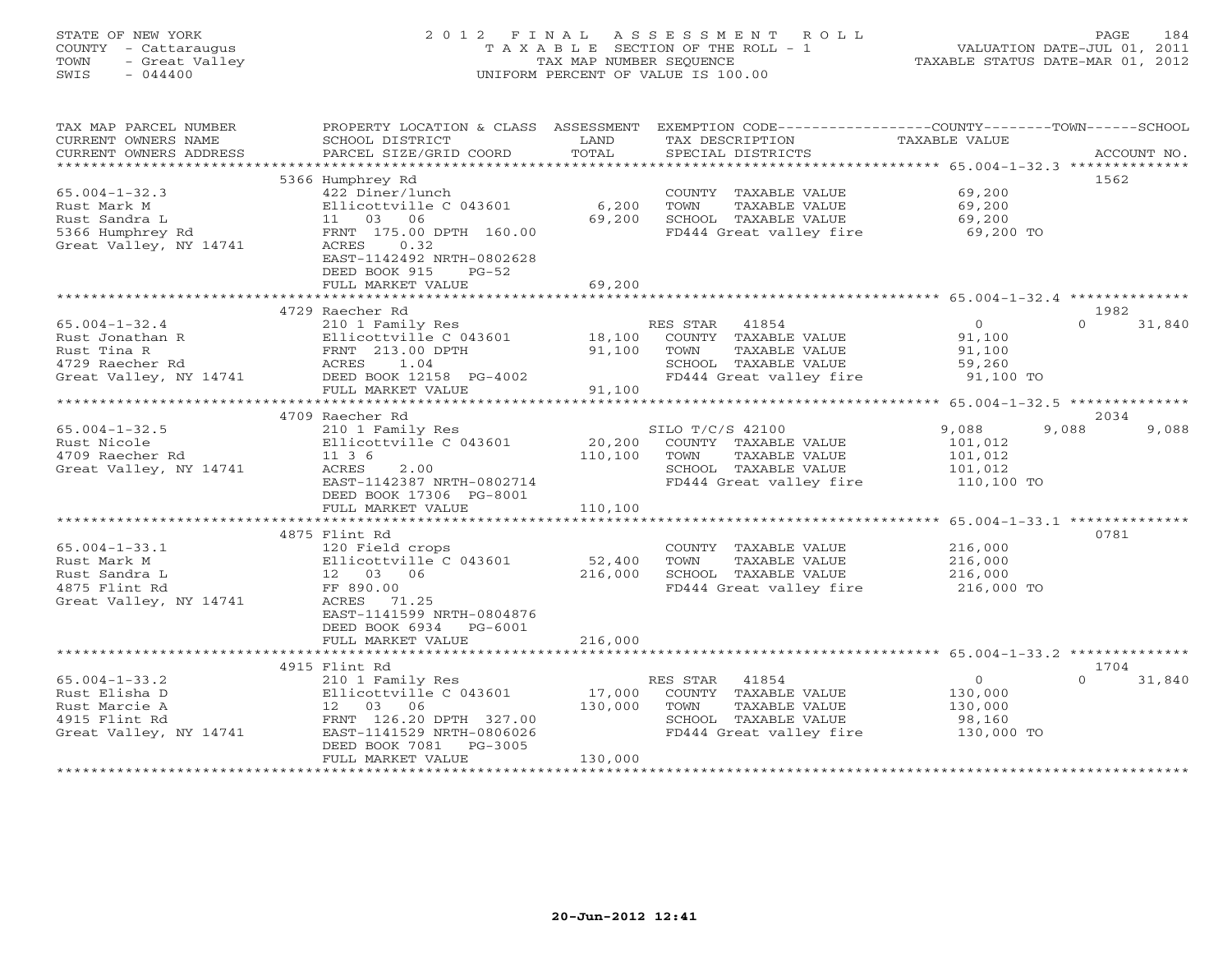## STATE OF NEW YORK 2 0 1 2 F I N A L A S S E S S M E N T R O L L PAGE 185 COUNTY - Cattaraugus T A X A B L E SECTION OF THE ROLL - 1 VALUATION DATE-JUL 01, 2011 TOWN - Great Valley TAX MAP NUMBER SEQUENCE TAXABLE STATUS DATE-MAR 01, 2012 SWIS - 044400 UNIFORM PERCENT OF VALUE IS 100.00

| TAX MAP PARCEL NUMBER<br>CURRENT OWNERS ADDRESS | PROPERTY LOCATION & CLASS ASSESSMENT EXEMPTION CODE---------------COUNTY-------TOWN------SCHOOL |        |                                                                  |                |                    |
|-------------------------------------------------|-------------------------------------------------------------------------------------------------|--------|------------------------------------------------------------------|----------------|--------------------|
|                                                 |                                                                                                 |        |                                                                  |                |                    |
|                                                 | 4901 Flint Rd                                                                                   |        |                                                                  |                | 1976               |
| $65.004 - 1 - 33.3$                             | 210 1 Family Res<br>Ellicottville C 043601 15,800 COUNTY TAXABLE VALUE                          |        |                                                                  | $\overline{O}$ | $\Omega$<br>31,840 |
| Rust Micah B                                    |                                                                                                 |        |                                                                  | 185,000        |                    |
| 4901 Flint Rd                                   | FRNT 210.00 DPTH 185.00 185,000                                                                 |        | TAXABLE VALUE<br>TOWN                                            | 185,000        |                    |
| Great Valley, NY 14741                          | BANK 023<br>EAST-1141825 NRTH-0805557                                                           |        | SCHOOL TAXABLE VALUE 153,160                                     |                |                    |
|                                                 |                                                                                                 |        | FD444 Great valley fire                                          | 185,000 TO     |                    |
|                                                 | DEED BOOK 13727 PG-2002                                                                         |        |                                                                  |                |                    |
|                                                 |                                                                                                 |        |                                                                  |                |                    |
|                                                 |                                                                                                 |        |                                                                  |                |                    |
|                                                 | Flint Hollow Rd (OFf)                                                                           |        |                                                                  |                | 1974               |
| $65.004 - 1 - 33.4$                             | 322 Rural vac>10<br>322 Rural vac>10<br>Ellicottville C 043601              4,500               |        | COUNTY TAXABLE VALUE                                             | 4,500          |                    |
| Rust Jonathan R                                 |                                                                                                 |        | TAXABLE VALUE<br>TOWN                                            | 4,500          |                    |
| Rust Tina R                                     |                                                                                                 | 4,500  | SCHOOL TAXABLE VALUE                                             | 4,500          |                    |
| Flint Hollow                                    | 322 Rurai vac>10<br>Ellicottville C 043601<br>ACRES 2.05<br>DEED BOOK 7131 PG-7001              |        | FD444 Great valley fire                                          | 4,500 TO       |                    |
| Great Valley, NY 14741                          | FULL MARKET VALUE                                                                               | 4,500  |                                                                  |                |                    |
|                                                 |                                                                                                 |        |                                                                  |                |                    |
|                                                 | Flint Rd                                                                                        |        |                                                                  |                | 1027               |
| $65.004 - 1 - 34$                               | 322 Rural vac>10                                                                                |        | COUNTY TAXABLE VALUE 13,400                                      |                |                    |
| Rust Kay L                                      | Ellicottville C $043601$ 13,400                                                                 |        | TOWN<br>TAXABLE VALUE                                            | 13,400         |                    |
| 24 Oakland St                                   | 12 03 06                                                                                        | 13,400 | SCHOOL TAXABLE VALUE                                             | 13,400         |                    |
| Rochester, NY 14620                             | FRNT 230.00 DPTH 145.00                                                                         |        | FD444 Great valley fire 13,400 TO                                |                |                    |
|                                                 | ACRES 0.77                                                                                      |        |                                                                  |                |                    |
|                                                 | DEED BOOK 960<br>PG-885                                                                         |        |                                                                  |                |                    |
|                                                 | FULL MARKET VALUE                                                                               | 13,400 |                                                                  |                |                    |
|                                                 |                                                                                                 |        |                                                                  |                |                    |
|                                                 | 4793 Raecher Rd                                                                                 |        |                                                                  |                | 0765               |
| $65.004 - 1 - 35$                               | 210 1 Family Res                                                                                |        | COUNTY TAXABLE VALUE 33,000                                      |                |                    |
| Rinko Richard A                                 | 210 1 Family Res<br>Ellicottville C 043601                4,800                                 |        | TAXABLE VALUE 33,000<br>TOWN                                     |                |                    |
| 5025 Klawitter Rd                               | $\frac{12}{2}$ 03 06                                                                            | 33,000 | SCHOOL TAXABLE VALUE 33,000<br>FD444 Great valley fire 33,000 TO |                |                    |
| Great Valley, NY 14741                          | FRNT 115.00 DPTH 63.00                                                                          |        |                                                                  |                |                    |
|                                                 | 0.17<br>ACRES                                                                                   |        |                                                                  |                |                    |
|                                                 | DEED BOOK 16731 PG-6001                                                                         |        |                                                                  |                |                    |
|                                                 | FULL MARKET VALUE                                                                               | 33,000 |                                                                  |                |                    |
|                                                 |                                                                                                 |        |                                                                  |                |                    |
|                                                 | Flint Rd                                                                                        |        |                                                                  |                | 1975               |
| $65.004 - 1 - 36$                               | 322 Rural vac>10                                                                                |        | COUNTY TAXABLE VALUE 1,700                                       |                |                    |
| Rust Elisha D                                   | Ellicottville C 043601 1,700<br>FRNT 120.00 DPTH 276.00 1,700                                   |        | TOWN<br>TAXABLE VALUE                                            | 1,700          |                    |
| Rust Marcie A                                   | FRNT 120.00 DPTH 276.00                                                                         |        | SCHOOL TAXABLE VALUE                                             | 1,700          |                    |
| 4915 Flint Rd                                   | ACRES 0.76                                                                                      |        | FD444 Great valley fire 1,700 TO                                 |                |                    |
| Great Valley, NY 14741                          | DEED BOOK 7081 PG-3004                                                                          |        |                                                                  |                |                    |
|                                                 | FULL MARKET VALUE                                                                               | 1,700  |                                                                  |                |                    |
|                                                 |                                                                                                 |        |                                                                  |                |                    |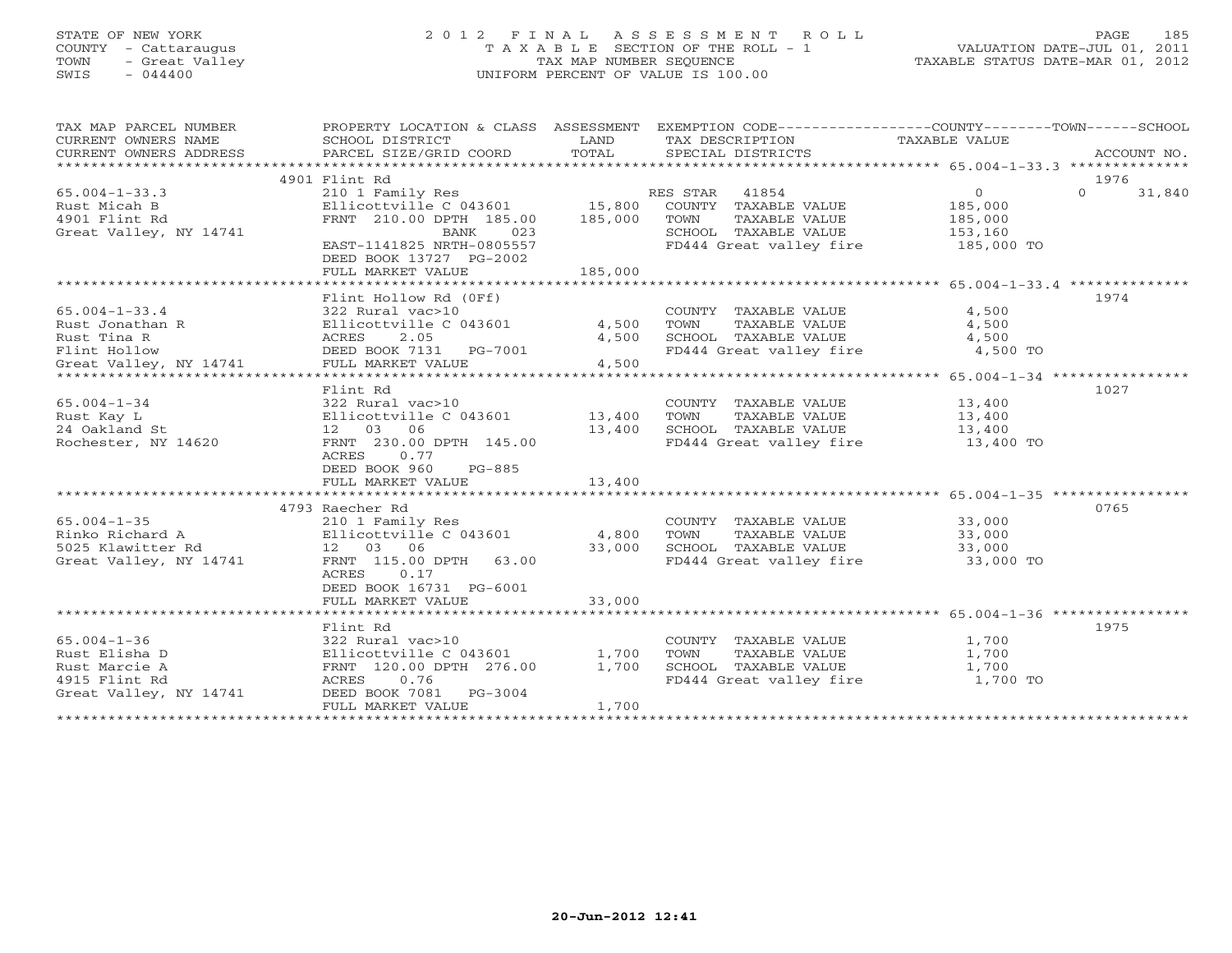## STATE OF NEW YORK 2 0 1 2 F I N A L A S S E S S M E N T R O L L PAGE 186 COUNTY - Cattaraugus T A X A B L E SECTION OF THE ROLL - 1 VALUATION DATE-JUL 01, 2011 TOWN - Great Valley TAX MAP NUMBER SEQUENCE TAXABLE STATUS DATE-MAR 01, 2012 SWIS - 044400 UNIFORM PERCENT OF VALUE IS 100.00

| TAX MAP PARCEL NUMBER<br>CURRENT OWNERS NAME<br>CURRENT OWNERS ADDRESS                               | PROPERTY LOCATION & CLASS<br>SCHOOL DISTRICT<br>PARCEL SIZE/GRID COORD                                                                                                                                            | ASSESSMENT<br>LAND<br>TOTAL     | EXEMPTION CODE-----------------COUNTY-------TOWN------SCHOOL<br>TAX DESCRIPTION<br>SPECIAL DISTRICTS                                                                     | TAXABLE VALUE                                                | ACCOUNT NO.                |
|------------------------------------------------------------------------------------------------------|-------------------------------------------------------------------------------------------------------------------------------------------------------------------------------------------------------------------|---------------------------------|--------------------------------------------------------------------------------------------------------------------------------------------------------------------------|--------------------------------------------------------------|----------------------------|
| $65.013 - 1 - 2$<br>Zariczny Jeffrey<br>Zariczny Judith<br>5997 Nys Rte 98<br>Great Valley, NY 14741 | 6026 Great Valley-Depot St<br>210 1 Family Res<br>Ellicottville C 043601<br>39 03 06<br>FF 163.08<br>ACRES<br>2.00<br>EAST-1133238 NRTH-0807960<br>DEED BOOK 882<br>$PG-247$                                      | **********<br>20,200<br>129,400 | ************************************** 65.013-1-2 ******************<br>COUNTY TAXABLE VALUE<br>TOWN<br>TAXABLE VALUE<br>SCHOOL TAXABLE VALUE<br>FD444 Great valley fire | 129,400<br>129,400<br>129,400<br>129,400 TO                  | 1028                       |
|                                                                                                      | FULL MARKET VALUE                                                                                                                                                                                                 | 129,400                         |                                                                                                                                                                          |                                                              |                            |
| $65.013 - 1 - 3.1$<br>Mina Debra<br>5136 Us Rte 219<br>Great Valley, NY 14741                        | ******************<br>5115 Us Rte 219<br>120 Field crops<br>Ellicottville C 043601<br>39 03 06<br>7.40<br>ACRES<br>EAST-1133662 NRTH-0808275<br>DEED BOOK 7087<br>PG-3001                                         | 30,800<br>30,800                | ********************************* 65.013-1-3.1 ***************<br>COUNTY TAXABLE VALUE<br>TOWN<br>TAXABLE VALUE<br>SCHOOL TAXABLE VALUE<br>FD444 Great valley fire       | 30,800<br>30,800<br>30,800<br>30,800 TO                      | 0353                       |
|                                                                                                      | FULL MARKET VALUE<br>*************************                                                                                                                                                                    | 30,800<br>*********             | ********************************** 65.013-1-3.2 ***************                                                                                                          |                                                              |                            |
|                                                                                                      | 5136 Us Rte 219                                                                                                                                                                                                   |                                 |                                                                                                                                                                          |                                                              | 1057                       |
| $65.013 - 1 - 3.2$<br>Mina Debra<br>5136 Us Rte 219<br>Great Valley, NY 14741                        | 210 1 Family Res<br>Ellicottville C 043601<br>39 03 06<br>FRNT 140.00 DPTH 92.00<br><b>ACRES</b><br>0.30<br>EAST-1133835 NRTH-0808336<br>DEED BOOK 6155<br>PG-8001<br>FULL MARKET VALUE                           | 7,700<br>102,000<br>102,000     | 41854<br>RES STAR<br>COUNTY TAXABLE VALUE<br>TAXABLE VALUE<br>TOWN<br>SCHOOL TAXABLE VALUE<br>FD444 Great valley fire                                                    | $\overline{O}$<br>102,000<br>102,000<br>70,160<br>102,000 TO | 31,840<br>$\Omega$         |
|                                                                                                      |                                                                                                                                                                                                                   |                                 |                                                                                                                                                                          |                                                              |                            |
| $65.013 - 1 - 3.3$<br>Bingerman Dennis C<br>Bingerman Carol<br>PO Box 71<br>Great Valley, NY 14741   | 5101 Us Rte 219<br>210 1 Family Res<br>Ellicottville C 043601<br>39 03 06<br>1.60<br>ACRES<br>EAST-1133507 NRTH-0807978<br>DEED BOOK 00974 PG-01133<br>FULL MARKET VALUE<br>* * * * * * * * * * * * * * * * * * * | 19,300<br>90,900<br>90,900      | RES STAR<br>41854<br>COUNTY TAXABLE VALUE<br>TAXABLE VALUE<br>TOWN<br>SCHOOL TAXABLE VALUE<br>FD444 Great valley fire                                                    | $\circ$<br>90,900<br>90,900<br>59,060<br>90,900 TO           | 1734<br>$\Omega$<br>31,840 |
|                                                                                                      | 5099 Us Rte 219                                                                                                                                                                                                   |                                 |                                                                                                                                                                          | ********** 65.013-1-4 ******************                     | 5015                       |
| $65.013 - 1 - 4$<br>Dewyer Craig J<br>42 North Fifth St<br>Allegany, NY 14706                        | 210 1 Family Res<br>Ellicottville C 043601<br>39 03 06<br>60.00 DPTH 132.00<br>FRNT<br>0.18<br>ACRES<br>DEED BOOK 16145 PG-9002<br>FULL MARKET VALUE                                                              | 5,000<br>85,000<br>85,000       | RES STAR<br>41854<br>COUNTY TAXABLE VALUE<br>TOWN<br>TAXABLE VALUE<br>SCHOOL TAXABLE VALUE<br>FD444 Great valley fire                                                    | $\mathbf{O}$<br>85,000<br>85,000<br>53,160<br>85,000 TO      | 31,840<br>$\Omega$         |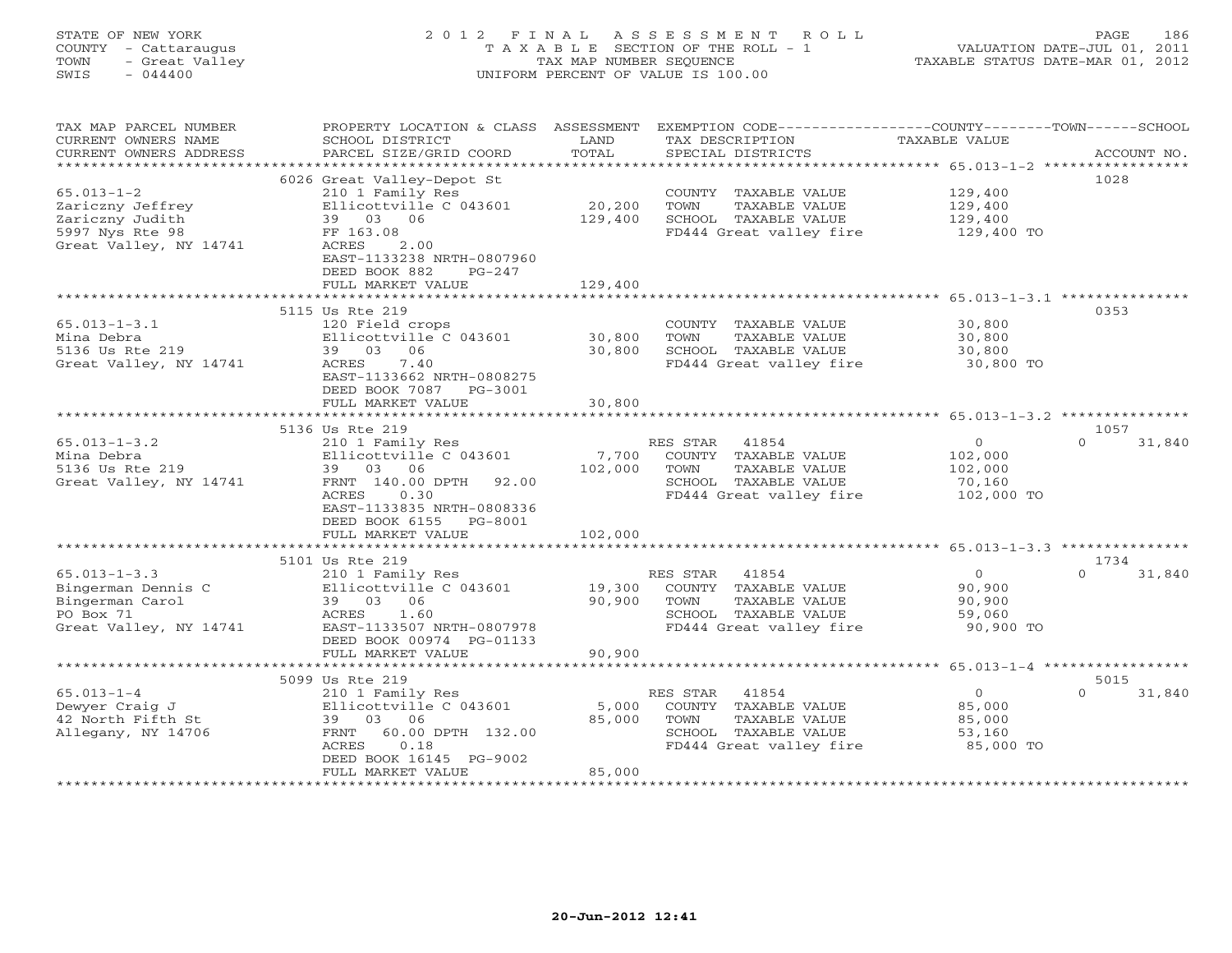#### STATE OF NEW YORK 2 0 1 2 F I N A L A S S E S S M E N T R O L L PAGE 187 COUNTY - Cattaraugus T A X A B L E SECTION OF THE ROLL - 1 VALUATION DATE-JUL 01, 2011 TOWN - Great Valley TAX MAP NUMBER SEQUENCE TAXABLE STATUS DATE-MAR 01, 2012 SWIS - 044400 UNIFORM PERCENT OF VALUE IS 100.00UNIFORM PERCENT OF VALUE IS 100.00

| TAX MAP PARCEL NUMBER                                                                                                                              |                             |         | PROPERTY LOCATION & CLASS ASSESSMENT EXEMPTION CODE----------------COUNTY-------TOWN------SCHOOL |                     |                    |
|----------------------------------------------------------------------------------------------------------------------------------------------------|-----------------------------|---------|--------------------------------------------------------------------------------------------------|---------------------|--------------------|
| CURRENT OWNERS NAME                                                                                                                                | SCHOOL DISTRICT             | LAND    | TAX DESCRIPTION                                                                                  | TAXABLE VALUE       |                    |
| CURRENT OWNERS ADDRESS                                                                                                                             | PARCEL SIZE/GRID COORD      | TOTAL   | SPECIAL DISTRICTS                                                                                |                     | ACCOUNT NO.        |
|                                                                                                                                                    |                             |         |                                                                                                  |                     |                    |
|                                                                                                                                                    | 6004 Great Valley-Depot St  |         |                                                                                                  |                     | 0406               |
| $65.013 - 1 - 5.1$                                                                                                                                 | 210 1 Family Res            |         | COUNTY TAXABLE VALUE                                                                             | 105,000             |                    |
| Murphy Martin J                                                                                                                                    | Ellicottville C 043601      | 14,400  | TOWN<br>TAXABLE VALUE                                                                            | 105,000             |                    |
| Murphy Linda Lee                                                                                                                                   | 39 03 06                    | 105,000 | SCHOOL TAXABLE VALUE                                                                             | 105,000             |                    |
| 100 S Meadow Dr                                                                                                                                    | FRNT 173.00 DPTH 207.00     |         | FD444 Great valley fire                                                                          | 105,000 TO          |                    |
|                                                                                                                                                    |                             |         |                                                                                                  |                     |                    |
| Orchard Park, NY 14127                                                                                                                             | ACRES<br>0.82               |         |                                                                                                  |                     |                    |
|                                                                                                                                                    | EAST-1133624 NRTH-0807789   |         |                                                                                                  |                     |                    |
|                                                                                                                                                    | DEED BOOK 907<br>$PG-863$   |         |                                                                                                  |                     |                    |
|                                                                                                                                                    | FULL MARKET VALUE           | 105,000 |                                                                                                  |                     |                    |
|                                                                                                                                                    |                             |         |                                                                                                  |                     |                    |
|                                                                                                                                                    | 6022 Great Valley-Depot St  |         |                                                                                                  |                     | 1386               |
| $65.013 - 1 - 5.2$                                                                                                                                 | 210 1 Family Res            |         | COUNTY TAXABLE VALUE                                                                             | 99,000              |                    |
|                                                                                                                                                    |                             | 6,200   | TOWN<br>TAXABLE VALUE                                                                            | 99,000              |                    |
|                                                                                                                                                    |                             | 99,000  | SCHOOL TAXABLE VALUE                                                                             | 99,000              |                    |
| ob.u.b.i.b.z.<br>Hartsell Michael E Bilicottville C 043601<br>6016 Great Valley-Depot St 39 03 06<br>Great Valley, NY 14741 FRNT 56.00 DPTH 173.00 |                             |         | FD444 Great valley fire 99,000 TO                                                                |                     |                    |
|                                                                                                                                                    | ACRES<br>0.22               |         |                                                                                                  |                     |                    |
|                                                                                                                                                    | EAST-1133415 NRTH-0807786   |         |                                                                                                  |                     |                    |
|                                                                                                                                                    | DEED BOOK 881<br>PG-1172    |         |                                                                                                  |                     |                    |
|                                                                                                                                                    | FULL MARKET VALUE           | 99,000  |                                                                                                  |                     |                    |
|                                                                                                                                                    |                             |         |                                                                                                  |                     |                    |
|                                                                                                                                                    |                             |         |                                                                                                  |                     |                    |
|                                                                                                                                                    | 6016 Great Valley-Depot St  |         |                                                                                                  |                     | 1918               |
| $65.013 - 1 - 5.3$                                                                                                                                 | 210 1 Family Res            |         | RES STAR 41854                                                                                   | $\overline{0}$      | $\Omega$<br>31,840 |
| Hartsell Michael E                                                                                                                                 | Ellicottville C 043601      | 11,300  | COUNTY TAXABLE VALUE                                                                             | 245,600             |                    |
| Hartsell Mary P                                                                                                                                    | 39 03 06                    | 245,600 | TOWN<br>TAXABLE VALUE                                                                            | 245,600             |                    |
| 6016 Great Valley-Depot St                                                                                                                         | FRNT 146.00 DPTH 173.00     |         | SCHOOL TAXABLE VALUE                                                                             | 213,760             |                    |
| Great Valley, NY 14741                                                                                                                             | $0.58$ BANK<br>ACRES<br>017 |         | FD444 Great valley fire                                                                          | 245,600 TO          |                    |
|                                                                                                                                                    | EAST-1133410 NRTH-0807766   |         |                                                                                                  |                     |                    |
|                                                                                                                                                    | DEED BOOK 1026 PG-412       |         |                                                                                                  |                     |                    |
|                                                                                                                                                    | FULL MARKET VALUE           | 245,600 |                                                                                                  |                     |                    |
|                                                                                                                                                    |                             |         |                                                                                                  |                     |                    |
|                                                                                                                                                    | 5118 Us Rte 219             |         |                                                                                                  |                     | 0351               |
| $65.013 - 1 - 6$                                                                                                                                   | 210 1 Family Res            |         | COUNTY TAXABLE VALUE                                                                             | 91,800              |                    |
| Mina Debra                                                                                                                                         | Ellicottville C 043601      | 13,400  | TOWN<br>TAXABLE VALUE                                                                            | 91,800              |                    |
| 5136 Us Rte 219                                                                                                                                    | 39 03 06                    | 91,800  | SCHOOL TAXABLE VALUE                                                                             | 91,800              |                    |
| Great Valley, NY 14741                                                                                                                             | FRNT 90.00 DPTH 375.00      |         | FD444 Great valley fire                                                                          | 91,800 TO           |                    |
|                                                                                                                                                    |                             |         |                                                                                                  |                     |                    |
|                                                                                                                                                    | ACRES<br>0.77               |         |                                                                                                  |                     |                    |
|                                                                                                                                                    | EAST-1133964 NRTH-0808121   |         |                                                                                                  |                     |                    |
|                                                                                                                                                    | DEED BOOK 7087 PG-3001      |         |                                                                                                  |                     |                    |
|                                                                                                                                                    | FULL MARKET VALUE           | 91,800  |                                                                                                  |                     |                    |
|                                                                                                                                                    |                             |         |                                                                                                  |                     |                    |
|                                                                                                                                                    | Us Rte 219                  |         |                                                                                                  |                     | 0352               |
| $65.013 - 1 - 7.1$                                                                                                                                 | 311 Res vac land            |         | COUNTY TAXABLE VALUE                                                                             | 19,200              |                    |
| Mina Debra                                                                                                                                         | Ellicottville C 043601      | 19,200  | TOWN<br>TAXABLE VALUE                                                                            | 19,200              |                    |
| 5136 Us Rte 219                                                                                                                                    | 39 03 06                    | 19,200  | SCHOOL TAXABLE VALUE                                                                             |                     |                    |
| Great Valley, NY 14741                                                                                                                             | FF 180.00                   |         | FD444 Great valley fire                                                                          | 19,200<br>19,200 TO |                    |
|                                                                                                                                                    | ACRES<br>1.55               |         |                                                                                                  |                     |                    |
|                                                                                                                                                    | EAST-1133942 NRTH-0807990   |         |                                                                                                  |                     |                    |
|                                                                                                                                                    | DEED BOOK 7087<br>PG-3001   |         |                                                                                                  |                     |                    |
|                                                                                                                                                    | FULL MARKET VALUE           | 19,200  |                                                                                                  |                     |                    |
|                                                                                                                                                    |                             |         |                                                                                                  |                     |                    |
|                                                                                                                                                    |                             |         |                                                                                                  |                     |                    |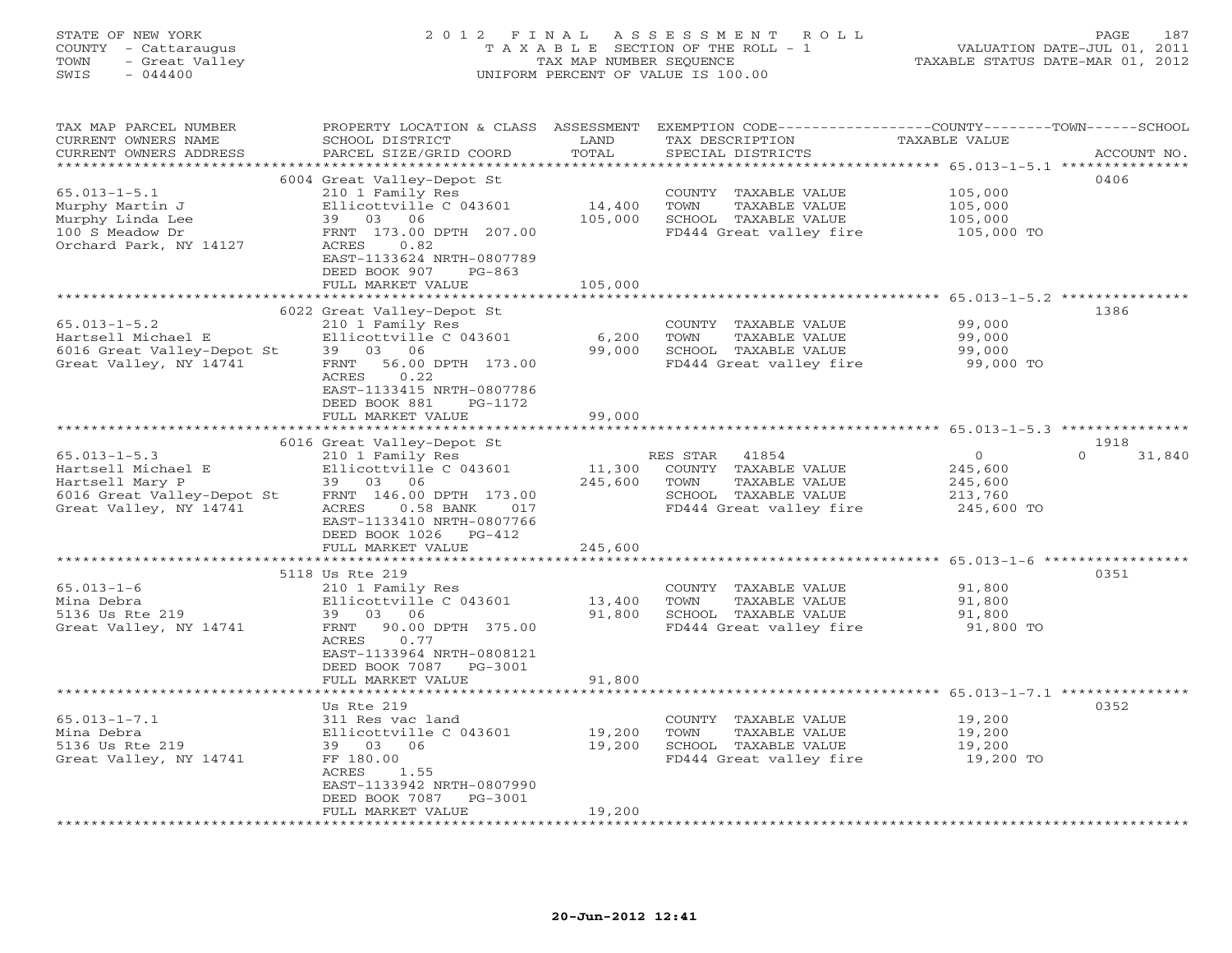| STATE OF NEW YORK<br>COUNTY - Cattaraugus<br>TOWN<br>- Great Valley<br>SWIS<br>$-044400$            | 2012 FINAL                                                                                                                                                                                                             | TAX MAP NUMBER SEQUENCE     | A S S E S S M E N T<br>R O L L<br>T A X A B L E SECTION OF THE ROLL - 1<br>UNIFORM PERCENT OF VALUE IS 100.00         | TAXABLE STATUS DATE-MAR 01, 2012                        | 188<br>PAGE<br>VALUATION DATE-JUL 01, 2011 |
|-----------------------------------------------------------------------------------------------------|------------------------------------------------------------------------------------------------------------------------------------------------------------------------------------------------------------------------|-----------------------------|-----------------------------------------------------------------------------------------------------------------------|---------------------------------------------------------|--------------------------------------------|
| TAX MAP PARCEL NUMBER<br>CURRENT OWNERS NAME<br>CURRENT OWNERS ADDRESS<br>************************* | PROPERTY LOCATION & CLASS ASSESSMENT<br>SCHOOL DISTRICT<br>PARCEL SIZE/GRID COORD                                                                                                                                      | LAND<br>TOTAL               | EXEMPTION CODE-----------------COUNTY-------TOWN------SCHOOL<br>TAX DESCRIPTION<br>SPECIAL DISTRICTS                  | TAXABLE VALUE                                           | ACCOUNT NO.                                |
| $65.013 - 1 - 7.2$<br>Musall Gerald C<br>5798 Humphrey Rd Box 9A<br>Great Valley, NY 14741          | 5090 Us Rte 219<br>444 Lumber yd/ml<br>Ellicottville C 043601<br>03 06<br>39<br>FRNT 174.29 DPTH 210.00<br>ACRES<br>0.84<br>EAST-1133921 NRTH-0807818<br>DEED BOOK 910<br>$PG-164$                                     | 14,800<br>85,000            | COUNTY TAXABLE VALUE<br>TOWN<br>TAXABLE VALUE<br>SCHOOL TAXABLE VALUE<br>FD444 Great valley fire                      | 85,000<br>85,000<br>85,000<br>85,000 TO                 | 1564                                       |
|                                                                                                     | FULL MARKET VALUE                                                                                                                                                                                                      | 85,000                      |                                                                                                                       | *********************** 65.013-1-8 ***************      |                                            |
| $65.013 - 1 - 8$<br>Eberle Dean J<br>5504 Humphrey Rd<br>Great Valley, NY 14741                     | 5076 Us Rte 219<br>311 Res vac land<br>Ellicottville C 043601<br>39<br>03 06<br>FRNT 297.00 DPTH<br>1.33<br>ACRES<br>EAST-1133879 NRTH-0807578<br>DEED BOOK 971<br>$PG-578$<br>FULL MARKET VALUE                       | 18,700<br>18,700<br>18,700  | COUNTY TAXABLE VALUE<br>TOWN<br>TAXABLE VALUE<br>SCHOOL TAXABLE VALUE<br>FD444 Great valley fire                      | 18,700<br>18,700<br>18,700<br>18,700 TO                 | 0469                                       |
|                                                                                                     | ************************                                                                                                                                                                                               |                             |                                                                                                                       |                                                         |                                            |
| $65.013 - 1 - 9$<br>King'S Market Inc<br>5048 Us Rte 219<br>Great Valley, NY 14741                  | 5048 Us Rte 219<br>484 1 use sm bld<br>Ellicottville C 043601<br>39 03<br>06<br>FRNT 198.00 DPTH 190.00<br>$0.86$ BANK<br>ACRES<br>017<br>EAST-1133878 NRTH-0807333<br>DEED BOOK 1023<br>$PG-138$<br>FULL MARKET VALUE | 9,500<br>150,400<br>150,400 | RES STAR<br>41854<br>COUNTY TAXABLE VALUE<br>TOWN<br>TAXABLE VALUE<br>SCHOOL TAXABLE VALUE<br>FD444 Great valley fire | $\Omega$<br>150,400<br>150,400<br>118,560<br>150,400 TO | 0442<br>$\Omega$<br>31,840                 |
|                                                                                                     |                                                                                                                                                                                                                        |                             |                                                                                                                       |                                                         |                                            |
| $65.013 - 1 - 13$<br>Howe Gary W<br>6026 Mutton Hollow Rd<br>PO Box 15<br>Great Valley, NY 14741    | 6026 Mutton Hollow Rd<br>210 1 Family Res<br>Ellicottville C 043601<br>39<br>03<br>-06<br>FRNT<br>81.84 DPTH 165.00<br>ACRES<br>0.31<br>EAST-1133425 NRTH-0807327                                                      | 7,800<br>100,500            | SR STAR<br>41834<br>COUNTY TAXABLE VALUE<br>TAXABLE VALUE<br>TOWN<br>SCHOOL TAXABLE VALUE<br>FD444 Great valley fire  | $\circ$<br>100,500<br>100,500<br>36,700<br>100,500 TO   | 0530<br>$\Omega$<br>63,800                 |
|                                                                                                     | DEED BOOK 1015<br>$PG-525$<br>FULL MARKET VALUE                                                                                                                                                                        | 100,500                     |                                                                                                                       |                                                         |                                            |
|                                                                                                     |                                                                                                                                                                                                                        |                             |                                                                                                                       | ******************** 65.013-1-14 **********             |                                            |
| $65.013 - 1 - 14$<br>Jlv Properties Llc<br>194 Central Ave<br>Silver Creek, NY 14136                | 6034 Mutton Hollow Rd<br>210 1 Family Res<br>Ellicottville C 043601<br>03<br>06<br>39<br>${\tt FRNT}$<br>81.84 DPTH 264.00<br>EAST-1133341 NRTH-0807373<br>DEED BOOK 15776 PG-4001<br>FULL MARKET VALUE                | 10,500<br>28,200<br>28,200  | 41854<br>RES STAR<br>COUNTY TAXABLE VALUE<br>TOWN<br>TAXABLE VALUE<br>SCHOOL TAXABLE VALUE<br>FD444 Great valley fire | $\Omega$<br>28,200<br>28,200<br>$\circ$<br>28,200 TO    | 0556<br>28,200<br>$\Omega$                 |

\*\*\*\*\*\*\*\*\*\*\*\*\*\*\*\*\*\*\*\*\*\*\*\*\*\*\*\*\*\*\*\*\*\*\*\*\*\*\*\*\*\*\*\*\*\*\*\*\*\*\*\*\*\*\*\*\*\*\*\*\*\*\*\*\*\*\*\*\*\*\*\*\*\*\*\*\*\*\*\*\*\*\*\*\*\*\*\*\*\*\*\*\*\*\*\*\*\*\*\*\*\*\*\*\*\*\*\*\*\*\*\*\*\*\*\*\*\*\*\*\*\*\*\*\*\*\*\*\*\*\*\*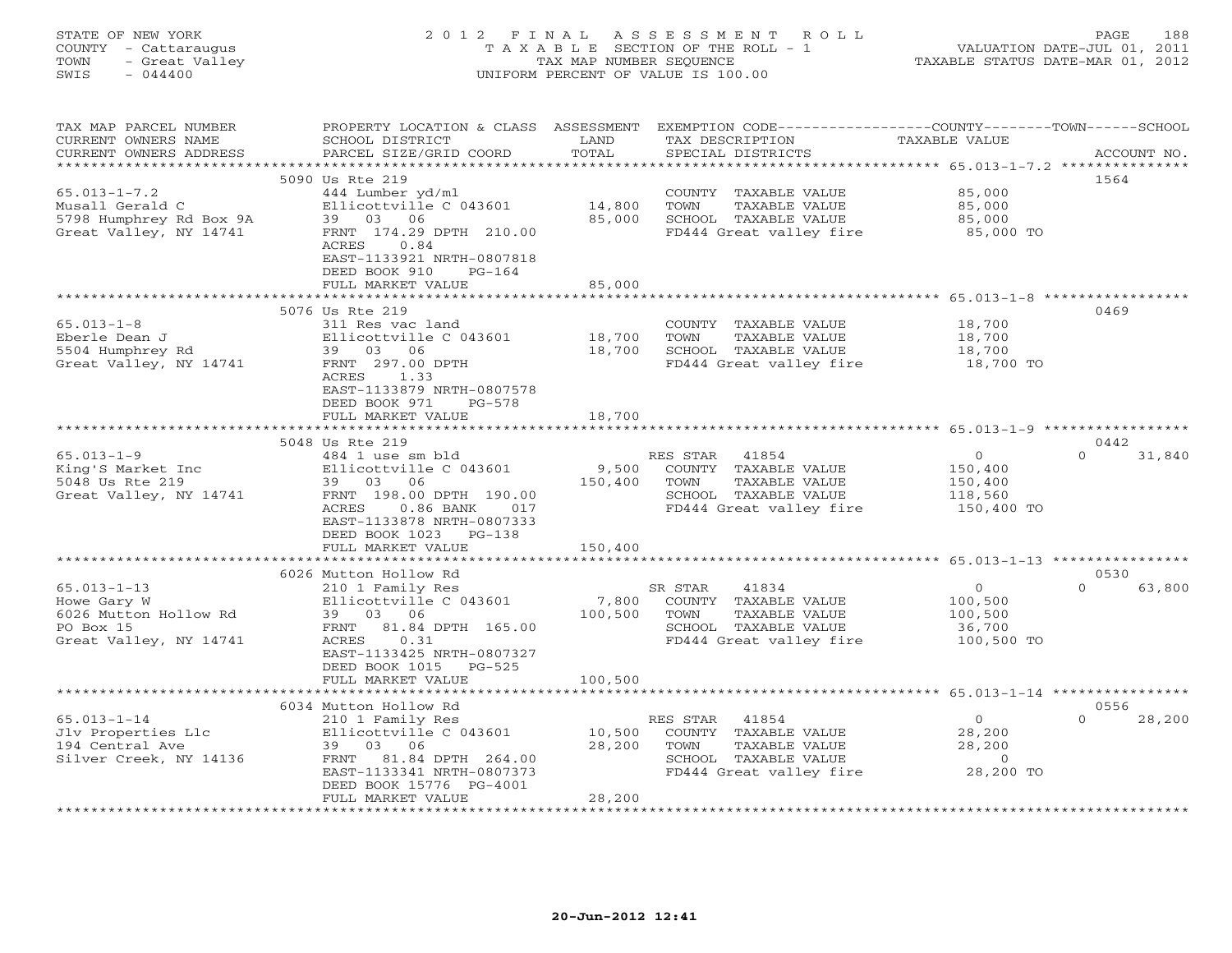# STATE OF NEW YORK 2 0 1 2 F I N A L A S S E S S M E N T R O L L PAGE 189 COUNTY - Cattaraugus T A X A B L E SECTION OF THE ROLL - 1 VALUATION DATE-JUL 01, 2011 TOWN - Great Valley TAX MAP NUMBER SEQUENCE TAXABLE STATUS DATE-MAR 01, 2012 SWIS - 044400 UNIFORM PERCENT OF VALUE IS 100.00

| TAX MAP PARCEL NUMBER    | PROPERTY LOCATION & CLASS ASSESSMENT |                | EXEMPTION CODE-----------------COUNTY-------TOWN------SCHOOL   |               |                    |
|--------------------------|--------------------------------------|----------------|----------------------------------------------------------------|---------------|--------------------|
| CURRENT OWNERS NAME      | SCHOOL DISTRICT                      | LAND           | TAX DESCRIPTION                                                | TAXABLE VALUE |                    |
| CURRENT OWNERS ADDRESS   | PARCEL SIZE/GRID COORD               | TOTAL          | SPECIAL DISTRICTS                                              |               | ACCOUNT NO.        |
|                          |                                      |                |                                                                |               |                    |
|                          | 6052 Mutton Hollow Rd                |                |                                                                |               | 0909               |
| $65.013 - 1 - 15$        | 210 1 Family Res                     |                | COUNTY TAXABLE VALUE                                           | 103,200       |                    |
| Murphy Dolores           | Ellicottville C 043601               | 9,700          | TOWN<br>TAXABLE VALUE                                          | 103,200       |                    |
| 6052 Mutton Hollow Rd    | 39 03 06                             | 103,200        | SCHOOL TAXABLE VALUE                                           | 103,200       |                    |
| Great Valley, NY 14741   | FRNT 82.50 DPTH 230.40               |                | FD444 Great valley fire                                        | 103,200 TO    |                    |
|                          | ACRES<br>0.44                        |                |                                                                |               |                    |
|                          | EAST-1133095 NRTH-0807384            |                |                                                                |               |                    |
|                          | DEED BOOK 14765 PG-5001              |                |                                                                |               |                    |
|                          | FULL MARKET VALUE                    | 103,200        |                                                                |               |                    |
|                          |                                      |                |                                                                |               |                    |
|                          |                                      |                |                                                                |               | 0803               |
|                          | 6062 Mutton Hollow Rd                |                |                                                                |               |                    |
| $65.013 - 1 - 16$        | 210 1 Family Res                     |                | 41854<br>RES STAR                                              | $\circ$       | $\Omega$<br>31,840 |
| Horton Richard W         | Ellicottville C 043601               | 9,500          | COUNTY TAXABLE VALUE                                           | 101,300       |                    |
| Emmick Carrie Ann        | 39 03 06                             | 101,300        | TOWN<br>TAXABLE VALUE                                          | 101,300       |                    |
| 6062 Mutton Hollow Rd    | FRNT 115.60 DPTH 161.00              |                | SCHOOL TAXABLE VALUE                                           | 69,460        |                    |
| Great Valley, NY 14741   | ACRES<br>$0.43$ BANK<br>017          |                | FD444 Great valley fire                                        | 101,300 TO    |                    |
|                          | EAST-1133029 NRTH-0807319            |                |                                                                |               |                    |
|                          | DEED BOOK 1018<br>PG-184             |                |                                                                |               |                    |
|                          | FULL MARKET VALUE                    | 101,300        |                                                                |               |                    |
|                          |                                      |                |                                                                |               |                    |
|                          | 6027 Great Valley-Depot St           |                |                                                                |               | 1765               |
| $65.013 - 1 - 17.71$     | 652 Govt bldgs                       |                | COUNTY TAXABLE VALUE                                           | 309,600       |                    |
| Great Valley Vol Fire Co | Ellicottville C 043601               | 18,500         | TOWN<br>TAXABLE VALUE                                          | 309,600       |                    |
| PO Box 142               | 39 03 06                             | 309,600        | SCHOOL TAXABLE VALUE                                           | 309,600       |                    |
| Great Valley, NY 14741   | FRNT 132.00 DPTH 405.00              |                | FD444 Great valley fire                                        | 309,600 TO    |                    |
|                          | 1.23<br>ACRES                        |                |                                                                |               |                    |
|                          | EAST-1133081 NRTH-0807525            |                |                                                                |               |                    |
|                          | FULL MARKET VALUE                    | 309,600        |                                                                |               |                    |
|                          |                                      | ************** | ******************************** 65.013-1-18 ***************** |               |                    |
|                          | 6074 Mutton Hollow Rd                |                |                                                                |               | 0135               |
| $65.013 - 1 - 18$        | 220 2 Family Res                     |                | COUNTY TAXABLE VALUE                                           | 123,900       |                    |
| Oglevee Daniel W         | Ellicottville C 043601               | 9,700          | TOWN<br>TAXABLE VALUE                                          | 123,900       |                    |
| Oglevee Lorri            | 39 03 06                             | 123,900        | SCHOOL TAXABLE VALUE                                           | 123,900       |                    |
| 9603 Bucktooth Run Rd    | FF 113.00 MUTTON HOLLOW              |                | FD444 Great valley fire                                        | 123,900 TO    |                    |
| Little Valley, NY 14755  | FF 145.00 SCHOOL ST                  |                |                                                                |               |                    |
|                          | FRNT 133.00 DPTH 145.00              |                |                                                                |               |                    |
|                          | <b>ACRES</b><br>0.44                 |                |                                                                |               |                    |
|                          | EAST-1132901 NRTH-0807309            |                |                                                                |               |                    |
|                          | DEED BOOK 871<br>$PG-646$            |                |                                                                |               |                    |
|                          | FULL MARKET VALUE                    | 123,900        |                                                                |               |                    |
|                          |                                      |                |                                                                |               |                    |
|                          |                                      |                |                                                                |               |                    |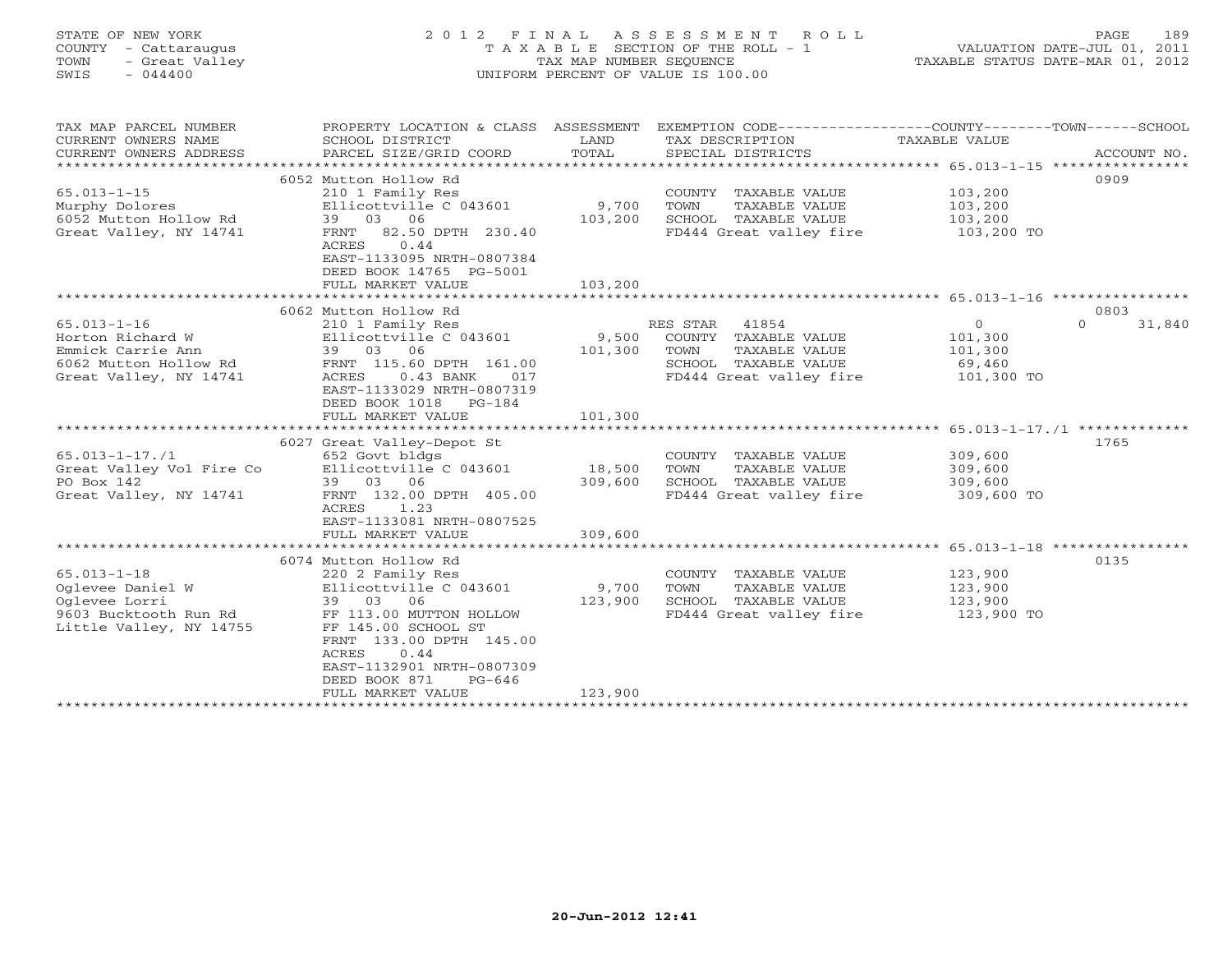## STATE OF NEW YORK 2 0 1 2 F I N A L A S S E S S M E N T R O L L PAGE 190 COUNTY - Cattaraugus T A X A B L E SECTION OF THE ROLL - 1 VALUATION DATE-JUL 01, 2011 TOWN - Great Valley TAX MAP NUMBER SEQUENCE TAXABLE STATUS DATE-MAR 01, 2012 SWIS - 044400 UNIFORM PERCENT OF VALUE IS 100.00

| TAX MAP PARCEL NUMBER                               | PROPERTY LOCATION & CLASS ASSESSMENT |                                 | EXEMPTION CODE-----------------COUNTY-------TOWN------SCHOOL |
|-----------------------------------------------------|--------------------------------------|---------------------------------|--------------------------------------------------------------|
| CURRENT OWNERS NAME                                 | SCHOOL DISTRICT                      | TAX DESCRIPTION<br>LAND         | <b>TAXABLE VALUE</b>                                         |
| CURRENT OWNERS ADDRESS<br>************************* | PARCEL SIZE/GRID COORD               | TOTAL<br>SPECIAL DISTRICTS      | ACCOUNT NO.                                                  |
|                                                     | 5053 Grace Ave                       |                                 | 0526                                                         |
| $65.013 - 1 - 20$                                   | 210 1 Family Res                     | WVET C/T<br>41121               | 11,985<br>11,985<br>$\circ$                                  |
| Lounsbury Cecil                                     | Ellicottville C 043601               | 5,600 AGED C/T/S 41800          | 33,958<br>33,958<br>39,950                                   |
| Lounsbury Mildred                                   | 39 03 06                             | 79,900 SR STAR<br>41834         | $\overline{O}$<br>39,950<br>$\Omega$                         |
| 5053 Grace Ave                                      | FRNT<br>66.00 DPTH 130.70            | COUNTY TAXABLE VALUE            | 33,957                                                       |
| Great Valley, NY 14741                              | ACRES<br>0.20                        | TAXABLE VALUE<br>TOWN           | 33,957                                                       |
|                                                     | DEED BOOK 526<br>$PG-580$            | SCHOOL TAXABLE VALUE            | $\Omega$                                                     |
|                                                     | FULL MARKET VALUE                    | 79,900 FD444 Great valley fire  | 79,900 TO                                                    |
|                                                     | ************************             |                                 |                                                              |
|                                                     | 5065 Grace Ave                       |                                 | 0536                                                         |
| $65.013 - 1 - 21.1$                                 | 210 1 Family Res                     | COUNTY TAXABLE VALUE            | 170,300                                                      |
| Morton Douglas A                                    | Ellicottville C 043601               | 19,100<br>TAXABLE VALUE<br>TOWN | 170,300                                                      |
| Morton Barbara J                                    | 39 03 06                             | 170,300<br>SCHOOL TAXABLE VALUE | 170,300                                                      |
| 2076 Hamblyn St                                     | FRNT 229.40 DPTH                     | FD444 Great valley fire         | 170,300 TO                                                   |
| Yorktown, NY 10598                                  | ACRES<br>1.50 BANK<br>017            |                                 |                                                              |
|                                                     | EAST-1132660 NRTH-0807612            |                                 |                                                              |
|                                                     | DEED BOOK 11304 PG-6002              |                                 |                                                              |
|                                                     | FULL MARKET VALUE                    | 170,300                         |                                                              |
|                                                     |                                      |                                 |                                                              |
|                                                     | 6094 Mutton Hollow Rd                |                                 | 0758                                                         |
| $65.013 - 1 - 22$                                   | 210 1 Family Res                     | WVET C/T<br>41121               | 12,000<br>12,000<br>$\Omega$                                 |
| Reid Marvin                                         | Ellicottville C 043601               | 19,400 DVET C/T<br>41141        | 5,360<br>5,360<br>$\Omega$                                   |
| Reid Joanne (Dec)                                   | 39 03 06                             | 41854<br>107,200 RES STAR       | 31,840<br>$\overline{O}$<br>$\Omega$                         |
| PO Box 27                                           | FRNT 235.00 DPTH                     | COUNTY TAXABLE VALUE            | 89,840                                                       |
| Great Valley, NY 14741                              | ACRES<br>1.62                        | TAXABLE VALUE<br>TOWN           | 89,840                                                       |
|                                                     | DEED BOOK 631<br>$PG-5$              | SCHOOL TAXABLE VALUE            | 75,360                                                       |
|                                                     | FULL MARKET VALUE                    | 107,200 FD444 Great valley fire | 107,200 TO                                                   |
|                                                     | 6104 Mutton Hollow Rd                |                                 | 0714                                                         |
| $65.013 - 1 - 23$                                   | 210 1 Family Res                     | 41854<br>RES STAR               | 31,840<br>$\overline{0}$<br>$\Omega$                         |
| Weaver Brian                                        | Ellicottville C 043601               | 18,200<br>COUNTY TAXABLE VALUE  | 94,400                                                       |
| Weaver Kathryn                                      | 39 03 06                             | 94,400<br>TAXABLE VALUE<br>TOWN | 94,400                                                       |
| 6104 Mutton Hollow Rd                               | FRNT 180.00 DPTH 260.00              | SCHOOL TAXABLE VALUE            | 62,560                                                       |
| Great Valley, NY 14741                              | ACRES<br>1.07                        | FD444 Great valley fire         | 94,400 TO                                                    |
|                                                     | DEED BOOK 1003<br>PG-1125            |                                 |                                                              |
|                                                     | FULL MARKET VALUE                    | 94,400                          |                                                              |
| **********************                              | ****************************         |                                 |                                                              |
|                                                     | 6114 Mutton Hollow Rd                |                                 | 0801                                                         |
| $65.013 - 1 - 24.1$                                 | 311 Res vac land                     | COUNTY TAXABLE VALUE            | 1,500                                                        |
| Schultz Stanley H                                   | Ellicottville C 043601               | TAXABLE VALUE<br>1,500<br>TOWN  | 1,500                                                        |
| Schultz Lawrence S                                  | 39 03<br>06                          | 1,500<br>SCHOOL TAXABLE VALUE   | 1,500                                                        |
| 5869 Claire Valley Rd                               | 95.00 DPTH 340.00<br>FRNT            | FD444 Great valley fire         | 1,500 TO                                                     |
| Great Valley, NY 14741                              | ACRES<br>0.74                        |                                 |                                                              |
|                                                     | DEED BOOK 874<br>$PG-1043$           |                                 |                                                              |
|                                                     | FULL MARKET VALUE                    | 1,500                           |                                                              |
|                                                     |                                      |                                 |                                                              |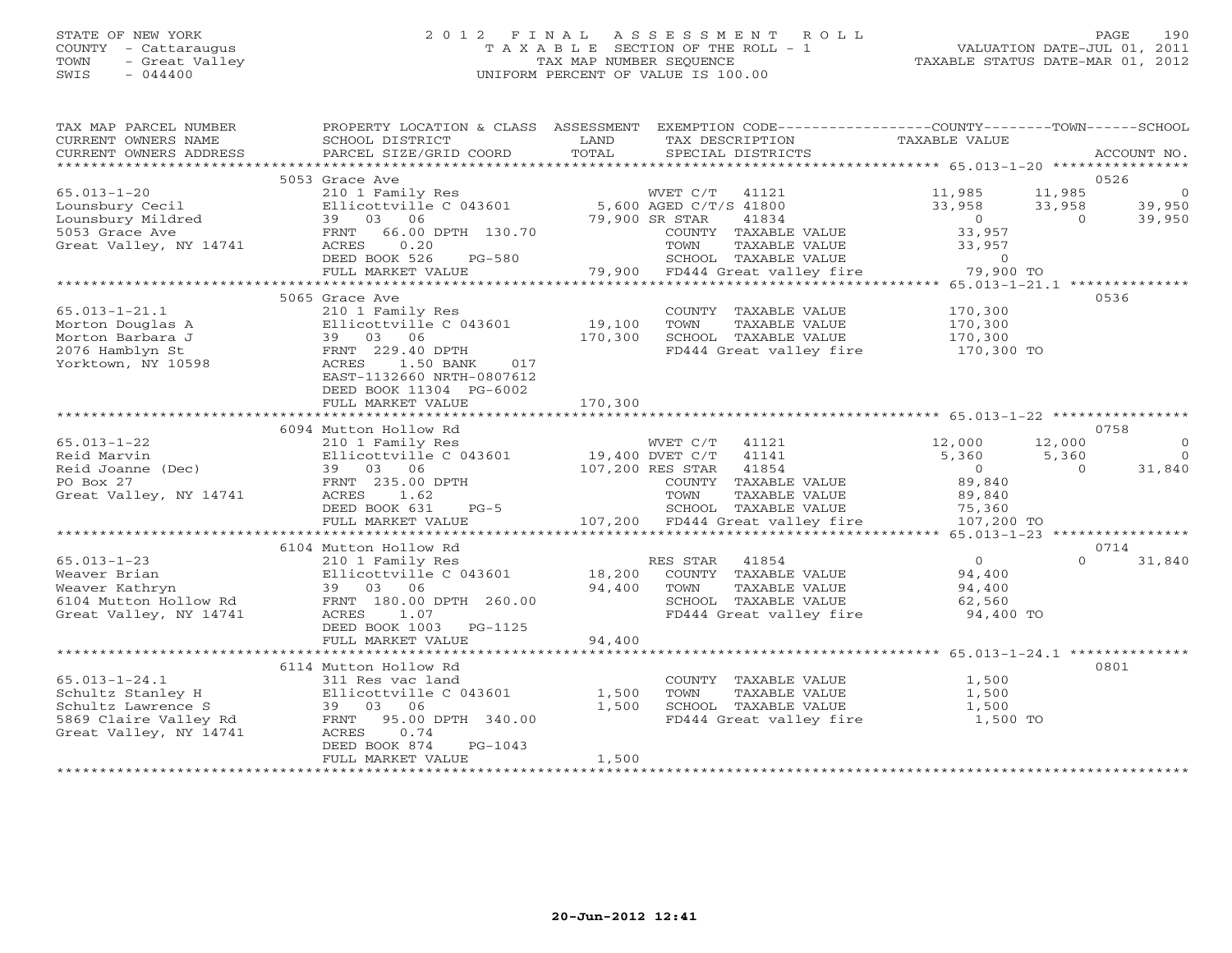## STATE OF NEW YORK 2 0 1 2 F I N A L A S S E S S M E N T R O L L PAGE 191 COUNTY - Cattaraugus T A X A B L E SECTION OF THE ROLL - 1 VALUATION DATE-JUL 01, 2011 TOWN - Great Valley TAX MAP NUMBER SEQUENCE TAXABLE STATUS DATE-MAR 01, 2012 SWIS - 044400 UNIFORM PERCENT OF VALUE IS 100.00

| TAX MAP PARCEL NUMBER<br>CURRENT OWNERS NAME<br>CURRENT OWNERS ADDRESS                                | PROPERTY LOCATION & CLASS<br>SCHOOL DISTRICT<br>PARCEL SIZE/GRID COORD                                                                                                                                                        | ASSESSMENT<br>LAND<br>TOTAL            | EXEMPTION CODE----------------COUNTY-------TOWN-----SCHOOL<br>TAX DESCRIPTION<br>SPECIAL DISTRICTS                                              | <b>TAXABLE VALUE</b>                                           | ACCOUNT NO.                            |
|-------------------------------------------------------------------------------------------------------|-------------------------------------------------------------------------------------------------------------------------------------------------------------------------------------------------------------------------------|----------------------------------------|-------------------------------------------------------------------------------------------------------------------------------------------------|----------------------------------------------------------------|----------------------------------------|
| $65.013 - 1 - 24.2$<br>Schultz Frances (Dec)<br>6116 Mutton Hollow Rd<br>Great Valley, NY 14741       | + + + + + + + + + + + + + + + + + +<br>6116 Mutton Hollow Rd<br>210 1 Family Res<br>Ellicottville C 043601<br>39 03 06<br>88.00 DPTH 110.00<br>FRNT<br>0.22<br>ACRES<br>EAST-1132088 NRTH-0807272<br>DEED BOOK 788<br>$PG-30$ | * * * * * * * * * *<br>6,200<br>27,000 | COUNTY TAXABLE VALUE<br>TAXABLE VALUE<br>TOWN<br>SCHOOL TAXABLE VALUE<br>FD444 Great valley fire                                                | 27,000<br>27,000<br>27,000<br>27,000 TO                        | 1113                                   |
|                                                                                                       | FULL MARKET VALUE<br>***********************                                                                                                                                                                                  | 27,000<br>* * * * * * * * * * *        |                                                                                                                                                 | ************************** 65.013-1-25 ****************        |                                        |
|                                                                                                       | 6108 Mutton Hollow Rd                                                                                                                                                                                                         |                                        |                                                                                                                                                 |                                                                | 0456                                   |
| $65.013 - 1 - 25$<br>Krause Raymond B<br>PO Box 134<br>Great Valley, NY 14741                         | 210 1 Family Res<br>Ellicottville C 043601<br>39 03<br>06<br>FRNT 130.00 DPTH 220.00<br>0.66<br>ACRES<br>EAST-1132325 NRTH-0807670<br>DEED BOOK 00983 PG-00834                                                                | 50,100                                 | AGED C/T/S 41800<br>12,100 SR STAR<br>41834<br>COUNTY TAXABLE VALUE<br>TOWN<br>TAXABLE VALUE<br>SCHOOL TAXABLE VALUE<br>FD444 Great valley fire | 25,050<br>$\circ$<br>25,050<br>25,050<br>$\Omega$<br>50,100 TO | 25,050<br>25,050<br>$\Omega$<br>25,050 |
|                                                                                                       | FULL MARKET VALUE                                                                                                                                                                                                             | 50,100                                 |                                                                                                                                                 |                                                                |                                        |
|                                                                                                       | 5025 Klawitter Rd                                                                                                                                                                                                             |                                        |                                                                                                                                                 |                                                                | 0829                                   |
| $65.013 - 2 - 1$<br>Rinko Richard A<br>Rinko Julie A<br>5025 Klawitter Rd<br>Great Valley, NY 14741   | 210 1 Family Res<br>Ellicottville C 043601<br>28 03 06<br>FRNT 280.00 DPTH<br>ACRES<br>1.70<br>EAST-1132266 NRTH-0807055<br>DEED BOOK 00974 PG-00068                                                                          | 19,500<br>94,900                       | 41854<br>RES STAR<br>COUNTY TAXABLE VALUE<br>TAXABLE VALUE<br>TOWN<br>SCHOOL TAXABLE VALUE<br>FD444 Great valley fire                           | $\circ$<br>94,900<br>94,900<br>63,060<br>94,900 TO             | $\Omega$<br>31,840                     |
|                                                                                                       | FULL MARKET VALUE                                                                                                                                                                                                             | 94,900                                 |                                                                                                                                                 |                                                                |                                        |
|                                                                                                       | **********************                                                                                                                                                                                                        | *************                          | ***************************** 65.013-2-2 ***********                                                                                            |                                                                |                                        |
| $65.013 - 2 - 2$<br>Slater Thomas<br>Slater Marcia<br>6095 Mutton Hollow Rd<br>Great Valley, NY 14741 | 6095 Mutton Hollow Rd<br>210 1 Family Res<br>Ellicottville C 043601<br>38 03 06<br>FRNT 200.00 DPTH<br>72.00<br>ACRES<br>0.33<br>EAST-1132575 NRTH-0807074<br>DEED BOOK 788<br>PG-1191                                        | 8,100<br>77,100                        | 41854<br>RES STAR<br>COUNTY TAXABLE VALUE<br>TOWN<br>TAXABLE VALUE<br>SCHOOL TAXABLE VALUE<br>FD444 Great valley fire                           | $\overline{O}$<br>77,100<br>77,100<br>45,260<br>77,100 TO      | 0828<br>$\Omega$<br>31,840             |
|                                                                                                       | FULL MARKET VALUE                                                                                                                                                                                                             | 77,100                                 |                                                                                                                                                 |                                                                |                                        |
|                                                                                                       |                                                                                                                                                                                                                               |                                        |                                                                                                                                                 |                                                                |                                        |
| $65.013 - 2 - 3.2$<br>Byroads Sandra L<br>Williams Robert<br>PO Box 171<br>Ellicottville, NY 14731    | 6089 Mutton Hollow Rd<br>210 1 Family Res<br>Ellicottville C 043601<br>38 03 06<br>FRNT<br>25.00 DPTH 120.00<br>ACRES<br>0.07<br>EAST-1132635 NRTH-0807119<br>DEED BOOK 953<br>$PG-713$                                       | 2,000<br>78,100                        | 41854<br>RES STAR<br>COUNTY TAXABLE VALUE<br>TOWN<br>TAXABLE VALUE<br>SCHOOL TAXABLE VALUE<br>FD444 Great valley fire                           | $\Omega$<br>78,100<br>78,100<br>46,260<br>78,100 TO            | 1705<br>$\Omega$<br>31,840             |
|                                                                                                       | FULL MARKET VALUE                                                                                                                                                                                                             | 78,100                                 |                                                                                                                                                 |                                                                |                                        |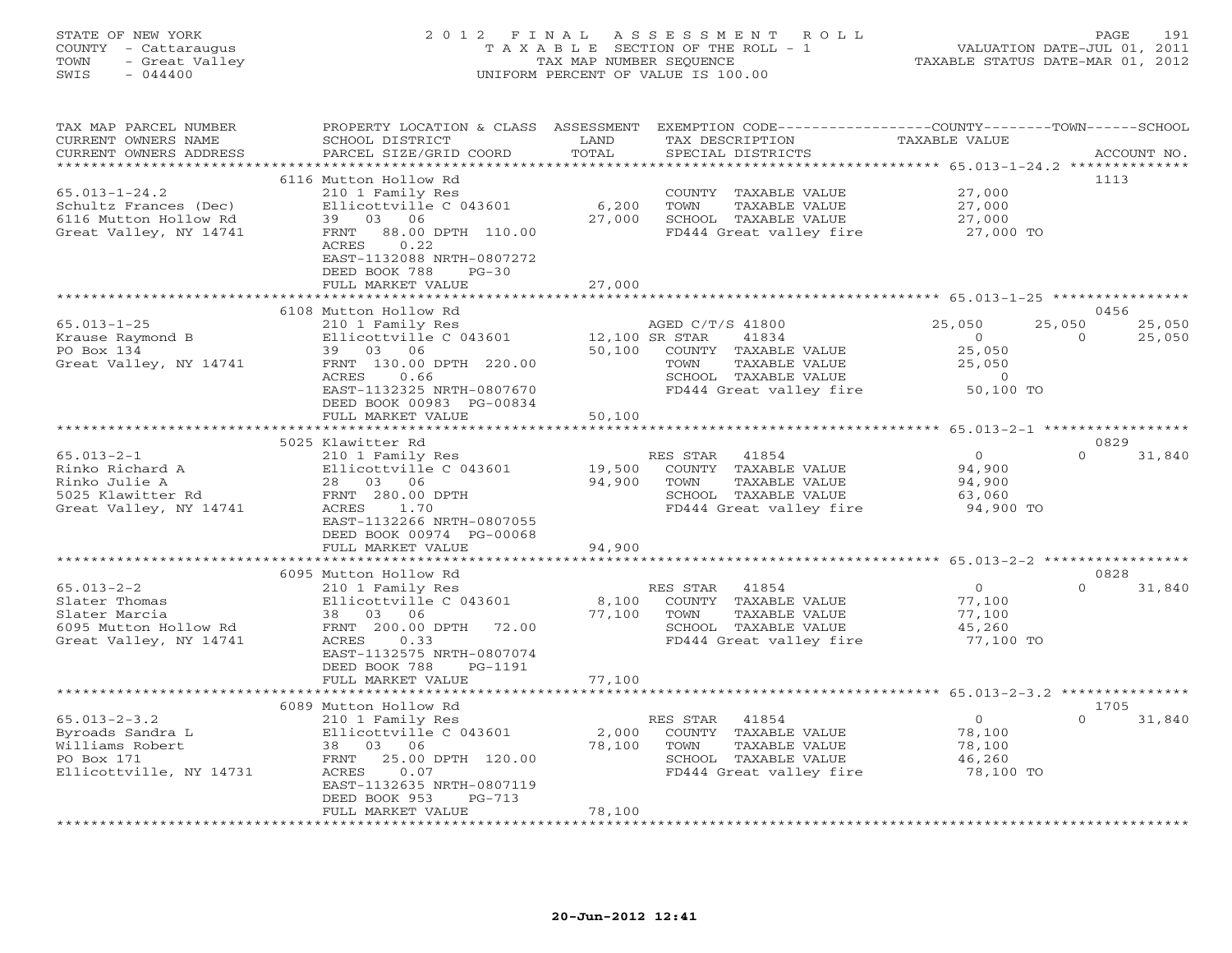## STATE OF NEW YORK 2 0 1 2 F I N A L A S S E S S M E N T R O L L PAGE 192 COUNTY - Cattaraugus T A X A B L E SECTION OF THE ROLL - 1 VALUATION DATE-JUL 01, 2011 TOWN - Great Valley TAX MAP NUMBER SEQUENCE TAXABLE STATUS DATE-MAR 01, 2012 SWIS - 044400 UNIFORM PERCENT OF VALUE IS 100.00

| TAX MAP PARCEL NUMBER<br>CURRENT OWNERS NAME<br>CURRENT OWNERS ADDRESS                                          | PROPERTY LOCATION & CLASS ASSESSMENT<br>SCHOOL DISTRICT<br>PARCEL SIZE/GRID COORD                                                                                                                   | LAND<br>TAX DESCRIPTION<br>TOTAL<br>SPECIAL DISTRICTS                                                                                                                                                     | EXEMPTION CODE-----------------COUNTY-------TOWN------SCHOOL<br>TAXABLE VALUE<br>ACCOUNT NO.                                                                                         |
|-----------------------------------------------------------------------------------------------------------------|-----------------------------------------------------------------------------------------------------------------------------------------------------------------------------------------------------|-----------------------------------------------------------------------------------------------------------------------------------------------------------------------------------------------------------|--------------------------------------------------------------------------------------------------------------------------------------------------------------------------------------|
| *******************                                                                                             |                                                                                                                                                                                                     |                                                                                                                                                                                                           |                                                                                                                                                                                      |
| $65.013 - 2 - 4$<br>Andera David M<br>Andera Jamie A<br>PO Box 45<br>Great Valley, NY 14741                     | 6085 Mutton Hollow Rd<br>210 1 Family Res<br>Ellicottville C 043601<br>38 03 06<br>FRNT 67.00 DPTH 120.00<br>ACRES<br>0.18<br>DEED BOOK 1033 PG-259<br>FULL MARKET VALUE                            | RES STAR<br>41854<br>5,000<br>COUNTY TAXABLE VALUE<br>79,200<br>TOWN<br>TAXABLE VALUE<br>SCHOOL TAXABLE VALUE<br>FD444 Great valley fire<br>79,200                                                        | 0292<br>$\circ$<br>$\Omega$<br>31,840<br>79,200<br>79,200<br>47,360<br>79,200 TO                                                                                                     |
|                                                                                                                 |                                                                                                                                                                                                     |                                                                                                                                                                                                           |                                                                                                                                                                                      |
| $65.013 - 2 - 5$<br>Roblee Paul J<br>Roblee Shirley L<br>6083 Mutton Hollow Rd<br>Great Valley, NY 14741        | 6083 Mutton Hollow Rd<br>240 Rural res<br>Ellicottville C 043601<br>38 03<br>06<br>FRNT 120.00 DPTH 170.00<br>ACRES<br>$0.47$ BANK<br>026<br>EAST-1132773 NRTH-0807098<br>DEED BOOK 958<br>$PG-613$ | RES STAR<br>41854<br>10,100<br>COUNTY TAXABLE VALUE<br>122,700<br>TOWN<br>TAXABLE VALUE<br>SCHOOL TAXABLE VALUE<br>FD444 Great valley fire                                                                | 0721<br>$\Omega$<br>$\circ$<br>31,840<br>122,700<br>122,700<br>90,860<br>122,700 TO                                                                                                  |
|                                                                                                                 | FULL MARKET VALUE                                                                                                                                                                                   | 122,700                                                                                                                                                                                                   |                                                                                                                                                                                      |
|                                                                                                                 | 6073 Mutton Hollow Rd                                                                                                                                                                               |                                                                                                                                                                                                           | 0607                                                                                                                                                                                 |
| $65.013 - 2 - 6$<br>Dubose Terrance (Lu)<br>Morton Shirley A<br>6073 Mutton Hollow Rd<br>Great Valley, NY 14741 | 210 1 Family Res<br>Ellicottville C 043601<br>03 06<br>38<br>FRNT<br>85.00 DPTH 170.00<br>0.33<br>ACRES<br>EAST-1132875 NRTH-0807103<br>DEED BOOK 13336 PG-9001<br>FULL MARKET VALUE                | WVET C/T<br>41121<br>8,100 DVET C/T<br>41141<br>70,500 AGED C/T/S 41800<br>SR STAR<br>41834<br>COUNTY TAXABLE VALUE<br>TOWN<br>TAXABLE VALUE<br>SCHOOL TAXABLE VALUE<br>70,500<br>FD444 Great valley fire | 10,575<br>10,575<br>$\Omega$<br>14,100<br>14,100<br>$\overline{0}$<br>16,039<br>16,039<br>24,675<br>$\overline{0}$<br>$\Omega$<br>45,825<br>29,786<br>29,786<br>$\circ$<br>70,500 TO |
|                                                                                                                 |                                                                                                                                                                                                     |                                                                                                                                                                                                           | ***** 65.013-2-7 *****                                                                                                                                                               |
| $65.013 - 2 - 7$<br>Dubose Terrance<br>PO Box 301<br>Great Valley, NY 14741                                     | 6067 Mutton Hollow Rd<br>210 1 Family Res<br>Ellicottville C 043601<br>03 06<br>38<br>50.00 DPTH 100.00<br>FRNT<br>ACRES<br>0.11<br>EAST-1132944 NRTH-0807137<br>DEED BOOK 12541 PG-6002            | COUNTY TAXABLE VALUE<br>3,100<br>TOWN<br>TAXABLE VALUE<br>38,800<br>SCHOOL TAXABLE VALUE<br>FD444 Great valley fire                                                                                       | 0349<br>38,800<br>38,800<br>38,800<br>38,800 TO                                                                                                                                      |
|                                                                                                                 | FULL MARKET VALUE                                                                                                                                                                                   | 38,800                                                                                                                                                                                                    |                                                                                                                                                                                      |
| $65.013 - 2 - 8$<br>Ward Bridget A<br>6010 Christian Hollow Rd<br>Great Valley, NY 14741                        | 6059 Mutton Hollow Rd<br>270 Mfg housing<br>Ellicottville C 043601<br>03 06<br>38<br>50.00 DPTH 100.00<br>FRNT<br>ACRES<br>0.11<br>EAST-1133017 NRTH-0807138<br>DEED BOOK 15560 PG-5001             | COUNTY TAXABLE VALUE<br>4,400<br>TAXABLE VALUE<br>TOWN<br>4,400<br>SCHOOL TAXABLE VALUE<br>FD444 Great valley fire                                                                                        | 0355<br>4,400<br>4,400<br>4,400<br>4,400 TO                                                                                                                                          |
|                                                                                                                 | FULL MARKET VALUE                                                                                                                                                                                   | 4,400                                                                                                                                                                                                     |                                                                                                                                                                                      |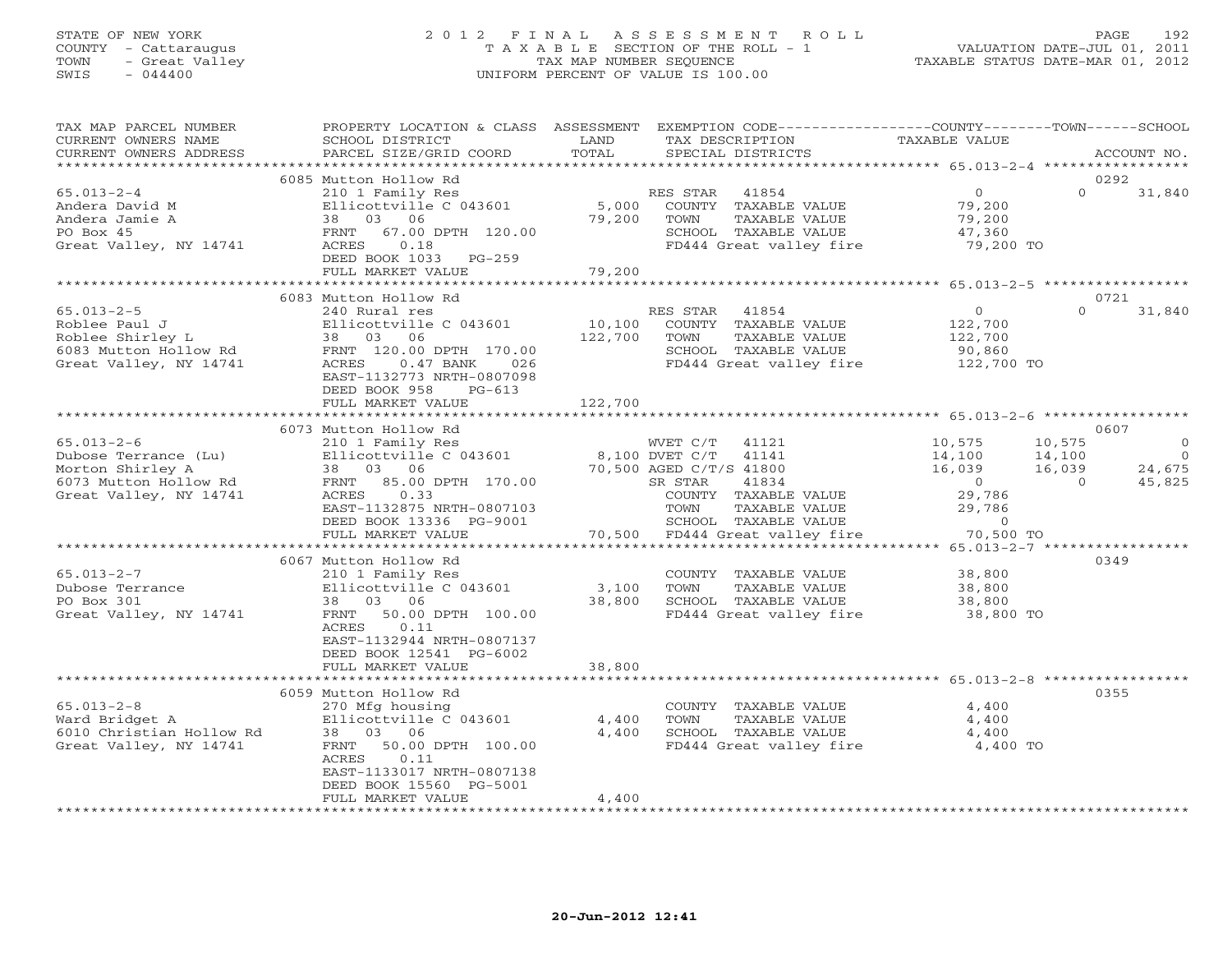## STATE OF NEW YORK 2 0 1 2 F I N A L A S S E S S M E N T R O L L PAGE 193 COUNTY - Cattaraugus T A X A B L E SECTION OF THE ROLL - 1 VALUATION DATE-JUL 01, 2011 TOWN - Great Valley TAX MAP NUMBER SEQUENCE TAXABLE STATUS DATE-MAR 01, 2012 SWIS - 044400 UNIFORM PERCENT OF VALUE IS 100.00

| TAX MAP PARCEL NUMBER<br>CURRENT OWNERS NAME<br>CURRENT OWNERS ADDRESS                                   | PROPERTY LOCATION & CLASS ASSESSMENT<br>SCHOOL DISTRICT<br>PARCEL SIZE/GRID COORD                                                                                                                               | LAND<br>TOTAL               | EXEMPTION CODE-----------------COUNTY-------TOWN-----SCHOOL<br>TAX DESCRIPTION<br>SPECIAL DISTRICTS                   | TAXABLE VALUE                                          | ACCOUNT NO.        |
|----------------------------------------------------------------------------------------------------------|-----------------------------------------------------------------------------------------------------------------------------------------------------------------------------------------------------------------|-----------------------------|-----------------------------------------------------------------------------------------------------------------------|--------------------------------------------------------|--------------------|
| **********************                                                                                   |                                                                                                                                                                                                                 |                             |                                                                                                                       |                                                        |                    |
| $65.013 - 2 - 9$<br>Goode Rodney<br>Goode Sandra<br>6063 Mutton Hollow Rd<br>Great Valley, NY 14741      | 6059 Mutton Hollow Rd<br>314 Rural vac<10<br>Ellicottville C 043601<br>38 03<br>06<br>65.00 DPTH 125.00<br>FRNT<br>ACRES<br>0.19                                                                                | 800<br>800                  | TAXABLE VALUE<br>COUNTY<br>TOWN<br>TAXABLE VALUE<br>SCHOOL TAXABLE VALUE<br>FD444 Great valley fire                   | 800<br>800<br>800<br>800 TO                            | 0149               |
|                                                                                                          | EAST-1133056 NRTH-0807057<br>DEED BOOK 966<br>PG-1168<br>FULL MARKET VALUE                                                                                                                                      | 800                         |                                                                                                                       |                                                        |                    |
|                                                                                                          |                                                                                                                                                                                                                 |                             |                                                                                                                       |                                                        |                    |
| $65.013 - 2 - 10$<br>Ward Bridget A<br>6010 Christian Hollow Rd<br>Great Valley, NY 14741                | 6057 Mutton Hollow Rd<br>270 Mfg housing<br>Ellicottville C 043601<br>38 03 06<br>FRNT 150.00 DPTH 165.00<br>ACRES<br>0.57<br>EAST-1133126 NRTH-0807121<br>DEED BOOK 7073<br>PG-7003                            | 11,200<br>28,600            | COUNTY TAXABLE VALUE<br>TOWN<br>TAXABLE VALUE<br>SCHOOL TAXABLE VALUE<br>FD444 Great valley fire                      | 28,600<br>28,600<br>28,600<br>28,600 TO                | 0343               |
|                                                                                                          | FULL MARKET VALUE                                                                                                                                                                                               | 28,600                      |                                                                                                                       |                                                        |                    |
|                                                                                                          |                                                                                                                                                                                                                 |                             |                                                                                                                       | ********** 65.013-2-11 *****                           |                    |
|                                                                                                          |                                                                                                                                                                                                                 |                             |                                                                                                                       |                                                        | 0439               |
| $65.013 - 2 - 11$<br>Curtis James A<br>Curtis Tammy L<br>6043 Mutton Hollow Rd<br>Great Valley, NY 14741 | 6043 Mutton Hollow Rd<br>210 1 Family Res<br>Ellicottville C 043601<br>03 06<br>38<br>75.00 DPTH 175.00<br>FRNT<br>0.30<br>ACRES<br>EAST-1133229 NRTH-0807106<br>DEED BOOK 940<br>$PG-595$<br>FULL MARKET VALUE | 7,700<br>138,500<br>138,500 | 41854<br>RES STAR<br>COUNTY TAXABLE VALUE<br>TOWN<br>TAXABLE VALUE<br>SCHOOL TAXABLE VALUE<br>FD444 Great valley fire | $\circ$<br>138,500<br>138,500<br>106,660<br>138,500 TO | $\Omega$<br>31,840 |
|                                                                                                          |                                                                                                                                                                                                                 |                             |                                                                                                                       |                                                        |                    |
| $65.013 - 2 - 12$<br>Smith Tina M<br>6001 Mutton Hollow Rd<br>Great Valley, NY 14741                     | 6001 Mutton Hollow Rd<br>210 1 Family Res<br>Ellicottville C 043601<br>38<br>03<br>06<br>FRNT 110.00 DPTH<br>40.00<br>ACRES<br>$0.10$ BANK<br>023<br>EAST-1133639 NRTH-0807172<br>DEED BOOK 10992 PG-5001       | 2,800<br>56,700             | COUNTY TAXABLE VALUE<br>TOWN<br>TAXABLE VALUE<br>SCHOOL TAXABLE VALUE<br>FD444 Great valley fire                      | 56,700<br>56,700<br>56,700<br>56,700 TO                | 0571               |
|                                                                                                          | FULL MARKET VALUE                                                                                                                                                                                               | 56,700                      |                                                                                                                       |                                                        |                    |
|                                                                                                          |                                                                                                                                                                                                                 |                             |                                                                                                                       | ******************* 65.013-2-14 ************           |                    |
| $65.013 - 2 - 14$                                                                                        | 5029 Us Rte 219<br>484 1 use sm bld                                                                                                                                                                             |                             | COUNTY TAXABLE VALUE                                                                                                  | 38,700                                                 | 0440               |
| Moore Cynthia K<br>Rust Attn: Kay<br>24 Oakland St<br>Rochester, NY 14620                                | Ellicottville C 043601<br>38 03<br>06<br>FORMER POST OFFICE<br>80.00 DPTH 125.00<br>FRNT<br>ACRES<br>0.23<br>EAST-1133661 NRTH-0807120<br>DEED BOOK 00996 PG-00892                                              | 5,000<br>38,700             | TOWN<br>TAXABLE VALUE<br>SCHOOL TAXABLE VALUE<br>FD444 Great valley fire                                              | 38,700<br>38,700<br>38,700 TO                          |                    |
|                                                                                                          | FULL MARKET VALUE                                                                                                                                                                                               | 38,700                      |                                                                                                                       |                                                        |                    |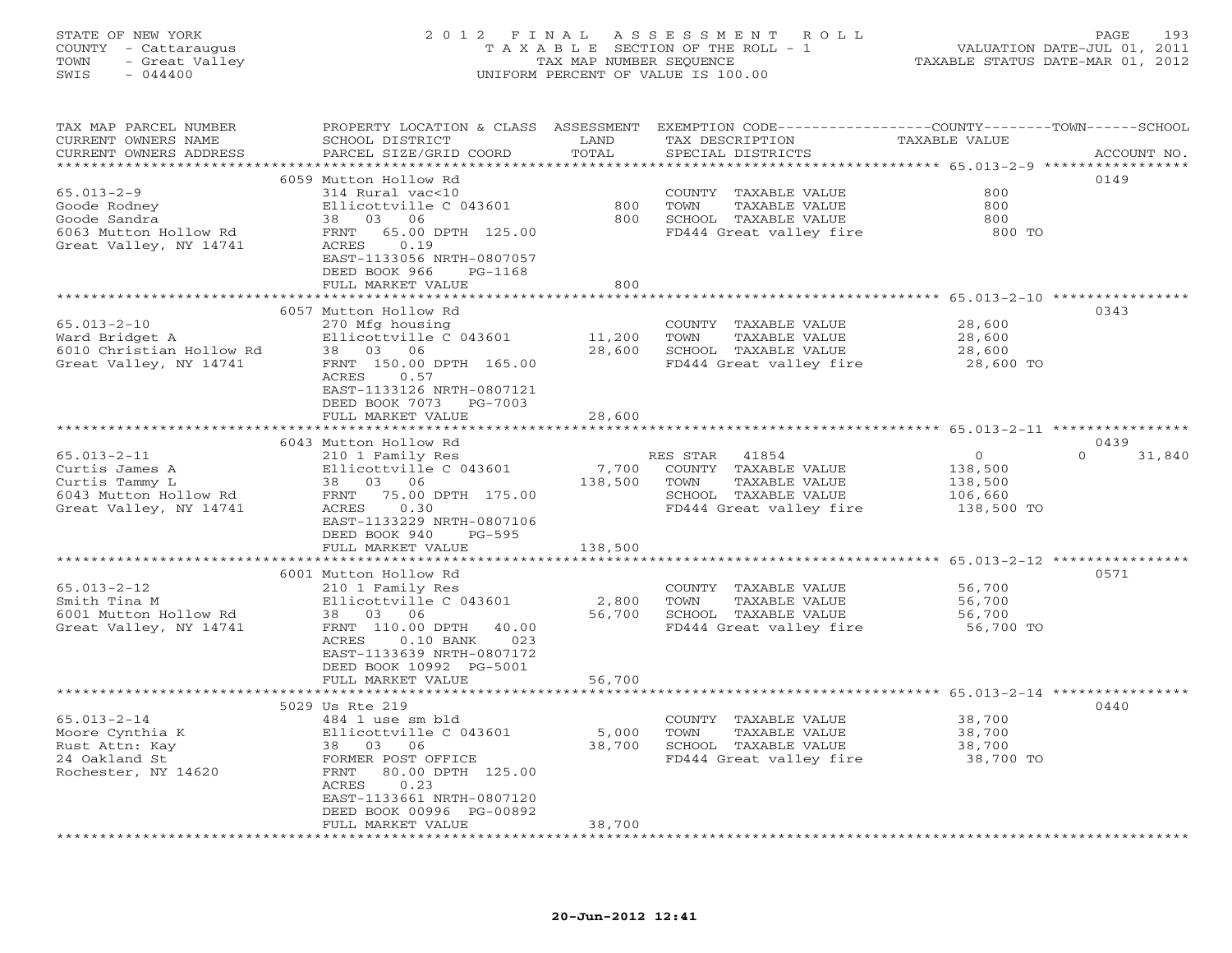## STATE OF NEW YORK 2 0 1 2 F I N A L A S S E S S M E N T R O L L PAGE 194 COUNTY - Cattaraugus T A X A B L E SECTION OF THE ROLL - 1 VALUATION DATE-JUL 01, 2011 TOWN - Great Valley TAX MAP NUMBER SEQUENCE TAXABLE STATUS DATE-MAR 01, 2012 SWIS - 044400 UNIFORM PERCENT OF VALUE IS 100.00

| TAX MAP PARCEL NUMBER<br>CURRENT OWNERS NAME<br>CURRENT OWNERS ADDRESS                                           | PROPERTY LOCATION & CLASS ASSESSMENT<br>SCHOOL DISTRICT<br>PARCEL SIZE/GRID COORD                   | LAND<br>TOTAL | TAX DESCRIPTION TAXABLE VALUE SPECIAL DISTRICTS | EXEMPTION CODE-----------------COUNTY-------TOWN------SCHOOL | ACCOUNT NO.              |
|------------------------------------------------------------------------------------------------------------------|-----------------------------------------------------------------------------------------------------|---------------|-------------------------------------------------|--------------------------------------------------------------|--------------------------|
|                                                                                                                  | 5025 Us Rte 219                                                                                     |               |                                                 |                                                              | 0541                     |
| $65.013 - 2 - 15$                                                                                                | 210 1 Family Res                                                                                    |               | RES STAR 41854                                  | $\overline{0}$                                               | $\Omega$<br>31,840       |
| Timblin Travis J                                                                                                 | Ellicottville C $043601$ 4,200                                                                      |               | COUNTY TAXABLE VALUE                            | 58,200                                                       |                          |
| Timblin Troy A                                                                                                   | Ellicottville<br>38 03 06<br>TRUSTEES                                                               | 58,200        | TOWN<br>TAXABLE VALUE                           | 58,200                                                       |                          |
| 5025 Us Rte 219                                                                                                  |                                                                                                     |               | SCHOOL TAXABLE VALUE                            | 26,360                                                       |                          |
|                                                                                                                  | 90.00 DPTH 75.00                                                                                    |               |                                                 |                                                              |                          |
| Great Valley, NY 14741                                                                                           | FRNT<br>0.15<br>ACRES<br>EAST-1133683 NRTH-0807038<br>DEED BOOK 616<br>PG-3002<br>FULL MARKET VALUE | 58,200        |                                                 | FD444 Great valley fire 58,200 TO                            |                          |
|                                                                                                                  |                                                                                                     |               |                                                 |                                                              |                          |
|                                                                                                                  | Us Rte 219                                                                                          |               |                                                 |                                                              | 0182                     |
| $65.013 - 2 - 16.1$                                                                                              | 311 Res vac land                                                                                    |               | COUNTY TAXABLE VALUE                            | 6,100                                                        |                          |
|                                                                                                                  |                                                                                                     |               | TAXABLE VALUE<br>TOWN                           | 6,100                                                        |                          |
|                                                                                                                  |                                                                                                     | 6,100         | SCHOOL TAXABLE VALUE                            | 6,100                                                        |                          |
| PO Box 133 HU                                                                                                    | FRNT 145.00 DPTH 197.73                                                                             |               |                                                 | FD444 Great valley fire 6,100 TO                             |                          |
| Great Valley, NY 14741                                                                                           | 0.66<br>ACRES                                                                                       |               |                                                 |                                                              |                          |
|                                                                                                                  | EAST-1133673 NRTH-0806827                                                                           |               |                                                 |                                                              |                          |
|                                                                                                                  | DEED BOOK 906<br>PG-92                                                                              |               |                                                 |                                                              |                          |
|                                                                                                                  | FULL MARKET VALUE                                                                                   | 6.100         |                                                 |                                                              |                          |
|                                                                                                                  |                                                                                                     |               |                                                 |                                                              |                          |
|                                                                                                                  | Us Rte 219                                                                                          |               |                                                 |                                                              | 1571                     |
| $65.013 - 2 - 16.2$                                                                                              | 323 Vacant rural                                                                                    |               | COUNTY TAXABLE VALUE                            | 200                                                          |                          |
|                                                                                                                  |                                                                                                     | 200           | TOWN<br>TAXABLE VALUE                           | 200                                                          |                          |
|                                                                                                                  |                                                                                                     | 200           |                                                 |                                                              |                          |
| Yerpe Christine A Bllicottville C 043601<br>Eisenhardt Susan Fis 38 03 06<br>PO Box 133 HU FRNT 40.00 DPTH 75.00 |                                                                                                     |               |                                                 | SCHOOL TAXABLE VALUE 200<br>FD444 Great valley fire 200 TO   |                          |
| Great Valley, NY 14741                                                                                           | 0.07<br>ACRES                                                                                       |               |                                                 |                                                              |                          |
|                                                                                                                  | EAST-1133688 NRTH-0806971                                                                           |               |                                                 |                                                              |                          |
|                                                                                                                  | DEED BOOK 906<br>$PG-92$                                                                            |               |                                                 |                                                              |                          |
|                                                                                                                  | FULL MARKET VALUE                                                                                   | 200           |                                                 |                                                              |                          |
|                                                                                                                  |                                                                                                     |               |                                                 |                                                              |                          |
|                                                                                                                  | 4981 Us Rte 219                                                                                     |               |                                                 |                                                              | 0428                     |
| $65.013 - 2 - 18.1$                                                                                              | 210 1 Family Res                                                                                    |               | WVET C/T 41121                                  | 9,510<br>15,850                                              | 9,510<br>$\overline{0}$  |
| Chase Russell E                                                                                                  |                                                                                                     |               |                                                 |                                                              | 15,850<br>$\overline{0}$ |
| Chase Deanna F                                                                                                   |                                                                                                     |               |                                                 | 19,020                                                       | 31,700<br>19,020         |
| 4981 Us Rte 219                                                                                                  | FRNT 120.00 DPTH 75.00                                                                              |               | 41834<br>SR STAR                                | $\begin{bmatrix} 0 \\ 0 \end{bmatrix}$                       | 31,700<br>$\overline{0}$ |
| Great Valley, NY 14741                                                                                           | 0.21<br>ACRES                                                                                       |               | COUNTY TAXABLE VALUE                            | 19,020                                                       |                          |
|                                                                                                                  | EAST-1133647 NRTH-0806551                                                                           |               | TOWN<br>TAXABLE VALUE                           | 19,020                                                       |                          |
|                                                                                                                  | DEED BOOK 854<br>PG-508                                                                             |               | SCHOOL TAXABLE VALUE                            | $\Omega$                                                     |                          |
|                                                                                                                  | FULL MARKET VALUE                                                                                   |               |                                                 |                                                              |                          |
|                                                                                                                  |                                                                                                     |               |                                                 |                                                              |                          |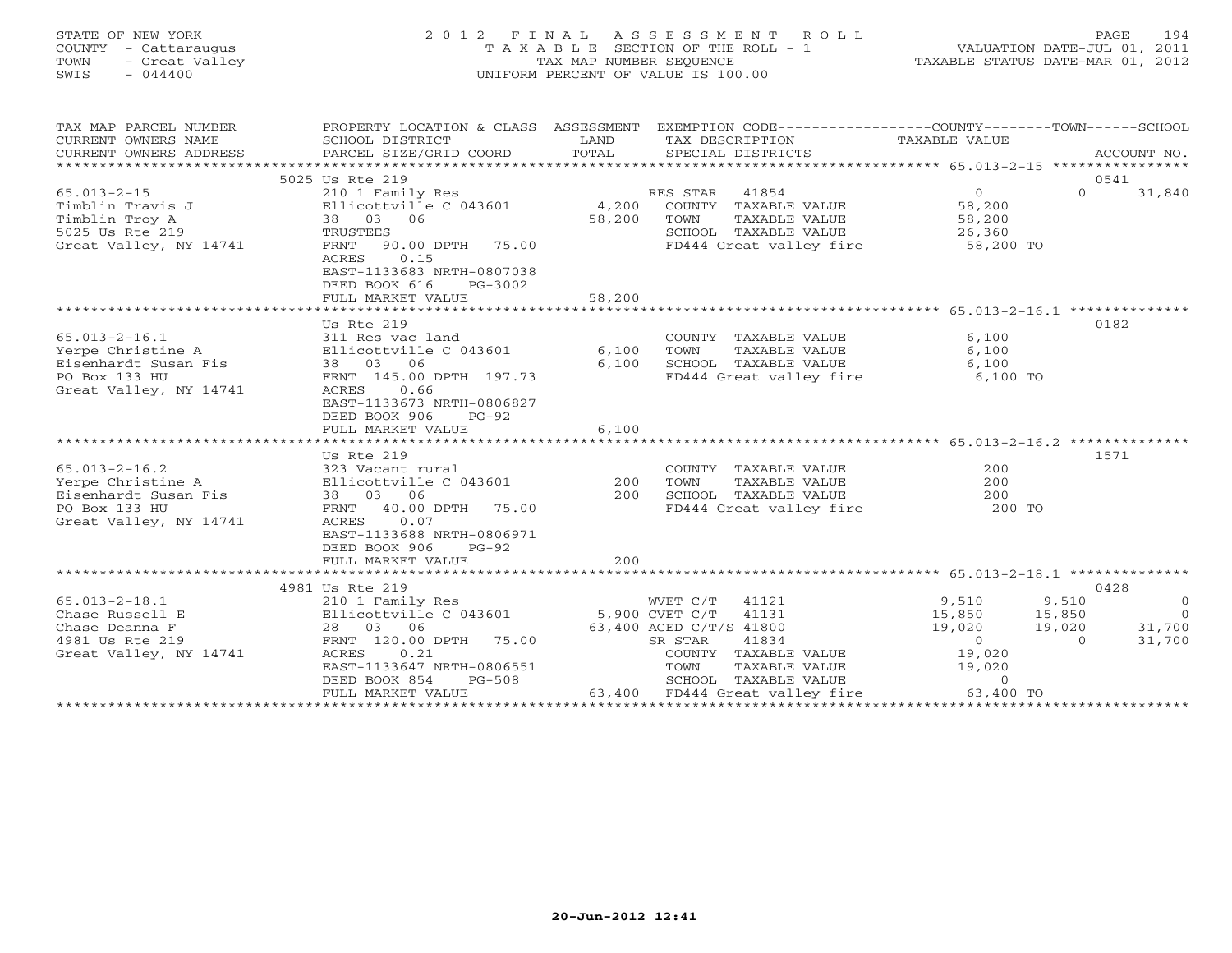#### STATE OF NEW YORK 2 0 1 2 F I N A L A S S E S S M E N T R O L L PAGE 195 COUNTY - Cattaraugus T A X A B L E SECTION OF THE ROLL - 1 VALUATION DATE-JUL 01, 2011 TOWN - Great Valley TAX MAP NUMBER SEQUENCE TAXABLE STATUS DATE-MAR 01, 2012 SWIS - 044400 UNIFORM PERCENT OF VALUE IS 100.00

| TAX MAP PARCEL NUMBER<br>CURRENT OWNERS NAME<br>CURRENT OWNERS ADDRESS                                       | PROPERTY LOCATION & CLASS ASSESSMENT<br>SCHOOL DISTRICT<br>PARCEL SIZE/GRID COORD                                                                                                                    | LAND<br>TOTAL                | EXEMPTION CODE-----------------COUNTY-------TOWN------SCHOOL<br>TAX DESCRIPTION<br>SPECIAL DISTRICTS                     | <b>TAXABLE VALUE</b>                               | ACCOUNT NO.                |
|--------------------------------------------------------------------------------------------------------------|------------------------------------------------------------------------------------------------------------------------------------------------------------------------------------------------------|------------------------------|--------------------------------------------------------------------------------------------------------------------------|----------------------------------------------------|----------------------------|
|                                                                                                              |                                                                                                                                                                                                      |                              |                                                                                                                          |                                                    |                            |
| $65.013 - 2 - 18.2$<br>Kenyon Jerome D<br>Kenyon Bonita L<br>4985 Us Rte 219<br>Great Valley, NY 14741       | 4985 Us Rte 219<br>210 1 Family Res<br>Ellicottville C 043601<br>28 03 06<br>FRNT 130.00 DPTH<br>70.00<br>ACRES<br>0.21<br>EAST-1133723 NRTH-0806639<br>DEED BOOK 5328<br>PG-2002                    | 5,900<br>46,400              | RES STAR<br>41854<br>COUNTY<br>TAXABLE VALUE<br>TOWN<br>TAXABLE VALUE<br>SCHOOL TAXABLE VALUE<br>FD444 Great valley fire | $\circ$<br>46,400<br>46,400<br>14,560<br>46,400 TO | 0430<br>$\Omega$<br>31,840 |
|                                                                                                              | FULL MARKET VALUE                                                                                                                                                                                    | 46,400<br>**************     |                                                                                                                          | ********************* 65.013-2-19 ************     |                            |
| $65.013 - 2 - 19$<br>Miller James<br>4973 Us Rte 219<br>Great Valley, NY 14741                               | 4973 Us Rte 219<br>432 Gas station<br>Ellicottville C 043601<br>28 03<br>06<br>FRNT 200.00 DPTH 115.00<br>ACRES<br>0.53                                                                              | 9,700<br>105,600             | COUNTY TAXABLE VALUE<br>TAXABLE VALUE<br>TOWN<br>SCHOOL TAXABLE VALUE<br>FD444 Great valley fire                         | 105,600<br>105,600<br>105,600<br>105,600 TO        | 0786                       |
|                                                                                                              | DEED BOOK 4897<br>PG-3001<br>FULL MARKET VALUE                                                                                                                                                       | 105,600                      |                                                                                                                          |                                                    |                            |
|                                                                                                              |                                                                                                                                                                                                      |                              |                                                                                                                          | ********** 65.013-2-20 ***********                 |                            |
| $65.013 - 2 - 20$<br>Cranmer Randall L<br>Cranmer Debra L<br>6504 Mutton Hollow Rd<br>Great Valley, NY 14741 | 4965 Us Rte 219<br>421 Restaurant<br>Ellicottville C 043601<br>28 03 06<br>FRNT 160.00 DPTH 115.00<br>0.42<br>ACRES<br>EAST-1133449 NRTH-0806273<br>DEED BOOK 13866 PG-4001<br>FULL MARKET VALUE     | 9,400<br>69,500<br>69,500    | COUNTY TAXABLE VALUE<br>TOWN<br>TAXABLE VALUE<br>SCHOOL TAXABLE VALUE<br>FD444 Great valley fire                         | 69,500<br>69,500<br>69,500<br>69,500 TO            | 0475                       |
|                                                                                                              |                                                                                                                                                                                                      |                              |                                                                                                                          |                                                    |                            |
| $65.013 - 2 - 21$<br>Kelly Raymond<br>Kelly Donna<br>109 Main St<br>St Catherines, ON Canada<br>L2N 4V3      | 4953 Us Rte 219<br>271 Mfg housings<br>Ellicottville C 043601<br>28  03  06<br>4 TRAILERS<br>FF 283.00<br>ACRES<br>1.30<br>EAST-1133300 NRTH-0806126<br>DEED BOOK 933<br>$PG-413$                    | 18,600<br>228,200            | COUNTY TAXABLE VALUE<br>TAXABLE VALUE<br>TOWN<br>SCHOOL TAXABLE VALUE<br>FD444 Great valley fire                         | 228,200<br>228,200<br>228,200<br>228,200 TO        | 0839                       |
|                                                                                                              | FULL MARKET VALUE                                                                                                                                                                                    | 228,200                      |                                                                                                                          | *************** 65.013-2-22 ****                   |                            |
| $65.013 - 2 - 22$<br>Kelly Raymond<br>Kelly Donna<br>109 Main St<br>St Catherines, ON Canada<br>L2N 4V3      | 4945 Us Rte 219<br>270 Mfg housing<br>Ellicottville C 043601<br>28 03 06<br>FRNT 198.00 DPTH 115.00<br>ACRES<br>0.52<br>EAST-1133191 NRTH-0805892<br>DEED BOOK 1005<br>$PG-617$<br>FULL MARKET VALUE | 10,700<br>154,600<br>154,600 | COUNTY TAXABLE VALUE<br>TAXABLE VALUE<br>TOWN<br>SCHOOL TAXABLE VALUE<br>FD444 Great valley fire                         | 154,600<br>154,600<br>154,600<br>154,600 TO        | 0167                       |
|                                                                                                              |                                                                                                                                                                                                      |                              |                                                                                                                          |                                                    |                            |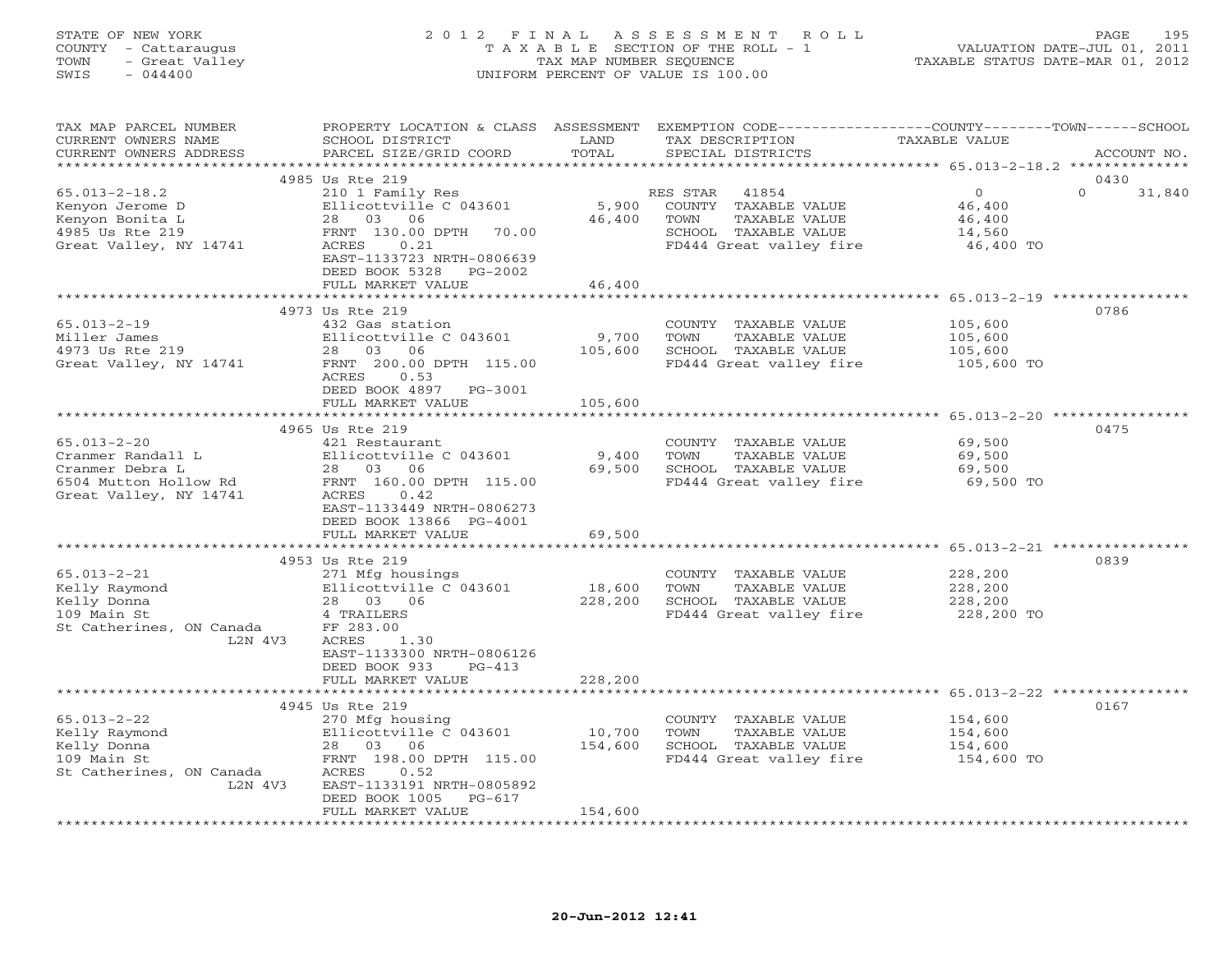## STATE OF NEW YORK 2 0 1 2 F I N A L A S S E S S M E N T R O L L PAGE 196 COUNTY - Cattaraugus T A X A B L E SECTION OF THE ROLL - 1 VALUATION DATE-JUL 01, 2011 TOWN - Great Valley TAX MAP NUMBER SEQUENCE TAXABLE STATUS DATE-MAR 01, 2012 SWIS - 044400 UNIFORM PERCENT OF VALUE IS 100.00

| TAX MAP PARCEL NUMBER<br>CURRENT OWNERS NAME<br>CURRENT OWNERS ADDRESS<br>*********************                  | PROPERTY LOCATION & CLASS<br>SCHOOL DISTRICT<br>PARCEL SIZE/GRID COORD                                                                                                                                                                | ASSESSMENT<br>LAND<br>TOTAL  | EXEMPTION CODE-----------------COUNTY-------TOWN------SCHOOL<br>TAX DESCRIPTION<br>SPECIAL DISTRICTS                            | TAXABLE VALUE                                          | ACCOUNT NO.                |
|------------------------------------------------------------------------------------------------------------------|---------------------------------------------------------------------------------------------------------------------------------------------------------------------------------------------------------------------------------------|------------------------------|---------------------------------------------------------------------------------------------------------------------------------|--------------------------------------------------------|----------------------------|
| $65.013 - 2 - 23$<br>Bickell Ramona M<br>6165 Us Rte 219<br>Ellicottville, NY 14731                              | 4990 Klawitter Rd<br>281 Multiple res<br>Ellicottville C 043601<br>38<br>03 06<br>FRNT 525.00 DPTH<br>ACRES 13.00<br>EAST-1132654 NRTH-0806301<br>DEED BOOK 861<br>$PG-168$<br>FULL MARKET VALUE<br>***************************       | 38,100<br>132,400<br>132,400 | COUNTY TAXABLE VALUE<br>TOWN<br>TAXABLE VALUE<br>SCHOOL TAXABLE VALUE<br>FD444 Great valley fire                                | 132,400<br>132,400<br>132,400<br>132,400 TO            | 0720                       |
|                                                                                                                  | 4988 Klawitter Rd                                                                                                                                                                                                                     |                              |                                                                                                                                 |                                                        | 1356                       |
| $65.013 - 2 - 23.72$<br>Bickell Ramona M<br>Attn: Richard Bickell<br>4988 Klawitter Rd<br>Great Valley, NY 14741 | 270 Mfg housing<br>Ellicottville C 043601<br>03<br>06<br>38<br>FRNT 200.00 DPTH 100.00<br>ACRES<br>0.46<br>EAST-1132640 NRTH-0806286<br>FULL MARKET VALUE                                                                             | 9,900<br>65,400<br>65,400    | RES STAR<br>41854<br>COUNTY TAXABLE VALUE<br><b>TAXABLE VALUE</b><br>TOWN<br>SCHOOL TAXABLE VALUE<br>FD444 Great valley fire    | $\circ$<br>65,400<br>65,400<br>33,560<br>65,400 TO     | $\Omega$<br>31,840         |
|                                                                                                                  |                                                                                                                                                                                                                                       |                              |                                                                                                                                 | ******** 65.013-2-24.1 *********                       |                            |
| $65.013 - 2 - 24.1$<br>Pierce Patricia<br>5008 Klawitter Rd<br>Great Valley, NY 14741                            | Mutton Hollow Rd<br>120 Field crops<br>Ellicottville C 043601<br>03<br>06<br>38<br>FF 260.00 KLAWITTER RD<br>FF 164.16 MUTTON HOLLOW<br>ACRES<br>12.60<br>EAST-1133014 NRTH-0806777<br>DEED BOOK 719<br>$PG-339$<br>FULL MARKET VALUE | 27,800<br>27,800<br>27,800   | COUNTY<br>TAXABLE VALUE<br>TOWN<br><b>TAXABLE VALUE</b><br>SCHOOL TAXABLE VALUE<br>FD444 Great valley fire                      | 27,800<br>27,800<br>27,800<br>27,800 TO                | 0723                       |
|                                                                                                                  |                                                                                                                                                                                                                                       |                              | ****************************** 65.013-2-24.2 **************                                                                     |                                                        |                            |
| $65.013 - 2 - 24.2$<br>Goode Rodney<br>Goode Sandra J<br>6063 Mutton Hollow Rd<br>Great Valley, NY 14741         | 6063 Mutton Hollow Rd<br>210 1 Family Res<br>Ellicottville C 043601<br>06<br>38<br>03<br>ACRES<br>1.25<br>EAST-1132913 NRTH-0806919<br>DEED BOOK 904<br>$PG-878$                                                                      | 18,600<br>160,000            | 41854<br>RES STAR<br>COUNTY TAXABLE VALUE<br>TOWN<br>TAXABLE VALUE<br>SCHOOL TAXABLE VALUE<br>FD444 Great valley fire           | $\circ$<br>160,000<br>160,000<br>128,160<br>160,000 TO | 1556<br>$\Omega$<br>31,840 |
|                                                                                                                  | FULL MARKET VALUE                                                                                                                                                                                                                     | 160,000                      |                                                                                                                                 |                                                        |                            |
|                                                                                                                  | 6017 Mutton Hollow Rd                                                                                                                                                                                                                 |                              |                                                                                                                                 | ************* 65.013-2-24.3 ***************            | 1557                       |
| $65.013 - 2 - 24.3$<br>Roblee Charles<br>Roblee Barbara J<br>6017 Mutton Hollow Rd<br>Great Valley, NY 14741     | 210 1 Family Res<br>Ellicottville C 043601<br>38<br>03 06<br>FRNT 165.00 DPTH<br>ACRES<br>1.15<br>EAST-1133526 NRTH-0807070<br>DEED BOOK 907<br>$PG-401$                                                                              | 18,300<br>170,300            | RES STAR<br>41854<br>COUNTY<br>TAXABLE VALUE<br>TOWN<br><b>TAXABLE VALUE</b><br>SCHOOL TAXABLE VALUE<br>FD444 Great valley fire | $\circ$<br>170,300<br>170,300<br>138,460<br>170,300 TO | $\Omega$<br>31,840         |
|                                                                                                                  | FULL MARKET VALUE                                                                                                                                                                                                                     | 170,300                      |                                                                                                                                 |                                                        |                            |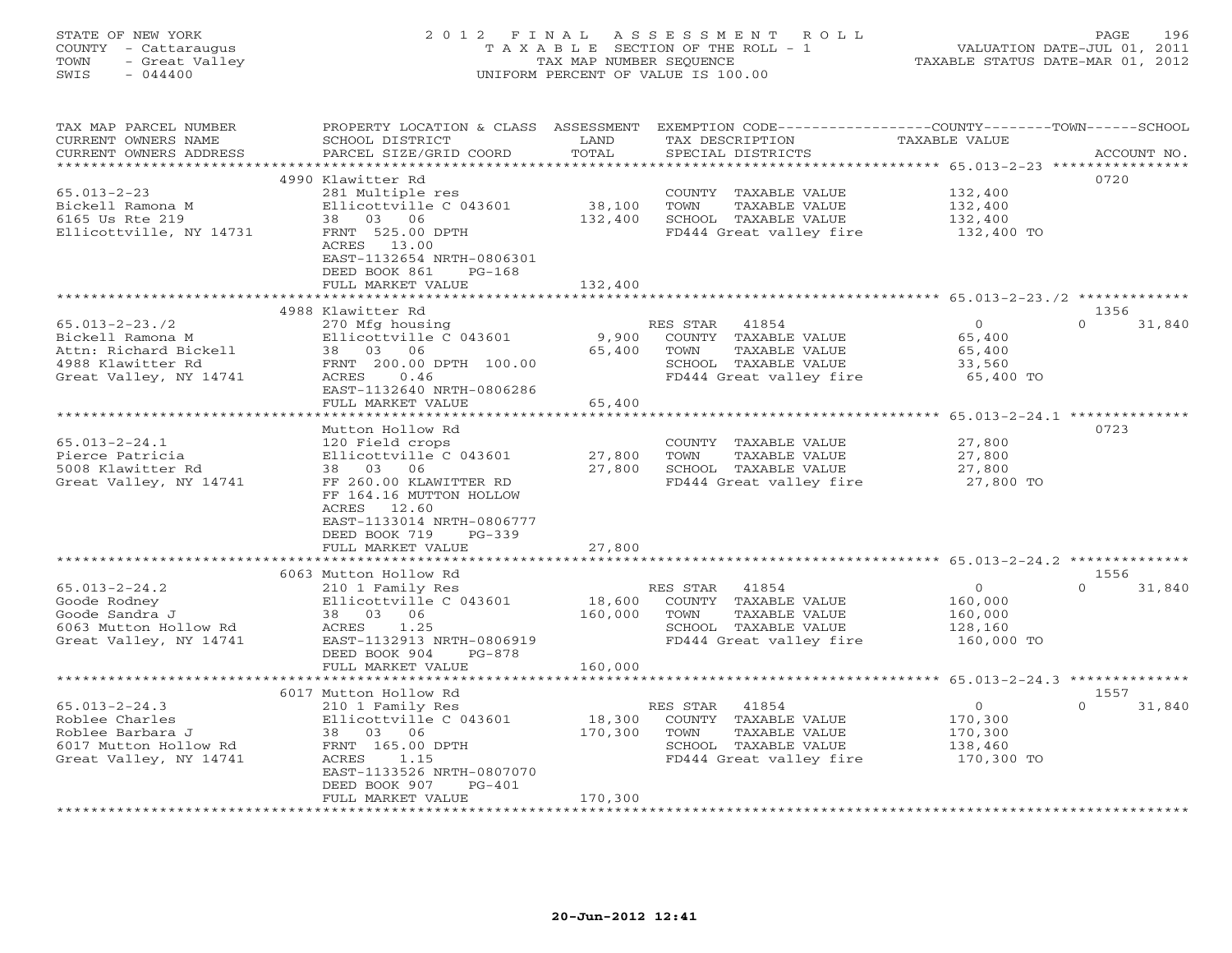#### STATE OF NEW YORK 2 0 1 2 F I N A L A S S E S S M E N T R O L L PAGE 197 COUNTY - Cattaraugus T A X A B L E SECTION OF THE ROLL - 1 VALUATION DATE-JUL 01, 2011 TOWN - Great Valley TAX MAP NUMBER SEQUENCE TAXABLE STATUS DATE-MAR 01, 2012 SWIS - 044400 UNIFORM PERCENT OF VALUE IS 100.00UNIFORM PERCENT OF VALUE IS 100.00

| TAX MAP PARCEL NUMBER<br>CURRENT OWNERS NAME<br>CURRENT OWNERS ADDRESS | PROPERTY LOCATION & CLASS ASSESSMENT<br>SCHOOL DISTRICT<br>PARCEL SIZE/GRID COORD | LAND<br>TOTAL                   | EXEMPTION CODE-----------------COUNTY-------TOWN------SCHOOL<br>TAX DESCRIPTION<br>SPECIAL DISTRICTS | TAXABLE VALUE                                         |                | ACCOUNT NO. |
|------------------------------------------------------------------------|-----------------------------------------------------------------------------------|---------------------------------|------------------------------------------------------------------------------------------------------|-------------------------------------------------------|----------------|-------------|
| **********************                                                 |                                                                                   |                                 |                                                                                                      |                                                       |                |             |
|                                                                        | 5008 Klawitter Rd                                                                 |                                 |                                                                                                      |                                                       |                | 0722        |
| $65.013 - 2 - 25$                                                      | 210 1 Family Res                                                                  |                                 | CVET C/T 41131                                                                                       | 20,000                                                | 20,000         |             |
| Pierce Patricia                                                        | Ellicottville C 043601                                                            |                                 | 15,000 AGED C/T/S 41800                                                                              | 47,500                                                | 47,500         | 57,500      |
| 5008 Klawitter Rd                                                      | 38 03 06                                                                          |                                 | 115,000 SR STAR<br>41834                                                                             | $\overline{0}$                                        | $\overline{0}$ | 57,500      |
| Great Valley, NY 14741                                                 | FRNT 165.00 DPTH 225.00                                                           |                                 | COUNTY TAXABLE VALUE                                                                                 | 47,500                                                |                |             |
|                                                                        | ACRES<br>0.85                                                                     |                                 | TOWN<br>TAXABLE VALUE                                                                                | 47,500                                                |                |             |
|                                                                        | EAST-1132275 NRTH-0806545<br>DEED BOOK 840<br>PG-558                              |                                 | SCHOOL TAXABLE VALUE<br>FD444 Great valley fire 115,000 TO                                           | $\circ$                                               |                |             |
|                                                                        | FULL MARKET VALUE                                                                 | 115,000                         |                                                                                                      |                                                       |                |             |
|                                                                        | ************************                                                          |                                 | *******************************                                                                      | ************* 65.013-2-28 *****************           |                |             |
|                                                                        | 5028 Klawitter Rd                                                                 |                                 |                                                                                                      |                                                       |                | 0724        |
| $65.013 - 2 - 28$                                                      | 270 Mfg housing                                                                   |                                 | CVET $C/T$ 41131                                                                                     | 19,125                                                | 19,125         | $\circ$     |
| Slater Michael J                                                       | Ellicottville C 043601                                                            |                                 | 9,400 SR STAR<br>41834                                                                               | $\overline{0}$                                        | $\Omega$       | 63,800      |
| Slater Terry                                                           | 38 03 06                                                                          | 76,500                          | COUNTY TAXABLE VALUE                                                                                 | 57,375                                                |                |             |
| 5028 Klawitter Rd                                                      | FRNT 145.00 DPTH 125.00                                                           |                                 | TOWN<br>TAXABLE VALUE                                                                                | 57,375                                                |                |             |
| Great Valley, NY 14741                                                 | ACRES<br>0.42                                                                     |                                 | SCHOOL TAXABLE VALUE                                                                                 | 12,700                                                |                |             |
|                                                                        | EAST-1132463 NRTH-0806942                                                         |                                 | FD444 Great valley fire                                                                              | 76,500 TO                                             |                |             |
|                                                                        | DEED BOOK 891<br>$PG-951$                                                         |                                 |                                                                                                      |                                                       |                |             |
|                                                                        | FULL MARKET VALUE<br>*************************                                    | 76,500<br>********************* |                                                                                                      | ************************ 65.013-2-29.1 ************** |                |             |
|                                                                        | 4979 Klawitter Rd                                                                 |                                 |                                                                                                      |                                                       |                | 0931        |
| $65.013 - 2 - 29.1$                                                    | 210 1 Family Res                                                                  |                                 | RES STAR 41854                                                                                       | $\overline{0}$                                        | $\Omega$       | 31,840      |
| Yarnes Dean W                                                          | Ellicottville C 043601                                                            | 20,300                          | COUNTY TAXABLE VALUE                                                                                 | 122,300                                               |                |             |
| Yarnes Becky E                                                         | 38 03 06                                                                          | 122,300                         | TOWN<br>TAXABLE VALUE                                                                                | 122,300                                               |                |             |
| 4979 Klawitter Rd                                                      | FRNT 255.00 DPTH                                                                  |                                 | SCHOOL TAXABLE VALUE                                                                                 | 90,460                                                |                |             |
| Great Valley, NY 14741                                                 | ACRES<br>2.05                                                                     |                                 | FD444 Great valley fire                                                                              | 122,300 TO                                            |                |             |
|                                                                        | EAST-1131824 NRTH-0806392                                                         |                                 |                                                                                                      |                                                       |                |             |
|                                                                        | DEED BOOK 1001<br>$PG-386$                                                        |                                 |                                                                                                      |                                                       |                |             |
|                                                                        | FULL MARKET VALUE                                                                 | 122,300                         |                                                                                                      |                                                       |                |             |
|                                                                        |                                                                                   |                                 |                                                                                                      |                                                       |                |             |
|                                                                        | 5013 Klawitter Rd                                                                 |                                 |                                                                                                      |                                                       |                | 1383        |
| $65.013 - 2 - 29.2$                                                    | 270 Mfg housing                                                                   |                                 | 41834<br>SR STAR                                                                                     | $\overline{O}$                                        | $\Omega$       | 63,800      |
| Foreman Robert<br>Foreman Edith                                        | Ellicottville C 043601<br>38 03 06                                                | 19,400<br>77,400                | COUNTY TAXABLE VALUE<br>TOWN<br>TAXABLE VALUE                                                        | 77,400<br>77,400                                      |                |             |
| PO Box 102                                                             | FF 238.70                                                                         |                                 | SCHOOL TAXABLE VALUE                                                                                 | 13,600                                                |                |             |
| Great Valley, NY 14741                                                 | ACRES<br>1.65                                                                     |                                 | FD444 Great valley fire                                                                              | 77,400 TO                                             |                |             |
|                                                                        | EAST-1132062 NRTH-0806756                                                         |                                 |                                                                                                      |                                                       |                |             |
|                                                                        | DEED BOOK 949<br>$PG-990$                                                         |                                 |                                                                                                      |                                                       |                |             |
|                                                                        | FULL MARKET VALUE                                                                 | 77,400                          |                                                                                                      |                                                       |                |             |
|                                                                        |                                                                                   |                                 |                                                                                                      |                                                       |                |             |
|                                                                        | 5007 Klawitter Rd                                                                 |                                 |                                                                                                      |                                                       |                | 1757        |
| $65.013 - 2 - 29.4$                                                    | 270 Mfg housing                                                                   |                                 | RES STAR<br>41854                                                                                    | $\overline{0}$                                        | $\Omega$       | 31,840      |
| Starks Paul R                                                          | Ellicottville C 043601                                                            | 18,100                          | COUNTY TAXABLE VALUE                                                                                 | 80,100                                                |                |             |
| Starks Dorothy                                                         | 38 03 06                                                                          | 80,100                          | TOWN<br>TAXABLE VALUE                                                                                | 80,100                                                |                |             |
| 5007 Klawitter Rd                                                      | FF 150.00<br>ACRES                                                                |                                 | SCHOOL TAXABLE VALUE<br>FD444 Great valley fire                                                      | 48,260                                                |                |             |
| Great Valley, NY 14741                                                 | 1.05 BANK 026<br>EAST-1131959 NRTH-0806593                                        |                                 |                                                                                                      | 80,100 TO                                             |                |             |
|                                                                        | DEED BOOK 00984 PG-00836                                                          |                                 |                                                                                                      |                                                       |                |             |
|                                                                        | FULL MARKET VALUE                                                                 | 80,100                          |                                                                                                      |                                                       |                |             |
|                                                                        |                                                                                   |                                 |                                                                                                      |                                                       |                |             |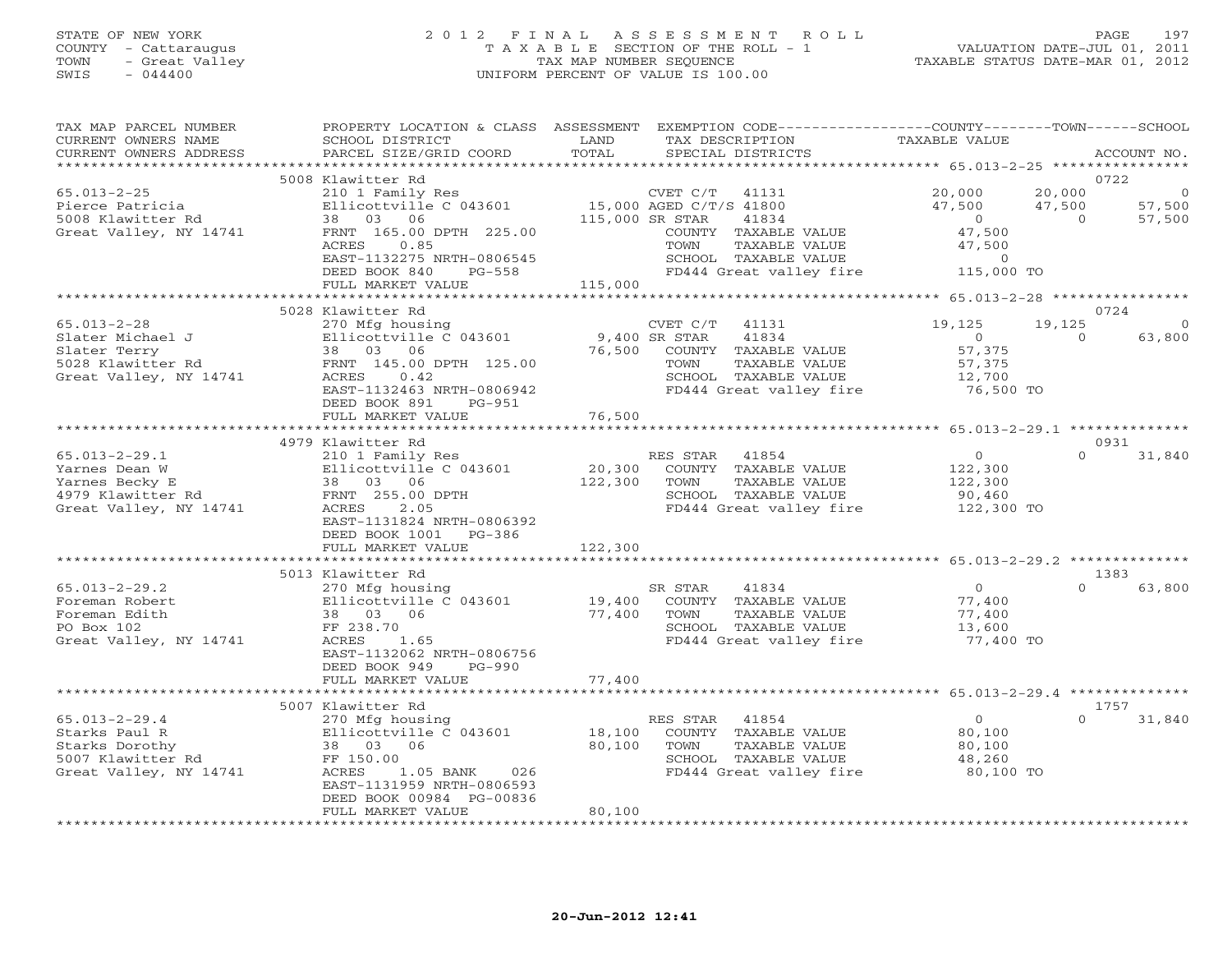## STATE OF NEW YORK 2 0 1 2 F I N A L A S S E S S M E N T R O L L PAGE 198 COUNTY - Cattaraugus T A X A B L E SECTION OF THE ROLL - 1 VALUATION DATE-JUL 01, 2011 TOWN - Great Valley TAX MAP NUMBER SEQUENCE TAXABLE STATUS DATE-MAR 01, 2012 SWIS - 044400 UNIFORM PERCENT OF VALUE IS 100.00

| TAX MAP PARCEL NUMBER<br>CURRENT OWNERS NAME     | PROPERTY LOCATION & CLASS ASSESSMENT<br>SCHOOL DISTRICT | LAND   | EXEMPTION CODE----------------COUNTY-------TOWN------SCHOOL<br>TAX DESCRIPTION | TAXABLE VALUE |                    |
|--------------------------------------------------|---------------------------------------------------------|--------|--------------------------------------------------------------------------------|---------------|--------------------|
| CURRENT OWNERS ADDRESS<br>********************** | PARCEL SIZE/GRID COORD                                  | TOTAL  | SPECIAL DISTRICTS                                                              |               | ACCOUNT NO.        |
|                                                  |                                                         |        |                                                                                |               |                    |
|                                                  | 5019 Klawitter Rd                                       |        |                                                                                |               | 0205               |
| $65.013 - 2 - 30$                                | 210 1 Family Res                                        |        | COUNTY TAXABLE VALUE                                                           | 70,600        |                    |
| Stoll William H                                  | Ellicottville C 043601                                  | 12,200 | TOWN<br>TAXABLE VALUE                                                          | 70,600        |                    |
| Stoll Judith D                                   | 38 03 06                                                | 70,600 | SCHOOL TAXABLE VALUE                                                           | 70,600        |                    |
| 5807 First St                                    | FRNT 100.00 DPTH 290.00                                 |        | FD444 Great valley fire                                                        | 70,600 TO     |                    |
| Little Valley, NY 14755                          | 0.67<br>ACRES                                           |        |                                                                                |               |                    |
|                                                  | EAST-1132154 NRTH-0806899                               |        |                                                                                |               |                    |
|                                                  | DEED BOOK 4144<br>PG-6002                               |        |                                                                                |               |                    |
|                                                  | FULL MARKET VALUE                                       | 70,600 |                                                                                |               |                    |
|                                                  |                                                         |        |                                                                                |               |                    |
|                                                  | 6125 Mutton Hollow Rd                                   |        |                                                                                |               | 0747               |
| $65.013 - 2 - 31$                                | 210 1 Family Res                                        |        | COUNTY TAXABLE VALUE                                                           | 83,900        |                    |
| Randall John                                     | Ellicottville C 043601                                  | 18,100 | TOWN<br>TAXABLE VALUE                                                          | 83,900        |                    |
| Randall Joanne                                   | 38 03 06                                                | 83,900 | SCHOOL TAXABLE VALUE                                                           | 83,900        |                    |
| PO Box 232                                       | FF 345.00                                               |        | FD444 Great valley fire                                                        | 83,900 TO     |                    |
|                                                  |                                                         |        |                                                                                |               |                    |
| Kill Buck, NY 14748                              | ACRES<br>1.03                                           |        |                                                                                |               |                    |
|                                                  | EAST-1131867 NRTH-0807092                               |        |                                                                                |               |                    |
|                                                  | DEED BOOK 704<br>$PG-1030$                              |        |                                                                                |               |                    |
|                                                  | FULL MARKET VALUE                                       | 83,900 |                                                                                |               |                    |
|                                                  |                                                         |        |                                                                                |               |                    |
|                                                  | 5976 Nys Rte 98                                         |        |                                                                                |               | 0418               |
| $65.013 - 3 - 1$                                 | 210 1 Family Res                                        |        | RES STAR 41854                                                                 | $\Omega$      | $\Omega$<br>31,840 |
| Dohl Bert R                                      | Ellicottville C 043601                                  | 8,800  | COUNTY TAXABLE VALUE                                                           | 59,300        |                    |
| Jamieson John C                                  | 28 03 06                                                | 59,300 | TOWN<br>TAXABLE VALUE                                                          | 59,300        |                    |
| 107 Main St                                      | FRNT 100.00 DPTH 165.00                                 |        | SCHOOL TAXABLE VALUE                                                           | 27,460        |                    |
| Salamanca, NY 14779                              | ACRES<br>0.38                                           |        | FD444 Great valley fire                                                        | 59,300 TO     |                    |
|                                                  | EAST-1134142 NRTH-0807205                               |        |                                                                                |               |                    |
|                                                  | DEED BOOK 00988 PG-01121                                |        |                                                                                |               |                    |
|                                                  | FULL MARKET VALUE                                       | 59,300 |                                                                                |               |                    |
|                                                  |                                                         |        |                                                                                |               |                    |
|                                                  | 5980 Nys Rte 98                                         |        |                                                                                |               | 0367               |
| $65.013 - 3 - 2$                                 | 240 Rural res                                           |        | 41834<br>SR STAR                                                               | $\circ$       | $\Omega$<br>63,800 |
| Elliott Bruce D                                  | Ellicottville C 043601                                  | 31,600 | COUNTY TAXABLE VALUE                                                           | 86,100        |                    |
|                                                  | 28 03 06                                                |        | TOWN<br>TAXABLE VALUE                                                          |               |                    |
| Elliott Margery A                                |                                                         | 86,100 | SCHOOL TAXABLE VALUE                                                           | 86,100        |                    |
| 5980 Nys Rte 98                                  | ACRES 13.60                                             |        |                                                                                | 22,300        |                    |
| Great Valley, NY 14741                           | EAST-1134311 NRTH-0807756                               |        | FD444 Great valley fire                                                        | 86,100 TO     |                    |
|                                                  | DEED BOOK 866<br>PG-1111                                |        |                                                                                |               |                    |
|                                                  | FULL MARKET VALUE                                       | 86,100 |                                                                                |               |                    |
|                                                  | **************************                              |        |                                                                                |               |                    |
|                                                  | 5988 Nys Rte 98                                         |        |                                                                                |               | 0494               |
| $65.013 - 3 - 4$                                 | $425$ Bar                                               |        | COUNTY TAXABLE VALUE                                                           | 13,400        |                    |
| Phoenix Entertainment Inc                        | Ellicottville C 043601                                  | 10,400 | TOWN<br>TAXABLE VALUE                                                          | 13,400        |                    |
| PO Box 365                                       | 28 03<br>06                                             | 13,400 | SCHOOL TAXABLE VALUE                                                           | 13,400        |                    |
| Ellicottville, NY 14731                          | UNRECORDED DEED                                         |        | FD444 Great valley fire                                                        | 13,400 TO     |                    |
|                                                  | FRNT 205.00 DPTH 105.00                                 |        |                                                                                |               |                    |
|                                                  | ACRES<br>0.49                                           |        |                                                                                |               |                    |
|                                                  | EAST-1133991 NRTH-0806986                               |        |                                                                                |               |                    |
|                                                  | DEED BOOK 865<br>PG-1155                                |        |                                                                                |               |                    |
|                                                  | FULL MARKET VALUE                                       | 13,400 |                                                                                |               |                    |
|                                                  | ********************                                    |        |                                                                                |               |                    |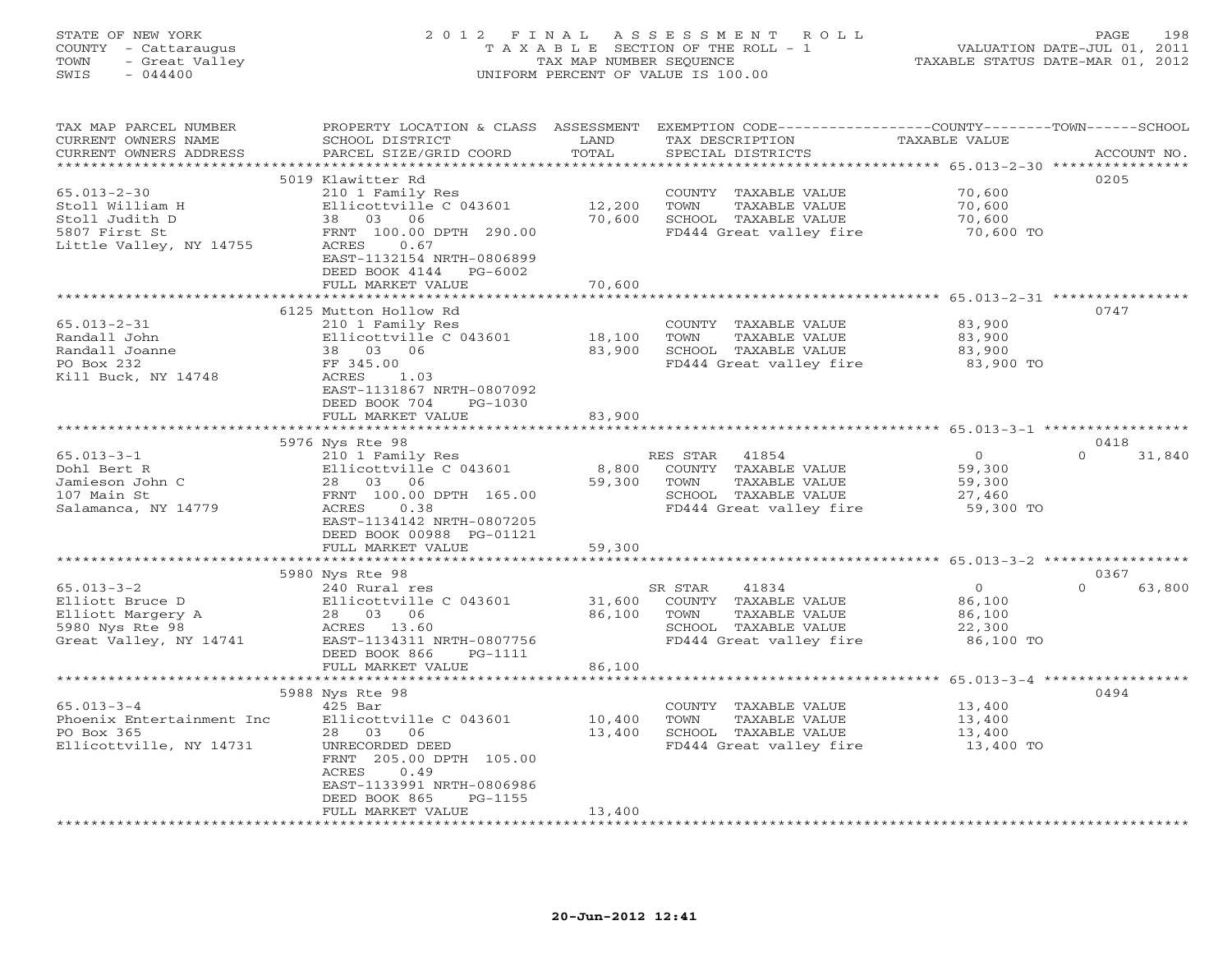## STATE OF NEW YORK 2 0 1 2 F I N A L A S S E S S M E N T R O L L PAGE 199 COUNTY - Cattaraugus T A X A B L E SECTION OF THE ROLL - 1 VALUATION DATE-JUL 01, 2011 TOWN - Great Valley TAX MAP NUMBER SEQUENCE TAXABLE STATUS DATE-MAR 01, 2012 SWIS - 044400 UNIFORM PERCENT OF VALUE IS 100.00

| TAX MAP PARCEL NUMBER<br>CURRENT OWNERS NAME<br>CURRENT OWNERS ADDRESS | PROPERTY LOCATION & CLASS<br>SCHOOL DISTRICT<br>PARCEL SIZE/GRID COORD | ASSESSMENT<br>LAND<br>TOTAL | EXEMPTION CODE-----------------COUNTY-------TOWN-----SCHOOL<br>TAX DESCRIPTION<br>SPECIAL DISTRICTS | TAXABLE VALUE                                                     | ACCOUNT NO.        |
|------------------------------------------------------------------------|------------------------------------------------------------------------|-----------------------------|-----------------------------------------------------------------------------------------------------|-------------------------------------------------------------------|--------------------|
| * * * * * * * * * * * * * * * * * *                                    |                                                                        | * * * * * * * * * *         | ********************************** 65.013-3-5 *****************                                     |                                                                   |                    |
|                                                                        | 5979 Nys Rte 98                                                        |                             |                                                                                                     |                                                                   | 0682               |
| $65.013 - 3 - 5$                                                       | 210 1 Family Res                                                       |                             | COUNTY TAXABLE VALUE                                                                                | 75,900                                                            |                    |
| Cornell Douglas W                                                      | Ellicottville C 043601                                                 | 7,600                       | TAXABLE VALUE<br>TOWN                                                                               | 75,900                                                            |                    |
| 509 Hunter Rd                                                          | 28 03 06                                                               | 75,900                      | SCHOOL TAXABLE VALUE                                                                                | 75,900                                                            |                    |
| Troy, ON Canada LOR 2B0                                                | FRNT<br>40.00 DPTH 317.00                                              |                             | FD444 Great valley fire                                                                             | 75,900 TO                                                         |                    |
|                                                                        | ACRES<br>0.29                                                          |                             |                                                                                                     |                                                                   |                    |
|                                                                        | EAST-1134189 NRTH-0806852                                              |                             |                                                                                                     |                                                                   |                    |
|                                                                        | DEED BOOK 8179<br>PG-5001                                              |                             |                                                                                                     |                                                                   |                    |
|                                                                        | FULL MARKET VALUE                                                      | 75,900<br>*******           |                                                                                                     |                                                                   |                    |
|                                                                        |                                                                        |                             |                                                                                                     | ********************* 65.013-3-6 ************                     |                    |
|                                                                        | 5997 Nys Rte 98                                                        |                             |                                                                                                     |                                                                   | 0886               |
| $65.013 - 3 - 6$                                                       | 210 1 Family Res                                                       |                             | SR STAR<br>41834                                                                                    | $\mathbf{0}$                                                      | $\Omega$<br>63,800 |
| Zariczny Judith C                                                      | Ellicottville C 043601                                                 | 18,400                      | COUNTY TAXABLE VALUE                                                                                | 260,100                                                           |                    |
| Zariczny Jeffrey                                                       | 28 03<br>06                                                            | 260,100                     | TOWN<br>TAXABLE VALUE                                                                               | 260,100                                                           |                    |
| 5997 Nys Rte 98                                                        | FF 160.00                                                              |                             | SCHOOL TAXABLE VALUE                                                                                | 196,300                                                           |                    |
| Great Valley, NY 14741                                                 | ACRES<br>1.19                                                          |                             | FD444 Great valley fire                                                                             | 260,100 TO                                                        |                    |
|                                                                        | EAST-1134121 NRTH-0806769                                              |                             |                                                                                                     |                                                                   |                    |
|                                                                        | DEED BOOK 8904<br>PG-9001                                              |                             |                                                                                                     |                                                                   |                    |
|                                                                        | FULL MARKET VALUE                                                      | 260,100                     |                                                                                                     |                                                                   |                    |
|                                                                        |                                                                        |                             |                                                                                                     |                                                                   |                    |
|                                                                        | 5994 Humphrey Rd                                                       |                             |                                                                                                     |                                                                   | 0073               |
| $65.013 - 3 - 8$                                                       | 210 1 Family Res                                                       |                             | SR STAR<br>41834                                                                                    | $\mathbf{0}$                                                      | $\Omega$<br>61,000 |
| Blackmon Elba L                                                        | Ellicottville C 043601                                                 | 8,800                       | COUNTY TAXABLE VALUE                                                                                | 61,000                                                            |                    |
| 5994 Humphrey Rd                                                       | 28 03<br>06                                                            | 61,000                      | TOWN<br>TAXABLE VALUE                                                                               | 61,000                                                            |                    |
| Great Valley, NY 14741                                                 | 80.00 DPTH 209.00<br>FRNT                                              |                             | SCHOOL TAXABLE VALUE                                                                                | $\circ$                                                           |                    |
|                                                                        | ACRES<br>0.38                                                          |                             | FD444 Great valley fire                                                                             | 61,000 TO                                                         |                    |
|                                                                        | EAST-1134066 NRTH-0806622                                              |                             |                                                                                                     |                                                                   |                    |
|                                                                        | DEED BOOK 933<br>$PG-833$                                              |                             |                                                                                                     |                                                                   |                    |
|                                                                        | FULL MARKET VALUE                                                      | 61,000                      |                                                                                                     |                                                                   |                    |
|                                                                        |                                                                        |                             |                                                                                                     |                                                                   |                    |
|                                                                        | 5990 Humphrey Rd                                                       |                             |                                                                                                     |                                                                   | 0572               |
| $65.013 - 3 - 9$                                                       | 280 Res Multiple                                                       |                             | COUNTY TAXABLE VALUE                                                                                | 100,000                                                           |                    |
| Lenzner Paul                                                           | Ellicottville C 043601                                                 | 8,300                       | TAXABLE VALUE<br>TOWN                                                                               | 100,000                                                           |                    |
| 3391 Calvano Dr                                                        | 28<br>03<br>06                                                         | 100,000                     | SCHOOL TAXABLE VALUE                                                                                | 100,000                                                           |                    |
| Grand Island, NY 14072                                                 | FRNT<br>70.00 DPTH 209.00                                              |                             | FD444 Great valley fire                                                                             | 100,000 TO                                                        |                    |
|                                                                        | 0.34<br>ACRES                                                          |                             |                                                                                                     |                                                                   |                    |
|                                                                        | EAST-1134072 NRTH-0806547                                              |                             |                                                                                                     |                                                                   |                    |
|                                                                        | DEED BOOK 957<br>$PG-563$                                              |                             |                                                                                                     |                                                                   |                    |
|                                                                        | FULL MARKET VALUE                                                      | 100,000                     |                                                                                                     |                                                                   |                    |
|                                                                        |                                                                        | * * * * * * * * * * * * * * |                                                                                                     | ******************************    65.013-3-10    **************** |                    |
|                                                                        | 5988 Humphrey Rd                                                       |                             |                                                                                                     |                                                                   | 0933               |
| $65.013 - 3 - 10$                                                      | 210 1 Family Res                                                       |                             | 41854<br>RES STAR                                                                                   | $\mathbf 0$                                                       | $\Omega$<br>31,840 |
| Williams Sue                                                           | Ellicottville C 043601                                                 | 7,700                       | COUNTY TAXABLE VALUE                                                                                | 106,200                                                           |                    |
| PO Box 93                                                              | 28 03<br>06                                                            | 106,200                     | TOWN<br>TAXABLE VALUE                                                                               | 106,200                                                           |                    |
| Great Valley, NY 14741                                                 | FRNT<br>62.00 DPTH 209.75                                              |                             | SCHOOL TAXABLE VALUE                                                                                | 74,360                                                            |                    |
|                                                                        | ACRES<br>0.30                                                          |                             | FD444 Great valley fire                                                                             | 106,200 TO                                                        |                    |
|                                                                        | EAST-1134075 NRTH-0806478                                              |                             |                                                                                                     |                                                                   |                    |
|                                                                        | DEED BOOK 923<br>$PG-258$                                              |                             |                                                                                                     |                                                                   |                    |
|                                                                        | FULL MARKET VALUE                                                      | 106,200                     |                                                                                                     |                                                                   |                    |
|                                                                        |                                                                        |                             |                                                                                                     |                                                                   |                    |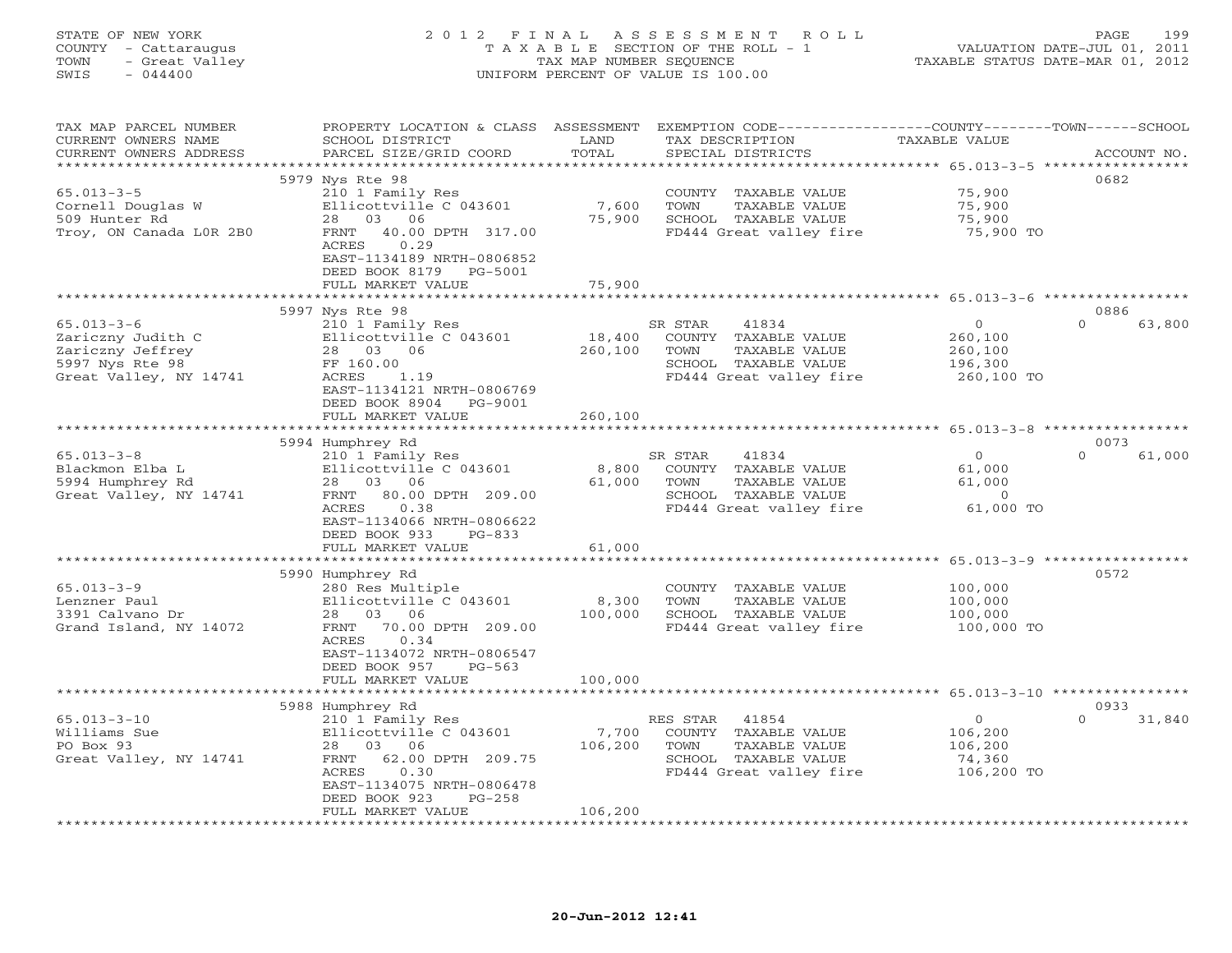## STATE OF NEW YORK 2 0 1 2 F I N A L A S S E S S M E N T R O L L PAGE 200 COUNTY - Cattaraugus T A X A B L E SECTION OF THE ROLL - 1 VALUATION DATE-JUL 01, 2011 TOWN - Great Valley TAX MAP NUMBER SEQUENCE TAXABLE STATUS DATE-MAR 01, 2012 SWIS - 044400 UNIFORM PERCENT OF VALUE IS 100.00

| TAX MAP PARCEL NUMBER<br>CURRENT OWNERS NAME<br>CURRENT OWNERS ADDRESS | PROPERTY LOCATION & CLASS ASSESSMENT<br>SCHOOL DISTRICT<br>PARCEL SIZE/GRID COORD | LAND<br>TOTAL            | EXEMPTION CODE----------------COUNTY-------TOWN-----SCHOOL<br>TAX DESCRIPTION<br>SPECIAL DISTRICTS | TAXABLE VALUE                                | ACCOUNT NO.        |
|------------------------------------------------------------------------|-----------------------------------------------------------------------------------|--------------------------|----------------------------------------------------------------------------------------------------|----------------------------------------------|--------------------|
| ******************                                                     |                                                                                   |                          |                                                                                                    |                                              |                    |
|                                                                        | 5986 Humphrey Rd                                                                  |                          |                                                                                                    |                                              | 0222               |
| $65.013 - 3 - 11$                                                      | 220 2 Family Res                                                                  |                          | COUNTY TAXABLE VALUE                                                                               | 109,900                                      |                    |
| Strzelec Bryan                                                         | Ellicottville C 043601                                                            | 10,700                   | TAXABLE VALUE<br>TOWN                                                                              | 109,900                                      |                    |
| 7403 Rawson Rd                                                         | 28 03 06                                                                          | 109,900                  | SCHOOL TAXABLE VALUE                                                                               | 109,900                                      |                    |
| Cuba, NY 14727                                                         | <b>FRNT</b><br>90.00 DPTH 250.00                                                  |                          | FD444 Great valley fire                                                                            | 109,900 TO                                   |                    |
|                                                                        | ACRES<br>0.52                                                                     |                          |                                                                                                    |                                              |                    |
|                                                                        | EAST-1134102 NRTH-0806400                                                         |                          |                                                                                                    |                                              |                    |
|                                                                        | DEED BOOK 1031<br>$PG-166$                                                        |                          |                                                                                                    |                                              |                    |
|                                                                        | FULL MARKET VALUE<br>****************************                                 | 109,900<br>************* | ******************************** 65.013-3-12 ****************                                      |                                              |                    |
|                                                                        | 5983 Humphrey Rd                                                                  |                          |                                                                                                    |                                              | 0402               |
| $65.013 - 3 - 12$                                                      | 220 2 Family Res                                                                  |                          | RES STAR<br>41854                                                                                  | $\circ$                                      | $\Omega$<br>31,840 |
| Stover Ricky                                                           | Ellicottville C 043601                                                            | 11,900                   | COUNTY TAXABLE VALUE                                                                               | 99,800                                       |                    |
| PO Box 87                                                              | 28 03 06                                                                          | 99,800                   | TOWN<br>TAXABLE VALUE                                                                              | 99,800                                       |                    |
| Great Valley, NY 14741                                                 | FRNT 205.00 DPTH 136.75                                                           |                          | SCHOOL TAXABLE VALUE                                                                               | 67,960                                       |                    |
|                                                                        | 0.64<br>ACRES                                                                     |                          | FD444 Great valley fire                                                                            | 99,800 TO                                    |                    |
|                                                                        | EAST-1133869 NRTH-0806376                                                         |                          |                                                                                                    |                                              |                    |
|                                                                        | DEED BOOK 1848<br>PG-7002                                                         |                          |                                                                                                    |                                              |                    |
|                                                                        | FULL MARKET VALUE                                                                 | 99,800                   |                                                                                                    |                                              |                    |
|                                                                        | ************************                                                          | *************            | ********************************** 65.013-3-13 ****************                                    |                                              |                    |
|                                                                        | 5981 Humphrey Rd                                                                  |                          |                                                                                                    |                                              | 0226               |
| $65.013 - 3 - 13$                                                      | 210 1 Family Res                                                                  |                          | RES STAR<br>41854                                                                                  | $\circ$                                      | $\Omega$<br>31,840 |
| Backus Joseph                                                          | Ellicottville C 043601                                                            | 6,400                    | COUNTY TAXABLE VALUE                                                                               | 60,000                                       |                    |
| 5981 Humphrey Rd                                                       | 28 03 06                                                                          | 60,000                   | TOWN<br>TAXABLE VALUE                                                                              | 60,000                                       |                    |
| Great Valley, NY 14741                                                 | FRNT<br>74.00 DPTH 137.00                                                         |                          | SCHOOL TAXABLE VALUE                                                                               | 28,160                                       |                    |
|                                                                        | ACRES<br>0.23                                                                     |                          | FD444 Great valley fire                                                                            | 60,000 TO                                    |                    |
|                                                                        | EAST-1133872 NRTH-0806250                                                         |                          |                                                                                                    |                                              |                    |
|                                                                        | DEED BOOK 770<br>$PG-691$                                                         |                          |                                                                                                    |                                              |                    |
|                                                                        | FULL MARKET VALUE                                                                 | 60,000                   |                                                                                                    |                                              |                    |
|                                                                        |                                                                                   | ************             |                                                                                                    | ********************* 65.013-3-14 ********** |                    |
|                                                                        | 5967 Humphrey Rd                                                                  |                          |                                                                                                    |                                              | 0303               |
| $65.013 - 3 - 14$                                                      | 210 1 Family Res                                                                  |                          | RES STAR<br>41854                                                                                  | $\circ$                                      | 31,840<br>$\Omega$ |
| Lafferty Earl H                                                        | Ellicottville C 043601                                                            | 6,200                    | COUNTY TAXABLE VALUE                                                                               | 62,900                                       |                    |
| Lafferty Julie Ann                                                     | 28 03 06                                                                          | 62,900                   | TAXABLE VALUE<br>TOWN<br>SCHOOL TAXABLE VALUE                                                      | 62,900                                       |                    |
| 5967 Humphrey Rd<br>Great Valley, NY 14741                             | 70.00 DPTH 140.00<br>FRNT<br>0.22<br>ACRES                                        |                          | FD444 Great valley fire                                                                            | 31,060<br>62,900 TO                          |                    |
|                                                                        | EAST-1133881 NRTH-0806175                                                         |                          |                                                                                                    |                                              |                    |
|                                                                        | DEED BOOK 906<br>$PG-622$                                                         |                          |                                                                                                    |                                              |                    |
|                                                                        | FULL MARKET VALUE                                                                 | 62,900                   |                                                                                                    |                                              |                    |
|                                                                        |                                                                                   |                          |                                                                                                    |                                              |                    |
|                                                                        | 5975 Humphrey Rd                                                                  |                          |                                                                                                    |                                              | 0385               |
| $65.013 - 3 - 15$                                                      | 210 1 Family Res                                                                  |                          | RES STAR<br>41854                                                                                  | $\circ$                                      | 31,840<br>$\Omega$ |
| Stuve Jesse                                                            | Ellicottville C 043601                                                            | 5,600                    | COUNTY TAXABLE VALUE                                                                               | 70,500                                       |                    |
| Stuve Michelle                                                         | 28 03 06                                                                          | 70,500                   | TOWN<br>TAXABLE VALUE                                                                              | 70,500                                       |                    |
| 5975 Humphrey Rd                                                       | 62.00 DPTH 140.00<br>FRNT                                                         |                          | SCHOOL TAXABLE VALUE                                                                               | 38,660                                       |                    |
| Great Valley, NY 14741                                                 | $0.20$ BANK<br>ACRES<br>017                                                       |                          | FD444 Great valley fire                                                                            | 70,500 TO                                    |                    |
|                                                                        | EAST-1133898 NRTH-0806110                                                         |                          |                                                                                                    |                                              |                    |
|                                                                        | DEED BOOK 1030<br>$PG-523$                                                        |                          |                                                                                                    |                                              |                    |
|                                                                        | FULL MARKET VALUE                                                                 | 70,500                   |                                                                                                    |                                              |                    |
|                                                                        |                                                                                   |                          |                                                                                                    |                                              |                    |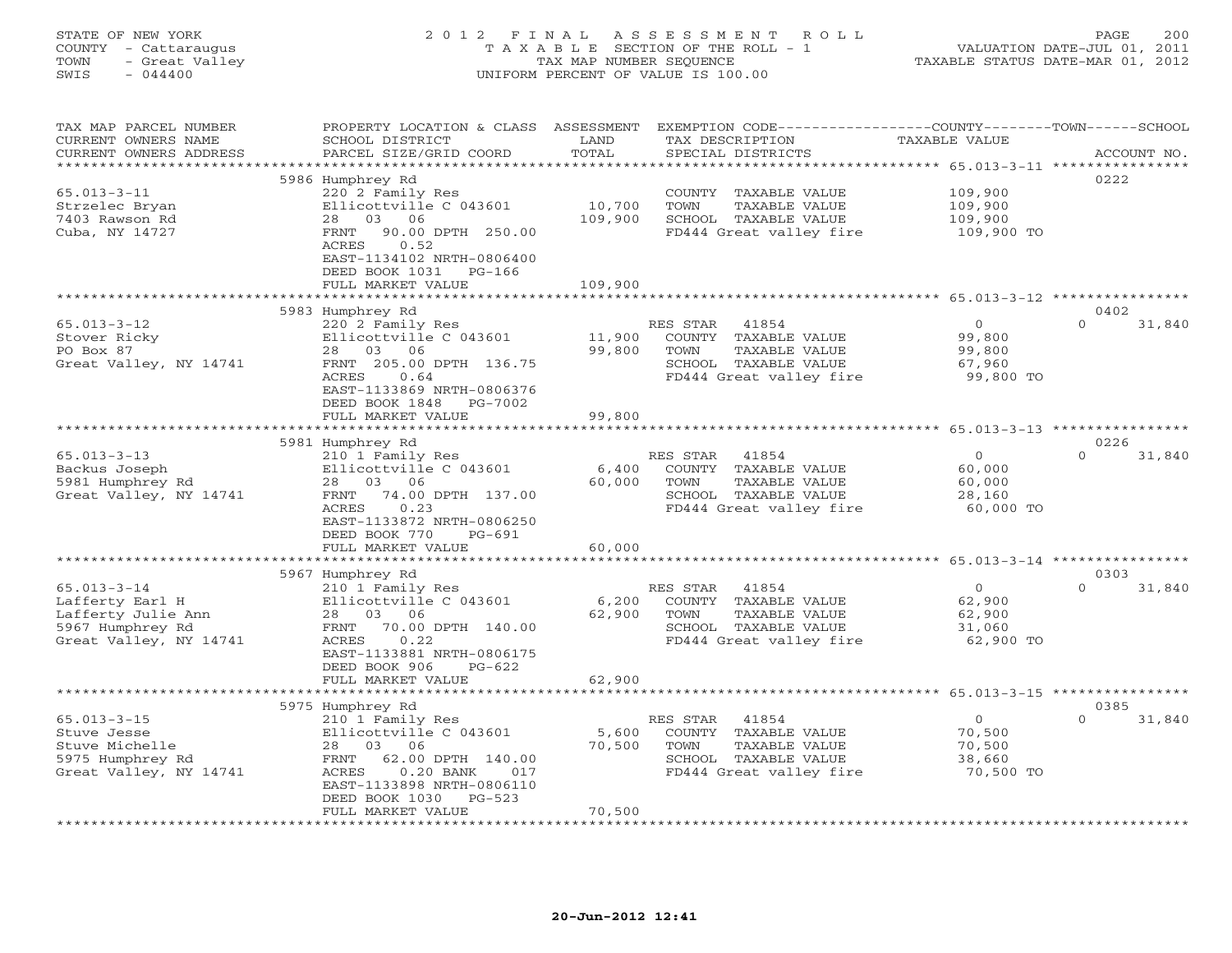## STATE OF NEW YORK 2 0 1 2 F I N A L A S S E S S M E N T R O L L PAGE 201 COUNTY - Cattaraugus T A X A B L E SECTION OF THE ROLL - 1 VALUATION DATE-JUL 01, 2011 TOWN - Great Valley TAX MAP NUMBER SEQUENCE TAXABLE STATUS DATE-MAR 01, 2012 SWIS - 044400 UNIFORM PERCENT OF VALUE IS 100.00

| TAX MAP PARCEL NUMBER<br>CURRENT OWNERS NAME<br>CURRENT OWNERS ADDRESS                                   | PROPERTY LOCATION & CLASS ASSESSMENT<br>SCHOOL DISTRICT<br>PARCEL SIZE/GRID COORD                                                                                                          | LAND<br>TOTAL                | TAX DESCRIPTION<br>SPECIAL DISTRICTS                                                                                                                | EXEMPTION CODE-----------------COUNTY-------TOWN------SCHOOL<br>TAXABLE VALUE | ACCOUNT NO.                       |
|----------------------------------------------------------------------------------------------------------|--------------------------------------------------------------------------------------------------------------------------------------------------------------------------------------------|------------------------------|-----------------------------------------------------------------------------------------------------------------------------------------------------|-------------------------------------------------------------------------------|-----------------------------------|
|                                                                                                          | 5969 Humphrey Rd                                                                                                                                                                           |                              |                                                                                                                                                     |                                                                               | 0709                              |
| $65.013 - 3 - 16$<br>Perkins Allen<br>Perkins Connie<br>5969 Humphrey Rd<br>Great Valley, NY 14741       | 210 1 Family Res<br>Ellicottville C 043601<br>28<br>03<br>06<br>FRNT 133.00 DPTH<br>57.50<br>ACRES<br>0.18<br>EAST-1133962 NRTH-0806018<br>DEED BOOK 781<br>$PG-1026$<br>FULL MARKET VALUE | 88,700<br>88,700             | 41131<br>CVET C/T<br>5,000 RES STAR<br>41854<br>COUNTY<br>TAXABLE VALUE<br>TAXABLE VALUE<br>TOWN<br>SCHOOL TAXABLE VALUE<br>FD444 Great valley fire | 20,000<br>$\circ$<br>68,700<br>68,700<br>56,860<br>88,700 TO                  | 20,000<br>0<br>$\Omega$<br>31,840 |
|                                                                                                          |                                                                                                                                                                                            |                              |                                                                                                                                                     | ********* 65.013-3-17 ****************                                        |                                   |
|                                                                                                          | 5961 Humphrey Rd                                                                                                                                                                           |                              |                                                                                                                                                     |                                                                               | 0559                              |
| $65.013 - 3 - 17$<br>Stuve Matthew<br>5961 Humphrey Rd<br>Great Valley, NY 14741                         | 281 Multiple res<br>Ellicottville C 043601<br>28<br>03 06<br>FF 253.00<br>ACRES<br>2.56<br>EAST-1133822 NRTH-0805730<br>DEED BOOK 15187 PG-5001<br>FULL MARKET VALUE                       | 37,200<br>146,700<br>146,700 | RES STAR<br>41854<br>COUNTY TAXABLE VALUE<br>TOWN<br>TAXABLE VALUE<br>SCHOOL TAXABLE VALUE<br>FD444 Great valley fire                               | $\mathbf{O}$<br>146,700<br>146,700<br>114,860<br>146,700 TO                   | $\Omega$<br>31,840                |
|                                                                                                          |                                                                                                                                                                                            | * * * * * * * * * * *        |                                                                                                                                                     |                                                                               | $65.013 - 3 - 18$ ************    |
| $65.013 - 3 - 18$<br>Morton Shirley A<br>5157 Us Rte 219<br>Great Valley, NY 14741                       | 5955 Humphrey Rd<br>210 1 Family Res<br>Ellicottville C 043601<br>28 03 06<br>ACRES<br>1.12<br>EAST-1133941 NRTH-0805572<br>DEED BOOK 885<br>$PG-360$                                      | 18,300<br>71,700             | COUNTY TAXABLE VALUE<br>TOWN<br>TAXABLE VALUE<br>SCHOOL TAXABLE VALUE<br>FD444 Great valley fire                                                    | 71,700<br>71,700<br>71,700<br>71,700 TO                                       | 0599                              |
|                                                                                                          | FULL MARKET VALUE                                                                                                                                                                          | 71,700                       |                                                                                                                                                     |                                                                               |                                   |
| $65.013 - 3 - 19$<br>Kruppner Linda L<br>Kruppner Rodney M<br>5051 McAndrew Rd<br>Great Valley, NY 14741 | 5949 Humphrey Rd<br>310 Res Vac<br>Ellicottville C 043601<br>28 03 06<br>85.00 DPTH<br>FRNT<br>73.00<br><b>ACRES</b><br>0.14<br>EAST-1134124 NRTH-0805464<br>DEED BOOK 507<br>$PG-6003$    | 3,900<br>3,900               | COUNTY TAXABLE VALUE<br>TAXABLE VALUE<br>TOWN<br>SCHOOL TAXABLE VALUE<br>FD444 Great valley fire                                                    | 3,900<br>3,900<br>3,900<br>3,900 TO                                           | 0578                              |
|                                                                                                          | FULL MARKET VALUE                                                                                                                                                                          | 3,900                        |                                                                                                                                                     |                                                                               |                                   |
|                                                                                                          | 5945 Humphrey Rd                                                                                                                                                                           |                              |                                                                                                                                                     | ***************** 65.013-3-20 *****************                               | 0711                              |
| $65.013 - 3 - 20$<br>Pengilly Corp<br>PO Box 669<br>Ellicottville, NY 14731                              | 311 Res vac land<br>Ellicottville C 043601<br>28<br>03<br>06<br>FRNT<br>85.00 DPTH 259.00<br>0.51<br>ACRES<br>EAST-1134027 NRTH-0805410<br>DEED BOOK 00992 PG-00985<br>FULL MARKET VALUE   | 10,600<br>10,600<br>10,600   | COUNTY TAXABLE VALUE<br>TOWN<br>TAXABLE VALUE<br>SCHOOL TAXABLE VALUE<br>FD444 Great valley fire                                                    | 10,600<br>10,600<br>10,600<br>10,600 TO                                       |                                   |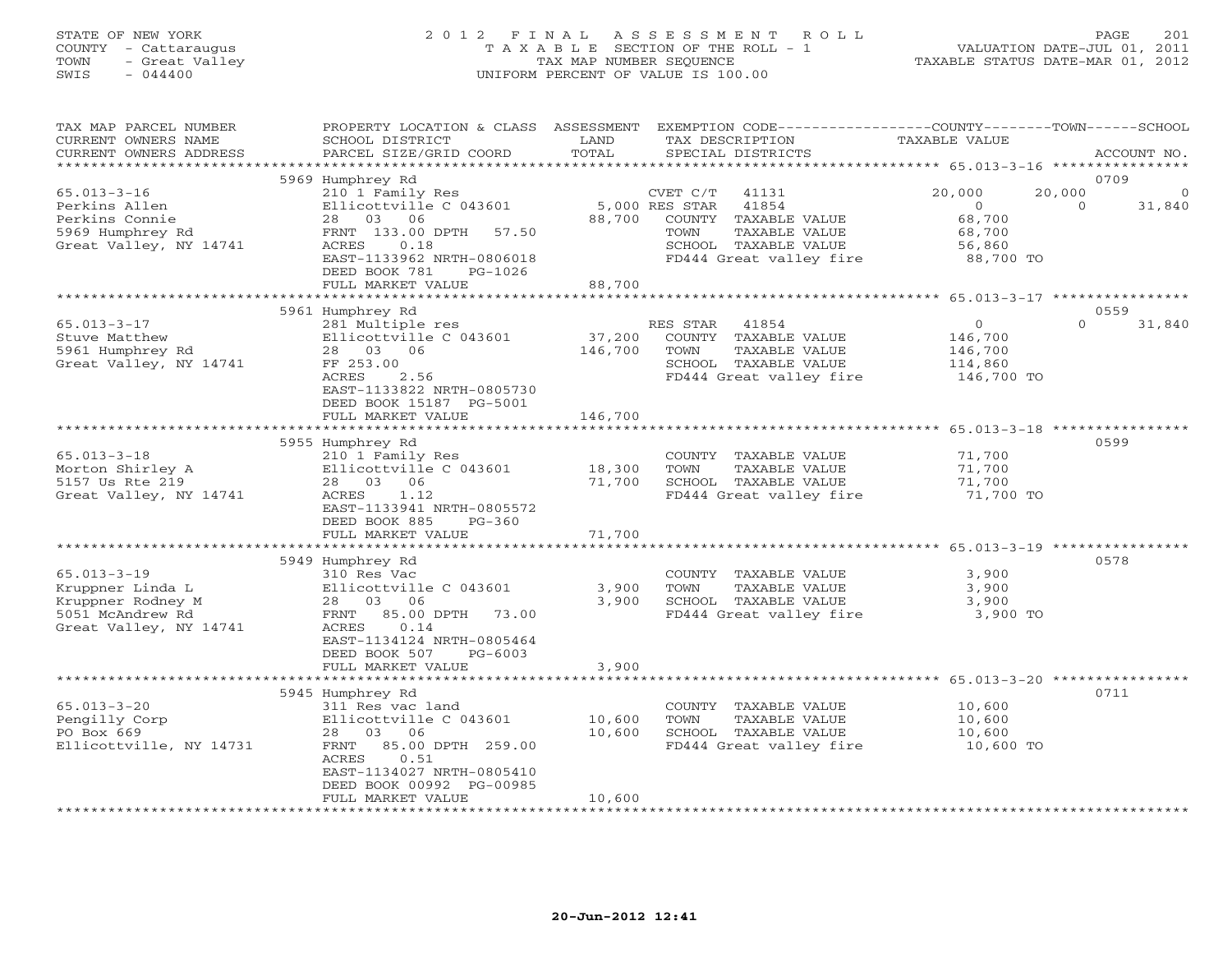| STATE OF NEW YORK<br>COUNTY<br>- Cattaraugus<br>- Great Valley<br>TOWN<br>$-044400$<br>SWIS | 2 0 1 2<br>TAXABLE                                                           | FTNAL<br>TAX MAP NUMBER SEOUENCE | A S S E S S M E N T<br>R O L L<br>SECTION OF THE ROLL - 1<br>UNIFORM PERCENT OF VALUE IS 100.00 | VALUATION DATE-JUL 01, 2011<br>TAXABLE STATUS DATE-MAR 01, 2012 | 202<br>PAGE               |
|---------------------------------------------------------------------------------------------|------------------------------------------------------------------------------|----------------------------------|-------------------------------------------------------------------------------------------------|-----------------------------------------------------------------|---------------------------|
| TAX MAP PARCEL NUMBER<br>CURRENT OWNERS NAME<br>CURRENT OWNERS ADDRESS                      | PROPERTY LOCATION & CLASS<br>SCHOOL DISTRICT<br>PARCEL SIZE/GRID COORD TOTAL | ASSESSMENT<br>LAND               | EXEMPTION CODE--<br>TAX DESCRIPTION<br>SPECIAL DISTRICTS                                        | ----------COUNTY-------TOWN-----<br>TAXABLE VALUE               | $-SCHOOT.$<br>ACCOUNT NO. |
|                                                                                             | 5939 Humphrey Rd                                                             |                                  |                                                                                                 |                                                                 | 0524                      |
| 65.013-3-21                                                                                 | 311 Res vac land                                                             |                                  | TAXABLE VALUE<br>COUNTY                                                                         | 4,500                                                           |                           |
| Pengilly Corp                                                                               | Ellicottville C 043601                                                       | 4,500                            | TOWN<br>TAXABLE VALUE                                                                           | 4,500                                                           |                           |
| PO Box 669                                                                                  | 03<br>06<br>28                                                               | 4,500                            | SCHOOL<br>TAXABLE VALUE                                                                         | 4,500                                                           |                           |
| Ellicottville, NY 14731                                                                     | 82.50 DPTH<br>FRNT<br>84.00<br>0.16<br>ACRES                                 |                                  | FD444 Great valley fire                                                                         | 4,500 TO                                                        |                           |

|                                                                                                | EAST-1134133 NRTH-0805277<br>DEED BOOK 1031<br>PG-5001<br>FULL MARKET VALUE                                                                                                                         | 4,500<br>**************                                                                                                                                            |                                                                                              |
|------------------------------------------------------------------------------------------------|-----------------------------------------------------------------------------------------------------------------------------------------------------------------------------------------------------|--------------------------------------------------------------------------------------------------------------------------------------------------------------------|----------------------------------------------------------------------------------------------|
|                                                                                                | 4914 Us Rte 219                                                                                                                                                                                     |                                                                                                                                                                    | ************************************* 65.013-3-22 *****************<br>0086                  |
| $65.013 - 3 - 22$<br>Venturin Karen S<br>4914 Us Rte 219<br>Great Valley, NY 14741             | 210 1 Family Res<br>Ellicottville C 043601<br>28 03 06<br>FRNT 250.70 DPTH 156.10<br>ACRES<br>$0.90$ BANK<br>017<br>EAST-1132976 NRTH-0805209<br>DEED BOOK 10263 PG-2001<br>FULL MARKET VALUE       | WVET C/T 41121<br>41854<br>16,000 RES STAR<br>48,500<br>COUNTY TAXABLE VALUE<br>TOWN<br>TAXABLE VALUE<br>SCHOOL TAXABLE VALUE<br>FD444 Great valley fire<br>48,500 | 7,275<br>7,275<br>$\circ$<br>31,840<br>$\Omega$<br>41,225<br>41,225<br>16,660<br>48,500 TO   |
|                                                                                                |                                                                                                                                                                                                     |                                                                                                                                                                    |                                                                                              |
| $65.013 - 3 - 23$<br>Chase Loile O<br>Chase Susie<br>4918 Us Rte 219<br>Great Valley, NY 14741 | 4918 Us Rte 219<br>210 1 Family Res<br>Ellicottville C 043601<br>28 03 06<br>FRNT<br>48.00 DPTH 148.50<br>0.16<br>ACRES<br>EAST-1133021 NRTH-0805343<br>DEED BOOK 666<br>$PG-300$                   | RES STAR<br>41854<br>4,500<br>COUNTY TAXABLE VALUE<br>62,500<br>TOWN<br>TAXABLE VALUE<br>SCHOOL TAXABLE VALUE<br>FD444 Great valley fire                           | 0145<br>$\circ$<br>$\Omega$<br>31,840<br>62,500<br>62,500<br>30,660<br>62,500 TO             |
|                                                                                                | FULL MARKET VALUE                                                                                                                                                                                   | 62,500<br>********************                                                                                                                                     | $**********************65.013-3-24***$                                                       |
| $65.013 - 3 - 24$<br>Whitehouse Travis S<br>4922 Us Rte 219<br>Great Valley, NY 14741          | 4922 Us Rte 219<br>210 1 Family Res<br>Ellicottville C 043601<br>28 03 06<br>FRNT 65.90 DPTH 194.70<br>182<br>BANK<br>EAST-1133108 NRTH-0805335<br>DEED BOOK 14405 PG-9001                          | COUNTY TAXABLE VALUE<br>7,600<br>TOWN<br>TAXABLE VALUE<br>61,000<br>SCHOOL TAXABLE VALUE<br>FD444 Great valley fire                                                | 0574<br>61,000<br>61,000<br>61,000<br>61,000 TO                                              |
|                                                                                                | FULL MARKET VALUE                                                                                                                                                                                   | 61,000                                                                                                                                                             |                                                                                              |
| $65.013 - 3 - 25$<br>Grquric Slavko<br>Grguric Lily<br>9 Tami Ct<br>Grimsby, ON Canada L3M 4W2 | 4928 Us Rte 219<br>270 Mfg housing<br>Ellicottville C 043601<br>28 03 06<br>FRNT 160.00 DPTH 206.09<br>0.76<br>ACRES<br>EAST-1133162 NRTH-0805457<br>DEED BOOK 9271<br>PG-5001<br>FULL MARKET VALUE | COUNTY TAXABLE VALUE<br>13,200<br>TOWN<br>TAXABLE VALUE<br>55,000<br>SCHOOL TAXABLE VALUE<br>FD444 Great valley fire<br>55,000                                     | ****************** 65.013-3-25 **********<br>0766<br>55,000<br>55,000<br>55,000<br>55,000 TO |
|                                                                                                |                                                                                                                                                                                                     |                                                                                                                                                                    |                                                                                              |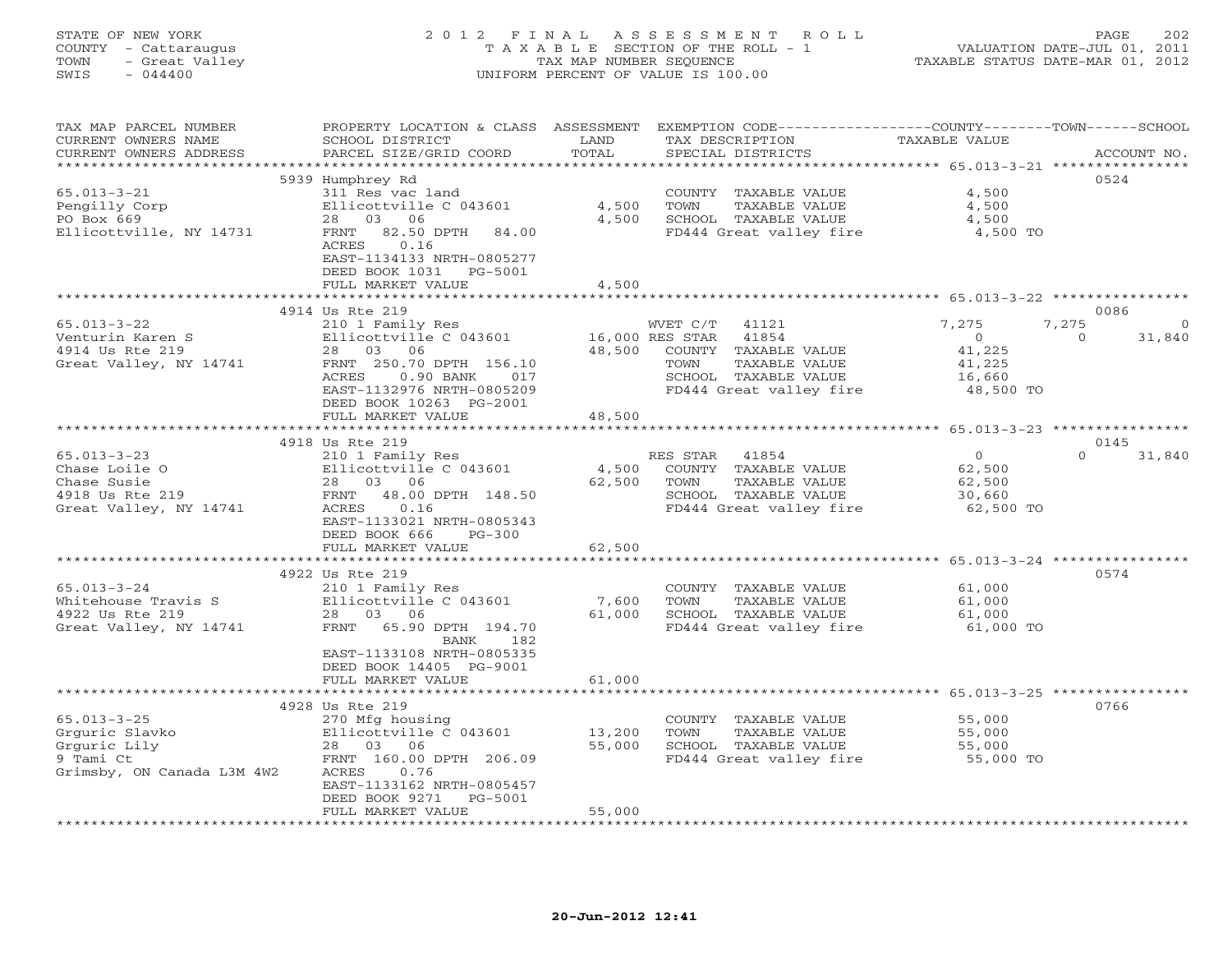## STATE OF NEW YORK 2 0 1 2 F I N A L A S S E S S M E N T R O L L PAGE 203 COUNTY - Cattaraugus T A X A B L E SECTION OF THE ROLL - 1 VALUATION DATE-JUL 01, 2011 TOWN - Great Valley TAX MAP NUMBER SEQUENCE TAXABLE STATUS DATE-MAR 01, 2012 SWIS - 044400 UNIFORM PERCENT OF VALUE IS 100.00

| TAX MAP PARCEL NUMBER                         | PROPERTY LOCATION & CLASS                  | ASSESSMENT     | EXEMPTION CODE-----------------COUNTY-------TOWN-----SCHOOL |                              |                    |
|-----------------------------------------------|--------------------------------------------|----------------|-------------------------------------------------------------|------------------------------|--------------------|
| CURRENT OWNERS NAME<br>CURRENT OWNERS ADDRESS | SCHOOL DISTRICT<br>PARCEL SIZE/GRID COORD  | LAND<br>TOTAL  | TAX DESCRIPTION<br>SPECIAL DISTRICTS                        | TAXABLE VALUE                | ACCOUNT NO.        |
|                                               |                                            |                |                                                             |                              |                    |
|                                               | 4938 Us Rte 219                            |                |                                                             |                              | 0116               |
| $65.013 - 3 - 26$                             | 220 2 Family Res                           |                | COUNTY TAXABLE VALUE                                        | 104,000                      |                    |
| Chubb Arthur W                                | Ellicottville C 043601                     | 19,900         | TOWN<br>TAXABLE VALUE                                       | 104,000                      |                    |
| Buckham Marilynn                              | 28<br>03<br>06                             | 104,000        | SCHOOL TAXABLE VALUE                                        | 104,000                      |                    |
| 6158 Jefferson St                             | FF 285.00                                  |                | FD444 Great valley fire                                     | 104,000 TO                   |                    |
| Ellicottville, NY 14731                       | ACRES<br>1.85 BANK<br>017                  |                |                                                             |                              |                    |
|                                               | EAST-1133330 NRTH-0805667                  |                |                                                             |                              |                    |
|                                               | DEED BOOK 1324<br>PG-5002                  |                |                                                             |                              |                    |
|                                               | FULL MARKET VALUE                          | 104,000        |                                                             |                              |                    |
|                                               |                                            |                |                                                             |                              |                    |
|                                               | 4946 Us Rte 219                            |                |                                                             |                              | 0024               |
| $65.013 - 3 - 27$                             | 210 1 Family Res                           |                | COUNTY TAXABLE VALUE                                        | 66,400                       |                    |
| McCarthy Andrew                               | Ellicottville C 043601                     | 8,500          | TOWN<br>TAXABLE VALUE                                       | 66,400                       |                    |
| 4946 Us Rte 219                               | 03<br>28<br>06                             | 66,400         | SCHOOL TAXABLE VALUE                                        | 66,400                       |                    |
| Great Valley, NY 14741                        | FRNT 100.00 DPTH 158.00                    |                | FD444 Great valley fire                                     | 66,400 TO                    |                    |
|                                               | EAST-1133379 NRTH-0805847                  |                |                                                             |                              |                    |
|                                               | DEED BOOK 14199 PG-6001                    |                |                                                             |                              |                    |
|                                               | FULL MARKET VALUE                          | 66,400         |                                                             |                              |                    |
|                                               | ***************************                |                |                                                             |                              |                    |
|                                               | 4954 Us Rte 219                            |                |                                                             |                              | 0082               |
| $65.013 - 3 - 28$                             | 210 1 Family Res                           |                | CVET C/T<br>41131                                           | 20,000                       | 20,000<br>$\Omega$ |
| Block Rodney                                  | Ellicottville C 043601                     | 18,300 SR STAR | 41834                                                       | $\circ$                      | 63,800<br>$\Omega$ |
| Block Carol M<br>PO Box 74                    | 28 03<br>06<br>FF 285.00                   | 149,900        | COUNTY TAXABLE VALUE<br>TOWN<br>TAXABLE VALUE               | 129,900<br>129,900           |                    |
| Great Valley, NY 14741                        | 1.15<br>ACRES                              |                | SCHOOL TAXABLE VALUE                                        | 86,100                       |                    |
|                                               | EAST-1133500 NRTH-0805991                  |                | FD444 Great valley fire                                     | 149,900 TO                   |                    |
|                                               | DEED BOOK 00996 PG-00917                   |                |                                                             |                              |                    |
|                                               | FULL MARKET VALUE                          | 149,900        |                                                             |                              |                    |
|                                               |                                            |                |                                                             | **** 65.013-3-29.1 ********* |                    |
|                                               | 5963 Humphrey Rd                           |                |                                                             |                              | 0083               |
| $65.013 - 3 - 29.1$                           | 270 Mfg housing                            |                | COUNTY TAXABLE VALUE                                        | 39,200                       |                    |
| Perkins Allen Sr                              | Ellicottville C 043601                     | 21,300         | TOWN<br>TAXABLE VALUE                                       | 39,200                       |                    |
| Perkins Connie                                | 28 03<br>06                                | 39,200         | SCHOOL TAXABLE VALUE                                        | 39,200                       |                    |
| 5969 Humphrey Rd                              | 2.30<br>ACRES                              |                | FD444 Great valley fire                                     | 39,200 TO                    |                    |
| Great Valley, NY 14741                        | EAST-1133758 NRTH-0805938                  |                |                                                             |                              |                    |
|                                               | DEED BOOK 1018<br>PG-148                   |                |                                                             |                              |                    |
|                                               | FULL MARKET VALUE                          | 39,200         |                                                             |                              |                    |
|                                               | *********************                      |                |                                                             |                              |                    |
|                                               | 4966 Us Rte 219                            |                |                                                             |                              | 0185               |
| $65.013 - 3 - 30$                             | 210 1 Family Res                           |                | 41121<br>WVET C/T                                           | 8,580                        | 8,580<br>$\Omega$  |
| Curtis Ruth                                   | Ellicottville C 043601                     | 8,800          | TAXABLE VALUE<br>COUNTY                                     | 48,620                       |                    |
| Rinko Paul E                                  | 28 03 06                                   | 57,200         | TOWN<br>TAXABLE VALUE                                       | 48,620                       |                    |
| 6389 Morgan Hollow Rd                         | FRNT 104.00 DPTH 161.00                    |                | SCHOOL TAXABLE VALUE                                        | 57,200                       |                    |
| Franklinville, NY 14737                       | ACRES<br>0.38<br>EAST-1133580 NRTH-0806162 |                | FD444 Great valley fire                                     | 57,200 TO                    |                    |
|                                               | DEED BOOK 4479<br>PG-9001                  |                |                                                             |                              |                    |
|                                               | FULL MARKET VALUE                          | 57,200         |                                                             |                              |                    |
|                                               |                                            |                |                                                             |                              |                    |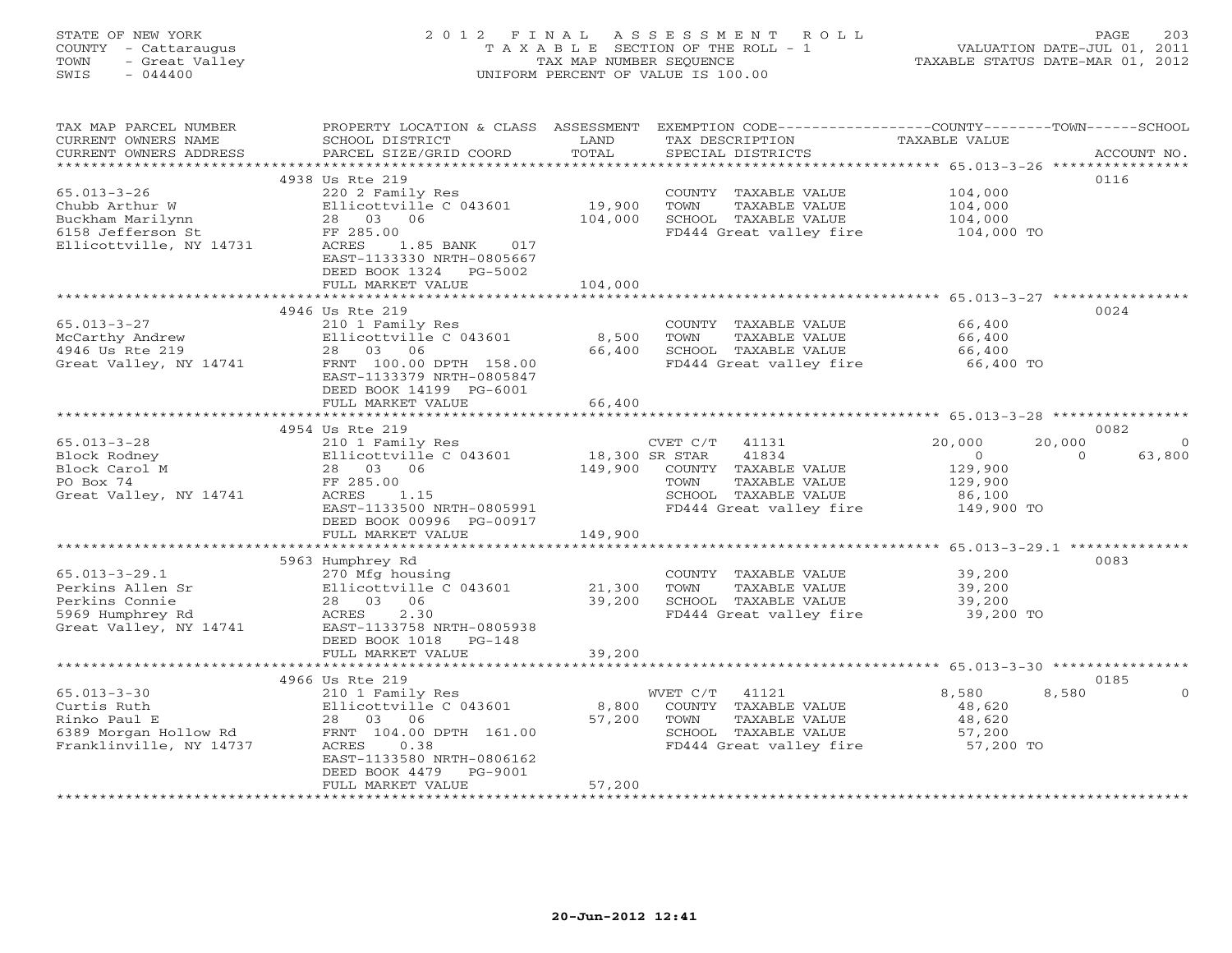# STATE OF NEW YORK 2 0 1 2 F I N A L A S S E S S M E N T R O L L PAGE 204 COUNTY - Cattaraugus T A X A B L E SECTION OF THE ROLL - 1 VALUATION DATE-JUL 01, 2011 TOWN - Great Valley TAX MAP NUMBER SEQUENCE TAXABLE STATUS DATE-MAR 01, 2012 SWIS - 044400 UNIFORM PERCENT OF VALUE IS 100.00

| TAX MAP PARCEL NUMBER<br>CURRENT OWNERS NAME | PROPERTY LOCATION & CLASS ASSESSMENT<br>SCHOOL DISTRICT | LAND                    | EXEMPTION CODE-----------------COUNTY-------TOWN------SCHOOL<br>TAX DESCRIPTION | TAXABLE VALUE  |                    |
|----------------------------------------------|---------------------------------------------------------|-------------------------|---------------------------------------------------------------------------------|----------------|--------------------|
| CURRENT OWNERS ADDRESS                       | PARCEL SIZE/GRID COORD                                  | TOTAL<br>************** | SPECIAL DISTRICTS                                                               |                | ACCOUNT NO.        |
|                                              | Us Rte 219                                              |                         |                                                                                 |                | 1099               |
| $65.013 - 3 - 31.1$                          | 311 Res vac land                                        |                         | COUNTY TAXABLE VALUE                                                            | 8,000          |                    |
|                                              |                                                         | 8,000                   | TOWN<br>TAXABLE VALUE                                                           |                |                    |
| Miller James F<br>PO Box 106                 | Ellicottville C 043601<br>28 03 06                      | 8,000                   | SCHOOL TAXABLE VALUE                                                            | 8,000<br>8,000 |                    |
|                                              |                                                         |                         |                                                                                 |                |                    |
| Great Valley, NY 14741                       | FRNT 64.00 DPTH 278.00<br>EAST-1133715 NRTH-0806157     |                         | FD444 Great valley fire                                                         | 8,000 TO       |                    |
|                                              | DEED BOOK 17441 PG-5001                                 |                         |                                                                                 |                |                    |
|                                              | FULL MARKET VALUE                                       | 8,000                   |                                                                                 |                |                    |
|                                              | 4976 Us Rte 219                                         |                         |                                                                                 |                | 0080               |
| $65.013 - 3 - 31.2$                          | 210 1 Family Res                                        |                         | RES STAR 41854                                                                  | $\overline{0}$ | $\Omega$<br>31,840 |
| Miller James                                 | Ellicottville C 043601                                  | 8,000                   | COUNTY TAXABLE VALUE                                                            | 109,900        |                    |
| 4976 Us Rte 219                              | 28 03 06                                                | 109,900                 | TOWN<br>TAXABLE VALUE                                                           | 109,900        |                    |
| Great Valley, NY 14741                       | FRNT 98.70 DPTH 142.00                                  |                         | SCHOOL TAXABLE VALUE                                                            | 78,060         |                    |
|                                              | ACRES<br>0.32                                           |                         | FD444 Great valley fire                                                         | 109,900 TO     |                    |
|                                              | EAST-1133723 NRTH-0806317                               |                         |                                                                                 |                |                    |
|                                              | DEED BOOK 3863 PG-3001                                  |                         |                                                                                 |                |                    |
|                                              | FULL MARKET VALUE                                       | 109,900                 |                                                                                 |                |                    |
|                                              | ********************                                    |                         |                                                                                 |                |                    |
|                                              | Us Rte 219                                              |                         |                                                                                 |                | 2038               |
| $65.013 - 3 - 31.3$                          | 311 Res vac land                                        |                         | COUNTY TAXABLE VALUE                                                            | 9,100          |                    |
| Miller James F                               | Ellicottville C 043601                                  | 9,100                   | TOWN<br>TAXABLE VALUE                                                           | 9,100          |                    |
| 4973 Us Rte 219                              | $28 - 3 - 6$                                            | 9.100                   | SCHOOL TAXABLE VALUE                                                            | 9,100          |                    |
| Great Valley, NY 14741                       | FRNT 40.00 DPTH 278.00                                  |                         | FD444 Great valley fire                                                         | 9,100 TO       |                    |
|                                              | EAST-1133705 NRTH-0806251                               |                         |                                                                                 |                |                    |
|                                              | DEED BOOK 16995 PG-6001                                 |                         |                                                                                 |                |                    |
|                                              | FULL MARKET VALUE                                       | 9,100                   |                                                                                 |                |                    |
|                                              |                                                         |                         |                                                                                 |                |                    |
|                                              | 4978 Us Rte 219                                         |                         |                                                                                 |                | 0882               |
| $65.013 - 3 - 32$                            | 311 Res vac land                                        |                         | COUNTY TAXABLE VALUE                                                            | 5,300          |                    |
| Houston Brian V                              | Ellicottville C 043601                                  | 5,300                   | TOWN<br>TAXABLE VALUE                                                           | 5,300          |                    |
| Houston Dianne M                             | 28 03 06                                                | 5,300                   | SCHOOL TAXABLE VALUE                                                            | 5,300          |                    |
| 1697 Cedar Creek Rd                          | FRNT 99.50 DPTH 83.10                                   |                         | FD444 Great valley fire                                                         | 5,300 TO       |                    |
| Cambridge, ON Canada                         | ACRES<br>0.19                                           |                         |                                                                                 |                |                    |
| N1R 5S5                                      | EAST-1133751 NRTH-0806420                               |                         |                                                                                 |                |                    |
|                                              | DEED BOOK 15119 PG-3001                                 |                         |                                                                                 |                |                    |
|                                              | FULL MARKET VALUE                                       | 5,300                   |                                                                                 |                |                    |
|                                              |                                                         |                         | ********************************* 65.013–3–33 ****************                  |                |                    |
|                                              | 4982 Us Rte 219                                         |                         |                                                                                 |                | 0928               |
| $65.013 - 3 - 33$                            | 210 1 Family Res                                        |                         | COUNTY TAXABLE VALUE                                                            | 94,100         |                    |
| Houston Brian                                | Ellicottville C 043601                                  | 2,200                   | TOWN<br>TAXABLE VALUE                                                           | 94,100         |                    |
| Houston Dianne                               | 28 03 06                                                | 94,100                  | SCHOOL TAXABLE VALUE                                                            | 94,100         |                    |
| 1697 Cedar Creek Rd                          | FRNT<br>59.50 DPTH 60.80                                |                         | FD444 Great valley fire 94,100 TO                                               |                |                    |
| Cambridge, ON Canada                         | 0.08<br>ACRES                                           |                         |                                                                                 |                |                    |
| N1R 5S5                                      | EAST-1133789 NRTH-0806480<br>PG-2001                    |                         |                                                                                 |                |                    |
|                                              | DEED BOOK 4841<br>FULL MARKET VALUE                     | 94,100                  |                                                                                 |                |                    |
|                                              |                                                         |                         |                                                                                 |                |                    |
|                                              |                                                         |                         |                                                                                 |                |                    |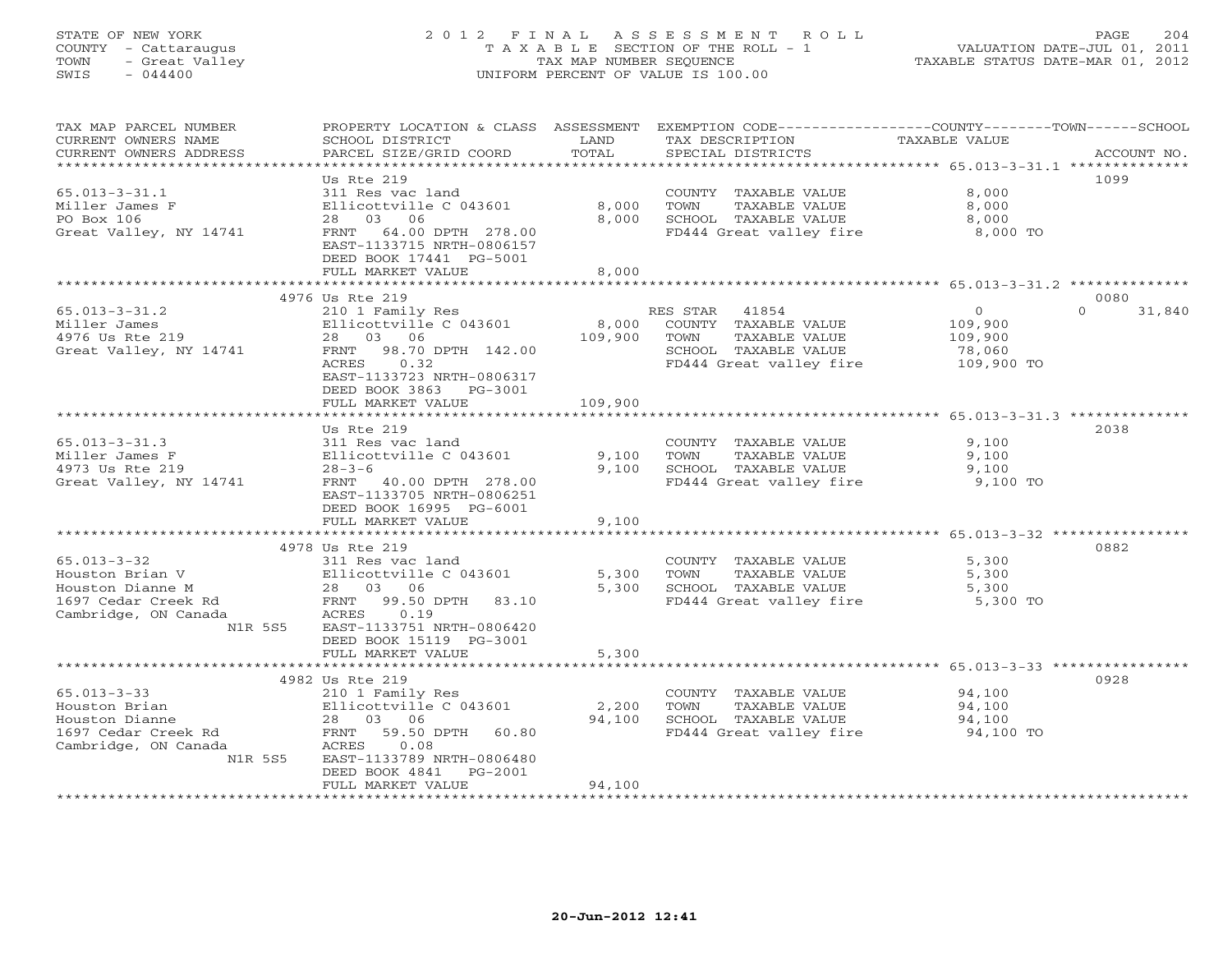## STATE OF NEW YORK 2 0 1 2 F I N A L A S S E S S M E N T R O L L PAGE 205 COUNTY - Cattaraugus T A X A B L E SECTION OF THE ROLL - 1 VALUATION DATE-JUL 01, 2011 TOWN - Great Valley TAX MAP NUMBER SEQUENCE TAXABLE STATUS DATE-MAR 01, 2012 SWIS - 044400 UNIFORM PERCENT OF VALUE IS 100.00

| TAX MAP PARCEL NUMBER<br>CURRENT OWNERS NAME<br>CURRENT OWNERS ADDRESS                                         | PROPERTY LOCATION & CLASS ASSESSMENT<br>SCHOOL DISTRICT<br>PARCEL SIZE/GRID COORD                                                                                                                         | LAND<br>TOTAL                         | EXEMPTION CODE-----------------COUNTY-------TOWN------SCHOOL<br>TAX DESCRIPTION<br>SPECIAL DISTRICTS                       | <b>TAXABLE VALUE</b>                                                                       | ACCOUNT NO.       |
|----------------------------------------------------------------------------------------------------------------|-----------------------------------------------------------------------------------------------------------------------------------------------------------------------------------------------------------|---------------------------------------|----------------------------------------------------------------------------------------------------------------------------|--------------------------------------------------------------------------------------------|-------------------|
| ***********************                                                                                        |                                                                                                                                                                                                           |                                       |                                                                                                                            |                                                                                            |                   |
| $65.013 - 3 - 34$<br>Tekavec James A<br>7678 Brennan Rd<br>Ellicottville, NY 14731                             | 4986 Us Rte 219<br>210 1 Family Res<br>Ellicottville C 043601<br>28 03 06<br>59.50 DPTH<br>60.80<br>FRNT<br>ACRES<br>0.08<br>DEED BOOK 3561 PG-2003                                                       | 2,200<br>93,000                       | COUNTY TAXABLE VALUE<br>TOWN<br>TAXABLE VALUE<br>SCHOOL TAXABLE VALUE<br>FD444 Great valley fire                           | 93,000<br>93,000<br>93,000<br>93,000 TO                                                    | 0535              |
|                                                                                                                | FULL MARKET VALUE                                                                                                                                                                                         | 93,000                                |                                                                                                                            |                                                                                            |                   |
|                                                                                                                |                                                                                                                                                                                                           |                                       |                                                                                                                            | ************************ 65.013-3-35 ****************                                      |                   |
| $65.013 - 3 - 35$<br>Clark Donald<br>Clark Mary<br>PO Box 13<br>Great Valley, NY 14741                         | 4988 Us Rte 219<br>281 Multiple res<br>Ellicottville C 043601<br>28 03 06<br>FF 97.00 HUMPHREY RD<br>FRNT 136.00 DPTH<br>49.00<br>0.15<br>ACRES<br>EAST-1133857 NRTH-0806609<br>DEED BOOK 659<br>$PG-577$ | 6,200<br>120,900                      | COUNTY TAXABLE VALUE<br>TOWN<br>TAXABLE VALUE<br>SCHOOL TAXABLE VALUE<br>FD444 Great valley fire                           | 120,900<br>120,900<br>120,900<br>120,900 TO                                                | 0147              |
|                                                                                                                | FULL MARKET VALUE                                                                                                                                                                                         | 120,900                               |                                                                                                                            |                                                                                            |                   |
|                                                                                                                |                                                                                                                                                                                                           |                                       |                                                                                                                            |                                                                                            |                   |
| $65.013 - 3 - 37$<br>Reinhardt Otto<br>Reinhardt Shirley<br>4686 Raecher Rd Ext<br>Great Valley, NY 14741      | 5034 Us Rte 219<br>484 1 use sm bld<br>Ellicottville C 043601<br>38 03<br>06<br>FRNT 305.00 DPTH 130.00<br>ACRES<br>0.91<br>DEED BOOK 2458 PG-6003<br>FULL MARKET VALUE                                   | 16,000<br>180,000<br>180,000          | COUNTY TAXABLE VALUE<br>TOWN<br>TAXABLE VALUE<br>SCHOOL TAXABLE VALUE<br>FD444 Great valley fire                           | 180,000<br>180,000<br>180,000<br>180,000 TO                                                | 0612              |
|                                                                                                                | 6906 Woodland Dr North                                                                                                                                                                                    |                                       |                                                                                                                            |                                                                                            | 0051              |
| $73.002 - 1 - 1.1$<br>Beiling Gregory M<br>Beiling Marcella<br>95-1011 Kuauli St Apt 135<br>Mililani, HI 96789 | 312 Vac w/imprv<br>Salamanca Centr 041600<br>36 03 06<br>ROW<br>ACRES 71.20<br>EAST-1118862 NRTH-0798822<br>DEED BOOK 12017 PG-9001                                                                       | 52,400<br>61,100                      | COUNTY TAXABLE VALUE<br>TOWN<br>TAXABLE VALUE<br>SCHOOL TAXABLE VALUE<br>FD445 Killbuck fire                               | 61,100<br>61,100<br>61,100<br>61,100 TO                                                    |                   |
|                                                                                                                | FULL MARKET VALUE                                                                                                                                                                                         | 61,100                                |                                                                                                                            |                                                                                            |                   |
|                                                                                                                |                                                                                                                                                                                                           |                                       |                                                                                                                            |                                                                                            | 0050              |
| $73.002 - 1 - 1.2$<br>Dorn Jason M<br>6921 Hungry Hollow Rd<br>Great Valley, NY 14741                          | 6921 Woodland Dr<br>210 1 Family Res<br>Salamanca Centr 041600<br>36 03 06<br>ROW 340.00<br>ACRES<br>1.48 BANK<br>017<br>EAST-1120277 NRTH-0798543<br>DEED BOOK 9682<br>PG-2001<br>FULL MARKET VALUE      | 19,100 RES STAR<br>101,400<br>101,400 | CVET C/T<br>41131<br>41854<br>COUNTY TAXABLE VALUE<br>TOWN<br>TAXABLE VALUE<br>SCHOOL TAXABLE VALUE<br>FD445 Killbuck fire | 20,000<br>20,000<br>$\overline{0}$<br>$\Omega$<br>81,400<br>81,400<br>69,560<br>101,400 TO | $\circ$<br>31,840 |
| ********************                                                                                           |                                                                                                                                                                                                           |                                       |                                                                                                                            |                                                                                            |                   |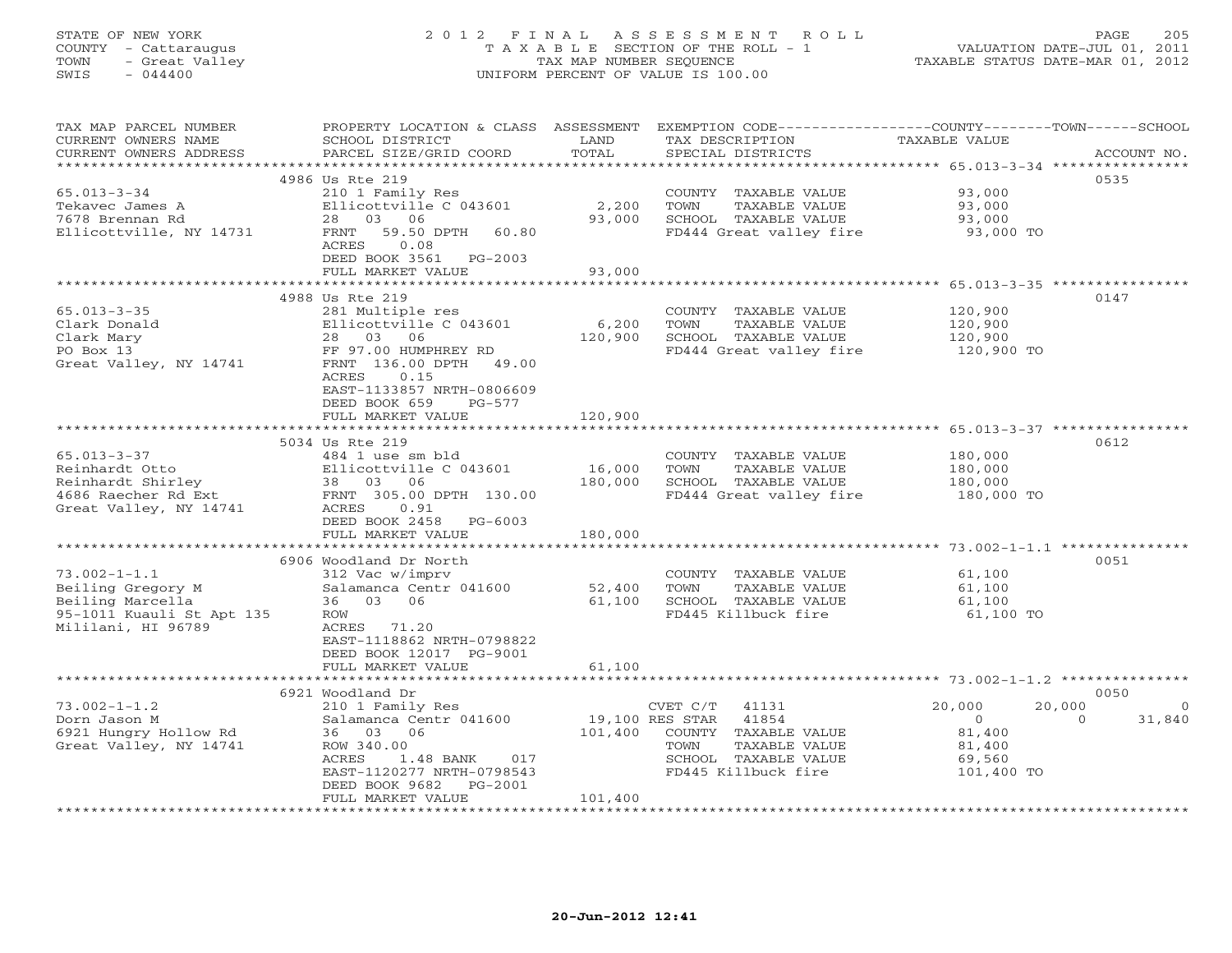## STATE OF NEW YORK 2 0 1 2 F I N A L A S S E S S M E N T R O L L PAGE 206 COUNTY - Cattaraugus T A X A B L E SECTION OF THE ROLL - 1 VALUATION DATE-JUL 01, 2011 TOWN - Great Valley TAX MAP NUMBER SEQUENCE TAXABLE STATUS DATE-MAR 01, 2012 SWIS - 044400 UNIFORM PERCENT OF VALUE IS 100.00

| TAX MAP PARCEL NUMBER<br>CURRENT OWNERS NAME<br>CURRENT OWNERS ADDRESS                                                               | PROPERTY LOCATION & CLASS ASSESSMENT<br>SCHOOL DISTRICT<br>PARCEL SIZE/GRID COORD                                                                                                                        | LAND<br>TOTAL                | EXEMPTION CODE-----------------COUNTY-------TOWN------SCHOOL<br>TAX DESCRIPTION<br>SPECIAL DISTRICTS              | <b>TAXABLE VALUE</b>                                   | ACCOUNT NO.                |
|--------------------------------------------------------------------------------------------------------------------------------------|----------------------------------------------------------------------------------------------------------------------------------------------------------------------------------------------------------|------------------------------|-------------------------------------------------------------------------------------------------------------------|--------------------------------------------------------|----------------------------|
| **********************<br>$73.002 - 1 - 1.3$<br>Stahley Thomas<br>Stahley Paige L<br>4525 Hungry Hollow Rd<br>Great Valley, NY 14741 | 4525 Hungry Hollow Rd<br>210 1 Family Res<br>Salamanca Centr 041600<br>36 03<br>06<br>FRNT 121.90 DPTH 275.25<br>ACRES<br>0.77<br>DEED BOOK 16410 PG-2002<br>FULL MARKET VALUE                           | 13,400<br>126,800<br>126,800 | COUNTY TAXABLE VALUE<br>TOWN<br>TAXABLE VALUE<br>SCHOOL TAXABLE VALUE<br>FD445 Killbuck fire                      | 126,800<br>126,800<br>126,800<br>126,800 TO            | 1063                       |
|                                                                                                                                      | 6928 Woodland Dr North                                                                                                                                                                                   |                              |                                                                                                                   |                                                        | 1153                       |
| $73.002 - 1 - 1.4$<br>Norton Bradner S<br>6928 Woodland Dr North<br>Great Valley, NY 14741                                           | 210 1 Family Res<br>Salamanca Centr 041600<br>03<br>06<br>36<br>FF 75.00<br>ACRES<br>1.18 BANK<br>017<br>EAST-1120286 NRTH-0798970<br>DEED BOOK 00987 PG-00277<br>FULL MARKET VALUE                      | 18,400<br>106,900<br>106,900 | RES STAR<br>41854<br>COUNTY TAXABLE VALUE<br>TOWN<br>TAXABLE VALUE<br>SCHOOL TAXABLE VALUE<br>FD445 Killbuck fire | $\circ$<br>106,900<br>106,900<br>75,060<br>106,900 TO  | $\Omega$<br>31,840         |
|                                                                                                                                      |                                                                                                                                                                                                          |                              |                                                                                                                   |                                                        |                            |
| $73.002 - 1 - 1.5$<br>Rhodes Darren M<br>Rhodes Brenda J<br>6926 Woodland Dr<br>Great Valley, NY 14741                               | Woodland Dr North<br>312 Vac w/imprv<br>Salamanca Centr 041600<br>36 03<br>06<br>ROW<br>FRNT 200.00 DPTH 153.00<br>$0.70$ BANK<br>026<br>ACRES<br>EAST-1120015 NRTH-0798968<br>DEED BOOK 935<br>$PG-706$ | 6,300<br>17,900              | COUNTY TAXABLE VALUE<br>TOWN<br>TAXABLE VALUE<br>SCHOOL TAXABLE VALUE<br>FD445 Killbuck fire                      | 17,900<br>17,900<br>17,900<br>17,900 TO                | 1179                       |
|                                                                                                                                      | FULL MARKET VALUE<br>**********************                                                                                                                                                              | 17,900                       |                                                                                                                   |                                                        |                            |
| $73.002 - 1 - 1.6$<br>Buffamante Thomas E<br>Buffamante Katherine L<br>6863 Woodland Dr<br>Great Valley, NY 14741                    | 6863 Woodland Dr North<br>210 1 Family Res<br>Salamanca Centr 041600<br>06<br>36 03<br>FF 28.00<br>ACRES<br>1.80<br>EAST-1120732 NRTH-0799139<br>DEED BOOK 811<br>$PG-188$                               | 19,800<br>174,100            | 41854<br>RES STAR<br>COUNTY TAXABLE VALUE<br>TOWN<br>TAXABLE VALUE<br>SCHOOL TAXABLE VALUE<br>FD445 Killbuck fire | $\circ$<br>174,100<br>174,100<br>142,260<br>174,100 TO | 1197<br>$\Omega$<br>31,840 |
|                                                                                                                                      | FULL MARKET VALUE                                                                                                                                                                                        | 174,100                      |                                                                                                                   |                                                        |                            |
| $73.002 - 1 - 1.7$<br>Voege Edwin R<br>Voege Susan<br>6870 Woodland Dr North<br>Great Valley, NY 14741<br>*****************          | 6870 Woodland Dr North<br>210 1 Family Res<br>Salamanca Centr 041600<br>36 03<br>06<br>ACRES<br>1.00<br>EAST-1120403 NRTH-0799323<br>DEED BOOK 562<br>$PG-6001$<br>FULL MARKET VALUE                     | 18,000<br>161,700<br>161,700 | COUNTY TAXABLE VALUE<br>TOWN<br>TAXABLE VALUE<br>SCHOOL TAXABLE VALUE<br>FD445 Killbuck fire                      | 161,700<br>161,700<br>161,700<br>161,700 TO            | 1198                       |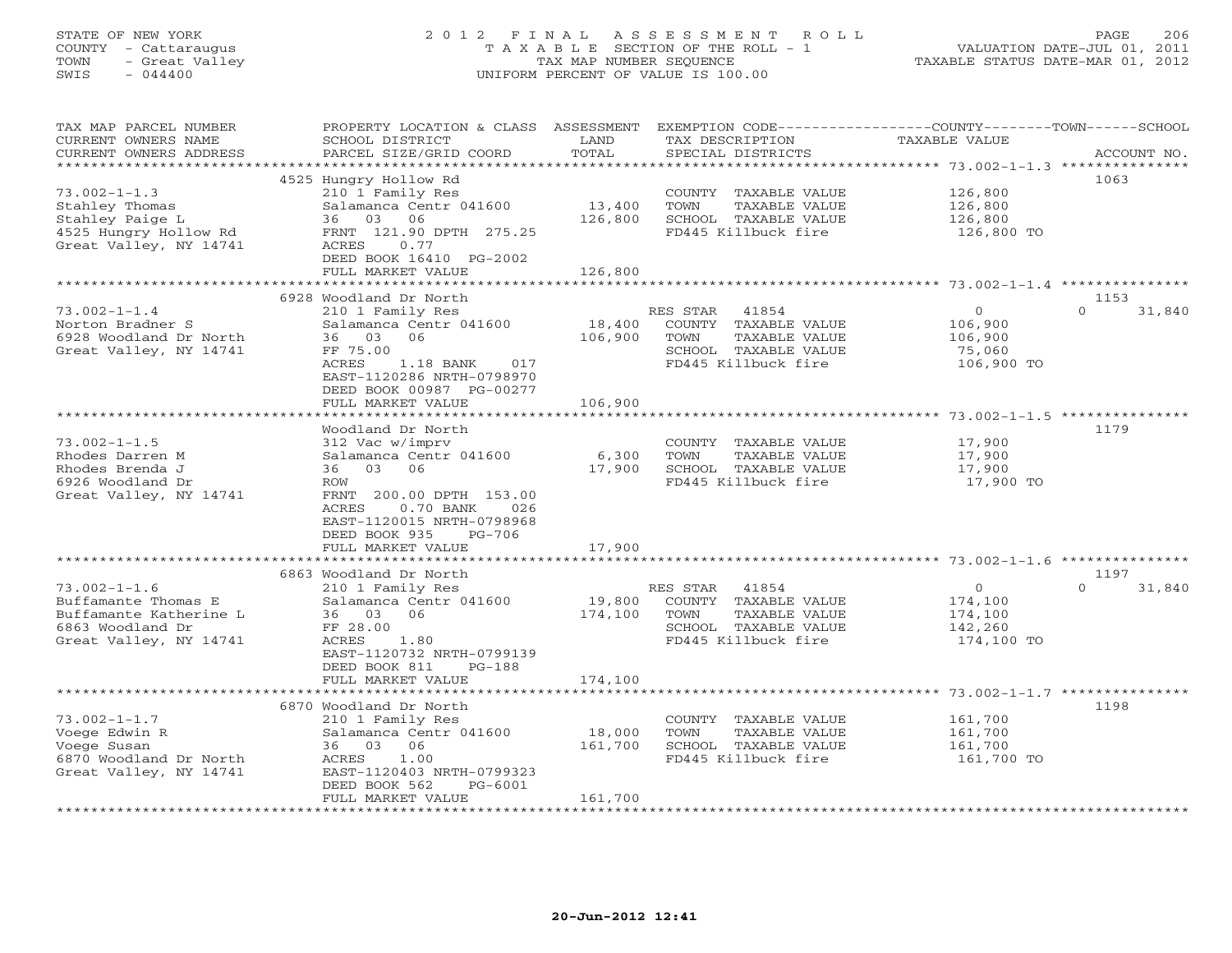#### STATE OF NEW YORK 2 0 1 2 F I N A L A S S E S S M E N T R O L L PAGE 207 COUNTY - Cattaraugus T A X A B L E SECTION OF THE ROLL - 1 VALUATION DATE-JUL 01, 2011 TOWN - Great Valley TAX MAP NUMBER SEQUENCE TAXABLE STATUS DATE-MAR 01, 2012 SWIS - 044400 UNIFORM PERCENT OF VALUE IS 100.00UNIFORM PERCENT OF VALUE IS 100.00

| TAX MAP PARCEL NUMBER<br>CURRENT OWNERS NAME<br>CURRENT OWNERS ADDRESS                                                    | PROPERTY LOCATION & CLASS ASSESSMENT<br>SCHOOL DISTRICT<br>PARCEL SIZE/GRID COORD                                                                                                                                     | LAND<br>TOTAL                | EXEMPTION CODE-----------------COUNTY-------TOWN------SCHOOL<br>TAX DESCRIPTION<br>SPECIAL DISTRICTS              | TAXABLE VALUE                                                 | ACCOUNT NO.                |
|---------------------------------------------------------------------------------------------------------------------------|-----------------------------------------------------------------------------------------------------------------------------------------------------------------------------------------------------------------------|------------------------------|-------------------------------------------------------------------------------------------------------------------|---------------------------------------------------------------|----------------------------|
| **********************                                                                                                    |                                                                                                                                                                                                                       |                              |                                                                                                                   |                                                               |                            |
|                                                                                                                           | 6860 Woodland Dr North                                                                                                                                                                                                |                              |                                                                                                                   |                                                               | 1211                       |
| $73.002 - 1 - 1.8$<br>Shepard Linda L (Lu)<br>Whepard Lawrence T Etal<br>6860 Woodland Dr North<br>Great Valley, NY 14741 | 210 1 Family Res<br>Salamanca Centr 041600<br>36 03<br>06<br>ACRES<br>1.00<br>DEED BOOK 16729 PG-2001<br>FULL MARKET VALUE                                                                                            | 18,000<br>227,200<br>227,200 | 41834<br>SR STAR<br>COUNTY TAXABLE VALUE<br>TOWN<br>TAXABLE VALUE<br>SCHOOL TAXABLE VALUE<br>FD445 Killbuck fire  | $\overline{0}$<br>227,200<br>227,200<br>163,400<br>227,200 TO | $\Omega$<br>63,800         |
|                                                                                                                           | *******************                                                                                                                                                                                                   | **************************   |                                                                                                                   | ************* 73.002-1-1.9 ***************                    |                            |
| $73.002 - 1 - 1.9$<br>Beiiling Gregory M<br>Beiling Marcella<br>95-1011 Kuauli St Apt 135<br>Mililani, HI 96789-4928      | Woodland Dr North<br>320 Rural vacant<br>Salamanca Centr 041600<br>06<br>36 03<br>FF 28.00<br>FRNT<br>28.00 DPTH 180.00<br>0.12<br>ACRES<br>EAST-1120881 NRTH-0799251<br>DEED BOOK 12017 PG-9001<br>FULL MARKET VALUE | 600<br>600<br>600            | COUNTY TAXABLE VALUE<br>TAXABLE VALUE<br>TOWN<br>SCHOOL TAXABLE VALUE<br>FD445 Killbuck fire                      | 600<br>600<br>600<br>600 TO                                   | 1212                       |
|                                                                                                                           |                                                                                                                                                                                                                       | *****************            |                                                                                                                   |                                                               |                            |
| $73.002 - 1 - 1.10$<br>Metzler George H (Lu)<br>Gh Metzler Family Trust I<br>6899 Woodland Dr<br>Great Valley, NY 14741   | Woodland Dr<br>311 Res vac land<br>Salamanca Centr 041600<br>36 03 06<br>FRNT 130.00 DPTH 253.84<br>ACRES<br>0.76<br>EAST-1120417 NRTH-0798447<br>DEED BOOK 13425 PG-9001<br>FULL MARKET VALUE                        | 13,200<br>13,200<br>13,200   | COUNTY TAXABLE VALUE<br>TOWN<br>TAXABLE VALUE<br>SCHOOL TAXABLE VALUE<br>FD445 Killbuck fire                      | 13,200<br>13,200<br>13,200<br>13,200 TO                       | 1349                       |
|                                                                                                                           |                                                                                                                                                                                                                       |                              |                                                                                                                   |                                                               |                            |
| $73.002 - 1 - 1.12$<br>Beiling Gregory M<br>6903 Woodland Dr North<br>Great Valley, NY 14741                              | 6903 Woodland Dr North<br>210 1 Family Res<br>Salamanca Centr 041600<br>36 03 06<br>FF 50.00<br>ACRES<br>1.45<br>EAST-1120162 NRTH-0799097<br>DEED BOOK 00990 PG-00473<br>FULL MARKET VALUE                           | 19,000<br>94,400<br>94,400   | RES STAR<br>41854<br>COUNTY TAXABLE VALUE<br>TOWN<br>TAXABLE VALUE<br>SCHOOL TAXABLE VALUE<br>FD445 Killbuck fire | $\circ$<br>94,400<br>94,400<br>62,560<br>94,400 TO            | 1371<br>$\Omega$<br>31,840 |
|                                                                                                                           |                                                                                                                                                                                                                       |                              |                                                                                                                   |                                                               |                            |
|                                                                                                                           | 6930 Woodland Dr North                                                                                                                                                                                                |                              |                                                                                                                   |                                                               | 1576                       |
| $73.002 - 1 - 1.15$<br>Plunkett Bruce<br>Plunkett Valerie<br>6930 Woodland Dr North<br>Great Valley, NY 14741-9769        | 210 1 Family Res<br>Salamanca Centr 041600<br>36 03 06<br>ROW<br>ACRES<br>3.00<br>EAST-1119908 NRTH-0798508<br>DEED BOOK 00997 PG-00737                                                                               | 22,400<br>103,500            | RES STAR<br>41854<br>COUNTY TAXABLE VALUE<br>TOWN<br>TAXABLE VALUE<br>SCHOOL TAXABLE VALUE<br>FD445 Killbuck fire | $\overline{0}$<br>103,500<br>103,500<br>71,660<br>103,500 TO  | $\Omega$<br>31,840         |
|                                                                                                                           | FULL MARKET VALUE                                                                                                                                                                                                     | 103,500                      |                                                                                                                   |                                                               |                            |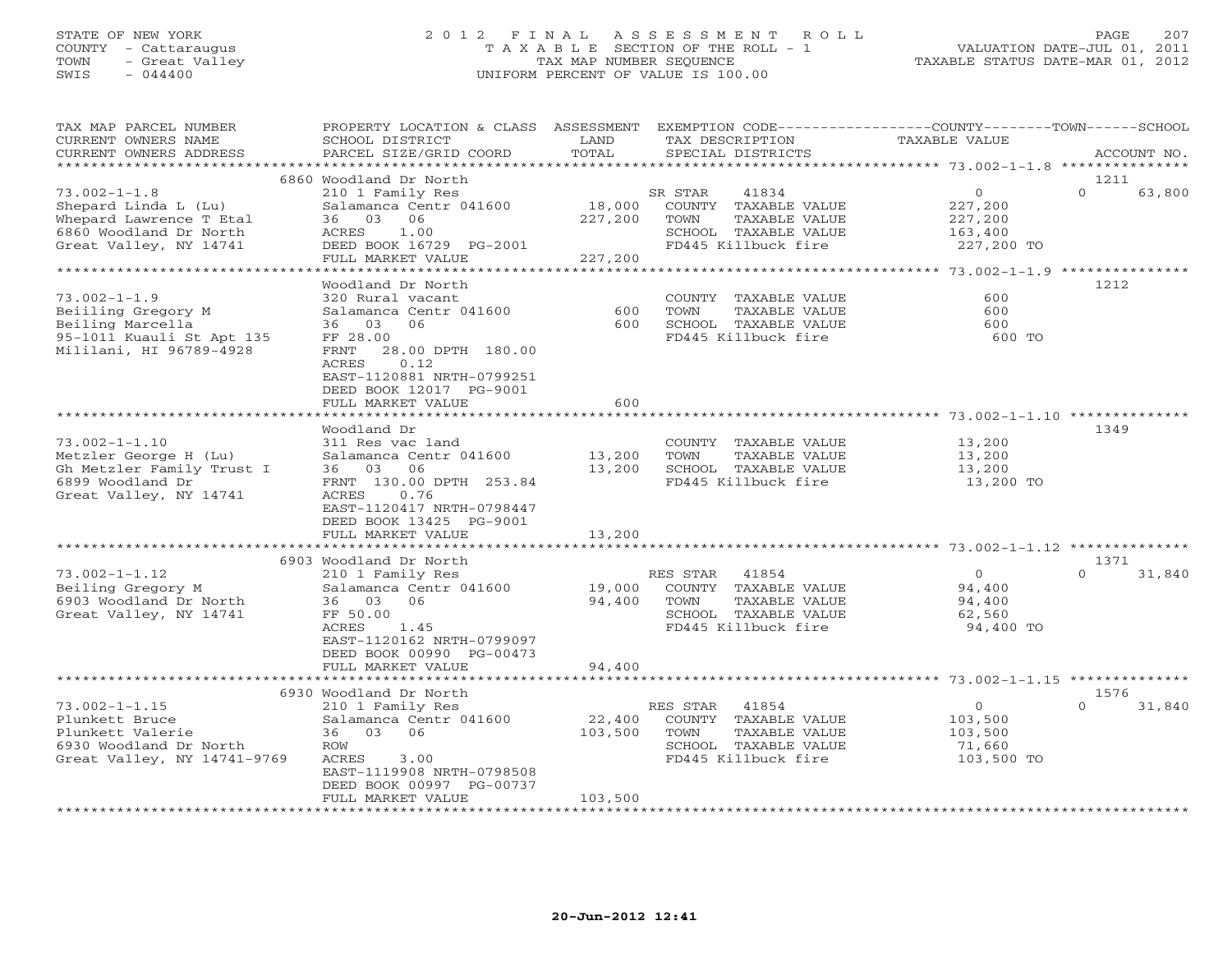## STATE OF NEW YORK 2 0 1 2 F I N A L A S S E S S M E N T R O L L PAGE 208 COUNTY - Cattaraugus T A X A B L E SECTION OF THE ROLL - 1 VALUATION DATE-JUL 01, 2011 TOWN - Great Valley TAX MAP NUMBER SEQUENCE TAXABLE STATUS DATE-MAR 01, 2012 SWIS - 044400 UNIFORM PERCENT OF VALUE IS 100.00

| TAX MAP PARCEL NUMBER<br>CURRENT OWNERS NAME<br>CURRENT OWNERS ADDRESS                                      | PROPERTY LOCATION & CLASS<br>SCHOOL DISTRICT<br>PARCEL SIZE/GRID COORD                                                                                                                                              | ASSESSMENT<br>LAND<br>TOTAL  | TAX DESCRIPTION<br>SPECIAL DISTRICTS                                                                                        | EXEMPTION CODE----------------COUNTY-------TOWN-----SCHOOL<br>TAXABLE VALUE |                  | ACCOUNT NO. |
|-------------------------------------------------------------------------------------------------------------|---------------------------------------------------------------------------------------------------------------------------------------------------------------------------------------------------------------------|------------------------------|-----------------------------------------------------------------------------------------------------------------------------|-----------------------------------------------------------------------------|------------------|-------------|
| **********************                                                                                      |                                                                                                                                                                                                                     |                              |                                                                                                                             |                                                                             |                  |             |
| $73.002 - 1 - 1.17$<br>Rhodes Darren M<br>6926 Woodland Dr North<br>Great Valley, NY 14741                  | 6926 Woodland Dr North<br>210 1 Family Res<br>Salamanca Centr 041600<br>03<br>06<br>36<br>ROW<br>FRNT 200.00 DPTH 205.50<br>ACRES<br>$0.94$ BANK<br>026<br>EAST-1120035 NRTH-0798803<br>DEED BOOK 00983 PG-01067    | 16,800<br>83,300             | RES STAR<br>41854<br>COUNTY<br>TAXABLE VALUE<br><b>TOWN</b><br>TAXABLE VALUE<br>SCHOOL TAXABLE VALUE<br>FD445 Killbuck fire | $\mathbf{0}$<br>83,300<br>83,300<br>51,460<br>83,300 TO                     | 1755<br>$\Omega$ | 31,840      |
|                                                                                                             | FULL MARKET VALUE                                                                                                                                                                                                   | 83,300                       |                                                                                                                             |                                                                             |                  |             |
|                                                                                                             |                                                                                                                                                                                                                     |                              |                                                                                                                             |                                                                             |                  |             |
| $73.002 - 1 - 2$<br>Matikainen Edward<br>Matikainen Mary<br>4539 Hungry Hollow Rd<br>Great Valley, NY 14741 | 4539 Hungry Hollow Rd<br>210 1 Family Res<br>Salamanca Centr 041600<br>03 06<br>36<br>FRNT 175.00 DPTH 175.00<br>ACRES<br>0.70<br>DEED BOOK 16823 PG-6001                                                           | 12,500<br>78,400             | RES STAR<br>41854<br>COUNTY TAXABLE VALUE<br>TOWN<br>TAXABLE VALUE<br>SCHOOL TAXABLE VALUE<br>FD445 Killbuck fire           | $\overline{0}$<br>78,400<br>78,400<br>46,560<br>78,400 TO                   | 0834<br>$\Omega$ | 31,840      |
|                                                                                                             | FULL MARKET VALUE                                                                                                                                                                                                   | 78,400                       |                                                                                                                             |                                                                             |                  |             |
|                                                                                                             | *****************                                                                                                                                                                                                   |                              |                                                                                                                             |                                                                             |                  |             |
| $73.002 - 1 - 3$                                                                                            | 4519 Hungry Hollow Rd<br>210 1 Family Res                                                                                                                                                                           |                              | WVET C/T<br>41121                                                                                                           | 12,000                                                                      | 0217<br>12,000   | $\Omega$    |
| Haley Raymond T Jr<br>Haley Vicki C<br>4519 Hungry Hollow Rd<br>Great Valley, NY 14741                      | Salamanca Centr 041600<br>03<br>36<br>06<br>FF 300.00<br>ACRES<br>1.84<br>EAST-1121015 NRTH-0798900<br>DEED BOOK 10182 PG-8001<br>FULL MARKET VALUE<br>* * * * * * * * * * * * * * * * *                            | 190,500<br>190,500           | 41854<br>19,800 RES STAR<br>COUNTY<br>TAXABLE VALUE<br>TOWN<br>TAXABLE VALUE<br>SCHOOL TAXABLE VALUE<br>FD445 Killbuck fire | $\Omega$<br>178,500<br>178,500<br>158,660<br>190,500 TO                     | $\Omega$         | 31,840      |
|                                                                                                             |                                                                                                                                                                                                                     |                              | ***************************                                                                                                 | ************ 73.002-1-4 *****************                                   | 0692             |             |
| $73.002 - 1 - 4$<br>Hellwig Daniel A<br>1894 Bagg Rd<br>Warsaw, NY 14569                                    | 4500 Hungry Hollow Rd<br>210 1 Family Res<br>Salamanca Centr 041600<br>06<br>36<br>03<br>FF 300.00<br>ACRES<br>1.18<br>EAST-1121403 NRTH-0798791<br>DEED BOOK 9503<br>PG-5001                                       | 18,400<br>146,000            | RES STAR<br>41854<br>COUNTY TAXABLE VALUE<br>TAXABLE VALUE<br>TOWN<br>SCHOOL TAXABLE VALUE<br>FD445 Killbuck fire           | $\circ$<br>146,000<br>146,000<br>114,160<br>146,000 TO                      | $\Omega$         | 31,840      |
|                                                                                                             | FULL MARKET VALUE                                                                                                                                                                                                   | 146,000                      |                                                                                                                             |                                                                             |                  |             |
|                                                                                                             | 4514 Hungry Hollow Rd                                                                                                                                                                                               |                              |                                                                                                                             |                                                                             | 0544             |             |
| $73.002 - 1 - 5.1$<br>Fellows Nell<br>4514 Hungry Hollow Rd<br>Great Valley, NY 14741                       | 210 1 Family Res<br>Salamanca Centr 041600<br>03<br>06<br>36<br>FF 140.00 HUNGRY HOLLOW<br>FF 225.00 CROSS RD<br><b>ACRES</b><br>4.95<br>EAST-1121428 NRTH-0799116<br>DEED BOOK 00986 PG-00432<br>FULL MARKET VALUE | 26,700<br>137,000<br>137,000 | 41854<br>RES STAR<br>COUNTY TAXABLE VALUE<br>TOWN<br>TAXABLE VALUE<br>SCHOOL TAXABLE VALUE<br>FD445 Killbuck fire           | $\mathbf 0$<br>137,000<br>137,000<br>105,160<br>137,000 TO                  | $\Omega$         | 31,840      |
|                                                                                                             |                                                                                                                                                                                                                     |                              |                                                                                                                             |                                                                             |                  |             |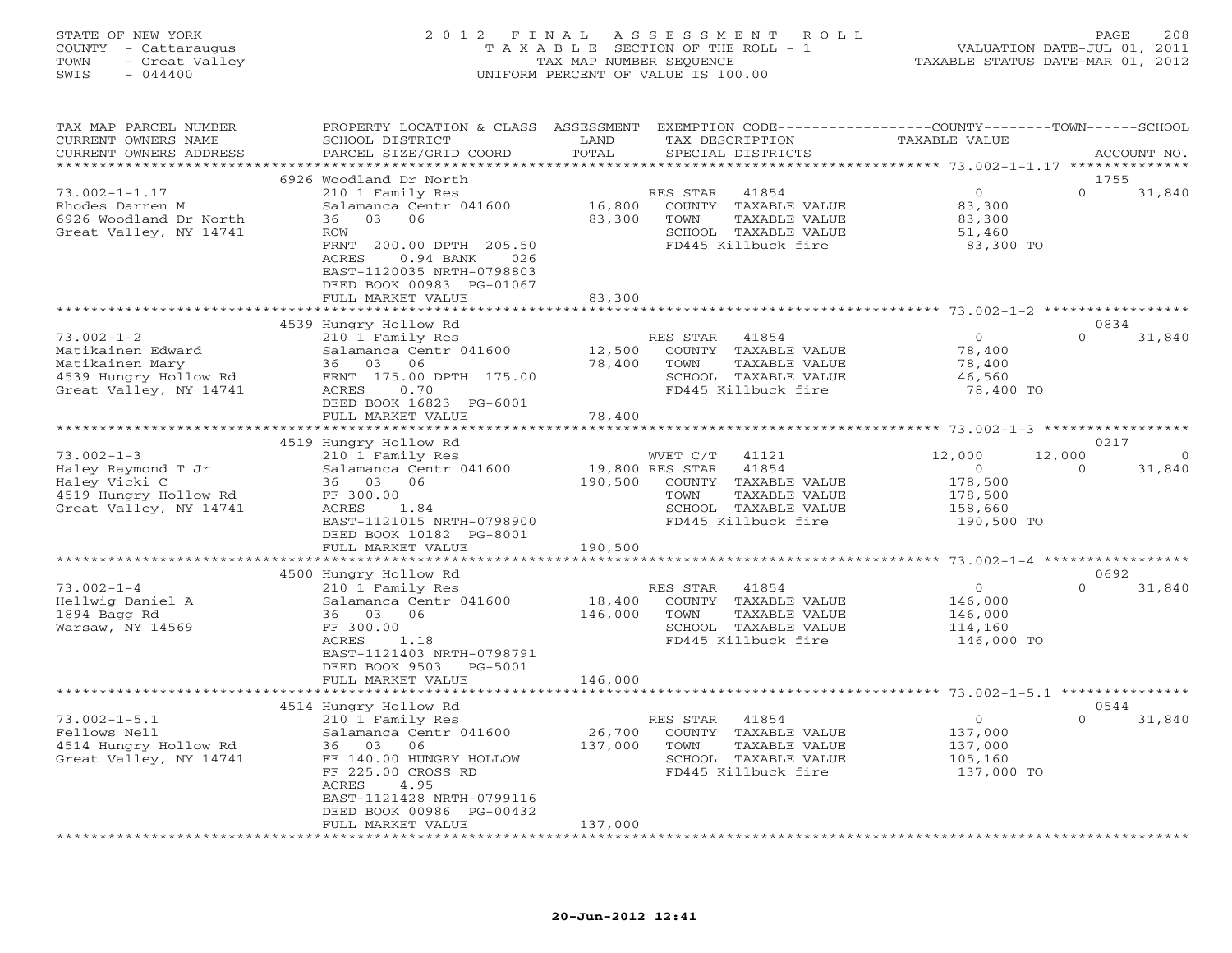## STATE OF NEW YORK 2 0 1 2 F I N A L A S S E S S M E N T R O L L PAGE 209 COUNTY - Cattaraugus T A X A B L E SECTION OF THE ROLL - 1 VALUATION DATE-JUL 01, 2011 TOWN - Great Valley TAX MAP NUMBER SEQUENCE TAXABLE STATUS DATE-MAR 01, 2012 SWIS - 044400 UNIFORM PERCENT OF VALUE IS 100.00

| TAX MAP PARCEL NUMBER<br>CURRENT OWNERS NAME    | PROPERTY LOCATION & CLASS ASSESSMENT<br>SCHOOL DISTRICT | LAND              | EXEMPTION CODE-----------------COUNTY-------TOWN------SCHOOL<br>TAX DESCRIPTION | TAXABLE VALUE     |             |                |
|-------------------------------------------------|---------------------------------------------------------|-------------------|---------------------------------------------------------------------------------|-------------------|-------------|----------------|
| CURRENT OWNERS ADDRESS                          | PARCEL SIZE/GRID COORD                                  | TOTAL             | SPECIAL DISTRICTS                                                               |                   | ACCOUNT NO. |                |
|                                                 |                                                         |                   |                                                                                 |                   |             |                |
|                                                 | 4522 Hungry Hollow Rd & Cross                           |                   |                                                                                 |                   | 1094        |                |
| $73.002 - 1 - 5.2$                              | 210 1 Family Res                                        |                   | 41854<br>RES STAR                                                               | $\circ$           | $\Omega$    | 31,840         |
| Wujastuk Gregory J                              | Salamanca Centr 041600<br>36 03<br>06                   | 19,400<br>113,200 | COUNTY TAXABLE VALUE                                                            | 113,200           |             |                |
| 4522 Hungry Hollow Rd<br>Great Valley, NY 14741 | FF 450.00 HUNGRY HOLLOW                                 |                   | TOWN<br>TAXABLE VALUE<br>SCHOOL TAXABLE VALUE                                   | 113,200<br>81,360 |             |                |
|                                                 | FF 220.00 CROSS RD                                      |                   | FD445 Killbuck fire                                                             | 113,200 TO        |             |                |
|                                                 | 1.65<br>ACRES                                           |                   |                                                                                 |                   |             |                |
|                                                 | EAST-1121125 NRTH-0799224                               |                   |                                                                                 |                   |             |                |
|                                                 | DEED BOOK 17445 PG-2002                                 |                   |                                                                                 |                   |             |                |
|                                                 | FULL MARKET VALUE                                       | 113,200           |                                                                                 |                   |             |                |
|                                                 |                                                         |                   |                                                                                 |                   |             |                |
|                                                 | 6803 Cross Rd                                           |                   |                                                                                 |                   | 0763        |                |
| $73.002 - 1 - 7$                                | 270 Mfg housing                                         |                   | 41131<br>CVET C/T                                                               | 14,150            | 14,150      | $\overline{0}$ |
| Rinko Charles                                   | Salamanca Centr 041600 15,400 RES STAR                  |                   | 41854                                                                           | $\Omega$          | $\Omega$    | 31,840         |
| 6803 Cross Rd                                   | 36 03<br>06                                             | 56,600            | COUNTY TAXABLE VALUE                                                            | 42,450            |             |                |
| Great Valley, NY 14741                          | FRNT 208.00 DPTH 183.00                                 |                   | TAXABLE VALUE<br>TOWN                                                           | 42,450            |             |                |
|                                                 | ACRES<br>0.87                                           |                   | SCHOOL TAXABLE VALUE                                                            | 24,760            |             |                |
|                                                 | EAST-1121589 NRTH-0799309                               |                   | FD445 Killbuck fire                                                             | 56,600 TO         |             |                |
|                                                 | DEED BOOK 786<br>$PG-110$                               |                   |                                                                                 |                   |             |                |
|                                                 | FULL MARKET VALUE                                       | 56,600            |                                                                                 |                   |             |                |
|                                                 | 6791 Cross Rd                                           |                   |                                                                                 |                   | 0712        |                |
| $73.002 - 1 - 8$                                | 210 1 Family Res                                        |                   | COUNTY TAXABLE VALUE                                                            | 115,800           |             |                |
| Starcher Thomas H                               | Salamanca Centr 041600                                  | 21,700            | TOWN<br>TAXABLE VALUE                                                           | 115,800           |             |                |
| Klimp Beverly                                   | 36 03<br>06                                             | 115,800           | SCHOOL TAXABLE VALUE                                                            | 115,800           |             |                |
| 1970 Meadowlark Dr                              | FF 232.00                                               |                   | FD445 Killbuck fire                                                             | 115,800 TO        |             |                |
| Mogodore, OH 44260                              | ACRES<br>2.70 BANK<br>017                               |                   |                                                                                 |                   |             |                |
|                                                 | EAST-1121811 NRTH-0799147                               |                   |                                                                                 |                   |             |                |
|                                                 | DEED BOOK 00992 PG-00651                                |                   |                                                                                 |                   |             |                |
|                                                 | FULL MARKET VALUE                                       | 115,800           |                                                                                 |                   |             |                |
|                                                 |                                                         |                   |                                                                                 |                   |             |                |
|                                                 | 6779 Cross Rd                                           |                   |                                                                                 |                   | 0823        |                |
| $73.002 - 1 - 9$                                | 270 Mfg housing                                         |                   | RES STAR 41854                                                                  | $\Omega$          | $\Omega$    | 31,840         |
| Simcox Albert C                                 | Salamanca Centr 041600                                  | 21,100            | COUNTY TAXABLE VALUE                                                            | 59,000            |             |                |
| Simcox Cheryl E                                 | 06<br>36 03                                             | 59,000            | TOWN<br>TAXABLE VALUE                                                           | 59,000            |             |                |
| 6779 Cross Rd                                   | FF 204.00                                               |                   | SCHOOL TAXABLE VALUE                                                            | 27,160            |             |                |
| Great Valley, NY 14741                          | 2.40<br>ACRES<br>EAST-1122029 NRTH-0799148              |                   | FD445 Killbuck fire                                                             | 59,000 TO         |             |                |
|                                                 | DEED BOOK 1009<br>$PG-226$                              |                   |                                                                                 |                   |             |                |
|                                                 | FULL MARKET VALUE                                       | 59,000            |                                                                                 |                   |             |                |
|                                                 |                                                         |                   |                                                                                 |                   |             |                |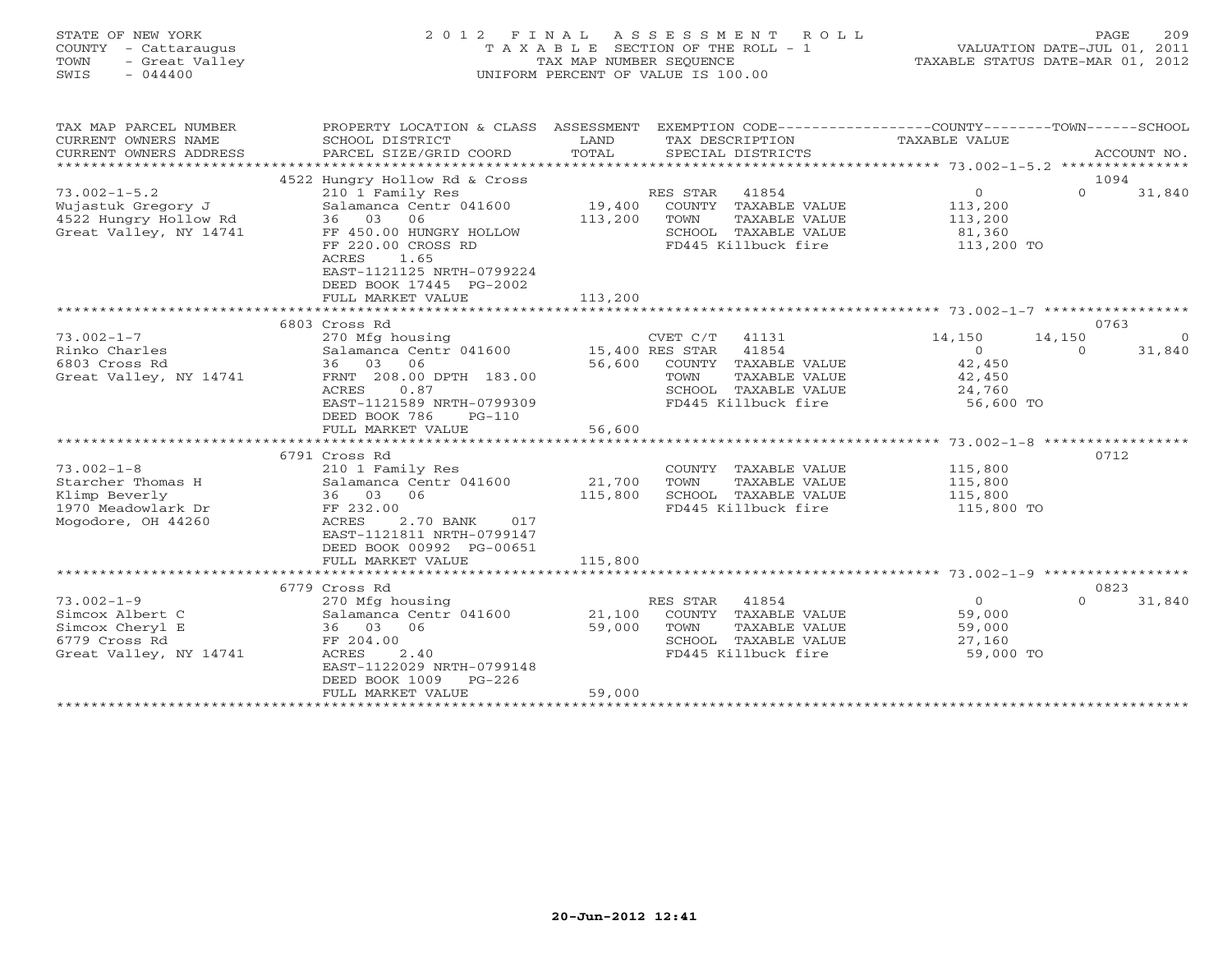## STATE OF NEW YORK 2 0 1 2 F I N A L A S S E S S M E N T R O L L PAGE 210 COUNTY - Cattaraugus T A X A B L E SECTION OF THE ROLL - 1 VALUATION DATE-JUL 01, 2011 TOWN - Great Valley TAX MAP NUMBER SEQUENCE TAXABLE STATUS DATE-MAR 01, 2012 SWIS - 044400 UNIFORM PERCENT OF VALUE IS 100.00

| TAX MAP PARCEL NUMBER<br>CURRENT OWNERS NAME<br>CURRENT OWNERS ADDRESS | PROPERTY LOCATION & CLASS ASSESSMENT<br>SCHOOL DISTRICT<br>PARCEL SIZE/GRID COORD | LAND<br>TOTAL  | EXEMPTION CODE-----------------COUNTY-------TOWN------SCHOOL<br>TAX DESCRIPTION<br>SPECIAL DISTRICTS | TAXABLE VALUE  | ACCOUNT NO.              |
|------------------------------------------------------------------------|-----------------------------------------------------------------------------------|----------------|------------------------------------------------------------------------------------------------------|----------------|--------------------------|
|                                                                        |                                                                                   |                |                                                                                                      |                |                          |
|                                                                        | 6761 Cross Rd                                                                     |                |                                                                                                      |                | 0169                     |
| $73.002 - 1 - 10$                                                      | 210 1 Family Res                                                                  |                | RES STAR<br>41854                                                                                    | $\circ$        | $\Omega$<br>31,840       |
| Myers Joseph M                                                         | Salamanca Centr 041600                                                            | 21,100         | COUNTY TAXABLE VALUE                                                                                 | 171,700        |                          |
| Rapacioli Tracie A                                                     | 36 03<br>06                                                                       | 171,700        | TOWN<br>TAXABLE VALUE                                                                                | 171,700        |                          |
| 6761 Cross Rd                                                          | FF 204.00                                                                         |                | SCHOOL TAXABLE VALUE                                                                                 | 139,860        |                          |
| Great Valley, NY 14741                                                 | 2.40 BANK<br>ACRES<br>017                                                         |                | FD445 Killbuck fire                                                                                  | 171,700 TO     |                          |
|                                                                        | EAST-1122233 NRTH-0799150                                                         |                |                                                                                                      |                |                          |
|                                                                        | DEED BOOK 1027 PG-552                                                             |                |                                                                                                      |                |                          |
|                                                                        | FULL MARKET VALUE                                                                 | 171,700        |                                                                                                      |                |                          |
|                                                                        |                                                                                   |                |                                                                                                      |                |                          |
|                                                                        | 4480 Hungry Hollow Rd                                                             |                |                                                                                                      |                | 0774                     |
| $73.002 - 1 - 11$                                                      | 240 Rural res                                                                     |                | WVET C/T<br>41121                                                                                    | 12,000         | 12,000<br>$\Omega$       |
| Roosa William                                                          | Salamanca Centr 041600                                                            | 43,800         | COUNTY TAXABLE VALUE                                                                                 | 393,500        |                          |
| Roosa Norma                                                            | 36 03 06                                                                          | 405,500        | TOWN<br>TAXABLE VALUE                                                                                | 393,500        |                          |
| 4480 Hungry Hollow Rd                                                  | FF 1715.00                                                                        |                | SCHOOL TAXABLE VALUE                                                                                 | 405,500        |                          |
| Great Valley, NY 14741                                                 | ACRES<br>25.60                                                                    |                | FD445 Killbuck fire                                                                                  | 405,500 TO     |                          |
|                                                                        | EAST-1121995 NRTH-0798259                                                         |                |                                                                                                      |                |                          |
|                                                                        | DEED BOOK 738<br>$PG-480$                                                         |                |                                                                                                      |                |                          |
|                                                                        | FULL MARKET VALUE                                                                 | 405,500        |                                                                                                      |                |                          |
|                                                                        |                                                                                   |                |                                                                                                      |                |                          |
|                                                                        | N Whalen Rd                                                                       |                |                                                                                                      |                | 0421                     |
| $73.002 - 1 - 12.1$                                                    | 311 Res vac land                                                                  |                | COUNTY TAXABLE VALUE                                                                                 | 44,700         |                          |
| Patterson Otis                                                         | Salamanca Centr 041600                                                            | 44,700         | TOWN<br>TAXABLE VALUE                                                                                | 44,700         |                          |
| Patterson Beverly (Lu)                                                 | 36 03<br>06                                                                       | 44,700         | SCHOOL TAXABLE VALUE                                                                                 | 44,700         |                          |
| PO Box 65                                                              | FF 460.00 WHALEN RD                                                               |                | FD445 Killbuck fire                                                                                  | 44,700 TO      |                          |
| Kill Buck, NY 14748                                                    | FF 720.00 CROSS RD                                                                |                |                                                                                                      |                |                          |
|                                                                        | ACRES<br>30.50                                                                    |                |                                                                                                      |                |                          |
|                                                                        | EAST-1122701 NRTH-0798464                                                         |                |                                                                                                      |                |                          |
|                                                                        | DEED BOOK 12781 PG-5001                                                           |                |                                                                                                      |                |                          |
|                                                                        | FULL MARKET VALUE                                                                 | 44,700         |                                                                                                      |                |                          |
|                                                                        |                                                                                   |                |                                                                                                      |                |                          |
|                                                                        | 4385 N Whalen Rd                                                                  |                |                                                                                                      |                | 1589                     |
| $73.002 - 1 - 12.2$                                                    | 210 1 Family Res                                                                  |                | CVET C/T<br>41131                                                                                    | 20,000         | 20,000<br>$\overline{0}$ |
| Deboy Dennis R                                                         | Salamanca Centr 041600                                                            | 19,100 SR STAR | 41834                                                                                                | $\overline{0}$ | $\Omega$<br>63,800       |
| Deboy Cheryl A                                                         | N6 03<br>06                                                                       | 82,500         | COUNTY TAXABLE VALUE                                                                                 | 62,500         |                          |
| 4385 N Whalen Rd                                                       | FF 330.00 WHALEN RD                                                               |                | TAXABLE VALUE<br>TOWN                                                                                | 62,500         |                          |
| Great Valley, NY 14741                                                 | FF 175.00 HUNGRY HOLLOW                                                           |                | SCHOOL TAXABLE VALUE                                                                                 | 18,700         |                          |
|                                                                        | ACRES<br>1.50                                                                     |                | FD445 Killbuck fire                                                                                  | 82,500 TO      |                          |
|                                                                        | EAST-1122404 NRTH-0797249                                                         |                |                                                                                                      |                |                          |
|                                                                        | DEED BOOK 1008<br>PG-1086                                                         |                |                                                                                                      |                |                          |
|                                                                        | FULL MARKET VALUE                                                                 | 82,500         |                                                                                                      |                |                          |
|                                                                        |                                                                                   |                |                                                                                                      |                |                          |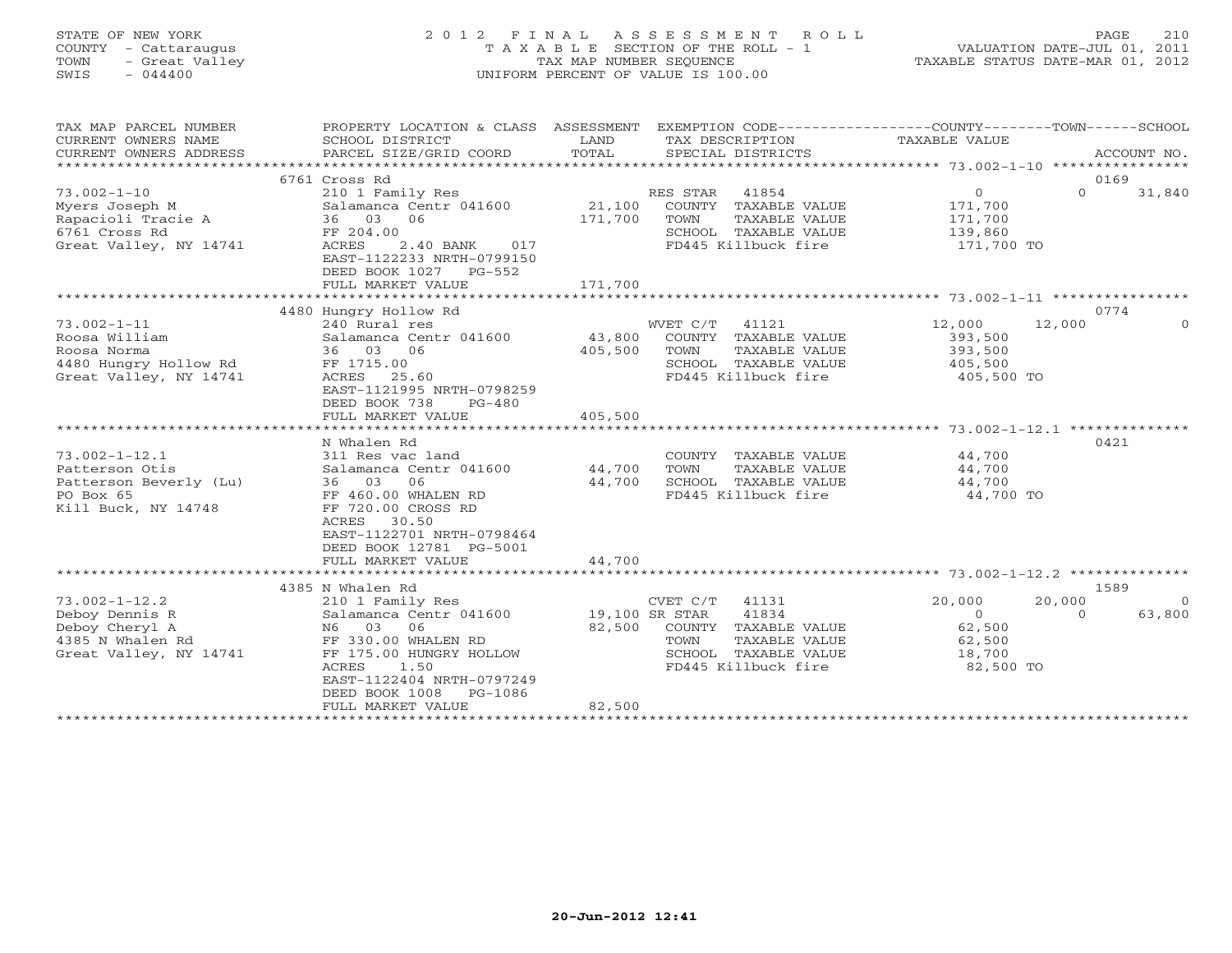#### STATE OF NEW YORK 2 0 1 2 F I N A L A S S E S S M E N T R O L L PAGE 211 COUNTY - Cattaraugus T A X A B L E SECTION OF THE ROLL - 1 VALUATION DATE-JUL 01, 2011 TOWN - Great Valley TAX MAP NUMBER SEQUENCE TAXABLE STATUS DATE-MAR 01, 2012 SWIS - 044400 UNIFORM PERCENT OF VALUE IS 100.00

| TAX MAP PARCEL NUMBER<br>CURRENT OWNERS NAME                                                         | PROPERTY LOCATION & CLASS ASSESSMENT<br>SCHOOL DISTRICT                                                                                                                                           | LAND<br>TOTAL                | EXEMPTION CODE----------------COUNTY-------TOWN------SCHOOL<br>TAX DESCRIPTION                                        | <b>TAXABLE VALUE</b>                                   |                            |
|------------------------------------------------------------------------------------------------------|---------------------------------------------------------------------------------------------------------------------------------------------------------------------------------------------------|------------------------------|-----------------------------------------------------------------------------------------------------------------------|--------------------------------------------------------|----------------------------|
| CURRENT OWNERS ADDRESS                                                                               | PARCEL SIZE/GRID COORD                                                                                                                                                                            |                              | SPECIAL DISTRICTS                                                                                                     |                                                        | ACCOUNT NO.                |
|                                                                                                      | 4425 Us Rte 219                                                                                                                                                                                   |                              |                                                                                                                       |                                                        | 0665                       |
| $73.002 - 1 - 13$<br>Norton Donn<br>Norton Jacqueline<br>4425 Us Rte 219<br>Great Valley, NY 14741   | 240 Rural res<br>Ellicottville C 043601<br>36 03 06<br>FF 1420.00 US RTE 219<br>FF 965.00 CROSS RD<br>ACRES 41.32                                                                                 | 46,800<br>239,800            | RES STAR<br>41854<br>COUNTY TAXABLE VALUE<br>TOWN<br>TAXABLE VALUE<br>SCHOOL TAXABLE VALUE<br>FD445 Killbuck fire     | $\circ$<br>239,800<br>239,800<br>207,960<br>239,800 TO | $\Omega$<br>31,840         |
|                                                                                                      | EAST-1123608 NRTH-0798618<br>DEED BOOK 779<br>$PG-626$<br>FULL MARKET VALUE                                                                                                                       | 239,800                      |                                                                                                                       |                                                        |                            |
|                                                                                                      |                                                                                                                                                                                                   |                              |                                                                                                                       |                                                        | 1732                       |
| $73.002 - 1 - 13.71$<br>Norton Donn<br>Norton Jackie<br>6659 Cross Rd<br>Great Valley, NY 14741      | 6659 Cross Rd<br>210 1 Family Res<br>Ellicottville C 043601<br>36 03 06<br>FRNT 300.00 DPTH<br>ACRES<br>2.00<br>EAST-1123660 NRTH-0798606<br>FULL MARKET VALUE                                    | 20,200<br>103,500<br>103,500 | COUNTY TAXABLE VALUE<br>TOWN<br>TAXABLE VALUE<br>SCHOOL TAXABLE VALUE<br>FD445 Killbuck fire                          | 103,500<br>103,500<br>103,500<br>103,500 TO            |                            |
|                                                                                                      |                                                                                                                                                                                                   |                              |                                                                                                                       |                                                        |                            |
|                                                                                                      | 4441 Us Rte 219                                                                                                                                                                                   |                              |                                                                                                                       |                                                        | 0625                       |
| $73.002 - 1 - 14$<br>Ames Harry J<br>Ames Marilyn I<br>4441 Us Rte 219<br>Great Valley, NY 14741     | 210 1 Family Res<br>Ellicottville C 043601<br>36 03 06<br>FRNT 245.00 DPTH 180.00<br>ACRES<br>1.01<br>DEED BOOK 12803 PG-8001<br>FULL MARKET VALUE                                                | 18,000<br>188,300<br>188,300 | 41834<br>SR STAR<br>COUNTY TAXABLE VALUE<br>TOWN<br>TAXABLE VALUE<br>SCHOOL TAXABLE VALUE<br>FD444 Great valley fire  | $\circ$<br>188,300<br>188,300<br>124,500<br>188,300 TO | $\Omega$<br>63,800         |
|                                                                                                      |                                                                                                                                                                                                   |                              |                                                                                                                       |                                                        |                            |
| $73.002 - 1 - 15$<br>Lindell Steven P<br>PO Box 99<br>Great Valley, NY 14741                         | Us Rte 219<br>120 Field crops<br>Ellicottville C 043601<br>36<br>03 06<br>FF 1460.00 US RTE 219<br>FF 1450.00 CROSS RD<br>ACRES<br>21.09<br>EAST-1124709 NRTH-0799065<br>DEED BOOK 886<br>PG-1141 | 43,000<br>43,000             | COUNTY TAXABLE VALUE<br>TOWN<br>TAXABLE VALUE<br>SCHOOL TAXABLE VALUE<br>FD444 Great valley fire                      | 43,000<br>43,000<br>43,000<br>43,000 TO                | 0508                       |
|                                                                                                      | FULL MARKET VALUE                                                                                                                                                                                 | 43,000                       |                                                                                                                       |                                                        |                            |
|                                                                                                      |                                                                                                                                                                                                   |                              |                                                                                                                       |                                                        |                            |
| $73.002 - 1 - 16$<br>Blakely John W<br>Blakely Sally A<br>6560 McDonald Rd<br>Great Valley, NY 14741 | 6560 McDonald Rd<br>210 1 Family Res<br>Ellicottville C 043601<br>36 03 06<br>FRNT 650.00 DPTH 100.00<br>ACRES<br>1.49<br>EAST-1125592 NRTH-0799026<br>DEED BOOK 852<br>$PG-490$                  | 19,100<br>62,500             | 41854<br>RES STAR<br>COUNTY TAXABLE VALUE<br>TOWN<br>TAXABLE VALUE<br>SCHOOL TAXABLE VALUE<br>FD444 Great valley fire | $\circ$<br>62,500<br>62,500<br>30,660<br>62,500 TO     | 0225<br>31,840<br>$\Omega$ |
| ***********************                                                                              | FULL MARKET VALUE                                                                                                                                                                                 | 62,500                       |                                                                                                                       |                                                        |                            |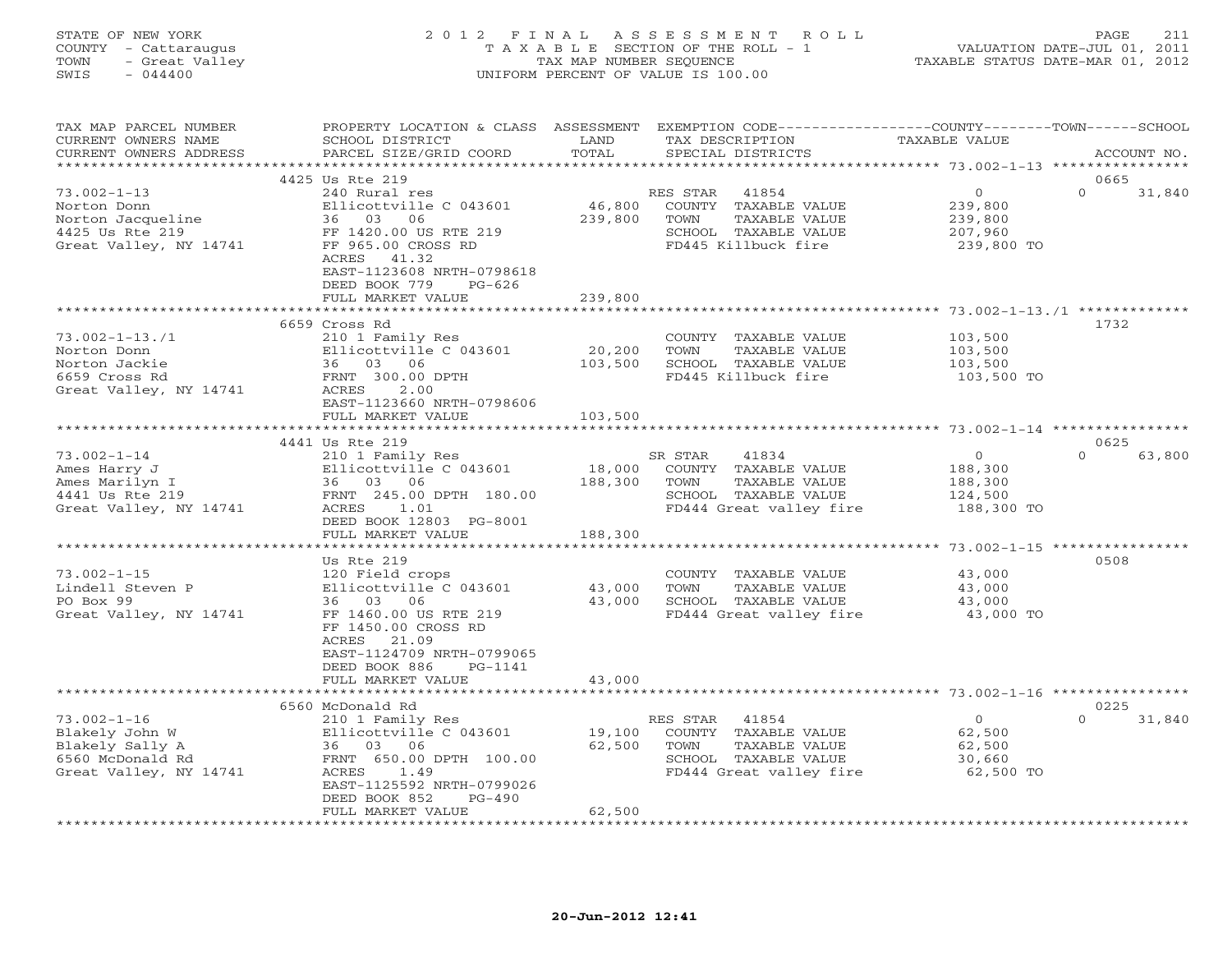## STATE OF NEW YORK 2 0 1 2 F I N A L A S S E S S M E N T R O L L PAGE 212 COUNTY - Cattaraugus T A X A B L E SECTION OF THE ROLL - 1 VALUATION DATE-JUL 01, 2011 TOWN - Great Valley TAX MAP NUMBER SEQUENCE TAXABLE STATUS DATE-MAR 01, 2012 SWIS - 044400 UNIFORM PERCENT OF VALUE IS 100.00

| TAX MAP PARCEL NUMBER<br>CURRENT OWNERS NAME<br>CURRENT OWNERS ADDRESS                                    | PROPERTY LOCATION & CLASS ASSESSMENT EXEMPTION CODE----------------COUNTY-------TOWN------SCHOOL<br>SCHOOL DISTRICT<br>PARCEL SIZE/GRID COORD                                                       | LAND<br>TOTAL                 | TAX DESCRIPTION<br>SPECIAL DISTRICTS                                                                                  | TAXABLE VALUE                                                | ACCOUNT NO.                |
|-----------------------------------------------------------------------------------------------------------|-----------------------------------------------------------------------------------------------------------------------------------------------------------------------------------------------------|-------------------------------|-----------------------------------------------------------------------------------------------------------------------|--------------------------------------------------------------|----------------------------|
| **************                                                                                            |                                                                                                                                                                                                     |                               |                                                                                                                       |                                                              |                            |
| $73.002 - 1 - 18.1$<br>Ginnery Timothy A<br>Ginnery Margaret<br>4475 Us Rte 219<br>Great Valley, NY 14741 | 4495 Us Rte 219<br>210 1 Family Res<br>Ellicottville C 043601<br>36 03 06<br>FRNT 200.00 DPTH<br>90.00<br>ACRES<br>0.41<br>EAST-1126125 NRTH-0799275<br>DEED BOOK 975<br>$PG-67$                    | 9,200<br>61,400               | RES STAR<br>41854<br>COUNTY TAXABLE VALUE<br>TOWN<br>TAXABLE VALUE<br>SCHOOL TAXABLE VALUE<br>FD444 Great valley fire | $\overline{0}$<br>61,400<br>61,400<br>29,560<br>61,400 TO    | 0335<br>$\Omega$<br>31,840 |
|                                                                                                           | FULL MARKET VALUE                                                                                                                                                                                   | 61,400                        |                                                                                                                       |                                                              |                            |
| $73.002 - 1 - 18.2$<br>Gernatt Asphalt Products<br>13870 Taylor Hollow Rd<br>Collins, NY 14034            | Us Rte 219<br>311 Res vac land<br>Ellicottville C 043601<br>36 03 06<br>FRNT 130.00 DPTH<br>60.00<br>ACRES<br>0.18<br>EAST-1126087 NRTH-0799142                                                     | 800<br>800                    | COUNTY TAXABLE VALUE<br>TOWN<br>TAXABLE VALUE<br>SCHOOL TAXABLE VALUE<br>FD444 Great valley fire                      | 800<br>800<br>800<br>800 TO                                  | 1906                       |
|                                                                                                           | DEED BOOK 01015 PG-00618<br>FULL MARKET VALUE                                                                                                                                                       | 800                           |                                                                                                                       |                                                              |                            |
|                                                                                                           | 4480 Us Rte 219                                                                                                                                                                                     |                               |                                                                                                                       |                                                              | 0570                       |
| $73.002 - 1 - 19$<br>Romero Jeremy P<br>4480 Us Rte 219<br>Great Valley, NY 14741                         | 210 1 Family Res<br>Ellicottville C 043601<br>36 03 06<br>FRNT 200.00 DPTH 250.00<br>1.15<br>ACRES<br>EAST-1126208 NRTH-0799038<br>DEED BOOK 12637 PG-9001                                          | 18,300<br>70,500              | RES STAR 41854<br>COUNTY TAXABLE VALUE<br>TOWN<br>TAXABLE VALUE<br>SCHOOL TAXABLE VALUE<br>FD444 Great valley fire    | $\overline{0}$<br>70,500<br>70,500<br>38,660<br>70,500 TO    | $\Omega$<br>31,840         |
|                                                                                                           | FULL MARKET VALUE                                                                                                                                                                                   | 70,500                        |                                                                                                                       |                                                              |                            |
|                                                                                                           | Us Rte 219                                                                                                                                                                                          |                               |                                                                                                                       |                                                              | 0209                       |
| $73.002 - 1 - 20$<br>Meacham Sheryl<br>PO Box 147<br>Sellersburg, IN 47172                                | 120 Field crops<br>Ellicottville C 043601<br>27/33 03 06<br>FF 636.00<br>ACRES<br>4.40<br>EAST-1126820 NRTH-0799425<br>DEED BOOK 793<br>PG-127<br>FULL MARKET VALUE                                 | 25,500<br>25,500<br>25,500    | COUNTY TAXABLE VALUE<br>TAXABLE VALUE<br>TOWN<br>SCHOOL TAXABLE VALUE<br>FD444 Great valley fire                      | 25,500<br>25,500<br>25,500<br>25,500 TO                      |                            |
|                                                                                                           |                                                                                                                                                                                                     | * * * * * * * * * * * * * * * |                                                                                                                       |                                                              |                            |
| $73.002 - 1 - 21$<br>Mentley Suzanne M<br>PO Box 102<br>Ellicottville, NY 14731                           | 4540 Us Rte 219<br>210 1 Family Res<br>Ellicottville C 043601<br>33 03 06<br>FRNT 200.00 DPTH 246.00<br>ACRES<br>1.13<br>EAST-1127703 NRTH-0799309<br>DEED BOOK 1017<br>PG-865<br>FULL MARKET VALUE | 18,300<br>113,700<br>113,700  | 41854<br>RES STAR<br>COUNTY TAXABLE VALUE<br>TOWN<br>TAXABLE VALUE<br>SCHOOL TAXABLE VALUE<br>FD444 Great valley fire | $\overline{O}$<br>113,700<br>113,700<br>81,860<br>113,700 TO | 0626<br>$\Omega$<br>31,840 |
|                                                                                                           |                                                                                                                                                                                                     |                               |                                                                                                                       |                                                              |                            |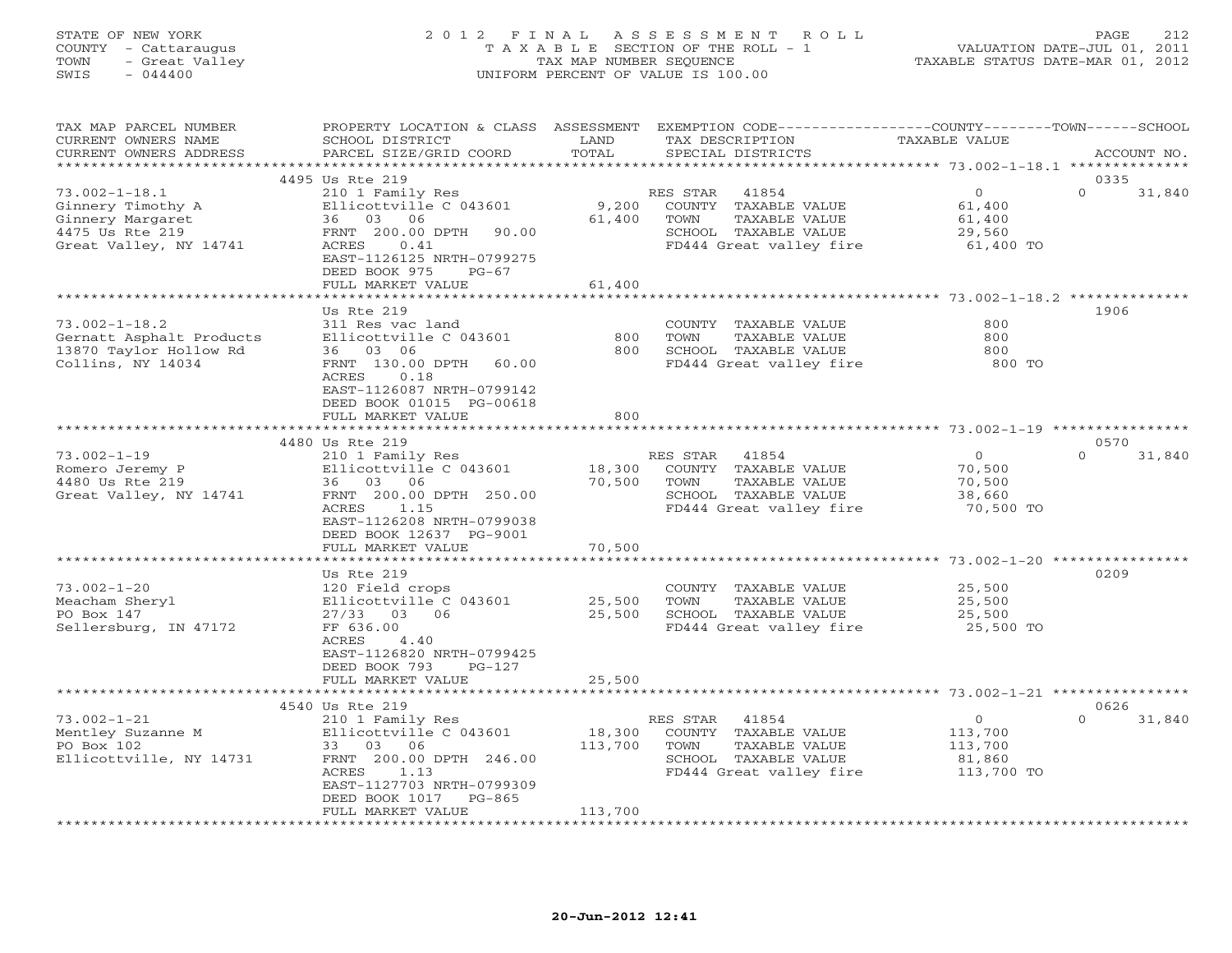## STATE OF NEW YORK 2 0 1 2 F I N A L A S S E S S M E N T R O L L PAGE 213 COUNTY - Cattaraugus T A X A B L E SECTION OF THE ROLL - 1 VALUATION DATE-JUL 01, 2011 TOWN - Great Valley TAX MAP NUMBER SEQUENCE TAXABLE STATUS DATE-MAR 01, 2012 SWIS - 044400 UNIFORM PERCENT OF VALUE IS 100.00

| 1058<br>Peth Rd<br>$73.002 - 1 - 22.1$<br>322 Rural vac>10<br>31,000<br>COUNTY TAXABLE VALUE<br>Norton William M<br>Ellicottville C 043601<br>31,000<br>TOWN<br>TAXABLE VALUE<br>31,000<br>Norton Nancy J<br>33 03 06<br>31,000<br>SCHOOL TAXABLE VALUE<br>31,000<br>6441 Peth Rd<br>FF 210.00<br>FD444 Great valley fire<br>31,000 TO<br>Great Valley, NY 14741<br>ACRES 10.02<br>EAST-1128611 NRTH-0798796<br>DEED BOOK 889<br>$PG-463$<br>FULL MARKET VALUE<br>31,000<br>**********<br>0657<br>6435 Peth Rd<br>$73.002 - 1 - 22.2$<br>444 Lumber yd/ml<br>174,800<br>COUNTY TAXABLE VALUE<br>Ellicottville C 043601<br>60,100<br>TOWN<br>TAXABLE VALUE<br>174,800<br>Norton James M<br>Norton Joyce E<br>33 03 06<br>174,800<br>SCHOOL TAXABLE VALUE<br>174,800<br>FF 537.90<br>FD444 Great valley fire<br>PO Box 9<br>174,800 TO<br>Great Valley, NY 14741<br>5.10<br>ACRES<br>EAST-1128265 NRTH-0799203<br>DEED BOOK 911<br>PG-1044<br>174,800<br>FULL MARKET VALUE<br>**********<br>************************* 73.002-1-22.3 **************<br>6441 Peth Rd<br>1059<br>$\mathbf{0}$<br>$\Omega$<br>$73.002 - 1 - 22.3$<br>210 1 Family Res<br>31,840<br>RES STAR<br>41854<br>Ellicottville C 043601<br>20,800<br>COUNTY<br>TAXABLE VALUE<br>133,600<br>Norton James M<br>6441 Peth Rd<br>33 03 06<br>133,600<br>TOWN<br>TAXABLE VALUE<br>133,600<br>Great Valley, NY 14741<br>FF 275.00<br>SCHOOL TAXABLE VALUE<br>101,760<br>ACRES<br>2.28<br>FD444 Great valley fire<br>133,600 TO<br>EAST-1127907 NRTH-0799242<br>DEED BOOK 12664 PG-6001<br>133,600<br>FULL MARKET VALUE<br>************<br>**********************<br>****************************** 73.002-1-22.4 **************<br>1559<br>6403 Peth Rd<br>$73.002 - 1 - 22.4$<br>444 Lumber yd/ml<br>87,900<br>COUNTY TAXABLE VALUE<br>18,600<br>Portville Truck<br>Ellicottville C 043601<br>TAXABLE VALUE<br>87,900<br>TOWN<br>Portville Auto Repair<br>33 03<br>06<br>87,900<br>SCHOOL TAXABLE VALUE<br>87,900<br>FF 35.00<br>29 Main St<br>FD444 Great valley fire<br>87,900 TO<br>Portville, NY 14770<br>ACRES<br>1.25<br>EAST-1128521 NRTH-0799075<br>DEED BOOK 4285<br>PG-3001<br>FULL MARKET VALUE<br>87,900<br>************* 73.002-1-23.1 ********<br>0177<br>Horton Rd<br>$73.002 - 1 - 23.1$<br>120 Field crops<br>52,300<br>COUNTY TAXABLE VALUE<br>Laidlaw Mark<br>Ellicottville C 043601<br>52,300<br>TOWN<br>TAXABLE VALUE<br>52,300<br>Laidlaw Crowley Edward<br>33 03 06<br>52,300<br>SCHOOL TAXABLE VALUE<br>52,300<br>4501 Us Rte 414<br>FF 1780.00<br>FD444 Great valley fire<br>52,300 TO<br>Burdett, NY 14818<br>ACRES<br>70.70<br>EAST-1128298 NRTH-0796997<br>DEED BOOK 2032<br>$PG-2003$<br>52,300<br>FULL MARKET VALUE | TAX MAP PARCEL NUMBER<br>CURRENT OWNERS NAME<br>CURRENT OWNERS ADDRESS | PROPERTY LOCATION & CLASS ASSESSMENT<br>SCHOOL DISTRICT<br>PARCEL SIZE/GRID COORD | LAND<br>TOTAL<br>************* | EXEMPTION CODE----------------COUNTY-------TOWN-----SCHOOL<br>TAX DESCRIPTION<br>SPECIAL DISTRICTS | TAXABLE VALUE | ACCOUNT NO. |
|---------------------------------------------------------------------------------------------------------------------------------------------------------------------------------------------------------------------------------------------------------------------------------------------------------------------------------------------------------------------------------------------------------------------------------------------------------------------------------------------------------------------------------------------------------------------------------------------------------------------------------------------------------------------------------------------------------------------------------------------------------------------------------------------------------------------------------------------------------------------------------------------------------------------------------------------------------------------------------------------------------------------------------------------------------------------------------------------------------------------------------------------------------------------------------------------------------------------------------------------------------------------------------------------------------------------------------------------------------------------------------------------------------------------------------------------------------------------------------------------------------------------------------------------------------------------------------------------------------------------------------------------------------------------------------------------------------------------------------------------------------------------------------------------------------------------------------------------------------------------------------------------------------------------------------------------------------------------------------------------------------------------------------------------------------------------------------------------------------------------------------------------------------------------------------------------------------------------------------------------------------------------------------------------------------------------------------------------------------------------------------------------------------------------------------------------------------------------------------------------------------------------------------------------------------------------------------------------------------------------------------------------------------------------------------------------------------------|------------------------------------------------------------------------|-----------------------------------------------------------------------------------|--------------------------------|----------------------------------------------------------------------------------------------------|---------------|-------------|
|                                                                                                                                                                                                                                                                                                                                                                                                                                                                                                                                                                                                                                                                                                                                                                                                                                                                                                                                                                                                                                                                                                                                                                                                                                                                                                                                                                                                                                                                                                                                                                                                                                                                                                                                                                                                                                                                                                                                                                                                                                                                                                                                                                                                                                                                                                                                                                                                                                                                                                                                                                                                                                                                                                               |                                                                        |                                                                                   |                                |                                                                                                    |               |             |
|                                                                                                                                                                                                                                                                                                                                                                                                                                                                                                                                                                                                                                                                                                                                                                                                                                                                                                                                                                                                                                                                                                                                                                                                                                                                                                                                                                                                                                                                                                                                                                                                                                                                                                                                                                                                                                                                                                                                                                                                                                                                                                                                                                                                                                                                                                                                                                                                                                                                                                                                                                                                                                                                                                               |                                                                        |                                                                                   |                                |                                                                                                    |               |             |
|                                                                                                                                                                                                                                                                                                                                                                                                                                                                                                                                                                                                                                                                                                                                                                                                                                                                                                                                                                                                                                                                                                                                                                                                                                                                                                                                                                                                                                                                                                                                                                                                                                                                                                                                                                                                                                                                                                                                                                                                                                                                                                                                                                                                                                                                                                                                                                                                                                                                                                                                                                                                                                                                                                               |                                                                        |                                                                                   |                                |                                                                                                    |               |             |
|                                                                                                                                                                                                                                                                                                                                                                                                                                                                                                                                                                                                                                                                                                                                                                                                                                                                                                                                                                                                                                                                                                                                                                                                                                                                                                                                                                                                                                                                                                                                                                                                                                                                                                                                                                                                                                                                                                                                                                                                                                                                                                                                                                                                                                                                                                                                                                                                                                                                                                                                                                                                                                                                                                               |                                                                        |                                                                                   |                                |                                                                                                    |               |             |
|                                                                                                                                                                                                                                                                                                                                                                                                                                                                                                                                                                                                                                                                                                                                                                                                                                                                                                                                                                                                                                                                                                                                                                                                                                                                                                                                                                                                                                                                                                                                                                                                                                                                                                                                                                                                                                                                                                                                                                                                                                                                                                                                                                                                                                                                                                                                                                                                                                                                                                                                                                                                                                                                                                               |                                                                        |                                                                                   |                                |                                                                                                    |               |             |
|                                                                                                                                                                                                                                                                                                                                                                                                                                                                                                                                                                                                                                                                                                                                                                                                                                                                                                                                                                                                                                                                                                                                                                                                                                                                                                                                                                                                                                                                                                                                                                                                                                                                                                                                                                                                                                                                                                                                                                                                                                                                                                                                                                                                                                                                                                                                                                                                                                                                                                                                                                                                                                                                                                               |                                                                        |                                                                                   |                                |                                                                                                    |               |             |
|                                                                                                                                                                                                                                                                                                                                                                                                                                                                                                                                                                                                                                                                                                                                                                                                                                                                                                                                                                                                                                                                                                                                                                                                                                                                                                                                                                                                                                                                                                                                                                                                                                                                                                                                                                                                                                                                                                                                                                                                                                                                                                                                                                                                                                                                                                                                                                                                                                                                                                                                                                                                                                                                                                               |                                                                        |                                                                                   |                                |                                                                                                    |               |             |
|                                                                                                                                                                                                                                                                                                                                                                                                                                                                                                                                                                                                                                                                                                                                                                                                                                                                                                                                                                                                                                                                                                                                                                                                                                                                                                                                                                                                                                                                                                                                                                                                                                                                                                                                                                                                                                                                                                                                                                                                                                                                                                                                                                                                                                                                                                                                                                                                                                                                                                                                                                                                                                                                                                               |                                                                        |                                                                                   |                                |                                                                                                    |               |             |
|                                                                                                                                                                                                                                                                                                                                                                                                                                                                                                                                                                                                                                                                                                                                                                                                                                                                                                                                                                                                                                                                                                                                                                                                                                                                                                                                                                                                                                                                                                                                                                                                                                                                                                                                                                                                                                                                                                                                                                                                                                                                                                                                                                                                                                                                                                                                                                                                                                                                                                                                                                                                                                                                                                               |                                                                        |                                                                                   |                                |                                                                                                    |               |             |
|                                                                                                                                                                                                                                                                                                                                                                                                                                                                                                                                                                                                                                                                                                                                                                                                                                                                                                                                                                                                                                                                                                                                                                                                                                                                                                                                                                                                                                                                                                                                                                                                                                                                                                                                                                                                                                                                                                                                                                                                                                                                                                                                                                                                                                                                                                                                                                                                                                                                                                                                                                                                                                                                                                               |                                                                        |                                                                                   |                                |                                                                                                    |               |             |
|                                                                                                                                                                                                                                                                                                                                                                                                                                                                                                                                                                                                                                                                                                                                                                                                                                                                                                                                                                                                                                                                                                                                                                                                                                                                                                                                                                                                                                                                                                                                                                                                                                                                                                                                                                                                                                                                                                                                                                                                                                                                                                                                                                                                                                                                                                                                                                                                                                                                                                                                                                                                                                                                                                               |                                                                        |                                                                                   |                                |                                                                                                    |               |             |
|                                                                                                                                                                                                                                                                                                                                                                                                                                                                                                                                                                                                                                                                                                                                                                                                                                                                                                                                                                                                                                                                                                                                                                                                                                                                                                                                                                                                                                                                                                                                                                                                                                                                                                                                                                                                                                                                                                                                                                                                                                                                                                                                                                                                                                                                                                                                                                                                                                                                                                                                                                                                                                                                                                               |                                                                        |                                                                                   |                                |                                                                                                    |               |             |
|                                                                                                                                                                                                                                                                                                                                                                                                                                                                                                                                                                                                                                                                                                                                                                                                                                                                                                                                                                                                                                                                                                                                                                                                                                                                                                                                                                                                                                                                                                                                                                                                                                                                                                                                                                                                                                                                                                                                                                                                                                                                                                                                                                                                                                                                                                                                                                                                                                                                                                                                                                                                                                                                                                               |                                                                        |                                                                                   |                                |                                                                                                    |               |             |
|                                                                                                                                                                                                                                                                                                                                                                                                                                                                                                                                                                                                                                                                                                                                                                                                                                                                                                                                                                                                                                                                                                                                                                                                                                                                                                                                                                                                                                                                                                                                                                                                                                                                                                                                                                                                                                                                                                                                                                                                                                                                                                                                                                                                                                                                                                                                                                                                                                                                                                                                                                                                                                                                                                               |                                                                        |                                                                                   |                                |                                                                                                    |               |             |
|                                                                                                                                                                                                                                                                                                                                                                                                                                                                                                                                                                                                                                                                                                                                                                                                                                                                                                                                                                                                                                                                                                                                                                                                                                                                                                                                                                                                                                                                                                                                                                                                                                                                                                                                                                                                                                                                                                                                                                                                                                                                                                                                                                                                                                                                                                                                                                                                                                                                                                                                                                                                                                                                                                               |                                                                        |                                                                                   |                                |                                                                                                    |               |             |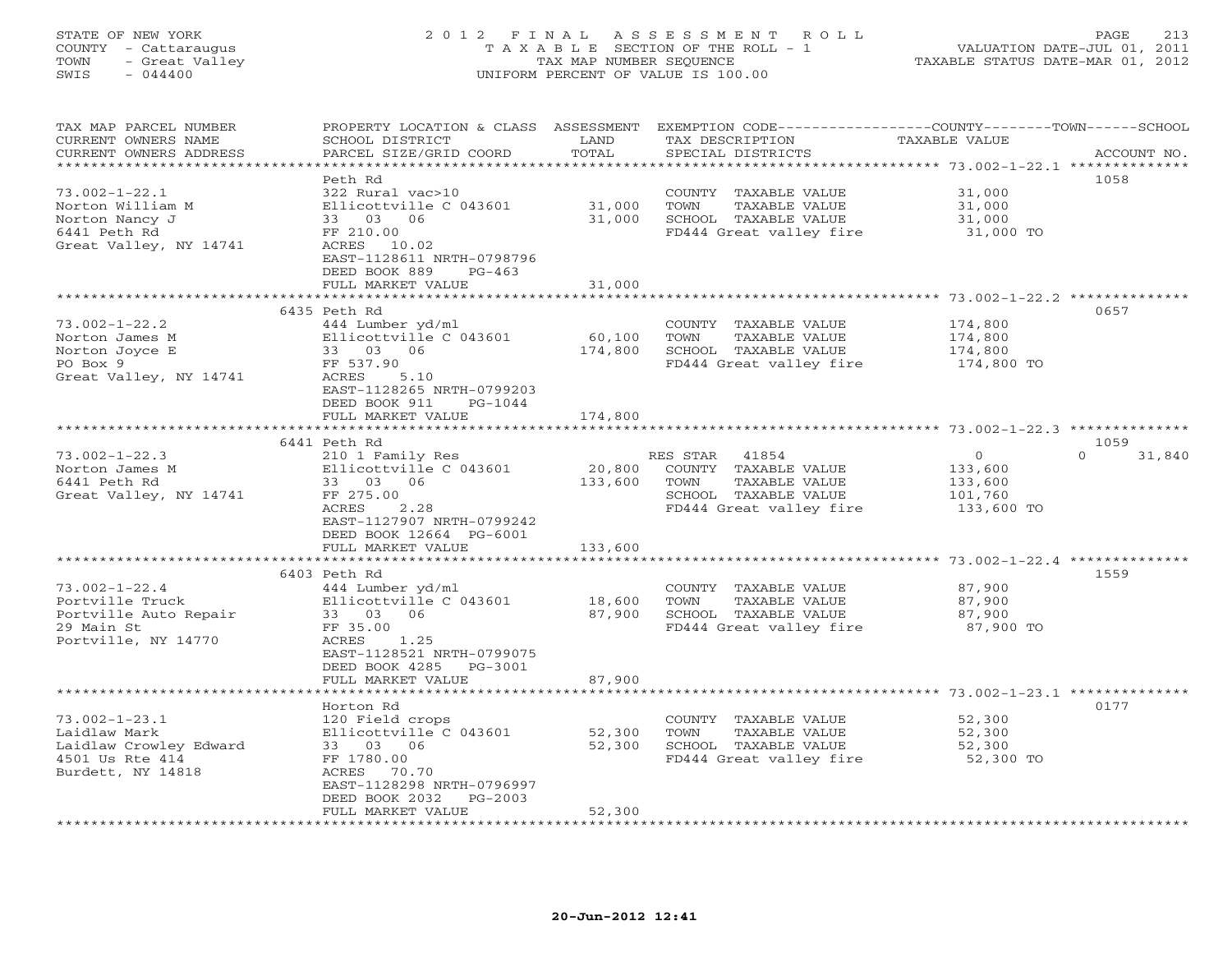## STATE OF NEW YORK 2 0 1 2 F I N A L A S S E S S M E N T R O L L PAGE 214 COUNTY - Cattaraugus T A X A B L E SECTION OF THE ROLL - 1 VALUATION DATE-JUL 01, 2011 TOWN - Great Valley TAX MAP NUMBER SEQUENCE TAXABLE STATUS DATE-MAR 01, 2012 SWIS - 044400 UNIFORM PERCENT OF VALUE IS 100.00

| TAX MAP PARCEL NUMBER<br>CURRENT OWNERS NAME<br>CURRENT OWNERS ADDRESS | PROPERTY LOCATION & CLASS ASSESSMENT EXEMPTION CODE---------------COUNTY-------TOWN------SCHOOL<br>SCHOOL DISTRICT<br>PARCEL SIZE/GRID COORD | LAND<br>TOTAL  | TAX DESCRIPTION<br>SPECIAL DISTRICTS        | TAXABLE VALUE    | ACCOUNT NO.        |
|------------------------------------------------------------------------|----------------------------------------------------------------------------------------------------------------------------------------------|----------------|---------------------------------------------|------------------|--------------------|
|                                                                        |                                                                                                                                              |                |                                             |                  |                    |
|                                                                        | 4532 Us Rte 219                                                                                                                              |                | 77 PCT OF VALUE USED FOR EXEMPTION PURPOSES |                  | 1638               |
| $73.002 - 1 - 23.2$                                                    | 117 Horse farm                                                                                                                               |                | CVET C/T<br>41131                           | 20,000<br>20,000 | $\Omega$           |
| Crowley Edward J                                                       | Ellicottville C 043601                                                                                                                       | 43,400 SR STAR | 41834                                       | $\Omega$         | 63,800<br>$\Omega$ |
| Crowley Andrea                                                         | 33 03<br>06                                                                                                                                  | 165,100        | COUNTY TAXABLE VALUE                        | 145,100          |                    |
| 4532 Us Rte 219 Box 244A                                               | FF 690.00 US RTE 219                                                                                                                         |                | TOWN<br>TAXABLE VALUE                       | 145,100          |                    |
| Great Valley, NY 14741                                                 | FF 1550.00 HORTON RD                                                                                                                         |                | SCHOOL TAXABLE VALUE                        | 101,300          |                    |
|                                                                        | 23.65<br>ACRES<br>EAST-1127678 NRTH-0798685<br>DEED BOOK 932<br>PG-1156<br>FULL MARKET VALUE                                                 | 165,100        | FD444 Great valley fire                     | 165,100 TO       |                    |
|                                                                        |                                                                                                                                              |                |                                             |                  |                    |
|                                                                        | Horton Rd                                                                                                                                    |                |                                             |                  | 1639               |
| $73.002 - 1 - 23.3$                                                    | 910 Priv forest                                                                                                                              |                | COUNTY TAXABLE VALUE                        | 36,600           |                    |
| Ross Cornelia M                                                        | Ellicottville C 043601                                                                                                                       | 26,300         | TAXABLE VALUE<br>TOWN                       | 36,600           |                    |
| Ross Laidlaw Mark                                                      | 33 03 06                                                                                                                                     | 36,600         | SCHOOL TAXABLE VALUE                        | 36,600           |                    |
| 4501 Us Rte 414                                                        | FF 600.00                                                                                                                                    |                | FD444 Great valley fire                     | — 36,600 то      |                    |
| Burdett, NY 14818                                                      | ACRES<br>9.95<br>EAST-1127952 NRTH-0795771<br>DEED BOOK 2032    PG-2001<br>FULL MARKET VALUE                                                 | 36,600         |                                             |                  |                    |
|                                                                        |                                                                                                                                              |                |                                             |                  |                    |
|                                                                        | Horton Rd                                                                                                                                    |                |                                             |                  | 0787               |
| $73.002 - 1 - 24$                                                      | 720 Mine/quarry                                                                                                                              |                | COUNTY TAXABLE VALUE                        | 350,000          |                    |
| Bedrock Inc                                                            | Ellicottville C 043601                                                                                                                       | 209,100        | TOWN<br>TAXABLE VALUE                       | 350,000          |                    |
| Attn: Peter Murdza                                                     | 33 03 06                                                                                                                                     | 350,000        | SCHOOL TAXABLE VALUE                        | 350,000          |                    |
| PO Box 763                                                             | FF 3840.00 HORTON RD                                                                                                                         |                | FD444 Great valley fire                     | 350,000 TO       |                    |
| Ellicottville, NY 14731                                                | FF 450.00 US RTE 219<br>ACRES 212.00<br>EAST-1125948 NRTH-0796739<br>DEED BOOK 859<br>$PG-945$<br>FULL MARKET VALUE                          | 350,000        |                                             |                  |                    |
|                                                                        |                                                                                                                                              |                |                                             |                  |                    |
|                                                                        | Us Rte 219                                                                                                                                   |                |                                             |                  | 0179               |
| $73.002 - 1 - 25.1$                                                    | 120 Field crops                                                                                                                              |                | COUNTY TAXABLE VALUE                        | 45,200           |                    |
| Ross Cornelia                                                          | Ellicottville C 043601                                                                                                                       | 45,200         | TOWN<br>TAXABLE VALUE                       | 45,200           |                    |
| Crowley Edward Etal                                                    | 36 03<br>06                                                                                                                                  | 45,200         | SCHOOL TAXABLE VALUE                        | 45,200           |                    |
| 4501 Us Rte 414<br>Burdett, NY 14818                                   | FF 710.00 MCDONALD RD<br>ACRES 33.09<br>EAST-1125760 NRTH-0798333<br>DEED BOOK 2032<br>$PG-2003$                                             |                | FD444 Great valley fire                     | 45,200 TO        |                    |
|                                                                        | FULL MARKET VALUE                                                                                                                            | 45,200         |                                             |                  |                    |
|                                                                        |                                                                                                                                              |                |                                             |                  |                    |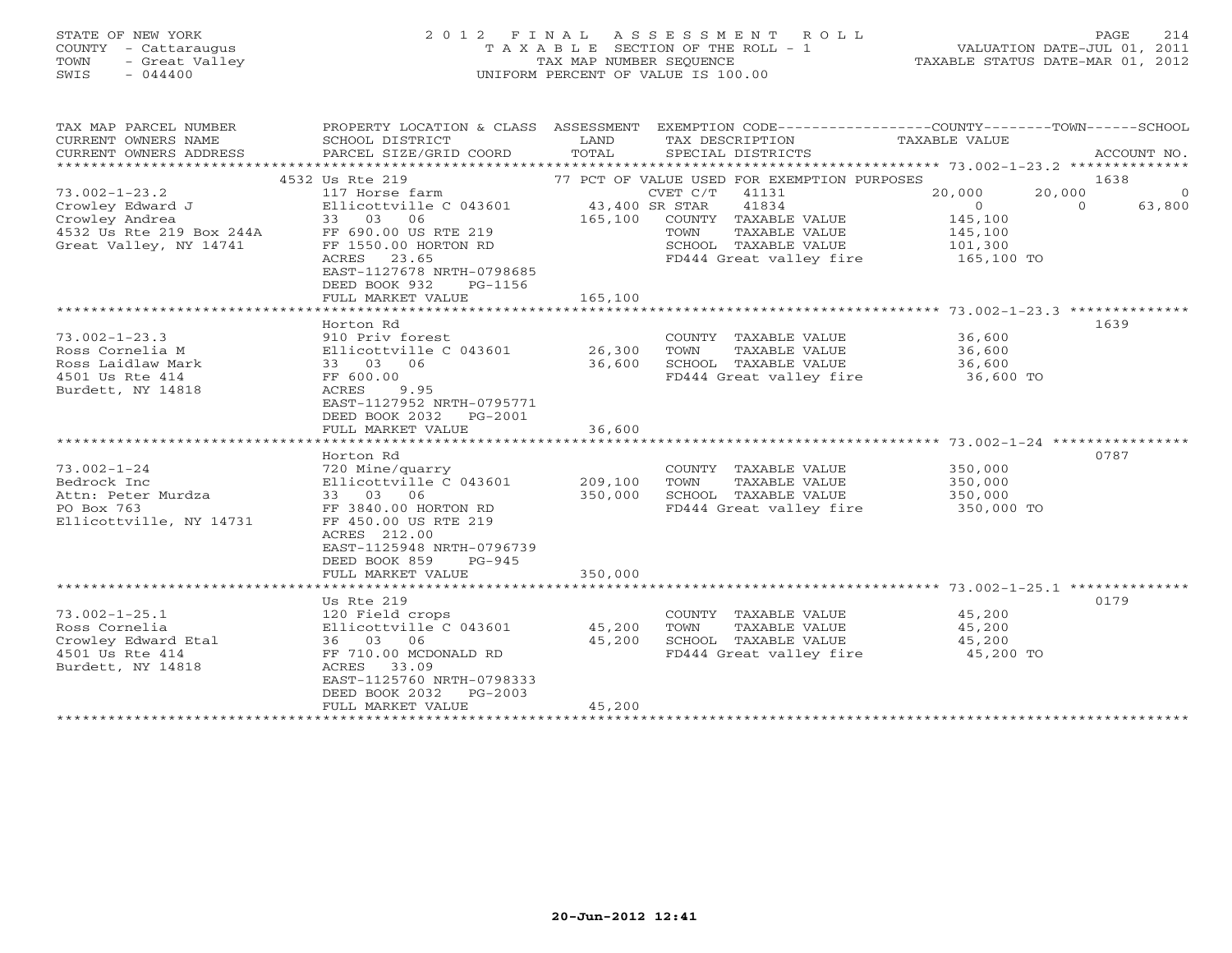#### STATE OF NEW YORK 2 0 1 2 F I N A L A S S E S S M E N T R O L L PAGE 215 COUNTY - Cattaraugus T A X A B L E SECTION OF THE ROLL - 1 VALUATION DATE-JUL 01, 2011 TOWN - Great Valley TAX MAP NUMBER SEQUENCE TAXABLE STATUS DATE-MAR 01, 2012 SWIS - 044400 UNIFORM PERCENT OF VALUE IS 100.00UNIFORM PERCENT OF VALUE IS 100.00

| Us Rte 219<br>1914<br>$73.002 - 1 - 25.2$<br>311 Res vac land<br>20,200<br>COUNTY TAXABLE VALUE<br>20,200<br>Gernatt Asphalt Products<br>Ellicottville C 043601<br>TOWN<br>TAXABLE VALUE<br>20,200<br>13870 Taylor Hollow Rd<br>20,200<br>SCHOOL TAXABLE VALUE<br>20,200<br>36 03 06<br>Collins, NY 14034<br>FF 710.00 MCDONALD RD<br>FD444 Great valley fire<br>20,200 TO<br>2.00<br>ACRES<br>EAST-1125760 NRTH-0798333<br>DEED BOOK 1022<br>PG-817<br>FULL MARKET VALUE<br>20,200<br>***************************** 73.002-1-26.1 **************<br>********<br>0509<br>Us Rte $219$ (Off)<br>$73.002 - 1 - 26.1$<br>COUNTY TAXABLE VALUE<br>224,200<br>720 Mine/quarry<br>Ellicottville C 043601<br>174,200<br>TOWN<br>TAXABLE VALUE<br>224,200<br>Gernatt Asphalt Products<br>13870 Taylor Hollow Rd<br>36 03 06<br>224,200<br>SCHOOL TAXABLE VALUE<br>224,200<br>Collins, NY 14034<br>ACRES 25.80<br>FD444 Great valley fire<br>224,200 TO<br>EAST-1124465 NRTH-0797772<br>DEED BOOK 00980 PG-00088<br>FULL MARKET VALUE<br>224,200<br>6589 McDonald Rd<br>0336<br>$73.002 - 1 - 26.2$<br>210 1 Family Res<br>COUNTY TAXABLE VALUE<br>13,400<br>Gernatt Asphalt Products<br>Ellicottville C 043601<br>13,400<br>TOWN<br>TAXABLE VALUE<br>13,400<br>13870 Taylor Hollow Rd<br>36 03 06<br>13,400<br>SCHOOL TAXABLE VALUE<br>13,400<br>Collins, NY 14034<br>FRNT 150.00 DPTH 225.00<br>FD444 Great valley fire<br>13,400 TO<br>ACRES<br>0.77<br>EAST-1124910 NRTH-0798407<br>DEED BOOK 00977 PG-00956<br>FULL MARKET VALUE<br>13,400<br>4366 Us Rte 219<br>1682<br>$73.002 - 1 - 27.1$<br>RES STAR<br>41854<br>$\overline{0}$<br>31,840<br>210 1 Family Res<br>$\Omega$<br>Woodmancy James<br>Ellicottville C 043601<br>18,000<br>COUNTY TAXABLE VALUE<br>162,100<br>162,100<br>Woodmancy Eva<br>ACRES<br>1.00<br>TOWN<br>TAXABLE VALUE<br>162,100<br>4366 Us Rte 219<br>EAST-1123210 NRTH-0796884<br>SCHOOL TAXABLE VALUE<br>130,260<br>Great Valley, NY 14741<br>FD445 Killbuck fire<br>FULL MARKET VALUE<br>162,100<br>162,100 TO<br>4364 Us Rte 219<br>0949<br>$73.002 - 1 - 27.1$<br>240 Rural res<br>AGED C/T/S 41800<br>83,720<br>83,720<br>83,720<br>Woodmancy James<br>Ellicottville C 043601<br>44,300 SR STAR<br>41834<br>$\overline{0}$<br>$\Omega$<br>63,800<br>Woodmancy Eva<br>36 03 06<br>239,200<br>COUNTY TAXABLE VALUE<br>155,480<br>4364 Us Rte 219<br>ACRES 28.10<br>TOWN<br>TAXABLE VALUE<br>155,480<br>Great Valley, NY 14741<br>EAST-1123295 NRTH-0796847<br>SCHOOL TAXABLE VALUE<br>91,680<br>DEED BOOK 658<br>$PG-263$<br>FD445 Killbuck fire<br>239,200 TO<br>239,200<br>FULL MARKET VALUE | TAX MAP PARCEL NUMBER<br>CURRENT OWNERS NAME<br>CURRENT OWNERS ADDRESS<br>****************************** | PROPERTY LOCATION & CLASS ASSESSMENT<br>SCHOOL DISTRICT<br>PARCEL SIZE/GRID COORD | LAND<br>TOTAL | EXEMPTION CODE-----------------COUNTY-------TOWN------SCHOOL<br>TAX DESCRIPTION<br>SPECIAL DISTRICTS | TAXABLE VALUE | ACCOUNT NO. |
|-------------------------------------------------------------------------------------------------------------------------------------------------------------------------------------------------------------------------------------------------------------------------------------------------------------------------------------------------------------------------------------------------------------------------------------------------------------------------------------------------------------------------------------------------------------------------------------------------------------------------------------------------------------------------------------------------------------------------------------------------------------------------------------------------------------------------------------------------------------------------------------------------------------------------------------------------------------------------------------------------------------------------------------------------------------------------------------------------------------------------------------------------------------------------------------------------------------------------------------------------------------------------------------------------------------------------------------------------------------------------------------------------------------------------------------------------------------------------------------------------------------------------------------------------------------------------------------------------------------------------------------------------------------------------------------------------------------------------------------------------------------------------------------------------------------------------------------------------------------------------------------------------------------------------------------------------------------------------------------------------------------------------------------------------------------------------------------------------------------------------------------------------------------------------------------------------------------------------------------------------------------------------------------------------------------------------------------------------------------------------------------------------------------------------------------------------------------------------------------------------------------------------------------------------------------------------------------------------------------------------|----------------------------------------------------------------------------------------------------------|-----------------------------------------------------------------------------------|---------------|------------------------------------------------------------------------------------------------------|---------------|-------------|
|                                                                                                                                                                                                                                                                                                                                                                                                                                                                                                                                                                                                                                                                                                                                                                                                                                                                                                                                                                                                                                                                                                                                                                                                                                                                                                                                                                                                                                                                                                                                                                                                                                                                                                                                                                                                                                                                                                                                                                                                                                                                                                                                                                                                                                                                                                                                                                                                                                                                                                                                                                                                                         |                                                                                                          |                                                                                   |               |                                                                                                      |               |             |
|                                                                                                                                                                                                                                                                                                                                                                                                                                                                                                                                                                                                                                                                                                                                                                                                                                                                                                                                                                                                                                                                                                                                                                                                                                                                                                                                                                                                                                                                                                                                                                                                                                                                                                                                                                                                                                                                                                                                                                                                                                                                                                                                                                                                                                                                                                                                                                                                                                                                                                                                                                                                                         |                                                                                                          |                                                                                   |               |                                                                                                      |               |             |
|                                                                                                                                                                                                                                                                                                                                                                                                                                                                                                                                                                                                                                                                                                                                                                                                                                                                                                                                                                                                                                                                                                                                                                                                                                                                                                                                                                                                                                                                                                                                                                                                                                                                                                                                                                                                                                                                                                                                                                                                                                                                                                                                                                                                                                                                                                                                                                                                                                                                                                                                                                                                                         |                                                                                                          |                                                                                   |               |                                                                                                      |               |             |
|                                                                                                                                                                                                                                                                                                                                                                                                                                                                                                                                                                                                                                                                                                                                                                                                                                                                                                                                                                                                                                                                                                                                                                                                                                                                                                                                                                                                                                                                                                                                                                                                                                                                                                                                                                                                                                                                                                                                                                                                                                                                                                                                                                                                                                                                                                                                                                                                                                                                                                                                                                                                                         |                                                                                                          |                                                                                   |               |                                                                                                      |               |             |
|                                                                                                                                                                                                                                                                                                                                                                                                                                                                                                                                                                                                                                                                                                                                                                                                                                                                                                                                                                                                                                                                                                                                                                                                                                                                                                                                                                                                                                                                                                                                                                                                                                                                                                                                                                                                                                                                                                                                                                                                                                                                                                                                                                                                                                                                                                                                                                                                                                                                                                                                                                                                                         |                                                                                                          |                                                                                   |               |                                                                                                      |               |             |
|                                                                                                                                                                                                                                                                                                                                                                                                                                                                                                                                                                                                                                                                                                                                                                                                                                                                                                                                                                                                                                                                                                                                                                                                                                                                                                                                                                                                                                                                                                                                                                                                                                                                                                                                                                                                                                                                                                                                                                                                                                                                                                                                                                                                                                                                                                                                                                                                                                                                                                                                                                                                                         |                                                                                                          |                                                                                   |               |                                                                                                      |               |             |
|                                                                                                                                                                                                                                                                                                                                                                                                                                                                                                                                                                                                                                                                                                                                                                                                                                                                                                                                                                                                                                                                                                                                                                                                                                                                                                                                                                                                                                                                                                                                                                                                                                                                                                                                                                                                                                                                                                                                                                                                                                                                                                                                                                                                                                                                                                                                                                                                                                                                                                                                                                                                                         |                                                                                                          |                                                                                   |               |                                                                                                      |               |             |
|                                                                                                                                                                                                                                                                                                                                                                                                                                                                                                                                                                                                                                                                                                                                                                                                                                                                                                                                                                                                                                                                                                                                                                                                                                                                                                                                                                                                                                                                                                                                                                                                                                                                                                                                                                                                                                                                                                                                                                                                                                                                                                                                                                                                                                                                                                                                                                                                                                                                                                                                                                                                                         |                                                                                                          |                                                                                   |               |                                                                                                      |               |             |
|                                                                                                                                                                                                                                                                                                                                                                                                                                                                                                                                                                                                                                                                                                                                                                                                                                                                                                                                                                                                                                                                                                                                                                                                                                                                                                                                                                                                                                                                                                                                                                                                                                                                                                                                                                                                                                                                                                                                                                                                                                                                                                                                                                                                                                                                                                                                                                                                                                                                                                                                                                                                                         |                                                                                                          |                                                                                   |               |                                                                                                      |               |             |
|                                                                                                                                                                                                                                                                                                                                                                                                                                                                                                                                                                                                                                                                                                                                                                                                                                                                                                                                                                                                                                                                                                                                                                                                                                                                                                                                                                                                                                                                                                                                                                                                                                                                                                                                                                                                                                                                                                                                                                                                                                                                                                                                                                                                                                                                                                                                                                                                                                                                                                                                                                                                                         |                                                                                                          |                                                                                   |               |                                                                                                      |               |             |
|                                                                                                                                                                                                                                                                                                                                                                                                                                                                                                                                                                                                                                                                                                                                                                                                                                                                                                                                                                                                                                                                                                                                                                                                                                                                                                                                                                                                                                                                                                                                                                                                                                                                                                                                                                                                                                                                                                                                                                                                                                                                                                                                                                                                                                                                                                                                                                                                                                                                                                                                                                                                                         |                                                                                                          |                                                                                   |               |                                                                                                      |               |             |
|                                                                                                                                                                                                                                                                                                                                                                                                                                                                                                                                                                                                                                                                                                                                                                                                                                                                                                                                                                                                                                                                                                                                                                                                                                                                                                                                                                                                                                                                                                                                                                                                                                                                                                                                                                                                                                                                                                                                                                                                                                                                                                                                                                                                                                                                                                                                                                                                                                                                                                                                                                                                                         |                                                                                                          |                                                                                   |               |                                                                                                      |               |             |
|                                                                                                                                                                                                                                                                                                                                                                                                                                                                                                                                                                                                                                                                                                                                                                                                                                                                                                                                                                                                                                                                                                                                                                                                                                                                                                                                                                                                                                                                                                                                                                                                                                                                                                                                                                                                                                                                                                                                                                                                                                                                                                                                                                                                                                                                                                                                                                                                                                                                                                                                                                                                                         |                                                                                                          |                                                                                   |               |                                                                                                      |               |             |
|                                                                                                                                                                                                                                                                                                                                                                                                                                                                                                                                                                                                                                                                                                                                                                                                                                                                                                                                                                                                                                                                                                                                                                                                                                                                                                                                                                                                                                                                                                                                                                                                                                                                                                                                                                                                                                                                                                                                                                                                                                                                                                                                                                                                                                                                                                                                                                                                                                                                                                                                                                                                                         |                                                                                                          |                                                                                   |               |                                                                                                      |               |             |
|                                                                                                                                                                                                                                                                                                                                                                                                                                                                                                                                                                                                                                                                                                                                                                                                                                                                                                                                                                                                                                                                                                                                                                                                                                                                                                                                                                                                                                                                                                                                                                                                                                                                                                                                                                                                                                                                                                                                                                                                                                                                                                                                                                                                                                                                                                                                                                                                                                                                                                                                                                                                                         |                                                                                                          |                                                                                   |               |                                                                                                      |               |             |
|                                                                                                                                                                                                                                                                                                                                                                                                                                                                                                                                                                                                                                                                                                                                                                                                                                                                                                                                                                                                                                                                                                                                                                                                                                                                                                                                                                                                                                                                                                                                                                                                                                                                                                                                                                                                                                                                                                                                                                                                                                                                                                                                                                                                                                                                                                                                                                                                                                                                                                                                                                                                                         |                                                                                                          |                                                                                   |               |                                                                                                      |               |             |
|                                                                                                                                                                                                                                                                                                                                                                                                                                                                                                                                                                                                                                                                                                                                                                                                                                                                                                                                                                                                                                                                                                                                                                                                                                                                                                                                                                                                                                                                                                                                                                                                                                                                                                                                                                                                                                                                                                                                                                                                                                                                                                                                                                                                                                                                                                                                                                                                                                                                                                                                                                                                                         |                                                                                                          |                                                                                   |               |                                                                                                      |               |             |
|                                                                                                                                                                                                                                                                                                                                                                                                                                                                                                                                                                                                                                                                                                                                                                                                                                                                                                                                                                                                                                                                                                                                                                                                                                                                                                                                                                                                                                                                                                                                                                                                                                                                                                                                                                                                                                                                                                                                                                                                                                                                                                                                                                                                                                                                                                                                                                                                                                                                                                                                                                                                                         |                                                                                                          |                                                                                   |               |                                                                                                      |               |             |
|                                                                                                                                                                                                                                                                                                                                                                                                                                                                                                                                                                                                                                                                                                                                                                                                                                                                                                                                                                                                                                                                                                                                                                                                                                                                                                                                                                                                                                                                                                                                                                                                                                                                                                                                                                                                                                                                                                                                                                                                                                                                                                                                                                                                                                                                                                                                                                                                                                                                                                                                                                                                                         |                                                                                                          |                                                                                   |               |                                                                                                      |               |             |
|                                                                                                                                                                                                                                                                                                                                                                                                                                                                                                                                                                                                                                                                                                                                                                                                                                                                                                                                                                                                                                                                                                                                                                                                                                                                                                                                                                                                                                                                                                                                                                                                                                                                                                                                                                                                                                                                                                                                                                                                                                                                                                                                                                                                                                                                                                                                                                                                                                                                                                                                                                                                                         |                                                                                                          |                                                                                   |               |                                                                                                      |               |             |
|                                                                                                                                                                                                                                                                                                                                                                                                                                                                                                                                                                                                                                                                                                                                                                                                                                                                                                                                                                                                                                                                                                                                                                                                                                                                                                                                                                                                                                                                                                                                                                                                                                                                                                                                                                                                                                                                                                                                                                                                                                                                                                                                                                                                                                                                                                                                                                                                                                                                                                                                                                                                                         |                                                                                                          |                                                                                   |               |                                                                                                      |               |             |
|                                                                                                                                                                                                                                                                                                                                                                                                                                                                                                                                                                                                                                                                                                                                                                                                                                                                                                                                                                                                                                                                                                                                                                                                                                                                                                                                                                                                                                                                                                                                                                                                                                                                                                                                                                                                                                                                                                                                                                                                                                                                                                                                                                                                                                                                                                                                                                                                                                                                                                                                                                                                                         |                                                                                                          |                                                                                   |               |                                                                                                      |               |             |
|                                                                                                                                                                                                                                                                                                                                                                                                                                                                                                                                                                                                                                                                                                                                                                                                                                                                                                                                                                                                                                                                                                                                                                                                                                                                                                                                                                                                                                                                                                                                                                                                                                                                                                                                                                                                                                                                                                                                                                                                                                                                                                                                                                                                                                                                                                                                                                                                                                                                                                                                                                                                                         |                                                                                                          |                                                                                   |               |                                                                                                      |               |             |
|                                                                                                                                                                                                                                                                                                                                                                                                                                                                                                                                                                                                                                                                                                                                                                                                                                                                                                                                                                                                                                                                                                                                                                                                                                                                                                                                                                                                                                                                                                                                                                                                                                                                                                                                                                                                                                                                                                                                                                                                                                                                                                                                                                                                                                                                                                                                                                                                                                                                                                                                                                                                                         |                                                                                                          |                                                                                   |               |                                                                                                      |               |             |
|                                                                                                                                                                                                                                                                                                                                                                                                                                                                                                                                                                                                                                                                                                                                                                                                                                                                                                                                                                                                                                                                                                                                                                                                                                                                                                                                                                                                                                                                                                                                                                                                                                                                                                                                                                                                                                                                                                                                                                                                                                                                                                                                                                                                                                                                                                                                                                                                                                                                                                                                                                                                                         |                                                                                                          |                                                                                   |               |                                                                                                      |               |             |
|                                                                                                                                                                                                                                                                                                                                                                                                                                                                                                                                                                                                                                                                                                                                                                                                                                                                                                                                                                                                                                                                                                                                                                                                                                                                                                                                                                                                                                                                                                                                                                                                                                                                                                                                                                                                                                                                                                                                                                                                                                                                                                                                                                                                                                                                                                                                                                                                                                                                                                                                                                                                                         |                                                                                                          |                                                                                   |               |                                                                                                      |               |             |
|                                                                                                                                                                                                                                                                                                                                                                                                                                                                                                                                                                                                                                                                                                                                                                                                                                                                                                                                                                                                                                                                                                                                                                                                                                                                                                                                                                                                                                                                                                                                                                                                                                                                                                                                                                                                                                                                                                                                                                                                                                                                                                                                                                                                                                                                                                                                                                                                                                                                                                                                                                                                                         |                                                                                                          |                                                                                   |               |                                                                                                      |               |             |
|                                                                                                                                                                                                                                                                                                                                                                                                                                                                                                                                                                                                                                                                                                                                                                                                                                                                                                                                                                                                                                                                                                                                                                                                                                                                                                                                                                                                                                                                                                                                                                                                                                                                                                                                                                                                                                                                                                                                                                                                                                                                                                                                                                                                                                                                                                                                                                                                                                                                                                                                                                                                                         |                                                                                                          |                                                                                   |               |                                                                                                      |               |             |
|                                                                                                                                                                                                                                                                                                                                                                                                                                                                                                                                                                                                                                                                                                                                                                                                                                                                                                                                                                                                                                                                                                                                                                                                                                                                                                                                                                                                                                                                                                                                                                                                                                                                                                                                                                                                                                                                                                                                                                                                                                                                                                                                                                                                                                                                                                                                                                                                                                                                                                                                                                                                                         |                                                                                                          |                                                                                   |               |                                                                                                      |               |             |
|                                                                                                                                                                                                                                                                                                                                                                                                                                                                                                                                                                                                                                                                                                                                                                                                                                                                                                                                                                                                                                                                                                                                                                                                                                                                                                                                                                                                                                                                                                                                                                                                                                                                                                                                                                                                                                                                                                                                                                                                                                                                                                                                                                                                                                                                                                                                                                                                                                                                                                                                                                                                                         |                                                                                                          |                                                                                   |               |                                                                                                      |               |             |
|                                                                                                                                                                                                                                                                                                                                                                                                                                                                                                                                                                                                                                                                                                                                                                                                                                                                                                                                                                                                                                                                                                                                                                                                                                                                                                                                                                                                                                                                                                                                                                                                                                                                                                                                                                                                                                                                                                                                                                                                                                                                                                                                                                                                                                                                                                                                                                                                                                                                                                                                                                                                                         |                                                                                                          |                                                                                   |               |                                                                                                      |               |             |
|                                                                                                                                                                                                                                                                                                                                                                                                                                                                                                                                                                                                                                                                                                                                                                                                                                                                                                                                                                                                                                                                                                                                                                                                                                                                                                                                                                                                                                                                                                                                                                                                                                                                                                                                                                                                                                                                                                                                                                                                                                                                                                                                                                                                                                                                                                                                                                                                                                                                                                                                                                                                                         |                                                                                                          |                                                                                   |               |                                                                                                      |               |             |
|                                                                                                                                                                                                                                                                                                                                                                                                                                                                                                                                                                                                                                                                                                                                                                                                                                                                                                                                                                                                                                                                                                                                                                                                                                                                                                                                                                                                                                                                                                                                                                                                                                                                                                                                                                                                                                                                                                                                                                                                                                                                                                                                                                                                                                                                                                                                                                                                                                                                                                                                                                                                                         |                                                                                                          |                                                                                   |               |                                                                                                      |               |             |
|                                                                                                                                                                                                                                                                                                                                                                                                                                                                                                                                                                                                                                                                                                                                                                                                                                                                                                                                                                                                                                                                                                                                                                                                                                                                                                                                                                                                                                                                                                                                                                                                                                                                                                                                                                                                                                                                                                                                                                                                                                                                                                                                                                                                                                                                                                                                                                                                                                                                                                                                                                                                                         |                                                                                                          |                                                                                   |               |                                                                                                      |               |             |
|                                                                                                                                                                                                                                                                                                                                                                                                                                                                                                                                                                                                                                                                                                                                                                                                                                                                                                                                                                                                                                                                                                                                                                                                                                                                                                                                                                                                                                                                                                                                                                                                                                                                                                                                                                                                                                                                                                                                                                                                                                                                                                                                                                                                                                                                                                                                                                                                                                                                                                                                                                                                                         |                                                                                                          |                                                                                   |               |                                                                                                      |               |             |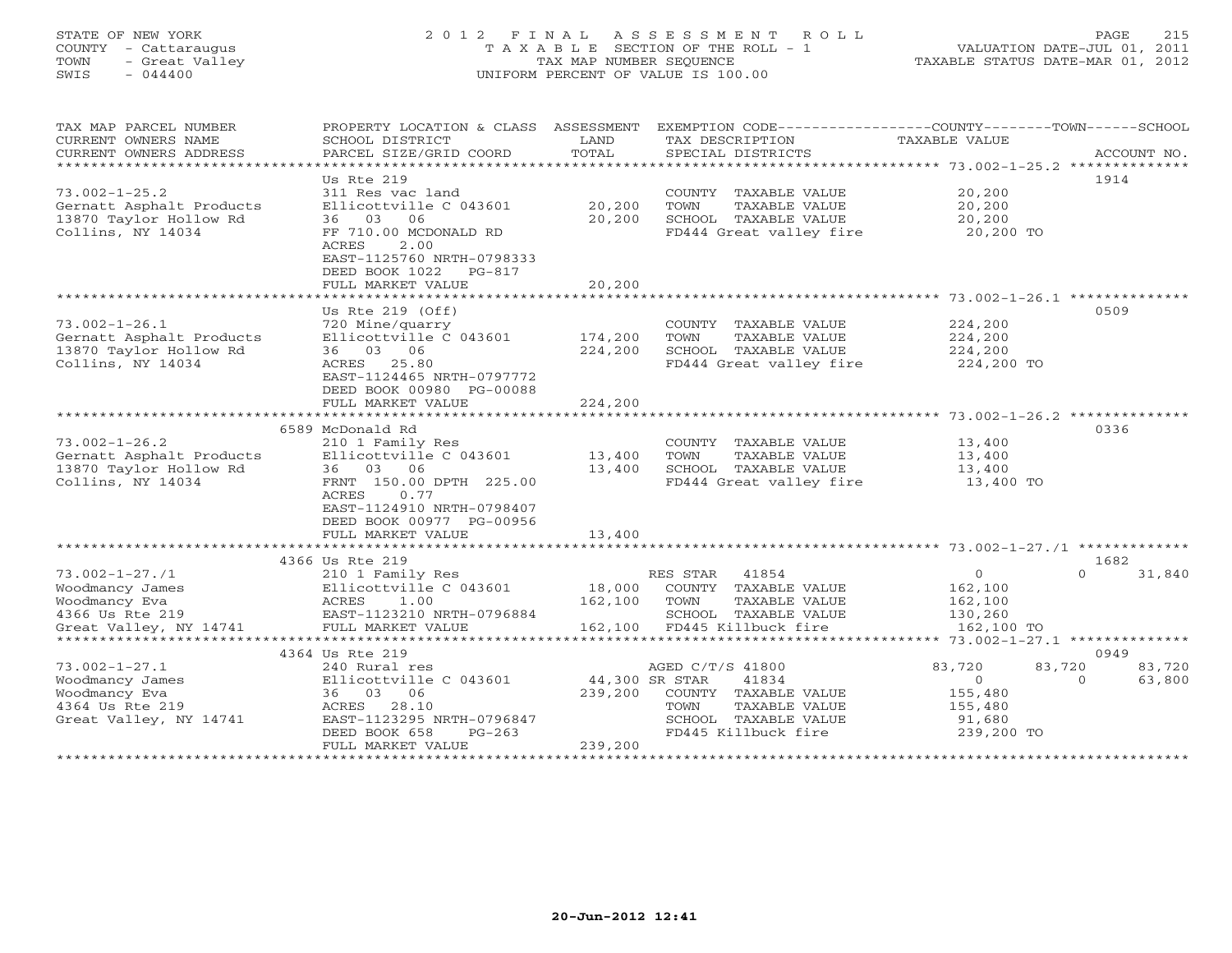## STATE OF NEW YORK 2 0 1 2 F I N A L A S S E S S M E N T R O L L PAGE 216 COUNTY - Cattaraugus T A X A B L E SECTION OF THE ROLL - 1 VALUATION DATE-JUL 01, 2011 TOWN - Great Valley TAX MAP NUMBER SEQUENCE TAXABLE STATUS DATE-MAR 01, 2012 SWIS - 044400 UNIFORM PERCENT OF VALUE IS 100.00

| TAX MAP PARCEL NUMBER<br>CURRENT OWNERS NAME<br>CURRENT OWNERS ADDRESS<br>********************** | PROPERTY LOCATION & CLASS ASSESSMENT<br>SCHOOL DISTRICT<br>PARCEL SIZE/GRID COORD | LAND<br>TOTAL | EXEMPTION CODE-----------------COUNTY-------TOWN------SCHOOL<br>TAX DESCRIPTION<br>SPECIAL DISTRICTS | TAXABLE VALUE  | ACCOUNT NO.        |
|--------------------------------------------------------------------------------------------------|-----------------------------------------------------------------------------------|---------------|------------------------------------------------------------------------------------------------------|----------------|--------------------|
| 4418 N Whalen Rd<br>0192                                                                         |                                                                                   |               |                                                                                                      |                |                    |
| $73.002 - 1 - 28$                                                                                | 210 1 Family Res                                                                  |               | RES STAR<br>41854                                                                                    | $\circ$        | 31,840<br>$\Omega$ |
| Chase David E                                                                                    | Ellicottville C 043601                                                            | 12,600        | COUNTY TAXABLE VALUE                                                                                 | 81,400         |                    |
| Chase Debra J                                                                                    | 36 03 06                                                                          | 81,400        | TAXABLE VALUE<br>TOWN                                                                                | 81,400         |                    |
| 4418 N Whalen Rd                                                                                 | FRNT 295.00 DPTH 105.00                                                           |               | SCHOOL TAXABLE VALUE                                                                                 | 49,560         |                    |
| Great Valley, NY 14741                                                                           | 0.71                                                                              |               | FD445 Killbuck fire                                                                                  | 81,400 TO      |                    |
|                                                                                                  | ACRES<br>EAST-1122933 NRTH-0797404                                                |               |                                                                                                      |                |                    |
|                                                                                                  |                                                                                   |               |                                                                                                      |                |                    |
|                                                                                                  | DEED BOOK 1003<br>$PG-26$                                                         |               |                                                                                                      |                |                    |
|                                                                                                  | FULL MARKET VALUE                                                                 | 81,400        |                                                                                                      |                |                    |
|                                                                                                  |                                                                                   |               |                                                                                                      |                |                    |
|                                                                                                  | 4421 N Whalen Rd                                                                  |               |                                                                                                      |                | 0770               |
| $73.002 - 1 - 29$                                                                                | 270 Mfg housing                                                                   |               | RES STAR<br>41854                                                                                    | $\overline{0}$ | $\Omega$<br>22,800 |
| Simons Sandra                                                                                    | Salamanca Centr 041600                                                            | 17,000        | COUNTY TAXABLE VALUE                                                                                 | 22,800         |                    |
| PO Box 235                                                                                       | 36 03 06                                                                          | 22,800        | TOWN<br>TAXABLE VALUE                                                                                | 22,800         |                    |
| Killbuck, NY 14748                                                                               | FRNT 150.00 DPTH 275.00                                                           |               | SCHOOL TAXABLE VALUE                                                                                 | $\overline{0}$ |                    |
|                                                                                                  | ACRES<br>0.95                                                                     |               | FD445 Killbuck fire                                                                                  | 22,800 TO      |                    |
|                                                                                                  | EAST-1123030 NRTH-0797669                                                         |               |                                                                                                      |                |                    |
|                                                                                                  | DEED BOOK 11887 PG-9001                                                           |               |                                                                                                      |                |                    |
|                                                                                                  | FULL MARKET VALUE                                                                 | 22,800        |                                                                                                      |                |                    |
|                                                                                                  |                                                                                   |               |                                                                                                      |                |                    |
|                                                                                                  | 4373 Us Rte 219                                                                   |               |                                                                                                      |                | 0436               |
| $73.002 - 1 - 30$                                                                                | 210 1 Family Res                                                                  |               | COUNTY TAXABLE VALUE                                                                                 | 148,700        |                    |
| Veloce Nick                                                                                      | Ellicottville C 043601                                                            | 13,800        | TOWN<br>TAXABLE VALUE                                                                                | 148,700        |                    |
| Veloce Patricia G                                                                                | 36 03 06                                                                          | 148,700       | SCHOOL TAXABLE VALUE                                                                                 | 148,700        |                    |
| 2172 Mystic Ct                                                                                   | FF 270.00 US RTE 219                                                              |               | FD445 Killbuck fire                                                                                  | 148,700 TO     |                    |
| Burlington, ON Canada                                                                            | FF 300.00 WHALEN RD                                                               |               |                                                                                                      |                |                    |
| L7M 3Y7                                                                                          | FRNT 300.00 DPTH 115.00                                                           |               |                                                                                                      |                |                    |
|                                                                                                  | 0.79<br>ACRES                                                                     |               |                                                                                                      |                |                    |
|                                                                                                  | EAST-1122728 NRTH-0797274                                                         |               |                                                                                                      |                |                    |
|                                                                                                  | DEED BOOK 2037 PG-5001                                                            |               |                                                                                                      |                |                    |
|                                                                                                  | FULL MARKET VALUE                                                                 | 148,700       |                                                                                                      |                |                    |
|                                                                                                  |                                                                                   |               |                                                                                                      |                |                    |
|                                                                                                  | 4388 N Whalen Rd                                                                  |               |                                                                                                      |                | 0310               |
| $73.002 - 1 - 31$                                                                                | 210 1 Family Res                                                                  |               | 41854<br>RES STAR                                                                                    | $\overline{O}$ | $\Omega$<br>31,840 |
| Ouinn Patricia M                                                                                 | Salamanca Centr 041600                                                            | 14,400        | COUNTY TAXABLE VALUE                                                                                 | 62,000         |                    |
| 4388 N Whalen Rd                                                                                 | 36 03 06                                                                          | 62,000        | TOWN<br>TAXABLE VALUE                                                                                | 62,000         |                    |
| Great Valley, NY 14741                                                                           | FRNT 310.00 DPTH 115.00                                                           |               | SCHOOL TAXABLE VALUE                                                                                 | 30,160         |                    |
|                                                                                                  | ACRES<br>0.82                                                                     |               | FD445 Killbuck fire                                                                                  | 62,000 TO      |                    |
|                                                                                                  | EAST-1122532 NRTH-0797065                                                         |               |                                                                                                      |                |                    |
|                                                                                                  | DEED BOOK 961<br>$PG-36$                                                          |               |                                                                                                      |                |                    |
|                                                                                                  | FULL MARKET VALUE                                                                 | 62,000        |                                                                                                      |                |                    |
|                                                                                                  |                                                                                   |               |                                                                                                      |                |                    |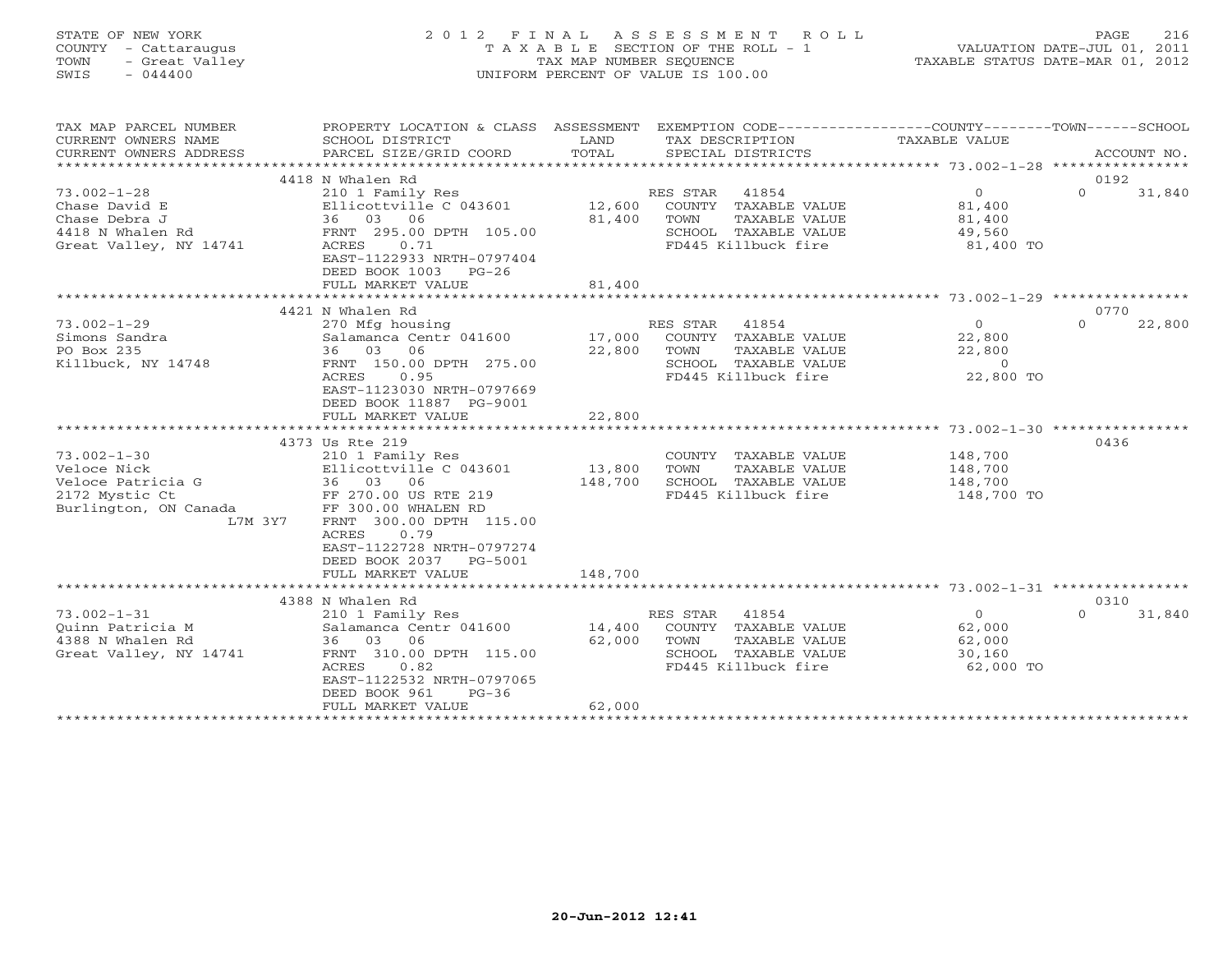### STATE OF NEW YORK 2 0 1 2 F I N A L A S S E S S M E N T R O L L PAGE 217 COUNTY - Cattaraugus T A X A B L E SECTION OF THE ROLL - 1 VALUATION DATE-JUL 01, 2011 TOWN - Great Valley TAX MAP NUMBER SEQUENCE TAXABLE STATUS DATE-MAR 01, 2012 SWIS - 044400 UNIFORM PERCENT OF VALUE IS 100.00UNIFORM PERCENT OF VALUE IS 100.00

| TAX MAP PARCEL NUMBER<br>CURRENT OWNERS NAME<br>CURRENT OWNERS ADDRESS | PROPERTY LOCATION & CLASS ASSESSMENT<br>SCHOOL DISTRICT<br>PARCEL SIZE/GRID COORD | LAND<br>TOTAL             | EXEMPTION CODE-----------------COUNTY-------TOWN------SCHOOL<br>TAX DESCRIPTION<br>SPECIAL DISTRICTS | <b>TAXABLE VALUE</b>                                       | ACCOUNT NO.                  |
|------------------------------------------------------------------------|-----------------------------------------------------------------------------------|---------------------------|------------------------------------------------------------------------------------------------------|------------------------------------------------------------|------------------------------|
|                                                                        | * * * * * * * * * * * * * * * * * * * *                                           | *********                 |                                                                                                      | ********************** 73.002-1-32 ****************        |                              |
|                                                                        | 4282 Kill Buck Rd                                                                 |                           |                                                                                                      |                                                            | 0883                         |
| $73.002 - 1 - 32$                                                      | 240 Rural res                                                                     |                           | SR STAR<br>41834                                                                                     | $\circ$                                                    | $\Omega$<br>63,800           |
| Taylor Arlene                                                          | Salamanca Centr 041600                                                            | 47,200                    | COUNTY TAXABLE VALUE                                                                                 | 123,900                                                    |                              |
| Taylor James E                                                         | 34 03<br>06                                                                       | 123,900                   | TOWN<br>TAXABLE VALUE                                                                                | 123,900                                                    |                              |
| 4282 Killbuck Rd                                                       | ACRES<br>43.51                                                                    |                           | SCHOOL TAXABLE VALUE                                                                                 | 60,100                                                     |                              |
| Salamanca, NY 14779                                                    | EAST-1122672 NRTH-0795795                                                         |                           | FD445 Killbuck fire                                                                                  | 123,900 TO                                                 |                              |
|                                                                        | DEED BOOK 726<br>$PG-799$                                                         |                           |                                                                                                      |                                                            |                              |
|                                                                        | FULL MARKET VALUE<br>******************************                               | 123,900<br>************** |                                                                                                      |                                                            |                              |
|                                                                        | 4317 Us Rte 219                                                                   |                           |                                                                                                      |                                                            | 0390                         |
| $73.002 - 1 - 33$                                                      | 415 Motel                                                                         |                           | COUNTY TAXABLE VALUE                                                                                 | 150,000                                                    |                              |
| Ginnitti Amy L                                                         | Salamanca Centr 041600                                                            | 20,700                    | TOWN<br>TAXABLE VALUE                                                                                | 150,000                                                    |                              |
| Ginnitti Stephen T                                                     | 33<br>03<br>06                                                                    | 150,000                   | SCHOOL TAXABLE VALUE                                                                                 | 150,000                                                    |                              |
| 4317 Us Rte 219                                                        | FF 670.00 US RTE 219                                                              |                           | FD445 Killbuck fire                                                                                  | 150,000 TO                                                 |                              |
| Great Valley, NY 14741                                                 | FF 560.00 DRAKE RD                                                                |                           |                                                                                                      |                                                            |                              |
|                                                                        | 2.35<br>ACRES                                                                     |                           |                                                                                                      |                                                            |                              |
|                                                                        | DEED BOOK 9372<br>PG-7001                                                         |                           |                                                                                                      |                                                            |                              |
|                                                                        | FULL MARKET VALUE                                                                 | 150,000                   |                                                                                                      |                                                            |                              |
|                                                                        | ***************************                                                       |                           |                                                                                                      |                                                            |                              |
|                                                                        | 4284 Us Rte 219                                                                   |                           |                                                                                                      |                                                            | 0962                         |
| $73.002 - 1 - 34$                                                      | 210 1 Family Res                                                                  |                           | RES STAR<br>41854                                                                                    | $\overline{0}$                                             | $\Omega$<br>31,840           |
| Maroney Michael A                                                      | Salamanca Centr 041600                                                            | 20,800                    | COUNTY TAXABLE VALUE                                                                                 | 122,400                                                    |                              |
| 4284 Us Rte 219                                                        | 33 03 06                                                                          | 122,400                   | TAXABLE VALUE<br>TOWN                                                                                | 122,400                                                    |                              |
| Salamanca, NY 14779                                                    | FF 230.00                                                                         |                           | SCHOOL TAXABLE VALUE                                                                                 | 90,560                                                     |                              |
|                                                                        | ACRES<br>2.27                                                                     |                           | FD445 Killbuck fire                                                                                  | 122,400 TO                                                 |                              |
|                                                                        | EAST-1120727 NRTH-0795412                                                         |                           |                                                                                                      |                                                            |                              |
|                                                                        | DEED BOOK 905<br>$PG-1159$                                                        |                           |                                                                                                      |                                                            |                              |
|                                                                        | FULL MARKET VALUE                                                                 | 122,400<br>**********     |                                                                                                      |                                                            |                              |
|                                                                        |                                                                                   |                           |                                                                                                      | **************************** 73.002-1-35 ***************** |                              |
| $73.002 - 1 - 35$                                                      | 4303 Us Rte 219<br>112 Dairy farm                                                 |                           | AG DIST<br>41720                                                                                     | $\circ$                                                    | 0206<br>$\Omega$<br>$\Omega$ |
| Valent Farms Llc                                                       | Salamanca Centr 041600                                                            | 50,900                    | COUNTY TAXABLE VALUE                                                                                 | 132,500                                                    |                              |
| 1 Fancher Ave                                                          | 33 03 06                                                                          | 132,500                   | TOWN<br>TAXABLE VALUE                                                                                | 132,500                                                    |                              |
| Salamanca, NY 14779                                                    | FF 160 RTE 219;640 DRAKE                                                          |                           | SCHOOL TAXABLE VALUE                                                                                 | 132,500                                                    |                              |
|                                                                        | 63.33<br>ACRES                                                                    |                           | FD445 Killbuck fire                                                                                  | 132,500 TO                                                 |                              |
| MAY BE SUBJECT TO PAYMENT                                              | EAST-1119750 NRTH-0795818                                                         |                           |                                                                                                      |                                                            |                              |
| UNDER AGDIST LAW TIL 2030                                              | DEED BOOK 1017<br>PG-710                                                          |                           |                                                                                                      |                                                            |                              |
|                                                                        | FULL MARKET VALUE                                                                 | 132,500                   |                                                                                                      |                                                            |                              |
|                                                                        |                                                                                   |                           |                                                                                                      |                                                            |                              |
|                                                                        | 4343 S Whalen Rd                                                                  |                           |                                                                                                      |                                                            | 0921                         |
| $73.002 - 1 - 36.1$                                                    | 480 Mult-use bld                                                                  |                           | COUNTY TAXABLE VALUE                                                                                 | 588,200                                                    |                              |
| Brown Corey W                                                          | Salamanca Centr 041600                                                            | 94,000                    | TOWN<br>TAXABLE VALUE                                                                                | 588,200                                                    |                              |
| Buehler Maureen                                                        | 36 03<br>06                                                                       | 588,200                   | SCHOOL TAXABLE VALUE                                                                                 | 588,200                                                    |                              |
| 4343 South Whalen Rd                                                   | FF 1100 WALEN; 330 BROLLS;                                                        |                           | FD445 Killbuck fire                                                                                  | 588,200 TO                                                 |                              |
| Great Valley, NY 14741                                                 | 880 RTE 219;340 HUNGRY HO                                                         |                           |                                                                                                      |                                                            |                              |
|                                                                        | ACRES<br>38.15                                                                    |                           |                                                                                                      |                                                            |                              |
|                                                                        | EAST-1121265 NRTH-0796833                                                         |                           |                                                                                                      |                                                            |                              |
|                                                                        | DEED BOOK 3445<br>PG-4002<br>FULL MARKET VALUE                                    | 588,200                   |                                                                                                      |                                                            |                              |
|                                                                        |                                                                                   |                           |                                                                                                      |                                                            |                              |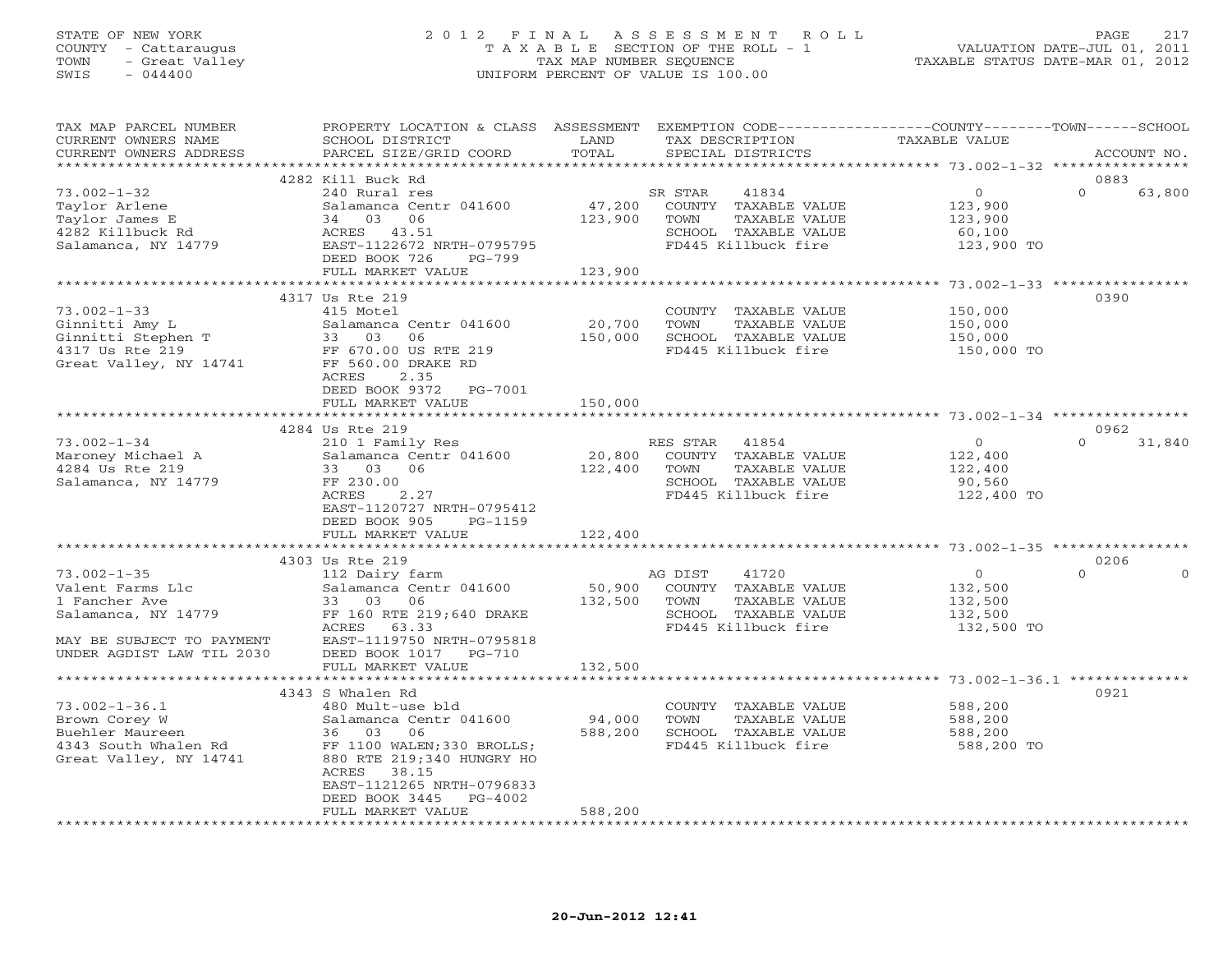# STATE OF NEW YORK 2 0 1 2 F I N A L A S S E S S M E N T R O L L PAGE 218 COUNTY - Cattaraugus T A X A B L E SECTION OF THE ROLL - 1 VALUATION DATE-JUL 01, 2011 TOWN - Great Valley TAX MAP NUMBER SEQUENCE TAXABLE STATUS DATE-MAR 01, 2012 SWIS - 044400 UNIFORM PERCENT OF VALUE IS 100.00

| TAX MAP PARCEL NUMBER<br>CURRENT OWNERS NAME     | PROPERTY LOCATION & CLASS ASSESSMENT<br>SCHOOL DISTRICT | LAND<br>TOTAL  | EXEMPTION CODE-----------------COUNTY-------TOWN------SCHOOL<br>TAX DESCRIPTION | TAXABLE VALUE |                    |
|--------------------------------------------------|---------------------------------------------------------|----------------|---------------------------------------------------------------------------------|---------------|--------------------|
| CURRENT OWNERS ADDRESS<br>********************** | PARCEL SIZE/GRID COORD                                  |                | SPECIAL DISTRICTS                                                               |               | ACCOUNT NO.        |
|                                                  | 6821 Brol Rd                                            |                |                                                                                 |               | 1066               |
| $73.002 - 1 - 36.2$                              | 210 1 Family Res                                        |                | COUNTY TAXABLE VALUE                                                            | 65,200        |                    |
| Skubel Jerry J                                   | Salamanca Centr 041600                                  | 16,200         | TOWN<br>TAXABLE VALUE                                                           | 65,200        |                    |
| 1201 Concession #2                               | 36 03 06                                                | 65,200         | SCHOOL TAXABLE VALUE                                                            | 65,200        |                    |
| 1201 Concession #2                               | FRNT 165.00 DPTH 239.00                                 |                | FD445 Killbuck fire                                                             | 65,200 TO     |                    |
| Niagara On Lake, ON Canada                       | ACRES<br>0.91                                           |                |                                                                                 |               |                    |
| L0S 1J0                                          | DEED BOOK 4022 PG-7001                                  |                |                                                                                 |               |                    |
|                                                  | FULL MARKET VALUE                                       | 65,200         |                                                                                 |               |                    |
|                                                  |                                                         |                |                                                                                 |               |                    |
|                                                  | 6803 Brol Rd                                            |                |                                                                                 |               | 0480               |
| $73.002 - 1 - 36.3$                              | 210 1 Family Res                                        |                | SR STAR<br>41834                                                                | $\circ$       | $\Omega$<br>63,800 |
| Ruchar Claudia B                                 | Salamanca Centr 041600                                  | 18,200         | COUNTY TAXABLE VALUE                                                            | 113,900       |                    |
| PO Box 241                                       | 36 03 06                                                | 113,900        | TAXABLE VALUE<br>TOWN                                                           | 113,900       |                    |
| Great Valley, NY 14741                           | FF 140.00                                               |                | SCHOOL TAXABLE VALUE                                                            | 50,100        |                    |
|                                                  | ACRES<br>1.08                                           |                | FD445 Killbuck fire                                                             | 113,900 TO    |                    |
|                                                  | EAST-1121533 NRTH-0797341                               |                |                                                                                 |               |                    |
|                                                  | DEED BOOK 950<br>PG-317                                 |                |                                                                                 |               |                    |
|                                                  | FULL MARKET VALUE                                       | 113,900        |                                                                                 |               |                    |
|                                                  |                                                         |                |                                                                                 |               |                    |
|                                                  | 6833 Brol Rd                                            |                |                                                                                 |               | 1373               |
| $73.002 - 1 - 36.4$                              | 210 1 Family Res                                        |                | RES STAR<br>41854                                                               | $\circ$       | $\Omega$<br>31,840 |
| Shurilla Jeffrey P                               | Salamanca Centr 041600                                  | 19,800         | COUNTY TAXABLE VALUE                                                            | 199,900       |                    |
| Shurilla Barbara M                               | 36 03 06                                                | 199,900        | TOWN<br>TAXABLE VALUE                                                           | 199,900       |                    |
| 6833 Brol Rd                                     | FF 330.00                                               |                | SCHOOL TAXABLE VALUE                                                            | 168,060       |                    |
| Great Valley, NY 14741                           | ACRES<br>1.80                                           |                | FD445 Killbuck fire                                                             | 199,900 TO    |                    |
|                                                  | EAST-1120972 NRTH-0797440                               |                |                                                                                 |               |                    |
|                                                  | DEED BOOK 1023 PG-768                                   |                |                                                                                 |               |                    |
|                                                  | FULL MARKET VALUE                                       | 199,900        |                                                                                 |               |                    |
|                                                  |                                                         |                |                                                                                 |               | 0134               |
| $73.002 - 1 - 37$                                | 4415 Hungry Hollow Rd<br>210 1 Family Res               |                | 41131<br>CVET C/T                                                               | 20,000        | 20,000<br>$\Omega$ |
| Skudlarek Randall G                              | Salamanca Centr 041600                                  | 22,400 SR STAR | 41834                                                                           | $\Omega$      | 63,800<br>$\Omega$ |
| 4415 Hungry Hollow Rd                            | 36 03 06                                                |                | 153,700 COUNTY TAXABLE VALUE                                                    | 133,700       |                    |
| Great Valley, NY 14741                           | FF 320.00 HUNGRY HOLLOW                                 |                | TAXABLE VALUE<br>TOWN                                                           | 133,700       |                    |
|                                                  | FRNT 280.00 DPTH                                        |                | SCHOOL TAXABLE VALUE                                                            | 89,900        |                    |
|                                                  | <b>ACRES</b><br>2.98                                    |                | FD445 Killbuck fire                                                             | 153,700 TO    |                    |
|                                                  | DEED BOOK 17480 PG-2001                                 |                |                                                                                 |               |                    |
|                                                  | FULL MARKET VALUE                                       | 153,700        |                                                                                 |               |                    |
|                                                  |                                                         |                |                                                                                 |               |                    |
|                                                  | 6799 Brol Rd                                            |                |                                                                                 |               | 0232               |
| $73.002 - 1 - 38$                                | 260 Seasonal res                                        |                | COUNTY TAXABLE VALUE                                                            | 59,600        |                    |
| Hoffman Richard E                                | Salamanca Centr 041600                                  | 18,400         | TOWN<br>TAXABLE VALUE                                                           | 59,600        |                    |
| Hoffman Wendy L                                  | 36 03 06                                                | 59,600         | SCHOOL TAXABLE VALUE                                                            | 59,600        |                    |
| 1090 New Rd                                      | FF 138.00                                               |                | FD445 Killbuck fire                                                             | 59,600 TO     |                    |
| Amherst, NY 14228                                | ACRES<br>1.20 BANK<br>017                               |                |                                                                                 |               |                    |
|                                                  | EAST-1121670 NRTH-0797314                               |                |                                                                                 |               |                    |
|                                                  | DEED BOOK 965<br>$PG-442$                               |                |                                                                                 |               |                    |
|                                                  | FULL MARKET VALUE                                       | 59,600         |                                                                                 |               |                    |
|                                                  |                                                         |                |                                                                                 |               |                    |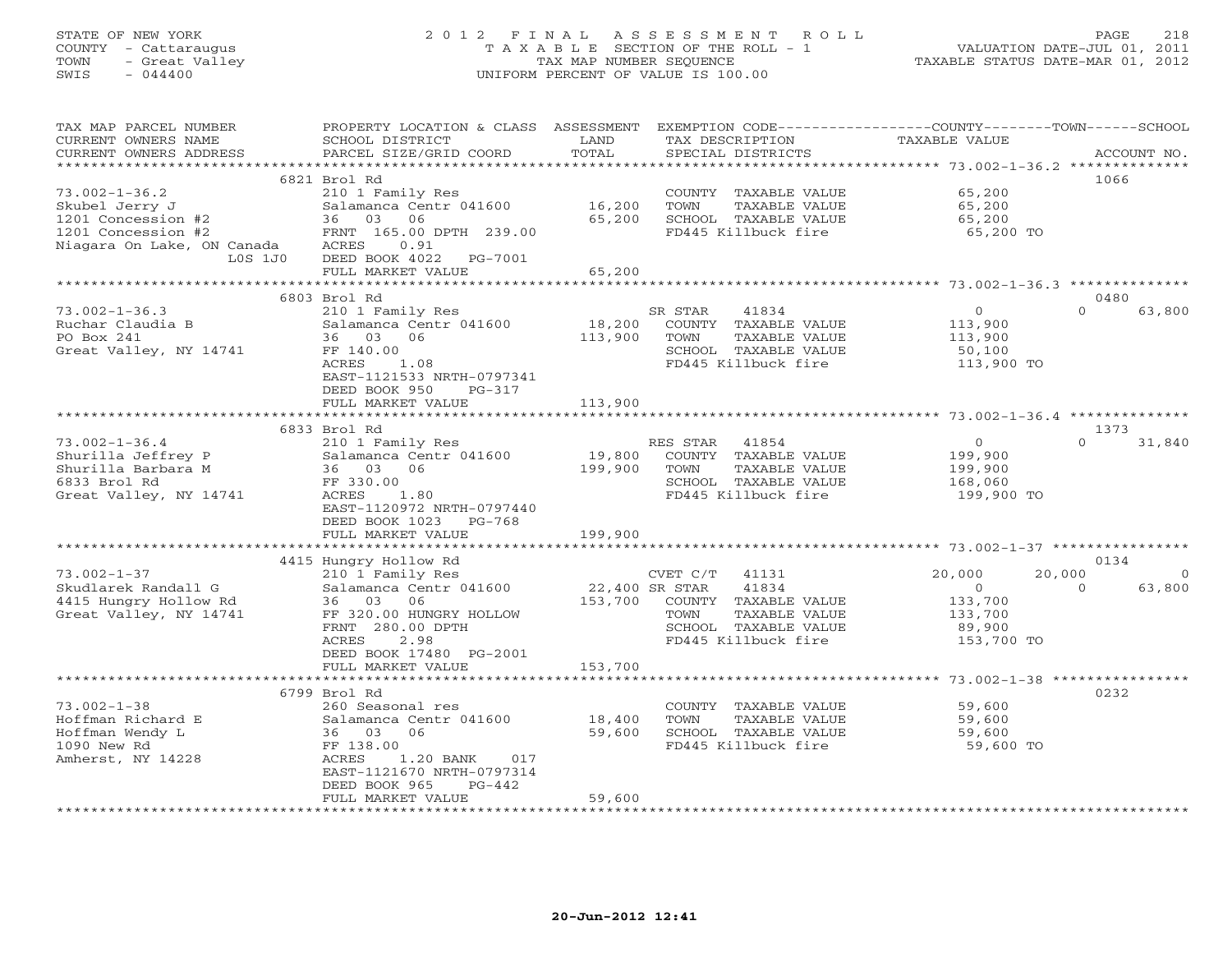# STATE OF NEW YORK 2 0 1 2 F I N A L A S S E S S M E N T R O L L PAGE 219 COUNTY - Cattaraugus T A X A B L E SECTION OF THE ROLL - 1 VALUATION DATE-JUL 01, 2011 TOWN - Great Valley TAX MAP NUMBER SEQUENCE TAXABLE STATUS DATE-MAR 01, 2012 SWIS - 044400 UNIFORM PERCENT OF VALUE IS 100.00

| TAX MAP PARCEL NUMBER<br>CURRENT OWNERS NAME | PROPERTY LOCATION & CLASS ASSESSMENT<br>SCHOOL DISTRICT | LAND                      | EXEMPTION CODE----------------COUNTY-------TOWN-----SCHOOL<br>TAX DESCRIPTION | TAXABLE VALUE             |                       |
|----------------------------------------------|---------------------------------------------------------|---------------------------|-------------------------------------------------------------------------------|---------------------------|-----------------------|
| CURRENT OWNERS ADDRESS                       | PARCEL SIZE/GRID COORD                                  | TOTAL                     | SPECIAL DISTRICTS                                                             |                           | ACCOUNT NO.           |
|                                              | 6813 Brol Rd                                            |                           |                                                                               |                           | 0546                  |
| $73.002 - 1 - 39$                            |                                                         |                           |                                                                               | 20,000                    | 20,000<br>$\mathbf 0$ |
|                                              | 210 1 Family Res                                        |                           | CVET C/T<br>41131                                                             |                           | $\Omega$              |
| Obrien Thomas G                              | Salamanca Centr 041600                                  | 16,200 SR STAR<br>176,200 | 41834                                                                         | $\overline{0}$<br>156,200 | 63,800                |
| Obrien Gail L<br>6813 Brol Rd                | 36 03<br>06<br>FRNT 165.00 DPTH 239.00                  |                           | COUNTY TAXABLE VALUE<br>TOWN                                                  |                           |                       |
|                                              | ACRES<br>0.91 BANK<br>017                               |                           | TAXABLE VALUE<br>SCHOOL TAXABLE VALUE                                         | 156,200                   |                       |
| Great Valley, NY 14741-0172                  |                                                         |                           | FD445 Killbuck fire                                                           | 112,400                   |                       |
|                                              | EAST-1121387 NRTH-0797405<br>FULL MARKET VALUE          | 176,200                   |                                                                               | 176,200 TO                |                       |
|                                              |                                                         |                           |                                                                               |                           |                       |
|                                              | 6806 Brol Rd                                            |                           |                                                                               |                           | 0604                  |
| $73.002 - 1 - 40$                            | 260 Seasonal res                                        |                           | COUNTY TAXABLE VALUE                                                          | 59,100                    |                       |
| Fogle James                                  | Salamanca Centr 041600                                  | 18,100                    | TOWN<br>TAXABLE VALUE                                                         | 59,100                    |                       |
| Fogle Linda                                  | 36 03<br>06                                             | 59,100                    | SCHOOL TAXABLE VALUE                                                          | 59,100                    |                       |
| 7495 Fairview Dr                             | FRNT 190.00 DPTH 365.00                                 |                           | FD445 Killbuck fire                                                           | 59,100 TO                 |                       |
| Lockport, NY 14094                           | ACRES 1.04                                              |                           |                                                                               |                           |                       |
|                                              | EAST-1121476 NRTH-0797716                               |                           |                                                                               |                           |                       |
|                                              | DEED BOOK 779<br>$PG-336$                               |                           |                                                                               |                           |                       |
|                                              | FULL MARKET VALUE                                       | 59,100                    |                                                                               |                           |                       |
|                                              |                                                         |                           |                                                                               |                           |                       |
|                                              | 4445 Hungry Hollow Rd & Brolls                          |                           |                                                                               |                           | 0448                  |
| $73.002 - 1 - 41$                            | 210 1 Family Res                                        |                           | SR STAR<br>41834                                                              | $\overline{0}$            | $\Omega$<br>63,800    |
| Travis Janet                                 | Salamanca Centr 041600                                  | 20,000                    | COUNTY TAXABLE VALUE                                                          | 110,000                   |                       |
| 4445 Hungry Hollow Rd                        | 36 03 06                                                | 110,000                   | TOWN<br>TAXABLE VALUE                                                         | 110,000                   |                       |
| Great Valley, NY 14741                       | FF 400.00 HUNGRY HOLLOW                                 |                           | SCHOOL TAXABLE VALUE                                                          | 46,200                    |                       |
|                                              | FF 330.00 BROL RD                                       |                           | FD445 Killbuck fire                                                           | 110,000 TO                |                       |
|                                              | ACRES<br>1.92                                           |                           |                                                                               |                           |                       |
|                                              | EAST-1121747 NRTH-0797677                               |                           |                                                                               |                           |                       |
|                                              | DEED BOOK 5888 PG-4001                                  |                           |                                                                               |                           |                       |
|                                              | FULL MARKET VALUE                                       | 110,000                   |                                                                               |                           |                       |
|                                              |                                                         |                           |                                                                               |                           |                       |
|                                              | 4459 Hungry Hollow Rd                                   |                           |                                                                               |                           | 0249                  |
| $73.002 - 1 - 42$                            | 210 1 Family Res                                        |                           | CVET C/T<br>41131                                                             | 20,000                    | 20,000<br>$\Omega$    |
| Darts James D                                | Salamanca Centr 041600                                  | 17,000 SR STAR            | 41834                                                                         | $\overline{0}$            | $\Omega$<br>63,800    |
| Darts Yvonne E                               | 36 03 06                                                |                           | 154,500 COUNTY TAXABLE VALUE                                                  | 134,500                   |                       |
| 4459 Hungry Hollow Rd                        | FRNT 150.00 DPTH 275.00                                 |                           | TOWN<br>TAXABLE VALUE                                                         | 134,500                   |                       |
| Great Valley, NY 14741                       | ACRES<br>$0.95$ BANK<br>017                             |                           | SCHOOL TAXABLE VALUE                                                          | 90,700                    |                       |
|                                              | EAST-1121603 NRTH-0797860                               |                           | FD445 Killbuck fire                                                           | 154,500 TO                |                       |
|                                              | DEED BOOK 916<br>$PG-288$                               |                           |                                                                               |                           |                       |
|                                              | FULL MARKET VALUE                                       | 154,500                   |                                                                               |                           |                       |
|                                              |                                                         |                           |                                                                               |                           |                       |
|                                              | 4467 Hungry Hollow Rd                                   |                           |                                                                               |                           | 0231                  |
| $73.002 - 1 - 43$                            | 210 1 Family Res                                        |                           | COUNTY TAXABLE VALUE                                                          | 140,000                   |                       |
| Colbey Allan V                               | Salamanca Centr 041600                                  | 18,800                    | TAXABLE VALUE<br>TOWN                                                         | 140,000                   |                       |
| Colbey Sharleen                              | 36 03 06                                                | 140,000                   | SCHOOL TAXABLE VALUE                                                          | 140,000                   |                       |
| 12 Royale Rd                                 | FF 187.40                                               |                           | FD445 Killbuck fire                                                           | 140,000 TO                |                       |
| St Catherines, ON Canada                     | ACRES<br>1.38                                           |                           |                                                                               |                           |                       |
| L2N 3X9                                      | EAST-1121496 NRTH-0798016                               |                           |                                                                               |                           |                       |
|                                              | DEED BOOK 959<br>$PG-211$                               |                           |                                                                               |                           |                       |
|                                              | FULL MARKET VALUE                                       | 140,000                   |                                                                               |                           |                       |
|                                              |                                                         |                           |                                                                               |                           |                       |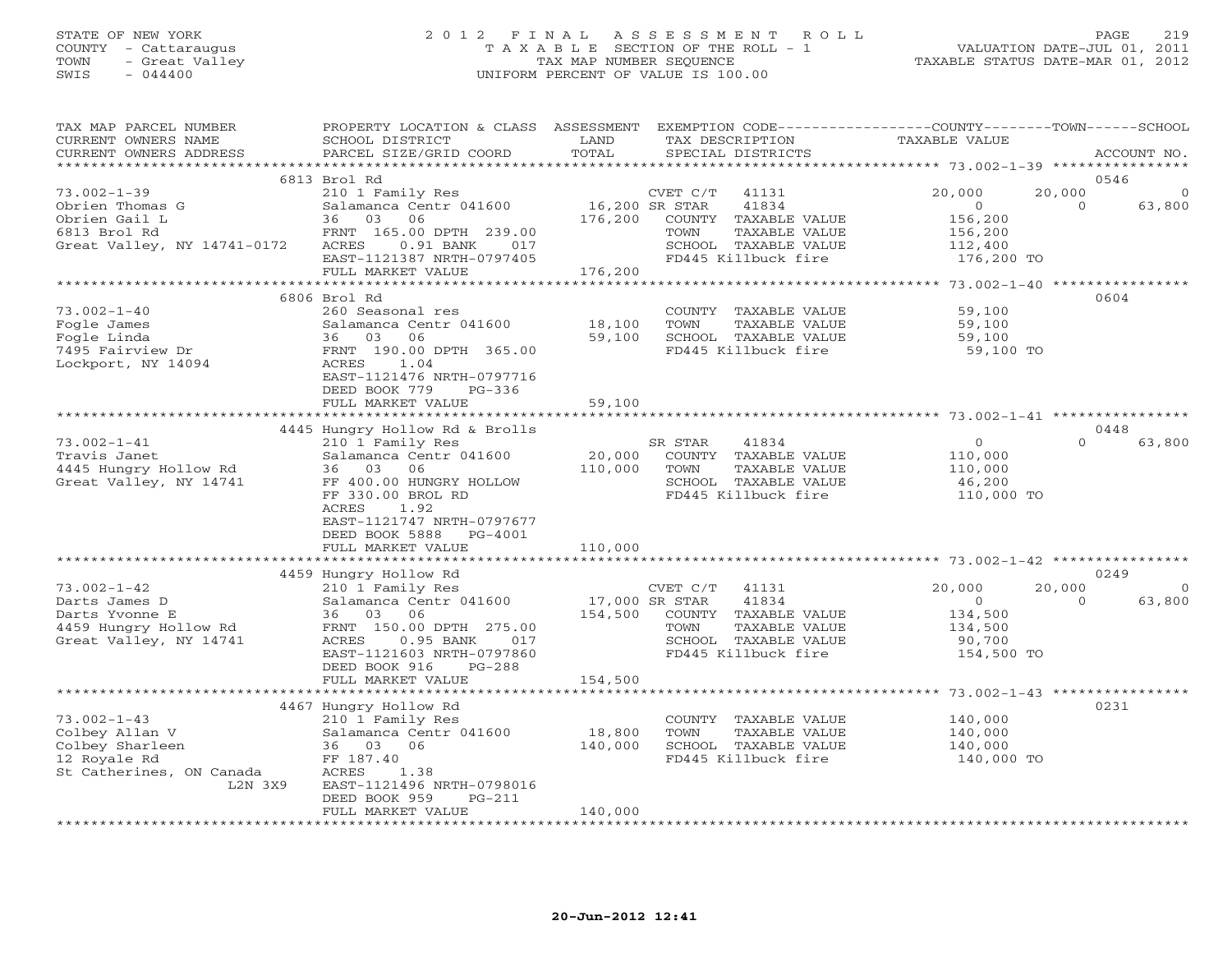# STATE OF NEW YORK 2 0 1 2 F I N A L A S S E S S M E N T R O L L PAGE 220 COUNTY - Cattaraugus T A X A B L E SECTION OF THE ROLL - 1 VALUATION DATE-JUL 01, 2011 TOWN - Great Valley TAX MAP NUMBER SEQUENCE TAXABLE STATUS DATE-MAR 01, 2012 SWIS - 044400 UNIFORM PERCENT OF VALUE IS 100.00

| TAX MAP PARCEL NUMBER<br>CURRENT OWNERS NAME<br>CURRENT OWNERS ADDRESS                                    | PROPERTY LOCATION & CLASS ASSESSMENT<br>SCHOOL DISTRICT<br>PARCEL SIZE/GRID COORD                                                                                                                                | LAND<br>TAX DESCRIPTION<br>TOTAL<br>SPECIAL DISTRICTS                                                                                                    | EXEMPTION CODE----------------COUNTY-------TOWN-----SCHOOL<br>TAXABLE VALUE<br>ACCOUNT NO.                    |
|-----------------------------------------------------------------------------------------------------------|------------------------------------------------------------------------------------------------------------------------------------------------------------------------------------------------------------------|----------------------------------------------------------------------------------------------------------------------------------------------------------|---------------------------------------------------------------------------------------------------------------|
| *********************                                                                                     |                                                                                                                                                                                                                  |                                                                                                                                                          |                                                                                                               |
| $73.002 - 1 - 44$<br>Wymer John A<br>4477 Hungry Hollow Rd<br>Great Valley, NY 14741                      | 4477 Hungry Hollow Rd<br>210 1 Family Res<br>Salamanca Centr 041600<br>03<br>06<br>36<br>FRNT 150.00 DPTH 275.00<br>ACRES<br>0.95<br>EAST-1121386 NRTH-0798222<br>DEED BOOK 12808 PG-7001<br>FULL MARKET VALUE   | RES STAR<br>41854<br>17,000<br>COUNTY TAXABLE VALUE<br>145,000<br>TOWN<br>TAXABLE VALUE<br>SCHOOL TAXABLE VALUE<br>FD445 Killbuck fire<br>145,000        | 0560<br>$\circ$<br>$\Omega$<br>31,840<br>145,000<br>145,000<br>113,160<br>145,000 TO                          |
|                                                                                                           |                                                                                                                                                                                                                  | ************                                                                                                                                             |                                                                                                               |
| $73.002 - 1 - 45$<br>Gray Mitchell R<br>Gray Christina<br>4485 Hungry Hollow Rd<br>Great Valley, NY 14741 | 4485 Hungry Hollow Rd<br>210 1 Family Res<br>Salamanca Centr 041600<br>03<br>06<br>36<br>FRNT 150.00 DPTH 275.00<br>0.95<br>ACRES<br>EAST-1121312 NRTH-0798357<br>DEED BOOK 861<br>$PG-745$<br>FULL MARKET VALUE | RES STAR<br>41854<br>17,000<br>COUNTY TAXABLE VALUE<br>180,000<br>TAXABLE VALUE<br>TOWN<br>SCHOOL TAXABLE VALUE<br>FD445 Killbuck fire<br>180,000        | 0045<br>$\circ$<br>$\Omega$<br>31,840<br>180,000<br>180,000<br>148,160<br>180,000 TO                          |
|                                                                                                           |                                                                                                                                                                                                                  | *************                                                                                                                                            | ******************************* 73.002-1-46 ***************                                                   |
|                                                                                                           | 4507 Hungry Hollow Rd                                                                                                                                                                                            |                                                                                                                                                          | 0261                                                                                                          |
| $73.002 - 1 - 46$<br>Coleman Robert<br>Coleman Sheri<br>4507 Hungry Hollow Rd<br>Great Valley, NY 14741   | 210 1 Family Res<br>Salamanca Centr 041600<br>36 03<br>06<br>FF 401.95<br>ACRES<br>2.30<br>DEED BOOK 751<br>$PG-12$<br>FULL MARKET VALUE                                                                         | RES STAR<br>41854<br>20,900<br>COUNTY TAXABLE VALUE<br>126,500<br>TOWN<br>TAXABLE VALUE<br>SCHOOL TAXABLE VALUE<br>FD445 Killbuck fire<br>126,500        | $\circ$<br>$\Omega$<br>31,840<br>126,500<br>126,500<br>94,660<br>126,500 TO                                   |
|                                                                                                           | *********************                                                                                                                                                                                            |                                                                                                                                                          |                                                                                                               |
|                                                                                                           | 6904 Woodland Dr                                                                                                                                                                                                 |                                                                                                                                                          | 1044                                                                                                          |
| $73.002 - 1 - 47$<br>Anderson Raymond<br>Anderson Rosemarie<br>6904 Woodland Dr<br>Great Valley, NY 14741 | 210 1 Family Res<br>Salamanca Centr 041600<br>36 03 06<br>FF 263.31<br>2.60<br>ACRES<br>EAST-1120783 NRTH-0798597<br>DEED BOOK 898<br>$PG-219$                                                                   | CVET C/T<br>41131<br>41854<br>21,500 RES STAR<br>172,000<br>COUNTY TAXABLE VALUE<br>TOWN<br>TAXABLE VALUE<br>SCHOOL TAXABLE VALUE<br>FD445 Killbuck fire | 20,000<br>20,000<br>$\Omega$<br>$\Omega$<br>31,840<br>$\Omega$<br>152,000<br>152,000<br>140,160<br>172,000 TO |
|                                                                                                           | FULL MARKET VALUE<br>**********************                                                                                                                                                                      | 172,000                                                                                                                                                  |                                                                                                               |
|                                                                                                           | 6894 Woodland Dr                                                                                                                                                                                                 |                                                                                                                                                          | 1083                                                                                                          |
| $73.002 - 1 - 48$<br>Brady Thomas<br>Brady Joan<br>6894 Woodland Dr<br>Great Valley, NY 14741             | 210 1 Family Res<br>Salamanca Centr 041600<br>36 03<br>06<br>FF 161.31<br>ACRES<br>1.35<br>EAST-1120905 NRTH-0798427<br>DEED BOOK 773<br>$PG-832$<br>FULL MARKET VALUE                                           | RES STAR<br>41854<br>18,800<br>COUNTY TAXABLE VALUE<br>183,100<br>TAXABLE VALUE<br>TOWN<br>SCHOOL TAXABLE VALUE<br>FD445 Killbuck fire<br>183,100        | $\Omega$<br>$\Omega$<br>31,840<br>183,100<br>183,100<br>151,260<br>183,100 TO                                 |
|                                                                                                           |                                                                                                                                                                                                                  |                                                                                                                                                          |                                                                                                               |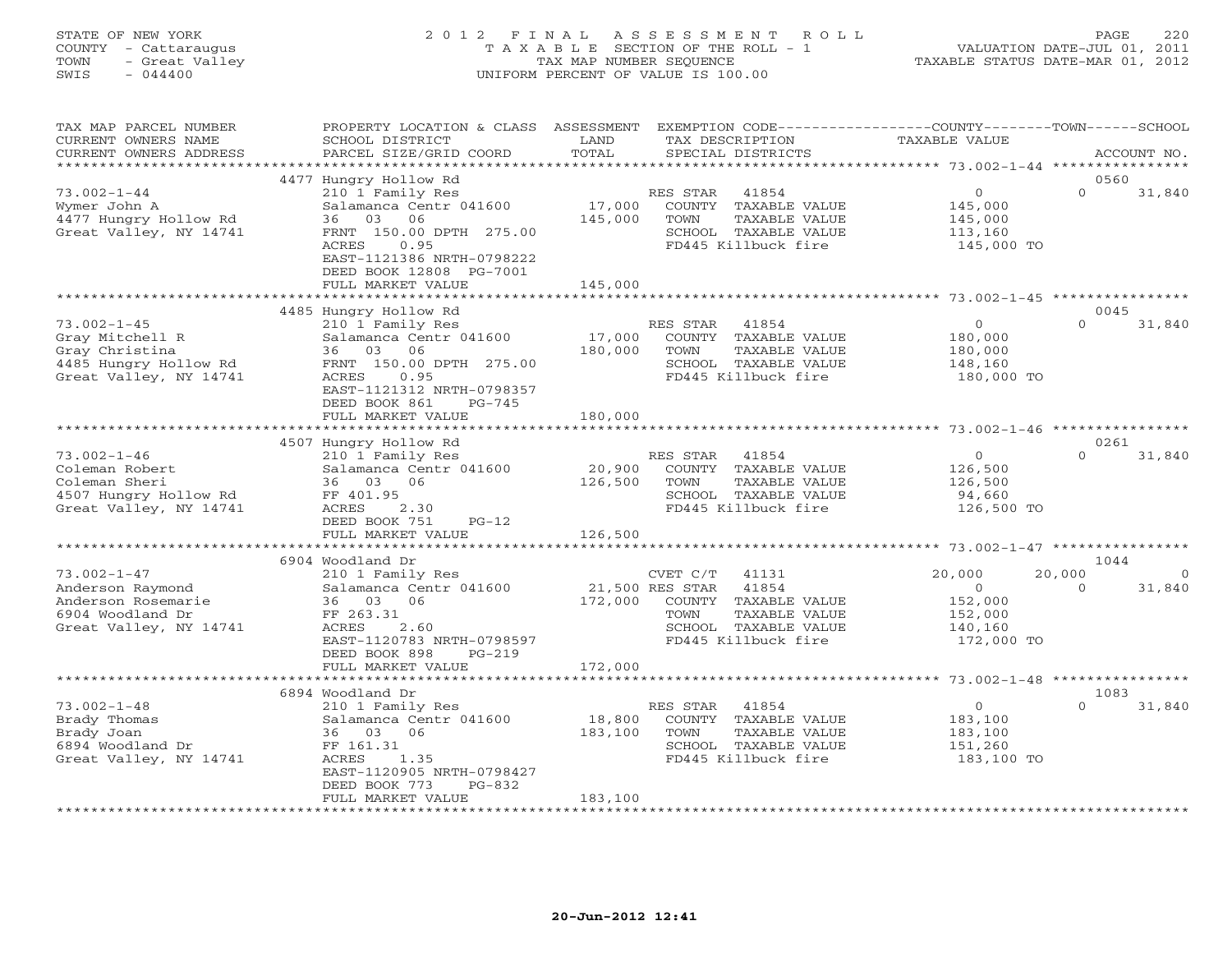# STATE OF NEW YORK 2 0 1 2 F I N A L A S S E S S M E N T R O L L PAGE 221 COUNTY - Cattaraugus T A X A B L E SECTION OF THE ROLL - 1 VALUATION DATE-JUL 01, 2011 TOWN - Great Valley TAX MAP NUMBER SEQUENCE TAXABLE STATUS DATE-MAR 01, 2012 SWIS - 044400 UNIFORM PERCENT OF VALUE IS 100.00

| TAX MAP PARCEL NUMBER<br>CURRENT OWNERS NAME<br>CURRENT OWNERS ADDRESS                                         | PROPERTY LOCATION & CLASS ASSESSMENT<br>SCHOOL DISTRICT<br>PARCEL SIZE/GRID COORD                                                                                                                       | LAND<br>TOTAL                | EXEMPTION CODE-----------------COUNTY-------TOWN------SCHOOL<br>TAX DESCRIPTION<br>SPECIAL DISTRICTS              | <b>TAXABLE VALUE</b>                                         | ACCOUNT NO.                |
|----------------------------------------------------------------------------------------------------------------|---------------------------------------------------------------------------------------------------------------------------------------------------------------------------------------------------------|------------------------------|-------------------------------------------------------------------------------------------------------------------|--------------------------------------------------------------|----------------------------|
|                                                                                                                |                                                                                                                                                                                                         |                              |                                                                                                                   |                                                              |                            |
| $73.002 - 1 - 49$<br>Siebert Christopher R<br>Siebert Heather K<br>6880 Woodland Dr<br>Great Valley, NY 14741  | 6880 Woodland Dr<br>210 1 Family Res<br>Salamanca Centr 041600<br>36 03<br>06<br>FF 136.88<br>ACRES<br>1.04<br>EAST-1120969 NRTH-0798285<br>DEED BOOK 00992 PG-00543                                    | 18,100<br>162,700            | RES STAR<br>41854<br>COUNTY TAXABLE VALUE<br>TOWN<br>TAXABLE VALUE<br>SCHOOL TAXABLE VALUE<br>FD445 Killbuck fire | $\circ$<br>162,700<br>162,700<br>130,860<br>162,700 TO       | 1060<br>$\Omega$<br>31,840 |
|                                                                                                                | FULL MARKET VALUE                                                                                                                                                                                       | 162,700                      |                                                                                                                   |                                                              |                            |
|                                                                                                                |                                                                                                                                                                                                         |                              |                                                                                                                   |                                                              |                            |
| $73.002 - 1 - 50$<br>Tomsick Allan R<br>Tomsick Molly C<br>6866 Woodland Dr<br>Great Valley, NY 14741          | 6866 Woodland Dr<br>210 1 Family Res<br>Salamanca Centr 041600<br>36 03 06<br>FF 295.20<br>ACRES<br>1.20<br>EAST-1121143 NRTH-0798227<br>DEED BOOK 9902<br>PG-4001<br>FULL MARKET VALUE                 | 18,400<br>183,200<br>183,200 | RES STAR<br>41854<br>COUNTY TAXABLE VALUE<br>TOWN<br>TAXABLE VALUE<br>SCHOOL TAXABLE VALUE<br>FD445 Killbuck fire | $\circ$<br>183,200<br>183,200<br>151,360<br>183,200 TO       | 1068<br>$\Omega$<br>31,840 |
|                                                                                                                |                                                                                                                                                                                                         |                              |                                                                                                                   |                                                              |                            |
| $73.002 - 1 - 51$<br>Phillips Michael A<br>Phillips Michael A H.<br>6867 Woodland Dr<br>Great Valley, NY 14741 | 6867 Woodland Dr<br>210 1 Family Res<br>Salamanca Centr 041600<br>36 03 06<br>FF 378.97<br>ACRES<br>1.40<br>EAST-1121115 NRTH-0798009<br>DEED BOOK 16821 PG-2001                                        | 18,900<br>121,000            | 41854<br>RES STAR<br>COUNTY TAXABLE VALUE<br>TOWN<br>TAXABLE VALUE<br>SCHOOL TAXABLE VALUE<br>FD445 Killbuck fire | $\overline{O}$<br>121,000<br>121,000<br>89,160<br>121,000 TO | 1089<br>$\Omega$<br>31,840 |
|                                                                                                                | FULL MARKET VALUE                                                                                                                                                                                       | 121,000<br>********          |                                                                                                                   | *********** 73.002-1-52 ************                         |                            |
|                                                                                                                | 6881 Woodland Dr                                                                                                                                                                                        |                              |                                                                                                                   |                                                              | 1064                       |
| $73.002 - 1 - 52$<br>Grzankowski Janice A<br>6881 Woodland Dr<br>Great Valley, NY 14741                        | 210 1 Family Res<br>Salamanca Centr 041600<br>36 03<br>06<br>FRNT 180.00 DPTH 225.23<br>ACRES<br>0.93 BANK<br>017<br>EAST-1120829 NRTH-0798072<br>DEED BOOK 1005<br>$PG-649$<br>FULL MARKET VALUE       | 16,600<br>168,100<br>168,100 | RES STAR<br>41854<br>COUNTY TAXABLE VALUE<br>TOWN<br>TAXABLE VALUE<br>SCHOOL TAXABLE VALUE<br>FD445 Killbuck fire | $\circ$<br>168,100<br>168,100<br>136,260<br>168,100 TO       | $\Omega$<br>31,840         |
|                                                                                                                |                                                                                                                                                                                                         | ***************              |                                                                                                                   |                                                              |                            |
| $73.002 - 1 - 53$<br>Brady Thomas C<br>Brady Joan M<br>6894 Woodland Dr<br>Great Valley, NY 14741              | Woodland Dr<br>312 Vac w/imprv<br>Salamanca Centr 041600<br>36 03 06<br>SUB-DIVISION<br>FF 146.26<br>FRNT 146.26 DPTH 309.20<br>1.04<br>ACRES<br>EAST-1120694 NRTH-0798128<br>$PG-495$<br>DEED BOOK 868 | 18,100<br>24,100             | COUNTY TAXABLE VALUE<br>TOWN<br>TAXABLE VALUE<br>SCHOOL TAXABLE VALUE<br>FD445 Killbuck fire                      | 24,100<br>24,100<br>24,100<br>24,100 TO                      | 1155                       |
| *********************                                                                                          | FULL MARKET VALUE<br>***********************                                                                                                                                                            | 24,100<br>*************      |                                                                                                                   |                                                              |                            |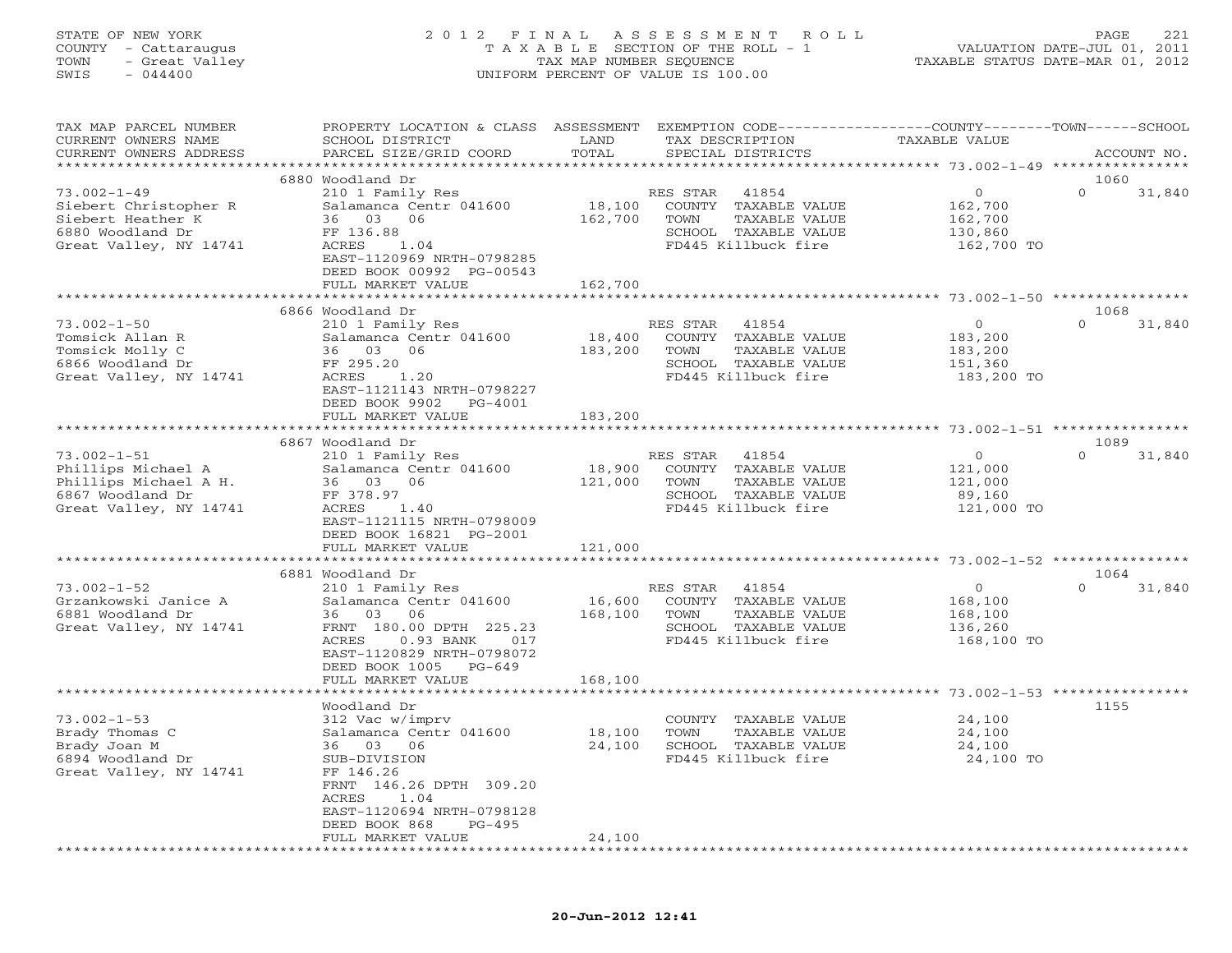# STATE OF NEW YORK 2 0 1 2 F I N A L A S S E S S M E N T R O L L PAGE 222 COUNTY - Cattaraugus T A X A B L E SECTION OF THE ROLL - 1 VALUATION DATE-JUL 01, 2011 TOWN - Great Valley TAX MAP NUMBER SEQUENCE TAXABLE STATUS DATE-MAR 01, 2012 SWIS - 044400 UNIFORM PERCENT OF VALUE IS 100.00

| TAX MAP PARCEL NUMBER<br>CURRENT OWNERS NAME<br>CURRENT OWNERS ADDRESS | PROPERTY LOCATION & CLASS ASSESSMENT EXEMPTION CODE---------------COUNTY-------TOWN------SCHOOL<br>SCHOOL DISTRICT<br>PARCEL SIZE/GRID COORD | LAND<br>TOTAL   | TAX DESCRIPTION<br>SPECIAL DISTRICTS          | TAXABLE VALUE         |          | ACCOUNT NO.  |
|------------------------------------------------------------------------|----------------------------------------------------------------------------------------------------------------------------------------------|-----------------|-----------------------------------------------|-----------------------|----------|--------------|
|                                                                        |                                                                                                                                              |                 |                                               |                       |          |              |
|                                                                        | 6899 Woodland Dr                                                                                                                             |                 |                                               |                       |          | 1024         |
| $73.002 - 1 - 54$                                                      | 210 1 Family Res                                                                                                                             |                 | WVET C/T<br>41121                             | 12,000                | 12,000   | $\mathbf 0$  |
| Metzler George H (Lu)                                                  | Salamanca Centr 041600                                                                                                                       | 19,100 SR STAR  | 41834                                         | $\overline{O}$        | $\Omega$ | 63,800       |
| Gh Metzler Familty Trust I 36 03 06                                    |                                                                                                                                              | 145,000         | COUNTY TAXABLE VALUE                          | 133,000               |          |              |
| 6899 Woodland Dr                                                       | FF 265.81                                                                                                                                    |                 | TOWN<br>TAXABLE VALUE                         | 133,000               |          |              |
| Great Valley, NY 14741                                                 | ACRES<br>1.50                                                                                                                                |                 | SCHOOL TAXABLE VALUE                          | 81,200                |          |              |
|                                                                        | EAST-1120567 NRTH-0798233                                                                                                                    |                 | FD445 Killbuck fire                           | 145,000 TO            |          |              |
|                                                                        | DEED BOOK 13425 PG-9001                                                                                                                      |                 |                                               |                       |          |              |
|                                                                        | FULL MARKET VALUE                                                                                                                            | 145,000         |                                               |                       |          |              |
|                                                                        |                                                                                                                                              |                 |                                               |                       |          |              |
|                                                                        | 6826 Brol Rd                                                                                                                                 |                 |                                               |                       |          | 0302         |
| $73.002 - 1 - 55$                                                      | 210 1 Family Res                                                                                                                             |                 | WVET C/T<br>41121                             | 12,000                | 12,000   | $\mathbf{0}$ |
| Abrams Donna M                                                         | Salamanca Centr 041600                                                                                                                       | 22,500 RES STAR | 41854                                         | $\overline{0}$        | $\Omega$ | 31,840       |
| 6826 Brol Rd                                                           | 36 03 06                                                                                                                                     | 188,700         | COUNTY TAXABLE VALUE                          | 176,700               |          |              |
| Great Valley, NY 14741                                                 | FRNT 461.00 DPTH                                                                                                                             |                 | TOWN<br>TAXABLE VALUE                         | 176,700               |          |              |
|                                                                        | ACRES<br>3.05 BANK<br>017                                                                                                                    |                 | SCHOOL TAXABLE VALUE                          | 156,860<br>188,700 TO |          |              |
|                                                                        | DEED BOOK 1022 PG-676                                                                                                                        |                 | FD445 Killbuck fire                           |                       |          |              |
|                                                                        | FULL MARKET VALUE                                                                                                                            | 188,700         |                                               |                       |          |              |
|                                                                        |                                                                                                                                              |                 |                                               |                       |          |              |
|                                                                        | 6836 Brol Rd                                                                                                                                 |                 |                                               |                       |          | 0207         |
| $73.002 - 1 - 56$                                                      | 210 1 Family Res                                                                                                                             |                 | COUNTY TAXABLE VALUE                          | 134,700               |          |              |
| Strzelczyk Stephen V                                                   | Salamanca Centr 041600                                                                                                                       | 24,800          | TAXABLE VALUE<br>TOWN                         | 134,700               |          |              |
| Strzelczyk Holly A                                                     | 36 03 06                                                                                                                                     | 134,700         | SCHOOL TAXABLE VALUE                          | 134,700               |          |              |
| 63 Colony St                                                           | FF 500.00                                                                                                                                    |                 | FD445 Killbuck fire                           | 134,700 TO            |          |              |
| Depew, NY 14043                                                        | ACRES<br>4.07 BANK 017                                                                                                                       |                 |                                               |                       |          |              |
|                                                                        | EAST-1120756 NRTH-0797814                                                                                                                    |                 |                                               |                       |          |              |
|                                                                        | DEED BOOK 13667 PG-6001                                                                                                                      |                 |                                               |                       |          |              |
|                                                                        | FULL MARKET VALUE                                                                                                                            | 134,700         |                                               |                       |          |              |
|                                                                        |                                                                                                                                              |                 |                                               |                       |          |              |
|                                                                        | 6868 Brol Rd                                                                                                                                 |                 |                                               |                       |          | 0893         |
| $73.002 - 1 - 57.1$                                                    | 210 1 Family Res                                                                                                                             |                 | 41121<br>WVET C/T                             | 12,000                | 12,000   | $\Omega$     |
| Torge Jeffrey                                                          | Salamanca Centr 041600                                                                                                                       | 23,900 RES STAR | 41854                                         | $\overline{0}$        | $\Omega$ | 31,840       |
| Torge Sharon                                                           | 36 03 06                                                                                                                                     | 142,600         | COUNTY TAXABLE VALUE                          | 130,600               |          |              |
| 6868 Brol Rd                                                           | FF 310.00                                                                                                                                    |                 | TOWN<br>TAXABLE VALUE                         | 130,600               |          |              |
| Great Valley, NY 14741                                                 | ACRES<br>3.70                                                                                                                                |                 | SCHOOL TAXABLE VALUE                          | 110,760               |          |              |
|                                                                        | EAST-1120254 NRTH-0798024                                                                                                                    |                 | FD445 Killbuck fire                           | 142,600 TO            |          |              |
|                                                                        | DEED BOOK 773<br>PG-581                                                                                                                      |                 |                                               |                       |          |              |
|                                                                        | FULL MARKET VALUE                                                                                                                            | 142,600         |                                               |                       |          |              |
|                                                                        | 6858 Brol Rd                                                                                                                                 |                 |                                               |                       |          | 1572         |
| $73.002 - 1 - 57.2$                                                    |                                                                                                                                              |                 | 41854                                         | $\overline{0}$        | $\Omega$ | 31,840       |
| Crandall Robert W                                                      | 210 1 Family Res<br>Salamanca Centr 041600                                                                                                   | 20,600          | RES STAR<br>COUNTY TAXABLE VALUE              | 260,800               |          |              |
| Crandall Karen L                                                       |                                                                                                                                              |                 |                                               |                       |          |              |
| 6858 Brol Rd                                                           | 36 03 06<br>FF 41.00                                                                                                                         | 260,800         | TOWN<br>TAXABLE VALUE<br>SCHOOL TAXABLE VALUE | 260,800<br>228,960    |          |              |
| Great Valley, NY 14741                                                 | 2.20<br>ACRES                                                                                                                                |                 | FD445 Killbuck fire                           | 260,800 TO            |          |              |
|                                                                        | EAST-1120435 NRTH-0798024                                                                                                                    |                 |                                               |                       |          |              |
|                                                                        | DEED BOOK 913<br>$PG-337$                                                                                                                    |                 |                                               |                       |          |              |
|                                                                        | FULL MARKET VALUE                                                                                                                            | 260,800         |                                               |                       |          |              |
|                                                                        |                                                                                                                                              |                 |                                               |                       |          |              |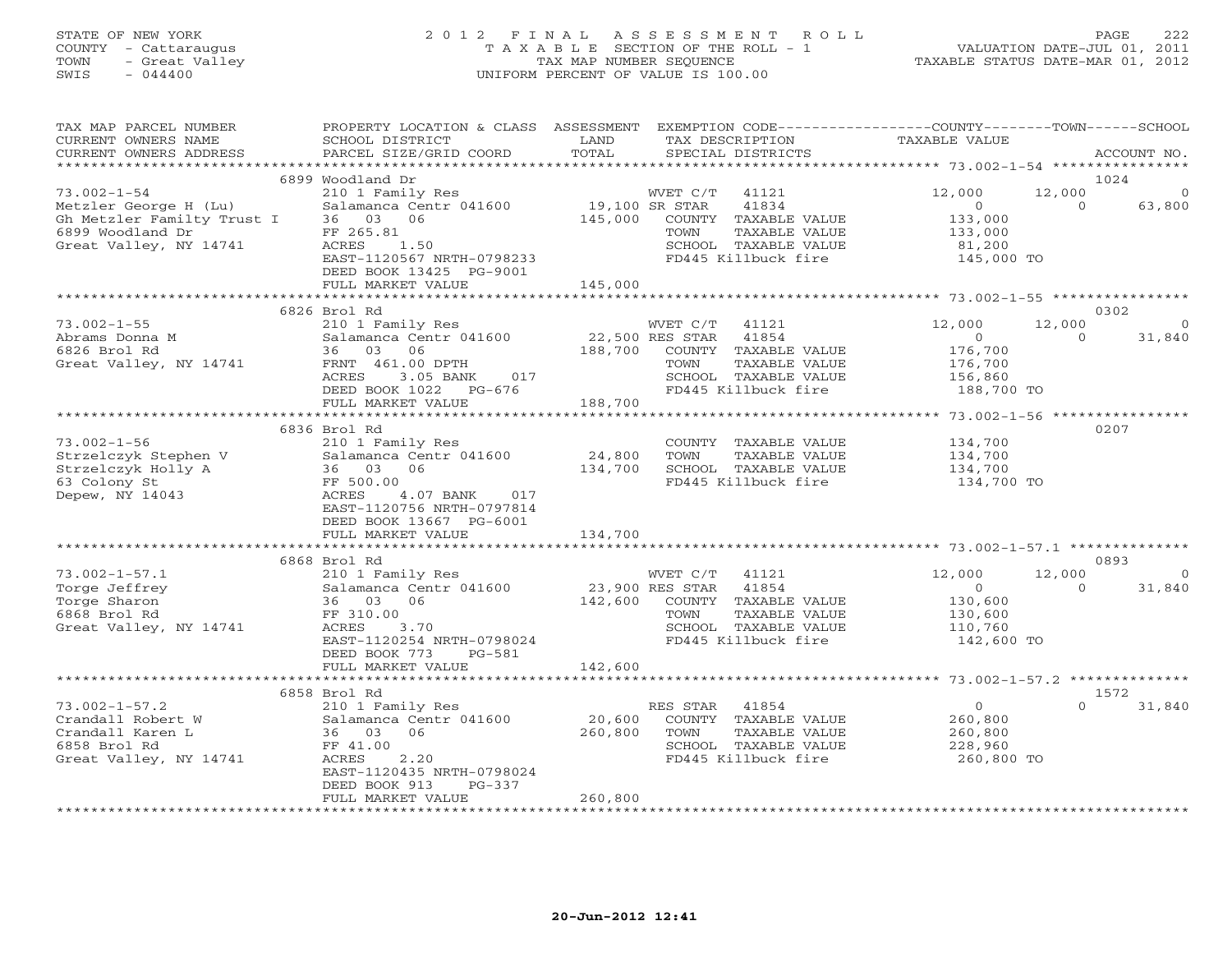# STATE OF NEW YORK 2 0 1 2 F I N A L A S S E S S M E N T R O L L PAGE 223 COUNTY - Cattaraugus T A X A B L E SECTION OF THE ROLL - 1 VALUATION DATE-JUL 01, 2011 TOWN - Great Valley TAX MAP NUMBER SEQUENCE TAXABLE STATUS DATE-MAR 01, 2012 SWIS - 044400 UNIFORM PERCENT OF VALUE IS 100.00

| TAX MAP PARCEL NUMBER<br>CURRENT OWNERS NAME                                                                  | PROPERTY LOCATION & CLASS ASSESSMENT<br>SCHOOL DISTRICT                                                                                                                 | LAND                             |                  | TAX DESCRIPTION                                                                               | EXEMPTION CODE----------------COUNTY-------TOWN------SCHOOL<br>TAXABLE VALUE |                    |                    |
|---------------------------------------------------------------------------------------------------------------|-------------------------------------------------------------------------------------------------------------------------------------------------------------------------|----------------------------------|------------------|-----------------------------------------------------------------------------------------------|------------------------------------------------------------------------------|--------------------|--------------------|
| CURRENT OWNERS ADDRESS<br>***********************                                                             | PARCEL SIZE/GRID COORD                                                                                                                                                  | TOTAL                            |                  | SPECIAL DISTRICTS                                                                             |                                                                              |                    | ACCOUNT NO.        |
|                                                                                                               | 6899 Brol Rd                                                                                                                                                            |                                  |                  |                                                                                               |                                                                              |                    | 0112               |
| $73.002 - 1 - 58.1$<br>Brol Frederick J<br>Brol Theresa F<br>6899 Brol Rd<br>Great Valley, NY 14741           | 112 Dairy farm<br>Salamanca Centr 041600<br>36 03 06<br>FRNT 830.00 DPTH<br>ACRES 113.30<br>EAST-1118955 NRTH-0797269<br>DEED BOOK 7480<br>PG-8001<br>FULL MARKET VALUE | 60,300<br>169,100<br>169,100     | SR STAR<br>TOWN  | 41834<br>COUNTY TAXABLE VALUE<br>TAXABLE VALUE<br>SCHOOL TAXABLE VALUE<br>FD445 Killbuck fire | $\overline{0}$<br>169,100<br>169,100<br>105,300<br>169,100 TO                | $\Omega$           | 63,800             |
|                                                                                                               |                                                                                                                                                                         |                                  |                  |                                                                                               |                                                                              |                    |                    |
|                                                                                                               | 6874 Brol Rd                                                                                                                                                            |                                  |                  |                                                                                               |                                                                              |                    | 1046               |
| $73.002 - 1 - 58.2$<br>Brol Fred<br>Brol Donna<br>6874 Brol Rd<br>Great Valley, NY 14741                      | 210 1 Family Res<br>Salamanca Centr 041600<br>36 03 06<br>FF 135.00<br>ACRES<br>2.12<br>EAST-1120074 NRTH-0798040<br>DEED BOOK 759<br>PG-654                            | 20,500 RES STAR 41854<br>137,500 | WVET C/T<br>TOWN | 41121<br>COUNTY TAXABLE VALUE<br>TAXABLE VALUE<br>SCHOOL TAXABLE VALUE<br>FD445 Killbuck fire | 12,000<br>$\overline{0}$<br>125,500<br>125,500<br>105,660<br>137,500 TO      | 12,000<br>$\Omega$ | $\Omega$<br>31,840 |
|                                                                                                               | FULL MARKET VALUE                                                                                                                                                       | 137,500                          |                  |                                                                                               |                                                                              |                    |                    |
|                                                                                                               |                                                                                                                                                                         |                                  |                  |                                                                                               |                                                                              |                    |                    |
| $73.002 - 2 - 1.1$<br>Dunne Hugh<br>Livermore Kelli                                                           | 4138 Scott Hollow Rd<br>240 Rural res<br>Salamanca Centr 041600<br>36 03<br>06                                                                                          | 40,900<br>210,500                | SR STAR<br>TOWN  | 41834<br>COUNTY TAXABLE VALUE<br>TAXABLE VALUE                                                | $\overline{0}$<br>210,500<br>210,500                                         |                    | 0216<br>63,800     |
| 4138 Scott Hollow Rd<br>Salamanca, NY 14779                                                                   | REVOCABLE LIVING TRUST<br>OFF US RTE 219<br>ACRES 15.15<br>EAST-1117993 NRTH-0795908<br>DEED BOOK 3626 PG-6001<br>FULL MARKET VALUE                                     | 210,500                          |                  | SCHOOL TAXABLE VALUE<br>FD445 Killbuck fire                                                   | 146,700<br>210,500 TO                                                        |                    |                    |
|                                                                                                               |                                                                                                                                                                         |                                  |                  |                                                                                               |                                                                              |                    |                    |
|                                                                                                               | Us Rte $219$ (Off)                                                                                                                                                      |                                  |                  |                                                                                               |                                                                              |                    | 1372               |
| $73.002 - 2 - 1.2$<br>Dunne Steven H<br>Dunne Lori A<br>4147 Scott Hollow Rd<br>Salamanca, NY 14779           | 311 Res vac land<br>Salamanca Centr 041600<br>36 03 06<br>ACRES 22.44<br>EAST-1117831 NRTH-0794202<br>DEED BOOK 1007 PG-52                                              | 43,200<br>43,200                 | TOWN             | COUNTY TAXABLE VALUE<br>TAXABLE VALUE<br>SCHOOL TAXABLE VALUE<br>FD445 Killbuck fire          | 43,200<br>43,200<br>43,200<br>43,200 TO                                      |                    |                    |
|                                                                                                               | FULL MARKET VALUE                                                                                                                                                       | 43,200                           |                  |                                                                                               |                                                                              |                    |                    |
|                                                                                                               |                                                                                                                                                                         |                                  |                  |                                                                                               |                                                                              |                    |                    |
| $73.002 - 2 - 2.1$<br>Mendell Allan D<br>Mendell Cynthia A<br>4639 Hungry Hollow Rd<br>Great Valley, NY 14741 | 4233 Us Rte 219<br>240 Rural res<br>Salamanca Centr 041600<br>34 03 06<br>Rd FRNT 840.00 DPTH<br>ACRES 42.38<br>EAST-1119269 NRTH-0794903<br>DEED BOOK 7196<br>PG-8001  | 47,000<br>120,700                | TOWN             | COUNTY TAXABLE VALUE<br>TAXABLE VALUE<br>SCHOOL TAXABLE VALUE<br>FD445 Killbuck fire          | 120,700<br>120,700<br>120,700<br>120,700 TO                                  |                    | 0471               |
|                                                                                                               | FULL MARKET VALUE                                                                                                                                                       | 120,700                          |                  | ***************************                                                                   |                                                                              |                    |                    |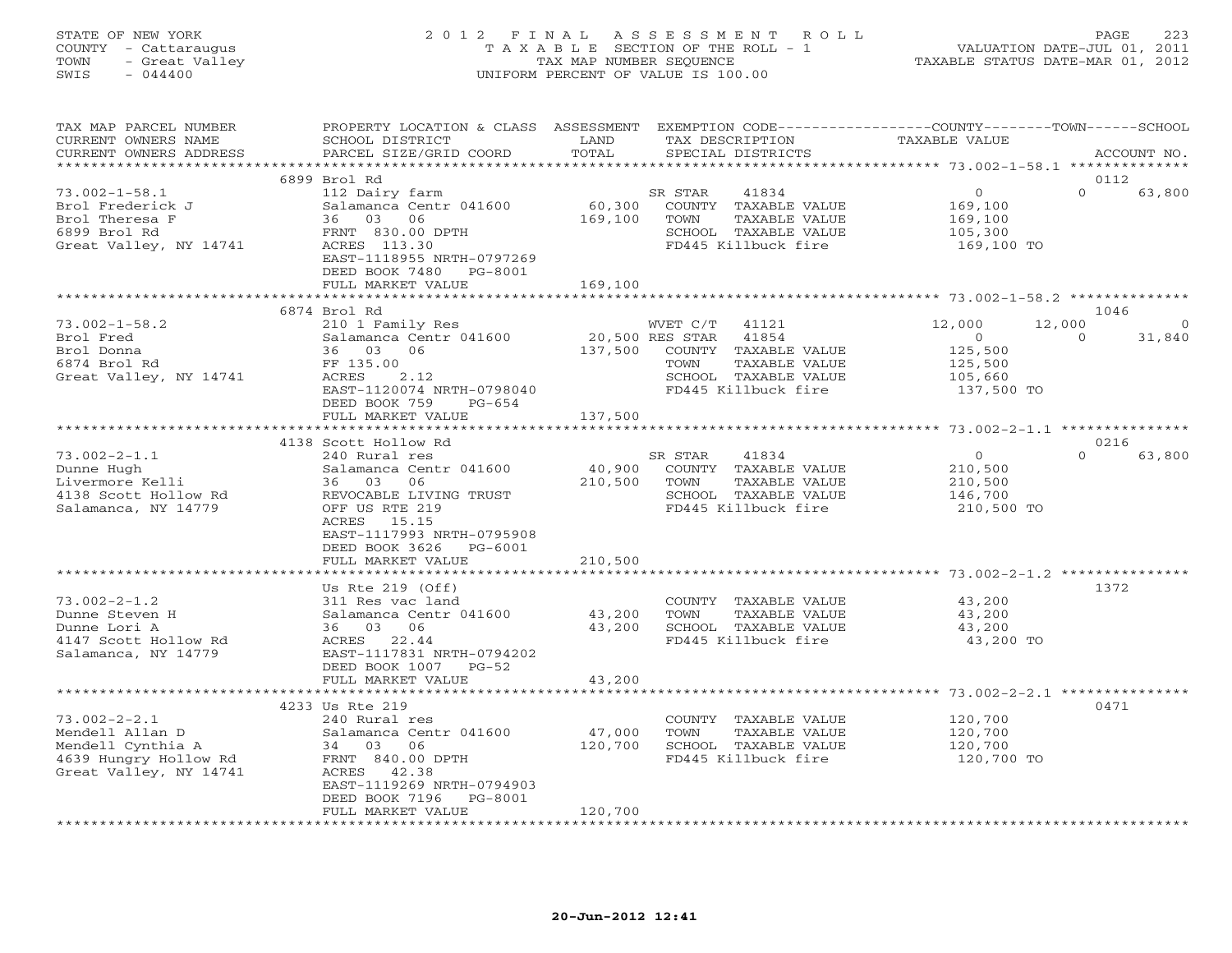### STATE OF NEW YORK 2 0 1 2 F I N A L A S S E S S M E N T R O L L PAGE 224 COUNTY - Cattaraugus T A X A B L E SECTION OF THE ROLL - 1 VALUATION DATE-JUL 01, 2011 TOWN - Great Valley TAX MAP NUMBER SEQUENCE TAXABLE STATUS DATE-MAR 01, 2012 SWIS - 044400 UNIFORM PERCENT OF VALUE IS 100.00UNIFORM PERCENT OF VALUE IS 100.00

| TAX MAP PARCEL NUMBER<br>CURRENT OWNERS NAME<br>CURRENT OWNERS ADDRESS<br>******************                  | PROPERTY LOCATION & CLASS ASSESSMENT EXEMPTION CODE---------------COUNTY-------TOWN------SCHOOL<br>SCHOOL DISTRICT<br>PARCEL SIZE/GRID COORD<br>                                | LAND<br>TOTAL                  | TAX DESCRIPTION<br>SPECIAL DISTRICTS                                                                                                                                     | <b>TAXABLE VALUE</b>                                                  |                             | ACCOUNT NO.                              |
|---------------------------------------------------------------------------------------------------------------|---------------------------------------------------------------------------------------------------------------------------------------------------------------------------------|--------------------------------|--------------------------------------------------------------------------------------------------------------------------------------------------------------------------|-----------------------------------------------------------------------|-----------------------------|------------------------------------------|
|                                                                                                               | 4221 Us Rte 219                                                                                                                                                                 |                                |                                                                                                                                                                          |                                                                       | 1172                        |                                          |
| $73.002 - 2 - 2.2$<br>McMillen Kevin<br>McMillen Jane<br>4221 Us Rte 219<br>Salamanca, NY 14779               | 210 1 Family Res<br>Salamanca Centr 041600<br>34 03 06<br>FRNT 116.60 DPTH<br>ACRES<br>1.30<br>EAST-1120032 NRTH-0794469<br>DEED BOOK 00971 PG-00310<br>FULL MARKET VALUE       | 18,700<br>177,300<br>177,300   | 41854<br>RES STAR<br>COUNTY TAXABLE VALUE<br>TOWN<br>TAXABLE VALUE<br>SCHOOL TAXABLE VALUE<br>FD445 Killbuck fire                                                        | $\circ$<br>177,300<br>177,300<br>145,460<br>177,300 TO                | $\Omega$                    | 31,840                                   |
|                                                                                                               |                                                                                                                                                                                 |                                |                                                                                                                                                                          |                                                                       |                             |                                          |
| $73.002 - 2 - 2.3$<br>Mendell Allan D<br>Memdell Cynthia A<br>4639 Hungry Hollow Rd<br>Great Valley, NY 14741 | Us Rte $219$ (Off)<br>321 Abandoned ag<br>Salamanca Centr 041600<br>34 03 06<br>ACRES 15.00<br>EAST-1118939 NRTH-0794317<br>DEED BOOK 2406 PG-5004                              | 32,600<br>32,600               | COUNTY TAXABLE VALUE<br>TOWN<br>TAXABLE VALUE<br>SCHOOL TAXABLE VALUE<br>FD445 Killbuck fire                                                                             | 32,600<br>32,600<br>32,600<br>$32,600$ TO                             | 1714                        |                                          |
|                                                                                                               | FULL MARKET VALUE                                                                                                                                                               | 32,600                         |                                                                                                                                                                          |                                                                       |                             |                                          |
|                                                                                                               | 4203 Us Rte 219                                                                                                                                                                 |                                |                                                                                                                                                                          |                                                                       | 0812                        |                                          |
| $73.002 - 2 - 3$<br>Shively Gladys M<br>Patmore Georgie<br>4203 Us Rte 219<br>Salamanca, NY 14779             | 210 1 Family Res<br>Salamanca Centr 041600<br>34 03 06<br>FRNT 111.00 DPTH 365.00<br>ACRES<br>0.93<br>EAST-1119965 NRTH-0794178<br>DEED BOOK 917<br>PG-882<br>FULL MARKET VALUE | 16,600<br>94,100<br>94,100     | WVET C/T 41121<br>COUNTY TAXABLE VALUE<br>TOWN<br>TAXABLE VALUE<br>SCHOOL TAXABLE VALUE<br>FD445 Killbuck fire                                                           | 12,000<br>82,100<br>82,100<br>94,100<br>94,100 TO                     | 12,000                      | $\Omega$                                 |
|                                                                                                               |                                                                                                                                                                                 |                                |                                                                                                                                                                          |                                                                       |                             |                                          |
|                                                                                                               | 4211 Us Rte 219                                                                                                                                                                 |                                |                                                                                                                                                                          |                                                                       | 0567                        |                                          |
| $73.002 - 2 - 4$<br>McMillen Kevin N Etal<br>McMillen Ned<br>4211 Us Rte 219<br>Salamanca, NY 14779           | 210 1 Family Res<br>Salamanca Centr 041600<br>34 03 06<br>FRNT 213.30 DPTH<br>ACRES<br>1.95<br>EAST-1119998 NRTH-0794321<br>DEED BOOK 2816    PG-3001                           | 20,100<br>161,300              | SR STAR<br>41834<br>COUNTY TAXABLE VALUE<br>TOWN<br>TAXABLE VALUE<br>SCHOOL TAXABLE VALUE<br>FD445 Killbuck fire                                                         | $\overline{0}$<br>161,300<br>161,300<br>97,500<br>161,300 TO          | $\Omega$                    | 63,800                                   |
|                                                                                                               | FULL MARKET VALUE                                                                                                                                                               | 161,300                        |                                                                                                                                                                          |                                                                       |                             |                                          |
|                                                                                                               | 4271 Us Rte 219                                                                                                                                                                 |                                |                                                                                                                                                                          |                                                                       | 0194                        |                                          |
| $73.002 - 2 - 5$<br>Malambri Victor A<br>4271 Us Rte 219<br>Great Valley, NY 14741                            | 210 1 Family Res<br>Salamanca Centr 041600<br>34 03 06<br>FRNT 157.00 DPTH<br>2.85<br>ACRES<br>EAST-1120349 NRTH-0795268<br>DEED BOOK 15375 PG-3002                             |                                | WVET C/T<br>41121<br>22,100 DVET C/T<br>41141<br>65,400 SR STAR<br>41834<br>COUNTY TAXABLE VALUE<br>TAXABLE VALUE<br>TOWN<br>SCHOOL TAXABLE VALUE<br>FD445 Killbuck fire | 9,810<br>19,620<br>$\Omega$<br>35,970<br>35,970<br>1,600<br>65,400 TO | 9,810<br>19,620<br>$\Omega$ | $\mathbf{0}$<br>$\overline{0}$<br>63,800 |
| ************************                                                                                      | FULL MARKET VALUE<br>**************************                                                                                                                                 | 65,400<br>******************** |                                                                                                                                                                          |                                                                       |                             |                                          |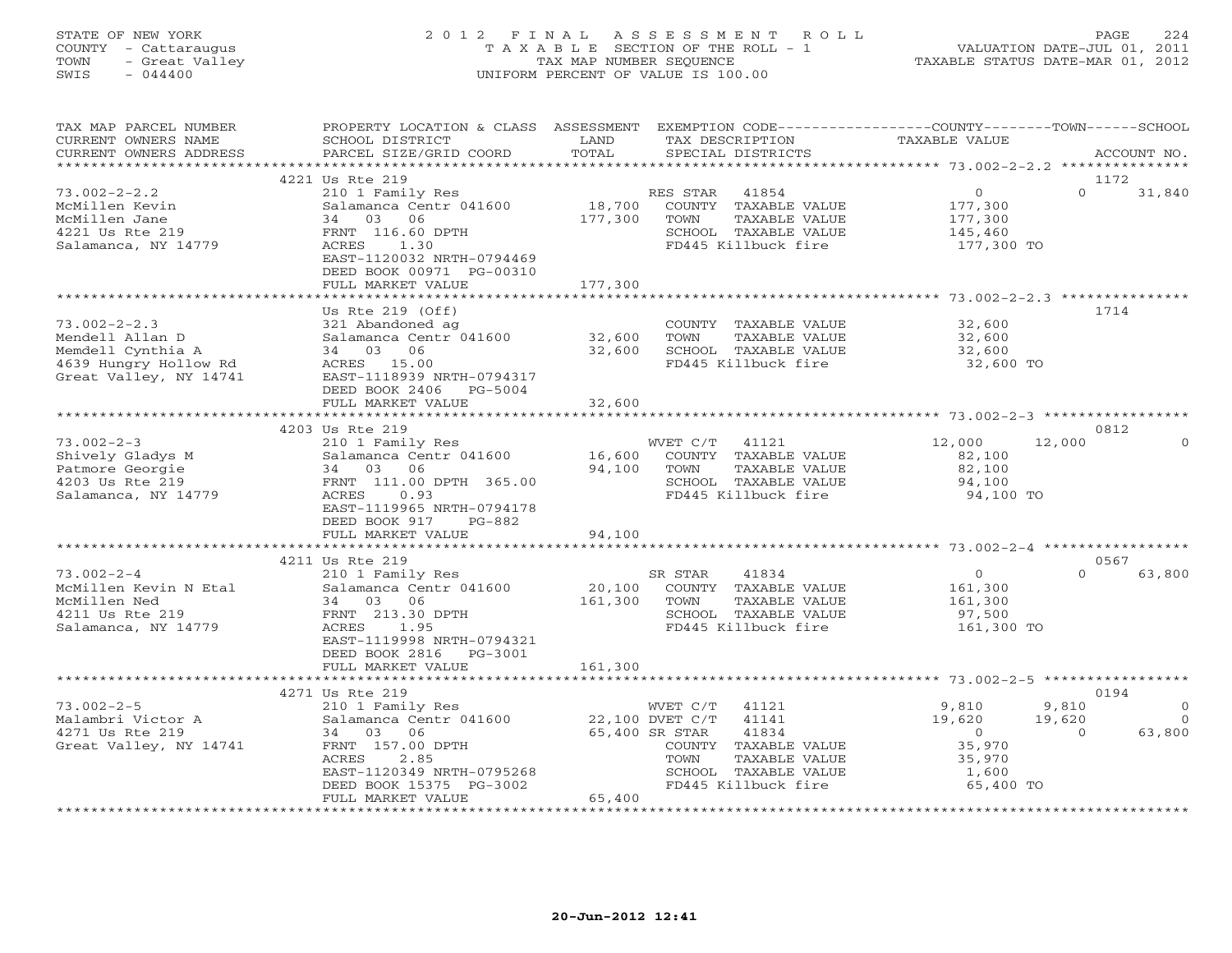# STATE OF NEW YORK 2 0 1 2 F I N A L A S S E S S M E N T R O L L PAGE 225 COUNTY - Cattaraugus T A X A B L E SECTION OF THE ROLL - 1 VALUATION DATE-JUL 01, 2011 TOWN - Great Valley TAX MAP NUMBER SEQUENCE TAXABLE STATUS DATE-MAR 01, 2012 SWIS - 044400 UNIFORM PERCENT OF VALUE IS 100.00

| TAX MAP PARCEL NUMBER<br>CURRENT OWNERS NAME<br>CURRENT OWNERS ADDRESS | PROPERTY LOCATION & CLASS ASSESSMENT<br>SCHOOL DISTRICT<br>PARCEL SIZE/GRID COORD | LAND<br>TOTAL | TAX DESCRIPTION<br>SPECIAL DISTRICTS          | EXEMPTION CODE-----------------COUNTY-------TOWN------SCHOOL<br><b>TAXABLE VALUE</b> | ACCOUNT NO. |
|------------------------------------------------------------------------|-----------------------------------------------------------------------------------|---------------|-----------------------------------------------|--------------------------------------------------------------------------------------|-------------|
| *****************                                                      |                                                                                   | ************  |                                               |                                                                                      |             |
|                                                                        | 4215 Kill Buck Rd                                                                 |               |                                               |                                                                                      | 0472        |
| $73.002 - 2 - 6.1$                                                     | 210 1 Family Res                                                                  |               | COUNTY TAXABLE VALUE                          | 63,300                                                                               |             |
| Sciotti Maria                                                          | Salamanca Centr 041600                                                            | 12,200        | TOWN<br>TAXABLE VALUE                         | 63,300                                                                               |             |
| Mye Helen M                                                            | 03<br>06<br>34                                                                    | 63,300        | SCHOOL TAXABLE VALUE                          | 63,300                                                                               |             |
| 4215 Kill Buck Rd                                                      | FRNT 130.00 DPTH 225.00                                                           |               | FD445 Killbuck fire                           | 63,300 TO                                                                            |             |
| Salamanca, NY 14779                                                    | ACRES<br>0.67                                                                     |               |                                               |                                                                                      |             |
|                                                                        | EAST-1120774 NRTH-0794204                                                         |               |                                               |                                                                                      |             |
|                                                                        | DEED BOOK 11159 PG-5001                                                           |               |                                               |                                                                                      |             |
|                                                                        | FULL MARKET VALUE                                                                 | 63,300        |                                               |                                                                                      |             |
|                                                                        |                                                                                   | ********      |                                               | ***************************** 73.002-2-6.2 ***************                           |             |
|                                                                        | Kill Buck Rd                                                                      |               |                                               |                                                                                      | 1338        |
| $73.002 - 2 - 6.2$                                                     | 330 Vacant comm                                                                   |               | COUNTY TAXABLE VALUE                          | 18,200                                                                               |             |
| Vershay Donald A                                                       | Salamanca Centr 041600                                                            | 11,700        | TOWN<br>TAXABLE VALUE                         | 18,200                                                                               |             |
| 450 Brantwood Dr                                                       | 34 03<br>06                                                                       | 18,200        | SCHOOL TAXABLE VALUE                          | 18,200                                                                               |             |
| Snyder, NY 14226                                                       | FRNT 130.00 DPTH 200.00                                                           |               | FD445 Killbuck fire                           | 18,200 TO                                                                            |             |
|                                                                        | ACRES<br>0.60                                                                     |               |                                               |                                                                                      |             |
|                                                                        | EAST-1120514 NRTH-0794199                                                         |               |                                               |                                                                                      |             |
|                                                                        | DEED BOOK 917<br>$PG-748$                                                         |               |                                               |                                                                                      |             |
|                                                                        | FULL MARKET VALUE<br>********************                                         | 18,200        |                                               |                                                                                      |             |
|                                                                        |                                                                                   |               |                                               |                                                                                      | 1428        |
| $73.002 - 2 - 6.3$                                                     | Kill Buck Rd (Off)<br>330 Vacant comm                                             |               |                                               | 4,800                                                                                |             |
| Vershay Donald A                                                       | Salamanca Centr 041600                                                            | 4,800         | COUNTY TAXABLE VALUE<br>TAXABLE VALUE<br>TOWN | 4,800                                                                                |             |
| 450 Brantwood Dr                                                       | 03<br>06<br>34                                                                    | 4,800         | SCHOOL TAXABLE VALUE                          | 4,800                                                                                |             |
| Snyder, NY 14226                                                       | FRNT 130.00 DPTH<br>58.00                                                         |               | FD445 Killbuck fire                           | 4,800 TO                                                                             |             |
|                                                                        | ACRES<br>0.17                                                                     |               |                                               |                                                                                      |             |
|                                                                        | EAST-1120636 NRTH-0794203                                                         |               |                                               |                                                                                      |             |
|                                                                        | DEED BOOK 893<br>$PG-96$                                                          |               |                                               |                                                                                      |             |
|                                                                        | FULL MARKET VALUE                                                                 | 4,800         |                                               |                                                                                      |             |
|                                                                        |                                                                                   |               |                                               | *************** 73.002-2-7 ***********                                               |             |
|                                                                        | 4209 Kill Buck Rd                                                                 |               |                                               |                                                                                      | 0030        |
| $73.002 - 2 - 7$                                                       | 444 Lumber yd/ml                                                                  |               | COUNTY TAXABLE VALUE                          | 34,100                                                                               |             |
| Vershay Donald A                                                       | Salamanca Centr 041600                                                            | 20,000        | TAXABLE VALUE<br>TOWN                         | 34,100                                                                               |             |
| 450 Brantwood Dr                                                       | 34 03<br>06                                                                       | 34,100        | SCHOOL TAXABLE VALUE                          | 34,100                                                                               |             |
| Snyder, NY 14226                                                       | FF 240.00                                                                         |               | FD445 Killbuck fire                           | 34,100 TO                                                                            |             |
|                                                                        | ACRES<br>2.00                                                                     |               |                                               |                                                                                      |             |
|                                                                        | EAST-1120631 NRTH-0794040                                                         |               |                                               |                                                                                      |             |
|                                                                        | DEED BOOK 917<br>PG-748                                                           |               |                                               |                                                                                      |             |
|                                                                        | FULL MARKET VALUE                                                                 | 34,100        |                                               |                                                                                      |             |
|                                                                        | 4270 Kill Buck Rd                                                                 |               |                                               |                                                                                      | 0970        |
| $73.002 - 2 - 8$                                                       | 240 Rural res                                                                     |               |                                               | 89,300                                                                               |             |
| Zyglocke Katherine                                                     | Salamanca Centr 041600                                                            | 46,500        | COUNTY TAXABLE VALUE<br>TAXABLE VALUE<br>TOWN | 89,300                                                                               |             |
| 4270 Kill Buck Rd                                                      | 34 03 06                                                                          | 89,300        | SCHOOL TAXABLE VALUE                          | 89,300                                                                               |             |
| Salamanca, NY 14779                                                    | FF 1050.00                                                                        |               | FD445 Killbuck fire                           | 89,300 TO                                                                            |             |
|                                                                        | ACRES<br>39.95                                                                    |               |                                               |                                                                                      |             |
|                                                                        | EAST-1122345 NRTH-0795048                                                         |               |                                               |                                                                                      |             |
|                                                                        | DEED BOOK 287<br>$PG-266$                                                         |               |                                               |                                                                                      |             |
|                                                                        | FULL MARKET VALUE                                                                 | 89,300        |                                               |                                                                                      |             |
|                                                                        |                                                                                   |               |                                               |                                                                                      |             |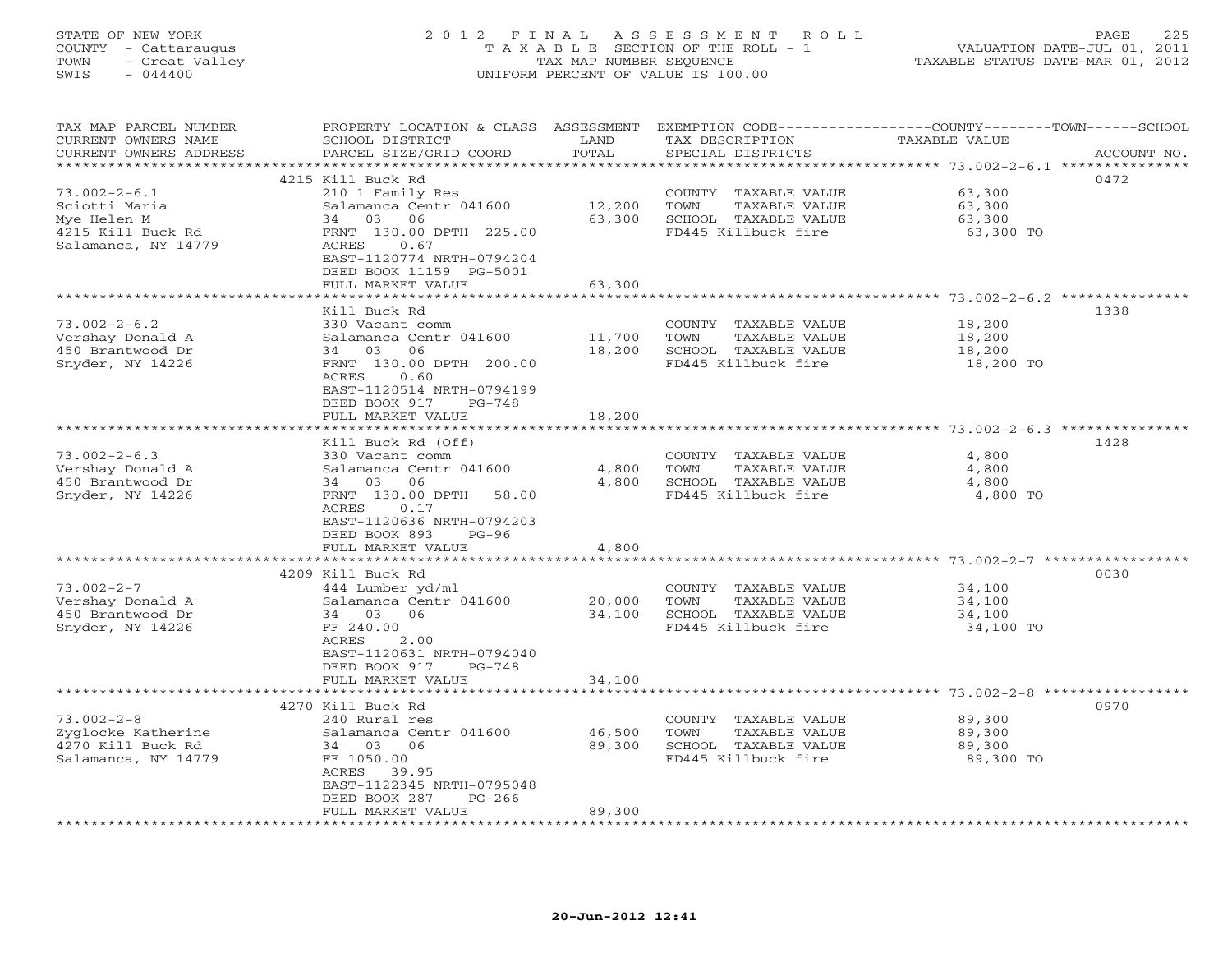### STATE OF NEW YORK 2 0 1 2 F I N A L A S S E S S M E N T R O L L PAGE 226 COUNTY - Cattaraugus T A X A B L E SECTION OF THE ROLL - 1 VALUATION DATE-JUL 01, 2011 TOWN - Great Valley (TAX MAP NUMBER SEQUENCE TAXABLE STATUS DATE-MAR 01, 2012 TOWN - 044400 SWIS - 044400 UNIFORM PERCENT OF VALUE IS 100.00

TAX MAP PARCEL NUMBER PROPERTY LOCATION & CLASS ASSESSMENT EXEMPTION CODE-----------------COUNTY-------TOWN------SCHOOL<br>CURRENT OWNERS NAME SCHOOL DISTRICT LAND TAX DESC \*\*\*\*\*\*\*\*\*\*\*\*\*\*\*\*\*\*\*\*\*\*\*\*\*\*\*\*\*\*\*\*\*\*\*\*\*\*\*\*\*\*\*\*\*\*\*\*\*\*\*\*\*\*\*\*\*\*\*\*\*\*\*\*\*\*\*\*\*\*\*\*\*\*\*\*\*\*\*\*\*\*\*\*\*\*\*\*\*\*\*\*\*\*\*\*\*\*\*\*\*\*\* 73.002-2-9 \*\*\*\*\*\*\*\*\*\*\*\*\*\*\*\*\*

|                                                                                            | 4224 Kill Buck Rd                                                                                                                                                            |                            |                                                                                                  |                                         | 0470 |
|--------------------------------------------------------------------------------------------|------------------------------------------------------------------------------------------------------------------------------------------------------------------------------|----------------------------|--------------------------------------------------------------------------------------------------|-----------------------------------------|------|
| 73.002-2-9<br>Moreth Jason J<br>Moreth Becky K<br>4224 Kill Buck Rd<br>Salamanca, NY 14779 | 240 Rural res<br>Salamanca Centr 041600<br>03 06<br>34<br>FF 930.00<br>ACRES 42.85<br>EAST-1122049 NRTH-0794418<br>DEED BOOK 16932 PG-5002<br>FULL MARKET VALUE              | 47,100<br>78,000<br>78,000 | COUNTY TAXABLE VALUE<br>TOWN<br>TAXABLE VALUE<br>SCHOOL TAXABLE VALUE<br>FD445 Killbuck fire     | 78,000<br>78,000<br>78,000<br>78,000 TO |      |
| 73.002-2-10<br>Northeast Timberlands Llc<br>Drawer 32<br>Coudersport, PA 16915             | Kill Buck Rd (Off)<br>910 Priv forest<br>Salamanca Centr 041600<br>34 03 06<br>ACRES 43.46<br>EAST-1124108 NRTH-0794451<br>DEED BOOK 00993 PG-00050<br>FULL MARKET VALUE     | 37,700<br>37,700<br>37,700 | COUNTY TAXABLE VALUE<br>TOWN<br>TAXABLE VALUE<br>SCHOOL TAXABLE VALUE<br>FD445 Killbuck fire     | 37,700<br>37,700<br>37,700<br>37,700 TO | 0661 |
| 73.002-2-11<br>Kilby Scott<br>Kilby Jack<br>4891 Us Rte 219<br>Great Valley, NY 14741      | Kill Buck Rd (Off)<br>910 Priv forest<br>Ellicottville C 043601<br>34 03 06<br>ACRES 10.00<br>EAST-1124637 NRTH-0795165<br>DEED BOOK 879<br>$PG-428$<br>FULL MARKET VALUE    | 17,500<br>17,500<br>17,500 | COUNTY TAXABLE VALUE<br>TOWN<br>TAXABLE VALUE<br>SCHOOL TAXABLE VALUE<br>FD444 Great valley fire | 17,500<br>17,500<br>17,500<br>17,500 TO | 0895 |
| 73.002-2-12<br>Northeast Timberlands Llc<br>Drawer 32<br>Coudersport, PA 16915             | Kill Buck Rd (Off)<br>910 Priv forest<br>Ellicottville C 043601<br>32 03 06<br>ACRES 231.04<br>EAST-1126456 NRTH-0793162<br>DEED BOOK 00993 PG-00050<br>FULL MARKET VALUE    | 65,900<br>65,900<br>65,900 | COUNTY TAXABLE VALUE<br>TOWN<br>TAXABLE VALUE<br>SCHOOL TAXABLE VALUE<br>FD444 Great valley fire | 65,900<br>65,900<br>65,900<br>65,900 TO | 0662 |
| 73.002-2-13<br>Northeast Timberlands Llc<br>Drawer 32<br>Coudersport, PA 16915             | Horton Rd<br>320 Rural vacant<br>Ellicottville C 043601<br>32 03 06<br>FF 49.50<br>ACRES 50.70<br>EAST-1128003 NRTH-0794886<br>DEED BOOK 00993 PG-00050<br>FULL MARKET VALUE | 38,800<br>38,800<br>38,800 | COUNTY TAXABLE VALUE<br>TOWN<br>TAXABLE VALUE<br>SCHOOL TAXABLE VALUE<br>FD444 Great valley fire | 38,800<br>38,800<br>38,800<br>38,800 TO | 0663 |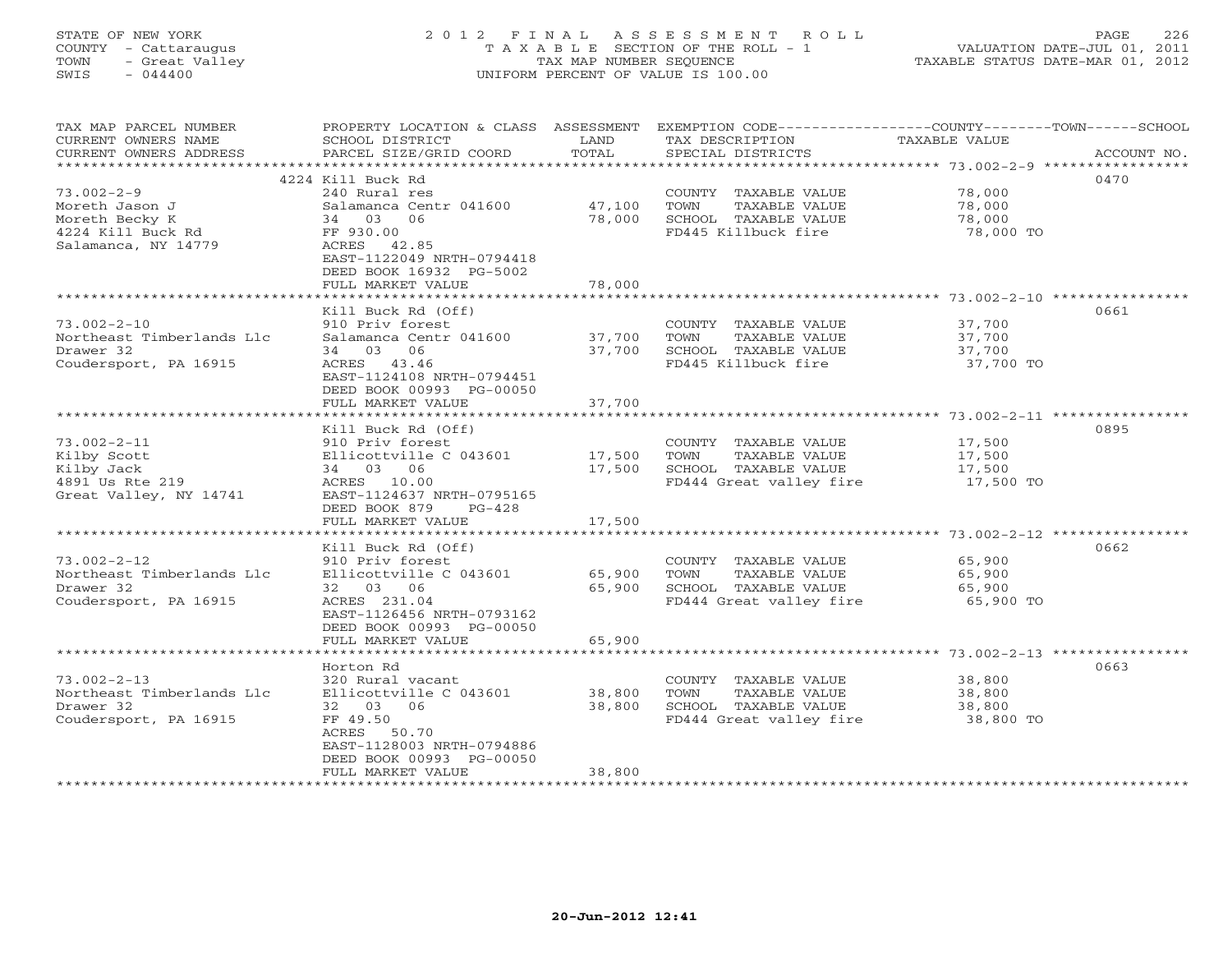### STATE OF NEW YORK 2 0 1 2 F I N A L A S S E S S M E N T R O L L PAGE 227 COUNTY - Cattaraugus T A X A B L E SECTION OF THE ROLL - 1 VALUATION DATE-JUL 01, 2011 TOWN - Great Valley TAX MAP NUMBER SEQUENCE TAXABLE STATUS DATE-MAR 01, 2012 SWIS - 044400 UNIFORM PERCENT OF VALUE IS 100.00UNIFORM PERCENT OF VALUE IS 100.00

| TAX MAP PARCEL NUMBER<br>CURRENT OWNERS NAME<br>CURRENT OWNERS ADDRESS<br>**********************         | PROPERTY LOCATION & CLASS ASSESSMENT<br>SCHOOL DISTRICT<br>PARCEL SIZE/GRID COORD                                                                                                                            | LAND<br>TOTAL                | SPECIAL DISTRICTS      | TAX DESCRIPTION                                                                                                                | EXEMPTION CODE-----------------COUNTY-------TOWN------SCHOOL<br>TAXABLE VALUE |                    | ACCOUNT NO.    |
|----------------------------------------------------------------------------------------------------------|--------------------------------------------------------------------------------------------------------------------------------------------------------------------------------------------------------------|------------------------------|------------------------|--------------------------------------------------------------------------------------------------------------------------------|-------------------------------------------------------------------------------|--------------------|----------------|
| $73.002 - 2 - 14$<br>Ross Cornelia<br>Crowley Edward Etal<br>4501 Us Rte 414<br>Burdett, NY 14818        | Horton Rd (Off)<br>910 Priv forest<br>Ellicottville C 043601<br>32 03 06<br>ACRES 77.30<br>EAST-1128183 NRTH-0793353<br>DEED BOOK 2032<br>PG-2003<br>FULL MARKET VALUE                                       | 35,700<br>35,700<br>35,700   | TOWN                   | COUNTY TAXABLE VALUE<br>TAXABLE VALUE<br>SCHOOL TAXABLE VALUE<br>FD444 Great valley fire                                       | 35,700<br>35,700<br>35,700<br>35,700 TO                                       |                    | 0178           |
|                                                                                                          |                                                                                                                                                                                                              |                              |                        |                                                                                                                                |                                                                               |                    |                |
| $73.002 - 2 - 15.1$<br>Robison Willis<br>Robison Roberta (Dec)<br>6735 Robison Rd<br>Salamanca, NY 14779 | 6735 Robison Rd<br>240 Rural res<br>Salamanca Centr 041600<br>06<br>34 03<br>ACRES 112.70<br>EAST-1123113 NRTH-0793346                                                                                       | 60,200 SR STAR<br>214,300    | WVET C/T<br>TOWN       | 70 PCT OF VALUE USED FOR EXEMPTION PURPOSES<br>41121<br>41834<br>COUNTY TAXABLE VALUE<br>TAXABLE VALUE<br>SCHOOL TAXABLE VALUE | 12,000<br>$\overline{0}$<br>202,300<br>202,300<br>150,500                     | 12,000<br>$\Omega$ | 0940<br>63,800 |
|                                                                                                          | DEED BOOK 756<br>$PG-533$<br>FULL MARKET VALUE                                                                                                                                                               | 214,300                      |                        | FD445 Killbuck fire                                                                                                            | 214,300 TO                                                                    |                    |                |
|                                                                                                          | 4156 Kill Buck Rd                                                                                                                                                                                            |                              |                        |                                                                                                                                |                                                                               |                    | 1150           |
| $73.002 - 2 - 15.2$<br>Guckert Gary R<br>Guckert Pauline C<br>PO Box 204<br>Kill Buck, NY 14748          | 210 1 Family Res<br>Salamanca Centr 041600<br>34 03<br>06<br>FRNT 150.00 DPTH 220.00<br>0.76<br>ACRES<br>EAST-1120786 NRTH-0793172<br>DEED BOOK 825<br>$PG-495$<br>FULL MARKET VALUE                         | 13,200<br>110,000<br>110,000 | RES STAR<br>TOWN       | 41854<br>COUNTY TAXABLE VALUE<br>TAXABLE VALUE<br>SCHOOL TAXABLE VALUE<br>FD445 Killbuck fire                                  | $0 \qquad \qquad$<br>110,000<br>110,000<br>78,160<br>110,000 TO               | $\Omega$           | 31,840         |
|                                                                                                          |                                                                                                                                                                                                              |                              |                        |                                                                                                                                |                                                                               |                    |                |
| $73.002 - 2 - 15.3$<br>Goode Bernard E<br>Goode Sharon<br>4194 Kill Buck Rd<br>Salamanca, NY 14779       | 4194 Kill Buck Rd<br>281 Multiple res<br>Salamanca Centr 041600<br>34 03<br>06<br>FF 320.00<br>ACRES<br>4.80<br>EAST-1121186 NRTH-0793808<br>DEED BOOK 832<br>$PG-641$                                       | 26,400<br>93,000             | RES STAR 41854<br>TOWN | COUNTY TAXABLE VALUE<br>TAXABLE VALUE<br>SCHOOL TAXABLE VALUE<br>FD445 Killbuck fire                                           | $\overline{0}$<br>93,000<br>93,000<br>61,160<br>93,000 TO                     | $\Omega$           | 1234<br>31,840 |
|                                                                                                          | FULL MARKET VALUE                                                                                                                                                                                            | 93,000                       |                        |                                                                                                                                |                                                                               |                    |                |
|                                                                                                          |                                                                                                                                                                                                              |                              |                        |                                                                                                                                |                                                                               |                    | 1223           |
| $73.002 - 2 - 15.4$<br>Earle Vaughn R<br>PO Box 33<br>Cattaraugus, NY 14719                              | 6730 Robinson Rd<br>210 1 Family Res<br>Salamanca Centr 041600<br>34 03 06<br>OFF KILL BUCK RD<br>ACRES<br>$1.02$ BANK<br>017<br>EAST-1121945 NRTH-0793254<br>DEED BOOK 921<br>$PG-564$<br>FULL MARKET VALUE | 18,000<br>156,000<br>156,000 | RES STAR 41854<br>TOWN | COUNTY TAXABLE VALUE<br>TAXABLE VALUE<br>SCHOOL TAXABLE VALUE<br>FD445 Killbuck fire                                           | $\Omega$<br>156,000<br>156,000<br>124,160<br>156,000 TO                       | $\cap$             | 31,840         |
|                                                                                                          |                                                                                                                                                                                                              |                              |                        |                                                                                                                                |                                                                               |                    |                |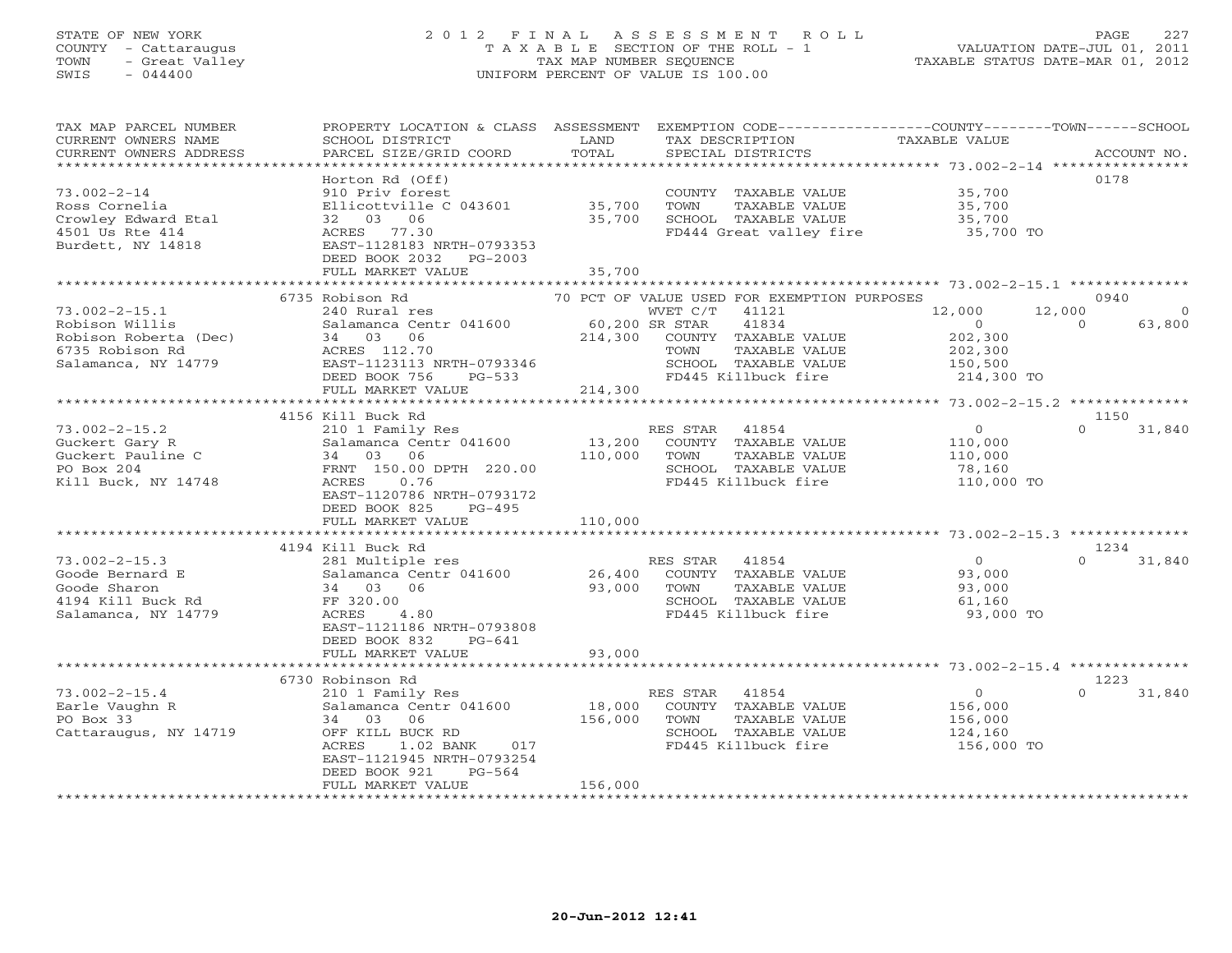# STATE OF NEW YORK 2 0 1 2 F I N A L A S S E S S M E N T R O L L PAGE 228 COUNTY - Cattaraugus T A X A B L E SECTION OF THE ROLL - 1 VALUATION DATE-JUL 01, 2011 TOWN - Great Valley TAX MAP NUMBER SEQUENCE TAXABLE STATUS DATE-MAR 01, 2012 SWIS - 044400 UNIFORM PERCENT OF VALUE IS 100.00

| TAX MAP PARCEL NUMBER<br>CURRENT OWNERS NAME | PROPERTY LOCATION & CLASS ASSESSMENT<br>SCHOOL DISTRICT | LAND           | EXEMPTION CODE-----------------COUNTY-------TOWN------SCHOOL<br>TAX DESCRIPTION | <b>TAXABLE VALUE</b>                                   |          |             |
|----------------------------------------------|---------------------------------------------------------|----------------|---------------------------------------------------------------------------------|--------------------------------------------------------|----------|-------------|
| CURRENT OWNERS ADDRESS                       | PARCEL SIZE/GRID COORD                                  | TOTAL          | SPECIAL DISTRICTS                                                               |                                                        |          | ACCOUNT NO. |
|                                              |                                                         |                |                                                                                 |                                                        |          |             |
|                                              | 6755 Robinson Rd                                        |                |                                                                                 |                                                        | 1224     |             |
| $73.002 - 2 - 15.5$                          | 210 1 Family Res                                        |                | RES STAR<br>41854                                                               | $\overline{0}$                                         | $\Omega$ | 31,840      |
| Fisher Timothy A                             | Salamanca Centr 041600                                  | 18,000         | COUNTY TAXABLE VALUE                                                            | 180,000                                                |          |             |
| Fisher Patricia                              | 34 03 06                                                | 180,000        | TOWN<br>TAXABLE VALUE                                                           | 180,000                                                |          |             |
| 6755 Robinson Rd Lot 3                       | OFF KILL BUCK RD                                        |                | SCHOOL TAXABLE VALUE                                                            | 148,160                                                |          |             |
| Kill Buck, NY 14748                          | ACRES<br>1.00                                           |                | FD445 Killbuck fire                                                             | 180,000 TO                                             |          |             |
|                                              | EAST-1121369 NRTH-0792983                               |                |                                                                                 |                                                        |          |             |
|                                              | DEED BOOK 927<br>$PG-534$                               |                |                                                                                 |                                                        |          |             |
|                                              | FULL MARKET VALUE                                       | 180,000        |                                                                                 |                                                        |          |             |
|                                              |                                                         | *********      |                                                                                 | ************************ 73.002-2-15.6 *************** |          |             |
|                                              | 4164 Kill Buck Rd                                       |                |                                                                                 |                                                        | 1706     |             |
| $73.002 - 2 - 15.6$                          | 210 1 Family Res                                        |                | RES STAR<br>41854                                                               | $\overline{0}$                                         | $\Omega$ | 31,840      |
| Robison Alan J                               | Salamanca Centr 041600                                  | 18,100         | COUNTY TAXABLE VALUE                                                            | 143,400                                                |          |             |
| 4164 Kill Buck Rd                            | 34 03 06                                                | 143,400        | TAXABLE VALUE<br>TOWN                                                           | 143,400                                                |          |             |
| Salamanca, NY 14779                          | FRNT 135.00 DPTH                                        |                | SCHOOL TAXABLE VALUE                                                            | 111,560                                                |          |             |
|                                              | ACRES<br>1.05                                           |                | FD445 Killbuck fire                                                             | 143,400 TO                                             |          |             |
|                                              | EAST-1120891 NRTH-0793317                               |                |                                                                                 |                                                        |          |             |
|                                              | DEED BOOK 00976 PG-00863                                |                |                                                                                 |                                                        |          |             |
|                                              | FULL MARKET VALUE                                       | 143,400        |                                                                                 |                                                        |          |             |
|                                              |                                                         |                |                                                                                 |                                                        |          |             |
|                                              | Kill Buck Rd (Off)                                      |                |                                                                                 |                                                        | 0637     |             |
| $73.002 - 2 - 16$                            | 910 Priv forest                                         |                | COUNTY TAXABLE VALUE                                                            | 40,200                                                 |          |             |
| Northeast Timberlands Llc                    | Ellicottville C 043601                                  | 40,200         | TOWN<br>TAXABLE VALUE                                                           | 40,200                                                 |          |             |
| Drawer 32                                    | 34 03 06                                                | 40,200         | SCHOOL TAXABLE VALUE                                                            | 40,200                                                 |          |             |
| Coudersport, PA 16915                        | ACRES 60.00                                             |                | FD444 Great valley fire                                                         | 40,200 TO                                              |          |             |
|                                              | EAST-1124115 NRTH-0792078                               |                |                                                                                 |                                                        |          |             |
|                                              | DEED BOOK 00989 PG-00813                                |                |                                                                                 |                                                        |          |             |
|                                              | FULL MARKET VALUE                                       | 40,200         |                                                                                 |                                                        |          |             |
|                                              |                                                         |                |                                                                                 |                                                        |          |             |
|                                              | 4058 Kill Buck Rd                                       |                |                                                                                 |                                                        | 0023     |             |
| $73.002 - 2 - 17.1$                          | 240 Rural res                                           |                | RES STAR 41854                                                                  | $\overline{0}$                                         | $\Omega$ | 31,840      |
| Yaworsky Pamela Frank                        | Salamanca Centr 041600                                  | 50,600         | COUNTY TAXABLE VALUE                                                            | 123,200                                                |          |             |
| 4058 Kill Buck Rd                            | 34 03 06                                                | 123,200        | TOWN<br>TAXABLE VALUE                                                           | 123,200                                                |          |             |
| Salamanca, NY 14779                          | FF 392.00                                               |                | SCHOOL TAXABLE VALUE                                                            | 91,360                                                 |          |             |
|                                              | ACRES 61.80                                             |                | FD445 Killbuck fire                                                             | 123,200 TO                                             |          |             |
|                                              | EAST-1121994 NRTH-0792039                               |                |                                                                                 |                                                        |          |             |
|                                              | DEED BOOK 14940 PG-4001                                 |                |                                                                                 |                                                        |          |             |
|                                              | FULL MARKET VALUE                                       | 123,200        |                                                                                 |                                                        |          |             |
|                                              | 4092 Kill Buck Rd                                       |                |                                                                                 |                                                        | 0304     |             |
| $73.002 - 2 - 17.2$                          |                                                         |                | 41121<br>WVET C/T                                                               | 12,000                                                 | 12,000   | $\Omega$    |
| Rockwell George T                            | 210 1 Family Res<br>Salamanca Centr 041600              | 11,300 SR STAR | 41834                                                                           | $\overline{O}$                                         | $\Omega$ | 63,800      |
| Rockwell Susan                               | 34 03 06                                                | 172,900        | COUNTY TAXABLE VALUE                                                            | 160,900                                                |          |             |
| 4092 Kill Buck Rd                            | FRNT 130.00 DPTH 193.00                                 |                | TOWN<br>TAXABLE VALUE                                                           | 160,900                                                |          |             |
| Salamanca, NY 14779                          | 0.58<br>ACRES                                           |                | SCHOOL TAXABLE VALUE                                                            | 109,100                                                |          |             |
|                                              | EAST-1120570 NRTH-0792085                               |                | FD445 Killbuck fire                                                             | 172,900 TO                                             |          |             |
|                                              | DEED BOOK 846<br>PG-1144                                |                |                                                                                 |                                                        |          |             |
|                                              | FULL MARKET VALUE                                       | 172,900        |                                                                                 |                                                        |          |             |
|                                              |                                                         |                |                                                                                 |                                                        |          |             |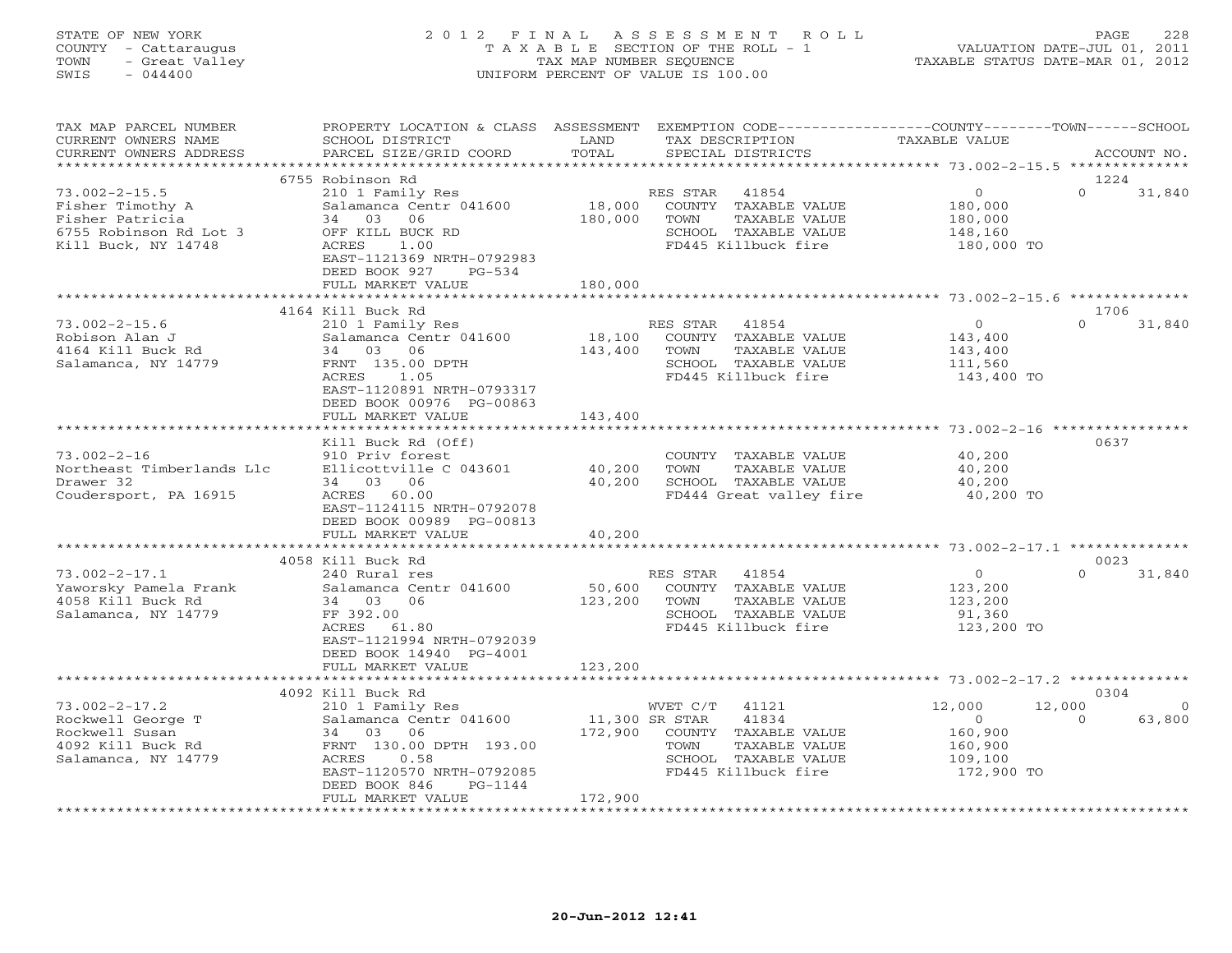## STATE OF NEW YORK 2 0 1 2 F I N A L A S S E S S M E N T R O L L PAGE 229 COUNTY - Cattaraugus T A X A B L E SECTION OF THE ROLL - 1 VALUATION DATE-JUL 01, 2011 TOWN - Great Valley TAX MAP NUMBER SEQUENCE TAXABLE STATUS DATE-MAR 01, 2012 SWIS - 044400 UNIFORM PERCENT OF VALUE IS 100.00

| TAX MAP PARCEL NUMBER<br>CURRENT OWNERS NAME | PROPERTY LOCATION & CLASS ASSESSMENT<br>SCHOOL DISTRICT  | LAND                                    | EXEMPTION CODE-----------------COUNTY-------TOWN-----SCHOOL<br>TAX DESCRIPTION | <b>TAXABLE VALUE</b>                         |                          |
|----------------------------------------------|----------------------------------------------------------|-----------------------------------------|--------------------------------------------------------------------------------|----------------------------------------------|--------------------------|
| CURRENT OWNERS ADDRESS                       | PARCEL SIZE/GRID COORD                                   | TOTAL                                   | SPECIAL DISTRICTS                                                              |                                              | ACCOUNT NO.              |
| ***********************                      |                                                          |                                         |                                                                                |                                              | 0071                     |
| $73.002 - 2 - 18$                            | 4052 Kill Buck Rd<br>240 Rural res                       |                                         | AGED C/T<br>41801                                                              | 24,400                                       | 24,400                   |
| Blackmon Edward (Dec)                        | Salamanca Centr 041600                                   |                                         | 28,800 SR STAR<br>41834                                                        | $\Omega$                                     | $\Omega$<br>48,800       |
| Blackmon Myrtle                              | 34 03<br>06                                              | 48,800                                  | COUNTY TAXABLE VALUE                                                           | 24,400                                       |                          |
| 4052 Kill Buck Rd                            | 95.00 DPTH<br>FRNT                                       |                                         | TOWN<br>TAXABLE VALUE                                                          | 24,400                                       |                          |
| Salamanca, NY 14779                          | ACRES<br>5.90                                            |                                         | SCHOOL TAXABLE VALUE                                                           | $\overline{0}$                               |                          |
|                                              | EAST-1121779 NRTH-0791425                                |                                         | FD445 Killbuck fire                                                            | 48,800 TO                                    |                          |
|                                              | DEED BOOK 663<br>$PG-87$                                 |                                         |                                                                                |                                              |                          |
|                                              | FULL MARKET VALUE                                        | 48,800                                  |                                                                                |                                              |                          |
|                                              |                                                          | *********                               |                                                                                | *********** 73.002-2-19 ****************     |                          |
|                                              | 4072 Kill Buck Rd                                        |                                         |                                                                                | $\Omega$                                     | 0681<br>$\Omega$         |
| $73.002 - 2 - 19$                            | 270 Mfg housing<br>Salamanca Centr 041600                | 7,300                                   | RES STAR<br>41854<br>COUNTY TAXABLE VALUE                                      | 42,600                                       | 31,840                   |
| Pratt Ernest<br>4072 Kill Buck Rd            | 34 03<br>06                                              | 42,600                                  | TOWN<br>TAXABLE VALUE                                                          | 42,600                                       |                          |
| Salamanca, NY 14779                          | 93.00 DPTH 125.00<br>FRNT                                |                                         | SCHOOL TAXABLE VALUE                                                           | 10,760                                       |                          |
|                                              | ACRES<br>0.27                                            |                                         | FD445 Killbuck fire                                                            | 42,600 TO                                    |                          |
|                                              | EAST-1120520 NRTH-0791637                                |                                         |                                                                                |                                              |                          |
|                                              | DEED BOOK 851<br>$PG-413$                                |                                         |                                                                                |                                              |                          |
|                                              | FULL MARKET VALUE                                        | 42,600                                  |                                                                                |                                              |                          |
|                                              | ***************************                              |                                         |                                                                                |                                              |                          |
|                                              | 4078 Kill Buck Rd                                        |                                         |                                                                                |                                              | 0937                     |
| $73.002 - 2 - 20$                            | 210 1 Family Res                                         |                                         | WVET C/T 41121                                                                 | 10,725                                       | 10,725<br>$\overline{0}$ |
| Wingard Dorothy                              | Salamanca Centr 041600                                   |                                         | 7,600 AGED C/T/S 41800                                                         | 30,388                                       | 35,750<br>30,388         |
| 4078 Kill Buck Rd                            | 34<br>03<br>06                                           |                                         | 71,500 SR STAR<br>41834                                                        | $\Omega$                                     | 35,750<br>$\Omega$       |
| Salamanca, NY 14779                          | FRNT 100.00 DPTH 125.00<br>ACRES<br>0.29                 |                                         | COUNTY TAXABLE VALUE<br>TAXABLE VALUE<br>TOWN                                  | 30,387<br>30,387                             |                          |
|                                              | EAST-1120525 NRTH-0791739                                |                                         | SCHOOL TAXABLE VALUE                                                           | $\overline{0}$                               |                          |
|                                              | DEED BOOK 639<br>$PG-207$                                |                                         | FD445 Killbuck fire                                                            | 71,500 TO                                    |                          |
|                                              | FULL MARKET VALUE                                        | 71,500                                  |                                                                                |                                              |                          |
|                                              | **********************                                   | * * * * * * * * * * * * * * * * * * * * |                                                                                | ************** 73.002-2-21 ***************** |                          |
|                                              | 4100 Kill Buck Rd                                        |                                         |                                                                                |                                              | 0772                     |
| $73.002 - 2 - 21$                            | 210 1 Family Res                                         |                                         | COUNTY TAXABLE VALUE                                                           | 74,200                                       |                          |
| Eberle Dean J                                | Salamanca Centr 041600                                   | 9,700                                   | TAXABLE VALUE<br>TOWN                                                          | 74,200                                       |                          |
| 5504 Humphrey Rd                             | 34 03<br>06                                              | 74,200                                  | SCHOOL TAXABLE VALUE                                                           | 74,200                                       |                          |
| Great Valley, NY 14741                       | FRNT 100.00 DPTH 193.00                                  |                                         | FD445 Killbuck fire                                                            | 74,200 TO                                    |                          |
|                                              | ACRES<br>0.44                                            |                                         |                                                                                |                                              |                          |
|                                              | EAST-1120577 NRTH-0792203<br>DEED BOOK 5931<br>PG-9002   |                                         |                                                                                |                                              |                          |
|                                              | FULL MARKET VALUE                                        | 74,200                                  |                                                                                |                                              |                          |
|                                              | ***********************                                  | *************                           |                                                                                |                                              |                          |
|                                              | 4104 Kill Buck Rd (Off)                                  |                                         |                                                                                |                                              | 0785                     |
| $73.002 - 2 - 22.1$                          | 331 Com vac w/im                                         |                                         | COUNTY TAXABLE VALUE                                                           | 120,700                                      |                          |
| Pfuntner Robert J                            | Salamanca Centr 041600                                   | 14,300                                  | TAXABLE VALUE<br>TOWN                                                          | 120,700                                      |                          |
| 1705 Lake St                                 | 34<br>03 06                                              | 120,700                                 | SCHOOL TAXABLE VALUE                                                           | 120,700                                      |                          |
| Elmira, NY 14901                             | 190 FT RADIO TOWER                                       |                                         | FD445 Killbuck fire                                                            | 120,700 TO                                   |                          |
|                                              | 7.50<br>ACRES                                            |                                         |                                                                                |                                              |                          |
|                                              | EAST-1120955 NRTH-0792348<br>DEED BOOK 5743<br>$PG-4002$ |                                         |                                                                                |                                              |                          |
|                                              | FULL MARKET VALUE                                        | 120,700                                 |                                                                                |                                              |                          |
|                                              |                                                          |                                         |                                                                                |                                              |                          |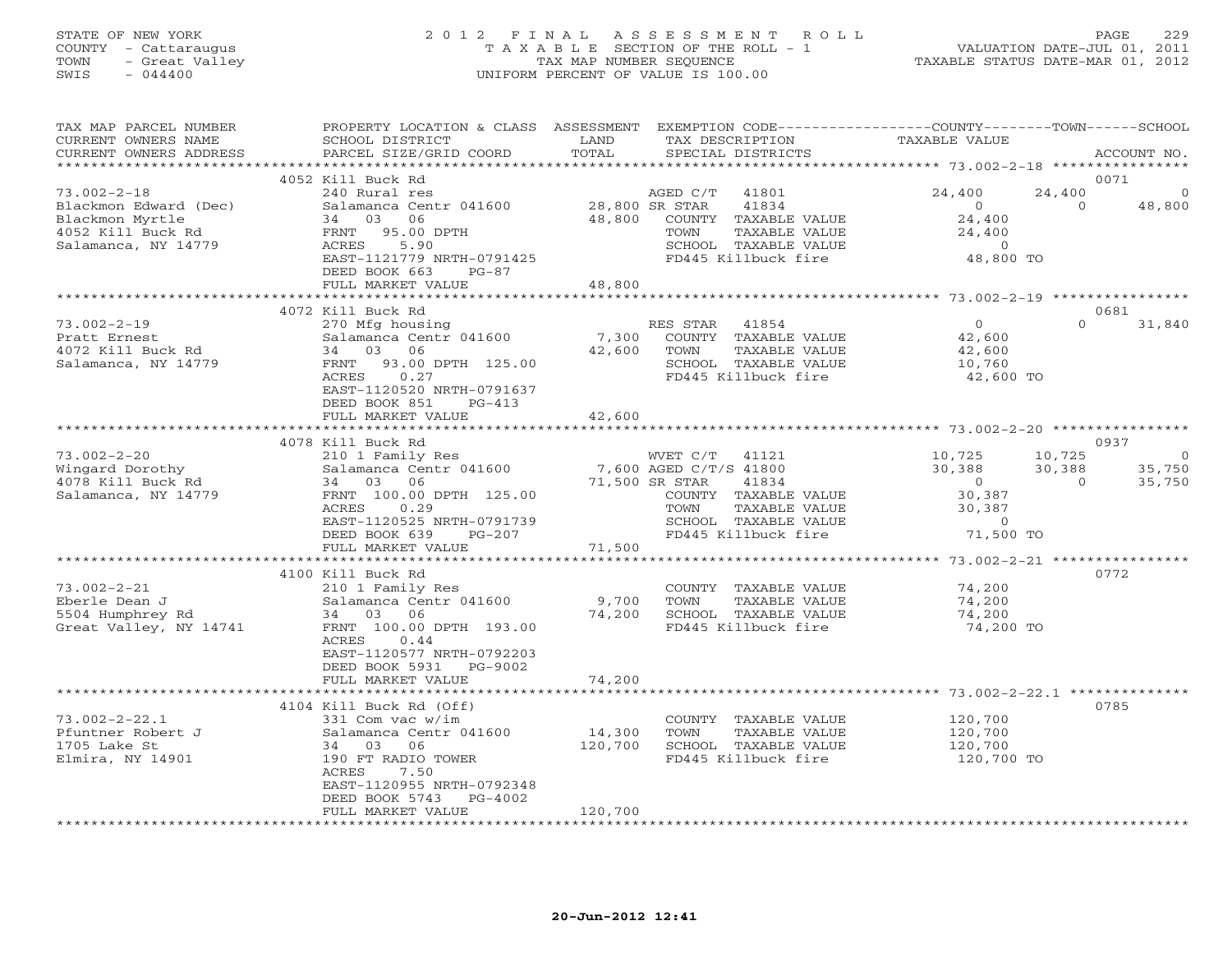# STATE OF NEW YORK 2 0 1 2 F I N A L A S S E S S M E N T R O L L PAGE 230 COUNTY - Cattaraugus T A X A B L E SECTION OF THE ROLL - 1 VALUATION DATE-JUL 01, 2011 TOWN - Great Valley TAX MAP NUMBER SEQUENCE TAXABLE STATUS DATE-MAR 01, 2012 SWIS - 044400 UNIFORM PERCENT OF VALUE IS 100.00

| TAX MAP PARCEL NUMBER<br>CURRENT OWNERS NAME<br>CURRENT OWNERS ADDRESS | PROPERTY LOCATION & CLASS ASSESSMENT<br>SCHOOL DISTRICT<br>PARCEL SIZE/GRID COORD                                                           | LAND<br>TOTAL | EXEMPTION CODE-----------------COUNTY-------TOWN------SCHOOL<br>TAX DESCRIPTION<br>SPECIAL DISTRICTS | TAXABLE VALUE  |          | ACCOUNT NO. |
|------------------------------------------------------------------------|---------------------------------------------------------------------------------------------------------------------------------------------|---------------|------------------------------------------------------------------------------------------------------|----------------|----------|-------------|
|                                                                        |                                                                                                                                             |               |                                                                                                      |                |          |             |
|                                                                        | 4104 Kill Buck Rd                                                                                                                           |               |                                                                                                      |                | 1213     |             |
| $73.002 - 2 - 22.2$                                                    | 515 Media studio                                                                                                                            |               | COUNTY TAXABLE VALUE                                                                                 | 47,100         |          |             |
| Pfuntner Robert J                                                      | Salamanca Centr 041600                                                                                                                      | 7,600         | TAXABLE VALUE<br>TOWN                                                                                | 47,100         |          |             |
| 1705 Lake St                                                           | 34 03<br>06                                                                                                                                 | 47,100        | SCHOOL TAXABLE VALUE                                                                                 | 47,100         |          |             |
| Elmira, NY 14901                                                       | <b>WGGO STATION</b><br>FRNT 100.00 DPTH 125.00<br>0.29<br>ACRES<br>EAST-1120552 NRTH-0792306<br>DEED BOOK 5743 PG-4002<br>FULL MARKET VALUE | 47,100        | FD445 Killbuck fire                                                                                  | 47,100 TO      |          |             |
|                                                                        |                                                                                                                                             |               |                                                                                                      |                |          |             |
|                                                                        |                                                                                                                                             |               |                                                                                                      |                |          |             |
|                                                                        | 4110 Kill Buck Rd                                                                                                                           |               |                                                                                                      |                | 0074     |             |
| $73.002 - 2 - 23$                                                      | 210 1 Family Res                                                                                                                            |               | COUNTY TAXABLE VALUE                                                                                 | 98,700         |          |             |
| Cornell Douglas W                                                      | Salamanca Centr 041600 20,100                                                                                                               |               | TAXABLE VALUE<br>TOWN                                                                                | 98,700         |          |             |
| 509 Hunter Rd                                                          | 34 03 06                                                                                                                                    | 98,700        | SCHOOL TAXABLE VALUE                                                                                 | 98,700         |          |             |
| Troy, ON Canada LOR 2B0                                                | FF 340.00                                                                                                                                   |               | FD445 Killbuck fire                                                                                  | 98,700 TO      |          |             |
|                                                                        | ACRES<br>1.95                                                                                                                               |               |                                                                                                      |                |          |             |
|                                                                        | EAST-1120654 NRTH-0792524                                                                                                                   |               |                                                                                                      |                |          |             |
|                                                                        | DEED BOOK 8179<br>PG-5002                                                                                                                   |               |                                                                                                      |                |          |             |
|                                                                        | FULL MARKET VALUE                                                                                                                           | 98,700        |                                                                                                      |                |          |             |
|                                                                        |                                                                                                                                             |               |                                                                                                      |                |          |             |
|                                                                        | 4138 Kill Buck Rd                                                                                                                           |               |                                                                                                      |                | 0108     |             |
| $73.002 - 2 - 24$                                                      | 210 1 Family Res $AGED C/T/S$<br>Salamanca Centr 041600 27,300 SR STAR                                                                      |               | AGED C/T/S 41800                                                                                     | 46,850         | 46,850   | 46,850      |
| Boza Rhea                                                              |                                                                                                                                             |               | 41834                                                                                                | $\overline{O}$ | $\Omega$ | 46,850      |
| Boza Michael                                                           | 34 03 06                                                                                                                                    |               | 93,700 COUNTY TAXABLE VALUE                                                                          | 46,850         |          |             |
| 4138 Kill Buck Rd                                                      | FRNT 250.00 DPTH                                                                                                                            |               | TOWN<br>TAXABLE VALUE                                                                                | 46,850         |          |             |
| Salamanca, NY 14779                                                    | 5.21<br>ACRES                                                                                                                               |               | SCHOOL TAXABLE VALUE                                                                                 | $\Omega$       |          |             |
|                                                                        | EAST-1121070 NRTH-0792807                                                                                                                   |               | FD445 Killbuck fire                                                                                  | 93,700 TO      |          |             |
|                                                                        | DEED BOOK 864<br>PG-570                                                                                                                     |               |                                                                                                      |                |          |             |
|                                                                        | FULL MARKET VALUE                                                                                                                           | 93,700        |                                                                                                      |                |          |             |
|                                                                        |                                                                                                                                             |               |                                                                                                      |                |          |             |
|                                                                        | 4137 Kill Buck Rd                                                                                                                           |               |                                                                                                      |                | 0313     |             |
| $73.002 - 2 - 25$                                                      | 210 1 Family Res                                                                                                                            |               | SR STAR<br>41834                                                                                     | $\overline{0}$ | $\Omega$ | 63,800      |
| Fuller Fred (Dec)                                                      | Salamanca Centr 041600                                                                                                                      |               | 19,300 COUNTY TAXABLE VALUE                                                                          | 75,000         |          |             |
| Beverly Fuller                                                         | 34 03 06                                                                                                                                    | 75,000        | TOWN<br>TAXABLE VALUE                                                                                | 75,000         |          |             |
| 4137 Kill Buck Rd                                                      | FF 235.00                                                                                                                                   |               | SCHOOL TAXABLE VALUE                                                                                 | 11,200         |          |             |
| Salamanca, NY 14779                                                    | ACRES<br>1.58                                                                                                                               |               | FD445 Killbuck fire                                                                                  | 75,000 TO      |          |             |
|                                                                        | EAST-1120427 NRTH-0792862                                                                                                                   |               |                                                                                                      |                |          |             |
|                                                                        | DEED BOOK 579<br>$PG-514$                                                                                                                   |               |                                                                                                      |                |          |             |
|                                                                        | FULL MARKET VALUE                                                                                                                           | 75,000        |                                                                                                      |                |          |             |
|                                                                        |                                                                                                                                             |               |                                                                                                      |                |          |             |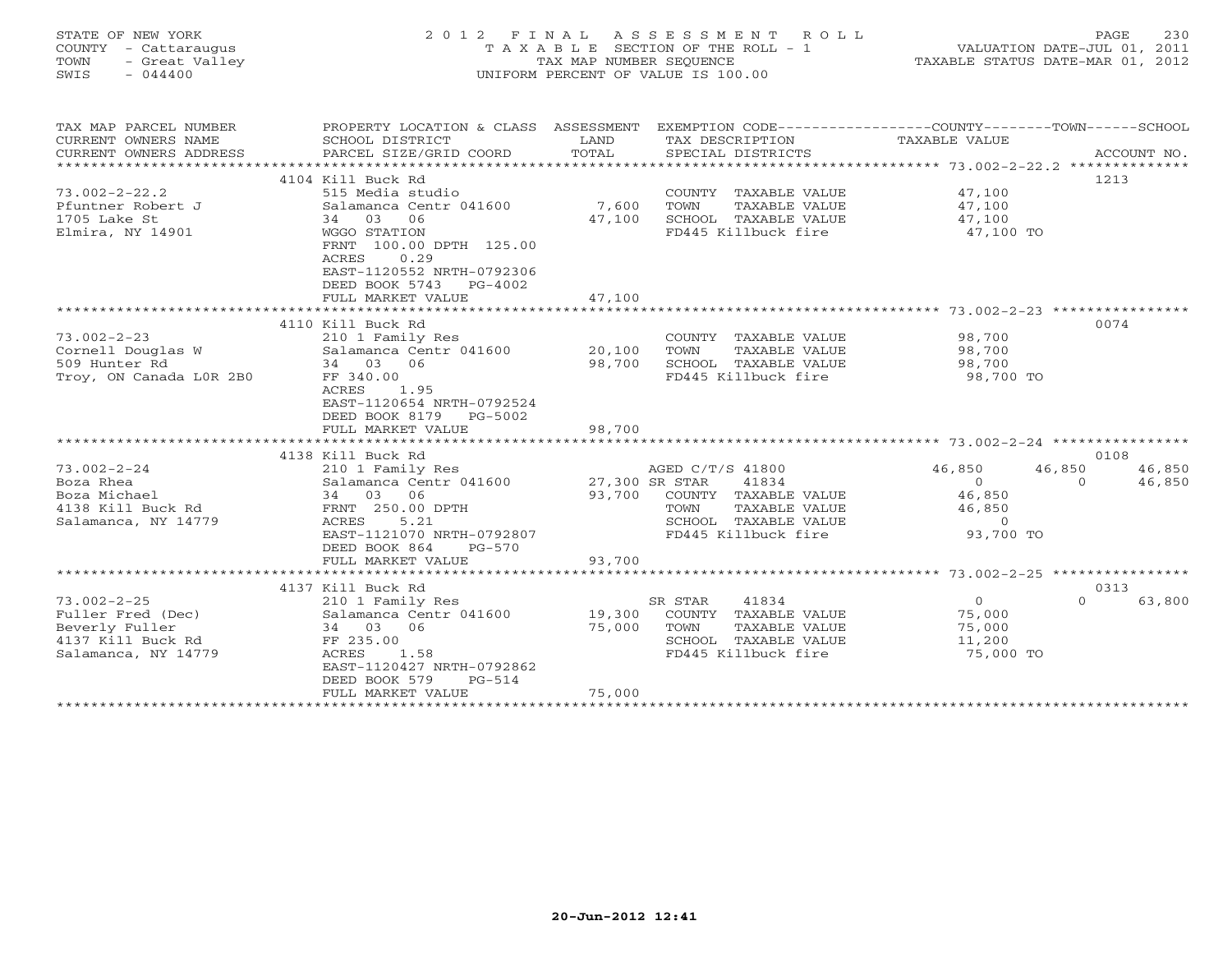### STATE OF NEW YORK 2 0 1 2 F I N A L A S S E S S M E N T R O L L PAGE 231 COUNTY - Cattaraugus T A X A B L E SECTION OF THE ROLL - 1 VALUATION DATE-JUL 01, 2011 TOWN - Great Valley TAX MAP NUMBER SEQUENCE TAXABLE STATUS DATE-MAR 01, 2012 SWIS - 044400 UNIFORM PERCENT OF VALUE IS 100.00UNIFORM PERCENT OF VALUE IS 100.00

| TAX MAP PARCEL NUMBER<br>CURRENT OWNERS NAME    | PROPERTY LOCATION & CLASS ASSESSMENT EXEMPTION CODE----------------COUNTY-------TOWN------SCHOOL<br>SCHOOL DISTRICT | LAND                   | TAX DESCRIPTION                               | TAXABLE VALUE      |                    |
|-------------------------------------------------|---------------------------------------------------------------------------------------------------------------------|------------------------|-----------------------------------------------|--------------------|--------------------|
| CURRENT OWNERS ADDRESS<br>********************* | PARCEL SIZE/GRID COORD                                                                                              | TOTAL                  | SPECIAL DISTRICTS                             |                    | ACCOUNT NO.        |
|                                                 | 4149 Kill Buck Rd                                                                                                   |                        |                                               |                    | 0960               |
| $73.002 - 2 - 27$                               | 210 1 Family Res                                                                                                    |                        | RES STAR 41854                                | $\overline{0}$     | $\Omega$<br>31,840 |
| Finch Dennis<br>Finch Lori                      | Salamanca Centr 041600<br>03 06<br>34                                                                               | 18,400<br>164,400      | COUNTY TAXABLE VALUE<br>TAXABLE VALUE<br>TOWN | 164,400<br>164,400 |                    |
| PO Box 297                                      | FRNT 200.00 DPTH 259.00                                                                                             |                        | SCHOOL TAXABLE VALUE                          | 132,560            |                    |
| Kill Buck, NY 14748                             | ACRES 1.20                                                                                                          |                        | FD445 Killbuck fire                           | 164,400 TO         |                    |
|                                                 | EAST-1120488 NRTH-0793068<br>DEED BOOK 610<br>PG-3001<br>FULL MARKET VALUE                                          | 164,400                |                                               |                    |                    |
|                                                 |                                                                                                                     |                        |                                               |                    |                    |
|                                                 | 4187 Kill Buck Rd (Off)                                                                                             |                        |                                               |                    | 0204               |
| $73.002 - 2 - 28.1$                             | 444 Lumber yd/ml                                                                                                    |                        | COUNTY TAXABLE VALUE                          | 46,600             |                    |
| Donver Inc<br>4187 Kill Buck Rd                 | Salamanca Centr 041600<br>34 03 06                                                                                  | 40,300<br>46,600       | TOWN<br>TAXABLE VALUE<br>SCHOOL TAXABLE VALUE | 46,600<br>46,600   |                    |
| PO Box 181                                      | ACRES<br>6.20                                                                                                       |                        | FD445 Killbuck fire                           | 46,600 TO          |                    |
| Kill Buck, NY 14748                             | EAST-1120377 NRTH-0793573<br>DEED BOOK 718<br>PG-1012                                                               |                        |                                               |                    |                    |
|                                                 | FULL MARKET VALUE<br>***********************                                                                        | 46,600<br>************ |                                               |                    |                    |
|                                                 | 4187 Kill Buck Rd                                                                                                   |                        |                                               |                    | 1580               |
| $73.002 - 2 - 28.2$                             | 710 Manufacture                                                                                                     |                        | COUNTY TAXABLE VALUE                          | 37,200             |                    |
| Vershay Donald A                                | Salamanca Centr 041600                                                                                              | 22,400                 | TOWN<br>TAXABLE VALUE                         | 37,200             |                    |
| 450 Brantwood Dr                                | 34 03 06                                                                                                            | 37,200                 | SCHOOL TAXABLE VALUE                          | 37,200             |                    |
| Snyder, NY 14226                                | FF 754.72                                                                                                           |                        | FD445 Killbuck fire                           | 37,200 TO          |                    |
|                                                 | ACRES<br>3.00                                                                                                       |                        |                                               |                    |                    |
|                                                 | EAST-1120631 NRTH-0793543                                                                                           |                        |                                               |                    |                    |
|                                                 | DEED BOOK 917<br>$PG-745$<br>FULL MARKET VALUE                                                                      | 37,200                 |                                               |                    |                    |
|                                                 |                                                                                                                     |                        |                                               |                    |                    |
|                                                 | Kill Buck Rd (Off)                                                                                                  |                        |                                               |                    | 1136               |
| $73.002 - 2 - 29$                               | 320 Rural vacant                                                                                                    |                        | COUNTY TAXABLE VALUE                          | 4,400              |                    |
| Donver Inc                                      | Salamanca Centr 041600                                                                                              | 4,400                  | TOWN<br>TAXABLE VALUE                         | 4,400              |                    |
| 4187 Kill Buck Rd<br>PO Box 181                 | 34 03 06<br>ACRES<br>2.00                                                                                           | 4,400                  | SCHOOL TAXABLE VALUE<br>FD445 Killbuck fire   | 4,400<br>4,400 TO  |                    |
| Kill Buck, NY 14748                             | EAST-1120142 NRTH-0793045                                                                                           |                        |                                               |                    |                    |
|                                                 | DEED BOOK 761<br>$PG-7$                                                                                             |                        |                                               |                    |                    |
|                                                 | FULL MARKET VALUE                                                                                                   | 4,400                  |                                               |                    |                    |
|                                                 | *************************                                                                                           | **************         |                                               |                    |                    |
|                                                 | Kill Buck Rd (Off)                                                                                                  |                        |                                               |                    | 1039               |
| $73.002 - 2 - 30$                               | 330 Vacant comm                                                                                                     |                        | COUNTY TAXABLE VALUE                          | 2,800              |                    |
| Donver Inc                                      | Salamanca Centr 041600                                                                                              | 2,800                  | TOWN<br>TAXABLE VALUE                         | 2,800              |                    |
| 4187 Kill Buck Rd                               | 34 03 06                                                                                                            | 2,800                  | SCHOOL TAXABLE VALUE                          | 2,800              |                    |
| PO Box 181<br>Kill Buck, NY 14748               | ACRES<br>1.25<br>EAST-1120207 NRTH-0792897                                                                          |                        | FD445 Killbuck fire                           | 2,800 TO           |                    |
|                                                 | DEED BOOK 718<br>PG-1012                                                                                            |                        |                                               |                    |                    |
|                                                 | FULL MARKET VALUE                                                                                                   | 2,800                  |                                               |                    |                    |
|                                                 |                                                                                                                     |                        |                                               |                    |                    |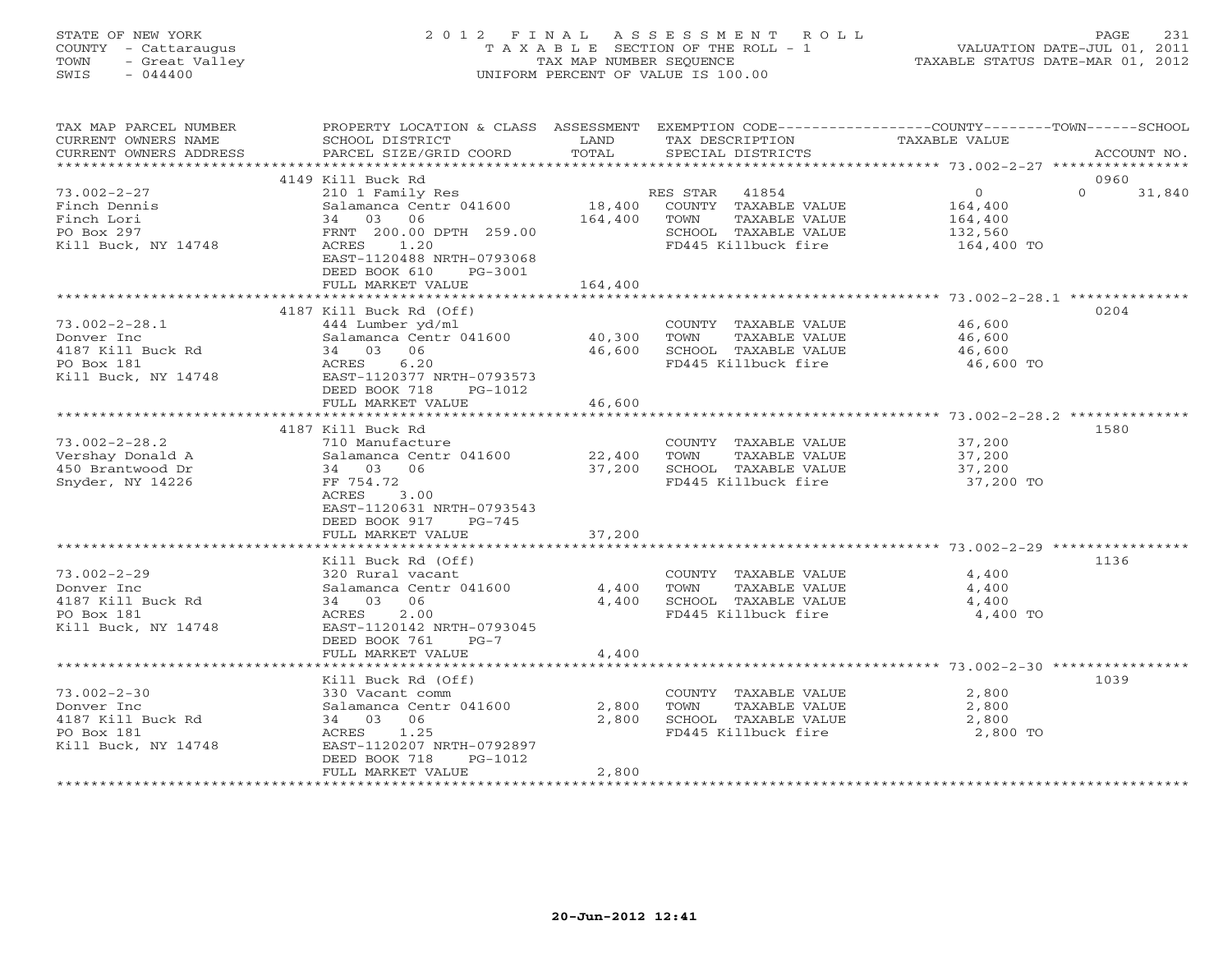# STATE OF NEW YORK 2 0 1 2 F I N A L A S S E S S M E N T R O L L PAGE 232 COUNTY - Cattaraugus T A X A B L E SECTION OF THE ROLL - 1 VALUATION DATE-JUL 01, 2011 TOWN - Great Valley TAX MAP NUMBER SEQUENCE TAXABLE STATUS DATE-MAR 01, 2012 SWIS - 044400 UNIFORM PERCENT OF VALUE IS 100.00

| TAX MAP PARCEL NUMBER<br>CURRENT OWNERS NAME<br>CURRENT OWNERS ADDRESS<br>********************* | PROPERTY LOCATION & CLASS ASSESSMENT<br>SCHOOL DISTRICT<br>PARCEL SIZE/GRID COORD | LAND<br>TOTAL   |                  | TAX DESCRIPTION<br>SPECIAL DISTRICTS | EXEMPTION CODE-----------------COUNTY-------TOWN------SCHOOL<br>TAXABLE VALUE |          | ACCOUNT NO.    |
|-------------------------------------------------------------------------------------------------|-----------------------------------------------------------------------------------|-----------------|------------------|--------------------------------------|-------------------------------------------------------------------------------|----------|----------------|
|                                                                                                 | 4095 Kill Buck Rd                                                                 |                 |                  |                                      |                                                                               |          | 0761           |
|                                                                                                 |                                                                                   |                 |                  |                                      |                                                                               |          |                |
| $73.002 - 2 - 31.1$                                                                             | 311 Res vac land                                                                  |                 |                  | COUNTY TAXABLE VALUE                 | 30,300                                                                        |          |                |
| Smith Sharon L                                                                                  | Salamanca Centr 041600                                                            | 30,300          | TOWN             | TAXABLE VALUE                        | 30,300                                                                        |          |                |
| PO Box 95                                                                                       | 34 03<br>06                                                                       | 30,300          |                  | SCHOOL TAXABLE VALUE                 | 30,300                                                                        |          |                |
| Kill Buck, NY 14748                                                                             | L/P 949-987                                                                       |                 |                  | FD445 Killbuck fire                  | 30,300 TO                                                                     |          |                |
|                                                                                                 | FF 375.00                                                                         |                 |                  |                                      |                                                                               |          |                |
|                                                                                                 | 12.85<br>ACRES                                                                    |                 |                  |                                      |                                                                               |          |                |
|                                                                                                 | EAST-1120002 NRTH-0792069                                                         |                 |                  |                                      |                                                                               |          |                |
|                                                                                                 | DEED BOOK 949<br>$PG-987$                                                         |                 |                  |                                      |                                                                               |          |                |
|                                                                                                 | FULL MARKET VALUE                                                                 | 30,300          |                  |                                      |                                                                               |          |                |
|                                                                                                 |                                                                                   |                 |                  |                                      |                                                                               |          |                |
|                                                                                                 | 4099 Kill Buck Rd                                                                 |                 |                  |                                      |                                                                               | 1117     |                |
| $73.002 - 2 - 31.2$                                                                             | 210 1 Family Res                                                                  |                 | CVET C/T         | 41131                                | 20,000                                                                        | 20,000   | $\Omega$       |
| Wojtowicz Joseph                                                                                | Salamanca Centr 041600 18,400 DVET C/T                                            |                 |                  | 41141                                | 25,800                                                                        | 25,800   | $\Omega$       |
| Wojtowicz Florence                                                                              | 34 03 06                                                                          | 103,200 SR STAR |                  | 41834                                | $\overline{0}$                                                                | $\Omega$ | 63,800         |
| 4099 Kill Buck Rd                                                                               | FRNT 221.90 DPTH                                                                  |                 |                  | COUNTY TAXABLE VALUE                 | 57,400                                                                        |          |                |
| Salamanca, NY 14779                                                                             | ACRES<br>1.17                                                                     |                 | TOWN             | TAXABLE VALUE                        | 57,400                                                                        |          |                |
|                                                                                                 | EAST-1120321 NRTH-0792212                                                         |                 |                  | SCHOOL TAXABLE VALUE                 | 39,400                                                                        |          |                |
|                                                                                                 | DEED BOOK 834<br>PG-1013                                                          |                 |                  | FD445 Killbuck fire                  | 103,200 TO                                                                    |          |                |
|                                                                                                 | FULL MARKET VALUE                                                                 | 103,200         |                  |                                      |                                                                               |          |                |
|                                                                                                 |                                                                                   |                 |                  |                                      |                                                                               |          |                |
|                                                                                                 | 4109 Kill Buck Rd                                                                 |                 |                  |                                      |                                                                               |          | 1199           |
| $73.002 - 2 - 31.3$                                                                             | 210 1 Family Res                                                                  |                 | CVET C/T         | 41131                                | 20,000                                                                        | 20,000   | $\overline{0}$ |
| Gebauer Lewis                                                                                   | Salamanca Centr 041600                                                            | 10,700 DVET C/T |                  | 41141                                | 40,000                                                                        | 40,000   | $\Omega$       |
| Gebauer Judy S                                                                                  | 34 03 06                                                                          |                 | 111,800 AGED C/T | 41801                                | 15,540                                                                        | 15,540   | $\Omega$       |
| 4109 Kill Buck Rd                                                                               | FRNT 180.00 DPTH 200.00                                                           |                 | SR STAR          | 41834                                | $\overline{0}$                                                                | $\Omega$ | 63,800         |
| Salamanca, NY 14779                                                                             | $0.83$ BANK<br>ACRES<br>017                                                       |                 |                  | COUNTY TAXABLE VALUE                 | 36,260                                                                        |          |                |
|                                                                                                 | EAST-1120356 NRTH-0792422                                                         |                 | TOWN             | TAXABLE VALUE                        | 36,260                                                                        |          |                |
|                                                                                                 | DEED BOOK 811<br>$PG-773$                                                         |                 |                  | SCHOOL TAXABLE VALUE                 | 48,000                                                                        |          |                |
|                                                                                                 | FULL MARKET VALUE                                                                 |                 |                  | 111,800 FD445 Killbuck fire          | 111,800 TO                                                                    |          |                |
|                                                                                                 |                                                                                   |                 |                  |                                      |                                                                               |          |                |
|                                                                                                 | 4085 Kill Buck Rd                                                                 |                 |                  |                                      |                                                                               |          | 1206           |
| $73.002 - 2 - 31.4$                                                                             | 210 1 Family Res                                                                  |                 | RES STAR         | 41854                                | $\Omega$                                                                      | $\Omega$ | 31,840         |
| Mendell David L                                                                                 | Salamanca Centr 041600                                                            | 11,100          |                  | COUNTY TAXABLE VALUE                 | 95,000                                                                        |          |                |
| Mendell Sharon M                                                                                | 34 03 06                                                                          | 95,000          | TOWN             | TAXABLE VALUE                        | 95,000                                                                        |          |                |
| 4085 Kill Buck Rd                                                                               | FRNT 140.00 DPTH 175.00                                                           |                 |                  | SCHOOL TAXABLE VALUE                 | 63,160                                                                        |          |                |
| Salamanca, NY 14779                                                                             | 0.56<br>ACRES                                                                     |                 |                  | FD445 Killbuck fire                  | 95,000 TO                                                                     |          |                |
|                                                                                                 | EAST-1120322 NRTH-0791980                                                         |                 |                  |                                      |                                                                               |          |                |
|                                                                                                 | DEED BOOK 918<br>$PG-488$                                                         |                 |                  |                                      |                                                                               |          |                |
|                                                                                                 | FULL MARKET VALUE                                                                 | 95,000          |                  |                                      |                                                                               |          |                |
|                                                                                                 |                                                                                   |                 |                  |                                      |                                                                               |          |                |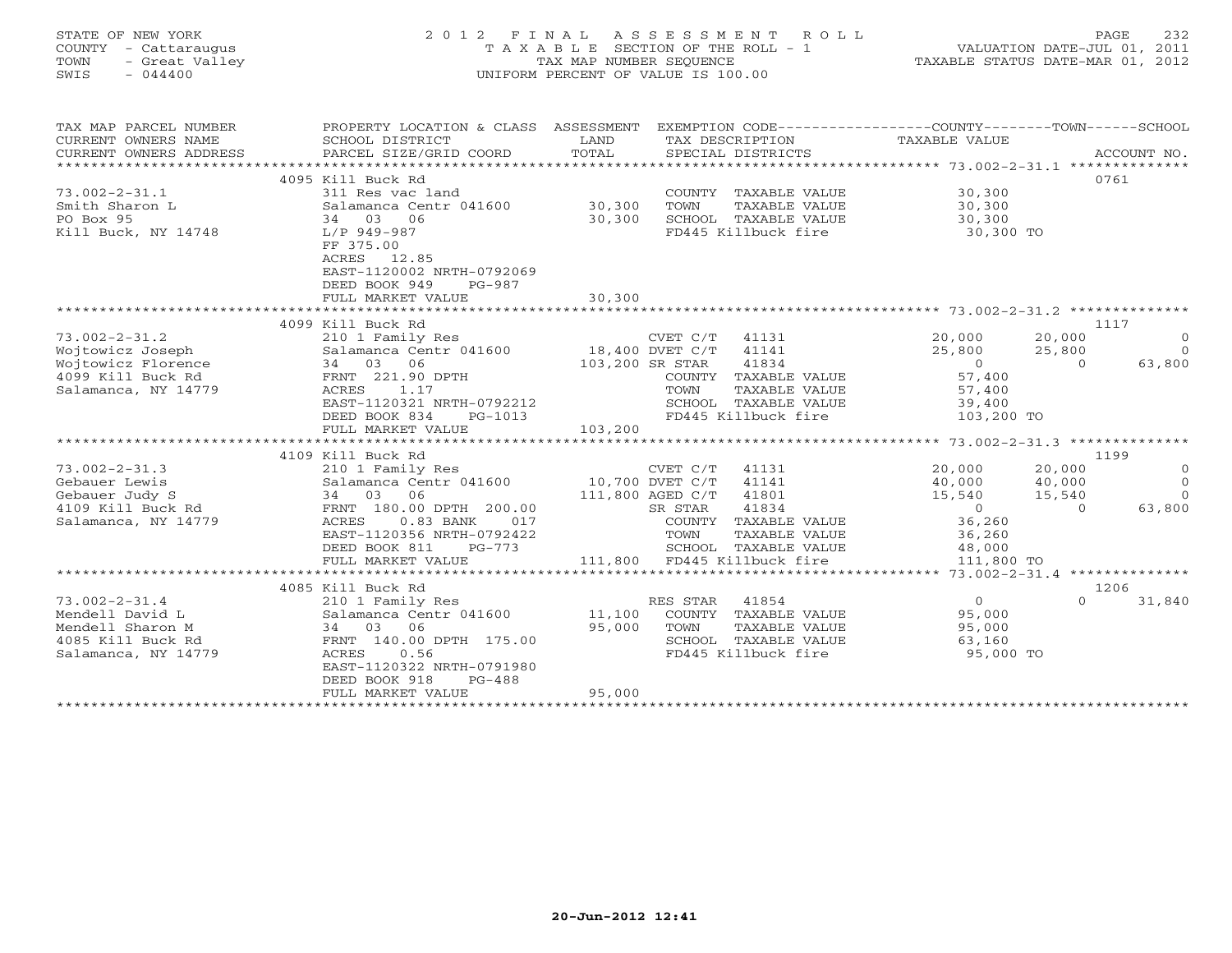### STATE OF NEW YORK 2 0 1 2 F I N A L A S S E S S M E N T R O L L PAGE 233 COUNTY - Cattaraugus T A X A B L E SECTION OF THE ROLL - 1 VALUATION DATE-JUL 01, 2011 TOWN - Great Valley TAX MAP NUMBER SEQUENCE TAXABLE STATUS DATE-MAR 01, 2012 SWIS - 044400 UNIFORM PERCENT OF VALUE IS 100.00UNIFORM PERCENT OF VALUE IS 100.00

| TAX MAP PARCEL NUMBER<br>CURRENT OWNERS NAME<br>CURRENT OWNERS ADDRESS | PROPERTY LOCATION & CLASS ASSESSMENT<br>SCHOOL DISTRICT<br>PARCEL SIZE/GRID COORD     | LAND<br>TOTAL           |                | TAX DESCRIPTION<br>SPECIAL DISTRICTS               | EXEMPTION CODE-----------------COUNTY-------TOWN------SCHOOL<br>TAXABLE VALUE |          | ACCOUNT NO.    |
|------------------------------------------------------------------------|---------------------------------------------------------------------------------------|-------------------------|----------------|----------------------------------------------------|-------------------------------------------------------------------------------|----------|----------------|
|                                                                        | 4123 Kill Buck Rd                                                                     |                         |                |                                                    |                                                                               | 1235     |                |
| $73.002 - 2 - 31.5$                                                    | 210 1 Family Res                                                                      |                         | RES STAR 41854 |                                                    | $\circ$                                                                       | $\Omega$ | 31,840         |
| Mager Timothy R                                                        | Salamanca Centr 041600 18,000                                                         |                         |                | COUNTY TAXABLE VALUE                               | 180,000                                                                       |          |                |
| Meyer Elizabeth                                                        | 34 03 06                                                                              | 180,000                 | TOWN           | TAXABLE VALUE                                      | 180,000                                                                       |          |                |
| 4123 Kill Buck Rd                                                      | FF 200.00                                                                             |                         |                | SCHOOL TAXABLE VALUE                               | 148,160                                                                       |          |                |
| Salamanca, NY 14779                                                    | ACRES<br>$1.00$ BANK<br>017<br>EAST-1120381 NRTH-0792617<br>DEED BOOK 963<br>$PG-448$ |                         |                | FD445 Killbuck fire                                | 180,000 TO                                                                    |          |                |
|                                                                        | FULL MARKET VALUE                                                                     | 180,000                 |                |                                                    |                                                                               |          |                |
|                                                                        |                                                                                       | *********************** |                |                                                    | ******************** 73.002-2-31.7 **************                             |          |                |
|                                                                        | 4095 Kill Buck Rd                                                                     |                         |                |                                                    |                                                                               | 1685     |                |
| $73.002 - 2 - 31.7$                                                    | 210 1 Family Res                                                                      |                         |                | COUNTY TAXABLE VALUE                               | 41,000                                                                        |          |                |
| Wojtowicz Joseph                                                       | Salamanca Centr 041600                                                                | 21,400                  | TOWN           | TAXABLE VALUE                                      | 41,000                                                                        |          |                |
| Wojtowicz Laine F                                                      | 06<br>34 03                                                                           | 41,000                  |                | SCHOOL TAXABLE VALUE                               | 41,000                                                                        |          |                |
| 4095 Kill Buck Rd                                                      | FF 57.00                                                                              |                         |                | FD445 Killbuck fire                                | 41,000 TO                                                                     |          |                |
| Salamanca, NY 14779                                                    | ACRES<br>2.55                                                                         |                         |                |                                                    |                                                                               |          |                |
|                                                                        | EAST-1120065 NRTH-0792181<br>DEED BOOK 946<br>$PG-56$                                 |                         |                |                                                    |                                                                               |          |                |
|                                                                        | FULL MARKET VALUE                                                                     | 41,000                  |                |                                                    |                                                                               |          |                |
|                                                                        |                                                                                       |                         |                |                                                    |                                                                               |          |                |
|                                                                        | 4059 Kill Buck Rd                                                                     |                         |                |                                                    |                                                                               | 0706     |                |
| $73.002 - 2 - 34$                                                      | 210 1 Family Res                                                                      |                         | WVET C/T 41121 |                                                    | 12,000                                                                        | 12,000   | $\overline{0}$ |
| Pennell David                                                          | Salamanca Centr 041600                                                                | 20,400 SR STAR          |                | 41834                                              | $\overline{O}$                                                                | $\Omega$ | 63,800         |
| 4059 Kill Buck Rd                                                      | 34 03<br>06                                                                           | 125,600                 |                | COUNTY TAXABLE VALUE                               | 113,600                                                                       |          |                |
| Salamanca, NY 14779                                                    | FRNT 135.00 DPTH                                                                      |                         | TOWN           | TAXABLE VALUE                                      | 113,600                                                                       |          |                |
|                                                                        | ACRES<br>2.10                                                                         |                         |                | SCHOOL TAXABLE VALUE                               | 61,800                                                                        |          |                |
|                                                                        | EAST-1120063 NRTH-0791486                                                             |                         |                | FD445 Killbuck fire                                | 125,600 TO                                                                    |          |                |
|                                                                        | DEED BOOK 729<br>$PG-458$                                                             |                         |                |                                                    |                                                                               |          |                |
|                                                                        | FULL MARKET VALUE                                                                     | 125,600                 |                |                                                    |                                                                               |          |                |
|                                                                        |                                                                                       |                         |                |                                                    |                                                                               |          |                |
|                                                                        | 4055 Highland Ave Ext Ave                                                             |                         |                |                                                    |                                                                               | 0450     |                |
| $73.002 - 2 - 35$                                                      | 270 Mfg housing                                                                       |                         | RES STAR       | 41854                                              | $\Omega$                                                                      | $\Omega$ | 31,840         |
| Mighells Rodney                                                        | Salamanca Centr 041600 14,000                                                         |                         |                | COUNTY TAXABLE VALUE                               | 93,900                                                                        |          |                |
| 4055 Highland Ave Ext Ave                                              | 35 03<br>06                                                                           | 93,900                  | TOWN           | TAXABLE VALUE                                      | 93,900                                                                        |          |                |
| Salamanca, NY 14779                                                    | FRNT 156.50 DPTH 222.50                                                               |                         |                | SCHOOL TAXABLE VALUE                               | 62,060                                                                        |          |                |
|                                                                        | ACRES<br>0.80<br>EAST-1118960 NRTH-0792331                                            |                         |                | FD445 Killbuck fire                                | 93,900 TO                                                                     |          |                |
|                                                                        | DEED BOOK 01010 PG-00391                                                              |                         |                | SD442 Highland sewer #5<br>WD443 Highland water #4 | 93,900 TO M<br>93,900 TO M                                                    |          |                |
|                                                                        | FULL MARKET VALUE                                                                     | 93,900                  |                |                                                    |                                                                               |          |                |
|                                                                        |                                                                                       |                         |                |                                                    |                                                                               |          |                |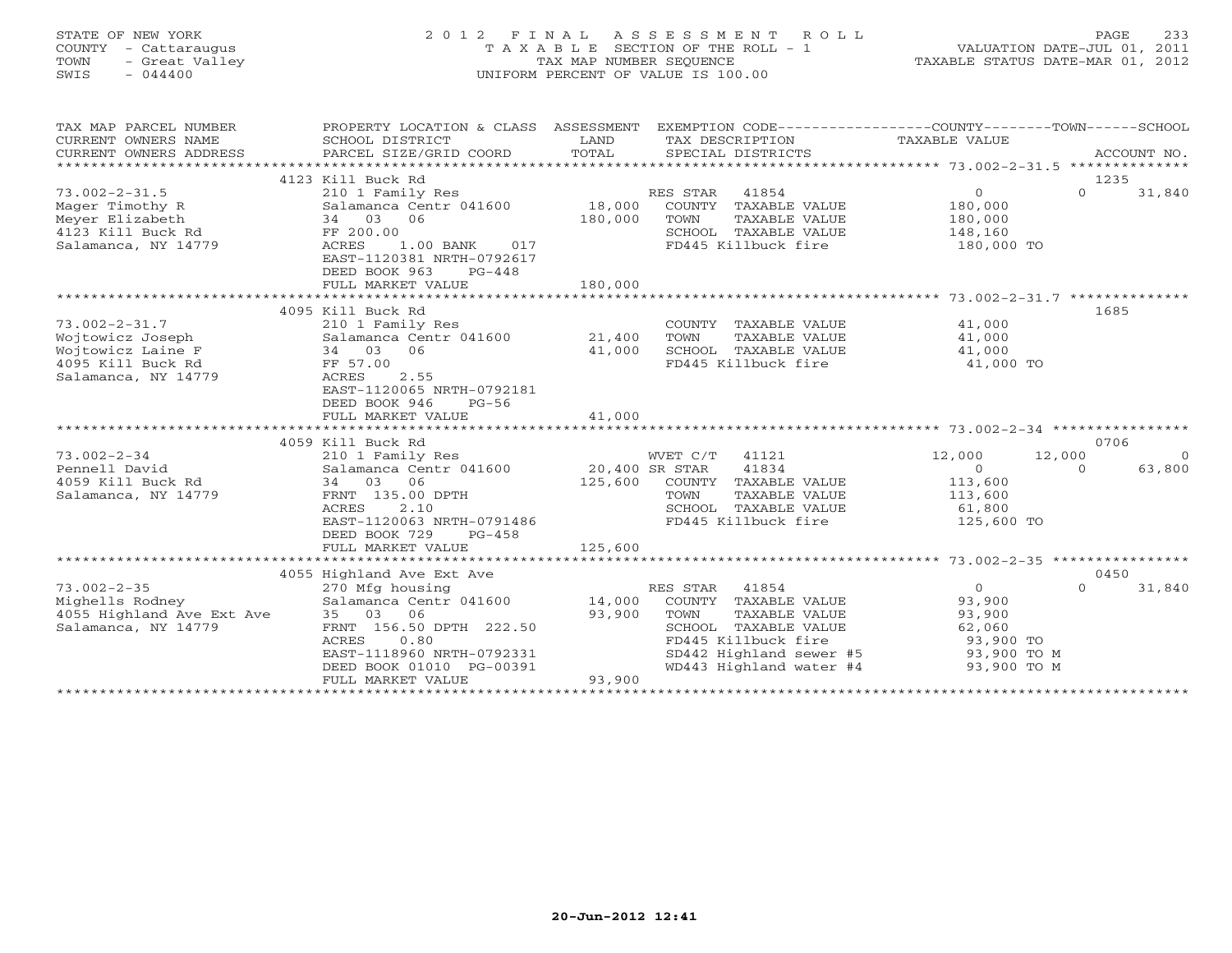# STATE OF NEW YORK 2 0 1 2 F I N A L A S S E S S M E N T R O L L PAGE 234 COUNTY - Cattaraugus T A X A B L E SECTION OF THE ROLL - 1 VALUATION DATE-JUL 01, 2011 TOWN - Great Valley TAX MAP NUMBER SEQUENCE TAXABLE STATUS DATE-MAR 01, 2012 SWIS - 044400 UNIFORM PERCENT OF VALUE IS 100.00

| TAX MAP PARCEL NUMBER<br>CURRENT OWNERS NAME<br>CURRENT OWNERS ADDRESS | PROPERTY LOCATION & CLASS ASSESSMENT<br>SCHOOL DISTRICT<br>PARCEL SIZE/GRID COORD | LAND<br>TOTAL | EXEMPTION CODE-----------------COUNTY-------TOWN------SCHOOL<br>TAX DESCRIPTION<br>SPECIAL DISTRICTS | TAXABLE VALUE | ACCOUNT NO.        |
|------------------------------------------------------------------------|-----------------------------------------------------------------------------------|---------------|------------------------------------------------------------------------------------------------------|---------------|--------------------|
|                                                                        | 4053 Highland Ave Ext Ave                                                         |               |                                                                                                      |               | 0583               |
| $73.002 - 2 - 36.1$                                                    | 240 Rural res                                                                     |               | SR STAR<br>41834                                                                                     | $\circ$       | $\Omega$<br>63,800 |
| Mighells Patricia                                                      | Salamanca Centr 041600                                                            | 45,000        | COUNTY TAXABLE VALUE                                                                                 | 153,400       |                    |
| Fuller Sandy J                                                         | 35 03<br>06                                                                       | 153,400       | TOWN<br>TAXABLE VALUE                                                                                | 153,400       |                    |
| 4053 Highland Ave Ext Ave                                              | FF 300.00                                                                         |               | SCHOOL TAXABLE VALUE                                                                                 | 89,600        |                    |
| Salamanca, NY 14779                                                    | ACRES 31.70                                                                       |               | FD445 Killbuck fire                                                                                  | 153,400 TO    |                    |
|                                                                        | EAST-1118077 NRTH-0792530                                                         |               | SD442 Highland sewer #5                                                                              | 153,400 TO M  |                    |
|                                                                        | DEED BOOK 00981 PG-00091                                                          |               | WD443 Highland water #4                                                                              | 153,400 TO M  |                    |
|                                                                        | FULL MARKET VALUE                                                                 | 153,400       |                                                                                                      |               |                    |
|                                                                        |                                                                                   |               |                                                                                                      |               |                    |
|                                                                        | 4047 Highland Ave Ext Ave                                                         |               |                                                                                                      |               | 0584               |
| $73.002 - 2 - 36.2$                                                    | 210 1 Family Res                                                                  |               | COUNTY TAXABLE VALUE                                                                                 | 86,800        |                    |
| Scanlon Patrick                                                        | Salamanca Centr 041600                                                            | 9,500         | TOWN<br>TAXABLE VALUE                                                                                | 86,800        |                    |
| Scanlon Shannon                                                        | 35 03 06                                                                          | 86,800        | SCHOOL TAXABLE VALUE                                                                                 | 86,800        |                    |
| 4047 Highland Ave Ext Ave                                              | FRNT 175.00 DPTH 106.00                                                           |               | FD445 Killbuck fire                                                                                  | 86,800 TO     |                    |
|                                                                        | ACRES<br>0.43                                                                     |               |                                                                                                      |               |                    |
| Salamanca, NY 14779                                                    |                                                                                   |               | SD442 Highland sewer #5<br>WD443 Highland water #4                                                   | 86,800 TO M   |                    |
|                                                                        | EAST-1118639 NRTH-0791928<br>DEED BOOK 917                                        |               |                                                                                                      | 86,800 TO M   |                    |
|                                                                        | PG-484                                                                            | 86,800        |                                                                                                      |               |                    |
|                                                                        | FULL MARKET VALUE                                                                 |               |                                                                                                      |               |                    |
|                                                                        |                                                                                   |               |                                                                                                      |               |                    |
|                                                                        | Highland Ave Ext Ave                                                              |               |                                                                                                      |               | 1486               |
| $73.002 - 2 - 36.3$                                                    | 311 Res vac land                                                                  |               | COUNTY TAXABLE VALUE                                                                                 | 10,700        |                    |
| Huma Holdings Llc                                                      | Salamanca Centr 041600                                                            | 10,700        | TOWN<br>TAXABLE VALUE                                                                                | 10,700        |                    |
| 4138 Scott Hollow Rd                                                   | 35 03 06                                                                          | 10,700        | SCHOOL TAXABLE VALUE                                                                                 | 10,700        |                    |
| Salamanca, NY 14779                                                    | REVOCABLE LIVING TRUST                                                            |               | FD445 Killbuck fire                                                                                  | 10,700 TO     |                    |
|                                                                        | FF 50.00                                                                          |               | SD442 Highland sewer #5                                                                              | 10,700 TO M   |                    |
|                                                                        | ACRES<br>9.64                                                                     |               | WD443 Highland water #4                                                                              | 10,700 TO M   |                    |
|                                                                        | EAST-1118993 NRTH-0792102                                                         |               |                                                                                                      |               |                    |
|                                                                        | DEED BOOK 1009<br>PG-840                                                          |               |                                                                                                      |               |                    |
|                                                                        | FULL MARKET VALUE                                                                 | 10,700        |                                                                                                      |               |                    |
|                                                                        |                                                                                   |               |                                                                                                      |               |                    |
|                                                                        | Highland Ave Ext Ave                                                              |               |                                                                                                      |               | 1751               |
| $73.002 - 2 - 36.4$                                                    | 314 Rural vac<10                                                                  |               | COUNTY TAXABLE VALUE                                                                                 | 15,400        |                    |
| Mighells Rodney A                                                      | Salamanca Centr 041600                                                            | 15,400        | TOWN<br>TAXABLE VALUE                                                                                | 15,400        |                    |
| 4053 Highland Ave Ext Ave                                              | 35 03 06                                                                          | 15,400        | SCHOOL TAXABLE VALUE                                                                                 | 15,400        |                    |
| Salamanca, NY 14779                                                    | FRNT 420.00 DPTH<br>90.00                                                         |               | FD445 Killbuck fire                                                                                  | 15,400 TO     |                    |
|                                                                        | 0.87<br>ACRES                                                                     |               | SD442 Highland sewer #5                                                                              | 15,400 TO M   |                    |
|                                                                        | EAST-1118855 NRTH-0791965                                                         |               | WD443 Highland water #4                                                                              | 15,400 TO M   |                    |
|                                                                        | DEED BOOK 00980 PG-01070                                                          |               |                                                                                                      |               |                    |
|                                                                        | FULL MARKET VALUE                                                                 | 15,400        |                                                                                                      |               |                    |
|                                                                        |                                                                                   |               |                                                                                                      |               |                    |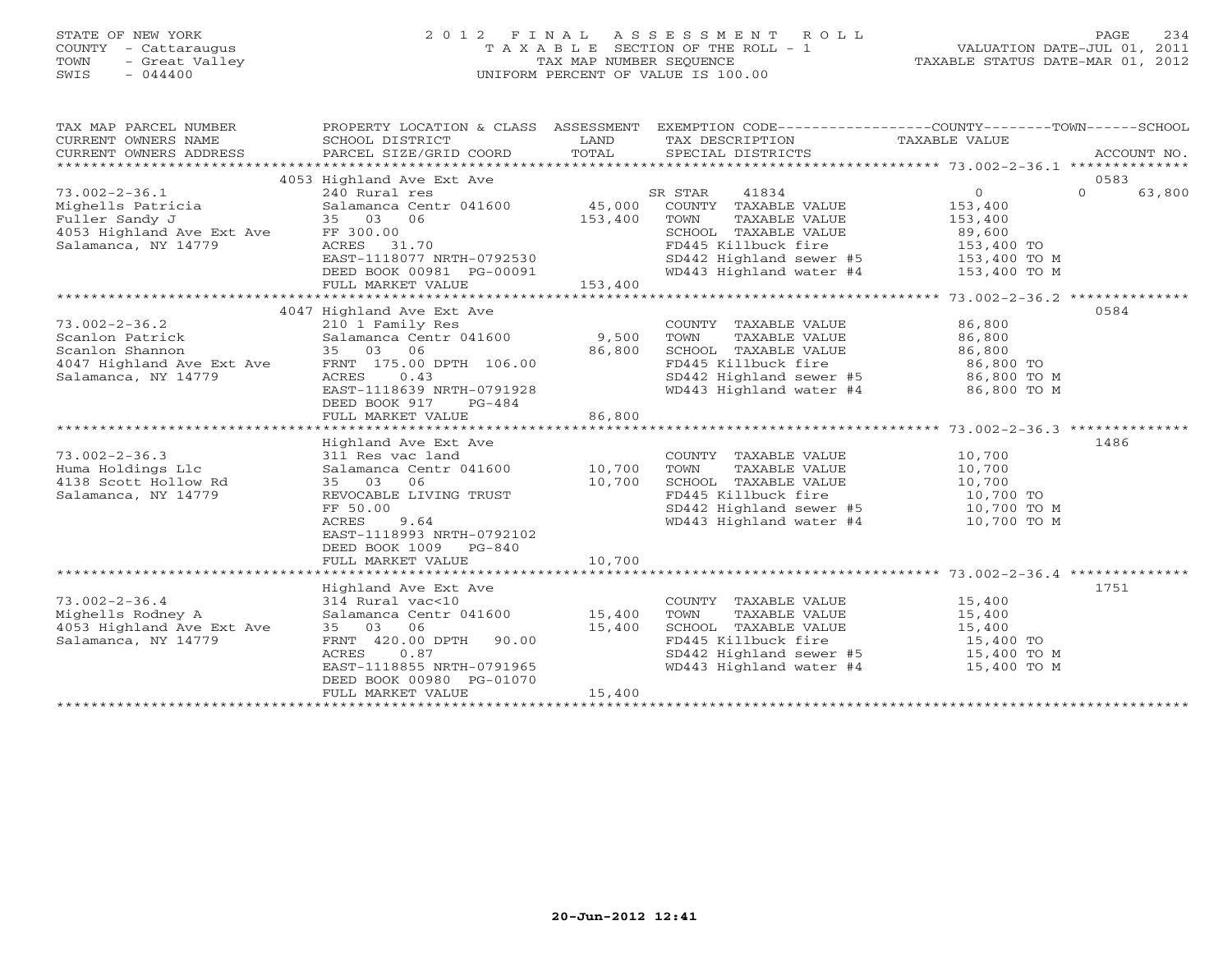### STATE OF NEW YORK 2 0 1 2 F I N A L A S S E S S M E N T R O L L PAGE 235 COUNTY - Cattaraugus T A X A B L E SECTION OF THE ROLL - 1 VALUATION DATE-JUL 01, 2011 TOWN - Great Valley TAX MAP NUMBER SEQUENCE TAXABLE STATUS DATE-MAR 01, 2012 SWIS - 044400 UNIFORM PERCENT OF VALUE IS 100.00UNIFORM PERCENT OF VALUE IS 100.00

| TAX MAP PARCEL NUMBER<br>CURRENT OWNERS NAME<br>CURRENT OWNERS ADDRESS                                                                                        | PROPERTY LOCATION & CLASS ASSESSMENT<br>SCHOOL DISTRICT<br>PARCEL SIZE/GRID COORD                                                                                                | LAND<br>TOTAL | TAX DESCRIPTION TAXABLE VALUE<br>SPECIAL DISTRICTS                                                                                                            | EXEMPTION CODE----------------COUNTY-------TOWN------SCHOOL       | ACCOUNT NO.        |
|---------------------------------------------------------------------------------------------------------------------------------------------------------------|----------------------------------------------------------------------------------------------------------------------------------------------------------------------------------|---------------|---------------------------------------------------------------------------------------------------------------------------------------------------------------|-------------------------------------------------------------------|--------------------|
|                                                                                                                                                               | 4195 Us Rte 219                                                                                                                                                                  |               |                                                                                                                                                               |                                                                   | 0558               |
| 73.002-2-38.1 416 Mfg hsing pk R STAR<br>Country Village Estates Llc Salamanca Centr 041600 150,200 RES STAR<br>4639 Hungry Hollow Rd<br>2000 Willey NY 14741 | 34 03 06<br>39 TRLS<br>FF 1314.00                                                                                                                                                | 759,000       | 41834<br>41854<br>COUNTY TAXABLE VALUE<br>TOWN<br>TAXABLE VALUE<br>SCHOOL TAXABLE VALUE 495,000                                                               | $\Omega$<br>$\circ$<br>$\Omega$<br>$\Omega$<br>759,000<br>759,000 | 110,000<br>154,000 |
|                                                                                                                                                               | ACRES<br>24.62<br>EAST-1119419 NRTH-0793667<br>DEED BOOK 2406 PG-5006<br>FULL MARKET VALUE                                                                                       | 759,000       | FD445 Killbuck fire 759,000 TO                                                                                                                                |                                                                   |                    |
|                                                                                                                                                               | Us Rte 219                                                                                                                                                                       |               |                                                                                                                                                               |                                                                   | 1950               |
| $73.002 - 2 - 38.2$<br>Mendell'S Car Wash Llc<br>4639 Hungry Hollow Rd<br>Great Valley, NY 14741                                                              | 436 Self carwash<br>Salamanca Centr 041600 21,200<br>ACRES<br>2.90<br>EAST-1119740 NRTH-0793294<br>DEED BOOK 2406 PG-5005<br>4109 Us Rte 219                                     | 211,300       | COUNTY TAXABLE VALUE<br>TOWN<br>TAXABLE VALUE<br>SCHOOL TAXABLE VALUE 211,300<br>FD445 Killbuck fire 211,300 TO                                               | 211,300<br>211,300                                                | 0481               |
| $73.002 - 2 - 39$                                                                                                                                             |                                                                                                                                                                                  |               | WVET C/T 41121                                                                                                                                                | 12,000<br>12,000                                                  | $\overline{0}$     |
| Steiner Frederic<br>Steiner Marjorie<br>PO Box 93<br>Salamanca, NY 14779                                                                                      | 34 03 06<br>ACRES 23.31<br>EAST-1118889 NRTH-0793065<br>DEED BOOK 16500 PG-6001                                                                                                  |               | 172,200 COUNTY TAXABLE VALUE<br>TOWN<br>TAXABLE VALUE<br>SCHOOL TAXABLE VALUE<br>FD445 Killbuck fire 172,200 TO                                               | $\overline{0}$<br>$\Omega$<br>160,200<br>160,200<br>140,360       | 31,840             |
|                                                                                                                                                               |                                                                                                                                                                                  |               |                                                                                                                                                               |                                                                   |                    |
|                                                                                                                                                               |                                                                                                                                                                                  |               |                                                                                                                                                               |                                                                   |                    |
| $73.004 - 1 - 1$<br>Abrams Tisha<br>Seeley Derrick<br>311 Highland Ave<br>Salamanca, NY 14779                                                                 | Highland Ave Ext Ave<br>312 Vac w/imprv<br>Salamanca Centr 041600<br>09 02 06<br>FRNT 65.00 DPTH 125.00<br>0.19<br>ACRES<br>EAST-1118347 NRTH-0791136<br>DEED BOOK 16291 PG-9001 | 400<br>1,500  | COUNTY TAXABLE VALUE<br>TOWN<br>TAXABLE VALUE<br>SCHOOL TAXABLE VALUE<br>FD445 Killbuck fire<br>SD442 Highland sewer #5 1,500 TO M<br>WD443 Highland water #4 | 1,500<br>1,500<br>1,500<br>1,500 TO<br>1,500 TO M                 | 0397               |
|                                                                                                                                                               | FULL MARKET VALUE                                                                                                                                                                | 1,500         |                                                                                                                                                               |                                                                   |                    |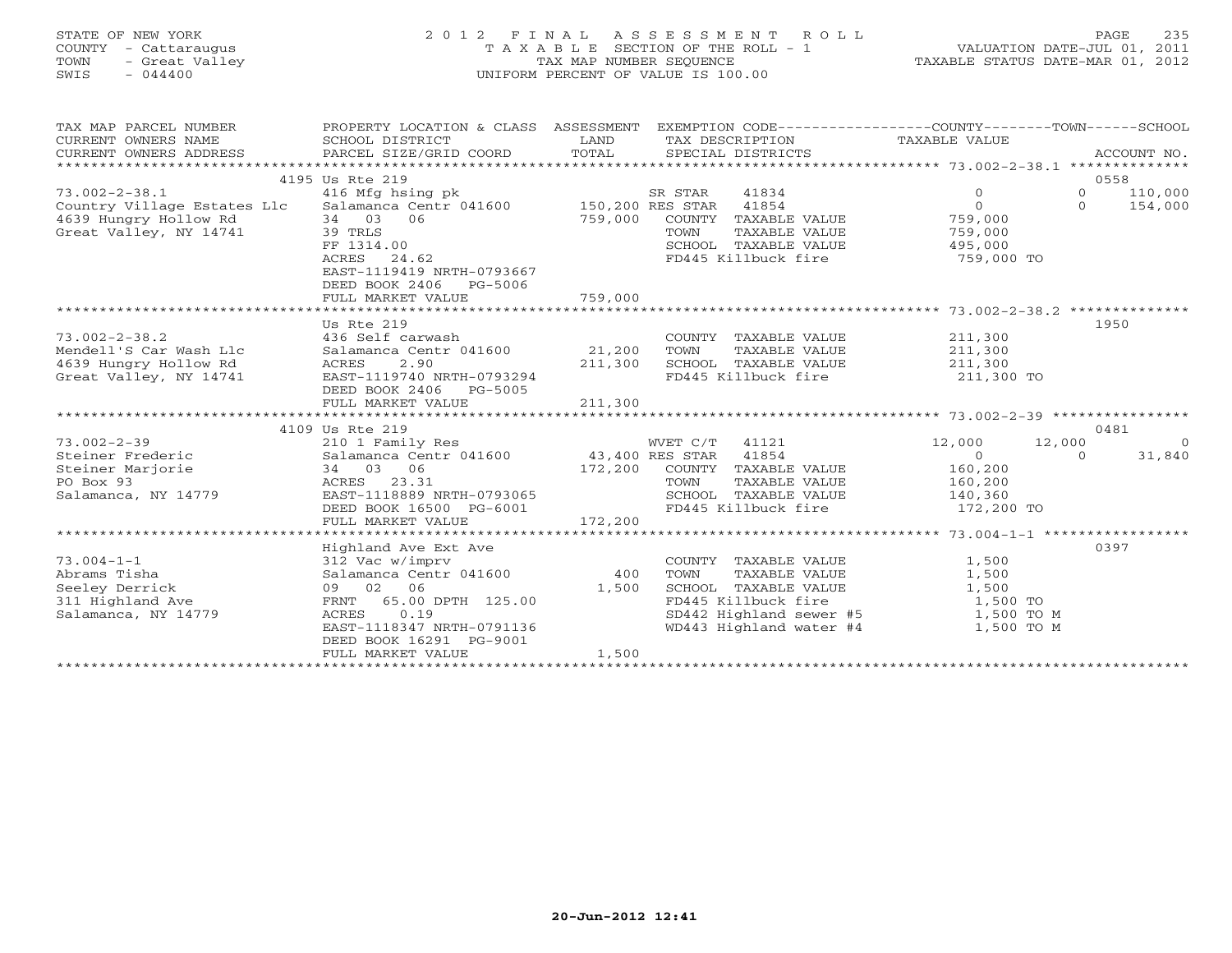# STATE OF NEW YORK 2 0 1 2 F I N A L A S S E S S M E N T R O L L PAGE 236 COUNTY - Cattaraugus T A X A B L E SECTION OF THE ROLL - 1 VALUATION DATE-JUL 01, 2011 TOWN - Great Valley TAX MAP NUMBER SEQUENCE TAXABLE STATUS DATE-MAR 01, 2012 SWIS - 044400 UNIFORM PERCENT OF VALUE IS 100.00

| TAX MAP PARCEL NUMBER<br>CURRENT OWNERS NAME<br>CURRENT OWNERS ADDRESS | PROPERTY LOCATION & CLASS ASSESSMENT<br>SCHOOL DISTRICT<br>PARCEL SIZE/GRID COORD | LAND<br>TOTAL |                  | EXEMPTION CODE-----------------COUNTY-------TOWN-----SCHOOL<br>TAX DESCRIPTION<br>SPECIAL DISTRICTS | TAXABLE VALUE    |          | ACCOUNT NO.    |
|------------------------------------------------------------------------|-----------------------------------------------------------------------------------|---------------|------------------|-----------------------------------------------------------------------------------------------------|------------------|----------|----------------|
|                                                                        |                                                                                   |               |                  |                                                                                                     |                  |          |                |
|                                                                        | 4021 Highland Ave Ext Ave                                                         |               |                  |                                                                                                     |                  |          | 0190           |
| $73.004 - 1 - 2.1$                                                     | 210 1 Family Res                                                                  |               | $CVET C/T$ 41131 |                                                                                                     | 20,000           | 20,000   | $\overline{0}$ |
| Deboy Richard                                                          | Salamanca Centr 041600 30,600 SR STAR                                             |               |                  | 41834                                                                                               | $\Omega$         | $\Omega$ | 63,800         |
| 4021 Highland Ave                                                      | 03 06<br>09                                                                       | 96,100        |                  | COUNTY TAXABLE VALUE                                                                                | 76,100           |          |                |
| Salamanca, NY 14779                                                    | FF 175.00                                                                         |               | TOWN             | TAXABLE VALUE                                                                                       | 76,100           |          |                |
|                                                                        | ACRES 14.67                                                                       |               |                  | SCHOOL TAXABLE VALUE                                                                                | 32,300           |          |                |
|                                                                        | EAST-1117853 NRTH-0791256                                                         |               |                  | FD445 Killbuck fire                                                                                 | 96,100 TO        |          |                |
|                                                                        | DEED BOOK 693<br>PG-894                                                           |               |                  | SD442 Highland sewer #5 96,100 TO M                                                                 |                  |          |                |
|                                                                        | FULL MARKET VALUE<br>**************************************                       |               |                  | 96,100 WD443 Highland water #4                                                                      | 96,100 TO M      |          |                |
|                                                                        | 4009 Highland Ave Ext Ave                                                         |               |                  |                                                                                                     |                  | 0189     |                |
| $73.004 - 1 - 2.2$                                                     | 281 Multiple res                                                                  |               | RES STAR         | 41854                                                                                               | $\overline{0}$   | $\Omega$ | 31,840         |
| Deboy Donald F                                                         | Salamanca Centr 041600                                                            | 18,000        |                  | COUNTY TAXABLE VALUE                                                                                | 231,800          |          |                |
| 4009 Highland Ave                                                      | 09/35 02/03<br>06                                                                 | 231,800       | TOWN             | TAXABLE VALUE                                                                                       | 231,800          |          |                |
| Salamanca, NY 14779                                                    | FF 175.00                                                                         |               |                  | SCHOOL TAXABLE VALUE                                                                                | 199,960          |          |                |
|                                                                        | 1.00 BANK<br>ACRES<br>026                                                         |               |                  | FD445 Killbuck fire                                                                                 | 231,800 TO       |          |                |
|                                                                        | EAST-1118327 NRTH-0791268                                                         |               |                  | SD442 Highland sewer #5 231,800 TO M                                                                |                  |          |                |
|                                                                        | DEED BOOK 923<br>$PG-644$                                                         |               |                  | WD443 Highland water #4                                                                             | 231,800 TO M     |          |                |
|                                                                        | FULL MARKET VALUE                                                                 | 231,800       |                  |                                                                                                     |                  |          |                |
|                                                                        |                                                                                   |               |                  |                                                                                                     |                  |          |                |
|                                                                        | 4015 Highland Ave Ext Ave                                                         |               |                  |                                                                                                     |                  |          | 2032           |
| $73.004 - 1 - 2.3$                                                     | 270 Mfg housing                                                                   |               | WVET C/T         | 41121                                                                                               | 8,340            | 8,340    | $\Omega$       |
| Deboy Bruce                                                            | Salamanca Centr 041600 18,000 RES STAR                                            |               |                  | 41854                                                                                               | $\overline{0}$   | $\Omega$ | 31,840         |
| 4015 Highland Ave Ext Ave                                              | ACRES<br>1.00                                                                     | 55,600        |                  | COUNTY TAXABLE VALUE                                                                                | 47,260           |          |                |
| Salamanca, NY 14779                                                    | EAST-1118188 NRTH-0791461                                                         |               | TOWN             | TAXABLE VALUE                                                                                       | 47,260           |          |                |
|                                                                        | DEED BOOK 16141 PG-3001                                                           |               |                  | SCHOOL TAXABLE VALUE                                                                                | 23,760           |          |                |
|                                                                        | FULL MARKET VALUE                                                                 | 55,600        |                  | FD445 Killbuck fire                                                                                 | $55,600$ TO      |          |                |
|                                                                        |                                                                                   |               |                  | SD442 Highland sewer #5                                                                             | 55,600 TO M      |          |                |
|                                                                        |                                                                                   |               |                  | WC443 Hi-land Wat 5 STWCC                                                                           | 55,600 TO        |          |                |
|                                                                        |                                                                                   |               |                  |                                                                                                     |                  |          |                |
|                                                                        | 4025 Highland Ave Ext Ave                                                         |               |                  |                                                                                                     |                  |          | 0111           |
| $73.004 - 1 - 3$                                                       | 210 1 Family Res                                                                  |               | WVET C/T         | 41121                                                                                               | 12,000           | 12,000   | $\Omega$       |
| James David A                                                          | Salamanca Centr 041600 21,700 RES STAR                                            |               |                  | 41854                                                                                               | $\Omega$         | $\Omega$ | 31,840         |
| James Lisa M                                                           | 35 03 06<br>FF 135.00                                                             | 108,800       | TOWN             | COUNTY TAXABLE VALUE<br>TAXABLE VALUE                                                               | 96,800<br>96,800 |          |                |
| 4025 Highland Ave Ext Ave<br>Salamanca, NY 14779                       | ACRES<br>2.70 BANK<br>017                                                         |               |                  | SCHOOL TAXABLE VALUE                                                                                | 76,960           |          |                |
|                                                                        | EAST-1118105 NRTH-0791714                                                         |               |                  | FD445 Killbuck fire                                                                                 | 108,800 TO       |          |                |
|                                                                        | DEED BOOK 940<br>$PG-465$                                                         |               |                  | SD442 Highland sewer #5                                                                             | 108,800 TO M     |          |                |
|                                                                        | FULL MARKET VALUE                                                                 |               |                  | 108,800 WD443 Highland water #4                                                                     | 108,800 TO M     |          |                |
|                                                                        |                                                                                   |               |                  |                                                                                                     |                  |          |                |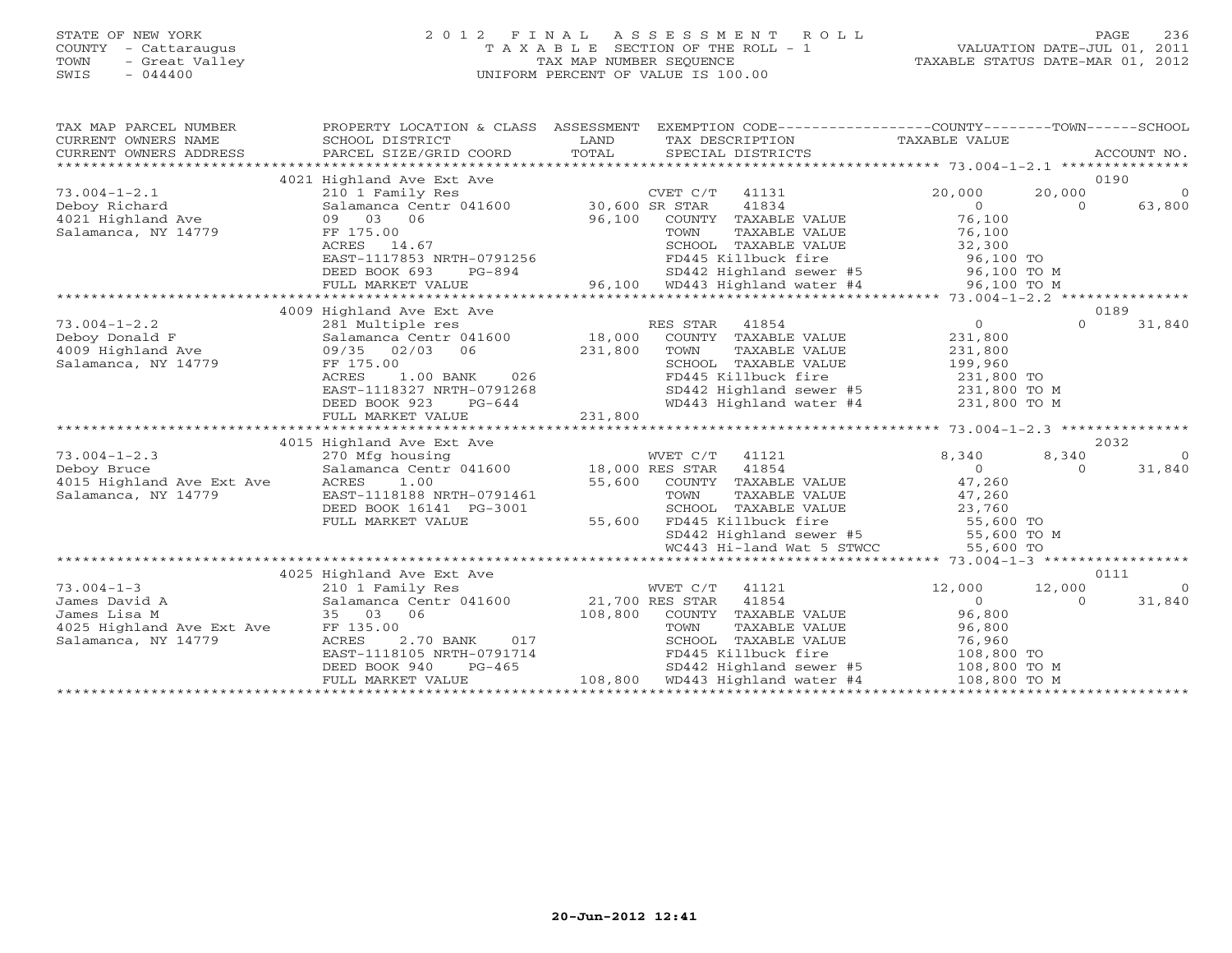### STATE OF NEW YORK 2 0 1 2 F I N A L A S S E S S M E N T R O L L PAGE 237 COUNTY - Cattaraugus T A X A B L E SECTION OF THE ROLL - 1 VALUATION DATE-JUL 01, 2011 TOWN - Great Valley TAX MAP NUMBER SEQUENCE TAXABLE STATUS DATE-MAR 01, 2012 SWIS - 044400 UNIFORM PERCENT OF VALUE IS 100.00UNIFORM PERCENT OF VALUE IS 100.00

| TAX MAP PARCEL NUMBER<br>CURRENT OWNERS NAME<br>CURRENT OWNERS ADDRESS | SCHOOL DISTRICT<br>PARCEL SIZE/GRID COORD         | LAND<br>TOTAL | PROPERTY LOCATION & CLASS ASSESSMENT EXEMPTION CODE----------------COUNTY-------TOWN------SCHOOL<br>TAX DESCRIPTION<br>SPECIAL DISTRICTS | TAXABLE VALUE              | ACCOUNT NO.    |
|------------------------------------------------------------------------|---------------------------------------------------|---------------|------------------------------------------------------------------------------------------------------------------------------------------|----------------------------|----------------|
|                                                                        |                                                   |               |                                                                                                                                          |                            |                |
|                                                                        | 4033 Highland Ave Ext Ave                         |               |                                                                                                                                          |                            | 0384           |
| $73.004 - 1 - 5$                                                       | 281 Multiple res                                  |               | CW_15_VET/ 41161                                                                                                                         | 12,000<br>12,000           | $\overline{0}$ |
| Jacobson Arthur D                                                      | Salamanca Centr 041600                            |               | 30,700 CW_15_VET/ 41161                                                                                                                  | 12,000<br>12,000           | $\Omega$       |
| Jacobson Theresa                                                       | 35 03<br>06                                       |               | 96,000 RES STAR 41854                                                                                                                    | $\overline{0}$<br>$\Omega$ | 31,840         |
| 351 Highland Ave                                                       | 90.00 DPTH 250.00<br>FRNT                         |               | COUNTY TAXABLE VALUE                                                                                                                     | 72,000                     |                |
| Salamanca, NY 14779                                                    | 2.50<br>ACRES                                     |               | TOWN<br>TAXABLE VALUE                                                                                                                    | 72,000                     |                |
|                                                                        | EAST-1118550 NRTH-0791739                         |               | SCHOOL TAXABLE VALUE                                                                                                                     | 64,160                     |                |
|                                                                        | DEED BOOK 891<br>PG-1022                          |               | FD445 Killbuck fire                                                                                                                      | 96,000 TO                  |                |
|                                                                        | FULL MARKET VALUE                                 | 96,000        | SD442 Highland sewer #5                                                                                                                  | 96,000 TO M                |                |
|                                                                        |                                                   |               | WD443 Highland water #4                                                                                                                  | 96,000 TO M                |                |
|                                                                        |                                                   |               |                                                                                                                                          |                            |                |
|                                                                        | Highland Ave Ext Ave                              |               |                                                                                                                                          |                            | 0451           |
| $73.004 - 1 - 7$                                                       | 320 Rural vacant                                  |               | COUNTY TAXABLE VALUE                                                                                                                     | 6,400                      |                |
| Mighells Rodney                                                        | Salamanca Centr 041600                            | 6,400         | TAXABLE VALUE<br>TOWN                                                                                                                    | 6,400                      |                |
| 4053 Highland Ave Ext Ave                                              | 35 03<br>06                                       | 6,400         | SCHOOL TAXABLE VALUE                                                                                                                     | 6,400                      |                |
| Salamanca, NY 14779                                                    | FRNT 115.00 DPTH<br>87.00                         |               | FD445 Killbuck fire                                                                                                                      | 6,400 TO                   |                |
|                                                                        | 0.23<br>ACRES                                     |               | SD442 Highland sewer #5                                                                                                                  | 6,400 TO M                 |                |
|                                                                        | EAST-1119062 NRTH-0792164                         |               | WD443 Highland water #4                                                                                                                  | 6,400 TO M                 |                |
|                                                                        | DEED BOOK 01010 PG-00391                          |               |                                                                                                                                          |                            |                |
|                                                                        | FULL MARKET VALUE<br>**************************** | 6,400         |                                                                                                                                          |                            |                |
|                                                                        |                                                   |               |                                                                                                                                          |                            |                |
|                                                                        | 4039 Us Rte 219                                   |               |                                                                                                                                          |                            | 0767           |
| $73.004 - 1 - 8.1$<br>Southern Tier West Resource                      | 465 Prof. bldg.<br>Salamanca Centr 041600         | 153,500       | COUNTY TAXABLE VALUE<br>TAXABLE VALUE                                                                                                    | 2068,900<br>2068,900       |                |
| 4039 Us Rte 219                                                        | 06                                                | 2068,900      | TOWN                                                                                                                                     |                            |                |
| Salamanca, NY 14779                                                    | 35 03<br>FF 510.00 HIGHLAND EXT                   |               | SCHOOL TAXABLE VALUE<br>FD445 Killbuck fire                                                                                              | 2068,900<br>2068,900 TO    |                |
|                                                                        | FF 600.00 US RTE 219                              |               |                                                                                                                                          |                            |                |
|                                                                        | 3.07<br><b>ACRES</b>                              |               |                                                                                                                                          |                            |                |
|                                                                        | EAST-1119015 NRTH-0791781                         |               |                                                                                                                                          |                            |                |
|                                                                        | DEED BOOK 00973 PG-01191                          |               |                                                                                                                                          |                            |                |
|                                                                        | FULL MARKET VALUE                                 | 2068,900      |                                                                                                                                          |                            |                |
|                                                                        |                                                   |               |                                                                                                                                          |                            |                |
|                                                                        | 4042 Us Rte 219                                   |               |                                                                                                                                          |                            | 1149           |
| $73.004 - 1 - 8.2$                                                     | 210 1 Family Res                                  |               | COUNTY TAXABLE VALUE                                                                                                                     | 64,000                     |                |
| Travis Melissa                                                         | Salamanca Centr 041600                            | 21,300        | TOWN<br>TAXABLE VALUE                                                                                                                    | 64,000                     |                |
| Woodson Laura                                                          | 35 03<br>06                                       | 64,000        | SCHOOL TAXABLE VALUE                                                                                                                     | 64,000                     |                |
| 293 Eileen Dr                                                          | 2.50<br>ACRES                                     |               | FD445 Killbuck fire                                                                                                                      | 64,000 TO                  |                |
| Rochester, NY 14616                                                    | EAST-1119164 NRTH-0791297                         |               |                                                                                                                                          |                            |                |
|                                                                        | DEED BOOK 12873 PG-2001                           |               |                                                                                                                                          |                            |                |
|                                                                        | FULL MARKET VALUE                                 | 64,000        |                                                                                                                                          |                            |                |
|                                                                        |                                                   |               |                                                                                                                                          |                            |                |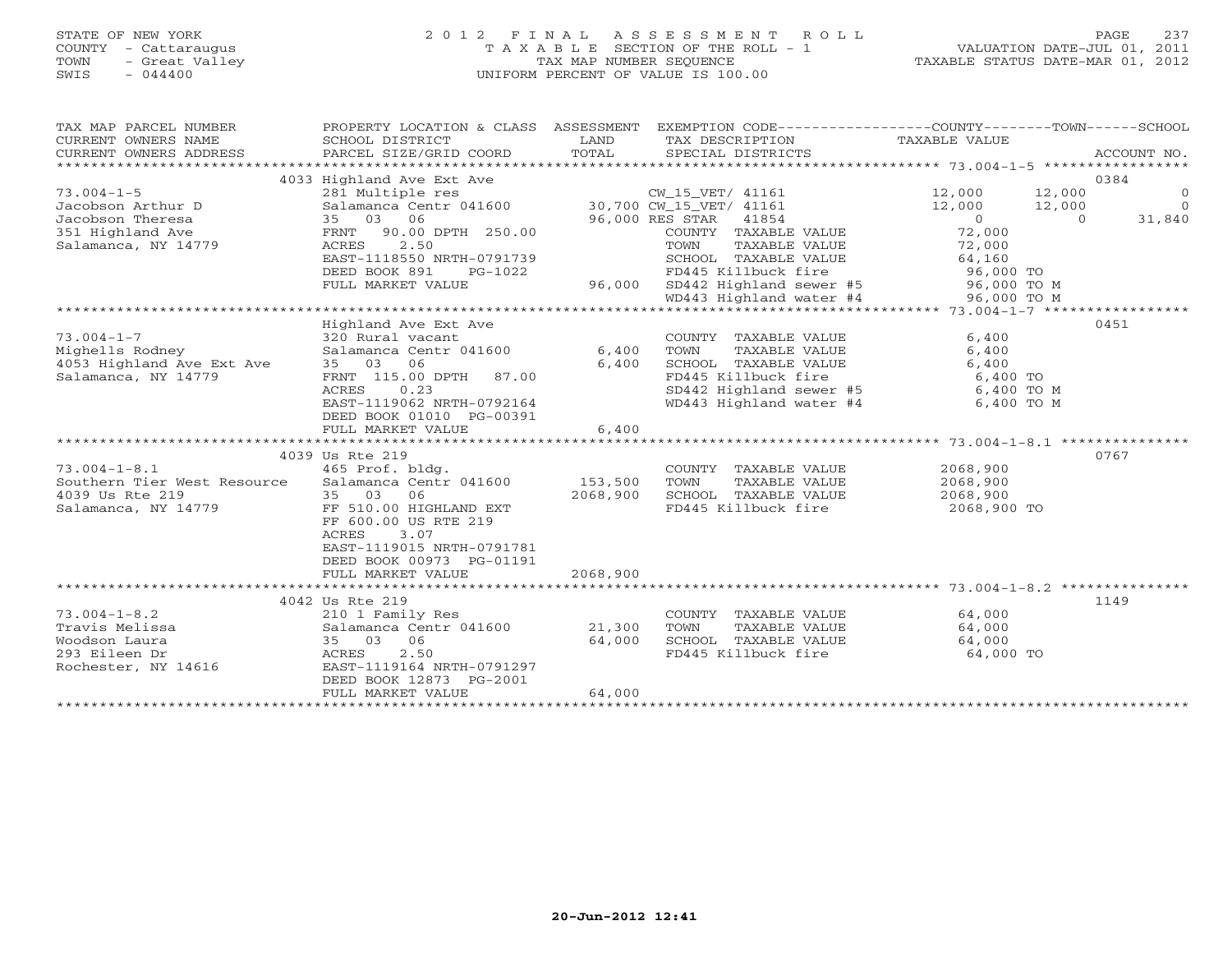# STATE OF NEW YORK 2 0 1 2 F I N A L A S S E S S M E N T R O L L PAGE 238 COUNTY - Cattaraugus T A X A B L E SECTION OF THE ROLL - 1 VALUATION DATE-JUL 01, 2011 TOWN - Great Valley TAX MAP NUMBER SEQUENCE TAXABLE STATUS DATE-MAR 01, 2012 SWIS - 044400 UNIFORM PERCENT OF VALUE IS 100.00

| TAX MAP PARCEL NUMBER<br>CURRENT OWNERS NAME<br>CURRENT OWNERS ADDRESS                                         | PROPERTY LOCATION & CLASS ASSESSMENT<br>SCHOOL DISTRICT                                                                                                                                                                                        | LAND                     |                              |                                | EXEMPTION CODE-----------------COUNTY-------TOWN------SCHOOL<br>TAX DESCRIPTION TAXABLE VALUE                                                              |                |                |
|----------------------------------------------------------------------------------------------------------------|------------------------------------------------------------------------------------------------------------------------------------------------------------------------------------------------------------------------------------------------|--------------------------|------------------------------|--------------------------------|------------------------------------------------------------------------------------------------------------------------------------------------------------|----------------|----------------|
|                                                                                                                | 4034 Highland Ave Ext Ave                                                                                                                                                                                                                      |                          |                              |                                |                                                                                                                                                            |                | 0778           |
| $73.004 - 1 - 9$                                                                                               | 270 Mfg housing                                                                                                                                                                                                                                |                          | SR STAR<br>41834             |                                | $\overline{0}$                                                                                                                                             | $\Omega$       | 28,500         |
|                                                                                                                | $\frac{270 \text{ mJ}}{9,500}$ Salamanca Centr 041600 $\frac{9,500}{29,500}$                                                                                                                                                                   |                          | COUNTY TAXABLE VALUE         |                                | 28,500                                                                                                                                                     |                |                |
|                                                                                                                |                                                                                                                                                                                                                                                | 28,500                   | TOWN                         | TAXABLE VALUE                  | 28,500                                                                                                                                                     |                |                |
| Salamanca, NY 14779                                                                                            | FRNT 150.00 DPTH 125.00                                                                                                                                                                                                                        |                          |                              |                                |                                                                                                                                                            |                |                |
|                                                                                                                | ACRES<br>0.43                                                                                                                                                                                                                                  |                          |                              |                                |                                                                                                                                                            |                |                |
|                                                                                                                | EAST-1118802 NRTH-0791643                                                                                                                                                                                                                      |                          |                              |                                | CONSULTABLE VALUE<br>CHOOL TAXABLE VALUE<br>FD445 Killbuck fire<br>SD442 Highland sewer #5<br>WD443 Highland water #4<br>28,500 TO M<br>28,500 TO M        |                |                |
|                                                                                                                | DEED BOOK 653<br>$PG-558$                                                                                                                                                                                                                      |                          |                              |                                |                                                                                                                                                            |                |                |
|                                                                                                                | FULL MARKET VALUE                                                                                                                                                                                                                              |                          |                              |                                |                                                                                                                                                            |                |                |
|                                                                                                                |                                                                                                                                                                                                                                                |                          |                              |                                |                                                                                                                                                            |                |                |
|                                                                                                                | 4018 Highland Ave Ext Ave                                                                                                                                                                                                                      |                          |                              |                                |                                                                                                                                                            |                | 0332           |
| $73.004 - 1 - 10$                                                                                              |                                                                                                                                                                                                                                                |                          |                              |                                |                                                                                                                                                            | 20,000         | $\overline{0}$ |
| Black Shirley A                                                                                                |                                                                                                                                                                                                                                                |                          |                              |                                |                                                                                                                                                            | 27,450         | $\overline{0}$ |
|                                                                                                                |                                                                                                                                                                                                                                                |                          | 41834                        |                                |                                                                                                                                                            | $\overline{0}$ | 63,800         |
| 4018 Highland Ave Ext Ave 35 03 06<br>Salamanca, NY 14779 FF 120.00 US RTE 219                                 |                                                                                                                                                                                                                                                | 81,000 SR STAR<br>COUNTY | COUNTY TAXABLE VALUE         |                                | $\begin{array}{c} 0 \ 33,550 \end{array}$                                                                                                                  |                |                |
|                                                                                                                |                                                                                                                                                                                                                                                |                          |                              |                                |                                                                                                                                                            |                |                |
|                                                                                                                |                                                                                                                                                                                                                                                |                          |                              |                                |                                                                                                                                                            |                |                |
|                                                                                                                |                                                                                                                                                                                                                                                |                          |                              |                                |                                                                                                                                                            |                |                |
|                                                                                                                |                                                                                                                                                                                                                                                |                          |                              |                                |                                                                                                                                                            |                |                |
|                                                                                                                | FRNT 345.00 DPTH<br>ACRES 1.90<br>EAST-1118755 NRTH-0791431<br>DEED BOOK 859 PG-200<br>FULL MARKET VALUE 21,000 TO M<br>FULL MARKET VALUE 21,000 FG-200<br>FULL MARKET VALUE 21,000 FG-200<br>FULL MARKET VALUE 21,000 FG-200<br>FULL MARKET V |                          |                              |                                |                                                                                                                                                            |                |                |
|                                                                                                                |                                                                                                                                                                                                                                                |                          |                              |                                |                                                                                                                                                            |                |                |
|                                                                                                                | 4004 Highland Ave Ext Ave                                                                                                                                                                                                                      |                          |                              |                                |                                                                                                                                                            |                | 0386           |
| $73.004 - 1 - 11$                                                                                              | 281 Multiple res AGED C/T<br>Salamanca Centr 041600 10,200 SR STAR                                                                                                                                                                             |                          | AGED C/T 41801               |                                | 84,400                                                                                                                                                     | 84,400         | $\overline{0}$ |
| Pieklo Joseph W<br>Pieklo Marti                                                                                |                                                                                                                                                                                                                                                |                          | 41834                        |                                | $\overline{0}$                                                                                                                                             | $\Omega$       | 63,800         |
| Pieklo Martha                                                                                                  | 09 02 06                                                                                                                                                                                                                                       |                          | 168,800 COUNTY TAXABLE VALUE |                                | 84,400                                                                                                                                                     |                |                |
| rieklo Martha<br>4004 Highland Ave Ext Ave                                                                     | FRNT 140.00 DPTH 150.00                                                                                                                                                                                                                        |                          | TOWN                         | TAXABLE VALUE<br>TAXABLE VALUE | 84,400                                                                                                                                                     |                |                |
| Salamanca, NY 14779                                                                                            | ACRES<br>0.48                                                                                                                                                                                                                                  |                          |                              |                                | SCHOOL TAXABLE VALUE 105,000                                                                                                                               |                |                |
|                                                                                                                |                                                                                                                                                                                                                                                |                          |                              |                                |                                                                                                                                                            |                |                |
|                                                                                                                | EAST-1118540 NRTH-0791110 FD445 Killbuck fire 168,800 TO<br>DEED BOOK 00980 PG-00967 SD442 Highland sewer #5 168,800 TO M<br>FULL MARKET VALUE 168,800 WD443 Highland water #4 168,800 TO M                                                    |                          |                              |                                |                                                                                                                                                            |                |                |
|                                                                                                                |                                                                                                                                                                                                                                                |                          |                              |                                |                                                                                                                                                            |                |                |
|                                                                                                                |                                                                                                                                                                                                                                                |                          |                              |                                |                                                                                                                                                            |                |                |
|                                                                                                                | Highland Ave Ext Ave                                                                                                                                                                                                                           |                          |                              |                                |                                                                                                                                                            |                | 0832           |
| $73.004 - 1 - 12$                                                                                              | 311 Res vac land                                                                                                                                                                                                                               |                          |                              |                                | COUNTY TAXABLE VALUE 17,000<br>TOWN TAXABLE VALUE 17,000                                                                                                   |                |                |
| Pieklo Joseph W                                                                                                | Salamanca Centr 041600 9,000                                                                                                                                                                                                                   |                          |                              |                                |                                                                                                                                                            |                |                |
| Pieklo Martha                                                                                                  | 09 02<br>06                                                                                                                                                                                                                                    | 17,000                   |                              |                                | SCHOOL TAXABLE VALUE<br>FD445 Killbuck fire<br>SD442 Highland sewer #5<br>WD443 Highland water #4<br>T7,000 TO M<br>WD443 Highland water #4<br>17,000 TO M |                |                |
| Plekio martina<br>4004 Highland Ave Ext Ave FF 120.00 HIGHLAND AVE<br>Salamanca, NY 14779 FF 380.00 US RTE 219 |                                                                                                                                                                                                                                                |                          |                              |                                |                                                                                                                                                            |                |                |
|                                                                                                                |                                                                                                                                                                                                                                                |                          |                              |                                |                                                                                                                                                            |                |                |
|                                                                                                                | ACRES<br>4.10                                                                                                                                                                                                                                  |                          |                              |                                |                                                                                                                                                            |                |                |
|                                                                                                                | EAST-1118699 NRTH-0791188                                                                                                                                                                                                                      |                          |                              |                                |                                                                                                                                                            |                |                |
|                                                                                                                | DEED BOOK 00980 PG-00967                                                                                                                                                                                                                       |                          |                              |                                |                                                                                                                                                            |                |                |
|                                                                                                                | FULL MARKET VALUE                                                                                                                                                                                                                              | 17,000                   |                              |                                |                                                                                                                                                            |                |                |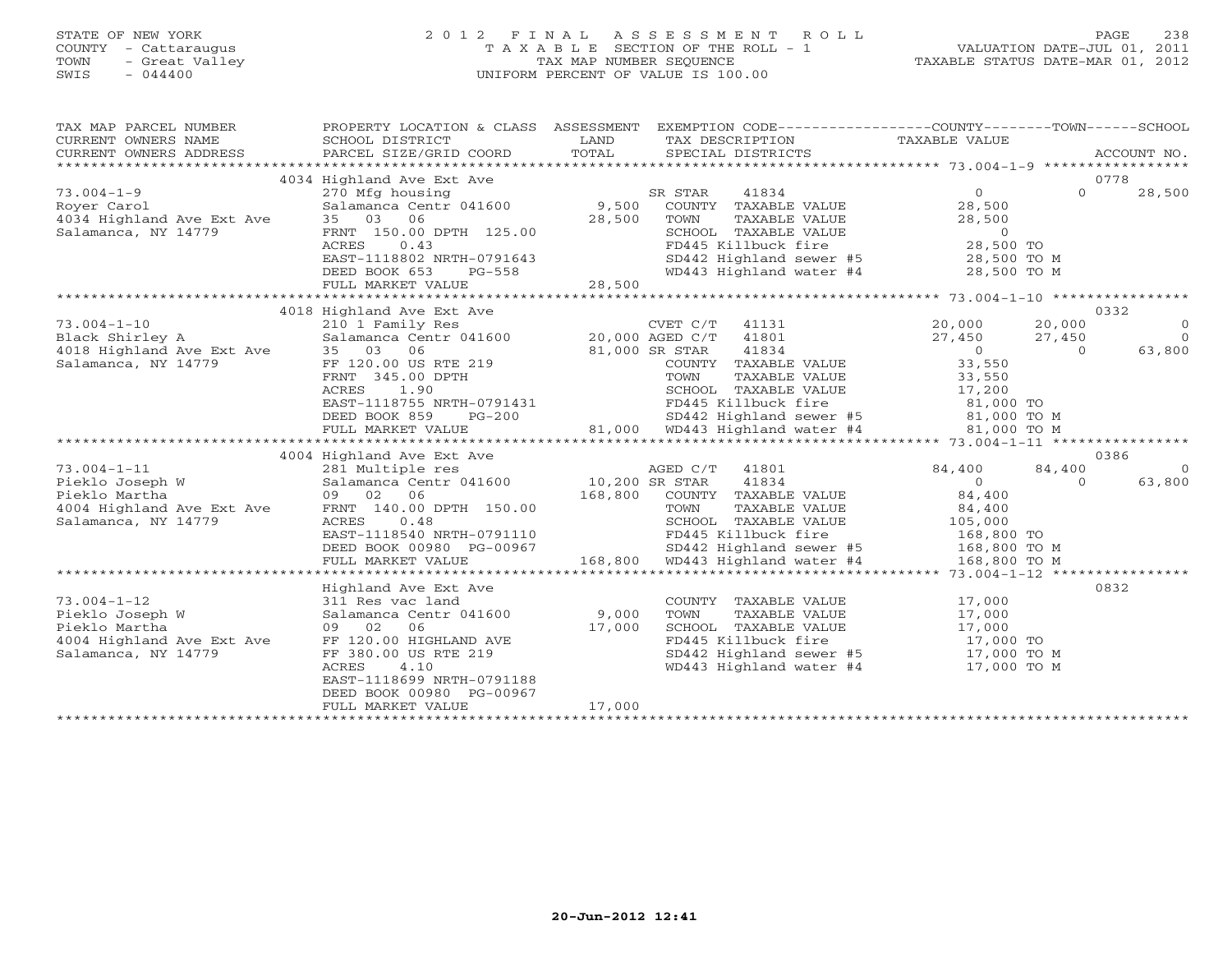### STATE OF NEW YORK 2 0 1 2 F I N A L A S S E S S M E N T R O L L PAGE 239 COUNTY - Cattaraugus T A X A B L E SECTION OF THE ROLL - 1 VALUATION DATE-JUL 01, 2011 TOWN - Great Valley TAX MAP NUMBER SEQUENCE TAXABLE STATUS DATE-MAR 01, 2012 SWIS - 044400 UNIFORM PERCENT OF VALUE IS 100.00UNIFORM PERCENT OF VALUE IS 100.00

| TAX MAP PARCEL NUMBER<br>CURRENT OWNERS NAME<br>CURRENT OWNERS ADDRESS                                                   | PROPERTY LOCATION & CLASS ASSESSMENT<br>SCHOOL DISTRICT<br>PARCEL SIZE/GRID COORD                                                                                   | LAND<br>TOTAL             | EXEMPTION CODE-----------------COUNTY-------TOWN------SCHOOL<br>TAX DESCRIPTION<br>SPECIAL DISTRICTS                                                 | TAXABLE VALUE                                                 | ACCOUNT NO.                              |
|--------------------------------------------------------------------------------------------------------------------------|---------------------------------------------------------------------------------------------------------------------------------------------------------------------|---------------------------|------------------------------------------------------------------------------------------------------------------------------------------------------|---------------------------------------------------------------|------------------------------------------|
| *************************                                                                                                |                                                                                                                                                                     |                           |                                                                                                                                                      |                                                               |                                          |
|                                                                                                                          | 4051 Kill Buck Rd                                                                                                                                                   |                           |                                                                                                                                                      |                                                               | 0708                                     |
| $73.004 - 1 - 14$<br>Pennell Terry (Lu)<br>Pennell Helena M (Lu) Et Al<br>4051 Kill Buck Rd                              | 220 2 Family Res<br>Salamanca Centr 041600<br>06<br>34 02<br>1.89<br>ACRES                                                                                          | 150,700                   | CVET C/T<br>41131<br>20,000 RES STAR<br>41854<br>COUNTY TAXABLE VALUE<br>TOWN<br>TAXABLE VALUE                                                       | 20,000<br>$\circ$<br>130,700<br>130,700                       | 20,000<br>$\Omega$<br>31,840             |
| Salamanca, NY 14779                                                                                                      | EAST-1120112 NRTH-0791346<br>DEED BOOK 17148 PG-8001<br>FULL MARKET VALUE                                                                                           | 150,700                   | SCHOOL TAXABLE VALUE<br>FD445 Killbuck fire                                                                                                          | 118,860<br>150,700 TO                                         |                                          |
|                                                                                                                          |                                                                                                                                                                     |                           |                                                                                                                                                      |                                                               |                                          |
| $73.004 - 1 - 15$                                                                                                        | 4032 Kill Buck Rd<br>210 1 Family Res                                                                                                                               |                           | RES STAR<br>41854                                                                                                                                    | $\circ$                                                       | 0733<br>$\Omega$<br>31,840               |
| Prey Leslie G<br>Prey Elaine M (Lu)<br>4032 Kill Buck Rd<br>Salamanca, NY 14779                                          | Salamanca Centr 041600<br>08 02 06<br>FRNT 150.00 DPTH 250.00<br>ACRES<br>0.86<br>EAST-1120560 NRTH-0791082<br>DEED BOOK 16195 PG-3002                              | 15,200<br>149,800         | COUNTY TAXABLE VALUE<br>TOWN<br>TAXABLE VALUE<br>SCHOOL TAXABLE VALUE<br>FD445 Killbuck fire                                                         | 149,800<br>149,800<br>117,960<br>149,800 TO                   |                                          |
|                                                                                                                          | FULL MARKET VALUE                                                                                                                                                   | 149,800                   |                                                                                                                                                      |                                                               |                                          |
|                                                                                                                          | Kill Buck Rd                                                                                                                                                        |                           |                                                                                                                                                      |                                                               | 0732                                     |
| $73.004 - 1 - 16.1$<br>Prey Brothers Partnership D/B/ Salamanca Centr 041600<br>4024 Kill Buck Rd<br>Salamanca, NY 14779 | 120 Field crops<br>08 02 06<br>FF 1370.00<br>ACRES 108.95<br>EAST-1121780 NRTH-0790699<br>DEED BOOK 79<br>$PG-2001$                                                 | 59,500<br>59,500          | COUNTY TAXABLE VALUE<br>TOWN<br>TAXABLE VALUE<br>SCHOOL TAXABLE VALUE<br>FD445 Killbuck fire                                                         | 59,500<br>59,500<br>59,500<br>59,500 TO                       |                                          |
|                                                                                                                          | FULL MARKET VALUE                                                                                                                                                   | 59,500                    |                                                                                                                                                      |                                                               |                                          |
|                                                                                                                          |                                                                                                                                                                     | * * * * * * * * * * * * * |                                                                                                                                                      |                                                               |                                          |
|                                                                                                                          | 4024 Kill Buck Rd                                                                                                                                                   |                           |                                                                                                                                                      |                                                               | 1251                                     |
| $73.004 - 1 - 16.2$<br>Prey Douglas<br>Prey Christine<br>4024 Kill Buck Rd<br>Salamanca, NY 14779                        | 210 1 Family Res<br>Salamanca Centr 041600<br>08 02 06<br>FF 319.72<br>ACRES<br>1.90<br>EAST-1120598 NRTH-0790855<br>DEED BOOK 879<br>$PG-655$<br>FULL MARKET VALUE | 110,500<br>110,500        | CVET C/T<br>41131<br>20,000 RES STAR<br>41854<br>COUNTY TAXABLE VALUE<br><b>TOWN</b><br>TAXABLE VALUE<br>SCHOOL TAXABLE VALUE<br>FD445 Killbuck fire | 20,000<br>$\circ$<br>90,500<br>90,500<br>78,660<br>110,500 TO | 20,000<br>$\Omega$<br>31,840<br>$\Omega$ |
|                                                                                                                          |                                                                                                                                                                     |                           |                                                                                                                                                      |                                                               |                                          |
| $73.004 - 1 - 17$<br>Prey Bros<br>4024 Kill Buck Rd<br>Salamanca, NY 14779                                               | Kill Buck Rd (Off)<br>910 Priv forest<br>Salamanca Centr 041600<br>04 02 06<br>ACRES 18.91<br>EAST-1123901 NRTH-0790751<br>DEED BOOK 925<br>$PG-575$                | 24,700<br>24,700          | COUNTY TAXABLE VALUE<br>TOWN<br>TAXABLE VALUE<br>SCHOOL TAXABLE VALUE<br>FD445 Killbuck fire                                                         | 24,700<br>24,700<br>24,700<br>24,700 TO                       | 0730                                     |
| ***********************                                                                                                  | FULL MARKET VALUE                                                                                                                                                   | 24,700                    |                                                                                                                                                      |                                                               |                                          |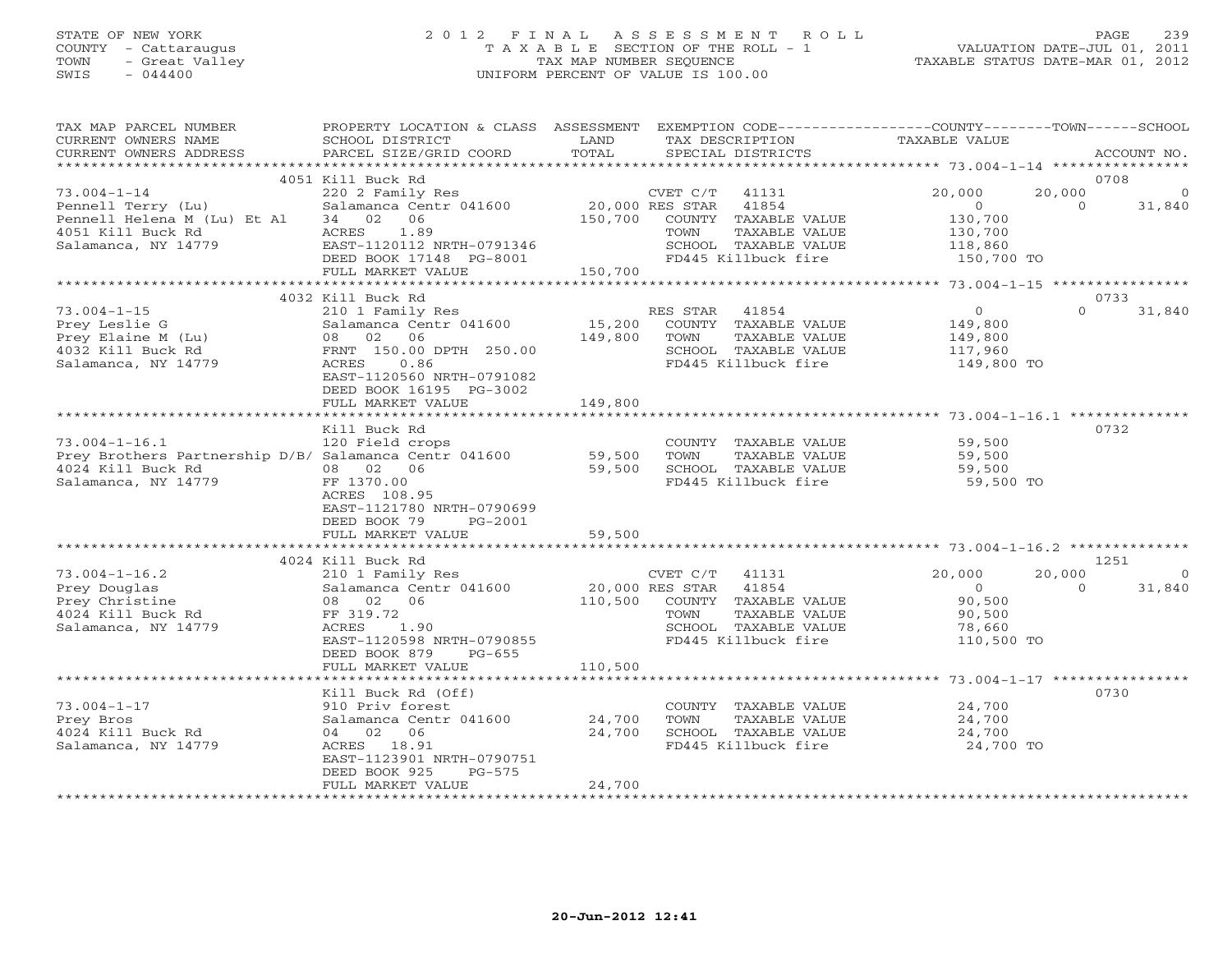# STATE OF NEW YORK 2 0 1 2 F I N A L A S S E S S M E N T R O L L PAGE 240 COUNTY - Cattaraugus T A X A B L E SECTION OF THE ROLL - 1 VALUATION DATE-JUL 01, 2011 TOWN - Great Valley TAX MAP NUMBER SEQUENCE TAXABLE STATUS DATE-MAR 01, 2012 SWIS - 044400 UNIFORM PERCENT OF VALUE IS 100.00

| TAX MAP PARCEL NUMBER<br>CURRENT OWNERS NAME<br>CURRENT OWNERS ADDRESS | PROPERTY LOCATION & CLASS ASSESSMENT<br>SCHOOL DISTRICT<br>PARCEL SIZE/GRID COORD | LAND<br>TOTAL   | TAX DESCRIPTION<br>SPECIAL DISTRICTS        | EXEMPTION CODE----------------COUNTY-------TOWN------SCHOOL<br><b>TAXABLE VALUE</b><br>ACCOUNT NO. |
|------------------------------------------------------------------------|-----------------------------------------------------------------------------------|-----------------|---------------------------------------------|----------------------------------------------------------------------------------------------------|
| ********************                                                   |                                                                                   |                 |                                             |                                                                                                    |
|                                                                        | Halsaver Rd (Off)                                                                 |                 |                                             | 0818                                                                                               |
| $73.004 - 1 - 18$                                                      | 910 Priv forest                                                                   |                 | COUNTY TAXABLE VALUE                        | 28,500                                                                                             |
| Farm West Llc                                                          | Salamanca Centr 041600                                                            | 28,500          | TOWN<br>TAXABLE VALUE                       | 28,500                                                                                             |
| PO Box 5478                                                            | 04 02<br>06                                                                       | 28,500          | SCHOOL TAXABLE VALUE                        | 28,500                                                                                             |
| Cortland, NY 13045                                                     | ACRES 38.84<br>EAST-1124486 NRTH-0789873                                          |                 | FD445 Killbuck fire                         | 28,500 TO                                                                                          |
|                                                                        | DEED BOOK 14471 PG-6001                                                           |                 |                                             |                                                                                                    |
|                                                                        | FULL MARKET VALUE                                                                 | 28,500          |                                             |                                                                                                    |
|                                                                        | ***********************                                                           | ***********     |                                             | ************************* 73.004-1-19.1 **************                                             |
|                                                                        | 3880 Halsaver Rd                                                                  |                 |                                             | 0364                                                                                               |
| $73.004 - 1 - 19.1$                                                    | 100 Agricultural                                                                  |                 | COUNTY TAXABLE VALUE                        | 47,100                                                                                             |
| Schine Clyde R                                                         | Salamanca Centr 041600                                                            | 47,100          | TOWN<br>TAXABLE VALUE                       | 47,100                                                                                             |
| Schine Jennie K<br>PO Box 166                                          | 04 02 06                                                                          | 47,100          | SCHOOL TAXABLE VALUE                        | 47,100                                                                                             |
| Kill Buck, NY 14748                                                    | FF 195.00<br>ACRES 137.70                                                         |                 | FD445 Killbuck fire                         | 47,100 TO                                                                                          |
|                                                                        | EAST-1125911 NRTH-0790200                                                         |                 |                                             |                                                                                                    |
|                                                                        | DEED BOOK 00989 PG-00375                                                          |                 |                                             |                                                                                                    |
|                                                                        | FULL MARKET VALUE                                                                 | 47,100          |                                             |                                                                                                    |
|                                                                        |                                                                                   |                 |                                             |                                                                                                    |
|                                                                        | 3875 Halsaver Rd (Off)                                                            |                 |                                             | 1156                                                                                               |
| $73.004 - 1 - 19.3$                                                    | 314 Rural vac<10                                                                  |                 | COUNTY TAXABLE VALUE                        | 8,800                                                                                              |
| Bockhahn Donald                                                        | Salamanca Centr 041600                                                            | 8,800           | TAXABLE VALUE<br>TOWN                       | 8,800                                                                                              |
| Bockhahn Barbara<br>55 W Cavalier Dr                                   | 04 02 06<br>5.00<br>ACRES                                                         | 8,800           | SCHOOL TAXABLE VALUE<br>FD445 Killbuck fire | 8,800<br>8,800 TO                                                                                  |
| Cheektowaga, NY 14227                                                  | EAST-1125772 NRTH-0788471                                                         |                 |                                             |                                                                                                    |
|                                                                        | DEED BOOK 13758 PG-9002                                                           |                 |                                             |                                                                                                    |
|                                                                        | FULL MARKET VALUE                                                                 | 8,800           |                                             |                                                                                                    |
|                                                                        |                                                                                   |                 |                                             |                                                                                                    |
|                                                                        | Halsaver Rd                                                                       |                 |                                             | 1996                                                                                               |
| $73.004 - 1 - 19.5$                                                    | 210 1 Family Res                                                                  |                 | COUNTY TAXABLE VALUE                        | 52,200                                                                                             |
| Schine Jamie J                                                         | Salamanca Centr 041600                                                            | 24,200          | TOWN<br>TAXABLE VALUE                       | 52,200                                                                                             |
| 3880 Halsaver Rd<br>Killbuck, NY 14748                                 | 3.80<br><b>ACRES</b><br>EAST-1126561 NRTH-0788731                                 | 52,200          | SCHOOL TAXABLE VALUE<br>FD445 Killbuck fire | 52,200<br>52,200 TO                                                                                |
|                                                                        | DEED BOOK 11430 PG-3001                                                           |                 |                                             |                                                                                                    |
|                                                                        | FULL MARKET VALUE                                                                 | 52,200          |                                             |                                                                                                    |
|                                                                        | ************************                                                          | *************** |                                             | ************************************* 73.004-1-21 ****************                                 |
|                                                                        | Hardscrabble Rd (Off)                                                             |                 |                                             | 0070                                                                                               |
| $73.004 - 1 - 21$                                                      | 910 Priv forest                                                                   |                 | COUNTY TAXABLE VALUE                        | 45,500                                                                                             |
| Clear Lake Lumber Inc                                                  | Salamanca Centr 041600                                                            | 45,500          | TOWN<br>TAXABLE VALUE                       | 45,500                                                                                             |
| Attn: Sharon Stockton                                                  | 04 02 06                                                                          | 45,500          | SCHOOL TAXABLE VALUE                        | 45,500                                                                                             |
| 409 Main St                                                            | 129.10 A(C)                                                                       |                 | FD445 Killbuck fire                         | 45,500 TO                                                                                          |
| PO Box 129<br>Spartansburg, PA 16434                                   | ACRES 129.10<br>EAST-1127843 NRTH-0789952                                         |                 |                                             |                                                                                                    |
|                                                                        | DEED BOOK 919<br>$PG-222$                                                         |                 |                                             |                                                                                                    |
|                                                                        | FULL MARKET VALUE                                                                 | 45,500          |                                             |                                                                                                    |
|                                                                        |                                                                                   |                 |                                             |                                                                                                    |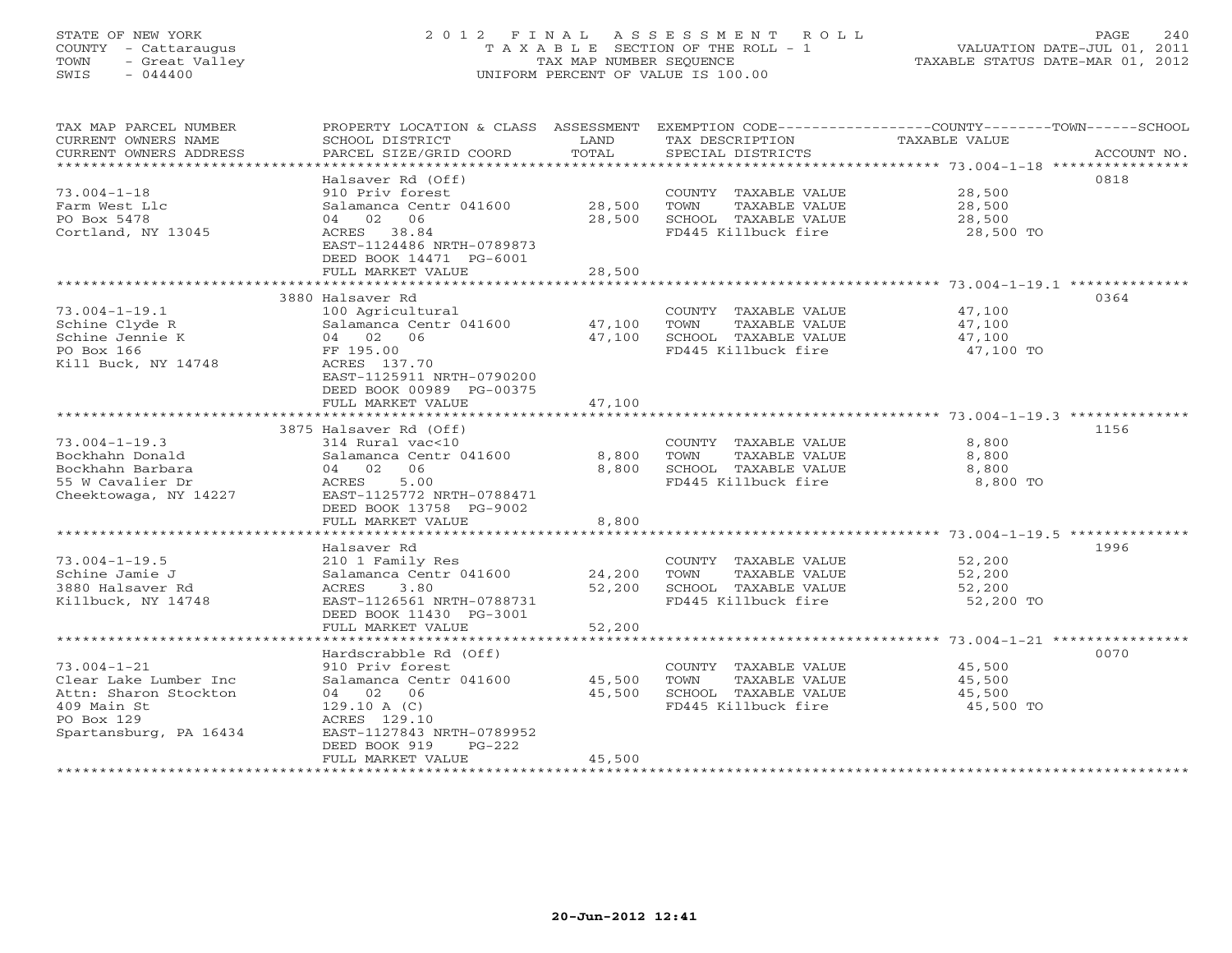# STATE OF NEW YORK 2 0 1 2 F I N A L A S S E S S M E N T R O L L PAGE 241 COUNTY - Cattaraugus T A X A B L E SECTION OF THE ROLL - 1 VALUATION DATE-JUL 01, 2011 TOWN - Great Valley TAX MAP NUMBER SEQUENCE TAXABLE STATUS DATE-MAR 01, 2012 SWIS - 044400 UNIFORM PERCENT OF VALUE IS 100.00

| TAX MAP PARCEL NUMBER                         | PROPERTY LOCATION & CLASS                 | ASSESSMENT<br>LAND | EXEMPTION CODE-----------------COUNTY-------TOWN-----SCHOOL | <b>TAXABLE VALUE</b>                 |                    |
|-----------------------------------------------|-------------------------------------------|--------------------|-------------------------------------------------------------|--------------------------------------|--------------------|
| CURRENT OWNERS NAME<br>CURRENT OWNERS ADDRESS | SCHOOL DISTRICT<br>PARCEL SIZE/GRID COORD | TOTAL              | TAX DESCRIPTION<br>SPECIAL DISTRICTS                        |                                      | ACCOUNT NO.        |
| **********************                        |                                           |                    |                                                             |                                      |                    |
|                                               | Hardscrabble Rd (Off)                     |                    |                                                             |                                      | 0857               |
| $73.004 - 1 - 22$                             | 920 Priv Hunt/Fi                          |                    | COUNTY TAXABLE VALUE                                        | 30,900                               |                    |
| Square Circle Club                            | Salamanca Centr 041600                    | 30,900             | TOWN<br>TAXABLE VALUE                                       | 30,900                               |                    |
| Attn: Patrick Reed                            | 02 06<br>04                               | 30,900             | SCHOOL TAXABLE VALUE                                        | 30,900                               |                    |
| PO Box 244                                    | ACRES<br>51.86                            |                    | FD445 Killbuck fire                                         | 30,900 TO                            |                    |
| Kill Buck, NY 14748                           | EAST-1129097 NRTH-0789781                 |                    |                                                             |                                      |                    |
|                                               | DEED BOOK 617<br>$PG-348$                 |                    |                                                             |                                      |                    |
|                                               | FULL MARKET VALUE                         | 30,900             |                                                             |                                      |                    |
|                                               |                                           |                    |                                                             |                                      |                    |
|                                               | 3824 Halsaver Rd                          |                    |                                                             |                                      | 1021               |
| $73.004 - 1 - 23$                             | 210 1 Family Res                          |                    | 41854<br>RES STAR                                           | $\overline{0}$                       | $\Omega$<br>31,840 |
| Winship Noletta K                             | Salamanca Centr 041600                    | 15,600             | COUNTY TAXABLE VALUE                                        | 111,200                              |                    |
| 3824 Halsaver Rd                              | 06<br>03<br>02                            | 111,200            | TOWN<br>TAXABLE VALUE                                       | 111,200                              |                    |
| Kill Buck, NY 14748                           | FRNT 208.60 DPTH 183.00                   |                    | SCHOOL TAXABLE VALUE                                        | 79,360                               |                    |
|                                               | 0.88<br>ACRES                             |                    | FD445 Killbuck fire                                         | 111,200 TO                           |                    |
|                                               | EAST-1126713 NRTH-0787594                 |                    |                                                             |                                      |                    |
|                                               | DEED BOOK 3577<br>PG-3001                 |                    |                                                             |                                      |                    |
|                                               | FULL MARKET VALUE                         | 111,200            |                                                             |                                      |                    |
|                                               |                                           |                    |                                                             |                                      |                    |
|                                               | 3752 Halsaver Rd                          |                    |                                                             |                                      | 0138               |
| $73.004 - 1 - 24.1$                           | 210 1 Family Res                          |                    | RES STAR<br>41854                                           | $\Omega$                             | $\Omega$<br>31,840 |
| Degolier Dennis J                             | Salamanca Centr 041600                    | 18,900             | COUNTY TAXABLE VALUE                                        | 94,100                               |                    |
| Degolier Terrie L                             | 03<br>02<br>06                            | 94,100             | TOWN<br>TAXABLE VALUE                                       | 94,100                               |                    |
| 3752 Halsaver Rd                              | FF 270.00 HALSAVER RD                     |                    | SCHOOL TAXABLE VALUE                                        | 62,260                               |                    |
| Kill Buck, NY 14748                           | FF 290.00 HARDSCRABBLE                    |                    | FD445 Killbuck fire                                         | 94,100 TO                            |                    |
|                                               | ACRES<br>1.40                             |                    |                                                             |                                      |                    |
|                                               | EAST-1126926 NRTH-0786290                 |                    |                                                             |                                      |                    |
|                                               | DEED BOOK 2521<br>PG-7002                 |                    |                                                             |                                      |                    |
|                                               | FULL MARKET VALUE                         | 94,100             |                                                             |                                      |                    |
|                                               |                                           |                    |                                                             |                                      |                    |
|                                               | 3834 Halsaver Rd                          |                    |                                                             |                                      | 1101               |
| $73.004 - 1 - 24.2$                           | 210 1 Family Res                          |                    | RES STAR<br>41854                                           | $\circ$                              | 31,840<br>$\Omega$ |
| Follman Robert Jr                             | Salamanca Centr 041600                    | 26,500             | COUNTY TAXABLE VALUE                                        | 156,000                              |                    |
| Follman Shelly                                | 04 02<br>06                               | 156,000            | TOWN<br>TAXABLE VALUE                                       | 156,000                              |                    |
| 3834 Halsaver Rd                              | FF 700.00                                 |                    | SCHOOL TAXABLE VALUE                                        | 124,160                              |                    |
| Kill Buck, NY 14748                           | 4.85<br>ACRES                             |                    | FD445 Killbuck fire                                         | 156,000 TO                           |                    |
|                                               | EAST-1126774 NRTH-0788058                 |                    |                                                             |                                      |                    |
|                                               | DEED BOOK 1016<br>PG-1044                 |                    |                                                             |                                      |                    |
|                                               | FULL MARKET VALUE                         | 156,000            |                                                             |                                      |                    |
|                                               |                                           |                    |                                                             | ******** 73.004-1-24.3 ************* |                    |
|                                               | 6466 Hardscrabble Rd                      |                    |                                                             |                                      | 1384               |
| $73.004 - 1 - 24.3$                           | 270 Mfg housing                           |                    | 41834<br>SR STAR                                            | $\circ$                              | $\cap$<br>63,800   |
| Patmore George                                | Salamanca Centr 041600                    | 18,900             | COUNTY TAXABLE VALUE                                        | 84,300                               |                    |
| Swihart Gloria                                | 06<br>03 02                               | 84,300             | TOWN<br>TAXABLE VALUE                                       | 84,300                               |                    |
| 6466 Hardscrabble Rd                          | FF 208.70                                 |                    | SCHOOL TAXABLE VALUE                                        | 20,500                               |                    |
| PO Box 15                                     | ACRES<br>1.40                             |                    | FD445 Killbuck fire                                         | 84,300 TO                            |                    |
| Kill Buck, NY 14748                           | EAST-1127282 NRTH-0786566                 |                    |                                                             |                                      |                    |
|                                               | FULL MARKET VALUE                         | 84,300             |                                                             |                                      |                    |
|                                               |                                           |                    |                                                             |                                      |                    |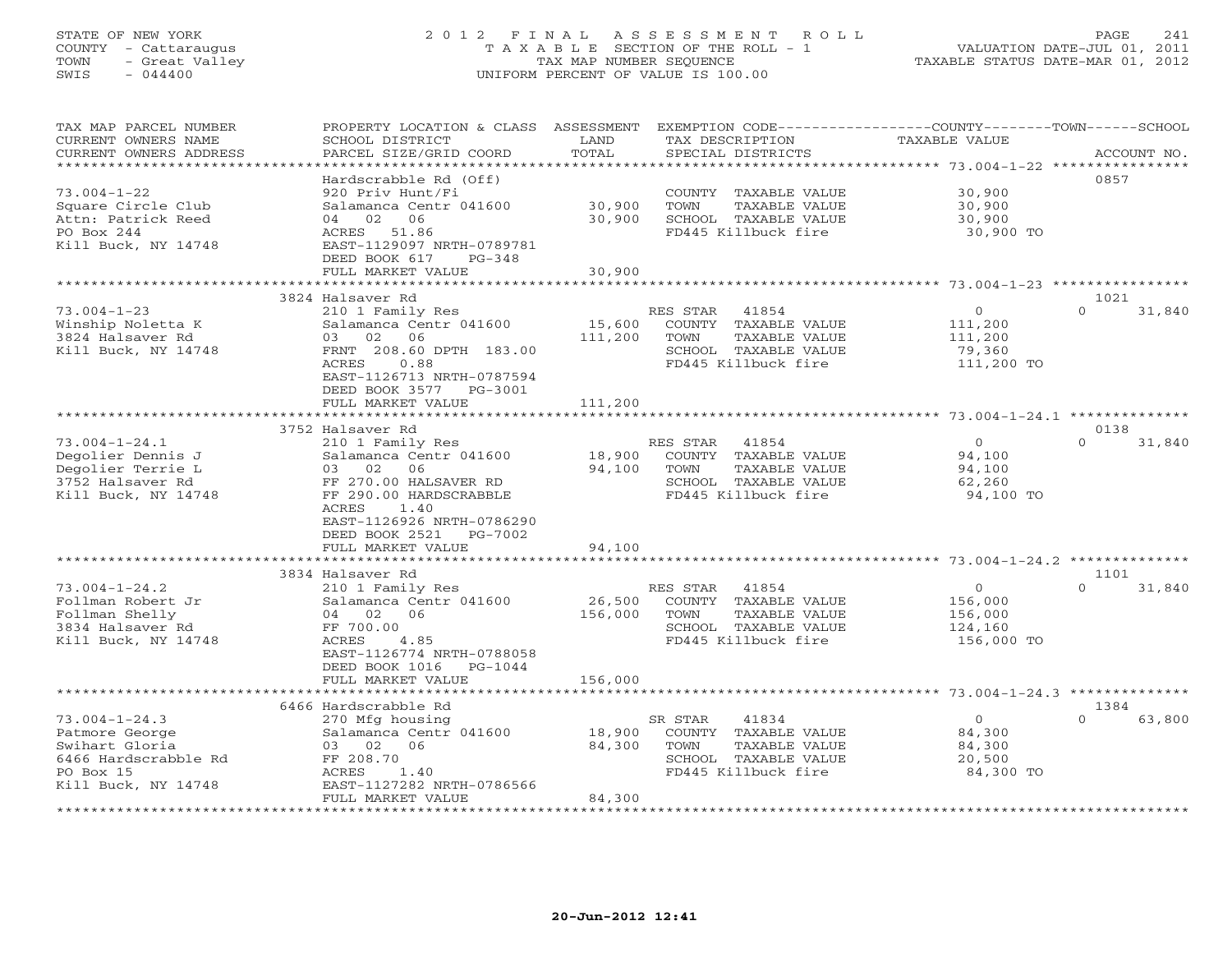### STATE OF NEW YORK 2 0 1 2 F I N A L A S S E S S M E N T R O L L PAGE 242 COUNTY - Cattaraugus T A X A B L E SECTION OF THE ROLL - 1 VALUATION DATE-JUL 01, 2011 TOWN - Great Valley TAX MAP NUMBER SEQUENCE TAXABLE STATUS DATE-MAR 01, 2012 SWIS - 044400 UNIFORM PERCENT OF VALUE IS 100.00

| TAX MAP PARCEL NUMBER<br>CURRENT OWNERS NAME<br>CURRENT OWNERS ADDRESS | PROPERTY LOCATION & CLASS ASSESSMENT<br>SCHOOL DISTRICT<br>PARCEL SIZE/GRID COORD             | LAND<br>TOTAL               | EXEMPTION CODE-----------------COUNTY-------TOWN------SCHOOL<br>TAX DESCRIPTION<br>SPECIAL DISTRICTS | <b>TAXABLE VALUE</b>             | ACCOUNT NO.                |
|------------------------------------------------------------------------|-----------------------------------------------------------------------------------------------|-----------------------------|------------------------------------------------------------------------------------------------------|----------------------------------|----------------------------|
| *********************                                                  | ****************************                                                                  |                             |                                                                                                      |                                  |                            |
| $73.004 - 1 - 24.4$<br>Barnes Dennis L                                 | 3780 Halsaver Rd<br>400 Commercial<br>Salamanca Centr 041600                                  | 44,500                      | RES STAR<br>41854<br>COUNTY TAXABLE VALUE                                                            | $\circ$<br>163,400               | 1498<br>$\Omega$<br>31,840 |
| Barnes Mirta<br>3780 Halsaver Rd<br>Kill Buck, NY 14748                | 03/04<br>02<br>06<br>FF 1150.00 HALSAVER RD<br>FF 140.00 HARDSCRABBLE RD                      | 163,400                     | TOWN<br>TAXABLE VALUE<br>SCHOOL TAXABLE VALUE<br>FD445 Killbuck fire                                 | 163,400<br>131,560<br>163,400 TO |                            |
|                                                                        | 25.20<br>ACRES<br>EAST-1127059 NRTH-0787345<br>DEED BOOK 889<br>$PG-522$<br>FULL MARKET VALUE | 163,400                     |                                                                                                      |                                  |                            |
|                                                                        | * * * * * * * * * * * * * * * * * * *                                                         |                             |                                                                                                      |                                  |                            |
|                                                                        | 6438 Hardscrabble Rd                                                                          |                             |                                                                                                      |                                  | 0793                       |
| $73.004 - 1 - 25$                                                      | 240 Rural res                                                                                 |                             | AGED C/T/S 41800                                                                                     | 54,950                           | 54,950<br>54,950           |
| Lawson Evelyn M                                                        | Salamanca Centr 041600                                                                        | 66,500 SR STAR              | 41834                                                                                                | $\overline{0}$                   | $\mathbf{0}$<br>54,950     |
| 6438 Hardscrabble Rd                                                   | 06<br>04 02                                                                                   | 109,900                     | COUNTY TAXABLE VALUE                                                                                 | 54,950                           |                            |
| Kill Buck, NY 14748                                                    | FRNT 1300.00 DPTH                                                                             |                             | TOWN<br>TAXABLE VALUE                                                                                | 54,950                           |                            |
|                                                                        | ACRES 51.39                                                                                   |                             | SCHOOL TAXABLE VALUE                                                                                 | $\overline{0}$                   |                            |
|                                                                        | EAST-1128424 NRTH-0787805                                                                     |                             | FD445 Killbuck fire                                                                                  | 109,900 TO                       |                            |
|                                                                        | DEED BOOK 779<br>PG-1133                                                                      |                             |                                                                                                      |                                  |                            |
|                                                                        | FULL MARKET VALUE                                                                             | 109,900                     |                                                                                                      |                                  |                            |
|                                                                        | *******************                                                                           |                             |                                                                                                      |                                  |                            |
|                                                                        | Hardscrabble Rd                                                                               |                             |                                                                                                      |                                  | 0792                       |
| $73.004 - 1 - 26.1$<br>Lawson Evelyn                                   | 910 Priv forest<br>Salamanca Centr 041600                                                     | 48,400                      | COUNTY TAXABLE VALUE<br>TOWN<br>TAXABLE VALUE                                                        | 48,400<br>48,400                 |                            |
| 6438 Hardscrabble Rd                                                   | 03 02 06                                                                                      | 48,400                      | SCHOOL TAXABLE VALUE                                                                                 | 48,400                           |                            |
| Kill Buck, NY 14748                                                    | ACRES 50.00                                                                                   |                             | FD445 Killbuck fire                                                                                  | 48,400 TO                        |                            |
|                                                                        | EAST-1128516 NRTH-0786700                                                                     |                             |                                                                                                      |                                  |                            |
|                                                                        | DEED BOOK 779<br>PG-1133                                                                      |                             |                                                                                                      |                                  |                            |
|                                                                        | FULL MARKET VALUE                                                                             | 48,400                      |                                                                                                      |                                  |                            |
|                                                                        |                                                                                               |                             |                                                                                                      |                                  |                            |
|                                                                        | 6475 Hardscrabble Rd                                                                          |                             |                                                                                                      |                                  | 0691                       |
| $73.004 - 1 - 27$                                                      | 210 1 Family Res                                                                              |                             | RES STAR<br>41854                                                                                    | $\overline{0}$                   | $\Omega$<br>31,840         |
| Fuller Myrle D                                                         | Salamanca Centr 041600                                                                        | 18,400                      | COUNTY TAXABLE VALUE                                                                                 | 62,100                           |                            |
| Fuller Lori Ann                                                        | 03 02<br>06                                                                                   | 62,100                      | TAXABLE VALUE<br>TOWN                                                                                | 62,100                           |                            |
| 6475 Hardscrabble Rd                                                   | FF 256.00                                                                                     |                             | SCHOOL TAXABLE VALUE                                                                                 | 30,260                           |                            |
| Kill Buck, NY 14748                                                    | ACRES<br>1.19                                                                                 |                             | FD445 Killbuck fire                                                                                  | 62,100 TO                        |                            |
|                                                                        | EAST-1127311 NRTH-0786240<br>DEED BOOK 927<br>$PG-190$                                        |                             |                                                                                                      |                                  |                            |
|                                                                        | FULL MARKET VALUE                                                                             | 62,100                      |                                                                                                      |                                  |                            |
|                                                                        |                                                                                               |                             |                                                                                                      | ****** 73.004-1-28 *****         |                            |
|                                                                        | 6461 Hardscrabble Rd                                                                          |                             |                                                                                                      |                                  | 0032                       |
| $73.004 - 1 - 28$                                                      | 210 1 Family Res                                                                              |                             | 41834<br>SR STAR                                                                                     | $\circ$                          | $\Omega$<br>63,800         |
| Crowley James D                                                        | Salamanca Centr 041600                                                                        | 30,000                      | COUNTY TAXABLE VALUE                                                                                 | 240,000                          |                            |
| Crowley Michele A                                                      | 03 02 06                                                                                      | 240,000                     | TOWN<br>TAXABLE VALUE                                                                                | 240,000                          |                            |
| 6461 Hardscrabble                                                      | 1003/225                                                                                      |                             | SCHOOL TAXABLE VALUE                                                                                 | 176,200                          |                            |
| Kill Buck, NY 14748                                                    | FF 190.00                                                                                     |                             | FD445 Killbuck fire                                                                                  | 240,000 TO                       |                            |
|                                                                        | ACRES<br>6.75 BANK<br>005                                                                     |                             |                                                                                                      |                                  |                            |
|                                                                        | EAST-1128291 NRTH-0786194                                                                     |                             |                                                                                                      |                                  |                            |
|                                                                        | DEED BOOK 00987 PG-00585                                                                      |                             |                                                                                                      |                                  |                            |
| ***********************                                                | FULL MARKET VALUE<br>*************************                                                | 240,000<br>**************** |                                                                                                      |                                  |                            |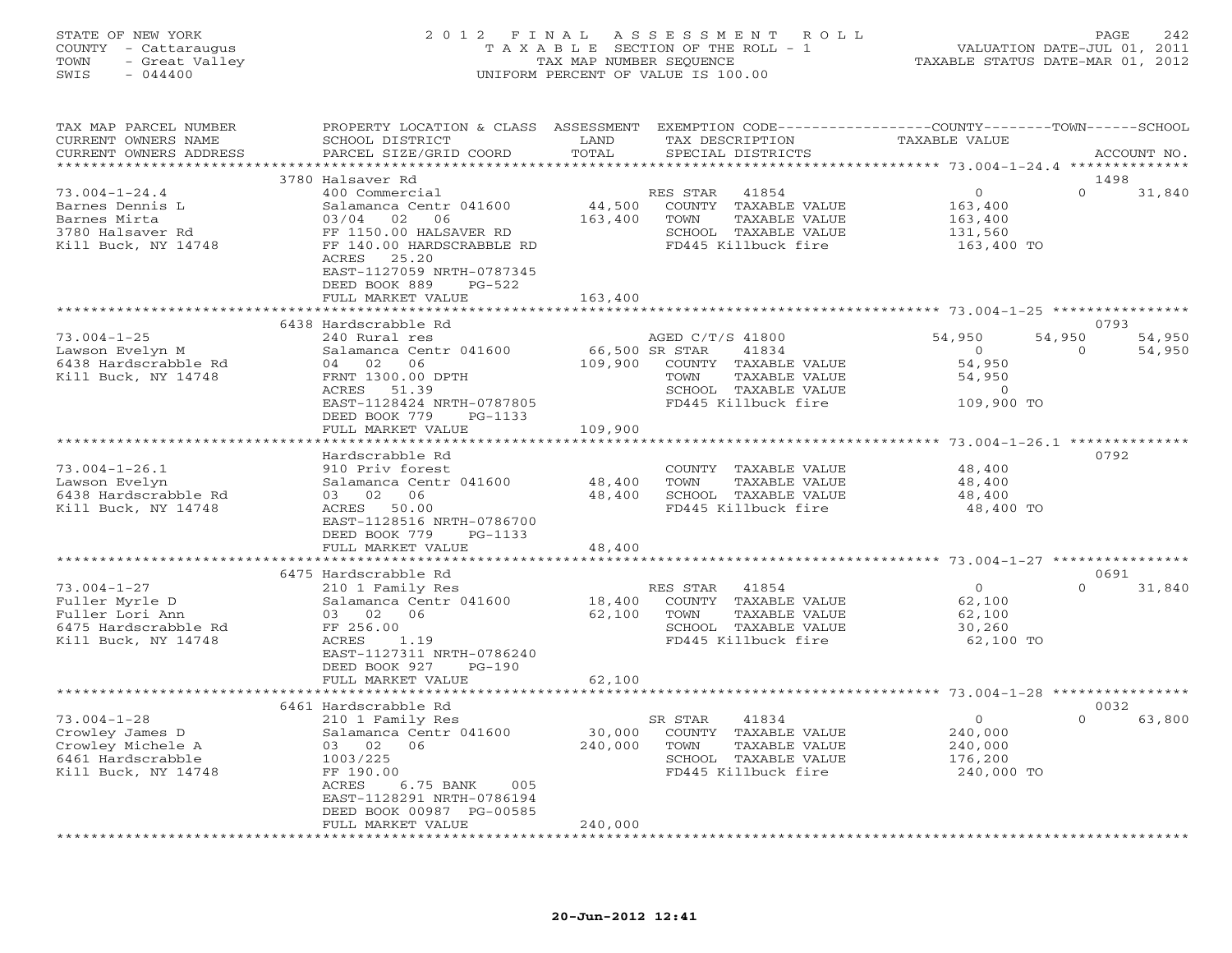# STATE OF NEW YORK 2 0 1 2 F I N A L A S S E S S M E N T R O L L PAGE 243 COUNTY - Cattaraugus T A X A B L E SECTION OF THE ROLL - 1 VALUATION DATE-JUL 01, 2011 TOWN - Great Valley TAX MAP NUMBER SEQUENCE TAXABLE STATUS DATE-MAR 01, 2012 SWIS - 044400 UNIFORM PERCENT OF VALUE IS 100.00

| TAX MAP PARCEL NUMBER<br>CURRENT OWNERS NAME<br>CURRENT OWNERS ADDRESS<br>********************** | PROPERTY LOCATION & CLASS ASSESSMENT<br>SCHOOL DISTRICT<br>PARCEL SIZE/GRID COORD | LAND<br>TOTAL                |                  | TAX DESCRIPTION<br>SPECIAL DISTRICTS | EXEMPTION CODE-----------------COUNTY-------TOWN-----SCHOOL<br>TAXABLE VALUE |          | ACCOUNT NO.    |
|--------------------------------------------------------------------------------------------------|-----------------------------------------------------------------------------------|------------------------------|------------------|--------------------------------------|------------------------------------------------------------------------------|----------|----------------|
|                                                                                                  |                                                                                   |                              |                  |                                      |                                                                              |          |                |
|                                                                                                  | 6499 Hardscrabble Rd                                                              |                              |                  |                                      |                                                                              |          | 0922           |
| $73.004 - 1 - 29.1$                                                                              | 210 1 Family Res                                                                  |                              | WVET C/T         | 41121                                | 12,000                                                                       | 12,000   |                |
| White Edward                                                                                     | Salamanca Centr 041600                                                            |                              | 30,600 SR STAR   | 41834                                | $\circ$                                                                      | $\circ$  | 63,800         |
| White Myrtle                                                                                     | 02<br>06<br>0.3                                                                   | 85,200                       |                  | COUNTY TAXABLE VALUE                 | 73,200                                                                       |          |                |
| 6499 Hardscrabble Rd                                                                             | FRNT 410.00 DPTH                                                                  |                              | TOWN             | TAXABLE VALUE                        | 73,200                                                                       |          |                |
| Kill Buck, NY 14748                                                                              | ACRES<br>7.25                                                                     |                              |                  | SCHOOL TAXABLE VALUE                 | 21,400                                                                       |          |                |
|                                                                                                  | EAST-1128066 NRTH-0786041                                                         |                              |                  | FD445 Killbuck fire                  | 85,200 TO                                                                    |          |                |
|                                                                                                  | DEED BOOK 655<br>$PG-302$                                                         |                              |                  |                                      |                                                                              |          |                |
|                                                                                                  | FULL MARKET VALUE                                                                 | 85,200                       |                  |                                      |                                                                              |          |                |
|                                                                                                  |                                                                                   |                              |                  |                                      |                                                                              |          |                |
|                                                                                                  | 6485 Hardscrabble Rd                                                              |                              |                  |                                      |                                                                              |          | 1573           |
| $73.004 - 1 - 29.2$                                                                              | 210 1 Family Res                                                                  |                              | WVET C/T         | 41121                                | 12,000                                                                       | 12,000   | $\circ$        |
| Bailey Rober W                                                                                   | Salamanca Centr 041600                                                            |                              | 8,100 SR STAR    | 41834                                | $\Omega$                                                                     | $\Omega$ | 63,800         |
| Bailey Christine L                                                                               | 02<br>06<br>03                                                                    | 83,563                       |                  | COUNTY TAXABLE VALUE                 | 71,563                                                                       |          |                |
| 6485 Hardscrabble Rd                                                                             | FRNT 125.00 DPTH 115.00                                                           |                              | TOWN             | TAXABLE VALUE                        | 71,563                                                                       |          |                |
| Kill Buck, NY 14748                                                                              | 0.33<br>ACRES                                                                     |                              |                  | SCHOOL TAXABLE VALUE                 | 19,763                                                                       |          |                |
|                                                                                                  | EAST-1127136 NRTH-0786182                                                         |                              |                  | FD445 Killbuck fire                  | 83,563 TO                                                                    |          |                |
|                                                                                                  | DEED BOOK 17059 PG-7002                                                           |                              |                  |                                      |                                                                              |          |                |
|                                                                                                  | FULL MARKET VALUE                                                                 | 83,600                       |                  |                                      |                                                                              |          |                |
|                                                                                                  | * * * * * * * * * * * * * * * * *                                                 | *******                      |                  |                                      | ********* 73.004-1-30.1 **************                                       |          |                |
|                                                                                                  | Hardscrabble Rd                                                                   |                              |                  |                                      |                                                                              |          | 0817           |
| $73.004 - 1 - 30.1$                                                                              | 416 Mfg hsing pk                                                                  |                              | RES STAR         | 41854                                | $\mathbf{O}$                                                                 | $\Omega$ | 67,800         |
| Pyramid Real Estate                                                                              | Salamanca Centr 041600                                                            | 19,300                       | COUNTY           | TAXABLE VALUE                        | 79,000                                                                       |          |                |
| Siafakas George T                                                                                | 03<br>02<br>06                                                                    | 79,000                       | TOWN             | TAXABLE VALUE                        | 79,000                                                                       |          |                |
| 6533 Hardscrabble Rd                                                                             | 1.65<br>ACRES                                                                     |                              |                  | SCHOOL TAXABLE VALUE                 | 11,200                                                                       |          |                |
| Kill Buck, NY 14748                                                                              | EAST-1126361 NRTH-0785361                                                         |                              |                  | FD445 Killbuck fire                  | 79,000 TO                                                                    |          |                |
|                                                                                                  | DEED BOOK 12977 PG-3003                                                           |                              |                  |                                      |                                                                              |          |                |
|                                                                                                  |                                                                                   |                              |                  |                                      |                                                                              |          |                |
|                                                                                                  | FULL MARKET VALUE                                                                 | 79,000<br>****************** |                  |                                      | ****************** 73.004-1-30.2 **************                              |          |                |
|                                                                                                  |                                                                                   |                              |                  |                                      |                                                                              |          |                |
|                                                                                                  | 6533 Hardscrabble Rd                                                              |                              |                  |                                      |                                                                              | $\Omega$ | 2004           |
| $73.004 - 1 - 30.2$                                                                              | 416 Mfg hsing pk                                                                  |                              | RES STAR         | 41854                                | $\circ$                                                                      |          | 174,400        |
| Siafakas David A                                                                                 | Salamanca Centr 041600                                                            | 88,700                       |                  | COUNTY TAXABLE VALUE                 | 350,800                                                                      |          |                |
| Siafakas Beth L                                                                                  | 03<br>02<br>06                                                                    | 350,800                      | TOWN             | TAXABLE VALUE                        | 350,800                                                                      |          |                |
| 6533 Hardscrabble Rd                                                                             | 12 TRLS                                                                           |                              |                  | SCHOOL TAXABLE VALUE                 | 176,400                                                                      |          |                |
| Kill Buck, NY 14748                                                                              | ACRES<br>50.57                                                                    |                              |                  | FD445 Killbuck fire                  | 350,800 TO                                                                   |          |                |
|                                                                                                  | EAST-1127831 NRTH-0785557                                                         |                              |                  |                                      |                                                                              |          |                |
|                                                                                                  | DEED BOOK 12977 PG-3002                                                           |                              |                  |                                      |                                                                              |          |                |
|                                                                                                  | FULL MARKET VALUE                                                                 | 350,800                      |                  |                                      |                                                                              |          |                |
|                                                                                                  | ***********************                                                           |                              |                  |                                      |                                                                              |          |                |
|                                                                                                  | 6531 Hardscrabble Rd                                                              |                              |                  |                                      |                                                                              |          | 0790           |
| $73.004 - 1 - 31$                                                                                | 210 1 Family Res                                                                  |                              | CVET C/T         | 41131                                | 20,000                                                                       | 20,000   | $\overline{0}$ |
| Schine Clyde                                                                                     | Salamanca Centr 041600                                                            |                              | 14,600 DVET C/T  | 41141                                | 40,000                                                                       | 40,000   | $\Omega$       |
| Schine Jennie                                                                                    | 02<br>06<br>03                                                                    |                              | 129,400 RES STAR | 41854                                | $\overline{O}$                                                               | $\Omega$ | 31,840         |
| 6531 Hardscrabble Rd                                                                             | ROW 30.00                                                                         |                              | COUNTY           | TAXABLE VALUE                        | 69,400                                                                       |          |                |
| Kill Buck, NY 14748                                                                              | FRNT 180.00 DPTH 200.00                                                           |                              | TOWN             | TAXABLE VALUE                        | 69,400                                                                       |          |                |
|                                                                                                  | ACRES<br>0.83                                                                     |                              |                  | SCHOOL TAXABLE VALUE                 | 97,560                                                                       |          |                |
|                                                                                                  | EAST-1126759 NRTH-0785323                                                         |                              |                  | FD445 Killbuck fire                  | 129,400 TO                                                                   |          |                |
|                                                                                                  | DEED BOOK 745<br>PG-1104                                                          |                              |                  |                                      |                                                                              |          |                |
|                                                                                                  | FULL MARKET VALUE                                                                 | 129,400                      |                  |                                      |                                                                              |          |                |
|                                                                                                  | ***********************                                                           | ********************         |                  |                                      |                                                                              |          |                |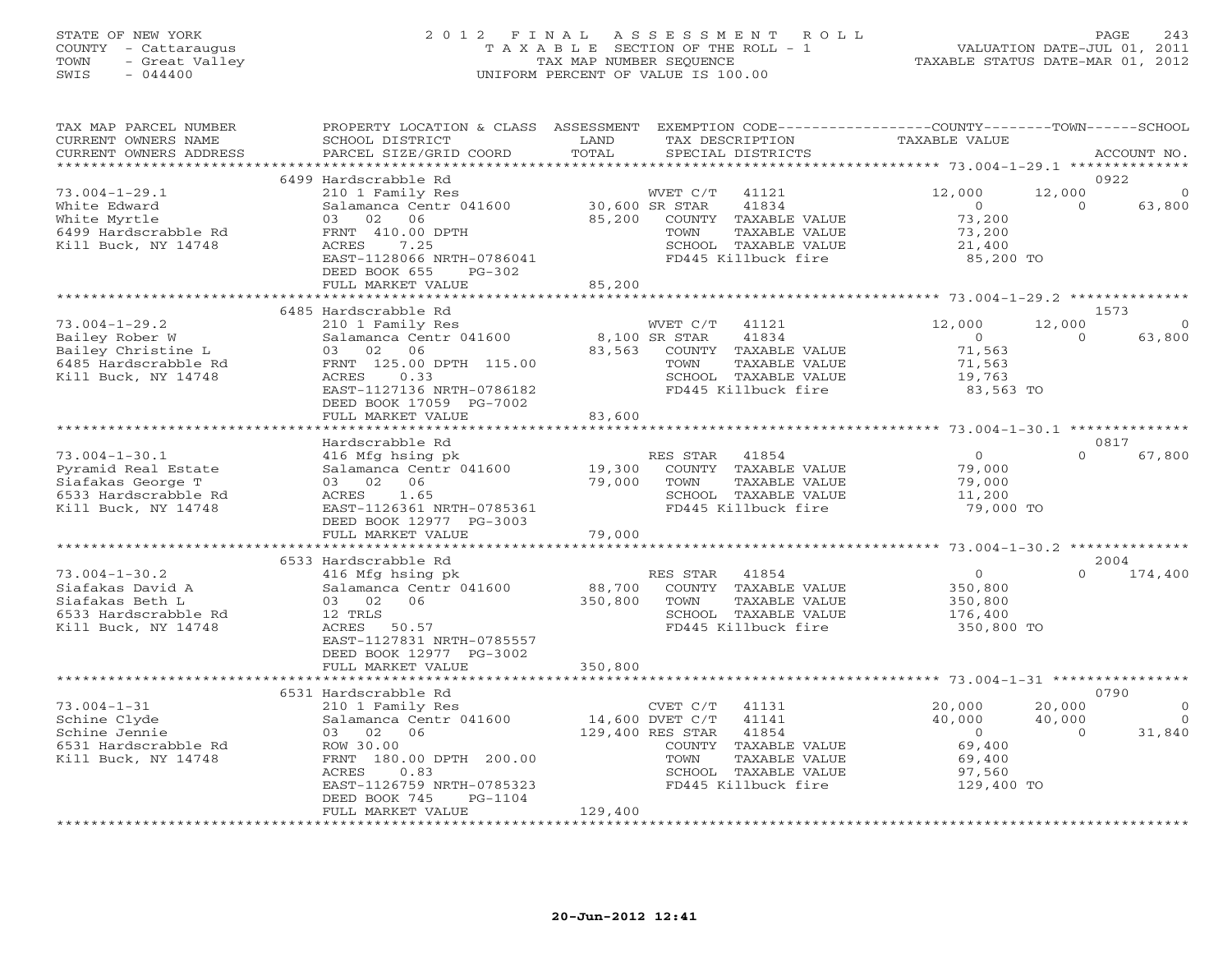### STATE OF NEW YORK 2 0 1 2 F I N A L A S S E S S M E N T R O L L PAGE 244 COUNTY - Cattaraugus T A X A B L E SECTION OF THE ROLL - 1 VALUATION DATE-JUL 01, 2011 TOWN - Great Valley TAX MAP NUMBER SEQUENCE TAXABLE STATUS DATE-MAR 01, 2012 SWIS - 044400 UNIFORM PERCENT OF VALUE IS 100.00UNIFORM PERCENT OF VALUE IS 100.00

| TAX MAP PARCEL NUMBER<br>CURRENT OWNERS NAME<br>CURRENT OWNERS ADDRESS                                                                           | PROPERTY LOCATION & CLASS ASSESSMENT<br>SCHOOL DISTRICT<br>PARCEL SIZE/GRID COORD                                                                                                                  | LAND<br>TOTAL                     | EXEMPTION CODE-----------------COUNTY-------TOWN-----SCHOOL<br>TAX DESCRIPTION<br>SPECIAL DISTRICTS               | <b>TAXABLE VALUE</b>                                          | ACCOUNT NO.        |
|--------------------------------------------------------------------------------------------------------------------------------------------------|----------------------------------------------------------------------------------------------------------------------------------------------------------------------------------------------------|-----------------------------------|-------------------------------------------------------------------------------------------------------------------|---------------------------------------------------------------|--------------------|
| **********************                                                                                                                           |                                                                                                                                                                                                    |                                   |                                                                                                                   |                                                               |                    |
| $73.004 - 1 - 32.1$<br>Attea Phillip<br>6374 Sullivan Hollow Rd<br>Kill Buck, NY 14748<br>MAY BE SUBJECT TO PAYMENT<br>UNDER AGDIST LAW TIL 2030 | Sullivan Hollow Rd<br>105 Vac farmland<br>Salamanca Centr 041600<br>02<br>06<br>03<br>FRNT 375.00 DPTH<br>ACRES 36.80<br>EAST-1127025 NRTH-0783945<br>DEED BOOK 11868 PG-2002<br>FULL MARKET VALUE | 21,100<br>21,100<br>21,100        | AG DIST<br>41720<br>COUNTY TAXABLE VALUE<br>TAXABLE VALUE<br>TOWN<br>SCHOOL TAXABLE VALUE<br>FD445 Killbuck fire  | 3,762<br>3,762<br>17,338<br>17,338<br>17,338<br>21,100 TO     | 0066<br>3,762      |
|                                                                                                                                                  |                                                                                                                                                                                                    |                                   |                                                                                                                   |                                                               |                    |
|                                                                                                                                                  | 6300 Sullivan Hollow Rd                                                                                                                                                                            |                                   |                                                                                                                   |                                                               | 1679               |
| $73.004 - 1 - 32.2$<br>Cappellino Charles<br>Cappellino Charlotte<br>PO Box 134<br>Kill Buck, NY 14748                                           | 210 1 Family Res<br>Salamanca Centr 041600<br>03 02 06<br>FF 287.10<br>ACRES<br>6.50<br>EAST-1129429 NRTH-0783591<br>DEED BOOK 951<br>$PG-821$                                                     | 29,700<br>213,000                 | RES STAR<br>41854<br>COUNTY TAXABLE VALUE<br>TOWN<br>TAXABLE VALUE<br>SCHOOL TAXABLE VALUE<br>FD445 Killbuck fire | $\overline{O}$<br>213,000<br>213,000<br>181,160<br>213,000 TO | $\Omega$<br>31,840 |
|                                                                                                                                                  | FULL MARKET VALUE<br>* * * * * * * * * * * * * * * * * *                                                                                                                                           | 213,000                           |                                                                                                                   |                                                               |                    |
| $73.004 - 1 - 32.3$<br>Quaker Estates Iv Llc<br>PO Box 204<br>Boston, NY 14025                                                                   | Sullivan Hollow Rd (Off)<br>910 Priv forest<br>Salamanca Centr 041600<br>03 09 02 06<br>98.25<br>ACRES<br>EAST-1128202 NRTH-0784397<br>DEED BOOK 7424<br>PG-3003                                   | 39,700<br>39,700                  | COUNTY TAXABLE VALUE<br>TAXABLE VALUE<br>TOWN<br>SCHOOL TAXABLE VALUE<br>FD445 Killbuck fire                      | 39,700<br>39,700<br>39,700<br>39,700 TO                       | 1887               |
|                                                                                                                                                  | FULL MARKET VALUE<br>.                                                                                                                                                                             | 39,700<br>* * * * * * * * * * * * |                                                                                                                   |                                                               |                    |
| $73.004 - 1 - 32.4$<br>Cappellino Charles<br>Cappellino Charlotte<br>6300 Sullivan Hollow Rd<br>Kill Buck, NY 14748                              | Sullivan Hollow Rd<br>314 Rural vac<10<br>Salamanca Centr 041600<br>$23 \t2 \t6$<br>ACRES<br>9.55<br>EAST-1129020 NRTH-0783422<br>DEED BOOK 1009<br>$PG-101$                                       | 28,000<br>28,000                  | COUNTY TAXABLE VALUE<br>TAXABLE VALUE<br>TOWN<br>SCHOOL TAXABLE VALUE<br>FD445 Killbuck fire                      | 28,000<br>28,000<br>28,000<br>28,000 TO                       | 1901               |
|                                                                                                                                                  | FULL MARKET VALUE<br>*******************                                                                                                                                                           | 28,000                            |                                                                                                                   |                                                               |                    |
|                                                                                                                                                  | 6342 Sullivan Hollow Rd                                                                                                                                                                            |                                   |                                                                                                                   |                                                               | 0060               |
| $73.004 - 1 - 33$<br>Hill Dana J<br>Schey Lacey K<br>6342 Sullivan Hollow Rd<br>Kill Buck, NY 14748                                              | 210 1 Family Res<br>Salamanca Centr 041600<br>03 02 06<br>FF 296.00<br>1.85<br>ACRES<br>EAST-1128775 NRTH-0783164<br>DEED BOOK 11131 PG-3002<br>FULL MARKET VALUE                                  | 19,900<br>63,900<br>63,900        | 41854<br>RES STAR<br>COUNTY TAXABLE VALUE<br>TOWN<br>TAXABLE VALUE<br>SCHOOL TAXABLE VALUE<br>FD445 Killbuck fire | $\circ$<br>63,900<br>63,900<br>32,060<br>63,900 TO            | $\Omega$<br>31,840 |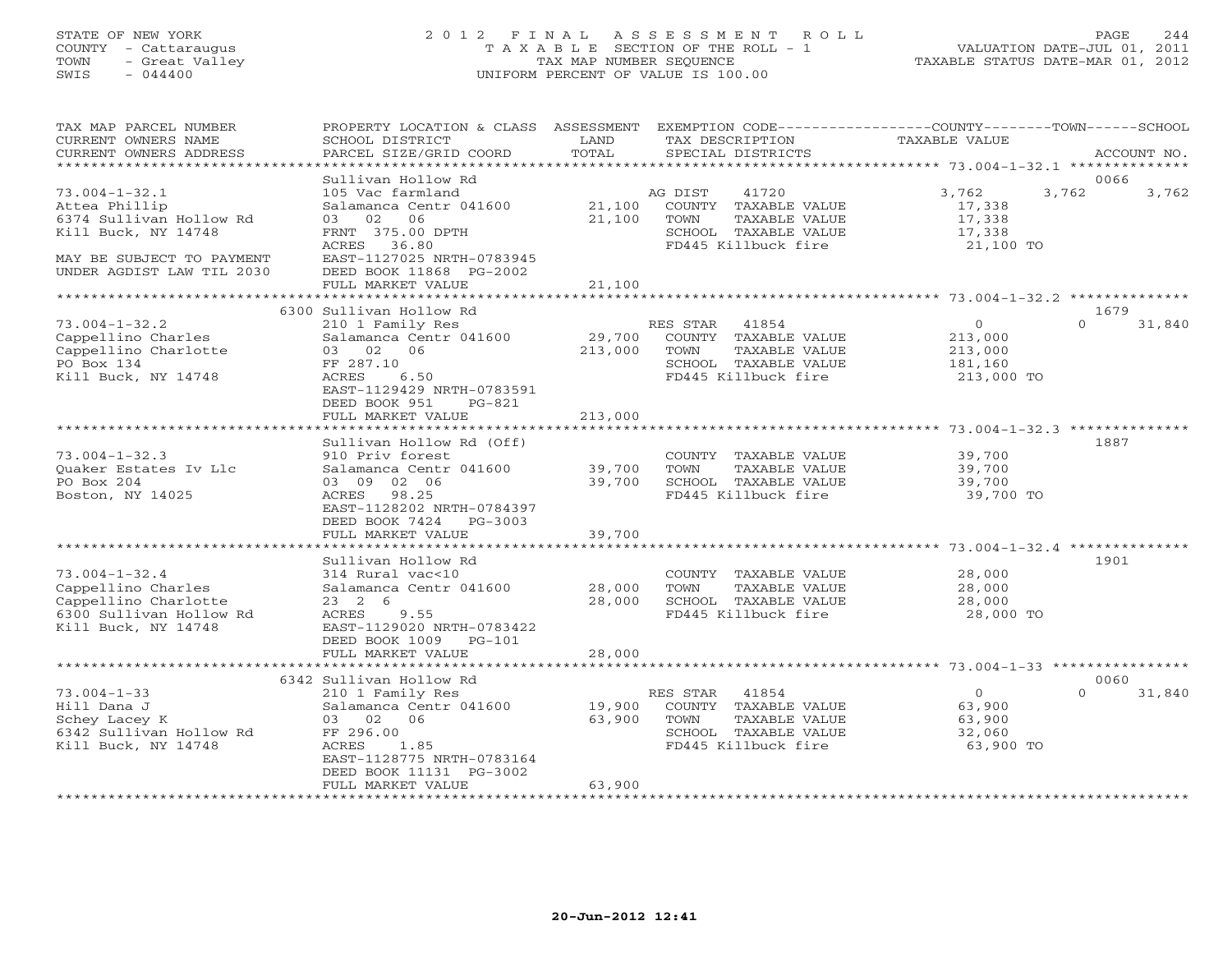## STATE OF NEW YORK 2 0 1 2 F I N A L A S S E S S M E N T R O L L PAGE 245 COUNTY - Cattaraugus T A X A B L E SECTION OF THE ROLL - 1 VALUATION DATE-JUL 01, 2011 TOWN - Great Valley TAX MAP NUMBER SEQUENCE TAXABLE STATUS DATE-MAR 01, 2012 SWIS - 044400 UNIFORM PERCENT OF VALUE IS 100.00

| TAX MAP PARCEL NUMBER<br>CURRENT OWNERS NAME<br>CURRENT OWNERS ADDRESS   | PROPERTY LOCATION & CLASS<br>SCHOOL DISTRICT<br>PARCEL SIZE/GRID COORD                                   | ASSESSMENT<br>LAND<br>TOTAL | TAX DESCRIPTION<br>SPECIAL DISTRICTS                                 | EXEMPTION CODE----------------COUNTY-------TOWN------SCHOOL<br>TAXABLE VALUE | ACCOUNT NO.        |
|--------------------------------------------------------------------------|----------------------------------------------------------------------------------------------------------|-----------------------------|----------------------------------------------------------------------|------------------------------------------------------------------------------|--------------------|
| *********************                                                    | + + + + + + + + + + + + + + + + + + +                                                                    | *******************         |                                                                      |                                                                              |                    |
| $73.004 - 1 - 34$<br>Costello William R (Lu)                             | 6549 Hardscrabble Rd<br>210 1 Family Res<br>Salamanca Centr 041600                                       | 22,800                      | WVET C/T<br>41121<br>COUNTY<br>TAXABLE VALUE                         | 12,000<br>12,000<br>68,700                                                   | 0172<br>$\Omega$   |
| Wr Costello Family Trust 1<br>5202 Humphrey Rd<br>Great Valley, NY 14741 | 03 02<br>06<br>FRNT 230.00 DPTH<br>ACRES<br>3.17<br>EAST-1126165 NRTH-0785366<br>DEED BOOK 13074 PG-3002 | 80,700                      | TOWN<br>TAXABLE VALUE<br>SCHOOL TAXABLE VALUE<br>FD445 Killbuck fire | 68,700<br>80,700<br>80,700 TO                                                |                    |
|                                                                          | FULL MARKET VALUE                                                                                        | 80,700                      |                                                                      |                                                                              |                    |
|                                                                          |                                                                                                          |                             |                                                                      |                                                                              |                    |
|                                                                          | Hardscrabble Rd                                                                                          |                             |                                                                      |                                                                              | 0076               |
| $73.004 - 1 - 35.1$                                                      | 314 Rural vac<10                                                                                         |                             | COUNTY TAXABLE VALUE                                                 | 14,700                                                                       |                    |
| Costello William R (Lu)                                                  | Salamanca Centr 041600                                                                                   | 14,700                      | TOWN<br>TAXABLE VALUE                                                | 14,700                                                                       |                    |
| Wr Costello Family Trust 1                                               | 02<br>06<br>02                                                                                           | 14,700                      | SCHOOL TAXABLE VALUE                                                 | 14,700                                                                       |                    |
| 5205 Humphrey Rd<br>Great Valley, NY 14741                               | 98.30 DPTH 509.00<br>FRNT<br>1.15<br>ACRES<br>EAST-1126005 NRTH-0785338<br>DEED BOOK 13074 PG-3002       |                             | FD445 Killbuck fire                                                  | 14,700 TO                                                                    |                    |
|                                                                          | FULL MARKET VALUE                                                                                        | 14,700                      |                                                                      |                                                                              |                    |
|                                                                          | ***********************                                                                                  |                             |                                                                      |                                                                              |                    |
|                                                                          | Hardscrabble Rd                                                                                          |                             |                                                                      |                                                                              | 1721               |
| $73.004 - 1 - 35.2$                                                      | 314 Rural vac<10                                                                                         |                             | COUNTY TAXABLE VALUE                                                 | 11,500                                                                       |                    |
| Vecchiarella Carmen A                                                    | Salamanca Centr 041600                                                                                   | 11,500                      | TOWN<br>TAXABLE VALUE                                                | 11,500                                                                       |                    |
| PO Box 296                                                               | 06<br>03<br>02                                                                                           | 11,500                      | SCHOOL TAXABLE VALUE                                                 | 11,500                                                                       |                    |
| Salamanca, NY 14779                                                      | FRNT<br>98.30 DPTH 364.40<br>ACRES<br>0.82<br>EAST-1125920 NRTH-0785339                                  |                             | FD445 Killbuck fire                                                  | 11,500 TO                                                                    |                    |
|                                                                          | DEED BOOK 968<br>$PG-199$                                                                                |                             |                                                                      |                                                                              |                    |
|                                                                          | FULL MARKET VALUE                                                                                        | 11,500                      |                                                                      |                                                                              |                    |
|                                                                          |                                                                                                          |                             |                                                                      |                                                                              |                    |
|                                                                          | 6581 Hardscrabble Rd                                                                                     |                             |                                                                      |                                                                              | 0678               |
| $73.004 - 1 - 36.1$                                                      | 210 1 Family Res                                                                                         |                             | RES STAR<br>41854                                                    | $\circ$                                                                      | $\Omega$<br>31,840 |
| Hayden Loraine                                                           | Salamanca Centr 041600                                                                                   | 18,700                      | COUNTY TAXABLE VALUE                                                 | 77,300                                                                       |                    |
| 6581 Hardscrabble Rd                                                     | 06<br>03 02<br>FRNT 287.00 DPTH 230.00                                                                   | 77,300                      | TOWN<br>TAXABLE VALUE<br>SCHOOL TAXABLE VALUE                        | 77,300<br>45,460                                                             |                    |
| Kill Buck, NY 14748                                                      | ACRES<br>1.32 BANK<br>017                                                                                |                             | FD445 Killbuck fire                                                  | 77,300 TO                                                                    |                    |
|                                                                          | EAST-1125629 NRTH-0785313<br>DEED BOOK 14676 PG-3001                                                     |                             |                                                                      |                                                                              |                    |
|                                                                          | FULL MARKET VALUE                                                                                        | 77,300                      |                                                                      |                                                                              |                    |
|                                                                          |                                                                                                          |                             |                                                                      |                                                                              |                    |
|                                                                          | 6569 Hardscrabble Rd                                                                                     |                             |                                                                      |                                                                              | 1154               |
| $73.004 - 1 - 36.2$                                                      | 210 1 Family Res                                                                                         |                             | COUNTY TAXABLE VALUE                                                 | 148,000                                                                      |                    |
| Vecchiarella Carmen A                                                    | Salamanca Centr 041600                                                                                   | 18,200                      | TOWN<br>TAXABLE VALUE                                                | 148,000                                                                      |                    |
| PO Box 296                                                               | 03 02<br>06                                                                                              | 148,000                     | SCHOOL TAXABLE VALUE                                                 | 148,000                                                                      |                    |
| Salamanca, NY 14779                                                      | FF 205.00<br>ACRES<br>1.09<br>EAST-1125801 NRTH-0785334                                                  |                             | FD445 Killbuck fire                                                  | 148,000 TO                                                                   |                    |
|                                                                          | DEED BOOK 853<br>$PG-798$                                                                                |                             |                                                                      |                                                                              |                    |
|                                                                          | FULL MARKET VALUE                                                                                        | 148,000                     |                                                                      |                                                                              |                    |
| ***********************                                                  |                                                                                                          |                             |                                                                      |                                                                              |                    |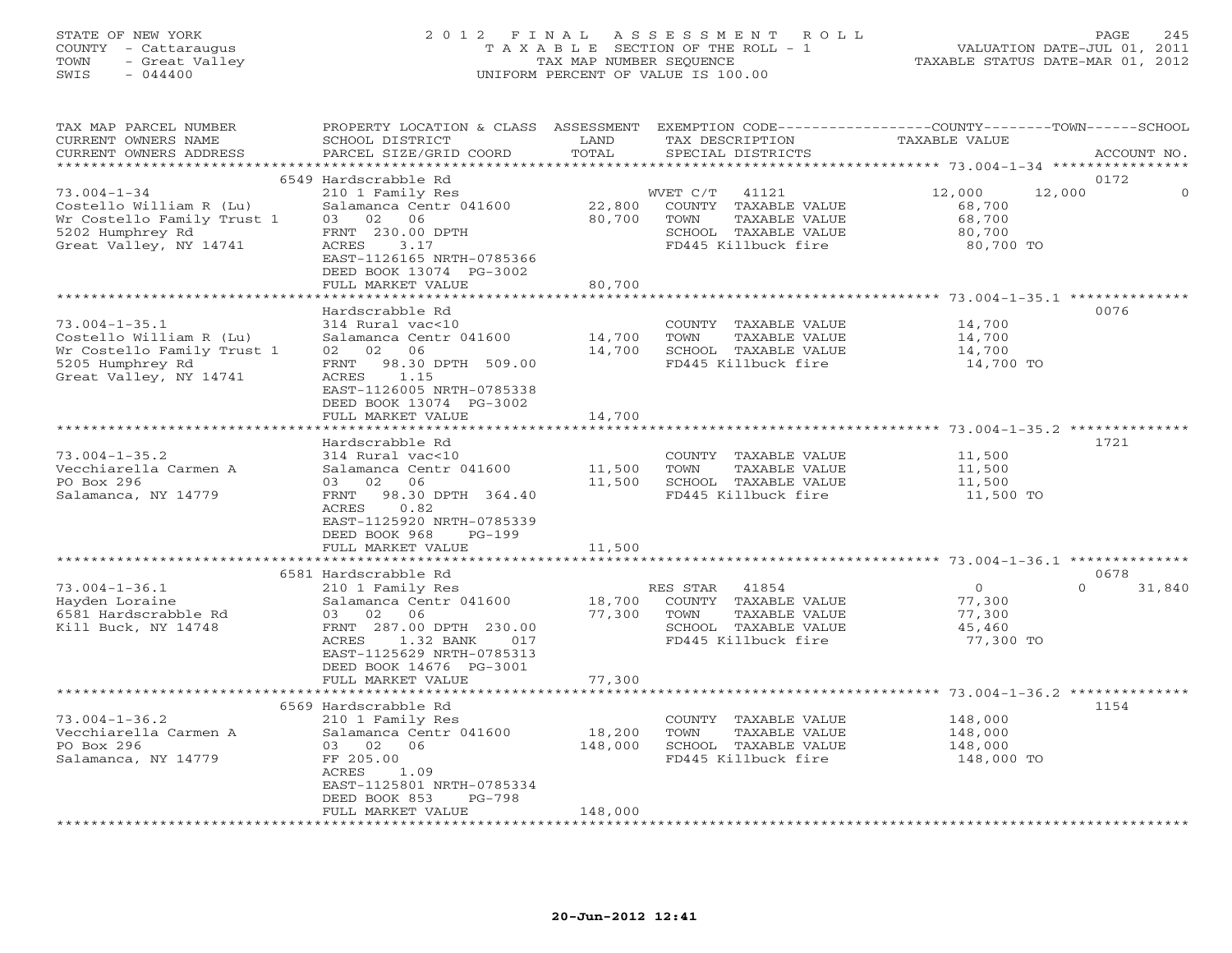# STATE OF NEW YORK 2 0 1 2 F I N A L A S S E S S M E N T R O L L PAGE 246 COUNTY - Cattaraugus T A X A B L E SECTION OF THE ROLL - 1 VALUATION DATE-JUL 01, 2011 TOWN - Great Valley TAX MAP NUMBER SEQUENCE TAXABLE STATUS DATE-MAR 01, 2012 SWIS - 044400 UNIFORM PERCENT OF VALUE IS 100.00

| TAX MAP PARCEL NUMBER<br>CURRENT OWNERS NAME<br>CURRENT OWNERS ADDRESS                                             | PROPERTY LOCATION & CLASS ASSESSMENT<br>SCHOOL DISTRICT<br>PARCEL SIZE/GRID COORD                                                                                                    | LAND<br>TOTAL                 | TAX DESCRIPTION<br>SPECIAL DISTRICTS                                                                                       | EXEMPTION CODE-----------------COUNTY-------TOWN------SCHOOL<br>TAXABLE VALUE | ACCOUNT NO.                |
|--------------------------------------------------------------------------------------------------------------------|--------------------------------------------------------------------------------------------------------------------------------------------------------------------------------------|-------------------------------|----------------------------------------------------------------------------------------------------------------------------|-------------------------------------------------------------------------------|----------------------------|
| *************************                                                                                          |                                                                                                                                                                                      |                               |                                                                                                                            |                                                                               |                            |
|                                                                                                                    | 6591 Hardscrabble Rd                                                                                                                                                                 |                               |                                                                                                                            |                                                                               | 0376                       |
| $73.004 - 1 - 37$<br>Schmick Ronald<br>Schmick Bonnie<br>6591 Hardscrabble Rd<br>Kill Buck, NY 14748               | 210 1 Family Res<br>Salamanca Centr 041600<br>03 02 06<br>FF 150.00<br>ACRES<br>1.10<br>EAST-1125518 NRTH-0785192<br>DEED BOOK 6351<br>PG-4001                                       | 18,200 RES STAR<br>125,000    | WVET C/T<br>41121<br>41854<br>COUNTY TAXABLE VALUE<br>TAXABLE VALUE<br>TOWN<br>SCHOOL TAXABLE VALUE<br>FD445 Killbuck fire | 12,000<br>12,000<br>$\Omega$<br>113,000<br>113,000<br>93,160<br>125,000 TO    | 0<br>$\Omega$<br>31,840    |
|                                                                                                                    | FULL MARKET VALUE                                                                                                                                                                    | 125,000                       |                                                                                                                            |                                                                               |                            |
|                                                                                                                    | *************************                                                                                                                                                            |                               |                                                                                                                            |                                                                               |                            |
| $73.004 - 1 - 38.1$<br>Harrison Robert W Sr<br>Harrison Robert W Jr<br>6615 Hardscrabble Rd<br>Kill Buck, NY 14748 | 6615 Hardscrabble Rd<br>210 1 Family Res<br>Salamanca Centr 041600<br>03 02 06<br>FRNT 224.20 DPTH<br>ACRES<br>4.70<br>EAST-1125304 NRTH-0784940<br>DEED BOOK 11895 PG-8001          | 26,100<br>95,000              | COUNTY TAXABLE VALUE<br>TAXABLE VALUE<br>TOWN<br>SCHOOL TAXABLE VALUE<br>FD445 Killbuck fire                               | 95,000<br>95,000<br>95,000<br>95,000 TO                                       | 0377                       |
|                                                                                                                    | FULL MARKET VALUE                                                                                                                                                                    | 95,000                        |                                                                                                                            |                                                                               |                            |
|                                                                                                                    |                                                                                                                                                                                      |                               |                                                                                                                            |                                                                               |                            |
| $73.004 - 1 - 38.2$<br>6564 Route 17 Llc<br>6564 Route 417<br>Kill Buck, NY 14748                                  | Hardscrabble Rd (Off)<br>710 Manufacture<br>Salamanca Centr 041600<br>03 02 06<br>ACRES 10.30<br>DEED BOOK 8667<br>PG-6001<br>FULL MARKET VALUE                                      | 124,800<br>933,700<br>933,700 | COUNTY TAXABLE VALUE<br>TOWN<br>TAXABLE VALUE<br>SCHOOL TAXABLE VALUE<br>FD445 Killbuck fire                               | 933,700<br>933,700<br>933,700<br>933,700 TO                                   | 1696                       |
|                                                                                                                    |                                                                                                                                                                                      |                               |                                                                                                                            |                                                                               |                            |
|                                                                                                                    | 6601 Hardscrabble Rd                                                                                                                                                                 |                               |                                                                                                                            |                                                                               | 1723                       |
| $73.004 - 1 - 38.3$<br>Harrison Robert W Jr<br>6601 Hardscrabble Rd<br>Kill Buck, NY 14748                         | 210 1 Family Res<br>Salamanca Centr 041600<br>03 02 06<br>FRNT 200.00 DPTH 175.00<br>0.80<br>ACRES<br>EAST-1125310 NRTH-0785142<br>DEED BOOK 969<br>PG-1012                          | 14,000<br>51,800              | RES STAR<br>41854<br>COUNTY TAXABLE VALUE<br>TOWN<br>TAXABLE VALUE<br>SCHOOL TAXABLE VALUE<br>FD445 Killbuck fire          | $\overline{O}$<br>51,800<br>51,800<br>19,960<br>51,800 TO                     | $\Omega$<br>31,840         |
|                                                                                                                    | FULL MARKET VALUE                                                                                                                                                                    | 51,800                        |                                                                                                                            |                                                                               |                            |
|                                                                                                                    | ********************                                                                                                                                                                 |                               |                                                                                                                            | ****************************** 73.004-1-39 ****************                   |                            |
| $73.004 - 1 - 39$<br>Morris Kenneth E Sr<br>6574 Hardscrabble Rd<br>Kill Buck, NY 14748                            | 6574 Hardscrabble Rd<br>210 1 Family Res<br>Salamanca Centr 041600<br>03 02 06<br>FRNT 165.00 DPTH 239.00<br>ACRES<br>0.91<br>EAST-1125602 NRTH-0785565<br>DEED BOOK 7301<br>PG-5001 | 16,200<br>71,300<br>71,300    | RES STAR<br>41854<br>COUNTY TAXABLE VALUE<br>TAXABLE VALUE<br>TOWN<br>SCHOOL TAXABLE VALUE<br>FD445 Killbuck fire          | $\overline{0}$<br>71,300<br>71,300<br>39,460<br>71,300 TO                     | 0375<br>$\Omega$<br>31,840 |
|                                                                                                                    | FULL MARKET VALUE                                                                                                                                                                    |                               | ******************************                                                                                             |                                                                               |                            |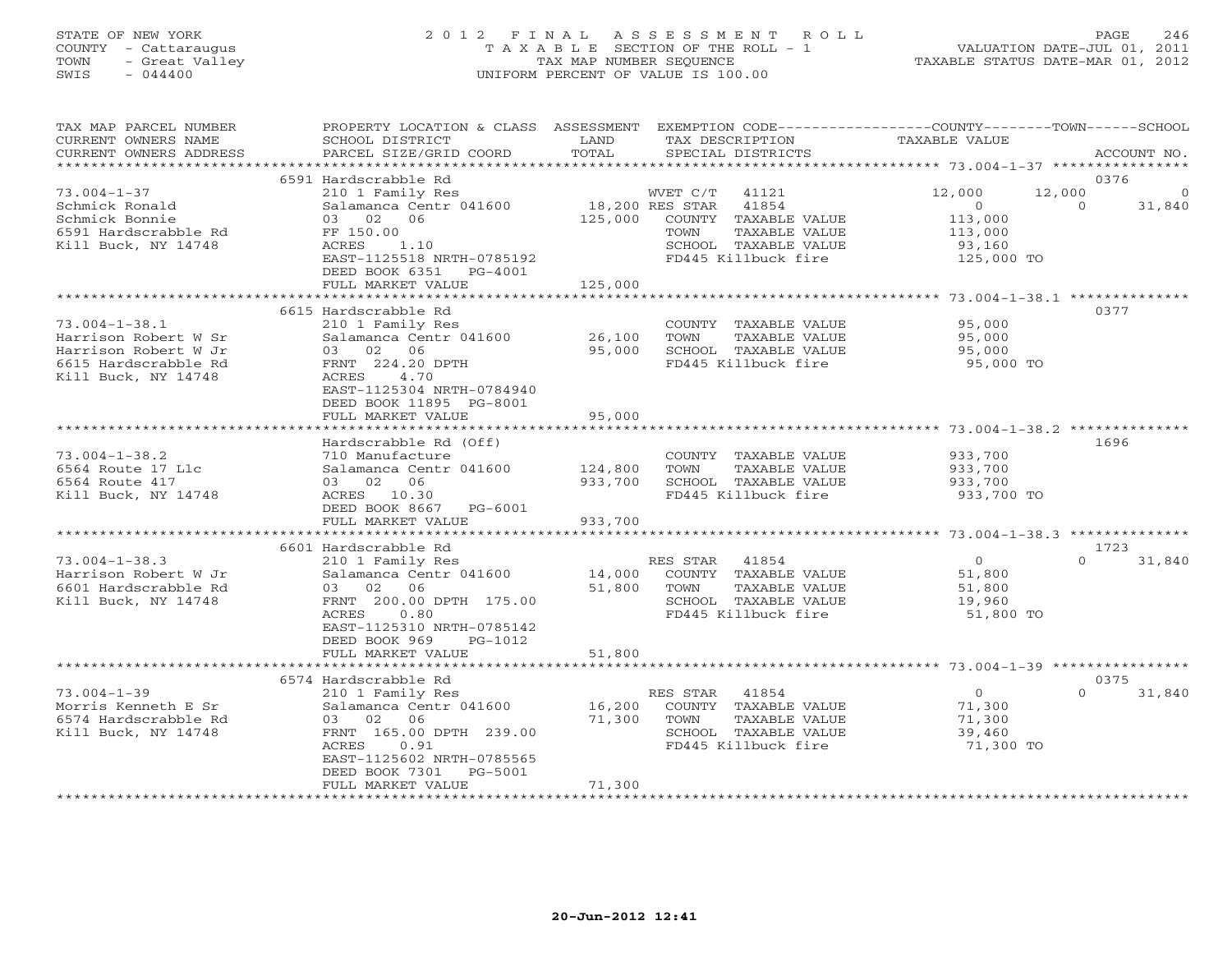# STATE OF NEW YORK 2 0 1 2 F I N A L A S S E S S M E N T R O L L PAGE 247 COUNTY - Cattaraugus T A X A B L E SECTION OF THE ROLL - 1 VALUATION DATE-JUL 01, 2011 TOWN - Great Valley TAX MAP NUMBER SEQUENCE TAXABLE STATUS DATE-MAR 01, 2012 SWIS - 044400 UNIFORM PERCENT OF VALUE IS 100.00

| TAX MAP PARCEL NUMBER<br>CURRENT OWNERS NAME                                                             | PROPERTY LOCATION & CLASS ASSESSMENT<br>SCHOOL DISTRICT                                                                                                                                  | LAND                       | TAX DESCRIPTION                                                                                                   | EXEMPTION CODE----------------COUNTY-------TOWN-----SCHOOL<br>TAXABLE VALUE |             |
|----------------------------------------------------------------------------------------------------------|------------------------------------------------------------------------------------------------------------------------------------------------------------------------------------------|----------------------------|-------------------------------------------------------------------------------------------------------------------|-----------------------------------------------------------------------------|-------------|
| CURRENT OWNERS ADDRESS<br>*********************                                                          | PARCEL SIZE/GRID COORD                                                                                                                                                                   | TOTAL                      | SPECIAL DISTRICTS                                                                                                 |                                                                             | ACCOUNT NO. |
|                                                                                                          | 6544 Hardscrabble Rd                                                                                                                                                                     |                            |                                                                                                                   |                                                                             | 0075        |
| $73.004 - 1 - 40.1$<br>Reed Ryan D<br>6544 Hardscrabble Rd<br>Kill Buck, NY 14748                        | 240 Rural res<br>Salamanca Centr 041600<br>03 02<br>06<br>FRNT 315.00 DPTH<br>4.90<br>ACRES<br>EAST-1126045 NRTH-0785953                                                                 | 26,600<br>63,000           | RES STAR<br>41854<br>COUNTY TAXABLE VALUE<br>TOWN<br>TAXABLE VALUE<br>SCHOOL TAXABLE VALUE<br>FD445 Killbuck fire | $\Omega$<br>$\Omega$<br>63,000<br>63,000<br>31,160<br>63,000 TO             | 31,840      |
|                                                                                                          | DEED BOOK 1839<br>PG-5002                                                                                                                                                                |                            |                                                                                                                   |                                                                             |             |
|                                                                                                          | FULL MARKET VALUE<br>***********************                                                                                                                                             | 63,000                     |                                                                                                                   |                                                                             |             |
|                                                                                                          | 6564 Hardscrabble Rd                                                                                                                                                                     |                            |                                                                                                                   |                                                                             | 1219        |
| $73.004 - 1 - 40.2$<br>Goode Jesse E<br>Goode Sabrina K<br>6564 Hardscrabble Rd<br>Kill Buck, NY 14748   | 210 1 Family Res<br>Salamanca Centr 041600<br>03 02<br>06<br>FF 150.00<br>ACRES<br>7.65 BANK<br>017<br>EAST-1125580 NRTH-0786329<br>DEED BOOK 1017 PG-2001                               | 31,100<br>134,900          | RES STAR<br>41854<br>COUNTY TAXABLE VALUE<br>TOWN<br>TAXABLE VALUE<br>SCHOOL TAXABLE VALUE<br>FD445 Killbuck fire | $\circ$<br>$\Omega$<br>134,900<br>134,900<br>103,060<br>134,900 TO          | 31,840      |
|                                                                                                          | FULL MARKET VALUE                                                                                                                                                                        | 134,900                    |                                                                                                                   |                                                                             |             |
|                                                                                                          | *********************                                                                                                                                                                    | ***********                |                                                                                                                   |                                                                             |             |
| $73.004 - 1 - 40.3$<br>Leblanc Bernard<br>Leblanc Donna A<br>6508 Hardscrabble Rd<br>Kill Buck, NY 14748 | Hardscrabble Rd<br>311 Res vac land<br>Salamanca Centr 041600<br>03 02<br>06<br>FF 145.00<br>ACRES<br>1.20<br>EAST-1126502 NRTH-0786079<br>DEED BOOK 929<br>PG-1052                      | 18,400<br>18,400           | COUNTY TAXABLE VALUE<br>TAXABLE VALUE<br>TOWN<br>SCHOOL TAXABLE VALUE<br>FD445 Killbuck fire                      | 18,400<br>18,400<br>18,400<br>18,400 TO                                     | 1626        |
|                                                                                                          | FULL MARKET VALUE                                                                                                                                                                        | 18,400                     |                                                                                                                   |                                                                             |             |
|                                                                                                          |                                                                                                                                                                                          |                            |                                                                                                                   |                                                                             |             |
| $73.004 - 1 - 40.4$<br>Leblanc Bernard<br>Leblanc Donna<br>6508 Hardscrabble Rd<br>Kill Buck, NY 14748   | Hardscrabble Rd<br>311 Res vac land<br>Salamanca Centr 041600<br>03 02<br>06<br>FF 280.00<br>ACRES<br>3.20<br>EAST-1126288 NRTH-0786060<br>DEED BOOK 1002<br>PG-472<br>FULL MARKET VALUE | 22,800<br>22,800<br>22,800 | COUNTY TAXABLE VALUE<br>TOWN<br>TAXABLE VALUE<br>SCHOOL TAXABLE VALUE<br>FD445 Killbuck fire                      | 22,800<br>22,800<br>22,800<br>22,800 TO                                     | 1627        |
|                                                                                                          | ***********************                                                                                                                                                                  |                            |                                                                                                                   |                                                                             |             |
| $73.004 - 1 - 40.5$<br>Goode Jesse E<br>Goode Sabrina K<br>6564 Hardscrabble Rd<br>Kill Buck, NY 14748   | Hardscrabble Rd<br>311 Res vac land<br>Salamanca Centr 041600<br>03 02<br>06<br>FF 105.00<br>ACRES<br>9.70<br>EAST-1125827 NRTH-0786554<br>DEED BOOK 1017<br>PG-2001                     | 24,800<br>24,800           | COUNTY TAXABLE VALUE<br>TOWN<br>TAXABLE VALUE<br>SCHOOL TAXABLE VALUE<br>FD445 Killbuck fire                      | 24,800<br>24,800<br>24,800<br>24,800 TO                                     | 1630        |
|                                                                                                          | FULL MARKET VALUE                                                                                                                                                                        | 24,800                     |                                                                                                                   |                                                                             |             |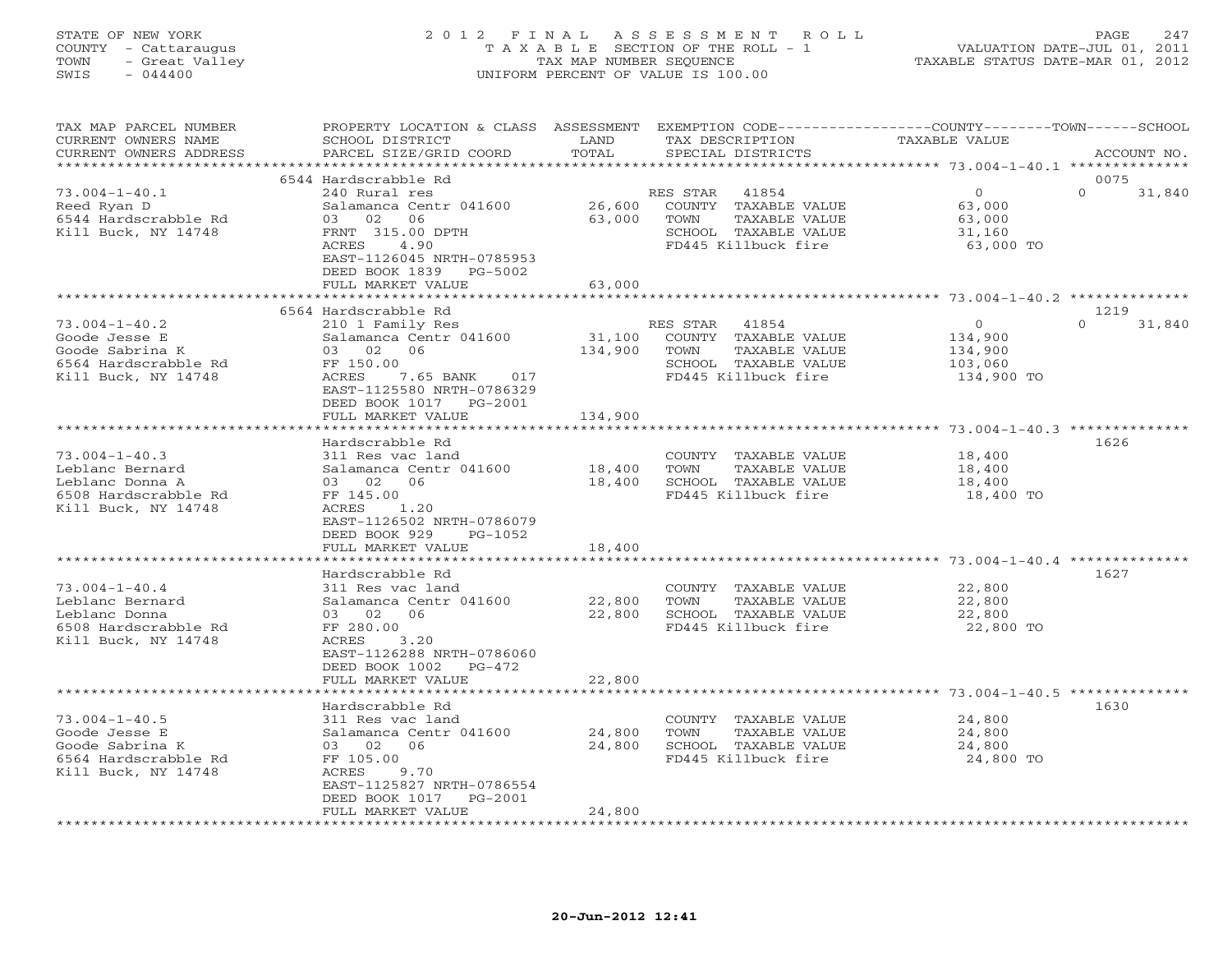# STATE OF NEW YORK 2 0 1 2 F I N A L A S S E S S M E N T R O L L PAGE 248 COUNTY - Cattaraugus T A X A B L E SECTION OF THE ROLL - 1 VALUATION DATE-JUL 01, 2011 TOWN - Great Valley TAX MAP NUMBER SEQUENCE TAXABLE STATUS DATE-MAR 01, 2012 SWIS - 044400 UNIFORM PERCENT OF VALUE IS 100.00

| TAX MAP PARCEL NUMBER<br>CURRENT OWNERS NAME<br>CURRENT OWNERS ADDRESS                                          | PROPERTY LOCATION & CLASS ASSESSMENT EXEMPTION CODE---------------COUNTY-------TOWN------SCHOOL<br>SCHOOL DISTRICT<br>PARCEL SIZE/GRID COORD                                    | LAND<br>TOTAL     | TAX DESCRIPTION<br>SPECIAL DISTRICTS                                                                              | <b>TAXABLE VALUE</b>                                  | ACCOUNT NO.                |
|-----------------------------------------------------------------------------------------------------------------|---------------------------------------------------------------------------------------------------------------------------------------------------------------------------------|-------------------|-------------------------------------------------------------------------------------------------------------------|-------------------------------------------------------|----------------------------|
| **********************                                                                                          |                                                                                                                                                                                 |                   |                                                                                                                   |                                                       |                            |
| $73.004 - 1 - 40.6$<br>Leblanc Tracy L<br>Siafakas David A<br>6508 Hardscrabble Rd<br>Kill Buck, NY 14748       | 3757 Halsaver Rd<br>210 1 Family Res<br>Salamanca Centr 041600<br>03 02 06<br>FRNT 196.60 DPTH 136.20<br>0.61<br>ACRES<br>EAST-1126475 NRTH-0786277<br>DEED BOOK 996<br>PG-1147 | 11,600<br>125,000 | RES STAR<br>41854<br>COUNTY TAXABLE VALUE<br>TOWN<br>TAXABLE VALUE<br>SCHOOL TAXABLE VALUE<br>FD445 Killbuck fire | $\circ$<br>125,000<br>125,000<br>93,160<br>125,000 TO | 1776<br>$\Omega$<br>31,840 |
|                                                                                                                 | FULL MARKET VALUE                                                                                                                                                               | 125,000           |                                                                                                                   |                                                       |                            |
|                                                                                                                 | 6598 Hardscrabble Rd                                                                                                                                                            |                   |                                                                                                                   |                                                       | 0551                       |
| $73.004 - 1 - 41.1$<br>Markham Donna<br>6598 Hardscrabble Rd<br>Kill Buck, NY 14748                             | 270 Mfg housing<br>Salamanca Centr 041600<br>03 02 06<br>FRNT 208.00 DPTH 150.00<br>ACRES<br>0.72<br>EAST-1125263 NRTH-0785354<br>DEED BOOK 733<br>$PG-478$                     | 12,700<br>35,500  | RES STAR 41854<br>COUNTY TAXABLE VALUE<br>TOWN<br>TAXABLE VALUE<br>SCHOOL TAXABLE VALUE<br>FD445 Killbuck fire    | $\circ$<br>35,500<br>35,500<br>3,660<br>35,500 TO     | $\Omega$<br>31,840         |
|                                                                                                                 | FULL MARKET VALUE<br>************************                                                                                                                                   | 35,500            |                                                                                                                   |                                                       |                            |
|                                                                                                                 | 6638 Hardscrabble Rd                                                                                                                                                            |                   |                                                                                                                   |                                                       | 1090                       |
| $73.004 - 1 - 41.2$<br>Siafakas George T<br>Siafakas David A<br>6533 Hardscrabble Rd #22<br>Kill Buck, NY 14748 | 421 Restaurant<br>Salamanca Centr 041600<br>03 02 06<br>L/P 780-1195<br>FRNT 100.00 DPTH<br>1.74<br>ACRES<br>EAST-1124627 NRTH-0785346<br>DEED BOOK 968<br>$PG-904$             | 19,500<br>196,300 | COUNTY TAXABLE VALUE<br>TAXABLE VALUE<br>TOWN<br>SCHOOL TAXABLE VALUE<br>FD445 Killbuck fire                      | 196,300<br>196,300<br>196,300<br>196,300 TO           |                            |
|                                                                                                                 | FULL MARKET VALUE<br>************************                                                                                                                                   | 196,300           |                                                                                                                   |                                                       |                            |
| $73.004 - 1 - 41.3$<br>Krause Douglas I<br>Krause Annie J<br>130 Central Ave<br>Salamanca, NY 14779             | Hardscrabble Rd (Off)<br>910 Priv forest<br>Salamanca Centr 041600<br>03 02 06<br>ACRES 19.85<br>EAST-1125039 NRTH-0786470<br>DEED BOOK 844<br>$PG-25$                          | 19,900<br>19,900  | COUNTY TAXABLE VALUE<br>TOWN<br>TAXABLE VALUE<br>SCHOOL TAXABLE VALUE<br>FD445 Killbuck fire                      | 19,900<br>19,900<br>19,900<br>19,900 TO               | 1252                       |
|                                                                                                                 | FULL MARKET VALUE                                                                                                                                                               | 19,900            |                                                                                                                   |                                                       |                            |
| $73.004 - 1 - 41.4$<br>Siafakas George T<br>Siafakas David A<br>6533 Hardscrabble Rd #22<br>Kill Buck, NY 14748 | Hardscrabble Rd<br>314 Rural vac<10<br>Salamanca Centr 041600<br>03 02 06<br>L/P 845-1192<br>FRNT 150.00 DPTH<br>ACRES<br>3.00                                                  | 22,400<br>22,400  | COUNTY TAXABLE VALUE<br>TAXABLE VALUE<br>TOWN<br>SCHOOL TAXABLE VALUE<br>FD445 Killbuck fire                      | 22,400<br>22,400<br>22,400<br>22,400 TO               | 1253                       |
|                                                                                                                 | EAST-1124698 NRTH-0785439<br>FULL MARKET VALUE                                                                                                                                  | 22,400            | *************************                                                                                         |                                                       |                            |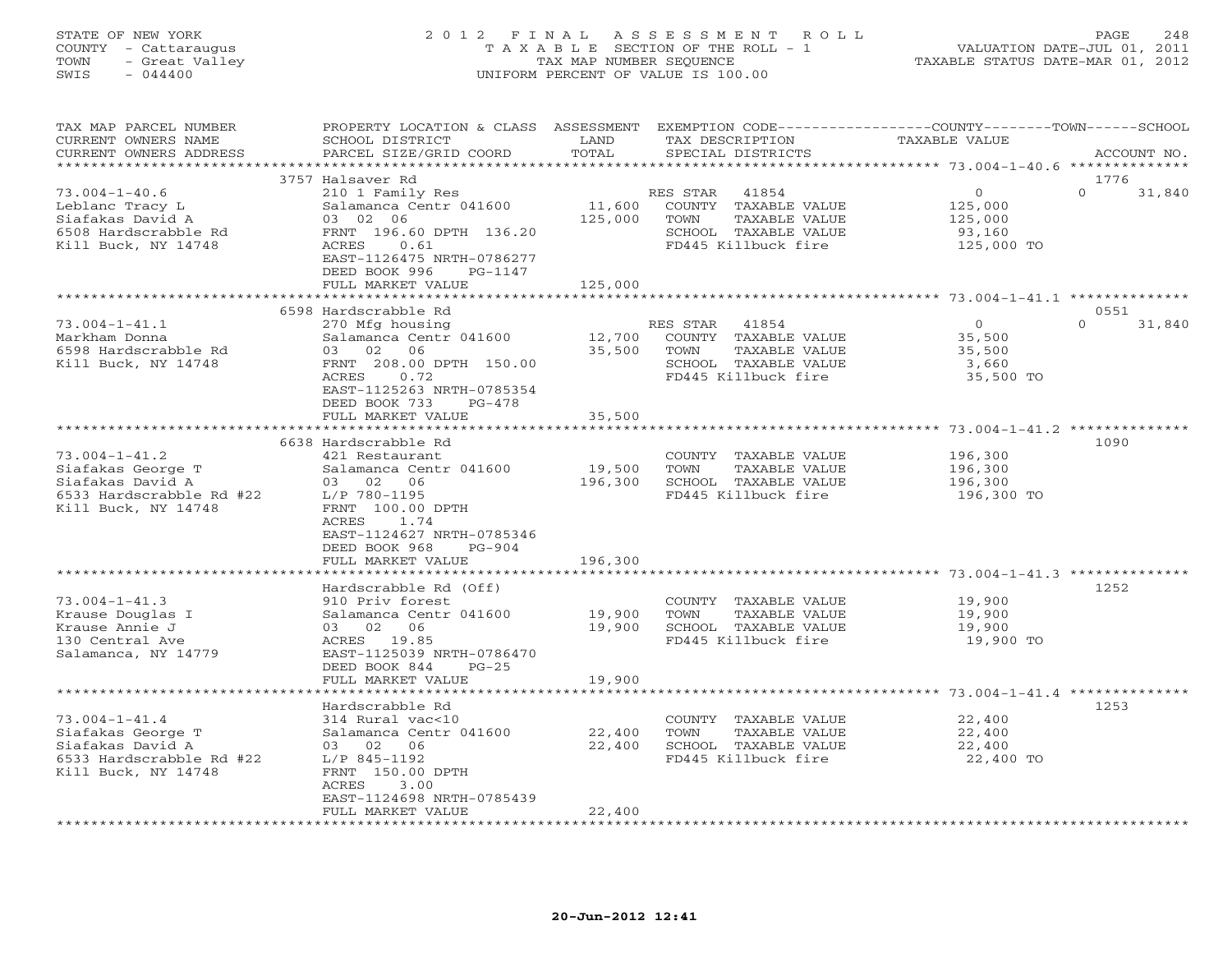# STATE OF NEW YORK 2 0 1 2 F I N A L A S S E S S M E N T R O L L PAGE 249 COUNTY - Cattaraugus T A X A B L E SECTION OF THE ROLL - 1 VALUATION DATE-JUL 01, 2011 TOWN - Great Valley TAX MAP NUMBER SEQUENCE TAXABLE STATUS DATE-MAR 01, 2012 SWIS - 044400 UNIFORM PERCENT OF VALUE IS 100.00

| TAX MAP PARCEL NUMBER<br>CURRENT OWNERS NAME<br>CURRENT OWNERS ADDRESS                                      | PROPERTY LOCATION & CLASS ASSESSMENT EXEMPTION CODE----------------COUNTY-------TOWN------SCHOOL<br>SCHOOL DISTRICT<br>PARCEL SIZE/GRID COORD                                          | LAND<br>TOTAL                | TAX DESCRIPTION<br>SPECIAL DISTRICTS                                                                                 | TAXABLE VALUE                                                 | ACCOUNT NO.                |
|-------------------------------------------------------------------------------------------------------------|----------------------------------------------------------------------------------------------------------------------------------------------------------------------------------------|------------------------------|----------------------------------------------------------------------------------------------------------------------|---------------------------------------------------------------|----------------------------|
| **********************                                                                                      |                                                                                                                                                                                        |                              |                                                                                                                      |                                                               |                            |
| $73.004 - 1 - 41.5$<br>Fox Rita<br>6584 Hardscrabble Rd<br>Kill Buck, NY 14748                              | 6584 Hardscrabble Rd<br>210 1 Family Res<br>Salamanca Centr 041600<br>03 02<br>06<br>FF 208.00<br>FRNT 208.00 DPTH 193.00<br>ACRES<br>0.92                                             | 16,400<br>137,200            | RES STAR<br>41854<br>COUNTY TAXABLE VALUE<br>TOWN<br>TAXABLE VALUE<br>SCHOOL TAXABLE VALUE<br>FD445 Killbuck fire    | $\overline{0}$<br>137,200<br>137,200<br>105,360<br>137,200 TO | 1254<br>$\Omega$<br>31,840 |
|                                                                                                             | EAST-1125439 NRTH-0785466<br>DEED BOOK 918<br>$PG-138$<br>FULL MARKET VALUE                                                                                                            | 137,200                      |                                                                                                                      |                                                               |                            |
|                                                                                                             | 6604 Hardscrabble Rd                                                                                                                                                                   |                              |                                                                                                                      |                                                               | 1374                       |
| $73.004 - 1 - 41.6$<br>Anderson Ronald L<br>Anderson Debra K<br>6604 Hardscrabble Rd<br>Kill Buck, NY 14748 | 281 Multiple res<br>Salamanca Centr 041600<br>03 02 06<br>ACRES 12.15<br>EAST-1124917 NRTH-0785747<br>DEED BOOK 876<br>$PG-193$<br>FULL MARKET VALUE                                   | 37,000<br>150,000<br>150,000 | RES STAR<br>41854<br>COUNTY TAXABLE VALUE<br>TOWN<br>TAXABLE VALUE<br>SCHOOL TAXABLE VALUE<br>FD445 Killbuck fire    | $\circ$<br>150,000<br>150,000<br>118,160<br>150,000 TO        | $\Omega$<br>31,840         |
|                                                                                                             |                                                                                                                                                                                        |                              |                                                                                                                      |                                                               |                            |
|                                                                                                             | 6578 Hardscrabble Rd (Off)                                                                                                                                                             |                              |                                                                                                                      |                                                               | 1619                       |
| $73.004 - 1 - 41.7$<br>Earley Amy R<br>Herrick Phyllis R<br>54 Lexington Ave<br>Salamanca, NY 14779         | 210 1 Family Res<br>Salamanca Centr 041600<br>03 02 06<br>FRNT 167.60 DPTH 208.60<br>ACRES<br>0.80<br>EAST-1125500 NRTH-0785761<br>DEED BOOK 17683 PG-8001                             | 14,000<br>194,100            | RES STAR<br>41854<br>COUNTY TAXABLE VALUE<br>TOWN<br>TAXABLE VALUE<br>SCHOOL TAXABLE VALUE<br>FD445 Killbuck fire    | $\circ$<br>194,100<br>194,100<br>162,260<br>194,100 TO        | $\cap$<br>31,840           |
|                                                                                                             | FULL MARKET VALUE                                                                                                                                                                      | 194,100                      |                                                                                                                      |                                                               |                            |
|                                                                                                             |                                                                                                                                                                                        |                              |                                                                                                                      |                                                               |                            |
| $73.004 - 1 - 41.8$<br>Schnittger Kim M<br>6606 Hardscrabble Rd<br>Kill Buck, NY 14748                      | 6606 Hardscrabble Rd<br>210 1 Family Res<br>Salamanca Centr 041600<br>03 02<br>06<br>FRNT 150.00 DPTH 300.00<br>ACRES<br>1.03<br>EAST-1124647 NRTH-0785734<br>DEED BOOK 00976 PG-00032 | 18,100<br>193,800            | RES STAR<br>41854<br>COUNTY TAXABLE VALUE<br>TOWN<br>TAXABLE VALUE<br>SCHOOL TAXABLE VALUE<br>FD445 Killbuck fire    | $\overline{O}$<br>193,800<br>193,800<br>161,960<br>193,800 TO | 1736<br>$\Omega$<br>31,840 |
|                                                                                                             | FULL MARKET VALUE<br>************************                                                                                                                                          | 193,800                      |                                                                                                                      |                                                               |                            |
|                                                                                                             | 6586 Hardscrabble Rd (Off)                                                                                                                                                             |                              |                                                                                                                      |                                                               | 1779                       |
| $73.004 - 1 - 41.9$<br>Hook Frederick J<br>Hook Kathleen<br>6586 Hardscrabble<br>Kill Buck, NY 14748        | 210 1 Family Res<br>Salamanca Centr 041600<br>3 9 2 6<br>FRNT 203.00 DPTH 222.00<br>ACRES<br>1.03<br>EAST-1125365 NRTH-0785647                                                         | 18,100<br>186,700            | 41834<br>SR STAR<br>COUNTY TAXABLE VALUE<br>TOWN<br>TAXABLE VALUE<br>SCHOOL TAXABLE VALUE<br>FD444 Great valley fire | $\overline{O}$<br>186,700<br>186,700<br>122,900<br>186,700 TO | $\Omega$<br>63,800         |
|                                                                                                             | DEED BOOK 998<br>PG-999<br>FULL MARKET VALUE                                                                                                                                           | 186,700                      |                                                                                                                      |                                                               |                            |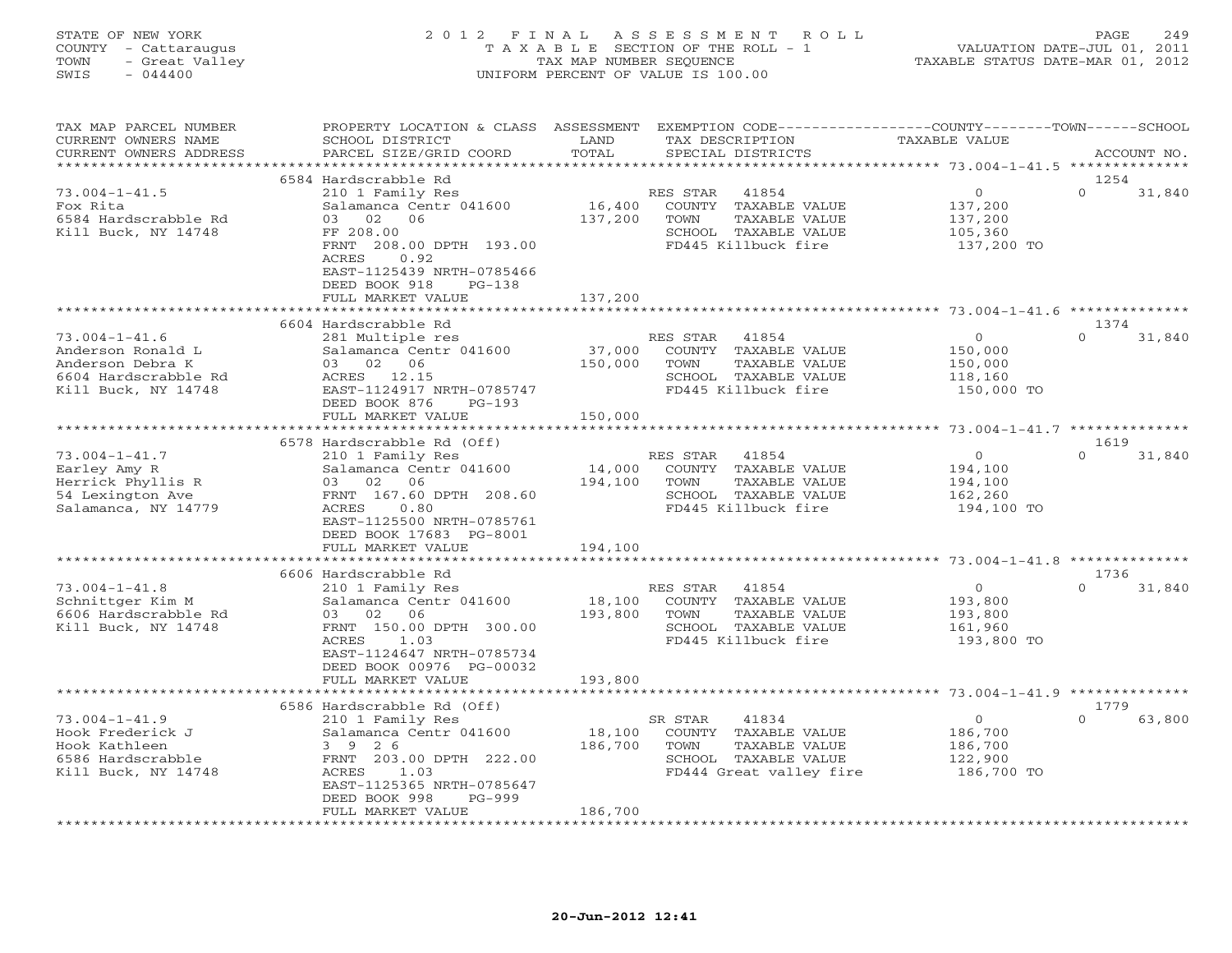### STATE OF NEW YORK 2 0 1 2 F I N A L A S S E S S M E N T R O L L PAGE 250 COUNTY - Cattaraugus T A X A B L E SECTION OF THE ROLL - 1 VALUATION DATE-JUL 01, 2011 TOWN - Great Valley TAX MAP NUMBER SEQUENCE TAXABLE STATUS DATE-MAR 01, 2012 SWIS - 044400 UNIFORM PERCENT OF VALUE IS 100.00UNIFORM PERCENT OF VALUE IS 100.00

| TAX MAP PARCEL NUMBER<br>CURRENT OWNERS NAME<br>CURRENT OWNERS ADDRESS<br>*********************        | PROPERTY LOCATION & CLASS ASSESSMENT<br>SCHOOL DISTRICT<br>PARCEL SIZE/GRID COORD                                                                                      | LAND<br>TOTAL                        | EXEMPTION CODE-----------------COUNTY-------TOWN------SCHOOL<br>TAX DESCRIPTION<br>SPECIAL DISTRICTS                      | TAXABLE VALUE                                                                                 | ACCOUNT NO.        |
|--------------------------------------------------------------------------------------------------------|------------------------------------------------------------------------------------------------------------------------------------------------------------------------|--------------------------------------|---------------------------------------------------------------------------------------------------------------------------|-----------------------------------------------------------------------------------------------|--------------------|
| $73.004 - 1 - 42.1$<br>Krause Annie J<br>130 Central Ave<br>Salamanca, NY 14779                        | Halsaver Rd<br>311 Res vac land<br>Salamanca Centr 041600<br>04 02 06<br>ACRES 51.00<br>EAST-1125486 NRTH-0787484<br>DEED BOOK 877<br>PG-322                           | 38,100<br>38,100                     | COUNTY TAXABLE VALUE<br>TOWN<br>TAXABLE VALUE<br>SCHOOL TAXABLE VALUE<br>FD445 Killbuck fire                              | 38,100<br>38,100<br>38,100<br>38,100 TO                                                       | 0490               |
|                                                                                                        | FULL MARKET VALUE                                                                                                                                                      | 38,100                               |                                                                                                                           |                                                                                               |                    |
|                                                                                                        | 6508 Hardscrabble Rd                                                                                                                                                   |                                      |                                                                                                                           |                                                                                               | 1220               |
| $73.004 - 1 - 42.2$<br>Leblanc Bernard<br>Leblanc Donna<br>6508 Hardscrabble Rd<br>Kill Buck, NY 14748 | 210 1 Family Res<br>Salamanca Centr 041600<br>06<br>04 02<br>FF 155.90<br>ACRES<br>1.00<br>EAST-1126654 NRTH-0786168<br>DEED BOOK 830<br>$PG-213$<br>FULL MARKET VALUE | 18,000 SR STAR<br>141,400<br>141,400 | CW_15_VET/ 41161<br>41834<br>COUNTY TAXABLE VALUE<br>TOWN<br>TAXABLE VALUE<br>SCHOOL TAXABLE VALUE<br>FD445 Killbuck fire | 12,000<br>12,000<br>$\circ$<br>129,400<br>129,400<br>77,600<br>141,400 TO                     | 63,800<br>$\Omega$ |
|                                                                                                        | ***********************                                                                                                                                                |                                      |                                                                                                                           |                                                                                               |                    |
|                                                                                                        | 3809 Halsaver Rd                                                                                                                                                       |                                      |                                                                                                                           |                                                                                               | 1375               |
| $73.004 - 1 - 42.3$<br>Slocum Paul T<br>3809 Halsaver Rd<br>Kill Buck, NY 14748                        | 210 1 Family Res<br>Salamanca Centr 041600<br>04 02<br>06<br>FF 365.00<br>ACRES<br>4.05<br>EAST-1126339 NRTH-0787316<br>DEED BOOK 1020<br>PG-1056                      | 24,700<br>94,700                     | SR STAR<br>41834<br>COUNTY TAXABLE VALUE<br>TOWN<br>TAXABLE VALUE<br>SCHOOL TAXABLE VALUE<br>FD445 Killbuck fire          | $\Omega$<br>94,700<br>94,700<br>30,900<br>94,700 TO                                           | $\cap$<br>63,800   |
|                                                                                                        | FULL MARKET VALUE                                                                                                                                                      | 94,700                               |                                                                                                                           |                                                                                               |                    |
| $73.004 - 1 - 42.4$<br>Slocum Paul T<br>3809 Halsaver Rd<br>PO Box 107<br>Kill Buck, NY 14748          | *****************<br>Halsaver Rd<br>322 Rural vac>10<br>Salamanca Centr 041600<br>04 02 06<br>FF 420.00<br>ACRES<br>22.90<br>EAST-1125397 NRTH-0788148                 | *******<br>34,600<br>34,600          | COUNTY TAXABLE VALUE<br>TOWN<br>TAXABLE VALUE<br>SCHOOL TAXABLE VALUE<br>FD445 Killbuck fire                              | ********************* 73.004-1-42.4 **************<br>34,600<br>34,600<br>34,600<br>34,600 TO | 1378               |
|                                                                                                        | DEED BOOK 877<br>$PG-319$<br>FULL MARKET VALUE                                                                                                                         | 34,600                               |                                                                                                                           |                                                                                               |                    |
|                                                                                                        |                                                                                                                                                                        |                                      |                                                                                                                           | ************************************** 73.004-1-42.5 ***************                          |                    |
| $73.004 - 1 - 42.5$<br>Slocum Paul T<br>3809 Halsaver Rd<br>PO Box 107<br>Kill Buck, NY 14748          | Halsaver Rd (Off)<br>$314$ Rural vac<10<br>Salamanca Centr 041600<br>06<br>04 02<br>ACRES<br>1.85<br>EAST-1126055 NRTH-0787376<br>DEED BOOK 877<br>$PG-319$            | 15,900<br>15,900                     | COUNTY TAXABLE VALUE<br>TAXABLE VALUE<br>TOWN<br>SCHOOL TAXABLE VALUE<br>FD445 Killbuck fire                              | 15,900<br>15,900<br>15,900<br>15,900 TO                                                       | 1379               |
| *****************                                                                                      | FULL MARKET VALUE                                                                                                                                                      | 15,900                               |                                                                                                                           |                                                                                               |                    |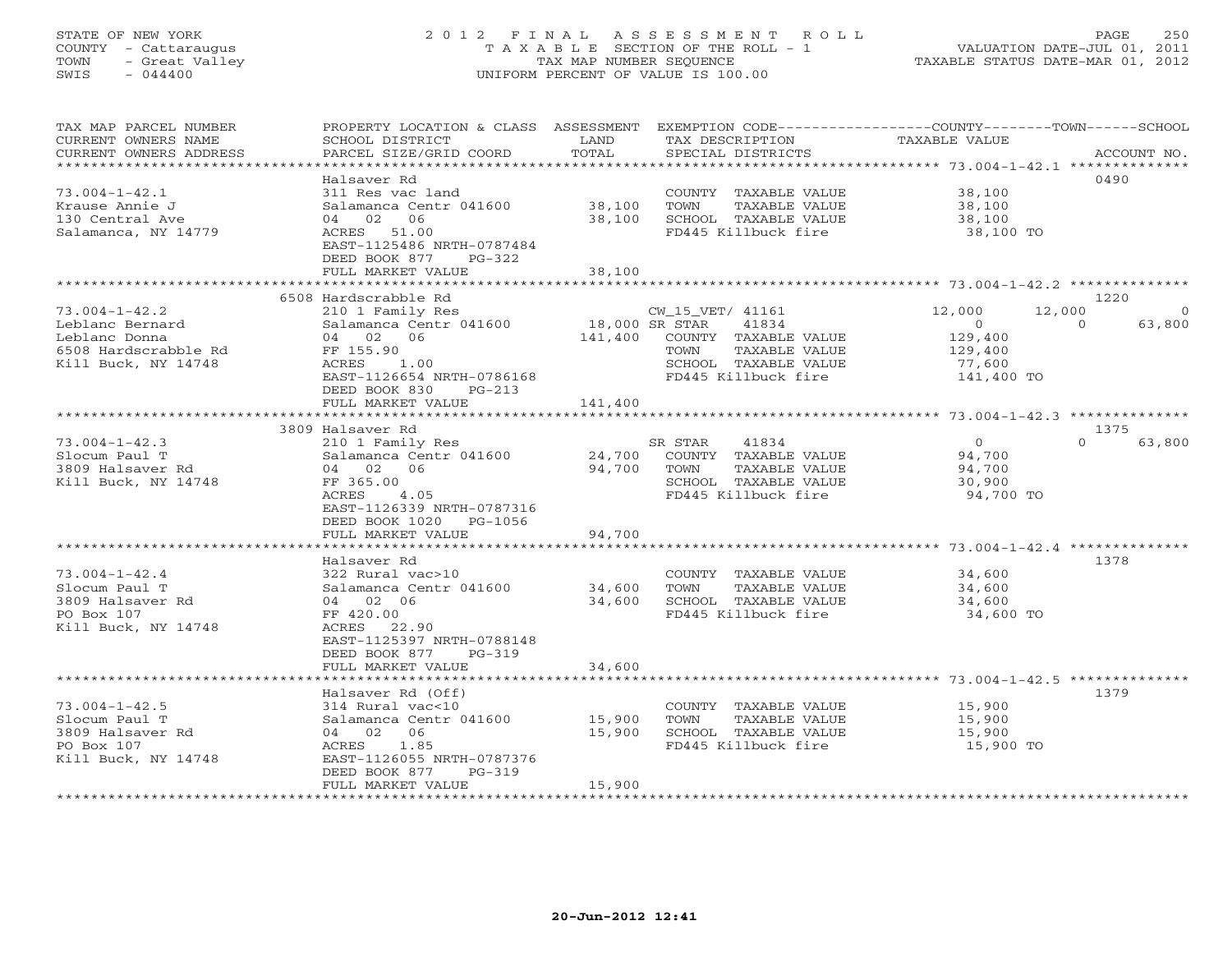### STATE OF NEW YORK 2 0 1 2 F I N A L A S S E S S M E N T R O L L PAGE 251 COUNTY - Cattaraugus T A X A B L E SECTION OF THE ROLL - 1 VALUATION DATE-JUL 01, 2011 TOWN - Great Valley TAX MAP NUMBER SEQUENCE TAXABLE STATUS DATE-MAR 01, 2012 SWIS - 044400 UNIFORM PERCENT OF VALUE IS 100.00UNIFORM PERCENT OF VALUE IS 100.00

| TAX MAP PARCEL NUMBER<br>CURRENT OWNERS NAME<br>CURRENT OWNERS ADDRESS                                     | PROPERTY LOCATION & CLASS ASSESSMENT<br>SCHOOL DISTRICT<br>PARCEL SIZE/GRID COORD                                                                                                   | LAND<br>TOTAL                | EXEMPTION CODE-----------------COUNTY-------TOWN-----SCHOOL<br>TAX DESCRIPTION<br>SPECIAL DISTRICTS               | TAXABLE VALUE                                                 | ACCOUNT NO.                |
|------------------------------------------------------------------------------------------------------------|-------------------------------------------------------------------------------------------------------------------------------------------------------------------------------------|------------------------------|-------------------------------------------------------------------------------------------------------------------|---------------------------------------------------------------|----------------------------|
| *********************                                                                                      |                                                                                                                                                                                     |                              |                                                                                                                   |                                                               |                            |
| $73.004 - 1 - 42.6$<br>Chamberlain Darrell<br>Chamberlain Diane<br>3829 Halsaver Rd<br>Kill Buck, NY 14748 | 3829 Halsaver Rd<br>210 1 Family Res<br>Salamanca Centr 041600<br>02 06<br>04<br>FF 208.30<br>ACRES<br>1.85<br>EAST-1126373 NRTH-0787873<br>DEED BOOK 936<br>$PG-234$               | 19,900<br>100,000            | 41854<br>RES STAR<br>COUNTY TAXABLE VALUE<br>TOWN<br>TAXABLE VALUE<br>SCHOOL TAXABLE VALUE<br>FD445 Killbuck fire | $\circ$<br>100,000<br>100,000<br>68,160<br>100,000 TO         | 1647<br>$\Omega$<br>31,840 |
|                                                                                                            | FULL MARKET VALUE                                                                                                                                                                   | 100,000                      |                                                                                                                   |                                                               |                            |
| $73.004 - 1 - 42.7$<br>Leblanc Bernard                                                                     | 3755 Halsaver Rd<br>210 1 Family Res<br>Salamanca Centr 041600                                                                                                                      | 10,200                       | COUNTY TAXABLE VALUE<br>TOWN<br>TAXABLE VALUE                                                                     | 68,100<br>68,100                                              | 1650                       |
| Leblanc Donna<br>6508 Hardscrabble Rd<br>Kill Buck, NY 14748                                               | 04 02<br>06<br>FRNT 350.00 DPTH<br>60.00<br><b>ACRES</b><br>0.48<br>EAST-1126739 NRTH-0786266<br>DEED BOOK 937<br>$PG-191$<br>FULL MARKET VALUE                                     | 68,100<br>68,100             | SCHOOL TAXABLE VALUE<br>FD445 Killbuck fire                                                                       | 68,100<br>68,100 TO                                           |                            |
|                                                                                                            |                                                                                                                                                                                     |                              |                                                                                                                   |                                                               |                            |
| $73.004 - 1 - 42.8$<br>Wojtowicz Victor<br>Wojtowicz Ann<br>3761 Halsaver Rd<br>Kill Buck, NY 14748        | 3761 Halsaver Rd (Off)<br>210 1 Family Res<br>Salamanca Centr 041600<br>04 02<br>06<br>1.40<br>ACRES<br>EAST-1126126 NRTH-0786498<br>DEED BOOK 949<br>$PG-271$<br>FULL MARKET VALUE | 15,100<br>185,000<br>185,000 | RES STAR<br>41854<br>COUNTY TAXABLE VALUE<br>TOWN<br>TAXABLE VALUE<br>SCHOOL TAXABLE VALUE<br>FD445 Killbuck fire | $\overline{0}$<br>185,000<br>185,000<br>153,160<br>185,000 TO | 1692<br>$\Omega$<br>31,840 |
|                                                                                                            | ****************************                                                                                                                                                        |                              |                                                                                                                   |                                                               |                            |
| $73.004 - 1 - 42.9$<br>Stewart Charmaine<br>Leblanc Donna<br>3761 Halsaver Rd<br>Kill Buck, NY 14748       | 3761 Halsaver Rd (Off)<br>210 1 Family Res<br>Salamanca Centr 041600<br>ACRES<br>2.00<br>EAST-1126319 NRTH-0786533<br>DEED BOOK 11656 PG-7001<br>FULL MARKET VALUE                  | 16,200<br>125,000<br>125,000 | RES STAR<br>41854<br>COUNTY TAXABLE VALUE<br>TOWN<br>TAXABLE VALUE<br>SCHOOL TAXABLE VALUE<br>FD445 Killbuck fire | $\circ$<br>125,000<br>125,000<br>93,160<br>125,000 TO         | 1920<br>$\Omega$<br>31,840 |
|                                                                                                            | *************************************                                                                                                                                               |                              |                                                                                                                   |                                                               |                            |
| $73.004 - 1 - 42.10$<br>Slocum Paul T<br>3809 Halsaver Rd<br>Kill Buck, NY 14748                           | Halsaver Rd<br>311 Res vac land<br>Salamanca Centr 041600<br>$4 - 2 - 6$<br>ACRES<br>2.40<br>EAST-1126316 NRTH-0787671<br>DEED BOOK 14559 PG-8001<br>FULL MARKET VALUE              | 21,100<br>21,100<br>21,100   | COUNTY TAXABLE VALUE<br>TOWN<br>TAXABLE VALUE<br>SCHOOL TAXABLE VALUE<br>FD445 Killbuck fire                      | 21,100<br>21,100<br>21,100<br>21,100 TO                       | 2016                       |
|                                                                                                            |                                                                                                                                                                                     |                              |                                                                                                                   |                                                               |                            |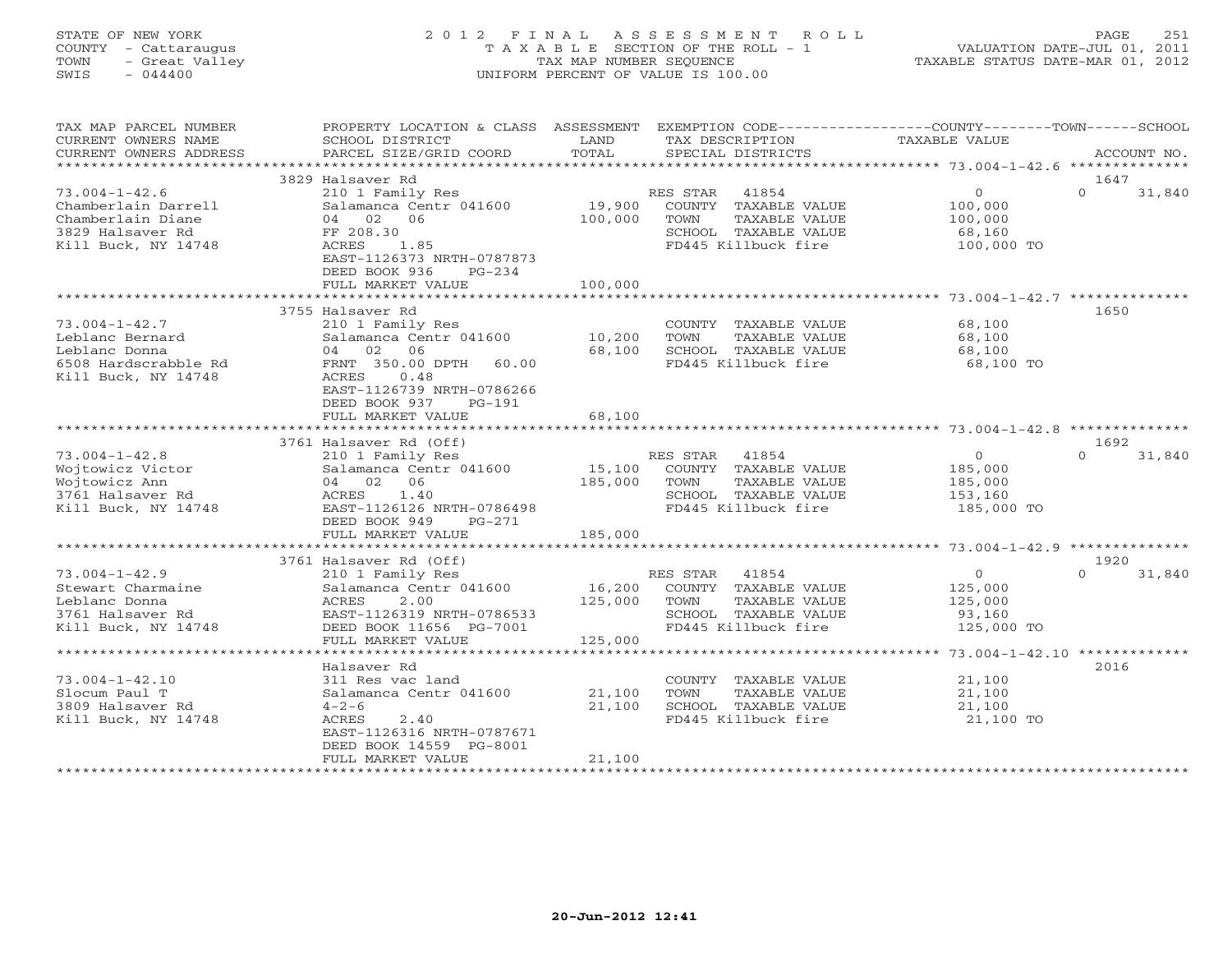# STATE OF NEW YORK 2 0 1 2 F I N A L A S S E S S M E N T R O L L PAGE 252 COUNTY - Cattaraugus T A X A B L E SECTION OF THE ROLL - 1 VALUATION DATE-JUL 01, 2011 TOWN - Great Valley TAX MAP NUMBER SEQUENCE TAXABLE STATUS DATE-MAR 01, 2012 SWIS - 044400 UNIFORM PERCENT OF VALUE IS 100.00

| TAX MAP PARCEL NUMBER  |                                                                                   |                 |                                                                                                  | PROPERTY LOCATION & CLASS ASSESSMENT EXEMPTION CODE----------------COUNTY-------TOWN------SCHOOL |                |
|------------------------|-----------------------------------------------------------------------------------|-----------------|--------------------------------------------------------------------------------------------------|--------------------------------------------------------------------------------------------------|----------------|
| CURRENT OWNERS NAME    | SCHOOL DISTRICT                                                                   | LAND            | TAX DESCRIPTION                                                                                  | TAXABLE VALUE                                                                                    |                |
| CURRENT OWNERS ADDRESS | PARCEL SIZE/GRID COORD                                                            | TOTAL           | SPECIAL DISTRICTS                                                                                |                                                                                                  | ACCOUNT NO.    |
|                        |                                                                                   |                 |                                                                                                  |                                                                                                  |                |
|                        | Nys Rte 417                                                                       |                 |                                                                                                  | 0676                                                                                             |                |
| $73.004 - 1 - 43.1$    | 910 Priv forest                                                                   |                 | COUNTY TAXABLE VALUE 80,800                                                                      |                                                                                                  |                |
| Revetti Anthony        | Salamanca Centr 041600                                                            | 47,600          | TOWN<br>TAXABLE VALUE                                                                            | 80,800                                                                                           |                |
|                        |                                                                                   | 80,800          | SCHOOL TAXABLE VALUE                                                                             | 80,800                                                                                           |                |
| Revetti Margaret       | 03 02 06                                                                          |                 |                                                                                                  |                                                                                                  |                |
| 4372 Nys Rte 353       | FRNT 200.00 DPTH                                                                  |                 | FD445 Killbuck fire<br>FD445 Killbuck Lire<br>LD444 Killbuck light<br>WD446 Killbuck water dist1 | 80,800 TO                                                                                        |                |
| Salamanca, NY 14779    | ACRES 46.00                                                                       |                 |                                                                                                  | $0$ TO                                                                                           |                |
|                        | EAST-1123940 NRTH-0786417                                                         |                 |                                                                                                  | $0$ TO                                                                                           |                |
|                        | DEED BOOK 01009 PG-01103                                                          |                 |                                                                                                  |                                                                                                  |                |
|                        | FULL MARKET VALUE                                                                 | 80,800          |                                                                                                  |                                                                                                  |                |
|                        |                                                                                   |                 |                                                                                                  |                                                                                                  |                |
|                        | 6708 Nys Rte 417                                                                  |                 |                                                                                                  | 1749                                                                                             |                |
| $73.004 - 1 - 43.2$    | 210 1 Family Res                                                                  |                 | RES STAR 41854                                                                                   | $\Omega$<br>$\overline{0}$                                                                       | 31,840         |
| Atwater Charles        | Salamanca Centr 041600<br>03 02 06<br>FRNT 200.00 DPTH 167.00                     | 13,400          | COUNTY TAXABLE VALUE                                                                             |                                                                                                  |                |
| 1214 Sam Gilland St    |                                                                                   | 80,200          | TAXABLE VALUE<br>TOWN                                                                            | 80,200<br>80,200                                                                                 |                |
| Oak Hill, OH 45656     |                                                                                   |                 | SCHOOL TAXABLE VALUE                                                                             | 48,360                                                                                           |                |
|                        | 0.77<br>ACRES                                                                     |                 | FD445 Killbuck fire<br>LD444 Killbuck light                                                      |                                                                                                  |                |
|                        | EAST-1123224 NRTH-0786001                                                         |                 |                                                                                                  | 80,200 TO<br>80,200 TO                                                                           |                |
|                        |                                                                                   |                 |                                                                                                  |                                                                                                  |                |
|                        | DEED BOOK 00980 PG-00113                                                          | $0113$ $80,200$ | WD446 Killbuck water dist1 80,200 TO                                                             |                                                                                                  |                |
|                        | FULL MARKET VALUE                                                                 |                 |                                                                                                  |                                                                                                  |                |
|                        |                                                                                   |                 |                                                                                                  |                                                                                                  |                |
|                        | 6785 Nys Rte 417                                                                  |                 |                                                                                                  | 0866                                                                                             |                |
| $73.004 - 1 - 49$      | 240 Rural res                                                                     |                 | CVET $C/T$ 41131                                                                                 | 20,000<br>20,000                                                                                 | $\overline{0}$ |
| Mohr Darlene           | Salamanca Centr 041600                                                            |                 | 39,400 SR STAR 41834                                                                             | $\begin{smallmatrix}&&0\0&73\end{smallmatrix}$ ,400<br>$\Omega$                                  | 63,800         |
| PO Box 11              | KILL RESV                                                                         | 93,400          | COUNTY TAXABLE VALUE                                                                             |                                                                                                  |                |
| Kill Buck, NY 14748    | ROW 14.00'                                                                        |                 | TOWN<br>TAXABLE VALUE                                                                            | 73,400                                                                                           |                |
|                        | ACRES 14.00                                                                       |                 | SCHOOL TAXABLE VALUE 29,600                                                                      |                                                                                                  |                |
|                        | EAST-1121249 NRTH-0786029                                                         |                 | FD445 Killbuck fire                                                                              | 93,400 TO                                                                                        |                |
|                        | DEED BOOK 961<br>PG-138                                                           |                 |                                                                                                  |                                                                                                  |                |
|                        | FULL MARKET VALUE                                                                 | 93,400          |                                                                                                  |                                                                                                  |                |
|                        |                                                                                   |                 |                                                                                                  |                                                                                                  |                |
|                        | Kill Buck Rd                                                                      |                 |                                                                                                  | 1096                                                                                             |                |
| $73.004 - 1 - 50.1$    | 320 Rural vacant                                                                  |                 | COUNTY TAXABLE VALUE                                                                             | 33,800                                                                                           |                |
|                        | Salamanca Centr 041600 33,800                                                     |                 | TAXABLE VALUE<br>TOWN                                                                            | 33,800                                                                                           |                |
| Stone Roberta P        |                                                                                   |                 |                                                                                                  |                                                                                                  |                |
| Patterson Otis         | 03 02 06                                                                          | 33,800          | SCHOOL TAXABLE VALUE                                                                             | 33,800                                                                                           |                |
| PO Box 35              | ACRES 17.40                                                                       |                 | FD445 Killbuck fire                                                                              | 33,800 TO                                                                                        |                |
| Kill Buck, NY 14748    | EAST-1122845 NRTH-0787061                                                         |                 |                                                                                                  |                                                                                                  |                |
|                        | DEED BOOK 12781 PG-5001                                                           |                 |                                                                                                  |                                                                                                  |                |
|                        | FULL MARKET VALUE                                                                 | 33,800          |                                                                                                  |                                                                                                  |                |
|                        |                                                                                   |                 |                                                                                                  |                                                                                                  |                |
|                        | Kill Buck Rd                                                                      |                 |                                                                                                  | 1893                                                                                             |                |
| $73.004 - 1 - 50.2$    | 320 Rural vacant                                                                  |                 | COUNTY TAXABLE VALUE                                                                             | 2,600                                                                                            |                |
| Fisher William         |                                                                                   |                 | TOWN<br>TAXABLE VALUE                                                                            | 2,600                                                                                            |                |
| Fisher Carol           | Salamanca Centr 041600 2,600<br>03 10 02 06 2,600<br>FRNT 59.90 DPTH 348.00 2,600 | 2,600           | SCHOOL TAXABLE VALUE                                                                             | 2,600<br>2,600                                                                                   |                |
| PO Box 162             |                                                                                   |                 | FD445 Killbuck fire                                                                              | 2,600 TO                                                                                         |                |
| Kill Buck, NY 14748    | ACRES 0.48                                                                        |                 |                                                                                                  |                                                                                                  |                |
|                        | EAST-1122060 NRTH-0786979                                                         |                 |                                                                                                  |                                                                                                  |                |
|                        | DEED BOOK 1004 PG-676                                                             |                 |                                                                                                  |                                                                                                  |                |
|                        | FULL MARKET VALUE                                                                 | 2,600           |                                                                                                  |                                                                                                  |                |
|                        |                                                                                   |                 |                                                                                                  |                                                                                                  |                |
|                        |                                                                                   |                 |                                                                                                  |                                                                                                  |                |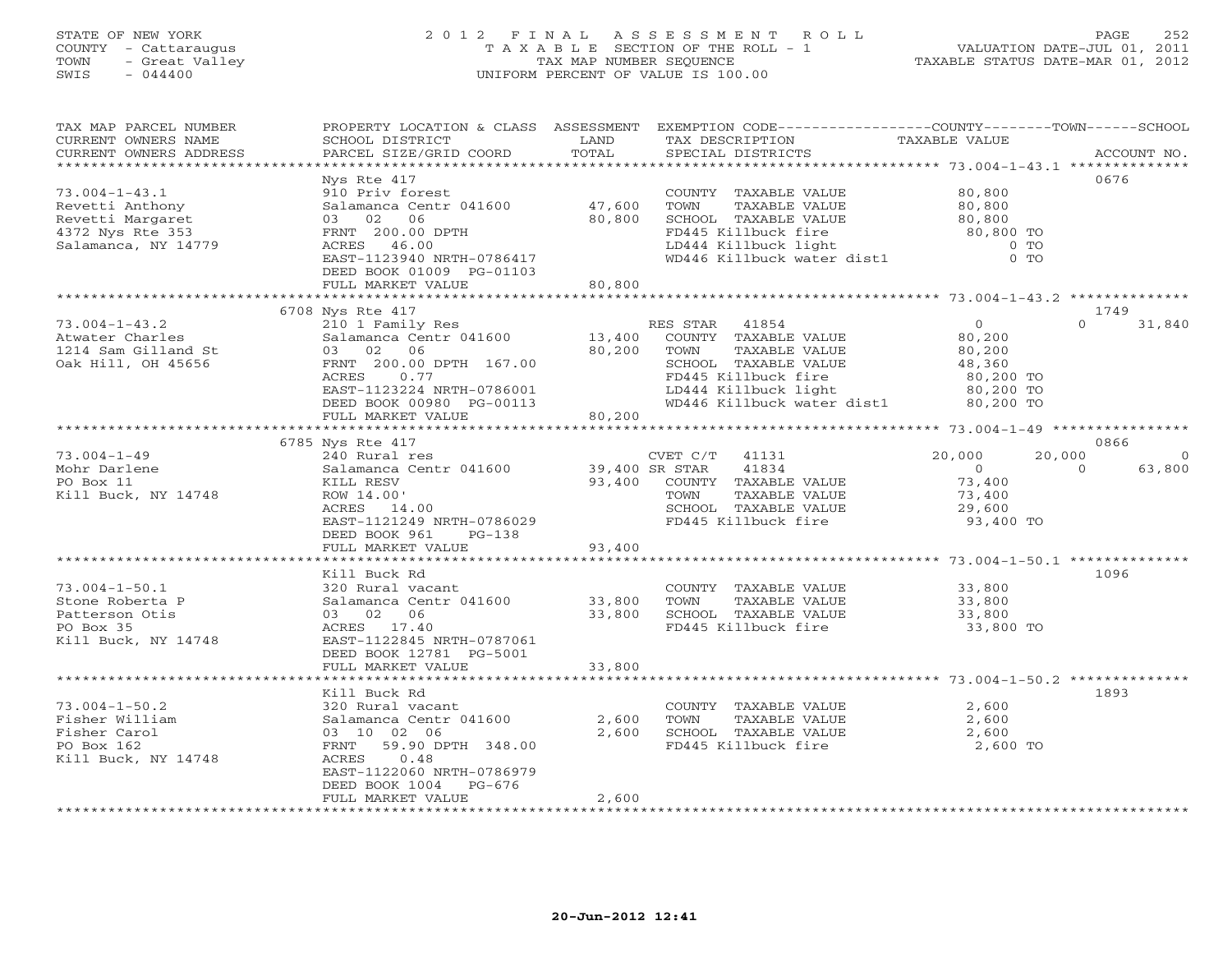#### STATE OF NEW YORK 2 0 1 2 F I N A L A S S E S S M E N T R O L L PAGE 253 COUNTY - Cattaraugus T A X A B L E SECTION OF THE ROLL - 1 VALUATION DATE-JUL 01, 2011 TOWN - Great Valley TAX MAP NUMBER SEQUENCE TAXABLE STATUS DATE-MAR 01, 2012 SWIS - 044400 UNIFORM PERCENT OF VALUE IS 100.00UNIFORM PERCENT OF VALUE IS 100.00

| TAX MAP PARCEL NUMBER<br>CURRENT OWNERS NAME<br>CURRENT OWNERS ADDRESS | PROPERTY LOCATION & CLASS ASSESSMENT<br>SCHOOL DISTRICT<br>PARCEL SIZE/GRID COORD | LAND<br>TOTAL    | EXEMPTION CODE-----------------COUNTY-------TOWN-----SCHOOL<br>TAX DESCRIPTION<br>SPECIAL DISTRICTS | <b>TAXABLE VALUE</b>                               | ACCOUNT NO. |
|------------------------------------------------------------------------|-----------------------------------------------------------------------------------|------------------|-----------------------------------------------------------------------------------------------------|----------------------------------------------------|-------------|
| *************************                                              |                                                                                   |                  |                                                                                                     |                                                    |             |
|                                                                        | Kill Buck Rd                                                                      |                  |                                                                                                     |                                                    | 0819        |
| $73.004 - 1 - 51$                                                      | 910 Priv forest                                                                   |                  | <b>COUNTY</b><br>TAXABLE VALUE                                                                      | 54,000                                             |             |
| Farm West Llc                                                          | Salamanca Centr 041600                                                            | 54,000           | TOWN<br>TAXABLE VALUE                                                                               | 54,000                                             |             |
| PO Box 5478                                                            | 02<br>06<br>04                                                                    | 54,000           | SCHOOL TAXABLE VALUE                                                                                | 54,000                                             |             |
| Cortland, NY 13045                                                     | FF 710.00                                                                         |                  | FD445 Killbuck fire                                                                                 | 54,000 TO                                          |             |
|                                                                        | ACRES 79.58                                                                       |                  |                                                                                                     |                                                    |             |
|                                                                        | EAST-1122922 NRTH-0788080                                                         |                  |                                                                                                     |                                                    |             |
|                                                                        | DEED BOOK 14471 PG-6001<br>FULL MARKET VALUE                                      | 54,000           |                                                                                                     |                                                    |             |
|                                                                        |                                                                                   |                  |                                                                                                     | ********************* 73.004-1-52.1 ************** |             |
|                                                                        | Kill Buck Rd                                                                      |                  |                                                                                                     |                                                    | 0731        |
| $73.004 - 1 - 52.1$                                                    | 910 Priv forest                                                                   |                  | COUNTY<br>TAXABLE VALUE                                                                             | 57,500                                             |             |
| Prey Bros                                                              | Salamanca Centr 041600                                                            | 57,500           | TOWN<br>TAXABLE VALUE                                                                               | 57,500                                             |             |
| 4024 Kill Buck Rd                                                      | 06 02<br>06                                                                       | 57,500           | SCHOOL TAXABLE VALUE                                                                                | 57,500                                             |             |
| Salamanca, NY 14779                                                    | FF 1950.00                                                                        |                  | FD445 Killbuck fire                                                                                 | 57,500 TO                                          |             |
|                                                                        | ACRES<br>98.60                                                                    |                  |                                                                                                     |                                                    |             |
|                                                                        | EAST-1122704 NRTH-0789412                                                         |                  |                                                                                                     |                                                    |             |
|                                                                        | DEED BOOK 8284<br>PG-7003                                                         |                  |                                                                                                     |                                                    |             |
|                                                                        | FULL MARKET VALUE                                                                 | 57,500           |                                                                                                     |                                                    |             |
|                                                                        |                                                                                   |                  |                                                                                                     |                                                    |             |
|                                                                        | Kill Buck Rd                                                                      |                  |                                                                                                     |                                                    | 1908        |
| $73.004 - 1 - 52.2$                                                    | 323 Vacant rural                                                                  |                  | COUNTY TAXABLE VALUE                                                                                | 34,100                                             |             |
| City Of Salamanca Bpu                                                  | Salamanca Centr 041600                                                            | 34,100           | <b>TOWN</b><br>TAXABLE VALUE                                                                        | 34,100                                             |             |
| 225 Wildwood Ave                                                       | 06 02<br>06                                                                       | 34,100           | SCHOOL TAXABLE VALUE                                                                                | 34,100                                             |             |
| Salamanca, NY 14779                                                    | FF 1950.00                                                                        |                  | FD445 Killbuck fire                                                                                 | 34,100 TO                                          |             |
|                                                                        | ACRES<br>19.45<br>EAST-1120676 NRTH-0789354                                       |                  |                                                                                                     |                                                    |             |
|                                                                        | DEED BOOK 1016<br>PG-992                                                          |                  |                                                                                                     |                                                    |             |
|                                                                        | FULL MARKET VALUE                                                                 | 34,100           |                                                                                                     |                                                    |             |
|                                                                        | ***********************                                                           | ************     |                                                                                                     |                                                    |             |
|                                                                        | 3914 Ellicott St                                                                  |                  |                                                                                                     |                                                    | 0388        |
| $73.066 - 1 - 1$                                                       | 270 Mfg housing                                                                   |                  | COUNTY TAXABLE VALUE                                                                                | 48,500                                             |             |
| Herrick John F                                                         | Salamanca Centr 041600                                                            | 17,600           | TAXABLE VALUE<br>TOWN                                                                               | 48,500                                             |             |
| Herrick Dianne M                                                       | 07 02<br>06                                                                       | 48,500           | SCHOOL TAXABLE VALUE                                                                                | 48,500                                             |             |
| 3937 Ellicott St                                                       | FF 440.00                                                                         |                  | FD445 Killbuck fire                                                                                 | 48,500 TO                                          |             |
| Salamanca, NY 14779                                                    | ACRES<br>3.46                                                                     |                  |                                                                                                     |                                                    |             |
|                                                                        | EAST-1120272 NRTH-0789015                                                         |                  |                                                                                                     |                                                    |             |
|                                                                        | DEED BOOK 794<br>PG-1191                                                          |                  |                                                                                                     |                                                    |             |
|                                                                        | FULL MARKET VALUE                                                                 | 48,500           |                                                                                                     |                                                    |             |
|                                                                        |                                                                                   |                  |                                                                                                     | ********* 73.066-1-2 *:                            |             |
|                                                                        | 3904 Ellicott St                                                                  |                  |                                                                                                     |                                                    | 0813        |
| $73.066 - 1 - 2$                                                       | 220 2 Family Res                                                                  |                  | COUNTY TAXABLE VALUE<br>TOWN<br><b>TAXABLE VALUE</b>                                                | 88,300<br>88,300                                   |             |
| Shonitsky Leo R<br>Shonitsky Leo R Jr                                  | Salamanca Centr 041600<br>07 02<br>06                                             | 22,600<br>88,300 | SCHOOL TAXABLE VALUE                                                                                | 88,300                                             |             |
| 241 Somerville Ave                                                     | FF 217.00                                                                         |                  | FD445 Killbuck fire                                                                                 | 88,300 TO                                          |             |
| Tonawanda, NY 14150                                                    | ACRES<br>3.11                                                                     |                  | LD444 Killbuck light                                                                                | $0$ TO                                             |             |
|                                                                        | EAST-1120623 NRTH-0788795                                                         |                  |                                                                                                     |                                                    |             |
|                                                                        | DEED BOOK 1021<br>$PG-854$                                                        |                  |                                                                                                     |                                                    |             |
|                                                                        | FULL MARKET VALUE                                                                 | 88,300           |                                                                                                     |                                                    |             |
|                                                                        |                                                                                   |                  |                                                                                                     |                                                    |             |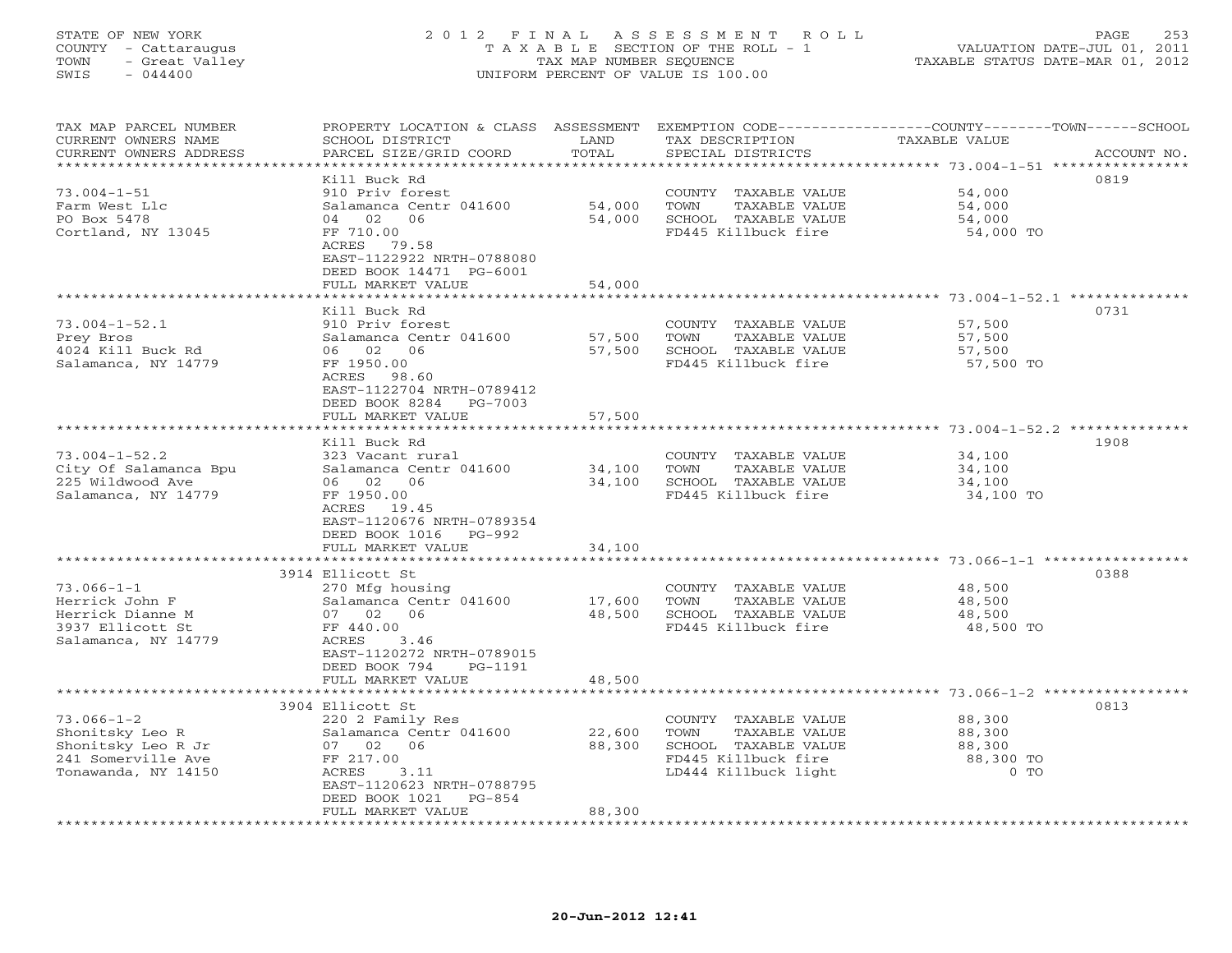# STATE OF NEW YORK 2 0 1 2 F I N A L A S S E S S M E N T R O L L PAGE 254 COUNTY - Cattaraugus T A X A B L E SECTION OF THE ROLL - 1 VALUATION DATE-JUL 01, 2011 TOWN - Great Valley TAX MAP NUMBER SEQUENCE TAXABLE STATUS DATE-MAR 01, 2012 SWIS - 044400 UNIFORM PERCENT OF VALUE IS 100.00

| ***********************<br>0311<br>3892 Ellicott St<br>$73.066 - 1 - 3$<br>270 Mfg housing<br>34,600<br>COUNTY TAXABLE VALUE<br>Salamanca Centr 041600<br>19,800<br>34,600<br>Shonitsky Leo R<br>TOWN<br>TAXABLE VALUE<br>Shonitsky Leo R Jr<br>07 02<br>06<br>34,600<br>SCHOOL TAXABLE VALUE<br>34,600<br>241 Somerville Ave<br>FD445 Killbuck fire<br>FF 75.00<br>34,600 TO<br>Tonawanda, NY 14150<br>1.84<br>ACRES<br>EAST-1120810 NRTH-0788697<br>DEED BOOK 1021<br>PG-857<br>FULL MARKET VALUE<br>34,600<br>*********<br>0519<br>3866 Ellicott St<br>$73.066 - 1 - 4$<br>20,000<br>210 1 Family Res<br>20,000<br>CVET C/T<br>41131<br>Salamanca Centr 041600<br>41834<br>63,800<br>Frost Jay Jr<br>24,900 SR STAR<br>$\Omega$<br>$\Omega$<br>07 02 06<br>80,000<br>COUNTY TAXABLE VALUE<br>60,000<br>Frost Donna<br>3866 Ellicott St<br>FF 150.00<br>TOWN<br>TAXABLE VALUE<br>60,000<br>Salamanca, NY 14779<br>ACRES<br>4.14<br>SCHOOL TAXABLE VALUE<br>16,200<br>FD445 Killbuck fire<br>EAST-1120890 NRTH-0788392<br>80,000 TO<br>DEED BOOK 851<br>$PG-909$<br>80,000<br>FULL MARKET VALUE<br>3882 Ellicott St<br>0872<br>$73.066 - 1 - 5$<br>210 1 Family Res<br>51,300<br>COUNTY TAXABLE VALUE<br>Formica Sandra A<br>Salamanca Centr 041600<br>12,300<br>TOWN<br>TAXABLE VALUE<br>51,300<br>07/10 02 06<br>51,300<br>Formica Paul D (Dec)<br>SCHOOL TAXABLE VALUE<br>51,300<br>3882 Ellicott St<br>FRNT 157.00 DPTH 188.00<br>FD445 Killbuck fire<br>51,300 TO<br>Salamanca, NY 14779<br>ACRES<br>0.68<br>EAST-1120773 NRTH-0788474<br>DEED BOOK 862<br>$PG-224$<br>FULL MARKET VALUE<br>51,300<br>3878 Ellicott St<br>0874<br>$73.066 - 1 - 6$<br>210 1 Family Res<br>COUNTY TAXABLE VALUE<br>46,000<br>Cobado Kent<br>Salamanca Centr 041600<br>18,500<br>TOWN<br>TAXABLE VALUE<br>46,000<br>46,000<br>SCHOOL TAXABLE VALUE<br>46,000<br>Cobado Barbara<br>07 02<br>06<br>4544 Five Mile Rd<br>FF 170.00<br>FD445 Killbuck fire<br>46,000 TO<br>LD444 Killbuck light<br>$0$ TO<br>Allegany, NY 14706<br>ACRES<br>1.24<br>EAST-1120624 NRTH-0788486<br>DEED BOOK 962<br>PG-1146<br>FULL MARKET VALUE<br>46,000<br>3881 Ellicott St<br>0557<br>$73.066 - 1 - 7$<br>44,700<br>270 Mfg housing<br>COUNTY TAXABLE VALUE<br>Sponeybarger Randy<br>Salamanca Centr 041600<br>18,000<br>TOWN<br>TAXABLE VALUE<br>44,700<br>3881 Ellicott St<br>44,700<br>07 02 06<br>SCHOOL TAXABLE VALUE<br>44,700<br>FD445 Killbuck fire<br>Salamanca, NY 14779<br>FRNT 106.00 DPTH 420.00<br>44,700 TO<br>1.02<br>ACRES<br>EAST-1120235 NRTH-0788399<br>DEED BOOK 864<br>$PG-31$<br>44,700<br>FULL MARKET VALUE | TAX MAP PARCEL NUMBER<br>CURRENT OWNERS NAME | PROPERTY LOCATION & CLASS ASSESSMENT EXEMPTION CODE----------------COUNTY-------TOWN------SCHOOL<br>SCHOOL DISTRICT | LAND  | TAX DESCRIPTION   | TAXABLE VALUE |             |
|-------------------------------------------------------------------------------------------------------------------------------------------------------------------------------------------------------------------------------------------------------------------------------------------------------------------------------------------------------------------------------------------------------------------------------------------------------------------------------------------------------------------------------------------------------------------------------------------------------------------------------------------------------------------------------------------------------------------------------------------------------------------------------------------------------------------------------------------------------------------------------------------------------------------------------------------------------------------------------------------------------------------------------------------------------------------------------------------------------------------------------------------------------------------------------------------------------------------------------------------------------------------------------------------------------------------------------------------------------------------------------------------------------------------------------------------------------------------------------------------------------------------------------------------------------------------------------------------------------------------------------------------------------------------------------------------------------------------------------------------------------------------------------------------------------------------------------------------------------------------------------------------------------------------------------------------------------------------------------------------------------------------------------------------------------------------------------------------------------------------------------------------------------------------------------------------------------------------------------------------------------------------------------------------------------------------------------------------------------------------------------------------------------------------------------------------------------------------------------------------------------------------------------------------------------------------------------------------------------|----------------------------------------------|---------------------------------------------------------------------------------------------------------------------|-------|-------------------|---------------|-------------|
|                                                                                                                                                                                                                                                                                                                                                                                                                                                                                                                                                                                                                                                                                                                                                                                                                                                                                                                                                                                                                                                                                                                                                                                                                                                                                                                                                                                                                                                                                                                                                                                                                                                                                                                                                                                                                                                                                                                                                                                                                                                                                                                                                                                                                                                                                                                                                                                                                                                                                                                                                                                                       | CURRENT OWNERS ADDRESS                       | PARCEL SIZE/GRID COORD                                                                                              | TOTAL | SPECIAL DISTRICTS |               | ACCOUNT NO. |
|                                                                                                                                                                                                                                                                                                                                                                                                                                                                                                                                                                                                                                                                                                                                                                                                                                                                                                                                                                                                                                                                                                                                                                                                                                                                                                                                                                                                                                                                                                                                                                                                                                                                                                                                                                                                                                                                                                                                                                                                                                                                                                                                                                                                                                                                                                                                                                                                                                                                                                                                                                                                       |                                              |                                                                                                                     |       |                   |               |             |
|                                                                                                                                                                                                                                                                                                                                                                                                                                                                                                                                                                                                                                                                                                                                                                                                                                                                                                                                                                                                                                                                                                                                                                                                                                                                                                                                                                                                                                                                                                                                                                                                                                                                                                                                                                                                                                                                                                                                                                                                                                                                                                                                                                                                                                                                                                                                                                                                                                                                                                                                                                                                       |                                              |                                                                                                                     |       |                   |               |             |
|                                                                                                                                                                                                                                                                                                                                                                                                                                                                                                                                                                                                                                                                                                                                                                                                                                                                                                                                                                                                                                                                                                                                                                                                                                                                                                                                                                                                                                                                                                                                                                                                                                                                                                                                                                                                                                                                                                                                                                                                                                                                                                                                                                                                                                                                                                                                                                                                                                                                                                                                                                                                       |                                              |                                                                                                                     |       |                   |               |             |
|                                                                                                                                                                                                                                                                                                                                                                                                                                                                                                                                                                                                                                                                                                                                                                                                                                                                                                                                                                                                                                                                                                                                                                                                                                                                                                                                                                                                                                                                                                                                                                                                                                                                                                                                                                                                                                                                                                                                                                                                                                                                                                                                                                                                                                                                                                                                                                                                                                                                                                                                                                                                       |                                              |                                                                                                                     |       |                   |               |             |
|                                                                                                                                                                                                                                                                                                                                                                                                                                                                                                                                                                                                                                                                                                                                                                                                                                                                                                                                                                                                                                                                                                                                                                                                                                                                                                                                                                                                                                                                                                                                                                                                                                                                                                                                                                                                                                                                                                                                                                                                                                                                                                                                                                                                                                                                                                                                                                                                                                                                                                                                                                                                       |                                              |                                                                                                                     |       |                   |               |             |
|                                                                                                                                                                                                                                                                                                                                                                                                                                                                                                                                                                                                                                                                                                                                                                                                                                                                                                                                                                                                                                                                                                                                                                                                                                                                                                                                                                                                                                                                                                                                                                                                                                                                                                                                                                                                                                                                                                                                                                                                                                                                                                                                                                                                                                                                                                                                                                                                                                                                                                                                                                                                       |                                              |                                                                                                                     |       |                   |               |             |
|                                                                                                                                                                                                                                                                                                                                                                                                                                                                                                                                                                                                                                                                                                                                                                                                                                                                                                                                                                                                                                                                                                                                                                                                                                                                                                                                                                                                                                                                                                                                                                                                                                                                                                                                                                                                                                                                                                                                                                                                                                                                                                                                                                                                                                                                                                                                                                                                                                                                                                                                                                                                       |                                              |                                                                                                                     |       |                   |               |             |
|                                                                                                                                                                                                                                                                                                                                                                                                                                                                                                                                                                                                                                                                                                                                                                                                                                                                                                                                                                                                                                                                                                                                                                                                                                                                                                                                                                                                                                                                                                                                                                                                                                                                                                                                                                                                                                                                                                                                                                                                                                                                                                                                                                                                                                                                                                                                                                                                                                                                                                                                                                                                       |                                              |                                                                                                                     |       |                   |               |             |
|                                                                                                                                                                                                                                                                                                                                                                                                                                                                                                                                                                                                                                                                                                                                                                                                                                                                                                                                                                                                                                                                                                                                                                                                                                                                                                                                                                                                                                                                                                                                                                                                                                                                                                                                                                                                                                                                                                                                                                                                                                                                                                                                                                                                                                                                                                                                                                                                                                                                                                                                                                                                       |                                              |                                                                                                                     |       |                   |               |             |
|                                                                                                                                                                                                                                                                                                                                                                                                                                                                                                                                                                                                                                                                                                                                                                                                                                                                                                                                                                                                                                                                                                                                                                                                                                                                                                                                                                                                                                                                                                                                                                                                                                                                                                                                                                                                                                                                                                                                                                                                                                                                                                                                                                                                                                                                                                                                                                                                                                                                                                                                                                                                       |                                              |                                                                                                                     |       |                   |               |             |
|                                                                                                                                                                                                                                                                                                                                                                                                                                                                                                                                                                                                                                                                                                                                                                                                                                                                                                                                                                                                                                                                                                                                                                                                                                                                                                                                                                                                                                                                                                                                                                                                                                                                                                                                                                                                                                                                                                                                                                                                                                                                                                                                                                                                                                                                                                                                                                                                                                                                                                                                                                                                       |                                              |                                                                                                                     |       |                   |               |             |
|                                                                                                                                                                                                                                                                                                                                                                                                                                                                                                                                                                                                                                                                                                                                                                                                                                                                                                                                                                                                                                                                                                                                                                                                                                                                                                                                                                                                                                                                                                                                                                                                                                                                                                                                                                                                                                                                                                                                                                                                                                                                                                                                                                                                                                                                                                                                                                                                                                                                                                                                                                                                       |                                              |                                                                                                                     |       |                   |               |             |
|                                                                                                                                                                                                                                                                                                                                                                                                                                                                                                                                                                                                                                                                                                                                                                                                                                                                                                                                                                                                                                                                                                                                                                                                                                                                                                                                                                                                                                                                                                                                                                                                                                                                                                                                                                                                                                                                                                                                                                                                                                                                                                                                                                                                                                                                                                                                                                                                                                                                                                                                                                                                       |                                              |                                                                                                                     |       |                   |               |             |
|                                                                                                                                                                                                                                                                                                                                                                                                                                                                                                                                                                                                                                                                                                                                                                                                                                                                                                                                                                                                                                                                                                                                                                                                                                                                                                                                                                                                                                                                                                                                                                                                                                                                                                                                                                                                                                                                                                                                                                                                                                                                                                                                                                                                                                                                                                                                                                                                                                                                                                                                                                                                       |                                              |                                                                                                                     |       |                   |               |             |
|                                                                                                                                                                                                                                                                                                                                                                                                                                                                                                                                                                                                                                                                                                                                                                                                                                                                                                                                                                                                                                                                                                                                                                                                                                                                                                                                                                                                                                                                                                                                                                                                                                                                                                                                                                                                                                                                                                                                                                                                                                                                                                                                                                                                                                                                                                                                                                                                                                                                                                                                                                                                       |                                              |                                                                                                                     |       |                   |               |             |
|                                                                                                                                                                                                                                                                                                                                                                                                                                                                                                                                                                                                                                                                                                                                                                                                                                                                                                                                                                                                                                                                                                                                                                                                                                                                                                                                                                                                                                                                                                                                                                                                                                                                                                                                                                                                                                                                                                                                                                                                                                                                                                                                                                                                                                                                                                                                                                                                                                                                                                                                                                                                       |                                              |                                                                                                                     |       |                   |               |             |
|                                                                                                                                                                                                                                                                                                                                                                                                                                                                                                                                                                                                                                                                                                                                                                                                                                                                                                                                                                                                                                                                                                                                                                                                                                                                                                                                                                                                                                                                                                                                                                                                                                                                                                                                                                                                                                                                                                                                                                                                                                                                                                                                                                                                                                                                                                                                                                                                                                                                                                                                                                                                       |                                              |                                                                                                                     |       |                   |               |             |
|                                                                                                                                                                                                                                                                                                                                                                                                                                                                                                                                                                                                                                                                                                                                                                                                                                                                                                                                                                                                                                                                                                                                                                                                                                                                                                                                                                                                                                                                                                                                                                                                                                                                                                                                                                                                                                                                                                                                                                                                                                                                                                                                                                                                                                                                                                                                                                                                                                                                                                                                                                                                       |                                              |                                                                                                                     |       |                   |               |             |
|                                                                                                                                                                                                                                                                                                                                                                                                                                                                                                                                                                                                                                                                                                                                                                                                                                                                                                                                                                                                                                                                                                                                                                                                                                                                                                                                                                                                                                                                                                                                                                                                                                                                                                                                                                                                                                                                                                                                                                                                                                                                                                                                                                                                                                                                                                                                                                                                                                                                                                                                                                                                       |                                              |                                                                                                                     |       |                   |               |             |
|                                                                                                                                                                                                                                                                                                                                                                                                                                                                                                                                                                                                                                                                                                                                                                                                                                                                                                                                                                                                                                                                                                                                                                                                                                                                                                                                                                                                                                                                                                                                                                                                                                                                                                                                                                                                                                                                                                                                                                                                                                                                                                                                                                                                                                                                                                                                                                                                                                                                                                                                                                                                       |                                              |                                                                                                                     |       |                   |               |             |
|                                                                                                                                                                                                                                                                                                                                                                                                                                                                                                                                                                                                                                                                                                                                                                                                                                                                                                                                                                                                                                                                                                                                                                                                                                                                                                                                                                                                                                                                                                                                                                                                                                                                                                                                                                                                                                                                                                                                                                                                                                                                                                                                                                                                                                                                                                                                                                                                                                                                                                                                                                                                       |                                              |                                                                                                                     |       |                   |               |             |
|                                                                                                                                                                                                                                                                                                                                                                                                                                                                                                                                                                                                                                                                                                                                                                                                                                                                                                                                                                                                                                                                                                                                                                                                                                                                                                                                                                                                                                                                                                                                                                                                                                                                                                                                                                                                                                                                                                                                                                                                                                                                                                                                                                                                                                                                                                                                                                                                                                                                                                                                                                                                       |                                              |                                                                                                                     |       |                   |               |             |
|                                                                                                                                                                                                                                                                                                                                                                                                                                                                                                                                                                                                                                                                                                                                                                                                                                                                                                                                                                                                                                                                                                                                                                                                                                                                                                                                                                                                                                                                                                                                                                                                                                                                                                                                                                                                                                                                                                                                                                                                                                                                                                                                                                                                                                                                                                                                                                                                                                                                                                                                                                                                       |                                              |                                                                                                                     |       |                   |               |             |
|                                                                                                                                                                                                                                                                                                                                                                                                                                                                                                                                                                                                                                                                                                                                                                                                                                                                                                                                                                                                                                                                                                                                                                                                                                                                                                                                                                                                                                                                                                                                                                                                                                                                                                                                                                                                                                                                                                                                                                                                                                                                                                                                                                                                                                                                                                                                                                                                                                                                                                                                                                                                       |                                              |                                                                                                                     |       |                   |               |             |
|                                                                                                                                                                                                                                                                                                                                                                                                                                                                                                                                                                                                                                                                                                                                                                                                                                                                                                                                                                                                                                                                                                                                                                                                                                                                                                                                                                                                                                                                                                                                                                                                                                                                                                                                                                                                                                                                                                                                                                                                                                                                                                                                                                                                                                                                                                                                                                                                                                                                                                                                                                                                       |                                              |                                                                                                                     |       |                   |               |             |
|                                                                                                                                                                                                                                                                                                                                                                                                                                                                                                                                                                                                                                                                                                                                                                                                                                                                                                                                                                                                                                                                                                                                                                                                                                                                                                                                                                                                                                                                                                                                                                                                                                                                                                                                                                                                                                                                                                                                                                                                                                                                                                                                                                                                                                                                                                                                                                                                                                                                                                                                                                                                       |                                              |                                                                                                                     |       |                   |               |             |
|                                                                                                                                                                                                                                                                                                                                                                                                                                                                                                                                                                                                                                                                                                                                                                                                                                                                                                                                                                                                                                                                                                                                                                                                                                                                                                                                                                                                                                                                                                                                                                                                                                                                                                                                                                                                                                                                                                                                                                                                                                                                                                                                                                                                                                                                                                                                                                                                                                                                                                                                                                                                       |                                              |                                                                                                                     |       |                   |               |             |
|                                                                                                                                                                                                                                                                                                                                                                                                                                                                                                                                                                                                                                                                                                                                                                                                                                                                                                                                                                                                                                                                                                                                                                                                                                                                                                                                                                                                                                                                                                                                                                                                                                                                                                                                                                                                                                                                                                                                                                                                                                                                                                                                                                                                                                                                                                                                                                                                                                                                                                                                                                                                       |                                              |                                                                                                                     |       |                   |               |             |
|                                                                                                                                                                                                                                                                                                                                                                                                                                                                                                                                                                                                                                                                                                                                                                                                                                                                                                                                                                                                                                                                                                                                                                                                                                                                                                                                                                                                                                                                                                                                                                                                                                                                                                                                                                                                                                                                                                                                                                                                                                                                                                                                                                                                                                                                                                                                                                                                                                                                                                                                                                                                       |                                              |                                                                                                                     |       |                   |               |             |
|                                                                                                                                                                                                                                                                                                                                                                                                                                                                                                                                                                                                                                                                                                                                                                                                                                                                                                                                                                                                                                                                                                                                                                                                                                                                                                                                                                                                                                                                                                                                                                                                                                                                                                                                                                                                                                                                                                                                                                                                                                                                                                                                                                                                                                                                                                                                                                                                                                                                                                                                                                                                       |                                              |                                                                                                                     |       |                   |               |             |
|                                                                                                                                                                                                                                                                                                                                                                                                                                                                                                                                                                                                                                                                                                                                                                                                                                                                                                                                                                                                                                                                                                                                                                                                                                                                                                                                                                                                                                                                                                                                                                                                                                                                                                                                                                                                                                                                                                                                                                                                                                                                                                                                                                                                                                                                                                                                                                                                                                                                                                                                                                                                       |                                              |                                                                                                                     |       |                   |               |             |
|                                                                                                                                                                                                                                                                                                                                                                                                                                                                                                                                                                                                                                                                                                                                                                                                                                                                                                                                                                                                                                                                                                                                                                                                                                                                                                                                                                                                                                                                                                                                                                                                                                                                                                                                                                                                                                                                                                                                                                                                                                                                                                                                                                                                                                                                                                                                                                                                                                                                                                                                                                                                       |                                              |                                                                                                                     |       |                   |               |             |
|                                                                                                                                                                                                                                                                                                                                                                                                                                                                                                                                                                                                                                                                                                                                                                                                                                                                                                                                                                                                                                                                                                                                                                                                                                                                                                                                                                                                                                                                                                                                                                                                                                                                                                                                                                                                                                                                                                                                                                                                                                                                                                                                                                                                                                                                                                                                                                                                                                                                                                                                                                                                       |                                              |                                                                                                                     |       |                   |               |             |
|                                                                                                                                                                                                                                                                                                                                                                                                                                                                                                                                                                                                                                                                                                                                                                                                                                                                                                                                                                                                                                                                                                                                                                                                                                                                                                                                                                                                                                                                                                                                                                                                                                                                                                                                                                                                                                                                                                                                                                                                                                                                                                                                                                                                                                                                                                                                                                                                                                                                                                                                                                                                       |                                              |                                                                                                                     |       |                   |               |             |
|                                                                                                                                                                                                                                                                                                                                                                                                                                                                                                                                                                                                                                                                                                                                                                                                                                                                                                                                                                                                                                                                                                                                                                                                                                                                                                                                                                                                                                                                                                                                                                                                                                                                                                                                                                                                                                                                                                                                                                                                                                                                                                                                                                                                                                                                                                                                                                                                                                                                                                                                                                                                       |                                              |                                                                                                                     |       |                   |               |             |
|                                                                                                                                                                                                                                                                                                                                                                                                                                                                                                                                                                                                                                                                                                                                                                                                                                                                                                                                                                                                                                                                                                                                                                                                                                                                                                                                                                                                                                                                                                                                                                                                                                                                                                                                                                                                                                                                                                                                                                                                                                                                                                                                                                                                                                                                                                                                                                                                                                                                                                                                                                                                       |                                              |                                                                                                                     |       |                   |               |             |
|                                                                                                                                                                                                                                                                                                                                                                                                                                                                                                                                                                                                                                                                                                                                                                                                                                                                                                                                                                                                                                                                                                                                                                                                                                                                                                                                                                                                                                                                                                                                                                                                                                                                                                                                                                                                                                                                                                                                                                                                                                                                                                                                                                                                                                                                                                                                                                                                                                                                                                                                                                                                       |                                              |                                                                                                                     |       |                   |               |             |
|                                                                                                                                                                                                                                                                                                                                                                                                                                                                                                                                                                                                                                                                                                                                                                                                                                                                                                                                                                                                                                                                                                                                                                                                                                                                                                                                                                                                                                                                                                                                                                                                                                                                                                                                                                                                                                                                                                                                                                                                                                                                                                                                                                                                                                                                                                                                                                                                                                                                                                                                                                                                       |                                              |                                                                                                                     |       |                   |               |             |
|                                                                                                                                                                                                                                                                                                                                                                                                                                                                                                                                                                                                                                                                                                                                                                                                                                                                                                                                                                                                                                                                                                                                                                                                                                                                                                                                                                                                                                                                                                                                                                                                                                                                                                                                                                                                                                                                                                                                                                                                                                                                                                                                                                                                                                                                                                                                                                                                                                                                                                                                                                                                       |                                              |                                                                                                                     |       |                   |               |             |
|                                                                                                                                                                                                                                                                                                                                                                                                                                                                                                                                                                                                                                                                                                                                                                                                                                                                                                                                                                                                                                                                                                                                                                                                                                                                                                                                                                                                                                                                                                                                                                                                                                                                                                                                                                                                                                                                                                                                                                                                                                                                                                                                                                                                                                                                                                                                                                                                                                                                                                                                                                                                       |                                              |                                                                                                                     |       |                   |               |             |
|                                                                                                                                                                                                                                                                                                                                                                                                                                                                                                                                                                                                                                                                                                                                                                                                                                                                                                                                                                                                                                                                                                                                                                                                                                                                                                                                                                                                                                                                                                                                                                                                                                                                                                                                                                                                                                                                                                                                                                                                                                                                                                                                                                                                                                                                                                                                                                                                                                                                                                                                                                                                       |                                              |                                                                                                                     |       |                   |               |             |
|                                                                                                                                                                                                                                                                                                                                                                                                                                                                                                                                                                                                                                                                                                                                                                                                                                                                                                                                                                                                                                                                                                                                                                                                                                                                                                                                                                                                                                                                                                                                                                                                                                                                                                                                                                                                                                                                                                                                                                                                                                                                                                                                                                                                                                                                                                                                                                                                                                                                                                                                                                                                       |                                              |                                                                                                                     |       |                   |               |             |
|                                                                                                                                                                                                                                                                                                                                                                                                                                                                                                                                                                                                                                                                                                                                                                                                                                                                                                                                                                                                                                                                                                                                                                                                                                                                                                                                                                                                                                                                                                                                                                                                                                                                                                                                                                                                                                                                                                                                                                                                                                                                                                                                                                                                                                                                                                                                                                                                                                                                                                                                                                                                       |                                              |                                                                                                                     |       |                   |               |             |
|                                                                                                                                                                                                                                                                                                                                                                                                                                                                                                                                                                                                                                                                                                                                                                                                                                                                                                                                                                                                                                                                                                                                                                                                                                                                                                                                                                                                                                                                                                                                                                                                                                                                                                                                                                                                                                                                                                                                                                                                                                                                                                                                                                                                                                                                                                                                                                                                                                                                                                                                                                                                       |                                              |                                                                                                                     |       |                   |               |             |
|                                                                                                                                                                                                                                                                                                                                                                                                                                                                                                                                                                                                                                                                                                                                                                                                                                                                                                                                                                                                                                                                                                                                                                                                                                                                                                                                                                                                                                                                                                                                                                                                                                                                                                                                                                                                                                                                                                                                                                                                                                                                                                                                                                                                                                                                                                                                                                                                                                                                                                                                                                                                       |                                              |                                                                                                                     |       |                   |               |             |
|                                                                                                                                                                                                                                                                                                                                                                                                                                                                                                                                                                                                                                                                                                                                                                                                                                                                                                                                                                                                                                                                                                                                                                                                                                                                                                                                                                                                                                                                                                                                                                                                                                                                                                                                                                                                                                                                                                                                                                                                                                                                                                                                                                                                                                                                                                                                                                                                                                                                                                                                                                                                       |                                              |                                                                                                                     |       |                   |               |             |
|                                                                                                                                                                                                                                                                                                                                                                                                                                                                                                                                                                                                                                                                                                                                                                                                                                                                                                                                                                                                                                                                                                                                                                                                                                                                                                                                                                                                                                                                                                                                                                                                                                                                                                                                                                                                                                                                                                                                                                                                                                                                                                                                                                                                                                                                                                                                                                                                                                                                                                                                                                                                       |                                              |                                                                                                                     |       |                   |               |             |
|                                                                                                                                                                                                                                                                                                                                                                                                                                                                                                                                                                                                                                                                                                                                                                                                                                                                                                                                                                                                                                                                                                                                                                                                                                                                                                                                                                                                                                                                                                                                                                                                                                                                                                                                                                                                                                                                                                                                                                                                                                                                                                                                                                                                                                                                                                                                                                                                                                                                                                                                                                                                       |                                              |                                                                                                                     |       |                   |               |             |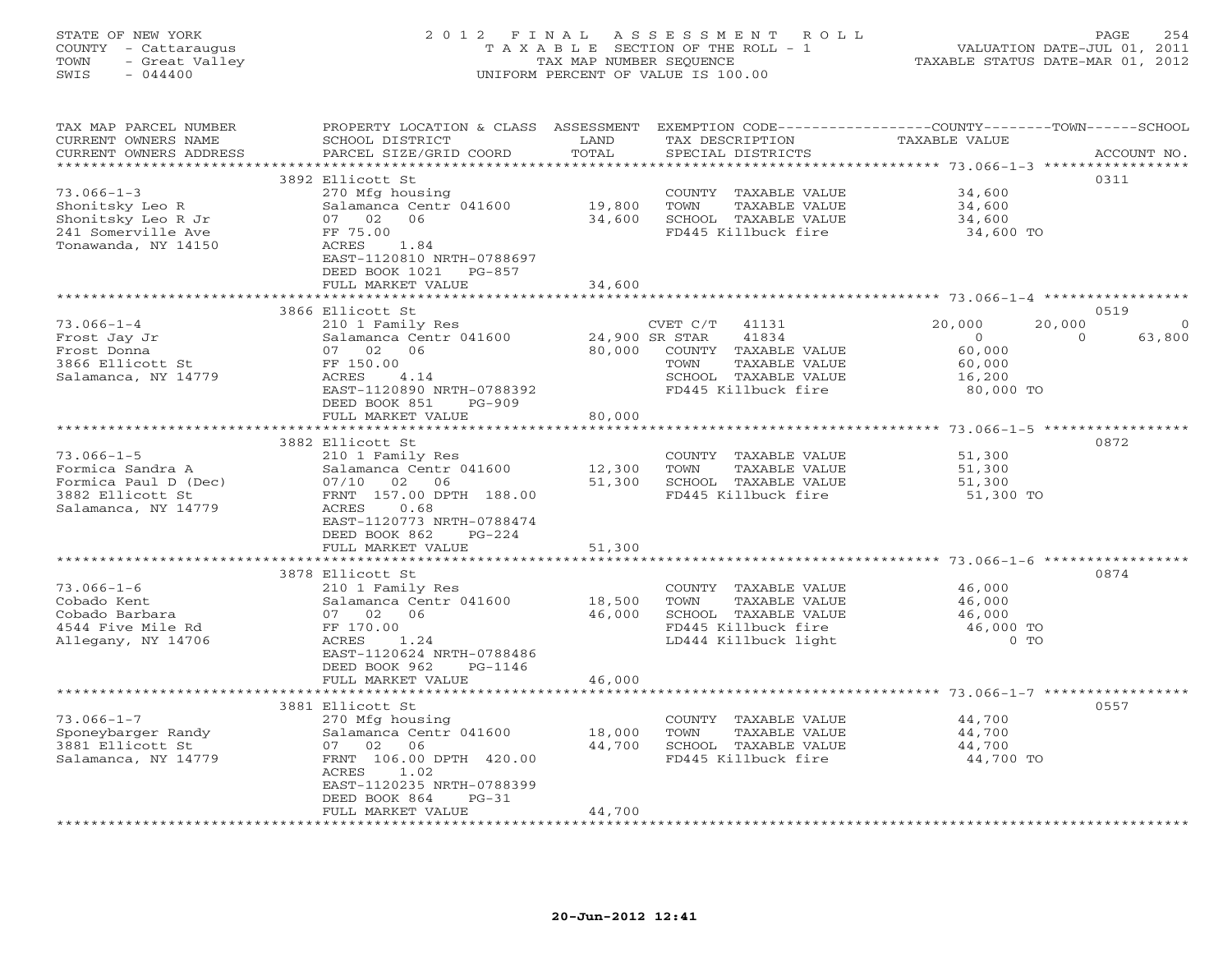#### STATE OF NEW YORK 2 0 1 2 F I N A L A S S E S S M E N T R O L L PAGE 255 COUNTY - Cattaraugus T A X A B L E SECTION OF THE ROLL - 1 VALUATION DATE-JUL 01, 2011 TOWN - Great Valley TAX MAP NUMBER SEQUENCE TAXABLE STATUS DATE-MAR 01, 2012 SWIS - 044400 UNIFORM PERCENT OF VALUE IS 100.00UNIFORM PERCENT OF VALUE IS 100.00

| TAX MAP PARCEL NUMBER     | PROPERTY LOCATION & CLASS ASSESSMENT         |        | EXEMPTION CODE-----------------COUNTY-------TOWN------SCHOOL |                |          |             |
|---------------------------|----------------------------------------------|--------|--------------------------------------------------------------|----------------|----------|-------------|
| CURRENT OWNERS NAME       | SCHOOL DISTRICT                              | LAND   | TAX DESCRIPTION                                              | TAXABLE VALUE  |          |             |
| CURRENT OWNERS ADDRESS    | PARCEL SIZE/GRID COORD                       | TOTAL  | SPECIAL DISTRICTS                                            |                |          | ACCOUNT NO. |
|                           |                                              |        |                                                              |                |          |             |
|                           | 3893 Ellicott St                             |        |                                                              |                | 0369     |             |
| $73.066 - 1 - 8$          | 270 Mfg housing                              |        | RES STAR<br>41854                                            | $\overline{0}$ | $\Omega$ | 31,840      |
| Bialaszewski Jacqueline J | Salamanca Centr 041600                       | 17,800 | COUNTY TAXABLE VALUE                                         | 55,900         |          |             |
| 3893 Ellicott St          | 07 02<br>06                                  | 55,900 | TOWN<br>TAXABLE VALUE                                        | 55,900         |          |             |
| Salamanca, NY 14779       | FRNT 106.00 DPTH 405.00                      |        | SCHOOL TAXABLE VALUE                                         | 24,060         |          |             |
|                           | 0.99<br>ACRES                                |        | FD445 Killbuck fire                                          | 55,900 TO      |          |             |
|                           | EAST-1120218 NRTH-0788495                    |        | LD444 Killbuck light                                         | $0$ TO         |          |             |
|                           | DEED BOOK 1023 PG-321                        |        |                                                              |                |          |             |
|                           |                                              |        |                                                              |                |          |             |
|                           |                                              |        |                                                              |                |          |             |
|                           | 3925 Ellicott St                             |        |                                                              |                | 0618     |             |
| $73.066 - 1 - 9.1$        | 210 1 Family Res                             |        | CVET C/T 41131                                               | 13,350         | 13,350   | $\bigcirc$  |
| Reynolds Walter F III     | Salamanca Centr 041600 18,400 RES STAR 41854 |        |                                                              | $\overline{0}$ | $\Omega$ | 31,840      |
| PO Box 282                | 07 02 06                                     | 53,400 | COUNTY TAXABLE VALUE                                         | 40,050         |          |             |
| Salamanca, NY 14779       | FRNT 160.00 DPTH 325.00                      |        | TOWN<br>TAXABLE VALUE                                        | 40,050         |          |             |
|                           | 1.19<br>ACRES                                |        | SCHOOL TAXABLE VALUE                                         | 21,560         |          |             |
|                           | EAST-1120108 NRTH-0788733                    |        | FD445 Killbuck fire                                          | 53,400 TO      |          |             |
|                           | DEED BOOK 911<br>PG-666                      |        | LD444 Killbuck light                                         | $0$ TO         |          |             |
|                           | FULL MARKET VALUE                            | 53,400 |                                                              |                |          |             |
|                           |                                              |        |                                                              |                |          |             |
|                           | 3913 Ellicott St                             |        |                                                              |                | 1050     |             |
| $73.066 - 1 - 9.2$        | 271 Mfg housings                             |        | RES STAR<br>41854                                            | $\overline{0}$ | $\Omega$ | 31,840      |
| Hart Jacqueline E         | Salamanca Centr 041600 18,600                |        | COUNTY TAXABLE VALUE                                         | 91,000         |          |             |
| Hart Daniel S             | 07 02 06                                     | 91,000 | TOWN<br>TAXABLE VALUE                                        | 91,000         |          |             |
| 3913 Ellicott St          | 2 TRLS                                       |        | SCHOOL TAXABLE VALUE                                         | 59,160         |          |             |
| Salamanca, NY 14779       | FF 186.00                                    |        | FD445 Killbuck fire                                          | $91,000$ TO    |          |             |
|                           | 1.28<br>ACRES                                |        | LD444 Killbuck light                                         | $0$ TO         |          |             |
|                           | EAST-1120164 NRTH-0788615                    |        |                                                              |                |          |             |
|                           | DEED BOOK 1014<br>$PG-50$                    |        |                                                              |                |          |             |
|                           | FULL MARKET VALUE                            | 91,000 |                                                              |                |          |             |
|                           |                                              |        |                                                              |                |          |             |
|                           | 3951 Ellicott St                             |        |                                                              |                | 1175     |             |
| $73.066 - 1 - 10.1$       | 210 1 Family Res                             |        | RES STAR 41854                                               | $\overline{0}$ | $\Omega$ | 31,840      |
| Sawyer Andrew             | Salamanca Centr 041600                       | 19,200 | COUNTY TAXABLE VALUE                                         | 86,900         |          |             |
| Bridges Marcie            | 05/07 02 06                                  | 86,900 | TOWN<br>TAXABLE VALUE                                        | 86,900         |          |             |
| 3951 Ellicott St          | FRNT 170.00 DPTH                             |        | SCHOOL TAXABLE VALUE                                         | 55,060         |          |             |
| Salamanca, NY 14779       | 026<br>ACRES<br>1.55 BANK                    |        | FD445 Killbuck fire                                          | 86,900 TO      |          |             |
|                           | EAST-1119914 NRTH-0788886                    |        | LD444 Killbuck light                                         | 86,900 TO      |          |             |
|                           | DEED BOOK 00978 PG-00207                     |        |                                                              |                |          |             |
|                           | FULL MARKET VALUE                            | 86,900 |                                                              |                |          |             |
|                           |                                              |        |                                                              |                |          |             |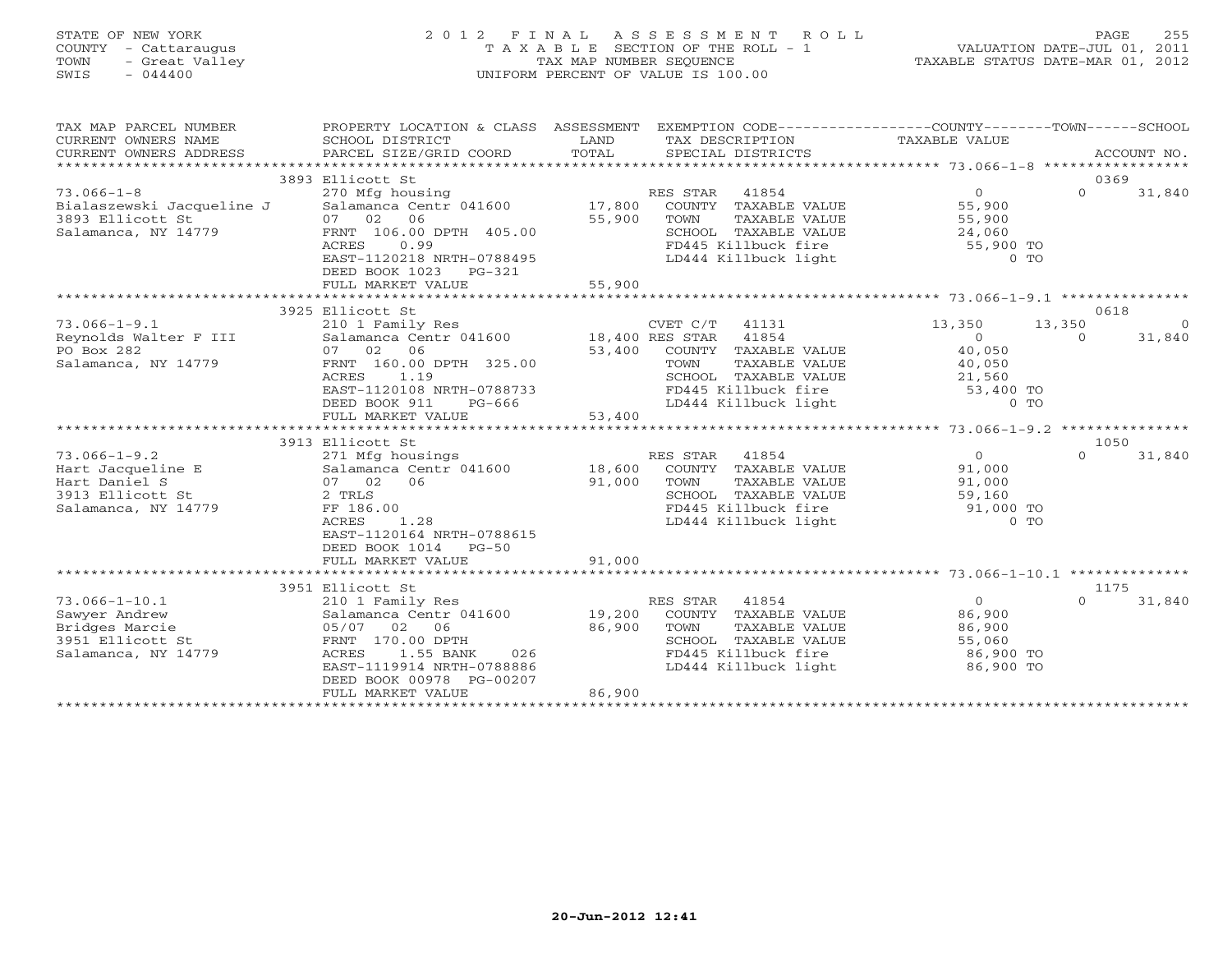### STATE OF NEW YORK 2 0 1 2 F I N A L A S S E S S M E N T R O L L PAGE 256 COUNTY - Cattaraugus T A X A B L E SECTION OF THE ROLL - 1 VALUATION DATE-JUL 01, 2011 TOWN - Great Valley TAX MAP NUMBER SEQUENCE TAXABLE STATUS DATE-MAR 01, 2012 SWIS - 044400 UNIFORM PERCENT OF VALUE IS 100.00

| TAX MAP PARCEL NUMBER<br>CURRENT OWNERS NAME<br>CURRENT OWNERS ADDRESS                                 | PROPERTY LOCATION & CLASS ASSESSMENT<br>SCHOOL DISTRICT<br>PARCEL SIZE/GRID COORD                                                                                                      | LAND<br>TOTAL              | EXEMPTION CODE-----------------COUNTY-------TOWN------SCHOOL<br>TAX DESCRIPTION<br>SPECIAL DISTRICTS                                                  | <b>TAXABLE VALUE</b>                                                                 |                             | ACCOUNT NO.             |
|--------------------------------------------------------------------------------------------------------|----------------------------------------------------------------------------------------------------------------------------------------------------------------------------------------|----------------------------|-------------------------------------------------------------------------------------------------------------------------------------------------------|--------------------------------------------------------------------------------------|-----------------------------|-------------------------|
| **********************                                                                                 |                                                                                                                                                                                        |                            |                                                                                                                                                       |                                                                                      |                             |                         |
| $73.066 - 1 - 10.2$<br>Herrick John F                                                                  | 3937 Ellicott St<br>210 1 Family Res<br>Salamanca Centr 041600                                                                                                                         | 10,100 SR STAR             | CVET C/T<br>41131<br>41834                                                                                                                            | 13,325<br>$\Omega$                                                                   | 13,325<br>$\Omega$          | 0389<br>53,300          |
| Herrick Dianne M<br>3937 Ellicott St<br>Salamanca, NY 14779                                            | 06<br>02<br>07<br>92.00 DPTH 221.00<br>FRNT<br>0.47<br>ACRES                                                                                                                           | 53,300                     | COUNTY TAXABLE VALUE<br>TOWN<br>TAXABLE VALUE<br>SCHOOL TAXABLE VALUE<br>FD445 Killbuck fire                                                          | 39,975<br>39,975<br>$\circ$                                                          |                             |                         |
|                                                                                                        | EAST-1120040 NRTH-0788804<br>DEED BOOK 794<br>PG-1191<br>FULL MARKET VALUE                                                                                                             | 53,300                     | LD444 Killbuck light                                                                                                                                  | 53,300 TO<br>$0$ TO                                                                  |                             |                         |
|                                                                                                        |                                                                                                                                                                                        |                            |                                                                                                                                                       |                                                                                      |                             |                         |
| $73.066 - 1 - 11$<br>Halsaver Claude Sr<br>Halsaver Lucille<br>3965 Ellicott St<br>Salamanca, NY 14779 | 3965 Ellicott St<br>270 Mfg housing<br>Salamanca Centr 041600<br>07 02<br>06<br>FRNT 208.00 DPTH 198.00<br>ACRES<br>0.95<br>EAST-1119846 NRTH-0789105<br>DEED BOOK 750<br>$PG-419$     | 17,000<br>36,800           | RES STAR<br>41854<br>COUNTY TAXABLE VALUE<br>TOWN<br>TAXABLE VALUE<br>SCHOOL TAXABLE VALUE<br>FD445 Killbuck fire                                     | $\overline{0}$<br>36,800<br>36,800<br>4,960<br>36,800 TO                             | $\Omega$                    | 0363<br>31,840          |
|                                                                                                        | FULL MARKET VALUE                                                                                                                                                                      | 36,800                     |                                                                                                                                                       |                                                                                      |                             |                         |
|                                                                                                        |                                                                                                                                                                                        |                            |                                                                                                                                                       |                                                                                      |                             |                         |
|                                                                                                        | 3823 Ellicott St (Rear)                                                                                                                                                                |                            |                                                                                                                                                       |                                                                                      |                             | 0749                    |
| $73.074 - 1 - 2$<br>Rappold Howard J Jr<br>Rappold Evelyn C<br>3823 Ellicott St<br>Salamanca, NY 14779 | 270 Mfg housing<br>Salamanca Centr 041600<br>05 02<br>06<br>FRNT 150.00 DPTH 246.00<br>ACRES<br>0.85<br>EAST-1120170 NRTH-0787998<br>DEED BOOK 1024<br>$PG-410$                        | 54,800 SR STAR             | 41121<br>WVET C/T<br>15,000 AGED C/T/S 41800<br>41834<br>COUNTY TAXABLE VALUE<br>TOWN<br>TAXABLE VALUE<br>SCHOOL TAXABLE VALUE<br>FD445 Killbuck fire | 8,220<br>23,290<br>$\overline{O}$<br>23,290<br>23,290<br>$\overline{0}$<br>54,800 TO | 8,220<br>23,290<br>$\Omega$ | - 0<br>27,400<br>27,400 |
|                                                                                                        | FULL MARKET VALUE                                                                                                                                                                      | 54,800                     |                                                                                                                                                       |                                                                                      |                             |                         |
|                                                                                                        |                                                                                                                                                                                        |                            |                                                                                                                                                       |                                                                                      |                             |                         |
|                                                                                                        | 3829 Ellicott St                                                                                                                                                                       |                            |                                                                                                                                                       |                                                                                      | $\Omega$                    | 0382                    |
| $73.074 - 1 - 3.1$<br>Earley Kelly A<br>3829 Ellicott St<br>Salamanca, NY 14779                        | 210 1 Family Res<br>Salamanca Centr 041600<br>02<br>06<br>05<br>FRNT 190.00 DPTH 145.00<br>ACRES<br>0.63<br>EAST-1120341 NRTH-0787971<br>DEED BOOK 968<br>$PG-75$<br>FULL MARKET VALUE | 11,800<br>86,100<br>86,100 | 41854<br>RES STAR<br>COUNTY TAXABLE VALUE<br>TAXABLE VALUE<br>TOWN<br>SCHOOL TAXABLE VALUE<br>FD445 Killbuck fire<br>LD444 Killbuck light             | $\overline{0}$<br>86,100<br>86,100<br>54,260<br>86,100 TO<br>$0$ TO                  |                             | 31,840                  |
|                                                                                                        |                                                                                                                                                                                        |                            |                                                                                                                                                       |                                                                                      |                             |                         |
| $73.074 - 1 - 3.2$<br>Bailey Roger W<br>Bailey Christine<br>189 Lincoln Ave<br>Salamanca, NY 14779     | Ellicott St (Off)<br>322 Rural vac>10<br>Salamanca Centr 041600<br>05 03<br>06<br>ACRES<br>1.20<br>EAST-1120152 NRTH-0788195<br>DEED BOOK 00985 PG-00571                               | 2,600<br>2,600             | COUNTY TAXABLE VALUE<br>TOWN<br>TAXABLE VALUE<br>SCHOOL TAXABLE VALUE<br>FD445 Killbuck fire<br>LD444 Killbuck light                                  | 2,600<br>2,600<br>2,600<br>2,600 TO<br>$0$ TO                                        |                             | 1758                    |
|                                                                                                        | FULL MARKET VALUE                                                                                                                                                                      | 2,600                      |                                                                                                                                                       |                                                                                      |                             |                         |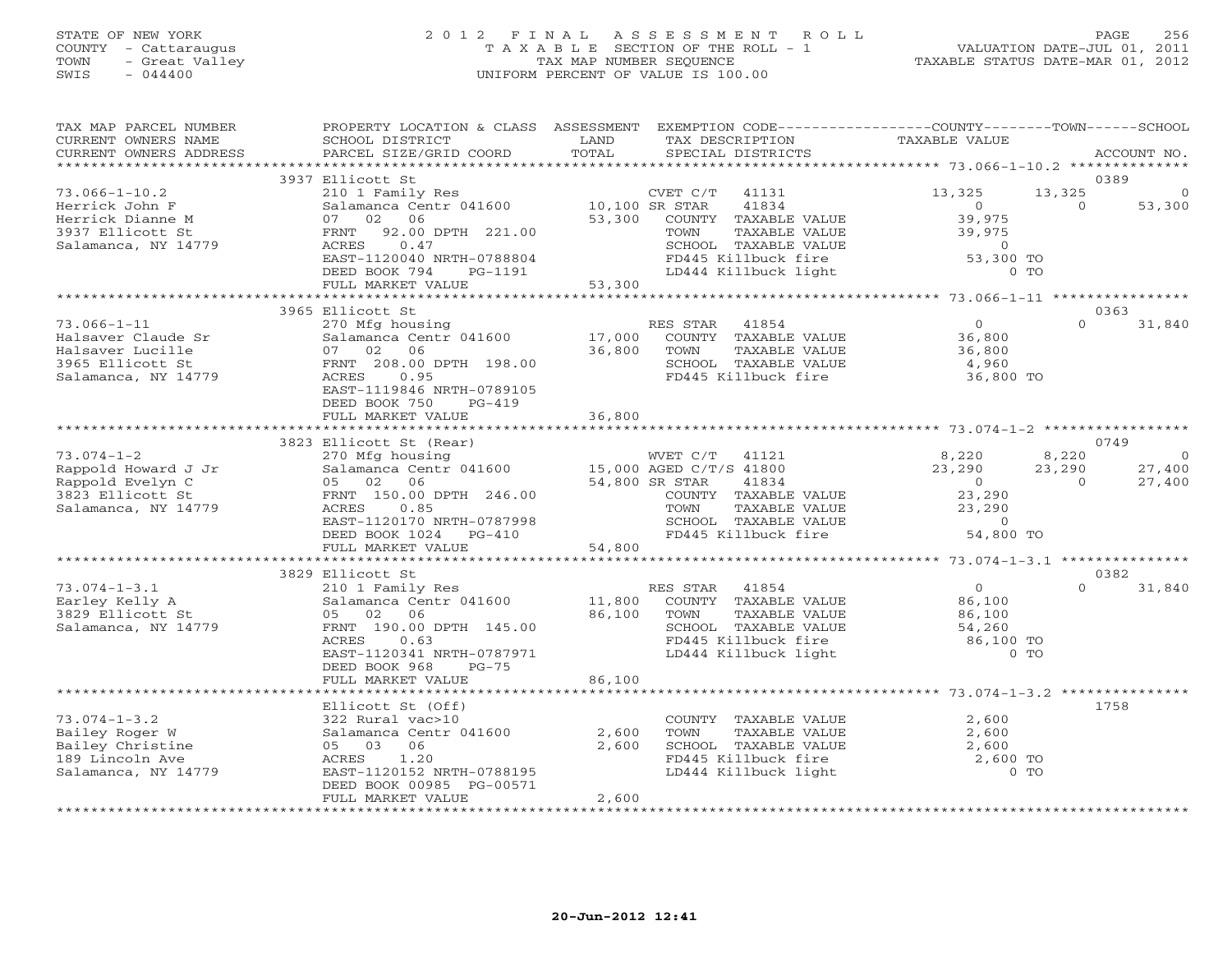#### STATE OF NEW YORK 2 0 1 2 F I N A L A S S E S S M E N T R O L L PAGE 257 COUNTY - Cattaraugus T A X A B L E SECTION OF THE ROLL - 1 VALUATION DATE-JUL 01, 2011 TOWN - Great Valley TAX MAP NUMBER SEQUENCE TAXABLE STATUS DATE-MAR 01, 2012 SWIS - 044400 UNIFORM PERCENT OF VALUE IS 100.00UNIFORM PERCENT OF VALUE IS 100.00

| SCHOOL DISTRICT<br>PARCEL SIZE/GRID COORD                                                                                                                                                                           | LAND<br>TOTAL                                                                                                          | TAX DESCRIPTION<br>SPECIAL DISTRICTS                                                                                          | TAXABLE VALUE                                                                                                                                                                                                                                                                                                                                                                                                                                                                                                               |                                                                                                                                                                                                                   | ACCOUNT NO.                                                                                                                                                                                                                                                                                                                     |
|---------------------------------------------------------------------------------------------------------------------------------------------------------------------------------------------------------------------|------------------------------------------------------------------------------------------------------------------------|-------------------------------------------------------------------------------------------------------------------------------|-----------------------------------------------------------------------------------------------------------------------------------------------------------------------------------------------------------------------------------------------------------------------------------------------------------------------------------------------------------------------------------------------------------------------------------------------------------------------------------------------------------------------------|-------------------------------------------------------------------------------------------------------------------------------------------------------------------------------------------------------------------|---------------------------------------------------------------------------------------------------------------------------------------------------------------------------------------------------------------------------------------------------------------------------------------------------------------------------------|
|                                                                                                                                                                                                                     |                                                                                                                        |                                                                                                                               |                                                                                                                                                                                                                                                                                                                                                                                                                                                                                                                             |                                                                                                                                                                                                                   |                                                                                                                                                                                                                                                                                                                                 |
| 210 1 Family Res<br>05 03 06<br>FRNT 100.00 DPTH 217.00<br>0.50<br>ACRES<br>EAST-1120347 NRTH-0788113<br>DEED BOOK 961<br>PG-580                                                                                    | 74,400                                                                                                                 | 41854<br>COUNTY TAXABLE VALUE<br>TAXABLE VALUE<br>TOWN<br>SCHOOL TAXABLE VALUE<br>FD445 Killbuck fire<br>LD444 Killbuck light | $\circ$<br>74,400<br>74,400<br>42,560                                                                                                                                                                                                                                                                                                                                                                                                                                                                                       | $\Omega$                                                                                                                                                                                                          | 31,840                                                                                                                                                                                                                                                                                                                          |
|                                                                                                                                                                                                                     |                                                                                                                        |                                                                                                                               |                                                                                                                                                                                                                                                                                                                                                                                                                                                                                                                             |                                                                                                                                                                                                                   |                                                                                                                                                                                                                                                                                                                                 |
| 3857 Ellicott St<br>320 Rural vacant<br>Salamanca Centr 041600<br>05 02<br>06<br>FRNT 100.00 DPTH 217.00<br>EAST-1120363 NRTH-0788205<br>DEED BOOK 3636 PG-8001                                                     | 10,500<br>10,500                                                                                                       | COUNTY TAXABLE VALUE<br>TOWN<br>TAXABLE VALUE<br>SCHOOL TAXABLE VALUE                                                         | 10,500<br>10,500<br>10,500                                                                                                                                                                                                                                                                                                                                                                                                                                                                                                  | 0624                                                                                                                                                                                                              |                                                                                                                                                                                                                                                                                                                                 |
|                                                                                                                                                                                                                     |                                                                                                                        |                                                                                                                               |                                                                                                                                                                                                                                                                                                                                                                                                                                                                                                                             |                                                                                                                                                                                                                   |                                                                                                                                                                                                                                                                                                                                 |
|                                                                                                                                                                                                                     |                                                                                                                        |                                                                                                                               |                                                                                                                                                                                                                                                                                                                                                                                                                                                                                                                             |                                                                                                                                                                                                                   |                                                                                                                                                                                                                                                                                                                                 |
| 210 1 Family Res<br>05 02 06<br>FRNT 80.00 DPTH<br>ACRES<br>1.02<br>DEED BOOK 00976 PG-00412<br>FULL MARKET VALUE                                                                                                   | 84,300                                                                                                                 | 41834<br>COUNTY TAXABLE VALUE<br>TOWN<br>TAXABLE VALUE                                                                        | 12,000<br>$\overline{O}$<br>72,300<br>72,300<br>20,500                                                                                                                                                                                                                                                                                                                                                                                                                                                                      | $\Omega$                                                                                                                                                                                                          | - 0<br>63,800                                                                                                                                                                                                                                                                                                                   |
|                                                                                                                                                                                                                     |                                                                                                                        |                                                                                                                               |                                                                                                                                                                                                                                                                                                                                                                                                                                                                                                                             |                                                                                                                                                                                                                   |                                                                                                                                                                                                                                                                                                                                 |
| 210 1 Family Res<br>Salamanca Centr 041600<br>Salamanca Cen<br>05   02   06<br>FRNT  209.77<br>FRNT 209.77 DPTH 187.32<br>ACRES<br>0.90<br>EAST-1120570 NRTH-0788047<br>DEED BOOK 2297 PG-4001<br>FULL MARKET VALUE |                                                                                                                        | 41131<br>TOWN<br>TAXABLE VALUE                                                                                                | 20,000<br>$\bigcirc$<br>83,138<br>83,138<br>71,298                                                                                                                                                                                                                                                                                                                                                                                                                                                                          | $\Omega$                                                                                                                                                                                                          | $\overline{0}$<br>31,840                                                                                                                                                                                                                                                                                                        |
|                                                                                                                                                                                                                     |                                                                                                                        |                                                                                                                               |                                                                                                                                                                                                                                                                                                                                                                                                                                                                                                                             |                                                                                                                                                                                                                   |                                                                                                                                                                                                                                                                                                                                 |
| 210 1 Family Res<br>Salamanca Centr 041600<br>05 02 06<br>FRNT 75.00 DPTH 125.00<br>0.22<br>ACRES<br>EAST-1120507 NRTH-0787918<br>DEED BOOK 1008<br>PG-443<br>FULL MARKET VALUE                                     | 47,000<br>47,000                                                                                                       | COUNTY TAXABLE VALUE<br>TOWN<br>TAXABLE VALUE                                                                                 | $\overline{0}$<br>47,000<br>47,000<br>15,160                                                                                                                                                                                                                                                                                                                                                                                                                                                                                | $\Omega$                                                                                                                                                                                                          | 31,840                                                                                                                                                                                                                                                                                                                          |
|                                                                                                                                                                                                                     | 3849 Ellicott St<br>FULL MARKET VALUE<br>FULL MARKET VALUE<br>3856 Ellicott St<br>3840 Ellicott St<br>3832 Ellicott St | 10,500<br>EAST-1120775 NRTH-0788155                                                                                           | RES STAR<br>$\frac{210}{1}$ $\frac{1}{2}$ $\frac{1}{2}$ $\frac{1}{2}$ $\frac{1}{2}$ $\frac{1}{2}$ $\frac{1}{2}$ $\frac{1}{2}$ $\frac{1}{2}$ $\frac{1}{2}$ $\frac{1}{2}$ $\frac{1}{2}$ $\frac{1}{2}$ $\frac{1}{2}$ $\frac{1}{2}$ $\frac{1}{2}$ $\frac{1}{2}$ $\frac{1}{2}$ $\frac{1}{2}$ $\frac{1}{2}$ $\frac{1}{2}$ $\frac{1}{2}$<br>74,400<br>WVET C/T 41121<br>Salamanca Centr 041600 18,000 SR STAR<br>84,300<br>CVET C/T<br>16,000 RES STAR 41854<br>103,138 COUNTY TAXABLE VALUE<br>103,100<br>RES STAR 41854<br>6,200 | FD445 Killbuck fire<br>LD444 Killbuck light<br>SCHOOL TAXABLE VALUE<br>FD445 Killbuck fire<br>SCHOOL TAXABLE VALUE<br>LD444 Killbuck light<br>SCHOOL TAXABLE VALUE<br>FD445 Killbuck fire<br>LD444 Killbuck light | PROPERTY LOCATION & CLASS ASSESSMENT EXEMPTION CODE---------------COUNTY-------TOWN------SCHOOL<br>0219<br>74,400 TO<br><b>CONTINUES OF THE OF THE OF THE OF THE OF</b><br>10,500 TO<br>10,500 TO<br>0902<br>12,000<br>84,300 TO<br>0117<br>20,000<br>FD445 Killbuck fire $103,138$ TO<br>$0$ TO<br>0623<br>47,000 TO<br>$0$ TO |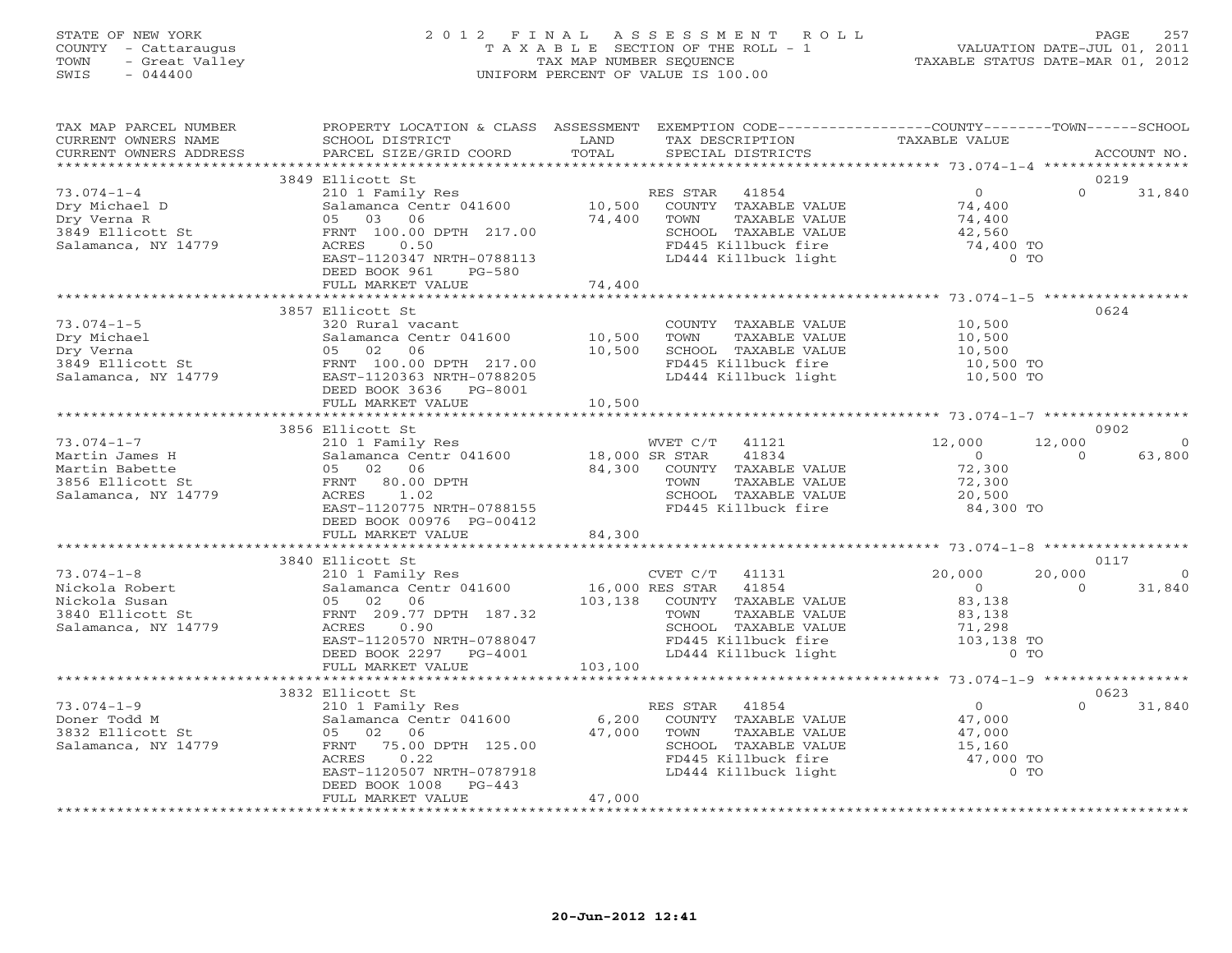# STATE OF NEW YORK 2 0 1 2 F I N A L A S S E S S M E N T R O L L PAGE 258 COUNTY - Cattaraugus T A X A B L E SECTION OF THE ROLL - 1 VALUATION DATE-JUL 01, 2011 TOWN - Great Valley TAX MAP NUMBER SEQUENCE TAXABLE STATUS DATE-MAR 01, 2012 SWIS - 044400 UNIFORM PERCENT OF VALUE IS 100.00

| TAX MAP PARCEL NUMBER  |                                                                                                            |        | PROPERTY LOCATION & CLASS ASSESSMENT EXEMPTION CODE---------------COUNTY-------TOWN-----SCHOOL |                                            |                    |
|------------------------|------------------------------------------------------------------------------------------------------------|--------|------------------------------------------------------------------------------------------------|--------------------------------------------|--------------------|
| CURRENT OWNERS NAME    | SCHOOL DISTRICT                                                                                            | LAND   | TAX DESCRIPTION                                                                                | TAXABLE VALUE                              |                    |
| CURRENT OWNERS ADDRESS | PARCEL SIZE/GRID COORD                                                                                     | TOTAL  | SPECIAL DISTRICTS                                                                              |                                            | ACCOUNT NO.        |
|                        |                                                                                                            |        |                                                                                                | ****************** 73.074-1-10 *********** |                    |
|                        | 3812 Ellicott St                                                                                           |        |                                                                                                |                                            | 0452               |
| $73.074 - 1 - 10$      | 210 1 Family Res                                                                                           |        | COUNTY TAXABLE VALUE 15,500                                                                    |                                            |                    |
| Frediani Sandra L      | Salamanca Centr 041600                                                                                     | 6,200  | TOWN<br>TAXABLE VALUE                                                                          | 15,500                                     |                    |
| 3820 Ellicott St       |                                                                                                            |        | SCHOOL TAXABLE VALUE                                                                           |                                            |                    |
| Salamanca, NY 14779    | 05 02 06 15,500<br>FRNT 75.00 DPTH 128.00 15,500                                                           |        | FD445 Killbuck fire                                                                            | 15,500<br>15,500 TO                        |                    |
|                        | ACRES<br>0.22                                                                                              |        | LD444 Killbuck light                                                                           | $0$ TO                                     |                    |
|                        | EAST-1120491 NRTH-0787845                                                                                  |        |                                                                                                |                                            |                    |
|                        |                                                                                                            |        |                                                                                                |                                            |                    |
|                        | DEED BOOK 15138 PG-2002                                                                                    |        |                                                                                                |                                            |                    |
|                        | FULL MARKET VALUE                                                                                          | 15,500 |                                                                                                |                                            |                    |
|                        |                                                                                                            |        |                                                                                                |                                            |                    |
|                        | 3820 Ellicott St                                                                                           |        |                                                                                                |                                            | 0690               |
| $73.074 - 1 - 11$      |                                                                                                            |        |                                                                                                | $\begin{array}{c} 0 \\ 42,400 \end{array}$ | $\Omega$<br>31,840 |
| Frediani Sandra L      |                                                                                                            |        |                                                                                                |                                            |                    |
| PO Box 253             | 05 02 06 42,400 TOWN<br>FRNT 50.00 DPTH 125.00 42,400 SCHOOL<br>ACRES 0.14 FD445 K                         |        | TAXABLE VALUE                                                                                  | 42,400                                     |                    |
| Killbuck, NY 14748     |                                                                                                            |        | SCHOOL TAXABLE VALUE                                                                           | $\frac{1}{10}$ , 560                       |                    |
|                        |                                                                                                            |        | FD445 Killbuck fire<br>LD444 Killbuck light                                                    | 42,400 TO                                  |                    |
|                        | EAST-1120475 NRTH-0787786                                                                                  |        |                                                                                                | $0$ TO                                     |                    |
|                        | DEED BOOK 1028 PG-865                                                                                      |        |                                                                                                |                                            |                    |
|                        | FULL MARKET VALUE                                                                                          | 42,400 |                                                                                                |                                            |                    |
|                        |                                                                                                            |        |                                                                                                |                                            |                    |
|                        | 3814 Ellicott St                                                                                           |        |                                                                                                |                                            | 0055               |
| $73.074 - 1 - 12$      |                                                                                                            |        |                                                                                                | 4,440                                      | 4,440<br>$\Omega$  |
| Bentley Norma E        | 210 1 Family Res<br>210 1 Family Res<br>Salamanca Centr 041600                4,200   COUNTY TAXABLE VALUE |        |                                                                                                | 25,160                                     |                    |
| Edwards Sheila A       |                                                                                                            | 29,600 | TOWN<br>TAXABLE VALUE                                                                          | 25,160                                     |                    |
|                        |                                                                                                            |        |                                                                                                |                                            |                    |
|                        |                                                                                                            |        |                                                                                                |                                            |                    |
| 3814 Ellicott St       | FRNT 50.00 DPTH 128.00                                                                                     |        |                                                                                                |                                            |                    |
| Salamanca, NY 14779    | 0.15                                                                                                       |        | SCHOOL TAXABLE VALUE 29,600<br>FD445 Killbuck fire 29,600 TO                                   |                                            |                    |
|                        | Salamanca --<br>05 02 06<br>FRNT 50.00<br>ACRES 0.1<br>-- 1120468<br>EAST-1120468 NRTH-0787735             |        | FD445 Killbuck fire<br>LD444 Killbuck light                                                    | $0$ TO                                     |                    |
|                        | DEED BOOK 1868 PG-4001                                                                                     |        |                                                                                                |                                            |                    |
|                        | FULL MARKET VALUE                                                                                          | 29,600 |                                                                                                |                                            |                    |
|                        |                                                                                                            |        |                                                                                                |                                            |                    |
|                        | 3810 Ellicott St                                                                                           |        |                                                                                                |                                            | 0669               |
| $73.074 - 1 - 13$      | 210 1 Family Res                                                                                           |        | RES STAR 41854                                                                                 | $\overline{0}$                             | $\Omega$<br>31,840 |
| Nickola Stanley F      |                                                                                                            |        |                                                                                                | 38,700                                     |                    |
| Nickola Kim M          | Salamanca Centr 041600 4,200 COUNTY TAXABLE VALUE<br>Calamanca Centr 041600 30.700 movement mayable VALUE  |        | TAXABLE VALUE                                                                                  | 38,700                                     |                    |
| 3810 Ellicott St       |                                                                                                            |        |                                                                                                |                                            |                    |
| Salamanca, NY 14779    |                                                                                                            |        |                                                                                                |                                            |                    |
|                        | EAST-1120461 NRTH-0787685                                                                                  |        | LD444 Killbuck light                                                                           | $0$ TO                                     |                    |
|                        | DEED BOOK 900<br>PG-343                                                                                    |        |                                                                                                |                                            |                    |
|                        | FULL MARKET VALUE                                                                                          | 38,700 |                                                                                                |                                            |                    |
|                        |                                                                                                            |        |                                                                                                |                                            |                    |
|                        | 3802 Ellicott St                                                                                           |        |                                                                                                |                                            | 0339               |
| $73.074 - 1 - 14$      | 210 1 Family Res                                                                                           |        | COUNTY TAXABLE VALUE                                                                           | 47,000                                     |                    |
| Barber Shannon         | Salamanca Centr 041600 5,300                                                                               |        | TOWN<br>TAXABLE VALUE                                                                          |                                            |                    |
| 3802 Ellicott St       | 05 02 06                                                                                                   | 47,000 | SCHOOL TAXABLE VALUE                                                                           | 47,000<br>47,000                           |                    |
| Salamanca, NY 14779    | FRNT 66.00 DPTH 125.00                                                                                     |        |                                                                                                |                                            |                    |
|                        | 0.19<br>ACRES                                                                                              |        | FD445 Killbuck fire 47,000 TO<br>LD444 Killbuck light 0 TO                                     |                                            |                    |
|                        | EAST-1120453 NRTH-0787623                                                                                  |        |                                                                                                |                                            |                    |
|                        | DEED BOOK 5024 PG-2001                                                                                     |        |                                                                                                |                                            |                    |
|                        | FULL MARKET VALUE                                                                                          | 47,000 |                                                                                                |                                            |                    |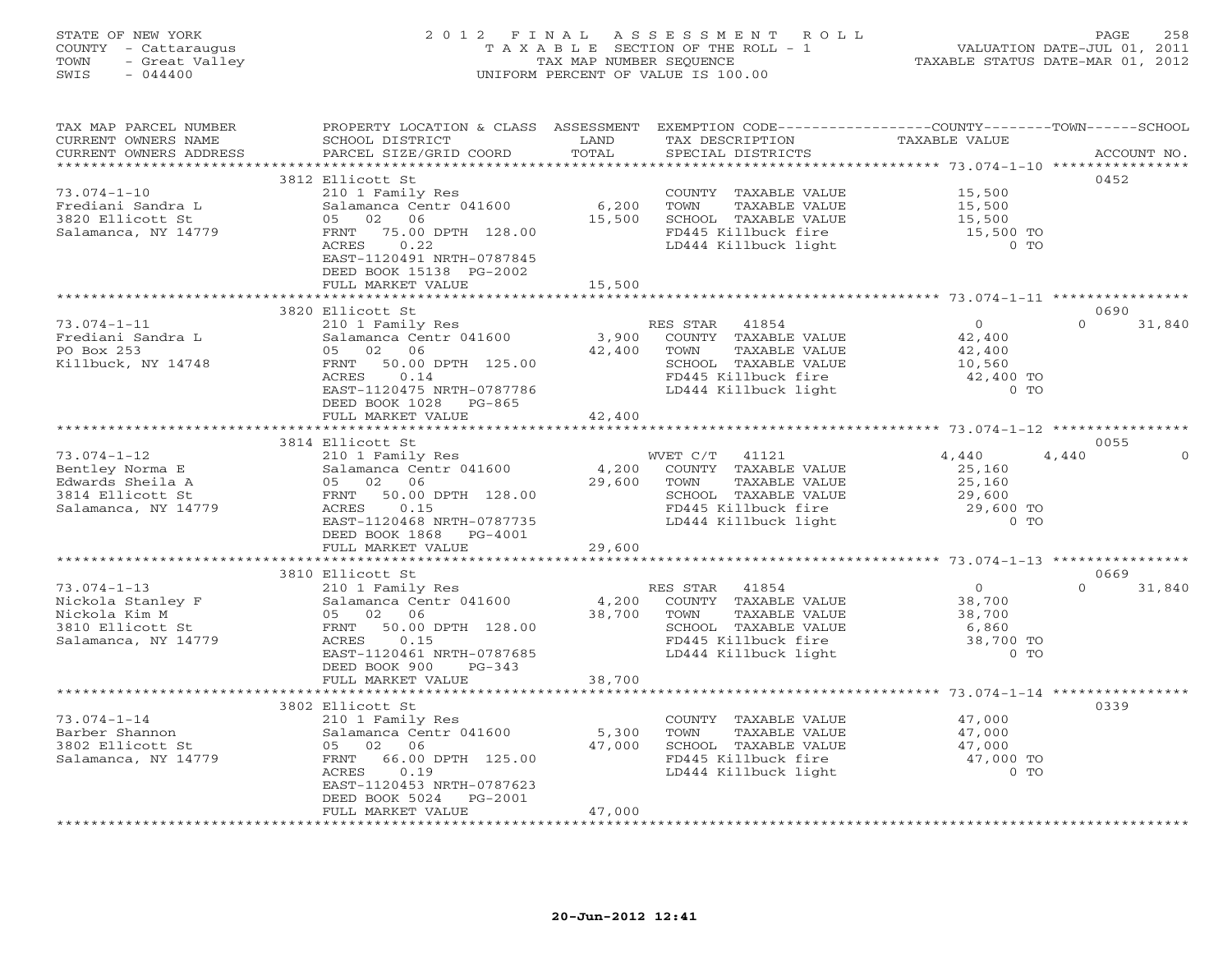#### STATE OF NEW YORK 2 0 1 2 F I N A L A S S E S S M E N T R O L L PAGE 259 COUNTY - Cattaraugus T A X A B L E SECTION OF THE ROLL - 1 VALUATION DATE-JUL 01, 2011 TOWN - Great Valley TAX MAP NUMBER SEQUENCE TAXABLE STATUS DATE-MAR 01, 2012 SWIS - 044400 UNIFORM PERCENT OF VALUE IS 100.00UNIFORM PERCENT OF VALUE IS 100.00

| TAX MAP PARCEL NUMBER<br>CURRENT OWNERS NAME<br>CURRENT OWNERS ADDRESS<br>******************** | PROPERTY LOCATION & CLASS ASSESSMENT<br>SCHOOL DISTRICT<br>PARCEL SIZE/GRID COORD   | LAND<br>TAX DESCRIPTION<br>TOTAL<br>SPECIAL DISTRICTS | EXEMPTION CODE-----------------COUNTY-------TOWN------SCHOOL<br>TAXABLE VALUE<br>ACCOUNT NO. |
|------------------------------------------------------------------------------------------------|-------------------------------------------------------------------------------------|-------------------------------------------------------|----------------------------------------------------------------------------------------------|
|                                                                                                | 3824 Ellicott St (Rear)                                                             |                                                       | 0689                                                                                         |
| $73.074 - 1 - 15$                                                                              | 210 1 Family Res                                                                    | RES STAR<br>41854                                     | $\Omega$<br>$\Omega$<br>31,840                                                               |
| Clayson Joshua M                                                                               | Salamanca Centr 041600 23,900                                                       | COUNTY TAXABLE VALUE                                  | 79,200                                                                                       |
| Clayson Stacey M                                                                               | 02<br>06<br>05                                                                      | 79,200<br>TOWN<br>TAXABLE VALUE                       | 79,200                                                                                       |
| 3824 Ellicott St                                                                               | <b>ROW</b>                                                                          | SCHOOL TAXABLE VALUE                                  | 47,360                                                                                       |
| Salamanca, NY 14779                                                                            | ACRES<br>6.65 BANK<br>017<br>EAST-1120839 NRTH-0787750<br>DEED BOOK 6125<br>PG-2001 | FD445 Killbuck fire                                   | 79,200 TO                                                                                    |
|                                                                                                | FULL MARKET VALUE                                                                   | 79,200                                                |                                                                                              |
|                                                                                                |                                                                                     |                                                       |                                                                                              |
|                                                                                                | 6778 Nys Rte 417                                                                    |                                                       | 0820                                                                                         |
| $73.074 - 1 - 17$                                                                              | 210 1 Family Res                                                                    | COUNTY TAXABLE VALUE                                  | 37,100                                                                                       |
| Quigley Collin                                                                                 | Salamanca Centr 041600                                                              | 12,600<br>TOWN<br>TAXABLE VALUE                       | 37,100                                                                                       |
| Quigley Angel<br>169 Academy St                                                                | 03 02<br>06<br>FRNT 132.00 DPTH 233.00                                              | 37,100<br>SCHOOL TAXABLE VALUE<br>FD445 Killbuck fire | 37,100<br>37,100 TO                                                                          |
| Salamanca, NY 14779                                                                            | ACRES<br>0.71                                                                       | LD444 Killbuck light                                  | $0$ TO                                                                                       |
|                                                                                                | EAST-1121759 NRTH-0786577<br>DEED BOOK 11618 PG-9001                                | WD446 Killbuck water dist1                            | $0$ TO                                                                                       |
|                                                                                                | FULL MARKET VALUE                                                                   | 37,100                                                |                                                                                              |
|                                                                                                |                                                                                     |                                                       |                                                                                              |
|                                                                                                | 3749 Nys Rte 417                                                                    |                                                       | 0290                                                                                         |
| $73.074 - 1 - 18$                                                                              | 210 1 Family Res                                                                    | RES STAR<br>41854                                     | $\circ$<br>$\Omega$<br>31,840                                                                |
| Frank Douglas A                                                                                | Salamanca Centr 041600                                                              | 9,500<br>COUNTY TAXABLE VALUE                         | 64,000                                                                                       |
| Frank Penny S                                                                                  | 02<br>06<br>03                                                                      | 64,000<br>TOWN<br>TAXABLE VALUE                       | 64,000                                                                                       |
| PO Box 37                                                                                      | FRNT 225.00 DPTH<br>83.00                                                           | SCHOOL TAXABLE VALUE                                  | 32,160                                                                                       |
| Kill Buck, NY 14748-0037                                                                       | ACRES<br>0.43                                                                       | FD445 Killbuck fire                                   | 64,000 TO                                                                                    |
|                                                                                                | EAST-1121846 NRTH-0786523                                                           | LD444 Killbuck light                                  | $0$ TO                                                                                       |
|                                                                                                | DEED BOOK 1017 PG-950                                                               | WD446 Killbuck water dist1<br>64,000                  | $0$ TO                                                                                       |
|                                                                                                | FULL MARKET VALUE                                                                   |                                                       |                                                                                              |
|                                                                                                | 3761 Kill Buck Rd                                                                   |                                                       | 0965                                                                                         |
| $73.074 - 1 - 20$                                                                              | 270 Mfg housing                                                                     | RES STAR<br>41854                                     | $\overline{0}$<br>19,900<br>$\Omega$                                                         |
| McKay Lisa J                                                                                   | Salamanca Centr 041600                                                              | 5,000<br>COUNTY TAXABLE VALUE                         | 19,900                                                                                       |
| 3761 Killbuck Rd                                                                               | 03 02<br>06                                                                         | 19,900<br>TOWN<br>TAXABLE VALUE                       | 19,900                                                                                       |
| Kill Buck, NY 14748                                                                            | 85.00 DPTH<br>94.00<br>FRNT                                                         | SCHOOL TAXABLE VALUE                                  | $\circ$                                                                                      |
|                                                                                                | ACRES<br>0.18                                                                       | FD445 Killbuck fire                                   | 19,900 TO                                                                                    |
|                                                                                                | EAST-1121809 NRTH-0786662                                                           | LD444 Killbuck light                                  | $0$ TO                                                                                       |
|                                                                                                | DEED BOOK 1015<br>PG-837                                                            | WD446 Killbuck water dist1                            | $0$ TO                                                                                       |
|                                                                                                | FULL MARKET VALUE                                                                   | 19,900                                                |                                                                                              |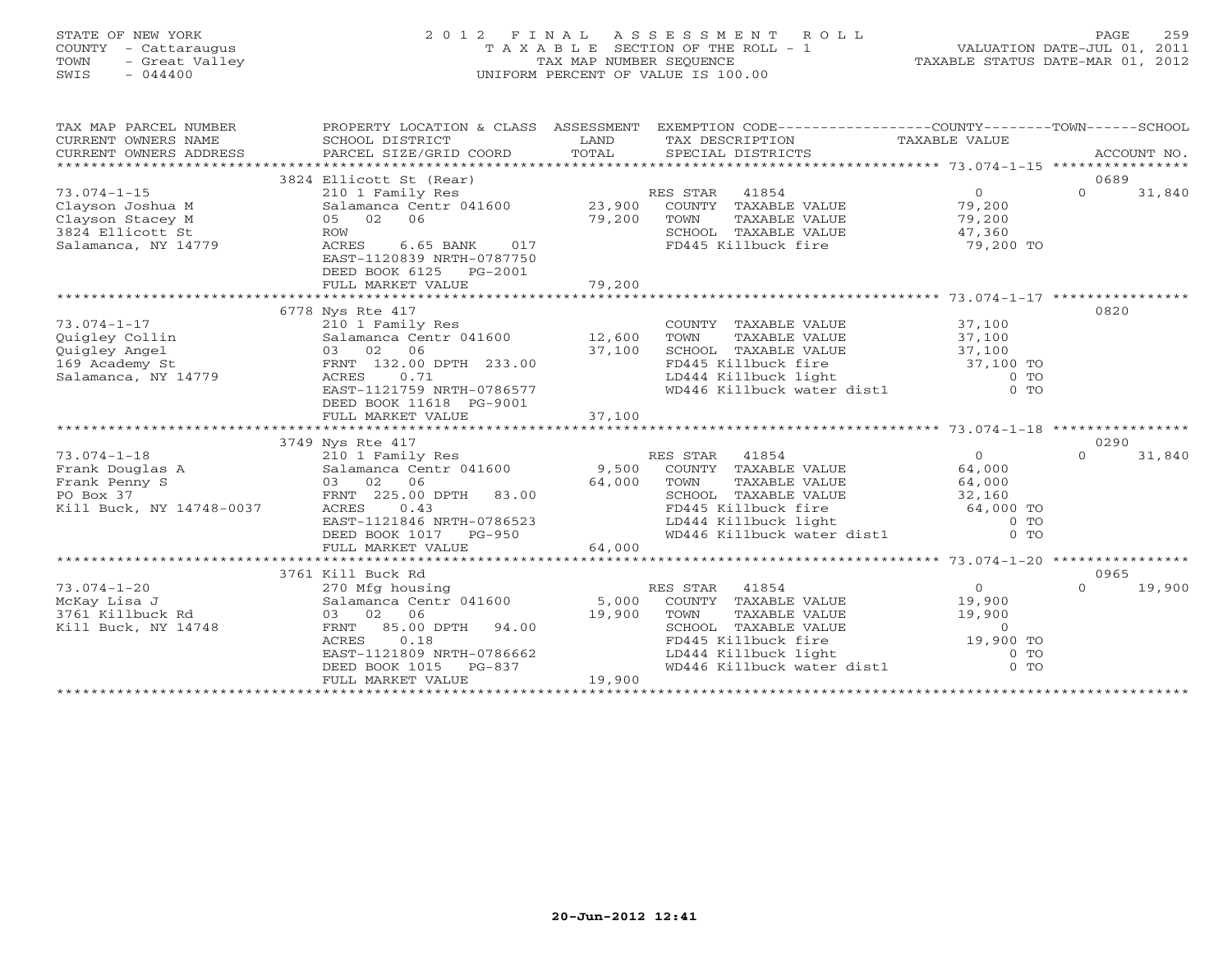# STATE OF NEW YORK 2 0 1 2 F I N A L A S S E S S M E N T R O L L PAGE 260 COUNTY - Cattaraugus T A X A B L E SECTION OF THE ROLL - 1 VALUATION DATE-JUL 01, 2011 TOWN - Great Valley TAX MAP NUMBER SEQUENCE TAXABLE STATUS DATE-MAR 01, 2012 SWIS - 044400 UNIFORM PERCENT OF VALUE IS 100.00

| TAX MAP PARCEL NUMBER<br>CURRENT OWNERS NAME<br>CURRENT OWNERS ADDRESS                                    | SCHOOL DISTRICT<br>PARCEL SIZE/GRID COORD                                                                                                                                                              | LAND<br>TOTAL                     | PROPERTY LOCATION & CLASS ASSESSMENT EXEMPTION CODE----------------COUNTY-------TOWN------SCHOOL<br>TAX DESCRIPTION<br>SPECIAL DISTRICTS                                                                                                                                                                   | TAXABLE VALUE                                                | ACCOUNT NO.        |
|-----------------------------------------------------------------------------------------------------------|--------------------------------------------------------------------------------------------------------------------------------------------------------------------------------------------------------|-----------------------------------|------------------------------------------------------------------------------------------------------------------------------------------------------------------------------------------------------------------------------------------------------------------------------------------------------------|--------------------------------------------------------------|--------------------|
| $73.074 - 1 - 21$<br>Jacobson Roberta<br>3773 Kill Buck Rd<br>Kill Buck, NY 14748                         | 3769 Kill Buck Rd<br>210 1 Family Res<br>Salamanca Centr 041600<br>03 02 06<br>FRNT 243.00 DPTH 110.00<br>ACRES<br>0.61<br>EAST-1121763 NRTH-0786827<br>DEED BOOK 698<br>$PG-435$<br>FULL MARKET VALUE | 11,600<br>16,600<br>16,600        | COUNTY TAXABLE VALUE<br>TOWN<br>TAXABLE VALUE<br>SCHOOL TAXABLE VALUE<br>FD445 Killbuck fire<br>LD444 Killbuck light<br>WD446 Killbuck water dist1                                                                                                                                                         | 16,600<br>16,600<br>16,600<br>16,600 TO<br>$0$ TO<br>$0$ TO  | 0416               |
|                                                                                                           | 3773 Kill Buck Rd                                                                                                                                                                                      |                                   |                                                                                                                                                                                                                                                                                                            |                                                              | 0415               |
| $73.074 - 1 - 22.1$<br>Stone Roberta P<br>3773 Kill Buck Rd<br>Kill Buck, NY 14748                        | 210 1 Family Res<br>Salamanca Centr 041600<br>03 02 06<br>FRNT 190.00 DPTH 206.00<br>0.29<br>ACRES<br>EAST-1121666 NRTH-0786769<br>FULL MARKET VALUE                                                   | 7,600 SR STAR<br>70,300<br>70,300 | WVET C/T 41121<br>41834<br>COUNTY TAXABLE VALUE<br>TOWN<br>TAXABLE VALUE<br>$\begin{tabular}{ll} $\mathsf{r}\cup445$ Killbuck fire & 6,500$ \\ \mathsf{LD444~Killbuck life & 70,300 TO \\ \mathsf{WD446~Killbuck water dist1} & 0~\mathsf{TO} \\ \mathsf{*********************************} \end{tabular}$ | 10,545<br>10,545<br>$\overline{0}$<br>59,755<br>59,755       | 63,800<br>$\Omega$ |
|                                                                                                           | Kill Buck Rd                                                                                                                                                                                           |                                   |                                                                                                                                                                                                                                                                                                            |                                                              | 1141               |
| $73.074 - 1 - 23$<br>Jacobson Roberta<br>3773 Kill Buck Rd<br>Kill Buck, NY 14748                         | 320 Rural vacant<br>Salamanca Centr 041600<br>03 02 06<br>FRNT 243.00 DPTH 218.00<br>ACRES 1.22<br>EAST-1121466 NRTH-0786958<br>FULL MARKET VALUE                                                      | 18,500<br>18,500<br>18,500        | COUNTY TAXABLE VALUE<br>TOWN<br>TAXABLE VALUE<br>SCHOOL TAXABLE VALUE<br>FD445 Killbuck fire                                                                                                                                                                                                               | 18,500<br>18,500<br>18,500<br>18,500 TO                      |                    |
|                                                                                                           | 3783 Kill Buck Rd                                                                                                                                                                                      |                                   |                                                                                                                                                                                                                                                                                                            |                                                              | 0143               |
| $73.074 - 1 - 24$<br>Ambuski Catherine<br>St John Mary<br>4541 Us Rte 219<br>Great Valley, NY 14741       | 210 1 Family Res<br>Salamanca Centr 041600<br>03 02 06<br>FRNT 155.00 DPTH 176.00<br>ACRES<br>0.63<br>EAST-1121692 NRTH-0787005<br>DEED BOOK 13491 PG-7002                                             | 11,800<br>45,900                  | COUNTY TAXABLE VALUE<br>TAXABLE VALUE<br>TOWN<br>SCHOOL TAXABLE VALUE<br>FD445 Killbuck fire                                                                                                                                                                                                               | 45,900<br>45,900<br>45,900<br>45,900 TO                      |                    |
|                                                                                                           | FULL MARKET VALUE                                                                                                                                                                                      | 45,900                            |                                                                                                                                                                                                                                                                                                            |                                                              |                    |
| $73.074 - 1 - 25$<br>Wilkins Harold J<br>Wilkins Alberta<br>4277 Bear Hollow Rd<br>Great Valley, NY 14741 | 3787 Kill Buck Rd<br>220 2 Family Res<br>Salamanca Centr 041600<br>03 02 06<br>FRNT 57.00 DPTH 147.00<br>0.19<br>ACRES<br>EAST-1121693 NRTH-0787107<br>DEED BOOK 834<br>$PG-425$<br>FULL MARKET VALUE  | 5,300<br>62,700<br>62,700         | COUNTY TAXABLE VALUE<br>TOWN<br>TAXABLE VALUE<br>SCHOOL TAXABLE VALUE<br>FD445 Killbuck fire<br>LD444 Killbuck light<br>wD446 Killbuck water dist1                                                                                                                                                         | 62,700<br>62,700<br>62,700<br>62,700 TO<br>$0$ TO<br>$00$ TO | 0193               |
|                                                                                                           |                                                                                                                                                                                                        |                                   |                                                                                                                                                                                                                                                                                                            |                                                              |                    |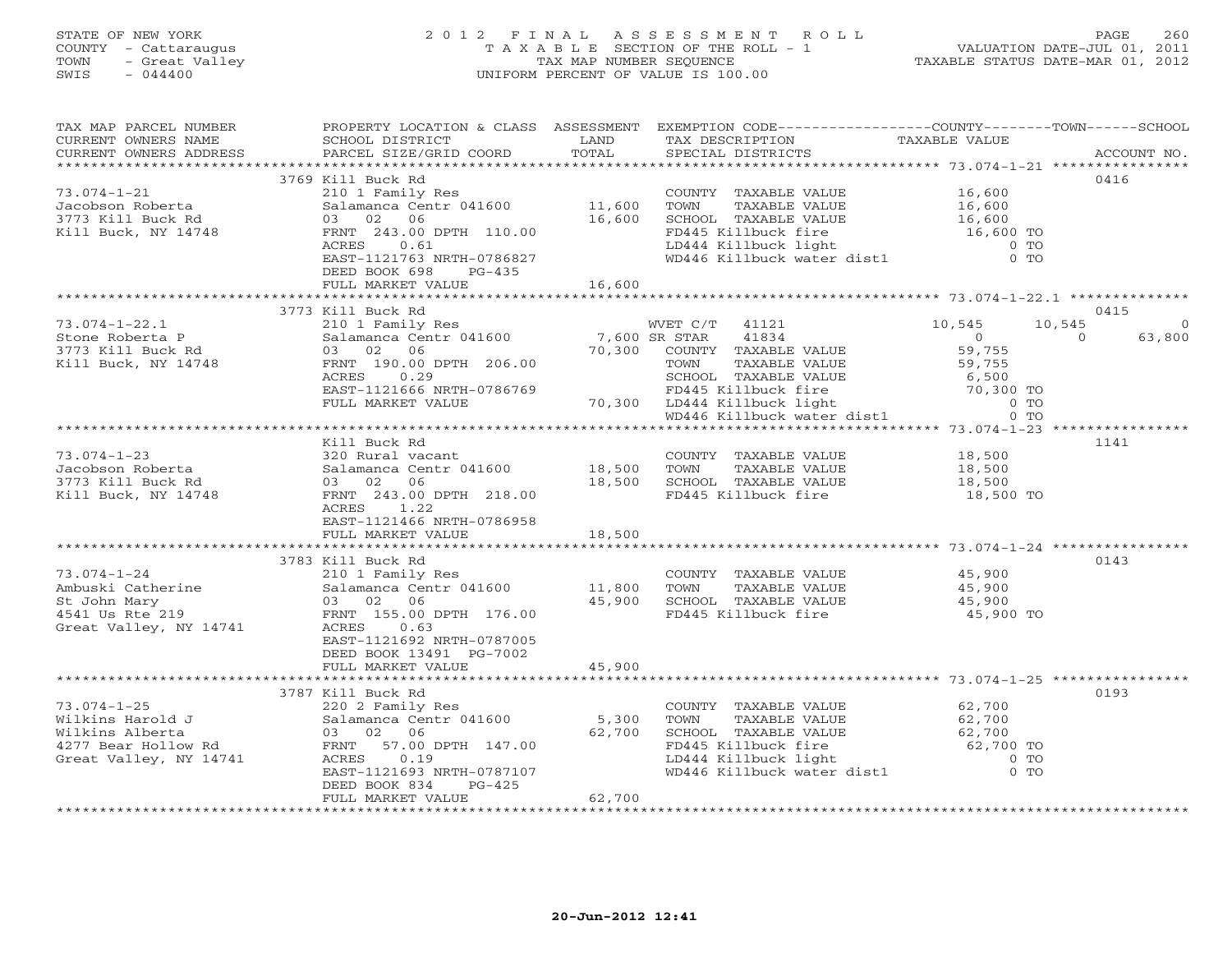# STATE OF NEW YORK 2 0 1 2 F I N A L A S S E S S M E N T R O L L PAGE 261 COUNTY - Cattaraugus T A X A B L E SECTION OF THE ROLL - 1 VALUATION DATE-JUL 01, 2011 TOWN - Great Valley TAX MAP NUMBER SEQUENCE TAXABLE STATUS DATE-MAR 01, 2012 SWIS - 044400 UNIFORM PERCENT OF VALUE IS 100.00

| TAX MAP PARCEL NUMBER<br>CURRENT OWNERS NAME<br>CURRENT OWNERS NAME SCHOOL DISTRICT – ------ ------ ------- TAX DESCRIPTION TAXABLE VALUE<br>CURRENT OWNERS ADDRESS PARCEL SIZE/GRID COORD TOTAL SPECIAL DISTRICTS ACCOUNT NO.<br>****************************** |                                                                 |         | PROPERTY LOCATION & CLASS ASSESSMENT EXEMPTION CODE----------------COUNTY-------TOWN------SCHOOL                                                                                                                               |                |                    |
|------------------------------------------------------------------------------------------------------------------------------------------------------------------------------------------------------------------------------------------------------------------|-----------------------------------------------------------------|---------|--------------------------------------------------------------------------------------------------------------------------------------------------------------------------------------------------------------------------------|----------------|--------------------|
|                                                                                                                                                                                                                                                                  | 3791 Kill Buck Rd                                               |         |                                                                                                                                                                                                                                |                | 0871               |
| $73.074 - 1 - 26$                                                                                                                                                                                                                                                | 210 1 Family Res                                                |         | COUNTY TAXABLE VALUE                                                                                                                                                                                                           | 38,800         |                    |
|                                                                                                                                                                                                                                                                  |                                                                 |         | TOWN                                                                                                                                                                                                                           |                |                    |
|                                                                                                                                                                                                                                                                  | Salamanca Centr 041600 20,700<br>03 02 06 38,800<br>FF 90.00    |         |                                                                                                                                                                                                                                |                |                    |
| Kill Buck, NY 14748                                                                                                                                                                                                                                              | FF 90.00                                                        |         |                                                                                                                                                                                                                                |                |                    |
|                                                                                                                                                                                                                                                                  | 2.23<br>ACRES                                                   |         |                                                                                                                                                                                                                                |                |                    |
|                                                                                                                                                                                                                                                                  | EAST-1121479 NRTH-0787189                                       |         | FD445 Killbuck fire<br>LD444 Killbuck light<br>WD446 Killbuck water dist1 0 TO<br>WD446 Killbuck water dist1 0 TO                                                                                                              |                |                    |
|                                                                                                                                                                                                                                                                  | DEED BOOK 539<br>PG-470                                         |         |                                                                                                                                                                                                                                |                |                    |
|                                                                                                                                                                                                                                                                  |                                                                 |         |                                                                                                                                                                                                                                |                |                    |
|                                                                                                                                                                                                                                                                  |                                                                 |         |                                                                                                                                                                                                                                |                |                    |
|                                                                                                                                                                                                                                                                  | 3797 Kill Buck Rd                                               |         |                                                                                                                                                                                                                                |                | 0103               |
| $73.074 - 1 - 27$                                                                                                                                                                                                                                                |                                                                 |         | RES STAR 41854                                                                                                                                                                                                                 | $\overline{0}$ | $\Omega$<br>31,840 |
| Fisher Larry T                                                                                                                                                                                                                                                   | 210 1 Family Res<br>Salamanca Centr 041600 7,700                |         | COUNTY TAXABLE VALUE 47,043                                                                                                                                                                                                    |                |                    |
| Fisher Pamela L                                                                                                                                                                                                                                                  | 03 02 06                                                        | 47,043  | TOWN                                                                                                                                                                                                                           |                |                    |
| PO Box 52                                                                                                                                                                                                                                                        | WILL                                                            |         |                                                                                                                                                                                                                                |                |                    |
| Kill Buck, NY 14748                                                                                                                                                                                                                                              | FRNT 100.00 DPTH 130.00                                         |         |                                                                                                                                                                                                                                |                |                    |
|                                                                                                                                                                                                                                                                  |                                                                 |         |                                                                                                                                                                                                                                |                |                    |
|                                                                                                                                                                                                                                                                  | ACRES 0.30<br>EAST-1121667 NRTH-0787273                         |         | FD445 Killbuck fire<br>LD444 Killbuck light<br>WD446 Killbuck water dist1 0 TO<br>WD446 Killbuck water dist1 0 TO                                                                                                              |                |                    |
|                                                                                                                                                                                                                                                                  | DEED BOOK 6491 PG-3002                                          |         |                                                                                                                                                                                                                                |                |                    |
|                                                                                                                                                                                                                                                                  |                                                                 |         |                                                                                                                                                                                                                                |                |                    |
|                                                                                                                                                                                                                                                                  |                                                                 |         |                                                                                                                                                                                                                                |                |                    |
|                                                                                                                                                                                                                                                                  | 3805 Kill Buck Rd                                               |         |                                                                                                                                                                                                                                |                | 0128               |
|                                                                                                                                                                                                                                                                  |                                                                 |         | RES STAR 41854                                                                                                                                                                                                                 | $\Omega$       | $\Omega$<br>31,840 |
|                                                                                                                                                                                                                                                                  |                                                                 |         | COUNTY TAXABLE VALUE 86,200                                                                                                                                                                                                    |                |                    |
|                                                                                                                                                                                                                                                                  |                                                                 |         | TOWN<br>TAXABLE VALUE                                                                                                                                                                                                          | 86,200         |                    |
|                                                                                                                                                                                                                                                                  |                                                                 |         | SCHOOL TAXABLE VALUE 54,360                                                                                                                                                                                                    |                |                    |
|                                                                                                                                                                                                                                                                  |                                                                 |         |                                                                                                                                                                                                                                |                |                    |
|                                                                                                                                                                                                                                                                  |                                                                 |         | FD445 Killbuck fire<br>ID444 Killbuck light<br>WD446 Killbuck water dist1 0 TO                                                                                                                                                 |                |                    |
|                                                                                                                                                                                                                                                                  | $PG-242$                                                        |         |                                                                                                                                                                                                                                |                |                    |
|                                                                                                                                                                                                                                                                  | FULL MARKET VALUE                                               | 86,200  |                                                                                                                                                                                                                                |                |                    |
|                                                                                                                                                                                                                                                                  |                                                                 |         |                                                                                                                                                                                                                                |                |                    |
|                                                                                                                                                                                                                                                                  | 3817 Kill Buck Rd                                               |         |                                                                                                                                                                                                                                |                | 0133               |
|                                                                                                                                                                                                                                                                  |                                                                 |         | SR STAR<br>41834                                                                                                                                                                                                               | $\overline{0}$ | $\Omega$<br>63,800 |
|                                                                                                                                                                                                                                                                  |                                                                 |         | COUNTY TAXABLE VALUE 102,300                                                                                                                                                                                                   |                |                    |
|                                                                                                                                                                                                                                                                  |                                                                 |         | TOWN<br>TAXABLE VALUE                                                                                                                                                                                                          | 102, 300       |                    |
| Kill Buck, NY 14748                                                                                                                                                                                                                                              | BY WILL                                                         |         | SCHOOL TAXABLE VALUE                                                                                                                                                                                                           | 38,500         |                    |
|                                                                                                                                                                                                                                                                  | BY WILL<br>FF 136.00<br>ACRES 3.12<br>EAST-1121323 NRTH-0787642 |         | extract the contract of the contract of the contract of the contract of the contract of the contract of the contract of the contract of the contract of the contract of the contract of the contract of the contract of the co |                |                    |
|                                                                                                                                                                                                                                                                  |                                                                 |         |                                                                                                                                                                                                                                |                |                    |
|                                                                                                                                                                                                                                                                  |                                                                 |         |                                                                                                                                                                                                                                |                |                    |
|                                                                                                                                                                                                                                                                  | DEED BOOK 504<br>$PG-25$                                        |         |                                                                                                                                                                                                                                |                |                    |
|                                                                                                                                                                                                                                                                  | FULL MARKET VALUE                                               | 102,300 |                                                                                                                                                                                                                                |                |                    |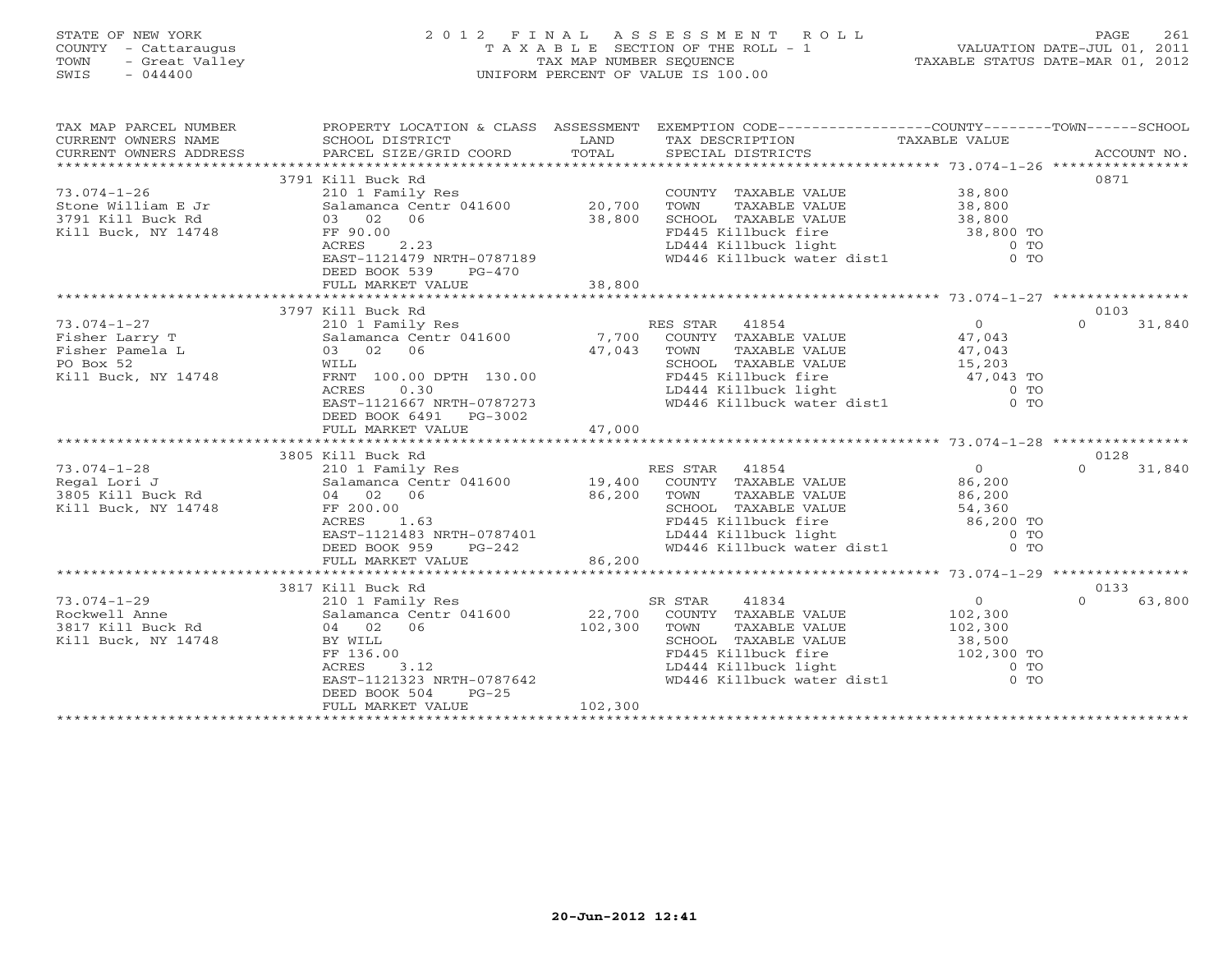## STATE OF NEW YORK 2 0 1 2 F I N A L A S S E S S M E N T R O L L PAGE 262 COUNTY - Cattaraugus T A X A B L E SECTION OF THE ROLL - 1 VALUATION DATE-JUL 01, 2011 TOWN - Great Valley TAX MAP NUMBER SEQUENCE TAXABLE STATUS DATE-MAR 01, 2012 SWIS - 044400 UNIFORM PERCENT OF VALUE IS 100.00

| CURRENT OWNERS NAME<br>CURRENT OWNERS ADDRESS                                                                                                                                                                                                                                                                                                                                                            |        |
|----------------------------------------------------------------------------------------------------------------------------------------------------------------------------------------------------------------------------------------------------------------------------------------------------------------------------------------------------------------------------------------------------------|--------|
| 0188<br>3821 Kill Buck Rd                                                                                                                                                                                                                                                                                                                                                                                |        |
| $\begin{array}{cccc} 73.074-1-30 & 3821 \; \text{Kill}\; \text{Buck}\; \text{Rd} & 210 & 1 \; \text{Family}\; \text{Res} & \text{RES}\; \text{STAR} & 41854 & 0 \\ 2101 \; \text{Family}\; \text{Res} & 8,500 \; \text{COUNTYY}\; \text{TXABLE VALUE} & 34,200 \\ \text{Marsh}\; \text{Brandy} & 04 & 02 & 06 & 34,200 \; \text{TOMN}\; \text{TXABLE VALUE} & 34,200 \\ 3829 \; \text{Kill}$<br>$\Omega$ | 31,840 |
|                                                                                                                                                                                                                                                                                                                                                                                                          |        |
|                                                                                                                                                                                                                                                                                                                                                                                                          |        |
|                                                                                                                                                                                                                                                                                                                                                                                                          |        |
|                                                                                                                                                                                                                                                                                                                                                                                                          |        |
| TOWN TAXABLE VALUE<br>TOWN TAXABLE VALUE<br>SCHOOL TAXABLE VALUE<br>TOPH45 Killbuck fire<br>LD444 Killbuck light<br>WD446 Killbuck water dist1 0 TO                                                                                                                                                                                                                                                      |        |
|                                                                                                                                                                                                                                                                                                                                                                                                          |        |
|                                                                                                                                                                                                                                                                                                                                                                                                          |        |
|                                                                                                                                                                                                                                                                                                                                                                                                          |        |
| 3829 Kill Buck Rd<br>0281                                                                                                                                                                                                                                                                                                                                                                                |        |
| $\Omega$                                                                                                                                                                                                                                                                                                                                                                                                 | 24,800 |
|                                                                                                                                                                                                                                                                                                                                                                                                          |        |
|                                                                                                                                                                                                                                                                                                                                                                                                          |        |
|                                                                                                                                                                                                                                                                                                                                                                                                          |        |
|                                                                                                                                                                                                                                                                                                                                                                                                          |        |
|                                                                                                                                                                                                                                                                                                                                                                                                          |        |
| EAST-1121460 NRTH-0787747<br>WD446 Killbuck water dist1 24,800 TO                                                                                                                                                                                                                                                                                                                                        |        |
| DEED BOOK 2948 PG-3001                                                                                                                                                                                                                                                                                                                                                                                   |        |
| 24,800<br>FULL MARKET VALUE                                                                                                                                                                                                                                                                                                                                                                              |        |
|                                                                                                                                                                                                                                                                                                                                                                                                          |        |
| 0677<br>3837 Kill Buck Rd                                                                                                                                                                                                                                                                                                                                                                                |        |
| 73.074-1-32<br>Doty David<br>Doty Jesseca and the Salamanca Centr 041600 9,100<br>Doty Jesseca and the Salamanca Centr 041600 9,100<br>3837 Kill Buck, NY 14748 ACRES<br>ARES 0.59<br>ACRES 113.101.113.101.113.101.113.101.129.79263                                                                                                                                                                    |        |
|                                                                                                                                                                                                                                                                                                                                                                                                          |        |
|                                                                                                                                                                                                                                                                                                                                                                                                          |        |
|                                                                                                                                                                                                                                                                                                                                                                                                          |        |
|                                                                                                                                                                                                                                                                                                                                                                                                          |        |
| COUNTY TAXABLE VALUE<br>TOWN TAXABLE VALUE 39,600<br>SCHOOL TAXABLE VALUE 39,600<br>FD445 Killbuck fire 39,600<br>LD444 Killbuck light 0 TO<br>WD446 Killbuck water dist1 0 TO<br>EAST-1121404 NRTH-0787863                                                                                                                                                                                              |        |
| DEED BOOK 1985 PG-9001                                                                                                                                                                                                                                                                                                                                                                                   |        |
|                                                                                                                                                                                                                                                                                                                                                                                                          |        |
|                                                                                                                                                                                                                                                                                                                                                                                                          |        |
| 0939                                                                                                                                                                                                                                                                                                                                                                                                     |        |
|                                                                                                                                                                                                                                                                                                                                                                                                          |        |
|                                                                                                                                                                                                                                                                                                                                                                                                          |        |
|                                                                                                                                                                                                                                                                                                                                                                                                          |        |
|                                                                                                                                                                                                                                                                                                                                                                                                          |        |
| COUNTY TAXABLE VALUE<br>TOWN TAXABLE VALUE<br>SCHOOL TAXABLE VALUE<br>FD445 Killbuck fire<br>LD444 Killbuck light<br>WD446 Killbuck water dist1 0 TO                                                                                                                                                                                                                                                     |        |
| EAST-1121255 NRTH-0787987                                                                                                                                                                                                                                                                                                                                                                                |        |
| DEED BOOK 1010 PG-1050<br>43,400                                                                                                                                                                                                                                                                                                                                                                         |        |
| FULL MARKET VALUE                                                                                                                                                                                                                                                                                                                                                                                        |        |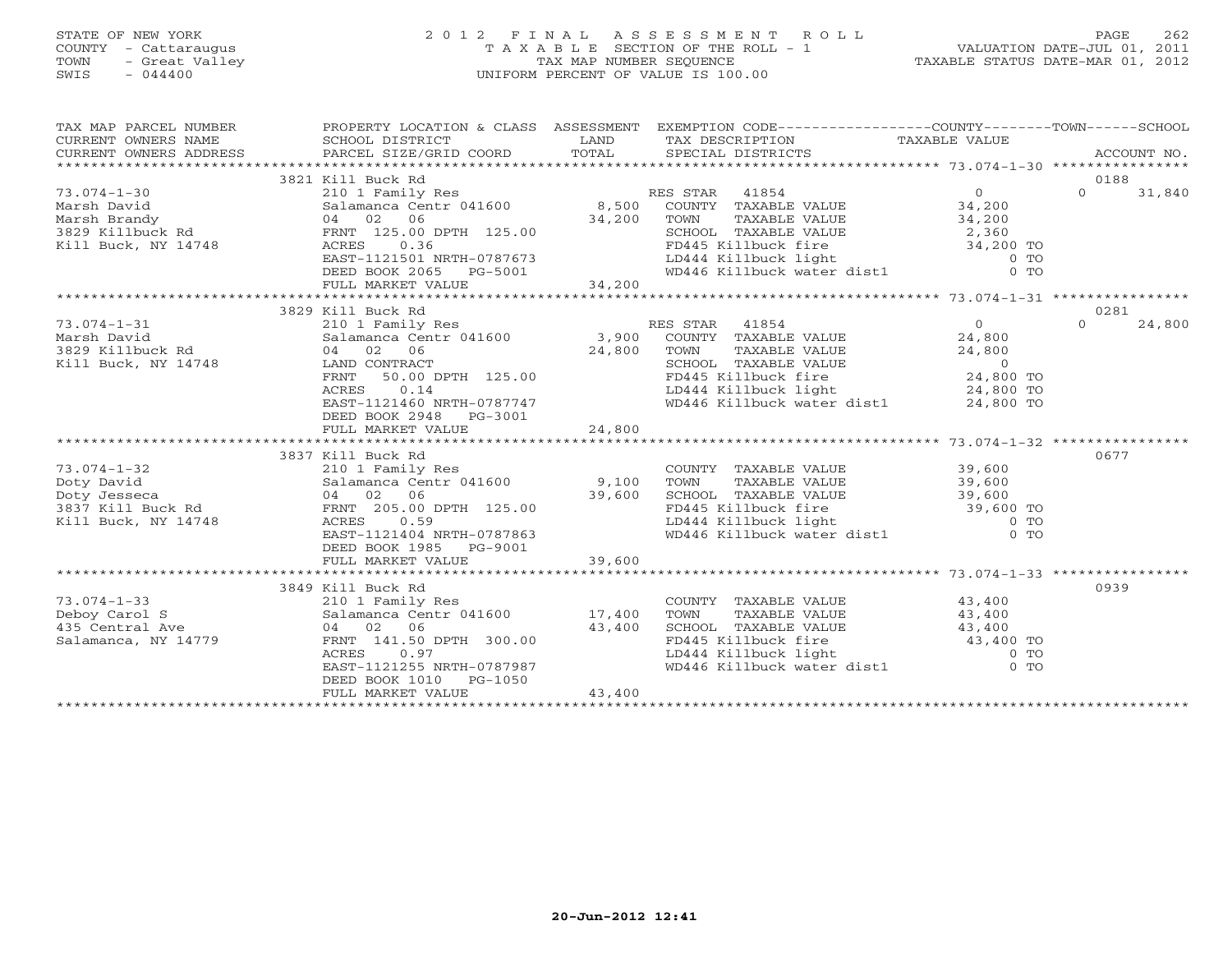# STATE OF NEW YORK 2 0 1 2 F I N A L A S S E S S M E N T R O L L PAGE 263 COUNTY - Cattaraugus T A X A B L E SECTION OF THE ROLL - 1 VALUATION DATE-JUL 01, 2011 TOWN - Great Valley TAX MAP NUMBER SEQUENCE TAXABLE STATUS DATE-MAR 01, 2012 SWIS - 044400 UNIFORM PERCENT OF VALUE IS 100.00

| $\begin{tabular}{lllllllllll} \textsc{rank} & & & & & & & \textsc{PROPERTY LOCATION & & & & & & \textsc{SSESSMENT} & & & \textsc{EXEMPTION COD} & & & & \textsc{COMPT1}-\textsc{---}-\textsc{---} & & \textsc{---}-\textsc{---} & & \textsc{---}-\textsc{---} & & \textsc{---}-\textsc{---} & & \textsc{---}-\textsc{---} & & \textsc{---}-\textsc{---} & & \textsc{---}-\textsc{---} & & \textsc{---}-\textsc{---} & & \textsc{---}-\textsc{---} & & \textsc{---}-\textsc{---} & & \textsc$ |                                                          |       |                                                                                                                                                                                                                                                       |      |  |
|----------------------------------------------------------------------------------------------------------------------------------------------------------------------------------------------------------------------------------------------------------------------------------------------------------------------------------------------------------------------------------------------------------------------------------------------------------------------------------------------|----------------------------------------------------------|-------|-------------------------------------------------------------------------------------------------------------------------------------------------------------------------------------------------------------------------------------------------------|------|--|
|                                                                                                                                                                                                                                                                                                                                                                                                                                                                                              |                                                          |       |                                                                                                                                                                                                                                                       |      |  |
|                                                                                                                                                                                                                                                                                                                                                                                                                                                                                              |                                                          |       |                                                                                                                                                                                                                                                       |      |  |
|                                                                                                                                                                                                                                                                                                                                                                                                                                                                                              |                                                          |       |                                                                                                                                                                                                                                                       |      |  |
|                                                                                                                                                                                                                                                                                                                                                                                                                                                                                              | 3853 Kill Buck Rd                                        |       |                                                                                                                                                                                                                                                       | 0314 |  |
|                                                                                                                                                                                                                                                                                                                                                                                                                                                                                              |                                                          |       |                                                                                                                                                                                                                                                       |      |  |
|                                                                                                                                                                                                                                                                                                                                                                                                                                                                                              |                                                          |       |                                                                                                                                                                                                                                                       |      |  |
|                                                                                                                                                                                                                                                                                                                                                                                                                                                                                              |                                                          |       |                                                                                                                                                                                                                                                       |      |  |
|                                                                                                                                                                                                                                                                                                                                                                                                                                                                                              |                                                          |       |                                                                                                                                                                                                                                                       |      |  |
|                                                                                                                                                                                                                                                                                                                                                                                                                                                                                              |                                                          |       |                                                                                                                                                                                                                                                       |      |  |
|                                                                                                                                                                                                                                                                                                                                                                                                                                                                                              |                                                          |       |                                                                                                                                                                                                                                                       |      |  |
|                                                                                                                                                                                                                                                                                                                                                                                                                                                                                              |                                                          |       |                                                                                                                                                                                                                                                       |      |  |
|                                                                                                                                                                                                                                                                                                                                                                                                                                                                                              |                                                          |       |                                                                                                                                                                                                                                                       |      |  |
|                                                                                                                                                                                                                                                                                                                                                                                                                                                                                              |                                                          |       |                                                                                                                                                                                                                                                       |      |  |
|                                                                                                                                                                                                                                                                                                                                                                                                                                                                                              |                                                          |       |                                                                                                                                                                                                                                                       | 0977 |  |
|                                                                                                                                                                                                                                                                                                                                                                                                                                                                                              |                                                          |       |                                                                                                                                                                                                                                                       |      |  |
|                                                                                                                                                                                                                                                                                                                                                                                                                                                                                              |                                                          |       |                                                                                                                                                                                                                                                       |      |  |
|                                                                                                                                                                                                                                                                                                                                                                                                                                                                                              |                                                          |       | COUNTY TAXABLE VALUE<br>TOWN TAXABLE VALUE 9,400<br>SCHOOL TAXABLE VALUE 9,400<br>FD445 Killbuck fire 9,400 TO<br>LD444 Killbuck light 9,400 TO<br>9,400 TO                                                                                           |      |  |
|                                                                                                                                                                                                                                                                                                                                                                                                                                                                                              |                                                          |       |                                                                                                                                                                                                                                                       |      |  |
|                                                                                                                                                                                                                                                                                                                                                                                                                                                                                              |                                                          |       |                                                                                                                                                                                                                                                       |      |  |
|                                                                                                                                                                                                                                                                                                                                                                                                                                                                                              | EAST-1121572 NRTH-0787935                                |       | WD446 Killbuck water dist1 9,400 TO                                                                                                                                                                                                                   |      |  |
|                                                                                                                                                                                                                                                                                                                                                                                                                                                                                              | DEED BOOK 1019 PG-21                                     |       |                                                                                                                                                                                                                                                       |      |  |
|                                                                                                                                                                                                                                                                                                                                                                                                                                                                                              | FULL MARKET VALUE                                        | 9,400 |                                                                                                                                                                                                                                                       |      |  |
|                                                                                                                                                                                                                                                                                                                                                                                                                                                                                              |                                                          |       |                                                                                                                                                                                                                                                       |      |  |
|                                                                                                                                                                                                                                                                                                                                                                                                                                                                                              | Kill Buck Rd                                             |       |                                                                                                                                                                                                                                                       | 0794 |  |
| 73.074-1-36<br>Mohr Michael 320 Rural vacant<br>3809 Kill Buck Rd 64 02 06 9,900<br>811 Buck, NY 14748 FRNT 66.00 DPTH 305.00<br>8,900<br>8,900<br>8,900<br>8,900<br>8,900<br>8,900<br>8,900<br>8,900<br>8,900<br>8,900<br>8,900<br>8,900<br>8,900<br>8,900<br>8,                                                                                                                                                                                                                            |                                                          |       | COUNTY TAXABLE VALUE<br>TOWN TAXABLE VALUE<br>SCHOOL TAXABLE VALUE<br>FD445 Killbuck fire<br>LD444 Killbuck light<br>WD446 Killbuck water dist1<br>9,900 TO<br>WD446 Killbuck water dist1<br>9,900 TO                                                 |      |  |
|                                                                                                                                                                                                                                                                                                                                                                                                                                                                                              |                                                          |       |                                                                                                                                                                                                                                                       |      |  |
|                                                                                                                                                                                                                                                                                                                                                                                                                                                                                              |                                                          |       |                                                                                                                                                                                                                                                       |      |  |
|                                                                                                                                                                                                                                                                                                                                                                                                                                                                                              |                                                          |       |                                                                                                                                                                                                                                                       |      |  |
|                                                                                                                                                                                                                                                                                                                                                                                                                                                                                              |                                                          |       |                                                                                                                                                                                                                                                       |      |  |
|                                                                                                                                                                                                                                                                                                                                                                                                                                                                                              |                                                          |       |                                                                                                                                                                                                                                                       |      |  |
|                                                                                                                                                                                                                                                                                                                                                                                                                                                                                              | DEED BOOK 8168 PG-5003                                   |       |                                                                                                                                                                                                                                                       |      |  |
|                                                                                                                                                                                                                                                                                                                                                                                                                                                                                              | FULL MARKET VALUE                                        | 9,900 |                                                                                                                                                                                                                                                       |      |  |
|                                                                                                                                                                                                                                                                                                                                                                                                                                                                                              |                                                          |       |                                                                                                                                                                                                                                                       |      |  |
|                                                                                                                                                                                                                                                                                                                                                                                                                                                                                              |                                                          |       |                                                                                                                                                                                                                                                       | 0791 |  |
|                                                                                                                                                                                                                                                                                                                                                                                                                                                                                              |                                                          |       |                                                                                                                                                                                                                                                       |      |  |
|                                                                                                                                                                                                                                                                                                                                                                                                                                                                                              |                                                          |       |                                                                                                                                                                                                                                                       |      |  |
|                                                                                                                                                                                                                                                                                                                                                                                                                                                                                              |                                                          |       |                                                                                                                                                                                                                                                       |      |  |
|                                                                                                                                                                                                                                                                                                                                                                                                                                                                                              |                                                          |       |                                                                                                                                                                                                                                                       |      |  |
|                                                                                                                                                                                                                                                                                                                                                                                                                                                                                              |                                                          |       | COUNTY TAXABLE VALUE<br>TOWN TAXABLE VALUE<br>SCHOOL TAXABLE VALUE<br>SCHOOL TAXABLE VALUE<br>FOA45 Killbuck light<br>LD444 Killbuck light<br>WD446 Killbuck ustor digit<br>SO, 300 TO<br>SO, 300 TO<br>SO, 300 TO<br>SO, 300 TO<br>SO, 300 TO<br>SO, |      |  |
|                                                                                                                                                                                                                                                                                                                                                                                                                                                                                              | EAST-1121722 NRTH-0787813                                |       | WD446 Killbuck water dist1 60,300 TO                                                                                                                                                                                                                  |      |  |
|                                                                                                                                                                                                                                                                                                                                                                                                                                                                                              |                                                          |       |                                                                                                                                                                                                                                                       |      |  |
|                                                                                                                                                                                                                                                                                                                                                                                                                                                                                              | EAST-1121722 NR1n-0.0.<br>DEED BOOK 10636 PG-5002 60,300 |       |                                                                                                                                                                                                                                                       |      |  |
|                                                                                                                                                                                                                                                                                                                                                                                                                                                                                              |                                                          |       |                                                                                                                                                                                                                                                       |      |  |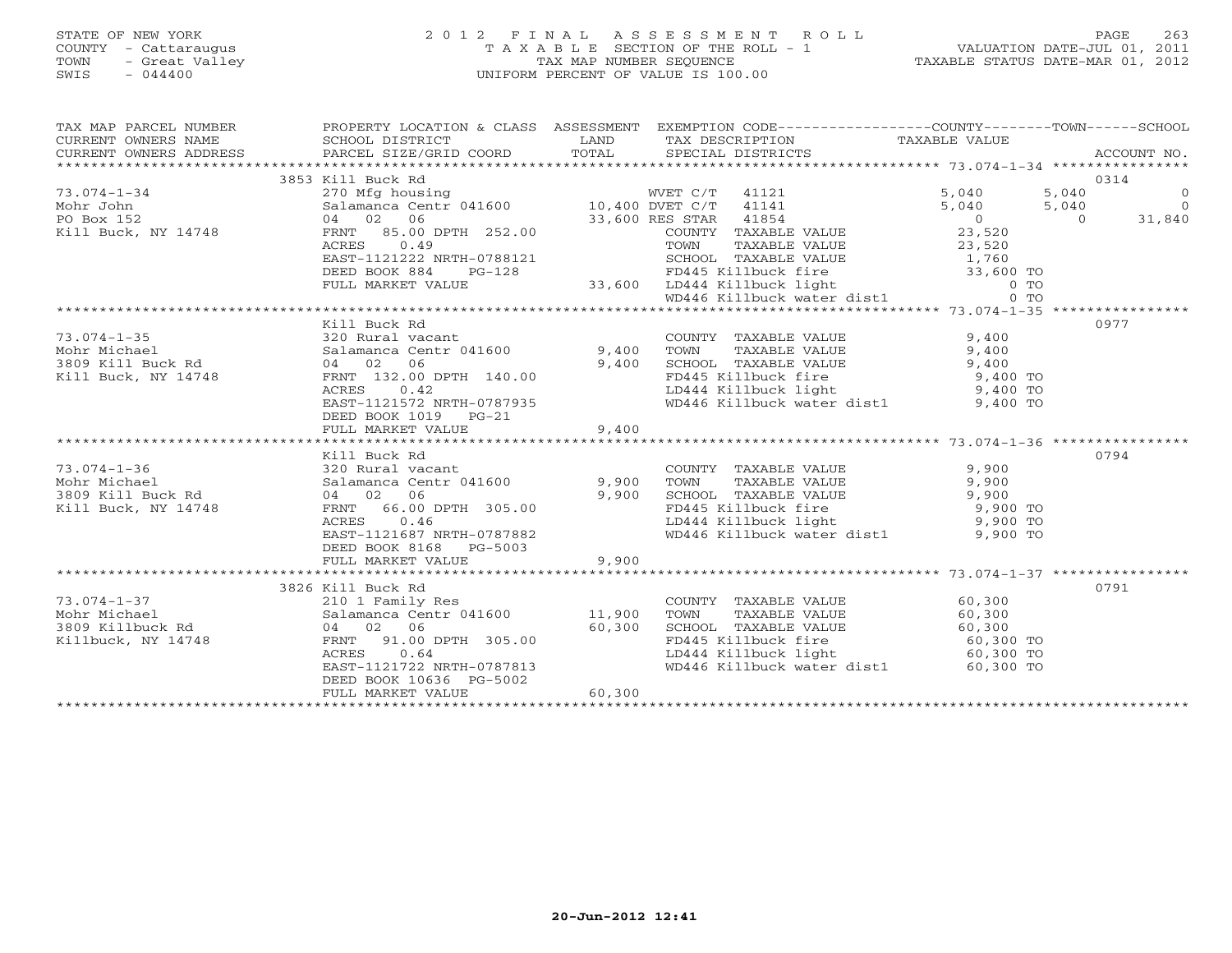#### STATE OF NEW YORK 2 0 1 2 F I N A L A S S E S S M E N T R O L L PAGE 264 COUNTY - Cattaraugus T A X A B L E SECTION OF THE ROLL - 1 VALUATION DATE-JUL 01, 2011 TOWN - Great Valley TAX MAP NUMBER SEQUENCE TAXABLE STATUS DATE-MAR 01, 2012 SWIS - 044400 UNIFORM PERCENT OF VALUE IS 100.00UNIFORM PERCENT OF VALUE IS 100.00

| TAX MAP PARCEL NUMBER                                                                                                                                                      | PROPERTY LOCATION & CLASS ASSESSMENT EXEMPTION CODE----------------COUNTY-------TOWN------SCHOOL                                                                                                                                 |        |                       |                                                                                                                                                                                                  |                          |          |           |
|----------------------------------------------------------------------------------------------------------------------------------------------------------------------------|----------------------------------------------------------------------------------------------------------------------------------------------------------------------------------------------------------------------------------|--------|-----------------------|--------------------------------------------------------------------------------------------------------------------------------------------------------------------------------------------------|--------------------------|----------|-----------|
|                                                                                                                                                                            |                                                                                                                                                                                                                                  |        |                       |                                                                                                                                                                                                  |                          |          |           |
|                                                                                                                                                                            | 3820 Kill Buck Rd                                                                                                                                                                                                                |        |                       |                                                                                                                                                                                                  |                          |          | 0825      |
| $73.074 - 1 - 39$                                                                                                                                                          | 210 1 Family Res<br>Salamanca Centr 041600 11,300                                                                                                                                                                                |        | SR STAR               | 41834                                                                                                                                                                                            | $\Omega$                 | $\Omega$ | 63,800    |
| 19.014-1-39<br>Skiver James H Salamaca Centr 041600<br>Skiver James H Salamaca Centr 041600<br>Skiver James H Salamaca Centr 041600<br>3820 Kill Buck, NY 14748 ACRES 0.58 |                                                                                                                                                                                                                                  |        |                       | COUNTY TAXABLE VALUE 69,972                                                                                                                                                                      |                          |          |           |
|                                                                                                                                                                            |                                                                                                                                                                                                                                  | 69,972 |                       | TOWN TAXABLE VALUE<br>SCHOOL TAXABLE VALUE<br>FD445 Killbuck fire<br>LD444 Killbuck light<br>WD446 Killbuck water dist1 0 TO                                                                     |                          |          |           |
|                                                                                                                                                                            |                                                                                                                                                                                                                                  |        |                       |                                                                                                                                                                                                  |                          |          |           |
|                                                                                                                                                                            |                                                                                                                                                                                                                                  |        |                       |                                                                                                                                                                                                  |                          |          |           |
|                                                                                                                                                                            | EAST-1121770 NRTH-0787735<br>DEED BOOK 668 PG-198                                                                                                                                                                                |        |                       |                                                                                                                                                                                                  |                          |          |           |
|                                                                                                                                                                            | DEED BOOK 668                                                                                                                                                                                                                    |        |                       |                                                                                                                                                                                                  |                          |          |           |
|                                                                                                                                                                            |                                                                                                                                                                                                                                  |        |                       |                                                                                                                                                                                                  |                          |          |           |
|                                                                                                                                                                            | 3814 Kill Buck Rd                                                                                                                                                                                                                |        |                       |                                                                                                                                                                                                  |                          |          | 0894      |
| $73.074 - 1 - 40$                                                                                                                                                          | 210 1 Family Res<br>Salamanca Centr 041600 11,300 WVET C/T 41121<br>04 02 06                                                                                                                                                     |        |                       | WVET C/T 41121 11,130                                                                                                                                                                            |                          | 11,130   | $\Omega$  |
|                                                                                                                                                                            |                                                                                                                                                                                                                                  |        |                       |                                                                                                                                                                                                  |                          | 11,130   | $\bigcap$ |
|                                                                                                                                                                            |                                                                                                                                                                                                                                  |        | 74,200 RES STAR 41854 |                                                                                                                                                                                                  | 11, 130<br>$11,130$<br>0 | $\cap$   | 31,840    |
| 73.074-1-40 210 1 Family<br>Rintelmann Gary W Salamanca Cer<br>Rintelmann Annette M 04 02 06<br>PO Box 284 FRNT 82.50<br>Kill Buck, NY 14748 ACRES 0.58                    | 82.50 DPTH 305.00                                                                                                                                                                                                                |        |                       | COUNTY TAXABLE VALUE 51,940                                                                                                                                                                      |                          |          |           |
|                                                                                                                                                                            | 0.58                                                                                                                                                                                                                             |        |                       |                                                                                                                                                                                                  |                          |          |           |
|                                                                                                                                                                            | EAST-1121796 NRTH-0787659                                                                                                                                                                                                        |        |                       |                                                                                                                                                                                                  |                          |          |           |
|                                                                                                                                                                            | DEED BOOK 11030 PG-7001                                                                                                                                                                                                          |        |                       |                                                                                                                                                                                                  |                          |          |           |
|                                                                                                                                                                            | FULL MARKET VALUE                                                                                                                                                                                                                |        |                       |                                                                                                                                                                                                  |                          |          |           |
|                                                                                                                                                                            |                                                                                                                                                                                                                                  |        |                       | TOWN TAXABLE VALUE<br>TOWN TAXABLE VALUE<br>SCHOOL TAXABLE VALUE<br>G-7001 74,200 LD444 Killbuck light 74,200 TO<br>WD446 Killbuck water dist1 74,200 TO<br>WD446 Killbuck water dist1 74,200 TO |                          |          |           |
|                                                                                                                                                                            |                                                                                                                                                                                                                                  |        |                       |                                                                                                                                                                                                  |                          |          |           |
|                                                                                                                                                                            | 3808 Kill Buck Rd                                                                                                                                                                                                                |        |                       |                                                                                                                                                                                                  |                          |          | 0924      |
| $73.074 - 1 - 41$                                                                                                                                                          | 210 1 Family Res                                                                                                                                                                                                                 |        | WVET C/T 41121        |                                                                                                                                                                                                  | 10,365                   | 10,365   | $\Omega$  |
|                                                                                                                                                                            |                                                                                                                                                                                                                                  |        |                       |                                                                                                                                                                                                  |                          | $\Omega$ | 63,800    |
|                                                                                                                                                                            |                                                                                                                                                                                                                                  |        |                       |                                                                                                                                                                                                  |                          |          |           |
|                                                                                                                                                                            |                                                                                                                                                                                                                                  |        |                       |                                                                                                                                                                                                  |                          |          |           |
|                                                                                                                                                                            |                                                                                                                                                                                                                                  |        |                       |                                                                                                                                                                                                  |                          |          |           |
|                                                                                                                                                                            |                                                                                                                                                                                                                                  |        |                       |                                                                                                                                                                                                  |                          |          |           |
|                                                                                                                                                                            |                                                                                                                                                                                                                                  |        |                       |                                                                                                                                                                                                  |                          |          |           |
|                                                                                                                                                                            | EAST-1121840 NRTH-0787570<br>EED BOOK 700 PG-193 beed at the compact of the compact of the compact of the compact of the compact of the compact of the compact of the compact of the compact of the compact of the compact of th |        |                       |                                                                                                                                                                                                  |                          |          |           |
|                                                                                                                                                                            | 3804 Kill Buck Rd                                                                                                                                                                                                                |        |                       |                                                                                                                                                                                                  |                          |          | 0608      |
| $73.074 - 1 - 42$                                                                                                                                                          |                                                                                                                                                                                                                                  |        | CW_15_VET/ 41161      |                                                                                                                                                                                                  | $12,000$ $12,000$        |          | $\cap$    |
| 73.074-1-42<br>Myers Harry Salamanca<br>Myers Elaine 04 02<br>3804 Kill Buck Rd FF 140.00<br>Kill Buck, NY 14748 ACRES                                                     |                                                                                                                                                                                                                                  |        |                       | 41834                                                                                                                                                                                            | $\Omega$                 | $\Omega$ | 63,800    |
|                                                                                                                                                                            | 96,845<br>04 02 06                                                                                                                                                                                                               |        |                       | COUNTY TAXABLE VALUE 84,845                                                                                                                                                                      |                          |          |           |
|                                                                                                                                                                            |                                                                                                                                                                                                                                  |        |                       |                                                                                                                                                                                                  |                          |          |           |
|                                                                                                                                                                            |                                                                                                                                                                                                                                  |        |                       |                                                                                                                                                                                                  |                          |          |           |
|                                                                                                                                                                            |                                                                                                                                                                                                                                  |        |                       |                                                                                                                                                                                                  |                          |          |           |
|                                                                                                                                                                            |                                                                                                                                                                                                                                  |        |                       |                                                                                                                                                                                                  |                          |          |           |
|                                                                                                                                                                            |                                                                                                                                                                                                                                  |        |                       |                                                                                                                                                                                                  |                          |          |           |
|                                                                                                                                                                            |                                                                                                                                                                                                                                  |        |                       |                                                                                                                                                                                                  |                          |          |           |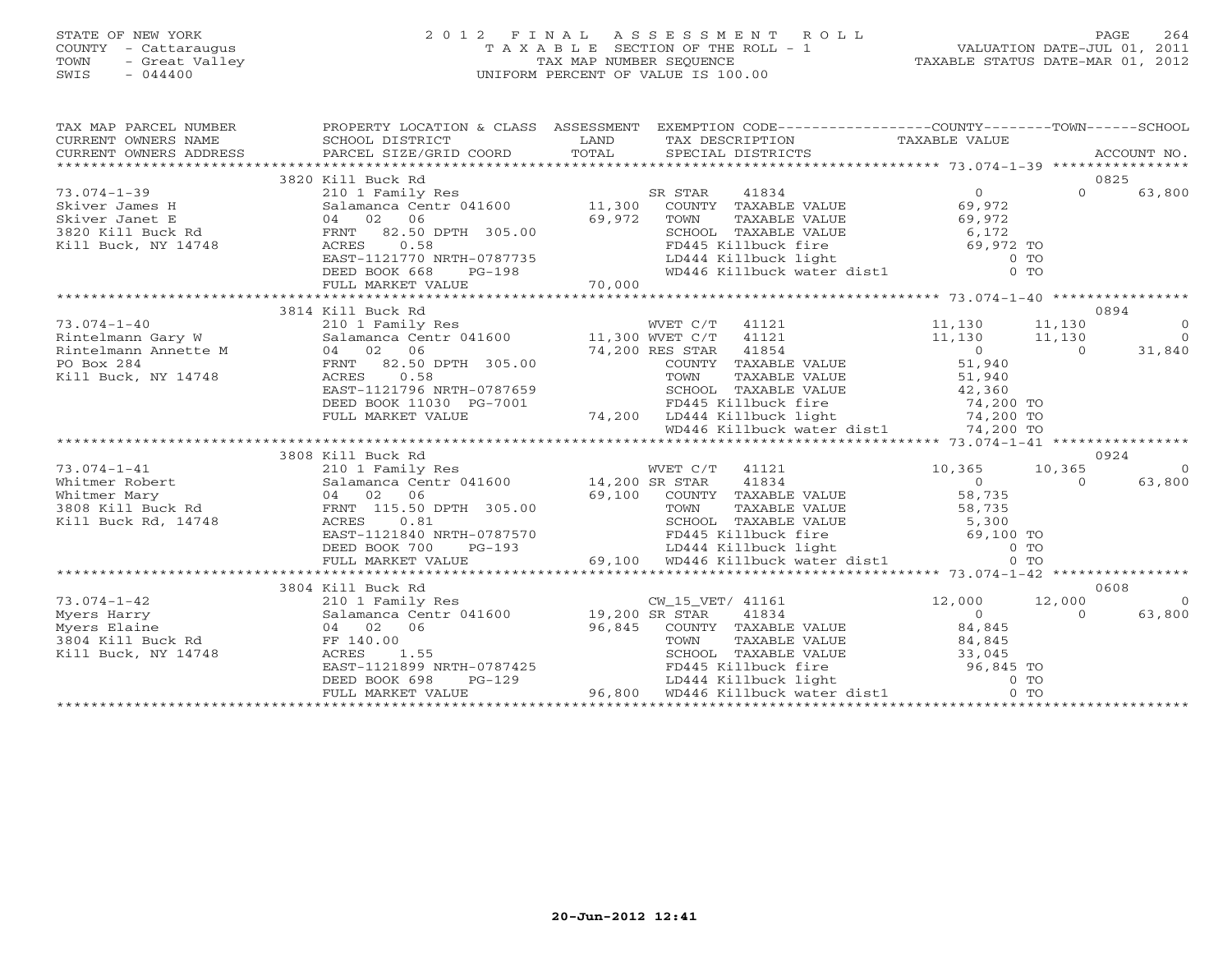# STATE OF NEW YORK 2 0 1 2 F I N A L A S S E S S M E N T R O L L PAGE 265 COUNTY - Cattaraugus T A X A B L E SECTION OF THE ROLL - 1 VALUATION DATE-JUL 01, 2011 TOWN - Great Valley TAX MAP NUMBER SEQUENCE TAXABLE STATUS DATE-MAR 01, 2012 SWIS - 044400 UNIFORM PERCENT OF VALUE IS 100.00

| TAX MAP PARCEL NUMBER<br>CURRENT OWNERS NAME<br>CURRENT OWNERS ADDRESS                                          | PROPERTY LOCATION & CLASS ASSESSMENT<br>SCHOOL DISTRICT<br>PARCEL SIZE/GRID COORD                                                                                                                                  | LAND<br>TOTAL                   | EXEMPTION CODE-----------------COUNTY-------TOWN------SCHOOL<br>TAX DESCRIPTION TAXABLE VALUE<br>SPECIAL DISTRICTS                                                                                            |                              |                            | ACCOUNT NO.        |
|-----------------------------------------------------------------------------------------------------------------|--------------------------------------------------------------------------------------------------------------------------------------------------------------------------------------------------------------------|---------------------------------|---------------------------------------------------------------------------------------------------------------------------------------------------------------------------------------------------------------|------------------------------|----------------------------|--------------------|
| $73.074 - 1 - 44$<br>Fisher William G<br>Fisher Carol<br>3776 Kill Buck Rd<br>PO Box 162<br>Kill Buck, NY 14748 | 3776 Kill Buck Rd<br>270 Mfg housing<br>Salamanca Centr 041600 6,200<br>03 02<br>06<br>75.00 DPTH 125.00<br>FRNT<br>0.22<br>ACRES<br>EAST-1121917 NRTH-0786947<br>DEED BOOK 1004<br>PG-674<br>FULL MARKET VALUE    | 23,700<br>23,700                | RES STAR 41854<br>ES STAR 41854<br>COUNTY TAXABLE VALUE<br>COWN TAXABLE VALUE<br>TOWN TAXABLE VALUE<br>SCHOOL TAXABLE VALUE<br>FD445 Killbuck fire<br>LD444 Killbuck light<br>WD446 Killbuck water dist1 0 TO | $\Omega$<br>23,700           | 0487<br>$\Omega$           | 23,700             |
|                                                                                                                 |                                                                                                                                                                                                                    |                                 |                                                                                                                                                                                                               |                              |                            |                    |
| $73.074 - 1 - 45$<br>Garrett Rebecca                                                                            | 3768 Kill Buck Rd<br>210 1 Family Res<br>Salamanca Centr 041600 14,600 RES STAR                                                                                                                                    |                                 | WVET C/T 41121<br>41854                                                                                                                                                                                       | 10,065<br>$\Omega$           | 0802<br>10,065<br>$\Omega$ | $\Omega$<br>31,840 |
| Garrett William F<br>3768 Kill Buck Rd<br>Kill Buck, NY 14748                                                   | 03 02 06<br>FRNT 100.00 DPTH 360.00<br>0.83<br>ACRES<br>EAST-1122057 NRTH-0786863<br>DEED BOOK 928<br>$PG-10$<br>FULL MARKET VALUE                                                                                 | $57,100$<br>$\overline{57,100}$ | COUNTY TAXABLE VALUE<br>TOWN<br>TAXABLE VALUE<br>SCHOOL TAXABLE VALUE<br>CONCORRECTED MANUSCRIPS (1994)<br>FD444 Killbuck light 67,100 TO<br>67,100 WD446 Killbuck water dist1 0 TO                           | 57,035<br>57,035<br>35,260   |                            |                    |
|                                                                                                                 |                                                                                                                                                                                                                    |                                 |                                                                                                                                                                                                               |                              |                            |                    |
| $73.074 - 1 - 46$<br>Meacham Terry Russell Sr<br>Meacham Florence Eileen<br>PO Box 56<br>Kill Buck, NY 14748    | 3766 Kill Buck Rd<br>220 2 Family Res<br>Salamanca Centr 041600 12,900<br>03 02<br>06<br>90.00 DPTH 360.00<br>FRNT<br>ACRES<br>0.74<br>EAST-1122070 NRTH-0786764<br>DEED BOOK 872<br>$PG-328$<br>FULL MARKET VALUE | 76,800<br>76,800                | SR STAR<br>41834<br>COUNTY TAXABLE VALUE<br>TOWN<br>TAXABLE VALUE<br>SCHOOL TAXABLE VALUE<br>FD445 Killbuck fire<br>LD444 Killbuck light<br>WD446 Killbuck water dist1 0 TO                                   | $\Omega$<br>76,800<br>76,800 | 0673<br>$\Omega$           | 63,800             |
|                                                                                                                 | 3762 Kill Buck Rd                                                                                                                                                                                                  |                                 |                                                                                                                                                                                                               |                              | 0674                       |                    |
| $73.074 - 1 - 47$<br>Sponeybarger Edward A<br>Sponeybarger Crystal<br>3762 Kill Buck Rd<br>Kill Buck, NY 14748  | 210 1 Family Res<br>Salamanca Centr 041600 5,300<br>03 02 06<br>FRNT 66.00<br>FRNT 66.00 DPTH 124.00<br>0.19<br>ACRES<br>EAST-1121965 NRTH-0786688<br>DEED BOOK 1023<br>$PG-290$<br>FULL MARKET VALUE              | 54,600<br>54,600                | RES STAR 41854<br>COUNTY TAXABLE VALUE<br>TOWN<br>TAXABLE VALUE<br>SCHOOL TAXABLE VALUE 22,760<br>FD445 Killbuck fire 54,600 TO                                                                               | $\Omega$<br>54,600<br>54,600 | $\Omega$                   | 31,840             |
|                                                                                                                 |                                                                                                                                                                                                                    |                                 |                                                                                                                                                                                                               |                              |                            |                    |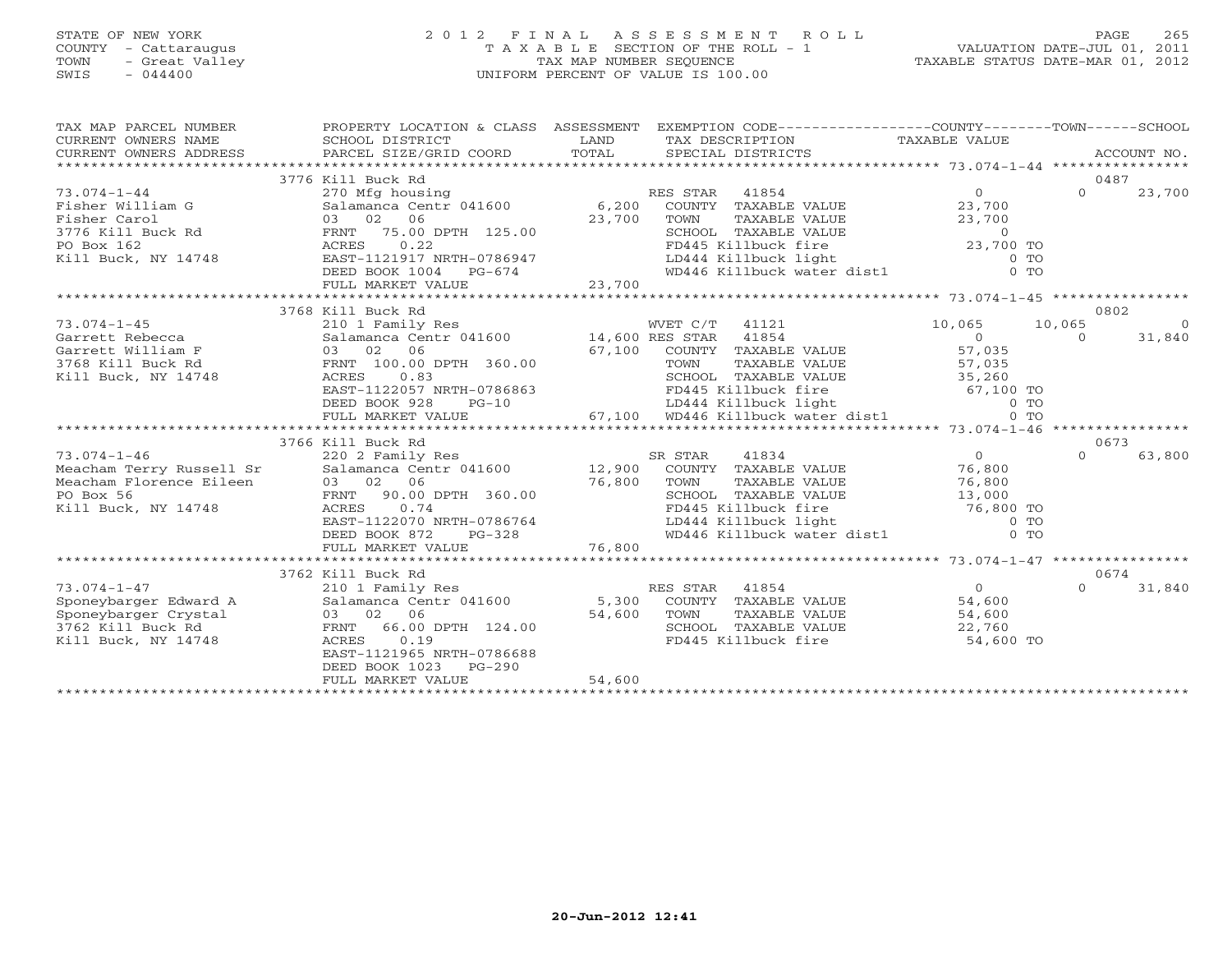# STATE OF NEW YORK 2 0 1 2 F I N A L A S S E S S M E N T R O L L PAGE 266 COUNTY - Cattaraugus T A X A B L E SECTION OF THE ROLL - 1 VALUATION DATE-JUL 01, 2011 TOWN - Great Valley TAX MAP NUMBER SEQUENCE TAXABLE STATUS DATE-MAR 01, 2012 SWIS - 044400 UNIFORM PERCENT OF VALUE IS 100.00

|                                                                                                                                                                                                                                        | 3756 Kill Buck Rd                                                                                                                                                                                                                   |                                                                                                                                                           |                | 0672                       |
|----------------------------------------------------------------------------------------------------------------------------------------------------------------------------------------------------------------------------------------|-------------------------------------------------------------------------------------------------------------------------------------------------------------------------------------------------------------------------------------|-----------------------------------------------------------------------------------------------------------------------------------------------------------|----------------|----------------------------|
| 73.074-1-48<br>White Rhonda J<br>White Edward F<br>3756 Kill Buck Rd<br>Kill Buck, NY 14748<br>RNT 55.00 DPTH 124.00<br>RNT 55.00 DPTH 124.00<br>RNT 55.00 DPTH 124.00<br>RNT 55.00 DPTH 124.00                                        |                                                                                                                                                                                                                                     |                                                                                                                                                           | $\overline{0}$ | $\Omega$<br>31,840         |
|                                                                                                                                                                                                                                        |                                                                                                                                                                                                                                     | COUNTY TAXABLE VALUE 44,400                                                                                                                               |                |                            |
|                                                                                                                                                                                                                                        |                                                                                                                                                                                                                                     |                                                                                                                                                           |                |                            |
|                                                                                                                                                                                                                                        |                                                                                                                                                                                                                                     |                                                                                                                                                           |                |                            |
|                                                                                                                                                                                                                                        |                                                                                                                                                                                                                                     |                                                                                                                                                           |                |                            |
|                                                                                                                                                                                                                                        |                                                                                                                                                                                                                                     | TOWN TAXABLE VALUE<br>SCHOOL TAXABLE VALUE<br>FD445 Killbuck fire<br>LD444 Killbuck light<br>WD446 Killbuck water dist1 0 TO                              |                |                            |
|                                                                                                                                                                                                                                        |                                                                                                                                                                                                                                     |                                                                                                                                                           |                |                            |
|                                                                                                                                                                                                                                        | 33 02 06 44,400<br>FRNT 55.00 DPTH 124.00<br>ACRES 0.16<br>EAST-1121975 NRTH-0786629<br>DEED BOOK 1007 PG-886<br>FULL MARKET VALUE                                                                                                  |                                                                                                                                                           |                |                            |
|                                                                                                                                                                                                                                        |                                                                                                                                                                                                                                     |                                                                                                                                                           |                |                            |
|                                                                                                                                                                                                                                        | 2 Oyler Ave                                                                                                                                                                                                                         |                                                                                                                                                           |                | 0136                       |
| 73.074-1-49<br>Colter George J<br>Colter Shirley L<br>Colter Shirley L<br>2 Oyler Ave BRIT 24.00<br>2 Oyler Ave FRNT 49.50 DPTH 124.00<br>Kill Buck, NY 14748<br>COLTER 110.14<br>RES 110.14<br>ACRES 110.14<br>TRNT 49.50 DPTH 124.00 |                                                                                                                                                                                                                                     | ES STAR 41854 0<br>COUNTY TAXABLE VALUE 62,300<br>RES STAR 41854                                                                                          |                | $\Omega$<br>31,840         |
|                                                                                                                                                                                                                                        |                                                                                                                                                                                                                                     |                                                                                                                                                           |                |                            |
|                                                                                                                                                                                                                                        |                                                                                                                                                                                                                                     |                                                                                                                                                           |                |                            |
|                                                                                                                                                                                                                                        |                                                                                                                                                                                                                                     |                                                                                                                                                           |                |                            |
|                                                                                                                                                                                                                                        |                                                                                                                                                                                                                                     |                                                                                                                                                           |                |                            |
|                                                                                                                                                                                                                                        |                                                                                                                                                                                                                                     |                                                                                                                                                           |                |                            |
|                                                                                                                                                                                                                                        | EAST-1121983 NRTH-0786577<br>DEED BOOK 946 PG-153<br>FULL MARKET VALUE 62,300                                                                                                                                                       | TOWN TAXABLE VALUE 62,300<br>SCHOOL TAXABLE VALUE 62,300<br>FD445 Killbuck fire 62,300 TO<br>LD444 Killbuck light 0 TO<br>WD446 Killbuck water dist1 0 TO |                |                            |
|                                                                                                                                                                                                                                        |                                                                                                                                                                                                                                     |                                                                                                                                                           |                |                            |
|                                                                                                                                                                                                                                        |                                                                                                                                                                                                                                     |                                                                                                                                                           |                |                            |
|                                                                                                                                                                                                                                        |                                                                                                                                                                                                                                     |                                                                                                                                                           |                | 0123<br>$\Omega$<br>31,840 |
|                                                                                                                                                                                                                                        |                                                                                                                                                                                                                                     | ES STAR 41854 (0)<br>COUNTY TAXABLE VALUE (47,100)                                                                                                        |                |                            |
|                                                                                                                                                                                                                                        |                                                                                                                                                                                                                                     |                                                                                                                                                           |                |                            |
|                                                                                                                                                                                                                                        |                                                                                                                                                                                                                                     |                                                                                                                                                           |                |                            |
|                                                                                                                                                                                                                                        |                                                                                                                                                                                                                                     |                                                                                                                                                           |                |                            |
|                                                                                                                                                                                                                                        |                                                                                                                                                                                                                                     |                                                                                                                                                           |                |                            |
|                                                                                                                                                                                                                                        |                                                                                                                                                                                                                                     | TOWN TAXABLE VALUE 47,100<br>SCHOOL TAXABLE VALUE 15,260<br>FD445 Killbuck fire 47,100 TO<br>LD444 Killbuck light 0 TO<br>WD446 Killbuck water dist1 0 TO |                |                            |
|                                                                                                                                                                                                                                        |                                                                                                                                                                                                                                     |                                                                                                                                                           |                |                            |
|                                                                                                                                                                                                                                        |                                                                                                                                                                                                                                     |                                                                                                                                                           |                |                            |
|                                                                                                                                                                                                                                        | 6728 Oyler Ave                                                                                                                                                                                                                      |                                                                                                                                                           |                | 0139                       |
|                                                                                                                                                                                                                                        |                                                                                                                                                                                                                                     | WVET C/T 41121                                                                                                                                            | 7,275          | 7,275<br>$\bigcirc$        |
|                                                                                                                                                                                                                                        |                                                                                                                                                                                                                                     | 41834                                                                                                                                                     | $\Omega$       | 48,500<br>$\Omega$         |
|                                                                                                                                                                                                                                        |                                                                                                                                                                                                                                     |                                                                                                                                                           |                |                            |
|                                                                                                                                                                                                                                        |                                                                                                                                                                                                                                     |                                                                                                                                                           |                |                            |
|                                                                                                                                                                                                                                        |                                                                                                                                                                                                                                     |                                                                                                                                                           |                |                            |
|                                                                                                                                                                                                                                        |                                                                                                                                                                                                                                     |                                                                                                                                                           |                |                            |
|                                                                                                                                                                                                                                        |                                                                                                                                                                                                                                     |                                                                                                                                                           |                |                            |
|                                                                                                                                                                                                                                        | THE SUGAR BUCK COUNTY TAXABLE VALUE<br>THE SUGAR BUCK, NY 14748 PRINT 160.00 DPTH 170.50 48,500 COUNTY TAXABLE VALUE<br>28 Oyler Ave FRNT 160.00 DPTH 170.50 TOWN TAXABLE VALUE 41,225<br>28 Oyler Ave FRNT 160.00 DPTH 170.50 TOWN |                                                                                                                                                           |                |                            |
|                                                                                                                                                                                                                                        |                                                                                                                                                                                                                                     |                                                                                                                                                           |                |                            |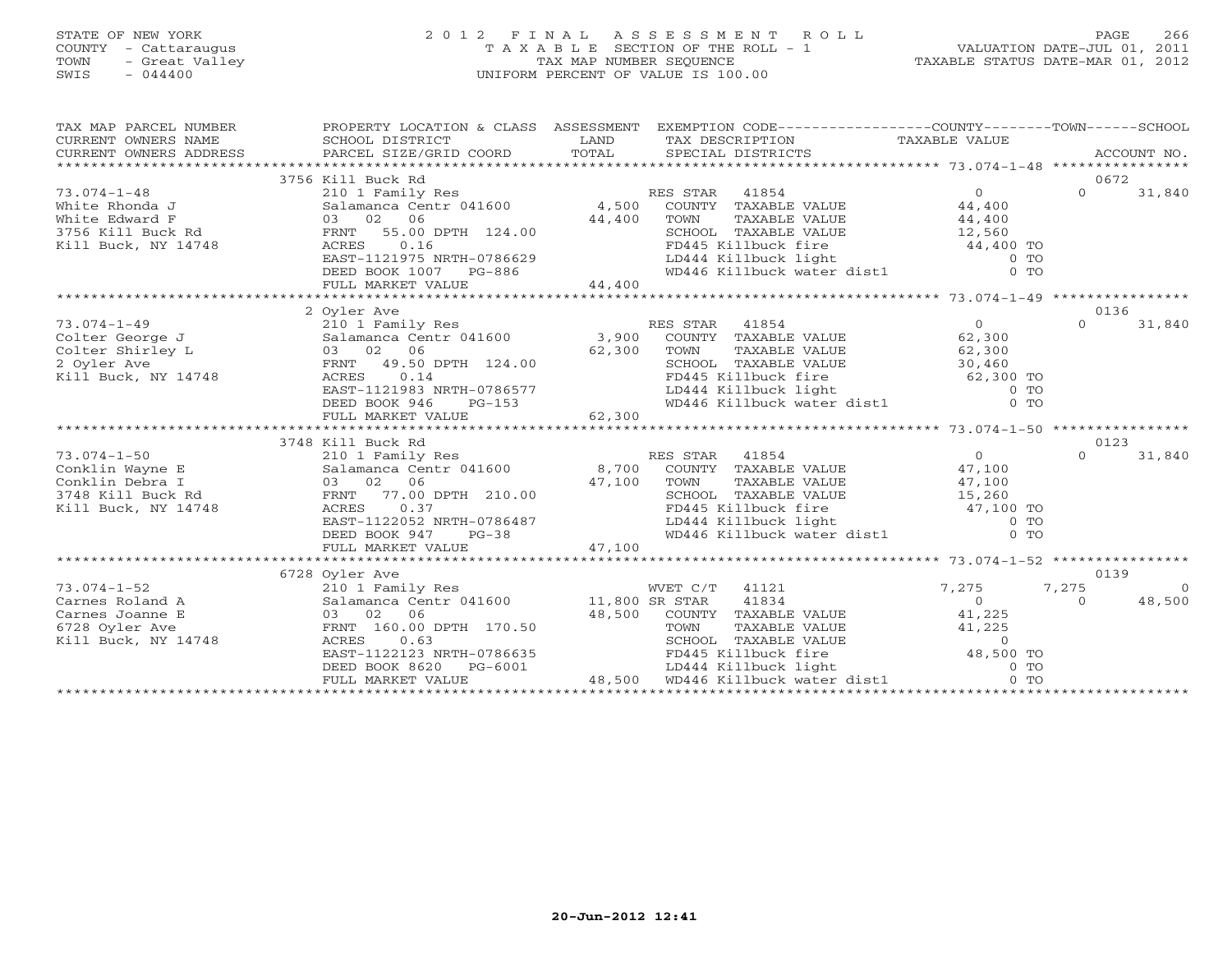#### STATE OF NEW YORK 2 0 1 2 F I N A L A S S E S S M E N T R O L L PAGE 267 COUNTY - Cattaraugus T A X A B L E SECTION OF THE ROLL - 1 VALUATION DATE-JUL 01, 2011 TOWN - Great Valley TAX MAP NUMBER SEQUENCE TAXABLE STATUS DATE-MAR 01, 2012 SWIS - 044400 UNIFORM PERCENT OF VALUE IS 100.00UNIFORM PERCENT OF VALUE IS 100.00

| TAX MAP PARCEL NUMBER<br>$\begin{tabular}{lllllll} \multicolumn{2}{c}{\textbf{CURRENT}} & \multicolumn{2}{c}{\textbf{WMERS}} & \multicolumn{2}{c}{\textbf{NAME}} & \multicolumn{2}{c}{\textbf{CURRENT}} & \multicolumn{2}{c}{\textbf{WMERS}} & \multicolumn{2}{c}{\textbf{NAME}} & \multicolumn{2}{c}{\textbf{NAME}} & \multicolumn{2}{c}{\textbf{NAME}} & \multicolumn{2}{c}{\textbf{NAME}} & \multicolumn{2}{c}{\textbf{NAME}} & \multicolumn{2}{c}{\textbf{NAME}} & \multicolumn{2}{$ | PROPERTY LOCATION & CLASS ASSESSMENT EXEMPTION CODE----------------COUNTY-------TOWN------SCHOOL |        |                |                                                            |                                                                                                                              |          |                |
|------------------------------------------------------------------------------------------------------------------------------------------------------------------------------------------------------------------------------------------------------------------------------------------------------------------------------------------------------------------------------------------------------------------------------------------------------------------------------------------|--------------------------------------------------------------------------------------------------|--------|----------------|------------------------------------------------------------|------------------------------------------------------------------------------------------------------------------------------|----------|----------------|
|                                                                                                                                                                                                                                                                                                                                                                                                                                                                                          |                                                                                                  |        |                |                                                            |                                                                                                                              |          |                |
|                                                                                                                                                                                                                                                                                                                                                                                                                                                                                          | 6710 Oyler Ave                                                                                   |        |                |                                                            |                                                                                                                              |          | 0688           |
| $73.074 - 1 - 53$                                                                                                                                                                                                                                                                                                                                                                                                                                                                        | 210 1 Family Res                                                                                 |        | CVET C/T 41131 |                                                            | 16, 125                                                                                                                      | 16,125   | $\overline{0}$ |
|                                                                                                                                                                                                                                                                                                                                                                                                                                                                                          |                                                                                                  |        |                | 41834                                                      | $\begin{array}{c}\n0 \\ 48\n\end{array}$                                                                                     | $\Omega$ | 63,800         |
| Oyler Michael E and Salamanca Centr <sup>o</sup> 041600 19,800 SR STAR<br>Oyler Charles E L/U 03 02 06 64,500 COUNTY<br>6710 Oyler Ave FF 82.00 FC RE                                                                                                                                                                                                                                                                                                                                    |                                                                                                  |        |                | COUNTY TAXABLE VALUE                                       |                                                                                                                              |          |                |
|                                                                                                                                                                                                                                                                                                                                                                                                                                                                                          |                                                                                                  |        |                |                                                            |                                                                                                                              |          |                |
| Kill Buck, NY 14748                                                                                                                                                                                                                                                                                                                                                                                                                                                                      |                                                                                                  |        |                |                                                            |                                                                                                                              |          |                |
|                                                                                                                                                                                                                                                                                                                                                                                                                                                                                          |                                                                                                  |        |                |                                                            |                                                                                                                              |          |                |
|                                                                                                                                                                                                                                                                                                                                                                                                                                                                                          |                                                                                                  |        |                |                                                            |                                                                                                                              |          |                |
|                                                                                                                                                                                                                                                                                                                                                                                                                                                                                          |                                                                                                  |        |                |                                                            |                                                                                                                              |          |                |
|                                                                                                                                                                                                                                                                                                                                                                                                                                                                                          |                                                                                                  |        |                |                                                            |                                                                                                                              |          |                |
|                                                                                                                                                                                                                                                                                                                                                                                                                                                                                          | 6760 Nys Rte 417                                                                                 |        |                |                                                            |                                                                                                                              |          | 0950           |
| $73.074 - 1 - 54$<br>73.074-1-54<br>Mighells Marion R<br>6760 Nys Rte 417                                                                                                                                                                                                                                                                                                                                                                                                                | $210$ 1 Family Res<br>Salamanca Centr 041600 18,000 DVET C/T 41141                               |        |                |                                                            | $\begin{array}{cc} 20,000 & 20,000 \ 16,560 & 16,560 \ 0 & 0 \end{array}$                                                    |          | $\overline{0}$ |
|                                                                                                                                                                                                                                                                                                                                                                                                                                                                                          |                                                                                                  |        |                |                                                            |                                                                                                                              |          | $\bigcirc$     |
|                                                                                                                                                                                                                                                                                                                                                                                                                                                                                          | 03 02 06                                                                                         |        | 82,800 SR STAR | 41834                                                      |                                                                                                                              |          | 63,800         |
| Kill Buck, NY 14748                                                                                                                                                                                                                                                                                                                                                                                                                                                                      | $1.00$ BANK<br>ACRES<br>017                                                                      |        |                | COUNTY TAXABLE VALUE $46,240$                              |                                                                                                                              |          |                |
|                                                                                                                                                                                                                                                                                                                                                                                                                                                                                          | EAST-1122138 NRTH-0786405                                                                        |        |                | TOWN TAXABLE VALUE 46, 240<br>SCHOOL TAXABLE VALUE 19, 000 |                                                                                                                              |          |                |
|                                                                                                                                                                                                                                                                                                                                                                                                                                                                                          | DEED BOOK 00972 PG-00304                                                                         |        |                |                                                            |                                                                                                                              |          |                |
|                                                                                                                                                                                                                                                                                                                                                                                                                                                                                          | FULL MARKET VALUE                                                                                |        |                |                                                            |                                                                                                                              |          |                |
|                                                                                                                                                                                                                                                                                                                                                                                                                                                                                          |                                                                                                  |        |                |                                                            | 82,800 FD445 Killbuck fire 62,800 TO<br>LD444 Killbuck light 62,800 TO<br>WD446 Killbuck water dist1 0 TO                    |          |                |
|                                                                                                                                                                                                                                                                                                                                                                                                                                                                                          |                                                                                                  |        |                |                                                            |                                                                                                                              |          |                |
|                                                                                                                                                                                                                                                                                                                                                                                                                                                                                          |                                                                                                  |        |                |                                                            |                                                                                                                              |          |                |
|                                                                                                                                                                                                                                                                                                                                                                                                                                                                                          | Oakwood Heights                                                                                  |        |                |                                                            |                                                                                                                              |          | 1095           |
| $73.074 - 1 - 57.1$                                                                                                                                                                                                                                                                                                                                                                                                                                                                      | 311 Res vac land                                                                                 |        |                | COUNTY TAXABLE VALUE 26,300                                |                                                                                                                              |          |                |
| Stone Roberta P                                                                                                                                                                                                                                                                                                                                                                                                                                                                          | Salamanca Centr 041600 26,300                                                                    |        | TOWN           | TAXABLE VALUE                                              | 26,300<br>26,300                                                                                                             |          |                |
| Patterson Otis                                                                                                                                                                                                                                                                                                                                                                                                                                                                           | 03 02 06                                                                                         | 26,300 |                |                                                            |                                                                                                                              |          |                |
| PO Box 35                                                                                                                                                                                                                                                                                                                                                                                                                                                                                | FF APX 270.00                                                                                    |        |                |                                                            |                                                                                                                              |          |                |
| Kill Buck, NY 14748                                                                                                                                                                                                                                                                                                                                                                                                                                                                      | ACRES<br>4.77                                                                                    |        |                |                                                            |                                                                                                                              |          |                |
|                                                                                                                                                                                                                                                                                                                                                                                                                                                                                          | EAST-1122872 NRTH-0786599                                                                        |        |                |                                                            |                                                                                                                              |          |                |
|                                                                                                                                                                                                                                                                                                                                                                                                                                                                                          | DEED BOOK 12781 PG-5001                                                                          |        |                |                                                            |                                                                                                                              |          |                |
|                                                                                                                                                                                                                                                                                                                                                                                                                                                                                          | FULL MARKET VALUE                                                                                | 26,300 |                |                                                            |                                                                                                                              |          |                |
|                                                                                                                                                                                                                                                                                                                                                                                                                                                                                          |                                                                                                  |        |                |                                                            |                                                                                                                              |          |                |
|                                                                                                                                                                                                                                                                                                                                                                                                                                                                                          | 6744 Nys Rte 417                                                                                 |        |                |                                                            |                                                                                                                              |          | 0695           |
| $73.074 - 1 - 57.2$                                                                                                                                                                                                                                                                                                                                                                                                                                                                      | 210 1 Family Res                                                                                 |        | RES STAR 41854 |                                                            | $\overline{0}$                                                                                                               | $\Omega$ | 31,840         |
| Barrile Thomas A                                                                                                                                                                                                                                                                                                                                                                                                                                                                         | Salamanca Centr 041600 21,100 COUNTY TAXABLE VALUE                                               |        |                |                                                            | 82,000                                                                                                                       |          |                |
| PO Box 196                                                                                                                                                                                                                                                                                                                                                                                                                                                                               | 03 02 06                                                                                         | 82,000 | TOWN           | TAXABLE VALUE 82,000                                       |                                                                                                                              |          |                |
| Kill Buck, NY 14748                                                                                                                                                                                                                                                                                                                                                                                                                                                                      | FF 148.00                                                                                        |        |                |                                                            | SCHOOL TAXABLE VALUE 50,160<br>FD445 Killbuck fire 82,000 TO<br>LD444 Killbuck light 0 TO<br>WD446 Killbuck water dist1 0 TO |          |                |
|                                                                                                                                                                                                                                                                                                                                                                                                                                                                                          | 2.43<br>ACRES                                                                                    |        |                |                                                            |                                                                                                                              |          |                |
|                                                                                                                                                                                                                                                                                                                                                                                                                                                                                          | EAST-1122615 NRTH-0786322                                                                        |        |                |                                                            |                                                                                                                              |          |                |
|                                                                                                                                                                                                                                                                                                                                                                                                                                                                                          | DEED BOOK 12703 PG-6001<br>FIILL MARKET VALUE 82,000                                             |        |                |                                                            |                                                                                                                              |          |                |
|                                                                                                                                                                                                                                                                                                                                                                                                                                                                                          |                                                                                                  |        |                |                                                            |                                                                                                                              |          |                |
|                                                                                                                                                                                                                                                                                                                                                                                                                                                                                          |                                                                                                  |        |                |                                                            |                                                                                                                              |          |                |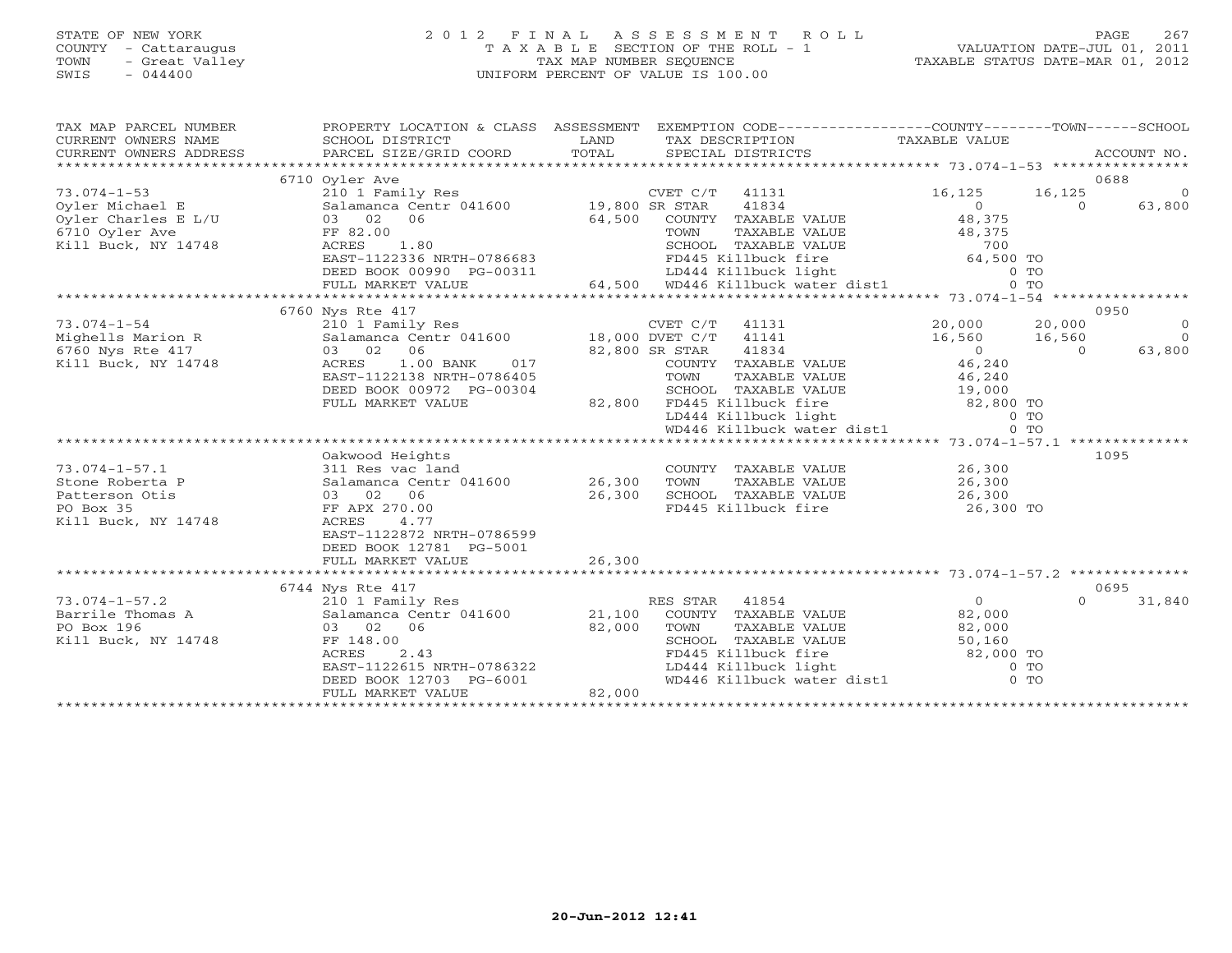## STATE OF NEW YORK 2 0 1 2 F I N A L A S S E S S M E N T R O L L PAGE 268 COUNTY - Cattaraugus T A X A B L E SECTION OF THE ROLL - 1 VALUATION DATE-JUL 01, 2011 TOWN - Great Valley TAX MAP NUMBER SEQUENCE TAXABLE STATUS DATE-MAR 01, 2012 SWIS - 044400 UNIFORM PERCENT OF VALUE IS 100.00

| TAX MAP PARCEL NUMBER                                   | PROPERTY LOCATION & CLASS ASSESSMENT EXEMPTION CODE-----------------COUNTY-------TOWN------SCHOOL                                                                                                                                                                                                                                                                                                          |        |                                                                                                                                                                                          |                                                   |                          |
|---------------------------------------------------------|------------------------------------------------------------------------------------------------------------------------------------------------------------------------------------------------------------------------------------------------------------------------------------------------------------------------------------------------------------------------------------------------------------|--------|------------------------------------------------------------------------------------------------------------------------------------------------------------------------------------------|---------------------------------------------------|--------------------------|
|                                                         | 3754 Oakwood Heights                                                                                                                                                                                                                                                                                                                                                                                       |        | CVET C/T 41131                                                                                                                                                                           | 20,000<br>20,000                                  | 1459<br>$\overline{0}$   |
|                                                         | VET C/T<br>Patterson Otis<br>Patterson Beverly (Lu)<br>Po Box 65<br>FRNT 334.87 DPTH<br>RILDuck, NY 14748<br>Po Box 65<br>FRNT 334.87 DPTH<br>COUNTY<br>RILDuck, NY 14748<br>RILDUCK, NY 14748<br>PO BOX 65<br>PO BOX 65<br>PO BOX 65<br>PO BOX 65<br>PO ACR                                                                                                                                               |        | 41834<br>COUNTY TAXABLE VALUE 131,000                                                                                                                                                    | $\overline{0}$<br>$\Omega$                        | 63,800                   |
|                                                         |                                                                                                                                                                                                                                                                                                                                                                                                            |        |                                                                                                                                                                                          |                                                   |                          |
|                                                         | 6738 Nys Rte 417                                                                                                                                                                                                                                                                                                                                                                                           |        |                                                                                                                                                                                          |                                                   | 0580                     |
| $73.074 - 1 - 58$<br>Meyers Robert                      |                                                                                                                                                                                                                                                                                                                                                                                                            |        |                                                                                                                                                                                          | 6,540<br>6,540<br>$\overline{0}$<br>$\Omega$      | $\overline{0}$<br>43,600 |
| Meyers Thelma<br>6738 Us Rte 219<br>Kill Buck, NY 14748 | 6/38 Nys Rte 41/<br>210 1 Family Res<br>31 Salamanca Centr 041600 7,100 SR STAR 41834<br>03 02 06 43,600 COUNTY TAXABLE<br>14748 ACRES 0.26 5CHOOL TAXABLE<br>219<br>219 FRNT 75.00 DPTH 150.00<br>219 FRNT 75.00 DPTH 150.00<br>26 EAST-1122634 NRTH-0786206<br>EED BOOK 454 PG-167 LD444 Killbuck light 6 TO LAXABLE VALUE<br>21,000 CONNITIAXABLE VALUE<br>21,000 CONNITIAXABLE VALUE 37,000<br>237,000 |        | COUNTY TAXABLE VALUE 37,060                                                                                                                                                              |                                                   |                          |
|                                                         |                                                                                                                                                                                                                                                                                                                                                                                                            |        |                                                                                                                                                                                          |                                                   |                          |
|                                                         | 6734 Nys Rte 417<br>73.074-1-59<br>Barrile Thomas<br>PO Box 196<br>Family Res<br>Salamanca Centr 041600 6,700<br>PO Box 196<br>CO 33,700<br>FRNT 70.00 DPTH 150.00<br>CO 33,700<br>RENT 70.00 DPTH 150.00<br>EAST-1122701 NRTH-0786181                                                                                                                                                                     |        | COUNTY TAXABLE VALUE 33,700<br>TOWN TAXABLE VALUE 33,700<br>SCHOOL TAXABLE VALUE 33,700<br>FD445 Killbuck fire 33,700 TO<br>LD444 Killbuck light 0 TO<br>WD446 Killbuck water dist1 0 TO |                                                   | 0873                     |
|                                                         | DEED BOOK 1806 PG-5002<br>FULL MARKET VALUE                                                                                                                                                                                                                                                                                                                                                                | 33,700 |                                                                                                                                                                                          |                                                   |                          |
|                                                         | 6728 Nys Rte 417                                                                                                                                                                                                                                                                                                                                                                                           |        |                                                                                                                                                                                          |                                                   | 0035                     |
| $73.074 - 1 - 60$                                       | 210 1 Family Res<br>3 Judith 1011y<br>1 Buck, NY 14748 (ACRES 2.94<br>1 Buck, NY 14748 (ACRES 2.94<br>EAST-1122939 NRTH-0786222<br>EED BOOK 904 PG-303 (BOUNTY TAXABLE VALUE 66,200<br>EED BOOK 904 PG-303 (BOOK 304 PG-303 (BD444 Killbuck light 0 TO<br>22,4                                                                                                                                             |        | CVET C/T 41131 20,00<br>SR STAR 41834                                                                                                                                                    | 20,000<br>20,000<br>$0 \qquad \qquad$<br>$\Omega$ | $\overline{0}$<br>63,800 |
|                                                         |                                                                                                                                                                                                                                                                                                                                                                                                            |        |                                                                                                                                                                                          |                                                   |                          |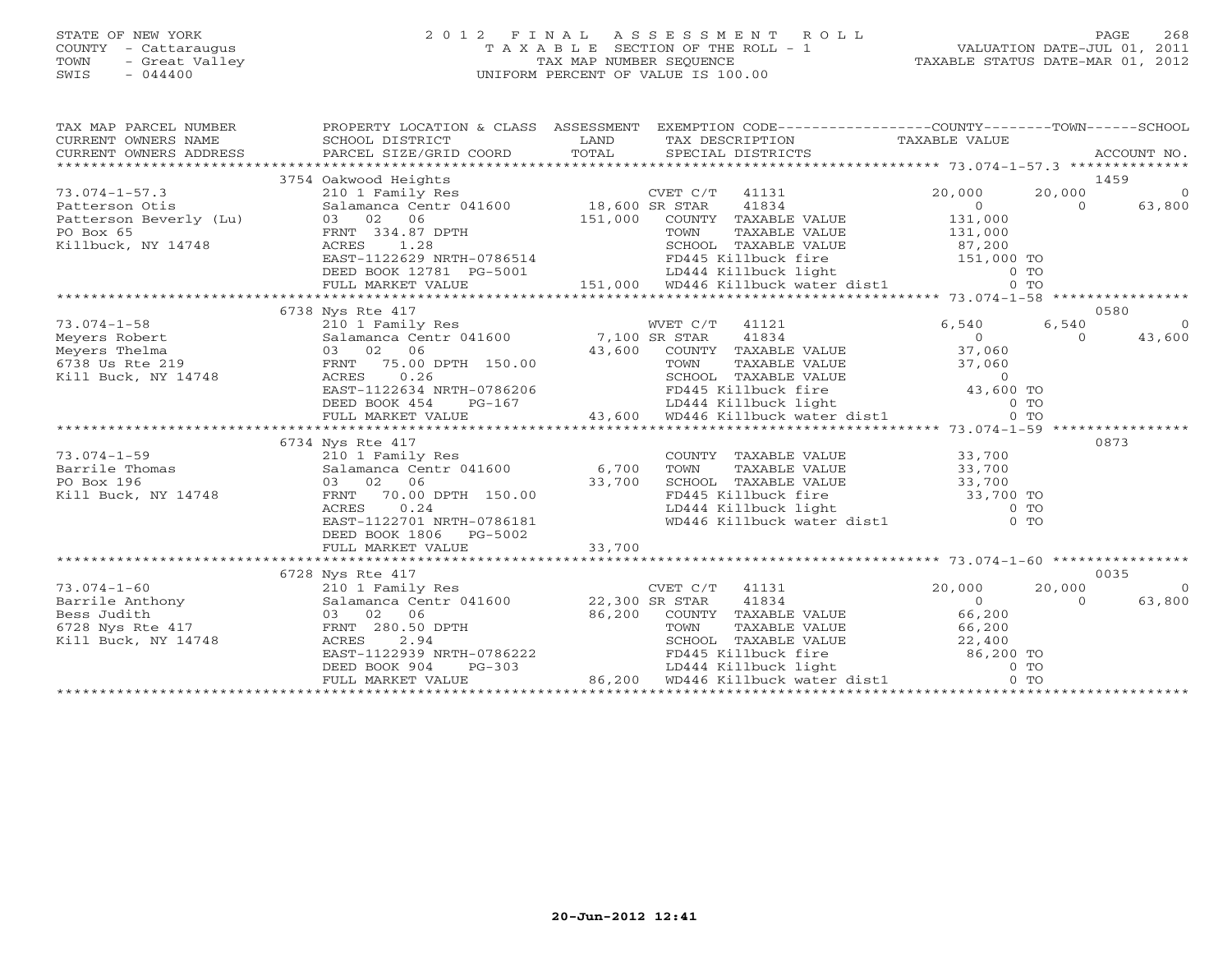# STATE OF NEW YORK 2 0 1 2 F I N A L A S S E S S M E N T R O L L PAGE 269 COUNTY - Cattaraugus T A X A B L E SECTION OF THE ROLL - 1 VALUATION DATE-JUL 01, 2011 TOWN - Great Valley TAX MAP NUMBER SEQUENCE TAXABLE STATUS DATE-MAR 01, 2012 SWIS - 044400 UNIFORM PERCENT OF VALUE IS 100.00

| TAX MAP PARCEL NUMBER<br>CURRENT OWNERS NAME<br>CURRENT OWNERS ADDRESS | PROPERTY LOCATION & CLASS ASSESSMENT<br>SCHOOL DISTRICT<br>PARCEL SIZE/GRID COORD | LAND<br>TOTAL |                | TAX DESCRIPTION TAXABLE VALUE SPECIAL DISTRICTS | EXEMPTION CODE-----------------COUNTY-------TOWN------SCHOOL                                     |          | ACCOUNT NO. |
|------------------------------------------------------------------------|-----------------------------------------------------------------------------------|---------------|----------------|-------------------------------------------------|--------------------------------------------------------------------------------------------------|----------|-------------|
|                                                                        | 3719 School St                                                                    |               |                |                                                 |                                                                                                  | 0037     |             |
| $73.083 - 1 - 1.1$                                                     | 270 Mfg housing                                                                   |               | RES STAR 41854 |                                                 | $\Omega$                                                                                         | $\Omega$ | 14,700      |
| Baxter Sheila                                                          | Salamanca Centr 041600 7,600                                                      |               |                | COUNTY TAXABLE VALUE                            | 14,700                                                                                           |          |             |
| 3719 School St                                                         | RESV                                                                              | 14,700        | TOWN           | TAXABLE VALUE                                   | 14,700                                                                                           |          |             |
| PO Box 14                                                              | FRNT 62.00 DPTH 300.00                                                            |               |                |                                                 |                                                                                                  |          |             |
| Kill Buck, NY 14748                                                    | ACRES<br>0.43                                                                     |               |                |                                                 | SCHOOL TAXABLE VALUE 0<br>FD445 Killbuck fire 14,700 TO                                          |          |             |
|                                                                        | EAST-1121823 NRTH-0785946                                                         |               |                |                                                 |                                                                                                  |          |             |
|                                                                        | DEED BOOK 1864 PG-3004                                                            |               |                |                                                 |                                                                                                  |          |             |
|                                                                        | FULL MARKET VALUE                                                                 | 14,700        |                |                                                 |                                                                                                  |          |             |
|                                                                        |                                                                                   |               |                |                                                 |                                                                                                  |          |             |
|                                                                        | 6779 Nys Rte 417                                                                  |               |                |                                                 |                                                                                                  | 1467     |             |
| $73.083 - 1 - 1.2$                                                     |                                                                                   |               |                |                                                 | $0 \qquad \qquad$                                                                                | $\Omega$ | 31,840      |
| Titus Todd J Sr                                                        |                                                                                   |               |                |                                                 | 50,700                                                                                           |          |             |
| Titus Tracey A                                                         | RESV                                                                              | 50,700        | TOWN           | TAXABLE VALUE                                   | 50,700                                                                                           |          |             |
| PO Box 283                                                             | FF 163.10                                                                         |               |                |                                                 |                                                                                                  |          |             |
| Kill Buck, NY 14748                                                    | 1.38 BANK 017<br>ACRES                                                            |               |                |                                                 | SCHOOL TAXABLE VALUE $18,860$<br>FD445 Killbuck fire 50,700 TO<br>LD444 Killbuck light 50,700 TO |          |             |
|                                                                        | EAST-1121759 NRTH-0786212                                                         |               |                |                                                 |                                                                                                  |          |             |
|                                                                        | DEED BOOK 1023 PG-557                                                             |               |                | WD446 Killbuck water dist1                      | 50,700 TO                                                                                        |          |             |
|                                                                        | FULL MARKET VALUE                                                                 | 50,700        |                |                                                 |                                                                                                  |          |             |
|                                                                        |                                                                                   |               |                |                                                 |                                                                                                  |          |             |
|                                                                        |                                                                                   |               |                |                                                 |                                                                                                  | 0186     |             |
|                                                                        | 6731 Nys Rte 417<br>416 Mfg hsing pk                                              |               |                |                                                 |                                                                                                  |          |             |
| $73.083 - 1 - 9$                                                       | Salamanca Centr 041600 18,400                                                     |               | TOWN           | COUNTY TAXABLE VALUE<br>TAXABLE VALUE           | 246,000                                                                                          |          |             |
| Hoag Lance R                                                           |                                                                                   |               |                |                                                 | 246,000                                                                                          |          |             |
| Hoag Lane R                                                            | 00 00 00                                                                          | 246,000       |                | SCHOOL TAXABLE VALUE 246,000                    |                                                                                                  |          |             |
| 464 Fair Oak St                                                        | KILL. RESV 13                                                                     |               |                | FD445 Killbuck fire                             | 246,000 TO                                                                                       |          |             |
| Salamanca, NY 14779                                                    | FF 300.00                                                                         |               |                |                                                 |                                                                                                  |          |             |
|                                                                        | ACRES<br>1.19                                                                     |               |                |                                                 |                                                                                                  |          |             |
|                                                                        | EAST-1122601 NRTH-0785989                                                         |               |                |                                                 |                                                                                                  |          |             |
|                                                                        | DEED BOOK 14936 PG-5002                                                           |               |                |                                                 |                                                                                                  |          |             |
|                                                                        | FULL MARKET VALUE                                                                 | 246,000       |                |                                                 |                                                                                                  |          |             |
|                                                                        |                                                                                   |               |                |                                                 |                                                                                                  |          |             |
|                                                                        | 6729 Nys Rte 417                                                                  |               |                |                                                 |                                                                                                  | 0523     |             |
| $73.083 - 1 - 10$                                                      | 311 Res vac land                                                                  |               |                | COUNTY TAXABLE VALUE                            | 8,000                                                                                            |          |             |
| Hoag Lane R                                                            | Salamanca Centr 041600                                                            | 8,000         | TOWN           | TAXABLE VALUE                                   | 8,000                                                                                            |          |             |
| PO Box 271                                                             | <b>RESV</b>                                                                       | 8,000         |                | SCHOOL TAXABLE VALUE                            | 8,000                                                                                            |          |             |
| Salamanca, NY 14779                                                    | FRNT 100.00 DPTH 140.00                                                           |               |                | FD445 Killbuck fire                             | 8,000 TO<br>8,000 TO<br>8,000 TO                                                                 |          |             |
|                                                                        | ACRES<br>0.32                                                                     |               |                | LD444 Killbuck light                            |                                                                                                  |          |             |
|                                                                        | EAST-1122760 NRTH-0785952                                                         |               |                |                                                 | WD446 Killbuck water dist1 8,000 TO                                                              |          |             |
|                                                                        | DEED BOOK 1021<br>PG-1152                                                         |               |                |                                                 |                                                                                                  |          |             |
|                                                                        | FULL MARKET VALUE                                                                 | 8,000         |                |                                                 |                                                                                                  |          |             |
|                                                                        |                                                                                   |               |                |                                                 |                                                                                                  |          |             |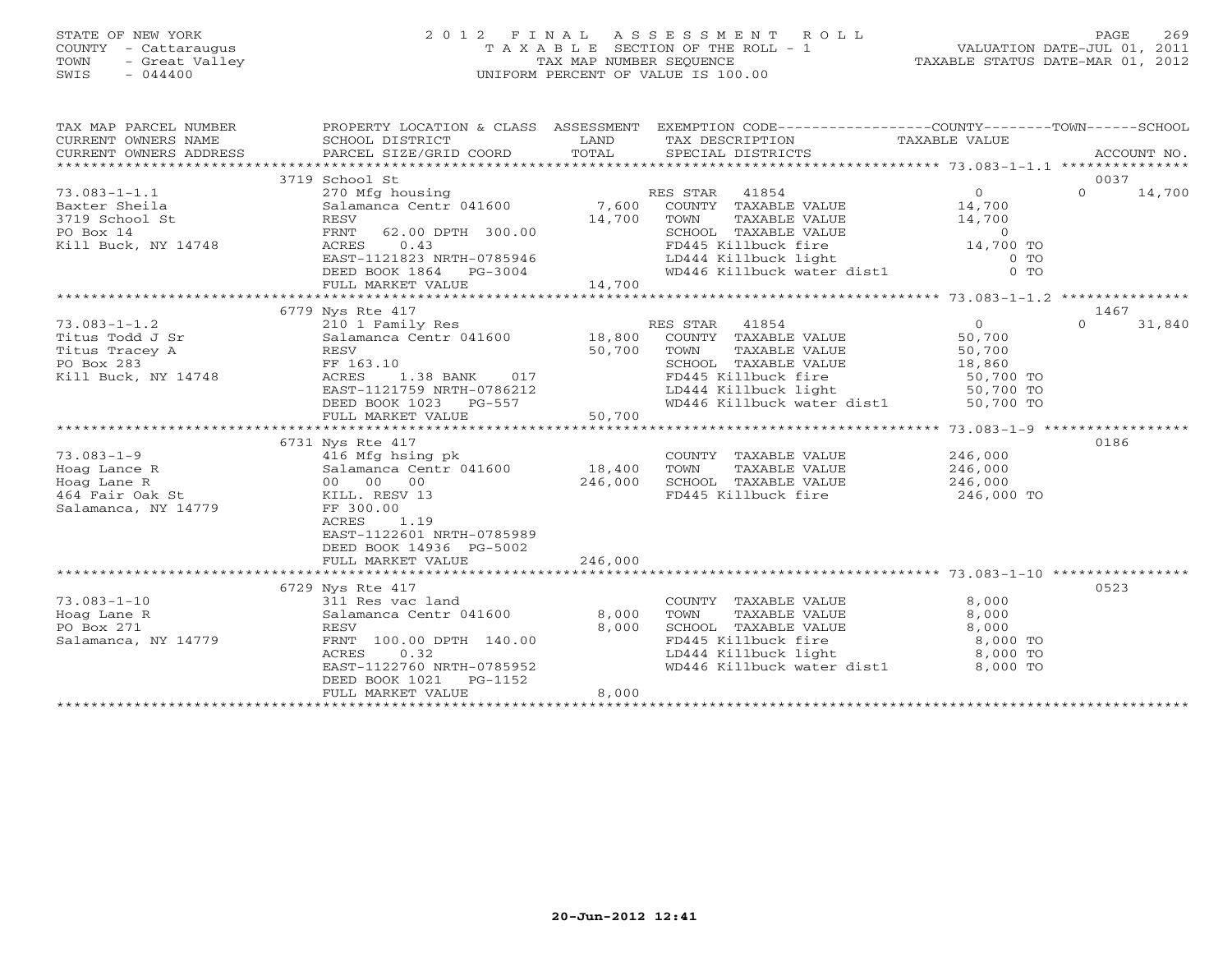# STATE OF NEW YORK 2 0 1 2 F I N A L A S S E S S M E N T R O L L PAGE 270 COUNTY - Cattaraugus T A X A B L E SECTION OF THE ROLL - 1 VALUATION DATE-JUL 01, 2011 TOWN - Great Valley TAX MAP NUMBER SEQUENCE TAXABLE STATUS DATE-MAR 01, 2012 SWIS - 044400 UNIFORM PERCENT OF VALUE IS 100.00

| TAX MAP PARCEL NUMBER<br>CURRENT OWNERS NAME<br>$\begin{tabular}{lllllll} \multicolumn{2}{c}{\textbf{CURRENT}} & \multicolumn{2}{c}{\textbf{WMERS}} & \multicolumn{2}{c}{\textbf{NAME}} & \multicolumn{2}{c}{\textbf{SCHOOL}} & \multicolumn{2}{c}{\textbf{LAND}} & \multicolumn{2}{c}{\textbf{TAX} \textbf{DESCRIPTION}} & \multicolumn{2}{c}{\textbf{TAXABLE VALUE}} & \multicolumn{2}{c}{\textbf{NALUE}} \\ & & & & & & & \multicolumn{2}{c}{\textbf{CURRENT}} & \multicolumn{2}{c}{\textbf{NACCUIT NO}} & \multicolumn{2}{c}{\text$<br>CURRENT OWNERS ADDRESS | PROPERTY LOCATION & CLASS ASSESSMENT       |        | EXEMPTION CODE----------------COUNTY-------TOWN------SCHOOL                                                                  |                                                   |                    |
|-------------------------------------------------------------------------------------------------------------------------------------------------------------------------------------------------------------------------------------------------------------------------------------------------------------------------------------------------------------------------------------------------------------------------------------------------------------------------------------------------------------------------------------------------------------------|--------------------------------------------|--------|------------------------------------------------------------------------------------------------------------------------------|---------------------------------------------------|--------------------|
|                                                                                                                                                                                                                                                                                                                                                                                                                                                                                                                                                                   |                                            |        |                                                                                                                              |                                                   |                    |
|                                                                                                                                                                                                                                                                                                                                                                                                                                                                                                                                                                   | 6703 Nys Rte 417                           |        |                                                                                                                              |                                                   | 0807               |
| $73.083 - 1 - 12$                                                                                                                                                                                                                                                                                                                                                                                                                                                                                                                                                 | 210 1 Family Res                           |        | RES STAR 41854                                                                                                               | $\Omega$                                          | $\Omega$<br>31,840 |
| Martinez Louis L                                                                                                                                                                                                                                                                                                                                                                                                                                                                                                                                                  | $Salamanca$ Centr 041600 $8,300$           |        | COUNTY TAXABLE VALUE 44,900                                                                                                  |                                                   |                    |
| 7401 E Speedway Blvd Apt 14104 RESV                                                                                                                                                                                                                                                                                                                                                                                                                                                                                                                               |                                            | 44,900 | TOWN<br>TAXABLE VALUE                                                                                                        | 44,900                                            |                    |
| Tucson, AZ 85710                                                                                                                                                                                                                                                                                                                                                                                                                                                                                                                                                  | FRNT 100.00 DPTH 150.00                    |        | SCHOOL TAXABLE VALUE                                                                                                         | 13,060                                            |                    |
|                                                                                                                                                                                                                                                                                                                                                                                                                                                                                                                                                                   | ACRES<br>0.34                              |        | SCHOOL TAXABLE VALUE<br>FD445 Killbuck fire                                                                                  | 44,900 TO                                         |                    |
|                                                                                                                                                                                                                                                                                                                                                                                                                                                                                                                                                                   | EAST-1123292 NRTH-0785748                  |        |                                                                                                                              |                                                   |                    |
|                                                                                                                                                                                                                                                                                                                                                                                                                                                                                                                                                                   | DEED BOOK 00974 PG-00412                   |        |                                                                                                                              |                                                   |                    |
|                                                                                                                                                                                                                                                                                                                                                                                                                                                                                                                                                                   | FULL MARKET VALUE                          | 44,900 |                                                                                                                              |                                                   |                    |
|                                                                                                                                                                                                                                                                                                                                                                                                                                                                                                                                                                   |                                            |        |                                                                                                                              | ******************** 73.083-1-14.1 ************** |                    |
|                                                                                                                                                                                                                                                                                                                                                                                                                                                                                                                                                                   | 6661 Nys Rte 417                           |        |                                                                                                                              |                                                   | 0479               |
| $73.083 - 1 - 14.1$                                                                                                                                                                                                                                                                                                                                                                                                                                                                                                                                               | 422 Diner/lunch                            |        | COUNTY TAXABLE VALUE                                                                                                         | 79,100                                            |                    |
| Gl Langworthy Llc                                                                                                                                                                                                                                                                                                                                                                                                                                                                                                                                                 | Salamanca Centr 041600 10,500              |        | TOWN<br>TAXABLE VALUE                                                                                                        | 79,100                                            |                    |
| 68 Adams St                                                                                                                                                                                                                                                                                                                                                                                                                                                                                                                                                       | RESV                                       | 79,100 | SCHOOL TAXABLE VALUE                                                                                                         | 79,100                                            |                    |
| Salamanca, NY 14779                                                                                                                                                                                                                                                                                                                                                                                                                                                                                                                                               | FRNT 124.00 DPTH 165.00                    |        | FD445 Killbuck fire 39,100 TO                                                                                                |                                                   |                    |
|                                                                                                                                                                                                                                                                                                                                                                                                                                                                                                                                                                   | ACRES<br>0.47                              |        |                                                                                                                              |                                                   |                    |
|                                                                                                                                                                                                                                                                                                                                                                                                                                                                                                                                                                   | EAST-1124116 NRTH-0785349                  |        |                                                                                                                              |                                                   |                    |
|                                                                                                                                                                                                                                                                                                                                                                                                                                                                                                                                                                   | DEED BOOK 6408 PG-5001                     |        |                                                                                                                              |                                                   |                    |
|                                                                                                                                                                                                                                                                                                                                                                                                                                                                                                                                                                   | FULL MARKET VALUE                          | 79,100 |                                                                                                                              |                                                   |                    |
|                                                                                                                                                                                                                                                                                                                                                                                                                                                                                                                                                                   |                                            |        |                                                                                                                              |                                                   |                    |
|                                                                                                                                                                                                                                                                                                                                                                                                                                                                                                                                                                   | 3646 School St                             |        |                                                                                                                              |                                                   | 0759               |
| $73.083 - 1 - 25$                                                                                                                                                                                                                                                                                                                                                                                                                                                                                                                                                 | 210 1 Family Res                           |        | COUNTY TAXABLE VALUE                                                                                                         | 66,000                                            |                    |
| Watt Kim A                                                                                                                                                                                                                                                                                                                                                                                                                                                                                                                                                        | Salamanca Centr 041600 20,400              |        | TOWN<br>TAXABLE VALUE                                                                                                        | 66,000                                            |                    |
| Watt Joan M                                                                                                                                                                                                                                                                                                                                                                                                                                                                                                                                                       | FF 120.00                                  | 66,000 |                                                                                                                              |                                                   |                    |
| 3646 School St<br>Kill Buck, NY 14748                                                                                                                                                                                                                                                                                                                                                                                                                                                                                                                             | ACRES<br>2.08<br>EAST-1122565 NRTH-0784391 |        | SCHOOL TAXABLE VALUE 66,000<br>FD445 Killbuck fire 66,000 TO<br>LD444 Killbuck light 0 TO<br>WD446 Killbuck water dist1 0 TO |                                                   |                    |
|                                                                                                                                                                                                                                                                                                                                                                                                                                                                                                                                                                   | DEED BOOK 890<br>$PG-857$                  |        |                                                                                                                              |                                                   |                    |
|                                                                                                                                                                                                                                                                                                                                                                                                                                                                                                                                                                   | FULL MARKET VALUE                          | 66,000 |                                                                                                                              |                                                   |                    |
|                                                                                                                                                                                                                                                                                                                                                                                                                                                                                                                                                                   |                                            |        |                                                                                                                              |                                                   |                    |
|                                                                                                                                                                                                                                                                                                                                                                                                                                                                                                                                                                   | 3649 School St                             |        |                                                                                                                              |                                                   | 0748               |
| $73.083 - 1 - 30$                                                                                                                                                                                                                                                                                                                                                                                                                                                                                                                                                 | 312 Vac w/imprv                            |        |                                                                                                                              |                                                   |                    |
| Kbc Properties Inc.                                                                                                                                                                                                                                                                                                                                                                                                                                                                                                                                               | Salamanca Centr 041600                     | 7,800  | COUNTY TAXABLE VALUE<br>TOWN     TAXABLE VALUE                                                                               | 17,800<br>17,800                                  |                    |
| 4544 Five Mile Rd                                                                                                                                                                                                                                                                                                                                                                                                                                                                                                                                                 | RESV                                       | 17,800 | SCHOOL TAXABLE VALUE 17,800                                                                                                  |                                                   |                    |
| Allegany, NY 14706                                                                                                                                                                                                                                                                                                                                                                                                                                                                                                                                                | FRNT<br>89.00 DPTH 153.00                  |        |                                                                                                                              |                                                   |                    |
|                                                                                                                                                                                                                                                                                                                                                                                                                                                                                                                                                                   | 0.31<br>ACRES                              |        |                                                                                                                              |                                                   |                    |
|                                                                                                                                                                                                                                                                                                                                                                                                                                                                                                                                                                   | EAST-1122220 NRTH-0784438                  |        | FD445 Killbuck fire 17,800 TO<br>LD444 Killbuck light 0 TO<br>WD446 Killbuck water dist1 0 TO                                |                                                   |                    |
|                                                                                                                                                                                                                                                                                                                                                                                                                                                                                                                                                                   | DEED BOOK 6389<br>$PG-6001$                |        |                                                                                                                              |                                                   |                    |
|                                                                                                                                                                                                                                                                                                                                                                                                                                                                                                                                                                   | FULL MARKET VALUE                          | 17,800 |                                                                                                                              |                                                   |                    |
|                                                                                                                                                                                                                                                                                                                                                                                                                                                                                                                                                                   |                                            |        |                                                                                                                              |                                                   |                    |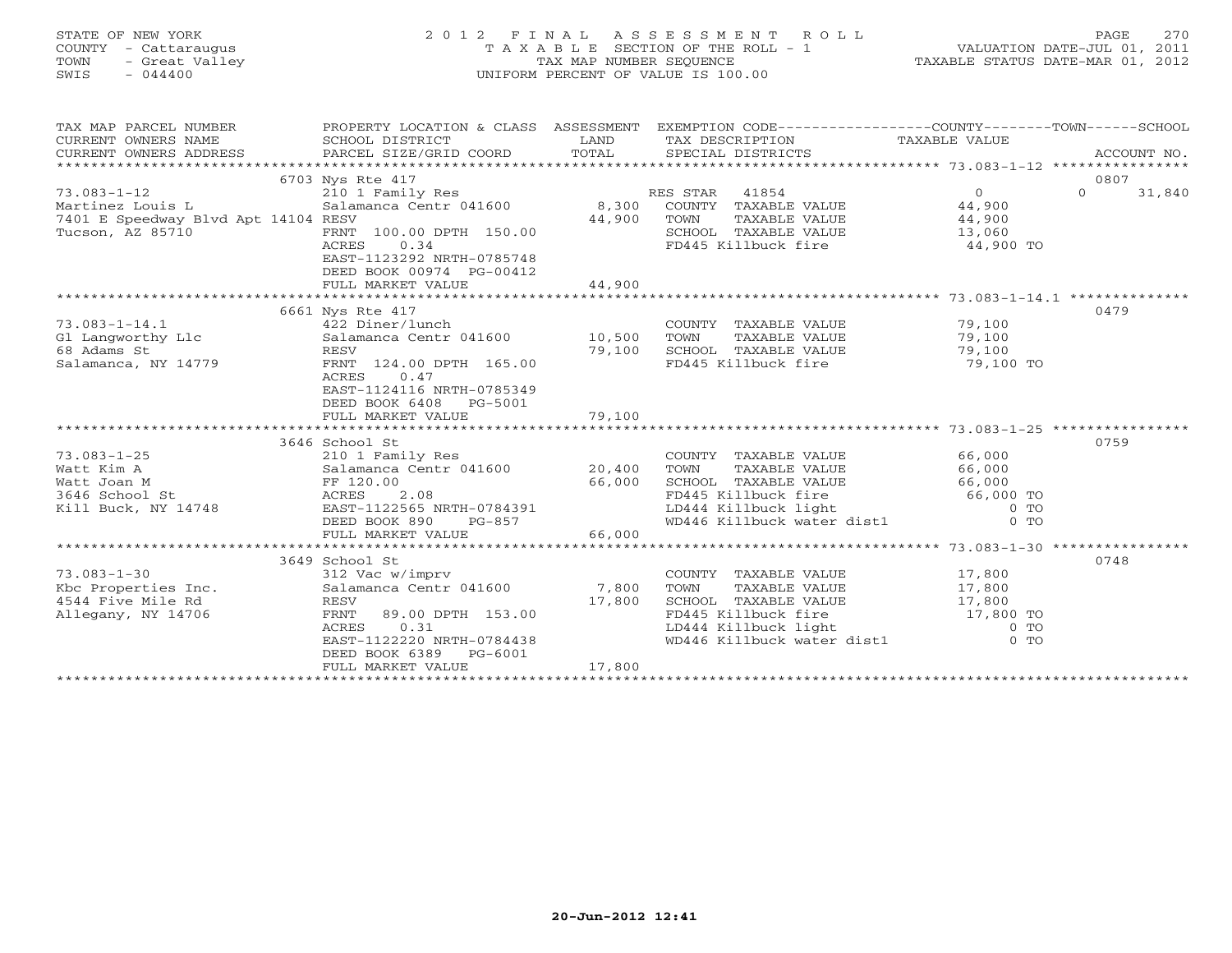#### STATE OF NEW YORK 2 0 1 2 F I N A L A S S E S S M E N T R O L L PAGE 271 COUNTY - Cattaraugus T A X A B L E SECTION OF THE ROLL - 1 VALUATION DATE-JUL 01, 2011 TOWN - Great Valley TAX MAP NUMBER SEQUENCE TAXABLE STATUS DATE-MAR 01, 2012 SWIS - 044400 UNIFORM PERCENT OF VALUE IS 100.00UNIFORM PERCENT OF VALUE IS 100.00

| TAX MAP PARCEL NUMBER<br>CURRENT OWNERS NAME<br>CURRENT OWNERS NAME SCHOOL DISTRICT – ------ ------- ------- TAX DESCRIPTION TAXABLE VALUE<br>CURRENT OWNERS ADDRESS PARCEL SIZE/GRID COORD TOTAL SPECIAL DISTRICTS ACCOUNT NO.<br>*****************************<br>CURRENT OWNERS NAME<br>CURRENT OWNERS ADDRESS |                                                                                |        | PROPERTY LOCATION & CLASS ASSESSMENT EXEMPTION CODE---------------COUNTY-------TOWN-----SCHOOL                                                                                                                                                                                                                                                                                                                                  |        |          |        |
|-------------------------------------------------------------------------------------------------------------------------------------------------------------------------------------------------------------------------------------------------------------------------------------------------------------------|--------------------------------------------------------------------------------|--------|---------------------------------------------------------------------------------------------------------------------------------------------------------------------------------------------------------------------------------------------------------------------------------------------------------------------------------------------------------------------------------------------------------------------------------|--------|----------|--------|
|                                                                                                                                                                                                                                                                                                                   |                                                                                |        |                                                                                                                                                                                                                                                                                                                                                                                                                                 |        |          |        |
|                                                                                                                                                                                                                                                                                                                   | 3655 School St                                                                 |        |                                                                                                                                                                                                                                                                                                                                                                                                                                 |        | 0914     |        |
| $73.083 - 1 - 32$                                                                                                                                                                                                                                                                                                 | 210 1 Family Res                                                               |        | R STAR 41834 0<br>COUNTY TAXABLE VALUE 25,000<br>TOWN TRYANTE WALUE 25,000<br>SR STAR                                                                                                                                                                                                                                                                                                                                           |        | $\Omega$ | 25,000 |
| Watt James                                                                                                                                                                                                                                                                                                        | Salamanca Centr 041600 3,900                                                   |        |                                                                                                                                                                                                                                                                                                                                                                                                                                 |        |          |        |
| 3655 School St                                                                                                                                                                                                                                                                                                    | RESV                                                                           | 25,000 |                                                                                                                                                                                                                                                                                                                                                                                                                                 |        |          |        |
| Kill Buck, NY 14748                                                                                                                                                                                                                                                                                               |                                                                                |        |                                                                                                                                                                                                                                                                                                                                                                                                                                 |        |          |        |
|                                                                                                                                                                                                                                                                                                                   |                                                                                |        | FOWN TAXABLE VALUE<br>SCHOOL TAXABLE VALUE<br>FD445 Killbuck fire<br>LD444 Killbuck light 0 TO<br>WD446 Killbuck water dist1 0 TO                                                                                                                                                                                                                                                                                               |        |          |        |
|                                                                                                                                                                                                                                                                                                                   |                                                                                |        |                                                                                                                                                                                                                                                                                                                                                                                                                                 |        |          |        |
|                                                                                                                                                                                                                                                                                                                   |                                                                                |        |                                                                                                                                                                                                                                                                                                                                                                                                                                 |        |          |        |
|                                                                                                                                                                                                                                                                                                                   |                                                                                |        | 33 SCHOOL DC 25,000 TO<br>32 SCHOOL TAXABLE VALUE 25,000 TO<br>ACRES 0.14 FD445 Killbuck fire 25,000 TO<br>EAST-1122197 NRTH-0784593 DEED BOOK 6366 PG-2001 VD446 Killbuck water dist1 0 TO<br>FULL MARKET VALUE 25,000<br>FULL MARKET V                                                                                                                                                                                        |        |          |        |
|                                                                                                                                                                                                                                                                                                                   |                                                                                |        |                                                                                                                                                                                                                                                                                                                                                                                                                                 |        |          |        |
|                                                                                                                                                                                                                                                                                                                   | 3659 School St                                                                 |        |                                                                                                                                                                                                                                                                                                                                                                                                                                 |        | 0704     |        |
| 73.083-1-33<br>Pennell Daniel<br>3659 School St                                                                                                                                                                                                                                                                   |                                                                                |        | 210 1 Family Res<br>Salamanca Centr 041600 6,400 AGED C/T/S 41800 11,738 11,738 15,650<br>RESV 31,300 SR STAR 41834 0 0 15,650                                                                                                                                                                                                                                                                                                  |        |          |        |
|                                                                                                                                                                                                                                                                                                                   |                                                                                |        |                                                                                                                                                                                                                                                                                                                                                                                                                                 |        |          |        |
|                                                                                                                                                                                                                                                                                                                   |                                                                                |        |                                                                                                                                                                                                                                                                                                                                                                                                                                 |        |          |        |
| Kill Buck, NY 14748                                                                                                                                                                                                                                                                                               | FRNT<br>82.00 DPTH 122.00                                                      |        | COUNTY TAXABLE VALUE 11,737                                                                                                                                                                                                                                                                                                                                                                                                     |        |          |        |
|                                                                                                                                                                                                                                                                                                                   | 0.23<br>ACRES                                                                  |        |                                                                                                                                                                                                                                                                                                                                                                                                                                 |        |          |        |
|                                                                                                                                                                                                                                                                                                                   | EAST-1122177 NRTH-0784663                                                      |        |                                                                                                                                                                                                                                                                                                                                                                                                                                 |        |          |        |
|                                                                                                                                                                                                                                                                                                                   | DEED BOOK 498<br>$PG-113$                                                      |        |                                                                                                                                                                                                                                                                                                                                                                                                                                 |        |          |        |
|                                                                                                                                                                                                                                                                                                                   | FULL MARKET VALUE                                                              |        | ------<br>TOWN TAXABLE VALUE<br>-0784663<br>PG-113<br>PG-113<br>31,300 LD444 Killbuck light<br>WD446 Killbuck water dist1<br>WD446 Killbuck water dist1<br>0 TO                                                                                                                                                                                                                                                                 |        |          |        |
|                                                                                                                                                                                                                                                                                                                   |                                                                                |        |                                                                                                                                                                                                                                                                                                                                                                                                                                 |        |          |        |
|                                                                                                                                                                                                                                                                                                                   |                                                                                |        |                                                                                                                                                                                                                                                                                                                                                                                                                                 |        |          |        |
|                                                                                                                                                                                                                                                                                                                   | 3652 School St                                                                 |        | $\begin{tabular}{lcccc} \texttt{210}1 & \texttt{ram1ly Res} & \texttt{SR STAR} & \texttt{41834} & \texttt{0} \\ \texttt{Salamanca Centr 041600} & \texttt{7,100} & \texttt{COUNTY} & \texttt{TAXABLE VALUE} & \texttt{35,700} \\ \texttt{RESV} & \texttt{35.00} & \texttt{DPTH} & \texttt{85.00} & \texttt{35,700} & \texttt{TOWN} & \texttt{TAXABLE VALUE} & \texttt{35,700} \\ \texttt{RNT} & \texttt{135.00} & \texttt{DPTH$ |        | 0140     |        |
| $73.083 - 1 - 34$                                                                                                                                                                                                                                                                                                 |                                                                                |        |                                                                                                                                                                                                                                                                                                                                                                                                                                 |        | $\cap$   | 35,700 |
| Case Shirley                                                                                                                                                                                                                                                                                                      |                                                                                |        |                                                                                                                                                                                                                                                                                                                                                                                                                                 |        |          |        |
| 3652 School St                                                                                                                                                                                                                                                                                                    |                                                                                |        |                                                                                                                                                                                                                                                                                                                                                                                                                                 |        |          |        |
| Kill Buck, NY 14748                                                                                                                                                                                                                                                                                               |                                                                                |        |                                                                                                                                                                                                                                                                                                                                                                                                                                 |        |          |        |
|                                                                                                                                                                                                                                                                                                                   |                                                                                |        |                                                                                                                                                                                                                                                                                                                                                                                                                                 |        |          |        |
|                                                                                                                                                                                                                                                                                                                   |                                                                                |        |                                                                                                                                                                                                                                                                                                                                                                                                                                 |        |          |        |
|                                                                                                                                                                                                                                                                                                                   |                                                                                |        |                                                                                                                                                                                                                                                                                                                                                                                                                                 |        |          |        |
|                                                                                                                                                                                                                                                                                                                   |                                                                                |        |                                                                                                                                                                                                                                                                                                                                                                                                                                 |        |          |        |
|                                                                                                                                                                                                                                                                                                                   |                                                                                |        |                                                                                                                                                                                                                                                                                                                                                                                                                                 |        |          |        |
|                                                                                                                                                                                                                                                                                                                   | 6746 Depot St                                                                  |        |                                                                                                                                                                                                                                                                                                                                                                                                                                 |        |          | 0773   |
| $73.083 - 1 - 36$                                                                                                                                                                                                                                                                                                 |                                                                                |        |                                                                                                                                                                                                                                                                                                                                                                                                                                 |        | $\Omega$ | 31,840 |
| Newman Patricia L                                                                                                                                                                                                                                                                                                 |                                                                                |        |                                                                                                                                                                                                                                                                                                                                                                                                                                 |        |          |        |
| Webster Kenneth R                                                                                                                                                                                                                                                                                                 | RESV                                                                           | 49,400 | TOWN<br>TAXABLE VALUE                                                                                                                                                                                                                                                                                                                                                                                                           | 49,400 |          |        |
| PO Box 38                                                                                                                                                                                                                                                                                                         |                                                                                |        |                                                                                                                                                                                                                                                                                                                                                                                                                                 |        |          |        |
| East Otto, NY 14729                                                                                                                                                                                                                                                                                               | RESV<br>FRNT 375.00 DPTH 186.00                                                |        |                                                                                                                                                                                                                                                                                                                                                                                                                                 |        |          |        |
|                                                                                                                                                                                                                                                                                                                   |                                                                                |        |                                                                                                                                                                                                                                                                                                                                                                                                                                 |        |          |        |
|                                                                                                                                                                                                                                                                                                                   |                                                                                |        | SCHOOL TAXABLE VALUE 17,560<br>FD445 Killbuck fire 49,400 TO<br>LD444 Killbuck light 0 TO<br>WD446 Killbuck water dist1 0 TO                                                                                                                                                                                                                                                                                                    |        |          |        |
|                                                                                                                                                                                                                                                                                                                   | EAST-1122564 NRTH-0784729<br>DEED BOOK 1022 PG-945<br>FULL MARKET VALUE 49,400 |        |                                                                                                                                                                                                                                                                                                                                                                                                                                 |        |          |        |
|                                                                                                                                                                                                                                                                                                                   |                                                                                |        |                                                                                                                                                                                                                                                                                                                                                                                                                                 |        |          |        |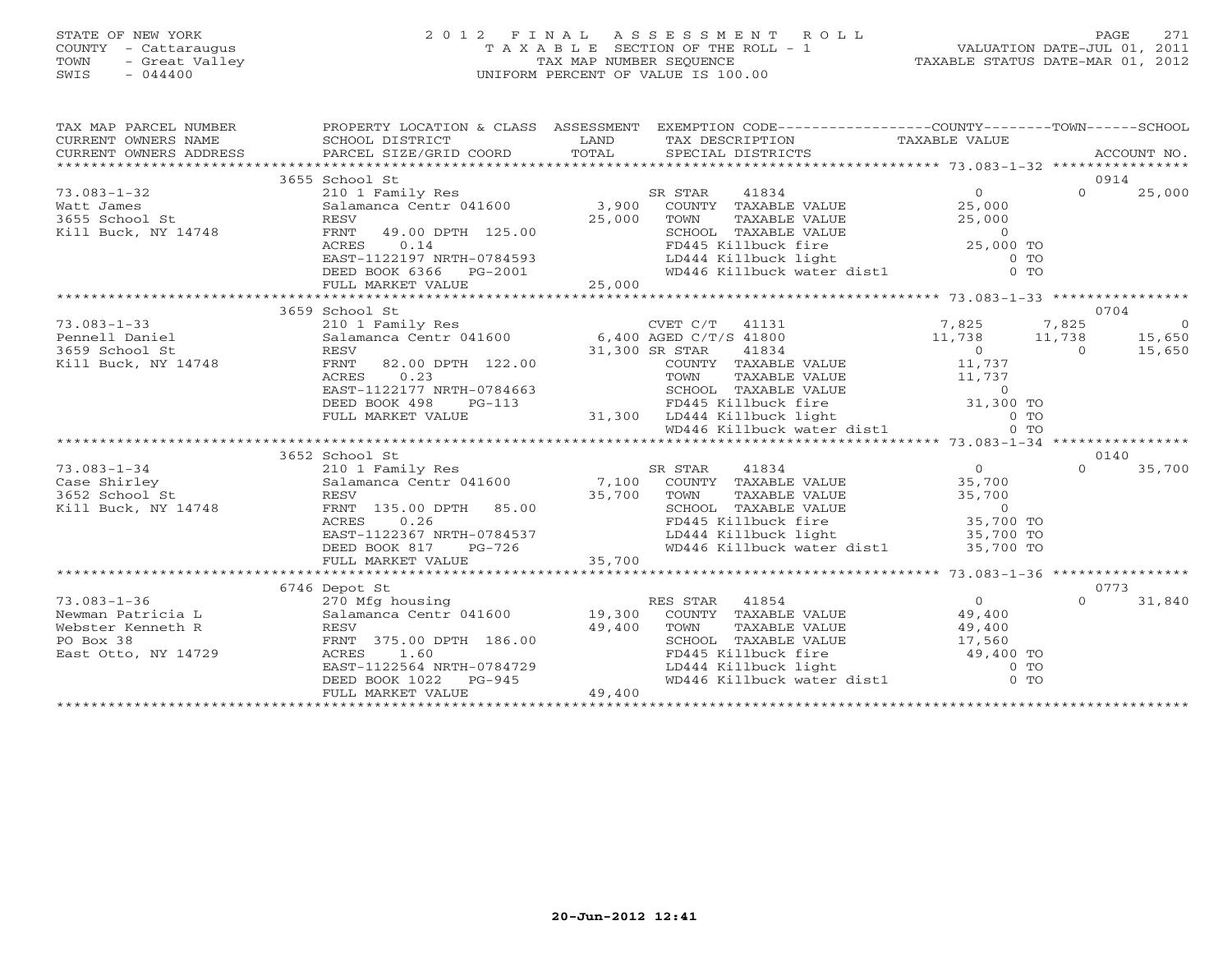#### STATE OF NEW YORK 2 0 1 2 F I N A L A S S E S S M E N T R O L L PAGE 272 COUNTY - Cattaraugus T A X A B L E SECTION OF THE ROLL - 1 VALUATION DATE-JUL 01, 2011 TOWN - Great Valley TAX MAP NUMBER SEQUENCE TAXABLE STATUS DATE-MAR 01, 2012 SWIS - 044400 UNIFORM PERCENT OF VALUE IS 100.00UNIFORM PERCENT OF VALUE IS 100.00

|                                                                                                                  |                                                                                                                                                                                                                                                                                                                                       |                                                                                                                                                                                                                             |                                                                                                                                                                                                                                                                                                                 | 0686                                                                                                                                                                                                                                                                                                                                                                                                                                                                                                                                                                                                                                                                                                                                                                                                                                                                                                                    |
|------------------------------------------------------------------------------------------------------------------|---------------------------------------------------------------------------------------------------------------------------------------------------------------------------------------------------------------------------------------------------------------------------------------------------------------------------------------|-----------------------------------------------------------------------------------------------------------------------------------------------------------------------------------------------------------------------------|-----------------------------------------------------------------------------------------------------------------------------------------------------------------------------------------------------------------------------------------------------------------------------------------------------------------|-------------------------------------------------------------------------------------------------------------------------------------------------------------------------------------------------------------------------------------------------------------------------------------------------------------------------------------------------------------------------------------------------------------------------------------------------------------------------------------------------------------------------------------------------------------------------------------------------------------------------------------------------------------------------------------------------------------------------------------------------------------------------------------------------------------------------------------------------------------------------------------------------------------------------|
|                                                                                                                  |                                                                                                                                                                                                                                                                                                                                       |                                                                                                                                                                                                                             |                                                                                                                                                                                                                                                                                                                 | $\Omega$<br>31,840                                                                                                                                                                                                                                                                                                                                                                                                                                                                                                                                                                                                                                                                                                                                                                                                                                                                                                      |
|                                                                                                                  |                                                                                                                                                                                                                                                                                                                                       |                                                                                                                                                                                                                             |                                                                                                                                                                                                                                                                                                                 |                                                                                                                                                                                                                                                                                                                                                                                                                                                                                                                                                                                                                                                                                                                                                                                                                                                                                                                         |
|                                                                                                                  |                                                                                                                                                                                                                                                                                                                                       |                                                                                                                                                                                                                             |                                                                                                                                                                                                                                                                                                                 | 0124                                                                                                                                                                                                                                                                                                                                                                                                                                                                                                                                                                                                                                                                                                                                                                                                                                                                                                                    |
| EAST-1122384 NRTH-0785022<br>DEED BOOK 1001 PG-348                                                               |                                                                                                                                                                                                                                                                                                                                       |                                                                                                                                                                                                                             |                                                                                                                                                                                                                                                                                                                 | $\bigcirc$<br>45,500                                                                                                                                                                                                                                                                                                                                                                                                                                                                                                                                                                                                                                                                                                                                                                                                                                                                                                    |
|                                                                                                                  |                                                                                                                                                                                                                                                                                                                                       |                                                                                                                                                                                                                             |                                                                                                                                                                                                                                                                                                                 |                                                                                                                                                                                                                                                                                                                                                                                                                                                                                                                                                                                                                                                                                                                                                                                                                                                                                                                         |
|                                                                                                                  |                                                                                                                                                                                                                                                                                                                                       |                                                                                                                                                                                                                             |                                                                                                                                                                                                                                                                                                                 |                                                                                                                                                                                                                                                                                                                                                                                                                                                                                                                                                                                                                                                                                                                                                                                                                                                                                                                         |
| DEED BOOK 961 PG-714                                                                                             |                                                                                                                                                                                                                                                                                                                                       |                                                                                                                                                                                                                             |                                                                                                                                                                                                                                                                                                                 | 0967                                                                                                                                                                                                                                                                                                                                                                                                                                                                                                                                                                                                                                                                                                                                                                                                                                                                                                                    |
|                                                                                                                  |                                                                                                                                                                                                                                                                                                                                       |                                                                                                                                                                                                                             |                                                                                                                                                                                                                                                                                                                 |                                                                                                                                                                                                                                                                                                                                                                                                                                                                                                                                                                                                                                                                                                                                                                                                                                                                                                                         |
|                                                                                                                  |                                                                                                                                                                                                                                                                                                                                       |                                                                                                                                                                                                                             |                                                                                                                                                                                                                                                                                                                 | 0869                                                                                                                                                                                                                                                                                                                                                                                                                                                                                                                                                                                                                                                                                                                                                                                                                                                                                                                    |
| 270 Mfg housing<br>RESV<br>ACRES 0.18<br>EAST-1122178 NRTH-0785660<br>DEED BOOK 1001 PG-353<br>FULL MARKET VALUE | 20,000                                                                                                                                                                                                                                                                                                                                |                                                                                                                                                                                                                             |                                                                                                                                                                                                                                                                                                                 |                                                                                                                                                                                                                                                                                                                                                                                                                                                                                                                                                                                                                                                                                                                                                                                                                                                                                                                         |
|                                                                                                                  | 3672 School St<br>3674 School St<br>Budzinski Joan A<br>Budzinski Randy C<br>Budzinski Randy C<br>3674 School St<br>Kill Buck, NY 14748<br>RESV<br>RESV<br>RESV<br>RESV<br>RESV<br>RESV<br>RESV<br>RENT<br>COLORED AGES<br>FULL MARKET VALUE<br>3684 School St<br>112 Rockland Ave RESV<br>Rradford, PA 16701 FF 31<br>3708 School St | 73.083-1-38<br>Kenneson Steven<br>Sanford Amy<br>3672 School St<br>Xill Buck, NY 14748<br>Sanford Amy<br>RESV<br>FRNT 77.60 DPTH 278.00<br>Xill Buck, NY 14748<br>ACRES 0.50 BANK 017<br>DEED BOOK 1015<br>PG-283<br>45,500 | FRNT 65.00 DPTH 278.00<br>ACRES 0.41<br>scnool st<br>210 1 Family Res<br>Salamanca Centr 041600 21,200<br>RESV 77,000<br>RESV 77,000<br>ACRES 2.47<br>EAST-1122351 NRTH-0785333<br>$\begin{array}{ll}\n\text{Salamanca Centr} & 041600 & 5,000 \\ 00 & 00 & 00 & 20,000\n\end{array}$<br>FRNT 64.00 DPTH 124.00 | PROPERTY LOCATION & CLASS ASSESSMENT EXEMPTION CODE----------------COUNTY-------TOWN------SCHOOL<br>210 1 Family Res<br>210 1 Family Res<br>Salamanca Centr 041600 10,500 COUNTY TAXABLE VALUE 62,100<br>A A A SUBSE CONSIDER A CONSIDER MANAGEMENT MANAGEMENT SCALL AND TRAVEL SCALL CONSIDERT AND SCALL CONSIDERT MANAGEMENT SCALL CONSIDERT AND SCALL CONSIDERT AND SCALL CONSIDER SCALL CONSIDER SCALL CONSIDER SCALL CONSIDER SCAL<br>210 1 Family Res<br>210 1 Family Res<br>3134 18,200<br>200 18,200<br>200 18,200<br>200 18,200<br>COUNTY TAXABLE VALUE<br>TOWN TAXABLE VALUE 77,000<br>SCHOOL TAXABLE VALUE 77,000<br>FD445 Killbuck fire 77,000 TO<br>LD444 Killbuck light 0 TO<br>WD446 Killbuck water dist1 0 TO<br>COUNTY TAXABLE VALUE 20,000<br>TOWN TAXABLE VALUE<br>TOWN TAXABLE VALUE<br>SCHOOL TAXABLE VALUE<br>FD445 Killbuck fire<br>LD444 Killbuck light 0 TO<br>WD446 Killbuck water dist1 0 TO |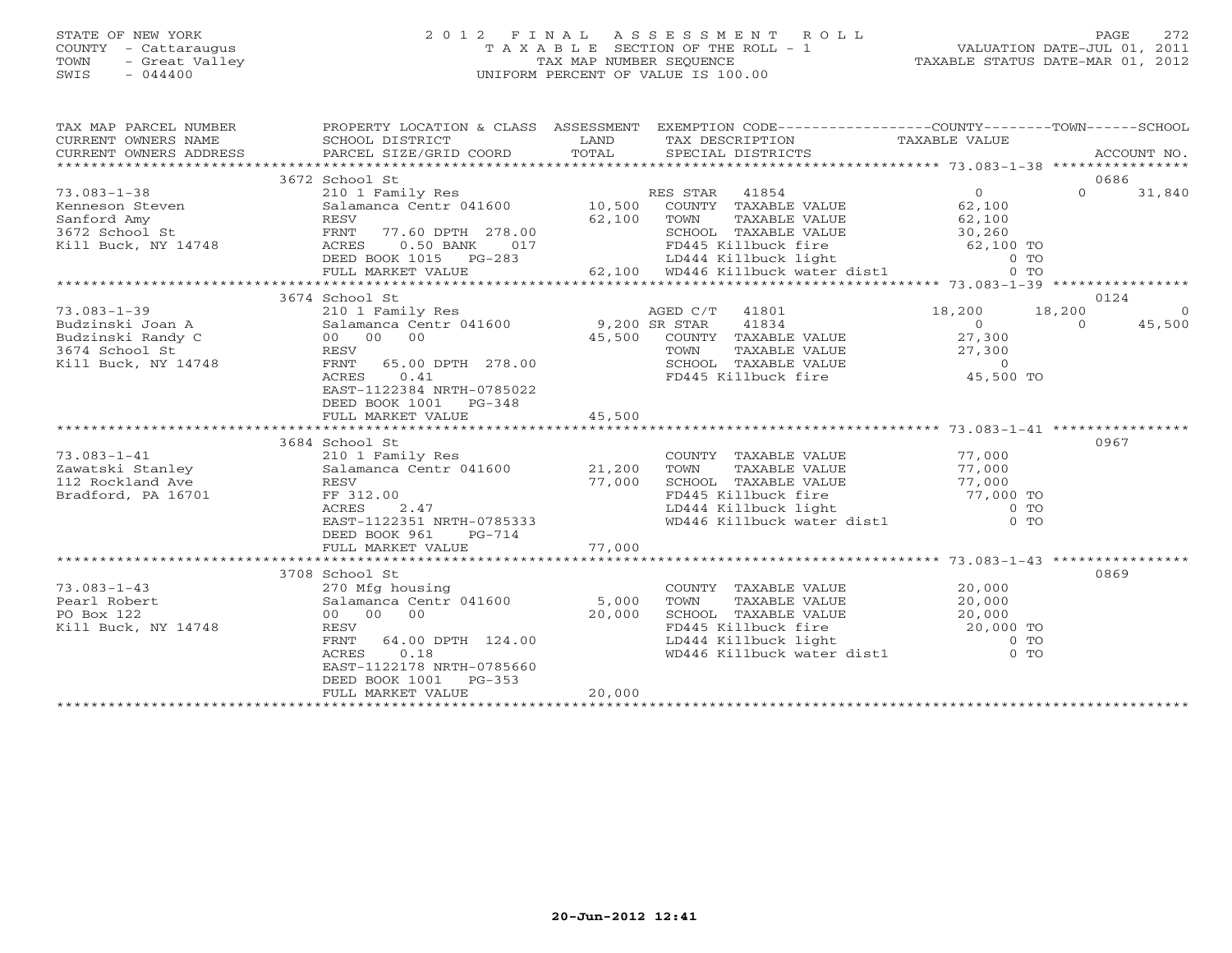#### STATE OF NEW YORK 2 0 1 2 F I N A L A S S E S S M E N T R O L L PAGE 273 COUNTY - Cattaraugus T A X A B L E SECTION OF THE ROLL - 1 VALUATION DATE-JUL 01, 2011 TOWN - Great Valley TAX MAP NUMBER SEQUENCE TAXABLE STATUS DATE-MAR 01, 2012 SWIS - 044400 UNIFORM PERCENT OF VALUE IS 100.00UNIFORM PERCENT OF VALUE IS 100.00

| TAX MAP PARCEL NUMBER<br>CURRENT OWNERS NAME<br>CURRENT OWNERS ADDRESS | SCHOOL DISTRICT<br>PARCEL SIZE/GRID COORD TOTAL                | LAND                 | PROPERTY LOCATION & CLASS ASSESSMENT EXEMPTION CODE---------------COUNTY-------TOWN------SCHOOL<br>TAX DESCRIPTION TAXABLE VALUE<br>SPECIAL DISTRICTS                                                                                             |                 |          | ACCOUNT NO. |
|------------------------------------------------------------------------|----------------------------------------------------------------|----------------------|---------------------------------------------------------------------------------------------------------------------------------------------------------------------------------------------------------------------------------------------------|-----------------|----------|-------------|
|                                                                        | 3710 School St                                                 |                      |                                                                                                                                                                                                                                                   |                 |          | 0552        |
| $73.083 - 1 - 44$                                                      |                                                                |                      |                                                                                                                                                                                                                                                   | $\overline{0}$  | $\Omega$ | 30,600      |
| Reardon Blaine                                                         |                                                                |                      |                                                                                                                                                                                                                                                   | 30,600          |          |             |
| 3710 School St                                                         | RESV                                                           | 30,600               | COWN TAXABLE VALUE<br>TOWN TAXABLE VALUE<br>SCHOOL TAXABLE VALUE<br>FD445 Killbuck fire<br>LD444 Killbuck light 0 TO<br>WD446 Killbuck water dist1 0 TO                                                                                           |                 |          |             |
| Kill Buck, NY 14748                                                    | FRNT<br>75.00 DPTH 210.00                                      |                      |                                                                                                                                                                                                                                                   |                 |          |             |
|                                                                        | ACRES                                                          |                      |                                                                                                                                                                                                                                                   |                 |          |             |
|                                                                        | EAST-1122218 NRTH-0785721                                      |                      |                                                                                                                                                                                                                                                   |                 |          |             |
|                                                                        | DEED BOOK 1011<br>$PG-492$                                     |                      |                                                                                                                                                                                                                                                   |                 |          |             |
|                                                                        | FULL MARKET VALUE                                              | 30,600               |                                                                                                                                                                                                                                                   |                 |          |             |
|                                                                        |                                                                |                      |                                                                                                                                                                                                                                                   |                 |          |             |
|                                                                        | 3714 School St                                                 |                      |                                                                                                                                                                                                                                                   |                 |          | 0106        |
| $73.083 - 1 - 45$                                                      | 220 2 Family Res<br>Salamanca Centr 041600 8,700 SR STAR 41834 |                      |                                                                                                                                                                                                                                                   | 39,000 39,000   |          | 39,000      |
| Hart Katherine V<br>Hart Katherine V                                   |                                                                |                      |                                                                                                                                                                                                                                                   | $\frac{1}{2}$ 0 | $\cap$   | 39,000      |
| 3714 School St                                                         |                                                                |                      |                                                                                                                                                                                                                                                   |                 |          |             |
| PO Box 153                                                             |                                                                |                      |                                                                                                                                                                                                                                                   |                 |          |             |
| Kill Buck, NY 14748                                                    | ACRES<br>0.37                                                  |                      | ESV 78,000 COUNTY TAXABLE VALUE 39,000<br>FRNT 75.00 DPTH 212.00 78,000 TOWN TAXABLE VALUE 39,000<br>ACRES 0.37 SCHOOL TAXABLE VALUE 0                                                                                                            |                 |          |             |
|                                                                        | EAST-1122192 NRTH-0785817                                      |                      |                                                                                                                                                                                                                                                   |                 |          |             |
|                                                                        | DEED BOOK 885<br>PG-445                                        |                      |                                                                                                                                                                                                                                                   |                 |          |             |
|                                                                        | FULL MARKET VALUE                                              |                      | 212.00<br>TOWN TAXABLE VALUE<br>SCHOOL TAXABLE VALUE<br>POPS 17 FOM TAXABLE VALUE<br>POPS 17 FOM TAXABLE VALUE<br>POPS 19,000 TO<br>POPS 11 FOM TAXABLE VALUE<br>POPS 11 FOM TAXABLE VALUE<br>POPS 11 FOM TAXABLE VALUE<br>26,000 TO<br>POPS 11 F |                 |          |             |
|                                                                        |                                                                |                      |                                                                                                                                                                                                                                                   |                 |          |             |
|                                                                        | 3685 School St                                                 |                      |                                                                                                                                                                                                                                                   |                 |          | 0963        |
| $73.083 - 1 - 49$                                                      | 210 1 Family Res                                               |                      | CVET C/T 41131                                                                                                                                                                                                                                    | 14,150 14,150   |          | $\bigcirc$  |
| Tansimore Charles                                                      | 210 1 Family Res<br>Salamanca Centr 041600 9,500 SR STAR       |                      | 41834                                                                                                                                                                                                                                             | $\overline{0}$  | $\Omega$ | 56,600      |
| Tansimore Joanne                                                       | RESV                                                           |                      | 56,600 COUNTY TAXABLE VALUE 42,450                                                                                                                                                                                                                |                 |          |             |
| 3685 School St                                                         | FRNT 75.00 DPTH 250.00                                         |                      |                                                                                                                                                                                                                                                   |                 |          |             |
| Kill Buck, NY 14748                                                    | 0.43<br>ACRES                                                  |                      |                                                                                                                                                                                                                                                   |                 |          |             |
|                                                                        | EAST-1122015 NRTH-0785186                                      |                      |                                                                                                                                                                                                                                                   |                 |          |             |
|                                                                        | DEED BOOK 914                                                  | $PG-646$<br>$56,600$ |                                                                                                                                                                                                                                                   |                 |          |             |
|                                                                        | FULL MARKET VALUE                                              |                      | TOWN TAXABLE VALUE<br>TOWN TAXABLE VALUE<br>SCHOOL TAXABLE VALUE<br>FD445 Killbuck fire<br>LD444 Killbuck light<br>56,600 WD446 Killbuck water dist1<br>0 TO                                                                                      |                 |          |             |
|                                                                        | *******************************                                |                      |                                                                                                                                                                                                                                                   |                 |          |             |
|                                                                        | 3697 School St                                                 |                      |                                                                                                                                                                                                                                                   |                 |          | 0038        |
| $73.083 - 1 - 51$                                                      | 210 1 Family Res                                               |                      | RES STAR 41854                                                                                                                                                                                                                                    | $\overline{0}$  | $\Omega$ | 29,600      |
| Arena Audrea                                                           |                                                                |                      | Salamanca Centr 041600 11,700 COUNTY TAXABLE VALUE                                                                                                                                                                                                | 29,600          |          |             |
| PO Box 5                                                               | RESV                                                           | 29,600               | TOWN<br>TAXABLE VALUE                                                                                                                                                                                                                             | 29,600          |          |             |
| Kill Buck, NY 14748                                                    | FRNT 110.00 DPTH 245.00                                        |                      |                                                                                                                                                                                                                                                   | $\sim$ 0        |          |             |
|                                                                        | 0.62<br>ACRES                                                  |                      |                                                                                                                                                                                                                                                   | $29,600$ TO     |          |             |
|                                                                        | EAST-1121976 NRTH-0785438                                      |                      | LD444 Killbuck light                                                                                                                                                                                                                              |                 |          |             |
|                                                                        | DEED BOOK 00992 PG-00854                                       |                      | WD446 Killbuck water dist1                                                                                                                                                                                                                        | 29,600 TO       |          |             |
|                                                                        | FULL MARKET VALUE                                              | 29,600               |                                                                                                                                                                                                                                                   |                 |          |             |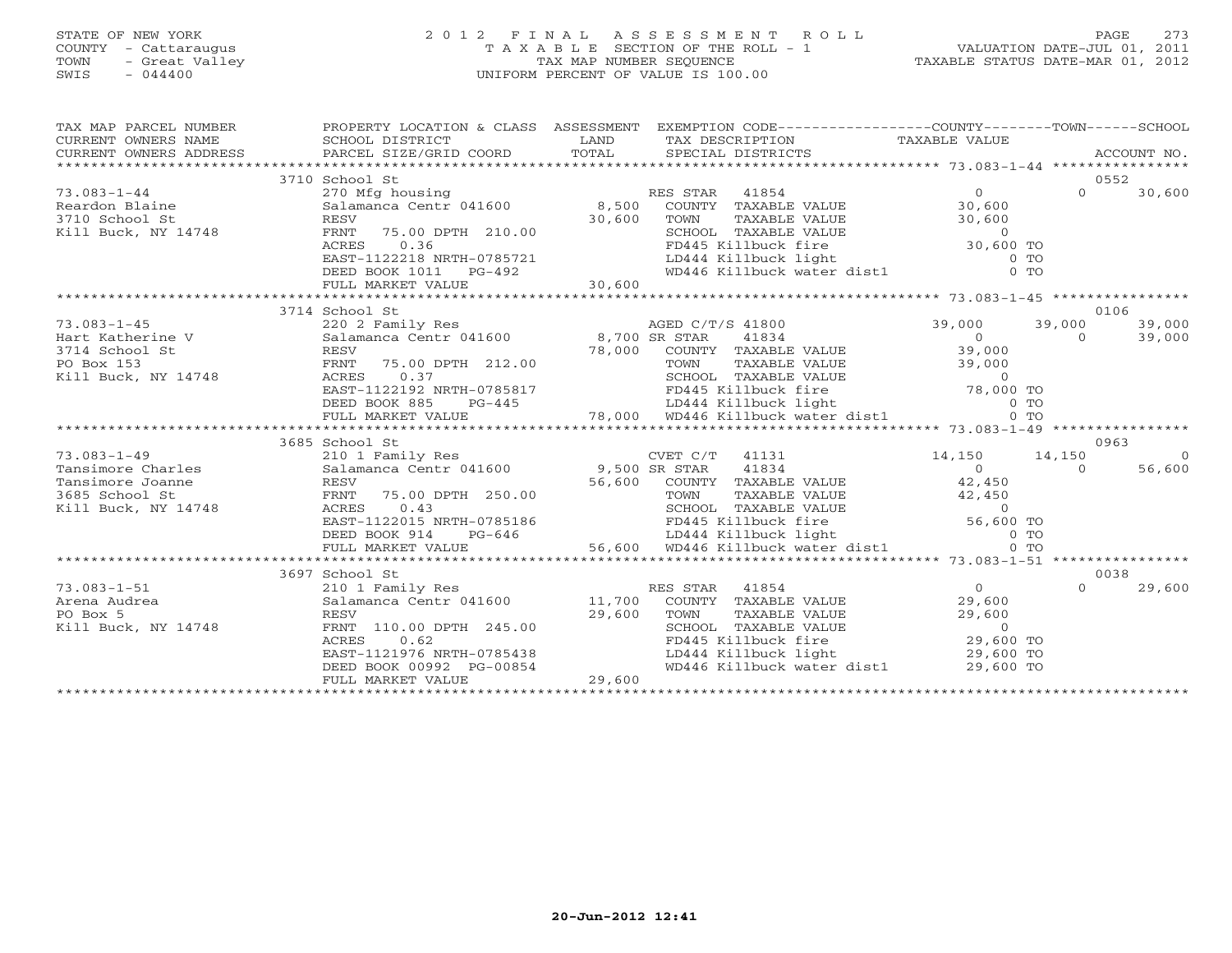# STATE OF NEW YORK 2 0 1 2 F I N A L A S S E S S M E N T R O L L PAGE 274 COUNTY - Cattaraugus T A X A B L E SECTION OF THE ROLL - 1 VALUATION DATE-JUL 01, 2011 TOWN - Great Valley TAX MAP NUMBER SEQUENCE TAXABLE STATUS DATE-MAR 01, 2012 SWIS - 044400 UNIFORM PERCENT OF VALUE IS 100.00

| TAX MAP PARCEL NUMBER<br>CURRENT OWNERS NAME<br>CURRENT OWNERS ADDRESS | PROPERTY LOCATION & CLASS ASSESSMENT EXEMPTION CODE---------------COUNTY-------TOWN------SCHOOL<br>SCHOOL DISTRICT<br>PARCEL SIZE/GRID COORD | LAND<br>TOTAL   | TAX DESCRIPTION<br>SPECIAL DISTRICTS | TAXABLE VALUE  | ACCOUNT NO.            |
|------------------------------------------------------------------------|----------------------------------------------------------------------------------------------------------------------------------------------|-----------------|--------------------------------------|----------------|------------------------|
|                                                                        |                                                                                                                                              |                 |                                      |                |                        |
|                                                                        | 3703 School St                                                                                                                               |                 |                                      |                | 0341                   |
|                                                                        |                                                                                                                                              |                 |                                      |                |                        |
| $73.083 - 1 - 52$                                                      | 210 1 Family Res                                                                                                                             |                 | COUNTY TAXABLE VALUE                 | 111,900        |                        |
| Joyce Laura R                                                          | Salamanca Centr 041600                                                                                                                       | 21,300          | TOWN<br>TAXABLE VALUE                | 111,900        |                        |
| PO Box 25                                                              | RESV                                                                                                                                         | 111,900         | SCHOOL TAXABLE VALUE                 | 111,900        |                        |
| Kill Buck, NY 14748                                                    | LAND CONTRACT                                                                                                                                |                 | FD445 Killbuck fire                  | 111,900 TO     |                        |
|                                                                        | FRNT 390.00 DPTH                                                                                                                             |                 | LD444 Killbuck light                 | $0$ TO         |                        |
|                                                                        | 2.50<br>ACRES                                                                                                                                |                 | WD446 Killbuck water dist1           | $0$ TO         |                        |
|                                                                        | EAST-1121906 NRTH-0785685                                                                                                                    |                 |                                      |                |                        |
|                                                                        | DEED BOOK 9008 PG-6002                                                                                                                       |                 |                                      |                |                        |
|                                                                        | FULL MARKET VALUE                                                                                                                            | 111,900         |                                      |                |                        |
|                                                                        |                                                                                                                                              |                 |                                      |                |                        |
|                                                                        |                                                                                                                                              |                 |                                      |                |                        |
|                                                                        | Peth Rd                                                                                                                                      |                 |                                      |                | 0641                   |
| $74.001 - 1 - 1.1$                                                     | 120 Field crops                                                                                                                              |                 | COUNTY TAXABLE VALUE                 | 55,400         |                        |
| Norton James                                                           | Ellicottville C 043601                                                                                                                       | 44,200          | TOWN<br>TAXABLE VALUE                | 55,400         |                        |
| Norton William                                                         | 31 03 06                                                                                                                                     | 55,400          | SCHOOL TAXABLE VALUE                 | 55,400         |                        |
| 6441 Peth Rd                                                           | FF 510.36                                                                                                                                    |                 | FD444 Great valley fire              | 55,400 TO      |                        |
| Great Valley, NY 14741                                                 | ACRES 27.77                                                                                                                                  |                 |                                      |                |                        |
|                                                                        | EAST-1129303 NRTH-0798265                                                                                                                    |                 |                                      |                |                        |
|                                                                        | DEED BOOK 2906 PG-6004                                                                                                                       |                 |                                      |                |                        |
|                                                                        | FULL MARKET VALUE                                                                                                                            | 55,400          |                                      |                |                        |
|                                                                        |                                                                                                                                              |                 |                                      |                |                        |
|                                                                        |                                                                                                                                              |                 |                                      |                |                        |
|                                                                        | Peth Rd                                                                                                                                      |                 |                                      |                | 1237                   |
| $74.001 - 1 - 1.2$                                                     | 120 Field crops                                                                                                                              |                 | COUNTY TAXABLE VALUE                 | 27,300         |                        |
| Norton James M                                                         | Ellicottville C 043601                                                                                                                       | 27,300          | TOWN<br>TAXABLE VALUE                | 27,300         |                        |
| Norton Joyce E                                                         | 31 03 06                                                                                                                                     | 27,300          | SCHOOL TAXABLE VALUE                 | 27,300         |                        |
| PO Box 9                                                               | FF 218.80                                                                                                                                    |                 | FD444 Great valley fire 27,300 TO    |                |                        |
| Great Valley, NY 14741                                                 | ACRES 11.90                                                                                                                                  |                 |                                      |                |                        |
|                                                                        | EAST-1128949 NRTH-0798232                                                                                                                    |                 |                                      |                |                        |
|                                                                        | DEED BOOK 838<br>PG-780                                                                                                                      |                 |                                      |                |                        |
|                                                                        | FULL MARKET VALUE                                                                                                                            | 27,300          |                                      |                |                        |
|                                                                        |                                                                                                                                              |                 |                                      |                |                        |
|                                                                        |                                                                                                                                              |                 |                                      |                |                        |
|                                                                        | 6321 Peth Rd                                                                                                                                 |                 |                                      |                | 0441                   |
| $74.001 - 1 - 3$                                                       | 210 1 Family Res                                                                                                                             |                 | COUNTY TAXABLE VALUE                 | 77,400         |                        |
| Goodwill Phillip A                                                     | Ellicottville C 043601                                                                                                                       | 8,000           | TOWN<br>TAXABLE VALUE                | 77,400         |                        |
| 153 Broad St                                                           | 31 03 06                                                                                                                                     | 77,400          | SCHOOL TAXABLE VALUE                 | 77,400         |                        |
| Salamanca, NY 14779                                                    | FRNT 80.00 DPTH 175.00                                                                                                                       |                 | FD444 Great valley fire              | 77,400 TO      |                        |
|                                                                        | EAST-1129561 NRTH-0799385                                                                                                                    |                 |                                      |                |                        |
|                                                                        | DEED BOOK 7792 PG-8001                                                                                                                       |                 |                                      |                |                        |
|                                                                        | FULL MARKET VALUE                                                                                                                            | 77,400          |                                      |                |                        |
|                                                                        |                                                                                                                                              |                 |                                      |                |                        |
|                                                                        | 6223 Peth Rd                                                                                                                                 |                 |                                      |                | 0251                   |
| $74.001 - 1 - 4.1$                                                     | 210 1 Family Res                                                                                                                             |                 | WVET C/T<br>41121                    | 12,000         | 12,000<br>$\mathbf{0}$ |
| Krysick Michael P                                                      | Ellicottville C 043601                                                                                                                       | 20,300 DVET C/T | 41141                                | 28,020         | 28,020<br>$\Omega$     |
| Krysick Debra R                                                        | 31 03 06                                                                                                                                     |                 | 186,800 RES STAR<br>41854            | $\overline{0}$ | 31,840<br>$\Omega$     |
|                                                                        |                                                                                                                                              |                 |                                      |                |                        |
| 6223 Peth Rd                                                           | LOT 3 NORTON SUB DIV                                                                                                                         |                 | COUNTY TAXABLE VALUE                 | 146,780        |                        |
| Great Valley, NY 14741                                                 | FF 295 COURTNEY; 300 PETH                                                                                                                    |                 | TAXABLE VALUE<br>TOWN                | 146,780        |                        |
|                                                                        | ACRES<br>2.05 BANK<br>017                                                                                                                    |                 | SCHOOL TAXABLE VALUE                 | 154,960        |                        |
|                                                                        | EAST-1130108 NRTH-0799337                                                                                                                    |                 | FD444 Great valley fire 186,800 TO   |                |                        |
|                                                                        | DEED BOOK 1002<br>PG-7002                                                                                                                    |                 |                                      |                |                        |
|                                                                        | FULL MARKET VALUE                                                                                                                            | 186,800         |                                      |                |                        |
|                                                                        |                                                                                                                                              |                 |                                      |                |                        |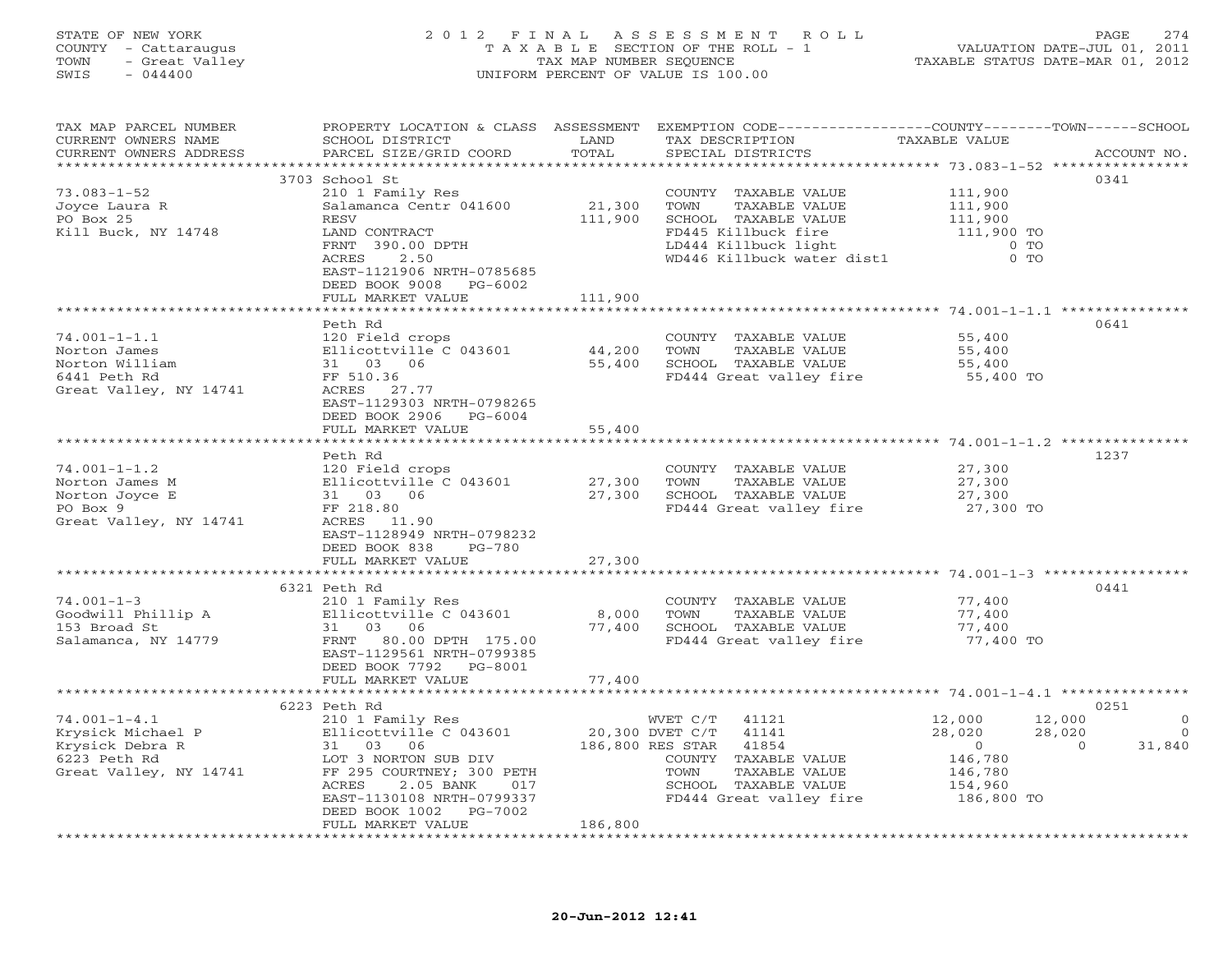#### STATE OF NEW YORK 2 0 1 2 F I N A L A S S E S S M E N T R O L L PAGE 275 COUNTY - Cattaraugus T A X A B L E SECTION OF THE ROLL - 1 VALUATION DATE-JUL 01, 2011 TOWN - Great Valley TAX MAP NUMBER SEQUENCE TAXABLE STATUS DATE-MAR 01, 2012 SWIS - 044400 UNIFORM PERCENT OF VALUE IS 100.00UNIFORM PERCENT OF VALUE IS 100.00

| TAX MAP PARCEL NUMBER<br>CURRENT OWNERS NAME<br>CURRENT OWNERS ADDRESS<br>********************** | PROPERTY LOCATION & CLASS ASSESSMENT<br>SCHOOL DISTRICT<br>PARCEL SIZE/GRID COORD | LAND<br>TOTAL | TAX DESCRIPTION<br>SPECIAL DISTRICTS | EXEMPTION CODE----------------COUNTY-------TOWN------SCHOOL<br>TAXABLE VALUE<br>ACCOUNT NO. |        |
|--------------------------------------------------------------------------------------------------|-----------------------------------------------------------------------------------|---------------|--------------------------------------|---------------------------------------------------------------------------------------------|--------|
|                                                                                                  |                                                                                   |               |                                      | 1558                                                                                        |        |
|                                                                                                  | 6305 Peth Rd                                                                      |               |                                      |                                                                                             |        |
| $74.001 - 1 - 4.2$                                                                               | 210 1 Family Res                                                                  |               | COUNTY TAXABLE VALUE                 | 85,300                                                                                      |        |
| Wiley James H                                                                                    | Ellicottville C 043601                                                            | 30,000        | TOWN<br>TAXABLE VALUE                | 85,300                                                                                      |        |
| Wiley Mary A                                                                                     | 31 03 06                                                                          | 85,300        | SCHOOL TAXABLE VALUE                 | 85,300                                                                                      |        |
| 4797 Humphrey Rd                                                                                 | FF 344.08                                                                         |               | FD444 Great valley fire              | 85,300 TO                                                                                   |        |
| Great Valley, NY 14741                                                                           | ACRES<br>6.75                                                                     |               |                                      |                                                                                             |        |
|                                                                                                  | EAST-1129747 NRTH-0799101                                                         |               |                                      |                                                                                             |        |
|                                                                                                  | DEED BOOK 905<br>$PG-126$                                                         |               |                                      |                                                                                             |        |
|                                                                                                  | FULL MARKET VALUE                                                                 | 85,300        |                                      |                                                                                             |        |
|                                                                                                  |                                                                                   |               |                                      |                                                                                             |        |
|                                                                                                  | 4517 Courtney Dr                                                                  |               |                                      | 1594                                                                                        |        |
| $74.001 - 1 - 4.3$                                                                               | 311 Res vac land                                                                  |               | COUNTY TAXABLE VALUE                 | 33,300                                                                                      |        |
| Clark Bryce L                                                                                    | Ellicottville C 043601                                                            | 33,300        | TOWN<br>TAXABLE VALUE                | 33,300                                                                                      |        |
| Clark Mary Ann                                                                                   | 31 03 06                                                                          | 33,300        | SCHOOL TAXABLE VALUE                 | 33,300                                                                                      |        |
| 21 Augusta Ave                                                                                   | LOT 4 NORTON SUB DIV                                                              |               | FD444 Great valley fire              | 33,300 TO                                                                                   |        |
| Amherst, NY 14226                                                                                | ROW-COURTNEY DR 394.18'                                                           |               |                                      |                                                                                             |        |
|                                                                                                  | ACRES<br>2.10                                                                     |               |                                      |                                                                                             |        |
|                                                                                                  | EAST-1130097 NRTH-0799023                                                         |               |                                      |                                                                                             |        |
|                                                                                                  | DEED BOOK 935<br>$PG-1042$                                                        |               |                                      |                                                                                             |        |
|                                                                                                  | FULL MARKET VALUE                                                                 | 33,300        |                                      |                                                                                             |        |
|                                                                                                  |                                                                                   |               |                                      |                                                                                             |        |
|                                                                                                  | 4501 Courtney Dr                                                                  |               |                                      | 1595                                                                                        |        |
| $74.001 - 1 - 4.4$                                                                               | 210 1 Family Res                                                                  |               | RES STAR 41854                       | $\overline{0}$<br>$\Omega$                                                                  | 31,840 |
| Hoag Tabitha L                                                                                   | Ellicottville C 043601                                                            | 42,800        | COUNTY TAXABLE VALUE                 | 271,500                                                                                     |        |
| 4501                                                                                             | 31 03<br>06                                                                       | 271,500       | TOWN<br>TAXABLE VALUE                | 271,500                                                                                     |        |
| Great Valley, NY 14741                                                                           | LOT 13 NORTON SUB DIV                                                             |               | SCHOOL TAXABLE VALUE                 | 239,660                                                                                     |        |
|                                                                                                  |                                                                                   |               | FD444 Great valley fire              |                                                                                             |        |
|                                                                                                  | ROW-COURTNEY DR 407.33'                                                           |               |                                      | 271,500 TO                                                                                  |        |
|                                                                                                  | ACRES<br>5.28 BANK<br>017                                                         |               |                                      |                                                                                             |        |
|                                                                                                  | EAST-1129897 NRTH-0798590                                                         |               |                                      |                                                                                             |        |
|                                                                                                  | DEED BOOK 5762<br>PG-3001                                                         |               |                                      |                                                                                             |        |
|                                                                                                  | FULL MARKET VALUE                                                                 | 271,500       |                                      |                                                                                             |        |
|                                                                                                  |                                                                                   |               |                                      |                                                                                             |        |
|                                                                                                  | 4477 Courtney Dr                                                                  |               |                                      | 1596                                                                                        |        |
| $74.001 - 1 - 4.5$                                                                               | 311 Res vac land                                                                  |               | COUNTY TAXABLE VALUE                 | 37,500                                                                                      |        |
| Reczek Eric                                                                                      | Ellicottville C 043601                                                            | 37,500        | TOWN<br>TAXABLE VALUE                | 37,500                                                                                      |        |
| 1314 Crescent Dr                                                                                 | 31 03<br>06                                                                       | 37,500        | SCHOOL TAXABLE VALUE                 | 37,500                                                                                      |        |
| Derby, NY 14047                                                                                  | LOT 12 NORTON SUB DIV                                                             |               | FD444 Great valley fire              | 37,500 TO                                                                                   |        |
|                                                                                                  | ROW-COURTNEY DR 388.36'                                                           |               |                                      |                                                                                             |        |
|                                                                                                  | ACRES<br>5.99                                                                     |               |                                      |                                                                                             |        |
|                                                                                                  | EAST-1129912 NRTH-0798209                                                         |               |                                      |                                                                                             |        |
|                                                                                                  | DEED BOOK 16128 PG-7003                                                           |               |                                      |                                                                                             |        |
|                                                                                                  | FULL MARKET VALUE                                                                 | 37,500        |                                      |                                                                                             |        |
|                                                                                                  | **********************                                                            |               |                                      |                                                                                             |        |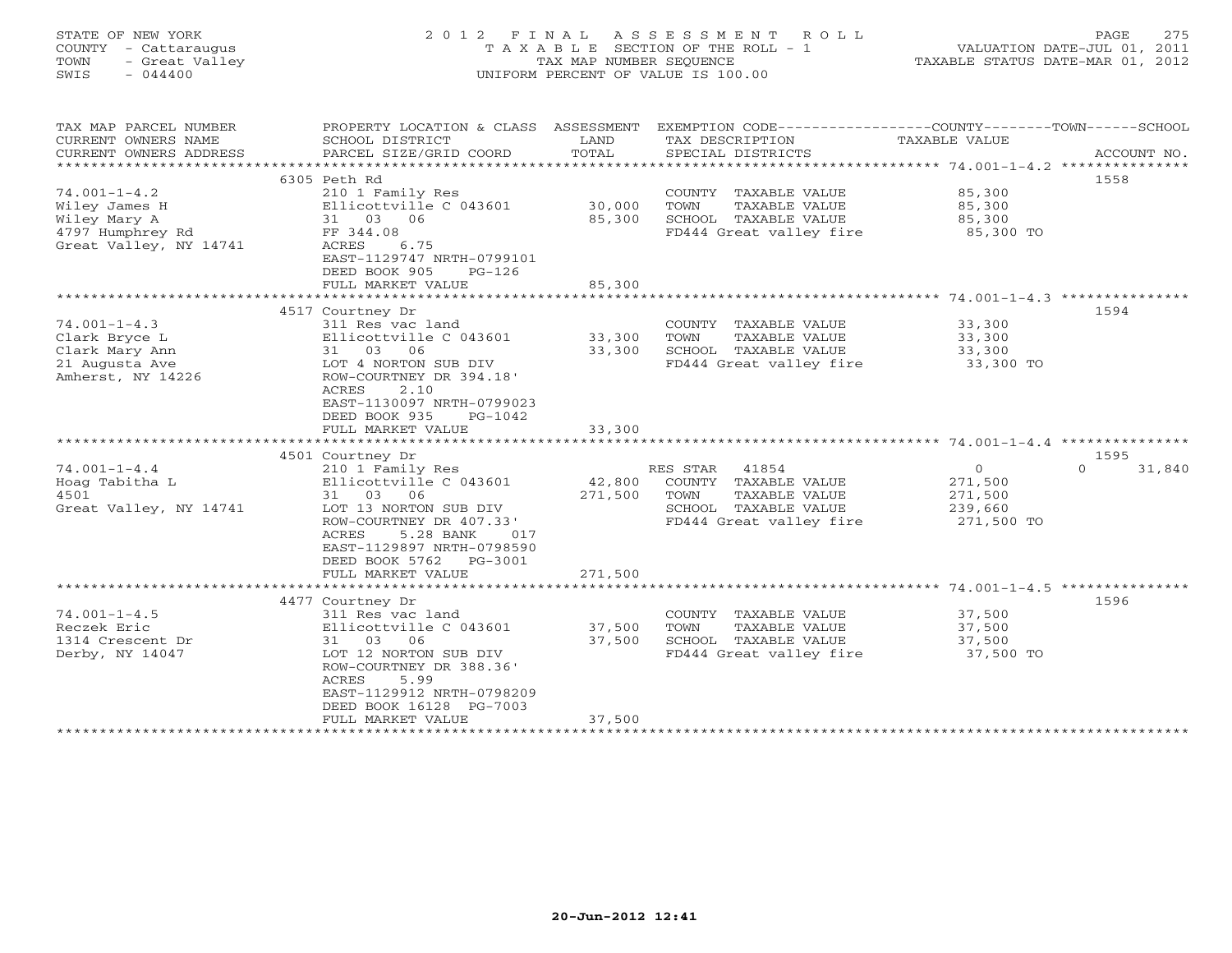| STATE OF NEW YORK<br>COUNTY - Cattaraugus<br>- Great Valley<br>TOWN<br>SWIS<br>$-044400$ | 2012 FINAL                                                                                                                                                                                                                            | TAX MAP NUMBER SEQUENCE    | ASSESSMENT<br>ROLL<br>T A X A B L E SECTION OF THE ROLL - 1<br>UNIFORM PERCENT OF VALUE IS 100.00       | TAXABLE STATUS DATE-MAR 01, 2012                  | 276<br>PAGE<br>VALUATION DATE-JUL 01, 2011 |
|------------------------------------------------------------------------------------------|---------------------------------------------------------------------------------------------------------------------------------------------------------------------------------------------------------------------------------------|----------------------------|---------------------------------------------------------------------------------------------------------|---------------------------------------------------|--------------------------------------------|
| TAX MAP PARCEL NUMBER<br>CURRENT OWNERS NAME<br>CURRENT OWNERS ADDRESS                   | PROPERTY LOCATION & CLASS ASSESSMENT<br>SCHOOL DISTRICT<br>PARCEL SIZE/GRID COORD                                                                                                                                                     | LAND<br>TOTAL              | EXEMPTION CODE-----------------COUNTY-------TOWN------SCHOOL<br>TAX DESCRIPTION<br>SPECIAL DISTRICTS    | TAXABLE VALUE                                     | ACCOUNT NO.                                |
| $74.001 - 1 - 4.6$<br>Norton James<br>6441 Peth Rd<br>Great Valley, NY 14741             | 4455 Courtney Dr<br>311 Res vac land<br>Ellicottville C 043601<br>31 03 06<br>LOT 11 NORTON SUB DIV<br>ROW-COURTNEY DR 314.09'<br><b>ACRES</b><br>5.90<br>EAST-1129840 NRTH-0797789<br>DEED BOOK 900<br>$PG-532$<br>FULL MARKET VALUE | 37,400<br>37,400<br>37,400 | COUNTY TAXABLE VALUE<br>TAXABLE VALUE<br>TOWN<br>SCHOOL TAXABLE VALUE<br>FD444 Great valley fire        | 37,400<br>37,400<br>37,400<br>37,400 TO           | 1597                                       |
|                                                                                          | **********************                                                                                                                                                                                                                | *************              |                                                                                                         | ************* 74.001-1-4.7 ***                    |                                            |
| $74.001 - 1 - 4.7$<br>Norton James<br>6441 Peth Rd<br>Great Valley, NY 14741             | 4451 Courtney Dr<br>311 Res vac land<br>Ellicottville C 043601<br>06<br>31 03<br>LOT 10 NORTON SUB DIV<br>ROW-COURTNEY DR 62.10'<br>ACRES<br>5.65<br>EAST-1129907 NRTH-0797383<br>DEED BOOK 900<br>$PG-532$<br>FULL MARKET VALUE      | 44,000<br>44,000<br>44,000 | COUNTY TAXABLE VALUE<br>TAXABLE VALUE<br>TOWN<br>SCHOOL TAXABLE VALUE<br>FD444 Great valley fire        | 44,000<br>44,000<br>44,000<br>44,000 TO           | 1598                                       |
|                                                                                          | Courtney Dr                                                                                                                                                                                                                           |                            |                                                                                                         |                                                   | 1599                                       |
| $74.001 - 1 - 4.8$<br>Norton James<br>6441 Peth Rd<br>Great Valley, NY 14741             | 311 Res vac land<br>Ellicottville C 043601<br>31 03 06<br>50.80 DPTH 438.39<br>FRNT<br>EAST-1129802 NRTH-0797124<br>DEED BOOK 900<br>$PG-532$<br>FULL MARKET VALUE                                                                    | 800<br>800<br>800          | COUNTY TAXABLE VALUE<br>TAXABLE VALUE<br>TOWN<br>SCHOOL TAXABLE VALUE<br>FD444 Great valley fire        | 800<br>800<br>800<br>800 TO                       |                                            |
|                                                                                          |                                                                                                                                                                                                                                       | ***********                |                                                                                                         | ******************** 74.001-1-4.9 *************** |                                            |
| $74.001 - 1 - 4.9$<br>Norton James<br>6441 Peth Rd<br>Great Valley, NY 14741             | 4452 Courtney Dr<br>311 Res vac land<br>Ellicottville C 043601<br>31 03 06<br>LOT 9 NORTON SUB DIV<br>ROW-COURTNEY DR 62.90'<br>ACRES<br>5.16<br>EAST-1130313 NRTH-0797319<br>DEED BOOK 900<br>$PG-532$<br>FULL MARKET VALUE          | 36,200<br>36,200<br>36,200 | COUNTY TAXABLE VALUE<br><b>TAXABLE VALUE</b><br>TOWN<br>SCHOOL TAXABLE VALUE<br>FD444 Great valley fire | 36,200<br>36,200<br>36,200<br>36,200 TO           | 1600                                       |
|                                                                                          |                                                                                                                                                                                                                                       |                            |                                                                                                         |                                                   |                                            |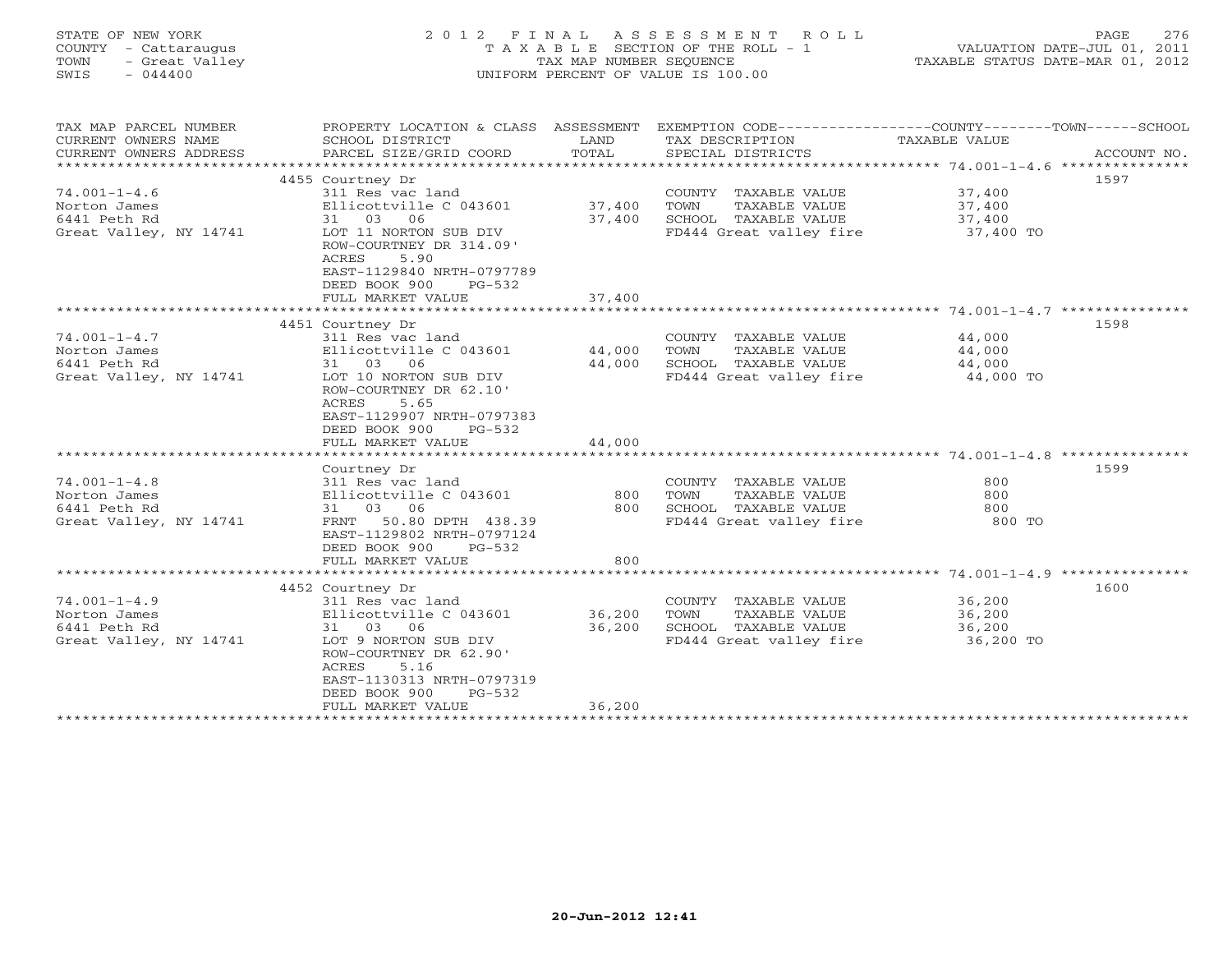#### STATE OF NEW YORK 2 0 1 2 F I N A L A S S E S S M E N T R O L L PAGE 277 COUNTY - Cattaraugus T A X A B L E SECTION OF THE ROLL - 1 VALUATION DATE-JUL 01, 2011 TOWN - Great Valley TAX MAP NUMBER SEQUENCE TAXABLE STATUS DATE-MAR 01, 2012 SWIS - 044400 UNIFORM PERCENT OF VALUE IS 100.00UNIFORM PERCENT OF VALUE IS 100.00

| TAX MAP PARCEL NUMBER<br>CURRENT OWNERS NAME<br>CURRENT OWNERS ADDRESS<br>************************* | PROPERTY LOCATION & CLASS ASSESSMENT<br>SCHOOL DISTRICT<br>PARCEL SIZE/GRID COORD                                                                                                                                                                          | LAND<br>TOTAL                | EXEMPTION CODE-----------------COUNTY-------TOWN------SCHOOL<br>TAX DESCRIPTION<br>SPECIAL DISTRICTS                                                    | TAXABLE VALUE                                              | ACCOUNT NO.                |
|-----------------------------------------------------------------------------------------------------|------------------------------------------------------------------------------------------------------------------------------------------------------------------------------------------------------------------------------------------------------------|------------------------------|---------------------------------------------------------------------------------------------------------------------------------------------------------|------------------------------------------------------------|----------------------------|
| $74.001 - 1 - 4.10$<br>Norton James<br>6441 Peth Rd<br>Great Valley, NY 14741                       | Courtney Dr (Off)<br>311 Res vac land<br>Ellicottville C 043601<br>06<br>31 03<br>COURTNEY DR OFF PETH RD<br>FRNT 115.00 DPTH 270.00<br><b>ACRES</b><br>0.71<br>EAST-1130823 NRTH-0797148<br>DEED BOOK 900<br>$PG-532$<br>FULL MARKET VALUE                | 1,100<br>1,100<br>1,100      | COUNTY<br>TAXABLE VALUE<br>TOWN<br>TAXABLE VALUE<br>SCHOOL TAXABLE VALUE<br>FD444 Great valley fire                                                     | 1,100<br>1,100<br>1,100<br>1,100 TO                        | 1601                       |
|                                                                                                     |                                                                                                                                                                                                                                                            | **********                   |                                                                                                                                                         | *************** 74.001-1-4.11 ***************              |                            |
| $74.001 - 1 - 4.11$<br>Norton James<br>6441 Peth Rd<br>Great Valley, NY 14741                       | 4454 Courtney Dr<br>311 Res vac land<br>Ellicottville C 043601<br>31 03 06<br>LOT 8 NORTON SUB DIV<br>ROW-COURTNEY DR 62.20'<br>ACRES<br>5.92<br>EAST-1130645 NRTH-0797472<br>DEED BOOK 900<br>$PG-532$<br>FULL MARKET VALUE                               | 44,800<br>44,800<br>44,800   | COUNTY TAXABLE VALUE<br>TOWN<br>TAXABLE VALUE<br>SCHOOL TAXABLE VALUE<br>FD444 Great valley fire                                                        | 44,800<br>44,800<br>44,800<br>44,800 TO                    | 1602                       |
|                                                                                                     | *******************                                                                                                                                                                                                                                        |                              |                                                                                                                                                         | ************ 74.001-1-4.12 **                              |                            |
| $74.001 - 1 - 4.12$<br>Rickard John<br>Rickard Nadine<br>9660 Lee St<br>Algonac, MI 48001           | 4456 Courtney Dr<br>260 Seasonal res<br>Ellicottville C 043601<br>31 03 06<br>LOT 7 NORTON SUB DIV<br>ROW-COURTNEY DR 304.32'<br>ACRES<br>5.17<br>EAST-1130617 NRTH-0797886<br>DEED BOOK 5929<br>PG-2001                                                   | 42,500<br>43,000             | COUNTY TAXABLE VALUE<br>TOWN<br>TAXABLE VALUE<br>SCHOOL TAXABLE VALUE<br>FD444 Great valley fire                                                        | 43,000<br>43,000<br>43,000<br>43,000 TO                    | 1603                       |
|                                                                                                     | FULL MARKET VALUE<br>*************************                                                                                                                                                                                                             | 43,000<br>*************      |                                                                                                                                                         |                                                            |                            |
| $74.001 - 1 - 4.13$<br>Meyer Donald A<br>Meyer Theresa A<br>4488<br>Great Valley, NY 14741          | 4488 Courtney Dr<br>210 1 Family Res<br>Ellicottville C 043601<br>31 03 06<br>LOT 6 NORTON SUB DIV<br>ROW-COURTNEY DR 505.62'<br>ACRES<br>6.78<br>EAST-1130595 NRTH-0798321<br>DEED BOOK 2717<br>$PG-3002$<br>FULL MARKET VALUE<br>*********************** | 47,300<br>350,000<br>350,000 | 41854<br>RES STAR<br>COUNTY TAXABLE VALUE<br>TOWN<br>TAXABLE VALUE<br>SCHOOL TAXABLE VALUE<br>FD444 Great valley fire<br>****************************** | $\mathbf 0$<br>350,000<br>350,000<br>318,160<br>350,000 TO | 1604<br>31,840<br>$\Omega$ |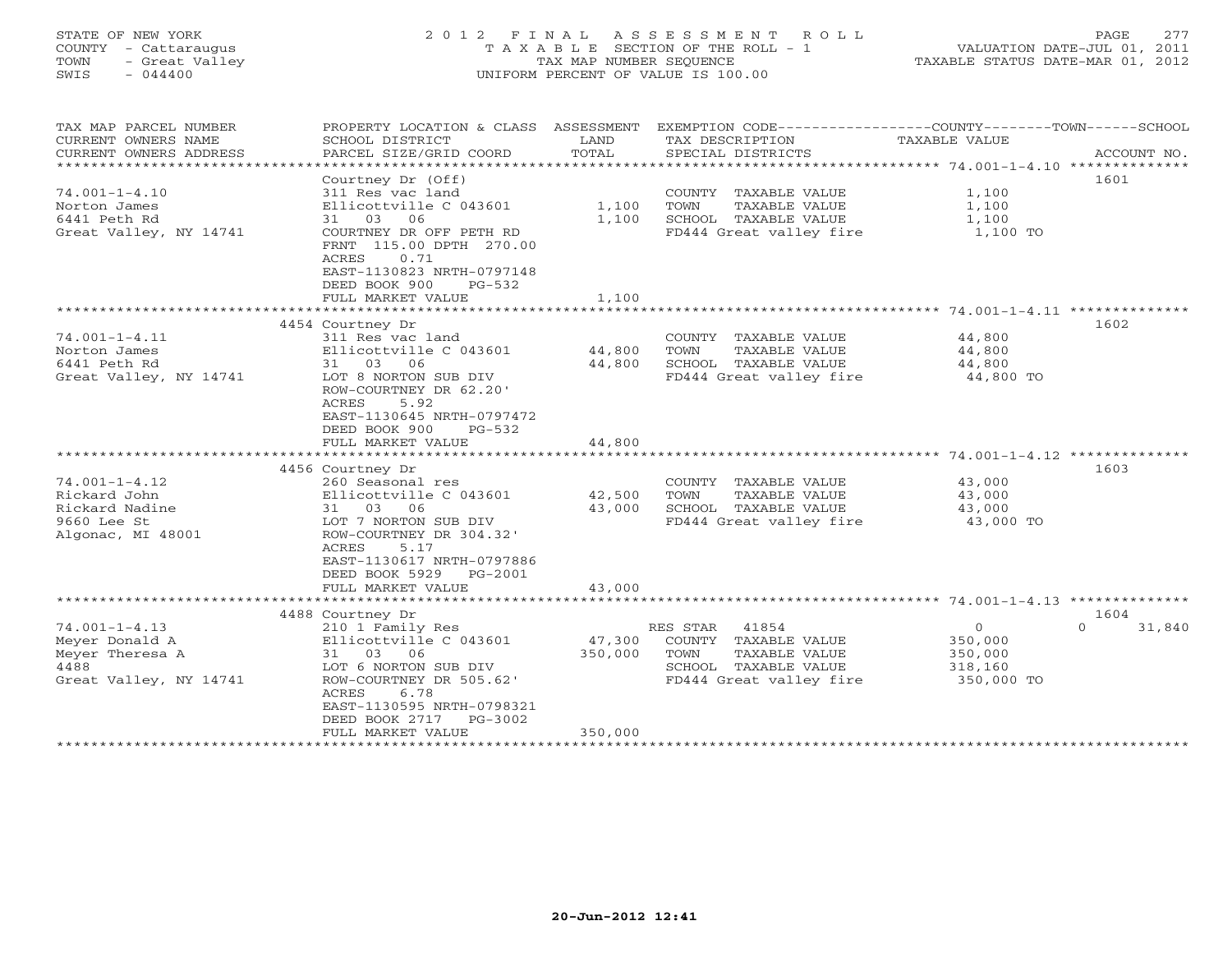| STATE OF NEW YORK<br>COUNTY - Cattaraugus<br>TOWN<br>- Great Valley<br>SWIS<br>$-044400$             | 2 0 1 2<br>F I N A L                                                                                                                                                                                                                | TAX MAP NUMBER SEQUENCE                                     | ASSESSMENT<br>ROLL<br>T A X A B L E SECTION OF THE ROLL - 1<br>UNIFORM PERCENT OF VALUE IS 100.00                     | TAXABLE STATUS DATE-MAR 01, 2012                              | 278<br>PAGE<br>VALUATION DATE-JUL 01, 2011 |
|------------------------------------------------------------------------------------------------------|-------------------------------------------------------------------------------------------------------------------------------------------------------------------------------------------------------------------------------------|-------------------------------------------------------------|-----------------------------------------------------------------------------------------------------------------------|---------------------------------------------------------------|--------------------------------------------|
| TAX MAP PARCEL NUMBER<br>CURRENT OWNERS NAME<br>CURRENT OWNERS ADDRESS<br>**********************     | PROPERTY LOCATION & CLASS ASSESSMENT<br>SCHOOL DISTRICT<br>PARCEL SIZE/GRID COORD                                                                                                                                                   | LAND<br>TOTAL                                               | EXEMPTION CODE-----------------COUNTY-------TOWN-----SCHOOL<br>TAX DESCRIPTION<br>SPECIAL DISTRICTS                   | TAXABLE VALUE                                                 | ACCOUNT NO.                                |
| $74.001 - 1 - 4.14$<br>Kurtis Mark<br>Kurtis Joanne C<br>36 State Park Ave<br>Salamanca, NY 14779    | 4508 Courtney Dr<br>311 Res vac land<br>Ellicottville C 043601<br>31<br>03<br>06<br>LOT 5 NORTON SUB DIV<br>ROW-COURTNEY DR 467.18'<br>ACRES<br>6.58<br>EAST-1130560 NRTH-0798791<br>DEED BOOK 3417<br>PG-7001<br>FULL MARKET VALUE | 38,400<br>38,400<br>38,400                                  | COUNTY TAXABLE VALUE<br>TAXABLE VALUE<br>TOWN<br>SCHOOL TAXABLE VALUE<br>FD444 Great valley fire                      | 38,400<br>38,400<br>38,400<br>38,400 TO                       | 1605                                       |
|                                                                                                      |                                                                                                                                                                                                                                     | **********                                                  | ************************************ 74.001-1-4.15 ***************                                                    |                                                               |                                            |
| $74.001 - 1 - 4.15$<br>Clark Joseph<br>Clark Candice A<br>PO Box 343<br>Ellicottville, NY 14731      | 4542 Courtney Dr<br>210 1 Family Res<br>Ellicottville C 043601<br>31<br>03 06<br>LOT 2 NORTON SUB DIV<br>ROW-COURTNEY DR 481.89'<br>3.20<br>ACRES<br>EAST-1130462 NRTH-0799247<br>DEED BOOK 12195 PG-7002<br>FULL MARKET VALUE      | 36,600<br>247,000<br>247,000                                | RES STAR<br>41854<br>COUNTY TAXABLE VALUE<br>TAXABLE VALUE<br>TOWN<br>SCHOOL TAXABLE VALUE<br>FD444 Great valley fire | $\overline{0}$<br>247,000<br>247,000<br>215,160<br>247,000 TO | 1606<br>$\Omega$<br>31,840                 |
|                                                                                                      | 6213 Peth Rd                                                                                                                                                                                                                        |                                                             |                                                                                                                       | *********** 74.001-1-4.16 *********                           | 1607                                       |
| $74.001 - 1 - 4.16$<br>Sipko Daniel J<br>Sipko Jacquelyn A<br>6213 Peth Rd<br>Great Valley, NY 14741 | 210 1 Family Res<br>Ellicottville C 043601<br>31 03<br>06<br>ACRES<br>2.75 BANK<br>017<br>EAST-1130740 NRTH-0799256<br>DEED BOOK 3081<br>PG-5001                                                                                    | 21,900<br>322,500                                           | RES STAR<br>41854<br>COUNTY TAXABLE VALUE<br>TAXABLE VALUE<br>TOWN<br>SCHOOL TAXABLE VALUE<br>FD444 Great valley fire | $\overline{0}$<br>322,500<br>322,500<br>290,660<br>322,500 TO | 31,840<br>$\Omega$                         |
|                                                                                                      | FULL MARKET VALUE<br>*********************                                                                                                                                                                                          | 322,500                                                     |                                                                                                                       |                                                               |                                            |
|                                                                                                      | 6121 Peth Rd                                                                                                                                                                                                                        |                                                             |                                                                                                                       |                                                               | 0863                                       |
| $74.001 - 1 - 6$<br>Auge Donald C<br>6121 Peth Rd<br>Great Valley, NY 14741                          | 210 1 Family Res<br>Ellicottville C 043601<br>31 03 06<br>FF 276.00<br>ACRES<br>1.85<br>EAST-1132195 NRTH-0799354<br>DEED BOOK 00982 PG-00349<br>FULL MARKET VALUE                                                                  | 19,900<br>160,000<br>160,000<br>* * * * * * * * * * * * * * | RES STAR<br>41854<br>COUNTY TAXABLE VALUE<br>TOWN<br>TAXABLE VALUE<br>SCHOOL TAXABLE VALUE<br>FD444 Great valley fire | $\overline{0}$<br>160,000<br>160,000<br>128,160<br>160,000 TO | $\Omega$<br>31,840                         |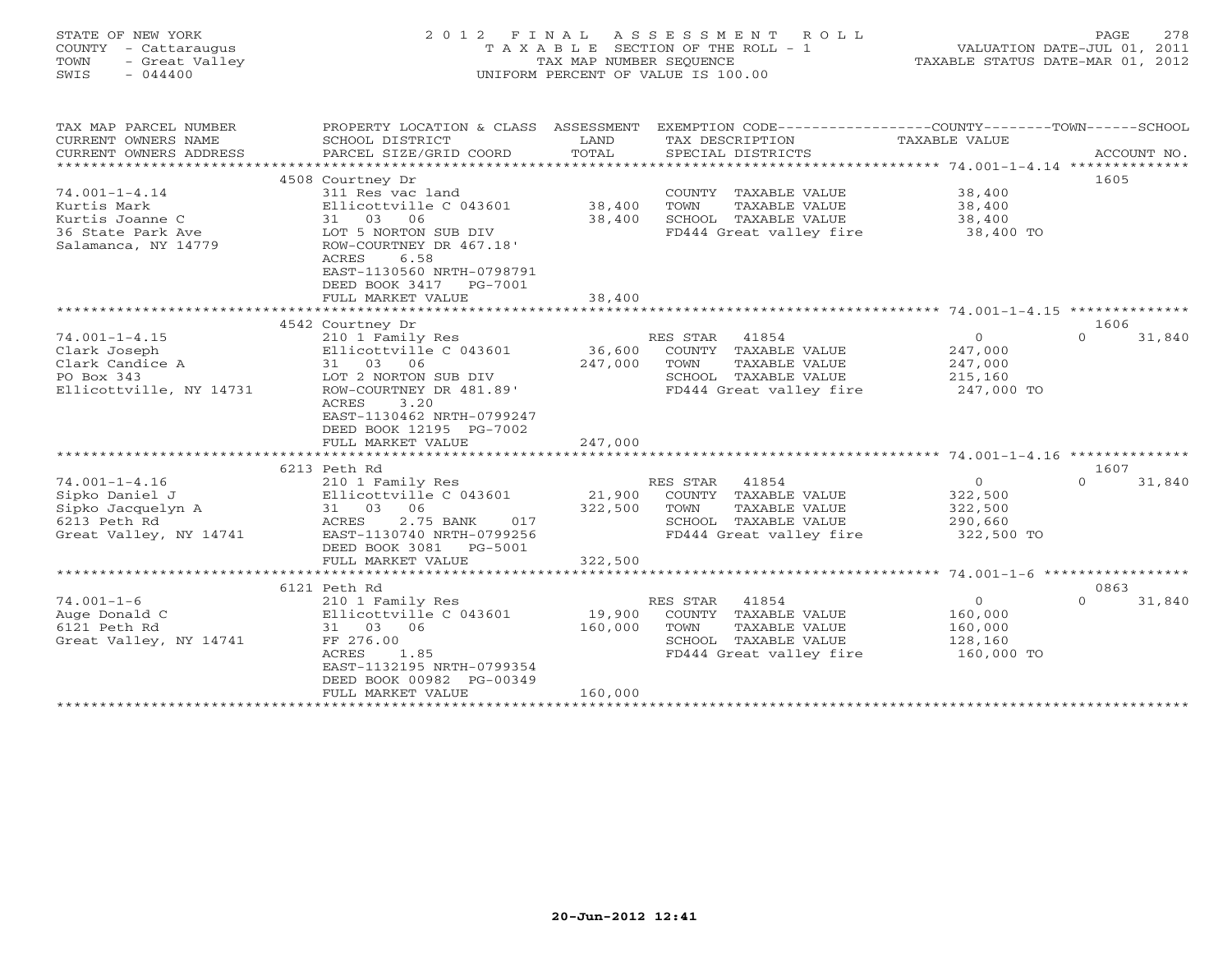#### STATE OF NEW YORK 2 0 1 2 F I N A L A S S E S S M E N T R O L L PAGE 279 COUNTY - Cattaraugus T A X A B L E SECTION OF THE ROLL - 1 VALUATION DATE-JUL 01, 2011 TOWN - Great Valley TAX MAP NUMBER SEQUENCE TAXABLE STATUS DATE-MAR 01, 2012 SWIS - 044400 UNIFORM PERCENT OF VALUE IS 100.00UNIFORM PERCENT OF VALUE IS 100.00

| TAX MAP PARCEL NUMBER<br>CURRENT OWNERS NAME<br>CURRENT OWNERS ADDRESS                                                      | PROPERTY LOCATION & CLASS ASSESSMENT<br>SCHOOL DISTRICT<br>PARCEL SIZE/GRID COORD                                                                                    | LAND<br>TOTAL               | EXEMPTION CODE-----------------COUNTY-------TOWN------SCHOOL<br>TAX DESCRIPTION<br>SPECIAL DISTRICTS                  | TAXABLE VALUE                                          | ACCOUNT NO.        |
|-----------------------------------------------------------------------------------------------------------------------------|----------------------------------------------------------------------------------------------------------------------------------------------------------------------|-----------------------------|-----------------------------------------------------------------------------------------------------------------------|--------------------------------------------------------|--------------------|
| **********************                                                                                                      |                                                                                                                                                                      |                             |                                                                                                                       |                                                        |                    |
|                                                                                                                             | 6103 Peth Rd                                                                                                                                                         |                             |                                                                                                                       |                                                        | 0849               |
| $74.001 - 1 - 7$<br>Shattenberg Lawrence C<br>Shattenberg Veronica M<br>6103 Peth Rd<br>Great Valley, NY 14741              | 210 1 Family Res<br>Ellicottville C 043601<br>31 03 06<br>FF 166.00<br>ACRES<br>1.10<br>EAST-1132410 NRTH-0799326<br>DEED BOOK 4573 PG-8001                          | 18,200<br>178,200           | RES STAR<br>41854<br>COUNTY TAXABLE VALUE<br>TAXABLE VALUE<br>TOWN<br>SCHOOL TAXABLE VALUE<br>FD444 Great valley fire | $\circ$<br>178,200<br>178,200<br>146,360<br>178,200 TO | $\Omega$<br>31,840 |
|                                                                                                                             | FULL MARKET VALUE                                                                                                                                                    | 178,200                     |                                                                                                                       |                                                        |                    |
|                                                                                                                             | *******************                                                                                                                                                  | ***********                 |                                                                                                                       |                                                        |                    |
| $74.001 - 1 - 8.1$<br>Carol T Lembke Living Trust<br>Lembke Carol T (Trustee)<br>15177 Skyline Truck Tr<br>Jamul, CA 91935  | Peth Rd<br>314 Rural vac<10<br>Ellicottville C 043601<br>31 03 06<br>FRNT 129.50 DPTH 295.00<br>ACRES<br>0.88<br>EAST-1131397 NRTH-0799364<br>DEED BOOK 9027 PG-9001 | 15,600<br>15,600            | COUNTY TAXABLE VALUE<br>TAXABLE VALUE<br>TOWN<br>SCHOOL TAXABLE VALUE<br>FD444 Great valley fire                      | 15,600<br>15,600<br>15,600<br>15,600 TO                | 0453               |
|                                                                                                                             | FULL MARKET VALUE                                                                                                                                                    | 15,600                      |                                                                                                                       |                                                        |                    |
|                                                                                                                             |                                                                                                                                                                      |                             |                                                                                                                       |                                                        |                    |
|                                                                                                                             | 6141 Peth Rd                                                                                                                                                         |                             |                                                                                                                       |                                                        | 1707               |
| $74.001 - 1 - 8.2$<br>Kaleta John<br>Kaleta Leanne<br>6141 Peth Rd<br>Great Valley, NY 14741                                | 210 1 Family Res<br>Ellicottville C 043601<br>31 03 06<br>FRNT 122.00 DPTH 295.00<br>017<br>BANK<br>EAST-1131522 NRTH-0799365<br>DEED BOOK 1362 PG-6001              | 14,600<br>157,300           | RES STAR 41854<br>COUNTY TAXABLE VALUE<br>TAXABLE VALUE<br>TOWN<br>SCHOOL TAXABLE VALUE<br>FD444 Great valley fire    | $\circ$<br>157,300<br>157,300<br>125,460<br>157,300 TO | $\Omega$<br>31,840 |
|                                                                                                                             | FULL MARKET VALUE                                                                                                                                                    | 157,300                     |                                                                                                                       |                                                        |                    |
|                                                                                                                             |                                                                                                                                                                      |                             |                                                                                                                       |                                                        |                    |
|                                                                                                                             | 6149 Peth Rd                                                                                                                                                         |                             |                                                                                                                       |                                                        | 0915               |
| $74.001 - 1 - 9$<br>Bandi Raymond J<br>6149 Peth Rd<br>PO Box 87<br>Great Valley, NY 14741                                  | 210 1 Family Res<br>Ellicottville C 043601<br>31 03 06<br>FF 476.00<br>ACRES<br>3.25<br>EAST-1131821 NRTH-0799370<br>DEED BOOK 890<br>$PG-129$                       | 23,000<br>148,600           | COUNTY TAXABLE VALUE<br>TOWN<br>TAXABLE VALUE<br>SCHOOL TAXABLE VALUE<br>FD444 Great valley fire                      | 148,600<br>148,600<br>148,600<br>148,600 TO            |                    |
|                                                                                                                             | FULL MARKET VALUE                                                                                                                                                    | 148,600                     |                                                                                                                       |                                                        |                    |
|                                                                                                                             | ********************                                                                                                                                                 | * * * * * * * * * * * * * * |                                                                                                                       |                                                        |                    |
| $74.001 - 1 - 10.1$<br>Carol T Lembke Living Trust<br>Lembke Carol T (Trustee)<br>15177 Skyline Truck Tr<br>Jamul, CA 91935 | Peth Rd<br>105 Vac farmland<br>Ellicottville C 043601<br>31 03 06<br>FF 96.64<br>ACRES 66.70<br>EAST-1131761 NRTH-0798406<br>DEED BOOK 9027<br>PG-9001               | 51,500<br>56,200            | COUNTY TAXABLE VALUE<br>TOWN<br>TAXABLE VALUE<br>SCHOOL TAXABLE VALUE<br>FD444 Great valley fire                      | 56,200<br>56,200<br>56,200<br>56,200 TO                | 0461               |
|                                                                                                                             | FULL MARKET VALUE                                                                                                                                                    | 56,200                      |                                                                                                                       |                                                        |                    |
|                                                                                                                             | *******************                                                                                                                                                  |                             |                                                                                                                       |                                                        |                    |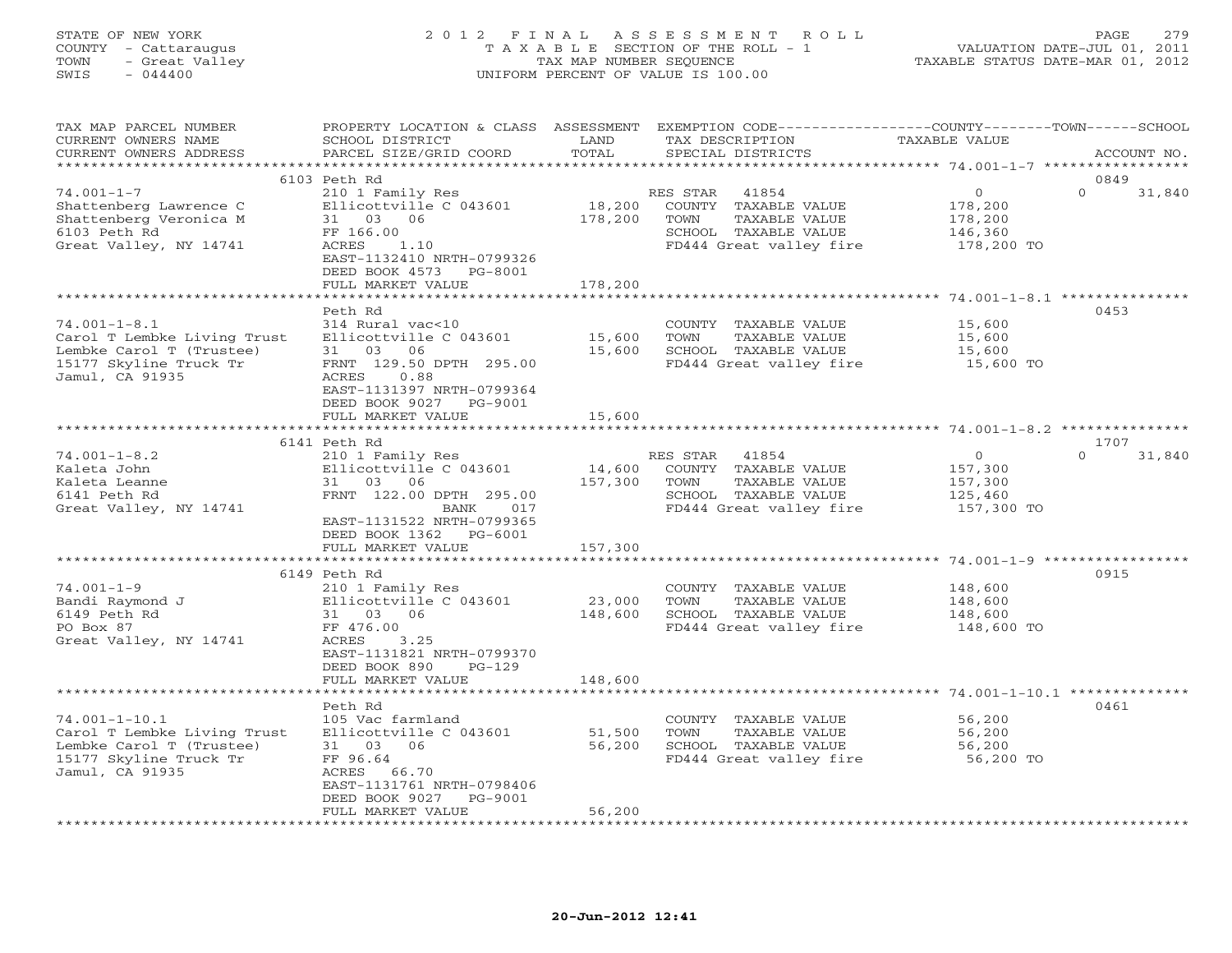## STATE OF NEW YORK 2 0 1 2 F I N A L A S S E S S M E N T R O L L PAGE 280 COUNTY - Cattaraugus T A X A B L E SECTION OF THE ROLL - 1 VALUATION DATE-JUL 01, 2011 TOWN - Great Valley TAX MAP NUMBER SEQUENCE TAXABLE STATUS DATE-MAR 01, 2012 SWIS - 044400 UNIFORM PERCENT OF VALUE IS 100.00

| TAX MAP PARCEL NUMBER  |                              |                | PROPERTY LOCATION & CLASS ASSESSMENT EXEMPTION CODE---------------COUNTY-------TOWN------SCHOOL |                |                    |
|------------------------|------------------------------|----------------|-------------------------------------------------------------------------------------------------|----------------|--------------------|
| CURRENT OWNERS NAME    | SCHOOL DISTRICT              | LAND           | TAX DESCRIPTION                                                                                 | TAXABLE VALUE  |                    |
| CURRENT OWNERS ADDRESS | PARCEL SIZE/GRID COORD       | TOTAL          | SPECIAL DISTRICTS                                                                               |                | ACCOUNT NO.        |
|                        |                              |                |                                                                                                 |                |                    |
|                        | 6201 Peth Rd                 |                |                                                                                                 |                | 1255               |
| $74.001 - 1 - 10.2$    | 210 1 Family Res             |                | RES STAR 41854                                                                                  | $\circ$        | $\Omega$<br>31,840 |
| Kell Karen             | Ellicottville C 043601       | 22,100         | COUNTY TAXABLE VALUE                                                                            | 105,900        |                    |
| 6201 Peth Rd           | 31 03 06                     | 105,900        | TOWN<br>TAXABLE VALUE                                                                           | 105,900        |                    |
| Great Valley, NY 14741 | FF 424.88                    |                | SCHOOL TAXABLE VALUE                                                                            | 74,060         |                    |
|                        | ACRES<br>2.85                |                | FD444 Great valley fire                                                                         | 105,900 TO     |                    |
|                        | EAST-1131041 NRTH-0799343    |                |                                                                                                 |                |                    |
|                        | DEED BOOK 933<br>$PG-190$    |                |                                                                                                 |                |                    |
|                        | FULL MARKET VALUE            | 105,900        |                                                                                                 |                |                    |
|                        |                              |                |                                                                                                 |                |                    |
|                        | Peth Rd (Off)                |                |                                                                                                 |                | 1608               |
| $74.001 - 1 - 10.4$    | 910 Priv forest              |                | COUNTY TAXABLE VALUE                                                                            | 37,900         |                    |
| Danzer Forestland Inc  | Ellicottville C 043601       | 37,900         | TOWN<br>TAXABLE VALUE                                                                           | 37,900         |                    |
| 119 A.i.d. Dr          | 31 03 06                     | 37,900         | SCHOOL TAXABLE VALUE                                                                            | 37,900         |                    |
| Darlington, PA 16115   | ACRES 88.04                  |                | FD444 Great valley fire                                                                         | 37,900 TO      |                    |
|                        | EAST-1132113 NRTH-0796658    |                |                                                                                                 |                |                    |
|                        | DEED BOOK 1018<br>PG-133     |                |                                                                                                 |                |                    |
|                        | FULL MARKET VALUE            | 37,900         |                                                                                                 |                |                    |
|                        |                              |                |                                                                                                 |                |                    |
|                        | 6091 Peth Rd                 |                |                                                                                                 |                | 0202               |
| $74.001 - 1 - 12$      | 210 1 Family Res             |                | RES STAR<br>41854                                                                               | $\circ$        | $\cap$<br>31,840   |
| Baker Theodore J       | Ellicottville C 043601       | 13,200         | COUNTY TAXABLE VALUE                                                                            | 148,900        |                    |
| Baker Nancy L          | 31 03 06                     | 148,900        | TOWN<br>TAXABLE VALUE                                                                           | 148,900        |                    |
| 6091 Peth Rd           | FRNT 130.00 DPTH 254.00      |                | SCHOOL TAXABLE VALUE                                                                            | 117,060        |                    |
| Great Valley, NY 14741 | EAST-1132561 NRTH-0799323    |                | FD444 Great valley fire                                                                         | 148,900 TO     |                    |
|                        | DEED BOOK 10545 PG-5001      |                |                                                                                                 |                |                    |
|                        | FULL MARKET VALUE            | 148,900        |                                                                                                 |                |                    |
|                        |                              |                |                                                                                                 |                |                    |
|                        | 6079 Peth Rd                 |                |                                                                                                 |                | 0455               |
| $74.001 - 1 - 13$      | 210 1 Family Res             |                | CW_15_VET/ 41161                                                                                | 10,590         | 10,590<br>$\Omega$ |
| Krause Loren A         | Ellicottville C 043601       | 18,200 SR STAR | 41834                                                                                           | $\overline{0}$ | 63,800<br>$\Omega$ |
| Krause Margaret        | 31 03 06                     | 70,600         | COUNTY TAXABLE VALUE                                                                            | 60,010         |                    |
| 6079 Peth Rd           | FRNT 199.00 DPTH 236.00      |                | TOWN<br>TAXABLE VALUE                                                                           | 60,010         |                    |
| Great Valley, NY 14741 | EAST-1132719 NRTH-0799312    |                | SCHOOL TAXABLE VALUE                                                                            | 6,800          |                    |
|                        | DEED BOOK 1022<br>$PG-140$   |                | FD444 Great valley fire                                                                         | 70,600 TO      |                    |
|                        | FULL MARKET VALUE            | 70,600         |                                                                                                 |                |                    |
|                        | **************************** |                |                                                                                                 |                |                    |
|                        | 6049 Peth Rd                 |                |                                                                                                 |                | 0660               |
| $74.001 - 1 - 14$      | 210 1 Family Res             |                | 41854<br>RES STAR                                                                               | $\overline{0}$ | 31,840<br>$\Omega$ |
| Crandall Richard       | Ellicottville C 043601       | 21,100         | COUNTY TAXABLE VALUE                                                                            | 192,400        |                    |
| Crandall Cynthia       | 26 03 06                     | 192,400        | TAXABLE VALUE<br>TOWN                                                                           | 192,400        |                    |
| 6049 Peth Rd           | FF 420.00                    |                | SCHOOL TAXABLE VALUE                                                                            | 160,560        |                    |
| Great Valley, NY 14741 | ACRES<br>2.43                |                | FD444 Great valley fire                                                                         | 192,400 TO     |                    |
|                        | EAST-1133105 NRTH-0799219    |                |                                                                                                 |                |                    |
|                        | DEED BOOK 906<br>$PG-84$     |                |                                                                                                 |                |                    |
|                        | FULL MARKET VALUE            | 192,400        |                                                                                                 |                |                    |
|                        | ***************************  |                |                                                                                                 |                |                    |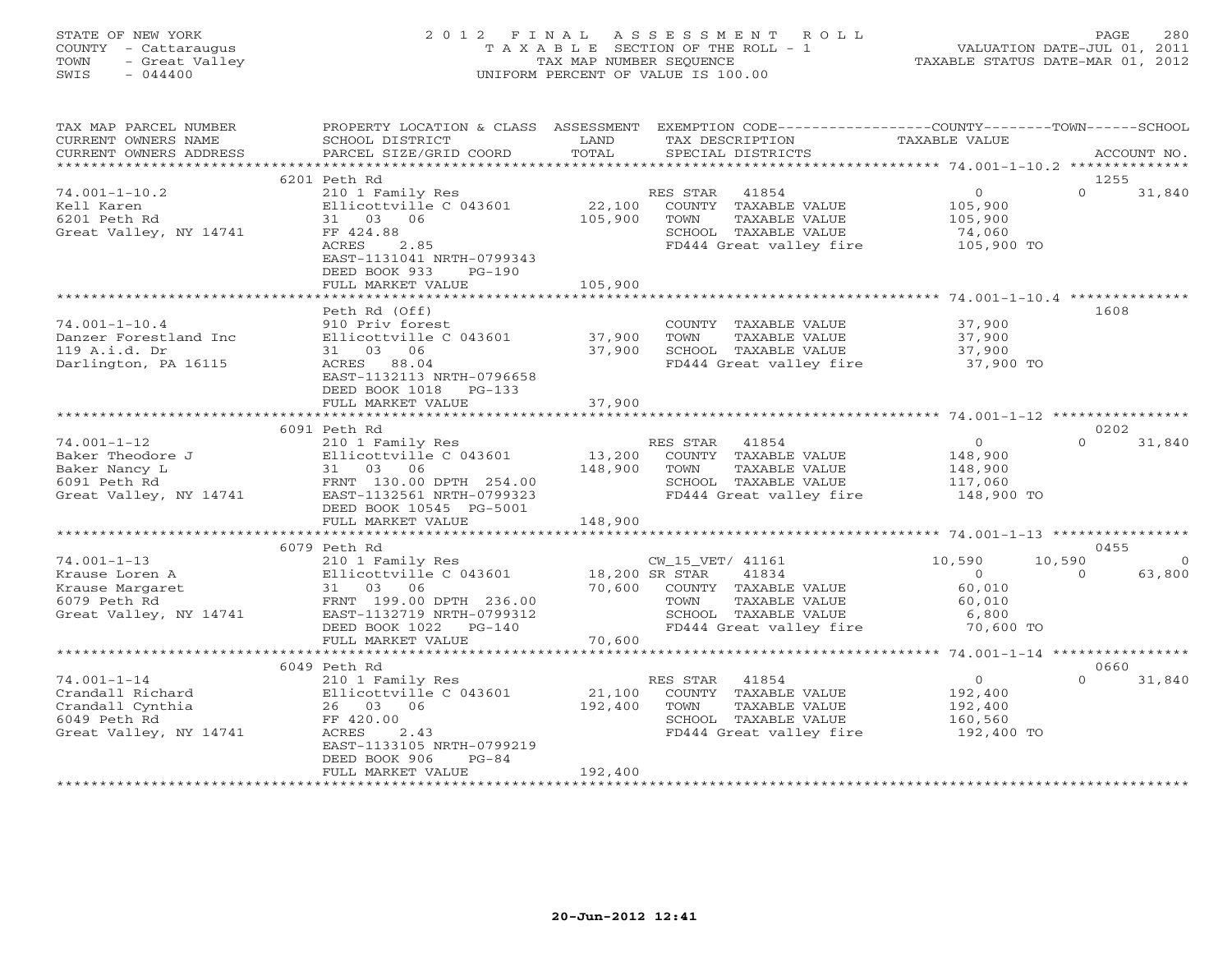# STATE OF NEW YORK 2 0 1 2 F I N A L A S S E S S M E N T R O L L PAGE 281 COUNTY - Cattaraugus T A X A B L E SECTION OF THE ROLL - 1 VALUATION DATE-JUL 01, 2011 TOWN - Great Valley TAX MAP NUMBER SEQUENCE TAXABLE STATUS DATE-MAR 01, 2012 SWIS - 044400 UNIFORM PERCENT OF VALUE IS 100.00

| TAX MAP PARCEL NUMBER<br>CURRENT OWNERS NAME<br>CURRENT OWNERS ADDRESS<br>******************************               | PROPERTY LOCATION & CLASS ASSESSMENT<br>SCHOOL DISTRICT<br>PARCEL SIZE/GRID COORD                                                                                                   | LAND<br>TOTAL                | EXEMPTION CODE-----------------COUNTY-------TOWN------SCHOOL<br>TAX DESCRIPTION<br>SPECIAL DISTRICTS                  | TAXABLE VALUE                                                | ACCOUNT NO.        |
|------------------------------------------------------------------------------------------------------------------------|-------------------------------------------------------------------------------------------------------------------------------------------------------------------------------------|------------------------------|-----------------------------------------------------------------------------------------------------------------------|--------------------------------------------------------------|--------------------|
| $74.001 - 1 - 16$<br>Stark Robert D Jr<br>Salamanca Beverage<br>202 Second St<br>Little Valley, NY 14755               | Barker Run Rd (Off)<br>910 Priv forest<br>Ellicottville C 043601<br>26 03 06<br>ACRES 25.47<br>EAST-1133283 NRTH-0796408<br>DEED BOOK 1008 PG-950<br>FULL MARKET VALUE              | 20,800<br>20,800<br>20,800   | COUNTY TAXABLE VALUE<br>TOWN<br>TAXABLE VALUE<br>SCHOOL TAXABLE VALUE<br>FD444 Great valley fire                      | 20,800<br>20,800<br>20,800<br>20,800 TO                      | 0860               |
|                                                                                                                        |                                                                                                                                                                                     |                              |                                                                                                                       |                                                              |                    |
| $74.001 - 1 - 17$<br>Lindell Signe I<br>147 Gonzales Rd #20<br>Sante Fe, NM 87501                                      | Barker Run Rd<br>910 Priv forest<br>Ellicottville C 043601<br>17 25 26<br>ACRES 101.70<br>EAST-1135674 NRTH-0795714<br>DEED BOOK 966<br>$PG-550$                                    | 50,850<br>50,850             | COUNTY TAXABLE VALUE<br>TAXABLE VALUE<br>TOWN<br>SCHOOL TAXABLE VALUE<br>FD444 Great valley fire                      | 50,850<br>50,850<br>50,850<br>50,850 TO                      | 0501               |
|                                                                                                                        | FULL MARKET VALUE                                                                                                                                                                   | 50,900                       |                                                                                                                       |                                                              |                    |
|                                                                                                                        |                                                                                                                                                                                     |                              |                                                                                                                       |                                                              |                    |
|                                                                                                                        | 5987 Peth Rd                                                                                                                                                                        |                              |                                                                                                                       |                                                              | 0606               |
| $74.001 - 1 - 18$<br>Loveless Barbara<br>Stone Mary A<br>5987 Peth Rd<br>Great Valley, NY 14741                        | 240 Rural res<br>Ellicottville C 043601<br>26 03 06<br>FF 1070.00 BARKER RUN<br>ACRES 72.10 BANK<br>017<br>EAST-1133686 NRTH-0798287<br>DEED BOOK 1005 PG-1161<br>FULL MARKET VALUE | 52,600<br>112,500<br>112,500 | RES STAR<br>41854<br>COUNTY TAXABLE VALUE<br>TAXABLE VALUE<br>TOWN<br>SCHOOL TAXABLE VALUE<br>FD444 Great valley fire | $\overline{O}$<br>112,500<br>112,500<br>80,660<br>112,500 TO | $\Omega$<br>31,840 |
|                                                                                                                        |                                                                                                                                                                                     |                              |                                                                                                                       |                                                              |                    |
| $74.001 - 1 - 19$<br>Marilyn B Hintz Revoc Trust<br>Marilyn Hintz Trustee<br>7688 Harson Rd<br>Little Valley, NY 14755 | Peth Rd<br>120 Field crops<br>Ellicottville C 043601<br>26 03 06<br>FF 720.00<br>ACRES<br>1.60<br>EAST-1133736 NRTH-0799483<br>DEED BOOK 11837 PG-9002<br>FULL MARKET VALUE         | 1,800<br>1,800<br>1,800      | COUNTY TAXABLE VALUE<br>TOWN<br>TAXABLE VALUE<br>SCHOOL TAXABLE VALUE<br>FD444 Great valley fire                      | 1,800<br>1,800<br>1,800<br>1,800 TO                          | 0621               |
|                                                                                                                        | 4395 Barker Run Rd                                                                                                                                                                  |                              |                                                                                                                       |                                                              | 0092               |
| $74.001 - 1 - 20$<br>Reid Jeffrey S<br>Reid Toni M<br>4395 Barker Run Rd<br>Great Valley, NY 14741                     | 240 Rural res<br>Ellicottville C 043601<br>26 03 06<br>FF 2530.0<br>ACRES<br>26.37 BANK<br>032<br>EAST-1134722 NRTH-0797043<br>DEED BOOK 00983 PG-00687<br>FULL MARKET VALUE        | 44,000<br>208,100<br>208,100 | RES STAR<br>41854<br>COUNTY TAXABLE VALUE<br>TOWN<br>TAXABLE VALUE<br>SCHOOL TAXABLE VALUE<br>FD444 Great valley fire | $\circ$<br>208,100<br>208,100<br>176,260<br>208,100 TO       | 31,840<br>$\Omega$ |
|                                                                                                                        |                                                                                                                                                                                     |                              |                                                                                                                       |                                                              |                    |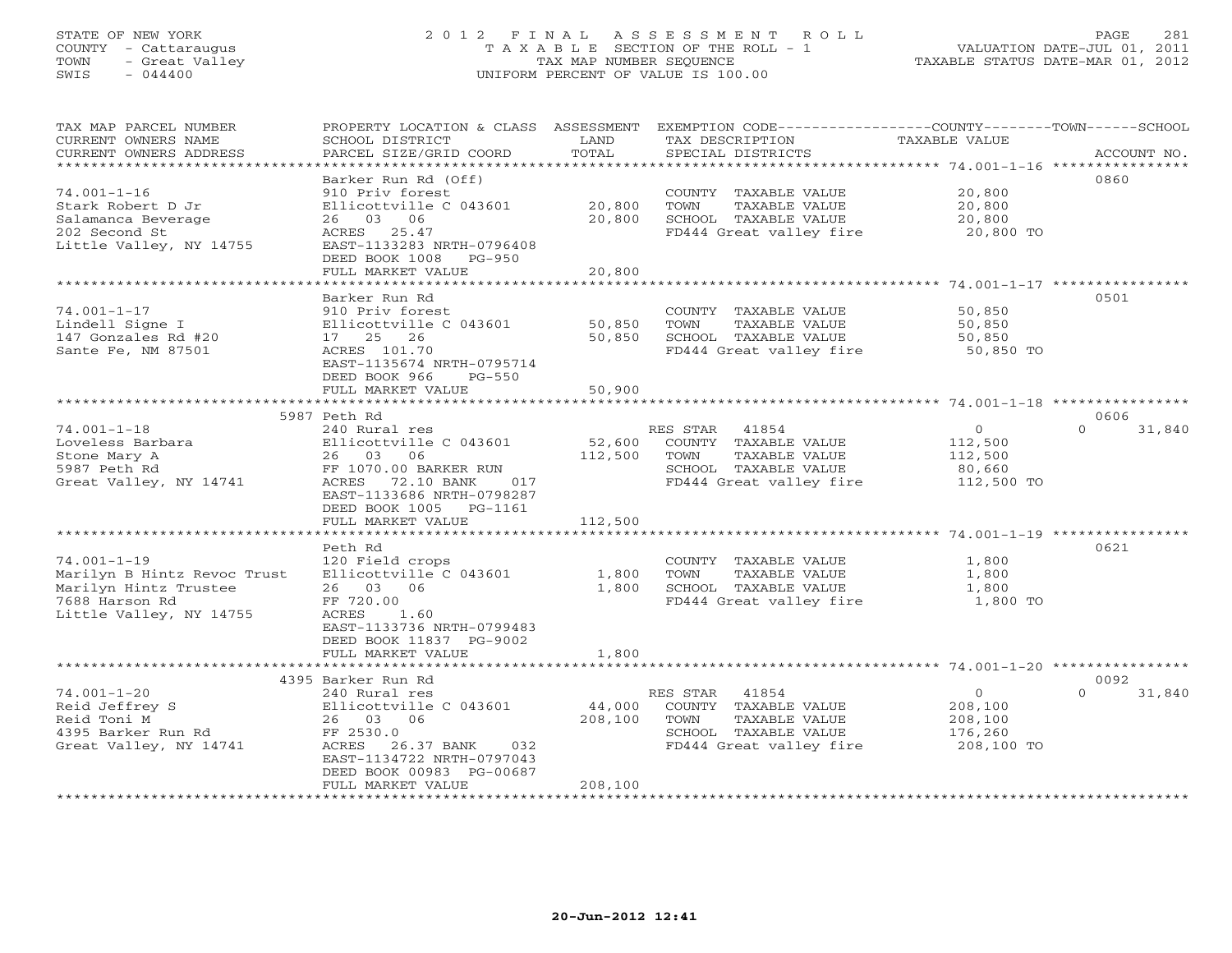# STATE OF NEW YORK 2 0 1 2 F I N A L A S S E S S M E N T R O L L PAGE 282 COUNTY - Cattaraugus T A X A B L E SECTION OF THE ROLL - 1 VALUATION DATE-JUL 01, 2011 TOWN - Great Valley TAX MAP NUMBER SEQUENCE TAXABLE STATUS DATE-MAR 01, 2012 SWIS - 044400 UNIFORM PERCENT OF VALUE IS 100.00

| TAX MAP PARCEL NUMBER<br>CURRENT OWNERS NAME<br>CURRENT OWNERS ADDRESS | PROPERTY LOCATION & CLASS ASSESSMENT<br>SCHOOL DISTRICT<br>PARCEL SIZE/GRID COORD    | LAND<br>TOTAL | TAX DESCRIPTION<br>SPECIAL DISTRICTS            | EXEMPTION CODE-----------------COUNTY-------TOWN------SCHOOL<br>TAXABLE VALUE<br>ACCOUNT NO. |
|------------------------------------------------------------------------|--------------------------------------------------------------------------------------|---------------|-------------------------------------------------|----------------------------------------------------------------------------------------------|
|                                                                        |                                                                                      |               |                                                 |                                                                                              |
|                                                                        | Barker Run Rd                                                                        |               |                                                 | 0504                                                                                         |
| $74.001 - 1 - 21$                                                      | 910 Priv forest                                                                      |               | COUNTY TAXABLE VALUE                            | 65,700                                                                                       |
| Waite Terry D                                                          | Ellicottville C 043601                                                               | 65,700        | TOWN<br>TAXABLE VALUE                           | 65,700                                                                                       |
| Waite Jean L<br>12736 Green Ashe Dr                                    | 26 03 06                                                                             | 65,700        | SCHOOL TAXABLE VALUE<br>FD444 Great valley fire | 65,700<br>65,700 TO                                                                          |
| Huntersville, NC 28078                                                 | FF 3640.00<br>ACRES 141.81<br>EAST-1135684 NRTH-0797856<br>DEED BOOK 966<br>$PG-559$ |               |                                                 |                                                                                              |
|                                                                        | FULL MARKET VALUE                                                                    | 65,700        |                                                 |                                                                                              |
|                                                                        |                                                                                      |               |                                                 |                                                                                              |
|                                                                        | Barker Run Rd (Off)                                                                  |               |                                                 | 0716                                                                                         |
| $74.001 - 1 - 22.1$<br>Northeast Timberlands Llc                       | 910 Priv forest<br>Ellicottville C 043601                                            | 33,800        | COUNTY TAXABLE VALUE<br>TAXABLE VALUE<br>TOWN   | 33,800<br>33,800                                                                             |
| Drawer 32                                                              | 26 03 06                                                                             | 33,800        | SCHOOL TAXABLE VALUE                            | 33,800                                                                                       |
| Coudersport, PA 16915                                                  | ACRES 17.49                                                                          |               | FD444 Great valley fire                         | 33,800 TO                                                                                    |
|                                                                        | EAST-1136520 NRTH-0799147<br>DEED BOOK 1658<br>PG-4001                               |               |                                                 |                                                                                              |
|                                                                        | FULL MARKET VALUE<br>* * * * * * * * * * * * * * * * * * * *                         | 33,800        |                                                 |                                                                                              |
|                                                                        | Barker Run Rd (Off)                                                                  |               |                                                 | 0630                                                                                         |
| $74.001 - 1 - 22.2$                                                    | 910 Priv forest                                                                      |               | COUNTY TAXABLE VALUE                            | 20,100                                                                                       |
| Northeast Timberlands Llc                                              | Ellicottville C 043601                                                               | 20,100        | TOWN<br>TAXABLE VALUE                           | 20,100                                                                                       |
| Drawer 32                                                              | 26 03 06                                                                             | 20,100        | SCHOOL TAXABLE VALUE                            | 20,100                                                                                       |
| Coudersport, PA 16915                                                  | ACRES 12.00                                                                          |               | FD444 Great valley fire                         | 20,100 TO                                                                                    |
|                                                                        | EAST-1136678 NRTH-0798175                                                            |               |                                                 |                                                                                              |
|                                                                        | DEED BOOK 00989 PG-00813                                                             |               |                                                 |                                                                                              |
|                                                                        | FULL MARKET VALUE                                                                    | 20,100        |                                                 |                                                                                              |
|                                                                        | 5651 Humphrey Rd                                                                     |               |                                                 | 0089                                                                                         |
| $74.001 - 1 - 23.1$                                                    | 260 Seasonal res                                                                     |               | COUNTY TAXABLE VALUE                            | 107,900                                                                                      |
| Smith John E                                                           | Ellicottville C 043601                                                               | 28,600        | TOWN<br>TAXABLE VALUE                           | 107,900                                                                                      |
| 7101 Old English Rd                                                    | 18  03  06                                                                           | 107,900       | SCHOOL TAXABLE VALUE                            | 107,900                                                                                      |
| Lockport, NY 14094                                                     | ACRES 39.50                                                                          |               | FD444 Great valley fire                         | 107,900 TO                                                                                   |
|                                                                        | EAST-1137860 NRTH-0799142<br>DEED BOOK 1002 PG-9                                     |               |                                                 |                                                                                              |
|                                                                        | FULL MARKET VALUE                                                                    | 107,900       |                                                 |                                                                                              |
|                                                                        |                                                                                      |               |                                                 | 2018                                                                                         |
| $74.001 - 1 - 23.2$                                                    | Peth Rd (Off)<br>314 Rural vac<10                                                    |               | COUNTY TAXABLE VALUE                            | 5,500                                                                                        |
| Farnham Adam H                                                         | Ellicottville C 043601                                                               | 5,500         | TOWN<br>TAXABLE VALUE                           | 5,500                                                                                        |
| 4812 Marjorie Dr                                                       | 18 03 06                                                                             | 5,500         | SCHOOL TAXABLE VALUE                            | 5,500                                                                                        |
| Lockport, NY 14094                                                     | ACRES<br>5.00                                                                        |               | FD444 Great valley fire                         | 5,500 TO                                                                                     |
|                                                                        | EAST-1138913 NRTH-0799149                                                            |               |                                                 |                                                                                              |
|                                                                        | DEED BOOK 14964 PG-6001                                                              |               |                                                 |                                                                                              |
|                                                                        | FULL MARKET VALUE                                                                    | 5,500         |                                                 |                                                                                              |
|                                                                        |                                                                                      |               |                                                 |                                                                                              |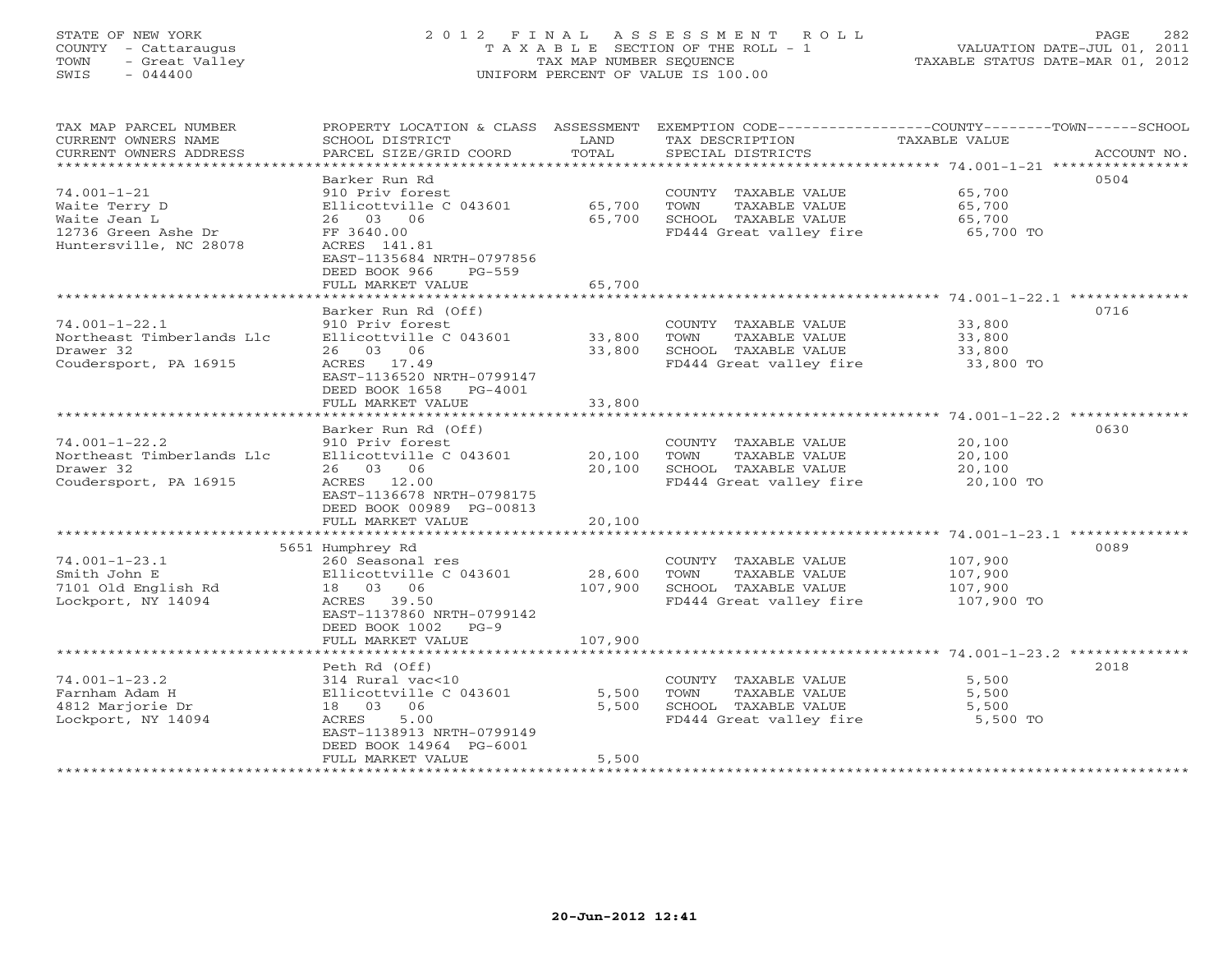# STATE OF NEW YORK 2 0 1 2 F I N A L A S S E S S M E N T R O L L PAGE 283 COUNTY - Cattaraugus T A X A B L E SECTION OF THE ROLL - 1 VALUATION DATE-JUL 01, 2011 TOWN - Great Valley TAX MAP NUMBER SEQUENCE TAXABLE STATUS DATE-MAR 01, 2012 SWIS - 044400 UNIFORM PERCENT OF VALUE IS 100.00

| TAX MAP PARCEL NUMBER<br>CURRENT OWNERS NAME<br>CURRENT OWNERS ADDRESS | PROPERTY LOCATION & CLASS ASSESSMENT<br>SCHOOL DISTRICT<br>PARCEL SIZE/GRID COORD | LAND<br>TOTAL | EXEMPTION CODE-----------------COUNTY-------TOWN------SCHOOL<br>TAX DESCRIPTION<br>SPECIAL DISTRICTS | TAXABLE VALUE | ACCOUNT NO. |
|------------------------------------------------------------------------|-----------------------------------------------------------------------------------|---------------|------------------------------------------------------------------------------------------------------|---------------|-------------|
| ***********************                                                |                                                                                   |               |                                                                                                      |               |             |
|                                                                        | 4509 Bear Hollow Rd                                                               |               |                                                                                                      |               | 0095        |
| $74.001 - 1 - 24.1$                                                    | 314 Rural vac<10                                                                  |               | COUNTY TAXABLE VALUE                                                                                 | 11,500        |             |
| Farnham Adam H                                                         | Ellicottville C 043601                                                            | 11,500        | TOWN<br>TAXABLE VALUE                                                                                | 11,500        |             |
| 4812 Marjorie Dr                                                       | 18 03 06                                                                          | 11,500        | SCHOOL TAXABLE VALUE                                                                                 | 11,500        |             |
| Lockport, NY 14094                                                     | SPLIT 40 ACRES TO ANTON 8<br>ACRES 10.10                                          |               | FD444 Great valley fire                                                                              | 11,500 TO     |             |
|                                                                        | EAST-1139983 NRTH-0799110<br>DEED BOOK 14645 PG-4001                              |               |                                                                                                      |               |             |
|                                                                        | FULL MARKET VALUE                                                                 | 11,500        |                                                                                                      |               |             |
|                                                                        |                                                                                   |               |                                                                                                      |               |             |
|                                                                        | 4509 Bear Hollow Rd                                                               |               |                                                                                                      |               | 1983        |
| $74.001 - 1 - 24.2$                                                    | 260 Seasonal res                                                                  |               | COUNTY TAXABLE VALUE                                                                                 | 196,200       |             |
| Anton David                                                            | Ellicottville C 043601                                                            | 37,200        | TOWN<br>TAXABLE VALUE                                                                                | 196,200       |             |
| 1554 Overton Ln                                                        | ACRES<br>40.00                                                                    | 196,200       | SCHOOL TAXABLE VALUE                                                                                 | 196,200       |             |
| Pittsburgh, PA 15217                                                   | EAST-1140472 NRTH-0799190                                                         |               | FD444 Great valley fire                                                                              | 196,200 TO    |             |
|                                                                        | DEED BOOK 8485<br>$PG-4002$                                                       |               |                                                                                                      |               |             |
|                                                                        | FULL MARKET VALUE                                                                 | 196,200       |                                                                                                      |               |             |
|                                                                        |                                                                                   |               |                                                                                                      |               |             |
|                                                                        | Barker Run Rd (Off)                                                               |               |                                                                                                      |               | 0371        |
| $74.001 - 1 - 25$                                                      | 910 Priv forest                                                                   |               | COUNTY TAXABLE VALUE                                                                                 | 37,000        |             |
| Harrington John J                                                      | Ellicottville C 043601                                                            | 37,000        | TOWN<br>TAXABLE VALUE                                                                                | 37,000        |             |
| Harrington Shirley                                                     | 18  03  06                                                                        | 37,000        | SCHOOL TAXABLE VALUE                                                                                 | 37,000        |             |
| 4468 Bear Hollow Rd                                                    | ACRES 83.86                                                                       |               | FD444 Great valley fire                                                                              | 37,000 TO     |             |
| Great Valley, NY 14741                                                 | EAST-1140081 NRTH-0797651                                                         |               |                                                                                                      |               |             |
|                                                                        | DEED BOOK 6501<br>$PG-6002$                                                       |               |                                                                                                      |               |             |
|                                                                        | FULL MARKET VALUE                                                                 | 37,000        |                                                                                                      |               |             |
|                                                                        | *******************                                                               | ************  |                                                                                                      |               |             |
|                                                                        | Barker Run Rd (Off)                                                               |               |                                                                                                      |               | 0629        |
| $74.001 - 1 - 26$                                                      | 910 Priv forest                                                                   |               | COUNTY TAXABLE VALUE                                                                                 | 48,700        |             |
| Northeast Timberlands Llc                                              | Ellicottville C 043601                                                            | 48,700        | TAXABLE VALUE<br>TOWN                                                                                | 48,700        |             |
| Drawer 32                                                              | 18 03 06                                                                          | 48,700        | SCHOOL TAXABLE VALUE                                                                                 | 48,700        |             |
| Coudersport, PA 16915                                                  | ACRES 146.14                                                                      |               | FD444 Great valley fire                                                                              | 48,700 TO     |             |
|                                                                        | EAST-1138014 NRTH-0797153                                                         |               |                                                                                                      |               |             |
|                                                                        | DEED BOOK 00989 PG-00813                                                          |               |                                                                                                      |               |             |
|                                                                        | FULL MARKET VALUE                                                                 | 48,700        |                                                                                                      |               |             |
|                                                                        |                                                                                   |               |                                                                                                      |               |             |
|                                                                        | Barker Run Rd (Off)                                                               |               |                                                                                                      |               | 1079        |
| $74.001 - 1 - 27$                                                      | 910 Priv forest                                                                   |               | COUNTY TAXABLE VALUE                                                                                 | 30,200        |             |
| Northeast Timberlands Llc                                              | Ellicottville C 043601                                                            | 30,200        | TOWN<br>TAXABLE VALUE                                                                                | 30,200        |             |
| Drawer 32                                                              | 18 03 06                                                                          | 30,200        | SCHOOL TAXABLE VALUE                                                                                 | 30,200        |             |
| Coudersport, PA 16915                                                  | ACRES 48.02                                                                       |               | FD445 Killbuck fire                                                                                  | 30,200 TO     |             |
|                                                                        | EAST-1140108 NRTH-0796208                                                         |               |                                                                                                      |               |             |
|                                                                        | DEED BOOK 00989 PG-00813                                                          |               |                                                                                                      |               |             |
|                                                                        | FULL MARKET VALUE                                                                 | 30,200        |                                                                                                      |               |             |
|                                                                        |                                                                                   |               |                                                                                                      |               |             |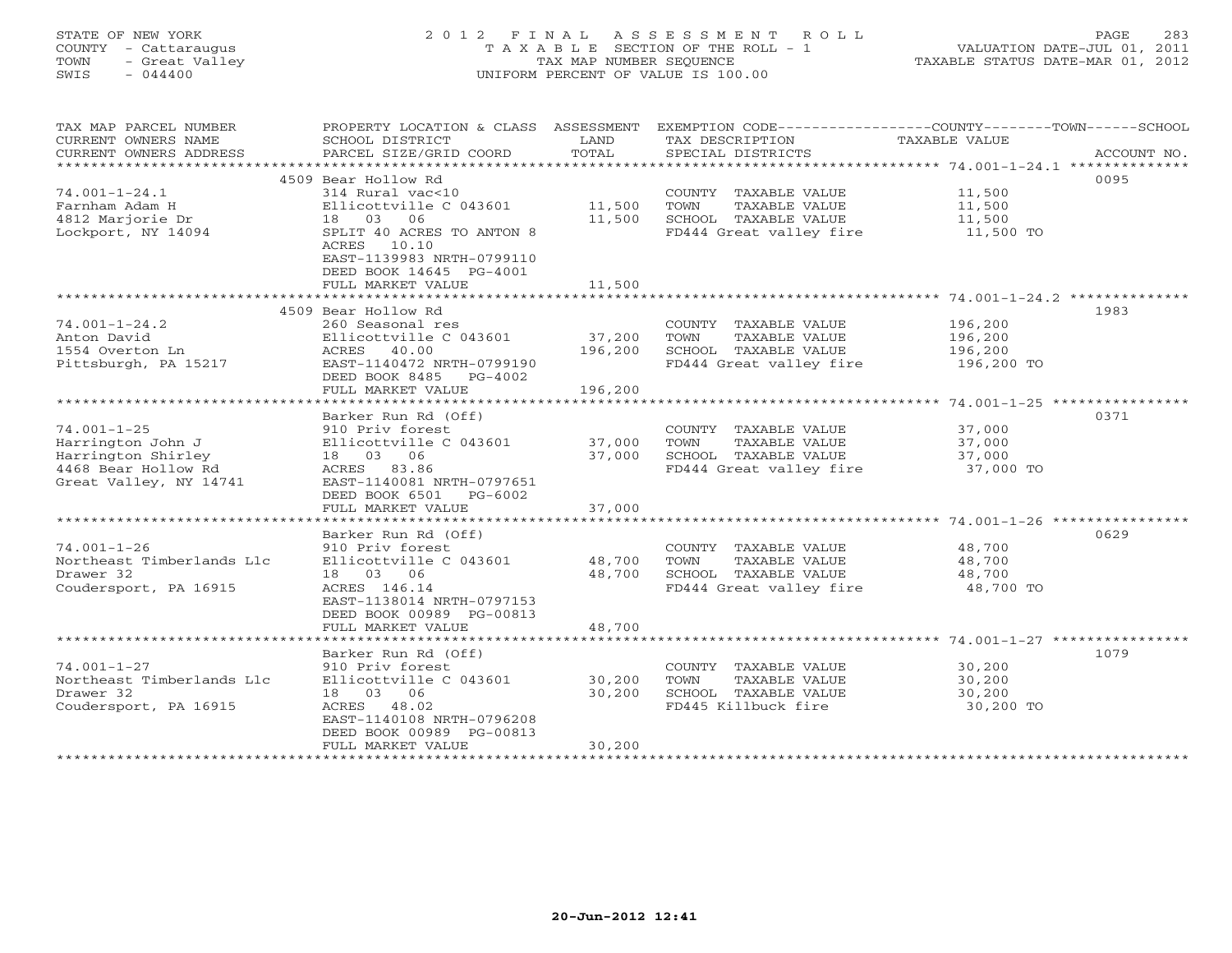# STATE OF NEW YORK 2 0 1 2 F I N A L A S S E S S M E N T R O L L PAGE 284 COUNTY - Cattaraugus T A X A B L E SECTION OF THE ROLL - 1 VALUATION DATE-JUL 01, 2011 TOWN - Great Valley TAX MAP NUMBER SEQUENCE TAXABLE STATUS DATE-MAR 01, 2012 SWIS - 044400 UNIFORM PERCENT OF VALUE IS 100.00

| TAX MAP PARCEL NUMBER<br>CURRENT OWNERS NAME<br>CURRENT OWNERS ADDRESS                         | PROPERTY LOCATION & CLASS ASSESSMENT<br>SCHOOL DISTRICT<br>PARCEL SIZE/GRID COORD                                                                                                          | LAND<br>TOTAL              | EXEMPTION CODE-----------------COUNTY-------TOWN-----SCHOOL<br>TAX DESCRIPTION<br>SPECIAL DISTRICTS | TAXABLE VALUE                                                | ACCOUNT NO. |
|------------------------------------------------------------------------------------------------|--------------------------------------------------------------------------------------------------------------------------------------------------------------------------------------------|----------------------------|-----------------------------------------------------------------------------------------------------|--------------------------------------------------------------|-------------|
| ******************                                                                             | Barker Run Rd (Off)                                                                                                                                                                        |                            |                                                                                                     |                                                              | 0713        |
| $74.001 - 1 - 29$<br>Northeast Timberlands Llc<br>Drawer 32<br>Coudersport, PA 16915           | 910 Priv forest<br>Ellicottville C 043601<br>17 03 06<br>ACRES 57.25<br>EAST-1140131 NRTH-0795025<br>DEED BOOK 00989 PG-00813                                                              | 32,000<br>32,000           | COUNTY TAXABLE VALUE<br>TOWN<br>TAXABLE VALUE<br>SCHOOL TAXABLE VALUE<br>FD444 Great valley fire    | 32,000<br>32,000<br>32,000<br>32,000 TO                      |             |
|                                                                                                | FULL MARKET VALUE                                                                                                                                                                          | 32,000                     |                                                                                                     | ******************************* 74.001-1-31 **************** |             |
|                                                                                                | Barker Run Rd (Off)                                                                                                                                                                        |                            |                                                                                                     |                                                              | 0649        |
| $74.001 - 1 - 31$<br>Northeast Timberlands Llc<br>Drawer 32<br>Coudersport, PA 16915           | 910 Priv forest<br>Ellicottville C 043601<br>17 03 06<br>ACRES 120.00<br>EAST-1140168 NRTH-0793047<br>DEED BOOK 00989 PG-00813                                                             | 43,800<br>43,800           | COUNTY TAXABLE VALUE<br>TAXABLE VALUE<br>TOWN<br>SCHOOL TAXABLE VALUE<br>FD444 Great valley fire    | 43,800<br>43,800<br>43,800<br>43,800 TO                      |             |
|                                                                                                | FULL MARKET VALUE<br>************************                                                                                                                                              | 43,800<br>************     |                                                                                                     |                                                              |             |
|                                                                                                | 4120 Barker Run Rd                                                                                                                                                                         |                            |                                                                                                     |                                                              | 1025        |
| $74.001 - 1 - 32.1$<br>Pittorf Grant<br>Pittorf Margaret<br>135 Wayne Ave<br>Amherst, NY 14228 | 260 Seasonal res<br>Ellicottville C 043601<br>17 03 06<br>FF 385.00<br>ACRES<br>17.95<br>EAST-1137956 NRTH-0792848<br>DEED BOOK 756<br>$PG-447$                                            | 40,200<br>92,500           | COUNTY TAXABLE VALUE<br>TAXABLE VALUE<br>TOWN<br>SCHOOL TAXABLE VALUE<br>FD444 Great valley fire    | 92,500<br>92,500<br>92,500<br>92,500 TO                      |             |
|                                                                                                | FULL MARKET VALUE<br>************************                                                                                                                                              | 92,500<br>*************    |                                                                                                     |                                                              |             |
| $74.001 - 1 - 32.2$<br>Pawlowski Thomas H<br>11091 Angling Rd<br>North Collins, NY 14111       | 4098 Barker Run Rd<br>260 Seasonal res<br>Ellicottville C 043601<br>17 03 06<br>FF 465.00<br>ACRES<br>20.27<br>EAST-1138044 NRTH-0792468<br>DEED BOOK 2217<br>PG-9001<br>FULL MARKET VALUE | 42,800<br>86,400<br>86,400 | COUNTY TAXABLE VALUE<br>TOWN<br>TAXABLE VALUE<br>SCHOOL TAXABLE VALUE<br>FD444 Great valley fire    | 86,400<br>86,400<br>86,400<br>86,400 TO                      | 0710        |
|                                                                                                | * * * * * * * * * * * * * * * * * * *                                                                                                                                                      | ***********                |                                                                                                     | ******************** 74.001-1-33 ****************            |             |
| $74.001 - 1 - 33$<br>Panzarella Marcia<br>68 Camden Ave<br>Buffalo, NY 14216                   | 4068 Barker Run Rd<br>260 Seasonal res<br>Ellicottville C 043601<br>17 03 06<br>$L-25$<br>FF 580.00<br>ACRES<br>27.00<br>EAST-1138178 NRTH-0791980<br>DEED BOOK 6634<br>PG-9001            | 44,100<br>78,900           | COUNTY TAXABLE VALUE<br>TOWN<br>TAXABLE VALUE<br>SCHOOL TAXABLE VALUE<br>FD444 Great valley fire    | 78,900<br>78,900<br>78,900<br>78,900 TO                      | 1023        |
|                                                                                                | FULL MARKET VALUE                                                                                                                                                                          | 78,900                     |                                                                                                     |                                                              |             |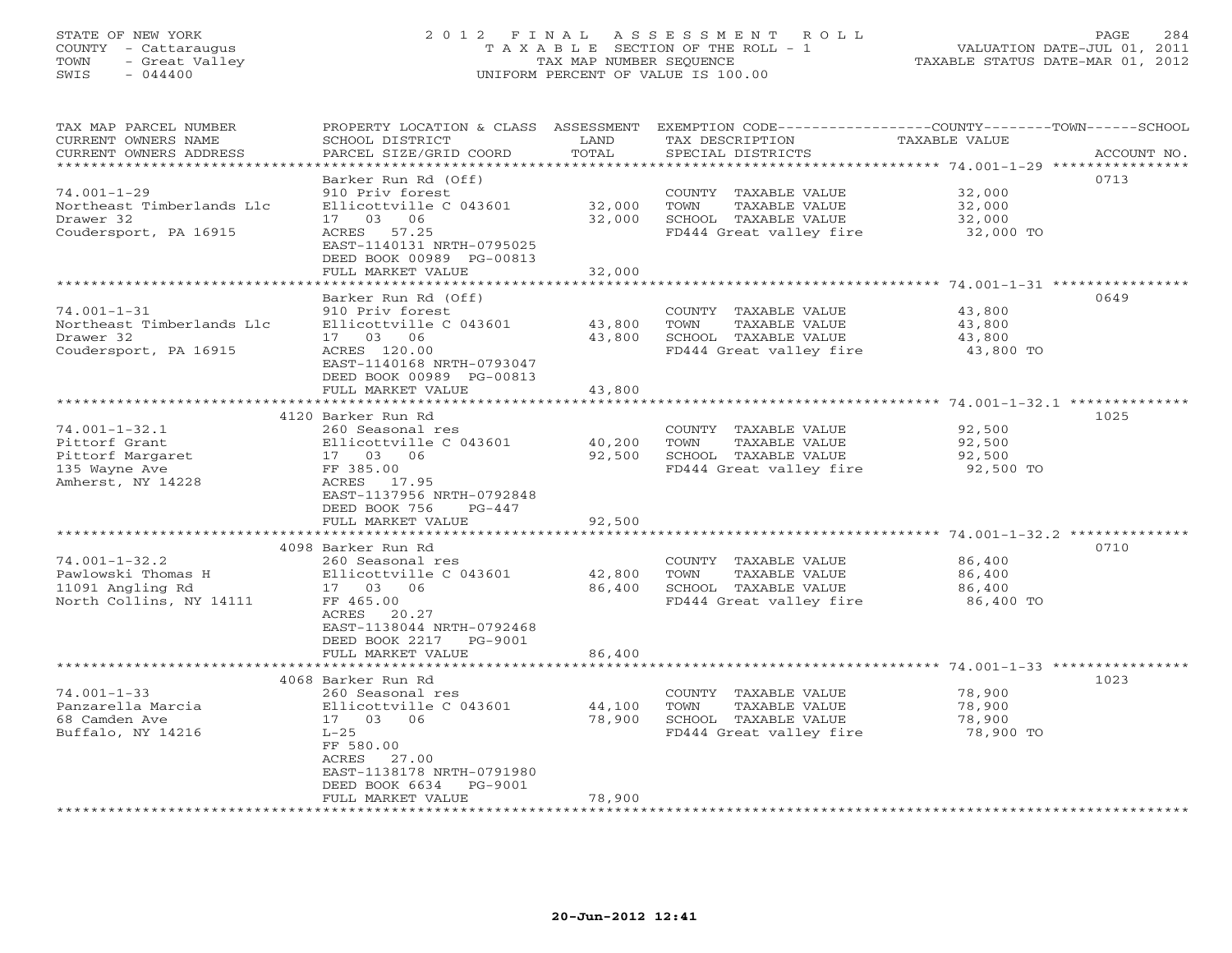# STATE OF NEW YORK 2 0 1 2 F I N A L A S S E S S M E N T R O L L PAGE 285 COUNTY - Cattaraugus T A X A B L E SECTION OF THE ROLL - 1 VALUATION DATE-JUL 01, 2011 TOWN - Great Valley TAX MAP NUMBER SEQUENCE TAXABLE STATUS DATE-MAR 01, 2012 SWIS - 044400 UNIFORM PERCENT OF VALUE IS 100.00

| TAX MAP PARCEL NUMBER<br>CURRENT OWNERS NAME<br>CURRENT OWNERS ADDRESS | PROPERTY LOCATION & CLASS ASSESSMENT<br>SCHOOL DISTRICT<br>PARCEL SIZE/GRID COORD | LAND<br>TOTAL  | EXEMPTION CODE-----------------COUNTY-------TOWN------SCHOOL<br>TAX DESCRIPTION<br>SPECIAL DISTRICTS | TAXABLE VALUE  | ACCOUNT NO.            |
|------------------------------------------------------------------------|-----------------------------------------------------------------------------------|----------------|------------------------------------------------------------------------------------------------------|----------------|------------------------|
|                                                                        |                                                                                   |                |                                                                                                      |                |                        |
|                                                                        | 4077 Barker Run Rd                                                                |                |                                                                                                      |                | 0162                   |
| $74.001 - 1 - 34$                                                      | 260 Seasonal res                                                                  |                | COUNTY TAXABLE VALUE                                                                                 | 101,100        |                        |
| Elardo Robert M                                                        | Ellicottville C 043601                                                            | 45,100         | TOWN<br>TAXABLE VALUE                                                                                | 101,100        |                        |
| Tommaney Elizabeth M                                                   | 25 03 06                                                                          | 101,100        | SCHOOL TAXABLE VALUE                                                                                 | 101,100        |                        |
| 30 Ashland Ave                                                         | FF 1410.00                                                                        |                | FD444 Great valley fire                                                                              | 101,100 TO     |                        |
| Buffalo, NY 14222                                                      | ACRES<br>32.40 BANK<br>017                                                        |                |                                                                                                      |                |                        |
|                                                                        | EAST-1136469 NRTH-0792270                                                         |                |                                                                                                      |                |                        |
|                                                                        |                                                                                   |                |                                                                                                      |                |                        |
|                                                                        | DEED BOOK 1089 PG-3001                                                            |                |                                                                                                      |                |                        |
|                                                                        | FULL MARKET VALUE                                                                 | 101,100        |                                                                                                      |                |                        |
|                                                                        |                                                                                   |                |                                                                                                      |                |                        |
|                                                                        | Barker Run Rd                                                                     |                |                                                                                                      |                | 0287                   |
| $74.001 - 1 - 35$                                                      | 910 Priv forest                                                                   |                | COUNTY TAXABLE VALUE                                                                                 | 61,880         |                        |
| Kelly Joseph L                                                         | Ellicottville C 043601                                                            | 61,880         | TAXABLE VALUE<br>TOWN                                                                                | 61,880         |                        |
| Kelly Janet L                                                          | 25 03 06                                                                          | 61,880         | SCHOOL TAXABLE VALUE                                                                                 | 61,880         |                        |
| 3169 Kulp Rd                                                           | ACRES 123.76                                                                      |                | FD444 Great valley fire                                                                              | 61,880 TO      |                        |
| Eden, NY 14057                                                         | EAST-1136878 NRTH-0793635                                                         |                |                                                                                                      |                |                        |
|                                                                        | DEED BOOK 1945 PG-4003                                                            |                |                                                                                                      |                |                        |
|                                                                        | FULL MARKET VALUE                                                                 | 61,900         |                                                                                                      |                |                        |
|                                                                        |                                                                                   |                |                                                                                                      |                |                        |
|                                                                        | 4252 Barker Run Rd                                                                |                |                                                                                                      |                | 1350                   |
| $74.001 - 1 - 37.2$                                                    | 260 Seasonal res                                                                  |                | COUNTY TAXABLE VALUE                                                                                 | 28,400         |                        |
| Stark Howard                                                           | Ellicottville C 043601                                                            | 20,600         | TAXABLE VALUE<br>TOWN                                                                                | 28,400         |                        |
| Stark Mary                                                             | 25 03 06                                                                          | 28,400         | SCHOOL TAXABLE VALUE                                                                                 | 28,400         |                        |
| Seneca Beverage                                                        | FF 600.00                                                                         |                | FD444 Great valley fire                                                                              | 28,400 TO      |                        |
| 202 2Nd St                                                             | ACRES<br>3.80                                                                     |                |                                                                                                      |                |                        |
| Little Valley, NY 14755                                                | EAST-1135697 NRTH-0794672                                                         |                |                                                                                                      |                |                        |
|                                                                        | DEED BOOK 859<br>$PG-415$                                                         |                |                                                                                                      |                |                        |
|                                                                        | FULL MARKET VALUE                                                                 | 28,400         |                                                                                                      |                |                        |
|                                                                        |                                                                                   |                |                                                                                                      |                |                        |
|                                                                        | 4230 Barker Run Rd                                                                |                |                                                                                                      |                | 1351                   |
| $74.001 - 1 - 37.3$                                                    | 210 1 Family Res                                                                  |                | CVET C/T 41131                                                                                       | 20,000         | 20,000<br>$\mathbf{0}$ |
| Stark Robert D                                                         | Ellicottville C 043601                                                            | 20,900 SR STAR | 41834                                                                                                | $\overline{O}$ | 63,800<br>$\Omega$     |
| Stark Rosemond E (Dec)                                                 | 25 03 06                                                                          | 163,900        | COUNTY TAXABLE VALUE                                                                                 | 143,900        |                        |
| 4230 Barker Run Rd                                                     | ACRES<br>2.30                                                                     |                | TOWN<br>TAXABLE VALUE                                                                                | 143,900        |                        |
| Great Valley, NY 14741                                                 | EAST-1136178 NRTH-0794358                                                         |                | SCHOOL TAXABLE VALUE                                                                                 | 100,100        |                        |
|                                                                        | FULL MARKET VALUE                                                                 |                | 163,900 FD444 Great valley fire                                                                      | 163,900 TO     |                        |
|                                                                        |                                                                                   |                |                                                                                                      |                |                        |
|                                                                        | Barker Run Rd                                                                     |                |                                                                                                      |                | 1896                   |
| $74.001 - 1 - 37.5$                                                    | 910 Priv forest                                                                   |                | COUNTY TAXABLE VALUE                                                                                 | 50,600         |                        |
| Stark Robert D Jr                                                      | Ellicottville C 043601                                                            | 50,600         | TOWN<br>TAXABLE VALUE                                                                                | 50,600         |                        |
| Salamanca Beverage                                                     | 1725 3 6                                                                          | 50,600         | SCHOOL TAXABLE VALUE                                                                                 | 50,600         |                        |
| 202 Second St                                                          | ACRES 61.50                                                                       |                | FD444 Great valley fire 50,600 TO                                                                    |                |                        |
| Little Valley, NY 14755                                                | EAST-1137589 NRTH-0794720                                                         |                |                                                                                                      |                |                        |
|                                                                        | DEED BOOK 1008<br>PG-950                                                          |                |                                                                                                      |                |                        |
|                                                                        | FULL MARKET VALUE                                                                 | 50,600         |                                                                                                      |                |                        |
|                                                                        |                                                                                   |                |                                                                                                      |                |                        |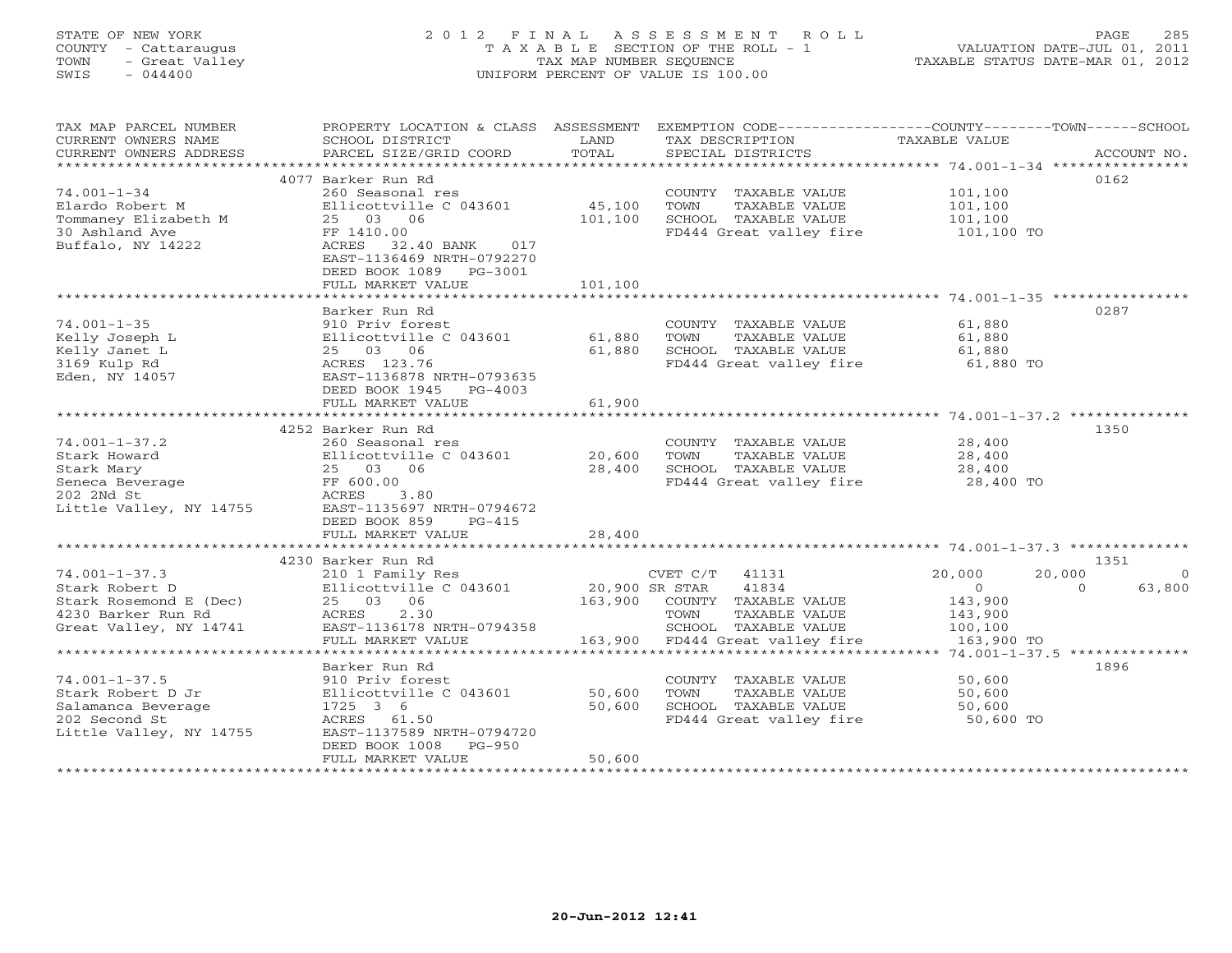### STATE OF NEW YORK 2 0 1 2 F I N A L A S S E S S M E N T R O L L PAGE 286COUNTY - Cattaraugus T A X A B L E SECTION OF THE ROLL - 1<br>
TOWN - Great Valley TAX MAP NUMBER SEQUENCE<br>
SWIS - 044400 SWIS - 044400 UNIFORM PERCENT OF VALUE IS 100.00

| TAX MAP PARCEL NUMBER<br>CURRENT OWNERS NAME | SCHOOL DISTRICT                               | LAND   | PROPERTY LOCATION & CLASS ASSESSMENT EXEMPTION CODE---------------COUNTY-------TOWN------SCHOOL<br>TAX DESCRIPTION | TAXABLE VALUE |             |
|----------------------------------------------|-----------------------------------------------|--------|--------------------------------------------------------------------------------------------------------------------|---------------|-------------|
| CURRENT OWNERS ADDRESS                       | PARCEL SIZE/GRID COORD                        | TOTAL  | SPECIAL DISTRICTS                                                                                                  |               | ACCOUNT NO. |
|                                              |                                               |        |                                                                                                                    |               |             |
|                                              | Barker Run Rd                                 |        |                                                                                                                    |               | 1897        |
| 74.001-1-37.6                                | 910 Priv forest                               |        | COUNTY TAXABLE VALUE                                                                                               | 30,100        |             |
| Stark Robert D Jr                            | Ellicottville C 043601                        | 30,100 | TOWN<br>TAXABLE VALUE                                                                                              | 30,100        |             |
| Salamanca Beverage                           | 25 3 6                                        | 30,100 | SCHOOL TAXABLE VALUE                                                                                               | 30,100        |             |
| 202 Second St                                | ACRES 21.20                                   |        | FD444 Great valley fire                                                                                            | 30,100 TO     |             |
| Little Valley, NY 14755                      | EAST-1135153 NRTH-0794616                     |        |                                                                                                                    |               |             |
|                                              | DEED BOOK 1008<br>PG-950                      |        |                                                                                                                    |               |             |
|                                              | FULL MARKET VALUE                             | 30,100 |                                                                                                                    |               |             |
|                                              |                                               |        |                                                                                                                    |               |             |
|                                              | 4264 Barker Run Rd                            |        |                                                                                                                    |               | 0864        |
| 74.001-1-38                                  | 260 Seasonal res                              |        | COUNTY TAXABLE VALUE                                                                                               | 74,700        |             |
|                                              |                                               |        |                                                                                                                    |               |             |
| Stark Jacqueline                             | Ellicottville C 043601                        | 19,600 | TOWN<br>TAXABLE VALUE                                                                                              | 74,700        |             |
| 1 Vidoni Dr                                  | 25 03 06                                      | 74,700 | SCHOOL TAXABLE VALUE                                                                                               | 74,700        |             |
| Mt Sinai, NY 11766                           | FRNT 200.00 DPTH                              |        | FD444 Great valley fire                                                                                            | 74,700 TO     |             |
|                                              | ACRES<br>1.71                                 |        |                                                                                                                    |               |             |
|                                              | EAST-1135792 NRTH-0794933                     |        |                                                                                                                    |               |             |
|                                              | DEED BOOK 1015 PG-730                         |        |                                                                                                                    |               |             |
|                                              | FULL MARKET VALUE                             | 74,700 |                                                                                                                    |               |             |
|                                              |                                               |        |                                                                                                                    |               |             |
|                                              | 4274 Barker Run Rd                            |        |                                                                                                                    |               | 0745        |
| 74.001-1-39                                  | 260 Seasonal res                              |        | COUNTY TAXABLE VALUE                                                                                               | 36,000        |             |
| Klingelsmith James A                         | Ellicottville C 043601                        | 20,000 | TOWN<br>TAXABLE VALUE                                                                                              | 36,000        |             |
| 1051 Sweet Home Rd                           | 25 03 06                                      | 36,000 | SCHOOL TAXABLE VALUE                                                                                               | 36,000        |             |
| Niagara Falls, NY 14305                      | FF 100.00                                     |        | FD444 Great valley fire                                                                                            | 36,000 TO     |             |
|                                              | ACRES<br>1.91 BANK<br>017                     |        |                                                                                                                    |               |             |
|                                              | EAST-1136060 NRTH-0795094                     |        |                                                                                                                    |               |             |
|                                              | DEED BOOK 7962 PG-8001                        |        |                                                                                                                    |               |             |
|                                              | FULL MARKET VALUE                             | 36,000 |                                                                                                                    |               |             |
|                                              |                                               |        |                                                                                                                    |               |             |
|                                              | Barker Run Rd (Off)                           |        |                                                                                                                    |               | 0019        |
| 74.001-1-40                                  | 910 Priv forest                               |        | COUNTY TAXABLE VALUE                                                                                               | 16,300        |             |
| Northeast Timberlands Llc<br>Drawer 32       | Ellicottville C 043601                        | 16,300 | TAXABLE VALUE<br>TOWN                                                                                              | 16,300        |             |
|                                              | 26 03 06                                      | 16,300 | SCHOOL TAXABLE VALUE                                                                                               | 16,300        |             |
| Coudersport, PA 16915                        | ACRES<br>9.09                                 |        | FD444 Great valley fire                                                                                            | 16,300 TO     |             |
|                                              | DEED BOOK 00989 PG-00813<br>FULL MARKET VALUE | 16,300 |                                                                                                                    |               |             |
|                                              |                                               |        |                                                                                                                    |               |             |
|                                              | Barker Run Rd (Off)                           |        |                                                                                                                    |               | 0631        |
| 74.001-1-42                                  | 910 Priv forest                               |        | COUNTY TAXABLE VALUE                                                                                               | 30,600        |             |
|                                              |                                               |        |                                                                                                                    |               |             |
| Norton James                                 | Ellicottville C 043601                        | 30,600 | TAXABLE VALUE<br>TOWN                                                                                              | 30,600        |             |
| Norton Joyce                                 | 25/30<br>03 06                                | 30,600 | SCHOOL TAXABLE VALUE                                                                                               | 30,600        |             |
| 6441 Peth Rd                                 | ACRES 50.00                                   |        | FD444 Great valley fire                                                                                            | 30,600 TO     |             |
| Great Valley, NY 14741-9780                  | EAST-1132984 NRTH-0795144                     |        |                                                                                                                    |               |             |
|                                              | DEED BOOK 933<br>PG-1059                      |        |                                                                                                                    |               |             |
|                                              | FULL MARKET VALUE                             | 30,600 |                                                                                                                    |               |             |
|                                              |                                               |        |                                                                                                                    |               |             |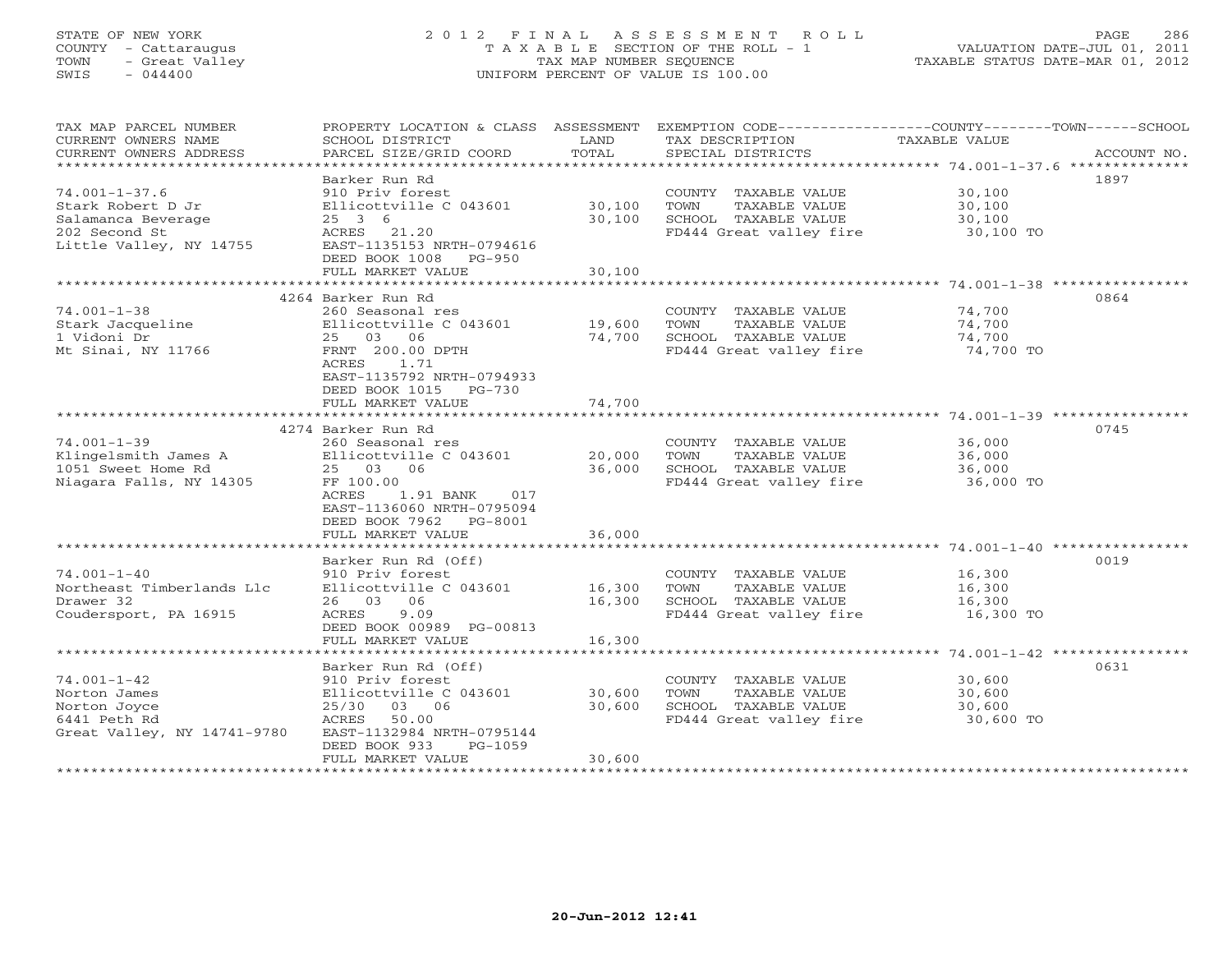#### STATE OF NEW YORK 2 0 1 2 F I N A L A S S E S S M E N T R O L L PAGE 287 COUNTY - Cattaraugus T A X A B L E SECTION OF THE ROLL - 1 VALUATION DATE-JUL 01, 2011 TOWN - Great Valley TAX MAP NUMBER SEQUENCE TAXABLE STATUS DATE-MAR 01, 2012 SWIS - 044400 UNIFORM PERCENT OF VALUE IS 100.00UNIFORM PERCENT OF VALUE IS 100.00

| TAX MAP PARCEL NUMBER<br>CURRENT OWNERS NAME<br>CURRENT OWNERS ADDRESS                                                                                                        | PROPERTY LOCATION & CLASS ASSESSMENT<br>SCHOOL DISTRICT<br>PARCEL SIZE/GRID COORD                                                                                          | LAND<br>TOTAL              | EXEMPTION CODE-----------------COUNTY-------TOWN------SCHOOL<br>TAX DESCRIPTION<br>SPECIAL DISTRICTS       | TAXABLE VALUE                           | ACCOUNT NO. |
|-------------------------------------------------------------------------------------------------------------------------------------------------------------------------------|----------------------------------------------------------------------------------------------------------------------------------------------------------------------------|----------------------------|------------------------------------------------------------------------------------------------------------|-----------------------------------------|-------------|
| $74.001 - 1 - 43$<br>Commonwealth Forest Investment Ellicottville C 043601<br>Attn: Forest Investment A<br>15 Piedmont Ctr Ste 1250<br>Atlanta, GA 30305                      | Barker Run Rd (Off)<br>910 Priv forest<br>25 03 06<br>ACRES 75.00<br>EAST-1133883 NRTH-0793960<br>DEED BOOK 00975 PG-00978<br>FULL MARKET VALUE                            | 35,300<br>35,300<br>35,300 | COUNTY TAXABLE VALUE<br>TOWN<br>TAXABLE VALUE<br>SCHOOL TAXABLE VALUE<br>FD444 Great valley fire           | 35,300<br>35,300<br>35,300<br>35,300 TO | 0563        |
| $74.001 - 1 - 44$<br>Commonwealth Forest Investment Ellicottville C 043601<br>Attn: Forest Investment A<br>15 Piedmont Ctr Ste 1250<br>Atlanta, GA 30305<br>Atlanta, GA 30305 | Barker Run Rd (Off)<br>910 Priv forest<br>25 03 06<br>ACRES 90.07<br>EAST-1134486 NRTH-0792290<br>DEED BOOK 00975 PG-00978<br>FULL MARKET VALUE                            | 38,100<br>38,100<br>38,100 | COUNTY TAXABLE VALUE<br>TOWN<br>TAXABLE VALUE<br>SCHOOL TAXABLE VALUE<br>FD444 Great valley fire 38,100 TO | 38,100<br>38,100<br>38,100              | 0562        |
| $74.001 - 1 - 45$<br>Ott George F<br>Kluck Paul<br>60 Lorraine Ave<br>Buffalo, NY 14220                                                                                       | Barker Run Rd (Off)<br>910 Priv forest<br>Ellicottville C 043601<br>30 02 06<br>ACRES 60.00<br>EAST-1132469 NRTH-0792770<br>DEED BOOK 936<br>PG-1194<br>FULL MARKET VALUE  | 32,500<br>32,500<br>32,500 | COUNTY TAXABLE VALUE<br>TOWN<br>TAXABLE VALUE<br>SCHOOL TAXABLE VALUE<br>FD445 Killbuck fire               | 32,500<br>32,500<br>32,500<br>32,500 TO | 0679        |
| $74.001 - 1 - 46$<br>Norton Eileen<br>Tascone Ann<br>Ann Tascone Tr U/W R Norton<br>3595 Military Rd<br>Newport, NY 13416                                                     | Barker Run Rd (Off)<br>910 Priv forest<br>Ellicottville C 043601<br>30 03 06<br>ACRES 25.00<br>EAST-1132338 NRTH-0794343<br>DEED BOOK 841<br>$PG-400$<br>FULL MARKET VALUE | 25,900<br>25,900<br>25,900 | COUNTY TAXABLE VALUE<br>TOWN<br>TAXABLE VALUE<br>SCHOOL TAXABLE VALUE<br>FD444 Great valley fire           | 25,900<br>25,900<br>25,900<br>25,900 TO | 0639        |
| $74.001 - 1 - 47$<br>Perreault Suzanne<br>Congdon Lillian<br>3267 State Park Ave<br>Salamanca, NY 14779                                                                       | Barker Run Rd (Off)<br>910 Priv forest<br>Ellicottville C 043601<br>30 03 06<br>ACRES 70.00<br>EAST-1131210 NRTH-0792617<br>DEED BOOK 768<br>$PG-175$<br>FULL MARKET VALUE | 34,400<br>34,400<br>34,400 | COUNTY TAXABLE VALUE<br>TAXABLE VALUE<br>TOWN<br>SCHOOL TAXABLE VALUE<br>FD445 Killbuck fire               | 34,400<br>34,400<br>34,400<br>34,400 TO | 0547        |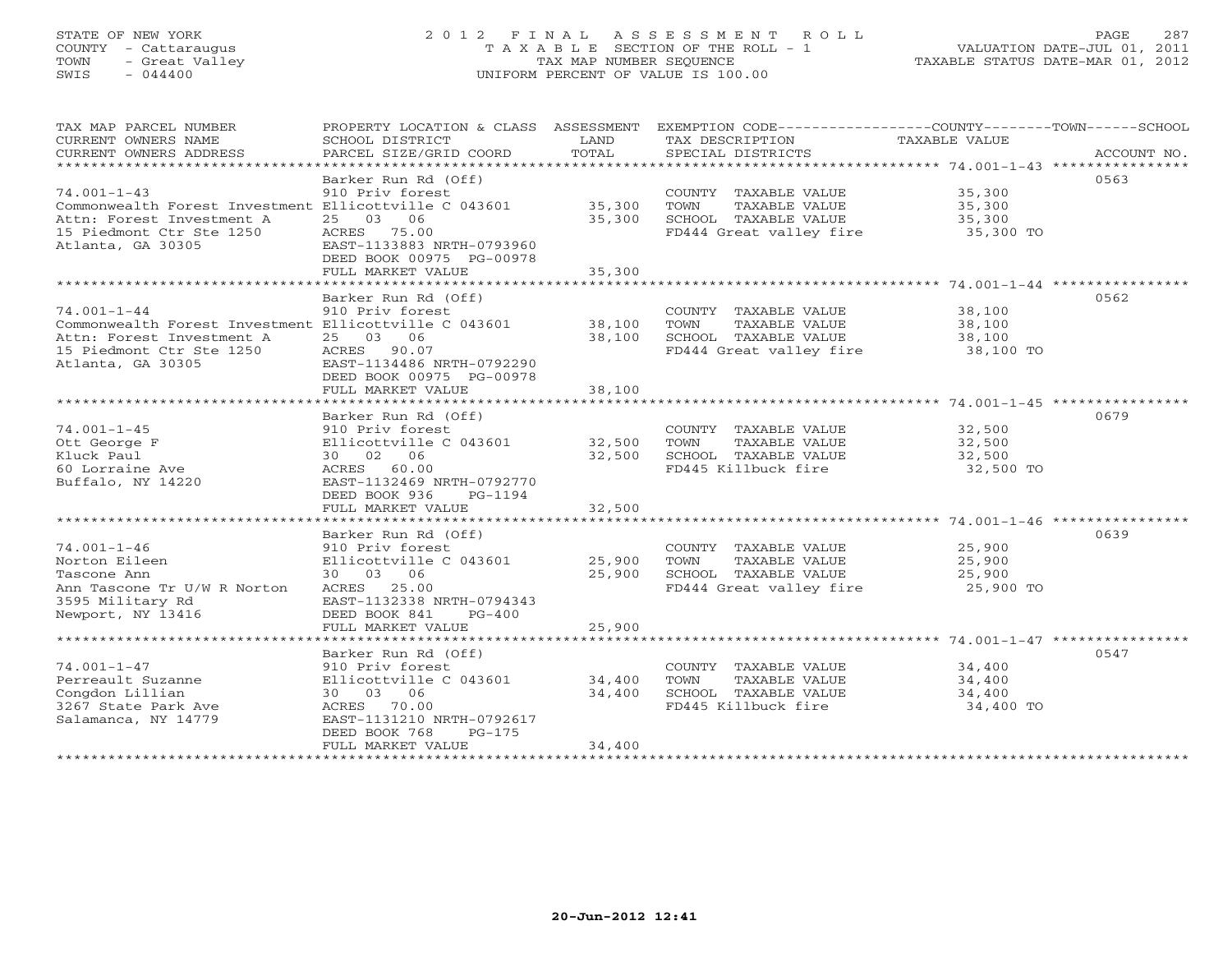#### STATE OF NEW YORK 2 0 1 2 F I N A L A S S E S S M E N T R O L L PAGE 288 COUNTY - Cattaraugus T A X A B L E SECTION OF THE ROLL - 1 VALUATION DATE-JUL 01, 2011 TOWN - Great Valley TAX MAP NUMBER SEQUENCE TAXABLE STATUS DATE-MAR 01, 2012 SWIS - 044400 UNIFORM PERCENT OF VALUE IS 100.00UNIFORM PERCENT OF VALUE IS 100.00

| TAX MAP PARCEL NUMBER       |                           |         | PROPERTY LOCATION & CLASS ASSESSMENT EXEMPTION CODE---------------COUNTY-------TOWN------SCHOOL |               |             |
|-----------------------------|---------------------------|---------|-------------------------------------------------------------------------------------------------|---------------|-------------|
| CURRENT OWNERS NAME         | SCHOOL DISTRICT           | LAND    | TAX DESCRIPTION                                                                                 | TAXABLE VALUE |             |
| CURRENT OWNERS ADDRESS      | PARCEL SIZE/GRID COORD    | TOTAL   | SPECIAL DISTRICTS                                                                               |               | ACCOUNT NO. |
|                             |                           |         |                                                                                                 |               |             |
|                             | Barker Run Rd (Off)       |         |                                                                                                 |               | 0640        |
| $74.001 - 1 - 48$           | 910 Priv forest           |         | COUNTY TAXABLE VALUE                                                                            | 30,600        |             |
| Norton James                | Ellicottville C 043601    | 30,600  | TAXABLE VALUE<br>TOWN                                                                           | 30,600        |             |
| Norton Joyce                | 30 03 06                  | 30,600  | SCHOOL TAXABLE VALUE                                                                            | 30,600        |             |
| 6441 Peth Rd                | ACRES 50.00               |         | FD444 Great valley fire                                                                         | 30,600 TO     |             |
| Great Valley, NY 14741-9780 | EAST-1130982 NRTH-0794712 |         |                                                                                                 |               |             |
|                             | DEED BOOK 933<br>PG-1059  |         |                                                                                                 |               |             |
|                             | FULL MARKET VALUE         | 30,600  |                                                                                                 |               |             |
|                             |                           |         |                                                                                                 |               |             |
|                             | Barker Run Rd (Off)       |         |                                                                                                 |               | 0175        |
| $74.001 - 1 - 49$           | 910 Priv forest           |         | COUNTY TAXABLE VALUE                                                                            | 40,500        |             |
| Ross Cornelia               | Ellicottville C 043601    | 40,500  | TAXABLE VALUE<br>TOWN                                                                           | 40,500        |             |
| Crowley Edward Etal         | 30 03 06                  | 40,500  | SCHOOL TAXABLE VALUE                                                                            | 40,500        |             |
| 4501 Us Rte 414             | ACRES 102.45              |         | FD444 Great valley fire                                                                         | 40,500 TO     |             |
| Burdett, NY 14818           | EAST-1129724 NRTH-0793104 |         |                                                                                                 |               |             |
|                             | DEED BOOK 2032 PG-2003    |         |                                                                                                 |               |             |
|                             | FULL MARKET VALUE         | 40,500  |                                                                                                 |               |             |
|                             |                           |         |                                                                                                 |               |             |
|                             | Peth Rd (Off)             |         |                                                                                                 |               | 1070        |
| $74.001 - 1 - 50$           | 910 Priv forest           |         | COUNTY TAXABLE VALUE                                                                            | 27,000        |             |
| Norton James M              | Ellicottville C 043601    | 27,000  | TOWN<br>TAXABLE VALUE                                                                           | 27,000        |             |
|                             | 30 03 06                  | 27,000  | SCHOOL TAXABLE VALUE                                                                            | 27,000        |             |
| Norton Joyce E              | ACRES 30.75               |         | FD444 Great valley fire                                                                         | 27,000 TO     |             |
| 6441 Peth Rd                |                           |         |                                                                                                 |               |             |
| Great Valley, NY 14741      | EAST-1129834 NRTH-0794858 |         |                                                                                                 |               |             |
|                             | DEED BOOK 829<br>$PG-575$ |         |                                                                                                 |               |             |
|                             | FULL MARKET VALUE         | 27,000  |                                                                                                 |               |             |
|                             |                           |         |                                                                                                 |               |             |
|                             | Peth Rd (Off)             |         |                                                                                                 |               | 0650        |
| $74.001 - 1 - 51$           | 120 Field crops           |         | COUNTY TAXABLE VALUE                                                                            | 105,700       |             |
| Norton William M            | Ellicottville C 043601    | 51,500  | TOWN<br>TAXABLE VALUE                                                                           | 105,700       |             |
| Norton James M              | 31 03 06                  | 105,700 | SCHOOL TAXABLE VALUE                                                                            | 105,700       |             |
| 6441 Peth Rd                | ACRES 40.51               |         | FD444 Great valley fire                                                                         | 105,700 TO    |             |
| Great Valley, NY 14741      | EAST-1130599 NRTH-0796203 |         |                                                                                                 |               |             |
|                             | DEED BOOK 889<br>$PG-463$ |         |                                                                                                 |               |             |
|                             | FULL MARKET VALUE         | 105,700 |                                                                                                 |               |             |
|                             |                           |         |                                                                                                 |               |             |
|                             | Peth Rd (Off)             |         |                                                                                                 |               | 0176        |
| $74.001 - 1 - 52$           | 120 Field crops           |         | COUNTY TAXABLE VALUE                                                                            | 28,900        |             |
| Ross Cornelia               | Ellicottville C 043601    | 28,900  | TOWN<br>TAXABLE VALUE                                                                           | 28,900        |             |
| Crowley Edward Etal         | 31 03 06                  | 28,900  | SCHOOL TAXABLE VALUE                                                                            | 28,900        |             |
| 4501 Us Rte 414             | ACRES 41.03               |         | FD444 Great valley fire                                                                         | 28,900 TO     |             |
| Burdett, NY 14818           | EAST-1129466 NRTH-0796278 |         |                                                                                                 |               |             |
|                             | DEED BOOK 2032<br>PG-2003 |         |                                                                                                 |               |             |
|                             | FULL MARKET VALUE         | 28,900  |                                                                                                 |               |             |
|                             |                           |         |                                                                                                 |               |             |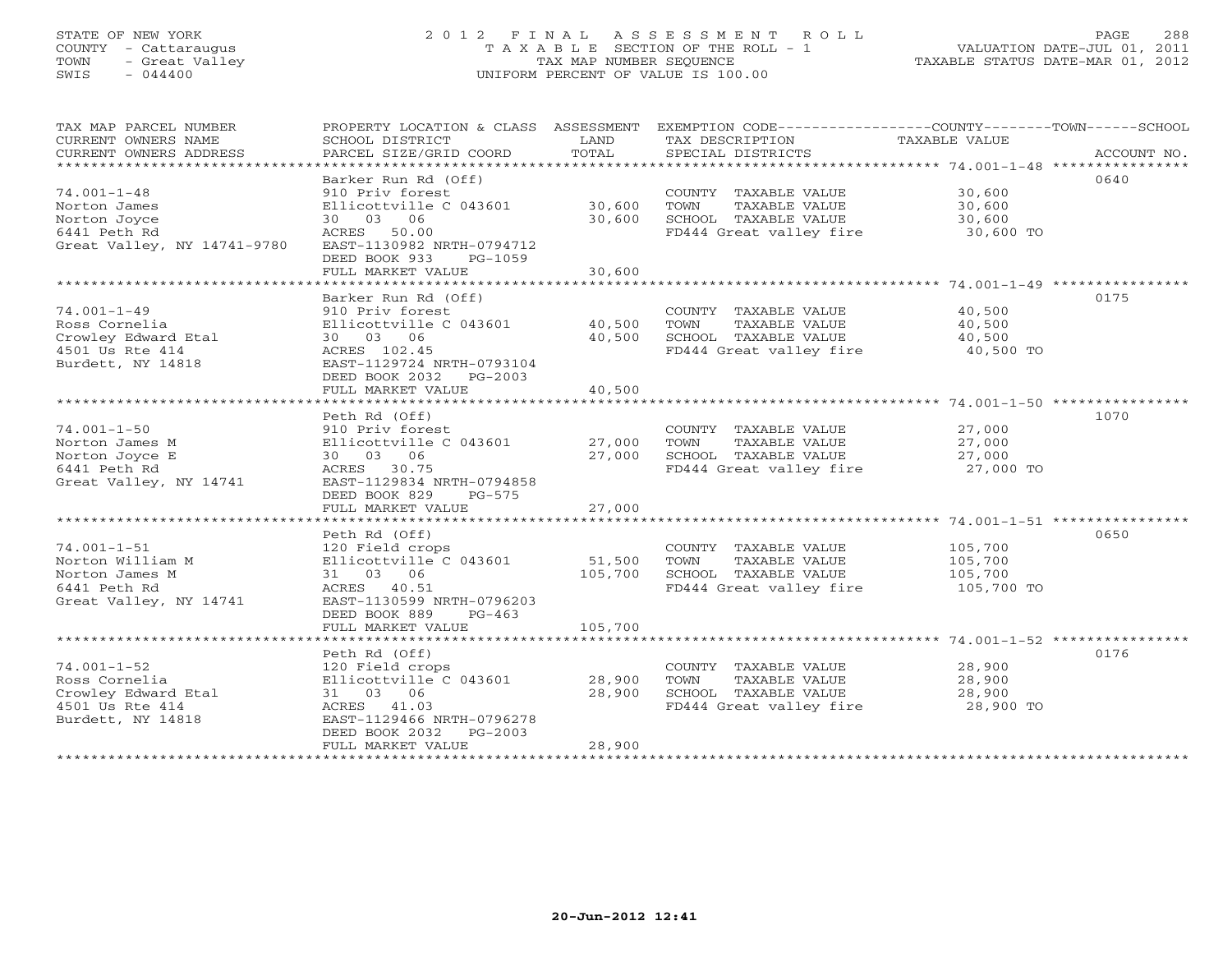### STATE OF NEW YORK 2 0 1 2 F I N A L A S S E S S M E N T R O L L PAGE 289 COUNTY - Cattaraugus T A X A B L E SECTION OF THE ROLL - 1 VALUATION DATE-JUL 01, 2011 TOWN - Great Valley TAX MAP NUMBER SEQUENCE TAXABLE STATUS DATE-MAR 01, 2012 SWIS - 044400 UNIFORM PERCENT OF VALUE IS 100.00UNIFORM PERCENT OF VALUE IS 100.00

| TAX MAP PARCEL NUMBER<br>CURRENT OWNERS NAME<br>CURRENT OWNERS ADDRESS                                                      | PROPERTY LOCATION & CLASS ASSESSMENT<br>SCHOOL DISTRICT<br>PARCEL SIZE/GRID COORD                                                                                  | LAND<br>TOTAL     | EXEMPTION CODE-----------------COUNTY-------TOWN-----SCHOOL<br>TAX DESCRIPTION<br>SPECIAL DISTRICTS                   | TAXABLE VALUE                                                 | ACCOUNT NO.        |
|-----------------------------------------------------------------------------------------------------------------------------|--------------------------------------------------------------------------------------------------------------------------------------------------------------------|-------------------|-----------------------------------------------------------------------------------------------------------------------|---------------------------------------------------------------|--------------------|
| **********************<br>$74.002 - 1 - 1$<br>Bolles Donald<br>Bolles Rose<br>4511 Bear Hollow Rd<br>Great Valley, NY 14741 | Bear Hollow Rd<br>320 Rural vacant<br>Ellicottville C 043601<br>10 03 06<br>FF 155.00<br>ACRES<br>1.98<br>EAST-1141344 NRTH-0799604                                | 8,100<br>8,100    | COUNTY TAXABLE VALUE<br>TOWN<br>TAXABLE VALUE<br>SCHOOL TAXABLE VALUE<br>FD444 Great valley fire                      | 8,100<br>8,100<br>8,100<br>8,100 TO                           | 0094               |
|                                                                                                                             | DEED BOOK 999<br>$PG-380$<br>FULL MARKET VALUE<br>*********************                                                                                            | 8,100             |                                                                                                                       |                                                               |                    |
|                                                                                                                             | 4501 Bear Hollow Rd                                                                                                                                                |                   |                                                                                                                       |                                                               | 0373               |
| $74.002 - 1 - 2$<br>Price Theodore E III<br>Price Theodore E II<br>4501 Bear Hollow Rd<br>Great Valley, NY 14741            | 210 1 Family Res<br>Ellicottville C 043601<br>10 03 06<br>FF 290.00<br>ACRES<br>3.00<br>EAST-1141583 NRTH-0799369<br>DEED BOOK 1027<br>PG-491                      | 22,400<br>85,900  | RES STAR<br>41854<br>COUNTY TAXABLE VALUE<br>TOWN<br>TAXABLE VALUE<br>SCHOOL TAXABLE VALUE<br>FD444 Great valley fire | $\overline{O}$<br>85,900<br>85,900<br>54,060<br>85,900 TO     | $\Omega$<br>31,840 |
|                                                                                                                             | FULL MARKET VALUE                                                                                                                                                  | 85,900            |                                                                                                                       |                                                               |                    |
|                                                                                                                             |                                                                                                                                                                    | *******           |                                                                                                                       | ********* 74.002-1-3 *************                            |                    |
| $74.002 - 1 - 3$<br>Harrington John J<br>Harrington Shirley<br>4468 Bear Hollow Rd<br>Great Valley, NY 14741                | Bear Hollow Rd<br>320 Rural vacant<br>Ellicottville C 043601<br>10 03 06<br>FF 290.00<br>6.53<br>ACRES<br>EAST-1141383 NRTH-0799219<br>DEED BOOK 6501<br>$PG-6002$ | 29,700<br>29,700  | COUNTY TAXABLE VALUE<br>TAXABLE VALUE<br>TOWN<br>SCHOOL TAXABLE VALUE<br>FD444 Great valley fire                      | 29,700<br>29,700<br>29,700<br>29,700 TO                       | 1137               |
|                                                                                                                             | FULL MARKET VALUE                                                                                                                                                  | 29,700            |                                                                                                                       |                                                               |                    |
|                                                                                                                             |                                                                                                                                                                    |                   |                                                                                                                       |                                                               |                    |
|                                                                                                                             | 4455 Bear Hollow Rd                                                                                                                                                |                   |                                                                                                                       |                                                               | 0529               |
| $74.002 - 1 - 4$<br>Sawicki Robert L<br>Sawicki Melissa<br>4455 Bear Hollow Rd<br>Great Valley, NY 14741                    | 210 1 Family Res<br>Ellicottville C 043601<br>10 03 06<br>FF 300.00<br>ACRES<br>1.10 BANK<br>017<br>EAST-1142072 NRTH-0798706<br>DEED BOOK 932<br>PG-871           | 18,200<br>122,900 | RES STAR<br>41854<br>COUNTY TAXABLE VALUE<br>TOWN<br>TAXABLE VALUE<br>SCHOOL TAXABLE VALUE<br>FD444 Great valley fire | $\circ$<br>122,900<br>122,900<br>91,060<br>122,900 TO         | $\Omega$<br>31,840 |
|                                                                                                                             | FULL MARKET VALUE                                                                                                                                                  | 122,900           |                                                                                                                       |                                                               |                    |
|                                                                                                                             |                                                                                                                                                                    |                   |                                                                                                                       |                                                               |                    |
|                                                                                                                             | 4468 Bear Hollow Rd                                                                                                                                                |                   |                                                                                                                       |                                                               | 0370               |
| $74.002 - 1 - 5$<br>Harrington John J<br>Harrington Shirley<br>4468 Bear Hollow Rd<br>Great Valley, NY 14741                | 240 Rural res<br>Ellicottville C 043601<br>10 03 06<br>FRNT 1200.00 DPTH<br>ACRES<br>27.16<br>EAST-1141788 NRTH-0798914<br>DEED BOOK 6501<br>PG-6002               | 44,100<br>169,500 | SR STAR<br>41834<br>COUNTY TAXABLE VALUE<br>TOWN<br>TAXABLE VALUE<br>SCHOOL TAXABLE VALUE<br>FD444 Great valley fire  | $\overline{O}$<br>169,500<br>169,500<br>105,700<br>169,500 TO | $\Omega$<br>63,800 |
| *********************                                                                                                       | FULL MARKET VALUE                                                                                                                                                  | 169,500           |                                                                                                                       |                                                               |                    |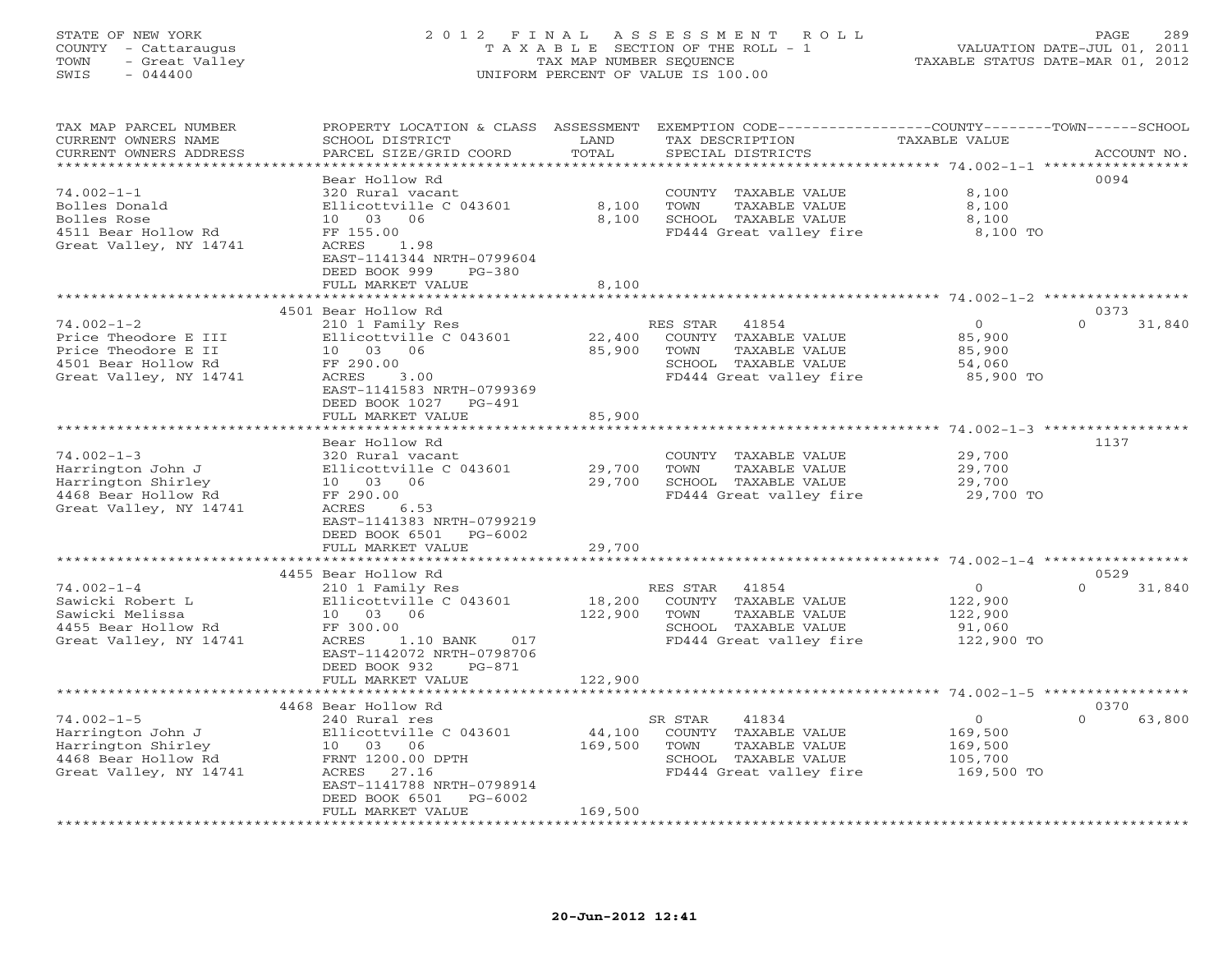# STATE OF NEW YORK 2 0 1 2 F I N A L A S S E S S M E N T R O L L PAGE 290 COUNTY - Cattaraugus T A X A B L E SECTION OF THE ROLL - 1 VALUATION DATE-JUL 01, 2011 TOWN - Great Valley TAX MAP NUMBER SEQUENCE TAXABLE STATUS DATE-MAR 01, 2012 SWIS - 044400 UNIFORM PERCENT OF VALUE IS 100.00

| TAX MAP PARCEL NUMBER<br>CURRENT OWNERS NAME<br>CURRENT OWNERS ADDRESS                                                                              | SCHOOL DISTRICT<br>PARCEL SIZE/GRID COORD                                                                                                                                                     | LAND<br>TOTAL                                           | PROPERTY LOCATION & CLASS ASSESSMENT EXEMPTION CODE----------------COUNTY-------TOWN------SCHOOL<br>TAX DESCRIPTION<br>SPECIAL DISTRICTS                       | TAXABLE VALUE                                                                       |                                 | ACCOUNT NO.              |
|-----------------------------------------------------------------------------------------------------------------------------------------------------|-----------------------------------------------------------------------------------------------------------------------------------------------------------------------------------------------|---------------------------------------------------------|----------------------------------------------------------------------------------------------------------------------------------------------------------------|-------------------------------------------------------------------------------------|---------------------------------|--------------------------|
|                                                                                                                                                     |                                                                                                                                                                                               |                                                         |                                                                                                                                                                |                                                                                     |                                 |                          |
| $74.002 - 1 - 6.1$<br>Brown Daniel Joseph<br>5346 Snow Brook Rd<br>Great Valley, NY 14741<br>MAY BE SUBJECT TO PAYMENT<br>UNDER AGDIST LAW TIL 2030 | Snow Brook Rd (Off)<br>120 Field crops<br>Ellicottville C 043601 56,200<br>10 03 06<br>ACRES 91.60<br>DEED BOOK 1018 PG-14<br>FULL MARKET VALUE                                               | 58,100<br>58,100                                        | AG DIST 41720<br>COUNTY TAXABLE VALUE<br>TOWN<br>TAXABLE VALUE<br>SCHOOL TAXABLE VALUE<br>FD444 Great valley fire 58,100 TO                                    | 15,516<br>42,584<br>42,584<br>42,584                                                | 0119<br>15,516                  | 15,516                   |
|                                                                                                                                                     |                                                                                                                                                                                               |                                                         |                                                                                                                                                                |                                                                                     |                                 |                          |
| $74.002 - 1 - 6.2$<br>Brown Daniel Joseph<br>5346 Snow Brook Rd<br>Great Valley, NY 14741                                                           | 5346 Snow Brook Rd<br>210 1 Family Res<br>10 03 06<br>017<br>6.10 BANK<br>ACRES<br>DEED BOOK 1018 PG-14<br>FULL MARKET VALUE                                                                  | 292,500<br>an di Kabupatén<br>Kabupatèn Suma<br>292,500 | RES STAR 41854<br>TOWN<br>TAXABLE VALUE<br>FD444 Great valley fire                                                                                             | $\overline{0}$<br>292,500<br>292,500                                                | 1988<br>$\Omega$                | 31,840                   |
|                                                                                                                                                     |                                                                                                                                                                                               |                                                         |                                                                                                                                                                |                                                                                     |                                 |                          |
| $74.002 - 1 - 7.1$<br>Brown Daniel Joseph<br>5346 Snow Brook Rd<br>Great Valley, NY 14741<br>MAY BE SUBJECT TO PAYMENT<br>UNDER AGDIST LAW TIL 2030 | Snow Brook Rd<br>120 Field crops<br>Ellicottville C 043601 49,600 AG DIST<br>10 03 06<br>FRNT 1110.00 DPTH<br>ACRES 56.35<br>DEED BOOK 1018 PG-14<br>FULL MARKET VALUE<br>4306 Bear Hollow Rd | 114,600                                                 | 41700<br>AG BLDG<br>41720<br>114,600 COUNTY TAXABLE VALUE<br>TOWN<br>TAXABLE VALUE<br>SCHOOL TAXABLE VALUE 80,269<br>FD444 Great valley fire 114,600 TO        | 9,100<br>25,231<br>80,269<br>80,269                                                 | 0120<br>9,100<br>25,231<br>1392 | 9,100<br>25,231          |
| $74.002 - 1 - 7.2$<br>Franklin Kenneth E Jr<br>4306 Bear Hollow Rd<br>Great Valley, NY 14741                                                        | 210 1 Family Res<br>Ellicottville C 043601<br>10 03 06<br>FF 400.13<br>2.60<br>ACRES<br>EAST-1142912 NRTH-0796619<br>DEED BOOK 881<br>PG-854<br>FULL MARKET VALUE                             | 115,000                                                 | CVET C/T 41131<br>21,500 RES STAR 41854<br>115,000 COUNTY TAXABLE VALUE<br>TAXABLE VALUE<br>TOWN<br>SCHOOL TAXABLE VALUE<br>FD444 Great valley fire 115,000 TO | 20,000<br>$\begin{array}{c} 0 \\ 95.000 \end{array}$<br>95,000<br>$83,160$<br>$-00$ | 20,000<br>$\Omega$              | $\overline{0}$<br>31,840 |
|                                                                                                                                                     | Snow Brook Rd                                                                                                                                                                                 |                                                         |                                                                                                                                                                |                                                                                     | 1987                            |                          |
| $74.002 - 1 - 7.3$<br>Brown Daniel J<br>Brown Marcy L<br>5346 Snow Brook Rd<br>Great Valley, NY 14741                                               | 312 Vac w/imprv<br>Ellicottville C $043601$ 23,300<br>FRNT 335.00 DPTH<br>ACRES<br>3.40<br>EAST-1143421 NRTH-0797977<br>DEED BOOK 10130 PG-2001<br>FULL MARKET VALUE                          | 39,900<br>39,900                                        | COUNTY TAXABLE VALUE 39,900<br>TOWN<br>TAXABLE VALUE<br>SCHOOL TAXABLE VALUE<br>SCHOOL TAXABLE VALUE 39,900<br>FD444 Great valley fire 39,900 TO               | 39,900<br>39,900                                                                    |                                 |                          |
|                                                                                                                                                     |                                                                                                                                                                                               |                                                         |                                                                                                                                                                |                                                                                     |                                 |                          |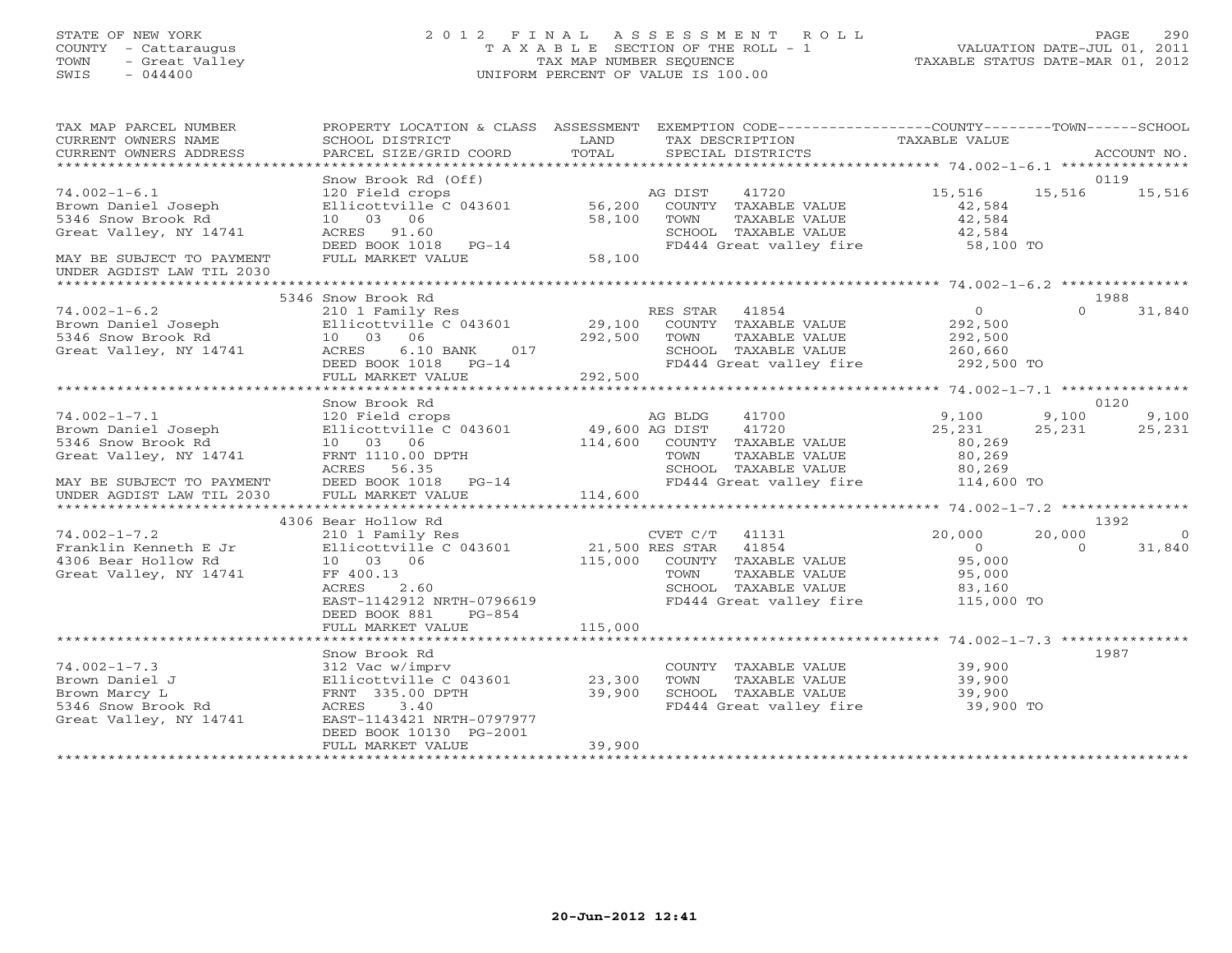# STATE OF NEW YORK 2 0 1 2 F I N A L A S S E S S M E N T R O L L PAGE 291 COUNTY - Cattaraugus T A X A B L E SECTION OF THE ROLL - 1 VALUATION DATE-JUL 01, 2011 TOWN - Great Valley TAX MAP NUMBER SEQUENCE TAXABLE STATUS DATE-MAR 01, 2012 SWIS - 044400 UNIFORM PERCENT OF VALUE IS 100.00

| TAX MAP PARCEL NUMBER                                           |                                 |         | PROPERTY LOCATION & CLASS ASSESSMENT EXEMPTION CODE----------------COUNTY-------TOWN------SCHOOL |                |                  |
|-----------------------------------------------------------------|---------------------------------|---------|--------------------------------------------------------------------------------------------------|----------------|------------------|
| CURRENT OWNERS NAME                                             | SCHOOL DISTRICT                 | LAND    | TAX DESCRIPTION                                                                                  | TAXABLE VALUE  |                  |
| CURRENT OWNERS ADDRESS                                          | PARCEL SIZE/GRID COORD          | TOTAL   | SPECIAL DISTRICTS                                                                                |                | ACCOUNT NO.      |
|                                                                 |                                 |         |                                                                                                  |                |                  |
|                                                                 | 5244 Snow Brook Rd              |         |                                                                                                  |                | 0837             |
| $74.002 - 1 - 8.1$                                              | 210 1 Family Res                |         | COUNTY TAXABLE VALUE                                                                             | 165,600        |                  |
| Kedron Joseph                                                   | Ellicottville $C$ 043601 33,000 |         | TAXABLE VALUE<br>TOWN                                                                            | 165,600        |                  |
| Kedron Mary Ann                                                 | 10 03 06                        | 165,600 | SCHOOL TAXABLE VALUE                                                                             | 165,600        |                  |
| 2475 Niagara St                                                 | ACRES<br>9.05                   |         | FD444 Great valley fire 165,600 TO                                                               |                |                  |
| Buffalo, NY 14207                                               | EAST-1144916 NRTH-0797736       |         |                                                                                                  |                |                  |
|                                                                 | DEED BOOK 670<br>PG-6003        |         |                                                                                                  |                |                  |
|                                                                 | FULL MARKET VALUE               | 165,600 |                                                                                                  |                |                  |
|                                                                 |                                 |         |                                                                                                  |                |                  |
|                                                                 | 5318 Snow Brook Rd              |         |                                                                                                  |                | 1910<br>$\Omega$ |
| $74.002 - 1 - 8.2$                                              | 210 1 Family Res                |         | RES STAR 41854                                                                                   | $\overline{O}$ | 31,840           |
|                                                                 | Ellicottville $C$ 043601 33,300 |         | COUNTY TAXABLE VALUE                                                                             | 320,400        |                  |
| Mary Jo Stark Rev Trust<br>Stark Mary Jo Trustee<br>Po Port 106 | 10 03 06                        | 320,400 | TOWN<br>TAXABLE VALUE                                                                            | 320,400        |                  |
| PO Box 196                                                      | ACRES<br>9.30                   |         | SCHOOL TAXABLE VALUE 288,560<br>FD444 Great valley fire 320,400 TO                               |                |                  |
| Great Valley, NY 14741                                          | EAST-1144450 NRTH-0797720       |         | FD444 Great valley fire                                                                          |                |                  |
|                                                                 | DEED BOOK 17696 PG-2001         | 320,400 |                                                                                                  |                |                  |
|                                                                 | FULL MARKET VALUE               |         |                                                                                                  |                |                  |
|                                                                 | Snow Brook Rd                   |         |                                                                                                  |                | 0118             |
| $74.002 - 1 - 9$                                                | 112 Dairy farm                  |         | AG DIST<br>41720                                                                                 | 33,535         | 33,535<br>33,535 |
| Brown Daniel Joseph                                             | Ellicottville C 043601 45,900   |         | COUNTY TAXABLE VALUE                                                                             | 12,365         |                  |
| 5346 Snow Brook Rd                                              | 10 03 06                        | 45,900  | TOWN<br>TAXABLE VALUE                                                                            | 12,365         |                  |
| Great Valley, NY 14741                                          | FF 1170.00                      |         | SCHOOL TAXABLE VALUE                                                                             | 12,365         |                  |
|                                                                 | ACRES 36.80                     |         | FD444 Great valley fire                                                                          | 45,900 TO      |                  |
| MAY BE SUBJECT TO PAYMENT                                       | EAST-1144592 NRTH-0796492       |         |                                                                                                  |                |                  |
| UNDER AGDIST LAW TIL 2030                                       | DEED BOOK 1018<br>$PG-14$       |         |                                                                                                  |                |                  |
|                                                                 | FULL MARKET VALUE               | 45,900  |                                                                                                  |                |                  |
|                                                                 |                                 |         |                                                                                                  |                |                  |
|                                                                 | 5191 Snow Brook Rd              |         |                                                                                                  |                | 0449             |
| $74.002 - 1 - 10.1$                                             | 240 Rural res                   |         | COUNTY TAXABLE VALUE 87,600                                                                      |                |                  |
| Wolf Patricia A                                                 | Ellicottville C 043601 44,100   |         | TOWN<br>TAXABLE VALUE                                                                            | 87,600         |                  |
| PO Box 957                                                      | 02 03 06                        | 87,600  | SCHOOL TAXABLE VALUE                                                                             | 87,600         |                  |
| Ellicottville, NY 14731                                         | FF 1280.00                      |         | FD444 Great valley fire                                                                          | 87,600 TO      |                  |
|                                                                 | ACRES 27.09                     |         |                                                                                                  |                |                  |
|                                                                 | EAST-1145702 NRTH-0797386       |         |                                                                                                  |                |                  |
|                                                                 | DEED BOOK 960<br>$PG-908$       |         |                                                                                                  |                |                  |
|                                                                 | FULL MARKET VALUE               | 87,600  |                                                                                                  |                |                  |
|                                                                 |                                 |         |                                                                                                  |                |                  |
|                                                                 | Snow Brook Rd                   |         |                                                                                                  |                | 2033             |
| $74.002 - 1 - 10.2$                                             | $322$ Rural vac > 10            |         | COUNTY TAXABLE VALUE                                                                             | 60,100         |                  |
| Halloran David                                                  | Ellicottville C 043601 60,100   |         | TOWN<br>TAXABLE VALUE                                                                            | 60,100         |                  |
| 5203 Sugartown Rd                                               | 02 03 06                        | 60,100  | SCHOOL TAXABLE VALUE                                                                             | 60,100         |                  |
| Great Valley, NY 14741                                          | FF 1280.00                      |         | FD444 Great valley fire 60,100 TO                                                                |                |                  |
|                                                                 | ACRES 56.65                     |         |                                                                                                  |                |                  |
|                                                                 | EAST-1145702 NRTH-0797386       |         |                                                                                                  |                |                  |
|                                                                 | DEED BOOK 16298 PG-6002         |         |                                                                                                  |                |                  |
|                                                                 | FULL MARKET VALUE               | 60,100  |                                                                                                  |                |                  |
|                                                                 |                                 |         |                                                                                                  |                |                  |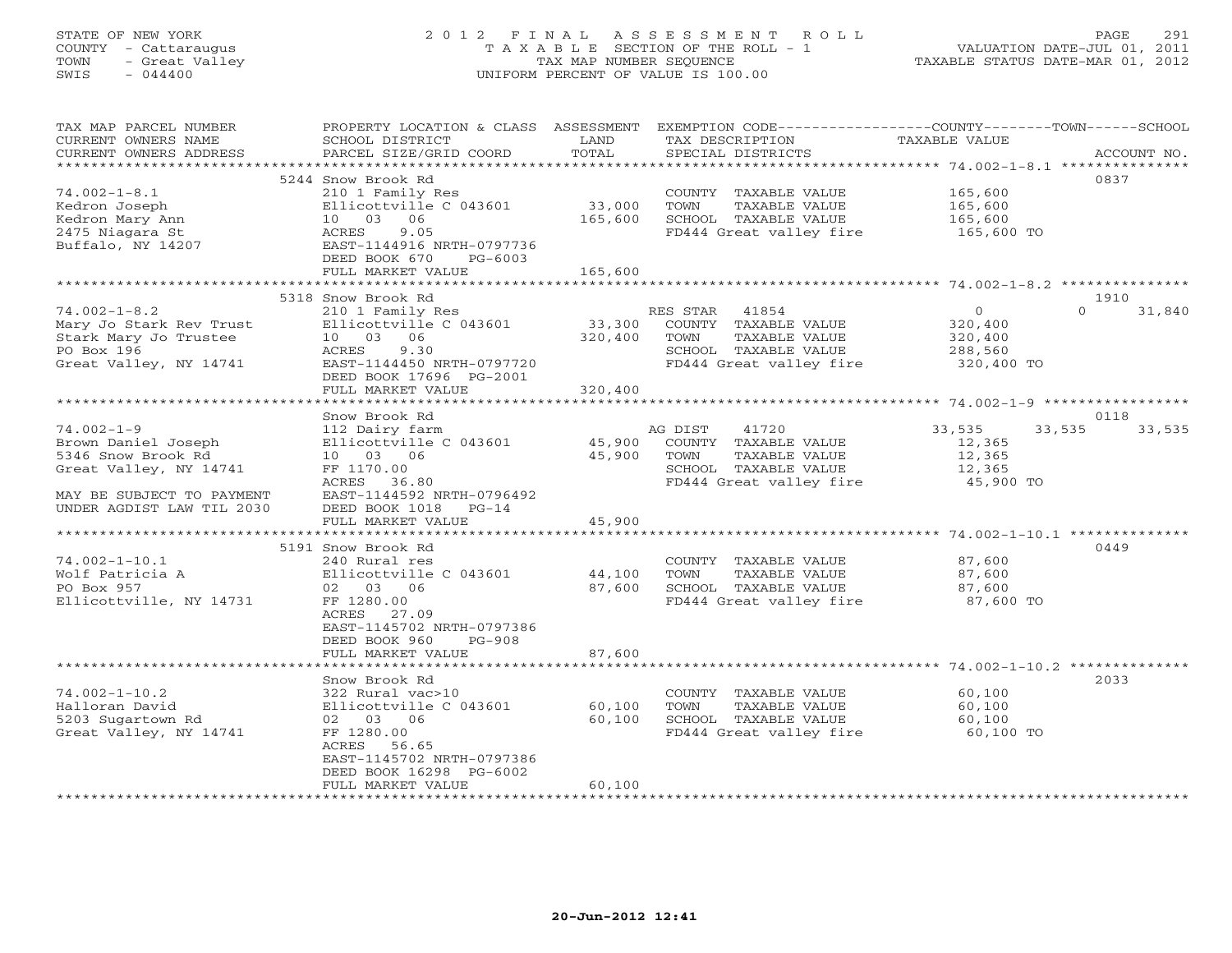# STATE OF NEW YORK 2 0 1 2 F I N A L A S S E S S M E N T R O L L PAGE 292 COUNTY - Cattaraugus T A X A B L E SECTION OF THE ROLL - 1 VALUATION DATE-JUL 01, 2011 TOWN - Great Valley TAX MAP NUMBER SEQUENCE TAXABLE STATUS DATE-MAR 01, 2012 SWIS - 044400 UNIFORM PERCENT OF VALUE IS 100.00

| TAX MAP PARCEL NUMBER    |                            |                             | PROPERTY LOCATION & CLASS ASSESSMENT EXEMPTION CODE-----------------COUNTY-------TOWN------SCHOOL |                                                      |                    |
|--------------------------|----------------------------|-----------------------------|---------------------------------------------------------------------------------------------------|------------------------------------------------------|--------------------|
| CURRENT OWNERS NAME      | SCHOOL DISTRICT            | LAND                        | TAX DESCRIPTION                                                                                   | TAXABLE VALUE                                        |                    |
| CURRENT OWNERS ADDRESS   | PARCEL SIZE/GRID COORD     | TOTAL                       | SPECIAL DISTRICTS                                                                                 |                                                      | ACCOUNT NO.        |
|                          |                            |                             |                                                                                                   |                                                      |                    |
|                          | 5158 Snow Brook Rd         |                             |                                                                                                   |                                                      | 0848               |
| $74.002 - 1 - 11$        | 312 Vac w/imprv            |                             | COUNTY TAXABLE VALUE                                                                              | 57,400                                               |                    |
| Wolf Patricia A          | Ellicottville C 043601     | 50,800                      | TOWN<br>TAXABLE VALUE                                                                             |                                                      |                    |
|                          |                            |                             |                                                                                                   | 57,400                                               |                    |
| PO Box 957               | 02 03 06                   | 57,400                      | SCHOOL TAXABLE VALUE                                                                              | 57,400                                               |                    |
| Ellicottville, NY 14731  | FF 840.00                  |                             | FD444 Great valley fire                                                                           | 57,400 TO                                            |                    |
|                          | ACRES 62.70 BANK 017       |                             |                                                                                                   |                                                      |                    |
|                          | EAST-1146695 NRTH-0797380  |                             |                                                                                                   |                                                      |                    |
|                          | DEED BOOK 794<br>$PG-18$   |                             |                                                                                                   |                                                      |                    |
|                          | FULL MARKET VALUE          | 57,400                      |                                                                                                   |                                                      |                    |
|                          | ********************       | * * * * * * * * * * * * * * |                                                                                                   |                                                      |                    |
|                          | Snow Brook Rd              |                             |                                                                                                   |                                                      | 0041               |
| $74.002 - 1 - 12.1$      | 120 Field crops            |                             | COUNTY TAXABLE VALUE                                                                              | 52,900                                               |                    |
| Savino Bruce A           | Ellicottville C 043601     |                             | TAXABLE VALUE<br>TOWN                                                                             |                                                      |                    |
|                          |                            | 52,900                      |                                                                                                   | 52,900                                               |                    |
| 5101 Snow Brook Rd       | 02 03 06                   | 52,900                      | SCHOOL TAXABLE VALUE                                                                              | 52,900                                               |                    |
| Great Valley, NY 14741   | FF 1080.00                 |                             | FD444 Great valley fire                                                                           | 52,900 TO                                            |                    |
|                          | ACRES<br>73.95 BANK<br>026 |                             |                                                                                                   |                                                      |                    |
|                          | EAST-1147679 NRTH-0797215  |                             |                                                                                                   |                                                      |                    |
|                          | DEED BOOK 1601 PG-6001     |                             |                                                                                                   |                                                      |                    |
|                          | FULL MARKET VALUE          | 52,900                      |                                                                                                   |                                                      |                    |
|                          | ***********************    | * * * * * * * * * * * * * * |                                                                                                   |                                                      |                    |
|                          | 5108 Snow Brook Rd         |                             |                                                                                                   |                                                      | 1393               |
| $74.002 - 1 - 12.2$      | 210 1 Family Res           |                             | RES STAR 41854                                                                                    | $\circ$                                              | $\Omega$<br>31,840 |
|                          |                            |                             |                                                                                                   |                                                      |                    |
| Berglund Christina E     | Ellicottville C 043601     | 20,000                      | COUNTY TAXABLE VALUE                                                                              | 144,900                                              |                    |
| 5108 Snow Brook Rd       | 02 03 06                   | 144,900                     | TOWN<br>TAXABLE VALUE                                                                             | 144,900                                              |                    |
| Great Valley, NY 14741   | FF 300.00                  |                             | SCHOOL TAXABLE VALUE                                                                              | 113,060                                              |                    |
|                          | ACRES<br>1.90              |                             | FD444 Great valley fire                                                                           | 144,900 TO                                           |                    |
|                          | EAST-1147317 NRTH-0796429  |                             |                                                                                                   |                                                      |                    |
|                          | DEED BOOK 9551<br>PG-7002  |                             |                                                                                                   |                                                      |                    |
|                          | FULL MARKET VALUE          | 144,900                     |                                                                                                   |                                                      |                    |
|                          |                            | ***********                 |                                                                                                   | *********************** 74.002-1-12.3 ************** |                    |
|                          | 5101 Snow Brook Rd         |                             |                                                                                                   |                                                      | 1935               |
| $74.002 - 1 - 12.3$      | 210 1 Family Res           |                             | RES STAR<br>41854                                                                                 | $\overline{0}$                                       | $\Omega$<br>31,840 |
|                          |                            |                             |                                                                                                   |                                                      |                    |
| Savino Bruce A           | Ellicottville C 043601     | 24,300                      | COUNTY TAXABLE VALUE                                                                              | 82,800                                               |                    |
| 5101 Snow Brook Rd       | 02 03 06                   | 82,800                      | TAXABLE VALUE<br>TOWN                                                                             | 82,800                                               |                    |
| Great Valley, NY 14741   | FF 1080.00                 |                             | SCHOOL TAXABLE VALUE                                                                              | 50,960                                               |                    |
|                          | ACRES<br>3.85 BANK<br>026  |                             | FD444 Great valley fire                                                                           | 82,800 TO                                            |                    |
|                          | EAST-1147475 NRTH-0795929  |                             |                                                                                                   |                                                      |                    |
|                          | DEED BOOK 1601 PG-6001     |                             |                                                                                                   |                                                      |                    |
|                          | FULL MARKET VALUE          | 82,800                      |                                                                                                   |                                                      |                    |
|                          |                            |                             |                                                                                                   | *********************** 74.002-1-13.1 ************** |                    |
|                          | Snow Brook Rd              |                             |                                                                                                   |                                                      | 0220               |
| $74.002 - 1 - 13.1$      | 312 Vac w/imprv            |                             | COUNTY TAXABLE VALUE                                                                              | 35,200                                               |                    |
|                          |                            |                             |                                                                                                   |                                                      |                    |
| Schena Sue Ellen Schultz | Ellicottville C 043601     | 31,100                      | TOWN<br>TAXABLE VALUE                                                                             | 35,200                                               |                    |
| 5025 Snow Brook Rd       | 02 03 06                   | 35,200                      | SCHOOL TAXABLE VALUE                                                                              | 35,200                                               |                    |
| Great Valley, NY 14741   | 7.65<br><b>ACRES</b>       |                             | FD444 Great valley fire                                                                           | 35,200 TO                                            |                    |
|                          | EAST-1148805 NRTH-0796017  |                             |                                                                                                   |                                                      |                    |
|                          | DEED BOOK 910<br>PG-290    |                             |                                                                                                   |                                                      |                    |
|                          | FULL MARKET VALUE          | 35,200                      |                                                                                                   |                                                      |                    |
|                          |                            |                             |                                                                                                   |                                                      |                    |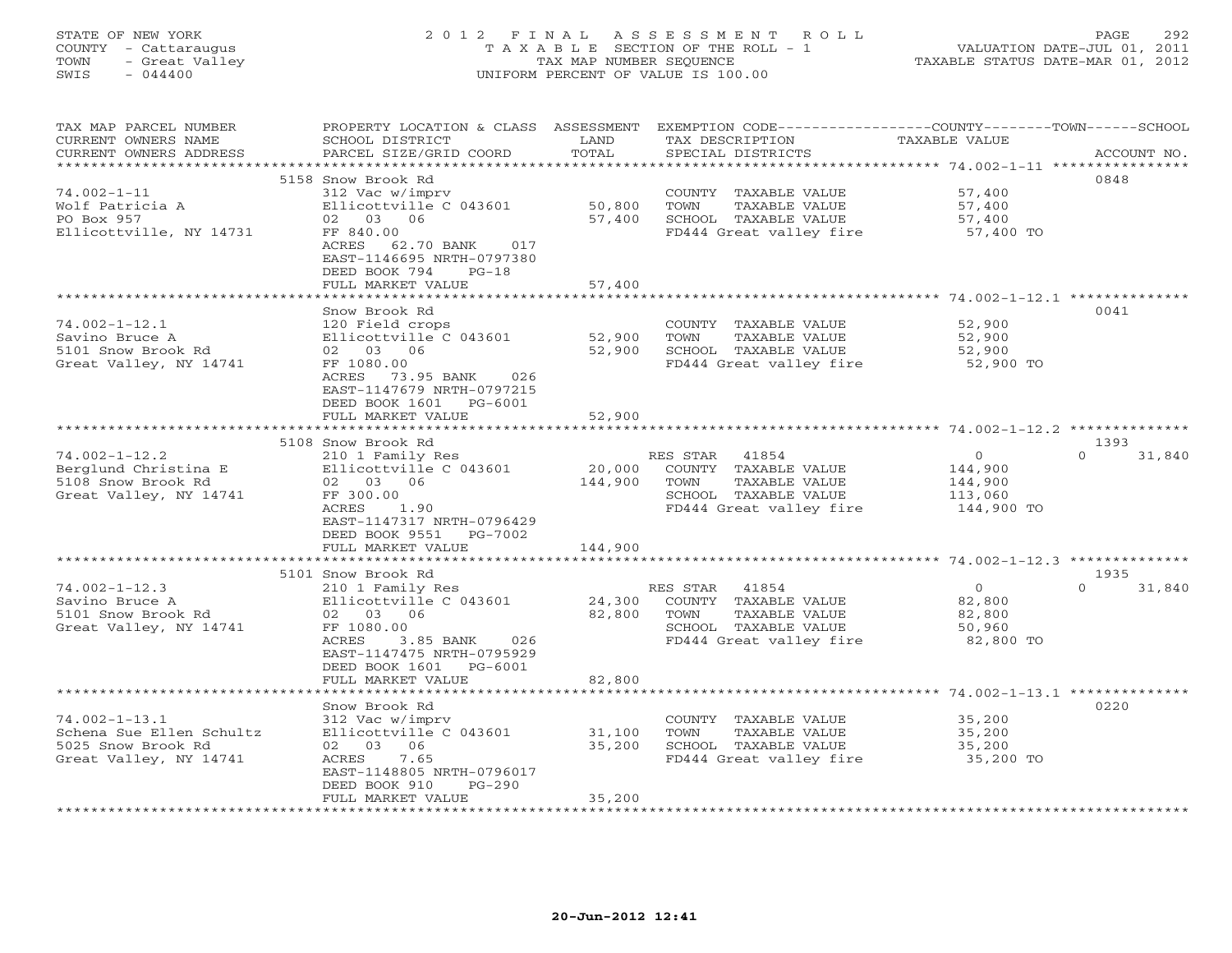# STATE OF NEW YORK 2 0 1 2 F I N A L A S S E S S M E N T R O L L PAGE 293 COUNTY - Cattaraugus T A X A B L E SECTION OF THE ROLL - 1 VALUATION DATE-JUL 01, 2011 TOWN - Great Valley TAX MAP NUMBER SEQUENCE TAXABLE STATUS DATE-MAR 01, 2012 SWIS - 044400 UNIFORM PERCENT OF VALUE IS 100.00

| TAX MAP PARCEL NUMBER<br>CURRENT OWNERS NAME | PROPERTY LOCATION & CLASS ASSESSMENT<br>SCHOOL DISTRICT | LAND                   | EXEMPTION CODE-----------------COUNTY-------TOWN------SCHOOL<br>TAX DESCRIPTION | <b>TAXABLE VALUE</b>                                  |                    |
|----------------------------------------------|---------------------------------------------------------|------------------------|---------------------------------------------------------------------------------|-------------------------------------------------------|--------------------|
| CURRENT OWNERS ADDRESS                       | PARCEL SIZE/GRID COORD                                  | TOTAL                  | SPECIAL DISTRICTS                                                               |                                                       | ACCOUNT NO.        |
| *********************                        | **********************                                  |                        |                                                                                 |                                                       |                    |
|                                              | Snow Brook Rd                                           |                        |                                                                                 |                                                       | 1560               |
| $74.002 - 1 - 13.2$                          | 311 Res vac land                                        |                        | COUNTY TAXABLE VALUE                                                            | 21,400                                                |                    |
| Rooney Thomas                                | Ellicottville C 043601                                  | 21,400                 | TAXABLE VALUE<br>TOWN                                                           | 21,400                                                |                    |
| Sica Nancy                                   | 02 03 06                                                | 21,400                 | SCHOOL TAXABLE VALUE                                                            | 21,400                                                |                    |
| 80 Taunton Rd<br>Buffalo, NY 14216           | FF 1050.00<br>ACRES<br>4.95                             |                        | FD444 Great valley fire                                                         | 21,400 TO                                             |                    |
|                                              | EAST-1149029 NRTH-0797138                               |                        |                                                                                 |                                                       |                    |
|                                              | DEED BOOK 12993 PG-6001                                 |                        |                                                                                 |                                                       |                    |
|                                              | FULL MARKET VALUE                                       | 21,400                 |                                                                                 |                                                       |                    |
|                                              |                                                         | *******                |                                                                                 | ************************ 74.002-1-13.3 ************** |                    |
|                                              | 5047 Snow Brook Rd                                      |                        |                                                                                 |                                                       | 1710               |
| $74.002 - 1 - 13.3$                          | 210 1 Family Res                                        |                        | RES STAR<br>41854                                                               | $\circ$                                               | $\Omega$<br>31,840 |
| Leiper Donald J                              | Ellicottville C 043601                                  | 19,800                 | COUNTY TAXABLE VALUE                                                            | 70,700                                                |                    |
| Ling Monique                                 | 02 03 06                                                | 70,700                 | TOWN<br><b>TAXABLE VALUE</b>                                                    | 70,700                                                |                    |
| 5047 Snowbrook Rd                            | FF 270.00                                               |                        | SCHOOL TAXABLE VALUE                                                            | 38,860                                                |                    |
| Great Valley, NY 14741                       | 1.80 BANK<br>ACRES<br>065                               |                        | FD444 Great valley fire                                                         | 70,700 TO                                             |                    |
|                                              | EAST-1148269 NRTH-0795944                               |                        |                                                                                 |                                                       |                    |
|                                              | DEED BOOK 1013<br>$PG-660$                              |                        |                                                                                 |                                                       |                    |
|                                              | FULL MARKET VALUE                                       | 70,700                 |                                                                                 |                                                       |                    |
|                                              |                                                         | *******                |                                                                                 | *************** 74.002-1-13.4 ***************         |                    |
|                                              | 5025 Snow Brook Rd                                      |                        |                                                                                 |                                                       | 1711               |
| $74.002 - 1 - 13.4$                          | 210 1 Family Res                                        |                        | 41854<br>RES STAR                                                               | $\circ$                                               | $\Omega$<br>31,840 |
| Schena Christopher                           | Ellicottville C 043601                                  | 25,200                 | COUNTY TAXABLE VALUE                                                            | 205,000                                               |                    |
| Schena Sue E                                 | $01/02$ 03 06                                           | 205,000                | TOWN<br>TAXABLE VALUE                                                           | 205,000                                               |                    |
| 5025 Snow Brook Rd                           | FF 490.00                                               |                        | SCHOOL TAXABLE VALUE                                                            | 173,160                                               |                    |
| Great Valley, NY 14741                       | ACRES<br>4.25                                           |                        | FD444 Great valley fire                                                         | 205,000 TO                                            |                    |
|                                              | EAST-1148836 NRTH-0795584                               |                        |                                                                                 |                                                       |                    |
|                                              | DEED BOOK 957<br>$PG-376$                               |                        |                                                                                 |                                                       |                    |
|                                              | FULL MARKET VALUE                                       | 205,000<br>*********** |                                                                                 | ************************ 74.002-1-13.5 ************** |                    |
|                                              | 5028 Snow Brook Rd                                      |                        |                                                                                 |                                                       | 1957               |
| $74.002 - 1 - 13.5$                          | 210 1 Family Res                                        |                        | COUNTY TAXABLE VALUE                                                            | 301,300                                               |                    |
| Kaczor Deborah A                             | Ellicottville C 043601                                  | 48,300                 | <b>TAXABLE VALUE</b><br>TOWN                                                    | 301,300                                               |                    |
| 4114 Tasseff Ter                             | 02 03 06                                                | 301,300                | SCHOOL TAXABLE VALUE                                                            | 301,300                                               |                    |
| Hamburg, NY 14075                            | FF 1050.00                                              |                        | FD444 Great valley fire                                                         | 301,300 TO                                            |                    |
|                                              | ACRES<br>49.55                                          |                        |                                                                                 |                                                       |                    |
|                                              | EAST-1148659 NRTH-0797605                               |                        |                                                                                 |                                                       |                    |
|                                              | DEED BOOK 11413 PG-5001                                 |                        |                                                                                 |                                                       |                    |
|                                              | FULL MARKET VALUE                                       | 301,300                |                                                                                 |                                                       |                    |
|                                              |                                                         |                        |                                                                                 |                                                       |                    |
|                                              | Snow Brook Rd (Off)                                     |                        |                                                                                 |                                                       | 0221               |
| $74.002 - 1 - 14$                            | 320 Rural vacant                                        |                        | COUNTY TAXABLE VALUE                                                            | 46,800                                                |                    |
| Schena Sue Ellen Schultz                     | Ellicottville C 043601                                  | 46,800                 | TOWN<br>TAXABLE VALUE                                                           | 46,800                                                |                    |
| 5025 Snow Brook Rd                           | 01 03 06                                                | 46,800                 | SCHOOL TAXABLE VALUE                                                            | 46,800                                                |                    |
| Great Valley, NY 14741                       | ACRES 41.75                                             |                        | FD444 Great valley fire                                                         | 46,800 TO                                             |                    |
|                                              | EAST-1148567 NRTH-0794744                               |                        |                                                                                 |                                                       |                    |
|                                              | DEED BOOK 910<br>$PG-290$                               |                        |                                                                                 |                                                       |                    |
|                                              | FULL MARKET VALUE                                       | 46,800                 |                                                                                 |                                                       |                    |
|                                              |                                                         |                        |                                                                                 |                                                       |                    |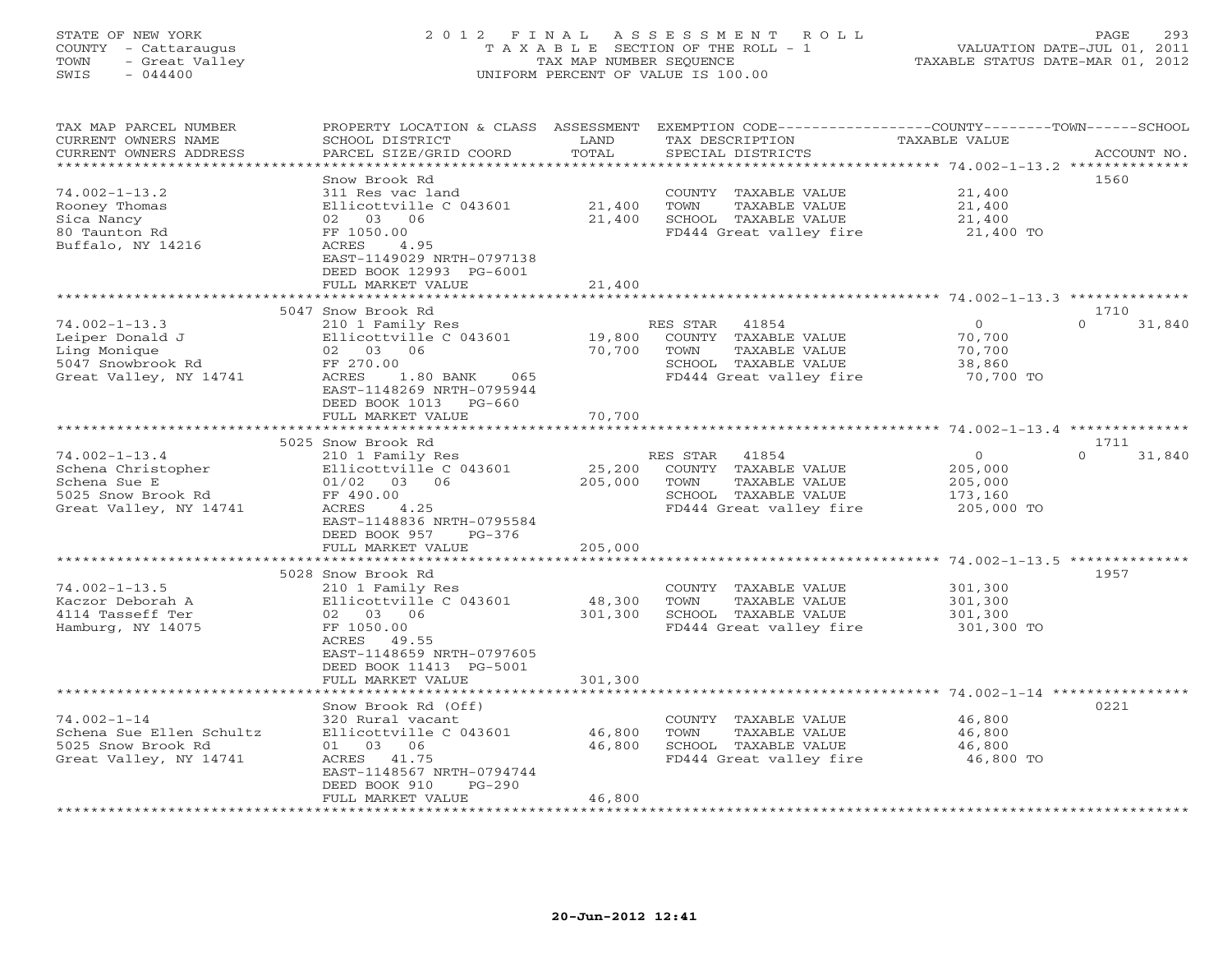# STATE OF NEW YORK 2 0 1 2 F I N A L A S S E S S M E N T R O L L PAGE 294 COUNTY - Cattaraugus T A X A B L E SECTION OF THE ROLL - 1 VALUATION DATE-JUL 01, 2011 TOWN - Great Valley TAX MAP NUMBER SEQUENCE TAXABLE STATUS DATE-MAR 01, 2012 SWIS - 044400 UNIFORM PERCENT OF VALUE IS 100.00

| TAX MAP PARCEL NUMBER<br>CURRENT OWNERS NAME<br>CURRENT OWNERS ADDRESS                                        | PROPERTY LOCATION & CLASS ASSESSMENT<br>SCHOOL DISTRICT<br>PARCEL SIZE/GRID COORD                                                                                         | LAND<br>TOTAL                | TAX DESCRIPTION<br>SPECIAL DISTRICTS                                                                                  | EXEMPTION CODE-----------------COUNTY-------TOWN------SCHOOL<br>TAXABLE VALUE<br>ACCOUNT NO. |
|---------------------------------------------------------------------------------------------------------------|---------------------------------------------------------------------------------------------------------------------------------------------------------------------------|------------------------------|-----------------------------------------------------------------------------------------------------------------------|----------------------------------------------------------------------------------------------|
| **********************<br>$74.002 - 1 - 15$<br>Savino Bruce A<br>5101 Snow Brook Rd<br>Great Valley, NY 14741 | Snow Brook Rd (Off)<br>120 Field crops<br>Ellicottville C 043601<br>01 03 06<br>ACRES 44.55<br>EAST-1147501 NRTH-0794817<br>DEED BOOK 909<br>PG-1118<br>FULL MARKET VALUE | 47,400<br>47,400<br>47,400   | COUNTY TAXABLE VALUE<br>TOWN<br>TAXABLE VALUE<br>SCHOOL TAXABLE VALUE<br>FD444 Great valley fire                      | 0042<br>47,400<br>47,400<br>47,400<br>47,400 TO                                              |
|                                                                                                               |                                                                                                                                                                           |                              |                                                                                                                       |                                                                                              |
| $74.002 - 1 - 16.1$<br>Ferrino Michael<br>2709 Horton Rd #2<br>Jamestown, NY 14701                            | Beeles Rd<br>322 Rural vac>10<br>Ellicottville C 043601<br>01 03 06<br>ACRES 10.90<br>EAST-1147517 NRTH-0793677<br>DEED BOOK 11709 PG-7001                                | 35,400<br>35,400             | COUNTY TAXABLE VALUE<br>TOWN<br>TAXABLE VALUE<br>SCHOOL TAXABLE VALUE<br>FD444 Great valley fire                      | 0429<br>35,400<br>35,400<br>35,400<br>35,400 TO                                              |
|                                                                                                               | FULL MARKET VALUE                                                                                                                                                         | 35,400                       |                                                                                                                       |                                                                                              |
|                                                                                                               | *****************************                                                                                                                                             |                              |                                                                                                                       |                                                                                              |
|                                                                                                               | 5064 Beeles Rd                                                                                                                                                            |                              |                                                                                                                       | 0427                                                                                         |
| $74.002 - 1 - 16.2$<br>Kandefer Margaret A<br>5064 Beeles Rd<br>Great Valley, NY 14741                        | 210 1 Family Res<br>Ellicottville C 043601<br>01 03 06<br>FF 168.00<br>ACRES<br>1.00<br>EAST-1148223 NRTH-0793161<br>DEED BOOK 5619 PG-5001<br>FULL MARKET VALUE          | 18,000<br>385,000<br>385,000 | RES STAR<br>41854<br>COUNTY TAXABLE VALUE<br>TOWN<br>TAXABLE VALUE<br>SCHOOL TAXABLE VALUE<br>FD444 Great valley fire | $\circ$<br>$\Omega$<br>31,840<br>385,000<br>385,000<br>353,160<br>385,000 TO                 |
|                                                                                                               |                                                                                                                                                                           |                              |                                                                                                                       |                                                                                              |
| $74.002 - 1 - 16.3$<br>Kandefer Margaret A<br>5064 Beeles Rd<br>Great Valley, NY 14741                        | Beeles Rd<br>320 Rural vacant<br>Ellicottville C 043601<br>01 03 06<br>FF 580.00<br>ACRES<br>14.00<br>EAST-1148387 NRTH-0793455<br>DEED BOOK 1856 PG-9001                 | 39,400<br>39,400             | COUNTY TAXABLE VALUE<br>TAXABLE VALUE<br>TOWN<br>SCHOOL TAXABLE VALUE<br>FD444 Great valley fire                      | 1214<br>39,400<br>39,400<br>39,400<br>39,400 TO                                              |
|                                                                                                               | FULL MARKET VALUE                                                                                                                                                         | 39,400                       |                                                                                                                       | ********************************** 74.002-1-16.4 *******                                     |
| $74.002 - 1 - 16.4$<br>Jarvis Fam Irrev Trust<br>Jarvis Carlton Jr L/U<br>9225 Lake Rd<br>Barker, NY 14012    | Beeles Rd<br>320 Rural vacant<br>Ellicottville C 043601<br>01 03 06<br>FF 970.00<br>ACRES 25.45<br>EAST-1148756 NRTH-0792713<br>DEED BOOK 15579 PG-6001                   | 43,800<br>43,800             | COUNTY TAXABLE VALUE<br>TAXABLE VALUE<br>TOWN<br>SCHOOL TAXABLE VALUE<br>FD444 Great valley fire                      | 1215<br>43,800<br>43,800<br>43,800<br>43,800 TO                                              |
|                                                                                                               | FULL MARKET VALUE                                                                                                                                                         | 43,800                       |                                                                                                                       |                                                                                              |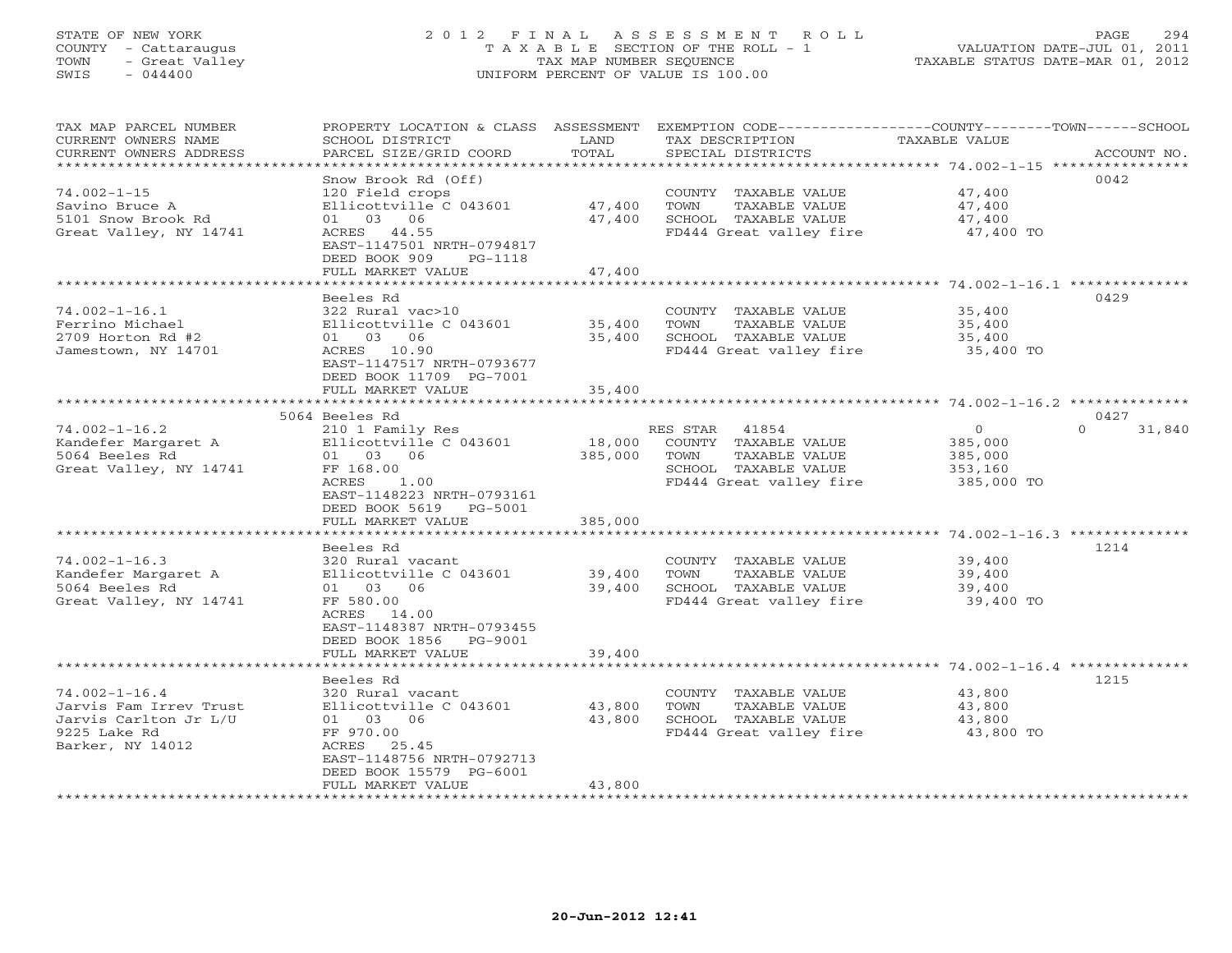# STATE OF NEW YORK 2 0 1 2 F I N A L A S S E S S M E N T R O L L PAGE 295 COUNTY - Cattaraugus T A X A B L E SECTION OF THE ROLL - 1 VALUATION DATE-JUL 01, 2011 TOWN - Great Valley TAX MAP NUMBER SEQUENCE TAXABLE STATUS DATE-MAR 01, 2012 SWIS - 044400 UNIFORM PERCENT OF VALUE IS 100.00

| TAX MAP PARCEL NUMBER<br>CURRENT OWNERS NAME<br>CURRENT OWNERS ADDRESS                                  | PROPERTY LOCATION & CLASS<br>SCHOOL DISTRICT<br>PARCEL SIZE/GRID COORD                                                                       | ASSESSMENT<br>LAND<br>TOTAL | EXEMPTION CODE-----------------COUNTY-------TOWN------SCHOOL<br>TAX DESCRIPTION<br>SPECIAL DISTRICTS                  | TAXABLE VALUE                                          | ACCOUNT NO.                |
|---------------------------------------------------------------------------------------------------------|----------------------------------------------------------------------------------------------------------------------------------------------|-----------------------------|-----------------------------------------------------------------------------------------------------------------------|--------------------------------------------------------|----------------------------|
| ***********************                                                                                 |                                                                                                                                              |                             |                                                                                                                       |                                                        |                            |
| $74.002 - 1 - 16.5$<br>Kummer Raymond G<br>Kummer Veronica<br>1347 Union Rd                             | 5099 Beeles Rd<br>260 Seasonal res<br>Ellicottville C 043601<br>01<br>03 06<br>FF 715.00                                                     | 42,600<br>57,900            | COUNTY TAXABLE VALUE<br>TOWN<br>TAXABLE VALUE<br>SCHOOL TAXABLE VALUE<br>FD444 Great valley fire                      | 57,900<br>57,900<br>57,900<br>57,900 TO                | 1216                       |
| West Seneca, NY 14224                                                                                   | ACRES 19.20<br>EAST-1147900 NRTH-0792477<br>DEED BOOK 821<br>$PG-421$<br>FULL MARKET VALUE                                                   | 57,900                      |                                                                                                                       |                                                        |                            |
|                                                                                                         |                                                                                                                                              |                             |                                                                                                                       | *********************** 74.002-1-16.6 **************   |                            |
| $74.002 - 1 - 16.6$<br>Wieland Paul R<br>Wieland Mary E<br>5149 Beeles Rd<br>Great Valley, NY 14741     | 5149 Beeles Rd<br>210 1 Family Res<br>Ellicottville C 043601<br>01 03 06<br>FF 1055.00<br>ACRES 25.95<br>EAST-1147163 NRTH-0792706           | 43,900<br>195,700           | RES STAR<br>41854<br>COUNTY TAXABLE VALUE<br>TAXABLE VALUE<br>TOWN<br>SCHOOL TAXABLE VALUE<br>FD444 Great valley fire | $\circ$<br>195,700<br>195,700<br>163,860<br>195,700 TO | 1217<br>$\Omega$<br>31,840 |
|                                                                                                         | DEED BOOK 1016<br>PG-180<br>FULL MARKET VALUE<br>****************************                                                                | 195,700                     |                                                                                                                       |                                                        |                            |
|                                                                                                         | 5130 Beeles Rd                                                                                                                               |                             |                                                                                                                       |                                                        | 1702                       |
| $74.002 - 1 - 16.7$<br>Smith Carey<br>Smith Alicia<br>1448 Willowdown Rd<br>Oakville, ON Canada L6L 1X3 | 210 1 Family Res<br>Ellicottville C 043601<br>03 06<br>01<br>FRNT 125.00 DPTH 225.00<br>ACRES<br>0.65<br>EAST-1147956 NRTH-0793224           | 12,000<br>132,900           | COUNTY TAXABLE VALUE<br>TOWN<br>TAXABLE VALUE<br>SCHOOL TAXABLE VALUE<br>FD444 Great valley fire                      | 132,900<br>132,900<br>132,900<br>132,900 TO            |                            |
|                                                                                                         | DEED BOOK 13313 PG-5001<br>FULL MARKET VALUE                                                                                                 | 132,900                     |                                                                                                                       |                                                        |                            |
|                                                                                                         |                                                                                                                                              |                             |                                                                                                                       |                                                        |                            |
| $74.002 - 1 - 16.8$                                                                                     | Beeles Rd<br>314 Rural vac<10                                                                                                                |                             | COUNTY TAXABLE VALUE                                                                                                  | 8,400                                                  | 1731                       |
| Smith Carey<br>Smith Alicia<br>1448 Willowdown Rd<br>Oakville, ON Canada L6L 1X3                        | Ellicottville C 043601<br>01<br>03<br>06<br>FRNT 125.00 DPTH 225.00<br>ACRES<br>0.65<br>EAST-1147834 NRTH-0793268<br>DEED BOOK 12313 PG-5001 | 8,400<br>8,400              | TOWN<br>TAXABLE VALUE<br>SCHOOL TAXABLE VALUE<br>FD444 Great valley fire                                              | 8,400<br>8,400<br>8,400 TO                             |                            |
|                                                                                                         | FULL MARKET VALUE<br>***************************                                                                                             | 8,400                       |                                                                                                                       | *********************** 74.002-1-16.9 **************   |                            |
|                                                                                                         | 5140 Beeles Rd                                                                                                                               |                             |                                                                                                                       |                                                        | 1752                       |
| $74.002 - 1 - 16.9$<br>Fairl Michael J<br>Fairl Lori W<br>7611 Back Creek Rd<br>Hamburg, NY 14075       | 210 1 Family Res<br>Ellicottville C 043601<br>01<br>03 06<br>ACRES<br>1.30<br>EAST-1147655 NRTH-0793332<br>DEED BOOK 00980 PG-00835          | 18,700<br>95,000            | COUNTY TAXABLE VALUE<br>TOWN<br>TAXABLE VALUE<br>SCHOOL TAXABLE VALUE<br>FD444 Great valley fire                      | 95,000<br>95,000<br>95,000<br>95,000 TO                |                            |
|                                                                                                         | FULL MARKET VALUE<br>* * * * * * * * * * * * * * * * * *                                                                                     | 95,000                      |                                                                                                                       |                                                        |                            |
|                                                                                                         |                                                                                                                                              |                             |                                                                                                                       |                                                        |                            |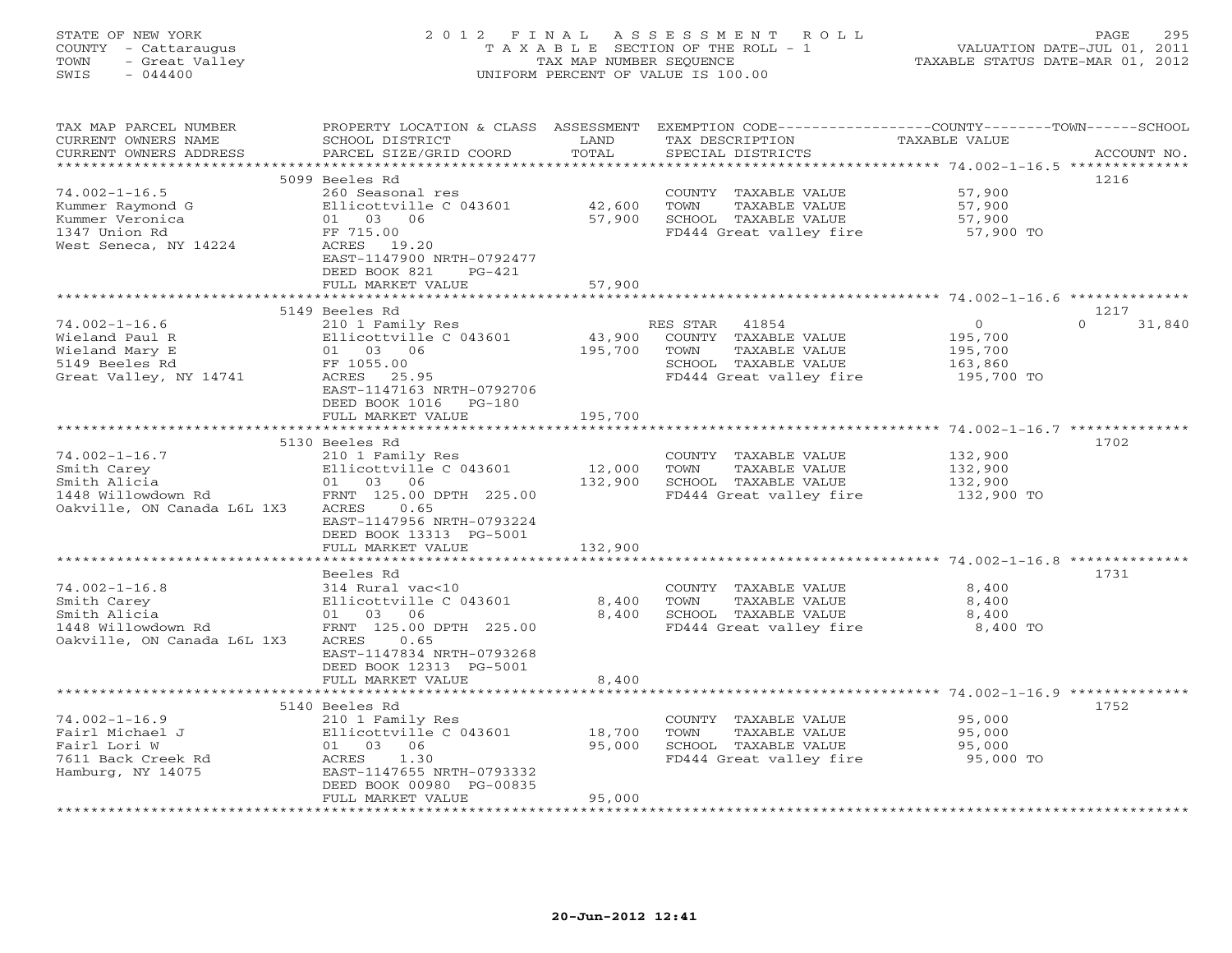# STATE OF NEW YORK 2 0 1 2 F I N A L A S S E S S M E N T R O L L PAGE 296 COUNTY - Cattaraugus T A X A B L E SECTION OF THE ROLL - 1 VALUATION DATE-JUL 01, 2011 TOWN - Great Valley TAX MAP NUMBER SEQUENCE TAXABLE STATUS DATE-MAR 01, 2012 SWIS - 044400 UNIFORM PERCENT OF VALUE IS 100.00

| TAX MAP PARCEL NUMBER  |                           |         | PROPERTY LOCATION & CLASS ASSESSMENT EXEMPTION CODE----------------COUNTY-------TOWN------SCHOOL |                |                    |
|------------------------|---------------------------|---------|--------------------------------------------------------------------------------------------------|----------------|--------------------|
| CURRENT OWNERS NAME    | SCHOOL DISTRICT           | LAND    | TAX DESCRIPTION                                                                                  | TAXABLE VALUE  |                    |
| CURRENT OWNERS ADDRESS | PARCEL SIZE/GRID COORD    | TOTAL   | SPECIAL DISTRICTS                                                                                |                | ACCOUNT NO.        |
|                        |                           |         |                                                                                                  |                |                    |
|                        | 5160 Beeles Rd            |         |                                                                                                  |                | 2008               |
| $74.002 - 1 - 16.10$   | 210 1 Family Res          |         | COUNTY TAXABLE VALUE                                                                             | 63,000         |                    |
| Lester Thomas M        | Ellicottville C 043601    | 18,400  | TOWN<br>TAXABLE VALUE                                                                            | 63,000         |                    |
| Filbert Karen A        | ACRES<br>1.20             | 63,000  | SCHOOL TAXABLE VALUE                                                                             | 63,000         |                    |
| 230 Hedstrom Dr        | EAST-1147076 NRTH-0793544 |         | FD444 Great valley fire                                                                          | 63,000 TO      |                    |
| Amherst, NY 14226      | DEED BOOK 13453 PG-3001   |         |                                                                                                  |                |                    |
|                        | FULL MARKET VALUE         | 63,000  |                                                                                                  |                |                    |
|                        |                           |         |                                                                                                  |                |                    |
|                        | 5054 Beeles Rd            |         |                                                                                                  |                | 0605               |
| $74.002 - 1 - 17$      | 210 1 Family Res          |         | SR STAR<br>41834                                                                                 | $\overline{0}$ | $\Omega$<br>63,800 |
| Olson David            | Ellicottville C 043601    |         | 18,700 COUNTY TAXABLE VALUE                                                                      | 76,400         |                    |
| 5054 Beeles Rd Box 92  | 01 03 06                  | 76,400  | TAXABLE VALUE<br>TOWN                                                                            | 76,400         |                    |
| Great Valley, NY 14741 | FF 250.00                 |         | SCHOOL TAXABLE VALUE                                                                             | 12,600         |                    |
|                        | ACRES<br>1.30             |         | FD444 Great valley fire                                                                          | 76,400 TO      |                    |
|                        | EAST-1149029 NRTH-0792848 |         |                                                                                                  |                |                    |
|                        | DEED BOOK 800<br>$PG-182$ |         |                                                                                                  |                |                    |
|                        | FULL MARKET VALUE         | 76,400  |                                                                                                  |                |                    |
|                        |                           |         |                                                                                                  |                |                    |
|                        | Beeles Rd                 |         |                                                                                                  |                | 0252               |
| $74.002 - 1 - 18.1$    | 120 Field crops           |         | COUNTY TAXABLE VALUE                                                                             | 50,700         |                    |
| Fedick John            | Ellicottville C 043601    | 50,700  | TAXABLE VALUE<br>TOWN                                                                            | 50,700         |                    |
| Bear Hollow Rd         | 01 03 06                  | 50,700  | SCHOOL TAXABLE VALUE                                                                             | 50,700         |                    |
| Great Valley, NY 14741 | ACRES 62.30               |         | FD444 Great valley fire                                                                          | 50,700 TO      |                    |
|                        | EAST-1146026 NRTH-0792708 |         |                                                                                                  |                |                    |
|                        | DEED BOOK 666<br>$PG-803$ |         |                                                                                                  |                |                    |
|                        | FULL MARKET VALUE         | 50,700  |                                                                                                  |                |                    |
|                        |                           |         |                                                                                                  |                |                    |
|                        | Beeles Rd                 |         |                                                                                                  |                | 1353               |
| $74.002 - 1 - 18.3$    | 320 Rural vacant          |         | COUNTY TAXABLE VALUE                                                                             | 20,300         |                    |
| Fedick Dale            | Ellicottville C 043601    | 20,300  | TOWN<br>TAXABLE VALUE                                                                            | 20,300         |                    |
| Fedick Jacalyn         | 01 03 06                  | 20,300  | SCHOOL TAXABLE VALUE                                                                             | 20,300         |                    |
| 858 Two Mile Rd        | FF 420.00                 |         | FD444 Great valley fire                                                                          | 20,300 TO      |                    |
| Olean, NY 14760-9665   | ACRES<br>6.20             |         |                                                                                                  |                |                    |
|                        | EAST-1146358 NRTH-0793283 |         |                                                                                                  |                |                    |
|                        | DEED BOOK 864<br>PG-955   |         |                                                                                                  |                |                    |
|                        | FULL MARKET VALUE         | 20,300  |                                                                                                  |                |                    |
|                        |                           |         |                                                                                                  |                |                    |
|                        | 5207 Beeles Rd            |         |                                                                                                  |                | 1898               |
| $74.002 - 1 - 18.4$    | 210 1 Family Res          |         | RES STAR 41854                                                                                   | $\overline{0}$ | $\Omega$<br>31,840 |
| Mendell Allen C        | Ellicottville C 043601    | 33,800  | COUNTY TAXABLE VALUE                                                                             | 215,000        |                    |
| Mendell Heather A      | $1 \quad 3 \quad 6$       | 215,000 | TAXABLE VALUE<br>TOWN                                                                            | 215,000        |                    |
| 5207 Beeles Rd         | ACRES<br>9.70             |         | SCHOOL TAXABLE VALUE                                                                             | 183,160        |                    |
| Great Valley, NY 14741 | EAST-1145812 NRTH-0793334 |         | FD444 Great valley fire                                                                          | 215,000 TO     |                    |
|                        | DEED BOOK 1025 PG-403     |         |                                                                                                  |                |                    |
|                        | FULL MARKET VALUE         | 215,000 |                                                                                                  |                |                    |
|                        |                           |         |                                                                                                  |                |                    |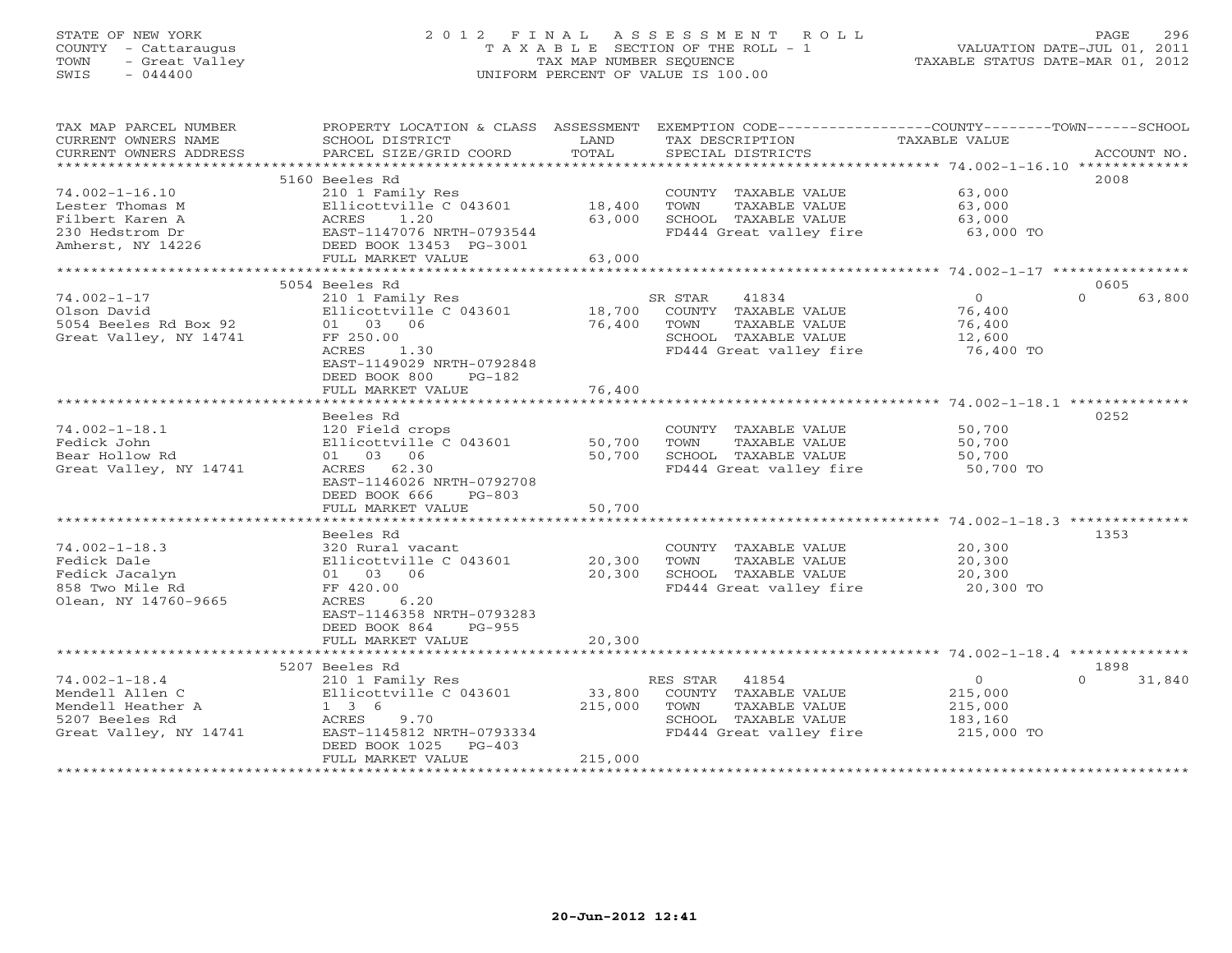### STATE OF NEW YORK 2 0 1 2 F I N A L A S S E S S M E N T R O L L PAGE 297 COUNTY - Cattaraugus T A X A B L E SECTION OF THE ROLL - 1 VALUATION DATE-JUL 01, 2011 TOWN - Great Valley TAX MAP NUMBER SEQUENCE TAXABLE STATUS DATE-MAR 01, 2012 SWIS - 044400 UNIFORM PERCENT OF VALUE IS 100.00UNIFORM PERCENT OF VALUE IS 100.00

| TAX MAP PARCEL NUMBER<br>CURRENT OWNERS NAME<br>CURRENT OWNERS ADDRESS | PROPERTY LOCATION & CLASS ASSESSMENT<br>SCHOOL DISTRICT<br>PARCEL SIZE/GRID COORD | LAND<br>TOTAL   | TAX DESCRIPTION<br>SPECIAL DISTRICTS                 | EXEMPTION CODE-----------------COUNTY-------TOWN------SCHOOL<br>TAXABLE VALUE | ACCOUNT NO.         |
|------------------------------------------------------------------------|-----------------------------------------------------------------------------------|-----------------|------------------------------------------------------|-------------------------------------------------------------------------------|---------------------|
|                                                                        |                                                                                   |                 |                                                      |                                                                               |                     |
| $74.002 - 1 - 19$                                                      | 5163 Snow Brook Rd                                                                |                 | 80 PCT OF VALUE USED FOR EXEMPTION PURPOSES<br>41131 | 20,000                                                                        | 0300<br>$\mathbf 0$ |
|                                                                        | 240 Rural res                                                                     | 53,300 DVET C/T | CVET C/T<br>41141                                    | 20,000                                                                        | $\Omega$            |
| Fox Leslie B Jr<br>Fox Mary                                            | Ellicottville C 043601<br>01 03 06                                                | 144,500 SR STAR | 41834                                                | 17,340<br>17,340<br>$\overline{0}$<br>$\Omega$                                | 63,800              |
| 5163 Snow Brook Rd                                                     | FF 33.00                                                                          |                 | COUNTY TAXABLE VALUE                                 | 107,160                                                                       |                     |
| Great Valley, NY 14741                                                 | ACRES 76.00                                                                       |                 | TOWN<br>TAXABLE VALUE                                | 107,160                                                                       |                     |
|                                                                        | EAST-1146064 NRTH-0794832                                                         |                 | SCHOOL TAXABLE VALUE                                 | 80,700                                                                        |                     |
|                                                                        | DEED BOOK 00993 PG-01036                                                          |                 | FD444 Great valley fire                              | 144,500 TO                                                                    |                     |
|                                                                        | FULL MARKET VALUE                                                                 | 144,500         |                                                      |                                                                               |                     |
|                                                                        |                                                                                   |                 |                                                      |                                                                               |                     |
|                                                                        | Beeles Rd                                                                         |                 |                                                      |                                                                               | 0301                |
| $74.002 - 1 - 20$                                                      | 320 Rural vacant                                                                  |                 | COUNTY TAXABLE VALUE                                 | 43,700                                                                        |                     |
| Fox Leslie B Jr                                                        | Ellicottville C 043601                                                            | 43,700          | TOWN<br>TAXABLE VALUE                                | 43,700                                                                        |                     |
| Fox Mary                                                               | 09 03 06                                                                          | 43,700          | SCHOOL TAXABLE VALUE                                 | 43,700                                                                        |                     |
| 5163 Snow Brook Rd                                                     | FF 600.00                                                                         |                 | FD444 Great valley fire 43,700 TO                    |                                                                               |                     |
| Great Valley, NY 14741                                                 | ACRES 25.00                                                                       |                 |                                                      |                                                                               |                     |
|                                                                        | EAST-1144866 NRTH-0794725                                                         |                 |                                                      |                                                                               |                     |
|                                                                        | DEED BOOK 00993 PG-01036                                                          |                 |                                                      |                                                                               |                     |
|                                                                        | FULL MARKET VALUE                                                                 | 43,700          |                                                      |                                                                               |                     |
|                                                                        |                                                                                   |                 |                                                      |                                                                               |                     |
|                                                                        | 5277 Beeles Rd                                                                    |                 |                                                      |                                                                               | 0254                |
| $74.002 - 1 - 21.1$                                                    | 240 Rural res                                                                     |                 | AGED C/T/S 41800                                     | 32,100<br>32,100                                                              | 32,100              |
| Fedick John N                                                          | Ellicottville C 043601                                                            | 43,400 SR STAR  | 41834                                                | $\Omega$<br>$\cap$                                                            | 63,800              |
| Fedick Connie D                                                        | 09 03 06                                                                          | 107,000         | COUNTY TAXABLE VALUE                                 | 74,900                                                                        |                     |
| 5277 Beeles Rd                                                         | ACRES 23.35                                                                       |                 | TOWN<br>TAXABLE VALUE                                | 74,900                                                                        |                     |
| Great Valley, NY 14741                                                 | EAST-1144901 NRTH-0792862                                                         |                 | SCHOOL TAXABLE VALUE                                 | 11,100                                                                        |                     |
|                                                                        | DEED BOOK 868<br>PG-1032                                                          |                 | FD444 Great valley fire                              | 107,000 TO                                                                    |                     |
|                                                                        | FULL MARKET VALUE                                                                 | 107,000         |                                                      |                                                                               |                     |
|                                                                        | *************************                                                         | ************    |                                                      | *********** 74.002-1-21.2 **************                                      |                     |
|                                                                        | 4028 Bear Hollow Rd                                                               |                 |                                                      |                                                                               | 1631                |
| $74.002 - 1 - 21.2$                                                    | 210 1 Family Res                                                                  |                 | COUNTY TAXABLE VALUE                                 | 70,400                                                                        |                     |
| Federmann Andreas                                                      | Ellicottville C 043601                                                            | 14,000          | TOWN<br>TAXABLE VALUE                                | 70,400                                                                        |                     |
| Federmann Robin A                                                      | 09 03 06                                                                          | 70,400          | SCHOOL TAXABLE VALUE                                 | 70,400                                                                        |                     |
| 4652 Abbott Rd                                                         | FRNT 155.00 DPTH 225.00                                                           |                 | FD444 Great valley fire                              | 70,400 TO                                                                     |                     |
| Orchard Park, NY 14127                                                 | ACRES<br>0.80                                                                     |                 |                                                      |                                                                               |                     |
|                                                                        | EAST-1144208 NRTH-0792250                                                         |                 |                                                      |                                                                               |                     |
|                                                                        | DEED BOOK 600<br>PG-7001                                                          |                 |                                                      |                                                                               |                     |
|                                                                        | FULL MARKET VALUE                                                                 | 70,400          |                                                      |                                                                               |                     |
|                                                                        |                                                                                   |                 |                                                      |                                                                               |                     |
|                                                                        | Bear Hollow Rd                                                                    |                 |                                                      |                                                                               | 1745                |
| $74.002 - 1 - 21.3$                                                    | 311 Res vac land                                                                  |                 | COUNTY TAXABLE VALUE                                 | 24,100                                                                        |                     |
| Federmann Andreas                                                      | Ellicottville C 043601                                                            | 24,100          | TOWN<br>TAXABLE VALUE                                | 24,100                                                                        |                     |
| Federmann Robin A                                                      | 09 03 06                                                                          | 24,100          | SCHOOL TAXABLE VALUE                                 | 24,100                                                                        |                     |
| 4652 Abbott Rd                                                         | ACRES<br>3.75                                                                     |                 | FD444 Great valley fire                              | 24,100 TO                                                                     |                     |
| Orchard Park, NY 14127                                                 | EAST-1144407 NRTH-0792287                                                         |                 |                                                      |                                                                               |                     |
|                                                                        | DEED BOOK 00979 PG-00421                                                          | 24,100          |                                                      |                                                                               |                     |
|                                                                        | FULL MARKET VALUE                                                                 |                 |                                                      |                                                                               |                     |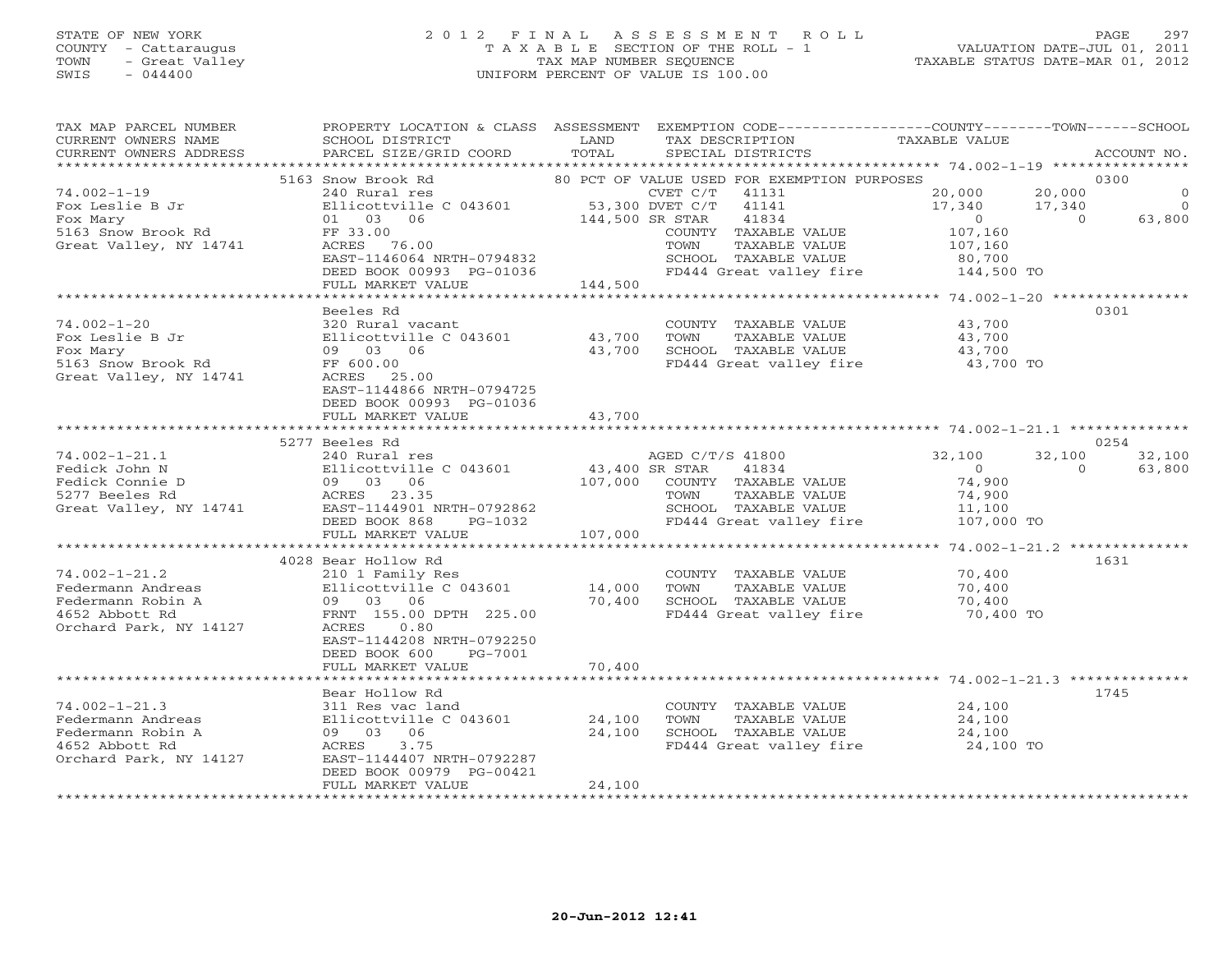# STATE OF NEW YORK 2 0 1 2 F I N A L A S S E S S M E N T R O L L PAGE 298 COUNTY - Cattaraugus T A X A B L E SECTION OF THE ROLL - 1 VALUATION DATE-JUL 01, 2011 TOWN - Great Valley TAX MAP NUMBER SEQUENCE TAXABLE STATUS DATE-MAR 01, 2012 SWIS - 044400 UNIFORM PERCENT OF VALUE IS 100.00

| TAX MAP PARCEL NUMBER<br>CURRENT OWNERS NAME | PROPERTY LOCATION & CLASS ASSESSMENT<br>SCHOOL DISTRICT | LAND              | EXEMPTION CODE----------------COUNTY-------TOWN------SCHOOL<br>TAX DESCRIPTION | TAXABLE VALUE                                    |                    |
|----------------------------------------------|---------------------------------------------------------|-------------------|--------------------------------------------------------------------------------|--------------------------------------------------|--------------------|
| CURRENT OWNERS ADDRESS                       | PARCEL SIZE/GRID COORD                                  | TOTAL<br>******** | SPECIAL DISTRICTS                                                              |                                                  | ACCOUNT NO.        |
|                                              |                                                         |                   |                                                                                |                                                  |                    |
|                                              | Bear Hollow Rd                                          |                   |                                                                                |                                                  | 1746               |
| $74.002 - 1 - 21.4$                          | 311 Res vac land                                        |                   | COUNTY TAXABLE VALUE                                                           | 25,700                                           |                    |
| Federmann Andreas                            | Ellicottville C 043601                                  | 25,700            | TAXABLE VALUE<br>TOWN                                                          | 25,700                                           |                    |
| Federmann Robin A                            | 09 03<br>06                                             | 25,700            | SCHOOL TAXABLE VALUE                                                           | 25,700                                           |                    |
| 4652 Abbott Rd                               | ACRES<br>4.50                                           |                   | FD444 Great valley fire                                                        | 25,700 TO                                        |                    |
| Orchard Park, NY 14127                       | EAST-1144209 NRTH-0791951                               |                   |                                                                                |                                                  |                    |
|                                              | DEED BOOK 600<br>PG-7001                                |                   |                                                                                |                                                  |                    |
|                                              | FULL MARKET VALUE                                       | 25,700            |                                                                                |                                                  |                    |
|                                              |                                                         |                   | *********************                                                          | ********************* 74.002-1-22 ************** |                    |
|                                              | 4009 Lewis Rd                                           |                   |                                                                                |                                                  | 0431               |
| $74.002 - 1 - 22$                            | 210 1 Family Res                                        |                   | CVET C/T<br>41131                                                              | 20,000                                           | 20,000<br>$\Omega$ |
| Webster Russell A Jr                         | Ellicottville C 043601                                  |                   | 21,200 DVET C/T<br>41141                                                       | 5,145                                            | 5,145<br>$\circ$   |
| Webster Beverly J                            | 09 03 06                                                |                   | 41834<br>102,900 SR STAR                                                       | $\circ$                                          | 63,800<br>$\Omega$ |
| 4009 Lewis Rd                                | FRNT 675.00 DPTH                                        |                   | COUNTY TAXABLE VALUE                                                           | 77,755                                           |                    |
| Great Valley, NY 14741                       | ACRES<br>2.45                                           |                   | TOWN<br>TAXABLE VALUE                                                          | 77,755                                           |                    |
|                                              | EAST-1144739 NRTH-0791980                               |                   | SCHOOL TAXABLE VALUE                                                           | 39,100                                           |                    |
|                                              | DEED BOOK 821<br>$PG-832$                               |                   | FD444 Great valley fire                                                        | 102,900 TO                                       |                    |
|                                              | FULL MARKET VALUE                                       | 102,900           |                                                                                |                                                  |                    |
|                                              |                                                         |                   |                                                                                |                                                  |                    |
|                                              | 4058 Bear Hollow Rd                                     |                   |                                                                                |                                                  | 0141               |
| $74.002 - 1 - 23.1$                          | 210 1 Family Res                                        |                   | RES STAR<br>41854                                                              | $\circ$                                          | 31,840<br>$\Omega$ |
| Kilbourn Eric D                              | Ellicottville C 043601                                  | 29,300            | COUNTY TAXABLE VALUE                                                           | 105,200                                          |                    |
| Kilbourn April M                             | 09 03 06                                                | 105,200           | TOWN<br>TAXABLE VALUE                                                          | 105,200                                          |                    |
| 4058 Bear Hollow Rd                          | FF 710.00 BEAR HOLLOW                                   |                   | SCHOOL TAXABLE VALUE                                                           | 73,360                                           |                    |
| Great Valley, NY 14741                       | FF 250.00 LEWIS RD                                      |                   | FD444 Great valley fire                                                        | 105,200 TO                                       |                    |
|                                              | ACRES<br>6.20                                           |                   |                                                                                |                                                  |                    |
|                                              | EAST-1144432 NRTH-0793027                               |                   |                                                                                |                                                  |                    |
|                                              | DEED BOOK 17304 PG-8001                                 |                   |                                                                                |                                                  |                    |
|                                              | FULL MARKET VALUE                                       | 105,200           |                                                                                |                                                  |                    |
|                                              | ***********************                                 |                   |                                                                                |                                                  |                    |
|                                              | Bear Hollow Rd                                          |                   |                                                                                |                                                  | 5028               |
| $74.002 - 1 - 23.2$                          | 312 Vac w/imprv                                         |                   | RELIGIOUS 25110                                                                | 1,000                                            | 1,000<br>1,000     |
| Bethel Community Church                      | Ellicottville C 043601                                  | 2,200             | COUNTY TAXABLE VALUE                                                           | 7,600                                            |                    |
| Bear Hollow Rd                               | 09 03 06                                                | 8,600             | TOWN<br>TAXABLE VALUE                                                          | 7,600                                            |                    |
| Great Valley, NY 14741                       | 50.00 DPTH<br>70.00<br>FRNT                             |                   | SCHOOL TAXABLE VALUE                                                           | 7,600                                            |                    |
|                                              | ACRES<br>0.08                                           |                   | FD444 Great valley fire                                                        | 7,600 TO                                         |                    |
|                                              | EAST-1144263 NRTH-0793205                               |                   | 1,000 EX                                                                       |                                                  |                    |
|                                              | FULL MARKET VALUE<br>*************                      | 8,600             |                                                                                |                                                  |                    |
|                                              |                                                         |                   |                                                                                | ***************** 74.002-1-23.3 **************   |                    |
|                                              | 5283 Beeles Rd                                          |                   |                                                                                |                                                  | 1221               |
| $74.002 - 1 - 23.3$                          | 210 1 Family Res                                        |                   | RES STAR<br>41854                                                              | $\circ$                                          | 31,840<br>U        |
| Martin Mark                                  | Ellicottville C 043601                                  | 18,700            | COUNTY TAXABLE VALUE                                                           | 87,400                                           |                    |
| Martin Rosalie                               | 09<br>03<br>06                                          | 87,400            | TOWN<br>TAXABLE VALUE                                                          | 87,400                                           |                    |
| 5283 Beeles Rd                               | FF 190.00 BEELES RD                                     |                   | SCHOOL TAXABLE VALUE                                                           | 55,560                                           |                    |
| Great Valley, NY 14741                       | FF 101.00 BEAR HOLLOW                                   |                   | FD444 Great valley fire                                                        | 87,400 TO                                        |                    |
|                                              | ACRES<br>1.30 BANK<br>065                               |                   |                                                                                |                                                  |                    |
|                                              | EAST-1144437 NRTH-0793580                               |                   |                                                                                |                                                  |                    |
|                                              | PG-5002<br>DEED BOOK 5046                               |                   |                                                                                |                                                  |                    |
| **********************                       | FULL MARKET VALUE                                       | 87,400            | *******************************                                                |                                                  |                    |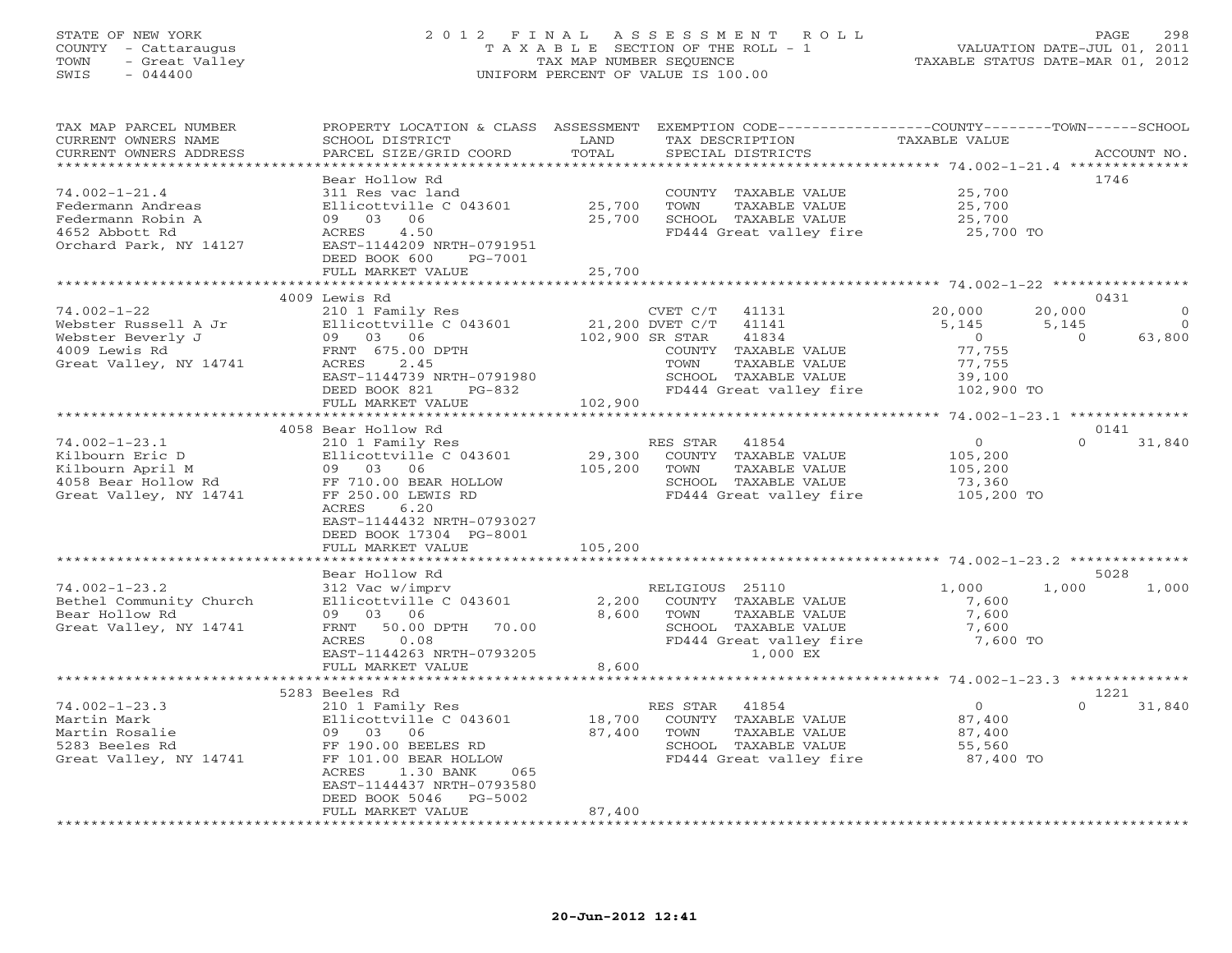## STATE OF NEW YORK 2 0 1 2 F I N A L A S S E S S M E N T R O L L PAGE 299 COUNTY - Cattaraugus T A X A B L E SECTION OF THE ROLL - 1 VALUATION DATE-JUL 01, 2011 TOWN - Great Valley TAX MAP NUMBER SEQUENCE TAXABLE STATUS DATE-MAR 01, 2012 SWIS - 044400 UNIFORM PERCENT OF VALUE IS 100.00UNIFORM PERCENT OF VALUE IS 100.00

| TAX MAP PARCEL NUMBER<br>CURRENT OWNERS NAME<br>CURRENT OWNERS ADDRESS | PROPERTY LOCATION & CLASS ASSESSMENT<br>SCHOOL DISTRICT<br>PARCEL SIZE/GRID COORD | LAND<br>TOTAL  | EXEMPTION CODE-----------------COUNTY-------TOWN------SCHOOL<br>TAX DESCRIPTION<br>SPECIAL DISTRICTS | TAXABLE VALUE  | ACCOUNT NO.        |
|------------------------------------------------------------------------|-----------------------------------------------------------------------------------|----------------|------------------------------------------------------------------------------------------------------|----------------|--------------------|
|                                                                        |                                                                                   |                |                                                                                                      |                |                    |
|                                                                        | 5291 Beeles Rd                                                                    |                |                                                                                                      |                | 0258               |
| $74.002 - 1 - 24$                                                      | 210 1 Family Res                                                                  |                | CVET C/T<br>41131                                                                                    | 14,350         | 14,350<br>$\circ$  |
| Work Glenn                                                             | Ellicottville C 043601                                                            | 20,100 SR STAR | 41834                                                                                                | $\circ$        | 57,400<br>$\Omega$ |
| Work Janice                                                            | 09 03 06                                                                          |                | 57,400 COUNTY TAXABLE VALUE                                                                          | 43,050         |                    |
| 5291 Beeles Rd                                                         | ACRES<br>1.95                                                                     |                | TAXABLE VALUE<br>TOWN                                                                                | 43,050         |                    |
| Great Valley, NY 14741                                                 | EAST-1144136 NRTH-0793569                                                         |                | SCHOOL TAXABLE VALUE                                                                                 | $\overline{0}$ |                    |
|                                                                        | DEED BOOK 17329 PG-2001                                                           |                | FD444 Great valley fire                                                                              | 57,400 TO      |                    |
|                                                                        | FULL MARKET VALUE                                                                 | 57,400         |                                                                                                      |                |                    |
|                                                                        |                                                                                   |                |                                                                                                      |                |                    |
|                                                                        | 4075 Bear Hollow Rd                                                               |                |                                                                                                      |                | 2026               |
| $74.002 - 1 - 25.2$                                                    | 112 Dairy farm                                                                    |                | SILO T/C/S 42100                                                                                     | 4,025          | 4,025<br>4,025     |
| Valentine Paul                                                         | Ellicottville C 043601                                                            | 47,700         | COUNTY TAXABLE VALUE                                                                                 | 113,975        |                    |
| 4075 Bear Hollow Rd                                                    | 09 03 06                                                                          | 118,000        | TOWN<br>TAXABLE VALUE                                                                                | 113,975        |                    |
| Great Valley, NY 14741                                                 | ACRES 85.70                                                                       |                | SCHOOL TAXABLE VALUE                                                                                 | 113,975        |                    |
|                                                                        | EAST-1143199 NRTH-0792745                                                         |                | FD444 Great valley fire 118,000 TO                                                                   |                |                    |
|                                                                        |                                                                                   |                |                                                                                                      |                |                    |
|                                                                        | DEED BOOK 15749 PG-6003                                                           |                |                                                                                                      |                |                    |
|                                                                        | FULL MARKET VALUE                                                                 | 118,000        |                                                                                                      |                |                    |
|                                                                        |                                                                                   |                |                                                                                                      |                |                    |
|                                                                        | 5296 Beeles Rd                                                                    |                |                                                                                                      |                | 0020               |
| $74.002 - 1 - 26.1$                                                    | 270 Mfg housing                                                                   |                | COUNTY TAXABLE VALUE 36,800                                                                          |                |                    |
| Arena Vincent F                                                        | Ellicottville C 043601                                                            | 19,400         | TOWN<br>TAXABLE VALUE                                                                                | 36,800         |                    |
| 5296 Beeles Rd                                                         | 09 03 06                                                                          | 36,800         | SCHOOL TAXABLE VALUE                                                                                 | 36,800         |                    |
| Great Valley, NY 14741                                                 | FF 380.00                                                                         |                | FD444 Great valley fire                                                                              | 36,800 TO      |                    |
|                                                                        | ACRES<br>1.65                                                                     |                |                                                                                                      |                |                    |
|                                                                        | EAST-1144383 NRTH-0793858                                                         |                |                                                                                                      |                |                    |
|                                                                        | DEED BOOK 5789 PG-9001                                                            |                |                                                                                                      |                |                    |
|                                                                        | FULL MARKET VALUE                                                                 | 36,800         |                                                                                                      |                |                    |
|                                                                        |                                                                                   |                |                                                                                                      |                |                    |
|                                                                        | 4102 Bear Hollow Rd                                                               |                |                                                                                                      |                | 1014               |
| $74.002 - 1 - 26.2$                                                    | 210 1 Family Res                                                                  |                | RES STAR 41854                                                                                       | $\overline{0}$ | $\Omega$<br>31,840 |
| Ouinn Robert J Jr                                                      | Ellicottville C 043601                                                            |                | 18,600 COUNTY TAXABLE VALUE                                                                          | 109,900        |                    |
| 4102 Bear Hollow Rd                                                    | 09 03 06                                                                          | 109,900        | TOWN<br>TAXABLE VALUE                                                                                | 109,900        |                    |
| Great Valley, NY 14741                                                 | FF 160.00                                                                         |                | SCHOOL TAXABLE VALUE                                                                                 | 78,060         |                    |
|                                                                        | <b>ACRES</b><br>1.28 BANK 017                                                     |                | FD444 Great valley fire                                                                              | 109,900 TO     |                    |
|                                                                        | EAST-1144125 NRTH-0793938                                                         |                |                                                                                                      |                |                    |
|                                                                        |                                                                                   |                |                                                                                                      |                |                    |
|                                                                        | DEED BOOK 10464 PG-5001                                                           |                |                                                                                                      |                |                    |
|                                                                        | FULL MARKET VALUE                                                                 | 109,900        |                                                                                                      |                |                    |
|                                                                        |                                                                                   |                |                                                                                                      |                |                    |
|                                                                        | 4135 Bear Hollow Rd                                                               |                |                                                                                                      |                | 0919               |
| $74.002 - 1 - 27$                                                      | 210 1 Family Res                                                                  |                | COUNTY TAXABLE VALUE                                                                                 | 30,000         |                    |
| Weiser Albert J                                                        | Ellicottville C 043601                                                            | 15,000         | TAXABLE VALUE<br>TOWN                                                                                | 30,000         |                    |
| Weiser Ruthann                                                         | 09 03 06                                                                          | 30,000         | SCHOOL TAXABLE VALUE                                                                                 | 30,000         |                    |
| 313 Dann Rd                                                            | FF 860.00                                                                         |                | FD444 Great valley fire                                                                              | 30,000 TO      |                    |
| East Amherst, NY 14051                                                 | ACRES<br>4.20                                                                     |                |                                                                                                      |                |                    |
|                                                                        | EAST-1143664 NRTH-0793966                                                         |                |                                                                                                      |                |                    |
|                                                                        | DEED BOOK 1023 PG-814                                                             |                |                                                                                                      |                |                    |
|                                                                        | FULL MARKET VALUE                                                                 | 30,000         |                                                                                                      |                |                    |
|                                                                        |                                                                                   |                |                                                                                                      |                |                    |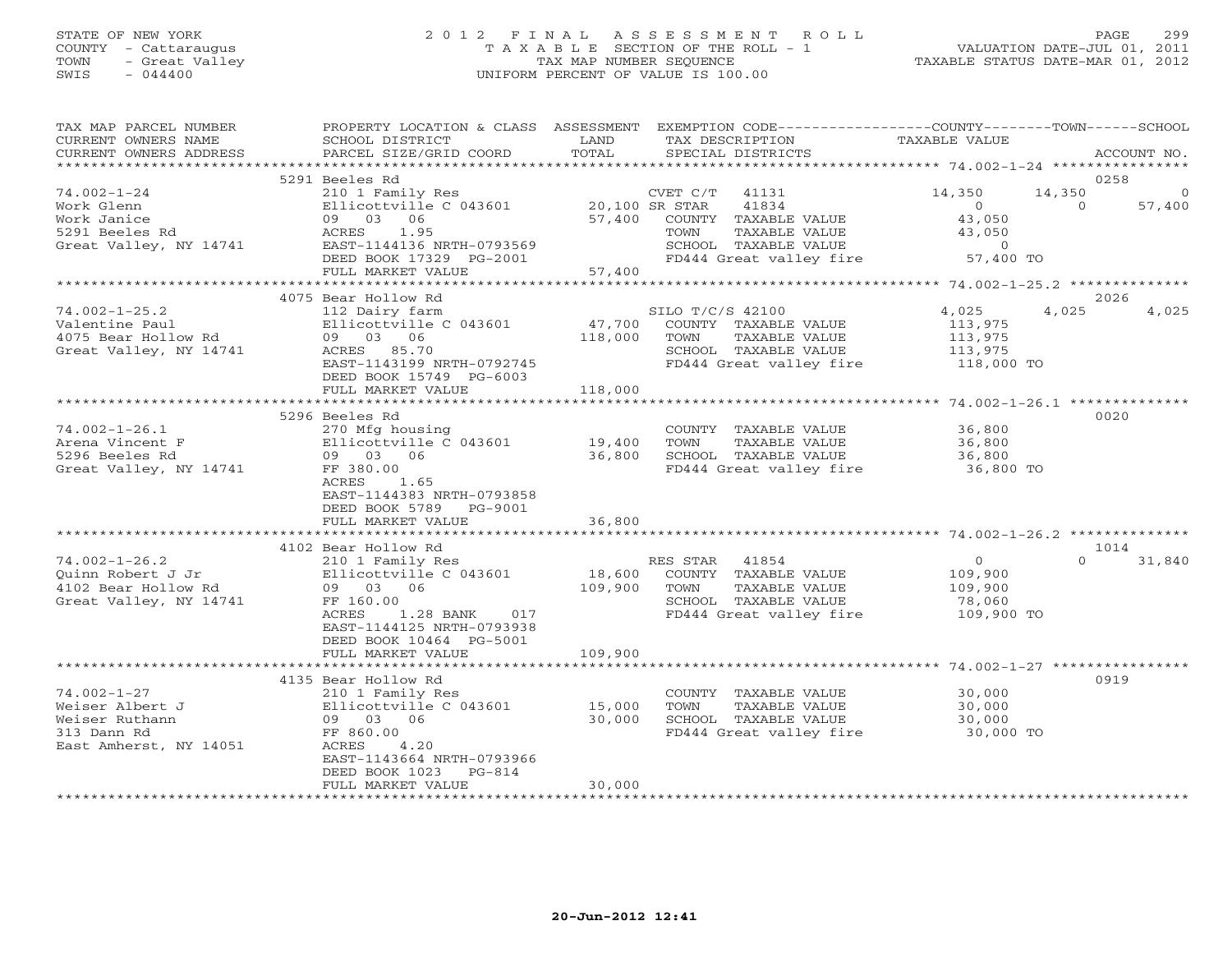### STATE OF NEW YORK 2 0 1 2 F I N A L A S S E S S M E N T R O L L PAGE 300 COUNTY - Cattaraugus T A X A B L E SECTION OF THE ROLL - 1 VALUATION DATE-JUL 01, 2011 TOWN - Great Valley TAX MAP NUMBER SEQUENCE TAXABLE STATUS DATE-MAR 01, 2012 SWIS - 044400 UNIFORM PERCENT OF VALUE IS 100.00UNIFORM PERCENT OF VALUE IS 100.00

| TAX MAP PARCEL NUMBER<br>CURRENT OWNERS NAME<br>CURRENT OWNERS ADDRESS                           | PROPERTY LOCATION & CLASS ASSESSMENT<br>SCHOOL DISTRICT<br>PARCEL SIZE/GRID COORD                                                                                    | LAND<br>TOTAL              | EXEMPTION CODE-----------------COUNTY-------TOWN-----SCHOOL<br>TAX DESCRIPTION<br>SPECIAL DISTRICTS                   | <b>TAXABLE VALUE</b>                                                                        | ACCOUNT NO.                |
|--------------------------------------------------------------------------------------------------|----------------------------------------------------------------------------------------------------------------------------------------------------------------------|----------------------------|-----------------------------------------------------------------------------------------------------------------------|---------------------------------------------------------------------------------------------|----------------------------|
| **********************                                                                           |                                                                                                                                                                      |                            |                                                                                                                       |                                                                                             |                            |
| $74.002 - 1 - 28$<br>Rindos William<br>PO Box 176<br>Great Valley, NY 14741                      | 4152 Bear Hollow Rd<br>270 Mfg housing<br>Ellicottville C 043601<br>09 03 06<br>FF 820.00<br>ACRES<br>9.50<br>EAST-1143793 NRTH-0794412<br>DEED BOOK 787<br>$PG-251$ | 33,600<br>67,100           | 41854<br>RES STAR<br>COUNTY TAXABLE VALUE<br>TOWN<br>TAXABLE VALUE<br>SCHOOL TAXABLE VALUE<br>FD444 Great valley fire | $\circ$<br>67,100<br>67,100<br>35,260<br>67,100 TO                                          | 0260<br>$\Omega$<br>31,840 |
|                                                                                                  | FULL MARKET VALUE                                                                                                                                                    | 67,100                     |                                                                                                                       |                                                                                             |                            |
| $74.002 - 1 - 29$<br>Quinn Robert J Jr<br>4102 Bear Hollow Rd<br>Great Valley, NY 14741          | 4154 Bear Hollow Rd<br>270 Mfg housing<br>Ellicottville C 043601<br>09 03 06<br>FF 36.46<br>ACRES 28.85<br>EAST-1144094 NRTH-0794917                                 | 35,500<br>62,900           | COUNTY TAXABLE VALUE<br>TOWN<br>TAXABLE VALUE<br>SCHOOL TAXABLE VALUE<br>FD444 Great valley fire                      | ******************* 74.002-1-29 ****************<br>62,900<br>62,900<br>62,900<br>62,900 TO | 0121                       |
|                                                                                                  | DEED BOOK 10533 PG-3001<br>FULL MARKET VALUE                                                                                                                         | 62,900                     |                                                                                                                       |                                                                                             |                            |
|                                                                                                  | 4240 Bear Hollow Rd                                                                                                                                                  |                            |                                                                                                                       |                                                                                             | 0048                       |
| $74.002 - 1 - 30$<br>Haynoski Marie L<br>4240 Bear Hollow Rd<br>Great Valley, NY 14741           | 210 1 Family Res<br>Ellicottville C 043601<br>09 03 06<br>FF 600.00<br>ACRES<br>1.80<br>EAST-1143354 NRTH-0794818<br>DEED BOOK 874<br>$PG-741$                       | 19,800<br>33,600           | RES STAR<br>41854<br>COUNTY TAXABLE VALUE<br>TOWN<br>TAXABLE VALUE<br>SCHOOL TAXABLE VALUE<br>FD444 Great valley fire | $\circ$<br>33,600<br>33,600<br>1,760<br>33,600 TO                                           | $\Omega$<br>31,840         |
|                                                                                                  | FULL MARKET VALUE                                                                                                                                                    | 33,600                     |                                                                                                                       |                                                                                             |                            |
|                                                                                                  | ************************                                                                                                                                             | * * * * * * * * * * * *    |                                                                                                                       |                                                                                             |                            |
| $74.002 - 1 - 31.1$<br>Eichler Donald A<br>Dills James<br>6711 East Eden Rd<br>Hamburg, NY 14075 | Bear Hollow Rd<br>910 Priv forest<br>Ellicottville C 043601<br>09 03 06<br>FF 1190.00<br>ACRES 136.20<br>EAST-1141951 NRTH-0794043<br>DEED BOOK 967<br>PG-1010       | 64,600<br>64,600           | COUNTY TAXABLE VALUE<br>TAXABLE VALUE<br>TOWN<br>SCHOOL TAXABLE VALUE<br>FD444 Great valley fire                      | 64,600<br>64,600<br>64,600<br>64,600 TO                                                     | 0566                       |
|                                                                                                  | FULL MARKET VALUE                                                                                                                                                    | 64,600                     |                                                                                                                       |                                                                                             |                            |
| $74.002 - 1 - 31.2$                                                                              | ******************<br>Bear Hollow Rd<br>322 Rural vac>10                                                                                                             |                            | COUNTY TAXABLE VALUE                                                                                                  | *********** 74.002-1-31.2 *********<br>38,400                                               | 1497                       |
| Dills James A<br>Eichler Donald<br>6711 East Eden Rd<br>Hamburg, NY 14075                        | Ellicottville C 043601<br>09 03 06<br>FF 240.00<br>ACRES 13.20<br>EAST-1143031 NRTH-0794036<br>DEED BOOK 00992 PG-01029<br>FULL MARKET VALUE                         | 38,400<br>38,400<br>38,400 | TOWN<br>TAXABLE VALUE<br>SCHOOL TAXABLE VALUE<br>FD444 Great valley fire                                              | 38,400<br>38,400<br>38,400 TO                                                               |                            |
| * * * * * * * * * * * * * * * * * * *                                                            |                                                                                                                                                                      |                            |                                                                                                                       |                                                                                             |                            |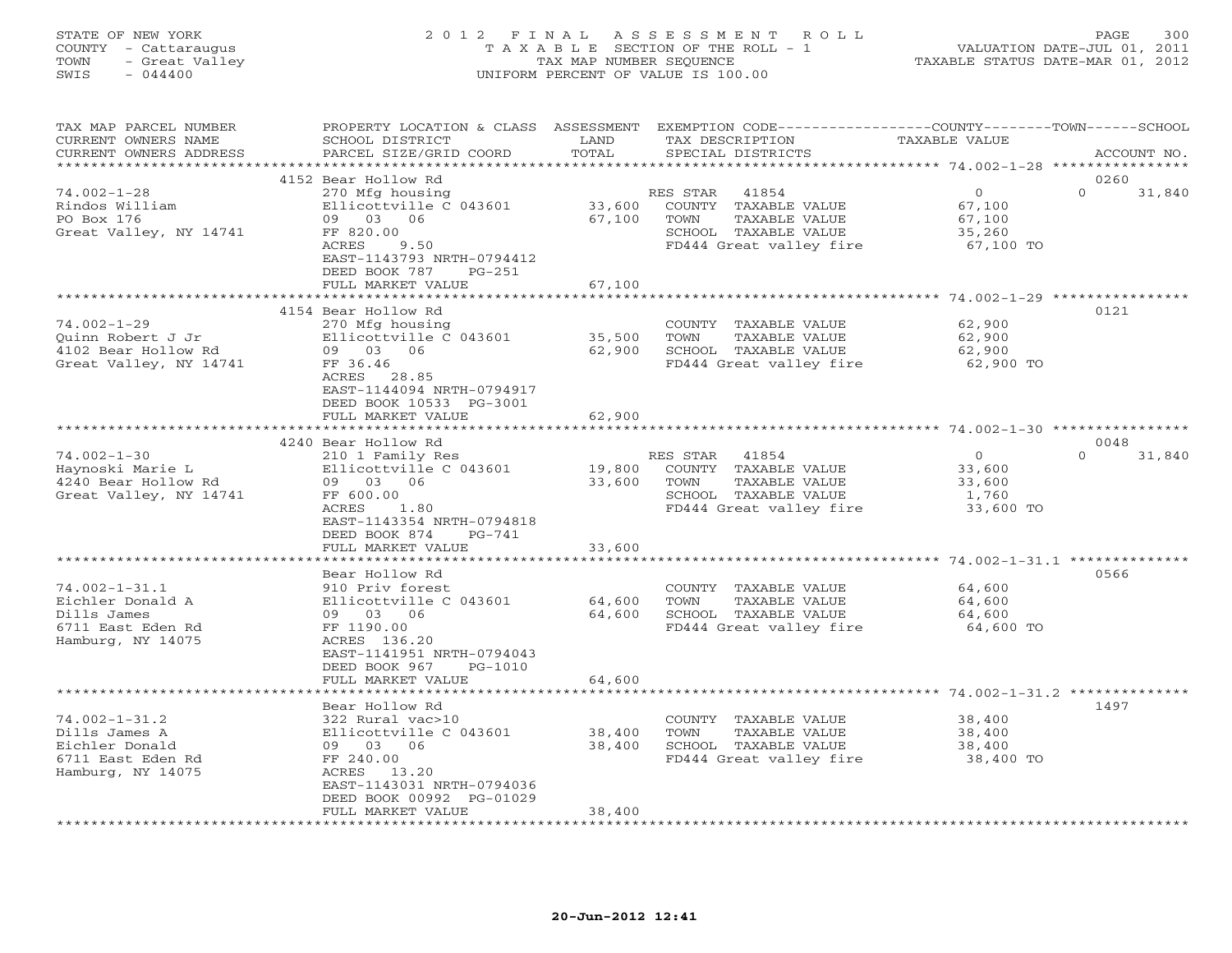#### STATE OF NEW YORK 2 0 1 2 F I N A L A S S E S S M E N T R O L L PAGE 301 COUNTY - Cattaraugus T A X A B L E SECTION OF THE ROLL - 1 VALUATION DATE-JUL 01, 2011 TOWN - Great Valley TAX MAP NUMBER SEQUENCE TAXABLE STATUS DATE-MAR 01, 2012 SWIS - 044400 UNIFORM PERCENT OF VALUE IS 100.00UNIFORM PERCENT OF VALUE IS 100.00

| TAX MAP PARCEL NUMBER<br>CURRENT OWNERS NAME<br>CURRENT OWNERS ADDRESS | PROPERTY LOCATION & CLASS ASSESSMENT<br>SCHOOL DISTRICT<br>PARCEL SIZE/GRID COORD           | LAND<br>TOTAL | EXEMPTION CODE-----------------COUNTY-------TOWN-----SCHOOL<br>TAX DESCRIPTION<br>SPECIAL DISTRICTS | TAXABLE VALUE                                 | ACCOUNT NO.                                     |
|------------------------------------------------------------------------|---------------------------------------------------------------------------------------------|---------------|-----------------------------------------------------------------------------------------------------|-----------------------------------------------|-------------------------------------------------|
| **********************                                                 |                                                                                             |               |                                                                                                     |                                               |                                                 |
| $74.002 - 1 - 32.1$<br>Lawson John F                                   | 4228 Bear Hollow Rd<br>210 1 Family Res<br>Ellicottville C 043601                           |               | CVET C/T<br>41131<br>27,000 DVET C/T<br>41141                                                       | 12,900<br>2,580                               | 0483<br>12,900<br>$\Omega$<br>2,580<br>$\Omega$ |
| 4228 Bear Hollow Rd<br>Great Valley, NY 14741                          | 09 03 06<br>FF 580.00<br>ACRES<br>5.10<br>EAST-1143250 NRTH-0795427                         |               | 51,600 SR STAR<br>41834<br>COUNTY TAXABLE VALUE<br>TOWN<br>TAXABLE VALUE<br>SCHOOL TAXABLE VALUE    | $\overline{O}$<br>36,120<br>36,120<br>$\circ$ | 51,600<br>$\Omega$                              |
|                                                                        | DEED BOOK 734<br>PG-911<br>FULL MARKET VALUE                                                | 51,600        | FD444 Great valley fire                                                                             | 51,600 TO                                     |                                                 |
|                                                                        |                                                                                             |               |                                                                                                     |                                               |                                                 |
|                                                                        | Bear Hollow Rd                                                                              |               |                                                                                                     |                                               | 1768                                            |
| $74.002 - 1 - 32.2$                                                    | 314 Rural vac<10                                                                            |               | COUNTY TAXABLE VALUE                                                                                | 18,200                                        |                                                 |
| Maltz Laurie A                                                         | Ellicottville C 043601                                                                      | 18,200        | TAXABLE VALUE<br>TOWN                                                                               | 18,200                                        |                                                 |
| McMahan William                                                        | 09 03 06                                                                                    | 18,200        | SCHOOL TAXABLE VALUE                                                                                | 18,200                                        |                                                 |
| 112 Royal Oak Dr                                                       | FF 159.00                                                                                   |               | FD444 Great valley fire                                                                             | 18,200 TO                                     |                                                 |
| New Market, MD 21774                                                   | 1.10<br>ACRES<br>EAST-1143288 NRTH-0795080<br>DEED BOOK 00992 PG-00463<br>FULL MARKET VALUE | 18,200        |                                                                                                     |                                               |                                                 |
|                                                                        | *************************                                                                   |               |                                                                                                     |                                               |                                                 |
|                                                                        | 4252 Bear Hollow Rd                                                                         |               |                                                                                                     |                                               | 0046                                            |
| $74.002 - 1 - 33.1$                                                    | 210 1 Family Res                                                                            |               | CVET $C/T$ 41131                                                                                    | 9,725                                         | 9,725<br>$\circ$                                |
| Yaworsky Robert                                                        | Ellicottville C 043601                                                                      |               | 7,400 RES STAR<br>41854                                                                             | $\circ$                                       | 31,840<br>$\Omega$                              |
| Yaworsky Virginia                                                      | 10 03 06                                                                                    | 38,900        | COUNTY TAXABLE VALUE                                                                                | 29,175                                        |                                                 |
| 4252 Bear Hollow Rd                                                    | FRNT 153.00 DPTH<br>80.00                                                                   |               | TOWN<br>TAXABLE VALUE                                                                               | 29,175                                        |                                                 |
| Great Valley, NY 14741                                                 | ACRES<br>0.28                                                                               |               | SCHOOL TAXABLE VALUE                                                                                | 7,060                                         |                                                 |
|                                                                        | EAST-1143048 NRTH-0796175                                                                   |               | FD444 Great valley fire                                                                             | 38,900 TO                                     |                                                 |
|                                                                        | DEED BOOK 00981 PG-00271                                                                    |               |                                                                                                     |                                               |                                                 |
|                                                                        | FULL MARKET VALUE<br>***********************                                                | 38,900        |                                                                                                     |                                               |                                                 |
|                                                                        | 4258 Bear Hollow Rd                                                                         |               |                                                                                                     |                                               | 1617                                            |
| $74.002 - 1 - 33.2$                                                    | 270 Mfg housing                                                                             |               | COUNTY TAXABLE VALUE                                                                                | 13,700                                        |                                                 |
| Yaworsky Robert                                                        | Ellicottville C 043601                                                                      | 9,900         | TOWN<br>TAXABLE VALUE                                                                               | 13,700                                        |                                                 |
| PO Box 39A BE                                                          | 10 03 06                                                                                    | 13,700        | SCHOOL TAXABLE VALUE                                                                                | 13,700                                        |                                                 |
| Great Valley, NY 14741                                                 | FRNT 250.00 DPTH<br>80.00                                                                   |               | FD444 Great valley fire                                                                             | 13,700 TO                                     |                                                 |
|                                                                        | ACRES<br>0.46<br>EAST-1143073 NRTH-0795858                                                  |               |                                                                                                     |                                               |                                                 |
|                                                                        | DEED BOOK 926<br>$PG-158$                                                                   |               |                                                                                                     |                                               |                                                 |
|                                                                        | FULL MARKET VALUE                                                                           | 13,700        |                                                                                                     |                                               |                                                 |
|                                                                        | **************************                                                                  |               |                                                                                                     |                                               |                                                 |
|                                                                        | 4278 Bear Hollow Rd                                                                         |               |                                                                                                     |                                               | 0049                                            |
| $74.002 - 1 - 35$                                                      | 210 1 Family Res                                                                            |               | RES STAR<br>41854                                                                                   | $\circ$                                       | $\Omega$<br>31,840                              |
| Ouinn Robert J                                                         | Ellicottville C 043601                                                                      | 18,000        | COUNTY TAXABLE VALUE                                                                                | 98,800                                        |                                                 |
| 4278 Bear Hollow Rd                                                    | 10 03 06                                                                                    | 98,800        | TOWN<br>TAXABLE VALUE                                                                               | 98,800                                        |                                                 |
| Great Valley, NY 14741                                                 | FF 358.00                                                                                   |               | SCHOOL TAXABLE VALUE                                                                                | 66,960                                        |                                                 |
|                                                                        | ACRES<br>1.02<br>EAST-1142956 NRTH-0796266                                                  |               | FD444 Great valley fire                                                                             | 98,800 TO                                     |                                                 |
|                                                                        | DEED BOOK 01010 PG-00041                                                                    |               |                                                                                                     |                                               |                                                 |
|                                                                        | FULL MARKET VALUE                                                                           | 98,800        |                                                                                                     |                                               |                                                 |
|                                                                        |                                                                                             |               |                                                                                                     |                                               |                                                 |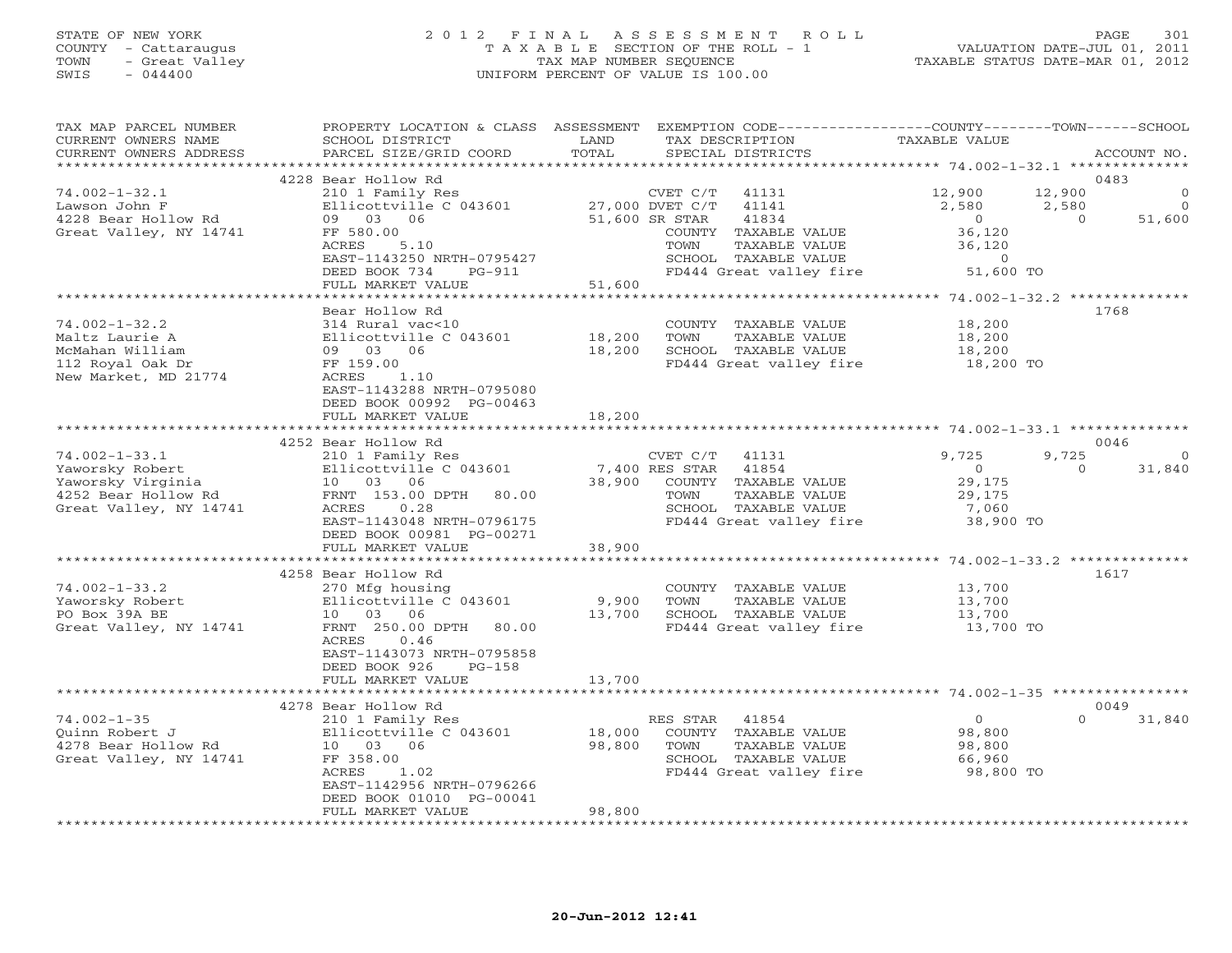#### STATE OF NEW YORK 2 0 1 2 F I N A L A S S E S S M E N T R O L L PAGE 302 COUNTY - Cattaraugus T A X A B L E SECTION OF THE ROLL - 1 VALUATION DATE-JUL 01, 2011 TOWN - Great Valley TAX MAP NUMBER SEQUENCE TAXABLE STATUS DATE-MAR 01, 2012 SWIS - 044400 UNIFORM PERCENT OF VALUE IS 100.00UNIFORM PERCENT OF VALUE IS 100.00

| TAX MAP PARCEL NUMBER<br>CURRENT OWNERS NAME<br>CURRENT OWNERS ADDRESS                                    | PROPERTY LOCATION & CLASS<br>SCHOOL DISTRICT<br>PARCEL SIZE/GRID COORD                                                                                       | ASSESSMENT<br>LAND<br>TOTAL | EXEMPTION CODE----------------COUNTY-------TOWN-----SCHOOL<br>TAX DESCRIPTION<br>SPECIAL DISTRICTS                    | TAXABLE VALUE                                          | ACCOUNT NO.        |
|-----------------------------------------------------------------------------------------------------------|--------------------------------------------------------------------------------------------------------------------------------------------------------------|-----------------------------|-----------------------------------------------------------------------------------------------------------------------|--------------------------------------------------------|--------------------|
|                                                                                                           |                                                                                                                                                              | ********                    |                                                                                                                       | ******************* 74.002-1-36 *****************      |                    |
|                                                                                                           | 4277 Bear Hollow Rd                                                                                                                                          |                             |                                                                                                                       |                                                        | 0930               |
| $74.002 - 1 - 36$<br>Wilkins Harold J<br>Wilkins Alberta<br>4277 Bear Hollow Rd<br>Great Valley, NY 14741 | 240 Rural res<br>Ellicottville C 043601<br>10 03 06<br>TRL. 800-86<br>FF 1160.00<br>ACRES<br>45.00<br>EAST-1141986 NRTH-0796228<br>DEED BOOK 730<br>$PG-377$ | 83,100<br>328,400           | RES STAR<br>41854<br>COUNTY TAXABLE VALUE<br>TOWN<br>TAXABLE VALUE<br>SCHOOL TAXABLE VALUE<br>FD444 Great valley fire | $\circ$<br>328,400<br>328,400<br>296,560<br>328,400 TO | $\Omega$<br>31,840 |
|                                                                                                           | FULL MARKET VALUE                                                                                                                                            | 328,400                     |                                                                                                                       |                                                        |                    |
|                                                                                                           |                                                                                                                                                              |                             |                                                                                                                       |                                                        |                    |
|                                                                                                           | 4349 Bear Hollow Rd                                                                                                                                          |                             |                                                                                                                       |                                                        | 0476               |
| $74.002 - 1 - 37$                                                                                         | 113 Cattle farm                                                                                                                                              |                             | SR STAR<br>41834                                                                                                      | $\Omega$                                               | $\Omega$<br>63,800 |
| Lamberson Edward                                                                                          | Ellicottville C 043601                                                                                                                                       | 44,500                      | COUNTY TAXABLE VALUE                                                                                                  | 131,400                                                |                    |
| Lamberson Maureen                                                                                         | 10 03 06                                                                                                                                                     | 131,400                     | TOWN<br>TAXABLE VALUE                                                                                                 | 131,400                                                |                    |
| 4349 Bear Hollow Rd                                                                                       | FF 820.00                                                                                                                                                    |                             | SCHOOL TAXABLE VALUE                                                                                                  | 67,600                                                 |                    |
| Great Valley, NY 14741                                                                                    | ACRES<br>29.26<br>EAST-1142068 NRTH-0797120<br>DEED BOOK 691<br>$PG-808$                                                                                     |                             | FD444 Great valley fire                                                                                               | 131,400 TO                                             |                    |
|                                                                                                           | FULL MARKET VALUE                                                                                                                                            | 131,400                     |                                                                                                                       |                                                        |                    |
|                                                                                                           | ******************                                                                                                                                           |                             |                                                                                                                       | ****************************** 74.002-1-38 *********   |                    |
|                                                                                                           | 4385 Bear Hollow Rd                                                                                                                                          |                             |                                                                                                                       |                                                        | 0941               |
| $74.002 - 1 - 38$                                                                                         | 240 Rural res                                                                                                                                                |                             | COUNTY TAXABLE VALUE                                                                                                  | 77,700                                                 |                    |
| Winship Benjamin                                                                                          | Ellicottville C 043601                                                                                                                                       | 44,300                      | TOWN<br>TAXABLE VALUE                                                                                                 | 77,700                                                 |                    |
| Brown Patricia                                                                                            | 10 03 06                                                                                                                                                     | 77,700                      | SCHOOL TAXABLE VALUE                                                                                                  | 77,700                                                 |                    |
| 3754 Windover Dr                                                                                          | FRNT 660.00 DPTH                                                                                                                                             |                             | FD444 Great valley fire                                                                                               | 77,700 TO                                              |                    |
| Hamburg, NY 14075                                                                                         | 28.00<br>ACRES<br>EAST-1142025 NRTH-0797755                                                                                                                  |                             |                                                                                                                       |                                                        |                    |
|                                                                                                           | DEED BOOK 3022<br>PG-5003                                                                                                                                    |                             |                                                                                                                       |                                                        |                    |
|                                                                                                           | FULL MARKET VALUE                                                                                                                                            | 77,700                      |                                                                                                                       |                                                        |                    |
|                                                                                                           |                                                                                                                                                              |                             |                                                                                                                       |                                                        |                    |
|                                                                                                           | 4428 Bear Hollow Rd                                                                                                                                          |                             |                                                                                                                       |                                                        | 0531               |
| $74.002 - 1 - 39$                                                                                         | 220 2 Family Res                                                                                                                                             |                             | SR STAR<br>41834                                                                                                      | $\circ$                                                | $\Omega$<br>63,800 |
| McCracken Robert                                                                                          | Ellicottville C 043601                                                                                                                                       | 25,300                      | COUNTY TAXABLE VALUE                                                                                                  | 65,500                                                 |                    |
| McCracken Melinda Dorothy M. 10 03                                                                        | 06                                                                                                                                                           | 65,500                      | TOWN<br>TAXABLE VALUE                                                                                                 | 65,500                                                 |                    |
| 4428 Bear Hollow Rd                                                                                       | FF 580.00 BEAR HOLLOW                                                                                                                                        |                             | SCHOOL TAXABLE VALUE                                                                                                  | 1,700                                                  |                    |
| Great Valley, NY 14741                                                                                    | ACRES<br>1.74                                                                                                                                                |                             | FD444 Great valley fire                                                                                               | 65,500 TO                                              |                    |
|                                                                                                           | EAST-1142415 NRTH-0798447                                                                                                                                    |                             |                                                                                                                       |                                                        |                    |
|                                                                                                           | FULL MARKET VALUE                                                                                                                                            | 65,500                      |                                                                                                                       |                                                        |                    |
|                                                                                                           |                                                                                                                                                              |                             |                                                                                                                       |                                                        |                    |
|                                                                                                           | 4437 Bear Hollow Rd                                                                                                                                          |                             |                                                                                                                       |                                                        | 0528               |
| $74.002 - 1 - 40$                                                                                         | 210 1 Family Res                                                                                                                                             |                             | COUNTY<br>TAXABLE VALUE                                                                                               | 25,000                                                 |                    |
| Harrington John J Jr                                                                                      | Ellicottville C 043601                                                                                                                                       | 25,000                      | TOWN<br>TAXABLE VALUE                                                                                                 | 25,000                                                 |                    |
| Harrington Pamela L                                                                                       | 10 03 06                                                                                                                                                     | 25,000                      | SCHOOL TAXABLE VALUE                                                                                                  | 25,000                                                 |                    |
| PO Box 252                                                                                                | FF 530.00                                                                                                                                                    |                             | FD444 Great valley fire                                                                                               | 25,000 TO                                              |                    |
| Great Valley, NY 14741                                                                                    | ACRES<br>9.70                                                                                                                                                |                             |                                                                                                                       |                                                        |                    |
|                                                                                                           | EAST-1141928 NRTH-0798339                                                                                                                                    |                             |                                                                                                                       |                                                        |                    |
|                                                                                                           | DEED BOOK 16629 PG-2002<br>FULL MARKET VALUE                                                                                                                 | 25,000                      |                                                                                                                       |                                                        |                    |
|                                                                                                           |                                                                                                                                                              |                             |                                                                                                                       |                                                        |                    |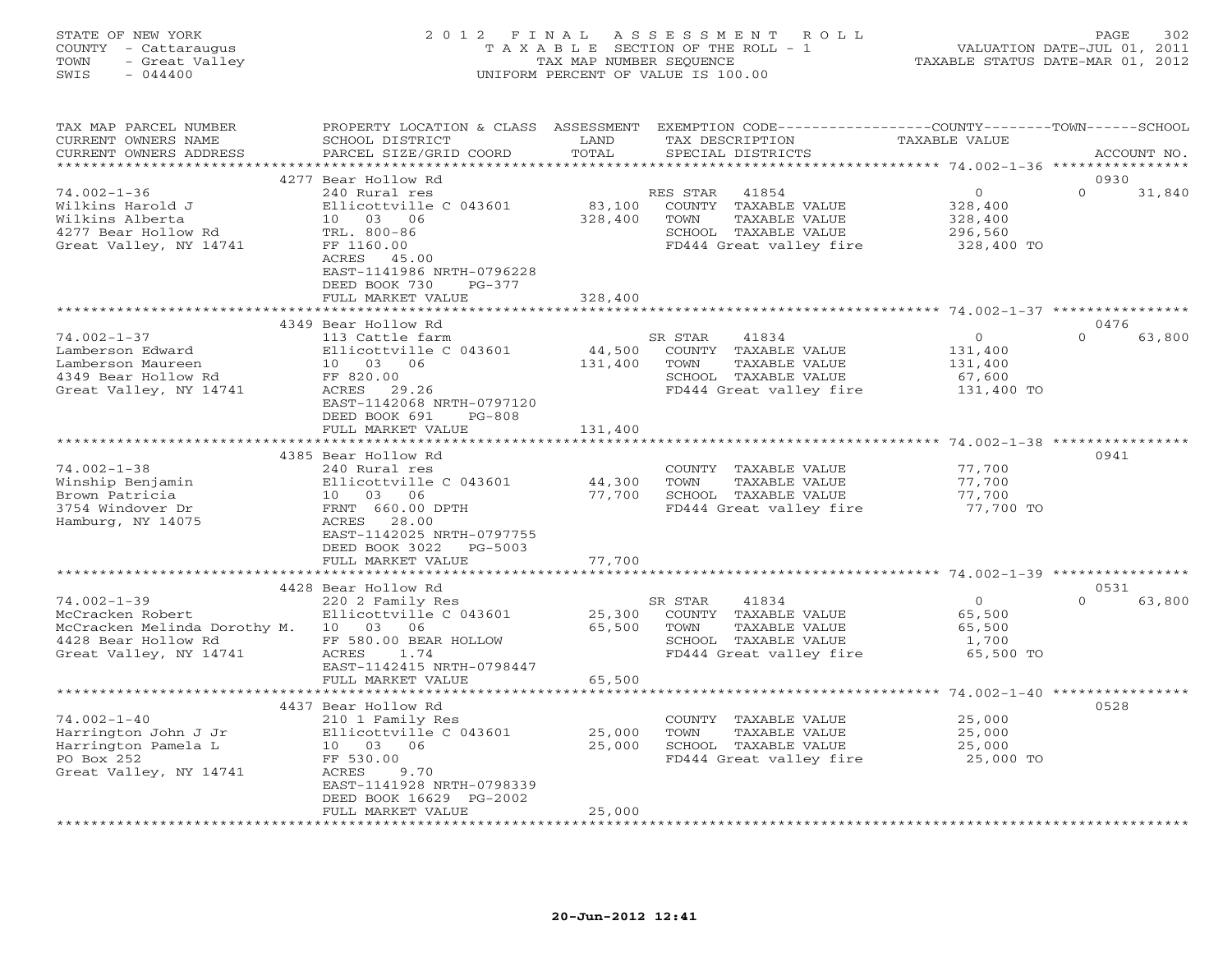## STATE OF NEW YORK 2 0 1 2 F I N A L A S S E S S M E N T R O L L PAGE 303 COUNTY - Cattaraugus T A X A B L E SECTION OF THE ROLL - 1 VALUATION DATE-JUL 01, 2011 TOWN - Great Valley TAX MAP NUMBER SEQUENCE TAXABLE STATUS DATE-MAR 01, 2012 SWIS - 044400 UNIFORM PERCENT OF VALUE IS 100.00UNIFORM PERCENT OF VALUE IS 100.00

| TAX MAP PARCEL NUMBER                                 |                             |               |                       | PROPERTY LOCATION & CLASS ASSESSMENT EXEMPTION CODE---------------COUNTY-------TOWN------SCHOOL |
|-------------------------------------------------------|-----------------------------|---------------|-----------------------|-------------------------------------------------------------------------------------------------|
| CURRENT OWNERS NAME                                   | SCHOOL DISTRICT             | LAND          | TAX DESCRIPTION       | TAXABLE VALUE                                                                                   |
| CURRENT OWNERS ADDRESS                                | PARCEL SIZE/GRID COORD      | TOTAL         | SPECIAL DISTRICTS     | ACCOUNT NO.                                                                                     |
|                                                       |                             |               |                       |                                                                                                 |
|                                                       | 6254 Hardscrabble Rd        |               |                       | 0856                                                                                            |
| $74.003 - 1 - 1.1$                                    | 920 Priv Hunt/Fi            |               | COUNTY TAXABLE VALUE  | 95,700                                                                                          |
| Square Circle Club                                    | Salamanca Centr 041600      | 65,100        | TOWN<br>TAXABLE VALUE | 95,700                                                                                          |
| Attn: Patrick Reed                                    | 02 02 06                    | 95,700        | SCHOOL TAXABLE VALUE  | 95,700                                                                                          |
|                                                       |                             |               |                       |                                                                                                 |
| PO Box 244                                            | FF 3120.00                  |               | FD445 Killbuck fire   | 95,700 TO                                                                                       |
| Kill Buck, NY 14748                                   | ACRES 138.60                |               |                       |                                                                                                 |
|                                                       | EAST-1130564 NRTH-0790222   |               |                       |                                                                                                 |
|                                                       | DEED BOOK 616<br>$PG-300$   |               |                       |                                                                                                 |
|                                                       | FULL MARKET VALUE           | 95,700        |                       |                                                                                                 |
|                                                       |                             |               |                       |                                                                                                 |
|                                                       | 6243 Hardscrabble Rd        |               |                       | 5007                                                                                            |
| $74.003 - 1 - 1.2$                                    | 210 1 Family Res            |               | COUNTY TAXABLE VALUE  | 128,500                                                                                         |
| Butler Eric A                                         | Salamanca Centr 041600      | 19,400        | TOWN<br>TAXABLE VALUE | 128,500                                                                                         |
| Butler Marylyn B                                      | 02 02 06                    | 128,500       | SCHOOL TAXABLE VALUE  | 128,500                                                                                         |
| 273 Broad St                                          | FF 535.00                   |               | FD445 Killbuck fire   | 128,500 TO                                                                                      |
| Salamanca, NY 14779                                   | ACRES<br>017<br>1.65 BANK   |               |                       |                                                                                                 |
|                                                       | EAST-1130481 NRTH-0788953   |               |                       |                                                                                                 |
|                                                       | DEED BOOK 15740 PG-6001     |               |                       |                                                                                                 |
|                                                       | FULL MARKET VALUE           | 128,500       |                       |                                                                                                 |
|                                                       |                             |               |                       |                                                                                                 |
|                                                       |                             |               |                       |                                                                                                 |
|                                                       | 6113 Hardscrabble Rd        |               |                       | 0680                                                                                            |
| $74.003 - 1 - 2$                                      | 260 Seasonal res            |               | COUNTY TAXABLE VALUE  | 5,400                                                                                           |
| Ott George F                                          | Salamanca Centr 041600      | 3,100         | TOWN<br>TAXABLE VALUE | 5,400                                                                                           |
| Ott Marguerite N                                      | 02 02<br>06                 | 5,400         | SCHOOL TAXABLE VALUE  | 5,400                                                                                           |
| 60 Lorraine Ave                                       | TRUSTEES                    |               | FD445 Killbuck fire   | 5,400 TO                                                                                        |
| Buffalo, NY 14220                                     | 66.00 DPTH 75.00<br>FRNT    |               |                       |                                                                                                 |
|                                                       | 0.11<br>ACRES               |               |                       |                                                                                                 |
|                                                       | EAST-1132219 NRTH-0790380   |               |                       |                                                                                                 |
|                                                       | DEED BOOK 936<br>PG-1191    |               |                       |                                                                                                 |
|                                                       | FULL MARKET VALUE           | 5,400         |                       |                                                                                                 |
|                                                       |                             |               |                       |                                                                                                 |
|                                                       | 6107 Hardscrabble Rd        |               |                       | 0668                                                                                            |
| $74.003 - 1 - 3$                                      | 260 Seasonal res            |               | COUNTY TAXABLE VALUE  | 6,700                                                                                           |
| Joyce Thomas                                          | Salamanca Centr 041600      | 2,800         | TOWN<br>TAXABLE VALUE | 6,700                                                                                           |
| Joyce Laura                                           | 02<br>02<br>06              | 6,700         | SCHOOL TAXABLE VALUE  | 6,700                                                                                           |
| PO Box 25                                             | 55.00 DPTH<br>FRNT<br>83.00 |               | FD445 Killbuck fire   | 6,700 TO                                                                                        |
|                                                       | ACRES<br>0.10               |               |                       |                                                                                                 |
| Kill Buck, NY 14748                                   |                             |               |                       |                                                                                                 |
|                                                       | EAST-1132389 NRTH-0790428   |               |                       |                                                                                                 |
|                                                       | DEED BOOK 3750<br>PG-8001   |               |                       |                                                                                                 |
|                                                       | FULL MARKET VALUE           | 6,700         |                       |                                                                                                 |
|                                                       | *************************   | ************* |                       | ************************************* 74.003-1-4 ******************                             |
|                                                       | Hardscrabble Rd             |               |                       | 0565                                                                                            |
| $74.003 - 1 - 4$                                      | 910 Priv forest             |               | COUNTY TAXABLE VALUE  | 47,400                                                                                          |
| Commonwealth Forest Investment Salamanca Centr 041600 |                             | 47,400        | TOWN<br>TAXABLE VALUE | 47,400                                                                                          |
| Attn: Forest Investment A                             | 02 02 06                    | 47,400        | SCHOOL TAXABLE VALUE  | 47,400                                                                                          |
| 15 Piedmont Ctr Ste 1250                              | ACRES 44.51                 |               | FD445 Killbuck fire   | 47,400 TO                                                                                       |
| Atlanta, GA 30305                                     | EAST-1132655 NRTH-0790903   |               |                       |                                                                                                 |
|                                                       | DEED BOOK 00975 PG-00978    |               |                       |                                                                                                 |
|                                                       | FULL MARKET VALUE           | 47,400        |                       |                                                                                                 |
|                                                       |                             |               |                       |                                                                                                 |
|                                                       |                             |               |                       |                                                                                                 |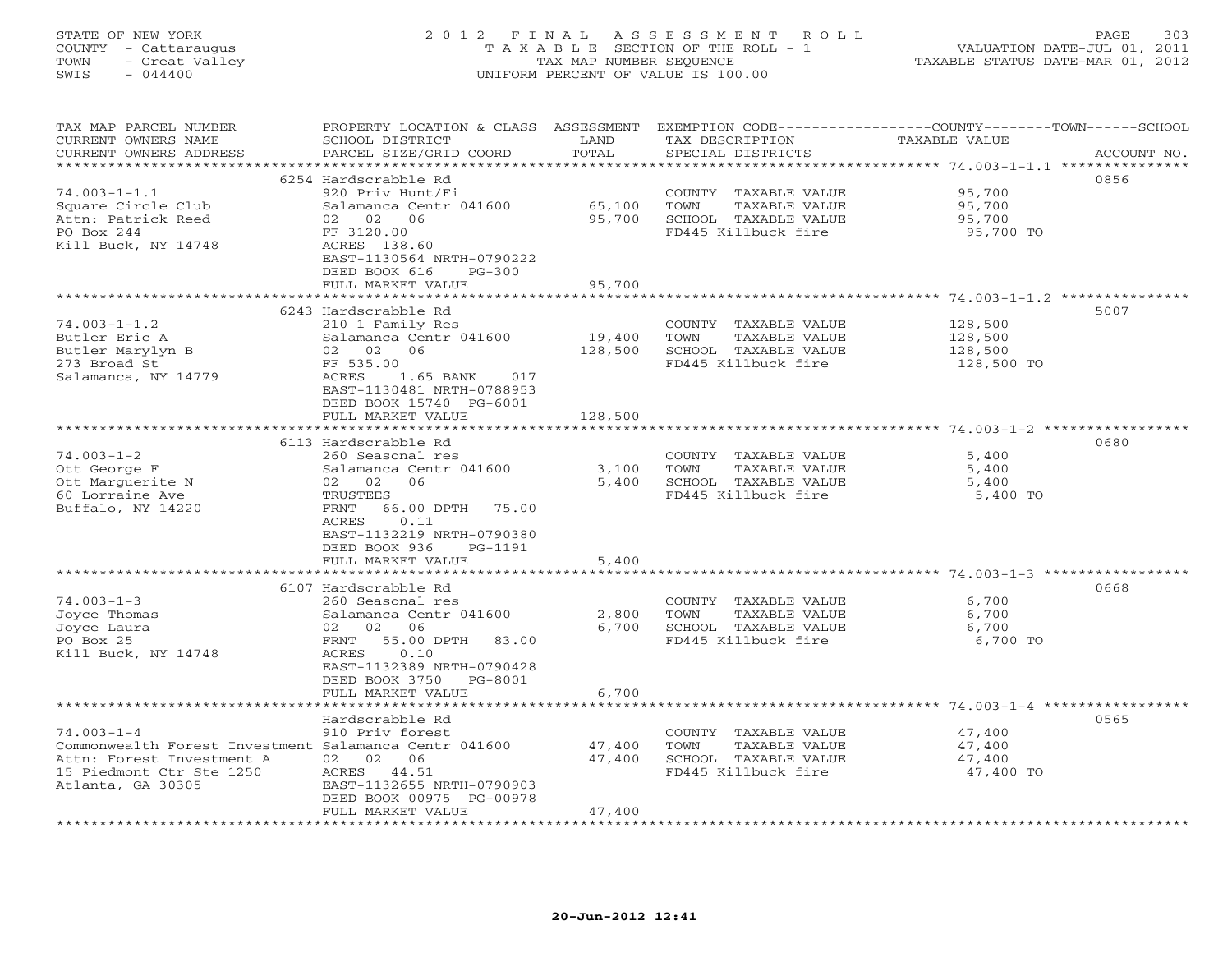# STATE OF NEW YORK 2 0 1 2 F I N A L A S S E S S M E N T R O L L PAGE 304 COUNTY - Cattaraugus T A X A B L E SECTION OF THE ROLL - 1 VALUATION DATE-JUL 01, 2011 TOWN - Great Valley TAX MAP NUMBER SEQUENCE TAXABLE STATUS DATE-MAR 01, 2012 SWIS - 044400 UNIFORM PERCENT OF VALUE IS 100.00

| TAX MAP PARCEL NUMBER<br>CURRENT OWNERS NAME<br>CURRENT OWNERS ADDRESS                                                                                  | PROPERTY LOCATION & CLASS ASSESSMENT<br>SCHOOL DISTRICT<br>PARCEL SIZE/GRID COORD                                                                                                          | LAND<br>TOTAL              | TAX DESCRIPTION<br>SPECIAL DISTRICTS                                                             | EXEMPTION CODE-----------------COUNTY-------TOWN-----SCHOOL<br><b>TAXABLE VALUE</b> | ACCOUNT NO. |
|---------------------------------------------------------------------------------------------------------------------------------------------------------|--------------------------------------------------------------------------------------------------------------------------------------------------------------------------------------------|----------------------------|--------------------------------------------------------------------------------------------------|-------------------------------------------------------------------------------------|-------------|
| **********************<br>$74.003 - 1 - 5$<br>Joyce Thomas P<br>PO Box 25<br>Killbuck, NY 14748                                                         | Hardscrabble Rd<br>910 Priv forest<br>Salamanca Centr 041600<br>02<br>02<br>06<br>FF 891.00<br>ACRES 53.75<br>EAST-1132429 NRTH-0789571<br>DEED BOOK 17138 PG-4002<br>FULL MARKET VALUE    | 49,100<br>49,100<br>49,100 | COUNTY TAXABLE VALUE<br>TOWN<br>TAXABLE VALUE<br>SCHOOL TAXABLE VALUE<br>FD445 Killbuck fire     | 49,100<br>49,100<br>49,100<br>49,100 TO<br>$74.003 - 1 - 6$                         | 0309        |
| $74.003 - 1 - 6$<br>Commonwealth Forest Investment Salamanca Centr 041600<br>Attn: Forest Investment A<br>15 Piedmont Ctr Ste 1250<br>Atlanta, GA 30305 | Hardscrabble Rd<br>910 Priv forest<br>04 02 06<br>ACRES 162.05<br>EAST-1134554 NRTH-0790222<br>DEED BOOK 00975 PG-00978<br>FULL MARKET VALUE                                               | 69,400<br>69,400<br>69,400 | COUNTY TAXABLE VALUE<br>TOWN<br>TAXABLE VALUE<br>SCHOOL TAXABLE VALUE<br>FD445 Killbuck fire     | 69,400<br>69,400<br>69,400<br>69,400 TO                                             | 0564        |
|                                                                                                                                                         | *******************                                                                                                                                                                        |                            |                                                                                                  | ********* 74.003-1-7 *                                                              |             |
| $74.003 - 1 - 7$<br>Jonas James<br>Jonas Marjorie<br>8 Lucid Dr<br>Cheektowaga, NY 14225                                                                | 4040 Barker Run Rd<br>260 Seasonal res<br>Ellicottville C 043601<br>04 02 06<br>FF 1230.00<br>ACRES<br>69.77<br>EAST-1136412 NRTH-0790340<br>DEED BOOK 597<br>$PG-61$<br>FULL MARKET VALUE | 52,100<br>89,700<br>89,700 | COUNTY TAXABLE VALUE<br>TOWN<br>TAXABLE VALUE<br>SCHOOL TAXABLE VALUE<br>FD444 Great valley fire | 89,700<br>89,700<br>89,700<br>89,700 TO                                             | 0423        |
|                                                                                                                                                         | ******************                                                                                                                                                                         | ************               |                                                                                                  |                                                                                     |             |
| $74.003 - 1 - 8$<br>Jonas James<br>Jonas Marjorie<br>8 Lucid Dr<br>Cheektowaga, NY 14225                                                                | Barker Run Rd<br>910 Priv forest<br>Ellicottville C 043601<br>02 02<br>06<br>FF APX 5'<br>ACRES 50.00<br>EAST-1137720 NRTH-0790636<br>DEED BOOK 597<br>$PG-61$                             | 48,400<br>51,600           | COUNTY TAXABLE VALUE<br>TOWN<br>TAXABLE VALUE<br>SCHOOL TAXABLE VALUE<br>FD444 Great valley fire | 51,600<br>51,600<br>51,600<br>51,600 TO                                             | 0424        |
|                                                                                                                                                         | FULL MARKET VALUE                                                                                                                                                                          | 51,600                     |                                                                                                  |                                                                                     |             |
| $74.003 - 1 - 9$<br>Northeast Timberlands Llc<br>Drawer 32<br>Coudersport, PA 16915                                                                     | ******************<br>Barker Run Rd (Off)<br>910 Priv forest<br>Salamanca Centr 041600<br>02<br>06<br>02<br>ACRES 150.00<br>EAST-1138440 NRTH-0789247<br>DEED BOOK 1000<br>$PG-727$        | 67,200<br>67,200           | COUNTY TAXABLE VALUE<br>TOWN<br>TAXABLE VALUE<br>SCHOOL TAXABLE VALUE<br>FD445 Killbuck fire     | 67,200<br>67,200<br>67,200<br>67,200 TO                                             | 0632        |
| **********************                                                                                                                                  | FULL MARKET VALUE                                                                                                                                                                          | 67,200                     |                                                                                                  |                                                                                     |             |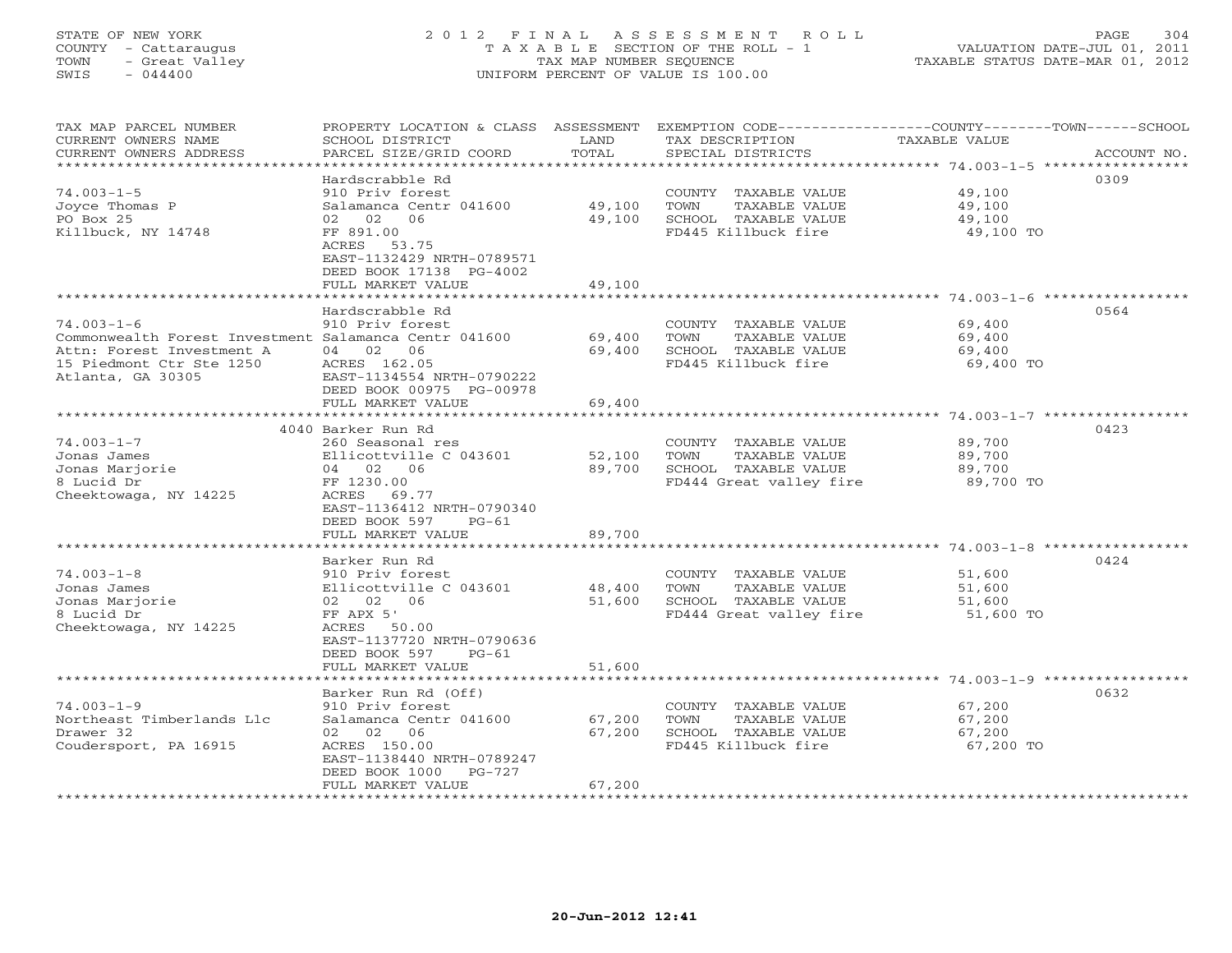## STATE OF NEW YORK 2 0 1 2 F I N A L A S S E S S M E N T R O L L PAGE 305 COUNTY - Cattaraugus T A X A B L E SECTION OF THE ROLL - 1 VALUATION DATE-JUL 01, 2011 TOWN - Great Valley TAX MAP NUMBER SEQUENCE TAXABLE STATUS DATE-MAR 01, 2012 SWIS - 044400 UNIFORM PERCENT OF VALUE IS 100.00UNIFORM PERCENT OF VALUE IS 100.00

| TAX MAP PARCEL NUMBER<br>CURRENT OWNERS NAME<br>CURRENT OWNERS ADDRESS | PROPERTY LOCATION & CLASS ASSESSMENT<br>SCHOOL DISTRICT<br>PARCEL SIZE/GRID COORD | LAND<br>TOTAL    | EXEMPTION CODE-----------------COUNTY-------TOWN------SCHOOL<br>TAX DESCRIPTION<br>SPECIAL DISTRICTS | TAXABLE VALUE       | ACCOUNT NO.        |
|------------------------------------------------------------------------|-----------------------------------------------------------------------------------|------------------|------------------------------------------------------------------------------------------------------|---------------------|--------------------|
| $74.003 - 1 - 10$                                                      | Barker Run Rd (Off)<br>910 Priv forest                                            |                  | COUNTY TAXABLE VALUE                                                                                 | 43,700              | 0142               |
| Northeast Timberlands Llc<br>Drawer 32                                 | Ellicottville C 043601<br>02 02 06                                                | 43,700<br>43,700 | TOWN<br>TAXABLE VALUE<br>SCHOOL TAXABLE VALUE                                                        | 43,700<br>43,700    |                    |
| Coudersport, PA 16915                                                  | ACRES 25.00<br>EAST-1140263 NRTH-0791450<br>DEED BOOK 6560<br>PG-2002             |                  | FD444 Great valley fire                                                                              | 43,700 TO           |                    |
|                                                                        | FULL MARKET VALUE                                                                 | 43,700           |                                                                                                      |                     |                    |
|                                                                        | Bear Hollow Rd (Off)                                                              |                  |                                                                                                      |                     | 0726               |
| $74.003 - 1 - 11$                                                      | 910 Priv forest                                                                   |                  | COUNTY TAXABLE VALUE                                                                                 | 56,500              |                    |
| Northeast Timberlands Llc                                              | Ellicottville C 043601                                                            | 56,500           | TOWN<br>TAXABLE VALUE                                                                                | 56,500              |                    |
| Drawer 32                                                              | 04 02 06                                                                          | 56,500           | SCHOOL TAXABLE VALUE                                                                                 | 56,500              |                    |
| Coudersport, PA 16915                                                  | ACRES 93.20                                                                       |                  | FD444 Great valley fire                                                                              | 56,500 TO           |                    |
|                                                                        | EAST-1140694 NRTH-0790330<br>DEED BOOK 1000<br>PG-729                             |                  |                                                                                                      |                     |                    |
|                                                                        | FULL MARKET VALUE                                                                 | 56,500           |                                                                                                      |                     |                    |
|                                                                        |                                                                                   |                  |                                                                                                      |                     |                    |
|                                                                        | 3430 Thorpe Hollow Rd                                                             |                  |                                                                                                      |                     | 0822               |
| $74.003 - 1 - 14$                                                      | 910 Priv forest                                                                   |                  | COUNTY TAXABLE VALUE                                                                                 | 44,800              |                    |
| Frisina Marilynn A<br>Macmillen Caroline V                             | Salamanca Centr 041600<br>06<br>01 02                                             | 30,200<br>44,800 | TOWN<br>TAXABLE VALUE<br>SCHOOL TAXABLE VALUE                                                        | 44,800<br>44,800    |                    |
| 2759 West River Rd                                                     | FRNT 300.00 DPTH                                                                  |                  | FD445 Killbuck fire                                                                                  | 44,800 TO           |                    |
| Olean, NY 14760                                                        | ACRES 12.70                                                                       |                  |                                                                                                      |                     |                    |
|                                                                        | EAST-1138721 NRTH-0783577                                                         |                  |                                                                                                      |                     |                    |
|                                                                        | DEED BOOK 1015<br>$PG-484$                                                        |                  |                                                                                                      |                     |                    |
|                                                                        | FULL MARKET VALUE                                                                 | 44,800           |                                                                                                      |                     |                    |
|                                                                        |                                                                                   |                  |                                                                                                      |                     |                    |
|                                                                        | 3470 Boza Rd                                                                      |                  |                                                                                                      |                     | 1756               |
| $74.003 - 1 - 15.2$                                                    | 210 1 Family Res                                                                  |                  | RES STAR 41854                                                                                       | $\overline{O}$      | 31,840<br>$\Omega$ |
| Marsh Thomas L                                                         | Salamanca Centr 041600                                                            | 16,200           | COUNTY TAXABLE VALUE                                                                                 | 149,700             |                    |
| 3470 Boza Rd                                                           | 01 02<br>06                                                                       | 149,700          | TAXABLE VALUE<br>TOWN                                                                                | 149,700             |                    |
| Kill Buck, NY 14748                                                    | 2.00<br>ACRES                                                                     |                  | SCHOOL TAXABLE VALUE                                                                                 | 117,860             |                    |
|                                                                        | EAST-1138506 NRTH-0784108                                                         |                  | FD445 Killbuck fire                                                                                  | 149,700 TO          |                    |
|                                                                        | DEED BOOK 00984 PG-00379                                                          |                  |                                                                                                      |                     |                    |
|                                                                        | FULL MARKET VALUE                                                                 | 149,700          |                                                                                                      |                     |                    |
|                                                                        |                                                                                   |                  |                                                                                                      |                     |                    |
|                                                                        | Boza Rd                                                                           |                  |                                                                                                      |                     | 1760               |
| $74.003 - 1 - 15.3$                                                    | 910 Priv forest                                                                   |                  | COUNTY TAXABLE VALUE                                                                                 | 12,750              |                    |
| Marsh Thomas L<br>3470 Boza Rd                                         | Salamanca Centr 041600<br>01 02<br>06                                             | 12,750           | TOWN<br>TAXABLE VALUE<br>SCHOOL TAXABLE VALUE                                                        | 12,750              |                    |
| Kill Buck, NY 14748                                                    | 8.15<br>ACRES                                                                     | 12,750           | FD445 Killbuck fire                                                                                  | 12,750<br>12,750 TO |                    |
|                                                                        | EAST-1138559 NRTH-0784315                                                         |                  |                                                                                                      |                     |                    |
|                                                                        | DEED BOOK 00987 PG-00649                                                          |                  |                                                                                                      |                     |                    |
|                                                                        | FULL MARKET VALUE                                                                 | 12,800           |                                                                                                      |                     |                    |
| *******************                                                    |                                                                                   |                  |                                                                                                      |                     |                    |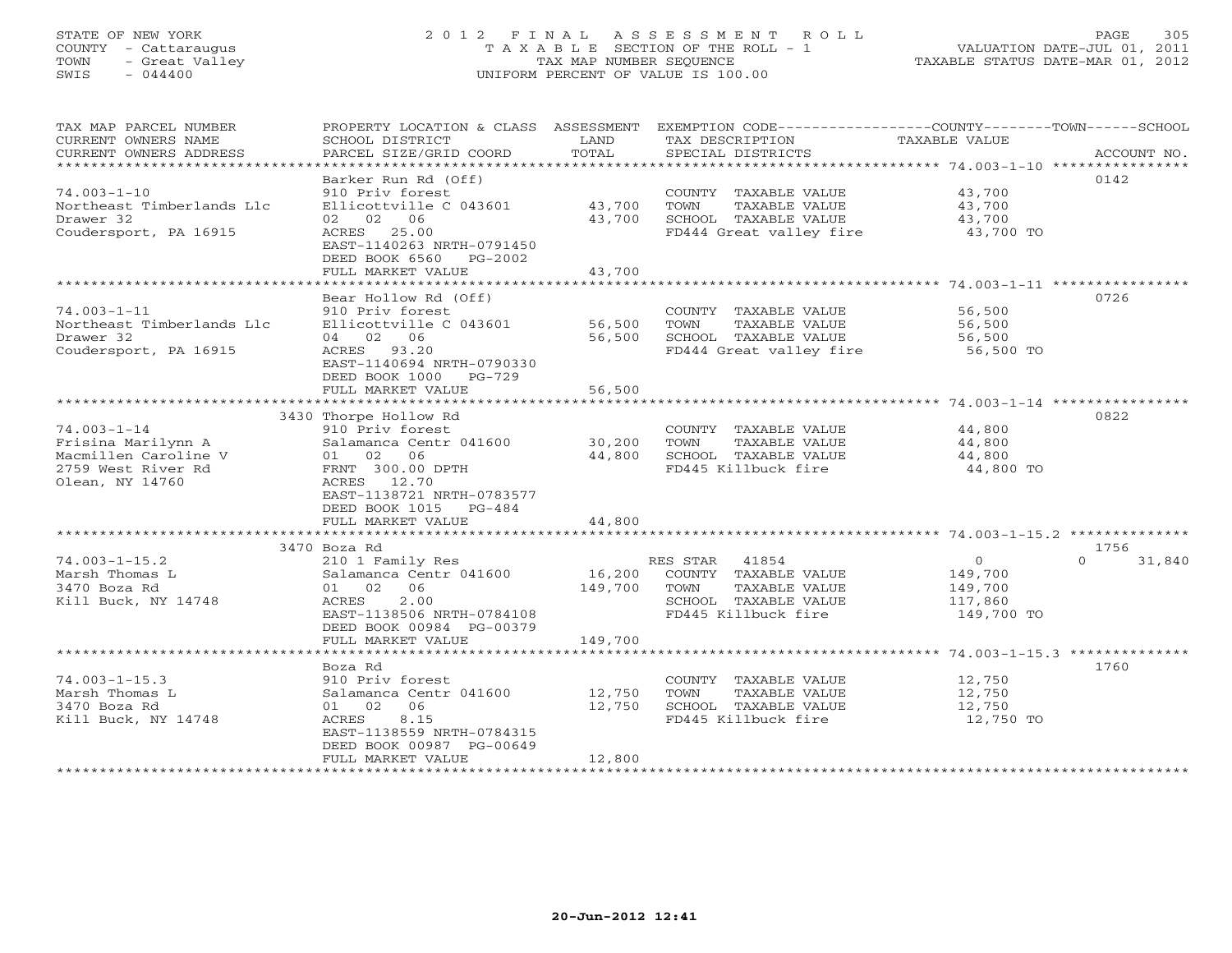# STATE OF NEW YORK 2 0 1 2 F I N A L A S S E S S M E N T R O L L PAGE 306 COUNTY - Cattaraugus T A X A B L E SECTION OF THE ROLL - 1 VALUATION DATE-JUL 01, 2011 TOWN - Great Valley TAX MAP NUMBER SEQUENCE TAXABLE STATUS DATE-MAR 01, 2012 SWIS - 044400 UNIFORM PERCENT OF VALUE IS 100.00

| TAX MAP PARCEL NUMBER<br>CURRENT OWNERS NAME<br>CURRENT OWNERS ADDRESS<br>************************         | PROPERTY LOCATION & CLASS ASSESSMENT<br>SCHOOL DISTRICT<br>PARCEL SIZE/GRID COORD                                                                                                                     | LAND<br>TOTAL              | TAX DESCRIPTION<br>SPECIAL DISTRICTS                                                                                                                       | EXEMPTION CODE-----------------COUNTY-------TOWN------SCHOOL<br><b>TAXABLE VALUE</b>                                                   | ACCOUNT NO.                                        |
|------------------------------------------------------------------------------------------------------------|-------------------------------------------------------------------------------------------------------------------------------------------------------------------------------------------------------|----------------------------|------------------------------------------------------------------------------------------------------------------------------------------------------------|----------------------------------------------------------------------------------------------------------------------------------------|----------------------------------------------------|
| $74.003 - 1 - 16.1$<br>Frisina Marilynn A<br>Macmillen Caroline V<br>2759 West River Rd<br>Olean, NY 14760 | Boza Rd<br>910 Priv forest<br>Salamanca Centr 041600<br>02<br>01<br>06<br>FF 49.50<br>ACRES 67.86<br>EAST-1138219 NRTH-0785630<br>DEED BOOK 1015<br>$PG-484$<br>FULL MARKET VALUE                     | 34,000<br>34,000<br>34,000 | COUNTY TAXABLE VALUE<br>TOWN<br>TAXABLE VALUE<br>SCHOOL TAXABLE VALUE<br>FD445 Killbuck fire                                                               | 34,000<br>34,000<br>34,000<br>34,000 TO                                                                                                | 0957                                               |
| $74.003 - 1 - 16.2$<br>Frisina Marilynn A<br>Macmillen Caroline V<br>2759 West River Rd<br>Olean, NY 14760 | Boza Rd (Off)<br>910 Priv forest<br>Salamanca Centr 041600<br>01 02<br>06<br>ACRES 10.40<br>EAST-1138987 NRTH-0784381<br>DEED BOOK 1015<br>PG-484<br>FULL MARKET VALUE                                | 27,800<br>27,800<br>27,800 | COUNTY TAXABLE VALUE<br>TOWN<br>TAXABLE VALUE<br>SCHOOL TAXABLE VALUE<br>FD444 Great valley fire                                                           | 27,800<br>27,800<br>27,800<br>27,800 TO                                                                                                | 1134                                               |
| $74.003 - 1 - 16.3$<br>Potter Lumber Co Inc<br>PO Box 10<br>Allegany, NY 14706                             | Boza Rd<br>910 Priv forest<br>Salamanca Centr 041600<br>02<br>06<br>01<br>FF 500.00<br>ACRES<br>24.70<br>EAST-1137813 NRTH-0784388<br>DEED BOOK 833<br>$PG-1025$<br>FULL MARKET VALUE                 | 34,900<br>34,900<br>34,900 | COUNTY TAXABLE VALUE<br>TAXABLE VALUE<br>TOWN<br>SCHOOL TAXABLE VALUE<br>FD444 Great valley fire                                                           | 34,900<br>34,900<br>34,900<br>34,900 TO                                                                                                | 1131                                               |
| $74.003 - 1 - 16.4$<br>Frisina Marilynn A<br>Macmillen Caroline V<br>2759 West River Rd<br>Olean, NY 14760 | Boza Rd<br>910 Priv forest<br>Salamanca Centr 041600<br>02<br>06<br>01<br>FF 560.00<br>ACRES<br>3.55<br>EAST-1138198 NRTH-0783687<br>DEED BOOK 1015<br>PG-484<br>FULL MARKET VALUE                    | 18,900<br>18,900<br>18,900 | COUNTY TAXABLE VALUE<br>TOWN<br>TAXABLE VALUE<br>SCHOOL TAXABLE VALUE<br>FD444 Great valley fire                                                           | 18,900<br>18,900<br>18,900<br>18,900 TO                                                                                                | 1132                                               |
| $74.003 - 1 - 16.5$<br>Harris Donald L<br>Harris Virginia L<br>3439 Boza Rd<br>Kill Buck, NY 14748         | 3439 Boza Rd<br>210 1 Family Res<br>Salamanca Centr 041600<br>02<br>06<br>01<br>FF 560.00<br>ACRES<br>8.75 BANK<br>017<br>EAST-1137608 NRTH-0783577<br>DEED BOOK 9596<br>PG-7001<br>FULL MARKET VALUE | 139,200 SR STAR<br>139,200 | CVET C/T<br>41131<br>32,600 DVET C/T<br>41141<br>41834<br>COUNTY TAXABLE VALUE<br>TOWN<br>TAXABLE VALUE<br>SCHOOL TAXABLE VALUE<br>FD444 Great valley fire | 20,000<br>20,000<br>40,000<br>40,000<br>$\circ$<br>$\Omega$<br>79,200<br>79,200<br>75,400<br>139,200 TO<br>*************************** | 1907<br>$\overline{0}$<br>$\overline{0}$<br>63,800 |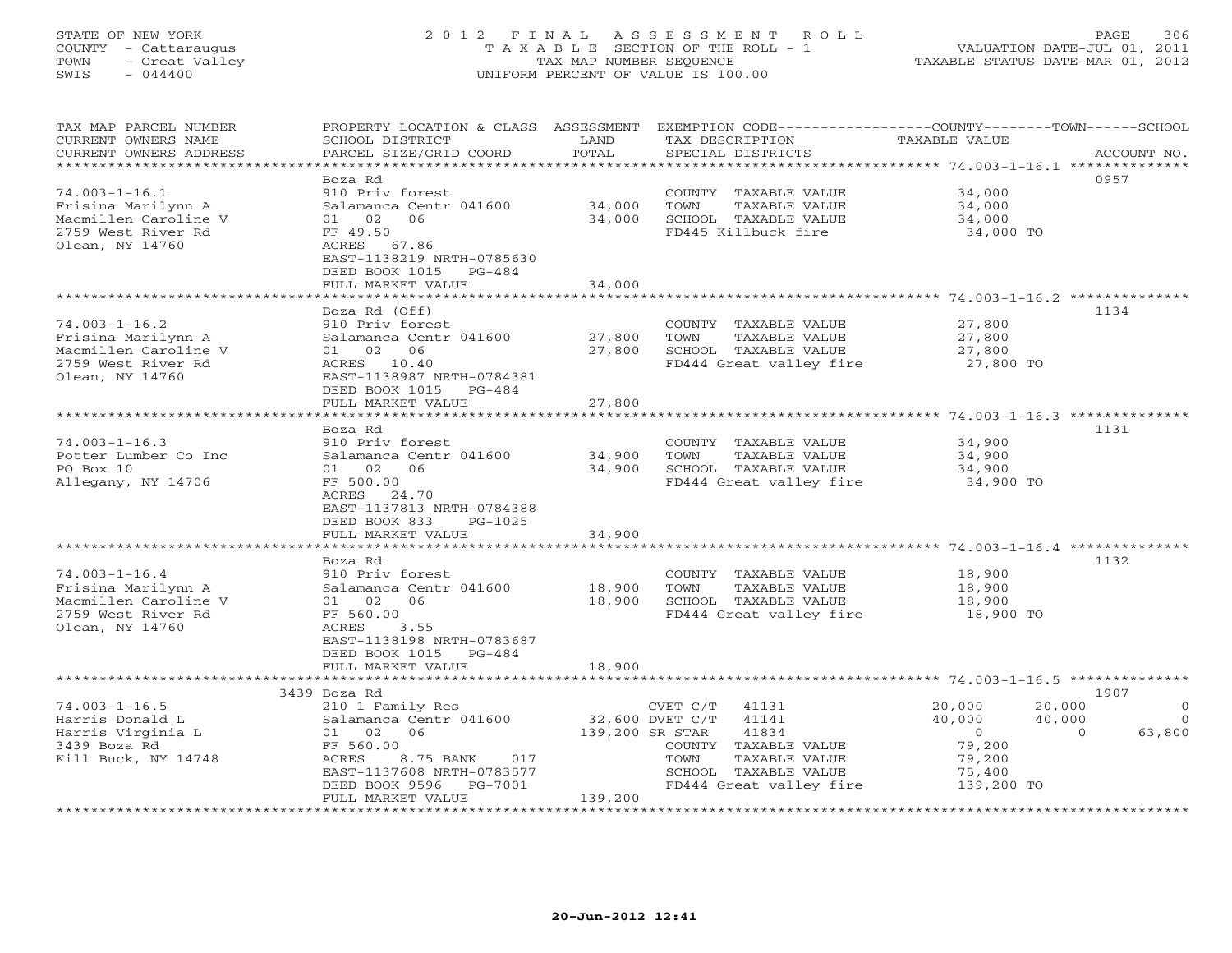### STATE OF NEW YORK 2 0 1 2 F I N A L A S S E S S M E N T R O L L PAGE 307 COUNTY - Cattaraugus T A X A B L E SECTION OF THE ROLL - 1 VALUATION DATE-JUL 01, 2011 TOWN - Great Valley TAX MAP NUMBER SEQUENCE TAXABLE STATUS DATE-MAR 01, 2012 SWIS - 044400 UNIFORM PERCENT OF VALUE IS 100.00UNIFORM PERCENT OF VALUE IS 100.00

| TAX MAP PARCEL NUMBER<br>CURRENT OWNERS NAME<br>CURRENT OWNERS ADDRESS                                         | PROPERTY LOCATION & CLASS ASSESSMENT<br>SCHOOL DISTRICT<br>PARCEL SIZE/GRID COORD                                                                                                                                               | LAND<br>TOTAL              | TAX DESCRIPTION<br>SPECIAL DISTRICTS                                                         | EXEMPTION CODE-----------------COUNTY-------TOWN------SCHOOL<br><b>TAXABLE VALUE</b><br>ACCOUNT NO. |
|----------------------------------------------------------------------------------------------------------------|---------------------------------------------------------------------------------------------------------------------------------------------------------------------------------------------------------------------------------|----------------------------|----------------------------------------------------------------------------------------------|-----------------------------------------------------------------------------------------------------|
|                                                                                                                |                                                                                                                                                                                                                                 | ******                     |                                                                                              | ********* 74.003-1-17 ***                                                                           |
| $74.003 - 1 - 17$<br>Northeast Timberlands Llc<br>Drawer 32<br>Coudersport, PA 16915                           | Sullivan Hollow Ext (Off)<br>910 Priv forest<br>Salamanca Centr 041600<br>02<br>06<br>01<br>ACRES<br>50.00<br>EAST-1138210 NRTH-0786944<br>DEED BOOK 1000 PG-727                                                                | 48,400<br>48,400           | COUNTY TAXABLE VALUE<br>TOWN<br>TAXABLE VALUE<br>SCHOOL TAXABLE VALUE<br>FD445 Killbuck fire | 1078<br>48,400<br>48,400<br>48,400<br>48,400 TO                                                     |
|                                                                                                                | FULL MARKET VALUE                                                                                                                                                                                                               | 48,400                     |                                                                                              |                                                                                                     |
|                                                                                                                | Sullivan Hollow Rd                                                                                                                                                                                                              |                            |                                                                                              | ************** 74.003-1-18.1 ***************<br>0284                                                |
| $74.003 - 1 - 18.1$<br>Demmerley James A<br>PO Box 236<br>Derby, NY 14047                                      | 314 Rural vac<10<br>Salamanca Centr 041600<br>02<br>06<br>03/04<br>7.10<br>ACRES<br>EAST-1135701 NRTH-0786009<br>DEED BOOK 1014<br>$PG-723$                                                                                     | 2,700<br>2,700             | COUNTY TAXABLE VALUE<br>TOWN<br>TAXABLE VALUE<br>SCHOOL TAXABLE VALUE<br>FD445 Killbuck fire | 2,700<br>2,700<br>2,700<br>2,700 TO                                                                 |
|                                                                                                                | FULL MARKET VALUE<br>***********************                                                                                                                                                                                    | 2,700                      |                                                                                              | $74.003 - 1 - 18.2$ **************                                                                  |
| $74.003 - 1 - 18.2$<br>Kidd Douglas J<br>Kidd Sonya<br>576 Limestone Ln Pob 944<br>Ridgeway, ON Canada LOS 1NO | Sullivan Hollow Rd (Off)<br>311 Res vac land<br>Salamanca Centr 041600<br>06<br>03<br>02<br>LOT 7<br>ROW 612.27 FOREST HILL RD<br>ACRES<br>6.27<br>EAST-1134849 NRTH-0787217<br>DEED BOOK 1001<br>$PG-248$<br>FULL MARKET VALUE | 16,300<br>16,300<br>16,300 | COUNTY TAXABLE VALUE<br>TOWN<br>TAXABLE VALUE<br>SCHOOL TAXABLE VALUE<br>FD445 Killbuck fire | 1499<br>16,300<br>16,300<br>16,300<br>16,300 TO                                                     |
|                                                                                                                |                                                                                                                                                                                                                                 |                            |                                                                                              |                                                                                                     |
| $74.003 - 1 - 18.3$<br>Widrig Dennis L<br>5753 Thornwood Dr<br>West Valley, NY 14171                           | Sullivan Hollow Rd (Off)<br>311 Res vac land<br>Salamanca Centr 041600<br>02<br>06<br>03<br>LOT 6<br>ROW 225.00 FOREST HILL RD<br>ACRES<br>6.20<br>EAST-1134516 NRTH-0786955<br>DEED BOOK 00977 PG-00971                        | 16,200<br>16,200           | COUNTY TAXABLE VALUE<br>TOWN<br>TAXABLE VALUE<br>SCHOOL TAXABLE VALUE<br>FD445 Killbuck fire | 1398<br>16,200<br>16,200<br>16,200<br>16,200 TO                                                     |
|                                                                                                                | FULL MARKET VALUE                                                                                                                                                                                                               | 16,200                     |                                                                                              |                                                                                                     |
|                                                                                                                | 3679 Forest Hill Rd                                                                                                                                                                                                             |                            |                                                                                              | 1399                                                                                                |
| $74.003 - 1 - 18.4$<br>Reed Kevin S<br>PO Box 255<br>Kill Buck, NY 14748                                       | 210 1 Family Res<br>Salamanca Centr 041600<br>03<br>02<br>- 06<br>3679 FOREST HILL RD<br>ROW 469.13 FOREST HILL RD<br>5.49 BANK<br>ACRES<br>017<br>EAST-1134540 NRTH-0786498                                                    | 15,500<br>101,200          | COUNTY TAXABLE VALUE<br>TOWN<br>TAXABLE VALUE<br>SCHOOL TAXABLE VALUE<br>FD445 Killbuck fire | 101,200<br>101,200<br>101,200<br>101,200 TO                                                         |
|                                                                                                                | DEED BOOK 2119<br>PG-7001<br>FULL MARKET VALUE                                                                                                                                                                                  | 101,200                    |                                                                                              |                                                                                                     |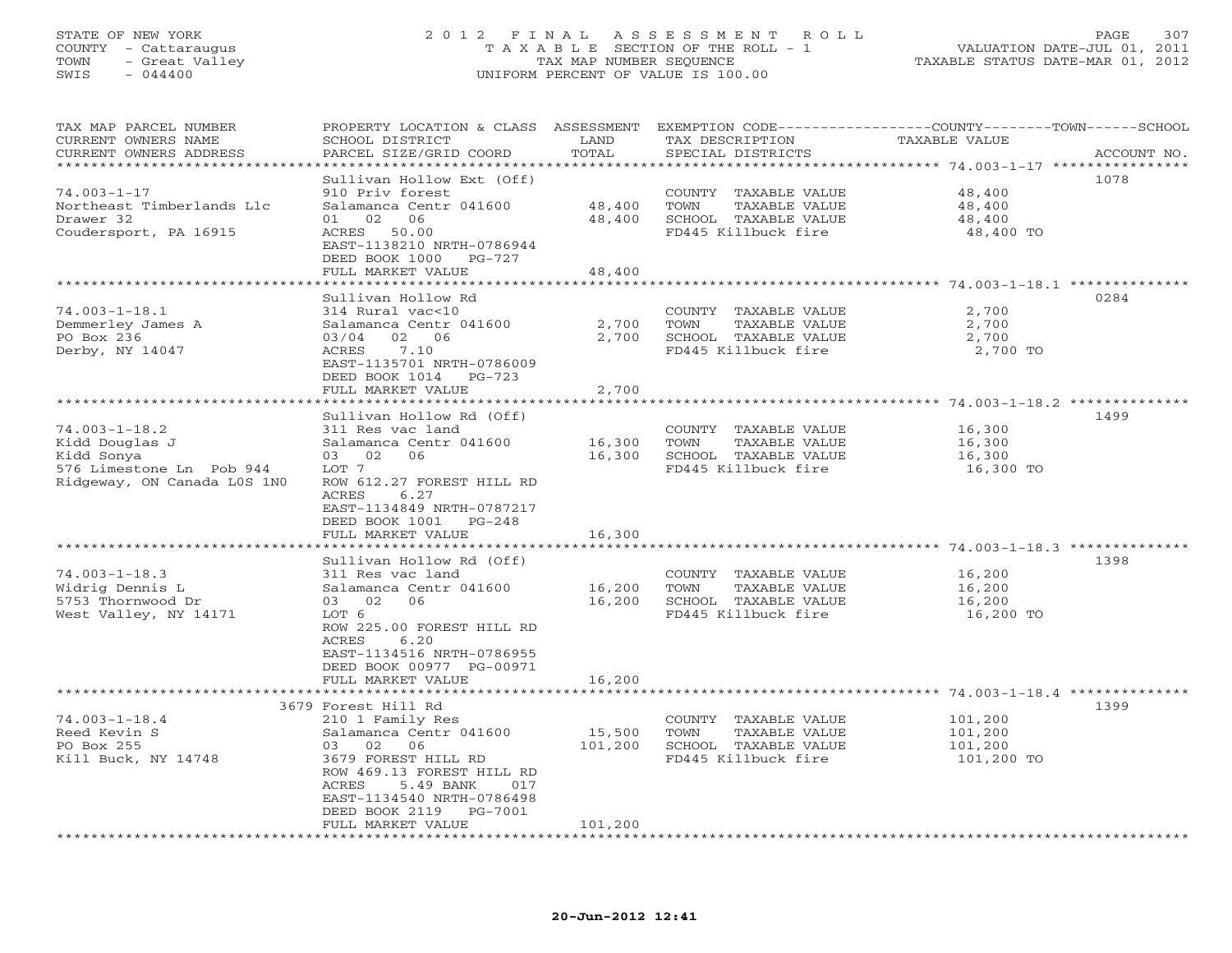### STATE OF NEW YORK 2 0 1 2 F I N A L A S S E S S M E N T R O L L PAGE 308 COUNTY - Cattaraugus T A X A B L E SECTION OF THE ROLL - 1 VALUATION DATE-JUL 01, 2011 TOWN - Great Valley TAX MAP NUMBER SEQUENCE TAXABLE STATUS DATE-MAR 01, 2012 SWIS - 044400 UNIFORM PERCENT OF VALUE IS 100.00UNIFORM PERCENT OF VALUE IS 100.00

| TAX MAP PARCEL NUMBER<br>CURRENT OWNERS NAME<br>CURRENT OWNERS ADDRESS | PROPERTY LOCATION & CLASS ASSESSMENT<br>SCHOOL DISTRICT<br>PARCEL SIZE/GRID COORD | LAND<br>TOTAL     | TAX DESCRIPTION<br>SPECIAL DISTRICTS | EXEMPTION CODE----------------COUNTY-------TOWN------SCHOOL<br><b>TAXABLE VALUE</b><br>ACCOUNT NO. |
|------------------------------------------------------------------------|-----------------------------------------------------------------------------------|-------------------|--------------------------------------|----------------------------------------------------------------------------------------------------|
| *******************                                                    |                                                                                   | * * * * * * * * * |                                      | ************ 74.003-1-18.5 ***************                                                         |
|                                                                        | 3662 Forest Hill Rd                                                               |                   |                                      | 1400                                                                                               |
| $74.003 - 1 - 18.5$                                                    | 210 1 Family Res                                                                  |                   | COUNTY TAXABLE VALUE                 | 113,100                                                                                            |
| Dubay Marc                                                             | Salamanca Centr 041600                                                            | 15,300            | <b>TOWN</b><br>TAXABLE VALUE         | 113,100                                                                                            |
| Dubay Vicki                                                            | 03 02<br>06                                                                       | 113,100           | SCHOOL TAXABLE VALUE                 | 113,100                                                                                            |
| 17841 Northwood Lakes Dr                                               | ROW 1408.45 FOREST HILL                                                           |                   | FD445 Killbuck fire                  | 113,100 TO                                                                                         |
| Chagrin Falls, OH 44023                                                | ACRES<br>5.27                                                                     |                   |                                      |                                                                                                    |
|                                                                        | EAST-1135020 NRTH-0786587                                                         |                   |                                      |                                                                                                    |
|                                                                        | DEED BOOK 1006<br>$PG-108$<br>FULL MARKET VALUE                                   | 113,100           |                                      |                                                                                                    |
|                                                                        | ***********************                                                           | ***********       |                                      |                                                                                                    |
|                                                                        | 3659 Forest Hill Rd                                                               |                   |                                      | 1401                                                                                               |
| $74.003 - 1 - 18.6$                                                    | 260 Seasonal res                                                                  |                   | COUNTY TAXABLE VALUE                 | 107,900                                                                                            |
| Ferenczy Jeffrey A                                                     | Salamanca Centr 041600                                                            | 15,000            | TOWN<br>TAXABLE VALUE                | 107,900                                                                                            |
| 2320 N Medina Line Rd                                                  | 03 02<br>06                                                                       | 107,900           | SCHOOL TAXABLE VALUE                 | 107,900                                                                                            |
| Akron, OH 44333                                                        | LOT 4                                                                             |                   | FD445 Killbuck fire                  | 107,900 TO                                                                                         |
|                                                                        | ROW 416.60 FOREST HILL RD                                                         |                   |                                      |                                                                                                    |
|                                                                        | ACRES<br>5.00                                                                     |                   |                                      |                                                                                                    |
|                                                                        | EAST-1134503 NRTH-0786020                                                         |                   |                                      |                                                                                                    |
|                                                                        | DEED BOOK 3126<br>PG-9004<br>FULL MARKET VALUE                                    | 107,900           |                                      |                                                                                                    |
|                                                                        |                                                                                   | ********          |                                      | ***************************** 74.003-1-18.7 **********                                             |
|                                                                        | Sullivan Hollow Rd (Off)                                                          |                   |                                      | 1402                                                                                               |
| $74.003 - 1 - 18.7$                                                    | 311 Res vac land                                                                  |                   | COUNTY TAXABLE VALUE                 | 11,700                                                                                             |
| Dubay Marc                                                             | Salamanca Centr 041600                                                            | 11,700            | TOWN<br>TAXABLE VALUE                | 11,700                                                                                             |
| Dubay Vicki                                                            | 06<br>03 02                                                                       | 11,700            | SCHOOL TAXABLE VALUE                 | 11,700                                                                                             |
| 17841 Northwood Lakes Dr                                               | ROW 634.40 FOREST HILL RD                                                         |                   | FD445 Killbuck fire                  | 11,700 TO                                                                                          |
| Chagrin Falls, OH 44023                                                | ACRES<br>2.00                                                                     |                   |                                      |                                                                                                    |
|                                                                        | EAST-1134848 NRTH-0785810                                                         |                   |                                      |                                                                                                    |
|                                                                        | DEED BOOK 1013<br>PG-881                                                          | 11,700            |                                      |                                                                                                    |
|                                                                        | FULL MARKET VALUE                                                                 |                   |                                      |                                                                                                    |
|                                                                        | Forest Hill Rd                                                                    |                   |                                      | 1403                                                                                               |
| $74.003 - 1 - 18.8$                                                    | 314 Rural vac<10                                                                  |                   | COUNTY TAXABLE VALUE                 | 11,900                                                                                             |
| Ferenczy Jeffrey                                                       | Salamanca Centr 041600                                                            | 11,900            | TOWN<br>TAXABLE VALUE                | 11,900                                                                                             |
| 2320 N Medina Line Rd                                                  | 06<br>03 02                                                                       | 11,900            | SCHOOL TAXABLE VALUE                 | 11,900                                                                                             |
| Akron, OH 44333                                                        | ACRES<br>2.00                                                                     |                   | FD445 Killbuck fire                  | 11,900 TO                                                                                          |
|                                                                        | EAST-1134495 NRTH-0785660                                                         |                   |                                      |                                                                                                    |
|                                                                        | DEED BOOK 8909<br>PG-6001                                                         |                   |                                      |                                                                                                    |
|                                                                        | FULL MARKET VALUE                                                                 | 11,900            |                                      |                                                                                                    |
|                                                                        | 5998 Sullivan Hollow Rd                                                           |                   |                                      | 1404                                                                                               |
| $74.003 - 1 - 18.9$                                                    | 210 1 Family Res                                                                  |                   | COUNTY TAXABLE VALUE                 | 91,600                                                                                             |
| Demmerley Arthur                                                       | Salamanca Centr 041600                                                            | 12,100            | TOWN<br>TAXABLE VALUE                | 91,600                                                                                             |
| Demmerley James A                                                      | 03 02 06                                                                          | 91,600            | SCHOOL TAXABLE VALUE                 | 91,600                                                                                             |
| 1442 Sturgeon Point Rd                                                 | FRNT 239.68 DPTH                                                                  |                   | FD445 Killbuck fire                  | 91,600 TO                                                                                          |
| Derby, NY 14047                                                        | ACRES<br>2.32                                                                     |                   |                                      |                                                                                                    |
|                                                                        | EAST-1134410 NRTH-0785330                                                         |                   |                                      |                                                                                                    |
|                                                                        | DEED BOOK 14491 PG-8003                                                           |                   |                                      |                                                                                                    |
|                                                                        | FULL MARKET VALUE                                                                 | 91,600            |                                      |                                                                                                    |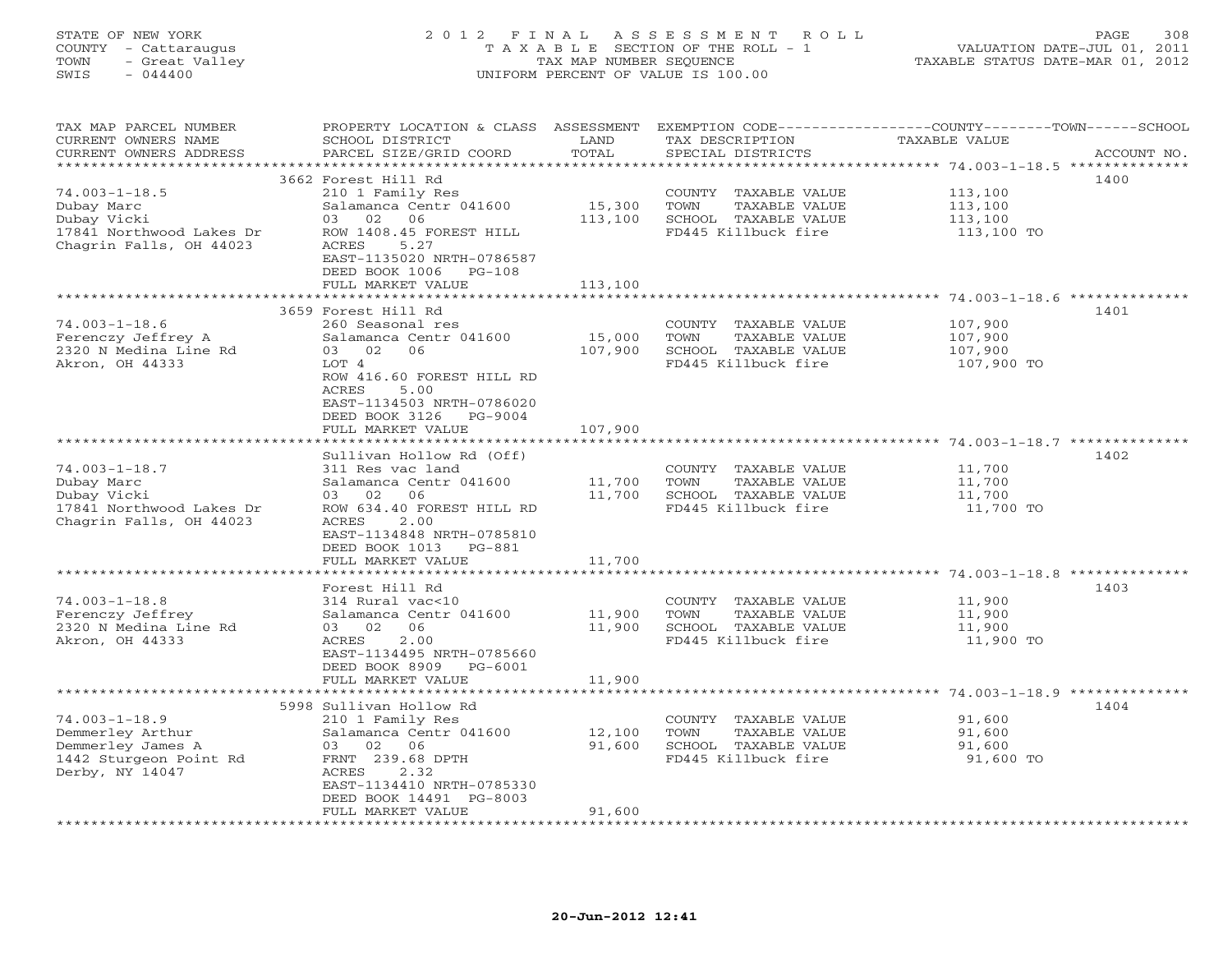### STATE OF NEW YORK 2 0 1 2 F I N A L A S S E S S M E N T R O L L PAGE 309 COUNTY - Cattaraugus T A X A B L E SECTION OF THE ROLL - 1 VALUATION DATE-JUL 01, 2011 TOWN - Great Valley TAX MAP NUMBER SEQUENCE TAXABLE STATUS DATE-MAR 01, 2012 SWIS - 044400 UNIFORM PERCENT OF VALUE IS 100.00UNIFORM PERCENT OF VALUE IS 100.00

| TAX MAP PARCEL NUMBER<br>CURRENT OWNERS NAME<br>CURRENT OWNERS ADDRESS | PROPERTY LOCATION & CLASS ASSESSMENT<br>SCHOOL DISTRICT<br>PARCEL SIZE/GRID COORD                                              | LAND<br>TOTAL    | TAX DESCRIPTION<br>SPECIAL DISTRICTS          | EXEMPTION CODE-----------------COUNTY-------TOWN------SCHOOL<br><b>TAXABLE VALUE</b><br>ACCOUNT NO. |
|------------------------------------------------------------------------|--------------------------------------------------------------------------------------------------------------------------------|------------------|-----------------------------------------------|-----------------------------------------------------------------------------------------------------|
|                                                                        |                                                                                                                                | ******           |                                               | ********* 74.003-1-18.10 *************                                                              |
| $74.003 - 1 - 18.10$                                                   | Sullivan Hollow Ext<br>311 Res vac land                                                                                        |                  | COUNTY TAXABLE VALUE                          | 1405<br>11,100                                                                                      |
| Demmerley James<br>PO Box 236                                          | Salamanca Centr 041600<br>02<br>06<br>03                                                                                       | 11,100<br>11,100 | TOWN<br>TAXABLE VALUE<br>SCHOOL TAXABLE VALUE | 11,100<br>11,100                                                                                    |
| Derby, NY 14047                                                        | FF 280.00 SULLIVAN HOL<br>ROW 530.05 FOREST HILL RD<br>ACRES<br>1.49<br>EAST-1134635 NRTH-0785375<br>DEED BOOK 8418<br>PG-3003 |                  | FD445 Killbuck fire                           | 11,100 TO                                                                                           |
|                                                                        | FULL MARKET VALUE                                                                                                              | 11,100           |                                               |                                                                                                     |
|                                                                        |                                                                                                                                | *******          |                                               | ************************* 74.003-1-18.11 *************                                              |
|                                                                        | Sullivan Hollow Ext                                                                                                            |                  |                                               | 1406                                                                                                |
| $74.003 - 1 - 18.11$                                                   | 311 Res vac land                                                                                                               |                  | COUNTY TAXABLE VALUE                          | 500                                                                                                 |
| Demmerley James A                                                      | Salamanca Centr 041600                                                                                                         | 500              | TOWN<br>TAXABLE VALUE                         | 500                                                                                                 |
| PO Box 236<br>Derby, NY 14047                                          | 02 06<br>03<br>POND AREA<br>FRNT 70.00 DPTH 286.90                                                                             | 500              | SCHOOL TAXABLE VALUE<br>FD445 Killbuck fire   | 500<br>500 TO                                                                                       |
|                                                                        | 0.46<br>ACRES<br>EAST-1134770 NRTH-0785309<br>DEED BOOK 331<br>PG-8001                                                         |                  |                                               |                                                                                                     |
|                                                                        | FULL MARKET VALUE                                                                                                              | 500              |                                               |                                                                                                     |
|                                                                        |                                                                                                                                | *********        |                                               | ************************************* 74.003-1-18.12 *************                                  |
|                                                                        | Sullivan Hollow Ext                                                                                                            |                  |                                               | 1407                                                                                                |
| $74.003 - 1 - 18.12$                                                   | 311 Res vac land                                                                                                               |                  | COUNTY TAXABLE VALUE                          | 16,900                                                                                              |
| Demmerley James A                                                      | Salamanca Centr 041600                                                                                                         | 16,900           | TOWN<br>TAXABLE VALUE                         | 16,900                                                                                              |
| PO Box 236                                                             | 03 02 06                                                                                                                       | 16,900           | SCHOOL TAXABLE VALUE                          | 16,900                                                                                              |
| Derby, NY 14047                                                        | FF 481.60                                                                                                                      |                  | FD445 Killbuck fire                           | 16,900 TO                                                                                           |
|                                                                        | ACRES<br>7.20<br>EAST-1135079 NRTH-0785610                                                                                     |                  |                                               |                                                                                                     |
|                                                                        | DEED BOOK 14491 PG-8001                                                                                                        |                  |                                               |                                                                                                     |
|                                                                        | FULL MARKET VALUE                                                                                                              | 16,900           |                                               |                                                                                                     |
|                                                                        | * * * * * * * * * * * * * *                                                                                                    | *********        |                                               | ****************************** 74.003-1-18.13 *************                                         |
|                                                                        | Sullivan Hollow Ext                                                                                                            |                  |                                               | 1429                                                                                                |
| $74.003 - 1 - 18.13$                                                   | 311 Res vac land                                                                                                               |                  | COUNTY TAXABLE VALUE                          | 15,000                                                                                              |
| Pfeiffer David C                                                       | Salamanca Centr 041600                                                                                                         | 15,000           | TOWN<br>TAXABLE VALUE                         | 15,000                                                                                              |
| 1500 Union Rd                                                          | 03 02<br>06                                                                                                                    | 15,000           | SCHOOL TAXABLE VALUE                          | 15,000                                                                                              |
| West Seneca, NY 14224                                                  | FF 625.47                                                                                                                      |                  | FD445 Killbuck fire                           | 15,000 TO                                                                                           |
|                                                                        | 5.00<br>ACRES                                                                                                                  |                  |                                               |                                                                                                     |
|                                                                        | EAST-1135593 NRTH-0785639                                                                                                      |                  |                                               |                                                                                                     |
|                                                                        | DEED BOOK 14973 PG-9001                                                                                                        |                  |                                               |                                                                                                     |
|                                                                        | FULL MARKET VALUE                                                                                                              | 15,000           |                                               |                                                                                                     |
| ************************                                               | ********************                                                                                                           |                  |                                               |                                                                                                     |
|                                                                        | Sullivan Hollow Ext                                                                                                            |                  |                                               | 1430                                                                                                |
| $74.003 - 1 - 18.14$<br>Pfeiffer David C                               | 311 Res vac land<br>Salamanca Centr 041600                                                                                     | 9,400            | COUNTY TAXABLE VALUE<br>TOWN<br>TAXABLE VALUE | 9,400<br>9,400                                                                                      |
| 1500 Union Rd                                                          | 02<br>06<br>03                                                                                                                 | 9,400            | SCHOOL TAXABLE VALUE                          | 9,400                                                                                               |
| West Seneca, NY 14224                                                  | FRNT 415.59 DPTH                                                                                                               |                  | FD445 Killbuck fire                           | 9,400 TO                                                                                            |
|                                                                        | ACRES<br>5.00                                                                                                                  |                  |                                               |                                                                                                     |
|                                                                        | EAST-1136059 NRTH-0785811                                                                                                      |                  |                                               |                                                                                                     |
|                                                                        | DEED BOOK 13936 PG-7001                                                                                                        |                  |                                               |                                                                                                     |
|                                                                        | FULL MARKET VALUE                                                                                                              | 9,400            |                                               |                                                                                                     |
|                                                                        |                                                                                                                                |                  |                                               |                                                                                                     |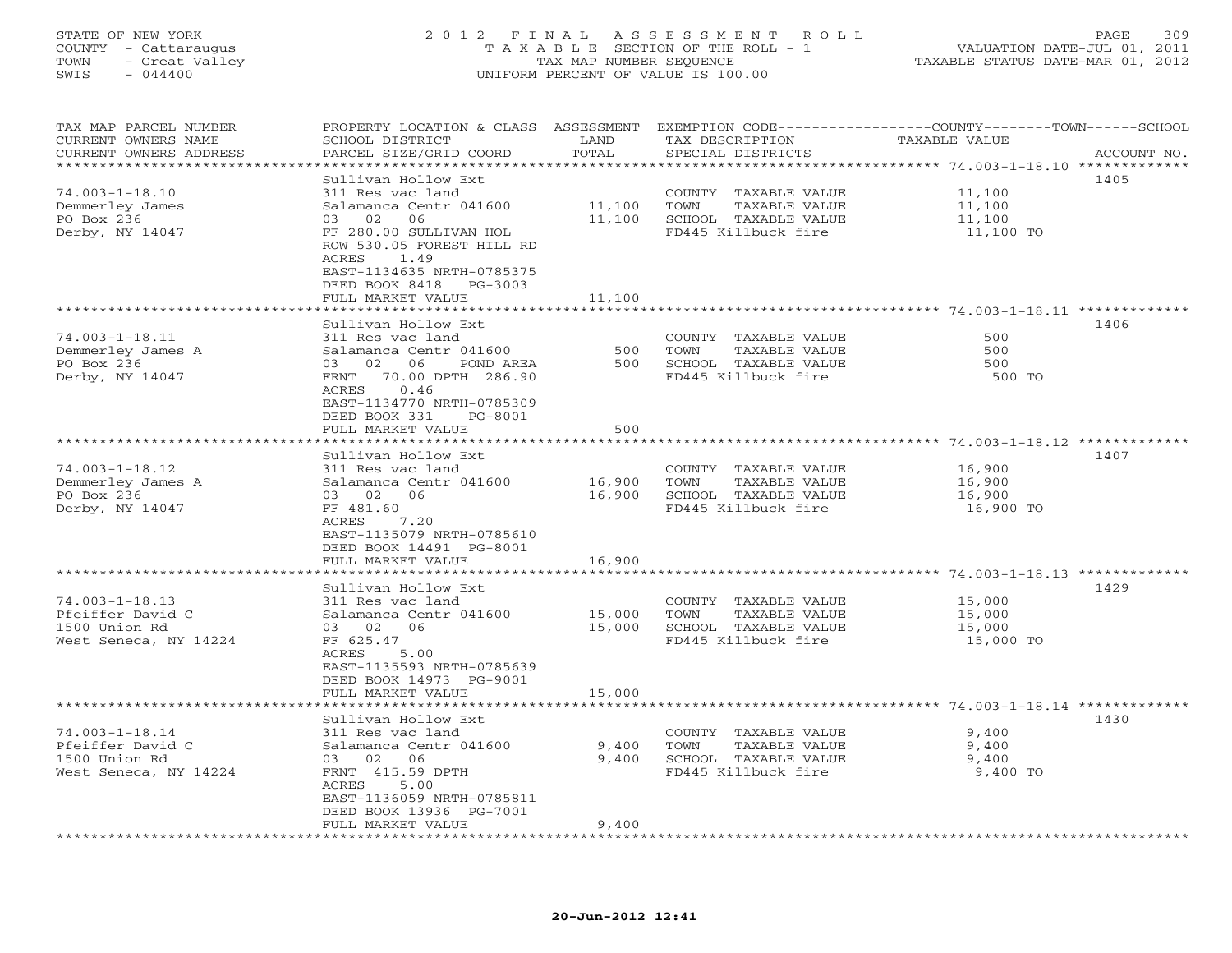### STATE OF NEW YORK 2 0 1 2 F I N A L A S S E S S M E N T R O L L PAGE 310 COUNTY - Cattaraugus T A X A B L E SECTION OF THE ROLL - 1 VALUATION DATE-JUL 01, 2011 TOWN - Great Valley TAX MAP NUMBER SEQUENCE TAXABLE STATUS DATE-MAR 01, 2012 SWIS - 044400 UNIFORM PERCENT OF VALUE IS 100.00UNIFORM PERCENT OF VALUE IS 100.00

| TAX MAP PARCEL NUMBER<br>CURRENT OWNERS NAME<br>CURRENT OWNERS ADDRESS                 | PROPERTY LOCATION & CLASS<br>SCHOOL DISTRICT<br>PARCEL SIZE/GRID COORD                                                                                                           | ASSESSMENT<br>LAND<br>TOTAL | TAX DESCRIPTION<br>SPECIAL DISTRICTS                                                         | EXEMPTION CODE-----------------COUNTY-------TOWN------SCHOOL<br>TAXABLE VALUE<br>ACCOUNT NO. |
|----------------------------------------------------------------------------------------|----------------------------------------------------------------------------------------------------------------------------------------------------------------------------------|-----------------------------|----------------------------------------------------------------------------------------------|----------------------------------------------------------------------------------------------|
| **************                                                                         |                                                                                                                                                                                  | * * * * * * * * :           |                                                                                              |                                                                                              |
| $74.003 - 1 - 18.15$<br>Pfeiffer David C<br>1500 Union Rd<br>West Seneca, NY 14224     | Sullivan Hollow Ext<br>311 Res vac land<br>Salamanca Centr 041600<br>02<br>06<br>03<br>FF 659.78<br>ACRES<br>5.00                                                                | 9,400<br>9,400              | COUNTY TAXABLE VALUE<br>TOWN<br>TAXABLE VALUE<br>SCHOOL TAXABLE VALUE<br>FD445 Killbuck fire | 1431<br>9,400<br>9,400<br>9,400<br>9,400 TO                                                  |
|                                                                                        | EAST-1136450 NRTH-0785942<br>DEED BOOK 13936 PG-7001<br>FULL MARKET VALUE                                                                                                        | 9,400                       |                                                                                              | ********* 74.003-1-18.16 ************                                                        |
|                                                                                        | Sullivan Hollow Ext                                                                                                                                                              |                             |                                                                                              | 1432                                                                                         |
| $74.003 - 1 - 18.16$<br>Rockwell Robert D<br>28 Matanzas Cir<br>St Augustine, FL 32084 | 311 Res vac land<br>Salamanca Centr 041600<br>03 02<br>06<br>FF 828.72<br>ACRES<br>5.38                                                                                          | 9,700<br>9,700              | COUNTY TAXABLE VALUE<br>TOWN<br>TAXABLE VALUE<br>SCHOOL TAXABLE VALUE<br>FD445 Killbuck fire | 9,700<br>9,700<br>9,700<br>9,700 TO                                                          |
|                                                                                        | EAST-1136751 NRTH-0785618<br>DEED BOOK 00994 PG-01133<br>FULL MARKET VALUE<br>************************                                                                           | 9,700                       |                                                                                              |                                                                                              |
|                                                                                        | Sullivan Hollow Ext                                                                                                                                                              |                             |                                                                                              | 1433                                                                                         |
| $74.003 - 1 - 18.17$<br>Rockwell Robert D<br>28 Matanzas Cir<br>St Augustine, FL 32080 | 311 Res vac land<br>Salamanca Centr 041600<br>02<br>03<br>06<br>FF 649.57<br>5.08<br>ACRES<br>EAST-1137098 NRTH-0785941<br>DEED BOOK 00988 PG-01057                              | 9,400<br>9,400              | COUNTY TAXABLE VALUE<br>TOWN<br>TAXABLE VALUE<br>SCHOOL TAXABLE VALUE<br>FD445 Killbuck fire | 9,400<br>9,400<br>9,400<br>9,400 TO                                                          |
|                                                                                        | FULL MARKET VALUE                                                                                                                                                                | 9,400                       |                                                                                              |                                                                                              |
|                                                                                        | **********************                                                                                                                                                           |                             |                                                                                              |                                                                                              |
| $74.003 - 1 - 18.18$<br>Pfeiffer David<br>7951 Hunters Creek Rd<br>Holland, NY 14080   | Sullivan Hollow Ext<br>311 Res vac land<br>Salamanca Centr 041600<br>02<br>06<br>03<br>FRNT 937.75 DPTH<br>ACRES<br>5.00<br>EAST-1136948 NRTH-0786388<br>DEED BOOK 10771 PG-4001 | 9,400<br>9,400              | COUNTY TAXABLE VALUE<br>TAXABLE VALUE<br>TOWN<br>SCHOOL TAXABLE VALUE<br>FD445 Killbuck fire | 1434<br>9,400<br>9,400<br>9,400<br>9,400 TO                                                  |
|                                                                                        | FULL MARKET VALUE                                                                                                                                                                | 9,400                       |                                                                                              | ***************** 74.003-1-18.19 ********                                                    |
| $74.003 - 1 - 18.19$<br>Pfeiffer David<br>7951 Hunters Creek Rd<br>Holland, NY 14080   | Sullivan Hollow Ext<br>311 Res vac land<br>Salamanca Centr 041600<br>02<br>06<br>03<br>FRNT 221.80 DPTH<br>ACRES<br>5.00<br>EAST-1136842 NRTH-0786619<br>DEED BOOK 10771 PG-4001 | 9,400<br>9,400              | COUNTY TAXABLE VALUE<br>TOWN<br>TAXABLE VALUE<br>SCHOOL TAXABLE VALUE<br>FD445 Killbuck fire | 1435<br>9,400<br>9,400<br>9,400<br>9,400 TO                                                  |
|                                                                                        | FULL MARKET VALUE                                                                                                                                                                | 9,400                       |                                                                                              |                                                                                              |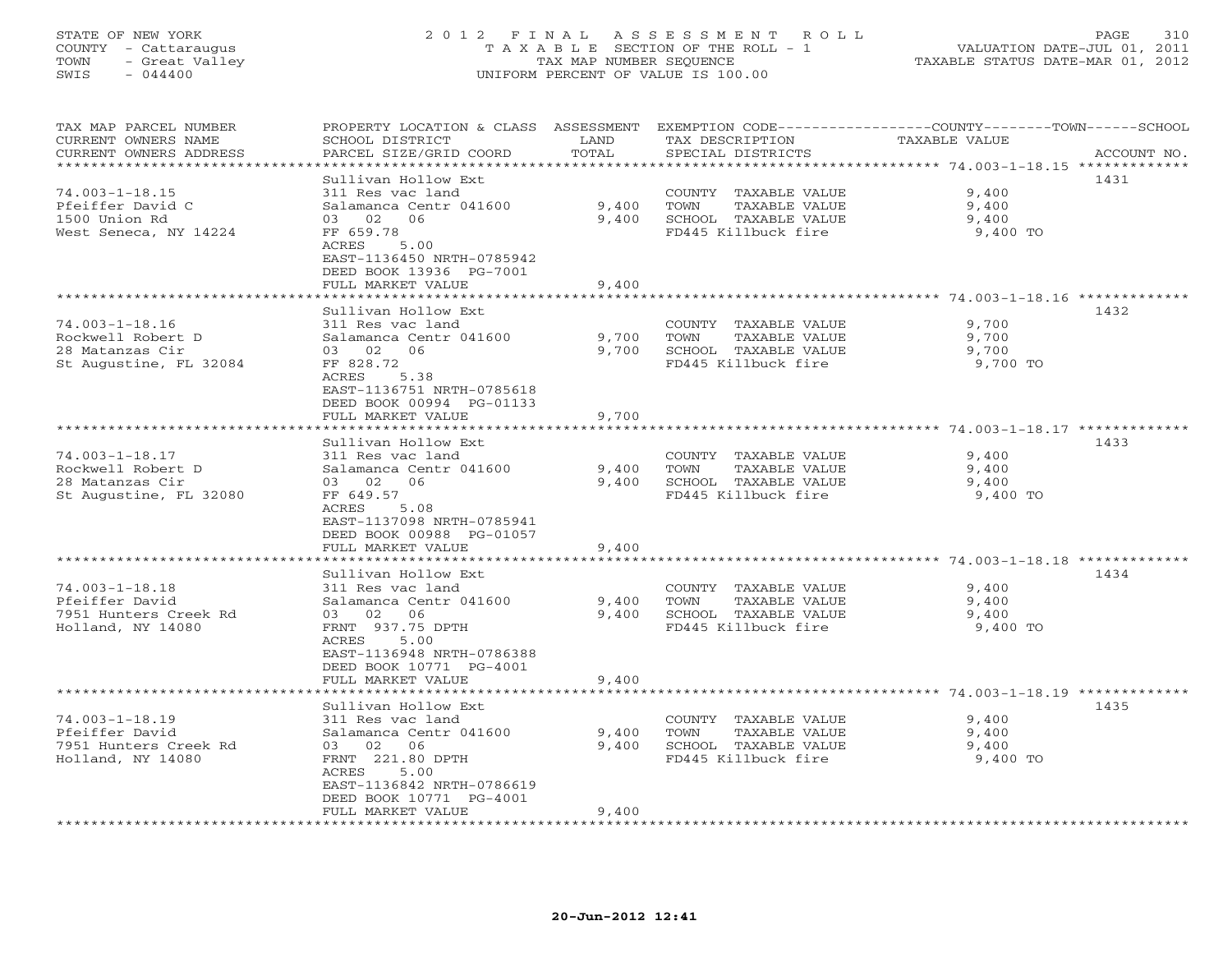## STATE OF NEW YORK 2 0 1 2 F I N A L A S S E S S M E N T R O L L PAGE 311 COUNTY - Cattaraugus T A X A B L E SECTION OF THE ROLL - 1 VALUATION DATE-JUL 01, 2011 TOWN - Great Valley TAX MAP NUMBER SEQUENCE TAXABLE STATUS DATE-MAR 01, 2012 SWIS - 044400 UNIFORM PERCENT OF VALUE IS 100.00UNIFORM PERCENT OF VALUE IS 100.00

| TAX MAP PARCEL NUMBER<br>CURRENT OWNERS NAME | PROPERTY LOCATION & CLASS ASSESSMENT<br>SCHOOL DISTRICT    | LAND                          | EXEMPTION CODE-----------------COUNTY-------TOWN------SCHOOL<br>TAX DESCRIPTION | TAXABLE VALUE     |             |
|----------------------------------------------|------------------------------------------------------------|-------------------------------|---------------------------------------------------------------------------------|-------------------|-------------|
| CURRENT OWNERS ADDRESS                       | PARCEL SIZE/GRID COORD                                     | TOTAL                         | SPECIAL DISTRICTS                                                               |                   | ACCOUNT NO. |
| * * * * * * * * * * * * * * * * * * *        |                                                            | * * * * * * * * * * * * * * * |                                                                                 |                   |             |
|                                              | Sullivan Hollow Ext                                        |                               |                                                                                 |                   | 1436        |
| $74.003 - 1 - 18.20$                         | 311 Res vac land                                           |                               | COUNTY TAXABLE VALUE                                                            | 1,300             |             |
| Pfeiffer David C                             | Salamanca Centr 041600                                     | 1,300                         | TAXABLE VALUE<br>TOWN                                                           | 1,300             |             |
| 1500 Union Rd<br>West Seneca, NY 14224       | 03 02 06<br>FF 1018.65                                     | 1,300                         | SCHOOL TAXABLE VALUE<br>FD445 Killbuck fire                                     | 1,300<br>1,300 TO |             |
|                                              | ACRES<br>1.10                                              |                               |                                                                                 |                   |             |
|                                              | EAST-1135606 NRTH-0785372                                  |                               |                                                                                 |                   |             |
|                                              | DEED BOOK 13936 PG-7001                                    |                               |                                                                                 |                   |             |
|                                              | FULL MARKET VALUE                                          | 1,300                         |                                                                                 |                   |             |
|                                              | *********************                                      |                               |                                                                                 |                   |             |
|                                              | Sullivan Hollow Rd (Off)                                   |                               |                                                                                 |                   | 1741        |
| $74.003 - 1 - 18.21$                         | 910 Priv forest                                            |                               | COUNTY TAXABLE VALUE                                                            | 48,700            |             |
| Demmerley James A                            | Salamanca Centr 041600                                     | 48,700                        | TOWN<br>TAXABLE VALUE                                                           | 48,700            |             |
| Demmerley Arthur                             | 03/04 02 06                                                | 48,700                        | SCHOOL TAXABLE VALUE                                                            | 48,700            |             |
| PO Box 236                                   | ACRES 146.35                                               |                               | FD445 Killbuck fire                                                             | 48,700 TO         |             |
| Derby, NY 14047                              | EAST-1136160 NRTH-0787782                                  |                               |                                                                                 |                   |             |
|                                              | DEED BOOK 14491 PG-8002                                    |                               |                                                                                 |                   |             |
|                                              | FULL MARKET VALUE<br>************************************* | 48,700                        |                                                                                 |                   |             |
|                                              |                                                            |                               |                                                                                 |                   |             |
| $74.003 - 1 - 19$                            | Sullivan Hollow Ext (Off)<br>320 Rural vacant              |                               | COUNTY TAXABLE VALUE                                                            | 30,900            | 0588        |
| Pfeiffer David                               | Salamanca Centr 041600                                     | 30,900                        | TOWN<br>TAXABLE VALUE                                                           | 30,900            |             |
| 7951 Hunters Creek Rd                        | 04 02 06                                                   | 30,900                        | SCHOOL TAXABLE VALUE                                                            | 30,900            |             |
| Holland, NY 14080                            | ACRES 51.62                                                |                               | FD445 Killbuck fire                                                             | 30,900 TO         |             |
|                                              | EAST-1134343 NRTH-0787942                                  |                               |                                                                                 |                   |             |
|                                              | DEED BOOK 10331 PG-2002                                    |                               |                                                                                 |                   |             |
|                                              | FULL MARKET VALUE                                          | 30,900                        |                                                                                 |                   |             |
|                                              | ***************************                                | **************                |                                                                                 |                   |             |
|                                              | 6000 Sullivan Hollow Rd                                    |                               |                                                                                 |                   | 0171        |
| $74.003 - 1 - 20.1$                          | 240 Rural res                                              |                               | COUNTY TAXABLE VALUE                                                            | 437,600           |             |
| Pfeiffer David                               | Salamanca Centr 041600                                     | 48,400                        | TOWN<br>TAXABLE VALUE                                                           | 437,600           |             |
| 7951 Hunters Creek Rd                        | 03 02<br>06                                                | 437,600                       | SCHOOL TAXABLE VALUE                                                            | 437,600           |             |
| Holland, NY 14080                            | FRNT 950.00 DPTH                                           |                               | FD445 Killbuck fire                                                             | 437,600 TO        |             |
|                                              | ACRES 50.00 BANK<br>017                                    |                               |                                                                                 |                   |             |
|                                              | EAST-1133831 NRTH-0786125                                  |                               |                                                                                 |                   |             |
|                                              | DEED BOOK 10331 PG-2002<br>FULL MARKET VALUE               | 437,600                       |                                                                                 |                   |             |
|                                              |                                                            |                               |                                                                                 |                   |             |
|                                              | 6031 Sullivan Hollow Rd                                    |                               |                                                                                 |                   | 0063        |
| $74.003 - 1 - 21$                            | 260 Seasonal res                                           |                               | COUNTY TAXABLE VALUE                                                            | 111,000           |             |
| Birmingham Richard                           | Salamanca Centr 041600                                     | 55,000                        | TOWN<br>TAXABLE VALUE                                                           | 111,000           |             |
| 79 Shell Edge Dr                             | 03 02 06                                                   | 111,000                       | SCHOOL TAXABLE VALUE                                                            | 111,000           |             |
| Rochester, NY 14623                          | FF 3410.00                                                 |                               | FD445 Killbuck fire                                                             | 111,000 TO        |             |
|                                              | ACRES 85.25                                                |                               |                                                                                 |                   |             |
|                                              | EAST-1135555 NRTH-0784805                                  |                               |                                                                                 |                   |             |
|                                              | DEED BOOK 525<br>$PG-133$                                  |                               |                                                                                 |                   |             |
|                                              | FULL MARKET VALUE                                          | 111,000                       | *****************************                                                   |                   |             |
|                                              |                                                            |                               |                                                                                 |                   |             |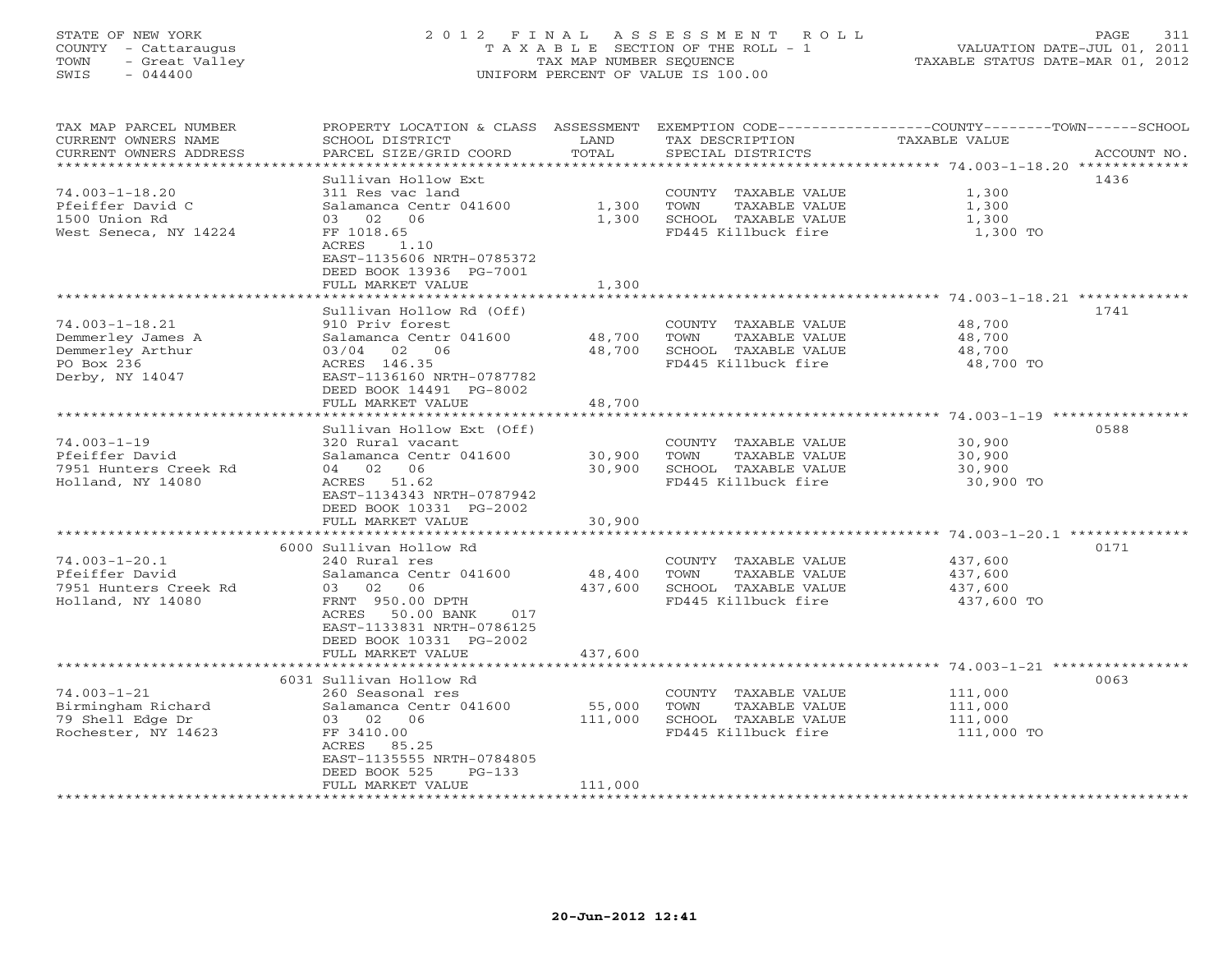## STATE OF NEW YORK 2 0 1 2 F I N A L A S S E S S M E N T R O L L PAGE 312 COUNTY - Cattaraugus T A X A B L E SECTION OF THE ROLL - 1 VALUATION DATE-JUL 01, 2011 TOWN - Great Valley TAX MAP NUMBER SEQUENCE TAXABLE STATUS DATE-MAR 01, 2012 SWIS - 044400 UNIFORM PERCENT OF VALUE IS 100.00UNIFORM PERCENT OF VALUE IS 100.00

| TAX MAP PARCEL NUMBER<br>CURRENT OWNERS NAME<br>CURRENT OWNERS ADDRESS | PROPERTY LOCATION & CLASS ASSESSMENT<br>SCHOOL DISTRICT<br>PARCEL SIZE/GRID COORD | LAND<br>TOTAL       | EXEMPTION CODE-----------------COUNTY-------TOWN------SCHOOL<br>TAX DESCRIPTION<br>SPECIAL DISTRICTS | TAXABLE VALUE | ACCOUNT NO. |
|------------------------------------------------------------------------|-----------------------------------------------------------------------------------|---------------------|------------------------------------------------------------------------------------------------------|---------------|-------------|
|                                                                        |                                                                                   |                     |                                                                                                      |               |             |
|                                                                        | Sullivan Hollow Rd (Off)                                                          |                     |                                                                                                      |               | 0934        |
| $74.003 - 1 - 22$                                                      | 910 Priv forest                                                                   |                     | COUNTY TAXABLE VALUE                                                                                 | 48,400        |             |
| Vail Kevin                                                             | Salamanca Centr 041600                                                            | 48,400              | TOWN<br>TAXABLE VALUE                                                                                | 48,400        |             |
| Vail Catherine I                                                       | 06<br>03 02                                                                       | 48,400              | SCHOOL TAXABLE VALUE                                                                                 | 48,400        |             |
| 1461 Lake Side Dr                                                      | ACRES 50.00                                                                       |                     | FD445 Killbuck fire                                                                                  | 48,400 TO     |             |
| Venus, FL 34293                                                        | EAST-1136306 NRTH-0783788                                                         |                     |                                                                                                      |               |             |
|                                                                        | DEED BOOK 887<br>PG-746                                                           |                     |                                                                                                      |               |             |
|                                                                        | FULL MARKET VALUE                                                                 | 48,400              |                                                                                                      |               |             |
|                                                                        |                                                                                   |                     |                                                                                                      |               |             |
|                                                                        | 3570 Forest Hill Rd                                                               |                     |                                                                                                      |               | 0248        |
| $74.003 - 1 - 23$                                                      | 260 Seasonal res                                                                  |                     | COUNTY TAXABLE VALUE                                                                                 | 10,400        |             |
| Brown John Jr                                                          | Salamanca Centr 041600                                                            | 6,700               | TAXABLE VALUE<br>TOWN                                                                                | 10,400        |             |
| Brown Delores                                                          | 03 02 06                                                                          | 10,400              | SCHOOL TAXABLE VALUE                                                                                 | 10,400        |             |
| 577 E State St                                                         | FRNT 103.00 DPTH 103.00                                                           |                     | FD445 Killbuck fire                                                                                  | 10,400 TO     |             |
| Salamanca, NY 14779                                                    | 0.24<br>ACRES                                                                     |                     |                                                                                                      |               |             |
|                                                                        | EAST-1133476 NRTH-0784245                                                         |                     |                                                                                                      |               |             |
|                                                                        | DEED BOOK 831<br>$PG-663$                                                         |                     |                                                                                                      |               |             |
|                                                                        | FULL MARKET VALUE                                                                 | 10,400              |                                                                                                      |               |             |
|                                                                        | ***************************                                                       |                     |                                                                                                      |               |             |
|                                                                        | 3571 Sullivan Hollow Rd (Off)                                                     |                     |                                                                                                      |               | 0003        |
| $74.003 - 1 - 24$                                                      | 322 Rural vac>10                                                                  |                     | COUNTY TAXABLE VALUE                                                                                 | 52,500        |             |
| Oliver Murray J                                                        | Salamanca Centr 041600                                                            | 48,300              | TOWN<br>TAXABLE VALUE                                                                                | 52,500        |             |
| 370 Fair Oak St                                                        | 03 02 06                                                                          | 52,500              | SCHOOL TAXABLE VALUE                                                                                 | 52,500        |             |
| Salamanca, NY 14779                                                    | ACRES 49.73                                                                       |                     | FD445 Killbuck fire                                                                                  | 52,500 TO     |             |
|                                                                        | EAST-1134394 NRTH-0783758                                                         |                     |                                                                                                      |               |             |
|                                                                        | DEED BOOK 933<br>$PG-529$                                                         |                     |                                                                                                      |               |             |
|                                                                        | FULL MARKET VALUE                                                                 | 52,500              |                                                                                                      |               |             |
|                                                                        | ******************************                                                    |                     |                                                                                                      |               |             |
|                                                                        | 6089 Sullivan Hollow Rd                                                           |                     |                                                                                                      |               | 0168        |
| $74.003 - 1 - 26$                                                      | 270 Mfg housing                                                                   |                     | COUNTY TAXABLE VALUE                                                                                 | 71,300        |             |
| Pfeiffer David C                                                       | Salamanca Centr 041600                                                            | 37,600              | TOWN<br>TAXABLE VALUE                                                                                | 71,300        |             |
| 7951 Hunters Creek Rd                                                  | 01 02 06                                                                          | 71,300              | SCHOOL TAXABLE VALUE                                                                                 | 71,300        |             |
| Holland, NY 14080                                                      | ACRES 12.65                                                                       |                     | FD445 Killbuck fire                                                                                  | 71,300 TO     |             |
|                                                                        | EAST-1133231 NRTH-0783895                                                         |                     |                                                                                                      |               |             |
|                                                                        | DEED BOOK 905<br>$PG-303$                                                         |                     |                                                                                                      |               |             |
|                                                                        | FULL MARKET VALUE                                                                 | 71,300              |                                                                                                      |               |             |
|                                                                        |                                                                                   |                     |                                                                                                      |               |             |
|                                                                        | Sullivan Hollow Rd                                                                |                     |                                                                                                      |               | 0395        |
| $74.003 - 1 - 27.1$                                                    | 113 Cattle farm                                                                   |                     | COUNTY TAXABLE VALUE                                                                                 | 48,200        |             |
| Hogan Thomas C                                                         | Salamanca Centr 041600                                                            | 39,600              | TOWN<br>TAXABLE VALUE                                                                                | 48,200        |             |
| 6146 Sullivan Hollow Rd                                                | $01/02$ 02 06<br>FF 110.00                                                        | 48,200              | SCHOOL TAXABLE VALUE<br>FD445 Killbuck fire                                                          | 48,200        |             |
| Killbuck, NY 14748                                                     | ACRES<br>65.20                                                                    |                     |                                                                                                      | 48,200 TO     |             |
|                                                                        | EAST-1132733 NRTH-0782887                                                         |                     |                                                                                                      |               |             |
|                                                                        | DEED BOOK 13559 PG-5001                                                           |                     |                                                                                                      |               |             |
|                                                                        | FULL MARKET VALUE                                                                 | 48,200              |                                                                                                      |               |             |
|                                                                        |                                                                                   | ******************* |                                                                                                      |               |             |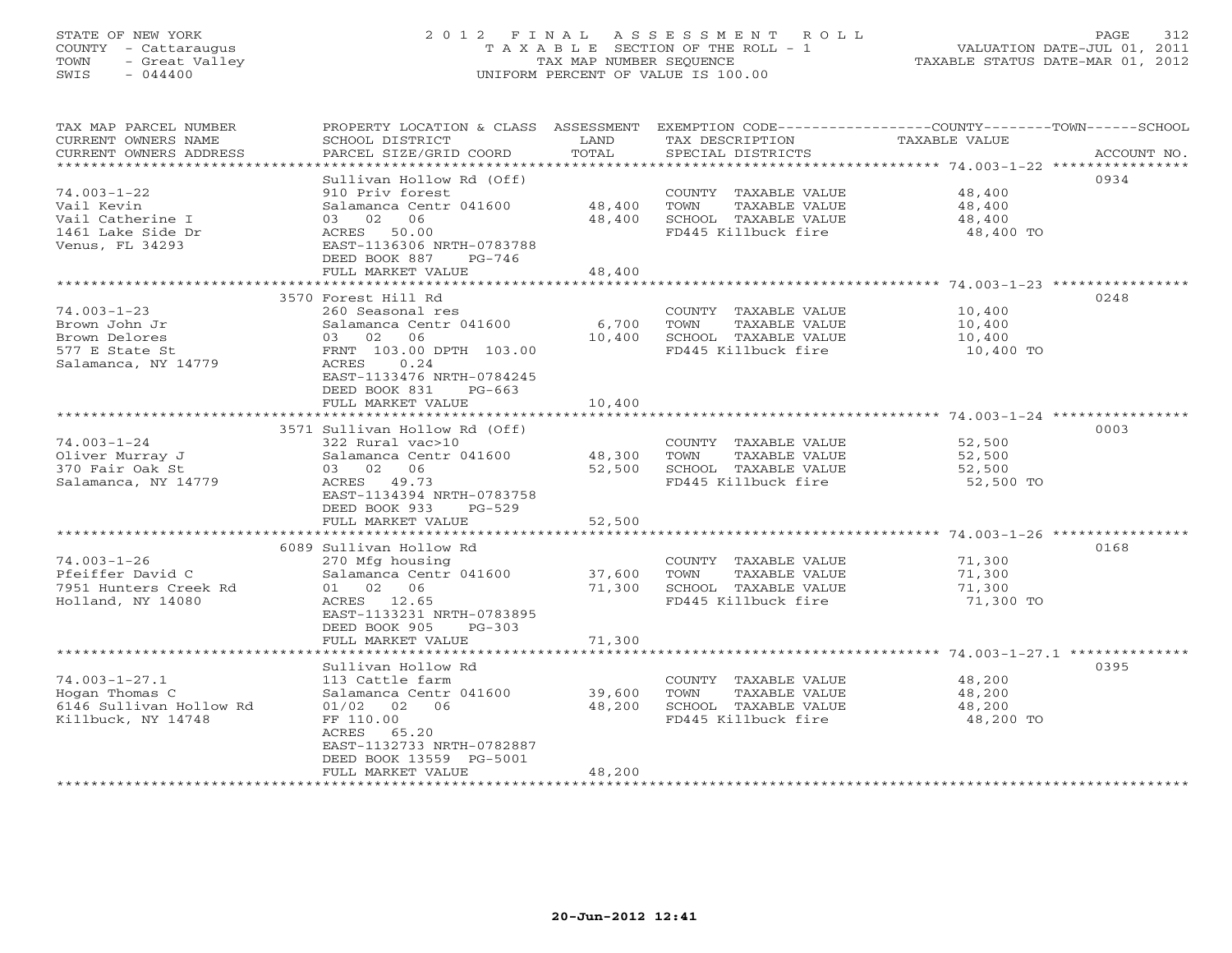### STATE OF NEW YORK 2 0 1 2 F I N A L A S S E S S M E N T R O L L PAGE 313 COUNTY - Cattaraugus T A X A B L E SECTION OF THE ROLL - 1 VALUATION DATE-JUL 01, 2011 TOWN - Great Valley TAX MAP NUMBER SEQUENCE TAXABLE STATUS DATE-MAR 01, 2012 SWIS - 044400 UNIFORM PERCENT OF VALUE IS 100.00UNIFORM PERCENT OF VALUE IS 100.00

| TAX MAP PARCEL NUMBER<br>CURRENT OWNERS NAME                                                                   | PROPERTY LOCATION & CLASS ASSESSMENT<br>SCHOOL DISTRICT                                                                                                                | LAND                         | TAX DESCRIPTION                                                                                                   | EXEMPTION CODE-----------------COUNTY-------TOWN------SCHOOL<br>TAXABLE VALUE |                    |
|----------------------------------------------------------------------------------------------------------------|------------------------------------------------------------------------------------------------------------------------------------------------------------------------|------------------------------|-------------------------------------------------------------------------------------------------------------------|-------------------------------------------------------------------------------|--------------------|
| CURRENT OWNERS ADDRESS<br>***********************                                                              | PARCEL SIZE/GRID COORD                                                                                                                                                 | TOTAL                        | SPECIAL DISTRICTS                                                                                                 |                                                                               | ACCOUNT NO.        |
|                                                                                                                | 6161 Sullivan Hollow Rd                                                                                                                                                |                              |                                                                                                                   |                                                                               | 1067               |
| $74.003 - 1 - 27.2$<br>Hogan James J<br>Hogan Mary Ann<br>B1dq 1 #4<br>Richardson Ct<br>Kill Buck, NY 14748    | 210 1 Family Res<br>Salamanca Centr 041600<br>01 02 06<br>FF 200.00<br>1.70<br>ACRES<br>EAST-1131758 NRTH-0783629<br>DEED BOOK 1004<br>PG-780<br>FULL MARKET VALUE     | 19,500<br>218,500<br>218,500 | RES STAR<br>41854<br>COUNTY TAXABLE VALUE<br>TOWN<br>TAXABLE VALUE<br>SCHOOL TAXABLE VALUE<br>FD445 Killbuck fire | $\overline{0}$<br>218,500<br>218,500<br>186,660<br>218,500 TO                 | $\Omega$<br>31,840 |
|                                                                                                                |                                                                                                                                                                        |                              |                                                                                                                   |                                                                               |                    |
|                                                                                                                | 6121 Sullivan Hollow Rd                                                                                                                                                |                              |                                                                                                                   |                                                                               | 1125               |
| $74.003 - 1 - 27.3$<br>Hogan Clifford R<br>Hogan Pamela L<br>6121 Sullivan Hollow Rd<br>Kill Buck, NY 14748    | 210 1 Family Res<br>Salamanca Centr 041600<br>01 02 06<br>FF 700.00<br>2.20<br>ACRES<br>EAST-1132528 NRTH-0784094<br>DEED BOOK 792<br>PG-1065                          | 20,600<br>225,200            | RES STAR<br>41854<br>COUNTY TAXABLE VALUE<br>TOWN<br>TAXABLE VALUE<br>SCHOOL TAXABLE VALUE<br>FD445 Killbuck fire | $\circ$<br>225,200<br>225,200<br>193,360<br>225,200 TO                        | $\Omega$<br>31,840 |
|                                                                                                                | FULL MARKET VALUE                                                                                                                                                      | 225,200                      |                                                                                                                   |                                                                               |                    |
|                                                                                                                |                                                                                                                                                                        |                              |                                                                                                                   |                                                                               |                    |
| $74.003 - 1 - 28.1$<br>Mills James J<br>Mills Arlene<br>16 Westgate Blvd<br>West Seneca, NY 14224              | 6056 Sullivan Hollow Rd<br>270 Mfg housing<br>Salamanca Centr 041600<br>01 02<br>06<br>FF 50.00<br>ACRES 21.15<br>EAST-1133218 NRTH-0786033<br>DEED BOOK 839<br>PG-757 | 43,000<br>55,800             | COUNTY TAXABLE VALUE<br>TOWN<br>TAXABLE VALUE<br>SCHOOL TAXABLE VALUE<br>FD445 Killbuck fire                      | 55,800<br>55,800<br>55,800<br>55,800 TO                                       | 0166               |
|                                                                                                                | FULL MARKET VALUE                                                                                                                                                      | 55,800                       |                                                                                                                   |                                                                               |                    |
|                                                                                                                |                                                                                                                                                                        |                              |                                                                                                                   |                                                                               |                    |
|                                                                                                                | 6078 Sullivan Hollow Rd                                                                                                                                                |                              |                                                                                                                   |                                                                               | 1041               |
| $74.003 - 1 - 28.2$<br>Langworthy Dale H<br>Langworthy Karen<br>6078 Sullivan Hollow Rd<br>Kill Buck, NY 14748 | 210 1 Family Res<br>Salamanca Centr 041600<br>01 02 06<br>FF 512.00<br>ACRES 20.75<br>EAST-1132859 NRTH-0785955<br>DEED BOOK 876<br>PG-287                             | 42,900<br>133,600            | RES STAR<br>41854<br>COUNTY TAXABLE VALUE<br>TOWN<br>TAXABLE VALUE<br>SCHOOL TAXABLE VALUE<br>FD445 Killbuck fire | $\overline{0}$<br>133,600<br>133,600<br>101,760<br>133,600 TO                 | $\Omega$<br>31,840 |
|                                                                                                                | FULL MARKET VALUE                                                                                                                                                      | 133,600                      |                                                                                                                   |                                                                               |                    |
| $74.003 - 1 - 29.1$                                                                                            | Sullivan Hollow Rd<br>910 Priv forest                                                                                                                                  |                              | COUNTY TAXABLE VALUE                                                                                              | 42,400                                                                        | 1020               |
| Kuhaneck Lisa<br>6110 Sullivan Hollow Rd<br>Kill Buck, NY 14748                                                | Salamanca Centr 041600<br>01 02 06<br>FF 355.00<br>ACRES 18.15<br>EAST-1132557 NRTH-0785927<br>DEED BOOK 3896<br>PG-3012<br>FULL MARKET VALUE                          | 42,400<br>42,400<br>42,400   | TOWN<br>TAXABLE VALUE<br>SCHOOL TAXABLE VALUE<br>FD445 Killbuck fire                                              | 42,400<br>42,400<br>42,400 TO                                                 |                    |
|                                                                                                                |                                                                                                                                                                        |                              | *****************************                                                                                     |                                                                               |                    |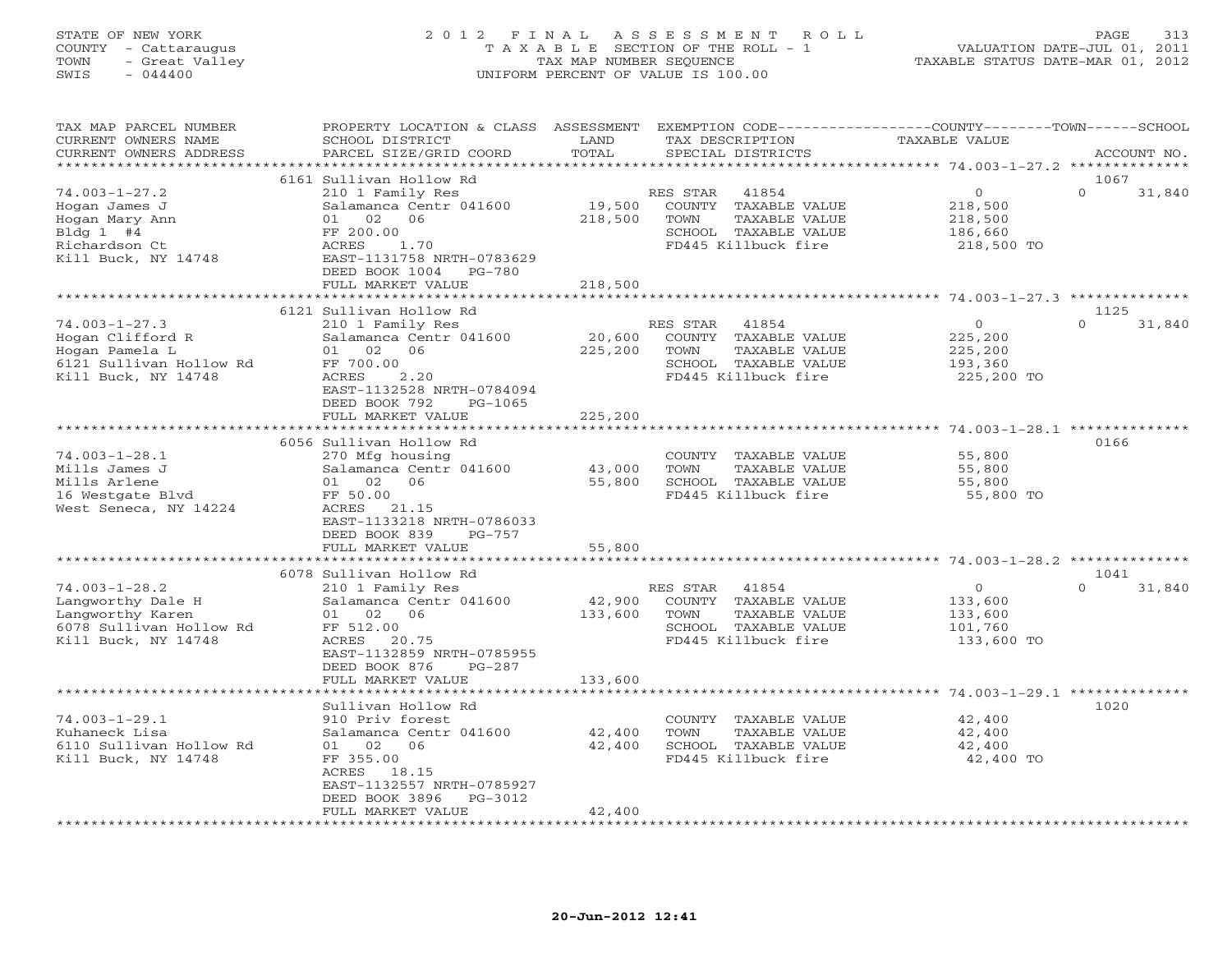# STATE OF NEW YORK 2 0 1 2 F I N A L A S S E S S M E N T R O L L PAGE 314 COUNTY - Cattaraugus T A X A B L E SECTION OF THE ROLL - 1 VALUATION DATE-JUL 01, 2011 TOWN - Great Valley TAX MAP NUMBER SEQUENCE TAXABLE STATUS DATE-MAR 01, 2012 SWIS - 044400 UNIFORM PERCENT OF VALUE IS 100.00

| TAX MAP PARCEL NUMBER<br>CURRENT OWNERS NAME                                                                                                                                                   | PROPERTY LOCATION & CLASS ASSESSMENT<br>SCHOOL DISTRICT                                                                                                                                                                                                                                                                                                                      | LAND                                    | TAX DESCRIPTION                                                                                                                                                                                                                         | EXEMPTION CODE-----------------COUNTY-------TOWN------SCHOOL<br>TAXABLE VALUE                                                                                                             |
|------------------------------------------------------------------------------------------------------------------------------------------------------------------------------------------------|------------------------------------------------------------------------------------------------------------------------------------------------------------------------------------------------------------------------------------------------------------------------------------------------------------------------------------------------------------------------------|-----------------------------------------|-----------------------------------------------------------------------------------------------------------------------------------------------------------------------------------------------------------------------------------------|-------------------------------------------------------------------------------------------------------------------------------------------------------------------------------------------|
| CURRENT OWNERS ADDRESS                                                                                                                                                                         | PARCEL SIZE/GRID COORD                                                                                                                                                                                                                                                                                                                                                       | TOTAL                                   | SPECIAL DISTRICTS                                                                                                                                                                                                                       | ACCOUNT NO.                                                                                                                                                                               |
|                                                                                                                                                                                                |                                                                                                                                                                                                                                                                                                                                                                              |                                         |                                                                                                                                                                                                                                         |                                                                                                                                                                                           |
| $74.003 - 1 - 29.2$<br>Kuhaneck Lisa<br>6110 Sullivan Hollow Rd<br>Kill Buck, NY 14748                                                                                                         | 6110 Sullivan Hollow Rd (Off)<br>210 1 Family Res<br>Salamanca Centr 041600<br>01 02 06<br>ACRES 1.85 BANK<br>017<br>EAST-1132513 NRTH-0784577<br>DEED BOOK 3896 PG-3012<br>FULL MARKET VALUE                                                                                                                                                                                | 19,900<br>71,900<br>71,900              | RES STAR<br>41854<br>COUNTY TAXABLE VALUE<br>TOWN<br>TAXABLE VALUE<br>SCHOOL TAXABLE VALUE<br>FD445 Killbuck fire                                                                                                                       | 1093<br>$\overline{0}$<br>$\Omega$<br>31,840<br>71,900<br>71,900<br>40,060<br>71,900 TO                                                                                                   |
|                                                                                                                                                                                                |                                                                                                                                                                                                                                                                                                                                                                              |                                         |                                                                                                                                                                                                                                         |                                                                                                                                                                                           |
| $74.003 - 1 - 30$<br>Brown Bradley J<br>Brown Candace M<br>6126 Sullivan Hollow Rd<br>Kill Buck, NY 14748                                                                                      | Sullivan Hollow Rd (Off)<br>910 Priv forest<br>Salamanca Centr 041600<br>01 02 06<br>ACRES 10.95<br>EAST-1132264 NRTH-0786484<br>DEED BOOK 2247<br>PG-4001                                                                                                                                                                                                                   | 15,000<br>15,000                        | COUNTY TAXABLE VALUE<br>TOWN<br>TAXABLE VALUE<br>SCHOOL TAXABLE VALUE<br>FD445 Killbuck fire                                                                                                                                            | 1022<br>15,000<br>15,000<br>15,000<br>15,000 TO                                                                                                                                           |
|                                                                                                                                                                                                | FULL MARKET VALUE                                                                                                                                                                                                                                                                                                                                                            | 15,000                                  |                                                                                                                                                                                                                                         |                                                                                                                                                                                           |
|                                                                                                                                                                                                |                                                                                                                                                                                                                                                                                                                                                                              |                                         |                                                                                                                                                                                                                                         |                                                                                                                                                                                           |
| $74.003 - 1 - 31$<br>Brown Bradley<br>Brown Candace<br>6126 Sullivan Hollow Rd<br>Kill Buck, NY 14748<br>$74.003 - 1 - 32$<br>Hogan Thomas C<br>6146 Sullivan Hollow Rd<br>Kill Buck, NY 14748 | 6126 Sullivan Hollow Rd<br>210 1 Family Res<br>Salamanca Centr 041600<br>01 02 06<br>FF 315.56<br>ACRES 10.75<br>EAST-1132294 NRTH-0784874<br>DEED BOOK 753<br>PG-761<br>FULL MARKET VALUE<br>6146 Sullivan Hollow Rd<br>240 Rural res<br>Salamanca Centr 041600<br>01 02 06<br>FF 250.00<br>ACRES<br>39.60 BANK 017<br>EAST-1131885 NRTH-0785630<br>DEED BOOK 11636 PG-2002 | 35,200<br>225,200<br>225,200<br>104,500 | RES STAR 41854<br>COUNTY TAXABLE VALUE<br>TOWN<br>TAXABLE VALUE<br>SCHOOL TAXABLE VALUE<br>FD445 Killbuck fire<br>RES STAR 41854<br>46,400 COUNTY TAXABLE VALUE<br>TAXABLE VALUE<br>TOWN<br>SCHOOL TAXABLE VALUE<br>FD445 Killbuck fire | 1016<br>$\overline{O}$<br>$\Omega$<br>31,840<br>225,200<br>225,200<br>193,360<br>225,200 TO<br>0394<br>$\Omega$<br>31,840<br>$\overline{O}$<br>104,500<br>104,500<br>72,660<br>104,500 TO |
|                                                                                                                                                                                                | FULL MARKET VALUE                                                                                                                                                                                                                                                                                                                                                            | 104,500                                 |                                                                                                                                                                                                                                         |                                                                                                                                                                                           |
|                                                                                                                                                                                                | Sullivan Hollow Rd                                                                                                                                                                                                                                                                                                                                                           |                                         |                                                                                                                                                                                                                                         | 0393                                                                                                                                                                                      |
| $74.003 - 1 - 33$<br>Hogan Thomas C<br>6146 Sullivan Hollow Rd<br>Kill Buck, NY 14748                                                                                                          | 314 Rural vac<10<br>Salamanca Centr 041600<br>01 02 06<br>FRNT 290.00 DPTH 270.00<br>ACRES<br>1.80 BANK<br>017<br>EAST-1131744 NRTH-0783958<br>DEED BOOK 11636 PG-2002<br>FULL MARKET VALUE                                                                                                                                                                                  | 4,000<br>4,000<br>4,000                 | COUNTY TAXABLE VALUE<br>TOWN<br>TAXABLE VALUE<br>SCHOOL TAXABLE VALUE<br>FD445 Killbuck fire                                                                                                                                            | 4,000<br>4,000<br>4,000<br>4,000 TO                                                                                                                                                       |
|                                                                                                                                                                                                |                                                                                                                                                                                                                                                                                                                                                                              |                                         |                                                                                                                                                                                                                                         |                                                                                                                                                                                           |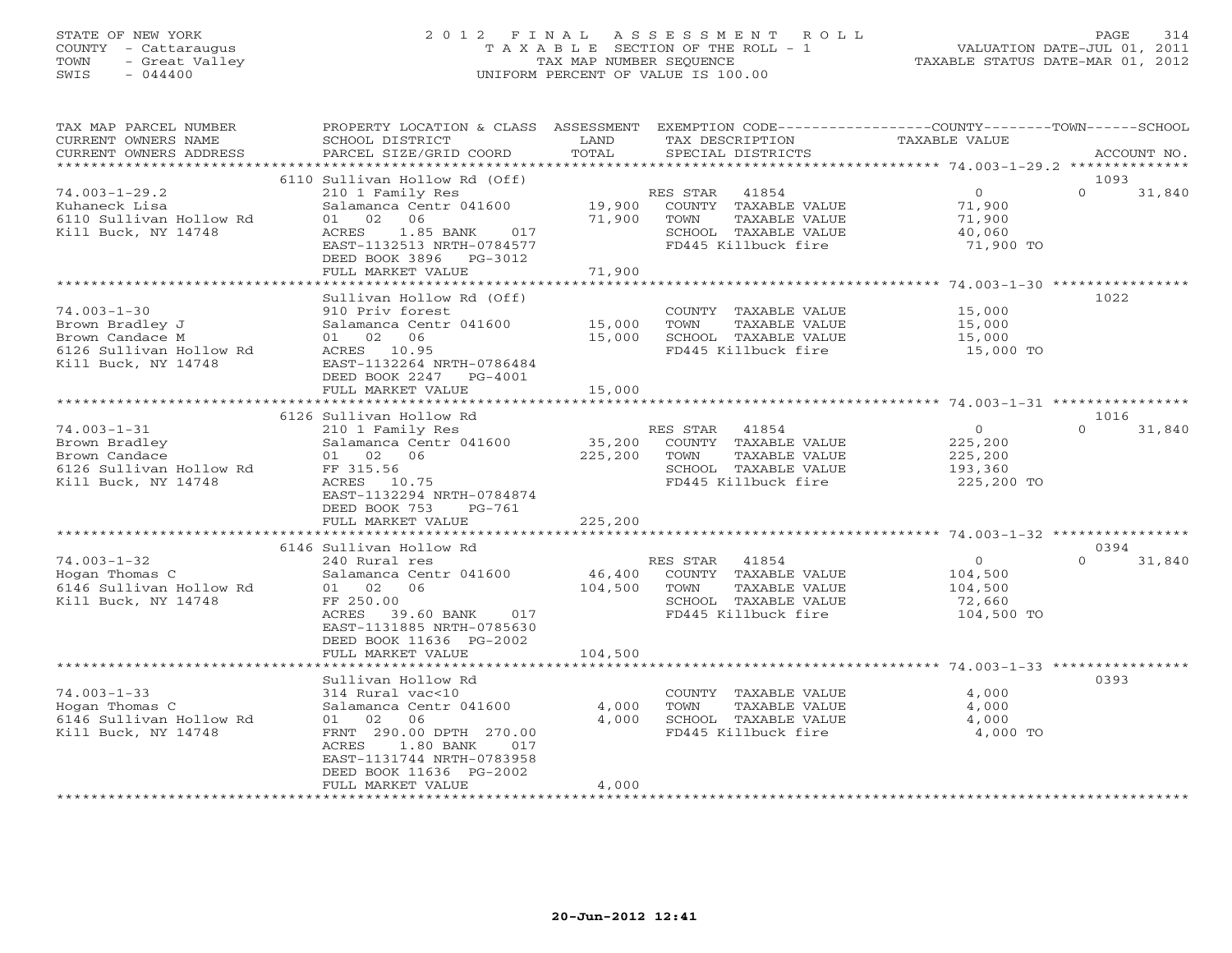### STATE OF NEW YORK 2 0 1 2 F I N A L A S S E S S M E N T R O L L PAGE 315 COUNTY - Cattaraugus T A X A B L E SECTION OF THE ROLL - 1 VALUATION DATE-JUL 01, 2011 TOWN - Great Valley TAX MAP NUMBER SEQUENCE TAXABLE STATUS DATE-MAR 01, 2012 SWIS - 044400 UNIFORM PERCENT OF VALUE IS 100.00UNIFORM PERCENT OF VALUE IS 100.00

| TAX MAP PARCEL NUMBER<br>CURRENT OWNERS NAME<br>CURRENT OWNERS ADDRESS | PROPERTY LOCATION & CLASS ASSESSMENT<br>SCHOOL DISTRICT<br>PARCEL SIZE/GRID COORD | LAND<br>TOTAL  |                | EXEMPTION CODE-----------------COUNTY-------TOWN------SCHOOL<br>TAX DESCRIPTION TAXABLE VALUE<br>SPECIAL DISTRICTS |                |                | ACCOUNT NO.               |
|------------------------------------------------------------------------|-----------------------------------------------------------------------------------|----------------|----------------|--------------------------------------------------------------------------------------------------------------------|----------------|----------------|---------------------------|
|                                                                        | 6177 Sullivan Hollow Rd                                                           |                |                |                                                                                                                    |                |                | 0203                      |
| $74.003 - 1 - 34$                                                      |                                                                                   |                | WVET C/T 41121 |                                                                                                                    | 10,530         |                |                           |
|                                                                        | 210 1 Family Res<br>Salamanca Centr 041600 27,200 AGED C/T 41801                  |                |                |                                                                                                                    | 11,934 11,934  | 10,530         | $\circ$<br>$\overline{0}$ |
| Doner Clair                                                            |                                                                                   |                |                | 41834                                                                                                              |                | $\overline{0}$ |                           |
| Doner Jeanne                                                           | 01 02 06                                                                          | 70,200 SR STAR |                |                                                                                                                    | $\overline{0}$ |                | 63,800                    |
| 6177 Sullivan Hollow Rd<br>Kill Buck, NY 14748                         | FF 330.00<br>ACRES<br>5.20                                                        |                |                | COUNTY TAXABLE VALUE                                                                                               | 47,736         |                |                           |
|                                                                        |                                                                                   |                | TOWN           | TAXABLE VALUE<br>SCHOOL TAXABLE VALUE 6,400                                                                        | 47,736         |                |                           |
|                                                                        | EAST-1131496 NRTH-0783444<br>DEED BOOK 733                                        |                |                |                                                                                                                    | 70,200 TO      |                |                           |
|                                                                        | PG-537<br>FULL MARKET VALUE                                                       | 70,200         |                | FD445 Killbuck fire                                                                                                |                |                |                           |
|                                                                        |                                                                                   |                |                |                                                                                                                    |                |                |                           |
|                                                                        | Sullivan Hollow Rd                                                                |                |                |                                                                                                                    |                |                | 0833                      |
| $74.003 - 1 - 35$                                                      | 311 Res vac land                                                                  |                |                | COUNTY TAXABLE VALUE                                                                                               | 15,000         |                |                           |
|                                                                        | Salamanca Centr 041600 15,000                                                     |                | TOWN           | TAXABLE VALUE                                                                                                      | 15,000         |                |                           |
| Hogan Thomas<br>Hogan Carmen                                           | 01 02 06                                                                          | 15,000         |                | SCHOOL TAXABLE VALUE                                                                                               | 15,000         |                |                           |
| 617 Somerset Dr                                                        | FF 190.00                                                                         |                |                | FD445 Killbuck fire                                                                                                | 15,000 TO      |                |                           |
| Slingerlands, NY 12159                                                 | 2.70<br>ACRES                                                                     |                |                |                                                                                                                    |                |                |                           |
|                                                                        | EAST-1131237 NRTH-0783422                                                         |                |                |                                                                                                                    |                |                |                           |
|                                                                        | DEED BOOK 885<br>$PG-330$                                                         |                |                |                                                                                                                    |                |                |                           |
|                                                                        | FULL MARKET VALUE                                                                 | 15,000         |                |                                                                                                                    |                |                |                           |
|                                                                        |                                                                                   |                |                |                                                                                                                    |                |                |                           |
|                                                                        | 6190 Sullivan Hollow Rd                                                           |                |                |                                                                                                                    |                |                | 0109                      |
| $74.003 - 1 - 36$                                                      |                                                                                   |                |                |                                                                                                                    | 6,795          | 6,795          | $\bigcirc$                |
| Brewer Dennis                                                          | 210 1 Family Res<br>Salamanca Centr 041600 16,800 RES STAR 41854                  |                |                |                                                                                                                    | $\sim$ 0       | $\Omega$       | 31,840                    |
| Brewer Alice                                                           | 01 02<br>06                                                                       | 45,300         |                | COUNTY TAXABLE VALUE 38,505                                                                                        |                |                |                           |
| 6190 Sullivan Hollow Rd                                                | FRNT 170.00 DPTH 240.00                                                           |                | TOWN           | TAXABLE VALUE                                                                                                      | 38,505         |                |                           |
| Kill Buck, NY 14748                                                    | ACRES<br>0.94                                                                     |                |                | SCHOOL TAXABLE VALUE                                                                                               | 13,460         |                |                           |
|                                                                        | EAST-1131250 NRTH-0783918                                                         |                |                | FD445 Killbuck fire 45,300 TO                                                                                      |                |                |                           |
|                                                                        | DEED BOOK 735<br>$PG-8$                                                           |                |                |                                                                                                                    |                |                |                           |
|                                                                        | FULL MARKET VALUE                                                                 | 45,300         |                |                                                                                                                    |                |                |                           |
|                                                                        |                                                                                   |                |                |                                                                                                                    |                |                |                           |
|                                                                        | Sullivan Hollow Rd                                                                |                |                |                                                                                                                    |                |                | 0946                      |
| $74.003 - 1 - 37$                                                      | 311 Res vac land                                                                  |                |                | COUNTY TAXABLE VALUE                                                                                               | 1,100          |                |                           |
| Brewer Dennis                                                          | Salamanca Centr 041600 1,100                                                      |                | TOWN           | TAXABLE VALUE                                                                                                      | 1,100          |                |                           |
| Brewer Alice                                                           | 01 02 06                                                                          | 1,100          |                | SCHOOL TAXABLE VALUE                                                                                               | 1,100          |                |                           |
| 6190 Sullivan Hollow Rd                                                | FRNT 60.00 DPTH 380.00                                                            |                |                | FD445 Killbuck fire                                                                                                | 1,100 TO       |                |                           |
| Kill Buck, NY 14748                                                    | 0.52<br>ACRES                                                                     |                |                |                                                                                                                    |                |                |                           |
|                                                                        | EAST-1131160 NRTH-0783995                                                         |                |                |                                                                                                                    |                |                |                           |
|                                                                        | DEED BOOK 800<br>$PG-156$                                                         |                |                |                                                                                                                    |                |                |                           |
|                                                                        | FULL MARKET VALUE                                                                 | 1,100          |                |                                                                                                                    |                |                |                           |
|                                                                        |                                                                                   |                |                |                                                                                                                    |                |                |                           |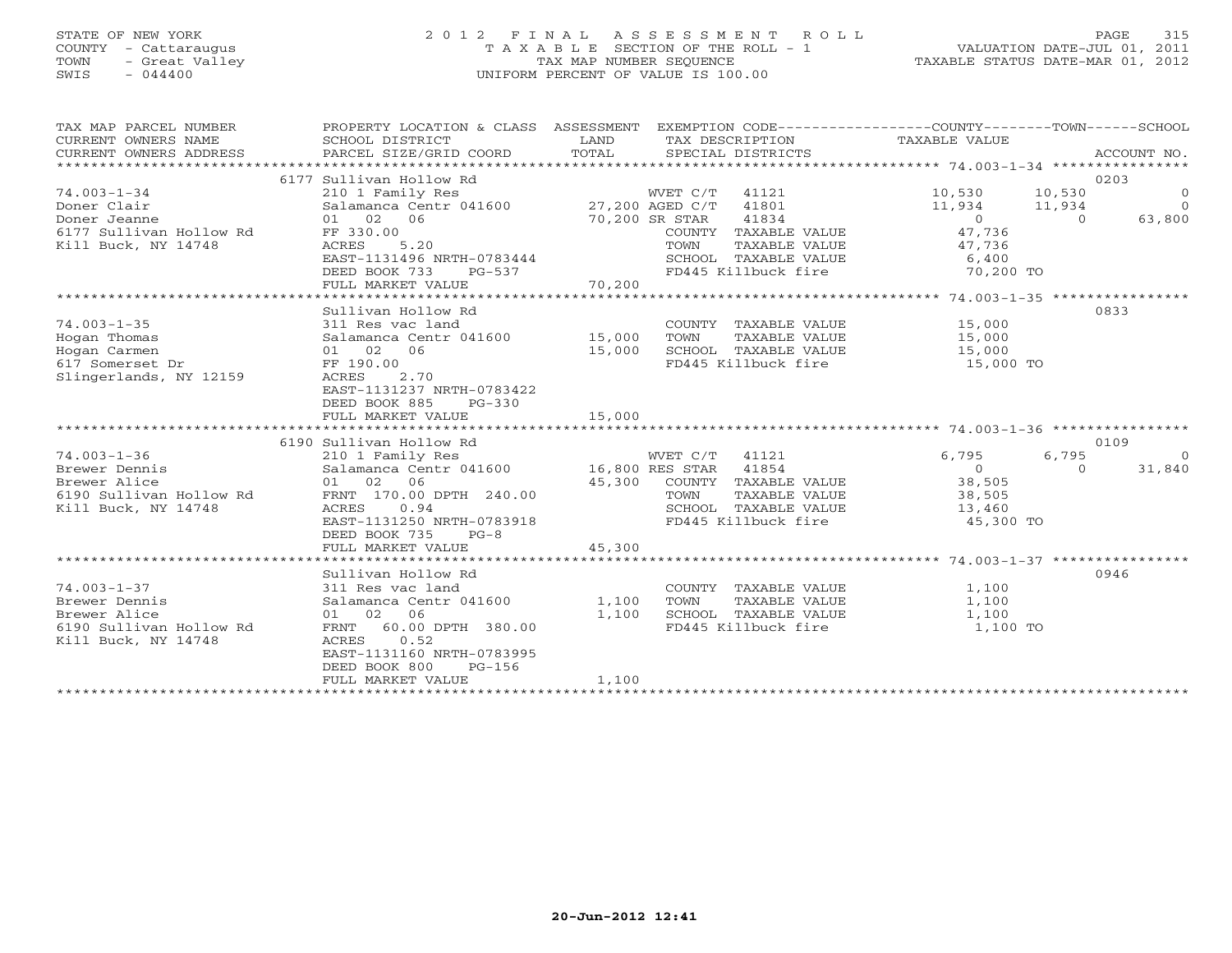# STATE OF NEW YORK 2 0 1 2 F I N A L A S S E S S M E N T R O L L PAGE 316 COUNTY - Cattaraugus T A X A B L E SECTION OF THE ROLL - 1 VALUATION DATE-JUL 01, 2011 TOWN - Great Valley TAX MAP NUMBER SEQUENCE TAXABLE STATUS DATE-MAR 01, 2012 SWIS - 044400 UNIFORM PERCENT OF VALUE IS 100.00

| TAX MAP PARCEL NUMBER<br>CURRENT OWNERS NAME<br>CURRENT OWNERS ADDRESS                                | PROPERTY LOCATION & CLASS ASSESSMENT<br>SCHOOL DISTRICT<br>PARCEL SIZE/GRID COORD                                                                                                                                  | LAND<br>TOTAL                                         | TAX DESCRIPTION<br>SPECIAL DISTRICTS                                                                                       | EXEMPTION CODE----------------COUNTY-------TOWN------SCHOOL<br>TAXABLE VALUE | ACCOUNT NO.                            |
|-------------------------------------------------------------------------------------------------------|--------------------------------------------------------------------------------------------------------------------------------------------------------------------------------------------------------------------|-------------------------------------------------------|----------------------------------------------------------------------------------------------------------------------------|------------------------------------------------------------------------------|----------------------------------------|
| *************************                                                                             |                                                                                                                                                                                                                    |                                                       |                                                                                                                            |                                                                              |                                        |
| $74.003 - 1 - 38$<br>Smith Sydney<br>Smith Diane<br>6178 Sullivan Hollow Rd<br>Kill Buck, NY 14748    | 6178 Sullivan Hollow Rd<br>210 1 Family Res<br>Salamanca Centr 041600<br>01 02 06<br>FF 290.00<br>ACRES<br>2.00<br>EAST-1131366 NRTH-0785595<br>DEED BOOK 683<br>$PG-208$<br>FULL MARKET VALUE                     | 20,200 SR STAR<br>190,000<br>190,000                  | WVET C/T<br>41121<br>41834<br>COUNTY TAXABLE VALUE<br>TAXABLE VALUE<br>TOWN<br>SCHOOL TAXABLE VALUE<br>FD445 Killbuck fire | 12,000<br>12,000<br>$\Omega$<br>178,000<br>178,000<br>126,200<br>190,000 TO  | 0838<br>$\Omega$<br>$\Omega$<br>63,800 |
|                                                                                                       |                                                                                                                                                                                                                    | * * * * * * * * * * * * * *                           |                                                                                                                            |                                                                              |                                        |
| $74.003 - 1 - 38.72$<br>Smith Sydney<br>Smith Diane<br>6178 Sullivan Hollow Rd<br>Kill Buck, NY 14748 | Sullivan Hollow Rd<br>322 Rural vac>10<br>Salamanca Centr 041600<br>01 02<br>06<br>FF 290.00<br>ACRES 31.90<br>EAST-1131370 NRTH-0785466                                                                           | 27,200<br>27,200                                      | COUNTY TAXABLE VALUE<br>TOWN<br>TAXABLE VALUE<br>SCHOOL TAXABLE VALUE<br>FD445 Killbuck fire                               | 27,200<br>27,200<br>27,200<br>27,200 TO                                      | 1286                                   |
|                                                                                                       | FULL MARKET VALUE                                                                                                                                                                                                  | 27,200                                                |                                                                                                                            |                                                                              |                                        |
| $74.003 - 1 - 39$<br>Haley Jeffrey<br>Haley Diana<br>6204 Sullivan Hollow Rd<br>Killbuck, NY 14748    | 6206 Sullivan Hollow Rd<br>322 Rural vac>10<br>Salamanca Centr 041600<br>01 02 06<br>FF 15.00<br>ACRES<br>20.10<br>EAST-1130972 NRTH-0785609<br>DEED BOOK 12630 PG-8002<br>FULL MARKET VALUE                       | 20,000<br>20,000<br>20,000<br>* * * * * * * * * * * * | COUNTY TAXABLE VALUE<br>TOWN<br>TAXABLE VALUE<br>SCHOOL TAXABLE VALUE<br>FD445 Killbuck fire                               | 20,000<br>20,000<br>20,000<br>20,000 TO                                      | 0725                                   |
|                                                                                                       | 6204 Sullivan Hollow Rd                                                                                                                                                                                            |                                                       |                                                                                                                            |                                                                              | 0230                                   |
| $74.003 - 1 - 40$<br>Haley Jeffrey<br>Haley Diana<br>6204 Sullivan Hollow Rd<br>Kill Buck, NY 14748   | 210 1 Family Res<br>Salamanca Centr 041600<br>01 02 06<br>FF 245.00<br>ACRES<br>1.25<br>EAST-1130986 NRTH-0783886<br>DEED BOOK 12630 PG-8003                                                                       | 18,600<br>154,300                                     | RES STAR<br>41854<br>COUNTY TAXABLE VALUE<br>TOWN<br>TAXABLE VALUE<br>SCHOOL TAXABLE VALUE<br>FD445 Killbuck fire          | $\overline{0}$<br>154,300<br>154,300<br>122,460<br>154,300 TO                | $\Omega$<br>31,840                     |
|                                                                                                       | FULL MARKET VALUE                                                                                                                                                                                                  | 154,300                                               |                                                                                                                            |                                                                              |                                        |
| $74.003 - 1 - 41$<br>Rockwell George T<br>4092 Killbuck Rd<br>Salamanca, NY 14779                     | 6214 Sullivan Hollow Rd<br>210 1 Family Res<br>Salamanca Centr 041600<br>02<br>06<br>01<br>FRNT 100.00 DPTH<br>95.00<br>ACRES<br>0.22<br>EAST-1130818 NRTH-0783752<br>DEED BOOK 17405 PG-3004<br>FULL MARKET VALUE | 6,200<br>28,700<br>28,700                             | COUNTY TAXABLE VALUE<br>TOWN<br>TAXABLE VALUE<br>SCHOOL TAXABLE VALUE<br>FD445 Killbuck fire                               | 28,700<br>28,700<br>28,700<br>28,700 TO                                      | 0769                                   |
|                                                                                                       |                                                                                                                                                                                                                    |                                                       |                                                                                                                            |                                                                              |                                        |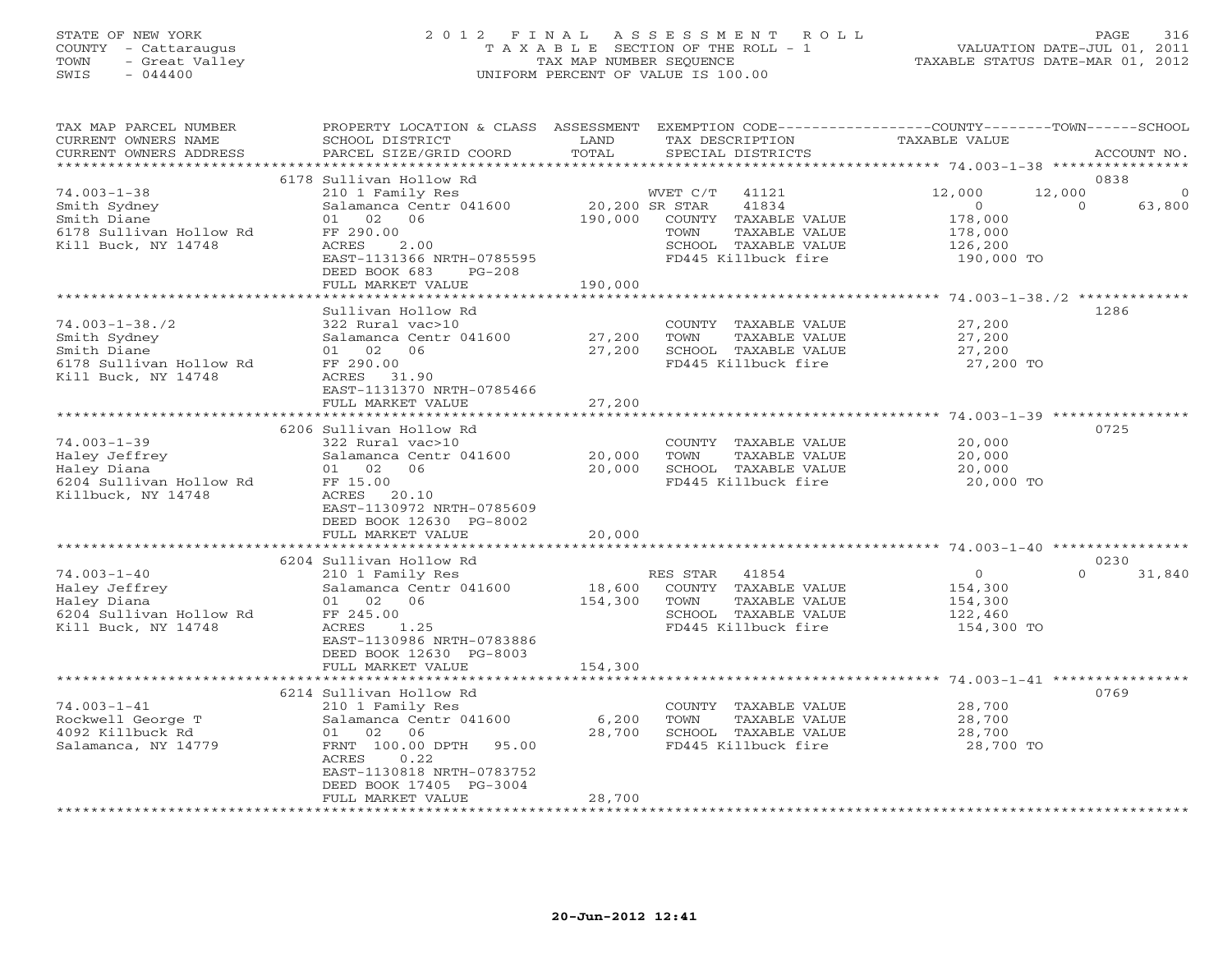| STATE OF NEW YORK<br>TOWN<br>SWIS | COUNTY - Cattaraugus<br>- Great Valley<br>$-044400$ | 2012 FINAL ASSESSMENT ROLL<br>T A X A B L E SECTION OF THE ROLL - 1<br>TAX MAP NUMBER SEOUENCE<br>UNIFORM PERCENT OF VALUE IS 100.00 | VALUATION DATE-JUL 01, 2011<br>TAXABLE STATUS DATE-MAR 01, 2012 | PAGE | 317 |
|-----------------------------------|-----------------------------------------------------|--------------------------------------------------------------------------------------------------------------------------------------|-----------------------------------------------------------------|------|-----|
|                                   |                                                     |                                                                                                                                      |                                                                 |      |     |

TAX MAP PARCEL NUMBER PROPERTY LOCATION & CLASS ASSESSMENT EXEMPTION CODE------------------COUNTY--------TOWN------SCHOOL

| CURRENT OWNERS NAME                                 | SCHOOL DISTRICT                            | LAND           | TAX DESCRIPTION                       | TAXABLE VALUE         |                    |
|-----------------------------------------------------|--------------------------------------------|----------------|---------------------------------------|-----------------------|--------------------|
| CURRENT OWNERS ADDRESS<br>************************* | PARCEL SIZE/GRID COORD                     | TOTAL          | SPECIAL DISTRICTS                     |                       | ACCOUNT NO.        |
|                                                     |                                            |                |                                       |                       |                    |
|                                                     | 6203 Sullivan Hollow Rd                    |                |                                       | $\circ$               | 0771<br>$\Omega$   |
| $74.003 - 1 - 42$                                   | 210 1 Family Res<br>Salamanca Centr 041600 | 18,100         | RES STAR<br>41854                     | 160,000               | 31,840             |
| McKenna Shawn P                                     | 01 02 06                                   | 160,000        | COUNTY TAXABLE VALUE<br>TAXABLE VALUE | 160,000               |                    |
| McKenna Lisa A<br>6203 Sullivan Hollow Rd           | L/P 724-1167                               |                | TOWN<br>SCHOOL TAXABLE VALUE          |                       |                    |
| Kill Buck, NY 14748                                 | FF 200.00                                  |                | FD445 Killbuck fire                   | 128,160<br>160,000 TO |                    |
|                                                     | 1.05 BANK<br>ACRES<br>005                  |                |                                       |                       |                    |
|                                                     | EAST-1131038 NRTH-0783591                  |                |                                       |                       |                    |
|                                                     | DEED BOOK 00985 PG-00106                   |                |                                       |                       |                    |
|                                                     | FULL MARKET VALUE                          | 160,000        |                                       |                       |                    |
|                                                     |                                            |                |                                       |                       |                    |
|                                                     | 6211 Sullivan Hollow Rd                    |                |                                       |                       | 0345               |
| $74.003 - 1 - 43$                                   | 210 1 Family Res                           |                | COUNTY<br>TAXABLE VALUE               | 84,400                |                    |
| Gunderman William                                   | Salamanca Centr 041600                     | 20,600         | TAXABLE VALUE<br>TOWN                 | 84,400                |                    |
| Gunderman Cathleen                                  | 01 02 06                                   | 84,400         | SCHOOL TAXABLE VALUE                  | 84,400                |                    |
| 1645 N Longmore St                                  | FF 340.00                                  |                | FD445 Killbuck fire                   | 84,400 TO             |                    |
| Chandler, AZ 85224                                  | 2.20<br>ACRES                              |                |                                       |                       |                    |
|                                                     | EAST-1130743 NRTH-0783442                  |                |                                       |                       |                    |
|                                                     | DEED BOOK 776<br>$PG-240$                  |                |                                       |                       |                    |
|                                                     | FULL MARKET VALUE                          | 84,400         |                                       |                       |                    |
|                                                     |                                            |                |                                       |                       |                    |
|                                                     | 6257 Sullivan Hollow Rd                    |                |                                       |                       | 0491               |
| $74.003 - 1 - 45.1$                                 | 281 Multiple res                           |                | AGED C/T/S 41800                      | 73,650                | 73,650<br>73,650   |
| Lewicki Family Trust                                | Salamanca Centr 041600                     | 43,600 SR STAR | 41834                                 | $\Omega$              | $\Omega$<br>63,800 |
| Lewicki Richard & Joan Trustee 01                   | 02<br>06                                   | 147,300        | COUNTY TAXABLE VALUE                  | 73,650                |                    |
| 6257 Sullivan Hollow Rd                             | TRUSTEES                                   |                | TAXABLE VALUE<br>TOWN                 | 73,650                |                    |
| Kill Buck, NY 14748                                 | FRNT 285.00 DPTH                           |                | SCHOOL TAXABLE VALUE                  | 9,850                 |                    |
|                                                     | 4.45<br>ACRES                              |                | FD445 Killbuck fire                   | 147,300 TO            |                    |
|                                                     | EAST-1130419 NRTH-0783283                  |                |                                       |                       |                    |
|                                                     | DEED BOOK 910<br>$PG-398$                  |                |                                       |                       |                    |
|                                                     | FULL MARKET VALUE                          | 147,300        |                                       |                       |                    |
|                                                     |                                            |                |                                       |                       |                    |
|                                                     | 6271 Sullivan Hollow Rd                    |                |                                       |                       | 1632               |
| $74.003 - 1 - 45.2$                                 | 210 1 Family Res                           |                | 41854<br>RES STAR                     | $\circ$               | $\cap$<br>31,840   |
| Schultz Daniel R                                    | Salamanca Centr 041600                     | 19,100         | COUNTY TAXABLE VALUE                  | 135,300               |                    |
| Schultz Lani A                                      | 01 02<br>06                                | 135,300        | TOWN<br>TAXABLE VALUE                 | 135,300               |                    |
| 6271 Sullivan Hollow Rd                             | FF 570.00                                  |                | SCHOOL TAXABLE VALUE                  | 103,460               |                    |
| Kill Buck, NY 14748                                 | ACRES<br>1.50                              |                | FD445 Killbuck fire                   | 135,300 TO            |                    |
|                                                     | EAST-1129923 NRTH-0783150                  |                |                                       |                       |                    |
|                                                     | DEED BOOK 930<br>$PG-602$                  |                |                                       |                       |                    |
|                                                     | FULL MARKET VALUE                          | 135,300        |                                       |                       |                    |
|                                                     |                                            |                |                                       |                       |                    |
|                                                     |                                            |                |                                       |                       |                    |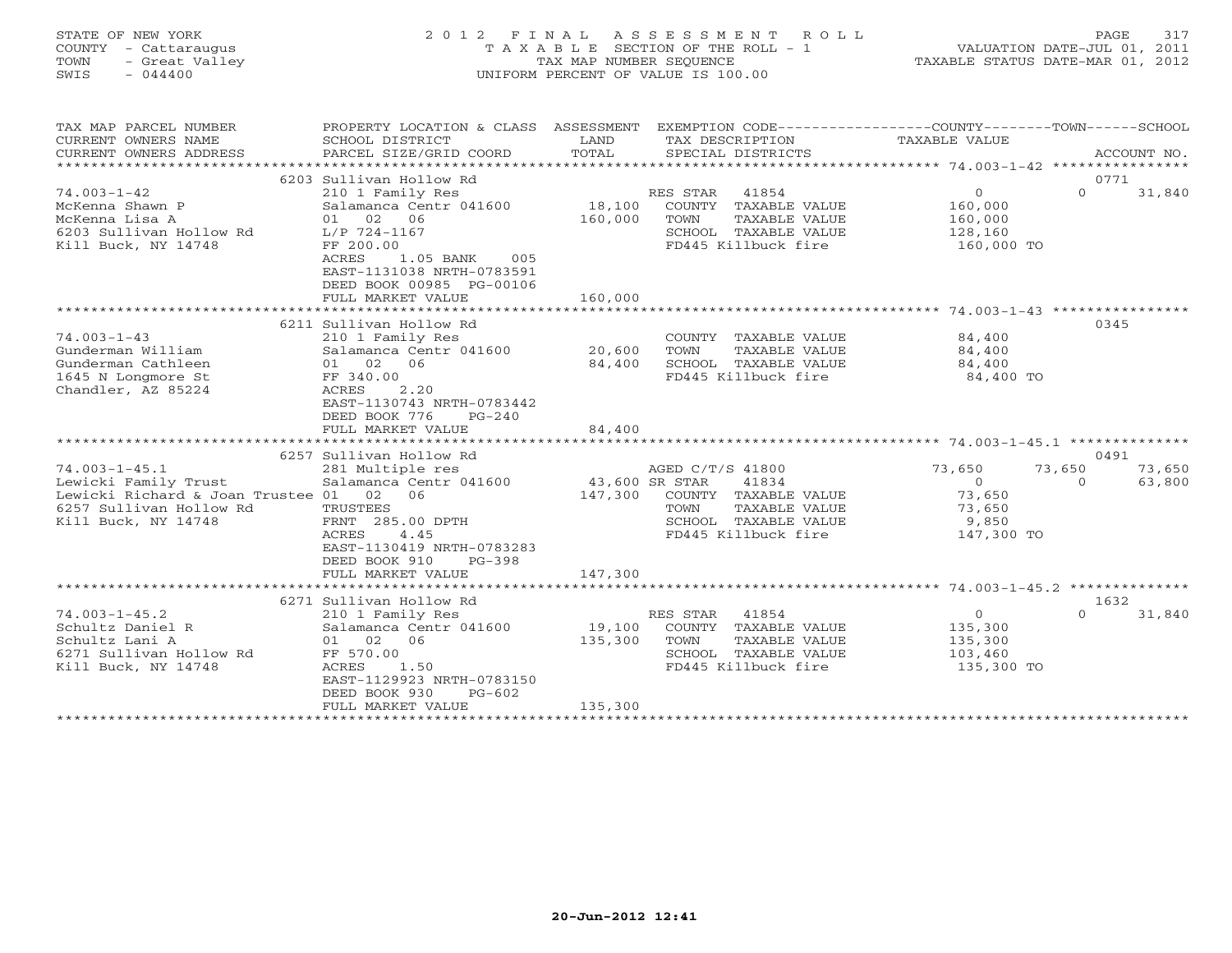# STATE OF NEW YORK 2 0 1 2 F I N A L A S S E S S M E N T R O L L PAGE 318 COUNTY - Cattaraugus T A X A B L E SECTION OF THE ROLL - 1 VALUATION DATE-JUL 01, 2011 TOWN - Great Valley TAX MAP NUMBER SEQUENCE TAXABLE STATUS DATE-MAR 01, 2012 SWIS - 044400 UNIFORM PERCENT OF VALUE IS 100.00

| TAX MAP PARCEL NUMBER<br>CURRENT OWNERS NAME<br>CURRENT OWNERS ADDRESS                                                                                                                | PROPERTY LOCATION & CLASS ASSESSMENT EXEMPTION CODE----------------COUNTY-------TOWN------SCHOOL<br>SCHOOL DISTRICT<br>PARCEL SIZE/GRID COORD                                         | LAND<br>TOTAL     | TAX DESCRIPTION<br>SPECIAL DISTRICTS                                                                                            | TAXABLE VALUE                                                                    | ACCOUNT NO.                                |
|---------------------------------------------------------------------------------------------------------------------------------------------------------------------------------------|---------------------------------------------------------------------------------------------------------------------------------------------------------------------------------------|-------------------|---------------------------------------------------------------------------------------------------------------------------------|----------------------------------------------------------------------------------|--------------------------------------------|
|                                                                                                                                                                                       |                                                                                                                                                                                       |                   |                                                                                                                                 |                                                                                  |                                            |
| $74.003 - 1 - 45.3$<br>Owens William E<br>6265 Sullivan Hollow Rd<br>Kill Buck, NY 14748                                                                                              | 6265 Sullivan Hollow Rd<br>210 1 Family Res<br>Salamanca Centr 041600<br>01 02 06<br>FRNT 65.00 DPTH 268.00<br>0.40<br>ACRES<br>EAST-1130167 NRTH-0783209<br>DEED BOOK 979<br>PG-3001 | 74,600            | RES STAR<br>41854<br>9,100 COUNTY TAXABLE VALUE<br>TOWN<br>TAXABLE VALUE<br>SCHOOL TAXABLE VALUE<br>FD445 Killbuck fire         | $\Omega$<br>74,600<br>74,600<br>42,760<br>74,600 TO                              | 1703<br>$\Omega$<br>31,840                 |
|                                                                                                                                                                                       | FULL MARKET VALUE                                                                                                                                                                     | 74,600            |                                                                                                                                 |                                                                                  |                                            |
|                                                                                                                                                                                       |                                                                                                                                                                                       |                   |                                                                                                                                 |                                                                                  |                                            |
|                                                                                                                                                                                       | 6222 Sullivan Hollow Rd                                                                                                                                                               |                   |                                                                                                                                 |                                                                                  | 0170                                       |
| 74.003-1-46<br>Clancy William L<br>Clancy William L<br>Compared Salamanca Center 160.00                                                                                               | 240 Rural res<br>Salamanca Centr 041600<br>ACRES 21.10<br>EAST-1130709 NRTH-0785472<br>DEED BOOK 868<br>$PG-96$                                                                       | 43,000<br>65,400  | SR STAR<br>41834<br>COUNTY TAXABLE VALUE<br>TOWN<br>TAXABLE VALUE<br>SCHOOL TAXABLE VALUE<br>FD445 Killbuck fire                | $\overline{0}$<br>65,400<br>65,400<br>1,600<br>65,400 TO                         | $\Omega$<br>63,800                         |
|                                                                                                                                                                                       | FULL MARKET VALUE                                                                                                                                                                     | 65,400            |                                                                                                                                 |                                                                                  |                                            |
|                                                                                                                                                                                       |                                                                                                                                                                                       |                   |                                                                                                                                 |                                                                                  |                                            |
| $74.003 - 1 - 47$                                                                                                                                                                     | 6236 Sullivan Hollow Rd                                                                                                                                                               |                   |                                                                                                                                 |                                                                                  | 0473                                       |
| Kuhn Joe<br>Kuhn Marie<br>Kuhn Marie<br>6236 Sullivan Hollow Rd<br>Kill Buck, NY 14748<br>Kill Buck, NY 14748                                                                         | 240 Rural res<br>Salamanca Centr 041600<br>01 02 06<br>FF 640.00<br>ACRES 26.15<br>EAST-1130398 NRTH-0785041                                                                          | 43,900 SR STAR    | WVET C/T 41121<br>41834<br>132,000 COUNTY TAXABLE VALUE<br>TAXABLE VALUE<br>TOWN<br>SCHOOL TAXABLE VALUE<br>FD445 Killbuck fire | 12,000<br>12,000<br>$\overline{0}$<br>120,000<br>120,000<br>68,200<br>132,000 TO | $\overline{0}$<br>$\overline{0}$<br>63,800 |
|                                                                                                                                                                                       | DEED BOOK 713<br>PG-564                                                                                                                                                               |                   |                                                                                                                                 |                                                                                  |                                            |
|                                                                                                                                                                                       | FULL MARKET VALUE                                                                                                                                                                     | 132,000           |                                                                                                                                 |                                                                                  |                                            |
|                                                                                                                                                                                       | Sullivan Hollow Rd                                                                                                                                                                    |                   |                                                                                                                                 |                                                                                  | 0587                                       |
| $74.003 - 1 - 48$<br>Alause Koy D<br>Krause Deborah A<br>CORC I II<br>6276 Sullivan Hollow Rd<br>Kill Buck, NY 14748                                                                  | 320 Rural vacant<br>Salamanca Centr 041600<br>01 02 06<br>FF 250.00<br>ACRES<br>4.45<br>EAST-1129915 NRTH-0783688<br>DEED BOOK 939<br>PG-1000                                         | 25,600<br>25,600  | COUNTY TAXABLE VALUE<br>TOWN<br>TAXABLE VALUE<br>SCHOOL TAXABLE VALUE<br>FD445 Killbuck fire                                    | 25,600<br>25,600<br>25,600<br>25,600 TO                                          |                                            |
|                                                                                                                                                                                       | FULL MARKET VALUE                                                                                                                                                                     | 25,600            |                                                                                                                                 |                                                                                  |                                            |
|                                                                                                                                                                                       |                                                                                                                                                                                       |                   |                                                                                                                                 |                                                                                  |                                            |
| $74.003 - 1 - 49$<br>74.003-1-49 210 1 Family<br>Krause Roy D Salamanca Cen<br>Krause Deborah A 01 02 06<br>6276 Sullivan Hollow Rd FF 250.00<br>Kill Buck, NY 14748-1971 ACRES 63.40 | 6276 Sullivan Hollow Rd<br>210 1 Family Res<br>Salamanca Centr 041600<br>63.40<br>EAST-1129885 NRTH-0785532<br>DEED BOOK 939<br>PG-1000                                               | 50,900<br>102,600 | RES STAR 41854<br>COUNTY TAXABLE VALUE<br>TOWN<br>TAXABLE VALUE<br>SCHOOL TAXABLE VALUE<br>FD445 Killbuck fire                  | $\overline{0}$<br>102,600<br>102,600<br>70,760<br>102,600 TO                     | 0458<br>31,840                             |
|                                                                                                                                                                                       | FULL MARKET VALUE                                                                                                                                                                     | 102,600           |                                                                                                                                 |                                                                                  |                                            |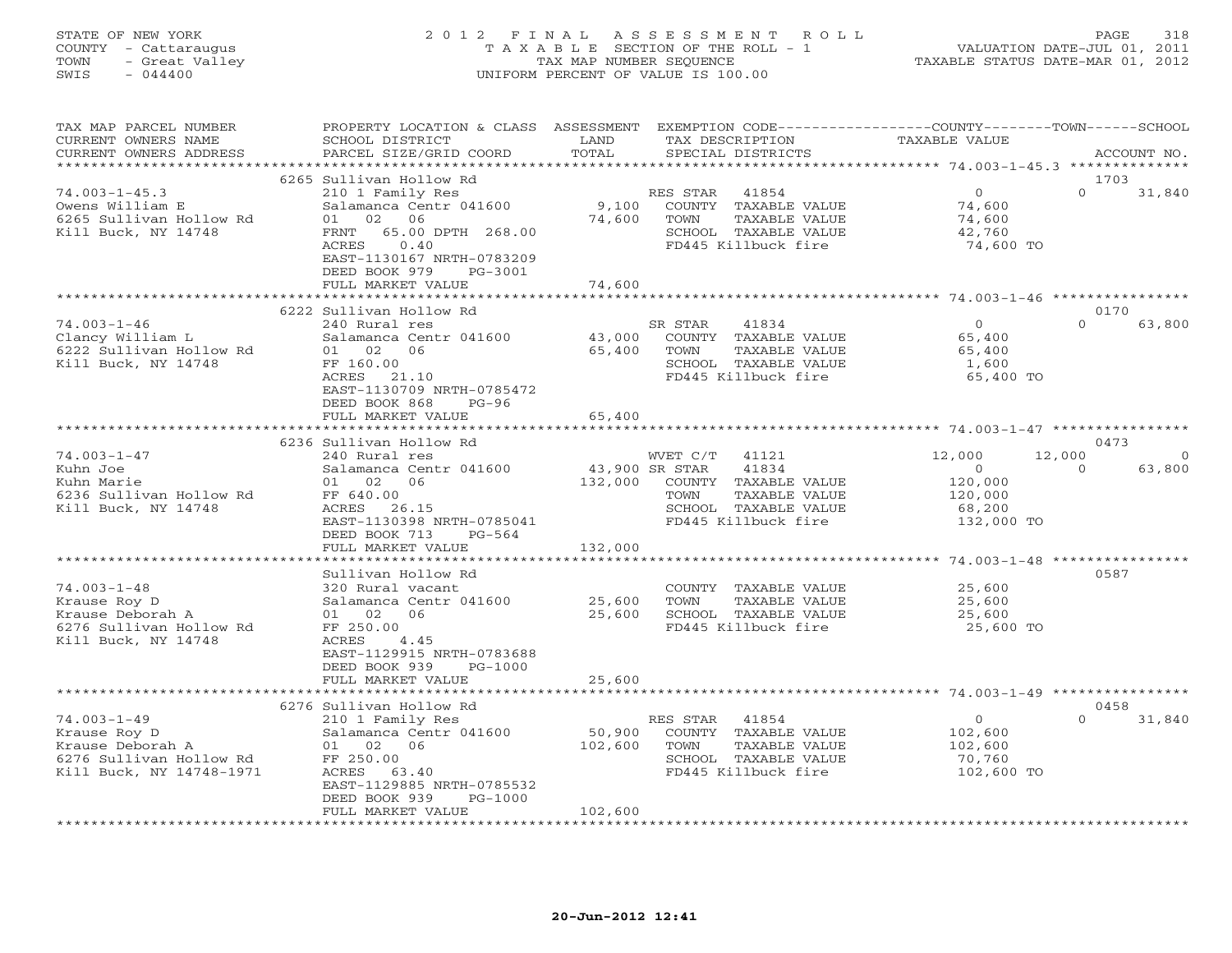### STATE OF NEW YORK 2 0 1 2 F I N A L A S S E S S M E N T R O L L PAGE 319 COUNTY - Cattaraugus T A X A B L E SECTION OF THE ROLL - 1 VALUATION DATE-JUL 01, 2011 TOWN - Great Valley TAX MAP NUMBER SEQUENCE TAXABLE STATUS DATE-MAR 01, 2012 SWIS - 044400 UNIFORM PERCENT OF VALUE IS 100.00UNIFORM PERCENT OF VALUE IS 100.00

| TAX MAP PARCEL NUMBER<br>CURRENT OWNERS NAME<br>CURRENT OWNERS ADDRESS                                                                                                     | PROPERTY LOCATION & CLASS ASSESSMENT<br>SCHOOL DISTRICT<br>PARCEL SIZE/GRID COORD                                                                                                                                                                                                                                  | LAND<br>TOTAL                                  | EXEMPTION CODE-----------------COUNTY-------TOWN------SCHOOL<br>TAX DESCRIPTION<br>SPECIAL DISTRICTS                                                                                                 | <b>TAXABLE VALUE</b>                                                                                                            | ACCOUNT NO.                |
|----------------------------------------------------------------------------------------------------------------------------------------------------------------------------|--------------------------------------------------------------------------------------------------------------------------------------------------------------------------------------------------------------------------------------------------------------------------------------------------------------------|------------------------------------------------|------------------------------------------------------------------------------------------------------------------------------------------------------------------------------------------------------|---------------------------------------------------------------------------------------------------------------------------------|----------------------------|
|                                                                                                                                                                            |                                                                                                                                                                                                                                                                                                                    | *******                                        |                                                                                                                                                                                                      | ************ 74.003-1-50 ************                                                                                           |                            |
| $74.003 - 1 - 50$<br>Smith Arthur<br>Smith Sharon<br>PO Box 95<br>Kill Buck, NY 14748                                                                                      | 6315 Hardscrabble Rd<br>240 Rural res<br>Salamanca Centr 041600<br>02 02<br>06<br>FF 450.00<br>ACRES<br>90.85<br>EAST-1131448 NRTH-0787773<br>DEED BOOK 778<br>$PG-350$                                                                                                                                            | 56,100<br>222,250                              | RES STAR<br>41854<br>COUNTY TAXABLE VALUE<br>TOWN<br>TAXABLE VALUE<br>SCHOOL TAXABLE VALUE<br>FD445 Killbuck fire                                                                                    | $\circ$<br>222,250<br>222,250<br>190,410<br>222,250 TO                                                                          | 0586<br>$\Omega$<br>31,840 |
|                                                                                                                                                                            | FULL MARKET VALUE                                                                                                                                                                                                                                                                                                  | 222,300                                        |                                                                                                                                                                                                      |                                                                                                                                 |                            |
| $74.003 - 1 - 51$<br>Vosburg Karen<br>PO Box 277<br>Killbuck, NY 14748                                                                                                     | ***********************<br>6283 Hardscrabble Rd<br>281 Multiple res<br>Salamanca Centr 041600<br>06<br>02 02<br>FF 700.00<br>ACRES<br>50.00<br>EAST-1131676 NRTH-0788595                                                                                                                                           | **********<br>66,200<br>207,500                | COUNTY TAXABLE VALUE<br>TOWN<br>TAXABLE VALUE<br>SCHOOL TAXABLE VALUE<br>FD445 Killbuck fire                                                                                                         | *********************** 74.003-1-51 *****************<br>207,500<br>207,500<br>207,500<br>207,500 TO                            | 0903                       |
|                                                                                                                                                                            | DEED BOOK 784<br>$PG-495$<br>FULL MARKET VALUE                                                                                                                                                                                                                                                                     | 207,500                                        |                                                                                                                                                                                                      |                                                                                                                                 |                            |
| $74.004 - 1 - 1$<br>Northeast Timberlands Llc<br>Drawer 32<br>Coudersport, PA 16915<br>$74.004 - 1 - 2$<br>Northeast Timberlands Llc<br>Drawer 32<br>Coudersport, PA 16915 | Bear Hollow Rd<br>120 Field crops<br>Ellicottville C 043601<br>02 02<br>06<br>FF 500.00<br>ACRES<br>51.00<br>EAST-1142137 NRTH-0791062<br>DEED BOOK 00997 PG-00457<br>FULL MARKET VALUE<br>***************<br>Bear Hollow Rd<br>910 Priv forest<br>Ellicottville C 043601<br>04 02 06<br>FF 1070.00<br>ACRES 13.00 | 48,600<br>48,600<br>48,600<br>38,100<br>38,100 | COUNTY TAXABLE VALUE<br>TAXABLE VALUE<br>TOWN<br>SCHOOL TAXABLE VALUE<br>FD444 Great valley fire<br>COUNTY TAXABLE VALUE<br>TAXABLE VALUE<br>TOWN<br>SCHOOL TAXABLE VALUE<br>FD444 Great valley fire | 48,600<br>48,600<br>48,600<br>48,600 TO<br>****************** 74.004-1-2 ***********<br>38,100<br>38,100<br>38,100<br>38,100 TO | 0257<br>0256               |
|                                                                                                                                                                            | EAST-1143236 NRTH-0791347<br>DEED BOOK 00997 PG-00457<br>FULL MARKET VALUE<br>****************                                                                                                                                                                                                                     | 38,100                                         |                                                                                                                                                                                                      |                                                                                                                                 |                            |
| $74.004 - 1 - 3.1$<br>Backlas Frederick A<br>PO Box 95<br>Great Valley, NY 14741                                                                                           | Bear Hollow Rd<br>910 Priv forest<br>Ellicottville C 043601<br>04 02 06<br>FF 1070.00<br>ACRES<br>17.05<br>EAST-1144003 NRTH-0791319<br>DEED BOOK 1028<br>$PG-854$<br>FULL MARKET VALUE                                                                                                                            | 27,000<br>27,000<br>27,000                     | COUNTY TAXABLE VALUE<br>TAXABLE VALUE<br>TOWN<br>SCHOOL TAXABLE VALUE<br>FD444 Great valley fire                                                                                                     | 27,000<br>27,000<br>27,000<br>27,000 TO                                                                                         | 1919                       |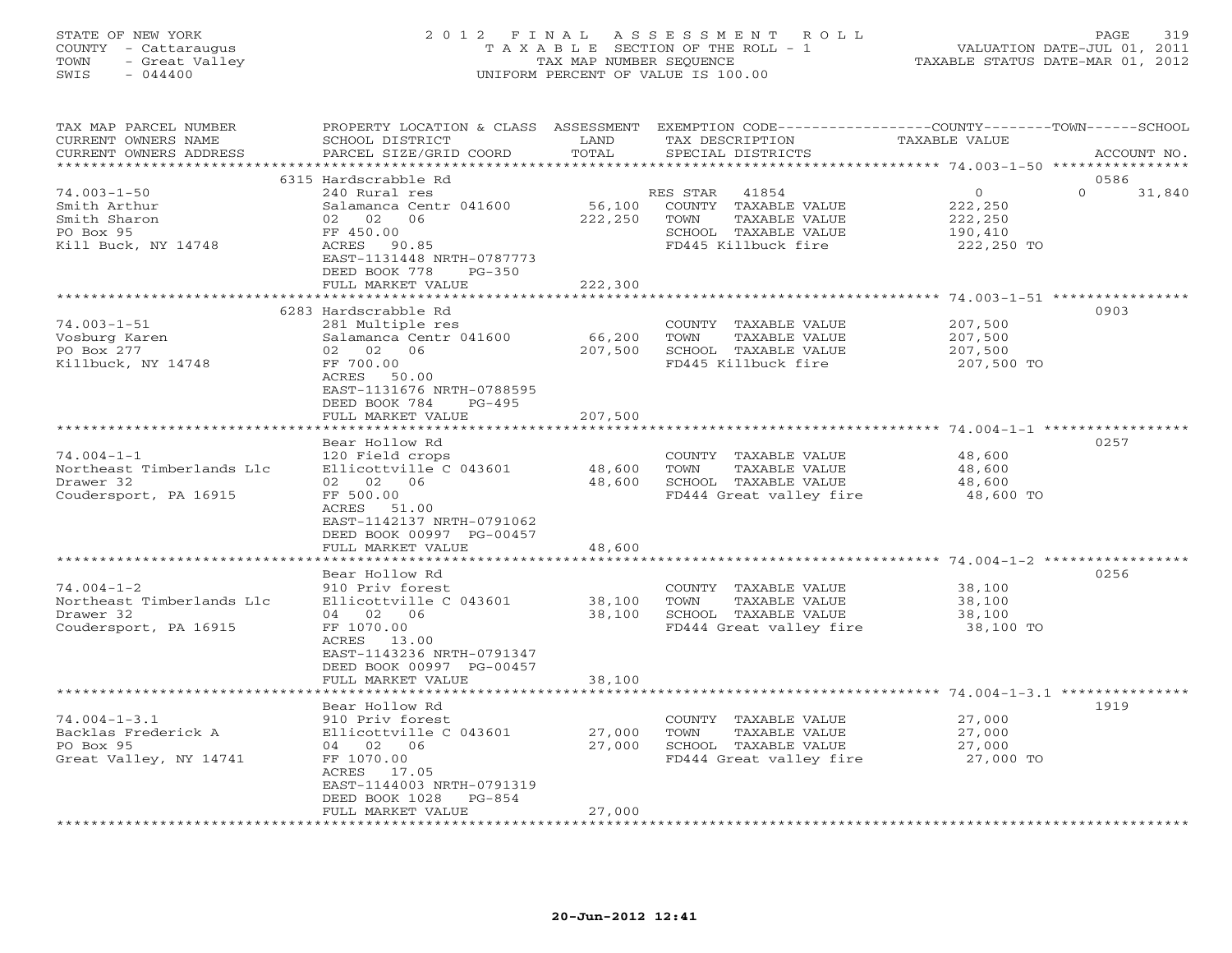# STATE OF NEW YORK 2 0 1 2 F I N A L A S S E S S M E N T R O L L PAGE 320 COUNTY - Cattaraugus T A X A B L E SECTION OF THE ROLL - 1 VALUATION DATE-JUL 01, 2011 TOWN - Great Valley TAX MAP NUMBER SEQUENCE TAXABLE STATUS DATE-MAR 01, 2012 SWIS - 044400 UNIFORM PERCENT OF VALUE IS 100.00

| *************************<br>0025<br>Lewis Rd<br>$74.004 - 1 - 3.2$<br>910 Priv forest<br>27,600<br>COUNTY TAXABLE VALUE<br>Backlas Richard E<br>Ellicottville C 043601<br>27,600<br>TOWN<br>TAXABLE VALUE<br>27,600<br>611 28Th St<br>27,600<br>SCHOOL TAXABLE VALUE<br>4/2/6<br>27,600<br>Niagara Falls, NY 14301<br>ACRES 18.80<br>FD444 Great valley fire<br>27,600 TO<br>EAST-1144970 NRTH-0791326<br>27,600<br>FULL MARKET VALUE<br>********<br>********** 74.004-1-4.1 ***************<br>*****************<br>Bear Hollow Rd<br>0634<br>$74.004 - 1 - 4.1$<br>36,000<br>910 Priv forest<br>COUNTY TAXABLE VALUE<br>Devore Wilbur A<br>36,000<br>TAXABLE VALUE<br>36,000<br>Ellicottville C 043601<br>TOWN<br>36,000<br>Devore Dora E<br>04 02 06<br>SCHOOL TAXABLE VALUE<br>36,000<br>PO Box 222<br>FD444 Great valley fire<br>FF 100.00<br>36,000 TO<br>Youngsville, PA 16371<br>ACRES 31.90<br>EAST-1144473 NRTH-0790353<br>DEED BOOK 00991 PG-00691<br>FULL MARKET VALUE<br>36,000<br>********<br>********************* 74.004-1-4.2 ***************<br>3964 Bear Hollow Rd<br>1077<br>$74.004 - 1 - 4.2$<br>16,475<br>16,475<br>210 1 Family Res<br>CVET C/T<br>41131<br>$\circ$<br>22,000 SR STAR<br>41834<br>$\circ$<br>Ullman Nan<br>Ellicottville C 043601<br>63,800<br>$\Omega$<br>65,900<br>3964 Bear Hollow Rd<br>04 03 06<br>COUNTY TAXABLE VALUE<br>49,425<br>Great Valley, NY 14741<br>FF 290.00<br>TOWN<br>TAXABLE VALUE<br>49,425<br>SCHOOL TAXABLE VALUE<br>ACRES<br>2.83<br>2,100<br>FD444 Great valley fire<br>EAST-1143585 NRTH-0790695<br>65,900 TO<br>DEED BOOK 769<br>$PG-215$<br>65,900<br>FULL MARKET VALUE<br>3934 Bear Hollow Rd<br>1438<br>$74.004 - 1 - 4.3$<br>84,950<br>210 1 Family Res<br>COUNTY TAXABLE VALUE<br>Tigchelaar Douglas C<br>26,400<br>Ellicottville C 043601<br>TOWN<br>TAXABLE VALUE<br>84,950<br>PO Box 263<br>84,950<br>04 02 06<br>SCHOOL TAXABLE VALUE<br>84,950<br>Great Valley, NY 14741<br>FF 355.34<br>FD444 Great valley fire<br>84,950 TO<br>ACRES<br>4.80<br>EAST-1143405 NRTH-0790007<br>DEED BOOK 894<br>$PG-470$<br>85,000<br>FULL MARKET VALUE<br>1462<br>Bear Hollow Rd<br>$74.004 - 1 - 4.4$<br>25,700<br>311 Res vac land<br>COUNTY TAXABLE VALUE<br>Edwards Connie<br>Ellicottville C 043601<br>25,700<br>TOWN<br>TAXABLE VALUE<br>25,700<br>2434 Haskell Rd<br>25,700<br>SCHOOL TAXABLE VALUE<br>25,700<br>04. 02.<br>06<br>Cuba, NY 14727<br>FF 304.50<br>FD444 Great valley fire<br>25,700 TO<br>ACRES<br>4.50<br>EAST-1143556 NRTH-0790337<br>DEED BOOK 00997 PG-00996<br>25,700<br>FULL MARKET VALUE | TAX MAP PARCEL NUMBER<br>CURRENT OWNERS NAME<br>CURRENT OWNERS ADDRESS | PROPERTY LOCATION & CLASS ASSESSMENT<br>SCHOOL DISTRICT<br>PARCEL SIZE/GRID COORD | LAND<br>TOTAL | TAX DESCRIPTION<br>SPECIAL DISTRICTS | EXEMPTION CODE-----------------COUNTY-------TOWN------SCHOOL<br>TAXABLE VALUE<br>ACCOUNT NO. |
|--------------------------------------------------------------------------------------------------------------------------------------------------------------------------------------------------------------------------------------------------------------------------------------------------------------------------------------------------------------------------------------------------------------------------------------------------------------------------------------------------------------------------------------------------------------------------------------------------------------------------------------------------------------------------------------------------------------------------------------------------------------------------------------------------------------------------------------------------------------------------------------------------------------------------------------------------------------------------------------------------------------------------------------------------------------------------------------------------------------------------------------------------------------------------------------------------------------------------------------------------------------------------------------------------------------------------------------------------------------------------------------------------------------------------------------------------------------------------------------------------------------------------------------------------------------------------------------------------------------------------------------------------------------------------------------------------------------------------------------------------------------------------------------------------------------------------------------------------------------------------------------------------------------------------------------------------------------------------------------------------------------------------------------------------------------------------------------------------------------------------------------------------------------------------------------------------------------------------------------------------------------------------------------------------------------------------------------------------------------------------------------------------------------------------------------------------------------------------------------------------------------------------------------------------------------------------------------|------------------------------------------------------------------------|-----------------------------------------------------------------------------------|---------------|--------------------------------------|----------------------------------------------------------------------------------------------|
|                                                                                                                                                                                                                                                                                                                                                                                                                                                                                                                                                                                                                                                                                                                                                                                                                                                                                                                                                                                                                                                                                                                                                                                                                                                                                                                                                                                                                                                                                                                                                                                                                                                                                                                                                                                                                                                                                                                                                                                                                                                                                                                                                                                                                                                                                                                                                                                                                                                                                                                                                                                      |                                                                        |                                                                                   |               |                                      |                                                                                              |
|                                                                                                                                                                                                                                                                                                                                                                                                                                                                                                                                                                                                                                                                                                                                                                                                                                                                                                                                                                                                                                                                                                                                                                                                                                                                                                                                                                                                                                                                                                                                                                                                                                                                                                                                                                                                                                                                                                                                                                                                                                                                                                                                                                                                                                                                                                                                                                                                                                                                                                                                                                                      |                                                                        |                                                                                   |               |                                      |                                                                                              |
|                                                                                                                                                                                                                                                                                                                                                                                                                                                                                                                                                                                                                                                                                                                                                                                                                                                                                                                                                                                                                                                                                                                                                                                                                                                                                                                                                                                                                                                                                                                                                                                                                                                                                                                                                                                                                                                                                                                                                                                                                                                                                                                                                                                                                                                                                                                                                                                                                                                                                                                                                                                      |                                                                        |                                                                                   |               |                                      |                                                                                              |
|                                                                                                                                                                                                                                                                                                                                                                                                                                                                                                                                                                                                                                                                                                                                                                                                                                                                                                                                                                                                                                                                                                                                                                                                                                                                                                                                                                                                                                                                                                                                                                                                                                                                                                                                                                                                                                                                                                                                                                                                                                                                                                                                                                                                                                                                                                                                                                                                                                                                                                                                                                                      |                                                                        |                                                                                   |               |                                      |                                                                                              |
|                                                                                                                                                                                                                                                                                                                                                                                                                                                                                                                                                                                                                                                                                                                                                                                                                                                                                                                                                                                                                                                                                                                                                                                                                                                                                                                                                                                                                                                                                                                                                                                                                                                                                                                                                                                                                                                                                                                                                                                                                                                                                                                                                                                                                                                                                                                                                                                                                                                                                                                                                                                      |                                                                        |                                                                                   |               |                                      |                                                                                              |
|                                                                                                                                                                                                                                                                                                                                                                                                                                                                                                                                                                                                                                                                                                                                                                                                                                                                                                                                                                                                                                                                                                                                                                                                                                                                                                                                                                                                                                                                                                                                                                                                                                                                                                                                                                                                                                                                                                                                                                                                                                                                                                                                                                                                                                                                                                                                                                                                                                                                                                                                                                                      |                                                                        |                                                                                   |               |                                      |                                                                                              |
|                                                                                                                                                                                                                                                                                                                                                                                                                                                                                                                                                                                                                                                                                                                                                                                                                                                                                                                                                                                                                                                                                                                                                                                                                                                                                                                                                                                                                                                                                                                                                                                                                                                                                                                                                                                                                                                                                                                                                                                                                                                                                                                                                                                                                                                                                                                                                                                                                                                                                                                                                                                      |                                                                        |                                                                                   |               |                                      |                                                                                              |
|                                                                                                                                                                                                                                                                                                                                                                                                                                                                                                                                                                                                                                                                                                                                                                                                                                                                                                                                                                                                                                                                                                                                                                                                                                                                                                                                                                                                                                                                                                                                                                                                                                                                                                                                                                                                                                                                                                                                                                                                                                                                                                                                                                                                                                                                                                                                                                                                                                                                                                                                                                                      |                                                                        |                                                                                   |               |                                      |                                                                                              |
|                                                                                                                                                                                                                                                                                                                                                                                                                                                                                                                                                                                                                                                                                                                                                                                                                                                                                                                                                                                                                                                                                                                                                                                                                                                                                                                                                                                                                                                                                                                                                                                                                                                                                                                                                                                                                                                                                                                                                                                                                                                                                                                                                                                                                                                                                                                                                                                                                                                                                                                                                                                      |                                                                        |                                                                                   |               |                                      |                                                                                              |
|                                                                                                                                                                                                                                                                                                                                                                                                                                                                                                                                                                                                                                                                                                                                                                                                                                                                                                                                                                                                                                                                                                                                                                                                                                                                                                                                                                                                                                                                                                                                                                                                                                                                                                                                                                                                                                                                                                                                                                                                                                                                                                                                                                                                                                                                                                                                                                                                                                                                                                                                                                                      |                                                                        |                                                                                   |               |                                      |                                                                                              |
|                                                                                                                                                                                                                                                                                                                                                                                                                                                                                                                                                                                                                                                                                                                                                                                                                                                                                                                                                                                                                                                                                                                                                                                                                                                                                                                                                                                                                                                                                                                                                                                                                                                                                                                                                                                                                                                                                                                                                                                                                                                                                                                                                                                                                                                                                                                                                                                                                                                                                                                                                                                      |                                                                        |                                                                                   |               |                                      |                                                                                              |
|                                                                                                                                                                                                                                                                                                                                                                                                                                                                                                                                                                                                                                                                                                                                                                                                                                                                                                                                                                                                                                                                                                                                                                                                                                                                                                                                                                                                                                                                                                                                                                                                                                                                                                                                                                                                                                                                                                                                                                                                                                                                                                                                                                                                                                                                                                                                                                                                                                                                                                                                                                                      |                                                                        |                                                                                   |               |                                      |                                                                                              |
|                                                                                                                                                                                                                                                                                                                                                                                                                                                                                                                                                                                                                                                                                                                                                                                                                                                                                                                                                                                                                                                                                                                                                                                                                                                                                                                                                                                                                                                                                                                                                                                                                                                                                                                                                                                                                                                                                                                                                                                                                                                                                                                                                                                                                                                                                                                                                                                                                                                                                                                                                                                      |                                                                        |                                                                                   |               |                                      |                                                                                              |
|                                                                                                                                                                                                                                                                                                                                                                                                                                                                                                                                                                                                                                                                                                                                                                                                                                                                                                                                                                                                                                                                                                                                                                                                                                                                                                                                                                                                                                                                                                                                                                                                                                                                                                                                                                                                                                                                                                                                                                                                                                                                                                                                                                                                                                                                                                                                                                                                                                                                                                                                                                                      |                                                                        |                                                                                   |               |                                      |                                                                                              |
|                                                                                                                                                                                                                                                                                                                                                                                                                                                                                                                                                                                                                                                                                                                                                                                                                                                                                                                                                                                                                                                                                                                                                                                                                                                                                                                                                                                                                                                                                                                                                                                                                                                                                                                                                                                                                                                                                                                                                                                                                                                                                                                                                                                                                                                                                                                                                                                                                                                                                                                                                                                      |                                                                        |                                                                                   |               |                                      |                                                                                              |
|                                                                                                                                                                                                                                                                                                                                                                                                                                                                                                                                                                                                                                                                                                                                                                                                                                                                                                                                                                                                                                                                                                                                                                                                                                                                                                                                                                                                                                                                                                                                                                                                                                                                                                                                                                                                                                                                                                                                                                                                                                                                                                                                                                                                                                                                                                                                                                                                                                                                                                                                                                                      |                                                                        |                                                                                   |               |                                      |                                                                                              |
|                                                                                                                                                                                                                                                                                                                                                                                                                                                                                                                                                                                                                                                                                                                                                                                                                                                                                                                                                                                                                                                                                                                                                                                                                                                                                                                                                                                                                                                                                                                                                                                                                                                                                                                                                                                                                                                                                                                                                                                                                                                                                                                                                                                                                                                                                                                                                                                                                                                                                                                                                                                      |                                                                        |                                                                                   |               |                                      |                                                                                              |
|                                                                                                                                                                                                                                                                                                                                                                                                                                                                                                                                                                                                                                                                                                                                                                                                                                                                                                                                                                                                                                                                                                                                                                                                                                                                                                                                                                                                                                                                                                                                                                                                                                                                                                                                                                                                                                                                                                                                                                                                                                                                                                                                                                                                                                                                                                                                                                                                                                                                                                                                                                                      |                                                                        |                                                                                   |               |                                      |                                                                                              |
|                                                                                                                                                                                                                                                                                                                                                                                                                                                                                                                                                                                                                                                                                                                                                                                                                                                                                                                                                                                                                                                                                                                                                                                                                                                                                                                                                                                                                                                                                                                                                                                                                                                                                                                                                                                                                                                                                                                                                                                                                                                                                                                                                                                                                                                                                                                                                                                                                                                                                                                                                                                      |                                                                        |                                                                                   |               |                                      |                                                                                              |
|                                                                                                                                                                                                                                                                                                                                                                                                                                                                                                                                                                                                                                                                                                                                                                                                                                                                                                                                                                                                                                                                                                                                                                                                                                                                                                                                                                                                                                                                                                                                                                                                                                                                                                                                                                                                                                                                                                                                                                                                                                                                                                                                                                                                                                                                                                                                                                                                                                                                                                                                                                                      |                                                                        |                                                                                   |               |                                      |                                                                                              |
|                                                                                                                                                                                                                                                                                                                                                                                                                                                                                                                                                                                                                                                                                                                                                                                                                                                                                                                                                                                                                                                                                                                                                                                                                                                                                                                                                                                                                                                                                                                                                                                                                                                                                                                                                                                                                                                                                                                                                                                                                                                                                                                                                                                                                                                                                                                                                                                                                                                                                                                                                                                      |                                                                        |                                                                                   |               |                                      |                                                                                              |
|                                                                                                                                                                                                                                                                                                                                                                                                                                                                                                                                                                                                                                                                                                                                                                                                                                                                                                                                                                                                                                                                                                                                                                                                                                                                                                                                                                                                                                                                                                                                                                                                                                                                                                                                                                                                                                                                                                                                                                                                                                                                                                                                                                                                                                                                                                                                                                                                                                                                                                                                                                                      |                                                                        |                                                                                   |               |                                      |                                                                                              |
|                                                                                                                                                                                                                                                                                                                                                                                                                                                                                                                                                                                                                                                                                                                                                                                                                                                                                                                                                                                                                                                                                                                                                                                                                                                                                                                                                                                                                                                                                                                                                                                                                                                                                                                                                                                                                                                                                                                                                                                                                                                                                                                                                                                                                                                                                                                                                                                                                                                                                                                                                                                      |                                                                        |                                                                                   |               |                                      |                                                                                              |
|                                                                                                                                                                                                                                                                                                                                                                                                                                                                                                                                                                                                                                                                                                                                                                                                                                                                                                                                                                                                                                                                                                                                                                                                                                                                                                                                                                                                                                                                                                                                                                                                                                                                                                                                                                                                                                                                                                                                                                                                                                                                                                                                                                                                                                                                                                                                                                                                                                                                                                                                                                                      |                                                                        |                                                                                   |               |                                      |                                                                                              |
|                                                                                                                                                                                                                                                                                                                                                                                                                                                                                                                                                                                                                                                                                                                                                                                                                                                                                                                                                                                                                                                                                                                                                                                                                                                                                                                                                                                                                                                                                                                                                                                                                                                                                                                                                                                                                                                                                                                                                                                                                                                                                                                                                                                                                                                                                                                                                                                                                                                                                                                                                                                      |                                                                        |                                                                                   |               |                                      |                                                                                              |
|                                                                                                                                                                                                                                                                                                                                                                                                                                                                                                                                                                                                                                                                                                                                                                                                                                                                                                                                                                                                                                                                                                                                                                                                                                                                                                                                                                                                                                                                                                                                                                                                                                                                                                                                                                                                                                                                                                                                                                                                                                                                                                                                                                                                                                                                                                                                                                                                                                                                                                                                                                                      |                                                                        |                                                                                   |               |                                      |                                                                                              |
|                                                                                                                                                                                                                                                                                                                                                                                                                                                                                                                                                                                                                                                                                                                                                                                                                                                                                                                                                                                                                                                                                                                                                                                                                                                                                                                                                                                                                                                                                                                                                                                                                                                                                                                                                                                                                                                                                                                                                                                                                                                                                                                                                                                                                                                                                                                                                                                                                                                                                                                                                                                      |                                                                        |                                                                                   |               |                                      |                                                                                              |
|                                                                                                                                                                                                                                                                                                                                                                                                                                                                                                                                                                                                                                                                                                                                                                                                                                                                                                                                                                                                                                                                                                                                                                                                                                                                                                                                                                                                                                                                                                                                                                                                                                                                                                                                                                                                                                                                                                                                                                                                                                                                                                                                                                                                                                                                                                                                                                                                                                                                                                                                                                                      |                                                                        |                                                                                   |               |                                      |                                                                                              |
|                                                                                                                                                                                                                                                                                                                                                                                                                                                                                                                                                                                                                                                                                                                                                                                                                                                                                                                                                                                                                                                                                                                                                                                                                                                                                                                                                                                                                                                                                                                                                                                                                                                                                                                                                                                                                                                                                                                                                                                                                                                                                                                                                                                                                                                                                                                                                                                                                                                                                                                                                                                      |                                                                        |                                                                                   |               |                                      |                                                                                              |
|                                                                                                                                                                                                                                                                                                                                                                                                                                                                                                                                                                                                                                                                                                                                                                                                                                                                                                                                                                                                                                                                                                                                                                                                                                                                                                                                                                                                                                                                                                                                                                                                                                                                                                                                                                                                                                                                                                                                                                                                                                                                                                                                                                                                                                                                                                                                                                                                                                                                                                                                                                                      |                                                                        |                                                                                   |               |                                      |                                                                                              |
|                                                                                                                                                                                                                                                                                                                                                                                                                                                                                                                                                                                                                                                                                                                                                                                                                                                                                                                                                                                                                                                                                                                                                                                                                                                                                                                                                                                                                                                                                                                                                                                                                                                                                                                                                                                                                                                                                                                                                                                                                                                                                                                                                                                                                                                                                                                                                                                                                                                                                                                                                                                      |                                                                        |                                                                                   |               |                                      |                                                                                              |
|                                                                                                                                                                                                                                                                                                                                                                                                                                                                                                                                                                                                                                                                                                                                                                                                                                                                                                                                                                                                                                                                                                                                                                                                                                                                                                                                                                                                                                                                                                                                                                                                                                                                                                                                                                                                                                                                                                                                                                                                                                                                                                                                                                                                                                                                                                                                                                                                                                                                                                                                                                                      |                                                                        |                                                                                   |               |                                      |                                                                                              |
|                                                                                                                                                                                                                                                                                                                                                                                                                                                                                                                                                                                                                                                                                                                                                                                                                                                                                                                                                                                                                                                                                                                                                                                                                                                                                                                                                                                                                                                                                                                                                                                                                                                                                                                                                                                                                                                                                                                                                                                                                                                                                                                                                                                                                                                                                                                                                                                                                                                                                                                                                                                      |                                                                        |                                                                                   |               |                                      |                                                                                              |
|                                                                                                                                                                                                                                                                                                                                                                                                                                                                                                                                                                                                                                                                                                                                                                                                                                                                                                                                                                                                                                                                                                                                                                                                                                                                                                                                                                                                                                                                                                                                                                                                                                                                                                                                                                                                                                                                                                                                                                                                                                                                                                                                                                                                                                                                                                                                                                                                                                                                                                                                                                                      |                                                                        |                                                                                   |               |                                      |                                                                                              |
|                                                                                                                                                                                                                                                                                                                                                                                                                                                                                                                                                                                                                                                                                                                                                                                                                                                                                                                                                                                                                                                                                                                                                                                                                                                                                                                                                                                                                                                                                                                                                                                                                                                                                                                                                                                                                                                                                                                                                                                                                                                                                                                                                                                                                                                                                                                                                                                                                                                                                                                                                                                      |                                                                        |                                                                                   |               |                                      |                                                                                              |
|                                                                                                                                                                                                                                                                                                                                                                                                                                                                                                                                                                                                                                                                                                                                                                                                                                                                                                                                                                                                                                                                                                                                                                                                                                                                                                                                                                                                                                                                                                                                                                                                                                                                                                                                                                                                                                                                                                                                                                                                                                                                                                                                                                                                                                                                                                                                                                                                                                                                                                                                                                                      |                                                                        |                                                                                   |               |                                      |                                                                                              |
|                                                                                                                                                                                                                                                                                                                                                                                                                                                                                                                                                                                                                                                                                                                                                                                                                                                                                                                                                                                                                                                                                                                                                                                                                                                                                                                                                                                                                                                                                                                                                                                                                                                                                                                                                                                                                                                                                                                                                                                                                                                                                                                                                                                                                                                                                                                                                                                                                                                                                                                                                                                      |                                                                        |                                                                                   |               |                                      |                                                                                              |
|                                                                                                                                                                                                                                                                                                                                                                                                                                                                                                                                                                                                                                                                                                                                                                                                                                                                                                                                                                                                                                                                                                                                                                                                                                                                                                                                                                                                                                                                                                                                                                                                                                                                                                                                                                                                                                                                                                                                                                                                                                                                                                                                                                                                                                                                                                                                                                                                                                                                                                                                                                                      |                                                                        |                                                                                   |               |                                      |                                                                                              |
|                                                                                                                                                                                                                                                                                                                                                                                                                                                                                                                                                                                                                                                                                                                                                                                                                                                                                                                                                                                                                                                                                                                                                                                                                                                                                                                                                                                                                                                                                                                                                                                                                                                                                                                                                                                                                                                                                                                                                                                                                                                                                                                                                                                                                                                                                                                                                                                                                                                                                                                                                                                      |                                                                        |                                                                                   |               |                                      |                                                                                              |
|                                                                                                                                                                                                                                                                                                                                                                                                                                                                                                                                                                                                                                                                                                                                                                                                                                                                                                                                                                                                                                                                                                                                                                                                                                                                                                                                                                                                                                                                                                                                                                                                                                                                                                                                                                                                                                                                                                                                                                                                                                                                                                                                                                                                                                                                                                                                                                                                                                                                                                                                                                                      |                                                                        |                                                                                   |               |                                      |                                                                                              |
|                                                                                                                                                                                                                                                                                                                                                                                                                                                                                                                                                                                                                                                                                                                                                                                                                                                                                                                                                                                                                                                                                                                                                                                                                                                                                                                                                                                                                                                                                                                                                                                                                                                                                                                                                                                                                                                                                                                                                                                                                                                                                                                                                                                                                                                                                                                                                                                                                                                                                                                                                                                      |                                                                        |                                                                                   |               |                                      |                                                                                              |
|                                                                                                                                                                                                                                                                                                                                                                                                                                                                                                                                                                                                                                                                                                                                                                                                                                                                                                                                                                                                                                                                                                                                                                                                                                                                                                                                                                                                                                                                                                                                                                                                                                                                                                                                                                                                                                                                                                                                                                                                                                                                                                                                                                                                                                                                                                                                                                                                                                                                                                                                                                                      |                                                                        |                                                                                   |               |                                      |                                                                                              |
|                                                                                                                                                                                                                                                                                                                                                                                                                                                                                                                                                                                                                                                                                                                                                                                                                                                                                                                                                                                                                                                                                                                                                                                                                                                                                                                                                                                                                                                                                                                                                                                                                                                                                                                                                                                                                                                                                                                                                                                                                                                                                                                                                                                                                                                                                                                                                                                                                                                                                                                                                                                      |                                                                        |                                                                                   |               |                                      |                                                                                              |
|                                                                                                                                                                                                                                                                                                                                                                                                                                                                                                                                                                                                                                                                                                                                                                                                                                                                                                                                                                                                                                                                                                                                                                                                                                                                                                                                                                                                                                                                                                                                                                                                                                                                                                                                                                                                                                                                                                                                                                                                                                                                                                                                                                                                                                                                                                                                                                                                                                                                                                                                                                                      |                                                                        |                                                                                   |               |                                      |                                                                                              |
|                                                                                                                                                                                                                                                                                                                                                                                                                                                                                                                                                                                                                                                                                                                                                                                                                                                                                                                                                                                                                                                                                                                                                                                                                                                                                                                                                                                                                                                                                                                                                                                                                                                                                                                                                                                                                                                                                                                                                                                                                                                                                                                                                                                                                                                                                                                                                                                                                                                                                                                                                                                      |                                                                        |                                                                                   |               |                                      |                                                                                              |
|                                                                                                                                                                                                                                                                                                                                                                                                                                                                                                                                                                                                                                                                                                                                                                                                                                                                                                                                                                                                                                                                                                                                                                                                                                                                                                                                                                                                                                                                                                                                                                                                                                                                                                                                                                                                                                                                                                                                                                                                                                                                                                                                                                                                                                                                                                                                                                                                                                                                                                                                                                                      |                                                                        |                                                                                   |               |                                      |                                                                                              |
|                                                                                                                                                                                                                                                                                                                                                                                                                                                                                                                                                                                                                                                                                                                                                                                                                                                                                                                                                                                                                                                                                                                                                                                                                                                                                                                                                                                                                                                                                                                                                                                                                                                                                                                                                                                                                                                                                                                                                                                                                                                                                                                                                                                                                                                                                                                                                                                                                                                                                                                                                                                      |                                                                        |                                                                                   |               |                                      |                                                                                              |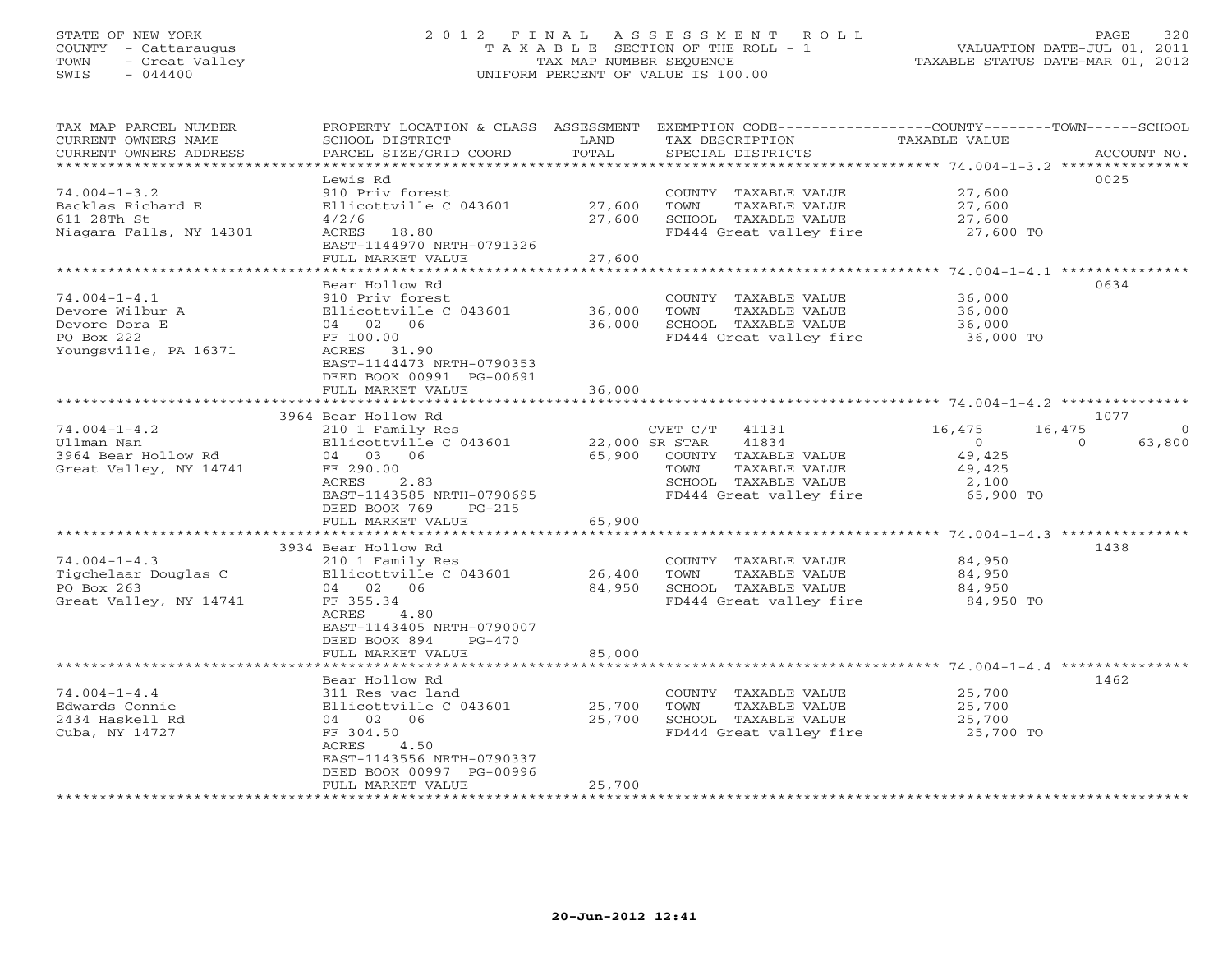## STATE OF NEW YORK 2 0 1 2 F I N A L A S S E S S M E N T R O L L PAGE 321 COUNTY - Cattaraugus T A X A B L E SECTION OF THE ROLL - 1 VALUATION DATE-JUL 01, 2011 TOWN - Great Valley TAX MAP NUMBER SEQUENCE TAXABLE STATUS DATE-MAR 01, 2012 SWIS - 044400 UNIFORM PERCENT OF VALUE IS 100.00UNIFORM PERCENT OF VALUE IS 100.00

| TAX MAP PARCEL NUMBER<br>CURRENT OWNERS NAME<br>CURRENT OWNERS ADDRESS | PROPERTY LOCATION & CLASS ASSESSMENT<br>SCHOOL DISTRICT<br>PARCEL SIZE/GRID COORD  | LAND<br>TOTAL | EXEMPTION CODE-----------------COUNTY-------TOWN------SCHOOL<br>TAX DESCRIPTION<br>SPECIAL DISTRICTS | TAXABLE VALUE                                        | ACCOUNT NO.        |
|------------------------------------------------------------------------|------------------------------------------------------------------------------------|---------------|------------------------------------------------------------------------------------------------------|------------------------------------------------------|--------------------|
| ***********************                                                |                                                                                    |               |                                                                                                      |                                                      | *****************  |
| $74.004 - 1 - 5$                                                       | 3980 Lewis Rd (Off)<br>210 1 Family Res                                            |               | WVET C/T<br>41121                                                                                    | 8,700<br>8,700                                       | 0338<br>$\Omega$   |
| Markowski Richard L<br>3980 Lewis Rd                                   | Ellicottville C 043601<br>02 02 06                                                 | 58,000        | 14,800 RES STAR<br>41854<br>COUNTY TAXABLE VALUE                                                     | $\circ$<br>49,300                                    | $\Omega$<br>31,840 |
| Great Valley, NY 14741                                                 | ACRES<br>1.25                                                                      |               | TOWN<br>TAXABLE VALUE                                                                                | 49,300                                               |                    |
|                                                                        | EAST-1145709 NRTH-0791686<br>DEED BOOK 1017 PG-690                                 |               | SCHOOL TAXABLE VALUE<br>FD444 Great valley fire                                                      | 26,160<br>58,000 TO                                  |                    |
|                                                                        | FULL MARKET VALUE                                                                  | 58,000        |                                                                                                      |                                                      |                    |
|                                                                        |                                                                                    |               |                                                                                                      |                                                      |                    |
|                                                                        | Lewis Rd                                                                           |               |                                                                                                      |                                                      | 0253               |
| $74.004 - 1 - 6.1$                                                     | 120 Field crops                                                                    |               | COUNTY TAXABLE VALUE                                                                                 | 38,200                                               |                    |
| Fedick John                                                            | Ellicottville C 043601                                                             | 38,200        | TAXABLE VALUE<br>TOWN                                                                                | 38,200                                               |                    |
| Bear Hollow Rd                                                         | 02 02 06                                                                           | 38,200        | SCHOOL TAXABLE VALUE                                                                                 | 38,200                                               |                    |
| Great Valley, NY 14741                                                 | FF 600.00<br>ACRES 46.75<br>EAST-1147239 NRTH-0791585<br>DEED BOOK 666<br>$PG-303$ |               | FD444 Great valley fire                                                                              | 38,200 TO                                            |                    |
|                                                                        | FULL MARKET VALUE                                                                  | 38,200        |                                                                                                      |                                                      |                    |
|                                                                        |                                                                                    |               |                                                                                                      |                                                      |                    |
|                                                                        | 3939 Lewis Rd                                                                      |               |                                                                                                      |                                                      | 0555               |
| $74.004 - 1 - 7.1$                                                     | 240 Rural res                                                                      |               | SR STAR<br>41834                                                                                     | $\circ$                                              | $\cap$<br>63,800   |
| Markham David J                                                        | Ellicottville C 043601                                                             | 49,800        | COUNTY TAXABLE VALUE                                                                                 | 100,700                                              |                    |
| Markham Sandra                                                         | 02 02 06                                                                           | 100,700       | TOWN<br>TAXABLE VALUE                                                                                | 100,700                                              |                    |
| 3939 Lewis Rd Box 59                                                   | FF 1140.00                                                                         |               | SCHOOL TAXABLE VALUE                                                                                 | 36,900                                               |                    |
| Great Valley, NY 14741                                                 | ACRES<br>57.65<br>EAST-1146493 NRTH-0790759                                        |               | FD444 Great valley fire                                                                              | 100,700 TO                                           |                    |
|                                                                        | DEED BOOK 881<br>PG-1152                                                           | 100,700       |                                                                                                      |                                                      |                    |
|                                                                        | FULL MARKET VALUE                                                                  | *********     |                                                                                                      | *********************** 74.004-1-7.2 *************** |                    |
|                                                                        | 3954 Lewis Rd                                                                      |               |                                                                                                      |                                                      | 1051               |
| $74.004 - 1 - 7.2$                                                     | 210 1 Family Res                                                                   |               | RES STAR<br>41854                                                                                    | $\overline{O}$                                       | $\Omega$<br>31,840 |
| Fish David A                                                           | Ellicottville C 043601                                                             | 18,300        | COUNTY TAXABLE VALUE                                                                                 | 57,000                                               |                    |
| Provorse Shannon                                                       | 02 02 06                                                                           | 57,000        | TAXABLE VALUE<br>TOWN                                                                                | 57,000                                               |                    |
| 3954 Lewis Rd                                                          | FRNT 500.00 DPTH 100.00                                                            |               | SCHOOL TAXABLE VALUE                                                                                 | 25,160                                               |                    |
| Great Valley, NY 14741                                                 | 1.15 BANK<br>ACRES<br>017                                                          |               | FD444 Great valley fire                                                                              | 57,000 TO                                            |                    |
|                                                                        | EAST-1145826 NRTH-0791120                                                          |               |                                                                                                      |                                                      |                    |
|                                                                        | DEED BOOK 00982 PG-00348                                                           |               |                                                                                                      |                                                      |                    |
|                                                                        | FULL MARKET VALUE                                                                  | 57,000        |                                                                                                      |                                                      |                    |
|                                                                        |                                                                                    |               |                                                                                                      |                                                      |                    |
|                                                                        | Lewis Rd (Off)                                                                     |               |                                                                                                      |                                                      | 1673               |
| $74.004 - 1 - 7.3$                                                     | 910 Priv forest                                                                    |               | COUNTY TAXABLE VALUE                                                                                 | 24,200                                               |                    |
| Farm West Llc                                                          | Ellicottville C 043601                                                             | 24,200        | TOWN<br>TAXABLE VALUE                                                                                | 24,200                                               |                    |
| PO Box 5478                                                            | 02 02 06                                                                           | 24,200        | SCHOOL TAXABLE VALUE                                                                                 | 24,200                                               |                    |
| Cortland, NY 13045                                                     | ACRES 48.00                                                                        |               | FD444 Great valley fire                                                                              | 24,200 TO                                            |                    |
|                                                                        | EAST-1148481 NRTH-0790565                                                          |               |                                                                                                      |                                                      |                    |
|                                                                        | DEED BOOK 14471 PG-6001                                                            |               |                                                                                                      |                                                      |                    |
| **********************                                                 | FULL MARKET VALUE                                                                  | 24,200        |                                                                                                      |                                                      |                    |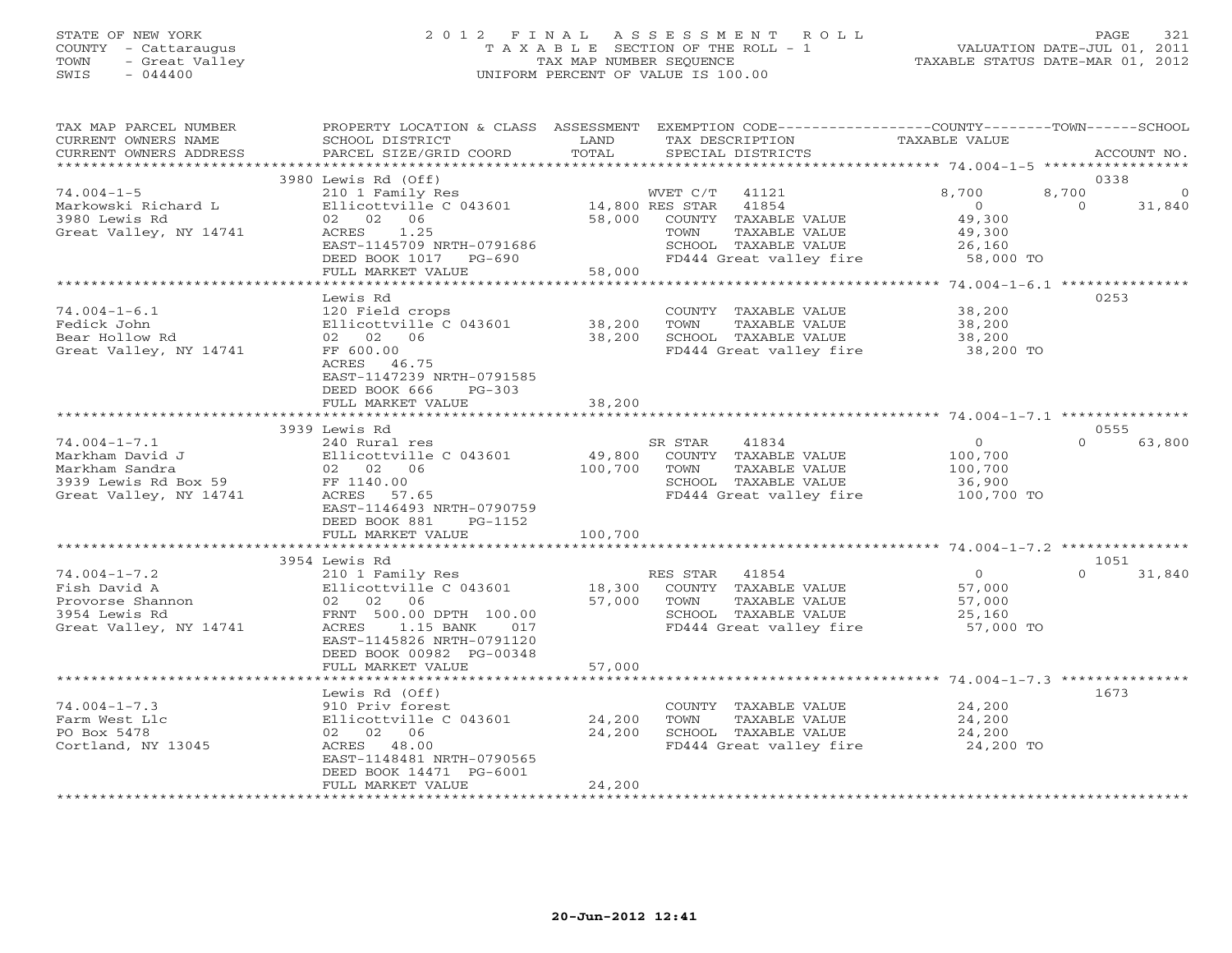## STATE OF NEW YORK 2 0 1 2 F I N A L A S S E S S M E N T R O L L PAGE 322 COUNTY - Cattaraugus T A X A B L E SECTION OF THE ROLL - 1 VALUATION DATE-JUL 01, 2011 TOWN - Great Valley TAX MAP NUMBER SEQUENCE TAXABLE STATUS DATE-MAR 01, 2012 SWIS - 044400 UNIFORM PERCENT OF VALUE IS 100.00UNIFORM PERCENT OF VALUE IS 100.00

| Farm West Llc<br>PO Box 5478<br>Cortland, NY 13045       | Ellicottville C 043601<br>02 02 06<br>ACRES 24.90<br>EAST-1148586 NRTH-0788160<br>DEED BOOK 14471 PG-6001<br>FULL MARKET VALUE | 25,900<br>25,900<br>25,900 | TAXABLE VALUE<br>TOWN<br>SCHOOL TAXABLE VALUE<br>FD444 Great valley fire | 25,900<br>25,900<br>25,900 TO                                                                                      |
|----------------------------------------------------------|--------------------------------------------------------------------------------------------------------------------------------|----------------------------|--------------------------------------------------------------------------|--------------------------------------------------------------------------------------------------------------------|
| $74.004 - 1 - 10.2$                                      | Lewis Rd (Off)<br>910 Priv forest                                                                                              |                            | COUNTY TAXABLE VALUE                                                     | 1674<br>25,900                                                                                                     |
|                                                          | FULL MARKET VALUE                                                                                                              | 69,400<br>********         |                                                                          |                                                                                                                    |
| 3939 Lewis Rd Box 59<br>Great Valley, NY 14741           | FF 235.00<br>ACRES 161.95<br>EAST-1146585 NRTH-0788912<br>DEED BOOK 881<br>PG-1152                                             |                            | FD444 Great valley fire                                                  | 69,400 TO                                                                                                          |
| $74.004 - 1 - 10.1$<br>Markham David J<br>Markham Sandra | 910 Priv forest<br>Ellicottville C 043601<br>02 02 06                                                                          | 69,400<br>69,400           | COUNTY TAXABLE VALUE<br>TOWN<br>TAXABLE VALUE<br>SCHOOL TAXABLE VALUE    | 69,400<br>69,400<br>69,400                                                                                         |
|                                                          | Lewis Rd                                                                                                                       |                            |                                                                          | 0553                                                                                                               |
|                                                          | ***********************                                                                                                        | *************              |                                                                          |                                                                                                                    |
| Olean, NY 14760                                          | ACRES<br>5.90<br>EAST-1147141 NRTH-0789971<br>DEED BOOK 6302<br>PG-9001<br>FULL MARKET VALUE                                   | 50,000                     |                                                                          |                                                                                                                    |
| Lewis Judith E<br>531 Second Ave                         | 02 02 06<br>FF 15.00                                                                                                           | 50,000                     | SCHOOL TAXABLE VALUE<br>FD444 Great valley fire                          | 50,000<br>50,000 TO                                                                                                |
| Lewis Paul A                                             | Ellicottville C 043601                                                                                                         | 28,800                     | TAXABLE VALUE<br>TOWN                                                    | 50,000                                                                                                             |
| $74.004 - 1 - 9$                                         | 3903 Lewis Rd<br>210 1 Family Res                                                                                              |                            | COUNTY TAXABLE VALUE                                                     | 0492<br>50,000                                                                                                     |
|                                                          |                                                                                                                                |                            |                                                                          |                                                                                                                    |
|                                                          | ACRES<br>1.80<br>EAST-1146294 NRTH-0790376<br>DEED BOOK 00984 PG-00759<br>FULL MARKET VALUE                                    | 54,800                     |                                                                          |                                                                                                                    |
| Tonawanda, NY 14150                                      | FF 225.00                                                                                                                      |                            | FD444 Great valley fire                                                  | 54,800 TO                                                                                                          |
| Cahill John Jr<br>289 Parkedge Ave                       | Ellicottville C 043601<br>02 02 06                                                                                             | 19,800<br>54,800           | TAXABLE VALUE<br>TOWN<br>SCHOOL TAXABLE VALUE                            | 54,800<br>54,800                                                                                                   |
| $74.004 - 1 - 8.2$                                       | Lewis Rd<br>260 Seasonal res                                                                                                   |                            | COUNTY TAXABLE VALUE                                                     | 1690<br>54,800                                                                                                     |
|                                                          |                                                                                                                                |                            |                                                                          |                                                                                                                    |
| Great Valley, NY 14741                                   | ACRES<br>1.54<br>EAST-1146476 NRTH-0790294<br>DEED BOOK 697<br>$PG-79$<br>FULL MARKET VALUE                                    | 19,200                     |                                                                          |                                                                                                                    |
| 3939 Lewis Rd Box 59                                     | FRNT 280.00 DPTH 240.00                                                                                                        |                            | FD444 Great valley fire                                                  | 19,200 TO                                                                                                          |
| Markham Sandra                                           | 02 02 06                                                                                                                       | 19,200                     | SCHOOL TAXABLE VALUE                                                     | 19,200                                                                                                             |
| $74.004 - 1 - 8.1$<br>Markham David J                    | 314 Rural vac<10<br>Ellicottville C 043601                                                                                     | 19,200                     | COUNTY TAXABLE VALUE<br>TOWN<br>TAXABLE VALUE                            | 19,200<br>19,200                                                                                                   |
|                                                          | 3933 Lewis Rd                                                                                                                  |                            |                                                                          | 0550                                                                                                               |
|                                                          |                                                                                                                                |                            |                                                                          |                                                                                                                    |
| CURRENT OWNERS ADDRESS                                   | PARCEL SIZE/GRID COORD                                                                                                         | TOTAL                      | SPECIAL DISTRICTS                                                        | ACCOUNT NO.                                                                                                        |
| TAX MAP PARCEL NUMBER<br>CURRENT OWNERS NAME             | SCHOOL DISTRICT                                                                                                                | LAND                       | TAX DESCRIPTION                                                          | PROPERTY LOCATION & CLASS ASSESSMENT EXEMPTION CODE-----------------COUNTY-------TOWN------SCHOOL<br>TAXABLE VALUE |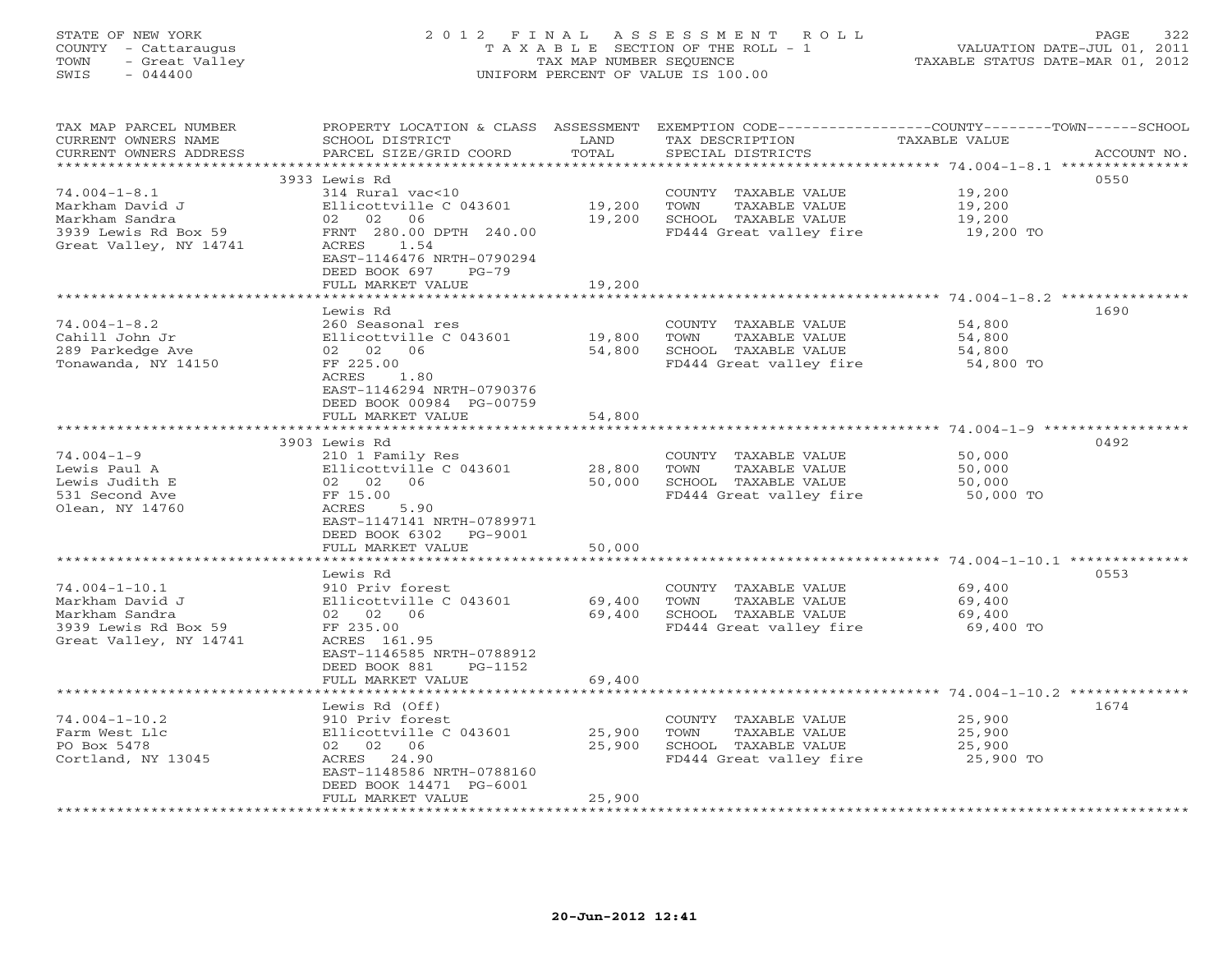## STATE OF NEW YORK 2 0 1 2 F I N A L A S S E S S M E N T R O L L PAGE 323 COUNTY - Cattaraugus T A X A B L E SECTION OF THE ROLL - 1 VALUATION DATE-JUL 01, 2011 TOWN - Great Valley TAX MAP NUMBER SEQUENCE TAXABLE STATUS DATE-MAR 01, 2012 SWIS - 044400 UNIFORM PERCENT OF VALUE IS 100.00UNIFORM PERCENT OF VALUE IS 100.00

| TAX MAP PARCEL NUMBER<br>CURRENT OWNERS NAME<br>CURRENT OWNERS ADDRESS                                         | PROPERTY LOCATION & CLASS ASSESSMENT<br>SCHOOL DISTRICT<br>PARCEL SIZE/GRID COORD                                                                                   | LAND<br>TOTAL              | EXEMPTION CODE-----------------COUNTY-------TOWN------SCHOOL<br>TAX DESCRIPTION<br>SPECIAL DISTRICTS | <b>TAXABLE VALUE</b>                    | ACCOUNT NO. |
|----------------------------------------------------------------------------------------------------------------|---------------------------------------------------------------------------------------------------------------------------------------------------------------------|----------------------------|------------------------------------------------------------------------------------------------------|-----------------------------------------|-------------|
| $74.004 - 1 - 11$<br>Lewis Paul<br>Lewis Judy<br>Paul Lewis<br>531 Second Ave<br>Olean, NY 14760               | Lewis Rd (Off)<br>910 Priv forest<br>Ellicottville C 043601<br>02 02 06<br>ACRES 28.99<br>EAST-1148575 NRTH-0789176<br>DEED BOOK 14854 PG-8001<br>FULL MARKET VALUE | 26,600<br>26,600<br>26,600 | COUNTY TAXABLE VALUE<br>TAXABLE VALUE<br>TOWN<br>SCHOOL TAXABLE VALUE<br>FD444 Great valley fire     | 26,600<br>26,600<br>26,600<br>26,600 TO | 0493        |
|                                                                                                                | Bear Hollow Rd (Off)                                                                                                                                                |                            |                                                                                                      |                                         | 0180        |
| $74.004 - 1 - 12.1$<br>Curtis Warren A<br>Curtis Christopher<br>1770 Carter Sims Rd<br>Bowling Green, KY 42104 | 320 Rural vacant<br>Ellicottville C 043601<br>01 02 06<br>ACRES 26.65<br>EAST-1145666 NRTH-0787015                                                                  | 17,000<br>17,000           | COUNTY TAXABLE VALUE<br>TAXABLE VALUE<br>TOWN<br>SCHOOL TAXABLE VALUE<br>FD444 Great valley fire     | 17,000<br>17,000<br>17,000<br>17,000 TO |             |
|                                                                                                                | DEED BOOK 17004 PG-5002<br>FULL MARKET VALUE                                                                                                                        | 17,000                     |                                                                                                      |                                         |             |
|                                                                                                                | Bear Hollow Rd (Off)                                                                                                                                                |                            |                                                                                                      |                                         | 2037        |
| $74.004 - 1 - 12.2$<br>Curtis Alma G<br>Curtis Laverne C<br>1770 Carter Sims Rd<br>Bowling Green, KY 42104     | 320 Rural vacant<br>Ellicottville C 043601<br>01 02 06<br>ACRES 26.50<br>EAST-1145666 NRTH-0787015<br>DEED BOOK 939<br>$PG-1$                                       | 17,000<br>17,000           | COUNTY TAXABLE VALUE<br>TOWN<br>TAXABLE VALUE<br>SCHOOL TAXABLE VALUE<br>FD444 Great valley fire     | 17,000<br>17,000<br>17,000<br>17,000 TO |             |
|                                                                                                                | FULL MARKET VALUE                                                                                                                                                   | 17,000                     |                                                                                                      |                                         |             |
| * * * * * * * * * * * * * * * * * *                                                                            | ********************<br>Lewis Rd (Off)                                                                                                                              | *************              |                                                                                                      |                                         | 0654        |
| $74.004 - 1 - 13.1$<br>Northeast Timberlands Llc<br>Drawer 32<br>Coudersport, PA 16915                         | 910 Priv forest<br>Ellicottville C 043601<br>01 02 06<br>ACRES 205.70<br>EAST-1147457 NRTH-0785846<br>DEED BOOK 00989 PG-00813                                      | 77,600<br>77,600           | COUNTY TAXABLE VALUE<br>TOWN<br>TAXABLE VALUE<br>SCHOOL TAXABLE VALUE<br>FD444 Great valley fire     | 77,600<br>77,600<br>77,600<br>77,600 TO |             |
|                                                                                                                | FULL MARKET VALUE                                                                                                                                                   | 77,600                     |                                                                                                      |                                         |             |
| $74.004 - 1 - 13.2$<br>Lenk David<br>Lenk Judith<br>4320 Church St<br>Lockport, NY 14094                       | Lewis Rd (Off)<br>260 Seasonal res<br>Ellicottville C 043601<br>01 02 06<br>6.00<br>ACRES<br>EAST-1148881 NRTH-0787438<br>DEED BOOK 919<br>$PG-345$                 | 25,400<br>55,000           | COUNTY TAXABLE VALUE<br>TOWN<br>TAXABLE VALUE<br>SCHOOL TAXABLE VALUE<br>FD444 Great valley fire     | 55,000<br>55,000<br>55,000<br>55,000 TO | 1065        |
|                                                                                                                | FULL MARKET VALUE<br>*********************                                                                                                                          | 55,000                     |                                                                                                      |                                         |             |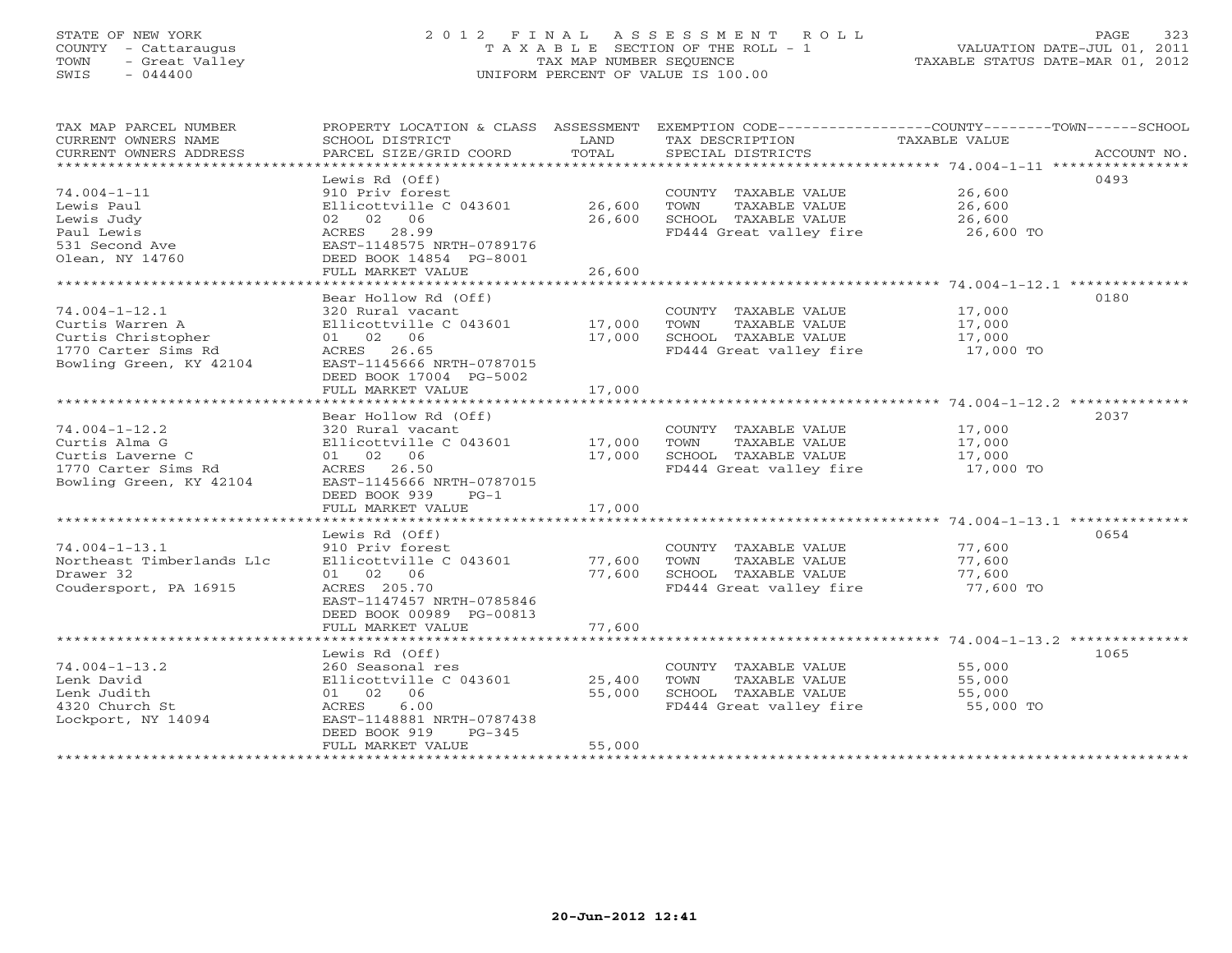## STATE OF NEW YORK 2 0 1 2 F I N A L A S S E S S M E N T R O L L PAGE 324 COUNTY - Cattaraugus T A X A B L E SECTION OF THE ROLL - 1 VALUATION DATE-JUL 01, 2011 TOWN - Great Valley TAX MAP NUMBER SEQUENCE TAXABLE STATUS DATE-MAR 01, 2012 SWIS - 044400 UNIFORM PERCENT OF VALUE IS 100.00

| TAX MAP PARCEL NUMBER<br>CURRENT OWNERS NAME<br>CURRENT OWNERS ADDRESS                                         | PROPERTY LOCATION & CLASS ASSESSMENT<br>SCHOOL DISTRICT<br>PARCEL SIZE/GRID COORD                                                                                                         | LAND<br>TOTAL              | EXEMPTION CODE-----------------COUNTY-------TOWN------SCHOOL<br>TAX DESCRIPTION<br>SPECIAL DISTRICTS | <b>TAXABLE VALUE</b>                        | ACCOUNT NO. |
|----------------------------------------------------------------------------------------------------------------|-------------------------------------------------------------------------------------------------------------------------------------------------------------------------------------------|----------------------------|------------------------------------------------------------------------------------------------------|---------------------------------------------|-------------|
| ******<br>********** 74.004-1-14 ****<br>Bear Hollow Rd (Off)<br>0664                                          |                                                                                                                                                                                           |                            |                                                                                                      |                                             |             |
| $74.004 - 1 - 14$<br>Northeast Timberlands Llc<br>Drawer 32<br>Coudersport, PA 16915                           | 910 Priv forest<br>Ellicottville C 043601<br>01 02 06<br>LOT 3<br>ACRES<br>59.00<br>EAST-1147664 NRTH-0784814                                                                             | 32,300<br>32,300           | COUNTY TAXABLE VALUE<br>TAXABLE VALUE<br>TOWN<br>SCHOOL TAXABLE VALUE<br>FD444 Great valley fire     | 32,300<br>32,300<br>32,300<br>32,300 TO     |             |
|                                                                                                                | DEED BOOK 00989 PG-00813<br>FULL MARKET VALUE                                                                                                                                             | 32,300                     |                                                                                                      |                                             |             |
| ************************************** 74.004-1-15 *****************                                           |                                                                                                                                                                                           |                            |                                                                                                      |                                             |             |
| $74.004 - 1 - 15$<br>Northeast Timberlands Llc<br>Drawer 32<br>Coudersport, PA 16915                           | 3700 Bear Hollow Rd (Off)<br>260 Seasonal res<br>Ellicottville C 043601<br>01 02<br>06<br>CAMP JEFF & DON COLECKI<br>ACRES<br>50.00                                                       | 44,800<br>55,800           | COUNTY TAXABLE VALUE<br>TOWN<br>TAXABLE VALUE<br>SCHOOL TAXABLE VALUE<br>FD444 Great valley fire     | 55,800<br>55,800<br>55,800<br>55,800 TO     | 0642        |
|                                                                                                                | EAST-1146194 NRTH-0784098<br>DEED BOOK 00989 PG-00813<br>FULL MARKET VALUE                                                                                                                | 55,800                     |                                                                                                      |                                             |             |
|                                                                                                                |                                                                                                                                                                                           |                            |                                                                                                      | ******** 74.004-1-16 **************         |             |
| $74.004 - 1 - 16$<br>Giallombardo Family Trust<br>17 Georgian Ln Apt 2<br>Williamsville, NY 14221              | 3755 Bear Hollow Rd (Off)<br>260 Seasonal res<br>Ellicottville C 043601<br>03/04<br>02 06<br>ACRES 140.00<br>EAST-1144486 NRTH-0784455<br>DEED BOOK 1025<br>$PG-398$<br>FULL MARKET VALUE | 61,700<br>66,800<br>66,800 | COUNTY TAXABLE VALUE<br>TOWN<br>TAXABLE VALUE<br>SCHOOL TAXABLE VALUE<br>FD444 Great valley fire     | 66,800<br>66,800<br>66,800<br>66,800 TO     | 0326        |
|                                                                                                                |                                                                                                                                                                                           |                            |                                                                                                      |                                             |             |
| $74.004 - 1 - 17$<br>Northeast Timberlands Llc<br>Drawer 32<br>Coudersport, PA 16915                           | Bear Hollow Rd (Off)<br>910 Priv forest<br>Ellicottville C 043601<br>02<br>06<br>03<br>ACRES<br>50.00<br>EAST-1142225 NRTH-0783957<br>DEED BOOK 00989 PG-00813                            | 30,600<br>30,600           | COUNTY TAXABLE VALUE<br>TAXABLE VALUE<br>TOWN<br>SCHOOL TAXABLE VALUE<br>FD444 Great valley fire     | 30,600<br>30,600<br>30,600<br>30,600 TO     | 0627        |
|                                                                                                                | FULL MARKET VALUE                                                                                                                                                                         | 30,600                     |                                                                                                      |                                             |             |
| **************************<br>*********<br>************************************* 74.004-1-18 ***************** |                                                                                                                                                                                           |                            |                                                                                                      |                                             |             |
| $74.004 - 1 - 18$<br>Giallombardo Family Trust<br>17 Georgian Ln Apt 2<br>Williamsville, NY 14221              | 3799 Bear Hollow Rd<br>910 Priv forest<br>Ellicottville C 043601<br>03/04 02<br>06<br>FF 1215.00<br>ACRES 237.92<br>EAST-1142668 NRTH-0785968<br>DEED BOOK 1025<br>$PG-393$               | 83,700<br>160,000          | COUNTY TAXABLE VALUE<br>TOWN<br>TAXABLE VALUE<br>SCHOOL TAXABLE VALUE<br>FD444 Great valley fire     | 160,000<br>160,000<br>160,000<br>160,000 TO | 0331        |
|                                                                                                                | FULL MARKET VALUE                                                                                                                                                                         | 160,000                    |                                                                                                      |                                             |             |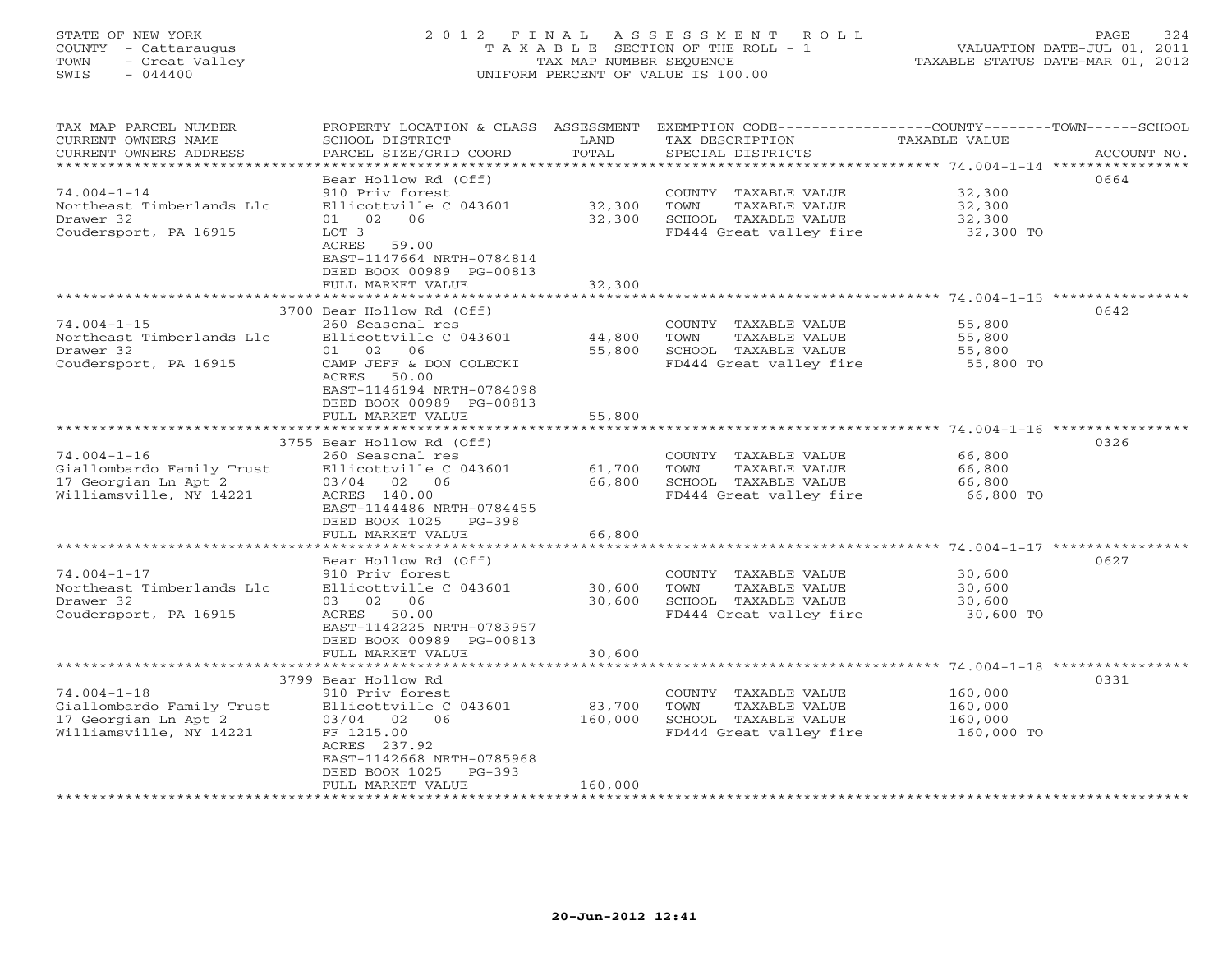# STATE OF NEW YORK 2 0 1 2 F I N A L A S S E S S M E N T R O L L PAGE 325 COUNTY - Cattaraugus T A X A B L E SECTION OF THE ROLL - 1 VALUATION DATE-JUL 01, 2011 TOWN - Great Valley TAX MAP NUMBER SEQUENCE TAXABLE STATUS DATE-MAR 01, 2012 SWIS - 044400 UNIFORM PERCENT OF VALUE IS 100.00UNIFORM PERCENT OF VALUE IS 100.00

| TAX MAP PARCEL NUMBER<br>CURRENT OWNERS NAME<br>CURRENT OWNERS ADDRESS                                 | PROPERTY LOCATION & CLASS ASSESSMENT<br>SCHOOL DISTRICT<br>PARCEL SIZE/GRID COORD                                                                                                           | LAND<br>TOTAL              | EXEMPTION CODE---<br>TAX DESCRIPTION<br>SPECIAL DISTRICTS                                                             | -------COUNTY-------TOWN------SCHOOL<br><b>TAXABLE VALUE</b><br>ACCOUNT NO.      |
|--------------------------------------------------------------------------------------------------------|---------------------------------------------------------------------------------------------------------------------------------------------------------------------------------------------|----------------------------|-----------------------------------------------------------------------------------------------------------------------|----------------------------------------------------------------------------------|
| *********************                                                                                  |                                                                                                                                                                                             |                            |                                                                                                                       |                                                                                  |
| $74.004 - 1 - 19.1$<br>Bryant Clifford<br>Bryant Dora<br>3838 Bear Hollow Rd<br>Great Valley, NY 14741 | 3838 Bear Hollow Rd<br>240 Rural res<br>Ellicottville C 043601<br>03/04<br>02<br>06<br>FF 560.00<br>ACRES<br>29.65<br>EAST-1144076 NRTH-0787851<br>DEED BOOK 1008<br>PG-182                 | 44,600<br>62,700           | RES STAR<br>41854<br>COUNTY TAXABLE VALUE<br>TOWN<br>TAXABLE VALUE<br>SCHOOL TAXABLE VALUE<br>FD444 Great valley fire | 0696<br>$\circ$<br>$\Omega$<br>31,840<br>62,700<br>62,700<br>30,860<br>62,700 TO |
|                                                                                                        | FULL MARKET VALUE                                                                                                                                                                           | 62,700                     |                                                                                                                       | ********************* 74.004-1-19.2 **************                               |
| $74.004 - 1 - 19.2$<br>Bichler Glenn<br>Bichler Evelyn<br>270 Orchard Dr<br>Kenmore, NY 14223          | 3780 Bear Hollow Rd<br>260 Seasonal res<br>Ellicottville C 043601<br>03 02 06<br>FF 536.20<br>ACRES<br>22.35<br>EAST-1144194 NRTH-0787356<br>DEED BOOK 859<br>$PG-191$                      | 43,200<br>75,000           | COUNTY TAXABLE VALUE<br>TOWN<br>TAXABLE VALUE<br>SCHOOL TAXABLE VALUE<br>FD444 Great valley fire                      | 1354<br>75,000<br>75,000<br>75,000<br>75,000 TO                                  |
|                                                                                                        | FULL MARKET VALUE                                                                                                                                                                           | 75,000                     |                                                                                                                       |                                                                                  |
|                                                                                                        |                                                                                                                                                                                             |                            |                                                                                                                       | $74.004 - 1 - 20.1$ **************                                               |
| $74.004 - 1 - 20.1$<br>Devore Wilbur A<br>Devore Dora E<br>PO Box 222<br>Youngsville, PA 16371         | Bear Hollow Rd<br>910 Priv forest<br>Ellicottville C 043601<br>04 02<br>06<br>FF 45.45<br>ACRES 64.05<br>EAST-1144406 NRTH-0788991<br>DEED BOOK 00991 PG-00691                              | 47,400<br>50,400           | COUNTY TAXABLE VALUE<br>TOWN<br>TAXABLE VALUE<br>SCHOOL TAXABLE VALUE<br>FD444 Great valley fire                      | 0659<br>50,400<br>50,400<br>50,400<br>50,400 TO                                  |
|                                                                                                        | FULL MARKET VALUE                                                                                                                                                                           | 50,400                     |                                                                                                                       |                                                                                  |
| $74.004 - 1 - 20.2$<br>Ross David<br>5584 Townline Rd<br>Sanborn, NY 14132                             | 3858 Bear Hollow Rd<br>210 1 Family Res<br>Ellicottville C 043601<br>04 03 06<br>7.40<br>ACRES<br>EAST-1143290 NRTH-0788335<br>DEED BOOK 969<br>$PG-105$<br>FULL MARKET VALUE               | 30,800<br>82,700<br>82,700 | COUNTY TAXABLE VALUE<br>TOWN<br>TAXABLE VALUE<br>SCHOOL TAXABLE VALUE<br>FD444 Great valley fire                      | 0372<br>82,700<br>82,700<br>82,700<br>82,700 TO                                  |
|                                                                                                        |                                                                                                                                                                                             |                            |                                                                                                                       | ********** 74.004-1-20.3 ***                                                     |
| $74.004 - 1 - 20.3$<br>Math Kimberly Rene<br>15 Lorraine Ave<br>Buffalo, NY 14220                      | Bear Hollow Rd<br>270 Mfg housing<br>Ellicottville C 043601<br>02 06<br>04<br>FRNT 730.00 DPTH<br>ACRES 18.10<br>EAST-1143339 NRTH-0789159<br>DEED BOOK 00978 PG-00193<br>FULL MARKET VALUE | 42,400<br>73,800<br>73,800 | COUNTY TAXABLE VALUE<br>TOWN<br>TAXABLE VALUE<br>SCHOOL TAXABLE VALUE<br>FD444 Great valley fire                      | 1408<br>73,800<br>73,800<br>73,800<br>73,800 TO                                  |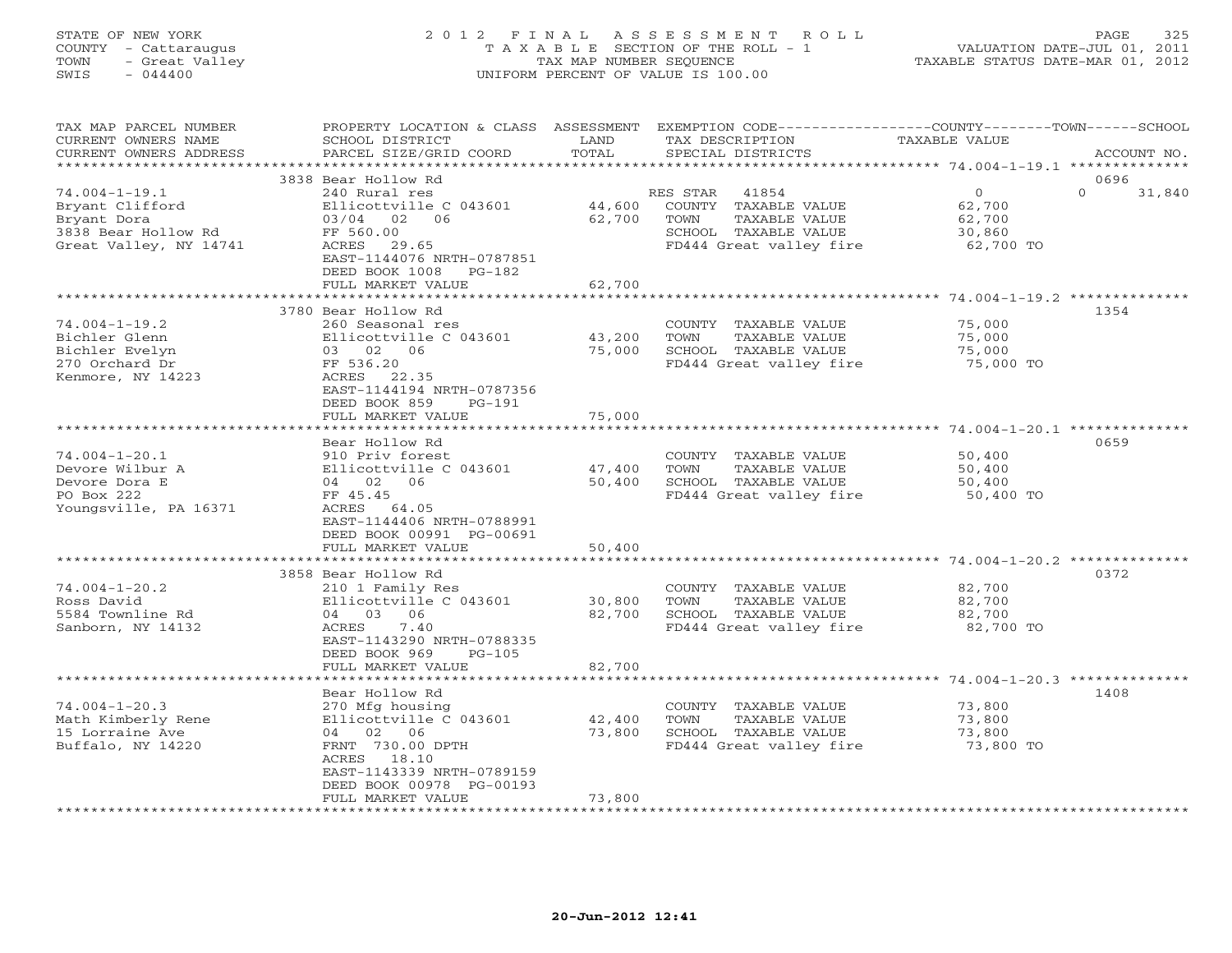# STATE OF NEW YORK 2 0 1 2 F I N A L A S S E S S M E N T R O L L PAGE 326 COUNTY - Cattaraugus T A X A B L E SECTION OF THE ROLL - 1 VALUATION DATE-JUL 01, 2011 TOWN - Great Valley TAX MAP NUMBER SEQUENCE TAXABLE STATUS DATE-MAR 01, 2012 SWIS - 044400 UNIFORM PERCENT OF VALUE IS 100.00

| TAX MAP PARCEL NUMBER<br>CURRENT OWNERS NAME<br>CURRENT OWNERS ADDRESS                                   | PROPERTY LOCATION & CLASS ASSESSMENT<br>SCHOOL DISTRICT<br>PARCEL SIZE/GRID COORD                                                                                           | LAND<br>TOTAL              | EXEMPTION CODE-----------------COUNTY-------TOWN------SCHOOL<br>TAX DESCRIPTION<br>SPECIAL DISTRICTS                  | TAXABLE VALUE                                             | ACCOUNT NO.                |
|----------------------------------------------------------------------------------------------------------|-----------------------------------------------------------------------------------------------------------------------------------------------------------------------------|----------------------------|-----------------------------------------------------------------------------------------------------------------------|-----------------------------------------------------------|----------------------------|
| **********************                                                                                   |                                                                                                                                                                             |                            |                                                                                                                       |                                                           |                            |
| $74.004 - 1 - 21.1$<br>Evans James L<br>3914 Bear Hollow Rd<br>Great Valley, NY 14741                    | 3914 Bear Hollow Rd<br>210 1 Family Res<br>Ellicottville C 043601<br>04 02 06<br>2.28<br>ACRES<br>EAST-1143093 NRTH-0789668<br>DEED BOOK 714<br>PG-955<br>FULL MARKET VALUE | 20,800<br>65,700<br>65,700 | SR STAR<br>41834<br>COUNTY TAXABLE VALUE<br>TAXABLE VALUE<br>TOWN<br>SCHOOL TAXABLE VALUE<br>FD444 Great valley fire  | $\overline{0}$<br>65,700<br>65,700<br>1,900<br>65,700 TO  | 0246<br>$\Omega$<br>63,800 |
|                                                                                                          |                                                                                                                                                                             |                            |                                                                                                                       |                                                           |                            |
|                                                                                                          | 3900 Bear Hollow Rd                                                                                                                                                         |                            |                                                                                                                       | $\circ$                                                   | 2021<br>$\Omega$           |
| $74.004 - 1 - 21.2$<br>Evans James R<br>Evans Toni L<br>5099 Us Rte 219<br>Great Valley, NY 14741        | 210 1 Family Res<br>Ellicottville C 043601<br>04 02 06<br>ACRES<br>1.10<br>EAST-1143100 NRTH-0789592<br>DEED BOOK 14878 PG-6001                                             | 18,200<br>203,200          | RES STAR<br>41854<br>COUNTY TAXABLE VALUE<br>TAXABLE VALUE<br>TOWN<br>SCHOOL TAXABLE VALUE<br>FD444 Great valley fire | 203,200<br>203,200<br>171,360<br>203,200 TO               | 31,840                     |
|                                                                                                          | FULL MARKET VALUE<br>************************                                                                                                                               | 203,200                    |                                                                                                                       |                                                           |                            |
|                                                                                                          | 3879 Bear Hollow Rd                                                                                                                                                         |                            |                                                                                                                       |                                                           | 0044                       |
| $74.004 - 1 - 22$<br>Beeles Floyd E<br>Beeles Beverly S<br>3879 Bear Hollow Rd<br>Great Valley, NY 14741 | 240 Rural res<br>Ellicottville C 043601<br>04 02 06<br>FRNT 850.00 DPTH<br>ACRES 95.45<br>EAST-1141047 NRTH-0788765<br>DEED BOOK 892<br>$PG-319$<br>FULL MARKET VALUE       | 57,000<br>94,800<br>94,800 | SR STAR<br>41834<br>COUNTY TAXABLE VALUE<br>TAXABLE VALUE<br>TOWN<br>SCHOOL TAXABLE VALUE<br>FD444 Great valley fire  | $\overline{0}$<br>94,800<br>94,800<br>31,000<br>94,800 TO | $\Omega$<br>63,800         |
|                                                                                                          | 3853 Bear Hollow Rd                                                                                                                                                         |                            |                                                                                                                       |                                                           | 0282                       |
| $74.004 - 1 - 23$<br>Davis Jean K<br>Davis Brian E<br>3853 Bear Hollow Rd<br>Great Valley, NY 14741      | 210 1 Family Res<br>Ellicottville C 043601<br>04 03 02<br>FF 150.00<br>ACRES<br>1.09<br>EAST-1142748 NRTH-0788289<br>DEED BOOK 16291 PG-6001                                | 18,200<br>60,800           | RES STAR 41854<br>COUNTY TAXABLE VALUE<br>TAXABLE VALUE<br>TOWN<br>SCHOOL TAXABLE VALUE<br>FD444 Great valley fire    | $\overline{0}$<br>60,800<br>60,800<br>28,960<br>60,800 TO | $\Omega$<br>31,840         |
|                                                                                                          | FULL MARKET VALUE                                                                                                                                                           | 60,800                     |                                                                                                                       |                                                           |                            |
|                                                                                                          | 3895 Bear Hollow Rd                                                                                                                                                         |                            |                                                                                                                       |                                                           | 0855                       |
| $74.004 - 1 - 24$<br>Seymour Gerald L<br>Briggs Robert W<br>PO Box 228<br>Stow, NY 14785                 | 260 Seasonal res<br>Ellicottville C 043601<br>04 02 06<br>ROW 33.00<br>ACRES<br>3.50<br>EAST-1142334 NRTH-0789271<br>DEED BOOK 934<br>$PG-643$                              | 14,500<br>17,500           | COUNTY TAXABLE VALUE<br>TOWN<br>TAXABLE VALUE<br>SCHOOL TAXABLE VALUE<br>FD444 Great valley fire                      | 17,500<br>17,500<br>17,500<br>17,500 TO                   |                            |
|                                                                                                          | FULL MARKET VALUE                                                                                                                                                           | 17,500                     |                                                                                                                       |                                                           |                            |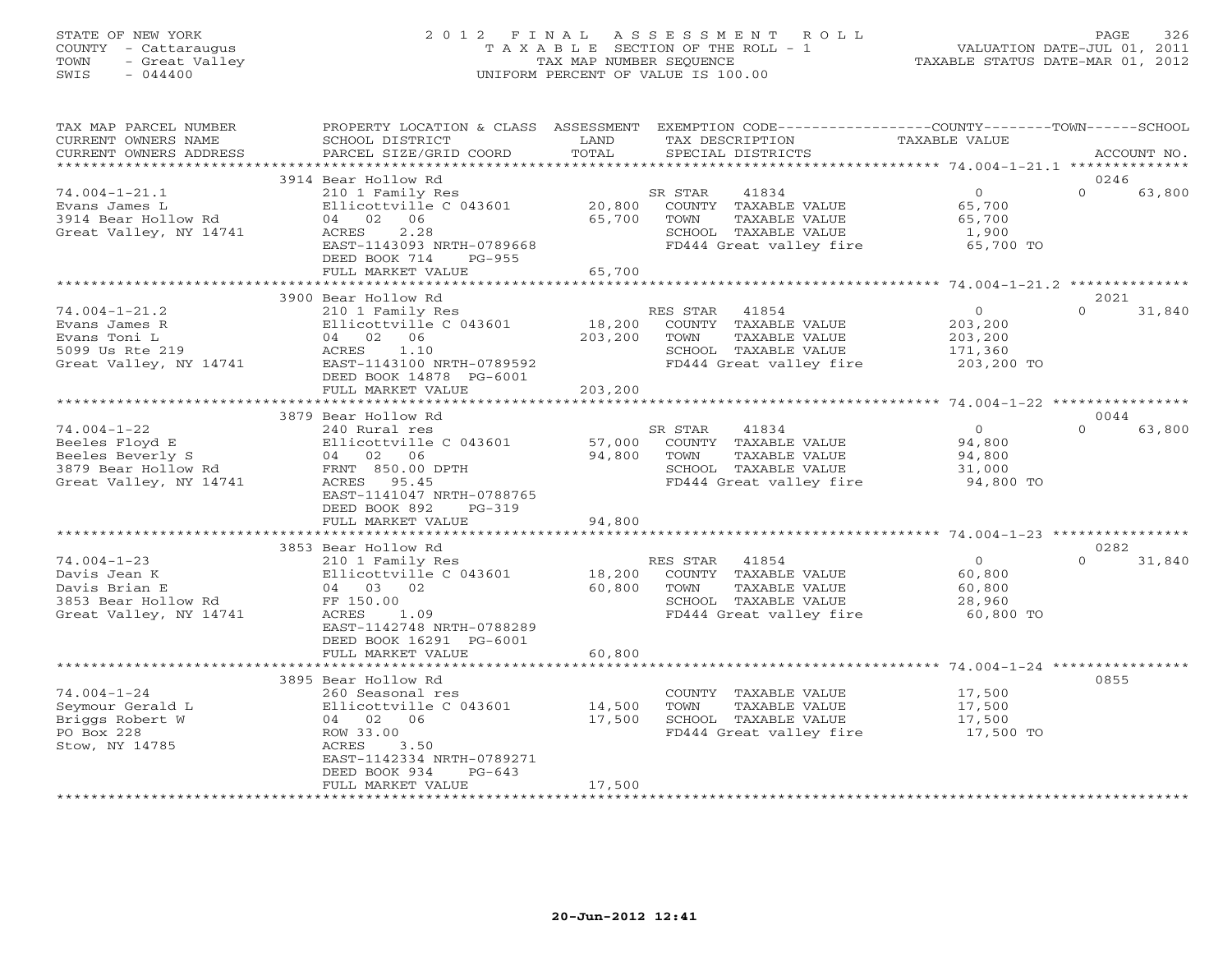# STATE OF NEW YORK 2 0 1 2 F I N A L A S S E S S M E N T R O L L PAGE 327 COUNTY - Cattaraugus T A X A B L E SECTION OF THE ROLL - 1 VALUATION DATE-JUL 01, 2011 TOWN - Great Valley TAX MAP NUMBER SEQUENCE TAXABLE STATUS DATE-MAR 01, 2012 SWIS - 044400 UNIFORM PERCENT OF VALUE IS 100.00UNIFORM PERCENT OF VALUE IS 100.00

| TAX MAP PARCEL NUMBER<br>CURRENT OWNERS NAME<br>CURRENT OWNERS ADDRESS | PROPERTY LOCATION & CLASS ASSESSMENT<br>SCHOOL DISTRICT<br>PARCEL SIZE/GRID COORD | LAND<br>TOTAL          | TAX DESCRIPTION<br>SPECIAL DISTRICTS | EXEMPTION CODE-----------------COUNTY-------TOWN------SCHOOL<br>TAXABLE VALUE | ACCOUNT NO. |
|------------------------------------------------------------------------|-----------------------------------------------------------------------------------|------------------------|--------------------------------------|-------------------------------------------------------------------------------|-------------|
| **********************                                                 |                                                                                   |                        |                                      |                                                                               |             |
|                                                                        | 3911 Bear Hollow Rd                                                               |                        |                                      |                                                                               | 0039        |
| $74.004 - 1 - 25.1$                                                    | 240 Rural res                                                                     |                        | COUNTY TAXABLE VALUE                 | 72,600                                                                        |             |
| Beeles Michael                                                         | Ellicottville C 043601                                                            | 43,500                 | TOWN<br>TAXABLE VALUE                | 72,600                                                                        |             |
| 3911 Bear Hollow Rd                                                    | 04 02 06                                                                          | 72,600                 | SCHOOL TAXABLE VALUE                 | 72,600                                                                        |             |
| Great Valley, NY 14741                                                 | FF 140.00                                                                         |                        | FD444 Great valley fire              | 72,600 TO                                                                     |             |
|                                                                        | ACRES 23.95 BANK<br>017                                                           |                        |                                      |                                                                               |             |
|                                                                        | EAST-1141013 NRTH-0789542                                                         |                        |                                      |                                                                               |             |
|                                                                        | DEED BOOK 1019 PG-58                                                              |                        |                                      |                                                                               |             |
|                                                                        | FULL MARKET VALUE                                                                 | 72,600                 |                                      |                                                                               |             |
|                                                                        |                                                                                   | *********              |                                      |                                                                               |             |
|                                                                        | 3903 Bear Hollow Rd                                                               |                        |                                      |                                                                               | 1622        |
| $74.004 - 1 - 25.2$                                                    | 314 Rural vac<10                                                                  |                        | COUNTY TAXABLE VALUE                 | 18,200                                                                        |             |
| Edwards Audrey                                                         | Ellicottville C 043601                                                            | 18,200                 | TAXABLE VALUE<br>TOWN                | 18,200                                                                        |             |
| Moore Linda Rose                                                       | 04 02 06                                                                          | 18,200                 | SCHOOL TAXABLE VALUE                 | 18,200                                                                        |             |
| 5149 Humphrey Rd                                                       | FF 168.00                                                                         |                        | FD444 Great valley fire              | 18,200 TO                                                                     |             |
| Great Valley, NY 14741                                                 | ACRES<br>1.10                                                                     |                        |                                      |                                                                               |             |
|                                                                        | EAST-1142739 NRTH-0789521                                                         |                        |                                      |                                                                               |             |
|                                                                        | DEED BOOK 16182 PG-4001                                                           |                        |                                      |                                                                               |             |
|                                                                        | FULL MARKET VALUE<br>***********************                                      | 18,200<br>************ |                                      |                                                                               |             |
|                                                                        | 3917 Bear Hollow Rd                                                               |                        |                                      |                                                                               | 0537        |
| $74.004 - 1 - 26$                                                      | 270 Mfg housing                                                                   |                        | COUNTY TAXABLE VALUE                 | 30,300                                                                        |             |
| Feyes Betty                                                            | Ellicottville C 043601                                                            | 18,000                 | TAXABLE VALUE<br>TOWN                | 30,300                                                                        |             |
| 44 Palmer Ave                                                          | 04 02 06                                                                          | 30,300                 | SCHOOL TAXABLE VALUE                 | 30,300                                                                        |             |
| Kenmore, NY 14217                                                      | FF 180.00                                                                         |                        | FD444 Great valley fire              | 30,300 TO                                                                     |             |
|                                                                        | ACRES<br>1.00                                                                     |                        |                                      |                                                                               |             |
|                                                                        | EAST-1142762 NRTH-0789800                                                         |                        |                                      |                                                                               |             |
|                                                                        | DEED BOOK 00983 PG-01046                                                          |                        |                                      |                                                                               |             |
|                                                                        | FULL MARKET VALUE                                                                 | 30,300                 |                                      |                                                                               |             |
|                                                                        |                                                                                   |                        |                                      |                                                                               |             |
|                                                                        | 3927 Bear Hollow Rd                                                               |                        |                                      |                                                                               | 0811        |
| $74.004 - 1 - 27$                                                      | 210 1 Family Res                                                                  |                        | COUNTY TAXABLE VALUE                 | 125,000                                                                       |             |
| Sherman Joseph P                                                       | Ellicottville C 043601                                                            | 20,200                 | TOWN<br>TAXABLE VALUE                | 125,000                                                                       |             |
| Sherman Sally I                                                        | 04 02 06                                                                          | 125,000                | SCHOOL TAXABLE VALUE                 | 125,000                                                                       |             |
| Robert Sherman                                                         | FF 228.63                                                                         |                        | FD444 Great valley fire              | 125,000 TO                                                                    |             |
| 3927 Bear Hollow Rd                                                    | 2.00<br>ACRES                                                                     |                        |                                      |                                                                               |             |
| Great Valley, NY 14741                                                 | EAST-1142857 NRTH-0789996<br>DEED BOOK 765<br>$PG-182$                            |                        |                                      |                                                                               |             |
|                                                                        | FULL MARKET VALUE                                                                 | 125,000                |                                      |                                                                               |             |
|                                                                        |                                                                                   |                        |                                      |                                                                               |             |
|                                                                        | 3933 Bear Hollow Rd                                                               |                        |                                      |                                                                               | 0727        |
| $74.004 - 1 - 28$                                                      | 210 1 Family Res                                                                  |                        | RES STAR<br>41854                    | $\circ$<br>$\Omega$                                                           | 31,840      |
| Beeles Kenneth C                                                       | Ellicottville C 043601                                                            | 24,600                 | COUNTY TAXABLE VALUE                 | 84,500                                                                        |             |
| Beeles Cathy                                                           | 04 02 06                                                                          | 84,500                 | TOWN<br>TAXABLE VALUE                | 84,500                                                                        |             |
| 3933 Bear Hollow Rd                                                    | FF 320.00                                                                         |                        | SCHOOL TAXABLE VALUE                 | 52,660                                                                        |             |
| Great Valley, NY 14741                                                 | ACRES<br>4.00                                                                     |                        | FD444 Great valley fire              | 84,500 TO                                                                     |             |
|                                                                        | EAST-1142792 NRTH-0790293                                                         |                        |                                      |                                                                               |             |
|                                                                        | DEED BOOK 892<br>$PG-218$                                                         |                        |                                      |                                                                               |             |
|                                                                        | FULL MARKET VALUE                                                                 | 84,500                 |                                      |                                                                               |             |
|                                                                        |                                                                                   |                        |                                      |                                                                               |             |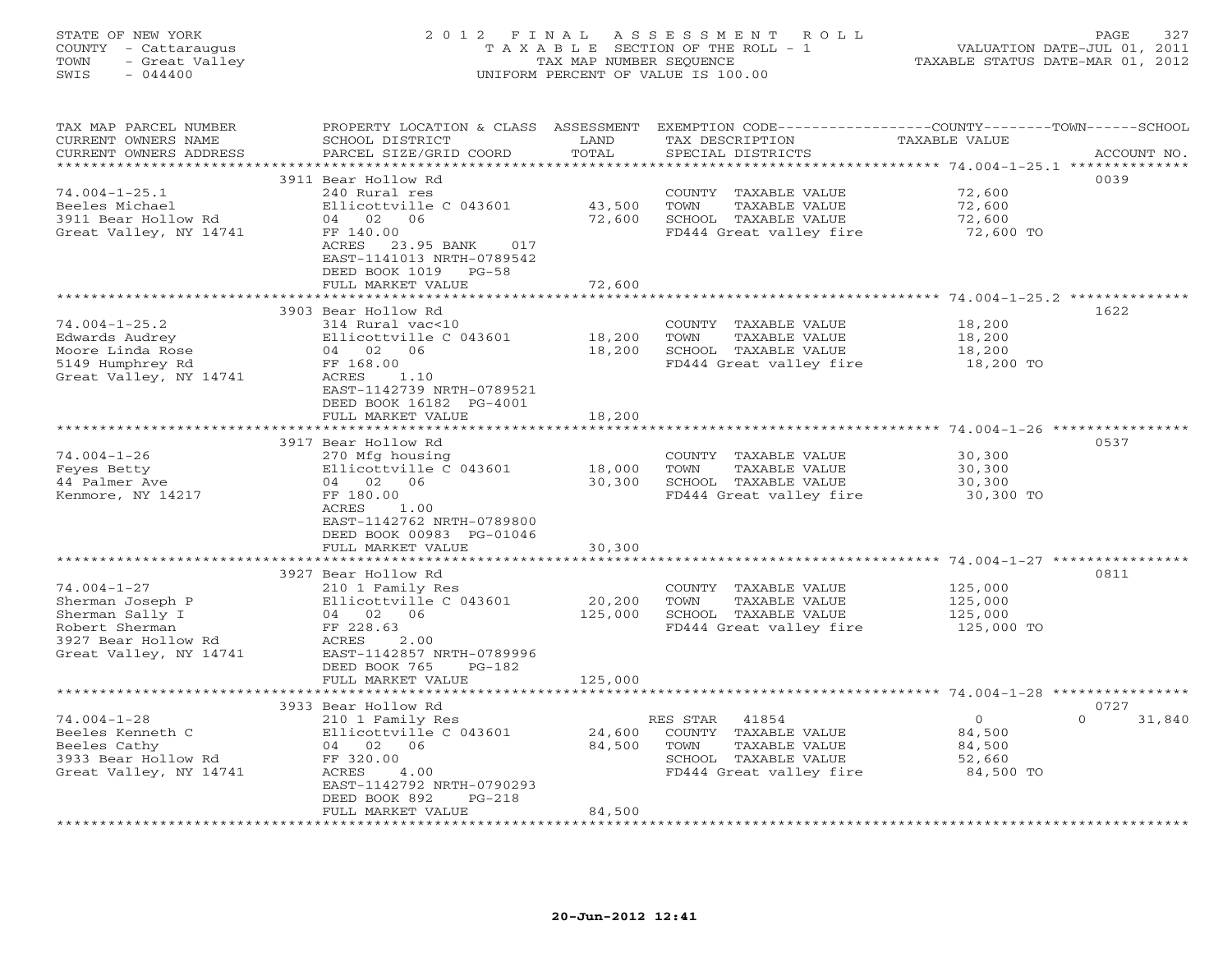# STATE OF NEW YORK 2 0 1 2 F I N A L A S S E S S M E N T R O L L PAGE 328 COUNTY - Cattaraugus T A X A B L E SECTION OF THE ROLL - 1 VALUATION DATE-JUL 01, 2011 TOWN - Great Valley TAX MAP NUMBER SEQUENCE TAXABLE STATUS DATE-MAR 01, 2012 SWIS - 044400 UNIFORM PERCENT OF VALUE IS 100.00

| TAX MAP PARCEL NUMBER<br>CURRENT OWNERS NAME<br>CURRENT OWNERS ADDRESS                                                               | PROPERTY LOCATION & CLASS ASSESSMENT<br>SCHOOL DISTRICT<br>PARCEL SIZE/GRID COORD                                                                                                          | LAND<br>TOTAL                 | EXEMPTION CODE-----------------COUNTY-------TOWN-----SCHOOL<br>TAX DESCRIPTION<br>SPECIAL DISTRICTS              | TAXABLE VALUE                                        | ACCOUNT NO.        |
|--------------------------------------------------------------------------------------------------------------------------------------|--------------------------------------------------------------------------------------------------------------------------------------------------------------------------------------------|-------------------------------|------------------------------------------------------------------------------------------------------------------|------------------------------------------------------|--------------------|
| **********************<br>$83.001 - 1 - 1$<br>Doner Stephen L<br>Dulanski Carrie L<br>6387 Sullivan Hollow Rd<br>Kill Buck, NY 14748 | 6387 Sullivan Hollow Rd<br>210 1 Family Res<br>Salamanca Centr 041600<br>02 02<br>06<br>FRNT 108.00 DPTH 160.00<br>0.40<br>ACRES<br>EAST-1128177 NRTH-0782452<br>DEED BOOK 1370<br>PG-3003 | 4,600<br>52,300               | COUNTY TAXABLE VALUE<br>TOWN<br>TAXABLE VALUE<br>SCHOOL TAXABLE VALUE<br>FD445 Killbuck fire                     | 52,300<br>52,300<br>52,300<br>52,300 TO              | 0485               |
|                                                                                                                                      | FULL MARKET VALUE                                                                                                                                                                          | 52,300                        |                                                                                                                  |                                                      |                    |
| $83.001 - 1 - 2$<br>Attea Phillip<br>6374 Sullivan Hollow Rd<br>Kill Buck, NY 14748                                                  | 6374 Sullivan Hollow Rd<br>112 Dairy farm<br>Salamanca Centr 041600<br>03 02 06<br>FF 1000.00<br>ACRES<br>7.50<br>EAST-1128044 NRTH-0782833<br>DEED BOOK 11868 PG-2002                     | 23,200<br>90,900              | COUNTY TAXABLE VALUE<br>TOWN<br>TAXABLE VALUE<br>SCHOOL TAXABLE VALUE<br>FD445 Killbuck fire                     | 90,900<br>90,900<br>90,900<br>90,900 TO              | 0065               |
|                                                                                                                                      | FULL MARKET VALUE<br>* * * * * * * * * * * * * * * * * * *                                                                                                                                 | 90,900<br>******************* | ********************************** 83.001-1-3 **                                                                 |                                                      |                    |
|                                                                                                                                      | Sullivan Hollow Rd                                                                                                                                                                         |                               |                                                                                                                  |                                                      | 0061               |
| $83.001 - 1 - 3$<br>Revetti Anthony<br>Revetti Margaret<br>4372 Nys Rte 353<br>Salamanca, NY 14779                                   | 400 Commercial<br>Salamanca Centr 041600<br>02 02 06<br>FF 1400.00<br>ACRES 28.56<br>EAST-1129061 NRTH-0782387<br>DEED BOOK 1005 PG-256                                                    | 33,300<br>85,000<br>85,000    | BUS C/T/S 47610<br>COUNTY TAXABLE VALUE<br>TOWN<br>TAXABLE VALUE<br>SCHOOL TAXABLE VALUE<br>FD445 Killbuck fire  | 297<br>84,703<br>84,703<br>84,703<br>85,000 TO       | 297<br>297         |
|                                                                                                                                      | FULL MARKET VALUE                                                                                                                                                                          |                               |                                                                                                                  |                                                      |                    |
| $83.001 - 1 - 4.1$<br>Revetti Anthony L<br>Revetti Margaret L<br>4372 Nys Rte 353<br>Salamanca, NY 14779                             | Sullivan Hollow Rd<br>400 Commercial<br>Salamanca Centr 041600<br>06<br>02 02<br>3.15<br>ACRES<br>EAST-1128619 NRTH-0782137<br>DEED BOOK 1370 PG-3003<br>FULL MARKET VALUE                 | 17,000<br>100,000<br>100,000  | COUNTY TAXABLE VALUE<br>TOWN<br>TAXABLE VALUE<br>SCHOOL TAXABLE VALUE<br>FD445 Killbuck fire                     | 100,000<br>100,000<br>100,000<br>100,000 TO          | 0486               |
|                                                                                                                                      | 6379 Sullivan Hollow Rd                                                                                                                                                                    |                               |                                                                                                                  |                                                      | 1892               |
| $83.001 - 1 - 4.2$<br>Wells Charles<br>6379 Sullivan Hollow Rd<br>Kill Buck, NY 14748                                                | 270 Mfg housing<br>Salamanca Centr 041600<br>FRNT 80.00 DPTH 175.00<br>ACRES<br>0.32<br>EAST-1128254 NRTH-0782502<br>DEED BOOK 1004<br>PG-782<br>FULL MARKET VALUE                         | 4,000<br>14,800<br>14,800     | 41834<br>SR STAR<br>COUNTY TAXABLE VALUE<br>TOWN<br>TAXABLE VALUE<br>SCHOOL TAXABLE VALUE<br>FD445 Killbuck fire | $\circ$<br>14,800<br>14,800<br>$\Omega$<br>14,800 TO | 14,800<br>$\Omega$ |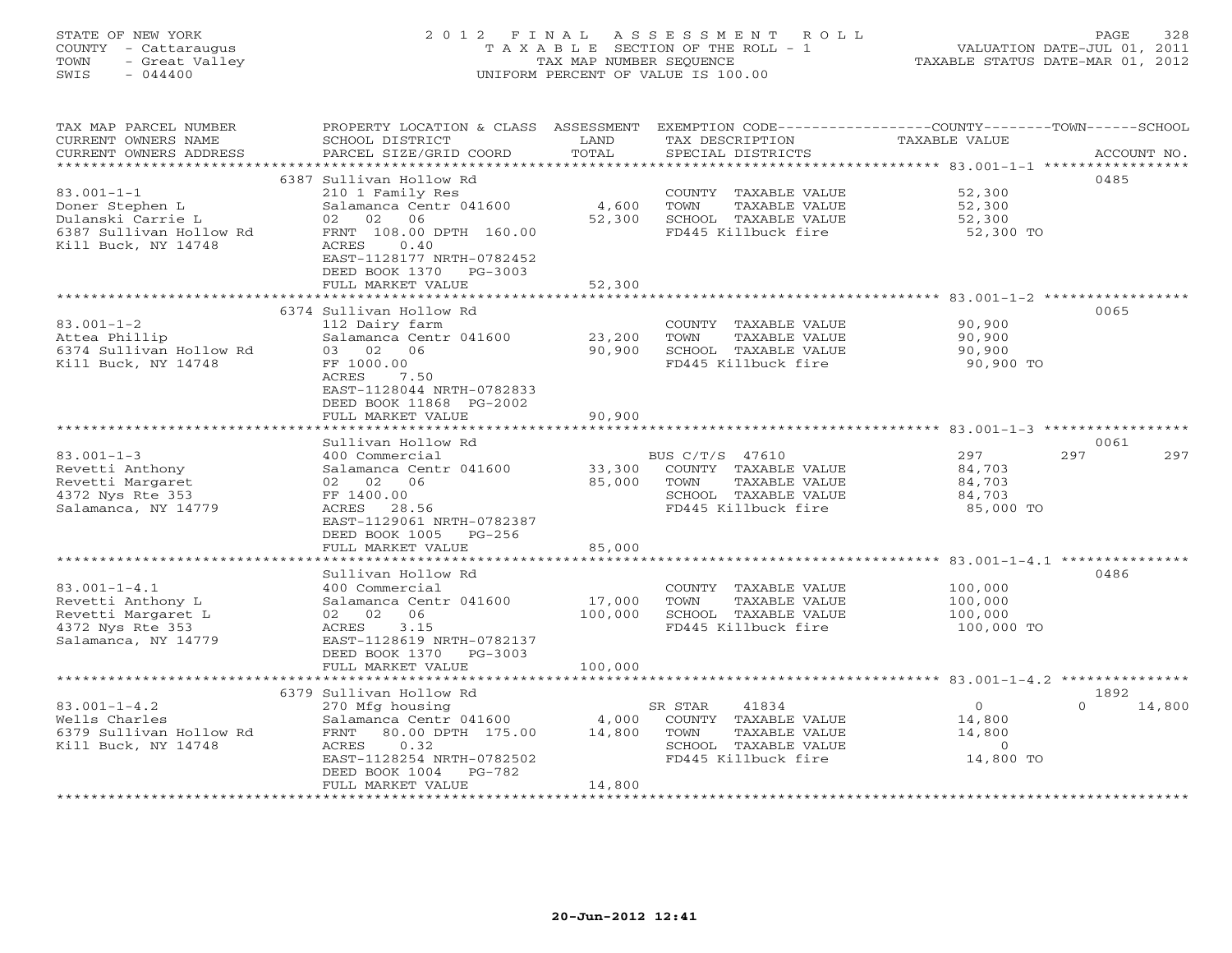# STATE OF NEW YORK 2 0 1 2 F I N A L A S S E S S M E N T R O L L PAGE 329 COUNTY - Cattaraugus T A X A B L E SECTION OF THE ROLL - 1 VALUATION DATE-JUL 01, 2011 TOWN - Great Valley TAX MAP NUMBER SEQUENCE TAXABLE STATUS DATE-MAR 01, 2012 SWIS - 044400 UNIFORM PERCENT OF VALUE IS 100.00UNIFORM PERCENT OF VALUE IS 100.00

| TAX MAP PARCEL NUMBER<br>CURRENT OWNERS NAME<br>CURRENT OWNERS ADDRESS                      | PROPERTY LOCATION & CLASS ASSESSMENT<br>SCHOOL DISTRICT<br>PARCEL SIZE/GRID COORD                                                                                                                                      | LAND<br>TOTAL              | EXEMPTION CODE-----------------COUNTY-------TOWN------SCHOOL<br>TAX DESCRIPTION<br>SPECIAL DISTRICTS             | TAXABLE VALUE                                                 | ACCOUNT NO.                |
|---------------------------------------------------------------------------------------------|------------------------------------------------------------------------------------------------------------------------------------------------------------------------------------------------------------------------|----------------------------|------------------------------------------------------------------------------------------------------------------|---------------------------------------------------------------|----------------------------|
|                                                                                             |                                                                                                                                                                                                                        |                            |                                                                                                                  |                                                               |                            |
| $83.001 - 1 - 5.1$<br>Leder Ronald J Sr<br>6293 Sullivan Hollow Rd<br>Kill Buck, NY 14748   | 6293 Sullivan Hollow Rd<br>120 Field crops<br>Salamanca Centr 041600 52,100<br>$01/02$ 02 06<br>APX 50.00 FF<br>69.61 BANK 017<br>ACRES<br>EAST-1130465 NRTH-0782333<br>DEED BOOK 890<br>$PG-855$<br>FULL MARKET VALUE | 147,400<br>147,400         | 41834<br>SR STAR<br>COUNTY TAXABLE VALUE<br>TOWN<br>TAXABLE VALUE<br>SCHOOL TAXABLE VALUE<br>FD445 Killbuck fire | $\overline{0}$<br>147,400<br>147,400<br>83,600<br>147,400 TO  | 0489<br>$\cap$<br>63,800   |
|                                                                                             |                                                                                                                                                                                                                        |                            |                                                                                                                  |                                                               |                            |
| $83.001 - 1 - 5.2$<br>Earley Jeffrey<br>6185 Sullivan Hollow Rd<br>Kill Buck, NY 14748      | 6185 Sullivan Hollow Rd<br>210 1 Family Res<br>Salamanca Centr 041600 20,100<br>ACRES 1.95 BANK 032 217,600<br>ACRES<br>1.95 BANK<br>032<br>EAST-1131301 NRTH-0782951<br>DEED BOOK 1027 PG-858<br>FULL MARKET VALUE    | 217,600<br>217,600         | RES STAR 41854<br>COUNTY TAXABLE VALUE<br>TAXABLE VALUE<br>TOWN<br>SCHOOL TAXABLE VALUE<br>FD445 Killbuck fire   | $\overline{0}$<br>217,600<br>217,600<br>185,760<br>217,600 TO | 1917<br>31,840<br>$\Omega$ |
|                                                                                             |                                                                                                                                                                                                                        |                            |                                                                                                                  |                                                               |                            |
| $83.001 - 1 - 5.3$<br>Hogan Thomas C<br>6146 Sullivan Hollow Rd<br>Killbuck, NY 14748       | Sullivan Hollow Rd (Off)<br>322 Rural vac>10<br>Salamanca Centr 041600 16,100<br>ACRES 29.70<br>EAST-1131905 NRTH-0782404<br>DEED BOOK 13559 PG-5001<br>FULL MARKET VALUE                                              | 16,100<br>16,100           | COUNTY TAXABLE VALUE<br>TOWN<br>TAXABLE VALUE<br>SCHOOL TAXABLE VALUE<br>FD445 Killbuck fire                     | 16,100<br>16,100<br>16,100<br>16,100 TO                       | 2007                       |
|                                                                                             |                                                                                                                                                                                                                        |                            |                                                                                                                  |                                                               |                            |
| $83.001 - 1 - 6.1$<br>Chriss Donald C<br>Chriss Susan L<br>PO Box 97<br>Kill Buck, NY 14748 | Nys Rte 17 (Off)<br>311 Res vac land<br>Salamanca Centr 041600<br>02 02 06<br>ACRES<br>2.70<br>EAST-1130638 NRTH-0779430<br>DEED BOOK 1015<br>PG-365<br>FULL MARKET VALUE                                              | 16,300<br>16,300<br>16,300 | COUNTY TAXABLE VALUE<br>TAXABLE VALUE<br>TOWN<br>SCHOOL TAXABLE VALUE<br>FD445 Killbuck fire                     | 16,300<br>16,300<br>16,300<br>16,300 TO                       | 0068                       |
|                                                                                             |                                                                                                                                                                                                                        |                            |                                                                                                                  |                                                               |                            |
| $83.001 - 1 - 6.2$<br>Fuller Fred<br>6133 Birmingham Rd<br>Kill Buck, NY 14748              | Birmingham Rd<br>240 Rural res<br>Salamanca Centr 041600<br>02 02 06<br>ACRES 81.80<br>EAST-1130458 NRTH-0780537<br>DEED BOOK 755<br>$PG-393$<br>FULL MARKET VALUE                                                     | 40,800<br>65,000<br>65,000 | COUNTY TAXABLE VALUE<br>TOWN<br>TAXABLE VALUE<br>SCHOOL TAXABLE VALUE<br>FD445 Killbuck fire                     | 65,000<br>65,000<br>65,000<br>65,000 TO                       | 1019                       |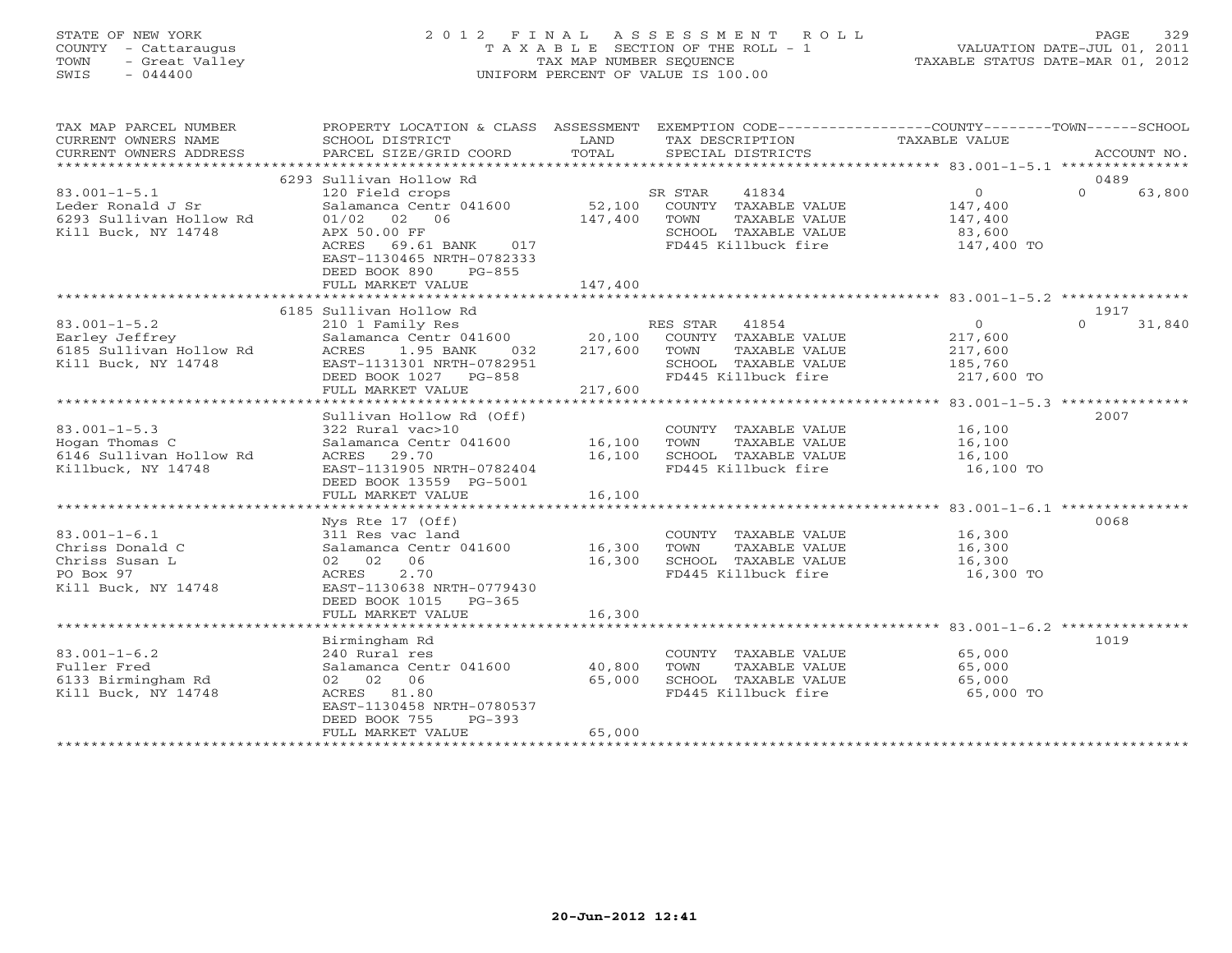# STATE OF NEW YORK 2 0 1 2 F I N A L A S S E S S M E N T R O L L PAGE 330 COUNTY - Cattaraugus T A X A B L E SECTION OF THE ROLL - 1 VALUATION DATE-JUL 01, 2011 TOWN - Great Valley TAX MAP NUMBER SEQUENCE TAXABLE STATUS DATE-MAR 01, 2012 SWIS - 044400 UNIFORM PERCENT OF VALUE IS 100.00UNIFORM PERCENT OF VALUE IS 100.00

| TAX MAP PARCEL NUMBER<br>CURRENT OWNERS NAME<br>CURRENT OWNERS ADDRESS<br>********************** | PROPERTY LOCATION & CLASS ASSESSMENT<br>SCHOOL DISTRICT<br>PARCEL SIZE/GRID COORD                                                                                                                                                | LAND<br>TOTAL                | TAX DESCRIPTION<br>SPECIAL DISTRICTS                                                                              | EXEMPTION CODE-----------------COUNTY-------TOWN-----SCHOOL<br><b>TAXABLE VALUE</b> | ACCOUNT NO.                |
|--------------------------------------------------------------------------------------------------|----------------------------------------------------------------------------------------------------------------------------------------------------------------------------------------------------------------------------------|------------------------------|-------------------------------------------------------------------------------------------------------------------|-------------------------------------------------------------------------------------|----------------------------|
| $83.001 - 1 - 6.3$<br>Fuller Frederick J<br>6133 Birmingham Rd<br>Kill Buck, NY 14748            | 6131 Birmingham Rd<br>210 1 Family Res<br>Salamanca Centr 041600<br>06<br>02 02<br>3.97<br>ACRES<br>EAST-1130319 NRTH-0779444<br>DEED BOOK 1024 PG-267<br>FULL MARKET VALUE                                                      | 18,400<br>36,100<br>36,100   | COUNTY TAXABLE VALUE<br>TOWN<br>TAXABLE VALUE<br>SCHOOL TAXABLE VALUE<br>FD445 Killbuck fire                      | 36,100<br>36,100<br>36,100<br>36,100 TO                                             | 1582                       |
|                                                                                                  |                                                                                                                                                                                                                                  |                              |                                                                                                                   |                                                                                     |                            |
| $83.001 - 1 - 6.4$<br>Fuller Fred<br>6133 Birmingham Rd<br>Kill Buck, NY 14748                   | 6133 Birmingham Rd<br>210 1 Family Res<br>Salamanca Centr 041600<br>02 02 06<br>ACRES<br>2.85<br>EAST-1130166 NRTH-0779273                                                                                                       | 16,600<br>85,500             | RES STAR<br>41854<br>COUNTY TAXABLE VALUE<br>TOWN<br>TAXABLE VALUE<br>SCHOOL TAXABLE VALUE<br>FD445 Killbuck fire | $\overline{0}$<br>85,500<br>85,500<br>53,660<br>85,500 TO                           | 1583<br>$\Omega$<br>31,840 |
|                                                                                                  | DEED BOOK 755<br>$PG-393$<br>FULL MARKET VALUE<br>************************                                                                                                                                                       | 85,500                       |                                                                                                                   |                                                                                     |                            |
| $83.001 - 1 - 7$<br>Chriss Donald C<br>Chriss Susan L<br>PO Box 97<br>Kill Buck, NY 14748        | Nys Rte 17 (Off)<br>911 Forest s480<br>Salamanca Centr 041600<br>02 02 06<br>ACRES 117.50<br>EAST-1132370 NRTH-0780401<br>DEED BOOK 1015 PG-365<br>FULL MARKET VALUE                                                             | 43,300<br>43,300<br>43,300   | COUNTY TAXABLE VALUE<br>TOWN<br>TAXABLE VALUE<br>SCHOOL TAXABLE VALUE<br>FD445 Killbuck fire                      | 43,300<br>43,300<br>43,300<br>43,300 TO                                             | 0062                       |
| $83.001 - 1 - 8$<br>Porter Patrick M<br>571 Ridge Rd<br>Lackawanna, NY 14218                     | 3382 Boza Rd<br>240 Rural res<br>Salamanca Centr 041600<br>04 02 06<br>FF 800.00<br>ACRES 100.00<br>EAST-1135355 NRTH-0782652<br>DEED BOOK 855<br>$PG-418$<br>FULL MARKET VALUE                                                  | 68,700<br>140,300<br>140,300 | COUNTY TAXABLE VALUE<br>TOWN<br>TAXABLE VALUE<br>SCHOOL TAXABLE VALUE<br>FD445 Killbuck fire                      | 140,300<br>140,300<br>140,300<br>140,300 TO                                         | 0542                       |
|                                                                                                  |                                                                                                                                                                                                                                  |                              |                                                                                                                   |                                                                                     |                            |
| $83.001 - 1 - 9$<br>Chriss Donald C<br>Chriss Susan L<br>PO Box 97<br>Kill Buck, NY 14748        | 5734 Thorpe Hollow Rd<br>240 Rural res<br>Salamanca Centr 041600<br>04 02<br>06<br>FF 1380.00 BOZA RD<br>FF 750.00 THORPE HOLLOW<br>ACRES 112.00<br>EAST-1134870 NRTH-0781217<br>DEED BOOK 967<br>$PG-1183$<br>FULL MARKET VALUE | 71,800<br>236,100<br>236,100 | RES STAR 41854<br>COUNTY TAXABLE VALUE<br>TOWN<br>TAXABLE VALUE<br>SCHOOL TAXABLE VALUE<br>FD445 Killbuck fire    | $\overline{O}$<br>236,100<br>236,100<br>204,260<br>236,100 TO                       | 0545<br>$\Omega$<br>31,840 |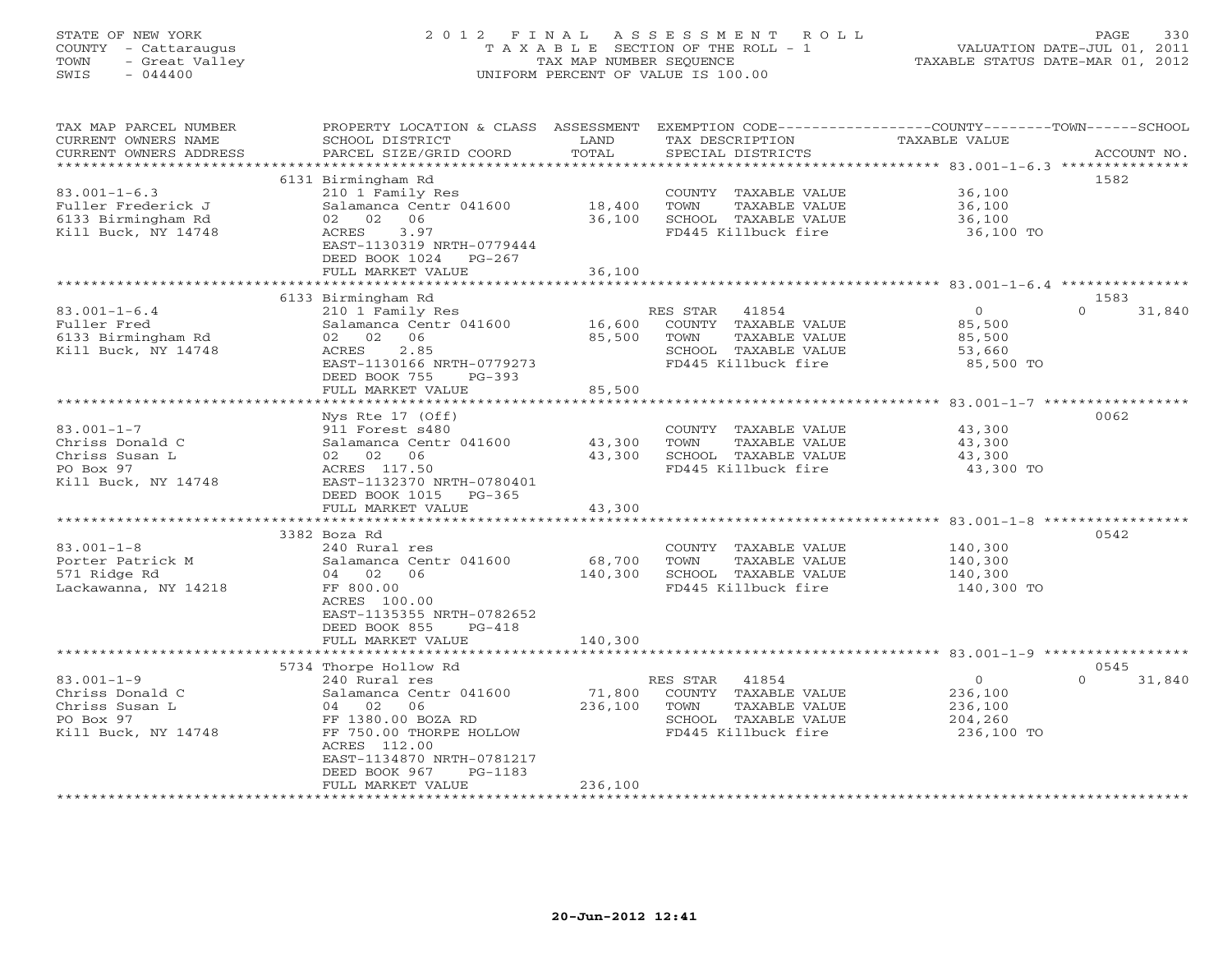# STATE OF NEW YORK 2 0 1 2 F I N A L A S S E S S M E N T R O L L PAGE 331 COUNTY - Cattaraugus T A X A B L E SECTION OF THE ROLL - 1 VALUATION DATE-JUL 01, 2011 TOWN - Great Valley TAX MAP NUMBER SEQUENCE TAXABLE STATUS DATE-MAR 01, 2012 SWIS - 044400 UNIFORM PERCENT OF VALUE IS 100.00UNIFORM PERCENT OF VALUE IS 100.00

| TAX MAP PARCEL NUMBER<br>CURRENT OWNERS NAME<br>CURRENT OWNERS ADDRESS | PROPERTY LOCATION & CLASS ASSESSMENT EXEMPTION CODE---------------COUNTY-------TOWN-----SCHOOL<br>SCHOOL DISTRICT<br>PARCEL SIZE/GRID COORD | LAND<br>TOTAL | TAX DESCRIPTION<br>SPECIAL DISTRICTS | <b>TAXABLE VALUE</b> | ACCOUNT NO.        |
|------------------------------------------------------------------------|---------------------------------------------------------------------------------------------------------------------------------------------|---------------|--------------------------------------|----------------------|--------------------|
| ***********************                                                |                                                                                                                                             |               |                                      |                      |                    |
|                                                                        | 3351 Boza Rd                                                                                                                                |               |                                      |                      | 0543               |
| $83.001 - 1 - 10$                                                      | 210 1 Family Res                                                                                                                            |               | 41854<br>RES STAR                    | $\Omega$             | $\Omega$<br>31,840 |
| Zelazny Philip F                                                       | Salamanca Centr 041600                                                                                                                      | 17,900        | COUNTY TAXABLE VALUE                 | 100,000              |                    |
| Zelazny Vickey L                                                       | 04 02<br>06                                                                                                                                 | 100,000       | TOWN<br>TAXABLE VALUE                | 100,000              |                    |
| 3351 Boza Rd                                                           | FF 360.00                                                                                                                                   |               | SCHOOL TAXABLE VALUE                 | 68,160               |                    |
| Kill Buck, NY 14748                                                    | 3.00<br>ACRES                                                                                                                               |               | FD445 Killbuck fire                  | 100,000 TO           |                    |
|                                                                        | EAST-1136273 NRTH-0781971                                                                                                                   |               |                                      |                      |                    |
|                                                                        | DEED BOOK 1030 PG-866                                                                                                                       |               |                                      |                      |                    |
|                                                                        | FULL MARKET VALUE                                                                                                                           | 100,000       |                                      |                      |                    |
|                                                                        |                                                                                                                                             |               |                                      |                      |                    |
|                                                                        | Boza Rd                                                                                                                                     |               |                                      |                      | 1015               |
| $83.001 - 1 - 11$                                                      | 320 Rural vacant                                                                                                                            |               | COUNTY TAXABLE VALUE                 | 16,800               |                    |
| Zelazny Philip                                                         | Salamanca Centr 041600                                                                                                                      | 16,800        | TOWN<br>TAXABLE VALUE                | 16,800               |                    |
| Zelazny Vickey L                                                       | 04 02<br>06                                                                                                                                 | 16,800        | SCHOOL TAXABLE VALUE                 | 16,800               |                    |
| 3351 Boza Rd                                                           | FF 750.00                                                                                                                                   |               | FD445 Killbuck fire                  | 16,800 TO            |                    |
| Kill Buck, NY 14748                                                    | ACRES 10.94                                                                                                                                 |               |                                      |                      |                    |
|                                                                        | EAST-1136872 NRTH-0781800                                                                                                                   |               |                                      |                      |                    |
|                                                                        | DEED BOOK 1004 PG-657                                                                                                                       |               |                                      |                      |                    |
|                                                                        | FULL MARKET VALUE                                                                                                                           | 16,800        |                                      |                      |                    |
|                                                                        |                                                                                                                                             |               |                                      |                      |                    |
|                                                                        | Boza Rd                                                                                                                                     |               |                                      |                      | 0697               |
| $83.001 - 1 - 12$                                                      | 320 Rural vacant                                                                                                                            |               | COUNTY TAXABLE VALUE                 | 16,350               |                    |
| Malecki Michael                                                        | Salamanca Centr 041600                                                                                                                      | 16,350        | TOWN<br>TAXABLE VALUE                | 16,350               |                    |
| Malecki Ronald                                                         | 04 02<br>06                                                                                                                                 | 16,350        | SCHOOL TAXABLE VALUE                 | 16,350               |                    |
| 70 Homeward Pl                                                         | FF 540.00                                                                                                                                   |               | FD445 Killbuck fire                  | 16,350 TO            |                    |
| Elma, NY 14059                                                         | ACRES 10.90                                                                                                                                 |               |                                      |                      |                    |
|                                                                        | DEED BOOK 1665 PG-3001                                                                                                                      |               |                                      |                      |                    |
|                                                                        | FULL MARKET VALUE                                                                                                                           | 16,400        |                                      |                      |                    |
|                                                                        |                                                                                                                                             |               |                                      |                      |                    |
|                                                                        | 5675 Thorpe Hollow Rd                                                                                                                       |               |                                      |                      | 1029               |
| $83.001 - 1 - 13$                                                      | 260 Seasonal res                                                                                                                            |               | COUNTY TAXABLE VALUE                 | 58,000               |                    |
| Malecki Michael                                                        | Salamanca Centr 041600                                                                                                                      | 14,100        | TOWN<br>TAXABLE VALUE                | 58,000               |                    |
| Malecki Ronald                                                         | 06<br>04 02                                                                                                                                 | 58,000        | SCHOOL TAXABLE VALUE                 | 58,000               |                    |
| 70 Homeward Pl                                                         | FF 500.00 BOZA                                                                                                                              |               | FD445 Killbuck fire                  | 58,000 TO            |                    |
| Elma, NY 14059                                                         | FF 940.00 THORPE HOLLOW                                                                                                                     |               |                                      |                      |                    |
|                                                                        | ACRES<br>9.41                                                                                                                               |               |                                      |                      |                    |
|                                                                        | EAST-1136837 NRTH-0780730                                                                                                                   |               |                                      |                      |                    |
|                                                                        | DEED BOOK 1665<br>PG-3001                                                                                                                   |               |                                      |                      |                    |
|                                                                        | FULL MARKET VALUE                                                                                                                           | 58,000        |                                      |                      |                    |
|                                                                        |                                                                                                                                             |               |                                      |                      |                    |
|                                                                        | 5560 Thorpe Hollow Rd                                                                                                                       |               |                                      |                      | 0698               |
| $83.001 - 1 - 14$                                                      | 320 Rural vacant                                                                                                                            |               | COUNTY TAXABLE VALUE                 | 15,180               |                    |
| Malecki Michael                                                        | Salamanca Centr 041600                                                                                                                      | 15,180        | TOWN<br>TAXABLE VALUE                | 15,180               |                    |
| Malecki Ronald                                                         | 02 02<br>06                                                                                                                                 | 15,180        | SCHOOL TAXABLE VALUE                 | 15,180               |                    |
| 70 Homeward Pl                                                         | FF 828.00                                                                                                                                   |               | FD445 Killbuck fire                  | 15,180 TO            |                    |
| Elma, NY 14059                                                         | ACRES<br>10.12                                                                                                                              |               |                                      |                      |                    |
|                                                                        | EAST-1137685 NRTH-0781251                                                                                                                   |               |                                      |                      |                    |
|                                                                        | DEED BOOK 1665<br>PG-3001                                                                                                                   |               |                                      |                      |                    |
|                                                                        | FULL MARKET VALUE                                                                                                                           | 15,200        |                                      |                      |                    |
|                                                                        |                                                                                                                                             |               |                                      |                      |                    |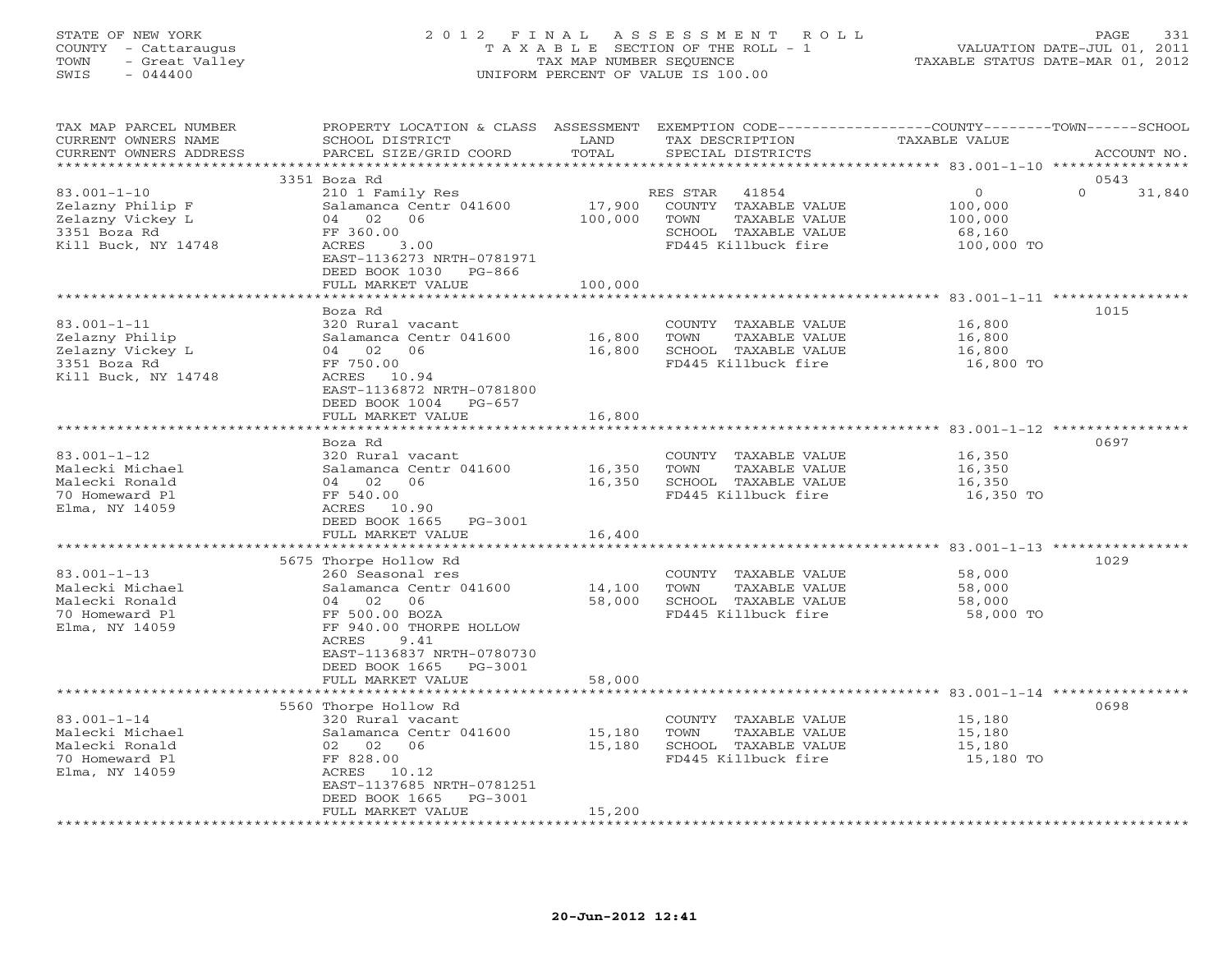# STATE OF NEW YORK 2 0 1 2 F I N A L A S S E S S M E N T R O L L PAGE 332 COUNTY - Cattaraugus T A X A B L E SECTION OF THE ROLL - 1 VALUATION DATE-JUL 01, 2011 TOWN - Great Valley TAX MAP NUMBER SEQUENCE TAXABLE STATUS DATE-MAR 01, 2012 SWIS - 044400 UNIFORM PERCENT OF VALUE IS 100.00UNIFORM PERCENT OF VALUE IS 100.00

| TAX MAP PARCEL NUMBER                | PROPERTY LOCATION & CLASS ASSESSMENT EXEMPTION CODE----------------COUNTY-------TOWN------SCHOOL |                  |         |                                             |                      |                     |                  |
|--------------------------------------|--------------------------------------------------------------------------------------------------|------------------|---------|---------------------------------------------|----------------------|---------------------|------------------|
| CURRENT OWNERS NAME                  | SCHOOL DISTRICT                                                                                  | LAND             |         | TAX DESCRIPTION                             | <b>TAXABLE VALUE</b> |                     |                  |
| CURRENT OWNERS ADDRESS               | PARCEL SIZE/GRID COORD                                                                           | TOTAL            |         | SPECIAL DISTRICTS                           |                      |                     | ACCOUNT NO.      |
|                                      |                                                                                                  |                  |         |                                             |                      |                     |                  |
|                                      | 5516 Thorpe Hollow Rd                                                                            |                  |         |                                             |                      |                     | 0596             |
| $83.001 - 1 - 15.1$                  | 910 Priv forest                                                                                  |                  |         | COUNTY TAXABLE VALUE                        |                      | 34,500              |                  |
| Cantara Mark D                       | Salamanca Centr 041600                                                                           | 29,700           | TOWN    | TAXABLE VALUE                               |                      | 34,500              |                  |
| Moore William                        | 06<br>02<br>02                                                                                   | 34,500           |         | SCHOOL TAXABLE VALUE                        |                      | 34,500              |                  |
| 4940 Creek Rd                        | FRNT 1155.00 DPTH                                                                                |                  |         | FD445 Killbuck fire                         |                      | 34,500 TO           |                  |
| Lewiston, NY 14092                   | ACRES 14.15<br>EAST-1138685 NRTH-0781423                                                         |                  |         |                                             |                      |                     |                  |
|                                      | DEED BOOK 937<br>$PG-317$                                                                        |                  |         |                                             |                      |                     |                  |
|                                      | FULL MARKET VALUE                                                                                | 34,500           |         |                                             |                      |                     |                  |
|                                      | ************************                                                                         | **************** |         |                                             |                      |                     |                  |
|                                      | 3435 Boza Rd                                                                                     |                  |         |                                             |                      |                     | 1256             |
| $83.001 - 1 - 15.2$                  | 240 Rural res                                                                                    |                  | SR STAR | 41834                                       |                      | $\Omega$            | $\cap$<br>63,800 |
| Fyfe William G (Lu)                  | Salamanca Centr 041600                                                                           | 52,700           |         | COUNTY TAXABLE VALUE                        |                      | 128,600             |                  |
| Jackson Beverly A                    | 02 02<br>06                                                                                      | 128,600          | TOWN    | TAXABLE VALUE                               |                      | 128,600             |                  |
| 3435 Boza Rd                         | FF 1000.00                                                                                       |                  |         | SCHOOL TAXABLE VALUE                        |                      | 64,800              |                  |
| Kill Buck, NY 14748                  | ACRES 73.00                                                                                      |                  |         | FD445 Killbuck fire                         |                      | 128,600 TO          |                  |
|                                      | EAST-1138309 NRTH-0782335                                                                        |                  |         |                                             |                      |                     |                  |
|                                      | DEED BOOK 5363<br>PG-8002                                                                        |                  |         |                                             |                      |                     |                  |
|                                      | FULL MARKET VALUE                                                                                | 128,600          |         |                                             |                      |                     |                  |
|                                      | ***********************                                                                          |                  |         |                                             |                      |                     |                  |
|                                      | 5466 Thorpe Hollow Rd                                                                            |                  |         |                                             |                      |                     | 0603             |
| $83.001 - 1 - 17$                    | 260 Seasonal res                                                                                 |                  |         | COUNTY TAXABLE VALUE                        |                      | 6,300               |                  |
| Muldoon David J                      | Salamanca Centr 041600                                                                           | 2,200            | TOWN    | TAXABLE VALUE                               |                      | 6,300               |                  |
| 7289 Erica Ln                        | 02 02 06                                                                                         | 6,300            |         | SCHOOL TAXABLE VALUE                        |                      | 6,300               |                  |
| North Tonawanda, NY 14120            | 60.00 DPTH<br>FRNT<br>55.00                                                                      |                  |         | FD445 Killbuck fire                         |                      | 6,300 TO            |                  |
|                                      | <b>ACRES</b><br>0.08                                                                             |                  |         |                                             |                      |                     |                  |
|                                      | EAST-1140098 NRTH-0781444                                                                        |                  |         |                                             |                      |                     |                  |
|                                      | DEED BOOK 16287 PG-5001                                                                          |                  |         |                                             |                      |                     |                  |
|                                      | FULL MARKET VALUE<br>********************                                                        | 6,300            |         |                                             |                      |                     |                  |
|                                      |                                                                                                  | ***************  |         |                                             |                      |                     |                  |
|                                      | 5481 Thorpe Hollow Rd                                                                            |                  |         |                                             |                      |                     | 0474             |
| $83.001 - 1 - 18$                    | 260 Seasonal res                                                                                 |                  |         | COUNTY TAXABLE VALUE                        |                      | 25,100              |                  |
| Riley John D                         | Salamanca Centr 041600                                                                           | 15,200           | TOWN    | TAXABLE VALUE                               |                      | 25,100              |                  |
| 3383 Ewings Rd<br>Lockport, NY 14094 | 02 02 06<br>FF 300.00                                                                            | 25,100           |         | SCHOOL TAXABLE VALUE<br>FD445 Killbuck fire |                      | 25,100<br>25,100 TO |                  |
|                                      | 2.00<br>ACRES                                                                                    |                  |         |                                             |                      |                     |                  |
|                                      | EAST-1139662 NRTH-0781066                                                                        |                  |         |                                             |                      |                     |                  |
|                                      | DEED BOOK 1007 PG-568                                                                            |                  |         |                                             |                      |                     |                  |
|                                      | FULL MARKET VALUE                                                                                | 25,100           |         |                                             |                      |                     |                  |
|                                      |                                                                                                  |                  |         |                                             |                      |                     |                  |
|                                      | 5452 Thorpe Hollow Rd                                                                            |                  |         |                                             |                      |                     | 0457             |
| $83.001 - 1 - 19$                    | 260 Seasonal res                                                                                 |                  |         | COUNTY TAXABLE VALUE                        |                      | 37,300              |                  |
| Krause Raymond B                     | Salamanca Centr 041600                                                                           | 34,200           | TOWN    | TAXABLE VALUE                               |                      | 37,300              |                  |
| 6114 Mutton Hollow Rd                | 02 02 06                                                                                         | 37,300           |         | SCHOOL TAXABLE VALUE                        |                      | 37,300              |                  |
| Great Valley, NY 14741               | FF 600.00                                                                                        |                  |         | FD445 Killbuck fire                         |                      | 37,300 TO           |                  |
|                                      | ACRES 35.00                                                                                      |                  |         |                                             |                      |                     |                  |
|                                      | EAST-1139859 NRTH-0780500                                                                        |                  |         |                                             |                      |                     |                  |
|                                      | DEED BOOK 00983 PG-00834                                                                         |                  |         |                                             |                      |                     |                  |
|                                      | FULL MARKET VALUE                                                                                | 37,300           |         |                                             |                      |                     |                  |
|                                      |                                                                                                  |                  |         |                                             |                      |                     |                  |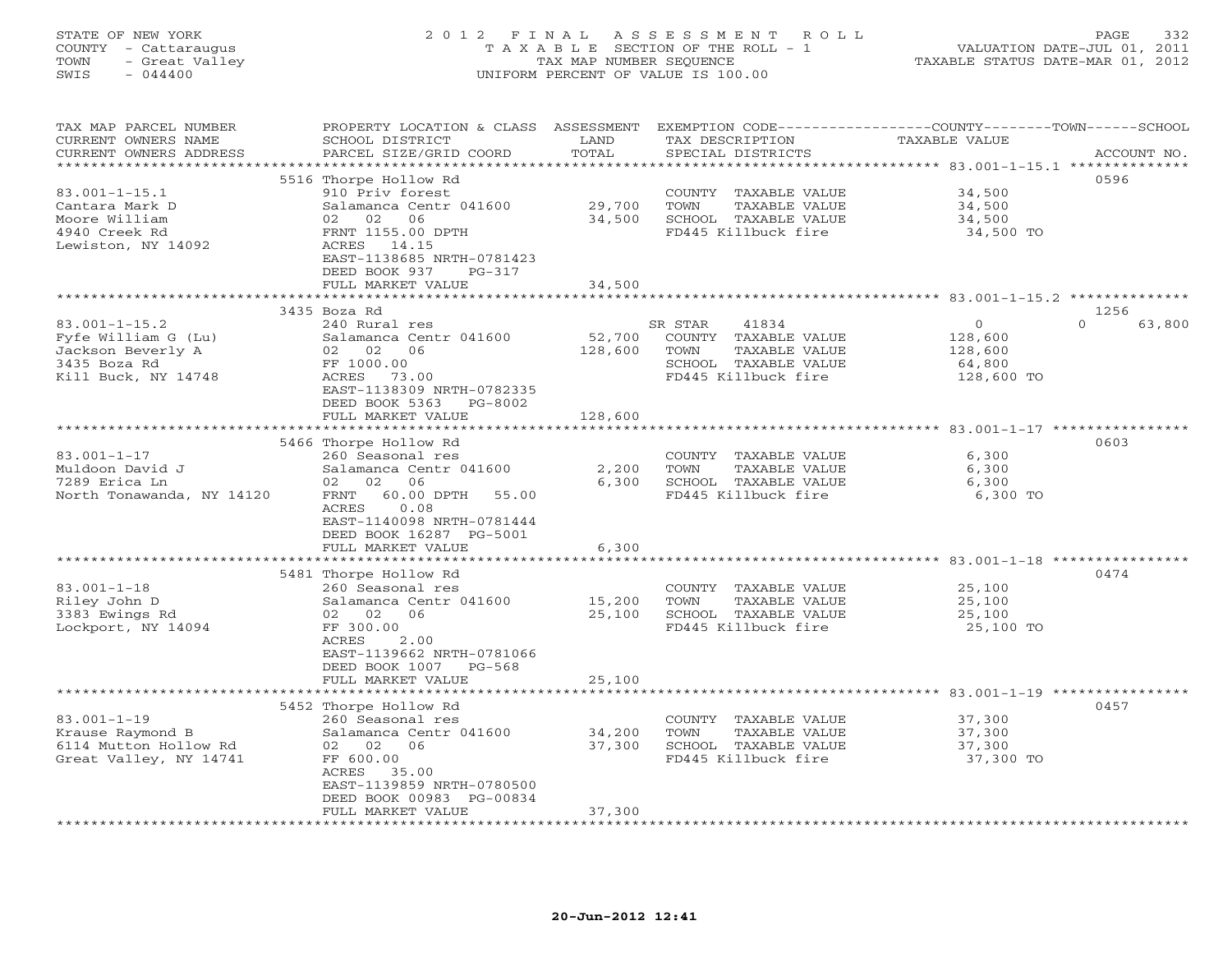# STATE OF NEW YORK 2 0 1 2 F I N A L A S S E S S M E N T R O L L PAGE 333 COUNTY - Cattaraugus T A X A B L E SECTION OF THE ROLL - 1 VALUATION DATE-JUL 01, 2011 TOWN - Great Valley TAX MAP NUMBER SEQUENCE TAXABLE STATUS DATE-MAR 01, 2012 SWIS - 044400 UNIFORM PERCENT OF VALUE IS 100.00UNIFORM PERCENT OF VALUE IS 100.00

| TAX MAP PARCEL NUMBER<br>CURRENT OWNERS NAME<br>CURRENT OWNERS ADDRESS | PROPERTY LOCATION & CLASS ASSESSMENT<br>SCHOOL DISTRICT<br>PARCEL SIZE/GRID COORD | LAND<br>TOTAL         | TAX DESCRIPTION<br>SPECIAL DISTRICTS                                  | EXEMPTION CODE-----------------COUNTY-------TOWN------SCHOOL<br>TAXABLE VALUE<br>ACCOUNT NO. |        |
|------------------------------------------------------------------------|-----------------------------------------------------------------------------------|-----------------------|-----------------------------------------------------------------------|----------------------------------------------------------------------------------------------|--------|
| ************************                                               |                                                                                   |                       |                                                                       |                                                                                              |        |
| $83.001 - 1 - 20$                                                      | Thorpe Hollow Rd<br>910 Priv forest                                               |                       | COUNTY TAXABLE VALUE                                                  | 0647<br>63,100                                                                               |        |
| Northeast Timberlands Llc<br>Drawer 32                                 | Salamanca Centr 041600<br>02<br>06<br>02                                          | 56,600<br>63,100      | TOWN<br>TAXABLE VALUE<br>SCHOOL TAXABLE VALUE                         | 63,100<br>63,100                                                                             |        |
| Coudersport, PA 16915                                                  | FF 790.00<br>ACRES 93.46<br>EAST-1140710 NRTH-0781399<br>DEED BOOK 00989 PG-00813 |                       | FD445 Killbuck fire                                                   | 63,100 TO                                                                                    |        |
|                                                                        | FULL MARKET VALUE<br>*******************                                          | 63,100<br>*********** |                                                                       |                                                                                              |        |
|                                                                        | 5428 Thorpe Hollow Rd                                                             |                       |                                                                       | 0658                                                                                         |        |
| $83.001 - 1 - 20.71$<br>Eric Linderman<br>2645 Hess Rd                 | 260 Seasonal res<br>Salamanca Centr 041600<br>02 02<br>06                         | 10,500<br>34,100      | COUNTY TAXABLE VALUE<br>TAXABLE VALUE<br>TOWN<br>SCHOOL TAXABLE VALUE | 34,100<br>34,100<br>34,100                                                                   |        |
| Appleton, NY 14008                                                     | 0.50<br>ACRES<br>EAST-1140790 NRTH-0781356<br>FULL MARKET VALUE                   | 34,100                | FD445 Killbuck fire                                                   | 34,100 TO                                                                                    |        |
|                                                                        |                                                                                   |                       |                                                                       |                                                                                              |        |
|                                                                        | Thorpe Hollow Rd (Off)                                                            |                       |                                                                       | 0628                                                                                         |        |
| $83.001 - 1 - 21$                                                      | 910 Priv forest                                                                   |                       | COUNTY TAXABLE VALUE                                                  | 76,400                                                                                       |        |
| Northeast Timberlands Llc<br>Drawer 32                                 | Salamanca Centr 041600<br>01 02 06                                                | 76,400<br>76,400      | TAXABLE VALUE<br>TOWN<br>SCHOOL TAXABLE VALUE                         | 76,400<br>76,400                                                                             |        |
| Coudersport, PA 16915                                                  | ACRES 294.05                                                                      |                       | FD445 Killbuck fire                                                   | 76,400 TO                                                                                    |        |
|                                                                        | EAST-1139596 NRTH-0777419<br>DEED BOOK 00989 PG-00813<br>FULL MARKET VALUE        | 76,400                |                                                                       |                                                                                              |        |
|                                                                        |                                                                                   |                       |                                                                       |                                                                                              |        |
|                                                                        | 6015 Thorpe Hollow Rd                                                             |                       |                                                                       | 0870                                                                                         |        |
| $83.001 - 1 - 23$                                                      | 210 1 Family Res                                                                  |                       | 41854<br>RES STAR                                                     | $\circ$<br>$\Omega$                                                                          | 31,840 |
| Stoltz Robert J                                                        | Salamanca Centr 041600                                                            | 10,900                | COUNTY TAXABLE VALUE                                                  | 47,300                                                                                       |        |
| 6015 Thorpe Hollow Rd<br>Kill Buck, NY 14748                           | 01 02 06<br>FRNT 315.00 DPTH<br>75.00                                             | 47,300                | TOWN<br>TAXABLE VALUE<br>SCHOOL TAXABLE VALUE                         | 47,300<br>15,460                                                                             |        |
|                                                                        | ACRES<br>0.54<br>EAST-1132004 NRTH-0777045<br>DEED BOOK 1547<br>PG-8001           |                       | FD445 Killbuck fire                                                   | 47,300 TO                                                                                    |        |
|                                                                        | FULL MARKET VALUE                                                                 | 47,300                |                                                                       |                                                                                              |        |
|                                                                        |                                                                                   |                       |                                                                       |                                                                                              |        |
|                                                                        | 6020 Thorpe Hollow Rd                                                             |                       |                                                                       | 0956                                                                                         |        |
| $83.001 - 1 - 24$                                                      | 210 1 Family Res                                                                  |                       | RES STAR<br>41854                                                     | $\circ$<br>$\Omega$                                                                          | 31,840 |
| Gilbert John M                                                         | Salamanca Centr 041600                                                            | 9,400                 | COUNTY TAXABLE VALUE                                                  | 69,000                                                                                       |        |
| Gilbert Christine<br>6020 Thorpe Hollow Rd                             | 01<br>02 06<br>FRNT 132.00 DPTH 140.00                                            | 69,000                | TOWN<br>TAXABLE VALUE<br>SCHOOL TAXABLE VALUE                         | 69,000<br>37,160                                                                             |        |
| Kill Buck, NY 14748                                                    | ACRES<br>0.42                                                                     |                       | FD445 Killbuck fire                                                   | 69,000 TO                                                                                    |        |
|                                                                        | EAST-1131909 NRTH-0777164                                                         |                       |                                                                       |                                                                                              |        |
|                                                                        | DEED BOOK 00997 PG-01030                                                          |                       |                                                                       |                                                                                              |        |
|                                                                        | FULL MARKET VALUE                                                                 | 69,000                |                                                                       |                                                                                              |        |
|                                                                        |                                                                                   |                       |                                                                       |                                                                                              |        |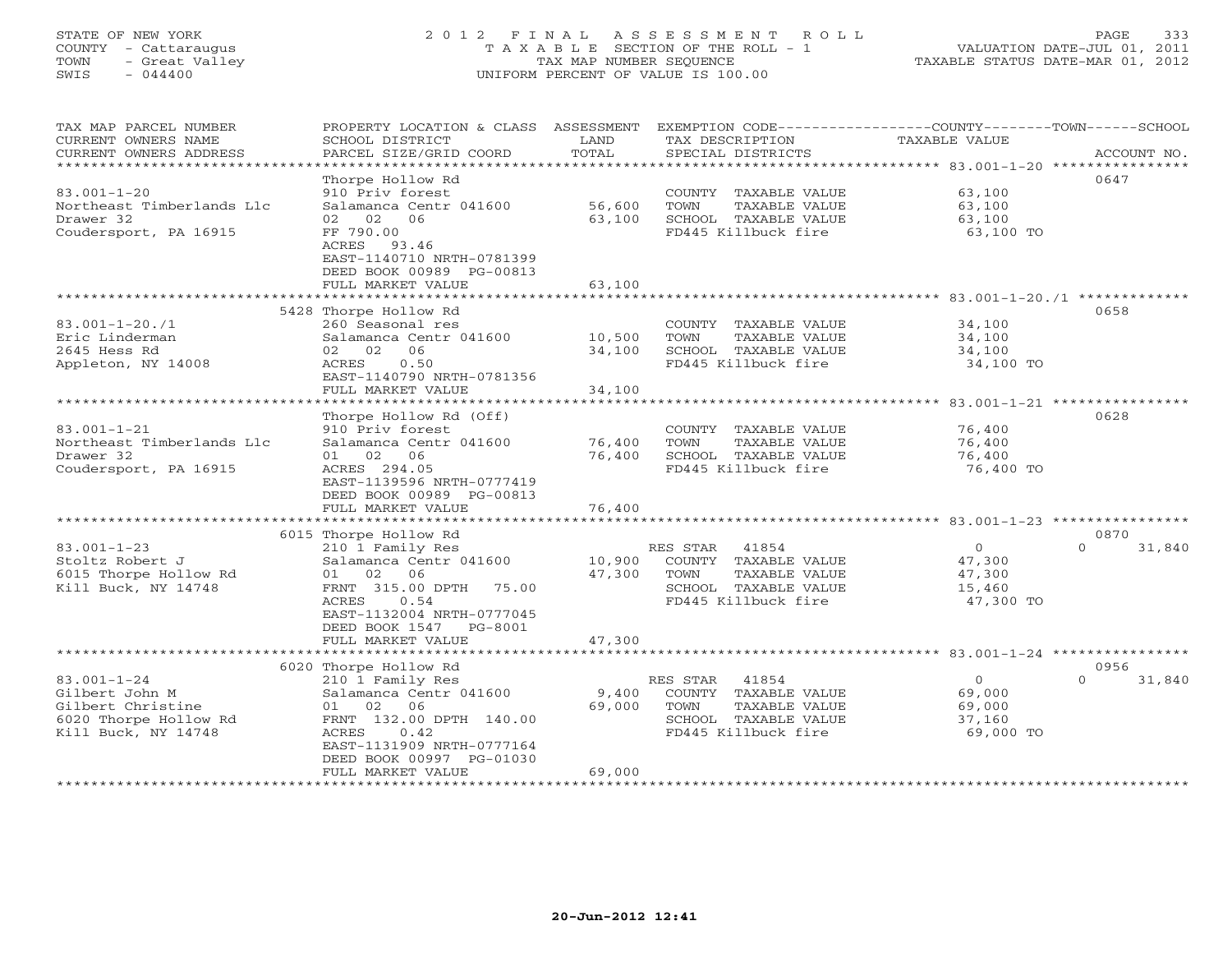# STATE OF NEW YORK 2 0 1 2 F I N A L A S S E S S M E N T R O L L PAGE 334 COUNTY - Cattaraugus T A X A B L E SECTION OF THE ROLL - 1 VALUATION DATE-JUL 01, 2011 TOWN - Great Valley TAX MAP NUMBER SEQUENCE TAXABLE STATUS DATE-MAR 01, 2012 SWIS - 044400 UNIFORM PERCENT OF VALUE IS 100.00

| TAX MAP PARCEL NUMBER<br>CURRENT OWNERS NAME<br>CURRENT OWNERS ADDRESS                               | PROPERTY LOCATION & CLASS ASSESSMENT<br>SCHOOL DISTRICT<br>PARCEL SIZE/GRID COORD                                                                                                                           | LAND<br>TOTAL                | TAX DESCRIPTION<br>SPECIAL DISTRICTS                                                                              | EXEMPTION CODE-----------------COUNTY-------TOWN------SCHOOL<br>TAXABLE VALUE | ACCOUNT NO.                |
|------------------------------------------------------------------------------------------------------|-------------------------------------------------------------------------------------------------------------------------------------------------------------------------------------------------------------|------------------------------|-------------------------------------------------------------------------------------------------------------------|-------------------------------------------------------------------------------|----------------------------|
| *********************                                                                                | ******************                                                                                                                                                                                          |                              |                                                                                                                   |                                                                               |                            |
| $83.001 - 1 - 25$<br>Dry Sean T<br>Dry Tammy L<br>6008 Thorpe Hollow Rd<br>Kill Buck, NY 14748       | 6008 Thorpe Hollow Rd<br>210 1 Family Res<br>Salamanca Centr 041600<br>01 02<br>06<br>FF 275.00<br>ACRES<br>3.08 BANK<br>032<br>EAST-1131975 NRTH-0777439<br>DEED BOOK 9586<br>PG-3001<br>FULL MARKET VALUE | 16,900<br>59,800<br>59,800   | RES STAR<br>41854<br>COUNTY TAXABLE VALUE<br>TOWN<br>TAXABLE VALUE<br>SCHOOL TAXABLE VALUE<br>FD445 Killbuck fire | $\circ$<br>59,800<br>59,800<br>27,960<br>59,800 TO                            | 0955<br>$\Omega$<br>31,840 |
|                                                                                                      |                                                                                                                                                                                                             |                              |                                                                                                                   |                                                                               |                            |
| $83.001 - 1 - 26.1$<br>Myers Regina<br>Myers Stephen J Jr<br>56 Aqua Vis<br>Ormond Beach, FL 32164   | 5933 Thorpe Hollow Rd<br>910 Priv forest<br>Salamanca Centr 041600<br>01 02 06<br>ACRES 76.32<br>EAST-1132624 NRTH-0776353<br>DEED BOOK 726<br>$PG-245$                                                     | 40,000<br>44,800             | COUNTY TAXABLE VALUE<br>TOWN<br>TAXABLE VALUE<br>SCHOOL TAXABLE VALUE<br>FD445 Killbuck fire                      | 44,800<br>44,800<br>44,800<br>44,800 TO                                       | 0611                       |
|                                                                                                      | FULL MARKET VALUE                                                                                                                                                                                           | 44,800                       |                                                                                                                   |                                                                               |                            |
| $83.001 - 1 - 26.2$<br>Dry Sean T<br>Dry Tammy L<br>6008 Thorpe Hollow Rd<br>Kill Buck, NY 14748     | Thorpe Hollow Rd<br>320 Rural vacant<br>Salamanca Centr 041600<br>01 02<br>06<br>97.00 DPTH 275.00<br>FRNT<br>0.61<br>ACRES<br>EAST-1132177 NRTH-0777410<br>DEED BOOK 9586<br>PG-3001<br>FULL MARKET VALUE  | 8,700<br>8,700<br>8,700      | COUNTY TAXABLE VALUE<br>TOWN<br>TAXABLE VALUE<br>SCHOOL TAXABLE VALUE<br>FD445 Killbuck fire                      | 8,700<br>8,700<br>8,700<br>8,700 TO                                           | 1118                       |
|                                                                                                      |                                                                                                                                                                                                             |                              |                                                                                                                   |                                                                               |                            |
| $83.001 - 1 - 26.3$<br>Armagost Mark<br>Southern Tier Interiors<br>75 Main St<br>Salamanca, NY 14779 | 5950 Thorpe Hollow Rd<br>433 Auto body<br>Salamanca Centr 041600<br>01 02 06<br>FF 475.00<br>ACRES<br>2.75<br>EAST-1133224 NRTH-0777749<br>$PG-816$<br>DEED BOOK 1004                                       | 16,400<br>90,000             | COUNTY TAXABLE VALUE<br>TOWN<br>TAXABLE VALUE<br>SCHOOL TAXABLE VALUE<br>FD445 Killbuck fire                      | 90,000<br>90,000<br>90,000<br>90,000 TO                                       | 1376                       |
|                                                                                                      | FULL MARKET VALUE                                                                                                                                                                                           | 90,000                       |                                                                                                                   |                                                                               |                            |
|                                                                                                      | 5956 Thorpe Hollow Rd                                                                                                                                                                                       |                              |                                                                                                                   |                                                                               | 1759                       |
| $83.001 - 1 - 26.4$<br>Diggins John T<br>PO Box 294<br>Ellicottville, NY 14731                       | 210 1 Family Res<br>Salamanca Centr 041600<br>01 02 06<br>FF 215.00<br>ACRES<br>4.00<br>EAST-1132939 NRTH-0777908<br>DEED BOOK 3882<br>PG-2001<br>FULL MARKET VALUE                                         | 18,500<br>215,000<br>215,000 | RES STAR<br>41854<br>COUNTY TAXABLE VALUE<br>TOWN<br>TAXABLE VALUE<br>SCHOOL TAXABLE VALUE<br>FD445 Killbuck fire | $\circ$<br>215,000<br>215,000<br>183,160<br>215,000 TO                        | $\Omega$<br>31,840         |
| ***********************                                                                              |                                                                                                                                                                                                             |                              |                                                                                                                   |                                                                               |                            |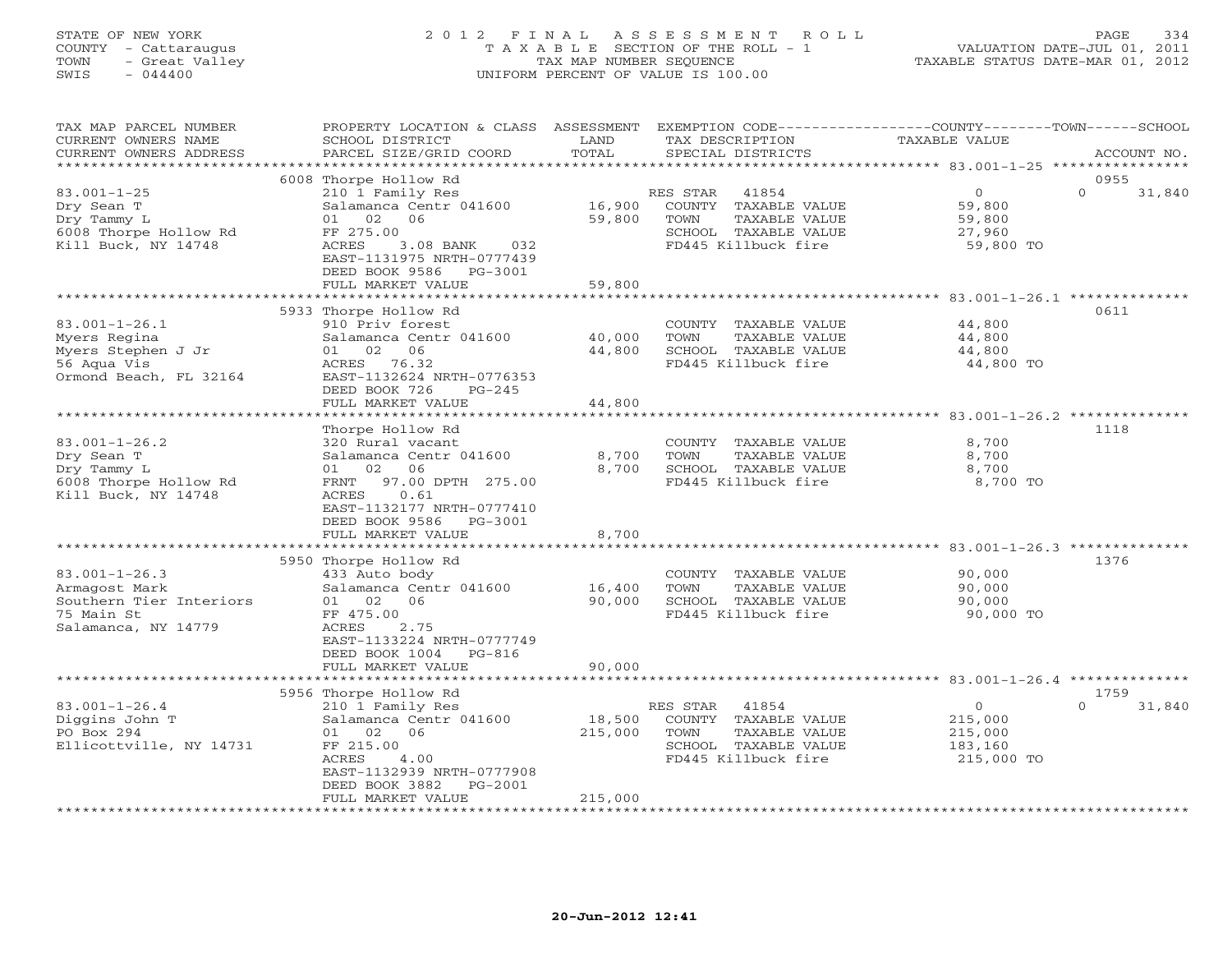# STATE OF NEW YORK 2 0 1 2 F I N A L A S S E S S M E N T R O L L PAGE 335 COUNTY - Cattaraugus T A X A B L E SECTION OF THE ROLL - 1 VALUATION DATE-JUL 01, 2011 TOWN - Great Valley TAX MAP NUMBER SEQUENCE TAXABLE STATUS DATE-MAR 01, 2012 SWIS - 044400 UNIFORM PERCENT OF VALUE IS 100.00UNIFORM PERCENT OF VALUE IS 100.00

| TAX MAP PARCEL NUMBER<br>CURRENT OWNERS NAME      | PROPERTY LOCATION & CLASS ASSESSMENT<br>SCHOOL DISTRICT | LAND<br>TOTAL    | TAX DESCRIPTION                               | EXEMPTION CODE-----------------COUNTY-------TOWN------SCHOOL<br>TAXABLE VALUE<br>ACCOUNT NO. |
|---------------------------------------------------|---------------------------------------------------------|------------------|-----------------------------------------------|----------------------------------------------------------------------------------------------|
| CURRENT OWNERS ADDRESS<br>*********************** | PARCEL SIZE/GRID COORD                                  |                  | SPECIAL DISTRICTS                             |                                                                                              |
|                                                   | 5962 Thorpe Hollow Rd (Off)                             |                  |                                               | 1890                                                                                         |
| $83.001 - 1 - 26.5$                               | 260 Seasonal res                                        |                  | COUNTY TAXABLE VALUE                          | 28,600                                                                                       |
| Armagost Mark                                     | Salamanca Centr 041600                                  | 26,200           | TOWN<br>TAXABLE VALUE                         | 28,600                                                                                       |
| 75 Main St                                        | 01 08 02 06                                             | 28,600           | SCHOOL TAXABLE VALUE                          | 28,600                                                                                       |
| Salamanca, NY 14779                               | ACRES 10.55                                             |                  | FD445 Killbuck fire                           | 28,600 TO                                                                                    |
|                                                   | EAST-1133165 NRTH-0778857                               |                  |                                               |                                                                                              |
|                                                   | DEED BOOK 11264 PG-4001                                 |                  |                                               |                                                                                              |
|                                                   | FULL MARKET VALUE                                       | 28,600           |                                               |                                                                                              |
|                                                   |                                                         |                  |                                               |                                                                                              |
|                                                   | 5948 Thorpe Hollow Rd (Off)                             |                  |                                               | 1891                                                                                         |
| $83.001 - 1 - 26.6$                               | 210 1 Family Res                                        |                  | RES STAR 41854                                | $\overline{0}$<br>$\Omega$<br>31,840                                                         |
| Armagost Mark                                     | Salamanca Centr 041600                                  | 21,000           | COUNTY TAXABLE VALUE                          | 177,100                                                                                      |
| Estes Linda                                       | 01 08 02 06                                             | 177,100          | TAXABLE VALUE<br>TOWN                         | 177,100                                                                                      |
| 75 Main St                                        | ACRES<br>5.53                                           |                  | SCHOOL TAXABLE VALUE                          | 145,260                                                                                      |
| Salamanca, NY 14779                               | EAST-1133274 NRTH-0778211                               |                  | FD445 Killbuck fire                           | 177,100 TO                                                                                   |
|                                                   | DEED BOOK 1008<br>$PG-420$                              |                  |                                               |                                                                                              |
|                                                   | FULL MARKET VALUE                                       | 177,100          |                                               |                                                                                              |
|                                                   |                                                         |                  |                                               |                                                                                              |
|                                                   | Thorpe Hollow Rd                                        |                  |                                               | 2028                                                                                         |
| $83.001 - 1 - 26.7$<br>Diggins John T             | 314 Rural vac<10<br>Salamanca Centr 041600              | 3,200            | COUNTY TAXABLE VALUE<br>TOWN<br>TAXABLE VALUE | 3,200<br>3,200                                                                               |
| PO Box 294                                        | $1 - 2 - 6$                                             | 3,200            | SCHOOL TAXABLE VALUE                          | 3,200                                                                                        |
| Ellicottville, NY 14731                           | 8.05<br>ACRES                                           |                  | FD445 Killbuck fire                           | 3,200 TO                                                                                     |
|                                                   | EAST-1132512 NRTH-0777723                               |                  |                                               |                                                                                              |
|                                                   | DEED BOOK 15714 PG-6003                                 |                  |                                               |                                                                                              |
|                                                   | FULL MARKET VALUE                                       | 3,200            |                                               |                                                                                              |
|                                                   |                                                         |                  |                                               |                                                                                              |
|                                                   | Thorpe Hollow Rd                                        |                  |                                               | 2027                                                                                         |
| $83.001 - 1 - 26.8$                               | 910 Priv forest                                         |                  | COUNTY TAXABLE VALUE                          | 12,800                                                                                       |
| Diggins John T                                    | Salamanca Centr 041600                                  | 12,800           | TOWN<br>TAXABLE VALUE                         | 12,800                                                                                       |
| Armagost Mark                                     | ACRES 34.55                                             | 12,800           | SCHOOL TAXABLE VALUE                          | 12,800                                                                                       |
| PO Box 294                                        | EAST-1132357 NRTH-0778582                               |                  |                                               |                                                                                              |
| Ellicottville, NY 14731                           | DEED BOOK 15714 PG-6004                                 |                  |                                               |                                                                                              |
|                                                   | FULL MARKET VALUE                                       | 12,800           |                                               |                                                                                              |
|                                                   |                                                         |                  |                                               |                                                                                              |
|                                                   | 6079 Thorpe Hollow Rd                                   |                  |                                               | 0958                                                                                         |
| $83.001 - 1 - 27.1$                               | 240 Rural res                                           |                  | COUNTY TAXABLE VALUE                          | 90,000                                                                                       |
| Powell Bondi N                                    | Salamanca Centr 041600                                  | 34,500<br>90,000 | TOWN<br>TAXABLE VALUE                         | 90,000                                                                                       |
| Powell Kathryn E<br>30 Emerald Oaks Ln            | 01 02 06<br>FF 1200.00                                  |                  | SCHOOL TAXABLE VALUE<br>FD445 Killbuck fire   | 90,000<br>90,000 TO                                                                          |
| Ormond Beach, FL 32174                            | ACRES<br>54.59                                          |                  |                                               |                                                                                              |
|                                                   | EAST-1131340 NRTH-0776650                               |                  |                                               |                                                                                              |
|                                                   | DEED BOOK 1027<br>$PG-575$                              |                  |                                               |                                                                                              |
|                                                   | FULL MARKET VALUE                                       | 90,000           |                                               |                                                                                              |
|                                                   |                                                         |                  |                                               |                                                                                              |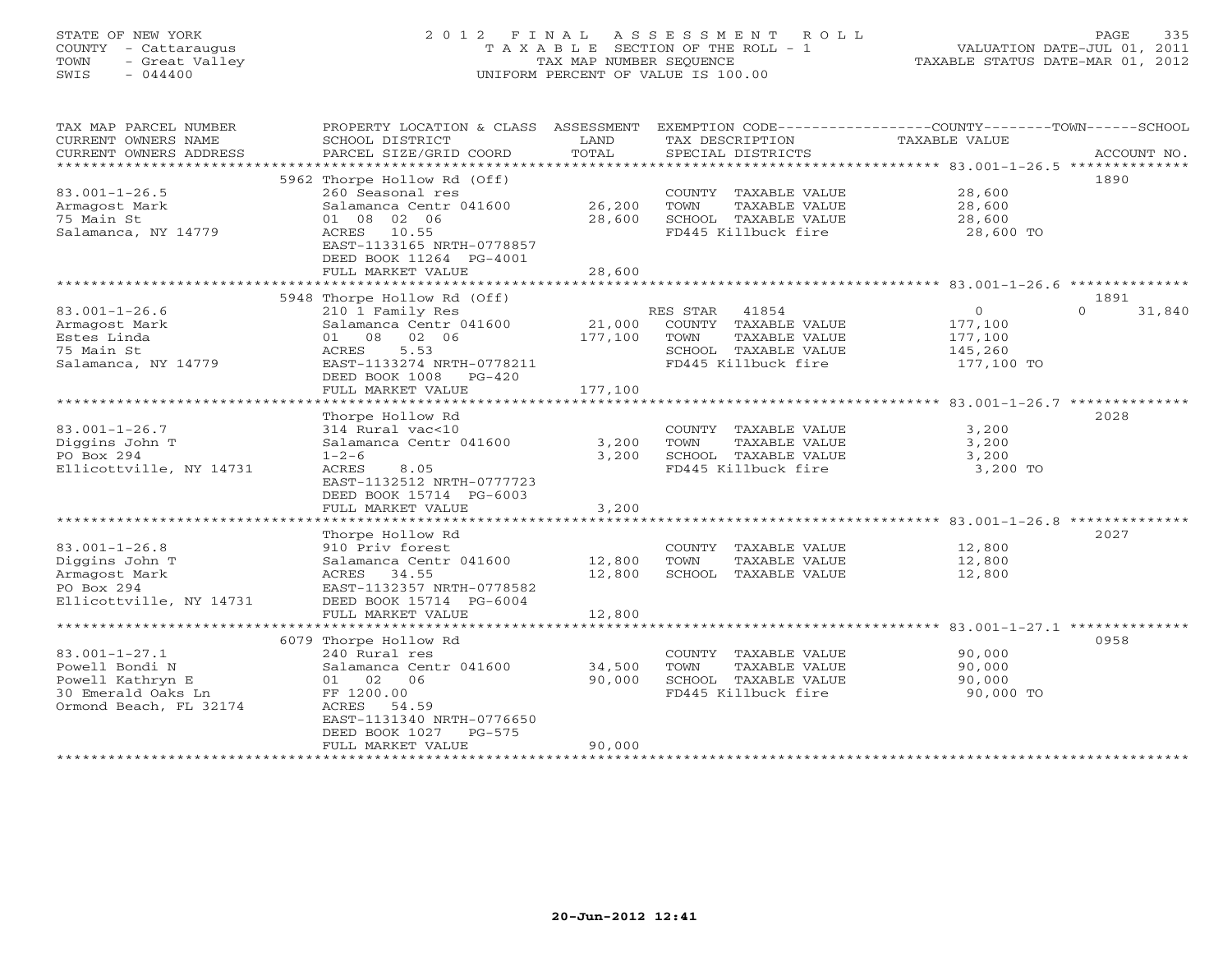# STATE OF NEW YORK 2 0 1 2 F I N A L A S S E S S M E N T R O L L PAGE 336 COUNTY - Cattaraugus T A X A B L E SECTION OF THE ROLL - 1 VALUATION DATE-JUL 01, 2011 TOWN - Great Valley TAX MAP NUMBER SEQUENCE TAXABLE STATUS DATE-MAR 01, 2012 SWIS - 044400 UNIFORM PERCENT OF VALUE IS 100.00

| TAX MAP PARCEL NUMBER<br>CURRENT OWNERS NAME<br>CURRENT OWNERS ADDRESS | PROPERTY LOCATION & CLASS ASSESSMENT<br>SCHOOL DISTRICT<br>PARCEL SIZE/GRID COORD | LAND<br>TOTAL    | EXEMPTION CODE-----------------COUNTY-------TOWN------SCHOOL<br>TAX DESCRIPTION<br>SPECIAL DISTRICTS | <b>TAXABLE VALUE</b> | ACCOUNT NO. |
|------------------------------------------------------------------------|-----------------------------------------------------------------------------------|------------------|------------------------------------------------------------------------------------------------------|----------------------|-------------|
| *************************                                              |                                                                                   |                  |                                                                                                      |                      |             |
|                                                                        | 6079 Thorpe Hollow Rd                                                             |                  |                                                                                                      |                      | 2003        |
| $83.001 - 1 - 27.2$                                                    | 312 Vac w/imprv                                                                   |                  | COUNTY TAXABLE VALUE                                                                                 | 28,500               |             |
| Gilbert John M                                                         | Salamanca Centr 041600                                                            | 18,600           | TOWN<br>TAXABLE VALUE                                                                                | 28,500               |             |
| Gilbert Christine A                                                    | 01<br>02<br>- 06                                                                  | 28,500           | SCHOOL TAXABLE VALUE                                                                                 | 28,500               |             |
| 6020 Thorpe Hollow Rd                                                  | FF 1200.00                                                                        |                  | FD445 Killbuck fire                                                                                  | 28,500 TO            |             |
| Killbuck, NY 14748                                                     | ACRES<br>4.90                                                                     |                  |                                                                                                      |                      |             |
|                                                                        | EAST-0012721 NRTH-0008001<br>DEED BOOK 12721 PG-8001                              |                  |                                                                                                      |                      |             |
|                                                                        | FULL MARKET VALUE                                                                 | 28,500           |                                                                                                      |                      |             |
|                                                                        |                                                                                   |                  |                                                                                                      |                      |             |
|                                                                        | Nys Rte $417$ (Off)                                                               |                  |                                                                                                      |                      | 0312        |
| $83.001 - 1 - 28$                                                      | 910 Priv forest                                                                   |                  | COUNTY TAXABLE VALUE                                                                                 | 63,000               |             |
| Fuller Fred                                                            | Salamanca Centr 041600                                                            | 36,900           | TOWN<br>TAXABLE VALUE                                                                                | 63,000               |             |
| 4137 Kill Buck Rd                                                      | $01 \t 02$<br>06                                                                  | 63,000           | SCHOOL TAXABLE VALUE                                                                                 | 63,000               |             |
| Salamanca, NY 14779                                                    | 54.00<br>ACRES                                                                    |                  | FD445 Killbuck fire                                                                                  | 63,000 TO            |             |
|                                                                        | EAST-1131023 NRTH-0778488                                                         |                  |                                                                                                      |                      |             |
|                                                                        | DEED BOOK 675<br>$PG-206$                                                         |                  |                                                                                                      |                      |             |
|                                                                        | FULL MARKET VALUE                                                                 | 63,000           |                                                                                                      |                      |             |
| ************************                                               |                                                                                   |                  |                                                                                                      |                      |             |
|                                                                        | Thorpe Hollow Rd (Off)                                                            |                  |                                                                                                      |                      | 0655        |
| $83.002 - 1 - 1$                                                       | 910 Priv forest                                                                   |                  | COUNTY TAXABLE VALUE                                                                                 | 30,800               |             |
| Northeast Timberlands Llc<br>Drawer 32                                 | Salamanca Centr 041600<br>04 02 06                                                | 30,800<br>30,800 | TOWN<br><b>TAXABLE VALUE</b><br>SCHOOL TAXABLE VALUE                                                 | 30,800<br>30,800     |             |
| Coudersport, PA 16915                                                  | ACRES<br>51.26                                                                    |                  | FD444 Great valley fire                                                                              | 30,800 TO            |             |
|                                                                        | EAST-1142236 NRTH-0782872                                                         |                  |                                                                                                      |                      |             |
|                                                                        | DEED BOOK 00989 PG-00813                                                          |                  |                                                                                                      |                      |             |
|                                                                        | FULL MARKET VALUE                                                                 | 30,800           |                                                                                                      |                      |             |
|                                                                        |                                                                                   |                  |                                                                                                      |                      |             |
|                                                                        | Bear Hollow Rd (Off)                                                              |                  |                                                                                                      |                      | 0646        |
| $83.002 - 1 - 2$                                                       | 910 Priv forest                                                                   |                  | COUNTY TAXABLE VALUE                                                                                 | 62,700               |             |
| Northeast Timberlands Llc                                              | Salamanca Centr 041600                                                            | 62,700           | TAXABLE VALUE<br>TOWN                                                                                | 62,700               |             |
| Drawer 32                                                              | 02 02<br>06                                                                       | 62,700           | SCHOOL TAXABLE VALUE                                                                                 | 62,700               |             |
| Coudersport, PA 16915                                                  | ACRES 221.00                                                                      |                  | FD445 Killbuck fire                                                                                  | 62,700 TO            |             |
|                                                                        | EAST-1146334 NRTH-0781566                                                         |                  |                                                                                                      |                      |             |
|                                                                        | DEED BOOK 00989 PG-00813                                                          |                  |                                                                                                      |                      |             |
|                                                                        | FULL MARKET VALUE                                                                 | 62,700           |                                                                                                      |                      |             |
|                                                                        | Thorpe Hollow Rd (Off)                                                            |                  |                                                                                                      |                      | 0245        |
| $83.002 - 1 - 4$                                                       | 910 Priv forest                                                                   |                  | COUNTY TAXABLE VALUE                                                                                 | 91,400               |             |
| Penn York Resources Inc                                                | Salamanca Centr 041600                                                            | 91,400           | TOWN<br>TAXABLE VALUE                                                                                | 91,400               |             |
| 1716 Honeove Rd                                                        | 02<br>06<br>01                                                                    | 91,400           | SCHOOL TAXABLE VALUE                                                                                 | 91,400               |             |
| Shinglehouse, PA 16748                                                 | ACRES 374.00                                                                      |                  | FD445 Killbuck fire                                                                                  | 91,400 TO            |             |
|                                                                        | EAST-1147158 NRTH-0777623                                                         |                  |                                                                                                      |                      |             |
|                                                                        | DEED BOOK 940<br>$PG-1005$                                                        |                  |                                                                                                      |                      |             |
|                                                                        | FULL MARKET VALUE                                                                 | 91,400           |                                                                                                      |                      |             |
|                                                                        |                                                                                   |                  |                                                                                                      |                      |             |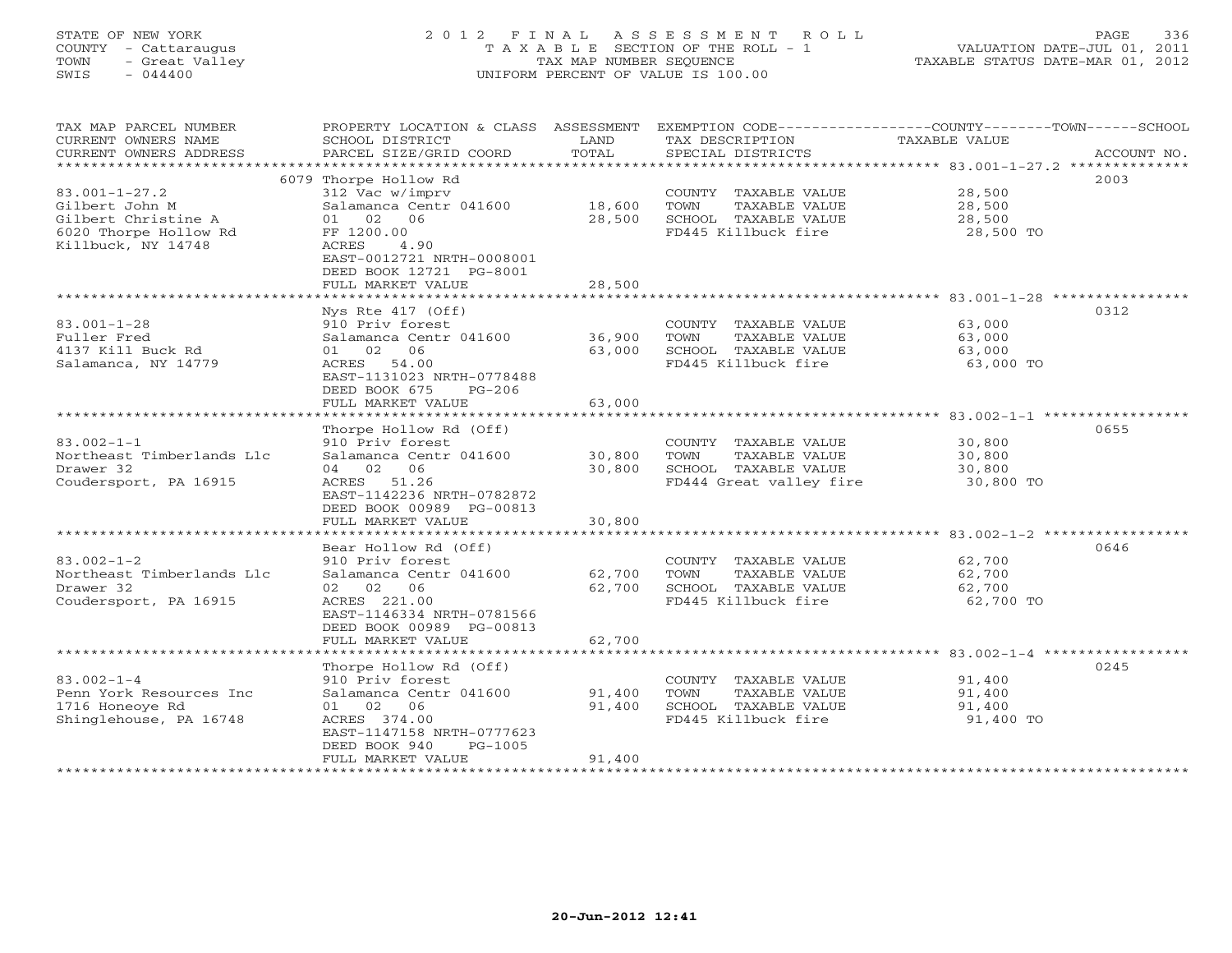### STATE OF NEW YORK 2 0 1 2 F I N A L A S S E S S M E N T R O L L PAGE 337COUNTY - Cattaraugus T A X A B L E SECTION OF THE ROLL - 1 VALUATION DATE-JUL 01, 2011 TOWN - Great Valley TAX MAP NUMBER SEQUENCE TAXABLE STATUS DATE-MAR 01, 2012<br>SWIS - 044400 - 2012 SWIS - 044400 SWIS - 044400 UNIFORM PERCENT OF VALUE IS 100.00

| TAX MAP PARCEL NUMBER     | PROPERTY LOCATION & CLASS                        | ASSESSMENT | EXEMPTION CODE-----------------COUNTY-------TOWN-----SCHOOL |                                |                  |
|---------------------------|--------------------------------------------------|------------|-------------------------------------------------------------|--------------------------------|------------------|
| CURRENT OWNERS NAME       | SCHOOL DISTRICT                                  | LAND       | TAX DESCRIPTION                                             | TAXABLE VALUE                  |                  |
| CURRENT OWNERS ADDRESS    | PARCEL SIZE/GRID COORD                           | TOTAL      | SPECIAL DISTRICTS                                           |                                | ACCOUNT NO.      |
|                           |                                                  |            |                                                             | $***********$ 83.002-1-5       | **************** |
|                           | Thorpe Hollow Rd (Off)                           |            |                                                             |                                | 0643             |
| $83.002 - 1 - 5$          | 910 Priv forest                                  |            | TAXABLE VALUE<br>COUNTY                                     | 54,800                         |                  |
| Northeast Timberlands Llc | Salamanca Centr 041600                           | 54,800     | TAXABLE VALUE<br>TOWN                                       | 54,800                         |                  |
| Drawer 32                 | 02 06<br>03                                      | 54,800     | SCHOOL<br>TAXABLE VALUE                                     | 54,800                         |                  |
| Coudersport, PA 16915     | ACRES 179.00                                     |            | FD445 Killbuck fire                                         | 54,800 TO                      |                  |
|                           | EAST-1144126 NRTH-0777536                        |            |                                                             |                                |                  |
|                           | DEED BOOK 00989 PG-00813                         |            |                                                             |                                |                  |
|                           | FULL MARKET VALUE                                | 54,800     |                                                             |                                |                  |
|                           |                                                  |            |                                                             | $******$ 83.002-1-6            |                  |
|                           | Thorpe Hollow Rd (Off)                           |            |                                                             |                                | 0636             |
| $83.002 - 1 - 6$          | 910 Priv forest                                  |            | COUNTY<br>TAXABLE VALUE                                     | 54,800                         |                  |
| Northeast Timberlands Llc | Salamanca Centr 041600                           | 54,800     | TAXABLE VALUE<br>TOWN                                       | 54,800                         |                  |
| Drawer 32                 | 03 02<br>06                                      | 54,800     | SCHOOL<br>TAXABLE VALUE                                     | 54,800                         |                  |
| Coudersport, PA 16915     | ACRES 179.00                                     |            | FD445 Killbuck fire                                         | 54,800 TO                      |                  |
|                           | EAST-1142160 NRTH-0777487                        |            |                                                             |                                |                  |
|                           | DEED BOOK 00989 PG-00813                         |            |                                                             |                                |                  |
|                           | FULL MARKET VALUE                                | 54,800     |                                                             |                                |                  |
|                           |                                                  |            |                                                             | **** 83.002-1-7 ************** |                  |
|                           | Thorpe Hollow Rd (Off)                           |            |                                                             |                                | 0644             |
| $83.002 - 1 - 7$          | 910 Priv forest                                  |            | COUNTY<br>TAXABLE VALUE                                     | 69,400                         |                  |
| Northeast Timberlands Llc | Salamanca Centr 041600                           | 69,400     | TAXABLE VALUE<br>TOWN                                       | 69,400                         |                  |
| Drawer 32                 | 04 02<br>06                                      | 69,400     | SCHOOL<br>TAXABLE VALUE                                     | 69,400                         |                  |
| Coudersport, PA 16915     | ACRES 257.00                                     |            | FD445 Killbuck fire                                         | 69,400 TO                      |                  |
|                           | EAST-1143178 NRTH-0780917                        |            |                                                             |                                |                  |
|                           | DEED BOOK 00989<br>PG-00813<br>FULL MARKET VALUE | 69,400     |                                                             |                                |                  |
|                           |                                                  |            |                                                             |                                |                  |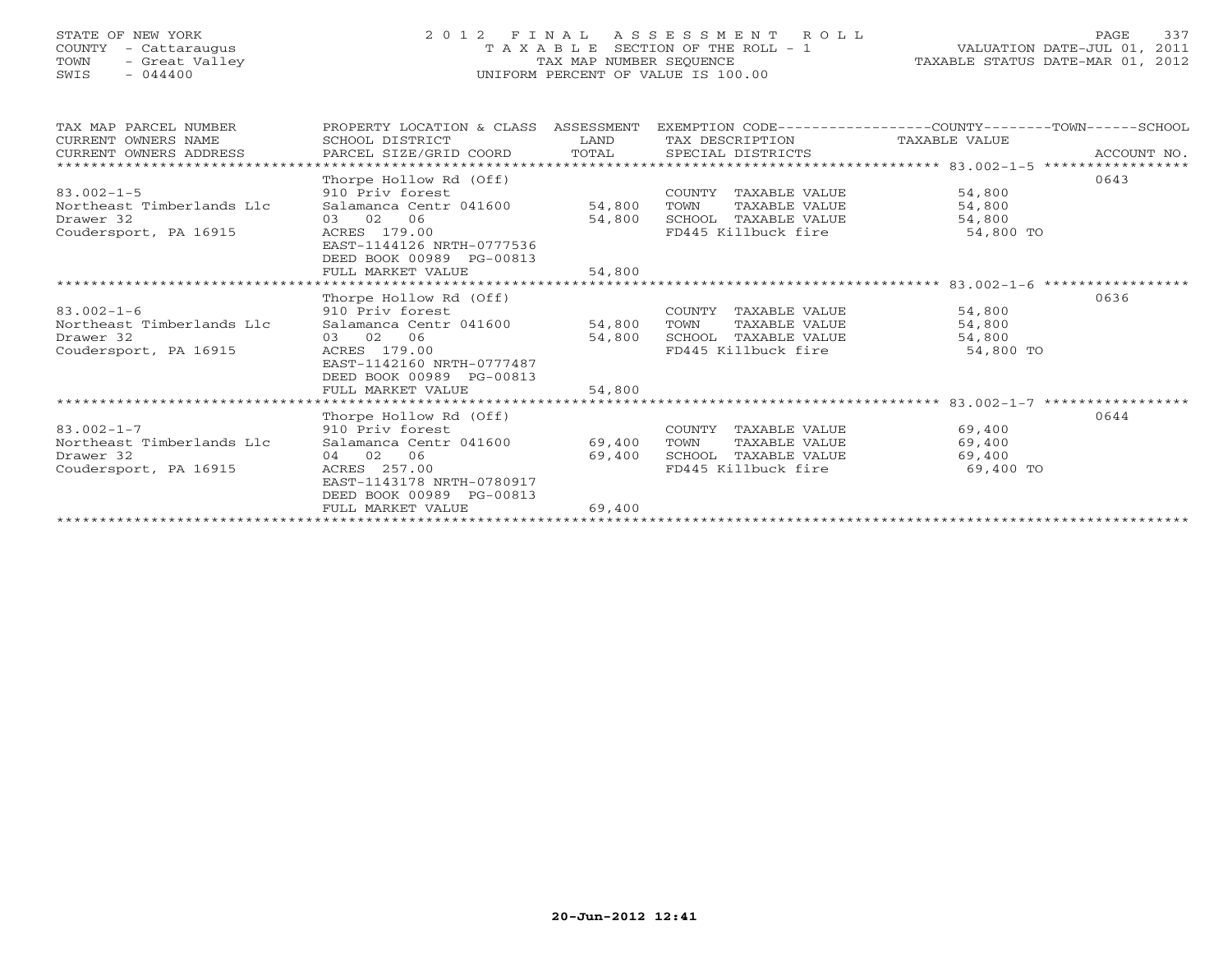R O L L S U B S E C T I O N - - T O T A L S

#### \*\*\* S P E C I A L D I S T R I C T S U M M A R Y \*\*\*

| CODE. | DISTRICT NAME        | TOTAL<br>PARCELS | <b>EXTENSION</b><br>TYPE | <b>EXTENSION</b><br>VALUE | AD VALOREM<br>VALUE | EXEMPT<br>AMOUNT | TAXABLE<br>VALUE |
|-------|----------------------|------------------|--------------------------|---------------------------|---------------------|------------------|------------------|
|       | WC443 Hi-land Wat 5  |                  | 1 TOTAL                  |                           | 55,600              |                  | 55,600           |
|       | FD444 Great valley f |                  | 1,181 TOTAL              |                           | 124661,235          | 1,000            | 124660,235       |
|       | FD445 Killbuck fire  |                  | 439 TOTAL                |                           | 40494,344           |                  | 40494,344        |
|       | LD444 Killbuck light |                  | 73 TOTAL                 |                           | 480,200             |                  | 480,200          |
|       | SD440 Bonne val swr  |                  | 44 TOTAL                 |                           | 6242,100            |                  | 6242,100         |
|       | SD441 Fairview lands |                  | 14 MOVTAX                |                           |                     |                  |                  |
|       | SD442 Highland sewer |                  | 16 TOTAL M               |                           | 1251,700            |                  | 1251,700         |
|       | SW441 Snowpine sewer |                  | 83 TOTAL                 |                           | 8070,713            |                  | 8070,713         |
|       | WB440 Snowpine wat d |                  | 83 TOTAL                 |                           | 8070,713            |                  | 8070,713         |
|       | WD442 Bonne val wtr  |                  | 44 TOTAL                 |                           | 6242,100            |                  | 6242,100         |
|       | WD443 Highland water |                  | 15 TOTAL M               |                           | 1196,100            |                  | 1196,100         |
|       | WD446 Killbuck water |                  | 55 TOTAL                 |                           | 382,800             |                  | 382,800          |

#### \*\*\* S C H O O L D I S T R I C T S U M M A R Y \*\*\*

| CODE             | DISTRICT NAME                           | TOTAL<br>PARCELS | ASSESSED<br>LAND       | ASSESSED<br>TOTAL       | EXEMPT<br>AMOUNT    | TOTAL<br>TAXABLE        | STAR<br>AMOUNT        | STAR<br>TAXABLE         |
|------------------|-----------------------------------------|------------------|------------------------|-------------------------|---------------------|-------------------------|-----------------------|-------------------------|
| 041600<br>043601 | Salamanca Central<br>Ellicottville Cent | 481<br>1,140     | 11531,955<br>30384,488 | 44612,774<br>120742,805 | 300,382<br>1509,227 | 44312,392<br>119233,578 | 9182,880<br>15785,328 | 35129,512<br>103448,250 |
|                  | SUB-TOTAL                               | 1,621            | 41916,443              | 165355,579              | 1809,609            | 163545,970              | 24968,208             | 138577,762              |
|                  | TOTAL                                   | 1,621            | 41916,443              | 165355,579              | 1809,609            | 163545,970              | 24968,208             | 138577.762              |

# \*\*\* S Y S T E M C O D E S S U M M A R Y \*\*\*

NO SYSTEM EXEMPTIONS AT THIS LEVEL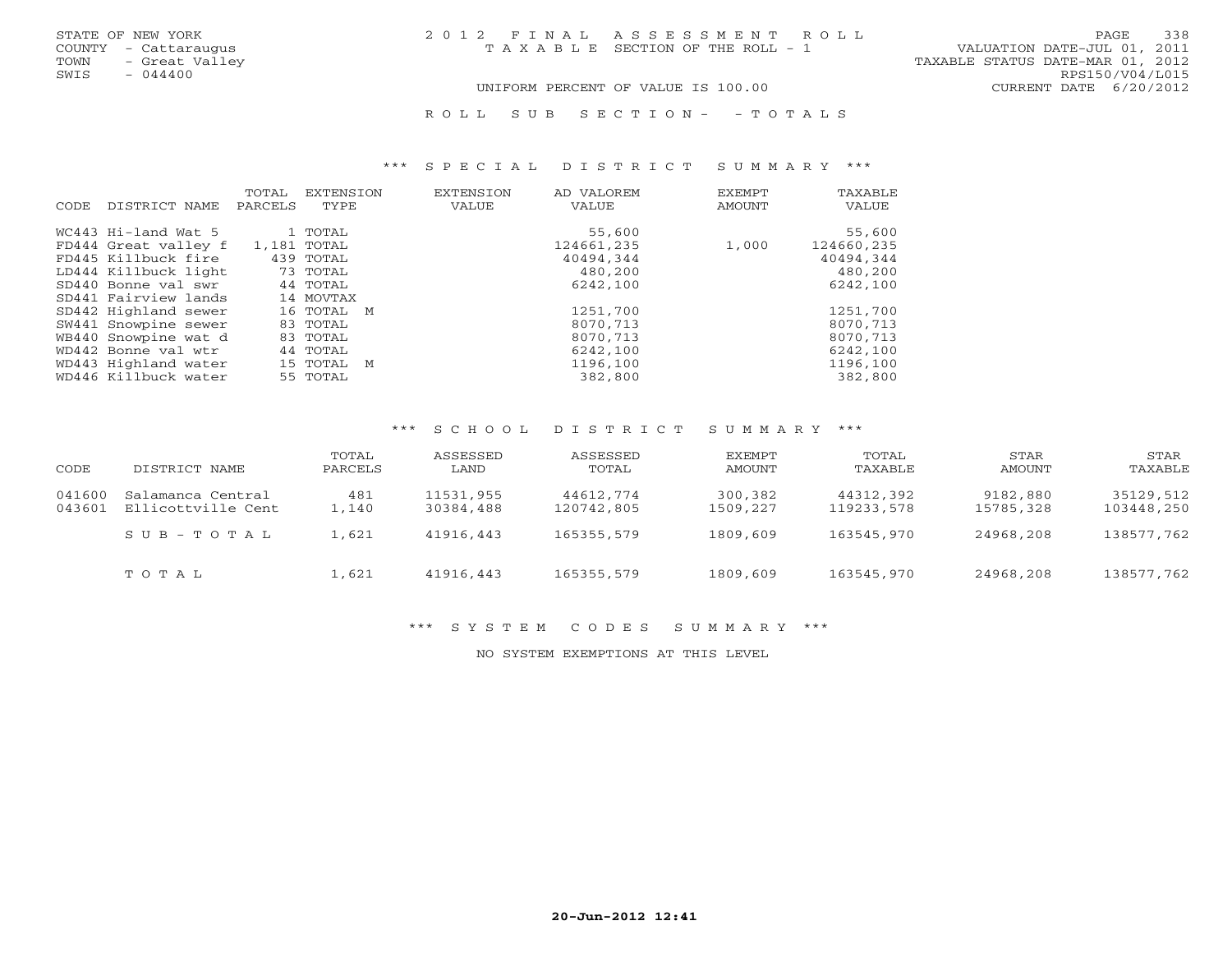| STATE OF NEW YORK      | 2012 FINAL ASSESSMENT ROLL            | 339<br>PAGE                      |
|------------------------|---------------------------------------|----------------------------------|
| COUNTY - Cattaraugus   | T A X A B L E SECTION OF THE ROLL - 1 | VALUATION DATE-JUL 01, 2011      |
| TOWN<br>- Great Valley |                                       | TAXABLE STATUS DATE-MAR 01, 2012 |
| SWIS<br>$-044400$      |                                       | RPS150/V04/L015                  |
|                        | UNIFORM PERCENT OF VALUE IS 100.00    | CURRENT DATE 6/20/2012           |
|                        |                                       |                                  |

R O L L S U B S E C T I O N - - T O T A L S

#### \*\*\* E X E M P T I O N S U M M A R Y \*\*\*

| CODE  | DESCRIPTION    | TOTAL<br>PARCELS | COUNTY   | TOWN     | SCHOOL    |
|-------|----------------|------------------|----------|----------|-----------|
| 25110 | RELIGIOUS      |                  | 1,000    | 1,000    | 1,000     |
| 41121 | WVET C/T       | 69               | 754,519  | 754,519  |           |
| 41131 | CVET C/T       | 61               | 1136,725 | 1136,725 |           |
| 41141 | DVET C/T       | 19               | 431,900  | 431,900  |           |
| 41161 | $CW$ 15 $VET/$ | 9                | 117,855  | 117,855  |           |
| 41700 | AG BLDG        | 2                | 51,219   | 51,219   | 51,219    |
| 41720 | AG DIST        | 25               | 342,798  | 342,798  | 342,798   |
| 41800 | AGED C/T/S     | 31               | 1174,024 | 1174,024 | 1274,055  |
| 41801 | AGED C/T       | $\mathcal{L}$    | 205,234  | 205,234  |           |
| 41834 | SR STAR        | 173              |          |          | 11167,488 |
| 41854 | RES STAR       | 414              |          |          | 13800,720 |
| 42100 | SILO T/C/S     | 18               | 140,240  | 140,240  | 140,240   |
| 47610 | BUS C/T/S      |                  | 297      | 297      | 297       |
|       | TOTAL          | 830              | 4355,811 | 4355,811 | 26777,817 |

| <b>ROLL</b> |         | TOTAL   | J C C F C C F L | 1 CCFCCFT  | TAXABLE    | TAXABLE    | TAXABLE    | STAR           |
|-------------|---------|---------|-----------------|------------|------------|------------|------------|----------------|
| <b>SEC</b>  |         | PARCELS | ∟AND            | TOTAL      | COUNTY     | TOWN       | SCHOOL     | TAXABLE        |
|             | TAXABLE | ,621    | 41916,443       | 165355,579 | 160999,768 | 160999,768 | 163545,970 | ⊥38577<br>,762 |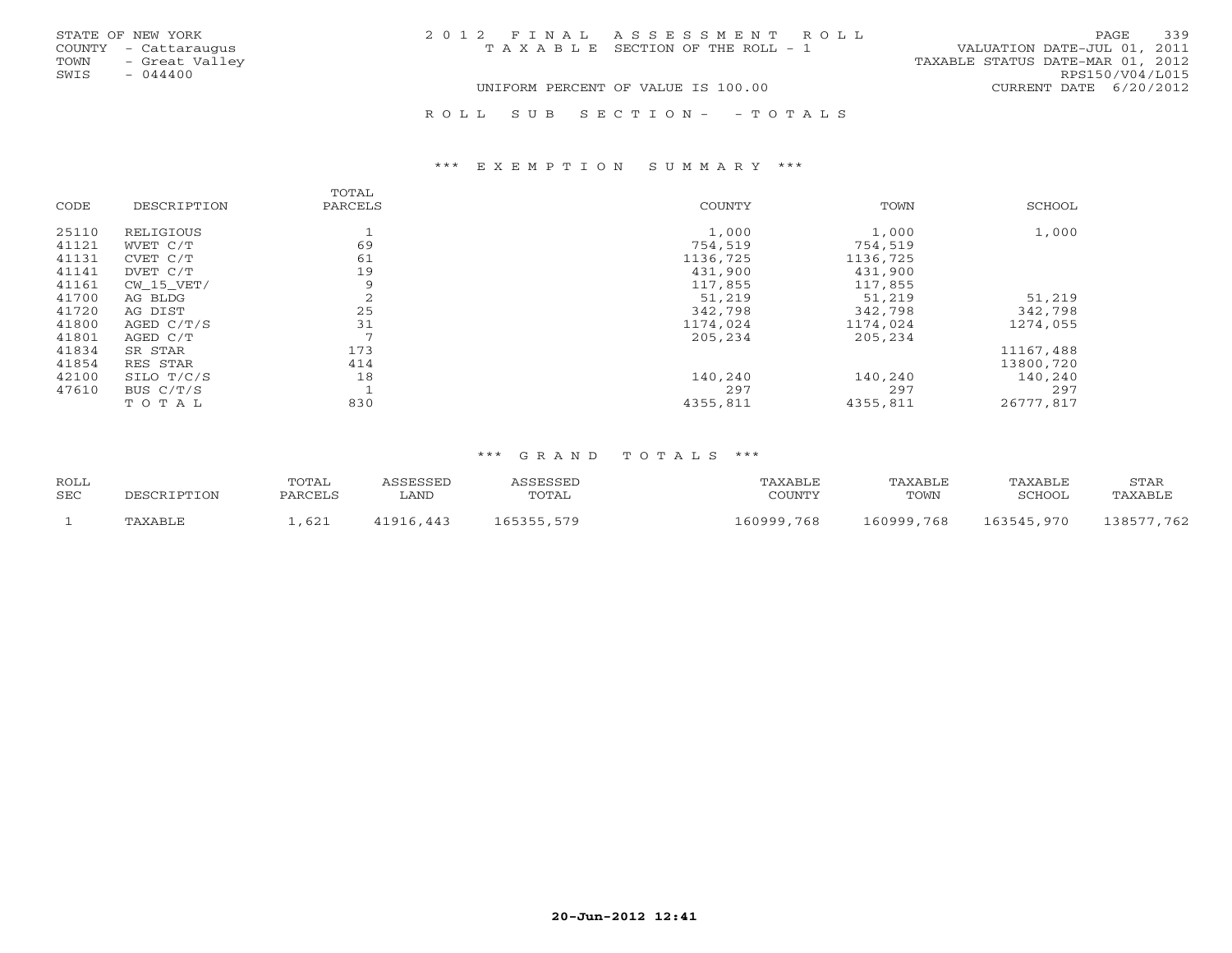| STATE OF NEW YORK<br>COUNTY<br>- Cattaraugus<br>- Great Valley<br>TOWN<br>SWIS<br>$-044400$ | 2012 FINAL ASSESSMENT ROLL<br>TAXABLE | TAX MAP NUMBER SEOUENCE<br>UNIFORM PERCENT OF VALUE IS 100.00 |                  | SECTION OF THE ROLL - 1 | SUB-SECT - 1 VALUATION DATE-JUL 01, 2011<br>TAXABLE STATUS DATE-MAR 01, 2012 | 340<br>PAGE  |
|---------------------------------------------------------------------------------------------|---------------------------------------|---------------------------------------------------------------|------------------|-------------------------|------------------------------------------------------------------------------|--------------|
| TAX MAP PARCEL NUMBER                                                                       | PROPERTY LOCATION & CLASS             | ASSESSMENT                                                    | EXEMPTION CODE-- |                         | ---------------COUNTY-------TOWN-----                                        | --SCHOOL     |
| CURRENT OWNERS NAME                                                                         | SCHOOL DISTRICT                       | LAND                                                          |                  | TAX DESCRIPTION         | TAXABLE VALUE                                                                |              |
| CURRENT OWNERS ADDRESS                                                                      | PARCEL SIZE/GRID COORD TOTAL          |                                                               |                  | SPECIAL DISTRICTS       |                                                                              | ACCOUNT NO.  |
|                                                                                             |                                       |                                                               |                  |                         |                                                                              | ************ |
|                                                                                             | 31-009 Kent K #1                      |                                                               |                  |                         |                                                                              | 1614         |
| 65.001-1-24.1/3                                                                             | 733 Gas well                          |                                                               | COUNTY           | TAXABLE VALUE           |                                                                              |              |
| Kay Kent                                                                                    | Ellicottville C 043601                | $\Omega$                                                      | TOWN             | TAXABLE VALUE           |                                                                              |              |
| 6122 Mutton Hollow Rd                                                                       | MCF 434                               |                                                               | SCHOOL           | TAXABLE VALUE           |                                                                              |              |

Great Valley, NY 14741 WELL #17670 FD444 Great valley fire 0 TO FULL MARKET VALUE 0 \*\*\*\*\*\*\*\*\*\*\*\*\*\*\*\*\*\*\*\*\*\*\*\*\*\*\*\*\*\*\*\*\*\*\*\*\*\*\*\*\*\*\*\*\*\*\*\*\*\*\*\*\*\*\*\*\*\*\*\*\*\*\*\*\*\*\*\*\*\*\*\*\*\*\*\*\*\*\*\*\*\*\*\*\*\*\*\*\*\*\*\*\*\*\*\*\*\*\*\*\*\*\*\*\*\*\*\*\*\*\*\*\*\*\*\*\*\*\*\*\*\*\*\*\*\*\*\*\*\*\*\*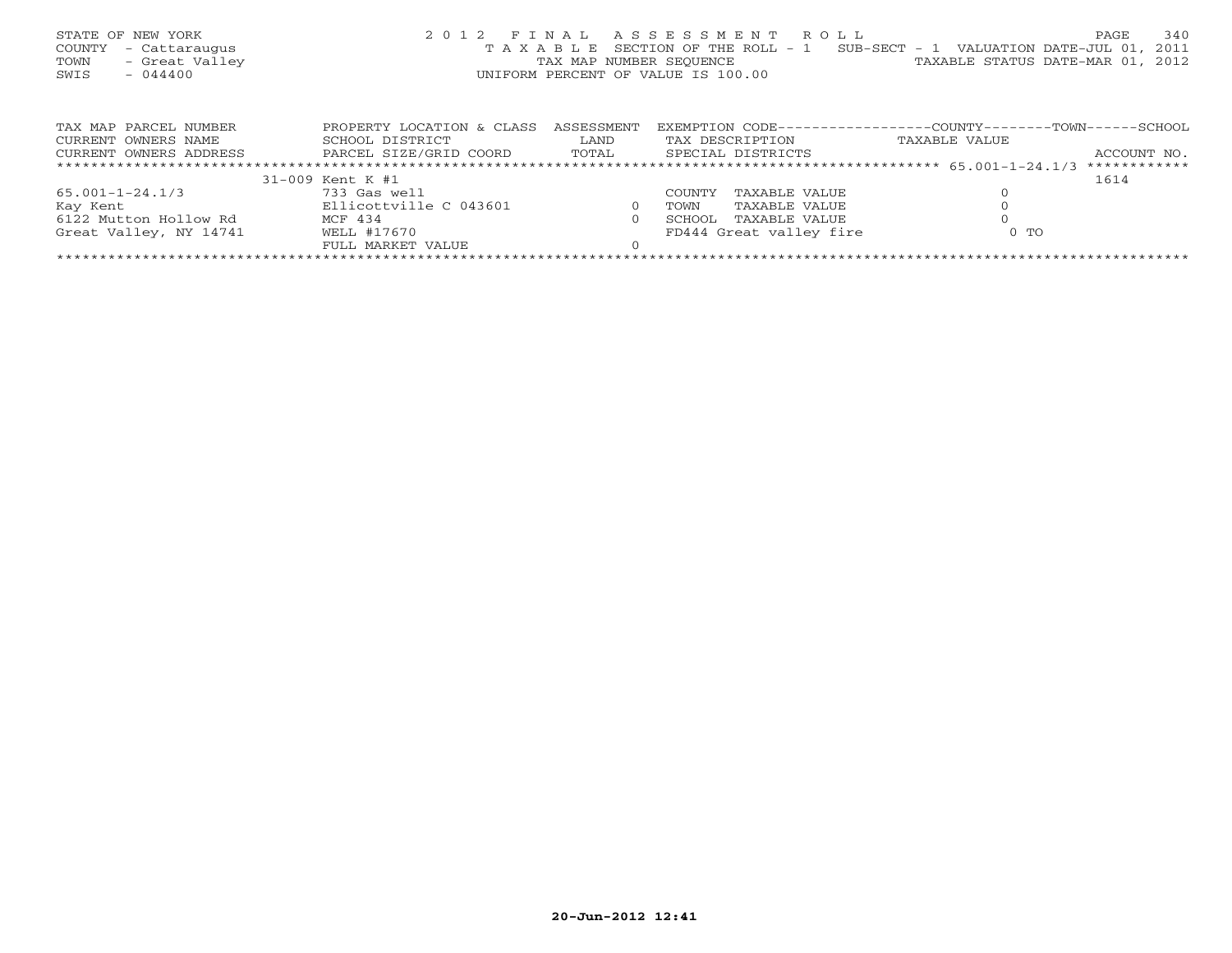|      | STATE OF NEW YORK    | 2012 FINAL ASSESSMENT ROLL |                                                                                |  |                                  |                        | PAGE | 341 |
|------|----------------------|----------------------------|--------------------------------------------------------------------------------|--|----------------------------------|------------------------|------|-----|
|      | COUNTY - Cattaraugus |                            | T A X A B L E SECTION OF THE ROLL - 1 SUB-SECT - 1 VALUATION DATE-JUL 01, 2011 |  |                                  |                        |      |     |
|      | TOWN - Great Valley  |                            |                                                                                |  | TAXABLE STATUS DATE-MAR 01, 2012 |                        |      |     |
| SWIS | $-044400$            |                            |                                                                                |  |                                  | RPS150/V04/L015        |      |     |
|      |                      |                            | UNIFORM PERCENT OF VALUE IS 100.00                                             |  |                                  | CURRENT DATE 6/20/2012 |      |     |
|      |                      |                            |                                                                                |  |                                  |                        |      |     |

#### R O L L S U B S E C T I O N - 1 - T O T A L S

#### \*\*\* S P E C I A L D I S T R I C T S U M M A R Y \*\*\*

|      |                                                                                                                                           | <b>TOTA</b><br>. 9 1 1 1 1 1 | OΝ          | $\sqrt{N}$<br>. | ำ⊌н'M<br>2 A.L |     |
|------|-------------------------------------------------------------------------------------------------------------------------------------------|------------------------------|-------------|-----------------|----------------|-----|
| CODE | NAME.<br>$\sim$<br>CTD<br>the contract of the contract of the contract of the contract of the contract of the contract of the contract of | ≀ס ∧פ                        | <b>TVDF</b> | 'ALUE           | $\sqrt{ }$     | JUF |
|      |                                                                                                                                           |                              |             |                 |                |     |

FD444 Great valley f 1 TOTAL

### \*\*\* S C H O O L D I S T R I C T S U M M A R Y \*\*\*

| CODE | DISTRICT NAME             | TOTAL<br>PARCELS | ASSESSED<br>LAND | ASSESSED<br>TOTAL | EXEMPT<br>AMOUNT | TOTAL<br>TAXABLE | STAR<br>AMOUNT | STAR<br>TAXABLE |
|------|---------------------------|------------------|------------------|-------------------|------------------|------------------|----------------|-----------------|
|      | 043601 Ellicottville Cent |                  |                  |                   |                  |                  |                |                 |
|      | $SUB - TO T AL$           |                  |                  |                   |                  |                  |                |                 |
|      | TOTAL                     |                  |                  |                   |                  |                  |                |                 |

## \*\*\* S Y S T E M C O D E S S U M M A R Y \*\*\*

#### NO SYSTEM EXEMPTIONS AT THIS LEVEL

#### \*\*\* E X E M P T I O N S U M M A R Y \*\*\*

#### NO EXEMPTIONS AT THIS LEVEL

| ROLL |               | TOTAL   | 0.000000<br>- - - - - - - -<br>ᆸᇦᇦᆈ | ASSESSED | 'AXABLE | TAXABLE | TAXABLE | <b>CTAR</b><br>י ⊥ב∠ ⊥י |
|------|---------------|---------|-------------------------------------|----------|---------|---------|---------|-------------------------|
| SEC  | <b>IPTION</b> | PARCELS | LAND                                | TOTAL    | COUNTY  | TOWN    | SCHOOL  | PAXABLE                 |
|      | ™AXABL⊾       |         |                                     |          |         |         |         |                         |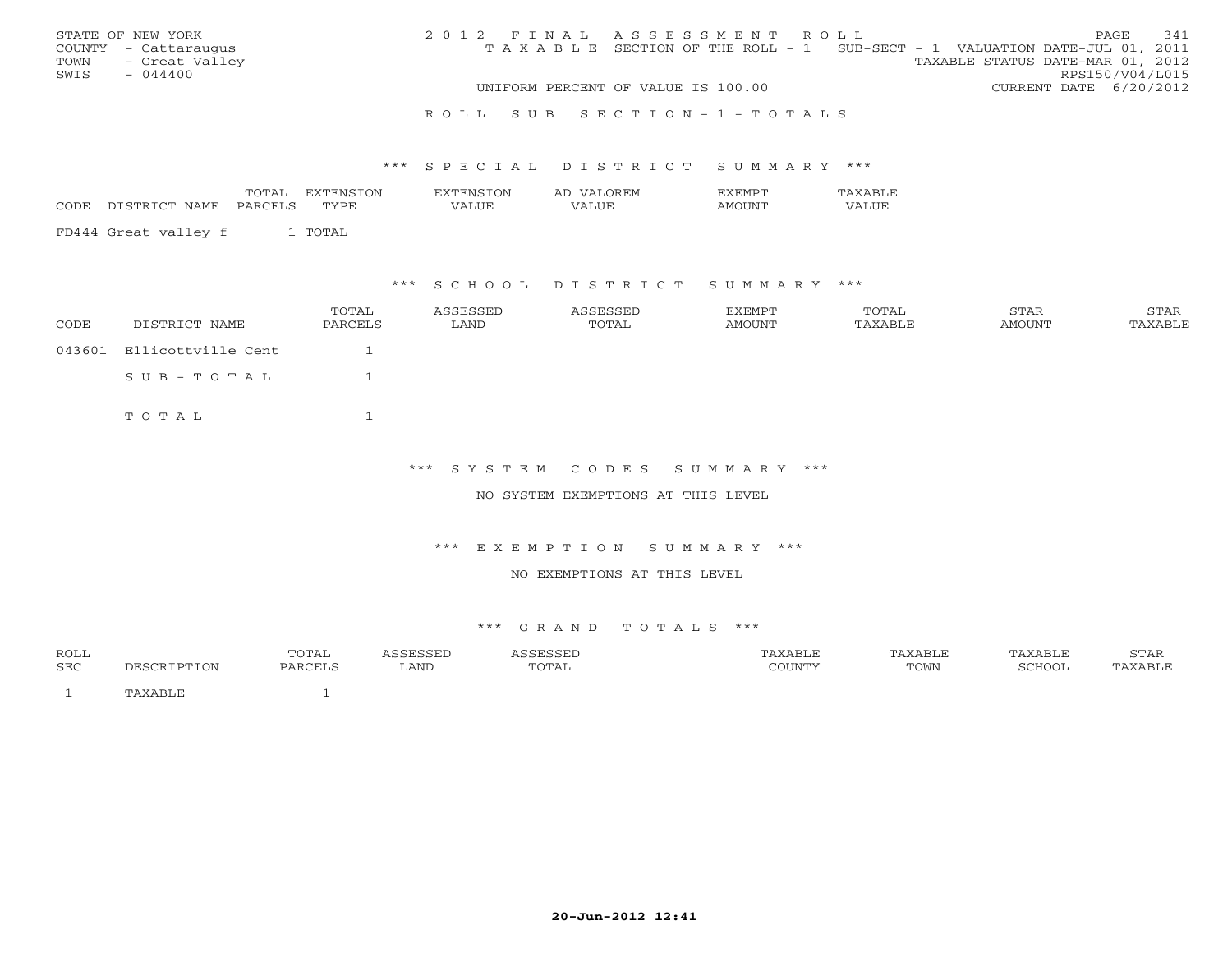| STATE OF NEW YORK<br>COUNTY - Cattaraugus<br>- Great Valley<br>TOWN<br>SWIS<br>$-044400$            | 2012 FINAL                                                                                                                                                                                                            | TAX MAP NUMBER SEQUENCE      | ASSESSMENT<br>ROLL<br>T A X A B L E SECTION OF THE ROLL - 1<br>UNIFORM PERCENT OF VALUE IS 100.00   | SUB-SECT - 2 VALUATION DATE-JUL 01, 2011<br>TAXABLE STATUS DATE-MAR 01, 2012                                              | PAGE<br>342      |
|-----------------------------------------------------------------------------------------------------|-----------------------------------------------------------------------------------------------------------------------------------------------------------------------------------------------------------------------|------------------------------|-----------------------------------------------------------------------------------------------------|---------------------------------------------------------------------------------------------------------------------------|------------------|
| TAX MAP PARCEL NUMBER<br>CURRENT OWNERS NAME<br>CURRENT OWNERS ADDRESS<br>**********************    | PROPERTY LOCATION & CLASS ASSESSMENT<br>SCHOOL DISTRICT<br>PARCEL SIZE/GRID COORD                                                                                                                                     | LAND<br>TOTAL<br>**********  | TAX DESCRIPTION<br>SPECIAL DISTRICTS                                                                | EXEMPTION CODE-----------------COUNTY-------TOWN------SCHOOL<br>TAXABLE VALUE<br>*********** 56.003-2-21.6 ************** | ACCOUNT NO.      |
| $56.003 - 2 - 21.6$<br>Pigeon Marc<br>680 Colbeck Rr3<br>Welland, ON Canada L3B 5N6                 | Sugartown Rd<br>314 Rural vac<10<br>Ellicottville C 043601<br>03<br>06<br>23<br>FF 168.50<br>ACRES<br>1.16<br>EAST-1137275 NRTH-0816720<br>DEED BOOK 14205 PG-7002<br>FULL MARKET VALUE                               | 18,400<br>18,400<br>18,400   | COUNTY<br>TAXABLE VALUE<br>TAXABLE VALUE<br>TOWN<br>SCHOOL TAXABLE VALUE<br>FD444 Great valley fire | 18,400<br>18,400<br>18,400<br>18,400 TO                                                                                   | 1239             |
|                                                                                                     |                                                                                                                                                                                                                       |                              |                                                                                                     |                                                                                                                           |                  |
| $56.004 - 2 - 36$<br>Martin Penelope S<br>96 Clovercrest Dr<br>Rochester, NY 14618                  | 5712 Bonn Ridge East<br>260 Seasonal res<br>Ellicottville C 043601<br>07 03<br>06<br>LOT #49<br>FRNT 124.40 DPTH 234.30<br>ACRES<br>0.75<br>EAST-1145730 NRTH-0818079<br>DEED BOOK 17455 PG-3001<br>FULL MARKET VALUE | 34,000<br>225,000<br>225,000 | COUNTY<br>TAXABLE VALUE<br>TOWN<br>TAXABLE VALUE<br>SCHOOL TAXABLE VALUE<br>FD444 Great valley fire | 225,000<br>225,000<br>225,000<br>225,000 TO                                                                               | 1534             |
|                                                                                                     |                                                                                                                                                                                                                       |                              |                                                                                                     | ******************************** 56.004-2-37 ****************                                                             |                  |
| $56.004 - 2 - 37$<br>Martin Penelope S<br>96 Clovercrest Dr<br>Rochester, NY 14618                  | 5702 Bonn Ridge East<br>311 Res vac land<br>Ellicottville C 043601<br>03<br>06<br>07<br>LOT #48<br>FRNT<br>50.00 DPTH 137.00<br>0.50<br>ACRES<br>EAST-1145740 NRTH-0817880<br>DEED BOOK 12834 PG-4001                 | 24,100<br>24,100             | COUNTY<br>TAXABLE VALUE<br>TAXABLE VALUE<br>TOWN<br>SCHOOL TAXABLE VALUE<br>FD444 Great valley fire | 24,100<br>24,100<br>24,100<br>24,100 TO                                                                                   | 1535             |
|                                                                                                     | FULL MARKET VALUE<br>******************                                                                                                                                                                               | 24,100                       |                                                                                                     |                                                                                                                           |                  |
| $64.004 - 1 - 20.2$<br>Guenther Matthew<br>Guenther Holly<br>13982 Mill St<br>Springville, NY 14141 | 4749 Porter Hollow Rd<br>210 1 Family Res<br>Ellicottville C 043601<br>03<br>37<br>06<br>FRNT 125.00 DPTH 325.00<br>ACRES<br>0.93<br>DEED BOOK 16979 PG-9001<br>FULL MARKET VALUE                                     | 16,600<br>63,100<br>63,100   | COUNTY<br>TAXABLE VALUE<br>TOWN<br>TAXABLE VALUE<br>SCHOOL TAXABLE VALUE<br>FD444 Great valley fire | **************** 64.004-1-20.2 **************<br>63,100<br>63,100<br>63,100<br>63,100 TO                                  | 1645             |
|                                                                                                     |                                                                                                                                                                                                                       |                              |                                                                                                     | ************ 73.004-1-19.4 ************                                                                                   |                  |
| $73.004 - 1 - 19.4$<br>Cattaraugus County Treasurer<br>303 Court St<br>Little Valley, NY 14755      | Halsaver Rd (Off)<br>314 Rural vac<10<br>Salamanca Centr 041600<br>02<br>06<br>04<br>ACRES<br>5.00 BANK<br>$\mathbf F$<br>EAST-1125761 NRTH-0788679<br>DEED BOOK 17546 PG-5003                                        | 8,800<br>8,800               | XMPT C/T<br>33201<br>COUNTY<br>TAXABLE VALUE<br>TOWN<br>TAXABLE VALUE<br>SCHOOL TAXABLE VALUE       | $\circ$<br>8,800<br>8,800<br>8,800                                                                                        | 1202<br>$\Omega$ |

\*\*\*\*\*\*\*\*\*\*\*\*\*\*\*\*\*\*\*\*\*\*\*\*\*\*\*\*\*\*\*\*\*\*\*\*\*\*\*\*\*\*\*\*\*\*\*\*\*\*\*\*\*\*\*\*\*\*\*\*\*\*\*\*\*\*\*\*\*\*\*\*\*\*\*\*\*\*\*\*\*\*\*\*\*\*\*\*\*\*\*\*\*\*\*\*\*\*\*\*\*\*\*\*\*\*\*\*\*\*\*\*\*\*\*\*\*\*\*\*\*\*\*\*\*\*\*\*\*\*\*\*

FULL MARKET VALUE 8,800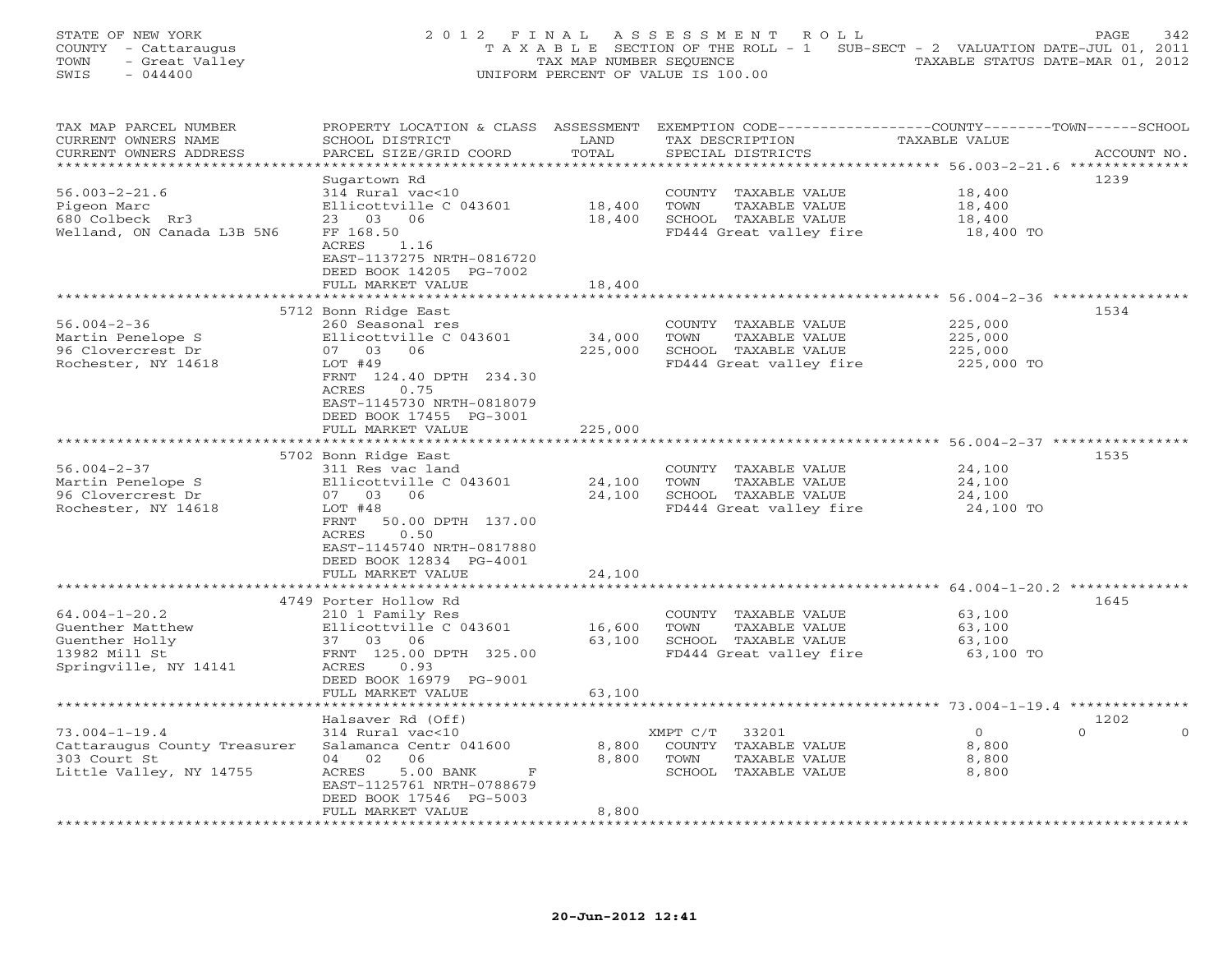|      | STATE OF NEW YORK    | 2012 FINAL ASSESSMENT ROLL         |                                                                                |                                  | PAGE | 343 |
|------|----------------------|------------------------------------|--------------------------------------------------------------------------------|----------------------------------|------|-----|
|      | COUNTY - Cattaraugus |                                    | T A X A B L E SECTION OF THE ROLL - 1 SUB-SECT - 2 VALUATION DATE-JUL 01, 2011 |                                  |      |     |
| TOWN | - Great Valley       |                                    | TAX MAP NUMBER SEOUENCE                                                        | TAXABLE STATUS DATE-MAR 01, 2012 |      |     |
| SWIS | $-044400$            | UNIFORM PERCENT OF VALUE IS 100.00 |                                                                                |                                  |      |     |
|      |                      |                                    |                                                                                |                                  |      |     |

| TAX MAP PARCEL NUMBER                   | PROPERTY LOCATION & CLASS ASSESSMENT EXEMPTION CODE---------------COUNTY-------TOWN-----SCHOOL                                                                                                                                                                |        |      |                             |                                  |          |          |
|-----------------------------------------|---------------------------------------------------------------------------------------------------------------------------------------------------------------------------------------------------------------------------------------------------------------|--------|------|-----------------------------|----------------------------------|----------|----------|
|                                         |                                                                                                                                                                                                                                                               |        |      |                             |                                  |          |          |
|                                         |                                                                                                                                                                                                                                                               |        |      |                             |                                  |          |          |
|                                         |                                                                                                                                                                                                                                                               |        |      |                             |                                  |          |          |
|                                         | Halsaver Rd (Off)                                                                                                                                                                                                                                             |        |      |                             |                                  | 0876     |          |
| $73.004 - 1 - 20$                       | $314 \text{ Rural vac} < 10$ $314 \text{ Rural vac} < 10$ $314 \text{ natural vac} < 10$ $314 \text{ Natural area} < 100$ $314 \text{ Natural area} < 100$ $314 \text{ Natural area} < 100$ $314 \text{ Natural area} < 100$ $314 \text{ Natural area} < 100$ |        |      |                             | $\Omega$                         | $\Omega$ | $\Omega$ |
| Cattaraugus County Treasurer            |                                                                                                                                                                                                                                                               |        |      | TAXABLE VALUE               | 2,200                            |          |          |
| 303 Court St                            | 04 02 06                                                                                                                                                                                                                                                      | 2,200  | TOWN | TAXABLE VALUE               | 2,200                            |          |          |
| 303 Court St<br>Little Valley, NY 14755 | FRNT 104.50 DPTH 418.00                                                                                                                                                                                                                                       |        |      | SCHOOL TAXABLE VALUE        | 2,200                            |          |          |
|                                         | ACRES 1.00 BANK                                                                                                                                                                                                                                               |        |      |                             |                                  |          |          |
|                                         | EAST-1126340 NRTH-0788592                                                                                                                                                                                                                                     |        |      |                             |                                  |          |          |
|                                         | DEED BOOK 17546 PG-5002                                                                                                                                                                                                                                       |        |      |                             |                                  |          |          |
|                                         | FULL MARKET VALUE                                                                                                                                                                                                                                             | 2,200  |      |                             |                                  |          |          |
|                                         |                                                                                                                                                                                                                                                               |        |      |                             |                                  |          |          |
|                                         | 3873 Ellicott St                                                                                                                                                                                                                                              |        |      |                             |                                  | 0892     |          |
|                                         |                                                                                                                                                                                                                                                               |        |      |                             |                                  |          |          |
|                                         |                                                                                                                                                                                                                                                               |        |      |                             |                                  |          |          |
|                                         |                                                                                                                                                                                                                                                               |        |      |                             |                                  |          |          |
|                                         |                                                                                                                                                                                                                                                               |        |      |                             | FD445 Killbuck fire 50 18,000 TO |          |          |
| Salamanca, NY 14779                     | EAST-1120355 NRTH-0788314                                                                                                                                                                                                                                     |        |      |                             | LD444 Killbuck light 18,000 TO   |          |          |
|                                         | DEED BOOK 14155 PG-6012                                                                                                                                                                                                                                       |        |      |                             |                                  |          |          |
|                                         |                                                                                                                                                                                                                                                               |        |      |                             |                                  |          |          |
|                                         |                                                                                                                                                                                                                                                               |        |      |                             |                                  |          |          |
|                                         | 6692 Depot St                                                                                                                                                                                                                                                 |        |      |                             |                                  | 0031     |          |
|                                         |                                                                                                                                                                                                                                                               |        |      |                             | 700 — 100                        | 700      | $\Omega$ |
|                                         |                                                                                                                                                                                                                                                               |        |      |                             | 21,400                           |          |          |
| 303 Court St                            | RESV                                                                                                                                                                                                                                                          | 22,100 | TOWN | TAXABLE VALUE 21,400        |                                  |          |          |
| Little Valley, NY 14755                 | FRNT 210.00 DPTH 167.00                                                                                                                                                                                                                                       |        |      | SCHOOL TAXABLE VALUE 22,100 |                                  |          |          |
|                                         | EAST-1123472 NRTH-0784890                                                                                                                                                                                                                                     |        |      | FD445 Killbuck fire         | 21,400 TO                        |          |          |
|                                         | DEED BOOK 941<br>$PG-401$                                                                                                                                                                                                                                     |        |      | 700 EX                      |                                  |          |          |
|                                         | FULL MARKET VALUE                                                                                                                                                                                                                                             | 22,100 |      |                             |                                  |          |          |
|                                         |                                                                                                                                                                                                                                                               |        |      |                             |                                  |          |          |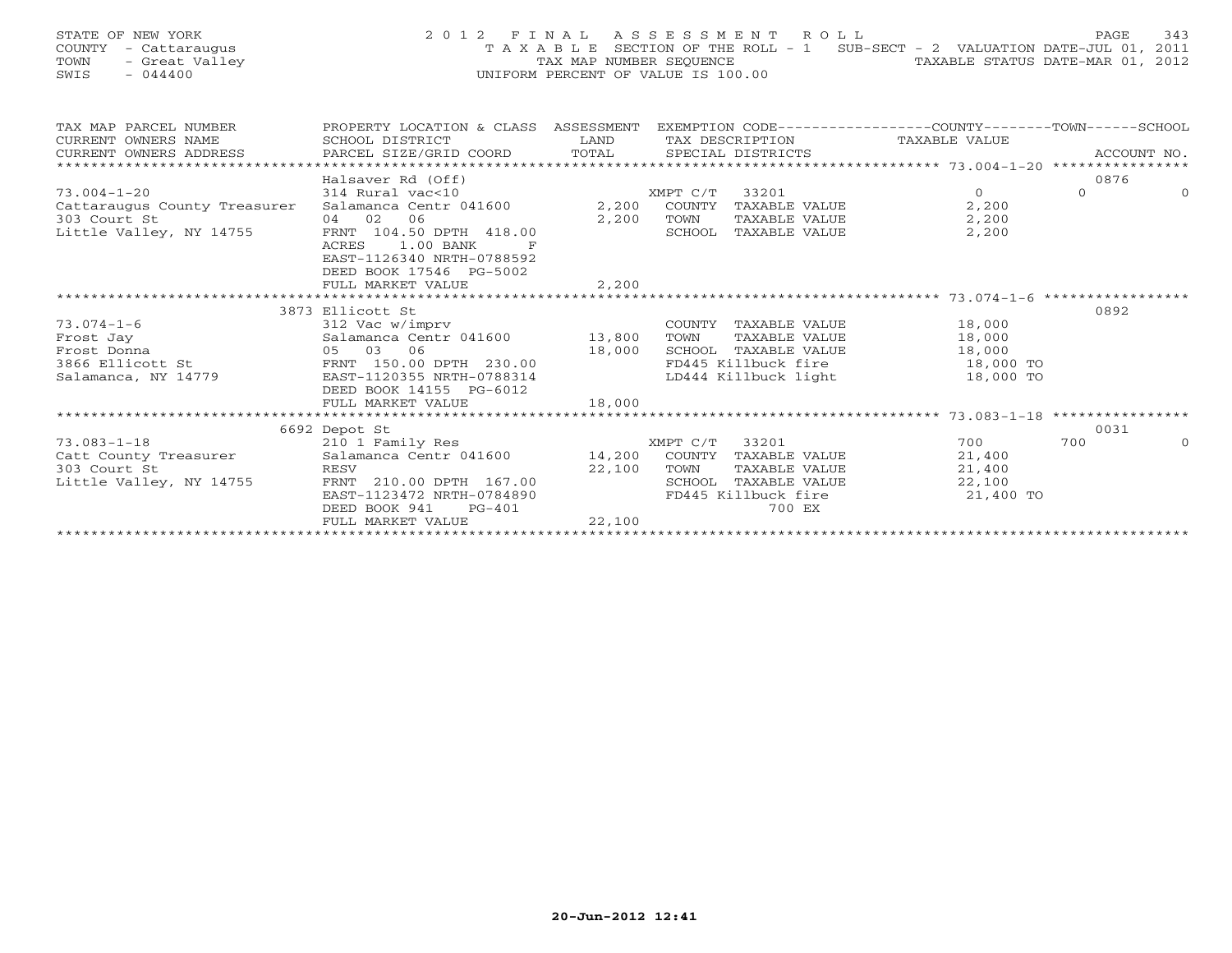|      | STATE OF NEW YORK    | 2012 FINAL ASSESSMENT ROLL |                                                                                |                                  |                        | PAGE | 344 |
|------|----------------------|----------------------------|--------------------------------------------------------------------------------|----------------------------------|------------------------|------|-----|
|      | COUNTY - Cattaraugus |                            | T A X A B L E SECTION OF THE ROLL - 1 SUB-SECT - 2 VALUATION DATE-JUL 01, 2011 |                                  |                        |      |     |
|      | TOWN - Great Valley  |                            |                                                                                | TAXABLE STATUS DATE-MAR 01, 2012 |                        |      |     |
| SWIS | $-044400$            |                            |                                                                                |                                  | RPS150/V04/L015        |      |     |
|      |                      |                            | UNIFORM PERCENT OF VALUE IS 100.00                                             |                                  | CURRENT DATE 6/20/2012 |      |     |
|      |                      |                            |                                                                                |                                  |                        |      |     |

#### R O L L S U B S E C T I O N - 2 - T O T A L S

#### \*\*\* S P E C I A L D I S T R I C T S U M M A R Y \*\*\*

| CODE | DISTRICT NAME        | TOTAL<br>PARCELS | <b>EXTENSION</b><br>TYPE | <b>EXTENSION</b><br><b>VALUE</b> | AD VALOREM<br><b>VALUE</b> | EXEMPT<br>AMOUNT | <b>TAXABLE</b><br>VALUE |
|------|----------------------|------------------|--------------------------|----------------------------------|----------------------------|------------------|-------------------------|
|      | FD444 Great valley f |                  | 4 TOTAL                  |                                  | 330,600                    |                  | 330,600                 |
|      | FD445 Killbuck fire  |                  | 2 TOTAL                  |                                  | 40,100                     | 700              | 39,400                  |
|      | LD444 Killbuck light |                  | l TOTAL                  |                                  | 18,000                     |                  | 18,000                  |

#### \*\*\* S C H O O L D I S T R I C T S U M M A R Y \*\*\*

| CODE             | DISTRICT NAME                           | TOTAL<br>PARCELS | ASSESSED<br>LAND | ASSESSED<br>TOTAL | EXEMPT<br>AMOUNT | TOTAL<br>TAXABLE  | STAR<br>AMOUNT | STAR<br>TAXABLE   |
|------------------|-----------------------------------------|------------------|------------------|-------------------|------------------|-------------------|----------------|-------------------|
| 041600<br>043601 | Salamanca Central<br>Ellicottville Cent | 4                | 39,000<br>93,100 | 51,100<br>330,600 |                  | 51,100<br>330,600 |                | 51,100<br>330,600 |
|                  | $SUB - TO T AL$                         | 8                | 132,100          | 381,700           |                  | 381,700           |                | 381,700           |
|                  | TOTAL                                   | 8                | 132,100          | 381,700           |                  | 381,700           |                | 381,700           |

## \*\*\* S Y S T E M C O D E S S U M M A R Y \*\*\*

#### NO SYSTEM EXEMPTIONS AT THIS LEVEL

#### \*\*\* E X E M P T I O N S U M M A R Y \*\*\*

| CODE  | DFSCRIPTON                                                              | TOTAL<br>PARCELS | <b>OUNTY</b> | TOWN       | SCHOOL |
|-------|-------------------------------------------------------------------------|------------------|--------------|------------|--------|
| 33201 | XMPT<br>$\sim$ / $\sim$<br>the contract of the contract of the<br>TOTAL |                  | 700<br>700   | 700<br>700 |        |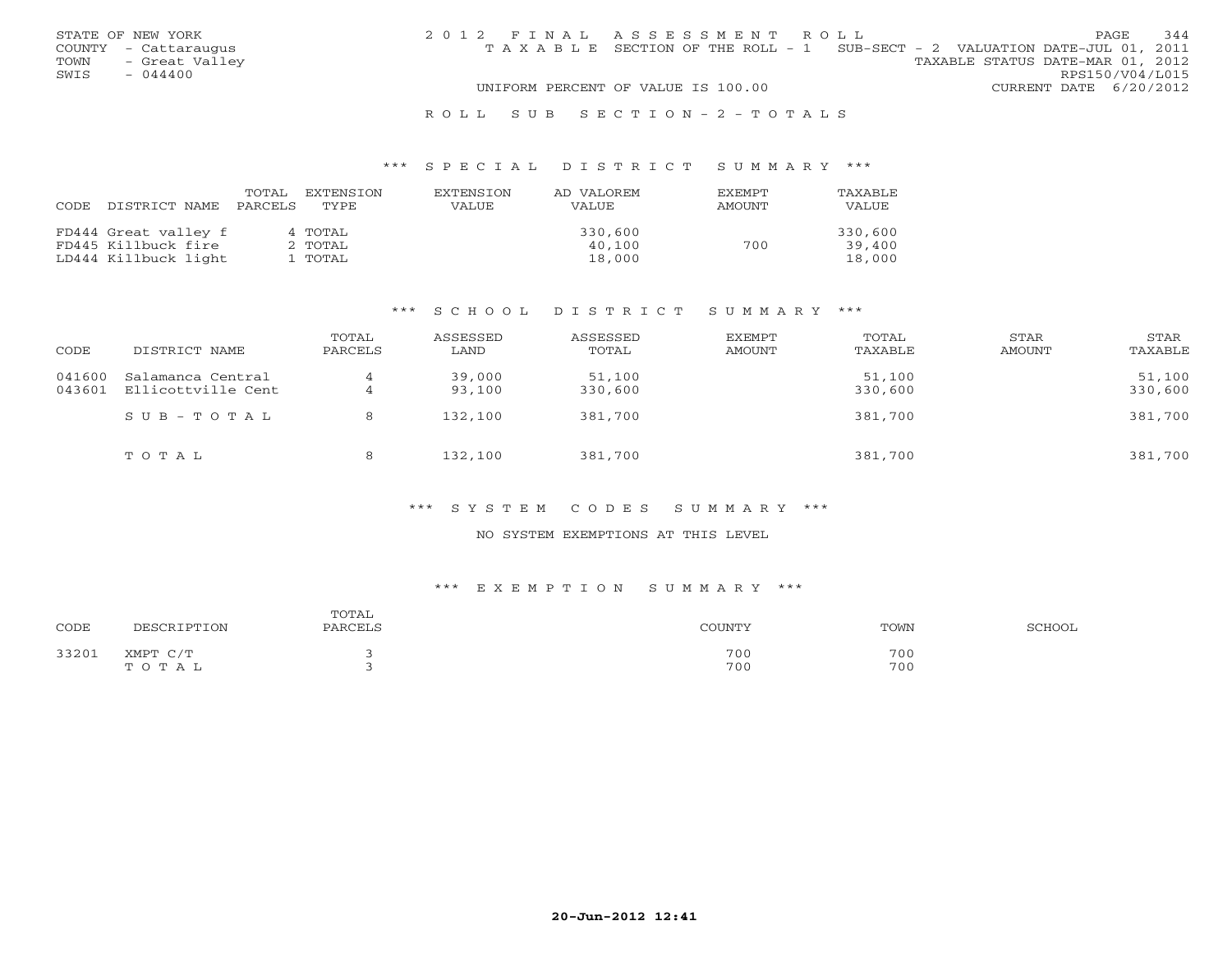| STATE OF NEW YORK      | 2012 FINAL ASSESSMENT ROLL                                                     | 345<br>PAGE                      |
|------------------------|--------------------------------------------------------------------------------|----------------------------------|
| COUNTY - Cattaraugus   | T A X A B L E SECTION OF THE ROLL - 1 SUB-SECT - 2 VALUATION DATE-JUL 01, 2011 |                                  |
| TOWN<br>- Great Valley |                                                                                | TAXABLE STATUS DATE-MAR 01, 2012 |
| SWIS<br>$-044400$      |                                                                                | RPS150/V04/L015                  |
|                        | UNIFORM PERCENT OF VALUE IS 100.00                                             | CURRENT DATE 6/20/2012           |
|                        | ROLL SUB SECTION-2-TOTALS                                                      |                                  |

| ROLL | <b>OTAL</b> |      |                |          | ⊓∧ ∨∧ יחד  | <b>AXABLI</b> | STAR |
|------|-------------|------|----------------|----------|------------|---------------|------|
| SEC  |             | LAND | TAL            | CCTINTAT | TOWN       | וממדימי       |      |
|      |             | n r  | $700-$<br>. סי | 000      | D с<br>nnn | ∶ Ω ≀<br>700  |      |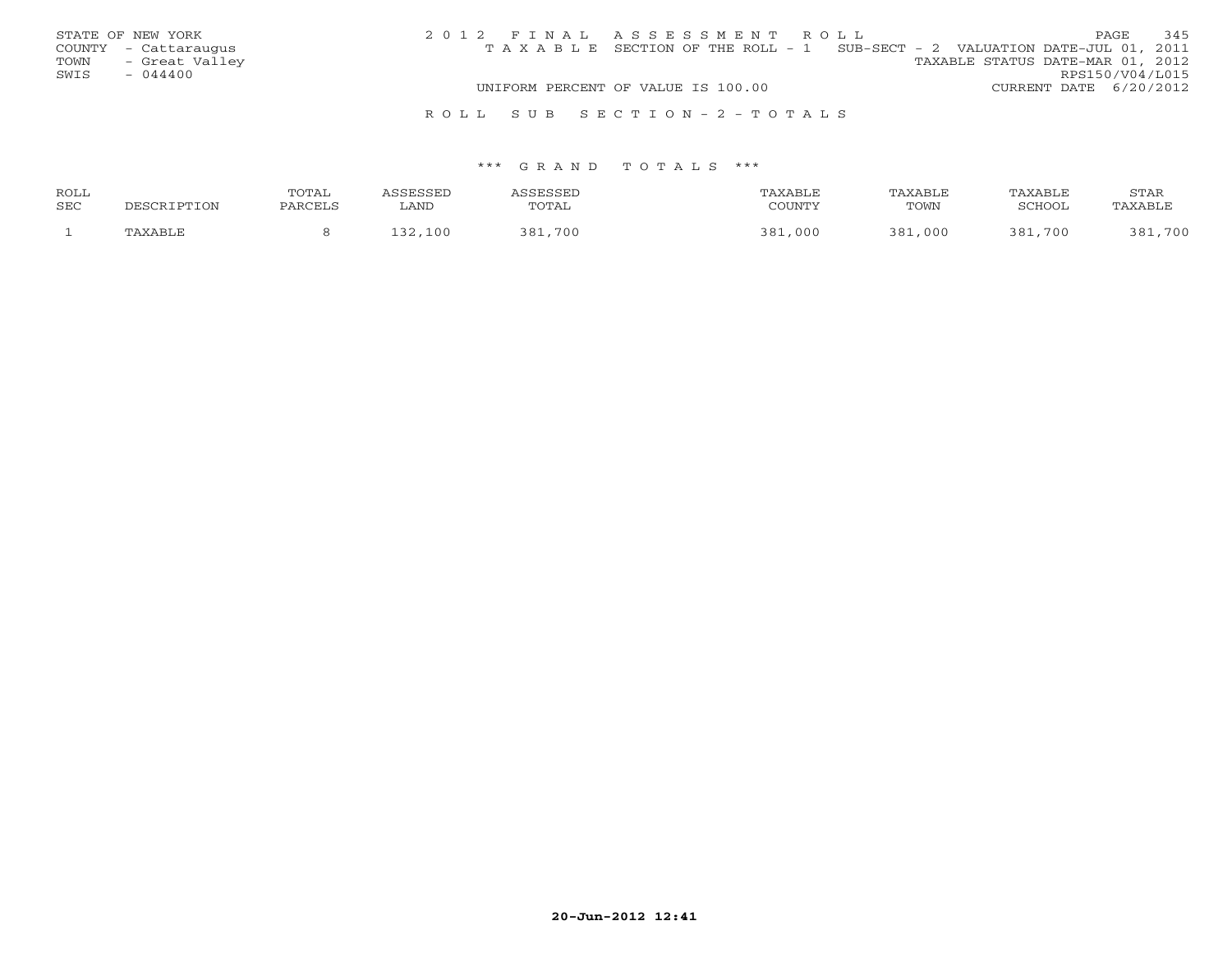| STATE OF NEW YORK      | 2012 FINAL ASSESSMENT ROLL            | 346<br>PAGE.                     |
|------------------------|---------------------------------------|----------------------------------|
| COUNTY - Cattaraugus   | T A X A B L E SECTION OF THE ROLL - 1 | VALUATION DATE-JUL 01, 2011      |
| TOWN<br>- Great Valley |                                       | TAXABLE STATUS DATE-MAR 01, 2012 |
| $-044400$<br>SWIS      | UNIFORM PERCENT OF VALUE IS 100.00    | RPS150/V04/L015                  |
|                        |                                       | CURRENT DATE 6/20/2012           |

#### R O L L S E C T I O N T O T A L S

#### \*\*\* S P E C I A L D I S T R I C T S U M M A R Y \*\*\*

| CODE. | DISTRICT NAME        | TOTAL<br>PARCELS | <b>EXTENSION</b><br>TYPE | <b>EXTENSION</b><br><b>VALUE</b> | AD VALOREM<br>VALUE | EXEMPT<br>AMOUNT | TAXABLE<br>VALUE |
|-------|----------------------|------------------|--------------------------|----------------------------------|---------------------|------------------|------------------|
|       | WC443 Hi-land Wat 5  |                  | 1 TOTAL                  |                                  | 55,600              |                  | 55,600           |
|       | FD444 Great valley f | 1,186 TOTAL      |                          |                                  | 124991,835          | 1,000            | 124990,835       |
|       | FD445 Killbuck fire  |                  | 441 TOTAL                |                                  | 40534,444           | 700              | 40533,744        |
|       | LD444 Killbuck light |                  | 74 TOTAL                 |                                  | 498,200             |                  | 498,200          |
|       | SD440 Bonne val swr  |                  | 44 TOTAL                 |                                  | 6242,100            |                  | 6242,100         |
|       | SD441 Fairview lands |                  | 14 MOVTAX                |                                  |                     |                  |                  |
|       | SD442 Highland sewer |                  | 16 TOTAL M               |                                  | 1251,700            |                  | 1251,700         |
|       | SW441 Snowpine sewer |                  | 83 TOTAL                 |                                  | 8070,713            |                  | 8070,713         |
|       | WB440 Snowpine wat d |                  | 83 TOTAL                 |                                  | 8070,713            |                  | 8070,713         |
|       | WD442 Bonne val wtr  |                  | 44 TOTAL                 |                                  | 6242,100            |                  | 6242,100         |
|       | WD443 Highland water |                  | 15 TOTAL M               |                                  | 1196,100            |                  | 1196,100         |
|       | WD446 Killbuck water |                  | 55 TOTAL                 |                                  | 382,800             |                  | 382,800          |

#### \*\*\* S C H O O L D I S T R I C T S U M M A R Y \*\*\*

| CODE             | DISTRICT NAME                           | TOTAL<br>PARCELS | ASSESSED<br>LAND       | ASSESSED<br>TOTAL       | <b>EXEMPT</b><br><b>AMOUNT</b> | TOTAL<br>TAXABLE        | STAR<br>AMOUNT        | STAR<br>TAXABLE         |
|------------------|-----------------------------------------|------------------|------------------------|-------------------------|--------------------------------|-------------------------|-----------------------|-------------------------|
| 041600<br>043601 | Salamanca Central<br>Ellicottville Cent | 485<br>1,145     | 11570,955<br>30477,588 | 44663,874<br>121073,405 | 300,382<br>1509,227            | 44363,492<br>119564,178 | 9182,880<br>15785,328 | 35180,612<br>103778,850 |
|                  | $SUB - TO T AL$                         | 1,630            | 42048,543              | 165737,279              | 1809,609                       | 163927,670              | 24968,208             | 138959,462              |
|                  | TOTAL                                   | 1,630            | 42048,543              | 165737,279              | 1809,609                       | 163927,670              | 24968,208             | 138959,462              |

#### \*\*\* S Y S T E M C O D E S S U M M A R Y \*\*\*

NO SYSTEM EXEMPTIONS AT THIS LEVEL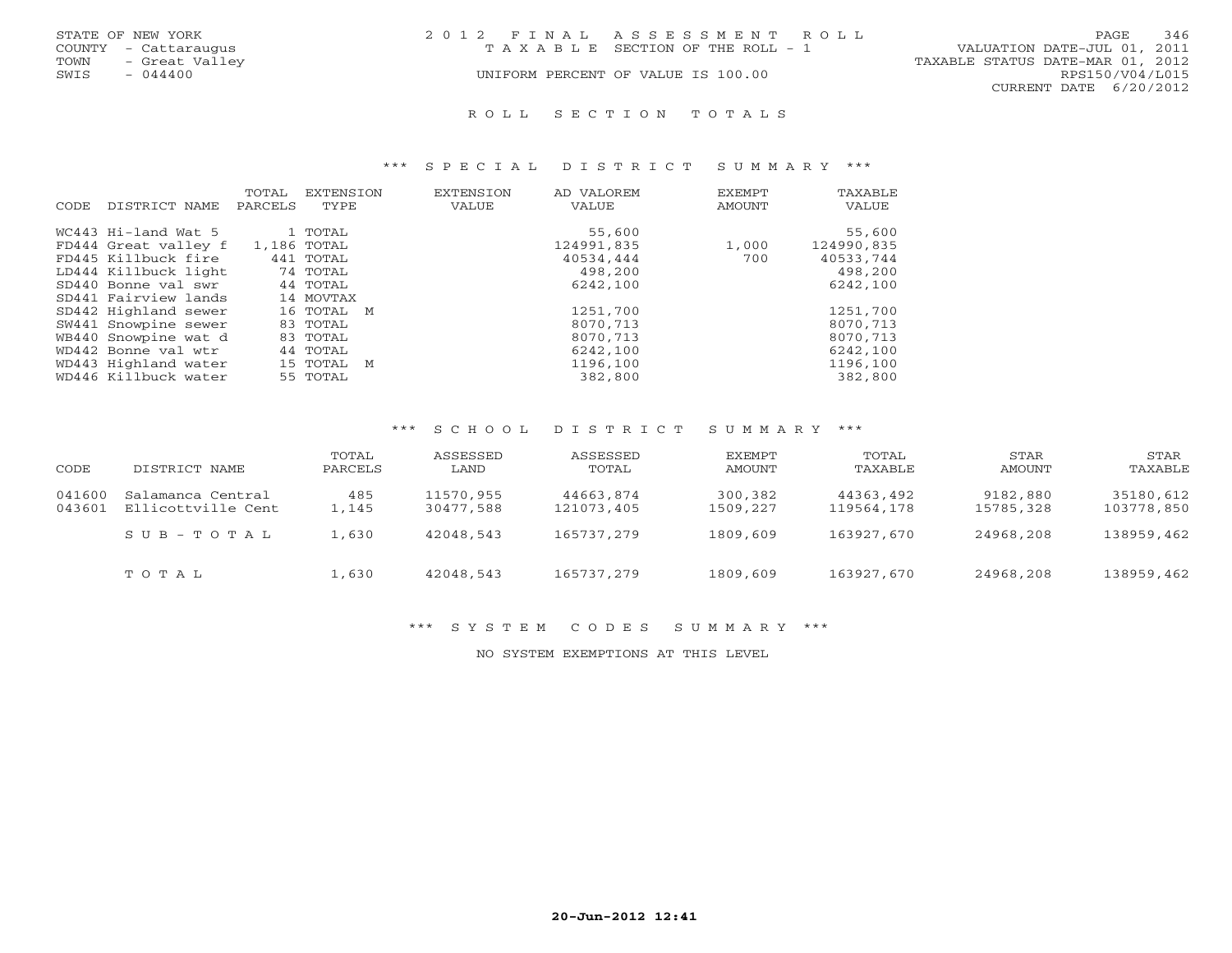|      | STATE OF NEW YORK    | 2012 FINAL ASSESSMENT ROLL |                                       |                                  | PAGE            | 347 |
|------|----------------------|----------------------------|---------------------------------------|----------------------------------|-----------------|-----|
|      | COUNTY - Cattaraugus |                            | T A X A B L E SECTION OF THE ROLL - 1 | VALUATION DATE-JUL 01, 2011      |                 |     |
| TOWN | - Great Valley       |                            |                                       | TAXABLE STATUS DATE-MAR 01, 2012 |                 |     |
| SWIS | - 044400             |                            | UNIFORM PERCENT OF VALUE IS 100.00    |                                  | RPS150/V04/L015 |     |
|      |                      |                            |                                       | CURRENT DATE 6/20/2012           |                 |     |
|      |                      |                            |                                       |                                  |                 |     |

#### R O L L S E C T I O N T O T A L S

#### \*\*\* E X E M P T I O N S U M M A R Y \*\*\*

| CODE  | DESCRIPTION  | TOTAL<br>PARCELS | COUNTY   | TOWN     | SCHOOL    |
|-------|--------------|------------------|----------|----------|-----------|
| 25110 | RELIGIOUS    |                  | 1,000    | 1,000    | 1,000     |
| 33201 | XMPT C/T     |                  | 700      | 700      |           |
| 41121 | WVET C/T     | 69               | 754,519  | 754,519  |           |
| 41131 | CVET C/T     | 61               | 1136,725 | 1136,725 |           |
| 41141 | DVET C/T     | 19               | 431,900  | 431,900  |           |
| 41161 | CW 15 VET/   | 9                | 117,855  | 117,855  |           |
| 41700 | AG BLDG      | 2                | 51,219   | 51,219   | 51,219    |
| 41720 | AG DIST      | 25               | 342,798  | 342,798  | 342,798   |
| 41800 | AGED $C/T/S$ | 31               | 1174,024 | 1174,024 | 1274,055  |
| 41801 | AGED C/T     | $\mathcal{L}$    | 205,234  | 205,234  |           |
| 41834 | SR STAR      | 173              |          |          | 11167,488 |
| 41854 | RES STAR     | 414              |          |          | 13800,720 |
| 42100 | SILO T/C/S   | 18               | 140,240  | 140,240  | 140,240   |
| 47610 | BUS $C/T/S$  |                  | 297      | 297      | 297       |
|       | TOTAL        | 833              | 4356,511 | 4356,511 | 26777.817 |

| <b>ROLL</b><br><b>SEC</b> | DESCRIPTION | TOTAL<br>PARCELS | <i><b>ASSESSED</b></i><br>∟AND | ASSESSED<br>TOTAL | TAXABLE<br>COUNTY | TAXABLE<br>TOWN | TAXABLE<br>SCHOOL | STAR<br>TAXABLE |
|---------------------------|-------------|------------------|--------------------------------|-------------------|-------------------|-----------------|-------------------|-----------------|
|                           | TAXABLE     | . 630            | 42048,543                      | 165737,279        | 161380,768        | 161380,768      | 163927,670        | 138959,462      |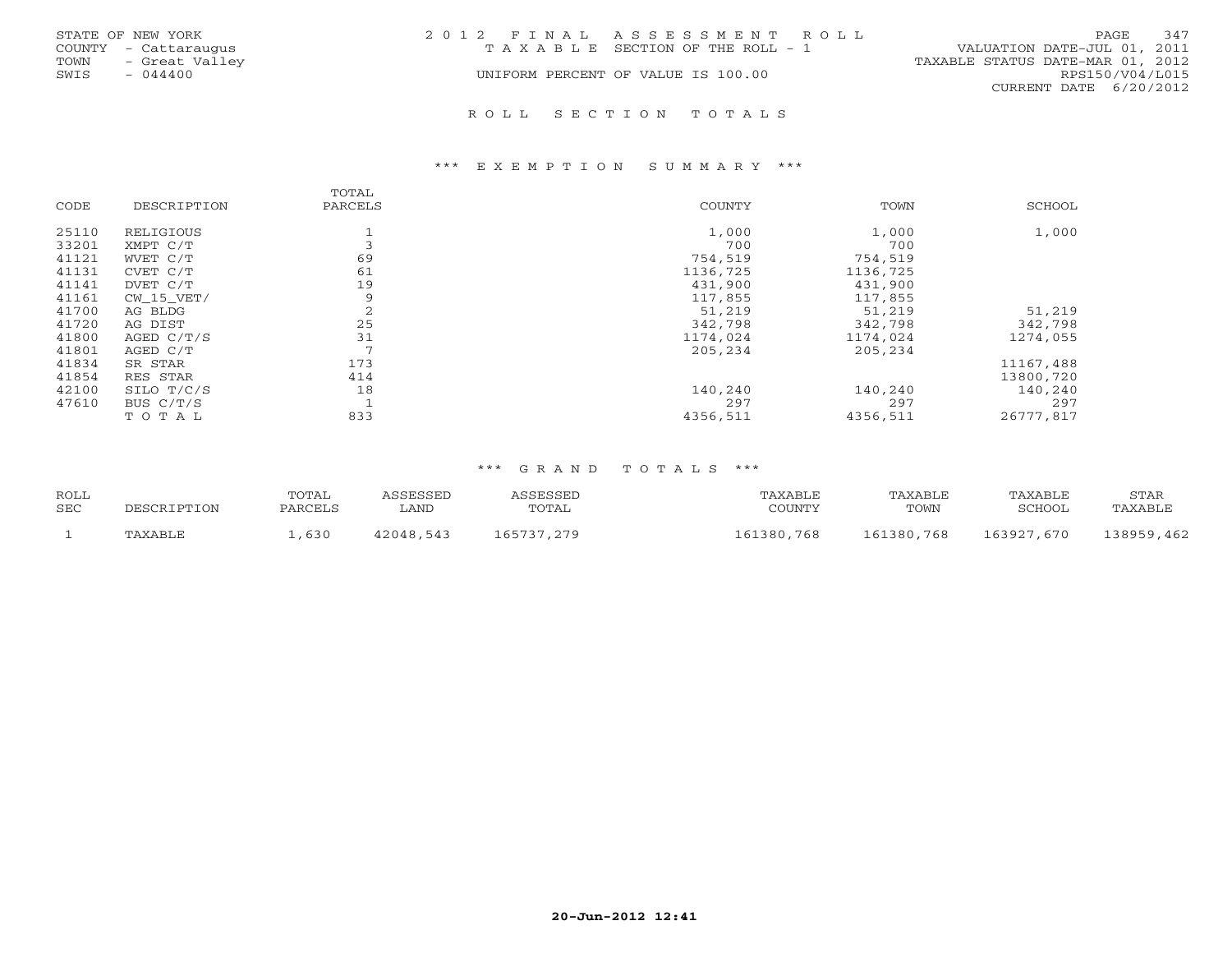| STATE OF NEW YORK<br>COUNTY<br>- Cattaraugus<br>- Great Valley<br>TOWN<br>SWIS<br>- 044400 | FINAL ASSESSMENT ROLL<br>2012<br>STATE OWNED LAND SECTION OF THE ROLL - 3<br>TAX MAP NUMBER SEQUENCE<br>UNIFORM PERCENT OF VALUE IS 100.00 |            |         |                   | TAXABLE STATUS DATE-MAR 01, 2012                             | PAGE<br>VALUATION DATE-JUL 01, 2011 | 348         |
|--------------------------------------------------------------------------------------------|--------------------------------------------------------------------------------------------------------------------------------------------|------------|---------|-------------------|--------------------------------------------------------------|-------------------------------------|-------------|
|                                                                                            |                                                                                                                                            |            |         |                   |                                                              |                                     |             |
| TAX MAP PARCEL NUMBER                                                                      | PROPERTY LOCATION & CLASS                                                                                                                  | ASSESSMENT |         |                   | EXEMPTION CODE-----------------COUNTY-------TOWN------SCHOOL |                                     |             |
| CURRENT OWNERS NAME                                                                        | SCHOOL DISTRICT                                                                                                                            | LAND       |         | TAX DESCRIPTION   | TAXABLE VALUE                                                |                                     |             |
| CURRENT OWNERS ADDRESS                                                                     | PARCEL SIZE/GRID COORD TOTAL                                                                                                               |            |         | SPECIAL DISTRICTS |                                                              |                                     | ACCOUNT NO. |
|                                                                                            |                                                                                                                                            |            |         |                   |                                                              |                                     |             |
|                                                                                            | Mutton Hollow Rd (Off)                                                                                                                     |            |         |                   |                                                              | 0190001                             |             |
| 55.004-1-5./2                                                                              | 932 Forest s532b                                                                                                                           |            | STATE C | 32252             | 165,500                                                      | $\circ$                             | $\Omega$    |
| State Of New York The Bllicottville C 043601                                               |                                                                                                                                            | 165,500    | COUNTY  | TAXABLE VALUE     |                                                              |                                     |             |
| Attn: Cattaraugus Co Treasurer 42/46 03 06                                                 |                                                                                                                                            | 165,500    | TOWN    | TAXABLE VALUE     | 165,500                                                      |                                     |             |

FULL MARKET VALUE 165,500 \*\*\*\*\*\*\*\*\*\*\*\*\*\*\*\*\*\*\*\*\*\*\*\*\*\*\*\*\*\*\*\*\*\*\*\*\*\*\*\*\*\*\*\*\*\*\*\*\*\*\*\*\*\*\*\*\*\*\*\*\*\*\*\*\*\*\*\*\*\*\*\*\*\*\*\*\*\*\*\*\*\*\*\*\*\*\*\*\*\*\*\*\*\*\*\*\*\*\*\*\*\*\*\*\*\*\*\*\*\*\*\*\*\*\*\*\*\*\*\*\*\*\*\*\*\*\*\*\*\*\*\*

303 Court St CATT REFOREST SCHOOL TAXABLE VALUE 165,500 Little Valley, NY 14755 ACRES 81.00 FD444 Great valley fire 165,500 TO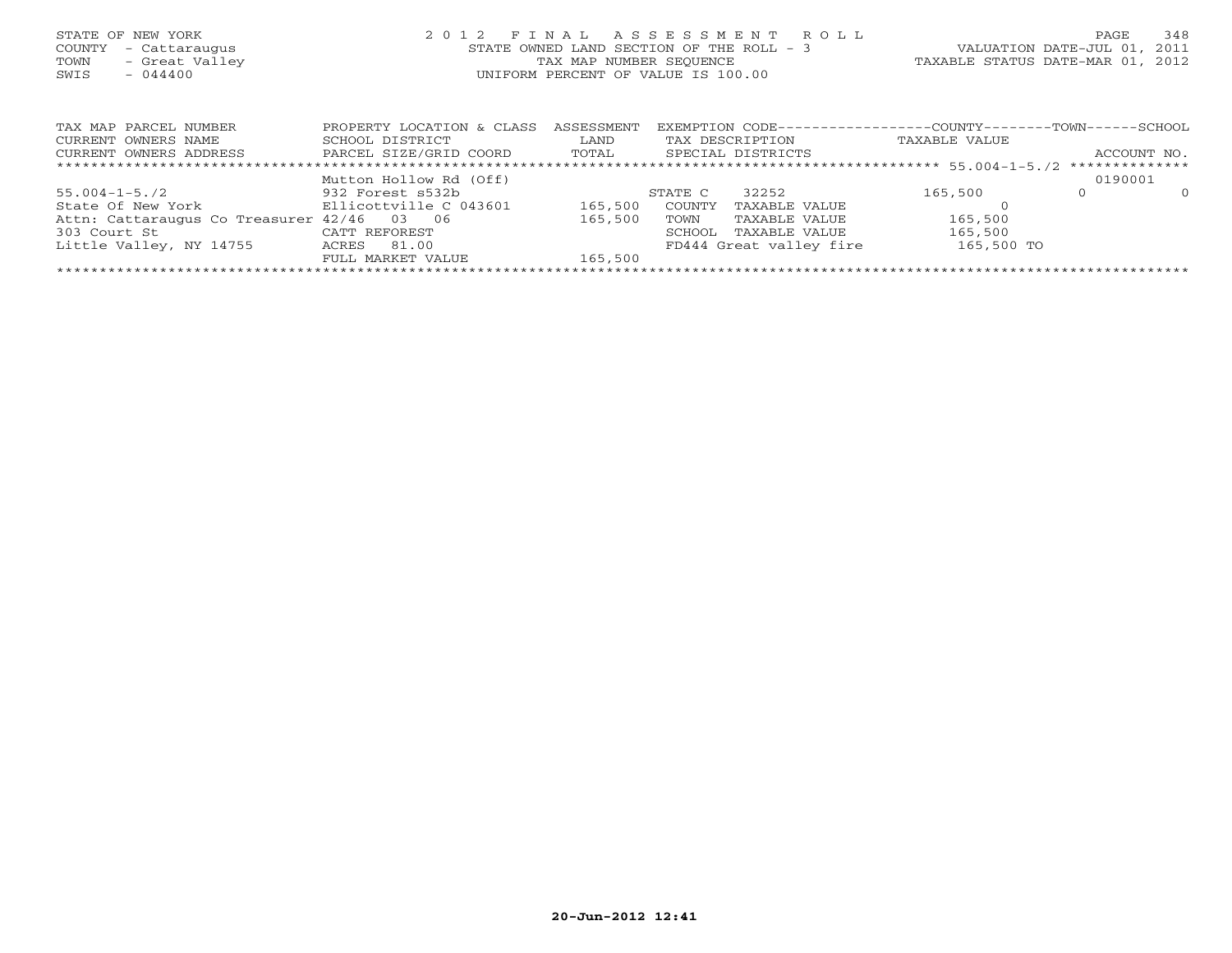| STATE OF NEW YORK      | 2012 FINAL ASSESSMENT ROLL               | 349<br>PAGE                      |
|------------------------|------------------------------------------|----------------------------------|
| COUNTY - Cattaraugus   | STATE OWNED LAND SECTION OF THE ROLL - 3 | VALUATION DATE-JUL 01, 2011      |
| TOWN<br>- Great Valley |                                          | TAXABLE STATUS DATE-MAR 01, 2012 |
| SWIS<br>$-044400$      |                                          | RPS150/V04/L015                  |
|                        | UNIFORM PERCENT OF VALUE IS 100.00       | CURRENT DATE $6/20/2012$         |
|                        | ROLL SUB SECTION- - TOTALS               |                                  |

#### \*\*\* S P E C I A L D I S T R I C T S U M M A R Y \*\*\*

|                            | TOTAL | EXTENSTON | EXTENSION | AD VALOREM | EXEMPT | TAXABLE      |
|----------------------------|-------|-----------|-----------|------------|--------|--------------|
| CODE DISTRICT NAME PARCELS |       | TYPE      | VALUE     | VALUE      | AMOUNT | <b>VALUE</b> |
| FD444 Great valley f       |       | . TOTAL   |           | 165,500    |        | 165,500      |

## \*\*\* S C H O O L D I S T R I C T S U M M A R Y \*\*\*

| CODE   | DISTRICT NAME      | TOTAL<br>PARCELS | ASSESSED<br>LAND | ASSESSED<br>TOTAL | EXEMPT<br>AMOUNT | TOTAL<br>TAXABLE | STAR<br>AMOUNT | STAR<br>TAXABLE |
|--------|--------------------|------------------|------------------|-------------------|------------------|------------------|----------------|-----------------|
| 043601 | Ellicottville Cent |                  | 165,500          | 165,500           |                  | 165,500          |                | 165,500         |
|        | SUB-TOTAL          |                  | 165,500          | 165,500           |                  | 165,500          |                | 165,500         |
|        | TOTAL              |                  | 165,500          | 165,500           |                  | 165,500          |                | 165,500         |

## \*\*\* S Y S T E M C O D E S S U M M A R Y \*\*\*

#### NO SYSTEM EXEMPTIONS AT THIS LEVEL

#### \*\*\* E X E M P T I O N S U M M A R Y \*\*\*

| CODE  | DESCRIPTION      | TOTAL<br>PARCELS | COUNTY             | TOWN | SCHOOL |
|-------|------------------|------------------|--------------------|------|--------|
| 32252 | STATE C<br>TOTAL |                  | 165,500<br>165,500 |      |        |

| ROLL<br>SEC | DESCR 1          | TOTAL<br>PARCELS | <i><b>SSESSED</b></i><br>LAND | TOTAL       | TAXABLE<br>COUNTY | <b>TAXABLE</b><br>TOWN | TAXABLE<br>SCHOOL | STAR<br>"AXABLE |
|-------------|------------------|------------------|-------------------------------|-------------|-------------------|------------------------|-------------------|-----------------|
|             | STATE OWNED LAND |                  | 165,500                       | ,500<br>165 |                   | 500, 165               | 165,500           | 165,500         |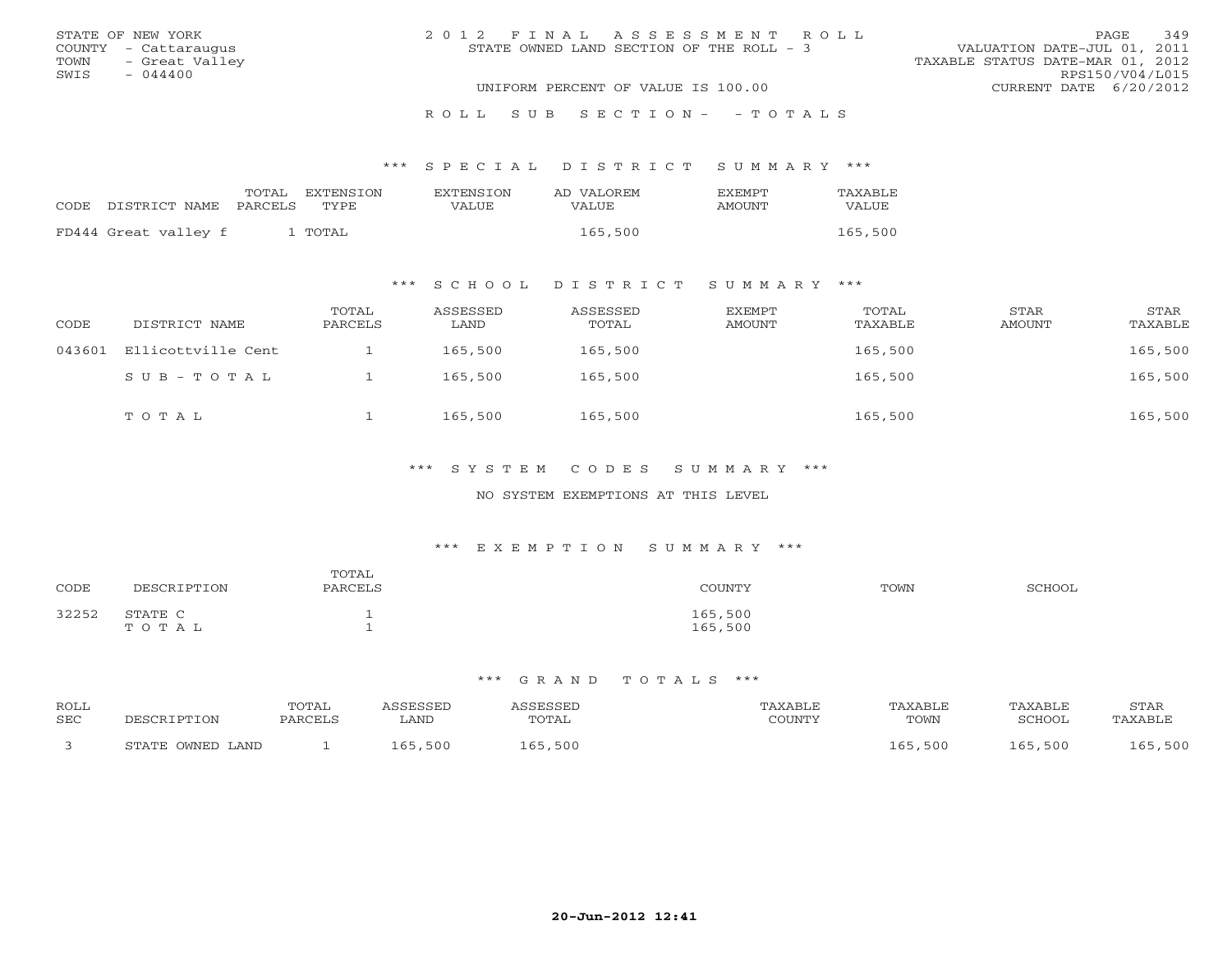| STATE OF NEW YORK<br>SWIS<br>$-044400$                                                                                                                                    |                                                                                                                                 | TAX MAP NUMBER SEOUENCE | 2012 FINAL ASSESSMENT ROLL<br>UNIFORM PERCENT OF VALUE IS 100.00                                |                                             | 350<br>PAGE |
|---------------------------------------------------------------------------------------------------------------------------------------------------------------------------|---------------------------------------------------------------------------------------------------------------------------------|-------------------------|-------------------------------------------------------------------------------------------------|---------------------------------------------|-------------|
| TAX MAP PARCEL NUMBER THE PROPERTY LOCATION & CLASS ASSESSMENT EXEMPTION CODE--------------COUNTY-------TOWN------SCHOOL<br>CURRENT OWNERS NAME<br>CURRENT OWNERS ADDRESS | SCHOOL DISTRICT                                                                                                                 |                         | TAX DESCRIPTION TAXABLE VALUE                                                                   |                                             |             |
|                                                                                                                                                                           |                                                                                                                                 |                         |                                                                                                 |                                             | 0120001     |
| $82.002 - 1 - 1$<br>932 Forest s532b<br>State Of New York<br>Attn: Cattaraugus Co Treasurer 78 01 06<br>303 Court St<br>Little Valley, NY 14755                           | Salamanca Centr 041600 834,800<br>ALLEGANY STATE PARK<br>0975<br>ACRES 345.87<br>EAST-1119376 NRTH-0777342<br>FULL MARKET VALUE | 834,800<br>834,800      | COUNTY<br>TAXABLE VALUE<br>TOWN<br>TAXABLE VALUE<br>SCHOOL TAXABLE VALUE<br>FD445 Killbuck fire | 834,800<br>834,800<br>834,800<br>834,800 TO |             |
|                                                                                                                                                                           |                                                                                                                                 |                         |                                                                                                 |                                             |             |
| $82.002 - 1 - 2$<br>932 Forest s532b<br>Attn: Cattaraugus Co Treasurer 23 01<br>303 Court St<br>Little Valley, NY 14755                                                   | 06<br>ALLEGANY STATE PARK<br>0976<br>ACRES 153.88<br>EAST-1122673 NRTH-0776430                                                  | 187,500                 | COUNTY TAXABLE VALUE<br>TOWN<br>TAXABLE VALUE<br>SCHOOL TAXABLE VALUE<br>FD445 Killbuck fire    | 187,500<br>187,500<br>187,500<br>187,500 TO | 0110001     |
|                                                                                                                                                                           | FULL MARKET VALUE                                                                                                               | 187,500                 |                                                                                                 |                                             |             |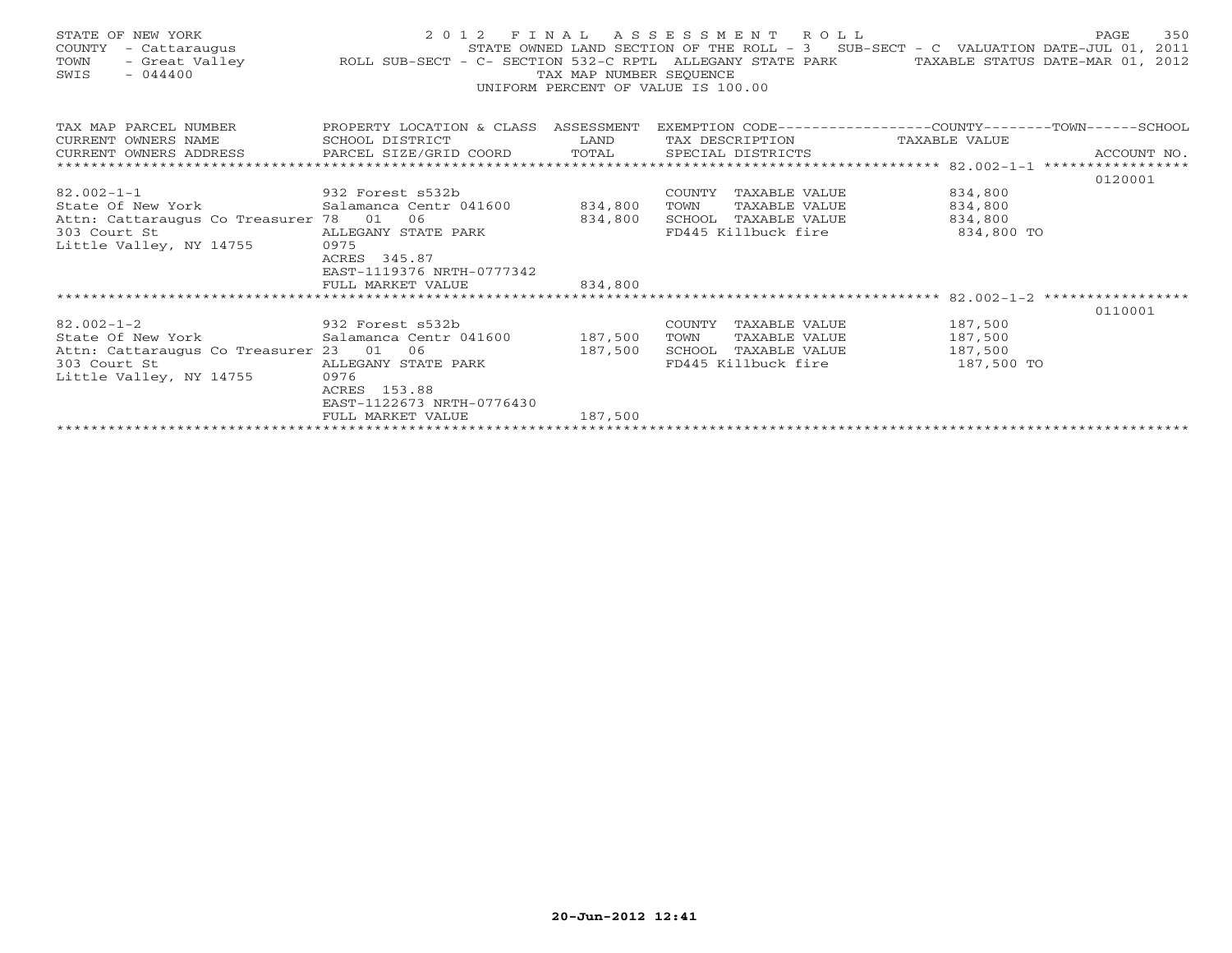|                                    | STATE OF NEW YORK    | 2012 FINAL ASSESSMENT ROLL                                                                    | <b>PAGE</b>     | 351 |  |  |  |  |
|------------------------------------|----------------------|-----------------------------------------------------------------------------------------------|-----------------|-----|--|--|--|--|
|                                    | COUNTY - Cattaraugus | STATE OWNED LAND SECTION OF THE ROLL - 3 SUB-SECT - C VALUATION DATE-JUL 01, 2011             |                 |     |  |  |  |  |
| TOWN                               | - Great Valley       | TAXABLE STATUS DATE-MAR 01, 2012<br>ROLL SUB-SECT - C- SECTION 532-C RPTL ALLEGANY STATE PARK |                 |     |  |  |  |  |
| SWIS                               | $-044400$            |                                                                                               | RPS150/V04/L015 |     |  |  |  |  |
|                                    |                      | CURRENT DATE 6/20/2012                                                                        |                 |     |  |  |  |  |
| UNIFORM PERCENT OF VALUE IS 100.00 |                      |                                                                                               |                 |     |  |  |  |  |

# R O L L S U B S E C T I O N - C - T O T A L S

#### \*\*\* S P E C I A L D I S T R I C T S U M M A R Y \*\*\*

|      |                     | TOTAL   | EXTENSTON | <b>EXTENSION</b> | AD VALOREM | <b>FXFMPT</b> | TAXABLE  |
|------|---------------------|---------|-----------|------------------|------------|---------------|----------|
| CODE | DISTRICT NAME       | PARCELS | TYPE.     | VALUE            | VALUE.     | AMOUNT        | VALUE    |
|      |                     |         |           |                  |            |               |          |
|      | FD445 Killbuck fire |         | 2 TOTAL   |                  | 1022,300   |               | 1022,300 |

### \*\*\* S C H O O L D I S T R I C T S U M M A R Y \*\*\*

| CODE   | DISTRICT NAME     | TOTAL<br>PARCELS | ASSESSED<br>LAND | ASSESSED<br>TOTAL | EXEMPT<br>AMOUNT | TOTAL<br>TAXABLE | STAR<br>AMOUNT | STAR<br>TAXABLE |
|--------|-------------------|------------------|------------------|-------------------|------------------|------------------|----------------|-----------------|
| 041600 | Salamanca Central | ∠                | 1022,300         | 1022,300          |                  | 1022,300         |                | 1022,300        |
|        | SUB-TOTAL         | ∠                | 1022,300         | 1022,300          |                  | 1022,300         |                | 1022,300        |
|        | TOTAL             | ∠                | 1022,300         | 1022,300          |                  | 1022,300         |                | 1022,300        |

## \*\*\* S Y S T E M C O D E S S U M M A R Y \*\*\*

#### NO SYSTEM EXEMPTIONS AT THIS LEVEL

#### \*\*\* E X E M P T I O N S U M M A R Y \*\*\*

#### NO EXEMPTIONS AT THIS LEVEL

| <b>ROLL</b><br><b>SEC</b> |                  | TOTAL<br>PARCELS | <i><b>\SSESSED</b></i><br>LAND | ASSESSED<br>TOTAL | TAXABLE<br>COUNTY | TAXABLE<br>TOWN | TAXABLE<br>SCHOOL | STAR<br>TAXABLE |
|---------------------------|------------------|------------------|--------------------------------|-------------------|-------------------|-----------------|-------------------|-----------------|
|                           | STATE OWNED LAND |                  | 1022,300                       | 1022,300          | 1022,300          | 1022,300        | 1022,300          | 1022,300        |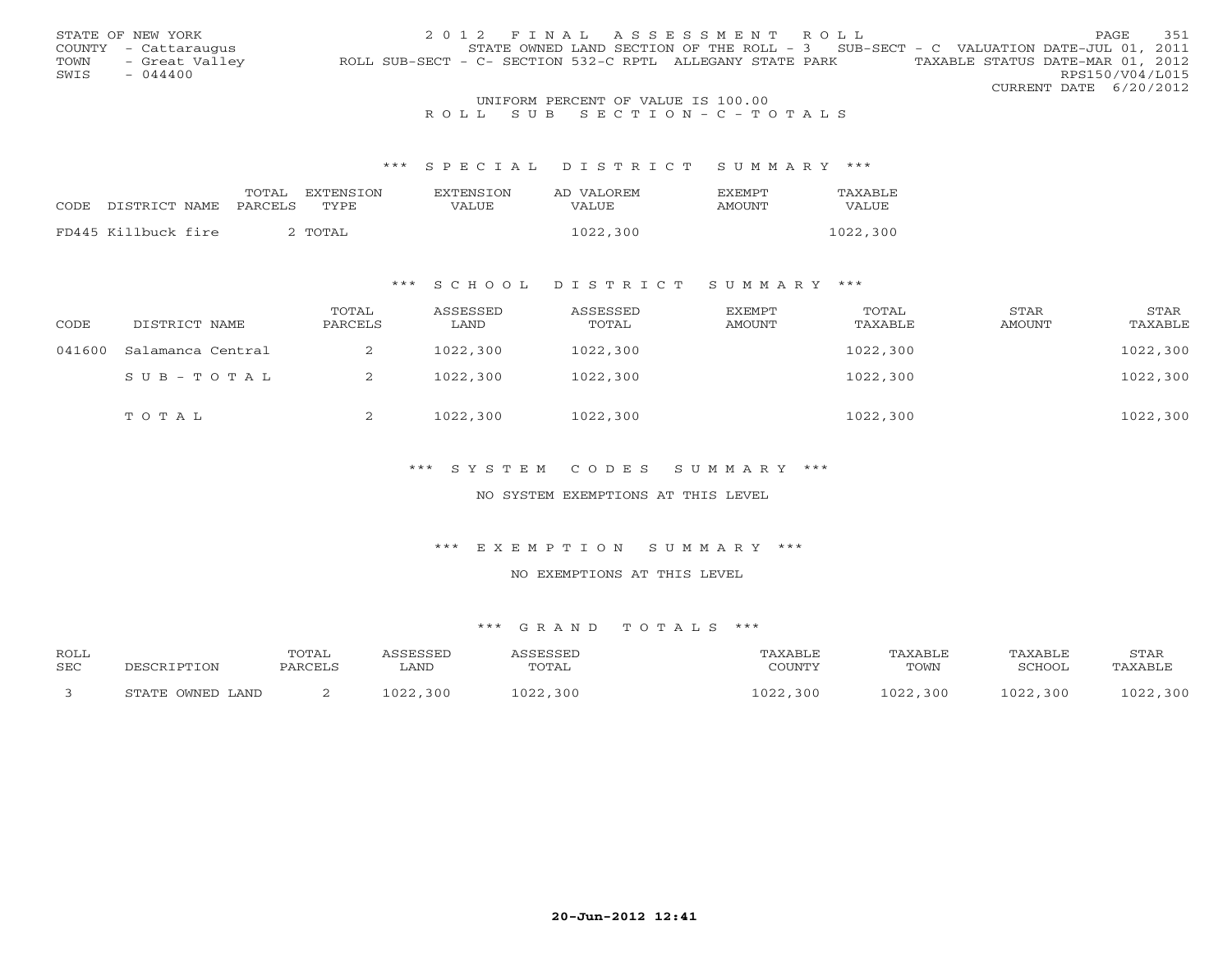| STATE OF NEW YORK<br>COUNTY - Cattaraugus<br>- Great Valley<br>TOWN<br>$-044400$<br>SWIS                                    | ROLL SUB-SECT - N- SECTION 534 RPTL REFORESTATION                                                                                            | TAX MAP NUMBER SEQUENCE<br>UNIFORM PERCENT OF VALUE IS 100.00<br>UNIFORM PERCENT OF VALUE IS 100.00 |                 | 2012 FINAL ASSESSMENT ROLL                                                                        | STATE OWNED LAND SECTION OF THE ROLL - 3 SUB-SECT - N VALUATION DATE-JUL 01, 2011<br>TAXABLE STATUS DATE-MAR 01, 2012 | PAGE                | 352      |
|-----------------------------------------------------------------------------------------------------------------------------|----------------------------------------------------------------------------------------------------------------------------------------------|-----------------------------------------------------------------------------------------------------|-----------------|---------------------------------------------------------------------------------------------------|-----------------------------------------------------------------------------------------------------------------------|---------------------|----------|
| TAX MAP PARCEL NUMBER<br>CURRENT OWNERS NAME                                                                                | PROPERTY LOCATION & CLASS ASSESSMENT EXEMPTION CODE---------------COUNTY-------TOWN------SCHOOL<br>SCHOOL DISTRICT                           | LAND                                                                                                |                 | TAX DESCRIPTION                                                                                   | TAXABLE VALUE                                                                                                         |                     |          |
| CURRENT OWNERS ADDRESS                                                                                                      | PARCEL SIZE/GRID COORD                                                                                                                       | TOTAL                                                                                               |                 | SPECIAL DISTRICTS                                                                                 |                                                                                                                       | ACCOUNT NO.         |          |
|                                                                                                                             | Mutton Hollow Rd (Off)                                                                                                                       |                                                                                                     |                 |                                                                                                   |                                                                                                                       | 0180002             |          |
| $55.004 - 1 - 5$<br>State Of New York<br>Attn: Cattaraugus Co Treasurer 42/46<br>303 Court St<br>Little Valley, NY 14755    | 932 Forest s532b<br>Ellicottville C 043601<br>03 06<br>CATT REFOREST<br>AREA 5 - PROP P -0985                                                | 709,200<br>709,200                                                                                  | STATE C<br>TOWN | 32252<br>COUNTY TAXABLE VALUE<br>TAXABLE VALUE<br>SCHOOL TAXABLE VALUE<br>FD444 Great valley fire | 709,200<br>$\Omega$<br>709,200<br>709,200<br>709,200 TO                                                               | $\Omega$            |          |
|                                                                                                                             | ACRES 377.00                                                                                                                                 |                                                                                                     |                 |                                                                                                   |                                                                                                                       |                     |          |
|                                                                                                                             | FULL MARKET VALUE                                                                                                                            | 709,200                                                                                             |                 |                                                                                                   |                                                                                                                       |                     |          |
|                                                                                                                             | Mutton Hollow Rd                                                                                                                             |                                                                                                     |                 |                                                                                                   |                                                                                                                       | 0150002             |          |
| $55.004 - 1 - 6.1$<br>State Of New York<br>Attn: Catt. County Treasurer<br>303<br>Little Valley, NY 14755                   | 932 Forest s532b<br>Ellicottville C 043601<br>50/51 03 06<br>CATTARAGUS REFOREST<br>AREA 5 - PROP E - 0979                                   | 1118,000<br>1118,000                                                                                | STATE C<br>TOWN | 32252<br>COUNTY TAXABLE VALUE<br>TAXABLE VALUE<br>SCHOOL TAXABLE VALUE<br>FD444 Great valley fire | 1118,000<br>$\circ$<br>1118,000<br>1118,000<br>1118,000 TO                                                            | $\cap$              |          |
|                                                                                                                             | ACRES 434.53<br>FULL MARKET VALUE                                                                                                            | 1118,000                                                                                            |                 |                                                                                                   |                                                                                                                       |                     |          |
|                                                                                                                             | 6631 Mutton Hollow Rd                                                                                                                        |                                                                                                     |                 |                                                                                                   |                                                                                                                       | 0141004             |          |
| $55.004 - 1 - 7$<br>State Of New York<br>Attn: Cattaraugus Co Treasurer 56-3-6<br>303 Court St<br>Little Valley, NY 14755   | 932 Forest s532b<br>Ellicottville C 043601<br>CATT REFOR AR-5 PROP A<br>$55.004 - 1 - 8 - 0978$<br>ACRES 454.40<br>EAST-1119226 NRTH-0818679 | 1001,200<br>1001,200                                                                                | STATE C<br>TOWN | 32252<br>COUNTY TAXABLE VALUE<br>TAXABLE VALUE<br>SCHOOL TAXABLE VALUE<br>FD444 Great valley fire | 1001,200<br>$\circ$<br>1001,200<br>1001,200<br>1001,200 TO                                                            | $\Omega$            |          |
|                                                                                                                             | FULL MARKET VALUE                                                                                                                            | 1001,200                                                                                            |                 |                                                                                                   |                                                                                                                       |                     |          |
|                                                                                                                             | Mutton Hollow Rd                                                                                                                             |                                                                                                     |                 |                                                                                                   |                                                                                                                       | 0200101             |          |
| $55.004 - 1 - 9$<br>State Of New York<br>Attn: Cattaraugus Co Treasurer 46 03 06<br>303 Court St<br>Little Valley, NY 14755 | 932 Forest s532b<br>Ellicottville C 043601<br>PROP P<br>ACRES<br>28.36<br>FULL MARKET VALUE                                                  | 89,600<br>89,600<br>89,600                                                                          | STATE C<br>TOWN | 32252<br>COUNTY TAXABLE VALUE<br>TAXABLE VALUE<br>SCHOOL TAXABLE VALUE<br>FD444 Great valley fire | 89,600<br>$\circ$<br>89,600<br>89,600<br>89,600 TO                                                                    | $\Omega$            |          |
|                                                                                                                             | ********************                                                                                                                         |                                                                                                     |                 |                                                                                                   |                                                                                                                       |                     |          |
| $55.004 - 1 - 10$                                                                                                           | Mutton Hollow Rd<br>932 Forest s532b                                                                                                         |                                                                                                     | STATE C         | 32252                                                                                             | 45,100                                                                                                                | 0200201<br>$\Omega$ | $\Omega$ |
| State Of New York<br>Attn: Cattaraugus Co Treasurer 46 03 06<br>303 Court St<br>Little Valley, NY 14755                     | Ellicottville C 043601<br>PROP P<br>ACRES 30.00                                                                                              | 45,100<br>45,100                                                                                    | TOWN            | COUNTY TAXABLE VALUE<br>TAXABLE VALUE<br>SCHOOL TAXABLE VALUE<br>FD444 Great valley fire          | $\mathbf{0}$<br>45,100<br>45,100<br>45,100 TO                                                                         |                     |          |
|                                                                                                                             | FULL MARKET VALUE                                                                                                                            | 45,100                                                                                              |                 |                                                                                                   |                                                                                                                       |                     |          |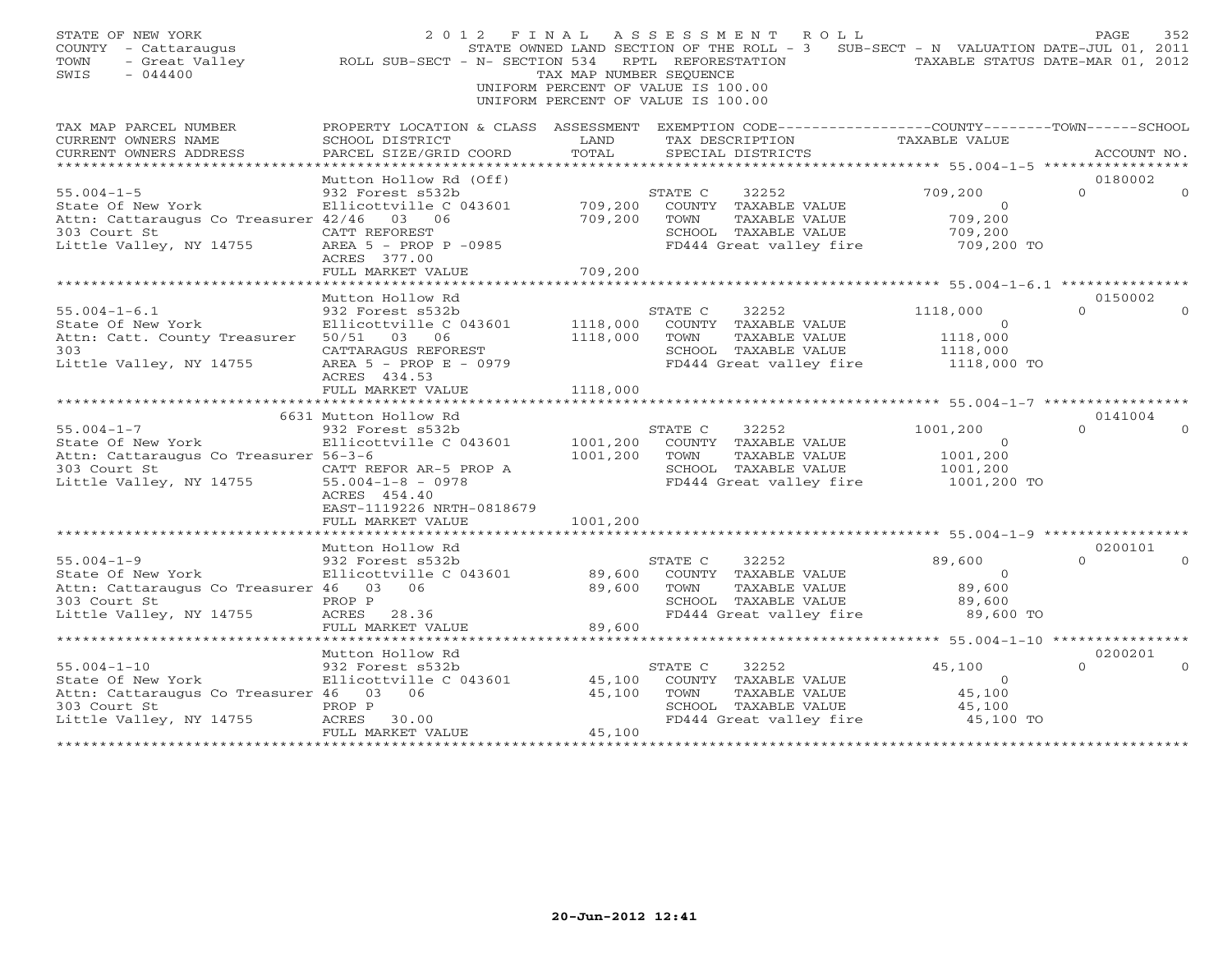| STATE OF NEW YORK<br>COUNTY - Cattaraugus<br>TOWN<br>- Great Valley<br>SWIS<br>$-044400$                                          | 2012 FINAL<br>ROLL SUB-SECT - N- SECTION 534                                                                                                                | TAX MAP NUMBER SEQUENCE       | A S S E S S M E N T<br>R O L L<br>STATE OWNED LAND SECTION OF THE ROLL - 3 SUB-SECT - N VALUATION DATE-JUL 01, 2011<br>RPTL REFORESTATION<br>UNIFORM PERCENT OF VALUE IS 100.00<br>UNIFORM PERCENT OF VALUE IS 100.00 | TAXABLE STATUS DATE-MAR 01, 2012                              | PAGE<br>353         |
|-----------------------------------------------------------------------------------------------------------------------------------|-------------------------------------------------------------------------------------------------------------------------------------------------------------|-------------------------------|-----------------------------------------------------------------------------------------------------------------------------------------------------------------------------------------------------------------------|---------------------------------------------------------------|---------------------|
| TAX MAP PARCEL NUMBER<br>CURRENT OWNERS NAME<br>CURRENT OWNERS ADDRESS                                                            | SCHOOL DISTRICT<br>PARCEL SIZE/GRID COORD                                                                                                                   | LAND<br>TOTAL                 | PROPERTY LOCATION & CLASS ASSESSMENT EXEMPTION CODE----------------COUNTY-------TOWN------SCHOOL<br>TAX DESCRIPTION<br>SPECIAL DISTRICTS                                                                              | TAXABLE VALUE                                                 | ACCOUNT NO.         |
|                                                                                                                                   | Us Rte 219                                                                                                                                                  |                               |                                                                                                                                                                                                                       |                                                               | 1924                |
| $56.003 - 1 - 25.3$<br>State Of New York<br>Attn:<br>Catt Co. Treasurer<br>303<br>Little Valley, NY 14755                         | 910 Priv forest<br>Ellicottville C 043601<br>42 03 06<br>FRNT 110.00 DPTH<br>ACRES 46.70<br>DEED BOOK 129<br>PG-5001<br>FULL MARKET VALUE                   | 39,500<br>39,500<br>39,500    | STATE C<br>32252<br>COUNTY TAXABLE VALUE<br>TOWN<br>TAXABLE VALUE<br>SCHOOL TAXABLE VALUE<br>FD444 Great valley fire                                                                                                  | 39,500<br>$\Omega$<br>39,500<br>39,500<br>39,500 TO           | $\Omega$            |
|                                                                                                                                   |                                                                                                                                                             |                               |                                                                                                                                                                                                                       |                                                               |                     |
| $56.003 - 2 - 30$<br>State Of New York<br>Attn: Cattaraugus Co Treasurer 41 03 06<br>303 Court St<br>Little Valley, NY 14755      | Us Rte 219<br>910 Priv forest<br>Ellicottville C 043601<br>FF 1060.00<br>ACRES 223.25<br>EAST-1130761 NRTH-0816208<br>DEED BOOK 536<br>PG-4001              | 110,000<br>110,000            | STATE C<br>32252<br>COUNTY TAXABLE VALUE<br>TAXABLE VALUE<br>TOWN<br>SCHOOL TAXABLE VALUE<br>FD444 Great valley fire                                                                                                  | 110,000<br>$\overline{0}$<br>110,000<br>110,000<br>110,000 TO | 0272<br>$\Omega$    |
|                                                                                                                                   | FULL MARKET VALUE                                                                                                                                           | 110,000                       |                                                                                                                                                                                                                       | ******************** 64.002-1-1 ***************               |                     |
| $64.002 - 1 - 1$<br>State Of New York<br>Attn: Cattaraugus Co Treasurer 49/55 03 06<br>303 Court St<br>Little Valley, NY 14755    | 6619 Mutton Hollow Rd<br>932 Forest s532b<br>Ellicottville C 043601<br>CATT REFOREST<br>AREA 8 - PROP H - 0988<br>ACRES 276.76<br>EAST-1119155 NRTH-0812989 | 340,600<br>340,600            | STATE C<br>32252<br>COUNTY TAXABLE VALUE<br>TOWN<br>TAXABLE VALUE<br>SCHOOL TAXABLE VALUE<br>FD444 Great valley fire                                                                                                  | 340,600<br>$\overline{0}$<br>340,600<br>340,600<br>340,600 TO | 0231002<br>$\Omega$ |
|                                                                                                                                   | FULL MARKET VALUE                                                                                                                                           | 340,600                       |                                                                                                                                                                                                                       | ********** 64.002-1-1./2 **************                       |                     |
|                                                                                                                                   |                                                                                                                                                             |                               |                                                                                                                                                                                                                       |                                                               | 0260001             |
| $64.002 - 1 - 1.72$<br>State Of New York<br>Attn: Cattaraugus Co Treasurer 55 03 06<br>303 Court St<br>Little Valley, NY 14755    | 932 Forest s532b<br>Ellicottville C 043601<br>CATT REFOREST<br>AREA 8 - PROP N - 0991<br>ACRES 55.89<br>EAST-1119310 NRTH-0812986                           | 163,000<br>163,000            | STATE C<br>32252<br>COUNTY TAXABLE VALUE<br>TAXABLE VALUE<br>TOWN<br>SCHOOL TAXABLE VALUE<br>FD444 Great valley fire                                                                                                  | 163,000<br>$\circ$<br>163,000<br>163,000<br>163,000 TO        | $\Omega$            |
|                                                                                                                                   | FULL MARKET VALUE                                                                                                                                           | 163,000                       |                                                                                                                                                                                                                       |                                                               |                     |
| 990                                                                                                                               |                                                                                                                                                             |                               |                                                                                                                                                                                                                       |                                                               | 0250002             |
| $64.002 - 1 - 1.73$<br>State Of New York<br>Attn: Cattaraugus Co Treasurer 55/56 03 06<br>303 Court St<br>Little Valley, NY 14755 | 932 Forest s532b<br>Ellicottville C 043601<br>CATT REFOREST<br>AREA 8 - PROP L<br>ACRES 136.22<br>EAST-1119310 NRTH-0812986<br>FULL MARKET VALUE            | 269,000<br>269,000<br>269,000 | STATE C<br>32252<br>COUNTY TAXABLE VALUE<br>TAXABLE VALUE<br>TOWN<br>SCHOOL TAXABLE VALUE<br>FD444 Great valley fire                                                                                                  | 269,000<br>$\overline{O}$<br>269,000<br>269,000<br>269,000 TO | $\Omega$            |
|                                                                                                                                   | **********************                                                                                                                                      | ***************               |                                                                                                                                                                                                                       |                                                               |                     |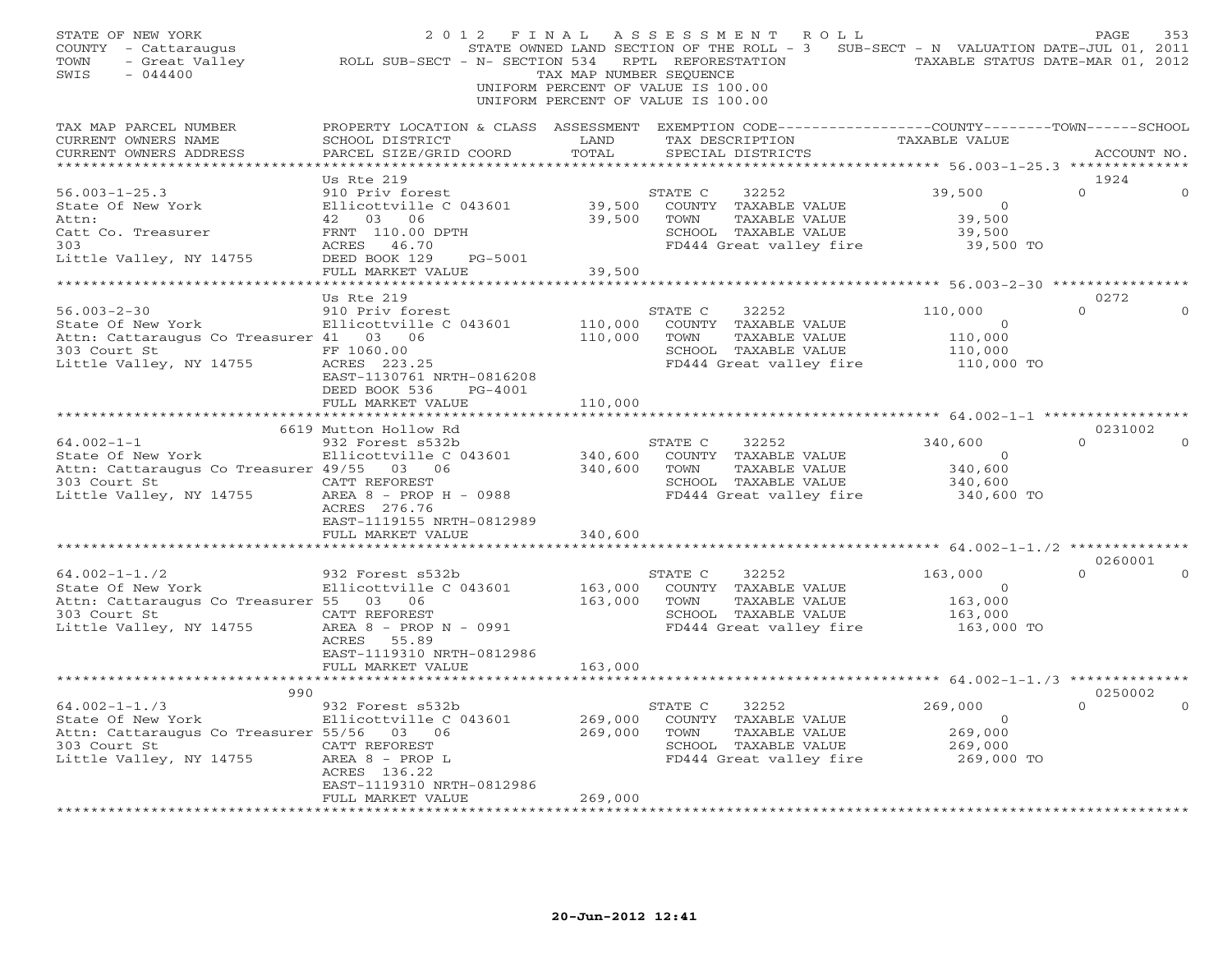| STATE OF NEW YORK<br>COUNTY - Cattaraugus<br>- Great Valley<br>TOWN<br>$-044400$<br>SWIS                                     | 2012 FINAL<br>STATE OWNED LANI<br>ROLL SUB-SECT - N- SECTION 534                                                                                               | TAX MAP NUMBER SEQUENCE       | A S S E S S M E N T<br>ROLL<br>STATE OWNED LAND SECTION OF THE ROLL - 3 SUB-SECT - N VALUATION DATE-JUL 01, 2011<br>RPTL REFORESTATION<br>UNIFORM PERCENT OF VALUE IS 100.00<br>UNIFORM PERCENT OF VALUE IS 100.00 | TAXABLE STATUS DATE-MAR 01, 2012                              | PAGE<br>354         |
|------------------------------------------------------------------------------------------------------------------------------|----------------------------------------------------------------------------------------------------------------------------------------------------------------|-------------------------------|--------------------------------------------------------------------------------------------------------------------------------------------------------------------------------------------------------------------|---------------------------------------------------------------|---------------------|
| TAX MAP PARCEL NUMBER<br>CURRENT OWNERS NAME<br>CURRENT OWNERS ADDRESS                                                       | PROPERTY LOCATION & CLASS ASSESSMENT EXEMPTION CODE---------------COUNTY-------TOWN------SCHOOL<br>SCHOOL DISTRICT<br>PARCEL SIZE/GRID COORD                   | LAND<br>TOTAL                 | TAX DESCRIPTION<br>SPECIAL DISTRICTS                                                                                                                                                                               | TAXABLE VALUE                                                 | ACCOUNT NO.         |
|                                                                                                                              |                                                                                                                                                                |                               |                                                                                                                                                                                                                    |                                                               | 0240002             |
| $64.002 - 1 - 2$<br>State Of New York<br>Attn: Cattauaugus Co Treasurer 48/49 03 06                                          | 932 Forest s532b<br>Ellicottville C 043601<br>ACRES 334.15<br>EAST-1121949 NRTH-0812373                                                                        | 593,800<br>593,800            | STATE C<br>32252<br>COUNTY TAXABLE VALUE<br>TOWN<br>TAXABLE VALUE<br>SCHOOL TAXABLE VALUE<br>FD444 Great valley fire                                                                                               | 593,800<br>$\overline{0}$<br>593,800<br>593,800<br>593,800 TO | $\Omega$            |
|                                                                                                                              | FULL MARKET VALUE                                                                                                                                              | 593,800                       | ********************************* 64.002-1-2./2 ************                                                                                                                                                       |                                                               |                     |
| $64.002 - 1 - 2.72$<br>Attn: Cattaraugus Co Treasurer 49 03 06<br>303 Court St<br>Little Valley, NY 14755                    | 932 Forest s532b<br>CATT REFOREST<br>AREA 8 - PROP Q - 0992<br>ACRES 37.00                                                                                     | 30,700<br>30,700              | STATE C<br>32252<br>COUNTY TAXABLE VALUE<br>TAXABLE VALUE<br>TOWN<br>SCHOOL TAXABLE VALUE<br>FD444 Great valley fire                                                                                               | 30,700<br>$\overline{0}$<br>30,700<br>30,700<br>30,700 TO     | 0270001<br>$\Omega$ |
|                                                                                                                              | EAST-1122000 NRTH-0813046<br>FULL MARKET VALUE                                                                                                                 | 30,700                        |                                                                                                                                                                                                                    |                                                               |                     |
| $64.002 - 1 - 8$<br>State Of New York<br>Attn: Cattaraugus Co Treasurer 45 03 06<br>303 Court St<br>Little Valley, NY 14755  | 932 Forest s532b<br>Ellicottville C 043601<br>CATTARAUGUS REFOREST<br>AREA 5 - PROP H - 0980<br>ACRES 137.84<br>EAST-1126828 NRTH-0813904<br>FULL MARKET VALUE | 354,800<br>354,800<br>354,800 | 32252<br>STATE C<br>COUNTY TAXABLE VALUE<br>TAXABLE VALUE<br>TOWN<br>SCHOOL TAXABLE VALUE<br>FD444 Great valley fire                                                                                               | 354,800<br>$\overline{0}$<br>354,800<br>354,800<br>354,800 TO | 0160001<br>$\Omega$ |
|                                                                                                                              |                                                                                                                                                                |                               |                                                                                                                                                                                                                    |                                                               |                     |
| $64.002 - 1 - 28$<br>State Of New York<br>Attn: Cattaraugus Co Treasurer 45 03 06<br>303 Court St<br>Little Valley, NY 14755 | Mutton Hollow Rd (Off)<br>932 Forest s532b<br>Ellicottville C 043601<br>PROP P<br>ACRES<br>50.00<br>FULL MARKET VALUE                                          | 136,000<br>136,000<br>136,000 | STATE C<br>32252<br>COUNTY TAXABLE VALUE<br>TOWN<br>TAXABLE VALUE<br>SCHOOL TAXABLE VALUE<br>FD444 Great valley fire                                                                                               | 136,000<br>$\Omega$<br>136,000<br>136,000<br>136,000 TO       | 0200301<br>$\Omega$ |
|                                                                                                                              |                                                                                                                                                                |                               |                                                                                                                                                                                                                    |                                                               |                     |
| $65.002 - 1 - 25$<br>State Of New York<br>Attn: Cattaraugus Co Treasurer 05 03 06<br>303 Court St<br>Little Valley, NY 14755 | 932 Forest s532b<br>Ellicottville C 043601<br>CATT REFOREST<br>AREA 19 PROP B - 0994<br>ACRES 217.01<br>FULL MARKET VALUE                                      | 94,800<br>94,800<br>94,800    | STATE C<br>32252<br>COUNTY TAXABLE VALUE<br>TOWN<br>TAXABLE VALUE<br>SCHOOL TAXABLE VALUE<br>FD444 Great valley fire                                                                                               | 94,800<br>$\overline{0}$<br>94,800<br>94,800<br>94,800 TO     | 0290001<br>$\Omega$ |
|                                                                                                                              |                                                                                                                                                                |                               |                                                                                                                                                                                                                    |                                                               |                     |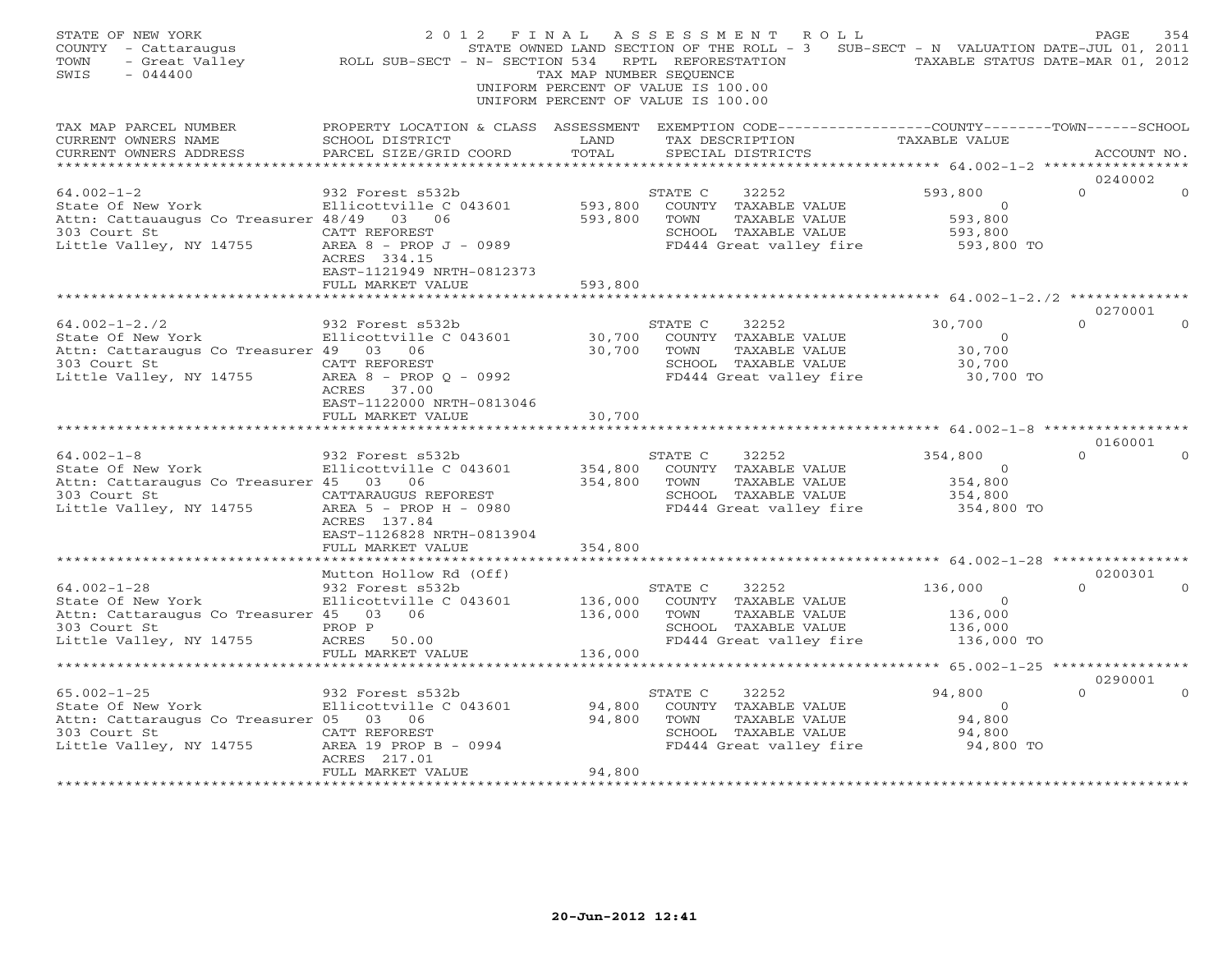| STATE OF NEW YORK<br>COUNTY - Cattaraugus<br>- Great Valley<br>TOWN<br>$-044400$<br>SWIS                                                                                                                                                | 2 0 1 2 F I N A L A S S E S S M E N T R O L L<br>STATE OWNED LAND SECTION OF THE ROLL - 3 SUB-SECT - N VALUATION DATE-JUL 01, 2011<br>ROLL SUB-SECT - N- SECTION 534 RPTL REFORESTATION TAXABLE STATUS DATE-MAR 01, 2012 | TAX MAP NUMBER SEQUENCE          | UNIFORM PERCENT OF VALUE IS 100.00<br>UNIFORM PERCENT OF VALUE IS 100.00                                                                       |                                                                                   |                     |          |
|-----------------------------------------------------------------------------------------------------------------------------------------------------------------------------------------------------------------------------------------|--------------------------------------------------------------------------------------------------------------------------------------------------------------------------------------------------------------------------|----------------------------------|------------------------------------------------------------------------------------------------------------------------------------------------|-----------------------------------------------------------------------------------|---------------------|----------|
| TAX MAP PARCEL NUMBER<br>CURRENT OWNERS NAME<br>CURRENT OWNERS ADDRESS                                                                                                                                                                  | SCHOOL DISTRICT<br>PARCEL SIZE/GRID COORD                                                                                                                                                                                | LAND<br>TOTAL                    | PROPERTY LOCATION & CLASS ASSESSMENT EXEMPTION CODE----------------COUNTY-------TOWN------SCHOOL<br>TAX DESCRIPTION<br>SPECIAL DISTRICTS       | TAXABLE VALUE                                                                     | ACCOUNT NO.         |          |
|                                                                                                                                                                                                                                         |                                                                                                                                                                                                                          |                                  |                                                                                                                                                |                                                                                   | 0300001             |          |
| $65.002 - 1 - 25.72$<br>State Of New York<br>Attn: Cattaraugus Co Treasurer 05 03 06<br>303 Court St<br>14755<br>Little Valley, NY 14755                                                                                                | 932 Forest s532b<br>Ellicottville C 043601 203,000 COUNTY TAXABLE VALUE<br>05      03       06<br>CATTARAGUS   REFOREST<br>CATTARAGUS REFOREST<br>AREA 19 - PROP C - 0995<br>ACRES 121.71                                | 203,000                          | 32252<br>STATE C<br>TOWN<br>TAXABLE VALUE<br>SCHOOL TAXABLE VALUE<br>FD444 Great valley fire                                                   | 203,000<br>$\begin{array}{c} 0 \ 203\,,000 \ 203\,,000 \end{array}$<br>203,000 TO | $\Omega$            | $\Omega$ |
|                                                                                                                                                                                                                                         | FULL MARKET VALUE                                                                                                                                                                                                        | 203,000                          |                                                                                                                                                |                                                                                   |                     |          |
|                                                                                                                                                                                                                                         |                                                                                                                                                                                                                          |                                  |                                                                                                                                                |                                                                                   | 0280002             |          |
| $65.002 - 1 - 27$<br>65.002-1-27<br>State Of New York<br>Attn: Cattaraugus Co Treasurer 05/13 03 06<br>303 Court St<br>Little Valley, NY 14755 AREA 19 PROP A - 0993                                                                    | 932 Forest s532b<br>Ellicottville C 043601 161,600<br>ACRES 340.16                                                                                                                                                       | 161,600                          | STATE C<br>32252<br>COUNTY TAXABLE VALUE 0<br>TOWN TAXABLE VALUE 161,600<br>SCHOOL TAXABLE VALUE 161,600<br>FD444 Great valley fire 161,600 TO | 161,600                                                                           | $\Omega$            |          |
|                                                                                                                                                                                                                                         | FULL MARKET VALUE                                                                                                                                                                                                        | 161,600                          |                                                                                                                                                | ********* 65.002-1-27./2 ************                                             |                     |          |
| $65.002 - 1 - 27.72$                                                                                                                                                                                                                    | 932 Forest s532b                                                                                                                                                                                                         |                                  | STATE C<br>32252                                                                                                                               | 209,600                                                                           | 0310002<br>$\Omega$ |          |
| Attn: Cattaraugus Co Treasurer 12/13 03 06<br>303 Court St<br>Little Valley, NY 14755 AREA 19 - PROP G                                                                                                                                  | CATT REFOREST<br>AREA 19 - PROP G - 0996<br>ACRES 120.00                                                                                                                                                                 | 209,600<br>209,600<br>209,600    | COUNTY TAXABLE VALUE<br>TOWN<br>TAXABLE VALUE<br>SCHOOL TAXABLE VALUE<br>FD444 Great valley fire 209,600 TO                                    | $\overline{a}$<br>209,600<br>209,600                                              |                     |          |
|                                                                                                                                                                                                                                         | FULL MARKET VALUE                                                                                                                                                                                                        |                                  |                                                                                                                                                |                                                                                   |                     |          |
|                                                                                                                                                                                                                                         |                                                                                                                                                                                                                          |                                  |                                                                                                                                                |                                                                                   | 0220011             |          |
| 1121 Nys Rte 41/<br>73.074-1-16 932 Forest s532b<br>State Of New York Salamanca Centr 041600 1,000 COUNT<br>State Of New York Salamanca Centr 041600 1,000 COUNT<br>CALL CALL PREFOREST SCHOO COUNT<br>14755<br>Little Valley, NY 14755 | AREA 6 - PROP A FF $450.0$<br>ACRES<br>2.83<br>EAST-1121513 NRTH-0786696<br>FULL MARKET VALUE                                                                                                                            | 1,000                            | STATE C<br>32252<br>COUNTY TAXABLE VALUE<br>TAXABLE VALUE<br>SCHOOL TAXABLE VALUE<br>FD445 Killbuck fire                                       | 1,000<br>$\overline{0}$<br>1,000<br>1,000<br>1,000 TO                             | $\Omega$            |          |
|                                                                                                                                                                                                                                         |                                                                                                                                                                                                                          |                                  |                                                                                                                                                |                                                                                   | 0220003             |          |
| $83.001 - 1 - 16$<br>State Of New York<br>Attn: Cattaraugus Co Treasurer 02/03/04 03 06<br>303 Court St<br>Little Valley, NY 14755                                                                                                      | 932 Forest s532b<br>Salamanca Centr 041600<br>CATTARAGUS REFOREST<br>AREA 6 - PROP A - 0986<br>ACRES 770.19<br>EAST-1137300 NRTH-0780569<br>FULL MARKET VALUE                                                            | 1217,500<br>1217,500<br>1217,500 | 32252<br>STATE C<br>COUNTY TAXABLE VALUE<br>TAXABLE VALUE<br>TOWN<br>SCHOOL TAXABLE VALUE<br>FD445 Killbuck fire                               | 1217,500<br>$\begin{array}{r} 0 \\ 1217,500 \\ 1217,500 \\ 1217,500 \end{array}$  | $\Omega$            | $\Omega$ |
|                                                                                                                                                                                                                                         |                                                                                                                                                                                                                          | ***************                  |                                                                                                                                                |                                                                                   |                     |          |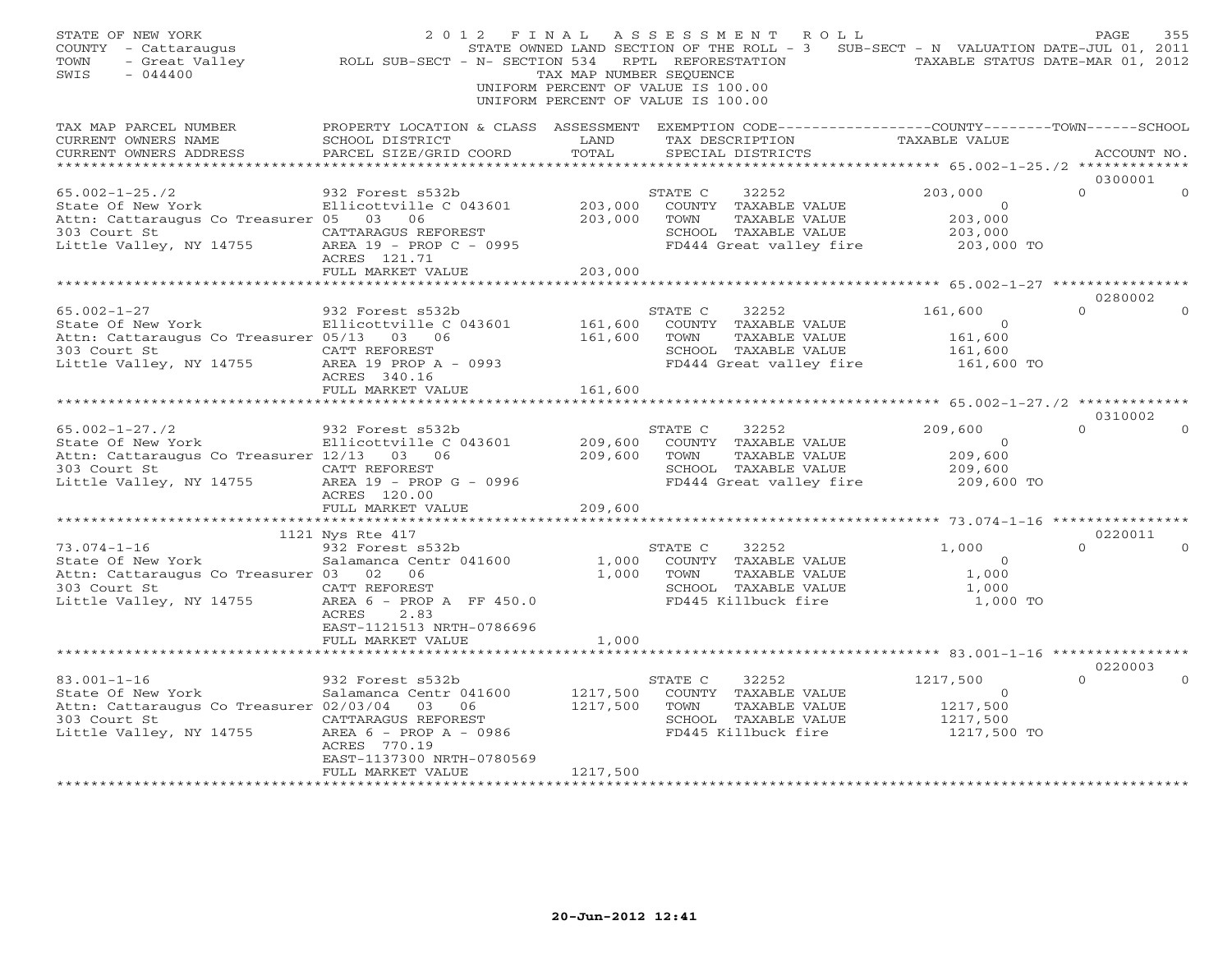| STATE OF NEW YORK<br>COUNTY - Cattaraugus<br>TOWN<br>$-044400$<br>SWIS |                                                      | TAX MAP NUMBER SEQUENCE<br>UNIFORM PERCENT OF VALUE IS 100.00<br>UNIFORM PERCENT OF VALUE IS 100.00 | RPTL REFORESTATION | 2012 FINAL ASSESSMENT ROLL | STATE OWNED LAND SECTION OF THE ROLL - 3 SUB-SECT - N VALUATION DATE-JUL 01, 2011<br>TAXABLE STATUS DATE-MAR 01, 2012 | PAGE                         | 356      |
|------------------------------------------------------------------------|------------------------------------------------------|-----------------------------------------------------------------------------------------------------|--------------------|----------------------------|-----------------------------------------------------------------------------------------------------------------------|------------------------------|----------|
| TAX MAP PARCEL NUMBER                                                  | PROPERTY LOCATION & CLASS ASSESSMENT                 |                                                                                                     |                    |                            | EXEMPTION CODE-----------------COUNTY-------TOWN------SCHOOL                                                          |                              |          |
| CURRENT OWNERS NAME                                                    | SCHOOL DISTRICT<br><b>Example 19</b> LAND            |                                                                                                     |                    | TAX DESCRIPTION            | <b>TAXABLE VALUE</b>                                                                                                  |                              |          |
| CURRENT OWNERS ADDRESS                                                 | PARCEL SIZE/GRID COORD                               | TOTAL                                                                                               |                    | SPECIAL DISTRICTS          |                                                                                                                       | ACCOUNT NO.                  |          |
|                                                                        |                                                      |                                                                                                     |                    |                            |                                                                                                                       | 0230006                      |          |
| $83.001 - 1 - 16.72$                                                   | 932 Forest s532b                                     |                                                                                                     | STATE C            | 32252                      | 578,700                                                                                                               | $\Omega$                     | $\Omega$ |
| State Of New York                                                      | Salamanca Centr 041600 578,700                       |                                                                                                     |                    | COUNTY TAXABLE VALUE       | $\Omega$                                                                                                              |                              |          |
| Attn: Cattaraugus Co Treasurer 01/02 03 06                             |                                                      | 578,700                                                                                             | TOWN               | TAXABLE VALUE              | 578,700                                                                                                               |                              |          |
| 303 Court St                                                           | CATT REFOREST                                        |                                                                                                     |                    | SCHOOL TAXABLE VALUE       | 578,700                                                                                                               |                              |          |
| Little Valley, NY 14755<br>RREA $6$ - PROP B - 0987                    |                                                      |                                                                                                     |                    | FD445 Killbuck fire        | 578,700 TO                                                                                                            |                              |          |
|                                                                        | ACRES 235.00                                         |                                                                                                     |                    |                            |                                                                                                                       |                              |          |
|                                                                        | EAST-1136120 NRTH-0779125                            |                                                                                                     |                    |                            |                                                                                                                       |                              |          |
|                                                                        | FULL MARKET VALUE                                    | 578,700                                                                                             |                    |                            |                                                                                                                       |                              |          |
|                                                                        | Thorpe Hollow Rd (Off)                               |                                                                                                     |                    |                            |                                                                                                                       | 0210101                      |          |
| $83.001 - 1 - 22$                                                      |                                                      |                                                                                                     | STATE C            | 32252                      | 176,800                                                                                                               | $\Omega$                     | $\Omega$ |
| State Of New York                                                      | 932 Forest s532b 8<br>Salamanca Centr 041600 176,800 |                                                                                                     |                    | COUNTY TAXABLE VALUE       | $\Omega$                                                                                                              |                              |          |
| Attn: Cattaraugus Co Treasurer 01 02                                   | 06                                                   | 176,800                                                                                             | TOWN               | TAXABLE VALUE              | 176,800                                                                                                               |                              |          |
| 303 Court St                                                           | CATT REFOREST                                        |                                                                                                     |                    | SCHOOL TAXABLE VALUE       | 176,800                                                                                                               |                              |          |
| Little Valley, NY 14755                                                | AREA 19 - 0938                                       |                                                                                                     |                    | FD445 Killbuck fire        | 176,800 TO                                                                                                            |                              |          |
|                                                                        | ACRES 65.95                                          |                                                                                                     |                    |                            |                                                                                                                       |                              |          |
|                                                                        | EAST-1137651 NRTH-0777365                            |                                                                                                     |                    |                            |                                                                                                                       |                              |          |
|                                                                        | FULL MARKET VALUE                                    | 176,800                                                                                             |                    |                            |                                                                                                                       |                              |          |
|                                                                        |                                                      |                                                                                                     |                    |                            |                                                                                                                       |                              |          |
|                                                                        | Thorpe Hollow Rd (Off)                               |                                                                                                     |                    |                            |                                                                                                                       | 0330001                      |          |
| $83.002 - 1 - 3$                                                       | 932 Forest s532b                                     | ؛<br>423,000                                                                                        | STATE C            | 32252                      | 423,000                                                                                                               | $\Omega$                     | $\Omega$ |
| State Of New York                                                      | Salamanca Centr 041600                               |                                                                                                     |                    | COUNTY TAXABLE VALUE       | $\Omega$<br>423,000                                                                                                   |                              |          |
| Attn: Cattaraugus Co Treasurer 02 03 06<br>303 Court St                | CATT REFOREST                                        | 423,000                                                                                             | TOWN               | TAXABLE VALUE              |                                                                                                                       |                              |          |
| Little Valley, NY 14755                                                | AREA 22 - PROP A -0997                               |                                                                                                     |                    |                            | FD445 Killbuck fire 323,000 TO                                                                                        | SCHOOL TAXABLE VALUE 423,000 |          |
|                                                                        | ACRES 150.00                                         |                                                                                                     |                    |                            |                                                                                                                       |                              |          |
|                                                                        | EAST-1148349 NRTH-0781643                            |                                                                                                     |                    |                            |                                                                                                                       |                              |          |
|                                                                        | FULL MARKET VALUE                                    | 423,000                                                                                             |                    |                            |                                                                                                                       |                              |          |
|                                                                        |                                                      |                                                                                                     |                    |                            |                                                                                                                       |                              |          |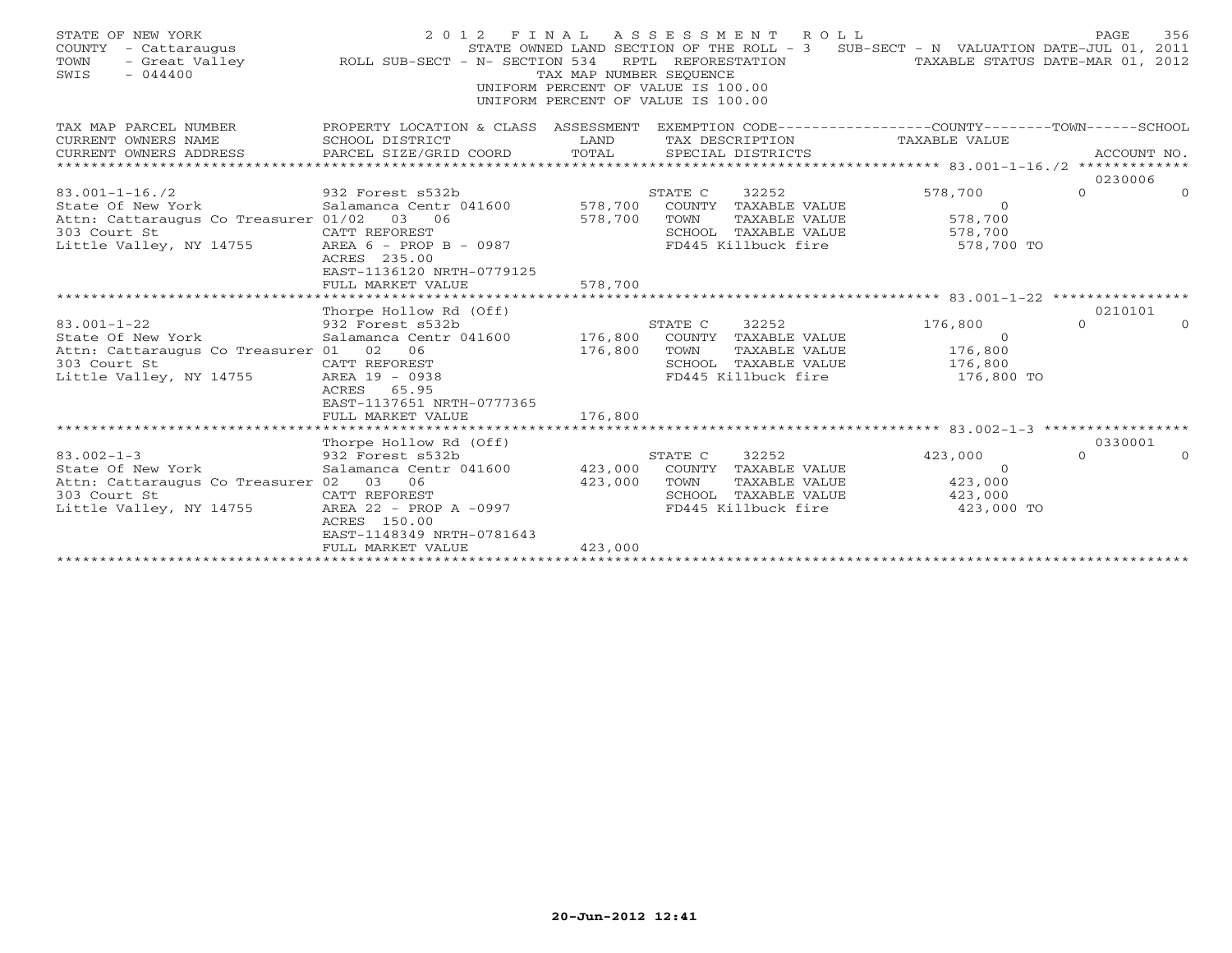|      | STATE OF NEW YORK    | 2012 FINAL ASSESSMENT ROLL                                                            | PAGE.                  | 357 |
|------|----------------------|---------------------------------------------------------------------------------------|------------------------|-----|
|      | COUNTY - Cattaraugus | STATE OWNED LAND SECTION OF THE ROLL - $3$ SUB-SECT - N VALUATION DATE-JUL 01, 2011   |                        |     |
| TOWN | - Great Valley       | TAXABLE STATUS DATE-MAR 01, 2012<br>ROLL SUB-SECT - N- SECTION 534 RPTL REFORESTATION |                        |     |
| SWIS | $-044400$            |                                                                                       | RPS150/V04/L015        |     |
|      |                      |                                                                                       | CURRENT DATE 6/20/2012 |     |
|      |                      | UNIFORM PERCENT OF VALUE IS 100.00                                                    |                        |     |

# R O L L S U B S E C T I O N - N - T O T A L S

#### \*\*\* S P E C I A L D I S T R I C T S U M M A R Y \*\*\*

| CODE. | DISTRICT NAME        | TOTAL<br>PARCELS | EXTENSION<br>TYPE. | EXTENSION<br>VALUE. | AD VALOREM<br>VALUE. | <b>FXFMPT</b><br>AMOUNT | TAXABLE<br>VALUE |
|-------|----------------------|------------------|--------------------|---------------------|----------------------|-------------------------|------------------|
|       |                      |                  |                    |                     |                      |                         |                  |
|       | FD444 Great valley f |                  | 18 TOTAL           |                     | 5669,500             |                         | 5669,500         |
|       | FD445 Killbuck fire  |                  | 5 TOTAL            |                     | 2397,000             |                         | 2397,000         |

#### \*\*\* S C H O O L D I S T R I C T S U M M A R Y \*\*\*

| CODE             | DISTRICT NAME                           | TOTAL<br>PARCELS | ASSESSED<br>LAND     | ASSESSED<br>TOTAL    | EXEMPT<br>AMOUNT | TOTAL<br>TAXABLE     | STAR<br>AMOUNT | STAR<br>TAXABLE      |
|------------------|-----------------------------------------|------------------|----------------------|----------------------|------------------|----------------------|----------------|----------------------|
| 041600<br>043601 | Salamanca Central<br>Ellicottville Cent | 18               | 2397,000<br>5669,500 | 2397,000<br>5669,500 |                  | 2397,000<br>5669,500 |                | 2397,000<br>5669,500 |
|                  | SUB-TOTAL                               | 23               | 8066,500             | 8066,500             |                  | 8066,500             |                | 8066,500             |
|                  | TOTAL                                   | 23               | 8066,500             | 8066,500             |                  | 8066,500             |                | 8066,500             |

#### \*\*\* S Y S T E M C O D E S S U M M A R Y \*\*\*

### NO SYSTEM EXEMPTIONS AT THIS LEVEL

#### \*\*\* E X E M P T I O N S U M M A R Y \*\*\*

| CODE  | DESCRIPTION      | TOTAL<br>PARCELS                                          | COUNTY               | TOWN | SCHOOL |
|-------|------------------|-----------------------------------------------------------|----------------------|------|--------|
| 32252 | STATE C<br>TOTAL | $\sim$ $\sim$<br><b>س سه</b><br>$\sim$ $\sim$<br><u>_</u> | 8066,500<br>8066,500 |      |        |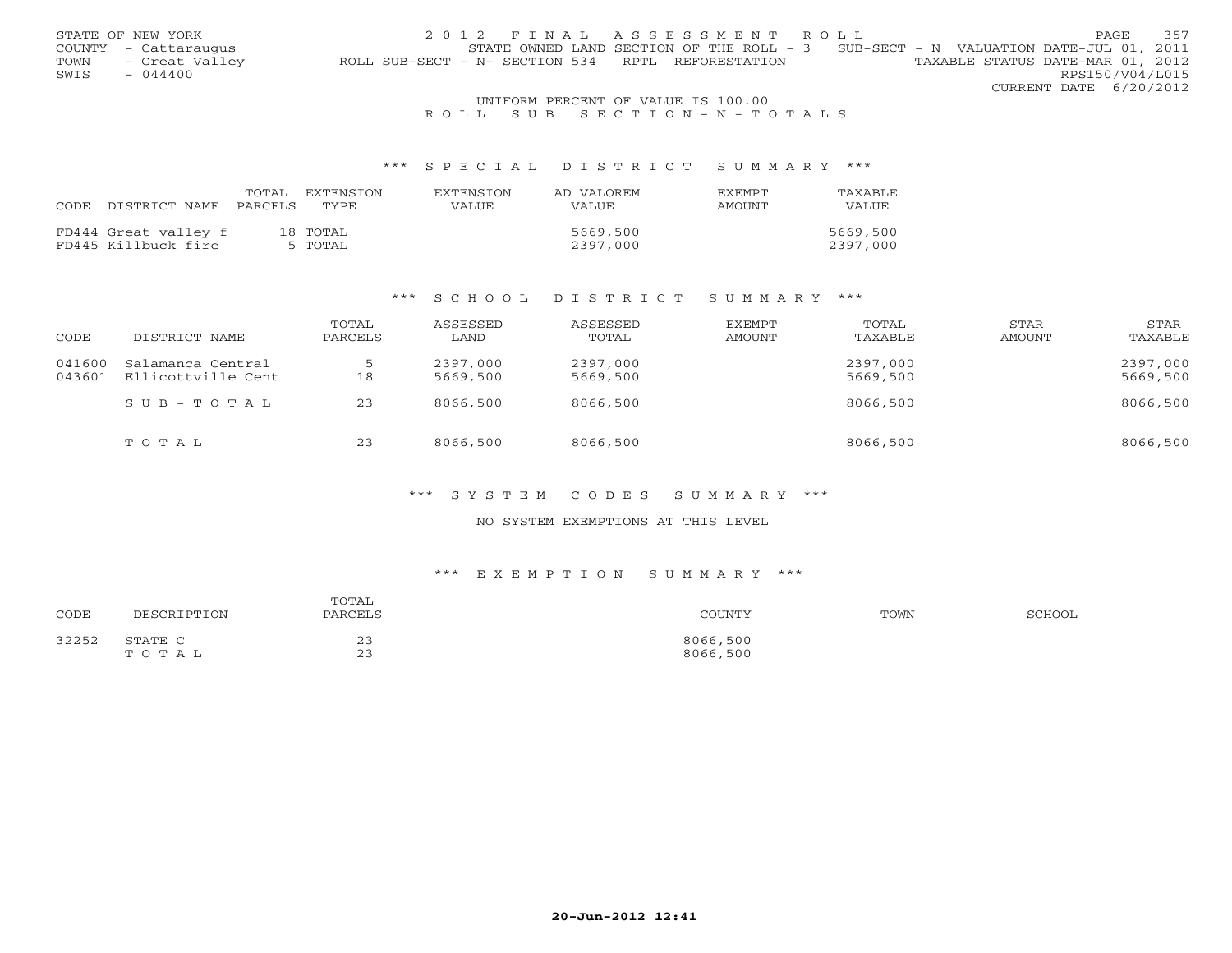|      | STATE OF NEW YORK                  | 2012 FINAL ASSESSMENT ROLL                                                            | PAGE            | 358 |  |  |  |  |  |
|------|------------------------------------|---------------------------------------------------------------------------------------|-----------------|-----|--|--|--|--|--|
|      | COUNTY - Cattaraugus               | STATE OWNED LAND SECTION OF THE ROLL $-3$ SUB-SECT - N VALUATION DATE-JUL 01, 2011    |                 |     |  |  |  |  |  |
| TOWN | - Great Valley                     | TAXABLE STATUS DATE-MAR 01, 2012<br>ROLL SUB-SECT - N- SECTION 534 RPTL REFORESTATION |                 |     |  |  |  |  |  |
| SWIS | $-044400$                          |                                                                                       | RPS150/V04/L015 |     |  |  |  |  |  |
|      |                                    | CURRENT DATE 6/20/2012                                                                |                 |     |  |  |  |  |  |
|      | UNIFORM PERCENT OF VALUE IS 100.00 |                                                                                       |                 |     |  |  |  |  |  |
|      |                                    | ROLL SUB SECTION-N-TOTALS                                                             |                 |     |  |  |  |  |  |

| <b>ROLL</b> |                     | TOTAL |                    |             | <b>XARI</b> | <b>TAXABLF</b>     |              | STAF |
|-------------|---------------------|-------|--------------------|-------------|-------------|--------------------|--------------|------|
| <b>SEC</b>  |                     |       | LAND               | TOTAL       | ∨ידותדזר∩   | TOWN               | ∴ ור∩ה בי    |      |
|             | OWNED LAND<br>תח∆חד |       | 500<br>$0 \cap 66$ | 3065<br>506 |             | 500<br>$R \cap 66$ | ,500<br>0066 | 500  |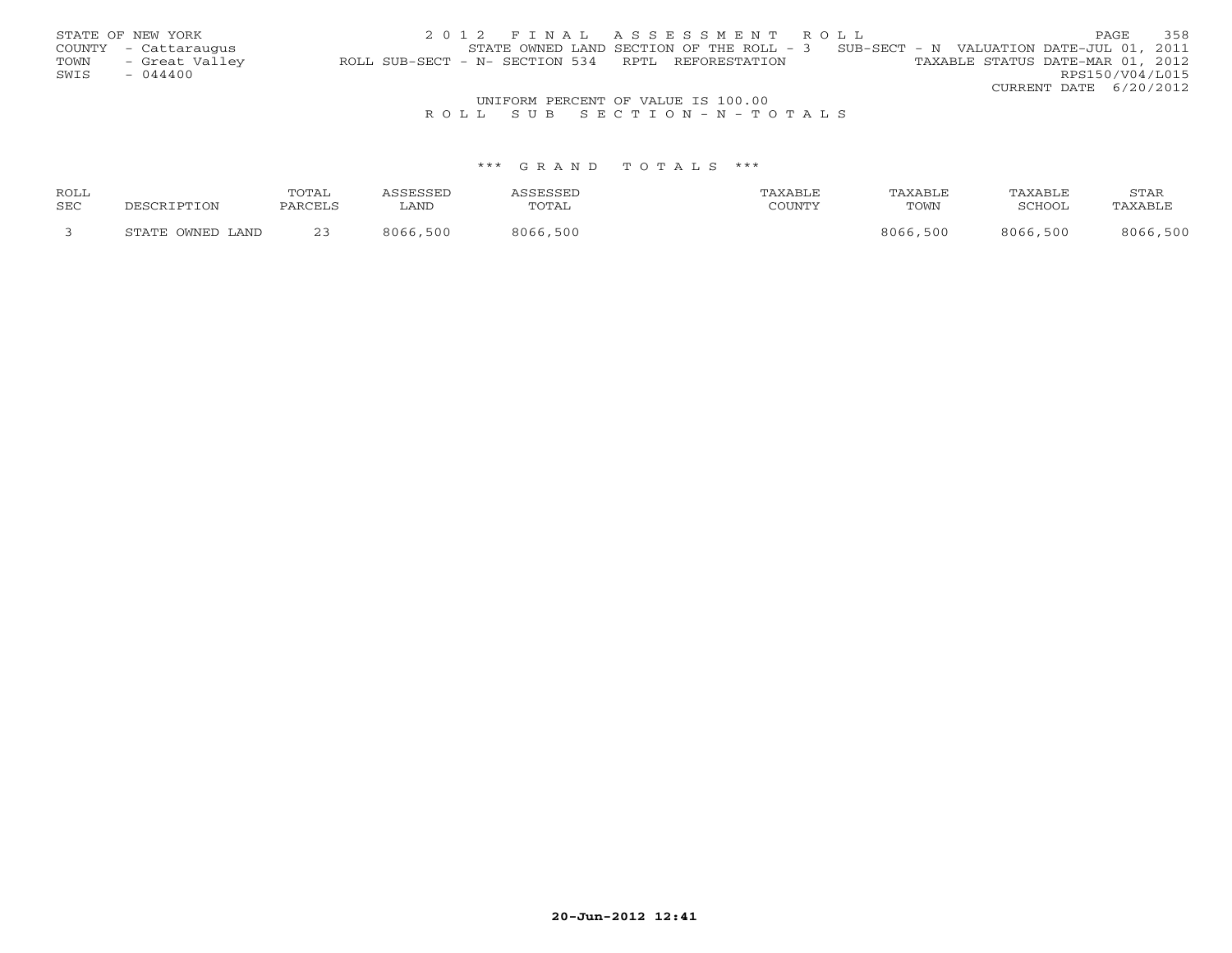| STATE OF NEW YORK<br>COUNTY<br>- Cattaraugus<br>- Great Valley<br>TOWN<br>$-044400$<br>SWIS | ROLL SUB-SECT - S- SECTION 536-B RPTL SCHOOL TAXABLE ONLY | TAX MAP NUMBER SEOUENCE | 2012 FINAL ASSESSMENT ROLL<br>STATE OWNED LAND SECTION OF THE ROLL - 3 SUB-SECT - S VALUATION DATE-JUL 01, 2011<br>UNIFORM PERCENT OF VALUE IS 100.00<br>UNIFORM PERCENT OF VALUE IS 100.00 | TAXABLE STATUS DATE-MAR 01, 2012 | 359<br>PAGE |
|---------------------------------------------------------------------------------------------|-----------------------------------------------------------|-------------------------|---------------------------------------------------------------------------------------------------------------------------------------------------------------------------------------------|----------------------------------|-------------|
| TAX MAP PARCEL NUMBER                                                                       | PROPERTY LOCATION & CLASS                                 | ASSESSMENT              | EXEMPTION CODE-----------------COUNTY-------TOWN------SCHOOL                                                                                                                                |                                  |             |
| CURRENT OWNERS NAME                                                                         | SCHOOL DISTRICT                                           | LAND                    | TAX DESCRIPTION                                                                                                                                                                             | TAXABLE VALUE                    |             |
| CURRENT OWNERS ADDRESS BARCEL SIZE/GRID COORD TOTAL SPECIAL DISTRICTS                       |                                                           |                         |                                                                                                                                                                                             |                                  | ACCOUNT NO. |
|                                                                                             |                                                           |                         |                                                                                                                                                                                             |                                  |             |
|                                                                                             |                                                           |                         |                                                                                                                                                                                             |                                  | 0350001     |
| $65.002 - 1 - 27.73$                                                                        | 932 Forest s532b                                          |                         | STATE C/T 32301                                                                                                                                                                             | 204,600<br>204,600               | $\Omega$    |
| State Of New York Bllicottville C 043601                                                    |                                                           | 204,600                 | COUNTY TAXABLE VALUE                                                                                                                                                                        |                                  |             |
| Attn: Cattaraugus Co Treasurer 13 03 06                                                     |                                                           | 204,600                 | TOWN<br>TAXABLE VALUE                                                                                                                                                                       |                                  |             |
| 303 Court St                                                                                | MULTIPLE USE                                              |                         | SCHOOL<br>TAXABLE VALUE                                                                                                                                                                     | 204,600                          |             |
| Little Valley, NY 14755                                                                     | 0998                                                      |                         | FD444 Great valley fire                                                                                                                                                                     | $0$ TO                           |             |
|                                                                                             | ACRES 159.16                                              |                         | 204,600 EX                                                                                                                                                                                  |                                  |             |
|                                                                                             | FULL MARKET VALUE                                         | 204,600                 |                                                                                                                                                                                             |                                  |             |
|                                                                                             |                                                           |                         |                                                                                                                                                                                             |                                  |             |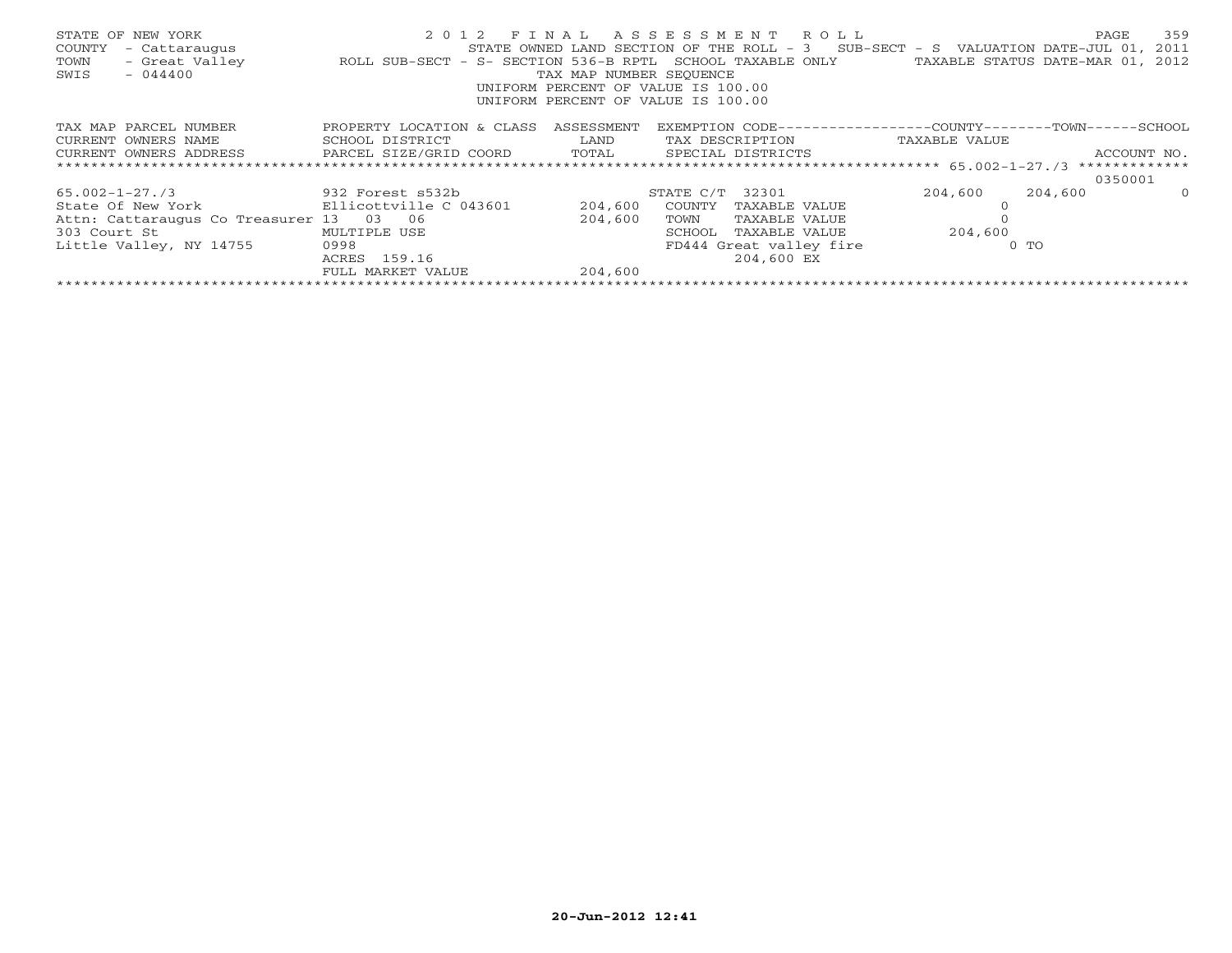|      | STATE OF NEW YORK    |                                                           | 2012 FINAL ASSESSMENT ROLL         |  |  |                                                                                   |                        | <b>PAGE</b> | 360 |
|------|----------------------|-----------------------------------------------------------|------------------------------------|--|--|-----------------------------------------------------------------------------------|------------------------|-------------|-----|
|      | COUNTY - Cattaraugus |                                                           |                                    |  |  | STATE OWNED LAND SECTION OF THE ROLL - 3 SUB-SECT - S VALUATION DATE-JUL 01, 2011 |                        |             |     |
| TOWN | - Great Valley       | ROLL SUB-SECT - S- SECTION 536-B RPTL SCHOOL TAXABLE ONLY |                                    |  |  | TAXABLE STATUS DATE-MAR 01, 2012                                                  |                        |             |     |
| SWIS | $-044400$            |                                                           |                                    |  |  |                                                                                   | RPS150/V04/L015        |             |     |
|      |                      |                                                           |                                    |  |  |                                                                                   | CURRENT DATE 6/20/2012 |             |     |
|      |                      |                                                           | UNIFORM PERCENT OF VALUE IS 100.00 |  |  |                                                                                   |                        |             |     |

# R O L L S U B S E C T I O N - S - T O T A L S

#### \*\*\* S P E C I A L D I S T R I C T S U M M A R Y \*\*\*

|      |                       | TOTAL | EXTENSTON | <b>EXTENSION</b> | AD VALOREM | <b>FXFMPT</b> | <b>TAXABLF</b> |
|------|-----------------------|-------|-----------|------------------|------------|---------------|----------------|
| CODE | DISTRICT NAME PARCELS |       | TYPE.     | <b>VALUE</b>     | VALUE      | AMOUNT        | VALUE          |
|      |                       |       |           |                  |            |               |                |
|      | FD444 Great valley f  |       | . TOTAL   |                  | 204,600    | 204,600       |                |

# \*\*\* S C H O O L D I S T R I C T S U M M A R Y \*\*\*

| CODE   | DISTRICT NAME      | TOTAL<br>PARCELS | ASSESSED<br>LAND | ASSESSED<br>TOTAL | EXEMPT<br>AMOUNT | TOTAL<br>TAXABLE | STAR<br>AMOUNT | STAR<br>TAXABLE |
|--------|--------------------|------------------|------------------|-------------------|------------------|------------------|----------------|-----------------|
| 043601 | Ellicottville Cent |                  | 204,600          | 204,600           |                  | 204,600          |                | 204,600         |
|        | $SUB - TO T AL$    |                  | 204,600          | 204,600           |                  | 204,600          |                | 204,600         |
|        | TOTAL              |                  | 204,600          | 204,600           |                  | 204,600          |                | 204,600         |

## \*\*\* S Y S T E M C O D E S S U M M A R Y \*\*\*

#### NO SYSTEM EXEMPTIONS AT THIS LEVEL

#### \*\*\* E X E M P T I O N S U M M A R Y \*\*\*

| CODE  | DESCRIPTION        | TOTAL<br>PARCELS | COUNTY             | TOWN               | SCHOOL |
|-------|--------------------|------------------|--------------------|--------------------|--------|
| 32301 | STATE C/T<br>TOTAL |                  | 204,600<br>204,600 | 204,600<br>204,600 |        |

| ROLL<br>SEC | ופיאחרי          | TOTAL<br>PARCELS | <i>SSESSED</i><br>LAND | <i><b>\SSESSEL</b></i><br><b>TOTAL</b> | 'AXABLE<br>COUNTY | TAXABLE<br>TOWN | TAXABLE<br>SCHOOL | STAR<br>TAXABLE |
|-------------|------------------|------------------|------------------------|----------------------------------------|-------------------|-----------------|-------------------|-----------------|
|             | STATE OWNED LAND |                  | 204,600                | ,600<br>204                            |                   |                 | 204,600           | ,600<br>204.    |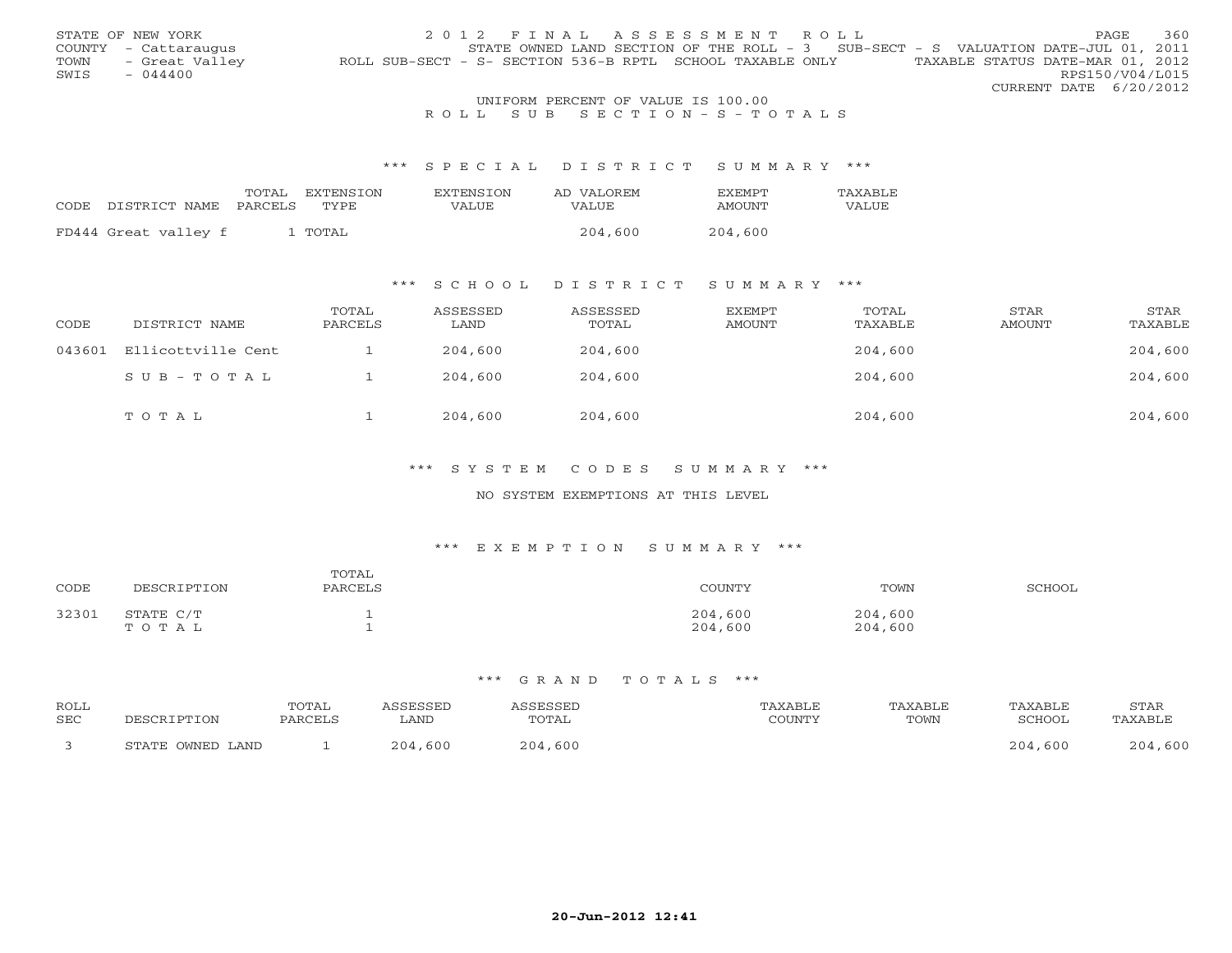| STATE OF NEW YORK<br>COUNTY - Cattaraugus<br>- Great Valley<br>TOWN<br>SWIS<br>$-044400$                                                                                                                                                                                                                                                                                                                                                                                                                               | STATE OWNED LANI<br>ROLL SUB-SECT - Y- SECTION 545 | TAX MAP NUMBER SEQUENCE | 2012 FINAL ASSESSMENT ROLL<br>UNIFORM PERCENT OF VALUE IS 100.00<br>UNIFORM PERCENT OF VALUE IS 100.00 | PAGE<br>STATE OWNED LAND SECTION OF THE ROLL - 3 SUB-SECT - Y VALUATION DATE-JUL 01, 2011<br>RPTL TRANSITION ASSESSMENTS TAXABLE STATUS DATE-MAR 01, 2012 | 361     |
|------------------------------------------------------------------------------------------------------------------------------------------------------------------------------------------------------------------------------------------------------------------------------------------------------------------------------------------------------------------------------------------------------------------------------------------------------------------------------------------------------------------------|----------------------------------------------------|-------------------------|--------------------------------------------------------------------------------------------------------|-----------------------------------------------------------------------------------------------------------------------------------------------------------|---------|
| TAX MAP PARCEL NUMBER                                                                                                                                                                                                                                                                                                                                                                                                                                                                                                  |                                                    |                         |                                                                                                        | PROPERTY LOCATION & CLASS ASSESSMENT EXEMPTION CODE----------------COUNTY-------TOWN------SCHOOL                                                          |         |
| CURRENT OWNERS NAME                                                                                                                                                                                                                                                                                                                                                                                                                                                                                                    | SCHOOL DISTRICT                                    | LAND                    | TAX DESCRIPTION TAXABLE VALUE                                                                          |                                                                                                                                                           |         |
| $\begin{minipage}{.45\textwidth} \begin{minipage}{.45\textwidth} \begin{minipage}{.45\textwidth} \begin{minipage}{.45\textwidth} \begin{minipage}{.45\textwidth} \begin{minipage}{.45\textwidth} \begin{minipage}{.45\textwidth} \begin{minipage}{.45\textwidth} \begin{minipage}{.45\textwidth} \begin{minipage}{.45\textwidth} \begin{minipage}{.45\textwidth} \begin{minipage}{.45\textwidth} \begin{minipage}{.45\textwidth} \begin{minipage}{.45\textwidth} \begin{minipage}{.45\textwidth} \begin{minipage}{.45$ |                                                    |                         |                                                                                                        |                                                                                                                                                           |         |
| 333.000-44-1<br>State Of New York 11legal School 040404 0 TOWNTY TAXABLE VALUE<br>Attn: County Treasurer ACRES 0.01 040404 0 TOWN TAXABLE VALUE 0<br>303 Court St FULL MARKET VALUE 0 FD444 Great valley fire 0 TO<br>10 FD444 Great v                                                                                                                                                                                                                                                                                 |                                                    |                         |                                                                                                        |                                                                                                                                                           |         |
|                                                                                                                                                                                                                                                                                                                                                                                                                                                                                                                        |                                                    |                         |                                                                                                        |                                                                                                                                                           | 8000001 |
|                                                                                                                                                                                                                                                                                                                                                                                                                                                                                                                        |                                                    |                         |                                                                                                        |                                                                                                                                                           |         |
|                                                                                                                                                                                                                                                                                                                                                                                                                                                                                                                        |                                                    |                         |                                                                                                        |                                                                                                                                                           |         |
|                                                                                                                                                                                                                                                                                                                                                                                                                                                                                                                        |                                                    |                         |                                                                                                        |                                                                                                                                                           |         |
|                                                                                                                                                                                                                                                                                                                                                                                                                                                                                                                        |                                                    |                         |                                                                                                        |                                                                                                                                                           |         |
|                                                                                                                                                                                                                                                                                                                                                                                                                                                                                                                        |                                                    |                         |                                                                                                        |                                                                                                                                                           |         |
|                                                                                                                                                                                                                                                                                                                                                                                                                                                                                                                        | TOWN Transition Assessment                         |                         |                                                                                                        |                                                                                                                                                           | 8000002 |
| $333.000 - 44 - 2$                                                                                                                                                                                                                                                                                                                                                                                                                                                                                                     | 993 Transition t                                   |                         | COUNTY TAXABLE VALUE                                                                                   | $\circ$                                                                                                                                                   |         |
| State Of New York [11egal School 040404 0 TOWN                                                                                                                                                                                                                                                                                                                                                                                                                                                                         |                                                    |                         | TAXABLE VALUE                                                                                          | $\Omega$                                                                                                                                                  |         |
| Attn: County Treasurer ACRES 0.01                                                                                                                                                                                                                                                                                                                                                                                                                                                                                      |                                                    |                         |                                                                                                        | $\Omega$                                                                                                                                                  |         |
| 303 Court St                                                                                                                                                                                                                                                                                                                                                                                                                                                                                                           |                                                    |                         |                                                                                                        | $0$ TO                                                                                                                                                    |         |
| Little Valley, NY 14755                                                                                                                                                                                                                                                                                                                                                                                                                                                                                                |                                                    |                         |                                                                                                        | 0 <sub>T</sub>                                                                                                                                            |         |
|                                                                                                                                                                                                                                                                                                                                                                                                                                                                                                                        |                                                    |                         |                                                                                                        |                                                                                                                                                           |         |
| SCHOOL Transition Assessment<br>333.000-44-3<br>State Of New York<br>313.000-44-3<br>SCHOOL Transition the salamanca Centr 041600<br>30 SCHOOL SCHOOL SCHOOL COUNT<br>30 SCHOOL ACRES<br>30 OLD SCHOOL SCHOOL SCHOOL                                                                                                                                                                                                                                                                                                   |                                                    |                         |                                                                                                        |                                                                                                                                                           | 8041600 |
|                                                                                                                                                                                                                                                                                                                                                                                                                                                                                                                        |                                                    |                         | COUNTY TAXABLE VALUE                                                                                   | $\Omega$<br>$\Omega$                                                                                                                                      |         |
|                                                                                                                                                                                                                                                                                                                                                                                                                                                                                                                        |                                                    |                         | TAXABLE VALUE<br>SCHOOL TAXABLE VALUE                                                                  |                                                                                                                                                           |         |
| 303 Court St                                                                                                                                                                                                                                                                                                                                                                                                                                                                                                           | FULL MARKET VALUE                                  |                         | 0 FD444 Great valley fire                                                                              | $0$ TO                                                                                                                                                    |         |
| Little Valley, NY 14755                                                                                                                                                                                                                                                                                                                                                                                                                                                                                                |                                                    |                         | FD445 Killbuck fire                                                                                    | 0 <sub>0</sub>                                                                                                                                            |         |
|                                                                                                                                                                                                                                                                                                                                                                                                                                                                                                                        |                                                    |                         |                                                                                                        |                                                                                                                                                           |         |
|                                                                                                                                                                                                                                                                                                                                                                                                                                                                                                                        | SCHOOL Transition Assessment                       |                         |                                                                                                        |                                                                                                                                                           | 8043601 |
| $333.000 - 44 - 4$                                                                                                                                                                                                                                                                                                                                                                                                                                                                                                     |                                                    |                         | COUNTY<br>TAXABLE VALUE                                                                                | $\circ$                                                                                                                                                   |         |
| State Of New York                                                                                                                                                                                                                                                                                                                                                                                                                                                                                                      | 993 Transition t<br>Ellicottville C 043601 0       |                         | TAXABLE VALUE<br>TOWN                                                                                  | $\circ$                                                                                                                                                   |         |
|                                                                                                                                                                                                                                                                                                                                                                                                                                                                                                                        |                                                    | $\Omega$                | SCHOOL TAXABLE VALUE                                                                                   | $\Omega$                                                                                                                                                  |         |
|                                                                                                                                                                                                                                                                                                                                                                                                                                                                                                                        |                                                    | $\Omega$                | FD444 Great valley fire                                                                                | $0$ TO                                                                                                                                                    |         |
| Little Valley, NY 14755                                                                                                                                                                                                                                                                                                                                                                                                                                                                                                |                                                    |                         | FD445 Killbuck fire                                                                                    | $0$ TO                                                                                                                                                    |         |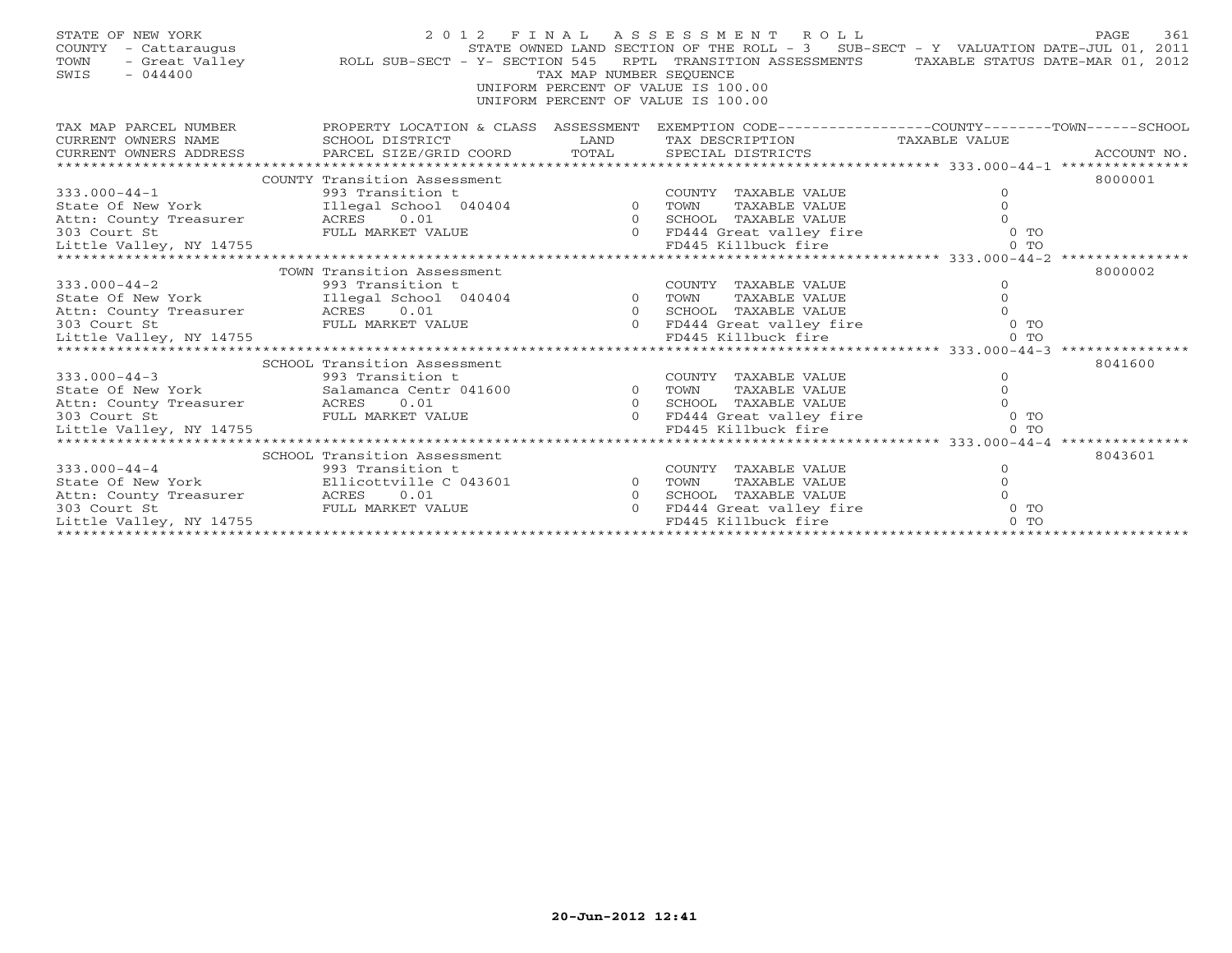|      | STATE OF NEW YORK    |                                                            | 2012 FINAL ASSESSMENT ROLL                                                          |  |  |                                  |                        | <b>PAGE</b> | 362 |
|------|----------------------|------------------------------------------------------------|-------------------------------------------------------------------------------------|--|--|----------------------------------|------------------------|-------------|-----|
|      | COUNTY - Cattaraugus |                                                            | STATE OWNED LAND SECTION OF THE ROLL - $3$ SUB-SECT - Y VALUATION DATE-JUL 01, 2011 |  |  |                                  |                        |             |     |
| TOWN | - Great Valley       | ROLL SUB-SECT - Y- SECTION 545 RPTL TRANSITION ASSESSMENTS |                                                                                     |  |  | TAXABLE STATUS DATE-MAR 01, 2012 |                        |             |     |
| SWIS | $-044400$            |                                                            |                                                                                     |  |  |                                  | RPS150/V04/L015        |             |     |
|      |                      |                                                            |                                                                                     |  |  |                                  | CURRENT DATE 6/20/2012 |             |     |
|      |                      |                                                            | UNIFORM PERCENT OF VALUE IS 100.00                                                  |  |  |                                  |                        |             |     |

## R O L L S U B S E C T I O N - Y - T O T A L S

#### \*\*\* S P E C I A L D I S T R I C T S U M M A R Y \*\*\*

| CODE | DISTRICT NAME                               | TOTAL<br>PARCELS | EXTENSTON<br>TYPE. | EXTENSTON<br>VALUE | AD VALOREM<br>VALUE | <b>EXEMPT</b><br>AMOUNT | TAXABLE<br>VALUE |
|------|---------------------------------------------|------------------|--------------------|--------------------|---------------------|-------------------------|------------------|
|      | FD444 Great valley f<br>FD445 Killbuck fire |                  | 4 TOTAL<br>4 TOTAL |                    |                     |                         |                  |

### \*\*\* S C H O O L D I S T R I C T S U M M A R Y \*\*\*

| CODE   | DISTRICT NAME             | TOTAL<br>PARCELS | ASSESSED<br>LAND | ASSESSED<br>TOTAL | EXEMPT<br>AMOUNT | TOTAL<br>TAXABLE | STAR<br>AMOUNT | STAR<br>TAXABLE |
|--------|---------------------------|------------------|------------------|-------------------|------------------|------------------|----------------|-----------------|
|        | 040404 Illegal School     | 2                |                  |                   |                  |                  |                |                 |
| 041600 | Salamanca Central         |                  |                  |                   |                  |                  |                |                 |
| 043601 | Ellicottville Cent        |                  |                  |                   |                  |                  |                |                 |
|        | $S \cup B - T \cup T A L$ | 4                |                  |                   |                  |                  |                |                 |
|        | TOTAL                     | 4                |                  |                   |                  |                  |                |                 |

## \*\*\* S Y S T E M C O D E S S U M M A R Y \*\*\*

NO SYSTEM EXEMPTIONS AT THIS LEVEL

#### \*\*\* E X E M P T I O N S U M M A R Y \*\*\*

### NO EXEMPTIONS AT THIS LEVEL

| <b>ROLL</b> |                            | 'OTAL |      |                       |      |       | , 1111 |
|-------------|----------------------------|-------|------|-----------------------|------|-------|--------|
| SEC         | ON                         |       | LAND | ገጠጣል<br>- - - - - - - | TOWN | CTTOC |        |
|             | T.AND<br>. <i>. .</i><br>. |       |      |                       |      |       |        |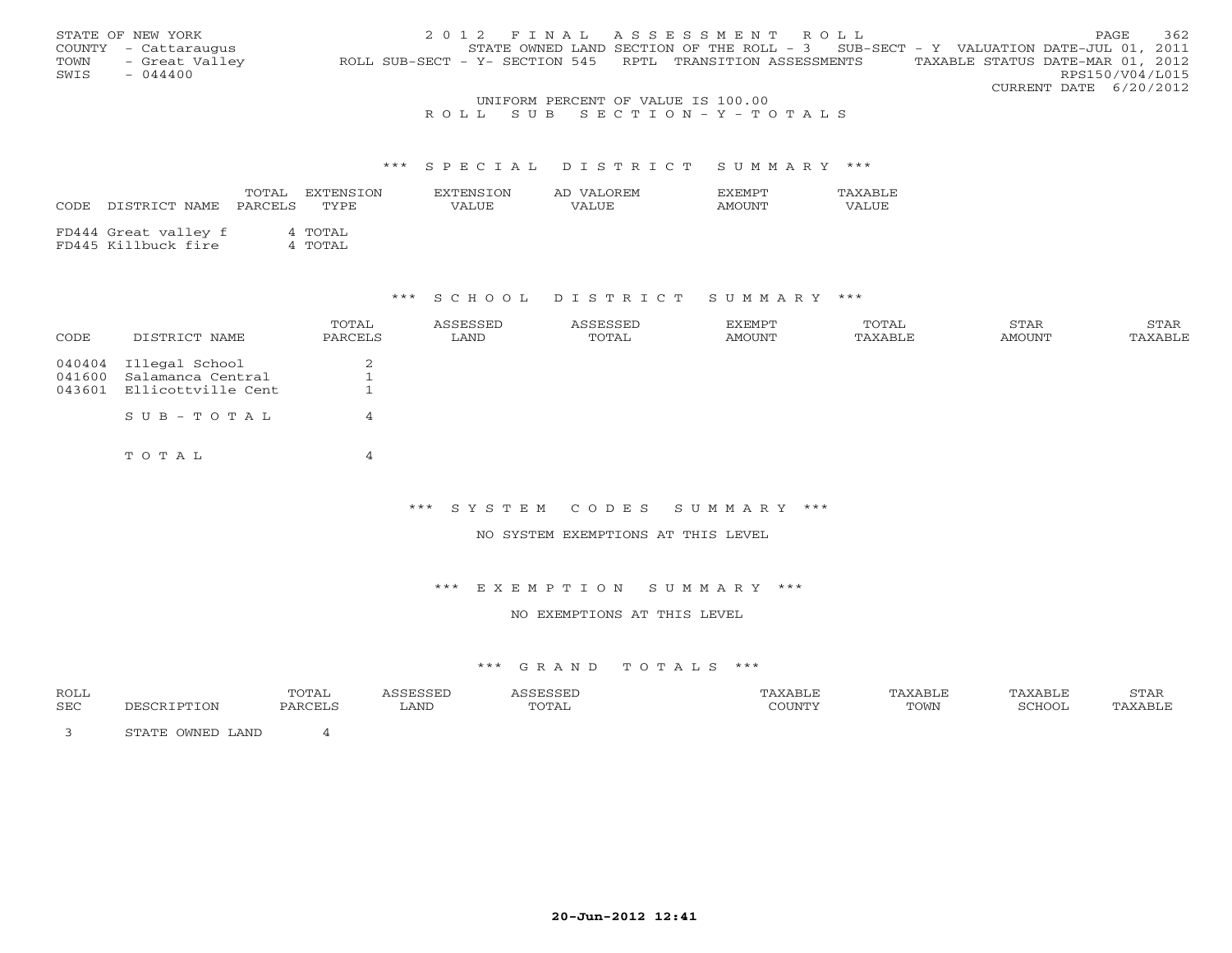|      | STATE OF NEW YORK    | 2012 FINAL ASSESSMENT ROLL               | 363<br>PAGE                      |
|------|----------------------|------------------------------------------|----------------------------------|
|      | COUNTY - Cattaraugus | STATE OWNED LAND SECTION OF THE ROLL - 3 | VALUATION DATE-JUL 01, 2011      |
| TOWN | - Great Valley       |                                          | TAXABLE STATUS DATE-MAR 01, 2012 |
| SWIS | $-044400$            |                                          | RPS150/V04/L015                  |
|      |                      | UNIFORM PERCENT OF VALUE IS 100.00       | CURRENT DATE 6/20/2012           |
|      |                      | ROLL SECTION TOTALS                      |                                  |

### \*\*\* S P E C I A L D I S T R I C T S U M M A R Y \*\*\*

| CODE. | DISTRICT NAME                               | TOTAL<br>PARCELS | EXTENSION<br>TYPE    | EXTENSION<br>VALUE. | AD VALOREM<br>VALUE. | <b>EXEMPT</b><br>AMOUNT | TAXABLE<br>VALUE     |
|-------|---------------------------------------------|------------------|----------------------|---------------------|----------------------|-------------------------|----------------------|
|       | FD444 Great valley f<br>FD445 Killbuck fire |                  | 24 TOTAL<br>11 TOTAL |                     | 6039,600<br>3419,300 | 204,600                 | 5835,000<br>3419,300 |

### \*\*\* S C H O O L D I S T R I C T S U M M A R Y \*\*\*

| CODE   | DISTRICT NAME       | TOTAL<br>PARCELS | ASSESSED<br>LAND | ASSESSED<br>TOTAL | EXEMPT<br>AMOUNT | TOTAL<br>TAXABLE | STAR<br>AMOUNT | STAR<br>TAXABLE |
|--------|---------------------|------------------|------------------|-------------------|------------------|------------------|----------------|-----------------|
| 040404 | Illegal School      | $\bigcirc$<br>∠  |                  |                   |                  |                  |                |                 |
| 041600 | Salamanca Central   | 8                | 3419,300         | 3419,300          |                  | 3419,300         |                | 3419,300        |
| 043601 | Ellicottville Cent  | 21               | 6039,600         | 6039,600          |                  | 6039,600         |                | 6039,600        |
|        | $S$ U B - T O T A L | 31               | 9458,900         | 9458,900          |                  | 9458,900         |                | 9458,900        |
|        | TOTAL               | 31               | 9458,900         | 9458,900          |                  | 9458,900         |                | 9458,900        |

### \*\*\* S Y S T E M C O D E S S U M M A R Y \*\*\*

#### NO SYSTEM EXEMPTIONS AT THIS LEVEL

### \*\*\* E X E M P T I O N S U M M A R Y \*\*\*

| CODE  | DESCRIPTION | TOTAL<br>PARCELS | COUNTY   | TOWN    | SCHOOL |
|-------|-------------|------------------|----------|---------|--------|
| 32252 | STATE C     | 24               | 8232,000 |         |        |
| 32301 | STATE C/T   |                  | 204,600  | 204,600 |        |
|       | TOTAL       | 25               | 8436,600 | 204,600 |        |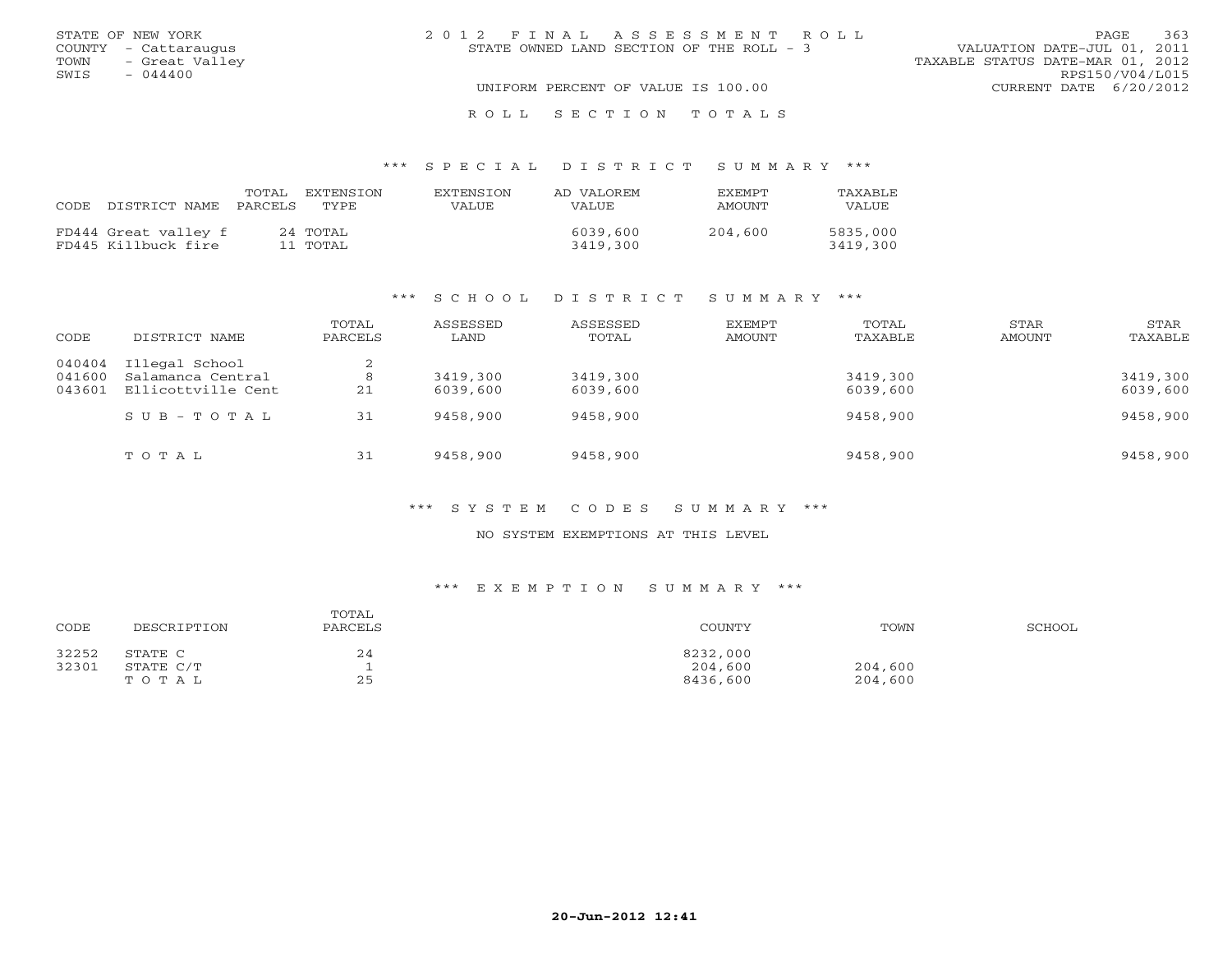|      | STATE OF NEW YORK    |  |  | 2012 FINAL ASSESSMENT ROLL               |                                  | PAGE            | 364 |
|------|----------------------|--|--|------------------------------------------|----------------------------------|-----------------|-----|
|      | COUNTY - Cattaraugus |  |  | STATE OWNED LAND SECTION OF THE ROLL - 3 | VALUATION DATE-JUL 01, 2011      |                 |     |
| TOWN | - Great Valley       |  |  |                                          | TAXABLE STATUS DATE-MAR 01, 2012 |                 |     |
| SWIS | $-044400$            |  |  |                                          |                                  | RPS150/V04/L015 |     |
|      |                      |  |  | UNIFORM PERCENT OF VALUE IS 100.00       | CURRENT DATE 6/20/2012           |                 |     |
|      |                      |  |  | ROLL SECTION TOTALS                      |                                  |                 |     |

| <b>ROLL</b> |                            | TOTAL   | SSESSED     | <i><b>\SSESSED</b></i> | TAXABLE      | TAXABLE  | TAXABLE  | STAR     |
|-------------|----------------------------|---------|-------------|------------------------|--------------|----------|----------|----------|
| SEC         | ם השפח                     | PARCELS | <b>LAND</b> | TOTAL                  | COUNTY       | TOWN     | SCHOOL   | TAXABLE  |
|             | OWNED LAND<br><b>STATE</b> | 31      | 9458,900    | 9458,900               | 1022<br>,300 | 9254,300 | 9458,900 | 9458,900 |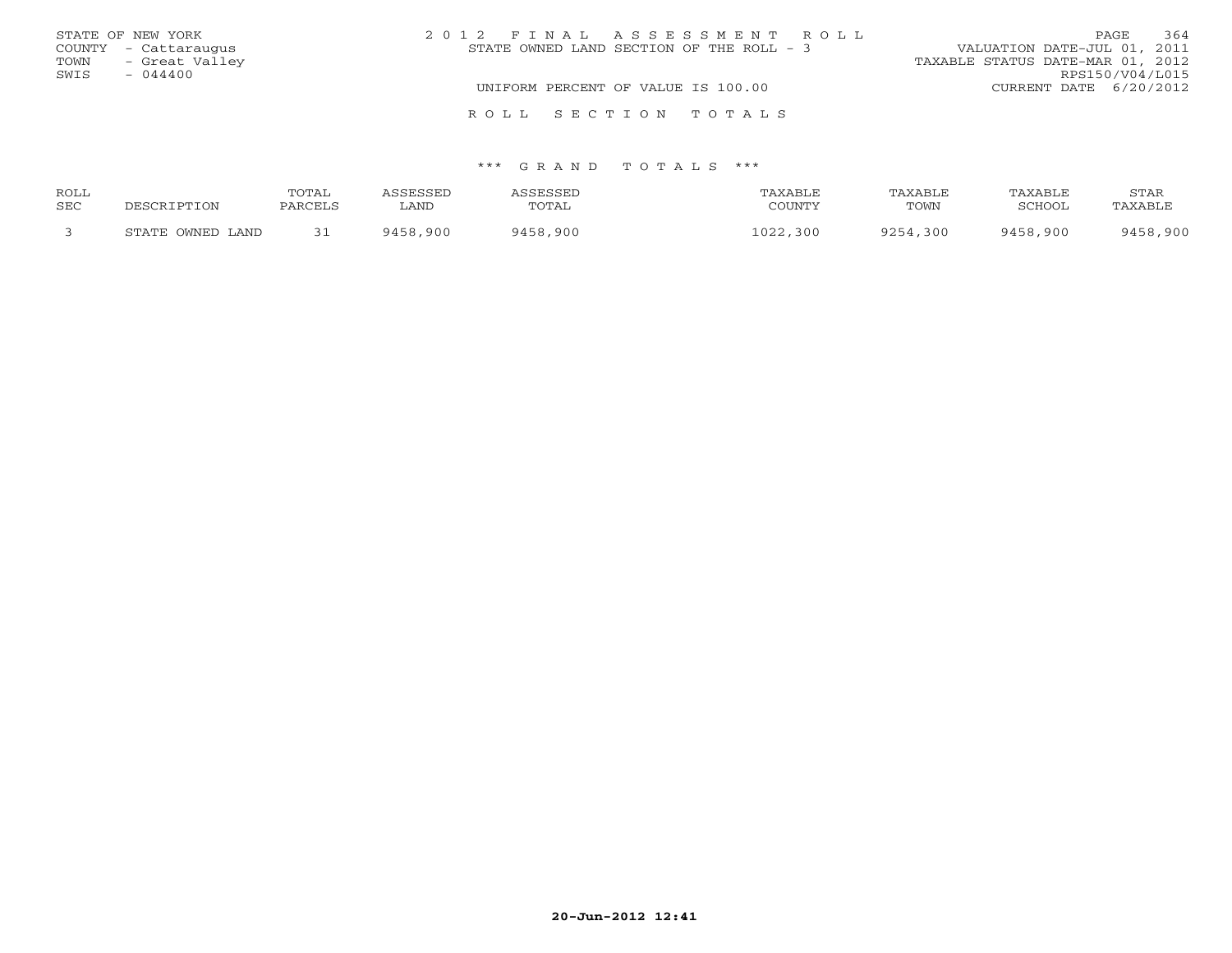## STATE OF NEW YORK 2 0 1 2 F I N A L A S S E S S M E N T R O L L PAGE 365 COUNTY - Cattaraugus SPECIAL FRANCHISE SECTION OF THE ROLL - 5 VALUATION DATE-JUL 01, 2011 TOWN - Great Valley TAX MAP NUMBER SEQUENCE TAXABLE STATUS DATE-MAR 01, 2012 SWIS - 044400 UNIFORM PERCENT OF VALUE IS 100.00UNIFORM PERCENT OF VALUE IS 100.00

| TAX MAP PARCEL NUMBER<br>CURRENT OWNERS NAME          | PROPERTY LOCATION & CLASS ASSESSMENT<br>SCHOOL DISTRICT | LAND     | TAX DESCRIPTION         | EXEMPTION CODE-----------------COUNTY-------TOWN------SCHOOL<br>TAXABLE VALUE |  |
|-------------------------------------------------------|---------------------------------------------------------|----------|-------------------------|-------------------------------------------------------------------------------|--|
| CURRENT OWNERS ADDRESS<br>**********************      | PARCEL SIZE/GRID COORD                                  | TOTAL    | SPECIAL DISTRICTS       | ACCOUNT NO.                                                                   |  |
|                                                       |                                                         |          |                         |                                                                               |  |
| 544.000-9903-123.700/288                              | Special Franchise<br>861 Elec & gas                     |          | COUNTY TAXABLE VALUE    | 1011<br>126,664                                                               |  |
| National Fuel Gas Dist                                | Salamanca Centr 041600                                  | $\circ$  | TOWN<br>TAXABLE VALUE   | 126,664                                                                       |  |
| 6363 Main St                                          | TOWN OF GREAT VALLEY                                    | 126,664  | SCHOOL TAXABLE VALUE    | 126,664                                                                       |  |
| Williamville, NY 14221                                | 0.2000 SALAMANCA                                        |          | FD445 Killbuck fire     | 126,664 TO                                                                    |  |
|                                                       | 0.01<br>ACRES                                           |          |                         |                                                                               |  |
|                                                       | FULL MARKET VALUE                                       | 126,700  |                         |                                                                               |  |
| **********************                                | *********************                                   |          |                         |                                                                               |  |
|                                                       | Special Franchise                                       |          |                         | 1012                                                                          |  |
| 544.000-9903-132.350                                  | 861 Elec & gas                                          |          | COUNTY TAXABLE VALUE    | 299,768                                                                       |  |
| Niagara Mohawk Power Corp                             | Salamanca Centr 041600                                  | $\Omega$ | TAXABLE VALUE<br>TOWN   | 299,768                                                                       |  |
| 300 Erie Blvd West                                    | TOWN OF GREAT VALLEY                                    | 299,768  | SCHOOL TAXABLE VALUE    | 299,768                                                                       |  |
| Syracuse, NY 13202                                    | 0.2700 SALAMANCA                                        |          | FD445 Killbuck fire     | 299,768 TO                                                                    |  |
|                                                       | 0.01<br>ACRES                                           |          |                         |                                                                               |  |
|                                                       | FULL MARKET VALUE                                       | 299,800  |                         |                                                                               |  |
|                                                       |                                                         |          |                         |                                                                               |  |
|                                                       | Special Franchise                                       |          |                         | 1010                                                                          |  |
| 544.000-9903-631.900/188                              | 866 Telephone                                           |          | COUNTY TAXABLE VALUE    | 133,154                                                                       |  |
| Verizon New York Inc                                  | Salamanca Centr 041600                                  | $\circ$  | TOWN<br>TAXABLE VALUE   | 133,154                                                                       |  |
| PO Box 152206                                         | TOWN OF GREAT VALLEY                                    | 133,154  | SCHOOL TAXABLE VALUE    | 133,154                                                                       |  |
| Irving, TX 75015-2206                                 | 0.4400 SALAMANCA<br>ACRES<br>0.01                       |          | FD445 Killbuck fire     | 133,154 TO                                                                    |  |
|                                                       | FULL MARKET VALUE                                       | 133,200  |                         |                                                                               |  |
| *********************                                 |                                                         |          |                         |                                                                               |  |
|                                                       | Special Franchise                                       |          |                         | 1043                                                                          |  |
| 544.000-9903-999.991/188                              | 869 Television                                          |          | COUNTY TAXABLE VALUE    | 126,599                                                                       |  |
| Atlantic Broadband Finance Llc Salamanca Centr 041600 |                                                         | $\circ$  | TOWN<br>TAXABLE VALUE   | 126,599                                                                       |  |
| 120 Southmont Blvd                                    | TOWN OF GREAT VALLEY                                    | 126,599  | SCHOOL TAXABLE VALUE    | 126,599                                                                       |  |
| Johnstown, PA 15905                                   | 1.0000 SALAMANCA                                        |          | FD445 Killbuck fire     | 126,599 TO                                                                    |  |
|                                                       | <b>ACRES</b><br>0.01                                    |          |                         |                                                                               |  |
|                                                       | FULL MARKET VALUE                                       | 126,600  |                         |                                                                               |  |
|                                                       | *******************                                     |          |                         | 544.000-9906-123.700/288 ***                                                  |  |
|                                                       | Special Franchise                                       |          |                         | 1157                                                                          |  |
| 544.000-9906-123.700/288                              | 861 Elec & gas                                          |          | COUNTY TAXABLE VALUE    | 506,655                                                                       |  |
| National Fuel Gas Dist                                | Ellicottville C 043601                                  | $\Omega$ | TAXABLE VALUE<br>TOWN   | 506,655                                                                       |  |
| 6363 Main St                                          | TOWN OF GREAT VALLEY                                    | 506,655  | SCHOOL TAXABLE VALUE    | 506,655                                                                       |  |
| Williamsville, NY 14221                               | 0.8000 ELLICOTTVILLE<br>ACRES<br>0.01                   |          | FD444 Great valley fire | 506,655 TO                                                                    |  |
|                                                       | FULL MARKET VALUE                                       | 506,700  |                         |                                                                               |  |
|                                                       |                                                         |          |                         | ********************* 544.000-9906-132.350 *******                            |  |
|                                                       | Special Franchise                                       |          |                         | 1158                                                                          |  |
| 544.000-9906-132.350                                  | 861 Elec & gas                                          |          | COUNTY TAXABLE VALUE    | 810,484                                                                       |  |
| Niagara Mohawk Power Corp                             | Ellicottville C 043601                                  | $\Omega$ | TOWN<br>TAXABLE VALUE   | 810,484                                                                       |  |
| 300 Erie Blvd West                                    | TOWN OF GREAT VALLEY                                    | 810,484  | SCHOOL TAXABLE VALUE    | 810,484                                                                       |  |
| Syracuse, NY 13202                                    | 0.7300 ELLICOTTVILLE                                    |          | FD444 Great valley fire | 810,484 TO                                                                    |  |
|                                                       | ACRES<br>0.01                                           |          |                         |                                                                               |  |
|                                                       | FULL MARKET VALUE                                       | 810,500  |                         |                                                                               |  |
| *****************************                         |                                                         |          |                         |                                                                               |  |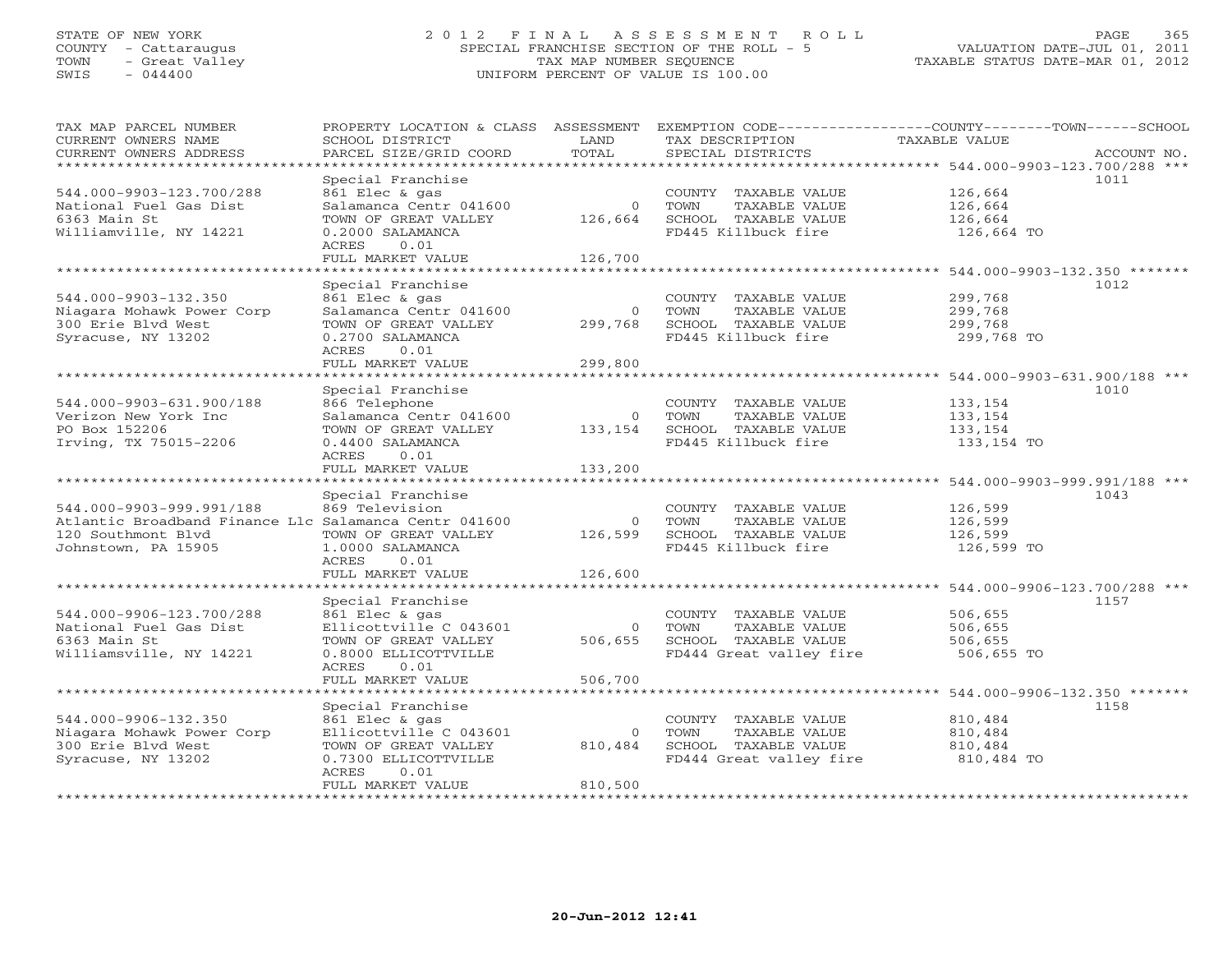## STATE OF NEW YORK 2 0 1 2 F I N A L A S S E S S M E N T R O L L PAGE 366 COUNTY - Cattaraugus SPECIAL FRANCHISE SECTION OF THE ROLL - 5 VALUATION DATE-JUL 01, 2011 TOWN - Great Valley TAX MAP NUMBER SEQUENCE TAXABLE STATUS DATE-MAR 01, 2012 SWIS - 044400 UNIFORM PERCENT OF VALUE IS 100.00UNIFORM PERCENT OF VALUE IS 100.00

| TAX MAP PARCEL NUMBER<br>CURRENT OWNERS NAME | PROPERTY LOCATION & CLASS<br>SCHOOL DISTRICT | ASSESSMENT<br>LAND | EXEMPTION CODE---<br>TAX DESCRIPTION | --------------COUNTY--------TOWN-----SCHOOL<br>TAXABLE VALUE |             |
|----------------------------------------------|----------------------------------------------|--------------------|--------------------------------------|--------------------------------------------------------------|-------------|
| CURRENT OWNERS ADDRESS                       | PARCEL SIZE/GRID COORD                       | TOTAL              | SPECIAL DISTRICTS                    |                                                              | ACCOUNT NO. |
|                                              |                                              |                    |                                      |                                                              |             |
|                                              | Special Franchise                            |                    |                                      |                                                              | 1159        |
| 544.000-9906-631.900/188                     | 866 Telephone                                |                    | COUNTY<br>TAXABLE VALUE              | 169,469                                                      |             |
| Verizon New York Inc                         | Ellicottville C 043601                       | $\Omega$           | TOWN<br>TAXABLE VALUE                | 169,469                                                      |             |
| PO Box 152206                                | TOWN OF GREAT VALLEY                         | 169,469            | SCHOOL<br>TAXABLE VALUE              | 169,469                                                      |             |
| Irving, TX 75015-2206                        | 0.5600 ELLICOTTVILLE                         |                    | FD444 Great valley fire              | 169,469 TO                                                   |             |
|                                              | 0.01<br>ACRES                                |                    |                                      |                                                              |             |
|                                              | FULL MARKET VALUE                            | 169,500            |                                      |                                                              |             |
|                                              |                                              |                    |                                      |                                                              |             |
|                                              | Special Franchise                            |                    |                                      |                                                              | 1588        |
| 544.000-9906-999.984/188                     | 869 Television                               |                    | COUNTY<br>TAXABLE VALUE              | 1,786                                                        |             |
| Springville 194                              | Ellicottville C 043601                       | $\circ$            | TAXABLE VALUE<br>TOWN                | 1,786                                                        |             |
| Attn: Adelphia Tax Dept                      | TOWN OF GREAT VALLEY                         | 1,786              | SCHOOL<br>TAXABLE VALUE              | 1,786                                                        |             |
| PO Box 7467                                  | 1.0000 ELLICOTTVILLE                         |                    | FD444 Great valley fire              | 1,786 TO                                                     |             |
| Charlotte, NC 28241-7467                     | 0.01<br>ACRES                                |                    |                                      |                                                              |             |
|                                              | FULL MARKET VALUE                            | 1,800              |                                      |                                                              |             |
|                                              |                                              |                    |                                      |                                                              |             |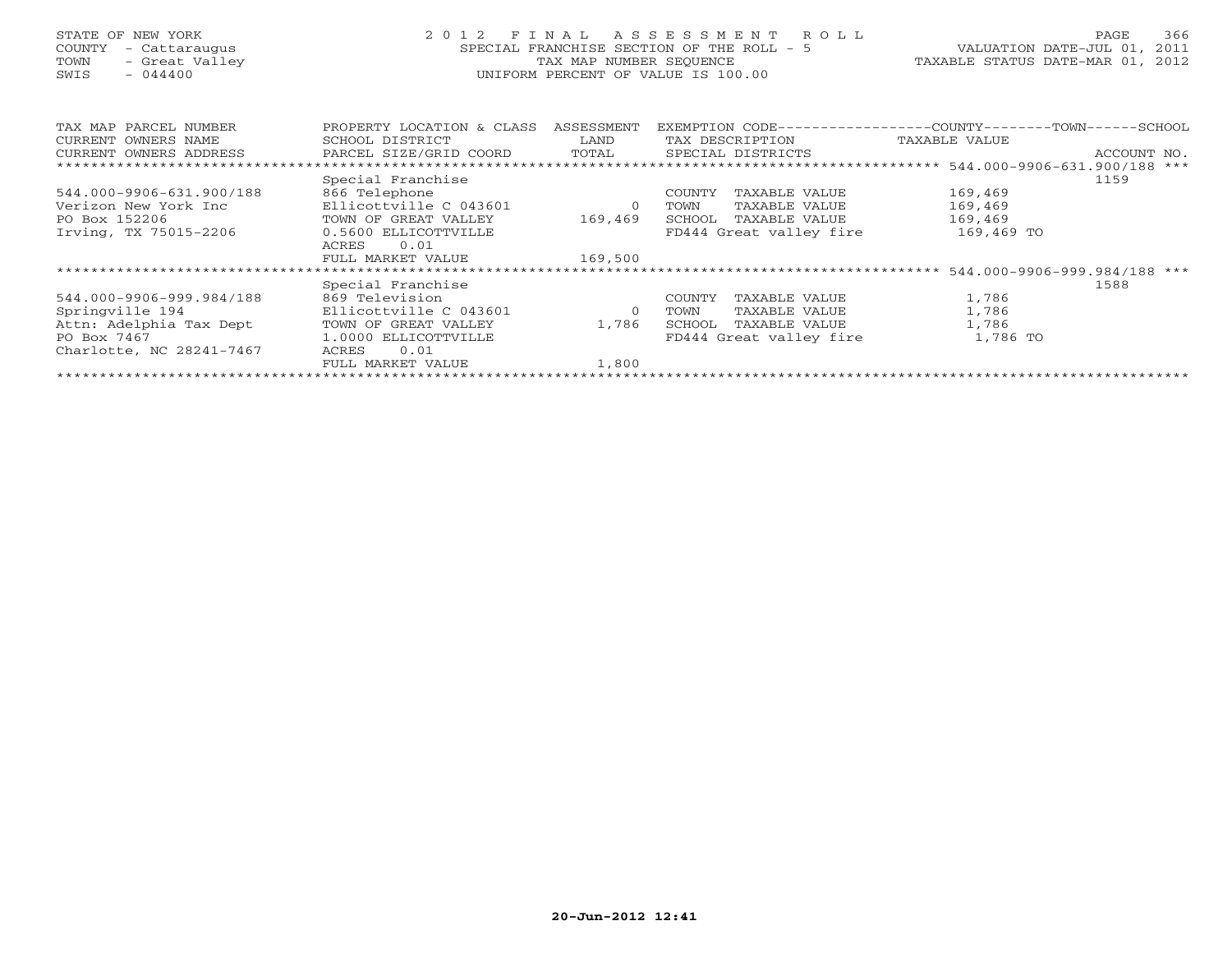|      | STATE OF NEW YORK    | 2012 FINAL ASSESSMENT ROLL                                               | PAGE                   | 367 |
|------|----------------------|--------------------------------------------------------------------------|------------------------|-----|
|      | COUNTY - Cattaraugus | VALUATION DATE-JUL 01, 2011<br>SPECIAL FRANCHISE SECTION OF THE ROLL - 5 |                        |     |
| TOWN | - Great Valley       | TAXABLE STATUS DATE-MAR 01, 2012                                         |                        |     |
| SWIS | $-044400$            |                                                                          | RPS150/V04/L015        |     |
|      |                      | UNIFORM PERCENT OF VALUE IS 100.00                                       | CURRENT DATE 6/20/2012 |     |
|      |                      |                                                                          |                        |     |

### R O L L S U B S E C T I O N - - T O T A L S

### \*\*\* S P E C I A L D I S T R I C T S U M M A R Y \*\*\*

|      |                      | TOTAL   | EXTENSTON | <b>EXTENSION</b> | AD VALOREM | <b>EXEMPT</b> | TAXABLE  |
|------|----------------------|---------|-----------|------------------|------------|---------------|----------|
| CODE | DISTRICT NAME        | PARCELS | TYPE.     | VALUE            | VALUE      | AMOUNT        | VALUE    |
|      |                      |         |           |                  |            |               |          |
|      | FD444 Great valley f |         | 4 TOTAL   |                  | 1488,394   |               | 1488,394 |
|      | FD445 Killbuck fire  |         | 4 TOTAL   |                  | 686,185    |               | 686,185  |

### \*\*\* S C H O O L D I S T R I C T S U M M A R Y \*\*\*

| CODE                                  | DISTRICT NAME      | TOTAL<br>PARCELS | ASSESSED<br>LAND | ASSESSED<br>TOTAL   | EXEMPT<br>AMOUNT | TOTAL<br>TAXABLE    | STAR<br>AMOUNT | STAR<br>TAXABLE     |
|---------------------------------------|--------------------|------------------|------------------|---------------------|------------------|---------------------|----------------|---------------------|
| 041600<br>Salamanca Central<br>043601 | Ellicottville Cent | 4<br>4           |                  | 686,185<br>1488,394 |                  | 686,185<br>1488,394 |                | 686,185<br>1488,394 |
|                                       | SUB-TOTAL          | 8                |                  | 2174,579            |                  | 2174,579            |                | 2174,579            |
|                                       | TOTAL              | 8                |                  | 2174,579            |                  | 2174,579            |                | 2174,579            |

### \*\*\* S Y S T E M C O D E S S U M M A R Y \*\*\*

### NO SYSTEM EXEMPTIONS AT THIS LEVEL

### \*\*\* E X E M P T I O N S U M M A R Y \*\*\*

### NO EXEMPTIONS AT THIS LEVEL

| <b>ROLL</b><br><b>SEC</b> | DESCRIPTION          | TOTAL<br>PARCELS | ASSESSED<br>LAND | <b>ASSESSED</b><br>TOTAL | TAXABLE<br>COUNTY | TAXABLE<br>TOWN | TAXABLE<br>SCHOOL | STAR<br>TAXABLE |
|---------------------------|----------------------|------------------|------------------|--------------------------|-------------------|-----------------|-------------------|-----------------|
|                           | FRANCHISE<br>SPECIAL |                  |                  | 2174,579                 | 2174,579          | 2174,579        | 2174,579          | 2174,579        |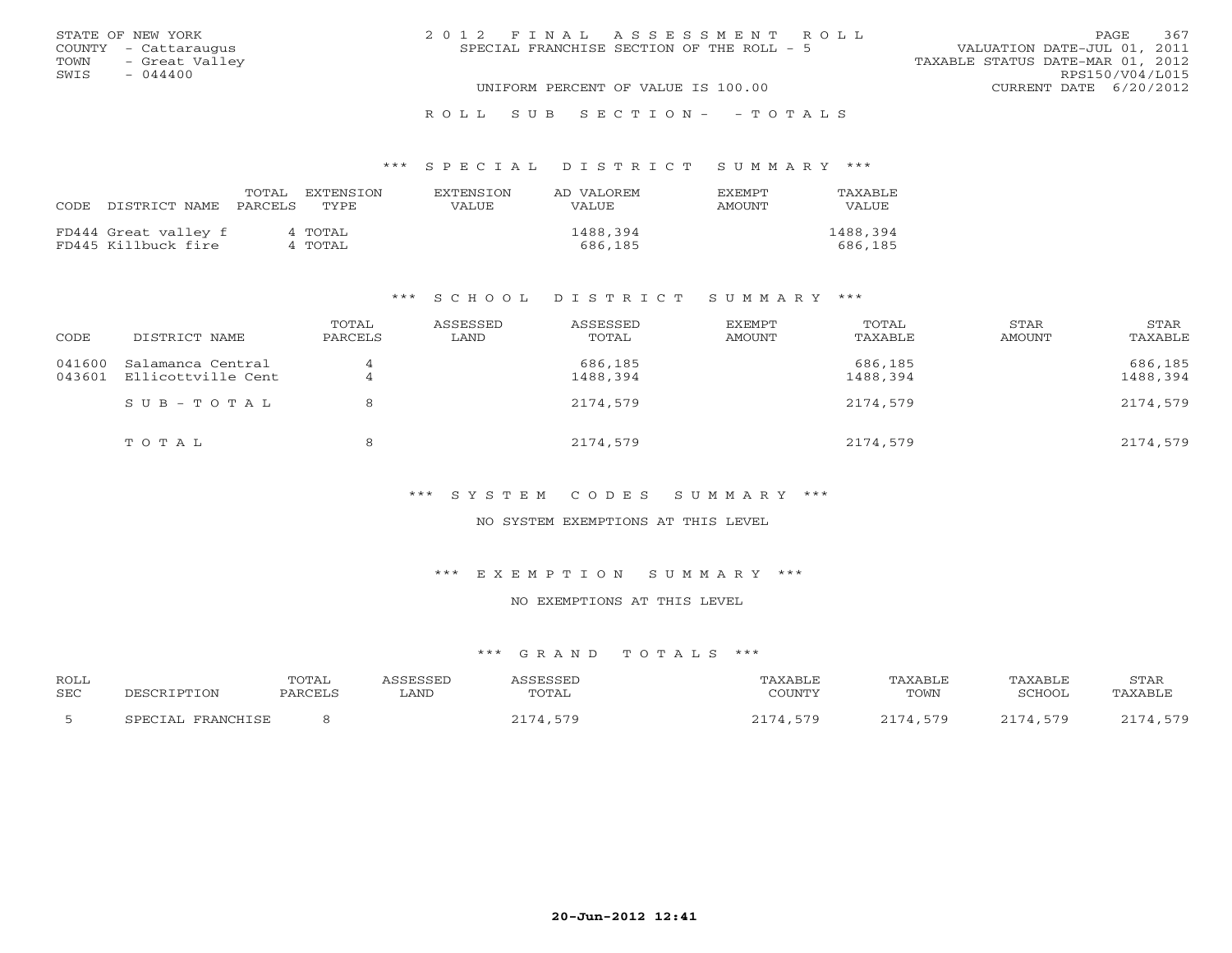|      | STATE OF NEW YORK    | 2012 FINAL ASSESSMENT ROLL |                                           |                                  |                        | <b>PAGE</b> | 368 |
|------|----------------------|----------------------------|-------------------------------------------|----------------------------------|------------------------|-------------|-----|
|      | COUNTY - Cattaraugus |                            | SPECIAL FRANCHISE SECTION OF THE ROLL - 5 | VALUATION DATE-JUL 01, 2011      |                        |             |     |
| TOWN | - Great Valley       |                            |                                           | TAXABLE STATUS DATE-MAR 01, 2012 |                        |             |     |
| SWIS | $-044400$            |                            | UNIFORM PERCENT OF VALUE IS 100.00        |                                  | RPS150/V04/L015        |             |     |
|      |                      |                            |                                           |                                  | CURRENT DATE 6/20/2012 |             |     |
|      |                      |                            |                                           |                                  |                        |             |     |

#### R O L L S E C T I O N T O T A L S

### \*\*\* S P E C I A L D I S T R I C T S U M M A R Y \*\*\*

|      |                      | TOTAL   | EXTENSTON | <b>EXTENSION</b> | AD VALOREM | <b>EXEMPT</b> | TAXABLE  |
|------|----------------------|---------|-----------|------------------|------------|---------------|----------|
| CODE | DISTRICT NAME        | PARCELS | TYPE.     | VALUE            | VALUE      | AMOUNT        | VALUE    |
|      |                      |         |           |                  |            |               |          |
|      | FD444 Great valley f |         | 4 TOTAL   |                  | 1488,394   |               | 1488,394 |
|      | FD445 Killbuck fire  |         | 4 TOTAL   |                  | 686,185    |               | 686,185  |

### \*\*\* S C H O O L D I S T R I C T S U M M A R Y \*\*\*

| CODE                                  | DISTRICT NAME      | TOTAL<br>PARCELS | ASSESSED<br>LAND | ASSESSED<br>TOTAL   | EXEMPT<br>AMOUNT | TOTAL<br>TAXABLE    | STAR<br>AMOUNT | STAR<br>TAXABLE     |
|---------------------------------------|--------------------|------------------|------------------|---------------------|------------------|---------------------|----------------|---------------------|
| 041600<br>Salamanca Central<br>043601 | Ellicottville Cent | 4<br>4           |                  | 686,185<br>1488,394 |                  | 686,185<br>1488,394 |                | 686,185<br>1488,394 |
|                                       | SUB-TOTAL          | 8                |                  | 2174,579            |                  | 2174,579            |                | 2174,579            |
|                                       | TOTAL              | 8                |                  | 2174,579            |                  | 2174,579            |                | 2174,579            |

### \*\*\* S Y S T E M C O D E S S U M M A R Y \*\*\*

### NO SYSTEM EXEMPTIONS AT THIS LEVEL

### \*\*\* E X E M P T I O N S U M M A R Y \*\*\*

### NO EXEMPTIONS AT THIS LEVEL

| <b>ROLL</b><br><b>SEC</b> | DESCRIPTION          | TOTAL<br>PARCELS | ASSESSED<br>LAND | <b>ASSESSED</b><br>TOTAL | TAXABLE<br>COUNTY | TAXABLE<br>TOWN | TAXABLE<br>SCHOOL | STAR<br>TAXABLE |
|---------------------------|----------------------|------------------|------------------|--------------------------|-------------------|-----------------|-------------------|-----------------|
|                           | FRANCHISE<br>SPECIAL |                  |                  | 2174,579                 | 2174,579          | 2174,579        | 2174,579          | 2174,579        |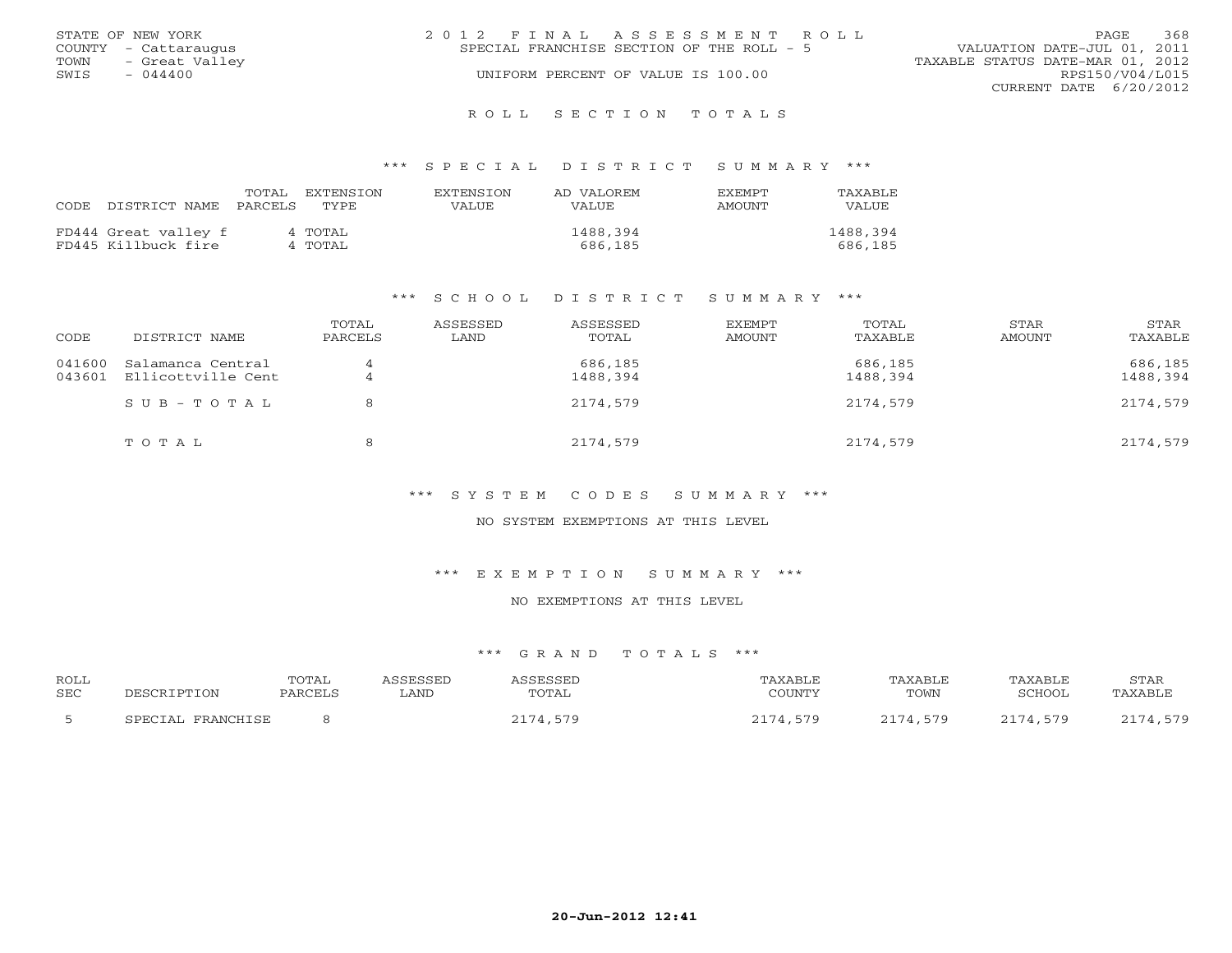## STATE OF NEW YORK 2 0 1 2 F I N A L A S S E S S M E N T R O L L PAGE 369 COUNTY - Cattaraugus UTILITY & R.R. SECTION OF THE ROLL - 6 VALUATION DATE-JUL 01, 2011 TOWN - Great Valley TAX MAP NUMBER SEQUENCE TAXABLE STATUS DATE-MAR 01, 2012 SWIS - 044400 UNIFORM PERCENT OF VALUE IS 100.00UNIFORM PERCENT OF VALUE IS 100.00

| TAX MAP PARCEL NUMBER     |                           |                | PROPERTY LOCATION & CLASS ASSESSMENT EXEMPTION CODE---------------COUNTY-------TOWN------SCHOOL |               |             |
|---------------------------|---------------------------|----------------|-------------------------------------------------------------------------------------------------|---------------|-------------|
| CURRENT OWNERS NAME       | SCHOOL DISTRICT           | LAND           | TAX DESCRIPTION                                                                                 | TAXABLE VALUE |             |
| CURRENT OWNERS ADDRESS    | PARCEL SIZE/GRID COORD    | TOTAL          | SPECIAL DISTRICTS                                                                               |               | ACCOUNT NO. |
|                           |                           |                |                                                                                                 |               |             |
|                           | 5838 Plum Brook Rd        |                |                                                                                                 |               | 1900        |
| $56.003 - 1 - 13.1/1$     | 837 Cell Tower            |                | COUNTY TAXABLE VALUE                                                                            | 205,800       |             |
| Sba Properties Inc        | Ellicottville C 043601    | $\overline{0}$ | TOWN<br>TAXABLE VALUE                                                                           | 205,800       |             |
| 5900 Broken Sound Pky Nw  |                           | 205,800        | SCHOOL TAXABLE VALUE                                                                            | 205,800       |             |
| Bocaraton, FL 33487       | FULL MARKET VALUE         | 205,800        | FD444 Great valley fire                                                                         | 205,800 TO    |             |
|                           |                           |                |                                                                                                 |               |             |
|                           | 5984 Sugartown Rd         |                |                                                                                                 |               | 1339        |
| $56.003 - 1 - 34$         | 872 Elec-Substation       |                | COUNTY TAXABLE VALUE                                                                            | 2920,562      |             |
| Niagara Mohawk Power Corp | Ellicottville C 043601    | 29,800         | TOWN<br>TAXABLE VALUE                                                                           | 2920,562      |             |
| 300 Erie Blvd West        | LOC #713836               | 2920,562       | SCHOOL TAXABLE VALUE                                                                            | 2920,562      |             |
| Syracuse, NY 13202        | 1.0000 ELLICOTTVILLE      |                | FD444 Great valley fire                                                                         | 2920,562 TO   |             |
|                           | VALLEY-ISCHUA SUBSTN 1712 |                |                                                                                                 |               |             |
|                           | 6.50<br>ACRES             |                |                                                                                                 |               |             |
|                           | FULL MARKET VALUE         | 2920,600       |                                                                                                 |               |             |
|                           |                           |                |                                                                                                 |               |             |
|                           | 1712279 McGuan Hollow Rd  |                |                                                                                                 |               | 1385        |
| $56.004 - 1 - 3.2$        | 380 Pub Util Vac          |                | COUNTY TAXABLE VALUE                                                                            | 37,500        |             |
| Niagara Mohawk Power Corp | Ellicottville C 043601    | 37,500         | TOWN<br>TAXABLE VALUE                                                                           | 37,500        |             |
| 300 Erie Blvd West        |                           | 37,500         | SCHOOL TAXABLE VALUE                                                                            | 37,500        |             |
|                           | TRANS LAND                |                |                                                                                                 |               |             |
| Syracuse, NY 13202        | 1.0000 ELLICOTTVILLE      |                | FD444 Great valley fire                                                                         | 37,500 TO     |             |
|                           | VALLEY-ISCHUA #158        |                |                                                                                                 |               |             |
|                           | ACRES 12.55               |                |                                                                                                 |               |             |
|                           | FULL MARKET VALUE         | 37,500         |                                                                                                 |               |             |
|                           |                           |                |                                                                                                 |               |             |
|                           |                           |                |                                                                                                 |               | 1003        |
| $73.004 - 1 - 13.1$       | 843 Non-ceil. rr          |                | COUNTY TAXABLE VALUE                                                                            | 135,200       |             |
| B & O Railroad Co         | Salamanca Centr 041600    | 135,200        | TOWN<br>TAXABLE VALUE                                                                           | 135,200       |             |
| Csx Transportation        | TOWN OF GREAT VALLEY      | 135,200        | SCHOOL TAXABLE VALUE                                                                            | 135,200       |             |
| 500 Water St              | 1.0000 SALAMANCA          |                | FD445 Killbuck fire                                                                             | 135,200 TO    |             |
| Jacksonville, FL 32202    | NON-CEILING RR-LAND ONLY  |                | LD444 Killbuck light                                                                            | 135,200 TO    |             |
|                           | ACRES<br>58.43            |                | WD446 Killbuck water dist1                                                                      | 135,200 TO    |             |
|                           | EAST-1119277 NRTH-0789021 |                |                                                                                                 |               |             |
|                           | FULL MARKET VALUE         | 135,200        |                                                                                                 |               |             |
|                           |                           |                |                                                                                                 |               |             |
|                           | Us Rte $219$ (Off)        |                |                                                                                                 |               | 1240        |
| $73.004 - 1 - 13.2$       | 323 Vacant rural          |                | COUNTY TAXABLE VALUE                                                                            | 91,900        |             |
| Mount Clare Properties    | Salamanca Centr 041600    | 91,900         | TOWN<br>TAXABLE VALUE                                                                           | 91,900        |             |
| Csx Transportation        | VACANT LAND               | 91,900         | SCHOOL TAXABLE VALUE                                                                            | 91,900        |             |
| 500 Water St              | 1.0000 SALAMANCA          |                | FD445 Killbuck fire                                                                             | 91,900 TO     |             |
| Jacksonville, FL 32202    | ACRES 39.40               |                | LD444 Killbuck light                                                                            | 91,900 TO     |             |
|                           | EAST-1119673 NRTH-0789584 |                | WD446 Killbuck water dist1                                                                      | 91,900 TO     |             |
|                           | FULL MARKET VALUE         | 91,900         |                                                                                                 |               |             |
|                           |                           |                |                                                                                                 |               |             |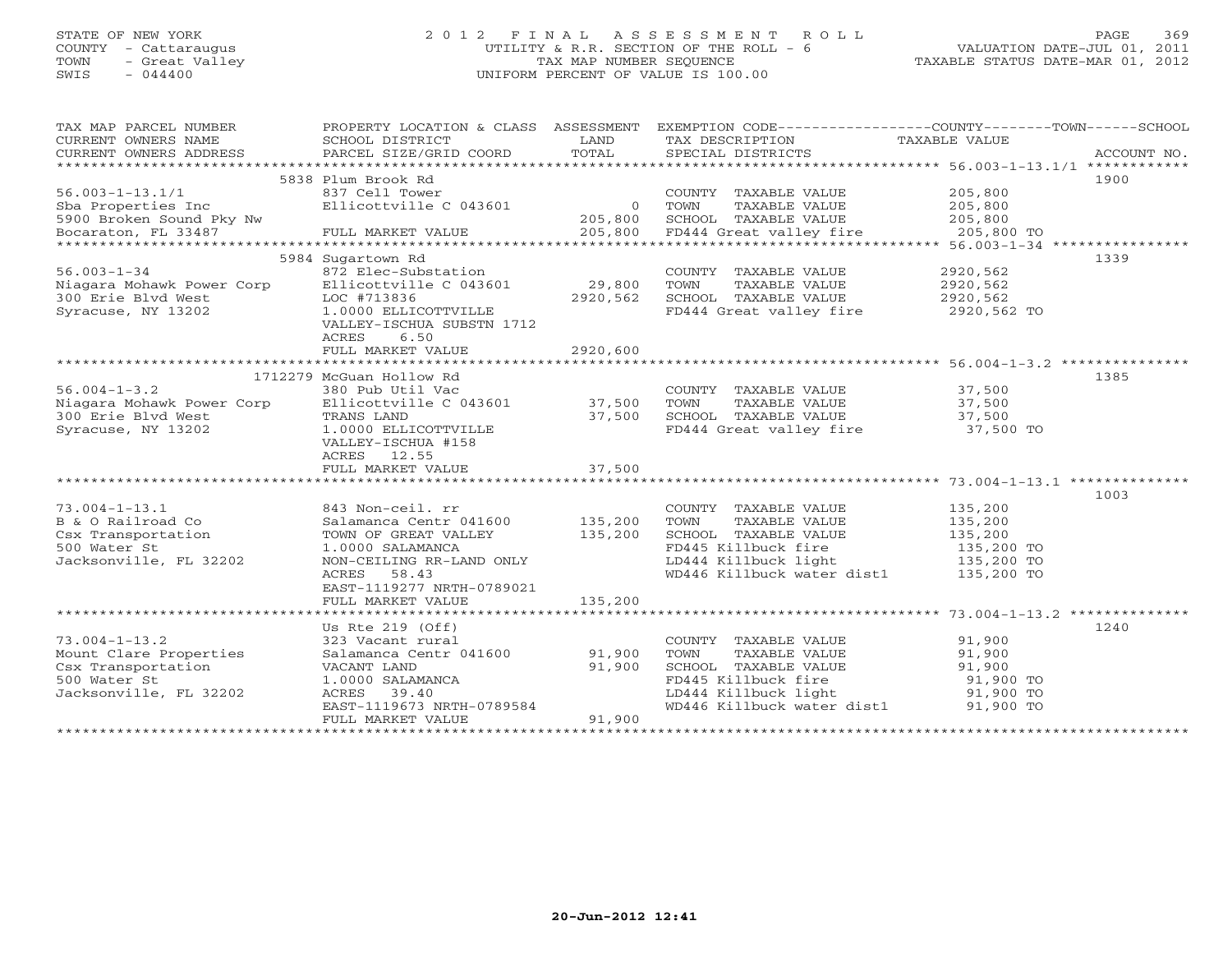## STATE OF NEW YORK 2 0 1 2 F I N A L A S S E S S M E N T R O L L PAGE 370 COUNTY - Cattaraugus UTILITY & R.R. SECTION OF THE ROLL - 6 VALUATION DATE-JUL 01, 2011 TOWN - Great Valley TAX MAP NUMBER SEQUENCE TAXABLE STATUS DATE-MAR 01, 2012 SWIS - 044400 UNIFORM PERCENT OF VALUE IS 100.00UNIFORM PERCENT OF VALUE IS 100.00

| * * * * * * *<br>********* 73.004-1-19.1/1 ************<br>Schine Clyde<br>1882<br>$73.004 - 1 - 19.1/1$<br>837 Cell Tower<br>320,700<br>COUNTY TAXABLE VALUE<br>Spectrasite Communications<br>Salamanca Centr 041600<br>TOWN<br>TAXABLE VALUE<br>320,700<br>$\Omega$<br>Property Tax<br>320,700<br>SCHOOL TAXABLE VALUE<br>320,700<br>320,700<br>FD445 Killbuck fire<br>320,700 TO<br>PO Box 723597<br>FULL MARKET VALUE<br>Atlanta, GA 31139<br>******************<br>1899<br>6293 Sullivan Hollow Rd<br>$83.001 - 1 - 5.1/1$<br>837 Cell Tower<br>207,500<br>COUNTY TAXABLE VALUE<br>Salamanca Centr 041600<br>207,500<br>Sba Properties Inc<br>$\Omega$<br>TOWN<br>TAXABLE VALUE<br>207,500<br>SCHOOL TAXABLE VALUE<br>207,500<br>5900 Broken Sound Pky Nw<br>Bocaraton, FL 33487<br>207,500<br>FD445 Killbuck fire<br>207,500 TO<br>FULL MARKET VALUE<br>********************<br>644.000-9903-123.700/288 ***<br>1641<br>Op & Mrs Equip<br>885 Gas Outside Pla<br>644.000-9903-123.700/288<br>COUNTY TAXABLE VALUE<br>139,480<br>Salamanca Centr 041600<br>$\mathbf{0}$<br>TOWN<br>TAXABLE VALUE<br>139,480<br>National Fuel Gas Dist<br>6363 Main St<br>LOC #888888 72213 72203<br>SCHOOL TAXABLE VALUE<br>139,480<br>139,480<br>Williamsville, NY 14221<br>FD445 Killbuck fire<br>0.2000 SALAMANCA<br>139,480 TO<br>GAS DIST<br>(72216)<br>0.01<br>ACRES<br>139,500<br>FULL MARKET VALUE<br>********** 644.000-9903-132.350/188 ***<br>Outside Plant<br>1002<br>644.000-9903-132.350/188<br>704,945<br>884 Elec Dist Out<br>COUNTY TAXABLE VALUE<br>Niagara Mohawk Power Corp<br>Salamanca Centr 041600<br>TAXABLE VALUE<br>704,945<br>TOWN<br>$\circ$<br>SCHOOL TAXABLE VALUE<br>300 Erie Blvd West<br>LOC #888888<br>704,945<br>704,945<br>0.3066 SALAMANCA<br>FD445 Killbuck fire<br>704,945 TO<br>Syracuse, NY 13202<br>ELEC DIST<br>LD444 Killbuck light<br>$0$ TO<br>WD446 Killbuck water dist1<br>ACRES<br>0.01<br>$0$ TO<br>704,900<br>FULL MARKET VALUE<br>* * * * * * * * * * * * * * * * *<br>***** 644.000-9903-239.860/188 ***<br>1009<br>Outside Plant<br>644.000-9903-239.860/188<br>22,116<br>822 Water supply<br>COUNTY TAXABLE VALUE<br>Salamanca Centr 041600<br>TAXABLE VALUE<br>22,116<br>Salamanca Water And Light<br>$\circ$<br>TOWN<br>Salamanca, NY 14779<br>LOC #888888<br>22,116<br>SCHOOL TAXABLE VALUE<br>22,116<br>FD445 Killbuck fire<br>1.0000 SALAMANCA<br>22,116 TO<br>LD444 Killbuck light<br>$0$ TO<br>ELEC & WATER DIST<br>WD446 Killbuck water dist1<br>$0$ TO<br>ACRES<br>0.01<br>FULL MARKET VALUE<br>22,100<br>644.000-9903-628.350/188 ***<br>Outside Plant<br>1396<br>644.000-9903-628.350/188<br>836 Telecom. eq.<br>COUNTY TAXABLE VALUE<br>72,070<br>McI Telecommunications<br>TAXABLE VALUE<br>Salamanca Centr 041600<br>$\circ$<br>TOWN<br>72,070<br>PO Box 152206<br>72,070<br>LOC #888888<br>72,070<br>SCHOOL TAXABLE VALUE<br>Irving, TX 75015<br>FD445 Killbuck fire<br>0.70000 SALAMANCA<br>72,070 TO<br>CSX ROW - BURIED CABLE<br>ACRES<br>0.01<br>72,100<br>FULL MARKET VALUE<br>******************* | TAX MAP PARCEL NUMBER<br>CURRENT OWNERS NAME | PROPERTY LOCATION & CLASS<br>SCHOOL DISTRICT | ASSESSMENT<br>LAND<br>TOTAL | TAX DESCRIPTION   | EXEMPTION CODE-----------------COUNTY-------TOWN------SCHOOL<br>TAXABLE VALUE<br>ACCOUNT NO. |
|--------------------------------------------------------------------------------------------------------------------------------------------------------------------------------------------------------------------------------------------------------------------------------------------------------------------------------------------------------------------------------------------------------------------------------------------------------------------------------------------------------------------------------------------------------------------------------------------------------------------------------------------------------------------------------------------------------------------------------------------------------------------------------------------------------------------------------------------------------------------------------------------------------------------------------------------------------------------------------------------------------------------------------------------------------------------------------------------------------------------------------------------------------------------------------------------------------------------------------------------------------------------------------------------------------------------------------------------------------------------------------------------------------------------------------------------------------------------------------------------------------------------------------------------------------------------------------------------------------------------------------------------------------------------------------------------------------------------------------------------------------------------------------------------------------------------------------------------------------------------------------------------------------------------------------------------------------------------------------------------------------------------------------------------------------------------------------------------------------------------------------------------------------------------------------------------------------------------------------------------------------------------------------------------------------------------------------------------------------------------------------------------------------------------------------------------------------------------------------------------------------------------------------------------------------------------------------------------------------------------------------------------------------------------------------------------------------------------------------------------------------------------------------------------------------------------------------------------------------------------------------------------------------------------------------------------------------------------------------------------------------------------------------------------------------------------|----------------------------------------------|----------------------------------------------|-----------------------------|-------------------|----------------------------------------------------------------------------------------------|
|                                                                                                                                                                                                                                                                                                                                                                                                                                                                                                                                                                                                                                                                                                                                                                                                                                                                                                                                                                                                                                                                                                                                                                                                                                                                                                                                                                                                                                                                                                                                                                                                                                                                                                                                                                                                                                                                                                                                                                                                                                                                                                                                                                                                                                                                                                                                                                                                                                                                                                                                                                                                                                                                                                                                                                                                                                                                                                                                                                                                                                                                    | CURRENT OWNERS ADDRESS                       | PARCEL SIZE/GRID COORD                       |                             | SPECIAL DISTRICTS |                                                                                              |
|                                                                                                                                                                                                                                                                                                                                                                                                                                                                                                                                                                                                                                                                                                                                                                                                                                                                                                                                                                                                                                                                                                                                                                                                                                                                                                                                                                                                                                                                                                                                                                                                                                                                                                                                                                                                                                                                                                                                                                                                                                                                                                                                                                                                                                                                                                                                                                                                                                                                                                                                                                                                                                                                                                                                                                                                                                                                                                                                                                                                                                                                    |                                              |                                              |                             |                   |                                                                                              |
|                                                                                                                                                                                                                                                                                                                                                                                                                                                                                                                                                                                                                                                                                                                                                                                                                                                                                                                                                                                                                                                                                                                                                                                                                                                                                                                                                                                                                                                                                                                                                                                                                                                                                                                                                                                                                                                                                                                                                                                                                                                                                                                                                                                                                                                                                                                                                                                                                                                                                                                                                                                                                                                                                                                                                                                                                                                                                                                                                                                                                                                                    |                                              |                                              |                             |                   |                                                                                              |
|                                                                                                                                                                                                                                                                                                                                                                                                                                                                                                                                                                                                                                                                                                                                                                                                                                                                                                                                                                                                                                                                                                                                                                                                                                                                                                                                                                                                                                                                                                                                                                                                                                                                                                                                                                                                                                                                                                                                                                                                                                                                                                                                                                                                                                                                                                                                                                                                                                                                                                                                                                                                                                                                                                                                                                                                                                                                                                                                                                                                                                                                    |                                              |                                              |                             |                   |                                                                                              |
|                                                                                                                                                                                                                                                                                                                                                                                                                                                                                                                                                                                                                                                                                                                                                                                                                                                                                                                                                                                                                                                                                                                                                                                                                                                                                                                                                                                                                                                                                                                                                                                                                                                                                                                                                                                                                                                                                                                                                                                                                                                                                                                                                                                                                                                                                                                                                                                                                                                                                                                                                                                                                                                                                                                                                                                                                                                                                                                                                                                                                                                                    |                                              |                                              |                             |                   |                                                                                              |
|                                                                                                                                                                                                                                                                                                                                                                                                                                                                                                                                                                                                                                                                                                                                                                                                                                                                                                                                                                                                                                                                                                                                                                                                                                                                                                                                                                                                                                                                                                                                                                                                                                                                                                                                                                                                                                                                                                                                                                                                                                                                                                                                                                                                                                                                                                                                                                                                                                                                                                                                                                                                                                                                                                                                                                                                                                                                                                                                                                                                                                                                    |                                              |                                              |                             |                   |                                                                                              |
|                                                                                                                                                                                                                                                                                                                                                                                                                                                                                                                                                                                                                                                                                                                                                                                                                                                                                                                                                                                                                                                                                                                                                                                                                                                                                                                                                                                                                                                                                                                                                                                                                                                                                                                                                                                                                                                                                                                                                                                                                                                                                                                                                                                                                                                                                                                                                                                                                                                                                                                                                                                                                                                                                                                                                                                                                                                                                                                                                                                                                                                                    |                                              |                                              |                             |                   |                                                                                              |
|                                                                                                                                                                                                                                                                                                                                                                                                                                                                                                                                                                                                                                                                                                                                                                                                                                                                                                                                                                                                                                                                                                                                                                                                                                                                                                                                                                                                                                                                                                                                                                                                                                                                                                                                                                                                                                                                                                                                                                                                                                                                                                                                                                                                                                                                                                                                                                                                                                                                                                                                                                                                                                                                                                                                                                                                                                                                                                                                                                                                                                                                    |                                              |                                              |                             |                   |                                                                                              |
|                                                                                                                                                                                                                                                                                                                                                                                                                                                                                                                                                                                                                                                                                                                                                                                                                                                                                                                                                                                                                                                                                                                                                                                                                                                                                                                                                                                                                                                                                                                                                                                                                                                                                                                                                                                                                                                                                                                                                                                                                                                                                                                                                                                                                                                                                                                                                                                                                                                                                                                                                                                                                                                                                                                                                                                                                                                                                                                                                                                                                                                                    |                                              |                                              |                             |                   |                                                                                              |
|                                                                                                                                                                                                                                                                                                                                                                                                                                                                                                                                                                                                                                                                                                                                                                                                                                                                                                                                                                                                                                                                                                                                                                                                                                                                                                                                                                                                                                                                                                                                                                                                                                                                                                                                                                                                                                                                                                                                                                                                                                                                                                                                                                                                                                                                                                                                                                                                                                                                                                                                                                                                                                                                                                                                                                                                                                                                                                                                                                                                                                                                    |                                              |                                              |                             |                   |                                                                                              |
|                                                                                                                                                                                                                                                                                                                                                                                                                                                                                                                                                                                                                                                                                                                                                                                                                                                                                                                                                                                                                                                                                                                                                                                                                                                                                                                                                                                                                                                                                                                                                                                                                                                                                                                                                                                                                                                                                                                                                                                                                                                                                                                                                                                                                                                                                                                                                                                                                                                                                                                                                                                                                                                                                                                                                                                                                                                                                                                                                                                                                                                                    |                                              |                                              |                             |                   |                                                                                              |
|                                                                                                                                                                                                                                                                                                                                                                                                                                                                                                                                                                                                                                                                                                                                                                                                                                                                                                                                                                                                                                                                                                                                                                                                                                                                                                                                                                                                                                                                                                                                                                                                                                                                                                                                                                                                                                                                                                                                                                                                                                                                                                                                                                                                                                                                                                                                                                                                                                                                                                                                                                                                                                                                                                                                                                                                                                                                                                                                                                                                                                                                    |                                              |                                              |                             |                   |                                                                                              |
|                                                                                                                                                                                                                                                                                                                                                                                                                                                                                                                                                                                                                                                                                                                                                                                                                                                                                                                                                                                                                                                                                                                                                                                                                                                                                                                                                                                                                                                                                                                                                                                                                                                                                                                                                                                                                                                                                                                                                                                                                                                                                                                                                                                                                                                                                                                                                                                                                                                                                                                                                                                                                                                                                                                                                                                                                                                                                                                                                                                                                                                                    |                                              |                                              |                             |                   |                                                                                              |
|                                                                                                                                                                                                                                                                                                                                                                                                                                                                                                                                                                                                                                                                                                                                                                                                                                                                                                                                                                                                                                                                                                                                                                                                                                                                                                                                                                                                                                                                                                                                                                                                                                                                                                                                                                                                                                                                                                                                                                                                                                                                                                                                                                                                                                                                                                                                                                                                                                                                                                                                                                                                                                                                                                                                                                                                                                                                                                                                                                                                                                                                    |                                              |                                              |                             |                   |                                                                                              |
|                                                                                                                                                                                                                                                                                                                                                                                                                                                                                                                                                                                                                                                                                                                                                                                                                                                                                                                                                                                                                                                                                                                                                                                                                                                                                                                                                                                                                                                                                                                                                                                                                                                                                                                                                                                                                                                                                                                                                                                                                                                                                                                                                                                                                                                                                                                                                                                                                                                                                                                                                                                                                                                                                                                                                                                                                                                                                                                                                                                                                                                                    |                                              |                                              |                             |                   |                                                                                              |
|                                                                                                                                                                                                                                                                                                                                                                                                                                                                                                                                                                                                                                                                                                                                                                                                                                                                                                                                                                                                                                                                                                                                                                                                                                                                                                                                                                                                                                                                                                                                                                                                                                                                                                                                                                                                                                                                                                                                                                                                                                                                                                                                                                                                                                                                                                                                                                                                                                                                                                                                                                                                                                                                                                                                                                                                                                                                                                                                                                                                                                                                    |                                              |                                              |                             |                   |                                                                                              |
|                                                                                                                                                                                                                                                                                                                                                                                                                                                                                                                                                                                                                                                                                                                                                                                                                                                                                                                                                                                                                                                                                                                                                                                                                                                                                                                                                                                                                                                                                                                                                                                                                                                                                                                                                                                                                                                                                                                                                                                                                                                                                                                                                                                                                                                                                                                                                                                                                                                                                                                                                                                                                                                                                                                                                                                                                                                                                                                                                                                                                                                                    |                                              |                                              |                             |                   |                                                                                              |
|                                                                                                                                                                                                                                                                                                                                                                                                                                                                                                                                                                                                                                                                                                                                                                                                                                                                                                                                                                                                                                                                                                                                                                                                                                                                                                                                                                                                                                                                                                                                                                                                                                                                                                                                                                                                                                                                                                                                                                                                                                                                                                                                                                                                                                                                                                                                                                                                                                                                                                                                                                                                                                                                                                                                                                                                                                                                                                                                                                                                                                                                    |                                              |                                              |                             |                   |                                                                                              |
|                                                                                                                                                                                                                                                                                                                                                                                                                                                                                                                                                                                                                                                                                                                                                                                                                                                                                                                                                                                                                                                                                                                                                                                                                                                                                                                                                                                                                                                                                                                                                                                                                                                                                                                                                                                                                                                                                                                                                                                                                                                                                                                                                                                                                                                                                                                                                                                                                                                                                                                                                                                                                                                                                                                                                                                                                                                                                                                                                                                                                                                                    |                                              |                                              |                             |                   |                                                                                              |
|                                                                                                                                                                                                                                                                                                                                                                                                                                                                                                                                                                                                                                                                                                                                                                                                                                                                                                                                                                                                                                                                                                                                                                                                                                                                                                                                                                                                                                                                                                                                                                                                                                                                                                                                                                                                                                                                                                                                                                                                                                                                                                                                                                                                                                                                                                                                                                                                                                                                                                                                                                                                                                                                                                                                                                                                                                                                                                                                                                                                                                                                    |                                              |                                              |                             |                   |                                                                                              |
|                                                                                                                                                                                                                                                                                                                                                                                                                                                                                                                                                                                                                                                                                                                                                                                                                                                                                                                                                                                                                                                                                                                                                                                                                                                                                                                                                                                                                                                                                                                                                                                                                                                                                                                                                                                                                                                                                                                                                                                                                                                                                                                                                                                                                                                                                                                                                                                                                                                                                                                                                                                                                                                                                                                                                                                                                                                                                                                                                                                                                                                                    |                                              |                                              |                             |                   |                                                                                              |
|                                                                                                                                                                                                                                                                                                                                                                                                                                                                                                                                                                                                                                                                                                                                                                                                                                                                                                                                                                                                                                                                                                                                                                                                                                                                                                                                                                                                                                                                                                                                                                                                                                                                                                                                                                                                                                                                                                                                                                                                                                                                                                                                                                                                                                                                                                                                                                                                                                                                                                                                                                                                                                                                                                                                                                                                                                                                                                                                                                                                                                                                    |                                              |                                              |                             |                   |                                                                                              |
|                                                                                                                                                                                                                                                                                                                                                                                                                                                                                                                                                                                                                                                                                                                                                                                                                                                                                                                                                                                                                                                                                                                                                                                                                                                                                                                                                                                                                                                                                                                                                                                                                                                                                                                                                                                                                                                                                                                                                                                                                                                                                                                                                                                                                                                                                                                                                                                                                                                                                                                                                                                                                                                                                                                                                                                                                                                                                                                                                                                                                                                                    |                                              |                                              |                             |                   |                                                                                              |
|                                                                                                                                                                                                                                                                                                                                                                                                                                                                                                                                                                                                                                                                                                                                                                                                                                                                                                                                                                                                                                                                                                                                                                                                                                                                                                                                                                                                                                                                                                                                                                                                                                                                                                                                                                                                                                                                                                                                                                                                                                                                                                                                                                                                                                                                                                                                                                                                                                                                                                                                                                                                                                                                                                                                                                                                                                                                                                                                                                                                                                                                    |                                              |                                              |                             |                   |                                                                                              |
|                                                                                                                                                                                                                                                                                                                                                                                                                                                                                                                                                                                                                                                                                                                                                                                                                                                                                                                                                                                                                                                                                                                                                                                                                                                                                                                                                                                                                                                                                                                                                                                                                                                                                                                                                                                                                                                                                                                                                                                                                                                                                                                                                                                                                                                                                                                                                                                                                                                                                                                                                                                                                                                                                                                                                                                                                                                                                                                                                                                                                                                                    |                                              |                                              |                             |                   |                                                                                              |
|                                                                                                                                                                                                                                                                                                                                                                                                                                                                                                                                                                                                                                                                                                                                                                                                                                                                                                                                                                                                                                                                                                                                                                                                                                                                                                                                                                                                                                                                                                                                                                                                                                                                                                                                                                                                                                                                                                                                                                                                                                                                                                                                                                                                                                                                                                                                                                                                                                                                                                                                                                                                                                                                                                                                                                                                                                                                                                                                                                                                                                                                    |                                              |                                              |                             |                   |                                                                                              |
|                                                                                                                                                                                                                                                                                                                                                                                                                                                                                                                                                                                                                                                                                                                                                                                                                                                                                                                                                                                                                                                                                                                                                                                                                                                                                                                                                                                                                                                                                                                                                                                                                                                                                                                                                                                                                                                                                                                                                                                                                                                                                                                                                                                                                                                                                                                                                                                                                                                                                                                                                                                                                                                                                                                                                                                                                                                                                                                                                                                                                                                                    |                                              |                                              |                             |                   |                                                                                              |
|                                                                                                                                                                                                                                                                                                                                                                                                                                                                                                                                                                                                                                                                                                                                                                                                                                                                                                                                                                                                                                                                                                                                                                                                                                                                                                                                                                                                                                                                                                                                                                                                                                                                                                                                                                                                                                                                                                                                                                                                                                                                                                                                                                                                                                                                                                                                                                                                                                                                                                                                                                                                                                                                                                                                                                                                                                                                                                                                                                                                                                                                    |                                              |                                              |                             |                   |                                                                                              |
|                                                                                                                                                                                                                                                                                                                                                                                                                                                                                                                                                                                                                                                                                                                                                                                                                                                                                                                                                                                                                                                                                                                                                                                                                                                                                                                                                                                                                                                                                                                                                                                                                                                                                                                                                                                                                                                                                                                                                                                                                                                                                                                                                                                                                                                                                                                                                                                                                                                                                                                                                                                                                                                                                                                                                                                                                                                                                                                                                                                                                                                                    |                                              |                                              |                             |                   |                                                                                              |
|                                                                                                                                                                                                                                                                                                                                                                                                                                                                                                                                                                                                                                                                                                                                                                                                                                                                                                                                                                                                                                                                                                                                                                                                                                                                                                                                                                                                                                                                                                                                                                                                                                                                                                                                                                                                                                                                                                                                                                                                                                                                                                                                                                                                                                                                                                                                                                                                                                                                                                                                                                                                                                                                                                                                                                                                                                                                                                                                                                                                                                                                    |                                              |                                              |                             |                   |                                                                                              |
|                                                                                                                                                                                                                                                                                                                                                                                                                                                                                                                                                                                                                                                                                                                                                                                                                                                                                                                                                                                                                                                                                                                                                                                                                                                                                                                                                                                                                                                                                                                                                                                                                                                                                                                                                                                                                                                                                                                                                                                                                                                                                                                                                                                                                                                                                                                                                                                                                                                                                                                                                                                                                                                                                                                                                                                                                                                                                                                                                                                                                                                                    |                                              |                                              |                             |                   |                                                                                              |
|                                                                                                                                                                                                                                                                                                                                                                                                                                                                                                                                                                                                                                                                                                                                                                                                                                                                                                                                                                                                                                                                                                                                                                                                                                                                                                                                                                                                                                                                                                                                                                                                                                                                                                                                                                                                                                                                                                                                                                                                                                                                                                                                                                                                                                                                                                                                                                                                                                                                                                                                                                                                                                                                                                                                                                                                                                                                                                                                                                                                                                                                    |                                              |                                              |                             |                   |                                                                                              |
|                                                                                                                                                                                                                                                                                                                                                                                                                                                                                                                                                                                                                                                                                                                                                                                                                                                                                                                                                                                                                                                                                                                                                                                                                                                                                                                                                                                                                                                                                                                                                                                                                                                                                                                                                                                                                                                                                                                                                                                                                                                                                                                                                                                                                                                                                                                                                                                                                                                                                                                                                                                                                                                                                                                                                                                                                                                                                                                                                                                                                                                                    |                                              |                                              |                             |                   |                                                                                              |
|                                                                                                                                                                                                                                                                                                                                                                                                                                                                                                                                                                                                                                                                                                                                                                                                                                                                                                                                                                                                                                                                                                                                                                                                                                                                                                                                                                                                                                                                                                                                                                                                                                                                                                                                                                                                                                                                                                                                                                                                                                                                                                                                                                                                                                                                                                                                                                                                                                                                                                                                                                                                                                                                                                                                                                                                                                                                                                                                                                                                                                                                    |                                              |                                              |                             |                   |                                                                                              |
|                                                                                                                                                                                                                                                                                                                                                                                                                                                                                                                                                                                                                                                                                                                                                                                                                                                                                                                                                                                                                                                                                                                                                                                                                                                                                                                                                                                                                                                                                                                                                                                                                                                                                                                                                                                                                                                                                                                                                                                                                                                                                                                                                                                                                                                                                                                                                                                                                                                                                                                                                                                                                                                                                                                                                                                                                                                                                                                                                                                                                                                                    |                                              |                                              |                             |                   |                                                                                              |
|                                                                                                                                                                                                                                                                                                                                                                                                                                                                                                                                                                                                                                                                                                                                                                                                                                                                                                                                                                                                                                                                                                                                                                                                                                                                                                                                                                                                                                                                                                                                                                                                                                                                                                                                                                                                                                                                                                                                                                                                                                                                                                                                                                                                                                                                                                                                                                                                                                                                                                                                                                                                                                                                                                                                                                                                                                                                                                                                                                                                                                                                    |                                              |                                              |                             |                   |                                                                                              |
|                                                                                                                                                                                                                                                                                                                                                                                                                                                                                                                                                                                                                                                                                                                                                                                                                                                                                                                                                                                                                                                                                                                                                                                                                                                                                                                                                                                                                                                                                                                                                                                                                                                                                                                                                                                                                                                                                                                                                                                                                                                                                                                                                                                                                                                                                                                                                                                                                                                                                                                                                                                                                                                                                                                                                                                                                                                                                                                                                                                                                                                                    |                                              |                                              |                             |                   |                                                                                              |
|                                                                                                                                                                                                                                                                                                                                                                                                                                                                                                                                                                                                                                                                                                                                                                                                                                                                                                                                                                                                                                                                                                                                                                                                                                                                                                                                                                                                                                                                                                                                                                                                                                                                                                                                                                                                                                                                                                                                                                                                                                                                                                                                                                                                                                                                                                                                                                                                                                                                                                                                                                                                                                                                                                                                                                                                                                                                                                                                                                                                                                                                    |                                              |                                              |                             |                   |                                                                                              |
|                                                                                                                                                                                                                                                                                                                                                                                                                                                                                                                                                                                                                                                                                                                                                                                                                                                                                                                                                                                                                                                                                                                                                                                                                                                                                                                                                                                                                                                                                                                                                                                                                                                                                                                                                                                                                                                                                                                                                                                                                                                                                                                                                                                                                                                                                                                                                                                                                                                                                                                                                                                                                                                                                                                                                                                                                                                                                                                                                                                                                                                                    |                                              |                                              |                             |                   |                                                                                              |
|                                                                                                                                                                                                                                                                                                                                                                                                                                                                                                                                                                                                                                                                                                                                                                                                                                                                                                                                                                                                                                                                                                                                                                                                                                                                                                                                                                                                                                                                                                                                                                                                                                                                                                                                                                                                                                                                                                                                                                                                                                                                                                                                                                                                                                                                                                                                                                                                                                                                                                                                                                                                                                                                                                                                                                                                                                                                                                                                                                                                                                                                    |                                              |                                              |                             |                   |                                                                                              |
|                                                                                                                                                                                                                                                                                                                                                                                                                                                                                                                                                                                                                                                                                                                                                                                                                                                                                                                                                                                                                                                                                                                                                                                                                                                                                                                                                                                                                                                                                                                                                                                                                                                                                                                                                                                                                                                                                                                                                                                                                                                                                                                                                                                                                                                                                                                                                                                                                                                                                                                                                                                                                                                                                                                                                                                                                                                                                                                                                                                                                                                                    |                                              |                                              |                             |                   |                                                                                              |
|                                                                                                                                                                                                                                                                                                                                                                                                                                                                                                                                                                                                                                                                                                                                                                                                                                                                                                                                                                                                                                                                                                                                                                                                                                                                                                                                                                                                                                                                                                                                                                                                                                                                                                                                                                                                                                                                                                                                                                                                                                                                                                                                                                                                                                                                                                                                                                                                                                                                                                                                                                                                                                                                                                                                                                                                                                                                                                                                                                                                                                                                    |                                              |                                              |                             |                   |                                                                                              |
|                                                                                                                                                                                                                                                                                                                                                                                                                                                                                                                                                                                                                                                                                                                                                                                                                                                                                                                                                                                                                                                                                                                                                                                                                                                                                                                                                                                                                                                                                                                                                                                                                                                                                                                                                                                                                                                                                                                                                                                                                                                                                                                                                                                                                                                                                                                                                                                                                                                                                                                                                                                                                                                                                                                                                                                                                                                                                                                                                                                                                                                                    |                                              |                                              |                             |                   |                                                                                              |
|                                                                                                                                                                                                                                                                                                                                                                                                                                                                                                                                                                                                                                                                                                                                                                                                                                                                                                                                                                                                                                                                                                                                                                                                                                                                                                                                                                                                                                                                                                                                                                                                                                                                                                                                                                                                                                                                                                                                                                                                                                                                                                                                                                                                                                                                                                                                                                                                                                                                                                                                                                                                                                                                                                                                                                                                                                                                                                                                                                                                                                                                    |                                              |                                              |                             |                   |                                                                                              |
|                                                                                                                                                                                                                                                                                                                                                                                                                                                                                                                                                                                                                                                                                                                                                                                                                                                                                                                                                                                                                                                                                                                                                                                                                                                                                                                                                                                                                                                                                                                                                                                                                                                                                                                                                                                                                                                                                                                                                                                                                                                                                                                                                                                                                                                                                                                                                                                                                                                                                                                                                                                                                                                                                                                                                                                                                                                                                                                                                                                                                                                                    |                                              |                                              |                             |                   |                                                                                              |
|                                                                                                                                                                                                                                                                                                                                                                                                                                                                                                                                                                                                                                                                                                                                                                                                                                                                                                                                                                                                                                                                                                                                                                                                                                                                                                                                                                                                                                                                                                                                                                                                                                                                                                                                                                                                                                                                                                                                                                                                                                                                                                                                                                                                                                                                                                                                                                                                                                                                                                                                                                                                                                                                                                                                                                                                                                                                                                                                                                                                                                                                    |                                              |                                              |                             |                   |                                                                                              |
|                                                                                                                                                                                                                                                                                                                                                                                                                                                                                                                                                                                                                                                                                                                                                                                                                                                                                                                                                                                                                                                                                                                                                                                                                                                                                                                                                                                                                                                                                                                                                                                                                                                                                                                                                                                                                                                                                                                                                                                                                                                                                                                                                                                                                                                                                                                                                                                                                                                                                                                                                                                                                                                                                                                                                                                                                                                                                                                                                                                                                                                                    |                                              |                                              |                             |                   |                                                                                              |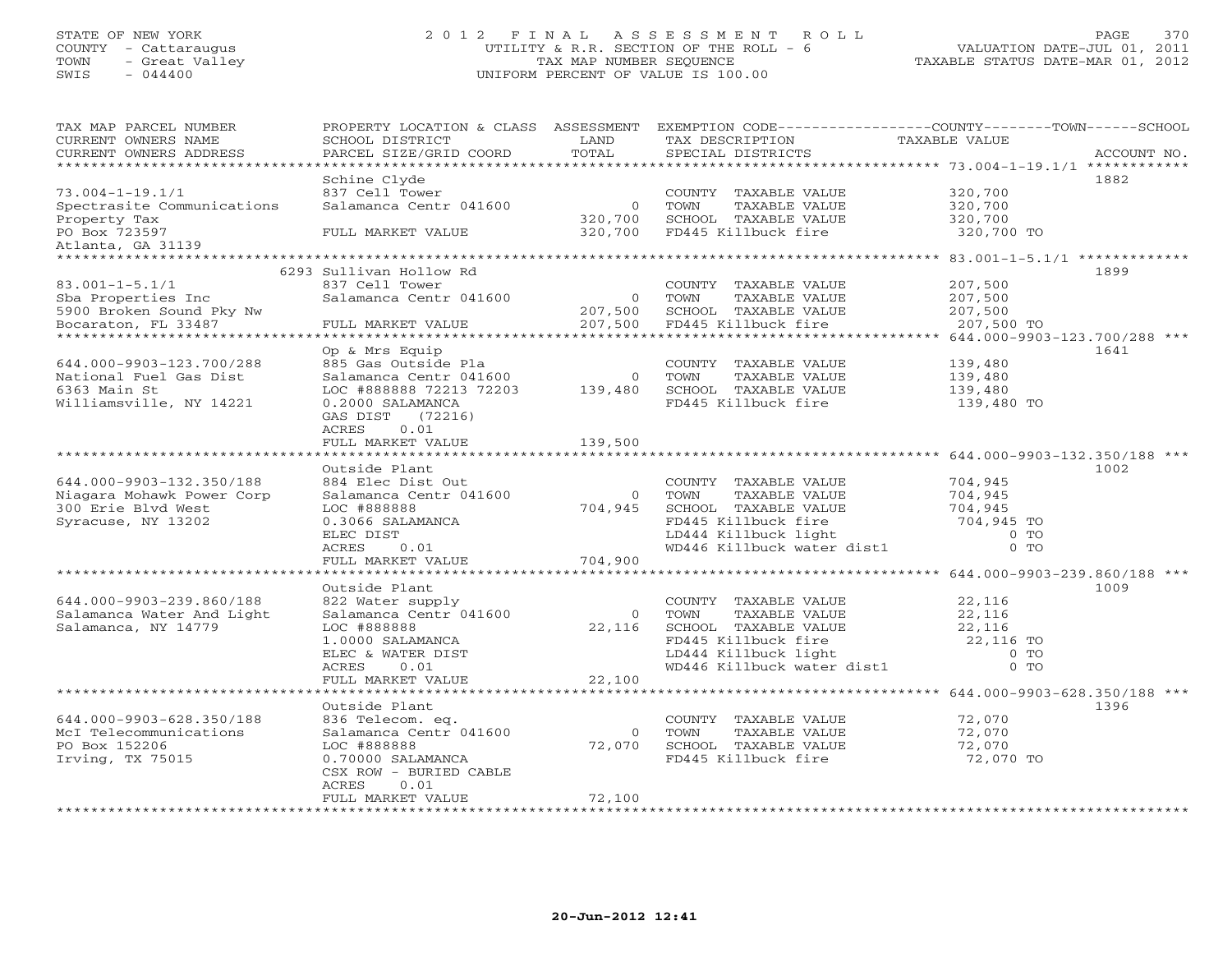## STATE OF NEW YORK 2 0 1 2 F I N A L A S S E S S M E N T R O L L PAGE 371 COUNTY - Cattaraugus UTILITY & R.R. SECTION OF THE ROLL - 6 VALUATION DATE-JUL 01, 2011 TOWN - Great Valley TAX MAP NUMBER SEQUENCE TAXABLE STATUS DATE-MAR 01, 2012 SWIS - 044400 UNIFORM PERCENT OF VALUE IS 100.00UNIFORM PERCENT OF VALUE IS 100.00

| TAX MAP PARCEL NUMBER<br>CURRENT OWNERS NAME<br>CURRENT OWNERS ADDRESS | PROPERTY LOCATION & CLASS ASSESSMENT<br>SCHOOL DISTRICT<br>PARCEL SIZE/GRID COORD   | LAND<br>TOTAL  | EXEMPTION CODE-----------------COUNTY-------TOWN------SCHOOL<br>TAX DESCRIPTION<br>SPECIAL DISTRICTS | TAXABLE VALUE<br>ACCOUNT NO. |
|------------------------------------------------------------------------|-------------------------------------------------------------------------------------|----------------|------------------------------------------------------------------------------------------------------|------------------------------|
|                                                                        |                                                                                     |                |                                                                                                      |                              |
|                                                                        | Outside Plant                                                                       |                |                                                                                                      | 1160                         |
| 644.000-9903-631.900/188                                               | 836 Telecom. eq.                                                                    |                | COUNTY TAXABLE VALUE                                                                                 | 192,013                      |
| Verizon New York Inc                                                   | Salamanca Centr 041600                                                              | $\overline{0}$ | TAXABLE VALUE<br>TOWN                                                                                | 192,013                      |
| PO Box 152206                                                          | LOC #888888                                                                         | 192,013        | SCHOOL TAXABLE VALUE                                                                                 | 192,013                      |
| Irving, TX 75015-2206                                                  | $0.3400$ SALAMANCA                                                                  |                | FD445 Killbuck fire                                                                                  | 192,013 TO<br>220,815 TO     |
|                                                                        | 0.3400 SALAMANCA<br>POLES WIRE CABLE ETC<br>ACRES 0.01<br>FULL MARKET VALUE 192,000 |                | LD444 Killbuck light                                                                                 |                              |
|                                                                        |                                                                                     |                | $WD446$ Killbuck water dist1 220,815 TO                                                              |                              |
|                                                                        |                                                                                     |                |                                                                                                      |                              |
|                                                                        |                                                                                     |                |                                                                                                      |                              |
|                                                                        | M & R Station                                                                       |                |                                                                                                      | 5029                         |
| 644.000-9906-123.700/100                                               | 885 Gas Outside Pla                                                                 |                | COUNTY TAXABLE VALUE                                                                                 | 4,743                        |
| National Fuel Gas                                                      | 885 Gas Outside Pla<br>Ellicottville C 043601                                       |                | $0$ TOWN<br>TAXABLE VALUE                                                                            | 4,743                        |
|                                                                        |                                                                                     | 4,743          | SCHOOL TAXABLE VALUE                                                                                 | 4,743                        |
|                                                                        | FULL MARKET VALUE                                                                   |                | 4,700 FD444 Great valley fire                                                                        | 4,743 TO                     |
|                                                                        |                                                                                     |                |                                                                                                      |                              |
|                                                                        | Op & Mrs Equip                                                                      |                |                                                                                                      | 1642                         |
| 644.000-9906-123.700/288                                               |                                                                                     |                | COUNTY TAXABLE VALUE                                                                                 | 557,922                      |
| National Fuel Gas Dist                                                 | 885 Gas Outside Pla<br>Ellicottville C 043601                                       | $\overline{0}$ | TOWN<br>TAXABLE VALUE                                                                                | 557,922                      |
| 6363 Main St                                                           | LOC #888888 72213 72203                                                             | 557,922        | SCHOOL TAXABLE VALUE                                                                                 | 557,922                      |
| Williamsvillle, NY 14221                                               | 0.8000 ELLICOTTVILLE                                                                |                | FD445 Killbuck fire                                                                                  | 557,922 TO                   |
|                                                                        | GAS DIST<br>(72216)                                                                 |                |                                                                                                      |                              |
|                                                                        | ACRES 0.01                                                                          |                |                                                                                                      |                              |
|                                                                        | FULL MARKET VALUE                                                                   | 557,900        |                                                                                                      |                              |
|                                                                        |                                                                                     |                |                                                                                                      |                              |
|                                                                        | Elec Trans Line                                                                     |                |                                                                                                      | 1164                         |
| 644.000-9906-132.350/100                                               | 882 Elec Trans Imp                                                                  |                | COUNTY TAXABLE VALUE 163,571                                                                         |                              |
| Niagara Mohawk Power Corp                                              | Ellicottville C 043601                                                              |                | 0 TOWN<br>TAXABLE VALUE                                                                              |                              |
| 300 Erie Blyd West                                                     | LOC #1712132                                                                        |                | 163,571 SCHOOL TAXABLE VALUE                                                                         | 163,571<br>163,571           |
| Syracuse, NY 13202                                                     | 1.0000 ELLICOTTVILLE                                                                |                | FD444 Great valley fire 163,571 TO                                                                   |                              |
|                                                                        | FAL-HOMER HILL #153&154                                                             |                |                                                                                                      |                              |
|                                                                        | 0.01<br>ACRES                                                                       |                |                                                                                                      |                              |
|                                                                        | FULL MARKET VALUE                                                                   | 163,600        |                                                                                                      |                              |
|                                                                        |                                                                                     |                |                                                                                                      |                              |
|                                                                        | Elec Trans Line                                                                     |                |                                                                                                      | 1884                         |
| 644.000-9906-132.350/101                                               | 882 Elec Trans Imp                                                                  |                | COUNTY TAXABLE VALUE                                                                                 | 362,162                      |
| Niagara Mohawk Power Corp                                              | 882 Elec Trans Imp<br>Ellicottville C 043601                                        |                | 0 TOWN<br>TAXABLE VALUE                                                                              | 362,162                      |
| 300 Erie Blyd West                                                     | LOC #712279                                                                         | 362,162        | SCHOOL TAXABLE VALUE                                                                                 | 362,162                      |
| Syracuse, NY 13202                                                     | 1.0000 ELLICOTTVILLE                                                                |                | FD444 Great valley fire                                                                              | 362,162 TO                   |
|                                                                        | VALLEY-ISCHUA #158                                                                  |                |                                                                                                      |                              |
|                                                                        | ACRES<br>0.01                                                                       |                |                                                                                                      |                              |
|                                                                        | FULL MARKET VALUE                                                                   | 362,200        |                                                                                                      |                              |
|                                                                        |                                                                                     |                |                                                                                                      |                              |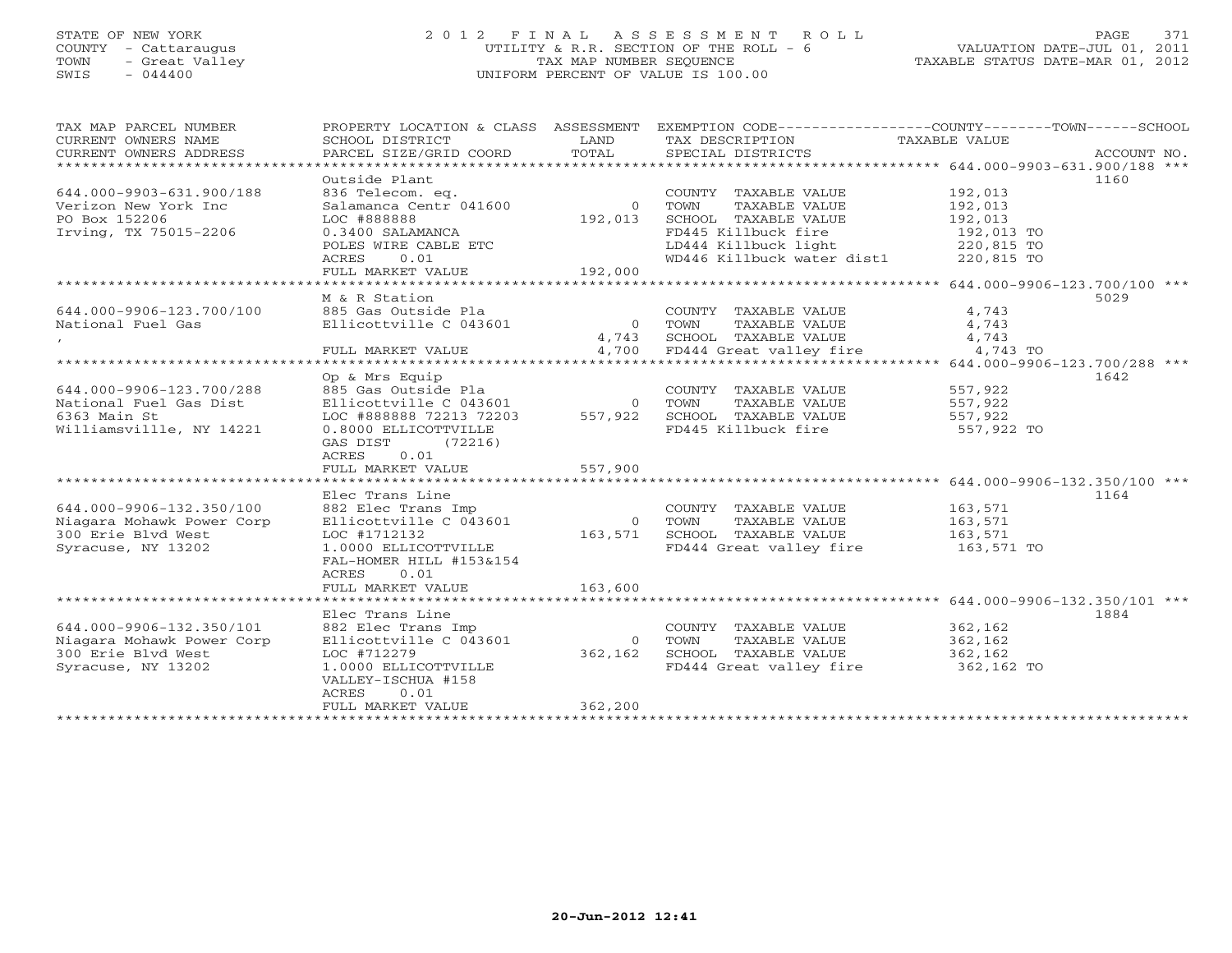## STATE OF NEW YORK 2 0 1 2 F I N A L A S S E S S M E N T R O L L PAGE 372 COUNTY - Cattaraugus UTILITY & R.R. SECTION OF THE ROLL - 6 VALUATION DATE-JUL 01, 2011 TOWN - Great Valley TAX MAP NUMBER SEQUENCE TAXABLE STATUS DATE-MAR 01, 2012 SWIS - 044400 UNIFORM PERCENT OF VALUE IS 100.00UNIFORM PERCENT OF VALUE IS 100.00

| TAX MAP PARCEL NUMBER<br>CURRENT OWNERS NAME<br>CURRENT OWNERS ADDRESS | PROPERTY LOCATION & CLASS<br>SCHOOL DISTRICT<br>PARCEL SIZE/GRID COORD | ASSESSMENT<br>LAND<br>TOTAL | EXEMPTION CODE-----------------COUNTY-------TOWN------SCHOOL<br>TAX DESCRIPTION<br>SPECIAL DISTRICTS | TAXABLE VALUE | ACCOUNT NO. |
|------------------------------------------------------------------------|------------------------------------------------------------------------|-----------------------------|------------------------------------------------------------------------------------------------------|---------------|-------------|
|                                                                        | Elec Trans Line                                                        |                             |                                                                                                      |               | 1885        |
| 644.000-9906-132.350/102                                               | 882 Elec Trans Imp                                                     |                             | COUNTY TAXABLE VALUE                                                                                 | 24,553        |             |
| Niagara Mohawk Power Corp                                              | Ellicottville C 043601                                                 |                             | 0 TOWN<br>TAXABLE VALUE                                                                              | 24,553        |             |
| 300 Erie Blvd West                                                     | LOC #712513                                                            | 24,553                      | SCHOOL TAXABLE VALUE                                                                                 | 24,553        |             |
| Syracuse, NY 13202                                                     | 1.0000 ELLICOTTVILLE<br>W SAL-OLEAN #805                               |                             | FD444 Great valley fire 24,553 TO                                                                    |               |             |
|                                                                        | 0.01<br>ACRES                                                          |                             |                                                                                                      |               |             |
|                                                                        | FULL MARKET VALUE                                                      | 24,600                      |                                                                                                      |               |             |
|                                                                        |                                                                        |                             |                                                                                                      |               |             |
|                                                                        | Outside Plant                                                          |                             |                                                                                                      |               | 1886        |
| 644.000-9906-132.350/188                                               | 884 Elec Dist Out                                                      |                             | COUNTY TAXABLE VALUE                                                                                 | 1594,289      |             |
| Niagara Mohawk Power Corp                                              | Ellicottville C 043601                                                 | $\overline{0}$              | TOWN<br>TAXABLE VALUE                                                                                | 1594,289      |             |
| 300 Erie Boulvard West                                                 | LOC #888888                                                            | 1594,289                    | SCHOOL TAXABLE VALUE                                                                                 | 1594,289      |             |
| Syracuse, NY 13202                                                     | 0.6934 ELLICOTTVILLE<br>ELEC DIST                                      |                             | FD444 Great valley fire                                                                              | 1594,289 TO   |             |
|                                                                        | 0.01<br>ACRES                                                          |                             |                                                                                                      |               |             |
|                                                                        | FULL MARKET VALUE                                                      | 1594,300                    |                                                                                                      |               |             |
|                                                                        | Outside Plant                                                          |                             |                                                                                                      |               | 1397        |
| 644.000-9906-628.350/188                                               | 836 Telecom. eq.                                                       |                             | COUNTY TAXABLE VALUE                                                                                 | 30,887        |             |
| McI Telecommunications                                                 | Ellicottville C 043601                                                 |                             | 0 TOWN<br>TAXABLE VALUE                                                                              | 30,887        |             |
| PO Box 152206                                                          | LOC #888888                                                            | 30,887                      | SCHOOL TAXABLE VALUE                                                                                 | 30,887        |             |
| Irving, TX 75015                                                       | 0.3000 ELLICOTTVILLE                                                   |                             | FD444 Great valley fire                                                                              | 30,887 TO     |             |
|                                                                        | CSX ROW - BURIED CABLE<br>0.01<br>ACRES                                |                             |                                                                                                      |               |             |
|                                                                        | FULL MARKET VALUE                                                      | 30,900                      |                                                                                                      |               |             |
|                                                                        |                                                                        |                             |                                                                                                      |               |             |
|                                                                        | Outside Plant                                                          |                             |                                                                                                      |               | 1007        |
| 644.000-9906-631.900/188                                               | 836 Telecom. eq.                                                       |                             | COUNTY TAXABLE VALUE                                                                                 | 372,730       |             |
| Verizon New York Inc                                                   | Ellicottville C 043601                                                 | $\Omega$                    | TAXABLE VALUE<br>TOWN                                                                                | 372,730       |             |
| PO Box 152206                                                          | LOC #888888                                                            | 372,730                     | SCHOOL TAXABLE VALUE                                                                                 | 372,730       |             |
| Irving, TX 75015-2206                                                  | 0.6600 ELLICOTTVILLE<br>POLES WIRE CABLE ETC<br>ACRES<br>0.01          |                             | FD444 Great valley fire                                                                              | 372,730 TO    |             |
|                                                                        | FULL MARKET VALUE                                                      | 372,700                     |                                                                                                      |               |             |
|                                                                        |                                                                        |                             |                                                                                                      |               |             |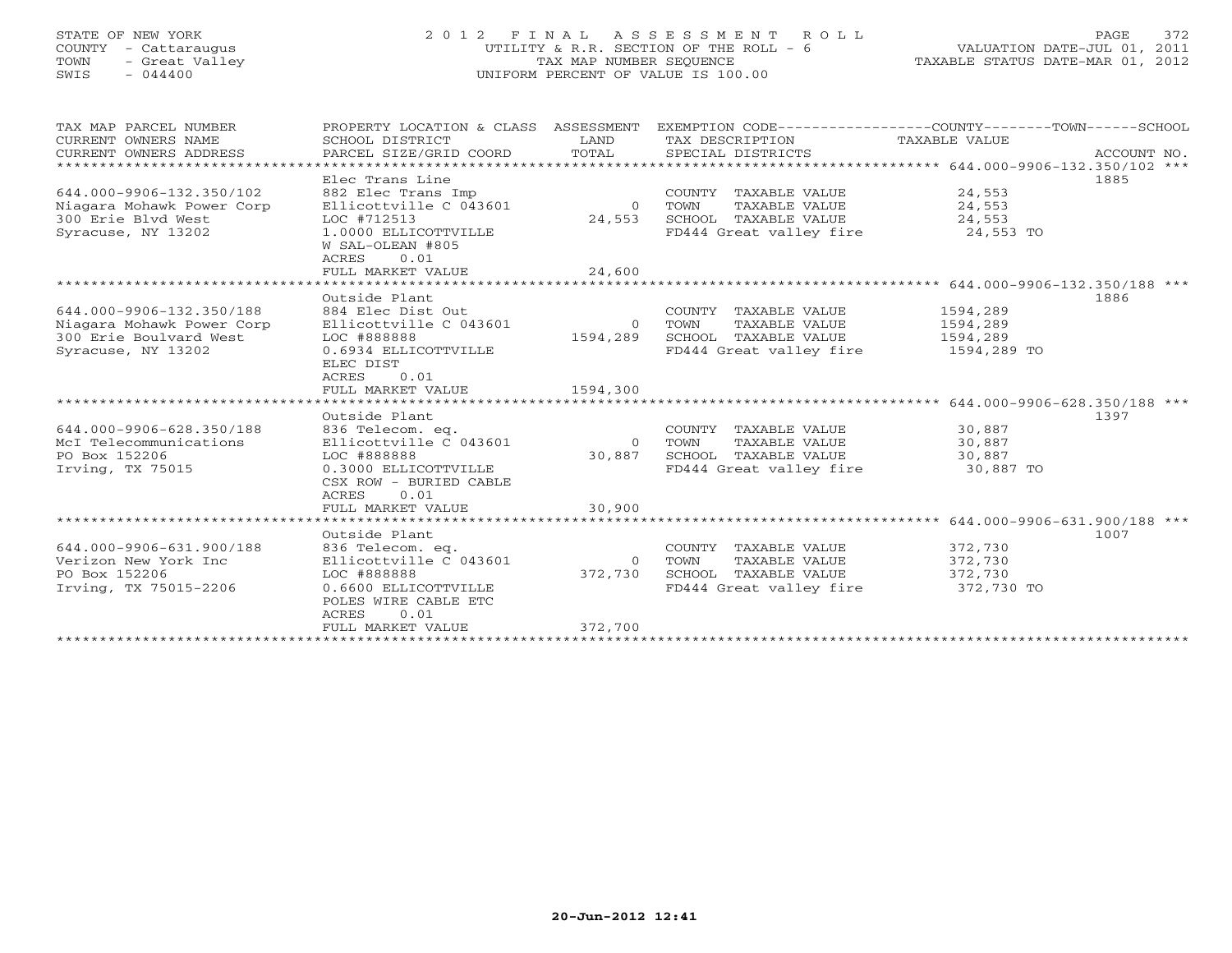|      | STATE OF NEW YORK    | 2012 FINAL ASSESSMENT ROLL |                                        |                                  | <b>PAGE</b>     | 373 |
|------|----------------------|----------------------------|----------------------------------------|----------------------------------|-----------------|-----|
|      | COUNTY - Cattaraugus |                            | UTILITY & R.R. SECTION OF THE ROLL - 6 | VALUATION DATE-JUL 01, 2011      |                 |     |
| TOWN | - Great Valley       |                            |                                        | TAXABLE STATUS DATE-MAR 01, 2012 |                 |     |
| SWIS | $-044400$            |                            |                                        |                                  | RPS150/V04/L015 |     |
|      |                      |                            | UNIFORM PERCENT OF VALUE IS 100.00     | CURRENT DATE 6/20/2012           |                 |     |
|      |                      |                            |                                        |                                  |                 |     |

#### R O L L S U B S E C T I O N - - T O T A L S

#### \*\*\* S P E C I A L D I S T R I C T S U M M A R Y \*\*\*

|                            | TOTAL EXTENSION | EXTENSION | AD VALOREM | EXEMPT | TAXABLE  |
|----------------------------|-----------------|-----------|------------|--------|----------|
| CODE DISTRICT NAME PARCELS | TYPE.           | VALUE     | VALUE      | AMOUNT | VALUE    |
|                            |                 |           |            |        |          |
| FD444 Great valley f       | 10 TOTAL        |           | 5716,797   |        | 5716,797 |
| FD445 Killbuck fire        | 10 TOTAL        |           | 2443,846   |        | 2443,846 |
| LD444 Killbuck light       | 5 TOTAL         |           | 447,915    |        | 447,915  |
| WD446 Killbuck water       | 5 TOTAL         |           | 447,915    |        | 447,915  |

### \*\*\* S C H O O L D I S T R I C T S U M M A R Y \*\*\*

| CODE   | DISTRICT NAME                                  | TOTAL<br>PARCELS | ASSESSED<br>LAND  | ASSESSED<br>TOTAL    | EXEMPT<br>AMOUNT | TOTAL<br>TAXABLE     | STAR<br>AMOUNT | STAR<br>TAXABLE      |
|--------|------------------------------------------------|------------------|-------------------|----------------------|------------------|----------------------|----------------|----------------------|
| 041600 | Salamanca Central<br>043601 Ellicottville Cent | 9<br>11          | 227,100<br>67,300 | 1885,924<br>6274,719 |                  | 1885,924<br>6274,719 |                | 1885,924<br>6274,719 |
|        | $SUB - TO T AL$                                | 20               | 294,400           | 8160,643             |                  | 8160,643             |                | 8160,643             |
|        | TOTAL                                          | 20               | 294,400           | 8160,643             |                  | 8160,643             |                | 8160,643             |

### \*\*\* S Y S T E M C O D E S S U M M A R Y \*\*\*

#### NO SYSTEM EXEMPTIONS AT THIS LEVEL

\*\*\* E X E M P T I O N S U M M A R Y \*\*\*

#### NO EXEMPTIONS AT THIS LEVEL

| <b>ROLL</b><br>SEC | DESCRIPTION      | TOTAL<br>PARCELS | <i>CC</i> FCCFD<br>LAND | <i><b>\SSESSED</b></i><br>TOTAL | TAXABLE<br>COUNTY | TAXABLE<br>TOWN | TAXABLE<br>SCHOOL | STAR<br>TAXABLE |
|--------------------|------------------|------------------|-------------------------|---------------------------------|-------------------|-----------------|-------------------|-----------------|
|                    | UTILITIES & N.C. | 20               | ,400<br>294,            | 8160,643                        | 8160,643          | 8160,643        | 8160,643          | 8160,643        |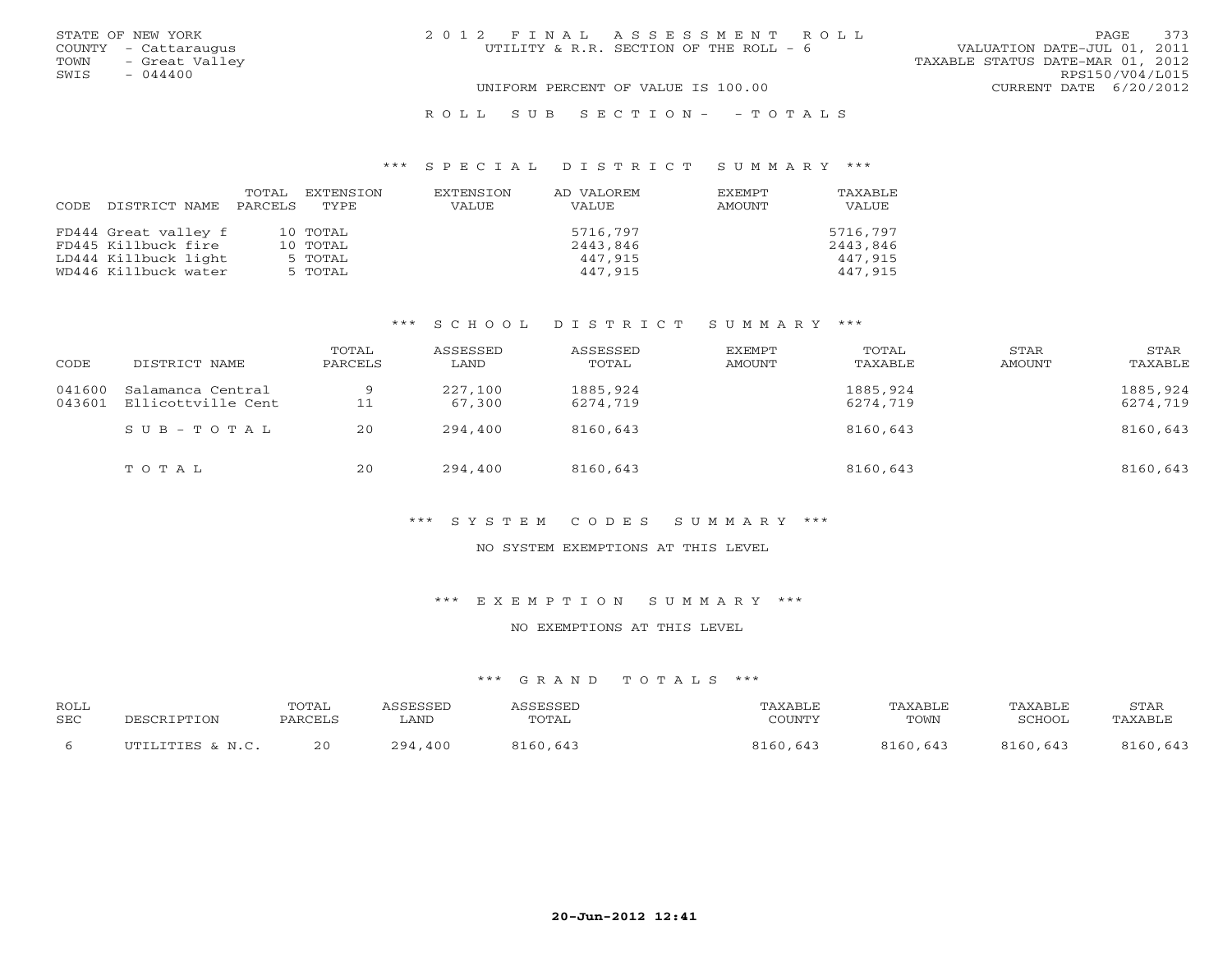| STATE OF NEW YORK      | 2012 FINAL ASSESSMENT ROLL             | 374<br>PAGE                      |
|------------------------|----------------------------------------|----------------------------------|
| COUNTY - Cattaraugus   | UTILITY & R.R. SECTION OF THE ROLL - 6 | VALUATION DATE-JUL 01, 2011      |
| - Great Valley<br>TOWN |                                        | TAXABLE STATUS DATE-MAR 01, 2012 |
| $-044400$<br>SWIS      | UNIFORM PERCENT OF VALUE IS 100.00     | RPS150/V04/L015                  |
|                        |                                        | CURRENT DATE 6/20/2012           |
|                        |                                        |                                  |

### R O L L S E C T I O N T O T A L S

### \*\*\* S P E C I A L D I S T R I C T S U M M A R Y \*\*\*

| CODE | DISTRICT NAME        | TOTAL<br>PARCELS | EXTENSION<br>TYPE | EXTENSION<br>VALUE | AD VALOREM<br>VALUE | <b>EXEMPT</b><br>AMOUNT | <b>TAXABLE</b><br>VALUE |
|------|----------------------|------------------|-------------------|--------------------|---------------------|-------------------------|-------------------------|
|      | FD444 Great valley f |                  | 10 TOTAL          |                    | 5716,797            |                         | 5716,797                |
|      | FD445 Killbuck fire  |                  | 10 TOTAL          |                    | 2443,846            |                         | 2443,846                |
|      | LD444 Killbuck light |                  | 5 TOTAL           |                    | 447,915             |                         | 447,915                 |
|      | WD446 Killbuck water |                  | 5 TOTAL           |                    | 447,915             |                         | 447,915                 |

### \*\*\* S C H O O L D I S T R I C T S U M M A R Y \*\*\*

| CODE             | DISTRICT NAME                           | TOTAL<br>PARCELS | ASSESSED<br>LAND  | ASSESSED<br>TOTAL    | EXEMPT<br>AMOUNT | TOTAL<br>TAXABLE     | STAR<br>AMOUNT | STAR<br>TAXABLE      |
|------------------|-----------------------------------------|------------------|-------------------|----------------------|------------------|----------------------|----------------|----------------------|
| 041600<br>043601 | Salamanca Central<br>Ellicottville Cent | 9<br>11          | 227,100<br>67,300 | 1885,924<br>6274,719 |                  | 1885,924<br>6274,719 |                | 1885,924<br>6274,719 |
|                  | $SUB - TO T AL$                         | 20               | 294,400           | 8160,643             |                  | 8160,643             |                | 8160,643             |
|                  | TOTAL                                   | 20               | 294,400           | 8160,643             |                  | 8160,643             |                | 8160,643             |

### \*\*\* S Y S T E M C O D E S S U M M A R Y \*\*\*

#### NO SYSTEM EXEMPTIONS AT THIS LEVEL

\*\*\* E X E M P T I O N S U M M A R Y \*\*\*

### NO EXEMPTIONS AT THIS LEVEL

| <b>ROLL</b> | DESCRIPTION      | TOTAL   | <i><b>CCTCCTT</b></i> | ASSESSED | <b><i>TAXABLE</i></b> | TAXABLE  | TAXABLE  | STAR     |
|-------------|------------------|---------|-----------------------|----------|-----------------------|----------|----------|----------|
| SEC         |                  | PARCELS | <b>LAND</b>           | TOTAL    | COUNTY                | TOWN     | SCHOOL   | TAXABLE  |
|             | UTILITIES & N.C. | 20      | 294,<br>,400          | 8160,643 | 8160,643              | 8160,643 | 8160,643 | 8160,643 |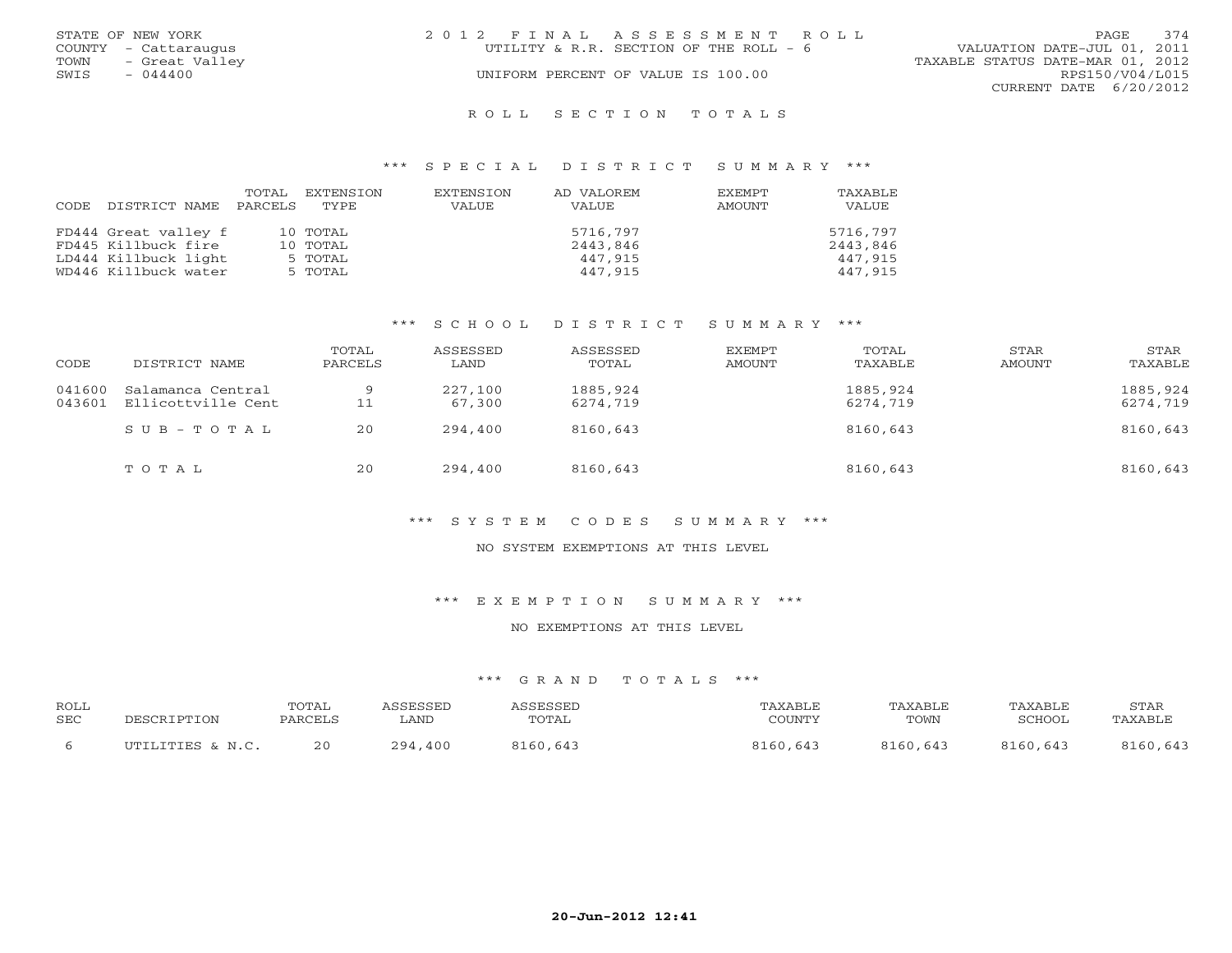## STATE OF NEW YORK 2 0 1 2 F I N A L A S S E S S M E N T R O L L PAGE 375 COUNTY - Cattaraugus CEILING RAILROAD SECTION OF THE ROLL - 7 VALUATION DATE-JUL 01, 2011 TOWN - Great Valley TAX MAP NUMBER SEQUENCE TAXABLE STATUS DATE-MAR 01, 2012 SWIS - 044400 UNIFORM PERCENT OF VALUE IS 100.00UNIFORM PERCENT OF VALUE IS 100.00

| TAX MAP PARCEL NUMBER<br>CURRENT OWNERS NAME<br>CURRENT OWNERS ADDRESS<br>.CURRENT OWNERS ADDRESS PARCEL SIZE/GRID COORD TOTAL SPECIAL DISTRICTS (1990) ACCOUNT NO ACCOUNT NO ACCOUNT ACTES | PROPERTY LOCATION & CLASS ASSESSMENT<br>SCHOOL DISTRICT | LAND    | EXEMPTION CODE-----------------COUNTY-------TOWN------SCHOOL<br>TAX DESCRIPTION TAXABLE VALUE |            |      |  |  |
|---------------------------------------------------------------------------------------------------------------------------------------------------------------------------------------------|---------------------------------------------------------|---------|-----------------------------------------------------------------------------------------------|------------|------|--|--|
|                                                                                                                                                                                             | Us Rte 219                                              |         |                                                                                               |            | 1163 |  |  |
| $65.001 - 1 - 36$                                                                                                                                                                           | 842 Ceiling rr                                          |         | COUNTY TAXABLE VALUE                                                                          | 270,620    |      |  |  |
| Buffalo & Pittsburgh Rr                                                                                                                                                                     | Ellicottville C 043601 270,620                          |         | TOWN<br>TAXABLE VALUE                                                                         | 270,620    |      |  |  |
| 200 Meridian Centre Ste 300                                                                                                                                                                 | TOWN OF GREAT VALLEY                                    | 270,620 | SCHOOL TAXABLE VALUE                                                                          | 270,620    |      |  |  |
| Rochester, NY 14618                                                                                                                                                                         | 0.3000 ELLICOTTVILLE                                    |         | FD444 Great valley fire                                                                       | 270,620 TO |      |  |  |
|                                                                                                                                                                                             | CEILING RAILROAD                                        |         |                                                                                               |            |      |  |  |
|                                                                                                                                                                                             | 75.45<br>ACRES                                          |         |                                                                                               |            |      |  |  |
|                                                                                                                                                                                             | EAST-1132093 NRTH-0813737                               |         |                                                                                               |            |      |  |  |
|                                                                                                                                                                                             | FULL MARKET VALUE                                       | 270,600 |                                                                                               |            |      |  |  |
|                                                                                                                                                                                             |                                                         |         |                                                                                               |            |      |  |  |
|                                                                                                                                                                                             | 6990 Great Valley St Ext                                |         |                                                                                               |            | 1587 |  |  |
| $73.004 - 1 - 13.3$                                                                                                                                                                         | 842 Ceiling rr<br>Salamanca Centr 041600 252,579        |         | COUNTY TAXABLE VALUE                                                                          | 252,579    |      |  |  |
| Buffalo & Pittsburgh Rr                                                                                                                                                                     |                                                         |         | TOWN<br>TAXABLE VALUE                                                                         | 252,579    |      |  |  |
| 200 Meridian Centre Ste 300                                                                                                                                                                 | TOWN OF GREAT VALLEY 252,579                            |         | SCHOOL TAXABLE VALUE                                                                          | 252,579    |      |  |  |
| Rochester, NY 14618                                                                                                                                                                         | 0.2800 SALAMANCA                                        |         | FD445 Killbuck fire                                                                           | 252,579 TO |      |  |  |
|                                                                                                                                                                                             | CEILING RAILROAD                                        |         | LD444 Killbuck light 252,579 TO                                                               |            |      |  |  |
|                                                                                                                                                                                             | ACRES 25.40                                             |         | WD446 Killbuck water dist1 252,579 TO                                                         |            |      |  |  |
|                                                                                                                                                                                             | EAST-1122070 NRTH-0794336                               |         |                                                                                               |            |      |  |  |
|                                                                                                                                                                                             | FULL MARKET VALUE                                       | 252,600 |                                                                                               |            |      |  |  |
|                                                                                                                                                                                             |                                                         |         |                                                                                               |            |      |  |  |
| $73.004 - 1 - 48$                                                                                                                                                                           | City Line To Carrollton                                 |         | COUNTY TAXABLE VALUE                                                                          | 378,869    | 1586 |  |  |
| Buffalo & Pittsburgh Rr                                                                                                                                                                     | 842 Ceiling rr                                          |         | TOWN<br>TAXABLE VALUE                                                                         | 378,869    |      |  |  |
| 200 Meridian Centre Ste 300                                                                                                                                                                 | TOWN OF GREAT VALLEY                                    | 378,869 | SCHOOL TAXABLE VALUE                                                                          | 378,869    |      |  |  |
| Rochester, NY 14618                                                                                                                                                                         | 0.4200 SALAMANCA                                        |         | FD445 Killbuck fire                                                                           | 378,869 TO |      |  |  |
|                                                                                                                                                                                             | ACRES<br>9.18                                           |         |                                                                                               |            |      |  |  |
|                                                                                                                                                                                             | EAST-1125638 NRTH-0781139                               |         |                                                                                               |            |      |  |  |
|                                                                                                                                                                                             | FULL MARKET VALUE                                       | 378,900 |                                                                                               |            |      |  |  |
|                                                                                                                                                                                             |                                                         |         |                                                                                               |            |      |  |  |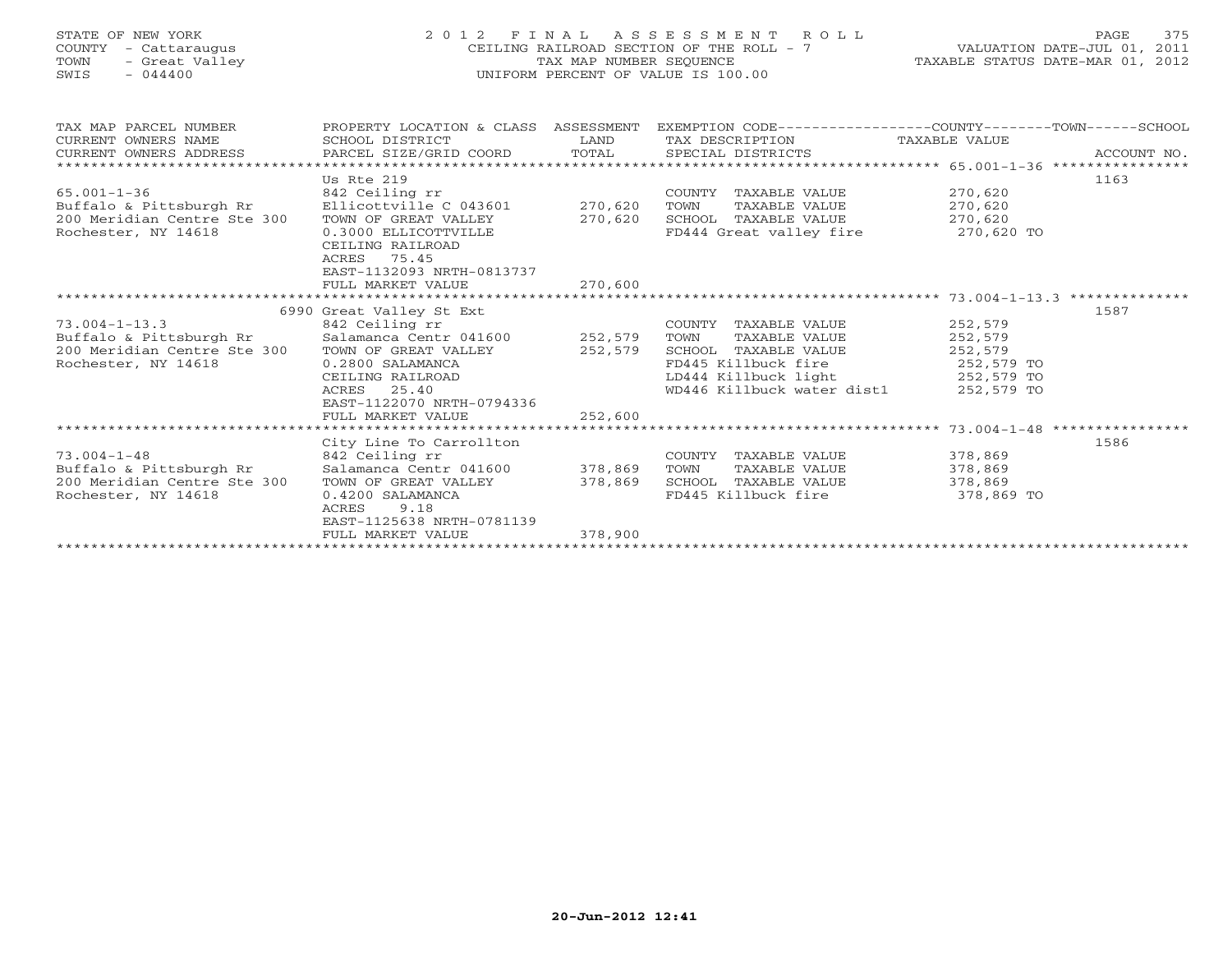|      | STATE OF NEW YORK    | 2012 FINAL ASSESSMENT ROLL                                              | 376<br>PAGE.           |
|------|----------------------|-------------------------------------------------------------------------|------------------------|
|      | COUNTY - Cattaraugus | CEILING RAILROAD SECTION OF THE ROLL - 7<br>VALUATION DATE-JUL 01, 2011 |                        |
| TOWN | - Great Valley       | TAXABLE STATUS DATE-MAR 01, 2012                                        |                        |
| SWIS | $-044400$            |                                                                         | RPS150/V04/L015        |
|      |                      | UNIFORM PERCENT OF VALUE IS 100.00                                      | CURRENT DATE 6/20/2012 |
|      |                      | ROLL SUB SECTION- - TOTALS                                              |                        |

### \*\*\* S P E C I A L D I S T R I C T S U M M A R Y \*\*\*

| CODE | DISTRICT NAME        | TOTAL<br>PARCELS | EXTENSION<br>TYPE | EXTENSION<br>VALUE | AD VALOREM<br>VALUE | <b>EXEMPT</b><br>AMOUNT | TAXABLE<br>VALUE |
|------|----------------------|------------------|-------------------|--------------------|---------------------|-------------------------|------------------|
|      |                      |                  |                   |                    |                     |                         |                  |
|      | FD444 Great valley f |                  | 1 TOTAL           |                    | 270,620             |                         | 270,620          |
|      | FD445 Killbuck fire  |                  | 2 TOTAL           |                    | 631,448             |                         | 631,448          |
|      | LD444 Killbuck light |                  | 1 TOTAL           |                    | 252,579             |                         | 252,579          |
|      | WD446 Killbuck water |                  | 1 TOTAL           |                    | 252,579             |                         | 252,579          |

### \*\*\* S C H O O L D I S T R I C T S U M M A R Y \*\*\*

| CODE             | DISTRICT NAME                           | TOTAL<br>PARCELS | ASSESSED<br>LAND   | ASSESSED<br>TOTAL  | EXEMPT<br>AMOUNT | TOTAL<br>TAXABLE   | STAR<br>AMOUNT | STAR<br>TAXABLE    |
|------------------|-----------------------------------------|------------------|--------------------|--------------------|------------------|--------------------|----------------|--------------------|
| 041600<br>043601 | Salamanca Central<br>Ellicottville Cent |                  | 631,448<br>270,620 | 631,448<br>270,620 |                  | 631,448<br>270,620 |                | 631,448<br>270,620 |
|                  | SUB-TOTAL                               |                  | 902,068            | 902,068            |                  | 902,068            |                | 902,068            |
|                  | TOTAL                                   |                  | 902,068            | 902,068            |                  | 902,068            |                | 902,068            |

### \*\*\* S Y S T E M C O D E S S U M M A R Y \*\*\*

#### NO SYSTEM EXEMPTIONS AT THIS LEVEL

\*\*\* E X E M P T I O N S U M M A R Y \*\*\*

### NO EXEMPTIONS AT THIS LEVEL

| ROLL<br>SEC | DESCRIPTION       | <b>TOTAI</b><br>PARCELS | SSESSED<br>LAND | <b>ACCECCEL</b><br>TOTAL | 'AXABLE<br>COUNTY | TAXABLE<br>TOWN | TAXABI F<br>SCHOOL | <b>STAR</b><br>TAXABLE |
|-------------|-------------------|-------------------------|-----------------|--------------------------|-------------------|-----------------|--------------------|------------------------|
|             | CEILING RAILROADS |                         | 902<br>,068     | 902<br>068               | ,068<br>902,      | 902,068         | 902,068            | ,068<br>902            |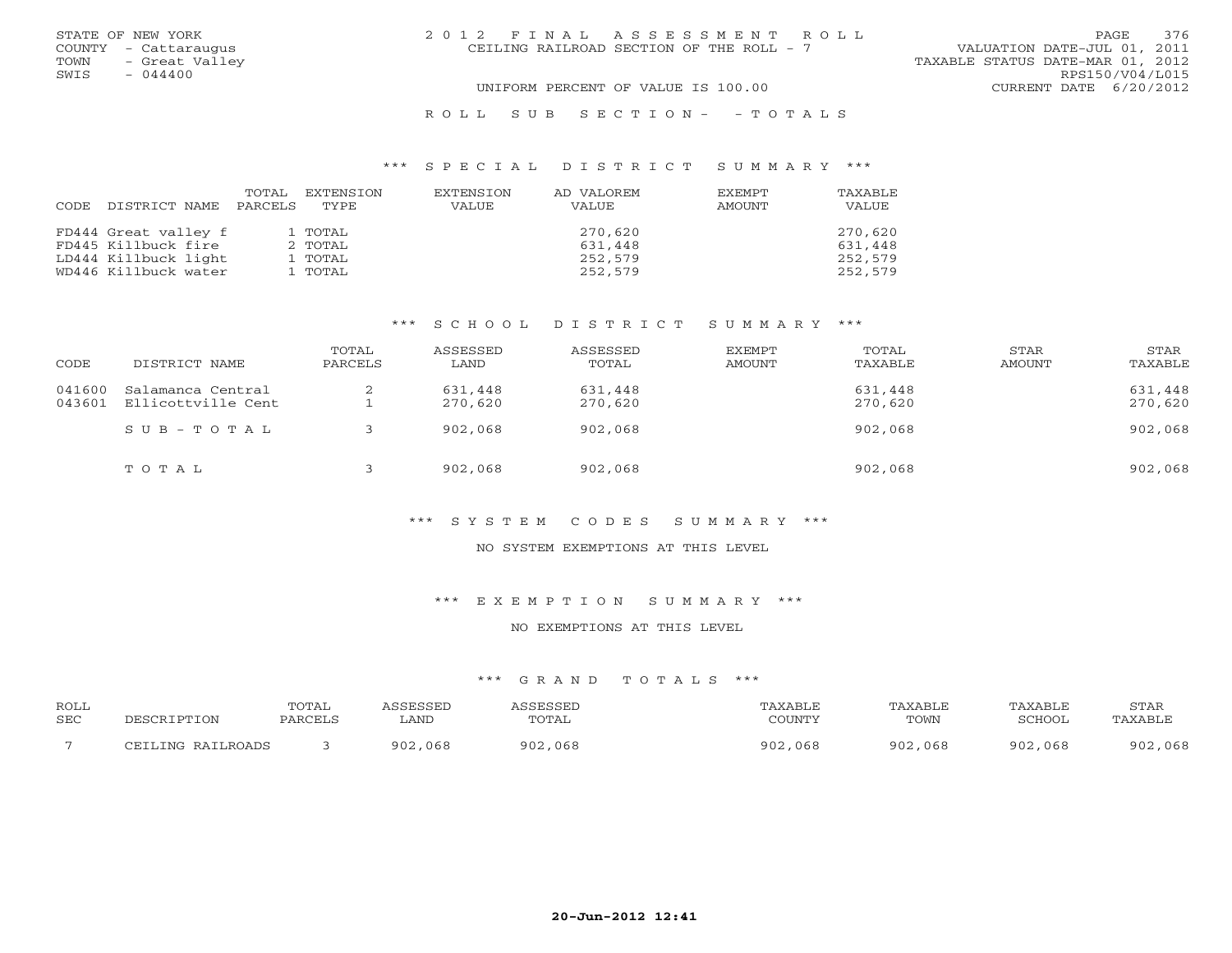|      | STATE OF NEW YORK    | 2012 FINAL ASSESSMENT ROLL                                              | PAGE.           | 377 |
|------|----------------------|-------------------------------------------------------------------------|-----------------|-----|
|      | COUNTY - Cattaraugus | VALUATION DATE-JUL 01, 2011<br>CEILING RAILROAD SECTION OF THE ROLL - 7 |                 |     |
| TOWN | - Great Valley       | TAXABLE STATUS DATE-MAR 01, 2012                                        |                 |     |
| SWIS | $-044400$            | UNIFORM PERCENT OF VALUE IS 100.00                                      | RPS150/V04/L015 |     |
|      |                      | CURRENT DATE 6/20/2012                                                  |                 |     |
|      |                      |                                                                         |                 |     |

#### R O L L S E C T I O N T O T A L S

### \*\*\* S P E C I A L D I S T R I C T S U M M A R Y \*\*\*

| CODE | DISTRICT NAME        | TOTAL<br>PARCELS | EXTENSION<br>TYPE | EXTENSION<br>VALUE | AD VALOREM<br>VALUE | <b>EXEMPT</b><br>AMOUNT | <b>TAXABLE</b><br>VALUE |
|------|----------------------|------------------|-------------------|--------------------|---------------------|-------------------------|-------------------------|
|      | FD444 Great valley f |                  | 1 TOTAL           |                    | 270,620             |                         | 270,620                 |
|      | FD445 Killbuck fire  |                  | 2 TOTAL           |                    | 631,448             |                         | 631,448                 |
|      | LD444 Killbuck light |                  | 1 TOTAL           |                    | 252,579             |                         | 252,579                 |
|      | WD446 Killbuck water |                  | 1 TOTAL           |                    | 252,579             |                         | 252,579                 |

### \*\*\* S C H O O L D I S T R I C T S U M M A R Y \*\*\*

| CODE             | DISTRICT NAME                           | TOTAL<br>PARCELS | ASSESSED<br>LAND   | ASSESSED<br>TOTAL  | EXEMPT<br>AMOUNT | TOTAL<br>TAXABLE   | STAR<br>AMOUNT | STAR<br>TAXABLE    |
|------------------|-----------------------------------------|------------------|--------------------|--------------------|------------------|--------------------|----------------|--------------------|
| 041600<br>043601 | Salamanca Central<br>Ellicottville Cent | ∠                | 631,448<br>270,620 | 631,448<br>270,620 |                  | 631,448<br>270,620 |                | 631,448<br>270,620 |
|                  | $SUB - TO T AL$                         |                  | 902,068            | 902,068            |                  | 902,068            |                | 902,068            |
|                  | TOTAL                                   |                  | 902,068            | 902,068            |                  | 902,068            |                | 902,068            |

### \*\*\* S Y S T E M C O D E S S U M M A R Y \*\*\*

#### NO SYSTEM EXEMPTIONS AT THIS LEVEL

\*\*\* E X E M P T I O N S U M M A R Y \*\*\*

#### NO EXEMPTIONS AT THIS LEVEL

| ROLL<br>SEC | DESCRIPTION       | TOTAL<br>PARCELS | <i><b>\SSESSED</b></i><br>LAND | ASSESSED<br>TOTAL | TAXABLE<br>COUNTY | TAXABLE<br>TOWN | TAXABLE<br>SCHOOL | STAR<br>TAXABLE |
|-------------|-------------------|------------------|--------------------------------|-------------------|-------------------|-----------------|-------------------|-----------------|
|             | CEILING RAILROADS |                  | 902,068                        | 902,068           | 902,068           | 902,068         | 902,068           | 902,068         |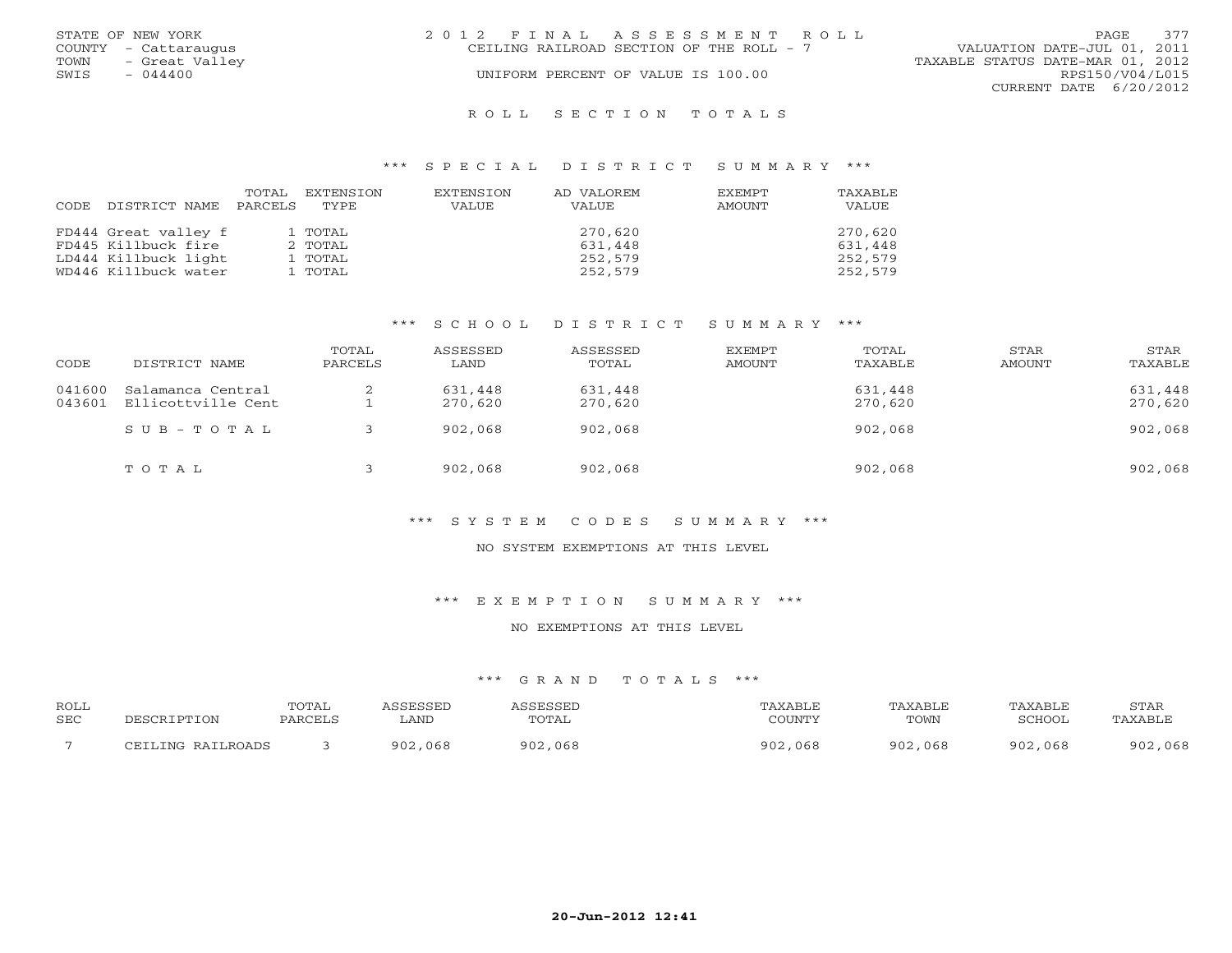## STATE OF NEW YORK 2 0 1 2 F I N A L A S S E S S M E N T R O L L PAGE 378 COUNTY - Cattaraugus WHOLLY EXEMPT SECTION OF THE ROLL - 8 VALUATION DATE-JUL 01, 2011 TOWN - Great Valley TAX MAP NUMBER SEQUENCE TAXABLE STATUS DATE-MAR 01, 2012 SWIS - 044400 UNIFORM PERCENT OF VALUE IS 100.00UNIFORM PERCENT OF VALUE IS 100.00

| TAX MAP PARCEL NUMBER<br>CURRENT OWNERS NAME<br>CURRENT OWNERS ADDRESS                                                  | SCHOOL DISTRICT<br>PARCEL SIZE/GRID COORD                                                                                                                                      | LAND<br>TOTAL                     | PROPERTY LOCATION & CLASS ASSESSMENT EXEMPTION CODE----------------COUNTY-------TOWN------SCHOOL<br>TAX DESCRIPTION<br>SPECIAL DISTRICTS | TAXABLE VALUE                                        | ACCOUNT NO.                 |
|-------------------------------------------------------------------------------------------------------------------------|--------------------------------------------------------------------------------------------------------------------------------------------------------------------------------|-----------------------------------|------------------------------------------------------------------------------------------------------------------------------------------|------------------------------------------------------|-----------------------------|
| ***********************                                                                                                 |                                                                                                                                                                                |                                   |                                                                                                                                          |                                                      |                             |
| $56.003 - 1 - 31.1$<br>Ellicottville Central School Ellicottville C 043601<br>5873 Us Rte 219<br>Great Valley, NY 14741 | 5873 Us Rte 219<br>612 School<br>42 03 06<br>ACRES 157.90<br>EAST-1127178 NRTH-0820731<br>DEED BOOK 517 PG-30<br>FULL MARKET VALUE                                             | 364,600<br>12621,400<br>12621,400 | SCH-DIST 13800<br>COUNTY TAXABLE VALUE<br>TOWN<br>TAXABLE VALUE<br>SCHOOL TAXABLE VALUE<br>FD444 Great valley fire<br>12621,400 EX       | 12621,400<br>$\Omega$<br>$\Omega$<br>$0$ TO          | 5003<br>12621,400 12621,400 |
|                                                                                                                         |                                                                                                                                                                                |                                   |                                                                                                                                          |                                                      |                             |
| $56.004 - 1 - 7.3$<br>Town Of Great Valley<br>PO Box 427<br>Great Valley, NY 14741                                      | Sugartown Rd<br>822 Water supply<br>Ellicottville C 043601<br>07 03 06<br>WATER STORAGE TANKS<br>FF 465.00<br>5.20<br>ACRES<br>EAST-1145619 NRTH-0816535                       | 27,200<br>132,400                 | TOWN-PROP 13500<br>COUNTY TAXABLE VALUE<br>TOWN<br>TAXABLE VALUE<br>SCHOOL TAXABLE VALUE<br>FD444 Great valley fire<br>132,400 EX        | 132,400<br>$\Omega$<br>$\Omega$<br>$0$ TO            | 1577<br>132,400<br>132,400  |
|                                                                                                                         | FULL MARKET VALUE                                                                                                                                                              | 132,400                           |                                                                                                                                          |                                                      |                             |
| $56.004 - 1 - 12.2$<br>Town Of Great Valley<br>PO Box 427<br>Great Valley, NY 14741                                     | Sugartown Rd<br>853 Sewage<br>Ellicottville C 043601<br>07/15 03 06<br>LEACH FIELD<br>FF 515.00<br>ACRES<br>3.90<br>EAST-1144726 NRTH-0816027<br>FULL MARKET VALUE             | 24,400<br>224,400<br>224,400      | TOWN-PROP 13500<br>COUNTY TAXABLE VALUE<br>TOWN<br>TAXABLE VALUE<br>SCHOOL TAXABLE VALUE<br>FD444 Great valley fire<br>224,400 EX        | 224,400<br>$\circ$<br>$\Omega$<br>$\Omega$<br>$0$ TO | 1578<br>224,400<br>224,400  |
|                                                                                                                         | *********************                                                                                                                                                          |                                   |                                                                                                                                          |                                                      |                             |
| $56.004 - 2 - 1.2$<br>Town Of Great Valley<br>PO Box 427<br>Great Valley, NY 14741                                      | Bonn Ridge East (Off)<br>822 Water supply<br>Ellicottville C 043601<br>07 03 06<br>WATER STORAGE TANKS<br>FRNT 80.00 DPTH 100.00<br>0.18<br>ACRES<br>EAST-1145737 NRTH-0818522 | 19,800                            | TOWN-PROP 13500<br>19,800 COUNTY TAXABLE VALUE<br>TAXABLE VALUE<br>TOWN<br>SCHOOL TAXABLE VALUE<br>FD444 Great valley fire<br>19,800 EX  | 19,800<br>$\circ$<br>$\Omega$<br>$0$ TO              | 1579<br>19,800<br>19,800    |
|                                                                                                                         | FULL MARKET VALUE                                                                                                                                                              | 19,800                            |                                                                                                                                          |                                                      |                             |
|                                                                                                                         | Us Rte 219                                                                                                                                                                     |                                   |                                                                                                                                          |                                                      | 5019                        |
| $65.001 - 2 - 27$<br>Chamberlain Cemetery<br>Us Rte 219<br>Great Valley, NY 14741                                       | 695 Cemetery<br>Ellicottville C 043601<br>39 03 06<br>CEMETERY RT 219<br>FF 420.00<br>ACRES<br>2.13<br>FULL MARKET VALUE                                                       | 20,500<br>20,500<br>20,500        | CEMETERY<br>27350<br>COUNTY TAXABLE VALUE<br>TOWN<br>TAXABLE VALUE<br>SCHOOL TAXABLE VALUE<br>FD444 Great valley fire<br>20,500 EX       | 20,500<br>$\circ$<br>$\Omega$<br>$\Omega$<br>$0$ TO  | 20,500<br>20,500            |
| ***********************                                                                                                 |                                                                                                                                                                                |                                   |                                                                                                                                          |                                                      |                             |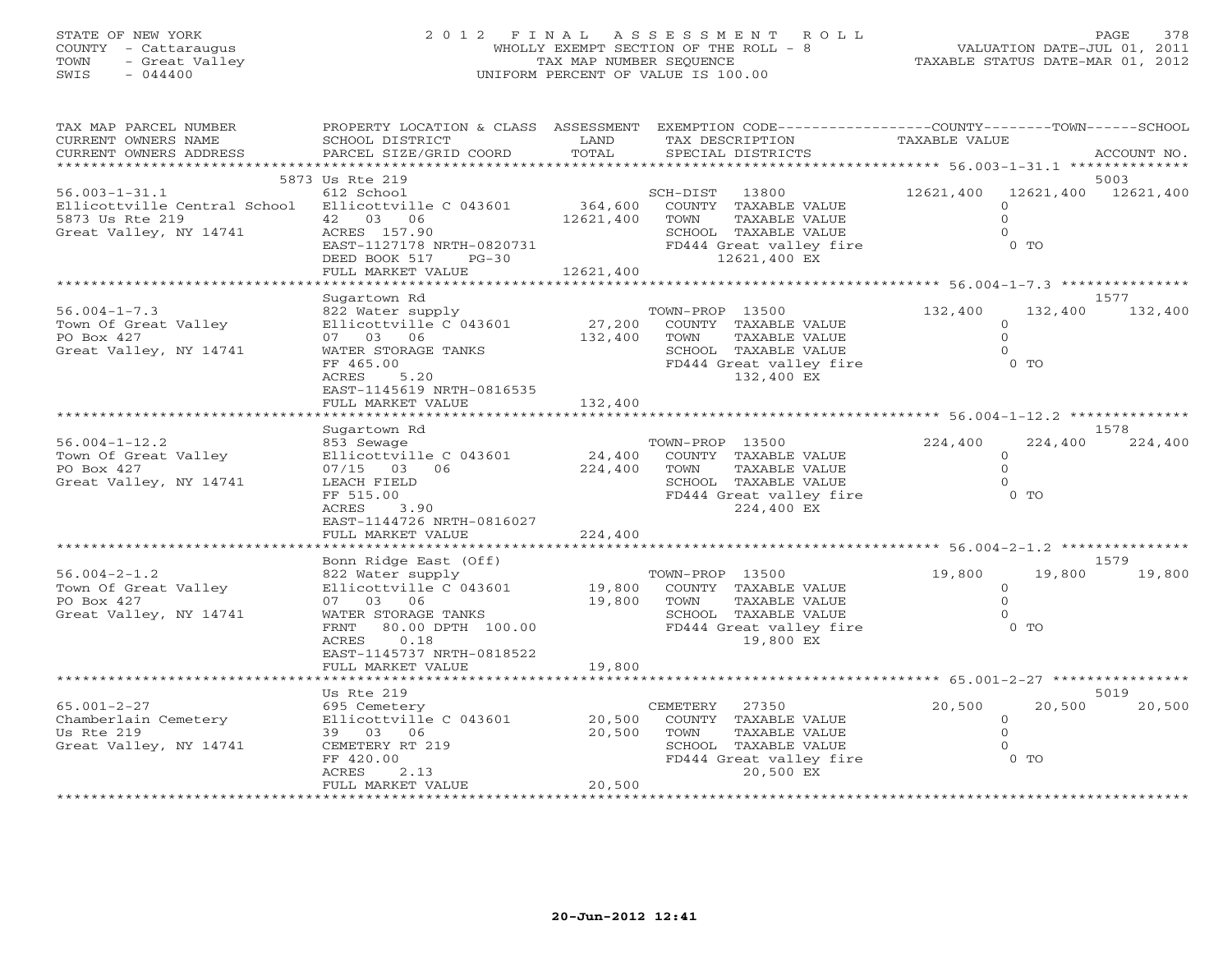# STATE OF NEW YORK 2 0 1 2 F I N A L A S S E S S M E N T R O L L PAGE 379 COUNTY - Cattaraugus WHOLLY EXEMPT SECTION OF THE ROLL - 8 VALUATION DATE-JUL 01, 2011 TOWN - Great Valley TAX MAP NUMBER SEQUENCE TAXABLE STATUS DATE-MAR 01, 2012 SWIS - 044400 UNIFORM PERCENT OF VALUE IS 100.00

| TAX MAP PARCEL NUMBER                                 | PROPERTY LOCATION & CLASS ASSESSMENT EXEMPTION CODE---------------COUNTY-------TOWN------SCHOOL |                           |                         |                |                                       |
|-------------------------------------------------------|-------------------------------------------------------------------------------------------------|---------------------------|-------------------------|----------------|---------------------------------------|
| CURRENT OWNERS NAME                                   | SCHOOL DISTRICT                                                                                 | LAND                      | TAX DESCRIPTION         | TAXABLE VALUE  |                                       |
| CURRENT OWNERS ADDRESS                                | PARCEL SIZE/GRID COORD                                                                          | TOTAL                     | SPECIAL DISTRICTS       |                | ACCOUNT NO.                           |
| *************************                             | ****************************                                                                    |                           |                         |                |                                       |
|                                                       | 5242 Us Rte 219                                                                                 |                           |                         |                | 5016                                  |
| $65.001 - 2 - 29$                                     | 620 Religious                                                                                   |                           | RELIGIOUS 25110         | 72,100         | 72,100<br>72,100                      |
| United Methodist Church                               | Ellicottville C 043601                                                                          | 8,400                     | COUNTY TAXABLE VALUE    | $\circ$        |                                       |
| Attn: Gary Howe                                       | 39 03 06                                                                                        | 72,100                    | TOWN<br>TAXABLE VALUE   | $\Omega$       |                                       |
| Great Valley, NY 14741                                | PARSONAGE                                                                                       |                           | SCHOOL TAXABLE VALUE    | $\Omega$       |                                       |
|                                                       | FRNT<br>94.50 DPTH 161.50                                                                       |                           | FD444 Great valley fire | 0 <sub>T</sub> |                                       |
|                                                       | ACRES 0.35                                                                                      |                           | 72,100 EX               |                |                                       |
|                                                       | FULL MARKET VALUE                                                                               | 72,100                    |                         |                |                                       |
|                                                       | ************************************                                                            |                           |                         |                |                                       |
|                                                       | Nys Rte 98                                                                                      |                           |                         |                | 5020                                  |
| $65.002 - 1 - 10$                                     | 695 Cemetery                                                                                    |                           | CEMETERY 27350          | 18,600         | 18,600<br>18,600                      |
| Sugartown Cemetery                                    | Ellicottville C 043601                                                                          | 18,600                    | COUNTY TAXABLE VALUE    | $\circ$        |                                       |
| Great Valley, NY 14741                                | 06 03 06                                                                                        | 18,600                    | TOWN<br>TAXABLE VALUE   | $\Omega$       |                                       |
|                                                       | FF 200.00                                                                                       |                           | SCHOOL TAXABLE VALUE    |                |                                       |
|                                                       | ACRES<br>1.27                                                                                   |                           | FD444 Great valley fire | 0 TO           |                                       |
|                                                       | FULL MARKET VALUE                                                                               | 18,600                    | 18,600 EX               |                |                                       |
|                                                       | <b>+++++++++++++++++++++++++++++</b>                                                            | * * * * * * * * * * * * * |                         |                | ******* 65.003-1-9 ****************** |
|                                                       |                                                                                                 |                           |                         |                | 5000                                  |
| $65.003 - 1 - 9$                                      | 4808 Us Rte 219                                                                                 |                           |                         | 400,100        |                                       |
|                                                       | 651 Highway gar                                                                                 |                           | TOWN-PROP 13500         |                | 400,100<br>400,100                    |
| Town Of Great Valley                                  | Ellicottville C 043601                                                                          | 68,500                    | COUNTY TAXABLE VALUE    | $\mathbf{O}$   |                                       |
| PO Box 427                                            | 27 03 06                                                                                        | 400,100                   | TAXABLE VALUE<br>TOWN   | $\Omega$       |                                       |
| Great Valley, NY 14741                                | FF 240.00                                                                                       |                           | SCHOOL TAXABLE VALUE    | $\Omega$       |                                       |
|                                                       | ACRES<br>21.10                                                                                  |                           | FD444 Great valley fire | $0$ TO         |                                       |
|                                                       | EAST-1132406 NRTH-0803046                                                                       |                           | 400,100 EX              |                |                                       |
|                                                       | FULL MARKET VALUE<br>******************************                                             | 400,100                   |                         |                |                                       |
|                                                       |                                                                                                 |                           |                         |                |                                       |
|                                                       | Us Rte 219                                                                                      |                           |                         |                | 5021                                  |
| $65.003 - 1 - 14.2$                                   | 695 Cemetery                                                                                    |                           | CEMETERY 27350          | 26,300         | 26,300<br>26,300                      |
| Green Cemetery                                        | Ellicottville C 043601                                                                          | 26,300                    | COUNTY TAXABLE VALUE    | $\circ$        |                                       |
| Great Valley, NY 14741                                | 27 03 06                                                                                        | 26,300                    | TAXABLE VALUE<br>TOWN   | $\Omega$       |                                       |
|                                                       | FF 290.00                                                                                       |                           | SCHOOL TAXABLE VALUE    | $\Omega$       |                                       |
|                                                       | 4.75<br>ACRES                                                                                   |                           | FD444 Great valley fire | 0 <sub>T</sub> |                                       |
|                                                       | EAST-1130660 NRTH-0801237                                                                       |                           | 26,300 EX               |                |                                       |
|                                                       | DEED BOOK 863<br>PG-1129                                                                        |                           |                         |                |                                       |
|                                                       | FULL MARKET VALUE                                                                               | 26,300                    |                         |                |                                       |
|                                                       |                                                                                                 |                           |                         |                |                                       |
|                                                       | Fairview Ln (End)                                                                               |                           |                         |                | 1926                                  |
| $65.003 - 1 - 25.8$                                   | 105 Vac farmland                                                                                |                           | TOWN-PROP 13500         | 28,000         | 28,000<br>28,000                      |
| Town Of Great Valley Sewer Dis Ellicottville C 043601 |                                                                                                 | 28,000                    | COUNTY TAXABLE VALUE    | $\circ$        |                                       |
| PO Box 427                                            | 27 03 06                                                                                        | 28,000                    | TOWN<br>TAXABLE VALUE   | $\Omega$       |                                       |
| Great Valley, NY 14741                                | 2.20<br>ACRES                                                                                   |                           | SCHOOL TAXABLE VALUE    |                |                                       |
|                                                       | EAST-1131408 NRTH-0800165                                                                       |                           | FD444 Great valley fire | $0$ TO         |                                       |
|                                                       | DEED BOOK 935<br>PG-4001                                                                        |                           | 28,000 EX               |                |                                       |
|                                                       | FULL MARKET VALUE                                                                               | 28,000                    |                         |                |                                       |
|                                                       |                                                                                                 |                           |                         |                |                                       |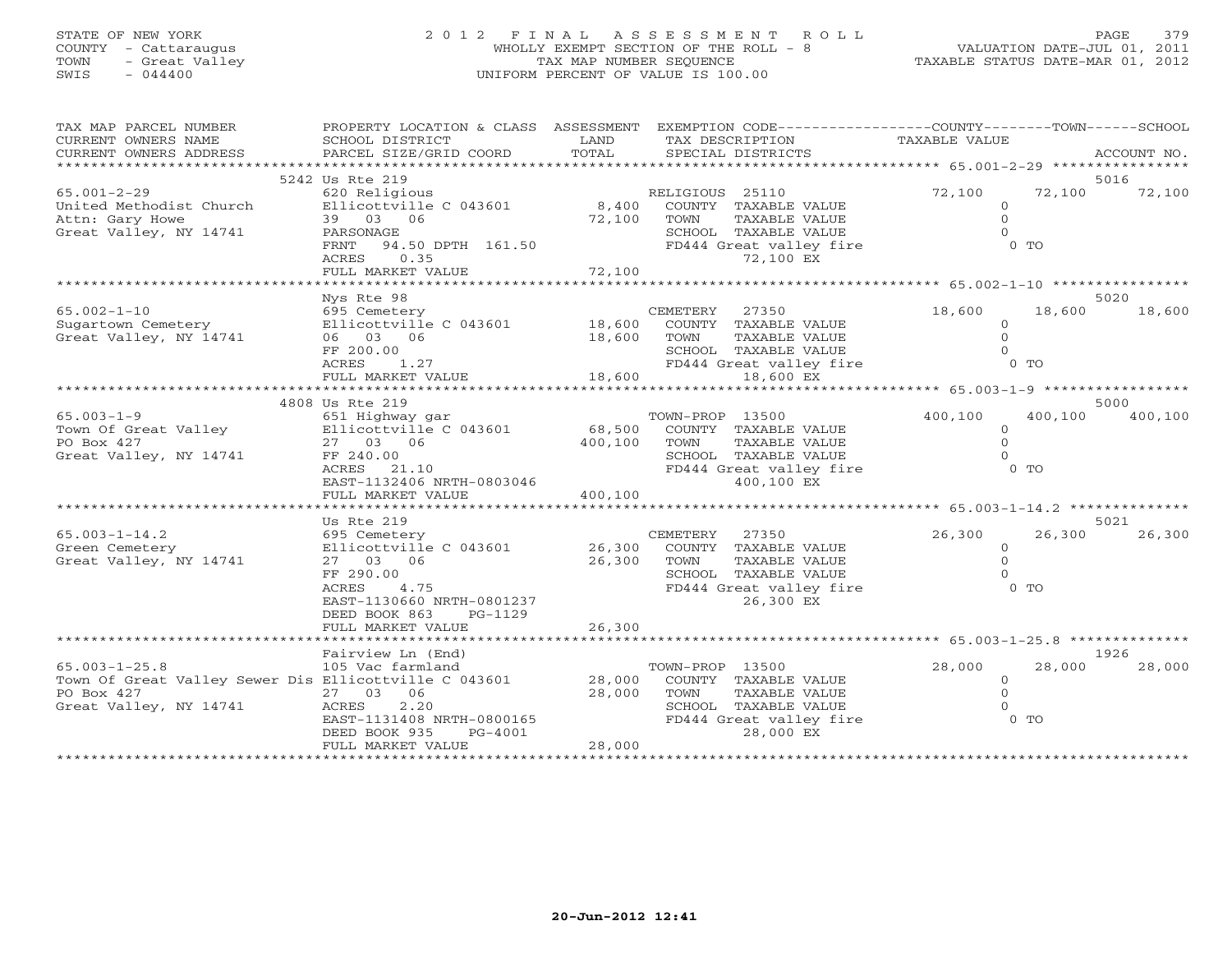## STATE OF NEW YORK 2 0 1 2 F I N A L A S S E S S M E N T R O L L PAGE 380 COUNTY - Cattaraugus WHOLLY EXEMPT SECTION OF THE ROLL - 8 VALUATION DATE-JUL 01, 2011 TOWN - Great Valley TAX MAP NUMBER SEQUENCE TAXABLE STATUS DATE-MAR 01, 2012 SWIS - 044400 UNIFORM PERCENT OF VALUE IS 100.00UNIFORM PERCENT OF VALUE IS 100.00

| TAX MAP PARCEL NUMBER<br>CURRENT OWNERS NAME                                                                      | SCHOOL DISTRICT                                                                                                                                                       | LAND                         | PROPERTY LOCATION & CLASS ASSESSMENT EXEMPTION CODE---------------COUNTY-------TOWN------SCHOOL<br>TAX DESCRIPTION                 | TAXABLE VALUE                                     |                  |                |
|-------------------------------------------------------------------------------------------------------------------|-----------------------------------------------------------------------------------------------------------------------------------------------------------------------|------------------------------|------------------------------------------------------------------------------------------------------------------------------------|---------------------------------------------------|------------------|----------------|
| CURRENT OWNERS ADDRESS                                                                                            | PARCEL SIZE/GRID COORD                                                                                                                                                | TOTAL                        | SPECIAL DISTRICTS                                                                                                                  |                                                   |                  | ACCOUNT NO.    |
|                                                                                                                   |                                                                                                                                                                       |                              |                                                                                                                                    |                                                   |                  |                |
| $65.003 - 1 - 32$<br>Peth Cemetery<br>Great Valley, NY 14741                                                      | Peth Rd<br>695 Cemetery<br>Ellicottville C 043601<br>27 03 06<br>76.00 DPTH 83.00<br>FRNT<br>ACRES<br>0.14<br>EAST-1128269 NRTH-0799541<br>FULL MARKET VALUE          | 3,900<br>3,900<br>3,900      | CEMETERY<br>27350<br>COUNTY TAXABLE VALUE<br>TOWN<br>TAXABLE VALUE<br>SCHOOL TAXABLE VALUE<br>FD444 Great valley fire<br>3,900 EX  | 3,900<br>$\circ$<br>$\Omega$<br>$0$ TO            | 3,900            | 5022<br>3,900  |
|                                                                                                                   |                                                                                                                                                                       |                              |                                                                                                                                    |                                                   |                  |                |
| $65.004 - 1 - 27.3$<br>Town Of Great Valley<br>PO Box 427<br>Great Valley, NY 14741                               | Humphrey Rd<br>314 Rural vac<10<br>Ellicottville C 043601<br>11  03  06<br>FRNT 186.00 DPTH 135.00<br>ACRES<br>0.58<br>EAST-1141058 NRTH-0802098<br>FULL MARKET VALUE | 1,600<br>1,600<br>1,600      | TOWN-PROP 13500<br>COUNTY TAXABLE VALUE<br>TAXABLE VALUE<br>TOWN<br>SCHOOL TAXABLE VALUE<br>FD444 Great valley fire<br>1,600 EX    | 1,600<br>$\circ$<br>$\Omega$<br>$\Omega$          | 1,600<br>$0$ TO  | 1708<br>1,600  |
|                                                                                                                   | Humphrey Rd                                                                                                                                                           |                              |                                                                                                                                    |                                                   |                  | 5017           |
| $65.004 - 1 - 28$<br>Willoughby/Green Cemetery<br>Great Valley, NY 14741                                          | 695 Cemetery<br>Ellicottville C 043601<br>11 03 06<br>FF 800.00<br>ACRES<br>1.75<br>EAST-1141196 NRTH-0801978                                                         | 19,800<br>19,800             | CEMETERY<br>27350<br>COUNTY TAXABLE VALUE<br>TAXABLE VALUE<br>TOWN<br>SCHOOL TAXABLE VALUE<br>FD444 Great valley fire<br>19,800 EX | 19,800<br>$\Omega$<br>$\Omega$<br>0 <sub>T</sub>  | 19,800           | 19,800         |
|                                                                                                                   | FULL MARKET VALUE                                                                                                                                                     | 19,800                       |                                                                                                                                    |                                                   |                  |                |
|                                                                                                                   | 6042 Great Valley-Depot St                                                                                                                                            |                              |                                                                                                                                    |                                                   |                  | 0435           |
| $65.013 - 1 - 1$<br>PO Box 142<br>Great Valley, NY 14741                                                          | 682 Rec facility<br>39 03 06<br>FF 444.00<br>4.50<br>ACRES<br>EAST-1132957 NRTH-0807934<br>DEED BOOK 808<br>PG-525<br>FULL MARKET VALUE                               | 49,400<br>262,300<br>262,300 | FIRE-DEPT 26400<br>COUNTY TAXABLE VALUE<br>TOWN<br>TAXABLE VALUE<br>SCHOOL TAXABLE VALUE<br>FD444 Great valley fire<br>262,300 EX  | 262,300<br>$\Omega$<br>$\Omega$<br>0 <sub>T</sub> | 262,300          | 262,300        |
|                                                                                                                   |                                                                                                                                                                       |                              |                                                                                                                                    |                                                   |                  |                |
| $65.013 - 1 - 11$<br>United Methodist Church Of Gv Ellicottville C 043601<br>Us Rte 219<br>Great Valley, NY 14741 | 5063 Us Rte 219<br>620 Religious<br>39 03 06<br>FRNT 244.30 DPTH 109.00<br>ACRES<br>0.61<br>FULL MARKET VALUE                                                         | 7,100<br>76,400<br>76,400    | RELIGIOUS 25110<br>COUNTY TAXABLE VALUE<br>TOWN<br>TAXABLE VALUE<br>SCHOOL TAXABLE VALUE<br>FD444 Great valley fire<br>76,400 EX   | 76,400<br>$\Omega$<br>$\cap$                      | 76,400<br>$0$ TO | 0267<br>76,400 |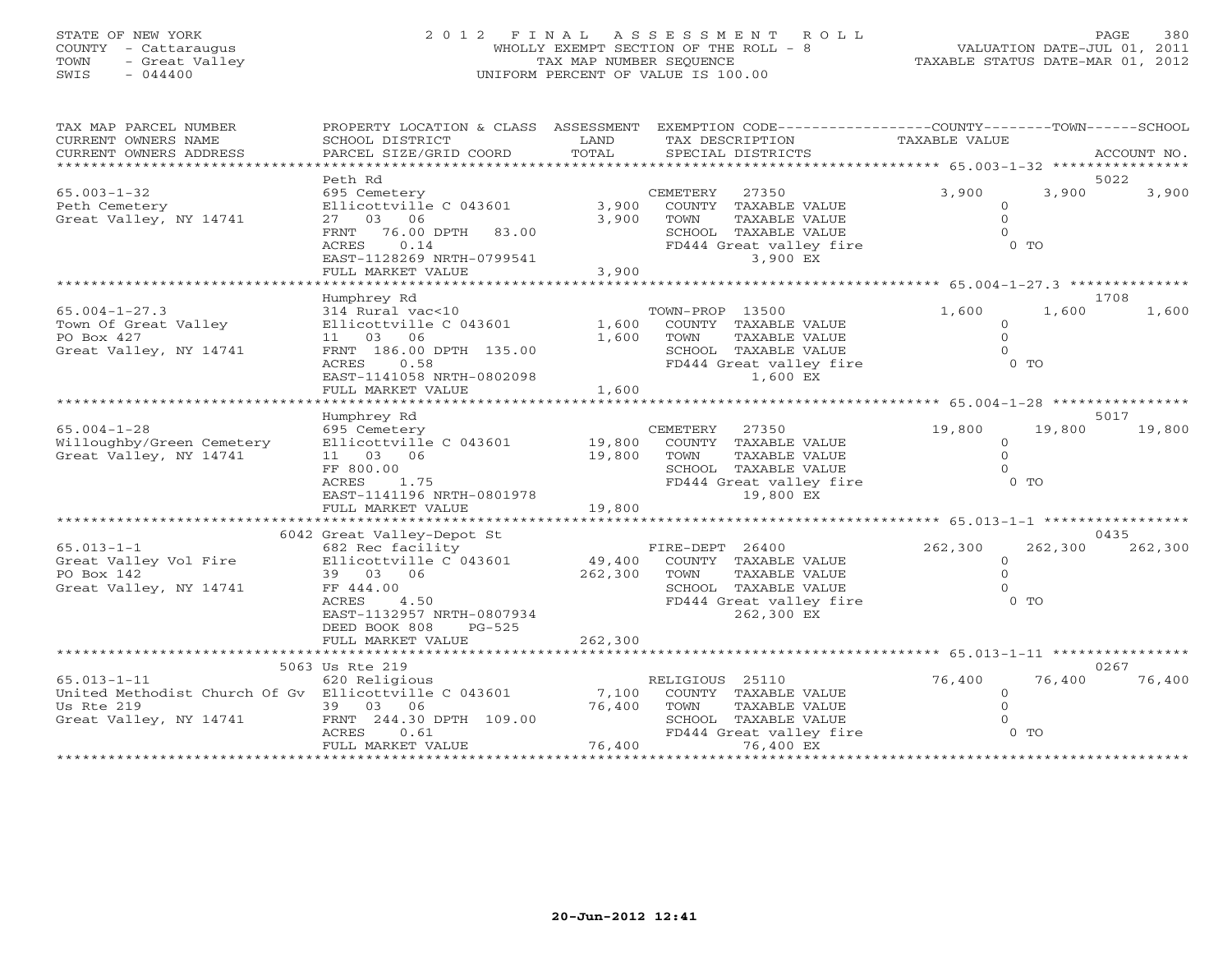## STATE OF NEW YORK 2 0 1 2 F I N A L A S S E S S M E N T R O L L PAGE 381 COUNTY - Cattaraugus WHOLLY EXEMPT SECTION OF THE ROLL - 8 VALUATION DATE-JUL 01, 2011 TOWN - Great Valley TAX MAP NUMBER SEQUENCE TAXABLE STATUS DATE-MAR 01, 2012 SWIS - 044400 UNIFORM PERCENT OF VALUE IS 100.00UNIFORM PERCENT OF VALUE IS 100.00

| TAX MAP PARCEL NUMBER                                                        | PROPERTY LOCATION & CLASS ASSESSMENT EXEMPTION CODE---------------COUNTY-------TOWN------SCHOOL |         |                             |                |         |             |
|------------------------------------------------------------------------------|-------------------------------------------------------------------------------------------------|---------|-----------------------------|----------------|---------|-------------|
| CURRENT OWNERS NAME                                                          | SCHOOL DISTRICT                                                                                 | LAND    | TAX DESCRIPTION             | TAXABLE VALUE  |         |             |
| CURRENT OWNERS ADDRESS                                                       | PARCEL SIZE/GRID COORD                                                                          | TOTAL   | SPECIAL DISTRICTS           |                |         | ACCOUNT NO. |
|                                                                              |                                                                                                 |         |                             |                |         |             |
|                                                                              | Us Rte 219                                                                                      |         |                             |                |         | 5009        |
| $65.013 - 1 - 12.1$                                                          | 620 Religious                                                                                   |         | RELIGIOUS 25110             | 287,200        | 287,200 | 287,200     |
| First Baptist Church Of Gv                                                   | Ellicottville C 043601                                                                          |         | 20,800 COUNTY TAXABLE VALUE | $\circ$        |         |             |
| Us Rte 219                                                                   | 39 03 06                                                                                        | 287,200 | TOWN<br>TAXABLE VALUE       | $\Omega$       |         |             |
| Great Valley, NY 14741                                                       | FF 160 US RTE 219                                                                               |         | SCHOOL TAXABLE VALUE        |                |         |             |
|                                                                              | 250' MUTTON325' DEPOT ST                                                                        |         | FD444 Great valley fire     |                | $0$ To  |             |
|                                                                              | 2.40<br>ACRES                                                                                   |         | 287,200 EX                  |                |         |             |
|                                                                              | DEED BOOK 966<br>PG-1058                                                                        |         |                             |                |         |             |
|                                                                              | FULL MARKET VALUE                                                                               | 287,200 |                             |                |         |             |
|                                                                              |                                                                                                 |         |                             |                |         |             |
|                                                                              | 6035 Great Valley-Depot St                                                                      |         |                             |                |         | 5008        |
| $65.013 - 1 - 17$                                                            | 662 Police/fire                                                                                 |         | FIRE-DEPT 26400             | 494,600        | 494,600 | 494,600     |
| Great Valley Vol Fire Bllicottville C 043601                                 |                                                                                                 |         | 19,500 COUNTY TAXABLE VALUE | $\circ$        |         |             |
| PO Box 142                                                                   | 39 03 06                                                                                        | 494,600 | TOWN<br>TAXABLE VALUE       | $\Omega$       |         |             |
| Great Valley, NY 14741                                                       | LP 952-801                                                                                      |         | SCHOOL TAXABLE VALUE        |                |         |             |
|                                                                              | FF 470 DEPOT; 260 SCHOOL &                                                                      |         | FD444 Great valley fire     |                | $0$ TO  |             |
|                                                                              | ACRES<br>2.75                                                                                   |         | 494,600 EX                  |                |         |             |
|                                                                              | EAST-1133087 NRTH-0807495                                                                       |         |                             |                |         |             |
|                                                                              | DEED BOOK 953<br>PG-231                                                                         |         |                             |                |         |             |
|                                                                              | FULL MARKET VALUE                                                                               | 494,600 |                             |                |         |             |
|                                                                              |                                                                                                 |         |                             |                |         |             |
|                                                                              | 6082 Mutton Hollow Rd                                                                           |         |                             |                |         | 0601        |
| $65.013 - 1 - 19$                                                            | 210 1 Family Res                                                                                |         | PARSONAGE 21600             | 96,400         | 96,400  | 96,400      |
| First Baptist Church Of Gv Ellicottville C 043601 9,400 COUNTY TAXABLE VALUE |                                                                                                 |         |                             | $\circ$        |         |             |
| 6082 Mutton Hollow Rd                                                        | 39 03 06                                                                                        | 96,400  | TOWN<br>TAXABLE VALUE       | $\circ$        |         |             |
| Great Valley, NY 14741                                                       | FRNT 140.00 DPTH 132.00                                                                         |         | SCHOOL TAXABLE VALUE        | $\Omega$       |         |             |
|                                                                              | 0.42<br>ACRES                                                                                   |         | FD444 Great valley fire     | 96,400 TO      |         |             |
|                                                                              | DEED BOOK 1004 PG-514                                                                           | 96,400  |                             |                |         |             |
|                                                                              | FULL MARKET VALUE                                                                               |         |                             |                |         |             |
|                                                                              | 5996 Humphrey Rd                                                                                |         |                             |                |         | 0115        |
| $65.013 - 3 - 7$                                                             | 330 Vacant comm                                                                                 |         | TOWN-PROP 13500             | 6,700          | 6,700   | 6,700       |
| Town Of Great Valley Bllicottville C 043601 6,700                            |                                                                                                 |         | COUNTY TAXABLE VALUE        | $\circ$        |         |             |
| PO Box 427                                                                   | 28 03 06                                                                                        | 6,700   | TOWN<br>TAXABLE VALUE       | $\overline{0}$ |         |             |
| Great Valley, NY 14741                                                       | FRNT 125.00 DPTH 210.00                                                                         |         | SCHOOL TAXABLE VALUE        |                |         |             |
|                                                                              | 0.60<br>ACRES                                                                                   |         | FD444 Great valley fire     |                | $0$ TO  |             |
|                                                                              | EAST-1134010 NRTH-0806699                                                                       |         | 6,700 EX                    |                |         |             |
|                                                                              | DEED BOOK 7458<br>PG-8003                                                                       |         |                             |                |         |             |
|                                                                              | FULL MARKET VALUE                                                                               | 6,700   |                             |                |         |             |
|                                                                              |                                                                                                 |         |                             |                |         |             |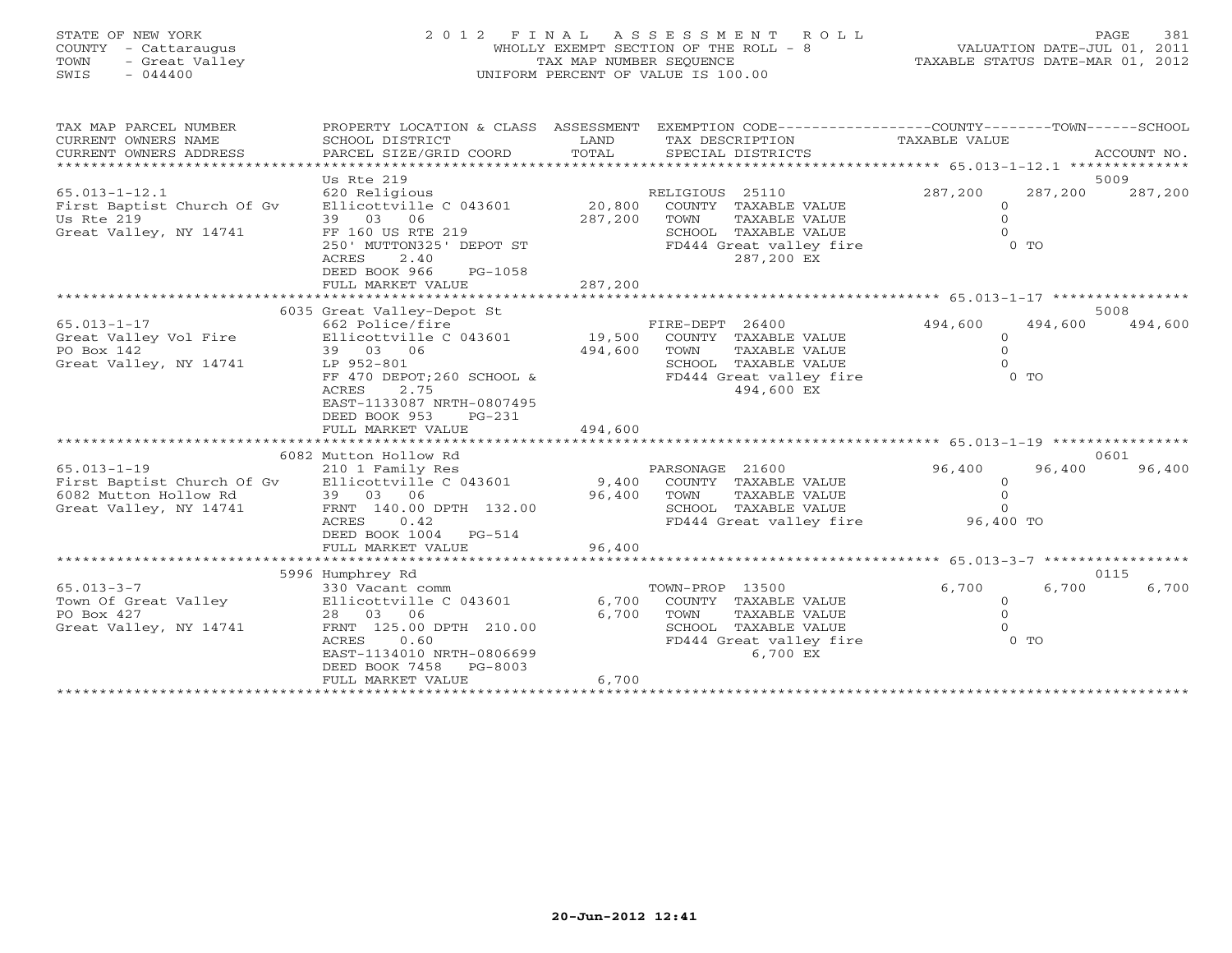## STATE OF NEW YORK 2 0 1 2 F I N A L A S S E S S M E N T R O L L PAGE 382 COUNTY - Cattaraugus WHOLLY EXEMPT SECTION OF THE ROLL - 8 VALUATION DATE-JUL 01, 2011 TOWN - Great Valley TAX MAP NUMBER SEQUENCE TAXABLE STATUS DATE-MAR 01, 2012 SWIS - 044400 UNIFORM PERCENT OF VALUE IS 100.00UNIFORM PERCENT OF VALUE IS 100.00

| TAX MAP PARCEL NUMBER<br>CURRENT OWNERS NAME<br>CURRENT OWNERS ADDRESS                                                                                                                                                   | SCHOOL DISTRICT<br>PARCEL SIZE/GRID COORD                                                                                                                                                                                                                                                                                          | LAND<br>TOTAL              | PROPERTY LOCATION & CLASS ASSESSMENT EXEMPTION CODE---------------COUNTY-------TOWN------SCHOOL<br>TAX DESCRIPTION<br>SPECIAL DISTRICTS                                                                                                                                                                                                                      | TAXABLE VALUE                                                                                                                                                           | ACCOUNT NO.                                  |
|--------------------------------------------------------------------------------------------------------------------------------------------------------------------------------------------------------------------------|------------------------------------------------------------------------------------------------------------------------------------------------------------------------------------------------------------------------------------------------------------------------------------------------------------------------------------|----------------------------|--------------------------------------------------------------------------------------------------------------------------------------------------------------------------------------------------------------------------------------------------------------------------------------------------------------------------------------------------------------|-------------------------------------------------------------------------------------------------------------------------------------------------------------------------|----------------------------------------------|
| *************************                                                                                                                                                                                                |                                                                                                                                                                                                                                                                                                                                    |                            |                                                                                                                                                                                                                                                                                                                                                              |                                                                                                                                                                         |                                              |
|                                                                                                                                                                                                                          | 3855 Halsver Rd                                                                                                                                                                                                                                                                                                                    |                            |                                                                                                                                                                                                                                                                                                                                                              |                                                                                                                                                                         | 1912                                         |
| $73.004 - 1 - 19.1/2$<br>Wny Public Broadcasting<br>3855 Halsver Rd<br>Great Valley, NY 14741                                                                                                                            | 830 Communicatin<br>Salamanca Centr 041600<br>289' GUYED TOWER<br>LEASE/RALPH SCHINE<br>ACRES<br>0.01                                                                                                                                                                                                                              | 168,000<br>168,000         | NON-PROFIT 25300<br>0 COUNTY TAXABLE VALUE<br>TAXABLE VALUE<br>TOWN<br>SCHOOL TAXABLE VALUE<br>FD445 Killbuck fire                                                                                                                                                                                                                                           | 168,000<br>$\Omega$<br>$\mathbf{O}$<br>0 <sub>T</sub>                                                                                                                   | 168,000<br>168,000                           |
|                                                                                                                                                                                                                          | FULL MARKET VALUE<br>**********************                                                                                                                                                                                                                                                                                        | *****************          | 168,000 EX                                                                                                                                                                                                                                                                                                                                                   |                                                                                                                                                                         |                                              |
|                                                                                                                                                                                                                          |                                                                                                                                                                                                                                                                                                                                    |                            | ************************************ 73.004-1-45 *****************                                                                                                                                                                                                                                                                                           |                                                                                                                                                                         |                                              |
| $73.004 - 1 - 45$                                                                                                                                                                                                        | Reservation                                                                                                                                                                                                                                                                                                                        |                            |                                                                                                                                                                                                                                                                                                                                                              | 48,700                                                                                                                                                                  | 0964<br>48,700<br>48,700                     |
| Seneca Nation Of Indians<br>PO Box 231<br>Salamanca, NY 14779                                                                                                                                                            | 120 Field crops<br>Salamanca Centr 041600<br>RESERVATION<br>BY LEASE DEFAULT<br>ACRES<br>51.67<br>EAST-1119825 NRTH-0783995<br>FULL MARKET VALUE                                                                                                                                                                                   | 48,700<br>48,700<br>48,700 | INDIAN-RES 14300<br>COUNTY TAXABLE VALUE<br>TAXABLE VALUE<br>TOWN<br>SCHOOL TAXABLE VALUE<br>FD445 Killbuck fire<br>48,700 EX                                                                                                                                                                                                                                | $\circ$<br>$\Omega$<br>$\Omega$<br>$0$ TO                                                                                                                               |                                              |
|                                                                                                                                                                                                                          |                                                                                                                                                                                                                                                                                                                                    |                            |                                                                                                                                                                                                                                                                                                                                                              |                                                                                                                                                                         |                                              |
|                                                                                                                                                                                                                          |                                                                                                                                                                                                                                                                                                                                    |                            |                                                                                                                                                                                                                                                                                                                                                              |                                                                                                                                                                         | 1004                                         |
| $73.004 - 1 - 46$<br>Southern Tier Rail Auth<br>Attn:<br>Wnyp Railroad Llc<br>PO Box 190-B<br>Lakeville, NY 14480<br>$73.004 - 1 - 47$<br>Heron Travis<br>Heron Ellen<br>11937 Burning Spring Rd<br>Perrysburg, NY 14129 | 843 Non-ceil. rr<br>Salamanca Centr 041600<br>TOWN OF GREAT VALLEY<br>1.0000 SALAMANCA<br>CEILING RAILROAD<br>ACRES 10.30<br>EAST-1125305 NRTH-0781071<br>FULL MARKET VALUE<br>Nys Rte $417$ (Off)<br>120 Field crops<br>Salamanca Centr 041600<br>03 02 06<br>ACRES 53.94<br>EAST-1120644 NRTH-0784830<br>DEED BOOK 13064 PG-6002 | 34,600<br>34,600<br>34,600 | Local Auth 14000<br>COUNTY TAXABLE VALUE<br>TOWN<br>TAXABLE VALUE<br>SCHOOL TAXABLE VALUE<br>FD445 Killbuck fire<br>34,600 EX<br>LD444 Killbuck light<br>34,600 EX<br>WD446 Killbuck water dist1<br>34,600 EX<br>INDIAN-RES 14300<br>39,300 COUNTY TAXABLE VALUE<br>39,300 TOWN<br>TAXABLE VALUE<br>SCHOOL TAXABLE VALUE<br>FD445 Killbuck fire<br>39,300 EX | 34,600<br>$\circ$<br>$\mathbf{O}$<br>$\Omega$<br>$0$ TO<br>$0$ TO<br>$0$ TO<br>************ 73.004-1-47 ***********<br>39,300<br>$\Omega$<br>$\Omega$<br>0 <sub>0</sub> | 34,600<br>34,600<br>0163<br>39,300<br>39,300 |
|                                                                                                                                                                                                                          | FULL MARKET VALUE<br>.                                                                                                                                                                                                                                                                                                             | 39,300                     | *************************                                                                                                                                                                                                                                                                                                                                    |                                                                                                                                                                         |                                              |
|                                                                                                                                                                                                                          | Ellicott St                                                                                                                                                                                                                                                                                                                        |                            |                                                                                                                                                                                                                                                                                                                                                              | ************** 73.074-1-1 ******************                                                                                                                            | 5023                                         |
| $73.074 - 1 - 1$<br>Catholic Cemetery<br>Ellicott St<br>Kill Buck, NY 14748                                                                                                                                              | 695 Cemetery<br>Salamanca Centr 041600<br>05 02 06<br>CEMETERY ELLICOTT ST<br>FF 230.00<br>ACRES<br>1.77<br>EAST-1120199 NRTH-0787804<br>DEED BOOK 84<br>$PG-621$                                                                                                                                                                  | 19,700<br>19,700           | CEMETERY<br>27350<br>COUNTY TAXABLE VALUE<br>TOWN<br>TAXABLE VALUE<br>SCHOOL TAXABLE VALUE<br>FD445 Killbuck fire<br>19,700 EX                                                                                                                                                                                                                               | 19,700<br>$\Omega$<br>$\Omega$<br>$0$ TO                                                                                                                                | 19,700<br>19,700                             |
|                                                                                                                                                                                                                          | FULL MARKET VALUE                                                                                                                                                                                                                                                                                                                  | 19,700                     |                                                                                                                                                                                                                                                                                                                                                              |                                                                                                                                                                         |                                              |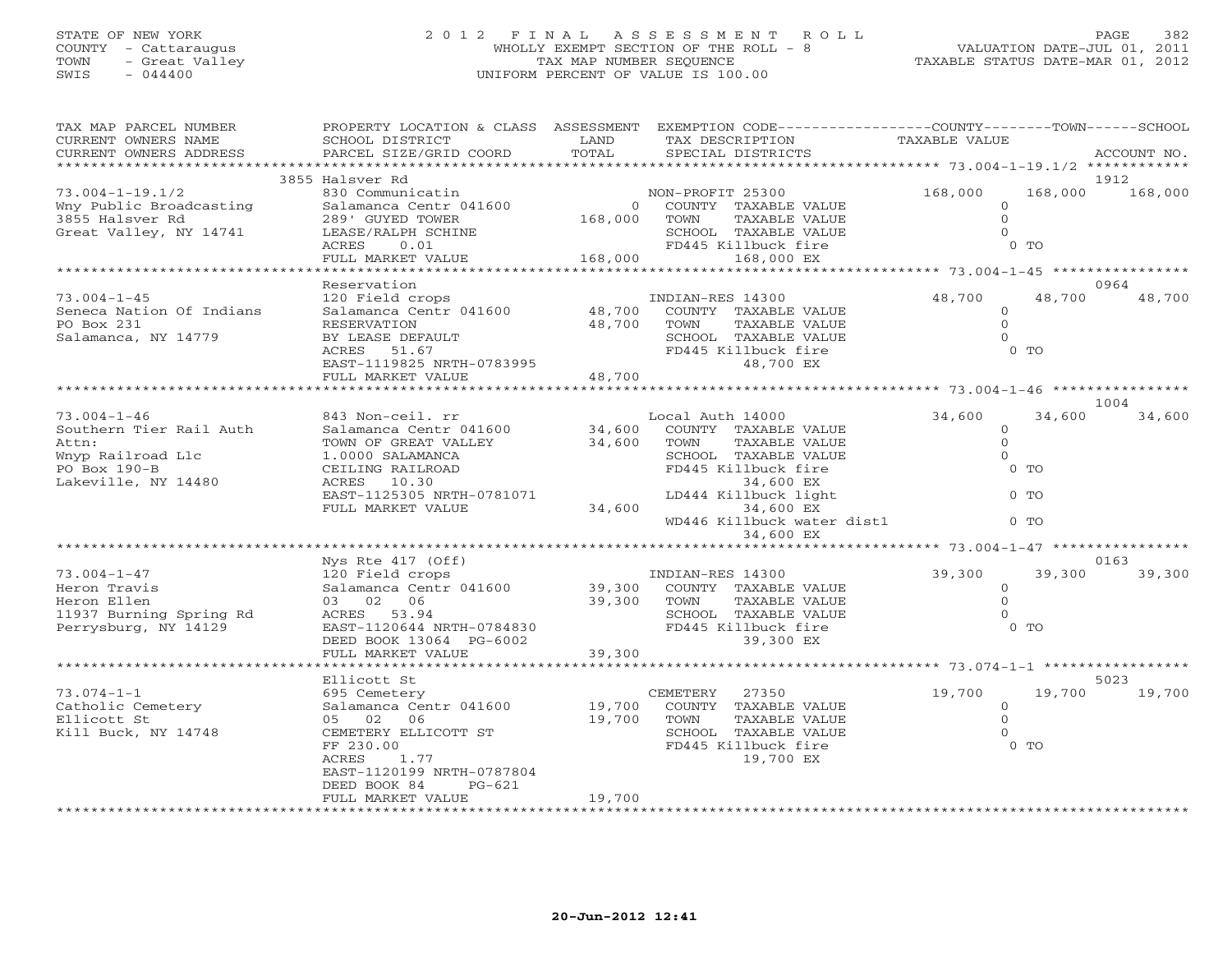## STATE OF NEW YORK 2 0 1 2 F I N A L A S S E S S M E N T R O L L PAGE 383 COUNTY - Cattaraugus WHOLLY EXEMPT SECTION OF THE ROLL - 8 VALUATION DATE-JUL 01, 2011 TOWN - Great Valley TAX MAP NUMBER SEQUENCE TAXABLE STATUS DATE-MAR 01, 2012 SWIS - 044400 UNIFORM PERCENT OF VALUE IS 100.00UNIFORM PERCENT OF VALUE IS 100.00

| TAX MAP PARCEL NUMBER<br>CURRENT OWNERS NAME<br>CURRENT OWNERS ADDRESS                                                 | PROPERTY LOCATION & CLASS ASSESSMENT<br>SCHOOL DISTRICT<br>PARCEL SIZE/GRID COORD                                                                                                                                                                                                                                                                            | LAND<br>TOTAL                | EXEMPTION CODE-----------------COUNTY-------TOWN------SCHOOL<br>TAX DESCRIPTION<br>SPECIAL DISTRICTS                                                      | TAXABLE VALUE                                     |                           | ACCOUNT NO.     |
|------------------------------------------------------------------------------------------------------------------------|--------------------------------------------------------------------------------------------------------------------------------------------------------------------------------------------------------------------------------------------------------------------------------------------------------------------------------------------------------------|------------------------------|-----------------------------------------------------------------------------------------------------------------------------------------------------------|---------------------------------------------------|---------------------------|-----------------|
|                                                                                                                        |                                                                                                                                                                                                                                                                                                                                                              |                              |                                                                                                                                                           |                                                   |                           |                 |
| $73.074 - 1 - 43.1$<br>Kill Buck Vol Fire Co<br>Kill Buck, NY 14748                                                    | 3790 Kill Buck Rd<br>662 Police/fire<br>Salamanca Centr 041600<br>03 02 06<br>FF 218.19<br>ACRES<br>2.69<br>EAST-1121969 NRTH-0787165<br>FULL MARKET VALUE                                                                                                                                                                                                   | 180,200<br>180,200           | FIRE-DEPT 26400<br>35,200 COUNTY TAXABLE VALUE<br>TAXABLE VALUE<br>TOWN<br>SCHOOL TAXABLE VALUE<br>FD445 Killbuck fire<br>180,200 EX                      | 180,200<br>$\circ$<br>$\Omega$<br>$\cap$          | 180,200<br>0 <sub>T</sub> | 5006<br>180,200 |
|                                                                                                                        |                                                                                                                                                                                                                                                                                                                                                              |                              |                                                                                                                                                           |                                                   |                           |                 |
| $73.074 - 1 - 55$<br>Town Of Great Valley<br>PO Box 427<br>Great Valley, NY 14741                                      | 3753 Oakwood Heights<br>652 Govt bldgs<br>TC 652 Govt bldgs for the form of the form of the form of the form of the form of the form of the form of the fo<br>B,000 for the form of the form of the form of the form of the form of the form of the form of the form of the<br>03 02 06<br>FRNT 50.00 DPTH 219.00<br>ACRES 0.25<br>EAST-1122300 NRTH-0786397 | 89,800                       | TOWN-PROP 13500<br>COUNTY TAXABLE VALUE<br>TAXABLE VALUE<br>TOWN<br>SCHOOL TAXABLE VALUE<br>FD445 Killbuck fire<br>89,800 EX                              | 89,800<br>$\circ$<br>$\Omega$<br>$\Omega$         | 89,800<br>$0$ TO          | 5001<br>89,800  |
|                                                                                                                        | FULL MARKET VALUE                                                                                                                                                                                                                                                                                                                                            | 89,800                       |                                                                                                                                                           |                                                   |                           |                 |
|                                                                                                                        | Nys Rte 417                                                                                                                                                                                                                                                                                                                                                  |                              |                                                                                                                                                           |                                                   |                           | 5011            |
| $73.074 - 1 - 56$<br>Christian & Missionary Allianc Salamanca Centr 041600<br>510 East State St<br>Salamanca, NY 14779 | 614 Spec. school<br>$(03 \t 02 \t 06$<br>FRNT 122.00<br>FRNT 122.00 DPTH 164.45<br>ACRES 0.46<br>DEED BOOK 1011    PG-1152<br>FULL MARKET VALUE                                                                                                                                                                                                              | 16,900<br>229,600<br>229,600 | RELIGIOUS 25110<br>COUNTY TAXABLE VALUE<br>TOWN<br>TAXABLE VALUE<br>SCHOOL TAXABLE VALUE<br>FD445 Killbuck fire<br>229,600 EX                             | 229,600<br>$\circ$<br>$\Omega$<br>$\Omega$        | 229,600<br>$0$ TO         | 229,600         |
|                                                                                                                        | Nys Rte 417                                                                                                                                                                                                                                                                                                                                                  |                              |                                                                                                                                                           |                                                   |                           | 5018            |
| $73.074 - 1 - 61$<br>Kill Buck Cemetery<br>Kill Buck, NY 14748                                                         | 695 Cemetery<br>Salamanca Centr 041600<br>03 02 06<br>FRNT 134.00 DPTH 104.00<br>ACRES<br>0.32<br>EAST-1123057 NRTH-0786028<br>FULL MARKET VALUE                                                                                                                                                                                                             | 8,000<br>8,000<br>8,000      | CEMETERY 27350<br>COUNTY TAXABLE VALUE<br>TOWN<br>TAXABLE VALUE<br>SCHOOL TAXABLE VALUE<br>FD445 Killbuck fire<br>8,000 EX                                | 8,000<br>$\circ$<br>$\Omega$<br>$\Omega$          | 8,000<br>$0$ TO           | 8,000           |
|                                                                                                                        |                                                                                                                                                                                                                                                                                                                                                              |                              |                                                                                                                                                           |                                                   |                           |                 |
| $73.074 - 1 - 63$<br>Nys Dot<br>Attn: Real Estate Division<br>125 Main St<br>Buffalo, NY 14203                         | Nys Rte 417<br>311 Res vac land<br>Salamanca Centr 041600<br>03 02 06<br>FRNT 35.00 DPTH 120.00<br>0.10<br>ACRES<br>EAST-1121322 NRTH-0786686<br>FULL MARKET VALUE                                                                                                                                                                                           | 2,800<br>2,800               | NYS OWNED 12100<br>COUNTY TAXABLE VALUE<br>TOWN<br>TAXABLE VALUE<br>SCHOOL TAXABLE VALUE<br>FD445 Killbuck fire<br>2,800 EX<br>2,800 LD444 Killbuck light | 2,800<br>$\circ$<br>$\circ$<br>$\Omega$<br>$0$ TO | 2,800<br>$0$ TO           | 1005<br>2,800   |
|                                                                                                                        |                                                                                                                                                                                                                                                                                                                                                              |                              | WD446 Killbuck water dist1                                                                                                                                |                                                   | $0$ TO                    |                 |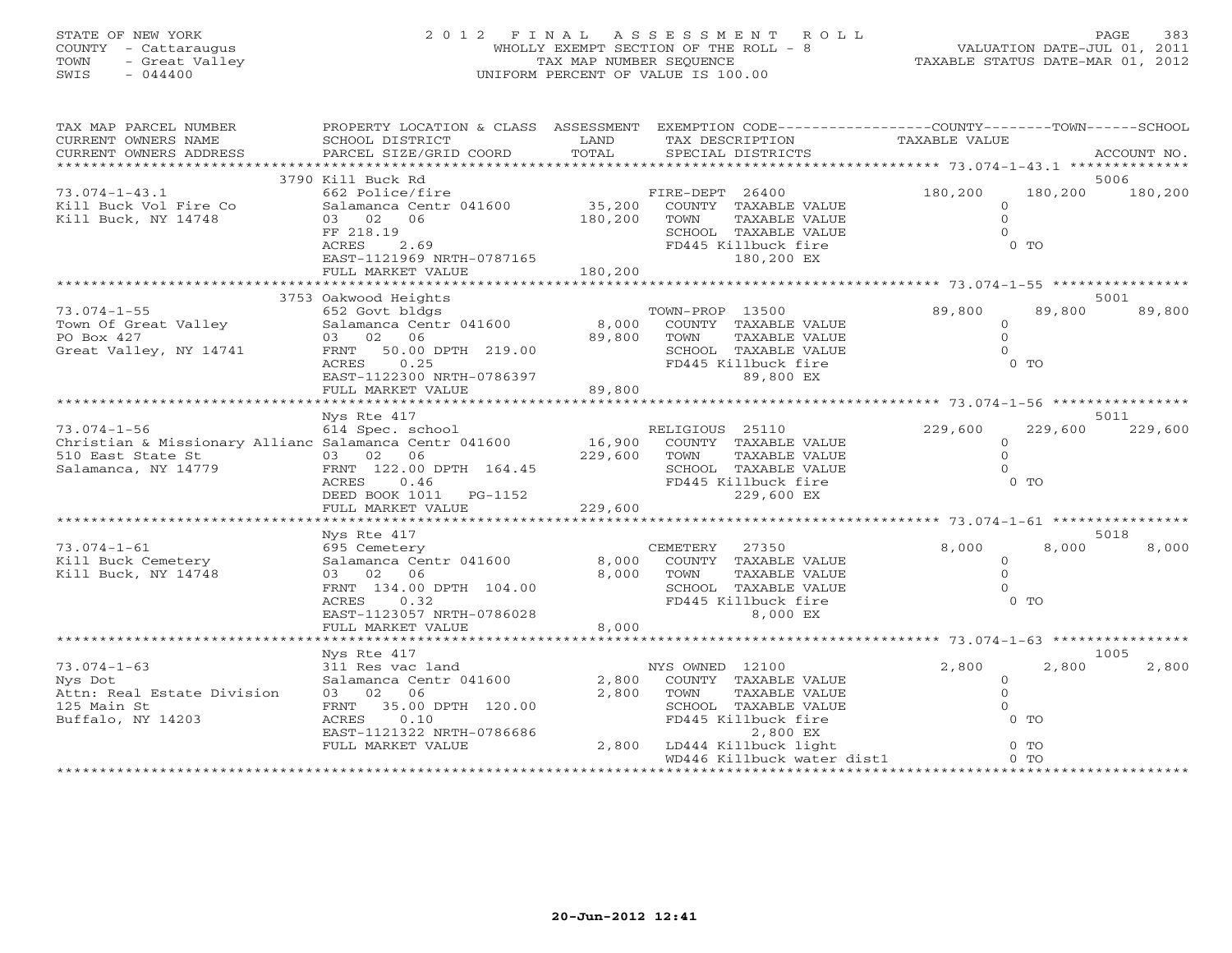## STATE OF NEW YORK 2 0 1 2 F I N A L A S S E S S M E N T R O L L PAGE 384 COUNTY - Cattaraugus WHOLLY EXEMPT SECTION OF THE ROLL - 8 VALUATION DATE-JUL 01, 2011 TOWN - Great Valley TAX MAP NUMBER SEQUENCE TAXABLE STATUS DATE-MAR 01, 2012 SWIS - 044400 UNIFORM PERCENT OF VALUE IS 100.00UNIFORM PERCENT OF VALUE IS 100.00

| TAX MAP PARCEL NUMBER    | PROPERTY LOCATION & CLASS ASSESSMENT               |                                 | EXEMPTION CODE-----------------COUNTY-------TOWN------SCHOOL                    |                        |        |             |
|--------------------------|----------------------------------------------------|---------------------------------|---------------------------------------------------------------------------------|------------------------|--------|-------------|
| CURRENT OWNERS NAME      | SCHOOL DISTRICT                                    | LAND                            | TAX DESCRIPTION                                                                 | TAXABLE VALUE          |        |             |
| CURRENT OWNERS ADDRESS   | PARCEL SIZE/GRID COORD                             | TOTAL                           | SPECIAL DISTRICTS                                                               |                        |        | ACCOUNT NO. |
|                          |                                                    |                                 |                                                                                 |                        |        |             |
|                          | Nys Rte 417                                        |                                 |                                                                                 |                        |        | 0609        |
| $73.083 - 1 - 2$         | 311 Res vac land                                   |                                 | INDIAN-RES 14300                                                                | 9,900                  | 9,900  | 9,900       |
| Seneca Nation Of Indians | Salamanca Centr 041600                             | 9,900                           | COUNTY TAXABLE VALUE                                                            | $\Omega$               |        |             |
| PO Box 231               | RESV                                               | 9,900                           | TOWN<br>TAXABLE VALUE                                                           | $\Omega$               |        |             |
| Salamanca, NY 14779      | FRNT 200.00 DPTH 100.00                            |                                 | SCHOOL TAXABLE VALUE                                                            | $\Omega$               |        |             |
|                          | EAST-1121884 NRTH-0786249                          |                                 | FD445 Killbuck fire                                                             | $0$ TO                 |        |             |
|                          | FULL MARKET VALUE                                  | 9,900                           | 9,900 EX                                                                        |                        |        |             |
|                          |                                                    |                                 | LD444 Killbuck light                                                            | $0$ TO                 |        |             |
|                          |                                                    |                                 | 9,900 EX                                                                        |                        |        |             |
|                          |                                                    |                                 | WD446 Killbuck water dist1                                                      | $0$ TO                 |        |             |
|                          |                                                    |                                 | 9,900 EX                                                                        |                        |        |             |
|                          |                                                    |                                 |                                                                                 |                        |        |             |
|                          | School St                                          |                                 |                                                                                 |                        |        | 0426        |
| $73.083 - 1 - 3$         | 311 Res vac land                                   |                                 | INDIAN-RES 14300                                                                | 6,400                  | 6,400  | 6,400       |
| Seneca Nation Of Indians | Salamanca Centr 041600                             |                                 | 6,400 COUNTY TAXABLE VALUE                                                      | $\Omega$               |        |             |
| PO Box 231               | RESV                                               |                                 | 6,400 TOWN<br>TAXABLE VALUE                                                     | $\Omega$               |        |             |
| Salamanca, NY 14779      | FRNT 100.00 DPTH 100.00                            |                                 | SCHOOL TAXABLE VALUE                                                            | $\cap$                 |        |             |
|                          | EAST-1121917 NRTH-0786092                          |                                 | FD445 Killbuck fire                                                             | $0$ TO                 |        |             |
|                          | FULL MARKET VALUE                                  | $3.30092$<br>$5.100$<br>$6.100$ | 6,400<br>6,400 EX                                                               |                        |        |             |
|                          |                                                    |                                 |                                                                                 |                        |        |             |
|                          | 3730 School St                                     |                                 |                                                                                 |                        |        | 0694        |
| $73.083 - 1 - 5$         | 416 Mfg hsing pk                                   |                                 | INDIAN-RES 14300                                                                | 77,100                 | 77,100 | 77,100      |
| Brooks Joni J            | Salamanca Centr 041600 15,800 COUNTY TAXABLE VALUE |                                 |                                                                                 | $\Omega$               |        |             |
| 350 Wildwood Ave         | RESV                                               | 77,100                          | TOWN<br>TAXABLE VALUE                                                           | $\circ$                |        |             |
| Salamanca, NY 14779      | FRNT 270.00 DPTH 143.00                            |                                 | SCHOOL TAXABLE VALUE                                                            | $\Omega$               |        |             |
|                          | ACRES<br>0.89                                      |                                 | FD445 Killbuck fire                                                             | 0 <sub>0</sub>         |        |             |
|                          | EAST-1122078 NRTH-0786163                          |                                 | 77,100 EX                                                                       |                        |        |             |
|                          |                                                    |                                 |                                                                                 | $0$ TO                 |        |             |
|                          |                                                    |                                 | DEED BOOK 00992 PG-00169<br>FULL MARKET VALUE 77,100 WD446 Killbuck water dist1 | 0 <sub>0</sub>         |        |             |
|                          | ******************************                     |                                 |                                                                                 |                        |        |             |
|                          | Us Rte 219                                         |                                 |                                                                                 |                        |        | 0098        |
| $73.083 - 1 - 6$         | 311 Res vac land                                   |                                 | INDIAN-RES 14300                                                                | 2,800                  | 2,800  | 2,800       |
| Seneca Nation Of Indians | Salamanca Centr 041600                             | 2,800                           | COUNTY TAXABLE VALUE                                                            | $\Omega$               |        |             |
| PO Box 231               | RESV                                               | 2,800                           | TOWN<br>TAXABLE VALUE                                                           | $\Omega$               |        |             |
| Salamanca, NY 14779      | FRNT<br>50.00 DPTH 88.00                           |                                 | SCHOOL TAXABLE VALUE                                                            | $\Omega$               |        |             |
|                          | EAST-1122130 NRTH-0786219                          |                                 | FD445 Killbuck fire                                                             | $0$ TO                 |        |             |
|                          | DEED BOOK 9889 PG-3004                             |                                 | 2,800 EX                                                                        |                        |        |             |
|                          | FULL MARKET VALUE                                  | 2,800                           | LD444 Killbuck light                                                            | $0$ TO                 |        |             |
|                          |                                                    |                                 | 2,800 EX                                                                        |                        |        |             |
|                          |                                                    |                                 | WD446 Killbuck water dist1                                                      | $0$ TO                 |        |             |
|                          |                                                    |                                 | 2,800 EX                                                                        |                        |        |             |
|                          |                                                    |                                 |                                                                                 | ********************** |        |             |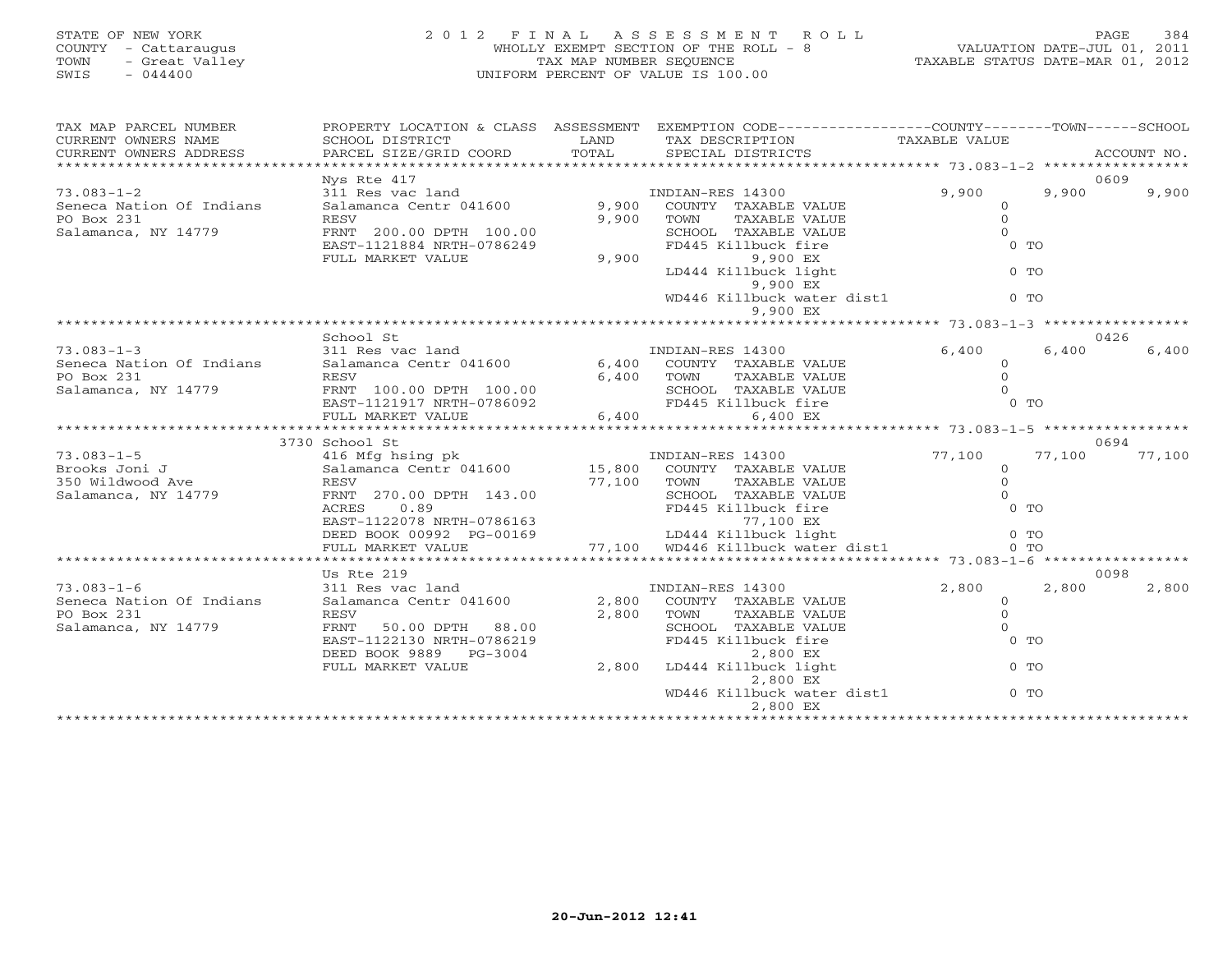## STATE OF NEW YORK 2 0 1 2 F I N A L A S S E S S M E N T R O L L PAGE 385 COUNTY - Cattaraugus WHOLLY EXEMPT SECTION OF THE ROLL - 8 VALUATION DATE-JUL 01, 2011 TOWN - Great Valley TAX MAP NUMBER SEQUENCE TAXABLE STATUS DATE-MAR 01, 2012 SWIS - 044400 UNIFORM PERCENT OF VALUE IS 100.00UNIFORM PERCENT OF VALUE IS 100.00

| TAX MAP PARCEL NUMBER                            |                                                                                                                                                                                       |              | PROPERTY LOCATION & CLASS ASSESSMENT EXEMPTION CODE----------------COUNTY-------TOWN------SCHOOL                                                                                        |                |         |                   |
|--------------------------------------------------|---------------------------------------------------------------------------------------------------------------------------------------------------------------------------------------|--------------|-----------------------------------------------------------------------------------------------------------------------------------------------------------------------------------------|----------------|---------|-------------------|
| CURRENT OWNERS NAME                              | SCHOOL DISTRICT                                                                                                                                                                       | LAND         | TAX DESCRIPTION                                                                                                                                                                         | TAXABLE VALUE  |         |                   |
|                                                  | .CURRENT OWNERS ADDRESS PARCEL SIZE/GRID COORD TOTAL SPECIAL DISTRICTS ACCOUNT NO ACCOUNT NO ACCOUNT NO ARRENT                                                                        |              |                                                                                                                                                                                         |                |         |                   |
|                                                  | 6757 Nys Rte 417                                                                                                                                                                      |              |                                                                                                                                                                                         |                |         | 0100              |
| $73.083 - 1 - 7$                                 |                                                                                                                                                                                       |              | INDIAN-RES 14300                                                                                                                                                                        | 92,500         | 92,500  | 92,500            |
| Seneca Nation Of Indians                         | 210 1 Family Res<br>Salamanca Centr 041600 8,300                                                                                                                                      |              | COUNTY TAXABLE VALUE                                                                                                                                                                    | $\Omega$       |         |                   |
| PO Box 231                                       | RESV                                                                                                                                                                                  | 92,500       | TOWN<br>TAXABLE VALUE                                                                                                                                                                   | $\circ$        |         |                   |
| Salamanca, NY 14779                              | FRNT 100.00 DPTH 146.00                                                                                                                                                               |              | SCHOOL TAXABLE VALUE                                                                                                                                                                    | $\Omega$       |         |                   |
|                                                  |                                                                                                                                                                                       |              |                                                                                                                                                                                         |                |         |                   |
|                                                  |                                                                                                                                                                                       |              |                                                                                                                                                                                         |                |         |                   |
|                                                  |                                                                                                                                                                                       |              |                                                                                                                                                                                         |                |         |                   |
|                                                  |                                                                                                                                                                                       |              |                                                                                                                                                                                         |                |         |                   |
|                                                  |                                                                                                                                                                                       |              |                                                                                                                                                                                         |                |         |                   |
|                                                  | 6749 Nys Rte 417                                                                                                                                                                      |              |                                                                                                                                                                                         |                |         | 0099              |
| $73.083 - 1 - 8$                                 | Nys Nou and The Timbran and Timbran and the Salamanca Centr 041600<br>Salamanca Centr 041600 9,500 COUNTY TAXABLI                                                                     |              |                                                                                                                                                                                         | 89,500         | 89,500  | 89,500            |
| Seneca Nation Of Indians                         |                                                                                                                                                                                       |              | COUNTY TAXABLE VALUE                                                                                                                                                                    | $\circ$        |         |                   |
| 6749 Nys Rte 417                                 | RESV                                                                                                                                                                                  | 89,500       | TOWN<br>TAXABLE VALUE                                                                                                                                                                   | $\circ$        |         |                   |
| Killbuck, NY 14748                               | FRNT 150.00 DPTH 124.00                                                                                                                                                               |              | SCHOOL TAXABLE VALUE<br>FRNT 150.00 DPTH 124.00<br>ACRES 0.43<br>EAST-1122307 NRTH-0786126<br>DEED BOOK 12641 PG-8002 189,500 EX<br>FULL MARKET VALUE 89,500 WD446 Killbuck water dist1 | $\Omega$       |         |                   |
|                                                  |                                                                                                                                                                                       |              |                                                                                                                                                                                         | $0$ TO         |         |                   |
|                                                  |                                                                                                                                                                                       |              |                                                                                                                                                                                         | $0$ TO         |         |                   |
|                                                  |                                                                                                                                                                                       |              |                                                                                                                                                                                         | $0$ TO         |         |                   |
|                                                  |                                                                                                                                                                                       |              |                                                                                                                                                                                         |                |         |                   |
|                                                  | 6673 Nys Rte 417                                                                                                                                                                      |              |                                                                                                                                                                                         |                |         | 5026              |
| $73.083 - 1 - 11.1$                              | 416 Mfg hsing pk                                                                                                                                                                      |              | INDIAN-RES 14300                                                                                                                                                                        | 1197,300       |         | 1197,300 1197,300 |
| 73.083-1-11.1<br>Shelton Joseph W<br>Do Berr     | Salamanca Centr $041600$ 129,600                                                                                                                                                      |              | COUNTY TAXABLE VALUE                                                                                                                                                                    | $\Omega$       |         |                   |
| PO Box 40                                        | 00 00 00<br>1197,300                                                                                                                                                                  |              | TOWN<br>TAXABLE VALUE                                                                                                                                                                   | $\Omega$       |         |                   |
| Kill Buck, NY 14748                              | RESV                                                                                                                                                                                  |              | SCHOOL TAXABLE VALUE                                                                                                                                                                    | $\Omega$       |         |                   |
|                                                  | RESV<br>FF 775 RTE 417; 50' DEPOT                                                                                                                                                     |              | FD445 Killbuck fire                                                                                                                                                                     | 0 <sub>T</sub> |         |                   |
|                                                  | ACRES 17.03                                                                                                                                                                           |              | 1197,300 EX                                                                                                                                                                             |                |         |                   |
|                                                  | EAST-1123279 NRTH-0785421                                                                                                                                                             |              |                                                                                                                                                                                         |                |         |                   |
|                                                  |                                                                                                                                                                                       |              |                                                                                                                                                                                         |                |         |                   |
|                                                  |                                                                                                                                                                                       |              |                                                                                                                                                                                         |                |         |                   |
|                                                  | 6686 Depot St                                                                                                                                                                         |              |                                                                                                                                                                                         |                |         | 1581              |
|                                                  |                                                                                                                                                                                       |              | INDIAN-RES 14300 121,900                                                                                                                                                                |                | 121,900 | 121,900           |
|                                                  | 73.083-1-11.2<br>Seneca Nation Of Indians<br>Attn: Murray Haines<br>6686 Depot St<br>Kill Buck, NY 14748<br>FRNT 100.00 DPTH 165.50<br>EAST-1123621 NRTH-0784917<br>FULL MARKET VALUE |              |                                                                                                                                                                                         | $\circ$        |         |                   |
|                                                  |                                                                                                                                                                                       | 121,900 TOWN | TAXABLE VALUE                                                                                                                                                                           | $\Omega$       |         |                   |
|                                                  |                                                                                                                                                                                       |              | SCHOOL TAXABLE VALUE                                                                                                                                                                    | $\Omega$       |         |                   |
|                                                  |                                                                                                                                                                                       |              | 121,900 FD445 Killbuck fire                                                                                                                                                             | $0$ TO         |         |                   |
|                                                  |                                                                                                                                                                                       |              |                                                                                                                                                                                         |                |         |                   |
|                                                  | 6697 Nys Rte 417                                                                                                                                                                      |              |                                                                                                                                                                                         |                |         | 5025              |
| $73.083 - 1 - 11.3$                              |                                                                                                                                                                                       |              | INDIAN-RES 14300                                                                                                                                                                        | 60,300         | 60,300  | 60,300            |
| Ray Frank S                                      | x <sub>1</sub> x .cc +1,<br>210 1 Family Res 11<br>Salamanca Centr 041600 10,700                                                                                                      |              | COUNTY TAXABLE VALUE                                                                                                                                                                    | $\circ$        |         |                   |
| Ray Audrey S<br>6697 Nys Rte 417<br>Kill Purl II | RESV                                                                                                                                                                                  | 60,300       | TOWN<br>TAXABLE VALUE                                                                                                                                                                   | $\circ$        |         |                   |
|                                                  | FRNT 150.00 DPTH 149.80                                                                                                                                                               |              | SCHOOL TAXABLE VALUE                                                                                                                                                                    | $\Omega$       |         |                   |
| Kill Buck, NY 14748                              | ACRES<br>0.52                                                                                                                                                                         |              | FD445 Killbuck fire                                                                                                                                                                     | 0 <sub>T</sub> |         |                   |
|                                                  | EAST-1123410 NRTH-0785705                                                                                                                                                             |              | 60,300 EX                                                                                                                                                                               |                |         |                   |
|                                                  | FULL MARKET VALUE                                                                                                                                                                     | 60,300       |                                                                                                                                                                                         |                |         |                   |
|                                                  |                                                                                                                                                                                       |              |                                                                                                                                                                                         |                |         |                   |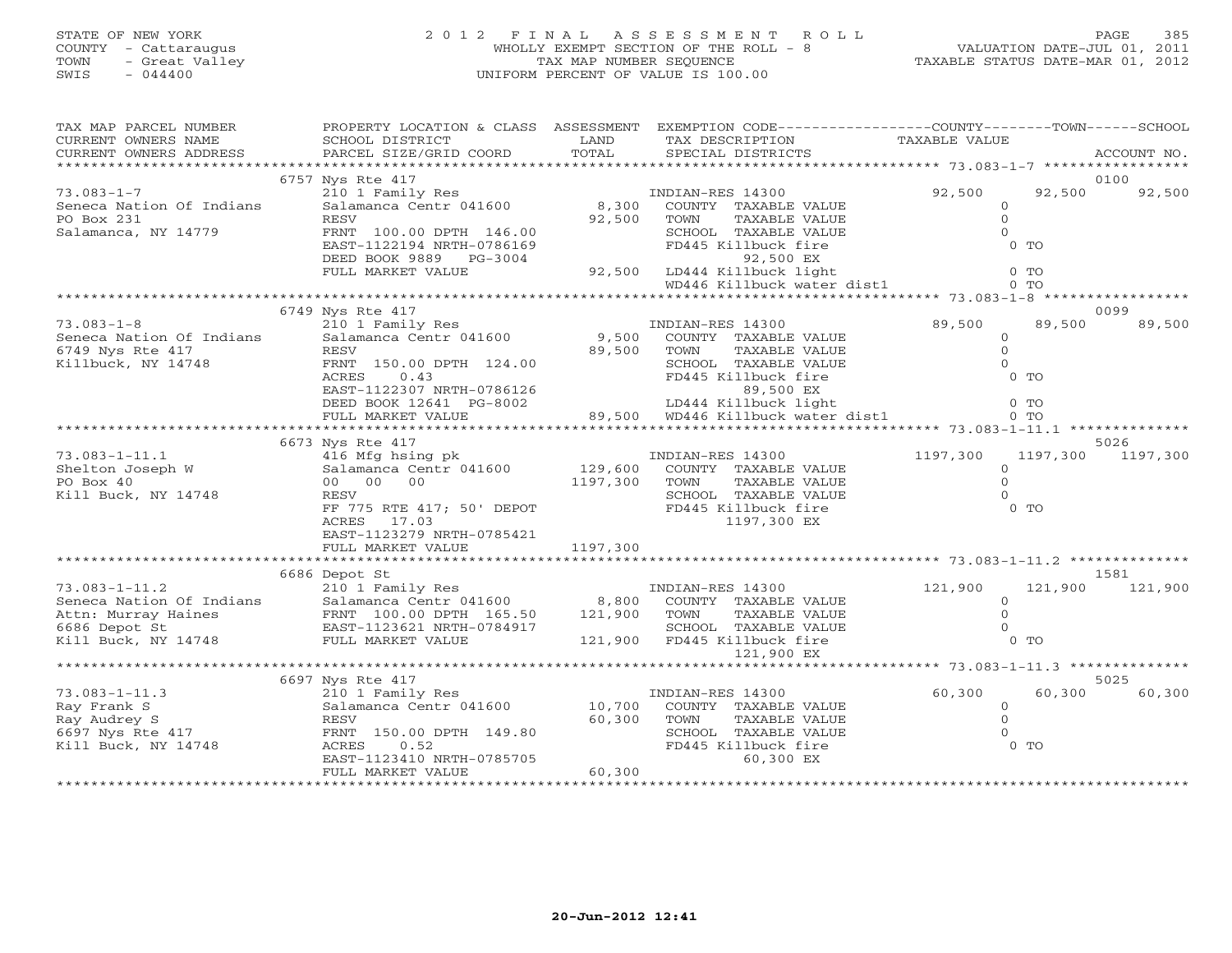## STATE OF NEW YORK 2 0 1 2 F I N A L A S S E S S M E N T R O L L PAGE 386 COUNTY - Cattaraugus WHOLLY EXEMPT SECTION OF THE ROLL - 8 VALUATION DATE-JUL 01, 2011 TOWN - Great Valley TAX MAP NUMBER SEQUENCE TAXABLE STATUS DATE-MAR 01, 2012 SWIS - 044400 UNIFORM PERCENT OF VALUE IS 100.00UNIFORM PERCENT OF VALUE IS 100.00

| TAX MAP PARCEL NUMBER<br>CURRENT OWNERS NAME                                              | PROPERTY LOCATION & CLASS ASSESSMENT<br>SCHOOL DISTRICT                                                                                                   | LAND                      | EXEMPTION CODE-----------------COUNTY-------TOWN------SCHOOL<br>TAX DESCRIPTION                                                                        | TAXABLE VALUE                                                             |                |
|-------------------------------------------------------------------------------------------|-----------------------------------------------------------------------------------------------------------------------------------------------------------|---------------------------|--------------------------------------------------------------------------------------------------------------------------------------------------------|---------------------------------------------------------------------------|----------------|
| CURRENT OWNERS ADDRESS                                                                    | PARCEL SIZE/GRID COORD                                                                                                                                    | TOTAL                     | SPECIAL DISTRICTS                                                                                                                                      |                                                                           | ACCOUNT NO.    |
| ******************************                                                            | Nys Rte 417                                                                                                                                               |                           |                                                                                                                                                        |                                                                           | 5024           |
| $73.083 - 1 - 11.4$<br>Haines Lawrence S<br>PO Box 156                                    | 693 Indian resrv<br>Salamanca Centr 041600<br>RESV                                                                                                        | 26,400<br>158,700         | INDIAN-RES 14300<br>COUNTY TAXABLE VALUE<br>TAXABLE VALUE<br>TOWN                                                                                      | 158,700<br>158,700<br>$\Omega$<br>$\Omega$                                | 158,700        |
| Kill Buck, NY 14748                                                                       | FF 238.60<br>1.30<br>ACRES<br>EAST-1123524 NRTH-0785611<br>FULL MARKET VALUE                                                                              | 158,700                   | SCHOOL TAXABLE VALUE<br>FD445 Killbuck fire<br>158,700 EX                                                                                              | $\Omega$<br>$0$ TO                                                        |                |
|                                                                                           | *************************                                                                                                                                 |                           |                                                                                                                                                        |                                                                           |                |
|                                                                                           | 6665 Nys Rte 417                                                                                                                                          |                           |                                                                                                                                                        |                                                                           | 0589           |
| $73.083 - 1 - 13$<br>John Holly<br>14411 Four Mile Level Rd<br>Gowanda, NY 14070          | 432 Gas station<br>Salamanca Centr 041600<br>RESV<br>FF 124.00<br>1.06<br>ACRES<br>EAST-1123968 NRTH-0785334<br>DEED BOOK 1006 PG-106                     | 18,100<br>193,600         | INDIAN-RES 14300<br>COUNTY TAXABLE VALUE<br>TOWN<br>TAXABLE VALUE<br>SCHOOL TAXABLE VALUE<br>FD445 Killbuck fire<br>193,600 EX<br>LD444 Killbuck light | 193,600<br>193,600<br>$\Omega$<br>$\circ$<br>$\Omega$<br>$0$ To<br>$0$ TO | 193,600        |
|                                                                                           | FULL MARKET VALUE                                                                                                                                         |                           | 193,600 WD446 Killbuck water dist1                                                                                                                     | $0$ TO                                                                    |                |
|                                                                                           | 6659 Nys Rte 417                                                                                                                                          |                           |                                                                                                                                                        |                                                                           | 0756           |
| $73.083 - 1 - 14.2$<br>Jamestown Investors Inc<br>3425 Fluvanna Rd<br>Jamestown, NY 14701 | 340 Vacant indus<br>Salamanca Centr 041600<br>RESV<br>FRNT 124.00 DPTH 210.00<br>ACRES<br>0.60<br>EAST-1124035 NRTH-0785181                               | 11,500<br>11,500          | Withdrawal 29700<br>COUNTY TAXABLE VALUE<br>TAXABLE VALUE<br>TOWN<br>SCHOOL TAXABLE VALUE<br>FD445 Killbuck fire<br>11,500 EX                          | 11,500<br>11,500<br>$\circ$<br>$\Omega$<br>0 <sub>0</sub>                 | 11,500         |
|                                                                                           | FULL MARKET VALUE                                                                                                                                         | 11,500                    |                                                                                                                                                        |                                                                           |                |
|                                                                                           |                                                                                                                                                           |                           |                                                                                                                                                        |                                                                           |                |
|                                                                                           | 6670 Depot St                                                                                                                                             |                           |                                                                                                                                                        |                                                                           | 0670           |
| $73.083 - 1 - 15$<br>Seneca Nation Of Indians<br>PO Box 231<br>Salamanca, NY 14779        | 210 1 Family Res<br>Salamanca Centr 041600<br>FRNT 160.00 DPTH 210.00<br>EAST-1123929 NRTH-0785027<br>FULL MARKET VALUE                                   | 24,000                    | INDIAN-RES 14300<br>13,400 COUNTY TAXABLE VALUE<br>TAXABLE VALUE<br>TOWN<br>SCHOOL TAXABLE VALUE<br>24,000 FD445 Killbuck fire<br>24,000 EX            | 24,000<br>24,000<br>$\circ$<br>$\Omega$<br>$\Omega$<br>$0$ TO             | 24,000         |
|                                                                                           |                                                                                                                                                           |                           |                                                                                                                                                        |                                                                           |                |
| $73.083 - 1 - 16$                                                                         | 6676 Depot St<br>210 1 Family Res                                                                                                                         |                           | INDIAN-RES 14300                                                                                                                                       | 40,700<br>40,700                                                          | 0001<br>40,700 |
| Colton Kelly<br>971 Front Ave<br>Salamanca, NY 14779                                      | Salamanca Centr 041600<br>RESV<br>80.00 DPTH 243.50<br>FRNT<br>ACRES<br>0.45<br>EAST-1123831 NRTH-0784992<br>DEED BOOK 929<br>PG-966<br>FULL MARKET VALUE | 9,800<br>40,700<br>40,700 | COUNTY TAXABLE VALUE<br>TOWN<br>TAXABLE VALUE<br>SCHOOL TAXABLE VALUE<br>FD445 Killbuck fire<br>40,700 EX                                              | $\overline{0}$<br>$\Omega$<br>$\circ$<br>$0$ TO                           |                |
|                                                                                           |                                                                                                                                                           |                           |                                                                                                                                                        |                                                                           |                |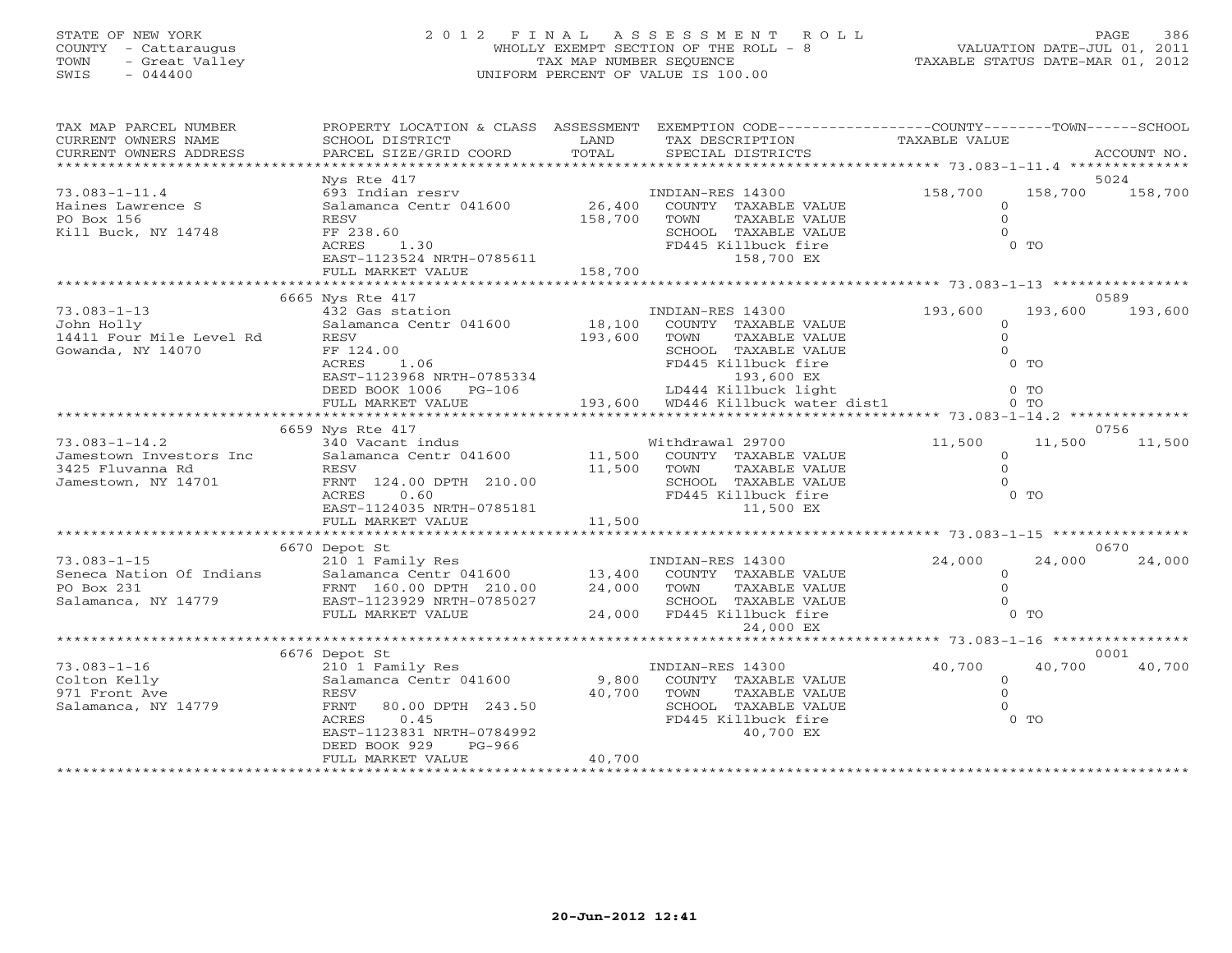### STATE OF NEW YORK 2 0 1 2 F I N A L A S S E S S M E N T R O L L PAGE 387COUNTY - Cattaraugus WHOLLY EXEMPT SECTION OF THE ROLL - 8 VALUATION DATE-JUL 01, 2011 TOWN - Great Valley (TAX MAP NUMBER SEQUENCE ) TAXABLE STATUS DATE-MAR 01, 2012<br>SWIS - 044400 - 044400 (TALLE IS 100.00) SWIS - 044400 UNIFORM PERCENT OF VALUE IS 100.00

VALUATION DATE-JUL 01, 2011

| TAX MAP PARCEL NUMBER<br>CURRENT OWNERS NAME<br>CURRENT OWNERS ADDRESS | PROPERTY LOCATION & CLASS ASSESSMENT<br>SCHOOL DISTRICT<br>PARCEL SIZE/GRID COORD | LAND<br>TOTAL | EXEMPTION CODE-----------------COUNTY-------TOWN------SCHOOL<br>TAX DESCRIPTION<br>SPECIAL DISTRICTS | TAXABLE VALUE | ACCOUNT NO.    |        |
|------------------------------------------------------------------------|-----------------------------------------------------------------------------------|---------------|------------------------------------------------------------------------------------------------------|---------------|----------------|--------|
|                                                                        |                                                                                   |               |                                                                                                      |               |                |        |
|                                                                        | 6680 Depot St                                                                     |               |                                                                                                      |               | 0478           |        |
| $73.083 - 1 - 17$                                                      | 210 1 Family Res                                                                  |               | INDIAN-RES 14300                                                                                     | 28,500        | 28,500         | 28,500 |
| Colton-Emke Kelly R                                                    | Salamanca Centr 041600                                                            | 10,200        | COUNTY TAXABLE VALUE                                                                                 | $\Omega$      |                |        |
| PO Box 96                                                              | RESV                                                                              | 28,500        | TOWN<br>TAXABLE VALUE                                                                                | $\circ$       |                |        |
| Kill Buck, NY 14748                                                    | 85.00 DPTH 243.50<br>FRNT                                                         |               | SCHOOL<br>TAXABLE VALUE                                                                              | $\Omega$      |                |        |
|                                                                        | <b>ACRES</b><br>0.48                                                              |               | FD445 Killbuck fire                                                                                  | $0$ TO        |                |        |
|                                                                        | EAST-1123752 NRTH-0784978                                                         |               | 28,500 EX                                                                                            |               |                |        |
|                                                                        | DEED BOOK 13186 PG-2001                                                           |               |                                                                                                      |               |                |        |
|                                                                        | FULL MARKET VALUE                                                                 | 28,500        |                                                                                                      |               |                |        |
|                                                                        |                                                                                   |               |                                                                                                      |               |                |        |
|                                                                        | 6724 Depot St                                                                     |               |                                                                                                      |               | 0374           |        |
| $73.083 - 1 - 19$                                                      | 210 1 Family Res                                                                  |               | INDIAN-RES 14300                                                                                     | 67,300        | 67,300         | 67,300 |
| Seneca Nation Of Indians                                               | Salamanca Centr 041600                                                            | 28,700        | COUNTY TAXABLE VALUE                                                                                 | $\Omega$      |                |        |
| 6724 Depot St                                                          | KILL RESV                                                                         | 67,300        | TOWN<br>TAXABLE VALUE                                                                                | $\Omega$      |                |        |
| Killbuck, NY 14748                                                     | FRNT 655.00 DPTH                                                                  |               | SCHOOL TAXABLE VALUE                                                                                 | $\Omega$      |                |        |
|                                                                        | ACRES<br>5.88                                                                     |               | FD445 Killbuck fire                                                                                  | $0$ TO        |                |        |
|                                                                        | EAST-1123039 NRTH-0784916                                                         |               | 67,300 EX                                                                                            |               |                |        |
|                                                                        | DEED BOOK 14172 PG-6002                                                           |               | LD444 Killbuck light                                                                                 | $0$ TO        |                |        |
|                                                                        | FULL MARKET VALUE<br>************************                                     |               | 67,300 WD446 Killbuck water dist1                                                                    | $0$ TO        |                |        |
|                                                                        |                                                                                   |               |                                                                                                      |               |                |        |
| $73.083 - 1 - 20$                                                      | 6679 Depot St<br>210 1 Family Res                                                 |               | INDIAN-RES 14300                                                                                     | 49,100        | 0904<br>49,100 | 49,100 |
| Warrior Michael J                                                      | Salamanca Centr 041600                                                            | 19,500        | COUNTY TAXABLE VALUE                                                                                 | $\circ$       |                |        |
| 6679 Depot St                                                          | RESV                                                                              | 49,100        | TOWN<br>TAXABLE VALUE                                                                                | $\Omega$      |                |        |
| Kill Buck, NY 14748                                                    | FRNT 230.00 DPTH 320.00                                                           |               | SCHOOL<br>TAXABLE VALUE                                                                              | $\cap$        |                |        |
|                                                                        | <b>ACRES</b><br>1.69                                                              |               | FD445 Killbuck fire                                                                                  | $0$ TO        |                |        |
|                                                                        | EAST-1123816 NRTH-0784713                                                         |               | 49,100 EX                                                                                            |               |                |        |
|                                                                        | DEED BOOK 1005<br>PG-852                                                          |               | LD444 Killbuck light                                                                                 | $0$ TO        |                |        |
|                                                                        | FULL MARKET VALUE                                                                 |               | 49,100 WD446 Killbuck water dist1                                                                    | $0$ TO        |                |        |
|                                                                        |                                                                                   |               |                                                                                                      |               |                |        |
|                                                                        | 6689 Depot St                                                                     |               |                                                                                                      |               | 0053           |        |
| $73.083 - 1 - 21$                                                      | 210 1 Family Res                                                                  |               | INDIAN-RES 14300                                                                                     | 63,000        | 63,000         | 63,000 |
| Smith David L                                                          | Salamanca Centr 041600                                                            | 20,500        | COUNTY TAXABLE VALUE                                                                                 | $\circ$       |                |        |
| 6689 Depot St                                                          | <b>RESV</b>                                                                       | 63,000        | TOWN<br><b>TAXABLE VALUE</b>                                                                         | $\Omega$      |                |        |
| Kill Buck, NY 14748                                                    | FF 175.00                                                                         |               | SCHOOL TAXABLE VALUE                                                                                 | $\Omega$      |                |        |
|                                                                        | ACRES<br>$2.15$ BANK<br>017                                                       |               | FD445 Killbuck fire                                                                                  | $0$ TO        |                |        |
|                                                                        | EAST-1123657 NRTH-0784532                                                         |               | 63,000 EX                                                                                            |               |                |        |
|                                                                        | DEED BOOK 1027<br>PG-962                                                          |               | LD444 Killbuck light                                                                                 | $0$ TO        |                |        |
|                                                                        | FULL MARKET VALUE                                                                 | 63,000        | WD446 Killbuck water dist1                                                                           | $0$ TO        |                |        |
|                                                                        |                                                                                   |               |                                                                                                      |               |                |        |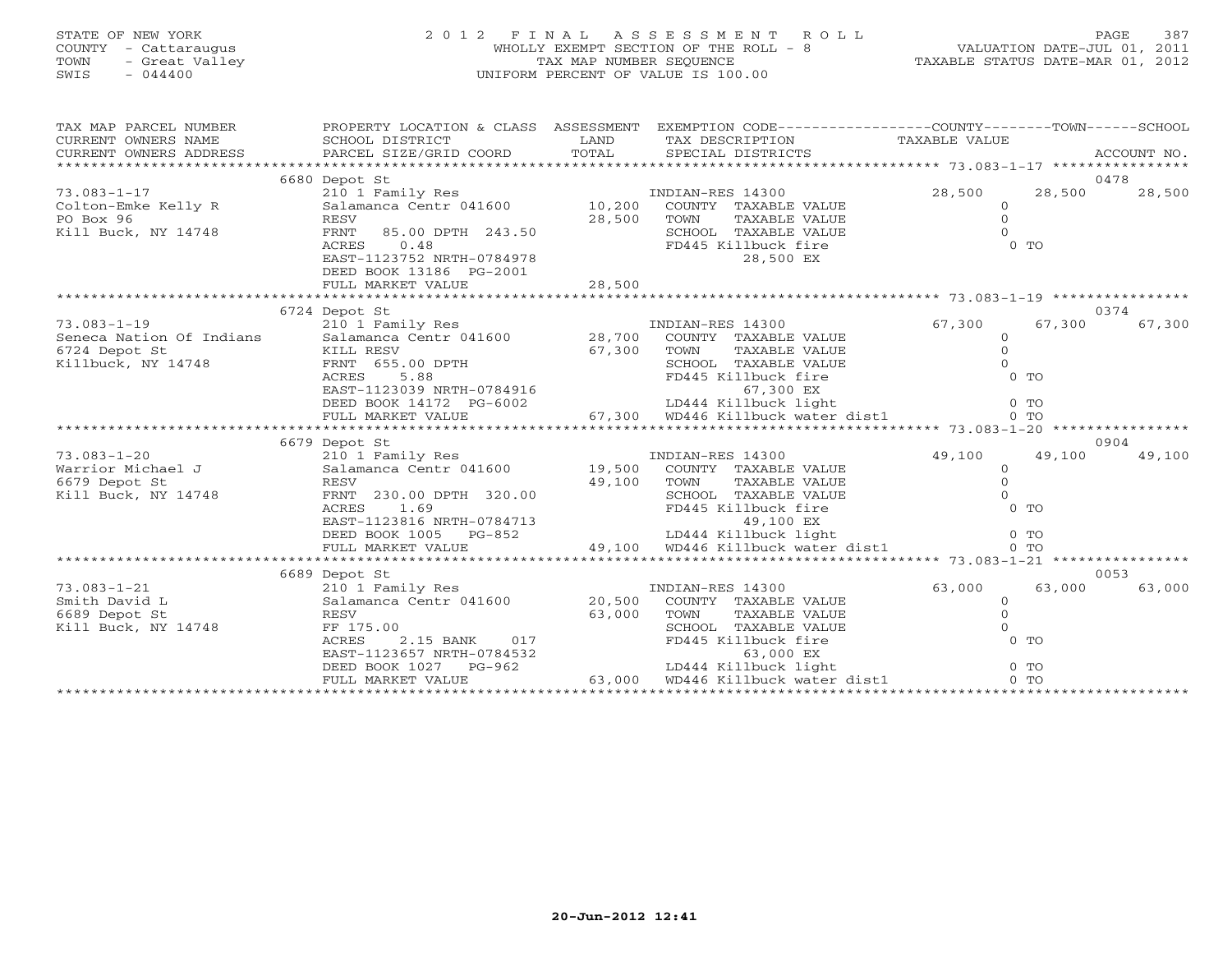| STATE OF NEW YORK<br>COUNTY - Cattaraugus<br>TOWN<br>- Great Valley<br>SWIS<br>$-044400$  | 2 0 1 2<br>FINAL                                                                                                                                                                | TAX MAP NUMBER SEQUENCE    | A S S E S S M E N T<br>R O L L<br>WHOLLY EXEMPT SECTION OF THE ROLL - 8<br>UNIFORM PERCENT OF VALUE IS 100.00                                                                                                 | TAXABLE STATUS DATE-MAR 01, 2012                                        | 388<br>PAGE<br>VALUATION DATE-JUL 01, 2011 |
|-------------------------------------------------------------------------------------------|---------------------------------------------------------------------------------------------------------------------------------------------------------------------------------|----------------------------|---------------------------------------------------------------------------------------------------------------------------------------------------------------------------------------------------------------|-------------------------------------------------------------------------|--------------------------------------------|
| TAX MAP PARCEL NUMBER<br>CURRENT OWNERS NAME<br>CURRENT OWNERS ADDRESS                    | PROPERTY LOCATION & CLASS ASSESSMENT EXEMPTION CODE---------------COUNTY-------TOWN------SCHOOL<br>SCHOOL DISTRICT<br>PARCEL SIZE/GRID COORD                                    | LAND<br>TOTAL              | TAX DESCRIPTION<br>SPECIAL DISTRICTS                                                                                                                                                                          | TAXABLE VALUE                                                           | ACCOUNT NO.                                |
|                                                                                           | 6693 Depot St                                                                                                                                                                   |                            |                                                                                                                                                                                                               |                                                                         | 0052                                       |
| $73.083 - 1 - 22.1$<br>Seneca Nation Of Indians<br>PO Box 231<br>Salamanca, NY 14779      | 270 Mfg housing<br>Salamanca Centr 041600<br>RESV/H-103.3<br>50.00 DPTH 269.00<br>FRNT<br>EAST-1123539 NRTH-0784636<br>FULL MARKET VALUE                                        | 7,800<br>33,900<br>33,900  | INDIAN-RES 14300<br>COUNTY TAXABLE VALUE<br>TOWN<br>TAXABLE VALUE<br>SCHOOL TAXABLE VALUE<br>FD445 Killbuck fire<br>33,900 EX<br>LD444 Killbuck light<br>33,900 EX<br>WD446 Killbuck water dist1<br>33,900 EX | 33,900<br>$\circ$<br>$\circ$<br>$\Omega$<br>$0$ TO<br>$0$ TO<br>$0$ TO  | 33,900<br>33,900                           |
|                                                                                           |                                                                                                                                                                                 |                            |                                                                                                                                                                                                               |                                                                         |                                            |
| $73.083 - 1 - 22.2$<br>Smith David<br>Smith Tracy<br>6689 Depot St<br>Kill Buck, NY 14748 | 6707 Depot St<br>271 Mfg housings<br>Salamanca Centr 041600<br>RESV<br>FF 469.00<br>ACRES<br>5.75<br>EAST-1123292 NRTH-0784482<br>DEED BOOK 00984 PG-01039<br>FULL MARKET VALUE | 28,500<br>73,600<br>73,600 | INDIAN-RES 14300<br>COUNTY TAXABLE VALUE<br>TOWN<br>TAXABLE VALUE<br>SCHOOL TAXABLE VALUE<br>FD445 Killbuck fire<br>73,600 EX<br>LD444 Killbuck light<br>73,600 EX<br>WD446 Killbuck water dist1<br>73,600 EX | 73,600<br>$\circ$<br>$\Omega$<br>$\Omega$<br>$0$ TO<br>$0$ TO<br>$0$ TO | 1355<br>73,600<br>73,600                   |
|                                                                                           |                                                                                                                                                                                 |                            |                                                                                                                                                                                                               | **************************** 73.083-1-23 **********                     |                                            |
| $73.083 - 1 - 23$<br>Seneca Nation Of Indians<br>PO Box 231<br>Salamanca, NY 14779        | 6721 Depot St<br>310 Res Vac<br>Salamanca Centr 041600<br>RESV<br>FF 279.00<br>ACRES<br>1.00<br>EAST-1123078 NRTH-0784610<br>FULL MARKET VALUE                                  | 18,000<br>18,000<br>18,000 | INDIAN-RES 14300<br>COUNTY TAXABLE VALUE<br>TAXABLE VALUE<br>TOWN<br>SCHOOL TAXABLE VALUE<br>FD445 Killbuck fire<br>18,000 EX                                                                                 | 18,000<br>$\Omega$<br>$\Omega$<br>$\Omega$<br>$0$ TO                    | 0350<br>18,000<br>18,000                   |
|                                                                                           |                                                                                                                                                                                 |                            |                                                                                                                                                                                                               |                                                                         |                                            |
| $73.083 - 1 - 24$<br>Snyder Daniel T<br>54 Eagle St<br>Salamanca, NY 14779                | Depot St<br>320 Rural vacant<br>Salamanca Centr 041600<br><b>RESV</b><br>FRNT 168.00 DPTH 120.00                                                                                | 9,900<br>9,900             | INDIAN-RES 14300<br>COUNTY TAXABLE VALUE<br>TOWN<br>TAXABLE VALUE<br>SCHOOL TAXABLE VALUE                                                                                                                     | 9,900<br>$\circ$<br>$\Omega$<br>$\Omega$                                | 0347<br>9,900<br>9,900                     |

\*\*\*\*\*\*\*\*\*\*\*\*\*\*\*\*\*\*\*\*\*\*\*\*\*\*\*\*\*\*\*\*\*\*\*\*\*\*\*\*\*\*\*\*\*\*\*\*\*\*\*\*\*\*\*\*\*\*\*\*\*\*\*\*\*\*\*\*\*\*\*\*\*\*\*\*\*\*\*\*\*\*\*\*\*\*\*\*\*\*\*\*\*\*\*\*\*\*\*\*\*\*\*\*\*\*\*\*\*\*\*\*\*\*\*\*\*\*\*\*\*\*\*\*\*\*\*\*\*\*\*\*

EAST-1122713 NRTH-0784590 9,900 BX<br>FULL MARKET VALUE 9,900

FULL MARKET VALUE

 ${\tt FRNT} \quad 168.00 \text{ DPTH} \quad 120.00 \qquad \qquad {\tt SCHOOL} \quad {\tt TAXABLE} \text{ VALUE} \qquad \qquad 0$ ACRES 0.46 FD445 Killbuck fire 0 TO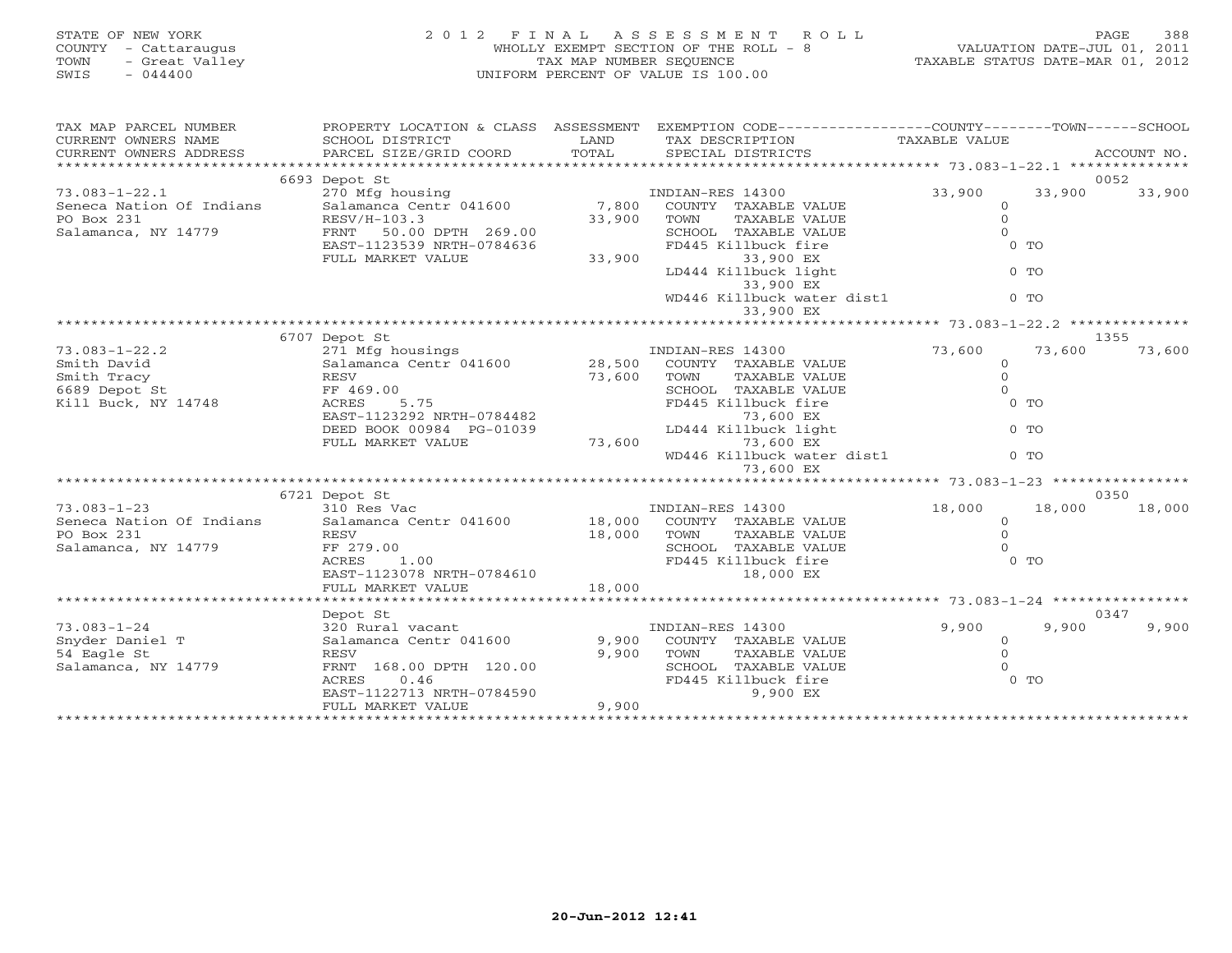## STATE OF NEW YORK 2 0 1 2 F I N A L A S S E S S M E N T R O L L PAGE 389 COUNTY - Cattaraugus WHOLLY EXEMPT SECTION OF THE ROLL - 8 VALUATION DATE-JUL 01, 2011 TOWN - Great Valley TAX MAP NUMBER SEQUENCE TAXABLE STATUS DATE-MAR 01, 2012 SWIS - 044400 UNIFORM PERCENT OF VALUE IS 100.00UNIFORM PERCENT OF VALUE IS 100.00

| TAX MAP PARCEL NUMBER<br>CURRENT OWNERS NAME<br>CURRENT OWNERS ADDRESS                       | PROPERTY LOCATION & CLASS ASSESSMENT<br>SCHOOL DISTRICT<br>PARCEL SIZE/GRID COORD                                                                                                  | LAND<br>TOTAL              | EXEMPTION CODE----------------COUNTY-------TOWN------SCHOOL<br>TAX DESCRIPTION<br>SPECIAL DISTRICTS                                                   | TAXABLE VALUE                                 |                            | ACCOUNT NO.    |
|----------------------------------------------------------------------------------------------|------------------------------------------------------------------------------------------------------------------------------------------------------------------------------------|----------------------------|-------------------------------------------------------------------------------------------------------------------------------------------------------|-----------------------------------------------|----------------------------|----------------|
| **********************                                                                       |                                                                                                                                                                                    |                            |                                                                                                                                                       |                                               |                            |                |
| $73.083 - 1 - 26$<br>Seneca Nation Of Indians<br>PO Box 231<br>Salamanca, NY 14779           | School St<br>322 Rural vac>10<br>Salamanca Centr 041600<br>KILL BUCK RESV<br>BY LEASE DEFAULT<br>FRNT 370.00 DPTH<br>ACRES 12.75<br>EAST-1122949 NRTH-0784005<br>FULL MARKET VALUE | 37,800<br>37,800<br>37,800 | INDIAN-RES 14300<br>COUNTY TAXABLE VALUE<br>TOWN<br>TAXABLE VALUE<br>SCHOOL TAXABLE VALUE<br>FD445 Killbuck fire<br>37,800 EX                         | 37,800<br>$\Omega$<br>$\circ$<br>$\circ$      | 37,800<br>$0$ TO           | 0671<br>37,800 |
|                                                                                              | School St                                                                                                                                                                          |                            |                                                                                                                                                       |                                               |                            | 0056           |
| $73.083 - 1 - 27$<br>Seneca Nation Of Indians<br>PO Box 231<br>Salamanca, NY 14779           | 311 Res vac land<br>Salamanca Centr 041600 17,400<br>KILL BUCK RESV<br>BY LEASE DEFAULT<br>FRNT 157.00 DPTH 270.00<br>EAST-1121962 NRTH-0784193<br>FULL MARKET VALUE               | 17,400<br>17,400           | INDIAN-RES 14300<br>COUNTY TAXABLE VALUE<br>TOWN<br>TAXABLE VALUE<br>SCHOOL TAXABLE VALUE<br>FD445 Killbuck fire<br>17,400 EX                         | 17,400<br>$\circ$<br>$\circ$<br>$\Omega$      | 17,400<br>$0$ TO           | 17,400         |
|                                                                                              | School St                                                                                                                                                                          |                            |                                                                                                                                                       |                                               |                            | 0760           |
| $73.083 - 1 - 28$<br>Seneca Nation Of Indians<br>PO Box 231<br>Salamanca, NY 14779           | 311 Res vac land<br>Salamanca Centr 041600<br>KILL BUCK RESV<br>BY LEASE DEFAULT<br>FRNT<br>73.00 DPTH 130.00<br>EAST-1121833 NRTH-0784151<br>FULL MARKET VALUE                    | 6,200<br>6,200<br>6,200    | INDIAN-RES 14300<br>COUNTY TAXABLE VALUE<br>TOWN<br>TAXABLE VALUE<br>SCHOOL TAXABLE VALUE<br>FD445 Killbuck fire<br>6,200 EX                          | 6,200<br>$\circ$<br>$\circ$<br>$\Omega$       | 6,200<br>$0$ TO            | 6,200          |
|                                                                                              | School St (Off)                                                                                                                                                                    |                            |                                                                                                                                                       |                                               |                            | 0705           |
| $73.083 - 1 - 29$<br>Case Scott II<br>Case Cheyenne<br>PO Box 92<br>Kill Buck, NY 14748      | 311 Res vac land<br>Salamanca Centr 041600<br>RESV<br>ACRES<br>1.96<br>EAST-1121997 NRTH-0784595<br>DEED BOOK 6341<br>PG-7001                                                      | 16,100<br>16,100           | INDIAN-RES 14300<br>COUNTY TAXABLE VALUE<br>TOWN<br>TAXABLE VALUE<br>SCHOOL TAXABLE VALUE<br>FD445 Killbuck fire<br>16,100 EX                         | 16,100<br>$\mathbf{0}$<br>$\circ$<br>$\Omega$ | 16,100<br>$0$ TO           | 16,100         |
|                                                                                              | FULL MARKET VALUE<br>* * * * * * * * * *                                                                                                                                           | 16,100                     |                                                                                                                                                       |                                               |                            |                |
| $73.083 - 1 - 31$<br>Case Cheyenne<br>Case Danielle<br>3653 School St<br>Kill Buck, NY 14748 | 3653 School St<br>210 1 Family Res<br>Salamanca Centr 041600<br><b>RESV</b><br>FRNT 100.00 DPTH 143.00<br>0.33<br>ACRES<br>EAST-1122198 NRTH-0784521<br>DEED BOOK 1001<br>$PG-410$ | 8,100<br>36,400            | INDIAN-RES 14300<br>COUNTY TAXABLE VALUE<br>TOWN<br>TAXABLE VALUE<br>SCHOOL TAXABLE VALUE<br>FD445 Killbuck fire<br>36,400 EX<br>LD444 Killbuck light | 36,400<br>$\circ$<br>$\circ$<br>$\Omega$      | 36,400<br>$0$ TO<br>$0$ TO | 0827<br>36,400 |
|                                                                                              | FULL MARKET VALUE                                                                                                                                                                  |                            | 36,400 WD446 Killbuck water dist1                                                                                                                     |                                               | 0 <sub>0</sub>             |                |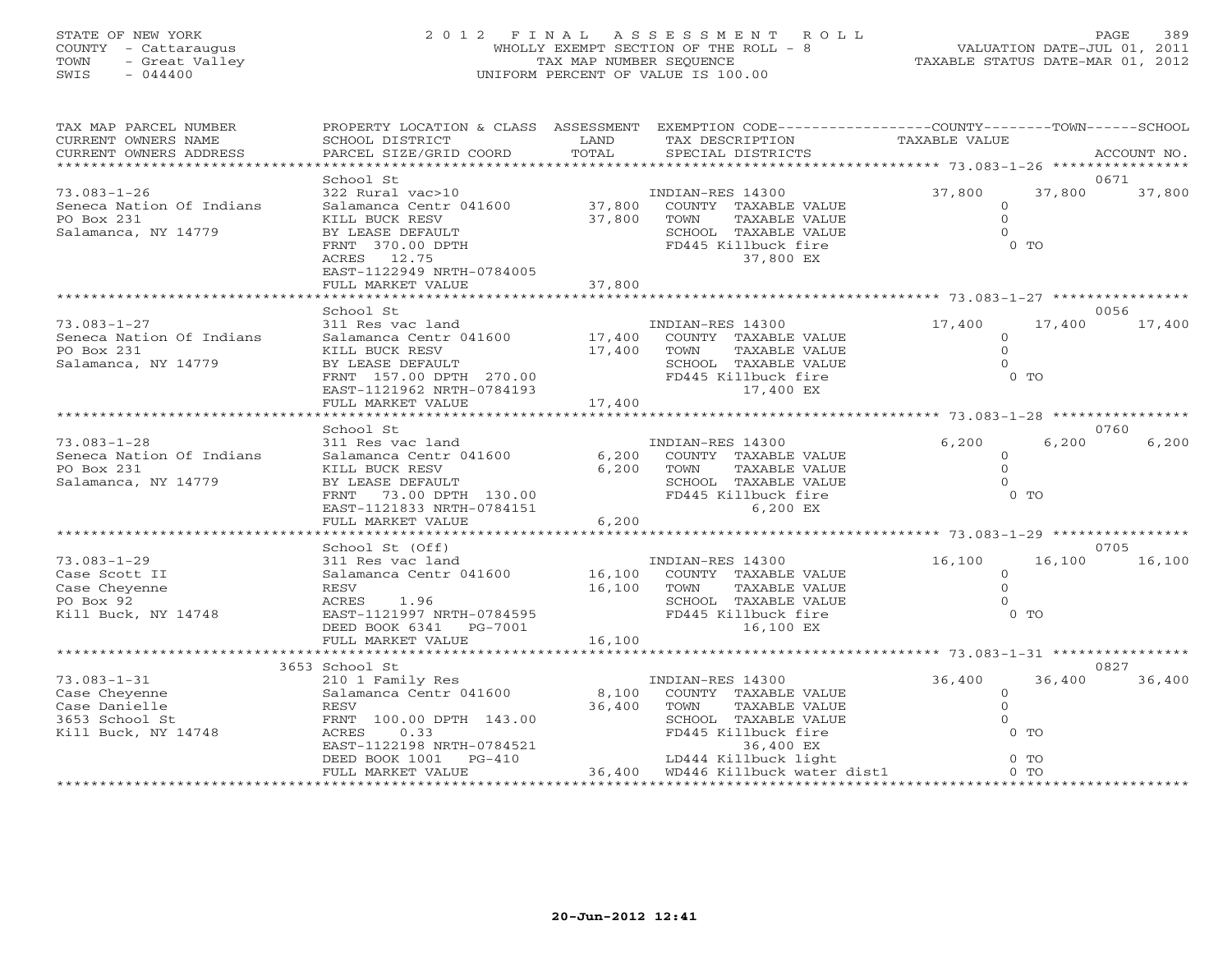## STATE OF NEW YORK 2 0 1 2 F I N A L A S S E S S M E N T R O L L PAGE 390 COUNTY - Cattaraugus WHOLLY EXEMPT SECTION OF THE ROLL - 8 VALUATION DATE-JUL 01, 2011 TOWN - Great Valley TAX MAP NUMBER SEQUENCE TAXABLE STATUS DATE-MAR 01, 2012 SWIS - 044400 UNIFORM PERCENT OF VALUE IS 100.00UNIFORM PERCENT OF VALUE IS 100.00

| TAX MAP PARCEL NUMBER                                                                                                                                                                                                                                                                                                                                                                                                                                     | PROPERTY LOCATION & CLASS ASSESSMENT EXEMPTION CODE----------------COUNTY-------TOWN------SCHOOL                                                                                                                                                    |        |                                             |          |                  |
|-----------------------------------------------------------------------------------------------------------------------------------------------------------------------------------------------------------------------------------------------------------------------------------------------------------------------------------------------------------------------------------------------------------------------------------------------------------|-----------------------------------------------------------------------------------------------------------------------------------------------------------------------------------------------------------------------------------------------------|--------|---------------------------------------------|----------|------------------|
|                                                                                                                                                                                                                                                                                                                                                                                                                                                           | 3656 School St                                                                                                                                                                                                                                      |        |                                             |          | 0105             |
| $73.083 - 1 - 35$                                                                                                                                                                                                                                                                                                                                                                                                                                         | 210 1 Family Res                                                                                                                                                                                                                                    |        | INDIAN-RES 14300                            | 32,700   | 32,700<br>32,700 |
|                                                                                                                                                                                                                                                                                                                                                                                                                                                           |                                                                                                                                                                                                                                                     |        | COUNTY TAXABLE VALUE                        | $\circ$  |                  |
|                                                                                                                                                                                                                                                                                                                                                                                                                                                           |                                                                                                                                                                                                                                                     |        | TOWN<br>TAXABLE VALUE                       | $\circ$  |                  |
| Richardson Tina M<br>3656 School St RESV 32,700<br>Rill Buck, NY 14748 FRNT 80.00 DPTH 255.00                                                                                                                                                                                                                                                                                                                                                             |                                                                                                                                                                                                                                                     |        | SCHOOL TAXABLE VALUE                        | $\Omega$ |                  |
|                                                                                                                                                                                                                                                                                                                                                                                                                                                           | 0.47<br>ACRES                                                                                                                                                                                                                                       |        | FD445 Killbuck fire                         | $0$ TO   |                  |
|                                                                                                                                                                                                                                                                                                                                                                                                                                                           |                                                                                                                                                                                                                                                     |        |                                             |          |                  |
|                                                                                                                                                                                                                                                                                                                                                                                                                                                           |                                                                                                                                                                                                                                                     |        |                                             |          |                  |
|                                                                                                                                                                                                                                                                                                                                                                                                                                                           |                                                                                                                                                                                                                                                     |        |                                             |          |                  |
|                                                                                                                                                                                                                                                                                                                                                                                                                                                           |                                                                                                                                                                                                                                                     |        |                                             |          |                  |
|                                                                                                                                                                                                                                                                                                                                                                                                                                                           | 3666 School St                                                                                                                                                                                                                                      |        |                                             |          | 0034             |
| $\begin{array}{lllllll} \text{73.083--1-37} & & & & & \text{210 1 Family Res} \\ \text{Jimerson Philip} & & & & & \text{Salamanca Centr 041600} & & & & \text{26,700}\end{array} & & & & \text{INDIAN-RES 14300} \\ \text{Jimerson Heidi} & & & & \text{Salamanca Centr 041600} & & & \text{26,700}\end{array} \quad \begin{array}{lllllllll} \text{INDIAN-RES 14300} & & & \text{INDIAN-RES 14300} \\ \text{COMNTY} & \text{TAXABLE VALUE} & & & \text{$ |                                                                                                                                                                                                                                                     |        |                                             | 69,300   | 69,300<br>69,300 |
|                                                                                                                                                                                                                                                                                                                                                                                                                                                           |                                                                                                                                                                                                                                                     |        |                                             | $\circ$  |                  |
|                                                                                                                                                                                                                                                                                                                                                                                                                                                           |                                                                                                                                                                                                                                                     |        |                                             | $\circ$  |                  |
| 636-652 Wildwood Ave RESV                                                                                                                                                                                                                                                                                                                                                                                                                                 |                                                                                                                                                                                                                                                     |        |                                             | $\Omega$ |                  |
| Salamanca, NY 14779                                                                                                                                                                                                                                                                                                                                                                                                                                       |                                                                                                                                                                                                                                                     |        |                                             | $0$ TO   |                  |
|                                                                                                                                                                                                                                                                                                                                                                                                                                                           |                                                                                                                                                                                                                                                     |        |                                             |          |                  |
|                                                                                                                                                                                                                                                                                                                                                                                                                                                           |                                                                                                                                                                                                                                                     |        |                                             | $0$ TO   |                  |
|                                                                                                                                                                                                                                                                                                                                                                                                                                                           | % ACRES<br>FF 105 DEPOT<br>FRINT 120.00 DPTH<br>ACRES 4.95<br>EAST-1122603 NRTH-0785112<br>DEED BOOK 1018 PG-435<br>FINE MARKET VALUE<br>FINE MARKET VALUE<br>FINE 1. MARKET VALUE<br>FINE 1. MARKET VALUE<br>FINE 1. MARKET VALUE<br>FINE 1. MARKE |        |                                             |          |                  |
|                                                                                                                                                                                                                                                                                                                                                                                                                                                           |                                                                                                                                                                                                                                                     |        |                                             | $0$ TO   |                  |
|                                                                                                                                                                                                                                                                                                                                                                                                                                                           |                                                                                                                                                                                                                                                     |        |                                             |          |                  |
|                                                                                                                                                                                                                                                                                                                                                                                                                                                           |                                                                                                                                                                                                                                                     |        |                                             |          |                  |
|                                                                                                                                                                                                                                                                                                                                                                                                                                                           | 3700 School St                                                                                                                                                                                                                                      |        |                                             |          | 0966             |
| $73.083 - 1 - 42$                                                                                                                                                                                                                                                                                                                                                                                                                                         | 210 1 Family Res                         INDIAN-RES 14300<br>Salamanca Centr 041600           9,500   COUNTY TAXABLE VALUE                                                                                                                          |        |                                             | 75,000   | 75,000<br>75,000 |
| Zawatski Gloria<br>Zawatski Gloria                                                                                                                                                                                                                                                                                                                                                                                                                        |                                                                                                                                                                                                                                                     |        |                                             | $\circ$  |                  |
|                                                                                                                                                                                                                                                                                                                                                                                                                                                           | RESV                                                                                                                                                                                                                                                | 75,000 | TOWN<br>TAXABLE VALUE                       | $\Omega$ |                  |
| Kill Buck, NY 14748                                                                                                                                                                                                                                                                                                                                                                                                                                       | FRNT 115.00 DPTH 164.00                                                                                                                                                                                                                             |        | SCHOOL TAXABLE VALUE                        | $\cap$   |                  |
|                                                                                                                                                                                                                                                                                                                                                                                                                                                           | 0.43<br>ACRES<br>EAST-1122225 NRTH-0785505                                                                                                                                                                                                          |        | FD445 Killbuck fire<br>75,000 EX            | $0$ TO   |                  |
|                                                                                                                                                                                                                                                                                                                                                                                                                                                           |                                                                                                                                                                                                                                                     |        |                                             |          |                  |
|                                                                                                                                                                                                                                                                                                                                                                                                                                                           |                                                                                                                                                                                                                                                     |        |                                             |          |                  |
|                                                                                                                                                                                                                                                                                                                                                                                                                                                           | School St                                                                                                                                                                                                                                           |        |                                             |          | 5027             |
|                                                                                                                                                                                                                                                                                                                                                                                                                                                           |                                                                                                                                                                                                                                                     |        |                                             | 26,800   | 26,800<br>26,800 |
|                                                                                                                                                                                                                                                                                                                                                                                                                                                           |                                                                                                                                                                                                                                                     |        |                                             | $\circ$  |                  |
|                                                                                                                                                                                                                                                                                                                                                                                                                                                           |                                                                                                                                                                                                                                                     |        |                                             | $\Omega$ |                  |
| Great Valley, NY 14741                                                                                                                                                                                                                                                                                                                                                                                                                                    |                                                                                                                                                                                                                                                     |        |                                             | $\Omega$ |                  |
|                                                                                                                                                                                                                                                                                                                                                                                                                                                           | OLD SCHOOL PROPERTY<br>FF 47 SCHOOL; 50 RTE 219                                                                                                                                                                                                     |        | SCHOOL TAXABLE VALUE<br>FD445 Killbuck fire | $0$ TO   |                  |
|                                                                                                                                                                                                                                                                                                                                                                                                                                                           | ACRES<br>5.00                                                                                                                                                                                                                                       |        | 26,800 EX                                   |          |                  |
|                                                                                                                                                                                                                                                                                                                                                                                                                                                           | EAST-1122507 NRTH-0785733                                                                                                                                                                                                                           |        |                                             |          |                  |
|                                                                                                                                                                                                                                                                                                                                                                                                                                                           | FULL MARKET VALUE                                                                                                                                                                                                                                   | 26,800 |                                             |          |                  |
|                                                                                                                                                                                                                                                                                                                                                                                                                                                           |                                                                                                                                                                                                                                                     |        |                                             |          |                  |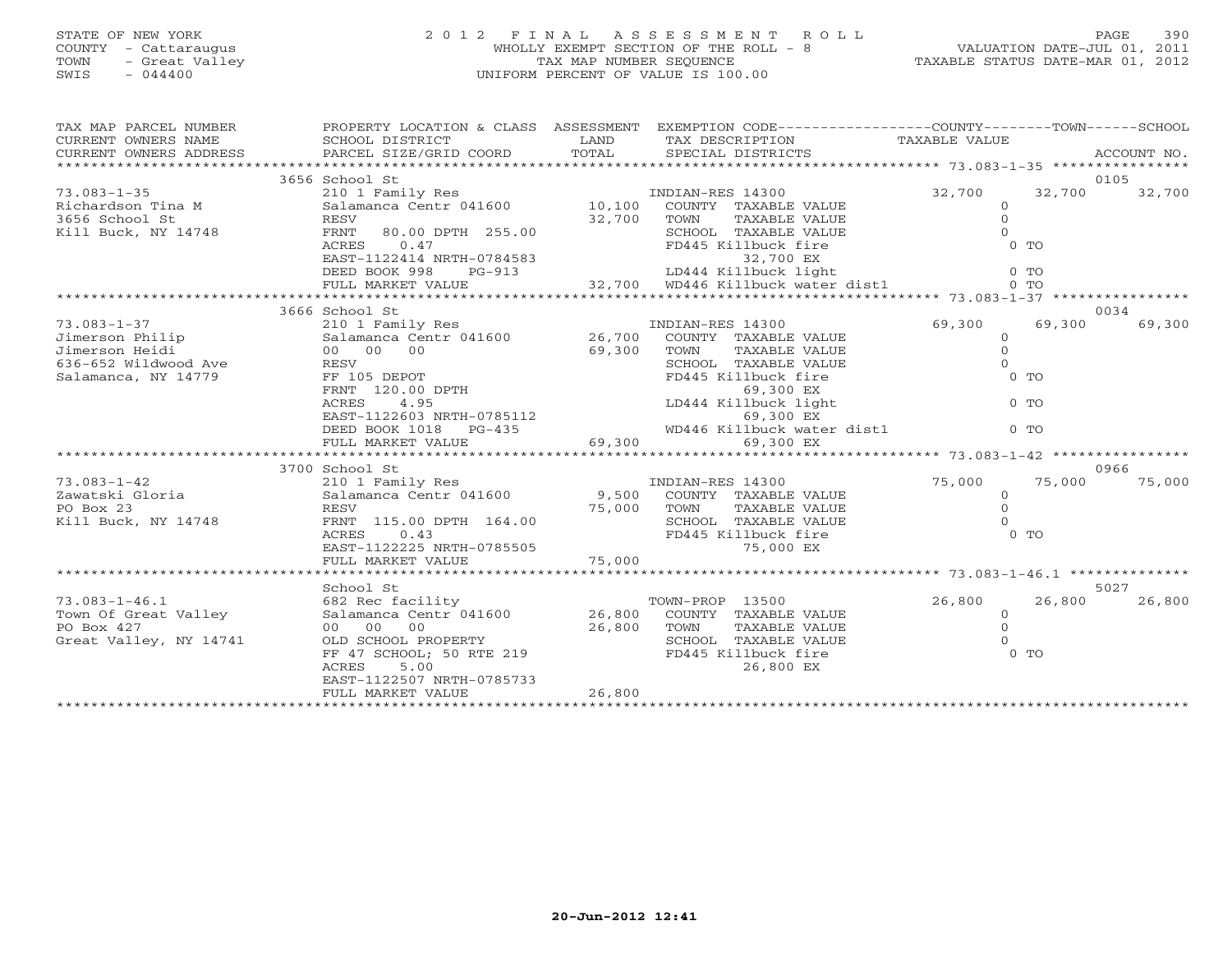## STATE OF NEW YORK 2 0 1 2 F I N A L A S S E S S M E N T R O L L PAGE 391 COUNTY - Cattaraugus WHOLLY EXEMPT SECTION OF THE ROLL - 8 VALUATION DATE-JUL 01, 2011 TOWN - Great Valley TAX MAP NUMBER SEQUENCE TAXABLE STATUS DATE-MAR 01, 2012 SWIS - 044400 UNIFORM PERCENT OF VALUE IS 100.00UNIFORM PERCENT OF VALUE IS 100.00

| TAX MAP PARCEL NUMBER<br>CURRENT OWNERS NAME<br>CURRENT OWNERS ADDRESS |                                                                                   |         | PROPERTY LOCATION & CLASS ASSESSMENT EXEMPTION CODE---------------COUNTY-------TOWN------SCHOOL |                |                 |         |
|------------------------------------------------------------------------|-----------------------------------------------------------------------------------|---------|-------------------------------------------------------------------------------------------------|----------------|-----------------|---------|
|                                                                        | School St                                                                         |         |                                                                                                 |                | 1333            |         |
| $73.083 - 1 - 46.2$                                                    | 693 Indian resrv                                                                  |         | INDIAN-RES 14300                                                                                | 199,100        | 199,100 199,100 |         |
| Seneca Nation Of Indians                                               | Salamanca Centr 041600 18,900 COUNTY TAXABLE VALUE                                |         |                                                                                                 | $\mathbf{0}$   |                 |         |
| PO Box 231                                                             | INDIAN RESERVATION                                                                | 199,100 | TOWN<br>TAXABLE VALUE                                                                           | $\overline{0}$ |                 |         |
| Salamanca, NY 14779                                                    | FF 214.00                                                                         |         | SCHOOL TAXABLE VALUE                                                                            | $\Omega$       |                 |         |
|                                                                        |                                                                                   |         | FD445 Killbuck fire                                                                             |                | $0$ TO          |         |
|                                                                        |                                                                                   |         | 199,100 EX                                                                                      |                |                 |         |
|                                                                        | FF 214.00<br>ACRES 1.45<br>EAST-1122158 NRTH-0785968<br>FULL MARKET VALUE 199,100 |         |                                                                                                 |                |                 |         |
|                                                                        |                                                                                   |         |                                                                                                 |                |                 |         |
|                                                                        | 3669 School St                                                                    |         |                                                                                                 |                | 1176            |         |
| 73.083-1-47<br>Grey Ellodene E (Lu)<br>Clienda D                       | 281 Multiple res                                                                  |         | INDIAN-RES 14300                                                                                | 115,000        | 115,000         | 115,000 |
|                                                                        | Salamanca Centr 041600 18,400 COUNTY TAXABLE VALUE                                |         |                                                                                                 | $\circ$        |                 |         |
|                                                                        | RNG 6 TOWN 3                                                                      | 115,000 | TOWN<br>TAXABLE VALUE                                                                           | $\Omega$       |                 |         |
| 3669 School St                                                         | RESV                                                                              |         | SCHOOL TAXABLE VALUE                                                                            | $\Omega$       |                 |         |
| 748<br>748<br>Kill Buck, NY 14748                                      | FRNT 199.00 DPTH 263.00                                                           |         | FD445 Killbuck fire                                                                             |                | $0$ TO          |         |
|                                                                        | ACRES 1.20                                                                        |         | 115,000 EX                                                                                      |                |                 |         |
|                                                                        | EAST-1122095 NRTH-0784898                                                         |         |                                                                                                 |                |                 |         |
|                                                                        | DEED BOOK 16982 PG-9001                                                           |         |                                                                                                 |                |                 |         |
|                                                                        |                                                                                   |         |                                                                                                 |                |                 |         |
|                                                                        |                                                                                   |         |                                                                                                 |                |                 |         |
|                                                                        | 3681 School St                                                                    |         |                                                                                                 |                | 0685            |         |
| $73.083 - 1 - 48$                                                      | 210 1 Family Res                                                                  |         | INDIAN-RES 14300                                                                                | 79,200         | 79,200          | 79,200  |
| Pacini Tracy D                                                         | Salamanca Centr 041600 18,000 COUNTY TAXABLE VALUE                                |         |                                                                                                 | $\circ$        |                 |         |
| 3681 School St                                                         | RESV                                                                              |         | TAXABLE VALUE<br>TOWN                                                                           | $\overline{0}$ |                 |         |
| Kill Buck, NY 14748                                                    | FF 146.50                                                                         | 79,200  | SCHOOL TAXABLE VALUE                                                                            | $\Omega$       |                 |         |
|                                                                        | 1.01 BANK 017<br>ACRES                                                            |         | FD445 Killbuck fire                                                                             |                | $0$ TO          |         |
|                                                                        | EAST-1122038 NRTH-0785063                                                         |         | 79,200 EX<br>LD444 Killbuck light<br>79,200   WD446 Killbuck water dist1                        |                |                 |         |
|                                                                        | DEED BOOK 10389 PG-5001                                                           |         |                                                                                                 |                | $0$ TO          |         |
|                                                                        | FULL MARKET VALUE                                                                 |         |                                                                                                 |                | 0 <sub>0</sub>  |         |
|                                                                        |                                                                                   |         |                                                                                                 |                |                 |         |
|                                                                        | 3691 School St                                                                    |         |                                                                                                 |                | 0581            |         |
| $73.083 - 1 - 50$                                                      | 210 1 Family Res                                                                  |         | INDIAN-RES 14300                                                                                | 42,100         | 42,100          | 42,100  |
| Grey Linda S                                                           | Salamanca Centr 041600 15,600                                                     |         | COUNTY TAXABLE VALUE                                                                            | $\overline{0}$ |                 |         |
| 3683 School St                                                         | RESV                                                                              | 42,100  | TOWN TAXABLE VALUE                                                                              | $\overline{0}$ |                 |         |
| Kill Buck, NY 14748                                                    | FRNT 157.00 DPTH 245.00                                                           |         | SCHOOL TAXABLE VALUE                                                                            | $\Omega$       |                 |         |
|                                                                        | 0.88<br>ACRES                                                                     |         | FD445 Killbuck fire                                                                             |                | $0$ TO          |         |
|                                                                        | EAST-1121994 NRTH-0785306                                                         |         | 42,100 EX                                                                                       |                |                 |         |
|                                                                        | FULL MARKET VALUE                                                                 |         | 42,100 LD444 Killbuck light                                                                     |                | $0$ TO          |         |
|                                                                        |                                                                                   |         |                                                                                                 |                |                 |         |
|                                                                        |                                                                                   |         |                                                                                                 |                |                 |         |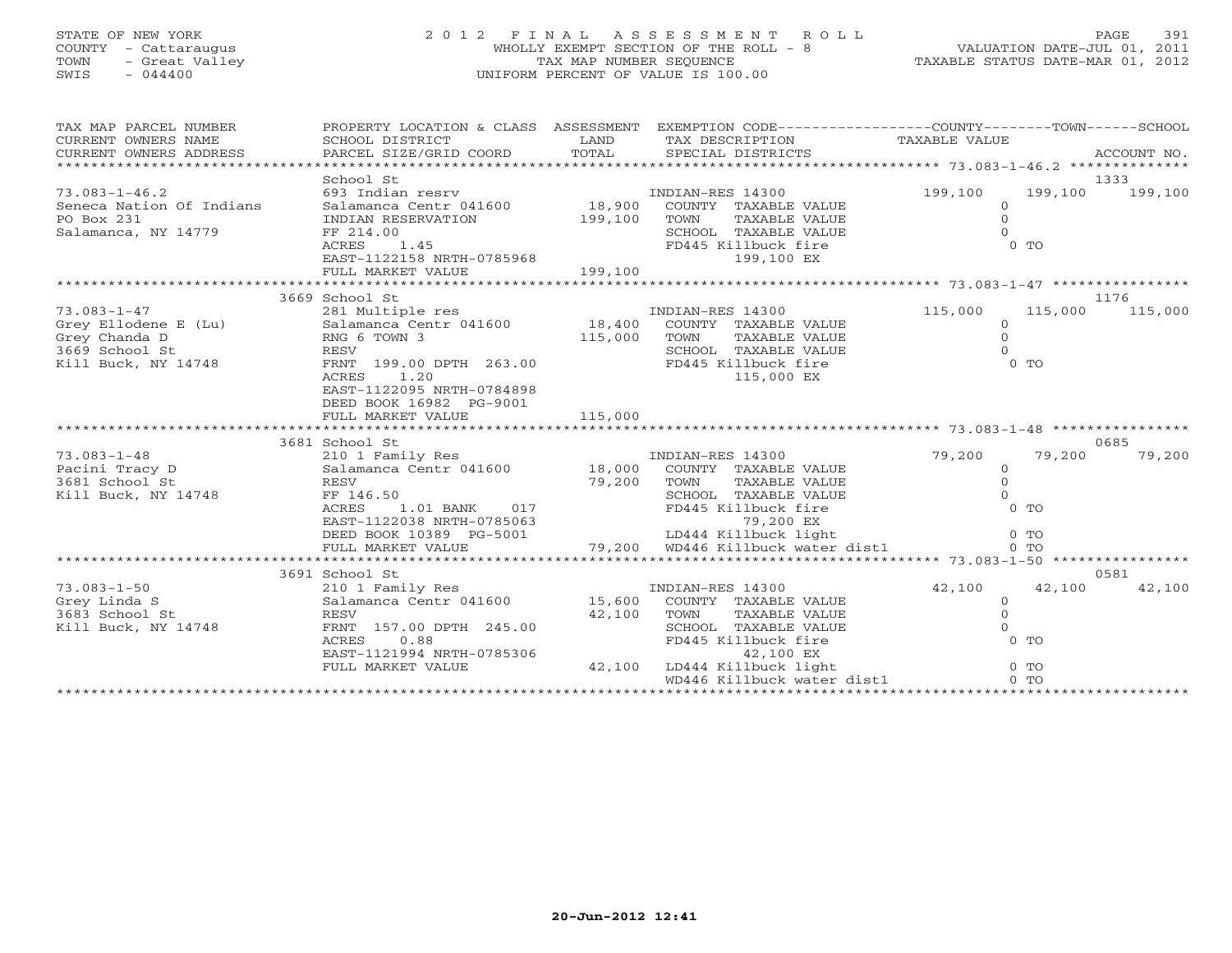## STATE OF NEW YORK 2 0 1 2 F I N A L A S S E S S M E N T R O L L PAGE 392 COUNTY - Cattaraugus WHOLLY EXEMPT SECTION OF THE ROLL - 8 VALUATION DATE-JUL 01, 2011 TOWN - Great Valley TAX MAP NUMBER SEQUENCE TAXABLE STATUS DATE-MAR 01, 2012 SWIS - 044400 UNIFORM PERCENT OF VALUE IS 100.00

TAX MAP PARCEL NUMBER PROPERTY LOCATION & CLASS ASSESSMENT EXEMPTION CODE----------------COUNTY-------TOWN------SCHOOL CURRENT OWNERS NAME SCHOOL DISTRICT LAND TAX DESCRIPTION TAXABLE VALUECURRENT OWNERS ADDRESS PARCEL SIZE/GRID COORD TOTAL SPECIAL DISTRICTS ACCOUNT NO. \*\*\*\*\*\*\*\*\*\*\*\*\*\*\*\*\*\*\*\*\*\*\*\*\*\*\*\*\*\*\*\*\*\*\*\*\*\*\*\*\*\*\*\*\*\*\*\*\*\*\*\*\*\*\*\*\*\*\*\*\*\*\*\*\*\*\*\*\*\*\*\*\*\*\*\*\*\*\*\*\*\*\*\*\*\*\*\*\*\*\*\*\*\*\*\*\*\*\*\*\*\*\* 80.000-1-1.683 \*\*\*\*\*\*\*\*\*\*\*\*\* 1683279,000 279,000 80.000-1-1.683 822 Water supply TOWN-PROP 13500 279,000 279,000 279,000 Kill Buck Water District Salamanca Centr 041600 0 COUNTY TAXABLE VALUE 0Attn: Supervisor 2 - 4/5 MI 4891 FT 279,000 TOWN TAXABLE VALUE 0 Great Valley, NY 14741 FULL MARKET VALUE 279,000 SCHOOL TAXABLE VALUE 0 FD445 Killbuck fire 0 TO 279,000 EX \*\*\*\*\*\*\*\*\*\*\*\*\*\*\*\*\*\*\*\*\*\*\*\*\*\*\*\*\*\*\*\*\*\*\*\*\*\*\*\*\*\*\*\*\*\*\*\*\*\*\*\*\*\*\*\*\*\*\*\*\*\*\*\*\*\*\*\*\*\*\*\*\*\*\*\*\*\*\*\*\*\*\*\*\*\*\*\*\*\*\*\*\*\*\*\*\*\*\*\*\*\*\* 82.002-1-3 \*\*\*\*\*\*\*\*\*\*\*\*\*\*\*\*\* Killbuck-Allegany 1943 82.002-1-3 320 Rural vacant INDIAN-RES 14300 5000,000 5000,000 5000,000 Seneca Nation Of Indians Salamanca Centr 041600 5000,000 COUNTY TAXABLE VALUE 0 PO Box 231 ACRES 1865.00 5000,000 TOWN TAXABLE VALUE 0 Salamanca, NY 14779 EAST-1123700 NRTH-0780487 SCHOOL TAXABLE VALUE 0 FULL MARKET VALUE 5000,000 FD445 Killbuck fire 6 0 TO 5000,000 EX \*\*\*\*\*\*\*\*\*\*\*\*\*\*\*\*\*\*\*\*\*\*\*\*\*\*\*\*\*\*\*\*\*\*\*\*\*\*\*\*\*\*\*\*\*\*\*\*\*\*\*\*\*\*\*\*\*\*\*\*\*\*\*\*\*\*\*\*\*\*\*\*\*\*\*\*\*\*\*\*\*\*\*\*\*\*\*\*\*\*\*\*\*\*\*\*\*\*\*\*\*\*\*\*\*\*\*\*\*\*\*\*\*\*\*\*\*\*\*\*\*\*\*\*\*\*\*\*\*\*\*\*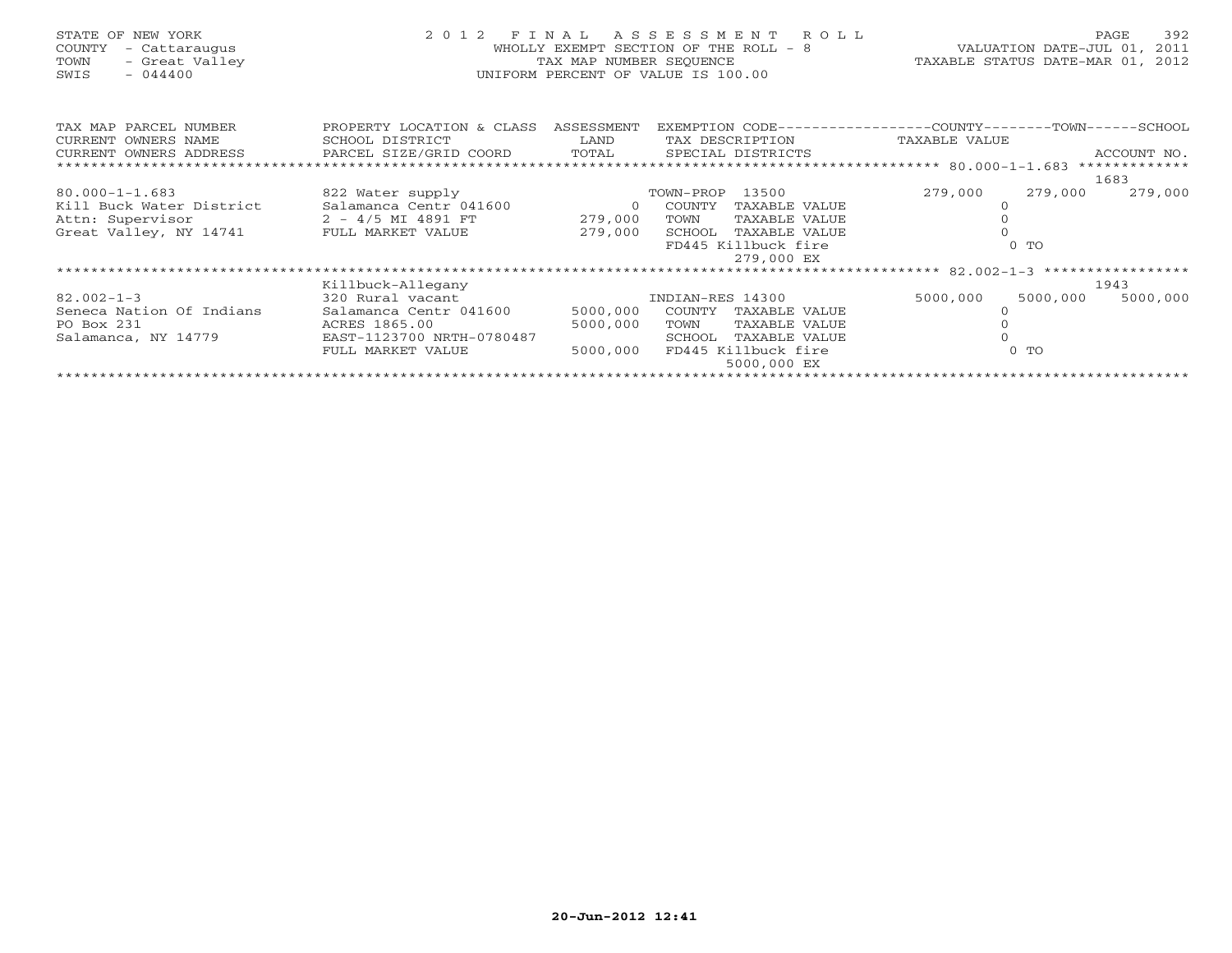| STATE OF NEW YORK<br>COUNTY - Cattaraugus<br>- Great Valley<br>TOWN | 2012 FINAL ASSESSMENT ROLL<br>WHOLLY EXEMPT SECTION OF THE ROLL - 8 | 393<br><b>PAGE</b><br>VALUATION DATE-JUL 01, 2011<br>TAXABLE STATUS DATE-MAR 01, 2012 |
|---------------------------------------------------------------------|---------------------------------------------------------------------|---------------------------------------------------------------------------------------|
| SWIS<br>$-044400$                                                   | UNIFORM PERCENT OF VALUE IS 100.00                                  | RPS150/V04/L015<br>CURRENT DATE 6/20/2012                                             |

#### R O L L S U B S E C T I O N - - T O T A L S

#### \*\*\* S P E C I A L D I S T R I C T S U M M A R Y \*\*\*

| CODE | DISTRICT NAME        | TOTAL<br>PARCELS | EXTENSION<br>TYPE. | EXTENSION<br>VALUE | AD VALOREM<br>VALUE | <b>EXEMPT</b><br>AMOUNT | <b>TAXABLF</b><br>VALUE |
|------|----------------------|------------------|--------------------|--------------------|---------------------|-------------------------|-------------------------|
|      |                      |                  |                    |                    |                     |                         |                         |
|      | FD444 Great valley f |                  | 19 TOTAL           |                    | 14812,500           | 14716,100               | 96,400                  |
|      | FD445 Killbuck fire  |                  | 47 TOTAL           |                    | 9282,300            | 9282,300                |                         |
|      | LD444 Killbuck light |                  | 18 ТОТАL           |                    | 224,100             | 224,100                 |                         |
|      | WD446 Killbuck water |                  | 18 TOTAL           |                    | 224,100             | 224,100                 |                         |

### \*\*\* S C H O O L D I S T R I C T S U M M A R Y \*\*\*

| CODE             | DISTRICT NAME                           | TOTAL<br>PARCELS | ASSESSED<br>LAND    | ASSESSED<br>TOTAL     | EXEMPT<br>AMOUNT      | TOTAL<br>TAXABLE | STAR<br>AMOUNT | STAR<br>TAXABLE |
|------------------|-----------------------------------------|------------------|---------------------|-----------------------|-----------------------|------------------|----------------|-----------------|
| 041600<br>043601 | Salamanca Central<br>Ellicottville Cent | 47<br>19         | 5866,900<br>744,500 | 9282,300<br>14812,500 | 9282,300<br>14812,500 |                  |                |                 |
|                  | SUB-TOTAL                               | 66               | 6611,400            | 24094,800             | 24094,800             |                  |                |                 |
|                  | TOTAL                                   | 66               | 6611,400            | 24094,800             | 24094,800             |                  |                |                 |

### \*\*\* S Y S T E M C O D E S S U M M A R Y \*\*\*

#### NO SYSTEM EXEMPTIONS AT THIS LEVEL

### \*\*\* E X E M P T I O N S U M M A R Y \*\*\*

|       |             | TOTAL   |           |           |           |
|-------|-------------|---------|-----------|-----------|-----------|
| CODE  | DESCRIPTION | PARCELS | COUNTY    | TOWN      | SCHOOL    |
| 12100 | NYS OWNED   |         | 2,800     | 2,800     | 2,800     |
| 13500 | TOWN-PROP   | 10      | 1208,600  | 1208,600  | 1208,600  |
| 13800 | SCH-DIST    |         | 12621,400 | 12621,400 | 12621,400 |
| 14000 | Local Auth  |         | 34,600    | 34,600    | 34,600    |
| 14300 | INDIAN-RES  | 36      | 8232,300  | 8232,300  | 8232,300  |
| 21600 | PARSONAGE   |         | 96,400    | 96,400    | 96,400    |
| 25110 | RELIGIOUS   | 4       | 665,300   | 665,300   | 665,300   |
| 25300 | NON-PROFIT  |         | 168,000   | 168,000   | 168,000   |
| 26400 | FIRE-DEPT   |         | 937,100   | 937,100   | 937,100   |
| 27350 | CEMETERY    |         | 116,800   | 116,800   | 116,800   |
|       |             |         |           |           |           |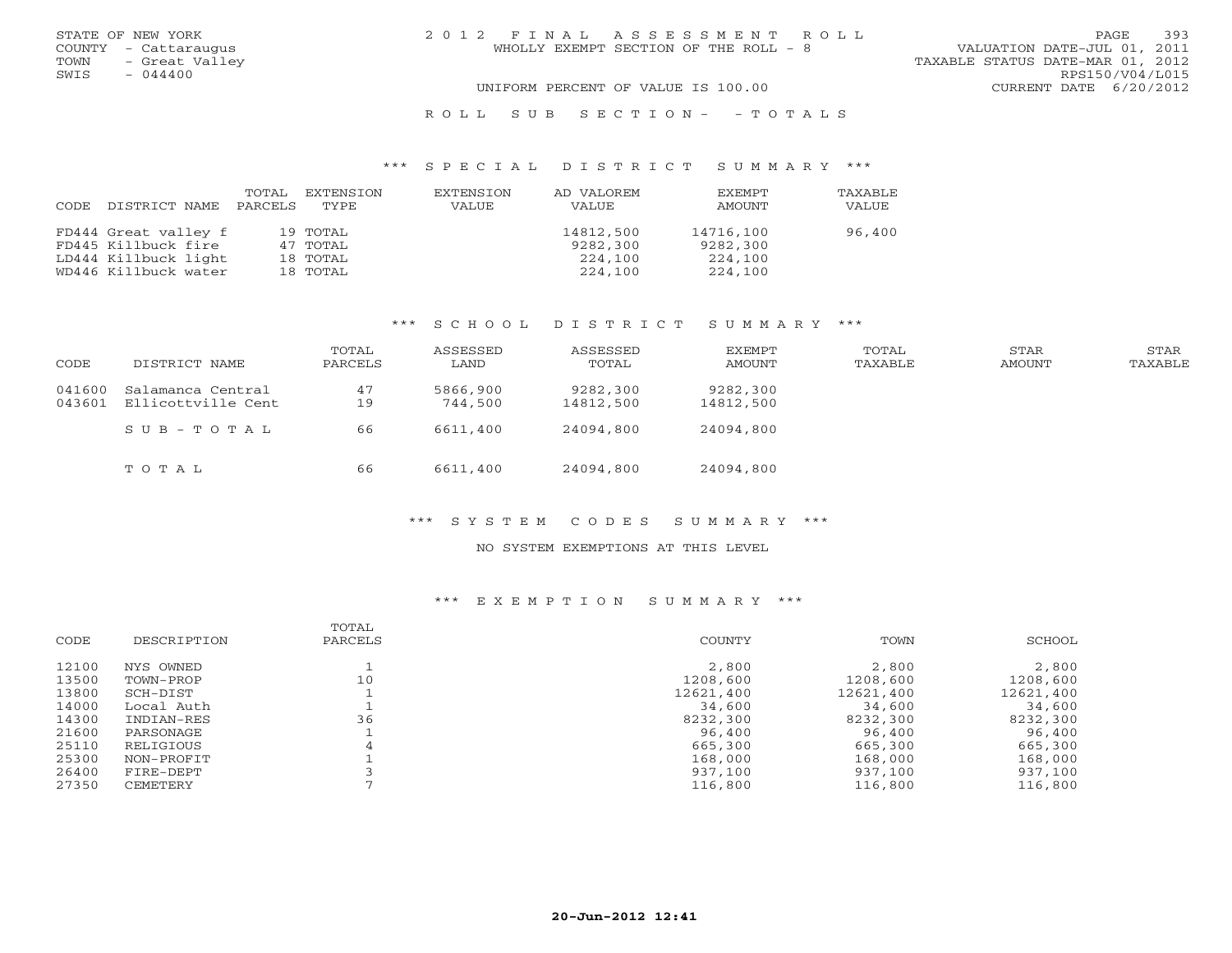|      | STATE OF NEW YORK    | 2012 FINAL ASSESSMENT ROLL            | 394<br>PAGE.                     |
|------|----------------------|---------------------------------------|----------------------------------|
|      | COUNTY - Cattaraugus | WHOLLY EXEMPT SECTION OF THE ROLL - 8 | VALUATION DATE-JUL 01, 2011      |
| TOWN | - Great Valley       |                                       | TAXABLE STATUS DATE-MAR 01, 2012 |
| SWIS | $-044400$            |                                       | RPS150/V04/L015                  |
|      |                      | UNIFORM PERCENT OF VALUE IS 100.00    | CURRENT DATE 6/20/2012           |
|      |                      |                                       |                                  |

R O L L S U B S E C T I O N - - T O T A L S

### \*\*\* E X E M P T I O N S U M M A R Y \*\*\*

| CODE  | DESCRIPTION         | TOTAL<br>PARCELS | COUNTY              | TOWN                | SCHOOL              |
|-------|---------------------|------------------|---------------------|---------------------|---------------------|
| 29700 | Withdrawal<br>TOTAL | 66               | 11,500<br>24094,800 | 11,500<br>24094,800 | 11,500<br>24094,800 |

| <b>ROLL</b><br>SEC | DESCRIPTION   | TOTAL<br>PARCELS | <b>SSESSED</b><br>∟AND | <i><b>\SSESSED</b></i><br>TOTAL | TAXABLE<br>COUNTY | TAXABLE<br>TOWN | TAXABLE<br><b>SCHOOL</b> | STAR<br>TAXABLE |
|--------------------|---------------|------------------|------------------------|---------------------------------|-------------------|-----------------|--------------------------|-----------------|
| 8                  | WHOLLY EXEMPT | 66               | 6611<br>400            | 24094,800                       |                   |                 |                          |                 |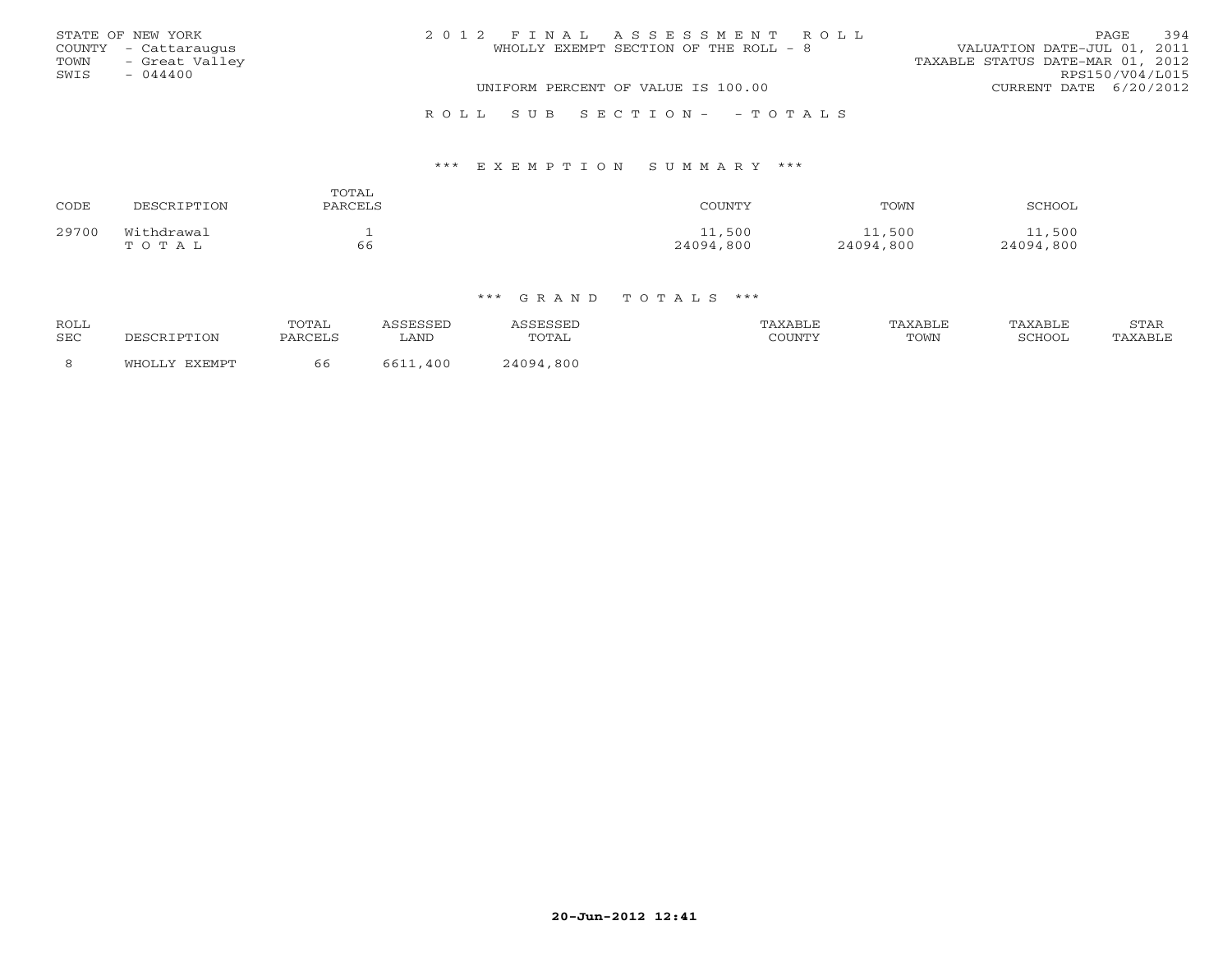| STATE OF NEW YORK<br>COUNTY - Cattaraugus<br>- Great Valley<br>TOWN<br>$-044400$<br>SWIS                                                                                                                         |                                                                                                                                                  | UNIFORM PERCENT OF VALUE IS 100.00 |      |                         | 2012 FINAL ASSESSMENT ROLL<br>WHOLLY EXEMPT SECTION OF THE ROLL - 8 SUB-SECT - 2 VALUATION DATE-JUL 01, 2011<br>TAX MAP NUMBER SEQUENCE TAN TAXABLE STATUS DATE-MAR 01, 2012 |        | 395<br>PAGE |
|------------------------------------------------------------------------------------------------------------------------------------------------------------------------------------------------------------------|--------------------------------------------------------------------------------------------------------------------------------------------------|------------------------------------|------|-------------------------|------------------------------------------------------------------------------------------------------------------------------------------------------------------------------|--------|-------------|
| TAX MAP PARCEL NUMBER<br>CURRENT OWNERS NAME                                                                                                                                                                     | PROPERTY LOCATION & CLASS ASSESSMENT EXEMPTION CODE---------------COUNTY-------TOWN------SCHOOL<br>SCHOOL DISTRICT<br><b>Example 19 The LAND</b> |                                    |      |                         | TAX DESCRIPTION TAXABLE VALUE                                                                                                                                                |        |             |
| CURRENT OWNERS ADDRESS FORCEL SIZE/GRID COORD FOTAL SECIAL DISTRICTS RECOUNT NO.<br>TERRENT OWNERS ADDRESS PARCEL SIZE/GRID COORD TOTAL SPECIAL DISTRICTS FOR RECOUNT NO.                                        |                                                                                                                                                  |                                    |      |                         |                                                                                                                                                                              |        |             |
|                                                                                                                                                                                                                  |                                                                                                                                                  |                                    |      |                         |                                                                                                                                                                              |        |             |
|                                                                                                                                                                                                                  | Us Rte 219                                                                                                                                       |                                    |      |                         |                                                                                                                                                                              |        | 1080        |
| 15.013-2-17<br>Town Of Great Valley<br>PO Box 427<br>Great Valley, NY 14741<br>Creat Valley, NY 14741<br>FRAMEL COLORER 200 COUNTY TAXABLE VALUE<br>FRAMEL VALUE<br>FRAMEL VALUE<br>FRAMEL VALUE<br>TRAMEL VALUE |                                                                                                                                                  |                                    |      |                         | 200                                                                                                                                                                          | 200    | 200         |
|                                                                                                                                                                                                                  |                                                                                                                                                  |                                    |      |                         | $\circ$                                                                                                                                                                      |        |             |
|                                                                                                                                                                                                                  |                                                                                                                                                  |                                    |      |                         |                                                                                                                                                                              |        |             |
|                                                                                                                                                                                                                  |                                                                                                                                                  |                                    |      |                         |                                                                                                                                                                              |        |             |
|                                                                                                                                                                                                                  | 0.07<br>ACRES                                                                                                                                    |                                    |      | FD444 Great valley fire |                                                                                                                                                                              | $0$ TO |             |
|                                                                                                                                                                                                                  | EAST-1133799 NRTH-0806743                                                                                                                        |                                    |      | 200 EX                  |                                                                                                                                                                              |        |             |
|                                                                                                                                                                                                                  | DEED BOOK 14424 PG-5002                                                                                                                          | 200                                |      |                         |                                                                                                                                                                              |        |             |
|                                                                                                                                                                                                                  | FULL MARKET VALUE                                                                                                                                |                                    |      |                         |                                                                                                                                                                              |        |             |
|                                                                                                                                                                                                                  | 3678 School St                                                                                                                                   |                                    |      |                         |                                                                                                                                                                              |        | 0084        |
| 73.083-1-40                                                                                                                                                                                                      | 320 Rural vacant                                                                                                                                 |                                    |      | INDIAN-RES 14300        | 13,400 13,400                                                                                                                                                                |        | 13,400      |
| Seneca Nations Of Indians                                                                                                                                                                                        | Salamanca Centr 041600 13,400 COUNTY TAXABLE VALUE                                                                                               |                                    |      |                         | $\circ$                                                                                                                                                                      |        |             |
| PO Box 231                                                                                                                                                                                                       |                                                                                                                                                  |                                    | TOWN | TAXABLE VALUE           |                                                                                                                                                                              |        |             |
| Salamanca, NY 14779                                                                                                                                                                                              | RESV 116.00 DPTH 288.00 13,400                                                                                                                   |                                    |      | SCHOOL TAXABLE VALUE    |                                                                                                                                                                              |        |             |
|                                                                                                                                                                                                                  | EAST-1122364 NRTH-0785104 FD445 Killbuck fire                                                                                                    |                                    |      |                         |                                                                                                                                                                              | $0$ TO |             |
|                                                                                                                                                                                                                  | DEED BOOK 00972 PG-00057                                                                                                                         |                                    |      | 13,400 EX               |                                                                                                                                                                              |        |             |
|                                                                                                                                                                                                                  | FULL MARKET VALUE                                                                                                                                | 13,400                             |      |                         |                                                                                                                                                                              |        |             |
|                                                                                                                                                                                                                  |                                                                                                                                                  |                                    |      |                         |                                                                                                                                                                              |        |             |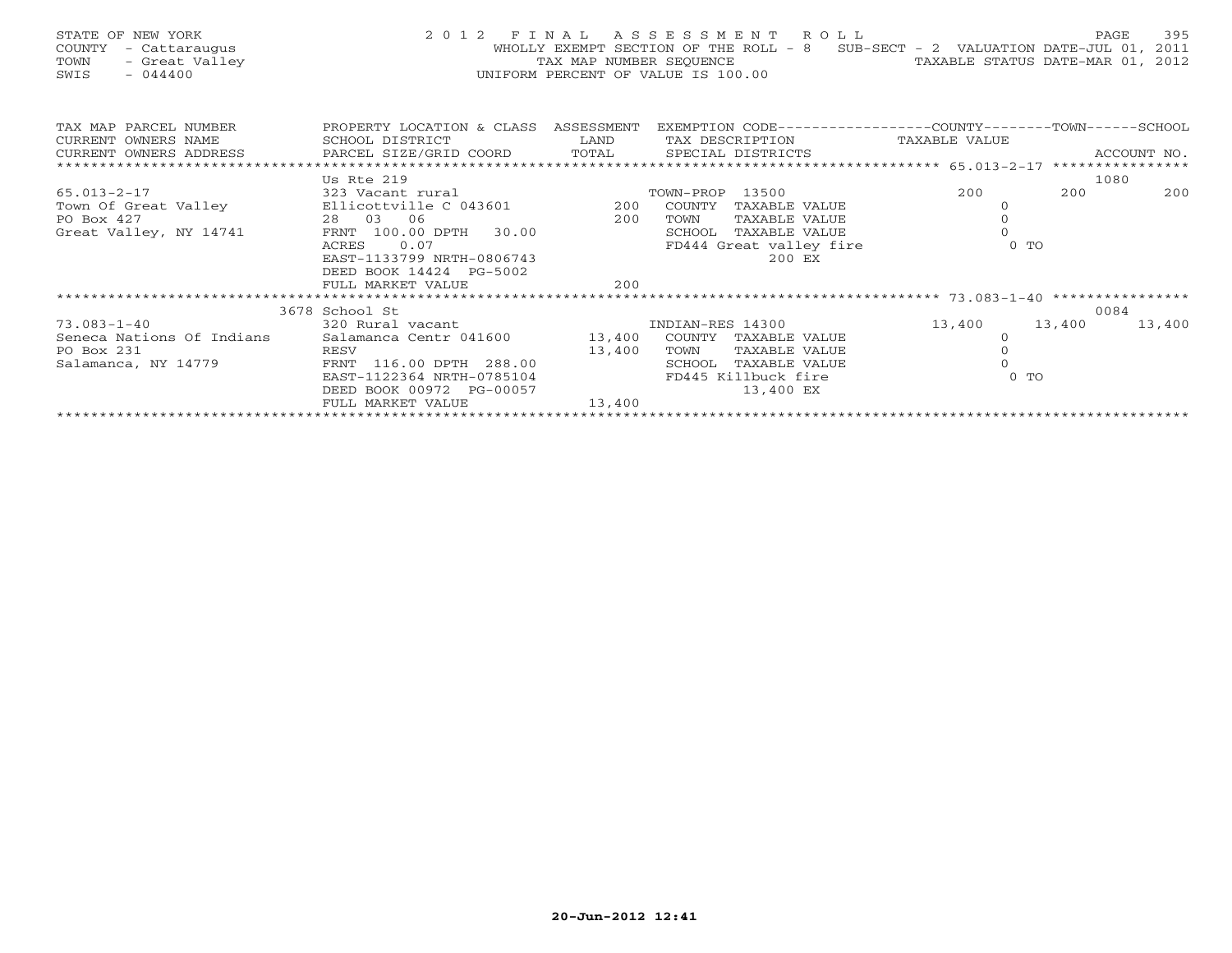| STATE OF NEW YORK      | 2012 FINAL ASSESSMENT ROLL                                                     | 396<br><b>PAGE</b>               |
|------------------------|--------------------------------------------------------------------------------|----------------------------------|
| COUNTY - Cattaraugus   | WHOLLY EXEMPT SECTION OF THE ROLL - 8 SUB-SECT - 2 VALUATION DATE-JUL 01, 2011 |                                  |
| TOWN<br>- Great Valley |                                                                                | TAXABLE STATUS DATE-MAR 01, 2012 |
| SWIS<br>$-044400$      |                                                                                | RPS150/V04/L015                  |
|                        | UNIFORM PERCENT OF VALUE IS 100.00                                             | CURRENT DATE 6/20/2012           |
|                        |                                                                                |                                  |

#### R O L L S U B S E C T I O N - 2 - T O T A L S

### \*\*\* S P E C I A L D I S T R I C T S U M M A R Y \*\*\*

| CODE | DISTRICT NAME                               | TOTAL<br>PARCELS | EXTENSTON<br>TYPE. | <b>EXTENSION</b><br>VALUE | AD VALOREM<br>VALUE | <b>EXEMPT</b><br>AMOUNT | <b>TAXABLE</b><br>VALUE |
|------|---------------------------------------------|------------------|--------------------|---------------------------|---------------------|-------------------------|-------------------------|
|      | FD444 Great valley f<br>FD445 Killbuck fire |                  | l TOTAL<br>. TOTAL |                           | 200<br>13,400       | 200<br>13,400           |                         |

### \*\*\* S C H O O L D I S T R I C T S U M M A R Y \*\*\*

| CODE             | DISTRICT NAME                           | TOTAL<br>PARCELS | ASSESSED<br>LAND | ASSESSED<br>TOTAL | <b>EXEMPT</b><br>AMOUNT | TOTAL<br>TAXABLE | STAR<br>AMOUNT | STAR<br>TAXABLE |
|------------------|-----------------------------------------|------------------|------------------|-------------------|-------------------------|------------------|----------------|-----------------|
| 041600<br>043601 | Salamanca Central<br>Ellicottville Cent |                  | 13,400<br>200    | 13,400<br>200     | 13,400<br>200           |                  |                |                 |
|                  | SUB-TOTAL                               | 2                | 13,600           | 13,600            | 13,600                  |                  |                |                 |
|                  | TOTAL                                   | ▵                | 13,600           | 13,600            | 13,600                  |                  |                |                 |

### \*\*\* S Y S T E M C O D E S S U M M A R Y \*\*\*

### NO SYSTEM EXEMPTIONS AT THIS LEVEL

### \*\*\* E X E M P T I O N S U M M A R Y \*\*\*

| CODE  | DESCRIPTION | TOTAL<br>PARCELS | COUNTY | TOWN   | SCHOOL |
|-------|-------------|------------------|--------|--------|--------|
| 13500 | TOWN-PROP   |                  | 200    | 200    | 200    |
| 14300 | INDIAN-RES  |                  | 13,400 | 13,400 | 13,400 |
|       | TOTAL       |                  | 13,600 | 13,600 | 13,600 |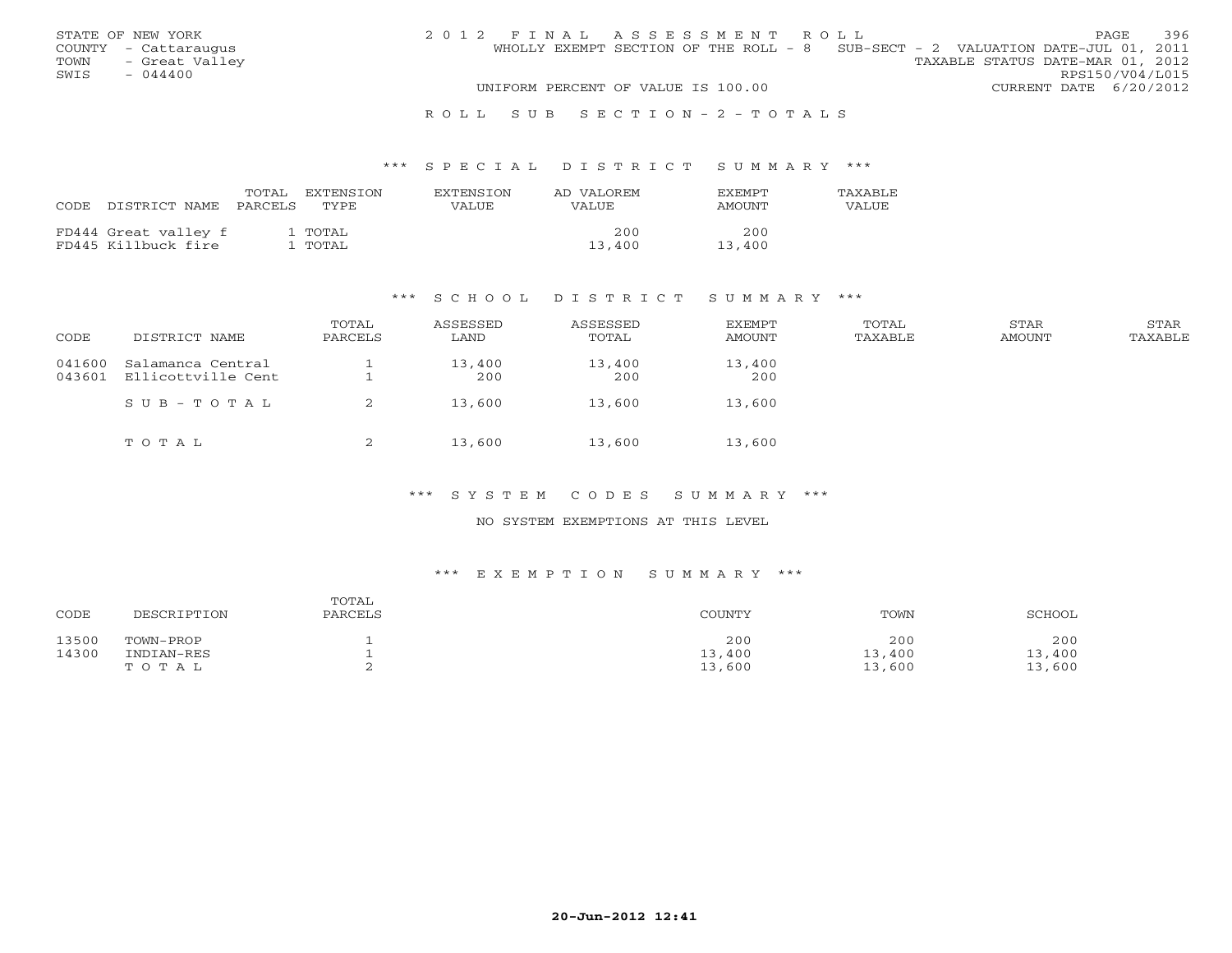| STATE OF NEW YORK    |                |  | 2012 FINAL ASSESSMENT ROLL         |  |  |                                                                                |                        | PAGE.           | 397 |
|----------------------|----------------|--|------------------------------------|--|--|--------------------------------------------------------------------------------|------------------------|-----------------|-----|
| COUNTY - Cattaraugus |                |  |                                    |  |  | WHOLLY EXEMPT SECTION OF THE ROLL - 8 SUB-SECT - 2 VALUATION DATE-JUL 01, 2011 |                        |                 |     |
| TOWN                 | - Great Valley |  |                                    |  |  | TAXABLE STATUS DATE-MAR 01, 2012                                               |                        |                 |     |
| SWIS<br>$-044400$    |                |  |                                    |  |  |                                                                                |                        | RPS150/V04/L015 |     |
|                      |                |  | UNIFORM PERCENT OF VALUE IS 100.00 |  |  |                                                                                | CURRENT DATE 6/20/2012 |                 |     |
|                      |                |  | ROLL SUB SECTION-2-TOTALS          |  |  |                                                                                |                        |                 |     |

#### \*\*\* G R A N D T O T A L S \*\*\*

| ROLL       |                          | <b>TOTA1</b><br>سدید ب | ---- | .     | XABLE  | AXABLF | AXABLF | $C$ m $\lambda$ T<br>STAR |
|------------|--------------------------|------------------------|------|-------|--------|--------|--------|---------------------------|
| <b>SEC</b> | <b>DESCRIPTION</b>       | PARCELS                | LAND |       | COUNTY | TOWN   | CCTTOO | AXABLE                    |
|            | <b>TYEMDT</b><br>77OL 1. |                        | 600  | , 600 |        |        |        |                           |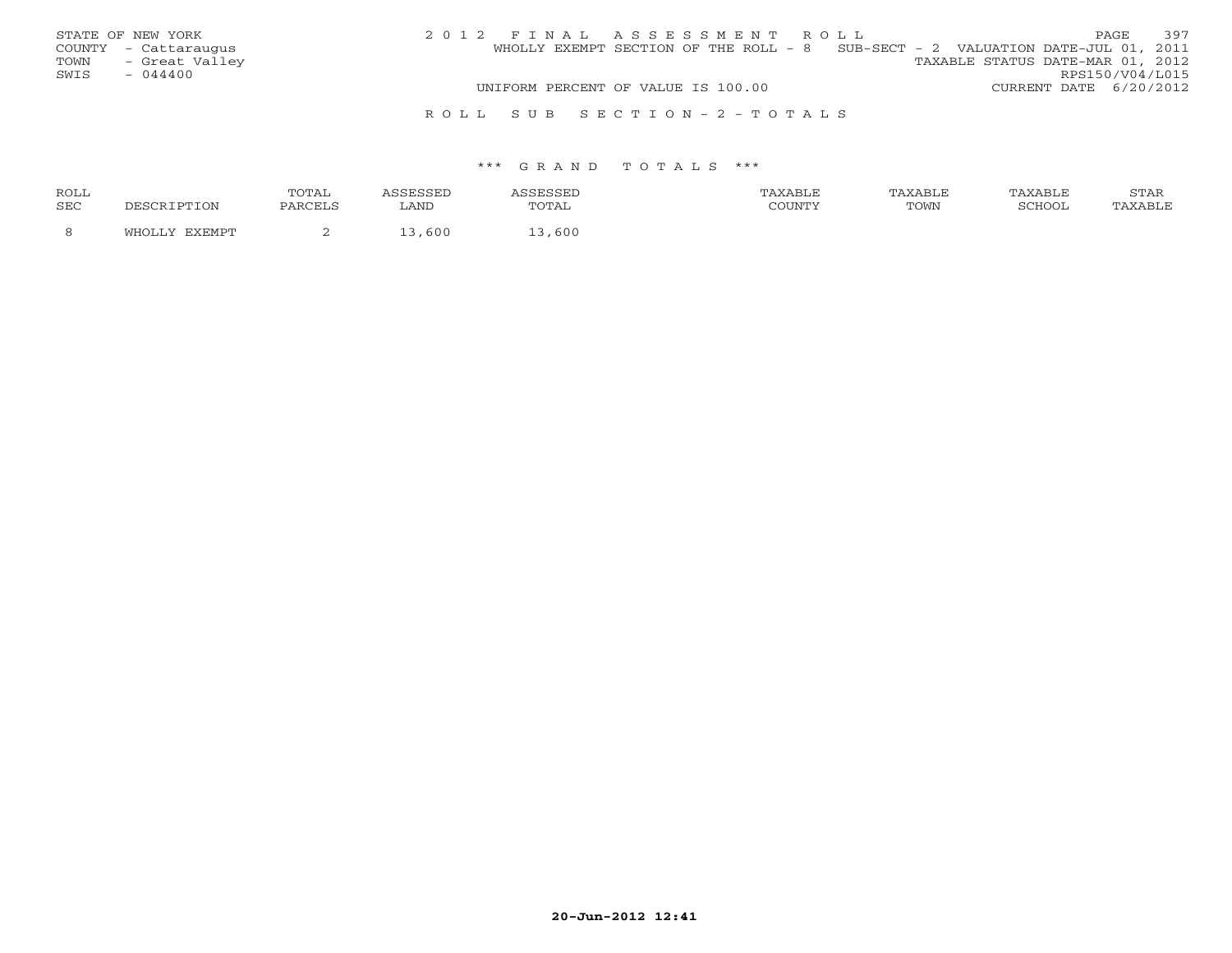|      | STATE OF NEW YORK    | 2012 FINAL ASSESSMENT ROLL                                           | PAGE                   | 398 |
|------|----------------------|----------------------------------------------------------------------|------------------------|-----|
|      | COUNTY - Cattaraugus | VALUATION DATE-JUL 01, 2011<br>WHOLLY EXEMPT SECTION OF THE ROLL - 8 |                        |     |
| TOWN | - Great Valley       | TAXABLE STATUS DATE-MAR 01, 2012                                     |                        |     |
| SWIS | $-044400$            | UNIFORM PERCENT OF VALUE IS 100.00                                   | RPS150/V04/L015        |     |
|      |                      |                                                                      | CURRENT DATE 6/20/2012 |     |
|      |                      | ROLL SECTION TOTALS                                                  |                        |     |

### \*\*\* S P E C I A L D I S T R I C T S U M M A R Y \*\*\*

| CODE. | DISTRICT NAME        | TOTAL<br>PARCELS | EXTENSION<br>TYPE | EXTENSION<br>VALUE | AD VALOREM<br>VALUE | <b>EXEMPT</b><br>AMOUNT | TAXABLF<br>VALUE |
|-------|----------------------|------------------|-------------------|--------------------|---------------------|-------------------------|------------------|
|       | FD444 Great valley f |                  | 20 TOTAL          |                    | 14812,700           | 14716,300               | 96,400           |
|       | FD445 Killbuck fire  |                  | 48 TOTAL          |                    | 9295,700            | 9295,700                |                  |
|       | LD444 Killbuck light |                  | 18 TOTAL          |                    | 224,100             | 224,100                 |                  |
|       | WD446 Killbuck water |                  | 18 TOTAL          |                    | 224,100             | 224,100                 |                  |

### \*\*\* S C H O O L D I S T R I C T S U M M A R Y \*\*\*

| CODE             | DISTRICT NAME                           | TOTAL<br>PARCELS | ASSESSED<br>LAND    | ASSESSED<br>TOTAL     | EXEMPT<br>AMOUNT      | TOTAL<br>TAXABLE | STAR<br>AMOUNT | STAR<br>TAXABLE |
|------------------|-----------------------------------------|------------------|---------------------|-----------------------|-----------------------|------------------|----------------|-----------------|
| 041600<br>043601 | Salamanca Central<br>Ellicottville Cent | 48<br>20         | 5880,300<br>744.700 | 9295,700<br>14812,700 | 9295,700<br>14812,700 |                  |                |                 |
|                  | SUB-TOTAL                               | 68               | 6625,000            | 24108,400             | 24108,400             |                  |                |                 |
|                  | TOTAL                                   | 68               | 6625,000            | 24108,400             | 24108,400             |                  |                |                 |

# \*\*\* S Y S T E M C O D E S S U M M A R Y \*\*\*

#### NO SYSTEM EXEMPTIONS AT THIS LEVEL

# \*\*\* E X E M P T I O N S U M M A R Y \*\*\*

|       |             | TOTAL   |           |           |           |
|-------|-------------|---------|-----------|-----------|-----------|
| CODE  | DESCRIPTION | PARCELS | COUNTY    | TOWN      | SCHOOL    |
| 12100 | NYS OWNED   |         | 2,800     | 2,800     | 2,800     |
| 13500 | TOWN-PROP   | 11      | 1208,800  | 1208,800  | 1208,800  |
| 13800 | SCH-DIST    |         | 12621,400 | 12621,400 | 12621,400 |
| 14000 | Local Auth  |         | 34,600    | 34,600    | 34,600    |
| 14300 | INDIAN-RES  | 37      | 8245,700  | 8245,700  | 8245,700  |
| 21600 | PARSONAGE   |         | 96,400    | 96,400    | 96,400    |
| 25110 | RELIGIOUS   | 4       | 665,300   | 665,300   | 665,300   |
| 25300 | NON-PROFIT  |         | 168,000   | 168,000   | 168,000   |
| 26400 | FIRE-DEPT   |         | 937,100   | 937,100   | 937,100   |
| 27350 | CEMETERY    |         | 116,800   | 116,800   | 116,800   |
|       |             |         |           |           |           |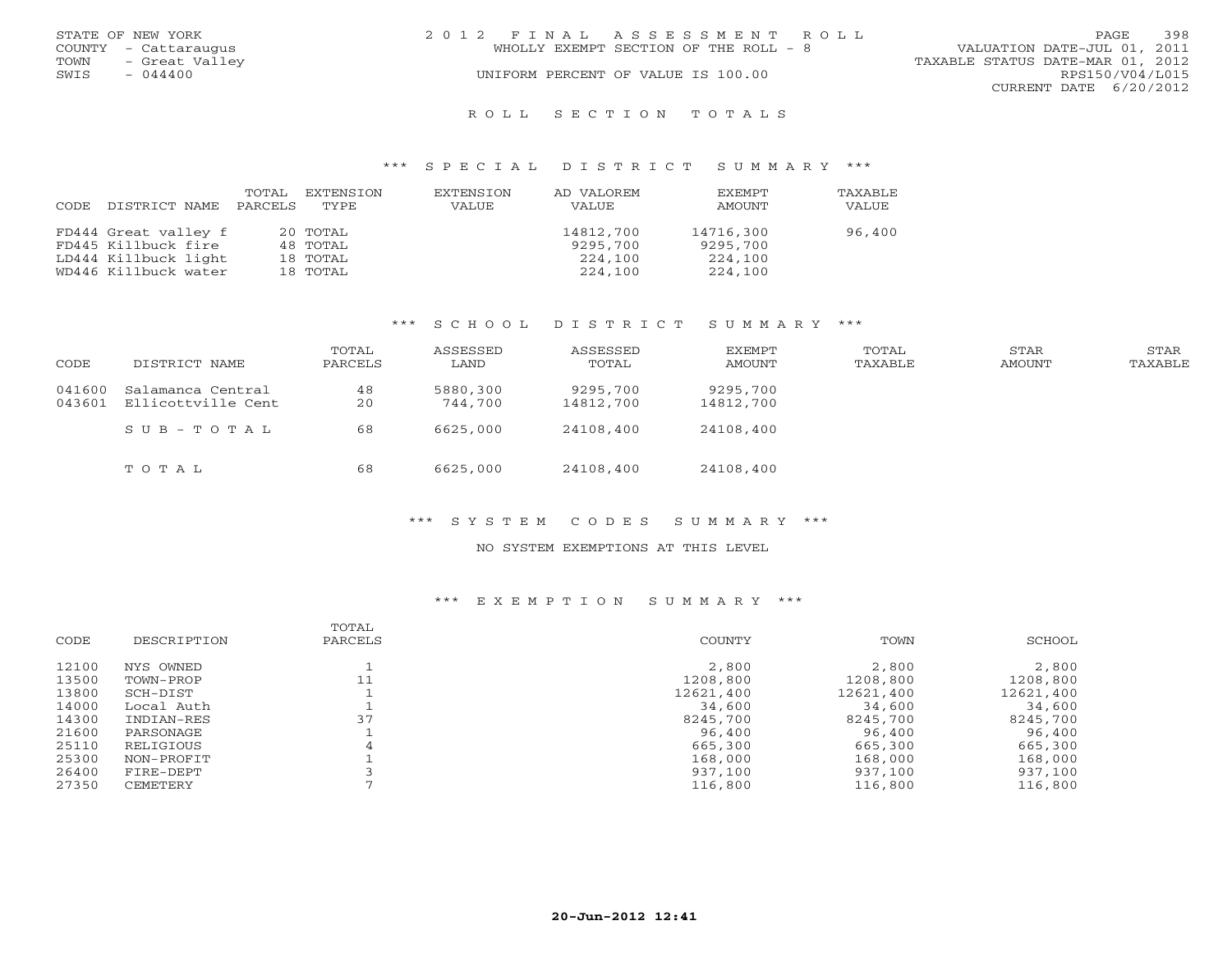| STATE OF NEW YORK<br>COUNTY - Cattaraugus<br>- Great Valley<br>TOWN<br>$-044400$<br>SWIS | 2012 FINAL ASSESSMENT ROLL<br>WHOLLY EXEMPT SECTION OF THE ROLL - 8<br>UNIFORM PERCENT OF VALUE IS 100.00 | 399<br>PAGE.<br>VALUATION DATE-JUL 01, 2011<br>TAXABLE STATUS DATE-MAR 01, 2012<br>RPS150/V04/L015<br>CURRENT DATE 6/20/2012 |
|------------------------------------------------------------------------------------------|-----------------------------------------------------------------------------------------------------------|------------------------------------------------------------------------------------------------------------------------------|
|                                                                                          | ROLL SECTION TOTALS                                                                                       |                                                                                                                              |

### \*\*\* E X E M P T I O N S U M M A R Y \*\*\*

| CODE  | DESCRIPTION | TOTAL<br>PARCELS | COUNTY    | TOWN      | SCHOOL    |
|-------|-------------|------------------|-----------|-----------|-----------|
| 29700 | Withdrawal  | -                | 11,500    | 11,500    | .,500     |
|       | тотаь       | 68               | 24108,400 | 24108,400 | 24108,400 |

### \*\*\* G R A N D T O T A L S \*\*\*

| <b>ROLL</b><br>SEC | DESCRIPTION   | TOTAL<br>PARCELS | ACCRCCRP<br>LAND | <i><b>SSESSED</b></i><br>TOTAL | TAXABLE<br>COUNTY | TAXABLE<br>TOWN | TAXABLE<br>SCHOOL | STAR<br>TAXABLE |
|--------------------|---------------|------------------|------------------|--------------------------------|-------------------|-----------------|-------------------|-----------------|
| -8                 | WHOLLY EXEMPT | 68               | 6625,000         | 24108,400                      |                   |                 |                   |                 |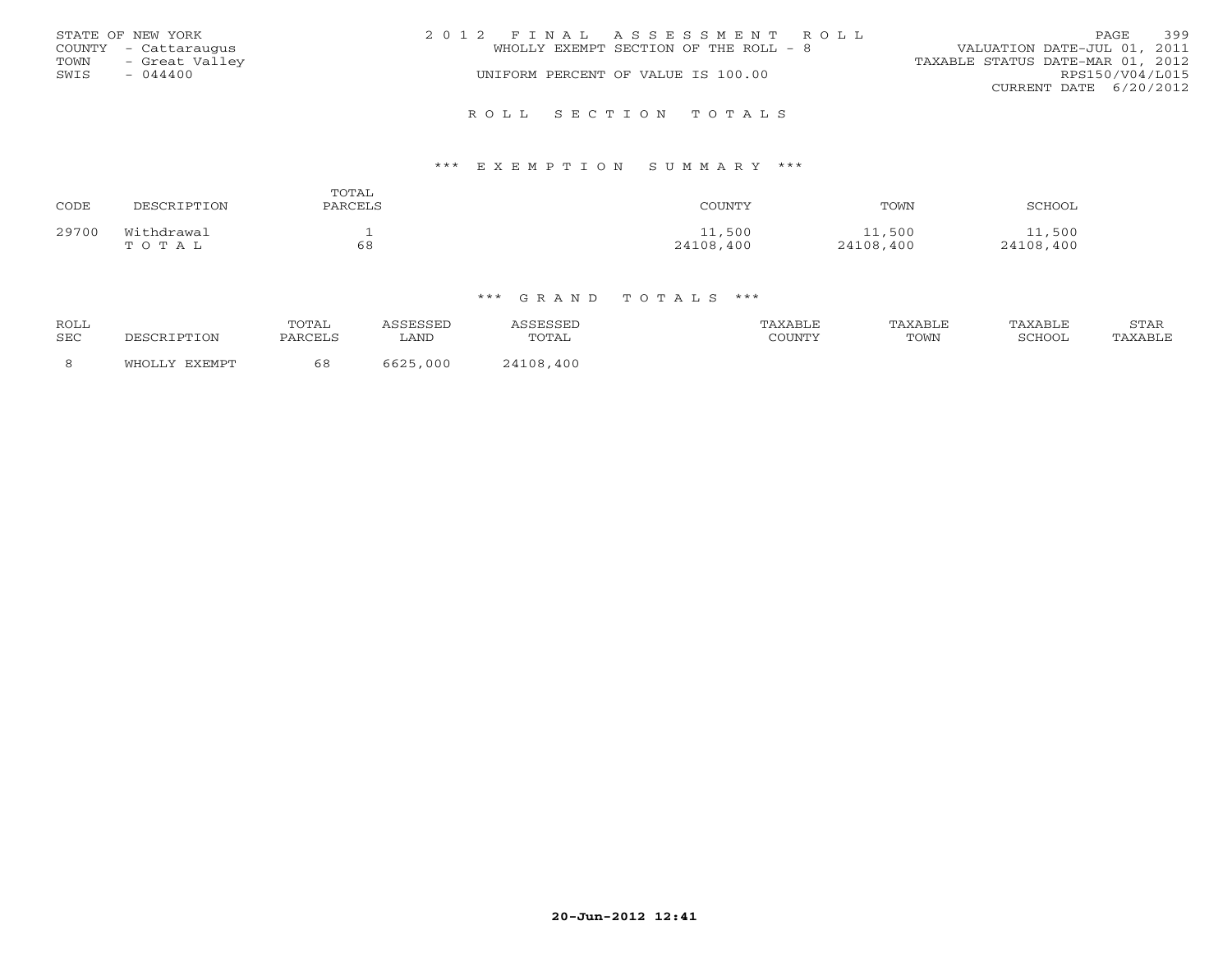## STATE OF NEW YORK 2 0 1 2 F I N A L A S S E S S M E N T R O L L PAGE 400

UNIFORM PERCENT OF VALUE IS 100.00

 COUNTY - Cattaraugus VALUATION DATE-JUL 01, 2011 TOWN - Great Valley (SWISTONISM IS MOVE AND STON STONG SWISTOWN - Great Valley (SWISTOWN - Great Valley (SWISTONIFORM PERCENT OF VALUE IS 100.00 (SWISTONIC MARRIE STATUS DATE-MAR 01, 2012) CURRENT DATE 6/20/2012

#### \*\*\* S P E C I A L D I S T R I C T S U M M A R Y \*\*\*

| CODE | DISTRICT NAME        | TOTAL<br>PARCELS | EXTENSION<br>TYPE | EXTENSION<br>VALUE | AD VALOREM<br>VALUE | EXEMPT<br>AMOUNT | TAXABLE<br>VALUE |
|------|----------------------|------------------|-------------------|--------------------|---------------------|------------------|------------------|
|      | WC443 Hi-land Wat 5  |                  | 1 TOTAL           |                    | 55,600              |                  | 55,600           |
|      | FD444 Great valley f |                  | $1.245$ TOTAL     |                    | 153319,946          | 14921,900        | 138398,046       |
|      | FD445 Killbuck fire  |                  | 516 TOTAL         |                    | 57010,923           | 9296,400         | 47714,523        |
|      | LD444 Killbuck light |                  | 98 TOTAL          |                    | 1422,794            | 224,100          | 1198,694         |
|      | SD440 Bonne val swr  |                  | 44 TOTAL          |                    | 6242,100            |                  | 6242,100         |
|      | SD441 Fairview lands |                  | 14 MOVTAX         |                    |                     |                  |                  |
|      | SD442 Highland sewer |                  | 16 TOTAL M        |                    | 1251,700            |                  | 1251,700         |
|      | SW441 Snowpine sewer |                  | 83 TOTAL          |                    | 8070,713            |                  | 8070,713         |
|      | WB440 Snowpine wat d |                  | 83 TOTAL          |                    | 8070,713            |                  | 8070,713         |
|      | WD442 Bonne val wtr  |                  | 44 TOTAL          |                    | 6242,100            |                  | 6242,100         |
|      | WD443 Highland water |                  | 15 TOTAL M        |                    | 1196,100            |                  | 1196,100         |
|      | WD446 Killbuck water |                  | 79 TOTAL          |                    | 1307,394            | 224,100          | 1083,294         |
|      |                      |                  |                   |                    |                     |                  |                  |

### \*\*\* S C H O O L D I S T R I C T S U M M A R Y \*\*\*

| CODE   | DISTRICT NAME           | TOTAL<br>PARCELS | ASSESSED<br>LAND | ASSESSED<br>TOTAL | EXEMPT<br>AMOUNT | TOTAL<br>TAXABLE | STAR<br>AMOUNT | STAR<br>TAXABLE |
|--------|-------------------------|------------------|------------------|-------------------|------------------|------------------|----------------|-----------------|
| 040404 | Illegal School          |                  |                  |                   |                  |                  |                |                 |
| 041600 | Salamanca Central       | 556              | 21729,103        | 60582,431         | 9596,082         | 50986,349        | 9182,880       | 41803,469       |
| 043601 | Ellicottville Cent      | 1,202            | 37599,808        | 149959,438        | 16321,927        | 133637,511       | 15785,328      | 117852,183      |
|        | $S \cup B - T \cup T A$ | 1,760            | 59328,911        | 210541,869        | 25918,009        | 184623,860       | 24968,208      | 159655,652      |
|        | TOTAL                   | 1,760            | 59328,911        | 210541,869        | 25918,009        | 184623,860       | 24968,208      | 159655,652      |

\*\*\* S Y S T E M C O D E S S U M M A R Y \*\*\*

NO SYSTEM EXEMPTIONS AT THIS LEVEL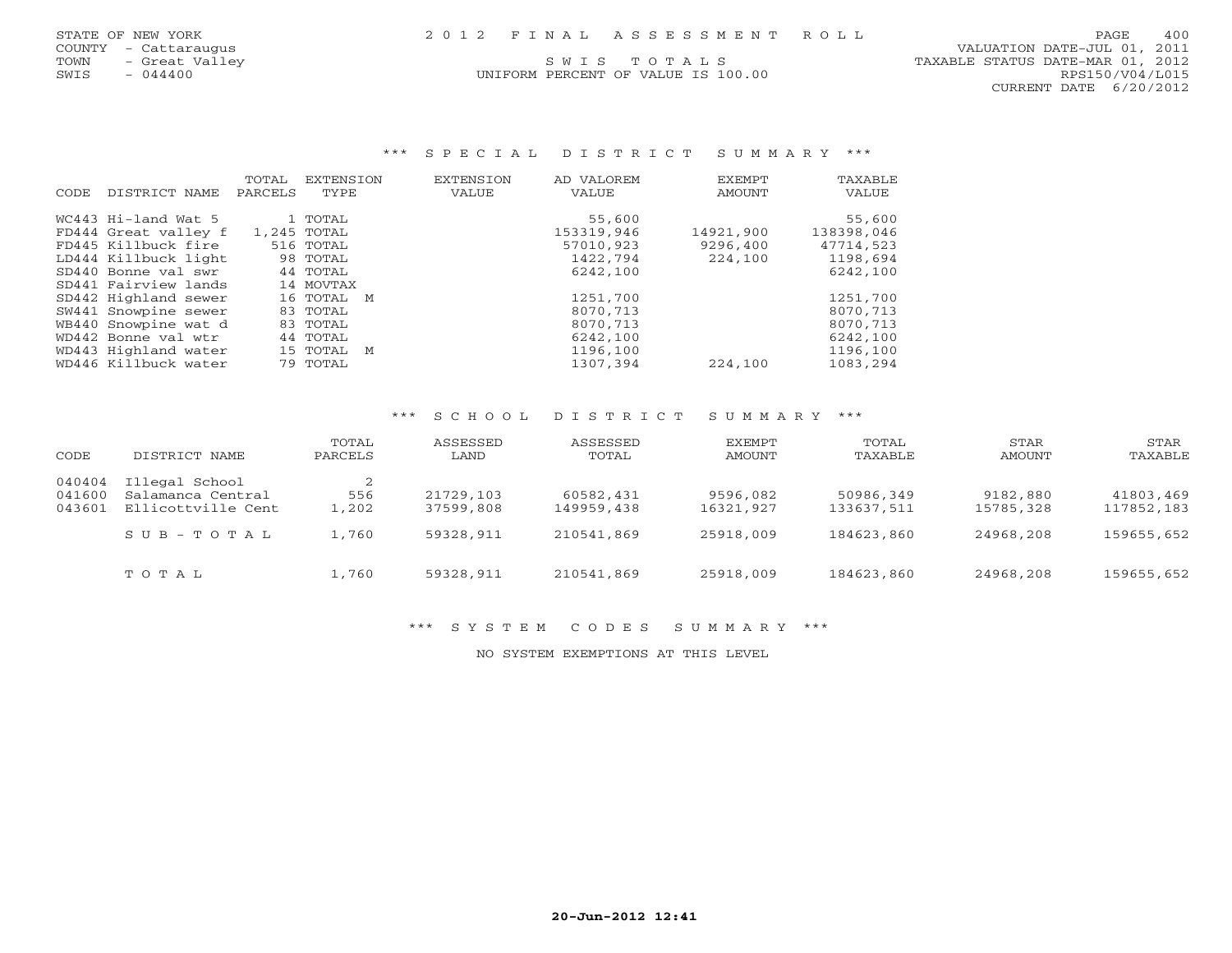UNIFORM PERCENT OF VALUE IS 100.00

 COUNTY - Cattaraugus VALUATION DATE-JUL 01, 2011 TOWN - Great Valley (SWISTONIES) SWISTON SWIS - TOWN - Great Valley (SWISTONIES) SWISTON SWISTON (SWISTONIES NATE-MAR 01, 2012<br>SWISTON - 044400 (SWISTONIES NATE-MAR 01, 2012) UNIFORM PERCENT OF VALUE IS 100.00 CURRENT DATE 6/20/2012

### \*\*\* E X E M P T I O N S U M M A R Y \*\*\*

|       |              | TOTAL          |               |           |               |
|-------|--------------|----------------|---------------|-----------|---------------|
| CODE  | DESCRIPTION  | PARCELS        | <b>COUNTY</b> | TOWN      | <b>SCHOOL</b> |
| 12100 | NYS OWNED    |                | 2,800         | 2,800     | 2,800         |
| 13500 | TOWN-PROP    | 11             | 1208,800      | 1208,800  | 1208,800      |
| 13800 | SCH-DIST     |                | 12621,400     | 12621,400 | 12621,400     |
| 14000 | Local Auth   |                | 34,600        | 34,600    | 34,600        |
| 14300 | INDIAN-RES   | 37             | 8245,700      | 8245,700  | 8245,700      |
| 21600 | PARSONAGE    |                | 96,400        | 96,400    | 96,400        |
| 25110 | RELIGIOUS    |                | 666,300       | 666,300   | 666,300       |
| 25300 | NON-PROFIT   |                | 168,000       | 168,000   | 168,000       |
| 26400 | FIRE-DEPT    |                | 937,100       | 937,100   | 937,100       |
| 27350 | CEMETERY     |                | 116,800       | 116,800   | 116,800       |
| 29700 | Withdrawal   |                | 11,500        | 11,500    | 11,500        |
| 32252 | STATE C      | 24             | 8232,000      |           |               |
| 32301 | STATE C/T    |                | 204,600       | 204,600   |               |
| 33201 | XMPT C/T     | 3              | 700           | 700       |               |
| 41121 | WVET C/T     | 69             | 754,519       | 754,519   |               |
| 41131 | CVET C/T     | 61             | 1136,725      | 1136,725  |               |
| 41141 | DVET C/T     | 19             | 431,900       | 431,900   |               |
| 41161 | $CW_15_VET/$ | 9              | 117,855       | 117,855   |               |
| 41700 | AG BLDG      | $\overline{c}$ | 51,219        | 51,219    | 51,219        |
| 41720 | AG DIST      | 25             | 342,798       | 342,798   | 342,798       |
| 41800 | AGED $C/T/S$ | 31             | 1174,024      | 1174,024  | 1274,055      |
| 41801 | AGED C/T     | 7              | 205,234       | 205,234   |               |
| 41834 | SR STAR      | 173            |               |           | 11167,488     |
| 41854 | RES STAR     | 414            |               |           | 13800,720     |
| 42100 | SILO T/C/S   | 18             | 140,240       | 140,240   | 140,240       |
| 47610 | BUS C/T/S    | $\mathbf{1}$   | 297           | 297       | 297           |
|       | TOTAL        | 926            | 36901,511     | 28669,511 | 50886,217     |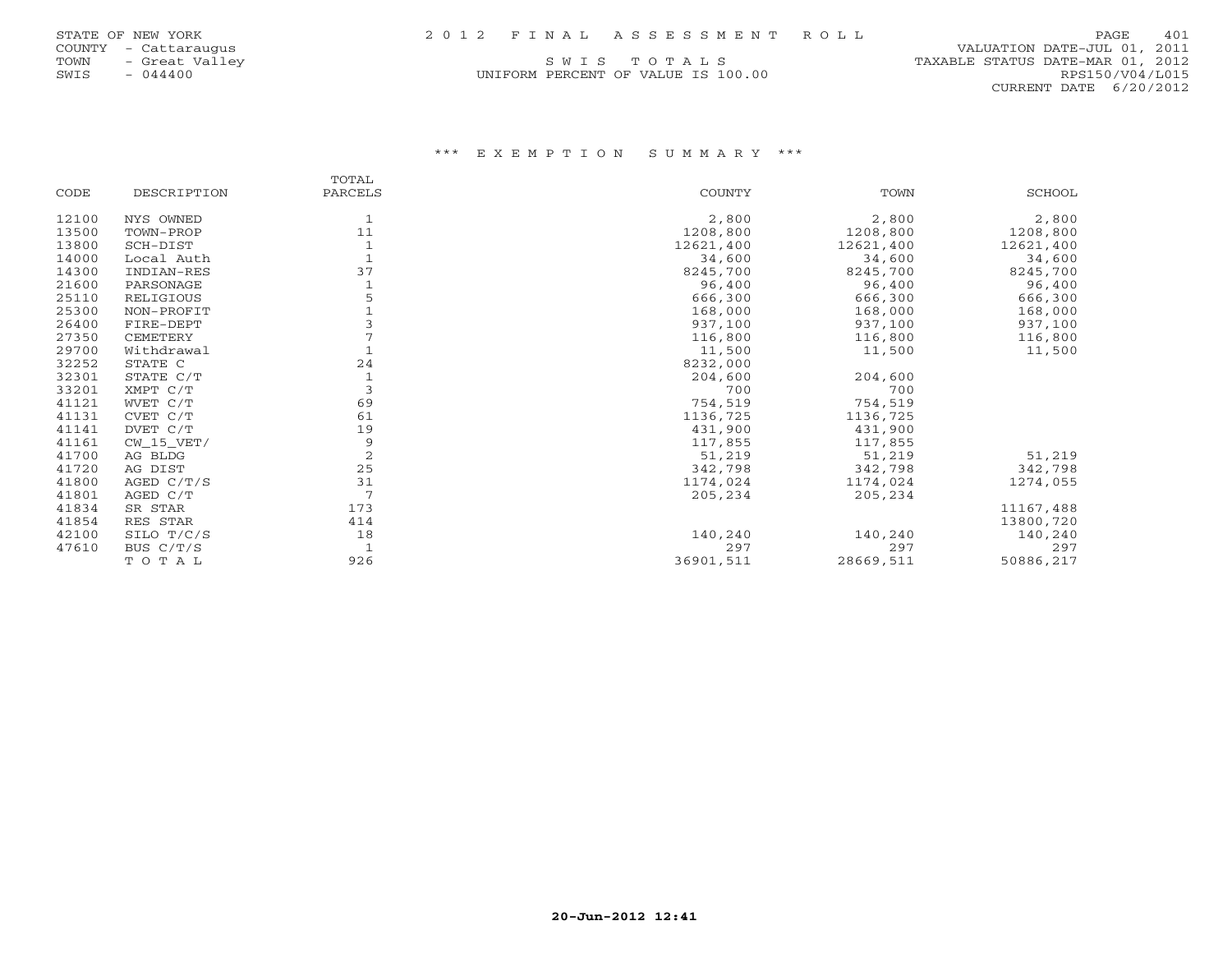| STATE OF NEW YORK      | 2012 FINAL ASSESSMENT ROLL         | 402<br>PAGE.                     |
|------------------------|------------------------------------|----------------------------------|
| COUNTY - Cattaraugus   |                                    | VALUATION DATE-JUL 01, 2011      |
| - Great Valley<br>TOWN | SWIS TOTALS                        | TAXABLE STATUS DATE-MAR 01, 2012 |
| SWIS<br>- 044400       | UNIFORM PERCENT OF VALUE IS 100.00 | RPS150/V04/L015                  |
|                        |                                    | CURRENT DATE 6/20/2012           |

### \*\*\* G R A N D T O T A L S \*\*\*

| ROLL<br>SEC | DESCRIPTION       | TOTAL<br>PARCELS | ASSESSED<br>LAND | ASSESSED<br>TOTAL | TAXABLE<br><b>COUNTY</b> | TAXABLE<br>TOWN | TAXABLE<br>SCHOOL | STAR<br>TAXABLE |
|-------------|-------------------|------------------|------------------|-------------------|--------------------------|-----------------|-------------------|-----------------|
| 1           | TAXABLE           | 1,630            | 42048,543        | 165737,279        | 161380,768               | 161380,768      | 163927,670        | 138959,462      |
| 3           | STATE OWNED LAND  | 31               | 9458,900         | 9458,900          | 1022,300                 | 9254,300        | 9458,900          | 9458,900        |
| 5           | SPECIAL FRANCHISE | 8                |                  | 2174,579          | 2174,579                 | 2174,579        | 2174,579          | 2174,579        |
| 6           | UTILITIES & N.C.  | 20               | 294,400          | 8160,643          | 8160,643                 | 8160,643        | 8160,643          | 8160,643        |
| $7^{\circ}$ | CEILING RAILROADS | 3                | 902,068          | 902,068           | 902,068                  | 902,068         | 902,068           | 902,068         |
| 8           | WHOLLY EXEMPT     | 68               | 6625,000         | 24108,400         |                          |                 |                   |                 |
| $\star$     | TOTAL<br>SUB      | 1,760            | 59328,911        | 210541,869        | 173640,358               | 181872,358      | 184623,860        | 159655,652      |
| $***$       | GRAND TOTAL       | 1,760            | 59328,911        | 210541,869        | 173640,358               | 181872,358      | 184623,860        | 159655,652      |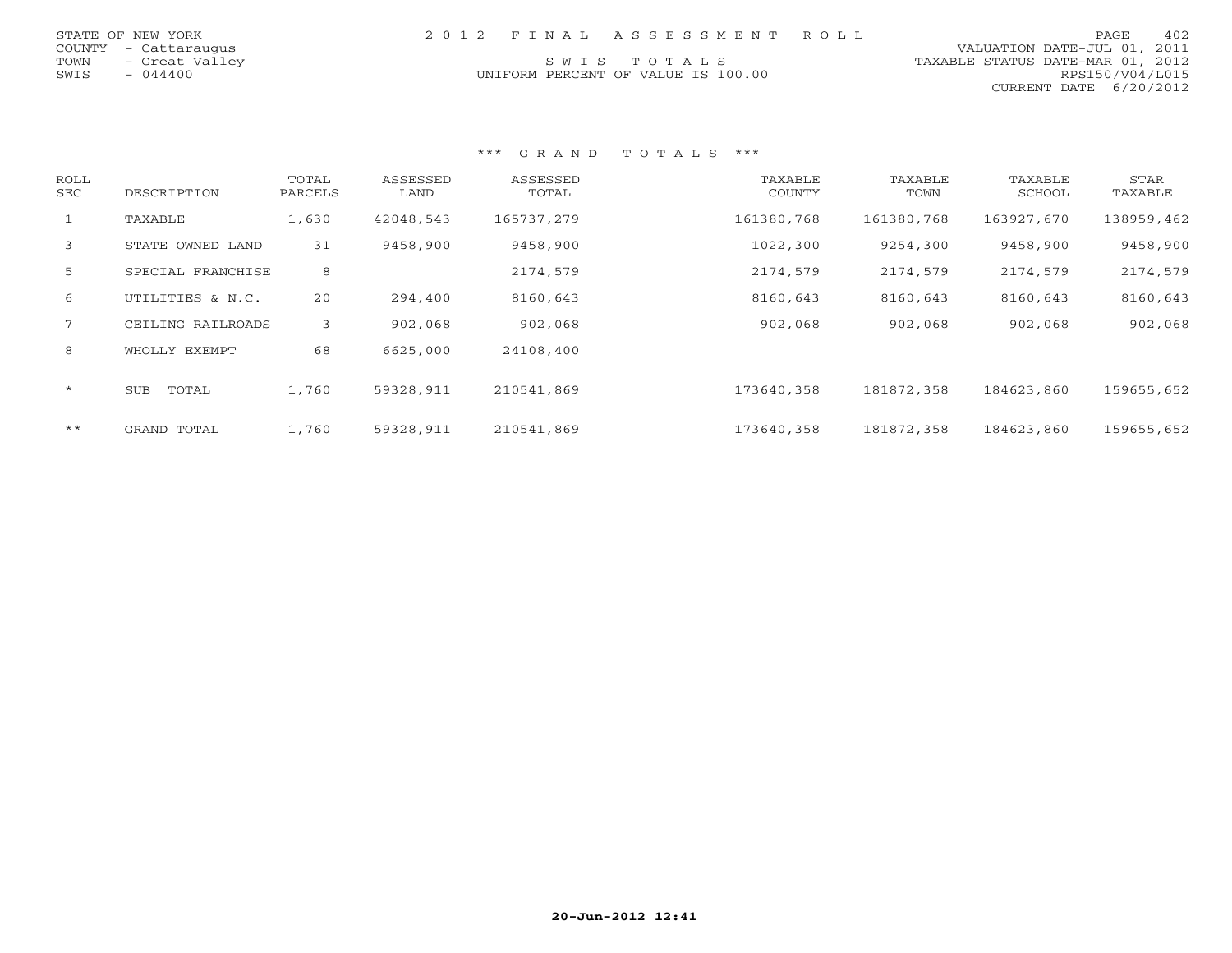|      | STATE OF NEW YORK    | 2012 FINAL ASSESSMENT ROLL         |             |                                  | PAGE                   | 403 |
|------|----------------------|------------------------------------|-------------|----------------------------------|------------------------|-----|
|      | COUNTY - Cattaraugus |                                    | TOWN TOTALS | VALUATION DATE-JUL 01, 2011      |                        |     |
| TOWN | - Great Valley       |                                    |             | TAXABLE STATUS DATE-MAR 01, 2012 |                        |     |
| SWIS | $-0444$              | UNIFORM PERCENT OF VALUE IS 100.00 |             |                                  | RPS150/V04/L015        |     |
|      |                      |                                    |             |                                  | CURRENT DATE 6/20/2012 |     |

### \*\*\* S P E C I A L D I S T R I C T S U M M A R Y \*\*\*

| CODE | DISTRICT NAME        | TOTAL<br>PARCELS | EXTENSION<br>TYPE | <b>EXTENSION</b><br>VALUE | AD VALOREM<br>VALUE | EXEMPT<br>AMOUNT | TAXABLE<br>VALUE |
|------|----------------------|------------------|-------------------|---------------------------|---------------------|------------------|------------------|
|      | WC443 Hi-land Wat 5  |                  | 1 TOTAL           |                           | 55,600              |                  | 55,600           |
|      | FD444 Great valley f |                  | 1,245 TOTAL       |                           | 153319,946          | 14921,900        | 138398,046       |
|      | FD445 Killbuck fire  |                  | 516 TOTAL         |                           | 57010,923           | 9296,400         | 47714,523        |
|      | LD444 Killbuck light |                  | 98 TOTAL          |                           | 1422,794            | 224,100          | 1198,694         |
|      | SD440 Bonne val swr  |                  | 44 TOTAL          |                           | 6242,100            |                  | 6242,100         |
|      | SD441 Fairview lands |                  | 14 MOVTAX         |                           |                     |                  |                  |
|      | SD442 Highland sewer |                  | 16 TOTAL M        |                           | 1251,700            |                  | 1251,700         |
|      | SW441 Snowpine sewer |                  | 83 TOTAL          |                           | 8070,713            |                  | 8070,713         |
|      | WB440 Snowpine wat d |                  | 83 TOTAL          |                           | 8070,713            |                  | 8070,713         |
|      | WD442 Bonne val wtr  |                  | 44 TOTAL          |                           | 6242,100            |                  | 6242,100         |
|      | WD443 Highland water |                  | 15 TOTAL M        |                           | 1196,100            |                  | 1196,100         |
|      | WD446 Killbuck water |                  | 79 TOTAL          |                           | 1307,394            | 224,100          | 1083,294         |
|      |                      |                  |                   |                           |                     |                  |                  |

## \*\*\* S C H O O L D I S T R I C T S U M M A R Y \*\*\*

| CODE                       | DISTRICT NAME                                             | TOTAL<br>PARCELS | ASSESSED<br>LAND       | ASSESSED<br>TOTAL       | EXEMPT<br>AMOUNT      | TOTAL<br>TAXABLE        | STAR<br>AMOUNT        | STAR<br>TAXABLE         |
|----------------------------|-----------------------------------------------------------|------------------|------------------------|-------------------------|-----------------------|-------------------------|-----------------------|-------------------------|
| 040404<br>041600<br>043601 | Illegal School<br>Salamanca Central<br>Ellicottville Cent | 556<br>1,202     | 21729,103<br>37599,808 | 60582,431<br>149959,438 | 9596,082<br>16321,927 | 50986,349<br>133637,511 | 9182,880<br>15785,328 | 41803,469<br>117852,183 |
|                            | $S \cup B - T \cup T A L$                                 | 1,760            | 59328,911              | 210541,869              | 25918,009             | 184623,860              | 24968,208             | 159655,652              |
|                            | TOTAL                                                     | 1,760            | 59328,911              | 210541,869              | 25918,009             | 184623,860              | 24968,208             | 159655,652              |

### \*\*\* S Y S T E M C O D E S S U M M A R Y \*\*\*

NO SYSTEM EXEMPTIONS AT THIS LEVEL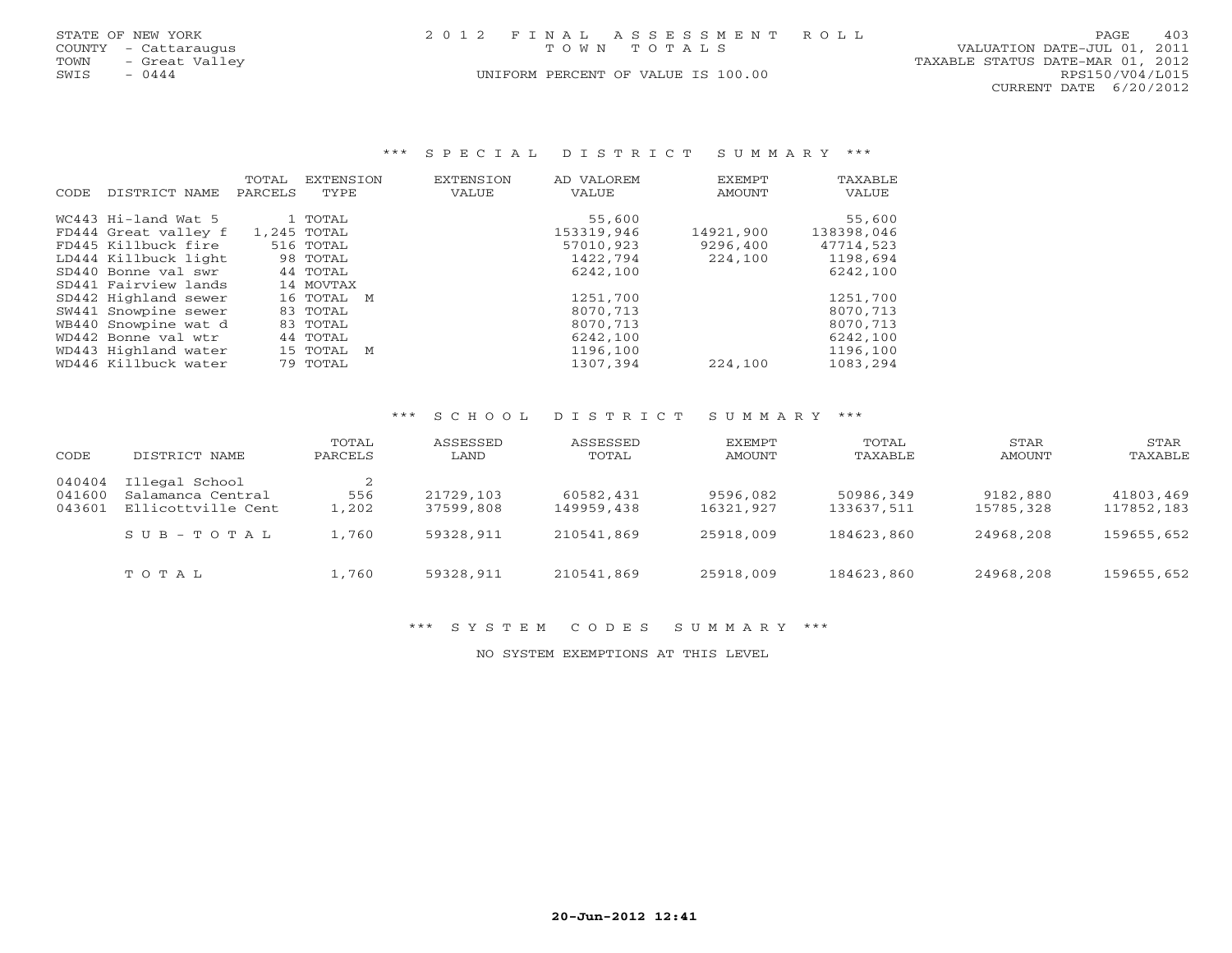|      | STATE OF NEW YORK    | 2012 FINAL ASSESSMENT ROLL         | PAGE                             | 404 |
|------|----------------------|------------------------------------|----------------------------------|-----|
|      | COUNTY - Cattaraugus | TOWN TOTALS                        | VALUATION DATE-JUL 01, 2011      |     |
|      | TOWN - Great Valley  |                                    | TAXABLE STATUS DATE-MAR 01, 2012 |     |
| SWIS | $-0444$              | UNIFORM PERCENT OF VALUE IS 100.00 | RPS150/V04/L015                  |     |
|      |                      |                                    | CURRENT DATE $6/20/2012$         |     |

\*\*\* E X E M P T I O N S U M M A R Y \*\*\*

|       |             | TOTAL   |           |           |           |
|-------|-------------|---------|-----------|-----------|-----------|
| CODE  | DESCRIPTION | PARCELS | COUNTY    | TOWN      | SCHOOL    |
| 12100 | NYS OWNED   |         | 2,800     | 2,800     | 2,800     |
| 13500 | TOWN-PROP   | 11      | 1208,800  | 1208,800  | 1208,800  |
| 13800 | SCH-DIST    |         | 12621,400 | 12621,400 | 12621,400 |
| 14000 | Local Auth  |         | 34,600    | 34,600    | 34,600    |
| 14300 | INDIAN-RES  | 37      | 8245,700  | 8245,700  | 8245,700  |
| 21600 | PARSONAGE   |         | 96,400    | 96,400    | 96,400    |
| 25110 | RELIGIOUS   |         | 666,300   | 666,300   | 666,300   |
| 25300 | NON-PROFIT  |         | 168,000   | 168,000   | 168,000   |
| 26400 | FIRE-DEPT   |         | 937,100   | 937,100   | 937,100   |
| 27350 | CEMETERY    |         | 116,800   | 116,800   | 116,800   |
| 29700 | Withdrawal  |         | 11,500    | 11,500    | 11,500    |
| 32252 | STATE C     | 24      | 8232,000  |           |           |
| 32301 | STATE C/T   |         | 204,600   | 204,600   |           |
| 33201 | XMPT C/T    | 3       | 700       | 700       |           |
| 41121 | WVET C/T    | 69      | 754,519   | 754,519   |           |
| 41131 | CVET C/T    | 61      | 1136,725  | 1136,725  |           |
| 41141 | DVET C/T    | 19      | 431,900   | 431,900   |           |
| 41161 | CW 15 VET/  | 9       | 117,855   | 117,855   |           |
| 41700 | AG BLDG     | 2       | 51,219    | 51,219    | 51,219    |
| 41720 | AG DIST     | 25      | 342,798   | 342,798   | 342,798   |
| 41800 | AGED C/T/S  | 31      | 1174,024  | 1174,024  | 1274,055  |
| 41801 | AGED C/T    | 7       | 205,234   | 205,234   |           |
| 41834 | SR STAR     | 173     |           |           | 11167,488 |
| 41854 | RES STAR    | 414     |           |           | 13800,720 |
| 42100 | SILO T/C/S  | 18      | 140,240   | 140,240   | 140,240   |
| 47610 | BUS C/T/S   |         | 297       | 297       | 297       |
|       | TOTAL       | 926     | 36901,511 | 28669,511 | 50886,217 |